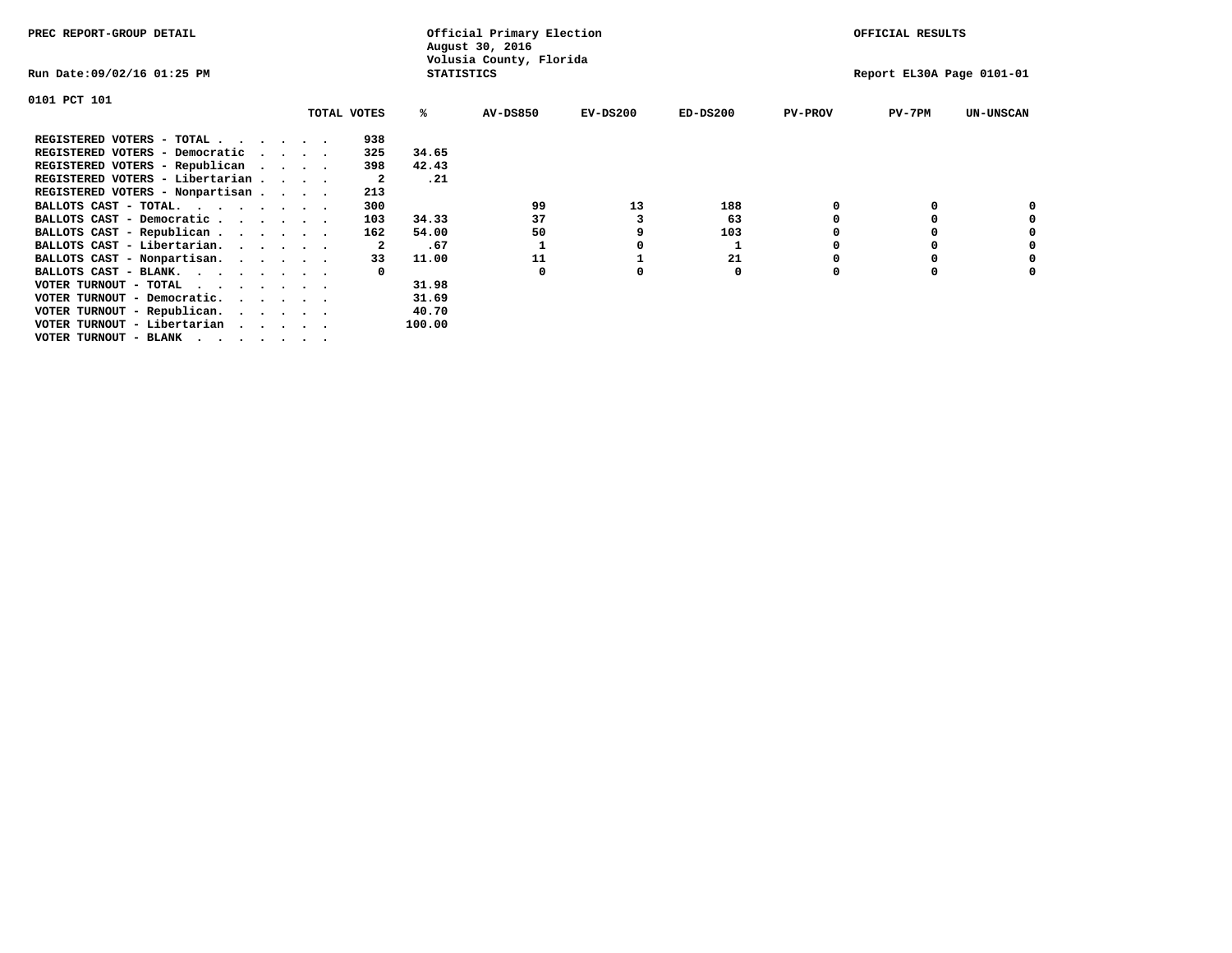| PREC REPORT-GROUP DETAIL                                                         |             |            | Official Primary Election<br>August 30, 2016<br>Volusia County, Florida |            | OFFICIAL RESULTS |                |                           |                  |
|----------------------------------------------------------------------------------|-------------|------------|-------------------------------------------------------------------------|------------|------------------|----------------|---------------------------|------------------|
| Run Date: 09/02/16 01:25 PM                                                      |             | Democratic |                                                                         |            |                  |                | Report EL30A Page 0101-02 |                  |
| 0101 PCT 101                                                                     | TOTAL VOTES | ℁          | <b>AV-DS850</b>                                                         | $EV-DS200$ | $ED-DS200$       | <b>PV-PROV</b> | $PV-7PM$                  | <b>UN-UNSCAN</b> |
|                                                                                  |             |            |                                                                         |            |                  |                |                           |                  |
| United States Senator<br>(VOTE FOR) 1                                            |             |            |                                                                         |            |                  |                |                           |                  |
| Roque "Rocky" De La Fuente.                                                      |             | 6.19       |                                                                         |            |                  |                |                           |                  |
| Alan Grayson                                                                     | 30          | 30.93      | 14                                                                      |            | 15               |                |                           |                  |
| Pam Keith                                                                        | 13          | 13.40      |                                                                         |            |                  |                |                           |                  |
| Reginald Luster                                                                  |             | 2.06       |                                                                         |            |                  |                |                           |                  |
| Patrick Murphy.                                                                  | 46          | 47.42      | 12                                                                      |            | 32               |                |                           |                  |
| Over Votes                                                                       |             |            |                                                                         |            |                  |                |                           |                  |
| Under Votes                                                                      | 6           |            |                                                                         |            |                  |                |                           |                  |
| Representative in Congress District 6                                            |             |            |                                                                         |            |                  |                |                           |                  |
| (VOTE FOR) 1                                                                     |             |            |                                                                         |            |                  |                |                           |                  |
| William (Bill) McCullough $\cdots$ $\cdots$                                      | 41          | 42.27      | 13                                                                      |            | 26               |                |                           |                  |
| Jay McGovern                                                                     | 22          | 22.68      |                                                                         |            | 14               |                |                           |                  |
| George Pappas.                                                                   |             | 6.19       |                                                                         |            |                  |                |                           |                  |
| Dwayne L. Taylor                                                                 | 28          | 28.87      |                                                                         |            | 19               |                |                           |                  |
| Over Votes                                                                       |             |            |                                                                         |            |                  |                |                           |                  |
| Under Votes, $\cdot$ , $\cdot$ , $\cdot$ , $\cdot$ , $\cdot$ , $\cdot$ , $\cdot$ |             |            |                                                                         |            |                  |                |                           |                  |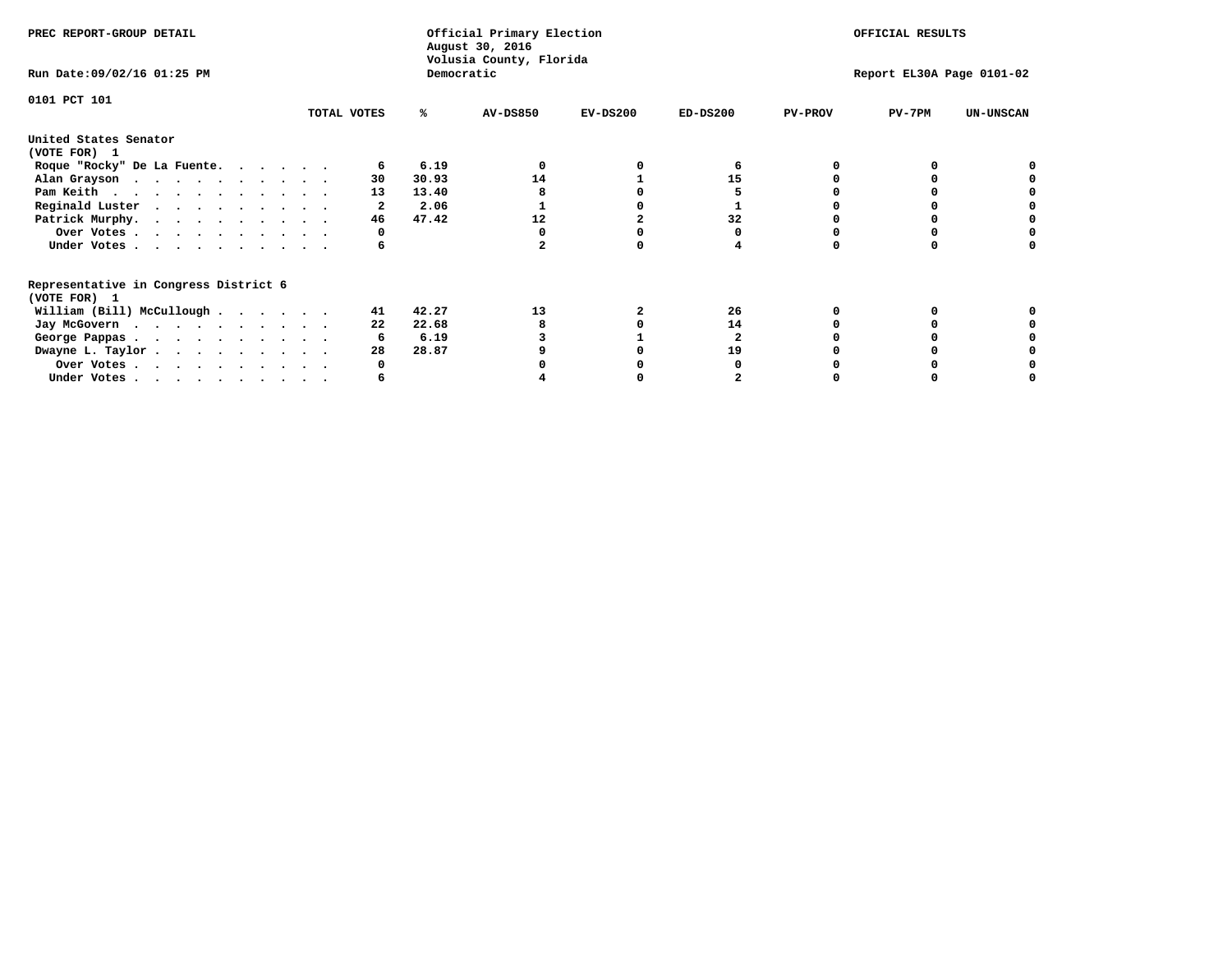| PREC REPORT-GROUP DETAIL                              |             |            | Official Primary Election<br>August 30, 2016<br>Volusia County, Florida |                |                | OFFICIAL RESULTS |                           |                  |  |
|-------------------------------------------------------|-------------|------------|-------------------------------------------------------------------------|----------------|----------------|------------------|---------------------------|------------------|--|
| Run Date: 09/02/16 01:25 PM                           |             | Republican |                                                                         |                |                |                  | Report EL30A Page 0101-03 |                  |  |
| 0101 PCT 101                                          | TOTAL VOTES | ℁          | <b>AV-DS850</b>                                                         | $EV-DS200$     | $ED-DS200$     | <b>PV-PROV</b>   | $PV-7PM$                  | <b>UN-UNSCAN</b> |  |
| United States Senator<br>(VOTE FOR) 1                 |             |            |                                                                         |                |                |                  |                           |                  |  |
| Carlos Beruff.                                        | 37          | 22.98      | 19                                                                      | 2              | 16             | 0                | 0                         | 0                |  |
| Ernie Rivera                                          | 3           | 1.86       | $\overline{a}$                                                          | $\Omega$       | $\mathbf{1}$   | $\mathbf 0$      | 0                         | $\mathbf 0$      |  |
| Marco Rubio.<br>$\cdots$                              | 117         | 72.67      | 28                                                                      | 6              | 83             | $\mathbf 0$      | 0                         | $\Omega$         |  |
| Dwight Mark Anthony Young                             | 4           | 2.48       | 0                                                                       | 1              | $\overline{3}$ | 0                | 0                         | 0                |  |
| Over Votes                                            | 0           |            | $\Omega$                                                                | $\Omega$       | 0              | $\Omega$         | 0                         | $\mathbf 0$      |  |
| Under Votes                                           | 1           |            | $\mathbf{1}$                                                            | $\Omega$       | 0              | $\mathbf 0$      | 0                         | $\mathbf 0$      |  |
| Representative in Congress District 6<br>(VOTE FOR) 1 |             |            |                                                                         |                |                |                  |                           |                  |  |
| Fred Costello                                         | 43          | 28.67      | 18                                                                      | 2              | 23             | 0                | 0                         | 0                |  |
| Ron Desantis                                          | 88          | 58.67      | 28                                                                      | 6              | 54             | 0                | 0                         | $\mathbf 0$      |  |
| G. G. Galloway.                                       | 19          | 12.67      | 2                                                                       | $\mathbf 0$    | 17             | $\mathbf 0$      | 0                         | $\Omega$         |  |
| Over Votes                                            | $\mathbf 0$ |            | 0                                                                       | 0              | 0              | $\mathbf 0$      | 0                         | 0                |  |
| Under Votes                                           | 12          |            | $\mathbf{z}$                                                            | $\mathbf{1}$   | 9              | $\Omega$         | $\Omega$                  | $\mathbf 0$      |  |
| State Committeeman                                    |             |            |                                                                         |                |                |                  |                           |                  |  |
| (VOTE FOR) 1                                          |             |            |                                                                         |                |                |                  |                           |                  |  |
| Paul W. Deering                                       | 104         | 78.20      | 36                                                                      | 5              | 63             | 0                | 0                         | 0                |  |
| James Oddie.                                          | 29          | 21.80      | 7                                                                       | $\mathbf{1}$   | 21             | $\mathbf 0$      | 0                         | 0                |  |
| Over Votes                                            | 0           |            | $\mathbf 0$                                                             | $\mathbf 0$    | $\mathbf 0$    | $\mathbf 0$      | 0                         | $\mathbf 0$      |  |
| Under Votes                                           | 29          |            | 7                                                                       | 3              | 19             | $\Omega$         | $\Omega$                  | $\Omega$         |  |
| State Committeewoman<br>(VOTE FOR) 1                  |             |            |                                                                         |                |                |                  |                           |                  |  |
| Dana Christina Dougherty                              | 88          | 64.71      | 24                                                                      | 4              | 60             | $\Omega$         | 0                         | 0                |  |
| Marilyn C. Ford                                       | 48          | 35.29      | 19                                                                      | 3              | 26             | 0                | 0                         | 0                |  |
| Over Votes                                            | 0           |            | $\Omega$                                                                | $\mathbf 0$    | 0              | $\mathbf 0$      | 0                         | $\mathbf 0$      |  |
| Under Votes                                           | 26          |            | 7                                                                       | $\overline{a}$ | 17             | $\mathbf 0$      | 0                         | $\mathbf 0$      |  |
|                                                       |             |            |                                                                         |                |                |                  |                           |                  |  |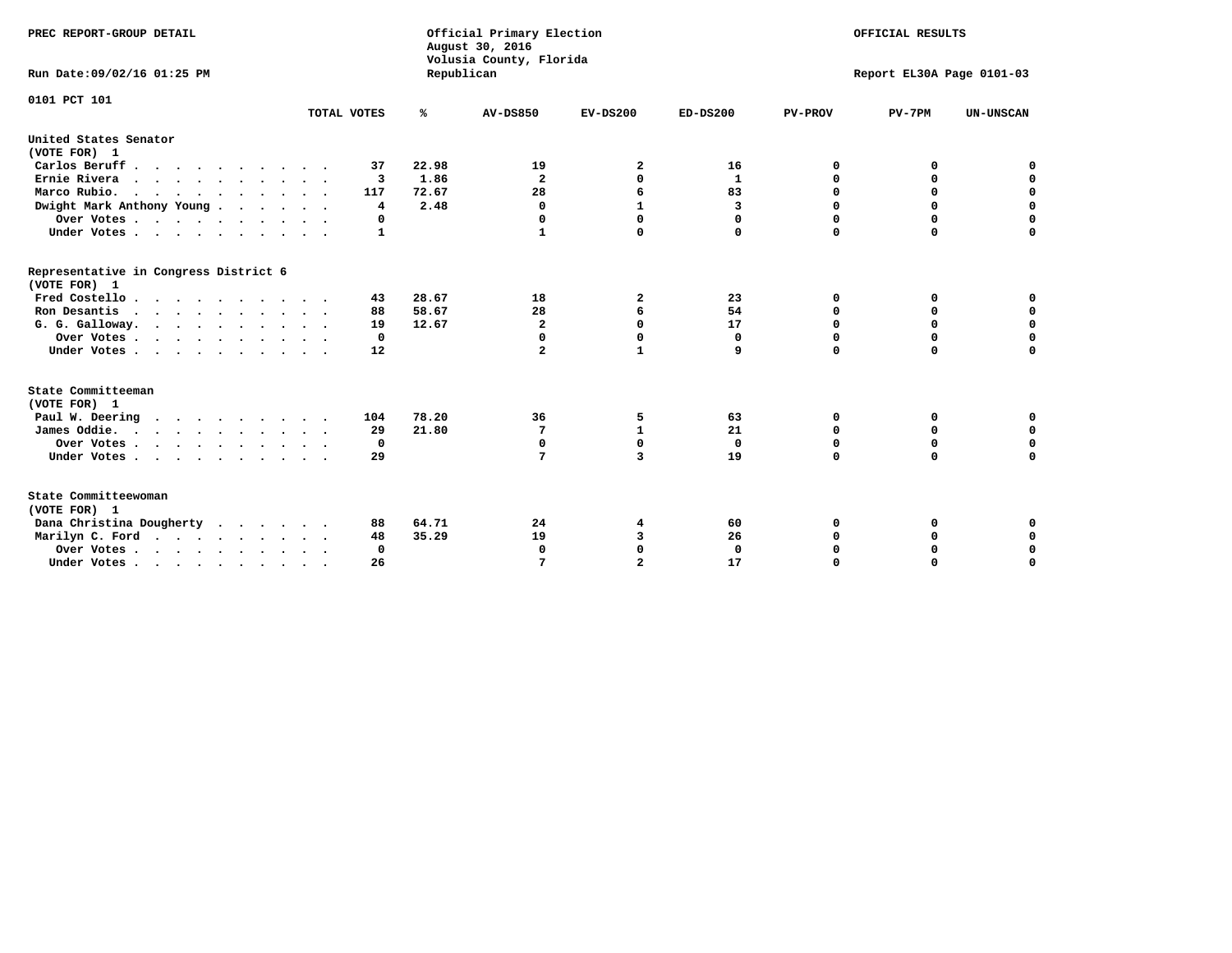| PREC REPORT-GROUP DETAIL<br>Run Date: 09/02/16 01:25 PM |  |  |  |  |  | Official Primary Election<br>August 30, 2016<br>Volusia County, Florida<br>Libertarian | OFFICIAL RESULTS<br>Report EL30A Page 0101-04 |        |                 |            |            |                |          |                  |
|---------------------------------------------------------|--|--|--|--|--|----------------------------------------------------------------------------------------|-----------------------------------------------|--------|-----------------|------------|------------|----------------|----------|------------------|
|                                                         |  |  |  |  |  |                                                                                        |                                               |        |                 |            |            |                |          |                  |
| 0101 PCT 101                                            |  |  |  |  |  |                                                                                        | TOTAL VOTES                                   | ℁      | <b>AV-DS850</b> | $EV-DS200$ | $ED-DS200$ | <b>PV-PROV</b> | $PV-7PM$ | <b>UN-UNSCAN</b> |
| United States Senator<br>(VOTE FOR) 1                   |  |  |  |  |  |                                                                                        |                                               |        |                 |            |            |                |          |                  |
| Augustus Invictus.                                      |  |  |  |  |  |                                                                                        | 0                                             |        |                 | 0          | 0          |                |          | 0                |
| Paul Stanton                                            |  |  |  |  |  |                                                                                        |                                               | 100.00 |                 |            |            |                |          | 0                |
| Over Votes                                              |  |  |  |  |  |                                                                                        | 0                                             |        |                 |            | 0          |                |          | 0                |
| Under Votes                                             |  |  |  |  |  |                                                                                        | 0                                             |        |                 |            | 0          |                |          | 0                |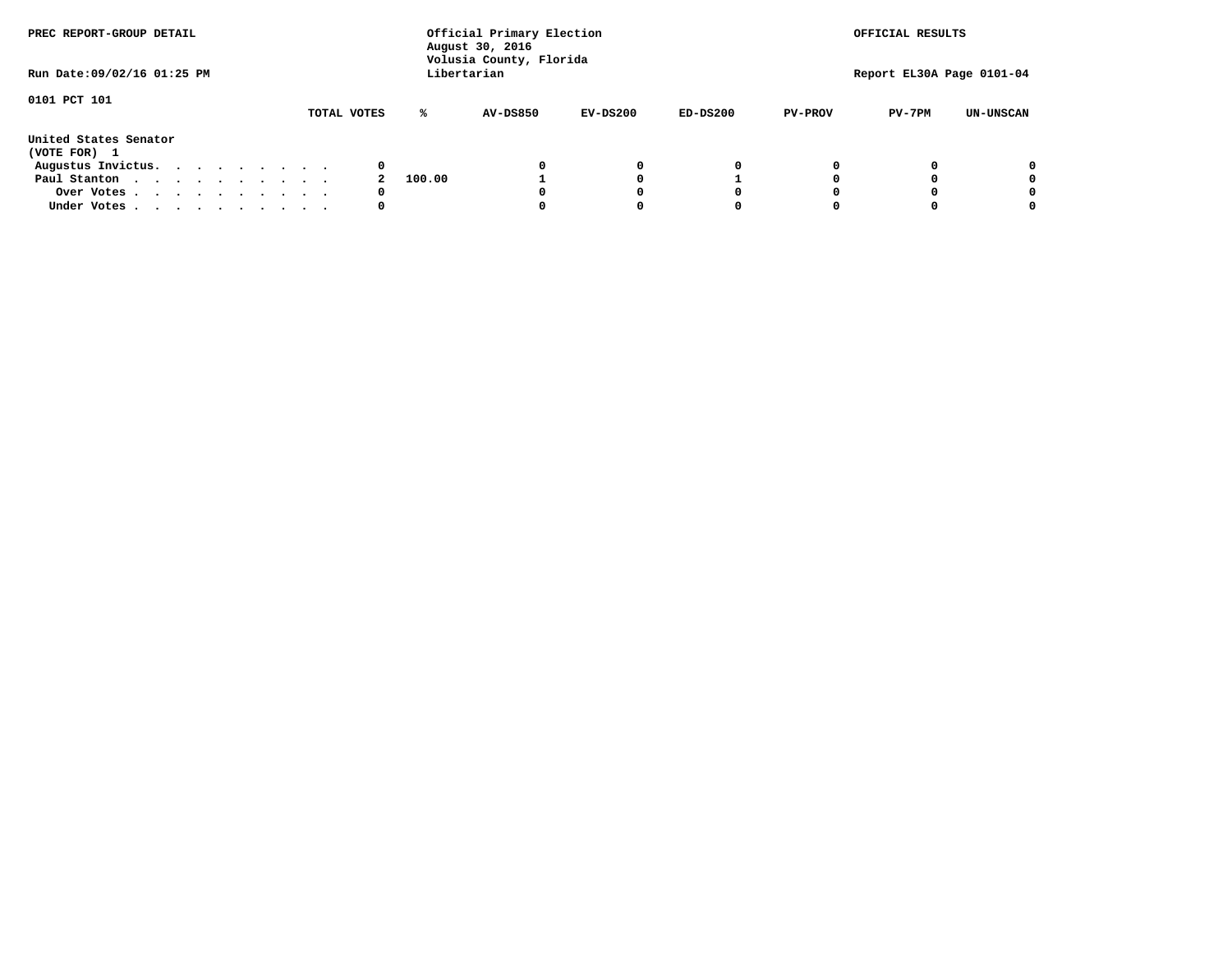| PREC REPORT-GROUP DETAIL                                   |                      |              |       | Official Primary Election<br>August 30, 2016<br>Volusia County, Florida |                 | OFFICIAL RESULTS |                |                           |                  |
|------------------------------------------------------------|----------------------|--------------|-------|-------------------------------------------------------------------------|-----------------|------------------|----------------|---------------------------|------------------|
| Run Date: 09/02/16 01:25 PM                                |                      |              |       | Nonpartisan                                                             |                 |                  |                | Report EL30A Page 0101-05 |                  |
| 0101 PCT 101                                               |                      |              |       |                                                                         |                 |                  |                |                           |                  |
|                                                            |                      | TOTAL VOTES  | ℁     | <b>AV-DS850</b>                                                         | $EV-DS200$      | $ED-DS200$       | <b>PV-PROV</b> | $PV-7PM$                  | <b>UN-UNSCAN</b> |
| Circuit Judge 7th Circuit Group 4<br>(VOTE FOR) 1          |                      |              |       |                                                                         |                 |                  |                |                           |                  |
| Chris France - WITHDRAWN                                   |                      | 33           | 12.45 | 17                                                                      | 1               | 15               | $\mathbf 0$    | $\mathbf 0$               | $\mathbf 0$      |
| Sebrina L. Slack                                           |                      | 83           | 31.32 | 28                                                                      | $\mathbf{1}$    | 54               | $\Omega$       | $\mathbf 0$               | $\pmb{0}$        |
| Stasia Warren                                              |                      | 149          | 56.23 | 42                                                                      | 9               | 98               | 0              | $\mathbf 0$               | $\pmb{0}$        |
| Over Votes<br>$\ddot{\phantom{1}}$<br>$\ddot{\phantom{0}}$ |                      | $\mathbf 0$  |       | $\mathbf 0$                                                             | $\mathbf 0$     | $\mathbf 0$      | $\mathbf 0$    | $\mathbf 0$               | $\mathbf 0$      |
| Under Votes                                                |                      | 35           |       | 12                                                                      | $\overline{a}$  | 21               | $\mathbf 0$    | $\mathbf 0$               | $\mathbf 0$      |
| Circuit Judge 7th Circuit Group 10<br>(VOTE FOR) 1         |                      |              |       |                                                                         |                 |                  |                |                           |                  |
| Malcolm Anthony<br>$\cdots$                                |                      | 98           | 38.58 | 33                                                                      | 5               | 60               | 0              | 0                         | 0                |
| Scott DuPont<br>$\cdots$                                   |                      | 156          | 61.42 | 46                                                                      | $7\phantom{.0}$ | 103              | $\Omega$       | $\mathbf 0$               | $\mathbf 0$      |
| Over Votes                                                 |                      | $\mathbf{0}$ |       | $\mathbf{0}$                                                            | $\Omega$        | $\mathbf{0}$     | $\mathbf 0$    | $\mathbf 0$               | $\mathbf 0$      |
| Under Votes                                                |                      | 46           |       | 20                                                                      | $\mathbf{1}$    | 25               | $\Omega$       | $\Omega$                  | $\mathbf 0$      |
| Circuit Judge 7th Circuit Group 13<br>(VOTE FOR) 1         |                      |              |       |                                                                         |                 |                  |                |                           |                  |
| David Hood.                                                |                      | 132          | 50.38 | 39                                                                      | 5               | 88               | 0              | 0                         | $\mathbf 0$      |
| A. "Kathleen" McNeilly                                     |                      | 130          | 49.62 | 48                                                                      | 5               | 77               | 0              | 0                         | $\mathbf 0$      |
| Over Votes                                                 |                      | $\mathbf 0$  |       | 0                                                                       | $\mathbf 0$     | 0                | $\mathbf 0$    | $\mathbf 0$               | $\mathbf 0$      |
| Under Votes                                                |                      | 38           |       | 12                                                                      | 3               | 23               | $\mathbf 0$    | $\mathbf 0$               | $\mathbf 0$      |
| Circuit Judge 7th Circuit Group 17<br>(VOTE FOR) 1         |                      |              |       |                                                                         |                 |                  |                |                           |                  |
| Linda L. Gaustad                                           |                      | 110          | 42.80 | 37                                                                      | 5               | 68               | 0              | 0                         | $\mathbf 0$      |
| Howard O. McGillin Jr                                      |                      | 147          | 57.20 | 50                                                                      | 5               | 92               | 0              | $\mathbf 0$               | $\mathbf 0$      |
| Over Votes                                                 |                      | $\mathbf 0$  |       | 0                                                                       | $\mathbf 0$     | $\mathbf 0$      | $\mathbf 0$    | $\mathbf 0$               | $\mathbf 0$      |
| Under Votes                                                |                      | 43           |       | 12                                                                      | $\overline{3}$  | 28               | $\mathbf 0$    | $\mathbf 0$               | $\mathbf 0$      |
| County Judge 7th Circuit Group 3<br>(VOTE FOR) 1           |                      |              |       |                                                                         |                 |                  |                |                           |                  |
| Heather Caeners<br>$\cdots$                                |                      | 87           | 33.59 | 27                                                                      | 6               | 54               | 0              | 0                         | 0                |
| Shirley A. Green                                           |                      | 135          | 52.12 | 51                                                                      | 3               | 81               | $\mathbf 0$    | $\mathbf 0$               | $\mathbf 0$      |
| Marla Rawnsley.                                            |                      | 37           | 14.29 | 8                                                                       | $\overline{a}$  | 27               | $\mathbf 0$    | $\mathbf 0$               | $\mathbf 0$      |
| Over Votes<br>$\ddot{\phantom{a}}$                         | $\ddot{\phantom{a}}$ | $\mathbf{0}$ |       | $\Omega$                                                                | $\Omega$        | $\mathbf{0}$     | $\mathbf 0$    | $\mathbf 0$               | $\mathbf 0$      |
| Under Votes                                                | $\sim$               | 41           |       | 13                                                                      | $\overline{a}$  | 26               | $\mathbf 0$    | $\mathbf 0$               | $\mathbf 0$      |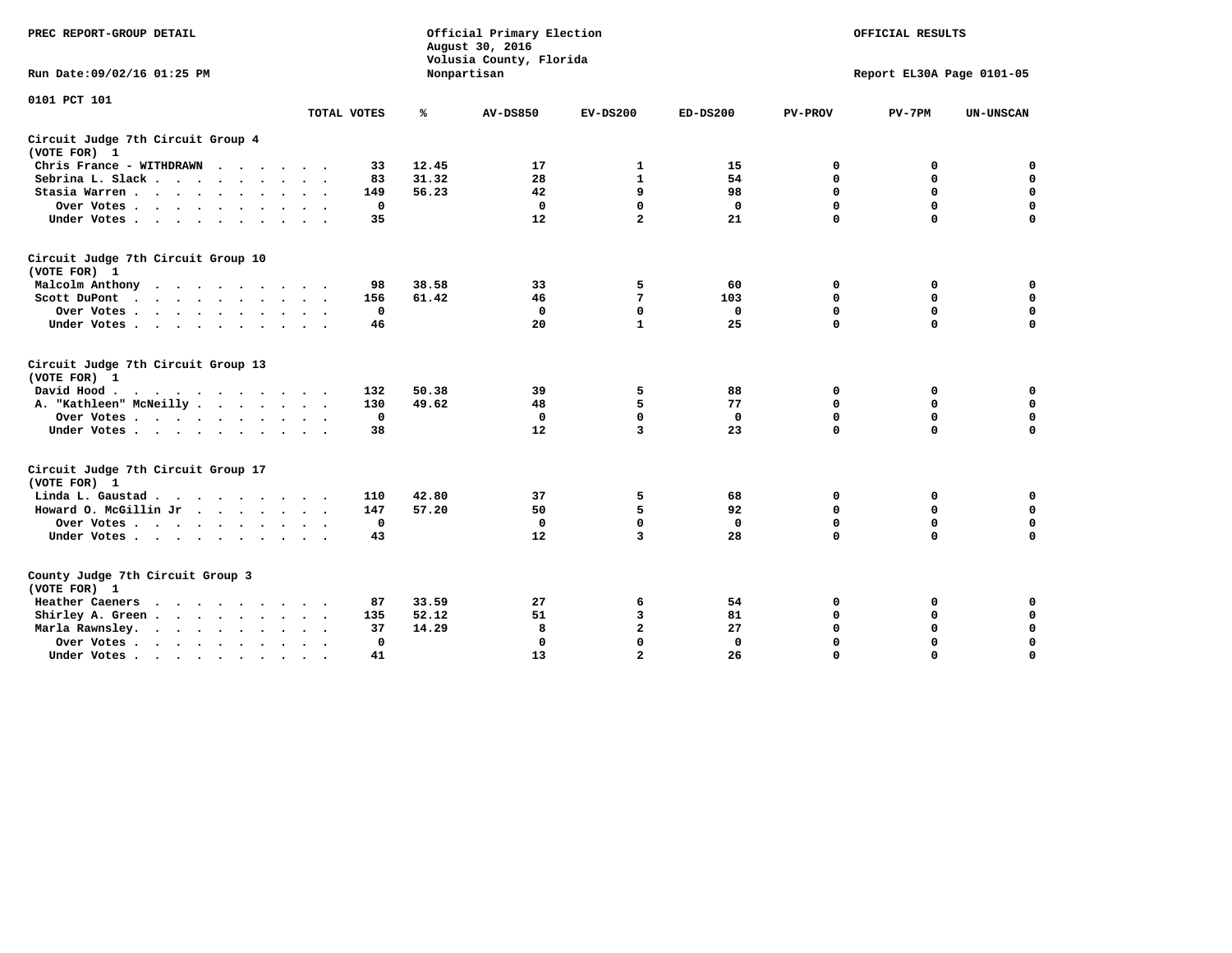| PREC REPORT-GROUP DETAIL                                                                                                         |                      |       | Official Primary Election<br>August 30, 2016<br>Volusia County, Florida |                         |              |                | OFFICIAL RESULTS          |             |
|----------------------------------------------------------------------------------------------------------------------------------|----------------------|-------|-------------------------------------------------------------------------|-------------------------|--------------|----------------|---------------------------|-------------|
| Run Date: 09/02/16 01:25 PM                                                                                                      |                      |       | Nonpartisan                                                             |                         |              |                | Report EL30A Page 0101-06 |             |
| 0101 PCT 101                                                                                                                     | TOTAL VOTES          | ℁     | <b>AV-DS850</b>                                                         | $EV-DS200$              | $ED-DS200$   | <b>PV-PROV</b> | $PV-7PM$                  | UN-UNSCAN   |
| Sheriff                                                                                                                          |                      |       |                                                                         |                         |              |                |                           |             |
| (VOTE FOR) 1                                                                                                                     |                      |       |                                                                         |                         |              |                |                           |             |
| Wendell C. Bradford                                                                                                              | 30                   | 10.14 | 8                                                                       | 0                       | 22           | 0              | 0                         | $\mathbf 0$ |
| Dave Brannon                                                                                                                     | 47                   | 15.88 | 17                                                                      | $\mathbf{1}$            | 29           | $\Omega$       | 0                         | $\mathbf 0$ |
| Mike Chitwood                                                                                                                    | 118                  | 39.86 | 40                                                                      | 9                       | 69           | $\mathbf 0$    | 0                         | $\mathbf 0$ |
| Eric Dietrich                                                                                                                    | 99                   | 33.45 | 30                                                                      | 3                       | 66           | $\Omega$       | $\Omega$                  | $\mathbf 0$ |
| James E. (Jim) Gillum                                                                                                            | $\overline{a}$       | .68   | $\mathbf{1}$                                                            | $\Omega$                | $\mathbf{1}$ | $\Omega$       | 0                         | $\mathbf 0$ |
| Over Votes                                                                                                                       | $\mathbf{1}$         |       | $\mathbf{1}$                                                            | $\mathbf{0}$            | $\mathbf 0$  | $\mathbf 0$    | 0                         | $\mathbf 0$ |
| Under Votes                                                                                                                      | $\overline{3}$       |       | $\overline{a}$                                                          | $\Omega$                | $\mathbf{1}$ | $\Omega$       | 0                         | $\mathbf 0$ |
| Property Appraiser                                                                                                               |                      |       |                                                                         |                         |              |                |                           |             |
| (VOTE FOR) 1                                                                                                                     |                      |       |                                                                         |                         |              |                |                           |             |
| Larry Bartlett.                                                                                                                  | 86                   | 32.21 | 33                                                                      | 3                       | 50           | $\mathbf{0}$   | 0                         | 0           |
| H. Alan Burton.                                                                                                                  | 106                  | 39.70 | 34                                                                      | $\overline{\mathbf{4}}$ | 68           | $\mathbf 0$    | $\mathbf 0$               | $\mathbf 0$ |
| Mike Swanto.                                                                                                                     | 75                   | 28.09 | 18                                                                      | 5                       | 52           | $\mathbf 0$    | $\mathbf 0$               | $\mathbf 0$ |
| Over Votes                                                                                                                       | 0                    |       | $\mathbf 0$                                                             | $\mathbf 0$             | $\mathbf 0$  | $\mathbf 0$    | 0                         | $\pmb{0}$   |
| Under Votes                                                                                                                      | 33                   |       | 14                                                                      | $\mathbf{1}$            | 18           | 0              | 0                         | $\mathbf 0$ |
| Supervisor of Elections<br>(VOTE FOR) 1                                                                                          |                      |       |                                                                         |                         |              |                |                           |             |
| Teresa Apgar<br>$\cdots$                                                                                                         | 36                   | 12.86 | 9                                                                       | $\overline{a}$          | 25           | 0              | 0                         | 0           |
| David Lee Davis                                                                                                                  | 27                   | 9.64  | 13                                                                      | $\mathbf{1}$            | 13           | $\Omega$       | $\Omega$                  | $\mathbf 0$ |
| Bill Fyfe $\cdots$ $\cdots$ $\cdots$ $\cdots$                                                                                    | 15                   | 5.36  | $\overline{4}$                                                          | $\mathbf{0}$            | 11           | $\mathbf{0}$   | 0                         | $\mathbf 0$ |
| Lisa Lewis                                                                                                                       | 202                  | 72.14 | 66                                                                      | 9                       | 127          | $\Omega$       | $\mathbf 0$               | $\mathbf 0$ |
|                                                                                                                                  | $\mathbf 0$          |       | $\mathbf 0$                                                             | 0                       | $\mathbf 0$  | $\mathbf 0$    | 0                         | $\pmb{0}$   |
| Over Votes<br>Under Votes                                                                                                        | 20                   |       | 7                                                                       | $\mathbf{1}$            | 12           | $\Omega$       | $\Omega$                  | $\mathbf 0$ |
|                                                                                                                                  |                      |       |                                                                         |                         |              |                |                           |             |
| County Council Chair<br>(VOTE FOR) 1                                                                                             |                      |       |                                                                         |                         |              |                |                           |             |
| Jason P. Davis.                                                                                                                  | 87                   | 32.58 | 32                                                                      | 4                       | 51           | $\mathbf 0$    | 0                         | 0           |
| Greg Gimbert                                                                                                                     | 36                   | 13.48 | 6                                                                       | $\mathbf{0}$            | 30           | $\Omega$       | 0                         | $\mathbf 0$ |
| Ed Kelley                                                                                                                        | 117                  | 43.82 | 43                                                                      | 5                       | 69           | $\mathbf 0$    | 0                         | $\mathbf 0$ |
| Tom Laputka.                                                                                                                     | 27                   | 10.11 | 5                                                                       | $\overline{a}$          | 20           | $\Omega$       | $\mathbf 0$               | $\mathbf 0$ |
| Over Votes                                                                                                                       | $\mathbf 0$          |       | $\mathbf 0$                                                             | 0                       | $\mathbf 0$  | $\mathbf 0$    | 0                         | $\mathbf 0$ |
| Under Votes                                                                                                                      | 33                   |       | 13                                                                      | $\overline{2}$          | 18           | $\Omega$       | $\Omega$                  | $\mathbf 0$ |
|                                                                                                                                  |                      |       |                                                                         |                         |              |                |                           |             |
| Amendment 4<br>(VOTE FOR) 1                                                                                                      |                      |       |                                                                         |                         |              |                |                           |             |
| Yes                                                                                                                              | 196<br>$\sim$ $\sim$ | 73.41 | 67                                                                      | 10                      | 119          | 0              | 0                         | 0           |
| $\begin{array}{cccccccccccccccccc} . & . & . & . & . & . & . & . & . & . & . & . & . \end{array}$<br>No.<br>$\ddot{\phantom{a}}$ | 71                   | 26.59 | 23                                                                      | $\overline{a}$          | 46           | $\mathbf 0$    | 0                         | $\mathbf 0$ |
| Over Votes                                                                                                                       | $\mathbf 0$          |       | $\mathbf 0$                                                             | $\mathbf{0}$            | $\mathbf 0$  | $\mathbf 0$    | 0                         | $\mathbf 0$ |
| Under Votes                                                                                                                      | 33<br>$\sim$         |       | 9                                                                       | $\mathbf{1}$            | 23           | $\Omega$       | $\Omega$                  | $\mathbf 0$ |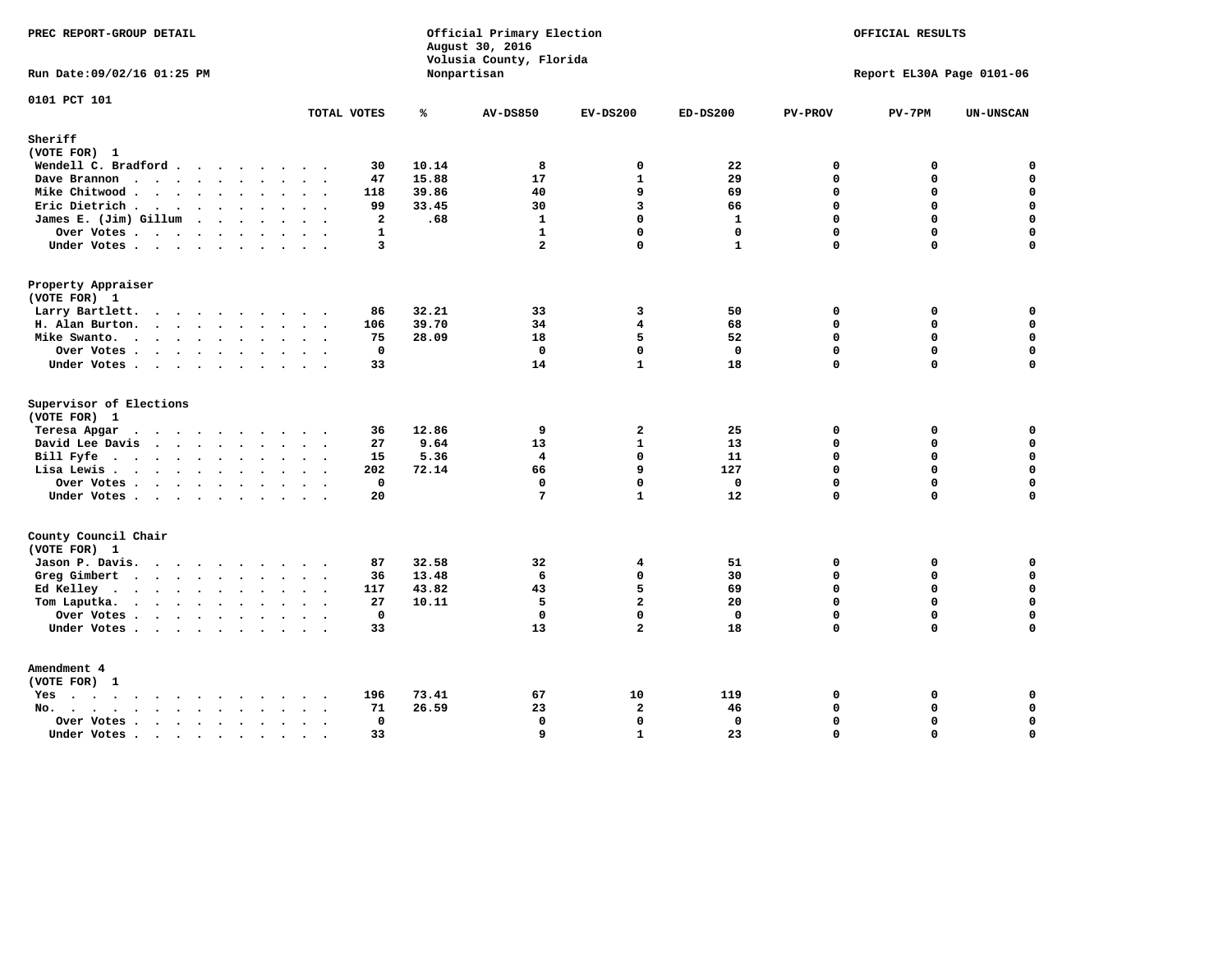| PREC REPORT-GROUP DETAIL        |  |             |                   | Official Primary Election<br>August 30, 2016 |            |            |                | OFFICIAL RESULTS          |                  |
|---------------------------------|--|-------------|-------------------|----------------------------------------------|------------|------------|----------------|---------------------------|------------------|
| Run Date:09/02/16 01:25 PM      |  |             | <b>STATISTICS</b> | Volusia County, Florida                      |            |            |                | Report EL30A Page 0105-01 |                  |
| 0105 PCT 105                    |  |             |                   |                                              |            |            |                |                           |                  |
|                                 |  | TOTAL VOTES | %ะ                | <b>AV-DS850</b>                              | $EV-DS200$ | $ED-DS200$ | <b>PV-PROV</b> | $PV-7PM$                  | <b>UN-UNSCAN</b> |
| REGISTERED VOTERS - TOTAL       |  | 775         |                   |                                              |            |            |                |                           |                  |
| REGISTERED VOTERS - Democratic  |  | 298         | 38.45             |                                              |            |            |                |                           |                  |
| REGISTERED VOTERS - Republican  |  | 264         | 34.06             |                                              |            |            |                |                           |                  |
| REGISTERED VOTERS - Libertarian |  | -2          | .26               |                                              |            |            |                |                           |                  |
| REGISTERED VOTERS - Nonpartisan |  | 211         |                   |                                              |            |            |                |                           |                  |
| BALLOTS CAST - TOTAL.           |  | 214         |                   | 74                                           |            | 135        |                |                           |                  |
| BALLOTS CAST - Democratic       |  | 77          | 35.98             | 29                                           |            | 44         |                |                           |                  |
| BALLOTS CAST - Republican       |  | 121         | 56.54             | 40                                           |            | 80         |                |                           |                  |
| BALLOTS CAST - Libertarian.     |  |             | .47               | 0                                            |            |            |                |                           |                  |
| BALLOTS CAST - Nonpartisan.     |  | 15          | 7.01              |                                              |            | 10         |                |                           | 0                |
| BALLOTS CAST - BLANK.           |  |             |                   |                                              |            | 0          | O              |                           |                  |
| VOTER TURNOUT - TOTAL           |  |             | 27.61             |                                              |            |            |                |                           |                  |
| VOTER TURNOUT - Democratic.     |  |             | 25.84             |                                              |            |            |                |                           |                  |
| VOTER TURNOUT - Republican.     |  |             | 45.83             |                                              |            |            |                |                           |                  |
| VOTER TURNOUT - Libertarian     |  |             | 50.00             |                                              |            |            |                |                           |                  |
| VOTER TURNOUT - BLANK           |  |             |                   |                                              |            |            |                |                           |                  |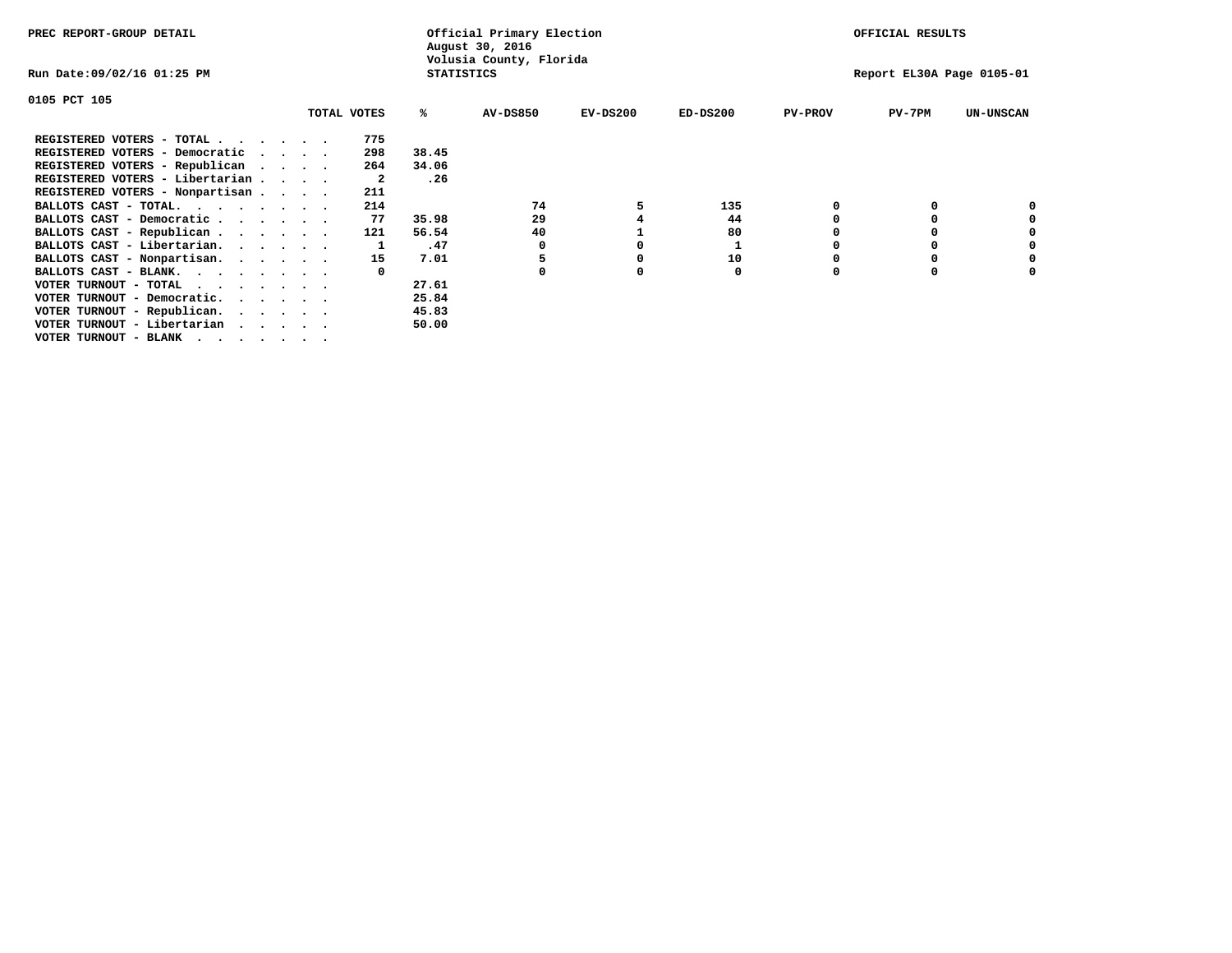| PREC REPORT-GROUP DETAIL                                               |             |            | Official Primary Election<br>August 30, 2016<br>Volusia County, Florida |            | OFFICIAL RESULTS |                |                           |                  |
|------------------------------------------------------------------------|-------------|------------|-------------------------------------------------------------------------|------------|------------------|----------------|---------------------------|------------------|
| Run Date: 09/02/16 01:25 PM                                            |             | Democratic |                                                                         |            |                  |                | Report EL30A Page 0105-02 |                  |
| 0105 PCT 105                                                           |             |            |                                                                         |            |                  |                |                           |                  |
|                                                                        | TOTAL VOTES | ℁          | AV-DS850                                                                | $EV-DS200$ | $ED-DS200$       | <b>PV-PROV</b> | $PV-7PM$                  | <b>UN-UNSCAN</b> |
| United States Senator<br>(VOTE FOR) 1                                  |             |            |                                                                         |            |                  |                |                           |                  |
| Roque "Rocky" De La Fuente.                                            |             | 2.86       |                                                                         |            |                  |                |                           |                  |
| Alan Grayson                                                           | 26          | 37.14      | 11                                                                      |            | 12               |                |                           |                  |
| Pam Keith                                                              | 12          | 17.14      |                                                                         |            |                  |                |                           |                  |
| Reginald Luster                                                        | 0           |            |                                                                         |            |                  |                |                           |                  |
| Patrick Murphy.                                                        | 30          | 42.86      |                                                                         |            | 23               |                |                           |                  |
| Over Votes                                                             |             |            |                                                                         |            |                  |                |                           |                  |
| Under Votes                                                            |             |            |                                                                         |            |                  |                |                           |                  |
| Representative in Congress District 6<br>(VOTE FOR) 1                  |             |            |                                                                         |            |                  |                |                           |                  |
| William (Bill) McCullough                                              | 39          | 57.35      | 17                                                                      |            | 21               |                |                           |                  |
|                                                                        | 15          | 22.06      |                                                                         |            | 10               |                |                           |                  |
| Jay McGovern                                                           |             | 4.41       |                                                                         |            |                  |                |                           |                  |
| George Pappas.                                                         |             |            |                                                                         |            |                  |                |                           |                  |
| Dwayne L. Taylor                                                       | 11          | 16.18      |                                                                         |            |                  |                |                           |                  |
| Over Votes                                                             |             |            |                                                                         |            |                  |                |                           |                  |
| Under Votes, $\cdot$ , $\cdot$ , $\cdot$ , $\cdot$ , $\cdot$ , $\cdot$ |             |            |                                                                         |            |                  |                |                           |                  |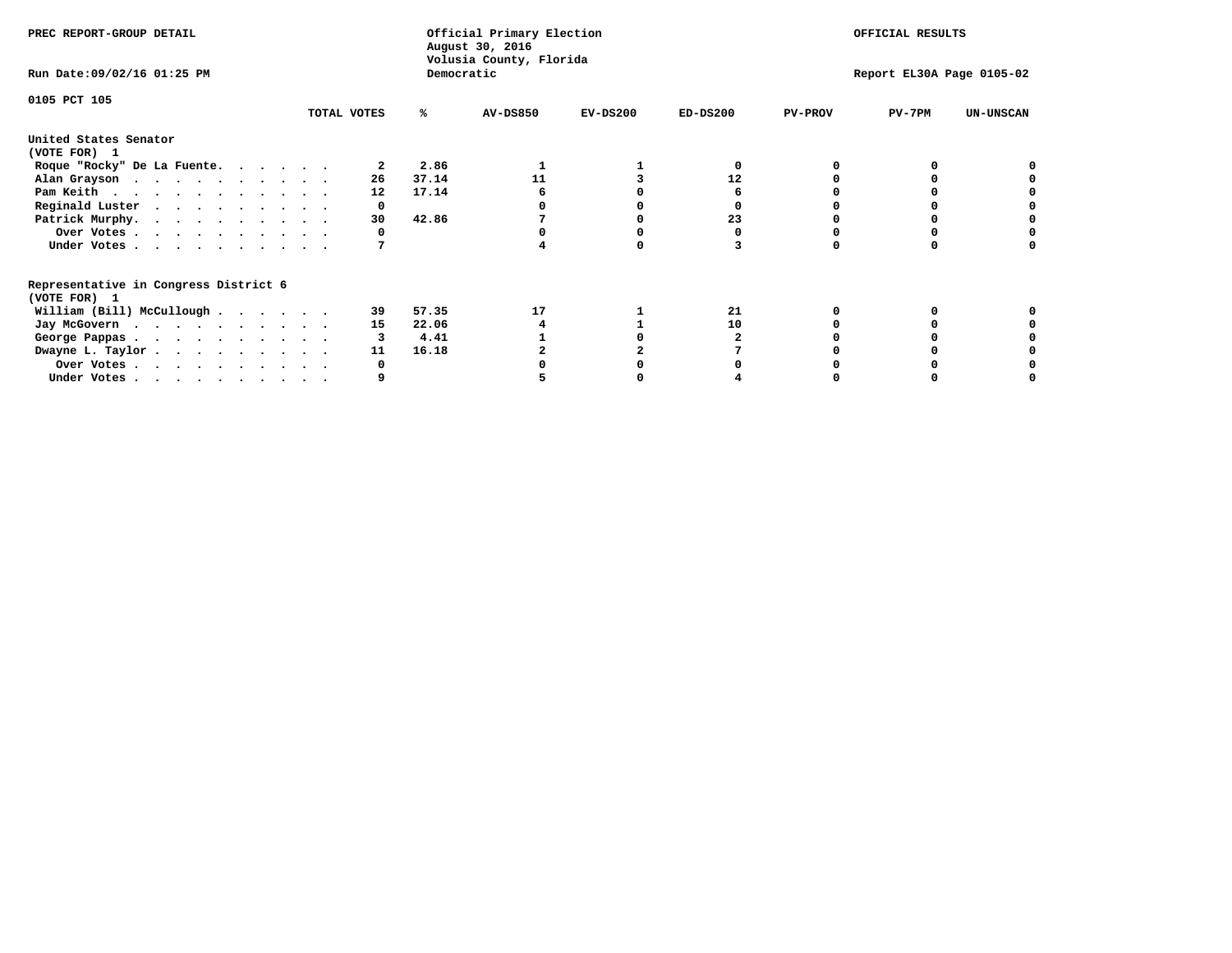| PREC REPORT-GROUP DETAIL                              |             |            | Official Primary Election<br>August 30, 2016<br>Volusia County, Florida |              |              |                | OFFICIAL RESULTS          |                  |
|-------------------------------------------------------|-------------|------------|-------------------------------------------------------------------------|--------------|--------------|----------------|---------------------------|------------------|
| Run Date: 09/02/16 01:25 PM                           |             | Republican |                                                                         |              |              |                | Report EL30A Page 0105-03 |                  |
| 0105 PCT 105                                          |             |            |                                                                         |              |              |                |                           |                  |
|                                                       | TOTAL VOTES | ℁          | <b>AV-DS850</b>                                                         | $EV-DS200$   | $ED-DS200$   | <b>PV-PROV</b> | $PV-7PM$                  | <b>UN-UNSCAN</b> |
| United States Senator<br>(VOTE FOR) 1                 |             |            |                                                                         |              |              |                |                           |                  |
| Carlos Beruff                                         | 28          | 23.33      | 13                                                                      | 0            | 15           | 0              | 0                         | 0                |
| Ernie Rivera                                          | 0           |            | $\Omega$                                                                | 0            | 0            | 0              | 0                         | $\mathbf 0$      |
| Marco Rubio.<br>$\cdots$                              | 87          | 72.50      | 25                                                                      | $\mathbf{1}$ | 61           | 0              | $\mathbf 0$               | $\mathbf 0$      |
| Dwight Mark Anthony Young                             | 5           | 4.17       | $\mathbf{2}$                                                            | $\Omega$     | 3            | 0              | $\mathbf 0$               | $\mathbf 0$      |
| Over Votes                                            | 0           |            | $\Omega$                                                                | $\Omega$     | 0            | 0              | $\mathbf 0$               | $\mathbf 0$      |
| Under Votes                                           | 1           |            | $\Omega$                                                                | $\Omega$     | $\mathbf{1}$ | $\Omega$       | $\Omega$                  | $\mathbf 0$      |
| Representative in Congress District 6<br>(VOTE FOR) 1 |             |            |                                                                         |              |              |                |                           |                  |
| Fred Costello                                         | 22          | 19.13      | 7                                                                       | 0            | 15           | 0              | 0                         | 0                |
| Ron Desantis                                          | 81          | 70.43      | 25                                                                      | $\mathbf{1}$ | 55           | $\Omega$       | 0                         | $\mathbf 0$      |
| G. G. Galloway.                                       | 12          | 10.43      | 5                                                                       | $\mathbf 0$  | 7            | 0              | $\mathbf 0$               | $\mathbf 0$      |
| Over Votes                                            | 0           |            | $\mathbf 0$                                                             | $\mathbf 0$  | $\mathbf 0$  | 0              | $\mathbf 0$               | $\mathbf 0$      |
| Under Votes                                           | 6           |            | 3                                                                       | $\Omega$     | 3            | $\Omega$       | $\mathbf 0$               | $\mathbf 0$      |
| State Committeeman<br>(VOTE FOR) 1                    |             |            |                                                                         |              |              |                |                           |                  |
| Paul W. Deering                                       | 78          | 79.59      | 28                                                                      | 0            | 50           | 0              | 0                         | 0                |
| James Oddie.                                          | 20          | 20.41      | 7                                                                       | 1            | 12           | 0              | $\mathbf 0$               | $\mathbf 0$      |
| Over Votes                                            | 0           |            | $\mathbf 0$                                                             | $\mathbf 0$  | $\mathbf{0}$ | 0              | $\mathbf 0$               | 0                |
| Under Votes                                           | 23          |            | 5                                                                       | 0            | 18           | 0              | $\Omega$                  | $\mathbf 0$      |
| State Committeewoman<br>(VOTE FOR) 1                  |             |            |                                                                         |              |              |                |                           |                  |
| Dana Christina Dougherty                              | 59          | 57.84      | 19                                                                      | 0            | 40           | 0              | 0                         | 0                |
| Marilyn C. Ford                                       | 43          | 42.16      | 17                                                                      | 1            | 25           | 0              | 0                         | $\mathbf 0$      |
| Over Votes                                            | $\Omega$    |            | $\Omega$                                                                | $\mathbf 0$  | $\mathbf{0}$ | 0              | 0                         | $\mathbf 0$      |
| Under Votes, , , , , , , , , ,                        | 19          |            |                                                                         | $\Omega$     | 15           | $\Omega$       | $\Omega$                  | $\Omega$         |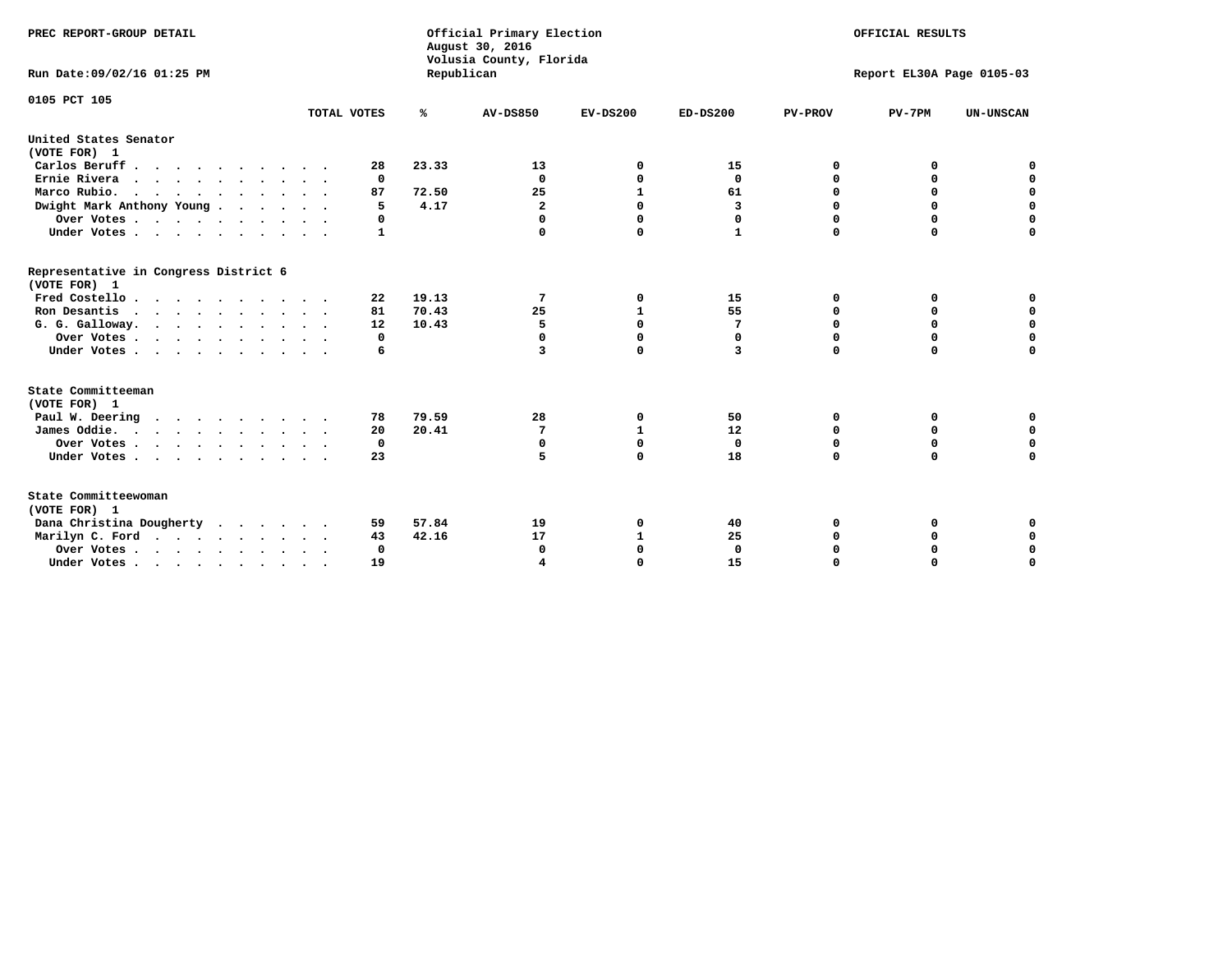| PREC REPORT-GROUP DETAIL<br>Run Date: 09/02/16 01:25 PM |  |  |  |  |  | Official Primary Election<br>August 30, 2016<br>Volusia County, Florida<br>Libertarian | OFFICIAL RESULTS<br>Report EL30A Page 0105-04 |        |                 |            |            |                |          |                  |
|---------------------------------------------------------|--|--|--|--|--|----------------------------------------------------------------------------------------|-----------------------------------------------|--------|-----------------|------------|------------|----------------|----------|------------------|
|                                                         |  |  |  |  |  |                                                                                        |                                               |        |                 |            |            |                |          |                  |
| 0105 PCT 105                                            |  |  |  |  |  |                                                                                        | TOTAL VOTES                                   | ℁      | <b>AV-DS850</b> | $EV-DS200$ | $ED-DS200$ | <b>PV-PROV</b> | $PV-7PM$ | <b>UN-UNSCAN</b> |
| United States Senator<br>(VOTE FOR) 1                   |  |  |  |  |  |                                                                                        |                                               |        |                 |            |            |                |          |                  |
| Augustus Invictus.                                      |  |  |  |  |  |                                                                                        | 0                                             |        |                 | 0          | 0          |                |          | 0                |
| Paul Stanton                                            |  |  |  |  |  |                                                                                        |                                               | 100.00 |                 |            |            |                |          | 0                |
| Over Votes                                              |  |  |  |  |  |                                                                                        | 0                                             |        |                 |            | 0          |                |          | 0                |
| Under Votes                                             |  |  |  |  |  |                                                                                        | 0                                             |        |                 |            | 0          |                |          | 0                |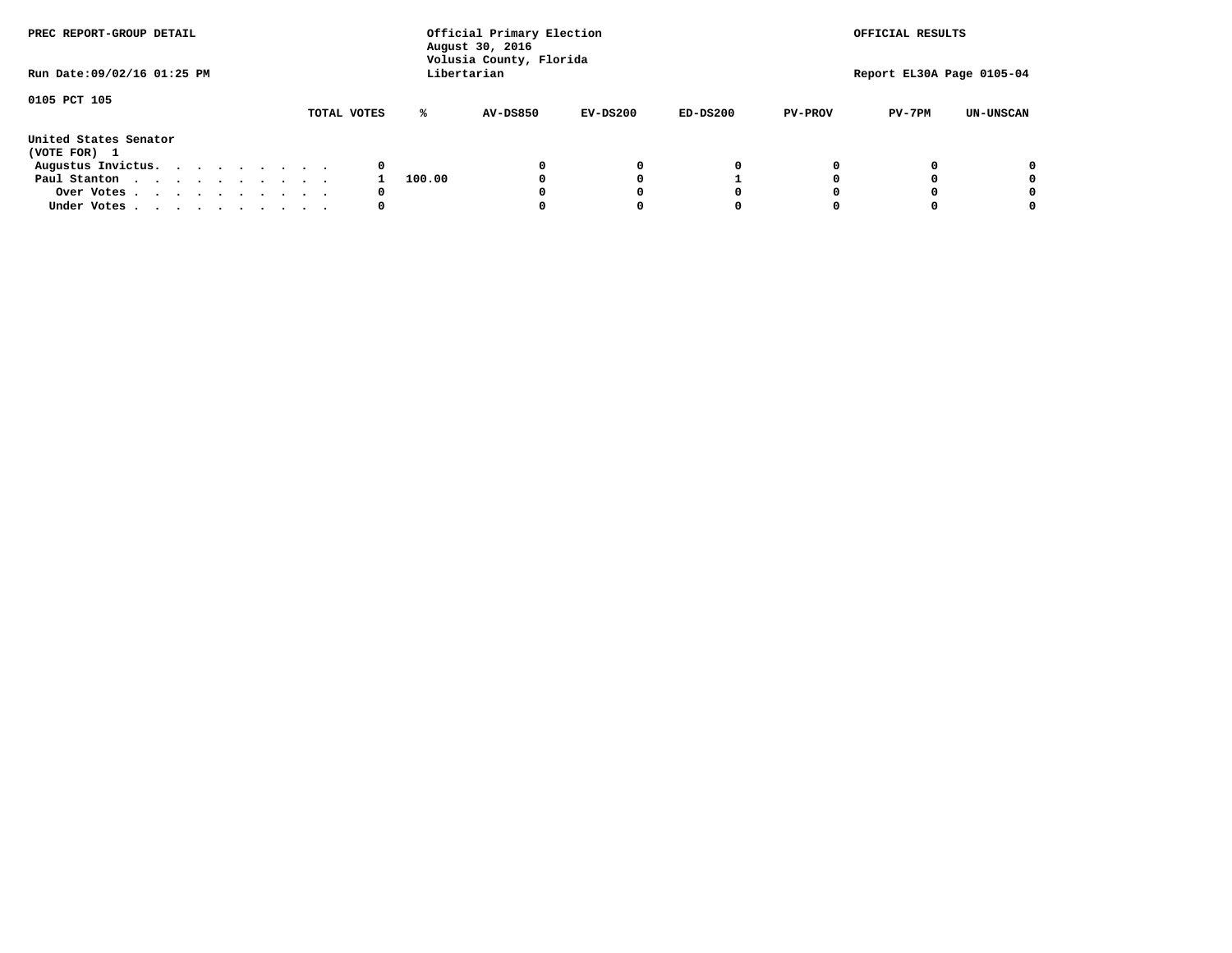| PREC REPORT-GROUP DETAIL                           |         |              |       | Official Primary Election<br>August 30, 2016<br>Volusia County, Florida |                | OFFICIAL RESULTS<br>Report EL30A Page 0105-05 |                |             |                  |
|----------------------------------------------------|---------|--------------|-------|-------------------------------------------------------------------------|----------------|-----------------------------------------------|----------------|-------------|------------------|
| Run Date: 09/02/16 01:25 PM                        |         |              |       | Nonpartisan                                                             |                |                                               |                |             |                  |
| 0105 PCT 105                                       |         |              |       |                                                                         |                |                                               |                |             |                  |
|                                                    |         | TOTAL VOTES  | ℁     | <b>AV-DS850</b>                                                         | $EV-DS200$     | $ED-DS200$                                    | <b>PV-PROV</b> | $PV-7PM$    | <b>UN-UNSCAN</b> |
| Circuit Judge 7th Circuit Group 4<br>(VOTE FOR) 1  |         |              |       |                                                                         |                |                                               |                |             |                  |
| Chris France - WITHDRAWN                           |         | 43           | 22.40 | 14                                                                      | 0              | 29                                            | $\mathbf 0$    | $\mathbf 0$ | $\mathbf 0$      |
| Sebrina L. Slack                                   |         | 64           | 33.33 | 21                                                                      | $\mathbf{2}$   | 41                                            | $\Omega$       | $\mathbf 0$ | $\pmb{0}$        |
| Stasia Warren                                      |         | 85           | 44.27 | 31                                                                      | 3              | 51                                            | 0              | $\mathbf 0$ | $\pmb{0}$        |
| Over Votes                                         |         | $\mathbf{1}$ |       | $\mathbf{1}$                                                            | $\mathbf 0$    | $\mathbf 0$                                   | $\mathbf 0$    | $\mathbf 0$ | $\mathbf 0$      |
| Under Votes                                        |         | 21           |       | 7                                                                       | $\Omega$       | 14                                            | $\mathbf 0$    | $\mathbf 0$ | $\mathbf 0$      |
| Circuit Judge 7th Circuit Group 10<br>(VOTE FOR) 1 |         |              |       |                                                                         |                |                                               |                |             |                  |
| Malcolm Anthony<br>$\cdots$                        |         | 61           | 35.06 | 19                                                                      | 3              | 39                                            | 0              | 0           | 0                |
| Scott DuPont<br>$\cdots$                           |         | 113          | 64.94 | 40                                                                      | $\overline{a}$ | 71                                            | $\Omega$       | $\mathbf 0$ | $\mathbf 0$      |
| Over Votes                                         |         | $\mathbf{0}$ |       | $\mathbf{0}$                                                            | $\Omega$       | $\mathbf{0}$                                  | $\mathbf 0$    | $\mathbf 0$ | $\mathbf 0$      |
| Under Votes                                        |         | 40           |       | 15                                                                      | $\Omega$       | 25                                            | $\Omega$       | $\Omega$    | $\mathbf 0$      |
| Circuit Judge 7th Circuit Group 13<br>(VOTE FOR) 1 |         |              |       |                                                                         |                |                                               |                |             |                  |
| David Hood.                                        |         | 79           | 43.17 | 27                                                                      | 1              | 51                                            | 0              | 0           | $\mathbf 0$      |
| A. "Kathleen" McNeilly                             |         | 104          | 56.83 | 38                                                                      | 4              | 62                                            | 0              | 0           | $\mathbf 0$      |
| Over Votes                                         |         | $\mathbf 0$  |       | 0                                                                       | $\mathbf 0$    | 0                                             | $\mathbf 0$    | $\mathbf 0$ | $\mathbf 0$      |
| Under Votes                                        |         | 31           |       | 9                                                                       | $\Omega$       | 22                                            | $\mathbf 0$    | $\mathbf 0$ | $\mathbf 0$      |
| Circuit Judge 7th Circuit Group 17<br>(VOTE FOR) 1 |         |              |       |                                                                         |                |                                               |                |             |                  |
| Linda L. Gaustad                                   |         | 78           | 44.83 | 25                                                                      | 4              | 49                                            | 0              | 0           | $\mathbf 0$      |
| Howard O. McGillin Jr                              |         | 96           | 55.17 | 39                                                                      | $\mathbf 0$    | 57                                            | 0              | $\mathbf 0$ | $\mathbf 0$      |
| Over Votes                                         |         | $\mathbf 0$  |       | 0                                                                       | $\mathbf 0$    | $\mathbf 0$                                   | $\mathbf 0$    | $\mathbf 0$ | $\mathbf 0$      |
| Under Votes                                        |         | 40           |       | 10                                                                      | $\mathbf{1}$   | 29                                            | $\mathbf 0$    | $\mathbf 0$ | $\mathbf 0$      |
| County Judge 7th Circuit Group 3<br>(VOTE FOR) 1   |         |              |       |                                                                         |                |                                               |                |             |                  |
| Heather Caeners<br>$\cdots$                        |         | 60           | 34.48 | 19                                                                      | 1              | 40                                            | 0              | 0           | 0                |
| Shirley A. Green                                   |         | 93           | 53.45 | 34                                                                      | $\overline{a}$ | 57                                            | $\mathbf 0$    | $\mathbf 0$ | $\mathbf 0$      |
| Marla Rawnsley.                                    |         | 21           | 12.07 | 9                                                                       | $\mathbf{1}$   | 11                                            | $\mathbf 0$    | $\mathbf 0$ | $\mathbf 0$      |
| Over Votes<br>$\ddot{\phantom{a}}$                 | $\cdot$ | $\mathbf{0}$ |       | $\Omega$                                                                | $\mathbf 0$    | $\mathbf 0$                                   | $\mathbf 0$    | $\mathbf 0$ | $\mathbf 0$      |
| Under Votes                                        |         | 40           |       | 12                                                                      | $\mathbf{1}$   | 27                                            | $\mathbf 0$    | $\mathbf 0$ | $\mathbf 0$      |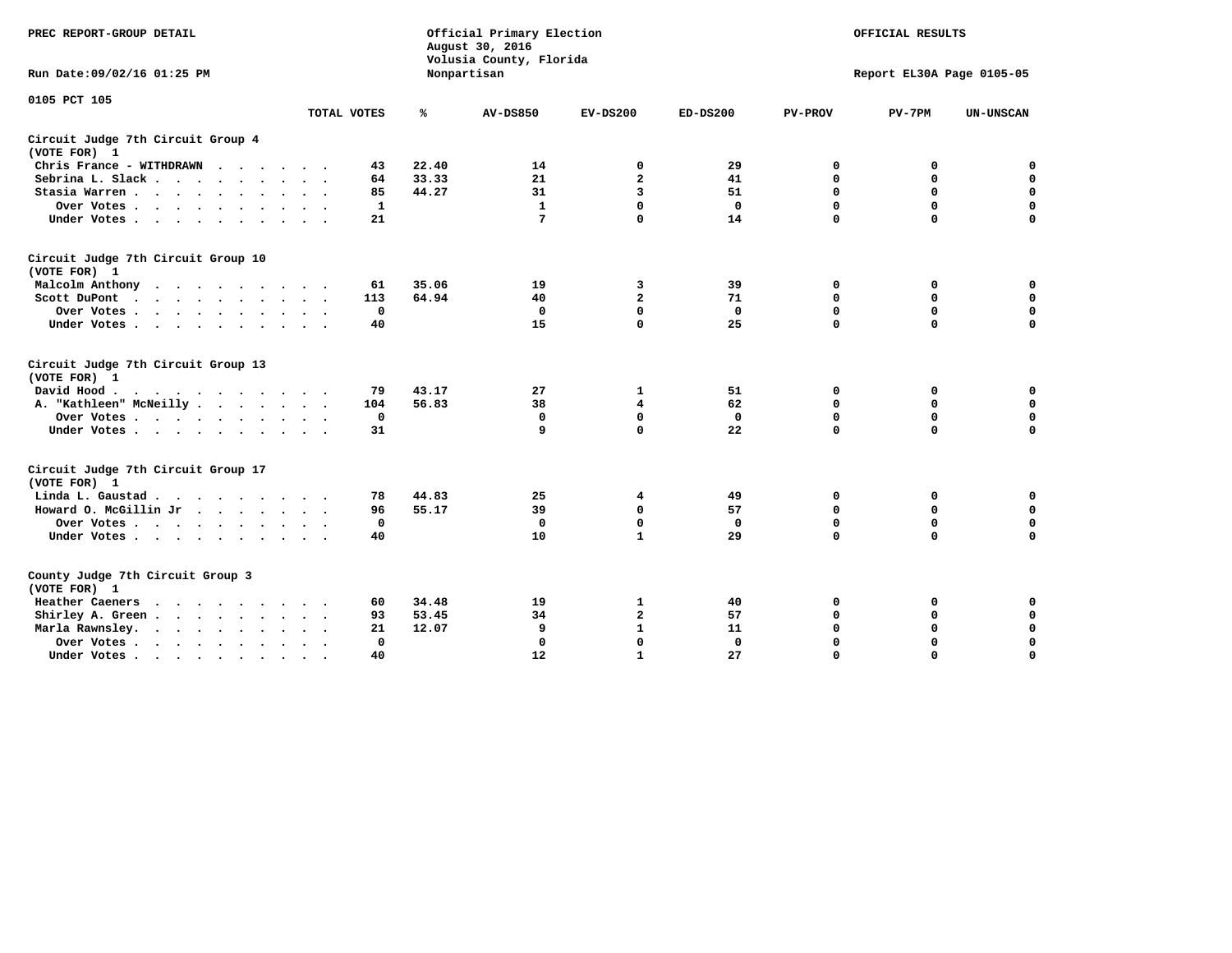| PREC REPORT-GROUP DETAIL                                                                                                                                                                               |                                                                   |       | Official Primary Election<br>August 30, 2016<br>Volusia County, Florida |                         |                 |                | OFFICIAL RESULTS          |                  |
|--------------------------------------------------------------------------------------------------------------------------------------------------------------------------------------------------------|-------------------------------------------------------------------|-------|-------------------------------------------------------------------------|-------------------------|-----------------|----------------|---------------------------|------------------|
| Run Date: 09/02/16 01:25 PM                                                                                                                                                                            |                                                                   |       | Nonpartisan                                                             |                         |                 |                | Report EL30A Page 0105-06 |                  |
| 0105 PCT 105                                                                                                                                                                                           | TOTAL VOTES                                                       | ℁     | <b>AV-DS850</b>                                                         | $EV-DS200$              | $ED-DS200$      | <b>PV-PROV</b> | $PV-7PM$                  | <b>UN-UNSCAN</b> |
| Sheriff                                                                                                                                                                                                |                                                                   |       |                                                                         |                         |                 |                |                           |                  |
| (VOTE FOR) 1                                                                                                                                                                                           |                                                                   |       |                                                                         |                         |                 |                |                           |                  |
| Wendell C. Bradford                                                                                                                                                                                    | 7                                                                 | 3.33  | 5                                                                       | 0                       | $\mathbf{2}$    | 0              | $\mathbf 0$               | 0                |
| Dave Brannon                                                                                                                                                                                           | 38                                                                | 18.10 | 9                                                                       | $\mathbf{1}$            | 28              | 0              | $\mathbf 0$               | $\mathbf 0$      |
| Mike Chitwood                                                                                                                                                                                          | 105                                                               | 50.00 | 32                                                                      | $\overline{\mathbf{4}}$ | 69              | $\Omega$       | $\mathbf{0}$              | $\mathbf 0$      |
| Eric Dietrich.<br>$\cdots$                                                                                                                                                                             | 57                                                                | 27.14 | 25                                                                      | $\mathbf{0}$            | 32              | $\mathbf{0}$   | $\mathbf 0$               | $\mathbf 0$      |
| James E. (Jim) Gillum                                                                                                                                                                                  | $\overline{3}$                                                    | 1.43  | $\overline{a}$                                                          | $\mathbf 0$             | $\mathbf{1}$    | $\mathbf 0$    | $\Omega$                  | $\mathbf 0$      |
| Over Votes                                                                                                                                                                                             | 0                                                                 |       | $\mathbf 0$                                                             | 0                       | 0               | $\mathbf 0$    | $\mathbf 0$               | $\pmb{0}$        |
| Under Votes                                                                                                                                                                                            | 4<br>$\ddot{\phantom{a}}$                                         |       | $\mathbf{1}$                                                            | $\mathbf 0$             | 3               | 0              | $\Omega$                  | 0                |
| Property Appraiser                                                                                                                                                                                     |                                                                   |       |                                                                         |                         |                 |                |                           |                  |
| (VOTE FOR) 1                                                                                                                                                                                           |                                                                   |       |                                                                         |                         |                 |                |                           |                  |
| Larry Bartlett.                                                                                                                                                                                        | 61                                                                | 32.45 | 29                                                                      | 1                       | 31              | $\mathbf 0$    | 0                         | 0                |
| H. Alan Burton.                                                                                                                                                                                        | 35<br>$\cdot$ $\cdot$                                             | 18.62 | 11                                                                      | $\mathbf{1}$            | 23              | $\mathbf{0}$   | $\mathbf{0}$              | $\mathbf 0$      |
| Mike Swanto.<br>$\mathbf{r}$ , and $\mathbf{r}$ , and $\mathbf{r}$ , and $\mathbf{r}$                                                                                                                  | 92<br>$\cdot$ $\cdot$ $\cdot$                                     | 48.94 | 25                                                                      | $\mathbf{3}$            | 64              | $\mathbf 0$    | $\mathbf 0$               | $\mathbf 0$      |
| Over Votes                                                                                                                                                                                             | $\mathbf{o}$                                                      |       | $\mathbf 0$                                                             | $\mathbf{0}$            | $\mathbf 0$     | 0              | $\mathbf 0$               | $\mathbf 0$      |
| Under Votes                                                                                                                                                                                            | 26                                                                |       | 9                                                                       | $\Omega$                | 17              | $\Omega$       | $\Omega$                  | $\mathbf 0$      |
| Supervisor of Elections<br>(VOTE FOR) 1                                                                                                                                                                |                                                                   |       |                                                                         |                         |                 |                |                           |                  |
| Teresa Apgar<br>$\cdots$                                                                                                                                                                               | 10                                                                | 4.81  | 3                                                                       | $\mathbf 0$             | $7\phantom{.0}$ | $\mathbf{0}$   | 0                         | $\mathbf 0$      |
| David Lee Davis                                                                                                                                                                                        | 26<br>$\cdot$ $\cdot$ $\cdot$                                     | 12.50 | $\overline{\mathbf{4}}$                                                 | $\mathbf{2}$            | 20              | $\mathbf{0}$   | $\mathbf 0$               | $\mathbf 0$      |
| Bill Fyfe                                                                                                                                                                                              | 14                                                                | 6.73  | $\overline{a}$                                                          | $\mathbf 0$             | 12              | $\mathbf 0$    | $\mathbf 0$               | $\mathbf 0$      |
| Lisa Lewis                                                                                                                                                                                             | 158<br>$\overline{\phantom{a}}$                                   | 75.96 | 62                                                                      | 3                       | 93              | $\mathbf 0$    | $\mathbf 0$               | $\mathbf 0$      |
| Over Votes                                                                                                                                                                                             | $\mathbf 0$<br>$\cdot$ $\cdot$                                    |       | $\mathbf 0$                                                             | $\mathbf 0$             | $\mathbf 0$     | $\mathbf 0$    | $\Omega$                  | $\mathbf 0$      |
| Under Votes                                                                                                                                                                                            | 6                                                                 |       | $\overline{3}$                                                          | $\Omega$                | 3               | $\Omega$       | $\Omega$                  | $\mathbf 0$      |
| County Council Chair<br>(VOTE FOR) 1                                                                                                                                                                   |                                                                   |       |                                                                         |                         |                 |                |                           |                  |
| Jason P. Davis.                                                                                                                                                                                        | 90                                                                | 48.65 | 32                                                                      | $\overline{2}$          | 56              | $\mathbf{0}$   | 0                         | 0                |
| Greg Gimbert                                                                                                                                                                                           | 17<br>$\bullet$ .<br><br><br><br><br><br><br><br><br><br><br><br> | 9.19  | $\mathbf{1}$                                                            | $\overline{a}$          | 14              | $\mathbf 0$    | $\mathbf 0$               | $\mathbf 0$      |
| Ed Kelley.<br>$\cdots$                                                                                                                                                                                 | 60                                                                | 32.43 | 22                                                                      | $\mathbf{1}$            | 37              | 0              | $\mathbf 0$               | $\mathbf 0$      |
| Tom Laputka.                                                                                                                                                                                           | 18                                                                | 9.73  | $7\phantom{.0}$                                                         | $\mathbf 0$             | 11              | $\Omega$       | $\Omega$                  | $\mathbf 0$      |
| Over Votes                                                                                                                                                                                             | $\mathbf{1}$                                                      |       | $\mathbf{1}$                                                            | $\mathbf 0$             | $\mathbf 0$     | 0              | $\mathbf 0$               | 0                |
| Under Votes                                                                                                                                                                                            | 28                                                                |       | 11                                                                      | $\Omega$                | 17              | $\Omega$       | $\Omega$                  | $\Omega$         |
| Amendment 4<br>(VOTE FOR) 1                                                                                                                                                                            |                                                                   |       |                                                                         |                         |                 |                |                           |                  |
| $Yes \cdot \cdot \cdot$<br>$\cdots$                                                                                                                                                                    | 129                                                               | 67.54 | 46                                                                      | $\overline{4}$          | 79              | 0              | 0                         | 0                |
| $\begin{array}{cccccccccccccc} \bullet & \bullet & \bullet & \bullet & \bullet & \bullet & \bullet & \bullet & \bullet & \bullet \end{array}$<br>$No.$ $\cdot$ $\cdot$ $\cdot$<br>$\ddot{\phantom{a}}$ | 62<br>$\bullet$<br>$\bullet$                                      | 32.46 | 19                                                                      | 0                       | 43              | $\mathbf 0$    | $\mathbf 0$               | $\mathbf 0$      |
| Over Votes<br>$\cdot$                                                                                                                                                                                  | $\mathbf 0$                                                       |       | $\mathbf 0$                                                             | $\mathbf{0}$            | $\mathbf 0$     | 0              | $\mathbf 0$               | 0                |
| Under Votes                                                                                                                                                                                            | 23                                                                |       | 9                                                                       | $\mathbf{1}$            | 13              | $\Omega$       | $\mathbf 0$               | $\mathbf 0$      |
|                                                                                                                                                                                                        |                                                                   |       |                                                                         |                         |                 |                |                           |                  |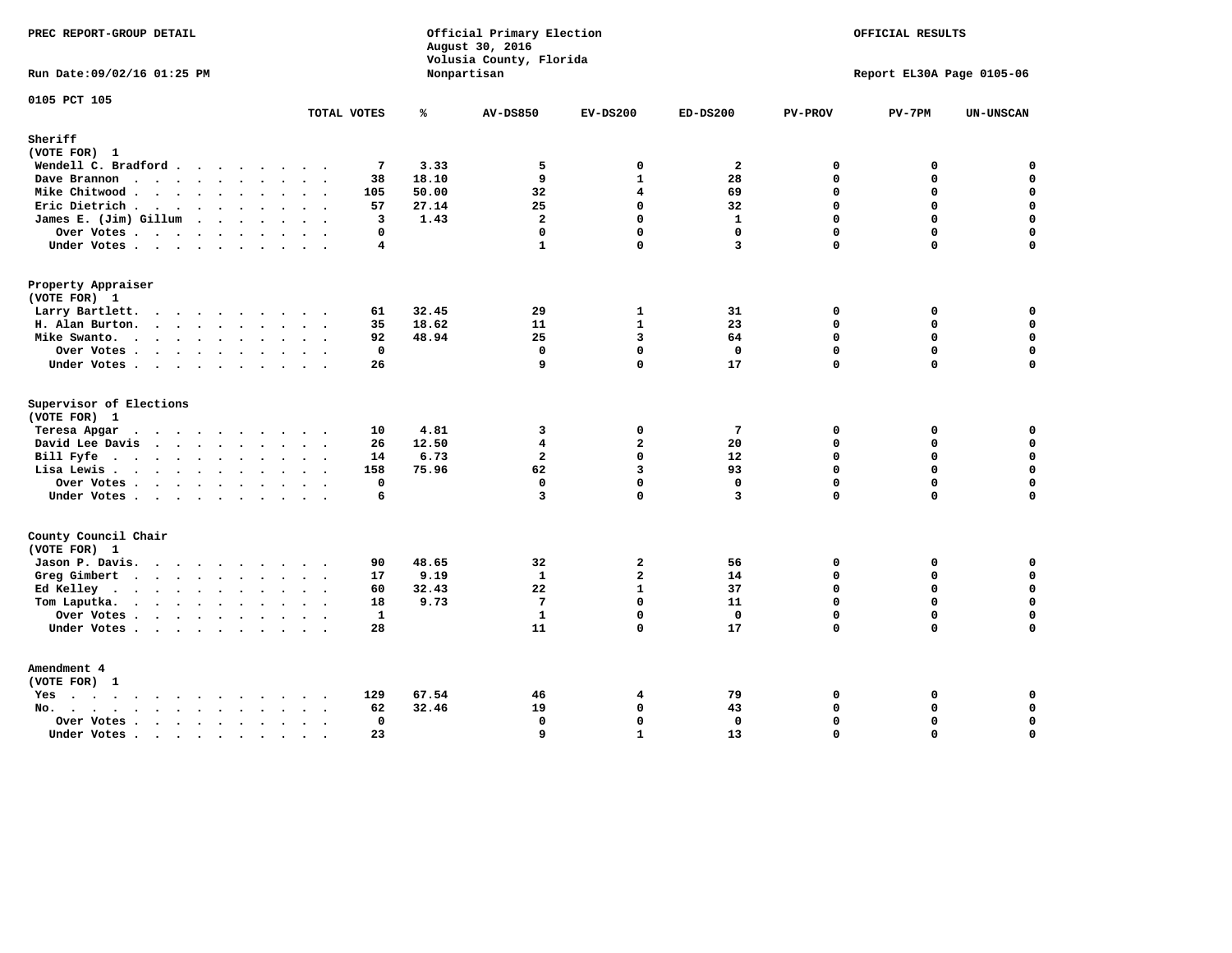| PREC REPORT-GROUP DETAIL        |                                 |             |                   | Official Primary Election<br>August 30, 2016 |          |            |                | OFFICIAL RESULTS          |                  |
|---------------------------------|---------------------------------|-------------|-------------------|----------------------------------------------|----------|------------|----------------|---------------------------|------------------|
| Run Date:09/02/16 01:25 PM      |                                 |             | <b>STATISTICS</b> | Volusia County, Florida                      |          |            |                | Report EL30A Page 0107-01 |                  |
| 0107 PCT 107                    |                                 |             |                   |                                              |          |            |                |                           |                  |
|                                 |                                 | TOTAL VOTES | %ะ                | <b>AV-DS850</b>                              | EV-DS200 | $ED-DS200$ | <b>PV-PROV</b> | $PV-7PM$                  | <b>UN-UNSCAN</b> |
| REGISTERED VOTERS - TOTAL       |                                 | 1,408       |                   |                                              |          |            |                |                           |                  |
| REGISTERED VOTERS - Democratic  | $\cdots$                        | 384         | 27.27             |                                              |          |            |                |                           |                  |
| REGISTERED VOTERS - Republican  | $\cdot$ $\cdot$ $\cdot$ $\cdot$ | 632         | 44.89             |                                              |          |            |                |                           |                  |
| REGISTERED VOTERS - Libertarian |                                 | 5           | .36               |                                              |          |            |                |                           |                  |
| REGISTERED VOTERS - Nonpartisan |                                 | 387         |                   |                                              |          |            |                |                           |                  |
| BALLOTS CAST - TOTAL.           |                                 | 431         |                   | 150                                          | 27       | 254        |                |                           |                  |
| BALLOTS CAST - Democratic       |                                 | 92          | 21.35             | 33                                           | 4        | 55         |                |                           |                  |
| BALLOTS CAST - Republican       |                                 | 291         | 67.52             | 98                                           | 19       | 174        |                |                           |                  |
| BALLOTS CAST - Libertarian.     |                                 |             | .70               |                                              | o        | 3          |                |                           |                  |
| BALLOTS CAST - Nonpartisan.     |                                 | 45          | 10.44             | 19                                           |          | 22         |                |                           | 0                |
| BALLOTS CAST - BLANK.           |                                 |             |                   | $\Omega$                                     | o        | 0          | <sup>0</sup>   |                           |                  |
| VOTER TURNOUT - TOTAL<br>.      |                                 |             | 30.61             |                                              |          |            |                |                           |                  |
| VOTER TURNOUT - Democratic.     |                                 |             | 23.96             |                                              |          |            |                |                           |                  |
| VOTER TURNOUT - Republican.     |                                 |             | 46.04             |                                              |          |            |                |                           |                  |
| VOTER TURNOUT - Libertarian     |                                 |             | 60.00             |                                              |          |            |                |                           |                  |
| VOTER TURNOUT - BLANK           |                                 |             |                   |                                              |          |            |                |                           |                  |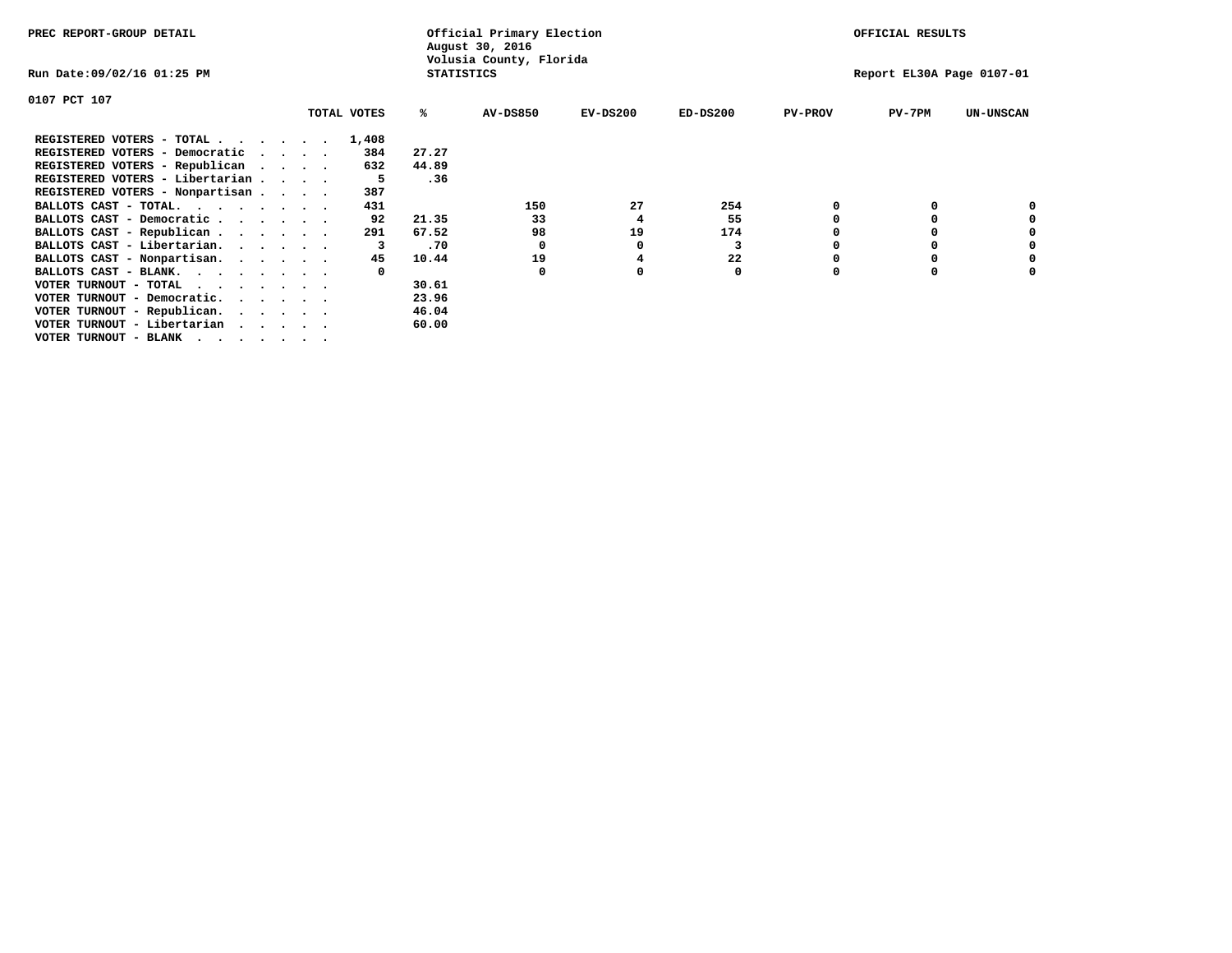| PREC REPORT-GROUP DETAIL                                               |             |             | Official Primary Election<br>August 30, 2016<br>Volusia County, Florida |            |            |                | OFFICIAL RESULTS          |                  |
|------------------------------------------------------------------------|-------------|-------------|-------------------------------------------------------------------------|------------|------------|----------------|---------------------------|------------------|
| Run Date: 09/02/16 01:25 PM                                            |             |             | Democratic                                                              |            |            |                | Report EL30A Page 0107-02 |                  |
| 0107 PCT 107                                                           | TOTAL VOTES | %ะ          | <b>AV-DS850</b>                                                         | $EV-DS200$ | $ED-DS200$ | <b>PV-PROV</b> | $PV-7PM$                  | <b>UN-UNSCAN</b> |
| United States Senator                                                  |             |             |                                                                         |            |            |                |                           |                  |
| (VOTE FOR) 1                                                           |             |             |                                                                         |            |            |                |                           |                  |
| Roque "Rocky" De La Fuente.                                            |             | 8.24        |                                                                         |            |            |                |                           |                  |
| Alan Grayson                                                           |             | 30.59<br>26 |                                                                         |            | 17         |                |                           |                  |
| Pam Keith                                                              |             | 16.47<br>14 |                                                                         |            |            |                |                           |                  |
| Reginald Luster                                                        |             | 3.53        |                                                                         |            |            |                |                           |                  |
| Patrick Murphy.                                                        |             | 41.18<br>35 | 13                                                                      |            | 21         |                |                           |                  |
| Over Votes                                                             |             |             |                                                                         |            |            |                |                           |                  |
| Under Votes                                                            |             |             |                                                                         |            |            |                |                           |                  |
| Representative in Congress District 6                                  |             |             |                                                                         |            |            |                |                           |                  |
| (VOTE FOR) 1                                                           |             |             |                                                                         |            |            |                |                           |                  |
| William (Bill) McCullough                                              |             | 55.95<br>47 | 16                                                                      |            | 29         |                |                           |                  |
| Jay McGovern                                                           |             | 15.48<br>13 |                                                                         |            |            |                |                           |                  |
| George Pappas.                                                         |             | 10.71       |                                                                         |            |            |                |                           |                  |
| Dwayne L. Taylor.                                                      |             | 17.86<br>15 |                                                                         |            | 13         |                |                           |                  |
| Over Votes                                                             |             |             |                                                                         |            |            |                |                           |                  |
| Under Votes, $\cdot$ , $\cdot$ , $\cdot$ , $\cdot$ , $\cdot$ , $\cdot$ |             |             |                                                                         |            |            |                |                           |                  |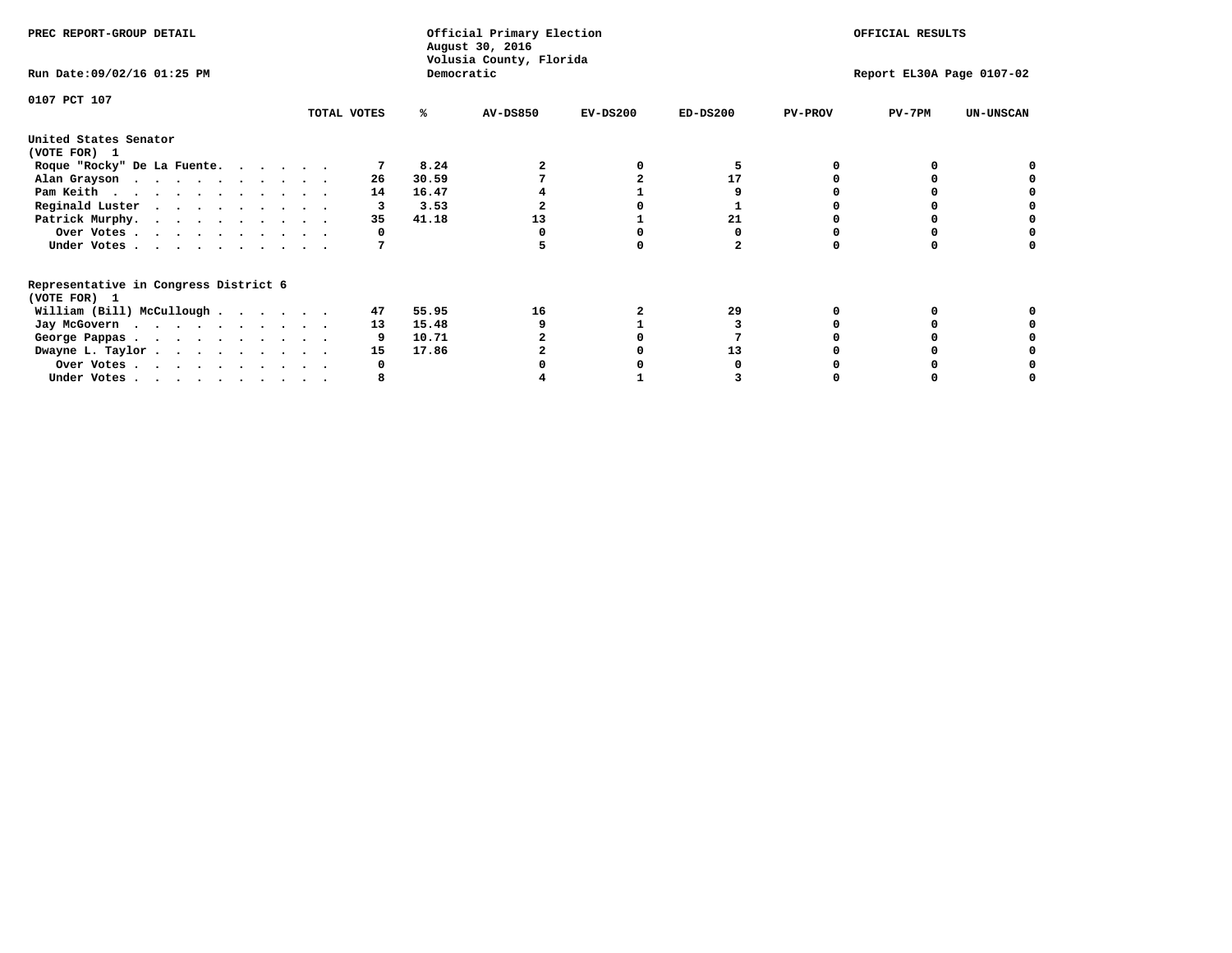| PREC REPORT-GROUP DETAIL<br>Run Date: 09/02/16 01:25 PM |             | Republican | Official Primary Election<br>August 30, 2016<br>Volusia County, Florida |                |              |                | OFFICIAL RESULTS<br>Report EL30A Page 0107-03 |                  |
|---------------------------------------------------------|-------------|------------|-------------------------------------------------------------------------|----------------|--------------|----------------|-----------------------------------------------|------------------|
|                                                         |             |            |                                                                         |                |              |                |                                               |                  |
| 0107 PCT 107                                            |             |            |                                                                         |                |              |                |                                               |                  |
|                                                         | TOTAL VOTES | ℁          | <b>AV-DS850</b>                                                         | $EV-DS200$     | $ED-DS200$   | <b>PV-PROV</b> | $PV-7PM$                                      | <b>UN-UNSCAN</b> |
| United States Senator<br>(VOTE FOR) 1                   |             |            |                                                                         |                |              |                |                                               |                  |
| Carlos Beruff                                           | 79          | 27.43      | 41                                                                      | 5              | 33           | 0              | 0                                             | 0                |
| Ernie Rivera                                            | 4           | 1.39       | $\Omega$                                                                | $\Omega$       | 4            | $\Omega$       | 0                                             | $\mathbf 0$      |
| Marco Rubio.                                            | 184         | 63.89      | 46                                                                      | 14             | 124          | $\mathbf 0$    | $\mathbf 0$                                   | $\mathbf 0$      |
| Dwight Mark Anthony Young                               | 21          | 7.29       | 9                                                                       | $\mathbf 0$    | 12           | 0              | $\mathbf 0$                                   | $\pmb{0}$        |
| Over Votes                                              | 0           |            | 0                                                                       | $\Omega$       | 0            | 0              | 0                                             | 0                |
| Under Votes                                             | 3           |            | 2                                                                       | 0              | 1            | $\Omega$       | $\Omega$                                      | $\mathbf 0$      |
| Representative in Congress District 6<br>(VOTE FOR) 1   |             |            |                                                                         |                |              |                |                                               |                  |
| Fred Costello.                                          | 63          | 22.50      | 15                                                                      | 3              | 45           | 0              | 0                                             | 0                |
| Ron Desantis                                            | 160         | 57.14      | 47                                                                      | 14             | 99           | 0              | 0                                             | $\mathbf 0$      |
| G. G. Galloway.                                         | 57          | 20.36      | 30                                                                      | $\overline{a}$ | 25           | $\mathbf 0$    | $\Omega$                                      | $\mathbf 0$      |
| Over Votes                                              | 1           |            | $\mathbf{1}$                                                            | $\mathbf 0$    | $\mathbf{0}$ | $\mathbf 0$    | $\mathbf 0$                                   | $\mathbf 0$      |
| Under Votes                                             | 10          |            | 5                                                                       | 0              | 5            | $\mathbf 0$    | $\Omega$                                      | $\mathbf 0$      |
| State Committeeman                                      |             |            |                                                                         |                |              |                |                                               |                  |
| (VOTE FOR) 1                                            |             |            |                                                                         |                |              |                |                                               |                  |
| Paul W. Deering<br>$\cdots$                             | 172         | 70.49      | 54                                                                      | 11             | 107          | 0              | 0                                             | 0<br>$\mathbf 0$ |
| James Oddie.                                            | 72          | 29.51      | 21                                                                      | 5              | 46           | 0              | 0                                             |                  |
| Over Votes                                              | 0           |            | $\mathbf{0}$                                                            | $\mathbf 0$    | 0            | 0              | $\mathbf 0$                                   | $\mathbf 0$      |
| Under Votes                                             | 47          |            | 23                                                                      | 3              | 21           | $\Omega$       | 0                                             | $\mathbf 0$      |
| State Committeewoman<br>(VOTE FOR) 1                    |             |            |                                                                         |                |              |                |                                               |                  |
| Dana Christina Dougherty                                | 142         | 57.96      | 44                                                                      | 5              | 93           | 0              | 0                                             | 0                |
| Marilyn C. Ford                                         | 103         | 42.04      | 31                                                                      | 11             | 61           | 0              | 0                                             | 0                |
| Over Votes                                              | $\Omega$    |            | $\Omega$                                                                | 0              | $\mathbf{0}$ | 0              | 0                                             | $\mathbf 0$      |
| Under Votes, , , , , , , , , ,                          | 46          |            | 23                                                                      | 3              | 20           | $\Omega$       | $\Omega$                                      | $\Omega$         |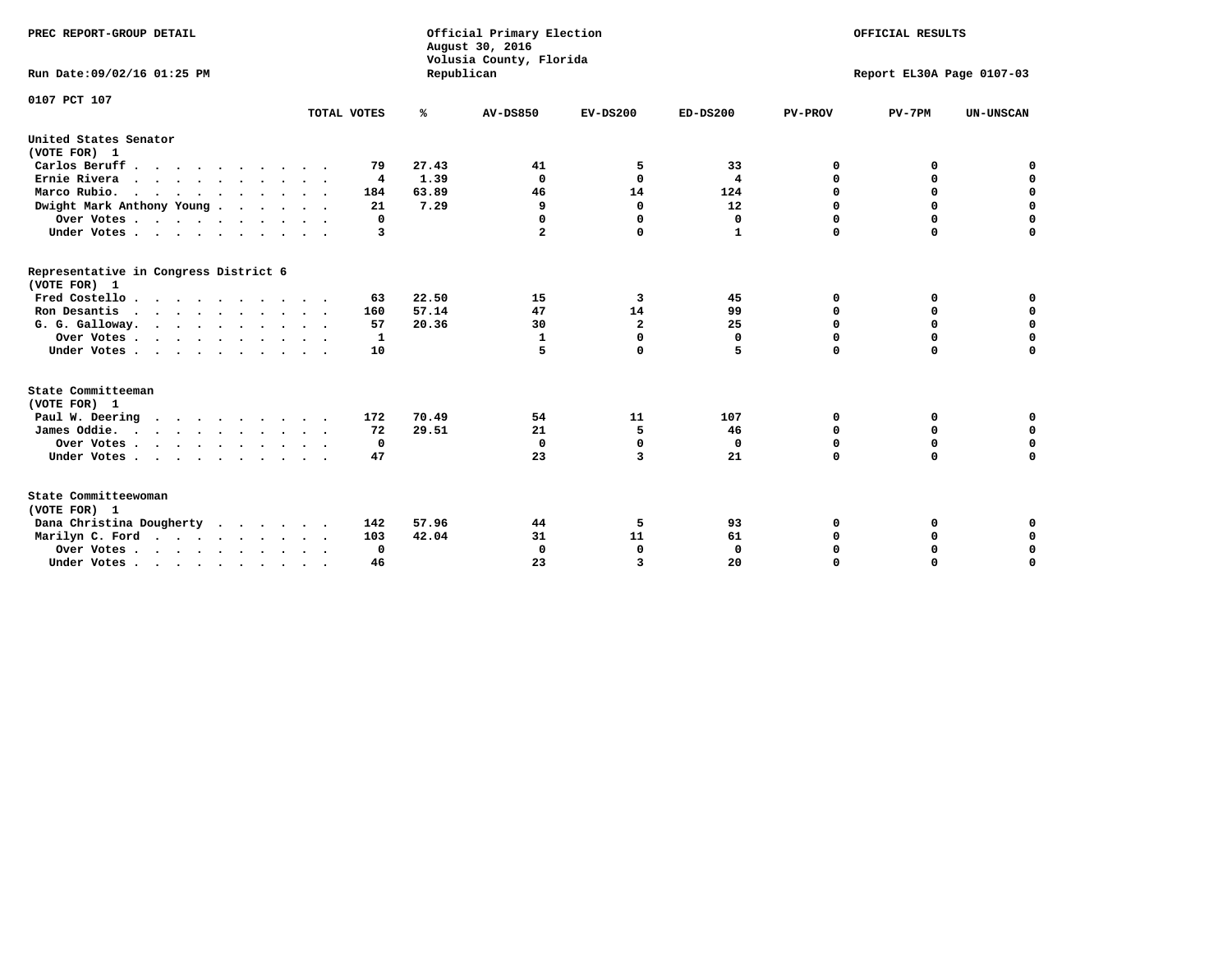| PREC REPORT-GROUP DETAIL<br>Run Date: 09/02/16 01:25 PM |  |  |  |             |        | Official Primary Election<br>August 30, 2016<br>Volusia County, Florida<br>Libertarian |            |            |                | OFFICIAL RESULTS<br>Report EL30A Page 0107-04 |                  |
|---------------------------------------------------------|--|--|--|-------------|--------|----------------------------------------------------------------------------------------|------------|------------|----------------|-----------------------------------------------|------------------|
|                                                         |  |  |  |             |        |                                                                                        |            |            |                |                                               |                  |
| 0107 PCT 107                                            |  |  |  | TOTAL VOTES | ℁      | <b>AV-DS850</b>                                                                        | $EV-DS200$ | $ED-DS200$ | <b>PV-PROV</b> | $PV-7PM$                                      | <b>UN-UNSCAN</b> |
| United States Senator<br>(VOTE FOR) 1                   |  |  |  |             |        |                                                                                        |            |            |                |                                               |                  |
| Augustus Invictus.                                      |  |  |  | 0           |        |                                                                                        | 0          | 0          |                |                                               | 0                |
| Paul Stanton                                            |  |  |  |             | 100.00 |                                                                                        |            |            |                |                                               | 0                |
| Over Votes                                              |  |  |  | 0           |        |                                                                                        |            | O          |                |                                               | 0                |
| Under Votes                                             |  |  |  | 0           |        |                                                                                        |            |            |                |                                               |                  |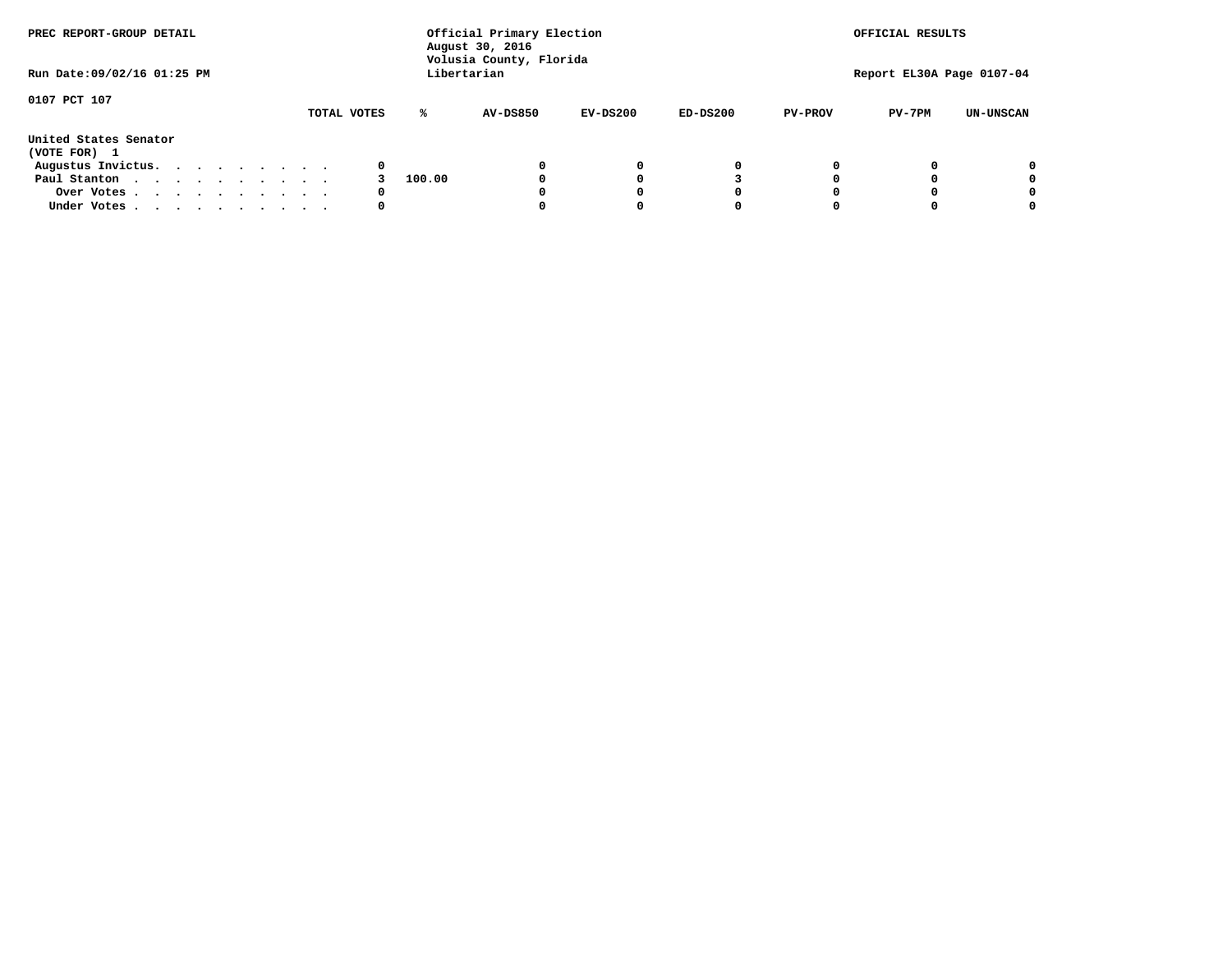| PREC REPORT-GROUP DETAIL                           |              |       | Official Primary Election<br>August 30, 2016<br>Volusia County, Florida | OFFICIAL RESULTS<br>Report EL30A Page 0107-05 |              |                |             |                  |
|----------------------------------------------------|--------------|-------|-------------------------------------------------------------------------|-----------------------------------------------|--------------|----------------|-------------|------------------|
| Run Date: 09/02/16 01:25 PM                        |              |       | Nonpartisan                                                             |                                               |              |                |             |                  |
| 0107 PCT 107                                       | TOTAL VOTES  | ℁     | <b>AV-DS850</b>                                                         | $EV-DS200$                                    | $ED-DS200$   | <b>PV-PROV</b> | $PV-7PM$    | <b>UN-UNSCAN</b> |
| Circuit Judge 7th Circuit Group 4<br>(VOTE FOR) 1  |              |       |                                                                         |                                               |              |                |             |                  |
| Chris France - WITHDRAWN                           | 60           | 15.71 | 12                                                                      | 6                                             | 42           | 0              | 0           | 0                |
| Sebrina L. Slack                                   | 172          | 45.03 | 56                                                                      | 14                                            | 102          | 0              | 0           | $\mathbf 0$      |
| Stasia Warren                                      | 150          | 39.27 | 65                                                                      | 5                                             | 80           | $\mathbf 0$    | $\mathbf 0$ | $\mathbf 0$      |
| Over Votes                                         | $^{\circ}$   |       | $\mathbf{0}$                                                            | $\mathbf 0$                                   | $\mathbf{0}$ | $\mathbf 0$    | $\mathbf 0$ | $\mathbf 0$      |
| Under Votes                                        | 49           |       | 17                                                                      | $\overline{a}$                                | 30           | $\Omega$       | $\Omega$    | $\Omega$         |
| Circuit Judge 7th Circuit Group 10<br>(VOTE FOR) 1 |              |       |                                                                         |                                               |              |                |             |                  |
| Malcolm Anthony                                    | 129          | 35.64 | 42                                                                      | 4                                             | 83           | 0              | 0           | 0                |
| Scott DuPont                                       | 233          | 64.36 | 79                                                                      | 18                                            | 136          | $\mathbf 0$    | $\mathbf 0$ | $\mathbf 0$      |
| Over Votes                                         | $\mathbf 0$  |       | $\mathbf{0}$                                                            | $\mathbf 0$                                   | $\mathbf 0$  | $\mathbf 0$    | $\mathbf 0$ | $\mathbf 0$      |
| Under Votes                                        | 69           |       | 29                                                                      | 5                                             | 35           | $\mathbf 0$    | $\mathbf 0$ | $\Omega$         |
| Circuit Judge 7th Circuit Group 13<br>(VOTE FOR) 1 |              |       |                                                                         |                                               |              |                |             |                  |
| David Hood.<br>$\cdots$                            | 178          | 46.48 | 63                                                                      | 15                                            | 100          | 0              | 0           | 0                |
| A. "Kathleen" McNeilly                             | 205          | 53.52 | 69                                                                      | 9                                             | 127          | $\mathbf 0$    | $\mathbf 0$ | $\mathbf 0$      |
| Over Votes                                         | $\mathbf 0$  |       | $\mathbf 0$                                                             | $\Omega$                                      | 0            | 0              | $\mathbf 0$ | $\mathbf 0$      |
| Under Votes                                        | 48           |       | 18                                                                      | 3                                             | 27           | $\Omega$       | $\Omega$    | $\mathbf 0$      |
| Circuit Judge 7th Circuit Group 17<br>(VOTE FOR) 1 |              |       |                                                                         |                                               |              |                |             |                  |
| Linda L. Gaustad                                   | 159          | 42.86 | 51                                                                      | 10                                            | 98           | 0              | 0           | 0                |
| Howard O. McGillin Jr                              | 212          | 57.14 | 77                                                                      | 14                                            | 121          | 0              | $\mathbf 0$ | 0                |
| Over Votes                                         | 0            |       | $\Omega$                                                                | 0                                             | $\mathbf 0$  | $\mathbf 0$    | $\mathbf 0$ | 0                |
| Under Votes                                        | 60           |       | 22                                                                      | 3                                             | 35           | $\mathbf 0$    | $\mathbf 0$ | $\mathbf 0$      |
| County Judge 7th Circuit Group 3<br>(VOTE FOR) 1   |              |       |                                                                         |                                               |              |                |             |                  |
| Heather Caeners<br>.                               | 171          | 46.85 | 56                                                                      | 16                                            | 99           | 0              | 0           | 0                |
| Shirley A. Green                                   | 142          | 38.90 | 55                                                                      | 8                                             | 79           | $\mathbf 0$    | 0           | $\mathbf 0$      |
| Marla Rawnsley.                                    | 52           | 14.25 | 13                                                                      | $\mathbf{z}$                                  | 37           | 0              | $\mathbf 0$ | $\mathbf 0$      |
| Over Votes                                         | $\mathbf{1}$ |       | $\mathbf{0}$                                                            | $\mathbf 0$                                   | $\mathbf{1}$ | $\mathbf 0$    | $\mathbf 0$ | $\mathbf 0$      |
| Under Votes                                        | 65           |       | 26                                                                      | $\mathbf{1}$                                  | 38           | $\mathbf 0$    | $\Omega$    | $\Omega$         |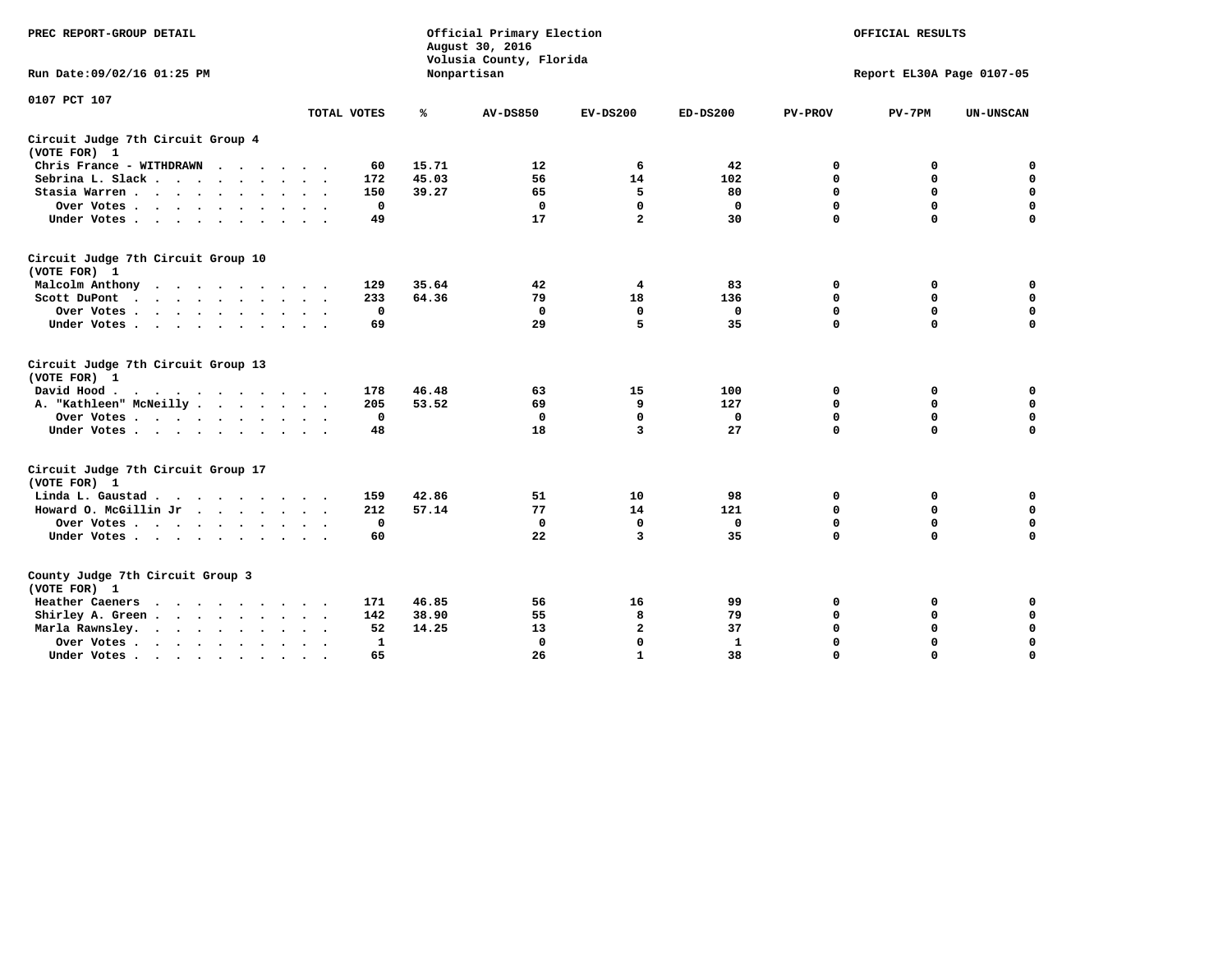| PREC REPORT-GROUP DETAIL                                                                                                                                                                                                                          |                    |               | Official Primary Election<br>August 30, 2016<br>Volusia County, Florida |                         |                    |                      | OFFICIAL RESULTS          |                            |
|---------------------------------------------------------------------------------------------------------------------------------------------------------------------------------------------------------------------------------------------------|--------------------|---------------|-------------------------------------------------------------------------|-------------------------|--------------------|----------------------|---------------------------|----------------------------|
| Run Date: 09/02/16 01:25 PM                                                                                                                                                                                                                       |                    |               | Nonpartisan                                                             |                         |                    |                      | Report EL30A Page 0107-06 |                            |
| 0107 PCT 107                                                                                                                                                                                                                                      | TOTAL VOTES        | ℁             | <b>AV-DS850</b>                                                         | $EV-DS200$              | $ED-DS200$         | <b>PV-PROV</b>       | $PV-7PM$                  | <b>UN-UNSCAN</b>           |
| Sheriff                                                                                                                                                                                                                                           |                    |               |                                                                         |                         |                    |                      |                           |                            |
| (VOTE FOR) 1<br>Wendell C. Bradford                                                                                                                                                                                                               | 20                 | 4.76          | $7\phantom{.0}$                                                         | $\mathbf{1}$            | 12                 | 0                    | 0                         | $\mathbf 0$                |
| Dave Brannon                                                                                                                                                                                                                                      | 72                 | 17.14         | 11                                                                      | 5                       | 56                 | $\Omega$             | 0                         | 0                          |
| Mike Chitwood                                                                                                                                                                                                                                     | 218                | 51.90         | 84                                                                      | 10                      | 124                | $\mathbf{0}$         | 0                         | $\mathbf 0$                |
| Eric Dietrich.                                                                                                                                                                                                                                    | 107                | 25.48         | 42                                                                      | 10                      | 55                 | $\Omega$             | $\Omega$                  | $\mathbf 0$                |
| James E. (Jim) Gillum                                                                                                                                                                                                                             | 3                  | .71           | $\mathbf{1}$                                                            | $\mathbf 0$             | $\overline{a}$     | $\mathbf 0$          | 0                         | $\mathbf 0$                |
| Over Votes                                                                                                                                                                                                                                        | $\mathbf 0$        |               | $\mathbf{0}$                                                            | $\mathbf{0}$            | $\mathbf{0}$       | $\Omega$             | $\mathbf 0$               | 0                          |
| Under Votes                                                                                                                                                                                                                                       | 11                 |               | 5                                                                       | $\mathbf{1}$            | 5                  | $\Omega$             | 0                         | $\mathbf 0$                |
| Property Appraiser                                                                                                                                                                                                                                |                    |               |                                                                         |                         |                    |                      |                           |                            |
| (VOTE FOR) 1                                                                                                                                                                                                                                      |                    |               |                                                                         |                         |                    |                      |                           |                            |
| Larry Bartlett.                                                                                                                                                                                                                                   | 97                 | 25.19         | 42                                                                      | 3                       | 52                 | $\mathbf 0$          | 0                         | 0                          |
| H. Alan Burton.                                                                                                                                                                                                                                   | 147                | 38.18         | 57                                                                      | 8                       | 82                 | $\Omega$             | 0                         | $\mathbf 0$                |
| Mike Swanto.                                                                                                                                                                                                                                      | 141                | 36.62         | 35                                                                      | 12                      | 94                 | $\mathbf 0$          | 0                         | $\mathbf 0$                |
| Over Votes.                                                                                                                                                                                                                                       | $\mathbf 0$        |               | $\mathbf 0$                                                             | $\mathbf 0$             | $\mathbf 0$        | $\mathbf 0$          | 0                         | $\mathbf 0$                |
| Under Votes                                                                                                                                                                                                                                       | 46                 |               | 16                                                                      | 4                       | 26                 | $\Omega$             | $\Omega$                  | $\mathbf 0$                |
| Supervisor of Elections                                                                                                                                                                                                                           |                    |               |                                                                         |                         |                    |                      |                           |                            |
| (VOTE FOR) 1                                                                                                                                                                                                                                      |                    |               |                                                                         |                         |                    |                      |                           |                            |
| Teresa Apgar                                                                                                                                                                                                                                      | 49                 | 12.34         | 15                                                                      | 3                       | 31                 | $\mathbf 0$          | 0                         | 0                          |
| David Lee Davis                                                                                                                                                                                                                                   | 39<br>42           | 9.82<br>10.58 | 10<br>17                                                                | $\mathbf{1}$<br>4       | 28<br>21           | $\Omega$<br>$\Omega$ | 0<br>$\mathbf 0$          | $\mathbf 0$<br>$\mathbf 0$ |
| Bill Fyfe                                                                                                                                                                                                                                         | 267                | 67.25         | 97                                                                      | 18                      | 152                | $\Omega$             | 0                         | 0                          |
| Lisa Lewis                                                                                                                                                                                                                                        |                    |               | $\mathbf{0}$                                                            | $\mathbf 0$             |                    | $\Omega$             | 0                         | $\mathbf 0$                |
| Over Votes<br>Under Votes                                                                                                                                                                                                                         | $\mathbf{1}$<br>33 |               | 11                                                                      | $\mathbf{1}$            | $\mathbf{1}$<br>21 | $\mathbf 0$          | $\Omega$                  | $\mathbf 0$                |
|                                                                                                                                                                                                                                                   |                    |               |                                                                         |                         |                    |                      |                           |                            |
| County Council Chair<br>(VOTE FOR) 1                                                                                                                                                                                                              |                    |               |                                                                         |                         |                    |                      |                           |                            |
| Jason P. Davis.                                                                                                                                                                                                                                   | 119                | 31.23         | 25                                                                      | $7\phantom{.0}$         | 87                 | $\mathbf 0$          | 0                         | 0                          |
| Greg Gimbert<br>$\mathbf{r}$ . The contract of the contract of the contract of the contract of the contract of the contract of the contract of the contract of the contract of the contract of the contract of the contract of the contract of th | 62                 | 16.27         | 22                                                                      | $\overline{3}$          | 37                 | $\Omega$             | 0                         | $\mathbf 0$                |
| Ed Kelley                                                                                                                                                                                                                                         | 162                | 42.52         | 72                                                                      | 11                      | 79                 | $\mathbf 0$          | 0                         | $\mathbf 0$                |
| Tom Laputka.                                                                                                                                                                                                                                      | 38                 | 9.97          | 12                                                                      | $\overline{\mathbf{3}}$ | 23                 | $\Omega$             | $\mathbf 0$               | $\mathbf 0$                |
| Over Votes.                                                                                                                                                                                                                                       | $\mathbf 0$        |               | $\mathbf 0$                                                             | $\mathbf 0$             | $\mathbf 0$        | 0                    | 0                         | $\mathbf 0$                |
| Under Votes                                                                                                                                                                                                                                       | 50                 |               | 19                                                                      | 3                       | 28                 | $\Omega$             | $\Omega$                  | $\mathbf 0$                |
|                                                                                                                                                                                                                                                   |                    |               |                                                                         |                         |                    |                      |                           |                            |
| Amendment 4<br>(VOTE FOR) 1                                                                                                                                                                                                                       |                    |               |                                                                         |                         |                    |                      |                           |                            |
| Yes                                                                                                                                                                                                                                               | 284                | 71.00         | 103                                                                     | 18                      | 163                | 0                    | 0                         | 0                          |
| No.<br>$\ddot{\phantom{a}}$                                                                                                                                                                                                                       | $\sim$<br>116      | 29.00         | 38                                                                      | 6                       | 72                 | $\mathbf 0$          | 0                         | $\mathbf 0$                |
| Over Votes.<br>$\cdots$                                                                                                                                                                                                                           | $\mathbf 0$        |               | $\mathbf 0$                                                             | $\mathbf{0}$            | $\mathbf{0}$       | $\Omega$             | 0                         | $\mathbf 0$                |
| Under Votes                                                                                                                                                                                                                                       | 31<br>$\sim$       |               | 9                                                                       | $\overline{3}$          | 19                 | $\Omega$             | $\Omega$                  | $\mathbf 0$                |
|                                                                                                                                                                                                                                                   |                    |               |                                                                         |                         |                    |                      |                           |                            |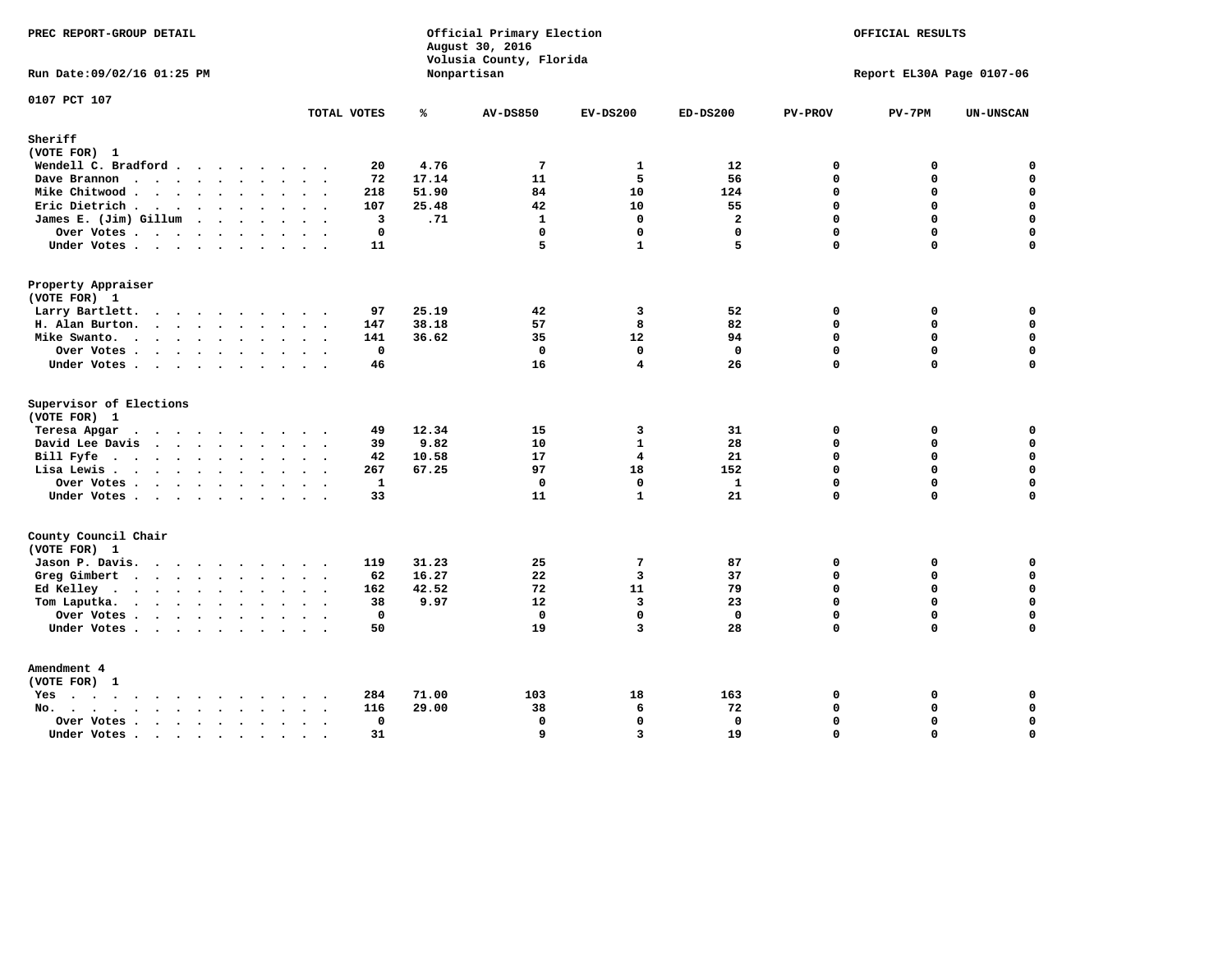| PREC REPORT-GROUP DETAIL              |  |             |                   | Official Primary Election<br>August 30, 2016 |            |            |                | OFFICIAL RESULTS          |                  |
|---------------------------------------|--|-------------|-------------------|----------------------------------------------|------------|------------|----------------|---------------------------|------------------|
| Run Date:09/02/16 01:25 PM            |  |             | <b>STATISTICS</b> | Volusia County, Florida                      |            |            |                | Report EL30A Page 0201-01 |                  |
| 0201 PCT 201                          |  |             |                   |                                              |            |            |                |                           |                  |
|                                       |  | TOTAL VOTES | ℁                 | <b>AV-DS850</b>                              | $EV-DS200$ | $ED-DS200$ | <b>PV-PROV</b> | $PV-7PM$                  | <b>UN-UNSCAN</b> |
| REGISTERED VOTERS - TOTAL             |  | 4,603       |                   |                                              |            |            |                |                           |                  |
| REGISTERED VOTERS - Democratic        |  | 1,328       | 28.85             |                                              |            |            |                |                           |                  |
| REGISTERED VOTERS - Republican        |  | 2,074       | 45.06             |                                              |            |            |                |                           |                  |
| REGISTERED VOTERS - Libertarian       |  | 19          | .41               |                                              |            |            |                |                           |                  |
| REGISTERED VOTERS - Nonpartisan       |  | 1,182       |                   |                                              |            |            |                |                           |                  |
| BALLOTS CAST - TOTAL.                 |  | 1,718       |                   | 748                                          | 240        | 730        |                |                           |                  |
| BALLOTS CAST - Democratic             |  | 544         | 31.66             | 228                                          | 102        | 214        |                | 0                         |                  |
| BALLOTS CAST - Republican             |  | 971         | 56.52             | 443                                          | 105        | 423        |                | 0                         | 0                |
| BALLOTS CAST - Libertarian.           |  | 4           | .23               |                                              | 0          | з          |                | 0                         | 0                |
| BALLOTS CAST - Nonpartisan.           |  | 199         | 11.58             | 76                                           | 33         | 90         |                | 0                         | 0                |
| BALLOTS CAST - BLANK.                 |  |             |                   | 0                                            |            | 0          | $\Omega$       | $\Omega$                  |                  |
| VOTER TURNOUT - TOTAL<br>$\cdots$     |  |             | 37.32             |                                              |            |            |                |                           |                  |
| VOTER TURNOUT - Democratic.           |  |             | 40.96             |                                              |            |            |                |                           |                  |
| VOTER TURNOUT - Republican.           |  |             | 46.82             |                                              |            |            |                |                           |                  |
| VOTER TURNOUT - Libertarian           |  |             | 21.05             |                                              |            |            |                |                           |                  |
| VOTER TURNOUT - BLANK , , , , , , , , |  |             |                   |                                              |            |            |                |                           |                  |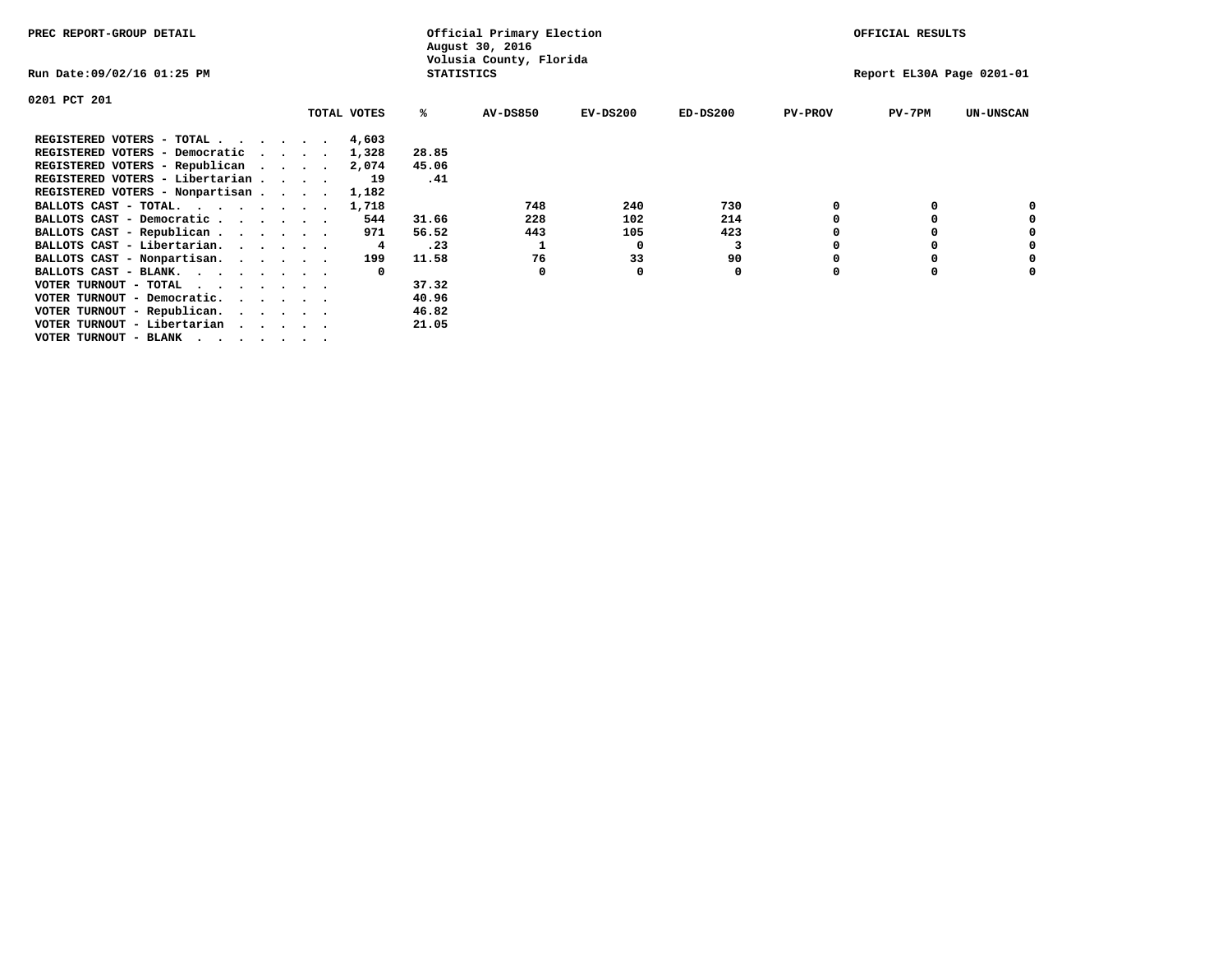| PREC REPORT-GROUP DETAIL                              |             |              | Official Primary Election<br>August 30, 2016 |            |            |                | OFFICIAL RESULTS          |                  |
|-------------------------------------------------------|-------------|--------------|----------------------------------------------|------------|------------|----------------|---------------------------|------------------|
| Run Date: 09/02/16 01:25 PM                           |             | Democratic   | Volusia County, Florida                      |            |            |                | Report EL30A Page 0201-02 |                  |
| 0201 PCT 201                                          | TOTAL VOTES | ℁            | <b>AV-DS850</b>                              | $EV-DS200$ | $ED-DS200$ | <b>PV-PROV</b> | $PV-7PM$                  | <b>UN-UNSCAN</b> |
|                                                       |             |              |                                              |            |            |                |                           |                  |
| United States Senator<br>(VOTE FOR) 1                 |             |              |                                              |            |            |                |                           |                  |
| Roque "Rocky" De La Fuente.                           |             | 2.37<br>12   |                                              | 4          |            |                |                           |                  |
| Alan Grayson                                          | 122         | 24.11        | 51                                           | 15         | 56         |                |                           |                  |
| Pam Keith                                             |             | 95<br>18.77  | 46                                           | 12         | 37         |                |                           |                  |
| Reginald Luster                                       |             | .99<br>5     |                                              |            |            |                |                           |                  |
| Patrick Murphy.                                       | 272         | 53.75        | 105                                          | 65         | 102        |                |                           |                  |
| Over Votes                                            |             |              |                                              |            | O          |                |                           |                  |
| Under Votes.                                          |             | 37           | 18                                           |            | 14         |                |                           |                  |
| Representative in Congress District 6<br>(VOTE FOR) 1 |             |              |                                              |            |            |                |                           |                  |
| William (Bill) McCullough $\cdots$ $\cdots$           | 283         | 57.52        | 111                                          | 51         | 121        |                |                           |                  |
|                                                       |             | 11.18<br>55  | 29                                           | 4          | 22         |                |                           |                  |
| Jay McGovern                                          |             | 81<br>16.46  | 35                                           | 25         | 21         |                |                           |                  |
| George Pappas.                                        |             | 14.84<br>73  | 22                                           | 15         | 36         |                |                           |                  |
| Dwayne L. Taylor                                      |             |              |                                              |            |            |                |                           |                  |
| Over Votes                                            |             | <sup>0</sup> |                                              |            |            |                |                           |                  |
| Under Votes.                                          |             | 52           | 31                                           |            | 14         |                |                           |                  |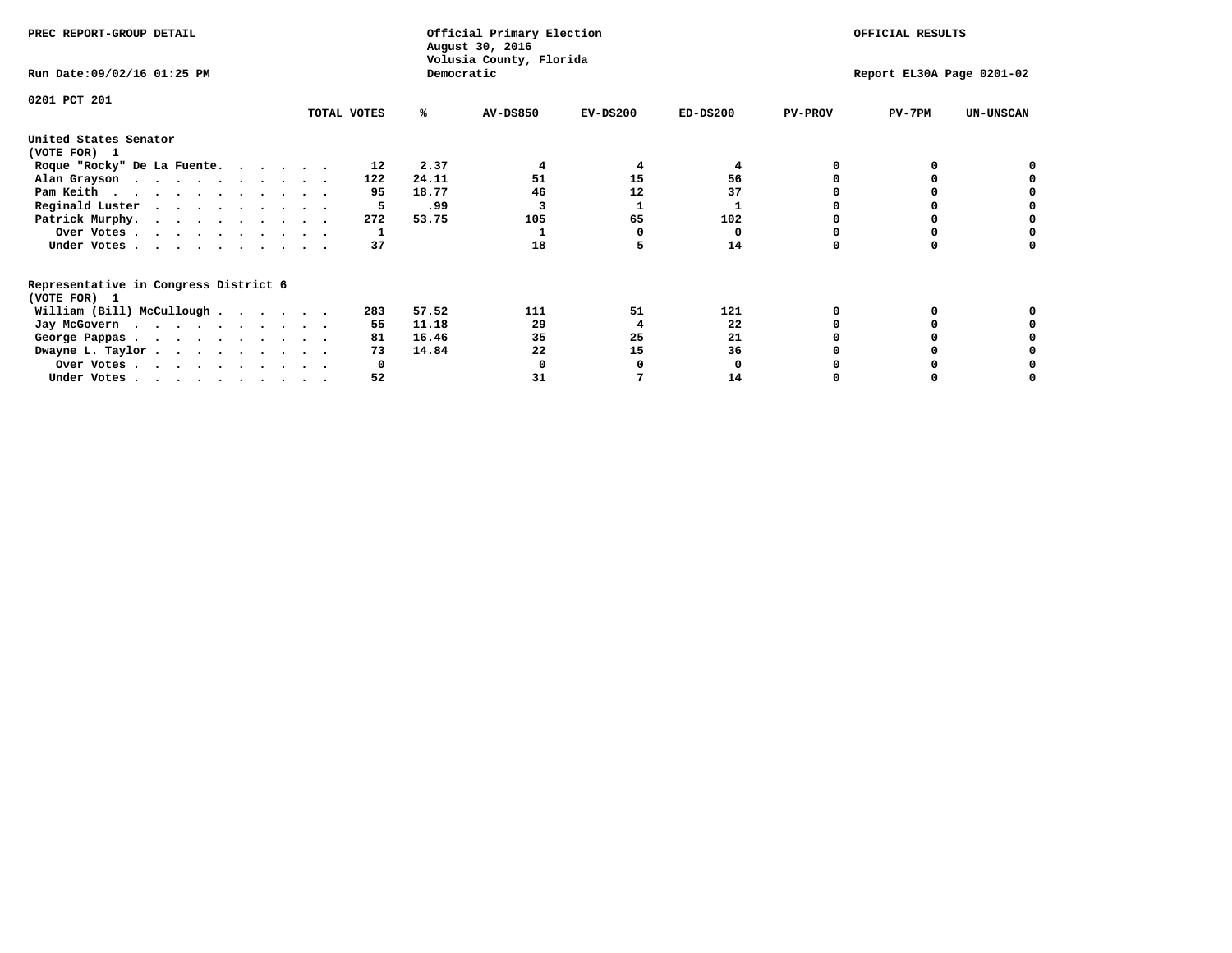| PREC REPORT-GROUP DETAIL<br>Run Date:09/02/16 01:25 PM |             | Republican | Official Primary Election<br>August 30, 2016<br>Volusia County, Florida |                |                         |                | OFFICIAL RESULTS<br>Report EL30A Page 0201-03 |                  |  |
|--------------------------------------------------------|-------------|------------|-------------------------------------------------------------------------|----------------|-------------------------|----------------|-----------------------------------------------|------------------|--|
|                                                        |             |            |                                                                         |                |                         |                |                                               |                  |  |
| 0201 PCT 201                                           | TOTAL VOTES | ℁          | <b>AV-DS850</b>                                                         | $EV-DS200$     | $ED-DS200$              | <b>PV-PROV</b> | $PV-7PM$                                      | <b>UN-UNSCAN</b> |  |
| United States Senator                                  |             |            |                                                                         |                |                         |                |                                               |                  |  |
| (VOTE FOR) 1                                           |             |            |                                                                         |                |                         |                |                                               |                  |  |
| Carlos Beruff                                          | 223         | 23.42      | 120                                                                     | 17             | 86                      | 0              | 0                                             | 0                |  |
| Ernie Rivera                                           | 15          | 1.58       | 11                                                                      | $\overline{a}$ | $\overline{\mathbf{2}}$ | 0              | 0                                             | $\mathbf 0$      |  |
| Marco Rubio.                                           | 655         | 68.80      | 272                                                                     | 76             | 307                     | 0              | 0                                             | $\mathbf 0$      |  |
| Dwight Mark Anthony Young                              | 59          | 6.20       | 30                                                                      | 9              | 20                      | 0              | $\mathbf 0$                                   | 0                |  |
| Over Votes                                             | 0           |            | $\mathbf 0$                                                             | $\mathbf 0$    | 0                       | $\mathbf 0$    | $\mathbf 0$                                   | $\mathbf 0$      |  |
| Under Votes                                            | 19          |            | 10                                                                      | 1              | 8                       | $\Omega$       | $\Omega$                                      | $\Omega$         |  |
| Representative in Congress District 6                  |             |            |                                                                         |                |                         |                |                                               |                  |  |
| (VOTE FOR) 1                                           |             |            |                                                                         |                |                         |                |                                               |                  |  |
| Fred Costello                                          | 216         | 23.71      | 106                                                                     | 25             | 85                      | 0              | 0                                             | 0                |  |
| Ron Desantis                                           | 546         | 59.93      | 230                                                                     | 66             | 250                     | $\mathbf 0$    | $\Omega$                                      | $\mathbf 0$      |  |
| G. G. Galloway.                                        | 149         | 16.36      | 77                                                                      | 11             | 61                      | 0              | 0                                             | $\mathbf 0$      |  |
| Over Votes                                             | 1           |            | 1                                                                       | $\Omega$       | $\mathbf 0$             | $\Omega$       | $\mathbf 0$                                   | $\mathbf 0$      |  |
| Under Votes                                            | 59          |            | 29                                                                      | 3              | 27                      | $\mathbf 0$    | $\Omega$                                      | 0                |  |
| State Committeeman                                     |             |            |                                                                         |                |                         |                |                                               |                  |  |
| (VOTE FOR) 1                                           |             |            |                                                                         |                |                         |                |                                               |                  |  |
| Paul W. Deering                                        | 545         | 73.35      | 246                                                                     | 57             | 242                     | 0              | 0                                             | 0                |  |
| James Oddie.                                           | 198         | 26.65      | 96                                                                      | 25             | 77                      | 0              | $\mathbf 0$                                   | $\mathbf 0$      |  |
| Over Votes                                             | 0           |            | 0                                                                       | 0              | 0                       | $\mathbf 0$    | $\mathbf 0$                                   | $\mathbf 0$      |  |
| Under Votes                                            | 228         |            | 101                                                                     | 23             | 104                     | $\mathbf 0$    | $\mathbf 0$                                   | $\mathbf 0$      |  |
| State Committeewoman<br>(VOTE FOR) 1                   |             |            |                                                                         |                |                         |                |                                               |                  |  |
| Dana Christina Dougherty                               | 399         | 51.29      | 178                                                                     | 45             | 176                     | 0              | 0                                             | 0                |  |
| Marilyn C. Ford                                        | 379         | 48.71      | 184                                                                     | 42             | 153                     | 0              | 0                                             | 0                |  |
| Over Votes                                             | $\Omega$    |            | 0                                                                       | 0              | 0                       | 0              | 0                                             | $\mathbf 0$      |  |
| Under Votes, , , , , , , , , ,                         | 193         |            | 81                                                                      | 18             | 94                      | $\Omega$       | $\Omega$                                      | $\Omega$         |  |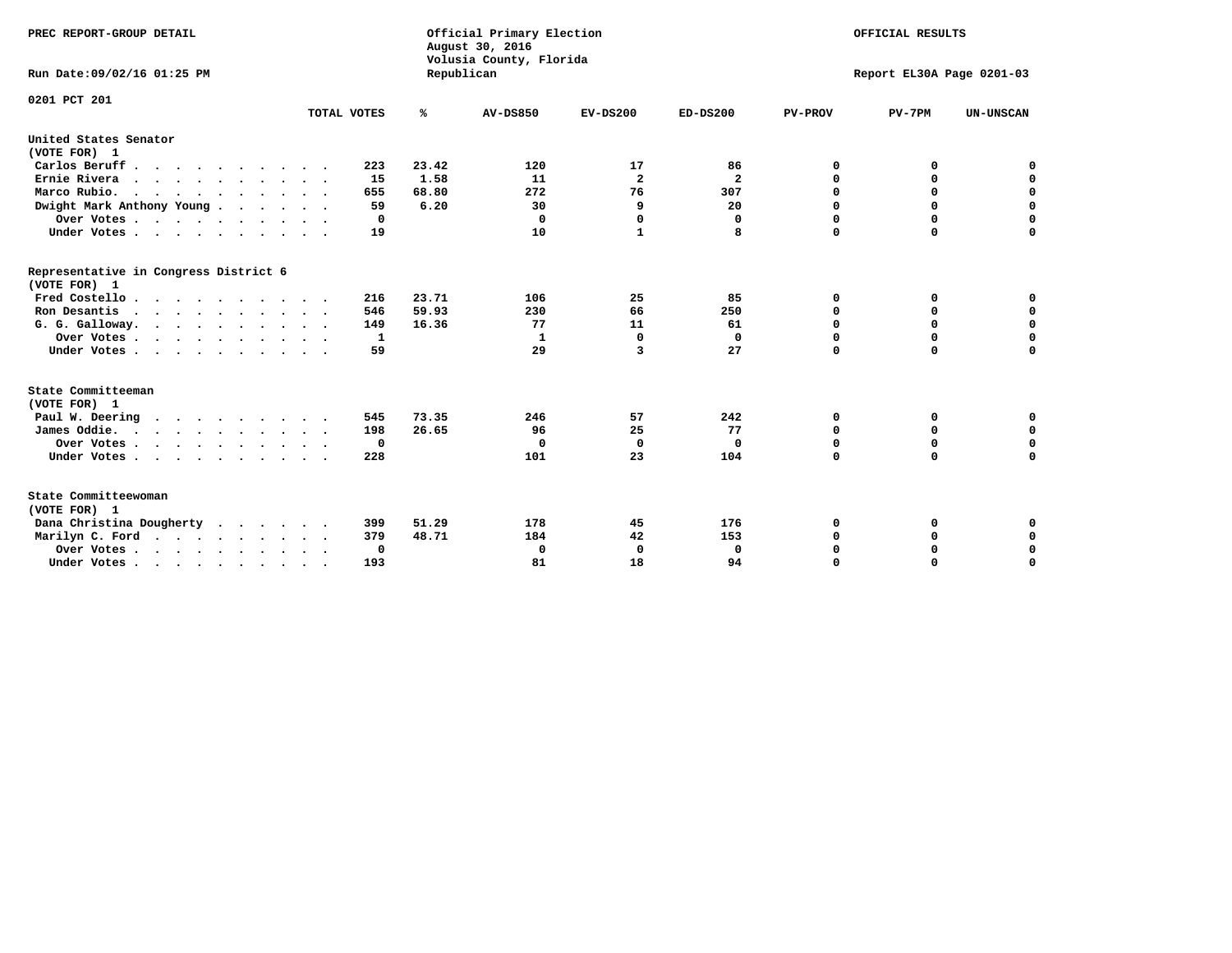| PREC REPORT-GROUP DETAIL              |  |  |  |  |             |        | Official Primary Election<br>August 30, 2016<br>Volusia County, Florida |            |            |                | OFFICIAL RESULTS          |                  |
|---------------------------------------|--|--|--|--|-------------|--------|-------------------------------------------------------------------------|------------|------------|----------------|---------------------------|------------------|
| Run Date: 09/02/16 01:25 PM           |  |  |  |  |             |        | Libertarian                                                             |            |            |                | Report EL30A Page 0201-04 |                  |
| 0201 PCT 201                          |  |  |  |  | TOTAL VOTES | ℁      | <b>AV-DS850</b>                                                         | $EV-DS200$ | $ED-DS200$ | <b>PV-PROV</b> | $PV-7PM$                  | <b>UN-UNSCAN</b> |
| United States Senator<br>(VOTE FOR) 1 |  |  |  |  |             |        |                                                                         |            |            |                |                           |                  |
| Augustus Invictus.                    |  |  |  |  | 0           |        |                                                                         | 0          | 0          |                |                           | 0                |
| Paul Stanton                          |  |  |  |  |             | 100.00 |                                                                         |            |            |                |                           | 0                |
| Over Votes                            |  |  |  |  | 0           |        |                                                                         |            | 0          |                |                           | 0                |
| Under Votes                           |  |  |  |  |             |        |                                                                         |            |            |                |                           | 0                |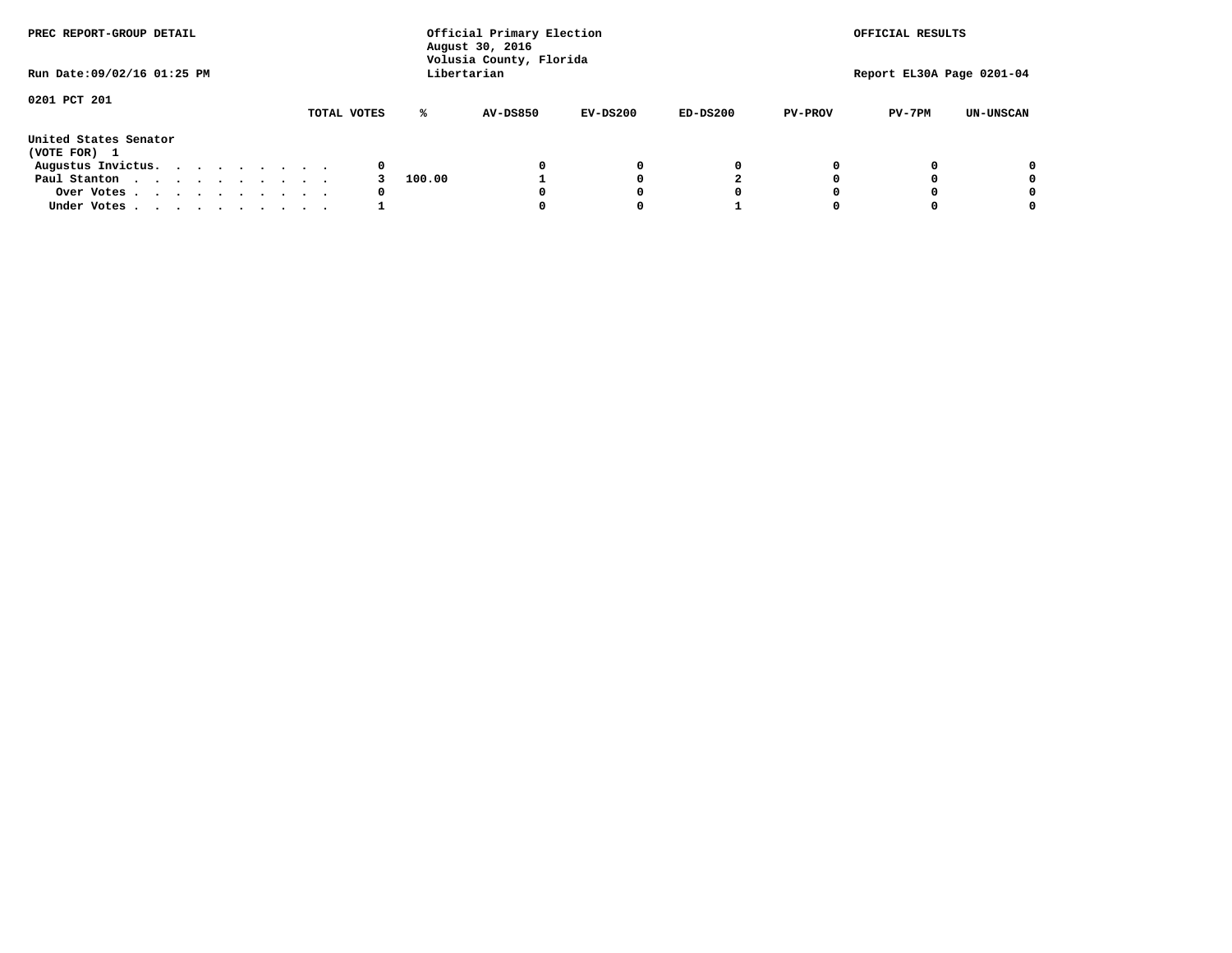| PREC REPORT-GROUP DETAIL                                    |             |             | Official Primary Election<br>August 30, 2016<br>Volusia County, Florida |            |              |                | OFFICIAL RESULTS          |                  |
|-------------------------------------------------------------|-------------|-------------|-------------------------------------------------------------------------|------------|--------------|----------------|---------------------------|------------------|
| Run Date: 09/02/16 01:25 PM                                 |             |             | Nonpartisan                                                             |            |              |                | Report EL30A Page 0201-05 |                  |
| 0201 PCT 201                                                |             |             |                                                                         |            |              |                |                           |                  |
|                                                             | TOTAL VOTES | ℁           | <b>AV-DS850</b>                                                         | $EV-DS200$ | $ED-DS200$   | <b>PV-PROV</b> | $PV-7PM$                  | <b>UN-UNSCAN</b> |
| Circuit Judge 7th Circuit Group 4<br>(VOTE FOR) 1           |             |             |                                                                         |            |              |                |                           |                  |
| Chris France - WITHDRAWN<br>$\cdots$                        | 222         | 14.83       | 85                                                                      | 27         | 110          | 0              | 0                         | 0                |
| Sebrina L. Slack                                            | 575         | 38.41       | 252                                                                     | 85         | 238          | $\Omega$       | $\mathbf 0$               | $\mathbf 0$      |
| Stasia Warren                                               | 700         | 46.76       | 296                                                                     | 101        | 303          | $\mathbf 0$    | $\Omega$                  | $\mathbf 0$      |
| Over Votes                                                  |             | 3           | $\mathbf{0}$                                                            | 3          | 0            | $\mathbf 0$    | $\mathbf 0$               | $\mathbf 0$      |
| Under Votes                                                 | 218         |             | 115                                                                     | 24         | 79           | $\mathbf 0$    | $\Omega$                  | $\mathbf 0$      |
| Circuit Judge 7th Circuit Group 10<br>(VOTE FOR) 1          |             |             |                                                                         |            |              |                |                           |                  |
| Malcolm Anthony                                             | 508         | 37.13       | 249                                                                     | 56         | 203          | 0              | 0                         | 0                |
| Scott DuPont                                                | 860         | 62.87       | 329                                                                     | 141        | 390          | 0              | $\mathbf 0$               | $\mathbf 0$      |
| Over Votes<br>$\ddot{\phantom{1}}$                          |             | 0           | 0                                                                       | 0          | 0            | $\mathbf 0$    | $\mathbf 0$               | $\mathbf 0$      |
| Under Votes                                                 | 350         |             | 170                                                                     | 43         | 137          | $\mathbf 0$    | $\Omega$                  | $\Omega$         |
| Circuit Judge 7th Circuit Group 13<br>(VOTE FOR) 1          |             |             |                                                                         |            |              |                |                           |                  |
| David Hood.                                                 | 576         | 38.17       | 251                                                                     | 74         | 251          | $\mathbf 0$    | 0                         | $\mathbf 0$      |
| A. "Kathleen" McNeilly                                      | 933         | 61.83       | 386                                                                     | 146        | 401          | $\Omega$       | $\Omega$                  | $\mathbf 0$      |
| Over Votes                                                  |             | $\mathbf 0$ | $\mathbf{0}$                                                            | 0          | $\mathbf{0}$ | 0              | $\mathbf 0$               | $\mathbf 0$      |
| Under Votes                                                 | 209         |             | 111                                                                     | 20         | 78           | $\mathbf 0$    | $\Omega$                  | 0                |
| Circuit Judge 7th Circuit Group 17<br>(VOTE FOR) 1          |             |             |                                                                         |            |              |                |                           |                  |
| Linda L. Gaustad                                            | 640         | 44.29       | 259                                                                     | 111        | 270          | 0              | 0                         | $\mathbf 0$      |
| Howard O. McGillin Jr                                       | 805         | 55.71       | 351                                                                     | 101        | 353          | 0              | 0                         | $\mathbf 0$      |
| Over Votes                                                  |             | $\mathbf 0$ | $\Omega$                                                                | 0          | 0            | $\mathbf 0$    | $\Omega$                  | $\mathbf 0$      |
| Under Votes                                                 | 273         |             | 138                                                                     | 28         | 107          | $\mathbf 0$    | $\mathbf 0$               | $\mathbf 0$      |
| County Judge 7th Circuit Group 3<br>(VOTE FOR) 1            |             |             |                                                                         |            |              |                |                           |                  |
| Heather Caeners<br>$\cdots$                                 | 699         | 47.42       | 282                                                                     | 109        | 308          | 0              | 0                         | 0                |
| Shirley A. Green                                            | 506         | 34.33       | 227                                                                     | 68         | 211          | $\mathbf 0$    | $\Omega$                  | $\mathbf 0$      |
| Marla Rawnsley.                                             | 269         | 18.25       | 119                                                                     | 38         | 112          | 0              | $\mathbf 0$               | $\pmb{0}$        |
| Over Votes.<br>$\ddot{\phantom{a}}$<br>$\ddot{\phantom{a}}$ |             | 0           | $\Omega$                                                                | 0          | 0            | $\mathbf 0$    | $\Omega$                  | $\mathbf 0$      |
| Under Votes<br>$\sim$<br>$\sim$                             | 244         |             | 120                                                                     | 25         | 99           | $\mathbf 0$    | $\mathbf 0$               | 0                |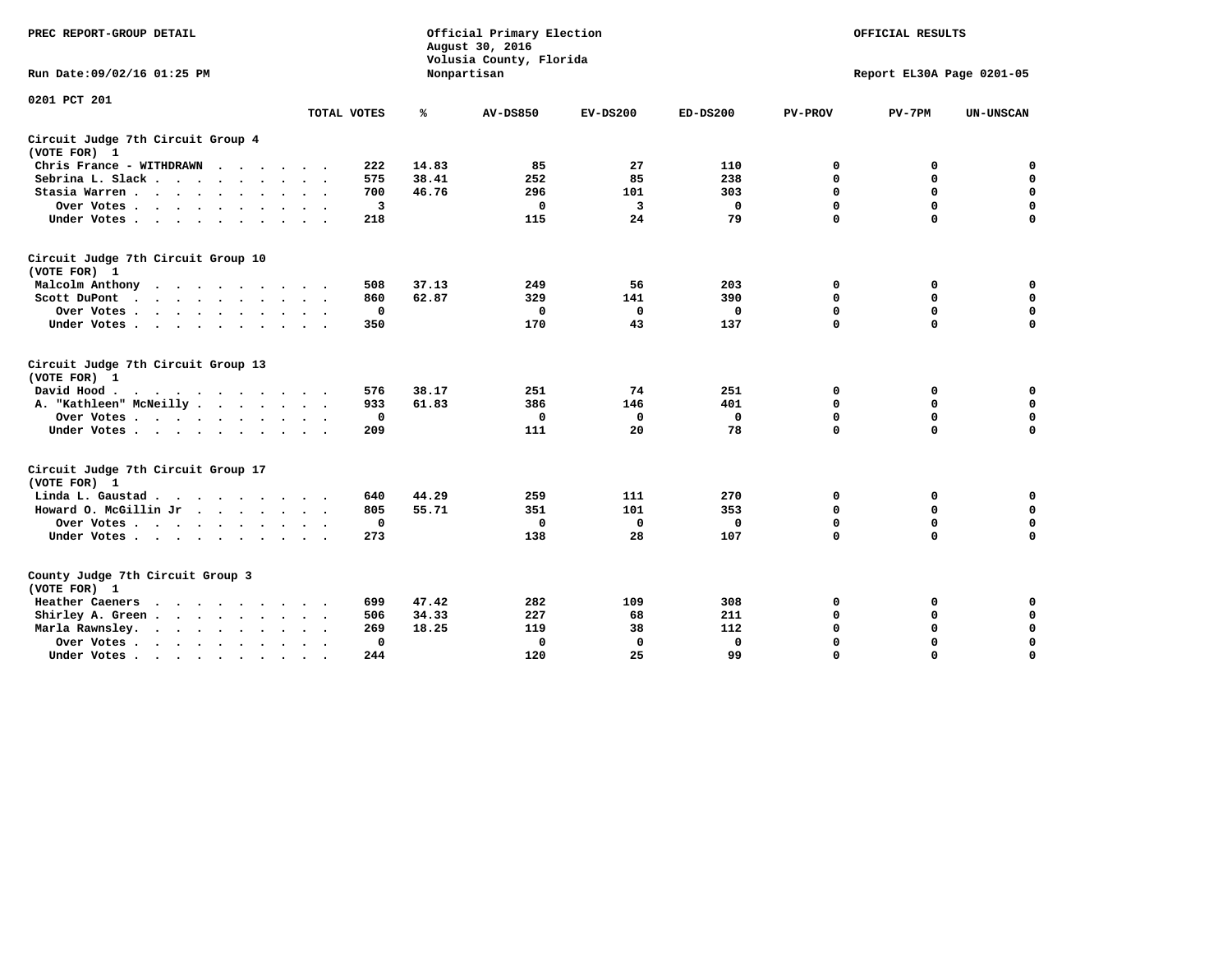| PREC REPORT-GROUP DETAIL                                                              |                             |       | Official Primary Election<br>August 30, 2016<br>Volusia County, Florida |              |              |                | OFFICIAL RESULTS          |             |
|---------------------------------------------------------------------------------------|-----------------------------|-------|-------------------------------------------------------------------------|--------------|--------------|----------------|---------------------------|-------------|
| Run Date: 09/02/16 01:25 PM                                                           |                             |       | Nonpartisan                                                             |              |              |                | Report EL30A Page 0201-06 |             |
| 0201 PCT 201                                                                          | TOTAL VOTES                 | ℁     | <b>AV-DS850</b>                                                         | $EV-DS200$   | $ED-DS200$   | <b>PV-PROV</b> | $PV-7PM$                  | UN-UNSCAN   |
| Sheriff                                                                               |                             |       |                                                                         |              |              |                |                           |             |
| (VOTE FOR) 1                                                                          |                             |       |                                                                         |              |              |                |                           |             |
| Wendell C. Bradford                                                                   | 118                         | 7.01  | 39                                                                      | 30           | 49           | $\mathbf 0$    | 0                         | $\mathbf 0$ |
| Dave Brannon                                                                          | 418                         | 24.84 | 150                                                                     | 86           | 182          | $\mathbf 0$    | 0                         | $\mathbf 0$ |
| Mike Chitwood                                                                         | 551<br>$\ddot{\phantom{a}}$ | 32.74 | 269                                                                     | 54           | 228          | $\Omega$       | 0                         | $\mathbf 0$ |
| Eric Dietrich.                                                                        | 582                         | 34.58 | 260                                                                     | 65           | 257          | $\Omega$       | 0                         | $\mathbf 0$ |
| James E. (Jim) Gillum                                                                 | 14                          | .83   | 5                                                                       | $\mathbf{1}$ | 8            | $\Omega$       | $\mathbf 0$               | $\mathbf 0$ |
| Over Votes                                                                            | $\mathbf 0$                 |       | $\mathbf 0$                                                             | $\Omega$     | $\mathbf{0}$ | $\Omega$       | 0                         | 0           |
| Under Votes                                                                           | 35                          |       | 25                                                                      | 4            | 6            | $\Omega$       | $\Omega$                  | $\Omega$    |
| Property Appraiser                                                                    |                             |       |                                                                         |              |              |                |                           |             |
| (VOTE FOR) 1                                                                          |                             |       |                                                                         |              |              |                |                           |             |
| Larry Bartlett.                                                                       | 341                         | 22.35 | 165                                                                     | 52           | 124          | $\mathbf 0$    | 0                         | 0           |
| H. Alan Burton.                                                                       | 434                         | 28.44 | 188                                                                     | 53           | 193          | $\Omega$       | 0                         | $\mathbf 0$ |
| Mike Swanto.                                                                          | 751                         | 49.21 | 291                                                                     | 116          | 344          | $\mathbf 0$    | 0                         | 0           |
| Over Votes                                                                            | $\mathbf{0}$                |       | $\mathbf 0$                                                             | $\mathbf 0$  | $\mathbf{0}$ | $\Omega$       | $\mathbf 0$               | $\mathbf 0$ |
| Under Votes                                                                           | 192                         |       | 104                                                                     | 19           | 69           | $\Omega$       | 0                         | $\mathbf 0$ |
| Supervisor of Elections                                                               |                             |       |                                                                         |              |              |                |                           |             |
| (VOTE FOR) 1                                                                          |                             |       |                                                                         |              |              |                |                           |             |
| $\mathbf{r}$ , and $\mathbf{r}$ , and $\mathbf{r}$ , and $\mathbf{r}$<br>Teresa Apgar | 230<br>$\sim$ $\sim$        | 14.34 | 89                                                                      | 24           | 117          | $\mathbf 0$    | 0                         | $\mathbf 0$ |
| David Lee Davis                                                                       | 105                         | 6.55  | 41                                                                      | 18           | 46           | $\Omega$       | 0                         | $\mathbf 0$ |
| Bill Fyfe.                                                                            | 170                         | 10.60 | 53                                                                      | 31           | 86           | $\Omega$       | $\Omega$                  | $\mathbf 0$ |
| Lisa Lewis                                                                            | 1,099                       | 68.52 | 506                                                                     | 155          | 438          | $\mathbf 0$    | 0                         | $\mathbf 0$ |
| Over Votes                                                                            | $\mathbf 0$                 |       | $\mathbf 0$                                                             | $\mathbf 0$  | $\mathbf 0$  | $\mathbf 0$    | 0                         | $\pmb{0}$   |
| Under Votes                                                                           | 114                         |       | 59                                                                      | 12           | 43           | $\Omega$       | 0                         | $\Omega$    |
| County Council Chair                                                                  |                             |       |                                                                         |              |              |                |                           |             |
| (VOTE FOR) 1                                                                          |                             | 28.72 | 209                                                                     | 52           | 166          | $\mathbf 0$    |                           | 0           |
| Jason P. Davis.                                                                       | 427<br>163                  | 10.96 | 77                                                                      | 21           | 65           | $\Omega$       | 0<br>$\Omega$             | 0           |
| Greg Gimbert                                                                          | 641                         | 43.11 | 243                                                                     | 91           | 307          | $\mathbf 0$    | 0                         | $\mathbf 0$ |
| Ed Kelley                                                                             | 256                         | 17.22 | 108                                                                     | 51           | 97           | $\Omega$       | $\mathbf 0$               | 0           |
| Tom Laputka.<br>.                                                                     | $\mathbf 0$                 |       | $\mathbf 0$                                                             | $\mathbf 0$  | $\mathbf 0$  | $\mathbf 0$    | 0                         | $\mathbf 0$ |
| Over Votes                                                                            | 231                         |       | 111                                                                     | 25           | 95           | $\Omega$       | $\Omega$                  | $\mathbf 0$ |
| Under Votes                                                                           |                             |       |                                                                         |              |              |                |                           |             |
| Amendment 4                                                                           |                             |       |                                                                         |              |              |                |                           |             |
| (VOTE FOR) 1                                                                          |                             |       |                                                                         |              |              |                |                           |             |
| Yes                                                                                   | 1,118<br>$\cdot$            | 71.39 | 481                                                                     | 176          | 461          | $\mathbf 0$    | 0                         | 0           |
| $\cdot$<br>$No.$<br>$\ddot{\phantom{a}}$<br>$\ddot{\phantom{a}}$                      | 448<br>$\ddot{\phantom{0}}$ | 28.61 | 181                                                                     | 55           | 212          | $\Omega$       | 0                         | $\mathbf 0$ |
| Over Votes .<br>$\cdots$<br>$\ddot{\phantom{1}}$                                      | 0<br>$\ddot{\phantom{0}}$   |       | 0                                                                       | $\mathbf 0$  | $\mathbf 0$  | $\Omega$       | 0                         | $\mathbf 0$ |
| Under Votes                                                                           | 152<br>$\sim$               |       | 86                                                                      | 9            | 57           | $\mathbf 0$    | 0                         | $\mathbf 0$ |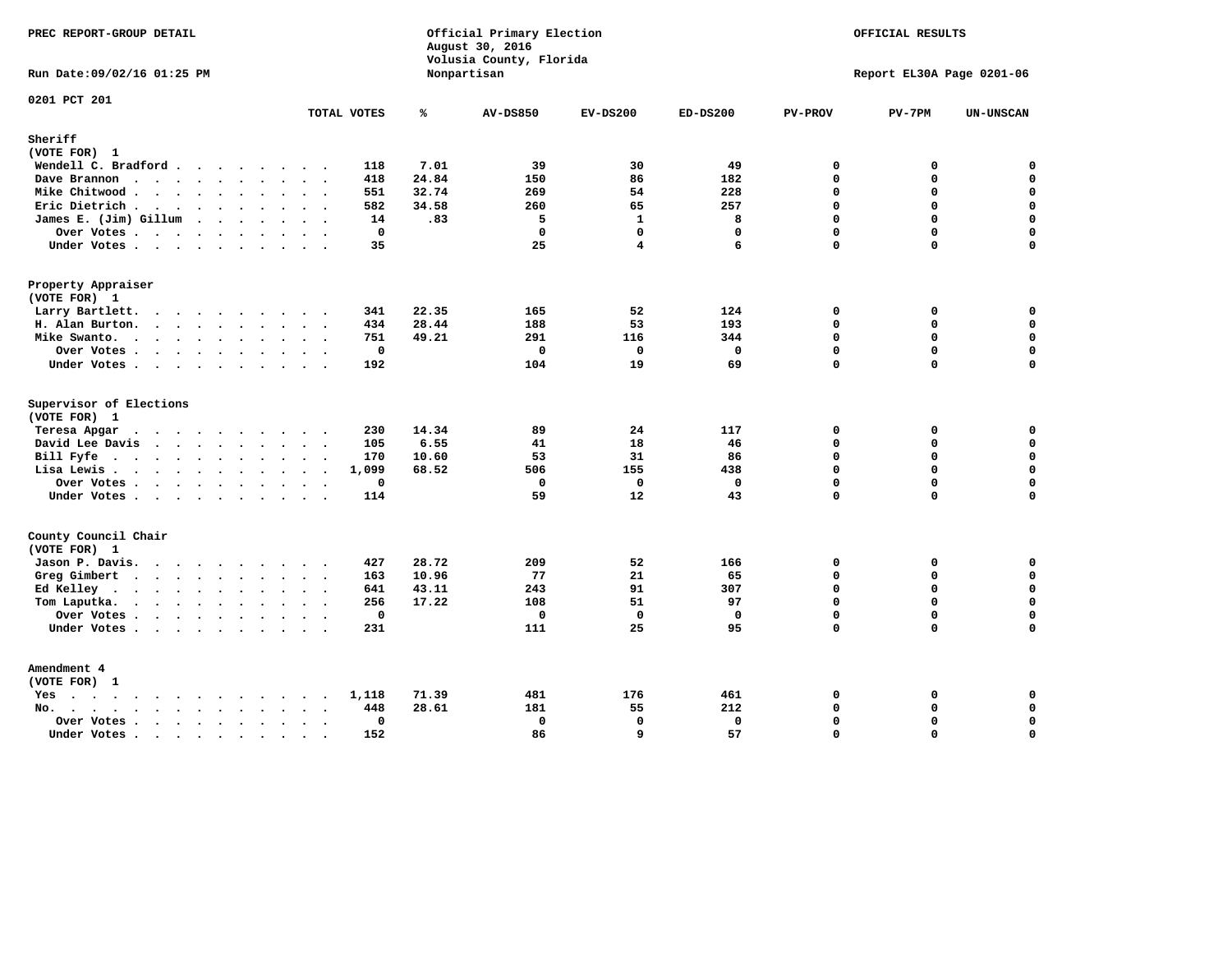| PREC REPORT-GROUP DETAIL                                                                                                                 |                                 |                   | Official Primary Election<br>August 30, 2016 |                 | OFFICIAL RESULTS          |              |                |          |                  |
|------------------------------------------------------------------------------------------------------------------------------------------|---------------------------------|-------------------|----------------------------------------------|-----------------|---------------------------|--------------|----------------|----------|------------------|
| Run Date:09/02/16 01:25 PM                                                                                                               |                                 | <b>STATISTICS</b> | Volusia County, Florida                      |                 | Report EL30A Page 0202-01 |              |                |          |                  |
| 0202 PCT 202                                                                                                                             |                                 |                   |                                              |                 |                           |              |                |          |                  |
|                                                                                                                                          |                                 | TOTAL VOTES       | %ะ                                           | <b>AV-DS850</b> | $EV-DS200$                | $ED-DS200$   | <b>PV-PROV</b> | $PV-7PM$ | <b>UN-UNSCAN</b> |
| REGISTERED VOTERS - TOTAL                                                                                                                |                                 | 3,387             |                                              |                 |                           |              |                |          |                  |
| REGISTERED VOTERS - Democratic                                                                                                           | $\cdot$ $\cdot$ $\cdot$ $\cdot$ | 1,151             | 33.98                                        |                 |                           |              |                |          |                  |
| REGISTERED VOTERS - Republican                                                                                                           |                                 | 1,282             | 37.85                                        |                 |                           |              |                |          |                  |
| REGISTERED VOTERS - Libertarian                                                                                                          |                                 |                   | .27                                          |                 |                           |              |                |          |                  |
| REGISTERED VOTERS - Nonpartisan                                                                                                          |                                 | 945               |                                              |                 |                           |              |                |          |                  |
| BALLOTS CAST - TOTAL.                                                                                                                    |                                 | 1,117             |                                              | 481             | 93                        | 543          |                |          |                  |
| BALLOTS CAST - Democratic                                                                                                                |                                 | 417               | 37.33                                        | 199             | 30                        | 188          |                |          |                  |
| BALLOTS CAST - Republican                                                                                                                |                                 | 536               | 47.99                                        | 199             | 53                        | 284          |                |          |                  |
| BALLOTS CAST - Libertarian.                                                                                                              |                                 | -2                | .18                                          | 0               | O                         | $\mathbf{2}$ |                |          |                  |
| BALLOTS CAST - Nonpartisan.                                                                                                              |                                 | 162               | 14.50                                        | 83              | 10                        | 69           |                |          | 0                |
| BALLOTS CAST - BLANK.                                                                                                                    |                                 |                   | .09                                          | 0               | O                         |              | O              | $\Omega$ |                  |
| VOTER TURNOUT - TOTAL<br>the contract of the contract of the contract of the contract of the contract of the contract of the contract of |                                 |                   | 32.98                                        |                 |                           |              |                |          |                  |
| VOTER TURNOUT - Democratic.                                                                                                              |                                 |                   | 36.23                                        |                 |                           |              |                |          |                  |
| VOTER TURNOUT - Republican.                                                                                                              |                                 |                   | 41.81                                        |                 |                           |              |                |          |                  |
| VOTER TURNOUT - Libertarian                                                                                                              |                                 |                   | 22.22                                        |                 |                           |              |                |          |                  |
| VOTER TURNOUT - BLANK                                                                                                                    |                                 |                   | .03                                          |                 |                           |              |                |          |                  |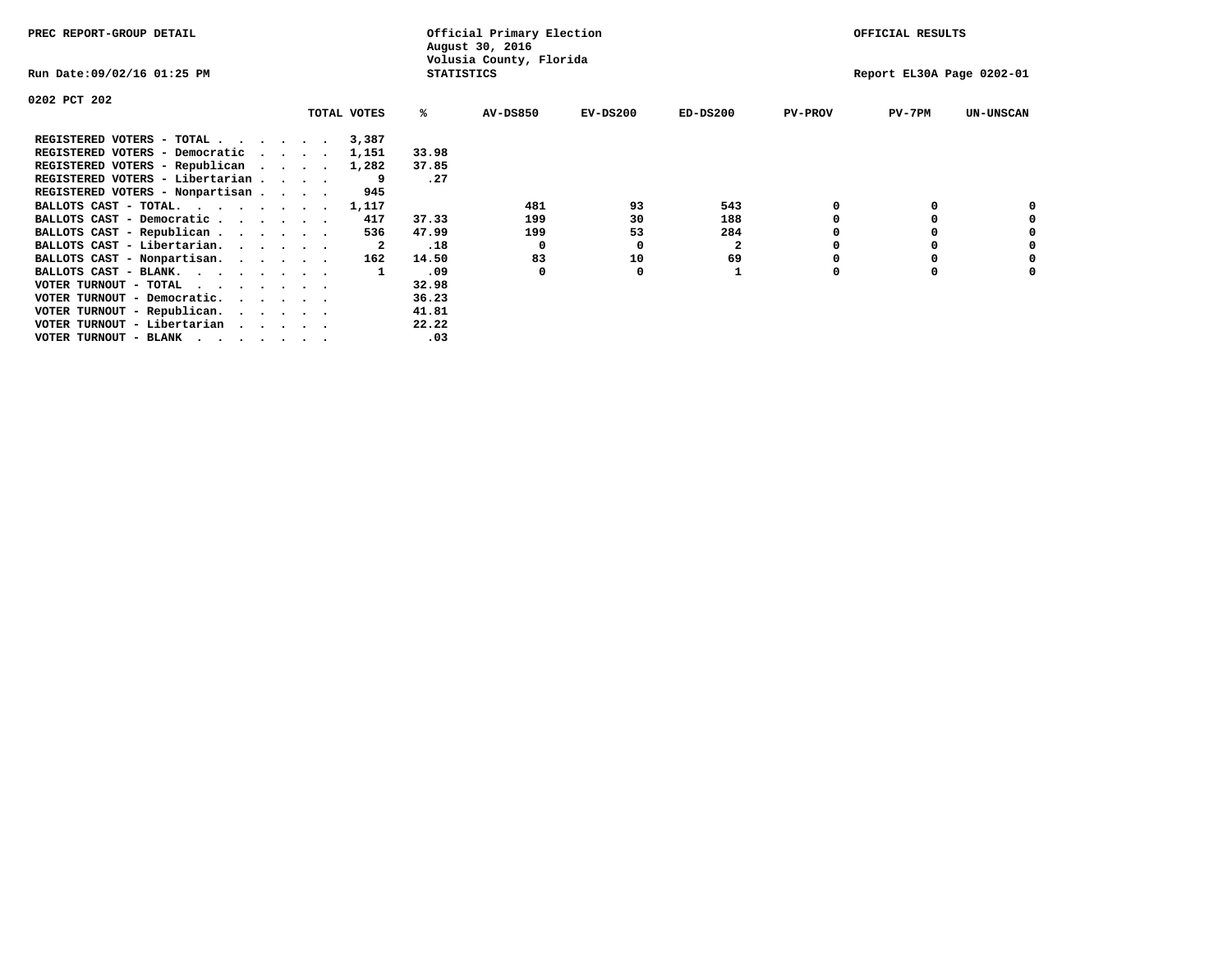| PREC REPORT-GROUP DETAIL                                               |             |             | Official Primary Election<br>August 30, 2016 |            | OFFICIAL RESULTS<br>Report EL30A Page 0202-02 |                |          |                  |
|------------------------------------------------------------------------|-------------|-------------|----------------------------------------------|------------|-----------------------------------------------|----------------|----------|------------------|
| Run Date: 09/02/16 01:25 PM                                            |             |             | Volusia County, Florida<br>Democratic        |            |                                               |                |          |                  |
| 0202 PCT 202                                                           |             |             |                                              |            |                                               |                |          |                  |
|                                                                        | TOTAL VOTES | ℁           | <b>AV-DS850</b>                              | $EV-DS200$ | $ED-DS200$                                    | <b>PV-PROV</b> | $PV-7PM$ | <b>UN-UNSCAN</b> |
| United States Senator<br>(VOTE FOR) 1                                  |             |             |                                              |            |                                               |                |          |                  |
| Roque "Rocky" De La Fuente.                                            |             | 4.06<br>16  |                                              |            | 11                                            |                |          |                  |
| Alan Grayson                                                           |             | 24.37<br>96 | 56                                           |            | 34                                            |                |          |                  |
| Pam Keith                                                              |             | 59<br>14.97 | 24                                           |            | 29                                            |                |          |                  |
| Reginald Luster                                                        |             | 2.28        |                                              |            | 6                                             |                |          |                  |
| Patrick Murphy.                                                        | 214         | 54.31       | 100                                          | 16         | 98                                            |                |          |                  |
| Over Votes                                                             |             |             |                                              |            | 0                                             |                |          |                  |
| Under Votes                                                            |             | 22          | 12                                           |            | 10                                            |                |          |                  |
| Representative in Congress District 6                                  |             |             |                                              |            |                                               |                |          |                  |
| (VOTE FOR) 1                                                           |             |             | 85                                           |            |                                               |                |          |                  |
| William (Bill) McCullough                                              | 181         | 46.77       |                                              | 15         | 81                                            |                |          |                  |
| Jay McGovern                                                           |             | 18.60<br>72 | 47                                           |            | 23                                            |                |          |                  |
| George Pappas.                                                         |             | 14.73<br>57 | 24                                           |            | 32                                            |                |          |                  |
| Dwayne L. Taylor.                                                      |             | 19.90<br>77 | 30                                           | 11         | 36                                            |                |          |                  |
| Over Votes                                                             |             | O           |                                              |            |                                               |                |          |                  |
| Under Votes, $\cdot$ , $\cdot$ , $\cdot$ , $\cdot$ , $\cdot$ , $\cdot$ |             | 30          | 13                                           |            | 16                                            |                |          |                  |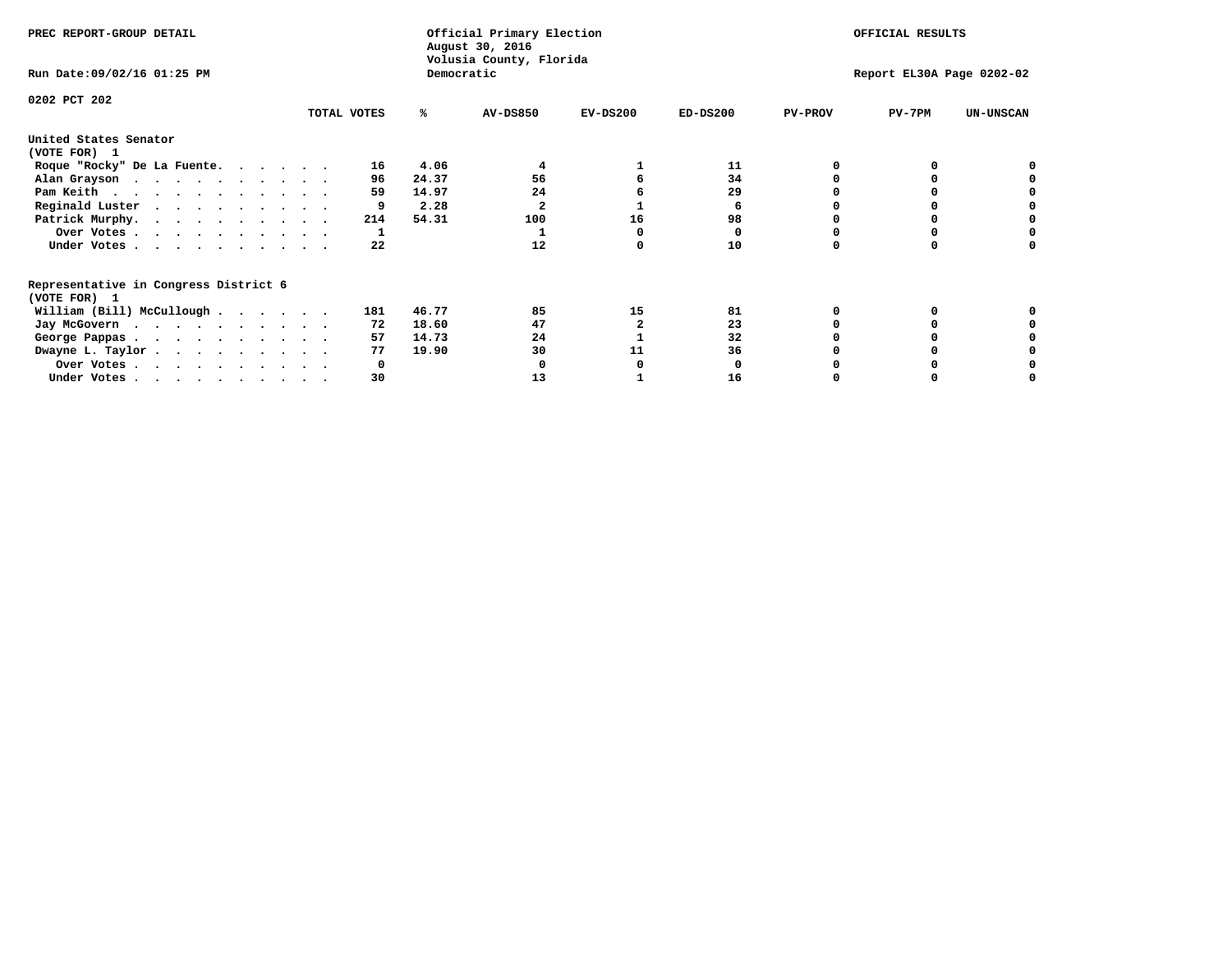| PREC REPORT-GROUP DETAIL<br>Run Date:09/02/16 01:25 PM |                            | Republican | Official Primary Election<br>August 30, 2016<br>Volusia County, Florida | OFFICIAL RESULTS<br>Report EL30A Page 0202-03 |              |                |             |                  |
|--------------------------------------------------------|----------------------------|------------|-------------------------------------------------------------------------|-----------------------------------------------|--------------|----------------|-------------|------------------|
| 0202 PCT 202                                           | TOTAL VOTES                | ℁          | <b>AV-DS850</b>                                                         | $EV-DS200$                                    | $ED-DS200$   | <b>PV-PROV</b> | $PV-7PM$    | <b>UN-UNSCAN</b> |
|                                                        |                            |            |                                                                         |                                               |              |                |             |                  |
| United States Senator<br>(VOTE FOR) 1                  |                            |            |                                                                         |                                               |              |                |             |                  |
| Carlos Beruff                                          | 132                        | 25.58      | 59                                                                      | 11                                            | 62           | 0              | 0           | 0                |
| Ernie Rivera<br>$\cdots$                               | 19                         | 3.68       | 10                                                                      | $\overline{\mathbf{2}}$                       | 7            | 0              | 0           | $\mathbf 0$      |
| Marco Rubio.                                           | 343                        | 66.47      | 112                                                                     | 36                                            | 195          | 0              | 0           | $\mathbf 0$      |
| Dwight Mark Anthony Young                              | 22                         | 4.26       | 10                                                                      | $\overline{\mathbf{2}}$                       | 10           | $\mathbf 0$    | $\mathbf 0$ | $\mathbf 0$      |
| Over Votes                                             | 1                          |            | $\mathbf{1}$                                                            | 0                                             | 0            | $\mathbf 0$    | $\mathbf 0$ | $\mathbf 0$      |
| Under Votes                                            | 19<br>$\ddot{\phantom{1}}$ |            | 7                                                                       | $\overline{a}$                                | 10           | $\Omega$       | $\Omega$    | $\mathbf 0$      |
| Representative in Congress District 6<br>(VOTE FOR) 1  |                            |            |                                                                         |                                               |              |                |             |                  |
| Fred Costello                                          | 98                         | 19.88      | 40                                                                      | 8                                             | 50           | 0              | 0           | $\mathbf 0$      |
| Ron Desantis                                           | 319                        | 64.71      | 117                                                                     | 36                                            | 166          | 0              | 0           | $\mathbf 0$      |
| G. G. Galloway.                                        | 76                         | 15.42      | 29                                                                      | 5                                             | 42           | $\mathbf 0$    | $\mathbf 0$ | $\mathbf 0$      |
| Over Votes                                             | 0                          |            | $\Omega$                                                                | $\Omega$                                      | 0            | $\mathbf 0$    | 0           | 0                |
| Under Votes                                            | 43                         |            | 13                                                                      | 4                                             | 26           | $\mathbf 0$    | $\Omega$    | $\mathbf 0$      |
| State Committeeman                                     |                            |            |                                                                         |                                               |              |                |             |                  |
| (VOTE FOR) 1<br>Paul W. Deering                        | 281                        | 68.87      | 110                                                                     | 29                                            | 142          | 0              | 0           | 0                |
| James Oddie.                                           | 127                        | 31.13      | 51                                                                      | 12                                            | 64           | 0              | 0           | $\mathbf 0$      |
| Over Votes                                             | $\mathbf{o}$               |            | $\Omega$                                                                | $\mathbf 0$                                   | 0            | 0              | $\mathbf 0$ | $\mathbf 0$      |
| Under Votes                                            | 128                        |            | 38                                                                      | 12                                            | 78           | $\mathbf 0$    | $\mathbf 0$ | $\mathbf 0$      |
| State Committeewoman<br>(VOTE FOR) 1                   |                            |            |                                                                         |                                               |              |                |             |                  |
| Dana Christina Dougherty<br>$\cdot$                    | 249                        | 59.43      | 89                                                                      | 24                                            | 136          | 0              | 0           | 0                |
| Marilyn C. Ford                                        | 170                        | 40.57      | 78                                                                      | 17                                            | 75           | 0              | 0           | 0                |
| Over Votes                                             | $\Omega$                   |            | $\mathbf 0$                                                             | 0                                             | $\mathbf{0}$ | $\mathbf 0$    | 0           | $\mathbf 0$      |
| Under Votes, , , , , , , , , ,                         | 117                        |            | 32                                                                      | 12                                            | 73           | $\Omega$       | $\Omega$    | $\Omega$         |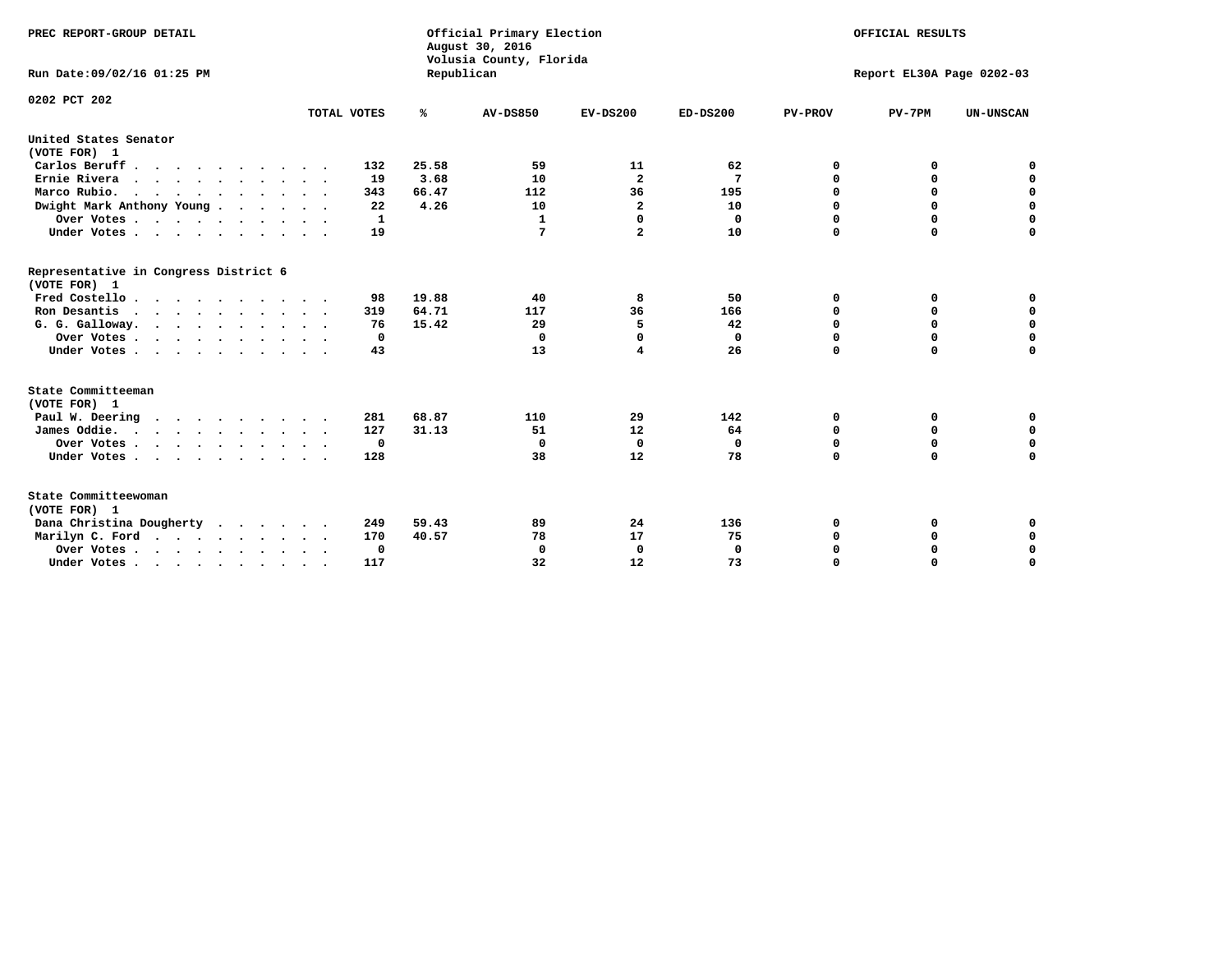| PREC REPORT-GROUP DETAIL<br>Run Date: 09/02/16 01:25 PM |  |  |  |  |  | Official Primary Election<br>August 30, 2016<br>Volusia County, Florida<br>Libertarian | OFFICIAL RESULTS<br>Report EL30A Page 0202-04 |                 |            |            |                |          |                  |
|---------------------------------------------------------|--|--|--|--|--|----------------------------------------------------------------------------------------|-----------------------------------------------|-----------------|------------|------------|----------------|----------|------------------|
|                                                         |  |  |  |  |  |                                                                                        |                                               |                 |            |            |                |          |                  |
| 0202 PCT 202                                            |  |  |  |  |  | TOTAL VOTES                                                                            | ℁                                             | <b>AV-DS850</b> | $EV-DS200$ | $ED-DS200$ | <b>PV-PROV</b> | $PV-7PM$ | <b>UN-UNSCAN</b> |
| United States Senator<br>(VOTE FOR) 1                   |  |  |  |  |  |                                                                                        |                                               |                 |            |            |                |          |                  |
| Augustus Invictus.                                      |  |  |  |  |  | 0                                                                                      |                                               |                 | 0          | 0          |                |          | 0                |
| Paul Stanton                                            |  |  |  |  |  |                                                                                        | 100.00                                        |                 |            |            |                |          | 0                |
| Over Votes                                              |  |  |  |  |  | 0                                                                                      |                                               |                 |            | O          |                |          | 0                |
| Under Votes                                             |  |  |  |  |  | 0                                                                                      |                                               |                 |            |            |                |          |                  |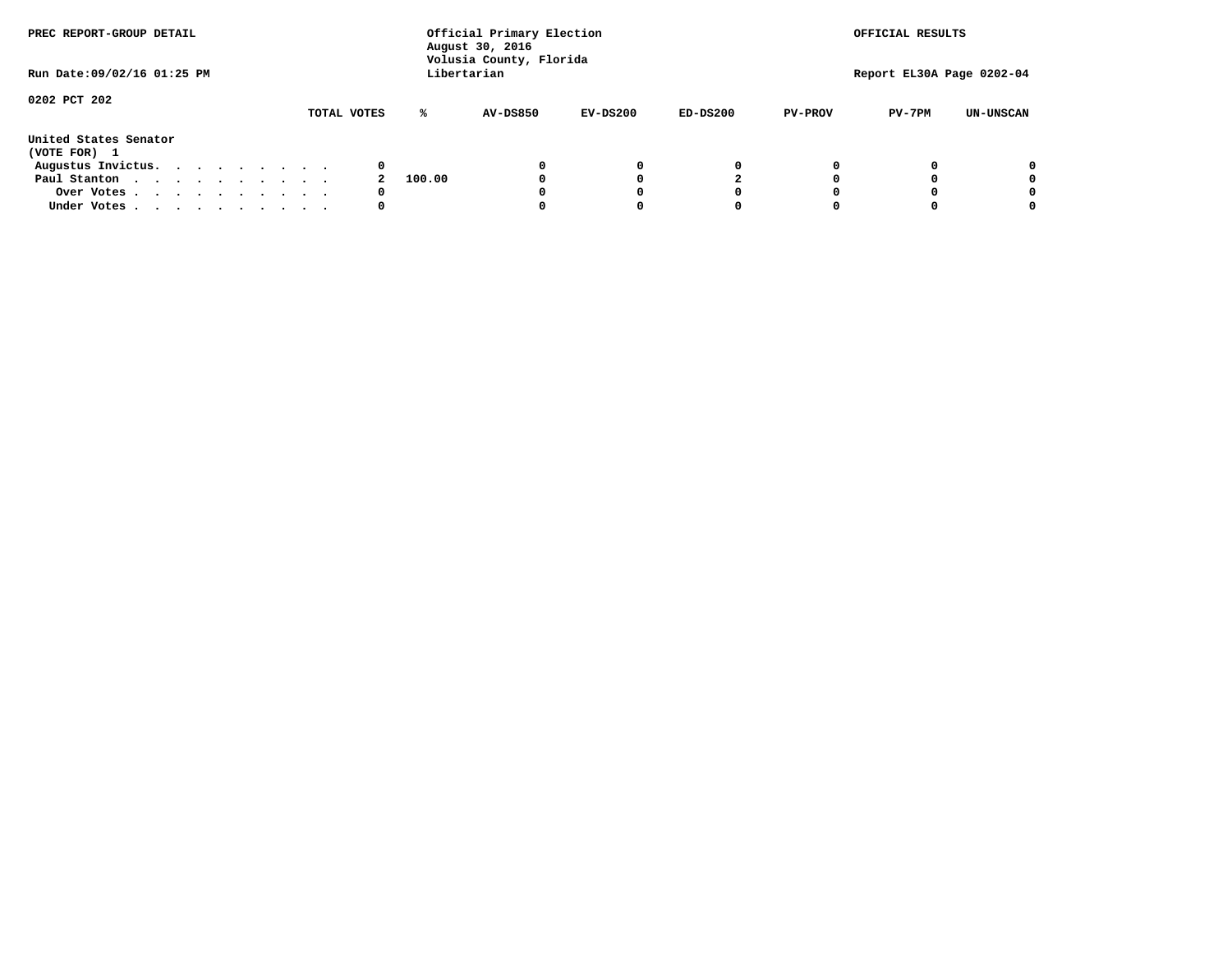| PREC REPORT-GROUP DETAIL                                   |                             | Official Primary Election<br>August 30, 2016<br>Volusia County, Florida | OFFICIAL RESULTS<br>Report EL30A Page 0202-05 |              |            |                |             |                  |
|------------------------------------------------------------|-----------------------------|-------------------------------------------------------------------------|-----------------------------------------------|--------------|------------|----------------|-------------|------------------|
| Run Date: 09/02/16 01:25 PM                                |                             |                                                                         | Nonpartisan                                   |              |            |                |             |                  |
| 0202 PCT 202                                               |                             |                                                                         |                                               |              |            |                |             |                  |
|                                                            | TOTAL VOTES                 | %                                                                       | <b>AV-DS850</b>                               | $EV-DS200$   | $ED-DS200$ | <b>PV-PROV</b> | $PV-7PM$    | <b>UN-UNSCAN</b> |
| Circuit Judge 7th Circuit Group 4<br>(VOTE FOR) 1          |                             |                                                                         |                                               |              |            |                |             |                  |
| Chris France - WITHDRAWN                                   | 162                         | 16.95                                                                   | 66                                            | 10           | 86         | 0              | 0           | 0                |
| Sebrina L. Slack                                           | 412                         | 43.10                                                                   | 167                                           | 34           | 211        | $\mathbf 0$    | $\mathbf 0$ | $\mathbf 0$      |
| Stasia Warren<br>$\ddot{\phantom{1}}$                      | 382                         | 39.96                                                                   | 175                                           | 37           | 170        | $\mathbf 0$    | $\Omega$    | $\mathbf 0$      |
| Over Votes                                                 | 0                           |                                                                         | $\mathbf{0}$                                  | 0            | 0          | $\mathbf 0$    | $\mathbf 0$ | $\mathbf 0$      |
| Under Votes                                                | 161                         |                                                                         | 73                                            | 12           | 76         | $\mathbf 0$    | $\Omega$    | $\mathbf 0$      |
| Circuit Judge 7th Circuit Group 10<br>(VOTE FOR) 1         |                             |                                                                         |                                               |              |            |                |             |                  |
| Malcolm Anthony<br>.                                       | 325                         | 35.79                                                                   | 148                                           | 32           | 145        | 0              | 0           | $\mathbf 0$      |
| Scott DuPont                                               | 583                         | 64.21                                                                   | 244                                           | 42           | 297        | $\mathbf 0$    | $\mathbf 0$ | $\mathbf 0$      |
| Over Votes<br>$\ddot{\phantom{0}}$                         | 0                           |                                                                         | $\mathbf 0$                                   | $\mathbf 0$  | 0          | $\mathbf 0$    | $\mathbf 0$ | $\mathbf 0$      |
| Under Votes                                                | 209                         |                                                                         | 89                                            | 19           | 101        | $\mathbf 0$    | $\Omega$    | $\Omega$         |
| Circuit Judge 7th Circuit Group 13<br>(VOTE FOR) 1         |                             |                                                                         |                                               |              |            |                |             |                  |
| David Hood.                                                | 384                         | 39.43                                                                   | 170                                           | 29           | 185        | 0              | 0           | 0                |
| A. "Kathleen" McNeilly                                     | 590                         | 60.57                                                                   | 249                                           | 53           | 288        | $\Omega$       | 0           | $\mathbf 0$      |
| Over Votes                                                 | 0                           |                                                                         | 0                                             | $\mathbf 0$  | 0          | 0              | $\mathbf 0$ | $\mathbf 0$      |
| Under Votes                                                | 143                         |                                                                         | 62                                            | 11           | 70         | $\mathbf 0$    | $\Omega$    | 0                |
| Circuit Judge 7th Circuit Group 17<br>(VOTE FOR) 1         |                             |                                                                         |                                               |              |            |                |             |                  |
| Linda L. Gaustad                                           | 463                         | 49.73                                                                   | 206                                           | 45           | 212        | 0              | 0           | $\mathbf 0$      |
| Howard O. McGillin Jr                                      | 468                         | 50.27                                                                   | 202                                           | 28           | 238        | $\mathbf 0$    | $\mathbf 0$ | 0                |
| Over Votes                                                 | 1                           |                                                                         | $\Omega$                                      | $\mathbf{0}$ | 1          | $\mathbf 0$    | $\Omega$    | $\mathbf 0$      |
| Under Votes                                                | 185                         |                                                                         | 73                                            | 20           | 92         | $\mathbf 0$    | $\mathbf 0$ | $\Omega$         |
| County Judge 7th Circuit Group 3<br>(VOTE FOR) 1           |                             |                                                                         |                                               |              |            |                |             |                  |
| Heather Caeners<br>$\cdots$                                | 357                         | 37.86                                                                   | 136                                           | 38           | 183        | 0              | 0           | 0                |
| Shirley A. Green                                           | 431<br>$\ddot{\phantom{1}}$ | 45.71                                                                   | 224                                           | 32           | 175        | $\mathbf 0$    | $\Omega$    | $\mathbf 0$      |
| Marla Rawnsley.                                            | 155                         | 16.44                                                                   | 51                                            | 9            | 95         | 0              | $\mathbf 0$ | $\pmb{0}$        |
| Over Votes.<br>$\cdots$<br>$\ddot{\phantom{a}}$<br>$\cdot$ | 1<br>$\sim$ $\sim$          |                                                                         | 0                                             | 0            | 1          | $\mathbf 0$    | 0           | $\mathbf 0$      |
| Under Votes<br>$\sim$<br>$\sim$                            | 173                         |                                                                         | 70                                            | 14           | 89         | $\mathbf 0$    | $\mathbf 0$ | 0                |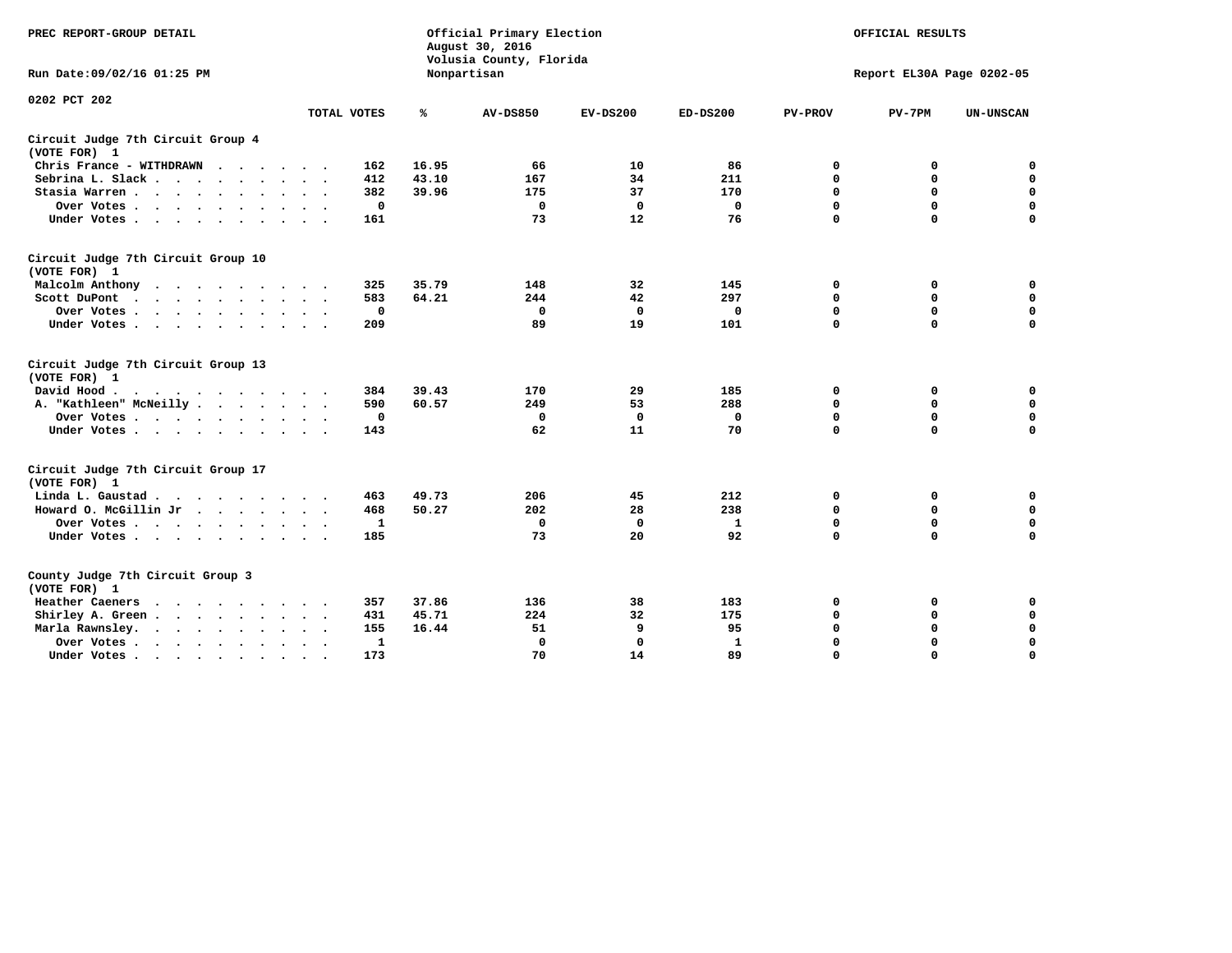| PREC REPORT-GROUP DETAIL                       |                      |              |       | Official Primary Election<br>August 30, 2016<br>Volusia County, Florida | OFFICIAL RESULTS<br>Report EL30A Page 0202-06 |                |                |          |                  |
|------------------------------------------------|----------------------|--------------|-------|-------------------------------------------------------------------------|-----------------------------------------------|----------------|----------------|----------|------------------|
| Run Date: 09/02/16 01:25 PM                    |                      |              |       | Nonpartisan                                                             |                                               |                |                |          |                  |
| 0202 PCT 202                                   |                      | TOTAL VOTES  | ℁     | <b>AV-DS850</b>                                                         | $EV-DS200$                                    | $ED-DS200$     | <b>PV-PROV</b> | $PV-7PM$ | <b>UN-UNSCAN</b> |
| Sheriff                                        |                      |              |       |                                                                         |                                               |                |                |          |                  |
| (VOTE FOR) 1                                   |                      |              |       |                                                                         |                                               |                |                |          |                  |
| Wendell C. Bradford                            |                      | 94           | 8.59  | 36                                                                      | 10                                            | 48             | $\mathbf 0$    | 0        | $\mathbf 0$      |
| Dave Brannon                                   |                      | 205          | 18.74 | 79                                                                      | 20                                            | 106            | $\Omega$       | 0        | $\mathbf 0$      |
| Mike Chitwood                                  | $\ddot{\phantom{1}}$ | 497          | 45.43 | 242                                                                     | 35                                            | 220            | 0              | 0        | 0                |
| Eric Dietrich                                  |                      | 283          | 25.87 | 105                                                                     | 25                                            | 153            | $\Omega$       | $\Omega$ | $\mathbf 0$      |
| James E. (Jim) Gillum                          |                      | 15           | 1.37  | 9                                                                       | $\overline{a}$                                | $\overline{4}$ | 0              | $\Omega$ | $\mathbf 0$      |
| Over Votes                                     |                      | $\mathbf{1}$ |       | $\Omega$                                                                | $\Omega$                                      | $\mathbf{1}$   | $\Omega$       | $\Omega$ | $\mathbf 0$      |
| Under Votes                                    |                      | 22           |       | 10                                                                      | $\mathbf{1}$                                  | 11             | 0              | $\Omega$ | $\Omega$         |
| Property Appraiser                             |                      |              |       |                                                                         |                                               |                |                |          |                  |
| (VOTE FOR) 1                                   |                      |              |       |                                                                         |                                               |                |                |          |                  |
| Larry Bartlett.                                |                      | 292          | 29.80 | 174                                                                     | 20                                            | 98             | $\mathbf 0$    | 0        | 0                |
| H. Alan Burton.                                |                      | 266          | 27.14 | 99                                                                      | 23                                            | 144            | 0              | 0        | $\mathbf 0$      |
| Mike Swanto.                                   |                      | 422          | 43.06 | 144                                                                     | 41                                            | 237            | $\Omega$       | $\Omega$ | $\mathbf 0$      |
| Over Votes                                     |                      | 0            |       | $\Omega$                                                                | $\mathbf{0}$                                  | $\mathbf 0$    | $\mathbf{0}$   | $\Omega$ | $\mathbf 0$      |
| Under Votes                                    |                      | 137          |       | 64                                                                      | 9                                             | 64             | $\Omega$       | $\Omega$ | $\mathbf 0$      |
| Supervisor of Elections<br>(VOTE FOR) 1        |                      |              |       |                                                                         |                                               |                |                |          |                  |
| Teresa Apgar                                   |                      | 174          | 16.86 | 77                                                                      | 10                                            | 87             | 0              | 0        | 0                |
| David Lee Davis                                |                      | 111          | 10.76 | 50                                                                      | $7\phantom{.0}$                               | 54             | $\Omega$       | 0        | $\mathbf 0$      |
| Bill Fyfe                                      |                      | 98           | 9.50  | 43                                                                      | 3                                             | 52             | $\Omega$       | 0        | 0                |
| Lisa Lewis                                     |                      | 649          | 62.89 | 272                                                                     | 68                                            | 309            | 0              | $\Omega$ | $\mathbf 0$      |
| Over Votes                                     |                      | $\mathbf 0$  |       | $\mathbf 0$                                                             | $\mathbf 0$                                   | $\mathbf 0$    | 0              | 0        | $\mathbf 0$      |
| Under Votes                                    |                      | 85           |       | 39                                                                      | 5                                             | 41             | 0              | $\Omega$ | $\Omega$         |
| County Council Chair<br>(VOTE FOR) 1           |                      |              |       |                                                                         |                                               |                |                |          |                  |
| Jason P. Davis.                                |                      | 261          | 26.80 | 112                                                                     | 25                                            | 124            | 0              | 0        | $\mathbf 0$      |
| Greg Gimbert                                   |                      | 167          | 17.15 | 82                                                                      | 14                                            | 71             | $\Omega$       | 0        | $\mathbf 0$      |
| Ed Kelley                                      |                      | 389          | 39.94 | 158                                                                     | 35                                            | 196            | 0              | 0        | $\mathbf 0$      |
| Tom Laputka.                                   |                      | 157          | 16.12 | 70                                                                      | 10                                            | 77             | $\Omega$       | $\Omega$ | $\mathbf 0$      |
| Over Votes                                     |                      | $\mathbf 0$  |       | $^{\circ}$                                                              | $\mathbf 0$                                   | 0              | 0              | 0        | $\mathbf 0$      |
| Under Votes                                    |                      | 143          |       | 59                                                                      | 9                                             | 75             | $\Omega$       | $\Omega$ | $\mathbf 0$      |
| School Board Member District 4<br>(VOTE FOR) 1 |                      |              |       |                                                                         |                                               |                |                |          |                  |
| Carl Persis.                                   | $\ddot{\phantom{0}}$ | 624          | 63.48 | 296                                                                     | 52                                            | 276            | 0              | 0        | 0                |
| Ray Sanchez.                                   |                      | 359          | 36.52 | 129                                                                     | 32                                            | 198            | $\Omega$       | 0        | $\mathbf 0$      |
| Over Votes                                     | $\ddot{\phantom{0}}$ | 0            |       | 0                                                                       | $\mathbf 0$                                   | 0              | 0              | 0        | $\mathbf 0$      |
| Under Votes                                    | $\ddot{\phantom{0}}$ | 134          |       | 56                                                                      | 9                                             | 69             | 0              | $\Omega$ | $\mathbf 0$      |
|                                                | $\sim$<br>$\sim$     |              |       |                                                                         |                                               |                |                |          |                  |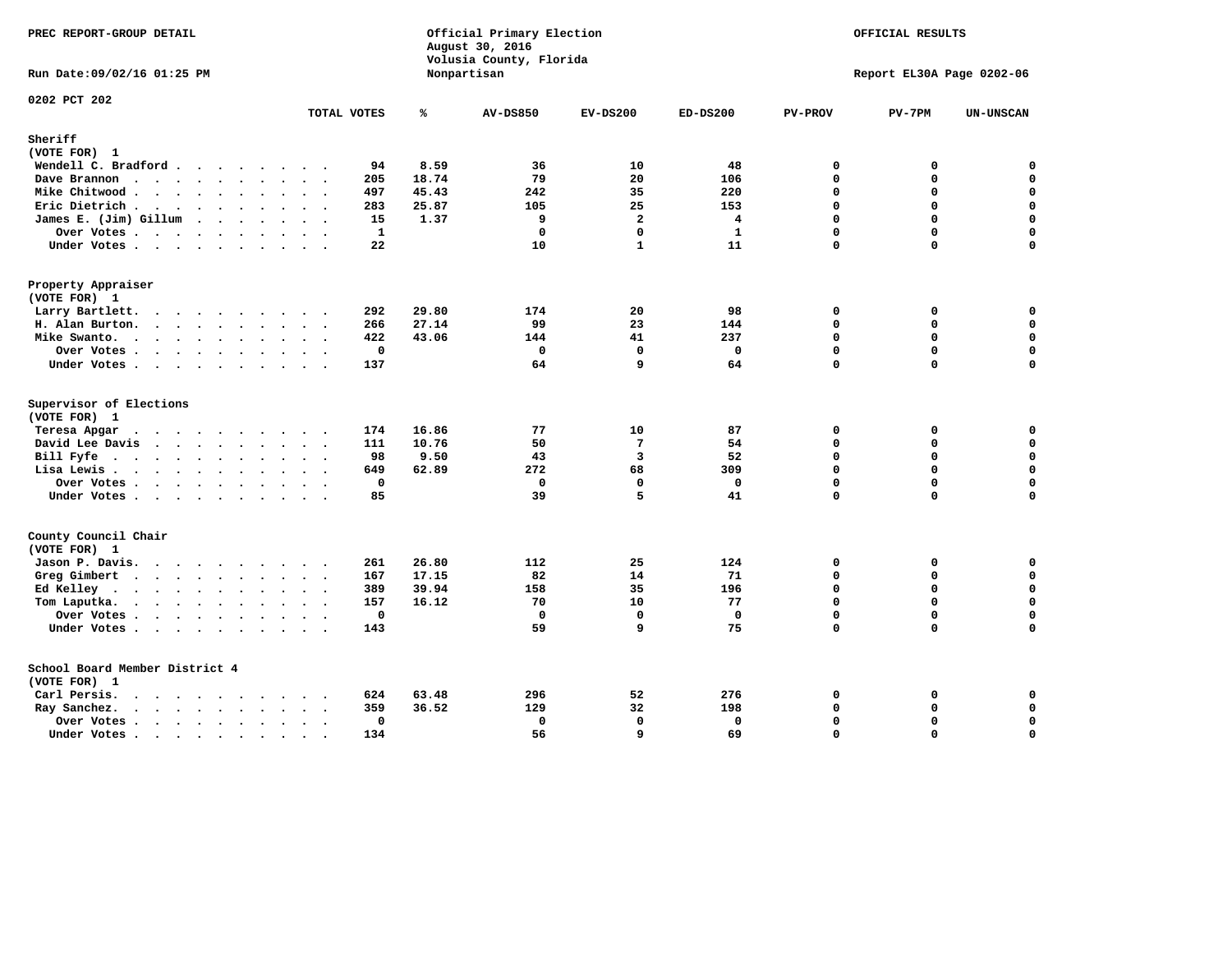| PREC REPORT-GROUP DETAIL         |             | Official Primary Election<br>August 30, 2016 | OFFICIAL RESULTS        |            |            |                           |          |                  |  |
|----------------------------------|-------------|----------------------------------------------|-------------------------|------------|------------|---------------------------|----------|------------------|--|
| Run Date: 09/02/16 01:25 PM      |             | Nonpartisan                                  | Volusia County, Florida |            |            | Report EL30A Page 0202-07 |          |                  |  |
| 0202 PCT 202                     |             |                                              |                         |            |            |                           |          |                  |  |
|                                  | TOTAL VOTES | ℁                                            | <b>AV-DS850</b>         | $EV-DS200$ | $ED-DS200$ | <b>PV-PROV</b>            | $PV-7PM$ | <b>UN-UNSCAN</b> |  |
| Amendment 4<br>(VOTE FOR) 1      |             |                                              |                         |            |            |                           |          |                  |  |
| Yes                              | 744         | 75.76                                        | 319                     | 75         | 350        |                           |          | 0                |  |
| No.<br>.                         | 238         | 24.24                                        | 105                     | 12         | 121        |                           |          | 0                |  |
| Over Votes                       | 0           |                                              | $\Omega$                |            | 0          |                           |          | 0                |  |
| Under Votes, , , , , , , , , , , | 135         |                                              | 57                      | 6          | 72         |                           |          | 0                |  |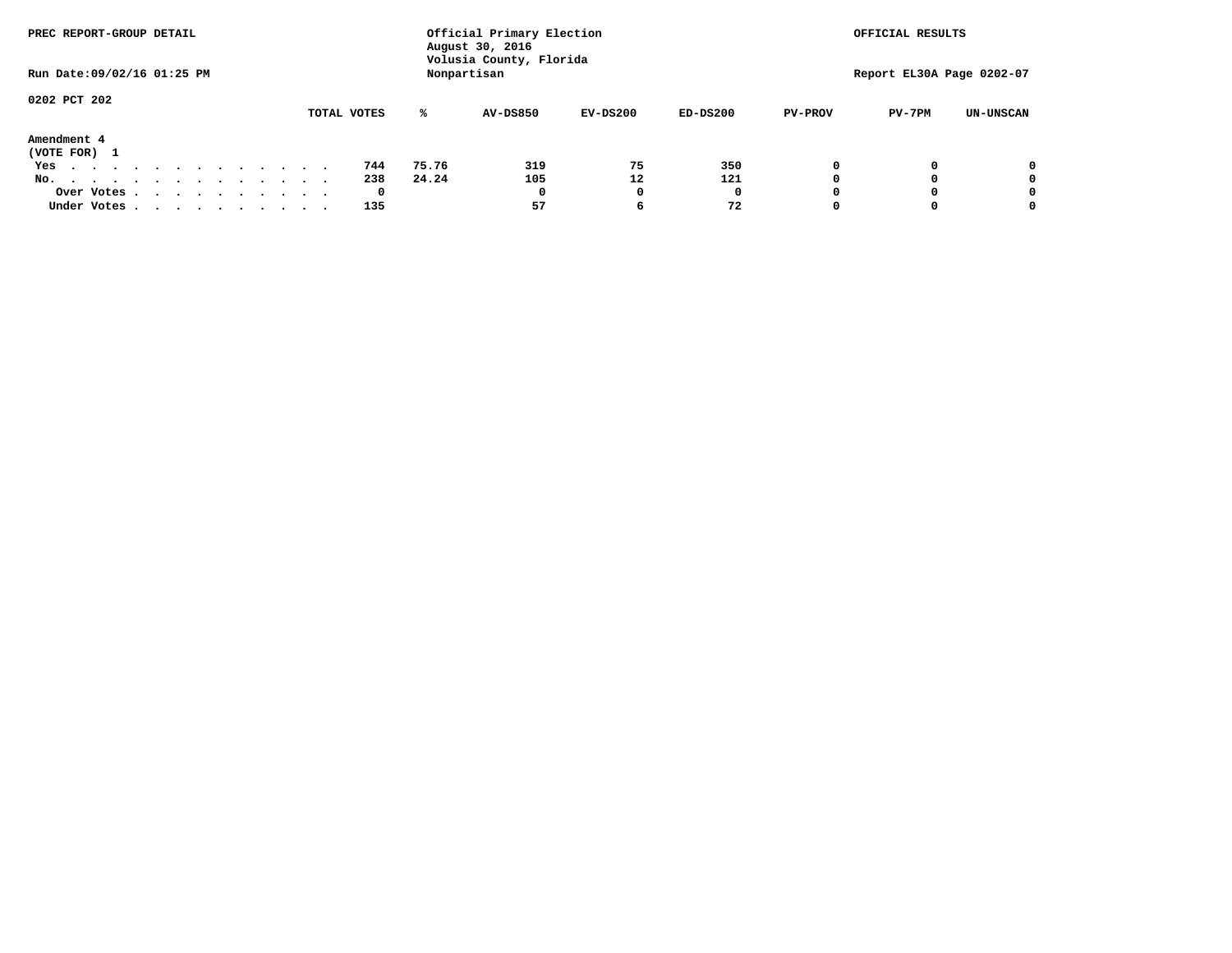| PREC REPORT-GROUP DETAIL                                      |  |             |                   | Official Primary Election<br>August 30, 2016 | OFFICIAL RESULTS |                           |                |          |                  |
|---------------------------------------------------------------|--|-------------|-------------------|----------------------------------------------|------------------|---------------------------|----------------|----------|------------------|
| Run Date:09/02/16 01:25 PM                                    |  |             | <b>STATISTICS</b> | Volusia County, Florida                      |                  | Report EL30A Page 0203-01 |                |          |                  |
| 0203 PCT 203                                                  |  |             |                   |                                              |                  |                           |                |          |                  |
|                                                               |  | TOTAL VOTES | %ะ                | <b>AV-DS850</b>                              | $EV-DS200$       | $ED-DS200$                | <b>PV-PROV</b> | PV-7PM   | <b>UN-UNSCAN</b> |
| REGISTERED VOTERS - TOTAL .                                   |  | 529         |                   |                                              |                  |                           |                |          |                  |
| REGISTERED VOTERS - Democratic<br>$\sim$ $\sim$ $\sim$ $\sim$ |  | 160         | 30.25             |                                              |                  |                           |                |          |                  |
| REGISTERED VOTERS - Republican                                |  | 221         | 41.78             |                                              |                  |                           |                |          |                  |
| REGISTERED VOTERS - Libertarian                               |  |             |                   |                                              |                  |                           |                |          |                  |
| REGISTERED VOTERS - Nonpartisan                               |  | 148         |                   |                                              |                  |                           |                |          |                  |
| BALLOTS CAST - TOTAL.                                         |  | 178         |                   | 83                                           | 24               | 71                        |                | 0        |                  |
| BALLOTS CAST - Democratic                                     |  | 46          | 25.84             | 17                                           |                  | 20                        |                |          |                  |
| BALLOTS CAST - Republican                                     |  | 108         | 60.67             | 48                                           | 15               | 45                        |                |          |                  |
| BALLOTS CAST - Libertarian.                                   |  |             |                   |                                              |                  | 0                         |                | 0        |                  |
| BALLOTS CAST - Nonpartisan.                                   |  | 24          | 13.48             | 18                                           |                  | 6                         |                | 0        | 0                |
| BALLOTS CAST - BLANK.                                         |  |             | .56               | $\Omega$                                     |                  |                           | O              | $\Omega$ |                  |
| VOTER TURNOUT - TOTAL<br>$\cdot$                              |  |             | 33.65             |                                              |                  |                           |                |          |                  |
| VOTER TURNOUT - Democratic.                                   |  |             | 28.75             |                                              |                  |                           |                |          |                  |
| VOTER TURNOUT - Republican.                                   |  |             | 48.87             |                                              |                  |                           |                |          |                  |
| VOTER TURNOUT - BLANK                                         |  |             | .19               |                                              |                  |                           |                |          |                  |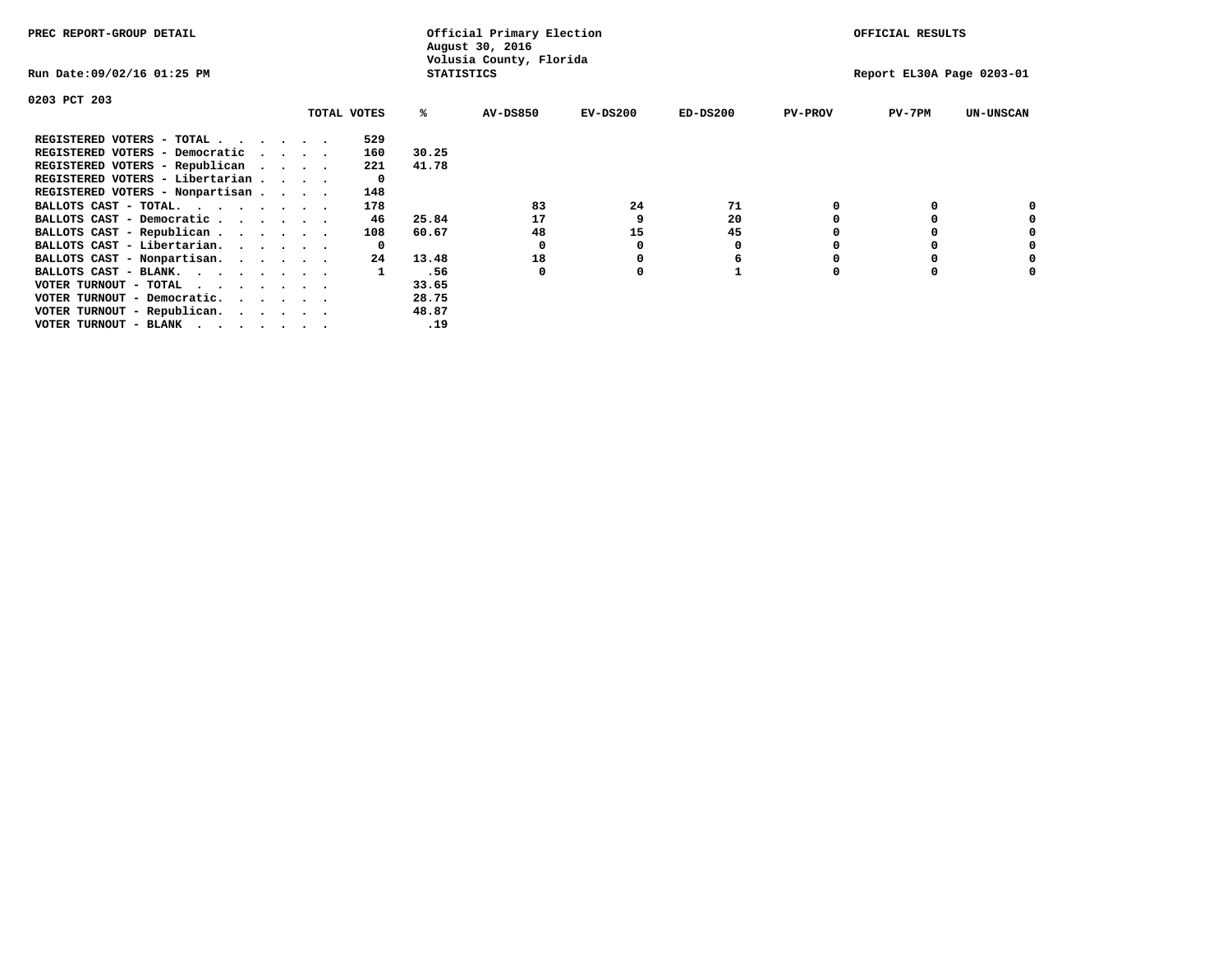| PREC REPORT-GROUP DETAIL                                               |             |    |            | Official Primary Election<br>August 30, 2016<br>Volusia County, Florida | OFFICIAL RESULTS |                           |                |          |                  |
|------------------------------------------------------------------------|-------------|----|------------|-------------------------------------------------------------------------|------------------|---------------------------|----------------|----------|------------------|
| Run Date: 09/02/16 01:25 PM                                            |             |    | Democratic |                                                                         |                  | Report EL30A Page 0203-02 |                |          |                  |
| 0203 PCT 203                                                           | TOTAL VOTES |    | ℁          | AV-DS850                                                                | $EV-DS200$       | $ED-DS200$                | <b>PV-PROV</b> | $PV-7PM$ | <b>UN-UNSCAN</b> |
| United States Senator<br>(VOTE FOR) 1                                  |             |    |            |                                                                         |                  |                           |                |          |                  |
| Roque "Rocky" De La Fuente.                                            |             |    | 2.50       |                                                                         |                  |                           |                |          |                  |
| Alan Grayson                                                           |             | 16 | 40.00      |                                                                         |                  |                           |                |          |                  |
| Pam Keith                                                              |             |    | 15.00      |                                                                         |                  |                           |                |          |                  |
| Reginald Luster                                                        |             |    |            |                                                                         |                  |                           |                |          |                  |
| Patrick Murphy.                                                        |             | 17 | 42.50      |                                                                         |                  |                           |                |          |                  |
| Over Votes                                                             |             |    |            |                                                                         |                  |                           |                |          |                  |
| Under Votes                                                            |             |    |            |                                                                         |                  |                           |                |          |                  |
| Representative in Congress District 6<br>(VOTE FOR) 1                  |             |    |            |                                                                         |                  |                           |                |          |                  |
| William (Bill) McCullough                                              |             | 22 | 57.89      |                                                                         |                  | 10                        |                |          |                  |
| Jay McGovern                                                           |             |    | 7.89       |                                                                         |                  |                           |                |          |                  |
| George Pappas.                                                         |             |    | 15.79      |                                                                         |                  |                           |                |          |                  |
| Dwayne L. Taylor.                                                      |             |    | 18.42      |                                                                         |                  |                           |                |          |                  |
| Over Votes                                                             |             |    |            |                                                                         |                  |                           |                |          |                  |
| Under Votes, $\cdot$ , $\cdot$ , $\cdot$ , $\cdot$ , $\cdot$ , $\cdot$ |             |    |            |                                                                         |                  |                           |                |          |                  |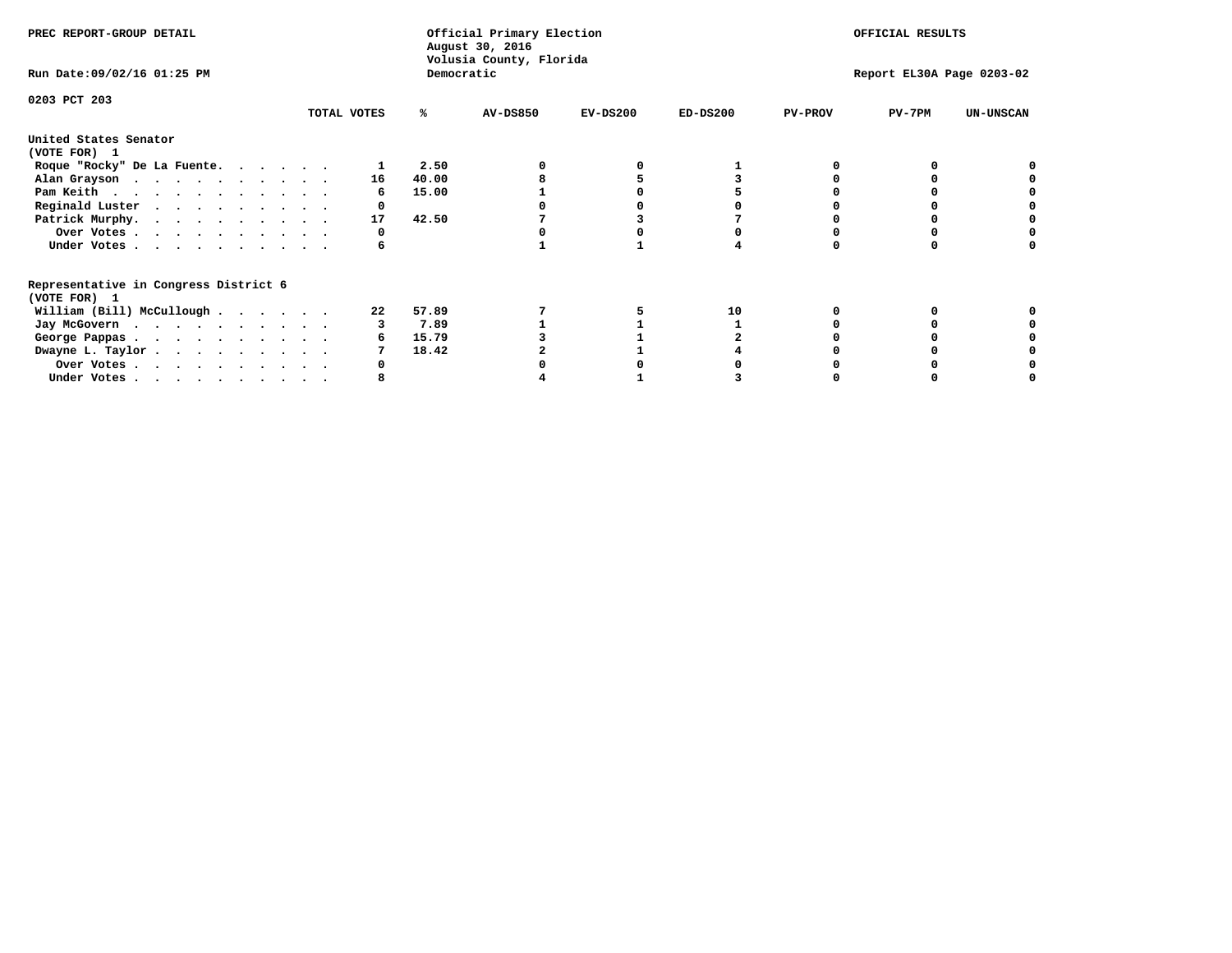| PREC REPORT-GROUP DETAIL<br>Run Date: 09/02/16 01:25 PM |                 | Republican | Official Primary Election<br>August 30, 2016<br>Volusia County, Florida | OFFICIAL RESULTS<br>Report EL30A Page 0203-03 |                |                |             |                  |
|---------------------------------------------------------|-----------------|------------|-------------------------------------------------------------------------|-----------------------------------------------|----------------|----------------|-------------|------------------|
|                                                         |                 |            |                                                                         |                                               |                |                |             |                  |
| 0203 PCT 203                                            | TOTAL VOTES     |            | <b>AV-DS850</b>                                                         | $EV-DS200$                                    | $ED-DS200$     |                |             |                  |
|                                                         |                 | %          |                                                                         |                                               |                | <b>PV-PROV</b> | $PV-7PM$    | <b>UN-UNSCAN</b> |
| United States Senator<br>(VOTE FOR) 1                   |                 |            |                                                                         |                                               |                |                |             |                  |
| Carlos Beruff                                           | 21              | 19.81      | 11                                                                      | 2                                             | 8              | 0              | 0           | 0                |
| Ernie Rivera                                            | 0               |            | $\Omega$                                                                | $\mathbf{0}$                                  | 0              | 0              | 0           | $\mathbf 0$      |
| Marco Rubio.                                            | 81              | 76.42      | 35                                                                      | 13                                            | 33             | 0              | $\mathbf 0$ | 0                |
| Dwight Mark Anthony Young                               | 4               | 3.77       | $\mathbf{2}$                                                            | $\mathbf 0$                                   | $\mathbf{2}$   | 0              | $\mathbf 0$ | $\mathbf 0$      |
| Over Votes                                              | 0               |            | $\Omega$                                                                | 0                                             | 0              | $\mathbf 0$    | 0           | $\mathbf 0$      |
| Under Votes                                             | 2               |            | $\Omega$                                                                | $\Omega$                                      | $\overline{a}$ | $\Omega$       | $\Omega$    | $\Omega$         |
| Representative in Congress District 6<br>(VOTE FOR) 1   |                 |            |                                                                         |                                               |                |                |             |                  |
| Fred Costello                                           | 34              | 33.01      | 12                                                                      | 5                                             | 17             | 0              | 0           | 0                |
| Ron Desantis                                            | 61              | 59.22      | 31                                                                      | 7                                             | 23             | 0              | 0           | $\mathbf 0$      |
| G. G. Galloway.                                         | 8               | 7.77       | 5                                                                       | $\overline{a}$                                | $\mathbf{1}$   | $\mathbf 0$    | $\mathbf 0$ | $\Omega$         |
| Over Votes                                              | 0               |            | $\mathbf 0$                                                             | $\mathbf 0$                                   | 0              | $\mathbf 0$    | $\mathbf 0$ | $\mathbf 0$      |
| Under Votes                                             | 5               |            | $\Omega$                                                                | $\mathbf{1}$                                  | 4              | $\mathbf 0$    | $\Omega$    | $\Omega$         |
| State Committeeman<br>(VOTE FOR) 1                      |                 |            |                                                                         |                                               |                |                |             |                  |
| Paul W. Deering                                         | 48              | 57.83      | 27                                                                      | 6                                             | 15             | 0              | 0           | 0                |
| James Oddie.                                            | 35              | 42.17      | 10                                                                      | 9                                             | 16             | 0              | 0           | $\mathbf 0$      |
| Over Votes                                              | 0               |            | 0                                                                       | 0                                             | 0              | 0              | 0           | $\mathbf 0$      |
| Under Votes                                             | 25              |            | 11                                                                      | 0                                             | 14             | $\mathbf 0$    | $\mathbf 0$ | $\mathbf 0$      |
|                                                         | $\cdot$ $\cdot$ |            |                                                                         |                                               |                |                |             |                  |
| State Committeewoman<br>(VOTE FOR) 1                    |                 |            |                                                                         |                                               |                |                |             |                  |
| Dana Christina Dougherty                                | 44              | 50.00      | 18                                                                      | 7                                             | 19             | 0              | 0           | 0                |
| Marilyn C. Ford                                         | 44              | 50.00      | 22                                                                      | 7                                             | 15             | 0              | 0           | $\mathbf 0$      |
| Over Votes                                              | $\Omega$        |            | 0                                                                       | $\mathbf{0}$                                  | $\mathbf{0}$   | 0              | 0           | 0                |
| Under Votes, , , , , , , , , ,                          | 20              |            | я                                                                       | 1                                             | 11             | $\Omega$       | U           | $\Omega$         |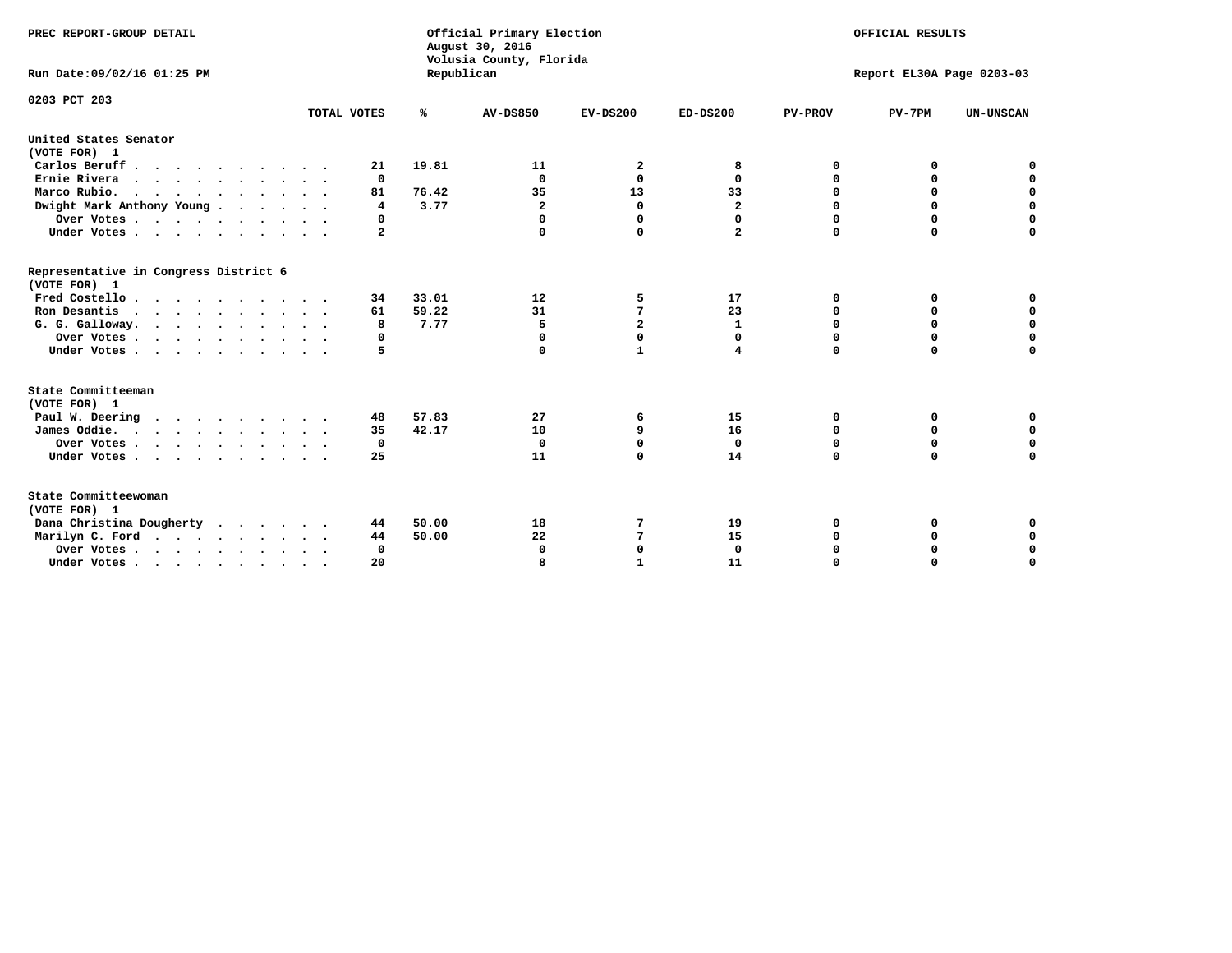| PREC REPORT-GROUP DETAIL<br>Run Date: 09/02/16 01:25 PM |  |  |  |  |  | Official Primary Election<br>August 30, 2016<br>Volusia County, Florida<br>Libertarian |   | OFFICIAL RESULTS<br>Report EL30A Page 0203-04 |            |            |                |          |                  |
|---------------------------------------------------------|--|--|--|--|--|----------------------------------------------------------------------------------------|---|-----------------------------------------------|------------|------------|----------------|----------|------------------|
| 0203 PCT 203                                            |  |  |  |  |  |                                                                                        |   |                                               |            |            |                |          |                  |
|                                                         |  |  |  |  |  | TOTAL VOTES                                                                            | ℁ | <b>AV-DS850</b>                               | $EV-DS200$ | $ED-DS200$ | <b>PV-PROV</b> | $PV-7PM$ | <b>UN-UNSCAN</b> |
| United States Senator<br>(VOTE FOR) 1                   |  |  |  |  |  |                                                                                        |   |                                               |            |            |                |          |                  |
| Augustus Invictus.                                      |  |  |  |  |  | 0                                                                                      |   |                                               | 0          | 0          |                |          | 0                |
| Paul Stanton                                            |  |  |  |  |  | 0                                                                                      |   |                                               |            | 0          |                |          | 0                |
| Over Votes                                              |  |  |  |  |  | 0                                                                                      |   |                                               |            | 0          |                |          | 0                |
| Under Votes                                             |  |  |  |  |  | 0                                                                                      |   |                                               |            |            |                |          | 0                |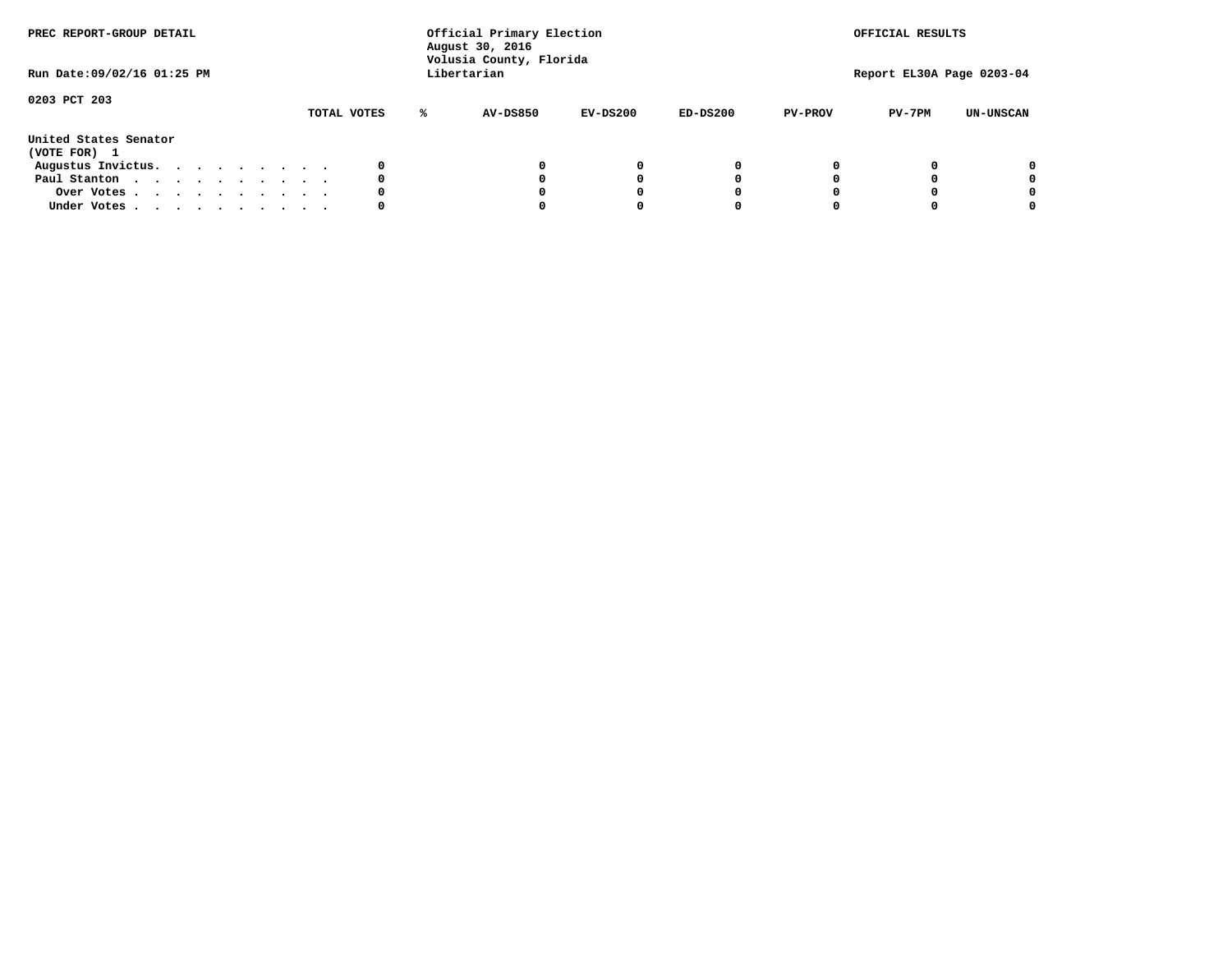| PREC REPORT-GROUP DETAIL                                                                                             |             |              |             | Official Primary Election<br>August 30, 2016<br>Volusia County, Florida |                         | OFFICIAL RESULTS<br>Report EL30A Page 0203-05 |                |             |                  |
|----------------------------------------------------------------------------------------------------------------------|-------------|--------------|-------------|-------------------------------------------------------------------------|-------------------------|-----------------------------------------------|----------------|-------------|------------------|
| Run Date: 09/02/16 01:25 PM                                                                                          |             |              | Nonpartisan |                                                                         |                         |                                               |                |             |                  |
| 0203 PCT 203                                                                                                         |             |              |             |                                                                         |                         |                                               |                |             |                  |
|                                                                                                                      | TOTAL VOTES |              | ℁           | <b>AV-DS850</b>                                                         | $EV-DS200$              | $ED-DS200$                                    | <b>PV-PROV</b> | $PV-7PM$    | <b>UN-UNSCAN</b> |
| Circuit Judge 7th Circuit Group 4<br>(VOTE FOR) 1                                                                    |             |              |             |                                                                         |                         |                                               |                |             |                  |
| Chris France - WITHDRAWN                                                                                             |             | 18           | 11.92       | 11                                                                      | $\mathbf 0$             | 7                                             | $\mathbf 0$    | $\mathbf 0$ | $\mathbf 0$      |
| Sebrina L. Slack.                                                                                                    |             | 89           | 58.94       | 45                                                                      | 10                      | 34                                            | $\mathbf 0$    | $\mathbf 0$ | $\mathbf 0$      |
| Stasia Warren                                                                                                        |             | 44           | 29.14       | 15                                                                      | 11                      | 18                                            | 0              | $\mathbf 0$ | $\pmb{0}$        |
| Over Votes<br>$\ddot{\phantom{a}}$                                                                                   |             | $\mathbf 0$  |             | $\mathbf 0$                                                             | $\mathbf 0$             | $\mathbf 0$                                   | 0              | $\mathbf 0$ | $\mathbf 0$      |
| Under Votes                                                                                                          |             | 27           |             | 12                                                                      | 3                       | 12                                            | $\mathbf 0$    | $\mathbf 0$ | $\mathbf 0$      |
| Circuit Judge 7th Circuit Group 10<br>(VOTE FOR) 1                                                                   |             |              |             |                                                                         |                         |                                               |                |             |                  |
| Malcolm Anthony<br>$\mathcal{A}=\mathcal{A}=\mathcal{A}=\mathcal{A}=\mathcal{A}=\mathcal{A}=\mathcal{A}=\mathcal{A}$ |             | 51           | 36.43       | 30                                                                      | 8                       | 13                                            | 0              | 0           | 0                |
| Scott DuPont<br>$\sim$                                                                                               |             | 89           | 63.57       | 37                                                                      | 13                      | 39                                            | $\Omega$       | $\mathbf 0$ | $\mathbf 0$      |
| Over Votes                                                                                                           |             | $\mathbf 0$  |             | $\mathbf 0$                                                             | $\mathbf{0}$            | $\mathbf{0}$                                  | $\mathbf 0$    | $\mathbf 0$ | $\mathbf 0$      |
| Under Votes                                                                                                          |             | 38           |             | 16                                                                      | $\overline{\mathbf{3}}$ | 19                                            | $\Omega$       | $\Omega$    | $\mathbf 0$      |
| Circuit Judge 7th Circuit Group 13<br>(VOTE FOR) 1                                                                   |             |              |             |                                                                         |                         |                                               |                |             |                  |
| David Hood                                                                                                           |             | 69           | 46.00       | 32                                                                      | 10                      | 27                                            | 0              | 0           | $\mathbf 0$      |
| A. "Kathleen" McNeilly                                                                                               |             | 81           | 54.00       | 40                                                                      | 12                      | 29                                            | $\mathbf 0$    | 0           | $\mathbf 0$      |
| Over Votes                                                                                                           |             | 1            |             | 0                                                                       | 0                       | 1                                             | $\mathbf 0$    | $\mathbf 0$ | $\mathbf 0$      |
| Under Votes                                                                                                          |             | 27           |             | 11                                                                      | $\overline{a}$          | 14                                            | $\mathbf 0$    | $\mathbf 0$ | $\mathbf 0$      |
| Circuit Judge 7th Circuit Group 17<br>(VOTE FOR) 1                                                                   |             |              |             |                                                                         |                         |                                               |                |             |                  |
| Linda L. Gaustad                                                                                                     |             | 59           | 40.97       | 28                                                                      | 7                       | 24                                            | 0              | 0           | $\mathbf 0$      |
| Howard O. McGillin Jr                                                                                                |             | 85           | 59.03       | 38                                                                      | 15                      | 32                                            | 0              | $\mathbf 0$ | $\mathbf 0$      |
| Over Votes                                                                                                           |             | $\mathbf 0$  |             | $\mathbf{0}$                                                            | $\mathbf 0$             | $\mathbf 0$                                   | $\mathbf 0$    | $\mathbf 0$ | 0                |
| Under Votes                                                                                                          |             | 34           |             | 17                                                                      | $\overline{a}$          | 15                                            | $\mathbf 0$    | $\Omega$    | $\mathbf 0$      |
| County Judge 7th Circuit Group 3<br>(VOTE FOR) 1                                                                     |             |              |             |                                                                         |                         |                                               |                |             |                  |
| Heather Caeners<br>$\cdots$                                                                                          |             | 72           | 50.00       | 29                                                                      | 11                      | 32                                            | 0              | 0           | 0                |
| Shirley A. Green                                                                                                     |             | 50           | 34.72       | 27                                                                      | 7                       | 16                                            | $\mathbf 0$    | $\mathbf 0$ | $\mathbf 0$      |
| Marla Rawnsley.<br>$\cdots$                                                                                          |             | 22           | 15.28       | 9                                                                       | 4                       | 9                                             | $\mathbf 0$    | $\mathbf 0$ | 0                |
| Over Votes.<br>$\cdots$<br>$\ddot{\phantom{a}}$                                                                      | $\sim$      | $\mathbf{0}$ |             | $\mathbf 0$                                                             | $\mathbf{0}$            | $\mathbf{0}$                                  | $\mathbf 0$    | $\mathbf 0$ | $\mathbf 0$      |
| Under Votes                                                                                                          | $\sim$      | 34           |             | 18                                                                      | $\overline{a}$          | 14                                            | $\mathbf 0$    | $\mathbf 0$ | $\mathbf 0$      |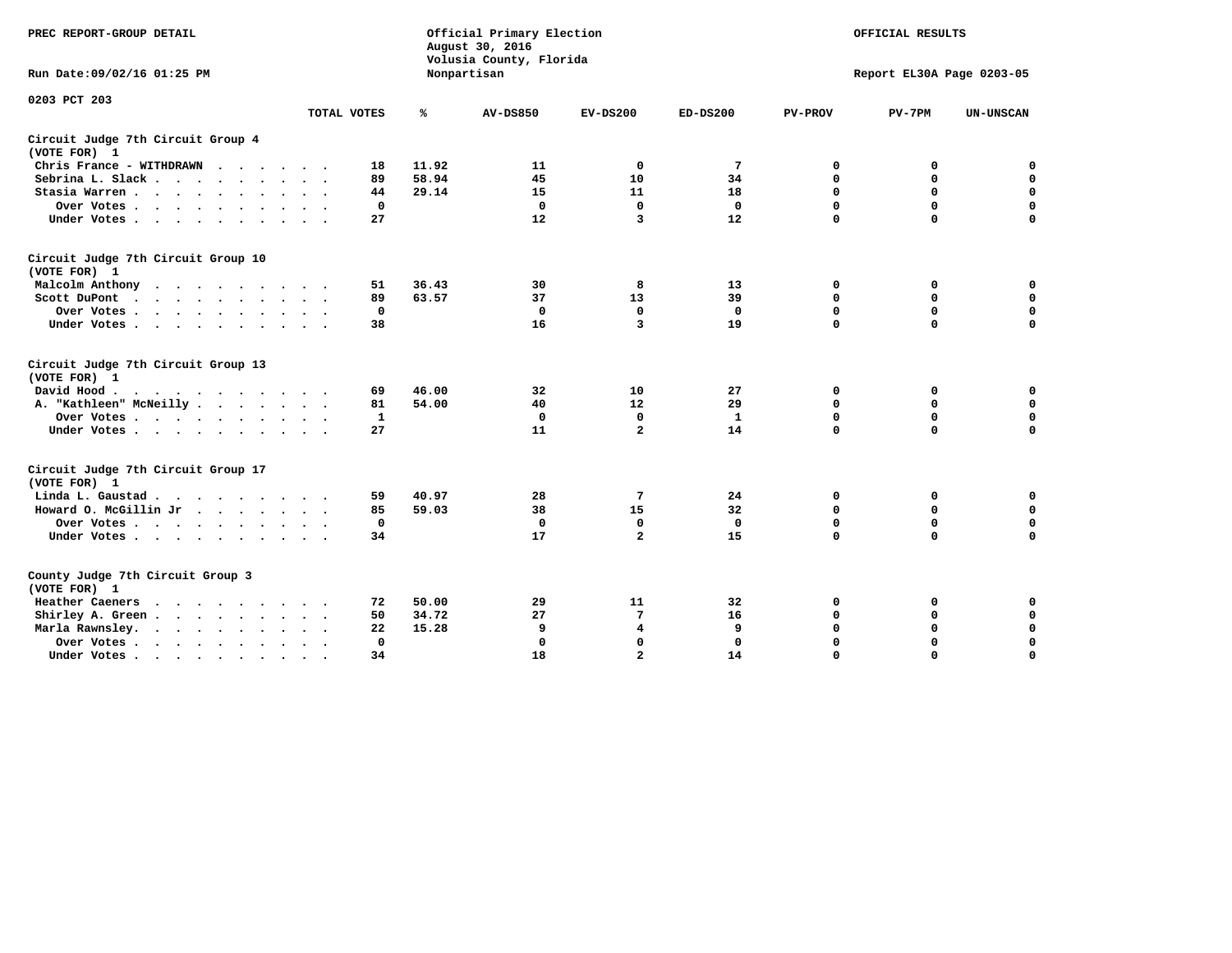| PREC REPORT-GROUP DETAIL                                                                                                    | Official Primary Election<br>August 30, 2016<br>Volusia County, Florida<br>Nonpartisan |                |                       |                           | OFFICIAL RESULTS<br>Report EL30A Page 0203-06 |                           |                                            |             |                                 |
|-----------------------------------------------------------------------------------------------------------------------------|----------------------------------------------------------------------------------------|----------------|-----------------------|---------------------------|-----------------------------------------------|---------------------------|--------------------------------------------|-------------|---------------------------------|
| Run Date: 09/02/16 01:25 PM                                                                                                 |                                                                                        |                |                       |                           |                                               |                           |                                            |             |                                 |
| 0203 PCT 203                                                                                                                |                                                                                        | TOTAL VOTES    | ℁                     | <b>AV-DS850</b>           | $EV-DS200$                                    | $ED-DS200$                | <b>PV-PROV</b>                             | $PV-7PM$    | <b>UN-UNSCAN</b>                |
| Sheriff                                                                                                                     |                                                                                        |                |                       |                           |                                               |                           |                                            |             |                                 |
| (VOTE FOR) 1                                                                                                                |                                                                                        |                |                       |                           |                                               |                           |                                            |             |                                 |
| Wendell C. Bradford                                                                                                         |                                                                                        | 11             | 6.36                  | 5                         | 4                                             | $\mathbf{2}$              | $\mathbf 0$                                | 0           | 0                               |
| Dave Brannon                                                                                                                |                                                                                        | 27             | 15.61                 | $\overline{4}$            | 6                                             | 17                        | $\Omega$                                   | $\mathbf 0$ | 0                               |
| Mike Chitwood                                                                                                               |                                                                                        | 65             | 37.57                 | 37                        | $\overline{a}$                                | 26                        | $\mathbf{0}$                               | 0           | $\mathbf 0$                     |
| Eric Dietrich.                                                                                                              |                                                                                        | 69             | 39.88                 | 32                        | 12                                            | 25                        | $\Omega$                                   | $\mathbf 0$ | $\mathbf 0$                     |
| James E. (Jim) Gillum                                                                                                       |                                                                                        | $\mathbf{1}$   | .58                   | $\mathbf{1}$              | $\Omega$                                      | $\mathbf 0$               | $\Omega$                                   | $\Omega$    | $\mathbf 0$                     |
| Over Votes                                                                                                                  |                                                                                        | $\mathbf 0$    |                       | $\mathbf 0$               | $\mathbf 0$                                   | $\mathbf 0$               | $\mathbf 0$                                | 0           | $\mathbf 0$                     |
| Under Votes                                                                                                                 |                                                                                        | 5              |                       | $\overline{4}$            | $\Omega$                                      | $\mathbf{1}$              | $\mathbf 0$                                | 0           | 0                               |
| Property Appraiser<br>(VOTE FOR) 1                                                                                          |                                                                                        |                |                       |                           |                                               |                           |                                            |             |                                 |
| Larry Bartlett.                                                                                                             |                                                                                        | 31             | 20.67                 | 15                        | 6                                             | 10                        | $\mathbf 0$                                | 0           | $\mathbf 0$                     |
| H. Alan Burton.                                                                                                             |                                                                                        | 51             | 34.00                 | 25                        | 5                                             | 21                        | $\mathbf{0}$                               | 0           | $\mathbf 0$                     |
| Mike Swanto.                                                                                                                |                                                                                        | 68             | 45.33                 | 25                        | 13                                            | 30                        | $\Omega$                                   | 0           | $\mathbf 0$                     |
| Over Votes                                                                                                                  |                                                                                        | $\mathbf 0$    |                       | $\Omega$                  | $\Omega$                                      | $\mathbf 0$               | $\Omega$                                   | 0           | 0                               |
| Under Votes                                                                                                                 |                                                                                        | 28             |                       | 18                        | 0                                             | 10                        | $\mathbf 0$                                | $\mathbf 0$ | 0                               |
| Supervisor of Elections<br>(VOTE FOR) 1<br>Teresa Apgar<br>David Lee Davis<br>Bill Fyfe $\cdots$ $\cdots$ $\cdots$ $\cdots$ |                                                                                        | 18<br>12<br>14 | 11.32<br>7.55<br>8.81 | 8<br>7<br>$7\phantom{.0}$ | $\overline{4}$<br>$\mathbf{1}$<br>$\Omega$    | 6<br>4<br>$7\phantom{.0}$ | $\mathbf 0$<br>$\mathbf{0}$<br>$\mathbf 0$ | 0<br>0<br>0 | 0<br>$\mathbf 0$<br>$\mathbf 0$ |
| Lisa Lewis                                                                                                                  |                                                                                        | 115            | 72.33                 | 50                        | 19                                            | 46                        | $\mathbf{0}$                               | 0           | $\mathbf 0$                     |
| Over Votes                                                                                                                  |                                                                                        | $\mathbf{1}$   |                       | $\Omega$                  | $\Omega$                                      | $\mathbf{1}$              | $\mathbf{0}$                               | $\mathbf 0$ | 0                               |
| Under Votes                                                                                                                 |                                                                                        | 18             |                       | 11                        | 0                                             | $7\phantom{.0}$           | $\mathbf 0$                                | 0           | $\mathbf 0$                     |
| County Council Chair<br>(VOTE FOR) 1                                                                                        |                                                                                        |                |                       |                           |                                               |                           |                                            |             |                                 |
| Jason P. Davis.                                                                                                             |                                                                                        | 32             | 21.05                 | 14                        | $\overline{a}$                                | 16                        | $\mathbf 0$                                | 0           | $\mathbf 0$                     |
| Greg Gimbert                                                                                                                |                                                                                        | 25             | 16.45                 | 12                        | $\overline{3}$                                | 10                        | $\mathbf{0}$                               | 0           | $\mathbf 0$                     |
| Ed Kelley $\cdots$                                                                                                          |                                                                                        | 76             | 50.00                 | 34                        | 15                                            | 27                        | $\mathbf 0$                                | 0           | $\mathbf 0$                     |
| Tom Laputka.                                                                                                                |                                                                                        | 19             | 12.50                 | 10                        | $\overline{a}$                                | $7\phantom{.0}$           | $\mathbf{0}$                               | 0           | $\mathbf 0$                     |
| Over Votes                                                                                                                  |                                                                                        | $\mathbf 0$    |                       | $\Omega$                  | $\Omega$                                      | $\mathbf 0$               | $\mathbf{0}$                               | 0           | 0                               |
| Under Votes                                                                                                                 |                                                                                        | 26             |                       | 13                        | $\overline{a}$                                | 11                        | $\mathbf 0$                                | 0           | $\mathbf 0$                     |
| County Council Member District 4<br>County Council District 4<br>(VOTE FOR) 1                                               |                                                                                        |                |                       |                           |                                               |                           |                                            |             |                                 |
| Linda Bourquin-McIntyre.                                                                                                    |                                                                                        | 17             | 11.49                 | 9                         | $\overline{\mathbf{3}}$                       | 5                         | $\mathbf 0$                                | 0           | 0                               |
| Roy Johnson.                                                                                                                |                                                                                        | 23             | 15.54                 | 12                        | 3                                             | 8                         | $\mathbf 0$                                | 0           | $\mathbf 0$                     |
| Heather Post                                                                                                                |                                                                                        | 77             | 52.03                 | 31                        | 15                                            | 31                        | $\mathbf 0$                                | 0           | $\mathbf 0$                     |
| Al Smith.                                                                                                                   | $\sim$                                                                                 | 23             | 15.54                 | 9                         | $\mathbf 0$                                   | 14                        | $\mathbf 0$                                | $\mathbf 0$ | $\mathbf 0$                     |
| Roland Via<br>$\bullet$                                                                                                     |                                                                                        | 8              | 5.41                  | 6                         | $\mathbf 0$                                   | $\mathbf{2}$              | $\mathbf 0$                                | 0           | $\pmb{0}$                       |
| Over Votes<br>$\bullet$                                                                                                     | $\bullet$<br>$\ddot{\phantom{1}}$                                                      | $\mathbf 0$    |                       | $\mathbf 0$               | $\Omega$                                      | $\mathbf 0$               | $\Omega$                                   | $\mathbf 0$ | $\mathbf 0$                     |
| Under Votes.<br>.                                                                                                           | $\sim$<br>$\bullet$                                                                    | 30             |                       | 16                        | $\overline{3}$                                | 11                        | $\Omega$                                   | 0           | $\mathbf 0$                     |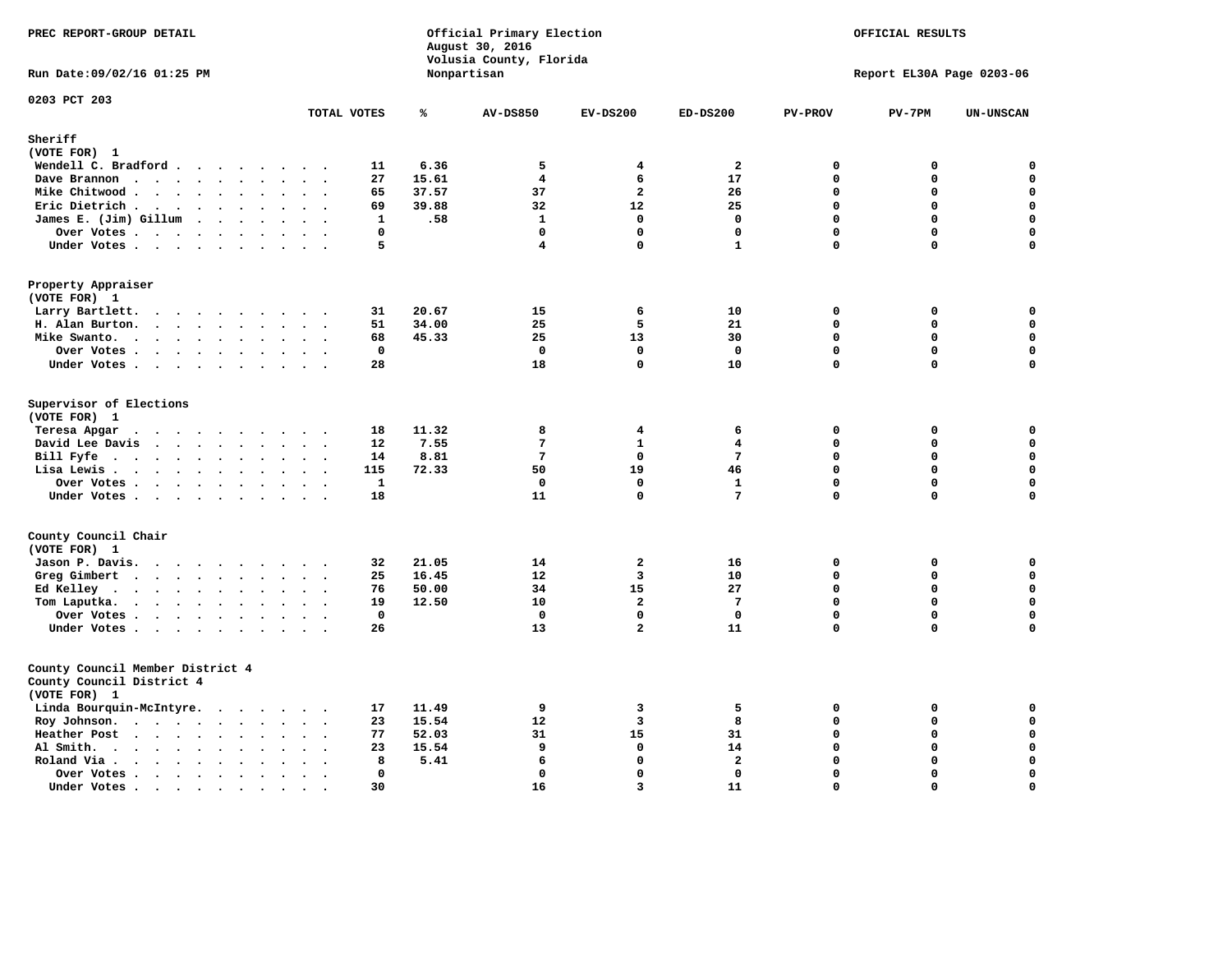| PREC REPORT-GROUP DETAIL<br>Run Date: 09/02/16 01:25 PM                                                                                                                                                                                                                                                     |  |  |                      |                | Official Primary Election<br>August 30, 2016<br>Volusia County, Florida<br>Nonpartisan |                    | OFFICIAL RESULTS<br>Report EL30A Page 0203-07 |                |          |                  |
|-------------------------------------------------------------------------------------------------------------------------------------------------------------------------------------------------------------------------------------------------------------------------------------------------------------|--|--|----------------------|----------------|----------------------------------------------------------------------------------------|--------------------|-----------------------------------------------|----------------|----------|------------------|
| 0203 PCT 203                                                                                                                                                                                                                                                                                                |  |  | TOTAL VOTES          | ℁              | <b>AV-DS850</b>                                                                        | $EV-DS200$         | $ED-DS200$                                    | <b>PV-PROV</b> | $PV-7PM$ | <b>UN-UNSCAN</b> |
| School Board Member District 4<br>(VOTE FOR) 1<br>Carl Persis.<br>Ray Sanchez.<br>Over Votes<br>Under Votes                                                                                                                                                                                                 |  |  | 91<br>66<br>0<br>21  | 57.96<br>42.04 | 47<br>23<br>13                                                                         | 14<br>10<br>O<br>0 | 30<br>33<br>8                                 |                |          | o                |
| Amendment 4<br>(VOTE FOR) 1<br>Yes<br>$\mathbf{a}$ . The contribution of the contribution of the contribution of the contribution of the contribution of the contribution of the contribution of the contribution of the contribution of the contribution of the contri<br>No.<br>Over Votes<br>Under Votes |  |  | 119<br>39<br>O<br>20 | 75.32<br>24.68 | 53<br>18<br>12                                                                         | 14                 | 52<br>13                                      |                |          |                  |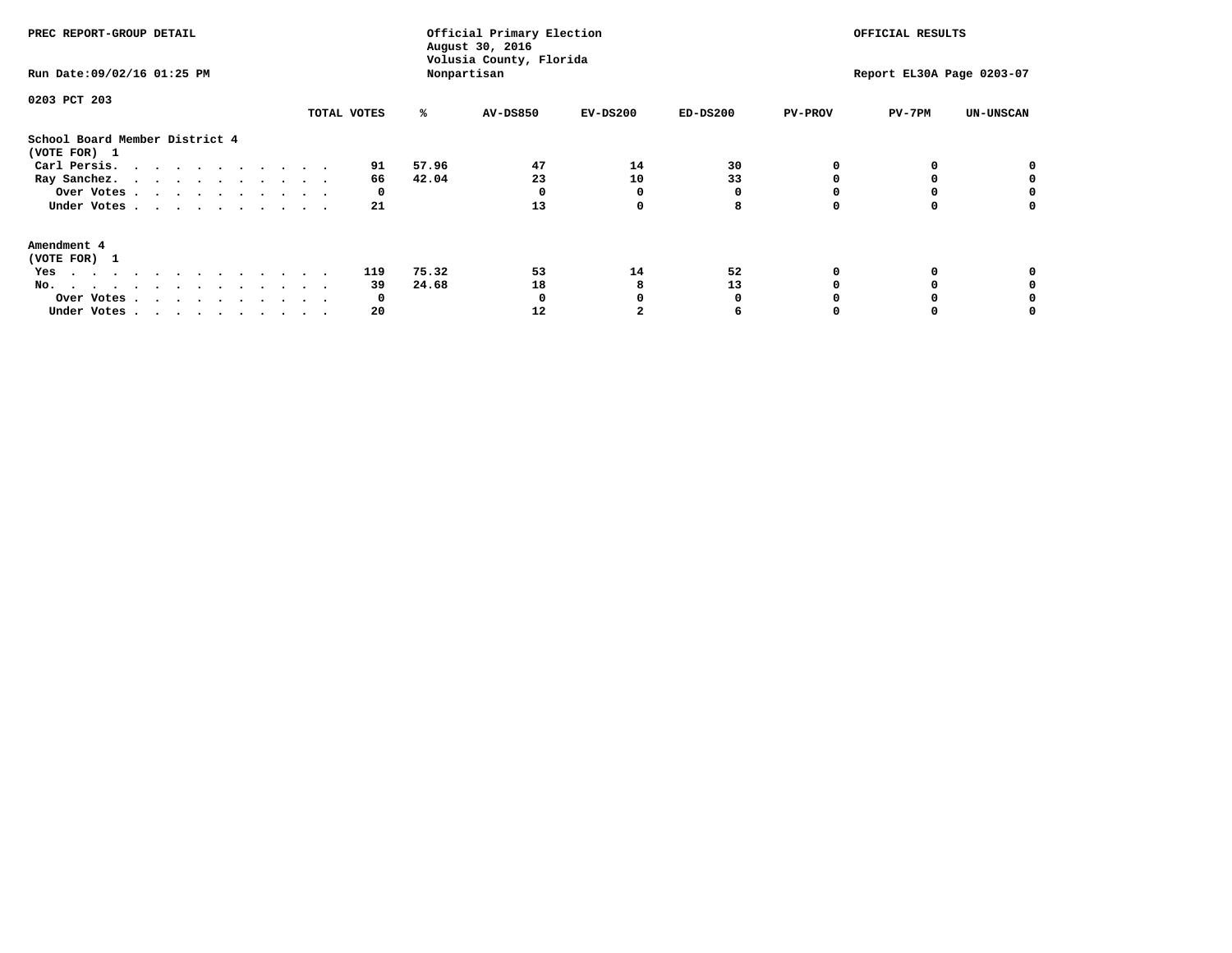| PREC REPORT-GROUP DETAIL               |             |     |                   | Official Primary Election<br>August 30, 2016 |            |            |                | OFFICIAL RESULTS          |                  |
|----------------------------------------|-------------|-----|-------------------|----------------------------------------------|------------|------------|----------------|---------------------------|------------------|
| Run Date:09/02/16 01:25 PM             |             |     | <b>STATISTICS</b> | Volusia County, Florida                      |            |            |                | Report EL30A Page 0204-01 |                  |
| 0204 PCT 204                           |             |     |                   |                                              |            |            |                |                           |                  |
|                                        | TOTAL VOTES |     | ℁                 | <b>AV-DS850</b>                              | $EV-DS200$ | $ED-DS200$ | <b>PV-PROV</b> | $PV-7PM$                  | <b>UN-UNSCAN</b> |
| REGISTERED VOTERS - TOTAL              |             | 791 |                   |                                              |            |            |                |                           |                  |
| REGISTERED VOTERS - Democratic         |             | 260 | 32.87             |                                              |            |            |                |                           |                  |
| REGISTERED VOTERS - Republican         | $\cdots$    | 292 | 36.92             |                                              |            |            |                |                           |                  |
| REGISTERED VOTERS - Libertarian        |             | 3   | .38               |                                              |            |            |                |                           |                  |
| REGISTERED VOTERS - Nonpartisan        |             | 236 |                   |                                              |            |            |                |                           |                  |
| BALLOTS CAST - TOTAL.                  |             | 208 |                   | 69                                           | 22         | 117        |                |                           |                  |
| BALLOTS CAST - Democratic              |             | 65  | 31.25             | 26                                           | 8          | 31         |                |                           |                  |
| BALLOTS CAST - Republican              |             | 114 | 54.81             | 32                                           | 13         | 69         |                |                           |                  |
| BALLOTS CAST - Libertarian.            |             | 0   |                   | 0                                            | 0          | 0          |                |                           |                  |
| BALLOTS CAST - Nonpartisan.            |             | 29  | 13.94             | 11                                           |            | 17         |                |                           | 0                |
| BALLOTS CAST - BLANK.                  |             |     |                   | 0                                            |            | 0          | 0              |                           |                  |
| VOTER TURNOUT - TOTAL                  |             |     | 26.30             |                                              |            |            |                |                           |                  |
| VOTER TURNOUT - Democratic.<br>$\cdot$ |             |     | 25.00             |                                              |            |            |                |                           |                  |
| VOTER TURNOUT - Republican.            |             |     | 39.04             |                                              |            |            |                |                           |                  |
| VOTER TURNOUT - Libertarian            |             |     |                   |                                              |            |            |                |                           |                  |
| VOTER TURNOUT - BLANK                  |             |     |                   |                                              |            |            |                |                           |                  |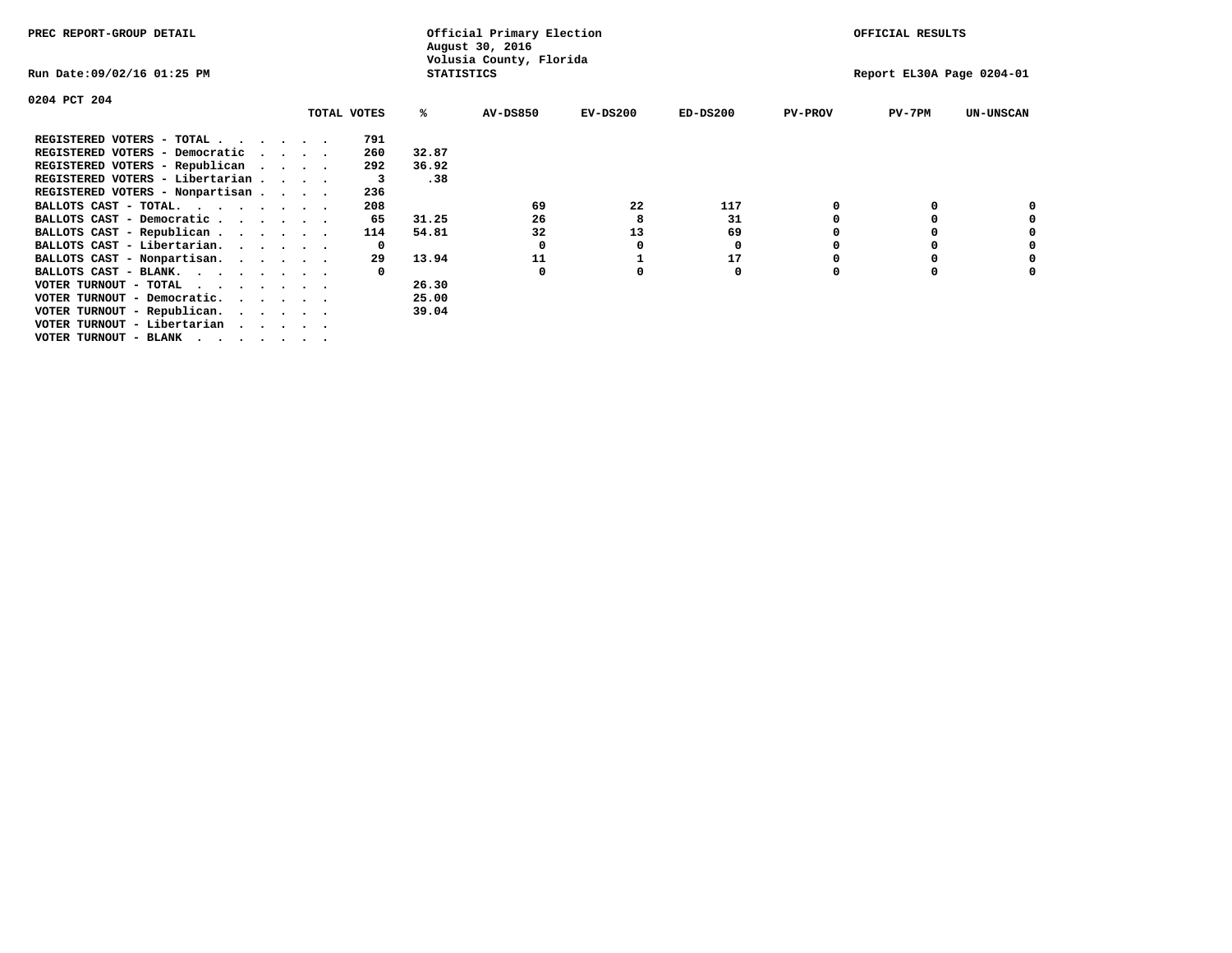| PREC REPORT-GROUP DETAIL<br>Run Date: 09/02/16 01:25 PM                          |             | Democratic | Official Primary Election<br>August 30, 2016<br>Volusia County, Florida | OFFICIAL RESULTS<br>Report EL30A Page 0204-02 |              |                |          |                  |
|----------------------------------------------------------------------------------|-------------|------------|-------------------------------------------------------------------------|-----------------------------------------------|--------------|----------------|----------|------------------|
|                                                                                  |             |            |                                                                         |                                               |              |                |          |                  |
| 0204 PCT 204                                                                     | TOTAL VOTES | ℁          | <b>AV-DS850</b>                                                         | $EV-DS200$                                    | $ED-DS200$   | <b>PV-PROV</b> | $PV-7PM$ | <b>UN-UNSCAN</b> |
| United States Senator                                                            |             |            |                                                                         |                                               |              |                |          |                  |
| (VOTE FOR) 1                                                                     |             |            |                                                                         |                                               |              |                |          |                  |
| Roque "Rocky" De La Fuente.                                                      | 2           | 3.28       |                                                                         |                                               | 2            | O              |          |                  |
| Alan Grayson                                                                     | 17          | 27.87      |                                                                         |                                               | 11           |                |          |                  |
| Pam Keith                                                                        | 13          | 21.31      |                                                                         |                                               | 5            |                |          |                  |
| Reginald Luster                                                                  | 4           | 6.56       | $\mathbf{2}$                                                            |                                               | $\mathbf{2}$ |                |          |                  |
| Patrick Murphy.                                                                  | 25          | 40.98      | 10                                                                      |                                               | 9            |                | 0        | 0                |
| Over Votes                                                                       | 0           |            | $\Omega$                                                                | 0                                             | 0            |                | 0        |                  |
| Under Votes                                                                      | 4           |            | 1                                                                       | 1                                             | $\mathbf{2}$ | $\Omega$       | $\Omega$ |                  |
| Representative in Congress District 6                                            |             |            |                                                                         |                                               |              |                |          |                  |
| (VOTE FOR) 1                                                                     |             |            |                                                                         |                                               |              |                |          |                  |
| William (Bill) McCullough                                                        | 39          | 62.90      | 18                                                                      | 6                                             | 15           | 0              | 0        |                  |
| Jay McGovern                                                                     |             | 11.29      | 4                                                                       | n                                             | 3            | O              | $\Omega$ |                  |
| George Pappas.                                                                   | 11          | 17.74      |                                                                         |                                               |              |                | $\Omega$ |                  |
| Dwayne L. Taylor                                                                 | 5           | 8.06       |                                                                         |                                               |              |                |          | $\Omega$         |
| Over Votes                                                                       | 0           |            |                                                                         |                                               |              |                |          |                  |
| Under Votes                                                                      | 3           |            |                                                                         | $\Omega$                                      | $\mathbf{z}$ | $\Omega$       | $\Omega$ | O                |
| State Representative District 26                                                 |             |            |                                                                         |                                               |              |                |          |                  |
| (VOTE FOR) 1                                                                     |             |            |                                                                         |                                               |              |                |          |                  |
| Patrick Henry                                                                    | 26          | 45.61      | 10                                                                      | 5                                             | 11           |                |          |                  |
| Steve Miller                                                                     | 31          | 54.39      | 13                                                                      |                                               | 15           |                |          | 0                |
| Over Votes                                                                       | 0           |            | O                                                                       |                                               | 0            |                |          | 0                |
| Under Votes, $\cdot$ , $\cdot$ , $\cdot$ , $\cdot$ , $\cdot$ , $\cdot$ , $\cdot$ |             |            |                                                                         |                                               |              |                |          |                  |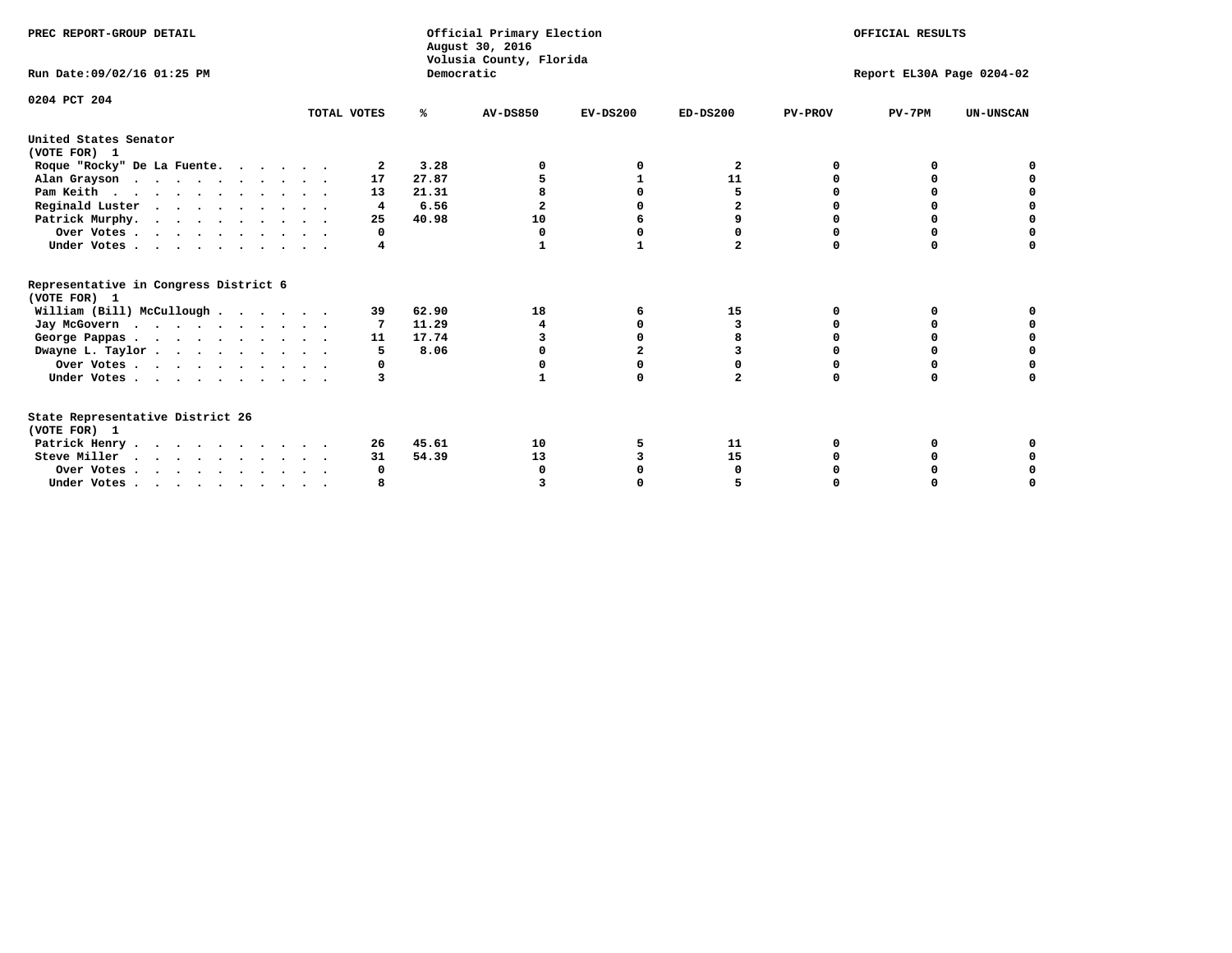| PREC REPORT-GROUP DETAIL                                                         |              |            | Official Primary Election<br>August 30, 2016<br>Volusia County, Florida |                | OFFICIAL RESULTS |                |                           |                  |
|----------------------------------------------------------------------------------|--------------|------------|-------------------------------------------------------------------------|----------------|------------------|----------------|---------------------------|------------------|
| Run Date: 09/02/16 01:25 PM                                                      |              | Republican |                                                                         |                |                  |                | Report EL30A Page 0204-03 |                  |
| 0204 PCT 204                                                                     |              |            |                                                                         |                |                  |                |                           |                  |
|                                                                                  | TOTAL VOTES  | ℁          | <b>AV-DS850</b>                                                         | $EV-DS200$     | $ED-DS200$       | <b>PV-PROV</b> | $PV-7PM$                  | <b>UN-UNSCAN</b> |
| United States Senator<br>(VOTE FOR) 1                                            |              |            |                                                                         |                |                  |                |                           |                  |
| Carlos Beruff                                                                    | 21           | 19.09      | 4                                                                       | 3              | 14               | 0              | 0                         | 0                |
| Ernie Rivera                                                                     | $\mathbf{2}$ | 1.82       | 1                                                                       | 0              | 1                | 0              | 0                         | $\mathbf 0$      |
| Marco Rubio.<br>$\cdots$                                                         | 78           | 70.91      | 23                                                                      | 8              | 47               | 0              | $\mathbf 0$               | $\mathbf 0$      |
| Dwight Mark Anthony Young                                                        | 9            | 8.18       | 4                                                                       | $\overline{a}$ | 3                | 0              | $\Omega$                  | $\mathbf 0$      |
| Over Votes                                                                       | 0            |            | $\Omega$                                                                | $\Omega$       | 0                | 0              | $\Omega$                  | $\mathbf 0$      |
| Under Votes                                                                      | 4            |            | $\Omega$                                                                | $\Omega$       | 4                | $\Omega$       | $\Omega$                  | $\Omega$         |
| Representative in Congress District 6<br>(VOTE FOR) 1                            |              |            |                                                                         |                |                  |                |                           |                  |
| Fred Costello                                                                    | 27           | 24.55      | 10                                                                      | 4              | 13               | 0              | 0                         | 0                |
| Ron Desantis                                                                     | 68           | 61.82      | 17                                                                      | 5              | 46               | $\Omega$       | 0                         | $\mathbf 0$      |
| G. G. Galloway.                                                                  | 15           | 13.64      | $\overline{\mathbf{4}}$                                                 | $\overline{4}$ | 7                | 0              | $\mathbf 0$               | $\mathbf 0$      |
| Over Votes                                                                       | 0            |            | $\mathbf 0$                                                             | $\mathbf 0$    | $\mathbf 0$      | $\mathbf 0$    | $\mathbf 0$               | $\mathbf 0$      |
| Under Votes                                                                      | 4            |            | $\mathbf{1}$                                                            | $\Omega$       | 3                | $\Omega$       | $\mathbf 0$               | $\mathbf 0$      |
| State Committeeman<br>(VOTE FOR) 1                                               |              |            |                                                                         |                |                  |                |                           |                  |
| Paul W. Deering                                                                  | 60           | 66.67      | 17                                                                      | 9              | 34               | 0              | 0                         | 0                |
| James Oddie.                                                                     | 30           | 33.33      | 11                                                                      | $\mathbf{2}$   | 17               | 0              | $\mathbf 0$               | $\mathbf 0$      |
| Over Votes                                                                       | 0            |            | 0                                                                       | $\mathbf 0$    | $\mathbf{0}$     | $\mathbf 0$    | $\mathbf 0$               | 0                |
| Under Votes                                                                      | 24           |            | 4                                                                       | $\overline{a}$ | 18               | 0              | 0                         | $\mathbf 0$      |
| State Committeewoman<br>(VOTE FOR) 1                                             |              |            |                                                                         |                |                  |                |                           |                  |
| Dana Christina Dougherty                                                         | 56           | 58.33      | 19                                                                      | 9              | 28               | 0              | 0                         | 0                |
| Marilyn C. Ford                                                                  | 40           | 41.67      | 11                                                                      | 4              | 25               | 0              | 0                         | 0                |
| Over Votes                                                                       | $\Omega$     |            | $\Omega$                                                                | $\mathbf 0$    | $\mathbf{0}$     | 0              | 0                         | 0                |
| Under Votes, $\cdot$ , $\cdot$ , $\cdot$ , $\cdot$ , $\cdot$ , $\cdot$ , $\cdot$ | 18           |            |                                                                         | $\Omega$       | 16               | $\Omega$       | $\Omega$                  | $\Omega$         |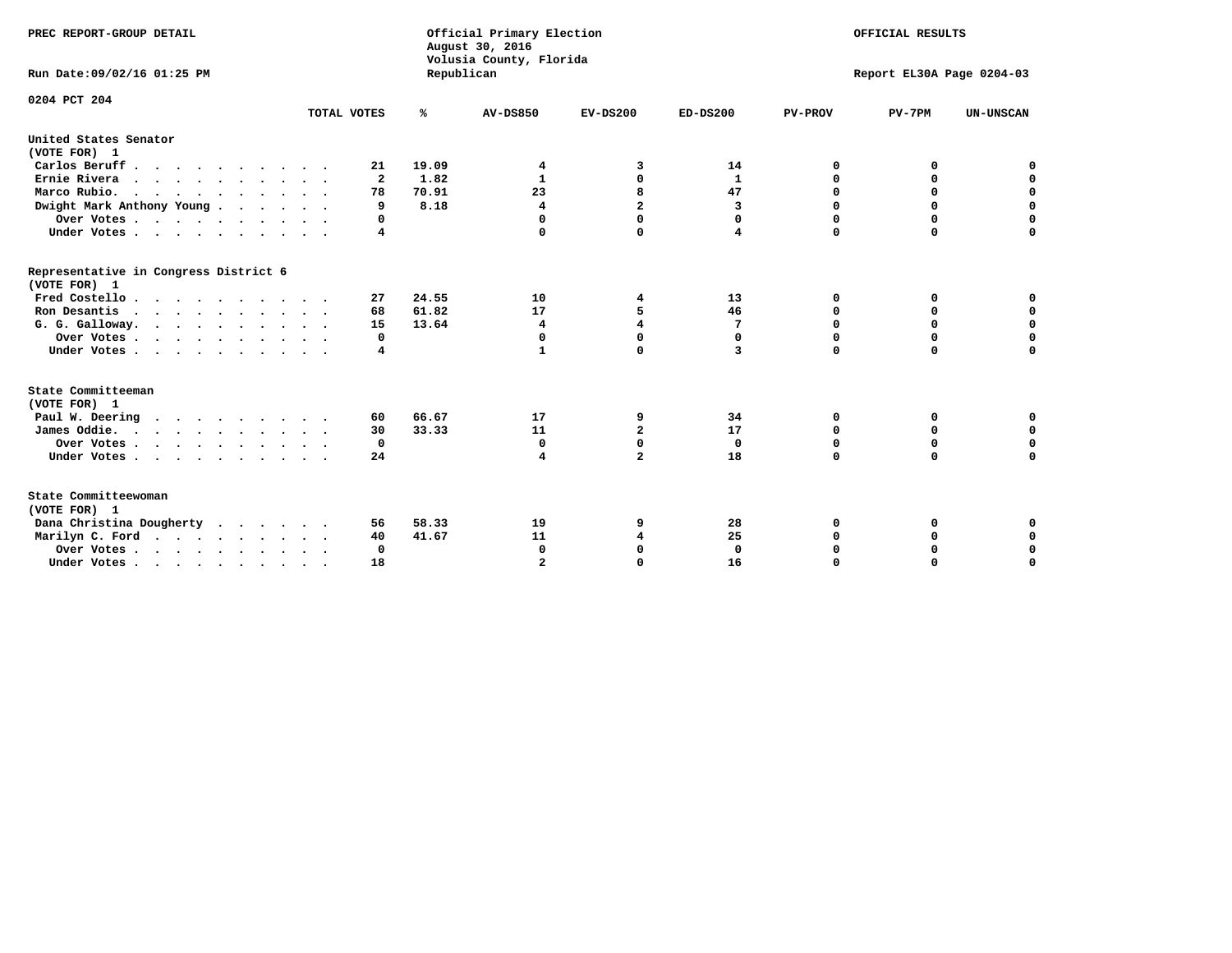| PREC REPORT-GROUP DETAIL<br>Run Date: 09/02/16 01:25 PM |  |  |  | Official Primary Election<br>August 30, 2016<br>Volusia County, Florida<br>Libertarian |  |             |   |                 | OFFICIAL RESULTS<br>Report EL30A Page 0204-04 |            |                |          |                  |
|---------------------------------------------------------|--|--|--|----------------------------------------------------------------------------------------|--|-------------|---|-----------------|-----------------------------------------------|------------|----------------|----------|------------------|
| 0204 PCT 204                                            |  |  |  |                                                                                        |  | TOTAL VOTES | ℁ | <b>AV-DS850</b> | $EV-DS200$                                    | $ED-DS200$ | <b>PV-PROV</b> | $PV-7PM$ | <b>UN-UNSCAN</b> |
| United States Senator<br>(VOTE FOR) 1                   |  |  |  |                                                                                        |  |             |   |                 |                                               |            |                |          |                  |
| Augustus Invictus.                                      |  |  |  |                                                                                        |  | 0           |   |                 | 0                                             | 0          |                |          | 0                |
| Paul Stanton                                            |  |  |  |                                                                                        |  | 0           |   |                 |                                               | 0          |                |          | 0                |
| Over Votes                                              |  |  |  |                                                                                        |  | 0           |   |                 |                                               | 0          |                |          | 0                |
| Under Votes                                             |  |  |  |                                                                                        |  | 0           |   |                 |                                               |            |                |          | 0                |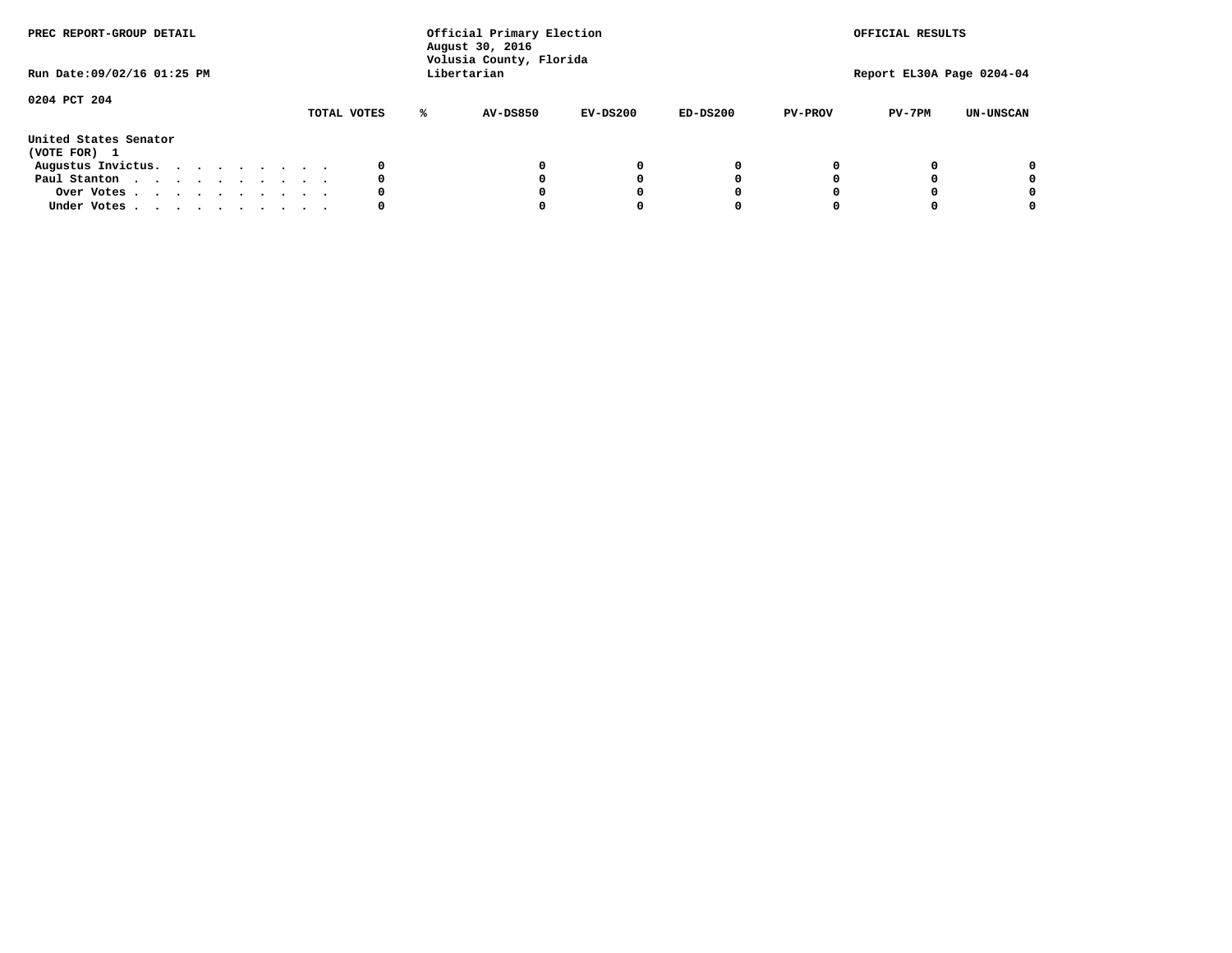| PREC REPORT-GROUP DETAIL                                                                                                           |              |       | Official Primary Election<br>August 30, 2016<br>Volusia County, Florida | OFFICIAL RESULTS<br>Report EL30A Page 0204-05 |              |                |             |                  |
|------------------------------------------------------------------------------------------------------------------------------------|--------------|-------|-------------------------------------------------------------------------|-----------------------------------------------|--------------|----------------|-------------|------------------|
| Run Date: 09/02/16 01:25 PM                                                                                                        |              |       | Nonpartisan                                                             |                                               |              |                |             |                  |
| 0204 PCT 204                                                                                                                       | TOTAL VOTES  | ℁     | <b>AV-DS850</b>                                                         | $EV-DS200$                                    | $ED-DS200$   | <b>PV-PROV</b> | $PV-7PM$    | <b>UN-UNSCAN</b> |
| Circuit Judge 7th Circuit Group 4                                                                                                  |              |       |                                                                         |                                               |              |                |             |                  |
| (VOTE FOR) 1                                                                                                                       |              |       |                                                                         |                                               |              |                |             |                  |
| Chris France - WITHDRAWN                                                                                                           | 34           | 18.28 | 9                                                                       | 4                                             | 21           | 0              | 0           | $\mathbf 0$      |
| Sebrina L. Slack.                                                                                                                  | 69           | 37.10 | 27                                                                      | 5                                             | 37           | 0              | $\mathbf 0$ | $\mathbf 0$      |
| Stasia Warren                                                                                                                      | 83           | 44.62 | 27                                                                      | 12                                            | 44           | $\mathbf 0$    | 0           | $\mathbf 0$      |
| Over Votes                                                                                                                         | $\mathbf 0$  |       | $\mathbf 0$                                                             | $\Omega$                                      | $\mathbf 0$  | $\mathbf 0$    | $\mathbf 0$ | $\mathbf 0$      |
| Under Votes                                                                                                                        | 22           |       | 6                                                                       | $\mathbf{1}$                                  | 15           | $\Omega$       | $\Omega$    | $\mathbf 0$      |
| Circuit Judge 7th Circuit Group 10<br>(VOTE FOR) 1                                                                                 |              |       |                                                                         |                                               |              |                |             |                  |
| Malcolm Anthony                                                                                                                    | 61           | 35.47 | 21                                                                      | 5                                             | 35           | 0              | 0           | 0                |
| Scott DuPont                                                                                                                       | 111          | 64.53 | 38                                                                      | 16                                            | 57           | $\Omega$       | $\mathbf 0$ | $\mathbf 0$      |
| Over Votes                                                                                                                         | $\mathbf 0$  |       | $\mathbf{0}$                                                            | $\mathbf 0$                                   | $\mathbf 0$  | $\mathbf 0$    | $\mathbf 0$ | $\mathbf 0$      |
| Under Votes                                                                                                                        | 36           |       | 10                                                                      | 1                                             | 25           | $\mathbf 0$    | $\mathbf 0$ | $\Omega$         |
| Circuit Judge 7th Circuit Group 13<br>(VOTE FOR) 1                                                                                 |              |       |                                                                         |                                               |              |                |             |                  |
| David Hood.<br>$\cdot$                                                                                                             | 65           | 36.11 | 23                                                                      | 11                                            | 31           | 0              | 0           | $\mathbf 0$      |
| A. "Kathleen" McNeilly                                                                                                             | 115          | 63.89 | 37                                                                      | 10                                            | 68           | $\mathbf 0$    | 0           | $\mathbf 0$      |
| Over Votes                                                                                                                         | $\mathbf 0$  |       | $\mathbf{0}$                                                            | $\mathbf 0$                                   | $\mathbf{0}$ | $\mathbf 0$    | $\mathbf 0$ | $\mathbf 0$      |
| Under Votes                                                                                                                        | 28           |       | 9                                                                       | $\mathbf{1}$                                  | 18           | $\Omega$       | $\Omega$    | 0                |
| Circuit Judge 7th Circuit Group 17<br>(VOTE FOR) 1                                                                                 |              |       |                                                                         |                                               |              |                |             |                  |
| Linda L. Gaustad                                                                                                                   | 85           | 50.00 | 33                                                                      | 10                                            | 42           | 0              | 0           | $\mathbf 0$      |
| Howard O. McGillin Jr                                                                                                              | 85           | 50.00 | 25                                                                      | 10                                            | 50           | $\mathbf 0$    | 0           | $\mathbf 0$      |
| Over Votes                                                                                                                         | $\mathbf 0$  |       | $\mathbf{0}$                                                            | $\mathbf 0$                                   | $\mathbf{0}$ | $\mathbf 0$    | $\Omega$    | $\pmb{0}$        |
| Under Votes                                                                                                                        | 38           |       | 11                                                                      | $\overline{a}$                                | 25           | $\mathbf 0$    | $\mathbf 0$ | $\mathbf 0$      |
| County Judge 7th Circuit Group 3<br>(VOTE FOR) 1                                                                                   |              |       |                                                                         |                                               |              |                |             |                  |
| Heather Caeners<br>the contract of the contract of the contract of the contract of the contract of the contract of the contract of | 82           | 46.59 | 24                                                                      | 6                                             | 52           | 0              | 0           | 0                |
| Shirley A. Green                                                                                                                   | 64           | 36.36 | 23                                                                      | 8                                             | 33           | $\mathbf 0$    | 0           | $\mathbf 0$      |
| Marla Rawnsley.                                                                                                                    | 30           | 17.05 | 13                                                                      | 6                                             | 11           | 0              | $\mathbf 0$ | $\pmb{0}$        |
| Over Votes<br>$\ddot{\phantom{0}}$<br>$\ddot{\phantom{a}}$                                                                         | $\mathbf{0}$ |       | 0                                                                       | $\Omega$                                      | $\mathbf{0}$ | $\Omega$       | $\Omega$    | $\mathbf 0$      |
| Under Votes                                                                                                                        | 32           |       | 9                                                                       | $\overline{2}$                                | 21           | $\mathbf 0$    | $\mathbf 0$ | 0                |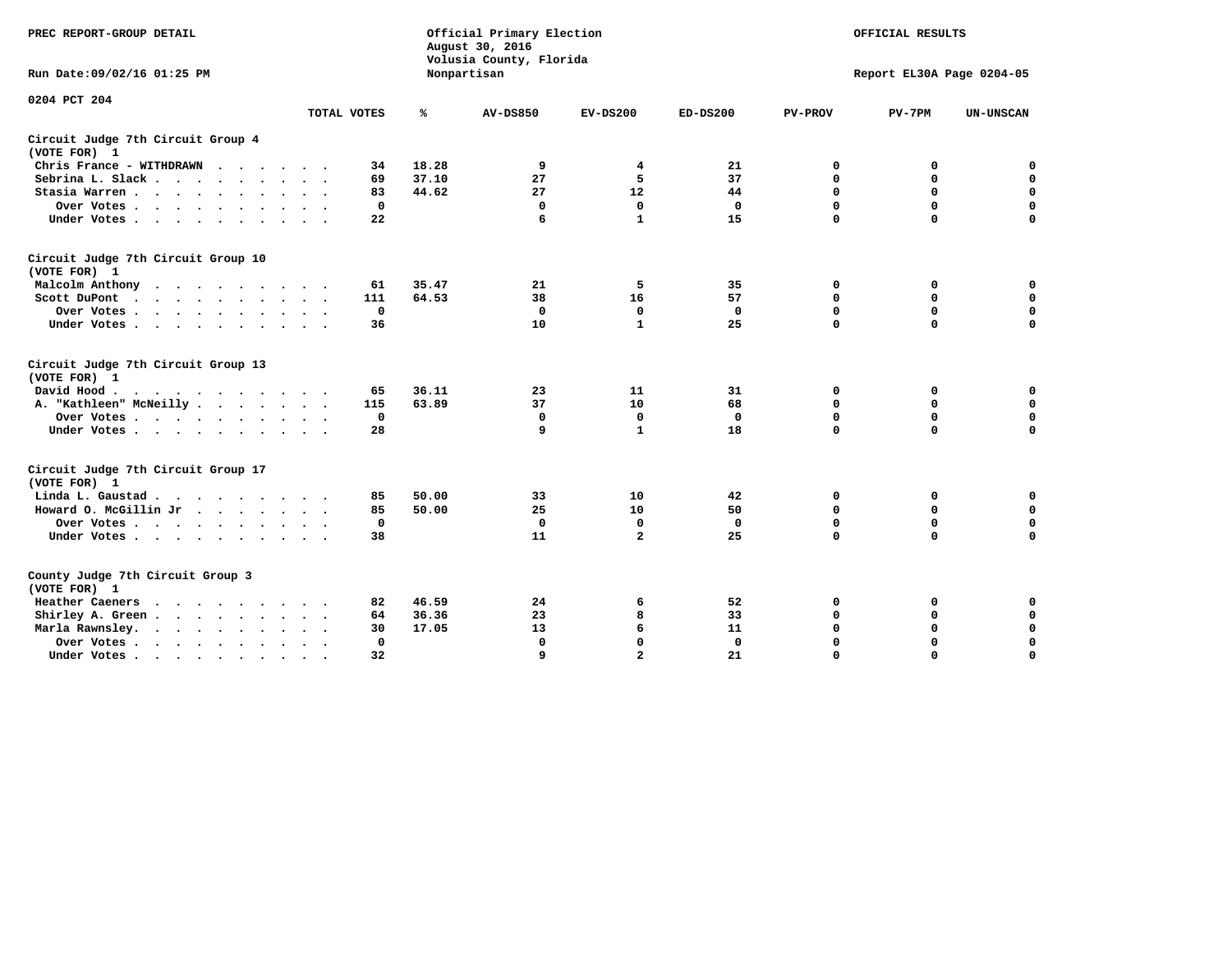| PREC REPORT-GROUP DETAIL                                                                              | Official Primary Election<br>August 30, 2016<br>Volusia County, Florida<br>Nonpartisan |              |       |                    | OFFICIAL RESULTS        |                         |                |                           |                    |
|-------------------------------------------------------------------------------------------------------|----------------------------------------------------------------------------------------|--------------|-------|--------------------|-------------------------|-------------------------|----------------|---------------------------|--------------------|
| Run Date: 09/02/16 01:25 PM                                                                           |                                                                                        |              |       |                    |                         |                         |                | Report EL30A Page 0204-06 |                    |
| 0204 PCT 204                                                                                          | TOTAL VOTES                                                                            |              | ℁     | <b>AV-DS850</b>    | $EV-DS200$              | $ED-DS200$              | <b>PV-PROV</b> | $PV-7PM$                  | <b>UN-UNSCAN</b>   |
| Sheriff                                                                                               |                                                                                        |              |       |                    |                         |                         |                |                           |                    |
| (VOTE FOR) 1                                                                                          |                                                                                        |              |       |                    |                         |                         |                |                           |                    |
| Wendell C. Bradford                                                                                   |                                                                                        | 16           | 7.77  | $7\phantom{.0}$    | $\mathbf 0$             | 9                       | $\mathbf 0$    | 0                         | $\mathbf 0$        |
| Dave Brannon                                                                                          |                                                                                        | 52           | 25.24 | 18                 | 12                      | 22                      | $\Omega$       | 0                         | $\mathbf 0$        |
| Mike Chitwood                                                                                         |                                                                                        | 84           | 40.78 | 22                 | 5                       | 57                      | $\mathbf 0$    | 0                         | $\mathbf 0$        |
| Eric Dietrich.                                                                                        |                                                                                        | 53           | 25.73 | 20                 | 5                       | 28                      | $\mathbf{0}$   | 0                         | $\mathbf 0$        |
| James E. (Jim) Gillum                                                                                 |                                                                                        | $\mathbf{1}$ | .49   | $\mathbf{1}$       | $\Omega$                | $\mathbf{0}$            | $\Omega$       | $\Omega$                  | $\mathbf 0$        |
| Over Votes                                                                                            |                                                                                        | 0            |       | $\mathbf 0$        | $\mathbf 0$             | $\mathbf 0$             | $\mathbf 0$    | 0                         | $\mathbf 0$        |
| Under Votes                                                                                           |                                                                                        | $\mathbf{2}$ |       | $\mathbf{1}$       | $\Omega$                | $\mathbf{1}$            | $\mathbf 0$    | $\Omega$                  | $\mathbf 0$        |
| Property Appraiser<br>(VOTE FOR) 1                                                                    |                                                                                        |              |       |                    |                         |                         |                |                           |                    |
| Larry Bartlett.                                                                                       |                                                                                        | 37           | 23.42 | 11                 | 4                       | 22                      | 0              | 0                         | 0                  |
| H. Alan Burton.                                                                                       |                                                                                        | 36           | 22.78 | 15                 | $\overline{a}$          | 19                      | $\mathbf 0$    | 0                         | $\mathbf 0$        |
| Mike Swanto.                                                                                          |                                                                                        | 85           | 53.80 | 36                 | 16                      | 33                      | $\mathbf{0}$   | 0                         | $\mathbf 0$        |
| Over Votes                                                                                            |                                                                                        | $\Omega$     |       | $\Omega$           | $\Omega$                | $\mathbf 0$             | $\Omega$       | $\Omega$                  | 0                  |
| Under Votes                                                                                           |                                                                                        | 50           |       | $7\phantom{.0}$    | $\mathbf 0$             | 43                      | $\mathbf 0$    | $\mathbf 0$               | $\mathbf 0$        |
| Supervisor of Elections<br>(VOTE FOR) 1<br>Teresa Apgar                                               |                                                                                        | 22           | 13.02 | 11                 | 5                       | 6                       | 0              | 0                         | 0                  |
| $\cdots$<br>David Lee Davis                                                                           |                                                                                        | 5            | 2.96  | $\overline{a}$     | $\mathbf{1}$            | $\overline{\mathbf{2}}$ | $\mathbf 0$    | 0                         | $\mathbf 0$        |
| Bill Fyfe                                                                                             |                                                                                        | 35           | 20.71 | 16                 | $\overline{\mathbf{3}}$ | 16                      | $\mathbf 0$    | $\mathbf 0$               | $\mathbf 0$        |
| Lisa Lewis                                                                                            |                                                                                        | 107          | 63.31 | 36                 | 13                      | 58                      | $\mathbf 0$    | $\mathbf 0$               | $\mathbf 0$        |
| Over Votes                                                                                            |                                                                                        | $\mathbf 0$  |       | $\Omega$           | $\Omega$                | $\mathbf 0$             | $\Omega$       | $\Omega$                  | $\mathbf 0$        |
| Under Votes                                                                                           |                                                                                        | 39           |       | 4                  | 0                       | 35                      | $\Omega$       | $\mathbf 0$               | $\mathbf 0$        |
| County Council Chair                                                                                  |                                                                                        |              |       |                    |                         |                         |                |                           |                    |
| (VOTE FOR) 1                                                                                          |                                                                                        |              |       |                    |                         |                         |                |                           |                    |
| Jason P. Davis.                                                                                       | $\sim$ $\sim$                                                                          | 36           | 23.53 | 13                 | $\overline{\mathbf{2}}$ | 21                      | $\mathbf 0$    | 0                         | 0                  |
| Greg Gimbert                                                                                          |                                                                                        | 20           | 13.07 | 11                 | $\overline{a}$          | $7\phantom{.0}$         | $\Omega$       | $\mathbf 0$               | $\mathbf{0}$       |
| Ed Kelley                                                                                             |                                                                                        | 76           | 49.67 | 25                 | 16                      | 35                      | $\mathbf 0$    | $\mathbf 0$               | $\mathbf 0$        |
| Tom Laputka.                                                                                          |                                                                                        | 21           | 13.73 | 12                 | $\mathbf{1}$            | 8                       | $\mathbf 0$    | 0                         | $\mathbf 0$        |
| Over Votes                                                                                            |                                                                                        | $^{\circ}$   |       | $\mathbf{0}$       | $\Omega$                | $\mathbf{0}$            | $\mathbf{0}$   | 0                         | 0                  |
| Under Votes                                                                                           |                                                                                        | 55           |       | 8                  | $\mathbf{1}$            | 46                      | $\mathbf{0}$   | 0                         | $\mathbf 0$        |
| County Council Member District 4<br>County Council District 4<br>(VOTE FOR) 1                         |                                                                                        |              |       |                    |                         |                         |                |                           |                    |
| Linda Bourquin-McIntyre.                                                                              |                                                                                        | 19           | 13.38 | 9                  | $\overline{\mathbf{3}}$ | $7\phantom{.0}$         | $\mathbf 0$    | 0                         | $\mathbf 0$        |
| Roy Johnson.                                                                                          |                                                                                        | 24           | 16.90 | 5                  | $\overline{a}$          | 17                      | $\mathbf 0$    | 0                         | $\mathbf 0$        |
| Heather Post                                                                                          |                                                                                        | 75           | 52.82 | 32                 | 13                      | 30                      | $\mathbf 0$    | 0                         | $\pmb{\mathsf{o}}$ |
| Al Smith.                                                                                             | $\sim$                                                                                 | 15           | 10.56 | 6                  | $\overline{a}$          | $7\phantom{.0}$         | $\mathbf 0$    | $\mathbf 0$               | $\mathbf 0$        |
| Roland Via .<br>$\mathbf{r}$ , $\mathbf{r}$ , $\mathbf{r}$ , $\mathbf{r}$ , $\mathbf{r}$<br>$\bullet$ |                                                                                        | 9            | 6.34  | $\overline{\bf 4}$ | 0                       | 5                       | $\mathbf 0$    | 0                         | $\pmb{0}$          |
| Over Votes<br>$\bullet$                                                                               | $\bullet$<br>$\ddot{\phantom{1}}$                                                      | $\mathbf 0$  |       | $\mathbf 0$        | $\Omega$                | $\mathbf 0$             | $\Omega$       | $\mathbf 0$               | $\mathbf 0$        |
| Under Votes .<br>.                                                                                    | $\bullet$<br>$\bullet$                                                                 | 59           |       | 9                  | $\Omega$                | 50                      | $\Omega$       | 0                         | $\mathbf 0$        |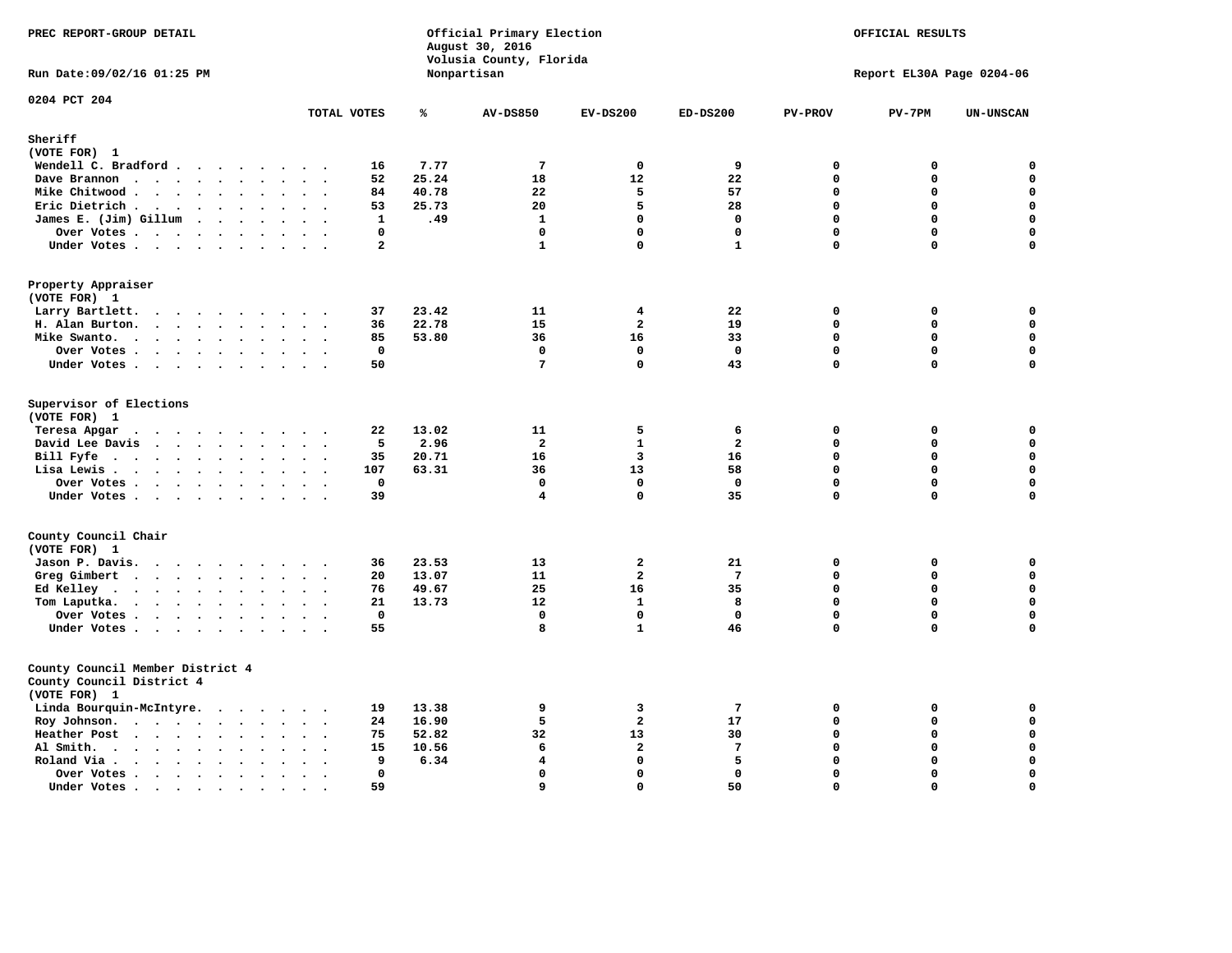| PREC REPORT-GROUP DETAIL<br>Run Date: 09/02/16 01:25 PM                                                                                                                                                                                  |             |       | Official Primary Election<br>August 30, 2016<br>Volusia County, Florida<br>Nonpartisan |            | OFFICIAL RESULTS<br>Report EL30A Page 0204-07 |                |          |                  |
|------------------------------------------------------------------------------------------------------------------------------------------------------------------------------------------------------------------------------------------|-------------|-------|----------------------------------------------------------------------------------------|------------|-----------------------------------------------|----------------|----------|------------------|
| 0204 PCT 204                                                                                                                                                                                                                             |             |       |                                                                                        |            |                                               |                |          |                  |
|                                                                                                                                                                                                                                          | TOTAL VOTES | ℁     | <b>AV-DS850</b>                                                                        | $EV-DS200$ | $ED-DS200$                                    | <b>PV-PROV</b> | $PV-7PM$ | <b>UN-UNSCAN</b> |
| School Board Member District 4<br>(VOTE FOR) 1                                                                                                                                                                                           |             |       |                                                                                        |            |                                               |                |          |                  |
| Carl Persis.                                                                                                                                                                                                                             | 80          | 55.56 | 26                                                                                     | 15         | 39                                            |                |          |                  |
| Ray Sanchez.                                                                                                                                                                                                                             | 64          | 44.44 | 30                                                                                     |            | 30                                            |                |          |                  |
| Over Votes                                                                                                                                                                                                                               | 0           |       |                                                                                        |            |                                               |                |          |                  |
| Under Votes                                                                                                                                                                                                                              | 57          |       | q                                                                                      |            | 47                                            |                |          |                  |
| Amendment 4                                                                                                                                                                                                                              |             |       |                                                                                        |            |                                               |                |          |                  |
| (VOTE FOR) 1                                                                                                                                                                                                                             |             |       |                                                                                        |            |                                               |                |          |                  |
| Yes<br>$\mathbf{a}$ . The contribution of the contribution of the contribution of the contribution of the contribution of the contribution of the contribution of the contribution of the contribution of the contribution of the contri | 123         | 74.55 | 48                                                                                     | 18         | 57                                            |                |          |                  |
| No.                                                                                                                                                                                                                                      | 42          | 25.45 | 13                                                                                     |            | 26                                            |                |          |                  |
| Over Votes                                                                                                                                                                                                                               | O           |       |                                                                                        |            |                                               |                |          |                  |
| Under Votes                                                                                                                                                                                                                              | 43          |       |                                                                                        |            | 34                                            |                |          |                  |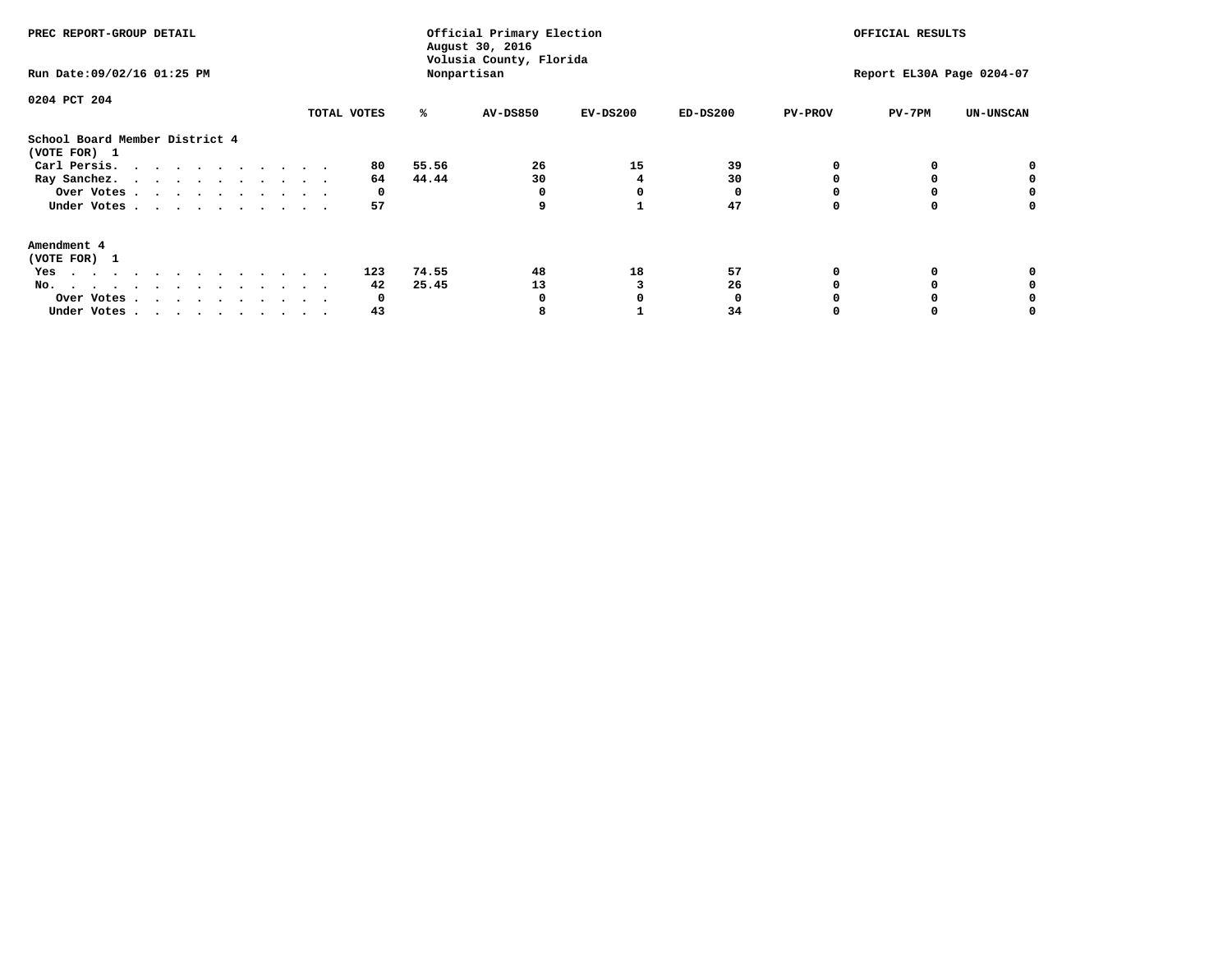| PREC REPORT-GROUP DETAIL                                                                                |                   | Official Primary Election<br>August 30, 2016 |            |            |                | OFFICIAL RESULTS          |                  |
|---------------------------------------------------------------------------------------------------------|-------------------|----------------------------------------------|------------|------------|----------------|---------------------------|------------------|
| Run Date:09/02/16 01:25 PM                                                                              | <b>STATISTICS</b> | Volusia County, Florida                      |            |            |                | Report EL30A Page 0205-01 |                  |
| 0205 PCT 205                                                                                            |                   |                                              |            |            |                |                           |                  |
| TOTAL VOTES                                                                                             | ℁                 | <b>AV-DS850</b>                              | $EV-DS200$ | $ED-DS200$ | <b>PV-PROV</b> | $PV-7PM$                  | <b>UN-UNSCAN</b> |
| REGISTERED VOTERS - TOTAL<br>$\cdot$ $\cdot$ $\cdot$ $\cdot$ $\cdot$ $\cdot$ 1,719                      |                   |                                              |            |            |                |                           |                  |
| 564<br>REGISTERED VOTERS - Democratic<br>$\cdot$ $\cdot$ $\cdot$ $\cdot$ $\cdot$                        | 32.81             |                                              |            |            |                |                           |                  |
| REGISTERED VOTERS - Republican<br>608<br>$\cdot$ $\cdot$ $\cdot$ $\cdot$                                | 35.37             |                                              |            |            |                |                           |                  |
| REGISTERED VOTERS - Libertarian<br>4                                                                    | .23               |                                              |            |            |                |                           |                  |
| REGISTERED VOTERS - Nonpartisan<br>543                                                                  |                   |                                              |            |            |                |                           |                  |
| BALLOTS CAST - TOTAL.<br>482                                                                            |                   | 212                                          | 52         | 217        |                |                           |                  |
| BALLOTS CAST - Democratic<br>180                                                                        | 37.34             | 85                                           | 18         | 77         |                |                           |                  |
| BALLOTS CAST - Republican<br>230                                                                        | 47.72             | 97                                           | 29         | 104        |                |                           |                  |
| BALLOTS CAST - Libertarian.<br>$\mathbf{o}$                                                             |                   | 0                                            | 0          | 0          |                |                           |                  |
| BALLOTS CAST - Nonpartisan.<br>72                                                                       | 14.94             | 30                                           | 5          | 36         |                |                           |                  |
| BALLOTS CAST - BLANK.                                                                                   |                   | 0                                            |            | 0          | $\Omega$       |                           |                  |
| VOTER TURNOUT - TOTAL                                                                                   | 28.04             |                                              |            |            |                |                           |                  |
| VOTER TURNOUT - Democratic.<br>$\mathbf{r}$ , $\mathbf{r}$ , $\mathbf{r}$ , $\mathbf{r}$ , $\mathbf{r}$ | 31.91             |                                              |            |            |                |                           |                  |
| VOTER TURNOUT - Republican.                                                                             | 37.83             |                                              |            |            |                |                           |                  |
| VOTER TURNOUT - Libertarian                                                                             |                   |                                              |            |            |                |                           |                  |
| VOTER TURNOUT - BLANK                                                                                   |                   |                                              |            |            |                |                           |                  |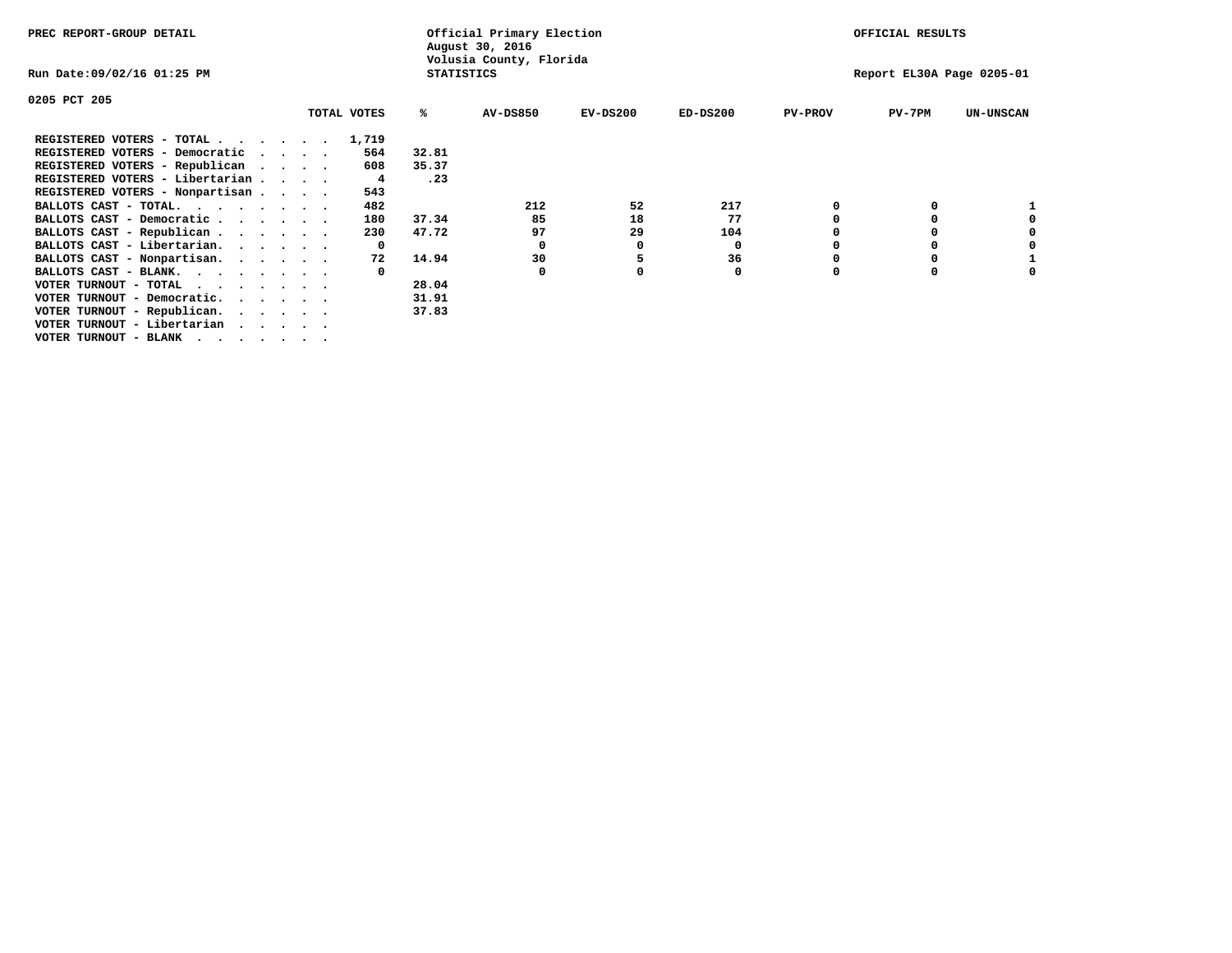| PREC REPORT-GROUP DETAIL                                                         |             |            | Official Primary Election<br>August 30, 2016<br>Volusia County, Florida | OFFICIAL RESULTS |            |                |                           |                  |
|----------------------------------------------------------------------------------|-------------|------------|-------------------------------------------------------------------------|------------------|------------|----------------|---------------------------|------------------|
| Run Date: 09/02/16 01:25 PM                                                      |             | Democratic |                                                                         |                  |            |                | Report EL30A Page 0205-02 |                  |
| 0205 PCT 205                                                                     | TOTAL VOTES | ℁          | <b>AV-DS850</b>                                                         | $EV-DS200$       | $ED-DS200$ | <b>PV-PROV</b> | $PV-7PM$                  | <b>UN-UNSCAN</b> |
| United States Senator<br>(VOTE FOR) 1                                            |             |            |                                                                         |                  |            |                |                           |                  |
| Roque "Rocky" De La Fuente.                                                      |             | 4.19       | 4                                                                       |                  | 3          | O              | O                         |                  |
| Alan Grayson                                                                     | 50          | 29.94      | 23                                                                      |                  | 21         |                |                           |                  |
| Pam Keith                                                                        | 28          | 16.77      | 13                                                                      |                  | 14         |                | 0                         |                  |
| Reginald Luster                                                                  | 1           | .60        | 1                                                                       | 0                | 0          | 0              | 0                         | $\mathbf 0$      |
| Patrick Murphy.                                                                  | 81          | 48.50      | 38                                                                      | 10               | 33         | $\Omega$       | 0                         | $\mathbf 0$      |
| Over Votes                                                                       | 0           |            | $\Omega$                                                                | 0                | 0          | O              | 0                         | $\Omega$         |
| Under Votes                                                                      | 13          |            |                                                                         | 1                | 6          | $\Omega$       | $\Omega$                  | U                |
| Representative in Congress District 6<br>(VOTE FOR) 1                            |             |            |                                                                         |                  |            |                |                           |                  |
| William (Bill) McCullough                                                        | 84          | 51.85      | 42                                                                      | 8                | 34         | O              | 0                         |                  |
| Jay McGovern                                                                     | 27          | 16.67      | 13                                                                      | 3                | 11         | O              | $\Omega$                  | 0                |
| George Pappas.                                                                   | 20          | 12.35      | 9                                                                       |                  | 10         |                | $\Omega$                  | 0                |
| Dwayne L. Taylor                                                                 | 31          | 19.14      | 12                                                                      |                  | 15         | $\Omega$       | 0                         | $\mathbf 0$      |
| Over Votes                                                                       | 0           |            | 0                                                                       | 0                | 0          | $\Omega$       | $\Omega$                  | 0                |
| Under Votes                                                                      | 18          |            |                                                                         | $\overline{a}$   | 7          | $\Omega$       | $\Omega$                  | O                |
| State Representative District 26<br>(VOTE FOR) 1                                 |             |            |                                                                         |                  |            |                |                           |                  |
| Patrick Henry                                                                    | 101         | 65.16      | 45                                                                      | 13               | 43         | O              |                           |                  |
| Steve Miller                                                                     | 54          | 34.84      | 25                                                                      | 3                | 26         |                |                           | 0                |
| Over Votes                                                                       | 0           |            | $\Omega$                                                                | 0                | O          |                | O                         | 0                |
| Under Votes, $\cdot$ , $\cdot$ , $\cdot$ , $\cdot$ , $\cdot$ , $\cdot$ , $\cdot$ | 25          |            | 15                                                                      |                  |            |                |                           | U                |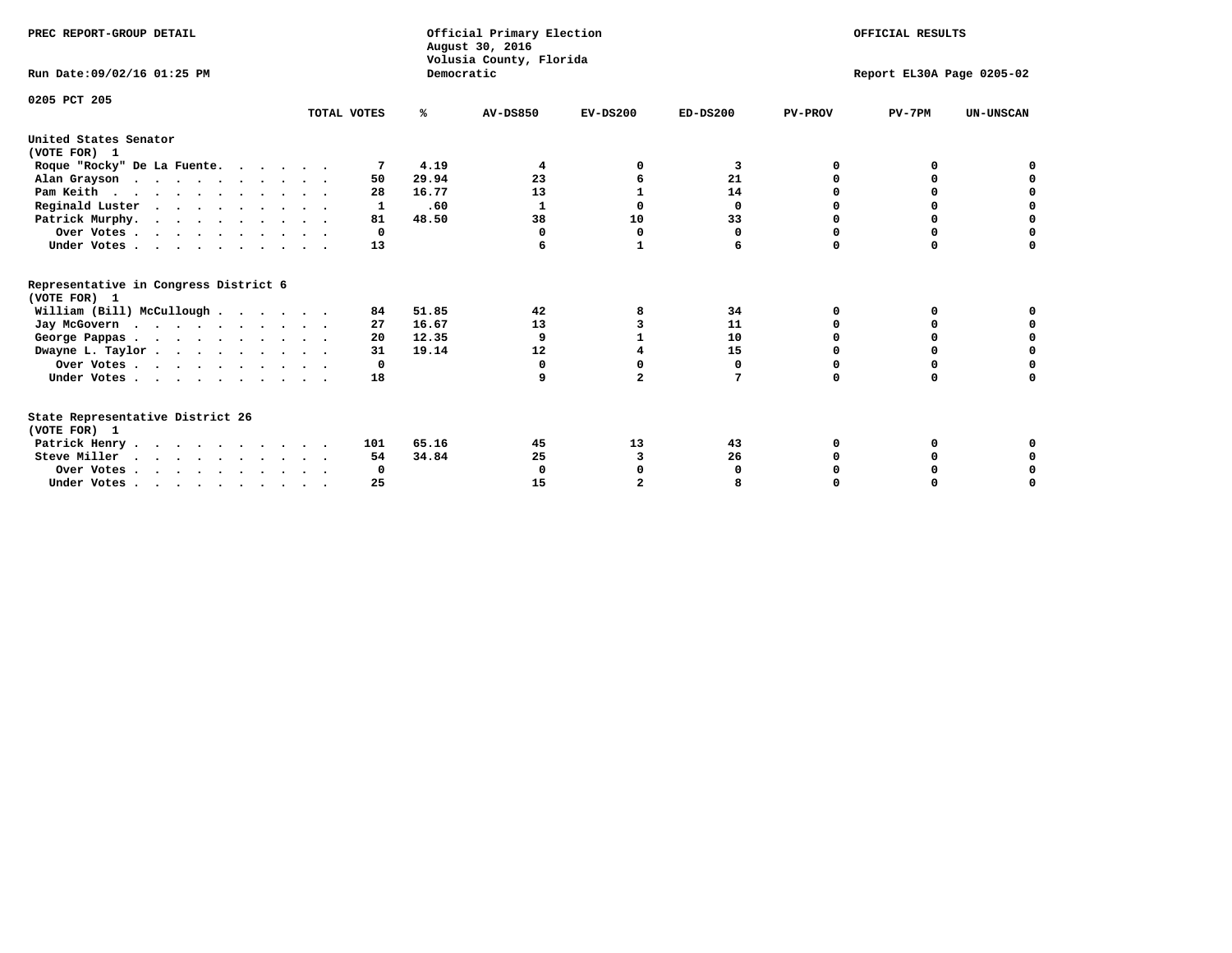| PREC REPORT-GROUP DETAIL                              |             | Official Primary Election<br>August 30, 2016<br>Volusia County, Florida | OFFICIAL RESULTS |                         |             |                |                           |                  |
|-------------------------------------------------------|-------------|-------------------------------------------------------------------------|------------------|-------------------------|-------------|----------------|---------------------------|------------------|
| Run Date: 09/02/16 01:25 PM                           |             | Republican                                                              |                  |                         |             |                | Report EL30A Page 0205-03 |                  |
| 0205 PCT 205                                          |             |                                                                         |                  |                         |             |                |                           |                  |
|                                                       | TOTAL VOTES | ℁                                                                       | <b>AV-DS850</b>  | $EV-DS200$              | $ED-DS200$  | <b>PV-PROV</b> | $PV-7PM$                  | <b>UN-UNSCAN</b> |
| United States Senator<br>(VOTE FOR) 1                 |             |                                                                         |                  |                         |             |                |                           |                  |
| Carlos Beruff.                                        | 46          | 20.54                                                                   | 22               | 4                       | 20          | 0              | 0                         | 0                |
| Ernie Rivera                                          | 4           | 1.79                                                                    | 1                | $\Omega$                | 3           | 0              | 0                         | $\mathbf 0$      |
| Marco Rubio.                                          | 158         | 70.54                                                                   | 62               | 24                      | 72          | $\mathbf 0$    | $\mathbf 0$               | $\mathbf 0$      |
| Dwight Mark Anthony Young                             | 16          | 7.14                                                                    | 8                | $\mathbf{0}$            | 8           | 0              | $\mathbf 0$               | $\pmb{0}$        |
| Over Votes                                            | 0           |                                                                         | 0                | $\Omega$                | 0           | $\mathbf 0$    | 0                         | $\mathbf 0$      |
| Under Votes                                           | 6           |                                                                         | 4                | $\mathbf{1}$            | 1           | $\Omega$       | $\Omega$                  | $\mathbf 0$      |
| Representative in Congress District 6<br>(VOTE FOR) 1 |             |                                                                         |                  |                         |             |                |                           |                  |
| Fred Costello                                         | 53          | 24.54                                                                   | 25               | 3                       | 25          | 0              | 0                         | 0                |
| Ron Desantis                                          | 139         | 64.35                                                                   | 51               | 19                      | 69          | 0              | 0                         | $\mathbf 0$      |
| G. G. Galloway.                                       | 24          | 11.11                                                                   | 14               | 3                       | 7           | $\mathbf 0$    | $\Omega$                  | $\mathbf 0$      |
| Over Votes                                            | $\Omega$    |                                                                         | 0                | $\mathbf{0}$            | 0           | $\mathbf 0$    | $\Omega$                  | $\mathbf 0$      |
| Under Votes                                           | 14          |                                                                         | 7                | $\overline{\mathbf{4}}$ | 3           | $\Omega$       | $\Omega$                  | $\Omega$         |
| State Committeeman                                    |             |                                                                         |                  |                         |             |                |                           |                  |
| (VOTE FOR) 1                                          |             | 67.93                                                                   |                  |                         |             |                |                           |                  |
| Paul W. Deering                                       | 125         |                                                                         | 53               | 12                      | 60          | 0              | 0                         | 0<br>$\mathbf 0$ |
| James Oddie.                                          | 59          | 32.07                                                                   | 26               | 9                       | 24          | 0              | 0                         |                  |
| Over Votes                                            | 0           |                                                                         | 0                | $\mathbf{0}$            | $\mathbf 0$ | 0              | $\mathbf 0$               | $\mathbf 0$      |
| Under Votes                                           | 46          |                                                                         | 18               | 8                       | 20          | $\mathbf 0$    | 0                         | $\mathbf 0$      |
| State Committeewoman<br>(VOTE FOR) 1                  |             |                                                                         |                  |                         |             |                |                           |                  |
| Dana Christina Dougherty                              | 108         | 56.25                                                                   | 43               | 11                      | 54          | 0              | 0                         | 0                |
| Marilyn C. Ford                                       | 84          | 43.75                                                                   | 38               | 13                      | 33          | 0              | 0                         | 0                |
| Over Votes                                            | $\Omega$    |                                                                         | $\mathbf 0$      | 0                       | $\mathbf 0$ | 0              | 0                         | $\mathbf 0$      |
| Under Votes, , , , , , , , , ,                        | 38          |                                                                         | 16               | 5                       | 17          | $\Omega$       | $\Omega$                  | $\Omega$         |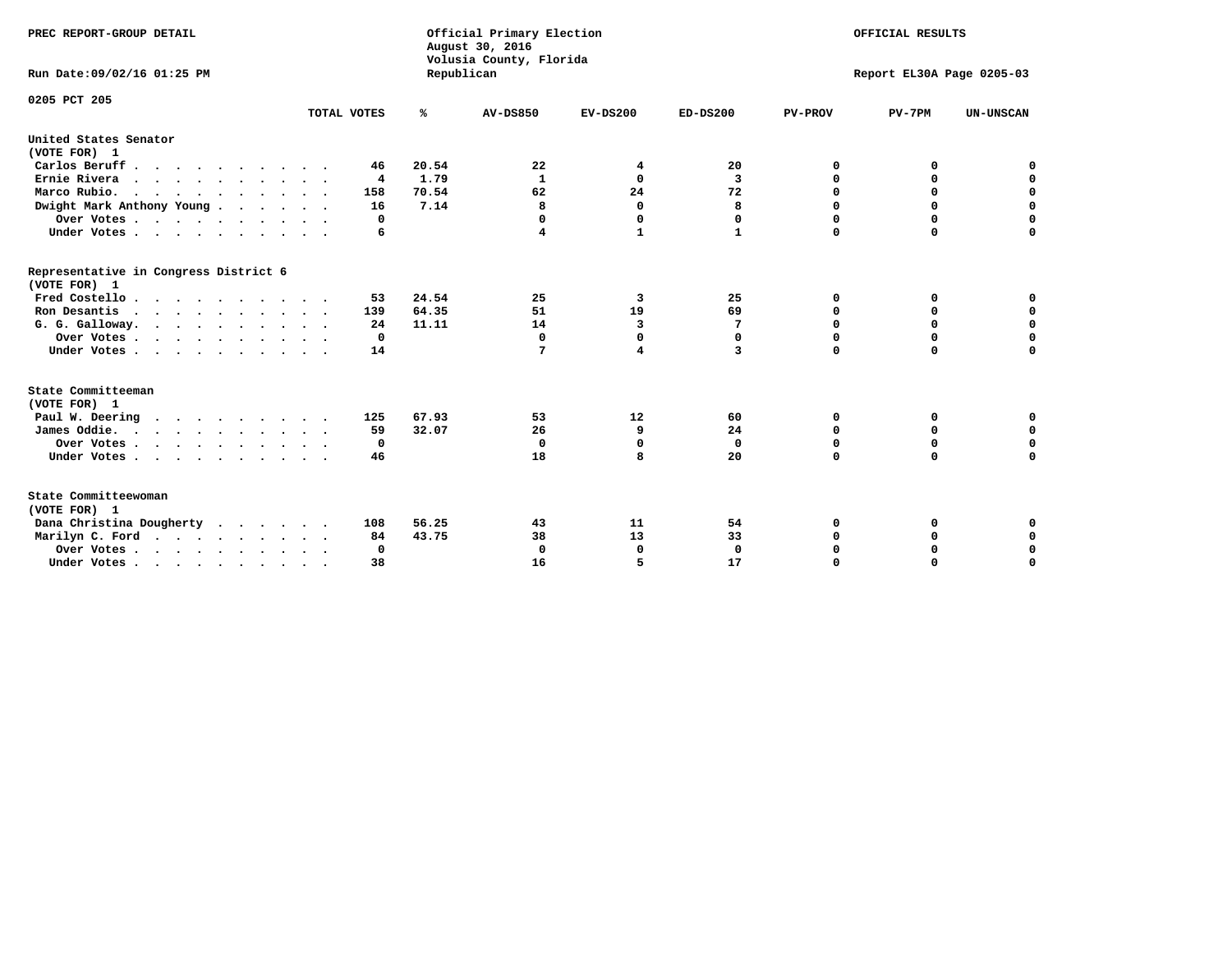| PREC REPORT-GROUP DETAIL<br>Run Date: 09/02/16 01:25 PM |  |  |  |  | Official Primary Election<br>August 30, 2016<br>Volusia County, Florida<br>Libertarian |  |             | OFFICIAL RESULTS<br>Report EL30A Page 0205-04 |            |            |                |          |                  |
|---------------------------------------------------------|--|--|--|--|----------------------------------------------------------------------------------------|--|-------------|-----------------------------------------------|------------|------------|----------------|----------|------------------|
| 0205 PCT 205                                            |  |  |  |  |                                                                                        |  | TOTAL VOTES | <b>AV-DS850</b>                               | $EV-DS200$ | $ED-DS200$ | <b>PV-PROV</b> | $PV-7PM$ | <b>UN-UNSCAN</b> |
| United States Senator<br>(VOTE FOR) 1                   |  |  |  |  |                                                                                        |  |             |                                               |            |            |                |          |                  |
| Augustus Invictus.                                      |  |  |  |  |                                                                                        |  |             |                                               | $^{\circ}$ | 0          |                |          | 0                |
| Paul Stanton                                            |  |  |  |  |                                                                                        |  | 0           |                                               | 0          |            |                |          | 0                |
| Over Votes                                              |  |  |  |  |                                                                                        |  |             |                                               |            |            |                |          | 0                |
| Under Votes                                             |  |  |  |  |                                                                                        |  | 0           |                                               |            |            |                |          | 0                |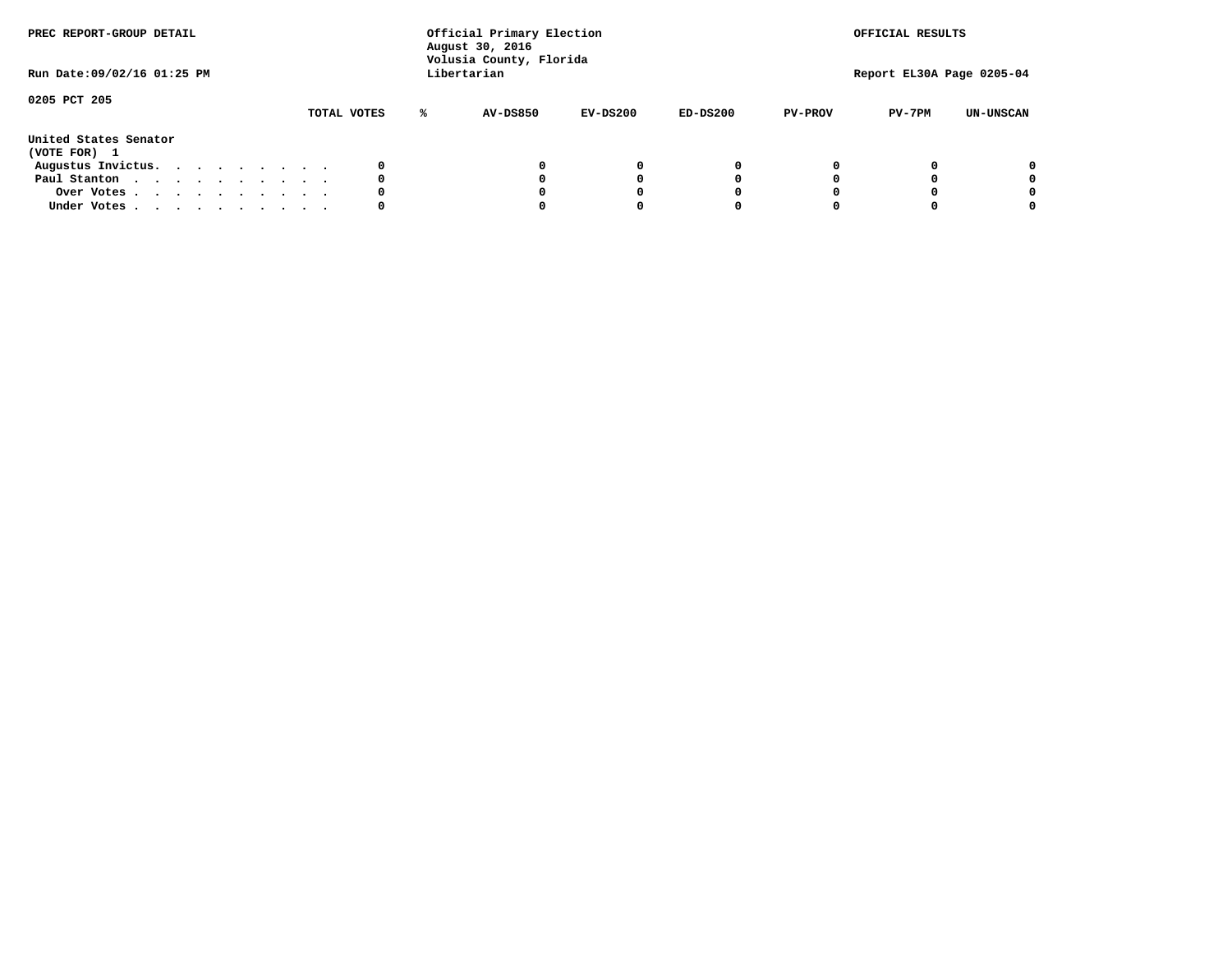| PREC REPORT-GROUP DETAIL                           |              |       | Official Primary Election<br>August 30, 2016<br>Volusia County, Florida | OFFICIAL RESULTS<br>Report EL30A Page 0205-05 |              |                |             |                  |
|----------------------------------------------------|--------------|-------|-------------------------------------------------------------------------|-----------------------------------------------|--------------|----------------|-------------|------------------|
| Run Date: 09/02/16 01:25 PM                        |              |       | Nonpartisan                                                             |                                               |              |                |             |                  |
| 0205 PCT 205                                       | TOTAL VOTES  | ℁     | <b>AV-DS850</b>                                                         | $EV-DS200$                                    | $ED-DS200$   | <b>PV-PROV</b> | $PV-7PM$    | <b>UN-UNSCAN</b> |
| Circuit Judge 7th Circuit Group 4<br>(VOTE FOR) 1  |              |       |                                                                         |                                               |              |                |             |                  |
| Chris France - WITHDRAWN                           | 87           | 20.76 | 36                                                                      | 7                                             | 43           | 0              | 0           | 1                |
| Sebrina L. Slack                                   | 151          | 36.04 | 52                                                                      | 20                                            | 79           | 0              | 0           | $\mathbf 0$      |
| Stasia Warren.                                     | 181          | 43.20 | 94                                                                      | 19                                            | 68           | $\mathbf 0$    | $\mathbf 0$ | $\mathbf 0$      |
| Over Votes                                         | $\Omega$     |       | $\mathbf{0}$                                                            | $\mathbf 0$                                   | $\mathbf{0}$ | $\mathbf 0$    | $\mathbf 0$ | $\mathbf 0$      |
| Under Votes                                        | 63           |       | 30                                                                      | 6                                             | 27           | $\Omega$       | $\Omega$    | $\Omega$         |
| Circuit Judge 7th Circuit Group 10<br>(VOTE FOR) 1 |              |       |                                                                         |                                               |              |                |             |                  |
| Malcolm Anthony                                    | 109          | 27.46 | 58                                                                      | 11                                            | 40           | 0              | 0           | 0                |
| Scott DuPont                                       | 288          | 72.54 | 111                                                                     | 33                                            | 143          | $\mathbf 0$    | $\mathbf 0$ | $\mathbf{1}$     |
| Over Votes                                         | $\mathbf 0$  |       | $\mathbf{0}$                                                            | $\mathbf 0$                                   | $\mathbf{0}$ | $\mathbf 0$    | $\mathbf 0$ | $\mathbf 0$      |
| Under Votes                                        | 85           |       | 43                                                                      | 8                                             | 34           | $\mathbf 0$    | $\mathbf 0$ | $\Omega$         |
| Circuit Judge 7th Circuit Group 13<br>(VOTE FOR) 1 |              |       |                                                                         |                                               |              |                |             |                  |
| David Hood.<br>.                                   | 165          | 38.46 | 65                                                                      | 16                                            | 84           | 0              | 0           | 0                |
| A. "Kathleen" McNeilly                             | 264          | 61.54 | 122                                                                     | 30                                            | 111          | $\mathbf 0$    | $\mathbf 0$ | $\mathbf{1}$     |
| Over Votes                                         | $\mathbf 0$  |       | $\mathbf 0$                                                             | 0                                             | $\mathbf 0$  | 0              | $\mathbf 0$ | $\mathbf 0$      |
| Under Votes                                        | 53           |       | 25                                                                      | 6                                             | 22           | $\Omega$       | $\Omega$    | $\mathbf 0$      |
| Circuit Judge 7th Circuit Group 17<br>(VOTE FOR) 1 |              |       |                                                                         |                                               |              |                |             |                  |
| Linda L. Gaustad                                   | 189          | 45.87 | 72                                                                      | 21                                            | 96           | 0              | 0           | 0                |
| Howard O. McGillin Jr                              | 223          | 54.13 | 104                                                                     | 24                                            | 95           | 0              | $\mathbf 0$ | $\mathbf 0$      |
| Over Votes                                         | 1            |       | $\Omega$                                                                | 0                                             | $\mathbf{0}$ | $\mathbf 0$    | $\mathbf 0$ | $\mathbf{1}$     |
| Under Votes                                        | 69           |       | 36                                                                      | 7                                             | 26           | $\mathbf 0$    | $\mathbf 0$ | 0                |
| County Judge 7th Circuit Group 3<br>(VOTE FOR) 1   |              |       |                                                                         |                                               |              |                |             |                  |
| Heather Caeners<br>.                               | 161          | 37.88 | 58                                                                      | 22                                            | 80           | 0              | 0           | $\mathbf 1$      |
| Shirley A. Green                                   | 199          | 46.82 | 91                                                                      | 22                                            | 86           | $\mathbf 0$    | 0           | $\mathbf 0$      |
| Marla Rawnsley.                                    | 65           | 15.29 | 33                                                                      | 4                                             | 28           | 0              | $\mathbf 0$ | $\mathbf 0$      |
| Over Votes                                         | $\mathbf{0}$ |       | $\Omega$                                                                | $\mathbf 0$                                   | $\mathbf{0}$ | 0              | $\mathbf 0$ | $\mathbf 0$      |
| Under Votes<br>$\bullet$                           | 57           |       | 30                                                                      | 4                                             | 23           | $\mathbf 0$    | $\Omega$    | $\Omega$         |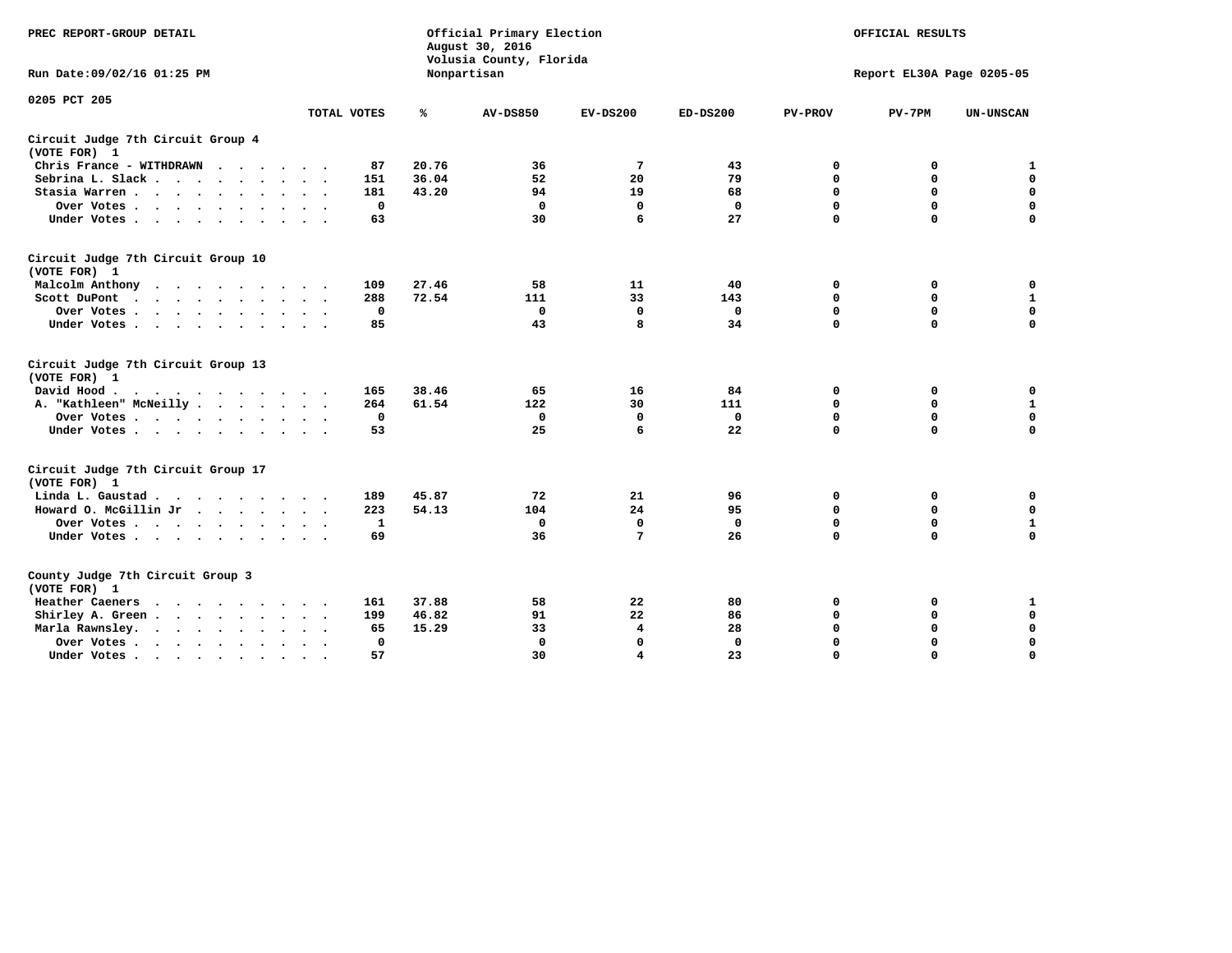| PREC REPORT-GROUP DETAIL                                    |                                                |                | Official Primary Election<br>August 30, 2016<br>Volusia County, Florida | OFFICIAL RESULTS<br>Report EL30A Page 0205-06 |                |                         |             |                             |
|-------------------------------------------------------------|------------------------------------------------|----------------|-------------------------------------------------------------------------|-----------------------------------------------|----------------|-------------------------|-------------|-----------------------------|
| Run Date: 09/02/16 01:25 PM                                 |                                                | Nonpartisan    |                                                                         |                                               |                |                         |             |                             |
| 0205 PCT 205                                                | TOTAL VOTES                                    | ℁              | <b>AV-DS850</b>                                                         | $EV-DS200$                                    | $ED-DS200$     | <b>PV-PROV</b>          | $PV-7PM$    | <b>UN-UNSCAN</b>            |
| Sheriff<br>(VOTE FOR) 1                                     |                                                |                |                                                                         |                                               |                |                         |             |                             |
| Wendell C. Bradford                                         | 40                                             | 8.42           | 16                                                                      | 5                                             | 19             | $\mathbf 0$             | 0           | $\mathbf 0$                 |
| Dave Brannon                                                | 111                                            | 23.37          | 42                                                                      | 15                                            | 54             | $\Omega$                | 0           | $\mathsf{o}\,$              |
| Mike Chitwood                                               | 198                                            | 41.68          | 95                                                                      | 22                                            | 80             | $\mathbf 0$             | 0           | $\mathbf{1}$                |
| Eric Dietrich.                                              | 123                                            | 25.89          | 55                                                                      | 10                                            | 58             | $\Omega$                | 0           | $\mathbf 0$                 |
| James E. (Jim) Gillum                                       | 3                                              | .63            | $\mathbf{1}$                                                            | $\mathbf 0$                                   | $\overline{a}$ | $\mathbf 0$             | 0           | $\mathbf 0$                 |
| Over Votes                                                  | $\mathbf{0}$                                   |                | $\mathbf{0}$                                                            | $\mathbf{0}$                                  | $\mathbf 0$    | $\Omega$                | $\mathbf 0$ | 0                           |
| Under Votes                                                 | $7\phantom{.0}$                                |                | $\overline{\mathbf{3}}$                                                 | 0                                             | 4              | $\Omega$                | 0           | $\Omega$                    |
| Property Appraiser                                          |                                                |                |                                                                         |                                               |                |                         |             |                             |
| (VOTE FOR) 1                                                |                                                |                |                                                                         |                                               |                |                         |             |                             |
| Larry Bartlett.                                             | 112                                            | 26.35          | 57                                                                      | 11                                            | 44             | $\mathbf 0$             | 0           | 0                           |
| H. Alan Burton.                                             | 131                                            | 30.82          | 59                                                                      | 10                                            | 61             | $\mathbf 0$             | $\mathbf 0$ | $\mathbf{1}$                |
| Mike Swanto.                                                | 182                                            | 42.82          | 65                                                                      | 25                                            | 92             | $\mathbf 0$             | 0           | $\mathbf 0$                 |
| Over Votes                                                  | $\mathbf 0$                                    |                | $\mathbf 0$                                                             | $\mathbf 0$                                   | $\mathbf 0$    | $\Omega$                | $\mathbf 0$ | $\mathbf 0$                 |
| Under Votes                                                 | 57                                             |                | 31                                                                      | 6                                             | 20             | 0                       | 0           | $\Omega$                    |
| Supervisor of Elections                                     |                                                |                |                                                                         |                                               |                |                         |             |                             |
| (VOTE FOR) 1                                                |                                                |                |                                                                         |                                               |                |                         |             |                             |
| Teresa Apgar                                                | 78                                             | 17.53          | 30                                                                      | 4                                             | 44             | $\mathbf{0}$            | 0           | 0                           |
| David Lee Davis                                             | 49                                             | 11.01          | 14                                                                      | $7\phantom{.0}$                               | 27             | $\Omega$<br>$\mathbf 0$ | 0<br>0      | $\mathbf{1}$<br>$\mathbf 0$ |
| Bill Fyfe.                                                  | 46                                             | 10.34<br>61.12 | 18<br>132                                                               | $\overline{a}$<br>35                          | 26<br>105      | $\Omega$                | $\mathbf 0$ | $\mathbf 0$                 |
| Lisa Lewis                                                  | 272                                            |                | $\mathbf{0}$                                                            | $\mathbf{0}$                                  | $\mathbf{0}$   | $\Omega$                | 0           | $\mathbf 0$                 |
| Over Votes<br>Under Votes                                   | $\mathbf 0$<br>37                              |                | 18                                                                      | 4                                             | 15             | $\Omega$                | $\Omega$    | $\mathbf 0$                 |
|                                                             |                                                |                |                                                                         |                                               |                |                         |             |                             |
| County Council Chair<br>(VOTE FOR) 1                        |                                                |                |                                                                         |                                               |                |                         |             |                             |
| Jason P. Davis.                                             | 113<br>$\sim$ $\sim$                           | 26.40          | 44                                                                      | 17                                            | 52             | $\mathbf 0$             | 0           | 0                           |
| Greg Gimbert                                                | 63                                             | 14.72          | 32                                                                      | 6                                             | 25             | $\mathbf 0$             | $\mathbf 0$ | $\mathbf 0$                 |
| Ed Kelley                                                   | 179                                            | 41.82          | 75                                                                      | 16                                            | 87             | $\Omega$                | 0           | $\mathbf{1}$                |
| Tom Laputka.                                                | 73                                             | 17.06          | 37                                                                      | 9                                             | 27             | $\mathbf 0$             | 0           | $\mathbf 0$                 |
| Over Votes                                                  | $\mathbf{0}$                                   |                | $\Omega$                                                                | $\mathbf{0}$                                  | $\Omega$       | $\Omega$                | $\Omega$    | 0                           |
| Under Votes                                                 | 54                                             |                | 24                                                                      | 4                                             | 26             | 0                       | 0           | $\Omega$                    |
| Amendment 4                                                 |                                                |                |                                                                         |                                               |                |                         |             |                             |
| (VOTE FOR) 1                                                |                                                |                |                                                                         |                                               |                |                         |             |                             |
| $Yes \cdot \cdot \cdot \cdot \cdot \cdot \cdot \cdot \cdot$ | 326<br>$\sim$ $\sim$                           | 74.77          | 140                                                                     | 36                                            | 150            | $\mathbf 0$             | 0           | 0                           |
| No.<br>$\ddot{\phantom{a}}$                                 | 110                                            | 25.23          | 46                                                                      | 12                                            | 51             | $\Omega$                | $\mathbf 0$ | ${\bf 1}$                   |
| Over Votes                                                  | $\mathbf{0}$<br>$\sim$<br>$\ddot{\phantom{a}}$ |                | $\mathbf 0$                                                             | 0                                             | $\mathbf{0}$   | $\Omega$                | 0           | $\pmb{0}$                   |
| Under Votes                                                 | 46<br>$\sim$<br>$\cdot$ .                      |                | 26                                                                      | 4                                             | 16             | $\Omega$                | $\Omega$    | 0                           |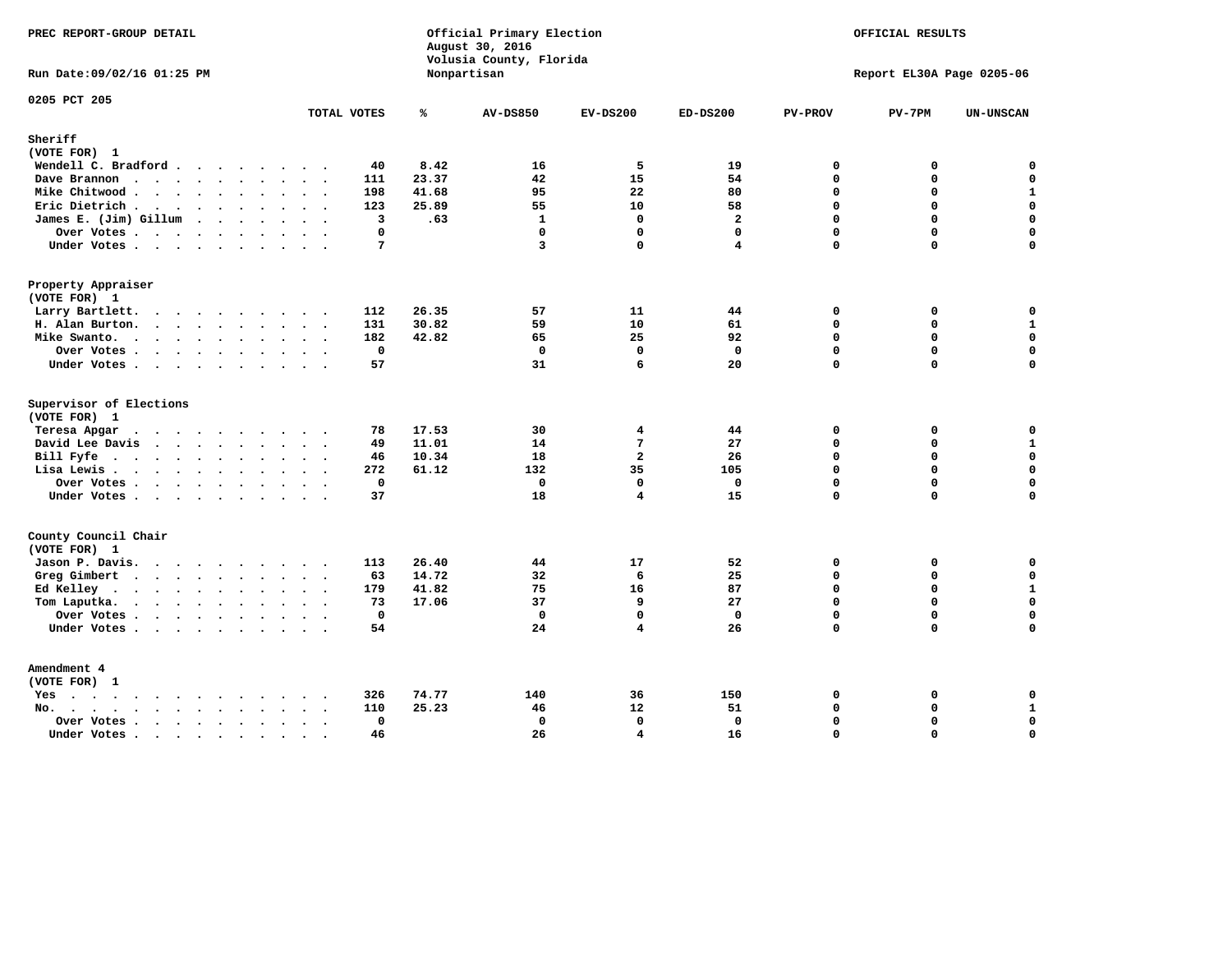| PREC REPORT-GROUP DETAIL                   |                                              |  |             |       | Official Primary Election<br>August 30, 2016 |            |            |                | OFFICIAL RESULTS          |                  |
|--------------------------------------------|----------------------------------------------|--|-------------|-------|----------------------------------------------|------------|------------|----------------|---------------------------|------------------|
| Run Date:09/02/16 01:25 PM                 | Volusia County, Florida<br><b>STATISTICS</b> |  |             |       |                                              |            |            |                | Report EL30A Page 0206-01 |                  |
| 0206 PCT 206                               |                                              |  |             |       |                                              |            |            |                |                           |                  |
|                                            |                                              |  | TOTAL VOTES | ℁     | <b>AV-DS850</b>                              | $EV-DS200$ | $ED-DS200$ | <b>PV-PROV</b> | $PV-7PM$                  | <b>UN-UNSCAN</b> |
| REGISTERED VOTERS - TOTAL                  |                                              |  | 2,698       |       |                                              |            |            |                |                           |                  |
| REGISTERED VOTERS - Democratic<br>$\cdots$ |                                              |  | 882         | 32.69 |                                              |            |            |                |                           |                  |
| REGISTERED VOTERS - Republican             |                                              |  | 1,073       | 39.77 |                                              |            |            |                |                           |                  |
| REGISTERED VOTERS - Libertarian            |                                              |  | 4           | .15   |                                              |            |            |                |                           |                  |
| REGISTERED VOTERS - Nonpartisan            |                                              |  | 739         |       |                                              |            |            |                |                           |                  |
| BALLOTS CAST - TOTAL.                      |                                              |  | 864         |       | 323                                          | 110        | 431        |                |                           |                  |
| BALLOTS CAST - Democratic                  |                                              |  | 301         | 34.84 | 124                                          | 43         | 134        |                |                           |                  |
| BALLOTS CAST - Republican                  |                                              |  | 454         | 52.55 | 168                                          | 46         | 240        |                |                           |                  |
| BALLOTS CAST - Libertarian.                |                                              |  | 2           | .23   |                                              |            | 0          |                |                           |                  |
| BALLOTS CAST - Nonpartisan.                |                                              |  | 107         | 12.38 | 30                                           | 20         | 57         |                |                           |                  |
| BALLOTS CAST - BLANK.                      |                                              |  | $\Omega$    |       | <sup>0</sup>                                 |            | 0          |                |                           |                  |
| VOTER TURNOUT - TOTAL<br>.                 |                                              |  |             | 32.02 |                                              |            |            |                |                           |                  |
| VOTER TURNOUT - Democratic.                |                                              |  |             | 34.13 |                                              |            |            |                |                           |                  |
| VOTER TURNOUT - Republican.                |                                              |  |             | 42.31 |                                              |            |            |                |                           |                  |
| VOTER TURNOUT - Libertarian                |                                              |  |             | 50.00 |                                              |            |            |                |                           |                  |
| VOTER TURNOUT - BLANK                      |                                              |  |             |       |                                              |            |            |                |                           |                  |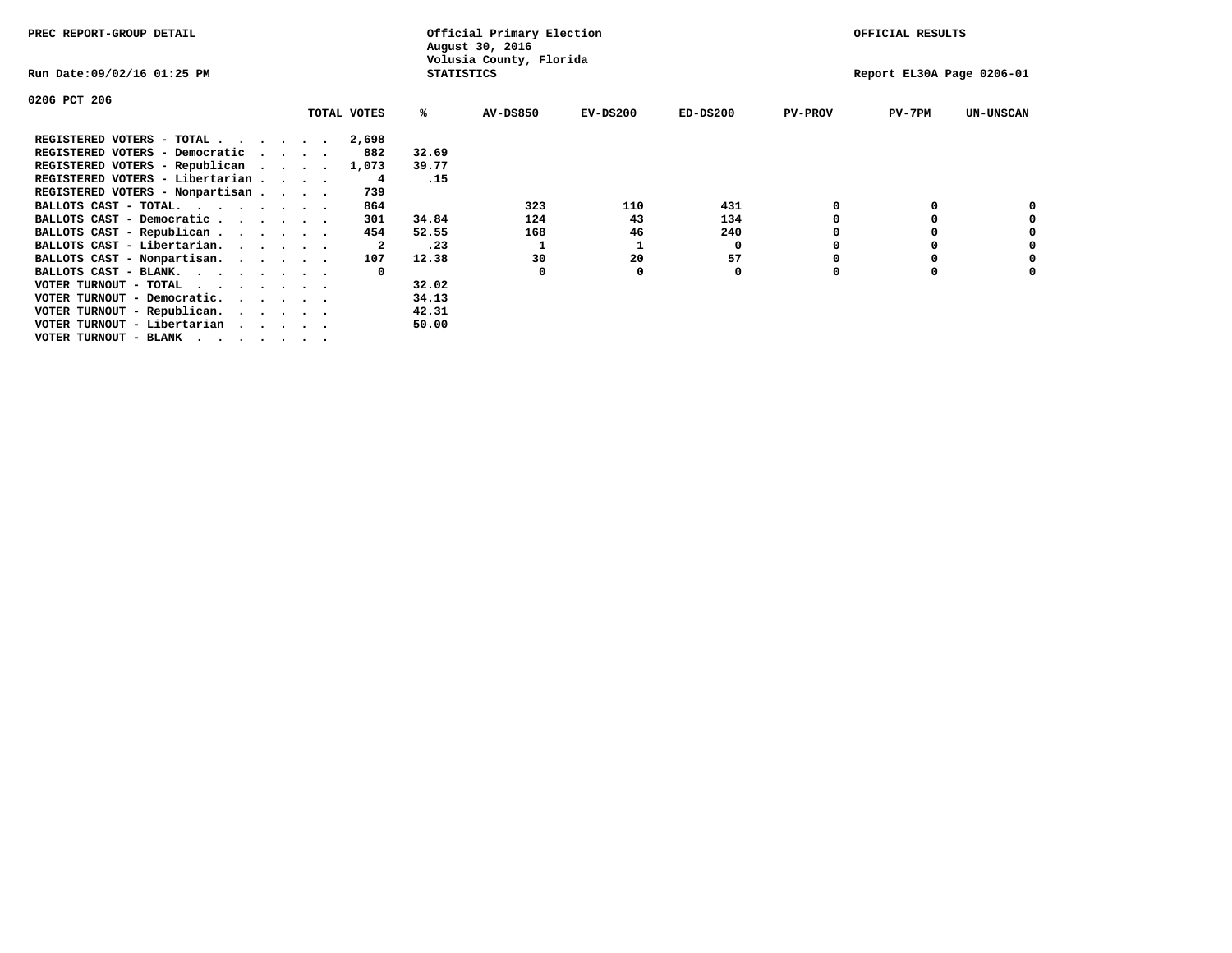| PREC REPORT-GROUP DETAIL                                                         |              |            | Official Primary Election<br>August 30, 2016<br>Volusia County, Florida | OFFICIAL RESULTS |            |                |                           |                  |
|----------------------------------------------------------------------------------|--------------|------------|-------------------------------------------------------------------------|------------------|------------|----------------|---------------------------|------------------|
| Run Date: 09/02/16 01:25 PM                                                      |              | Democratic |                                                                         |                  |            |                | Report EL30A Page 0206-02 |                  |
| 0206 PCT 206                                                                     | TOTAL VOTES  | ℁          | <b>AV-DS850</b>                                                         | $EV-DS200$       | $ED-DS200$ | <b>PV-PROV</b> | $PV-7PM$                  | <b>UN-UNSCAN</b> |
| United States Senator<br>(VOTE FOR) 1                                            |              |            |                                                                         |                  |            |                |                           |                  |
| Roque "Rocky" De La Fuente.                                                      | 8            | 2.84       | 4                                                                       |                  | 4          | O              | O                         |                  |
| Alan Grayson                                                                     | 84           | 29.79      | 31                                                                      |                  | 45         |                |                           |                  |
| Pam Keith                                                                        | 39           | 13.83      | 19                                                                      | 6                | 14         | O              | 0                         | 0                |
| Reginald Luster                                                                  | 5            | 1.77       | $\mathbf{2}$                                                            | 0                | 3          | 0              | 0                         | $\Omega$         |
| Patrick Murphy.                                                                  | 146          | 51.77      | 58                                                                      | 29               | 59         | 0              | 0                         | $\mathbf 0$      |
| Over Votes                                                                       | $\mathbf{o}$ |            | $\Omega$                                                                | <sup>0</sup>     | 0          | $\Omega$       | 0                         | $\Omega$         |
| Under Votes                                                                      | 19           |            | 10                                                                      | $\Omega$         | 9          | $\Omega$       | $\Omega$                  | 0                |
| Representative in Congress District 6<br>(VOTE FOR) 1                            |              |            |                                                                         |                  |            |                |                           |                  |
| William (Bill) McCullough                                                        | 137          | 49.64      | 56                                                                      | 21               | 60         | O              | 0                         |                  |
| Jay McGovern                                                                     | 35           | 12.68      | 20                                                                      | 1                | 14         | O              | $\Omega$                  | 0                |
| George Pappas.                                                                   | 42           | 15.22      | 14                                                                      | 9                | 19         | $\Omega$       | $\Omega$                  | 0                |
| Dwayne L. Taylor                                                                 | 62           | 22.46      | 21                                                                      | 12               | 29         | $\Omega$       | 0                         | $\mathbf 0$      |
| Over Votes                                                                       | 0            |            | $\Omega$                                                                | $\Omega$         | 0          | $\Omega$       | 0                         | 0                |
| Under Votes                                                                      | 25           |            | 13                                                                      | $\Omega$         | 12         | $\Omega$       | $\Omega$                  | O                |
| State Representative District 26<br>(VOTE FOR) 1                                 |              |            |                                                                         |                  |            |                |                           |                  |
| Patrick Henry                                                                    | 153          | 57.74      | 55                                                                      | 26               | 72         | O              | 0                         |                  |
| Steve Miller                                                                     | 112          | 42.26      | 54                                                                      | 16               | 42         |                |                           | 0                |
| Over Votes                                                                       | 1            |            | 1                                                                       | 0                | 0          |                | 0                         | 0                |
| Under Votes, $\cdot$ , $\cdot$ , $\cdot$ , $\cdot$ , $\cdot$ , $\cdot$ , $\cdot$ | 35           |            | 14                                                                      |                  | 20         |                |                           | O                |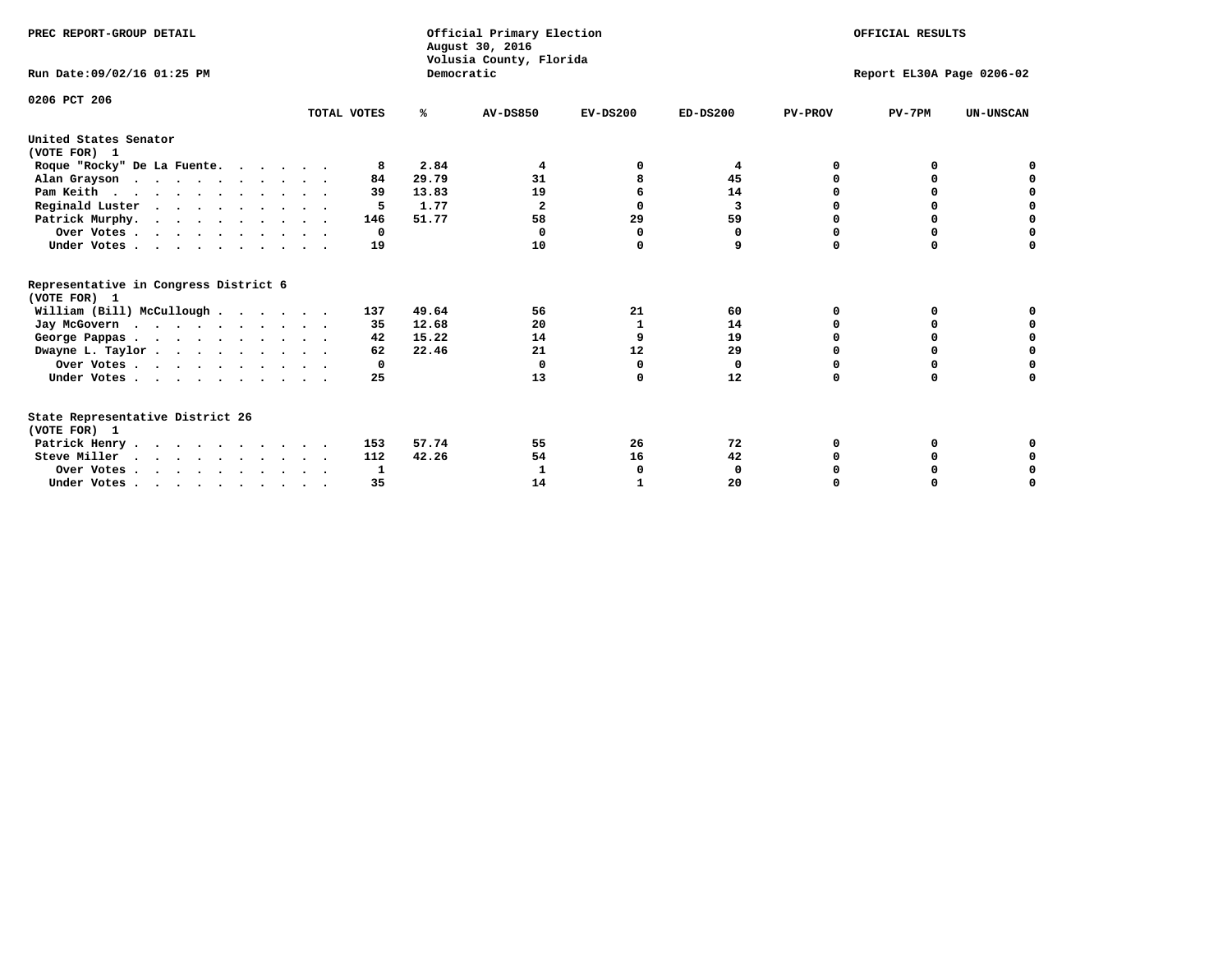| PREC REPORT-GROUP DETAIL                              |             |            | Official Primary Election<br>August 30, 2016<br>Volusia County, Florida | OFFICIAL RESULTS<br>Report EL30A Page 0206-03 |              |                |             |                  |
|-------------------------------------------------------|-------------|------------|-------------------------------------------------------------------------|-----------------------------------------------|--------------|----------------|-------------|------------------|
| Run Date: 09/02/16 01:25 PM                           |             | Republican |                                                                         |                                               |              |                |             |                  |
| 0206 PCT 206                                          |             |            |                                                                         |                                               |              |                |             |                  |
|                                                       | TOTAL VOTES | %          | <b>AV-DS850</b>                                                         | $EV-DS200$                                    | $ED-DS200$   | <b>PV-PROV</b> | $PV-7PM$    | <b>UN-UNSCAN</b> |
| United States Senator<br>(VOTE FOR) 1                 |             |            |                                                                         |                                               |              |                |             |                  |
| Carlos Beruff.                                        | 77          | 17.30      | 38                                                                      | 5                                             | 34           | 0              | 0           | 0                |
| Ernie Rivera                                          | 10          | 2.25       | 6                                                                       | $\mathbf{1}$                                  | 3            | 0              | 0           | $\mathbf 0$      |
| Marco Rubio.                                          | 341         | 76.63      | 112                                                                     | 37                                            | 192          | $\mathbf 0$    | $\mathbf 0$ | $\mathbf 0$      |
| Dwight Mark Anthony Young                             | 17          | 3.82       | 8                                                                       | 3                                             | 6            | 0              | $\mathbf 0$ | $\pmb{0}$        |
| Over Votes                                            | 0           |            | 0                                                                       | $\Omega$                                      | $\Omega$     | $\mathbf 0$    | 0           | $\mathbf 0$      |
| Under Votes                                           | 9           |            | 4                                                                       | 0                                             | 5            | $\mathbf 0$    | $\Omega$    | $\mathbf 0$      |
| Representative in Congress District 6<br>(VOTE FOR) 1 |             |            |                                                                         |                                               |              |                |             |                  |
| Fred Costello                                         | 108         | 24.94      | 44                                                                      | 8                                             | 56           | 0              | 0           | 0                |
| Ron Desantis                                          | 280         | 64.67      | 100                                                                     | 33                                            | 147          | 0              | 0           | $\mathbf 0$      |
| G. G. Galloway.                                       | 45          | 10.39      | 17                                                                      | 4                                             | 24           | $\mathbf 0$    | $\Omega$    | $\mathbf 0$      |
| Over Votes                                            | $\Omega$    |            | $\mathbf 0$                                                             | $\mathbf{0}$                                  | $\mathbf{0}$ | $\Omega$       | $\Omega$    | $\mathbf 0$      |
| Under Votes                                           | 21          |            | 7                                                                       | $\mathbf{1}$                                  | 13           | $\Omega$       | $\Omega$    | $\Omega$         |
| State Committeeman                                    |             |            |                                                                         |                                               |              |                |             |                  |
| (VOTE FOR) 1<br>Paul W. Deering                       | 237         | 67.52      | 90                                                                      | 25                                            | 122          | 0              | 0           | 0                |
| James Oddie.                                          | 114         | 32.48      | 44                                                                      | 16                                            | 54           | 0              | 0           | $\mathbf 0$      |
| Over Votes                                            | 0           |            | $\mathbf 0$                                                             | 0                                             | $\mathbf 0$  | 0              | $\mathbf 0$ | $\mathbf 0$      |
| Under Votes                                           | 103         |            | 34                                                                      | 5                                             | 64           | $\Omega$       | 0           | $\mathbf 0$      |
|                                                       |             |            |                                                                         |                                               |              |                |             |                  |
| State Committeewoman<br>(VOTE FOR) 1                  |             |            |                                                                         |                                               |              |                |             |                  |
| Dana Christina Dougherty<br>.                         | 206         | 57.70      | 76                                                                      | 27                                            | 103          | 0              | 0           | 0                |
| Marilyn C. Ford                                       | 151         | 42.30      | 61                                                                      | 14                                            | 76           | 0              | 0           | 0                |
| Over Votes                                            | 0           |            | $\mathbf 0$                                                             | 0                                             | $\mathbf 0$  | 0              | 0           | $\mathbf 0$      |
| Under Votes, , , , , , , , , ,                        | 97          |            | 31                                                                      | 5                                             | 61           | $\Omega$       | $\Omega$    | $\Omega$         |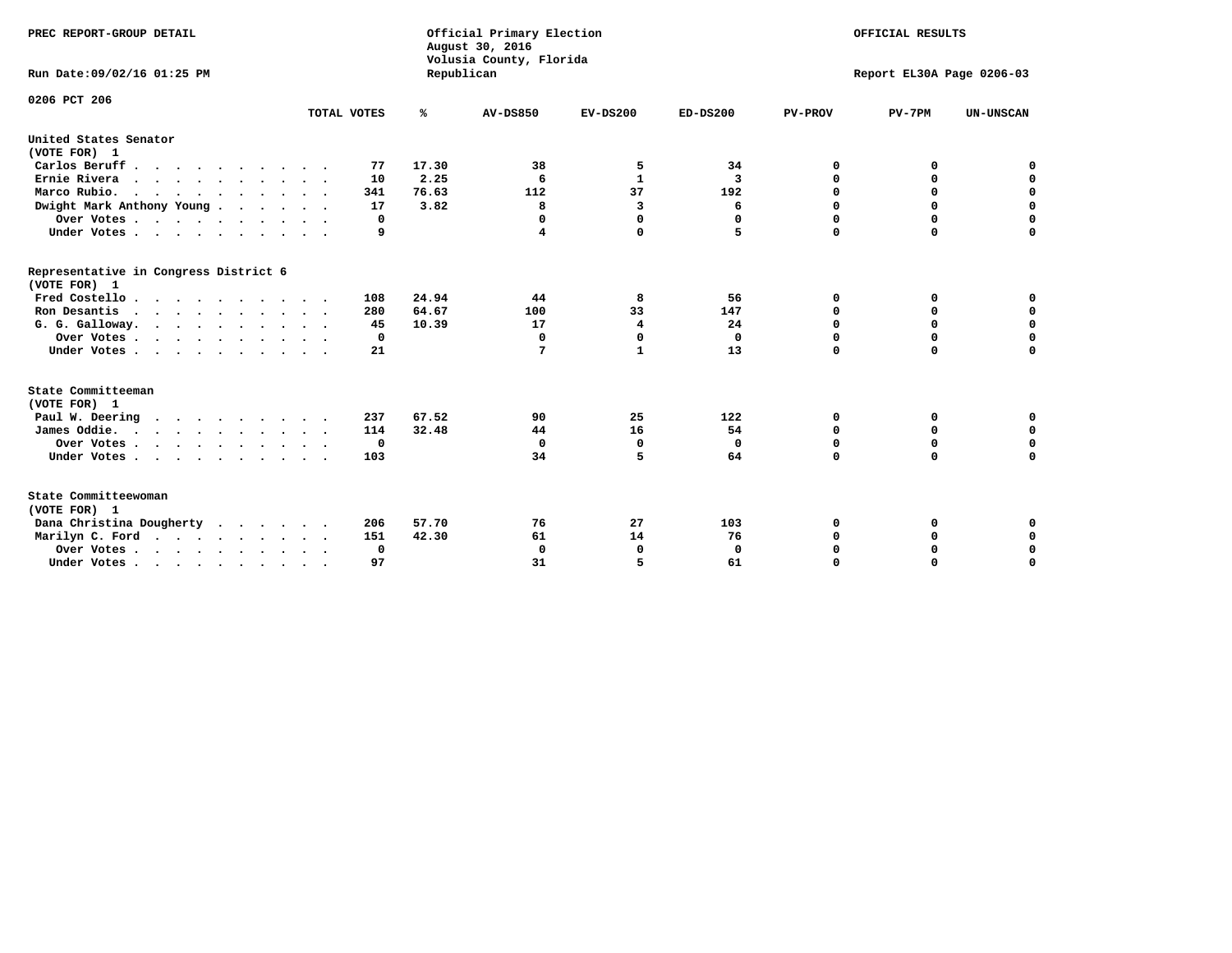| PREC REPORT-GROUP DETAIL<br>Run Date: 09/02/16 01:25 PM |  |  |  |  | Official Primary Election<br>August 30, 2016<br>Volusia County, Florida<br>Libertarian |        | OFFICIAL RESULTS<br>Report EL30A Page 0206-04 |            |            |                |          |                  |
|---------------------------------------------------------|--|--|--|--|----------------------------------------------------------------------------------------|--------|-----------------------------------------------|------------|------------|----------------|----------|------------------|
|                                                         |  |  |  |  |                                                                                        |        |                                               |            |            |                |          |                  |
| 0206 PCT 206                                            |  |  |  |  | TOTAL VOTES                                                                            | ℁      | <b>AV-DS850</b>                               | $EV-DS200$ | $ED-DS200$ | <b>PV-PROV</b> | $PV-7PM$ | <b>UN-UNSCAN</b> |
| United States Senator<br>(VOTE FOR) 1                   |  |  |  |  |                                                                                        |        |                                               |            |            |                |          |                  |
| Augustus Invictus.                                      |  |  |  |  | 0                                                                                      |        |                                               | 0          | 0          |                |          | 0                |
| Paul Stanton                                            |  |  |  |  |                                                                                        | 100.00 |                                               |            | 0          |                |          | 0                |
| Over Votes                                              |  |  |  |  | 0                                                                                      |        |                                               |            | O          |                |          | 0                |
| Under Votes                                             |  |  |  |  | 0                                                                                      |        |                                               |            |            |                |          |                  |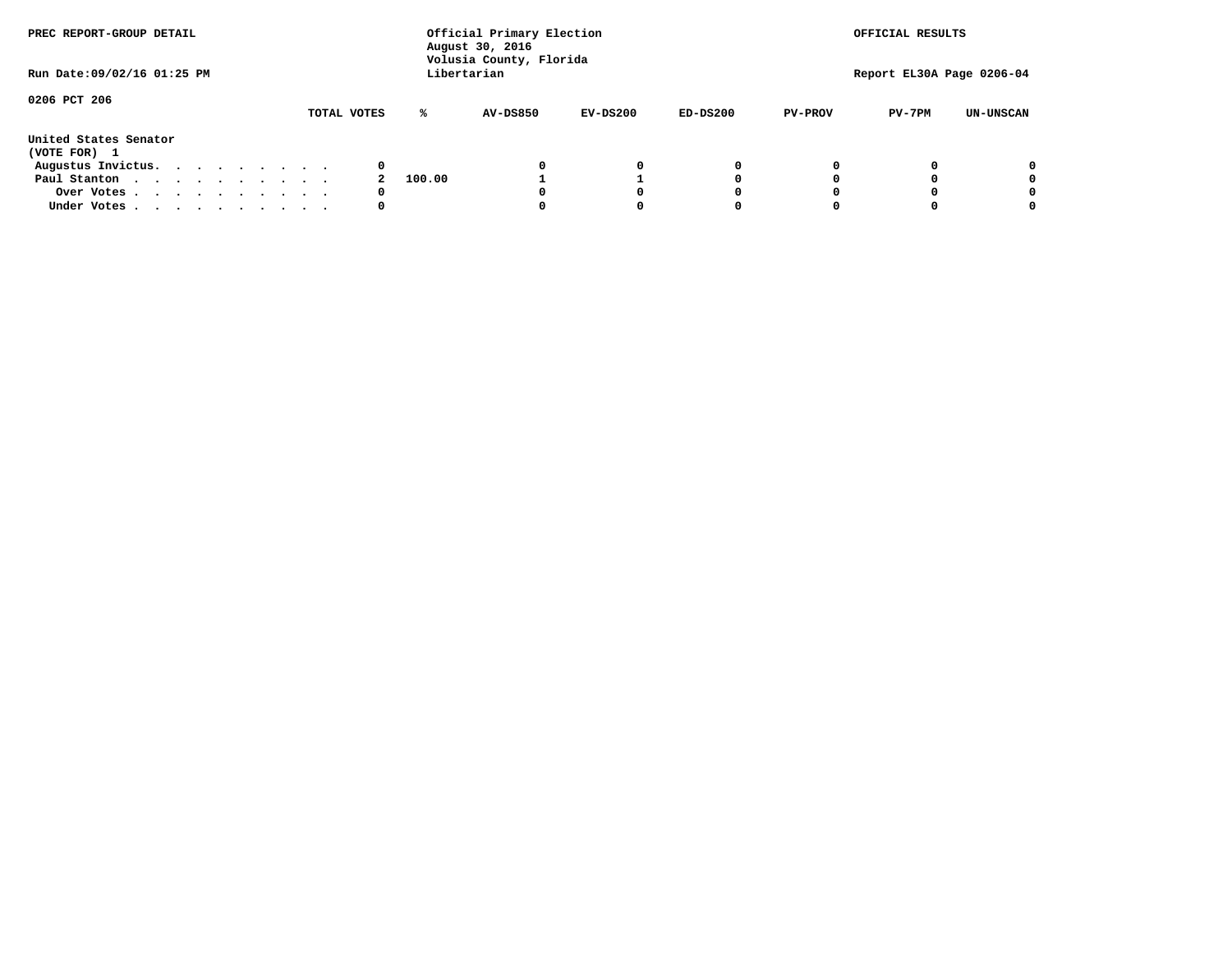| PREC REPORT-GROUP DETAIL                                   |                             |       | Official Primary Election<br>August 30, 2016<br>Volusia County, Florida | OFFICIAL RESULTS |              |                |                           |                  |
|------------------------------------------------------------|-----------------------------|-------|-------------------------------------------------------------------------|------------------|--------------|----------------|---------------------------|------------------|
| Run Date: 09/02/16 01:25 PM                                |                             |       | Nonpartisan                                                             |                  |              |                | Report EL30A Page 0206-05 |                  |
| 0206 PCT 206                                               |                             |       |                                                                         |                  |              |                |                           |                  |
|                                                            | TOTAL VOTES                 | %     | <b>AV-DS850</b>                                                         | $EV-DS200$       | $ED-DS200$   | <b>PV-PROV</b> | $PV-7PM$                  | <b>UN-UNSCAN</b> |
| Circuit Judge 7th Circuit Group 4<br>(VOTE FOR) 1          |                             |       |                                                                         |                  |              |                |                           |                  |
| Chris France - WITHDRAWN                                   | 103                         | 13.86 | 33                                                                      | 10               | 60           | 0              | 0                         | 0                |
| Sebrina L. Slack                                           | 276                         | 37.15 | 105                                                                     | 35               | 136          | $\mathbf 0$    | $\mathbf 0$               | $\mathbf 0$      |
| Stasia Warren                                              | 364                         | 48.99 | 146                                                                     | 62               | 156          | $\mathbf 0$    | $\mathbf 0$               | $\mathbf 0$      |
| Over Votes                                                 | 0                           |       | 0                                                                       | $\mathbf{0}$     | 0            | $\mathbf 0$    | $\mathbf 0$               | $\mathbf 0$      |
| Under Votes                                                | 121                         |       | 39                                                                      | 3                | 79           | $\mathbf 0$    | $\mathbf 0$               | $\mathbf 0$      |
| Circuit Judge 7th Circuit Group 10<br>(VOTE FOR) 1         |                             |       |                                                                         |                  |              |                |                           |                  |
| Malcolm Anthony<br>.                                       | 254                         | 36.39 | 109                                                                     | 42               | 103          | 0              | 0                         | $\mathbf 0$      |
| Scott DuPont                                               | 444                         | 63.61 | 163                                                                     | 59               | 222          | $\mathbf 0$    | $\mathbf 0$               | $\mathbf 0$      |
| Over Votes<br>$\bullet$                                    | 0                           |       | $\mathbf 0$                                                             | $\mathbf{0}$     | $\mathbf{0}$ | $\mathbf 0$    | $\mathbf 0$               | $\mathbf 0$      |
| Under Votes                                                | 166                         |       | 51                                                                      | 9                | 106          | $\mathbf 0$    | $\Omega$                  | $\mathbf 0$      |
| Circuit Judge 7th Circuit Group 13<br>(VOTE FOR) 1         |                             |       |                                                                         |                  |              |                |                           |                  |
| David Hood.                                                | 266                         | 35.00 | 113                                                                     | 37               | 116          | 0              | 0                         | 0                |
| A. "Kathleen" McNeilly                                     | 494                         | 65.00 | 175                                                                     | 66               | 253          | $\mathbf 0$    | 0                         | $\mathbf 0$      |
| Over Votes                                                 | 0                           |       | $\mathbf 0$                                                             | $\Omega$         | 0            | 0              | $\mathbf 0$               | $\mathbf 0$      |
| Under Votes                                                | 104                         |       | 35                                                                      | 7                | 62           | $\mathbf 0$    | $\mathbf 0$               | 0                |
| Circuit Judge 7th Circuit Group 17<br>(VOTE FOR) 1         |                             |       |                                                                         |                  |              |                |                           |                  |
| Linda L. Gaustad                                           | 315                         | 44.06 | 116                                                                     | 48               | 151          | 0              | 0                         | $\mathbf 0$      |
| Howard O. McGillin Jr                                      | 400                         | 55.94 | 168                                                                     | 51               | 181          | 0              | $\mathbf 0$               | 0                |
| Over Votes                                                 | 0                           |       | $\mathbf{0}$                                                            | $\mathbf{0}$     | $\mathbf{0}$ | $\mathbf 0$    | $\mathbf 0$               | $\mathbf 0$      |
| Under Votes                                                | 149                         |       | 39                                                                      | 11               | 99           | $\mathbf 0$    | $\mathbf 0$               | $\mathbf 0$      |
| County Judge 7th Circuit Group 3<br>(VOTE FOR) 1           |                             |       |                                                                         |                  |              |                |                           |                  |
| Heather Caeners<br>$\cdots$                                | 305                         | 41.16 | 118                                                                     | 39               | 148          | 0              | 0                         | 0                |
| Shirley A. Green                                           | 322<br>$\ddot{\phantom{1}}$ | 43.45 | 131                                                                     | 50               | 141          | $\mathbf 0$    | $\mathbf 0$               | $\mathbf 0$      |
| Marla Rawnsley.<br>$\cdot$ $\cdot$ $\cdot$ $\cdot$ $\cdot$ | 114                         | 15.38 | 43                                                                      | 14               | 57           | 0              | $\mathbf 0$               | $\pmb{0}$        |
| Over Votes.<br>$\cdots$<br>$\ddot{\phantom{a}}$<br>$\cdot$ | 0<br>$\sim$ $\sim$          |       | $\mathbf 0$                                                             | $\mathbf{0}$     | 0            | $\mathbf 0$    | $\mathbf 0$               | $\mathbf 0$      |
| Under Votes<br>$\sim$<br>$\sim$                            | 123                         |       | 31                                                                      | 7                | 85           | $\mathbf 0$    | $\mathbf 0$               | 0                |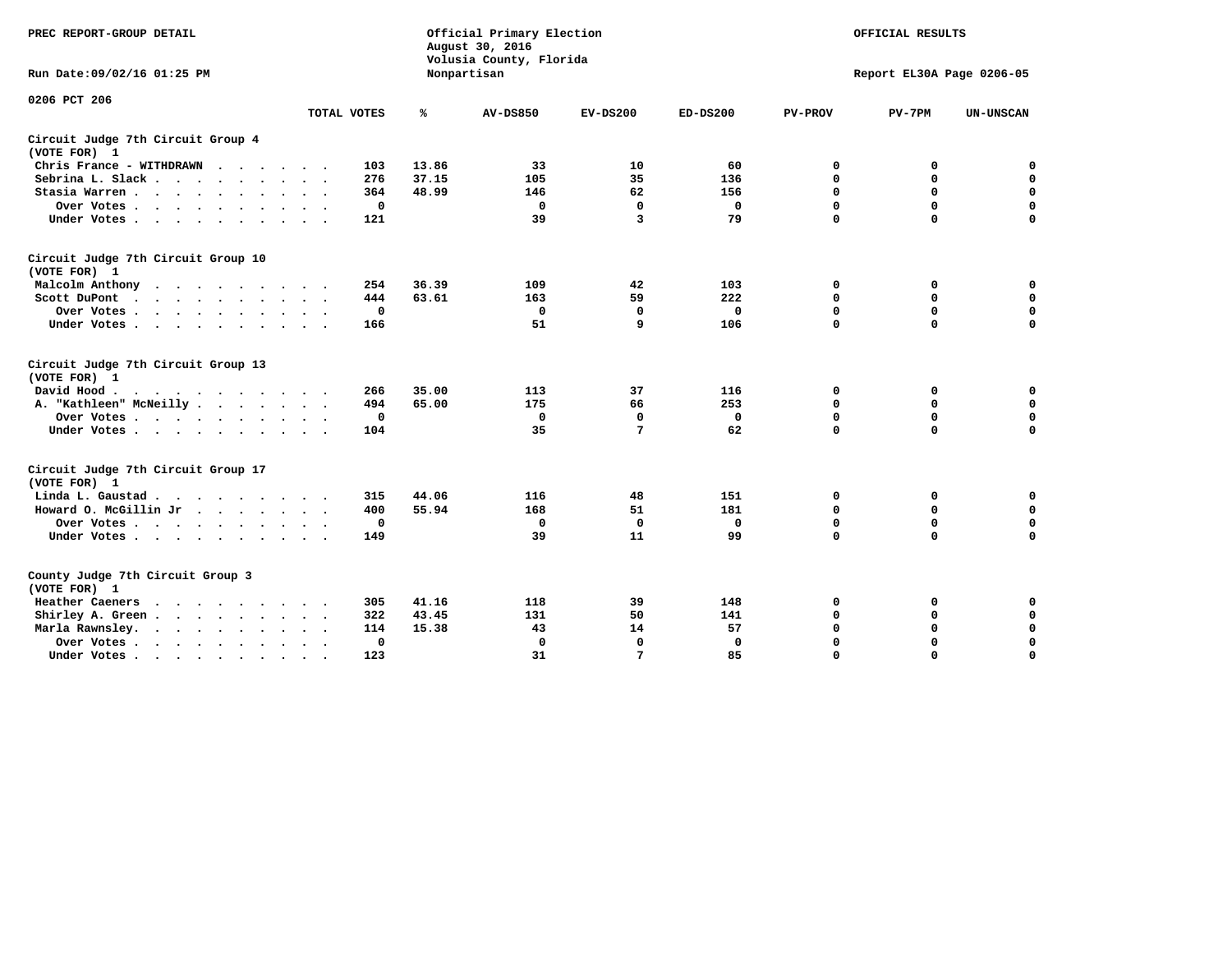| PREC REPORT-GROUP DETAIL                                                                                                                                                                                                                          |                               | August 30, 2016 | Official Primary Election<br>Volusia County, Florida |                                         | OFFICIAL RESULTS   |                         |                           |                            |
|---------------------------------------------------------------------------------------------------------------------------------------------------------------------------------------------------------------------------------------------------|-------------------------------|-----------------|------------------------------------------------------|-----------------------------------------|--------------------|-------------------------|---------------------------|----------------------------|
| Run Date: 09/02/16 01:25 PM                                                                                                                                                                                                                       |                               | Nonpartisan     |                                                      |                                         |                    |                         | Report EL30A Page 0206-06 |                            |
| 0206 PCT 206                                                                                                                                                                                                                                      | TOTAL VOTES                   | ℁               | <b>AV-DS850</b>                                      | $EV-DS200$                              | $ED-DS200$         | <b>PV-PROV</b>          | $PV-7PM$                  | UN-UNSCAN                  |
| Sheriff<br>(VOTE FOR) 1                                                                                                                                                                                                                           |                               |                 |                                                      |                                         |                    |                         |                           |                            |
| Wendell C. Bradford                                                                                                                                                                                                                               | 75                            | 8.81            | 27                                                   | 11                                      | 37                 | $\mathbf 0$             | 0                         | $\mathbf 0$                |
| Dave Brannon                                                                                                                                                                                                                                      | 229                           | 26.91           | 59                                                   | 40                                      | 130                | $\mathbf 0$             | 0                         | $\mathbf 0$                |
| Mike Chitwood                                                                                                                                                                                                                                     | 263                           | 30.90           | 115                                                  | 29                                      | 119                | $\Omega$                | 0                         | $\mathbf 0$                |
| Eric Dietrich.                                                                                                                                                                                                                                    | 276                           | 32.43           | 114                                                  | 29                                      | 133                | $\mathbf 0$             | 0                         | $\mathbf 0$                |
| James E. (Jim) Gillum                                                                                                                                                                                                                             | 8                             | .94             | $\overline{a}$                                       | $\mathbf{1}$                            | 5                  | $\mathbf 0$             | 0                         | $\mathbf 0$                |
| Over Votes                                                                                                                                                                                                                                        | $\mathbf 0$                   |                 | $\mathbf 0$                                          | $\mathbf{0}$                            | $\mathbf{0}$       | $\mathbf 0$             | 0                         | $\mathbf 0$                |
| Under Votes.                                                                                                                                                                                                                                      | 13                            |                 | 6                                                    | $\Omega$                                | 7                  | $\Omega$                | 0                         | $\mathbf 0$                |
| Property Appraiser                                                                                                                                                                                                                                |                               |                 |                                                      |                                         |                    |                         |                           |                            |
| (VOTE FOR) 1                                                                                                                                                                                                                                      |                               |                 |                                                      |                                         |                    |                         |                           |                            |
| Larry Bartlett.                                                                                                                                                                                                                                   | 166<br>$\sim$ $\sim$          | 21.53           | 69                                                   | 22                                      | 75                 | $\mathbf 0$             | 0                         | 0                          |
| H. Alan Burton.                                                                                                                                                                                                                                   | 212                           | 27.50           | 82                                                   | 30                                      | 100                | $\mathbf 0$             | 0                         | $\mathbf 0$                |
| Mike Swanto.                                                                                                                                                                                                                                      | 393                           | 50.97           | 142                                                  | 54                                      | 197                | $\Omega$                | 0                         | 0                          |
| Over Votes                                                                                                                                                                                                                                        | $\mathbf 0$                   |                 | $\mathbf 0$                                          | $\mathbf 0$                             | $\mathbf 0$        | $\mathbf 0$             | $\mathbf 0$               | $\mathbf 0$                |
| Under Votes                                                                                                                                                                                                                                       | 93                            |                 | 30                                                   | 4                                       | 59                 | $\mathbf 0$             | $\Omega$                  | $\mathbf 0$                |
| Supervisor of Elections                                                                                                                                                                                                                           |                               |                 |                                                      |                                         |                    |                         |                           |                            |
| (VOTE FOR) 1                                                                                                                                                                                                                                      |                               |                 |                                                      |                                         |                    |                         |                           |                            |
| Teresa Apgar                                                                                                                                                                                                                                      | 142                           | 17.42           | 49                                                   | 11                                      | 82                 | $\Omega$                | 0                         | $\mathbf 0$                |
| David Lee Davis                                                                                                                                                                                                                                   | 58                            | 7.12            | 22                                                   | 13                                      | 23                 | $\Omega$                | 0                         | $\mathbf 0$<br>$\mathbf 0$ |
| Bill Fyfe.                                                                                                                                                                                                                                        | 87                            | 10.67<br>64.79  | 36<br>201                                            | 10                                      | 41                 | $\Omega$<br>$\mathbf 0$ | $\Omega$<br>0             | $\mathbf 0$                |
| Lisa Lewis                                                                                                                                                                                                                                        | 528                           |                 |                                                      | 74                                      | 253                |                         | 0                         | $\mathbf 0$                |
| Over Votes<br>Under Votes                                                                                                                                                                                                                         | $\mathbf 0$<br>49             |                 | $\mathbf 0$<br>15                                    | $\mathbf{0}$<br>$\overline{a}$          | $\mathbf{0}$<br>32 | $\mathbf 0$<br>$\Omega$ | 0                         | $\mathbf 0$                |
|                                                                                                                                                                                                                                                   |                               |                 |                                                      |                                         |                    |                         |                           |                            |
| County Council Chair<br>(VOTE FOR) 1                                                                                                                                                                                                              |                               |                 |                                                      |                                         |                    |                         |                           |                            |
| Jason P. Davis.                                                                                                                                                                                                                                   | 204                           | 26.88           | 78                                                   | 27                                      | 99                 | 0                       | 0                         | 0                          |
| Greg Gimbert<br>$\mathbf{r}$ . The contract of the contract of the contract of the contract of the contract of the contract of the contract of the contract of the contract of the contract of the contract of the contract of the contract of th | 121                           | 15.94           | 44                                                   | 20                                      | 57                 | $\mathbf{0}$            | 0                         | $\mathbf 0$                |
| Ed Kelley                                                                                                                                                                                                                                         | 284                           | 37.42           | 114                                                  | 37                                      | 133                | $\mathbf 0$             | 0                         | $\mathbf 0$                |
| Tom Laputka.                                                                                                                                                                                                                                      | 150                           | 19.76           | 50                                                   | 22                                      | 78                 | $\Omega$                | $\mathbf 0$               | $\mathbf 0$                |
| Over Votes                                                                                                                                                                                                                                        | $\mathbf 0$                   |                 | $\mathbf{0}$                                         | $\mathbf{0}$                            | $\mathbf{0}$       | $\Omega$                | 0                         | 0                          |
| Under Votes                                                                                                                                                                                                                                       | 105                           |                 | 37                                                   | 4                                       | 64                 | $\Omega$                | $\Omega$                  | $\Omega$                   |
|                                                                                                                                                                                                                                                   |                               |                 |                                                      |                                         |                    |                         |                           |                            |
| Amendment 4                                                                                                                                                                                                                                       |                               |                 |                                                      |                                         |                    |                         |                           |                            |
| (VOTE FOR) 1                                                                                                                                                                                                                                      |                               |                 |                                                      |                                         |                    |                         |                           |                            |
| $Yes \cdot \cdot \cdot \cdot \cdot \cdot \cdot \cdot \cdot$                                                                                                                                                                                       | 572<br>$\cdot$ .              | 73.71           | 226                                                  | 86                                      | 260                | 0                       | 0                         | 0                          |
| $No.$<br>$\ddot{\phantom{a}}$                                                                                                                                                                                                                     | 204                           | 26.29           | 65                                                   | 20                                      | 119                | $\Omega$                | 0                         | $\mathbf 0$                |
| Over Votes .<br>$\cdots$                                                                                                                                                                                                                          | $\overline{\mathbf{2}}$<br>86 |                 | $\overline{a}$<br>30                                 | $\mathbf{0}$<br>$\overline{\mathbf{4}}$ | 0<br>52            | $\Omega$<br>$\mathbf 0$ | 0<br>0                    | $\pmb{0}$<br>$\mathbf 0$   |
| Under Votes<br>$\sim$                                                                                                                                                                                                                             | $\sim$<br>$\sim$              |                 |                                                      |                                         |                    |                         |                           |                            |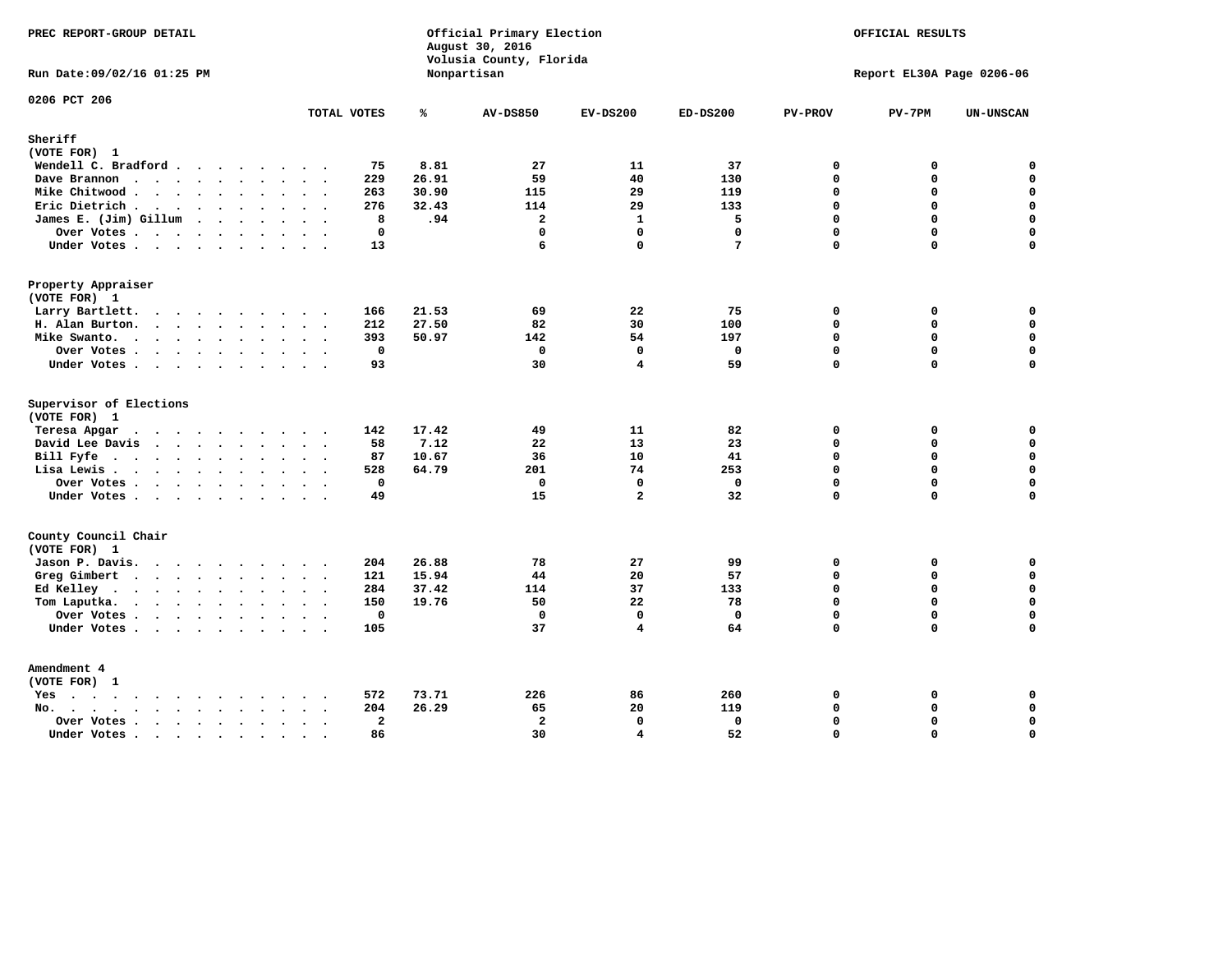| PREC REPORT-GROUP DETAIL                                                                       |                             |             |                   | Official Primary Election<br>August 30, 2016 |            |                           |                | OFFICIAL RESULTS |                  |
|------------------------------------------------------------------------------------------------|-----------------------------|-------------|-------------------|----------------------------------------------|------------|---------------------------|----------------|------------------|------------------|
| Run Date:09/02/16 01:25 PM                                                                     |                             |             | <b>STATISTICS</b> | Volusia County, Florida                      |            | Report EL30A Page 0207-01 |                |                  |                  |
| 0207 PCT 207                                                                                   |                             |             |                   |                                              |            |                           |                |                  |                  |
|                                                                                                |                             | TOTAL VOTES | ℁                 | <b>AV-DS850</b>                              | $EV-DS200$ | $ED-DS200$                | <b>PV-PROV</b> | $PV-7PM$         | <b>UN-UNSCAN</b> |
| REGISTERED VOTERS - TOTAL                                                                      |                             | 2,521       |                   |                                              |            |                           |                |                  |                  |
| REGISTERED VOTERS - Democratic                                                                 | $\sim$ $\sim$ $\sim$ $\sim$ | 761         | 30.19             |                                              |            |                           |                |                  |                  |
| REGISTERED VOTERS - Republican                                                                 |                             | 1,115       | 44.23             |                                              |            |                           |                |                  |                  |
| REGISTERED VOTERS - Libertarian                                                                |                             | 8           | .32               |                                              |            |                           |                |                  |                  |
| REGISTERED VOTERS - Nonpartisan                                                                |                             | 637         |                   |                                              |            |                           |                |                  |                  |
| BALLOTS CAST - TOTAL.                                                                          |                             | 964         |                   | 398                                          | 133        | 433                       |                |                  |                  |
| BALLOTS CAST - Democratic                                                                      |                             | 309         | 32.05             | 119                                          | 57         | 133                       |                |                  |                  |
| BALLOTS CAST - Republican                                                                      |                             | 531         | 55.08             | 220                                          | 68         | 243                       |                |                  |                  |
| BALLOTS CAST - Libertarian.                                                                    |                             | 4           | .41               | $\Omega$                                     | 0          | 4                         |                |                  |                  |
| BALLOTS CAST - Nonpartisan.                                                                    |                             | 120         | 12.45             | 59                                           | 8          | 53                        |                |                  | 0                |
| BALLOTS CAST - BLANK.                                                                          |                             |             |                   | 0                                            |            | 0                         | O              |                  |                  |
| VOTER TURNOUT - TOTAL<br>$\mathbf{r}$ , and $\mathbf{r}$ , and $\mathbf{r}$ , and $\mathbf{r}$ |                             |             | 38.24             |                                              |            |                           |                |                  |                  |
| VOTER TURNOUT - Democratic.                                                                    |                             |             | 40.60             |                                              |            |                           |                |                  |                  |
| VOTER TURNOUT - Republican.                                                                    |                             |             | 47.62             |                                              |            |                           |                |                  |                  |
| VOTER TURNOUT - Libertarian                                                                    |                             |             | 50.00             |                                              |            |                           |                |                  |                  |
| VOTER TURNOUT - BLANK                                                                          |                             |             |                   |                                              |            |                           |                |                  |                  |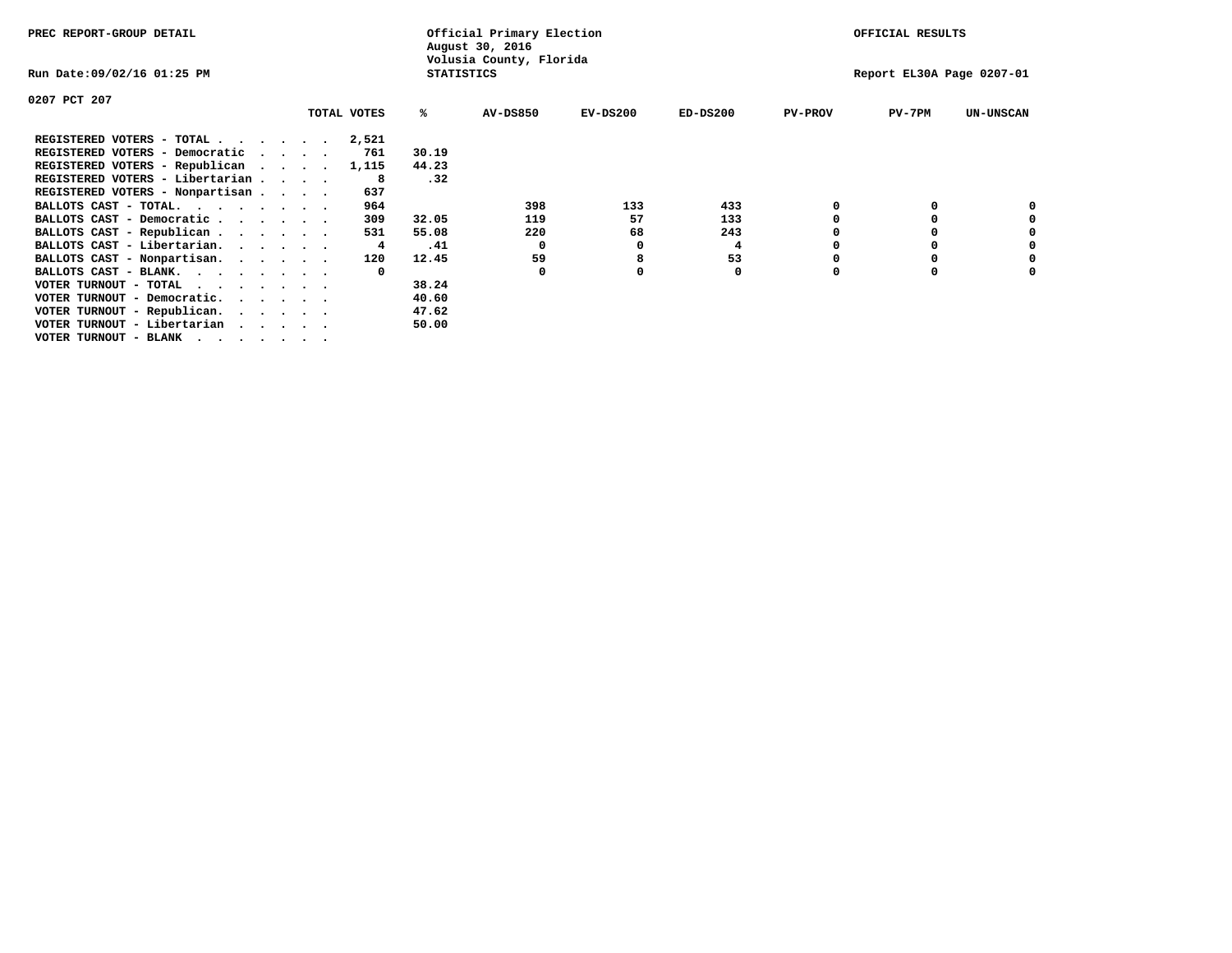| PREC REPORT-GROUP DETAIL                                                                   |             |            | Official Primary Election<br>August 30, 2016<br>Volusia County, Florida | OFFICIAL RESULTS<br>Report EL30A Page 0207-02 |            |                |          |                  |
|--------------------------------------------------------------------------------------------|-------------|------------|-------------------------------------------------------------------------|-----------------------------------------------|------------|----------------|----------|------------------|
| Run Date: 09/02/16 01:25 PM                                                                |             | Democratic |                                                                         |                                               |            |                |          |                  |
| 0207 PCT 207                                                                               | TOTAL VOTES | ℁          | <b>AV-DS850</b>                                                         | $EV-DS200$                                    | $ED-DS200$ | <b>PV-PROV</b> | $PV-7PM$ | <b>UN-UNSCAN</b> |
| United States Senator<br>(VOTE FOR) 1                                                      |             |            |                                                                         |                                               |            |                |          |                  |
| Roque "Rocky" De La Fuente.                                                                | 5           | 1.70       | 3                                                                       | 1                                             | 1          | 0              | O        |                  |
| Alan Grayson                                                                               | 76          | 25.85      | 28                                                                      | 15                                            | 33         | O              | $\Omega$ |                  |
| Pam Keith                                                                                  | 43          | 14.63      | 23                                                                      | 8                                             | 12         | O              | 0        | 0                |
| Reginald Luster                                                                            | 5           | 1.70       | 1                                                                       | 1                                             | 3          | 0              | 0        | 0                |
| Patrick Murphy.                                                                            | 165         | 56.12      | 60                                                                      | 30                                            | 75         | 0              | 0        | $\mathbf 0$      |
| Over Votes                                                                                 | $^{\circ}$  |            | $\Omega$                                                                | $\Omega$                                      | 0          | O              | $\Omega$ | $\Omega$         |
| Under Votes                                                                                | 15          |            | 4                                                                       | $\overline{a}$                                | 9          | $\Omega$       | $\Omega$ | 0                |
| Representative in Congress District 6<br>(VOTE FOR) 1                                      |             |            |                                                                         |                                               |            |                |          |                  |
| William (Bill) McCullough                                                                  | 140         | 48.95      | 55                                                                      | 28                                            | 57         | O              | 0        |                  |
| Jay McGovern                                                                               | 41          | 14.34      | 16                                                                      | 3                                             | 22         | O              | 0        | 0                |
| George Pappas.                                                                             | 39          | 13.64      | 21                                                                      | 5                                             | 13         | 0              | 0        | 0                |
| Dwayne L. Taylor                                                                           | 66          | 23.08      | 20                                                                      | 17                                            | 29         | $\Omega$       | $\Omega$ | $\mathbf 0$      |
| Over Votes                                                                                 | 0           |            | 0                                                                       | 0                                             | 0          | 0              | 0        | $\mathbf 0$      |
| Under Votes                                                                                | 23          |            | 7                                                                       | 4                                             | 12         | $\Omega$       | 0        | O                |
| State Representative District 26<br>(VOTE FOR) 1                                           |             |            |                                                                         |                                               |            |                |          |                  |
| Patrick Henry                                                                              | 142         | 52.21      | 52                                                                      | 30                                            | 60         | 0              | 0        |                  |
| Steve Miller                                                                               | 130         | 47.79      | 56                                                                      | 22                                            | 52         |                |          | 0                |
| Over Votes                                                                                 | 0           |            | $\Omega$                                                                | 0                                             | 0          |                | 0        | 0                |
| Under Votes, $\cdot$ , $\cdot$ , $\cdot$ , $\cdot$ , $\cdot$ , $\cdot$ , $\cdot$ , $\cdot$ | 37          |            | 11                                                                      |                                               | 21         |                |          | O                |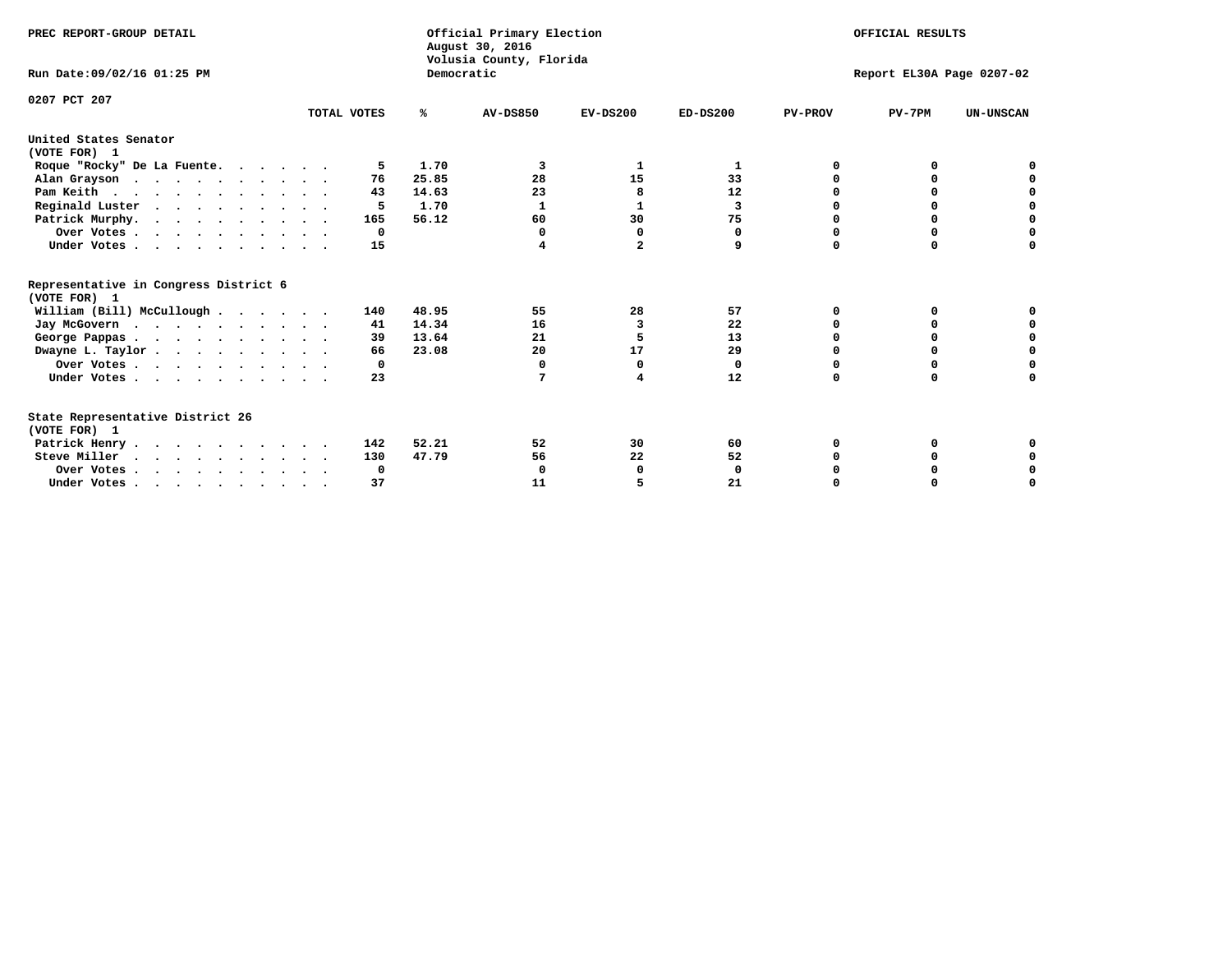| PREC REPORT-GROUP DETAIL                              |             |            | Official Primary Election<br>August 30, 2016<br>Volusia County, Florida | OFFICIAL RESULTS<br>Report EL30A Page 0207-03 |              |                |             |                  |
|-------------------------------------------------------|-------------|------------|-------------------------------------------------------------------------|-----------------------------------------------|--------------|----------------|-------------|------------------|
| Run Date: 09/02/16 01:25 PM                           |             | Republican |                                                                         |                                               |              |                |             |                  |
| 0207 PCT 207                                          |             |            |                                                                         |                                               |              |                |             |                  |
|                                                       | TOTAL VOTES | %          | <b>AV-DS850</b>                                                         | $EV-DS200$                                    | $ED-DS200$   | <b>PV-PROV</b> | $PV-7PM$    | <b>UN-UNSCAN</b> |
| United States Senator<br>(VOTE FOR) 1                 |             |            |                                                                         |                                               |              |                |             |                  |
| Carlos Beruff.                                        | 109         | 20.76      | 55                                                                      | 17                                            | 37           | 0              | 0           | 0                |
| Ernie Rivera                                          | 10          | 1.90       | 6                                                                       | $\mathbf{1}$                                  | 3            | 0              | 0           | $\mathbf 0$      |
| Marco Rubio.                                          | 385         | 73.33      | 144                                                                     | 48                                            | 193          | $\mathbf 0$    | $\mathbf 0$ | $\mathbf 0$      |
| Dwight Mark Anthony Young                             | 21          | 4.00       | 11                                                                      | $\overline{\mathbf{2}}$                       | 8            | 0              | $\mathbf 0$ | $\pmb{0}$        |
| Over Votes                                            | 0           |            | 0                                                                       | $\Omega$                                      | $\Omega$     | $\mathbf 0$    | 0           | $\mathbf 0$      |
| Under Votes                                           | 6           |            | 4                                                                       | 0                                             | $\mathbf{2}$ | $\mathbf 0$    | $\Omega$    | $\mathbf 0$      |
| Representative in Congress District 6<br>(VOTE FOR) 1 |             |            |                                                                         |                                               |              |                |             |                  |
| Fred Costello                                         | 106         | 20.83      | 48                                                                      | 6                                             | 52           | 0              | 0           | 0                |
| Ron Desantis                                          | 336         | 66.01      | 138                                                                     | 52                                            | 146          | 0              | 0           | $\mathbf 0$      |
| G. G. Galloway.                                       | 67          | 13.16      | 25                                                                      | 7                                             | 35           | $\mathbf 0$    | $\Omega$    | $\mathbf 0$      |
| Over Votes                                            | $\Omega$    |            | 0                                                                       | $\Omega$                                      | 0            | $\mathbf 0$    | $\mathbf 0$ | $\mathbf 0$      |
| Under Votes                                           | 22          |            | 9                                                                       | 3                                             | 10           | $\mathbf 0$    | $\Omega$    | $\mathbf 0$      |
| State Committeeman<br>(VOTE FOR) 1                    |             |            |                                                                         |                                               |              |                |             |                  |
| Paul W. Deering                                       | 303         | 75.00      | 136                                                                     | 43                                            | 124          | 0              | 0           | 0                |
| James Oddie.                                          | 101         | 25.00      | 35                                                                      | 13                                            | 53           | 0              | 0           | $\mathbf 0$      |
| Over Votes                                            | 0           |            | 0                                                                       | $\mathbf 0$                                   | 0            | 0              | $\mathbf 0$ | $\mathbf 0$      |
| Under Votes                                           | 127         |            | 49                                                                      | 12                                            | 66           | $\mathbf 0$    | 0           | $\mathbf 0$      |
| $\sim$<br>$\ddot{\phantom{1}}$                        |             |            |                                                                         |                                               |              |                |             |                  |
| State Committeewoman<br>(VOTE FOR) 1                  |             |            |                                                                         |                                               |              |                |             |                  |
| Dana Christina Dougherty<br>$\cdot$                   | 200         | 48.66      | 77                                                                      | 26                                            | 97           | 0              | 0           | 0                |
| Marilyn C. Ford                                       | 211         | 51.34      | 103                                                                     | 30                                            | 78           | 0              | 0           | 0                |
| Over Votes                                            | 0           |            | $\mathbf 0$                                                             | 0                                             | $\mathbf 0$  | 0              | 0           | 0                |
| Under Votes, , , , , , , , , ,                        | 120         |            | 40                                                                      | 12                                            | 68           | $\Omega$       | $\Omega$    | $\Omega$         |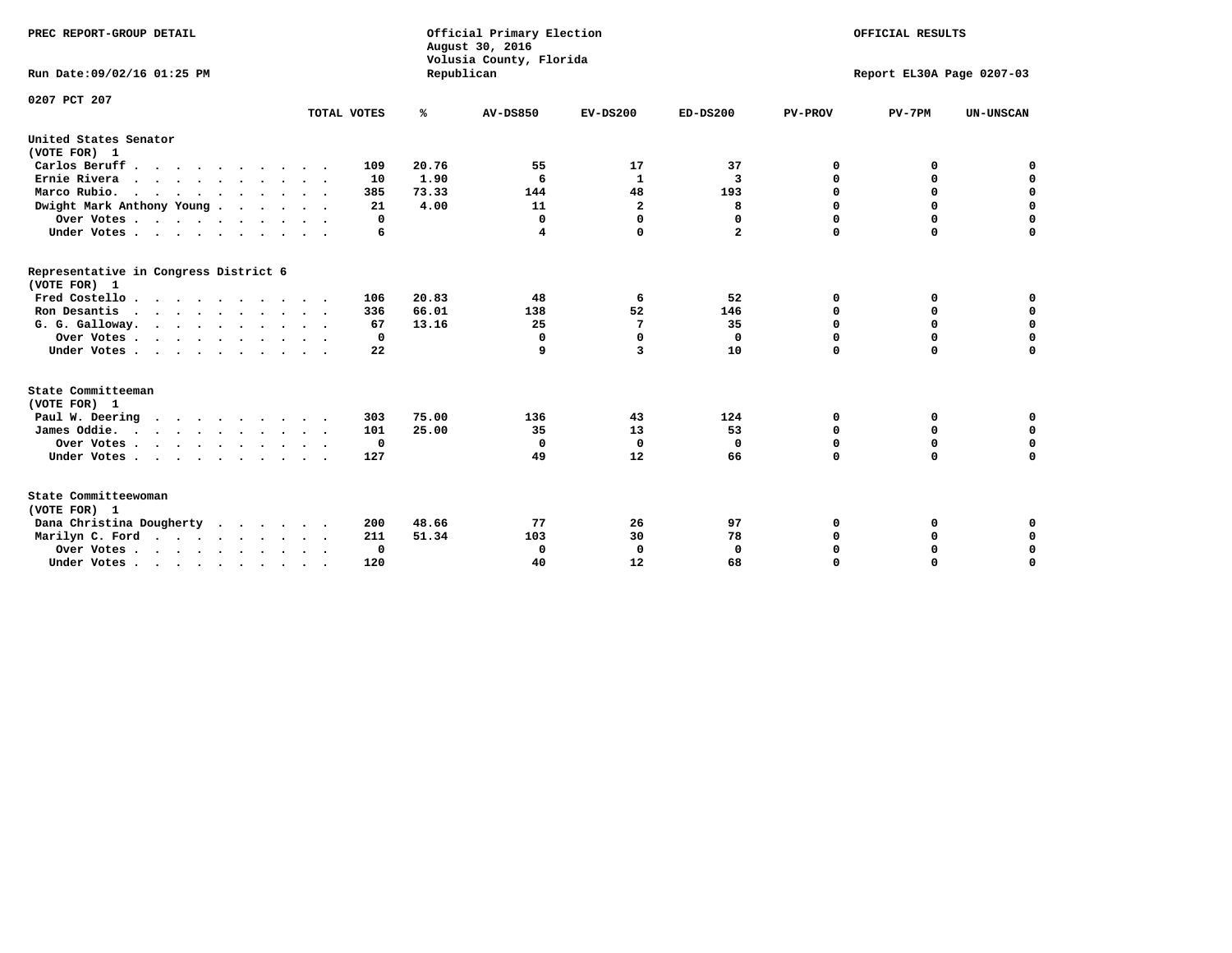| PREC REPORT-GROUP DETAIL              |  |  |  |  | Official Primary Election<br>August 30, 2016<br>Volusia County, Florida | OFFICIAL RESULTS |                 |            |            |                |                           |                  |
|---------------------------------------|--|--|--|--|-------------------------------------------------------------------------|------------------|-----------------|------------|------------|----------------|---------------------------|------------------|
| Run Date: 09/02/16 01:25 PM           |  |  |  |  |                                                                         |                  | Libertarian     |            |            |                | Report EL30A Page 0207-04 |                  |
| 0207 PCT 207                          |  |  |  |  | TOTAL VOTES                                                             | ℁                | <b>AV-DS850</b> | $EV-DS200$ | $ED-DS200$ | <b>PV-PROV</b> | $PV-7PM$                  | <b>UN-UNSCAN</b> |
| United States Senator<br>(VOTE FOR) 1 |  |  |  |  |                                                                         |                  |                 |            |            |                |                           |                  |
| Augustus Invictus.                    |  |  |  |  |                                                                         | 25.00            |                 | 0          |            |                |                           | 0                |
| Paul Stanton<br>$\cdots$              |  |  |  |  |                                                                         | 75.00            |                 |            |            |                |                           | 0                |
| Over Votes                            |  |  |  |  | 0                                                                       |                  |                 |            | O          |                |                           | 0                |
| Under Votes                           |  |  |  |  | 0                                                                       |                  |                 |            |            |                |                           |                  |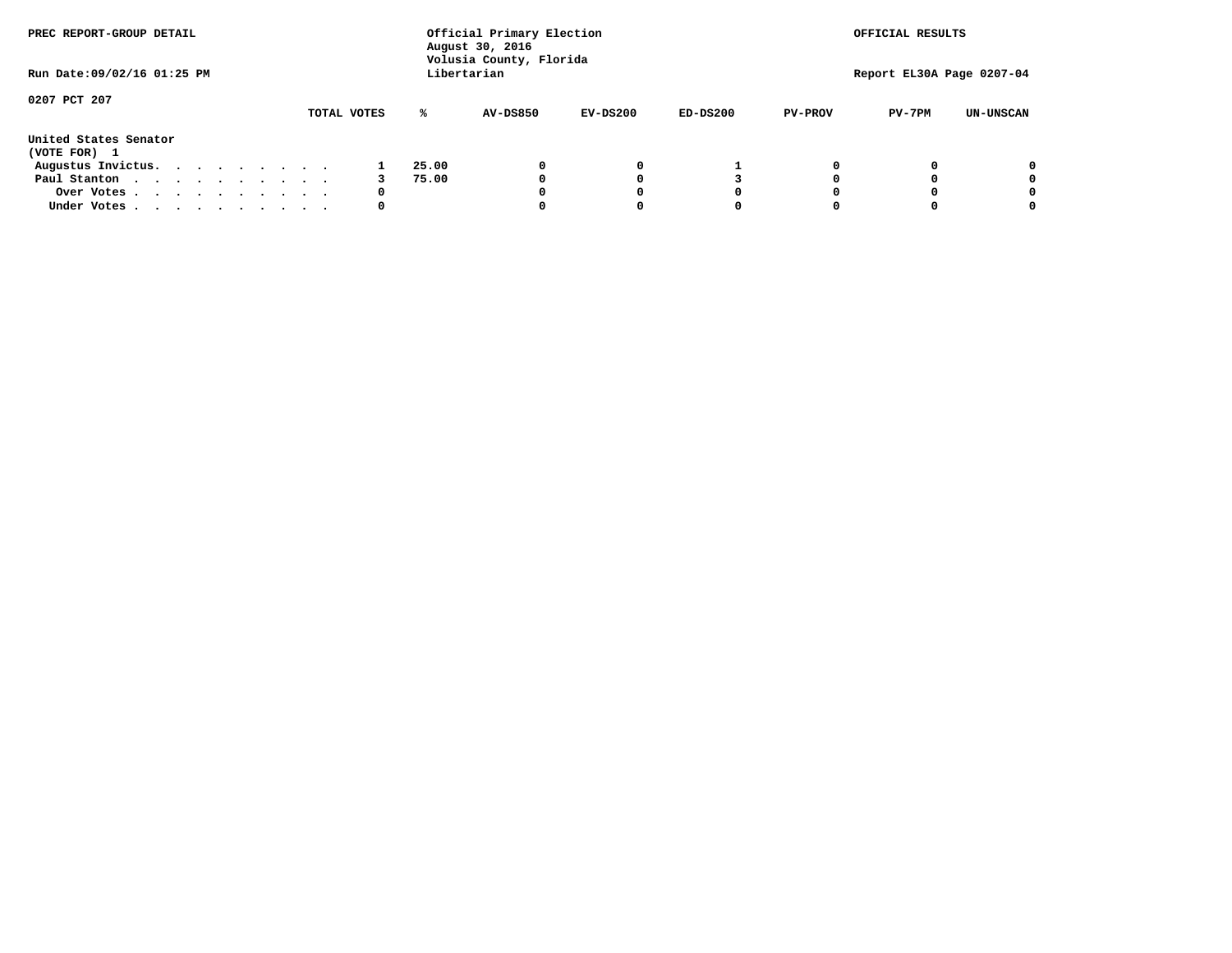| PREC REPORT-GROUP DETAIL                                                                                                                                                                                                                             |             | Official Primary Election<br>August 30, 2016<br>Volusia County, Florida |                 | OFFICIAL RESULTS |            |                |                           |                  |
|------------------------------------------------------------------------------------------------------------------------------------------------------------------------------------------------------------------------------------------------------|-------------|-------------------------------------------------------------------------|-----------------|------------------|------------|----------------|---------------------------|------------------|
| Run Date: 09/02/16 01:25 PM                                                                                                                                                                                                                          |             |                                                                         | Nonpartisan     |                  |            |                | Report EL30A Page 0207-05 |                  |
| 0207 PCT 207                                                                                                                                                                                                                                         |             |                                                                         |                 |                  |            |                |                           |                  |
|                                                                                                                                                                                                                                                      | TOTAL VOTES | ℁                                                                       | <b>AV-DS850</b> | $EV-DS200$       | $ED-DS200$ | <b>PV-PROV</b> | $PV-7PM$                  | <b>UN-UNSCAN</b> |
| Circuit Judge 7th Circuit Group 4<br>(VOTE FOR) 1                                                                                                                                                                                                    |             |                                                                         |                 |                  |            |                |                           |                  |
| Chris France - WITHDRAWN<br>.                                                                                                                                                                                                                        | 113         | 13.65                                                                   | 38              | 14               | 61         | 0              | 0                         | 0                |
| Sebrina L. Slack                                                                                                                                                                                                                                     | 324         | 39.13                                                                   | 151             | 47               | 126        | $\Omega$       | $\mathbf 0$               | $\mathbf 0$      |
| Stasia Warren                                                                                                                                                                                                                                        | 391         | 47.22                                                                   | 166             | 59               | 166        | $\mathbf 0$    | $\mathbf 0$               | $\mathbf 0$      |
| Over Votes                                                                                                                                                                                                                                           |             | $\mathbf{2}$                                                            | $\mathbf{0}$    | -1               | 1          | $\mathbf 0$    | $\mathbf 0$               | $\mathbf 0$      |
| Under Votes                                                                                                                                                                                                                                          | 134         |                                                                         | 43              | 12               | 79         | $\mathbf 0$    | $\mathbf 0$               | $\mathbf 0$      |
| Circuit Judge 7th Circuit Group 10<br>(VOTE FOR) 1                                                                                                                                                                                                   |             |                                                                         |                 |                  |            |                |                           |                  |
| Malcolm Anthony                                                                                                                                                                                                                                      | 274         | 34.86                                                                   | 133             | 29               | 112        | 0              | 0                         | 0                |
| Scott DuPont                                                                                                                                                                                                                                         | 512         | 65.14                                                                   | 211             | 87               | 214        | $\mathbf 0$    | $\mathbf 0$               | $\mathbf 0$      |
| Over Votes<br>$\ddot{\phantom{1}}$                                                                                                                                                                                                                   | 0           |                                                                         | $\mathbf{0}$    | 0                | 0          | $\mathbf 0$    | $\mathbf 0$               | $\mathbf 0$      |
| Under Votes                                                                                                                                                                                                                                          | 178         |                                                                         | 54              | 17               | 107        | $\mathbf 0$    | $\Omega$                  | 0                |
| Circuit Judge 7th Circuit Group 13<br>(VOTE FOR) 1                                                                                                                                                                                                   |             |                                                                         |                 |                  |            |                |                           |                  |
| David Hood.                                                                                                                                                                                                                                          | 334         | 38.66                                                                   | 140             | 42               | 152        | $\mathbf 0$    | 0                         | $\mathbf 0$      |
| A. "Kathleen" McNeilly                                                                                                                                                                                                                               | 530         | 61.34                                                                   | 229             | 83               | 218        | $\mathbf 0$    | $\mathbf 0$               | $\mathbf 0$      |
| Over Votes                                                                                                                                                                                                                                           | $\mathbf 0$ |                                                                         | $\mathbf{0}$    | $\mathbf 0$      | 0          | 0              | $\mathbf 0$               | $\mathbf 0$      |
| Under Votes                                                                                                                                                                                                                                          | 100         |                                                                         | 29              | 8                | 63         | $\mathbf 0$    | $\mathbf 0$               | 0                |
| Circuit Judge 7th Circuit Group 17<br>(VOTE FOR) 1                                                                                                                                                                                                   |             |                                                                         |                 |                  |            |                |                           |                  |
| Linda L. Gaustad                                                                                                                                                                                                                                     | 338         | 42.41                                                                   | 140             | 58               | 140        | 0              | 0                         | $\mathbf 0$      |
| Howard O. McGillin Jr                                                                                                                                                                                                                                | 459         | 57.59                                                                   | 211             | 57               | 191        | 0              | 0                         | 0                |
| Over Votes                                                                                                                                                                                                                                           | $\mathbf 0$ |                                                                         | $\mathbf{0}$    | 0                | 0          | $\mathbf 0$    | $\mathbf 0$               | 0                |
| Under Votes                                                                                                                                                                                                                                          | 167         |                                                                         | 47              | 18               | 102        | $\mathbf 0$    | $\mathbf 0$               | $\mathbf 0$      |
| County Judge 7th Circuit Group 3<br>(VOTE FOR) 1                                                                                                                                                                                                     |             |                                                                         |                 |                  |            |                |                           |                  |
| Heather Caeners<br>$\mathbf{r}$ . The contract of the contract of the contract of the contract of the contract of the contract of the contract of the contract of the contract of the contract of the contract of the contract of the contract of th | 346         | 41.89                                                                   | 149             | 57               | 140        | 0              | 0                         | 0                |
| Shirley A. Green                                                                                                                                                                                                                                     | 347         | 42.01                                                                   | 160             | 42               | 145        | $\mathbf 0$    | $\mathbf 0$               | $\mathbf 0$      |
| Marla Rawnsley.<br>$\cdot$                                                                                                                                                                                                                           | 133         | 16.10                                                                   | 45              | 21               | 67         | 0              | $\mathbf 0$               | $\pmb{0}$        |
| Over Votes.<br>the contract of the contract of the contract of the contract of the contract of the contract of the contract of<br>$\ddot{\phantom{a}}$<br>$\ddot{\phantom{a}}$                                                                       |             | 0                                                                       | $\Omega$        | 0                | 0          | $\mathbf 0$    | $\mathbf 0$               | $\mathbf 0$      |
| Under Votes<br>$\sim$                                                                                                                                                                                                                                | 138         |                                                                         | 44              | 13               | 81         | $\mathbf 0$    | $\mathbf 0$               | 0                |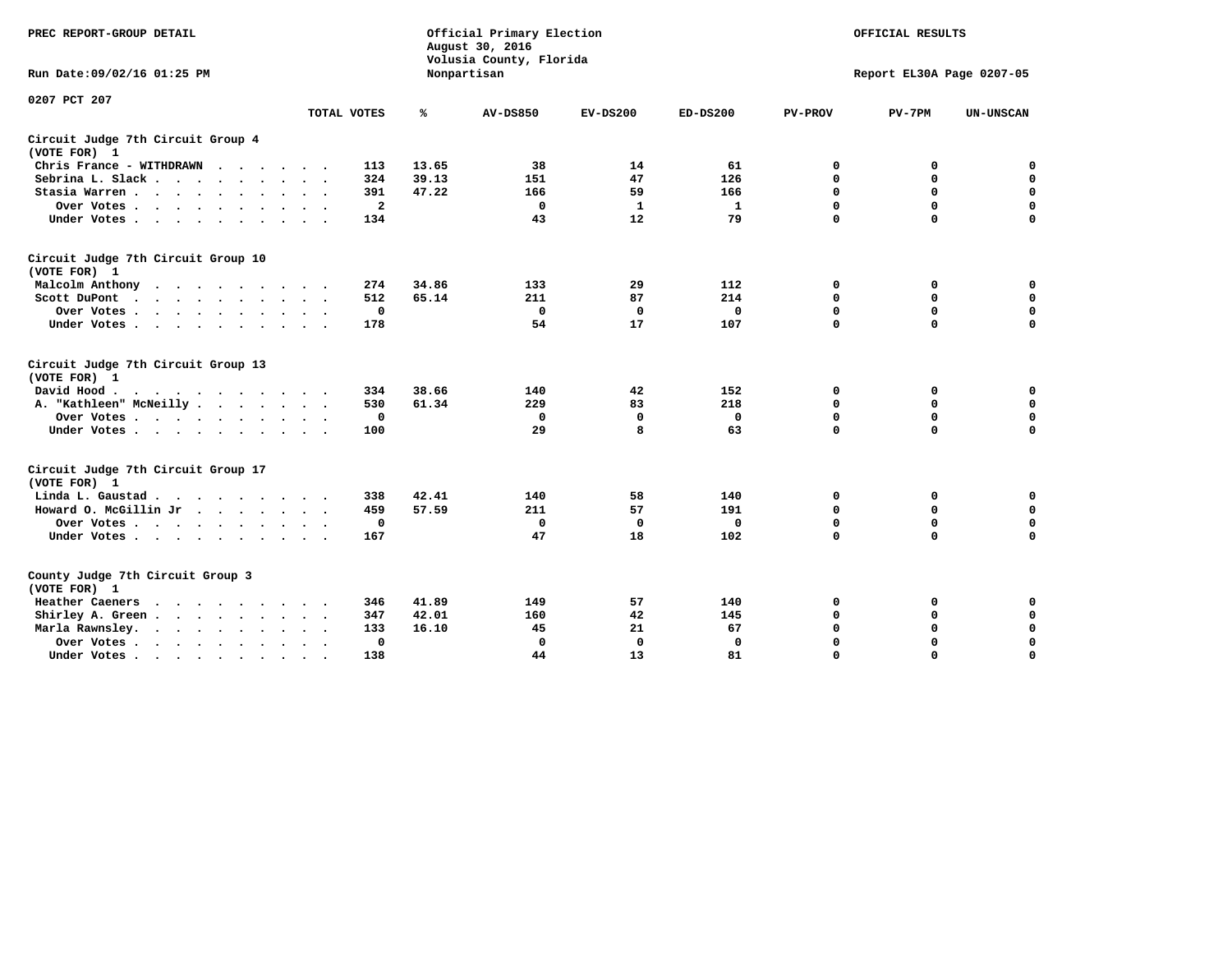| PREC REPORT-GROUP DETAIL                                           |                                      | Official Primary Election<br>August 30, 2016<br>Volusia County, Florida | OFFICIAL RESULTS |                |              |                |                           |                  |
|--------------------------------------------------------------------|--------------------------------------|-------------------------------------------------------------------------|------------------|----------------|--------------|----------------|---------------------------|------------------|
| Run Date: 09/02/16 01:25 PM                                        |                                      |                                                                         | Nonpartisan      |                |              |                | Report EL30A Page 0207-06 |                  |
| 0207 PCT 207                                                       | TOTAL VOTES                          | ℁                                                                       | <b>AV-DS850</b>  | $EV-DS200$     | $ED-DS200$   | <b>PV-PROV</b> | $PV-7PM$                  | <b>UN-UNSCAN</b> |
| Sheriff                                                            |                                      |                                                                         |                  |                |              |                |                           |                  |
| (VOTE FOR) 1                                                       |                                      |                                                                         |                  |                |              |                |                           |                  |
| Wendell C. Bradford                                                | 89                                   | 9.32                                                                    | 29               | 17             | 43           | $\mathbf 0$    | 0                         | $\mathbf 0$      |
| Dave Brannon                                                       | 259                                  | 27.12                                                                   | 96               | 38             | 125          | $\Omega$       | 0                         | $\mathbf 0$      |
| Mike Chitwood                                                      | 283                                  | 29.63                                                                   | 127              | 40             | 116          | $\mathbf 0$    | 0                         | 0                |
| Eric Dietrich.                                                     | 313                                  | 32.77                                                                   | 136              | 36             | 141          | $\Omega$       | 0                         | $\mathbf 0$      |
| James E. (Jim) Gillum                                              | 11                                   | 1.15                                                                    | $7\phantom{.0}$  | $\mathbf{1}$   | 3            | $\mathbf 0$    | $\mathbf 0$               | $\mathbf 0$      |
| Over Votes                                                         | $\mathbf{0}$                         |                                                                         | $\Omega$         | $\Omega$       | $\Omega$     | $\Omega$       | $\Omega$                  | $\mathbf 0$      |
| Under Votes                                                        | 9                                    |                                                                         | $\overline{3}$   | $\mathbf{1}$   | 5            | $\Omega$       | 0                         | $\Omega$         |
| Property Appraiser                                                 |                                      |                                                                         |                  |                |              |                |                           |                  |
| (VOTE FOR) 1                                                       |                                      |                                                                         |                  |                |              |                |                           |                  |
| Larry Bartlett.                                                    | 200                                  | 23.09                                                                   | 107              | 22             | 71           | $\mathbf 0$    | 0                         | 0                |
| H. Alan Burton.                                                    | 230                                  | 26.56                                                                   | 98               | 28             | 104          | 0              | 0                         | $\mathbf 0$      |
| Mike Swanto.                                                       | 436                                  | 50.35                                                                   | 164              | 73             | 199          | $\Omega$       | 0                         | $\mathbf 0$      |
| Over Votes                                                         | $\mathbf{0}$                         |                                                                         | $\Omega$         | $\mathbf 0$    | $\mathbf{0}$ | $\mathbf{0}$   | 0                         | $\mathbf 0$      |
| Under Votes                                                        | 98                                   |                                                                         | 29               | 10             | 59           | $\Omega$       | $\Omega$                  | $\mathbf 0$      |
| Supervisor of Elections                                            |                                      |                                                                         |                  |                |              |                |                           |                  |
| (VOTE FOR) 1                                                       |                                      |                                                                         |                  |                |              |                |                           |                  |
| Teresa Apgar<br>$\mathbf{r}$ . The state of the state $\mathbf{r}$ | 123                                  | 13.33                                                                   | 56               | 17             | 50           | 0              | 0                         | 0                |
| David Lee Davis                                                    | 52                                   | 5.63                                                                    | 17               | $\overline{7}$ | 28           | $\Omega$       | 0                         | $\mathbf 0$      |
| Bill Fyfe.                                                         | 103                                  | 11.16                                                                   | 40               | 10             | 53           | $\Omega$       | 0                         | 0                |
| Lisa Lewis                                                         | 645                                  | 69.88                                                                   | 278              | 94             | 273          | $\Omega$       | 0                         | $\mathbf 0$      |
| Over Votes                                                         | $\mathbf 0$                          |                                                                         | $\mathbf 0$      | $\mathbf 0$    | $\mathbf 0$  | $\mathbf 0$    | 0                         | $\mathbf 0$      |
| Under Votes                                                        | 41                                   |                                                                         | $7\phantom{.0}$  | 5              | 29           | $\Omega$       | $\Omega$                  | $\mathbf 0$      |
| County Council Chair<br>(VOTE FOR) 1                               |                                      |                                                                         |                  |                |              |                |                           |                  |
| Jason P. Davis.                                                    | 227                                  | 26.12                                                                   | 107              | 34             | 86           | 0              | 0                         | 0                |
| Greg Gimbert<br>$\cdots$                                           | 87                                   | 10.01                                                                   | 27               | 14             | 46           | $\Omega$       | $\Omega$                  | $\mathbf 0$      |
| Ed Kelley $\cdots$                                                 | 386                                  | 44.42                                                                   | 162              | 47             | 177          | $\mathbf 0$    | 0                         | 0                |
| Tom Laputka.<br>.                                                  | 169                                  | 19.45                                                                   | 63               | 31             | 75           | $\Omega$       | $\mathbf 0$               | 0                |
| Over Votes                                                         | $\mathbf 0$                          |                                                                         | $\mathbf 0$      | $\mathbf{0}$   | 0            | 0              | 0                         | 0                |
| Under Votes                                                        | 95                                   |                                                                         | 39               | 7              | 49           | $\Omega$       | $\Omega$                  | $\mathbf 0$      |
| Amendment 4                                                        |                                      |                                                                         |                  |                |              |                |                           |                  |
| (VOTE FOR) 1                                                       |                                      |                                                                         |                  |                |              |                |                           |                  |
| $Yes \cdot \cdot \cdot \cdot \cdot \cdot \cdot \cdot \cdot$        | 659<br>$\cdot$ .                     | 74.89                                                                   | 269              | 97             | 293          | 0              | 0                         | 0                |
| $No.$<br>$\sim$                                                    | 221                                  | 25.11                                                                   | 99               | 28             | 94           | $\Omega$       | 0                         | 0                |
| Over Votes .<br>$\cdots$                                           | $\mathbf 0$<br>$\sim$                |                                                                         | $\mathbf 0$      | $\mathbf{0}$   | $\mathbf 0$  | $\Omega$       | 0                         | $\pmb{0}$        |
| Under Votes                                                        | 84<br>$\ddot{\phantom{a}}$<br>$\sim$ |                                                                         | 30               | 8              | 46           | $\mathbf 0$    | 0                         | $\mathbf 0$      |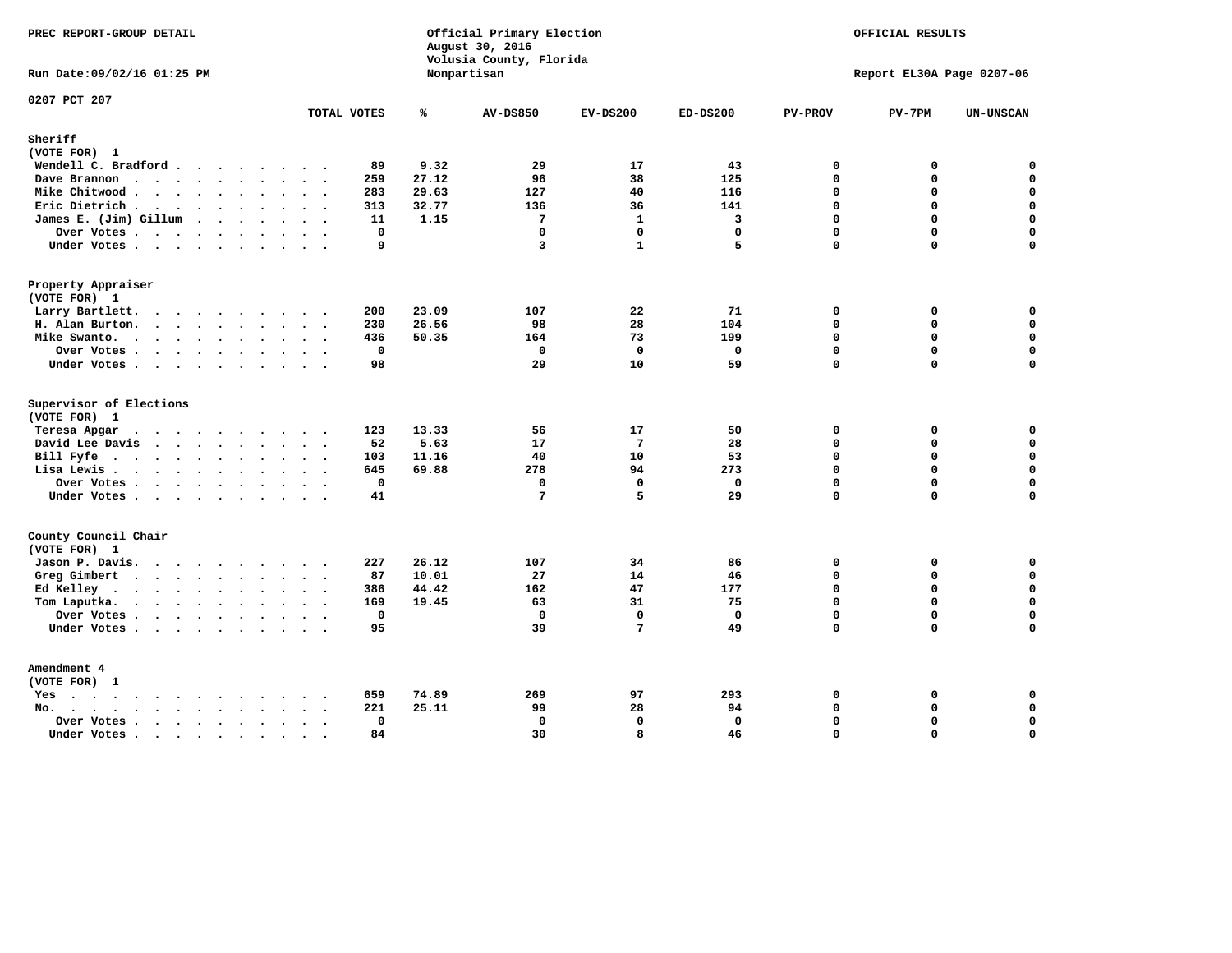| PREC REPORT-GROUP DETAIL                                                                                                                 |                                 |             |                   | Official Primary Election<br>August 30, 2016 |            |              |                | OFFICIAL RESULTS          |                  |
|------------------------------------------------------------------------------------------------------------------------------------------|---------------------------------|-------------|-------------------|----------------------------------------------|------------|--------------|----------------|---------------------------|------------------|
| Run Date:09/02/16 01:25 PM                                                                                                               |                                 |             | <b>STATISTICS</b> | Volusia County, Florida                      |            |              |                | Report EL30A Page 0208-01 |                  |
| 0208 PCT 208                                                                                                                             |                                 |             |                   |                                              |            |              |                |                           |                  |
|                                                                                                                                          |                                 | TOTAL VOTES | %ะ                | <b>AV-DS850</b>                              | $EV-DS200$ | $ED-DS200$   | <b>PV-PROV</b> | $PV-7PM$                  | <b>UN-UNSCAN</b> |
| REGISTERED VOTERS - TOTAL 4,543                                                                                                          |                                 |             |                   |                                              |            |              |                |                           |                  |
| REGISTERED VOTERS - Democratic                                                                                                           | $\cdot$ $\cdot$ $\cdot$ $\cdot$ | 1,462       | 32.18             |                                              |            |              |                |                           |                  |
| REGISTERED VOTERS - Republican                                                                                                           |                                 | 1,811       | 39.86             |                                              |            |              |                |                           |                  |
| REGISTERED VOTERS - Libertarian                                                                                                          |                                 | 14          | .31               |                                              |            |              |                |                           |                  |
| REGISTERED VOTERS - Nonpartisan                                                                                                          |                                 | 1,256       |                   |                                              |            |              |                |                           |                  |
| BALLOTS CAST - TOTAL.                                                                                                                    |                                 | 1,351       |                   | 550                                          | 175        | 625          |                |                           |                  |
| BALLOTS CAST - Democratic                                                                                                                |                                 | 446         | 33.01             | 164                                          | 62         | 219          |                |                           |                  |
| BALLOTS CAST - Republican                                                                                                                |                                 | 729         | 53.96             | 308                                          | 89         | 332          |                |                           |                  |
| BALLOTS CAST - Libertarian.                                                                                                              |                                 | 3           | .22               |                                              | O          | $\mathbf{2}$ |                |                           |                  |
| BALLOTS CAST - Nonpartisan.                                                                                                              |                                 | 173         | 12.81             | 77                                           | 24         | 72           |                |                           | 0                |
| BALLOTS CAST - BLANK.                                                                                                                    |                                 |             | .07               |                                              | O          | 0            | O              | $\Omega$                  |                  |
| VOTER TURNOUT - TOTAL<br>the contract of the contract of the contract of the contract of the contract of the contract of the contract of |                                 |             | 29.74             |                                              |            |              |                |                           |                  |
| VOTER TURNOUT - Democratic.                                                                                                              |                                 |             | 30.51             |                                              |            |              |                |                           |                  |
| VOTER TURNOUT - Republican.                                                                                                              |                                 |             | 40.25             |                                              |            |              |                |                           |                  |
| VOTER TURNOUT - Libertarian                                                                                                              |                                 |             | 21.43             |                                              |            |              |                |                           |                  |
| VOTER TURNOUT - BLANK<br>the contract of the contract of the contract of the contract of the contract of the contract of the contract of |                                 |             | .02               |                                              |            |              |                |                           |                  |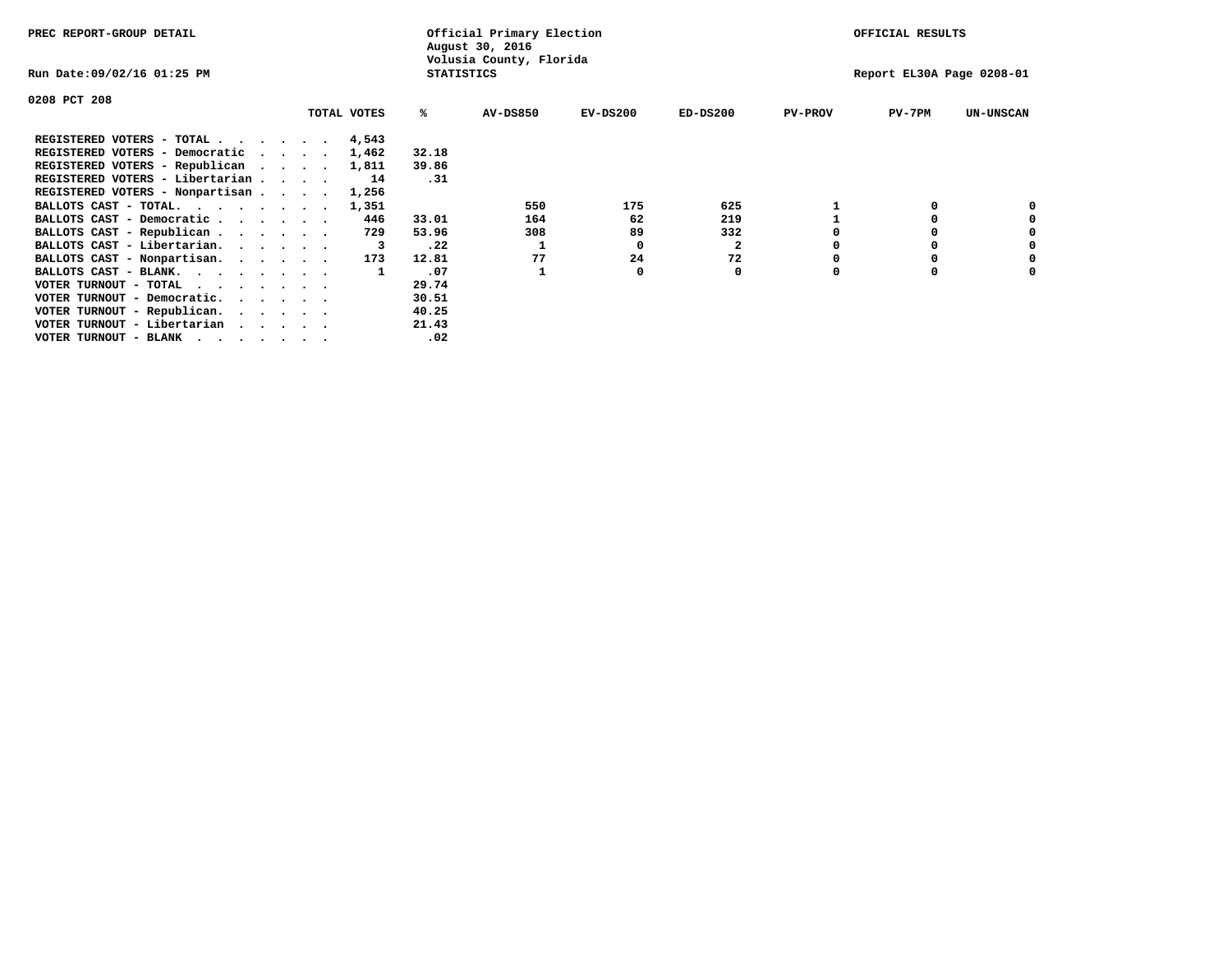| PREC REPORT-GROUP DETAIL<br>Run Date: 09/02/16 01:25 PM |             | Democratic | Official Primary Election<br>August 30, 2016<br>Volusia County, Florida | OFFICIAL RESULTS<br>Report EL30A Page 0208-02 |             |                |             |                  |
|---------------------------------------------------------|-------------|------------|-------------------------------------------------------------------------|-----------------------------------------------|-------------|----------------|-------------|------------------|
|                                                         |             |            |                                                                         |                                               |             |                |             |                  |
| 0208 PCT 208                                            | TOTAL VOTES | ℁          | <b>AV-DS850</b>                                                         | $EV-DS200$                                    | $ED-DS200$  | <b>PV-PROV</b> | $PV-7PM$    | <b>UN-UNSCAN</b> |
| United States Senator<br>(VOTE FOR) 1                   |             |            |                                                                         |                                               |             |                |             |                  |
| Roque "Rocky" De La Fuente.                             | 14          | 3.41       | 5                                                                       | 3                                             | 6           | 0              |             |                  |
| Alan Grayson                                            | 101         | 24.63      | 42                                                                      | 12                                            | 47          |                |             |                  |
| Pam Keith                                               | 78          | 19.02      | 41                                                                      | 15                                            | 22          |                |             | 0                |
| Reginald Luster                                         |             | 1.71       | 4                                                                       | 0                                             | 3           |                | $\Omega$    | $\mathbf 0$      |
| Patrick Murphy.                                         | 210         | 51.22      | 62                                                                      | 30                                            | 117         |                | O           | $\mathbf 0$      |
| Over Votes                                              | 0           |            | 0                                                                       | 0                                             | 0           | 0              | $\mathbf 0$ | $\mathbf 0$      |
| Under Votes                                             | 36          |            | 10                                                                      | $\mathbf{2}$                                  | 24          | $\Omega$       | $\Omega$    | 0                |
| Representative in Congress District 6<br>(VOTE FOR) 1   |             |            |                                                                         |                                               |             |                |             |                  |
| William (Bill) McCullough                               | 201         | 49.14      | 78                                                                      | 32                                            | 91          | 0              | 0           | 0                |
| Jay McGovern                                            | 76          | 18.58      | 31                                                                      | 10                                            | 34          | 1              | O           | 0                |
| George Pappas                                           | 44          | 10.76      | 19                                                                      | 7                                             | 18          | $\Omega$       | $\Omega$    | $\mathbf 0$      |
| Dwayne L. Taylor                                        | 88          | 21.52      | 22                                                                      | 12                                            | 54          | $\Omega$       | $\Omega$    | $\mathbf 0$      |
| Over Votes                                              | 0           |            | 0                                                                       | 0                                             | 0           | 0              | $\Omega$    |                  |
| Under Votes                                             | 37          |            | 14                                                                      | $\mathbf{1}$                                  | 22          | $\Omega$       | $\Omega$    |                  |
| State Representative District 26                        |             |            |                                                                         |                                               |             |                |             |                  |
| (VOTE FOR) 1                                            |             |            |                                                                         |                                               |             |                |             |                  |
| Patrick Henry                                           | 236         | 59.75      | 92                                                                      | 39                                            | 105         | 0              |             |                  |
| Steve Miller                                            | 159         | 40.25      | 53                                                                      | 17                                            | 88          |                | O           | 0                |
| Over Votes                                              | 0           |            | $\Omega$                                                                | O                                             | $\mathbf 0$ | $\Omega$       | O           | 0                |
| Under Votes                                             | 51          |            | 19                                                                      | 6                                             | 26          | $\Omega$       | $\mathbf 0$ | 0                |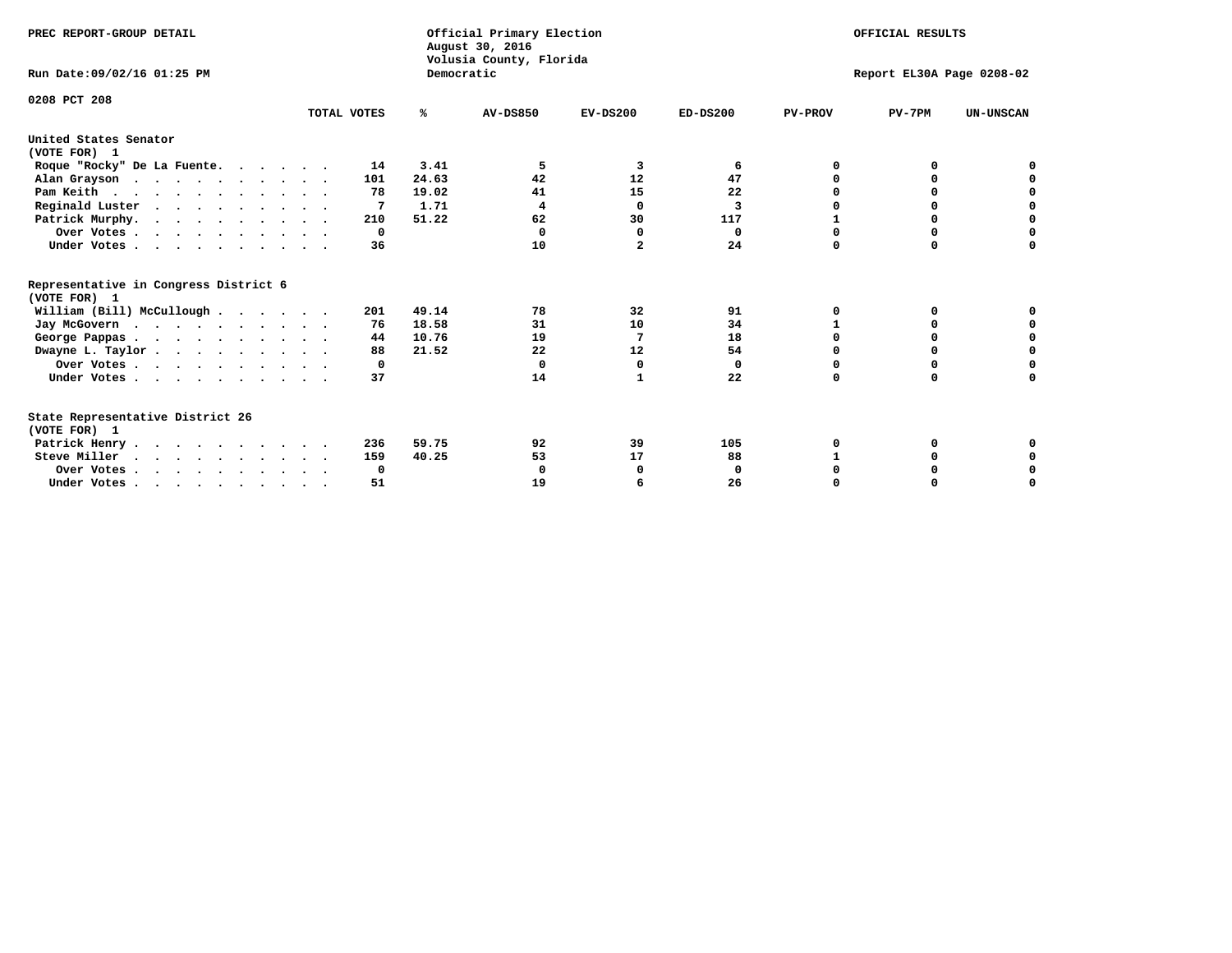| PREC REPORT-GROUP DETAIL<br>Run Date: 09/02/16 01:25 PM     |             | Republican | Official Primary Election<br>August 30, 2016<br>Volusia County, Florida | OFFICIAL RESULTS<br>Report EL30A Page 0208-03 |              |                |             |                  |
|-------------------------------------------------------------|-------------|------------|-------------------------------------------------------------------------|-----------------------------------------------|--------------|----------------|-------------|------------------|
| 0208 PCT 208                                                |             |            |                                                                         |                                               |              |                |             |                  |
|                                                             | TOTAL VOTES | %          | <b>AV-DS850</b>                                                         | $EV-DS200$                                    | $ED-DS200$   | <b>PV-PROV</b> | $PV-7PM$    | <b>UN-UNSCAN</b> |
| United States Senator                                       |             |            |                                                                         |                                               |              |                |             |                  |
| (VOTE FOR) 1                                                |             |            |                                                                         |                                               |              |                |             |                  |
| Carlos Beruff.                                              | 166         | 23.51      | 72                                                                      | 23                                            | 71           | 0              | 0           | 0                |
| Ernie Rivera                                                | 11          | 1.56       | 5                                                                       | $\overline{a}$                                | 4            | 0              | 0           | $\mathbf 0$      |
| Marco Rubio.                                                | 476         | 67.42      | 198                                                                     | 59                                            | 219          | $\mathbf 0$    | $\mathbf 0$ | $\mathbf 0$      |
| Dwight Mark Anthony Young                                   | 53          | 7.51       | 26                                                                      | 5                                             | 22           | 0              | $\mathbf 0$ | $\pmb{0}$        |
| Over Votes                                                  | 0           |            | 0                                                                       | $\Omega$                                      | $\mathbf{0}$ | $\mathbf 0$    | 0           | 0                |
| Under Votes                                                 | 23          |            | 7                                                                       | $\Omega$                                      | 16           | $\Omega$       | $\Omega$    | $\mathbf 0$      |
| Representative in Congress District 6<br>(VOTE FOR) 1       |             |            |                                                                         |                                               |              |                |             |                  |
| Fred Costello                                               | 155         | 22.76      | 62                                                                      | 23                                            | 70           | 0              | 0           | 0                |
| Ron Desantis                                                | 403         | 59.18      | 173                                                                     | 42                                            | 188          | 0              | 0           | $\mathbf 0$      |
| G. G. Galloway.                                             | 123         | 18.06      | 56                                                                      | 20                                            | 47           | $\mathbf 0$    | $\Omega$    | $\mathbf 0$      |
| Over Votes                                                  | $\Omega$    |            | $\mathbf 0$                                                             | $\mathbf 0$                                   | $\mathbf 0$  | $\mathbf 0$    | $\Omega$    | $\mathbf 0$      |
| Under Votes                                                 | 48          |            | 17                                                                      | 4                                             | 27           | $\mathbf 0$    | $\Omega$    | $\mathbf 0$      |
| State Committeeman                                          |             |            |                                                                         |                                               |              |                |             |                  |
| (VOTE FOR) 1                                                |             |            |                                                                         |                                               |              |                |             |                  |
| Paul W. Deering                                             | 388         | 69.41      | 178                                                                     | 40                                            | 170          | 0              | 0           | 0                |
| James Oddie.                                                | 171         | 30.59      | 77                                                                      | 26                                            | 68           | 0              | 0           | $\mathbf 0$      |
| Over Votes                                                  | 0           |            | 0                                                                       | $\mathbf 0$                                   | 0            | 0              | $\mathbf 0$ | $\mathbf 0$      |
| Under Votes<br>$\ddot{\phantom{0}}$                         | 170         |            | 53                                                                      | 23                                            | 94           | $\mathbf 0$    | 0           | $\mathbf 0$      |
| State Committeewoman<br>(VOTE FOR) 1                        |             |            |                                                                         |                                               |              |                |             |                  |
| Dana Christina Dougherty<br>$\cdot$ $\cdot$ $\cdot$ $\cdot$ | 310         | 53.54      | 141                                                                     | 37                                            | 132          | 0              | 0           | 0                |
| Marilyn C. Ford                                             | 269         | 46.46      | 121                                                                     | 31                                            | 117          | 0              | 0           | 0                |
| Over Votes                                                  | 0           |            | 0                                                                       | 0                                             | $\mathbf 0$  | 0              | 0           | $\mathbf 0$      |
| Under Votes, , , , , , , , , ,                              | 150         |            | 46                                                                      | 21                                            | 83           | $\Omega$       | $\Omega$    | $\Omega$         |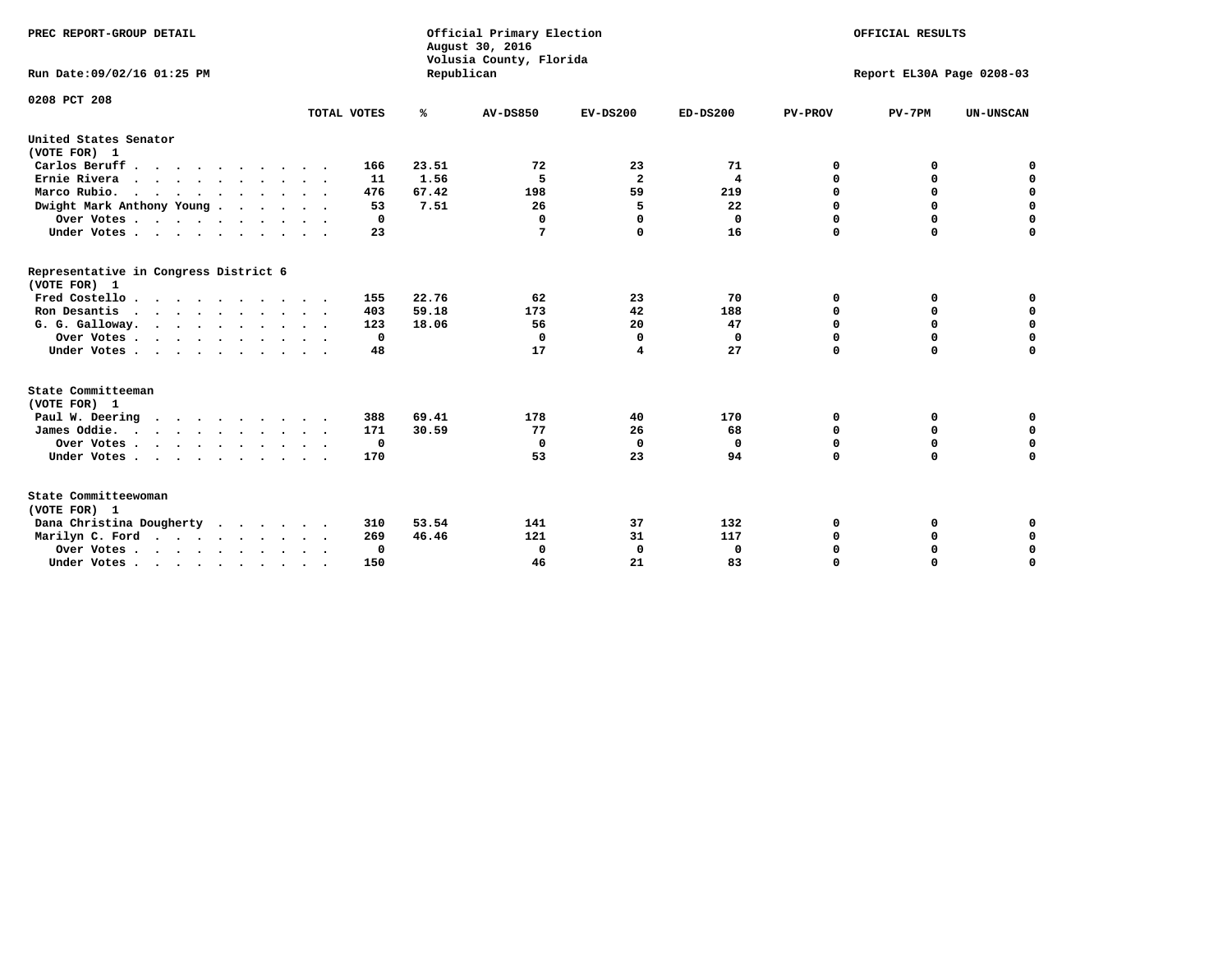| PREC REPORT-GROUP DETAIL<br>Run Date: 09/02/16 01:25 PM |  |  |  |  | Official Primary Election<br>August 30, 2016<br>Volusia County, Florida<br>Libertarian | OFFICIAL RESULTS<br>Report EL30A Page 0208-04 |        |                 |            |            |                |          |                  |
|---------------------------------------------------------|--|--|--|--|----------------------------------------------------------------------------------------|-----------------------------------------------|--------|-----------------|------------|------------|----------------|----------|------------------|
|                                                         |  |  |  |  |                                                                                        |                                               |        |                 |            |            |                |          |                  |
| 0208 PCT 208                                            |  |  |  |  |                                                                                        | TOTAL VOTES                                   | ℁      | <b>AV-DS850</b> | $EV-DS200$ | $ED-DS200$ | <b>PV-PROV</b> | $PV-7PM$ | <b>UN-UNSCAN</b> |
| United States Senator<br>(VOTE FOR) 1                   |  |  |  |  |                                                                                        |                                               |        |                 |            |            |                |          |                  |
| Augustus Invictus.                                      |  |  |  |  |                                                                                        | 0                                             |        |                 | 0          | 0          |                |          | 0                |
| Paul Stanton                                            |  |  |  |  |                                                                                        |                                               | 100.00 |                 |            |            |                |          | 0                |
| Over Votes                                              |  |  |  |  |                                                                                        | 0                                             |        |                 |            | 0          |                |          | 0                |
| Under Votes                                             |  |  |  |  |                                                                                        | 0                                             |        |                 |            | 0          |                |          | 0                |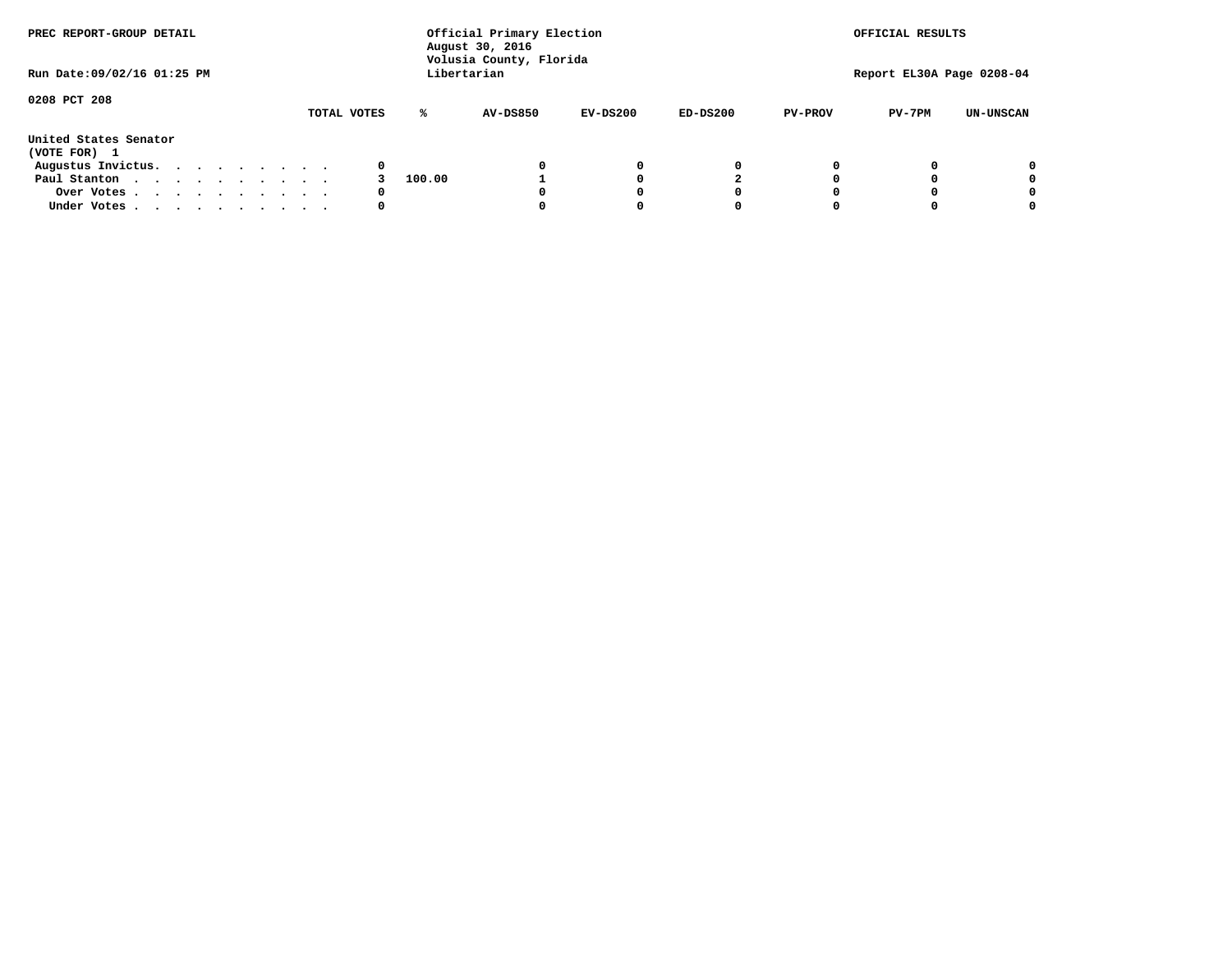| PREC REPORT-GROUP DETAIL                                                                                                                                                                                                                         |                                  |       | Official Primary Election<br>August 30, 2016<br>Volusia County, Florida | OFFICIAL RESULTS<br>Report EL30A Page 0208-05 |              |                |             |                  |
|--------------------------------------------------------------------------------------------------------------------------------------------------------------------------------------------------------------------------------------------------|----------------------------------|-------|-------------------------------------------------------------------------|-----------------------------------------------|--------------|----------------|-------------|------------------|
| Run Date:09/02/16 01:25 PM                                                                                                                                                                                                                       |                                  |       | Nonpartisan                                                             |                                               |              |                |             |                  |
| 0208 PCT 208                                                                                                                                                                                                                                     |                                  |       |                                                                         |                                               |              |                |             |                  |
|                                                                                                                                                                                                                                                  | TOTAL VOTES                      | ℁     | <b>AV-DS850</b>                                                         | $EV-DS200$                                    | $ED-DS200$   | <b>PV-PROV</b> | $PV-7PM$    | <b>UN-UNSCAN</b> |
| Circuit Judge 7th Circuit Group 4<br>(VOTE FOR) 1                                                                                                                                                                                                |                                  |       |                                                                         |                                               |              |                |             |                  |
| Chris France - WITHDRAWN                                                                                                                                                                                                                         | 186                              | 16.16 | 62                                                                      | 19                                            | 105          | 0              | 0           | 0                |
| Sebrina L. Slack                                                                                                                                                                                                                                 | 447                              | 38.84 | 181                                                                     | 59                                            | 207          | $\mathbf 0$    | 0           | $\mathbf 0$      |
| Stasia Warren                                                                                                                                                                                                                                    | 518                              | 45.00 | 233                                                                     | 73                                            | 211          | $\mathbf{1}$   | $\mathbf 0$ | $\mathbf 0$      |
| Over Votes                                                                                                                                                                                                                                       | 1                                |       | $\mathbf 0$                                                             | $\mathbf 0$                                   | $\mathbf{1}$ | 0              | $\mathbf 0$ | $\pmb{0}$        |
| Under Votes.                                                                                                                                                                                                                                     | 199                              |       | 74                                                                      | 24                                            | 101          | $\Omega$       | $\Omega$    | $\Omega$         |
| Circuit Judge 7th Circuit Group 10<br>(VOTE FOR) 1                                                                                                                                                                                               |                                  |       |                                                                         |                                               |              |                |             |                  |
| Malcolm Anthony<br>.                                                                                                                                                                                                                             | 374                              | 33.94 | 191                                                                     | 45                                            | 137          | 1              | 0           | 0                |
| Scott DuPont                                                                                                                                                                                                                                     | 728                              | 66.06 | 267                                                                     | 99                                            | 362          | $\mathbf 0$    | $\mathbf 0$ | $\mathbf 0$      |
| Over Votes<br>$\ddot{\phantom{1}}$                                                                                                                                                                                                               | $\mathbf{o}$                     |       | $\Omega$                                                                | $\mathbf{0}$                                  | $\mathbf{0}$ | $\mathbf 0$    | $\mathbf 0$ | $\mathbf 0$      |
| Under Votes                                                                                                                                                                                                                                      | 249                              |       | 92                                                                      | 31                                            | 126          | $\mathbf 0$    | $\mathbf 0$ | 0                |
| Circuit Judge 7th Circuit Group 13<br>(VOTE FOR) 1                                                                                                                                                                                               |                                  |       |                                                                         |                                               |              |                |             |                  |
| David Hood.                                                                                                                                                                                                                                      | 454                              | 38.84 | 196                                                                     | 43                                            | 215          | $\mathbf 0$    | 0           | $\mathbf 0$      |
| A. "Kathleen" McNeilly                                                                                                                                                                                                                           | 715                              | 61.16 | 291                                                                     | 110                                           | 313          | $\mathbf{1}$   | $\mathbf 0$ | $\mathbf 0$      |
| Over Votes                                                                                                                                                                                                                                       | 0                                |       | 0                                                                       | 0                                             | 0            | 0              | $\mathbf 0$ | $\mathbf 0$      |
| Under Votes.                                                                                                                                                                                                                                     | 182                              |       | 63                                                                      | 22                                            | 97           | $\mathbf 0$    | $\Omega$    | 0                |
| Circuit Judge 7th Circuit Group 17<br>(VOTE FOR) 1                                                                                                                                                                                               |                                  |       |                                                                         |                                               |              |                |             |                  |
| Linda L. Gaustad                                                                                                                                                                                                                                 | 535                              | 48.07 | 214                                                                     | 75                                            | 245          | 1              | 0           | $\mathbf 0$      |
| Howard O. McGillin Jr                                                                                                                                                                                                                            | 578                              | 51.93 | 251                                                                     | 66                                            | 261          | $\mathbf 0$    | $\mathbf 0$ | $\mathbf 0$      |
| Over Votes                                                                                                                                                                                                                                       | $\mathbf 0$                      |       | $\mathbf{0}$                                                            | $\mathbf 0$                                   | $\mathbf 0$  | $\mathbf 0$    | $\mathbf 0$ | 0                |
| Under Votes                                                                                                                                                                                                                                      | 238                              |       | 85                                                                      | 34                                            | 119          | $\mathbf 0$    | $\mathbf 0$ | $\mathbf 0$      |
| County Judge 7th Circuit Group 3<br>(VOTE FOR) 1                                                                                                                                                                                                 |                                  |       |                                                                         |                                               |              |                |             |                  |
| Heather Caeners<br>. The contract of the contract of the contract of the contract of the contract of the contract of the contract of the contract of the contract of the contract of the contract of the contract of the contract of the contrac | 416                              | 36.05 | 162                                                                     | 55                                            | 199          | 0              | 0           | $\mathbf 0$      |
| Shirley A. Green                                                                                                                                                                                                                                 | 468                              | 40.55 | 211                                                                     | 53                                            | 203          | $\mathbf{1}$   | 0           | $\mathbf 0$      |
| Marla Rawnsley.<br>$\mathbf{r}$ , and $\mathbf{r}$ , and $\mathbf{r}$ , and $\mathbf{r}$                                                                                                                                                         | 270                              | 23.40 | 102                                                                     | 41                                            | 127          | 0              | $\mathbf 0$ | $\mathbf 0$      |
| Over Votes<br>$\ddot{\phantom{0}}$<br>$\ddot{\phantom{1}}$                                                                                                                                                                                       | $\Omega$<br>$\ddot{\phantom{1}}$ |       | 0                                                                       | $\mathbf{0}$                                  | $\mathbf{0}$ | $\mathbf 0$    | $\mathbf 0$ | $\mathbf 0$      |
| Under Votes<br>$\bullet$                                                                                                                                                                                                                         | 197                              |       | 75                                                                      | 26                                            | 96           | $\mathbf 0$    | $\mathbf 0$ | $\Omega$         |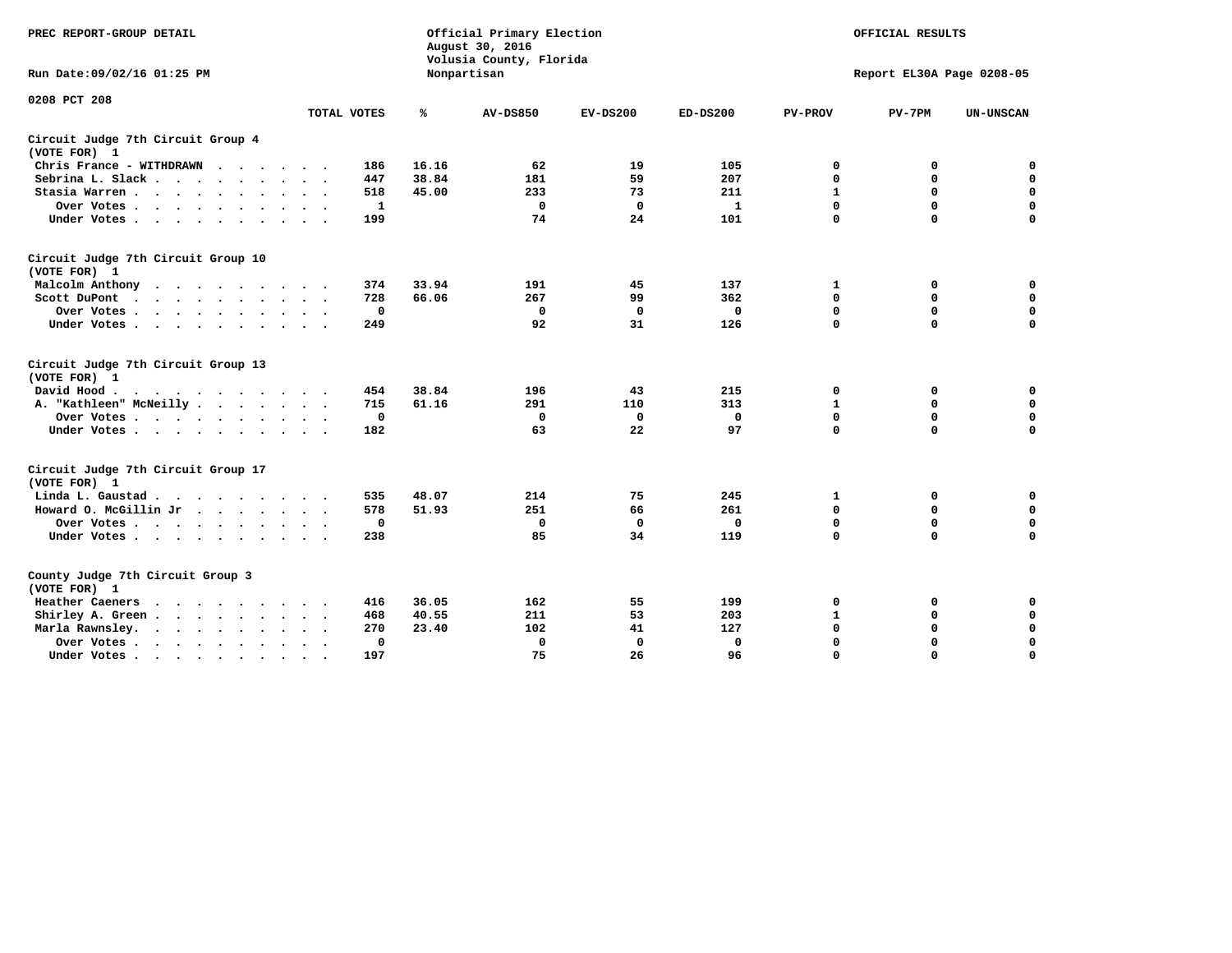| PREC REPORT-GROUP DETAIL                                                                                                 |                                |       | Official Primary Election<br>August 30, 2016<br>Volusia County, Florida | OFFICIAL RESULTS  |                    |                           |               |                            |  |  |
|--------------------------------------------------------------------------------------------------------------------------|--------------------------------|-------|-------------------------------------------------------------------------|-------------------|--------------------|---------------------------|---------------|----------------------------|--|--|
| Run Date: 09/02/16 01:25 PM                                                                                              |                                |       | Nonpartisan                                                             |                   |                    | Report EL30A Page 0208-06 |               |                            |  |  |
| 0208 PCT 208                                                                                                             | TOTAL VOTES                    | ℁     | <b>AV-DS850</b>                                                         | $EV-DS200$        | $ED-DS200$         | <b>PV-PROV</b>            | $PV-7PM$      | <b>UN-UNSCAN</b>           |  |  |
| Sheriff                                                                                                                  |                                |       |                                                                         |                   |                    |                           |               |                            |  |  |
| (VOTE FOR) 1                                                                                                             |                                |       |                                                                         |                   |                    |                           |               |                            |  |  |
| Wendell C. Bradford                                                                                                      | 123                            | 9.31  | 45                                                                      | 20                | 58                 | $\mathbf 0$               | 0             | $\mathbf 0$                |  |  |
| Dave Brannon                                                                                                             | 298                            | 22.56 | 111                                                                     | 52                | 135                | $\Omega$                  | 0             | $\mathbf 0$                |  |  |
| Mike Chitwood                                                                                                            | 469                            | 35.50 | 207                                                                     | 62                | 200                | $\mathbf 0$               | 0             | 0                          |  |  |
| Eric Dietrich.                                                                                                           | 410                            | 31.04 | 160                                                                     | 37                | 212                | $\mathbf{1}$              | 0             | $\mathbf 0$                |  |  |
| James E. (Jim) Gillum                                                                                                    | 21                             | 1.59  | 12                                                                      | $\mathbf{1}$      | 8                  | $\mathbf 0$               | $\mathbf 0$   | $\mathbf 0$                |  |  |
| Over Votes                                                                                                               | $\mathbf{0}$                   |       | $\Omega$                                                                | $\Omega$          | $\Omega$           | $\Omega$                  | $\Omega$      | $\mathbf 0$                |  |  |
| Under Votes                                                                                                              | 30                             |       | 15                                                                      | 3                 | 12                 | $\mathbf 0$               | 0             | $\Omega$                   |  |  |
| Property Appraiser                                                                                                       |                                |       |                                                                         |                   |                    |                           |               |                            |  |  |
| (VOTE FOR) 1                                                                                                             |                                |       |                                                                         |                   |                    |                           |               |                            |  |  |
| Larry Bartlett.<br>$\sim$                                                                                                | 290<br>$\sim$                  | 24.43 | 127                                                                     | 34                | 129                | $\mathbf 0$               | 0             | 0                          |  |  |
| H. Alan Burton.                                                                                                          | 321                            | 27.04 | 137                                                                     | 35                | 149                | $\mathbf{0}$              | 0             | $\mathbf 0$                |  |  |
| Mike Swanto.                                                                                                             | 576                            | 48.53 | 219                                                                     | 89                | 267                | $\mathbf{1}$              | 0             | $\mathbf 0$                |  |  |
| Over Votes                                                                                                               | $\mathbf 0$                    |       | $\Omega$<br>67                                                          | $\mathbf 0$<br>17 | $\mathbf{0}$<br>80 | $\mathbf{0}$<br>$\Omega$  | 0<br>$\Omega$ | $\mathbf 0$<br>$\mathbf 0$ |  |  |
| Under Votes                                                                                                              | 164                            |       |                                                                         |                   |                    |                           |               |                            |  |  |
| Supervisor of Elections                                                                                                  |                                |       |                                                                         |                   |                    |                           |               |                            |  |  |
| (VOTE FOR) 1                                                                                                             |                                |       |                                                                         |                   |                    |                           |               |                            |  |  |
| Teresa Apgar                                                                                                             | 193                            | 15.63 | 69                                                                      | 29                | 94                 | 1                         | 0             | 0                          |  |  |
| David Lee Davis                                                                                                          | 108                            | 8.74  | 53                                                                      | $\overline{7}$    | 48                 | $\Omega$                  | 0             | $\mathbf 0$                |  |  |
| Bill Fyfe                                                                                                                | 159                            | 12.87 | 57                                                                      | 25                | 77                 | $\Omega$                  | 0             | 0                          |  |  |
| Lisa Lewis                                                                                                               | 775                            | 62.75 | 330                                                                     | 97                | 348                | $\mathbf 0$               | 0             | $\mathbf 0$                |  |  |
| Over Votes                                                                                                               | $\mathbf 0$                    |       | $\mathbf 0$                                                             | $\mathbf 0$       | $\mathbf 0$        | $\mathbf 0$               | 0             | $\mathbf 0$                |  |  |
| Under Votes                                                                                                              | 116                            |       | 41                                                                      | 17                | 58                 | $\Omega$                  | $\Omega$      | $\mathbf 0$                |  |  |
| County Council Chair<br>(VOTE FOR) 1                                                                                     |                                |       |                                                                         |                   |                    |                           |               |                            |  |  |
| Jason P. Davis.                                                                                                          | 316                            | 26.44 | 137                                                                     | 39                | 139                | 1                         | 0             | 0                          |  |  |
| Greg Gimbert<br>$\cdots$                                                                                                 | 206                            | 17.24 | 85                                                                      | 27                | 94                 | $\Omega$                  | $\Omega$      | $\mathbf 0$                |  |  |
| Ed Kelley $\cdots$                                                                                                       | 472                            | 39.50 | 186                                                                     | 59                | 227                | $\mathbf 0$               | 0             | $\mathbf 0$                |  |  |
| Tom Laputka.<br>$\mathbf{r}$ , $\mathbf{r}$ , $\mathbf{r}$ , $\mathbf{r}$ , $\mathbf{r}$ , $\mathbf{r}$ , $\mathbf{r}$   | 201                            | 16.82 | 77                                                                      | 33                | 91                 | $\Omega$                  | $\mathbf 0$   | $\mathbf 0$                |  |  |
| Over Votes                                                                                                               | $\mathbf 0$                    |       | $\mathbf 0$                                                             | $\Omega$          | 0                  | $\mathbf 0$               | 0             | 0                          |  |  |
| Under Votes                                                                                                              | 156                            |       | 65                                                                      | 17                | 74                 | $\Omega$                  | $\Omega$      | $\mathbf 0$                |  |  |
| Amendment 4                                                                                                              |                                |       |                                                                         |                   |                    |                           |               |                            |  |  |
| (VOTE FOR) 1                                                                                                             |                                |       |                                                                         |                   |                    |                           |               |                            |  |  |
| $Yes \cdot \cdot \cdot \cdot \cdot \cdot \cdot \cdot \cdot$<br>$\bullet$                                                 | 935                            | 76.58 | 388                                                                     | 123               | 423                | 1                         | 0             | 0                          |  |  |
| $\cdot$ $\cdot$ $\cdot$ $\cdot$ $\cdot$<br>$No.$<br>$\ddot{\phantom{a}}$<br>$\ddot{\phantom{a}}$<br>$\ddot{\phantom{a}}$ | 286<br>$\sim$<br>$\sim$ $\sim$ | 23.42 | 109                                                                     | 36                | 141                | $\mathbf 0$               | $\mathbf 0$   | $\mathbf 0$                |  |  |
| Over Votes.<br>$\cdots$<br>$\ddot{\phantom{a}}$                                                                          | 0<br>$\ddot{\phantom{a}}$      |       | 0                                                                       | $\mathbf 0$       | $\mathbf 0$        | $\mathbf 0$               | 0             | $\mathbf 0$                |  |  |
| Under Votes<br>$\sim$                                                                                                    | 130<br>$\sim$<br>$\sim$        |       | 53                                                                      | 16                | 61                 | $\mathbf 0$               | 0             | $\mathbf 0$                |  |  |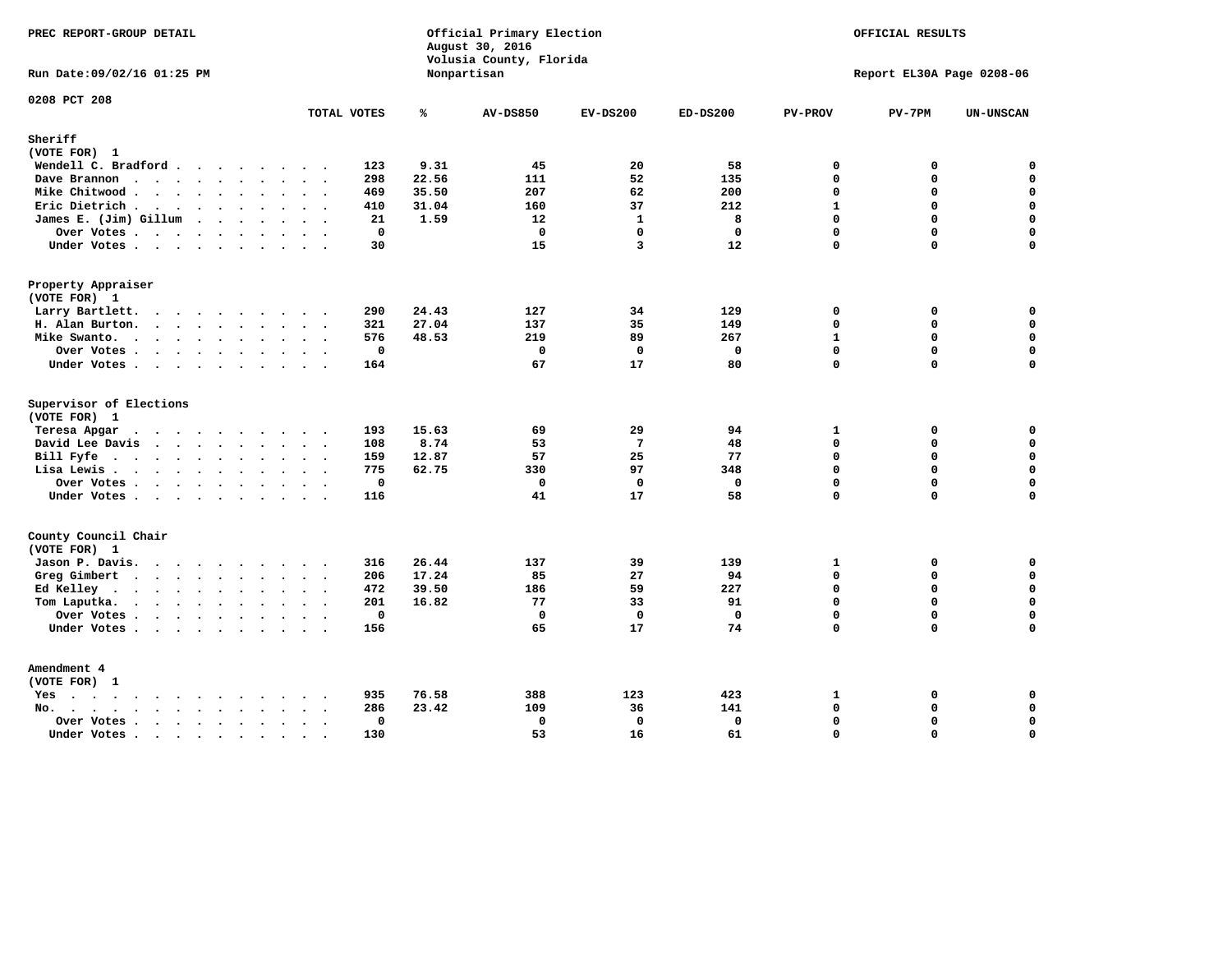| PREC REPORT-GROUP DETAIL          |  |             |                   | Official Primary Election<br>August 30, 2016 |            |              |                | OFFICIAL RESULTS          |                  |
|-----------------------------------|--|-------------|-------------------|----------------------------------------------|------------|--------------|----------------|---------------------------|------------------|
| Run Date:09/02/16 01:25 PM        |  |             | <b>STATISTICS</b> | Volusia County, Florida                      |            |              |                | Report EL30A Page 0212-01 |                  |
| 0212 PCT 212                      |  |             |                   |                                              |            |              |                |                           |                  |
|                                   |  | TOTAL VOTES | ℁                 | AV-DS850                                     | $EV-DS200$ | $ED-DS200$   | <b>PV-PROV</b> | $PV-7PM$                  | <b>UN-UNSCAN</b> |
| REGISTERED VOTERS - TOTAL         |  | 3,331       |                   |                                              |            |              |                |                           |                  |
| REGISTERED VOTERS - Democratic    |  | 1,281       | 38.46             |                                              |            |              |                |                           |                  |
| REGISTERED VOTERS - Republican    |  | 1,169       | 35.09             |                                              |            |              |                |                           |                  |
| REGISTERED VOTERS - Libertarian   |  |             | .21               |                                              |            |              |                |                           |                  |
| REGISTERED VOTERS - Nonpartisan   |  | 874         |                   |                                              |            |              |                |                           |                  |
| BALLOTS CAST - TOTAL.             |  | 1,063       |                   | 438                                          | 179        | 446          |                |                           |                  |
| BALLOTS CAST - Democratic         |  | 441         | 41.49             | 188                                          | 79         | 174          |                |                           |                  |
| BALLOTS CAST - Republican         |  | 494         | 46.47             | 198                                          | 76         | 220          |                |                           |                  |
| BALLOTS CAST - Libertarian.       |  | 4           | .38               |                                              |            | $\mathbf{2}$ |                |                           |                  |
| BALLOTS CAST - Nonpartisan.       |  | 124         | 11.67             | 51                                           | 23         | 50           |                |                           |                  |
| BALLOTS CAST - BLANK.             |  |             |                   | <sup>0</sup>                                 |            | 0            |                |                           |                  |
| VOTER TURNOUT - TOTAL<br>$\cdots$ |  |             | 31.91             |                                              |            |              |                |                           |                  |
| VOTER TURNOUT - Democratic.       |  |             | 34.43             |                                              |            |              |                |                           |                  |
| VOTER TURNOUT - Republican.       |  |             | 42.26             |                                              |            |              |                |                           |                  |
| VOTER TURNOUT - Libertarian       |  |             | 57.14             |                                              |            |              |                |                           |                  |
| VOTER TURNOUT - BLANK             |  |             |                   |                                              |            |              |                |                           |                  |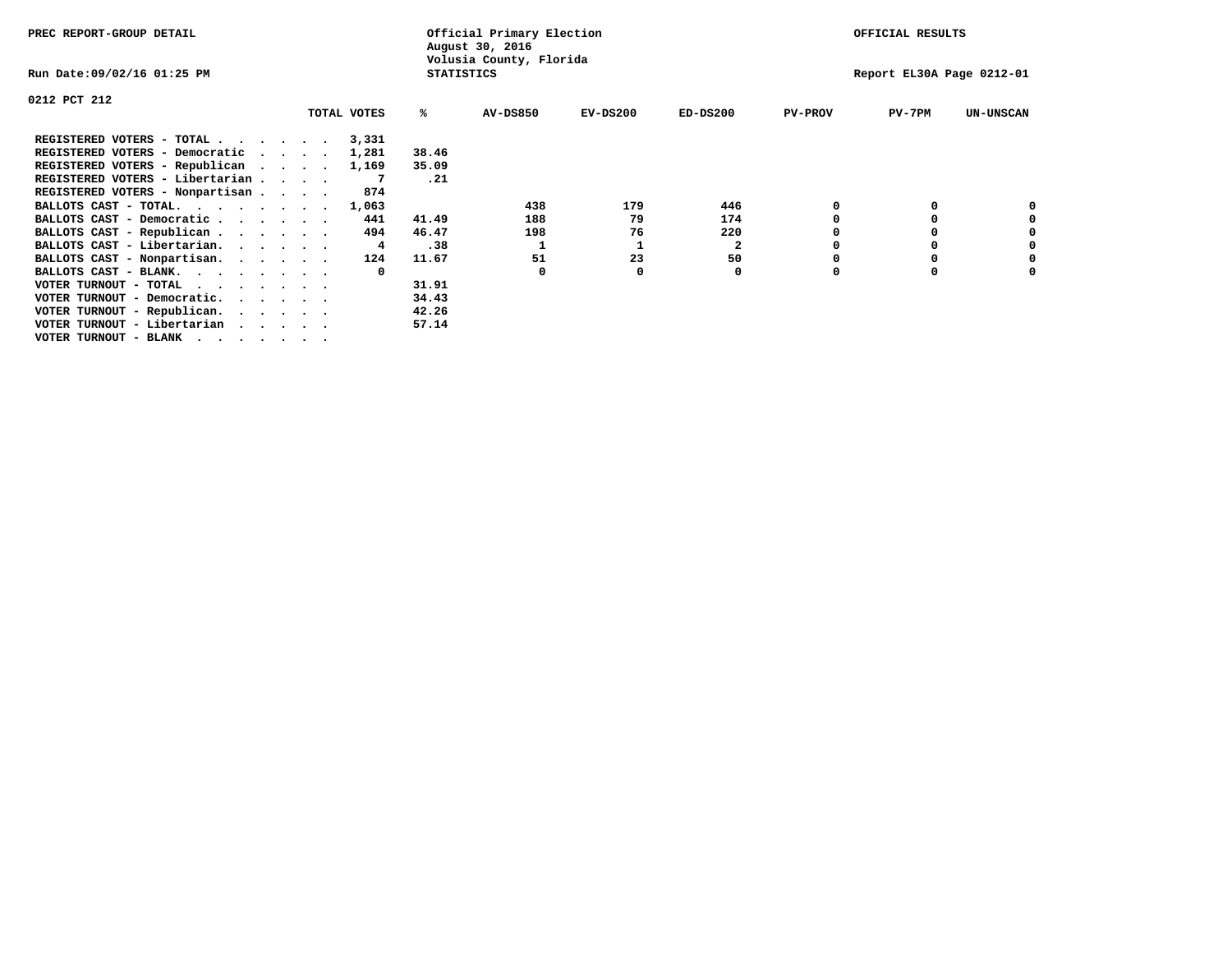| PREC REPORT-GROUP DETAIL                              |              |            | Official Primary Election<br>August 30, 2016<br>Volusia County, Florida | OFFICIAL RESULTS |             |                           |          |                  |
|-------------------------------------------------------|--------------|------------|-------------------------------------------------------------------------|------------------|-------------|---------------------------|----------|------------------|
| Run Date: 09/02/16 01:25 PM                           |              | Democratic |                                                                         |                  |             | Report EL30A Page 0212-02 |          |                  |
| 0212 PCT 212                                          | TOTAL VOTES  | ℁          | <b>AV-DS850</b>                                                         | $EV-DS200$       | $ED-DS200$  | <b>PV-PROV</b>            | $PV-7PM$ | <b>UN-UNSCAN</b> |
| United States Senator<br>(VOTE FOR) 1                 |              |            |                                                                         |                  |             |                           |          |                  |
| Roque "Rocky" De La Fuente.                           | 16           | 3.81       | 7                                                                       | 6                | 3           | O                         | O        |                  |
| Alan Grayson                                          | 110          | 26.19      | 40                                                                      | 13               | 57          |                           |          |                  |
| Pam Keith                                             | 61           | 14.52      | 26                                                                      | 9                | 26          |                           | $\Omega$ | 0                |
| Reginald Luster                                       |              | 1.67       | 6                                                                       | 1                | $\Omega$    |                           | 0        | $\mathbf 0$      |
| Patrick Murphy.                                       | 226          | 53.81      | 100                                                                     | 49               | 77          |                           | 0        | $\mathbf 0$      |
| Over Votes                                            | $\mathbf{o}$ |            | 0                                                                       | 0                | $\mathbf 0$ |                           | 0        | $\mathbf 0$      |
| Under Votes                                           | 21           |            | 9                                                                       | $\mathbf{1}$     | 11          |                           | 0        | 0                |
| Representative in Congress District 6<br>(VOTE FOR) 1 |              |            |                                                                         |                  |             |                           |          |                  |
| William (Bill) McCullough                             | 193          | 47.30      | 79                                                                      | 31               | 83          | O                         | 0        |                  |
| Jay McGovern                                          | 65           | 15.93      | 32                                                                      | 9                | 24          |                           | 0        | 0                |
| George Pappas.                                        | 67           | 16.42      | 30                                                                      | 15               | 22          |                           | 0        | 0                |
| Dwayne L. Taylor                                      | 83           | 20.34      | 32                                                                      | 20               | 31          |                           | 0        | $\mathbf 0$      |
| Over Votes                                            | 0            |            | $\Omega$                                                                | O                | 0           |                           | $\Omega$ | $\mathbf 0$      |
| Under Votes                                           | 33           |            | 15                                                                      | 4                | 14          | $\Omega$                  | $\Omega$ | $\Omega$         |
| State Representative District 26<br>(VOTE FOR) 1      |              |            |                                                                         |                  |             |                           |          |                  |
| Patrick Henry.                                        | 237          | 61.72      | 97                                                                      | 45               | 95          | 0                         | 0        |                  |
| Steve Miller                                          | 147          | 38.28      | 68                                                                      | 25               | 54          |                           | 0        | $\Omega$         |
| Over Votes                                            | 0            |            | 0                                                                       | $\mathbf 0$      | 0           |                           | 0        | 0                |
| Under Votes                                           | 57           |            | 23                                                                      | 9                | 25          | $\Omega$                  | 0        | 0                |
|                                                       |              |            |                                                                         |                  |             |                           |          |                  |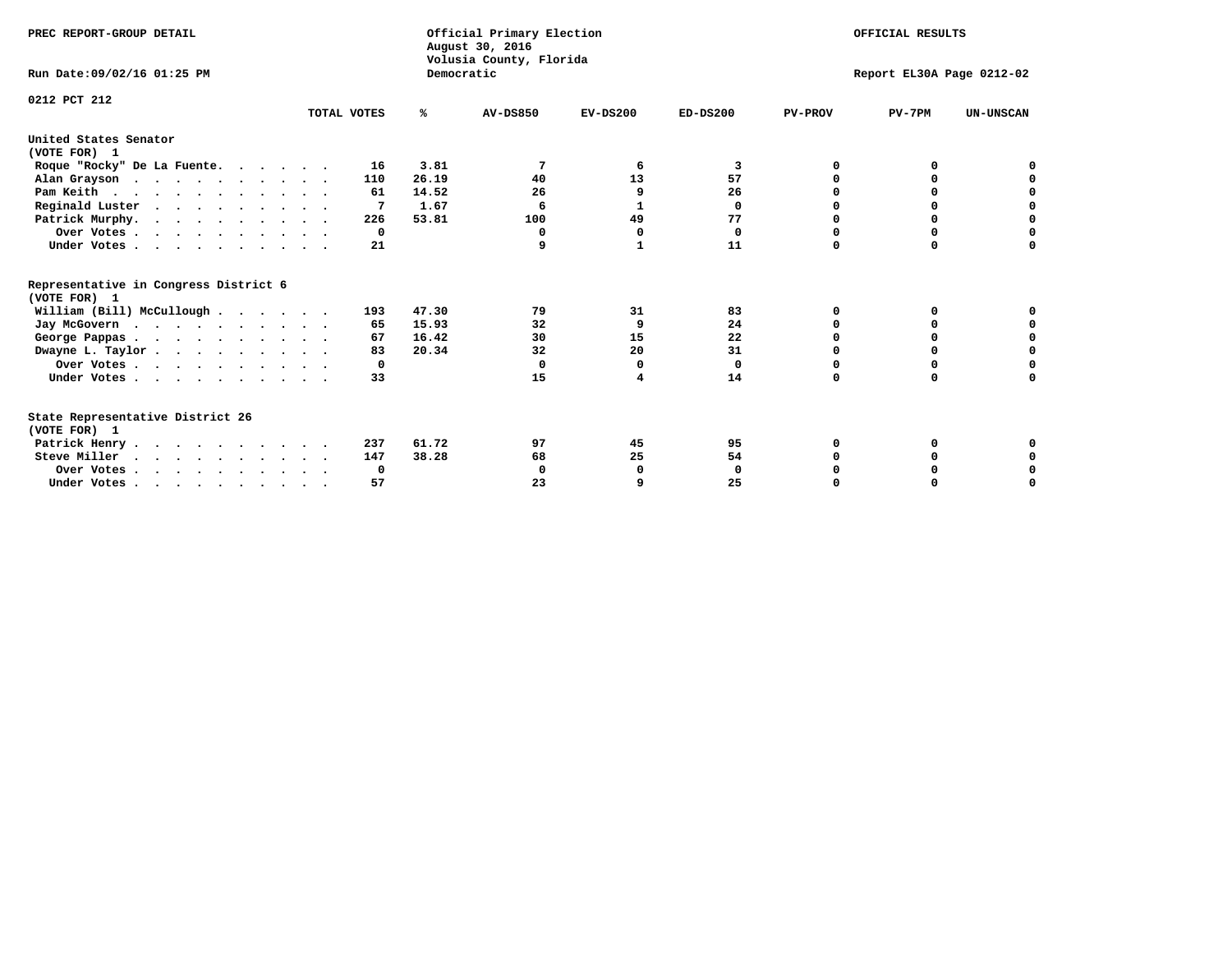| PREC REPORT-GROUP DETAIL<br>Run Date:09/02/16 01:25 PM                                |             | Republican | Official Primary Election<br>August 30, 2016<br>Volusia County, Florida | OFFICIAL RESULTS<br>Report EL30A Page 0212-03 |                         |                |             |                  |
|---------------------------------------------------------------------------------------|-------------|------------|-------------------------------------------------------------------------|-----------------------------------------------|-------------------------|----------------|-------------|------------------|
| 0212 PCT 212                                                                          | TOTAL VOTES | ℁          | <b>AV-DS850</b>                                                         | $EV-DS200$                                    | $ED-DS200$              | <b>PV-PROV</b> | $PV-7PM$    | <b>UN-UNSCAN</b> |
|                                                                                       |             |            |                                                                         |                                               |                         |                |             |                  |
| United States Senator<br>(VOTE FOR) 1                                                 |             |            |                                                                         |                                               |                         |                |             |                  |
| Carlos Beruff                                                                         | 113         | 23.49      | 51                                                                      | 21                                            | 41                      | 0              | 0           | 0                |
| Ernie Rivera<br>$\mathbf{r}$ , and $\mathbf{r}$ , and $\mathbf{r}$ , and $\mathbf{r}$ | -6          | 1.25       | 4                                                                       | $\mathbf{0}$                                  | $\overline{\mathbf{2}}$ | 0              | 0           | $\mathbf 0$      |
| Marco Rubio.                                                                          | 337         | 70.06      | 130                                                                     | 52                                            | 155                     | 0              | 0           | $\mathbf 0$      |
| Dwight Mark Anthony Young                                                             | 25          | 5.20       | 10                                                                      | $\overline{\mathbf{2}}$                       | 13                      | $\mathbf 0$    | $\mathbf 0$ | $\mathbf 0$      |
| Over Votes                                                                            | 0           |            | 0                                                                       | $\Omega$                                      | 0                       | $\mathbf 0$    | $\mathbf 0$ | $\mathbf 0$      |
| Under Votes                                                                           | 13          |            | 3                                                                       | $\mathbf{1}$                                  | 9                       | $\Omega$       | $\Omega$    | $\mathbf 0$      |
| Representative in Congress District 6<br>(VOTE FOR) 1                                 |             |            |                                                                         |                                               |                         |                |             |                  |
| Fred Costello                                                                         | 132         | 28.27      | 57                                                                      | 24                                            | 51                      | 0              | 0           | $\mathbf 0$      |
| Ron Desantis                                                                          | 278         | 59.53      | 100                                                                     | 41                                            | 137                     | 0              | 0           | $\mathbf 0$      |
| G. G. Galloway.                                                                       | 57          | 12.21      | 26                                                                      | 9                                             | 22                      | $\mathbf 0$    | $\mathbf 0$ | $\mathbf 0$      |
| Over Votes                                                                            | 0           |            | $\mathbf 0$                                                             | 0                                             | 0                       | $\mathbf 0$    | 0           | 0                |
| Under Votes                                                                           | 27          |            | 15                                                                      | $\overline{a}$                                | 10                      | $\mathbf 0$    | $\Omega$    | $\mathbf 0$      |
| State Committeeman                                                                    |             |            |                                                                         |                                               |                         |                |             |                  |
| (VOTE FOR) 1                                                                          |             |            |                                                                         |                                               |                         |                |             |                  |
| Paul W. Deering                                                                       | 295         | 74.12      | 121                                                                     | 53                                            | 121                     | 0              | 0           | 0                |
| James Oddie.                                                                          | 103         | 25.88      | 39                                                                      | 14                                            | 50                      | 0              | 0           | $\mathbf 0$      |
| Over Votes                                                                            | 0           |            | 0                                                                       | 0                                             | 0                       | 0              | $\mathbf 0$ | $\mathbf 0$      |
| Under Votes                                                                           | 96          |            | 38                                                                      | 9                                             | 49                      | $\mathbf 0$    | $\mathbf 0$ | $\mathbf 0$      |
| State Committeewoman<br>(VOTE FOR) 1                                                  |             |            |                                                                         |                                               |                         |                |             |                  |
| Dana Christina Dougherty<br>.                                                         | 218         | 55.33      | 89                                                                      | 32                                            | 97                      | 0              | 0           | 0                |
| Marilyn C. Ford                                                                       | 176         | 44.67      | 65                                                                      | 36                                            | 75                      | 0              | 0           | 0                |
| Over Votes                                                                            | 0           |            | $\mathbf 0$                                                             | 0                                             | $\mathbf 0$             | $\mathbf 0$    | 0           | $\mathbf 0$      |
| Under Votes, , , , , , , , , ,                                                        | 100         |            | 44                                                                      | R                                             | 48                      | $\Omega$       | $\Omega$    | $\Omega$         |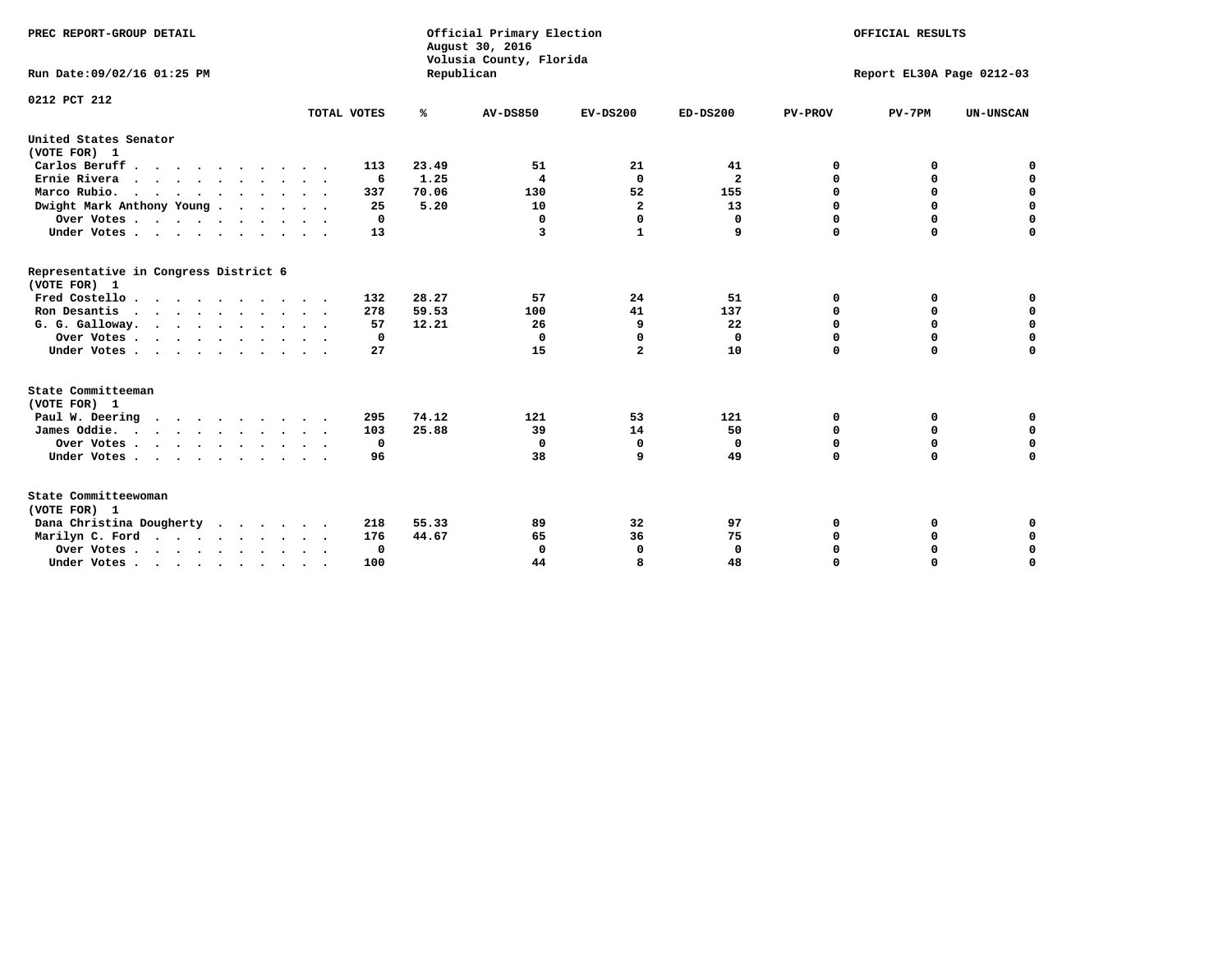| PREC REPORT-GROUP DETAIL<br>Run Date: 09/02/16 01:25 PM |  |  |  |  |  | Official Primary Election<br>August 30, 2016<br>Volusia County, Florida<br>Libertarian |        |                 |            | OFFICIAL RESULTS<br>Report EL30A Page 0212-04 |                |          |                  |
|---------------------------------------------------------|--|--|--|--|--|----------------------------------------------------------------------------------------|--------|-----------------|------------|-----------------------------------------------|----------------|----------|------------------|
|                                                         |  |  |  |  |  |                                                                                        |        |                 |            |                                               |                |          |                  |
| 0212 PCT 212                                            |  |  |  |  |  |                                                                                        |        |                 |            |                                               |                |          |                  |
|                                                         |  |  |  |  |  | TOTAL VOTES                                                                            | ℁      | <b>AV-DS850</b> | $EV-DS200$ | $ED-DS200$                                    | <b>PV-PROV</b> | $PV-7PM$ | <b>UN-UNSCAN</b> |
| United States Senator<br>(VOTE FOR) 1                   |  |  |  |  |  |                                                                                        |        |                 |            |                                               |                |          |                  |
| Augustus Invictus.                                      |  |  |  |  |  | 0                                                                                      |        |                 | 0          | 0                                             |                |          | 0                |
| Paul Stanton                                            |  |  |  |  |  |                                                                                        | 100.00 |                 |            |                                               |                |          | 0                |
| Over Votes                                              |  |  |  |  |  | 0                                                                                      |        |                 |            | 0                                             |                |          | 0                |
| Under Votes                                             |  |  |  |  |  | 0                                                                                      |        |                 |            | 0                                             |                |          | 0                |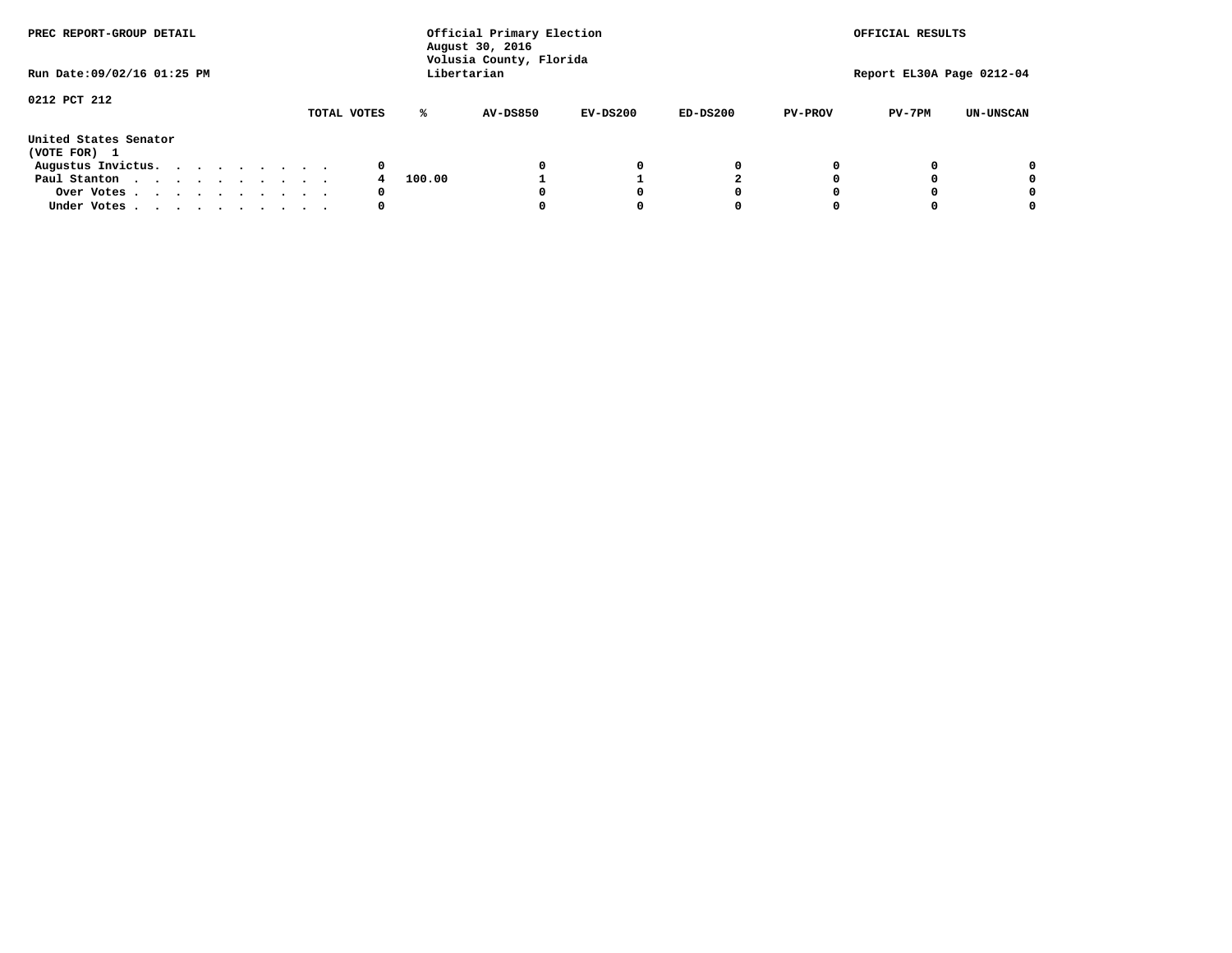| PREC REPORT-GROUP DETAIL                                                                                                                                                                                                                             |             | Official Primary Election<br>August 30, 2016<br>Volusia County, Florida | OFFICIAL RESULTS<br>Report EL30A Page 0212-05 |             |              |                |             |                  |
|------------------------------------------------------------------------------------------------------------------------------------------------------------------------------------------------------------------------------------------------------|-------------|-------------------------------------------------------------------------|-----------------------------------------------|-------------|--------------|----------------|-------------|------------------|
| Run Date: 09/02/16 01:25 PM                                                                                                                                                                                                                          |             |                                                                         | Nonpartisan                                   |             |              |                |             |                  |
| 0212 PCT 212                                                                                                                                                                                                                                         |             |                                                                         |                                               |             |              |                |             |                  |
|                                                                                                                                                                                                                                                      | TOTAL VOTES | ℁                                                                       | <b>AV-DS850</b>                               | $EV-DS200$  | $ED-DS200$   | <b>PV-PROV</b> | $PV-7PM$    | <b>UN-UNSCAN</b> |
| Circuit Judge 7th Circuit Group 4<br>(VOTE FOR) 1                                                                                                                                                                                                    |             |                                                                         |                                               |             |              |                |             |                  |
| Chris France - WITHDRAWN<br>.                                                                                                                                                                                                                        | 113         | 12.18                                                                   | 51                                            | 18          | 44           | 0              | 0           | 0                |
| Sebrina L. Slack                                                                                                                                                                                                                                     | 380         | 40.95                                                                   | 160                                           | 67          | 153          | $\Omega$       | $\mathbf 0$ | $\mathbf 0$      |
| Stasia Warren                                                                                                                                                                                                                                        | 435         | 46.88                                                                   | 177                                           | 75          | 183          | $\mathbf 0$    | $\mathbf 0$ | $\mathbf 0$      |
| Over Votes                                                                                                                                                                                                                                           |             | $\mathbf 0$                                                             | $\mathbf{0}$                                  | $\mathbf 0$ | 0            | $\mathbf 0$    | $\mathbf 0$ | $\mathbf 0$      |
| Under Votes                                                                                                                                                                                                                                          | 135         |                                                                         | 50                                            | 19          | 66           | $\mathbf 0$    | $\mathbf 0$ | $\mathbf 0$      |
| Circuit Judge 7th Circuit Group 10<br>(VOTE FOR) 1                                                                                                                                                                                                   |             |                                                                         |                                               |             |              |                |             |                  |
| Malcolm Anthony                                                                                                                                                                                                                                      | 329         | 38.03                                                                   | 133                                           | 70          | 126          | 0              | 0           | $\mathbf 0$      |
| Scott DuPont                                                                                                                                                                                                                                         | 536         | 61.97                                                                   | 225                                           | 77          | 234          | $\mathbf 0$    | $\mathbf 0$ | $\mathbf 0$      |
| Over Votes<br>$\ddot{\phantom{1}}$                                                                                                                                                                                                                   |             | 1                                                                       | $\mathbf 0$                                   | 1           | 0            | $\mathbf 0$    | $\mathbf 0$ | $\mathbf 0$      |
| Under Votes                                                                                                                                                                                                                                          | 197         |                                                                         | 80                                            | 31          | 86           | $\mathbf 0$    | $\Omega$    | $\mathbf 0$      |
| Circuit Judge 7th Circuit Group 13<br>(VOTE FOR) 1                                                                                                                                                                                                   |             |                                                                         |                                               |             |              |                |             |                  |
| David Hood.                                                                                                                                                                                                                                          | 293         | 30.65                                                                   | 120                                           | 39          | 134          | $\mathbf 0$    | 0           | $\mathbf 0$      |
| A. "Kathleen" McNeilly                                                                                                                                                                                                                               | 663         | 69.35                                                                   | 275                                           | 127         | 261          | $\mathbf 0$    | $\mathbf 0$ | $\mathbf 0$      |
| Over Votes                                                                                                                                                                                                                                           |             | $\mathbf 0$                                                             | $\mathbf{0}$                                  | 0           | $\mathbf{0}$ | 0              | $\mathbf 0$ | $\mathbf 0$      |
| Under Votes                                                                                                                                                                                                                                          | 107         |                                                                         | 43                                            | 13          | 51           | $\mathbf 0$    | $\mathbf 0$ | 0                |
| Circuit Judge 7th Circuit Group 17<br>(VOTE FOR) 1                                                                                                                                                                                                   |             |                                                                         |                                               |             |              |                |             |                  |
| Linda L. Gaustad                                                                                                                                                                                                                                     | 446         | 50.80                                                                   | 185                                           | 93          | 168          | 0              | 0           | $\mathbf 0$      |
| Howard O. McGillin Jr                                                                                                                                                                                                                                | 432         | 49.20                                                                   | 181                                           | 68          | 183          | 0              | 0           | $\mathbf 0$      |
| Over Votes                                                                                                                                                                                                                                           |             | $\mathbf 0$                                                             | $\mathbf{0}$                                  | 0           | 0            | $\mathbf 0$    | $\mathbf 0$ | 0                |
| Under Votes                                                                                                                                                                                                                                          | 185         |                                                                         | 72                                            | 18          | 95           | $\mathbf 0$    | $\mathbf 0$ | $\mathbf 0$      |
| County Judge 7th Circuit Group 3<br>(VOTE FOR) 1                                                                                                                                                                                                     |             |                                                                         |                                               |             |              |                |             |                  |
| Heather Caeners<br>$\mathbf{r}$ . The contract of the contract of the contract of the contract of the contract of the contract of the contract of the contract of the contract of the contract of the contract of the contract of the contract of th | 391         | 42.18                                                                   | 147                                           | 64          | 180          | 0              | 0           | 0                |
| Shirley A. Green                                                                                                                                                                                                                                     | 412         | 44.44                                                                   | 184                                           | 84          | 144          | $\mathbf 0$    | $\mathbf 0$ | $\mathbf 0$      |
| Marla Rawnsley.<br>$\cdot$ $\cdot$ $\cdot$ $\cdot$ $\cdot$                                                                                                                                                                                           | 124         | 13.38                                                                   | 50                                            | 12          | 62           | 0              | $\mathbf 0$ | $\pmb{0}$        |
| Over Votes.<br>$\cdot$<br>$\ddot{\phantom{a}}$<br>$\ddot{\phantom{a}}$                                                                                                                                                                               |             | 0                                                                       | $\Omega$                                      | 0           | 0            | $\mathbf 0$    | $\mathbf 0$ | $\mathbf 0$      |
| Under Votes<br>$\sim$<br>$\sim$                                                                                                                                                                                                                      | 136         |                                                                         | 57                                            | 19          | 60           | $\mathbf 0$    | $\mathbf 0$ | 0                |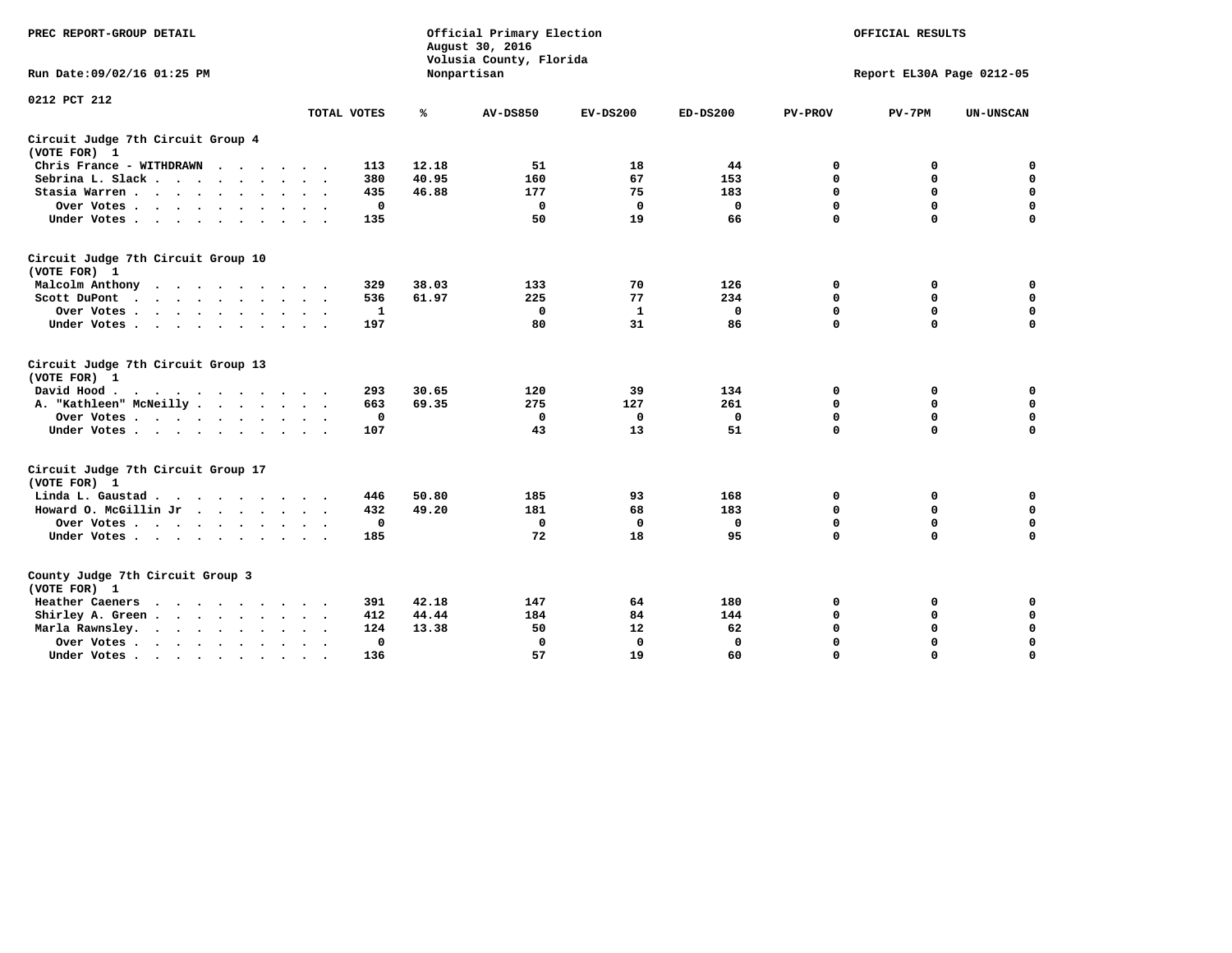| PREC REPORT-GROUP DETAIL                        |                                                     |       | Official Primary Election<br>August 30, 2016<br>Volusia County, Florida |                |             |                | OFFICIAL RESULTS          |                  |
|-------------------------------------------------|-----------------------------------------------------|-------|-------------------------------------------------------------------------|----------------|-------------|----------------|---------------------------|------------------|
| Run Date: 09/02/16 01:25 PM                     |                                                     |       | Nonpartisan                                                             |                |             |                | Report EL30A Page 0212-06 |                  |
| 0212 PCT 212                                    | TOTAL VOTES                                         | ℁     | <b>AV-DS850</b>                                                         | $EV-DS200$     | $ED-DS200$  | <b>PV-PROV</b> | $PV-7PM$                  | <b>UN-UNSCAN</b> |
| Sheriff                                         |                                                     |       |                                                                         |                |             |                |                           |                  |
| (VOTE FOR) 1                                    |                                                     |       |                                                                         |                |             |                |                           |                  |
| Wendell C. Bradford                             | 129                                                 | 12.39 | 39                                                                      | 39             | 51          | $\mathbf 0$    | 0                         | 0                |
| Dave Brannon                                    | 291                                                 | 27.95 | 111                                                                     | 52             | 128         | $\mathbf{0}$   | 0                         | 0                |
| Mike Chitwood                                   | 353                                                 | 33.91 | 157                                                                     | 50             | 146         | $\Omega$       | 0                         | 0                |
| Eric Dietrich.                                  | 259                                                 | 24.88 | 111                                                                     | 36             | 112         | $\mathbf 0$    | 0                         | $\mathbf 0$      |
| James E. (Jim) Gillum                           | 9                                                   | .86   | 6                                                                       | $\mathbf 0$    | 3           | 0              | 0                         | $\mathbf 0$      |
| Over Votes                                      | 0                                                   |       | $\mathbf 0$                                                             | $\mathbf 0$    | $\mathbf 0$ | $\mathbf 0$    | 0                         | $\mathbf 0$      |
| Under Votes                                     | 22                                                  |       | 14                                                                      | $\overline{a}$ | 6           | $\mathbf 0$    | 0                         | 0                |
| Property Appraiser<br>(VOTE FOR) 1              |                                                     |       |                                                                         |                |             |                |                           |                  |
| Larry Bartlett.<br>$\cdots$                     | 252<br>$\ddot{\phantom{1}}$                         | 26.53 | 120                                                                     | 45             | 87          | $\mathbf 0$    | 0                         | 0                |
| H. Alan Burton.                                 | 263                                                 | 27.68 | 110                                                                     | 36             | 117         | 0              | 0                         | $\mathbf 0$      |
| Mike Swanto.<br>$\cdots$                        | 435                                                 | 45.79 | 162                                                                     | 84             | 189         | $\Omega$       | $\Omega$                  | 0                |
| Over Votes                                      | 0                                                   |       | $\mathbf 0$                                                             | $\mathbf 0$    | $\mathbf 0$ | $\mathbf 0$    | 0                         | 0                |
| Under Votes                                     | 113                                                 |       | 46                                                                      | 14             | 53          | $\mathbf 0$    | 0                         | $\mathbf 0$      |
| Supervisor of Elections                         |                                                     |       |                                                                         |                |             |                |                           |                  |
| (VOTE FOR) 1                                    |                                                     |       |                                                                         |                |             |                |                           |                  |
| Teresa Apgar                                    | 188                                                 | 18.69 | 80                                                                      | 35             | 73          | $\mathbf 0$    | 0                         | 0                |
| David Lee Davis                                 | 80                                                  | 7.95  | 30                                                                      | 14             | 36          | $\Omega$       | $\mathbf 0$               | 0                |
| Bill Fyfe.                                      | 89                                                  | 8.85  | 26                                                                      | 20             | 43          | $\Omega$       | $\Omega$                  | $\mathbf 0$      |
| Lisa Lewis                                      | 649                                                 | 64.51 | 275                                                                     | 104            | 270         | $\mathbf 0$    | 0                         | $\mathbf 0$      |
| Over Votes                                      | $\mathbf 0$                                         |       | 0                                                                       | $\mathbf{0}$   | $\mathbf 0$ | $\Omega$       | $\mathbf 0$               | 0                |
| Under Votes                                     | 57                                                  |       | 27                                                                      | 6              | 24          | $\Omega$       | $\Omega$                  | 0                |
| County Council Chair<br>(VOTE FOR) 1            |                                                     |       |                                                                         |                |             |                |                           |                  |
| Jason P. Davis.                                 | 235<br>$\sim$ $\sim$                                | 25.03 | 93                                                                      | 48             | 94          | $\mathbf 0$    | 0                         | $\mathbf 0$      |
| Greg Gimbert<br>$\cdots$                        | 103                                                 | 10.97 | 39                                                                      | 17             | 47          | $\mathbf{0}$   | 0                         | $\mathbf 0$      |
| Ed Kelley                                       | 376                                                 | 40.04 | 166                                                                     | 59             | 151         | $\mathbf{0}$   | 0                         | $\mathbf 0$      |
| Tom Laputka.                                    | 225                                                 | 23.96 | 86                                                                      | 42             | 97          | $\mathbf 0$    | 0                         | $\mathsf{o}\,$   |
| Over Votes.                                     | $\mathbf 0$                                         |       | $\mathbf 0$                                                             | $\mathbf 0$    | $\mathbf 0$ | $\mathbf 0$    | 0                         | $\mathbf 0$      |
| Under Votes                                     | 124                                                 |       | 54                                                                      | 13             | 57          | $\Omega$       | $\Omega$                  | $\Omega$         |
|                                                 |                                                     |       |                                                                         |                |             |                |                           |                  |
| DeLand City Commissioner Seat 2                 |                                                     |       |                                                                         |                |             |                |                           |                  |
| (VOTE FOR) 1<br>Jeff Hunter.                    | 315                                                 | 33.05 | 134                                                                     | 46             | 135         | 0              | 0                         | 0                |
| $\cdots$<br>Voloria Manning                     | 117                                                 | 12.28 | 52                                                                      | 20             | 45          | $\Omega$       | 0                         | 0                |
| Buz Nesbit                                      | 185                                                 | 19.41 | 61                                                                      | 41             | 83          | $\Omega$       | 0                         | $\mathsf{o}\,$   |
| Kevin Reid.<br>$\cdots$<br>$\ddot{\phantom{a}}$ | 336                                                 | 35.26 | 140                                                                     | 56             | 140         | $\Omega$       | 0                         | $\pmb{0}$        |
| Over Votes                                      | $\ddot{\phantom{0}}$<br>$\mathbf 0$                 |       | $\mathbf 0$                                                             | $\mathbf 0$    | $\mathbf 0$ | $\mathbf 0$    | 0                         | $\mathbf 0$      |
| $\ddot{\phantom{a}}$<br>Under Votes             | $\ddot{\phantom{1}}$<br>$\ddot{\phantom{1}}$<br>110 |       | 51                                                                      | 16             | 43          | $\Omega$       | $\Omega$                  | $\mathbf 0$      |
|                                                 |                                                     |       |                                                                         |                |             |                |                           |                  |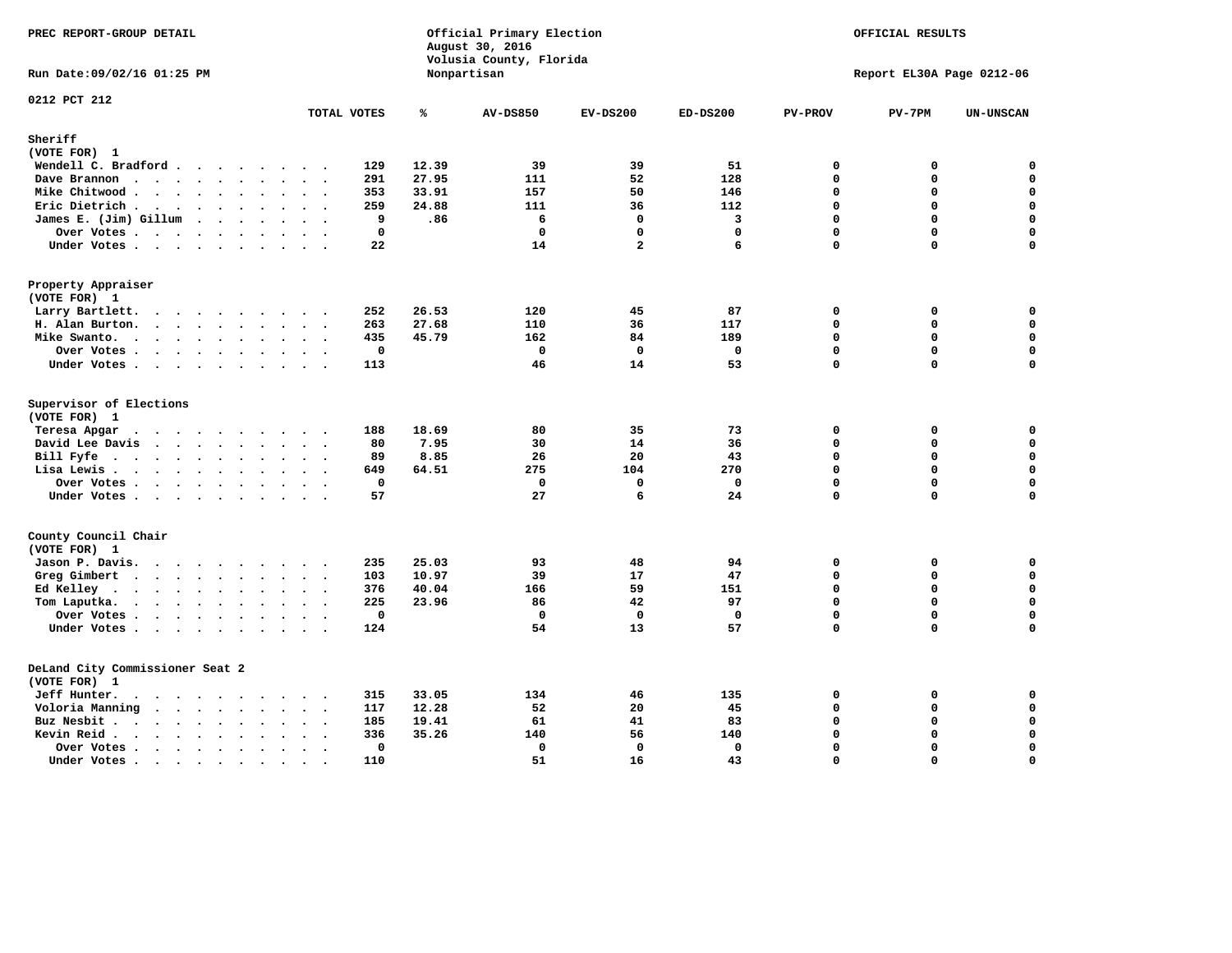| PREC REPORT-GROUP DETAIL                                               |  |  |  |  |  | Official Primary Election<br>August 30, 2016 |       |                                        | OFFICIAL RESULTS |            |                |                           |                  |
|------------------------------------------------------------------------|--|--|--|--|--|----------------------------------------------|-------|----------------------------------------|------------------|------------|----------------|---------------------------|------------------|
| Run Date: 09/02/16 01:25 PM                                            |  |  |  |  |  |                                              |       | Volusia County, Florida<br>Nonpartisan |                  |            |                | Report EL30A Page 0212-07 |                  |
| 0212 PCT 212                                                           |  |  |  |  |  |                                              |       |                                        |                  |            |                |                           |                  |
|                                                                        |  |  |  |  |  | TOTAL VOTES                                  | ℁     | <b>AV-DS850</b>                        | $EV-DS200$       | $ED-DS200$ | <b>PV-PROV</b> | $PV-7PM$                  | <b>UN-UNSCAN</b> |
| Amendment 4<br>(VOTE FOR) 1                                            |  |  |  |  |  |                                              |       |                                        |                  |            |                |                           |                  |
| Yes                                                                    |  |  |  |  |  | 727                                          | 74.49 | 290                                    | 135              | 302        |                |                           | 0                |
| No.<br>.                                                               |  |  |  |  |  | 249                                          | 25.51 | 106                                    | 36               | 107        |                |                           | 0                |
| Over Votes                                                             |  |  |  |  |  | 0                                            |       | 0                                      |                  | 0          |                |                           | 0                |
| Under Votes, $\cdot$ , $\cdot$ , $\cdot$ , $\cdot$ , $\cdot$ , $\cdot$ |  |  |  |  |  | 87                                           |       | 42                                     | 8                | 37         |                |                           | 0                |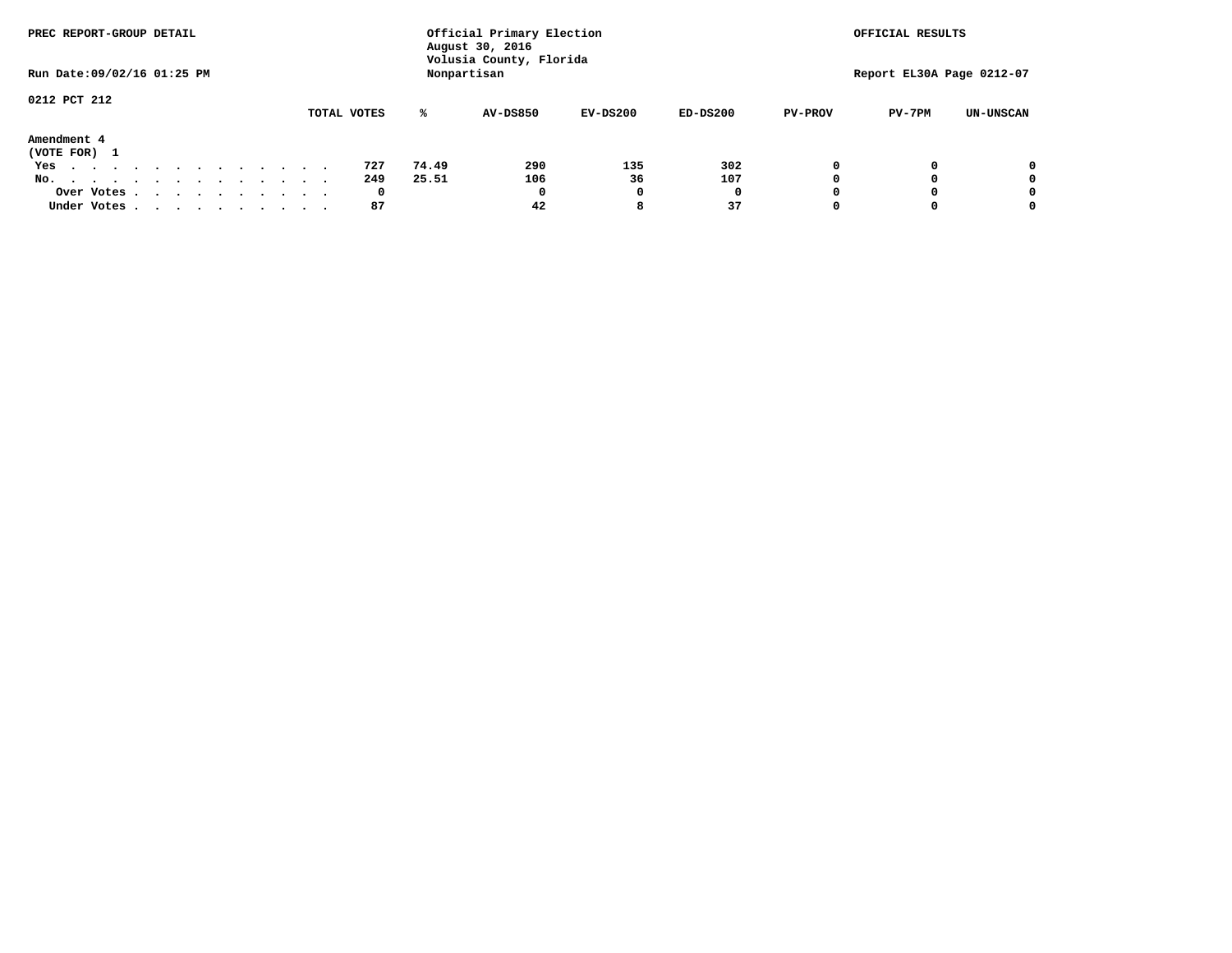| PREC REPORT-GROUP DETAIL                                                                                              |             |                   | Official Primary Election<br>August 30, 2016 |            |            |                | OFFICIAL RESULTS          |                  |
|-----------------------------------------------------------------------------------------------------------------------|-------------|-------------------|----------------------------------------------|------------|------------|----------------|---------------------------|------------------|
| Run Date:09/02/16 01:25 PM                                                                                            |             | <b>STATISTICS</b> | Volusia County, Florida                      |            |            |                | Report EL30A Page 0215-01 |                  |
| 0215 PCT 215                                                                                                          |             |                   |                                              |            |            |                |                           |                  |
|                                                                                                                       | TOTAL VOTES | ℁                 | <b>AV-DS850</b>                              | $EV-DS200$ | $ED-DS200$ | <b>PV-PROV</b> | $PV-7PM$                  | <b>UN-UNSCAN</b> |
| REGISTERED VOTERS - TOTAL                                                                                             | 3,727       |                   |                                              |            |            |                |                           |                  |
| REGISTERED VOTERS - Democratic                                                                                        | 1,068       | 28.66             |                                              |            |            |                |                           |                  |
| REGISTERED VOTERS - Republican                                                                                        | 1,735       | 46.55             |                                              |            |            |                |                           |                  |
| REGISTERED VOTERS - Libertarian                                                                                       | 12          | .32               |                                              |            |            |                |                           |                  |
| REGISTERED VOTERS - Nonpartisan                                                                                       | 912         |                   |                                              |            |            |                |                           |                  |
| BALLOTS CAST - TOTAL.                                                                                                 | 1,369       |                   | 639                                          | 238        | 492        |                |                           |                  |
| BALLOTS CAST - Democratic                                                                                             | 423         | 30.90             | 211                                          | 78         | 134        |                |                           |                  |
| BALLOTS CAST - Republican                                                                                             | 766         | 55.95             | 337                                          | 130        | 299        |                |                           |                  |
| BALLOTS CAST - Libertarian.                                                                                           | -5          | .37               | 2                                            | 2          | 1          |                |                           |                  |
| BALLOTS CAST - Nonpartisan.                                                                                           | 175         | 12.78             | 89                                           | 28         | 58         |                |                           | 0                |
| BALLOTS CAST - BLANK.                                                                                                 |             | .07               |                                              | O          | 0          | $\Omega$       |                           |                  |
| VOTER TURNOUT - TOTAL                                                                                                 |             | 36.73             |                                              |            |            |                |                           |                  |
| VOTER TURNOUT - Democratic.                                                                                           |             | 39.61             |                                              |            |            |                |                           |                  |
| VOTER TURNOUT - Republican.                                                                                           |             | 44.15             |                                              |            |            |                |                           |                  |
| VOTER TURNOUT - Libertarian                                                                                           |             | 41.67             |                                              |            |            |                |                           |                  |
| VOTER TURNOUT - BLANK<br>. As a set of the set of the set of the set of the set of the set of the set of the $\alpha$ |             | .03               |                                              |            |            |                |                           |                  |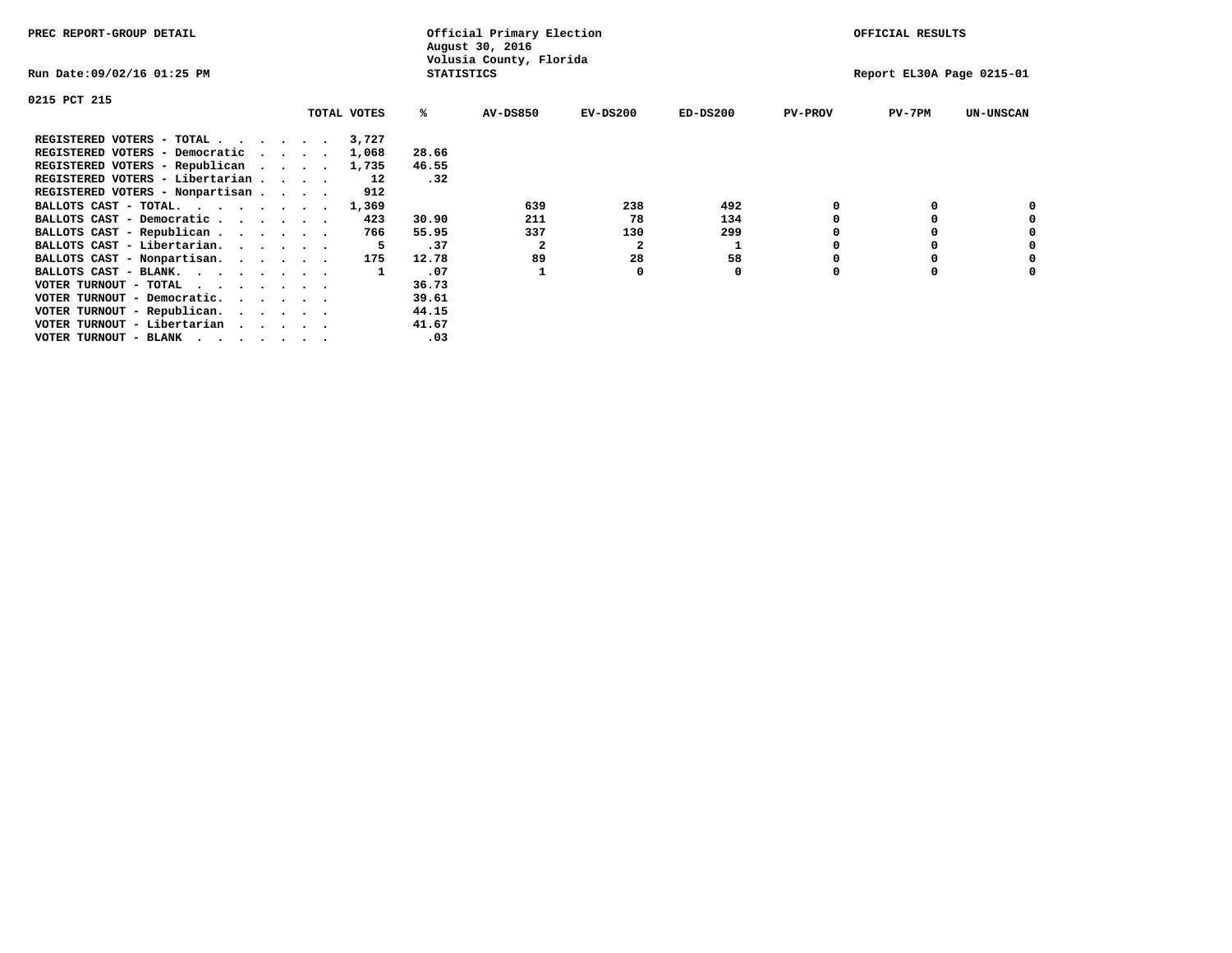| PREC REPORT-GROUP DETAIL<br>Run Date: 09/02/16 01:25 PM |             | Democratic | Official Primary Election<br>August 30, 2016<br>Volusia County, Florida | OFFICIAL RESULTS<br>Report EL30A Page 0215-02 |            |                |          |                  |
|---------------------------------------------------------|-------------|------------|-------------------------------------------------------------------------|-----------------------------------------------|------------|----------------|----------|------------------|
|                                                         |             |            |                                                                         |                                               |            |                |          |                  |
| 0215 PCT 215                                            | TOTAL VOTES | %ะ         | <b>AV-DS850</b>                                                         | $EV-DS200$                                    | $ED-DS200$ | <b>PV-PROV</b> | $PV-7PM$ | <b>UN-UNSCAN</b> |
| United States Senator<br>(VOTE FOR) 1                   |             |            |                                                                         |                                               |            |                |          |                  |
| Roque "Rocky" De La Fuente.                             | 11          | 2.71       | 8                                                                       | 0                                             | 3          | 0              | o        |                  |
| Alan Grayson                                            | 73          | 17.98      | 37                                                                      | 7                                             | 29         | $\Omega$       | 0        |                  |
| Pam Keith                                               | 59          | 14.53      | 28                                                                      | 6                                             | 25         | O              | 0        | 0                |
| Reginald Luster                                         | 11          | 2.71       | 7                                                                       | $\mathbf{1}$                                  | 3          | 0              | 0        | $\mathbf 0$      |
| Patrick Murphy.                                         | 252         | 62.07      | 121                                                                     | 61                                            | 70         | 0              | 0        | $\mathbf 0$      |
| Over Votes                                              | $\Omega$    |            | $\Omega$                                                                | $\Omega$                                      | 0          | O              | $\Omega$ | 0                |
| Under Votes                                             | 17          |            | 10                                                                      | 3                                             | 4          | $\Omega$       | $\Omega$ | 0                |
| Representative in Congress District 6                   |             |            |                                                                         |                                               |            |                |          |                  |
| (VOTE FOR) 1                                            |             |            |                                                                         |                                               |            |                |          |                  |
| William (Bill) McCullough                               | 147         | 39.62      | 69                                                                      | 28                                            | 50         | O              | 0        |                  |
| Jay McGovern                                            | 71          | 19.14      | 37                                                                      | 16                                            | 18         | O              | 0        | 0                |
| George Pappas.                                          | 51          | 13.75      | 32                                                                      | 8                                             | 11         | 0              | 0        | 0                |
| Dwayne L. Taylor                                        | 102         | 27.49      | 40                                                                      | 20                                            | 42         | $\Omega$       | $\Omega$ | $\mathbf 0$      |
| Over Votes                                              | 0           |            | 0                                                                       | 0                                             | 0          | 0              | 0        | $\mathbf 0$      |
| Under Votes                                             | 52          |            | 33                                                                      | 6                                             | 13         | $\Omega$       | $\Omega$ | O                |
| State Representative District 26<br>(VOTE FOR) 1        |             |            |                                                                         |                                               |            |                |          |                  |
| Patrick Henry                                           | 224         | 62.92      | 113                                                                     | 45                                            | 66         | 0              | 0        | 0                |
| Steve Miller                                            | 132         | 37.08      | 54                                                                      | 28                                            | 50         |                | 0        | 0                |
| Over Votes                                              | 0           |            | 0                                                                       | 0                                             | 0          |                | 0        | 0                |
| Under Votes.                                            | 67          |            | 44                                                                      |                                               | 18         | $\Omega$       |          | O                |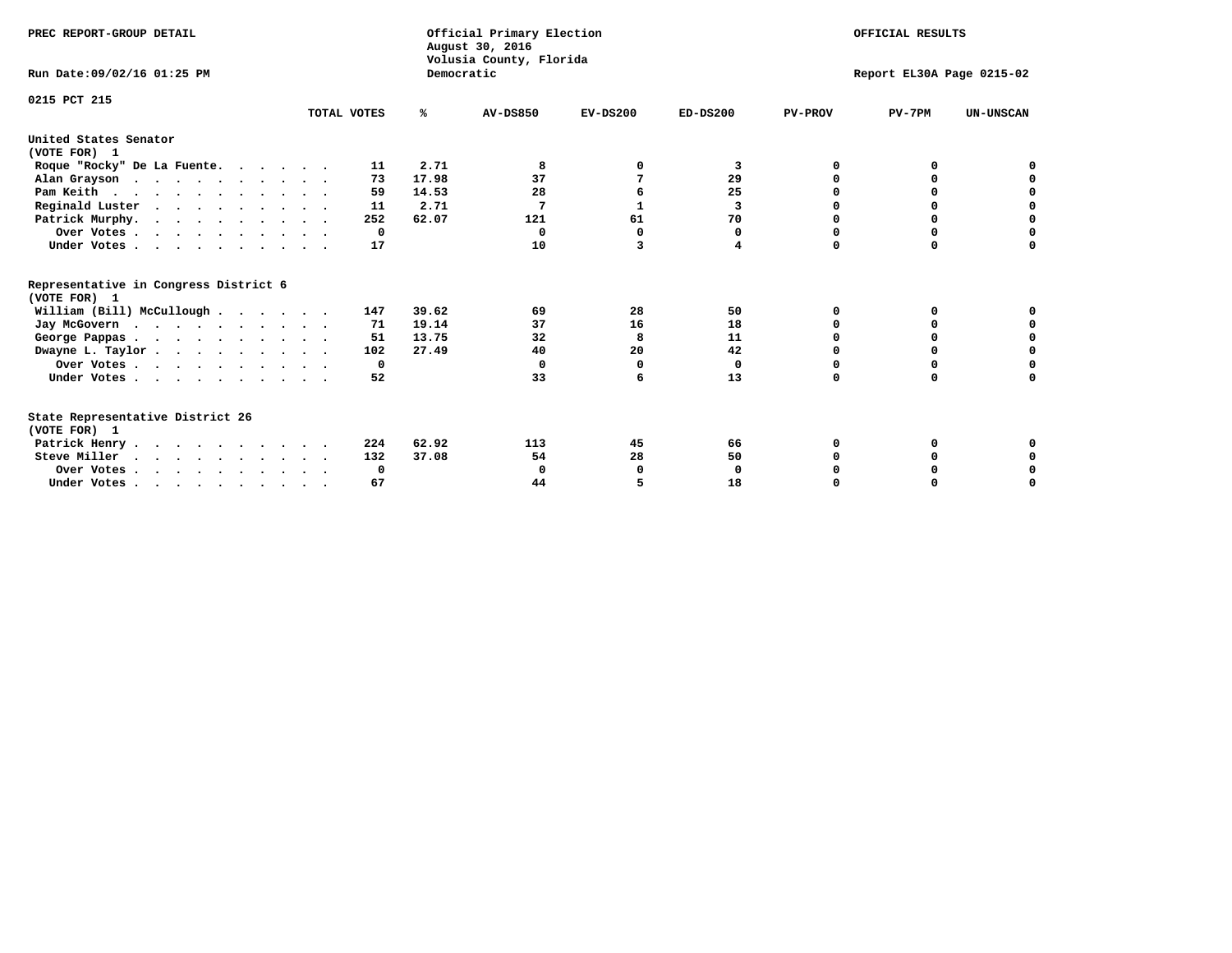| PREC REPORT-GROUP DETAIL<br>Run Date: 09/02/16 01:25 PM |             | Republican | Official Primary Election<br>August 30, 2016<br>Volusia County, Florida | OFFICIAL RESULTS<br>Report EL30A Page 0215-03 |                               |                |             |                  |
|---------------------------------------------------------|-------------|------------|-------------------------------------------------------------------------|-----------------------------------------------|-------------------------------|----------------|-------------|------------------|
|                                                         |             |            |                                                                         |                                               |                               |                |             |                  |
| 0215 PCT 215                                            | TOTAL VOTES | %          | <b>AV-DS850</b>                                                         | $EV-DS200$                                    | $ED-DS200$                    | <b>PV-PROV</b> | $PV-7PM$    | <b>UN-UNSCAN</b> |
| United States Senator                                   |             |            |                                                                         |                                               |                               |                |             |                  |
| (VOTE FOR) 1<br>Carlos Beruff.                          |             | 18.40      | 71                                                                      | 27                                            |                               | 0              | 0           |                  |
|                                                         | 138         | 2.13       |                                                                         | $\mathbf{2}$                                  | 40<br>$\overline{\mathbf{2}}$ | 0              | 0           | 0<br>$\mathbf 0$ |
| Ernie Rivera                                            | 16<br>563   | 75.07      | 12<br>230                                                               | 91                                            | 242                           | $\mathbf 0$    | $\mathbf 0$ | $\mathbf 0$      |
| Marco Rubio.                                            | 33          | 4.40       | 15                                                                      | 6                                             | 12                            | 0              | $\mathbf 0$ | $\pmb{0}$        |
| Dwight Mark Anthony Young                               | 0           |            | 0                                                                       | $\Omega$                                      |                               | $\mathbf 0$    | 0           | $\mathbf 0$      |
| Over Votes                                              | 16          |            | 9                                                                       | 4                                             | 0<br>3                        | $\Omega$       | $\Omega$    | $\mathbf 0$      |
| Under Votes                                             |             |            |                                                                         |                                               |                               |                |             |                  |
| Representative in Congress District 6<br>(VOTE FOR) 1   |             |            |                                                                         |                                               |                               |                |             |                  |
| Fred Costello                                           | 136         | 18.94      | 54                                                                      | 26                                            | 56                            | 0              | 0           | 0                |
| Ron Desantis                                            | 515         | 71.73      | 228                                                                     | 89                                            | 198                           | 0              | 0           | $\mathbf 0$      |
| G. G. Galloway.                                         | 67          | 9.33       | 29                                                                      | 9                                             | 29                            | $\mathbf 0$    | $\Omega$    | $\mathbf 0$      |
| Over Votes                                              | 0           |            | 0                                                                       | $\Omega$                                      | 0                             | $\Omega$       | $\Omega$    | $\mathbf 0$      |
| Under Votes                                             | 48          |            | 26                                                                      | 6                                             | 16                            | $\Omega$       | $\Omega$    | $\Omega$         |
| State Committeeman                                      |             |            |                                                                         |                                               |                               |                |             |                  |
| (VOTE FOR) 1                                            |             |            |                                                                         |                                               |                               |                |             |                  |
| Paul W. Deering                                         | 407         | 71.91      | 181                                                                     | 65                                            | 161                           | 0              | 0           | 0                |
| James Oddie.                                            | 159         | 28.09      | 68                                                                      | 31                                            | 60                            | 0              | 0           | $\mathbf 0$      |
| Over Votes                                              | 0           |            | 0                                                                       | $\mathbf 0$                                   | 0                             | 0              | $\mathbf 0$ | $\mathbf 0$      |
| Under Votes<br>$\ddot{\phantom{1}}$                     | 200         |            | 88                                                                      | 34                                            | 78                            | $\mathbf 0$    | 0           | $\mathbf 0$      |
| State Committeewoman<br>(VOTE FOR) 1                    |             |            |                                                                         |                                               |                               |                |             |                  |
| Dana Christina Dougherty<br>$\cdot$                     | 262         | 44.94      | 129                                                                     | 37                                            | 96                            | 0              | 0           | 0                |
| Marilyn C. Ford                                         | 321         | 55.06      | 131                                                                     | 66                                            | 124                           | 0              | 0           | 0                |
| Over Votes                                              | 0           |            | $\mathbf 0$                                                             | 0                                             | $\mathbf 0$                   | 0              | 0           | $\mathbf 0$      |
| Under Votes, , , , , , , , , ,                          | 183         |            | 77                                                                      | 27                                            | 79                            | $\Omega$       | $\Omega$    | $\Omega$         |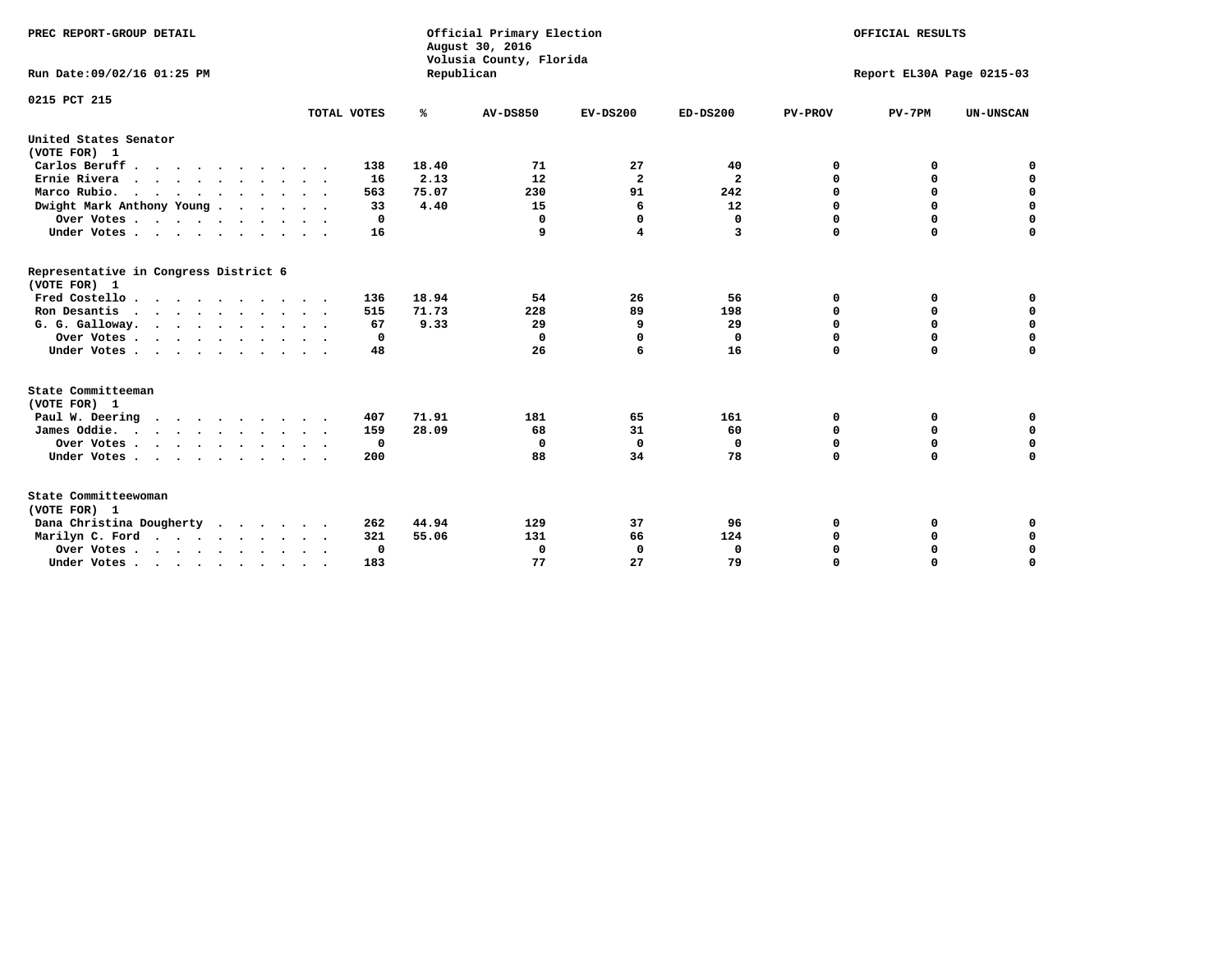| PREC REPORT-GROUP DETAIL<br>Run Date: 09/02/16 01:25 PM |  |  |  |  |  | Official Primary Election<br>August 30, 2016<br>Volusia County, Florida<br>Libertarian |        |                 | OFFICIAL RESULTS<br>Report EL30A Page 0215-04 |            |                |          |                  |
|---------------------------------------------------------|--|--|--|--|--|----------------------------------------------------------------------------------------|--------|-----------------|-----------------------------------------------|------------|----------------|----------|------------------|
|                                                         |  |  |  |  |  |                                                                                        |        |                 |                                               |            |                |          |                  |
| 0215 PCT 215                                            |  |  |  |  |  |                                                                                        |        |                 |                                               |            |                |          |                  |
|                                                         |  |  |  |  |  | TOTAL VOTES                                                                            | ℁      | <b>AV-DS850</b> | $EV-DS200$                                    | $ED-DS200$ | <b>PV-PROV</b> | $PV-7PM$ | <b>UN-UNSCAN</b> |
| United States Senator<br>(VOTE FOR) 1                   |  |  |  |  |  |                                                                                        |        |                 |                                               |            |                |          |                  |
| Augustus Invictus.                                      |  |  |  |  |  | 0                                                                                      |        |                 | 0                                             | 0          |                |          | 0                |
| Paul Stanton                                            |  |  |  |  |  |                                                                                        | 100.00 |                 |                                               |            |                |          | 0                |
| Over Votes                                              |  |  |  |  |  | 0                                                                                      |        |                 |                                               | 0          |                |          | 0                |
| Under Votes                                             |  |  |  |  |  |                                                                                        |        |                 |                                               | 0          |                |          | 0                |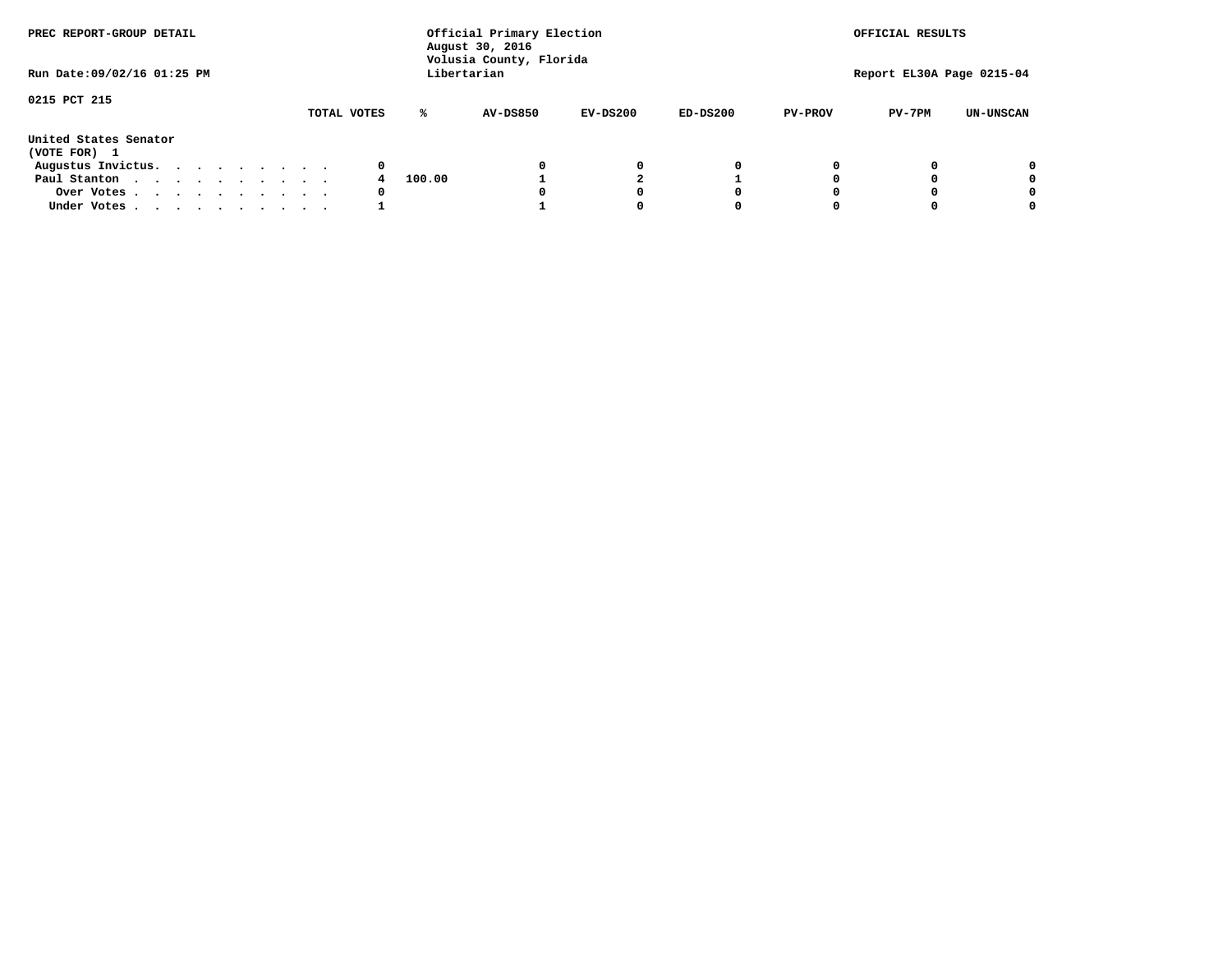| PREC REPORT-GROUP DETAIL                                                                                                                                                                                                                                |                             |       | Official Primary Election<br>August 30, 2016<br>Volusia County, Florida |              |              | OFFICIAL RESULTS<br>Report EL30A Page 0215-05 |             |                  |  |
|---------------------------------------------------------------------------------------------------------------------------------------------------------------------------------------------------------------------------------------------------------|-----------------------------|-------|-------------------------------------------------------------------------|--------------|--------------|-----------------------------------------------|-------------|------------------|--|
| Run Date: 09/02/16 01:25 PM                                                                                                                                                                                                                             |                             |       | Nonpartisan                                                             |              |              |                                               |             |                  |  |
| 0215 PCT 215                                                                                                                                                                                                                                            | TOTAL VOTES                 | ℁     | <b>AV-DS850</b>                                                         | $EV-DS200$   | $ED-DS200$   | <b>PV-PROV</b>                                | $PV-7PM$    | <b>UN-UNSCAN</b> |  |
|                                                                                                                                                                                                                                                         |                             |       |                                                                         |              |              |                                               |             |                  |  |
| Circuit Judge 7th Circuit Group 4<br>(VOTE FOR) 1                                                                                                                                                                                                       |                             |       |                                                                         |              |              |                                               |             |                  |  |
| Chris France - WITHDRAWN                                                                                                                                                                                                                                | 166                         | 14.69 | 80                                                                      | 26           | 60           | 0                                             | 0           | $\mathbf 0$      |  |
| Sebrina L. Slack                                                                                                                                                                                                                                        | 474                         | 41.95 | 218                                                                     | 85           | 171          | $\mathbf 0$                                   | $\mathbf 0$ | $\mathbf 0$      |  |
| Stasia Warren<br>$\sim$                                                                                                                                                                                                                                 | 490                         | 43.36 | 219                                                                     | 95           | 176          | $\mathbf 0$                                   | 0           | $\mathbf 0$      |  |
| Over Votes                                                                                                                                                                                                                                              | $\overline{\mathbf{3}}$     |       | $\overline{a}$                                                          | $\mathbf 0$  | $\mathbf{1}$ | $\mathbf 0$                                   | $\mathbf 0$ | $\mathbf 0$      |  |
| Under Votes                                                                                                                                                                                                                                             | 236                         |       | 120                                                                     | 32           | 84           | $\Omega$                                      | $\Omega$    | $\mathbf 0$      |  |
| Circuit Judge 7th Circuit Group 10<br>(VOTE FOR) 1                                                                                                                                                                                                      |                             |       |                                                                         |              |              |                                               |             |                  |  |
| Malcolm Anthony<br>.                                                                                                                                                                                                                                    | 405                         | 38.14 | 200                                                                     | 63           | 142          | 0                                             | 0           | 0                |  |
| Scott DuPont                                                                                                                                                                                                                                            | 657                         | 61.86 | 290                                                                     | 131          | 236          | $\mathbf 0$                                   | $\mathbf 0$ | $\mathbf 0$      |  |
| Over Votes<br>$\ddot{\phantom{1}}$                                                                                                                                                                                                                      | $\mathbf 0$                 |       | $\Omega$                                                                | $\mathbf{0}$ | $\Omega$     | $\mathbf 0$                                   | $\mathbf 0$ | $\mathbf 0$      |  |
| Under Votes                                                                                                                                                                                                                                             | 307                         |       | 149                                                                     | 44           | 114          | $\mathbf 0$                                   | $\mathbf 0$ | $\Omega$         |  |
| Circuit Judge 7th Circuit Group 13<br>(VOTE FOR) 1                                                                                                                                                                                                      |                             |       |                                                                         |              |              |                                               |             |                  |  |
| David Hood.                                                                                                                                                                                                                                             | 398                         | 34.10 | 174                                                                     | 81           | 143          | 0                                             | 0           | $\mathbf 0$      |  |
| A. "Kathleen" McNeilly                                                                                                                                                                                                                                  | 769                         | 65.90 | 357                                                                     | 131          | 281          | $\mathbf 0$                                   | 0           | $\mathbf 0$      |  |
| Over Votes                                                                                                                                                                                                                                              | $\mathbf 0$                 |       | $\mathbf 0$                                                             | $\mathbf 0$  | $\mathbf 0$  | 0                                             | $\mathbf 0$ | $\mathbf 0$      |  |
| Under Votes                                                                                                                                                                                                                                             | 202                         |       | 108                                                                     | 26           | 68           | $\Omega$                                      | $\mathbf 0$ | $\mathbf 0$      |  |
| Circuit Judge 7th Circuit Group 17<br>(VOTE FOR) 1                                                                                                                                                                                                      |                             |       |                                                                         |              |              |                                               |             |                  |  |
| Linda L. Gaustad                                                                                                                                                                                                                                        | 499                         | 45.04 | 237                                                                     | 81           | 181          | 0                                             | 0           | $\mathbf 0$      |  |
| Howard O. McGillin Jr<br>and the contract of the contract of the contract of the contract of the contract of the contract of the contract of the contract of the contract of the contract of the contract of the contract of the contract of the contra | 609                         | 54.96 | 277                                                                     | 117          | 215          | $\mathbf 0$                                   | $\mathbf 0$ | $\mathbf 0$      |  |
| Over Votes                                                                                                                                                                                                                                              | $\mathbf 0$                 |       | $\mathbf 0$                                                             | $\mathbf{0}$ | $\mathbf 0$  | $\mathbf 0$                                   | $\Omega$    | $\mathbf 0$      |  |
| Under Votes                                                                                                                                                                                                                                             | 261                         |       | 125                                                                     | 40           | 96           | $\mathbf 0$                                   | $\mathbf 0$ | $\mathbf 0$      |  |
| County Judge 7th Circuit Group 3<br>(VOTE FOR) 1                                                                                                                                                                                                        |                             |       |                                                                         |              |              |                                               |             |                  |  |
| Heather Caeners<br>$\mathbf{r}$ , and $\mathbf{r}$ , and $\mathbf{r}$ , and $\mathbf{r}$                                                                                                                                                                | 516                         | 45.26 | 228                                                                     | 94           | 194          | 0                                             | 0           | 0                |  |
| Shirley A. Green                                                                                                                                                                                                                                        | 427<br>$\ddot{\phantom{0}}$ | 37.46 | 211                                                                     | 73           | 143          | $\mathbf 0$                                   | 0           | $\mathbf 0$      |  |
| Marla Rawnsley.<br>$\cdots$                                                                                                                                                                                                                             | 197                         | 17.28 | 81                                                                      | 41           | 75           | 0                                             | $\mathbf 0$ | $\pmb{0}$        |  |
| Over Votes.<br>$\cdot$<br>$\cdot$<br>$\cdot$                                                                                                                                                                                                            | 0<br>$\sim$ $\sim$          |       | $\mathbf 0$                                                             | $\mathbf{0}$ | $\mathbf{0}$ | $\mathbf 0$                                   | $\mathbf 0$ | $\mathbf 0$      |  |
| Under Votes<br>$\sim$<br>$\sim$                                                                                                                                                                                                                         | 229                         |       | 119                                                                     | 30           | 80           | $\mathbf 0$                                   | $\mathbf 0$ | 0                |  |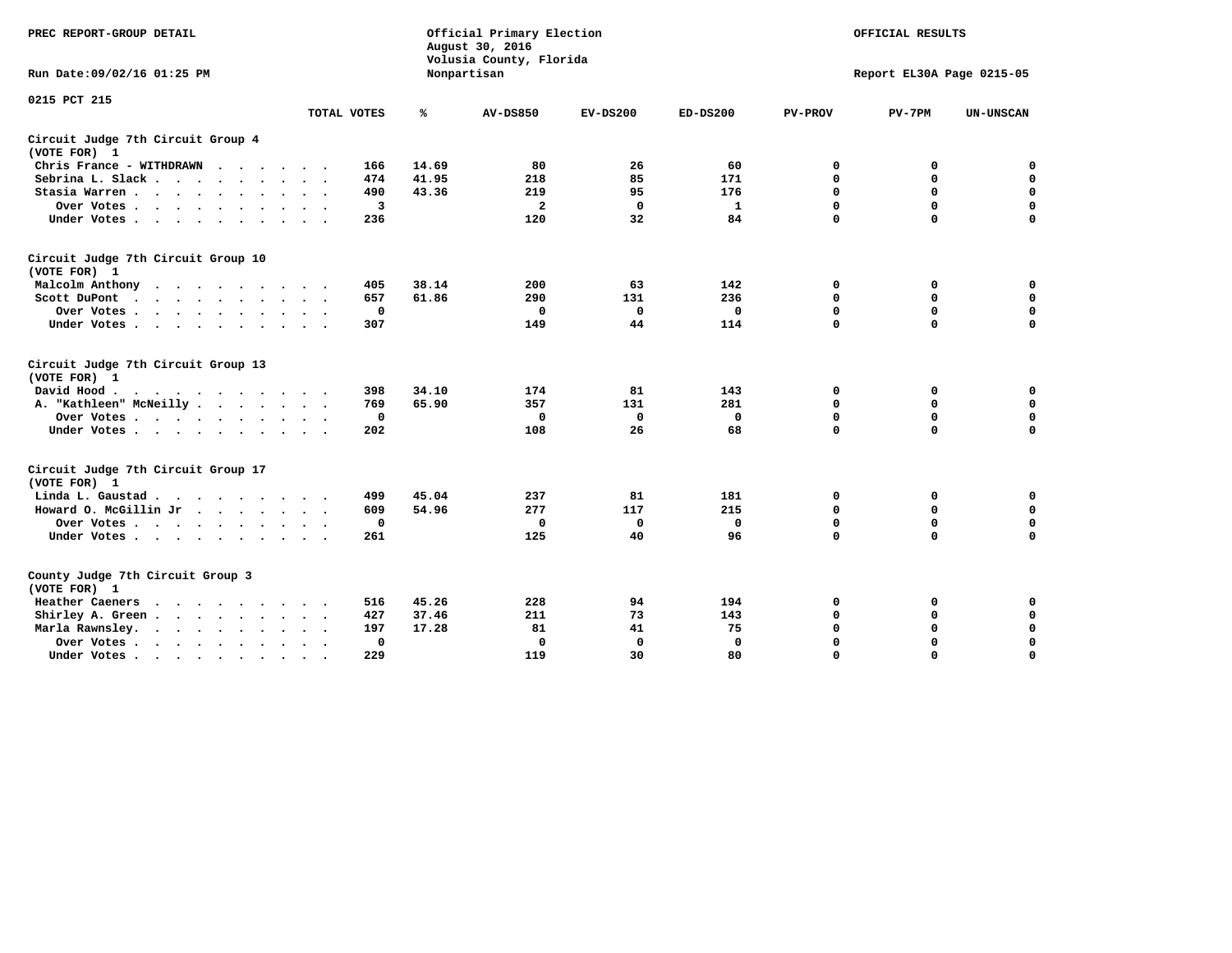| PREC REPORT-GROUP DETAIL                                                                                                                                                                                                                                                                                                                                                                                                                     |                                                                               |                | Official Primary Election<br>August 30, 2016<br>Volusia County, Florida |                |                 | OFFICIAL RESULTS        |                           |                  |
|----------------------------------------------------------------------------------------------------------------------------------------------------------------------------------------------------------------------------------------------------------------------------------------------------------------------------------------------------------------------------------------------------------------------------------------------|-------------------------------------------------------------------------------|----------------|-------------------------------------------------------------------------|----------------|-----------------|-------------------------|---------------------------|------------------|
| Run Date: 09/02/16 01:25 PM                                                                                                                                                                                                                                                                                                                                                                                                                  |                                                                               |                | Nonpartisan                                                             |                |                 |                         | Report EL30A Page 0215-06 |                  |
| 0215 PCT 215                                                                                                                                                                                                                                                                                                                                                                                                                                 | TOTAL VOTES                                                                   | ℁              | <b>AV-DS850</b>                                                         | $EV-DS200$     | $ED-DS200$      | <b>PV-PROV</b>          | $PV-7PM$                  | <b>UN-UNSCAN</b> |
| Sheriff                                                                                                                                                                                                                                                                                                                                                                                                                                      |                                                                               |                |                                                                         |                |                 |                         |                           |                  |
| (VOTE FOR) 1                                                                                                                                                                                                                                                                                                                                                                                                                                 |                                                                               |                |                                                                         |                |                 |                         |                           |                  |
| Wendell C. Bradford                                                                                                                                                                                                                                                                                                                                                                                                                          | 138                                                                           | 10.53          | 61                                                                      | 28             | 49              | $\mathbf 0$             | 0                         | 0                |
| Dave Brannon<br>$\cdots$                                                                                                                                                                                                                                                                                                                                                                                                                     | 365                                                                           | 27.84          | 150                                                                     | 50             | 165             | $\mathbf{0}$            | 0                         | $\mathbf 0$      |
| Mike Chitwood                                                                                                                                                                                                                                                                                                                                                                                                                                | 479                                                                           | 36.54          | 254                                                                     | 77             | 148             | $\Omega$                | 0                         | 0                |
| Eric Dietrich.                                                                                                                                                                                                                                                                                                                                                                                                                               | 313                                                                           | 23.87          | 125                                                                     | 77             | 111             | $\mathbf 0$             | 0                         | $\mathbf 0$      |
| James E. (Jim) Gillum                                                                                                                                                                                                                                                                                                                                                                                                                        | 16                                                                            | 1.22           | 12                                                                      | $\mathbf 0$    | 4               | $\mathbf 0$             | 0                         | $\mathbf 0$      |
| Over Votes                                                                                                                                                                                                                                                                                                                                                                                                                                   | 1<br>$\ddot{\phantom{a}}$                                                     |                | $\Omega$                                                                | $\mathbf{1}$   | 0               | $\mathbf 0$             | 0                         | $\mathbf 0$      |
| Under Votes                                                                                                                                                                                                                                                                                                                                                                                                                                  | 57                                                                            |                | 37                                                                      | 5              | 15              | $\mathbf 0$             | 0                         | 0                |
| Property Appraiser<br>(VOTE FOR) 1                                                                                                                                                                                                                                                                                                                                                                                                           |                                                                               |                |                                                                         |                |                 |                         |                           |                  |
| Larry Bartlett.<br>$\cdots$<br>$\sim$                                                                                                                                                                                                                                                                                                                                                                                                        | 318<br>$\sim$<br>$\sim$ $\sim$                                                | 27.23          | 167                                                                     | 62             | 89              | $\mathbf 0$             | 0                         | 0                |
| H. Alan Burton.                                                                                                                                                                                                                                                                                                                                                                                                                              | 400                                                                           | 34.25          | 188                                                                     | 64             | 148             | $\mathbf 0$             | 0                         | $\mathbf 0$      |
| Mike Swanto.                                                                                                                                                                                                                                                                                                                                                                                                                                 | 450                                                                           | 38.53          | 173                                                                     | 89             | 188             | $\Omega$                | $\Omega$                  | $\mathbf 0$      |
| Over Votes<br>$\sim$ $\sim$                                                                                                                                                                                                                                                                                                                                                                                                                  | 0<br>$\sim$                                                                   |                | $\mathbf 0$                                                             | 0              | 0               | $\mathbf 0$             | 0                         | 0                |
| Under Votes                                                                                                                                                                                                                                                                                                                                                                                                                                  | 201                                                                           |                | 111                                                                     | 23             | 67              | $\mathbf 0$             | $\mathbf 0$               | $\mathbf 0$      |
|                                                                                                                                                                                                                                                                                                                                                                                                                                              |                                                                               |                |                                                                         |                |                 |                         |                           |                  |
| Supervisor of Elections<br>(VOTE FOR) 1                                                                                                                                                                                                                                                                                                                                                                                                      |                                                                               |                |                                                                         |                |                 |                         |                           |                  |
| Teresa Apgar<br>$\cdot$                                                                                                                                                                                                                                                                                                                                                                                                                      | 248<br>$\cdots$                                                               | 20.29          | 117                                                                     | 38             | 93              | $\mathbf 0$             | 0                         | 0                |
| David Lee Davis                                                                                                                                                                                                                                                                                                                                                                                                                              | 100                                                                           | 8.18           | 46                                                                      | 18             | 36              | 0                       | 0                         | $\mathbf 0$      |
| Bill Fyfe                                                                                                                                                                                                                                                                                                                                                                                                                                    | 103                                                                           | 8.43           | 39                                                                      | 21             | 43              | $\Omega$                | $\Omega$                  | 0                |
| Lisa Lewis                                                                                                                                                                                                                                                                                                                                                                                                                                   | 771                                                                           | 63.09          | 363                                                                     | 138            | 270             | $\mathbf 0$             | 0                         | $\mathbf 0$      |
| Over Votes                                                                                                                                                                                                                                                                                                                                                                                                                                   | $\mathbf 0$                                                                   |                | $\mathbf 0$                                                             | $\mathbf 0$    | $\mathbf 0$     | $\mathbf 0$             | $\mathbf 0$               | $\mathbf 0$      |
| Under Votes                                                                                                                                                                                                                                                                                                                                                                                                                                  | 147                                                                           |                | 74                                                                      | 23             | 50              | $\Omega$                | $\Omega$                  | $\mathbf 0$      |
| County Council Chair                                                                                                                                                                                                                                                                                                                                                                                                                         |                                                                               |                |                                                                         |                |                 |                         |                           |                  |
| (VOTE FOR) 1                                                                                                                                                                                                                                                                                                                                                                                                                                 |                                                                               |                |                                                                         |                |                 |                         |                           |                  |
| Jason P. Davis.                                                                                                                                                                                                                                                                                                                                                                                                                              | 303                                                                           | 26.10<br>11.63 | 149<br>64                                                               | 65<br>23       | 89<br>48        | 0<br>$\Omega$           | 0<br>0                    | 0<br>0           |
| Greg Gimbert                                                                                                                                                                                                                                                                                                                                                                                                                                 | 135                                                                           |                |                                                                         |                |                 | $\mathbf 0$             |                           | $\mathbf 0$      |
| Ed Kelley                                                                                                                                                                                                                                                                                                                                                                                                                                    | 437                                                                           | 37.64          | 191                                                                     | 69             | 177             |                         | 0                         |                  |
| Tom Laputka.<br>$\mathbf{u} = \mathbf{u} + \mathbf{u} + \mathbf{u} + \mathbf{u} + \mathbf{u} + \mathbf{u} + \mathbf{u} + \mathbf{u} + \mathbf{u} + \mathbf{u} + \mathbf{u} + \mathbf{u} + \mathbf{u} + \mathbf{u} + \mathbf{u} + \mathbf{u} + \mathbf{u} + \mathbf{u} + \mathbf{u} + \mathbf{u} + \mathbf{u} + \mathbf{u} + \mathbf{u} + \mathbf{u} + \mathbf{u} + \mathbf{u} + \mathbf{u} + \mathbf{u} + \mathbf{u} + \mathbf{u} + \mathbf$ | 286                                                                           | 24.63          | 127<br>$\Omega$                                                         | 53<br>$\Omega$ | 106<br>$\Omega$ | $\mathbf 0$<br>$\Omega$ | 0<br>$\Omega$             | $\mathbf 0$      |
| Over Votes                                                                                                                                                                                                                                                                                                                                                                                                                                   | $\mathbf 0$                                                                   |                |                                                                         |                |                 |                         |                           | 0                |
| Under Votes                                                                                                                                                                                                                                                                                                                                                                                                                                  | 208                                                                           |                | 108                                                                     | 28             | 72              | $\mathbf 0$             | 0                         | $\mathbf 0$      |
| DeLand City Commissioner Seat 2<br>(VOTE FOR) 1                                                                                                                                                                                                                                                                                                                                                                                              |                                                                               |                |                                                                         |                |                 |                         |                           |                  |
| Jeff Hunter.<br>.                                                                                                                                                                                                                                                                                                                                                                                                                            | 253                                                                           | 20.96          | 126                                                                     | 38             | 89              | $\mathbf 0$             | 0                         | 0                |
| Voloria Manning<br>$\cdots$                                                                                                                                                                                                                                                                                                                                                                                                                  | 125                                                                           | 10.36          | 57                                                                      | 31             | 37              | $\mathbf 0$             | $\mathbf 0$               | $\mathbf 0$      |
| Buz Nesbit.                                                                                                                                                                                                                                                                                                                                                                                                                                  | 466                                                                           | 38.61          | 208                                                                     | 74             | 184             | $\mathbf 0$             | 0                         | 0                |
| Kevin Reid.<br>$\cdots$<br>$\ddot{\phantom{a}}$                                                                                                                                                                                                                                                                                                                                                                                              | 363<br>$\cdot$ $\cdot$ $\cdot$ $\cdot$                                        | 30.07          | 159                                                                     | 71             | 133             | $\mathbf 0$             | 0                         | $\mathsf{o}\,$   |
| Over Votes<br>$\bullet$                                                                                                                                                                                                                                                                                                                                                                                                                      | $\mathbf{1}$<br>$\ddot{\phantom{0}}$<br>$\bullet$<br>$\overline{\phantom{a}}$ |                | $\mathbf{0}$                                                            | $\mathbf 0$    | $\mathbf{1}$    | $\mathbf 0$             | 0                         | $\mathbf 0$      |
| Under Votes.<br>$\cdot$<br>$\sim$<br>$\bullet$                                                                                                                                                                                                                                                                                                                                                                                               | 161<br>$\bullet$<br>$\bullet$                                                 |                | 89                                                                      | 24             | 48              | $\Omega$                | $\Omega$                  | $\mathbf 0$      |
|                                                                                                                                                                                                                                                                                                                                                                                                                                              |                                                                               |                |                                                                         |                |                 |                         |                           |                  |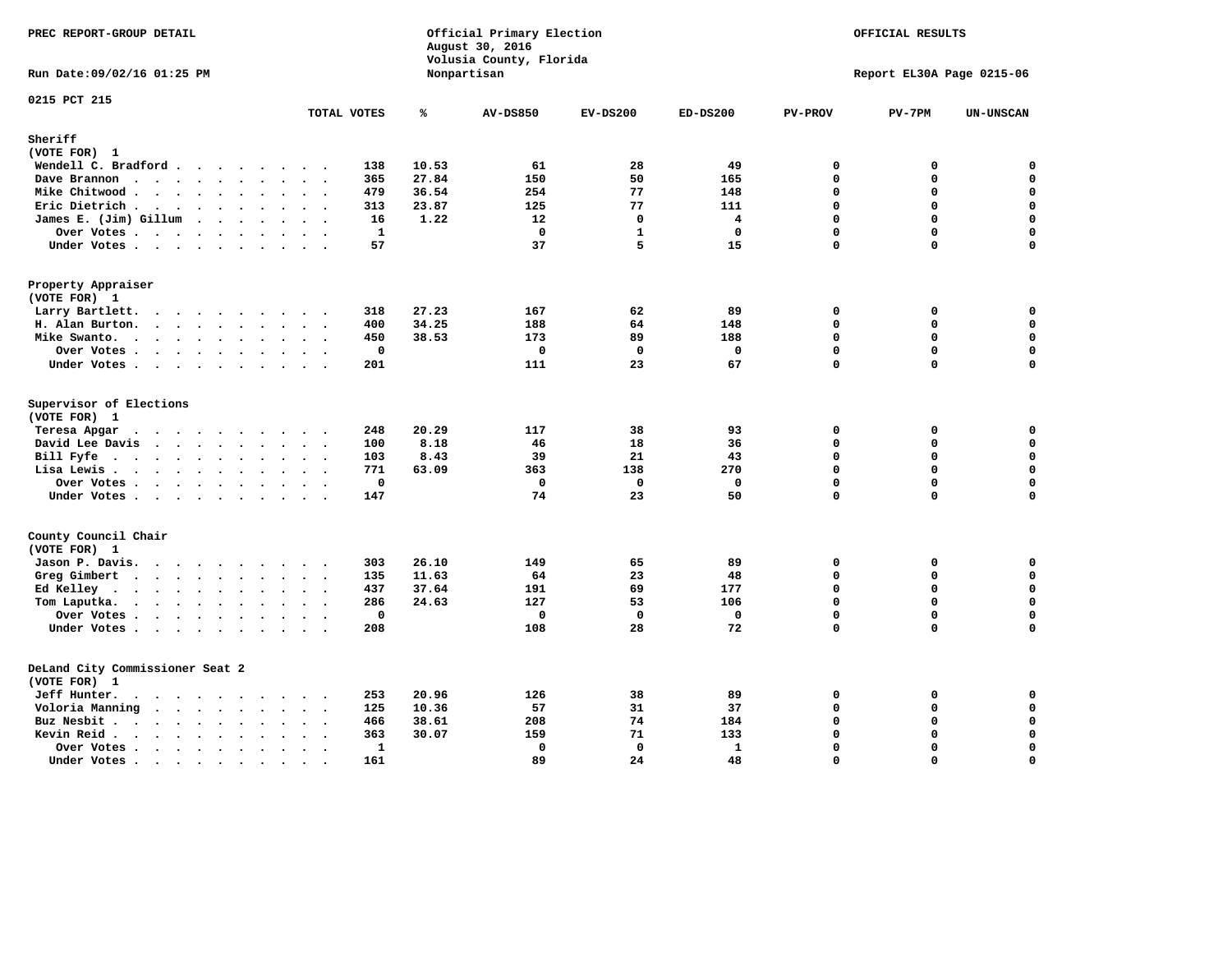| PREC REPORT-GROUP DETAIL         |  |  |             |       | Official Primary Election<br>August 30, 2016 |            |            | OFFICIAL RESULTS |                           |                  |  |  |
|----------------------------------|--|--|-------------|-------|----------------------------------------------|------------|------------|------------------|---------------------------|------------------|--|--|
| Run Date: 09/02/16 01:25 PM      |  |  |             |       | Volusia County, Florida<br>Nonpartisan       |            |            |                  | Report EL30A Page 0215-07 |                  |  |  |
| 0215 PCT 215                     |  |  | TOTAL VOTES | ℁     | <b>AV-DS850</b>                              | $EV-DS200$ | $ED-DS200$ | <b>PV-PROV</b>   | $PV-7PM$                  | <b>UN-UNSCAN</b> |  |  |
| Amendment 4                      |  |  |             |       |                                              |            |            |                  |                           |                  |  |  |
|                                  |  |  |             |       |                                              |            |            |                  |                           |                  |  |  |
| (VOTE FOR) 1                     |  |  |             |       |                                              |            |            |                  |                           |                  |  |  |
| Yes<br>.                         |  |  | 919         | 73.46 | 421                                          | 166        | 332        |                  |                           | 0                |  |  |
| No.<br>.                         |  |  | 332         | 26.54 | 160                                          | 54         | 118        |                  |                           | 0                |  |  |
| Over Votes                       |  |  |             |       | $\Omega$                                     |            | 0          |                  |                           | 0                |  |  |
| Under Votes, , , , , , , , , , , |  |  | 117         |       | 58                                           | 17         | 42         |                  |                           | 0                |  |  |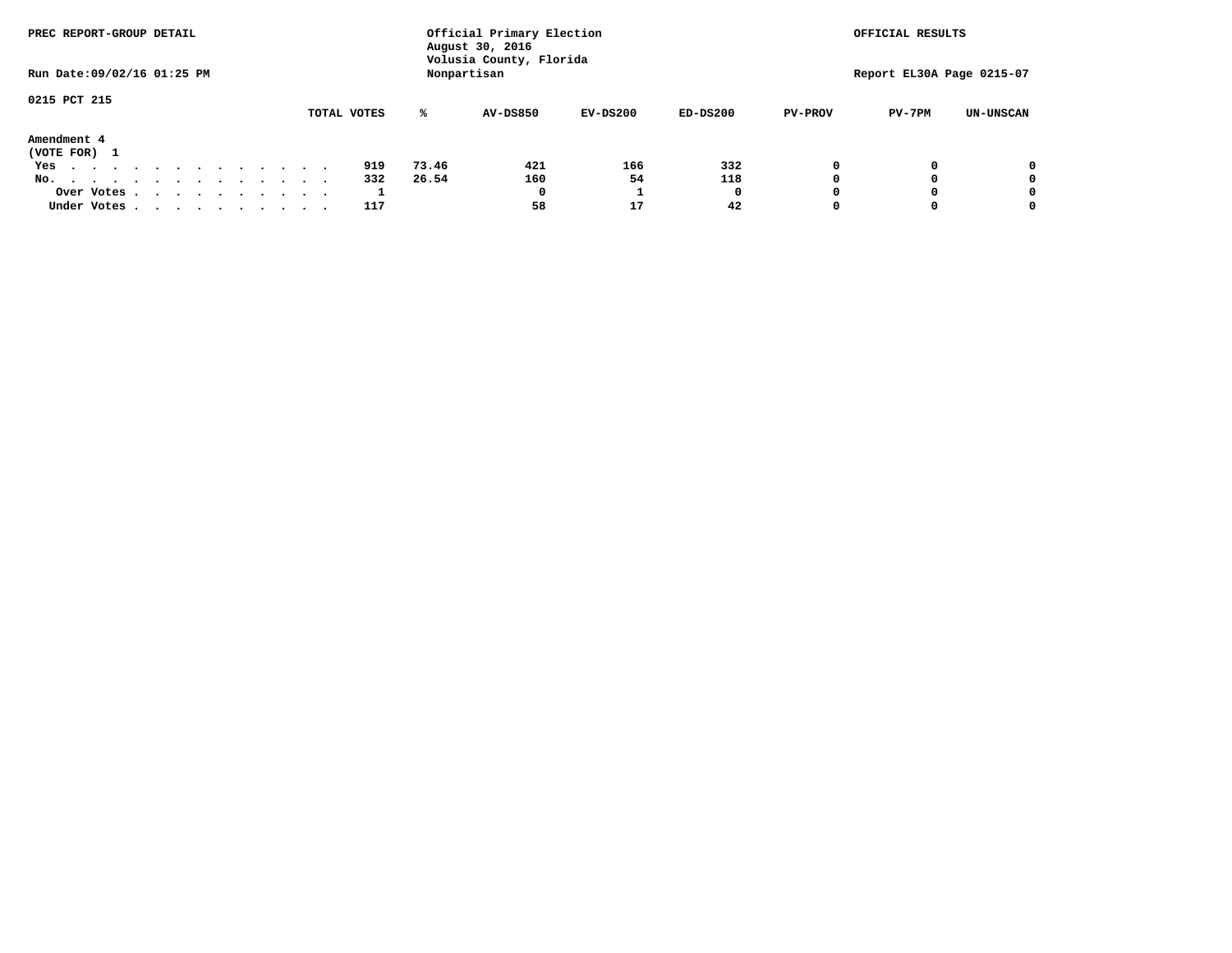| PREC REPORT-GROUP DETAIL                                                                                                                 |                                 |             |                   | Official Primary Election<br>August 30, 2016 |            |              |                | OFFICIAL RESULTS          |                  |
|------------------------------------------------------------------------------------------------------------------------------------------|---------------------------------|-------------|-------------------|----------------------------------------------|------------|--------------|----------------|---------------------------|------------------|
| Run Date:09/02/16 01:25 PM                                                                                                               |                                 |             | <b>STATISTICS</b> | Volusia County, Florida                      |            |              |                | Report EL30A Page 0216-01 |                  |
| 0216 PCT 216                                                                                                                             |                                 |             |                   |                                              |            |              |                |                           |                  |
|                                                                                                                                          |                                 | TOTAL VOTES | %ะ                | <b>AV-DS850</b>                              | $EV-DS200$ | $ED-DS200$   | <b>PV-PROV</b> | PV-7PM                    | <b>UN-UNSCAN</b> |
| REGISTERED VOTERS - TOTAL 4,802                                                                                                          |                                 |             |                   |                                              |            |              |                |                           |                  |
| REGISTERED VOTERS - Democratic                                                                                                           | $\cdot$ $\cdot$ $\cdot$ $\cdot$ | 1,897       | 39.50             |                                              |            |              |                |                           |                  |
| REGISTERED VOTERS - Republican                                                                                                           |                                 | 1,481       | 30.84             |                                              |            |              |                |                           |                  |
| REGISTERED VOTERS - Libertarian                                                                                                          |                                 | 8           | .17               |                                              |            |              |                |                           |                  |
| REGISTERED VOTERS - Nonpartisan                                                                                                          |                                 | 1,416       |                   |                                              |            |              |                |                           |                  |
| BALLOTS CAST - TOTAL.                                                                                                                    |                                 | 1,099       |                   | 527                                          | 153        | 417          |                |                           |                  |
| BALLOTS CAST - Democratic                                                                                                                |                                 | 432         | 39.31             | 197                                          | 65         | 169          |                | 0                         |                  |
| BALLOTS CAST - Republican                                                                                                                |                                 | 509         | 46.31             | 261                                          | 66         | 181          |                |                           |                  |
| BALLOTS CAST - Libertarian.                                                                                                              |                                 |             | .27               |                                              | 0          | $\mathbf{2}$ |                | 0                         | 0                |
| BALLOTS CAST - Nonpartisan.                                                                                                              |                                 | 155         | 14.10             | 68                                           | 22         | 65           | o              | 0                         | 0                |
| BALLOTS CAST - BLANK.                                                                                                                    |                                 |             | .09               |                                              | 0          | 0            | 0              | $\Omega$                  | 0                |
| VOTER TURNOUT - TOTAL                                                                                                                    |                                 |             | 22.89             |                                              |            |              |                |                           |                  |
| VOTER TURNOUT - Democratic.                                                                                                              |                                 |             | 22.77             |                                              |            |              |                |                           |                  |
| VOTER TURNOUT - Republican.                                                                                                              |                                 |             | 34.37             |                                              |            |              |                |                           |                  |
| VOTER TURNOUT - Libertarian                                                                                                              |                                 |             | 37.50             |                                              |            |              |                |                           |                  |
| VOTER TURNOUT - BLANK<br>the contract of the contract of the contract of the contract of the contract of the contract of the contract of |                                 |             | .02               |                                              |            |              |                |                           |                  |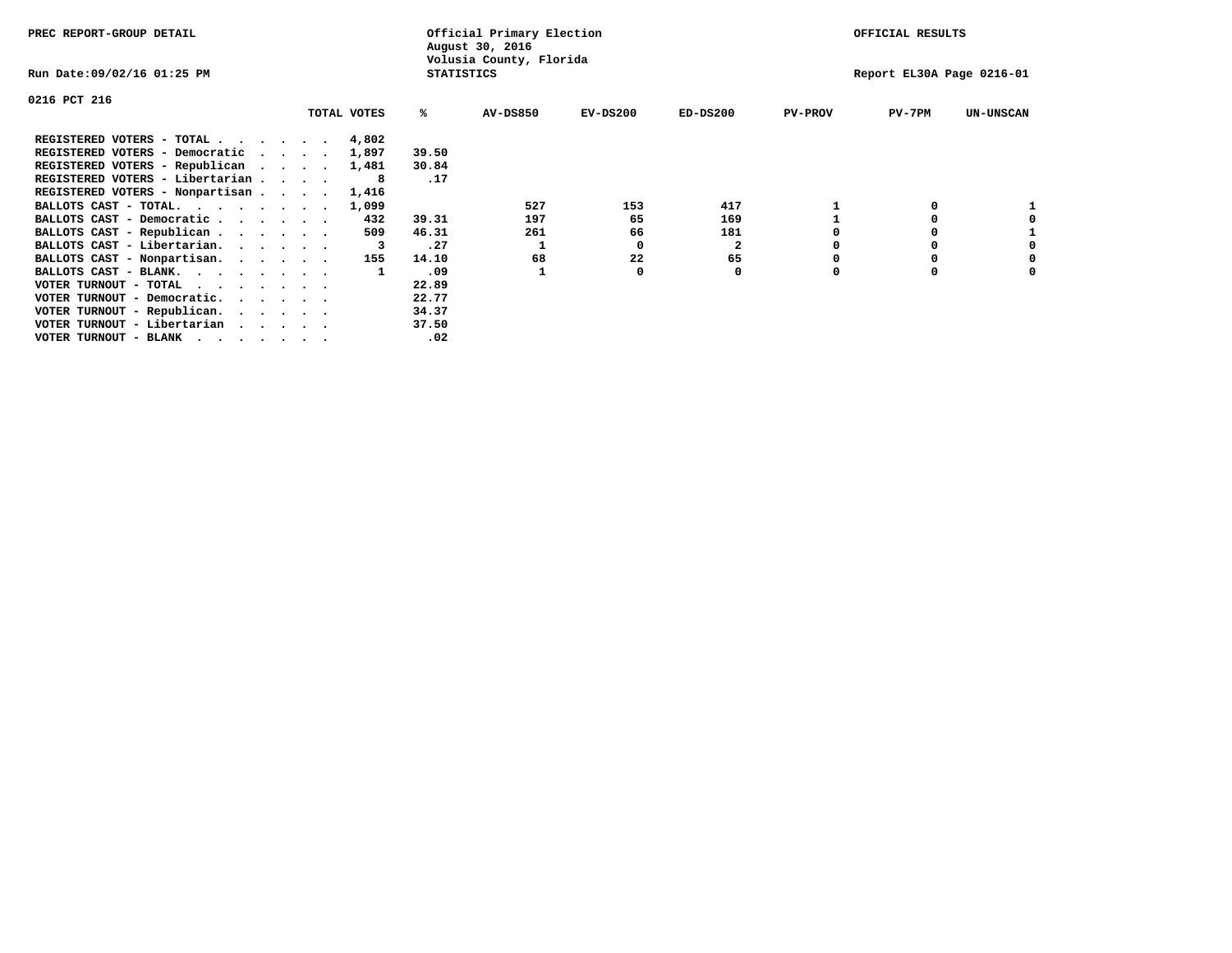| Official Primary Election<br>PREC REPORT-GROUP DETAIL<br>August 30, 2016<br>Volusia County, Florida<br>Democratic<br>Run Date: 09/02/16 01:25 PM |             |       |                 |            |            |                | OFFICIAL RESULTS<br>Report EL30A Page 0216-02 |                  |  |  |  |
|--------------------------------------------------------------------------------------------------------------------------------------------------|-------------|-------|-----------------|------------|------------|----------------|-----------------------------------------------|------------------|--|--|--|
|                                                                                                                                                  |             |       |                 |            |            |                |                                               |                  |  |  |  |
| 0216 PCT 216                                                                                                                                     | TOTAL VOTES | %ะ    | <b>AV-DS850</b> | $EV-DS200$ | $ED-DS200$ | <b>PV-PROV</b> | $PV-7PM$                                      | <b>UN-UNSCAN</b> |  |  |  |
| United States Senator<br>(VOTE FOR) 1                                                                                                            |             |       |                 |            |            |                |                                               |                  |  |  |  |
| Roque "Rocky" De La Fuente.                                                                                                                      | 20          | 4.82  | 9               | 1          | 10         | O              | 0                                             |                  |  |  |  |
| Alan Grayson                                                                                                                                     | 108         | 26.02 | 58              | 14         | 35         |                | $\Omega$                                      |                  |  |  |  |
| Pam Keith                                                                                                                                        | 53          | 12.77 | 23              | 9          | 21         |                | 0                                             | 0                |  |  |  |
| Reginald Luster                                                                                                                                  | 9           | 2.17  | 5               | 0          | 4          | O              | 0                                             | $\mathbf 0$      |  |  |  |
| Patrick Murphy.                                                                                                                                  | 225         | 54.22 | 95              | 37         | 93         | O              | 0                                             | $\mathbf 0$      |  |  |  |
| Over Votes                                                                                                                                       | 1           |       | 1               | $\Omega$   | 0          | $\Omega$       | 0                                             | $\mathbf 0$      |  |  |  |
| Under Votes.                                                                                                                                     | 16          |       |                 | 4          | 6          | $\Omega$       | $\Omega$                                      | 0                |  |  |  |
| Representative in Congress District 6<br>(VOTE FOR) 1                                                                                            |             |       |                 |            |            |                |                                               |                  |  |  |  |
| William (Bill) McCullough                                                                                                                        | 161         | 39.56 | 82              | 18         | 60         | 1              | 0                                             |                  |  |  |  |
| Jay McGovern                                                                                                                                     | 60          | 14.74 | 32              | 10         | 18         | $\Omega$       | $\Omega$                                      | 0                |  |  |  |
| George Pappas                                                                                                                                    | 48          | 11.79 | 26              | 5          | 17         | 0              | 0                                             | 0                |  |  |  |
| Dwayne L. Taylor                                                                                                                                 | 138         | 33.91 | 46              | 26         | 66         | $\Omega$       | 0                                             | $\mathbf 0$      |  |  |  |
| Over Votes                                                                                                                                       | 0           |       | $\Omega$        | $\Omega$   | 0          | 0              | 0                                             | 0                |  |  |  |
| Under Votes                                                                                                                                      | 25          |       | 11              | 6          | 8          | $\Omega$       | 0                                             | O                |  |  |  |
| State Representative District 26<br>(VOTE FOR) 1                                                                                                 |             |       |                 |            |            |                |                                               |                  |  |  |  |
| Patrick Henry                                                                                                                                    | 280         | 69.65 | 119             | 42         | 119        | O              | 0                                             | 0                |  |  |  |
| Steve Miller                                                                                                                                     | 122         | 30.35 | 63              | 19         | 40         |                | 0                                             | 0                |  |  |  |
| Over Votes                                                                                                                                       | 0           |       | $\Omega$        | 0          | 0          |                | 0                                             | 0                |  |  |  |
| Under Votes, $\cdot$ , $\cdot$ , $\cdot$ , $\cdot$ , $\cdot$ , $\cdot$ , $\cdot$                                                                 | 30          |       | 15              |            | 10         |                |                                               | $\Omega$         |  |  |  |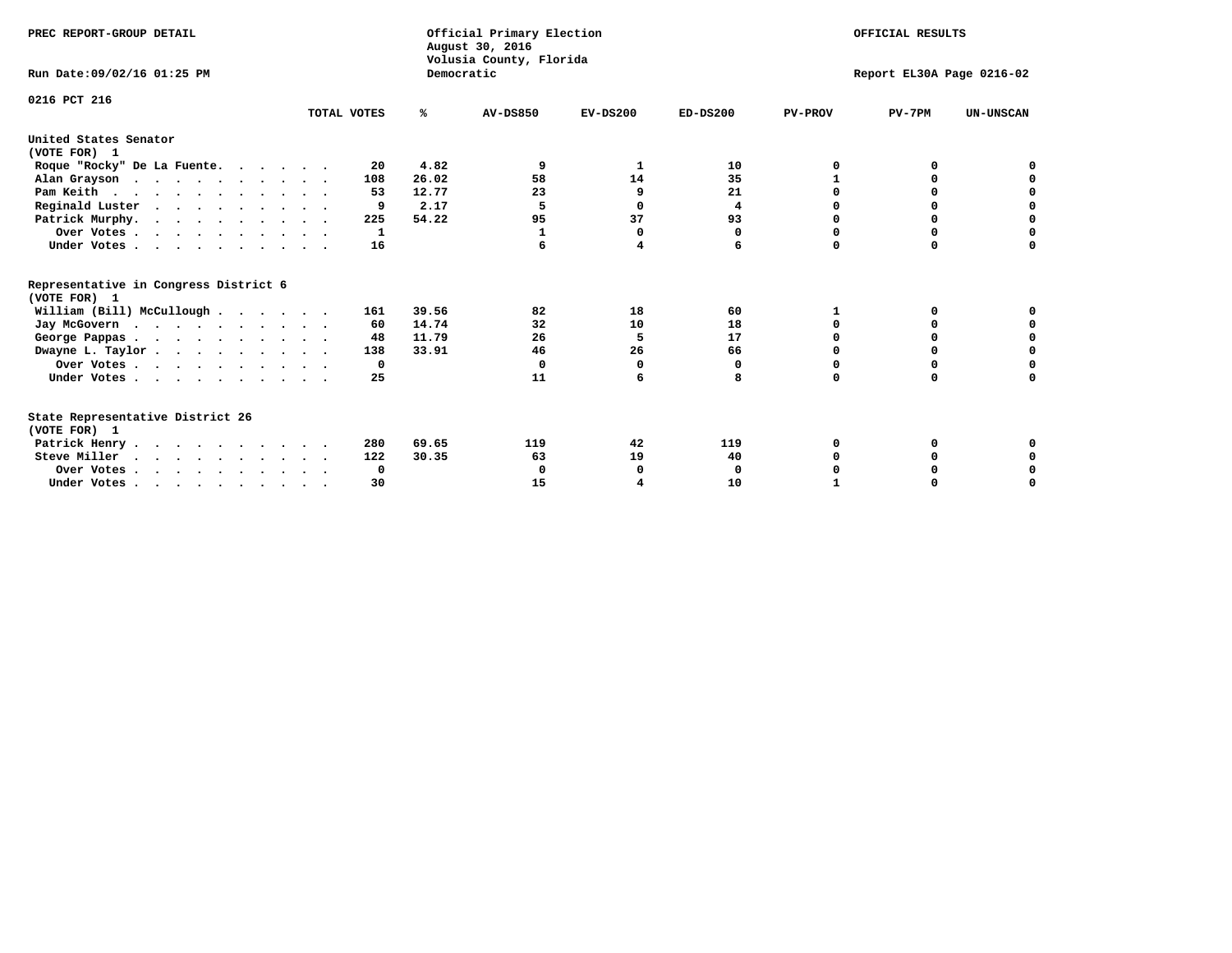| PREC REPORT-GROUP DETAIL<br>Run Date: 09/02/16 01:25 PM |             | Republican | Official Primary Election<br>August 30, 2016<br>Volusia County, Florida | OFFICIAL RESULTS<br>Report EL30A Page 0216-03 |              |                |             |                  |
|---------------------------------------------------------|-------------|------------|-------------------------------------------------------------------------|-----------------------------------------------|--------------|----------------|-------------|------------------|
| 0216 PCT 216                                            | TOTAL VOTES | ℁          | <b>AV-DS850</b>                                                         | $EV-DS200$                                    | $ED-DS200$   | <b>PV-PROV</b> | $PV-7PM$    | <b>UN-UNSCAN</b> |
| United States Senator                                   |             |            |                                                                         |                                               |              |                |             |                  |
| (VOTE FOR) 1                                            |             |            |                                                                         |                                               |              |                |             |                  |
| Carlos Beruff                                           | 115         | 23.09      | 67                                                                      | 18                                            | 29           | 0              | 0           | 1                |
| Ernie Rivera                                            | 10          | 2.01       | 6                                                                       | $\mathbf{1}$                                  | 3            | $\Omega$       | 0           | $\mathbf 0$      |
| Marco Rubio.                                            | 348         | 69.88      | 169                                                                     | 40                                            | 139          | 0              | 0           | $\mathbf 0$      |
| Dwight Mark Anthony Young                               | 25          | 5.02       | 13                                                                      | 3                                             | 9            | 0              | $\mathbf 0$ | $\mathbf 0$      |
| Over Votes                                              | 0           |            | $\Omega$                                                                | $\mathbf 0$                                   | 0            | 0              | $\mathbf 0$ | $\mathbf 0$      |
| Under Votes                                             | 11          |            | 6                                                                       | 4                                             | $\mathbf{1}$ | $\Omega$       | $\Omega$    | $\mathbf 0$      |
| Representative in Congress District 6<br>(VOTE FOR) 1   |             |            |                                                                         |                                               |              |                |             |                  |
| Fred Costello                                           | 131         | 27.29      | 64                                                                      | 14                                            | 52           | 0              | 0           | $\mathbf{1}$     |
| Ron Desantis                                            | 284         | 59.17      | 147                                                                     | 41                                            | 96           | 0              | 0           | $\mathbf 0$      |
| G. G. Galloway.                                         | 65          | 13.54      | 33                                                                      | 8                                             | 24           | $\mathbf 0$    | $\mathbf 0$ | $\mathbf 0$      |
| Over Votes                                              | 0           |            | $\Omega$                                                                | $\mathbf 0$                                   | 0            | $\mathbf 0$    | 0           | 0                |
| Under Votes                                             | 29          |            | 17                                                                      | 3                                             | 9            | $\mathbf 0$    | $\Omega$    | $\mathbf 0$      |
| State Committeeman                                      |             |            |                                                                         |                                               |              |                |             |                  |
| (VOTE FOR) 1                                            |             |            |                                                                         |                                               |              |                |             |                  |
| Paul W. Deering<br>$\cdots$                             | 288         | 70.76      | 138                                                                     | 36                                            | 114          | 0              | 0           | 0                |
| James Oddie.                                            | 119         | 29.24      | 69                                                                      | 14                                            | 35           | 0              | 0           | $\mathbf{1}$     |
| Over Votes                                              | $\mathbf 0$ |            | 0                                                                       | $\mathbf 0$                                   | 0            | 0              | $\mathbf 0$ | $\mathbf 0$      |
| Under Votes                                             | 102         |            | 54                                                                      | 16                                            | 32           | $\mathbf 0$    | $\mathbf 0$ | $\mathbf 0$      |
| State Committeewoman<br>(VOTE FOR) 1                    |             |            |                                                                         |                                               |              |                |             |                  |
| Dana Christina Dougherty                                | 223         | 54.66      | 121                                                                     | 37                                            | 64           | 0              | 0           | 1                |
| Marilyn C. Ford                                         | 185         | 45.34      | 87                                                                      | 16                                            | 82           | 0              | 0           | 0                |
| Over Votes                                              | 0           |            | $\Omega$                                                                | 0                                             | $\mathbf{0}$ | 0              | 0           | $\mathbf 0$      |
| Under Votes, , , , , , , , , ,                          | 101         |            | 53                                                                      | 13                                            | 35           | $\Omega$       | $\Omega$    | $\Omega$         |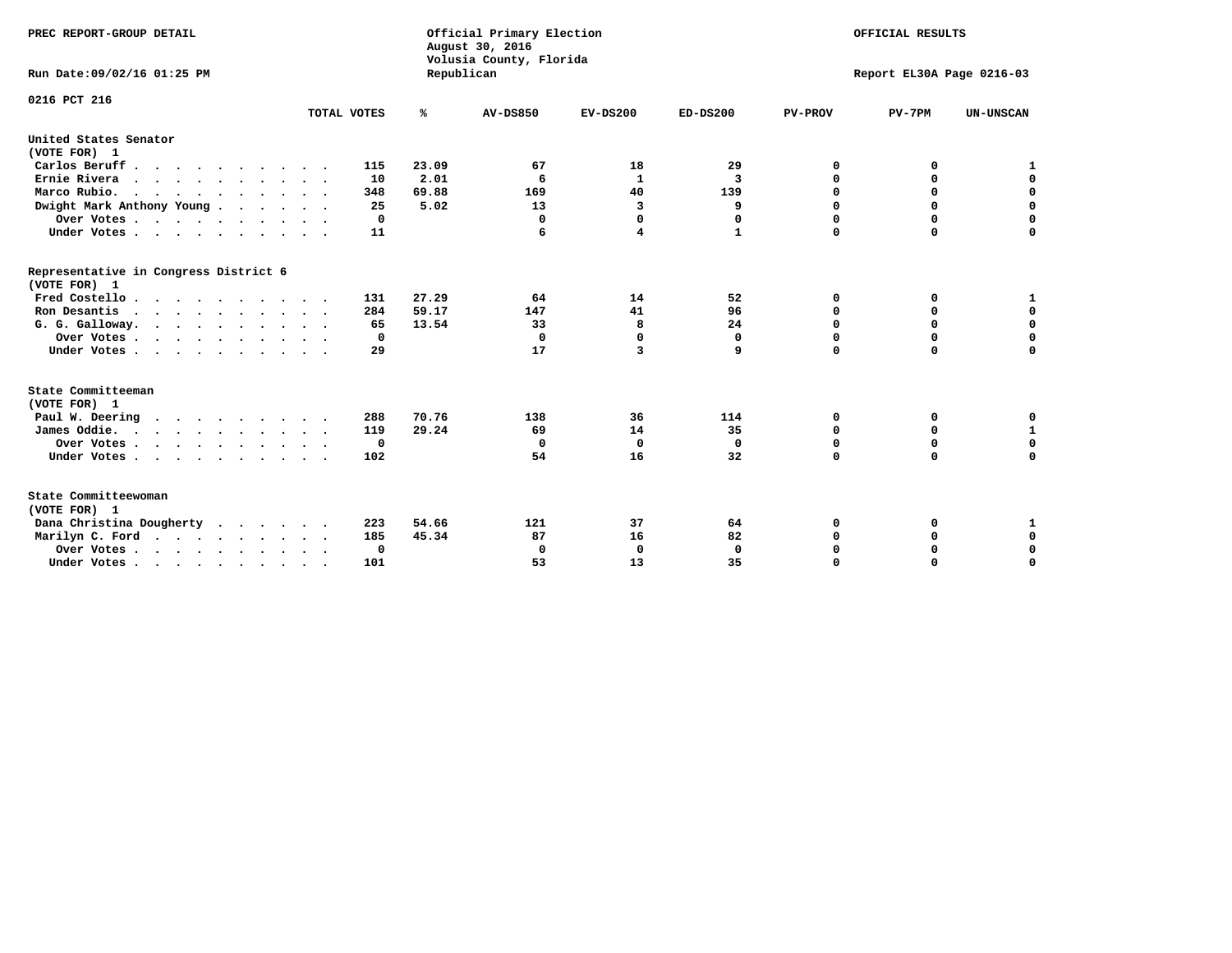| PREC REPORT-GROUP DETAIL              |             |        | Official Primary Election<br>August 30, 2016 |            |            |                | OFFICIAL RESULTS          |                  |
|---------------------------------------|-------------|--------|----------------------------------------------|------------|------------|----------------|---------------------------|------------------|
| Run Date: 09/02/16 01:25 PM           |             |        | Volusia County, Florida<br>Libertarian       |            |            |                | Report EL30A Page 0216-04 |                  |
| 0216 PCT 216                          | TOTAL VOTES | ℁      | <b>AV-DS850</b>                              | $EV-DS200$ | $ED-DS200$ | <b>PV-PROV</b> | $PV-7PM$                  | <b>UN-UNSCAN</b> |
| United States Senator<br>(VOTE FOR) 1 |             |        |                                              |            |            |                |                           |                  |
| Augustus Invictus.                    | 0           |        |                                              | 0          | 0          |                |                           | 0                |
| Paul Stanton                          |             | 100.00 |                                              |            |            |                |                           | 0                |
| Over Votes                            | 0           |        |                                              |            | O          |                |                           | 0                |
| Under Votes                           |             |        |                                              |            |            |                |                           | 0                |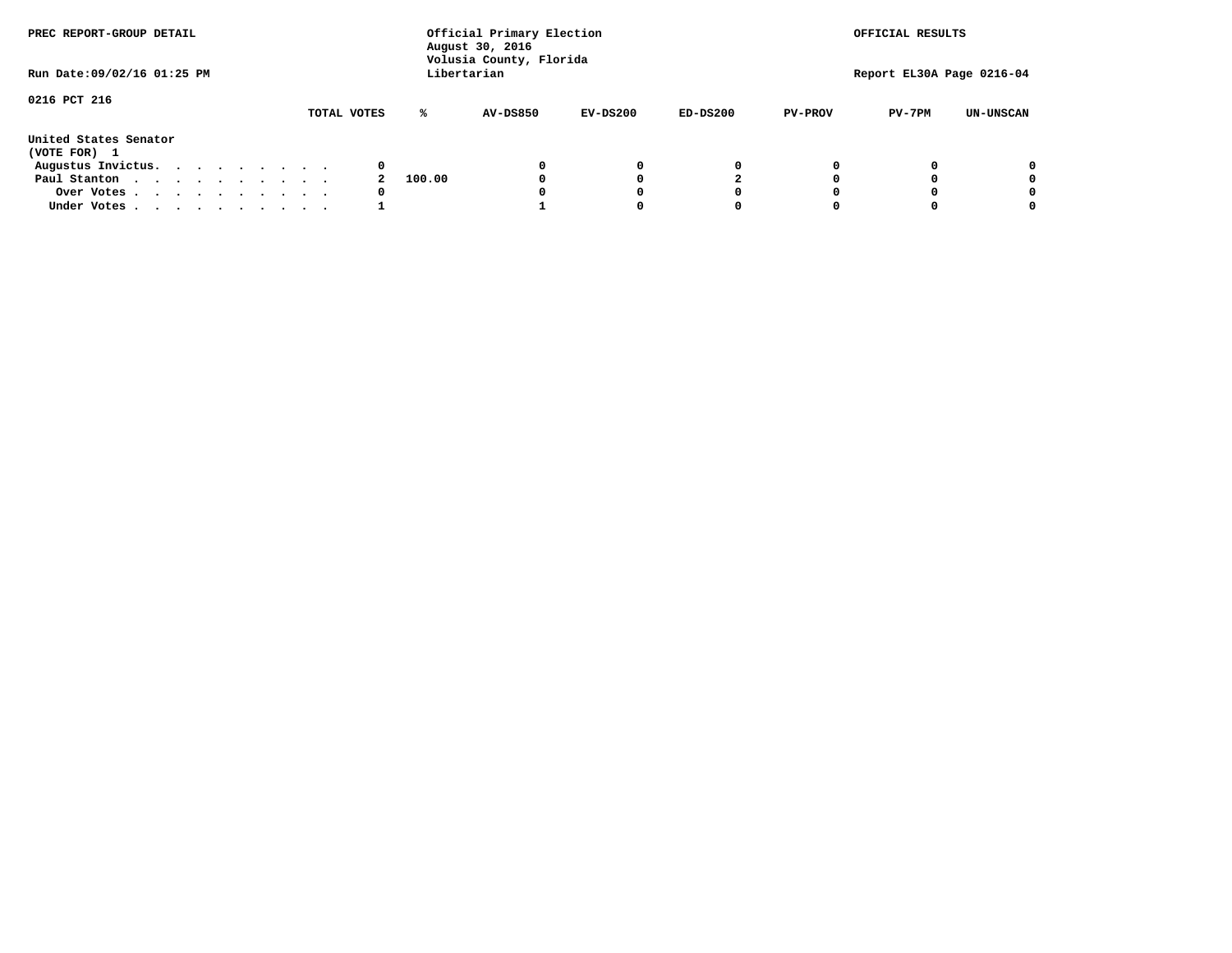| PREC REPORT-GROUP DETAIL                                                                 |                             | Official Primary Election<br>August 30, 2016<br>Volusia County, Florida | OFFICIAL RESULTS<br>Report EL30A Page 0216-05 |              |              |                |             |                  |
|------------------------------------------------------------------------------------------|-----------------------------|-------------------------------------------------------------------------|-----------------------------------------------|--------------|--------------|----------------|-------------|------------------|
| Run Date: 09/02/16 01:25 PM                                                              |                             |                                                                         | Nonpartisan                                   |              |              |                |             |                  |
| 0216 PCT 216                                                                             | TOTAL VOTES                 | ℁                                                                       | <b>AV-DS850</b>                               | $EV-DS200$   | $ED-DS200$   | <b>PV-PROV</b> | $PV-7PM$    | <b>UN-UNSCAN</b> |
|                                                                                          |                             |                                                                         |                                               |              |              |                |             |                  |
| Circuit Judge 7th Circuit Group 4<br>(VOTE FOR) 1                                        |                             |                                                                         |                                               |              |              |                |             |                  |
| Chris France - WITHDRAWN                                                                 | 148                         | 15.56                                                                   | 68                                            | 17           | 62           | 0              | 0           | 1                |
| Sebrina L. Slack                                                                         | 378<br>$\sim$ $\sim$        | 39.75                                                                   | 180                                           | 56           | 141          | $\mathbf{1}$   | $\mathbf 0$ | 0                |
| Stasia Warren<br>$\ddot{\phantom{a}}$                                                    | 425                         | 44.69                                                                   | 211                                           | 51           | 163          | $\mathbf 0$    | 0           | $\mathbf 0$      |
| Over Votes                                                                               | $\overline{\mathbf{3}}$     |                                                                         | $\Omega$                                      | $\mathbf 0$  | 3            | $\mathbf 0$    | $\mathbf 0$ | $\mathbf 0$      |
| Under Votes                                                                              | 145                         |                                                                         | 68                                            | 29           | 48           | $\Omega$       | $\Omega$    | $\mathbf 0$      |
| Circuit Judge 7th Circuit Group 10<br>(VOTE FOR) 1                                       |                             |                                                                         |                                               |              |              |                |             |                  |
| Malcolm Anthony<br>.                                                                     | 366                         | 40.00                                                                   | 191                                           | 38           | 135          | 1              | 0           | 1                |
| Scott DuPont<br>$\ddot{\phantom{0}}$                                                     | 549                         | 60.00                                                                   | 252                                           | 81           | 216          | $\mathbf 0$    | $\mathbf 0$ | $\mathbf 0$      |
| Over Votes<br>$\ddot{\phantom{1}}$                                                       | $\mathbf 0$                 |                                                                         | $\mathbf{0}$                                  | $\mathbf 0$  | $\mathbf{0}$ | $\mathbf 0$    | $\Omega$    | $\mathbf 0$      |
| Under Votes                                                                              | 184                         |                                                                         | 84                                            | 34           | 66           | $\mathbf 0$    | $\mathbf 0$ | $\Omega$         |
| Circuit Judge 7th Circuit Group 13<br>(VOTE FOR) 1                                       |                             |                                                                         |                                               |              |              |                |             |                  |
| David Hood.                                                                              | 315                         | 32.14                                                                   | 163                                           | 29           | 123          | 0              | 0           | 0                |
| A. "Kathleen" McNeilly                                                                   | 665                         | 67.86                                                                   | 312                                           | 103          | 248          | $\mathbf{1}$   | 0           | $\mathbf{1}$     |
| Over Votes                                                                               | $\mathbf 0$                 |                                                                         | $\mathbf 0$                                   | $\mathbf 0$  | $\mathbf 0$  | 0              | $\mathbf 0$ | $\mathbf 0$      |
| Under Votes                                                                              | 119                         |                                                                         | 52                                            | 21           | 46           | $\mathbf 0$    | $\Omega$    | 0                |
| Circuit Judge 7th Circuit Group 17<br>(VOTE FOR) 1                                       |                             |                                                                         |                                               |              |              |                |             |                  |
| Linda L. Gaustad                                                                         | 508                         | 53.31                                                                   | 242                                           | 67           | 197          | 1              | 0           | 1                |
| Howard O. McGillin Jr                                                                    | 445                         | 46.69                                                                   | 223                                           | 57           | 165          | $\mathbf 0$    | $\mathbf 0$ | $\mathbf 0$      |
| Over Votes                                                                               | $\mathbf{1}$                |                                                                         | $\mathbf{0}$                                  | $\mathbf 0$  | $\mathbf{1}$ | $\mathbf 0$    | $\Omega$    | $\mathbf 0$      |
| Under Votes                                                                              | 145                         |                                                                         | 62                                            | 29           | 54           | $\mathbf 0$    | $\mathbf 0$ | $\mathbf 0$      |
| County Judge 7th Circuit Group 3<br>(VOTE FOR) 1                                         |                             |                                                                         |                                               |              |              |                |             |                  |
| Heather Caeners<br>$\mathbf{r}$ , and $\mathbf{r}$ , and $\mathbf{r}$ , and $\mathbf{r}$ | 312                         | 32.37                                                                   | 151                                           | 41           | 120          | 0              | 0           | 0                |
| Shirley A. Green                                                                         | 496<br>$\ddot{\phantom{1}}$ | 51.45                                                                   | 227                                           | 74           | 193          | $\mathbf{1}$   | 0           | $\mathbf{1}$     |
| Marla Rawnsley.<br>$\cdot$                                                               | 156                         | 16.18                                                                   | 85                                            | 14           | 57           | 0              | $\mathbf 0$ | $\pmb{0}$        |
| Over Votes.<br>$\cdot$<br>$\cdot$<br>$\cdot$                                             | 0<br>$\ddot{\phantom{1}}$   |                                                                         | 0                                             | $\mathbf{0}$ | 0            | $\mathbf 0$    | $\Omega$    | $\mathbf 0$      |
| Under Votes<br>$\sim$                                                                    | 135<br>$\sim$               |                                                                         | 64                                            | 24           | 47           | $\mathbf 0$    | $\mathbf 0$ | 0                |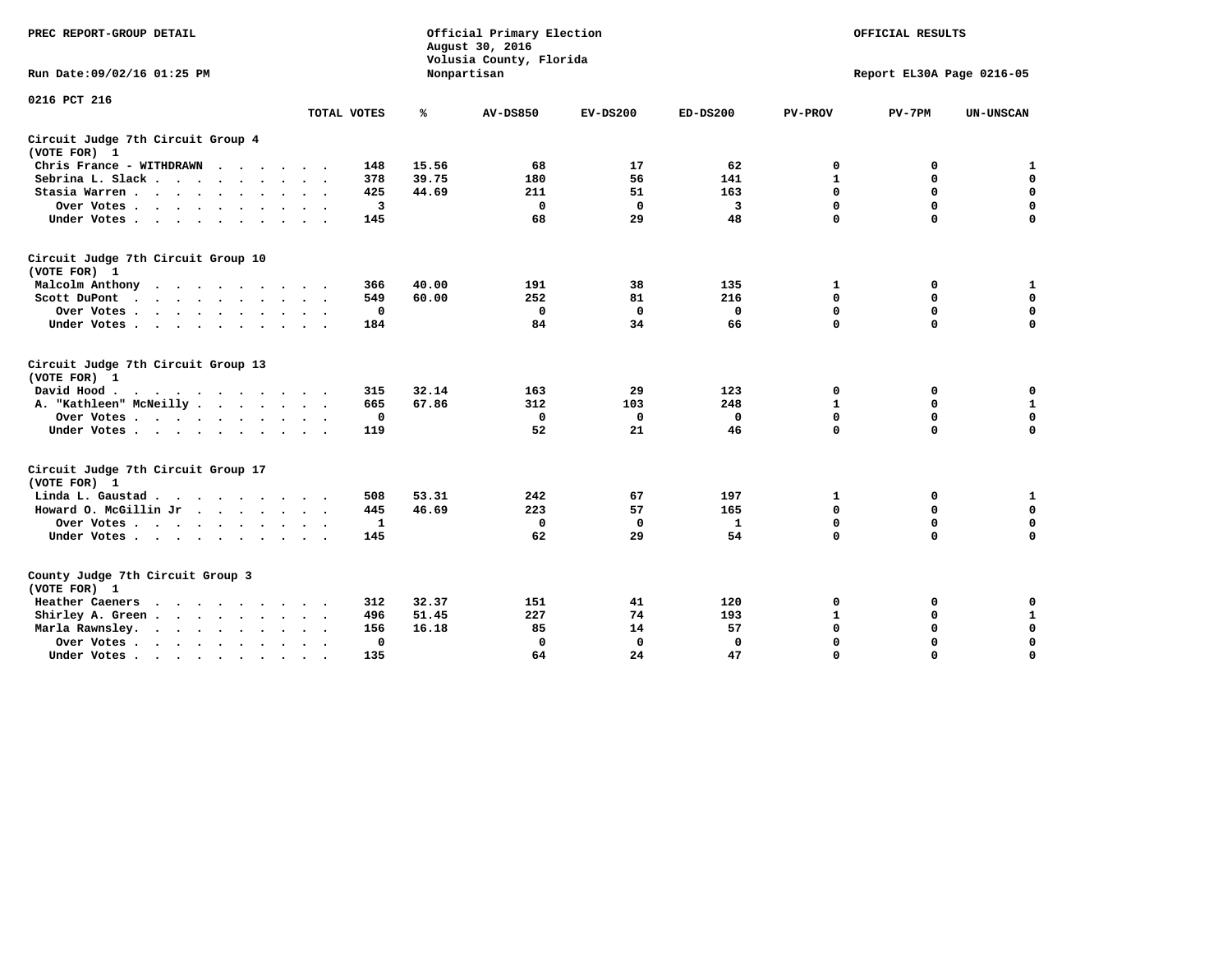| PREC REPORT-GROUP DETAIL                                                                                                                                                                                                                          |                                       | Official Primary Election<br>August 30, 2016<br>Volusia County, Florida | OFFICIAL RESULTS |                   |              |                            |                           |                   |
|---------------------------------------------------------------------------------------------------------------------------------------------------------------------------------------------------------------------------------------------------|---------------------------------------|-------------------------------------------------------------------------|------------------|-------------------|--------------|----------------------------|---------------------------|-------------------|
| Run Date: 09/02/16 01:25 PM                                                                                                                                                                                                                       |                                       |                                                                         | Nonpartisan      |                   |              |                            | Report EL30A Page 0216-06 |                   |
| 0216 PCT 216                                                                                                                                                                                                                                      | TOTAL VOTES                           | ℁                                                                       | <b>AV-DS850</b>  | $EV-DS200$        | $ED-DS200$   | <b>PV-PROV</b>             | $PV-7PM$                  | <b>UN-UNSCAN</b>  |
| Sheriff                                                                                                                                                                                                                                           |                                       |                                                                         |                  |                   |              |                            |                           |                   |
| (VOTE FOR) 1                                                                                                                                                                                                                                      |                                       |                                                                         |                  |                   |              |                            |                           |                   |
| Wendell C. Bradford                                                                                                                                                                                                                               | 170                                   | 15.92                                                                   | 64               | 28                | 77           | $\mathbf 0$                | 0                         | ${\bf 1}$         |
| Dave Brannon<br>$\mathbf{r}$ . The set of the set of the set of the set of the set of the set of the set of the set of the set of the set of the set of the set of the set of the set of the set of the set of the set of the set of the set of t | 294                                   | 27.53                                                                   | 126              | 43                | 125          | $\mathbf 0$                | 0                         | $\mathbf 0$       |
| Mike Chitwood                                                                                                                                                                                                                                     | 341                                   | 31.93                                                                   | 187              | 37                | 116          | $\mathbf{1}$               | 0                         | 0                 |
| Eric Dietrich                                                                                                                                                                                                                                     | 247                                   | 23.13                                                                   | 120              | 41                | 86           | $\mathbf 0$                | 0                         | $\mathbf 0$       |
| James E. (Jim) Gillum                                                                                                                                                                                                                             | 16                                    | 1.50                                                                    | 10               | $\mathbf{1}$      | 5            | 0                          | 0                         | $\mathbf 0$       |
| Over Votes                                                                                                                                                                                                                                        | $\mathbf 0$                           |                                                                         | $\mathbf 0$      | $\mathbf{0}$      | $\mathbf{0}$ | $\Omega$                   | 0                         | $\mathbf 0$       |
| Under Votes                                                                                                                                                                                                                                       | 31                                    |                                                                         | 20               | $\overline{3}$    | 8            | $\mathbf 0$                | 0                         | $\mathbf 0$       |
| Property Appraiser<br>(VOTE FOR) 1                                                                                                                                                                                                                |                                       |                                                                         |                  |                   |              |                            |                           |                   |
| Larry Bartlett.<br>$\cdots$                                                                                                                                                                                                                       | 296<br>$\cdot$ .                      | 30.55                                                                   | 148              | 53                | 93           | $\mathbf{1}$               | 0                         | $\mathbf{1}$      |
| H. Alan Burton.                                                                                                                                                                                                                                   | 328                                   | 33.85                                                                   | 162              | 26                | 140          | $\mathbf 0$                | 0                         | $\mathbf 0$       |
| Mike Swanto.                                                                                                                                                                                                                                      | 345                                   | 35.60                                                                   | 153              | 52                | 140          | $\Omega$                   | 0                         | 0                 |
| Over Votes                                                                                                                                                                                                                                        | $\mathbf 0$                           |                                                                         | $\mathbf 0$      | $\mathbf 0$       | $\mathbf 0$  | $\mathbf 0$                | 0                         | $\mathbf 0$       |
| Under Votes                                                                                                                                                                                                                                       | 130                                   |                                                                         | 64               | 22                | 44           | $\mathbf{0}$               | 0                         | $\Omega$          |
|                                                                                                                                                                                                                                                   |                                       |                                                                         |                  |                   |              |                            |                           |                   |
| Supervisor of Elections<br>(VOTE FOR) 1                                                                                                                                                                                                           |                                       |                                                                         |                  |                   |              |                            |                           |                   |
| Teresa Apgar<br>.                                                                                                                                                                                                                                 | 219                                   | 21.58                                                                   | 84               | 34                | 100          | $\mathbf 0$                | 0                         | ${\bf 1}$         |
| David Lee Davis                                                                                                                                                                                                                                   | 106                                   | 10.44                                                                   | 51               | 11                | 44           | 0                          | 0                         | $\mathbf 0$       |
| Bill Fyfe                                                                                                                                                                                                                                         | 81                                    | 7.98                                                                    | 31               | 21                | 28           | $\mathbf{1}$               | $\Omega$                  | 0                 |
| Lisa Lewis                                                                                                                                                                                                                                        | 609                                   | 60.00                                                                   | 324              | 73                | 212          | $\mathbf 0$                | 0                         | $\mathbf 0$       |
| Over Votes                                                                                                                                                                                                                                        | 0                                     |                                                                         | 0                | $\Omega$          | 0            | 0                          | 0                         | 0                 |
| Under Votes                                                                                                                                                                                                                                       | 84                                    |                                                                         | 37               | 14                | 33           | $\mathbf{0}$               | 0                         | 0                 |
| County Council Chair                                                                                                                                                                                                                              |                                       |                                                                         |                  |                   |              |                            |                           |                   |
| (VOTE FOR) 1                                                                                                                                                                                                                                      |                                       |                                                                         |                  |                   |              |                            |                           |                   |
| Jason P. Davis.                                                                                                                                                                                                                                   | 271<br>$\sim$ $\sim$                  | 27.85<br>11.92                                                          | 147<br>48        | 37<br>21          | 87<br>46     | $\mathbf 0$<br>$\Omega$    | 0<br>0                    | 0<br>$\mathbf{1}$ |
| Greg Gimbert<br>$\mathbf{r}$ . The state of the state $\mathbf{r}$                                                                                                                                                                                | 116                                   |                                                                         |                  |                   |              | $\mathbf{1}$               |                           | $\mathbf 0$       |
| Ed Kelley $\cdots$                                                                                                                                                                                                                                | 369                                   | 37.92                                                                   | 184              | 39                | 145          |                            | 0                         |                   |
| Tom Laputka.                                                                                                                                                                                                                                      | 217                                   | 22.30                                                                   | 85               | 32<br>$\mathbf 0$ | 100          | $\mathbf 0$<br>$\mathbf 0$ | 0<br>0                    | 0                 |
| Over Votes.                                                                                                                                                                                                                                       | $\mathbf 0$                           |                                                                         | $\mathbf 0$      |                   | $\mathbf 0$  |                            |                           | 0                 |
| Under Votes                                                                                                                                                                                                                                       | 126                                   |                                                                         | 63               | 24                | 39           | $\mathbf 0$                | 0                         | $\Omega$          |
| DeLand City Commissioner Seat 2<br>(VOTE FOR) 1                                                                                                                                                                                                   |                                       |                                                                         |                  |                   |              |                            |                           |                   |
| Jeff Hunter.<br>.                                                                                                                                                                                                                                 | 292                                   | 29.74                                                                   | 149              | 40                | 102          | 1                          | 0                         | 0                 |
| Voloria Manning                                                                                                                                                                                                                                   | 244                                   | 24.85                                                                   | 93               | 40                | 110          | $\mathbf{0}$               | 0                         | $\mathbf{1}$      |
| Buz Nesbit                                                                                                                                                                                                                                        | 178                                   | 18.13                                                                   | 78               | 26                | 74           | $\mathbf 0$                | 0                         | $\mathbf 0$       |
| Kevin Reid.                                                                                                                                                                                                                                       | 268                                   | 27.29                                                                   | 145              | 30                | 93           | $\mathbf 0$                | 0                         | 0                 |
| Over Votes<br>$\ddot{\phantom{a}}$                                                                                                                                                                                                                | $\mathbf 0$<br>$\bullet$<br>$\bullet$ |                                                                         | $\mathbf 0$      | $\mathbf 0$       | $\mathbf 0$  | $\Omega$                   | 0                         | 0                 |
| Under Votes.                                                                                                                                                                                                                                      | 117                                   |                                                                         | 62               | 17                | 38           | $\Omega$                   | $\Omega$                  | $\mathbf{o}$      |
| .                                                                                                                                                                                                                                                 | $\bullet$<br>$\ddot{\phantom{1}}$     |                                                                         |                  |                   |              |                            |                           |                   |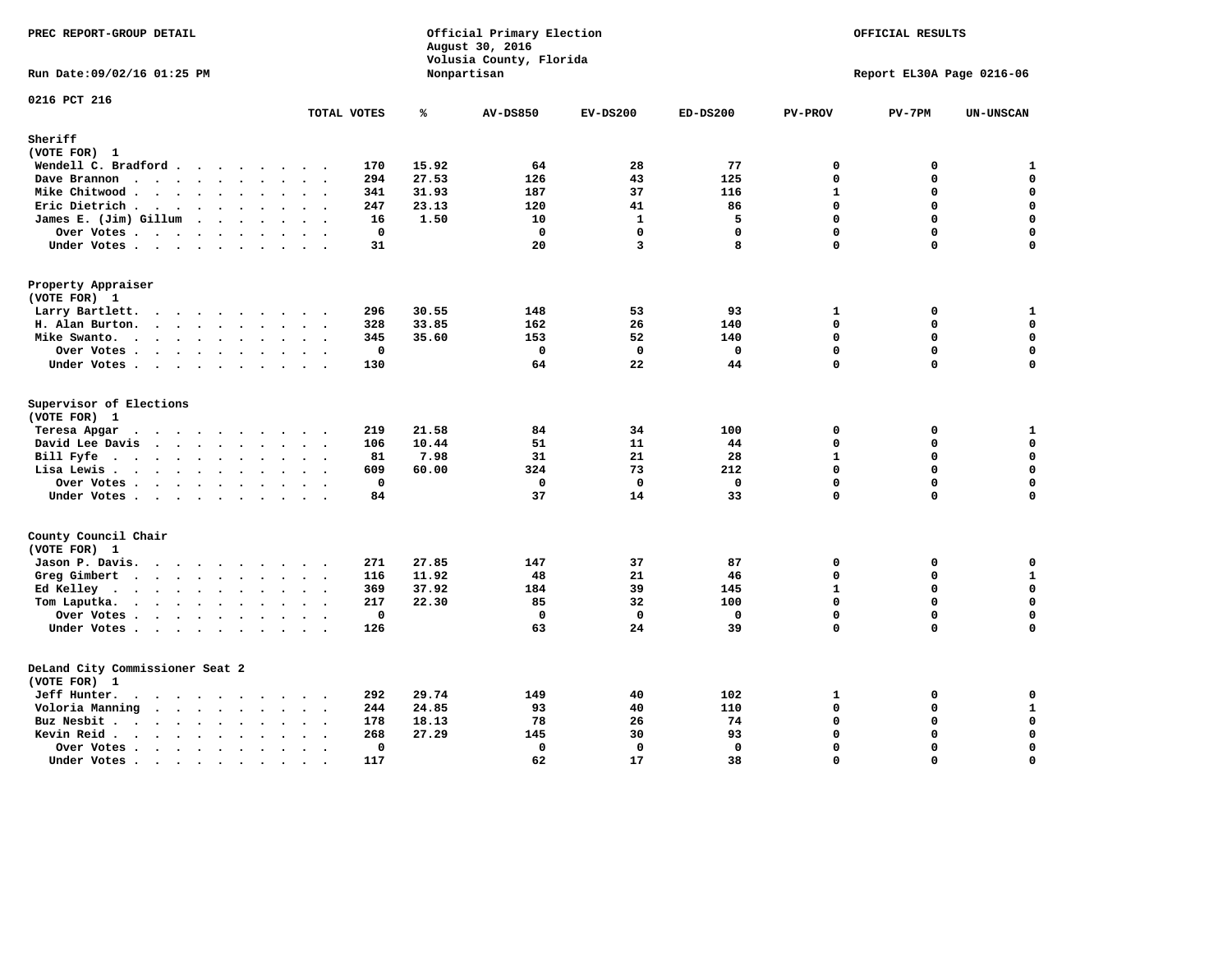| PREC REPORT-GROUP DETAIL                                               |  |  |  |             |       | Official Primary Election<br>August 30, 2016 |            |            |                | OFFICIAL RESULTS          |                  |
|------------------------------------------------------------------------|--|--|--|-------------|-------|----------------------------------------------|------------|------------|----------------|---------------------------|------------------|
| Run Date: 09/02/16 01:25 PM                                            |  |  |  |             |       | Volusia County, Florida<br>Nonpartisan       |            |            |                | Report EL30A Page 0216-07 |                  |
| 0216 PCT 216                                                           |  |  |  | TOTAL VOTES | ℁     | <b>AV-DS850</b>                              | $EV-DS200$ | $ED-DS200$ | <b>PV-PROV</b> | $PV-7PM$                  | <b>UN-UNSCAN</b> |
|                                                                        |  |  |  |             |       |                                              |            |            |                |                           |                  |
| Amendment 4<br>(VOTE FOR) 1                                            |  |  |  |             |       |                                              |            |            |                |                           |                  |
| Yes<br>.                                                               |  |  |  | 756         | 75.00 | 375                                          | 109        | 270        |                |                           |                  |
| No.<br>.                                                               |  |  |  | 252         | 25.00 | 100                                          | 30         | 122        |                |                           | 0                |
| Over Votes                                                             |  |  |  | 0           |       | 0                                            |            | 0          |                |                           | 0                |
| Under Votes, $\cdot$ , $\cdot$ , $\cdot$ , $\cdot$ , $\cdot$ , $\cdot$ |  |  |  | 91          |       | 52                                           | 14         | 25         |                |                           | 0                |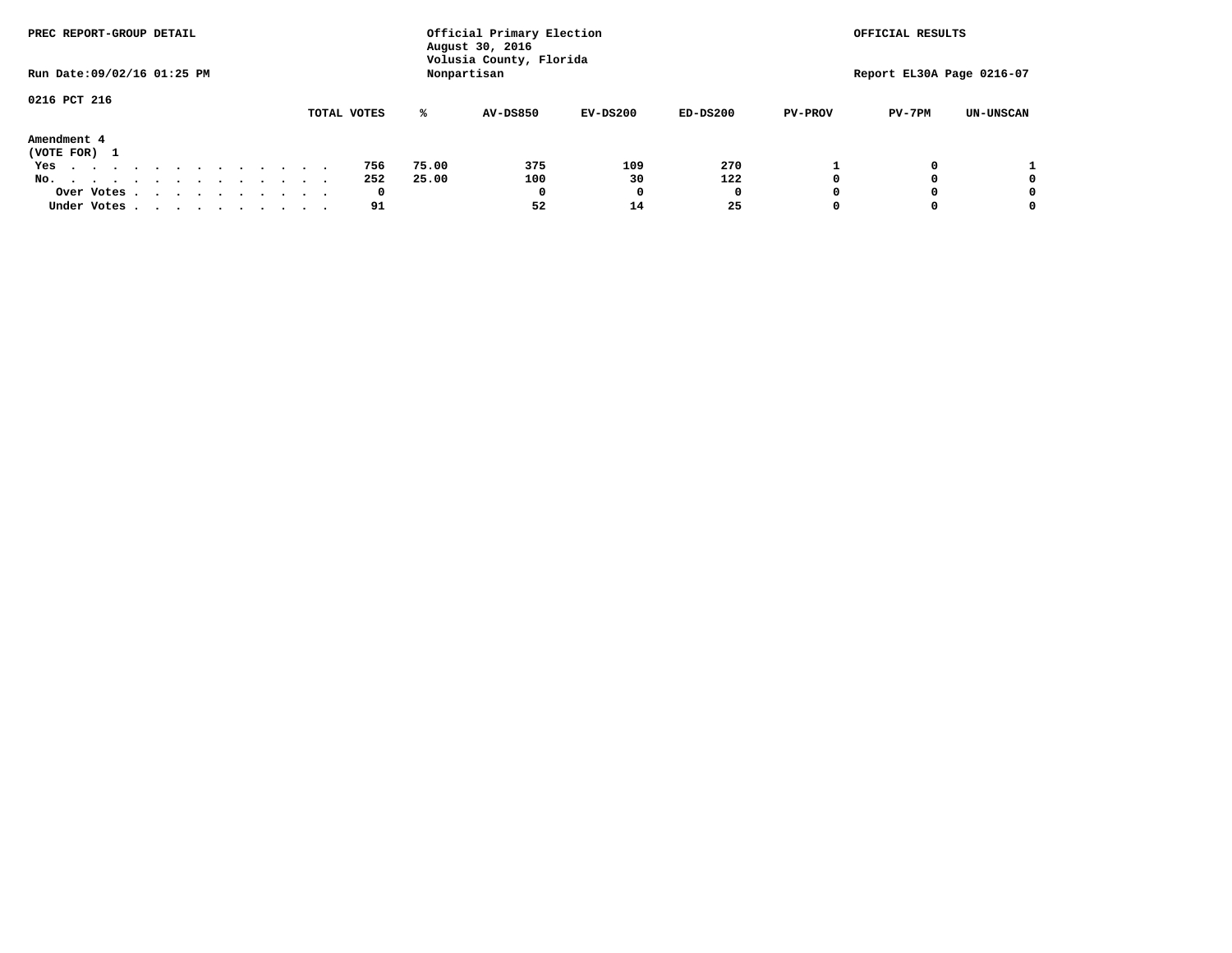| PREC REPORT-GROUP DETAIL                                      |              |                   | Official Primary Election<br>August 30, 2016 |            |            |                | OFFICIAL RESULTS          |                  |
|---------------------------------------------------------------|--------------|-------------------|----------------------------------------------|------------|------------|----------------|---------------------------|------------------|
| Run Date:09/02/16 01:25 PM                                    |              | <b>STATISTICS</b> | Volusia County, Florida                      |            |            |                | Report EL30A Page 0217-01 |                  |
| 0217 PCT 217                                                  |              |                   |                                              |            |            |                |                           |                  |
|                                                               | TOTAL VOTES  | ℁                 | <b>AV-DS850</b>                              | $EV-DS200$ | $ED-DS200$ | <b>PV-PROV</b> | $PV-7PM$                  | <b>UN-UNSCAN</b> |
| REGISTERED VOTERS - TOTAL                                     | 3,022        |                   |                                              |            |            |                |                           |                  |
| REGISTERED VOTERS - Democratic<br>$\sim$ $\sim$ $\sim$ $\sim$ | 1,631        | 53.97             |                                              |            |            |                |                           |                  |
| REGISTERED VOTERS - Republican                                | 674          | 22.30             |                                              |            |            |                |                           |                  |
| REGISTERED VOTERS - Libertarian                               | 3            | .10               |                                              |            |            |                |                           |                  |
| REGISTERED VOTERS - Nonpartisan                               | 714          |                   |                                              |            |            |                |                           |                  |
| BALLOTS CAST - TOTAL.                                         | 778          |                   | 358                                          | 138        | 282        |                |                           |                  |
| BALLOTS CAST - Democratic                                     | 454          | 58.35             | 158                                          | 87         | 209        |                |                           |                  |
| BALLOTS CAST - Republican                                     | 240          | 30.85             | 157                                          | 39         | 44         |                |                           |                  |
| BALLOTS CAST - Libertarian.                                   | $\mathbf{o}$ |                   | 0                                            | 0          | 0          |                |                           |                  |
| BALLOTS CAST - Nonpartisan.                                   | 84           | 10.80             | 43                                           | 12         | 29         |                |                           | 0                |
| BALLOTS CAST - BLANK.                                         |              |                   | 0                                            | 0          | 0          | $\Omega$       |                           |                  |
| VOTER TURNOUT - TOTAL                                         |              | 25.74             |                                              |            |            |                |                           |                  |
| VOTER TURNOUT - Democratic.<br>$\cdot$                        |              | 27.84             |                                              |            |            |                |                           |                  |
| VOTER TURNOUT - Republican.                                   |              | 35.61             |                                              |            |            |                |                           |                  |
| VOTER TURNOUT - Libertarian                                   |              |                   |                                              |            |            |                |                           |                  |
| VOTER TURNOUT - BLANK                                         |              |                   |                                              |            |            |                |                           |                  |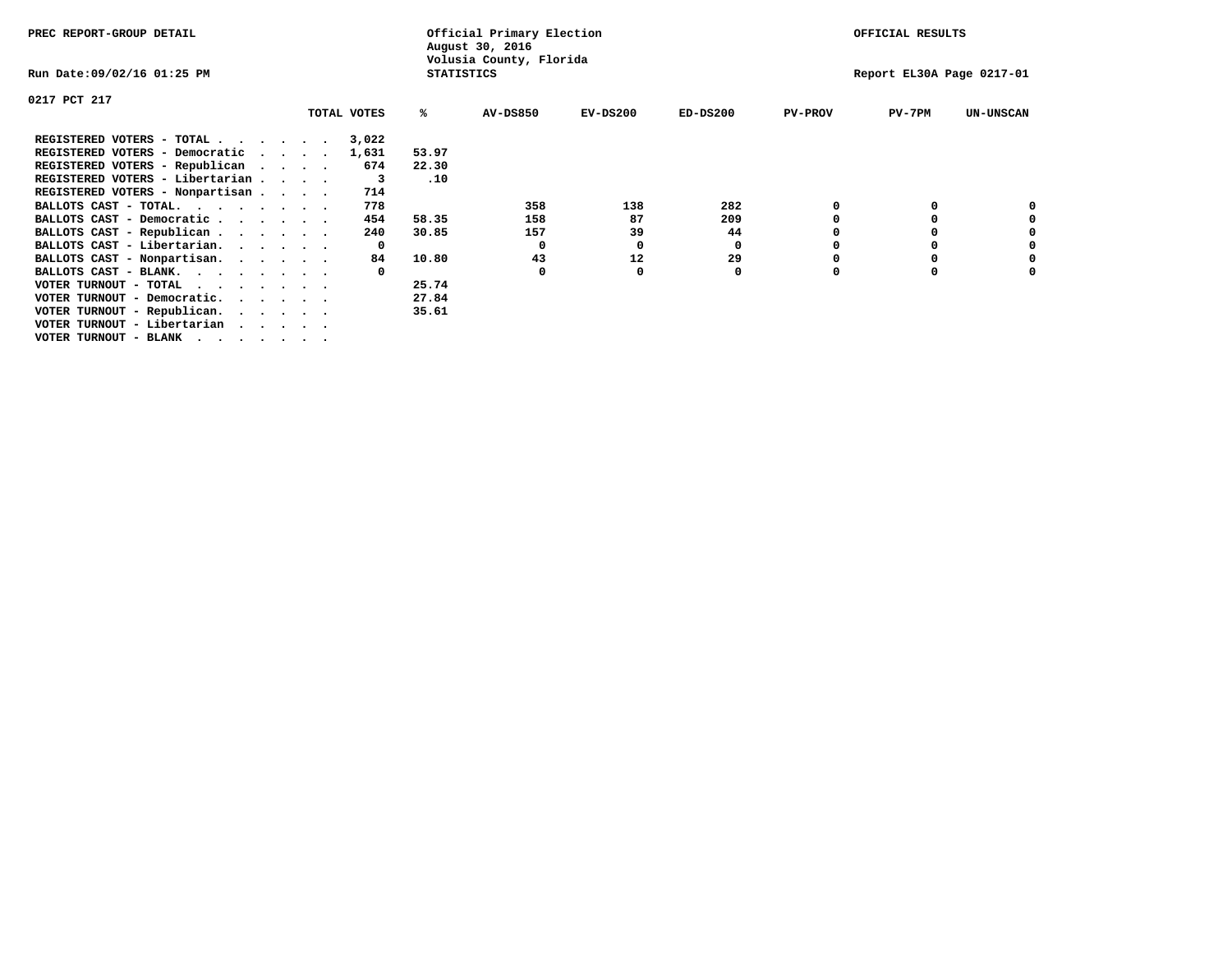| PREC REPORT-GROUP DETAIL                                                         |             | Democratic | Official Primary Election<br>August 30, 2016<br>Volusia County, Florida | OFFICIAL RESULTS<br>Report EL30A Page 0217-02 |            |                |          |                  |
|----------------------------------------------------------------------------------|-------------|------------|-------------------------------------------------------------------------|-----------------------------------------------|------------|----------------|----------|------------------|
| Run Date: 09/02/16 01:25 PM                                                      |             |            |                                                                         |                                               |            |                |          |                  |
| 0217 PCT 217                                                                     | TOTAL VOTES | %ะ         | <b>AV-DS850</b>                                                         | $EV-DS200$                                    | $ED-DS200$ | <b>PV-PROV</b> | $PV-7PM$ | <b>UN-UNSCAN</b> |
| United States Senator<br>(VOTE FOR) 1                                            |             |            |                                                                         |                                               |            |                |          |                  |
| Roque "Rocky" De La Fuente.                                                      | 8           | 1.84       | 3                                                                       | 0                                             | 5          | O              | O        |                  |
| Alan Grayson                                                                     | 121         | 27.82      | 50                                                                      | 25                                            | 46         | $\Omega$       | $\Omega$ |                  |
| Pam Keith                                                                        | 31          | 7.13       | 11                                                                      | 5                                             | 15         | O              | 0        | 0                |
| Reginald Luster                                                                  | 11          | 2.53       | 3                                                                       | 1                                             | 7          |                | 0        | $\mathbf 0$      |
| Patrick Murphy.                                                                  | 264         | 60.69      | 85                                                                      | 51                                            | 128        | O              | 0        | $\mathbf 0$      |
| Over Votes                                                                       | $\Omega$    |            | $\Omega$                                                                | $\Omega$                                      | 0          | $\Omega$       | $\Omega$ | $\Omega$         |
| Under Votes.                                                                     | 19          |            |                                                                         | 5                                             | 8          | $\Omega$       | $\Omega$ | 0                |
| Representative in Congress District 6<br>(VOTE FOR) 1                            |             |            |                                                                         |                                               |            |                |          |                  |
| William (Bill) McCullough                                                        | 133         | 31.37      | 49                                                                      | 27                                            | 57         | O              | 0        |                  |
| Jay McGovern                                                                     | 45          | 10.61      | 23                                                                      | 7                                             | 15         | O              | $\Omega$ | 0                |
| George Pappas.                                                                   | 28          | 6.60       | 10                                                                      | 7                                             | 11         | $\Omega$       | 0        | $\mathbf 0$      |
| Dwayne L. Taylor                                                                 | 218         | 51.42      | 64                                                                      | 41                                            | 113        | $\Omega$       | 0        | $\mathbf 0$      |
| Over Votes                                                                       | 0           |            | $\Omega$                                                                | $\Omega$                                      | 0          | 0              | 0        | 0                |
| Under Votes                                                                      | 30          |            | 12                                                                      | 5                                             | 13         | $\Omega$       | 0        | O                |
| State Representative District 26<br>(VOTE FOR) 1                                 |             |            |                                                                         |                                               |            |                |          |                  |
| Patrick Henry                                                                    | 310         | 72.94      | 106                                                                     | 52                                            | 152        | 0              | 0        |                  |
| Steve Miller                                                                     | 115         | 27.06      | 38                                                                      | 31                                            | 46         |                | 0        | 0                |
| Over Votes                                                                       | 1           |            | $\Omega$                                                                | 1                                             | 0          |                | 0        | 0                |
| Under Votes, $\cdot$ , $\cdot$ , $\cdot$ , $\cdot$ , $\cdot$ , $\cdot$ , $\cdot$ | 28          |            | 14                                                                      | 3                                             | 11         |                |          | O                |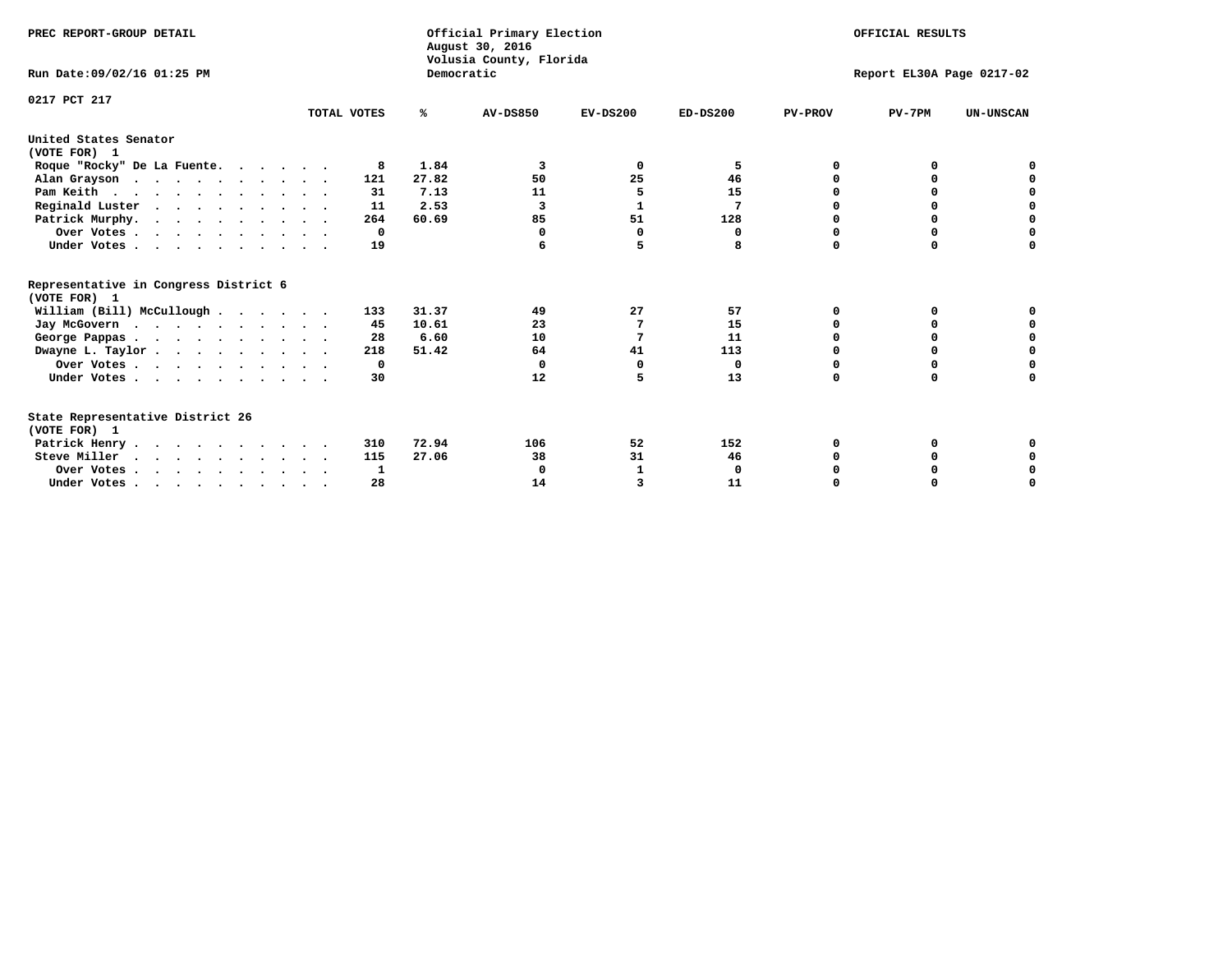| PREC REPORT-GROUP DETAIL<br>Run Date:09/02/16 01:25 PM |             | Republican | Official Primary Election<br>August 30, 2016<br>Volusia County, Florida |                         |                         |                | OFFICIAL RESULTS<br>Report EL30A Page 0217-03 |                  |
|--------------------------------------------------------|-------------|------------|-------------------------------------------------------------------------|-------------------------|-------------------------|----------------|-----------------------------------------------|------------------|
| 0217 PCT 217                                           |             |            |                                                                         |                         |                         |                |                                               |                  |
|                                                        | TOTAL VOTES | ℁          | <b>AV-DS850</b>                                                         | $EV-DS200$              | $ED-DS200$              | <b>PV-PROV</b> | $PV-7PM$                                      | <b>UN-UNSCAN</b> |
| United States Senator<br>(VOTE FOR) 1                  |             |            |                                                                         |                         |                         |                |                                               |                  |
| Carlos Beruff                                          | 48          | 20.25      | 26                                                                      | 14                      | 8                       | 0              | 0                                             | 0                |
| Ernie Rivera<br>$\mathbf{r}$                           | 9           | 3.80       | 4                                                                       | 3                       | $\overline{\mathbf{2}}$ | 0              | 0                                             | $\mathbf 0$      |
| Marco Rubio.                                           | 161         | 67.93      | 113                                                                     | 17                      | 31                      | 0              | 0                                             | $\mathbf 0$      |
| Dwight Mark Anthony Young                              | 19          | 8.02       | 14                                                                      | $\overline{\mathbf{2}}$ | 3                       | $\mathbf 0$    | $\mathbf 0$                                   | $\mathbf 0$      |
| Over Votes                                             | 0           |            | 0                                                                       | $\Omega$                | 0                       | $\mathbf 0$    | $\mathbf 0$                                   | $\mathbf 0$      |
| Under Votes                                            | 3           |            | $\Omega$                                                                | 3                       | 0                       | $\Omega$       | $\Omega$                                      | $\mathbf 0$      |
| Representative in Congress District 6<br>(VOTE FOR) 1  |             |            |                                                                         |                         |                         |                |                                               |                  |
| Fred Costello                                          | 88          | 38.77      | 61                                                                      | 13                      | 14                      | 0              | 0                                             | $\mathbf 0$      |
| Ron Desantis                                           | 116         | 51.10      | 72                                                                      | 21                      | 23                      | 0              | 0                                             | $\mathbf 0$      |
| G. G. Galloway.                                        | 23          | 10.13      | 17                                                                      | $\mathbf{1}$            | 5                       | $\mathbf 0$    | $\mathbf 0$                                   | $\mathbf 0$      |
| Over Votes                                             | 0           |            | 0                                                                       | 0                       | 0                       | $\mathbf 0$    | 0                                             | 0                |
| Under Votes                                            | 13          |            | 7                                                                       | $\overline{\mathbf{4}}$ | $\overline{a}$          | $\mathbf 0$    | $\Omega$                                      | $\mathbf 0$      |
| State Committeeman                                     |             |            |                                                                         |                         |                         |                |                                               |                  |
| (VOTE FOR) 1<br>Paul W. Deering                        | 154         | 76.62      | 102                                                                     | 22                      | 30                      | 0              | 0                                             | 0                |
| James Oddie.                                           | 47          | 23.38      | 31                                                                      | 10                      | 6                       | 0              | 0                                             | $\mathbf 0$      |
| Over Votes                                             | 0           |            | 0                                                                       | 0                       | 0                       | 0              | $\mathbf 0$                                   | $\mathbf 0$      |
| Under Votes                                            | 39          |            | 24                                                                      | 7                       | 8                       | $\mathbf 0$    | $\mathbf 0$                                   | $\mathbf 0$      |
|                                                        |             |            |                                                                         |                         |                         |                |                                               |                  |
| State Committeewoman<br>(VOTE FOR) 1                   |             |            |                                                                         |                         |                         |                |                                               |                  |
| Dana Christina Dougherty                               | 89          | 43.20      | 55                                                                      | 13                      | 21                      | 0              | 0                                             | 0                |
| Marilyn C. Ford                                        | 117         | 56.80      | 81                                                                      | 20                      | 16                      | 0              | 0                                             | 0                |
| Over Votes                                             | $\Omega$    |            | 0                                                                       | 0                       | $\mathbf 0$             | $\mathbf 0$    | 0                                             | $\mathbf 0$      |
| Under Votes, , , , , , , , , ,                         | 34          |            | 21                                                                      | 6                       |                         | $\Omega$       | $\Omega$                                      | $\Omega$         |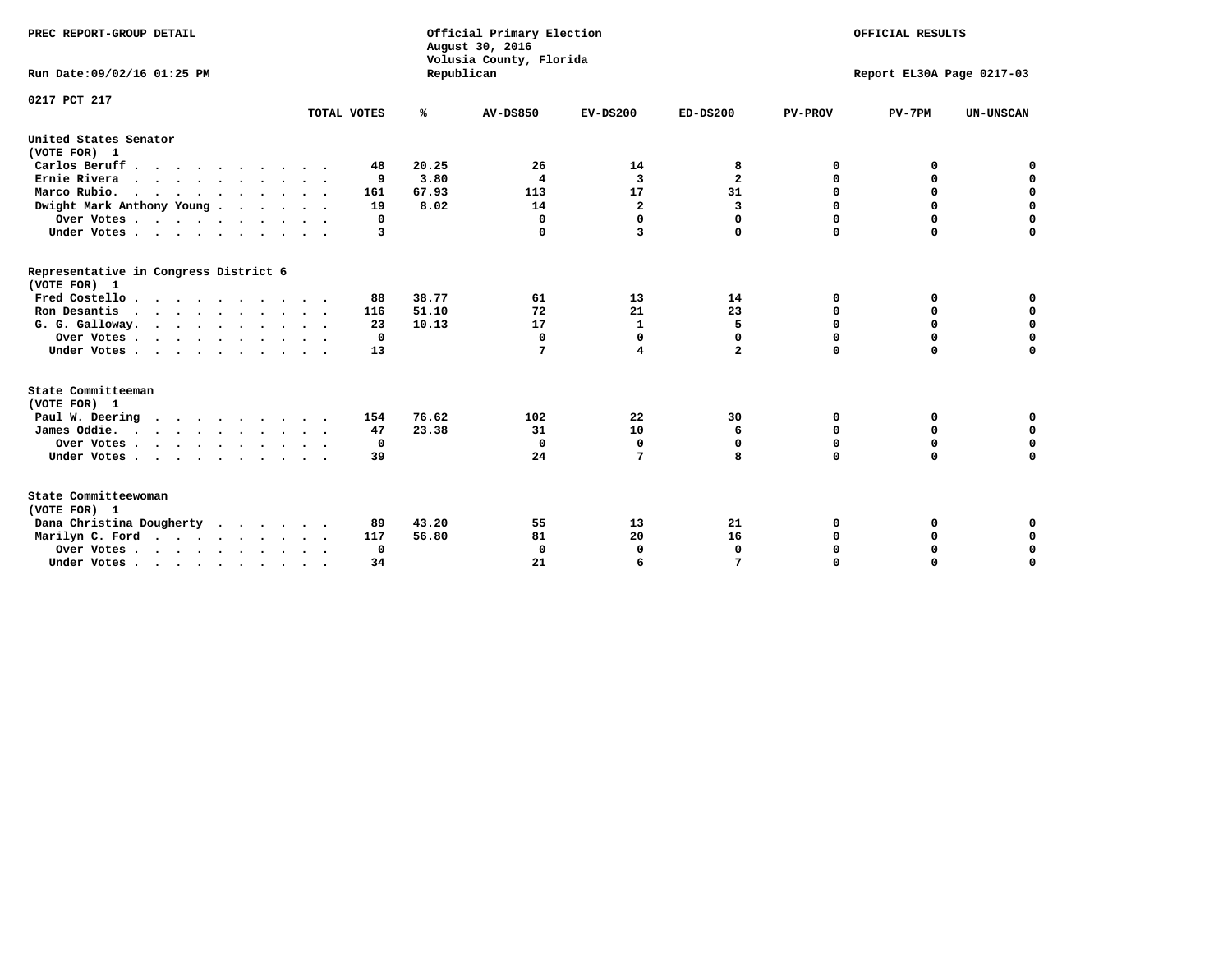| PREC REPORT-GROUP DETAIL              |  |  |  |  |             |   | Official Primary Election<br>August 30, 2016<br>Volusia County, Florida |          |            |                | OFFICIAL RESULTS          |                  |
|---------------------------------------|--|--|--|--|-------------|---|-------------------------------------------------------------------------|----------|------------|----------------|---------------------------|------------------|
| Run Date: 09/02/16 01:25 PM           |  |  |  |  |             |   | Libertarian                                                             |          |            |                | Report EL30A Page 0217-04 |                  |
| 0217 PCT 217                          |  |  |  |  |             |   |                                                                         |          |            |                |                           |                  |
|                                       |  |  |  |  | TOTAL VOTES | ℁ | AV-DS850                                                                | EV-DS200 | $ED-DS200$ | <b>PV-PROV</b> | $PV-7PM$                  | <b>UN-UNSCAN</b> |
| United States Senator<br>(VOTE FOR) 1 |  |  |  |  |             |   |                                                                         |          |            |                |                           |                  |
| Augustus Invictus.                    |  |  |  |  |             |   |                                                                         | 0        |            |                |                           | 0                |
| Paul Stanton                          |  |  |  |  | 0           |   |                                                                         | O        |            |                |                           | 0                |
| Over Votes                            |  |  |  |  |             |   |                                                                         |          |            |                |                           | 0                |
| Under Votes                           |  |  |  |  | 0           |   |                                                                         |          |            |                |                           | 0                |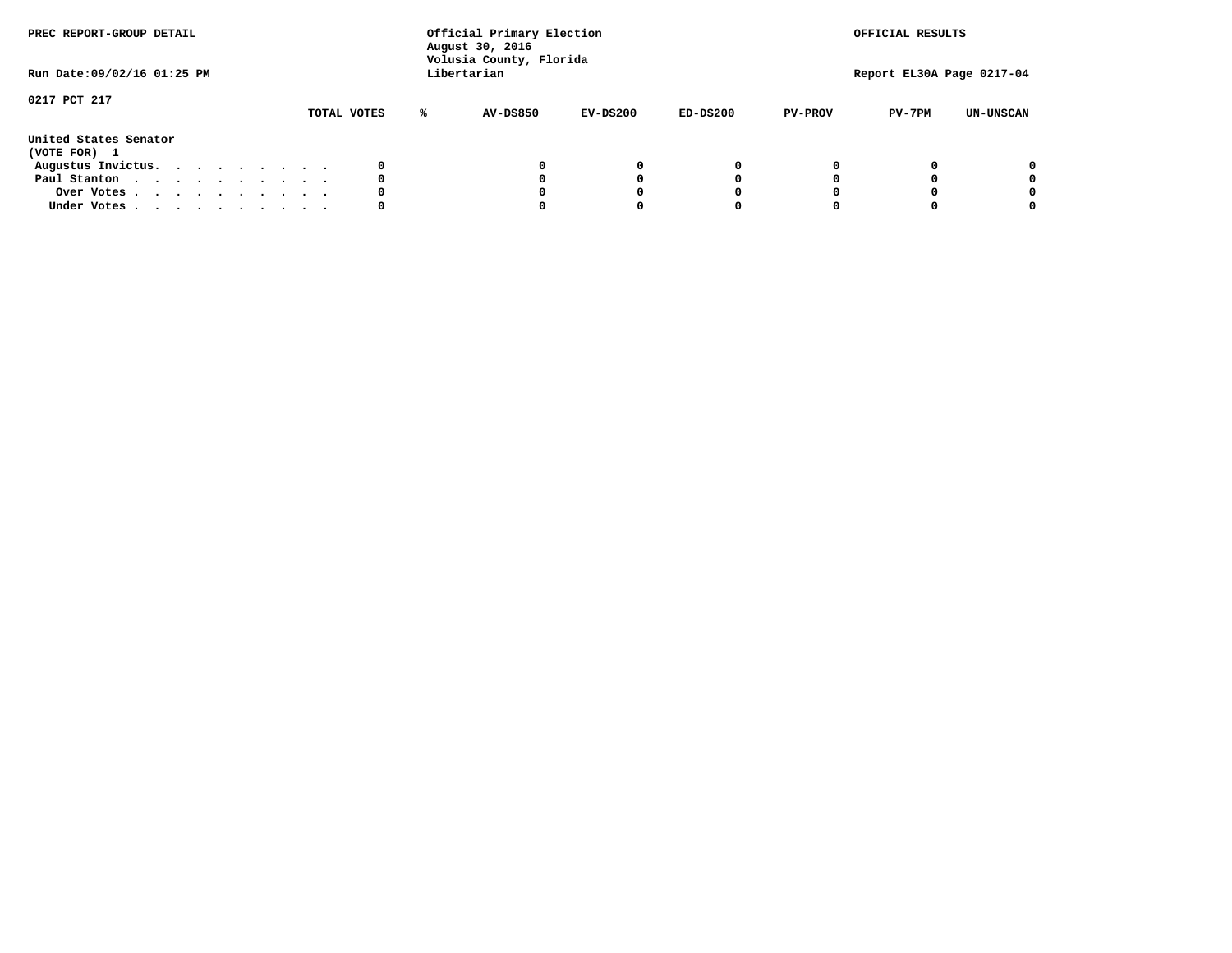| PREC REPORT-GROUP DETAIL                                   |              | Official Primary Election<br>August 30, 2016<br>Volusia County, Florida | OFFICIAL RESULTS<br>Report EL30A Page 0217-05 |              |              |                |             |                  |
|------------------------------------------------------------|--------------|-------------------------------------------------------------------------|-----------------------------------------------|--------------|--------------|----------------|-------------|------------------|
| Run Date: 09/02/16 01:25 PM                                |              |                                                                         | Nonpartisan                                   |              |              |                |             |                  |
| 0217 PCT 217                                               | TOTAL VOTES  | ℁                                                                       | <b>AV-DS850</b>                               | $EV-DS200$   | $ED-DS200$   | <b>PV-PROV</b> | $PV-7PM$    | <b>UN-UNSCAN</b> |
|                                                            |              |                                                                         |                                               |              |              |                |             |                  |
| Circuit Judge 7th Circuit Group 4<br>(VOTE FOR) 1          |              |                                                                         |                                               |              |              |                |             |                  |
| Chris France - WITHDRAWN                                   | 101          | 14.94                                                                   | 31                                            | 13           | 57           | 0              | 0           | 0                |
| Sebrina L. Slack                                           | 250          | 36.98                                                                   | 135                                           | 38           | 77           | 0              | 0           | $\mathbf 0$      |
| Stasia Warren                                              | 325          | 48.08                                                                   | 150                                           | 60           | 115          | $\mathbf 0$    | $\mathbf 0$ | $\mathbf 0$      |
| Over Votes                                                 | $\mathbf{2}$ |                                                                         | $\mathbf 0$                                   | $\mathbf{z}$ | 0            | 0              | $\mathbf 0$ | $\pmb{0}$        |
| Under Votes                                                | 100          |                                                                         | 42                                            | 25           | 33           | $\Omega$       | $\Omega$    | $\Omega$         |
| Circuit Judge 7th Circuit Group 10<br>(VOTE FOR) 1         |              |                                                                         |                                               |              |              |                |             |                  |
| Malcolm Anthony                                            | 293          | 44.60                                                                   | 139                                           | 49           | 105          | 0              | 0           | 0                |
| Scott DuPont                                               | 364          | 55.40                                                                   | 165                                           | 59           | 140          | $\Omega$       | $\mathbf 0$ | $\mathbf 0$      |
| Over Votes                                                 | $\mathbf 0$  |                                                                         | $\mathbf{0}$                                  | 0            | 0            | $\mathbf 0$    | $\Omega$    | $\mathbf 0$      |
| Under Votes                                                | 121          |                                                                         | 54                                            | 30           | 37           | $\mathbf 0$    | $\mathbf 0$ | $\Omega$         |
| Circuit Judge 7th Circuit Group 13<br>(VOTE FOR) 1         |              |                                                                         |                                               |              |              |                |             |                  |
| David Hood.<br>.                                           | 194          | 27.48                                                                   | 90                                            | 31           | 73           | $\mathbf 0$    | $\mathbf 0$ | $\mathbf 0$      |
| A. "Kathleen" McNeilly                                     | 512          | 72.52                                                                   | 235                                           | 89           | 188          | $\mathbf 0$    | $\mathbf 0$ | $\mathbf 0$      |
| Over Votes                                                 | $\mathbf 0$  |                                                                         | $\Omega$                                      | 0            | 0            | 0              | $\mathbf 0$ | $\mathbf 0$      |
| Under Votes                                                | 72           |                                                                         | 33                                            | 18           | 21           | $\Omega$       | $\Omega$    | 0                |
| Circuit Judge 7th Circuit Group 17<br>(VOTE FOR) 1         |              |                                                                         |                                               |              |              |                |             |                  |
| Linda L. Gaustad                                           | 378          | 56.67                                                                   | 162                                           | 66           | 150          | 0              | 0           | $\mathbf 0$      |
| Howard O. McGillin Jr                                      | 289          | 43.33                                                                   | 152                                           | 46           | 91           | $\mathbf 0$    | $\mathbf 0$ | $\mathbf 0$      |
| Over Votes                                                 | $\mathbf 0$  |                                                                         | $\mathbf{0}$                                  | $\mathbf 0$  | $\mathbf{0}$ | $\mathbf 0$    | $\mathbf 0$ | 0                |
| Under Votes                                                | 111          |                                                                         | 44                                            | 26           | 41           | $\mathbf 0$    | $\mathbf 0$ | $\mathbf 0$      |
| County Judge 7th Circuit Group 3<br>(VOTE FOR) 1           |              |                                                                         |                                               |              |              |                |             |                  |
| Heather Caeners<br>.                                       | 129          | 18.22                                                                   | 62                                            | 26           | 41           | 0              | 0           | $\mathbf 0$      |
| Shirley A. Green                                           | 495          | 69.92                                                                   | 228                                           | 73           | 194          | $\mathbf 0$    | 0           | $\mathbf 0$      |
| Marla Rawnsley.                                            | 84           | 11.86                                                                   | 35                                            | 22           | 27           | 0              | $\mathbf 0$ | $\pmb{0}$        |
| Over Votes<br>$\ddot{\phantom{0}}$<br>$\ddot{\phantom{1}}$ | $\mathbf{1}$ |                                                                         | $\mathbf{1}$                                  | $\mathbf 0$  | $\mathbf{0}$ | $\mathbf 0$    | $\mathbf 0$ | $\mathbf 0$      |
| Under Votes<br>$\bullet$                                   | 69           |                                                                         | 32                                            | 17           | 20           | $\mathbf 0$    | $\Omega$    | $\Omega$         |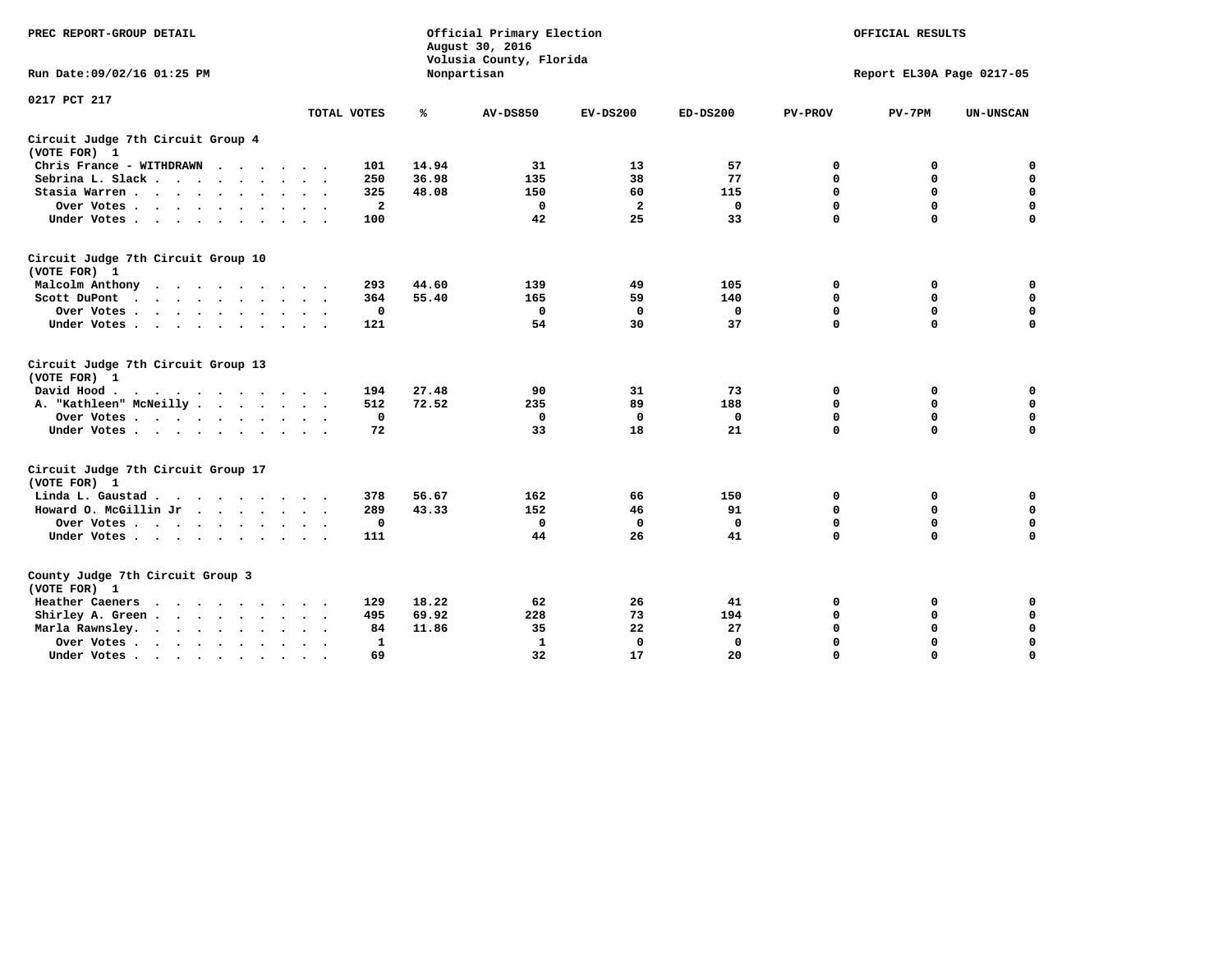| PREC REPORT-GROUP DETAIL                   |                                                                      |       | Official Primary Election<br>August 30, 2016<br>Volusia County, Florida | OFFICIAL RESULTS |              |                |                           |                  |
|--------------------------------------------|----------------------------------------------------------------------|-------|-------------------------------------------------------------------------|------------------|--------------|----------------|---------------------------|------------------|
| Run Date: 09/02/16 01:25 PM                |                                                                      |       | Nonpartisan                                                             |                  |              |                | Report EL30A Page 0217-06 |                  |
| 0217 PCT 217                               | TOTAL VOTES                                                          | ℁     | <b>AV-DS850</b>                                                         | $EV-DS200$       | $ED-DS200$   | <b>PV-PROV</b> | $PV-7PM$                  | <b>UN-UNSCAN</b> |
| Sheriff                                    |                                                                      |       |                                                                         |                  |              |                |                           |                  |
| (VOTE FOR) 1                               |                                                                      |       |                                                                         |                  |              |                |                           |                  |
| Wendell C. Bradford                        | 205                                                                  | 26.94 | 68                                                                      | 28               | 109          | $\mathbf 0$    | 0                         | 0                |
| Dave Brannon                               | 176                                                                  | 23.13 | 89                                                                      | 29               | 58           | $\Omega$       | 0                         | $\mathbf 0$      |
| Mike Chitwood                              | 261                                                                  | 34.30 | 122                                                                     | 55               | 84           | $\Omega$       | 0                         | $\pmb{0}$        |
| Eric Dietrich.                             | 109                                                                  | 14.32 | 67                                                                      | 22               | 20           | $\Omega$       | 0                         | $\mathbf 0$      |
| James E. (Jim) Gillum                      | 10                                                                   | 1.31  | $\overline{4}$                                                          | 3                | 3            | $\Omega$       | 0                         | $\mathbf 0$      |
| Over Votes                                 | 1<br>$\ddot{\phantom{a}}$                                            |       | $\mathbf{1}$                                                            | $\mathbf{0}$     | $\mathbf{0}$ | $\Omega$       | 0                         | $\mathbf 0$      |
| Under Votes                                | 16                                                                   |       | $7\phantom{.0}$                                                         | $\mathbf{1}$     | 8            | $\mathbf 0$    | 0                         | 0                |
| Property Appraiser<br>(VOTE FOR) 1         |                                                                      |       |                                                                         |                  |              |                |                           |                  |
| Larry Bartlett.<br>$\cdots$                | 208<br>$\sim$ $\sim$                                                 | 30.50 | 99                                                                      | 32               | 77           | $\mathbf 0$    | 0                         | 0                |
| H. Alan Burton.                            | 182                                                                  | 26.69 | 93                                                                      | 29               | 60           | $\mathbf 0$    | 0                         | $\mathbf 0$      |
| Mike Swanto.                               | 292                                                                  | 42.82 | 127                                                                     | 58               | 107          | $\Omega$       | $\Omega$                  | 0                |
| Over Votes                                 | $\mathbf 0$                                                          |       | 0                                                                       | $\mathbf 0$      | $\mathbf 0$  | $\mathbf 0$    | 0                         | $\mathbf 0$      |
| Under Votes                                | 96                                                                   |       | 39                                                                      | 19               | 38           | $\mathbf 0$    | 0                         | $\Omega$         |
|                                            |                                                                      |       |                                                                         |                  |              |                |                           |                  |
| Supervisor of Elections<br>(VOTE FOR) 1    |                                                                      |       |                                                                         |                  |              |                |                           |                  |
| Teresa Apgar                               | 135                                                                  | 18.72 | 54                                                                      | 28               | 53           | $\mathbf 0$    | 0                         | $\mathbf 0$      |
| David Lee Davis                            | 66                                                                   | 9.15  | 17                                                                      | 14               | 35           | $\Omega$       | 0                         | $\mathbf 0$      |
| Bill Fyfe                                  | 74                                                                   | 10.26 | 29                                                                      | 16               | 29           | $\Omega$       | 0                         | 0                |
| Lisa Lewis                                 | 446                                                                  | 61.86 | 235                                                                     | 71               | 140          | $\mathbf 0$    | 0                         | $\mathbf 0$      |
| Over Votes                                 | 0                                                                    |       | 0                                                                       | $\mathbf 0$      | 0            | $\Omega$       | $\mathbf 0$               | $\mathbf 0$      |
| Under Votes                                | 57                                                                   |       | 23                                                                      | 9                | 25           | $\Omega$       | $\Omega$                  | $\mathbf 0$      |
| County Council Chair                       |                                                                      |       |                                                                         |                  |              |                |                           |                  |
| (VOTE FOR) 1                               |                                                                      |       |                                                                         |                  |              |                |                           |                  |
| Jason P. Davis.                            | 212<br>$\cdot$ .                                                     | 31.04 | 88                                                                      | 39               | 85           | $\mathbf 0$    | 0                         | $\mathbf 0$      |
| Greg Gimbert                               | 72                                                                   | 10.54 | 33                                                                      | 10               | 29           | $\mathbf 0$    | 0                         | $\mathbf 0$      |
| Ed Kelley                                  | 268                                                                  | 39.24 | 143                                                                     | 37               | 88           | $\mathbf{0}$   | 0                         | $\mathbf 0$      |
| Tom Laputka.                               | 131                                                                  | 19.18 | 52                                                                      | 36               | 43           | $\Omega$       | 0                         | $\mathsf{o}\,$   |
| Over Votes.                                | $\mathbf 0$                                                          |       | $\mathbf 0$                                                             | $\mathbf 0$      | $\mathbf{0}$ | $\mathbf 0$    | 0                         | $\mathbf 0$      |
| Under Votes                                | 95                                                                   |       | 42                                                                      | 16               | 37           | $\Omega$       | $\Omega$                  | $\Omega$         |
| DeLand City Commissioner Seat 2            |                                                                      |       |                                                                         |                  |              |                |                           |                  |
| (VOTE FOR) 1<br>Jeff Hunter.<br>$\cdots$   | 181                                                                  | 25.56 | 90                                                                      | 23               | 68           | 0              | 0                         | 0                |
|                                            | 288                                                                  | 40.68 | 104                                                                     | 58               | 126          | $\mathbf{0}$   | 0                         | 0                |
| Voloria Manning                            | 71                                                                   | 10.03 | 27                                                                      | 21               | 23           | $\Omega$       | 0                         | $\mathbf 0$      |
| Buz Nesbit<br>Kevin Reid.                  |                                                                      | 23.73 | 98                                                                      | 27               | 43           | $\Omega$       | 0                         | $\pmb{0}$        |
| $\cdots$<br>$\ddot{\phantom{a}}$<br>$\sim$ | 168<br>$\sim$<br>$\ddot{\phantom{a}}$<br>$\mathbf 0$                 |       | $\mathbf 0$                                                             | $\Omega$         | $\mathbf 0$  | $\Omega$       | 0                         | $\mathbf 0$      |
| Over Votes<br>$\bullet$                    | $\ddot{\phantom{1}}$<br>$\ddot{\phantom{0}}$<br>$\ddot{\phantom{a}}$ |       |                                                                         |                  |              | $\Omega$       | $\Omega$                  | $\mathbf 0$      |
| Under Votes                                | 70                                                                   |       | 39                                                                      | 9                | 22           |                |                           |                  |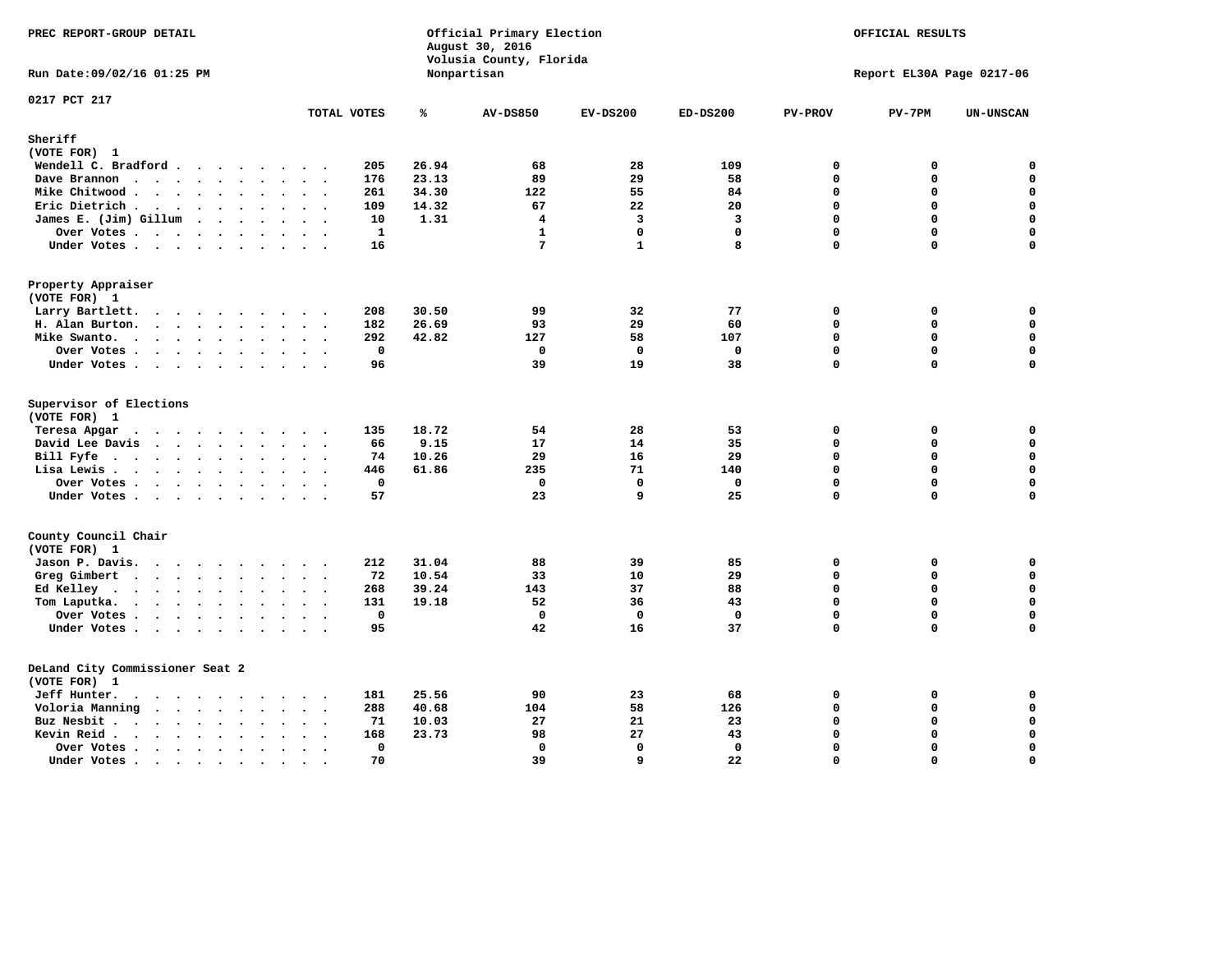| PREC REPORT-GROUP DETAIL                                                                   |              |       | Official Primary Election<br>August 30, 2016 | OFFICIAL RESULTS |            |                |                           |                  |
|--------------------------------------------------------------------------------------------|--------------|-------|----------------------------------------------|------------------|------------|----------------|---------------------------|------------------|
| Run Date: 09/02/16 01:25 PM                                                                |              |       | Volusia County, Florida<br>Nonpartisan       |                  |            |                | Report EL30A Page 0217-07 |                  |
| 0217 PCT 217                                                                               |              |       |                                              |                  |            |                |                           |                  |
|                                                                                            | TOTAL VOTES  | ℁     | <b>AV-DS850</b>                              | $EV-DS200$       | $ED-DS200$ | <b>PV-PROV</b> | $PV-7PM$                  | <b>UN-UNSCAN</b> |
| Amendment 4<br>(VOTE FOR) 1                                                                |              |       |                                              |                  |            |                |                           |                  |
| Yes                                                                                        | 495          | 72.16 | 227                                          | 98               | 170        |                |                           | 0                |
| No.<br>.                                                                                   | 191          | 27.84 | 94                                           | 27               | 70         |                |                           | 0                |
| Over Votes                                                                                 | $\mathbf{o}$ |       | 0                                            | n                | 0          |                |                           | 0                |
| Under Votes, $\cdot$ , $\cdot$ , $\cdot$ , $\cdot$ , $\cdot$ , $\cdot$ , $\cdot$ , $\cdot$ | 92           |       | 37                                           | 13               | 42         |                |                           | 0                |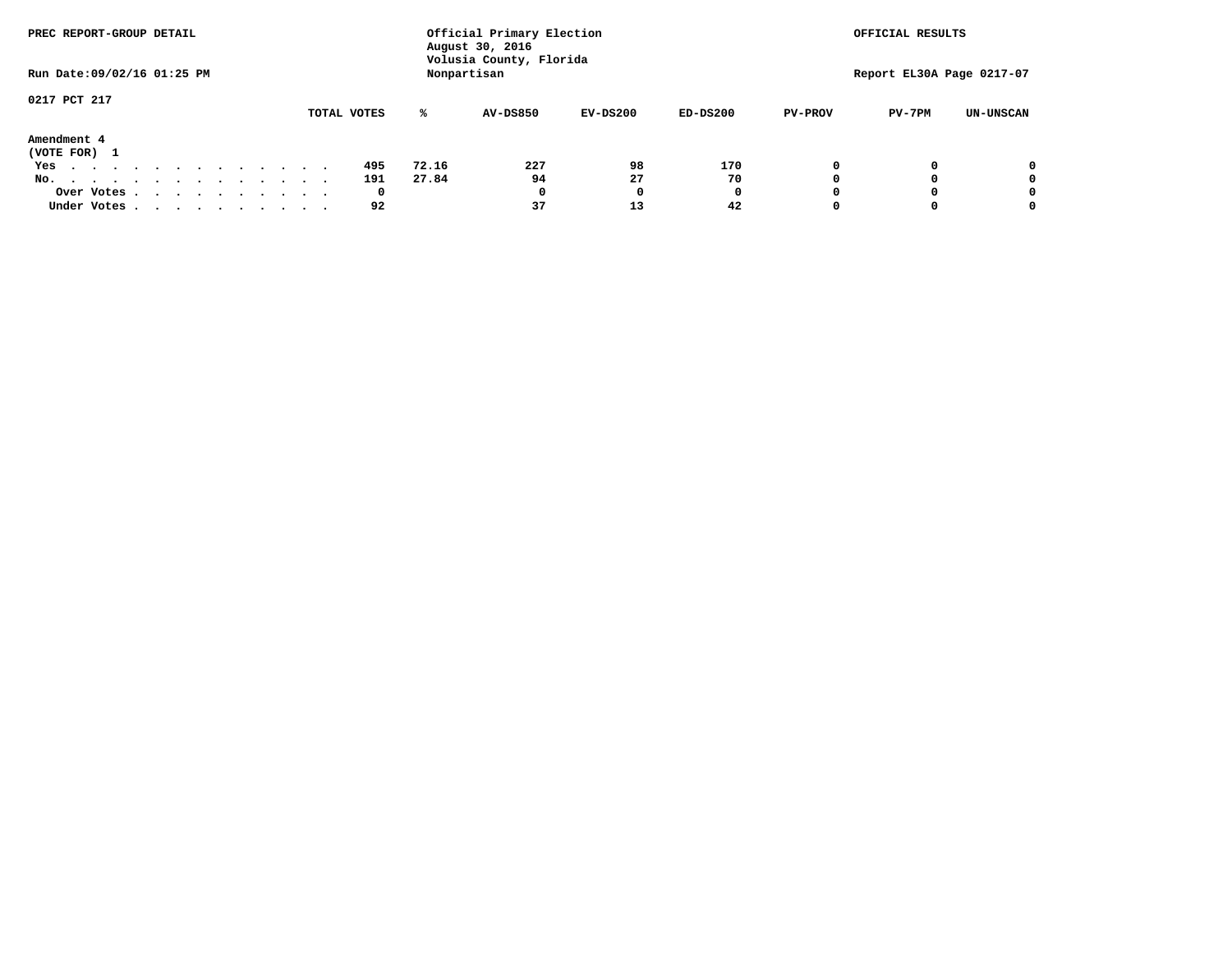| PREC REPORT-GROUP DETAIL                |             |                   | Official Primary Election<br>August 30, 2016 |                           | OFFICIAL RESULTS |                |          |                  |
|-----------------------------------------|-------------|-------------------|----------------------------------------------|---------------------------|------------------|----------------|----------|------------------|
| Run Date:09/02/16 01:25 PM              |             | <b>STATISTICS</b> | Volusia County, Florida                      | Report EL30A Page 0218-01 |                  |                |          |                  |
| 0218 PCT 218                            |             |                   |                                              |                           |                  |                |          |                  |
|                                         | TOTAL VOTES | ℁                 | AV-DS850                                     | $EV-DS200$                | $ED-DS200$       | <b>PV-PROV</b> | $PV-7PM$ | <b>UN-UNSCAN</b> |
| REGISTERED VOTERS - TOTAL               | 4,189       |                   |                                              |                           |                  |                |          |                  |
| REGISTERED VOTERS - Democratic          | 1,524       | 36.38             |                                              |                           |                  |                |          |                  |
| REGISTERED VOTERS - Republican          | 1,395       | 33.30             |                                              |                           |                  |                |          |                  |
| REGISTERED VOTERS - Libertarian         | 13          | .31               |                                              |                           |                  |                |          |                  |
| REGISTERED VOTERS - Nonpartisan         | 1,257       |                   |                                              |                           |                  |                |          |                  |
| BALLOTS CAST - TOTAL.                   | 1,141       |                   | 489                                          | 210                       | 442              |                |          |                  |
| BALLOTS CAST - Democratic               | 459         | 40.23             | 192                                          | 89                        | 178              |                |          |                  |
| BALLOTS CAST - Republican               | 501         | 43.91             | 212                                          | 85                        | 204              |                |          |                  |
| BALLOTS CAST - Libertarian.             |             | .26               | 0                                            | $\mathbf{2}$              | 1                |                |          |                  |
| BALLOTS CAST - Nonpartisan.             | 178         | 15.60             | 85                                           | 34                        | 59               |                |          | 0                |
| BALLOTS CAST - BLANK.                   |             | .09               |                                              |                           | 0                | $\Omega$       |          |                  |
| VOTER TURNOUT - TOTAL<br>.              |             | 27.24             |                                              |                           |                  |                |          |                  |
| VOTER TURNOUT - Democratic.<br>$\cdots$ |             | 30.12             |                                              |                           |                  |                |          |                  |
| VOTER TURNOUT - Republican.             |             | 35.91             |                                              |                           |                  |                |          |                  |
| VOTER TURNOUT - Libertarian             |             | 23.08             |                                              |                           |                  |                |          |                  |
| VOTER TURNOUT - BLANK                   |             | .02               |                                              |                           |                  |                |          |                  |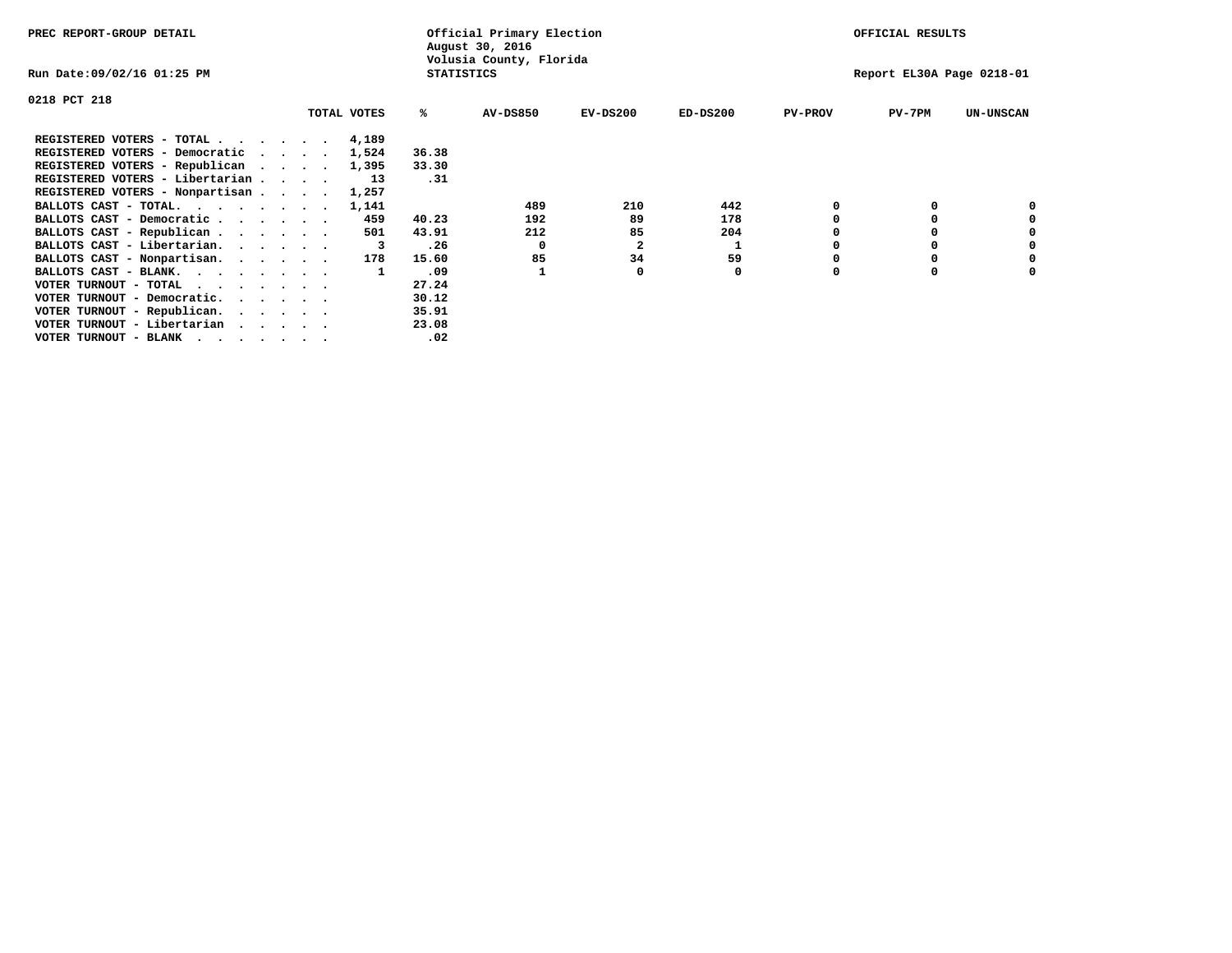| PREC REPORT-GROUP DETAIL                              |                 |            | Official Primary Election<br>August 30, 2016<br>Volusia County, Florida | OFFICIAL RESULTS<br>Report EL30A Page 0218-02 |              |                |             |                  |
|-------------------------------------------------------|-----------------|------------|-------------------------------------------------------------------------|-----------------------------------------------|--------------|----------------|-------------|------------------|
| Run Date:09/02/16 01:25 PM                            |                 | Democratic |                                                                         |                                               |              |                |             |                  |
| 0218 PCT 218                                          | TOTAL VOTES     | ℁          | <b>AV-DS850</b>                                                         | $EV-DS200$                                    | $ED-DS200$   | <b>PV-PROV</b> | $PV-7PM$    | <b>UN-UNSCAN</b> |
|                                                       |                 |            |                                                                         |                                               |              |                |             |                  |
| United States Senator<br>(VOTE FOR) 1                 |                 |            |                                                                         |                                               |              |                |             |                  |
| Roque "Rocky" De La Fuente.                           | 15              | 3.50       | 4                                                                       | 3                                             | 8            | 0              | 0           | 0                |
| Alan Grayson                                          | 112             | 26.11      | 43                                                                      | 25                                            | 44           | $\mathbf 0$    | 0           | $\mathbf 0$      |
| Pam Keith                                             | 49              | 11.42      | 17                                                                      | 7                                             | 25           | $\mathbf 0$    | 0           | $\mathbf 0$      |
| Reginald Luster<br>$\cdots$                           | $7\phantom{.0}$ | 1.63       | $\mathbf{1}$                                                            | 5                                             | $\mathbf{1}$ | $\mathbf 0$    | $\mathbf 0$ | 0                |
| Patrick Murphy.                                       | 246             | 57.34      | 111                                                                     | 45                                            | 90           | $\mathbf 0$    | $\Omega$    | $\mathbf 0$      |
| Over Votes                                            | 0               |            | 0                                                                       | 0                                             | $\mathbf 0$  | $\mathbf 0$    | $\Omega$    | $\mathbf 0$      |
| Under Votes                                           | 30              |            | 16                                                                      | 4                                             | 10           | $\Omega$       | $\Omega$    | $\Omega$         |
| Representative in Congress District 6<br>(VOTE FOR) 1 |                 |            |                                                                         |                                               |              |                |             |                  |
| William (Bill) McCullough                             | 190             | 45.35      | 73                                                                      | 37                                            | 80           | 0              | 0           | 0                |
| Jay McGovern                                          | 66              | 15.75      | 30                                                                      | 13                                            | 23           | 0              | 0           | $\mathbf 0$      |
| George Pappas.                                        | 52              | 12.41      | 27                                                                      | 8                                             | 17           | $\mathbf 0$    | $\mathbf 0$ | $\pmb{0}$        |
| Dwayne L. Taylor                                      | 111             | 26.49      | 43                                                                      | 25                                            | 43           | $\mathbf 0$    | $\mathbf 0$ | $\mathbf 0$      |
| Over Votes                                            | $\mathbf 0$     |            | 0                                                                       | $\mathbf 0$                                   | $\mathbf 0$  | $\mathbf 0$    | $\mathbf 0$ | $\mathbf 0$      |
| Under Votes                                           | 40              |            | 19                                                                      | 6                                             | 15           | $\mathbf 0$    | $\Omega$    | $\mathbf 0$      |
| State Representative District 26                      |                 |            |                                                                         |                                               |              |                |             |                  |
| (VOTE FOR) 1                                          |                 |            |                                                                         |                                               |              |                |             |                  |
| Patrick Henry                                         | 241             | 60.71      | 100                                                                     | 41                                            | 100          | 0              | 0           | 0                |
| Steve Miller                                          | 156             | 39.29      | 56                                                                      | 38                                            | 62           | $\mathbf 0$    | 0           | $\mathbf 0$      |
| Over Votes                                            | 1               |            | $\mathbf 0$                                                             | $\mathbf{1}$                                  | $\mathbf 0$  | 0              | $\mathbf 0$ | $\mathbf 0$      |
| Under Votes                                           | 61              |            | 36                                                                      | 9                                             | 16           | $\mathbf 0$    | 0           | 0                |
| Precinct Committeeman PCT 218                         |                 |            |                                                                         |                                               |              |                |             |                  |
| (VOTE FOR) 2                                          |                 |            |                                                                         |                                               |              |                |             |                  |
| Terrell Wayne Bailey.                                 | 257             | 57.88      | 108                                                                     | 54                                            | 95           | 0              | 0           | 0                |
| Anthony DeFeo.                                        | 104             | 23.42      | 42                                                                      | 13                                            | 49           | 0              | 0           | $\mathbf 0$      |
| Ron Ellstrom-Oliver                                   | 83              | 18.69      | 41                                                                      | 17                                            | 25           | 0              | 0           | 0                |
| Over Votes                                            | $\Omega$        |            | $\mathbf 0$                                                             | 0                                             | $\mathbf 0$  | $\mathbf 0$    | 0           | $\mathbf 0$      |
| Under Votes                                           | 474             |            | 193                                                                     | 94                                            | 187          | $\Omega$       | $\Omega$    | $\Omega$         |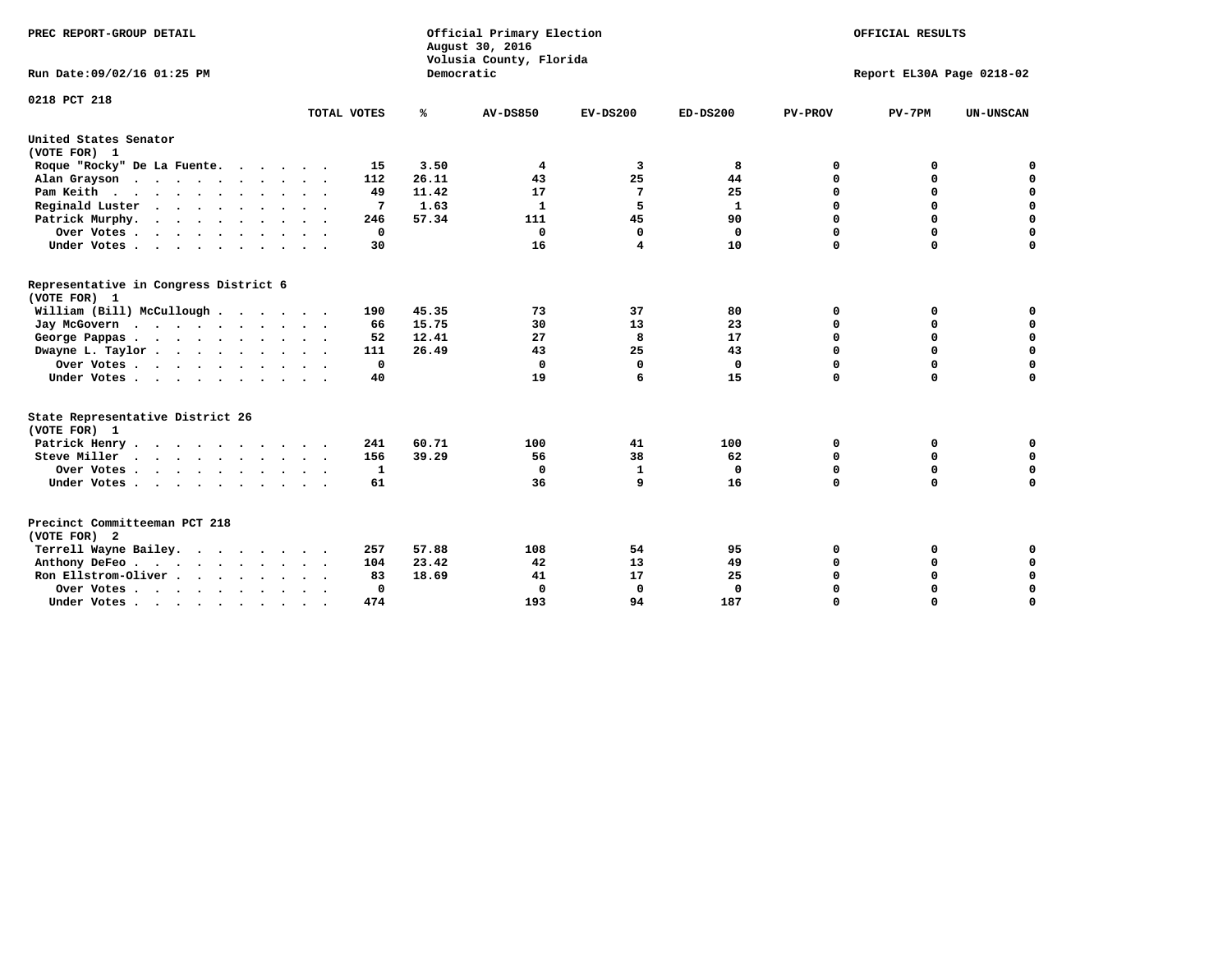| PREC REPORT-GROUP DETAIL<br>Run Date: 09/02/16 01:25 PM |             | Republican | Official Primary Election<br>August 30, 2016<br>Volusia County, Florida | OFFICIAL RESULTS<br>Report EL30A Page 0218-03 |              |                |             |                  |
|---------------------------------------------------------|-------------|------------|-------------------------------------------------------------------------|-----------------------------------------------|--------------|----------------|-------------|------------------|
|                                                         |             |            |                                                                         |                                               |              |                |             |                  |
| 0218 PCT 218                                            |             |            |                                                                         |                                               |              |                |             |                  |
|                                                         | TOTAL VOTES | %          | <b>AV-DS850</b>                                                         | $EV-DS200$                                    | $ED-DS200$   | <b>PV-PROV</b> | $PV-7PM$    | <b>UN-UNSCAN</b> |
| United States Senator<br>(VOTE FOR) 1                   |             |            |                                                                         |                                               |              |                |             |                  |
| Carlos Beruff.                                          | 98          | 19.76      | 46                                                                      | 14                                            | 38           | 0              | 0           | 0                |
| Ernie Rivera                                            | 20          | 4.03       | 8                                                                       | 3                                             | 9            | 0              | 0           | $\mathbf 0$      |
| Marco Rubio.                                            | 349         | 70.36      | 143                                                                     | 63                                            | 143          | $\mathbf 0$    | $\mathbf 0$ | $\mathbf 0$      |
| Dwight Mark Anthony Young                               | 29          | 5.85       | 12                                                                      | 5                                             | 12           | 0              | $\mathbf 0$ | $\pmb{0}$        |
| Over Votes                                              | 0           |            | 0                                                                       | $\Omega$                                      | $\mathbf 0$  | $\mathbf 0$    | 0           | $\mathbf 0$      |
| Under Votes                                             | 5           |            | 3                                                                       | 0                                             | $\mathbf{2}$ | $\mathbf 0$    | $\Omega$    | $\mathbf 0$      |
| Representative in Congress District 6<br>(VOTE FOR) 1   |             |            |                                                                         |                                               |              |                |             |                  |
| Fred Costello                                           | 119         | 25.00      | 49                                                                      | 21                                            | 49           | 0              | 0           | 0                |
| Ron Desantis                                            | 283         | 59.45      | 112                                                                     | 56                                            | 115          | 0              | 0           | $\mathbf 0$      |
| G. G. Galloway.                                         | 74          | 15.55      | 37                                                                      | 6                                             | 31           | $\mathbf 0$    | $\Omega$    | $\mathbf 0$      |
| Over Votes                                              | $\Omega$    |            | 0                                                                       | 0                                             | 0            | $\mathbf 0$    | $\Omega$    | $\mathbf 0$      |
| Under Votes                                             | 25          |            | 14                                                                      | $\overline{a}$                                | 9            | $\Omega$       | $\Omega$    | $\Omega$         |
| State Committeeman<br>(VOTE FOR) 1                      |             |            |                                                                         |                                               |              |                |             |                  |
| Paul W. Deering                                         | 273         | 71.28      | 113                                                                     | 49                                            | 111          | 0              | 0           | 0                |
| James Oddie.                                            | 110         | 28.72      | 46                                                                      | 15                                            | 49           | 0              | 0           | $\mathbf 0$      |
| Over Votes                                              | 0           |            | 0                                                                       | $\mathbf 0$                                   | $\mathbf 0$  | 0              | $\mathbf 0$ | $\mathbf 0$      |
| Under Votes                                             | 118         |            | 53                                                                      | 21                                            | 44           | $\Omega$       | 0           | $\mathbf 0$      |
| State Committeewoman<br>(VOTE FOR) 1                    |             |            |                                                                         |                                               |              |                |             |                  |
| Dana Christina Dougherty<br>$\cdot$                     | 186         | 48.06      | 66                                                                      | 39                                            | 81           | 0              | 0           | 0                |
| Marilyn C. Ford                                         | 201         | 51.94      | 95                                                                      | 27                                            | 79           | 0              | 0           | 0                |
| Over Votes                                              | $\Omega$    |            | $\mathbf 0$                                                             | 0                                             | $\mathbf{0}$ | $\mathbf 0$    | 0           | $\mathbf 0$      |
| Under Votes, , , , , , , , , ,                          | 114         |            | 51                                                                      | 19                                            | 44           | $\Omega$       | $\Omega$    | $\Omega$         |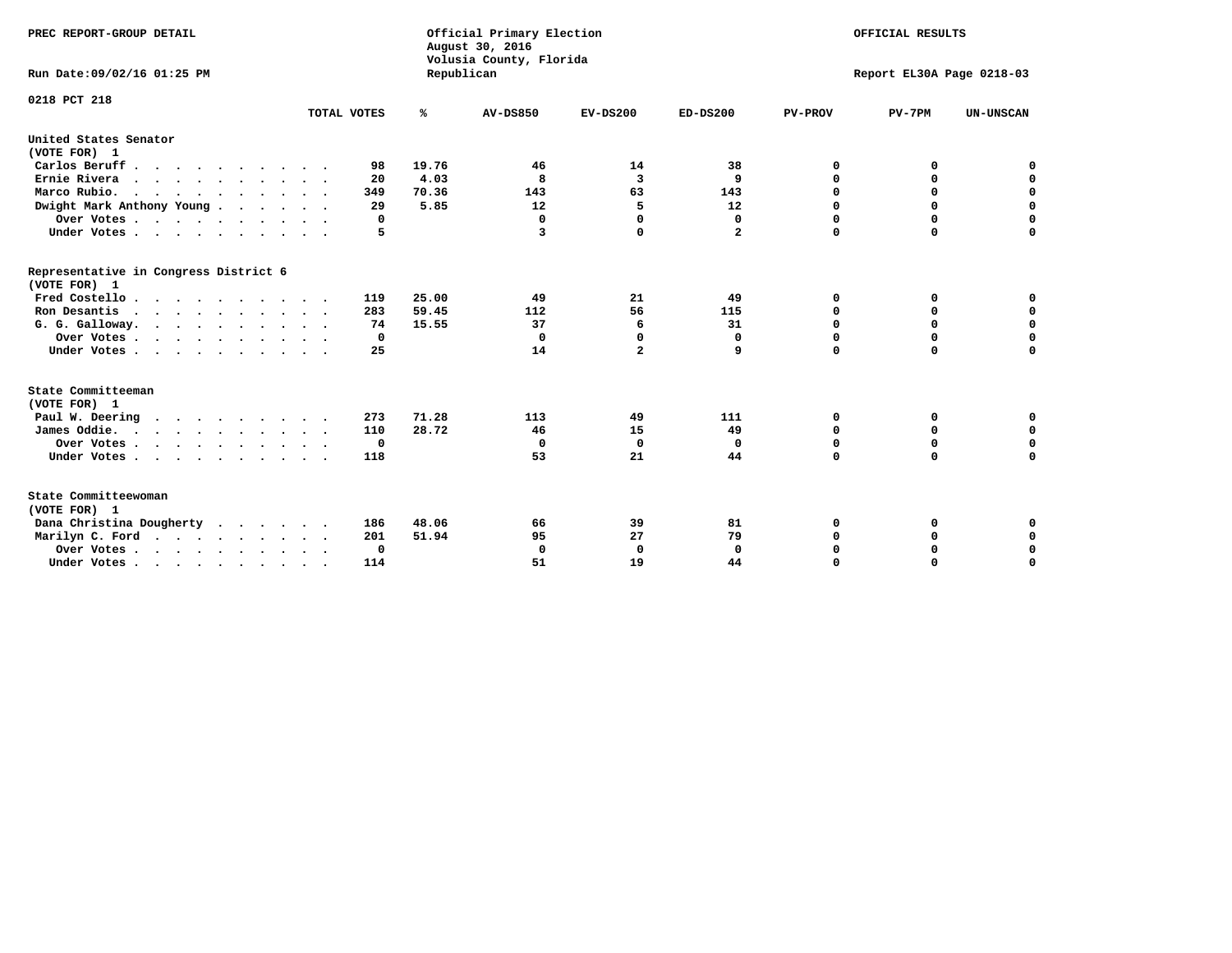| PREC REPORT-GROUP DETAIL              |  |  |  |  |  | Official Primary Election<br>August 30, 2016<br>Volusia County, Florida | OFFICIAL RESULTS<br>Report EL30A Page 0218-04 |       |                 |            |            |                |          |                  |
|---------------------------------------|--|--|--|--|--|-------------------------------------------------------------------------|-----------------------------------------------|-------|-----------------|------------|------------|----------------|----------|------------------|
| Run Date: 09/02/16 01:25 PM           |  |  |  |  |  |                                                                         |                                               |       | Libertarian     |            |            |                |          |                  |
| 0218 PCT 218                          |  |  |  |  |  |                                                                         | TOTAL VOTES                                   | ℁     | <b>AV-DS850</b> | $EV-DS200$ | $ED-DS200$ | <b>PV-PROV</b> | $PV-7PM$ | <b>UN-UNSCAN</b> |
| United States Senator<br>(VOTE FOR) 1 |  |  |  |  |  |                                                                         |                                               |       |                 |            |            |                |          |                  |
| Augustus Invictus.                    |  |  |  |  |  |                                                                         |                                               | 33.33 |                 |            | 0          |                |          | 0                |
| Paul Stanton                          |  |  |  |  |  |                                                                         |                                               | 66.67 |                 |            |            |                |          | 0                |
| Over Votes                            |  |  |  |  |  |                                                                         | 0                                             |       |                 | O          | 0          |                |          | 0                |
| Under Votes                           |  |  |  |  |  |                                                                         | 0                                             |       |                 |            | 0          |                |          | 0                |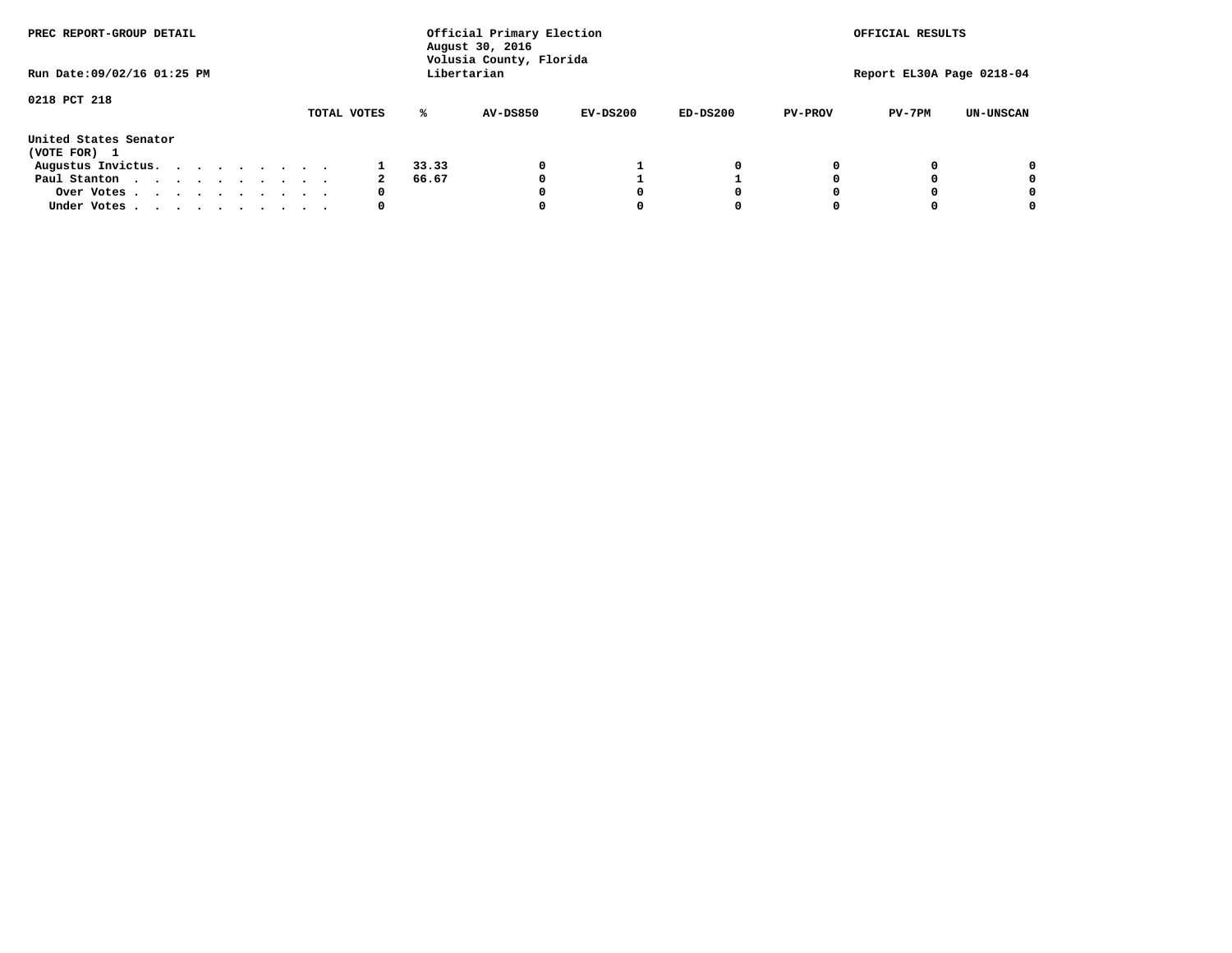| PREC REPORT-GROUP DETAIL                                    |                             | Official Primary Election<br>August 30, 2016<br>Volusia County, Florida |                 | OFFICIAL RESULTS<br>Report EL30A Page 0218-05 |             |                |             |                  |
|-------------------------------------------------------------|-----------------------------|-------------------------------------------------------------------------|-----------------|-----------------------------------------------|-------------|----------------|-------------|------------------|
| Run Date: 09/02/16 01:25 PM                                 |                             |                                                                         | Nonpartisan     |                                               |             |                |             |                  |
| 0218 PCT 218                                                |                             |                                                                         |                 |                                               |             |                |             |                  |
|                                                             | TOTAL VOTES                 | %                                                                       | <b>AV-DS850</b> | $EV-DS200$                                    | $ED-DS200$  | <b>PV-PROV</b> | $PV-7PM$    | <b>UN-UNSCAN</b> |
| Circuit Judge 7th Circuit Group 4<br>(VOTE FOR) 1           |                             |                                                                         |                 |                                               |             |                |             |                  |
| Chris France - WITHDRAWN                                    | 148                         | 15.20                                                                   | 55              | 23                                            | 70          | 0              | 0           | 0                |
| Sebrina L. Slack                                            | 347                         | 35.63                                                                   | 158             | 57                                            | 132         | $\mathbf 0$    | $\mathbf 0$ | $\mathbf 0$      |
| Stasia Warren<br>$\sim$ $\sim$                              | 479                         | 49.18                                                                   | 196             | 101                                           | 182         | $\mathbf 0$    | $\Omega$    | $\mathbf 0$      |
| Over Votes                                                  | 0                           |                                                                         | $\Omega$        | 0                                             | 0           | $\mathbf 0$    | $\mathbf 0$ | $\mathbf 0$      |
| Under Votes                                                 | 167                         |                                                                         | 80              | 29                                            | 58          | $\mathbf 0$    | $\Omega$    | $\mathbf 0$      |
| Circuit Judge 7th Circuit Group 10<br>(VOTE FOR) 1          |                             |                                                                         |                 |                                               |             |                |             |                  |
| Malcolm Anthony<br>.                                        | 340                         | 38.20                                                                   | 153             | 53                                            | 134         | 0              | 0           | $\mathbf 0$      |
| Scott DuPont                                                | 550                         | 61.80                                                                   | 225             | 112                                           | 213         | $\mathbf 0$    | $\mathbf 0$ | $\mathbf 0$      |
| Over Votes<br>$\bullet$                                     | 0                           |                                                                         | $\mathbf{0}$    | $\mathbf 0$                                   | 0           | $\mathbf 0$    | $\mathbf 0$ | $\mathbf 0$      |
| Under Votes                                                 | 251                         |                                                                         | 111             | 45                                            | 95          | $\mathbf 0$    | $\Omega$    | $\Omega$         |
| Circuit Judge 7th Circuit Group 13<br>(VOTE FOR) 1          |                             |                                                                         |                 |                                               |             |                |             |                  |
| David Hood.                                                 | 339                         | 33.70                                                                   | 141             | 50                                            | 148         | 0              | 0           | 0                |
| A. "Kathleen" McNeilly                                      | 667                         | 66.30                                                                   | 283             | 139                                           | 245         | $\Omega$       | 0           | $\mathbf 0$      |
| Over Votes                                                  | 0                           |                                                                         | $\mathbf 0$     | 0                                             | 0           | 0              | $\mathbf 0$ | $\mathbf 0$      |
| Under Votes                                                 | 135                         |                                                                         | 65              | 21                                            | 49          | $\mathbf 0$    | $\Omega$    | 0                |
| Circuit Judge 7th Circuit Group 17<br>(VOTE FOR) 1          |                             |                                                                         |                 |                                               |             |                |             |                  |
| Linda L. Gaustad                                            | 509                         | 54.21                                                                   | 207             | 88                                            | 214         | 0              | 0           | $\mathbf 0$      |
| Howard O. McGillin Jr                                       | 430                         | 45.79                                                                   | 194             | 83                                            | 153         | $\mathbf 0$    | $\mathbf 0$ | 0                |
| Over Votes                                                  | $\mathbf 0$                 |                                                                         | $\Omega$        | $\mathbf{0}$                                  | $\mathbf 0$ | $\mathbf 0$    | $\Omega$    | $\mathbf 0$      |
| Under Votes                                                 | 202                         |                                                                         | 88              | 39                                            | 75          | $\mathbf 0$    | $\mathbf 0$ | $\Omega$         |
| County Judge 7th Circuit Group 3<br>(VOTE FOR) 1            |                             |                                                                         |                 |                                               |             |                |             |                  |
| Heather Caeners                                             | 352                         | 36.63                                                                   | 153             | 62                                            | 137         | 0              | 0           | 0                |
| Shirley A. Green                                            | 447<br>$\ddot{\phantom{1}}$ | 46.51                                                                   | 193             | 89                                            | 165         | $\mathbf 0$    | $\Omega$    | $\mathbf 0$      |
| Marla Rawnsley.                                             | 162                         | 16.86                                                                   | 57              | 28                                            | 77          | 0              | $\mathbf 0$ | $\pmb{0}$        |
| Over Votes .<br>$\cdots$<br>$\cdot$<br>$\ddot{\phantom{a}}$ | 0                           |                                                                         | $\mathbf 0$     | $\mathbf{0}$                                  | 0           | $\mathbf 0$    | 0           | $\mathbf 0$      |
| Under Votes<br>$\sim$<br>$\sim$                             | 180                         |                                                                         | 86              | 31                                            | 63          | $\mathbf 0$    | $\mathbf 0$ | 0                |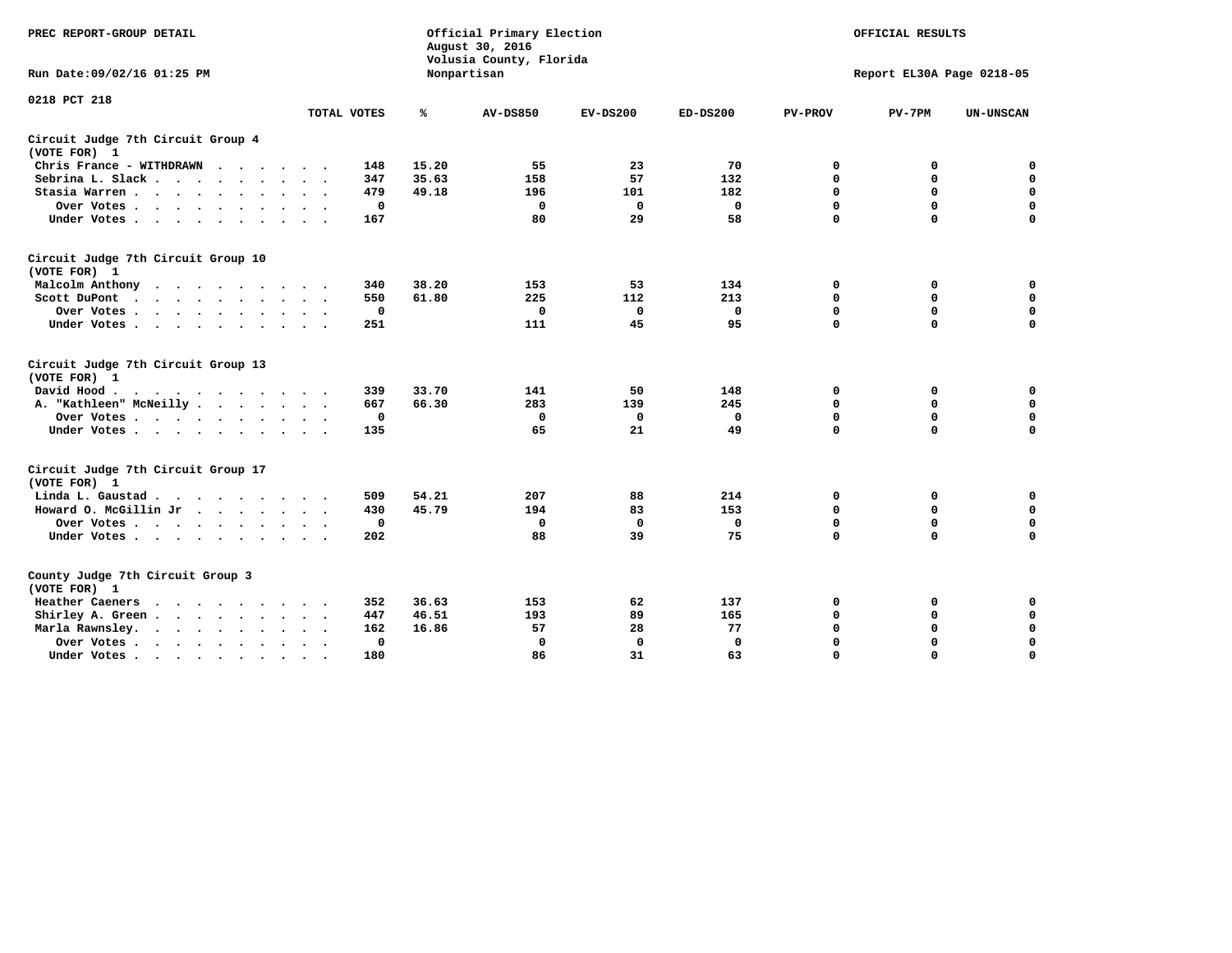| PREC REPORT-GROUP DETAIL                                                                                                                                                                                                                      |                                                                         |                | Official Primary Election<br>August 30, 2016<br>Volusia County, Florida | OFFICIAL RESULTS<br>Report EL30A Page 0218-06 |                |                         |          |                  |
|-----------------------------------------------------------------------------------------------------------------------------------------------------------------------------------------------------------------------------------------------|-------------------------------------------------------------------------|----------------|-------------------------------------------------------------------------|-----------------------------------------------|----------------|-------------------------|----------|------------------|
| Run Date: 09/02/16 01:25 PM                                                                                                                                                                                                                   |                                                                         |                | Nonpartisan                                                             |                                               |                |                         |          |                  |
| 0218 PCT 218                                                                                                                                                                                                                                  | TOTAL VOTES                                                             | ℁              | <b>AV-DS850</b>                                                         | $EV-DS200$                                    | $ED-DS200$     | <b>PV-PROV</b>          | $PV-7PM$ | UN-UNSCAN        |
| Sheriff                                                                                                                                                                                                                                       |                                                                         |                |                                                                         |                                               |                |                         |          |                  |
| (VOTE FOR) 1                                                                                                                                                                                                                                  |                                                                         |                |                                                                         |                                               |                |                         |          |                  |
| Wendell C. Bradford                                                                                                                                                                                                                           | 158                                                                     | 14.34          | 55                                                                      | 38                                            | 65             | 0                       | 0        | $\mathbf 0$      |
| Dave Brannon<br>$\mathbf{r}$ . The state of the state $\mathbf{r}$                                                                                                                                                                            | 268                                                                     | 24.32          | 96                                                                      | 59                                            | 113            | $\Omega$                | $\Omega$ | $\mathbf 0$      |
| Mike Chitwood                                                                                                                                                                                                                                 | 394                                                                     | 35.75          | 195                                                                     | 56                                            | 143            | $\mathbf 0$             | 0        | 0                |
| Eric Dietrich                                                                                                                                                                                                                                 | 266                                                                     | 24.14          | 110                                                                     | 52                                            | 104            | $\mathbf 0$             | 0        | $\mathbf 0$      |
| James E. (Jim) Gillum                                                                                                                                                                                                                         | 16                                                                      | 1.45           | $7\phantom{.0}$                                                         | 3                                             | 6              | $\Omega$                | $\Omega$ | $\mathbf 0$      |
| Over Votes.                                                                                                                                                                                                                                   | $\mathbf 0$                                                             |                | $\mathbf 0$                                                             | $\mathbf 0$                                   | $\mathbf 0$    | $\mathbf 0$             | 0        | $\mathbf 0$      |
| Under Votes                                                                                                                                                                                                                                   | 39                                                                      |                | 26                                                                      | $\overline{a}$                                | 11             | 0                       | 0        | $\Omega$         |
| Property Appraiser                                                                                                                                                                                                                            |                                                                         |                |                                                                         |                                               |                |                         |          |                  |
| (VOTE FOR) 1<br>Larry Bartlett.                                                                                                                                                                                                               | 306                                                                     | 30.60          | 130                                                                     | 59                                            | 117            | $\mathbf 0$             | 0        | 0                |
| H. Alan Burton.                                                                                                                                                                                                                               | 259                                                                     | 25.90          | 120                                                                     | 53                                            | 86             | $\mathbf 0$             | 0        | $\mathbf 0$      |
| Mike Swanto.<br>$\mathbf{r}$ , and $\mathbf{r}$ , and $\mathbf{r}$ , and $\mathbf{r}$                                                                                                                                                         | 435                                                                     | 43.50          | 166                                                                     | 77                                            | 192            | $\Omega$                | 0        | $\mathbf 0$      |
| Over Votes                                                                                                                                                                                                                                    | $\mathbf 0$                                                             |                | $\mathbf 0$                                                             | $\mathbf 0$                                   | $\mathbf 0$    | $\mathbf 0$             | 0        | $\mathbf 0$      |
| Under Votes                                                                                                                                                                                                                                   | 141                                                                     |                | 73                                                                      | 21                                            | 47             | $\Omega$                | $\Omega$ | $\mathbf 0$      |
|                                                                                                                                                                                                                                               |                                                                         |                |                                                                         |                                               |                |                         |          |                  |
| Supervisor of Elections<br>(VOTE FOR) 1                                                                                                                                                                                                       |                                                                         |                |                                                                         |                                               |                |                         |          |                  |
| Teresa Apgar<br>. The contract of the contract of the contract of the contract of the contract of the contract of the contract of the contract of the contract of the contract of the contract of the contract of the contract of the contrac | 189                                                                     | 17.66          | 85                                                                      | 23                                            | 81             | $\mathbf 0$             | 0        | 0                |
| David Lee Davis                                                                                                                                                                                                                               | 86                                                                      | 8.04           | 33                                                                      | 17                                            | 36             | $\mathbf 0$             | 0        | $\mathbf 0$      |
| Bill Fyfe.                                                                                                                                                                                                                                    | 136                                                                     | 12.71          | 41                                                                      | 36                                            | 59             | $\Omega$                | 0        | $\mathbf 0$      |
| Lisa Lewis                                                                                                                                                                                                                                    | 659                                                                     | 61.59          | 302                                                                     | 122                                           | 235            | $\mathbf 0$             | 0        | $\mathbf 0$      |
| Over Votes                                                                                                                                                                                                                                    | 0                                                                       |                | 0                                                                       | $\mathbf 0$                                   | 0              | $\mathbf 0$             | 0        | 0                |
| Under Votes.                                                                                                                                                                                                                                  | 71                                                                      |                | 28                                                                      | 12                                            | 31             | $\Omega$                | 0        | 0                |
| County Council Chair                                                                                                                                                                                                                          |                                                                         |                |                                                                         |                                               |                |                         |          |                  |
| (VOTE FOR) 1                                                                                                                                                                                                                                  |                                                                         |                |                                                                         |                                               |                |                         |          |                  |
| Jason P. Davis.                                                                                                                                                                                                                               | 229                                                                     | 23.04<br>16.60 | 85                                                                      | 56                                            | 88<br>58       | $\mathbf 0$<br>$\Omega$ | 0<br>0   | 0<br>$\mathbf 0$ |
| Greg Gimbert<br>$\cdots$                                                                                                                                                                                                                      | 165                                                                     |                | 80                                                                      | 27                                            |                | $\Omega$                | $\Omega$ |                  |
| Ed Kelley                                                                                                                                                                                                                                     | 393                                                                     | 39.54          | 169                                                                     | 69                                            | 155            |                         |          | 0                |
| Tom Laputka.<br>$\begin{array}{cccccccccccccccccc} . & . & . & . & . & . & . & . & . & . & . & . & . \end{array}$                                                                                                                             | 207                                                                     | 20.82          | 91                                                                      | 37                                            | 79             | $\mathbf 0$             | 0        | $\mathbf 0$      |
| Over Votes                                                                                                                                                                                                                                    | $\mathbf 0$                                                             |                | $\mathbf 0$                                                             | $\mathbf 0$                                   | $\mathbf 0$    | $\mathbf 0$             | 0        | $\mathbf 0$      |
| Under Votes                                                                                                                                                                                                                                   | 147                                                                     |                | 64                                                                      | 21                                            | 62             | $\Omega$                | $\Omega$ | $\mathbf 0$      |
| DeLand City Commissioner Seat 2<br>(VOTE FOR) 1                                                                                                                                                                                               |                                                                         |                |                                                                         |                                               |                |                         |          |                  |
| Jeff Hunter.<br>$\cdots$                                                                                                                                                                                                                      | 345                                                                     | 34.33          | 146                                                                     | 59                                            | 140            | $\mathbf 0$             | 0        | 0                |
| Voloria Manning                                                                                                                                                                                                                               | 172                                                                     | 17.11          | 72                                                                      | 36                                            | 64             | $\mathbf{0}$            | 0        | 0                |
| Buz Nesbit                                                                                                                                                                                                                                    | 173                                                                     | 17.21          | 48                                                                      | 34                                            | 91             | $\mathbf 0$             | 0        | $\mathbf 0$      |
| Kevin Reid.<br>$\cdots$<br>$\ddot{\phantom{0}}$                                                                                                                                                                                               | 315<br>$\cdot$ $\cdot$<br>$\sim$                                        | 31.34          | 149                                                                     | 65                                            | 101            | $\mathbf 0$             | 0        | $\pmb{0}$        |
| Over Votes<br>$\ddot{\phantom{a}}$                                                                                                                                                                                                            | $\overline{\mathbf{4}}$<br>$\ddot{\phantom{1}}$<br>$\ddot{\phantom{1}}$ |                | $\overline{a}$                                                          | $\mathbf 0$                                   | $\overline{a}$ | $\mathbf 0$             | 0        | $\mathbf 0$      |
| Under Votes                                                                                                                                                                                                                                   | 132                                                                     |                | 72                                                                      | 16                                            | 44             | $\Omega$                | $\Omega$ | $\mathbf 0$      |
|                                                                                                                                                                                                                                               |                                                                         |                |                                                                         |                                               |                |                         |          |                  |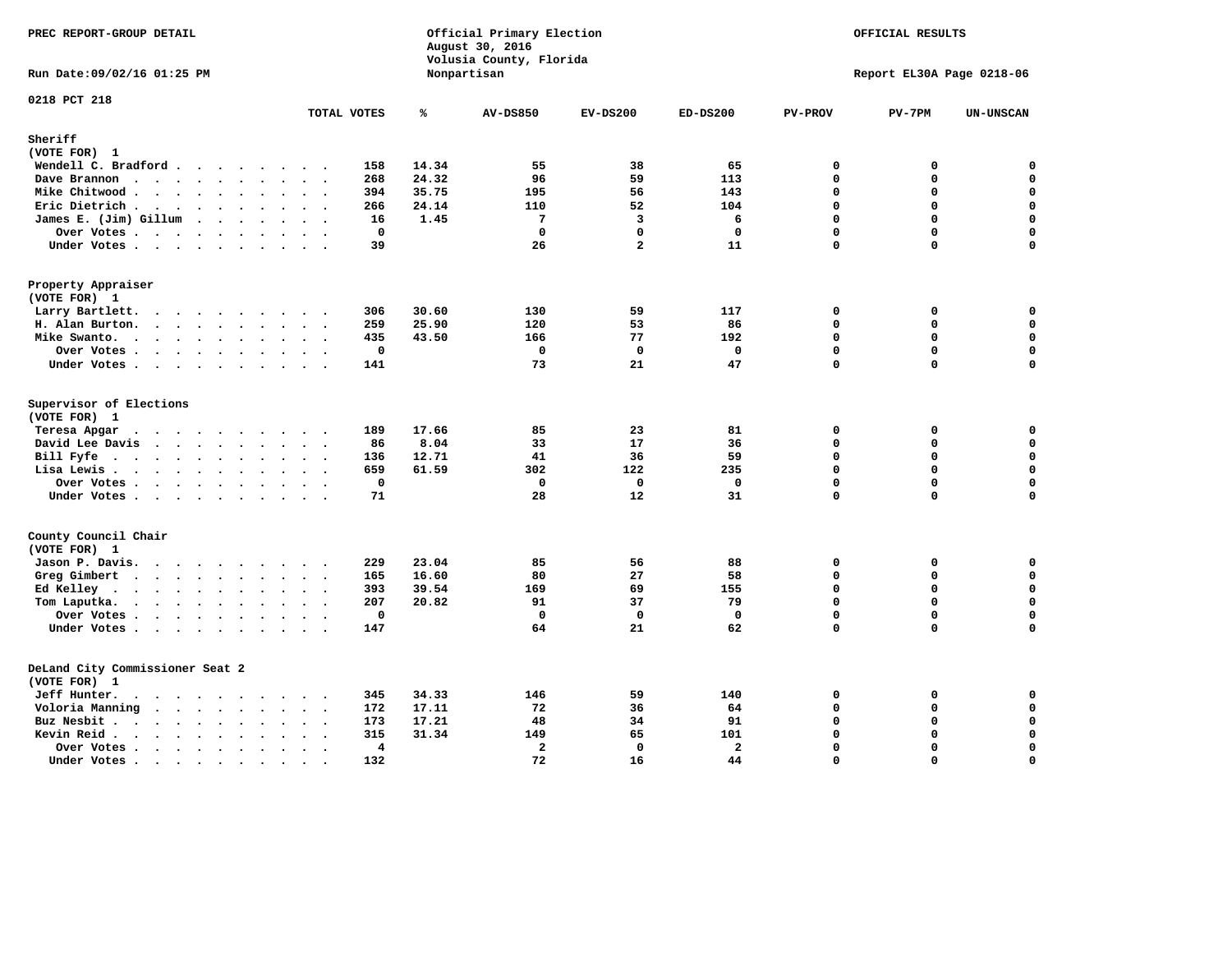| PREC REPORT-GROUP DETAIL         |             |       | Official Primary Election<br>August 30, 2016 | OFFICIAL RESULTS |            |                |                           |                  |
|----------------------------------|-------------|-------|----------------------------------------------|------------------|------------|----------------|---------------------------|------------------|
| Run Date: 09/02/16 01:25 PM      |             |       | Volusia County, Florida<br>Nonpartisan       |                  |            |                | Report EL30A Page 0218-07 |                  |
| 0218 PCT 218                     |             |       |                                              |                  |            |                |                           |                  |
|                                  | TOTAL VOTES | ℁     | <b>AV-DS850</b>                              | $EV-DS200$       | $ED-DS200$ | <b>PV-PROV</b> | $PV-7PM$                  | <b>UN-UNSCAN</b> |
| Amendment 4<br>(VOTE FOR) 1      |             |       |                                              |                  |            |                |                           |                  |
| Yes<br>.                         | 809         | 77.94 | 337                                          | 165              | 307        |                |                           | 0                |
| No.<br>.                         | 229         | 22.06 | 97                                           | 36               | 96         |                |                           | 0                |
| Over Votes                       | 0           |       | 0                                            |                  | 0          |                |                           | 0                |
| Under Votes, , , , , , , , , , , | 103         |       | 55                                           |                  | 39         |                |                           | 0                |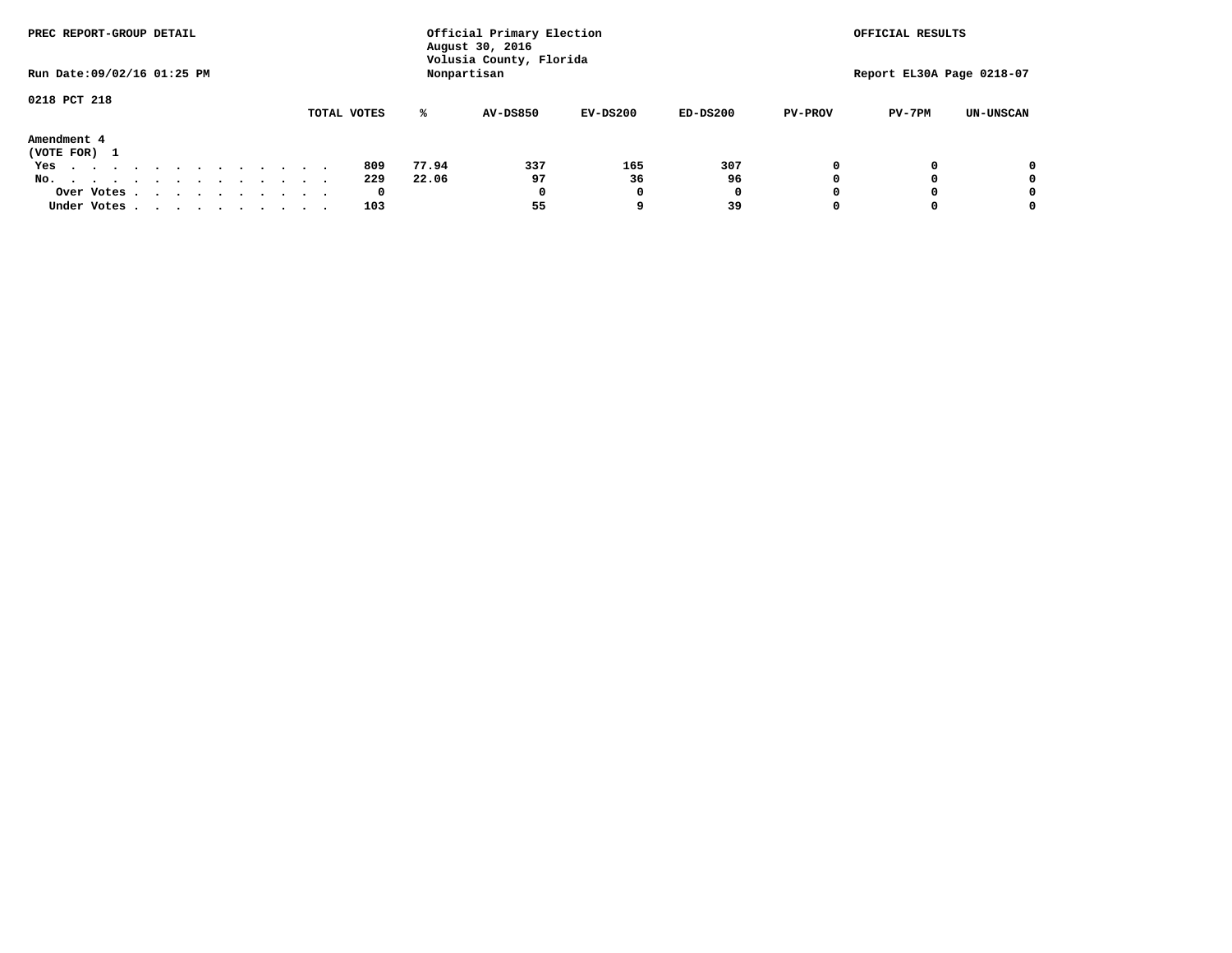| PREC REPORT-GROUP DETAIL                                      |  |             |                   | Official Primary Election<br>August 30, 2016 | OFFICIAL RESULTS |            |                |                           |                  |
|---------------------------------------------------------------|--|-------------|-------------------|----------------------------------------------|------------------|------------|----------------|---------------------------|------------------|
| Run Date:09/02/16 01:25 PM                                    |  |             | <b>STATISTICS</b> | Volusia County, Florida                      |                  |            |                | Report EL30A Page 0220-01 |                  |
| 0220 PCT 220                                                  |  |             |                   |                                              |                  |            |                |                           |                  |
|                                                               |  | TOTAL VOTES | ℁                 | AV-DS850                                     | $EV-DS200$       | $ED-DS200$ | <b>PV-PROV</b> | PV-7PM                    | <b>UN-UNSCAN</b> |
| REGISTERED VOTERS - TOTAL.                                    |  | 560         |                   |                                              |                  |            |                |                           |                  |
| REGISTERED VOTERS - Democratic<br>$\sim$ $\sim$ $\sim$ $\sim$ |  | 435         | 77.68             |                                              |                  |            |                |                           |                  |
| REGISTERED VOTERS - Republican                                |  | 24          | 4.29              |                                              |                  |            |                |                           |                  |
| REGISTERED VOTERS - Libertarian                               |  |             |                   |                                              |                  |            |                |                           |                  |
| REGISTERED VOTERS - Nonpartisan                               |  | 101         |                   |                                              |                  |            |                |                           |                  |
| BALLOTS CAST - TOTAL.                                         |  | 131         |                   | 47                                           | 16               | 68         |                |                           |                  |
| BALLOTS CAST - Democratic                                     |  | 123         | 93.89             | 44                                           | 16               | 63         |                |                           |                  |
| BALLOTS CAST - Republican                                     |  |             | 2.29              |                                              |                  |            |                |                           |                  |
| BALLOTS CAST - Libertarian.                                   |  |             |                   |                                              |                  | 0          |                | 0                         |                  |
| BALLOTS CAST - Nonpartisan.                                   |  |             | 3.82              |                                              |                  | 4          |                | 0                         | 0                |
| BALLOTS CAST - BLANK.                                         |  |             |                   | $\Omega$                                     |                  | O          | n              | O                         |                  |
| VOTER TURNOUT - TOTAL<br>$\cdots$                             |  |             | 23.39             |                                              |                  |            |                |                           |                  |
| VOTER TURNOUT - Democratic.                                   |  |             | 28.28             |                                              |                  |            |                |                           |                  |
| VOTER TURNOUT - Republican.                                   |  |             | 12.50             |                                              |                  |            |                |                           |                  |
| VOTER TURNOUT - BLANK                                         |  |             |                   |                                              |                  |            |                |                           |                  |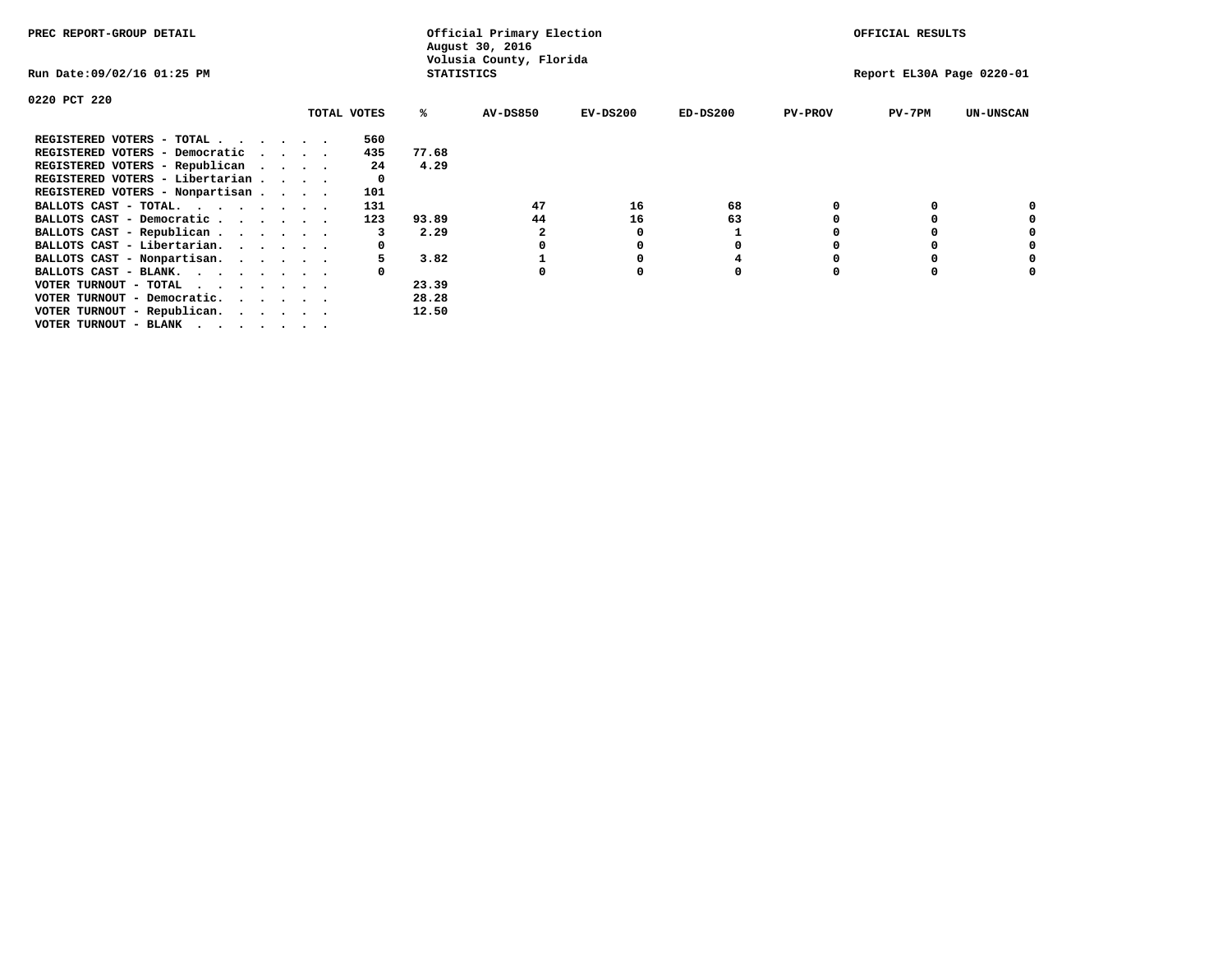| PREC REPORT-GROUP DETAIL                              |             | Official Primary Election<br>August 30, 2016 |                 | OFFICIAL RESULTS          |                |                |          |                  |
|-------------------------------------------------------|-------------|----------------------------------------------|-----------------|---------------------------|----------------|----------------|----------|------------------|
| Run Date: 09/02/16 01:25 PM                           |             | Volusia County, Florida<br>Democratic        |                 | Report EL30A Page 0220-02 |                |                |          |                  |
| 0220 PCT 220                                          | TOTAL VOTES | ℁                                            | <b>AV-DS850</b> | $EV-DS200$                | $ED-DS200$     | <b>PV-PROV</b> | $PV-7PM$ | <b>UN-UNSCAN</b> |
|                                                       |             |                                              |                 |                           |                |                |          |                  |
| United States Senator<br>(VOTE FOR) 1                 |             |                                              |                 |                           |                |                |          |                  |
| Roque "Rocky" De La Fuente.                           | 2           | 1.63                                         |                 |                           |                | O              | o        |                  |
| Alan Grayson                                          | 21          | 17.07                                        |                 | 5                         | 8              |                |          |                  |
| Pam Keith                                             | 6           | 4.88                                         |                 | $\Omega$                  |                | n              | O        |                  |
| Reginald Luster                                       | 4           | 3.25                                         |                 | $\Omega$                  | $\mathbf{1}$   |                | O        | O                |
| Patrick Murphy.                                       | 90          | 73.17                                        | 30              | 11                        | 49             |                |          | O                |
| Over Votes                                            | 0           |                                              | O               | $\Omega$                  | O              | O              | O        | O                |
| Under Votes                                           | 0           |                                              |                 | 0                         | 0              | $\Omega$       | 0        | O                |
| Representative in Congress District 6<br>(VOTE FOR) 1 |             |                                              |                 |                           |                |                |          |                  |
| William (Bill) McCullough                             | 23          | 19.01                                        | 3               | 4                         | 16             | O              | 0        |                  |
| Jay McGovern                                          |             | 7.44                                         |                 | 0                         | 3              | O              | o        |                  |
| George Pappas.                                        |             | 7.44                                         |                 | $\mathbf{1}$              | 3              |                | 0        | 0                |
| Dwayne L. Taylor                                      | 80          | 66.12                                        | 30              | 11                        | 39             | $\Omega$       | 0        | 0                |
| Over Votes                                            | 0           |                                              | $\Omega$        | $\Omega$                  | 0              | O              | $\Omega$ |                  |
| Under Votes                                           | 2           |                                              | $\Omega$        | $\Omega$                  | $\overline{a}$ | $\Omega$       | $\Omega$ | U                |
| State Representative District 26                      |             |                                              |                 |                           |                |                |          |                  |
| (VOTE FOR) 1                                          |             |                                              |                 |                           |                |                |          |                  |
| Patrick Henry                                         | 91          | 75.83                                        | 35              |                           | 47             | 0              | 0        |                  |
| Steve Miller                                          | 29          | 24.17                                        | 8               |                           | 15             |                |          | 0                |
| Over Votes                                            | 0           |                                              |                 |                           | 0              |                |          |                  |
| Under Votes, , , , , , , , , ,                        |             |                                              |                 |                           |                |                |          |                  |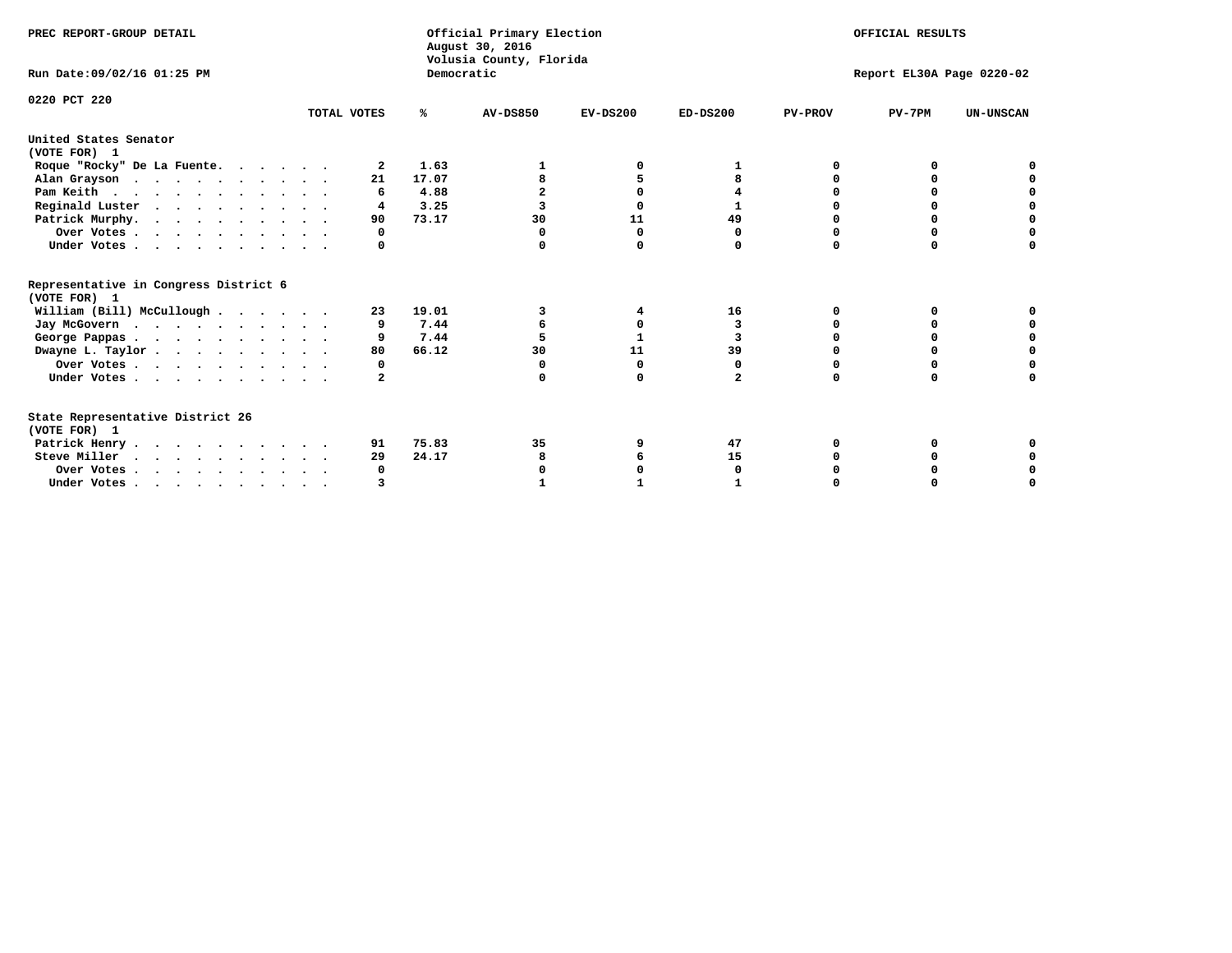| PREC REPORT-GROUP DETAIL                              |             | Official Primary Election<br>August 30, 2016<br>Volusia County, Florida |                 | OFFICIAL RESULTS<br>Report EL30A Page 0220-03 |            |                |          |                  |
|-------------------------------------------------------|-------------|-------------------------------------------------------------------------|-----------------|-----------------------------------------------|------------|----------------|----------|------------------|
| Run Date: 09/02/16 01:25 PM                           |             | Republican                                                              |                 |                                               |            |                |          |                  |
| 0220 PCT 220                                          | TOTAL VOTES | ℁                                                                       | <b>AV-DS850</b> | $EV-DS200$                                    | $ED-DS200$ | <b>PV-PROV</b> | $PV-7PM$ | <b>UN-UNSCAN</b> |
| United States Senator<br>(VOTE FOR) 1                 |             |                                                                         |                 |                                               |            |                |          |                  |
| Carlos Beruff                                         | 0           |                                                                         |                 |                                               | O          | 0              | 0        | 0                |
| Ernie Rivera                                          | 0           |                                                                         |                 | $\Omega$                                      |            | 0              | 0        | $\mathbf 0$      |
| Marco Rubio.                                          | 2           | 66.67                                                                   |                 |                                               |            | $\Omega$       | 0        | $\Omega$         |
| Dwight Mark Anthony Young                             | 1           | 33.33                                                                   | 1               | $\Omega$                                      | $\Omega$   | $\Omega$       | $\Omega$ | $\mathbf 0$      |
| Over Votes                                            | 0           |                                                                         | 0               | 0                                             | 0          | 0              | 0        | $\mathbf 0$      |
| Under Votes                                           | 0           |                                                                         | $\Omega$        | $\Omega$                                      |            | $\Omega$       | $\Omega$ | $\Omega$         |
| Representative in Congress District 6<br>(VOTE FOR) 1 |             |                                                                         |                 |                                               |            |                |          |                  |
| Fred Costello                                         | 3           | 100.00                                                                  | $\mathbf{2}$    | 0                                             | 1          | 0              | 0        | 0                |
| Ron Desantis                                          | $\Omega$    |                                                                         | $\Omega$        | $\Omega$                                      | 0          | 0              | 0        | $\Omega$         |
| G. G. Galloway.                                       | O           |                                                                         | $\Omega$        | $\Omega$                                      | $\Omega$   | 0              | 0        | $\mathbf 0$      |
| Over Votes                                            | $\Omega$    |                                                                         |                 | $\Omega$                                      | $\Omega$   | 0              | 0        | $\mathbf 0$      |
| Under Votes                                           | $\Omega$    |                                                                         |                 | $\Omega$                                      | 0          | $\Omega$       | $\Omega$ | $\Omega$         |
| State Committeeman                                    |             |                                                                         |                 |                                               |            |                |          |                  |
| (VOTE FOR) 1                                          |             |                                                                         |                 |                                               |            |                |          |                  |
| Paul W. Deering                                       | 0           |                                                                         | 0               | O                                             | 0          | 0              | 0        |                  |
| James Oddie.                                          | 3           | 100.00                                                                  | 2               | $\Omega$                                      | 1          | 0              | 0        | $\mathbf 0$      |
| Over Votes                                            | 0           |                                                                         | $\mathbf 0$     | 0                                             | 0          | 0              | 0        | $\mathbf 0$      |
| Under Votes                                           | $\Omega$    |                                                                         | $\Omega$        | $\Omega$                                      | 0          | $\Omega$       | 0        | $\mathbf 0$      |
| State Committeewoman<br>(VOTE FOR) 1                  |             |                                                                         |                 |                                               |            |                |          |                  |
| Dana Christina Dougherty                              | 0           |                                                                         | 0               | 0                                             |            | 0              | 0        | 0                |
| Marilyn C. Ford                                       | 3           | 100.00                                                                  | $\overline{a}$  | 0                                             |            | 0              | 0        | $\mathbf 0$      |
| Over Votes                                            | 0           |                                                                         |                 | $\Omega$                                      | $\Omega$   | $\Omega$       | 0        | $\mathbf 0$      |
| Under Votes, , , , , , , , , ,                        | O           |                                                                         |                 | $\Omega$                                      |            | $\Omega$       | $\Omega$ | $\Omega$         |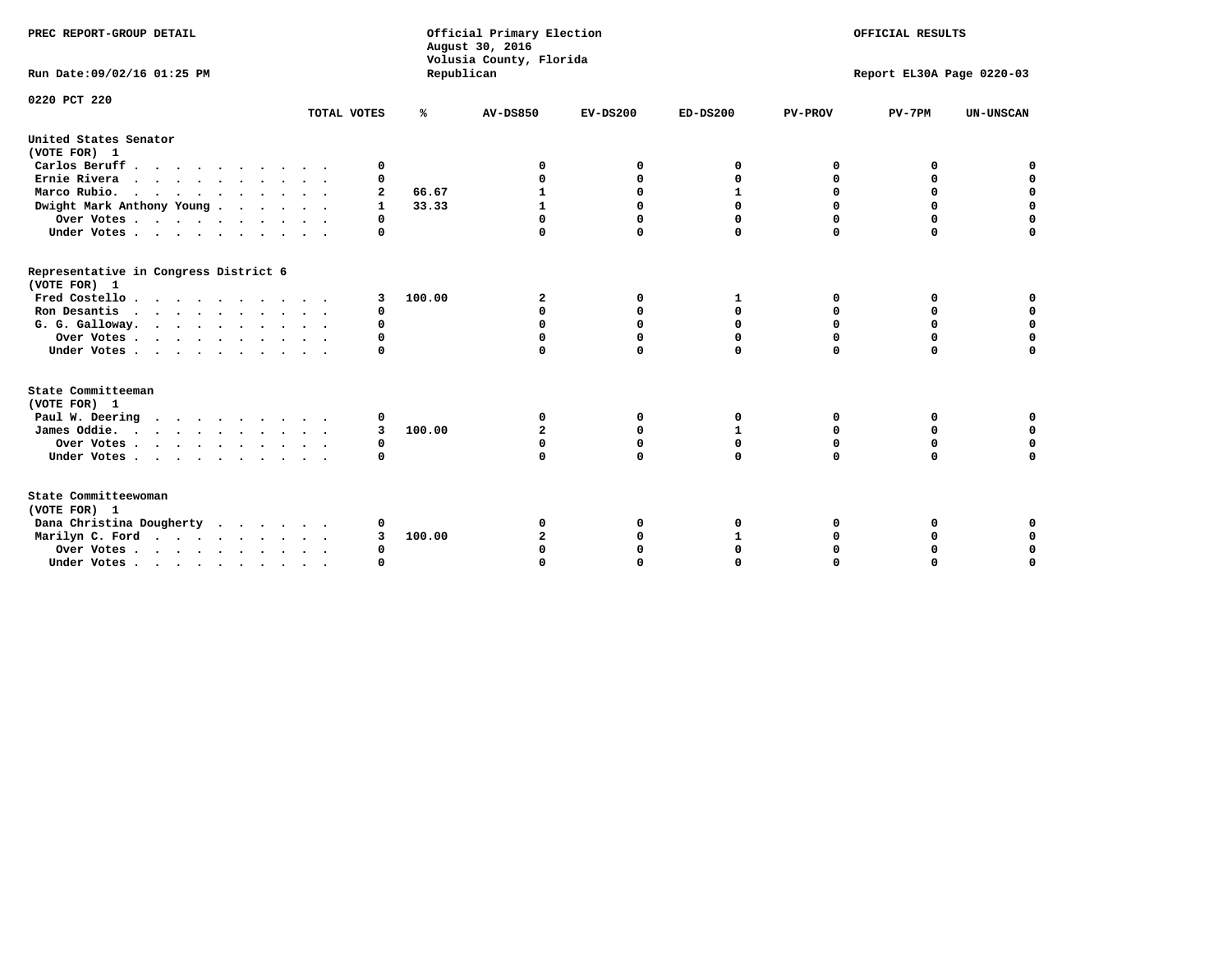| PREC REPORT-GROUP DETAIL<br>Run Date: 09/02/16 01:25 PM |  |  |  |  |  |  | Official Primary Election<br>August 30, 2016<br>Volusia County, Florida<br>Libertarian |   | OFFICIAL RESULTS<br>Report EL30A Page 0220-04 |            |            |                |          |                  |
|---------------------------------------------------------|--|--|--|--|--|--|----------------------------------------------------------------------------------------|---|-----------------------------------------------|------------|------------|----------------|----------|------------------|
| 0220 PCT 220                                            |  |  |  |  |  |  | TOTAL VOTES                                                                            | ℁ | <b>AV-DS850</b>                               | $EV-DS200$ | $ED-DS200$ | <b>PV-PROV</b> | $PV-7PM$ | <b>UN-UNSCAN</b> |
| United States Senator<br>(VOTE FOR) 1                   |  |  |  |  |  |  |                                                                                        |   |                                               |            |            |                |          |                  |
| Augustus Invictus.                                      |  |  |  |  |  |  | 0                                                                                      |   |                                               | 0          | 0          |                |          | 0                |
| Paul Stanton                                            |  |  |  |  |  |  | 0                                                                                      |   |                                               |            | 0          |                |          | 0                |
| Over Votes                                              |  |  |  |  |  |  | 0                                                                                      |   |                                               |            | 0          |                |          | 0                |
| Under Votes                                             |  |  |  |  |  |  | 0                                                                                      |   |                                               |            |            |                |          | 0                |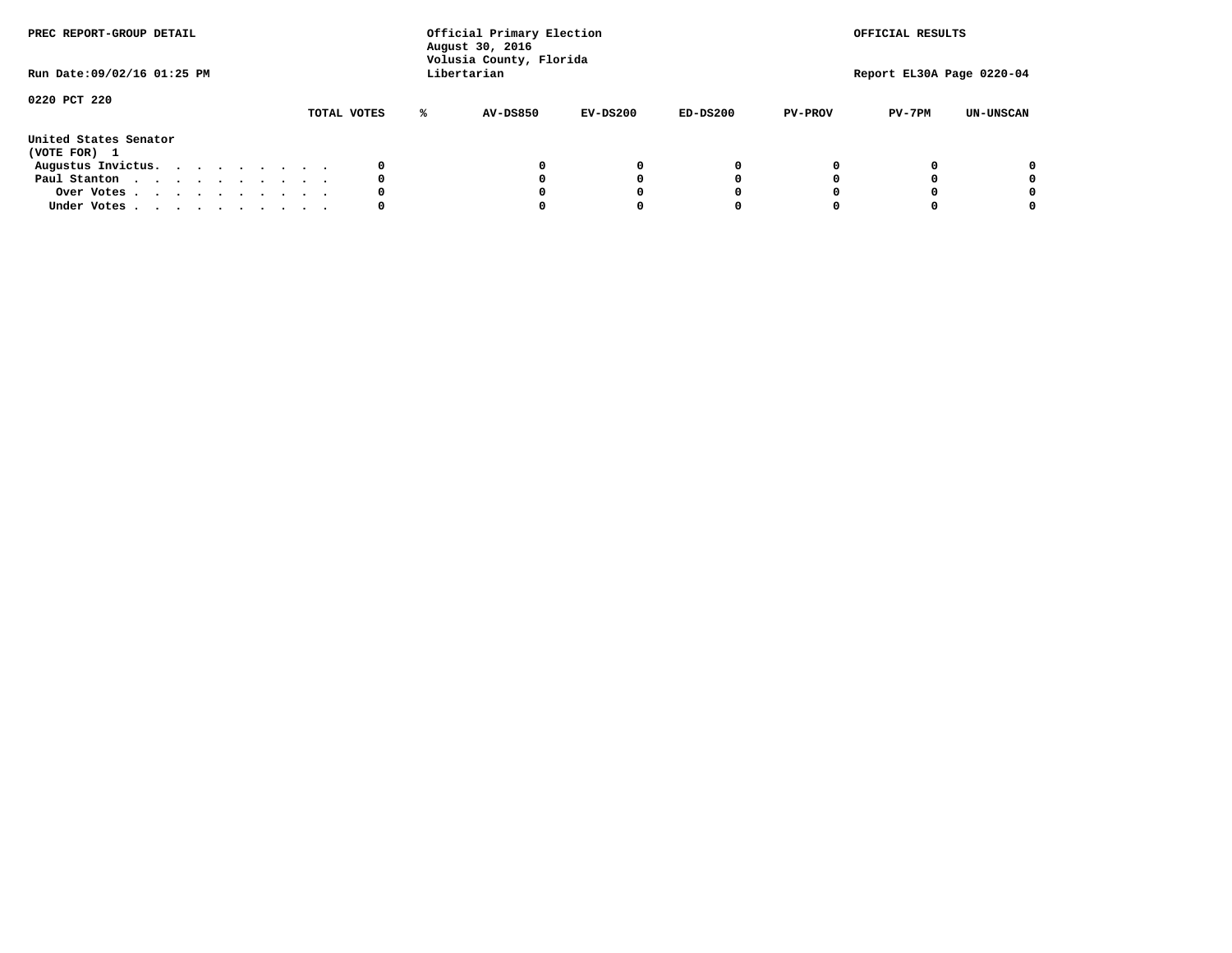| PREC REPORT-GROUP DETAIL                           |                           |                | Official Primary Election<br>August 30, 2016<br>Volusia County, Florida | OFFICIAL RESULTS |                         |                  |                           |                            |
|----------------------------------------------------|---------------------------|----------------|-------------------------------------------------------------------------|------------------|-------------------------|------------------|---------------------------|----------------------------|
| Run Date: 09/02/16 01:25 PM                        |                           |                | Nonpartisan                                                             |                  |                         |                  | Report EL30A Page 0220-05 |                            |
| 0220 PCT 220                                       | TOTAL VOTES               | ℁              | <b>AV-DS850</b>                                                         | $EV-DS200$       | $ED-DS200$              | <b>PV-PROV</b>   | $PV-7PM$                  | <b>UN-UNSCAN</b>           |
| Circuit Judge 7th Circuit Group 4                  |                           |                |                                                                         |                  |                         |                  |                           |                            |
| (VOTE FOR) 1                                       |                           |                |                                                                         |                  |                         |                  |                           |                            |
| Chris France - WITHDRAWN                           | 18                        | 14.63          | 7                                                                       | 6                | 5                       | 0                | 0                         | 0                          |
| Sebrina L. Slack                                   | 49                        | 39.84          | 16                                                                      | 3                | 30                      | $\mathbf 0$      | $\mathbf 0$               | $\mathbf 0$                |
| Stasia Warren                                      | 56<br>$\cdot$ $\cdot$     | 45.53          | 21                                                                      | 6                | 29                      | $\mathbf 0$      | $\mathbf 0$               | $\mathbf 0$                |
| Over Votes                                         | $\mathbf{1}$              |                | $\mathbf 0$                                                             | $\mathbf 0$      | $\mathbf{1}$            | 0                | $\mathbf 0$               | $\mathbf 0$                |
| Under Votes                                        | 7                         |                | 3                                                                       | $\mathbf{1}$     | $\overline{\mathbf{3}}$ | $\mathbf 0$      | $\mathbf 0$               | $\Omega$                   |
| Circuit Judge 7th Circuit Group 10<br>(VOTE FOR) 1 |                           |                |                                                                         |                  |                         |                  |                           |                            |
|                                                    | 62                        | 52.54          | 18                                                                      | 7                | 37                      | 0                | 0                         | $\mathbf 0$                |
| Malcolm Anthony<br>Scott DuPont                    | 56                        | 47.46          | 20                                                                      | 8                | 28                      | $\mathbf 0$      | $\mathbf 0$               | $\mathbf 0$                |
| Over Votes                                         | $\Omega$                  |                | $\mathbf 0$                                                             | $\mathbf{0}$     | $\mathbf 0$             | $\mathbf 0$      | 0                         | $\mathbf 0$                |
| Under Votes                                        | 13                        |                | 9                                                                       | $\mathbf{1}$     | 3                       | $\mathbf 0$      | $\mathbf 0$               | $\Omega$                   |
|                                                    |                           |                |                                                                         |                  |                         |                  |                           |                            |
| Circuit Judge 7th Circuit Group 13                 |                           |                |                                                                         |                  |                         |                  |                           |                            |
| (VOTE FOR) 1<br>David Hood.                        |                           |                |                                                                         |                  |                         |                  |                           |                            |
| $\cdots$                                           | 40<br>83                  | 32.52<br>67.48 | 18<br>26                                                                | 5<br>10          | 17<br>47                | 0<br>$\mathbf 0$ | 0<br>$\mathbf 0$          | $\mathbf 0$<br>$\mathbf 0$ |
| A. "Kathleen" McNeilly                             | $\mathbf{0}$              |                | $\mathbf 0$                                                             | $\mathbf{0}$     | $\mathbf{0}$            | $\mathbf 0$      | $\mathbf 0$               | $\mathbf 0$                |
| Over Votes                                         | 8                         |                | 3                                                                       | $\mathbf{1}$     | 4                       | $\mathbf 0$      | $\Omega$                  | 0                          |
| Under Votes                                        |                           |                |                                                                         |                  |                         |                  |                           |                            |
| Circuit Judge 7th Circuit Group 17                 |                           |                |                                                                         |                  |                         |                  |                           |                            |
| (VOTE FOR) 1                                       |                           |                |                                                                         |                  |                         |                  |                           |                            |
| Linda L. Gaustad                                   | 78                        | 66.67          | 28                                                                      | 11               | 39                      | 0                | 0                         | $\mathbf 0$                |
| Howard O. McGillin Jr                              | 39                        | 33.33          | 12                                                                      | 4                | 23                      | 0                | $\mathbf 0$               | $\mathbf 0$                |
| Over Votes                                         | 0                         |                | $\mathbf 0$                                                             | $\mathbf 0$      | $\mathbf 0$             | $\mathbf 0$      | $\mathbf 0$               | 0                          |
| Under Votes                                        | 14                        |                | 7                                                                       | $\mathbf{1}$     | 6                       | $\mathbf 0$      | $\Omega$                  | 0                          |
| County Judge 7th Circuit Group 3<br>(VOTE FOR) 1   |                           |                |                                                                         |                  |                         |                  |                           |                            |
| Heather Caeners<br>$\cdots$                        | 8                         | 6.30           | $\overline{2}$                                                          | 2                | 4                       | 0                | 0                         | 0                          |
| Shirley A. Green                                   | 116                       | 91.34          | 40                                                                      | 14               | 62                      | 0                | 0                         | $\mathbf 0$                |
| Marla Rawnsley.                                    | 3                         | 2.36           | $\overline{a}$                                                          | $\mathbf 0$      | $\mathbf{1}$            | 0                | $\mathbf 0$               | 0                          |
| Over Votes                                         | 0<br>$\ddot{\phantom{1}}$ |                | $\mathbf 0$                                                             | $\mathbf 0$      | 0                       | $\mathbf 0$      | $\mathbf 0$               | $\mathbf 0$                |
| Under Votes                                        | 4                         |                | $\overline{3}$                                                          | $\Omega$         | $\mathbf{1}$            | $\Omega$         | $\Omega$                  | $\Omega$                   |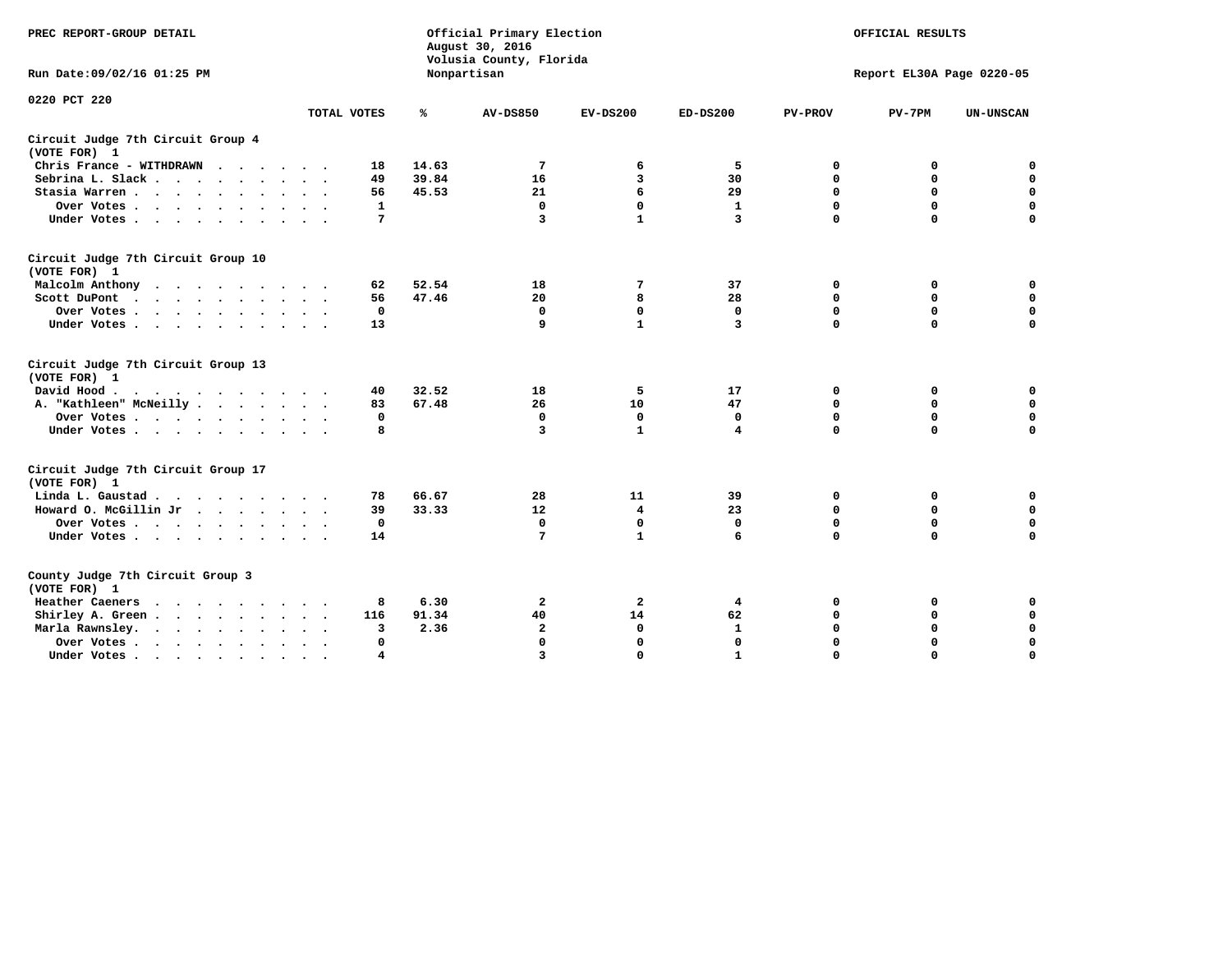| PREC REPORT-GROUP DETAIL                                                                                           | Official Primary Election<br>August 30, 2016<br>Volusia County, Florida<br>Nonpartisan |       |                         | OFFICIAL RESULTS<br>Report EL30A Page 0220-06 |                |                |             |                  |
|--------------------------------------------------------------------------------------------------------------------|----------------------------------------------------------------------------------------|-------|-------------------------|-----------------------------------------------|----------------|----------------|-------------|------------------|
| Run Date: 09/02/16 01:25 PM                                                                                        |                                                                                        |       |                         |                                               |                |                |             |                  |
| 0220 PCT 220                                                                                                       | TOTAL VOTES                                                                            | ℁     | <b>AV-DS850</b>         | $EV-DS200$                                    | $ED-DS200$     | <b>PV-PROV</b> | $PV-7PM$    | <b>UN-UNSCAN</b> |
| Sheriff                                                                                                            |                                                                                        |       |                         |                                               |                |                |             |                  |
| (VOTE FOR) 1                                                                                                       |                                                                                        |       |                         |                                               |                |                |             |                  |
| Wendell C. Bradford                                                                                                | 61                                                                                     | 47.29 | 22                      | 5                                             | 34             | 0              | 0           | $\mathbf 0$      |
| Dave Brannon                                                                                                       | 26                                                                                     | 20.16 | 9                       | 3                                             | 14             | $\Omega$       | 0           | $\mathbf 0$      |
| Mike Chitwood                                                                                                      | 37                                                                                     | 28.68 | 12                      | 8                                             | 17             | $\mathbf 0$    | 0           | $\mathbf 0$      |
| Eric Dietrich                                                                                                      | 3                                                                                      | 2.33  | $\overline{3}$          | $\Omega$                                      | $\Omega$       | $\Omega$       | $\Omega$    | $\mathbf 0$      |
| James E. (Jim) Gillum                                                                                              | $\overline{a}$                                                                         | 1.55  | $\mathbf{0}$            | $\Omega$                                      | $\overline{a}$ | $\Omega$       | $\Omega$    | $\mathbf 0$      |
| Over Votes                                                                                                         | 0                                                                                      |       | $\mathbf 0$             | $\mathbf{0}$                                  | $\mathbf{0}$   | $\mathbf 0$    | 0           | $\mathbf 0$      |
| Under Votes                                                                                                        | $\overline{a}$                                                                         |       | $\mathbf{1}$            | $\Omega$                                      | $\mathbf{1}$   | $\Omega$       | 0           | $\mathbf 0$      |
| Property Appraiser                                                                                                 |                                                                                        |       |                         |                                               |                |                |             |                  |
| (VOTE FOR) 1                                                                                                       |                                                                                        |       |                         |                                               |                |                |             |                  |
| Larry Bartlett.                                                                                                    | 37                                                                                     | 32.74 | 15                      | 8                                             | 14             | $\mathbf{0}$   | 0           | 0                |
| H. Alan Burton.                                                                                                    | 29                                                                                     | 25.66 | 10                      | $\mathbf{1}$                                  | 18             | $\mathbf 0$    | $\mathbf 0$ | $\mathbf 0$      |
| Mike Swanto.                                                                                                       | 47                                                                                     | 41.59 | 13                      | 6                                             | 28             | $\mathbf 0$    | $\mathbf 0$ | $\mathbf 0$      |
| Over Votes                                                                                                         | 0                                                                                      |       | $\mathbf 0$             | $\mathbf 0$                                   | $\mathbf 0$    | $\mathbf 0$    | 0           | $\mathbf 0$      |
| Under Votes                                                                                                        | 18                                                                                     |       | 9                       | $\mathbf{1}$                                  | 8              | $\mathbf{0}$   | 0           | $\mathbf 0$      |
| Supervisor of Elections<br>(VOTE FOR) 1                                                                            |                                                                                        |       |                         |                                               |                |                |             |                  |
| Teresa Apgar<br>$\cdots$                                                                                           | 22                                                                                     | 18.03 | 6                       | 3                                             | 13             | 0              | 0           | 0                |
| David Lee Davis                                                                                                    | $\overline{7}$                                                                         | 5.74  | $\overline{a}$          | $\Omega$                                      | 5              | $\Omega$       | $\Omega$    | $\mathbf 0$      |
| Bill Fyfe $\cdots$ $\cdots$ $\cdots$ $\cdots$                                                                      | 15                                                                                     | 12.30 | $\overline{4}$          | $\overline{a}$                                | 9              | $\mathbf 0$    | 0           | $\mathbf 0$      |
| Lisa Lewis                                                                                                         | 78                                                                                     | 63.93 | 31                      | 11                                            | 36             | $\Omega$       | $\mathbf 0$ | $\mathbf 0$      |
| Over Votes                                                                                                         | 0                                                                                      |       | $\mathbf 0$             | $\mathbf 0$                                   | $\mathbf 0$    | $\mathbf 0$    | 0           | $\pmb{0}$        |
| Under Votes                                                                                                        | 9                                                                                      |       | 4                       | $\Omega$                                      | 5              | $\Omega$       | $\Omega$    | $\mathbf 0$      |
| County Council Chair<br>(VOTE FOR) 1                                                                               |                                                                                        |       |                         |                                               |                |                |             |                  |
| Jason P. Davis.                                                                                                    | 60                                                                                     | 51.72 | 25                      | 8                                             | 27             | $\mathbf{0}$   | 0           | 0                |
| Greg Gimbert                                                                                                       | 8                                                                                      | 6.90  | $\overline{\mathbf{3}}$ | $\mathbf{1}$                                  | $\overline{4}$ | $\Omega$       | 0           | $\mathbf 0$      |
| Ed Kelley                                                                                                          | 41                                                                                     | 35.34 | $12 \overline{ }$       | 4                                             | 25             | $\mathbf 0$    | 0           | $\mathbf 0$      |
| Tom Laputka.                                                                                                       | 7                                                                                      | 6.03  | $\mathbf{1}$            | $\overline{a}$                                | $\overline{4}$ | $\Omega$       | $\mathbf 0$ | $\mathbf 0$      |
| Over Votes                                                                                                         | $\mathbf 0$                                                                            |       | $\mathbf{0}$            | $\mathbf 0$                                   | $\mathbf 0$    | $\mathbf 0$    | 0           | $\mathbf 0$      |
| Under Votes                                                                                                        | 15                                                                                     |       | 6                       | $\mathbf{1}$                                  | 8              | $\Omega$       | $\Omega$    | $\mathbf 0$      |
| Amendment 4                                                                                                        |                                                                                        |       |                         |                                               |                |                |             |                  |
| (VOTE FOR) 1                                                                                                       |                                                                                        |       |                         |                                               |                |                |             |                  |
| Yes                                                                                                                | 68                                                                                     | 68.69 | 23                      | 10                                            | 35             | 0              | 0           | 0                |
| $\begin{array}{cccccccccccccccccc} . & . & . & . & . & . & . & . & . & . & . & . & . \end{array}$<br>No.<br>$\sim$ | 31                                                                                     | 31.31 | 12                      | 5                                             | 14             | $\mathbf 0$    | 0           | $\mathsf{o}\,$   |
| Over Votes                                                                                                         | $\mathbf 0$                                                                            |       | $\mathbf 0$             | $\mathbf{0}$                                  | $\mathbf{0}$   | $\mathbf 0$    | 0           | $\mathsf{o}\,$   |
| Under Votes                                                                                                        | 32<br>$\sim$                                                                           |       | 12                      | $\mathbf{1}$                                  | 19             | $\Omega$       | $\Omega$    | $\mathbf 0$      |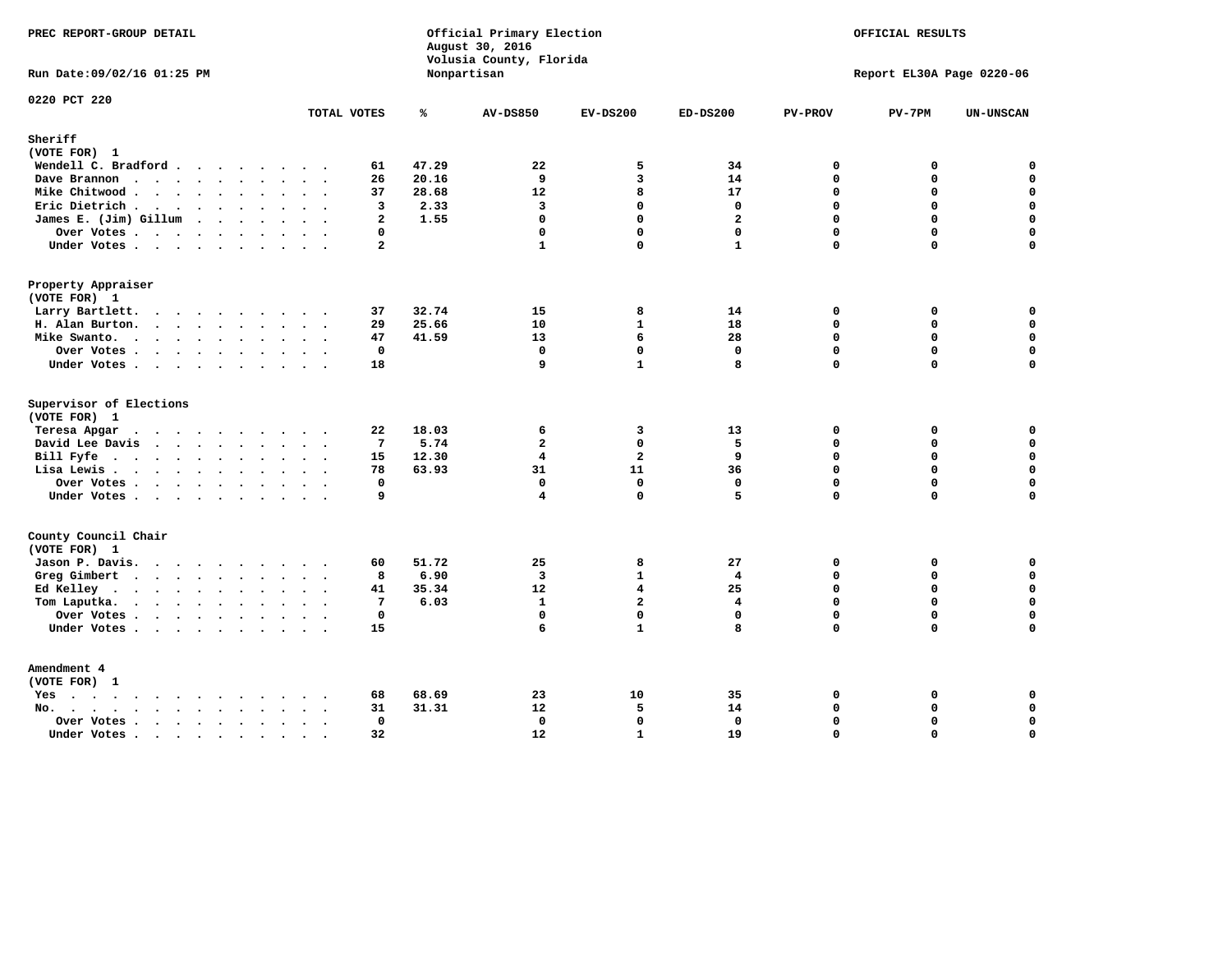| PREC REPORT-GROUP DETAIL                                                                                                                 |  |             |                   | Official Primary Election<br>August 30, 2016 |            |            |                | OFFICIAL RESULTS          |                  |
|------------------------------------------------------------------------------------------------------------------------------------------|--|-------------|-------------------|----------------------------------------------|------------|------------|----------------|---------------------------|------------------|
| Run Date:09/02/16 01:25 PM                                                                                                               |  |             | <b>STATISTICS</b> | Volusia County, Florida                      |            |            |                | Report EL30A Page 0222-01 |                  |
| 0222 PCT 222                                                                                                                             |  |             |                   |                                              |            |            |                |                           |                  |
|                                                                                                                                          |  | TOTAL VOTES | ℁                 | AV-DS850                                     | $EV-DS200$ | $ED-DS200$ | <b>PV-PROV</b> | $PV-7PM$                  | <b>UN-UNSCAN</b> |
| REGISTERED VOTERS - TOTAL                                                                                                                |  | 2,496       |                   |                                              |            |            |                |                           |                  |
| REGISTERED VOTERS - Democratic                                                                                                           |  | 869         | 34.82             |                                              |            |            |                |                           |                  |
| REGISTERED VOTERS - Republican                                                                                                           |  | 930         | 37.26             |                                              |            |            |                |                           |                  |
| REGISTERED VOTERS - Libertarian                                                                                                          |  | -8          | .32               |                                              |            |            |                |                           |                  |
| REGISTERED VOTERS - Nonpartisan                                                                                                          |  | 689         |                   |                                              |            |            |                |                           |                  |
| BALLOTS CAST - TOTAL.                                                                                                                    |  | 842         |                   | 243                                          | 54         | 545        |                |                           |                  |
| BALLOTS CAST - Democratic                                                                                                                |  | 332         | 39.43             | 103                                          | 19         | 210        |                |                           |                  |
| BALLOTS CAST - Republican                                                                                                                |  | 385         | 45.72             | 102                                          | 28         | 255        |                |                           |                  |
| BALLOTS CAST - Libertarian.                                                                                                              |  |             | .12               | $\Omega$                                     |            |            |                |                           |                  |
| BALLOTS CAST - Nonpartisan.                                                                                                              |  | 124         | 14.73             | 38                                           |            | 79         |                |                           | 0                |
| BALLOTS CAST - BLANK.                                                                                                                    |  | $\Omega$    |                   | 0                                            |            | 0          | O              |                           |                  |
| VOTER TURNOUT - TOTAL<br>the contract of the contract of the contract of the contract of the contract of the contract of the contract of |  |             | 33.73             |                                              |            |            |                |                           |                  |
| VOTER TURNOUT - Democratic.                                                                                                              |  |             | 38.20             |                                              |            |            |                |                           |                  |
| VOTER TURNOUT - Republican.                                                                                                              |  |             | 41.40             |                                              |            |            |                |                           |                  |
| VOTER TURNOUT - Libertarian                                                                                                              |  |             | 12.50             |                                              |            |            |                |                           |                  |
| VOTER TURNOUT - BLANK                                                                                                                    |  |             |                   |                                              |            |            |                |                           |                  |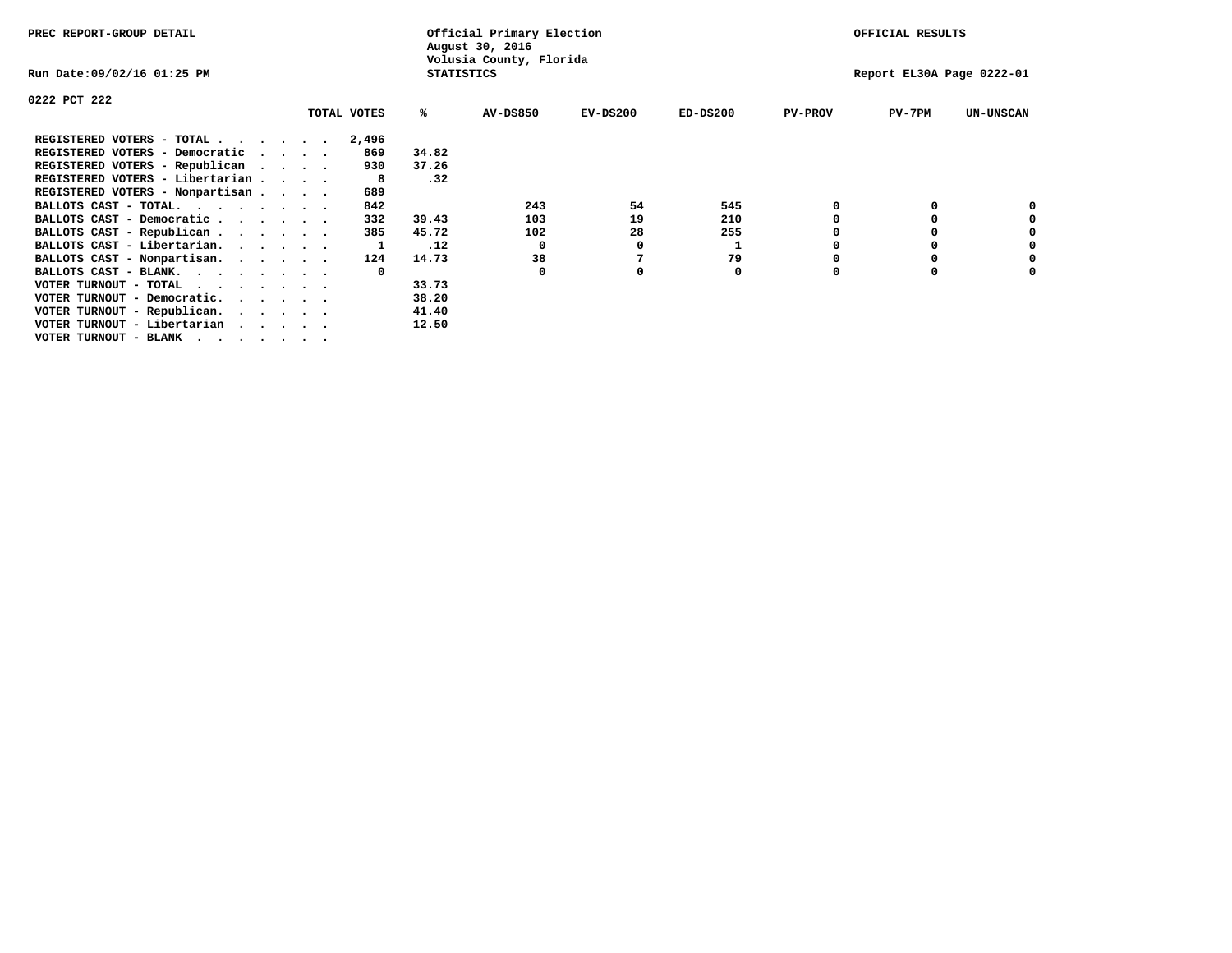| PREC REPORT-GROUP DETAIL                                                         |             |            | Official Primary Election<br>August 30, 2016<br>Volusia County, Florida | OFFICIAL RESULTS<br>Report EL30A Page 0222-02 |            |                |          |                  |
|----------------------------------------------------------------------------------|-------------|------------|-------------------------------------------------------------------------|-----------------------------------------------|------------|----------------|----------|------------------|
| Run Date: 09/02/16 01:25 PM                                                      |             | Democratic |                                                                         |                                               |            |                |          |                  |
| 0222 PCT 222                                                                     | TOTAL VOTES | ℁          | <b>AV-DS850</b>                                                         | $EV-DS200$                                    | $ED-DS200$ | <b>PV-PROV</b> | $PV-7PM$ | <b>UN-UNSCAN</b> |
| United States Senator<br>(VOTE FOR) 1                                            |             |            |                                                                         |                                               |            |                |          |                  |
| Roque "Rocky" De La Fuente.                                                      | 16          | 5.08       | 5                                                                       |                                               | 11         | 0              | O        |                  |
| Alan Grayson                                                                     | 103         | 32.70      | 37                                                                      | 6                                             | 60         | $\Omega$       | $\Omega$ |                  |
| Pam Keith                                                                        | 34          | 10.79      | 12                                                                      | n                                             | 22         |                | $\Omega$ | n                |
| Reginald Luster                                                                  | 4           | 1.27       | $\Omega$                                                                | $\Omega$                                      | 4          |                | 0        | 0                |
| Patrick Murphy.                                                                  | 158         | 50.16      | 41                                                                      | 13                                            | 104        | O              | 0        | $\Omega$         |
| Over Votes                                                                       | $^{\circ}$  |            | $\Omega$                                                                | $\Omega$                                      | 0          | O              | $\Omega$ | $\Omega$         |
| Under Votes                                                                      | 17          |            |                                                                         | $\Omega$                                      | 9          | $\Omega$       | $\Omega$ | $\Omega$         |
| Representative in Congress District 6<br>(VOTE FOR) 1                            |             |            |                                                                         |                                               |            |                |          |                  |
| William (Bill) McCullough                                                        | 138         | 44.37      | 47                                                                      | 11                                            | 80         | O              | 0        |                  |
| Jay McGovern                                                                     | 51          | 16.40      | 19                                                                      | $\mathbf{2}$                                  | 30         | O              | 0        | 0                |
| George Pappas.                                                                   | 49          | 15.76      | 15                                                                      | $\mathbf{2}$                                  | 32         | $\Omega$       | $\Omega$ | 0                |
| Dwayne L. Taylor                                                                 | 73          | 23.47      | 18                                                                      |                                               | 51         | $\Omega$       | $\Omega$ | $\Omega$         |
| Over Votes                                                                       | 0           |            | 0                                                                       | $\Omega$                                      | 0          | 0              | 0        | $\Omega$         |
| Under Votes                                                                      | 21          |            | 4                                                                       | $\Omega$                                      | 17         | $\Omega$       | 0        | O                |
| State Representative District 26<br>(VOTE FOR) 1                                 |             |            |                                                                         |                                               |            |                |          |                  |
| Patrick Henry                                                                    | 50          | 75.76      | 18                                                                      | 4                                             | 28         | 0              | 0        |                  |
| Steve Miller                                                                     | 16          | 24.24      | 3                                                                       |                                               | 13         |                |          | 0                |
| Over Votes                                                                       | 0           |            |                                                                         |                                               | 0          |                | O        | 0                |
| Under Votes, $\cdot$ , $\cdot$ , $\cdot$ , $\cdot$ , $\cdot$ , $\cdot$ , $\cdot$ |             |            |                                                                         |                                               |            |                |          | U                |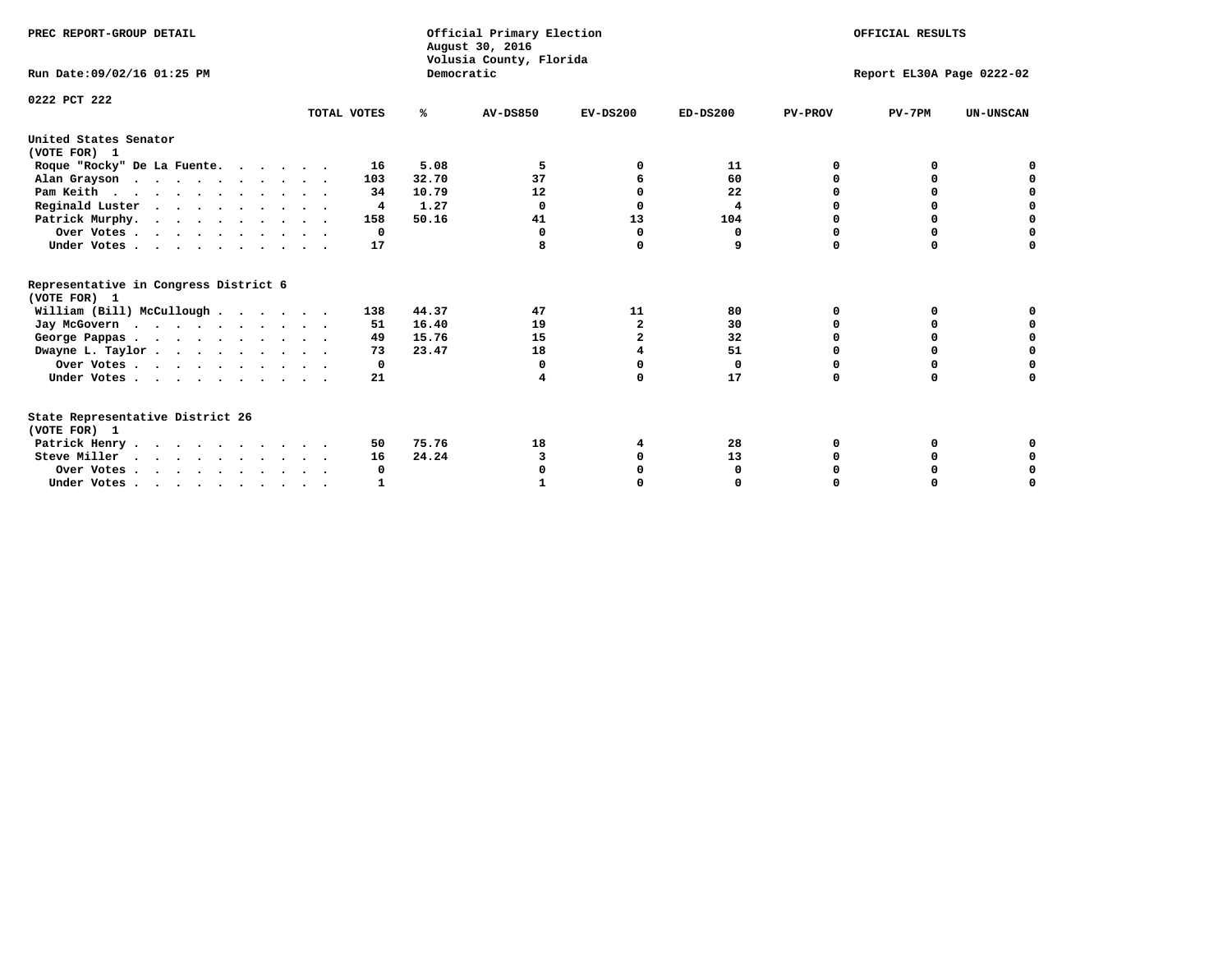| PREC REPORT-GROUP DETAIL<br>Run Date: 09/02/16 01:25 PM |             | Republican | Official Primary Election<br>August 30, 2016<br>Volusia County, Florida | OFFICIAL RESULTS<br>Report EL30A Page 0222-03 |              |                |             |                  |
|---------------------------------------------------------|-------------|------------|-------------------------------------------------------------------------|-----------------------------------------------|--------------|----------------|-------------|------------------|
| 0222 PCT 222                                            |             |            |                                                                         |                                               |              |                |             |                  |
|                                                         | TOTAL VOTES | ℁          | <b>AV-DS850</b>                                                         | $EV-DS200$                                    | $ED-DS200$   | <b>PV-PROV</b> | $PV-7PM$    | <b>UN-UNSCAN</b> |
| United States Senator<br>(VOTE FOR) 1                   |             |            |                                                                         |                                               |              |                |             |                  |
| Carlos Beruff                                           | 119         | 31.65      | 36                                                                      | 8                                             | 75           | 0              | 0           | 0                |
| Ernie Rivera                                            | 11          | 2.93       | $\overline{\mathbf{4}}$                                                 | 1                                             | 6            | 0              | 0           | $\mathbf 0$      |
| Marco Rubio.<br>.                                       | 222         | 59.04      | 54                                                                      | 18                                            | 150          | $\mathbf 0$    | $\mathbf 0$ | $\mathbf 0$      |
| Dwight Mark Anthony Young                               | 24          | 6.38       | 6                                                                       | 0                                             | 18           | 0              | 0           | $\mathbf 0$      |
| Over Votes                                              | 0           |            | 0                                                                       | $\Omega$                                      | 0            | 0              | 0           | 0                |
| Under Votes                                             | 9           |            | $\overline{a}$                                                          | $\mathbf{1}$                                  | 6            | $\Omega$       | $\mathbf 0$ | $\mathbf 0$      |
| Representative in Congress District 6<br>(VOTE FOR) 1   |             |            |                                                                         |                                               |              |                |             |                  |
| Fred Costello                                           | 106         | 29.78      | 35                                                                      | 10                                            | 61           | 0              | 0           | 0                |
| Ron Desantis                                            | 193         | 54.21      | 37                                                                      | 15                                            | 141          | 0              | 0           | $\mathbf 0$      |
| G. G. Galloway.                                         | 57          | 16.01      | 21                                                                      | $\overline{\mathbf{2}}$                       | 34           | $\mathbf 0$    | $\Omega$    | $\mathbf 0$      |
| Over Votes                                              | 0           |            | $\Omega$                                                                | 0                                             | 0            | 0              | 0           | $\mathbf 0$      |
| Under Votes                                             | 29          |            | 9                                                                       | $\mathbf{1}$                                  | 19           | $\Omega$       | $\mathbf 0$ | $\mathbf 0$      |
| State Committeeman                                      |             |            |                                                                         |                                               |              |                |             |                  |
| (VOTE FOR) 1                                            |             |            |                                                                         |                                               |              |                |             |                  |
| Paul W. Deering<br>$\cdots$                             | 211         | 68.28      | 53                                                                      | 11                                            | 147          | 0              | 0           | 0                |
| James Oddie.                                            | 98          | 31.72      | 30                                                                      | 11                                            | 57           | 0              | 0           | $\mathbf 0$      |
| Over Votes                                              | 0           |            | $\mathbf 0$                                                             | $\mathbf 0$                                   | 0            | $\mathbf 0$    | $\mathbf 0$ | $\mathbf 0$      |
| Under Votes                                             | 76          |            | 19                                                                      | 6                                             | 51           | $\mathbf 0$    | $\mathbf 0$ | $\mathbf 0$      |
| State Committeewoman<br>(VOTE FOR) 1                    |             |            |                                                                         |                                               |              |                |             |                  |
| Dana Christina Dougherty<br>$\cdots$                    | 192         | 60.76      | 46                                                                      | 12                                            | 134          | 0              | 0           | 0                |
| Marilyn C. Ford                                         | 124         | 39.24      | 39                                                                      | 10                                            | 75           | 0              | 0           | 0                |
| Over Votes                                              | $\Omega$    |            | $\Omega$                                                                | 0                                             | $\mathbf{0}$ | 0              | 0           | 0                |
| Under Votes, , , , , , , , , ,                          | 69          |            | 17                                                                      | 6                                             | 46           | $\Omega$       | $\Omega$    | $\Omega$         |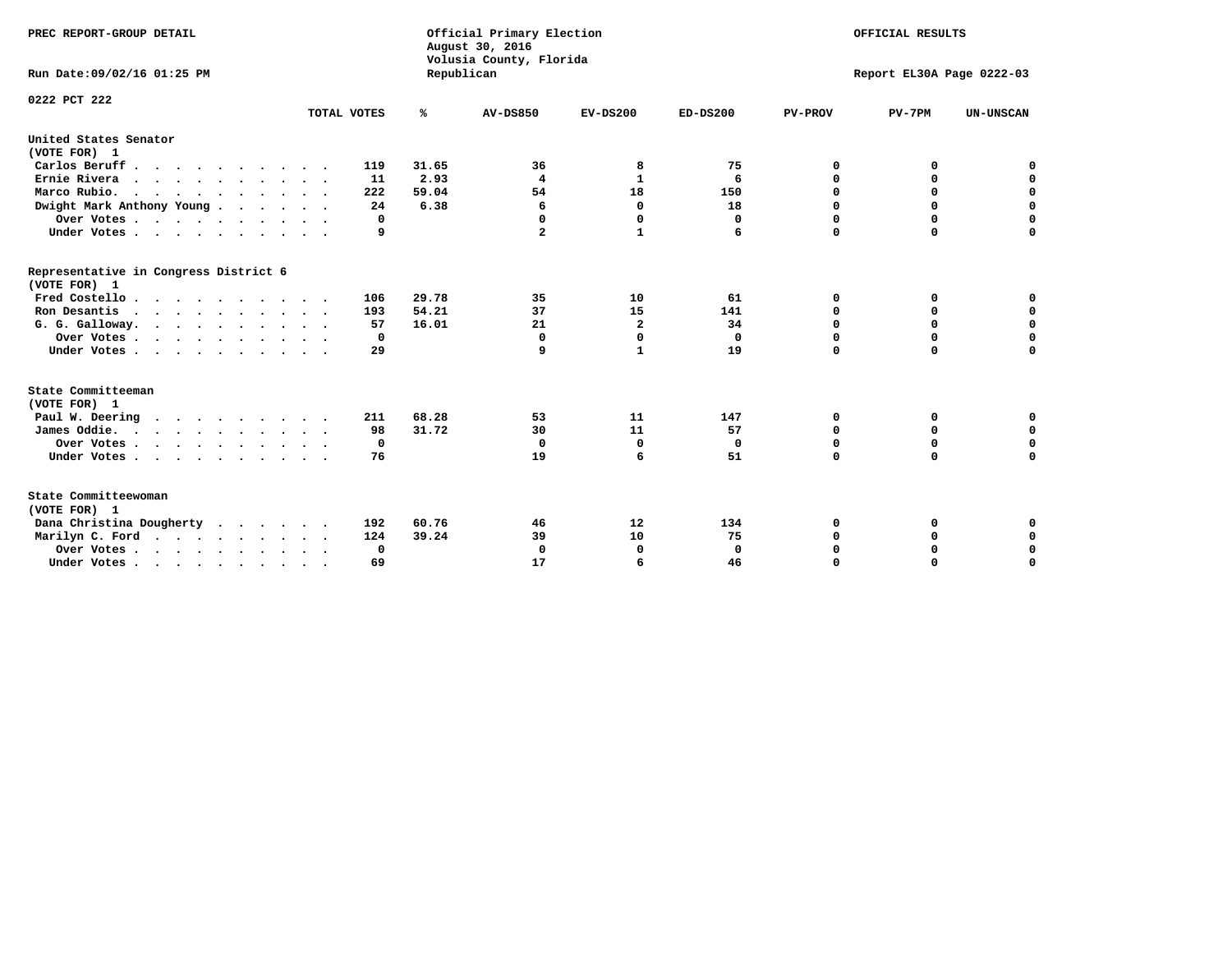| PREC REPORT-GROUP DETAIL<br>Run Date: 09/02/16 01:25 PM |  |  |  |  | Official Primary Election<br>August 30, 2016<br>Volusia County, Florida<br>Libertarian | OFFICIAL RESULTS<br>Report EL30A Page 0222-04 |        |                 |            |            |                |          |                  |
|---------------------------------------------------------|--|--|--|--|----------------------------------------------------------------------------------------|-----------------------------------------------|--------|-----------------|------------|------------|----------------|----------|------------------|
|                                                         |  |  |  |  |                                                                                        |                                               |        |                 |            |            |                |          |                  |
| 0222 PCT 222                                            |  |  |  |  |                                                                                        | TOTAL VOTES                                   | ℁      | <b>AV-DS850</b> | $EV-DS200$ | $ED-DS200$ | <b>PV-PROV</b> | $PV-7PM$ | <b>UN-UNSCAN</b> |
| United States Senator<br>(VOTE FOR) 1                   |  |  |  |  |                                                                                        |                                               |        |                 |            |            |                |          |                  |
| Augustus Invictus.                                      |  |  |  |  |                                                                                        | 0                                             |        |                 | 0          | 0          |                |          | 0                |
| Paul Stanton                                            |  |  |  |  |                                                                                        |                                               | 100.00 |                 |            |            |                |          | 0                |
| Over Votes                                              |  |  |  |  |                                                                                        | 0                                             |        |                 |            | 0          |                |          | 0                |
| Under Votes                                             |  |  |  |  |                                                                                        | 0                                             |        |                 |            | 0          |                |          | 0                |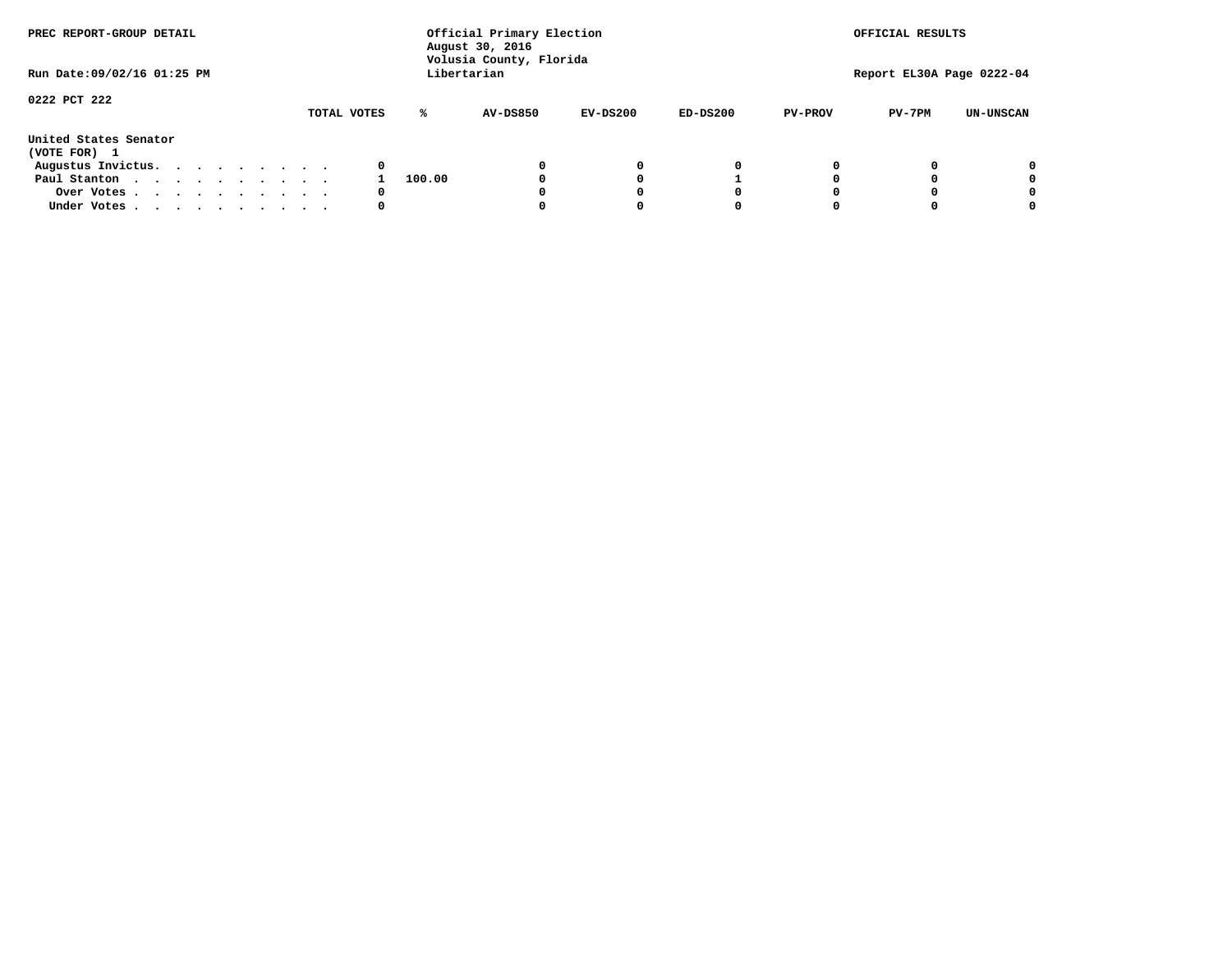| PREC REPORT-GROUP DETAIL                                   |                                  |       | Official Primary Election<br>August 30, 2016<br>Volusia County, Florida | OFFICIAL RESULTS |              |                |                           |                  |
|------------------------------------------------------------|----------------------------------|-------|-------------------------------------------------------------------------|------------------|--------------|----------------|---------------------------|------------------|
| Run Date: 09/02/16 01:25 PM                                |                                  |       | Nonpartisan                                                             |                  |              |                | Report EL30A Page 0222-05 |                  |
| 0222 PCT 222                                               | TOTAL VOTES                      | ℁     | <b>AV-DS850</b>                                                         | $EV-DS200$       | $ED-DS200$   | <b>PV-PROV</b> | $PV-7PM$                  | <b>UN-UNSCAN</b> |
|                                                            |                                  |       |                                                                         |                  |              |                |                           |                  |
| Circuit Judge 7th Circuit Group 4<br>(VOTE FOR) 1          |                                  |       |                                                                         |                  |              |                |                           |                  |
| Chris France - WITHDRAWN                                   | 146                              | 20.28 | 32                                                                      | 7                | 107          | 0              | 0                         | 0                |
| Sebrina L. Slack                                           | 258                              | 35.83 | 64                                                                      | 19               | 175          | $\mathbf 0$    | 0                         | $\mathbf 0$      |
| Stasia Warren                                              | 316                              | 43.89 | 108                                                                     | 23               | 185          | $\mathbf 0$    | $\mathbf 0$               | $\mathbf 0$      |
| Over Votes                                                 | $\mathbf 0$                      |       | $\mathbf 0$                                                             | $\mathbf 0$      | $\mathbf 0$  | 0              | $\mathbf 0$               | $\pmb{0}$        |
| Under Votes                                                | 122                              |       | 39                                                                      | 5                | 78           | $\Omega$       | $\Omega$                  | $\Omega$         |
| Circuit Judge 7th Circuit Group 10<br>(VOTE FOR) 1         |                                  |       |                                                                         |                  |              |                |                           |                  |
| Malcolm Anthony<br>.                                       | 257                              | 37.63 | 77                                                                      | 20               | 160          | 0              | 0                         | 0                |
| Scott DuPont                                               | 426                              | 62.37 | 120                                                                     | 25               | 281          | $\mathbf 0$    | $\mathbf 0$               | $\mathbf 0$      |
| Over Votes<br>$\sim$ $\sim$                                | 0                                |       | 0                                                                       | $\Omega$         | $\mathbf{0}$ | $\mathbf 0$    | $\Omega$                  | $\mathbf 0$      |
| Under Votes                                                | 159                              |       | 46                                                                      | 9                | 104          | $\mathbf 0$    | $\mathbf 0$               | 0                |
| Circuit Judge 7th Circuit Group 13<br>(VOTE FOR) 1         |                                  |       |                                                                         |                  |              |                |                           |                  |
| David Hood.                                                | 270                              | 37.04 | 75                                                                      | 10               | 185          | $\mathbf 0$    | 0                         | $\mathbf 0$      |
| A. "Kathleen" McNeilly                                     | 459                              | 62.96 | 136                                                                     | 38               | 285          | $\mathbf 0$    | $\mathbf 0$               | $\mathbf 0$      |
| Over Votes                                                 | 0                                |       | 0                                                                       | 0                | 0            | $\mathbf 0$    | $\mathbf 0$               | $\mathbf 0$      |
| Under Votes                                                | 113                              |       | 32                                                                      | 6                | 75           | $\mathbf 0$    | $\Omega$                  | 0                |
| Circuit Judge 7th Circuit Group 17<br>(VOTE FOR) 1         |                                  |       |                                                                         |                  |              |                |                           |                  |
| Linda L. Gaustad                                           | 375                              | 53.42 | 117                                                                     | 23               | 235          | 0              | 0                         | $\mathbf 0$      |
| Howard O. McGillin Jr                                      | 327                              | 46.58 | 81                                                                      | 23               | 223          | $\mathbf 0$    | $\mathbf 0$               | $\mathbf 0$      |
| Over Votes                                                 | $\mathbf 0$                      |       | $\mathbf{0}$                                                            | $\mathbf{0}$     | $\mathbf 0$  | $\mathbf 0$    | $\mathbf 0$               | 0                |
| Under Votes                                                | 140                              |       | 45                                                                      | 8                | 87           | $\mathbf 0$    | $\mathbf 0$               | $\mathbf 0$      |
| County Judge 7th Circuit Group 3<br>(VOTE FOR) 1           |                                  |       |                                                                         |                  |              |                |                           |                  |
| Heather Caeners<br>.                                       | 279                              | 38.06 | 74                                                                      | 24               | 181          | 0              | 0                         | $\mathbf 0$      |
| Shirley A. Green                                           | 334                              | 45.57 | 108                                                                     | 19               | 207          | $\mathbf 0$    | 0                         | $\mathbf 0$      |
| Marla Rawnsley.<br>$\cdots$                                | 120                              | 16.37 | 31                                                                      | 8                | 81           | 0              | $\mathbf 0$               | $\mathbf 0$      |
| Over Votes<br>$\ddot{\phantom{1}}$<br>$\ddot{\phantom{1}}$ | $\Omega$<br>$\ddot{\phantom{1}}$ |       | $\Omega$                                                                | $\mathbf{0}$     | $\mathbf{0}$ | $\mathbf 0$    | $\Omega$                  | $\mathbf 0$      |
| Under Votes<br>$\bullet$                                   | 109                              |       | 30                                                                      | 3                | 76           | $\mathbf 0$    | $\Omega$                  | $\Omega$         |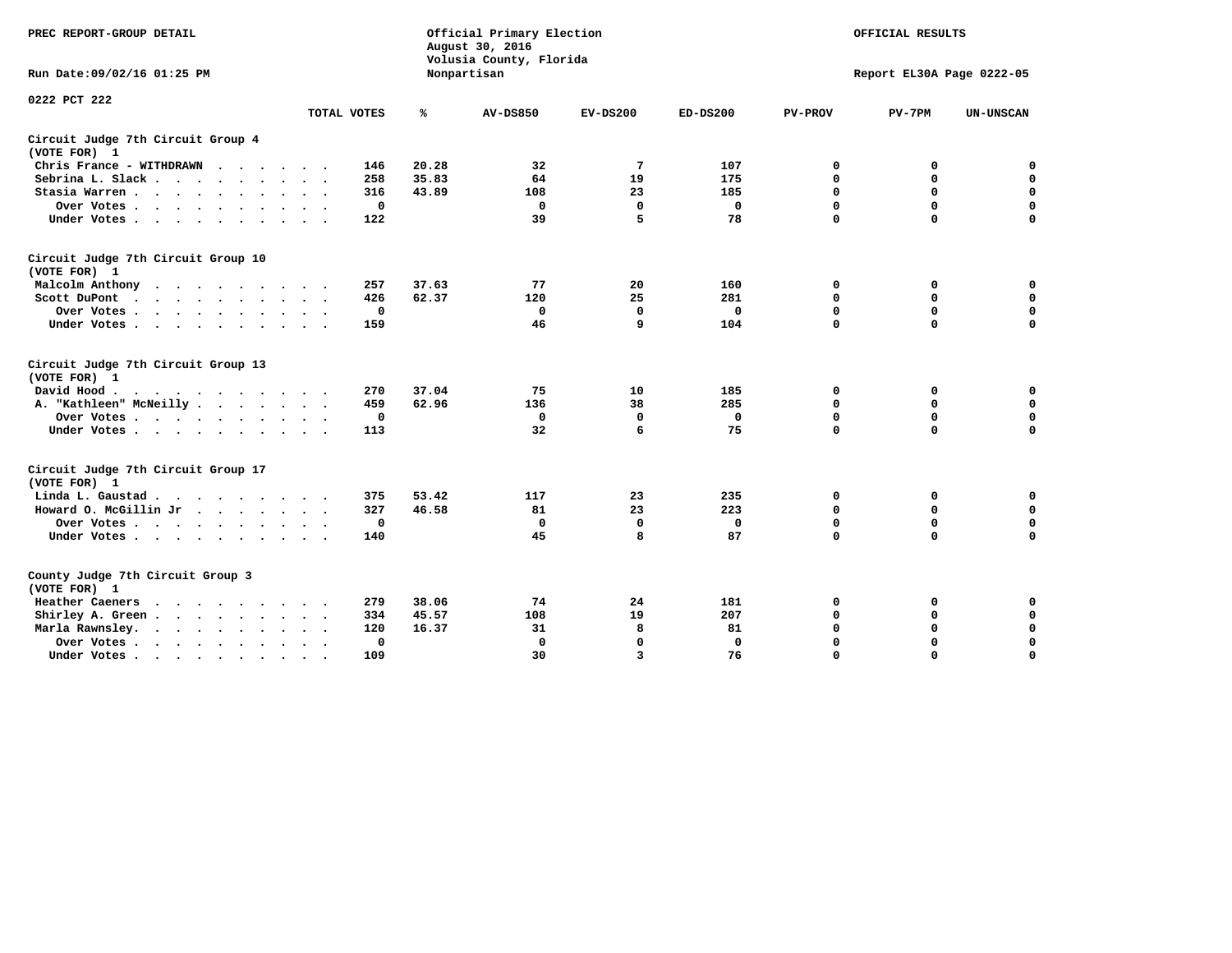| PREC REPORT-GROUP DETAIL                                                                                                                                                                                                                                             | Official Primary Election<br>August 30, 2016<br>Volusia County, Florida |       |                 | OFFICIAL RESULTS |              |                             |                           |                            |
|----------------------------------------------------------------------------------------------------------------------------------------------------------------------------------------------------------------------------------------------------------------------|-------------------------------------------------------------------------|-------|-----------------|------------------|--------------|-----------------------------|---------------------------|----------------------------|
| Run Date: 09/02/16 01:25 PM                                                                                                                                                                                                                                          |                                                                         |       | Nonpartisan     |                  |              |                             | Report EL30A Page 0222-06 |                            |
| 0222 PCT 222                                                                                                                                                                                                                                                         | TOTAL VOTES                                                             | ℁     | <b>AV-DS850</b> | $EV-DS200$       | $ED-DS200$   | <b>PV-PROV</b>              | $PV-7PM$                  | UN-UNSCAN                  |
| Sheriff<br>(VOTE FOR) 1                                                                                                                                                                                                                                              |                                                                         |       |                 |                  |              |                             |                           |                            |
| Wendell C. Bradford                                                                                                                                                                                                                                                  | 92                                                                      | 11.18 | 18              | 6                | 68           | $\Omega$                    | 0                         | 0                          |
| Dave Brannon                                                                                                                                                                                                                                                         | 212                                                                     | 25.76 | 54              | 20               | 138          | $\mathbf{0}$                | 0                         | $\mathbf 0$                |
| Mike Chitwood                                                                                                                                                                                                                                                        | 354                                                                     | 43.01 | 116             | 19               | 219          | $\Omega$                    | 0                         | 0                          |
| Eric Dietrich                                                                                                                                                                                                                                                        | 152                                                                     | 18.47 | 42              | 8                | 102          | $\mathbf 0$                 | 0                         | $\mathbf 0$                |
| James E. (Jim) Gillum                                                                                                                                                                                                                                                | 13                                                                      | 1.58  | 5               | $\Omega$         | 8            | $\Omega$                    | $\Omega$                  | $\mathbf 0$                |
| Over Votes                                                                                                                                                                                                                                                           | $\mathbf{0}$                                                            |       | $\mathbf 0$     | $\mathbf{0}$     | $\Omega$     | 0                           | 0                         | $\mathbf 0$                |
| Under Votes                                                                                                                                                                                                                                                          | 19                                                                      |       | 8               | $\mathbf{1}$     | 10           | $\Omega$                    | $\Omega$                  | $\Omega$                   |
| Property Appraiser                                                                                                                                                                                                                                                   |                                                                         |       |                 |                  |              |                             |                           |                            |
| (VOTE FOR) 1                                                                                                                                                                                                                                                         |                                                                         |       |                 |                  |              |                             |                           |                            |
| Larry Bartlett.                                                                                                                                                                                                                                                      | 122<br>$\cdot$ .                                                        | 15.66 | 44              | 6                | 72           | $\mathbf 0$                 | 0                         | 0                          |
| H. Alan Burton.                                                                                                                                                                                                                                                      | 207                                                                     | 26.57 | 52<br>121       | 17<br>29         | 138<br>300   | $\mathbf{0}$<br>$\mathbf 0$ | 0<br>0                    | $\mathbf 0$<br>$\mathbf 0$ |
| Mike Swanto.<br>Over Votes                                                                                                                                                                                                                                           | 450<br>$\mathbf 0$                                                      | 57.77 | $\mathbf 0$     | $\mathbf 0$      | $\mathbf{0}$ | $\mathbf{0}$                | $\mathbf 0$               | $\mathbf 0$                |
| Under Votes                                                                                                                                                                                                                                                          | 63                                                                      |       | 26              | $\overline{a}$   | 35           | $\Omega$                    | $\Omega$                  | $\mathbf 0$                |
|                                                                                                                                                                                                                                                                      |                                                                         |       |                 |                  |              |                             |                           |                            |
| Supervisor of Elections                                                                                                                                                                                                                                              |                                                                         |       |                 |                  |              |                             |                           |                            |
| (VOTE FOR) 1                                                                                                                                                                                                                                                         |                                                                         | 19.58 | 42              | 8                |              | $\mathbf 0$                 | 0                         | 0                          |
| Teresa Apgar<br>$\mathbf{r}$ . The set of the set of the set of the set of the set of the set of the set of the set of the set of the set of the set of the set of the set of the set of the set of the set of the set of the set of the set of t<br>David Lee Davis | 151<br>57                                                               | 7.39  | 16              | $\overline{a}$   | 101<br>39    | $\Omega$                    | 0                         | $\mathbf 0$                |
| Bill Fyfe.                                                                                                                                                                                                                                                           | 82                                                                      | 10.64 | 22              | 8                | 52           | $\Omega$                    | 0                         | $\mathbf 0$                |
| Lisa Lewis                                                                                                                                                                                                                                                           | 481                                                                     | 62.39 | 143             | 34               | 304          | $\mathbf 0$                 | 0                         | $\mathbf 0$                |
| Over Votes                                                                                                                                                                                                                                                           | $\mathbf 0$                                                             |       | $\mathbf 0$     | $\mathbf 0$      | $\mathbf 0$  | $\mathbf 0$                 | 0                         | $\pmb{0}$                  |
| Under Votes                                                                                                                                                                                                                                                          | 71                                                                      |       | 20              | $\overline{a}$   | 49           | $\Omega$                    | $\Omega$                  | $\Omega$                   |
| County Council Chair                                                                                                                                                                                                                                                 |                                                                         |       |                 |                  |              |                             |                           |                            |
| (VOTE FOR) 1                                                                                                                                                                                                                                                         |                                                                         |       |                 |                  |              |                             |                           |                            |
| Jason P. Davis.                                                                                                                                                                                                                                                      | 199                                                                     | 27.37 | 61              | 18               | 120          | 0                           | 0                         | $\mathbf 0$                |
| Greg Gimbert<br>$\cdots$                                                                                                                                                                                                                                             | 117                                                                     | 16.09 | 34              | 9                | 74           | $\Omega$                    | $\Omega$                  | 0                          |
| Ed Kelley                                                                                                                                                                                                                                                            | 303                                                                     | 41.68 | 80              | 14               | 209          | $\mathbf 0$                 | 0                         | $\mathbf 0$                |
| Tom Laputka.                                                                                                                                                                                                                                                         | 108                                                                     | 14.86 | 37              | 10               | 61           | $\Omega$                    | 0                         | $\mathbf 0$                |
| Over Votes                                                                                                                                                                                                                                                           | $\mathbf 0$<br>$\ddot{\phantom{a}}$                                     |       | $\mathbf 0$     | $\mathbf{0}$     | $\mathbf{0}$ | $\Omega$                    | 0                         | $\mathbf 0$                |
| Under Votes.                                                                                                                                                                                                                                                         | 115                                                                     |       | 31              | 3                | 81           | $\mathbf 0$                 | $\Omega$                  | $\mathbf 0$                |
| Amendment 4                                                                                                                                                                                                                                                          |                                                                         |       |                 |                  |              |                             |                           |                            |
| (VOTE FOR) 1                                                                                                                                                                                                                                                         |                                                                         |       |                 |                  |              |                             |                           |                            |
| Yes                                                                                                                                                                                                                                                                  | 564<br>$\cdot$ .                                                        | 72.22 | 157             | 42               | 365          | 0                           | 0                         | 0                          |
| No.                                                                                                                                                                                                                                                                  | 217                                                                     | 27.78 | 63              | 10               | 144          | $\Omega$                    | $\mathbf 0$               | $\mathbf 0$                |
| Over Votes                                                                                                                                                                                                                                                           | $\mathbf 0$<br>$\sim$                                                   |       | $\mathbf 0$     | $\mathbf 0$      | $\mathbf 0$  | $\mathbf 0$                 | 0                         | 0                          |
| Under Votes<br>$\sim$                                                                                                                                                                                                                                                | 61<br>$\ddot{\phantom{a}}$<br>$\overline{\phantom{a}}$                  |       | 23              | $\overline{a}$   | 36           | $\Omega$                    | $\Omega$                  | $\mathbf 0$                |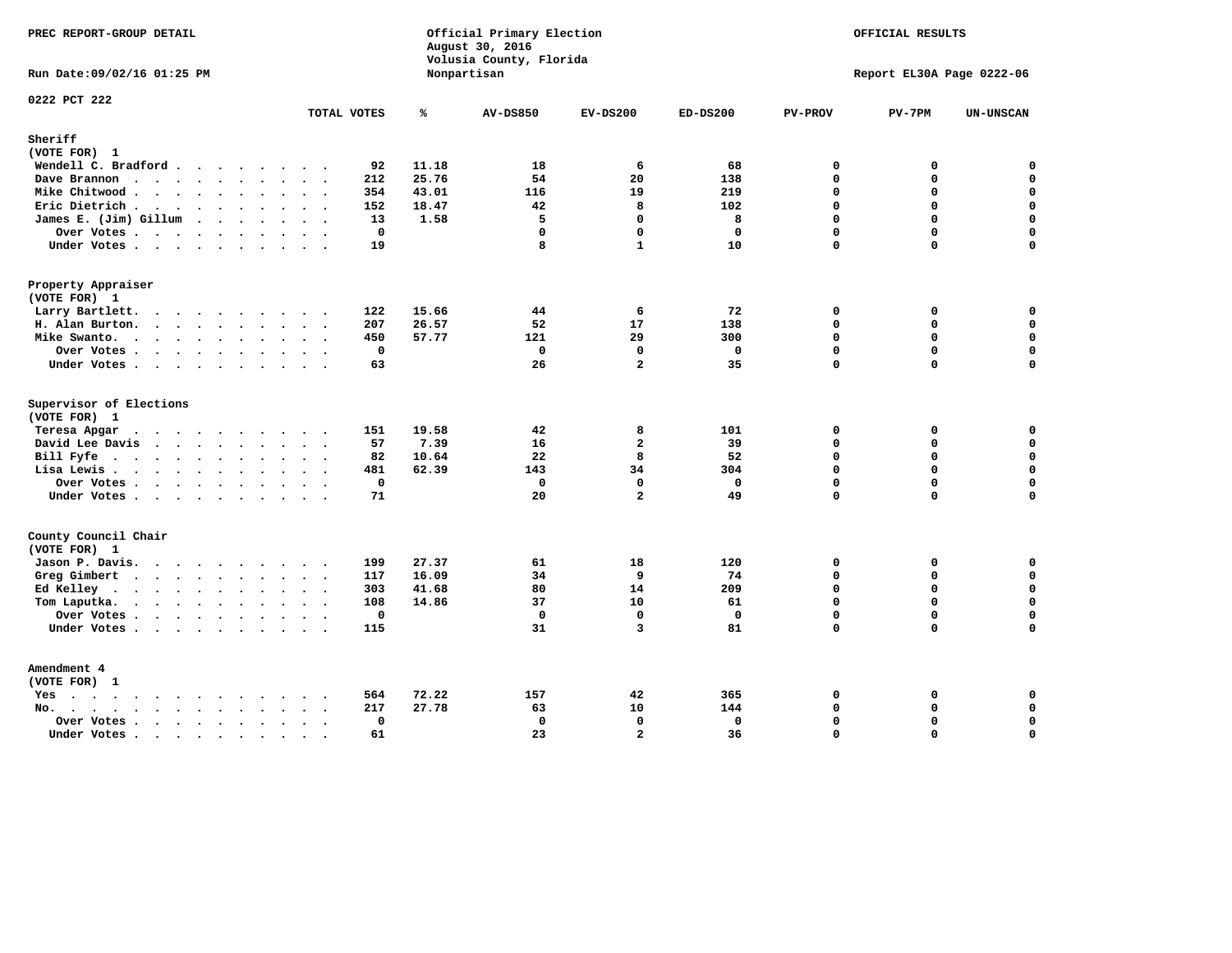| PREC REPORT-GROUP DETAIL<br>Run Date: 09/02/16 01:25 PM |  |             |       | Official Primary Election<br>August 30, 2016<br>Volusia County, Florida<br>Nonpartisan |            | OFFICIAL RESULTS<br>Report EL30A Page 0222-07 |                |          |                  |
|---------------------------------------------------------|--|-------------|-------|----------------------------------------------------------------------------------------|------------|-----------------------------------------------|----------------|----------|------------------|
|                                                         |  |             |       |                                                                                        |            |                                               |                |          |                  |
| 0222 PCT 222                                            |  |             |       |                                                                                        |            |                                               |                |          |                  |
|                                                         |  | TOTAL VOTES | ℁     | <b>AV-DS850</b>                                                                        | $EV-DS200$ | $ED-DS200$                                    | <b>PV-PROV</b> | $PV-7PM$ | <b>UN-UNSCAN</b> |
| Lake Helen Question                                     |  |             |       |                                                                                        |            |                                               |                |          |                  |
| (VOTE FOR) 1                                            |  |             |       |                                                                                        |            |                                               |                |          |                  |
| Yes, in favor of revised City Charter                   |  | 322         | 47.14 | 106                                                                                    | 17         | 199                                           | 0              |          | 0                |
| No, opposed to revised City Charter                     |  | 361         | 52.86 | 73                                                                                     | 21         | 267                                           | 0              |          | 0                |
| Over Votes                                              |  | 0           |       | 0                                                                                      | 0          |                                               | 0              |          | 0                |
| Under Votes.                                            |  | 26          |       |                                                                                        | 0          | 17                                            |                |          |                  |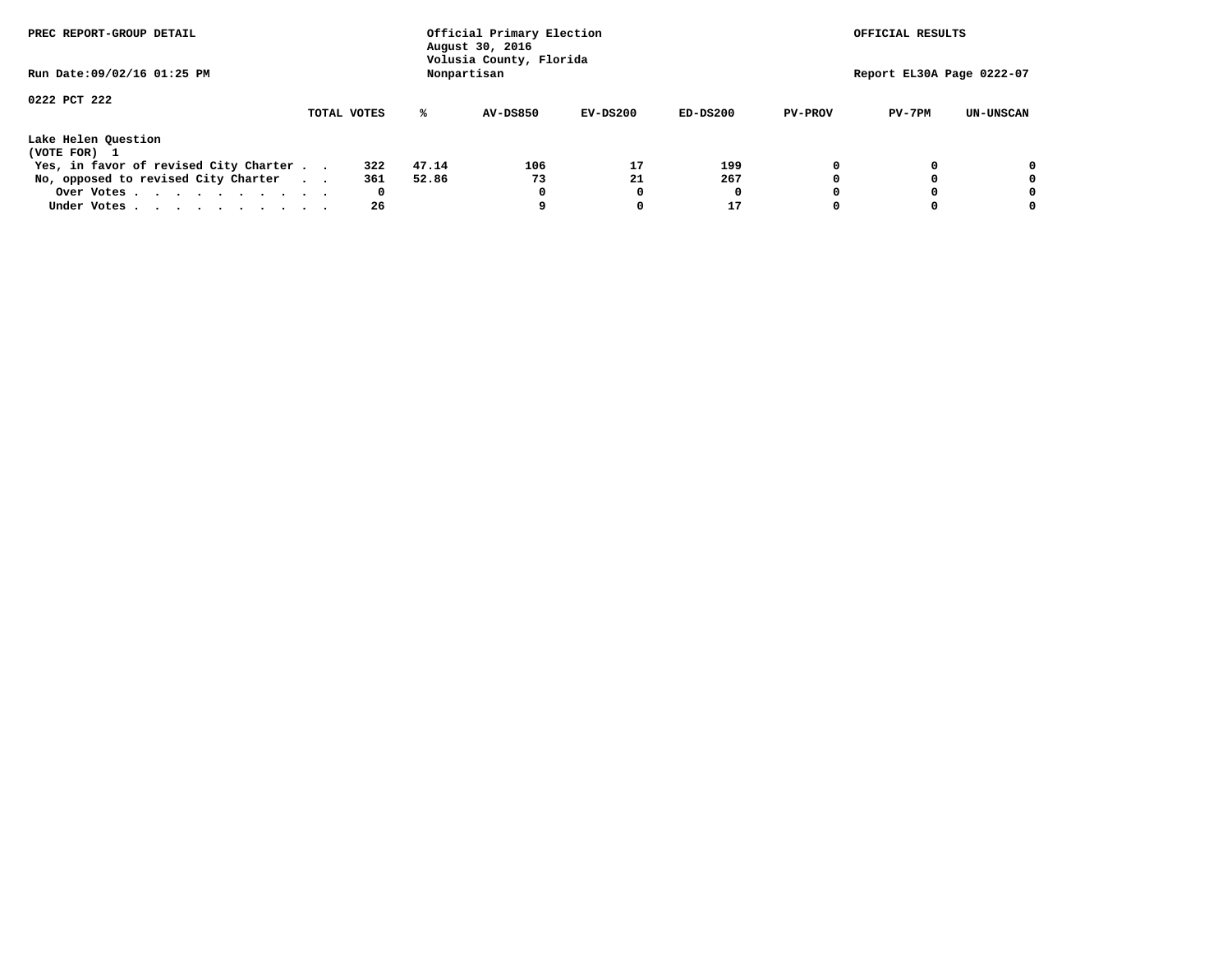| PREC REPORT-GROUP DETAIL               |             |              |                   | Official Primary Election<br>August 30, 2016 |            |             |                | OFFICIAL RESULTS          |                  |
|----------------------------------------|-------------|--------------|-------------------|----------------------------------------------|------------|-------------|----------------|---------------------------|------------------|
| Run Date:09/02/16 01:25 PM             |             |              | <b>STATISTICS</b> | Volusia County, Florida                      |            |             |                | Report EL30A Page 0223-01 |                  |
| 0223 PCT 223                           |             |              |                   |                                              |            |             |                |                           |                  |
|                                        | TOTAL VOTES |              | ℁                 | <b>AV-DS850</b>                              | $EV-DS200$ | $ED-DS200$  | <b>PV-PROV</b> | $PV-7PM$                  | <b>UN-UNSCAN</b> |
| REGISTERED VOTERS - TOTAL              |             | 426          |                   |                                              |            |             |                |                           |                  |
| REGISTERED VOTERS - Democratic         |             | 163          | 38.26             |                                              |            |             |                |                           |                  |
| REGISTERED VOTERS - Republican         |             | 133          | 31.22             |                                              |            |             |                |                           |                  |
| REGISTERED VOTERS - Libertarian        |             | 4            | .94               |                                              |            |             |                |                           |                  |
| REGISTERED VOTERS - Nonpartisan        |             | 126          |                   |                                              |            |             |                |                           |                  |
| BALLOTS CAST - TOTAL.                  |             | 117          |                   | 44                                           | 13         | 60          |                |                           |                  |
| BALLOTS CAST - Democratic              |             | 53           | 45.30             | 15                                           | 6          | 32          |                |                           |                  |
| BALLOTS CAST - Republican              |             | 44           | 37.61             | 18                                           |            | 22          |                |                           |                  |
| BALLOTS CAST - Libertarian.            |             | $\mathbf{o}$ |                   | 0                                            |            | 0           |                |                           |                  |
| BALLOTS CAST - Nonpartisan.            |             | 20           | 17.09             | 11                                           |            | 6           |                |                           |                  |
| BALLOTS CAST - BLANK.                  |             |              |                   | 0                                            |            | $\mathbf 0$ |                |                           |                  |
| VOTER TURNOUT - TOTAL                  |             |              | 27.46             |                                              |            |             |                |                           |                  |
| VOTER TURNOUT - Democratic.<br>$\cdot$ |             |              | 32.52             |                                              |            |             |                |                           |                  |
| VOTER TURNOUT - Republican.            |             |              | 33.08             |                                              |            |             |                |                           |                  |
| VOTER TURNOUT - Libertarian            |             |              |                   |                                              |            |             |                |                           |                  |
| VOTER TURNOUT - BLANK                  |             |              |                   |                                              |            |             |                |                           |                  |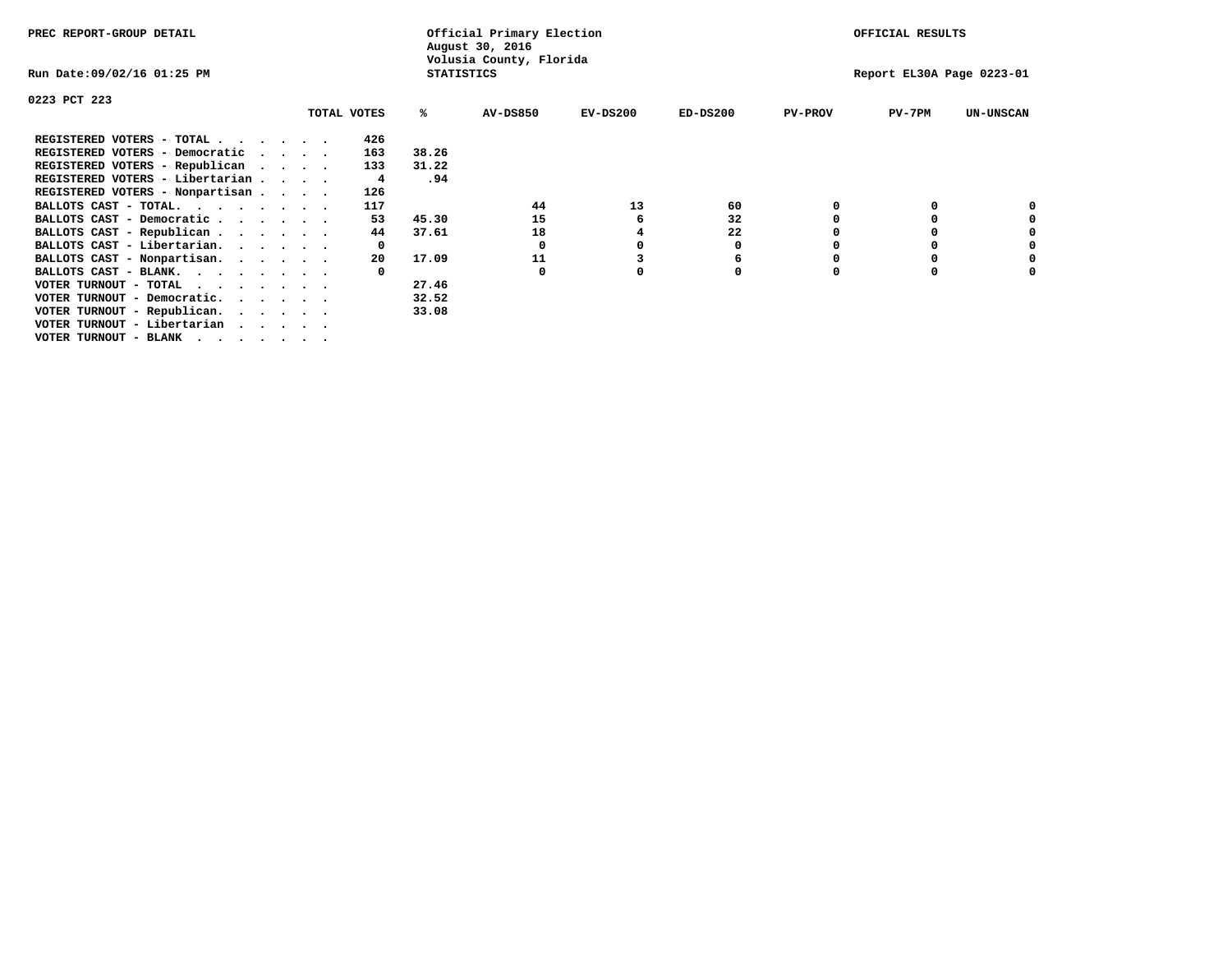| PREC REPORT-GROUP DETAIL                                                         |             |            | Official Primary Election<br>August 30, 2016<br>Volusia County, Florida | OFFICIAL RESULTS<br>Report EL30A Page 0223-02 |              |                |          |                  |
|----------------------------------------------------------------------------------|-------------|------------|-------------------------------------------------------------------------|-----------------------------------------------|--------------|----------------|----------|------------------|
| Run Date: 09/02/16 01:25 PM                                                      |             | Democratic |                                                                         |                                               |              |                |          |                  |
| 0223 PCT 223                                                                     | TOTAL VOTES | ℁          | <b>AV-DS850</b>                                                         | $EV-DS200$                                    | $ED-DS200$   | <b>PV-PROV</b> | $PV-7PM$ | <b>UN-UNSCAN</b> |
| United States Senator<br>(VOTE FOR) 1                                            |             |            |                                                                         |                                               |              |                |          |                  |
| Roque "Rocky" De La Fuente.                                                      |             | 5.88       |                                                                         |                                               |              | n              |          |                  |
| Alan Grayson                                                                     | 11          | 21.57      |                                                                         |                                               |              |                |          |                  |
| Pam Keith                                                                        | 10          | 19.61      |                                                                         |                                               |              |                |          |                  |
| Reginald Luster                                                                  | 0           |            |                                                                         |                                               |              |                |          |                  |
| Patrick Murphy.                                                                  | 27          | 52.94      | 10                                                                      | $\mathbf{2}$                                  | 15           |                | 0        |                  |
| Over Votes                                                                       | 0           |            | O                                                                       | n                                             | 0            |                | 0        |                  |
| Under Votes                                                                      | 2           |            |                                                                         | $\Omega$                                      | $\mathbf{2}$ | $\Omega$       | $\Omega$ |                  |
| Representative in Congress District 6<br>(VOTE FOR) 1                            |             |            |                                                                         |                                               |              |                |          |                  |
| William (Bill) McCullough                                                        | 26          | 54.17      |                                                                         | 3                                             | 14           | 0              | 0        |                  |
| Jay McGovern                                                                     | 6           | 12.50      |                                                                         | $\Omega$                                      | 3            | O              |          |                  |
| George Pappas.                                                                   |             | 16.67      |                                                                         |                                               |              |                | $\Omega$ |                  |
| Dwayne L. Taylor                                                                 | 8           | 16.67      |                                                                         |                                               |              |                |          |                  |
| Over Votes                                                                       | 0           |            |                                                                         |                                               |              |                |          |                  |
| Under Votes                                                                      | 5           |            |                                                                         | $\Omega$                                      |              | $\Omega$       | $\Omega$ | O                |
| State Representative District 26<br>(VOTE FOR) 1                                 |             |            |                                                                         |                                               |              |                |          |                  |
| Patrick Henry                                                                    | 2           | 100.00     |                                                                         |                                               |              |                |          |                  |
| Steve Miller                                                                     |             |            |                                                                         |                                               |              |                |          |                  |
| Over Votes                                                                       |             |            |                                                                         |                                               |              |                |          |                  |
| Under Votes, $\cdot$ , $\cdot$ , $\cdot$ , $\cdot$ , $\cdot$ , $\cdot$ , $\cdot$ |             |            |                                                                         |                                               |              |                |          |                  |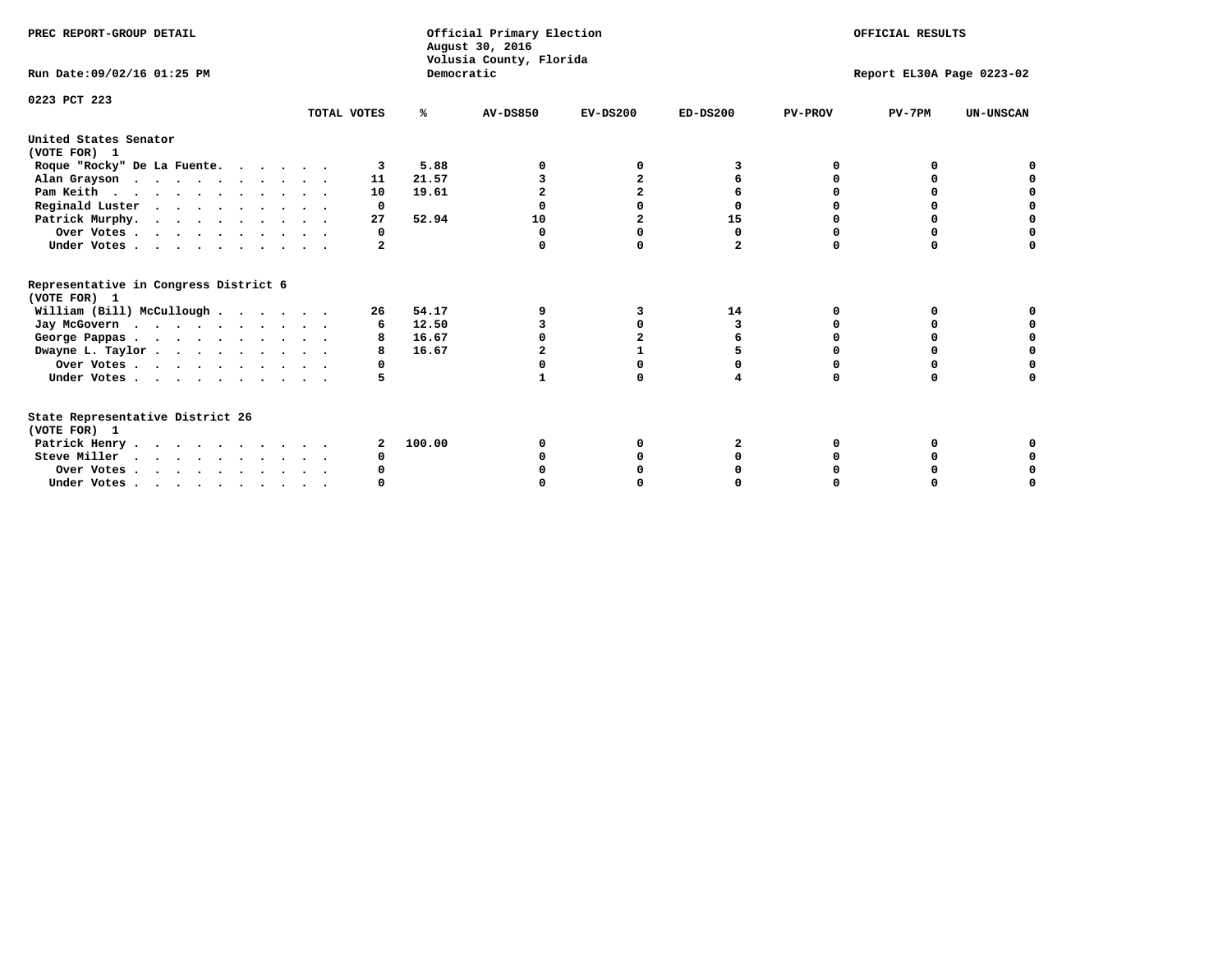| PREC REPORT-GROUP DETAIL                                               |                |            | Official Primary Election<br>August 30, 2016<br>Volusia County, Florida | OFFICIAL RESULTS        |              |                |                           |                  |
|------------------------------------------------------------------------|----------------|------------|-------------------------------------------------------------------------|-------------------------|--------------|----------------|---------------------------|------------------|
| Run Date:09/02/16 01:25 PM                                             |                | Republican |                                                                         |                         |              |                | Report EL30A Page 0223-03 |                  |
| 0223 PCT 223                                                           | TOTAL VOTES    | ℁          | AV-DS850                                                                | $EV-DS200$              | $ED-DS200$   |                | $PV-7PM$                  | <b>UN-UNSCAN</b> |
|                                                                        |                |            |                                                                         |                         |              | <b>PV-PROV</b> |                           |                  |
| United States Senator<br>(VOTE FOR) 1                                  |                |            |                                                                         |                         |              |                |                           |                  |
| Carlos Beruff                                                          | 9              | 21.43      | 4                                                                       | 1                       | 4            | 0              | 0                         | 0                |
| Ernie Rivera                                                           | 4              | 9.52       | 1                                                                       | 0                       | 3            | 0              | 0                         | $\mathbf 0$      |
| Marco Rubio.<br>$\cdots$                                               | 26             | 61.90      | 12                                                                      | $\mathbf{2}$            | 12           | 0              | 0                         | $\mathbf 0$      |
| Dwight Mark Anthony Young                                              | $\overline{3}$ | 7.14       | 0                                                                       | $\Omega$                | 3            | $\mathbf 0$    | $\mathbf 0$               | $\mathbf 0$      |
| Over Votes                                                             | 0              |            | $\Omega$                                                                | 0                       | $\Omega$     | $\mathbf 0$    | 0                         | 0                |
| Under Votes                                                            | 2              |            | 1                                                                       | $\mathbf{1}$            | 0            | $\mathbf 0$    | $\Omega$                  | $\mathbf 0$      |
| Representative in Congress District 6<br>(VOTE FOR) 1                  |                |            |                                                                         |                         |              |                |                           |                  |
| Fred Costello                                                          | 10             | 25.64      | 6                                                                       | 1                       | 3            | 0              | 0                         | 0                |
| Ron Desantis                                                           | 24             | 61.54      | 9                                                                       | $\mathbf{1}$            | 14           | $\Omega$       | $\Omega$                  | $\mathbf 0$      |
| G. G. Galloway.                                                        | 5              | 12.82      | $\mathbf{1}$                                                            | $\mathbf{0}$            | 4            | 0              | 0                         | $\mathbf 0$      |
| Over Votes                                                             | 0              |            | $\Omega$                                                                | $\mathbf 0$             | 0            | $\mathbf 0$    | $\mathbf 0$               | $\mathbf 0$      |
| Under Votes                                                            | 5              |            | $\overline{a}$                                                          | $\overline{a}$          | $\mathbf{1}$ | $\Omega$       | $\Omega$                  | $\Omega$         |
| State Committeeman                                                     |                |            |                                                                         |                         |              |                |                           |                  |
| (VOTE FOR) 1                                                           |                |            |                                                                         |                         |              |                |                           |                  |
| Paul W. Deering                                                        | 22             | 59.46      | 8                                                                       | 1                       | 13           | 0              | 0                         | 0                |
| James Oddie.                                                           | 15             | 40.54      | 6                                                                       | $\mathbf{1}$            | 8            | 0              | 0                         | $\mathbf 0$      |
| Over Votes                                                             | 0              |            | 0                                                                       | $\mathbf 0$             | 0            | 0              | 0                         | 0                |
| Under Votes                                                            | 7              |            | 4                                                                       | $\overline{a}$          | $\mathbf{1}$ | $\Omega$       | $\Omega$                  | $\Omega$         |
| State Committeewoman<br>(VOTE FOR) 1                                   |                |            |                                                                         |                         |              |                |                           |                  |
| Dana Christina Dougherty                                               | 19             | 52.78      | 8                                                                       | 0                       | 11           | 0              | 0                         | 0                |
| Marilyn C. Ford.                                                       | 17             | 47.22      | 5                                                                       | $\overline{\mathbf{2}}$ | 10           | 0              | 0                         | $\mathbf 0$      |
| Over Votes                                                             | $\Omega$       |            |                                                                         | $\mathbf{0}$            | $\mathbf 0$  | 0              | 0                         | 0                |
| Under Votes, $\cdot$ , $\cdot$ , $\cdot$ , $\cdot$ , $\cdot$ , $\cdot$ | R              |            |                                                                         | $\overline{a}$          |              | $\Omega$       | $\Omega$                  | $\Omega$         |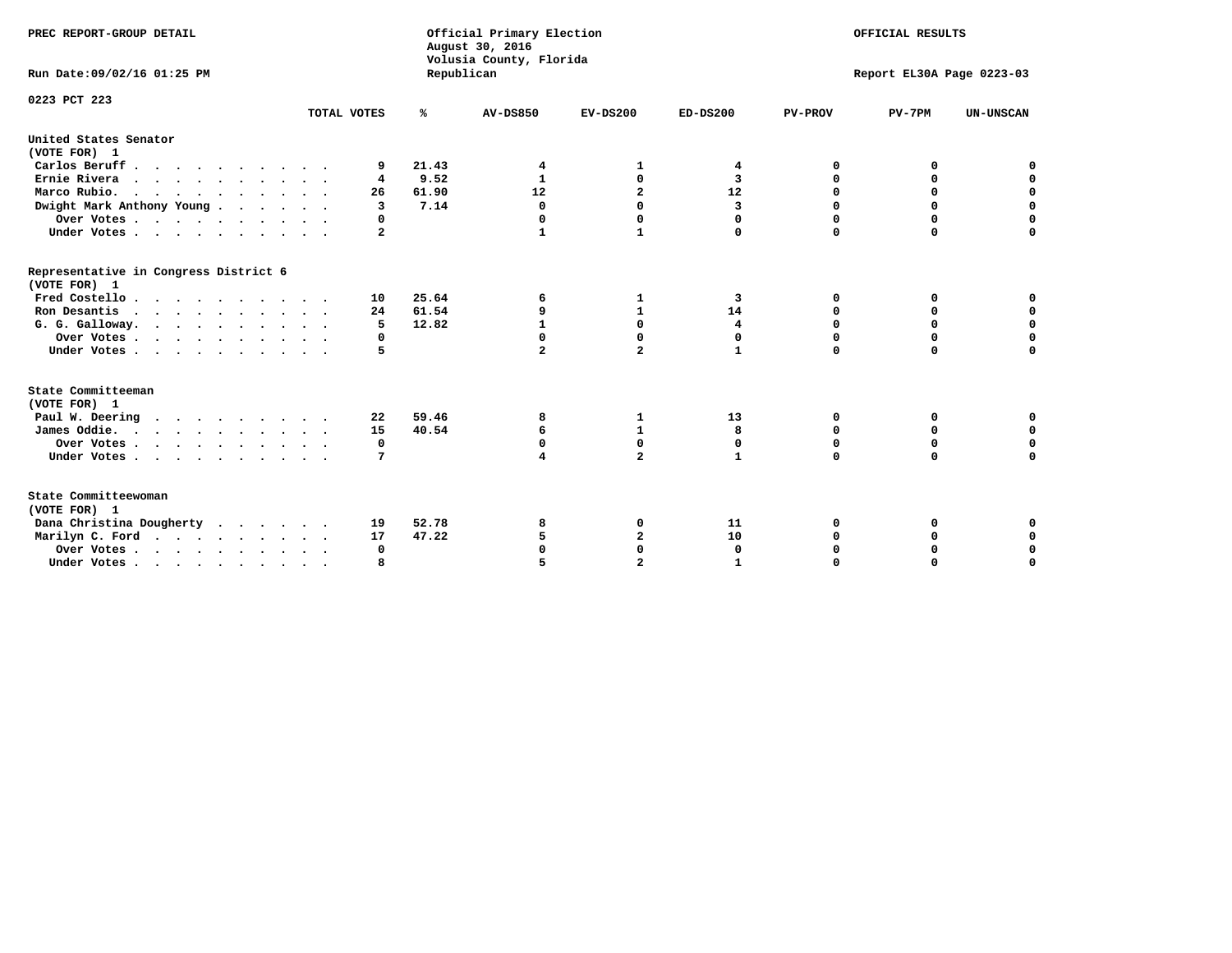| PREC REPORT-GROUP DETAIL<br>Run Date: 09/02/16 01:25 PM |  |  | Official Primary Election<br>August 30, 2016<br>Volusia County, Florida<br>Libertarian |  |  |             |   |                 | OFFICIAL RESULTS<br>Report EL30A Page 0223-04 |            |                |          |                  |
|---------------------------------------------------------|--|--|----------------------------------------------------------------------------------------|--|--|-------------|---|-----------------|-----------------------------------------------|------------|----------------|----------|------------------|
| 0223 PCT 223                                            |  |  |                                                                                        |  |  | TOTAL VOTES | ℁ | <b>AV-DS850</b> | $EV-DS200$                                    | $ED-DS200$ | <b>PV-PROV</b> | $PV-7PM$ | <b>UN-UNSCAN</b> |
| United States Senator<br>(VOTE FOR) 1                   |  |  |                                                                                        |  |  |             |   |                 |                                               |            |                |          |                  |
| Augustus Invictus.                                      |  |  |                                                                                        |  |  | 0           |   |                 | 0                                             | 0          |                |          | 0                |
| Paul Stanton                                            |  |  |                                                                                        |  |  | 0           |   |                 |                                               | 0          |                |          | 0                |
| Over Votes                                              |  |  |                                                                                        |  |  | 0           |   |                 |                                               | 0          |                |          | 0                |
| Under Votes                                             |  |  |                                                                                        |  |  | 0           |   |                 |                                               |            |                |          | 0                |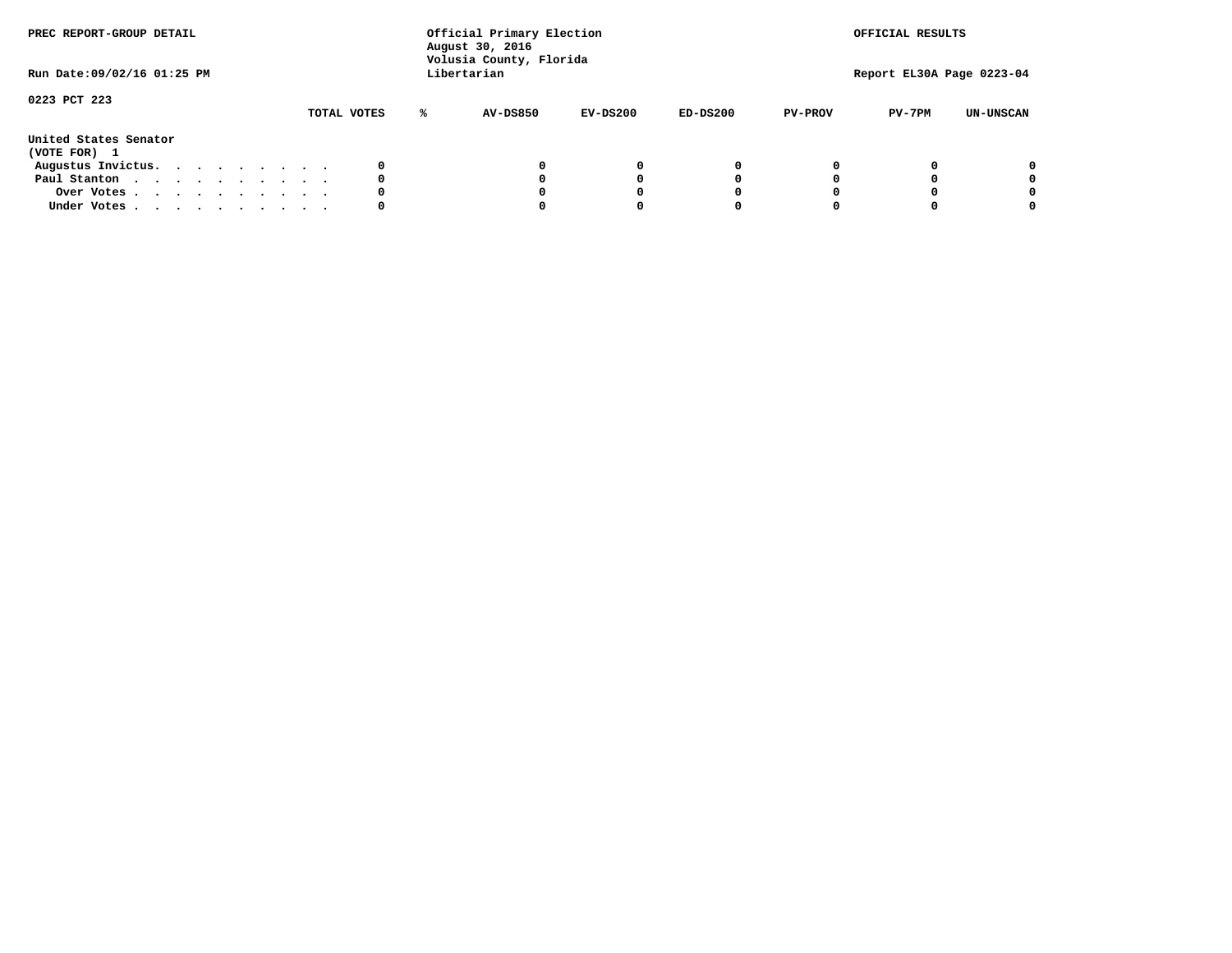| PREC REPORT-GROUP DETAIL                           |                                     | Official Primary Election<br>August 30, 2016<br>Volusia County, Florida | OFFICIAL RESULTS<br>Report EL30A Page 0223-05 |                         |                 |                |             |                  |
|----------------------------------------------------|-------------------------------------|-------------------------------------------------------------------------|-----------------------------------------------|-------------------------|-----------------|----------------|-------------|------------------|
| Run Date: 09/02/16 01:25 PM                        |                                     |                                                                         | Nonpartisan                                   |                         |                 |                |             |                  |
| 0223 PCT 223                                       | TOTAL VOTES                         | ℁                                                                       | AV-DS850                                      | $EV-DS200$              | $ED-DS200$      | <b>PV-PROV</b> | $PV-7PM$    | <b>UN-UNSCAN</b> |
| Circuit Judge 7th Circuit Group 4                  |                                     |                                                                         |                                               |                         |                 |                |             |                  |
| (VOTE FOR) 1                                       |                                     |                                                                         |                                               |                         |                 |                |             |                  |
| Chris France - WITHDRAWN                           | 20                                  | 19.61                                                                   | 9                                             | 1                       | 10              | 0              | 0           | 0                |
| Sebrina L. Slack.                                  | 35                                  | 34.31                                                                   | 8                                             | 7                       | 20              | $\mathbf 0$    | $\Omega$    | $\mathbf 0$      |
| Stasia Warren                                      | 47                                  | 46.08                                                                   | 21                                            | 4                       | 22              | 0              | $\mathbf 0$ | $\mathbf 0$      |
| Over Votes                                         | 0                                   |                                                                         | 0                                             | $\mathbf{0}$            | 0               | $\mathbf 0$    | $\mathbf 0$ | $\mathbf 0$      |
| Under Votes                                        | 15                                  |                                                                         | 6                                             | $\mathbf{1}$            | 8               | $\mathbf{o}$   | $\Omega$    | $\Omega$         |
| Circuit Judge 7th Circuit Group 10<br>(VOTE FOR) 1 |                                     |                                                                         |                                               |                         |                 |                |             |                  |
| Malcolm Anthony                                    | 35                                  | 37.63                                                                   | 14                                            | 7                       | 14              | 0              | 0           | 0                |
| Scott DuPont                                       | 58                                  | 62.37                                                                   | 19                                            | 3                       | 36              | $\mathbf 0$    | $\mathbf 0$ | $\mathbf 0$      |
| Over Votes                                         | 0                                   |                                                                         | $\mathbf{0}$                                  | $\mathbf 0$             | $\mathbf 0$     | $\mathbf 0$    | $\mathbf 0$ | $\mathbf 0$      |
| Under Votes                                        | 24                                  |                                                                         | 11                                            | 3                       | 10              | $\Omega$       | $\Omega$    | $\Omega$         |
|                                                    |                                     |                                                                         |                                               |                         |                 |                |             |                  |
| Circuit Judge 7th Circuit Group 13<br>(VOTE FOR) 1 |                                     |                                                                         |                                               |                         |                 |                |             |                  |
| David Hood.<br>.                                   | 39                                  | 37.14                                                                   | 14                                            | 3                       | 22              | 0              | 0           | $\mathbf 0$      |
| A. "Kathleen" McNeilly                             | 66                                  | 62.86                                                                   | 26                                            | 9                       | 31              | $\mathbf 0$    | 0           | $\mathbf 0$      |
| Over Votes                                         | 0                                   |                                                                         | $\mathbf 0$                                   | $\mathbf{0}$            | $\mathbf{0}$    | $\mathbf 0$    | $\mathbf 0$ | $\mathbf 0$      |
| Under Votes                                        | 12                                  |                                                                         | 4                                             | $\mathbf{1}$            | $7\phantom{.0}$ | $\mathbf 0$    | $\Omega$    | 0                |
|                                                    |                                     |                                                                         |                                               |                         |                 |                |             |                  |
| Circuit Judge 7th Circuit Group 17<br>(VOTE FOR) 1 |                                     |                                                                         |                                               |                         |                 |                |             |                  |
| Linda L. Gaustad                                   | 52                                  | 53.61                                                                   | 18                                            | 9                       | 25              | 0              | 0           | 0                |
| Howard O. McGillin Jr                              | 45                                  | 46.39                                                                   | 17                                            | $\mathbf{1}$            | 27              | $\mathbf 0$    | $\mathbf 0$ | $\mathbf 0$      |
| Over Votes                                         | $\mathbf{0}$                        |                                                                         | $\mathbf 0$                                   | $\mathbf 0$             | $\mathbf{0}$    | $\mathbf 0$    | $\Omega$    | $\mathbf 0$      |
| Under Votes                                        | 20                                  |                                                                         | 9                                             | $\overline{\mathbf{3}}$ | 8               | $\mathbf 0$    | $\Omega$    | $\Omega$         |
| County Judge 7th Circuit Group 3<br>(VOTE FOR) 1   |                                     |                                                                         |                                               |                         |                 |                |             |                  |
| Heather Caeners<br>.                               | 48                                  | 47.06                                                                   | 15                                            | 5                       | 28              | 0              | 0           | 0                |
| Shirley A. Green                                   | 39                                  | 38.24                                                                   | 16                                            | 4                       | 19              | $\mathbf 0$    | 0           | $\mathbf 0$      |
| Marla Rawnsley.                                    | 15                                  | 14.71                                                                   | 6                                             | $\mathbf{1}$            | 8               | 0              | $\mathbf 0$ | 0                |
| Over Votes                                         | $\mathbf 0$<br>$\ddot{\phantom{1}}$ |                                                                         | $\mathbf 0$                                   | $\mathbf 0$             | 0               | $\mathbf 0$    | $\Omega$    | $\mathbf 0$      |
| Under Votes                                        | 15                                  |                                                                         | 7                                             | $\overline{\mathbf{3}}$ | 5               | $\mathbf 0$    | $\Omega$    | $\mathbf 0$      |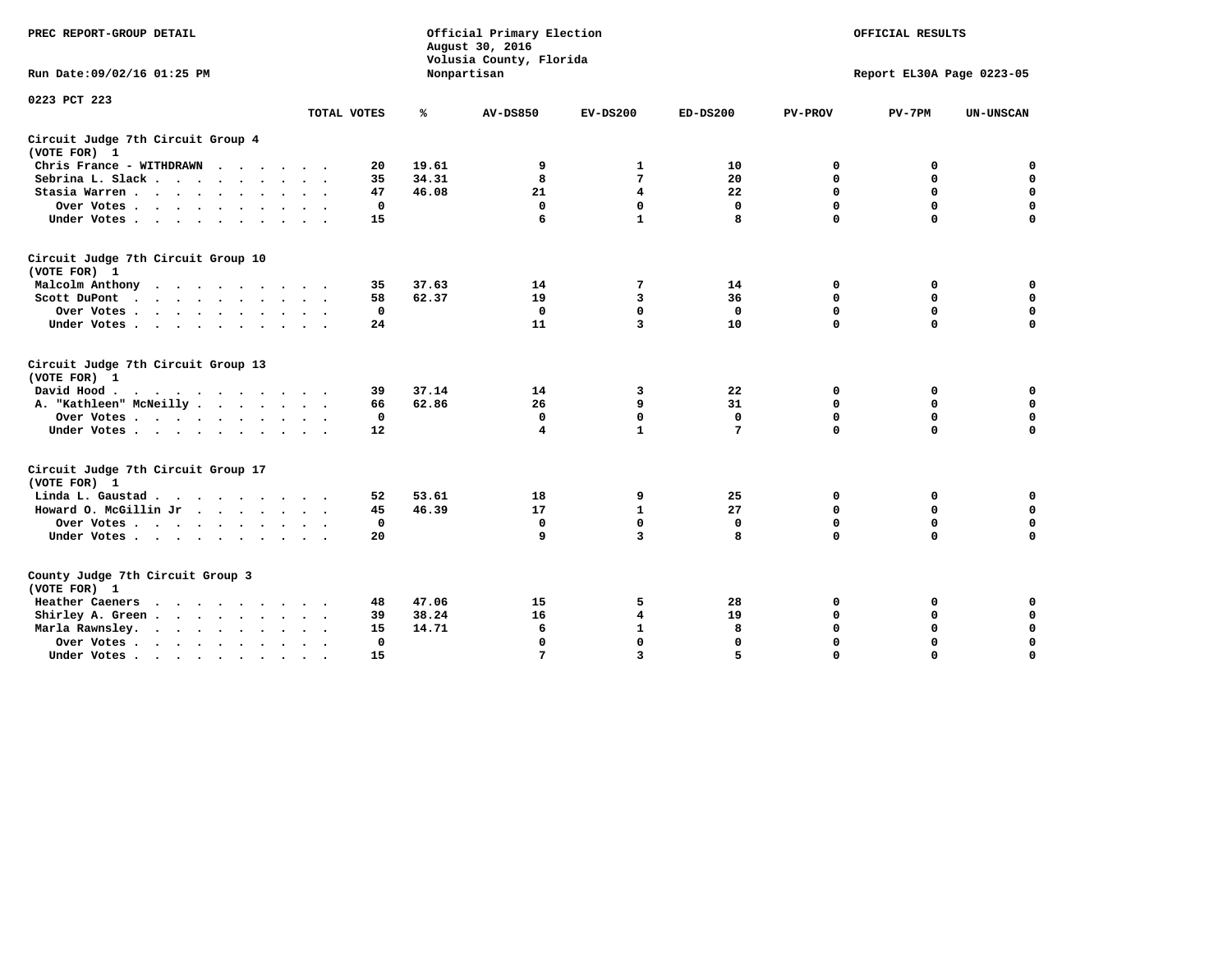| PREC REPORT-GROUP DETAIL                |           |                 |       | Official Primary Election<br>August 30, 2016<br>Volusia County, Florida |                         |                         |                | OFFICIAL RESULTS          |                  |
|-----------------------------------------|-----------|-----------------|-------|-------------------------------------------------------------------------|-------------------------|-------------------------|----------------|---------------------------|------------------|
| Run Date: 09/02/16 01:25 PM             |           |                 |       | Nonpartisan                                                             |                         |                         |                | Report EL30A Page 0223-06 |                  |
| 0223 PCT 223                            |           | TOTAL VOTES     | ℁     | <b>AV-DS850</b>                                                         | $EV-DS200$              | $ED-DS200$              | <b>PV-PROV</b> | $PV-7PM$                  | <b>UN-UNSCAN</b> |
| Sheriff                                 |           |                 |       |                                                                         |                         |                         |                |                           |                  |
| (VOTE FOR) 1                            |           |                 |       |                                                                         |                         |                         |                |                           |                  |
| Wendell C. Bradford                     |           | 14              | 12.50 | 6                                                                       | $\overline{a}$          | 6                       | $\mathbf 0$    | 0                         | $\mathbf 0$      |
| Dave Brannon                            |           | 25              | 22.32 | 10                                                                      | $\Omega$                | 15                      | $\Omega$       | 0                         | $\mathbf 0$      |
| Mike Chitwood                           |           | 47              | 41.96 | 18                                                                      | 6                       | 23                      | $\Omega$       | 0                         | $\mathbf 0$      |
| Eric Dietrich                           |           | 26              | 23.21 | 8                                                                       | 5.                      | 13                      | $\Omega$       | $\Omega$                  | $\mathbf 0$      |
| James E. (Jim) Gillum                   |           | $\mathbf{0}$    |       | $\mathbf 0$                                                             | $\mathbf 0$             | $\mathbf 0$             | $\mathbf 0$    | 0                         | $\mathbf 0$      |
| Over Votes                              |           | $\mathbf 0$     |       | $\mathbf{0}$                                                            | $\mathbf{0}$            | $\mathbf{0}$            | $\Omega$       | 0                         | $\mathbf 0$      |
| Under Votes                             |           | 5               |       | $\overline{a}$                                                          | $\Omega$                | $\overline{\mathbf{3}}$ | $\Omega$       | $\Omega$                  | $\mathbf 0$      |
| Property Appraiser                      |           |                 |       |                                                                         |                         |                         |                |                           |                  |
| (VOTE FOR) 1                            |           |                 |       |                                                                         |                         |                         |                |                           |                  |
| Larry Bartlett.                         |           | 23              | 22.33 | 7                                                                       | 3                       | 13                      | $\mathbf{0}$   | 0                         | 0                |
| H. Alan Burton.                         |           | 26              | 25.24 | 6                                                                       | $\overline{\mathbf{4}}$ | 16                      | $\Omega$       | $\Omega$                  | $\mathbf{0}$     |
| Mike Swanto.                            |           | 54              | 52.43 | 23                                                                      | 6                       | 25                      | $\mathbf{0}$   | 0                         | $\mathbf 0$      |
| Over Votes.                             |           | $\mathbf 0$     |       | $\mathbf 0$                                                             | 0                       | $\mathbf{0}$            | $\mathbf{0}$   | $\mathbf 0$               | 0                |
| Under Votes                             |           | 14              |       | 8                                                                       | $\Omega$                | 6                       | $\mathbf 0$    | 0                         | $\mathbf 0$      |
| Supervisor of Elections<br>(VOTE FOR) 1 |           |                 |       |                                                                         |                         |                         |                |                           |                  |
| Teresa Apgar                            |           | 28              | 25.45 | 9                                                                       | $\overline{a}$          | 17                      | 0              | 0                         | $\Omega$         |
| David Lee Davis                         |           | $7\phantom{.0}$ | 6.36  | $\mathbf{1}$                                                            | $\mathbf{1}$            | 5                       | $\Omega$       | 0                         | $\mathbf 0$      |
| Bill Fyfe.                              |           | 14              | 12.73 | 6                                                                       | $\mathbf 0$             | 8                       | $\mathbf 0$    | 0                         | $\mathbf 0$      |
| Lisa Lewis                              |           | 61              | 55.45 | 23                                                                      | 9                       | 29                      | $\mathbf 0$    | 0                         | $\mathbf 0$      |
| Over Votes                              |           | 0               |       | $\mathbf 0$                                                             | $\mathbf 0$             | $\mathbf 0$             | $\mathbf 0$    | 0                         | $\mathbf 0$      |
| Under Votes                             |           | $7\phantom{.0}$ |       | 5                                                                       | $\mathbf{1}$            | $\mathbf{1}$            | $\Omega$       | $\Omega$                  | $\mathbf 0$      |
| County Council Chair<br>(VOTE FOR) 1    |           |                 |       |                                                                         |                         |                         |                |                           |                  |
| Jason P. Davis.                         |           | 27              | 26.21 | 8                                                                       | $\overline{a}$          | 17                      | 0              | 0                         | 0                |
| Greg Gimbert                            |           | 19              | 18.45 | $\mathbf{3}$                                                            | $\mathbf{1}$            | 15                      | $\Omega$       | $\Omega$                  | $\mathbf 0$      |
| Ed Kelley                               |           | 44              | 42.72 | 21                                                                      | 5                       | 18                      | $\mathbf 0$    | 0                         | $\mathbf 0$      |
| Tom Laputka.                            |           | 13              | 12.62 | 3                                                                       | 5                       | 5                       | $\mathbf{0}$   | $\mathbf 0$               | 0                |
| Over Votes                              |           | $\mathbf{0}$    |       | $\mathbf 0$                                                             | $\mathbf 0$             | $\mathbf{0}$            | $\mathbf 0$    | 0                         | $\mathbf 0$      |
| Under Votes                             |           | 14              |       | 9                                                                       | $\Omega$                | 5                       | $\mathbf 0$    | $\Omega$                  | $\mathbf 0$      |
| Amendment 4                             |           |                 |       |                                                                         |                         |                         |                |                           |                  |
| (VOTE FOR) 1                            |           | 86              | 77.48 | 29                                                                      | 10                      | 47                      | $\mathbf 0$    | 0                         | 0                |
| Yes                                     |           |                 | 22.52 |                                                                         | $\mathbf{1}$            |                         | $\mathbf{0}$   | 0                         | $\mathbf 0$      |
| No.                                     |           | 25<br>$\Omega$  |       | 12<br>$\mathbf 0$                                                       | $\mathbf 0$             | 12<br>$\mathbf 0$       | $\mathbf 0$    | 0                         | $\mathbf 0$      |
| Over Votes<br>Under Votes               |           | 6               |       | $\overline{3}$                                                          | $\overline{a}$          | $\mathbf{1}$            | $\Omega$       | $\Omega$                  | $\Omega$         |
|                                         | $\bullet$ |                 |       |                                                                         |                         |                         |                |                           |                  |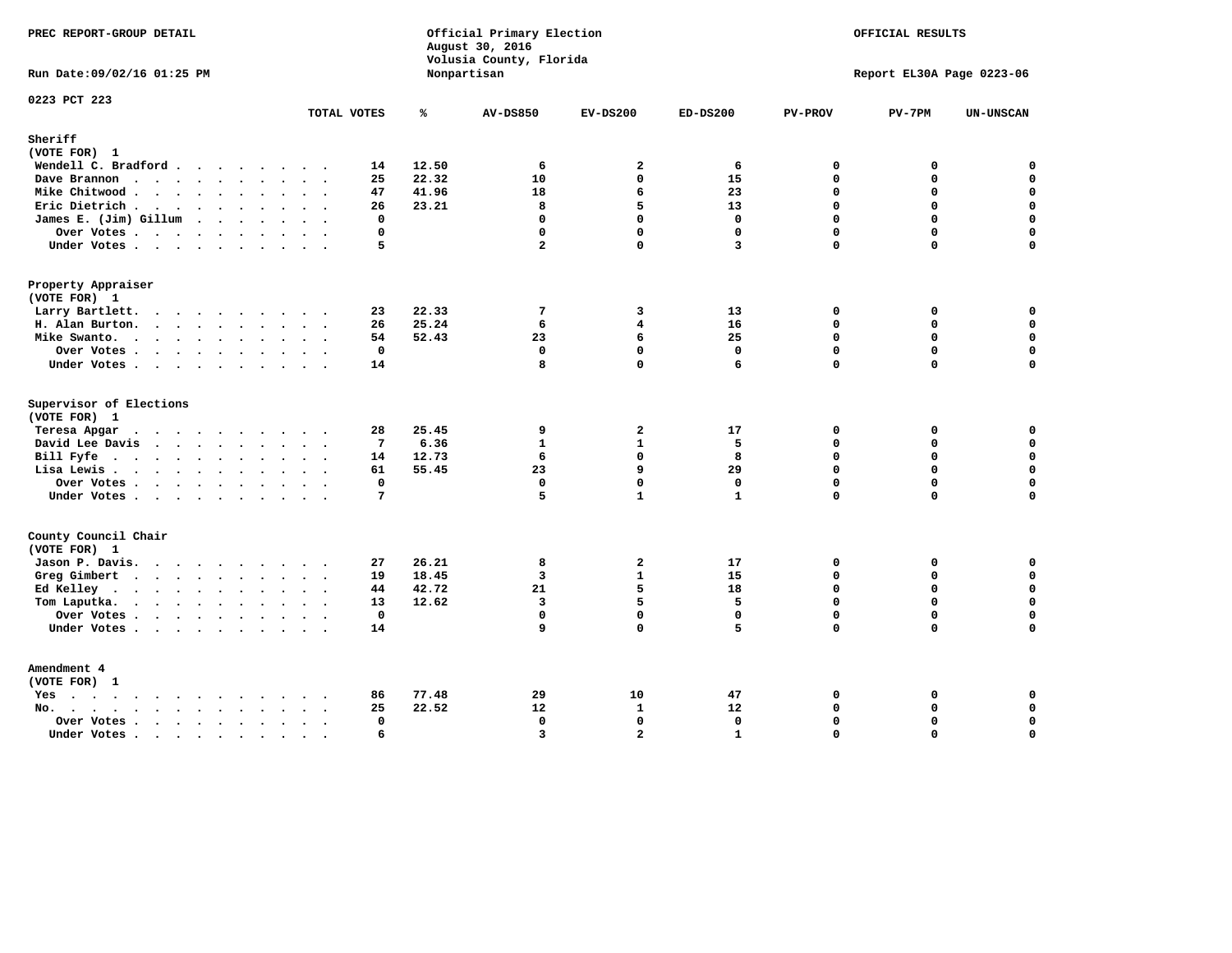| PREC REPORT-GROUP DETAIL        |  |             |       | Official Primary Election<br>August 30, 2016 |            |            |                | OFFICIAL RESULTS          |                  |
|---------------------------------|--|-------------|-------|----------------------------------------------|------------|------------|----------------|---------------------------|------------------|
| Run Date:09/02/16 01:25 PM      |  |             |       | Volusia County, Florida<br><b>STATISTICS</b> |            |            |                | Report EL30A Page 0224-01 |                  |
| 0224 PCT 224                    |  |             |       |                                              |            |            |                |                           |                  |
|                                 |  | TOTAL VOTES | ℁     | <b>AV-DS850</b>                              | $EV-DS200$ | $ED-DS200$ | <b>PV-PROV</b> | $PV-7PM$                  | <b>UN-UNSCAN</b> |
| REGISTERED VOTERS - TOTAL       |  | 3,176       |       |                                              |            |            |                |                           |                  |
| REGISTERED VOTERS - Democratic  |  | 931         | 29.31 |                                              |            |            |                |                           |                  |
| REGISTERED VOTERS - Republican  |  | 1,420       | 44.71 |                                              |            |            |                |                           |                  |
| REGISTERED VOTERS - Libertarian |  |             | .22   |                                              |            |            |                |                           |                  |
| REGISTERED VOTERS - Nonpartisan |  | 818         |       |                                              |            |            |                |                           |                  |
| BALLOTS CAST - TOTAL.           |  | 1,132       |       | 512                                          | 184        | 436        |                |                           |                  |
| BALLOTS CAST - Democratic       |  | 379         | 33.48 | 169                                          | 81         | 129        |                |                           |                  |
| BALLOTS CAST - Republican       |  | 617         | 54.51 | 270                                          | 91         | 256        |                |                           |                  |
| BALLOTS CAST - Libertarian.     |  |             | .09   |                                              | 0          | 0          |                |                           |                  |
| BALLOTS CAST - Nonpartisan.     |  | 135         | 11.93 | 72                                           | 12         | 51         |                |                           |                  |
| BALLOTS CAST - BLANK.           |  |             |       | <sup>0</sup>                                 |            | 0          |                |                           |                  |
| VOTER TURNOUT - TOTAL           |  |             | 35.64 |                                              |            |            |                |                           |                  |
| VOTER TURNOUT - Democratic.     |  |             | 40.71 |                                              |            |            |                |                           |                  |
| VOTER TURNOUT - Republican.     |  |             | 43.45 |                                              |            |            |                |                           |                  |
| VOTER TURNOUT - Libertarian     |  |             | 14.29 |                                              |            |            |                |                           |                  |
| VOTER TURNOUT - BLANK           |  |             |       |                                              |            |            |                |                           |                  |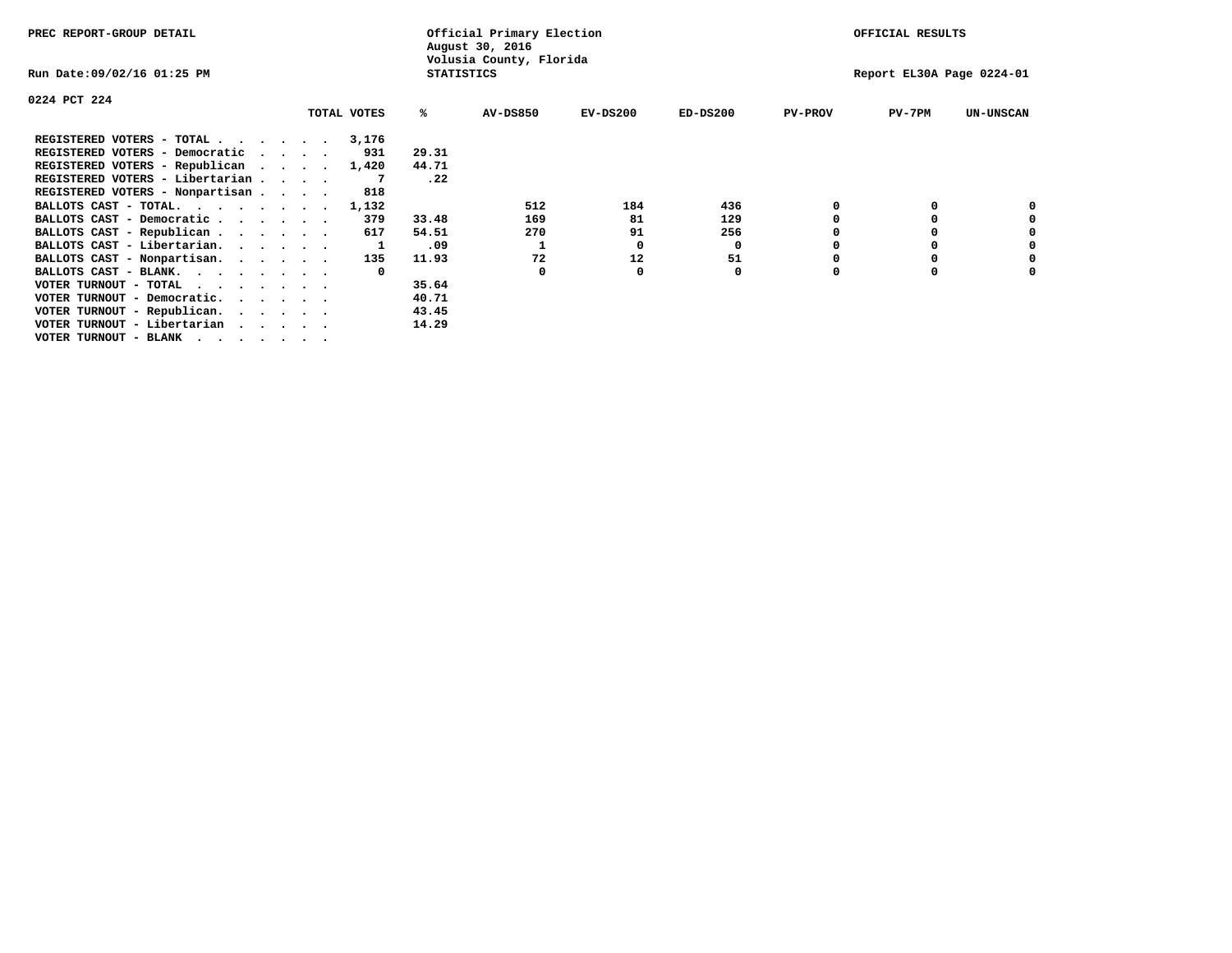| PREC REPORT-GROUP DETAIL                                                         |             | Democratic | Official Primary Election<br>August 30, 2016<br>Volusia County, Florida | OFFICIAL RESULTS<br>Report EL30A Page 0224-02 |              |                |          |                  |
|----------------------------------------------------------------------------------|-------------|------------|-------------------------------------------------------------------------|-----------------------------------------------|--------------|----------------|----------|------------------|
| Run Date: 09/02/16 01:25 PM                                                      |             |            |                                                                         |                                               |              |                |          |                  |
| 0224 PCT 224                                                                     | TOTAL VOTES | ℁          | <b>AV-DS850</b>                                                         | $EV-DS200$                                    | $ED-DS200$   | <b>PV-PROV</b> | $PV-7PM$ | <b>UN-UNSCAN</b> |
| United States Senator<br>(VOTE FOR) 1                                            |             |            |                                                                         |                                               |              |                |          |                  |
| Roque "Rocky" De La Fuente.                                                      | 11          | 3.09       | 2                                                                       | 2                                             | 7            | 0              | O        |                  |
| Alan Grayson                                                                     | 84          | 23.60      | 42                                                                      | 16                                            | 26           | $\Omega$       | $\Omega$ |                  |
| Pam Keith                                                                        | 54          | 15.17      | 30                                                                      | 6                                             | 18           | O              | 0        | 0                |
| Reginald Luster                                                                  | 4           | 1.12       | $\overline{\mathbf{2}}$                                                 | $\Omega$                                      | $\mathbf{z}$ | 0              | 0        | $\mathbf 0$      |
| Patrick Murphy.                                                                  | 203         | 57.02      | 83                                                                      | 55                                            | 65           | 0              | 0        | $\mathbf 0$      |
| Over Votes                                                                       | $\Omega$    |            | $\Omega$                                                                | $\Omega$                                      | 0            | $\Omega$       | $\Omega$ | $\Omega$         |
| Under Votes                                                                      | 23          |            | 10                                                                      | $\overline{a}$                                | 11           | $\Omega$       | $\Omega$ | 0                |
| Representative in Congress District 6<br>(VOTE FOR) 1                            |             |            |                                                                         |                                               |              |                |          |                  |
| William (Bill) McCullough                                                        | 166         | 48.12      | 75                                                                      | 38                                            | 53           | O              | 0        | o                |
| Jay McGovern                                                                     | 58          | 16.81      | 33                                                                      | 8                                             | 17           | O              | 0        | 0                |
| George Pappas.                                                                   | 50          | 14.49      | 18                                                                      | 11                                            | 21           | 0              | 0        | 0                |
| Dwayne L. Taylor                                                                 | 71          | 20.58      | 29                                                                      | 20                                            | 22           | $\Omega$       | $\Omega$ | $\mathbf 0$      |
| Over Votes                                                                       | 1           |            | $\mathbf 0$                                                             | 1                                             | 0            | 0              | 0        | $\mathbf 0$      |
| Under Votes                                                                      | 33          |            | 14                                                                      | 3                                             | 16           | $\Omega$       | 0        | O                |
| State Representative District 26<br>(VOTE FOR) 1                                 |             |            |                                                                         |                                               |              |                |          |                  |
| Patrick Henry                                                                    | 207         | 60.88      | 84                                                                      | 53                                            | 70           | 0              | 0        | 0                |
| Steve Miller                                                                     | 133         | 39.12      | 64                                                                      | 26                                            | 43           |                | 0        | 0                |
| Over Votes                                                                       | 0           |            | 0                                                                       | 0                                             | 0            |                | 0        | 0                |
| Under Votes, $\cdot$ , $\cdot$ , $\cdot$ , $\cdot$ , $\cdot$ , $\cdot$ , $\cdot$ | 39          |            | 21                                                                      |                                               | 16           | $\Omega$       |          | O                |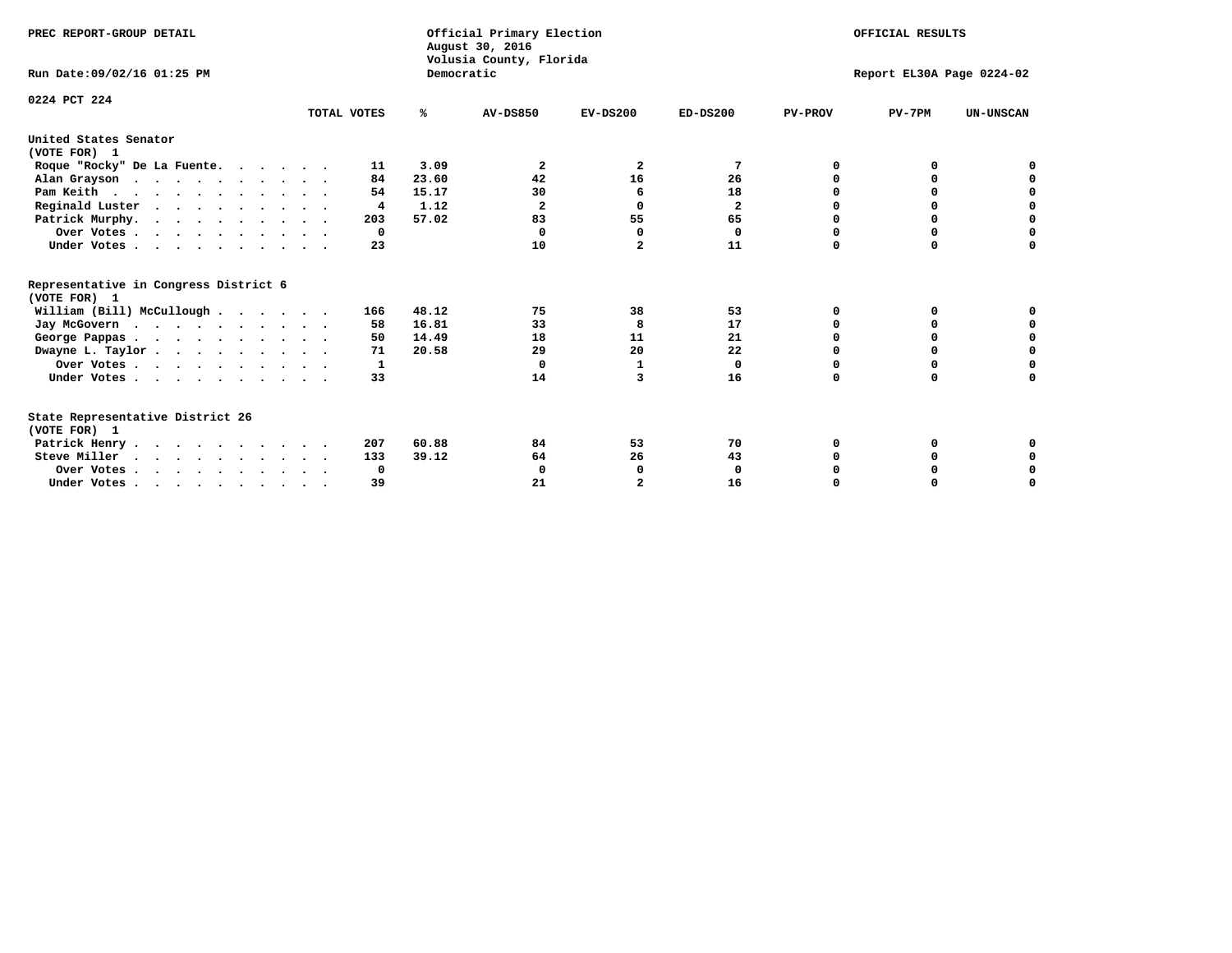| PREC REPORT-GROUP DETAIL<br>Run Date: 09/02/16 01:25 PM |              | Republican | Official Primary Election<br>August 30, 2016<br>Volusia County, Florida | OFFICIAL RESULTS<br>Report EL30A Page 0224-03 |                |                |             |                  |
|---------------------------------------------------------|--------------|------------|-------------------------------------------------------------------------|-----------------------------------------------|----------------|----------------|-------------|------------------|
| 0224 PCT 224                                            | TOTAL VOTES  | ℁          | <b>AV-DS850</b>                                                         | $EV-DS200$                                    | $ED-DS200$     | <b>PV-PROV</b> | $PV-7PM$    | <b>UN-UNSCAN</b> |
| United States Senator                                   |              |            |                                                                         |                                               |                |                |             |                  |
| (VOTE FOR) 1                                            |              |            |                                                                         |                                               |                |                |             |                  |
| Carlos Beruff                                           | 143          | 23.48      | 76                                                                      | 15                                            | 52             | 0              | 0           | 0                |
| Ernie Rivera                                            | 8            | 1.31       | -5                                                                      | $\overline{\mathbf{2}}$                       | 1              | $\Omega$       | 0           | $\mathbf 0$      |
| Marco Rubio.                                            | 436          | 71.59      | 173                                                                     | 71                                            | 192            | 0              | 0           | $\mathbf 0$      |
| Dwight Mark Anthony Young                               | 22           | 3.61       | 10                                                                      | 3                                             | 9              | 0              | $\mathbf 0$ | $\mathbf 0$      |
| Over Votes                                              | $\mathbf{2}$ |            | $\mathbf{2}$                                                            | $\Omega$                                      | 0              | 0              | $\mathbf 0$ | $\mathbf 0$      |
| Under Votes                                             | 6            |            | 4                                                                       | $\Omega$                                      | $\overline{a}$ | $\Omega$       | $\Omega$    | $\mathbf 0$      |
| Representative in Congress District 6<br>(VOTE FOR) 1   |              |            |                                                                         |                                               |                |                |             |                  |
| Fred Costello                                           | 136          | 22.97      | 65                                                                      | 17                                            | 54             | 0              | 0           | $\mathbf 0$      |
| Ron Desantis                                            | 384          | 64.86      | 156                                                                     | 66                                            | 162            | 0              | 0           | $\mathbf 0$      |
| G. G. Galloway.                                         | 72           | 12.16      | 35                                                                      | 7                                             | 30             | $\mathbf 0$    | $\Omega$    | $\mathbf 0$      |
| Over Votes                                              | 0            |            | $\Omega$                                                                | $\mathbf 0$                                   | 0              | $\mathbf 0$    | 0           | $\mathbf 0$      |
| Under Votes                                             | 25           |            | 14                                                                      | 1                                             | 10             | $\Omega$       | $\Omega$    | $\Omega$         |
| State Committeeman                                      |              |            |                                                                         |                                               |                |                |             |                  |
| (VOTE FOR) 1                                            |              |            |                                                                         |                                               |                |                |             |                  |
| Paul W. Deering<br>$\cdots$                             | 332          | 68.31      | 151                                                                     | 47                                            | 134            | 0              | 0           | 0                |
| James Oddie.                                            | 154          | 31.69      | 56                                                                      | 26                                            | 72             | 0              | 0           | $\mathbf 0$      |
| Over Votes                                              | 0            |            | 0                                                                       | 0                                             | 0              | 0              | $\mathbf 0$ | $\mathbf 0$      |
| Under Votes                                             | 131          |            | 63                                                                      | 18                                            | 50             | $\Omega$       | $\Omega$    | $\mathbf 0$      |
| State Committeewoman<br>(VOTE FOR) 1                    |              |            |                                                                         |                                               |                |                |             |                  |
| Dana Christina Dougherty                                | 265          | 53.43      | 105                                                                     | 46                                            | 114            | 0              | 0           | 0                |
| Marilyn C. Ford                                         | 231          | 46.57      | 105                                                                     | 32                                            | 94             | 0              | 0           | 0                |
| Over Votes                                              | $\Omega$     |            | $\Omega$                                                                | 0                                             | $\mathbf{0}$   | 0              | 0           | $\mathbf 0$      |
| Under Votes, , , , , , , , , ,                          | 121          |            | 60                                                                      | 13                                            | 48             | $\Omega$       | $\Omega$    | $\Omega$         |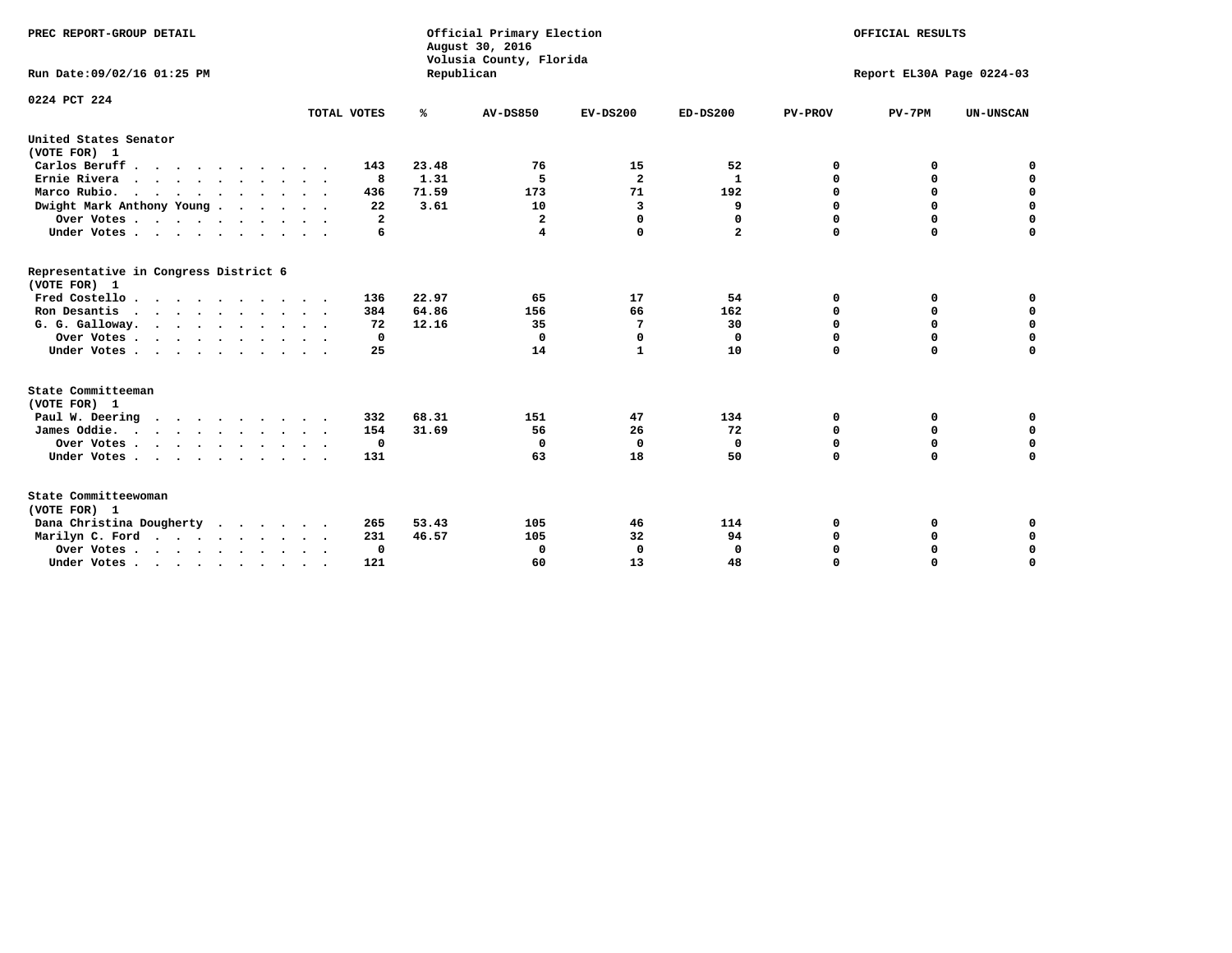| PREC REPORT-GROUP DETAIL              |  |  |  |  | Official Primary Election<br>August 30, 2016<br>Volusia County, Florida |             | OFFICIAL RESULTS<br>Report EL30A Page 0224-04 |                 |            |            |                |          |                  |
|---------------------------------------|--|--|--|--|-------------------------------------------------------------------------|-------------|-----------------------------------------------|-----------------|------------|------------|----------------|----------|------------------|
| Run Date: 09/02/16 01:25 PM           |  |  |  |  |                                                                         |             |                                               | Libertarian     |            |            |                |          |                  |
| 0224 PCT 224                          |  |  |  |  |                                                                         | TOTAL VOTES | ℁                                             | <b>AV-DS850</b> | $EV-DS200$ | $ED-DS200$ | <b>PV-PROV</b> | $PV-7PM$ | <b>UN-UNSCAN</b> |
| United States Senator<br>(VOTE FOR) 1 |  |  |  |  |                                                                         |             |                                               |                 |            |            |                |          |                  |
| Augustus Invictus.                    |  |  |  |  |                                                                         |             | 100.00                                        |                 | 0          | 0          |                |          | 0                |
| Paul Stanton                          |  |  |  |  |                                                                         | 0           |                                               |                 |            | 0          |                |          | 0                |
| Over Votes                            |  |  |  |  |                                                                         | 0           |                                               |                 |            | 0          |                |          | 0                |
| Under Votes                           |  |  |  |  |                                                                         | 0           |                                               |                 |            | 0          |                |          | 0                |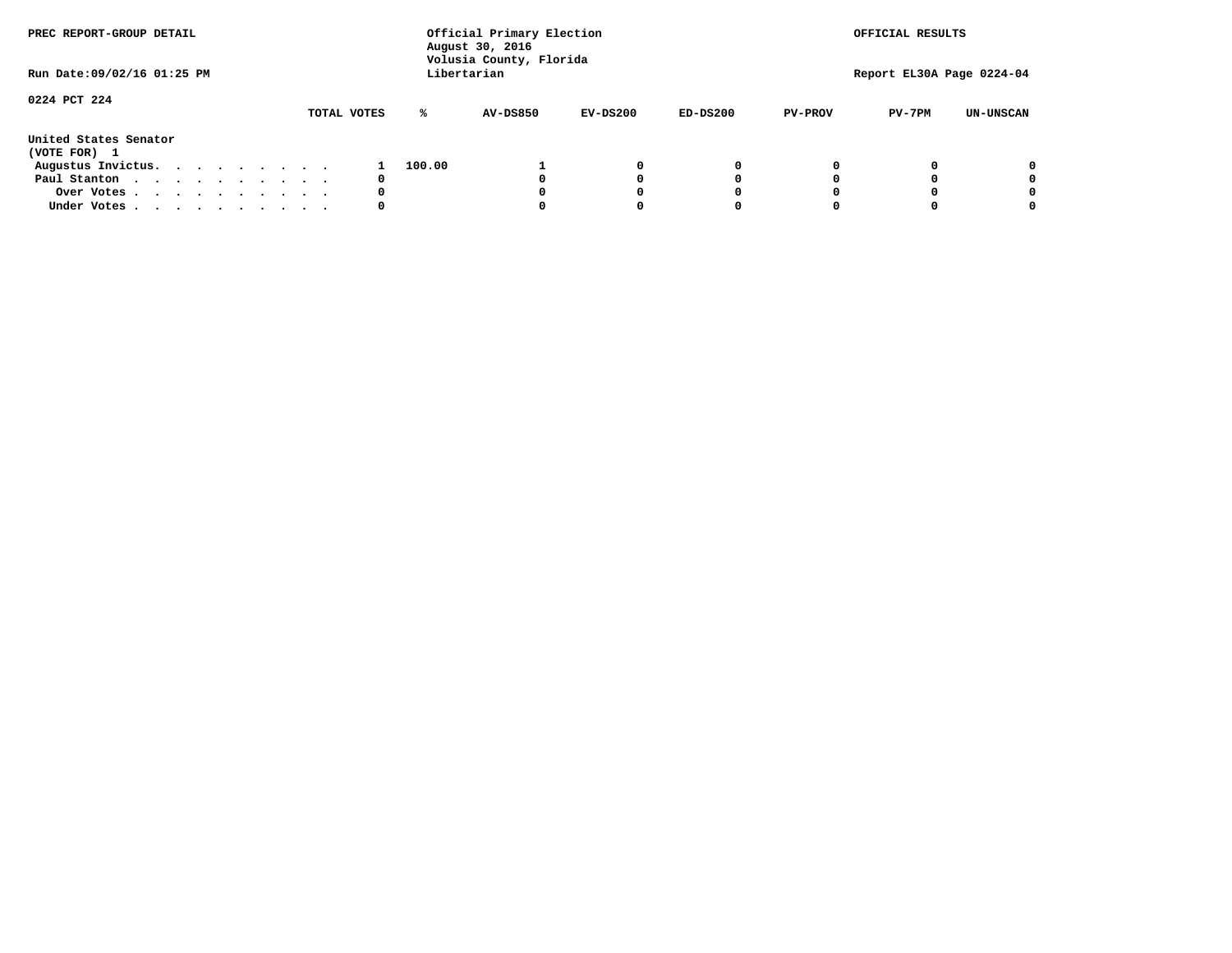| PREC REPORT-GROUP DETAIL                                                                                                                                                                                                                             |                    |       | Official Primary Election<br>August 30, 2016<br>Volusia County, Florida | OFFICIAL RESULTS<br>Report EL30A Page 0224-05 |             |                |             |                  |
|------------------------------------------------------------------------------------------------------------------------------------------------------------------------------------------------------------------------------------------------------|--------------------|-------|-------------------------------------------------------------------------|-----------------------------------------------|-------------|----------------|-------------|------------------|
| Run Date: 09/02/16 01:25 PM                                                                                                                                                                                                                          |                    |       | Nonpartisan                                                             |                                               |             |                |             |                  |
| 0224 PCT 224                                                                                                                                                                                                                                         |                    | ℁     |                                                                         |                                               |             |                |             |                  |
|                                                                                                                                                                                                                                                      | TOTAL VOTES        |       | <b>AV-DS850</b>                                                         | $EV-DS200$                                    | $ED-DS200$  | <b>PV-PROV</b> | $PV-7PM$    | <b>UN-UNSCAN</b> |
| Circuit Judge 7th Circuit Group 4<br>(VOTE FOR) 1                                                                                                                                                                                                    |                    |       |                                                                         |                                               |             |                |             |                  |
| Chris France - WITHDRAWN                                                                                                                                                                                                                             | 133                | 13.41 | 55                                                                      | 20                                            | 58          | 0              | 0           | 0                |
| Sebrina L. Slack<br>$\sim$                                                                                                                                                                                                                           | 358                | 36.09 | 167                                                                     | 61                                            | 130         | $\mathbf 0$    | $\mathbf 0$ | $\mathbf 0$      |
| Stasia Warren<br>$\sim$<br>$\sim$                                                                                                                                                                                                                    | 501                | 50.50 | 220                                                                     | 82                                            | 199         | $\mathbf 0$    | 0           | $\mathbf 0$      |
| Over Votes                                                                                                                                                                                                                                           | 0                  |       | 0                                                                       | $\mathbf 0$                                   | 0           | 0              | $\mathbf 0$ | $\mathbf 0$      |
| Under Votes                                                                                                                                                                                                                                          | 140                |       | 70                                                                      | 21                                            | 49          | $\mathbf 0$    | $\Omega$    | $\mathbf 0$      |
| Circuit Judge 7th Circuit Group 10<br>(VOTE FOR) 1                                                                                                                                                                                                   |                    |       |                                                                         |                                               |             |                |             |                  |
| Malcolm Anthony<br>.                                                                                                                                                                                                                                 | 348                | 37.38 | 172                                                                     | 51                                            | 125         | 0              | 0           | $\mathbf 0$      |
| Scott DuPont                                                                                                                                                                                                                                         | 583                | 62.62 | 244                                                                     | 102                                           | 237         | $\mathbf 0$    | $\mathbf 0$ | $\mathbf 0$      |
| Over Votes<br>$\sim$                                                                                                                                                                                                                                 | $\mathbf 0$        |       | $\mathbf{0}$                                                            | $\mathbf{0}$                                  | 0           | $\mathbf 0$    | $\Omega$    | $\mathbf 0$      |
| Under Votes                                                                                                                                                                                                                                          | 201                |       | 96                                                                      | 31                                            | 74          | $\mathbf 0$    | $\mathbf 0$ | $\Omega$         |
| Circuit Judge 7th Circuit Group 13<br>(VOTE FOR) 1                                                                                                                                                                                                   |                    |       |                                                                         |                                               |             |                |             |                  |
| David Hood.<br>$\cdots$                                                                                                                                                                                                                              | 357                | 35.21 | 145                                                                     | 58                                            | 154         | 0              | 0           | $\mathbf 0$      |
| A. "Kathleen" McNeilly                                                                                                                                                                                                                               | 657                | 64.79 | 306                                                                     | 110                                           | 241         | $\mathbf 0$    | $\mathbf 0$ | $\mathbf 0$      |
| Over Votes                                                                                                                                                                                                                                           | 0                  |       | 0                                                                       | 0                                             | 0           | $\mathbf 0$    | $\mathbf 0$ | $\mathbf 0$      |
| Under Votes                                                                                                                                                                                                                                          | 118                |       | 61                                                                      | 16                                            | 41          | $\mathbf 0$    | $\Omega$    | $\mathbf 0$      |
| Circuit Judge 7th Circuit Group 17<br>(VOTE FOR) 1                                                                                                                                                                                                   |                    |       |                                                                         |                                               |             |                |             |                  |
| Linda L. Gaustad                                                                                                                                                                                                                                     | 436                | 45.56 | 191                                                                     | 81                                            | 164         | 0              | 0           | 0                |
| Howard O. McGillin Jr                                                                                                                                                                                                                                | 521                | 54.44 | 243                                                                     | 76                                            | 202         | $\mathbf 0$    | $\mathbf 0$ | $\mathbf 0$      |
| Over Votes                                                                                                                                                                                                                                           | 1                  |       | 1                                                                       | $\mathbf 0$                                   | $\mathbf 0$ | $\mathbf 0$    | $\mathbf 0$ | $\pmb{0}$        |
| Under Votes                                                                                                                                                                                                                                          | 174                |       | 77                                                                      | 27                                            | 70          | $\mathbf 0$    | $\mathbf 0$ | $\Omega$         |
| County Judge 7th Circuit Group 3<br>(VOTE FOR) 1                                                                                                                                                                                                     |                    |       |                                                                         |                                               |             |                |             |                  |
| Heather Caeners<br>$\mathbf{r}$ . The contract of the contract of the contract of the contract of the contract of the contract of the contract of the contract of the contract of the contract of the contract of the contract of the contract of th | 386                | 38.95 | 173                                                                     | 49                                            | 164         | 0              | 0           | 0                |
| Shirley A. Green                                                                                                                                                                                                                                     | 366                | 36.93 | 150                                                                     | 80                                            | 136         | $\mathbf 0$    | 0           | $\mathbf 0$      |
| Marla Rawnsley.<br>$\cdot$ $\cdot$ $\cdot$ $\cdot$ $\cdot$                                                                                                                                                                                           | 239                | 24.12 | 119                                                                     | 37                                            | 83          | 0              | $\mathbf 0$ | $\pmb{0}$        |
| Over Votes.<br>$\cdot$<br>$\cdot$<br>$\cdot$                                                                                                                                                                                                         | 0<br>$\sim$ $\sim$ |       | $\mathbf 0$                                                             | $\mathbf 0$                                   | 0           | $\mathbf 0$    | $\Omega$    | $\mathbf 0$      |
| Under Votes<br>$\sim$<br>$\sim$                                                                                                                                                                                                                      | 141                |       | 70                                                                      | 18                                            | 53          | $\mathbf 0$    | $\mathbf 0$ | 0                |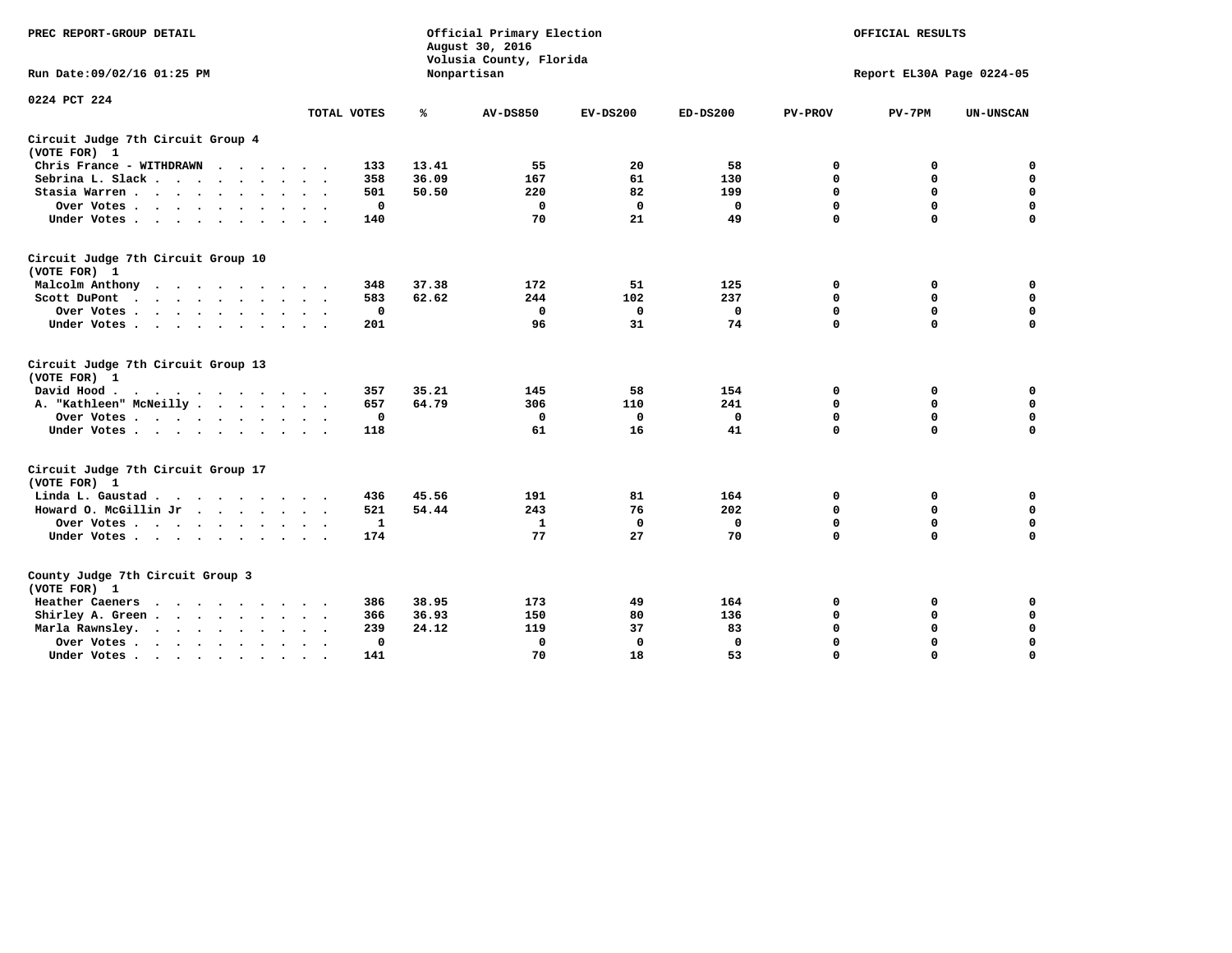| PREC REPORT-GROUP DETAIL                                                                                               |                                            |                | Official Primary Election<br>August 30, 2016<br>Volusia County, Florida |                | OFFICIAL RESULTS<br>Report EL30A Page 0224-06 |                         |               |                       |
|------------------------------------------------------------------------------------------------------------------------|--------------------------------------------|----------------|-------------------------------------------------------------------------|----------------|-----------------------------------------------|-------------------------|---------------|-----------------------|
| Run Date: 09/02/16 01:25 PM                                                                                            |                                            |                | Nonpartisan                                                             |                |                                               |                         |               |                       |
| 0224 PCT 224                                                                                                           | TOTAL VOTES                                | ℁              | <b>AV-DS850</b>                                                         | $EV-DS200$     | $ED-DS200$                                    | <b>PV-PROV</b>          | $PV-7PM$      | UN-UNSCAN             |
| Sheriff                                                                                                                |                                            |                |                                                                         |                |                                               |                         |               |                       |
| (VOTE FOR) 1                                                                                                           |                                            |                |                                                                         |                |                                               |                         |               |                       |
| Wendell C. Bradford                                                                                                    | 109                                        | 9.78           | 42                                                                      | 29             | 38                                            | $\mathbf 0$             | 0             | $\mathbf 0$           |
| Dave Brannon                                                                                                           | 344                                        | 30.88          | 138                                                                     | 52             | 154                                           | $\mathbf 0$             | 0             | $\mathbf 0$           |
| Mike Chitwood                                                                                                          | 366                                        | 32.85          | 184                                                                     | 51             | 131                                           | $\Omega$                | 0             | $\mathbf 0$           |
| Eric Dietrich.                                                                                                         | 280                                        | 25.13          | 127                                                                     | 50             | 103                                           | $\Omega$                | 0             | $\mathbf 0$           |
| James E. (Jim) Gillum                                                                                                  | 15                                         | 1.35           | 9                                                                       | $\mathbf 0$    | 6                                             | $\mathbf 0$             | $\mathbf 0$   | $\mathbf 0$           |
| Over Votes                                                                                                             | $\mathbf 0$                                |                | $\mathbf 0$                                                             | $\mathbf 0$    | $\mathbf{0}$                                  | $\Omega$                | 0             | 0                     |
| Under Votes                                                                                                            | 18                                         |                | 12                                                                      | $\overline{a}$ | 4                                             | $\Omega$                | $\Omega$      | $\Omega$              |
| Property Appraiser                                                                                                     |                                            |                |                                                                         |                |                                               |                         |               |                       |
| (VOTE FOR) 1                                                                                                           |                                            |                |                                                                         |                |                                               |                         |               |                       |
| Larry Bartlett.                                                                                                        | 226                                        | 22.27          | 113                                                                     | 43             | 70                                            | $\mathbf 0$             | 0             | 0                     |
| H. Alan Burton.                                                                                                        | 292                                        | 28.77          | 117                                                                     | 44             | 131                                           | $\Omega$                | 0             | $\mathbf 0$           |
| Mike Swanto.                                                                                                           | 497                                        | 48.97          | 216                                                                     | 82             | 199                                           | $\mathbf 0$             | 0             | 0                     |
| Over Votes                                                                                                             | $\mathbf{1}$                               |                | $\mathbf 0$                                                             | $\mathbf 0$    | $\mathbf{1}$                                  | $\Omega$                | $\mathbf 0$   | $\mathbf 0$           |
| Under Votes                                                                                                            | 116                                        |                | 66                                                                      | 15             | 35                                            | $\Omega$                | 0             | $\mathbf 0$           |
| Supervisor of Elections                                                                                                |                                            |                |                                                                         |                |                                               |                         |               |                       |
| (VOTE FOR) 1                                                                                                           |                                            |                |                                                                         |                |                                               |                         |               |                       |
| Teresa Apgar                                                                                                           | 157                                        | 14.74          | 64                                                                      | 28             | 65                                            | $\mathbf 0$             | 0             | $\mathbf 0$           |
| David Lee Davis                                                                                                        | 81                                         | 7.61           | 38                                                                      | 11             | 32                                            | $\mathbf 0$             | 0             | $\mathbf 0$           |
| Bill Fyfe.                                                                                                             | 110                                        | 10.33          | 45                                                                      | 21             | 44                                            | $\Omega$                | $\Omega$      | $\mathbf 0$           |
| Lisa Lewis                                                                                                             | 717                                        | 67.32          | 324                                                                     | 114            | 279                                           | $\mathbf 0$             | 0             | $\mathbf 0$           |
| Over Votes                                                                                                             | $\mathbf 0$                                |                | $\mathbf 0$<br>41                                                       | $\mathbf 0$    | $\mathbf 0$                                   | $\mathbf 0$             | 0             | $\pmb{0}$<br>$\Omega$ |
| Under Votes                                                                                                            | 67                                         |                |                                                                         | 10             | 16                                            | $\mathbf 0$             | 0             |                       |
| County Council Chair                                                                                                   |                                            |                |                                                                         |                |                                               |                         |               |                       |
| (VOTE FOR) 1                                                                                                           | 297                                        | 29.38          | 121                                                                     | 39             | 137                                           | $\mathbf 0$             |               |                       |
| Jason P. Davis.                                                                                                        | 140                                        | 13.85          | 74                                                                      | 19             | 47                                            | $\Omega$                | 0<br>$\Omega$ | 0<br>0                |
| Greg Gimbert                                                                                                           | 366                                        | 36.20          | 169                                                                     | 66             | 131                                           | $\mathbf 0$             | 0             | $\mathbf 0$           |
| Ed Kelley                                                                                                              | 208                                        | 20.57          | 86                                                                      | 40             | 82                                            | $\Omega$                | $\mathbf 0$   | 0                     |
| Tom Laputka.<br>$\mathbf{r}$ , $\mathbf{r}$ , $\mathbf{r}$ , $\mathbf{r}$ , $\mathbf{r}$ , $\mathbf{r}$ , $\mathbf{r}$ | $\mathbf 0$<br>$\overline{\phantom{a}}$    |                | $\mathbf 0$                                                             | $\mathbf 0$    | $\mathbf 0$                                   | $\mathbf 0$             | 0             | $\mathbf 0$           |
| Over Votes                                                                                                             | 121                                        |                | 62                                                                      | 20             | 39                                            | $\Omega$                | $\Omega$      | $\mathbf 0$           |
| Under Votes                                                                                                            |                                            |                |                                                                         |                |                                               |                         |               |                       |
| Amendment 4                                                                                                            |                                            |                |                                                                         |                |                                               |                         |               |                       |
| (VOTE FOR) 1                                                                                                           |                                            |                |                                                                         |                |                                               |                         |               |                       |
| $Yes \cdot \cdot \cdot \cdot \cdot \cdot \cdot \cdot$<br>$\bullet$                                                     | 784                                        | 74.60<br>25.40 | 338<br>133                                                              | 145<br>27      | 301                                           | $\mathbf 0$<br>$\Omega$ | 0<br>0        | 0<br>$\mathbf 0$      |
| $\cdots$<br>$No.$<br>$\sim$<br>$\ddot{\phantom{a}}$                                                                    | 267<br>$\sim$ $\sim$ $\sim$<br>$\mathbf 0$ |                |                                                                         | $\mathbf 0$    | 107                                           | $\Omega$                | 0             | $\pmb{\mathsf{o}}$    |
| Over Votes .<br>$\cdots$<br>$\ddot{\phantom{a}}$<br>Under Votes                                                        | $\sim$<br>81                               |                | 0<br>41                                                                 | 12             | 0<br>28                                       | $\mathbf 0$             | 0             | $\mathbf 0$           |
|                                                                                                                        | $\sim$<br>$\sim$                           |                |                                                                         |                |                                               |                         |               |                       |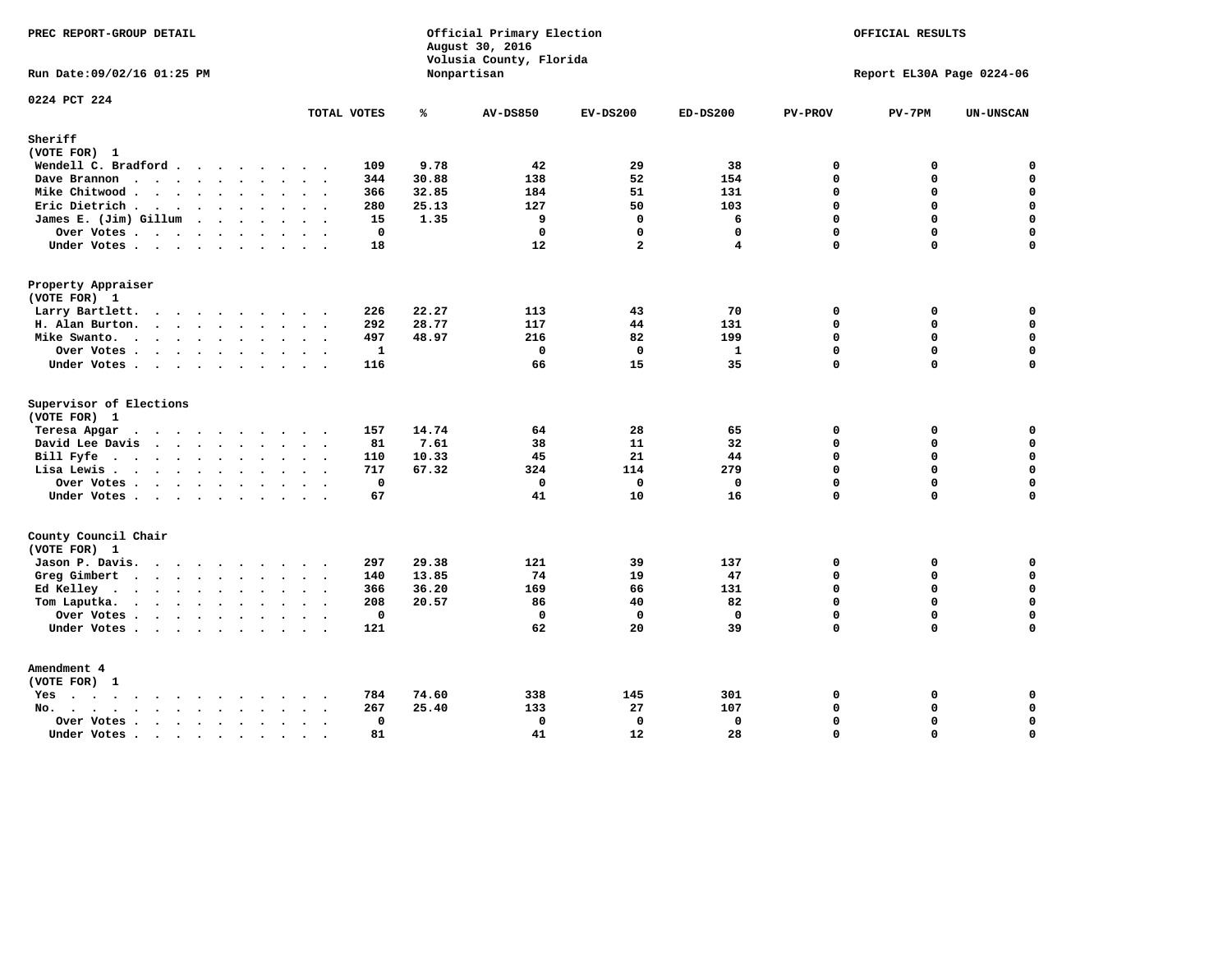| PREC REPORT-GROUP DETAIL        |  |             |                   | Official Primary Election<br>August 30, 2016 |            |            |                | OFFICIAL RESULTS          |                  |
|---------------------------------|--|-------------|-------------------|----------------------------------------------|------------|------------|----------------|---------------------------|------------------|
| Run Date:09/02/16 01:25 PM      |  |             | <b>STATISTICS</b> | Volusia County, Florida                      |            |            |                | Report EL30A Page 0301-01 |                  |
| 0301 PCT 301                    |  |             |                   |                                              |            |            |                |                           |                  |
|                                 |  | TOTAL VOTES | %ะ                | <b>AV-DS850</b>                              | $EV-DS200$ | $ED-DS200$ | <b>PV-PROV</b> | $PV-7PM$                  | <b>UN-UNSCAN</b> |
| REGISTERED VOTERS - TOTAL       |  | 4,024       |                   |                                              |            |            |                |                           |                  |
| REGISTERED VOTERS - Democratic  |  | 1,221       | 30.34             |                                              |            |            |                |                           |                  |
| REGISTERED VOTERS - Republican  |  | 1,443       | 35.86             |                                              |            |            |                |                           |                  |
| REGISTERED VOTERS - Libertarian |  | 17          | .42               |                                              |            |            |                |                           |                  |
| REGISTERED VOTERS - Nonpartisan |  | 1,343       |                   |                                              |            |            |                |                           |                  |
| BALLOTS CAST - TOTAL.           |  | 763         |                   | 340                                          | 55         | 368        |                |                           |                  |
| BALLOTS CAST - Democratic       |  | 248         | 32.50             | 122                                          | 24         | 102        |                |                           |                  |
| BALLOTS CAST - Republican       |  | 393         | 51.51             | 152                                          | 24         | 217        |                |                           |                  |
| BALLOTS CAST - Libertarian.     |  |             | .39               | 2                                            | 0          |            |                |                           |                  |
| BALLOTS CAST - Nonpartisan.     |  | 119         | 15.60             | 64                                           |            | 48         |                |                           | 0                |
| BALLOTS CAST - BLANK.           |  |             |                   | $\Omega$                                     |            | 0          | n              |                           |                  |
| VOTER TURNOUT - TOTAL           |  |             | 18.96             |                                              |            |            |                |                           |                  |
| VOTER TURNOUT - Democratic.     |  |             | 20.31             |                                              |            |            |                |                           |                  |
| VOTER TURNOUT - Republican.     |  |             | 27.23             |                                              |            |            |                |                           |                  |
| VOTER TURNOUT - Libertarian     |  |             | 17.65             |                                              |            |            |                |                           |                  |
| VOTER TURNOUT - BLANK           |  |             |                   |                                              |            |            |                |                           |                  |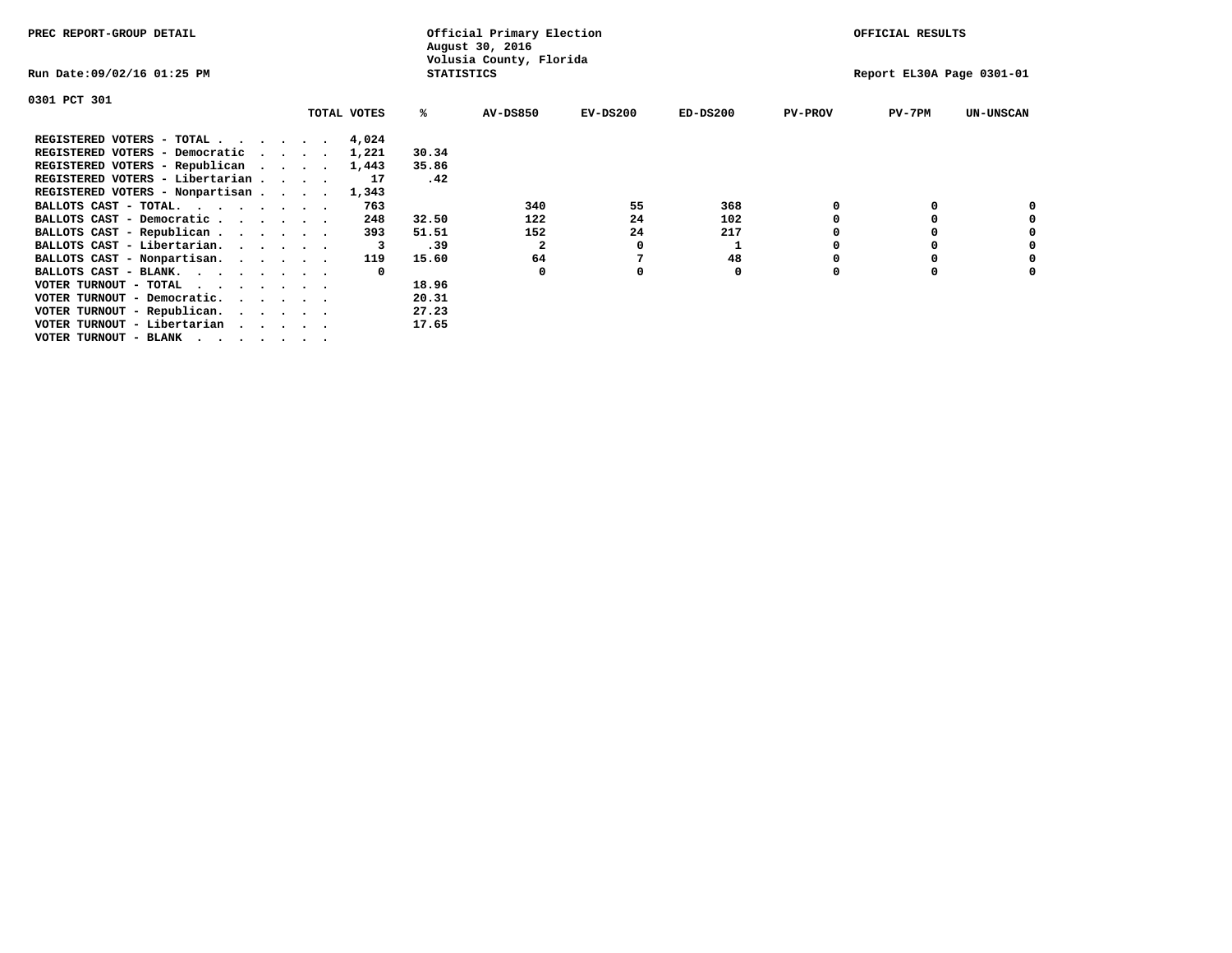| PREC REPORT-GROUP DETAIL<br>Run Date: 09/02/16 01:25 PM |             | Democratic | Official Primary Election<br>August 30, 2016<br>Volusia County, Florida | OFFICIAL RESULTS<br>Report EL30A Page 0301-02 |            |                |          |                  |
|---------------------------------------------------------|-------------|------------|-------------------------------------------------------------------------|-----------------------------------------------|------------|----------------|----------|------------------|
|                                                         |             |            |                                                                         |                                               |            |                |          |                  |
| 0301 PCT 301                                            | TOTAL VOTES | %ะ         | <b>AV-DS850</b>                                                         | $EV-DS200$                                    | $ED-DS200$ | <b>PV-PROV</b> | $PV-7PM$ | <b>UN-UNSCAN</b> |
| United States Senator<br>(VOTE FOR) 1                   |             |            |                                                                         |                                               |            |                |          |                  |
| Roque "Rocky" De La Fuente.                             | 14          | 5.79       |                                                                         | 3                                             | 4          | 0              |          |                  |
| Alan Grayson                                            | 65          | 26.86      | 36                                                                      | 6                                             | 23         | $\Omega$       | o        |                  |
| Pam Keith                                               | 46          | 19.01      | 18                                                                      | $\overline{a}$                                | 26         | O              | o        | o                |
| Reginald Luster                                         | $\Omega$    |            | $\mathbf 0$                                                             | $\Omega$                                      | 0          | 0              | 0        | 0                |
| Patrick Murphy.                                         | 117         | 48.35      | 58                                                                      | 13                                            | 46         | 0              | 0        | $\mathbf 0$      |
| Over Votes                                              | 0           |            | $\Omega$                                                                | $\Omega$                                      | 0          | O              | $\Omega$ | $\Omega$         |
| Under Votes                                             | 6           |            | 3                                                                       | 0                                             | 3          | $\Omega$       | $\Omega$ | $\Omega$         |
| Representative in Congress District 6<br>(VOTE FOR) 1   |             |            |                                                                         |                                               |            |                |          |                  |
| William (Bill) McCullough                               | 115         | 49.15      | 58                                                                      | 9                                             | 48         | O              | 0        |                  |
| Jay McGovern                                            | 46          | 19.66      | 20                                                                      | 5                                             | 21         | O              | o        | 0                |
| George Pappas.                                          | 26          | 11.11      | 12                                                                      |                                               | 11         | $\Omega$       | 0        | 0                |
| Dwayne L. Taylor                                        | 47          | 20.09      | 23                                                                      | 7                                             | 17         | $\Omega$       | $\Omega$ | $\mathbf 0$      |
| Over Votes                                              | 0           |            | $\Omega$                                                                | 0                                             | 0          | 0              | 0        | $\mathbf 0$      |
| Under Votes                                             | 14          |            | 9                                                                       | 0                                             | 5          | $\Omega$       | $\Omega$ | O                |
| State Representative District 26<br>(VOTE FOR) 1        |             |            |                                                                         |                                               |            |                |          |                  |
| Patrick Henry                                           | 131         | 57.96      | 63                                                                      | 14                                            | 54         | 0              |          |                  |
| Steve Miller                                            | 95          | 42.04      | 44                                                                      | 10                                            | 41         |                |          | 0                |
| Over Votes                                              | 0           |            | 0                                                                       | 0                                             | 0          |                | 0        | 0                |
| Under Votes.                                            | 22          |            | 15                                                                      | $\Omega$                                      |            |                |          | O                |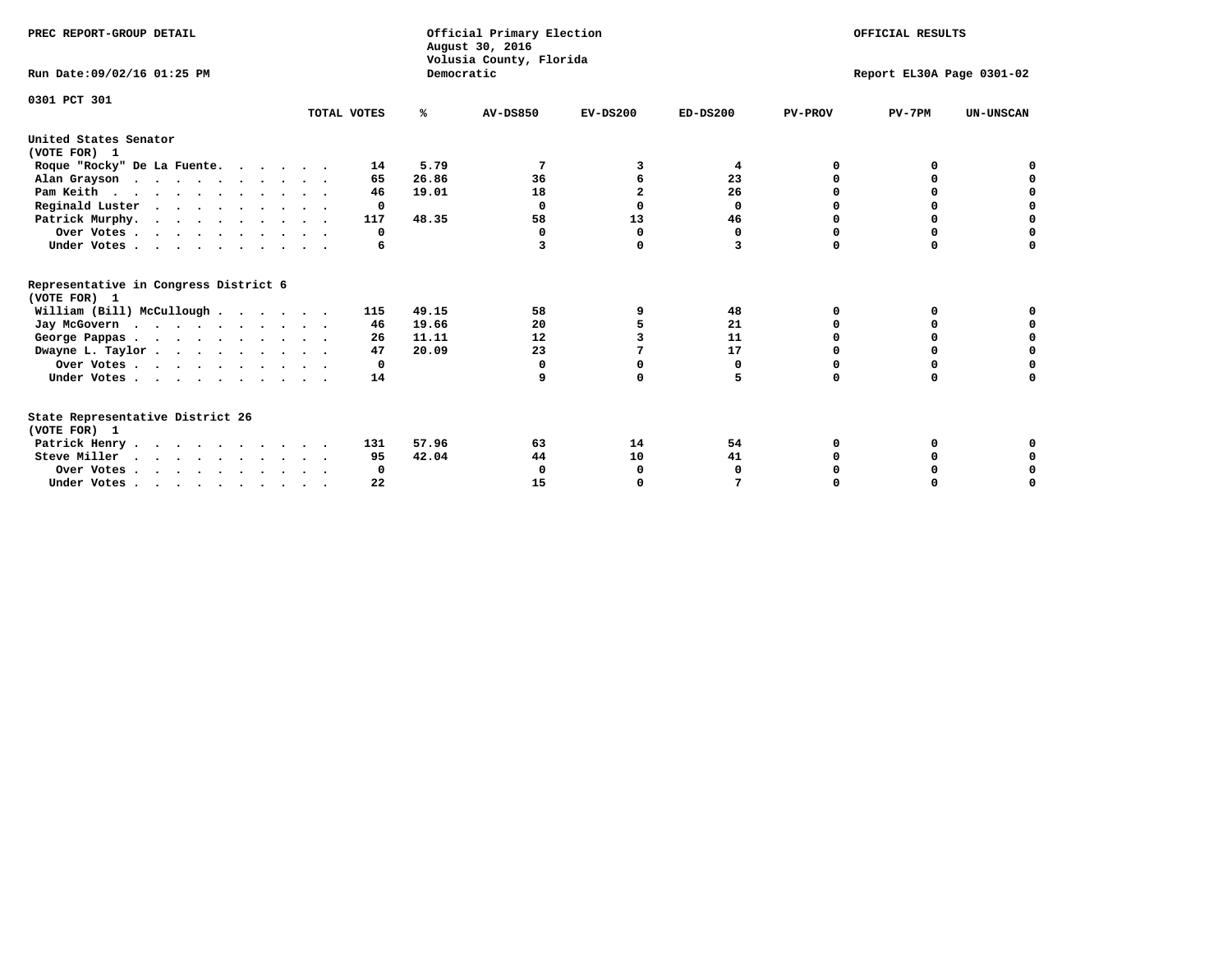| PREC REPORT-GROUP DETAIL<br>Run Date:09/02/16 01:25 PM                 |             | Republican | Official Primary Election<br>August 30, 2016<br>Volusia County, Florida | OFFICIAL RESULTS<br>Report EL30A Page 0301-03 |            |                |             |                  |
|------------------------------------------------------------------------|-------------|------------|-------------------------------------------------------------------------|-----------------------------------------------|------------|----------------|-------------|------------------|
| 0301 PCT 301                                                           |             |            |                                                                         |                                               |            |                |             |                  |
|                                                                        | TOTAL VOTES | ℁          | <b>AV-DS850</b>                                                         | $EV-DS200$                                    | $ED-DS200$ | <b>PV-PROV</b> | $PV-7PM$    | <b>UN-UNSCAN</b> |
| United States Senator<br>(VOTE FOR) 1                                  |             |            |                                                                         |                                               |            |                |             |                  |
| Carlos Beruff                                                          | 97          | 25.06      | 45                                                                      | 2                                             | 50         | 0              | 0           | 0                |
| Ernie Rivera<br>$\cdots$                                               | 10          | 2.58       | $\overline{\mathbf{2}}$                                                 | $\overline{\mathbf{2}}$                       | 6          | 0              | 0           | $\mathbf 0$      |
| Marco Rubio.                                                           | 254         | 65.63      | 92                                                                      | 20                                            | 142        | 0              | 0           | $\mathbf 0$      |
| Dwight Mark Anthony Young                                              | 26          | 6.72       | 10                                                                      | 0                                             | 16         | $\mathbf 0$    | $\mathbf 0$ | $\mathbf 0$      |
| Over Votes                                                             | 0           |            | $\mathbf 0$                                                             | 0                                             | 0          | $\mathbf 0$    | $\mathbf 0$ | $\mathbf 0$      |
| Under Votes                                                            | 6           |            | 3                                                                       | 0                                             | 3          | $\Omega$       | $\Omega$    | $\mathbf 0$      |
| Representative in Congress District 6<br>(VOTE FOR) 1                  |             |            |                                                                         |                                               |            |                |             |                  |
| Fred Costello                                                          | 116         | 31.52      | 44                                                                      | $\overline{\mathbf{2}}$                       | 70         | 0              | 0           | $\mathbf 0$      |
| Ron Desantis                                                           | 184         | 50.00      | 61                                                                      | 15                                            | 108        | 0              | 0           | $\mathbf 0$      |
| G. G. Galloway.                                                        | 68          | 18.48      | 33                                                                      | 6                                             | 29         | $\mathbf 0$    | $\mathbf 0$ | $\mathbf 0$      |
| Over Votes                                                             | 0           |            | $\Omega$                                                                | $\Omega$                                      | 0          | 0              | 0           | 0                |
| Under Votes                                                            | 25          |            | 14                                                                      | $\mathbf{1}$                                  | 10         | $\mathbf 0$    | $\Omega$    | $\mathbf 0$      |
| State Committeeman                                                     |             |            |                                                                         |                                               |            |                |             |                  |
| (VOTE FOR) 1                                                           |             |            |                                                                         |                                               |            |                |             |                  |
| Paul W. Deering                                                        | 233         | 71.47      | 85                                                                      | 11                                            | 137        | 0              | 0           | 0                |
| James Oddie.                                                           | 93          | 28.53      | 41                                                                      | 10                                            | 42         | 0              | 0           | $\mathbf 0$      |
| Over Votes                                                             | 0           |            | $\mathbf 0$                                                             | 0                                             | 0          | 0              | $\mathbf 0$ | $\mathbf 0$      |
| Under Votes                                                            | 67          |            | 26                                                                      | 3                                             | 38         | $\mathbf 0$    | $\mathbf 0$ | $\mathbf 0$      |
| State Committeewoman<br>(VOTE FOR) 1                                   |             |            |                                                                         |                                               |            |                |             |                  |
| Dana Christina Dougherty                                               | 180         | 53.57      | 66                                                                      | 10                                            | 104        | 0              | 0           | 0                |
| Marilyn C. Ford                                                        | 156         | 46.43      | 65                                                                      | 12                                            | 79         | 0              | 0           | 0                |
| Over Votes                                                             | $^{\circ}$  |            | $\mathbf 0$                                                             | 0                                             | 0          | $\mathbf 0$    | 0           | $\mathbf 0$      |
| Under Votes, $\cdot$ , $\cdot$ , $\cdot$ , $\cdot$ , $\cdot$ , $\cdot$ | 57          |            | 21                                                                      | $\overline{a}$                                | 34         | $\Omega$       | $\Omega$    | $\Omega$         |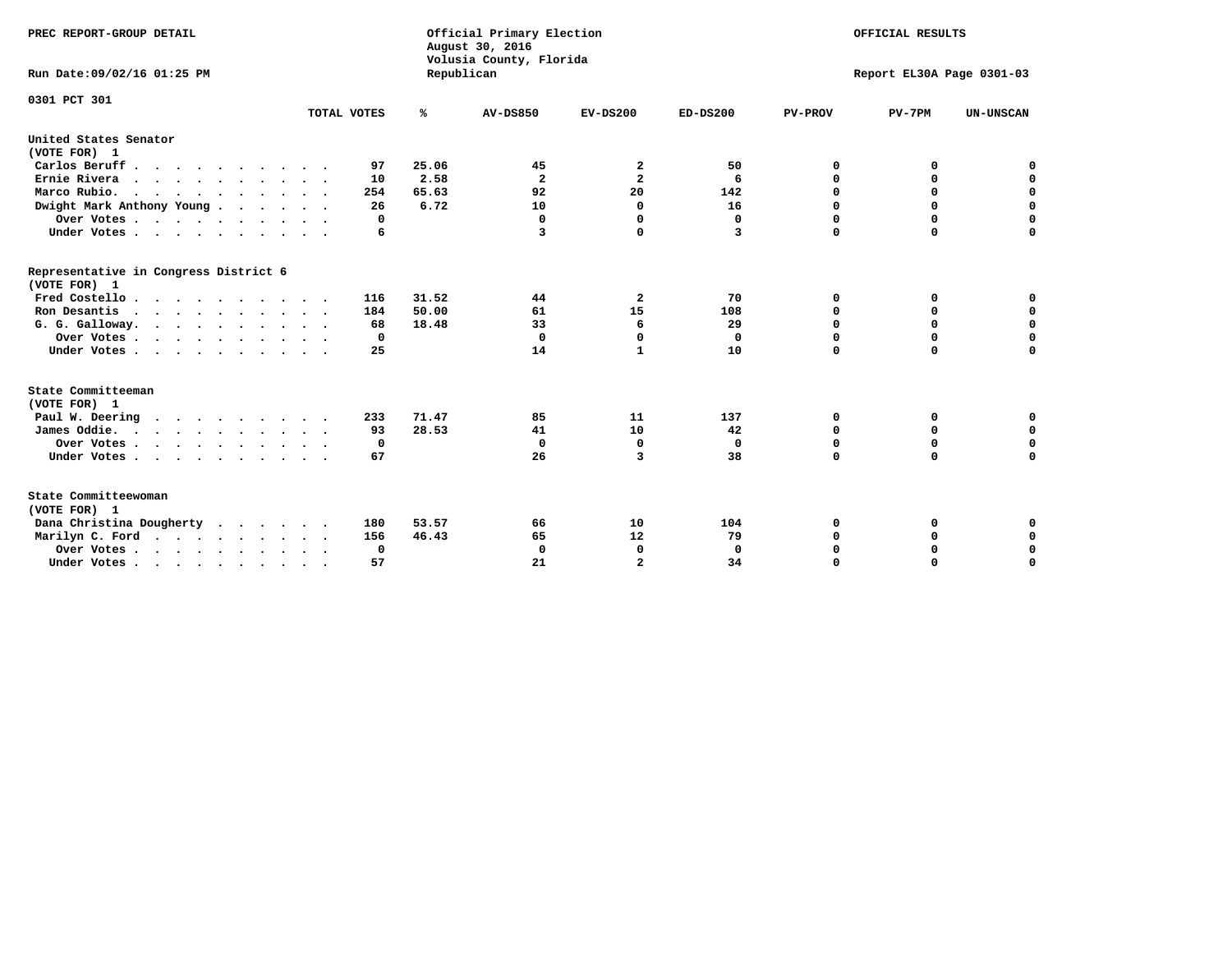| PREC REPORT-GROUP DETAIL<br>Run Date: 09/02/16 01:25 PM |  |  |  |  |  | Official Primary Election<br>August 30, 2016<br>Volusia County, Florida<br>Libertarian | OFFICIAL RESULTS<br>Report EL30A Page 0301-04 |       |          |            |            |                |          |                  |
|---------------------------------------------------------|--|--|--|--|--|----------------------------------------------------------------------------------------|-----------------------------------------------|-------|----------|------------|------------|----------------|----------|------------------|
|                                                         |  |  |  |  |  |                                                                                        |                                               |       |          |            |            |                |          |                  |
| 0301 PCT 301                                            |  |  |  |  |  |                                                                                        | TOTAL VOTES                                   | ℁     | AV-DS850 | $EV-DS200$ | $ED-DS200$ | <b>PV-PROV</b> | $PV-7PM$ | <b>UN-UNSCAN</b> |
| United States Senator<br>(VOTE FOR) 1                   |  |  |  |  |  |                                                                                        |                                               |       |          |            |            |                |          |                  |
| Augustus Invictus.                                      |  |  |  |  |  |                                                                                        |                                               | 33.33 |          | 0          | 0          |                |          | 0                |
| Paul Stanton<br>$\cdots$                                |  |  |  |  |  |                                                                                        |                                               | 66.67 |          | 0          |            |                |          | 0                |
| Over Votes                                              |  |  |  |  |  |                                                                                        | 0                                             |       |          | 0          |            |                |          | 0                |
| Under Votes                                             |  |  |  |  |  |                                                                                        | 0                                             |       |          | 0          |            |                |          | 0                |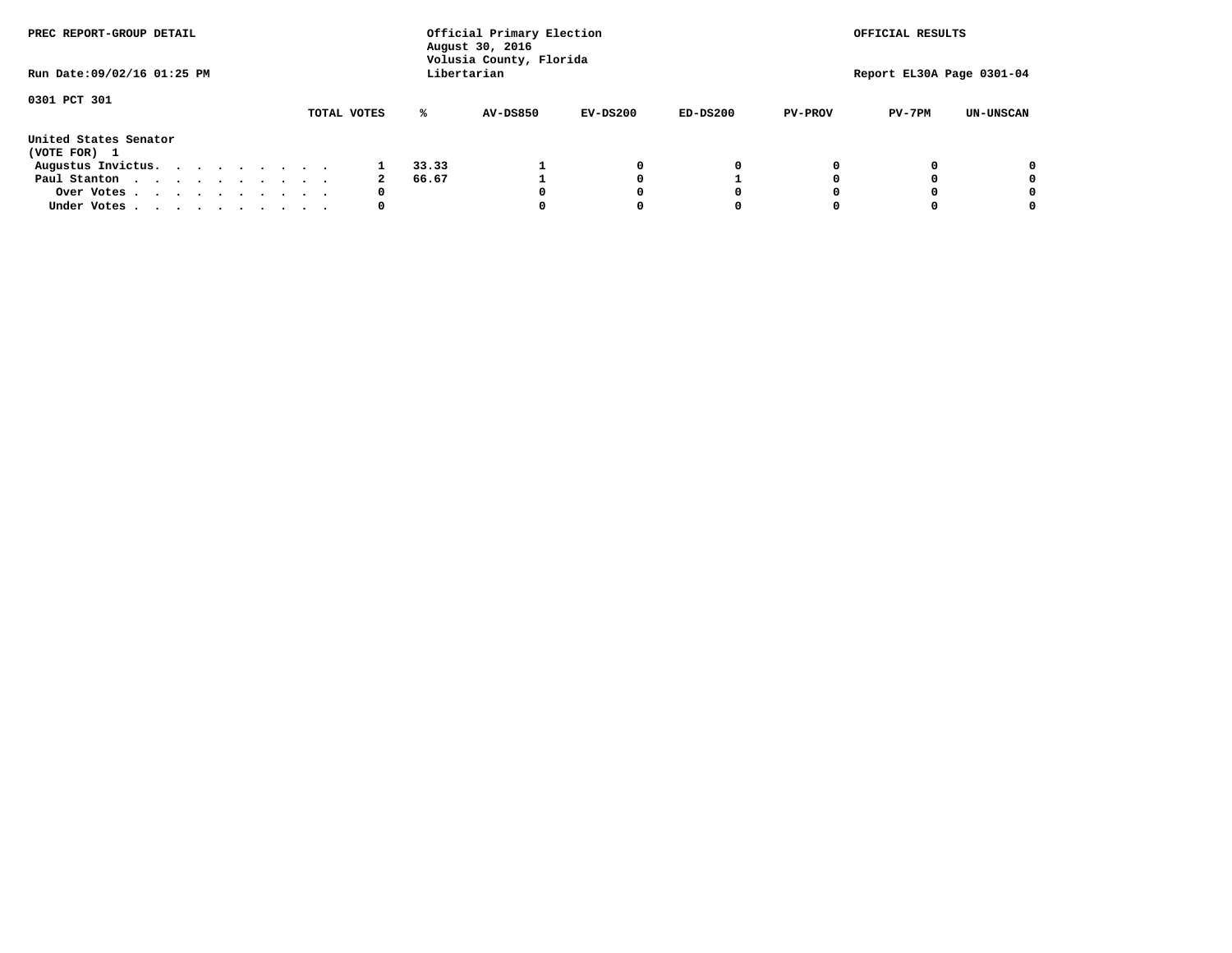| PREC REPORT-GROUP DETAIL                                                                                                                                                                                                                             |             |             | Official Primary Election<br>August 30, 2016<br>Volusia County, Florida | OFFICIAL RESULTS        |              |                |                           |                  |
|------------------------------------------------------------------------------------------------------------------------------------------------------------------------------------------------------------------------------------------------------|-------------|-------------|-------------------------------------------------------------------------|-------------------------|--------------|----------------|---------------------------|------------------|
| Run Date: 09/02/16 01:25 PM                                                                                                                                                                                                                          |             |             | Nonpartisan                                                             |                         |              |                | Report EL30A Page 0301-05 |                  |
| 0301 PCT 301                                                                                                                                                                                                                                         |             |             |                                                                         |                         |              |                |                           |                  |
|                                                                                                                                                                                                                                                      | TOTAL VOTES | ℁           | <b>AV-DS850</b>                                                         | $EV-DS200$              | $ED-DS200$   | <b>PV-PROV</b> | $PV-7PM$                  | <b>UN-UNSCAN</b> |
| Circuit Judge 7th Circuit Group 4<br>(VOTE FOR) 1                                                                                                                                                                                                    |             |             |                                                                         |                         |              |                |                           |                  |
| Chris France - WITHDRAWN                                                                                                                                                                                                                             | 137         | 20.66       | 52                                                                      | 8                       | 77           | 0              | 0                         | $\mathbf 0$      |
| Sebrina L. Slack                                                                                                                                                                                                                                     | 262         | 39.52       | 109                                                                     | 18                      | 135          | 0              | $\mathbf 0$               | $\mathbf 0$      |
| Stasia Warren                                                                                                                                                                                                                                        | 264         | 39.82       | 127                                                                     | 27                      | 110          | $\mathbf 0$    | $\mathbf 0$               | $\mathbf 0$      |
| Over Votes                                                                                                                                                                                                                                           |             | $\mathbf 0$ | $\mathbf 0$                                                             | $\mathbf 0$             | $\mathbf 0$  | 0              | $\mathbf 0$               | $\mathbf 0$      |
| Under Votes                                                                                                                                                                                                                                          | 100         |             | 52                                                                      | $\overline{a}$          | 46           | $\mathbf 0$    | $\mathbf 0$               | $\mathbf 0$      |
| Circuit Judge 7th Circuit Group 10<br>(VOTE FOR) 1                                                                                                                                                                                                   |             |             |                                                                         |                         |              |                |                           |                  |
| Malcolm Anthony                                                                                                                                                                                                                                      | 261         | 40.28       | 127                                                                     | 15                      | 119          | $\mathbf 0$    | 0                         | $\mathbf 0$      |
| Scott DuPont                                                                                                                                                                                                                                         | 387         | 59.72       | 154                                                                     | 36                      | 197          | $\mathbf 0$    | $\mathbf 0$               | $\mathbf 0$      |
| Over Votes<br>$\sim$ $\sim$                                                                                                                                                                                                                          |             | $\mathbf 0$ | $\Omega$                                                                | 0                       | 0            | $\mathbf 0$    | 0                         | $\mathbf 0$      |
| Under Votes                                                                                                                                                                                                                                          | 115         |             | 59                                                                      | $\overline{\mathbf{4}}$ | 52           | $\mathbf 0$    | $\mathbf 0$               | 0                |
| Circuit Judge 7th Circuit Group 13<br>(VOTE FOR) 1                                                                                                                                                                                                   |             |             |                                                                         |                         |              |                |                           |                  |
| David Hood.                                                                                                                                                                                                                                          | 299         | 44.43       | 121                                                                     | 26                      | 152          | $\mathbf 0$    | $\mathbf 0$               | $\mathbf 0$      |
| A. "Kathleen" McNeilly.<br>$\cdots$                                                                                                                                                                                                                  | 374         | 55.57       | 174                                                                     | 25                      | 175          | $\mathbf 0$    | $\mathbf 0$               | $\pmb{0}$        |
| Over Votes                                                                                                                                                                                                                                           |             | 0           | $\Omega$                                                                | 0                       | 0            | $\mathbf 0$    | $\mathbf 0$               | $\mathbf 0$      |
| Under Votes                                                                                                                                                                                                                                          |             | 90          | 45                                                                      | $\overline{\mathbf{4}}$ | 41           | $\mathbf 0$    | $\mathbf 0$               | 0                |
| Circuit Judge 7th Circuit Group 17<br>(VOTE FOR) 1                                                                                                                                                                                                   |             |             |                                                                         |                         |              |                |                           |                  |
| Linda L. Gaustad                                                                                                                                                                                                                                     | 339         | 51.36       | 157                                                                     | 24                      | 158          | 0              | 0                         | $\mathbf 0$      |
| Howard O. McGillin Jr                                                                                                                                                                                                                                | 321         | 48.64       | 133                                                                     | 26                      | 162          | $\mathbf 0$    | $\mathbf 0$               | $\mathbf 0$      |
| Over Votes                                                                                                                                                                                                                                           |             | $\mathbf 0$ | 0                                                                       | 0                       | 0            | $\mathbf 0$    | $\mathbf 0$               | 0                |
| Under Votes                                                                                                                                                                                                                                          | 103         |             | 50                                                                      | 5                       | 48           | $\mathbf 0$    | $\mathbf 0$               | $\mathbf 0$      |
| County Judge 7th Circuit Group 3<br>(VOTE FOR) 1                                                                                                                                                                                                     |             |             |                                                                         |                         |              |                |                           |                  |
| Heather Caeners<br>$\mathbf{r}$ , and a set of the set of the set of the set of the set of the set of the set of the set of the set of the set of the set of the set of the set of the set of the set of the set of the set of the set of the set of | 274         | 41.77       | 111                                                                     | 14                      | 149          | 0              | 0                         | 0                |
| Shirley A. Green                                                                                                                                                                                                                                     | 277         | 42.23       | 140                                                                     | 24                      | 113          | $\mathbf 0$    | $\mathbf 0$               | $\mathbf 0$      |
| Marla Rawnsley.                                                                                                                                                                                                                                      | 105         | 16.01       | 39                                                                      | 13                      | 53           | 0              | 0                         | $\mathbf 0$      |
| Over Votes<br>$\ddot{\phantom{1}}$<br>$\sim$                                                                                                                                                                                                         |             | 0           | $\Omega$                                                                | $\mathbf 0$             | $\mathbf{0}$ | 0              | $\mathbf 0$               | $\mathbf 0$      |
| Under Votes<br>$\bullet$                                                                                                                                                                                                                             | 107         |             | 50                                                                      | $\overline{\bf 4}$      | 53           | $\mathbf 0$    | $\mathbf 0$               | $\Omega$         |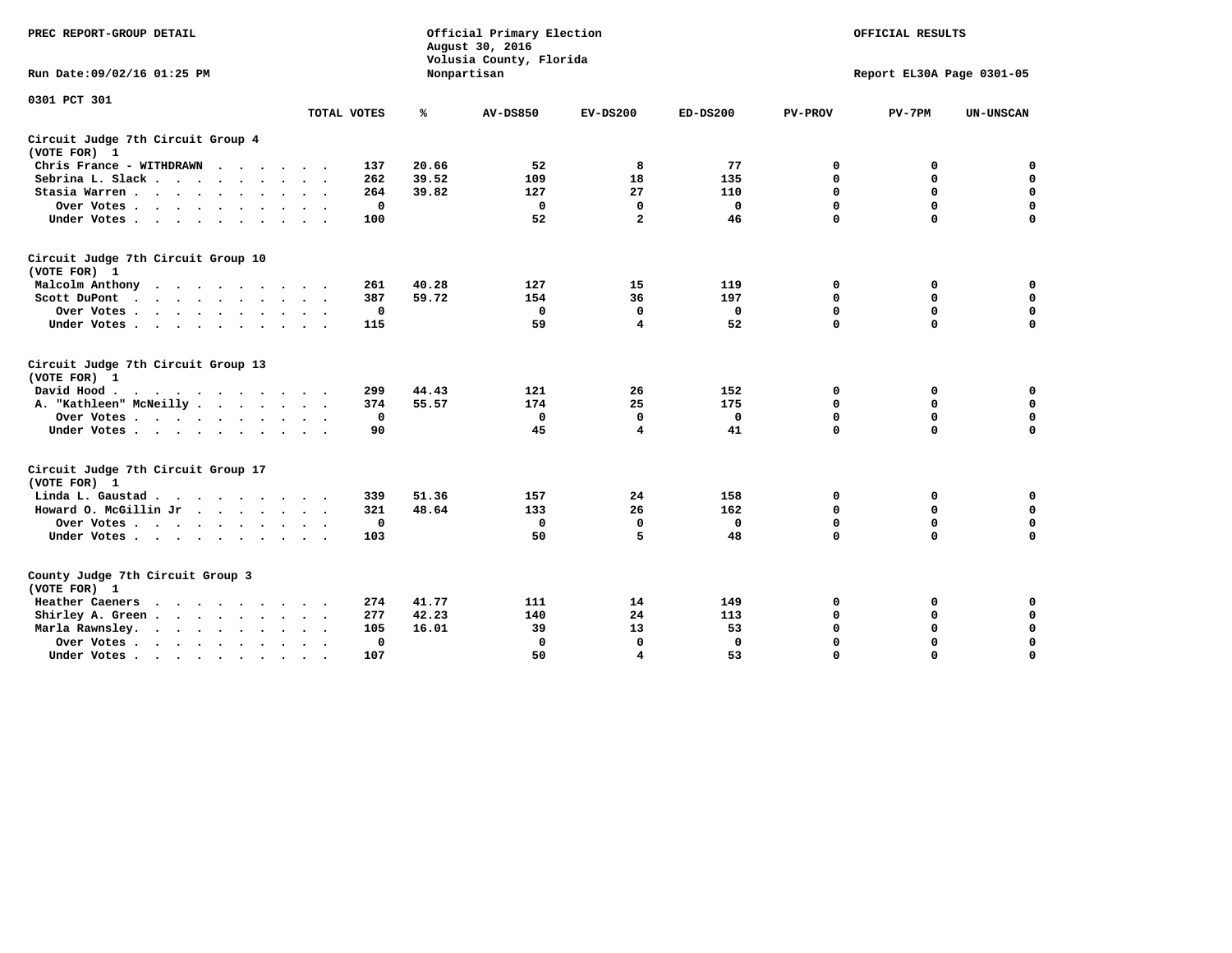| PREC REPORT-GROUP DETAIL                                                                                 |                                                        |       | Official Primary Election<br>August 30, 2016<br>Volusia County, Florida | OFFICIAL RESULTS        |              |                |                           |                  |
|----------------------------------------------------------------------------------------------------------|--------------------------------------------------------|-------|-------------------------------------------------------------------------|-------------------------|--------------|----------------|---------------------------|------------------|
| Run Date: 09/02/16 01:25 PM                                                                              |                                                        |       | Nonpartisan                                                             |                         |              |                | Report EL30A Page 0301-06 |                  |
| 0301 PCT 301                                                                                             | TOTAL VOTES                                            | ℁     | <b>AV-DS850</b>                                                         | $EV-DS200$              | $ED-DS200$   | <b>PV-PROV</b> | $PV-7PM$                  | <b>UN-UNSCAN</b> |
| Sheriff                                                                                                  |                                                        |       |                                                                         |                         |              |                |                           |                  |
| (VOTE FOR) 1                                                                                             |                                                        |       |                                                                         |                         |              |                |                           |                  |
| Wendell C. Bradford                                                                                      | 100                                                    | 13.32 | 45                                                                      | 10                      | 45           | 0              | 0                         | $\mathbf 0$      |
| Dave Brannon                                                                                             | 189                                                    | 25.17 | 72                                                                      | 18                      | 99           | $\Omega$       | 0                         | $\mathbf 0$      |
| Mike Chitwood                                                                                            | 300                                                    | 39.95 | 154                                                                     | 10                      | 136          | $\mathbf{0}$   | 0                         | $\mathbf 0$      |
| Eric Dietrich.                                                                                           | 144                                                    | 19.17 | 58                                                                      | 16                      | 70           | $\Omega$       | 0                         | $\mathbf 0$      |
| James E. (Jim) Gillum                                                                                    | 18                                                     | 2.40  | 5                                                                       | $\mathbf{1}$            | 12           | $\mathbf 0$    | 0                         | $\mathbf 0$      |
| Over Votes                                                                                               | $\mathbf 0$                                            |       | $\Omega$                                                                | $\Omega$                | $\Omega$     | $\Omega$       | $\Omega$                  | 0                |
| Under Votes                                                                                              | 12                                                     |       | 6                                                                       | 0                       | 6            | 0              | 0                         | $\Omega$         |
| Property Appraiser                                                                                       |                                                        |       |                                                                         |                         |              |                |                           |                  |
| (VOTE FOR) 1                                                                                             |                                                        |       |                                                                         |                         |              |                |                           |                  |
| Larry Bartlett.                                                                                          | 188                                                    | 27.69 | 95                                                                      | 14                      | 79           | $\mathbf{0}$   | 0                         | 0                |
| H. Alan Burton.                                                                                          | 202                                                    | 29.75 | 77                                                                      | 9                       | 116          | $\mathbf 0$    | 0                         | $\mathbf 0$      |
| Mike Swanto.                                                                                             | 289                                                    | 42.56 | 117                                                                     | 31                      | 141          | $\mathbf 0$    | 0                         | $\mathbf 0$      |
| Over Votes                                                                                               | $\mathbf{0}$                                           |       | $\Omega$                                                                | $\mathbf{0}$            | $\mathbf{0}$ | $\mathbf{0}$   | 0                         | 0                |
| Under Votes                                                                                              | 84                                                     |       | 51                                                                      | $\mathbf{1}$            | 32           | $\Omega$       | $\Omega$                  | $\mathbf 0$      |
| Supervisor of Elections                                                                                  |                                                        |       |                                                                         |                         |              |                |                           |                  |
| (VOTE FOR) 1                                                                                             |                                                        |       |                                                                         |                         |              |                |                           |                  |
| Teresa Apgar                                                                                             | 122                                                    | 17.23 | 53                                                                      | 10                      | 59           | $\mathbf 0$    | 0                         | $\mathbf 0$      |
| David Lee Davis                                                                                          | 64                                                     | 9.04  | 26                                                                      | 6                       | 32           | $\Omega$       | 0                         | $\mathbf 0$      |
| Bill Fyfe.                                                                                               | 69                                                     | 9.75  | 16                                                                      | 13                      | 40           | $\mathbf{0}$   | 0                         | $\mathbf 0$      |
| Lisa Lewis                                                                                               | 453                                                    | 63.98 | 215                                                                     | 24                      | 214          | $\Omega$       | $\Omega$                  | $\mathbf 0$      |
| Over Votes                                                                                               | $\mathbf 0$                                            |       | $\mathbf 0$                                                             | $\mathbf 0$             | $\mathbf 0$  | $\mathbf 0$    | 0                         | $\mathbf 0$      |
| Under Votes                                                                                              | 55                                                     |       | 30                                                                      | $\mathbf{z}$            | 23           | $\Omega$       | $\Omega$                  | $\mathbf 0$      |
| County Council Chair                                                                                     |                                                        |       |                                                                         |                         |              |                |                           |                  |
| (VOTE FOR) 1                                                                                             |                                                        |       |                                                                         |                         |              |                |                           |                  |
| Jason P. Davis.                                                                                          | 158                                                    | 23.00 | 76                                                                      | 7                       | 75           | 0              | 0                         | 0                |
| Greg Gimbert<br>$\mathbf{r}$ , and $\mathbf{r}$ , and $\mathbf{r}$ , and $\mathbf{r}$ , and $\mathbf{r}$ | 96                                                     | 13.97 | 41                                                                      | 10                      | 45           | $\Omega$       | $\Omega$                  | $\mathbf 0$      |
| Ed Kelley $\cdots$                                                                                       | 218                                                    | 31.73 | 86                                                                      | 18                      | 114          | $\mathbf 0$    | 0                         | $\mathbf 0$      |
| Tom Laputka.                                                                                             | 215                                                    | 31.30 | 93                                                                      | 16                      | 106          | $\mathbf 0$    | 0                         | $\mathbf 0$      |
| Over Votes                                                                                               | 0                                                      |       | $\Omega$                                                                | 0                       | $\mathbf 0$  | $\mathbf 0$    | 0                         | $\mathbf 0$      |
| Under Votes                                                                                              | 76                                                     |       | 44                                                                      | $\overline{\mathbf{4}}$ | 28           | $\Omega$       | $\Omega$                  | $\mathbf 0$      |
| Amendment 4                                                                                              |                                                        |       |                                                                         |                         |              |                |                           |                  |
| (VOTE FOR) 1                                                                                             |                                                        |       |                                                                         |                         |              |                |                           |                  |
| $Yes \cdot \cdot \cdot \cdot \cdot \cdot \cdot \cdot \cdot$                                              | 523<br>$\sim$ $\sim$<br>$\sim$                         | 74.29 | 229                                                                     | 36                      | 258          | 0              | 0                         | 0                |
| No.                                                                                                      | 181                                                    | 25.71 | 78                                                                      | 17                      | 86           | $\Omega$       | 0                         | $\mathbf 0$      |
| Over Votes<br>$\ddot{\phantom{0}}$                                                                       | $\mathbf{1}$<br>$\sim$                                 |       | $\mathbf{1}$                                                            | $\mathbf 0$             | $\mathbf 0$  | $\mathbf 0$    | 0                         | 0                |
| Under Votes<br>$\ddot{\phantom{1}}$                                                                      | 58<br>$\ddot{\phantom{a}}$<br>$\overline{\phantom{a}}$ |       | 32                                                                      | $\mathbf{z}$            | 24           | $\Omega$       | $\mathbf 0$               | $\mathbf 0$      |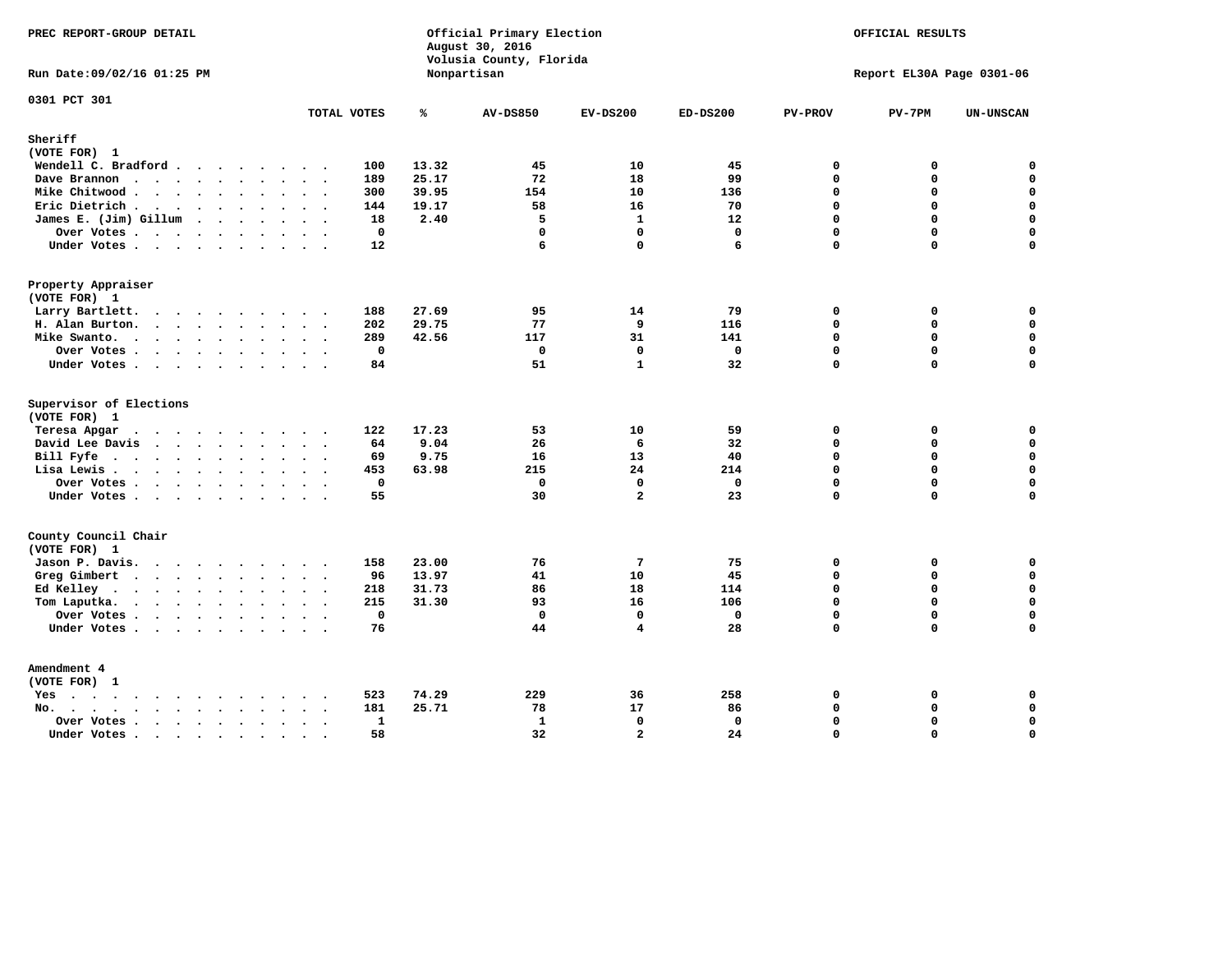| PREC REPORT-GROUP DETAIL                                                                                                                 |  |             |                   | Official Primary Election<br>August 30, 2016 |            |            |                | OFFICIAL RESULTS          |                  |
|------------------------------------------------------------------------------------------------------------------------------------------|--|-------------|-------------------|----------------------------------------------|------------|------------|----------------|---------------------------|------------------|
| Run Date:09/02/16 01:25 PM                                                                                                               |  |             | <b>STATISTICS</b> | Volusia County, Florida                      |            |            |                | Report EL30A Page 0303-01 |                  |
| 0303 PCT 303                                                                                                                             |  |             |                   |                                              |            |            |                |                           |                  |
|                                                                                                                                          |  | TOTAL VOTES | %ะ                | <b>AV-DS850</b>                              | $EV-DS200$ | $ED-DS200$ | <b>PV-PROV</b> | $PV-7PM$                  | <b>UN-UNSCAN</b> |
| REGISTERED VOTERS - TOTAL                                                                                                                |  | 3,085       |                   |                                              |            |            |                |                           |                  |
| REGISTERED VOTERS - Democratic<br>$\cdot$                                                                                                |  | 979         | 31.73             |                                              |            |            |                |                           |                  |
| REGISTERED VOTERS - Republican                                                                                                           |  | 1,194       | 38.70             |                                              |            |            |                |                           |                  |
| REGISTERED VOTERS - Libertarian                                                                                                          |  | 9           | .29               |                                              |            |            |                |                           |                  |
| REGISTERED VOTERS - Nonpartisan                                                                                                          |  | 903         |                   |                                              |            |            |                |                           |                  |
| BALLOTS CAST - TOTAL.                                                                                                                    |  | 953         |                   | 477                                          | 45         | 431        |                |                           |                  |
| BALLOTS CAST - Democratic                                                                                                                |  | 299         | 31.37             | 151                                          | 16         | 132        |                |                           |                  |
| BALLOTS CAST - Republican                                                                                                                |  | 504         | 52.89             | 254                                          | 22         | 228        |                |                           |                  |
| BALLOTS CAST - Libertarian.                                                                                                              |  |             | .52               |                                              |            | 4          |                |                           |                  |
| BALLOTS CAST - Nonpartisan.                                                                                                              |  | 145         | 15.22             | 71                                           |            | 67         |                |                           | 0                |
| BALLOTS CAST - BLANK.                                                                                                                    |  |             | .10               | 0                                            | o          |            | O              | $\Omega$                  |                  |
| VOTER TURNOUT - TOTAL<br>the contract of the contract of the contract of the contract of the contract of the contract of the contract of |  |             | 30.89             |                                              |            |            |                |                           |                  |
| VOTER TURNOUT - Democratic.                                                                                                              |  |             | 30.54             |                                              |            |            |                |                           |                  |
| VOTER TURNOUT - Republican.                                                                                                              |  |             | 42.21             |                                              |            |            |                |                           |                  |
| VOTER TURNOUT - Libertarian                                                                                                              |  |             | 55.56             |                                              |            |            |                |                           |                  |
| VOTER TURNOUT - BLANK<br>the contract of the contract of the contract of the contract of the contract of the contract of the contract of |  |             | .03               |                                              |            |            |                |                           |                  |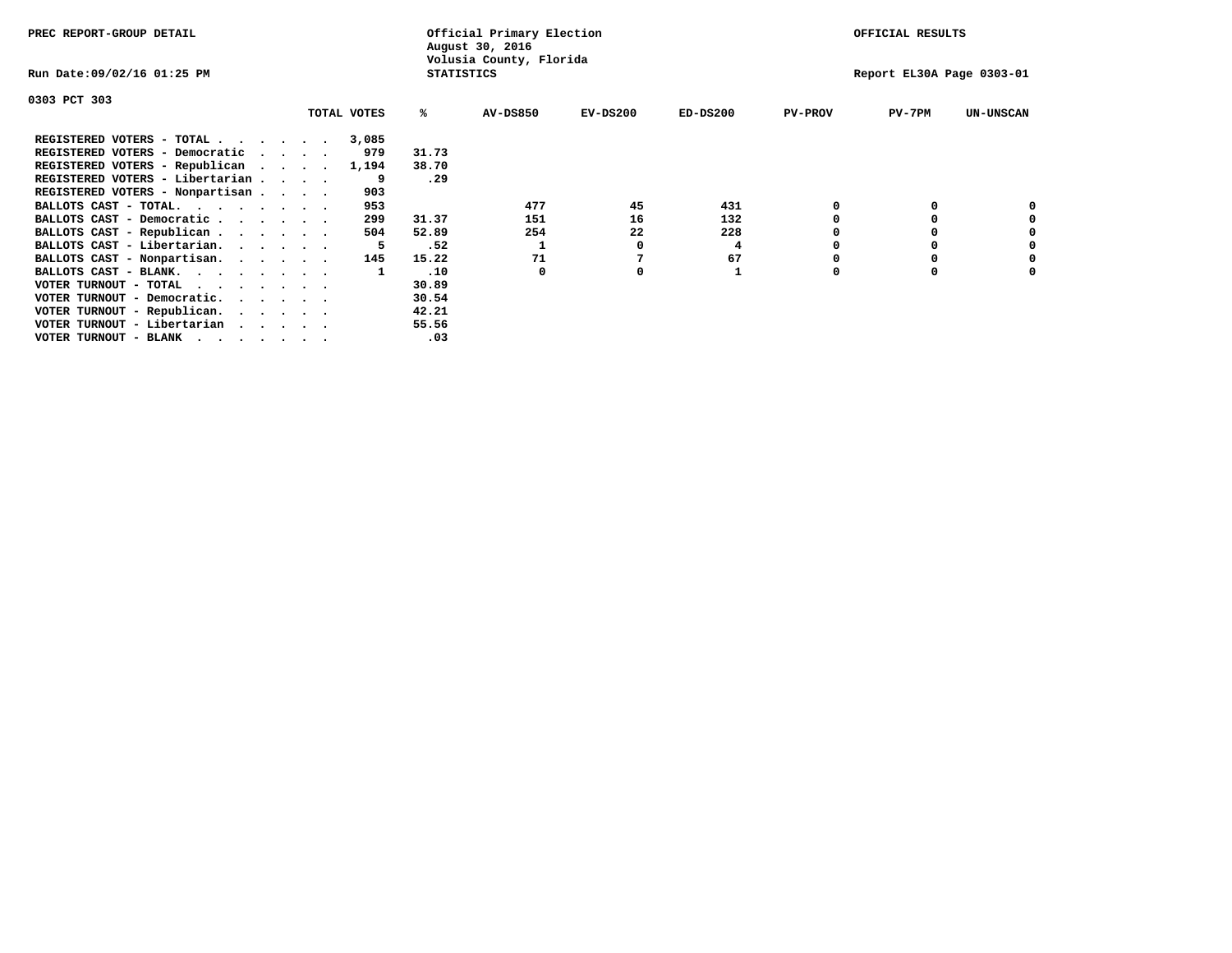| PREC REPORT-GROUP DETAIL<br>Run Date: 09/02/16 01:25 PM |             | Democratic | Official Primary Election<br>August 30, 2016<br>Volusia County, Florida | OFFICIAL RESULTS<br>Report EL30A Page 0303-02 |              |                |              |                  |
|---------------------------------------------------------|-------------|------------|-------------------------------------------------------------------------|-----------------------------------------------|--------------|----------------|--------------|------------------|
|                                                         |             |            |                                                                         |                                               |              |                |              |                  |
| 0303 PCT 303                                            | TOTAL VOTES | %ะ         | <b>AV-DS850</b>                                                         | $EV-DS200$                                    | $ED-DS200$   | <b>PV-PROV</b> | $PV-7PM$     | <b>UN-UNSCAN</b> |
| United States Senator<br>(VOTE FOR) 1                   |             |            |                                                                         |                                               |              |                |              |                  |
| Roque "Rocky" De La Fuente.                             | 12          | 4.23       | 7                                                                       | o                                             | 5            | O              | <sup>0</sup> |                  |
| Alan Grayson                                            | 68          | 23.94      | 34                                                                      | 1                                             | 33           | $\Omega$       | O            |                  |
| Pam Keith                                               | 43          | 15.14      | 17                                                                      | 4                                             | 22           | O              | 0            | o                |
| Reginald Luster                                         | 2           | .70        | 1                                                                       | 0                                             | $\mathbf{1}$ | O              | 0            | $\mathbf 0$      |
| Patrick Murphy.                                         | 159         | 55.99      | 85                                                                      | 11                                            | 63           | O              | 0            | $\mathbf 0$      |
| Over Votes                                              | 0           |            | $\Omega$                                                                | $\Omega$                                      | 0            | $\Omega$       | $\Omega$     | $\Omega$         |
| Under Votes                                             | 15          |            | 7                                                                       | 0                                             | 8            | $\Omega$       | $\Omega$     | 0                |
| Representative in Congress District 6                   |             |            |                                                                         |                                               |              |                |              |                  |
| (VOTE FOR) 1                                            |             |            |                                                                         |                                               |              |                |              |                  |
| William (Bill) McCullough                               | 117         | 43.66      | 53                                                                      | 11                                            | 53           | O              | 0            |                  |
| Jay McGovern                                            | 57          | 21.27      | 35                                                                      | $\Omega$                                      | 22           | O              | $\Omega$     | 0                |
| George Pappas                                           | 48          | 17.91      | 28                                                                      |                                               | 19           | $\Omega$       | 0            | $\mathbf 0$      |
| Dwayne L. Taylor                                        | 46          | 17.16      | 22                                                                      | 4                                             | 20           | 0              | 0            | $\mathbf 0$      |
| Over Votes                                              | 0           |            | $\mathbf 0$                                                             | 0                                             | 0            | 0              | 0            | 0                |
| Under Votes                                             | 31          |            | 13                                                                      | 0                                             | 18           | $\Omega$       | 0            | O                |
| State Representative District 26<br>(VOTE FOR) 1        |             |            |                                                                         |                                               |              |                |              |                  |
| Patrick Henry                                           | 83          | 53.55      | 44                                                                      | 9                                             | 30           | 0              | 0            |                  |
| Steve Miller                                            | 72          | 46.45      | 40                                                                      |                                               | 27           |                |              | 0                |
| Over Votes                                              | 0           |            | O                                                                       | O                                             | 0            |                | 0            | 0                |
| Under Votes.                                            | 15          |            |                                                                         |                                               | 10           | $\Omega$       |              | O                |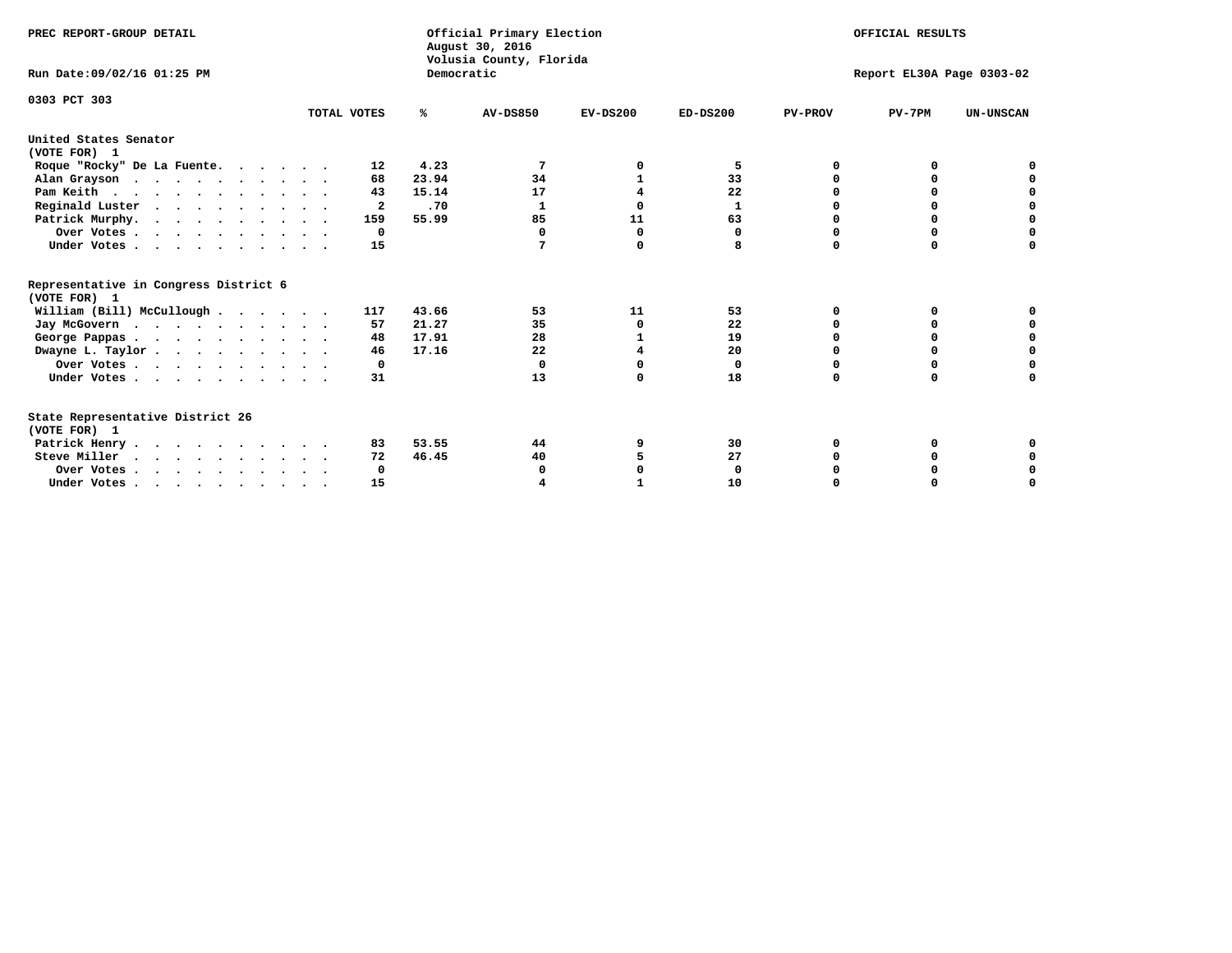| PREC REPORT-GROUP DETAIL<br>Run Date:09/02/16 01:25 PM |             | Republican | Official Primary Election<br>August 30, 2016<br>Volusia County, Florida | OFFICIAL RESULTS<br>Report EL30A Page 0303-03 |              |                |             |                  |
|--------------------------------------------------------|-------------|------------|-------------------------------------------------------------------------|-----------------------------------------------|--------------|----------------|-------------|------------------|
|                                                        |             |            |                                                                         |                                               |              |                |             |                  |
| 0303 PCT 303                                           | TOTAL VOTES | ℁          | <b>AV-DS850</b>                                                         | $EV-DS200$                                    | $ED-DS200$   | <b>PV-PROV</b> | $PV-7PM$    | <b>UN-UNSCAN</b> |
| United States Senator                                  |             |            |                                                                         |                                               |              |                |             |                  |
| (VOTE FOR) 1                                           | 99          | 20.33      |                                                                         |                                               |              | 0              | 0           |                  |
| Carlos Beruff<br>Ernie Rivera                          | 9           | 1.85       | 49<br>3                                                                 | 5<br>$\mathbf{1}$                             | 45<br>5      | 0              | 0           | 0<br>$\mathbf 0$ |
| $\cdots$<br>Marco Rubio.                               | 349         | 71.66      | 179                                                                     | 12                                            | 158          | 0              | 0           | $\mathbf 0$      |
| Dwight Mark Anthony Young                              | 30          | 6.16       | 14                                                                      | 4                                             | 12           | $\mathbf 0$    | $\mathbf 0$ | $\mathbf 0$      |
|                                                        | 0           |            | 0                                                                       | $\Omega$                                      | 0            | $\mathbf 0$    | $\mathbf 0$ | $\mathbf 0$      |
| Over Votes<br>Under Votes                              | 17          |            | 9                                                                       | $\Omega$                                      | 8            | $\Omega$       | $\Omega$    | $\mathbf 0$      |
|                                                        |             |            |                                                                         |                                               |              |                |             |                  |
| Representative in Congress District 6<br>(VOTE FOR) 1  |             |            |                                                                         |                                               |              |                |             |                  |
| Fred Costello                                          | 146         | 31.67      | 78                                                                      | 8                                             | 60           | 0              | 0           | $\mathbf 0$      |
| Ron Desantis                                           | 240         | 52.06      | 109                                                                     | 11                                            | 120          | 0              | 0           | $\mathbf 0$      |
| G. G. Galloway.                                        | 75          | 16.27      | 46                                                                      | 3                                             | 26           | $\mathbf 0$    | $\mathbf 0$ | $\mathbf 0$      |
| Over Votes                                             | 1           |            | 1                                                                       | $\Omega$                                      | 0            | $\mathbf 0$    | 0           | 0                |
| Under Votes                                            | 42          |            | 20                                                                      | 0                                             | 22           | $\mathbf 0$    | $\Omega$    | $\mathbf 0$      |
| State Committeeman                                     |             |            |                                                                         |                                               |              |                |             |                  |
| (VOTE FOR) 1<br>Paul W. Deering                        | 268         | 73.22      | 145                                                                     | 12                                            | 111          | 0              | 0           | 0                |
| James Oddie.                                           | 98          | 26.78      | 45                                                                      | 8                                             | 45           | 0              | 0           | $\mathbf 0$      |
| Over Votes                                             | 0           |            | 0                                                                       | $\mathbf 0$                                   | 0            | 0              | $\mathbf 0$ | $\mathbf 0$      |
| Under Votes                                            | 138         |            | 64                                                                      | $\overline{\mathbf{2}}$                       | 72           | $\Omega$       | $\Omega$    | $\mathbf 0$      |
|                                                        |             |            |                                                                         |                                               |              |                |             |                  |
| State Committeewoman<br>(VOTE FOR) 1                   |             |            |                                                                         |                                               |              |                |             |                  |
| Dana Christina Dougherty<br>.                          | 171         | 44.42      | 91                                                                      | 9                                             | 71           | 0              | 0           | 0                |
| Marilyn C. Ford                                        | 214         | 55.58      | 105                                                                     | 11                                            | 98           | 0              | 0           | 0                |
| Over Votes                                             | 0           |            | 0                                                                       | 0                                             | $\mathbf{0}$ | 0              | 0           | $\mathbf 0$      |
| Under Votes, , , , , , , , , ,                         | 119         |            | 58                                                                      | $\overline{a}$                                | 59           | $\Omega$       | $\Omega$    | $\Omega$         |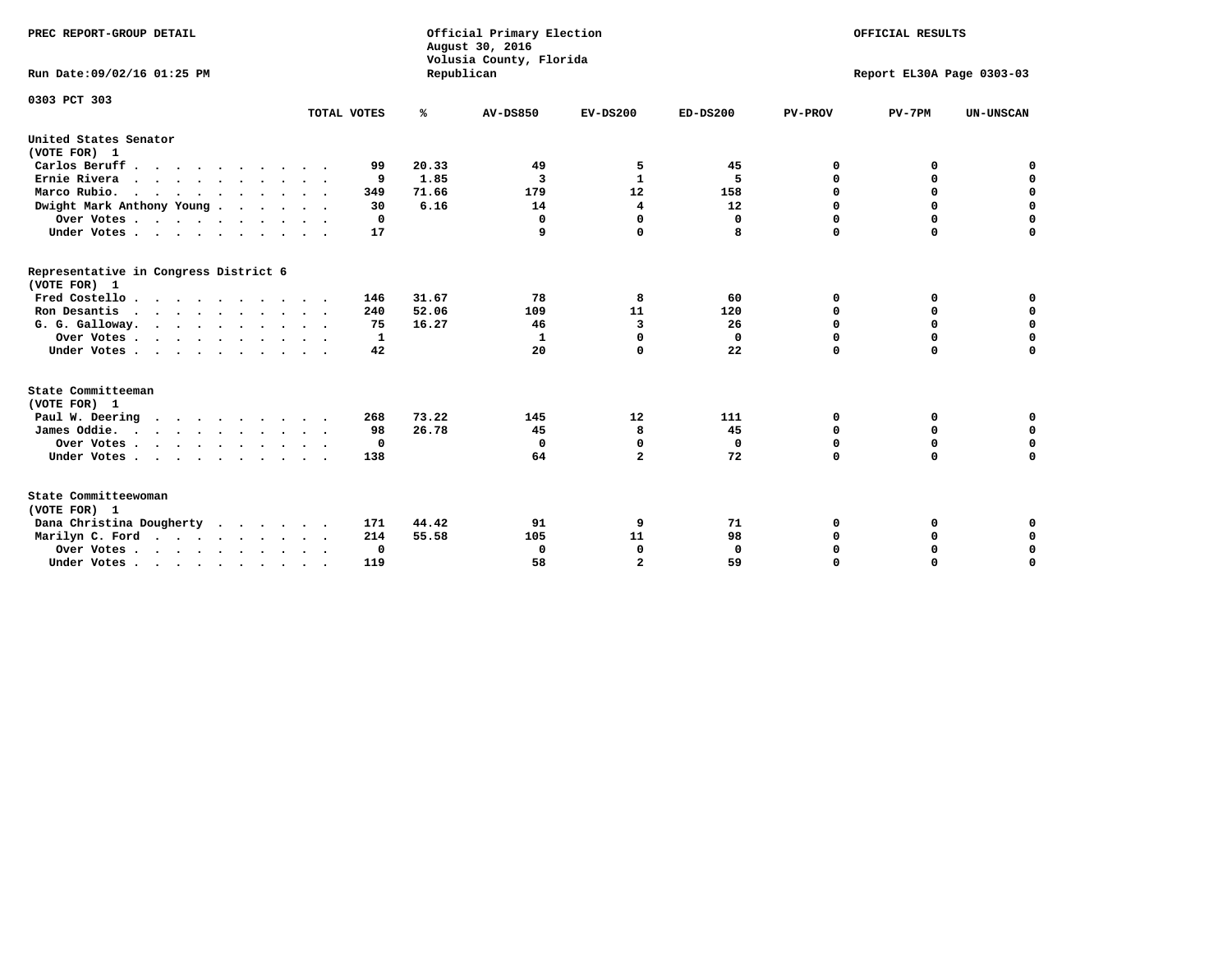| PREC REPORT-GROUP DETAIL              |  |  | Official Primary Election<br>August 30, 2016<br>Volusia County, Florida |  |             |       |                 |            | OFFICIAL RESULTS |                |                           |                  |
|---------------------------------------|--|--|-------------------------------------------------------------------------|--|-------------|-------|-----------------|------------|------------------|----------------|---------------------------|------------------|
| Run Date: 09/02/16 01:25 PM           |  |  |                                                                         |  |             |       | Libertarian     |            |                  |                | Report EL30A Page 0303-04 |                  |
| 0303 PCT 303                          |  |  |                                                                         |  | TOTAL VOTES | ℁     | <b>AV-DS850</b> | $EV-DS200$ | $ED-DS200$       | <b>PV-PROV</b> | $PV-7PM$                  | <b>UN-UNSCAN</b> |
| United States Senator<br>(VOTE FOR) 1 |  |  |                                                                         |  |             |       |                 |            |                  |                |                           |                  |
| Augustus Invictus.                    |  |  |                                                                         |  |             | 40.00 |                 | 0          | 2                |                |                           | 0                |
| Paul Stanton                          |  |  |                                                                         |  |             | 60.00 |                 |            |                  |                |                           | 0                |
| Over Votes                            |  |  |                                                                         |  | 0           |       |                 | O          | O                |                |                           | 0                |
| Under Votes                           |  |  |                                                                         |  | 0           |       |                 |            |                  |                |                           | 0                |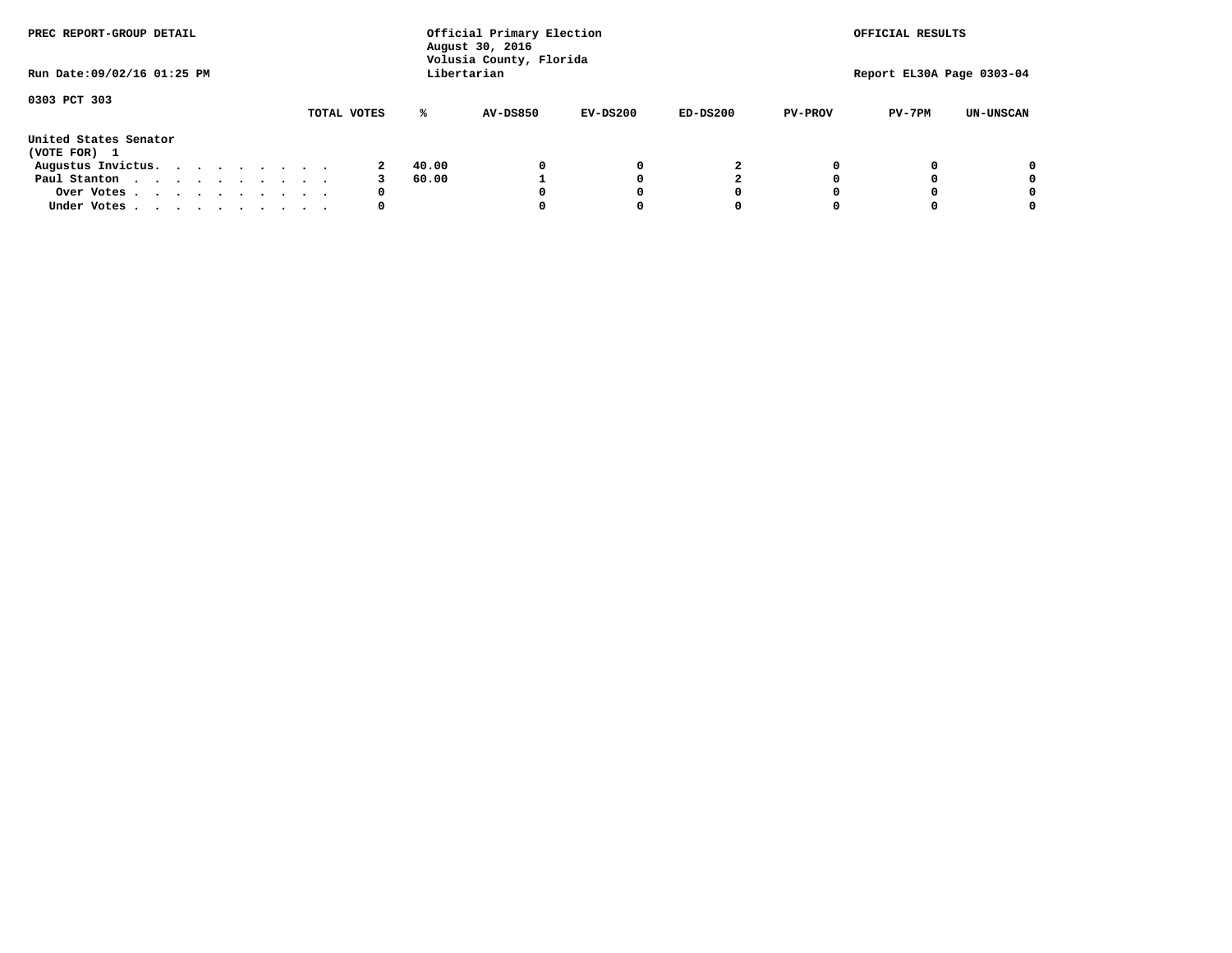| PREC REPORT-GROUP DETAIL                                                                                                           |             |       | Official Primary Election<br>August 30, 2016<br>Volusia County, Florida | OFFICIAL RESULTS |              |                |                           |                  |
|------------------------------------------------------------------------------------------------------------------------------------|-------------|-------|-------------------------------------------------------------------------|------------------|--------------|----------------|---------------------------|------------------|
| Run Date: 09/02/16 01:25 PM                                                                                                        |             |       | Nonpartisan                                                             |                  |              |                | Report EL30A Page 0303-05 |                  |
| 0303 PCT 303                                                                                                                       | TOTAL VOTES | ℁     | <b>AV-DS850</b>                                                         | $EV-DS200$       | $ED-DS200$   | <b>PV-PROV</b> | $PV-7PM$                  | <b>UN-UNSCAN</b> |
|                                                                                                                                    |             |       |                                                                         |                  |              |                |                           |                  |
| Circuit Judge 7th Circuit Group 4<br>(VOTE FOR) 1                                                                                  |             |       |                                                                         |                  |              |                |                           |                  |
| Chris France - WITHDRAWN<br>.                                                                                                      | 140         | 17.57 | 70                                                                      | 9                | 61           | 0              | 0                         | 0                |
| Sebrina L. Slack                                                                                                                   | 294         | 36.89 | 153                                                                     | 21               | 120          | 0              | $\mathbf 0$               | $\mathbf 0$      |
| Stasia Warren                                                                                                                      | 363         | 45.55 | 175                                                                     | 11               | 177          | $\mathbf 0$    | 0                         | $\mathbf 0$      |
| Over Votes                                                                                                                         | $\mathbf 0$ |       | $\mathbf 0$                                                             | 0                | 0            | 0              | $\mathbf 0$               | $\mathbf 0$      |
| Under Votes                                                                                                                        | 156         |       | 79                                                                      | 4                | 73           | $\mathbf 0$    | $\Omega$                  | $\mathbf 0$      |
| Circuit Judge 7th Circuit Group 10<br>(VOTE FOR) 1                                                                                 |             |       |                                                                         |                  |              |                |                           |                  |
| Malcolm Anthony<br>.                                                                                                               | 305         | 39.71 | 164                                                                     | 9                | 132          | 0              | 0                         | $\mathbf 0$      |
| Scott DuPont                                                                                                                       | 463         | 60.29 | 227                                                                     | 32               | 204          | 0              | $\mathbf 0$               | $\mathbf 0$      |
| Over Votes                                                                                                                         | $\mathbf 0$ |       | $\mathbf{0}$                                                            | $\Omega$         | 0            | $\mathbf 0$    | $\Omega$                  | $\mathbf 0$      |
| Under Votes                                                                                                                        | 185         |       | 86                                                                      | 4                | 95           | $\mathbf 0$    | $\mathbf 0$               | $\Omega$         |
| Circuit Judge 7th Circuit Group 13<br>(VOTE FOR) 1                                                                                 |             |       |                                                                         |                  |              |                |                           |                  |
| David Hood.                                                                                                                        | 351         | 43.66 | 184                                                                     | 14               | 153          | 0              | 0                         | $\mathbf 0$      |
| A. "Kathleen" McNeilly                                                                                                             | 453         | 56.34 | 218                                                                     | 26               | 209          | $\mathbf 0$    | $\mathbf 0$               | $\mathbf 0$      |
| Over Votes                                                                                                                         | $\mathbf 0$ |       | $\mathbf 0$                                                             | 0                | 0            | $\mathbf 0$    | $\mathbf 0$               | $\mathbf 0$      |
| Under Votes                                                                                                                        | 149         |       | 75                                                                      | 5                | 69           | $\Omega$       | $\Omega$                  | 0                |
| Circuit Judge 7th Circuit Group 17<br>(VOTE FOR) 1                                                                                 |             |       |                                                                         |                  |              |                |                           |                  |
| Linda L. Gaustad                                                                                                                   | 386         | 49.11 | 195                                                                     | 22               | 169          | 0              | 0                         | 0                |
| Howard O. McGillin Jr                                                                                                              | 400         | 50.89 | 204                                                                     | 19               | 177          | $\mathbf 0$    | $\mathbf 0$               | $\mathbf 0$      |
| Over Votes                                                                                                                         | $\mathbf 0$ |       | $\mathbf 0$                                                             | $\mathbf 0$      | $\mathbf 0$  | $\mathbf 0$    | $\mathbf 0$               | $\pmb{0}$        |
| Under Votes                                                                                                                        | 167         |       | 78                                                                      | $\overline{4}$   | 85           | $\mathbf 0$    | $\mathbf 0$               | $\Omega$         |
| County Judge 7th Circuit Group 3<br>(VOTE FOR) 1                                                                                   |             |       |                                                                         |                  |              |                |                           |                  |
| Heather Caeners<br>the contract of the contract of the contract of the contract of the contract of the contract of the contract of | 261         | 32.95 | 130                                                                     | 12               | 119          | 0              | 0                         | 0                |
| Shirley A. Green                                                                                                                   | 397         | 50.13 | 208                                                                     | 16               | 173          | $\mathbf 0$    | 0                         | $\mathbf 0$      |
| Marla Rawnsley.                                                                                                                    | 134         | 16.92 | 66                                                                      | 13               | 55           | 0              | $\mathbf 0$               | $\pmb{0}$        |
| Over Votes.<br>$\cdots$<br>$\ddot{\phantom{a}}$<br>$\sim$                                                                          | 0           |       | $\Omega$                                                                | $\mathbf 0$      | $\mathbf{0}$ | $\mathbf 0$    | $\mathbf 0$               | $\mathbf 0$      |
| Under Votes<br>$\sim$                                                                                                              | 161         |       | 73                                                                      | 4                | 84           | $\mathbf 0$    | $\mathbf 0$               | 0                |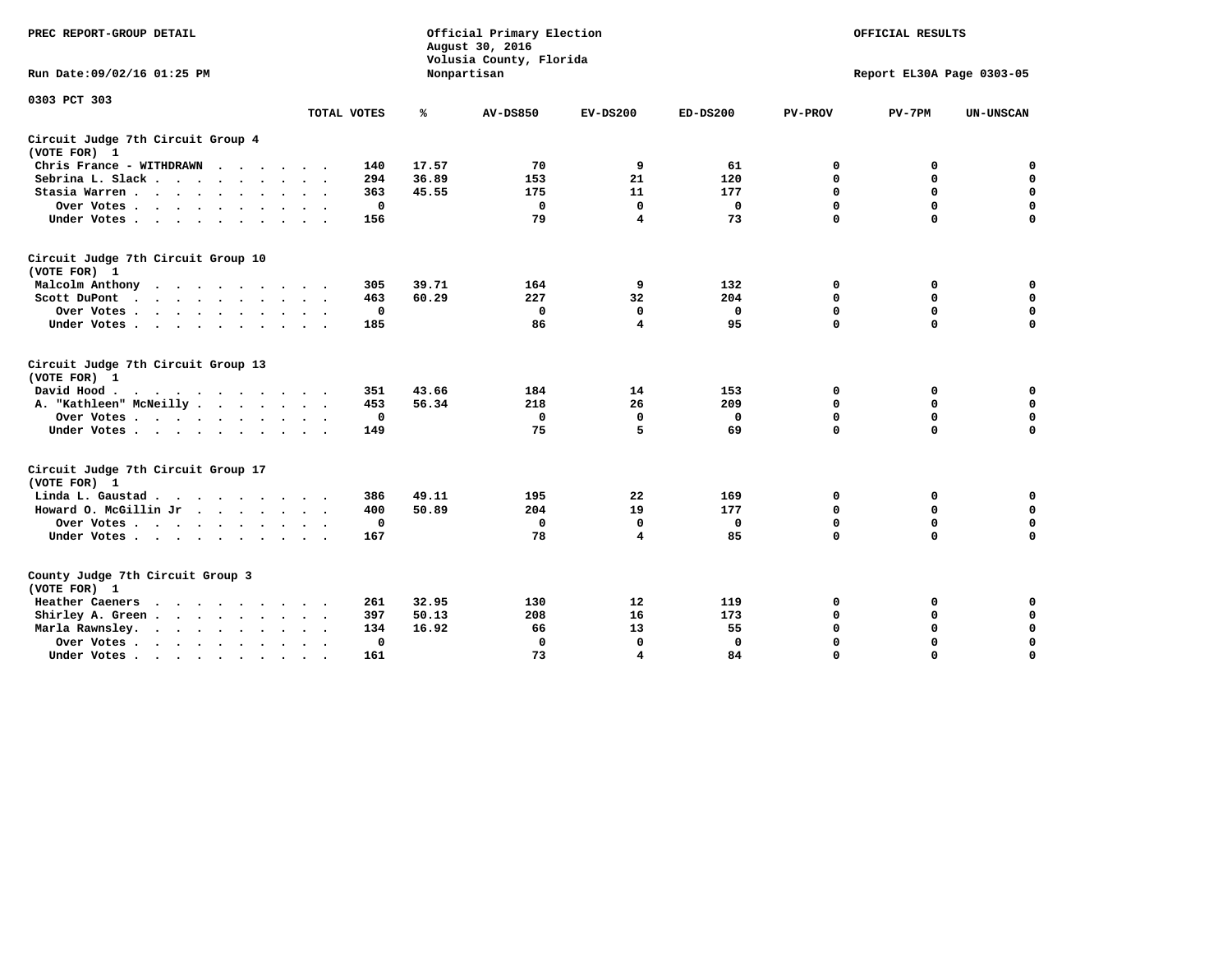| PREC REPORT-GROUP DETAIL                                                                                                                                                              |                                                                         |                         | Official Primary Election<br>August 30, 2016<br>Volusia County, Florida | OFFICIAL RESULTS |              |                |                           |                  |
|---------------------------------------------------------------------------------------------------------------------------------------------------------------------------------------|-------------------------------------------------------------------------|-------------------------|-------------------------------------------------------------------------|------------------|--------------|----------------|---------------------------|------------------|
| Run Date: 09/02/16 01:25 PM                                                                                                                                                           |                                                                         |                         | Nonpartisan                                                             |                  |              |                | Report EL30A Page 0303-06 |                  |
| 0303 PCT 303                                                                                                                                                                          | TOTAL VOTES                                                             | ℁                       | <b>AV-DS850</b>                                                         | $EV-DS200$       | $ED-DS200$   | <b>PV-PROV</b> | $PV-7PM$                  | <b>UN-UNSCAN</b> |
| Sheriff                                                                                                                                                                               |                                                                         |                         |                                                                         |                  |              |                |                           |                  |
| (VOTE FOR) 1                                                                                                                                                                          |                                                                         |                         |                                                                         |                  |              |                |                           |                  |
| Wendell C. Bradford                                                                                                                                                                   | 98                                                                      | 10.70                   | 35                                                                      | 14               | 49           | $\mathbf 0$    | 0                         | 0                |
| Dave Brannon                                                                                                                                                                          | 178                                                                     | 19.43                   | 96                                                                      | 11               | 71           | $\mathbf 0$    | 0                         | $\pmb{0}$        |
| Mike Chitwood                                                                                                                                                                         | 366                                                                     | 39.96                   | 206                                                                     | 12               | 148          | $\mathbf 0$    | 0                         | 0                |
| Eric Dietrich.<br>$\cdots$                                                                                                                                                            | 253                                                                     | 27.62                   | 111                                                                     | $7\phantom{.0}$  | 135          | $\Omega$       | 0                         | $\mathbf 0$      |
| James E. (Jim) Gillum                                                                                                                                                                 | 21                                                                      | 2.29                    | 9                                                                       | $\mathbf{1}$     | 11           | $\Omega$       | 0                         | $\pmb{0}$        |
| Over Votes                                                                                                                                                                            |                                                                         | $\mathbf 0$             | $\mathbf 0$                                                             | $\mathbf{0}$     | $\Omega$     | $\mathbf 0$    | $\mathbf 0$               | 0                |
| Under Votes                                                                                                                                                                           | 37                                                                      |                         | 20                                                                      | $\Omega$         | 17           | $\Omega$       | $\Omega$                  | $\mathbf 0$      |
| Property Appraiser                                                                                                                                                                    |                                                                         |                         |                                                                         |                  |              |                |                           |                  |
| (VOTE FOR) 1                                                                                                                                                                          |                                                                         |                         |                                                                         |                  |              |                |                           |                  |
| Larry Bartlett.                                                                                                                                                                       | 245<br>$\sim$ $\sim$                                                    | 30.14                   | 135                                                                     | 11               | 99           | $\mathbf 0$    | 0                         | 0                |
| H. Alan Burton.                                                                                                                                                                       | 253                                                                     | 31.12                   | 129                                                                     | 8                | 116          | $\mathbf 0$    | 0                         | $\mathbf 0$      |
| Mike Swanto.                                                                                                                                                                          | 315                                                                     | 38.75                   | 147                                                                     | 24               | 144          | $\Omega$       | 0                         | $\mathbf 0$      |
| Over Votes .<br>$\cdots$                                                                                                                                                              |                                                                         | $\mathbf 0$             | $\mathbf 0$                                                             | $\mathbf 0$      | $\mathbf 0$  | $\mathbf 0$    | $\mathbf 0$               | 0                |
| Under Votes                                                                                                                                                                           | 140                                                                     |                         | 66                                                                      | $\overline{a}$   | 72           | $\mathbf 0$    | 0                         | $\mathbf 0$      |
| Supervisor of Elections<br>(VOTE FOR) 1                                                                                                                                               |                                                                         |                         |                                                                         |                  |              |                |                           |                  |
| Teresa Apgar<br>$\cdots$                                                                                                                                                              | 135                                                                     | 15.94                   | 72                                                                      | 8                | 55           | $\mathbf 0$    | 0                         | 0                |
| David Lee Davis                                                                                                                                                                       | 79                                                                      | 9.33                    | 35                                                                      | 5                | 39           | $\mathbf{0}$   | 0                         | $\mathbf 0$      |
| Bill Fyfe $\cdots$ $\cdots$ $\cdots$ $\cdots$                                                                                                                                         | 80                                                                      | 9.45                    | 27                                                                      | 5                | 48           | $\mathbf 0$    | 0                         | 0                |
| Lisa Lewis                                                                                                                                                                            | 553                                                                     | 65.29                   | 296                                                                     | 26               | 231          | $\mathbf 0$    | 0                         | $\mathbf 0$      |
| Over Votes                                                                                                                                                                            |                                                                         | $\mathbf 0$             | $\mathbf 0$                                                             | $\mathbf 0$      | $\mathbf 0$  | $\mathbf 0$    | $\mathbf 0$               | $\mathbf 0$      |
| Under Votes                                                                                                                                                                           | 106                                                                     |                         | 47                                                                      | $\mathbf{1}$     | 58           | $\mathbf 0$    | 0                         | $\mathbf 0$      |
| County Council Chair                                                                                                                                                                  |                                                                         |                         |                                                                         |                  |              |                |                           |                  |
| (VOTE FOR) 1                                                                                                                                                                          |                                                                         |                         |                                                                         |                  |              |                |                           |                  |
| Jason P. Davis.                                                                                                                                                                       | 140                                                                     | 16.51                   | 68                                                                      | 8                | 64           | 0              | 0                         | 0                |
| Greg Gimbert                                                                                                                                                                          | 76<br>$\cdot$ .                                                         | 8.96                    | 35                                                                      | 5                | 36           | $\Omega$       | 0                         | $\mathbf 0$      |
| Ed Kelley $\cdots$                                                                                                                                                                    | 209<br>$\mathbf{z} = \mathbf{z} + \mathbf{z} + \mathbf{z} + \mathbf{z}$ | 24.65                   | 121                                                                     | 9                | 79           | $\mathbf 0$    | 0                         | $\mathbf 0$      |
| Tom Laputka.                                                                                                                                                                          | 423                                                                     | 49.88                   | 205                                                                     | 22               | 196          | $\Omega$       | $\mathbf 0$               | $\mathsf{o}\,$   |
| Over Votes.<br>$\cdots$                                                                                                                                                               |                                                                         | $\overline{\mathbf{2}}$ | $\mathbf{1}$                                                            | $\mathbf 0$      | $\mathbf{1}$ | $\mathbf 0$    | 0                         | 0                |
| Under Votes                                                                                                                                                                           | 103                                                                     |                         | 47                                                                      | $\mathbf{1}$     | 55           | $\Omega$       | $\Omega$                  | $\Omega$         |
| Orange City Mayor                                                                                                                                                                     |                                                                         |                         |                                                                         |                  |              |                |                           |                  |
| (VOTE FOR) 1                                                                                                                                                                          |                                                                         |                         |                                                                         |                  |              |                |                           |                  |
| Tom Abraham.<br>$\begin{array}{cccccccccccccc} \bullet & \bullet & \bullet & \bullet & \bullet & \bullet & \bullet & \bullet & \bullet & \bullet \end{array}$<br>$\ddot{\phantom{1}}$ | 101                                                                     | 11.44                   | 64                                                                      | 4                | 33           | $\mathbf 0$    | 0                         | 0                |
| Gary A. Blair.                                                                                                                                                                        | 473                                                                     | 53.57                   | 188                                                                     | 24               | 261          | $\mathbf 0$    | 0                         | $\mathbf 0$      |
|                                                                                                                                                                                       | 309                                                                     | 34.99                   | 183                                                                     | 17               | 109          | $\Omega$       | 0                         | 0                |
| Michael G. Wright.<br>$\cdots$                                                                                                                                                        | $\sim$<br>$\ddotsc$                                                     | $\mathbf{0}$            | $\mathbf 0$                                                             | $\mathbf 0$      | $\mathbf{0}$ | $\mathbf 0$    | 0                         | $\mathbf 0$      |
| Over Votes                                                                                                                                                                            | $\bullet$<br>$\bullet$<br>$\bullet$<br>70                               |                         | 42                                                                      | $\Omega$         | 28           | $\Omega$       | $\Omega$                  | $\mathbf 0$      |
| Under Votes<br>$\blacksquare$<br>$\bullet$                                                                                                                                            |                                                                         |                         |                                                                         |                  |              |                |                           |                  |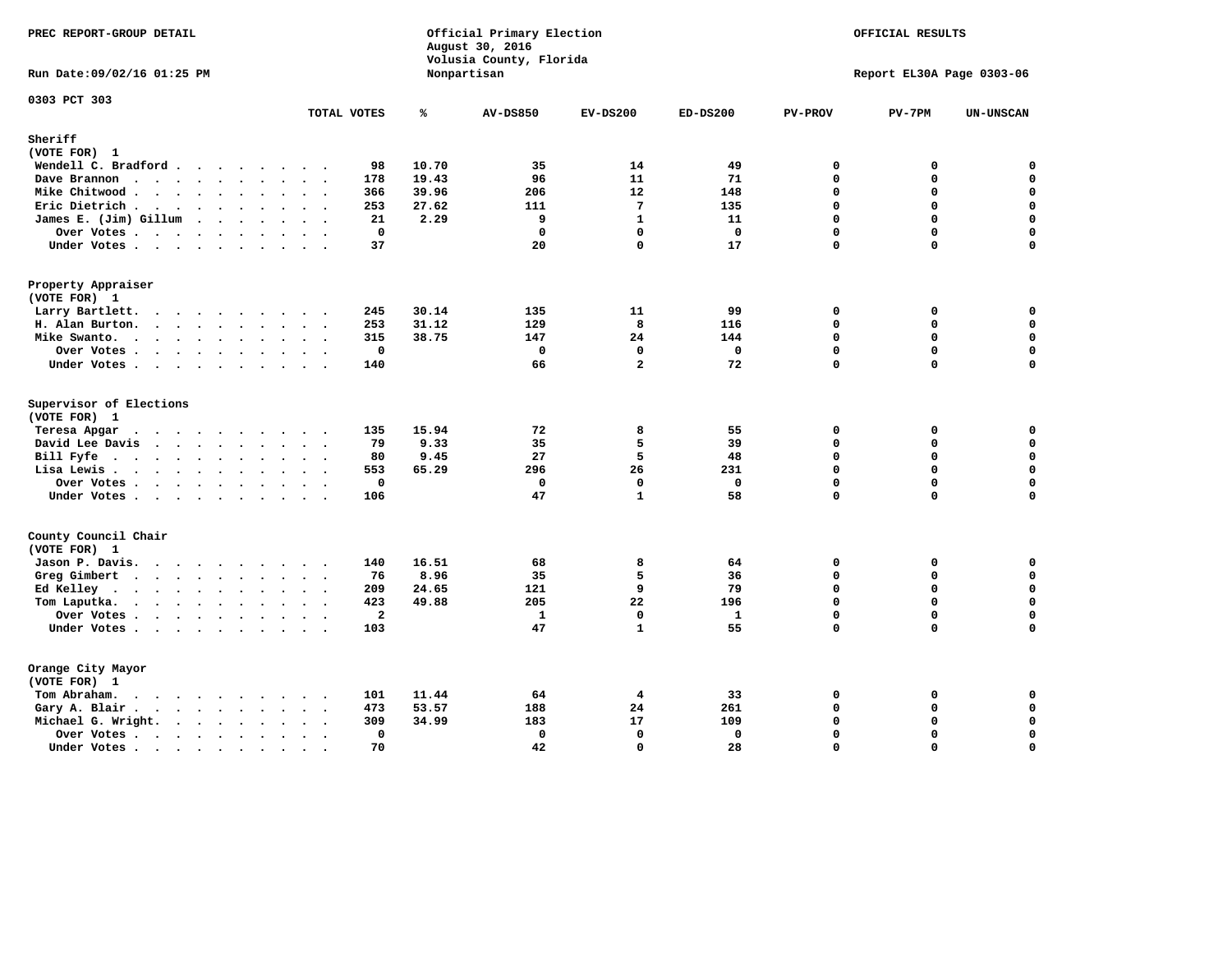| PREC REPORT-GROUP DETAIL         |             |             | Official Primary Election<br>August 30, 2016 |            |            |                | OFFICIAL RESULTS          |                  |
|----------------------------------|-------------|-------------|----------------------------------------------|------------|------------|----------------|---------------------------|------------------|
| Run Date: 09/02/16 01:25 PM      |             | Nonpartisan | Volusia County, Florida                      |            |            |                | Report EL30A Page 0303-07 |                  |
| 0303 PCT 303                     |             |             |                                              |            |            |                |                           |                  |
|                                  | TOTAL VOTES | ℁           | <b>AV-DS850</b>                              | $EV-DS200$ | $ED-DS200$ | <b>PV-PROV</b> | $PV-7PM$                  | <b>UN-UNSCAN</b> |
| Amendment 4<br>(VOTE FOR) 1      |             |             |                                              |            |            |                |                           |                  |
| Yes                              | 615         | 74.64       | 296                                          | 36         | 283        |                |                           | 0                |
| No.<br>.                         | 209         | 25.36       | 108                                          | 8          | 93         |                |                           | 0                |
| Over Votes                       | 0           |             | 0                                            |            | 0          |                |                           | 0                |
| Under Votes, , , , , , , , , , , | 129         |             | 73                                           |            | 55         |                |                           | 0                |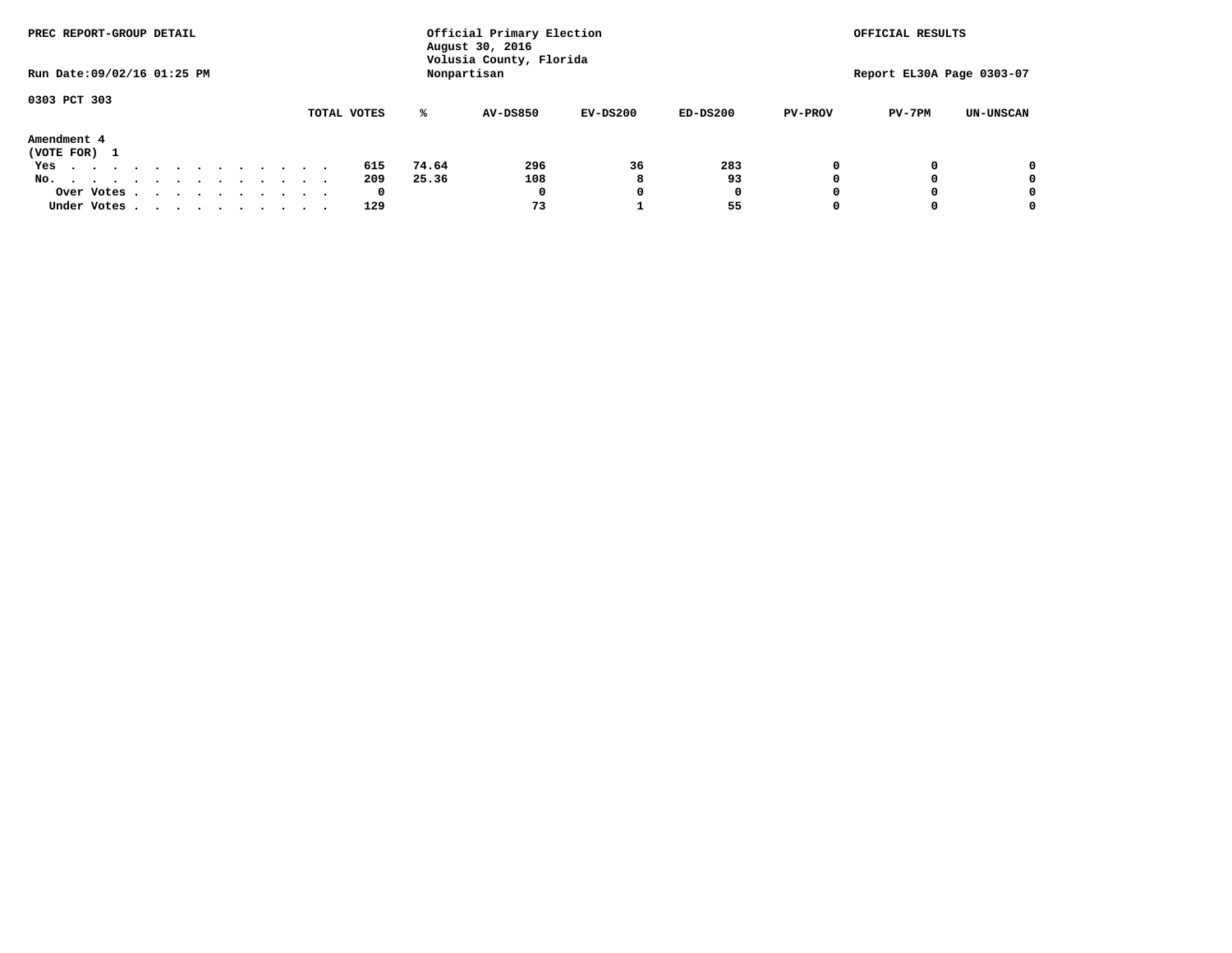| PREC REPORT-GROUP DETAIL        |  |             |                   | Official Primary Election<br>August 30, 2016 |            |                         |                | OFFICIAL RESULTS          |                  |
|---------------------------------|--|-------------|-------------------|----------------------------------------------|------------|-------------------------|----------------|---------------------------|------------------|
| Run Date:09/02/16 01:25 PM      |  |             | <b>STATISTICS</b> | Volusia County, Florida                      |            |                         |                | Report EL30A Page 0304-01 |                  |
| 0304 PCT 304                    |  |             |                   |                                              |            |                         |                |                           |                  |
|                                 |  | TOTAL VOTES | ℁                 | <b>AV-DS850</b>                              | $EV-DS200$ | $ED-DS200$              | <b>PV-PROV</b> | $PV-7PM$                  | <b>UN-UNSCAN</b> |
| REGISTERED VOTERS - TOTAL       |  | 3,527       |                   |                                              |            |                         |                |                           |                  |
| REGISTERED VOTERS - Democratic  |  | 1,029       | 29.17             |                                              |            |                         |                |                           |                  |
| REGISTERED VOTERS - Republican  |  | 1,526       | 43.27             |                                              |            |                         |                |                           |                  |
| REGISTERED VOTERS - Libertarian |  | 8           | .23               |                                              |            |                         |                |                           |                  |
| REGISTERED VOTERS - Nonpartisan |  | 964         |                   |                                              |            |                         |                |                           |                  |
| BALLOTS CAST - TOTAL.           |  | 930         |                   | 410                                          | 72         | 448                     |                |                           |                  |
| BALLOTS CAST - Democratic       |  | 286         | 30.75             | 123                                          | 33         | 130                     |                |                           |                  |
| BALLOTS CAST - Republican       |  | 524         | 56.34             | 231                                          | 35         | 258                     |                |                           |                  |
| BALLOTS CAST - Libertarian.     |  | 2           | .22               | $\Omega$                                     |            | $\overline{\mathbf{2}}$ |                |                           |                  |
| BALLOTS CAST - Nonpartisan.     |  | 118         | 12.69             | 56                                           |            | 58                      |                |                           |                  |
| BALLOTS CAST - BLANK.           |  | $\Omega$    |                   | <sup>0</sup>                                 |            | 0                       |                |                           |                  |
| VOTER TURNOUT - TOTAL           |  |             | 26.37             |                                              |            |                         |                |                           |                  |
| VOTER TURNOUT - Democratic.     |  |             | 27.79             |                                              |            |                         |                |                           |                  |
| VOTER TURNOUT - Republican.     |  |             | 34.34             |                                              |            |                         |                |                           |                  |
| VOTER TURNOUT - Libertarian     |  |             | 25.00             |                                              |            |                         |                |                           |                  |
| VOTER TURNOUT - BLANK           |  |             |                   |                                              |            |                         |                |                           |                  |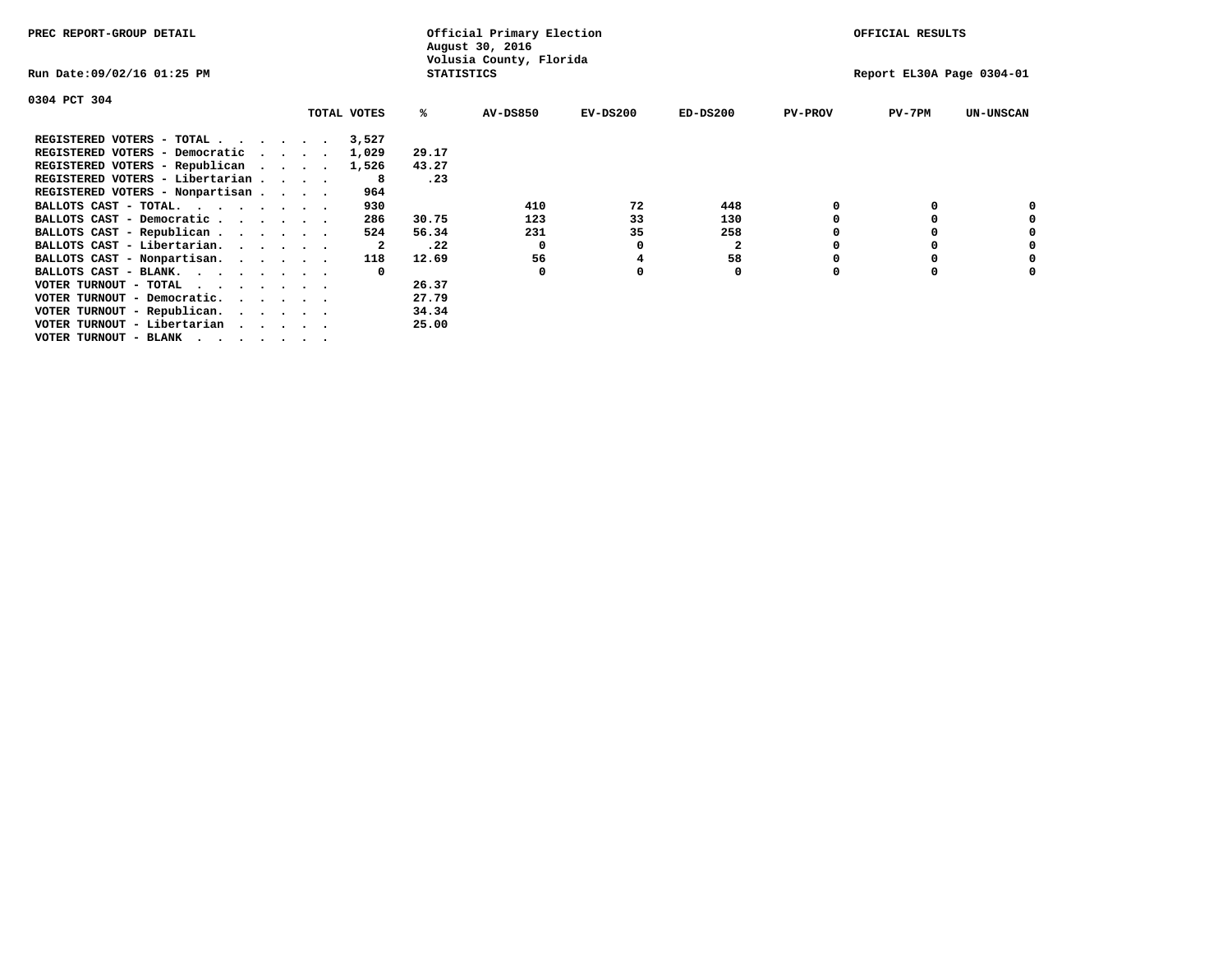| PREC REPORT-GROUP DETAIL                                               |             |            | Official Primary Election<br>August 30, 2016<br>Volusia County, Florida | OFFICIAL RESULTS |            |                |                           |                  |
|------------------------------------------------------------------------|-------------|------------|-------------------------------------------------------------------------|------------------|------------|----------------|---------------------------|------------------|
| Run Date: 09/02/16 01:25 PM                                            |             | Democratic |                                                                         |                  |            |                | Report EL30A Page 0304-02 |                  |
| 0304 PCT 304                                                           | TOTAL VOTES | ℁          | <b>AV-DS850</b>                                                         | $EV-DS200$       | $ED-DS200$ | <b>PV-PROV</b> | $PV-7PM$                  | <b>UN-UNSCAN</b> |
|                                                                        |             |            |                                                                         |                  |            |                |                           |                  |
| United States Senator<br>(VOTE FOR) 1                                  |             |            |                                                                         |                  |            |                |                           |                  |
| Roque "Rocky" De La Fuente.                                            | 18          | 6.45       |                                                                         |                  | 10         |                |                           |                  |
| Alan Grayson                                                           | 63          | 22.58      | 24                                                                      |                  | 31         |                |                           |                  |
| Pam Keith                                                              | 39          | 13.98      | 24                                                                      |                  | 12         |                |                           |                  |
| Reginald Luster                                                        | 4           | 1.43       |                                                                         |                  | 2          |                |                           |                  |
| Patrick Murphy.                                                        | 155         | 55.56      | 63                                                                      | 20               | 72         |                |                           |                  |
| Over Votes                                                             | 0           |            |                                                                         |                  |            |                |                           |                  |
| Under Votes                                                            |             |            |                                                                         |                  |            |                |                           |                  |
| Representative in Congress District 6                                  |             |            |                                                                         |                  |            |                |                           |                  |
| (VOTE FOR) 1                                                           |             |            |                                                                         |                  |            |                |                           |                  |
| William (Bill) McCullough                                              | 109         | 42.41      | 49                                                                      |                  | 53         |                |                           |                  |
| Jay McGovern                                                           | 60.         | 23.35      | 26                                                                      |                  | 27         |                |                           |                  |
| George Pappas.                                                         | 24          | 9.34       |                                                                         |                  | 11         |                |                           |                  |
| Dwayne L. Taylor.                                                      | 64          | 24.90      | 23                                                                      | 12               | 29         |                |                           |                  |
| Over Votes                                                             |             |            |                                                                         |                  |            |                |                           |                  |
| Under Votes, $\cdot$ , $\cdot$ , $\cdot$ , $\cdot$ , $\cdot$ , $\cdot$ | 29          |            | 17                                                                      |                  | 10         |                |                           |                  |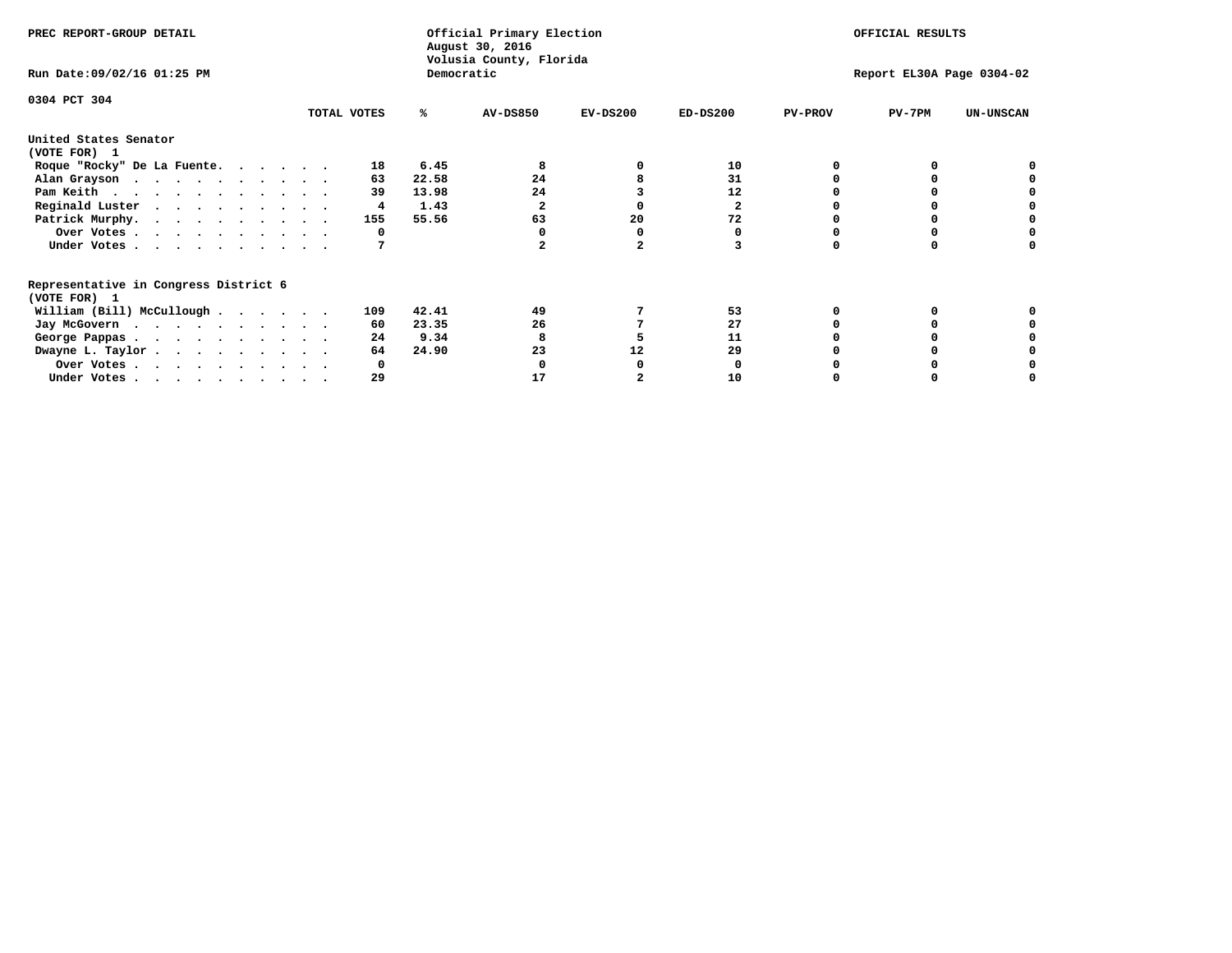| PREC REPORT-GROUP DETAIL<br>Run Date: 09/02/16 01:25 PM |              | Republican | Official Primary Election<br>August 30, 2016<br>Volusia County, Florida | OFFICIAL RESULTS<br>Report EL30A Page 0304-03 |              |                |             |                  |
|---------------------------------------------------------|--------------|------------|-------------------------------------------------------------------------|-----------------------------------------------|--------------|----------------|-------------|------------------|
| 0304 PCT 304                                            |              |            |                                                                         |                                               |              |                |             |                  |
|                                                         | TOTAL VOTES  | %          | <b>AV-DS850</b>                                                         | $EV-DS200$                                    | $ED-DS200$   | <b>PV-PROV</b> | $PV-7PM$    | <b>UN-UNSCAN</b> |
| United States Senator                                   |              |            |                                                                         |                                               |              |                |             |                  |
| (VOTE FOR) 1                                            |              |            |                                                                         |                                               |              |                |             |                  |
| Carlos Beruff.                                          | 113          | 22.07      | 69                                                                      | 2                                             | 42           | 0              | 0           | 0                |
| Ernie Rivera                                            | 11           | 2.15       | 5                                                                       | $\mathbf{1}$                                  | 5            | 0              | 0           | $\mathbf 0$      |
| Marco Rubio.                                            | 361          | 70.51      | 138                                                                     | 29                                            | 194          | $\mathbf 0$    | $\mathbf 0$ | $\mathbf 0$      |
| Dwight Mark Anthony Young                               | 27           | 5.27       | 13                                                                      | 3                                             | 11           | 0              | $\mathbf 0$ | $\pmb{0}$        |
| Over Votes                                              | $\mathbf{1}$ |            | 0                                                                       | $\Omega$                                      | $\mathbf{1}$ | $\mathbf 0$    | 0           | $\mathbf 0$      |
| Under Votes                                             | 11           |            | 6                                                                       | 0                                             | 5            | $\mathbf 0$    | $\Omega$    | $\mathbf 0$      |
| Representative in Congress District 6<br>(VOTE FOR) 1   |              |            |                                                                         |                                               |              |                |             |                  |
| Fred Costello                                           | 123          | 25.52      | 69                                                                      | 6                                             | 48           | 0              | 0           | 0                |
| Ron Desantis                                            | 282          | 58.51      | 107                                                                     | 22                                            | 153          | 0              | 0           | $\mathbf 0$      |
| G. G. Galloway.                                         | 77           | 15.98      | 33                                                                      | 7                                             | 37           | $\mathbf 0$    | $\Omega$    | $\mathbf 0$      |
| Over Votes                                              | $\Omega$     |            | 0                                                                       | $\Omega$                                      | 0            | $\mathbf 0$    | $\mathbf 0$ | $\mathbf 0$      |
| Under Votes                                             | 42           |            | 22                                                                      | 0                                             | 20           | $\mathbf 0$    | $\Omega$    | $\mathbf 0$      |
| State Committeeman                                      |              |            |                                                                         |                                               |              |                |             |                  |
| (VOTE FOR) 1<br>Paul W. Deering                         | 292          | 71.74      | 134                                                                     | 25                                            | 133          | 0              | 0           | 0                |
| James Oddie.                                            | 115          | 28.26      | 46                                                                      | 5                                             | 64           | 0              | 0           | $\mathbf 0$      |
| Over Votes                                              | 0            |            | 0                                                                       | $\Omega$                                      | 0            | 0              | $\mathbf 0$ | $\mathbf 0$      |
| Under Votes                                             | 117          |            | 51                                                                      | 5                                             | 61           | $\mathbf 0$    | 0           | $\mathbf 0$      |
|                                                         |              |            |                                                                         |                                               |              |                |             |                  |
| State Committeewoman<br>(VOTE FOR) 1                    |              |            |                                                                         |                                               |              |                |             |                  |
| Dana Christina Dougherty<br>$\cdot$                     | 212          | 50.00      | 90                                                                      | 11                                            | 111          | 0              | 0           | 0                |
| Marilyn C. Ford                                         | 212          | 50.00      | 93                                                                      | 19                                            | 100          | 0              | 0           | 0                |
| Over Votes                                              | 0            |            | $\mathbf 0$                                                             | 0                                             | 0            | 0              | 0           | $\mathbf 0$      |
| Under Votes, , , , , , , , , ,                          | 100          |            | 48                                                                      | 5                                             | 47           | $\Omega$       | $\Omega$    | $\Omega$         |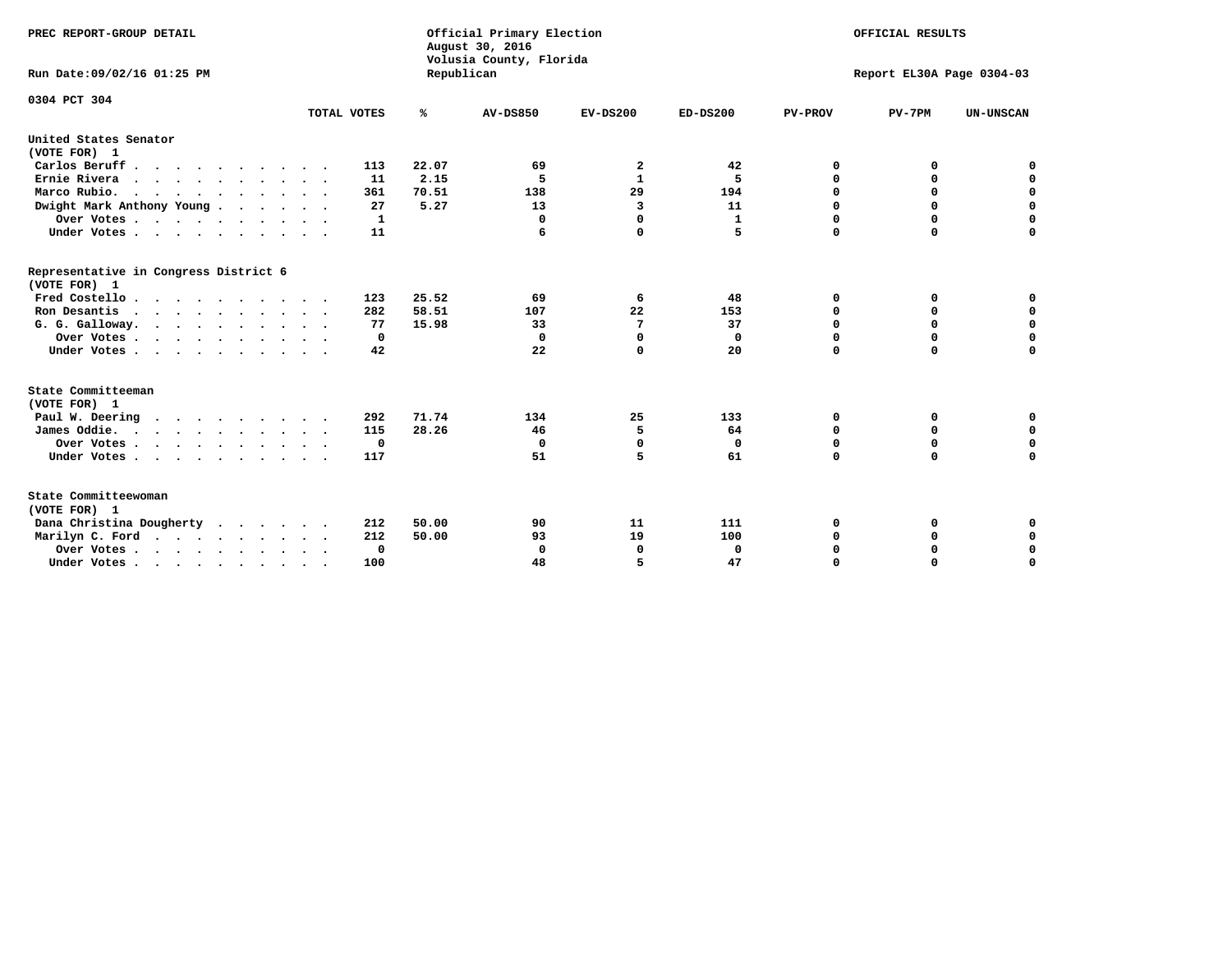| PREC REPORT-GROUP DETAIL              |  |  |  |  |  | Official Primary Election<br>August 30, 2016<br>Volusia County, Florida |       |                 |            | OFFICIAL RESULTS |                |                           |                  |
|---------------------------------------|--|--|--|--|--|-------------------------------------------------------------------------|-------|-----------------|------------|------------------|----------------|---------------------------|------------------|
| Run Date: 09/02/16 01:25 PM           |  |  |  |  |  |                                                                         |       | Libertarian     |            |                  |                | Report EL30A Page 0304-04 |                  |
| 0304 PCT 304                          |  |  |  |  |  | TOTAL VOTES                                                             | ℁     | <b>AV-DS850</b> | $EV-DS200$ | $ED-DS200$       | <b>PV-PROV</b> | $PV-7PM$                  | <b>UN-UNSCAN</b> |
| United States Senator<br>(VOTE FOR) 1 |  |  |  |  |  |                                                                         |       |                 |            |                  |                |                           |                  |
| Augustus Invictus.                    |  |  |  |  |  |                                                                         | 50.00 |                 | 0          |                  |                |                           | 0                |
| Paul Stanton<br>$\cdots$              |  |  |  |  |  |                                                                         | 50.00 |                 |            |                  |                |                           | 0                |
| Over Votes                            |  |  |  |  |  | 0                                                                       |       |                 |            | O                |                |                           | 0                |
| Under Votes                           |  |  |  |  |  | 0                                                                       |       |                 |            |                  |                |                           |                  |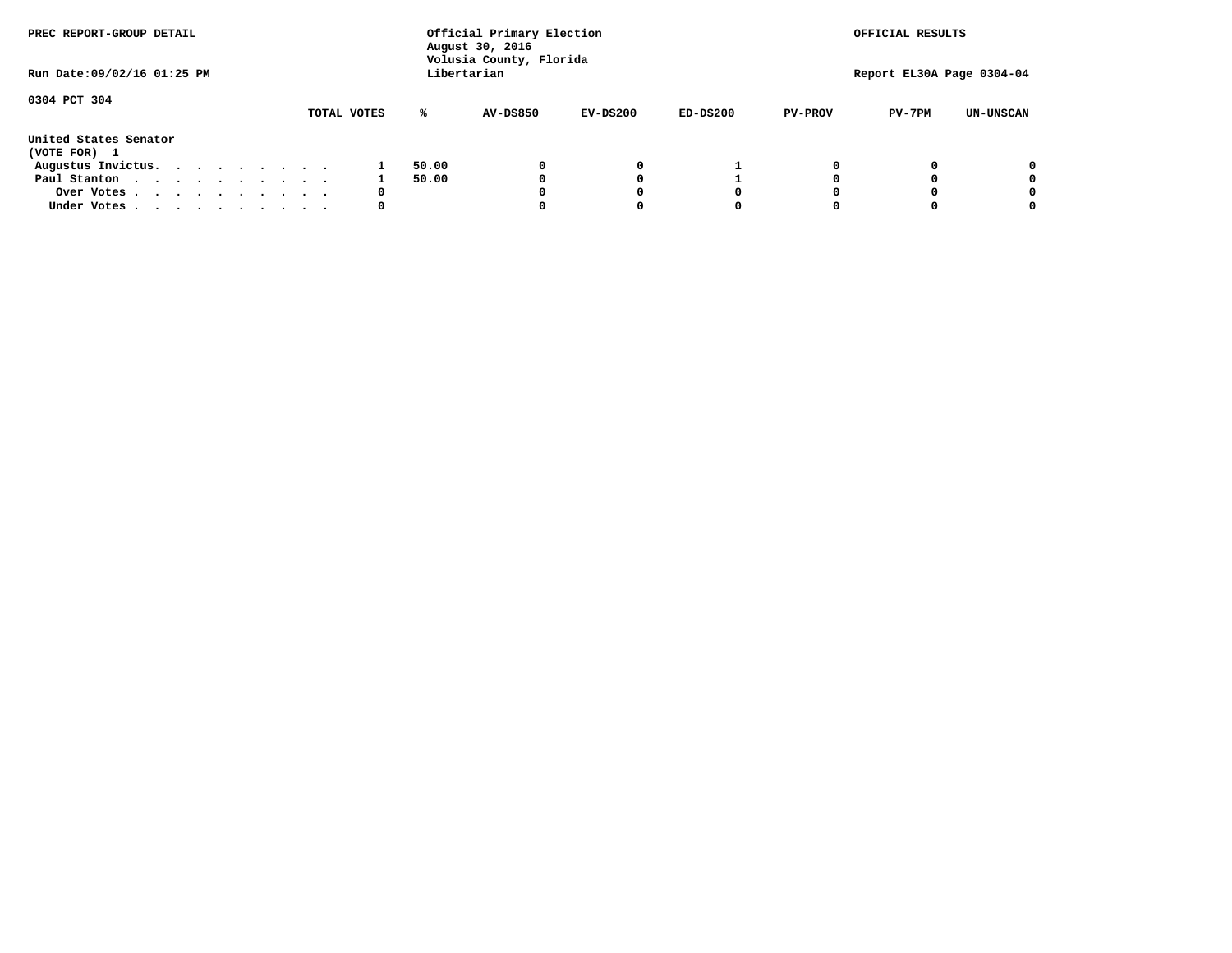| PREC REPORT-GROUP DETAIL                           |                    |       | Official Primary Election<br>August 30, 2016<br>Volusia County, Florida |              |              |                | OFFICIAL RESULTS          |                  |
|----------------------------------------------------|--------------------|-------|-------------------------------------------------------------------------|--------------|--------------|----------------|---------------------------|------------------|
| Run Date: 09/02/16 01:25 PM                        |                    |       | Nonpartisan                                                             |              |              |                | Report EL30A Page 0304-05 |                  |
| 0304 PCT 304                                       |                    |       |                                                                         |              |              |                |                           |                  |
|                                                    | TOTAL VOTES        | %     | <b>AV-DS850</b>                                                         | $EV-DS200$   | $ED-DS200$   | <b>PV-PROV</b> | $PV-7PM$                  | <b>UN-UNSCAN</b> |
| Circuit Judge 7th Circuit Group 4<br>(VOTE FOR) 1  |                    |       |                                                                         |              |              |                |                           |                  |
| Chris France - WITHDRAWN                           | 143                | 18.77 | 58                                                                      | 4            | 81           | 0              | 0                         | 0                |
| Sebrina L. Slack.                                  | 296                | 38.85 | 128                                                                     | 25           | 143          | $\mathbf 0$    | $\mathbf 0$               | $\mathbf 0$      |
| Stasia Warren<br>$\sim$ $\sim$                     | 323                | 42.39 | 154                                                                     | 31           | 138          | $\mathbf 0$    | $\mathbf 0$               | $\mathbf 0$      |
| Over Votes                                         | 1                  |       | $\mathbf 0$                                                             | $\mathbf{0}$ | 1            | $\mathbf 0$    | $\mathbf 0$               | $\mathbf 0$      |
| Under Votes                                        | 167                |       | 70                                                                      | 12           | 85           | $\mathbf 0$    | $\mathbf 0$               | $\mathbf 0$      |
| Circuit Judge 7th Circuit Group 10<br>(VOTE FOR) 1 |                    |       |                                                                         |              |              |                |                           |                  |
| Malcolm Anthony<br>.                               | 315                | 43.27 | 154                                                                     | 19           | 142          | 0              | 0                         | $\mathbf 0$      |
| Scott DuPont                                       | 413                | 56.73 | 176                                                                     | 34           | 203          | $\mathbf 0$    | $\mathbf 0$               | $\mathbf 0$      |
| Over Votes<br>$\ddot{\phantom{0}}$                 | 0                  |       | $\mathbf{0}$                                                            | $\mathbf 0$  | 0            | $\mathbf 0$    | $\mathbf 0$               | $\mathbf 0$      |
| Under Votes                                        | 202                |       | 80                                                                      | 19           | 103          | $\mathbf 0$    | $\Omega$                  | $\mathbf 0$      |
| Circuit Judge 7th Circuit Group 13<br>(VOTE FOR) 1 |                    |       |                                                                         |              |              |                |                           |                  |
| David Hood.                                        | 302                | 39.02 | 141                                                                     | 21           | 140          | 0              | 0                         | 0                |
| A. "Kathleen" McNeilly                             | 472                | 60.98 | 204                                                                     | 36           | 232          | $\mathbf 0$    | 0                         | $\mathbf 0$      |
| Over Votes                                         | 0                  |       | $\mathbf 0$                                                             | $\mathbf 0$  | 0            | 0              | $\mathbf 0$               | $\mathbf 0$      |
| Under Votes                                        | 156                |       | 65                                                                      | 15           | 76           | $\mathbf 0$    | $\mathbf 0$               | 0                |
| Circuit Judge 7th Circuit Group 17<br>(VOTE FOR) 1 |                    |       |                                                                         |              |              |                |                           |                  |
| Linda L. Gaustad                                   | 365                | 47.77 | 159                                                                     | 37           | 169          | 0              | 0                         | $\mathbf 0$      |
| Howard O. McGillin Jr                              | 399                | 52.23 | 182                                                                     | 22           | 195          | $\mathbf 0$    | $\mathbf 0$               | 0                |
| Over Votes                                         | 0                  |       | $\mathbf{0}$                                                            | $\mathbf{0}$ | $\mathbf{0}$ | $\mathbf 0$    | $\mathbf 0$               | $\mathbf 0$      |
| Under Votes                                        | 166                |       | 69                                                                      | 13           | 84           | $\mathbf 0$    | $\mathbf 0$               | $\mathbf 0$      |
| County Judge 7th Circuit Group 3<br>(VOTE FOR) 1   |                    |       |                                                                         |              |              |                |                           |                  |
| Heather Caeners<br>$\cdot$                         | 311                | 40.13 | 132                                                                     | 20           | 159          | 0              | 0                         | 0                |
| Shirley A. Green                                   | 308                | 39.74 | 141                                                                     | 22           | 145          | $\mathbf 0$    | $\mathbf 0$               | $\mathbf 0$      |
| Marla Rawnsley.<br>$\cdots$                        | 156                | 20.13 | 72                                                                      | 18           | 66           | 0              | $\mathbf 0$               | $\pmb{0}$        |
| Over Votes .<br>$\cdots$<br>$\cdot$<br>$\cdot$     | 0<br>$\sim$ $\sim$ |       | 0                                                                       | $\mathbf{0}$ | 0            | $\mathbf 0$    | $\mathbf 0$               | $\mathbf 0$      |
| Under Votes<br>$\sim$<br>$\sim$                    | 155                |       | 65                                                                      | 12           | 78           | $\mathbf 0$    | $\mathbf 0$               | 0                |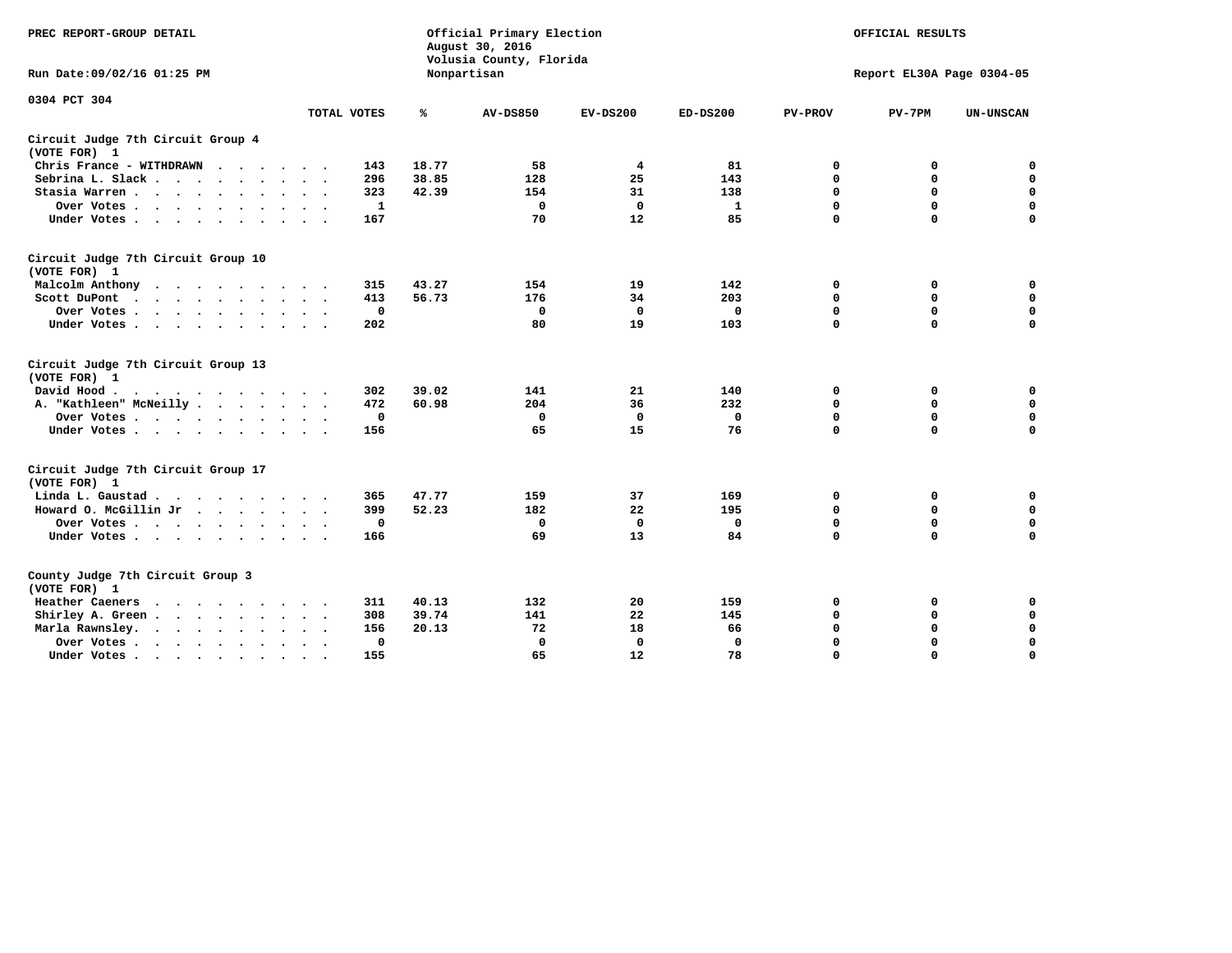|                                                        |                                                               |                         | August 30, 2016<br>Volusia County, Florida |                 |                    |                |                           |                  |
|--------------------------------------------------------|---------------------------------------------------------------|-------------------------|--------------------------------------------|-----------------|--------------------|----------------|---------------------------|------------------|
| Run Date: 09/02/16 01:25 PM                            |                                                               |                         | Nonpartisan                                |                 |                    |                | Report EL30A Page 0304-06 |                  |
| 0304 PCT 304                                           | TOTAL VOTES                                                   | ℁                       | <b>AV-DS850</b>                            | $EV-DS200$      | $ED-DS200$         | <b>PV-PROV</b> | $PV-7PM$                  | <b>UN-UNSCAN</b> |
| Sheriff                                                |                                                               |                         |                                            |                 |                    |                |                           |                  |
| (VOTE FOR) 1                                           |                                                               |                         |                                            |                 |                    |                |                           |                  |
| Wendell C. Bradford                                    | 129                                                           | 14.41                   | 50                                         | 24              | 55                 | $\mathbf 0$    | 0                         | 0                |
| Dave Brannon<br>$\cdots$                               | 228                                                           | 25.47                   | 87                                         | 21              | 120                | $\mathbf{0}$   | 0                         | 0                |
| Mike Chitwood                                          | 309                                                           | 34.53                   | 163                                        | 15              | 131                | $\Omega$       | 0                         | 0                |
| Eric Dietrich.                                         | 207                                                           | 23.13                   | 83                                         | 10              | 114                | $\mathbf 0$    | 0                         | $\mathbf 0$      |
| James E. (Jim) Gillum                                  |                                                               | 22<br>2.46              | 13                                         | $\mathbf{1}$    | 8                  | $\mathbf 0$    | 0                         | $\mathbf 0$      |
| Over Votes                                             | $\ddot{\phantom{a}}$                                          | 1                       | $\Omega$                                   | 0               | 1                  | $\mathbf 0$    | 0                         | $\mathbf 0$      |
| Under Votes                                            |                                                               | 34                      | 14                                         | $\mathbf{1}$    | 19                 | $\mathbf 0$    | 0                         | 0                |
| Property Appraiser<br>(VOTE FOR) 1                     |                                                               |                         |                                            |                 |                    |                |                           |                  |
| Larry Bartlett.<br>$\cdots$<br>$\sim$                  | 249<br>$\sim$<br>$\sim$ $\sim$                                | 31.64                   | 112                                        | 21              | 116                | $\mathbf 0$    | 0                         | 0                |
| H. Alan Burton.                                        | 320                                                           | 40.66                   | 142                                        | 24              | 154                | $\mathbf 0$    | 0                         | $\mathbf 0$      |
| Mike Swanto.                                           | 218                                                           | 27.70                   | 94                                         | 17              | 107                | $\Omega$       | $\Omega$                  | 0                |
| Over Votes<br>$\sim$ $\sim$                            | $\sim$                                                        | 0                       | 0                                          | $\mathbf 0$     | 0                  | $\mathbf 0$    | 0                         | 0                |
| Under Votes                                            | 143                                                           |                         | 62                                         | 10              | 71                 | $\mathbf 0$    | $\mathbf 0$               | $\mathbf 0$      |
|                                                        |                                                               |                         |                                            |                 |                    |                |                           |                  |
| Supervisor of Elections<br>(VOTE FOR) 1                |                                                               |                         |                                            |                 |                    |                |                           |                  |
| Teresa Apgar<br>$\cdot$                                | 135<br>$\cdots$                                               | 16.40                   | 61                                         | 14              | 60                 | $\mathbf 0$    | 0                         | 0                |
| David Lee Davis                                        |                                                               | 10.69<br>88             | 27                                         | 8               | 53                 | 0              | 0                         | $\mathbf 0$      |
| Bill Fyfe                                              |                                                               | 82<br>9.96              | 32                                         | 4               | 46                 | $\Omega$       | $\Omega$                  | 0                |
| Lisa Lewis                                             | 518                                                           | 62.94                   | 243                                        | 36              | 239                | $\mathbf 0$    | 0                         | $\pmb{0}$        |
| Over Votes                                             |                                                               | $\overline{\mathbf{2}}$ | $\mathbf{1}$                               | $\mathbf{0}$    | $\mathbf{1}$       | $\mathbf 0$    | $\mathbf 0$               | $\mathbf 0$      |
| Under Votes                                            | 105                                                           |                         | 46                                         | 10              | 49                 | $\Omega$       | $\Omega$                  | $\mathbf 0$      |
| County Council Chair<br>(VOTE FOR) 1                   |                                                               |                         |                                            |                 |                    |                |                           |                  |
|                                                        |                                                               | 23.88                   | 83                                         | 10              | 93                 | 0              |                           | 0                |
| Jason P. Davis.                                        | 186<br>164                                                    | 21.05                   | 60                                         | 16              | 88                 | $\Omega$       | 0<br>0                    | 0                |
| Greg Gimbert                                           | 264                                                           | 33.89                   | 134                                        | 18              | 112                | $\mathbf 0$    | 0                         | 0                |
| Ed Kelley                                              |                                                               |                         |                                            | 14              |                    | $\mathbf 0$    | 0                         | 0                |
| Tom Laputka.                                           | 165                                                           | 21.18                   | 63<br>$\mathbf 0$                          | $\Omega$        | 88<br>$\mathbf{1}$ | $\Omega$       | $\Omega$                  | 0                |
| Over Votes                                             |                                                               | $\mathbf{1}$            |                                            |                 |                    | $\mathbf 0$    | 0                         | $\mathbf 0$      |
| Under Votes                                            | 150                                                           |                         | 70                                         | 14              | 66                 |                |                           |                  |
| DeBary City Council Seat 2<br>(VOTE FOR) 1             |                                                               |                         |                                            |                 |                    |                |                           |                  |
| Paula Abramson.                                        | 114                                                           | 13.07                   | 44                                         | $7\phantom{.0}$ | 63                 | $\mathbf 0$    | 0                         | 0                |
| Erika Benfield.                                        | 258<br>$\sim$ $\sim$                                          | 29.59                   | 118                                        | 26              | 114                | $\mathbf 0$    | $\mathbf 0$               | $\mathbf 0$      |
| Nick Koval.                                            | 271                                                           | 31.08                   | 116                                        | 11              | 144                | $\mathbf 0$    | 0                         | 0                |
| Patricia Stevenson                                     | 229                                                           | 26.26                   | 100                                        | 23              | 106                | $\mathbf 0$    | 0                         | $\mathbf 0$      |
| Over Votes<br>$\bullet$                                | $\ddot{\phantom{0}}$<br>$\bullet$<br>$\overline{\phantom{a}}$ | $\mathbf{1}$            | $\mathbf{1}$                               | $\mathbf 0$     | $\mathbf{0}$       | $\mathbf 0$    | 0                         | $\mathbf 0$      |
| Under Votes.<br>$\cdots$<br>$\sim$ $\sim$<br>$\bullet$ | $\bullet$<br>$\bullet$                                        | 57                      | 31                                         | 5               | 21                 | $\Omega$       | $\Omega$                  | $\mathbf 0$      |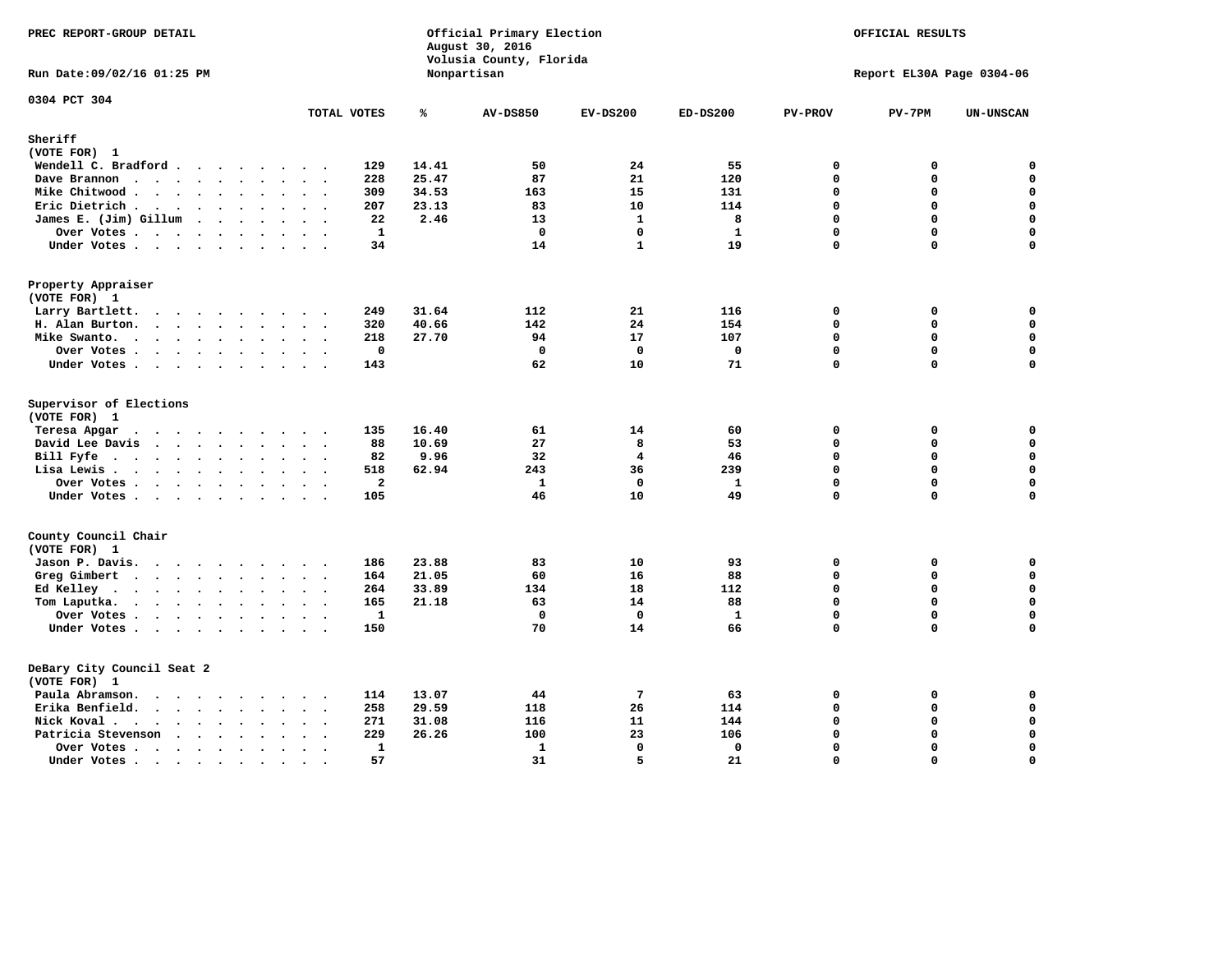| PREC REPORT-GROUP DETAIL                                               |  |  |  |             |       | Official Primary Election<br>August 30, 2016 |            |            |                | OFFICIAL RESULTS          |                  |
|------------------------------------------------------------------------|--|--|--|-------------|-------|----------------------------------------------|------------|------------|----------------|---------------------------|------------------|
| Run Date: 09/02/16 01:25 PM                                            |  |  |  |             |       | Volusia County, Florida<br>Nonpartisan       |            |            |                | Report EL30A Page 0304-07 |                  |
| 0304 PCT 304                                                           |  |  |  |             |       |                                              |            |            |                |                           |                  |
|                                                                        |  |  |  | TOTAL VOTES | ℁     | <b>AV-DS850</b>                              | $EV-DS200$ | $ED-DS200$ | <b>PV-PROV</b> | $PV-7PM$                  | <b>UN-UNSCAN</b> |
| Amendment 4<br>(VOTE FOR) 1                                            |  |  |  |             |       |                                              |            |            |                |                           |                  |
| Yes<br>.                                                               |  |  |  | 668         | 77.86 | 289                                          | 53         | 326        |                |                           | 0                |
| No.<br>.                                                               |  |  |  | 190         | 22.14 | 86                                           | 14         | 90         |                |                           | 0                |
| Over Votes                                                             |  |  |  | 0           |       | 0                                            |            | 0          |                |                           | 0                |
| Under Votes, $\cdot$ , $\cdot$ , $\cdot$ , $\cdot$ , $\cdot$ , $\cdot$ |  |  |  | 72          |       | 35                                           |            | 32         |                |                           | 0                |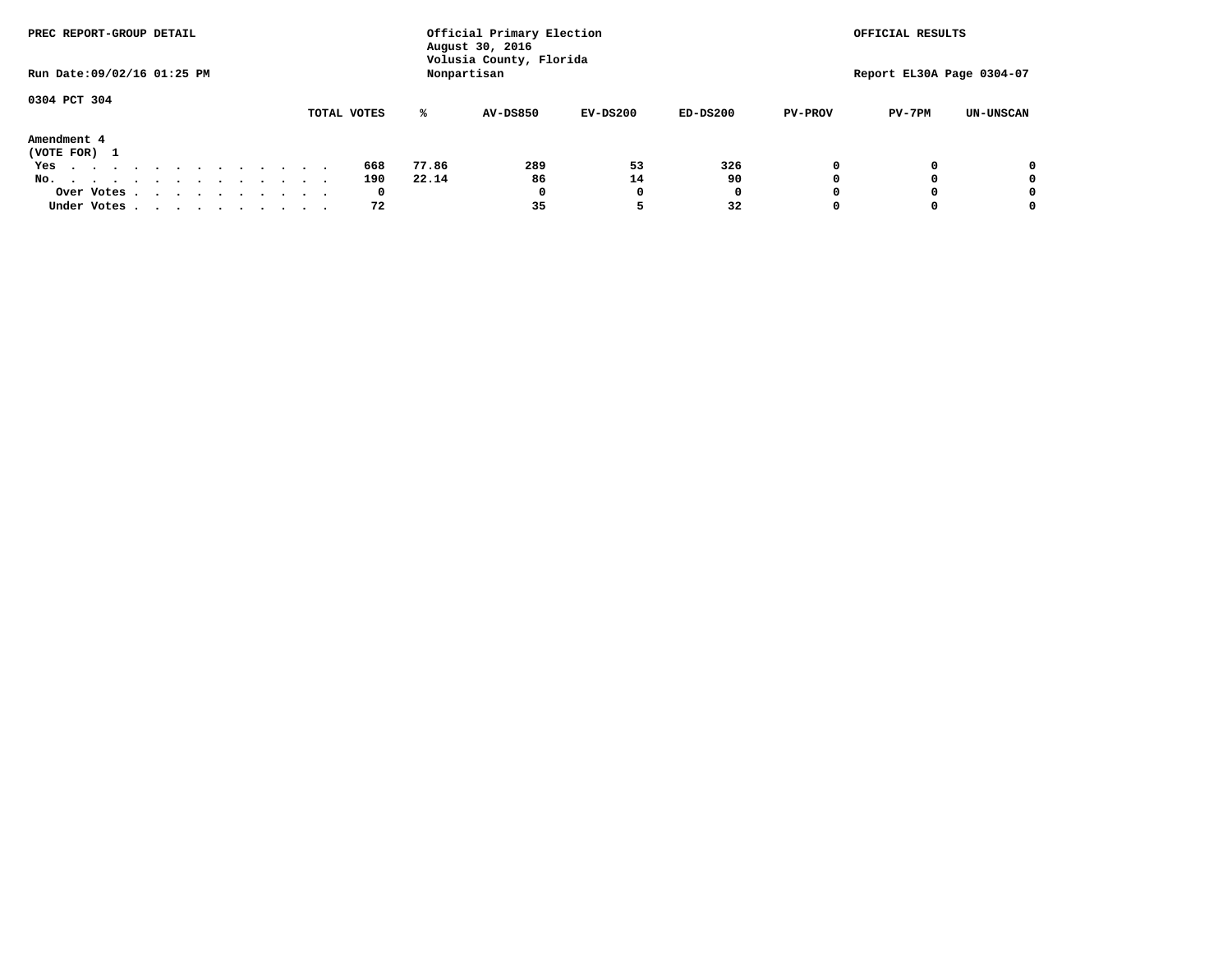| PREC REPORT-GROUP DETAIL        |  |             |                   | Official Primary Election<br>August 30, 2016 |            |                         |                | OFFICIAL RESULTS          |                  |
|---------------------------------|--|-------------|-------------------|----------------------------------------------|------------|-------------------------|----------------|---------------------------|------------------|
| Run Date:09/02/16 01:25 PM      |  |             | <b>STATISTICS</b> | Volusia County, Florida                      |            |                         |                | Report EL30A Page 0305-01 |                  |
| 0305 PCT 305                    |  |             |                   |                                              |            |                         |                |                           |                  |
|                                 |  | TOTAL VOTES | ℁                 | <b>AV-DS850</b>                              | $EV-DS200$ | $ED-DS200$              | <b>PV-PROV</b> | $PV-7PM$                  | <b>UN-UNSCAN</b> |
| REGISTERED VOTERS - TOTAL 3,973 |  |             |                   |                                              |            |                         |                |                           |                  |
| REGISTERED VOTERS - Democratic  |  | 1,107       | 27.86             |                                              |            |                         |                |                           |                  |
| REGISTERED VOTERS - Republican  |  | 1,673       | 42.11             |                                              |            |                         |                |                           |                  |
| REGISTERED VOTERS - Libertarian |  |             | .20               |                                              |            |                         |                |                           |                  |
| REGISTERED VOTERS - Nonpartisan |  | 1,185       |                   |                                              |            |                         |                |                           |                  |
| BALLOTS CAST - TOTAL.           |  | 1,015       |                   | 389                                          | 74         | 552                     |                |                           |                  |
| BALLOTS CAST - Democratic       |  | 318         | 31.33             | 112                                          | 39         | 167                     |                |                           |                  |
| BALLOTS CAST - Republican       |  | 536         | 52.81             | 215                                          | 31         | 290                     |                |                           |                  |
| BALLOTS CAST - Libertarian.     |  |             | .30               |                                              |            | $\overline{\mathbf{2}}$ |                |                           |                  |
| BALLOTS CAST - Nonpartisan.     |  | 158         | 15.57             | 61                                           |            | 93                      |                |                           |                  |
| BALLOTS CAST - BLANK.           |  |             |                   | <sup>0</sup>                                 |            | 0                       |                |                           |                  |
| VOTER TURNOUT - TOTAL           |  |             | 25.55             |                                              |            |                         |                |                           |                  |
| VOTER TURNOUT - Democratic.     |  |             | 28.73             |                                              |            |                         |                |                           |                  |
| VOTER TURNOUT - Republican.     |  |             | 32.04             |                                              |            |                         |                |                           |                  |
| VOTER TURNOUT - Libertarian     |  |             | 37.50             |                                              |            |                         |                |                           |                  |
| VOTER TURNOUT - BLANK           |  |             |                   |                                              |            |                         |                |                           |                  |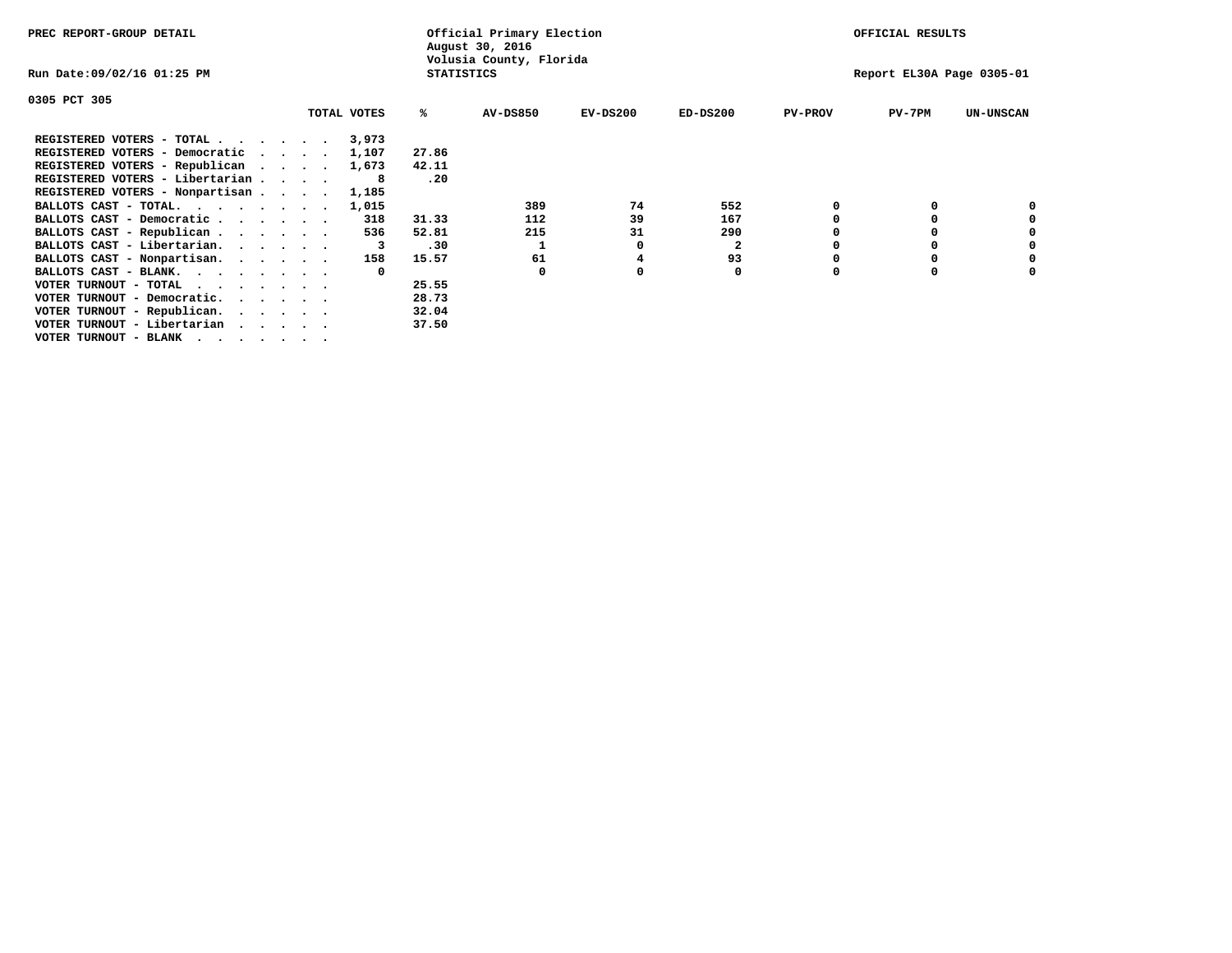| PREC REPORT-GROUP DETAIL                                               |             |            | Official Primary Election<br>August 30, 2016 |            | OFFICIAL RESULTS |                |                           |                  |
|------------------------------------------------------------------------|-------------|------------|----------------------------------------------|------------|------------------|----------------|---------------------------|------------------|
| Run Date: 09/02/16 01:25 PM                                            |             | Democratic | Volusia County, Florida                      |            |                  |                | Report EL30A Page 0305-02 |                  |
| 0305 PCT 305                                                           | TOTAL VOTES | ℁          | <b>AV-DS850</b>                              | $EV-DS200$ | $ED-DS200$       | <b>PV-PROV</b> | $PV-7PM$                  | <b>UN-UNSCAN</b> |
| United States Senator                                                  |             |            |                                              |            |                  |                |                           |                  |
| (VOTE FOR) 1                                                           |             |            |                                              |            |                  |                |                           |                  |
| Roque "Rocky" De La Fuente.                                            | 10          | 3.33       |                                              |            | 3                |                |                           |                  |
| Alan Grayson                                                           | 84          | 28.00      | 29                                           |            | 46               |                |                           |                  |
| Pam Keith                                                              | 52          | 17.33      | 20                                           |            | 30               |                |                           |                  |
| Reginald Luster                                                        | 11          | 3.67       |                                              |            | $\mathbf{2}$     |                |                           |                  |
| Patrick Murphy.                                                        | 143         | 47.67      | 46                                           | 22         | 75               |                |                           |                  |
| Over Votes                                                             | 0           |            |                                              |            |                  |                |                           |                  |
| Under Votes                                                            | 18          |            |                                              |            | 11               |                |                           |                  |
| Representative in Congress District 6                                  |             |            |                                              |            |                  |                |                           |                  |
| (VOTE FOR) 1                                                           |             |            |                                              |            |                  |                |                           |                  |
| William (Bill) McCullough $\cdots$ $\cdots$                            | 135         | 46.71      | 43                                           | 17         | 75               |                |                           |                  |
| Jay McGovern                                                           | 53          | 18.34      | 27                                           |            | 22               |                |                           |                  |
| George Pappas.                                                         | 33          | 11.42      | 11                                           |            | 15               |                |                           |                  |
| Dwayne L. Taylor                                                       | 68          | 23.53      | 25                                           |            | 34               |                |                           |                  |
| Over Votes                                                             |             |            |                                              |            |                  |                |                           |                  |
| Under Votes, $\cdot$ , $\cdot$ , $\cdot$ , $\cdot$ , $\cdot$ , $\cdot$ | 29          |            |                                              |            |                  |                |                           |                  |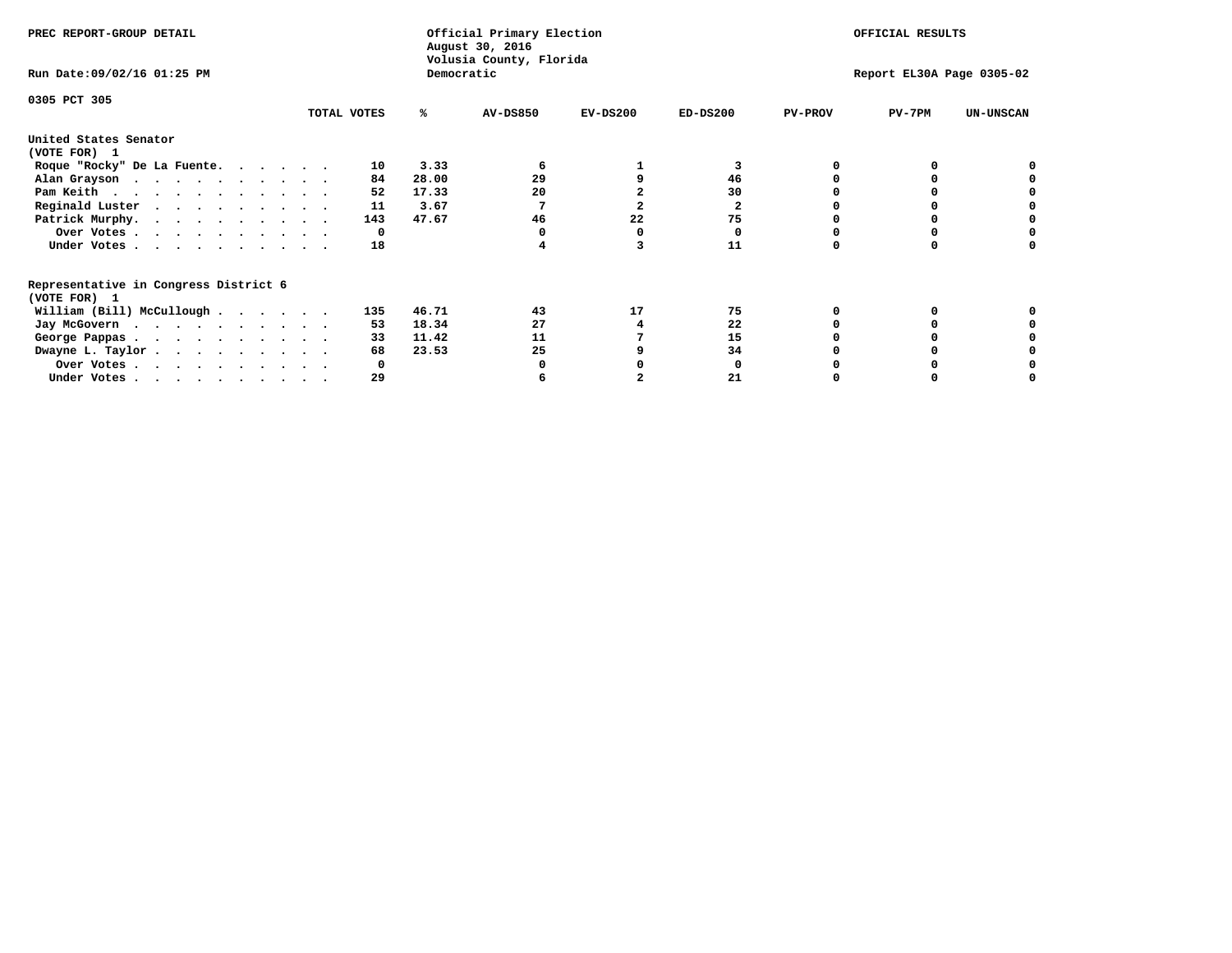| PREC REPORT-GROUP DETAIL<br>Run Date: 09/02/16 01:25 PM |             | Republican | Official Primary Election<br>August 30, 2016<br>Volusia County, Florida |             | OFFICIAL RESULTS<br>Report EL30A Page 0305-03 |                |             |                  |
|---------------------------------------------------------|-------------|------------|-------------------------------------------------------------------------|-------------|-----------------------------------------------|----------------|-------------|------------------|
|                                                         |             |            |                                                                         |             |                                               |                |             |                  |
| 0305 PCT 305                                            |             |            |                                                                         |             |                                               |                |             |                  |
|                                                         | TOTAL VOTES | ℁          | <b>AV-DS850</b>                                                         | $EV-DS200$  | $ED-DS200$                                    | <b>PV-PROV</b> | $PV-7PM$    | <b>UN-UNSCAN</b> |
| United States Senator<br>(VOTE FOR) 1                   |             |            |                                                                         |             |                                               |                |             |                  |
| Carlos Beruff.                                          | 130         | 24.57      | 71                                                                      | 9           | 50                                            | 0              | 0           | 0                |
| Ernie Rivera                                            | 10          | 1.89       | $\overline{\mathbf{4}}$                                                 | $\Omega$    | 6                                             | $\Omega$       | 0           | $\mathbf 0$      |
| Marco Rubio.                                            | 363         | 68.62      | 121                                                                     | 20          | 222                                           | 0              | $\mathbf 0$ | $\mathbf 0$      |
| Dwight Mark Anthony Young                               | 26          | 4.91       | 18                                                                      | 1           | 7                                             | 0              | $\mathbf 0$ | $\pmb{0}$        |
| Over Votes                                              | 0           |            | $\Omega$                                                                | $\Omega$    | $\Omega$                                      | 0              | 0           | 0                |
| Under Votes                                             | 7           |            | $\mathbf 1$                                                             | 1           | 5                                             | $\Omega$       | $\Omega$    | $\mathbf 0$      |
| Representative in Congress District 6<br>(VOTE FOR) 1   |             |            |                                                                         |             |                                               |                |             |                  |
| Fred Costello.                                          | 143         | 28.83      | 73                                                                      | 7           | 63                                            | 0              | 0           | 0                |
| Ron Desantis                                            | 258         | 52.02      | 84                                                                      | 14          | 160                                           | 0              | 0           | $\mathbf 0$      |
| G. G. Galloway.                                         | 95          | 19.15      | 52                                                                      | 7           | 36                                            | $\Omega$       | $\Omega$    | $\mathbf 0$      |
| Over Votes                                              | 0           |            | $\Omega$                                                                | $\mathbf 0$ | $\mathbf{0}$                                  | $\Omega$       | $\mathbf 0$ | $\mathbf 0$      |
| Under Votes                                             | 40          |            | 6                                                                       | 3           | 31                                            | $\Omega$       | $\Omega$    | $\Omega$         |
| State Committeeman                                      |             |            |                                                                         |             |                                               |                |             |                  |
| (VOTE FOR) 1                                            |             |            |                                                                         |             |                                               |                |             |                  |
| Paul W. Deering                                         | 299         | 70.35      | 126                                                                     | 11          | 162                                           | 0              | 0           | 0                |
| James Oddie.                                            | 126         | 29.65      | 55                                                                      | 11          | 60                                            | 0              | 0           | $\mathbf 0$      |
| Over Votes                                              | $\mathbf 0$ |            | $\Omega$                                                                | 0           | 0                                             | 0              | $\mathbf 0$ | $\mathbf 0$      |
| Under Votes                                             | 111         |            | 34                                                                      | 9           | 68                                            | $\Omega$       | 0           | $\mathbf 0$      |
| State Committeewoman<br>(VOTE FOR) 1                    |             |            |                                                                         |             |                                               |                |             |                  |
| Dana Christina Dougherty<br>.                           | 238         | 56.13      | 95                                                                      | 9           | 134                                           | 0              | 0           | 0                |
| Marilyn C. Ford                                         | 186         | 43.87      | 84                                                                      | 14          | 88                                            | 0              | 0           | 0                |
| Over Votes                                              | 0           |            | $\Omega$                                                                | 0           | 0                                             | 0              | 0           | 0                |
| Under Votes, , , , , , , , , ,                          | 112         |            | 36                                                                      | я           | 68                                            | $\Omega$       | $\Omega$    | $\Omega$         |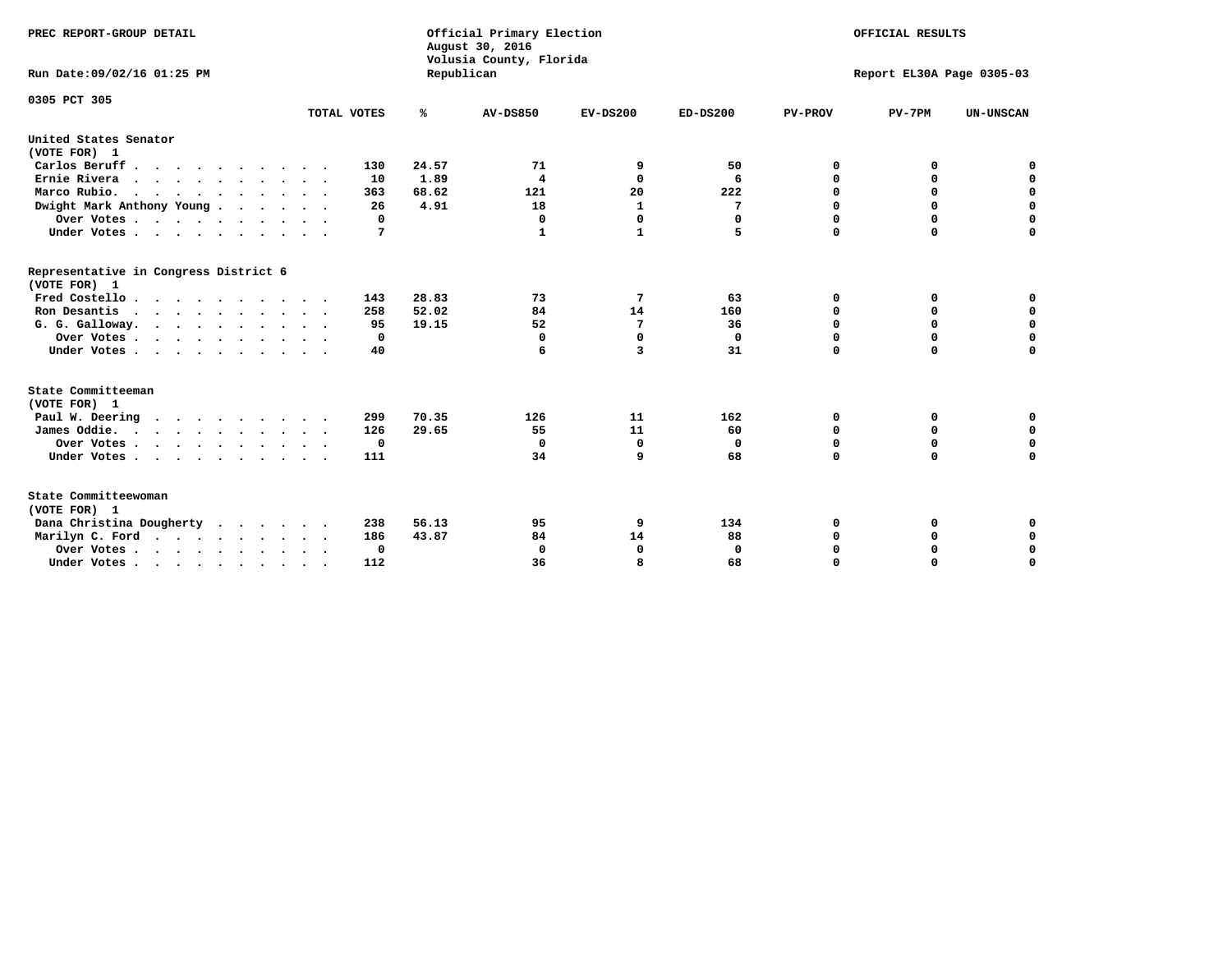| PREC REPORT-GROUP DETAIL<br>Run Date: 09/02/16 01:25 PM |  |  |  |  |  |             | Official Primary Election<br>August 30, 2016<br>Volusia County, Florida<br>Libertarian |                 |            | OFFICIAL RESULTS<br>Report EL30A Page 0305-04 |                |          |                  |
|---------------------------------------------------------|--|--|--|--|--|-------------|----------------------------------------------------------------------------------------|-----------------|------------|-----------------------------------------------|----------------|----------|------------------|
|                                                         |  |  |  |  |  |             |                                                                                        |                 |            |                                               |                |          |                  |
| 0305 PCT 305                                            |  |  |  |  |  | TOTAL VOTES | ℁                                                                                      | <b>AV-DS850</b> | $EV-DS200$ | $ED-DS200$                                    | <b>PV-PROV</b> | $PV-7PM$ | <b>UN-UNSCAN</b> |
|                                                         |  |  |  |  |  |             |                                                                                        |                 |            |                                               |                |          |                  |
| United States Senator<br>(VOTE FOR) 1                   |  |  |  |  |  |             |                                                                                        |                 |            |                                               |                |          |                  |
| Augustus Invictus.                                      |  |  |  |  |  | 0           |                                                                                        |                 | 0          | 0                                             |                |          | 0                |
| Paul Stanton                                            |  |  |  |  |  |             | 100.00                                                                                 |                 |            |                                               |                |          | 0                |
| Over Votes                                              |  |  |  |  |  | 0           |                                                                                        |                 |            | O                                             |                |          | 0                |
| Under Votes                                             |  |  |  |  |  |             |                                                                                        |                 |            |                                               |                |          |                  |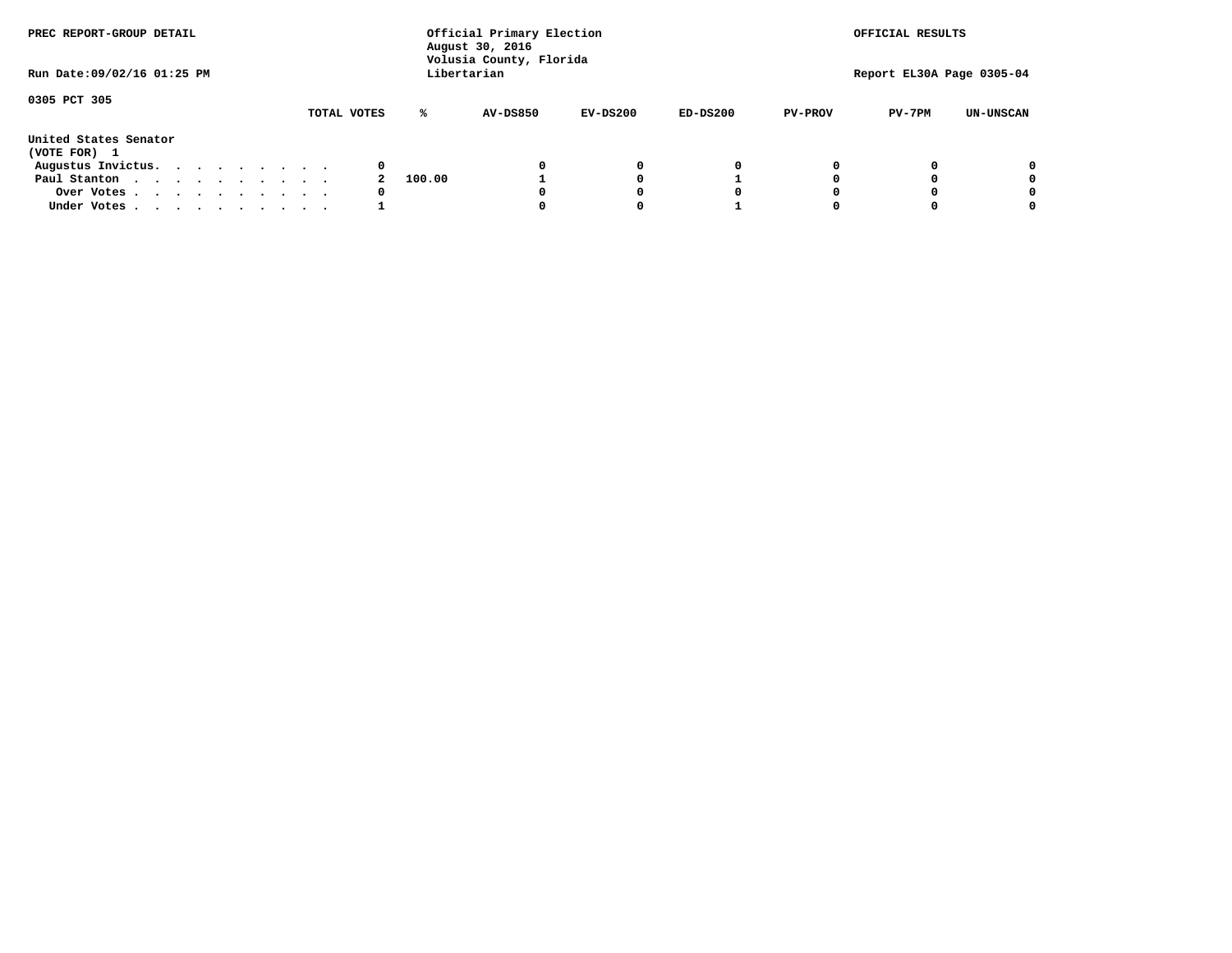| PREC REPORT-GROUP DETAIL                           |                           |       | Official Primary Election<br>August 30, 2016<br>Volusia County, Florida |             |                |                | OFFICIAL RESULTS          |                  |
|----------------------------------------------------|---------------------------|-------|-------------------------------------------------------------------------|-------------|----------------|----------------|---------------------------|------------------|
| Run Date: 09/02/16 01:25 PM                        |                           |       | Nonpartisan                                                             |             |                |                | Report EL30A Page 0305-05 |                  |
| 0305 PCT 305                                       | TOTAL VOTES               | ℁     | <b>AV-DS850</b>                                                         | $EV-DS200$  | $ED-DS200$     | <b>PV-PROV</b> | $PV-7PM$                  | <b>UN-UNSCAN</b> |
|                                                    |                           |       |                                                                         |             |                |                |                           |                  |
| Circuit Judge 7th Circuit Group 4<br>(VOTE FOR) 1  |                           |       |                                                                         |             |                |                |                           |                  |
| Chris France - WITHDRAWN                           | 188                       | 22.30 | 67                                                                      | 13          | 108            | 0              | 0                         | 0                |
| Sebrina L. Slack                                   | 314                       | 37.25 | 118                                                                     | 18          | 178            | 0              | $\mathbf 0$               | $\mathbf 0$      |
| Stasia Warren                                      | 341                       | 40.45 | 152                                                                     | 30          | 159            | $\mathbf 0$    | 0                         | $\mathbf 0$      |
| Over Votes                                         | $\overline{a}$            |       | $\mathbf 0$                                                             | $\mathbf 0$ | $\overline{a}$ | 0              | $\mathbf 0$               | $\mathbf 0$      |
| Under Votes                                        | 170                       |       | 52                                                                      | 13          | 105            | $\mathbf 0$    | $\Omega$                  | $\Omega$         |
| Circuit Judge 7th Circuit Group 10<br>(VOTE FOR) 1 |                           |       |                                                                         |             |                |                |                           |                  |
| Malcolm Anthony                                    | 355                       | 43.08 | 156                                                                     | 22          | 177            | 0              | 0                         | $\mathbf 0$      |
| Scott DuPont                                       | 469                       | 56.92 | 182                                                                     | 34          | 253            | 0              | $\mathbf 0$               | $\mathbf 0$      |
| Over Votes                                         | 0                         |       | $\mathbf{0}$                                                            | $\mathbf 0$ | 0              | $\mathbf 0$    | $\Omega$                  | $\mathbf 0$      |
| Under Votes                                        | 191                       |       | 51                                                                      | 18          | 122            | $\mathbf 0$    | $\mathbf 0$               | 0                |
| Circuit Judge 7th Circuit Group 13<br>(VOTE FOR) 1 |                           |       |                                                                         |             |                |                |                           |                  |
| David Hood.<br>$\cdots$                            | 366                       | 43.01 | 166                                                                     | 26          | 174            | 0              | 0                         | $\mathbf 0$      |
| A. "Kathleen" McNeilly                             | 485                       | 56.99 | 176                                                                     | 35          | 274            | $\mathbf 0$    | 0                         | $\mathbf 0$      |
| Over Votes                                         | $\mathbf 0$               |       | 0                                                                       | $\mathbf 0$ | 0              | 0              | $\mathbf 0$               | $\pmb{0}$        |
| Under Votes                                        | 164                       |       | 47                                                                      | 13          | 104            | $\mathbf 0$    | $\Omega$                  | 0                |
| Circuit Judge 7th Circuit Group 17                 |                           |       |                                                                         |             |                |                |                           |                  |
| (VOTE FOR) 1<br>Linda L. Gaustad                   | 437                       | 50.81 | 154                                                                     | 39          | 244            | 0              | 0                         | $\mathbf 0$      |
| Howard O. McGillin Jr                              | 423                       | 49.19 | 192                                                                     | 20          | 211            | 0              | 0                         | $\mathbf 0$      |
|                                                    | $\mathbf 0$               |       | $\mathbf 0$                                                             | $\mathbf 0$ | $\mathbf 0$    | 0              | $\mathbf 0$               | 0                |
| Over Votes<br>Under Votes                          | 155                       |       | 43                                                                      | 15          | 97             | $\mathbf 0$    | $\mathbf 0$               | $\Omega$         |
|                                                    |                           |       |                                                                         |             |                |                |                           |                  |
| County Judge 7th Circuit Group 3<br>(VOTE FOR) 1   |                           |       |                                                                         |             |                |                |                           |                  |
| Heather Caeners<br>.                               | 303                       | 35.86 | 121                                                                     | 14          | 168            | 0              | 0                         | $\mathbf 0$      |
| Shirley A. Green                                   | 407                       | 48.17 | 166                                                                     | 35          | 206            | $\mathbf 0$    | 0                         | $\mathbf 0$      |
| Marla Rawnsley.                                    | 135                       | 15.98 | 57                                                                      | 8           | 70             | 0              | 0                         | $\pmb{0}$        |
| Over Votes<br>$\sim$ $\sim$                        | 1<br>$\ddot{\phantom{1}}$ |       | $\Omega$                                                                | $\mathbf 0$ | $\mathbf{1}$   | 0              | $\mathbf 0$               | $\mathbf 0$      |
| Under Votes<br>$\bullet$                           | 169                       |       | 45                                                                      | 17          | 107            | $\mathbf 0$    | $\mathbf 0$               | $\Omega$         |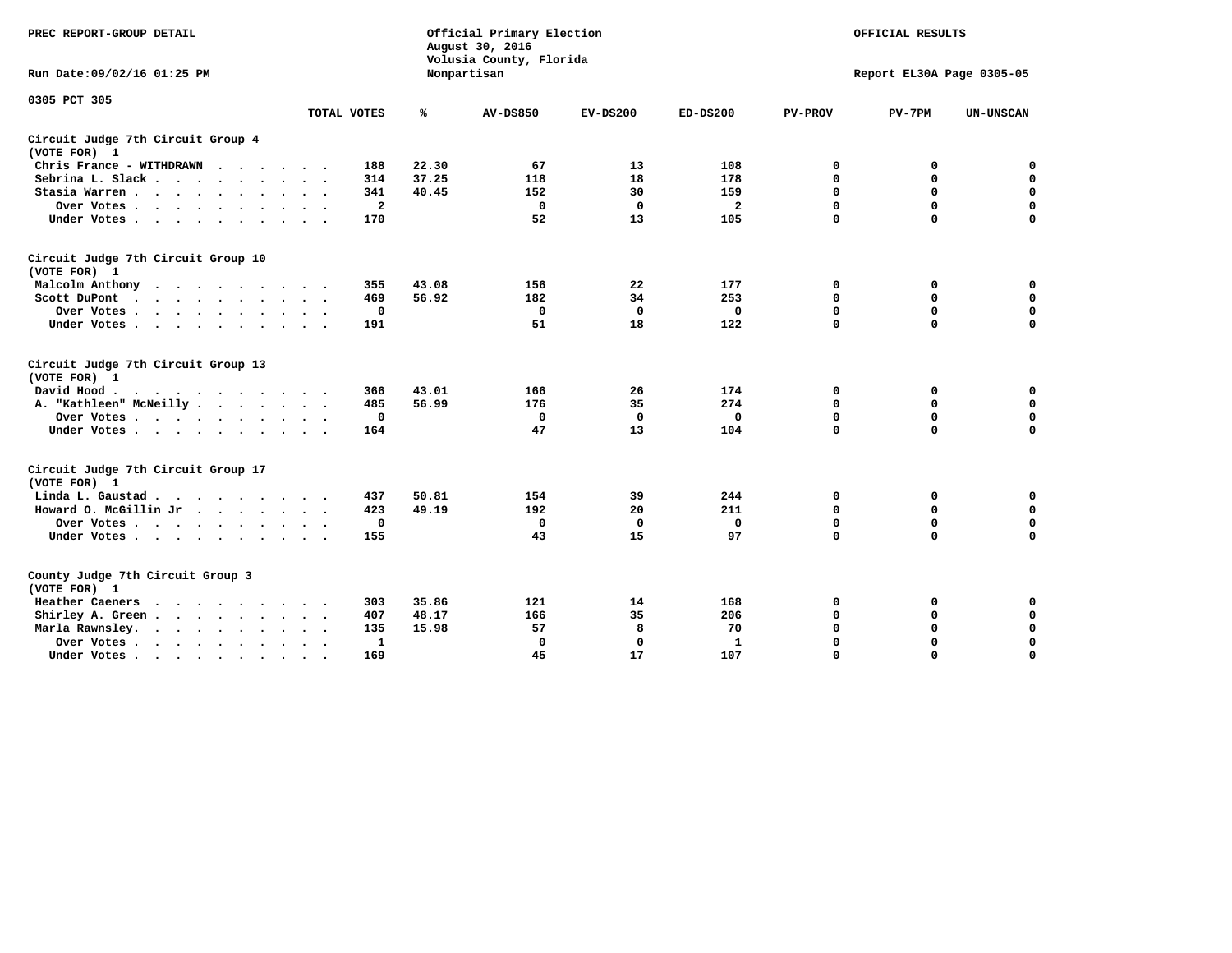| PREC REPORT-GROUP DETAIL                                                                                                                                                                                                                          |                                                     |       | Official Primary Election<br>August 30, 2016<br>Volusia County, Florida |                |              |                | OFFICIAL RESULTS          |                  |
|---------------------------------------------------------------------------------------------------------------------------------------------------------------------------------------------------------------------------------------------------|-----------------------------------------------------|-------|-------------------------------------------------------------------------|----------------|--------------|----------------|---------------------------|------------------|
| Run Date: 09/02/16 01:25 PM                                                                                                                                                                                                                       |                                                     |       | Nonpartisan                                                             |                |              |                | Report EL30A Page 0305-06 |                  |
| 0305 PCT 305                                                                                                                                                                                                                                      | TOTAL VOTES                                         | ℁     | <b>AV-DS850</b>                                                         | $EV-DS200$     | $ED-DS200$   | <b>PV-PROV</b> | $PV-7PM$                  | <b>UN-UNSCAN</b> |
| Sheriff                                                                                                                                                                                                                                           |                                                     |       |                                                                         |                |              |                |                           |                  |
| (VOTE FOR) 1                                                                                                                                                                                                                                      |                                                     |       |                                                                         |                |              |                |                           |                  |
| Wendell C. Bradford                                                                                                                                                                                                                               | 139                                                 | 14.20 | 46                                                                      | 18             | 75           | $\mathbf 0$    | 0                         | 0                |
| Dave Brannon<br>$\mathbf{r}$ . The set of the set of the set of the set of the set of the set of the set of the set of the set of the set of the set of the set of the set of the set of the set of the set of the set of the set of the set of t | 291                                                 | 29.72 | 86                                                                      | 20             | 185          | $\mathbf 0$    | 0                         | $\mathbf 0$      |
| Mike Chitwood .<br>$\cdots$                                                                                                                                                                                                                       | 388                                                 | 39.63 | 179                                                                     | 25             | 184          | $\Omega$       | 0                         | 0                |
| Eric Dietrich                                                                                                                                                                                                                                     | 136                                                 | 13.89 | 58                                                                      | 9              | 69           | $\mathbf 0$    | 0                         | $\mathsf{o}\,$   |
| James E. (Jim) Gillum                                                                                                                                                                                                                             | 25                                                  | 2.55  | 12                                                                      | $\mathbf{0}$   | 13           | 0              | 0                         | $\mathbf 0$      |
| Over Votes                                                                                                                                                                                                                                        | $\mathbf{1}$                                        |       | $\mathbf 0$                                                             | $\mathbf{0}$   | $\mathbf{1}$ | $\Omega$       | 0                         | $\mathbf 0$      |
| Under Votes                                                                                                                                                                                                                                       | 35                                                  |       | 8                                                                       | $\overline{a}$ | 25           | $\mathbf 0$    | 0                         | $\mathbf 0$      |
| Property Appraiser<br>(VOTE FOR) 1                                                                                                                                                                                                                |                                                     |       |                                                                         |                |              |                |                           |                  |
| Larry Bartlett.<br>$\cdots$<br>$\sim$                                                                                                                                                                                                             | 296<br>$\sim$<br>$\cdot$ .                          | 34.42 | 129                                                                     | 22             | 145          | $\mathbf 0$    | 0                         | 0                |
| H. Alan Burton.                                                                                                                                                                                                                                   | 325                                                 | 37.79 | 136                                                                     | 23             | 166          | $\mathbf 0$    | 0                         | $\mathbf 0$      |
| Mike Swanto.                                                                                                                                                                                                                                      | 239                                                 | 27.79 | 82                                                                      | 18             | 139          | $\Omega$       | 0                         | 0                |
| Over Votes<br>$\ddot{\phantom{1}}$                                                                                                                                                                                                                | $\mathbf 0$<br>$\sim$                               |       | $\mathbf 0$                                                             | $\mathbf 0$    | $\mathbf 0$  | $\mathbf 0$    | 0                         | $\mathbf 0$      |
| Under Votes                                                                                                                                                                                                                                       | 155                                                 |       | 42                                                                      | 11             | 102          | $\mathbf{0}$   | 0                         | $\Omega$         |
| Supervisor of Elections<br>(VOTE FOR) 1<br>Teresa Apgar<br>$\cdots$                                                                                                                                                                               | 145<br>$\sim$ $\sim$                                | 16.08 | 53                                                                      | 17             | 75           | $\mathbf 0$    | 0                         | 0                |
| David Lee Davis                                                                                                                                                                                                                                   | 139                                                 | 15.41 | 53                                                                      | 8              | 78           | $\mathbf 0$    | 0                         | $\mathbf 0$      |
| Bill Fyfe                                                                                                                                                                                                                                         | 97                                                  | 10.75 | 29                                                                      | 12             | 56           | $\Omega$       | $\Omega$                  | 0                |
| Lisa Lewis                                                                                                                                                                                                                                        | 521                                                 | 57.76 | 223                                                                     | 32             | 266          | $\mathbf 0$    | 0                         | $\mathbf 0$      |
| Over Votes                                                                                                                                                                                                                                        | 0                                                   |       | $\mathbf 0$                                                             | $\mathbf{0}$   | 0            | $\mathbf 0$    | 0                         | 0                |
| Under Votes                                                                                                                                                                                                                                       | 113                                                 |       | 31                                                                      | 5              | 77           | $\mathbf{0}$   | 0                         | 0                |
| County Council Chair<br>(VOTE FOR) 1                                                                                                                                                                                                              |                                                     |       |                                                                         |                |              |                |                           |                  |
| Jason P. Davis.                                                                                                                                                                                                                                   | 215<br>$\sim$ $\sim$                                | 24.86 | 88                                                                      | 9              | 118          | $\mathbf 0$    | 0                         | 0                |
| Greg Gimbert<br>$\mathbf{r}$ , and $\mathbf{r}$ , and $\mathbf{r}$ , and $\mathbf{r}$ , and $\mathbf{r}$                                                                                                                                          | 174                                                 | 20.12 | 64                                                                      | 10             | 100          | $\Omega$       | 0                         | $\mathbf 0$      |
| Ed Kelley                                                                                                                                                                                                                                         | 320                                                 | 36.99 | 141                                                                     | 22             | 157          | $\mathbf{0}$   | 0                         | $\mathbf 0$      |
| Tom Laputka.                                                                                                                                                                                                                                      | 156                                                 | 18.03 | 54                                                                      | 21             | 81           | $\mathbf 0$    | 0                         | 0                |
| Over Votes.                                                                                                                                                                                                                                       | $\mathbf 0$                                         |       | $\mathbf 0$                                                             | $\mathbf 0$    | $\mathbf 0$  | $\mathbf 0$    | 0                         | 0                |
| Under Votes                                                                                                                                                                                                                                       | 150                                                 |       | 42                                                                      | 12             | 96           | $\mathbf 0$    | 0                         | $\Omega$         |
|                                                                                                                                                                                                                                                   |                                                     |       |                                                                         |                |              |                |                           |                  |
| DeBary City Council Seat 2<br>(VOTE FOR) 1                                                                                                                                                                                                        |                                                     |       |                                                                         |                |              |                |                           |                  |
| Paula Abramson.                                                                                                                                                                                                                                   | 186                                                 | 19.06 | 49                                                                      | 22             | 115          | $\mathbf 0$    | 0                         | 0                |
| Erika Benfield.                                                                                                                                                                                                                                   | 355<br>$\ddot{\phantom{1}}$                         | 36.37 | 139                                                                     | 30             | 186          | $\mathbf{0}$   | 0                         | 0                |
| Nick Koval.                                                                                                                                                                                                                                       | 185<br>$\ddot{\phantom{a}}$<br>$\ddot{\phantom{1}}$ | 18.95 | 91                                                                      | 6              | 88           | $\mathbf 0$    | 0                         | $\mathbf 0$      |
| Patricia Stevenson                                                                                                                                                                                                                                | 250                                                 | 25.61 | 95                                                                      | 14             | 141          | $\Omega$       | 0                         | $\pmb{0}$        |
| Over Votes<br>$\ddot{\phantom{a}}$                                                                                                                                                                                                                | $\mathbf{0}$<br>$\bullet$<br>$\bullet$              |       | $\mathbf 0$                                                             | $\Omega$       | $\mathbf 0$  | $\Omega$       | 0                         | $\mathbf 0$      |
| Under Votes .<br>.                                                                                                                                                                                                                                | 39<br>$\cdot$ $\cdot$<br>$\bullet$                  |       | 15                                                                      | $\mathbf{z}$   | 22           | $\Omega$       | $\Omega$                  | $\mathbf{o}$     |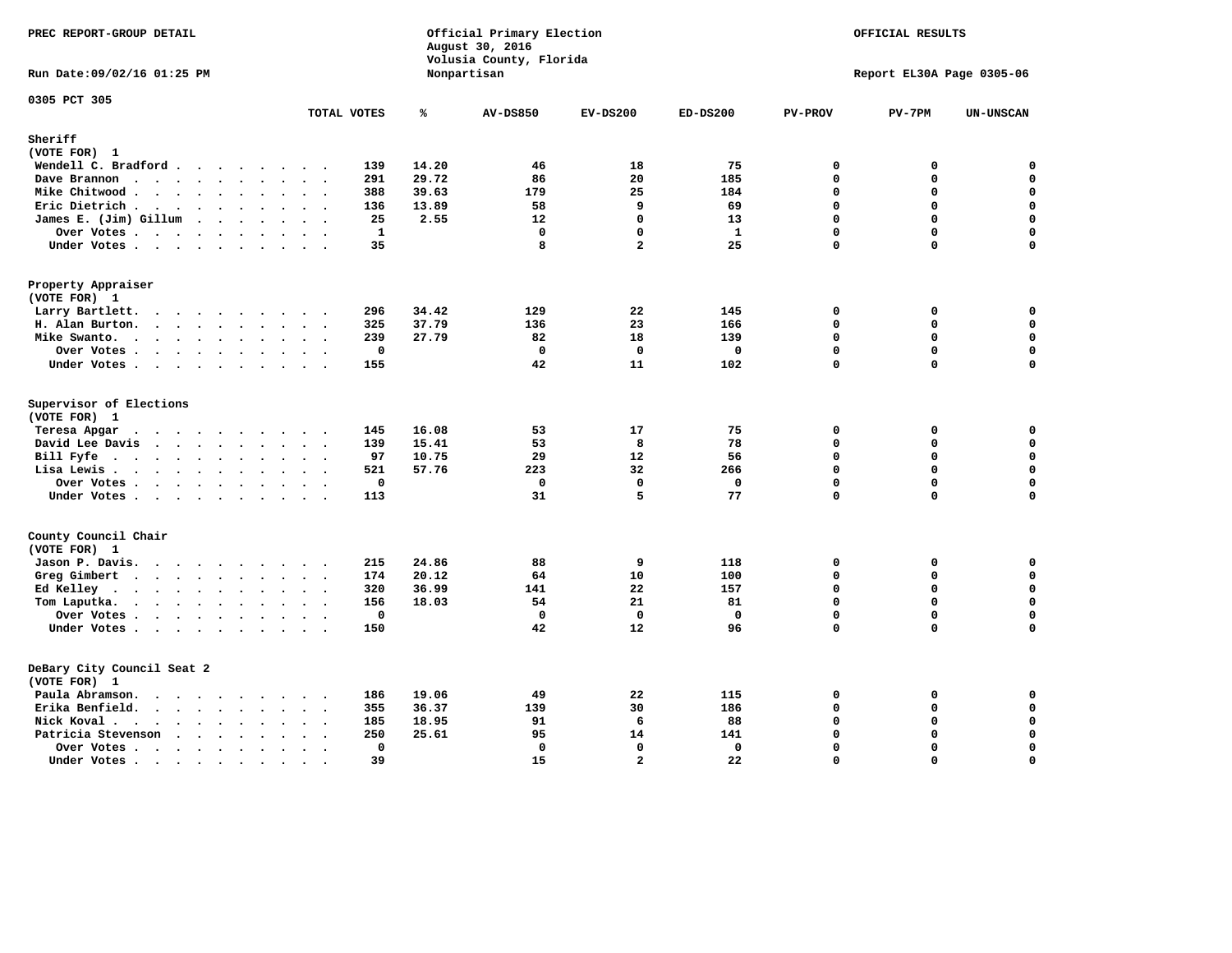| PREC REPORT-GROUP DETAIL       |  |  |             |       | Official Primary Election<br>August 30, 2016 |            |            |                | OFFICIAL RESULTS          |                  |
|--------------------------------|--|--|-------------|-------|----------------------------------------------|------------|------------|----------------|---------------------------|------------------|
| Run Date: 09/02/16 01:25 PM    |  |  |             |       | Volusia County, Florida<br>Nonpartisan       |            |            |                | Report EL30A Page 0305-07 |                  |
| 0305 PCT 305                   |  |  |             |       |                                              |            |            |                |                           |                  |
|                                |  |  | TOTAL VOTES | ℁     | <b>AV-DS850</b>                              | $EV-DS200$ | $ED-DS200$ | <b>PV-PROV</b> | $PV-7PM$                  | <b>UN-UNSCAN</b> |
| Amendment 4<br>(VOTE FOR) 1    |  |  |             |       |                                              |            |            |                |                           |                  |
| Yes                            |  |  | 706         | 75.83 | 270                                          | 52         | 384        |                |                           | 0                |
| No.<br>.                       |  |  | 225         | 24.17 | 89                                           | 16         | 120        |                |                           | 0                |
| Over Votes                     |  |  | 0           |       | 0                                            |            | 0          |                |                           | 0                |
| Under Votes, , , , , , , , , , |  |  | 84          |       | 30                                           | 6          | 48         |                |                           | 0                |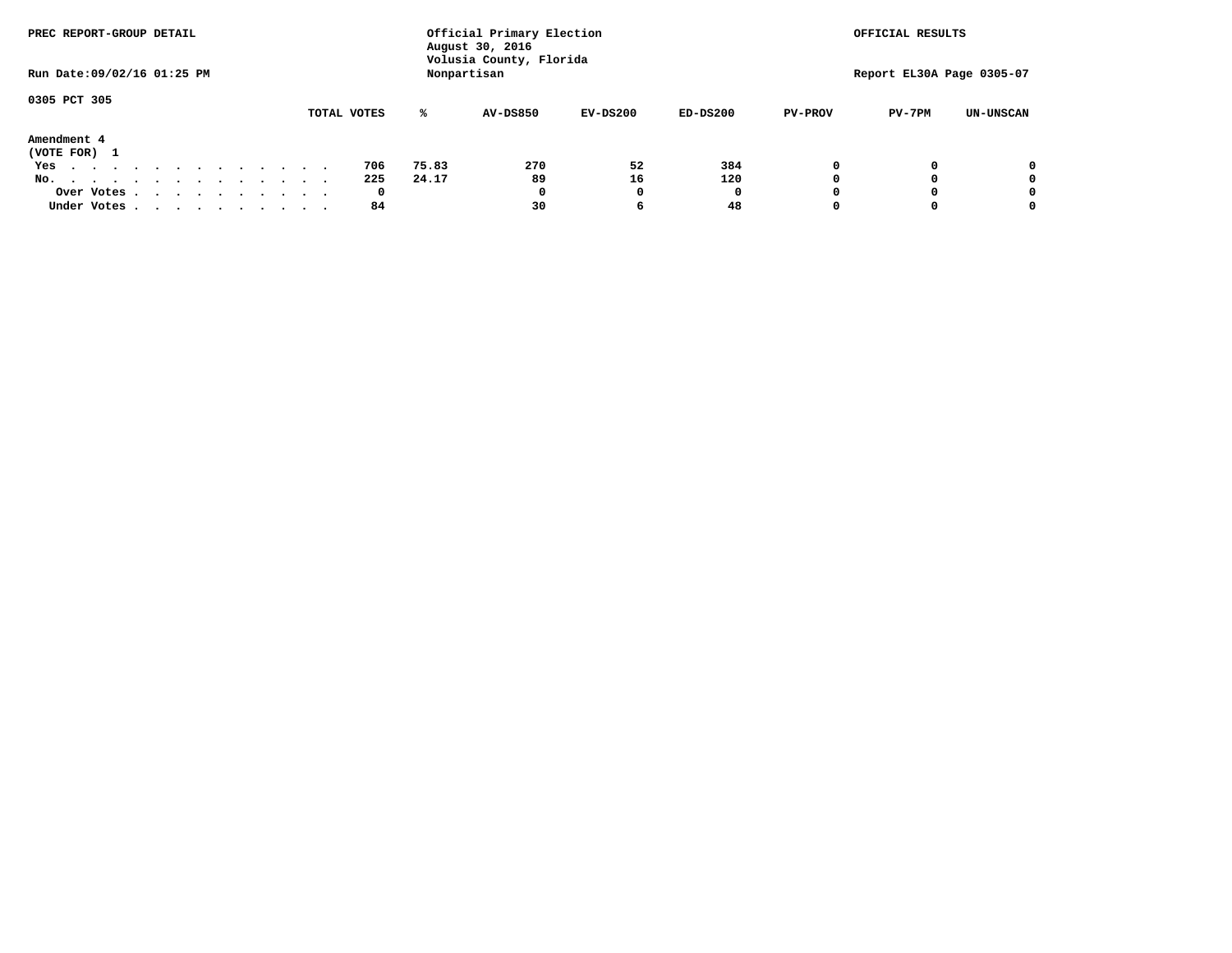| PREC REPORT-GROUP DETAIL                                                                                                                 |  |             |                   | Official Primary Election<br>August 30, 2016 |            |            |                | OFFICIAL RESULTS          |                  |
|------------------------------------------------------------------------------------------------------------------------------------------|--|-------------|-------------------|----------------------------------------------|------------|------------|----------------|---------------------------|------------------|
| Run Date:09/02/16 01:25 PM                                                                                                               |  |             | <b>STATISTICS</b> | Volusia County, Florida                      |            |            |                | Report EL30A Page 0306-01 |                  |
| 0306 PCT 306                                                                                                                             |  |             |                   |                                              |            |            |                |                           |                  |
|                                                                                                                                          |  | TOTAL VOTES | ℁                 | <b>AV-DS850</b>                              | $EV-DS200$ | $ED-DS200$ | <b>PV-PROV</b> | $PV-7PM$                  | <b>UN-UNSCAN</b> |
| REGISTERED VOTERS - TOTAL 4,214                                                                                                          |  |             |                   |                                              |            |            |                |                           |                  |
| REGISTERED VOTERS - Democratic<br>$\cdot$ $\cdot$ $\cdot$ $\cdot$                                                                        |  | 1,098       | 26.06             |                                              |            |            |                |                           |                  |
| REGISTERED VOTERS - Republican                                                                                                           |  | 2,041       | 48.43             |                                              |            |            |                |                           |                  |
| REGISTERED VOTERS - Libertarian                                                                                                          |  |             | .21               |                                              |            |            |                |                           |                  |
| REGISTERED VOTERS - Nonpartisan                                                                                                          |  | 1,066       |                   |                                              |            |            |                |                           |                  |
| BALLOTS CAST - TOTAL.                                                                                                                    |  | 1,287       |                   | 674                                          | 74         | 539        |                |                           |                  |
| BALLOTS CAST - Democratic                                                                                                                |  | 328         | 25.49             | 159                                          | 33         | 136        |                |                           |                  |
| BALLOTS CAST - Republican                                                                                                                |  | 767         | 59.60             | 395                                          | 37         | 335        |                |                           |                  |
| BALLOTS CAST - Libertarian.                                                                                                              |  |             | .08               |                                              |            | 0          |                |                           |                  |
| BALLOTS CAST - Nonpartisan.                                                                                                              |  | 191         | 14.84             | 119                                          |            | 68         |                |                           | 0                |
| BALLOTS CAST - BLANK.                                                                                                                    |  |             | .08               |                                              |            | 0          | O              | $\Omega$                  |                  |
| VOTER TURNOUT - TOTAL<br>the contract of the contract of the contract of the contract of the contract of the contract of the contract of |  |             | 30.54             |                                              |            |            |                |                           |                  |
| VOTER TURNOUT - Democratic.                                                                                                              |  |             | 29.87             |                                              |            |            |                |                           |                  |
| VOTER TURNOUT - Republican.                                                                                                              |  |             | 37.58             |                                              |            |            |                |                           |                  |
| VOTER TURNOUT - Libertarian                                                                                                              |  |             | 11.11             |                                              |            |            |                |                           |                  |
| VOTER TURNOUT - BLANK                                                                                                                    |  |             | .02               |                                              |            |            |                |                           |                  |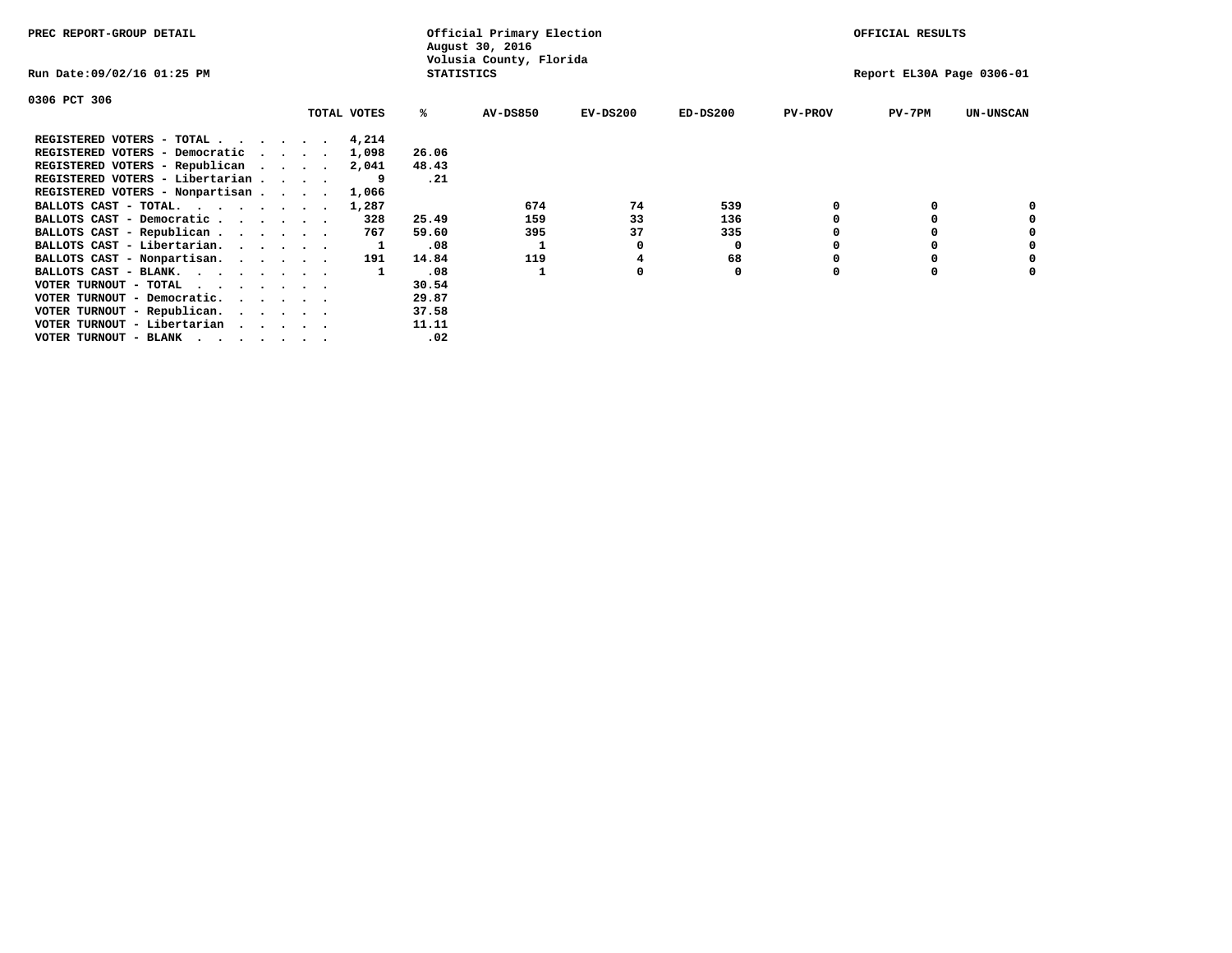| PREC REPORT-GROUP DETAIL                                               |             |            | Official Primary Election<br>August 30, 2016<br>Volusia County, Florida | OFFICIAL RESULTS |                           |                |          |                  |
|------------------------------------------------------------------------|-------------|------------|-------------------------------------------------------------------------|------------------|---------------------------|----------------|----------|------------------|
| Run Date: 09/02/16 01:25 PM                                            |             | Democratic |                                                                         |                  | Report EL30A Page 0306-02 |                |          |                  |
| 0306 PCT 306                                                           | TOTAL VOTES | ℁          | <b>AV-DS850</b>                                                         | $EV-DS200$       | $ED-DS200$                | <b>PV-PROV</b> | $PV-7PM$ | <b>UN-UNSCAN</b> |
|                                                                        |             |            |                                                                         |                  |                           |                |          |                  |
| United States Senator<br>(VOTE FOR) 1                                  |             |            |                                                                         |                  |                           |                |          |                  |
| Roque "Rocky" De La Fuente.                                            |             | 1.27       |                                                                         |                  |                           |                |          |                  |
| Alan Grayson                                                           | 94          | 29.75      | 36                                                                      |                  | 50                        |                |          |                  |
| Pam Keith                                                              | 27          | 8.54       | 16                                                                      |                  |                           |                |          |                  |
| Reginald Luster                                                        |             | .63        |                                                                         |                  |                           |                |          |                  |
| Patrick Murphy.                                                        | 189         | 59.81      | 96                                                                      | 20               | 73                        |                |          |                  |
| Over Votes                                                             | 0           |            |                                                                         |                  |                           |                |          |                  |
| Under Votes                                                            | 12          |            |                                                                         |                  |                           |                |          |                  |
| Representative in Congress District 6                                  |             |            |                                                                         |                  |                           |                |          |                  |
| (VOTE FOR) 1                                                           |             |            |                                                                         |                  |                           |                |          |                  |
| William (Bill) McCullough $\cdots$ $\cdots$                            | 104         | 36.24      | 57                                                                      |                  | 40                        |                |          |                  |
| Jay McGovern                                                           | 70          | 24.39      | 38                                                                      |                  | 25                        |                |          |                  |
| George Pappas.                                                         | 33          | 11.50      | 13                                                                      |                  | 17                        |                |          |                  |
| Dwayne L. Taylor                                                       | 80          | 27.87      | 26                                                                      | 13               | 41                        |                |          |                  |
| Over Votes                                                             |             |            |                                                                         |                  |                           |                |          |                  |
| Under Votes, $\cdot$ , $\cdot$ , $\cdot$ , $\cdot$ , $\cdot$ , $\cdot$ | 40          |            | 24                                                                      |                  | 13                        |                |          |                  |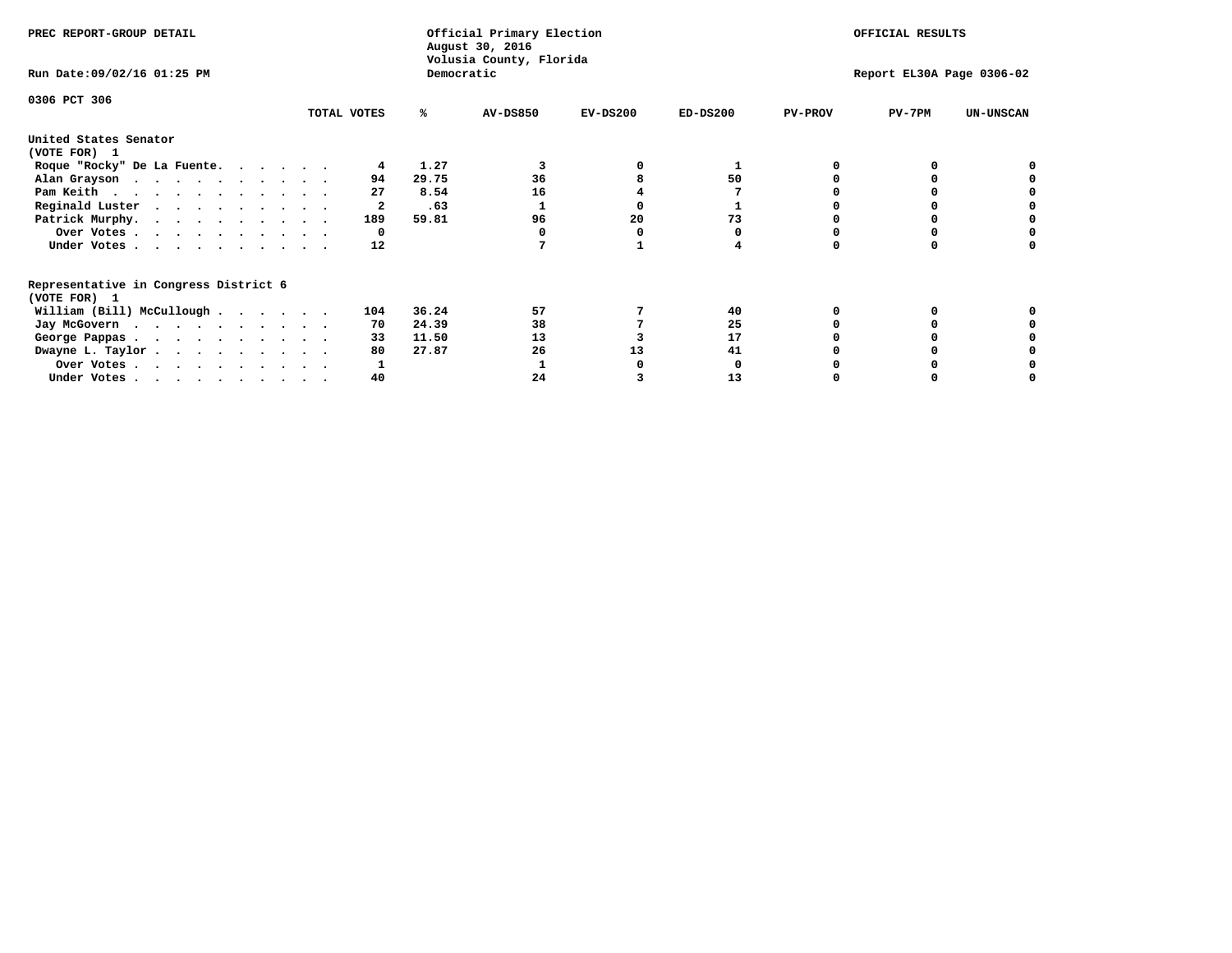| PREC REPORT-GROUP DETAIL<br>Run Date:09/02/16 01:25 PM                                |                            | Republican | Official Primary Election<br>August 30, 2016<br>Volusia County, Florida | OFFICIAL RESULTS<br>Report EL30A Page 0306-03 |             |                |             |                  |
|---------------------------------------------------------------------------------------|----------------------------|------------|-------------------------------------------------------------------------|-----------------------------------------------|-------------|----------------|-------------|------------------|
| 0306 PCT 306                                                                          | TOTAL VOTES                | ℁          | <b>AV-DS850</b>                                                         | $EV-DS200$                                    | $ED-DS200$  | <b>PV-PROV</b> | $PV-7PM$    | <b>UN-UNSCAN</b> |
| United States Senator                                                                 |                            |            |                                                                         |                                               |             |                |             |                  |
| (VOTE FOR) 1                                                                          |                            |            |                                                                         |                                               |             |                |             |                  |
| Carlos Beruff                                                                         | 179                        | 23.80      | 110                                                                     | 8                                             | 61          | 0              | 0           | 0                |
| Ernie Rivera<br>$\mathbf{r}$ , and $\mathbf{r}$ , and $\mathbf{r}$ , and $\mathbf{r}$ | 10                         | 1.33       | 3                                                                       | $\Omega$                                      | 7           | 0              | 0           | $\mathbf 0$      |
| Marco Rubio.                                                                          | 532                        | 70.74      | 253                                                                     | 29                                            | 250         | 0              | 0           | $\mathbf 0$      |
| Dwight Mark Anthony Young                                                             | 31                         | 4.12       | 18                                                                      | 0                                             | 13          | $\mathbf 0$    | $\mathbf 0$ | $\mathbf 0$      |
| Over Votes                                                                            | 0                          |            | 0                                                                       | 0                                             | 0           | $\mathbf 0$    | $\mathbf 0$ | $\mathbf 0$      |
| Under Votes                                                                           | 15<br>$\ddot{\phantom{1}}$ |            | 11                                                                      | $\Omega$                                      | 4           | $\Omega$       | $\Omega$    | $\mathbf 0$      |
| Representative in Congress District 6<br>(VOTE FOR) 1                                 |                            |            |                                                                         |                                               |             |                |             |                  |
| Fred Costello                                                                         | 203                        | 28.59      | 125                                                                     | 11                                            | 67          | 0              | 0           | $\mathbf 0$      |
| Ron Desantis                                                                          | 384                        | 54.08      | 173                                                                     | 22                                            | 189         | 0              | 0           | $\mathbf 0$      |
| G. G. Galloway.                                                                       | 123                        | 17.32      | 70                                                                      | 3                                             | 50          | $\mathbf 0$    | $\mathbf 0$ | $\mathbf 0$      |
| Over Votes                                                                            | 0                          |            | $\mathbf 0$                                                             | $\mathbf 0$                                   | 0           | 0              | 0           | 0                |
| Under Votes                                                                           | 57                         |            | 27                                                                      | $\mathbf{1}$                                  | 29          | $\mathbf 0$    | $\Omega$    | $\mathbf 0$      |
| State Committeeman                                                                    |                            |            |                                                                         |                                               |             |                |             |                  |
| (VOTE FOR) 1                                                                          |                            |            |                                                                         |                                               |             |                |             |                  |
| Paul W. Deering                                                                       | 420                        | 71.67      | 226                                                                     | 19                                            | 175         | 0              | 0           | 0                |
| James Oddie.                                                                          | 166                        | 28.33      | 79                                                                      | 9                                             | 78          | 0              | 0           | $\mathbf 0$      |
| Over Votes                                                                            | $\mathbf{o}$               |            | 0                                                                       | $\mathbf 0$                                   | 0           | 0              | $\mathbf 0$ | $\mathbf 0$      |
| Under Votes                                                                           | 181                        |            | 90                                                                      | 9                                             | 82          | $\mathbf 0$    | $\mathbf 0$ | $\mathbf 0$      |
| State Committeewoman<br>(VOTE FOR) 1                                                  |                            |            |                                                                         |                                               |             |                |             |                  |
| Dana Christina Dougherty<br>.                                                         | 316                        | 52.67      | 168                                                                     | 14                                            | 134         | 0              | 0           | 0                |
| Marilyn C. Ford                                                                       | 284                        | 47.33      | 143                                                                     | 16                                            | 125         | 0              | 0           | 0                |
| Over Votes                                                                            | $\Omega$                   |            | 0                                                                       | 0                                             | $\mathbf 0$ | 0              | 0           | $\mathbf 0$      |
| Under Votes, , , , , , , , , ,                                                        | 167                        |            | 84                                                                      | 7                                             | 76          | $\Omega$       | $\Omega$    | $\Omega$         |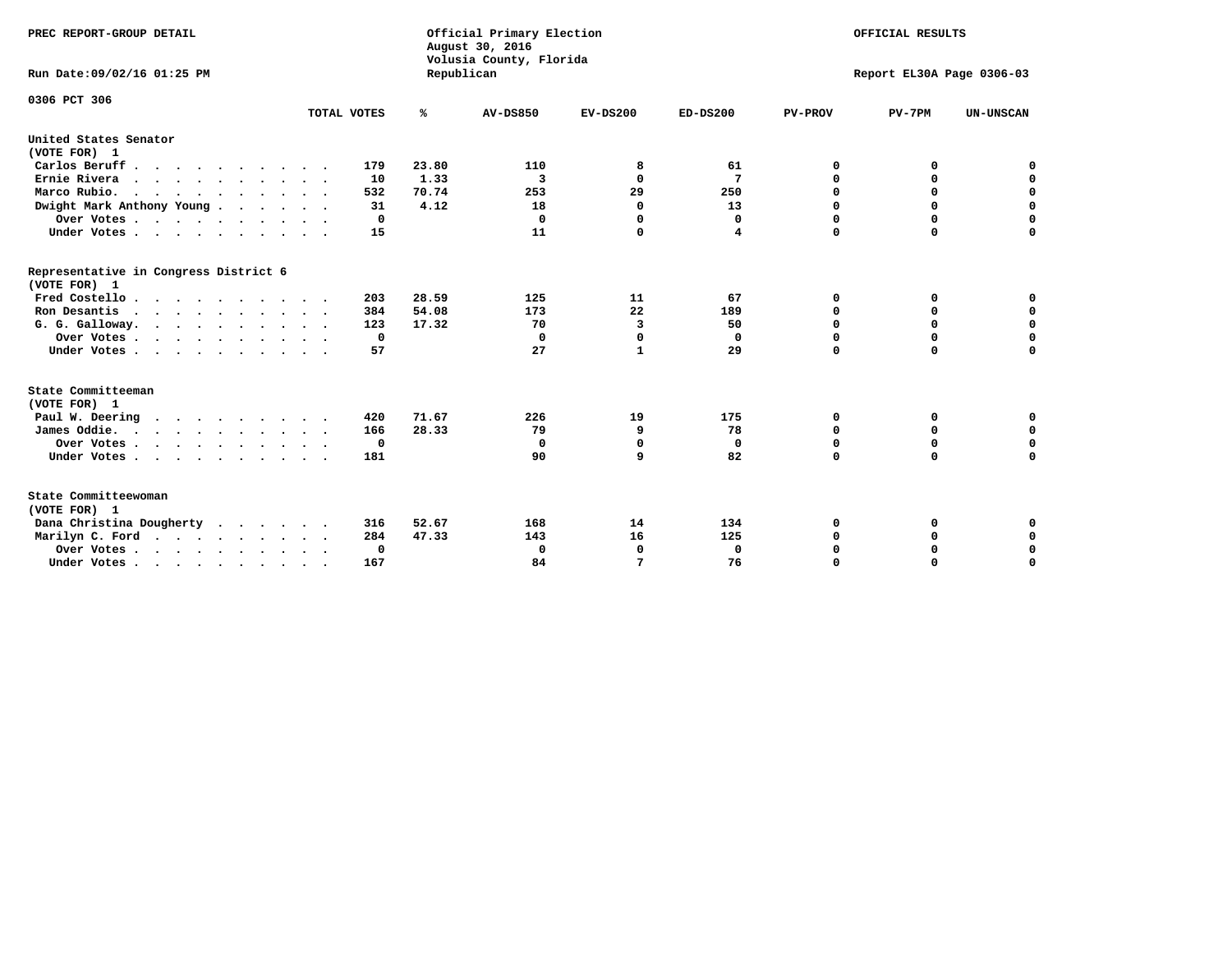| PREC REPORT-GROUP DETAIL<br>Run Date:09/02/16 01:25 PM |  |  |  | Official Primary Election<br>August 30, 2016<br>Volusia County, Florida<br>Libertarian |  |             | OFFICIAL RESULTS<br>Report EL30A Page 0306-04 |            |            |                |          |                  |
|--------------------------------------------------------|--|--|--|----------------------------------------------------------------------------------------|--|-------------|-----------------------------------------------|------------|------------|----------------|----------|------------------|
| 0306 PCT 306                                           |  |  |  |                                                                                        |  | TOTAL VOTES | <b>AV-DS850</b>                               | $EV-DS200$ | $ED-DS200$ | <b>PV-PROV</b> | $PV-7PM$ | <b>UN-UNSCAN</b> |
| United States Senator<br>(VOTE FOR) 1                  |  |  |  |                                                                                        |  |             |                                               |            |            |                |          |                  |
| Augustus Invictus.                                     |  |  |  |                                                                                        |  | 0           |                                               | 0          | 0          |                |          | 0                |
| Paul Stanton                                           |  |  |  |                                                                                        |  | 0           |                                               | 0          |            |                |          | 0                |
| Over Votes                                             |  |  |  |                                                                                        |  |             |                                               |            |            |                |          | 0                |
| Under Votes                                            |  |  |  |                                                                                        |  |             |                                               |            |            |                |          | 0                |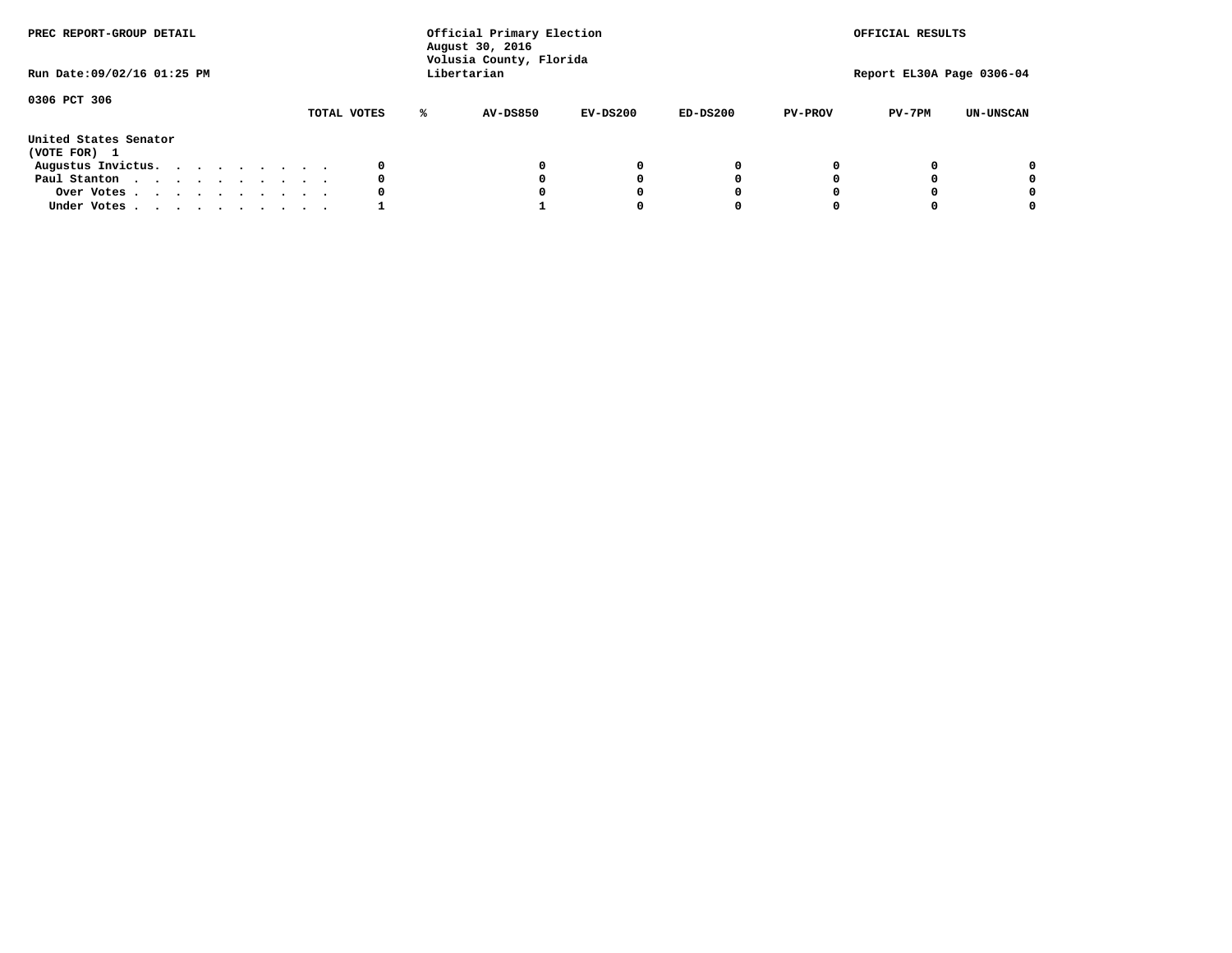| PREC REPORT-GROUP DETAIL                                                                                                           |             |       | Official Primary Election<br>August 30, 2016<br>Volusia County, Florida | OFFICIAL RESULTS |            |                |                           |                  |
|------------------------------------------------------------------------------------------------------------------------------------|-------------|-------|-------------------------------------------------------------------------|------------------|------------|----------------|---------------------------|------------------|
| Run Date: 09/02/16 01:25 PM                                                                                                        |             |       | Nonpartisan                                                             |                  |            |                | Report EL30A Page 0306-05 |                  |
| 0306 PCT 306                                                                                                                       |             |       |                                                                         |                  |            |                |                           |                  |
|                                                                                                                                    | TOTAL VOTES | ℁     | <b>AV-DS850</b>                                                         | $EV-DS200$       | $ED-DS200$ | <b>PV-PROV</b> | $PV-7PM$                  | <b>UN-UNSCAN</b> |
| Circuit Judge 7th Circuit Group 4<br>(VOTE FOR) 1                                                                                  |             |       |                                                                         |                  |            |                |                           |                  |
| Chris France - WITHDRAWN<br>$\cdots$                                                                                               | 227         | 21.83 | 96                                                                      | 5                | 126        | 0              | 0                         | 0                |
| Sebrina L. Slack                                                                                                                   | 413         | 39.71 | 227                                                                     | 32               | 154        | 0              | $\mathbf 0$               | $\mathbf 0$      |
| Stasia Warren<br>$\sim$ $\sim$                                                                                                     | 400         | 38.46 | 222                                                                     | 25               | 153        | $\mathbf 0$    | 0                         | $\mathbf 0$      |
| Over Votes                                                                                                                         | 1           |       | $\mathbf{0}$                                                            | $\mathbf 0$      | 1          | 0              | $\mathbf 0$               | $\mathbf 0$      |
| Under Votes                                                                                                                        | 246         |       | 129                                                                     | 12               | 105        | $\mathbf 0$    | $\Omega$                  | $\mathbf 0$      |
| Circuit Judge 7th Circuit Group 10<br>(VOTE FOR) 1                                                                                 |             |       |                                                                         |                  |            |                |                           |                  |
| Malcolm Anthony<br>.                                                                                                               | 416         | 41.31 | 242                                                                     | 23               | 151        | 0              | 0                         | $\mathbf 0$      |
| Scott DuPont                                                                                                                       | 591         | 58.69 | 296                                                                     | 33               | 262        | 0              | $\mathbf 0$               | $\mathbf 0$      |
| Over Votes                                                                                                                         | $\mathbf 0$ |       | $\mathbf{0}$                                                            | 0                | 0          | $\mathbf 0$    | $\Omega$                  | $\mathbf 0$      |
| Under Votes                                                                                                                        | 280         |       | 136                                                                     | 18               | 126        | $\mathbf 0$    | $\mathbf 0$               | $\Omega$         |
| Circuit Judge 7th Circuit Group 13<br>(VOTE FOR) 1                                                                                 |             |       |                                                                         |                  |            |                |                           |                  |
| David Hood.                                                                                                                        | 425         | 39.94 | 222                                                                     | 27               | 176        | 0              | 0                         | 0                |
| A. "Kathleen" McNeilly                                                                                                             | 639         | 60.06 | 339                                                                     | 35               | 265        | $\mathbf 0$    | $\mathbf 0$               | $\mathbf 0$      |
| Over Votes                                                                                                                         | $\mathbf 0$ |       | 0                                                                       | 0                | 0          | $\mathbf 0$    | $\mathbf 0$               | $\mathbf 0$      |
| Under Votes                                                                                                                        | 223         |       | 113                                                                     | 12               | 98         | $\Omega$       | $\Omega$                  | 0                |
| Circuit Judge 7th Circuit Group 17<br>(VOTE FOR) 1                                                                                 |             |       |                                                                         |                  |            |                |                           |                  |
| Linda L. Gaustad                                                                                                                   | 491         | 47.08 | 257                                                                     | 41               | 193        | 0              | 0                         | 0                |
| Howard O. McGillin Jr                                                                                                              | 552         | 52.92 | 296                                                                     | 19               | 237        | $\mathbf 0$    | $\mathbf 0$               | $\mathbf 0$      |
| Over Votes                                                                                                                         | $\mathbf 0$ |       | $\mathbf 0$                                                             | $\mathbf 0$      | 0          | $\mathbf 0$    | $\mathbf 0$               | $\pmb{0}$        |
| Under Votes                                                                                                                        | 244         |       | 121                                                                     | 14               | 109        | $\mathbf 0$    | $\mathbf 0$               | $\Omega$         |
| County Judge 7th Circuit Group 3<br>(VOTE FOR) 1                                                                                   |             |       |                                                                         |                  |            |                |                           |                  |
| Heather Caeners<br>the contract of the contract of the contract of the contract of the contract of the contract of the contract of | 405         | 39.32 | 205                                                                     | 14               | 186        | 0              | 0                         | 0                |
| Shirley A. Green                                                                                                                   | 451         | 43.79 | 269                                                                     | 24               | 158        | $\mathbf 0$    | 0                         | $\mathbf 0$      |
| Marla Rawnsley.                                                                                                                    | 174         | 16.89 | 78                                                                      | 22               | 74         | 0              | $\mathbf 0$               | $\pmb{0}$        |
| Over Votes.<br>$\ddot{\phantom{a}}$<br>$\ddot{\phantom{a}}$                                                                        | 0           |       | $\Omega$                                                                | 0                | 0          | $\Omega$       | $\Omega$                  | $\mathbf 0$      |
| Under Votes<br>$\sim$                                                                                                              | 257         |       | 122                                                                     | 14               | 121        | $\mathbf 0$    | $\mathbf 0$               | 0                |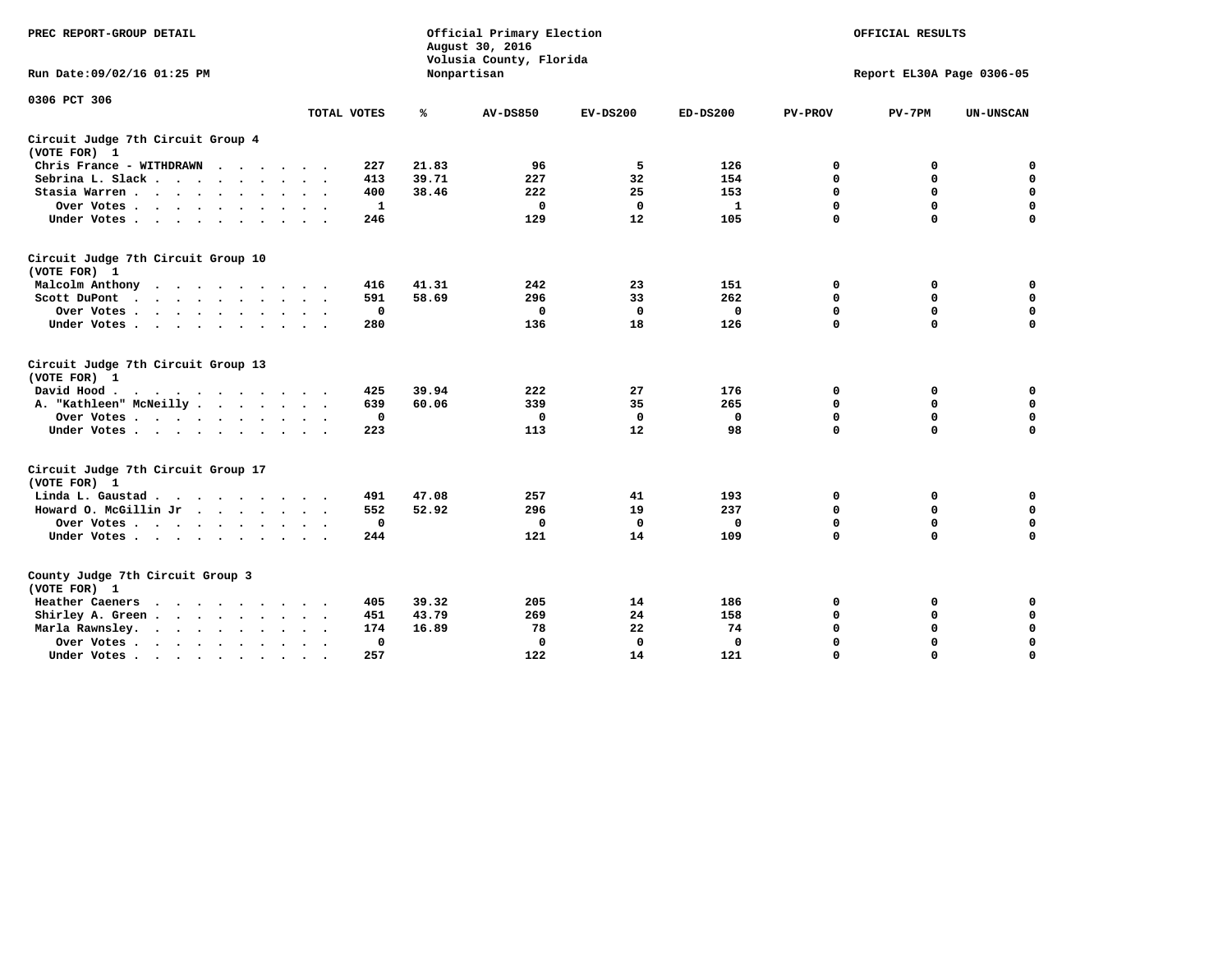| PREC REPORT-GROUP DETAIL                                                                                                                                                                                                                                                  |                                                                           |       | Official Primary Election<br>August 30, 2016<br>Volusia County, Florida | OFFICIAL RESULTS<br>Report EL30A Page 0306-06 |              |                |               |             |
|---------------------------------------------------------------------------------------------------------------------------------------------------------------------------------------------------------------------------------------------------------------------------|---------------------------------------------------------------------------|-------|-------------------------------------------------------------------------|-----------------------------------------------|--------------|----------------|---------------|-------------|
| Run Date: 09/02/16 01:25 PM                                                                                                                                                                                                                                               |                                                                           |       | Nonpartisan                                                             |                                               |              |                |               |             |
| 0306 PCT 306                                                                                                                                                                                                                                                              | TOTAL VOTES                                                               | ℁     | <b>AV-DS850</b>                                                         | $EV-DS200$                                    | $ED-DS200$   | <b>PV-PROV</b> | $PV-7PM$      | UN-UNSCAN   |
| Sheriff                                                                                                                                                                                                                                                                   |                                                                           |       |                                                                         |                                               |              |                |               |             |
| (VOTE FOR) 1                                                                                                                                                                                                                                                              |                                                                           |       |                                                                         |                                               |              |                |               |             |
| Wendell C. Bradford                                                                                                                                                                                                                                                       | 114                                                                       | 9.34  | 45                                                                      | 10                                            | 59           | 0              | 0             | $\mathbf 0$ |
| Dave Brannon                                                                                                                                                                                                                                                              | 258                                                                       | 21.13 | 113                                                                     | 11                                            | 134          | $\Omega$       | 0             | 0           |
| Mike Chitwood.<br>$\mathbf{r}$ . The set of the set of the set of the set of the set of the set of the set of the set of the set of the set of the set of the set of the set of the set of the set of the set of the set of the set of the set of t                       | 556                                                                       | 45.54 | 329                                                                     | 26                                            | 201          | $\mathbf 0$    | 0             | 0           |
| Eric Dietrich.                                                                                                                                                                                                                                                            | 253                                                                       | 20.72 | 127                                                                     | 19                                            | 107          | $\mathbf 0$    | 0             | $\mathbf 0$ |
| James E. (Jim) Gillum                                                                                                                                                                                                                                                     | 40                                                                        | 3.28  | 24                                                                      | $\mathbf{1}$                                  | 15           | $\Omega$       | $\Omega$      | $\mathbf 0$ |
| Over Votes<br>$\sim$                                                                                                                                                                                                                                                      | 0<br>$\sim$ $\sim$ $\sim$                                                 |       | 0                                                                       | $\mathbf 0$                                   | $\mathbf 0$  | $\mathbf 0$    | 0             | 0           |
| Under Votes                                                                                                                                                                                                                                                               | 66                                                                        |       | 36                                                                      | $7\phantom{.0}$                               | 23           | $\mathbf 0$    | $\mathbf 0$   | $\mathbf 0$ |
| Property Appraiser<br>(VOTE FOR) 1                                                                                                                                                                                                                                        |                                                                           |       |                                                                         |                                               |              |                |               |             |
| Larry Bartlett.<br>$\cdots$<br>$\sim$                                                                                                                                                                                                                                     | 369<br>$\sim$                                                             | 34.26 | 221                                                                     | 9                                             | 139          | $\mathbf 0$    | 0             | 0           |
| H. Alan Burton.                                                                                                                                                                                                                                                           | 415                                                                       | 38.53 | 210                                                                     | 24                                            | 181          | 0              | 0             | $\mathbf 0$ |
| Mike Swanto.                                                                                                                                                                                                                                                              | 293<br>$\cdot$ .                                                          | 27.21 | 136                                                                     | 31                                            | 126          | $\Omega$       | 0             | 0           |
| Over Votes<br>$\ddot{\phantom{a}}$                                                                                                                                                                                                                                        | $\mathbf{1}$<br>$\sim$                                                    |       | $\mathbf 0$                                                             | $\mathbf 0$                                   | $\mathbf{1}$ | $\mathbf 0$    | 0             | $\mathbf 0$ |
| Under Votes                                                                                                                                                                                                                                                               | 209                                                                       |       | 107                                                                     | 10                                            | 92           | $\mathbf{0}$   | 0             | $\mathbf 0$ |
|                                                                                                                                                                                                                                                                           |                                                                           |       |                                                                         |                                               |              |                |               |             |
| Supervisor of Elections<br>(VOTE FOR) 1                                                                                                                                                                                                                                   |                                                                           |       |                                                                         |                                               |              |                |               |             |
| Teresa Apgar<br>$\cdots$                                                                                                                                                                                                                                                  | 185<br>$\sim$ $\sim$                                                      | 16.42 | 89                                                                      | 12                                            | 84           | $\mathbf 0$    | 0             | 0           |
| David Lee Davis                                                                                                                                                                                                                                                           | 105                                                                       | 9.32  | 50                                                                      | 9                                             | 46           | 0              | 0             | $\mathbf 0$ |
| Bill Fyfe<br>$\mathbf{r}$ , $\mathbf{r}$ , $\mathbf{r}$ , $\mathbf{r}$ , $\mathbf{r}$                                                                                                                                                                                     | 116<br>$\cdot$ $\cdot$ $\cdot$ $\cdot$                                    | 10.29 | 52                                                                      | $\overline{3}$                                | 61           | $\Omega$       | $\Omega$      | $\mathbf 0$ |
| Lisa Lewis                                                                                                                                                                                                                                                                | 721                                                                       | 63.98 | 407                                                                     | 41                                            | 273          | $\mathbf 0$    | 0             | $\mathbf 0$ |
| Over Votes                                                                                                                                                                                                                                                                | $\mathbf{1}$                                                              |       | $\mathbf{1}$                                                            | $\mathbf 0$                                   | $\mathbf 0$  | $\mathbf 0$    | 0             | $\pmb{0}$   |
| Under Votes                                                                                                                                                                                                                                                               | 159                                                                       |       | 75                                                                      | 9                                             | 75           | $\Omega$       | $\Omega$      | 0           |
| County Council Chair                                                                                                                                                                                                                                                      |                                                                           |       |                                                                         |                                               |              |                |               |             |
| (VOTE FOR) 1                                                                                                                                                                                                                                                              |                                                                           | 23.56 | 129                                                                     | 18                                            | 107          |                |               |             |
| Jason P. Davis.                                                                                                                                                                                                                                                           | 254<br>$\sim$ $\sim$                                                      | 13.45 | 68                                                                      | 12                                            | 65           | 0<br>$\Omega$  | 0<br>$\Omega$ | 0<br>0      |
| Greg Gimbert                                                                                                                                                                                                                                                              | 145                                                                       | 42.67 | 255                                                                     | 20                                            | 185          | $\mathbf 0$    | 0             | $\mathbf 0$ |
| Ed Kelley                                                                                                                                                                                                                                                                 | 460                                                                       | 20.32 | 115                                                                     | 13                                            | 91           | $\Omega$       | $\mathbf 0$   | $\mathbf 0$ |
| Tom Laputka.<br>$\mathbf{r}$ . The set of the set of the set of the set of the set of the set of the set of the set of the set of the set of the set of the set of the set of the set of the set of the set of the set of the set of the set of t<br>$\ddot{\phantom{a}}$ | 219<br>$\mathbf 0$                                                        |       | $\mathbf{0}$                                                            | $\mathbf 0$                                   | $\mathbf{0}$ | $\mathbf 0$    | 0             | $\mathbf 0$ |
| Over Votes.                                                                                                                                                                                                                                                               |                                                                           |       |                                                                         |                                               |              | 0              | 0             | $\mathbf 0$ |
| Under Votes                                                                                                                                                                                                                                                               | 209                                                                       |       | 107                                                                     | 11                                            | 91           |                |               |             |
| DeBary City Council Seat 2<br>(VOTE FOR) 1                                                                                                                                                                                                                                |                                                                           |       |                                                                         |                                               |              |                |               |             |
| Paula Abramson.                                                                                                                                                                                                                                                           | 152<br>$\sim$ $\sim$                                                      | 12.79 | 64                                                                      | 9                                             | 79           | $\mathbf 0$    | 0             | 0           |
| Erika Benfield.                                                                                                                                                                                                                                                           | 460<br>$\sim$                                                             | 38.72 | 234                                                                     | 25                                            | 201          | $\mathbf 0$    | $\mathbf 0$   | $\mathbf 0$ |
| Nick Koval.                                                                                                                                                                                                                                                               | 301<br>$\ddotsc$                                                          | 25.34 | 171                                                                     | 15                                            | 115          | $\mathbf 0$    | 0             | 0           |
| Patricia Stevenson<br>$\cdot$ $\cdot$ $\cdot$ $\cdot$<br>$\ddot{\phantom{a}}$                                                                                                                                                                                             | 275<br>$\sim$ $\sim$<br>$\ddot{\phantom{0}}$                              | 23.15 | 146                                                                     | 16                                            | 113          | $\mathbf 0$    | 0             | $\mathbf 0$ |
| Over Votes<br>$\bullet$                                                                                                                                                                                                                                                   | $\mathbf{1}$<br>$\ddot{\phantom{0}}$<br>$\bullet$<br>$\ddot{\phantom{0}}$ |       | $\mathbf{0}$                                                            | $\mathbf 0$                                   | $\mathbf{1}$ | $\mathbf 0$    | 0             | $\mathbf 0$ |
| Under Votes.<br>$\cdots$<br>$\sim$<br>$\bullet$                                                                                                                                                                                                                           | 98<br>$\bullet$<br>$\bullet$                                              |       | 59                                                                      | 9                                             | 30           | $\Omega$       | $\Omega$      | $\mathbf 0$ |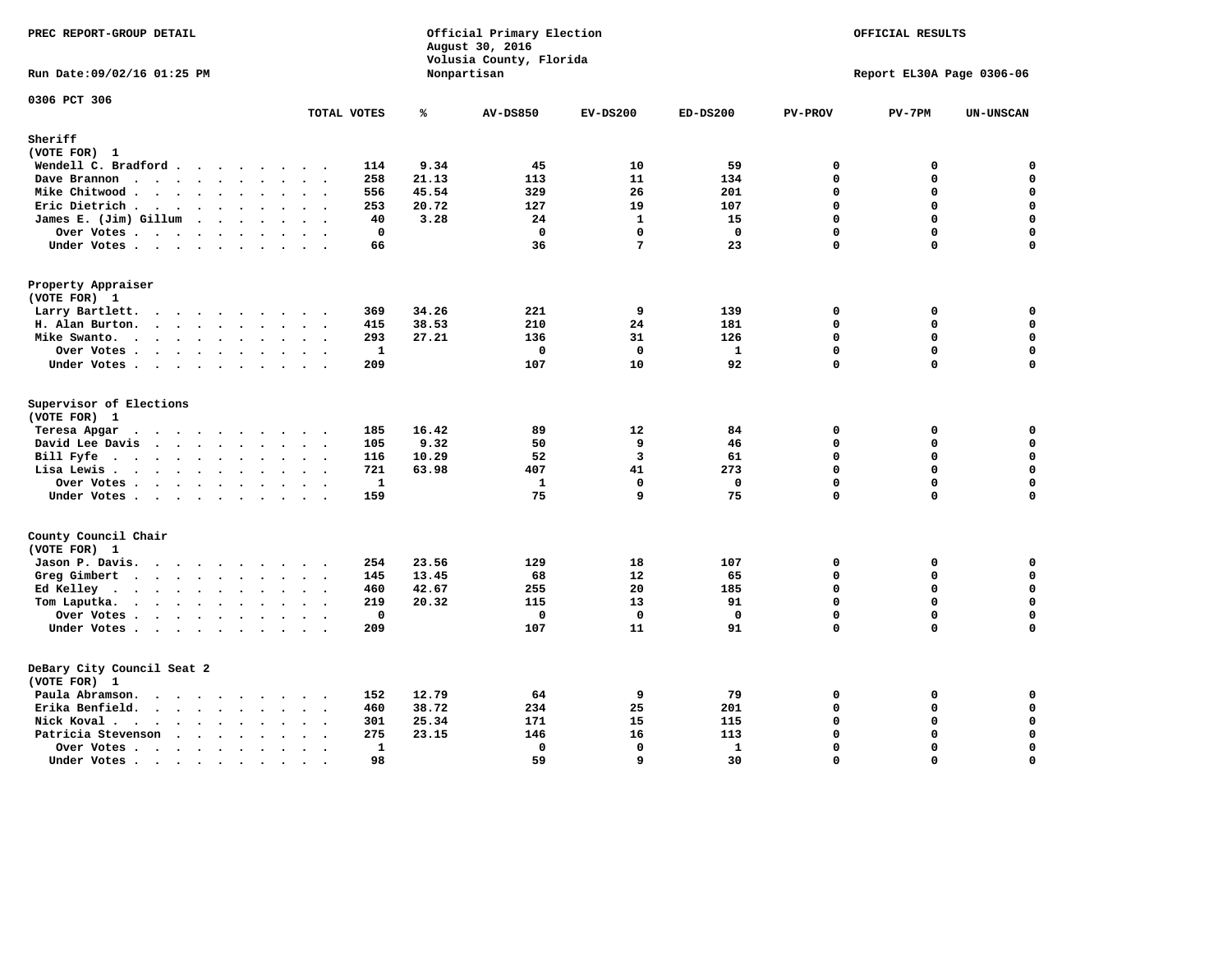| PREC REPORT-GROUP DETAIL         |             | Official Primary Election<br>August 30, 2016 | OFFICIAL RESULTS                       |            |            |                |                           |                  |
|----------------------------------|-------------|----------------------------------------------|----------------------------------------|------------|------------|----------------|---------------------------|------------------|
| Run Date: 09/02/16 01:25 PM      |             |                                              | Volusia County, Florida<br>Nonpartisan |            |            |                | Report EL30A Page 0306-07 |                  |
| 0306 PCT 306                     |             |                                              |                                        |            |            |                |                           |                  |
|                                  | TOTAL VOTES | ℁                                            | <b>AV-DS850</b>                        | $EV-DS200$ | $ED-DS200$ | <b>PV-PROV</b> | PV-7PM                    | <b>UN-UNSCAN</b> |
| Amendment 4<br>(VOTE FOR) 1      |             |                                              |                                        |            |            |                |                           |                  |
| Yes<br>.                         | 840         | 73.17                                        | 441                                    | 57         | 342        |                |                           | 0                |
| No.<br>.                         | 308         | 26.83                                        | 150                                    | 12         | 146        |                |                           | 0                |
| Over Votes                       | 0           |                                              | $\Omega$                               |            | 0          |                |                           | 0                |
| Under Votes, , , , , , , , , , , | 139         |                                              | 83                                     |            | 51         |                |                           | 0                |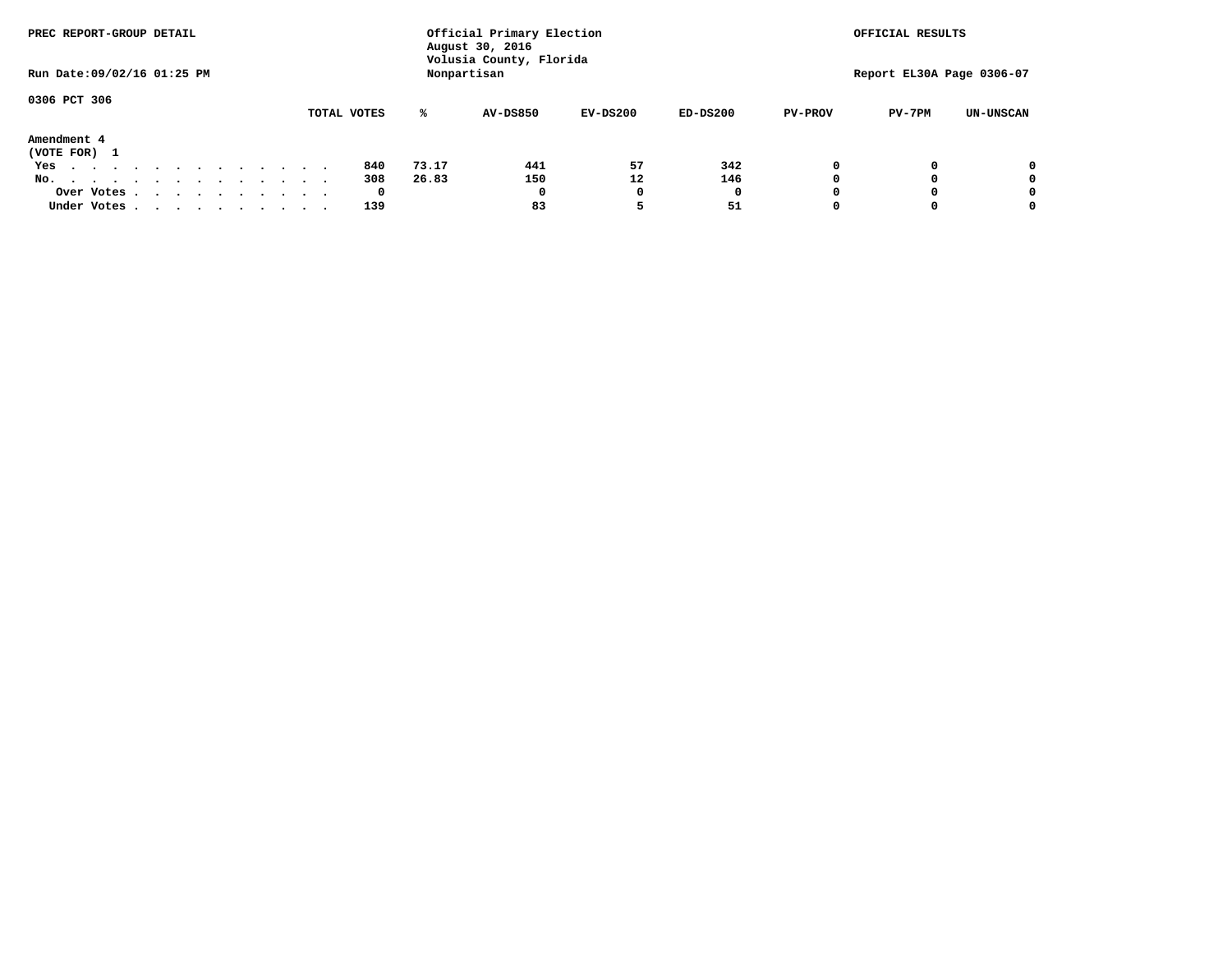| PREC REPORT-GROUP DETAIL                                                                                                                 |  |             |                   | Official Primary Election<br>August 30, 2016 |            |            |                | OFFICIAL RESULTS          |                  |
|------------------------------------------------------------------------------------------------------------------------------------------|--|-------------|-------------------|----------------------------------------------|------------|------------|----------------|---------------------------|------------------|
| Run Date:09/02/16 01:25 PM                                                                                                               |  |             | <b>STATISTICS</b> | Volusia County, Florida                      |            |            |                | Report EL30A Page 0307-01 |                  |
| 0307 PCT 307                                                                                                                             |  |             |                   |                                              |            |            |                |                           |                  |
|                                                                                                                                          |  | TOTAL VOTES | ℁                 | <b>AV-DS850</b>                              | $EV-DS200$ | $ED-DS200$ | <b>PV-PROV</b> | $PV-7PM$                  | <b>UN-UNSCAN</b> |
| REGISTERED VOTERS - TOTAL                                                                                                                |  | 2,950       |                   |                                              |            |            |                |                           |                  |
| REGISTERED VOTERS - Democratic                                                                                                           |  | 873         | 29.59             |                                              |            |            |                |                           |                  |
| REGISTERED VOTERS - Republican                                                                                                           |  | 1,116       | 37.83             |                                              |            |            |                |                           |                  |
| REGISTERED VOTERS - Libertarian                                                                                                          |  | 4           | .14               |                                              |            |            |                |                           |                  |
| REGISTERED VOTERS - Nonpartisan                                                                                                          |  | 957         |                   |                                              |            |            |                |                           |                  |
| BALLOTS CAST - TOTAL.                                                                                                                    |  | 670         |                   | 270                                          | 24         | 375        |                |                           |                  |
| BALLOTS CAST - Democratic                                                                                                                |  | 199         | 29.70             | 84                                           |            | 109        |                |                           |                  |
| BALLOTS CAST - Republican                                                                                                                |  | 356         | 53.13             | 145                                          | 16         | 195        |                |                           |                  |
| BALLOTS CAST - Libertarian.                                                                                                              |  |             | .15               | $\Omega$                                     |            |            |                |                           |                  |
| BALLOTS CAST - Nonpartisan.                                                                                                              |  | 114         | 17.01             | 41                                           |            | 70         |                |                           |                  |
| BALLOTS CAST - BLANK.                                                                                                                    |  | $\Omega$    |                   | 0                                            |            | 0          |                |                           |                  |
| VOTER TURNOUT - TOTAL<br>the contract of the contract of the contract of the contract of the contract of the contract of the contract of |  |             | 22.71             |                                              |            |            |                |                           |                  |
| VOTER TURNOUT - Democratic.                                                                                                              |  |             | 22.79             |                                              |            |            |                |                           |                  |
| VOTER TURNOUT - Republican.                                                                                                              |  |             | 31.90             |                                              |            |            |                |                           |                  |
| VOTER TURNOUT - Libertarian                                                                                                              |  |             | 25.00             |                                              |            |            |                |                           |                  |
| VOTER TURNOUT - BLANK                                                                                                                    |  |             |                   |                                              |            |            |                |                           |                  |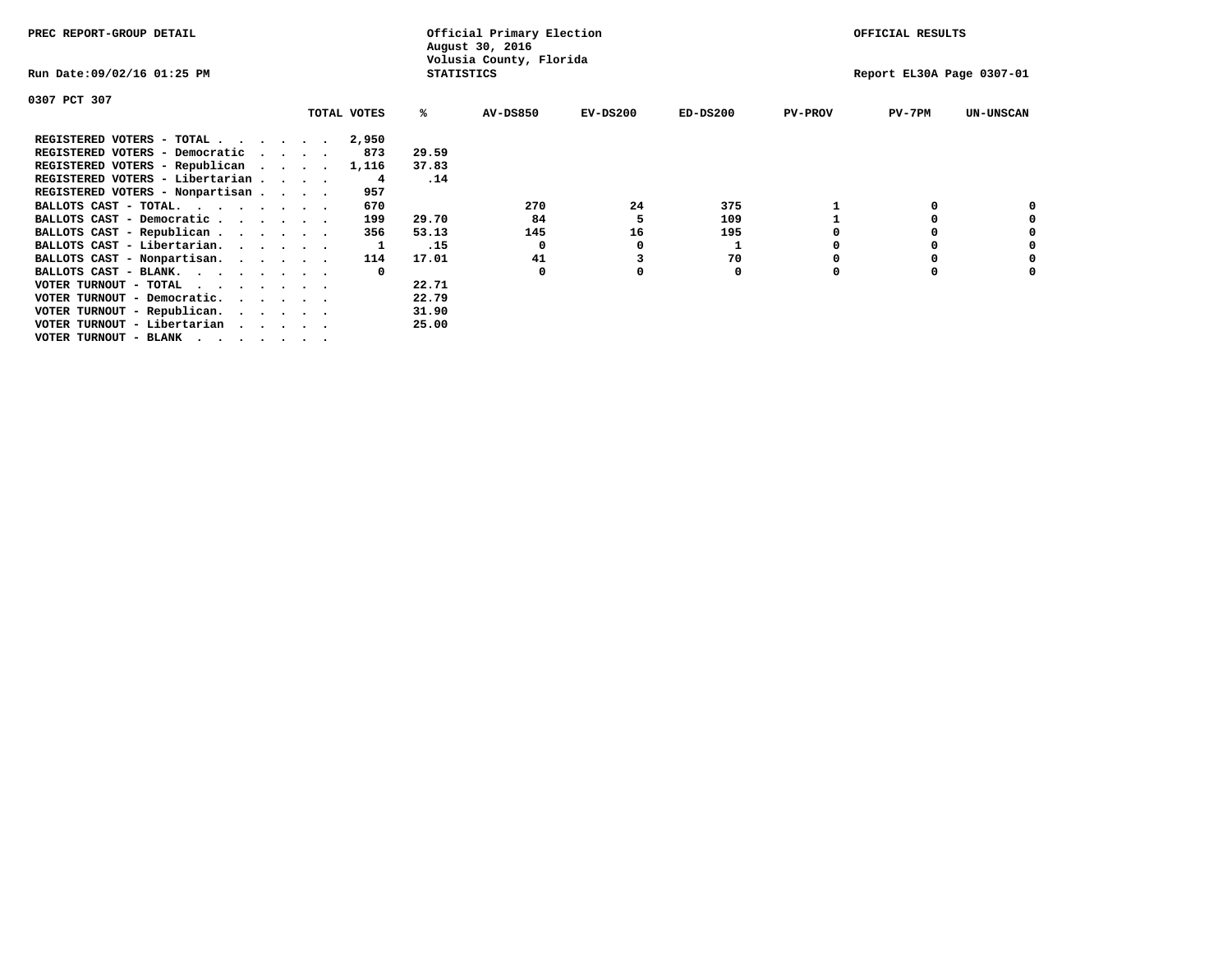| PREC REPORT-GROUP DETAIL                                               |             |            | Official Primary Election<br>August 30, 2016<br>Volusia County, Florida | OFFICIAL RESULTS |            |                           |          |                  |
|------------------------------------------------------------------------|-------------|------------|-------------------------------------------------------------------------|------------------|------------|---------------------------|----------|------------------|
| Run Date: 09/02/16 01:25 PM                                            |             | Democratic |                                                                         |                  |            | Report EL30A Page 0307-02 |          |                  |
| 0307 PCT 307                                                           | TOTAL VOTES | ℁          | <b>AV-DS850</b>                                                         | $EV-DS200$       | $ED-DS200$ | <b>PV-PROV</b>            | $PV-7PM$ | <b>UN-UNSCAN</b> |
|                                                                        |             |            |                                                                         |                  |            |                           |          |                  |
| United States Senator<br>(VOTE FOR) 1                                  |             |            |                                                                         |                  |            |                           |          |                  |
| Roque "Rocky" De La Fuente.                                            |             | 4.21       |                                                                         |                  |            |                           |          |                  |
| Alan Grayson                                                           | 56          | 29.47      | 28                                                                      |                  | 25         |                           |          |                  |
| Pam Keith                                                              | 22          | 11.58      |                                                                         |                  | 13         |                           |          |                  |
| Reginald Luster                                                        |             | .53        |                                                                         |                  |            |                           |          |                  |
| Patrick Murphy.                                                        | 103         | 54.21      | 40                                                                      |                  | 60         |                           |          |                  |
| Over Votes                                                             | O           |            |                                                                         |                  |            |                           |          |                  |
| Under Votes                                                            |             |            |                                                                         |                  |            |                           |          |                  |
| Representative in Congress District 6<br>(VOTE FOR) 1                  |             |            |                                                                         |                  |            |                           |          |                  |
| William (Bill) McCullough                                              | 83          | 45.86      | 35                                                                      |                  | 45         |                           |          |                  |
|                                                                        | 42          | 23.20      | 18                                                                      |                  | 23         |                           |          |                  |
| Jay McGovern                                                           | 24          |            |                                                                         |                  |            |                           |          |                  |
| George Pappas.                                                         |             | 13.26      | 15                                                                      |                  |            |                           |          |                  |
| Dwayne L. Taylor                                                       | 32          | 17.68      | 12                                                                      |                  | 19         |                           |          |                  |
| Over Votes                                                             |             |            |                                                                         |                  |            |                           |          |                  |
| Under Votes, $\cdot$ , $\cdot$ , $\cdot$ , $\cdot$ , $\cdot$ , $\cdot$ | 18          |            |                                                                         |                  | 13         |                           |          |                  |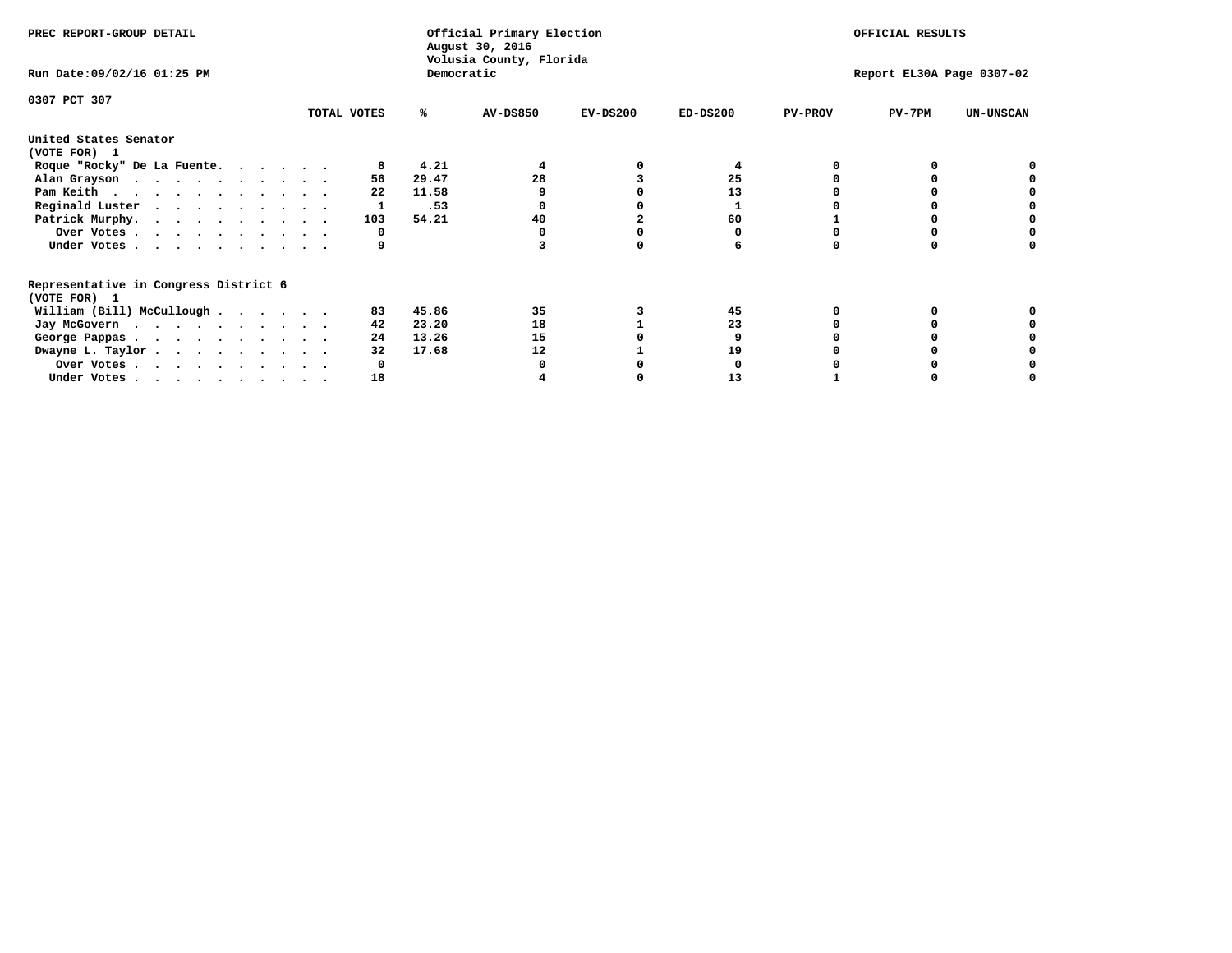| PREC REPORT-GROUP DETAIL<br>Run Date: 09/02/16 01:25 PM |              | Republican | Official Primary Election<br>August 30, 2016<br>Volusia County, Florida | OFFICIAL RESULTS<br>Report EL30A Page 0307-03 |                         |                |             |                  |
|---------------------------------------------------------|--------------|------------|-------------------------------------------------------------------------|-----------------------------------------------|-------------------------|----------------|-------------|------------------|
|                                                         |              |            |                                                                         |                                               |                         |                |             |                  |
| 0307 PCT 307                                            |              |            |                                                                         |                                               |                         |                |             |                  |
|                                                         | TOTAL VOTES  | ℁          | <b>AV-DS850</b>                                                         | $EV-DS200$                                    | $ED-DS200$              | <b>PV-PROV</b> | $PV-7PM$    | <b>UN-UNSCAN</b> |
| United States Senator<br>(VOTE FOR) 1                   |              |            |                                                                         |                                               |                         |                |             |                  |
| Carlos Beruff.                                          | 91           | 26.07      | 36                                                                      | 9                                             | 46                      | 0              | 0           | 0                |
| Ernie Rivera                                            | $\mathbf{2}$ | .57        | $\Omega$                                                                | 0                                             | $\overline{\mathbf{2}}$ | 0              | 0           | $\mathbf 0$      |
| Marco Rubio.                                            | 232          | 66.48      | 99                                                                      | 6                                             | 127                     | $\mathbf 0$    | $\mathbf 0$ | $\mathbf 0$      |
| Dwight Mark Anthony Young                               | 24           | 6.88       | 8                                                                       | $\mathbf{1}$                                  | 15                      | 0              | $\mathbf 0$ | $\pmb{0}$        |
| Over Votes                                              | 1            |            | 0                                                                       | $\Omega$                                      | $\mathbf{1}$            | 0              | 0           | $\mathbf 0$      |
| Under Votes                                             | 6            |            | $\mathbf{2}$                                                            | $\Omega$                                      | 4                       | $\mathbf 0$    | $\Omega$    | $\mathbf 0$      |
| Representative in Congress District 6<br>(VOTE FOR) 1   |              |            |                                                                         |                                               |                         |                |             |                  |
| Fred Costello                                           | 112          | 34.36      | 50                                                                      | 5                                             | 57                      | 0              | 0           | 0                |
| Ron Desantis                                            | 156          | 47.85      | 55                                                                      | 8                                             | 93                      | 0              | 0           | $\mathbf 0$      |
| G. G. Galloway.                                         | 58           | 17.79      | 30                                                                      | 3                                             | 25                      | $\mathbf 0$    | $\Omega$    | $\mathbf 0$      |
| Over Votes                                              | 1            |            | 0                                                                       | $\Omega$                                      | $\mathbf{1}$            | $\mathbf 0$    | $\mathbf 0$ | $\mathbf 0$      |
| Under Votes                                             | 29           |            | 10                                                                      | 0                                             | 19                      | $\mathbf 0$    | $\Omega$    | $\mathbf 0$      |
| State Committeeman                                      |              |            |                                                                         |                                               |                         |                |             |                  |
| (VOTE FOR) 1                                            |              |            |                                                                         |                                               |                         |                |             |                  |
| Paul W. Deering                                         | 188          | 63.95      | 73                                                                      | 8                                             | 107                     | 0              | 0           | 0                |
| James Oddie.                                            | 106          | 36.05      | 50                                                                      | 4                                             | 52                      | 0              | 0           | $\mathbf 0$      |
| Over Votes                                              | 0            |            | $\mathbf{0}$                                                            | 0                                             | 0                       | 0              | $\mathbf 0$ | $\mathbf 0$      |
| Under Votes                                             | 62           |            | 22                                                                      | 4                                             | 36                      | $\Omega$       | 0           | $\mathbf 0$      |
| State Committeewoman<br>(VOTE FOR) 1                    |              |            |                                                                         |                                               |                         |                |             |                  |
| Dana Christina Dougherty                                | 153          | 51.34      | 61                                                                      | з                                             | 89                      | 0              | 0           | 0                |
| Marilyn C. Ford                                         | 145          | 48.66      | 65                                                                      | 9                                             | 71                      | 0              | 0           | 0                |
| Over Votes                                              | 0            |            | $\mathbf 0$                                                             | 0                                             | $\mathbf 0$             | 0              | 0           | $\mathbf 0$      |
| Under Votes, , , , , , , , , ,                          | 58           |            | 19                                                                      | $\overline{\mathbf{A}}$                       | 35                      | $\Omega$       | $\Omega$    | $\Omega$         |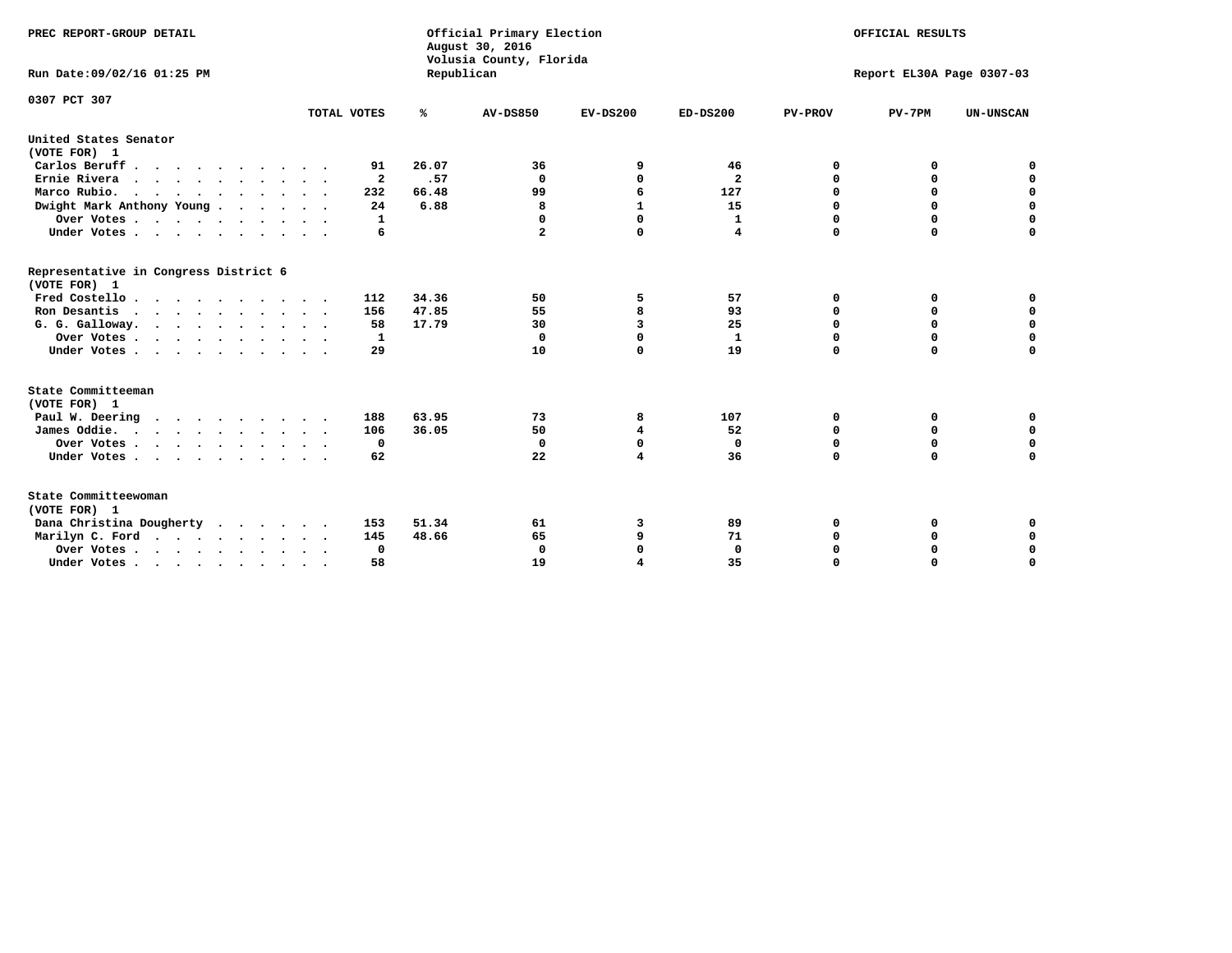| PREC REPORT-GROUP DETAIL<br>Run Date: 09/02/16 01:25 PM |  |  |  |  |  | Official Primary Election<br>August 30, 2016<br>Volusia County, Florida<br>Libertarian | OFFICIAL RESULTS<br>Report EL30A Page 0307-04 |                 |            |            |                |          |                  |
|---------------------------------------------------------|--|--|--|--|--|----------------------------------------------------------------------------------------|-----------------------------------------------|-----------------|------------|------------|----------------|----------|------------------|
|                                                         |  |  |  |  |  |                                                                                        |                                               |                 |            |            |                |          |                  |
| 0307 PCT 307                                            |  |  |  |  |  | TOTAL VOTES                                                                            | ℁                                             | <b>AV-DS850</b> | $EV-DS200$ | $ED-DS200$ | <b>PV-PROV</b> | $PV-7PM$ | <b>UN-UNSCAN</b> |
| United States Senator<br>(VOTE FOR) 1                   |  |  |  |  |  |                                                                                        |                                               |                 |            |            |                |          |                  |
| Augustus Invictus.                                      |  |  |  |  |  | 0                                                                                      |                                               |                 | 0          | 0          |                |          | 0                |
| Paul Stanton                                            |  |  |  |  |  |                                                                                        | 100.00                                        |                 |            |            |                |          | 0                |
| Over Votes                                              |  |  |  |  |  | 0                                                                                      |                                               |                 |            | O          |                |          | 0                |
| Under Votes                                             |  |  |  |  |  | 0                                                                                      |                                               |                 |            |            |                |          |                  |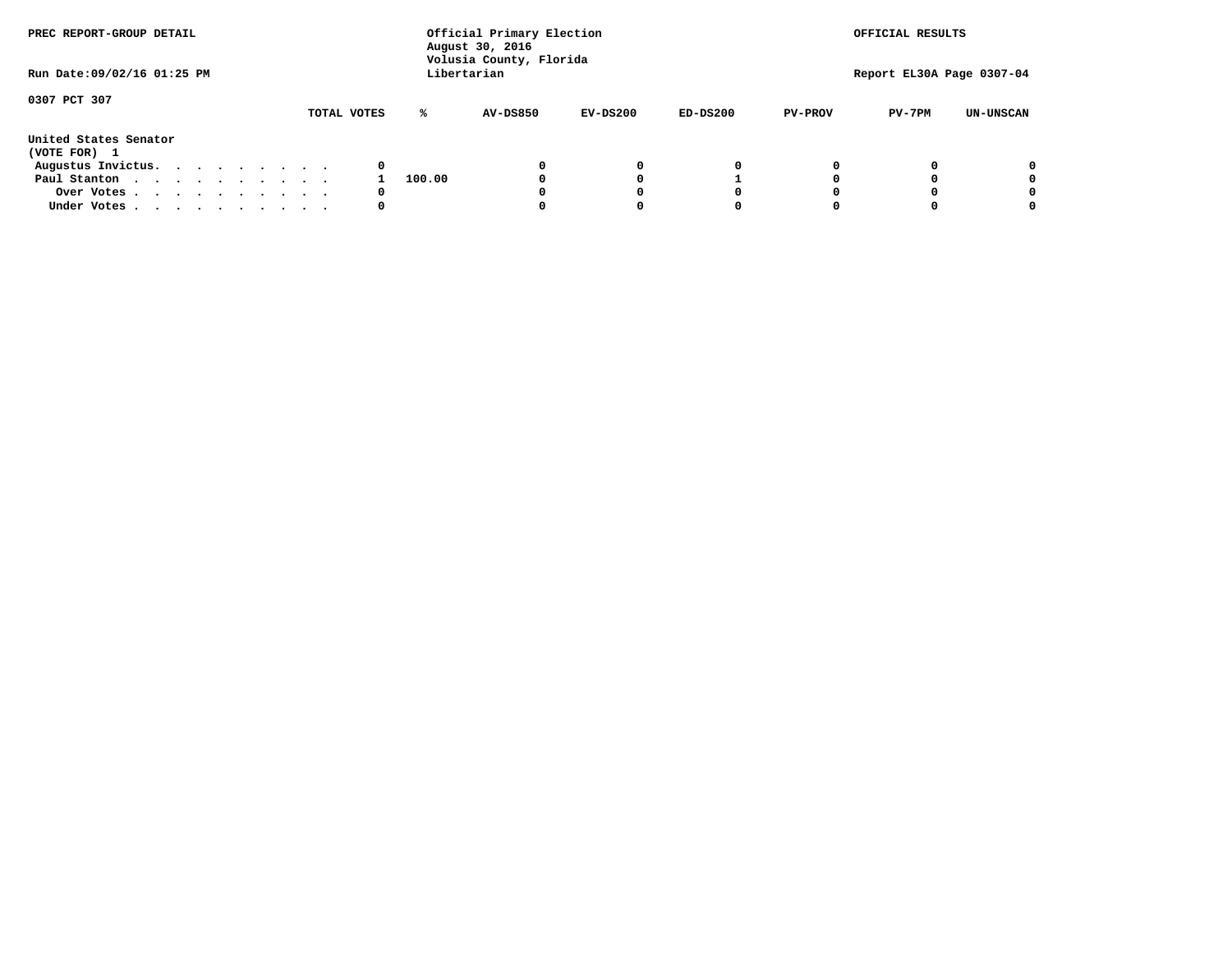| PREC REPORT-GROUP DETAIL                           |             |       | Official Primary Election<br>August 30, 2016<br>Volusia County, Florida | OFFICIAL RESULTS<br>Report EL30A Page 0307-05 |              |                |             |                  |
|----------------------------------------------------|-------------|-------|-------------------------------------------------------------------------|-----------------------------------------------|--------------|----------------|-------------|------------------|
| Run Date: 09/02/16 01:25 PM                        |             |       | Nonpartisan                                                             |                                               |              |                |             |                  |
| 0307 PCT 307                                       | TOTAL VOTES | ℁     | <b>AV-DS850</b>                                                         | $EV-DS200$                                    | $ED-DS200$   | <b>PV-PROV</b> | $PV-7PM$    | <b>UN-UNSCAN</b> |
|                                                    |             |       |                                                                         |                                               |              |                |             |                  |
| Circuit Judge 7th Circuit Group 4<br>(VOTE FOR) 1  |             |       |                                                                         |                                               |              |                |             |                  |
| Chris France - WITHDRAWN                           | 115         | 19.97 | 39                                                                      | 2                                             | 74           | 0              | 0           | 0                |
| Sebrina L. Slack                                   | 215         | 37.33 | 104                                                                     | 9                                             | 102          | $\mathbf 0$    | $\mathbf 0$ | $\mathbf 0$      |
| Stasia Warren                                      | 246         | 42.71 | 99                                                                      | 11                                            | 135          | $\mathbf{1}$   | 0           | $\mathbf 0$      |
| Over Votes                                         | $\mathbf 0$ |       | $\mathbf 0$                                                             | $\mathbf 0$                                   | $\mathbf 0$  | 0              | $\mathbf 0$ | $\mathbf 0$      |
| Under Votes                                        | 94          |       | 28                                                                      | $\overline{a}$                                | 64           | $\mathbf 0$    | $\Omega$    | $\Omega$         |
| Circuit Judge 7th Circuit Group 10<br>(VOTE FOR) 1 |             |       |                                                                         |                                               |              |                |             |                  |
| Malcolm Anthony                                    | 220         | 39.29 | 109                                                                     | 9                                             | 102          | 0              | 0           | $\mathbf 0$      |
| Scott DuPont                                       | 340         | 60.71 | 124                                                                     | 9                                             | 207          | 0              | $\mathbf 0$ | $\mathbf 0$      |
| Over Votes                                         | 0           |       | $\mathbf{0}$                                                            | $\Omega$                                      | 0            | $\mathbf 0$    | $\Omega$    | $\mathbf 0$      |
| Under Votes                                        | 110         |       | 37                                                                      | 6                                             | 66           | $\mathbf{1}$   | $\mathbf 0$ | 0                |
| Circuit Judge 7th Circuit Group 13<br>(VOTE FOR) 1 |             |       |                                                                         |                                               |              |                |             |                  |
| David Hood.<br>$\cdots$                            | 253         | 43.25 | 106                                                                     | 11                                            | 136          | 0              | 0           | $\mathbf 0$      |
| A. "Kathleen" McNeilly                             | 332         | 56.75 | 138                                                                     | 9                                             | 185          | $\mathbf 0$    | 0           | $\mathbf 0$      |
| Over Votes                                         | 0           |       | $\mathbf 0$                                                             | $\mathbf 0$                                   | 0            | 0              | $\mathbf 0$ | $\pmb{0}$        |
| Under Votes                                        | 85          |       | 26                                                                      | 4                                             | 54           | $\mathbf{1}$   | $\Omega$    | 0                |
| Circuit Judge 7th Circuit Group 17                 |             |       |                                                                         |                                               |              |                |             |                  |
| (VOTE FOR) 1                                       |             |       |                                                                         |                                               |              |                |             |                  |
| Linda L. Gaustad                                   | 294         | 51.13 | 127                                                                     | 7                                             | 160          | 0              | 0           | $\mathbf 0$      |
| Howard O. McGillin Jr                              | 281         | 48.87 | 108                                                                     | 14                                            | 159          | $\mathbf 0$    | $\mathbf 0$ | $\mathbf 0$      |
| Over Votes                                         | $\mathbf 0$ |       | $\mathbf 0$                                                             | $\mathbf 0$                                   | $\mathbf 0$  | 0              | $\mathbf 0$ | 0                |
| Under Votes                                        | 95          |       | 35                                                                      | $\overline{\mathbf{3}}$                       | 56           | $\mathbf{1}$   | $\mathbf 0$ | $\Omega$         |
| County Judge 7th Circuit Group 3<br>(VOTE FOR) 1   |             |       |                                                                         |                                               |              |                |             |                  |
| Heather Caeners<br>.                               | 201         | 35.58 | 78                                                                      | 6                                             | 117          | 0              | 0           | $\mathbf 0$      |
| Shirley A. Green                                   | 276         | 48.85 | 121                                                                     | 10                                            | 145          | $\mathbf 0$    | 0           | $\mathbf 0$      |
| Marla Rawnsley.                                    | 88          | 15.58 | 35                                                                      | 3                                             | 50           | 0              | 0           | $\pmb{0}$        |
| Over Votes<br>$\sim$ $\sim$                        | 0           |       | $\Omega$                                                                | $\mathbf 0$                                   | $\mathbf{0}$ | $\mathbf 0$    | $\mathbf 0$ | $\mathbf 0$      |
| Under Votes<br>$\bullet$                           | 105         |       | 36                                                                      | 5                                             | 63           | $\mathbf{1}$   | $\mathbf 0$ | $\Omega$         |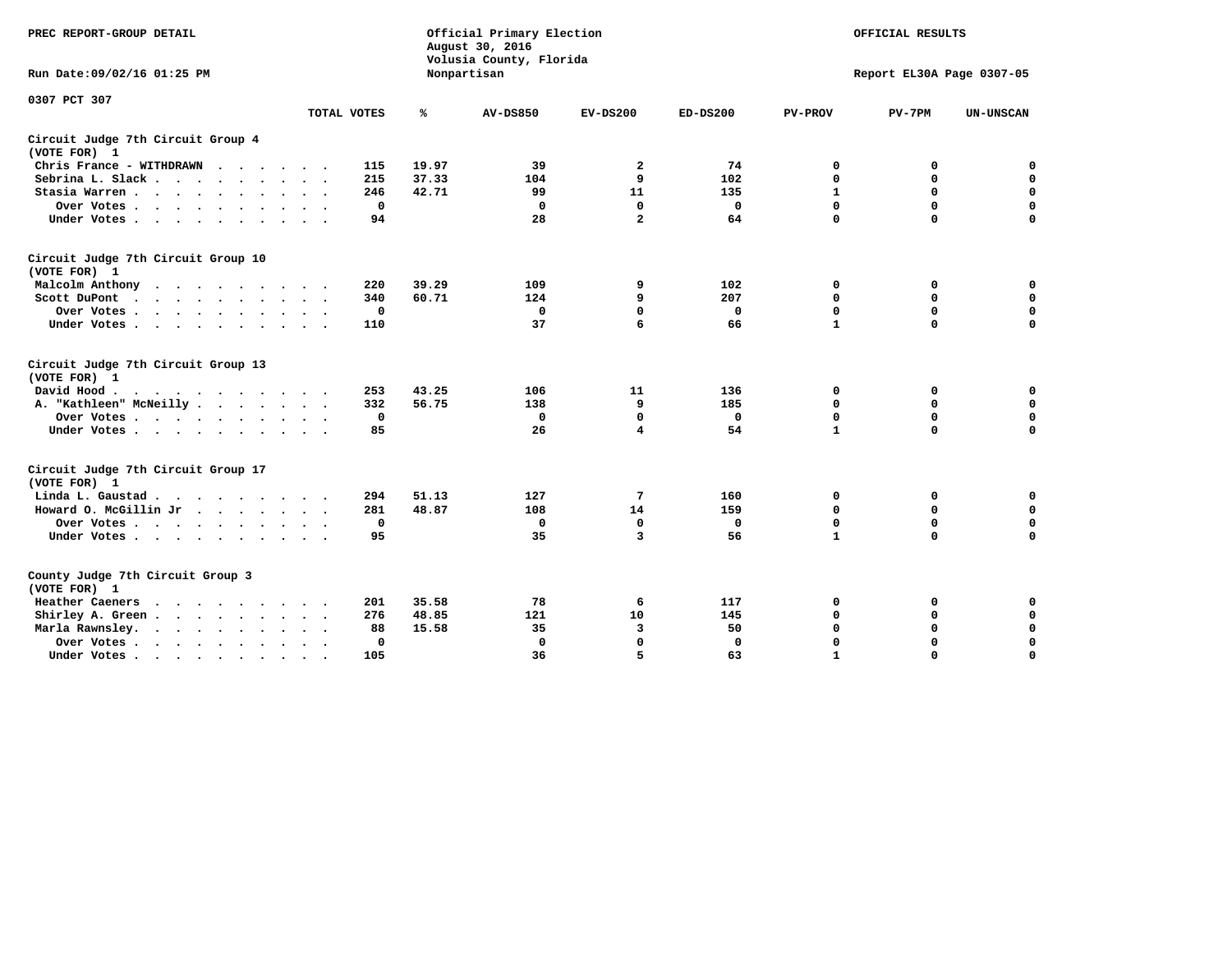| PREC REPORT-GROUP DETAIL                   |                                                             |       | Official Primary Election<br>August 30, 2016<br>Volusia County, Florida |                         |              |                | OFFICIAL RESULTS          |                  |
|--------------------------------------------|-------------------------------------------------------------|-------|-------------------------------------------------------------------------|-------------------------|--------------|----------------|---------------------------|------------------|
| Run Date: 09/02/16 01:25 PM                |                                                             |       | Nonpartisan                                                             |                         |              |                | Report EL30A Page 0307-06 |                  |
| 0307 PCT 307                               | TOTAL VOTES                                                 | ℁     | <b>AV-DS850</b>                                                         | $EV-DS200$              | $ED-DS200$   | <b>PV-PROV</b> | $PV-7PM$                  | <b>UN-UNSCAN</b> |
| Sheriff                                    |                                                             |       |                                                                         |                         |              |                |                           |                  |
| (VOTE FOR) 1                               |                                                             |       |                                                                         |                         |              |                |                           |                  |
| Wendell C. Bradford                        | 72                                                          | 11.03 | 25                                                                      | 3                       | 43           | 1              | 0                         | $\mathbf 0$      |
| Dave Brannon                               | 142                                                         | 21.75 | 48                                                                      | 8                       | 86           | $\mathbf 0$    | 0                         | $\pmb{0}$        |
| Mike Chitwood                              | 281                                                         | 43.03 | 120                                                                     | 10                      | 151          | $\Omega$       | 0                         | $\mathsf{o}\,$   |
| Eric Dietrich.                             | 128                                                         | 19.60 | 56                                                                      | $\overline{a}$          | 70           | $\Omega$       | $\mathbf 0$               | $\mathbf 0$      |
| James E. (Jim) Gillum                      | 30                                                          | 4.59  | 15                                                                      | $\mathbf{1}$            | 14           | $\Omega$       | 0                         | $\mathbf 0$      |
| Over Votes                                 | 0                                                           |       | $\Omega$                                                                | $\mathbf{0}$            | 0            | 0              | 0                         | $\mathbf 0$      |
| Under Votes                                | 17                                                          |       | 6                                                                       | $\mathbf 0$             | 11           | $\mathbf{0}$   | $\mathbf 0$               | 0                |
| Property Appraiser<br>(VOTE FOR) 1         |                                                             |       |                                                                         |                         |              |                |                           |                  |
| Larry Bartlett.                            | 195<br>$\sim$ $\sim$                                        | 33.28 | 99                                                                      | 8                       | 88           | $\mathbf 0$    | 0                         | 0                |
| H. Alan Burton.                            | 216                                                         | 36.86 | 85                                                                      | 6                       | 125          | $\mathbf 0$    | 0                         | $\mathbf 0$      |
| Mike Swanto.                               | 175                                                         | 29.86 | 65                                                                      | 5                       | 105          | $\mathbf{0}$   | 0                         | $\mathbf 0$      |
| Over Votes                                 | $\mathbf 0$                                                 |       | $\mathbf 0$                                                             | $\mathbf 0$             | $\mathbf 0$  | $\Omega$       | $\mathbf 0$               | $\mathbf 0$      |
| Under Votes                                | 84                                                          |       | 21                                                                      | 5                       | 57           | $\mathbf{1}$   | $\mathbf 0$               | 0                |
|                                            |                                                             |       |                                                                         |                         |              |                |                           |                  |
| Supervisor of Elections<br>(VOTE FOR) 1    |                                                             |       |                                                                         |                         |              |                |                           |                  |
| Teresa Apgar<br>$\cdots$<br>$\sim$         | 92<br>$\sim$                                                | 15.36 | 36                                                                      | $\mathbf{1}$            | 55           | $\mathbf 0$    | 0                         | 0                |
| David Lee Davis                            | 80                                                          | 13.36 | 33                                                                      | $\mathbf 0$             | 47           | $\mathbf 0$    | 0                         | $\mathbf 0$      |
| Bill Fyfe                                  | 79                                                          | 13.19 | 27                                                                      | 4                       | 48           | $\mathbf{0}$   | 0                         | $\mathbf 0$      |
| Lisa Lewis                                 | 348                                                         | 58.10 | 158                                                                     | 15                      | 175          | $\mathbf 0$    | 0                         | $\mathbf 0$      |
| Over Votes                                 | $\mathbf 0$                                                 |       | $\mathbf 0$                                                             | $\mathbf{0}$            | $\mathbf{0}$ | $\mathbf 0$    | $\mathbf 0$               | $\mathbf 0$      |
| Under Votes                                | 71                                                          |       | 16                                                                      | 4                       | 50           | $\mathbf{1}$   | $\Omega$                  | $\mathbf 0$      |
| County Council Chair<br>(VOTE FOR) 1       |                                                             |       |                                                                         |                         |              |                |                           |                  |
| Jason P. Davis.                            | 156                                                         | 26.13 | 64                                                                      | $\overline{a}$          | 90           | 0              | 0                         | $\mathbf 0$      |
| Greg Gimbert                               | 127                                                         | 21.27 | 46                                                                      | 6                       | 75           | $\Omega$       | $\Omega$                  | 0                |
| Ed Kelley                                  | 217                                                         | 36.35 | 98                                                                      | 7                       | 111          | $\mathbf{1}$   | 0                         | $\mathbf 0$      |
| Tom Laputka.                               | 97                                                          | 16.25 | 36                                                                      | $\overline{\mathbf{4}}$ | 57           | $\Omega$       | $\mathbf 0$               | $\mathbf 0$      |
| Over Votes                                 | $\mathbf 0$                                                 |       | $\mathbf 0$                                                             | $\Omega$                | $\mathbf 0$  | $\Omega$       | 0                         | $\mathbf 0$      |
| Under Votes                                | 73                                                          |       | 26                                                                      | 5                       | 42           | $\mathbf{0}$   | $\Omega$                  | $\Omega$         |
|                                            |                                                             |       |                                                                         |                         |              |                |                           |                  |
| DeBary City Council Seat 2<br>(VOTE FOR) 1 |                                                             |       |                                                                         |                         |              |                |                           |                  |
| Paula Abramson.                            | 125                                                         | 19.08 | 30                                                                      | 7                       | 88           | 0              | 0                         | 0                |
| Erika Benfield.                            | 210                                                         | 32.06 | 84                                                                      | 8                       | 118          | $\mathbf 0$    | 0                         | $\mathbf 0$      |
| Nick Koval.                                | 174                                                         | 26.56 | 78                                                                      | 5                       | 91           | $\mathbf 0$    | 0                         | $\mathbf 0$      |
| Patricia Stevenson                         | 146                                                         | 22.29 | 72                                                                      | $\overline{a}$          | 71           | $\mathbf{1}$   | 0                         | $\mathbf 0$      |
| Over Votes<br>$\bullet$                    | $\mathbf 0$<br>$\cdot$<br>$\bullet$<br>$\ddot{\phantom{a}}$ |       | $\mathbf 0$                                                             | $\Omega$                | $\mathbf 0$  | $\Omega$       | 0                         | $\mathbf 0$      |
| Under Votes.<br>.                          | 15<br>$\bullet$<br>$\bullet$                                |       | 6                                                                       | $\mathbf{z}$            | 7            | $\Omega$       | $\Omega$                  | $\mathbf{o}$     |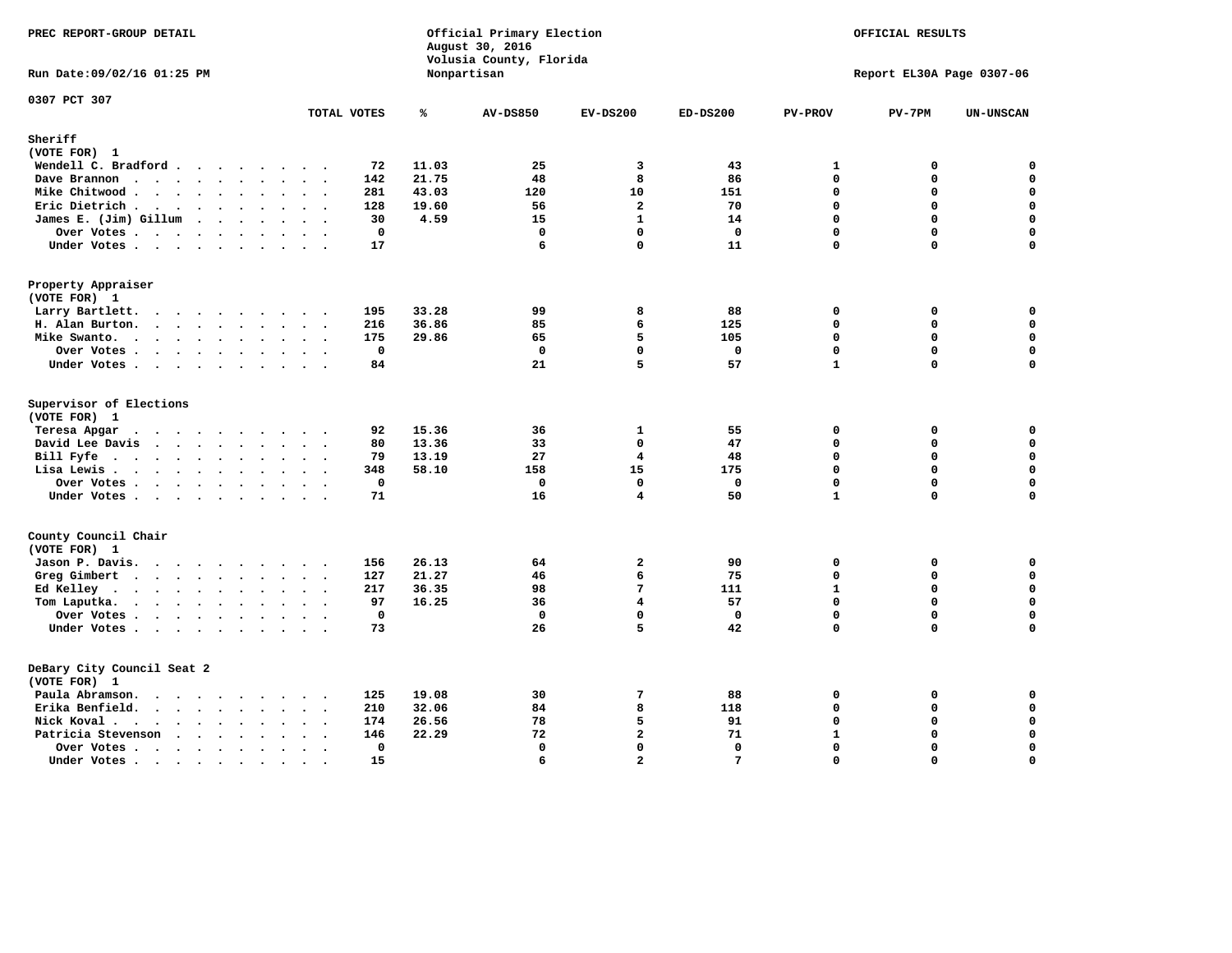| PREC REPORT-GROUP DETAIL                                                                   |  |  |  |  |  | Official Primary Election<br>August 30, 2016 |       |                                        | OFFICIAL RESULTS |            |                |                           |                  |
|--------------------------------------------------------------------------------------------|--|--|--|--|--|----------------------------------------------|-------|----------------------------------------|------------------|------------|----------------|---------------------------|------------------|
| Run Date: 09/02/16 01:25 PM                                                                |  |  |  |  |  |                                              |       | Volusia County, Florida<br>Nonpartisan |                  |            |                | Report EL30A Page 0307-07 |                  |
| 0307 PCT 307                                                                               |  |  |  |  |  | TOTAL VOTES                                  | ℁     | <b>AV-DS850</b>                        | $EV-DS200$       | $ED-DS200$ | <b>PV-PROV</b> | $PV-7PM$                  | <b>UN-UNSCAN</b> |
| Amendment 4<br>(VOTE FOR) 1                                                                |  |  |  |  |  |                                              |       |                                        |                  |            |                |                           |                  |
| Yes                                                                                        |  |  |  |  |  | 455                                          | 72.22 | 190                                    | 13               | 251        |                |                           | 0                |
| No.<br>.                                                                                   |  |  |  |  |  | 175                                          | 27.78 | 64                                     | 11               | 100        |                |                           | 0                |
| Over Votes                                                                                 |  |  |  |  |  | $\mathbf{o}$                                 |       | 0                                      | n                | 0          |                |                           | 0                |
| Under Votes, $\cdot$ , $\cdot$ , $\cdot$ , $\cdot$ , $\cdot$ , $\cdot$ , $\cdot$ , $\cdot$ |  |  |  |  |  | 40                                           |       | 16                                     | o                | 24         |                |                           | 0                |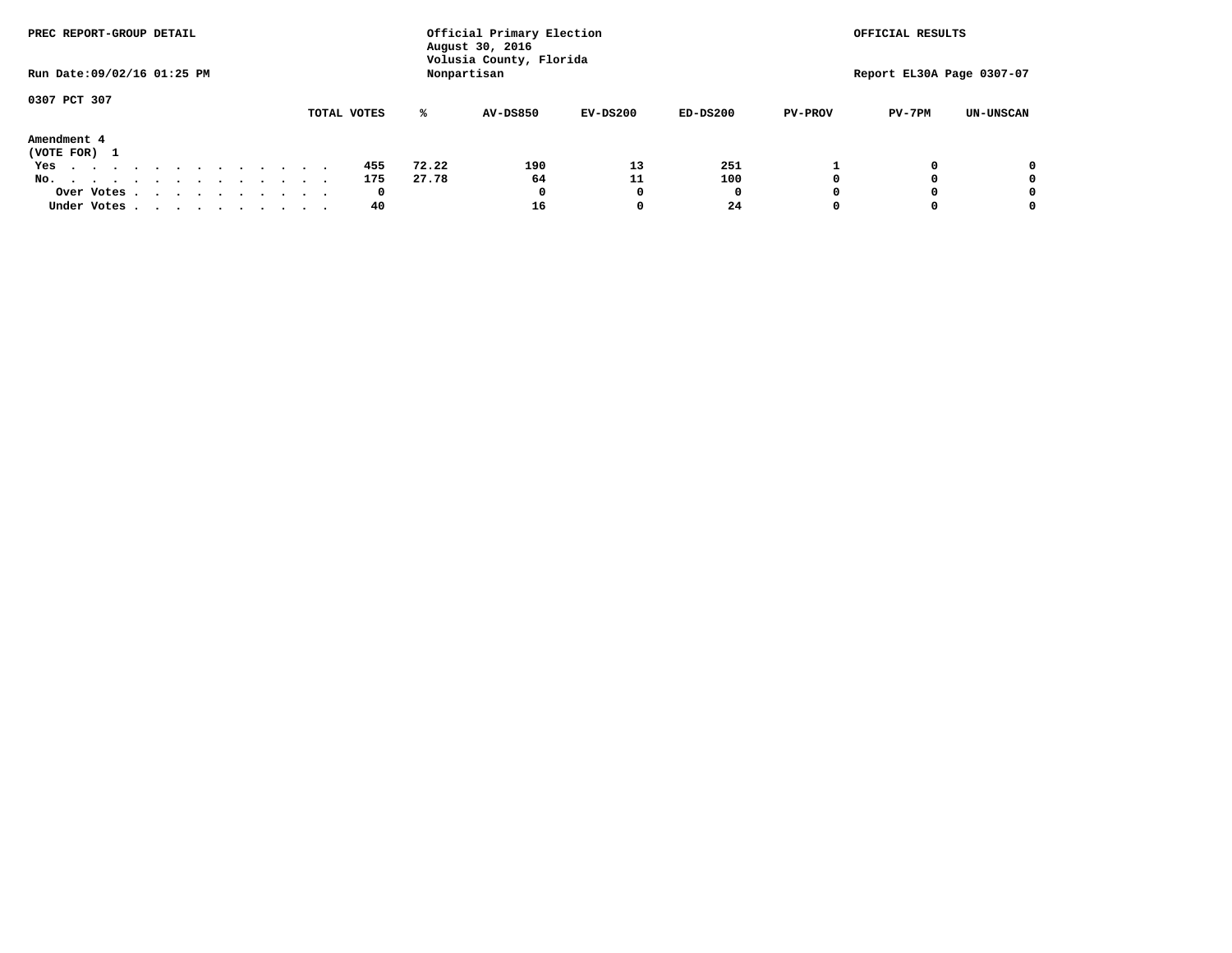| PREC REPORT-GROUP DETAIL                                                                                                                                                                                                                               |          |             |                   | Official Primary Election<br>August 30, 2016 |            |              |                | OFFICIAL RESULTS          |                  |
|--------------------------------------------------------------------------------------------------------------------------------------------------------------------------------------------------------------------------------------------------------|----------|-------------|-------------------|----------------------------------------------|------------|--------------|----------------|---------------------------|------------------|
| Run Date:09/02/16 01:25 PM                                                                                                                                                                                                                             |          |             | <b>STATISTICS</b> | Volusia County, Florida                      |            |              |                | Report EL30A Page 0308-01 |                  |
| 0308 PCT 308                                                                                                                                                                                                                                           |          |             |                   |                                              |            |              |                |                           |                  |
|                                                                                                                                                                                                                                                        |          | TOTAL VOTES | %ะ                | <b>AV-DS850</b>                              | $EV-DS200$ | $ED-DS200$   | <b>PV-PROV</b> | $PV-7PM$                  | <b>UN-UNSCAN</b> |
| REGISTERED VOTERS - TOTAL                                                                                                                                                                                                                              |          | 2,863       |                   |                                              |            |              |                |                           |                  |
| REGISTERED VOTERS - Democratic                                                                                                                                                                                                                         | $\cdots$ | 997         | 34.82             |                                              |            |              |                |                           |                  |
| REGISTERED VOTERS - Republican                                                                                                                                                                                                                         |          | 970         | 33.88             |                                              |            |              |                |                           |                  |
| REGISTERED VOTERS - Libertarian                                                                                                                                                                                                                        |          | 4           | .14               |                                              |            |              |                |                           |                  |
| REGISTERED VOTERS - Nonpartisan                                                                                                                                                                                                                        |          | 892         |                   |                                              |            |              |                |                           |                  |
| BALLOTS CAST - TOTAL.                                                                                                                                                                                                                                  |          | 595         |                   | 291                                          | 54         | 250          |                |                           |                  |
| BALLOTS CAST - Democratic                                                                                                                                                                                                                              |          | 218         | 36.64             | 102                                          | 26         | 90           |                |                           |                  |
| BALLOTS CAST - Republican                                                                                                                                                                                                                              |          | 300         | 50.42             | 146                                          | 24         | 130          |                |                           |                  |
| BALLOTS CAST - Libertarian.                                                                                                                                                                                                                            |          | $\Omega$    |                   | 0                                            |            | 0            |                |                           |                  |
| BALLOTS CAST - Nonpartisan.                                                                                                                                                                                                                            |          | 77          | 12.94             | 43                                           |            | 30           |                |                           | 0                |
| BALLOTS CAST - BLANK.                                                                                                                                                                                                                                  |          | 2           | .34               | 0                                            | O          | $\mathbf{2}$ | O              | 0                         |                  |
| VOTER TURNOUT - TOTAL<br>the contract of the contract of the contract of the contract of the contract of the contract of the contract of                                                                                                               |          |             | 20.78             |                                              |            |              |                |                           |                  |
| VOTER TURNOUT - Democratic.                                                                                                                                                                                                                            |          |             | 21.87             |                                              |            |              |                |                           |                  |
| VOTER TURNOUT - Republican.                                                                                                                                                                                                                            |          |             | 30.93             |                                              |            |              |                |                           |                  |
| VOTER TURNOUT - Libertarian                                                                                                                                                                                                                            |          |             |                   |                                              |            |              |                |                           |                  |
| VOTER TURNOUT - BLANK<br>. As in the contract of the contract of the contract of the contract of the contract of the contract of the contract of the contract of the contract of the contract of the contract of the contract of the contract of the c |          |             | .07               |                                              |            |              |                |                           |                  |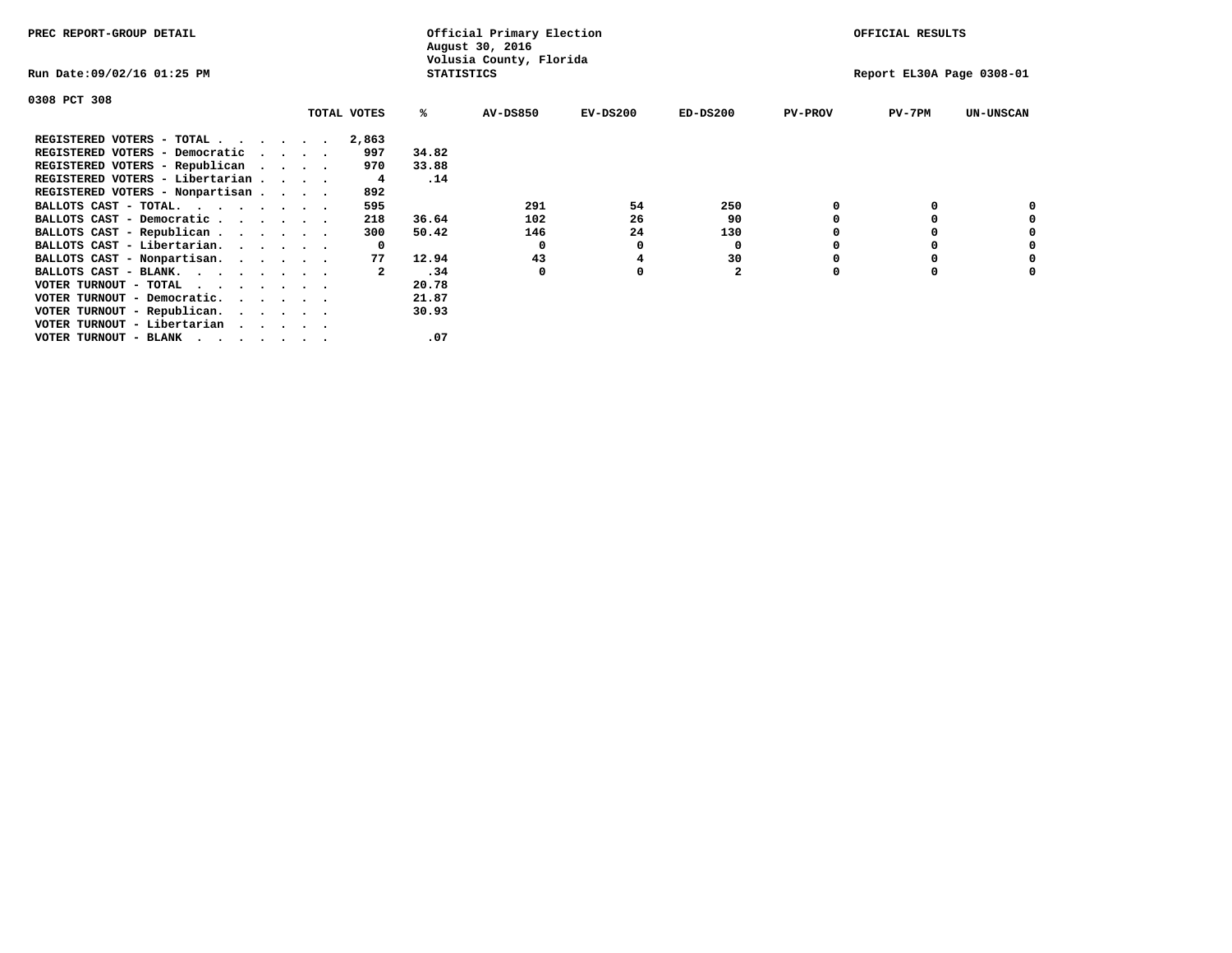| PREC REPORT-GROUP DETAIL                                               |             |            | Official Primary Election<br>August 30, 2016<br>Volusia County, Florida |            | OFFICIAL RESULTS |                |                           |                  |
|------------------------------------------------------------------------|-------------|------------|-------------------------------------------------------------------------|------------|------------------|----------------|---------------------------|------------------|
| Run Date: 09/02/16 01:25 PM                                            |             | Democratic |                                                                         |            |                  |                | Report EL30A Page 0308-02 |                  |
| 0308 PCT 308                                                           |             |            |                                                                         |            |                  |                |                           |                  |
|                                                                        | TOTAL VOTES | ℁          | <b>AV-DS850</b>                                                         | $EV-DS200$ | $ED-DS200$       | <b>PV-PROV</b> | $PV-7PM$                  | <b>UN-UNSCAN</b> |
| United States Senator<br>(VOTE FOR) 1                                  |             |            |                                                                         |            |                  |                |                           |                  |
| Roque "Rocky" De La Fuente.                                            | 16          | 7.55       |                                                                         |            | 10               |                |                           |                  |
| Alan Grayson                                                           | 59          | 27.83      | 27                                                                      |            | 26               |                |                           |                  |
| Pam Keith                                                              | 32          | 15.09      | 20                                                                      |            | 10               |                |                           |                  |
| Reginald Luster                                                        | 5           | 2.36       |                                                                         |            | 3                |                |                           |                  |
| Patrick Murphy.                                                        | 100         | 47.17      | 44                                                                      | 17         | 39               |                |                           |                  |
| Over Votes                                                             | 0           |            |                                                                         |            |                  |                |                           |                  |
| Under Votes.                                                           | 6           |            |                                                                         |            |                  |                |                           |                  |
| Representative in Congress District 6                                  |             |            |                                                                         |            |                  |                |                           |                  |
| (VOTE FOR) 1                                                           | 86          | 43.00      | 42                                                                      | 15         | 29               |                |                           |                  |
| William (Bill) McCullough                                              |             |            |                                                                         |            |                  |                |                           |                  |
| Jay McGovern                                                           | 40          | 20.00      | 20                                                                      |            | 19               |                |                           |                  |
| George Pappas.                                                         | 31          | 15.50      | 11                                                                      |            | 16               |                |                           |                  |
| Dwayne L. Taylor.                                                      | 43          | 21.50      | 21                                                                      |            | 16               |                |                           |                  |
| Over Votes                                                             |             |            |                                                                         |            |                  |                |                           |                  |
| Under Votes, $\cdot$ , $\cdot$ , $\cdot$ , $\cdot$ , $\cdot$ , $\cdot$ | 18          |            |                                                                         |            | 10               |                |                           |                  |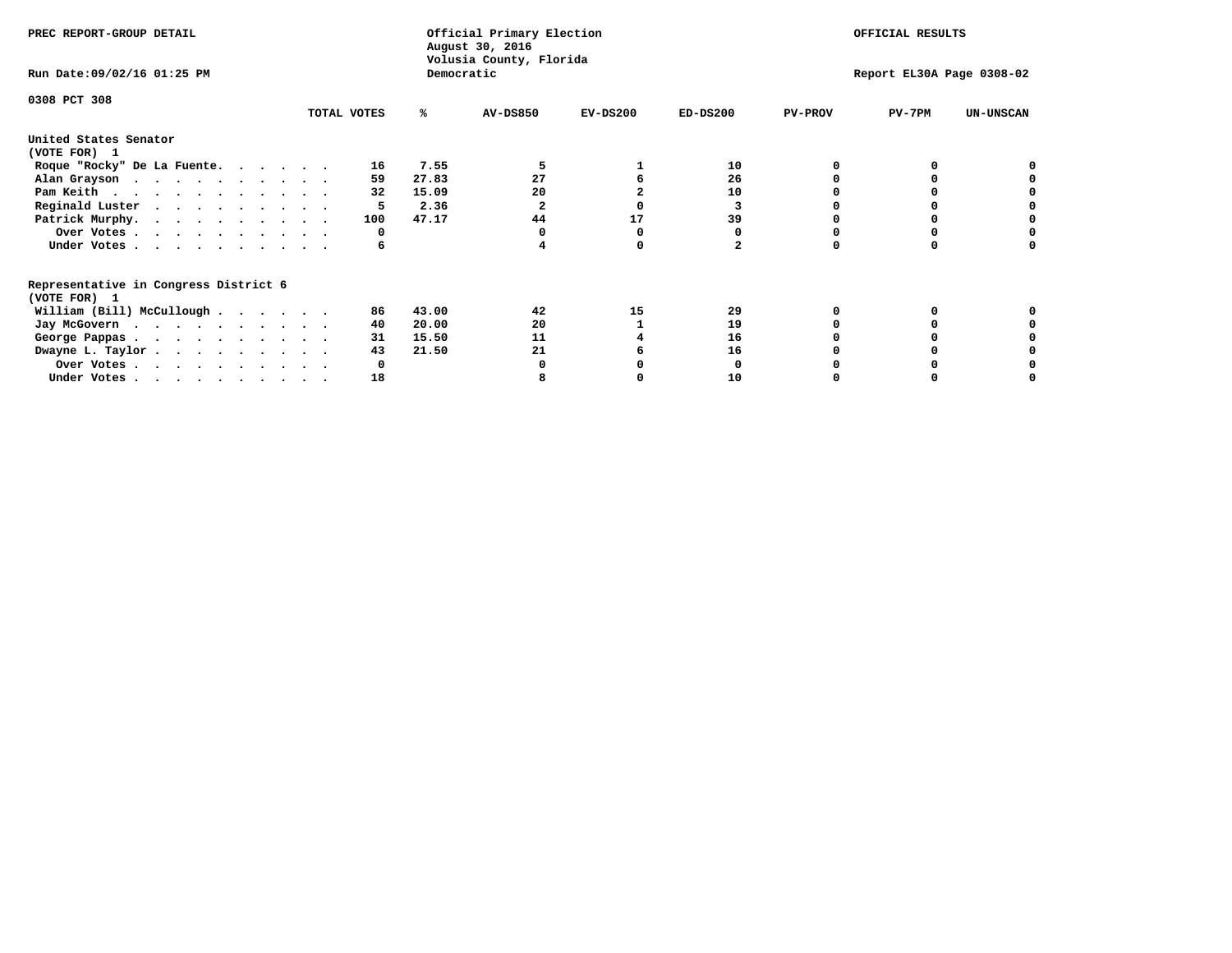| PREC REPORT-GROUP DETAIL<br>Run Date: 09/02/16 01:25 PM |             | Republican | Official Primary Election<br>August 30, 2016<br>Volusia County, Florida |                |              |                | OFFICIAL RESULTS<br>Report EL30A Page 0308-03 |                  |
|---------------------------------------------------------|-------------|------------|-------------------------------------------------------------------------|----------------|--------------|----------------|-----------------------------------------------|------------------|
|                                                         |             |            |                                                                         |                |              |                |                                               |                  |
| 0308 PCT 308                                            | TOTAL VOTES | ℁          | <b>AV-DS850</b>                                                         | $EV-DS200$     | $ED-DS200$   | <b>PV-PROV</b> | $PV-7PM$                                      | <b>UN-UNSCAN</b> |
| United States Senator                                   |             |            |                                                                         |                |              |                |                                               |                  |
| (VOTE FOR) 1                                            |             |            |                                                                         |                |              |                |                                               |                  |
| Carlos Beruff                                           | 86          | 28.96      | 44                                                                      | 5              | 37           | 0              | 0                                             | 0                |
| Ernie Rivera                                            | 11          | 3.70       | 3                                                                       | $\overline{2}$ | 6            | $\Omega$       | 0                                             | $\mathbf 0$      |
| Marco Rubio.                                            | 189         | 63.64      | 92                                                                      | 17             | 80           | $\mathbf 0$    | $\mathbf 0$                                   | $\mathbf 0$      |
| Dwight Mark Anthony Young                               | 11          | 3.70       | 6                                                                       | 0              | 5            | 0              | $\mathbf 0$                                   | $\pmb{0}$        |
| Over Votes                                              | 0           |            | 0                                                                       | $\Omega$       | 0            | 0              | 0                                             | 0                |
| Under Votes                                             | 3           |            |                                                                         | 0              | $\mathbf{2}$ | $\Omega$       | $\Omega$                                      | $\mathbf 0$      |
| Representative in Congress District 6<br>(VOTE FOR) 1   |             |            |                                                                         |                |              |                |                                               |                  |
| Fred Costello.                                          | 79          | 27.43      | 35                                                                      | 7              | 37           | 0              | 0                                             | 0                |
| Ron Desantis                                            | 149         | 51.74      | 69                                                                      | 14             | 66           | 0              | 0                                             | $\mathbf 0$      |
| G. G. Galloway.                                         | 60          | 20.83      | 36                                                                      | $\overline{a}$ | 22           | $\mathbf 0$    | $\Omega$                                      | $\mathbf 0$      |
| Over Votes                                              | $^{\circ}$  |            | $\mathbf{0}$                                                            | $\mathbf 0$    | $\mathbf{0}$ | $\mathbf 0$    | $\mathbf 0$                                   | $\mathbf 0$      |
| Under Votes                                             | 12          |            | 6                                                                       | 1              | 5            | $\mathbf 0$    | $\Omega$                                      | $\mathbf 0$      |
| State Committeeman                                      |             |            |                                                                         |                |              |                |                                               |                  |
| (VOTE FOR) 1                                            |             |            |                                                                         |                |              |                |                                               |                  |
| Paul W. Deering<br>$\cdots$                             | 167         | 66.53      | 83                                                                      | 12             | 72           | 0              | 0                                             | 0                |
| James Oddie.                                            | 84          | 33.47      | 40                                                                      | 7              | 37           | 0              | 0                                             | $\mathbf 0$      |
| Over Votes                                              | 0           |            | $\mathbf 0$                                                             | $\mathbf 0$    | $\mathbf 0$  | 0              | $\mathbf 0$                                   | $\mathbf 0$      |
| Under Votes                                             | 49          |            | 23                                                                      | 5              | 21           | $\Omega$       | 0                                             | $\mathbf 0$      |
| State Committeewoman<br>(VOTE FOR) 1                    |             |            |                                                                         |                |              |                |                                               |                  |
| Dana Christina Dougherty                                | 137         | 53.94      | 68                                                                      | 10             | 59           | 0              | 0                                             | 0                |
| Marilyn C. Ford                                         | 117         | 46.06      | 55                                                                      | 9              | 53           | 0              | 0                                             | 0                |
| Over Votes                                              | $\Omega$    |            | $\Omega$                                                                | $\Omega$       | 0            | 0              | 0                                             | $\mathbf 0$      |
| Under Votes, , , , , , , , , ,                          | 46          |            | 23                                                                      | 5              | 18           | $\Omega$       | $\Omega$                                      | $\Omega$         |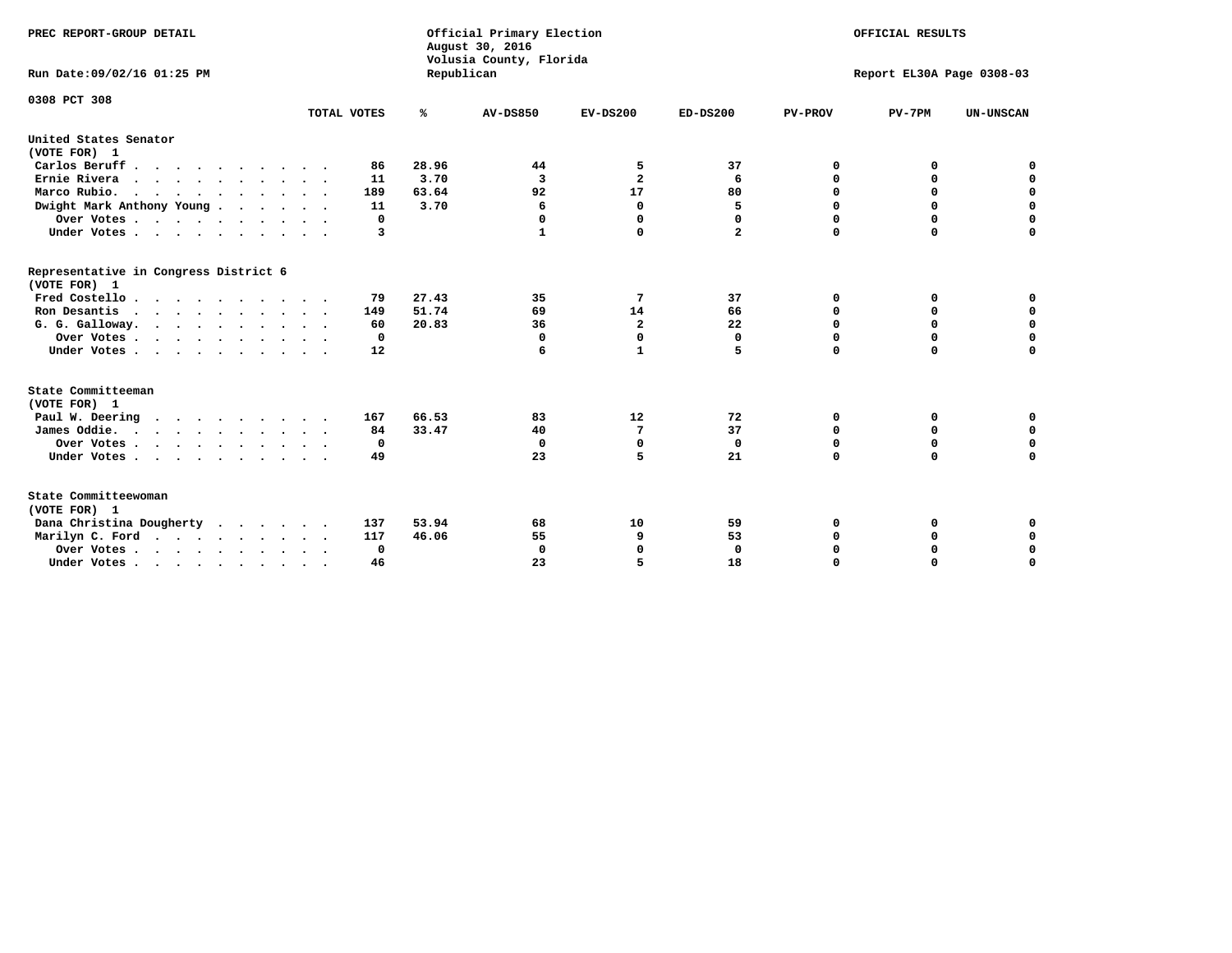| PREC REPORT-GROUP DETAIL<br>Run Date: 09/02/16 01:25 PM |  |  |  |  |  |  | Official Primary Election<br>August 30, 2016<br>Volusia County, Florida<br>Libertarian |   |                 |            | OFFICIAL RESULTS<br>Report EL30A Page 0308-04 |                |          |                  |
|---------------------------------------------------------|--|--|--|--|--|--|----------------------------------------------------------------------------------------|---|-----------------|------------|-----------------------------------------------|----------------|----------|------------------|
| 0308 PCT 308                                            |  |  |  |  |  |  | TOTAL VOTES                                                                            | ℁ | <b>AV-DS850</b> | $EV-DS200$ | $ED-DS200$                                    | <b>PV-PROV</b> | $PV-7PM$ | <b>UN-UNSCAN</b> |
| United States Senator<br>(VOTE FOR) 1                   |  |  |  |  |  |  |                                                                                        |   |                 |            |                                               |                |          |                  |
| Augustus Invictus.                                      |  |  |  |  |  |  | 0                                                                                      |   |                 | 0          | 0                                             |                |          | 0                |
| Paul Stanton                                            |  |  |  |  |  |  | 0                                                                                      |   |                 |            | 0                                             |                |          | 0                |
| Over Votes                                              |  |  |  |  |  |  | 0                                                                                      |   |                 |            | 0                                             |                |          | 0                |
| Under Votes                                             |  |  |  |  |  |  | 0                                                                                      |   |                 |            |                                               |                |          | 0                |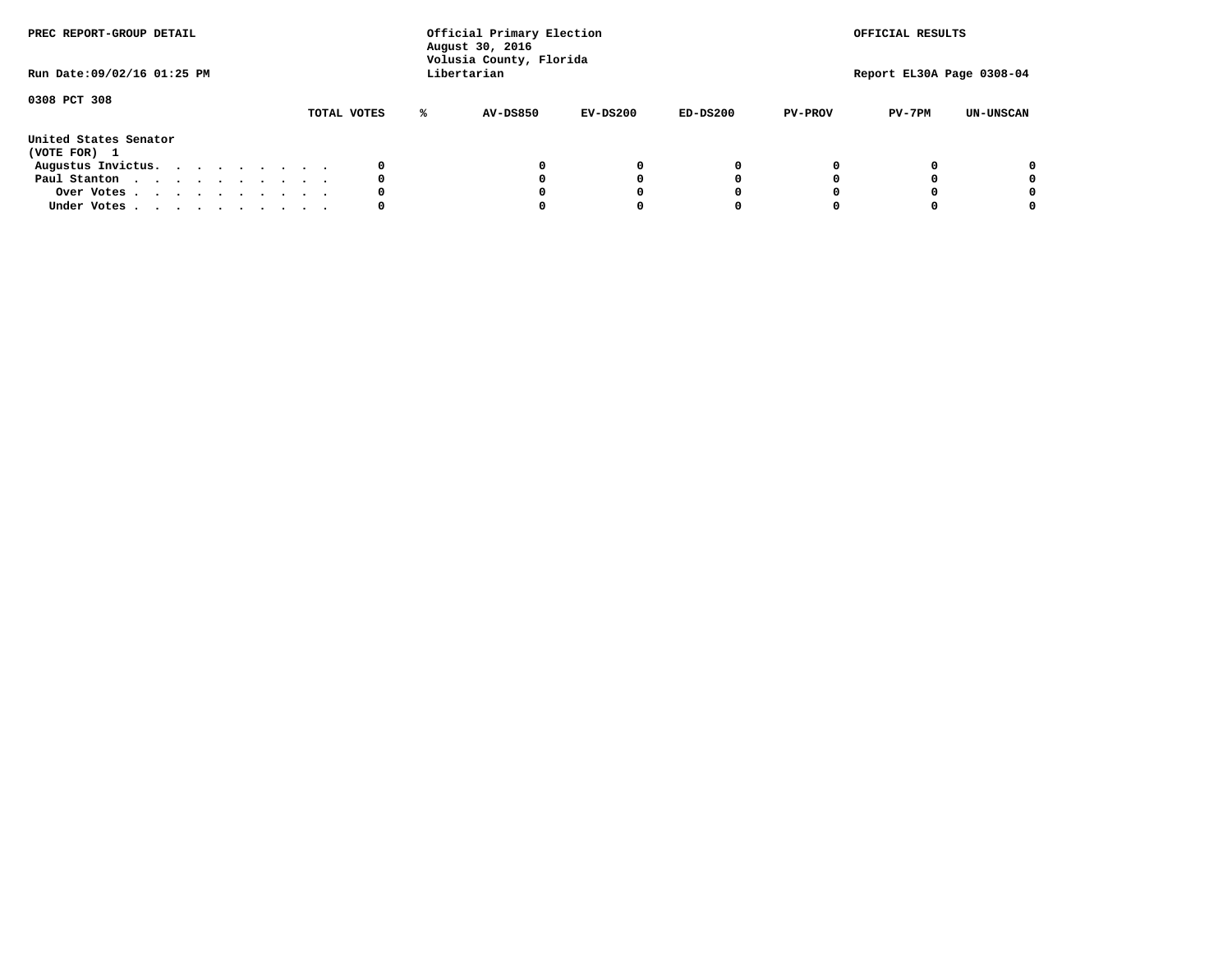| PREC REPORT-GROUP DETAIL                                                                                                           |             |              | Official Primary Election<br>August 30, 2016<br>Volusia County, Florida |             |              |                | OFFICIAL RESULTS          |                  |
|------------------------------------------------------------------------------------------------------------------------------------|-------------|--------------|-------------------------------------------------------------------------|-------------|--------------|----------------|---------------------------|------------------|
| Run Date: 09/02/16 01:25 PM                                                                                                        |             |              | Nonpartisan                                                             |             |              |                | Report EL30A Page 0308-05 |                  |
| 0308 PCT 308                                                                                                                       |             |              |                                                                         |             |              |                |                           |                  |
|                                                                                                                                    | TOTAL VOTES | ℁            | <b>AV-DS850</b>                                                         | $EV-DS200$  | $ED-DS200$   | <b>PV-PROV</b> | $PV-7PM$                  | <b>UN-UNSCAN</b> |
| Circuit Judge 7th Circuit Group 4<br>(VOTE FOR) 1                                                                                  |             |              |                                                                         |             |              |                |                           |                  |
| Chris France - WITHDRAWN<br>.                                                                                                      |             | 18.87<br>97  | 48                                                                      | 5           | 44           | 0              | 0                         | 0                |
| Sebrina L. Slack                                                                                                                   |             | 40.86<br>210 | 93                                                                      | 21          | 96           | $\Omega$       | $\mathbf 0$               | $\mathbf 0$      |
| Stasia Warren                                                                                                                      |             | 40.27<br>207 | 106                                                                     | 25          | 76           | $\mathbf 0$    | $\Omega$                  | $\mathbf 0$      |
| Over Votes                                                                                                                         |             | 1            | $\mathbf{0}$                                                            | $\mathbf 0$ | $\mathbf{1}$ | $\mathbf 0$    | $\mathbf 0$               | $\mathbf 0$      |
| Under Votes                                                                                                                        |             | 80           | 44                                                                      | 3           | 33           | $\mathbf 0$    | $\Omega$                  | $\mathbf 0$      |
| Circuit Judge 7th Circuit Group 10<br>(VOTE FOR) 1                                                                                 |             |              |                                                                         |             |              |                |                           |                  |
| Malcolm Anthony                                                                                                                    |             | 38.51<br>196 | 93                                                                      | 23          | 80           | 0              | 0                         | $\mathbf 0$      |
| Scott DuPont                                                                                                                       |             | 61.49<br>313 | 152                                                                     | 26          | 135          | $\mathbf 0$    | $\mathbf 0$               | $\mathbf 0$      |
| Over Votes<br>$\cdot$                                                                                                              |             | 0            | $\mathbf 0$                                                             | $\mathbf 0$ | 0            | 0              | $\mathbf 0$               | $\mathbf 0$      |
| Under Votes                                                                                                                        |             | 86           | 46                                                                      | 5           | 35           | $\mathbf 0$    | $\Omega$                  | 0                |
| Circuit Judge 7th Circuit Group 13<br>(VOTE FOR) 1                                                                                 |             |              |                                                                         |             |              |                |                           |                  |
| David Hood.                                                                                                                        |             | 36.04<br>191 | 85                                                                      | 18          | 88           | $\mathbf 0$    | 0                         | $\mathbf 0$      |
| A. "Kathleen" McNeilly                                                                                                             |             | 63.96<br>339 | 176                                                                     | 31          | 132          | $\Omega$       | $\Omega$                  | $\mathbf 0$      |
| Over Votes                                                                                                                         |             | $\mathbf 0$  | $\mathbf{0}$                                                            | $\mathbf 0$ | $\mathbf 0$  | 0              | $\mathbf 0$               | $\mathbf 0$      |
| Under Votes                                                                                                                        |             | 65           | 30                                                                      | 5           | 30           | $\mathbf 0$    | $\Omega$                  | 0                |
| Circuit Judge 7th Circuit Group 17<br>(VOTE FOR) 1                                                                                 |             |              |                                                                         |             |              |                |                           |                  |
| Linda L. Gaustad                                                                                                                   |             | 52.51<br>272 | 125                                                                     | 29          | 118          | 0              | 0                         | $\mathbf 0$      |
| Howard O. McGillin Jr                                                                                                              |             | 47.49<br>246 | 125                                                                     | 21          | 100          | 0              | 0                         | $\mathbf 0$      |
| Over Votes                                                                                                                         |             | $\mathbf 0$  | $\Omega$                                                                | 0           | 0            | $\mathbf 0$    | $\mathbf 0$               | 0                |
| Under Votes                                                                                                                        |             | 77           | 41                                                                      | 4           | 32           | $\mathbf 0$    | $\mathbf 0$               | $\mathbf 0$      |
| County Judge 7th Circuit Group 3<br>(VOTE FOR) 1                                                                                   |             |              |                                                                         |             |              |                |                           |                  |
| Heather Caeners<br>the contract of the contract of the contract of the contract of the contract of the contract of the contract of |             | 180<br>34.09 | 80                                                                      | 16          | 84           | 0              | 0                         | 0                |
| Shirley A. Green                                                                                                                   |             | 264<br>50.00 | 153                                                                     | 24          | 87           | $\mathbf 0$    | $\Omega$                  | $\mathbf 0$      |
| Marla Rawnsley.<br>$\cdot$ $\cdot$ $\cdot$ $\cdot$ $\cdot$                                                                         |             | 15.91<br>84  | 24                                                                      | 8           | 52           | 0              | $\mathbf 0$               | $\pmb{0}$        |
| Over Votes.<br>$\cdot$<br>$\ddot{\phantom{a}}$<br>$\ddot{\phantom{a}}$                                                             |             | 0            | $\Omega$                                                                | $\mathbf 0$ | $\mathbf{0}$ | $\mathbf 0$    | $\mathbf 0$               | $\mathbf 0$      |
| Under Votes<br>$\sim$                                                                                                              |             | 67           | 34                                                                      | 6           | 27           | $\mathbf 0$    | $\mathbf 0$               | 0                |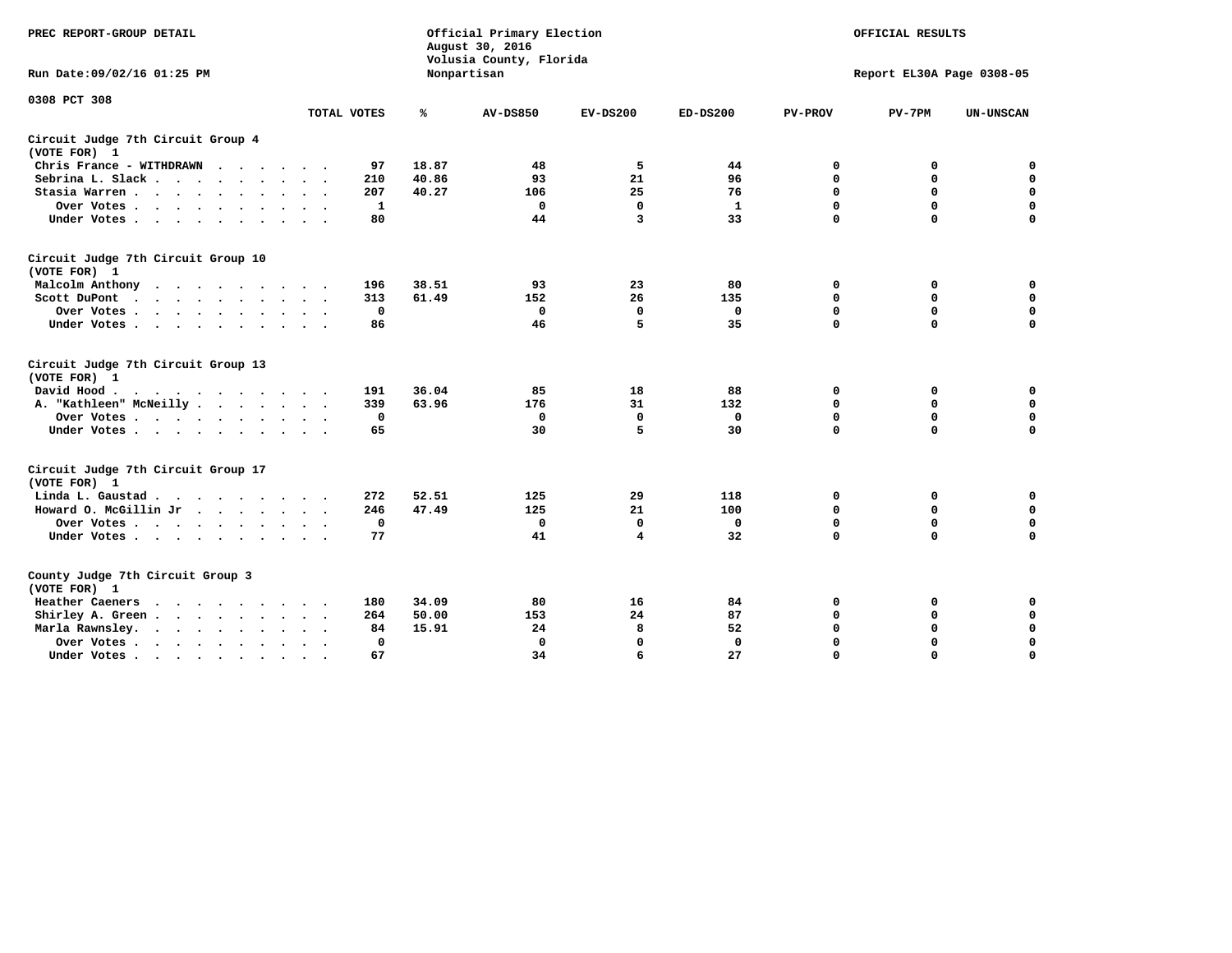| PREC REPORT-GROUP DETAIL                                                                                                                                                                                                                          |                            |       | Official Primary Election<br>August 30, 2016<br>Volusia County, Florida | OFFICIAL RESULTS<br>Report EL30A Page 0308-06 |                   |                         |               |                            |
|---------------------------------------------------------------------------------------------------------------------------------------------------------------------------------------------------------------------------------------------------|----------------------------|-------|-------------------------------------------------------------------------|-----------------------------------------------|-------------------|-------------------------|---------------|----------------------------|
| Run Date: 09/02/16 01:25 PM                                                                                                                                                                                                                       |                            |       | Nonpartisan                                                             |                                               |                   |                         |               |                            |
| 0308 PCT 308                                                                                                                                                                                                                                      | TOTAL VOTES                | ℁     | <b>AV-DS850</b>                                                         | $EV-DS200$                                    | $ED-DS200$        | <b>PV-PROV</b>          | $PV-7PM$      | <b>UN-UNSCAN</b>           |
| Sheriff<br>(VOTE FOR) 1                                                                                                                                                                                                                           |                            |       |                                                                         |                                               |                   |                         |               |                            |
| Wendell C. Bradford                                                                                                                                                                                                                               | 85                         | 14.60 | 43                                                                      | -6                                            | 36                | 0                       | 0             | $\mathbf 0$                |
| Dave Brannon                                                                                                                                                                                                                                      | 136                        | 23.37 | 62                                                                      | 16                                            | 58                | $\mathbf 0$             | 0             | $\mathbf 0$                |
| Mike Chitwood                                                                                                                                                                                                                                     | 238                        | 40.89 | 131                                                                     | 20                                            | 87                | $\Omega$                | 0             | 0                          |
| Eric Dietrich.                                                                                                                                                                                                                                    | 105                        | 18.04 | 42                                                                      | 12                                            | 51                | $\Omega$                | 0             | $\mathbf 0$                |
| James E. (Jim) Gillum                                                                                                                                                                                                                             | 18                         | 3.09  | 8                                                                       | $\Omega$                                      | 10                | $\Omega$                | $\Omega$      | 0                          |
| Over Votes                                                                                                                                                                                                                                        | $\mathbf{1}$               |       | $\mathbf{1}$                                                            | $\mathbf{0}$                                  | $\mathbf 0$       | $\Omega$                | 0             | $\mathbf 0$                |
| Under Votes                                                                                                                                                                                                                                       | 12                         |       | 4                                                                       | 0                                             | 8                 | $\mathbf 0$             | 0             | $\Omega$                   |
| Property Appraiser                                                                                                                                                                                                                                |                            |       |                                                                         |                                               |                   |                         |               |                            |
| (VOTE FOR) 1                                                                                                                                                                                                                                      |                            |       |                                                                         |                                               |                   |                         |               |                            |
| Larry Bartlett.                                                                                                                                                                                                                                   | 164                        | 30.43 | 102                                                                     | 12                                            | 50                | $\mathbf 0$             | 0             | 0                          |
| H. Alan Burton.                                                                                                                                                                                                                                   | 175                        | 32.47 | 81                                                                      | 23                                            | 71                | $\mathbf{0}$            | 0             | $\mathbf 0$                |
| Mike Swanto.                                                                                                                                                                                                                                      | 200                        | 37.11 | 81                                                                      | 18                                            | 101               | $\Omega$                | $\Omega$      | 0                          |
| Over Votes                                                                                                                                                                                                                                        | $\mathbf 0$                |       | $\mathbf 0$                                                             | $\mathbf 0$                                   | $\mathbf 0$       | $\mathbf 0$             | 0             | 0                          |
| Under Votes                                                                                                                                                                                                                                       | 56                         |       | 27                                                                      | $\mathbf{1}$                                  | 28                | $\Omega$                | $\Omega$      | $\mathbf 0$                |
| Supervisor of Elections                                                                                                                                                                                                                           |                            |       |                                                                         |                                               |                   |                         |               |                            |
| (VOTE FOR) 1                                                                                                                                                                                                                                      |                            |       |                                                                         |                                               |                   |                         |               |                            |
| Teresa Apgar<br>$\cdots$                                                                                                                                                                                                                          | 102                        | 18.38 | 35                                                                      | 12                                            | 55                | 0                       | 0             | $\mathbf 0$                |
| David Lee Davis                                                                                                                                                                                                                                   | 67                         | 12.07 | 32                                                                      | $7\phantom{.0}$                               | 28                | $\Omega$                | 0             | $\mathbf 0$<br>$\mathbf 0$ |
| Bill Fyfe                                                                                                                                                                                                                                         | 47                         | 8.47  | 21                                                                      | 3                                             | 23                | $\mathbf{0}$            | 0             |                            |
| Lisa Lewis                                                                                                                                                                                                                                        | 339                        | 61.08 | 187                                                                     | 31                                            | 121               | $\Omega$                | 0             | $\mathbf 0$                |
| Over Votes.                                                                                                                                                                                                                                       | $\mathbf 0$                |       | 0<br>16                                                                 | $\mathbf 0$<br>$\mathbf{1}$                   | $\mathbf 0$<br>23 | $\mathbf 0$<br>$\Omega$ | 0<br>$\Omega$ | $\mathbf 0$<br>$\mathbf 0$ |
| Under Votes                                                                                                                                                                                                                                       | 40                         |       |                                                                         |                                               |                   |                         |               |                            |
| County Council Chair<br>(VOTE FOR) 1                                                                                                                                                                                                              |                            |       |                                                                         |                                               |                   |                         |               |                            |
| Jason P. Davis.                                                                                                                                                                                                                                   | 107                        | 20.04 | 59                                                                      | 8                                             | 40                | $\mathbf 0$             | 0             | 0                          |
| Greg Gimbert<br>$\mathbf{r}$ . The contract of the contract of the contract of the contract of the contract of the contract of the contract of the contract of the contract of the contract of the contract of the contract of the contract of th | 75                         | 14.04 | 36                                                                      | 6                                             | 33                | $\Omega$                | 0             | $\mathbf 0$                |
| Ed Kelley                                                                                                                                                                                                                                         | 194                        | 36.33 | 99                                                                      | 20                                            | 75                | $\mathbf 0$             | 0             | $\mathbf 0$                |
| Tom Laputka.                                                                                                                                                                                                                                      | 158                        | 29.59 | 67                                                                      | 18                                            | 73                | $\Omega$                | $\mathbf 0$   | $\mathbf 0$                |
| Over Votes                                                                                                                                                                                                                                        | $\mathbf 0$                |       | $\mathbf 0$                                                             | $\mathbf{0}$                                  | $\mathbf{0}$      | $\mathbf 0$             | 0             | 0                          |
| Under Votes                                                                                                                                                                                                                                       | 61                         |       | 30                                                                      | $\mathbf{z}$                                  | 29                | $\Omega$                | $\Omega$      | $\Omega$                   |
| Amendment 4                                                                                                                                                                                                                                       |                            |       |                                                                         |                                               |                   |                         |               |                            |
| (VOTE FOR) 1                                                                                                                                                                                                                                      |                            |       |                                                                         |                                               |                   |                         |               |                            |
| $Yes \cdot \cdot \cdot \cdot \cdot \cdot \cdot \cdot \cdot$<br>$\bullet$ .<br><br><br><br><br>                                                                                                                                                    | 403                        | 74.63 | 191                                                                     | 39                                            | 173               | 0                       | 0             | 0                          |
| $\mathbf{r}$ , $\mathbf{r}$ , $\mathbf{r}$ , $\mathbf{r}$ , $\mathbf{r}$ , $\mathbf{r}$ , $\mathbf{r}$<br>No.<br>$\ddot{\phantom{a}}$                                                                                                             | 137                        | 25.37 | 73                                                                      | 13                                            | 51                | $\Omega$                | 0             | 0                          |
| Over Votes                                                                                                                                                                                                                                        | $\mathbf 0$<br>$\sim$      |       | $\mathbf 0$                                                             | $\mathbf{0}$                                  | $\mathbf{0}$      | $\mathbf 0$             | 0             | $\mathbf 0$                |
| Under Votes                                                                                                                                                                                                                                       | 55<br>$\ddot{\phantom{1}}$ |       | 27                                                                      | $\overline{2}$                                | 26                | $\Omega$                | $\Omega$      | $\mathbf 0$                |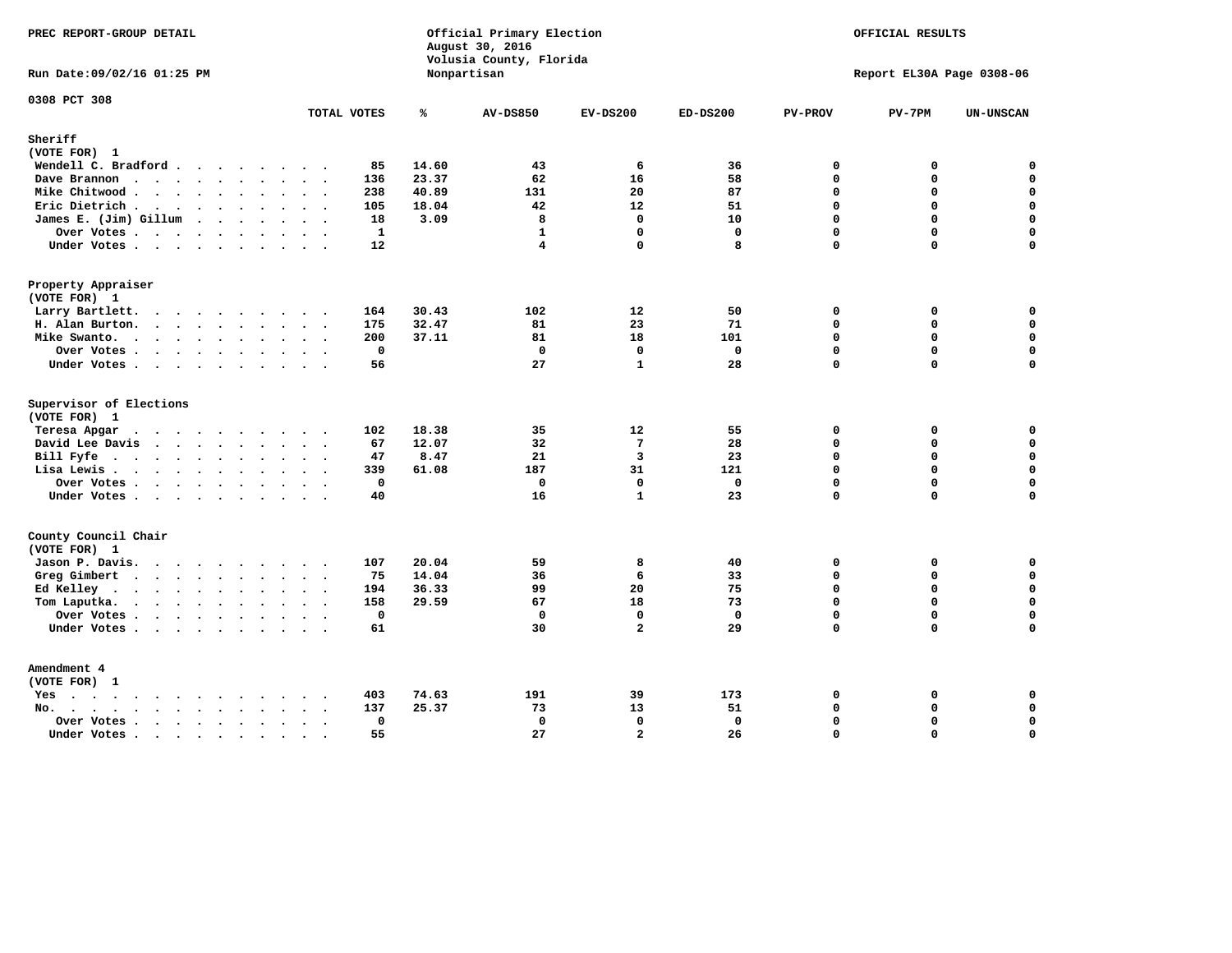| PREC REPORT-GROUP DETAIL        |         |             |                   | Official Primary Election<br>August 30, 2016 |            |            |                | OFFICIAL RESULTS          |                  |
|---------------------------------|---------|-------------|-------------------|----------------------------------------------|------------|------------|----------------|---------------------------|------------------|
| Run Date:09/02/16 01:25 PM      |         |             | <b>STATISTICS</b> | Volusia County, Florida                      |            |            |                | Report EL30A Page 0309-01 |                  |
| 0309 PCT 309                    |         |             |                   |                                              |            |            |                |                           |                  |
|                                 |         | TOTAL VOTES | ℁                 | <b>AV-DS850</b>                              | $EV-DS200$ | $ED-DS200$ | <b>PV-PROV</b> | PV-7PM                    | <b>UN-UNSCAN</b> |
| REGISTERED VOTERS - TOTAL 4,097 |         |             |                   |                                              |            |            |                |                           |                  |
| REGISTERED VOTERS - Democratic  | $\cdot$ | 1,498       | 36.56             |                                              |            |            |                |                           |                  |
| REGISTERED VOTERS - Republican  |         | 1,278       | 31.19             |                                              |            |            |                |                           |                  |
| REGISTERED VOTERS - Libertarian |         |             | .12               |                                              |            |            |                |                           |                  |
| REGISTERED VOTERS - Nonpartisan |         | 1,316       |                   |                                              |            |            |                |                           |                  |
| BALLOTS CAST - TOTAL.           |         | 853         |                   | 459                                          | 64         | 330        |                |                           |                  |
| BALLOTS CAST - Democratic       |         | 309         | 36.23             | 170                                          | 21         | 118        |                |                           |                  |
| BALLOTS CAST - Republican       |         | 401         | 47.01             | 211                                          | 31         | 159        |                |                           |                  |
| BALLOTS CAST - Libertarian.     |         | 0           |                   | 0                                            | 0          | 0          |                |                           |                  |
| BALLOTS CAST - Nonpartisan.     |         | 143         | 16.76             | 78                                           | 12         | 53         |                |                           | 0                |
| BALLOTS CAST - BLANK.           |         |             | .12               | 0                                            | O          |            | O              |                           |                  |
| VOTER TURNOUT - TOTAL           |         |             | 20.82             |                                              |            |            |                |                           |                  |
| VOTER TURNOUT - Democratic.     |         |             | 20.63             |                                              |            |            |                |                           |                  |
| VOTER TURNOUT - Republican.     |         |             | 31.38             |                                              |            |            |                |                           |                  |
| VOTER TURNOUT - Libertarian     |         |             |                   |                                              |            |            |                |                           |                  |
| VOTER TURNOUT - BLANK           |         |             | .02               |                                              |            |            |                |                           |                  |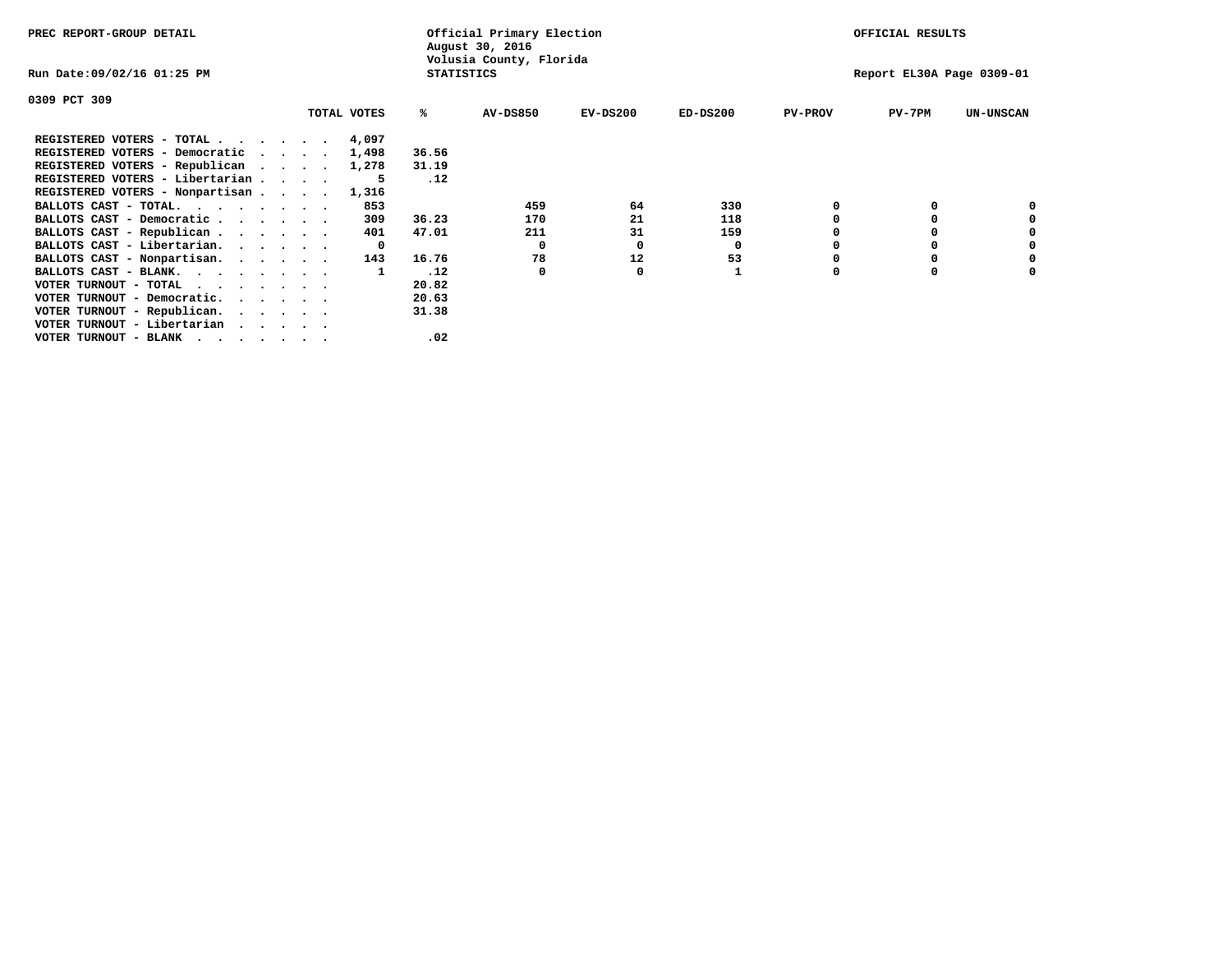| PREC REPORT-GROUP DETAIL                                                         |             |            | Official Primary Election<br>August 30, 2016<br>Volusia County, Florida |                |            |                | OFFICIAL RESULTS          |                  |
|----------------------------------------------------------------------------------|-------------|------------|-------------------------------------------------------------------------|----------------|------------|----------------|---------------------------|------------------|
| Run Date: 09/02/16 01:25 PM                                                      |             | Democratic |                                                                         |                |            |                | Report EL30A Page 0309-02 |                  |
| 0309 PCT 309                                                                     | TOTAL VOTES | %ะ         | <b>AV-DS850</b>                                                         | $EV-DS200$     | $ED-DS200$ | <b>PV-PROV</b> | $PV-7PM$                  | <b>UN-UNSCAN</b> |
| United States Senator                                                            |             |            |                                                                         |                |            |                |                           |                  |
| (VOTE FOR) 1                                                                     |             |            |                                                                         |                |            |                |                           |                  |
| Roque "Rocky" De La Fuente.                                                      | 20          | 6.76       | 13                                                                      | O              | 7          | O              | o                         |                  |
| Alan Grayson                                                                     | 79          | 26.69      | 47                                                                      |                | 26         |                |                           |                  |
| Pam Keith                                                                        | 42          | 14.19      | 28                                                                      | $\mathbf{2}$   | 12         |                | O                         |                  |
| Reginald Luster                                                                  | 8           | 2.70       | -5                                                                      | $\Omega$       | 3          |                | 0                         | O                |
| Patrick Murphy.                                                                  | 147         | 49.66      | 73                                                                      | 12             | 62         |                | 0                         | $\mathbf 0$      |
| Over Votes                                                                       | $^{\circ}$  |            | 0                                                                       | 0              | 0          | O              | 0                         | O                |
| Under Votes                                                                      | 13          |            | 4                                                                       | 1              | 8          | $\Omega$       | $\Omega$                  | U                |
| Representative in Congress District 6                                            |             |            |                                                                         |                |            |                |                           |                  |
| (VOTE FOR) 1                                                                     |             |            |                                                                         |                |            |                |                           |                  |
| William (Bill) McCullough                                                        | 121         | 42.46      | 66                                                                      | 8              | 47         | 0              | 0                         |                  |
| Jay McGovern                                                                     | 60          | 21.05      | 42                                                                      | $\overline{a}$ | 16         | n              | <sup>0</sup>              |                  |
| George Pappas.                                                                   | 47          | 16.49      | 27                                                                      |                | 16         | $\Omega$       | $\Omega$                  | 0                |
| Dwayne L. Taylor                                                                 | 57          | 20.00      | 25                                                                      |                | 28         | $\Omega$       | $\Omega$                  | $\mathbf 0$      |
| Over Votes                                                                       | 0           |            | $\Omega$                                                                | n              | 0          | O              | 0                         | 0                |
| Under Votes                                                                      | 24          |            | 10                                                                      | 3              | 11         | $\Omega$       | 0                         | O                |
| State Representative District 26                                                 |             |            |                                                                         |                |            |                |                           |                  |
| (VOTE FOR) 1                                                                     |             |            |                                                                         |                |            |                |                           |                  |
| Patrick Henry                                                                    | 28          | 58.33      | 11                                                                      | 1              | 16         | O              | 0                         |                  |
| Steve Miller                                                                     | 20          | 41.67      | 9                                                                       | $\mathbf{2}$   | 9          |                |                           | 0                |
| Over Votes                                                                       | 0           |            |                                                                         | O              |            |                | O                         | 0                |
| Under Votes, $\cdot$ , $\cdot$ , $\cdot$ , $\cdot$ , $\cdot$ , $\cdot$ , $\cdot$ |             |            |                                                                         |                |            |                |                           | U                |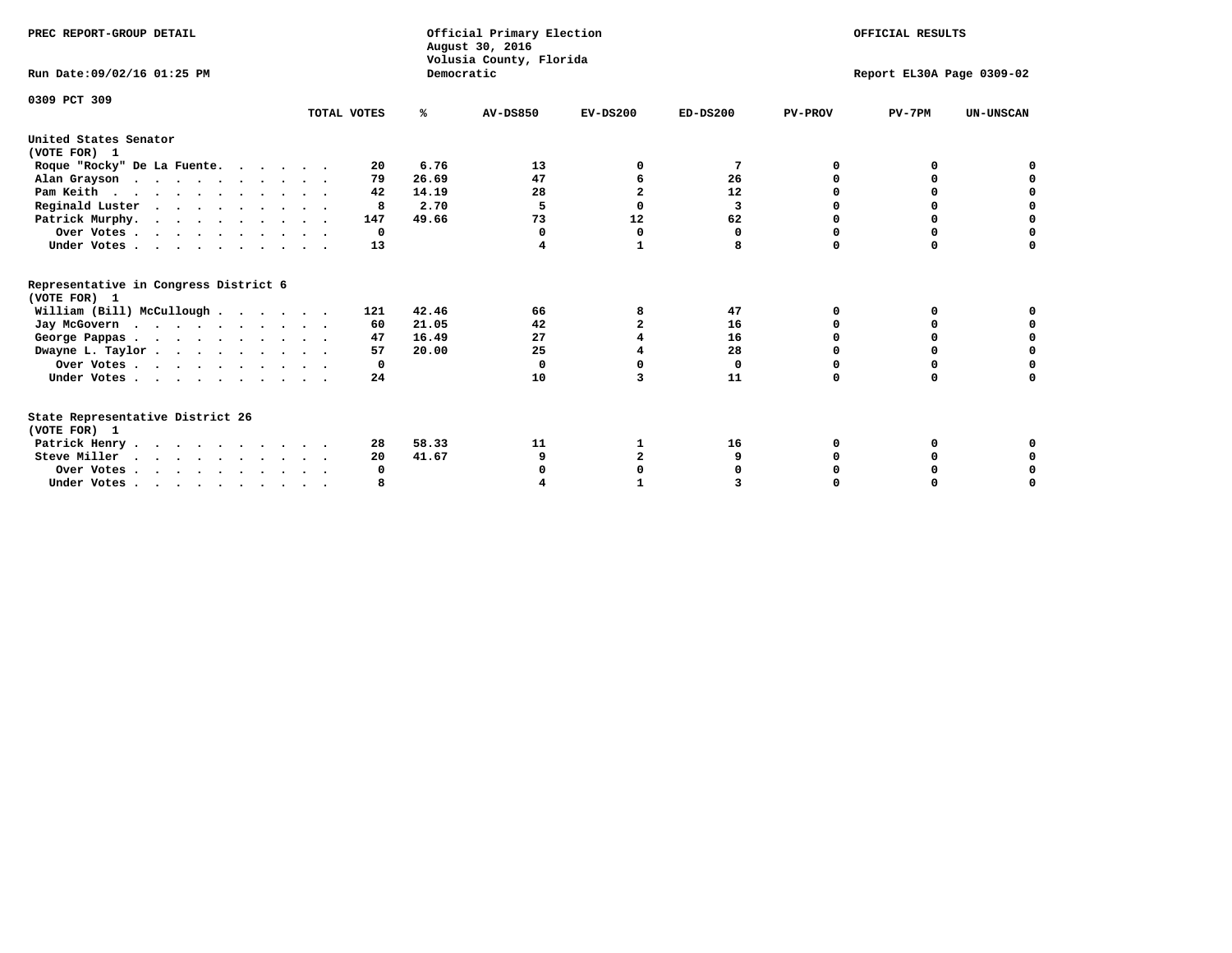| PREC REPORT-GROUP DETAIL<br>Run Date: 09/02/16 01:25 PM |             | Republican | Official Primary Election<br>August 30, 2016<br>Volusia County, Florida | OFFICIAL RESULTS<br>Report EL30A Page 0309-03 |                         |                  |                            |                  |
|---------------------------------------------------------|-------------|------------|-------------------------------------------------------------------------|-----------------------------------------------|-------------------------|------------------|----------------------------|------------------|
| 0309 PCT 309                                            | TOTAL VOTES | ℁          | <b>AV-DS850</b>                                                         | $EV-DS200$                                    | $ED-DS200$              | <b>PV-PROV</b>   | $PV-7PM$                   | <b>UN-UNSCAN</b> |
| United States Senator                                   |             |            |                                                                         |                                               |                         |                  |                            |                  |
| (VOTE FOR) 1                                            |             |            |                                                                         |                                               |                         |                  |                            |                  |
| Carlos Beruff                                           | 115         | 28.97      | 62                                                                      | 5                                             | 48                      | 0                | 0                          | 0                |
| Ernie Rivera                                            | 15          | 3.78       | 12                                                                      | $\mathbf{1}$                                  | $\overline{\mathbf{2}}$ | $\Omega$         | 0                          | $\mathbf 0$      |
| Marco Rubio.                                            | 241         | 60.71      | 117                                                                     | 22                                            | 102                     | 0                | 0                          | $\mathbf 0$      |
| Dwight Mark Anthony Young                               | 26          | 6.55       | 18                                                                      | 3                                             | 5                       | 0                | $\mathbf 0$                | $\mathbf 0$      |
| Over Votes                                              | 0           |            | $\Omega$                                                                | $\Omega$                                      | 0                       | 0                | $\mathbf 0$                | $\mathbf 0$      |
| Under Votes                                             | 4           |            | $\mathbf{2}$                                                            | $\Omega$                                      | $\mathbf{2}$            | $\Omega$         | $\Omega$                   | $\mathbf 0$      |
| Representative in Congress District 6<br>(VOTE FOR) 1   |             |            |                                                                         |                                               |                         |                  |                            |                  |
| Fred Costello                                           | 127         | 33.69      | 65                                                                      | 9                                             | 53                      | 0                | 0                          | $\mathbf 0$      |
| Ron Desantis                                            | 183         | 48.54      | 94                                                                      | 16                                            | 73                      | 0                | 0                          | $\mathbf 0$      |
| G. G. Galloway.                                         | 67          | 17.77      | 39                                                                      | 5                                             | 23                      | $\mathbf 0$      | $\mathbf 0$                | $\mathbf 0$      |
| Over Votes                                              | 0           |            | $\Omega$                                                                | $\mathbf 0$                                   | 0                       | $\mathbf 0$      | 0                          | 0                |
| Under Votes                                             | 24          |            | 13                                                                      | 1                                             | 10                      | $\mathbf 0$      | $\Omega$                   | $\mathbf 0$      |
| State Committeeman                                      |             |            |                                                                         |                                               |                         |                  |                            |                  |
| (VOTE FOR) 1                                            |             |            |                                                                         |                                               |                         |                  |                            |                  |
| Paul W. Deering<br>$\cdots$                             | 240         | 73.62      | 135                                                                     | 13                                            | 92                      | 0                | 0                          | 0                |
| James Oddie.                                            | 86          | 26.38      | 43                                                                      | 11                                            | 32                      | 0                | 0                          | $\mathbf 0$      |
| Over Votes                                              | 0<br>75     |            | 0<br>33                                                                 | 0<br>7                                        | $\mathbf 0$<br>35       | 0<br>$\mathbf 0$ | $\mathbf 0$<br>$\mathbf 0$ | $\mathbf 0$      |
| Under Votes                                             |             |            |                                                                         |                                               |                         |                  |                            | $\mathbf 0$      |
| State Committeewoman<br>(VOTE FOR) 1                    |             |            |                                                                         |                                               |                         |                  |                            |                  |
| Dana Christina Dougherty                                | 200         | 60.98      | 104                                                                     | 16                                            | 80                      | 0                | 0                          | 0                |
| Marilyn C. Ford                                         | 128         | 39.02      | 76                                                                      | 9                                             | 43                      | 0                | 0                          | 0                |
| Over Votes                                              | 0           |            | $\Omega$                                                                | 0                                             | $\mathbf{0}$            | 0                | 0                          | $\mathbf 0$      |
| Under Votes, , , , , , , , , ,                          | 73          |            | 31                                                                      | 6                                             | 36                      | $\Omega$         | $\Omega$                   | $\Omega$         |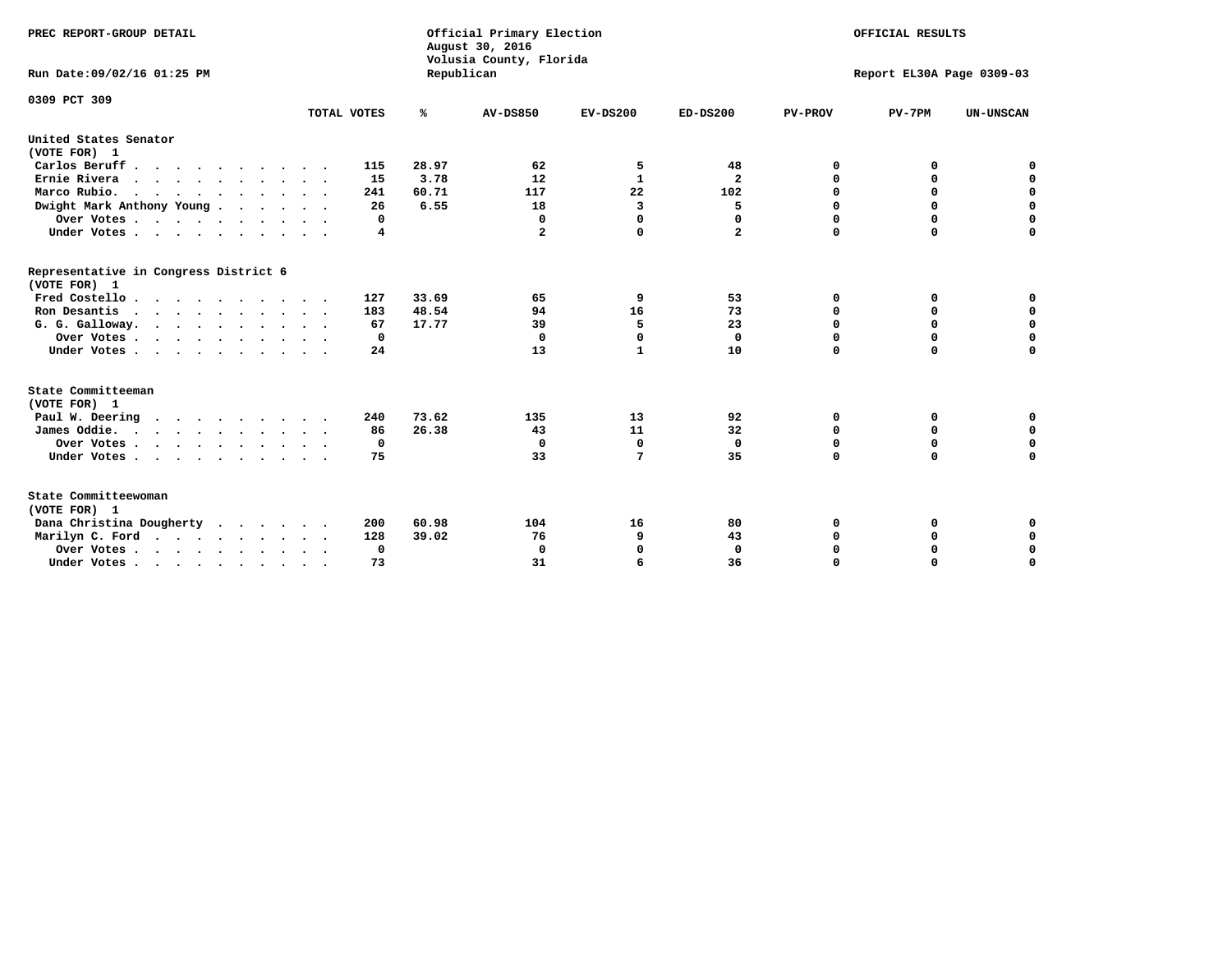| PREC REPORT-GROUP DETAIL<br>Run Date: 09/02/16 01:25 PM |  |  |  |  |  | Official Primary Election<br>August 30, 2016<br>Volusia County, Florida<br>Libertarian |             |   |                 | OFFICIAL RESULTS<br>Report EL30A Page 0309-04 |            |                |          |                  |
|---------------------------------------------------------|--|--|--|--|--|----------------------------------------------------------------------------------------|-------------|---|-----------------|-----------------------------------------------|------------|----------------|----------|------------------|
| 0309 PCT 309                                            |  |  |  |  |  |                                                                                        | TOTAL VOTES | ℁ | <b>AV-DS850</b> | $EV-DS200$                                    | $ED-DS200$ | <b>PV-PROV</b> | $PV-7PM$ | <b>UN-UNSCAN</b> |
| United States Senator<br>(VOTE FOR) 1                   |  |  |  |  |  |                                                                                        |             |   |                 |                                               |            |                |          |                  |
| Augustus Invictus.                                      |  |  |  |  |  |                                                                                        | 0           |   |                 | 0                                             | 0          |                |          | 0                |
| Paul Stanton                                            |  |  |  |  |  |                                                                                        | 0           |   |                 |                                               | 0          |                |          | 0                |
| Over Votes                                              |  |  |  |  |  |                                                                                        | 0           |   |                 |                                               | 0          |                |          | 0                |
| Under Votes                                             |  |  |  |  |  |                                                                                        | 0           |   |                 |                                               |            |                |          | 0                |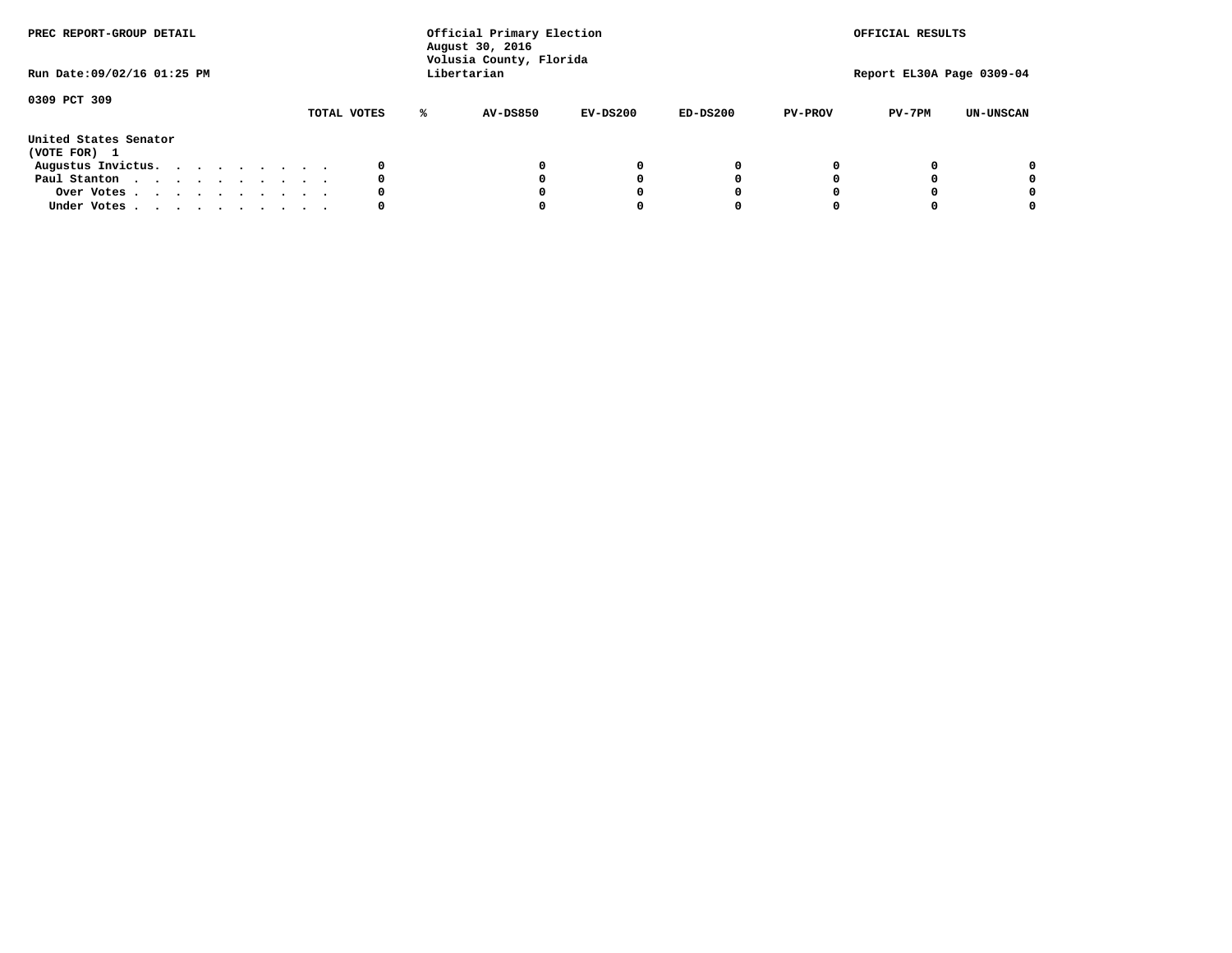| PREC REPORT-GROUP DETAIL                                                                                                                                          |             |       | Official Primary Election<br>August 30, 2016<br>Volusia County, Florida |             | OFFICIAL RESULTS<br>Report EL30A Page 0309-05 |                |             |                  |
|-------------------------------------------------------------------------------------------------------------------------------------------------------------------|-------------|-------|-------------------------------------------------------------------------|-------------|-----------------------------------------------|----------------|-------------|------------------|
| Run Date: 09/02/16 01:25 PM                                                                                                                                       |             |       | Nonpartisan                                                             |             |                                               |                |             |                  |
| 0309 PCT 309                                                                                                                                                      |             |       |                                                                         |             |                                               |                |             |                  |
|                                                                                                                                                                   | TOTAL VOTES | ℁     | <b>AV-DS850</b>                                                         | $EV-DS200$  | $ED-DS200$                                    | <b>PV-PROV</b> | $PV-7PM$    | <b>UN-UNSCAN</b> |
| Circuit Judge 7th Circuit Group 4<br>(VOTE FOR) 1                                                                                                                 |             |       |                                                                         |             |                                               |                |             |                  |
| Chris France - WITHDRAWN<br>.                                                                                                                                     | 134         | 18.23 | 76                                                                      | 6           | 52                                            | 0              | 0           | 0                |
| Sebrina L. Slack.                                                                                                                                                 | 306         | 41.63 | 174                                                                     | 21          | 111                                           | $\Omega$       | $\mathbf 0$ | $\mathbf 0$      |
| Stasia Warren                                                                                                                                                     | 295         | 40.14 | 152                                                                     | 27          | 116                                           | $\mathbf 0$    | $\mathbf 0$ | $\mathbf 0$      |
| Over Votes                                                                                                                                                        | $\mathbf 0$ |       | $\mathbf{0}$                                                            | 0           | 0                                             | $\mathbf 0$    | $\mathbf 0$ | $\mathbf 0$      |
| Under Votes                                                                                                                                                       | 118         |       | 57                                                                      | 10          | 51                                            | $\mathbf 0$    | $\mathbf 0$ | $\mathbf 0$      |
| Circuit Judge 7th Circuit Group 10<br>(VOTE FOR) 1                                                                                                                |             |       |                                                                         |             |                                               |                |             |                  |
| Malcolm Anthony                                                                                                                                                   | 320         | 44.20 | 194                                                                     | 21          | 105                                           | 0              | 0           | 0                |
| Scott DuPont                                                                                                                                                      | 404         | 55.80 | 209                                                                     | 28          | 167                                           | $\mathbf 0$    | $\mathbf 0$ | $\mathbf 0$      |
| Over Votes<br>$\cdot$                                                                                                                                             | $\mathbf 0$ |       | $\mathbf{0}$                                                            | $\mathbf 0$ | 0                                             | 0              | $\mathbf 0$ | $\mathbf 0$      |
| Under Votes                                                                                                                                                       | 129         |       | 56                                                                      | 15          | 58                                            | $\mathbf 0$    | $\Omega$    | 0                |
| Circuit Judge 7th Circuit Group 13<br>(VOTE FOR) 1                                                                                                                |             |       |                                                                         |             |                                               |                |             |                  |
| David Hood.                                                                                                                                                       | 261         | 35.22 | 149                                                                     | 21          | 91                                            | 0              | 0           | $\mathbf 0$      |
| A. "Kathleen" McNeilly                                                                                                                                            | 480         | 64.78 | 263                                                                     | 31          | 186                                           | $\mathbf 0$    | $\mathbf 0$ | $\mathbf 0$      |
| Over Votes                                                                                                                                                        | $\mathbf 0$ |       | $\mathbf{0}$                                                            | $\mathbf 0$ | $\mathbf 0$                                   | 0              | $\mathbf 0$ | $\mathbf 0$      |
| Under Votes                                                                                                                                                       | 112         |       | 47                                                                      | 12          | 53                                            | $\mathbf 0$    | $\mathbf 0$ | 0                |
| Circuit Judge 7th Circuit Group 17<br>(VOTE FOR) 1                                                                                                                |             |       |                                                                         |             |                                               |                |             |                  |
| Linda L. Gaustad                                                                                                                                                  | 409         | 55.80 | 235                                                                     | 27          | 147                                           | 0              | 0           | $\mathbf 0$      |
| Howard O. McGillin Jr                                                                                                                                             | 324         | 44.20 | 170                                                                     | 23          | 131                                           | 0              | 0           | 0                |
| Over Votes                                                                                                                                                        | $\mathbf 0$ |       | $\Omega$                                                                | 0           | $\mathbf{0}$                                  | $\mathbf 0$    | $\mathbf 0$ | 0                |
| Under Votes                                                                                                                                                       | 120         |       | 54                                                                      | 14          | 52                                            | $\mathbf 0$    | $\mathbf 0$ | $\mathbf 0$      |
| County Judge 7th Circuit Group 3<br>(VOTE FOR) 1                                                                                                                  |             |       |                                                                         |             |                                               |                |             |                  |
| Heather Caeners<br>the contract of the contract of the contract of the contract of the contract of the contract of the contract of                                | 254         | 34.19 | 138                                                                     | 22          | 94                                            | 0              | 0           | 0                |
| Shirley A. Green                                                                                                                                                  | 362         | 48.72 | 211                                                                     | 27          | 124                                           | $\mathbf 0$    | $\mathbf 0$ | $\mathbf 0$      |
| Marla Rawnsley.<br>$\cdot$                                                                                                                                        | 127         | 17.09 | 63                                                                      | 7           | 57                                            | 0              | $\mathbf 0$ | $\pmb{0}$        |
| Over Votes.<br>the contract of the contract of the contract of the contract of the contract of the contract of the contract of<br>$\ddot{\phantom{a}}$<br>$\cdot$ | 1           |       | $\Omega$                                                                | $\mathbf 0$ | $\mathbf{1}$                                  | $\mathbf 0$    | $\mathbf 0$ | $\mathbf 0$      |
| Under Votes<br>$\sim$                                                                                                                                             | 109         |       | 47                                                                      | 8           | 54                                            | $\mathbf 0$    | $\mathbf 0$ | 0                |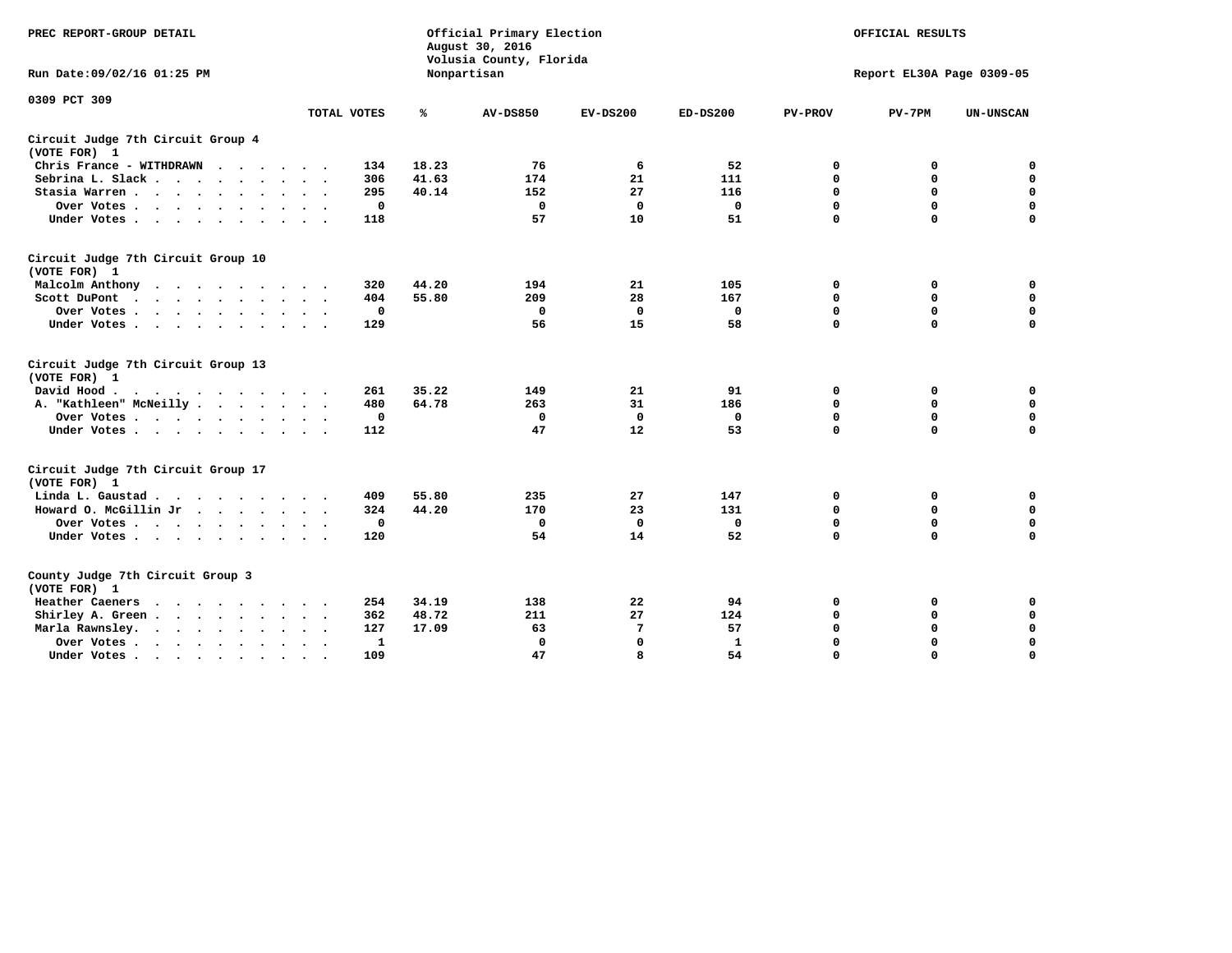| PREC REPORT-GROUP DETAIL                                                                                                                                                                                                                                |                                     |       | Official Primary Election<br>August 30, 2016<br>Volusia County, Florida | OFFICIAL RESULTS<br>Report EL30A Page 0309-06 |              |                |             |                  |
|---------------------------------------------------------------------------------------------------------------------------------------------------------------------------------------------------------------------------------------------------------|-------------------------------------|-------|-------------------------------------------------------------------------|-----------------------------------------------|--------------|----------------|-------------|------------------|
| Run Date: 09/02/16 01:25 PM                                                                                                                                                                                                                             |                                     |       | Nonpartisan                                                             |                                               |              |                |             |                  |
| 0309 PCT 309                                                                                                                                                                                                                                            | TOTAL VOTES                         | ℁     | <b>AV-DS850</b>                                                         | $EV-DS200$                                    | $ED-DS200$   | <b>PV-PROV</b> | $PV-7PM$    | <b>UN-UNSCAN</b> |
| Sheriff                                                                                                                                                                                                                                                 |                                     |       |                                                                         |                                               |              |                |             |                  |
| (VOTE FOR) 1                                                                                                                                                                                                                                            |                                     |       |                                                                         |                                               |              |                |             |                  |
| Wendell C. Bradford                                                                                                                                                                                                                                     | 137                                 | 16.59 | 58                                                                      | 11                                            | 68           | $\mathbf 0$    | 0           | 0                |
| Dave Brannon<br>.                                                                                                                                                                                                                                       | 170                                 | 20.58 | 83                                                                      | 26                                            | 61           | $\mathbf 0$    | 0           | $\mathbf 0$      |
| Mike Chitwood                                                                                                                                                                                                                                           | 340                                 | 41.16 | 206                                                                     | 14                                            | 120          | $\Omega$       | $\Omega$    | $\mathbf 0$      |
| Eric Dietrich.                                                                                                                                                                                                                                          | 149<br>$\ddot{\phantom{a}}$         | 18.04 | 81                                                                      | 11                                            | 57           | $\Omega$       | 0           | $\mathbf 0$      |
| James E. (Jim) Gillum                                                                                                                                                                                                                                   | 30                                  | 3.63  | 16                                                                      | $\mathbf{1}$                                  | 13           | $\mathbf 0$    | 0           | $\mathbf 0$      |
| Over Votes.                                                                                                                                                                                                                                             | $\mathbf{1}$                        |       | $\mathbf 0$                                                             | $\mathbf 0$                                   | $\mathbf{1}$ | $\mathbf 0$    | $\mathbf 0$ | $\mathbf 0$      |
| Under Votes                                                                                                                                                                                                                                             | 26                                  |       | 15                                                                      | $\mathbf{1}$                                  | 10           | $\mathbf 0$    | 0           | $\mathbf 0$      |
| Property Appraiser                                                                                                                                                                                                                                      |                                     |       |                                                                         |                                               |              |                |             |                  |
| (VOTE FOR) 1                                                                                                                                                                                                                                            |                                     |       |                                                                         |                                               |              |                |             |                  |
| Larry Bartlett.                                                                                                                                                                                                                                         | 230<br>$\sim$ $\sim$                | 30.54 | 150                                                                     | 11                                            | 69           | 0<br>$\Omega$  | 0           | 0                |
| H. Alan Burton.<br><u>in the contract of the contract of the contract of the contract of the contract of the contract of the contract of the contract of the contract of the contract of the contract of the contract of the contract of the contra</u> | 258                                 | 34.26 | 148                                                                     | 21                                            | 89           |                | 0           | $\mathbf 0$      |
| Mike Swanto.                                                                                                                                                                                                                                            | 265                                 | 35.19 | 118                                                                     | 20                                            | 127          | $\Omega$       | $\mathbf 0$ | $\mathbf 0$      |
| Over Votes .                                                                                                                                                                                                                                            | $\mathbf 0$                         |       | $\mathbf 0$                                                             | $\mathbf 0$                                   | $\mathbf 0$  | $\mathbf 0$    | 0           | $\mathbf 0$      |
| Under Votes                                                                                                                                                                                                                                             | 100                                 |       | 43                                                                      | 12                                            | 45           | $\mathbf 0$    | 0           | $\mathbf 0$      |
| Supervisor of Elections<br>(VOTE FOR) 1                                                                                                                                                                                                                 |                                     |       |                                                                         |                                               |              |                |             |                  |
| Teresa Apgar<br>.                                                                                                                                                                                                                                       | 153                                 | 19.37 | 86                                                                      | 15                                            | 52           | $\mathbf 0$    | 0           | 0                |
| David Lee Davis                                                                                                                                                                                                                                         | 90<br>$\ddot{\phantom{0}}$          | 11.39 | 42                                                                      | 6                                             | 42           | $\mathbf 0$    | 0           | $\mathbf 0$      |
| Bill Fyfe.                                                                                                                                                                                                                                              | 62                                  | 7.85  | 32                                                                      | $\overline{\mathbf{2}}$                       | 28           | $\Omega$       | 0           | $\mathbf 0$      |
| Lisa Lewis                                                                                                                                                                                                                                              | 485<br>$\cdot$ $\cdot$<br>$\sim$    | 61.39 | 280                                                                     | 34                                            | 171          | $\mathbf 0$    | 0           | $\mathbf 0$      |
| Over Votes                                                                                                                                                                                                                                              | $\mathbf 0$                         |       | $\mathbf 0$                                                             | $\mathbf 0$                                   | $\mathbf{0}$ | $\mathbf{0}$   | $\mathbf 0$ | $\mathbf 0$      |
| Under Votes                                                                                                                                                                                                                                             | 63<br>$\cdots$                      |       | 19                                                                      | 7                                             | 37           | $\mathbf 0$    | 0           | 0                |
| County Council Chair                                                                                                                                                                                                                                    |                                     |       |                                                                         |                                               |              |                |             |                  |
| (VOTE FOR) 1                                                                                                                                                                                                                                            |                                     |       |                                                                         |                                               |              |                |             |                  |
| Jason P. Davis.                                                                                                                                                                                                                                         | 155                                 | 20.16 | 91                                                                      | 11                                            | 53           | 0              | 0           | $\mathbf 0$      |
| Greg Gimbert<br>$\cdots$                                                                                                                                                                                                                                | 81<br>$\cdot$ .                     | 10.53 | 47                                                                      | 4                                             | 30           | $\Omega$       | 0           | 0                |
| Ed Kelley<br>$\bullet$                                                                                                                                                                                                                                  | 210<br>$\cdots$                     | 27.31 | 121                                                                     | 14                                            | 75           | $\mathbf 0$    | 0           | $\mathbf 0$      |
| Tom Laputka.                                                                                                                                                                                                                                            | 323                                 | 42.00 | 166                                                                     | 23                                            | 134          | $\Omega$       | $\mathbf 0$ | $\mathbf 0$      |
| Over Votes.                                                                                                                                                                                                                                             | $\mathbf 0$<br>$\ddot{\phantom{1}}$ |       | $\mathbf 0$                                                             | $\mathbf 0$                                   | $\mathbf 0$  | $\mathbf 0$    | 0           | $\mathbf 0$      |
| Under Votes                                                                                                                                                                                                                                             | 84                                  |       | 34                                                                      | 12                                            | 38           | $\mathbf 0$    | 0           | $\mathbf 0$      |
| Orange City Mayor                                                                                                                                                                                                                                       |                                     |       |                                                                         |                                               |              |                |             |                  |
| (VOTE FOR) 1                                                                                                                                                                                                                                            |                                     |       |                                                                         |                                               |              |                |             |                  |
| Tom Abraham.<br>$\sim$ $\sim$ $\sim$ $\sim$ $\sim$                                                                                                                                                                                                      | 120                                 | 15.00 | 82                                                                      | 9                                             | 29           | $\mathbf 0$    | 0           | 0                |
| $\cdot$<br>$\sim$<br>Gary A. Blair.                                                                                                                                                                                                                     | 348                                 | 43.50 | 157                                                                     | 32                                            | 159          | $\mathbf 0$    | 0           | $\mathbf 0$      |
|                                                                                                                                                                                                                                                         | 332                                 | 41.50 | 194                                                                     | 19                                            | 119          | $\Omega$       | 0           | 0                |
| Michael G. Wright.<br>$\cdots$                                                                                                                                                                                                                          | $\sim$<br>$\ddotsc$<br>$\mathbf{0}$ |       | $\mathbf 0$                                                             | $\mathbf 0$                                   | $\mathbf{0}$ | $\mathbf 0$    | 0           | $\mathbf 0$      |
| Over Votes<br>$\bullet$                                                                                                                                                                                                                                 | $\bullet$<br>$\bullet$<br>53        |       | 26                                                                      | 4                                             | 23           | $\Omega$       | $\Omega$    | $\mathbf 0$      |
| Under Votes<br>$\blacksquare$<br>$\bullet$                                                                                                                                                                                                              |                                     |       |                                                                         |                                               |              |                |             |                  |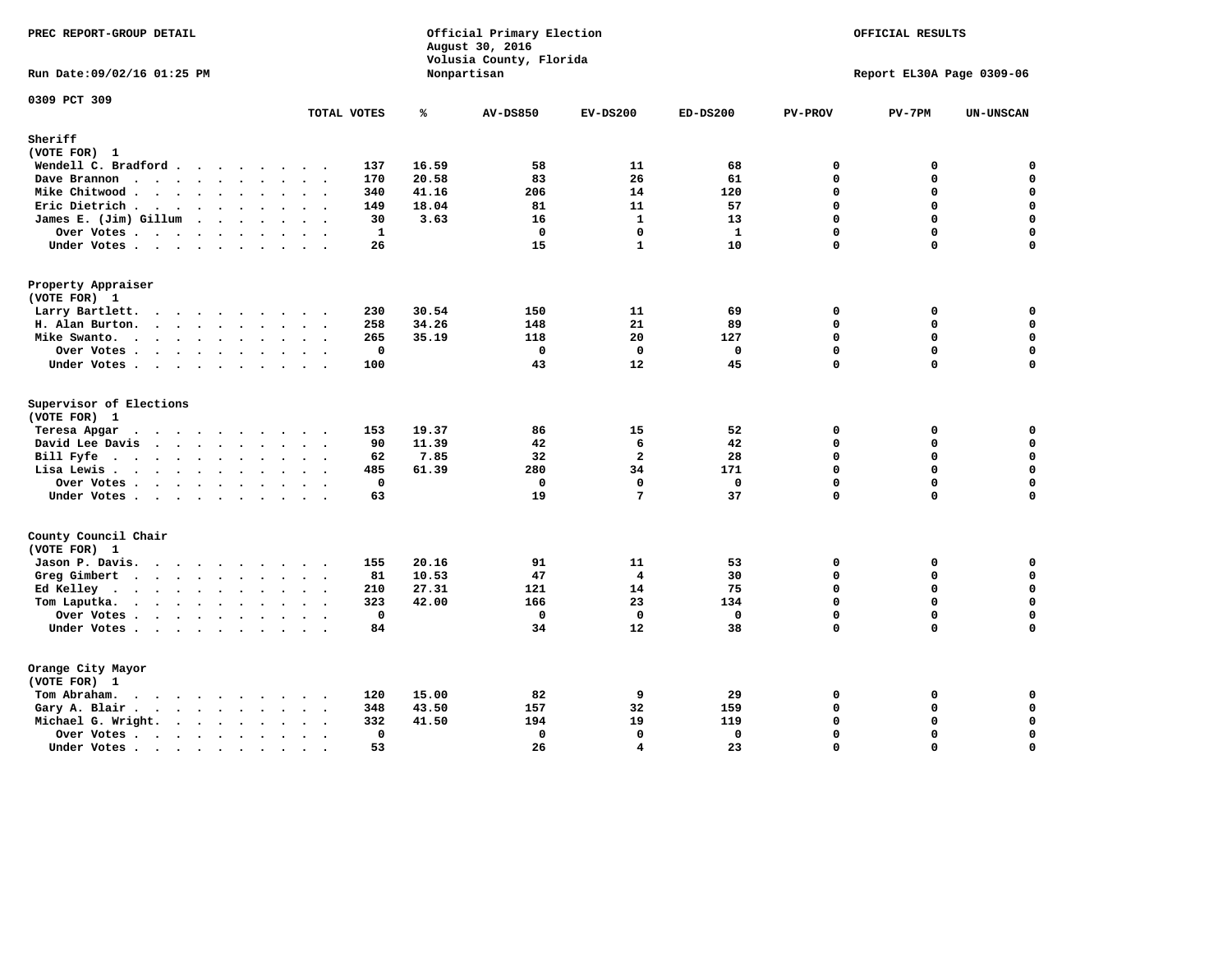| PREC REPORT-GROUP DETAIL                                               |             |       | Official Primary Election<br>August 30, 2016 |            |              |                | OFFICIAL RESULTS          |                  |
|------------------------------------------------------------------------|-------------|-------|----------------------------------------------|------------|--------------|----------------|---------------------------|------------------|
| Run Date: 09/02/16 01:25 PM                                            |             |       | Volusia County, Florida<br>Nonpartisan       |            |              |                | Report EL30A Page 0309-07 |                  |
| 0309 PCT 309                                                           |             | ℁     | <b>AV-DS850</b>                              | $EV-DS200$ | $ED-DS200$   |                |                           |                  |
|                                                                        | TOTAL VOTES |       |                                              |            |              | <b>PV-PROV</b> | $PV-7PM$                  | <b>UN-UNSCAN</b> |
| Amendment 4<br>(VOTE FOR) 1                                            |             |       |                                              |            |              |                |                           |                  |
| Yes<br>.                                                               | 562         | 74.34 | 304                                          | 46         | 212          |                |                           | 0                |
| No.<br>.                                                               | 194         | 25.66 | 106                                          | 13         | 75           |                |                           | 0                |
| Over Votes                                                             | 0           |       | $\Omega$                                     |            | $\mathbf{o}$ |                |                           | 0                |
| Under Votes, $\cdot$ , $\cdot$ , $\cdot$ , $\cdot$ , $\cdot$ , $\cdot$ | 97          |       | 49                                           |            | 43           |                |                           | 0                |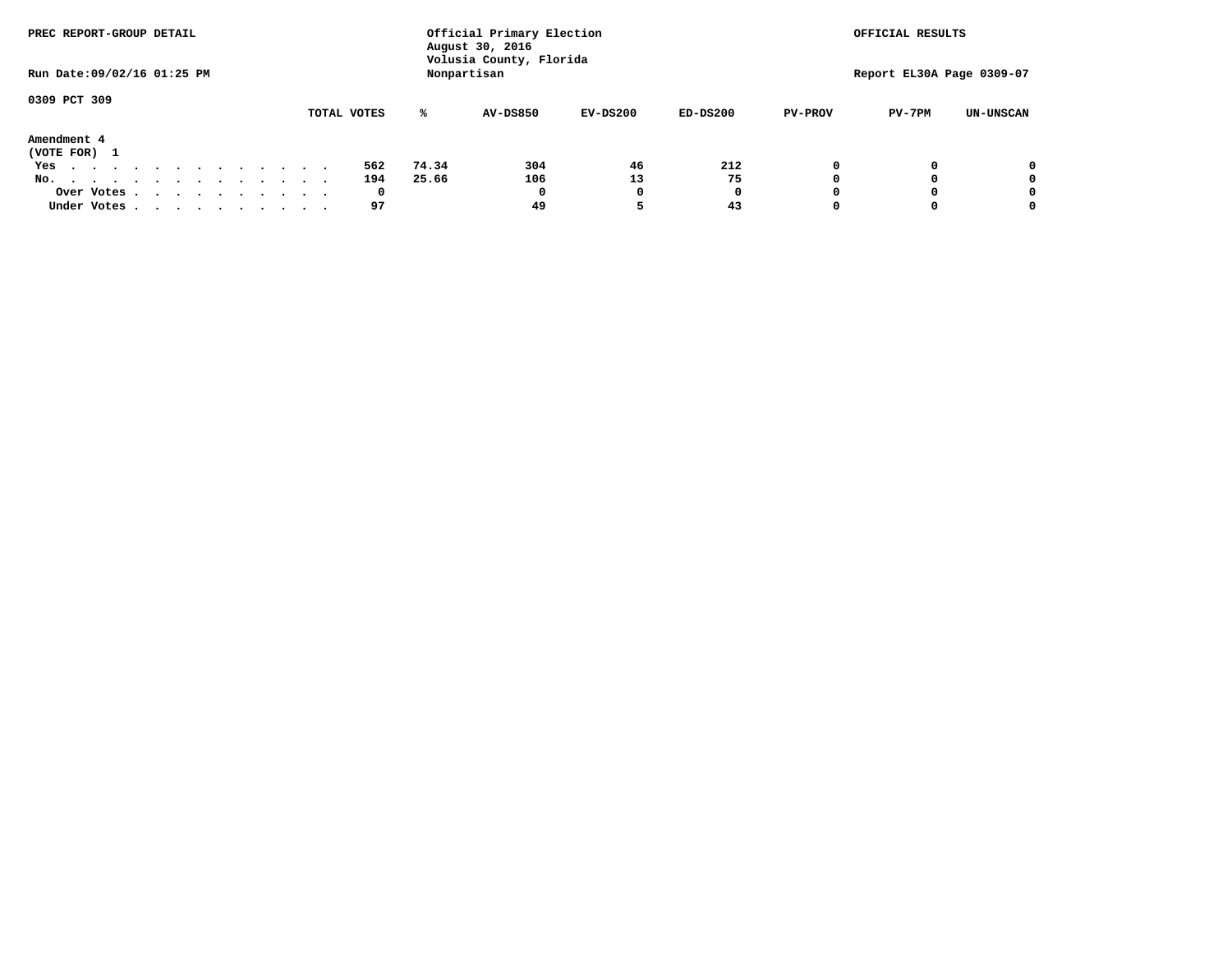| PREC REPORT-GROUP DETAIL                                                                                                                 |         |             |                   | Official Primary Election<br>August 30, 2016 |            |            |                | OFFICIAL RESULTS          |                  |
|------------------------------------------------------------------------------------------------------------------------------------------|---------|-------------|-------------------|----------------------------------------------|------------|------------|----------------|---------------------------|------------------|
| Run Date:09/02/16 01:25 PM                                                                                                               |         |             | <b>STATISTICS</b> | Volusia County, Florida                      |            |            |                | Report EL30A Page 0401-01 |                  |
| 0401 PCT 401                                                                                                                             |         |             |                   |                                              |            |            |                |                           |                  |
|                                                                                                                                          |         | TOTAL VOTES | %ะ                | <b>AV-DS850</b>                              | $EV-DS200$ | $ED-DS200$ | <b>PV-PROV</b> | $PV-7PM$                  | <b>UN-UNSCAN</b> |
| REGISTERED VOTERS - TOTAL                                                                                                                |         | 4,880       |                   |                                              |            |            |                |                           |                  |
| REGISTERED VOTERS - Democratic                                                                                                           | $\cdot$ | 1,842       | 37.75             |                                              |            |            |                |                           |                  |
| REGISTERED VOTERS - Republican                                                                                                           |         | 1,474       | 30.20             |                                              |            |            |                |                           |                  |
| REGISTERED VOTERS - Libertarian                                                                                                          |         | 16          | .33               |                                              |            |            |                |                           |                  |
| REGISTERED VOTERS - Nonpartisan                                                                                                          |         | 1,548       |                   |                                              |            |            |                |                           |                  |
| BALLOTS CAST - TOTAL.                                                                                                                    |         | 958         |                   | 403                                          | 143        | 412        |                |                           |                  |
| BALLOTS CAST - Democratic                                                                                                                |         | 348         | 36.33             | 139                                          | 58         | 151        |                |                           |                  |
| BALLOTS CAST - Republican                                                                                                                |         | 458         | 47.81             | 198                                          | 57         | 203        |                |                           |                  |
| BALLOTS CAST - Libertarian.                                                                                                              |         | 4           | .42               | $\mathbf{2}$                                 |            |            |                |                           |                  |
| BALLOTS CAST - Nonpartisan.                                                                                                              |         | 148         | 15.45             | 64                                           | 27         | 57         |                |                           | 0                |
| BALLOTS CAST - BLANK.                                                                                                                    |         |             | .10               | 0                                            | 0          |            | O              | $\Omega$                  |                  |
| VOTER TURNOUT - TOTAL<br>the contract of the contract of the contract of the contract of the contract of the contract of the contract of |         |             | 19.63             |                                              |            |            |                |                           |                  |
| VOTER TURNOUT - Democratic.                                                                                                              |         |             | 18.89             |                                              |            |            |                |                           |                  |
| VOTER TURNOUT - Republican.                                                                                                              |         |             | 31.07             |                                              |            |            |                |                           |                  |
| VOTER TURNOUT - Libertarian                                                                                                              |         |             | 25.00             |                                              |            |            |                |                           |                  |
| VOTER TURNOUT - BLANK                                                                                                                    |         |             | .02               |                                              |            |            |                |                           |                  |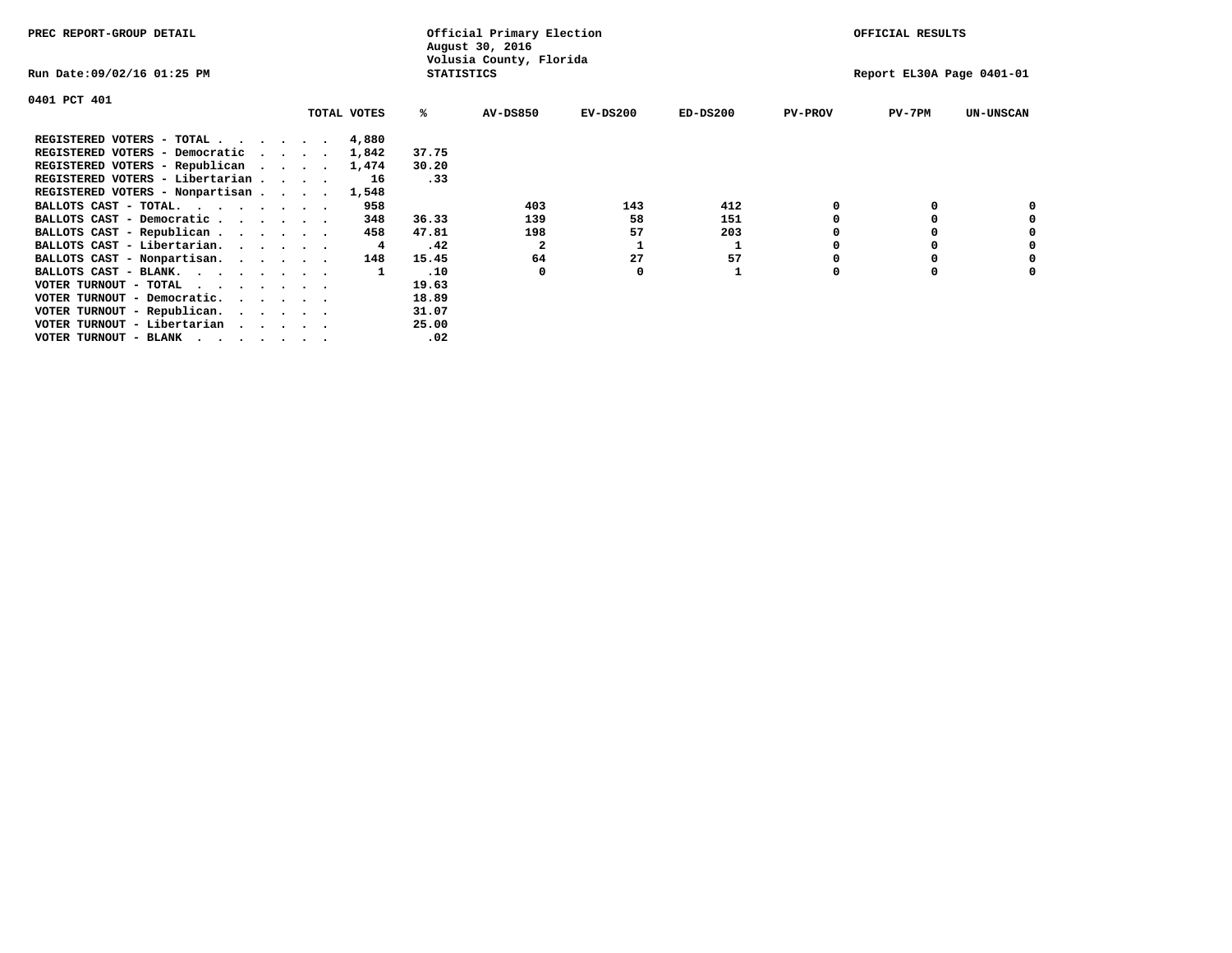| PREC REPORT-GROUP DETAIL                                               |             |            | Official Primary Election<br>August 30, 2016<br>Volusia County, Florida |            | OFFICIAL RESULTS |                           |          |                  |
|------------------------------------------------------------------------|-------------|------------|-------------------------------------------------------------------------|------------|------------------|---------------------------|----------|------------------|
| Run Date: 09/02/16 01:25 PM                                            |             | Democratic |                                                                         |            |                  | Report EL30A Page 0401-02 |          |                  |
| 0401 PCT 401                                                           | TOTAL VOTES | ℁          | <b>AV-DS850</b>                                                         | $EV-DS200$ | $ED-DS200$       | <b>PV-PROV</b>            | $PV-7PM$ | <b>UN-UNSCAN</b> |
|                                                                        |             |            |                                                                         |            |                  |                           |          |                  |
| United States Senator<br>(VOTE FOR) 1                                  |             |            |                                                                         |            |                  |                           |          |                  |
| Roque "Rocky" De La Fuente.                                            | 28          | 8.21       |                                                                         | 2          | 19               |                           |          |                  |
| Alan Grayson                                                           | 110         | 32.26      | 54                                                                      | 21         | 35               |                           |          |                  |
| Pam Keith                                                              | 37          | 10.85      | 20                                                                      |            | 12               |                           |          |                  |
| Reginald Luster                                                        | 5           | 1.47       |                                                                         |            | $\mathbf{2}$     |                           |          |                  |
| Patrick Murphy.                                                        | 161         | 47.21      | 53                                                                      | 29         | 79               |                           |          |                  |
| Over Votes                                                             | 0           |            |                                                                         |            |                  |                           |          |                  |
| Under Votes.                                                           |             |            |                                                                         |            |                  |                           |          |                  |
| Representative in Congress District 6                                  |             |            |                                                                         |            |                  |                           |          |                  |
| (VOTE FOR) 1                                                           | 144         | 44.44      | 61                                                                      | 28         | 55               |                           |          |                  |
| William (Bill) McCullough                                              |             | 23.46      | 28                                                                      | 15         | 33               |                           |          |                  |
| Jay McGovern                                                           | 76          |            |                                                                         |            |                  |                           |          |                  |
| George Pappas.                                                         | 34          | 10.49      | 15                                                                      |            | 17               |                           |          |                  |
| Dwayne L. Taylor.                                                      | 70          | 21.60      | 27                                                                      | 11         | 32               |                           |          |                  |
| Over Votes                                                             |             |            |                                                                         |            |                  |                           |          |                  |
| Under Votes, $\cdot$ , $\cdot$ , $\cdot$ , $\cdot$ , $\cdot$ , $\cdot$ | 24          |            |                                                                         |            | 14               |                           |          |                  |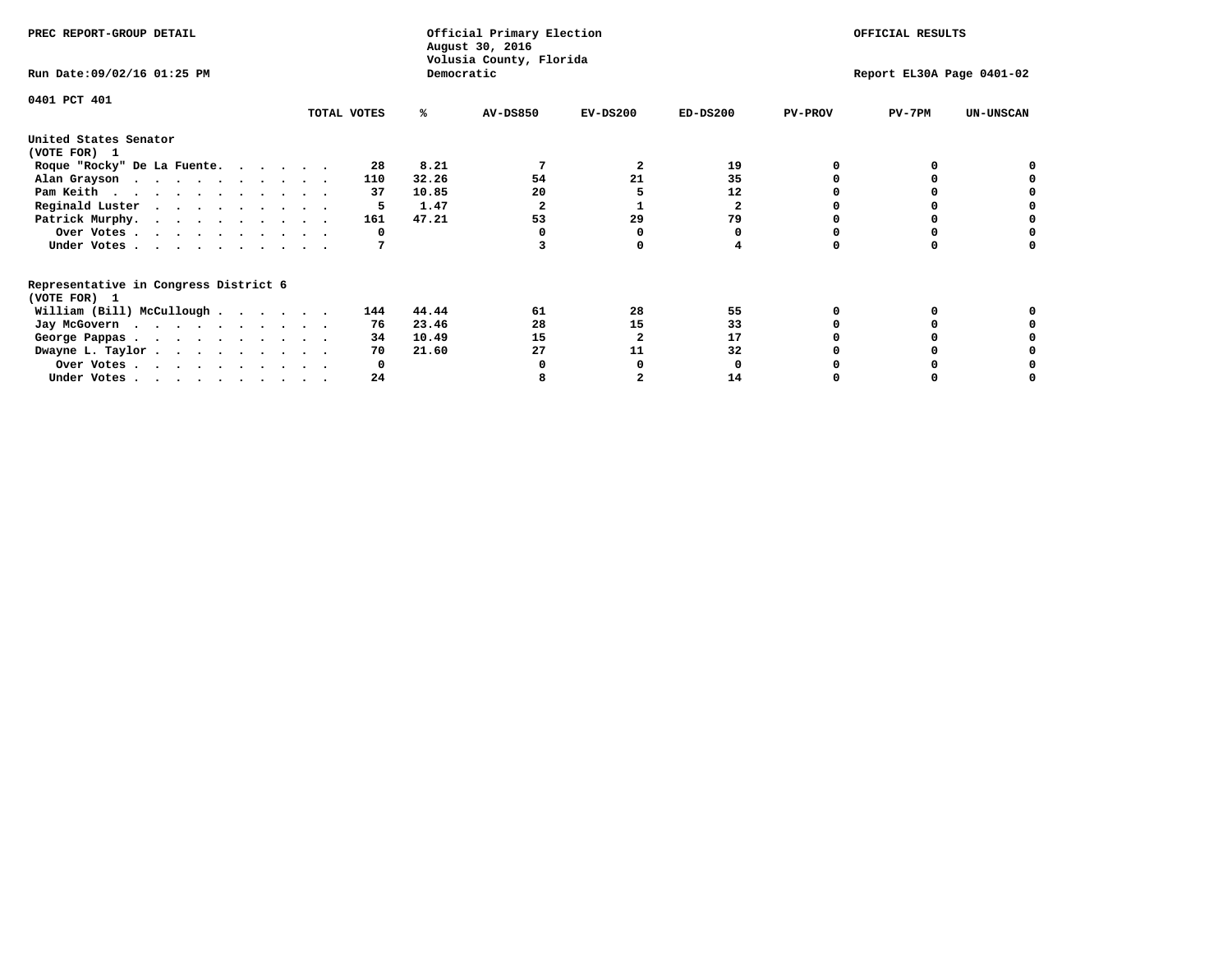| PREC REPORT-GROUP DETAIL<br>Run Date: 09/02/16 01:25 PM                          |             | Republican | Official Primary Election<br>August 30, 2016<br>Volusia County, Florida | OFFICIAL RESULTS<br>Report EL30A Page 0401-03 |              |                |             |                  |
|----------------------------------------------------------------------------------|-------------|------------|-------------------------------------------------------------------------|-----------------------------------------------|--------------|----------------|-------------|------------------|
|                                                                                  |             |            |                                                                         |                                               |              |                |             |                  |
| 0401 PCT 401                                                                     | TOTAL VOTES | ℁          | <b>AV-DS850</b>                                                         | $EV-DS200$                                    | $ED-DS200$   | <b>PV-PROV</b> | $PV-7PM$    | <b>UN-UNSCAN</b> |
| United States Senator<br>(VOTE FOR) 1                                            |             |            |                                                                         |                                               |              |                |             |                  |
| Carlos Beruff                                                                    | 123         | 27.27      | 72                                                                      | 14                                            | 37           | 0              | 0           | 0                |
| Ernie Rivera                                                                     | 8           | 1.77       | 3                                                                       | $\mathbf{1}$                                  | 4            | $\Omega$       | 0           | $\mathbf 0$      |
| Marco Rubio.                                                                     | 299         | 66.30      | 113                                                                     | 42                                            | 144          | 0              | 0           | $\mathbf 0$      |
| Dwight Mark Anthony Young                                                        | 21          | 4.66       | 8                                                                       | 0                                             | 13           | 0              | $\mathbf 0$ | $\mathbf 0$      |
| Over Votes                                                                       | 0           |            | 0                                                                       | $\Omega$                                      | $\mathbf{0}$ | 0              | $\mathbf 0$ | $\mathbf 0$      |
| Under Votes                                                                      | 7           |            | $\mathbf{2}$                                                            | $\Omega$                                      | 5            | $\Omega$       | $\Omega$    | $\mathbf 0$      |
| Representative in Congress District 6<br>(VOTE FOR) 1                            |             |            |                                                                         |                                               |              |                |             |                  |
| Fred Costello                                                                    | 157         | 36.43      | 68                                                                      | 18                                            | 71           | 0              | 0           | $\mathbf 0$      |
| Ron Desantis                                                                     | 202         | 46.87      | 62                                                                      | 34                                            | 106          | 0              | 0           | $\mathbf 0$      |
| G. G. Galloway.                                                                  | 72          | 16.71      | 56                                                                      | 1                                             | 15           | $\mathbf 0$    | $\mathbf 0$ | $\mathbf 0$      |
| Over Votes                                                                       | 1           |            | 1                                                                       | 0                                             | 0            | $\mathbf 0$    | 0           | 0                |
| Under Votes                                                                      | 26          |            | 11                                                                      | 4                                             | 11           | $\mathbf 0$    | $\Omega$    | $\mathbf 0$      |
| State Committeeman                                                               |             |            |                                                                         |                                               |              |                |             |                  |
| (VOTE FOR) 1                                                                     |             |            |                                                                         |                                               |              |                |             |                  |
| Paul W. Deering<br>$\cdots$                                                      | 278         | 71.28      | 114                                                                     | 43                                            | 121          | 0              | 0           | 0                |
| James Oddie.                                                                     | 112         | 28.72      | 56                                                                      | 4                                             | 52           | 0              | 0           | $\mathbf 0$      |
| Over Votes                                                                       | $\mathbf 0$ |            | 0                                                                       | $\mathbf 0$                                   | 0            | 0              | $\mathbf 0$ | $\mathbf 0$      |
| Under Votes                                                                      | 68          |            | 28                                                                      | 10                                            | 30           | 0              | $\mathbf 0$ | $\mathbf 0$      |
| State Committeewoman<br>(VOTE FOR) 1                                             |             |            |                                                                         |                                               |              |                |             |                  |
| Dana Christina Dougherty                                                         | 199         | 50.77      | 85                                                                      | 27                                            | 87           | 0              | 0           | 0                |
| Marilyn C. Ford                                                                  | 193         | 49.23      | 89                                                                      | 18                                            | 86           | 0              | 0           | 0                |
| Over Votes                                                                       | $\Omega$    |            | $\Omega$                                                                | 0                                             | 0            | 0              | 0           | $\mathbf 0$      |
| Under Votes, $\cdot$ , $\cdot$ , $\cdot$ , $\cdot$ , $\cdot$ , $\cdot$ , $\cdot$ | 66          |            | 24                                                                      | 12                                            | 30           | $\Omega$       | $\Omega$    | $\Omega$         |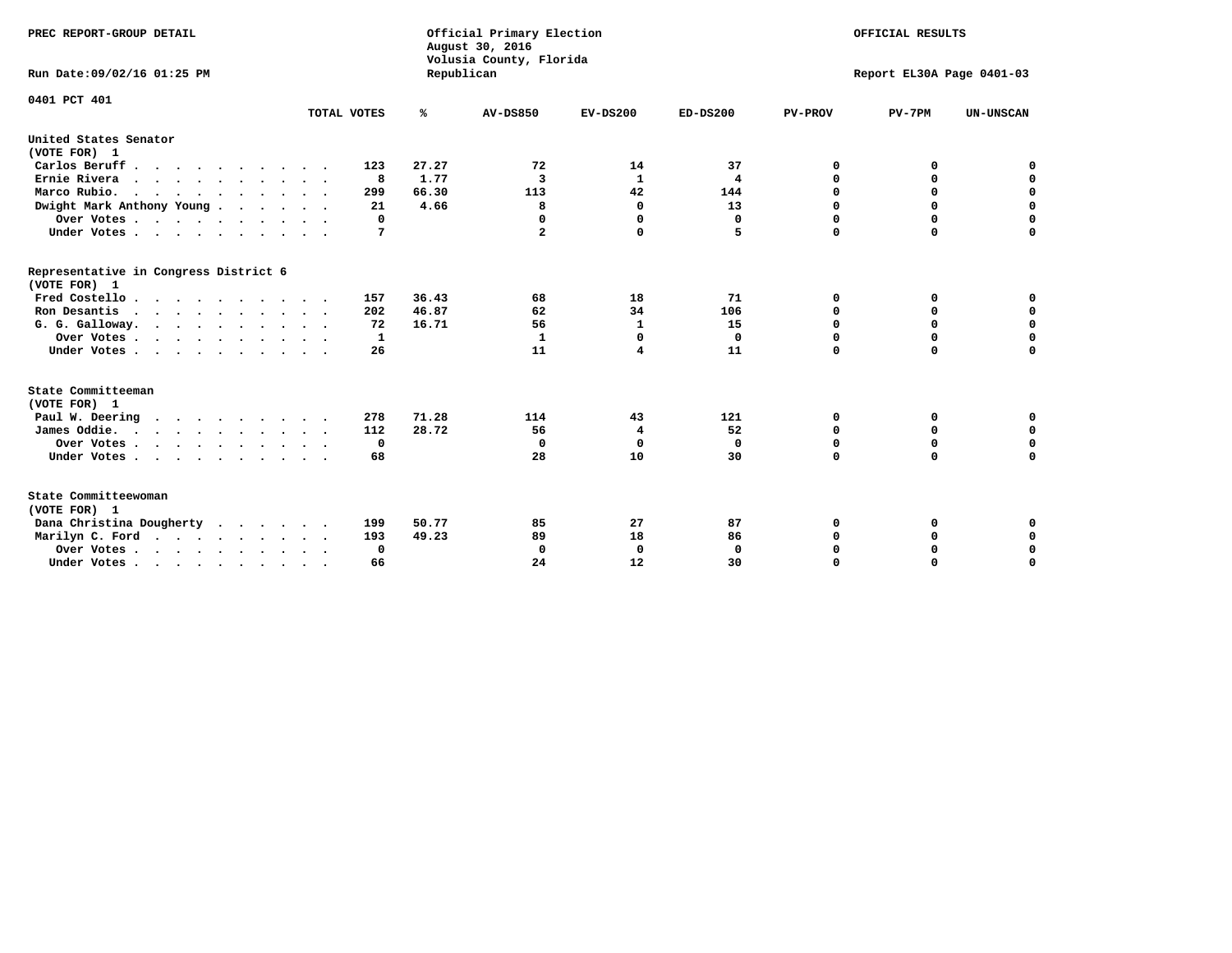| PREC REPORT-GROUP DETAIL<br>Run Date: 09/02/16 01:25 PM |  |  |  |  |  | Official Primary Election<br>August 30, 2016<br>Volusia County, Florida<br>Libertarian |             |        |                 |            |            | OFFICIAL RESULTS<br>Report EL30A Page 0401-04 |          |                  |
|---------------------------------------------------------|--|--|--|--|--|----------------------------------------------------------------------------------------|-------------|--------|-----------------|------------|------------|-----------------------------------------------|----------|------------------|
|                                                         |  |  |  |  |  |                                                                                        |             |        |                 |            |            |                                               |          |                  |
| 0401 PCT 401                                            |  |  |  |  |  |                                                                                        | TOTAL VOTES | ℁      | <b>AV-DS850</b> | $EV-DS200$ | $ED-DS200$ | <b>PV-PROV</b>                                | $PV-7PM$ | <b>UN-UNSCAN</b> |
| United States Senator<br>(VOTE FOR) 1                   |  |  |  |  |  |                                                                                        |             |        |                 |            |            |                                               |          |                  |
| Augustus Invictus.                                      |  |  |  |  |  |                                                                                        | 0           |        |                 | 0          | 0          |                                               |          | 0                |
| Paul Stanton                                            |  |  |  |  |  |                                                                                        |             | 100.00 |                 |            |            |                                               |          | 0                |
| Over Votes                                              |  |  |  |  |  |                                                                                        | 0           |        |                 |            | 0          |                                               |          | 0                |
| Under Votes                                             |  |  |  |  |  |                                                                                        | 0           |        |                 |            | 0          |                                               |          | 0                |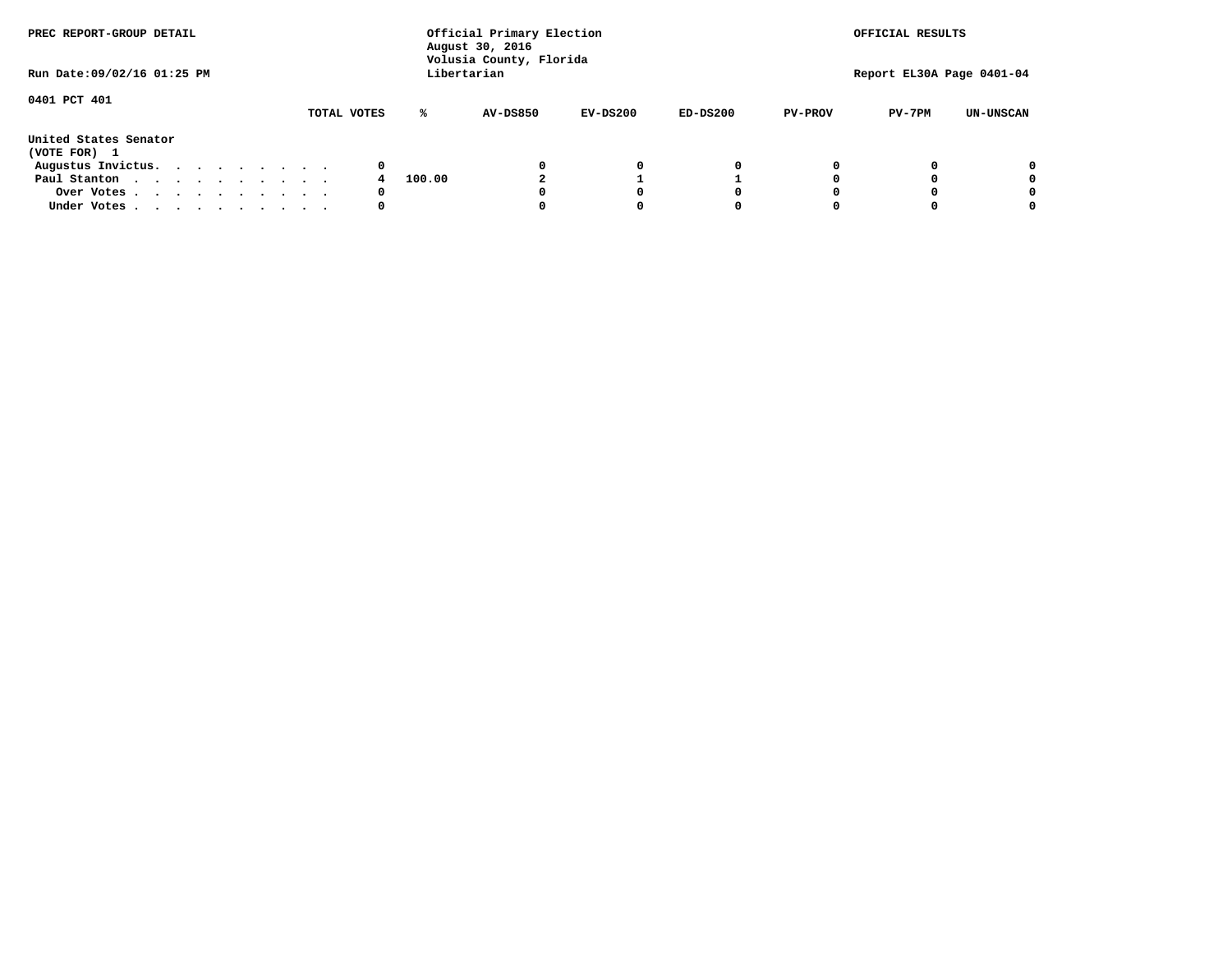| PREC REPORT-GROUP DETAIL                                                           |                                  |       | Official Primary Election<br>August 30, 2016<br>Volusia County, Florida |             | OFFICIAL RESULTS<br>Report EL30A Page 0401-05 |                |              |                  |
|------------------------------------------------------------------------------------|----------------------------------|-------|-------------------------------------------------------------------------|-------------|-----------------------------------------------|----------------|--------------|------------------|
| Run Date: 09/02/16 01:25 PM                                                        |                                  |       | Nonpartisan                                                             |             |                                               |                |              |                  |
| 0401 PCT 401                                                                       |                                  |       |                                                                         |             |                                               |                |              |                  |
|                                                                                    | TOTAL VOTES                      | %     | <b>AV-DS850</b>                                                         | $EV-DS200$  | $ED-DS200$                                    | <b>PV-PROV</b> | $PV-7PM$     | <b>UN-UNSCAN</b> |
| Circuit Judge 7th Circuit Group 4<br>(VOTE FOR) 1                                  |                                  |       |                                                                         |             |                                               |                |              |                  |
| Chris France - WITHDRAWN                                                           | 164                              | 20.15 | 73                                                                      | 15          | 76                                            | 0              | 0            | $\mathbf 0$      |
| Sebrina L. Slack                                                                   | 322                              | 39.56 | 132                                                                     | 57          | 133                                           | $\mathbf 0$    | $\mathbf 0$  | $\mathbf 0$      |
| Stasia Warren                                                                      | 328                              | 40.29 | 144                                                                     | 43          | 141                                           | $\mathbf 0$    | $\mathbf 0$  | $\mathbf 0$      |
| Over Votes                                                                         | 0                                |       | $\mathbf 0$                                                             | $\mathbf 0$ | $\mathbf 0$                                   | 0              | $\mathbf 0$  | $\mathbf 0$      |
| Under Votes                                                                        | 144                              |       | 54                                                                      | 28          | 62                                            | $\mathbf 0$    | $\mathbf 0$  | $\mathbf 0$      |
| Circuit Judge 7th Circuit Group 10<br>(VOTE FOR) 1                                 |                                  |       |                                                                         |             |                                               |                |              |                  |
| Malcolm Anthony                                                                    | 367                              | 46.22 | 168                                                                     | 61          | 138                                           | $\mathbf 0$    | 0            | $\mathbf 0$      |
| Scott DuPont                                                                       | 427                              | 53.78 | 184                                                                     | 49          | 194                                           | $\mathbf 0$    | $\mathbf 0$  | $\mathbf 0$      |
| Over Votes<br>$\cdot$<br>$\sim$                                                    | 0                                |       | $\Omega$                                                                | 0           | 0                                             | $\mathbf 0$    | 0            | 0                |
| Under Votes                                                                        | 164                              |       | 51                                                                      | 33          | 80                                            | $\mathbf 0$    | $\mathbf 0$  | 0                |
| Circuit Judge 7th Circuit Group 13<br>(VOTE FOR) 1                                 |                                  |       |                                                                         |             |                                               |                |              |                  |
| David Hood.<br>.                                                                   | 316                              | 38.77 | 152                                                                     | 34          | 130                                           | $\mathbf 0$    | $\mathbf 0$  | $\mathbf 0$      |
| A. "Kathleen" McNeilly                                                             | 499                              | 61.23 | 201                                                                     | 80          | 218                                           | $\mathbf 0$    | $\mathbf 0$  | $\mathbf 0$      |
| Over Votes                                                                         | 0                                |       | 0                                                                       | 0           | 0                                             | $\mathbf 0$    | $\mathbf 0$  | $\mathbf 0$      |
| Under Votes                                                                        | 143                              |       | 50                                                                      | 29          | 64                                            | $\mathbf 0$    | $\mathbf 0$  | 0                |
| Circuit Judge 7th Circuit Group 17<br>(VOTE FOR) 1                                 |                                  |       |                                                                         |             |                                               |                |              |                  |
| Linda L. Gaustad                                                                   | 428                              | 52.39 | 183                                                                     | 71          | 174                                           | 0              | 0            | 0                |
| Howard O. McGillin Jr                                                              | 389                              | 47.61 | 172                                                                     | 48          | 169                                           | 0              | $\mathbf 0$  | $\mathbf 0$      |
| Over Votes                                                                         | 0                                |       | 0                                                                       | $\mathbf 0$ | 0                                             | $\mathbf 0$    | $\mathbf 0$  | 0                |
| Under Votes                                                                        | 141                              |       | 48                                                                      | 24          | 69                                            | $\mathbf 0$    | $\mathbf{0}$ | $\mathbf 0$      |
| County Judge 7th Circuit Group 3<br>(VOTE FOR) 1                                   |                                  |       |                                                                         |             |                                               |                |              |                  |
| Heather Caeners                                                                    | 265                              | 32.16 | 95                                                                      | 37          | 133                                           | 0              | 0            | 0                |
| Shirley A. Green                                                                   | 417                              | 50.61 | 201                                                                     | 60          | 156                                           | $\mathbf 0$    | $\mathbf 0$  | $\mathbf 0$      |
| Marla Rawnsley.<br>$\cdot$ $\cdot$ $\cdot$ $\cdot$ $\cdot$<br>$\ddot{\phantom{0}}$ | 142                              | 17.23 | 60                                                                      | 21          | 61                                            | 0              | 0            | $\mathbf 0$      |
| Over Votes<br>$\ddot{\phantom{a}}$<br>$\ddot{\phantom{1}}$                         | $\Omega$<br>$\ddot{\phantom{0}}$ |       | $\mathbf 0$                                                             | $\mathbf 0$ | $\mathbf{0}$                                  | $\mathbf 0$    | $\mathbf 0$  | $\mathbf 0$      |
| Under Votes<br>$\bullet$                                                           | 134                              |       | 47                                                                      | 25          | 62                                            | $\mathbf 0$    | $\mathbf 0$  | $\Omega$         |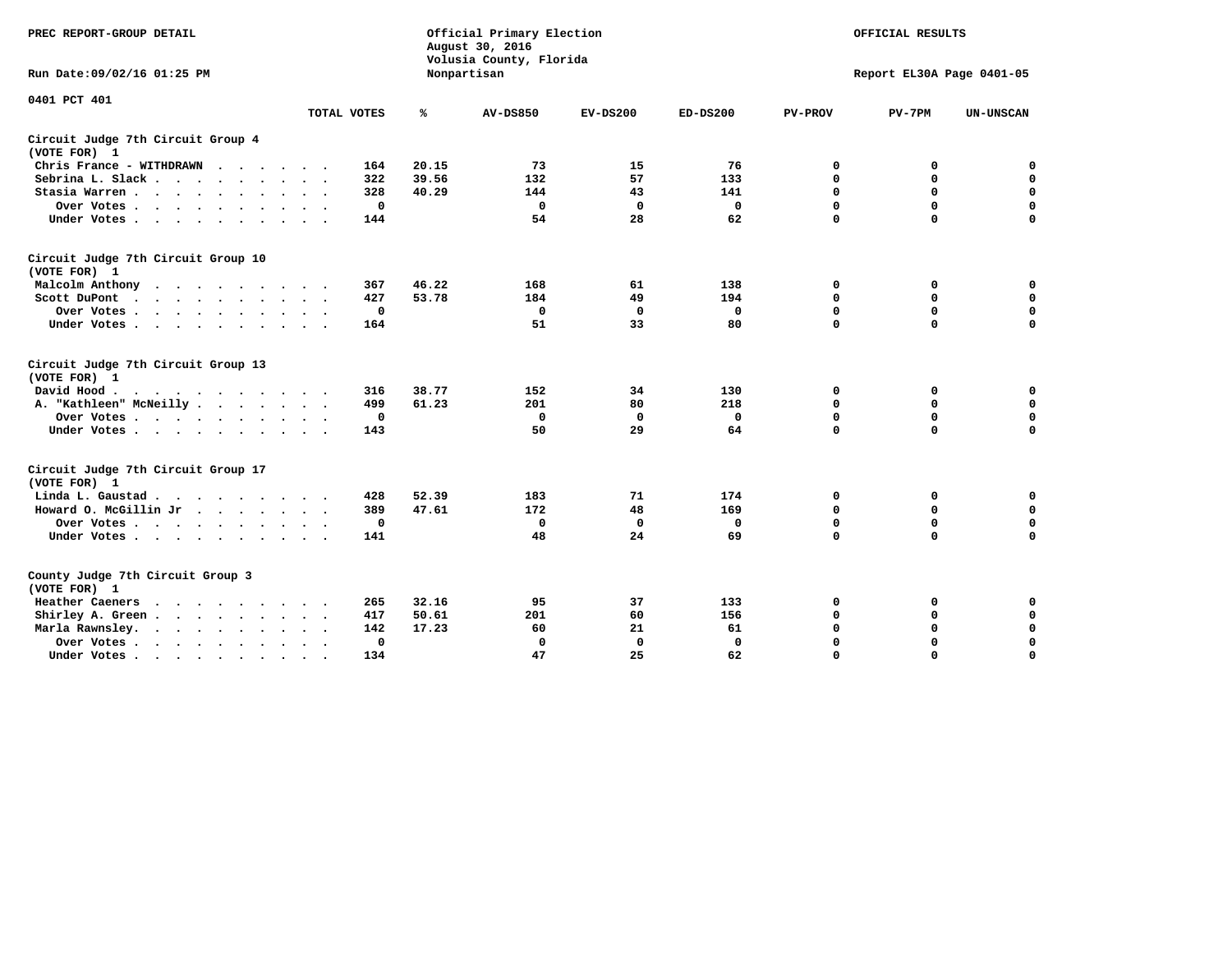| PREC REPORT-GROUP DETAIL                                              |                          |       | Official Primary Election<br>August 30, 2016<br>Volusia County, Florida |                |                | OFFICIAL RESULTS<br>Report EL30A Page 0401-06 |             |                    |
|-----------------------------------------------------------------------|--------------------------|-------|-------------------------------------------------------------------------|----------------|----------------|-----------------------------------------------|-------------|--------------------|
| Run Date: 09/02/16 01:25 PM                                           |                          |       | Nonpartisan                                                             |                |                |                                               |             |                    |
| 0401 PCT 401                                                          | TOTAL VOTES              | ℁     | <b>AV-DS850</b>                                                         | $EV-DS200$     | $ED-DS200$     | <b>PV-PROV</b>                                | $PV-7PM$    | <b>UN-UNSCAN</b>   |
| Sheriff                                                               |                          |       |                                                                         |                |                |                                               |             |                    |
| (VOTE FOR) 1                                                          |                          |       |                                                                         |                |                |                                               |             |                    |
| Wendell C. Bradford                                                   | 200                      | 21.48 | 54                                                                      | 42             | 104            | $\mathbf 0$                                   | 0           | $\mathbf 0$        |
| Dave Brannon                                                          | 245                      | 26.32 | 103                                                                     | 40             | 102            | $\mathbf{0}$                                  | 0           | $\mathbf 0$        |
| Mike Chitwood                                                         | 315                      | 33.83 | 164                                                                     | 30             | 121            | $\Omega$                                      | 0           | $\mathbf 0$        |
| Eric Dietrich.                                                        | 157                      | 16.86 | 62                                                                      | 25             | 70             | $\Omega$                                      | 0           | $\mathbf 0$        |
| James E. (Jim) Gillum                                                 | 14                       | 1.50  | 6                                                                       | $\overline{4}$ | $\overline{4}$ | $\Omega$                                      | $\Omega$    | $\pmb{0}$          |
| Over Votes                                                            | $\mathbf 0$              |       | $\mathbf 0$                                                             | $\Omega$       | $\mathbf{0}$   | $\Omega$                                      | $\Omega$    | 0                  |
| Under Votes                                                           | 27                       |       | 14                                                                      | $\overline{a}$ | 11             | 0                                             | 0           | $\mathbf 0$        |
| Property Appraiser                                                    |                          |       |                                                                         |                |                |                                               |             |                    |
| (VOTE FOR) 1                                                          |                          |       |                                                                         |                |                |                                               |             |                    |
| Larry Bartlett.                                                       | 271                      | 32.26 | 126                                                                     | 44             | 101            | $\mathbf 0$                                   | 0           | 0                  |
| H. Alan Burton.                                                       | 315                      | 37.50 | 121                                                                     | 32             | 162            | $\Omega$                                      | 0           | $\mathbf 0$        |
| Mike Swanto.                                                          | 254                      | 30.24 | 107                                                                     | 48             | 99             | $\mathbf 0$                                   | 0           | $\mathbf 0$        |
| Over Votes.                                                           | $\mathbf 0$              |       | $\mathbf 0$                                                             | $^{\circ}$     | $\mathbf{0}$   | $\mathbf{0}$                                  | 0           | $\mathbf 0$        |
| Under Votes                                                           | 118                      |       | 49                                                                      | 19             | 50             | $\Omega$                                      | $\Omega$    | $\mathbf 0$        |
| Supervisor of Elections                                               |                          |       |                                                                         |                |                |                                               |             |                    |
| (VOTE FOR) 1                                                          |                          |       |                                                                         |                |                |                                               |             |                    |
| Teresa Apgar                                                          | 157                      | 18.05 | 70                                                                      | 20             | 67             | $\mathbf 0$                                   | 0           | $\mathbf 0$        |
| David Lee Davis                                                       | 121                      | 13.91 | 45                                                                      | 14             | 62             | $\Omega$                                      | 0           | $\mathbf 0$        |
| Bill Fyfe.                                                            | 68                       | 7.82  | 27                                                                      | 15             | 26             | $\Omega$                                      | 0           | $\mathbf 0$        |
| Lisa Lewis                                                            | 524                      | 60.23 | 236                                                                     | 76             | 212            | $\mathbf 0$                                   | 0           | $\mathbf 0$        |
| Over Votes                                                            | $\mathbf{1}$             |       | $\mathbf{0}$                                                            | $\mathbf 0$    | $\mathbf{1}$   | $\mathbf 0$                                   | 0           | $\mathbf 0$        |
| Under Votes                                                           | 87                       |       | 25                                                                      | 18             | 44             | $\Omega$                                      | 0           | $\mathbf 0$        |
| County Council Chair<br>(VOTE FOR) 1                                  |                          |       |                                                                         |                |                |                                               |             |                    |
| Jason P. Davis.                                                       | 227                      | 28.30 | 102                                                                     | 25             | 100            | 0                                             | 0           | $\mathbf 0$        |
| Greg Gimbert                                                          | 103                      | 12.84 | 41                                                                      | 18             | 44             | $\Omega$                                      | $\Omega$    | $\mathbf 0$        |
|                                                                       | 297                      | 37.03 | 140                                                                     | 41             | 116            | $\mathbf 0$                                   | 0           | $\mathbf 0$        |
| Ed Kelley<br>Tom Laputka.                                             | 175                      | 21.82 | 69                                                                      | 27             | 79             | $\Omega$                                      | $\mathbf 0$ | 0                  |
| Over Votes                                                            | $\mathbf 0$<br>$\bullet$ |       | $\mathbf 0$                                                             | $\mathbf 0$    | $\mathbf 0$    | $\mathbf 0$                                   | 0           | $\pmb{0}$          |
| Under Votes                                                           | 156                      |       | 51                                                                      | 32             | 73             | $\Omega$                                      | $\Omega$    | $\mathbf 0$        |
|                                                                       |                          |       |                                                                         |                |                |                                               |             |                    |
| Amendment 4                                                           |                          |       |                                                                         |                |                |                                               |             |                    |
| (VOTE FOR) 1                                                          |                          |       |                                                                         |                |                |                                               |             |                    |
| $Yes \cdot \cdot \cdot \cdot \cdot \cdot \cdot \cdot \cdot$<br>$\sim$ | 694<br>$\sim$            | 78.68 | 305                                                                     | 105            | 284            | $\mathbf 0$                                   | 0           | 0                  |
| $No.$ $\cdot$ $\cdot$<br>$\sim$                                       | 188                      | 21.32 | 66                                                                      | 26             | 96             | $\Omega$                                      | 0           | $\mathbf 0$        |
| Over Votes .<br>$\cdots$                                              | 0                        |       | 0                                                                       | $\mathbf 0$    | $\mathbf 0$    | $\mathbf 0$                                   | 0           | $\pmb{\mathsf{o}}$ |
| Under Votes                                                           | 76<br>$\sim$             |       | 32                                                                      | 12             | 32             | $\mathbf 0$                                   | 0           | $\mathbf 0$        |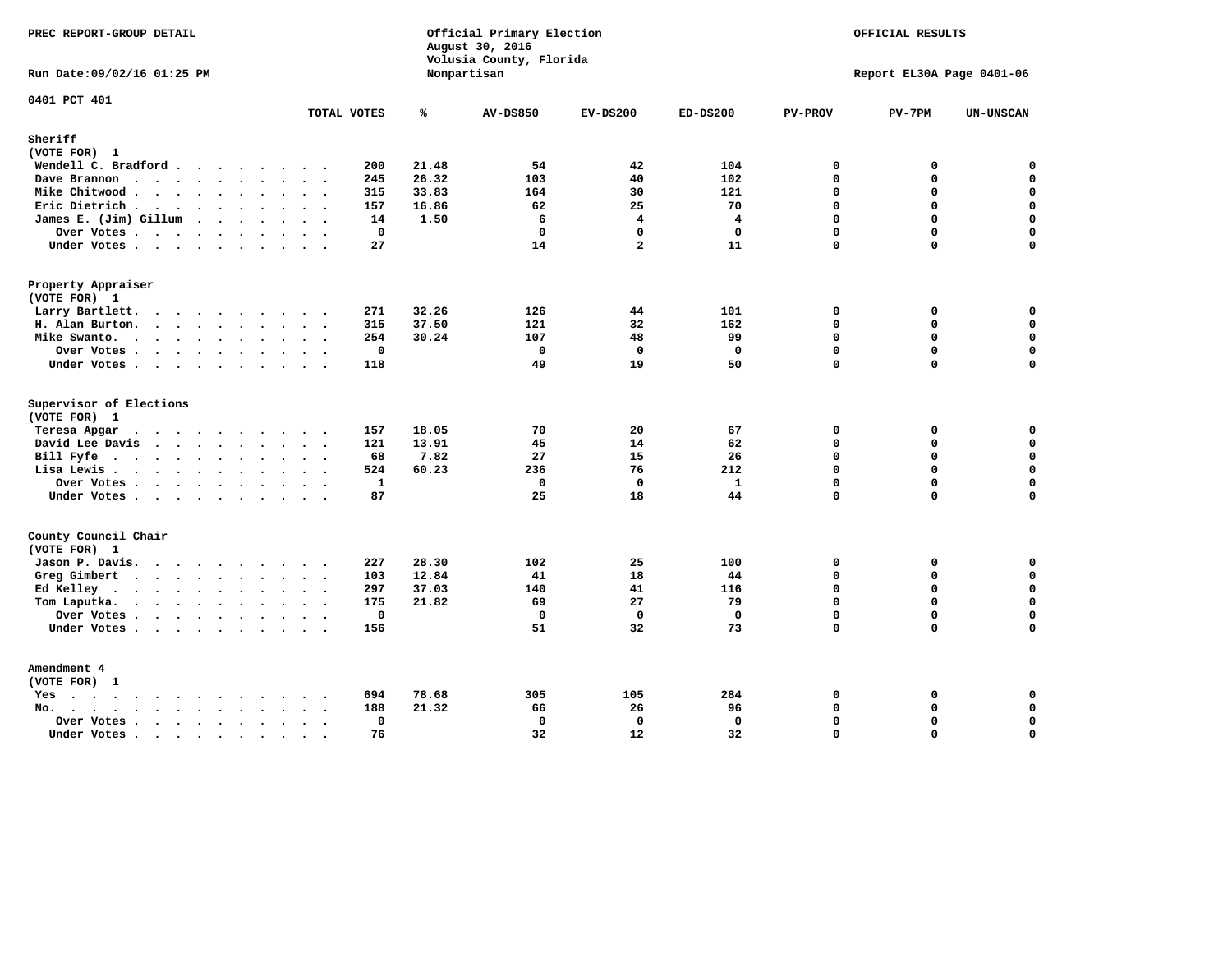| PREC REPORT-GROUP DETAIL        |             |                   | Official Primary Election<br>August 30, 2016 |          |              |                | OFFICIAL RESULTS          |                  |
|---------------------------------|-------------|-------------------|----------------------------------------------|----------|--------------|----------------|---------------------------|------------------|
| Run Date:09/02/16 01:25 PM      |             | <b>STATISTICS</b> | Volusia County, Florida                      |          |              |                | Report EL30A Page 0403-01 |                  |
| 0403 PCT 403                    |             |                   |                                              |          |              |                |                           |                  |
|                                 | TOTAL VOTES | %ะ                | <b>AV-DS850</b>                              | EV-DS200 | $ED-DS200$   | <b>PV-PROV</b> | $PV-7PM$                  | <b>UN-UNSCAN</b> |
| REGISTERED VOTERS - TOTAL       | 3,550       |                   |                                              |          |              |                |                           |                  |
| REGISTERED VOTERS - Democratic  | 1,377       | 38.79             |                                              |          |              |                |                           |                  |
| REGISTERED VOTERS - Republican  | 939         | 26.45             |                                              |          |              |                |                           |                  |
| REGISTERED VOTERS - Libertarian |             | .23               |                                              |          |              |                |                           |                  |
| REGISTERED VOTERS - Nonpartisan | 1,226       |                   |                                              |          |              |                |                           |                  |
| BALLOTS CAST - TOTAL.           | 507         |                   | 173                                          | 81       | 251          |                |                           |                  |
| BALLOTS CAST - Democratic       | 231         | 45.56             | 85                                           | 50       | 95           |                | 0                         |                  |
| BALLOTS CAST - Republican       | 193         | 38.07             | 57                                           | 24       | 111          |                |                           |                  |
| BALLOTS CAST - Libertarian.     |             | .39               | $\Omega$                                     | O        | $\mathbf{2}$ |                | 0                         |                  |
| BALLOTS CAST - Nonpartisan.     | 81          | 15.98             | 31                                           |          | 43           |                | 0                         | 0                |
| BALLOTS CAST - BLANK.           |             |                   | $\Omega$                                     |          | 0            | $\Omega$       | $\Omega$                  |                  |
| VOTER TURNOUT - TOTAL           |             | 14.28             |                                              |          |              |                |                           |                  |
| VOTER TURNOUT - Democratic.     |             | 16.78             |                                              |          |              |                |                           |                  |
| VOTER TURNOUT - Republican.     |             | 20.55             |                                              |          |              |                |                           |                  |
| VOTER TURNOUT - Libertarian     |             | 25.00             |                                              |          |              |                |                           |                  |
| VOTER TURNOUT - BLANK           |             |                   |                                              |          |              |                |                           |                  |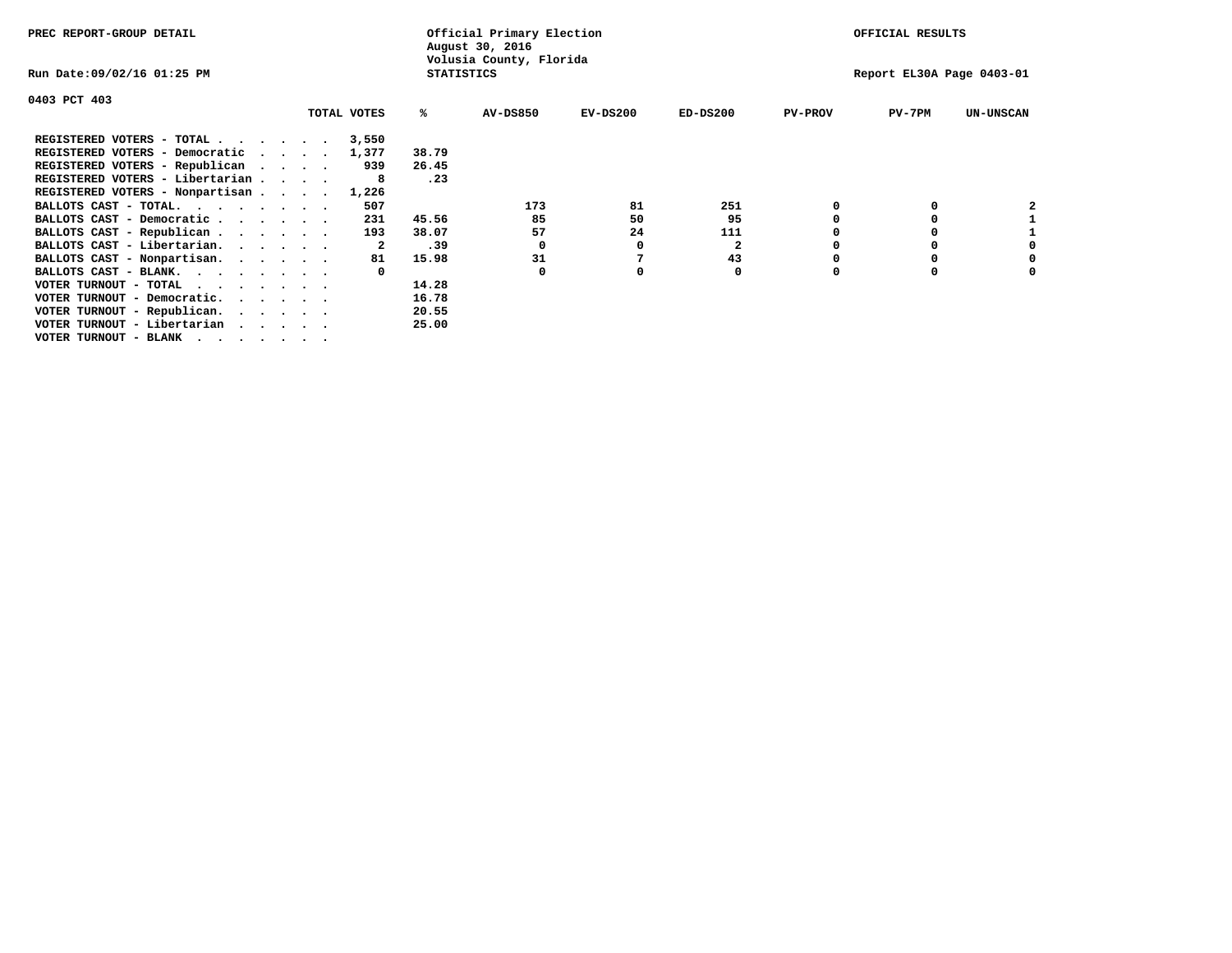| Democratic<br>Run Date: 09/02/16 01:25 PM<br>Report EL30A Page 0403-02<br>0403 PCT 403<br>$PV-7PM$<br>TOTAL VOTES<br><b>AV-DS850</b><br>$EV-DS200$<br>$ED-DS200$<br><b>PV-PROV</b><br><b>UN-UNSCAN</b><br>℁<br>United States Senator<br>(VOTE FOR) 1<br>9.29<br>14<br>Roque "Rocky" De La Fuente.<br>21<br>25<br>28<br>30.09<br>15<br>Alan Grayson<br>68<br>Pam Keith<br>26<br>11.50<br>10<br>Reginald Luster<br>2.21<br>Patrick Murphy.<br>33<br>51<br>46.90<br>21<br>106<br>Over Votes<br>O<br>Under Votes | OFFICIAL RESULTS |  |  |  | Official Primary Election<br>August 30, 2016<br>Volusia County, Florida |  |  |  |  |  |  |  | PREC REPORT-GROUP DETAIL |  |  |  |  |  |
|--------------------------------------------------------------------------------------------------------------------------------------------------------------------------------------------------------------------------------------------------------------------------------------------------------------------------------------------------------------------------------------------------------------------------------------------------------------------------------------------------------------|------------------|--|--|--|-------------------------------------------------------------------------|--|--|--|--|--|--|--|--------------------------|--|--|--|--|--|
|                                                                                                                                                                                                                                                                                                                                                                                                                                                                                                              |                  |  |  |  |                                                                         |  |  |  |  |  |  |  |                          |  |  |  |  |  |
|                                                                                                                                                                                                                                                                                                                                                                                                                                                                                                              |                  |  |  |  |                                                                         |  |  |  |  |  |  |  |                          |  |  |  |  |  |
|                                                                                                                                                                                                                                                                                                                                                                                                                                                                                                              |                  |  |  |  |                                                                         |  |  |  |  |  |  |  |                          |  |  |  |  |  |
|                                                                                                                                                                                                                                                                                                                                                                                                                                                                                                              |                  |  |  |  |                                                                         |  |  |  |  |  |  |  |                          |  |  |  |  |  |
|                                                                                                                                                                                                                                                                                                                                                                                                                                                                                                              |                  |  |  |  |                                                                         |  |  |  |  |  |  |  |                          |  |  |  |  |  |
|                                                                                                                                                                                                                                                                                                                                                                                                                                                                                                              |                  |  |  |  |                                                                         |  |  |  |  |  |  |  |                          |  |  |  |  |  |
|                                                                                                                                                                                                                                                                                                                                                                                                                                                                                                              |                  |  |  |  |                                                                         |  |  |  |  |  |  |  |                          |  |  |  |  |  |
|                                                                                                                                                                                                                                                                                                                                                                                                                                                                                                              |                  |  |  |  |                                                                         |  |  |  |  |  |  |  |                          |  |  |  |  |  |
|                                                                                                                                                                                                                                                                                                                                                                                                                                                                                                              |                  |  |  |  |                                                                         |  |  |  |  |  |  |  |                          |  |  |  |  |  |
|                                                                                                                                                                                                                                                                                                                                                                                                                                                                                                              |                  |  |  |  |                                                                         |  |  |  |  |  |  |  |                          |  |  |  |  |  |
|                                                                                                                                                                                                                                                                                                                                                                                                                                                                                                              |                  |  |  |  |                                                                         |  |  |  |  |  |  |  |                          |  |  |  |  |  |
| Representative in Congress District 6<br>(VOTE FOR) 1                                                                                                                                                                                                                                                                                                                                                                                                                                                        |                  |  |  |  |                                                                         |  |  |  |  |  |  |  |                          |  |  |  |  |  |
| 37<br>William (Bill) McCullough<br>43.12<br>35<br>22<br>94                                                                                                                                                                                                                                                                                                                                                                                                                                                   |                  |  |  |  |                                                                         |  |  |  |  |  |  |  |                          |  |  |  |  |  |
| 24.77<br>23<br>10<br>20<br>Jay McGovern<br>54                                                                                                                                                                                                                                                                                                                                                                                                                                                                |                  |  |  |  |                                                                         |  |  |  |  |  |  |  |                          |  |  |  |  |  |
| 9.63<br>21<br>George Pappas.                                                                                                                                                                                                                                                                                                                                                                                                                                                                                 |                  |  |  |  |                                                                         |  |  |  |  |  |  |  |                          |  |  |  |  |  |
| 22.48<br>Dwayne L. Taylor<br>49<br>23<br>17                                                                                                                                                                                                                                                                                                                                                                                                                                                                  |                  |  |  |  |                                                                         |  |  |  |  |  |  |  |                          |  |  |  |  |  |
| Over Votes                                                                                                                                                                                                                                                                                                                                                                                                                                                                                                   |                  |  |  |  |                                                                         |  |  |  |  |  |  |  |                          |  |  |  |  |  |
| 13<br>Under Votes, $\cdot$ , $\cdot$ , $\cdot$ , $\cdot$ , $\cdot$ , $\cdot$                                                                                                                                                                                                                                                                                                                                                                                                                                 |                  |  |  |  |                                                                         |  |  |  |  |  |  |  |                          |  |  |  |  |  |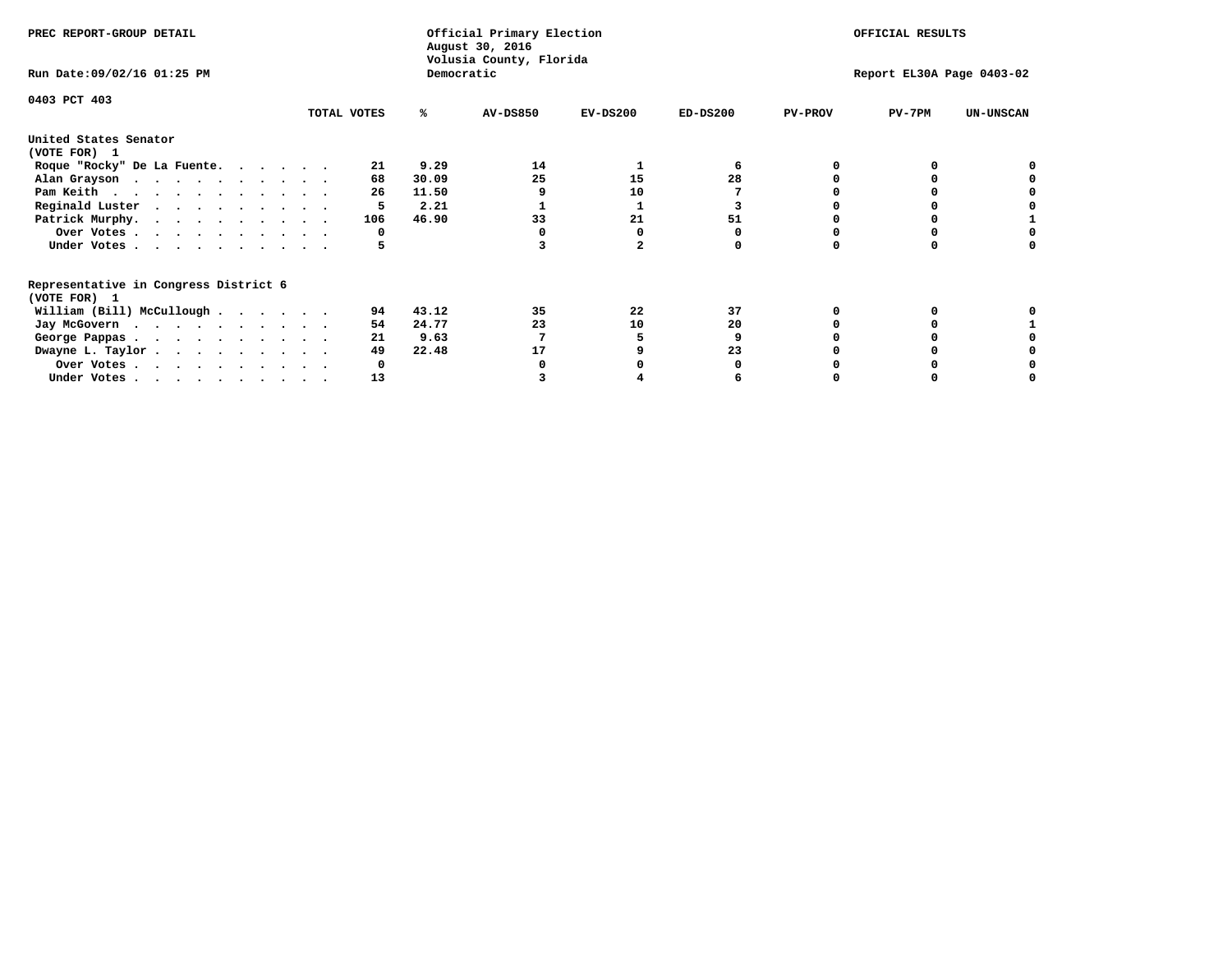| PREC REPORT-GROUP DETAIL<br>Run Date:09/02/16 01:25 PM |             | Republican | Official Primary Election<br>August 30, 2016<br>Volusia County, Florida | OFFICIAL RESULTS<br>Report EL30A Page 0403-03 |              |                |             |                  |
|--------------------------------------------------------|-------------|------------|-------------------------------------------------------------------------|-----------------------------------------------|--------------|----------------|-------------|------------------|
| 0403 PCT 403                                           | TOTAL VOTES | %          | <b>AV-DS850</b>                                                         | $EV-DS200$                                    | $ED-DS200$   | <b>PV-PROV</b> | $PV-7PM$    | <b>UN-UNSCAN</b> |
| United States Senator                                  |             |            |                                                                         |                                               |              |                |             |                  |
| (VOTE FOR) 1                                           |             |            |                                                                         |                                               |              |                |             |                  |
| Carlos Beruff                                          | 41          | 21.58      | 13                                                                      | 3                                             | 24           | 0              | 0           | 1                |
| Ernie Rivera                                           | 7           | 3.68       | 1                                                                       | 0                                             | 6            | 0              | 0           | $\mathbf 0$      |
| Marco Rubio.<br>$\cdots$                               | 128         | 67.37      | 35                                                                      | 18                                            | 75           | 0              | $\mathbf 0$ | $\mathbf 0$      |
| Dwight Mark Anthony Young                              | 14          | 7.37       | 7                                                                       | $\overline{\mathbf{2}}$                       | 5            | 0              | 0           | $\mathbf 0$      |
| Over Votes                                             | 0           |            | 0                                                                       | $\Omega$                                      | 0            | 0              | 0           | 0                |
| Under Votes                                            | 3           |            | 1                                                                       | $\mathbf{1}$                                  | $\mathbf{1}$ | $\mathbf 0$    | $\mathbf 0$ | $\mathbf 0$      |
| Representative in Congress District 6<br>(VOTE FOR) 1  |             |            |                                                                         |                                               |              |                |             |                  |
| Fred Costello                                          | 66          | 35.68      | 21                                                                      | 10                                            | 34           | 0              | 0           | 1                |
| Ron Desantis                                           | 82          | 44.32      | 17                                                                      | 9                                             | 56           | $\mathbf 0$    | 0           | $\mathbf 0$      |
| G. G. Galloway.                                        | 37          | 20.00      | 17                                                                      | $\mathbf{z}$                                  | 18           | $\mathbf 0$    | $\Omega$    | $\mathbf 0$      |
| Over Votes                                             | 0           |            | 0                                                                       | $\mathbf 0$                                   | 0            | 0              | 0           | 0                |
| Under Votes                                            | 8           |            | $\mathbf{2}$                                                            | 3                                             | 3            | $\mathbf 0$    | $\mathbf 0$ | $\mathbf 0$      |
| State Committeeman<br>(VOTE FOR) 1                     |             |            |                                                                         |                                               |              |                |             |                  |
| Paul W. Deering                                        | 113         | 66.86      | 38                                                                      | 13                                            | 61           | 0              | 0           | 1                |
| James Oddie.                                           | 56          | 33.14      | 14                                                                      | 5                                             | 37           | 0              | 0           | $\mathbf 0$      |
| Over Votes                                             | 0           |            | $\mathbf 0$                                                             | $\mathbf 0$                                   | $\mathbf 0$  | $\mathbf 0$    | $\mathbf 0$ | 0                |
| Under Votes                                            | 24          |            | 5                                                                       | 6                                             | 13           | $\mathbf 0$    | $\mathbf 0$ | $\mathbf 0$      |
| State Committeewoman<br>(VOTE FOR) 1                   |             |            |                                                                         |                                               |              |                |             |                  |
| Dana Christina Dougherty                               | 101         | 60.48      | 26                                                                      | 13                                            | 62           | 0              | 0           | 0                |
| Marilyn C. Ford                                        | 66          | 39.52      | 24                                                                      | 8                                             | 33           | 0              | 0           | $\mathbf{1}$     |
| Over Votes                                             | $\Omega$    |            | 0                                                                       | 0                                             | $\mathbf{0}$ | 0              | 0           | 0                |
| Under Votes, , , , , , , , , ,                         | 26          |            | 7                                                                       | 3                                             | 16           | $\Omega$       | $\Omega$    | $\Omega$         |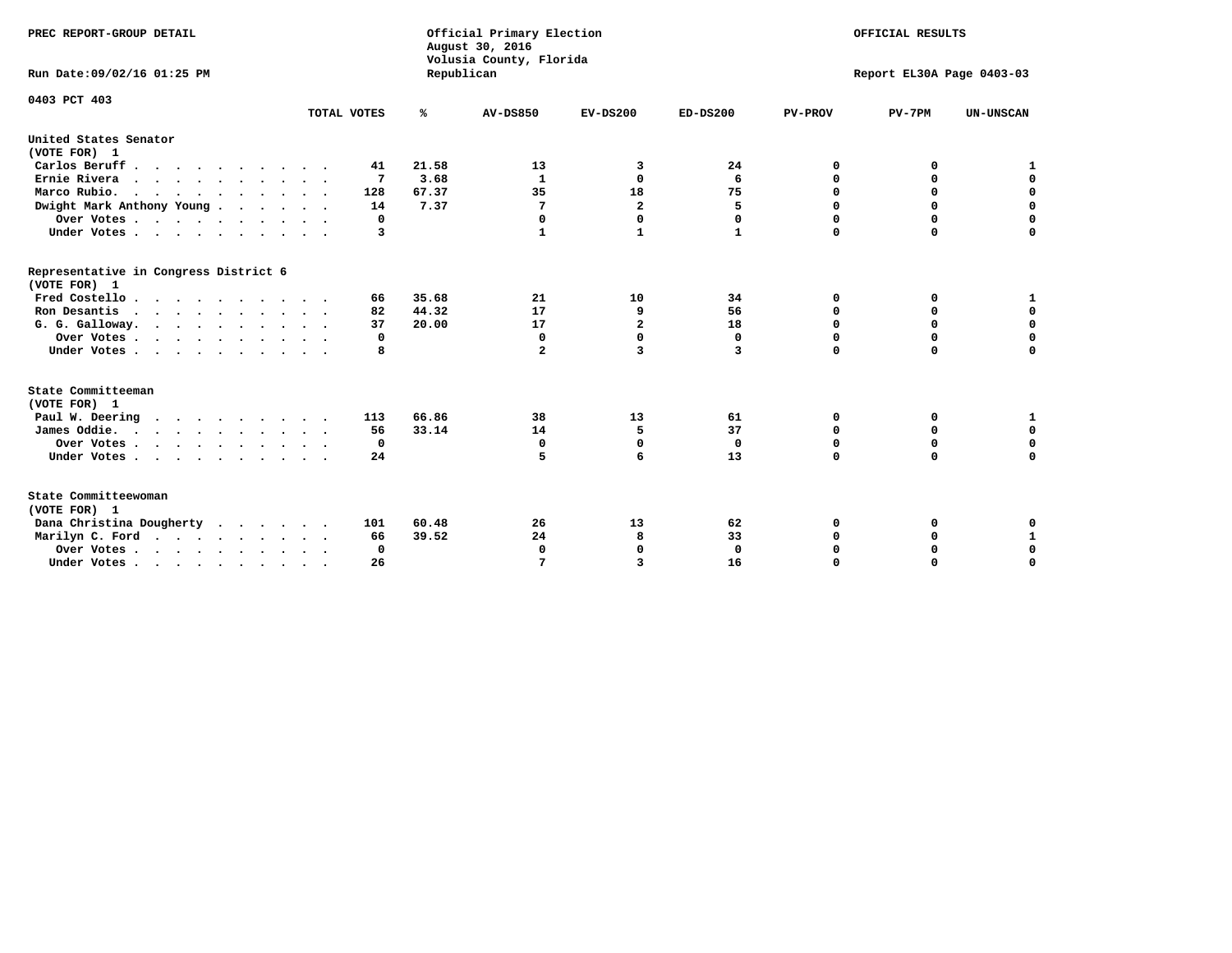| PREC REPORT-GROUP DETAIL              |  |  |             | Official Primary Election<br>August 30, 2016<br>Volusia County, Florida |        |                 |            |            | OFFICIAL RESULTS |                           |                  |  |
|---------------------------------------|--|--|-------------|-------------------------------------------------------------------------|--------|-----------------|------------|------------|------------------|---------------------------|------------------|--|
| Run Date: 09/02/16 01:25 PM           |  |  |             |                                                                         |        | Libertarian     |            |            |                  | Report EL30A Page 0403-04 |                  |  |
| 0403 PCT 403                          |  |  | TOTAL VOTES |                                                                         | ℁      | <b>AV-DS850</b> | $EV-DS200$ | $ED-DS200$ | <b>PV-PROV</b>   | $PV-7PM$                  | <b>UN-UNSCAN</b> |  |
| United States Senator<br>(VOTE FOR) 1 |  |  |             |                                                                         |        |                 |            |            |                  |                           |                  |  |
| Augustus Invictus.                    |  |  |             | 0                                                                       |        |                 | 0          | 0          |                  |                           | 0                |  |
| Paul Stanton                          |  |  |             |                                                                         | 100.00 |                 |            |            |                  |                           | 0                |  |
| Over Votes                            |  |  |             | 0                                                                       |        |                 |            | O          |                  |                           | 0                |  |
| Under Votes                           |  |  |             | 0                                                                       |        |                 |            |            |                  |                           |                  |  |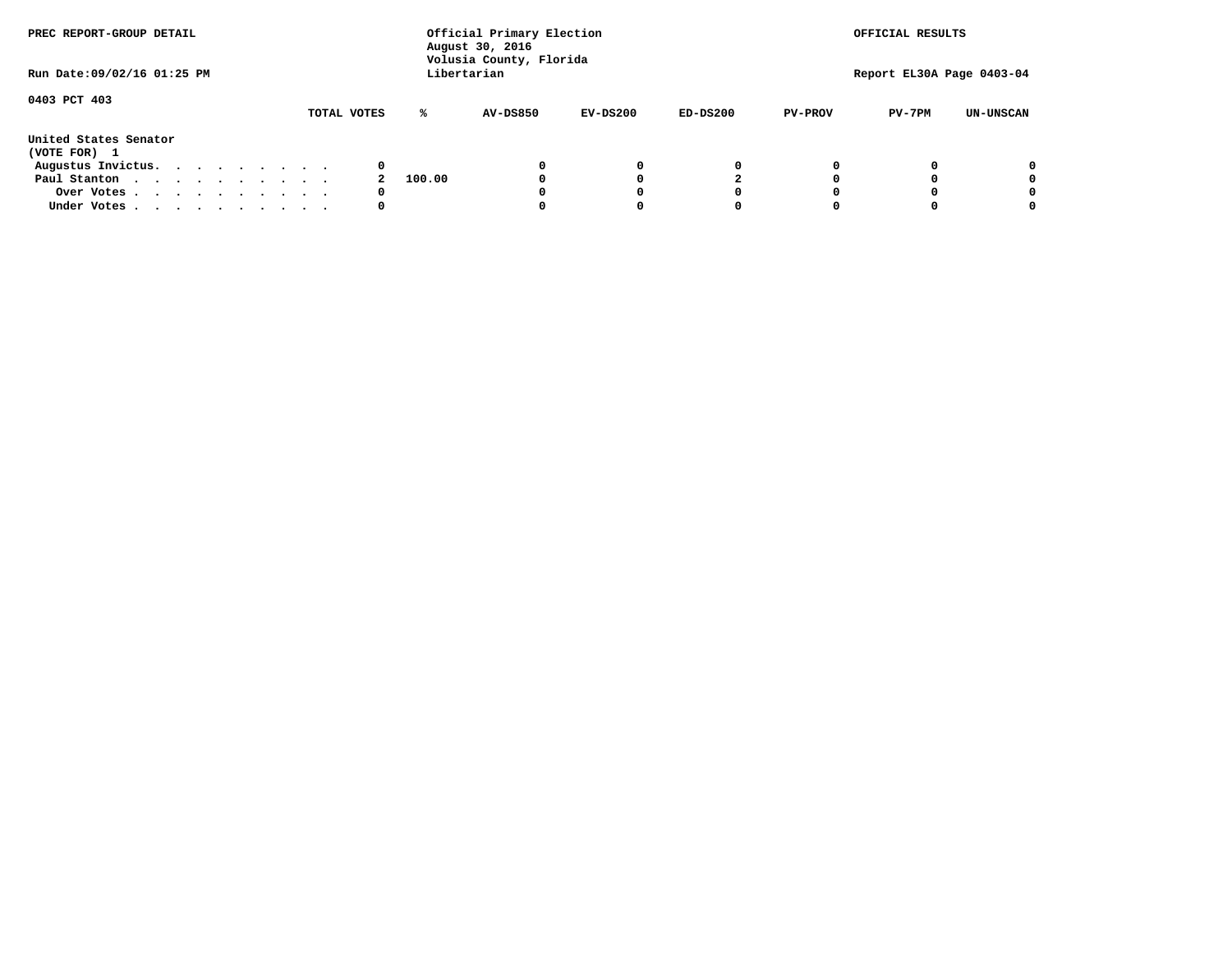| PREC REPORT-GROUP DETAIL                                                                                |              |       | Official Primary Election<br>August 30, 2016<br>Volusia County, Florida | OFFICIAL RESULTS<br>Report EL30A Page 0403-05 |              |                |             |                  |
|---------------------------------------------------------------------------------------------------------|--------------|-------|-------------------------------------------------------------------------|-----------------------------------------------|--------------|----------------|-------------|------------------|
| Run Date: 09/02/16 01:25 PM                                                                             |              |       | Nonpartisan                                                             |                                               |              |                |             |                  |
| 0403 PCT 403                                                                                            | TOTAL VOTES  | ℁     | <b>AV-DS850</b>                                                         | $EV-DS200$                                    | $ED-DS200$   | <b>PV-PROV</b> | $PV-7PM$    | <b>UN-UNSCAN</b> |
| Circuit Judge 7th Circuit Group 4<br>(VOTE FOR) 1                                                       |              |       |                                                                         |                                               |              |                |             |                  |
| Chris France - WITHDRAWN                                                                                | 101          | 22.25 | 34                                                                      | 16                                            | 50           | 0              | 0           | $\mathbf{1}$     |
| Sebrina L. Slack                                                                                        | 182          | 40.09 | 66                                                                      | 30                                            | 86           | 0              | 0           | $\mathbf 0$      |
| Stasia Warren                                                                                           | 171          | 37.67 | 58                                                                      | 26                                            | 86           | $\mathbf 0$    | 0           | $\mathbf{1}$     |
| Over Votes                                                                                              | $\mathbf 0$  |       | $\mathbf 0$                                                             | $\mathbf 0$                                   | $\mathbf 0$  | 0              | $\mathbf 0$ | $\mathbf 0$      |
| Under Votes                                                                                             | 53           |       | 15                                                                      | 9                                             | 29           | $\Omega$       | $\Omega$    | $\Omega$         |
| Circuit Judge 7th Circuit Group 10<br>(VOTE FOR) 1                                                      |              |       |                                                                         |                                               |              |                |             |                  |
| Malcolm Anthony                                                                                         | 214          | 48.75 | 80                                                                      | 29                                            | 103          | 0              | 0           | 2                |
| Scott DuPont<br>$\sim$                                                                                  | 225          | 51.25 | 77                                                                      | 36                                            | 112          | $\mathbf 0$    | $\mathbf 0$ | $\mathbf 0$      |
| Over Votes                                                                                              | 0            |       | $\mathbf{0}$                                                            | $\mathbf 0$                                   | $\mathbf 0$  | $\mathbf 0$    | $\mathbf 0$ | $\mathbf 0$      |
| Under Votes                                                                                             | 68           |       | 16                                                                      | 16                                            | 36           | $\mathbf 0$    | $\mathbf 0$ | $\mathbf 0$      |
| Circuit Judge 7th Circuit Group 13<br>(VOTE FOR) 1                                                      |              |       |                                                                         |                                               |              |                |             |                  |
| David Hood.<br>$\mathbf{r}$ , and $\mathbf{r}$ , and $\mathbf{r}$ , and $\mathbf{r}$ , and $\mathbf{r}$ | 152          | 32.90 | 46                                                                      | 32                                            | 73           | 0              | 0           | $\mathbf{1}$     |
| A. "Kathleen" McNeilly                                                                                  | 310          | 67.10 | 117                                                                     | 41                                            | 151          | $\mathbf 0$    | $\mathbf 0$ | $\mathbf{1}$     |
| Over Votes                                                                                              | $\Omega$     |       | $\mathbf{0}$                                                            | $\mathbf 0$                                   | 0            | $\mathbf 0$    | $\mathbf 0$ | $\mathbf 0$      |
| Under Votes                                                                                             | 45           |       | 10                                                                      | 8                                             | 27           | $\Omega$       | $\Omega$    | $\mathbf 0$      |
| Circuit Judge 7th Circuit Group 17<br>(VOTE FOR) 1                                                      |              |       |                                                                         |                                               |              |                |             |                  |
| Linda L. Gaustad                                                                                        | 253          | 56.35 | 86                                                                      | 44                                            | 121          | 0              | 0           | $\mathbf{2}$     |
| Howard O. McGillin Jr                                                                                   | 196          | 43.65 | 73                                                                      | 25                                            | 98           | $\mathbf 0$    | $\mathbf 0$ | $\mathbf 0$      |
| Over Votes                                                                                              | $\mathbf 0$  |       | $\mathbf{0}$                                                            | $\mathbf 0$                                   | $\mathbf{0}$ | $\mathbf 0$    | $\mathbf 0$ | $\mathbf 0$      |
| Under Votes                                                                                             | 58           |       | 14                                                                      | 12                                            | 32           | $\mathbf 0$    | $\mathbf 0$ | $\mathbf 0$      |
| County Judge 7th Circuit Group 3<br>(VOTE FOR) 1                                                        |              |       |                                                                         |                                               |              |                |             |                  |
| Heather Caeners                                                                                         | 131          | 28.48 | 42                                                                      | 24                                            | 64           | 0              | 0           | $\mathbf{1}$     |
| Shirley A. Green                                                                                        | 233          | 50.65 | 82                                                                      | 35                                            | 115          | $\mathbf 0$    | 0           | $\mathbf{1}$     |
| Marla Rawnsley.                                                                                         | 96           | 20.87 | 39                                                                      | 14                                            | 43           | 0              | $\mathbf 0$ | $\mathbf 0$      |
| Over Votes.<br>$\cdots$<br>$\sim$<br>$\sim$                                                             | $\mathbf{0}$ |       | $\Omega$                                                                | $\mathbf 0$                                   | $\mathbf{0}$ | $\mathbf 0$    | $\mathbf 0$ | $\mathbf 0$      |
| Under Votes                                                                                             | 47           |       | 10                                                                      | 8                                             | 29           | $\mathbf 0$    | $\mathbf 0$ | 0                |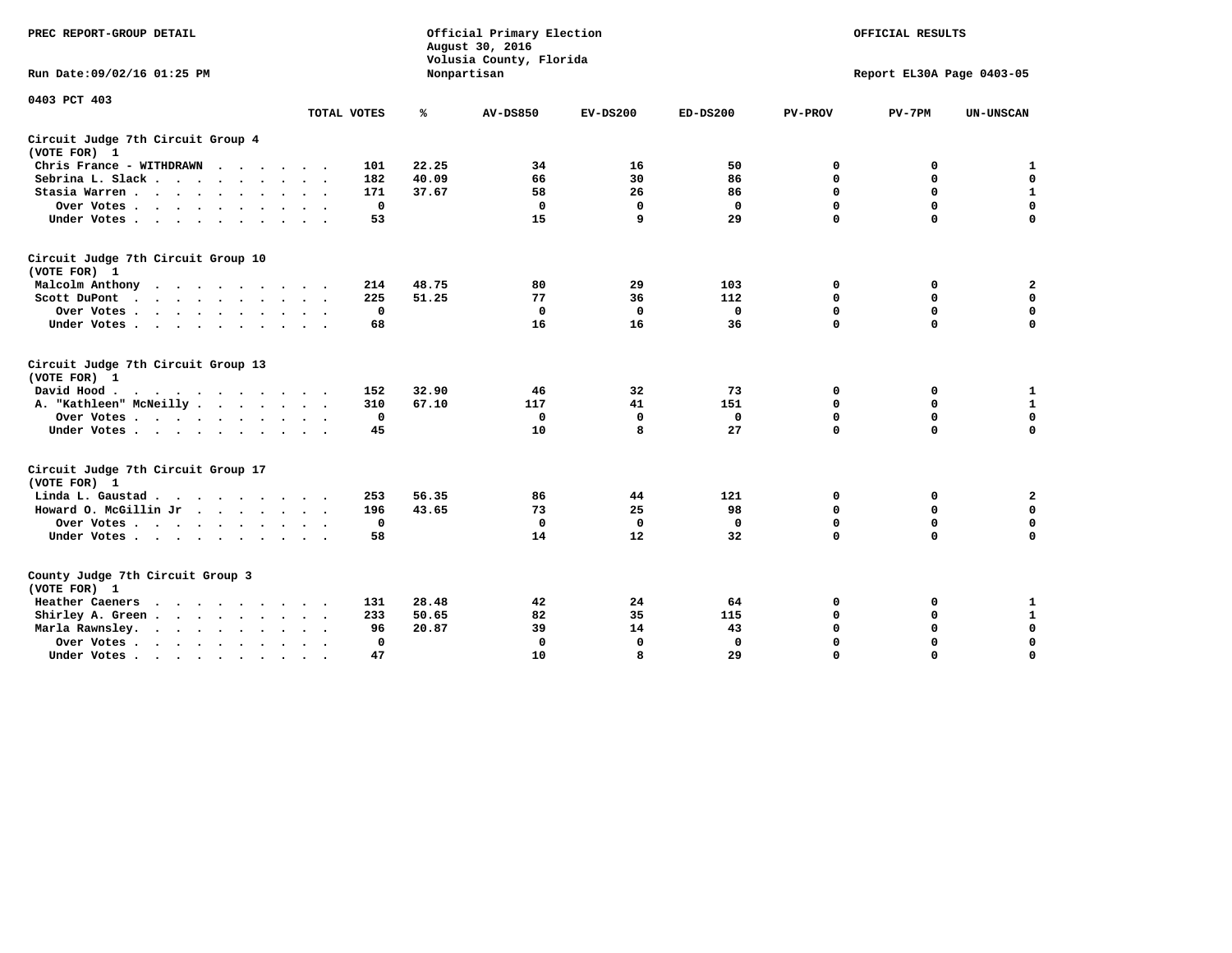| PREC REPORT-GROUP DETAIL<br>Official Primary Election<br>August 30, 2016<br>Volusia County, Florida<br>Nonpartisan                                                                                                                                |                        |              | OFFICIAL RESULTS<br>Report EL30A Page 0403-06 |                |                |                |          |                  |
|---------------------------------------------------------------------------------------------------------------------------------------------------------------------------------------------------------------------------------------------------|------------------------|--------------|-----------------------------------------------|----------------|----------------|----------------|----------|------------------|
| Run Date: 09/02/16 01:25 PM                                                                                                                                                                                                                       |                        |              |                                               |                |                |                |          |                  |
| 0403 PCT 403                                                                                                                                                                                                                                      | TOTAL VOTES            | ℁            | <b>AV-DS850</b>                               | $EV-DS200$     | $ED-DS200$     | <b>PV-PROV</b> | $PV-7PM$ | <b>UN-UNSCAN</b> |
| Sheriff                                                                                                                                                                                                                                           |                        |              |                                               |                |                |                |          |                  |
| (VOTE FOR) 1                                                                                                                                                                                                                                      |                        |              |                                               |                |                |                |          |                  |
| Wendell C. Bradford                                                                                                                                                                                                                               | 118                    | 23.55        | 36                                            | 26             | 55             | 0              | 0        | $\mathbf{1}$     |
| Dave Brannon                                                                                                                                                                                                                                      | 121                    | 24.15        | 33                                            | 16             | 72             | $\mathbf 0$    | 0        | $\mathbf 0$      |
| Mike Chitwood                                                                                                                                                                                                                                     | 180                    | 35.93        | 70                                            | 27             | 82             | 0              | 0        | $\mathbf{1}$     |
| Eric Dietrich                                                                                                                                                                                                                                     | 70                     | 13.97        | 25                                            | 11             | 34             | $\mathbf 0$    | 0        | $\mathbf 0$      |
| James E. (Jim) Gillum                                                                                                                                                                                                                             | 12                     | 2.40         | $7\phantom{.0}$                               | $\mathbf{1}$   | $\overline{4}$ | $\Omega$       | $\Omega$ | $\mathbf 0$      |
| Over Votes                                                                                                                                                                                                                                        |                        | $\mathbf 0$  | $\mathbf{0}$                                  | $\mathbf 0$    | $\mathbf 0$    | $\Omega$       | 0        | $\mathbf 0$      |
| Under Votes                                                                                                                                                                                                                                       |                        | 6            | $\mathbf{2}$                                  | $\Omega$       | 4              | $\Omega$       | $\Omega$ | $\Omega$         |
| Property Appraiser                                                                                                                                                                                                                                |                        |              |                                               |                |                |                |          |                  |
| (VOTE FOR) 1                                                                                                                                                                                                                                      |                        |              |                                               |                |                |                |          |                  |
| Larry Bartlett.                                                                                                                                                                                                                                   | 158                    | 34.42        | 67                                            | 22             | 67             | 0              | 0        | $\mathbf{2}$     |
| H. Alan Burton.                                                                                                                                                                                                                                   | 139                    | 30.28        | 48                                            | 21             | 70             | $\mathbf 0$    | 0        | $\mathbf 0$      |
| Mike Swanto.                                                                                                                                                                                                                                      | 162                    | 35.29        | 50                                            | 26             | 86             | $\Omega$       | $\Omega$ | $\mathbf 0$      |
| Over Votes                                                                                                                                                                                                                                        |                        | $\mathbf 0$  | $\mathbf 0$                                   | $\mathbf 0$    | $\mathbf 0$    | $\mathbf 0$    | 0        | $\mathbf 0$      |
| Under Votes                                                                                                                                                                                                                                       | 48                     |              | 8                                             | 12             | 28             | $\Omega$       | $\Omega$ | 0                |
| Supervisor of Elections                                                                                                                                                                                                                           |                        |              |                                               |                |                |                |          |                  |
| (VOTE FOR) 1                                                                                                                                                                                                                                      |                        |              |                                               |                |                |                |          |                  |
| Teresa Apgar<br>$\mathbf{r}$ . The state of the state $\mathbf{r}$                                                                                                                                                                                | 85                     | 17.97        | 26                                            | 14             | 44             | 0              | 0        | $\mathbf{1}$     |
| David Lee Davis                                                                                                                                                                                                                                   | 82                     | 17.34        | 22                                            | 9              | 51             | $\Omega$       | 0        | $\mathbf 0$      |
| Bill Fyfe                                                                                                                                                                                                                                         | 37                     | 7.82         | 13                                            | 6              | 18             | $\mathbf{0}$   | 0        | $\mathbf 0$      |
| Lisa Lewis                                                                                                                                                                                                                                        | 269                    | 56.87        | 103                                           | 49             | 116            | $\Omega$       | 0        | $\mathbf 1$      |
| Over Votes                                                                                                                                                                                                                                        |                        | $\mathbf 0$  | $\mathbf 0$                                   | $\mathbf 0$    | $\mathbf 0$    | $\mathbf 0$    | 0        | $\mathbf 0$      |
| Under Votes                                                                                                                                                                                                                                       | 34                     |              | 9                                             | $\overline{3}$ | 22             | $\Omega$       | $\Omega$ | $\mathbf 0$      |
| County Council Chair                                                                                                                                                                                                                              |                        |              |                                               |                |                |                |          |                  |
| (VOTE FOR) 1                                                                                                                                                                                                                                      |                        |              |                                               |                |                |                |          |                  |
| Jason P. Davis.                                                                                                                                                                                                                                   | 152                    | 33.55        | 42                                            | 24             | 85             | $\mathbf 0$    | 0        | ${\bf 1}$        |
| Greg Gimbert<br>$\mathbf{r}$ . The contract of the contract of the contract of the contract of the contract of the contract of the contract of the contract of the contract of the contract of the contract of the contract of the contract of th | 79                     | 17.44        | 25                                            | 10             | 44             | $\mathbf{0}$   | 0        | $\mathbf 0$      |
| Ed Kelley                                                                                                                                                                                                                                         | 146                    | 32.23        | 61                                            | 20             | 64             | $\Omega$       | 0        | $\mathbf 1$      |
| Tom Laputka.                                                                                                                                                                                                                                      | 76                     | 16.78        | 27                                            | 15             | 34             | $\mathbf 0$    | 0        | $\mathbf 0$      |
| Over Votes                                                                                                                                                                                                                                        |                        | $\mathbf{0}$ | $\mathbf 0$                                   | $\mathbf 0$    | $\mathbf{0}$   | $\mathbf 0$    | 0        | 0                |
| Under Votes                                                                                                                                                                                                                                       | 54                     |              | 18                                            | 12             | 24             | $\Omega$       | $\Omega$ | $\mathbf 0$      |
| Amendment 4                                                                                                                                                                                                                                       |                        |              |                                               |                |                |                |          |                  |
| (VOTE FOR) 1                                                                                                                                                                                                                                      |                        |              |                                               |                |                |                |          |                  |
| $Yes \cdot \cdot \cdot \cdot \cdot \cdot \cdot \cdot \cdot$                                                                                                                                                                                       | 351<br>$\cdot$ .       | 74.36        | 109                                           | 59             | 181            | 0              | 0        | 2                |
| No.<br>$\ddot{\phantom{a}}$                                                                                                                                                                                                                       | 121                    | 25.64        | 49                                            | 19             | 53             | $\Omega$       | 0        | $\mathbf 0$      |
| Over Votes .<br>$\cdots$<br>$\ddot{\phantom{1}}$                                                                                                                                                                                                  | $\ddot{\phantom{0}}$   | $\mathbf 0$  | $\mathbf 0$                                   | $\mathbf{0}$   | $\mathbf 0$    | $\mathbf 0$    | 0        | $\mathbf 0$      |
| Under Votes<br>$\sim$                                                                                                                                                                                                                             | 35<br>$\sim$<br>$\sim$ |              | 15                                            | $\overline{3}$ | 17             | $\mathbf 0$    | 0        | $\mathbf 0$      |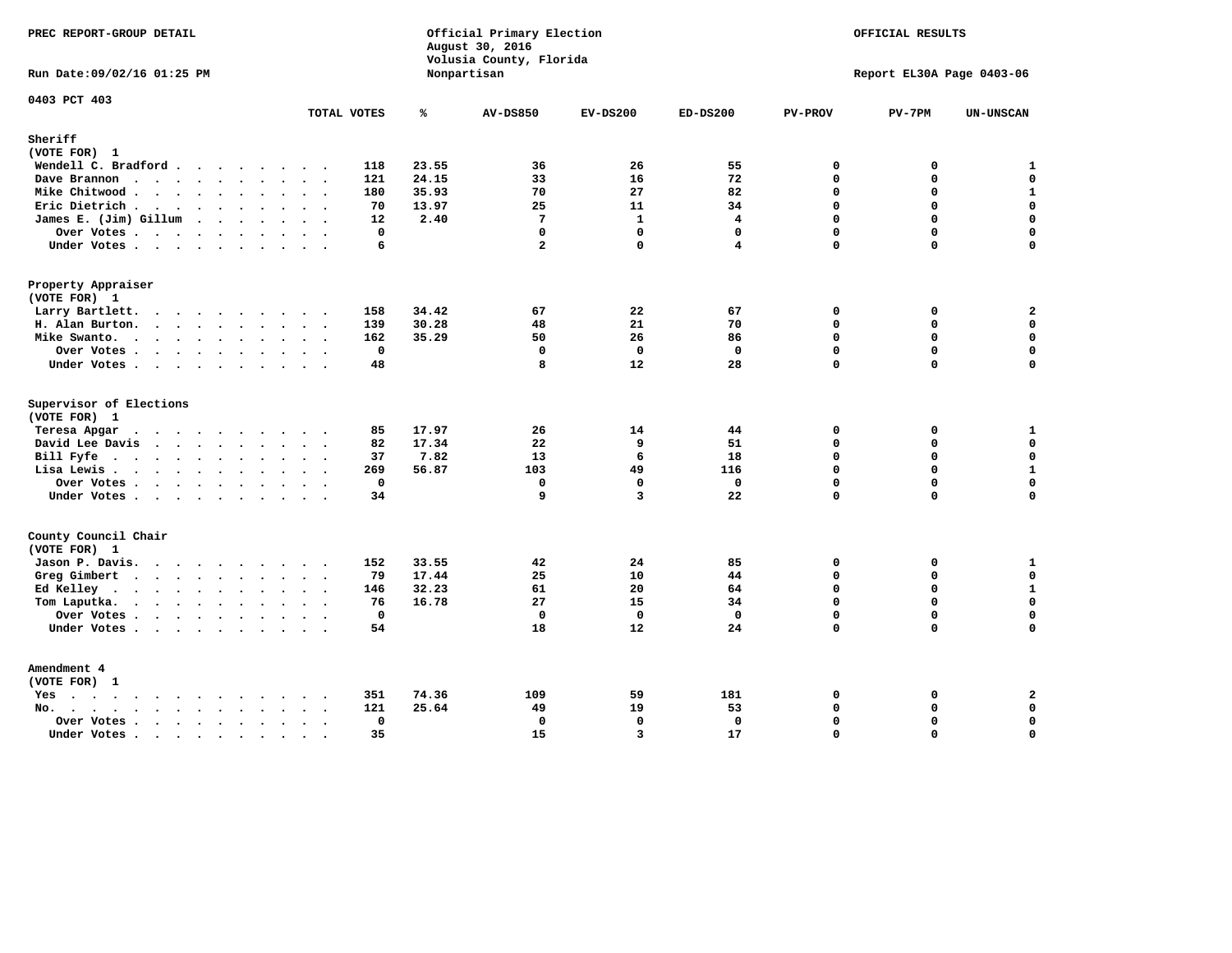| PREC REPORT-GROUP DETAIL                                               |              |                   | Official Primary Election<br>August 30, 2016 |            |            |                | OFFICIAL RESULTS          |                  |
|------------------------------------------------------------------------|--------------|-------------------|----------------------------------------------|------------|------------|----------------|---------------------------|------------------|
| Run Date:09/02/16 01:25 PM                                             |              | <b>STATISTICS</b> | Volusia County, Florida                      |            |            |                | Report EL30A Page 0404-01 |                  |
| 0404 PCT 404                                                           |              |                   |                                              |            |            |                |                           |                  |
|                                                                        | TOTAL VOTES  | ℁                 | <b>AV-DS850</b>                              | $EV-DS200$ | $ED-DS200$ | <b>PV-PROV</b> | $PV-7PM$                  | <b>UN-UNSCAN</b> |
| REGISTERED VOTERS - TOTAL                                              | 1,411        |                   |                                              |            |            |                |                           |                  |
| REGISTERED VOTERS - Democratic<br>$\cdots$                             | 326          | 23.10             |                                              |            |            |                |                           |                  |
| REGISTERED VOTERS - Republican                                         | 694          | 49.18             |                                              |            |            |                |                           |                  |
| REGISTERED VOTERS - Libertarian                                        | 3            | .21               |                                              |            |            |                |                           |                  |
| REGISTERED VOTERS - Nonpartisan                                        | 388          |                   |                                              |            |            |                |                           |                  |
| BALLOTS CAST - TOTAL.                                                  | 307          |                   | 131                                          | 12         | 164        |                |                           |                  |
| BALLOTS CAST - Democratic                                              | 67           | 21.82             | 38                                           |            | 27         |                |                           |                  |
| BALLOTS CAST - Republican                                              | 208          | 67.75             | 79                                           | 9          | 120        |                |                           |                  |
| BALLOTS CAST - Libertarian.                                            | $\mathbf{o}$ |                   | 0                                            |            | 0          |                |                           |                  |
| BALLOTS CAST - Nonpartisan.                                            | 32           | 10.42             | 14                                           |            | 17         |                |                           | 0                |
| BALLOTS CAST - BLANK.                                                  |              |                   | 0                                            |            | 0          | 0              |                           |                  |
| VOTER TURNOUT - TOTAL                                                  |              | 21.76             |                                              |            |            |                |                           |                  |
| VOTER TURNOUT - Democratic.<br>$\cdot$ $\cdot$ $\cdot$ $\cdot$ $\cdot$ |              | 20.55             |                                              |            |            |                |                           |                  |
| VOTER TURNOUT - Republican.                                            |              | 29.97             |                                              |            |            |                |                           |                  |
| VOTER TURNOUT - Libertarian                                            |              |                   |                                              |            |            |                |                           |                  |
| VOTER TURNOUT - BLANK                                                  |              |                   |                                              |            |            |                |                           |                  |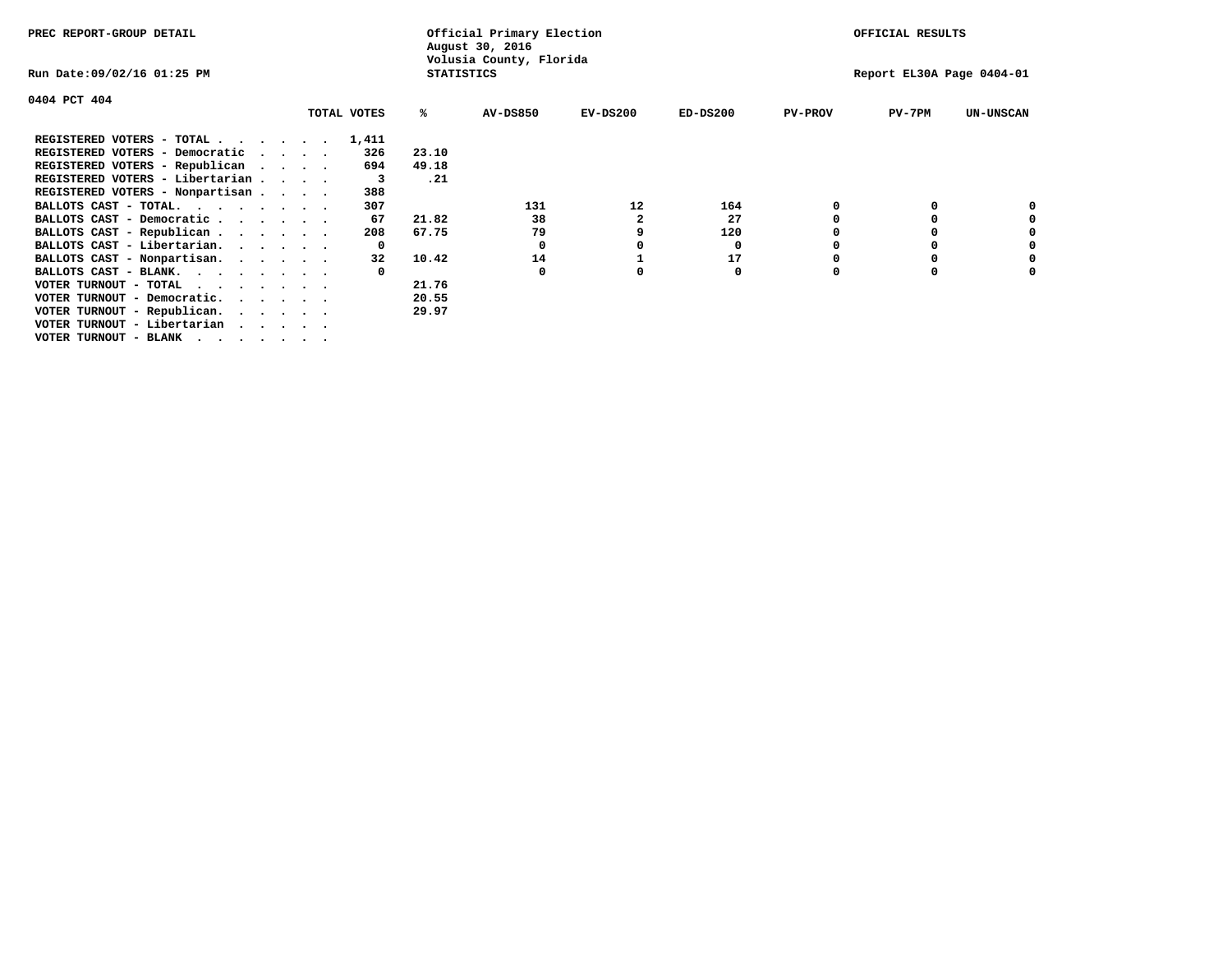|                                                                                                                                                                                                                                                                                                        |                               |                                 | OFFICIAL RESULTS                    |                                                      |                |          |                           |
|--------------------------------------------------------------------------------------------------------------------------------------------------------------------------------------------------------------------------------------------------------------------------------------------------------|-------------------------------|---------------------------------|-------------------------------------|------------------------------------------------------|----------------|----------|---------------------------|
|                                                                                                                                                                                                                                                                                                        |                               |                                 |                                     |                                                      |                |          |                           |
|                                                                                                                                                                                                                                                                                                        | %ะ                            | <b>AV-DS850</b>                 | $EV-DS200$                          | $ED-DS200$                                           | <b>PV-PROV</b> | $PV-7PM$ | <b>UN-UNSCAN</b>          |
|                                                                                                                                                                                                                                                                                                        |                               |                                 |                                     |                                                      |                |          |                           |
|                                                                                                                                                                                                                                                                                                        | 4.69                          |                                 |                                     |                                                      |                |          |                           |
| 24                                                                                                                                                                                                                                                                                                     | 37.50                         | 14                              |                                     |                                                      |                |          |                           |
| 15                                                                                                                                                                                                                                                                                                     | 23.44                         | 10                              |                                     |                                                      |                |          |                           |
|                                                                                                                                                                                                                                                                                                        | 1.56                          |                                 |                                     |                                                      |                |          |                           |
| 21                                                                                                                                                                                                                                                                                                     | 32.81                         |                                 |                                     | 11                                                   |                |          |                           |
|                                                                                                                                                                                                                                                                                                        |                               |                                 |                                     |                                                      |                |          |                           |
|                                                                                                                                                                                                                                                                                                        |                               |                                 |                                     |                                                      |                |          |                           |
|                                                                                                                                                                                                                                                                                                        |                               |                                 |                                     |                                                      |                |          |                           |
|                                                                                                                                                                                                                                                                                                        |                               |                                 |                                     |                                                      |                |          |                           |
|                                                                                                                                                                                                                                                                                                        |                               |                                 |                                     |                                                      |                |          |                           |
|                                                                                                                                                                                                                                                                                                        |                               |                                 |                                     |                                                      |                |          |                           |
|                                                                                                                                                                                                                                                                                                        |                               |                                 |                                     |                                                      |                |          |                           |
|                                                                                                                                                                                                                                                                                                        |                               |                                 |                                     |                                                      |                |          |                           |
|                                                                                                                                                                                                                                                                                                        |                               |                                 |                                     |                                                      |                |          |                           |
| Roque "Rocky" De La Fuente.<br>Alan Grayson<br>Pam Keith<br>Reginald Luster<br>Patrick Murphy.<br>Over Votes<br>Under Votes<br>William (Bill) McCullough<br>Jay McGovern<br>George Pappas.<br>Dwayne L. Taylor<br>Over Votes<br>Under Votes, $\cdot$ , $\cdot$ , $\cdot$ , $\cdot$ , $\cdot$ , $\cdot$ | TOTAL VOTES<br>21<br>23<br>12 | 33.87<br>37.10<br>9.68<br>19.35 | August 30, 2016<br>Democratic<br>14 | Official Primary Election<br>Volusia County, Florida | 13             |          | Report EL30A Page 0404-02 |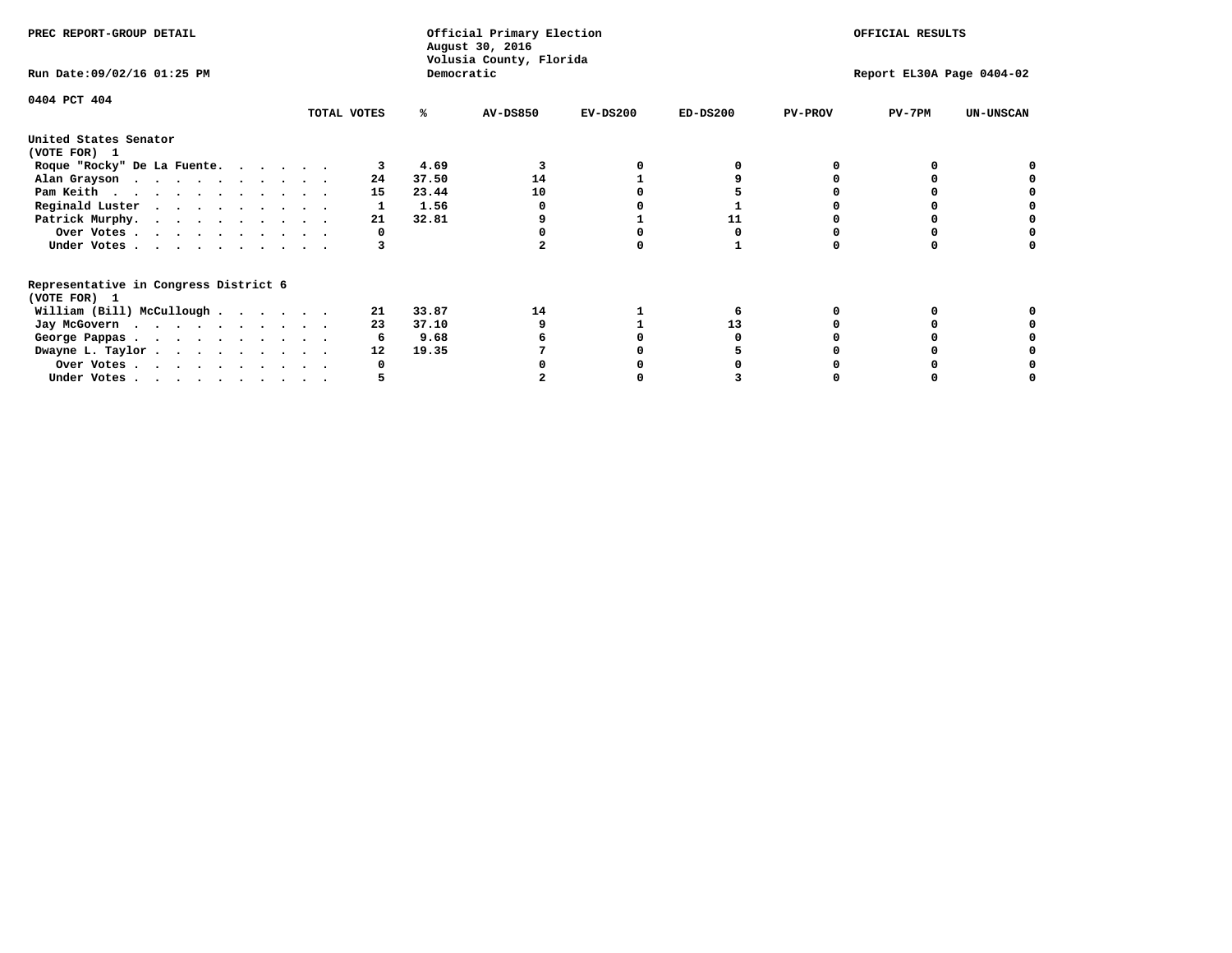| PREC REPORT-GROUP DETAIL                                                         |             |            | Official Primary Election<br>August 30, 2016<br>Volusia County, Florida | OFFICIAL RESULTS        |              |                           |             |                  |  |
|----------------------------------------------------------------------------------|-------------|------------|-------------------------------------------------------------------------|-------------------------|--------------|---------------------------|-------------|------------------|--|
| Run Date: 09/02/16 01:25 PM                                                      |             | Republican |                                                                         |                         |              | Report EL30A Page 0404-03 |             |                  |  |
| 0404 PCT 404                                                                     | TOTAL VOTES | ℁          | <b>AV-DS850</b>                                                         | $EV-DS200$              | $ED-DS200$   | <b>PV-PROV</b>            | $PV-7PM$    | <b>UN-UNSCAN</b> |  |
|                                                                                  |             |            |                                                                         |                         |              |                           |             |                  |  |
| United States Senator<br>(VOTE FOR) 1                                            |             |            |                                                                         |                         |              |                           |             |                  |  |
| Carlos Beruff                                                                    | 51          | 24.88      | 25                                                                      | 3                       | 23           | 0                         | 0           | 0                |  |
| Ernie Rivera                                                                     | 2           | .98        | 1                                                                       | 0                       | 1            | 0                         | 0           | $\mathbf 0$      |  |
| Marco Rubio.<br>.                                                                | 138         | 67.32      | 43                                                                      | $\overline{\mathbf{4}}$ | 91           | 0                         | $\mathbf 0$ | $\mathbf 0$      |  |
| Dwight Mark Anthony Young                                                        | 14          | 6.83       | 8                                                                       | $\overline{a}$          | 4            | 0                         | $\mathbf 0$ | $\mathbf 0$      |  |
| Over Votes                                                                       | 0           |            | 0                                                                       | $\mathbf 0$             | 0            | 0                         | $\Omega$    | 0                |  |
| Under Votes                                                                      | 3           |            | $\mathbf{2}$                                                            | $\Omega$                | $\mathbf{1}$ | $\Omega$                  | $\Omega$    | $\Omega$         |  |
| Representative in Congress District 6<br>(VOTE FOR) 1                            |             |            |                                                                         |                         |              |                           |             |                  |  |
| Fred Costello                                                                    | 28          | 14.66      | 12                                                                      | 3                       | 13           | 0                         | 0           | 0                |  |
| Ron Desantis                                                                     | 120         | 62.83      | 39                                                                      | 5                       | 76           | 0                         | 0           | $\mathbf 0$      |  |
| G. G. Galloway.                                                                  | 43          | 22.51      | 23                                                                      | $\mathbf{1}$            | 19           | 0                         | 0           | $\mathbf 0$      |  |
| Over Votes                                                                       | 0           |            | $\mathbf{0}$                                                            | $\mathbf 0$             | $\mathbf 0$  | 0                         | $\mathbf 0$ | $\mathbf 0$      |  |
| Under Votes                                                                      | 17          |            | 5                                                                       | $\Omega$                | 12           | $\Omega$                  | $\mathbf 0$ | $\Omega$         |  |
| State Committeeman                                                               |             |            |                                                                         |                         |              |                           |             |                  |  |
| (VOTE FOR) 1                                                                     |             |            |                                                                         |                         |              |                           |             |                  |  |
| Paul W. Deering                                                                  | 92          | 54.12      | 40                                                                      | 6                       | 46           | 0                         | 0           | 0                |  |
| James Oddie.                                                                     | 78          | 45.88      | 24                                                                      | 3                       | 51           | 0                         | 0           | 0                |  |
| Over Votes                                                                       | 0           |            | $\Omega$                                                                | $\Omega$                | $\mathbf 0$  | 0                         | $\mathbf 0$ | 0                |  |
| Under Votes                                                                      | 38          |            | 15                                                                      | $\Omega$                | 23           | $\mathbf 0$               | $\Omega$    | $\mathbf 0$      |  |
| State Committeewoman<br>(VOTE FOR) 1                                             |             |            |                                                                         |                         |              |                           |             |                  |  |
| Dana Christina Dougherty                                                         | 105         | 63.25      | 35                                                                      | 4                       | 66           | 0                         | 0           | 0                |  |
| Marilyn C. Ford                                                                  | 61          | 36.75      | 30                                                                      | 5                       | 26           | 0                         | 0           | 0                |  |
| Over Votes                                                                       | $\Omega$    |            | $\Omega$                                                                | $\mathbf 0$             | $\mathbf{0}$ | 0                         | 0           | $\mathbf 0$      |  |
| Under Votes, $\cdot$ , $\cdot$ , $\cdot$ , $\cdot$ , $\cdot$ , $\cdot$ , $\cdot$ | 42          |            | 14                                                                      | $\Omega$                | 28           | $\Omega$                  | $\Omega$    | $\Omega$         |  |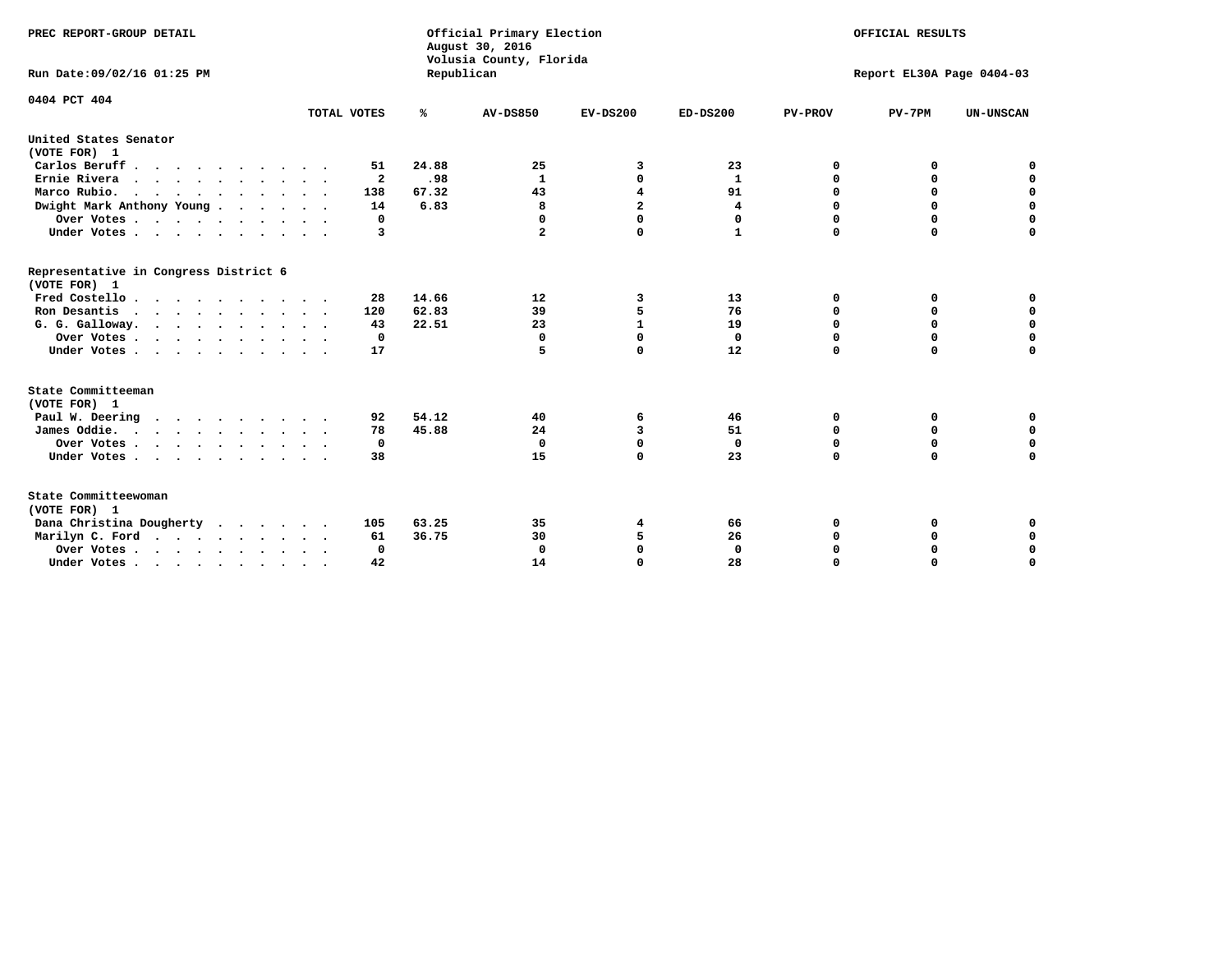| PREC REPORT-GROUP DETAIL<br>Run Date:09/02/16 01:25 PM |  |  |  |  | Official Primary Election<br>August 30, 2016<br>Volusia County, Florida<br>Libertarian |  |             |  |                 | OFFICIAL RESULTS<br>Report EL30A Page 0404-04 |            |                |          |                  |
|--------------------------------------------------------|--|--|--|--|----------------------------------------------------------------------------------------|--|-------------|--|-----------------|-----------------------------------------------|------------|----------------|----------|------------------|
| 0404 PCT 404                                           |  |  |  |  |                                                                                        |  | TOTAL VOTES |  | <b>AV-DS850</b> | $EV-DS200$                                    | $ED-DS200$ | <b>PV-PROV</b> | $PV-7PM$ | <b>UN-UNSCAN</b> |
| United States Senator<br>(VOTE FOR) 1                  |  |  |  |  |                                                                                        |  |             |  |                 |                                               |            |                |          |                  |
| Augustus Invictus.                                     |  |  |  |  |                                                                                        |  |             |  |                 | 0                                             | 0          |                |          | 0                |
| Paul Stanton                                           |  |  |  |  |                                                                                        |  | 0           |  |                 | 0                                             |            |                |          | 0                |
| Over Votes                                             |  |  |  |  |                                                                                        |  |             |  |                 |                                               |            |                |          | 0                |
| Under Votes                                            |  |  |  |  |                                                                                        |  | 0           |  |                 |                                               |            |                |          | 0                |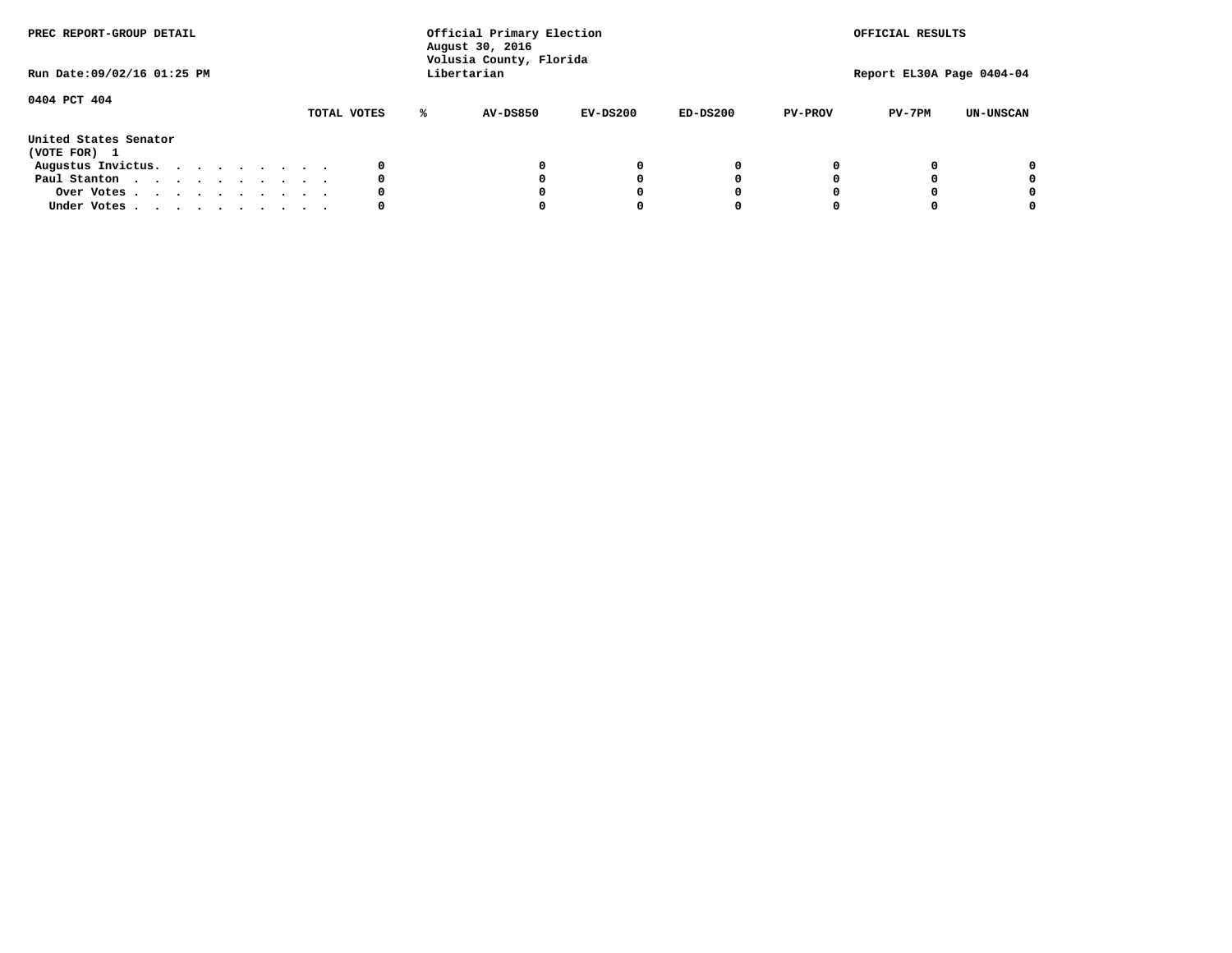| PREC REPORT-GROUP DETAIL                           |             |              | Official Primary Election<br>August 30, 2016<br>Volusia County, Florida |                | OFFICIAL RESULTS |                |                           |                  |
|----------------------------------------------------|-------------|--------------|-------------------------------------------------------------------------|----------------|------------------|----------------|---------------------------|------------------|
| Run Date: 09/02/16 01:25 PM                        |             |              | Nonpartisan                                                             |                |                  |                | Report EL30A Page 0404-05 |                  |
| 0404 PCT 404                                       |             |              |                                                                         |                |                  |                |                           |                  |
|                                                    | TOTAL VOTES | ℁            | <b>AV-DS850</b>                                                         | $EV-DS200$     | $ED-DS200$       | <b>PV-PROV</b> | $PV-7PM$                  | <b>UN-UNSCAN</b> |
| Circuit Judge 7th Circuit Group 4<br>(VOTE FOR) 1  |             |              |                                                                         |                |                  |                |                           |                  |
| Chris France - WITHDRAWN                           |             | 23.41<br>59  | 20                                                                      | $\mathbf 0$    | 39               | $\mathbf 0$    | $\mathbf 0$               | $\mathbf 0$      |
| Sebrina L. Slack.                                  |             | 39.29<br>99  | 52                                                                      | 5              | 42               | $\mathbf 0$    | $\mathbf 0$               | $\mathbf 0$      |
| Stasia Warren                                      |             | 37.30<br>94  | 39                                                                      | 7              | 48               | 0              | $\mathbf 0$               | $\pmb{0}$        |
| Over Votes<br>$\sim$                               |             | $\mathbf 0$  | $\mathbf 0$                                                             | 0              | $\mathbf 0$      | $\mathbf 0$    | $\mathbf 0$               | $\mathbf 0$      |
| Under Votes                                        |             | 55           | 20                                                                      | $\mathbf 0$    | 35               | $\mathbf 0$    | $\mathbf 0$               | $\mathbf 0$      |
| Circuit Judge 7th Circuit Group 10<br>(VOTE FOR) 1 |             |              |                                                                         |                |                  |                |                           |                  |
| Malcolm Anthony<br>$\cdots$                        |             | 87<br>34.52  | 44                                                                      | 6              | 37               | 0              | 0                         | 0                |
| Scott DuPont<br>$\cdots$                           |             | 65.48<br>165 | 69                                                                      | 6              | 90               | $\Omega$       | $\mathbf 0$               | $\mathbf 0$      |
| Over Votes                                         |             | $\mathbf 0$  | $\Omega$                                                                | $\mathbf 0$    | $\Omega$         | $\mathbf 0$    | $\mathbf 0$               | $\mathbf 0$      |
| Under Votes                                        |             | 55           | 18                                                                      | $\Omega$       | 37               | $\Omega$       | $\Omega$                  | $\mathbf 0$      |
| Circuit Judge 7th Circuit Group 13<br>(VOTE FOR) 1 |             |              |                                                                         |                |                  |                |                           |                  |
| David Hood                                         |             | 46.00<br>115 | 49                                                                      | 6              | 60               | 0              | 0                         | $\mathbf 0$      |
| A. "Kathleen" McNeilly                             |             | 135<br>54.00 | 62                                                                      | 5              | 68               | $\mathbf 0$    | 0                         | $\mathbf 0$      |
| Over Votes                                         |             | 0            | 0                                                                       | $\mathbf 0$    | 0                | $\mathbf 0$    | $\mathbf 0$               | $\mathbf 0$      |
| Under Votes                                        |             | 57           | 20                                                                      | $\mathbf{1}$   | 36               | $\mathbf 0$    | $\mathbf 0$               | $\mathbf 0$      |
| Circuit Judge 7th Circuit Group 17<br>(VOTE FOR) 1 |             |              |                                                                         |                |                  |                |                           |                  |
| Linda L. Gaustad                                   |             | 34.90<br>89  | 42                                                                      | 4              | 43               | 0              | 0                         | 0                |
| Howard O. McGillin Jr                              |             | 166<br>65.10 | 69                                                                      | 6              | 91               | 0              | $\mathbf 0$               | $\mathbf 0$      |
| Over Votes                                         |             | $\mathbf 0$  | $\mathbf 0$                                                             | 0              | $\mathbf 0$      | $\mathbf 0$    | $\mathbf 0$               | $\mathbf 0$      |
| Under Votes                                        |             | 52           | 20                                                                      | $\overline{a}$ | 30               | $\mathbf 0$    | $\Omega$                  | $\mathbf 0$      |
| County Judge 7th Circuit Group 3<br>(VOTE FOR) 1   |             |              |                                                                         |                |                  |                |                           |                  |
| Heather Caeners<br>$\cdots$                        |             | 124<br>48.44 | 49                                                                      | 8              | 67               | 0              | 0                         | 0                |
| Shirley A. Green                                   |             | 41.02<br>105 | 54                                                                      | 3              | 48               | $\mathbf 0$    | $\mathbf 0$               | $\mathbf 0$      |
| Marla Rawnsley.                                    |             | 10.55<br>27  | 8                                                                       | $\mathbf{0}$   | 19               | $\mathbf 0$    | $\mathbf 0$               | $\mathbf 0$      |
| Over Votes.<br>$\cdots$<br>$\ddot{\phantom{a}}$    | $\cdot$     | $\mathbf 0$  | $\mathbf 0$                                                             | $\mathbf{0}$   | $\mathbf{0}$     | $\mathbf 0$    | $\mathbf 0$               | $\mathbf 0$      |
| Under Votes                                        | $\sim$      | 51           | 20                                                                      | $\mathbf{1}$   | 30               | $\mathbf 0$    | $\mathbf 0$               | $\mathbf 0$      |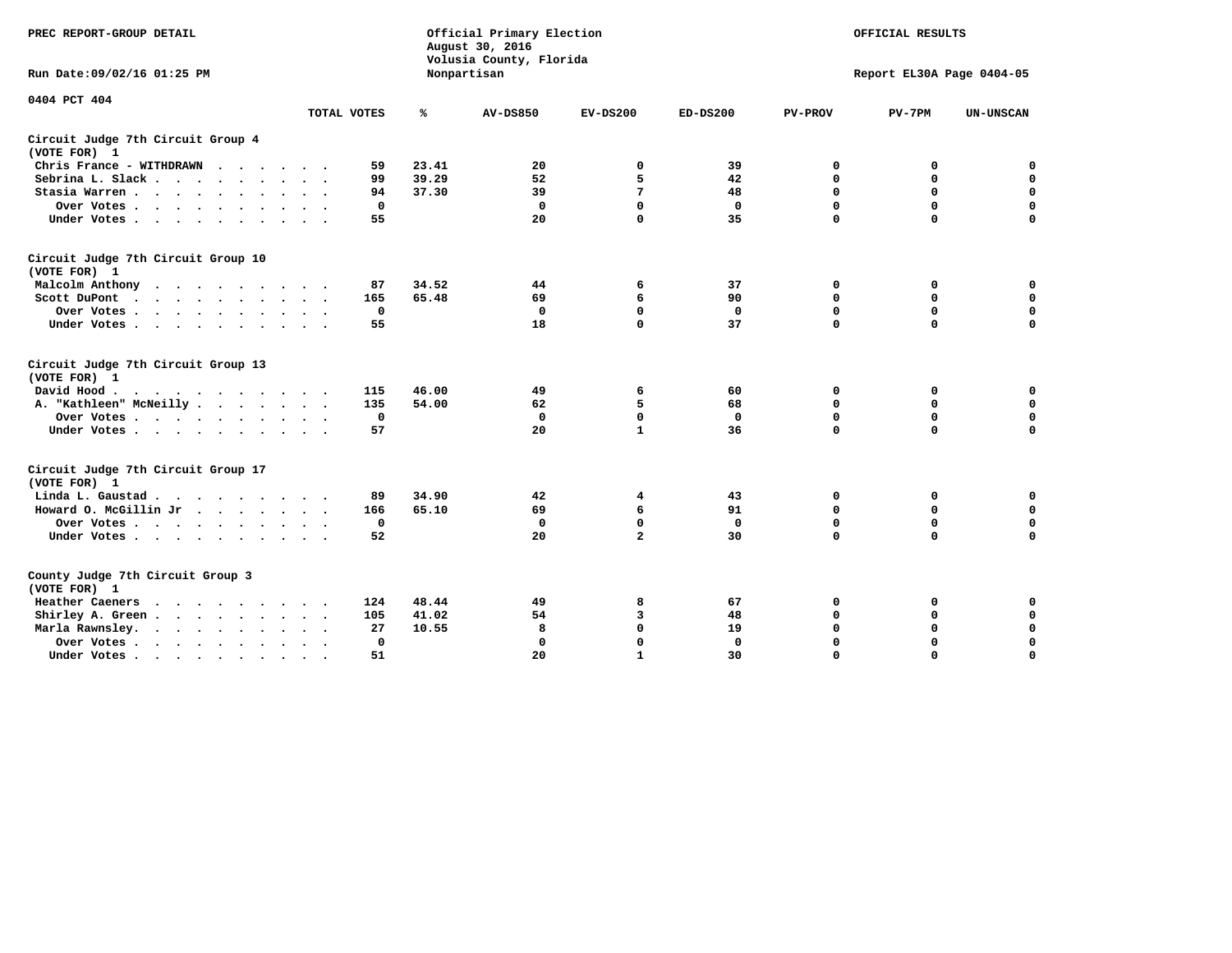| PREC REPORT-GROUP DETAIL                |                             |       | Official Primary Election<br>August 30, 2016<br>Volusia County, Florida |                     |                    |                         | OFFICIAL RESULTS          |                  |
|-----------------------------------------|-----------------------------|-------|-------------------------------------------------------------------------|---------------------|--------------------|-------------------------|---------------------------|------------------|
| Run Date: 09/02/16 01:25 PM             |                             |       | Nonpartisan                                                             |                     |                    |                         | Report EL30A Page 0404-06 |                  |
| 0404 PCT 404                            | TOTAL VOTES                 | ℁     | <b>AV-DS850</b>                                                         | $EV-DS200$          | $ED-DS200$         | <b>PV-PROV</b>          | $PV-7PM$                  | <b>UN-UNSCAN</b> |
| Sheriff                                 |                             |       |                                                                         |                     |                    |                         |                           |                  |
| (VOTE FOR) 1                            |                             |       |                                                                         |                     |                    |                         |                           |                  |
| Wendell C. Bradford                     | 27                          | 9.12  | 12                                                                      | 3                   | 12                 | $\mathbf 0$             | 0                         | 0                |
| Dave Brannon                            | 94                          | 31.76 | 27                                                                      | 4                   | 63                 | $\mathbf 0$             | 0                         | $\mathbf 0$      |
| Mike Chitwood                           | 105                         | 35.47 | 59                                                                      | $\mathbf{1}$        | 45                 | $\Omega$                | $\Omega$                  | $\mathbf{0}$     |
| Eric Dietrich.                          | 64                          | 21.62 | 23                                                                      | 4                   | 37                 | $\mathbf{0}$            | 0                         | $\mathbf 0$      |
| James E. (Jim) Gillum                   | 6                           | 2.03  | 5                                                                       | $\mathbf 0$         | $\mathbf{1}$       | $\mathbf 0$             | 0                         | $\mathbf 0$      |
| Over Votes                              | 0                           |       | $\mathbf 0$                                                             | 0                   | $\mathbf 0$        | $\mathbf 0$             | 0                         | $\pmb{0}$        |
| Under Votes.                            | 11                          |       | 5                                                                       | $\Omega$            | 6                  | 0                       | 0                         | 0                |
| Property Appraiser                      |                             |       |                                                                         |                     |                    |                         |                           |                  |
| (VOTE FOR) 1                            |                             |       |                                                                         |                     |                    |                         |                           |                  |
| Larry Bartlett.                         | 72                          | 28.13 | 33                                                                      | $\overline{a}$      | 37                 | $\mathbf 0$             | 0                         | 0                |
| H. Alan Burton.                         | 140                         | 54.69 | 52                                                                      | 6                   | 82                 | $\Omega$                | 0                         | $\mathbf 0$      |
| Mike Swanto.                            | 44                          | 17.19 | 24                                                                      | 3                   | 17                 | $\mathbf 0$             | $\mathbf 0$               | $\mathbf 0$      |
| Over Votes                              | 0                           |       | $\mathbf 0$                                                             | $\mathbf{0}$        | $\mathbf{0}$       | $\mathbf 0$             | 0                         | $\mathbf 0$      |
| Under Votes                             | 51                          |       | 22                                                                      | $\mathbf{1}$        | 28                 | $\Omega$                | $\Omega$                  | $\mathbf 0$      |
| Supervisor of Elections<br>(VOTE FOR) 1 |                             |       |                                                                         |                     |                    |                         |                           |                  |
| Teresa Apgar<br>$\cdots$                | 29                          | 10.98 | 18                                                                      | $\mathbf{0}$        | 11                 | $\mathbf{0}$            | 0                         | 0                |
| David Lee Davis                         | 50                          | 18.94 | 20                                                                      | $\mathbf{1}$        | 29                 | $\Omega$                | 0                         | $\mathbf 0$      |
| Bill Fyfe.                              | 19                          | 7.20  | 8                                                                       | $\mathbf 0$         | 11                 | $\mathbf 0$             | 0                         | $\mathbf 0$      |
| Lisa Lewis                              | 166                         | 62.88 | 70                                                                      | 10                  | 86                 | $\Omega$                | $\mathbf 0$               | $\mathbf 0$      |
| Over Votes                              | $\mathbf 0$                 |       | $\mathbf{0}$                                                            | $\mathbf{0}$        | $\mathbf{0}$       | $\Omega$                | 0                         | $\mathbf 0$      |
| Under Votes                             | 43                          |       | 15                                                                      | $\mathbf{1}$        | 27                 | $\Omega$                | $\Omega$                  | $\mathbf 0$      |
| County Council Chair                    |                             |       |                                                                         |                     |                    |                         |                           |                  |
| (VOTE FOR) 1                            |                             |       |                                                                         |                     |                    |                         |                           |                  |
| Jason P. Davis.                         | 94<br>$\sim$ $\sim$         | 36.43 | 39                                                                      | 6                   | 49                 | $\mathbf 0$             | 0                         | 0                |
| Greg Gimbert                            | 46                          | 17.83 | 17                                                                      | $\mathbf 0$         | 29                 | $\mathbf 0$             | $\mathbf 0$               | $\mathbf 0$      |
| Ed Kelley                               | 87                          | 33.72 | 42                                                                      | 3                   | 42                 | $\Omega$                | 0                         | $\mathbf 0$      |
| Tom Laputka.                            | 31                          | 12.02 | 11<br>$\mathbf 0$                                                       | $\overline{3}$<br>0 | 17<br>$\mathbf{0}$ | $\Omega$<br>$\mathbf 0$ | $\Omega$<br>0             | $\mathbf 0$<br>0 |
| Over Votes.                             | $\mathbf 0$                 |       |                                                                         |                     |                    |                         |                           |                  |
| Under Votes                             | 49                          |       | 22                                                                      | $\Omega$            | 27                 | $\Omega$                | $\Omega$                  | $\Omega$         |
| Amendment 4<br>(VOTE FOR) 1             |                             |       |                                                                         |                     |                    |                         |                           |                  |
| Yes                                     | 183<br>$\sim$ $\sim$ $\sim$ | 66.30 | 72                                                                      | 8                   | 103                | 0                       | 0                         | 0                |
| No.<br>$\sim$                           | 93                          | 33.70 | 44                                                                      | 3                   | 46                 | $\mathbf 0$             | 0                         | $\mathbf 0$      |
| Over Votes                              | $\mathbf 0$                 |       | $\mathbf 0$                                                             | 0                   | $\mathbf 0$        | $\mathbf 0$             | 0                         | $\mathbf 0$      |
| Under Votes                             | 31<br>$\sim$                |       | 15                                                                      | $\mathbf{1}$        | 15                 | $\Omega$                | $\Omega$                  | $\mathbf 0$      |
|                                         |                             |       |                                                                         |                     |                    |                         |                           |                  |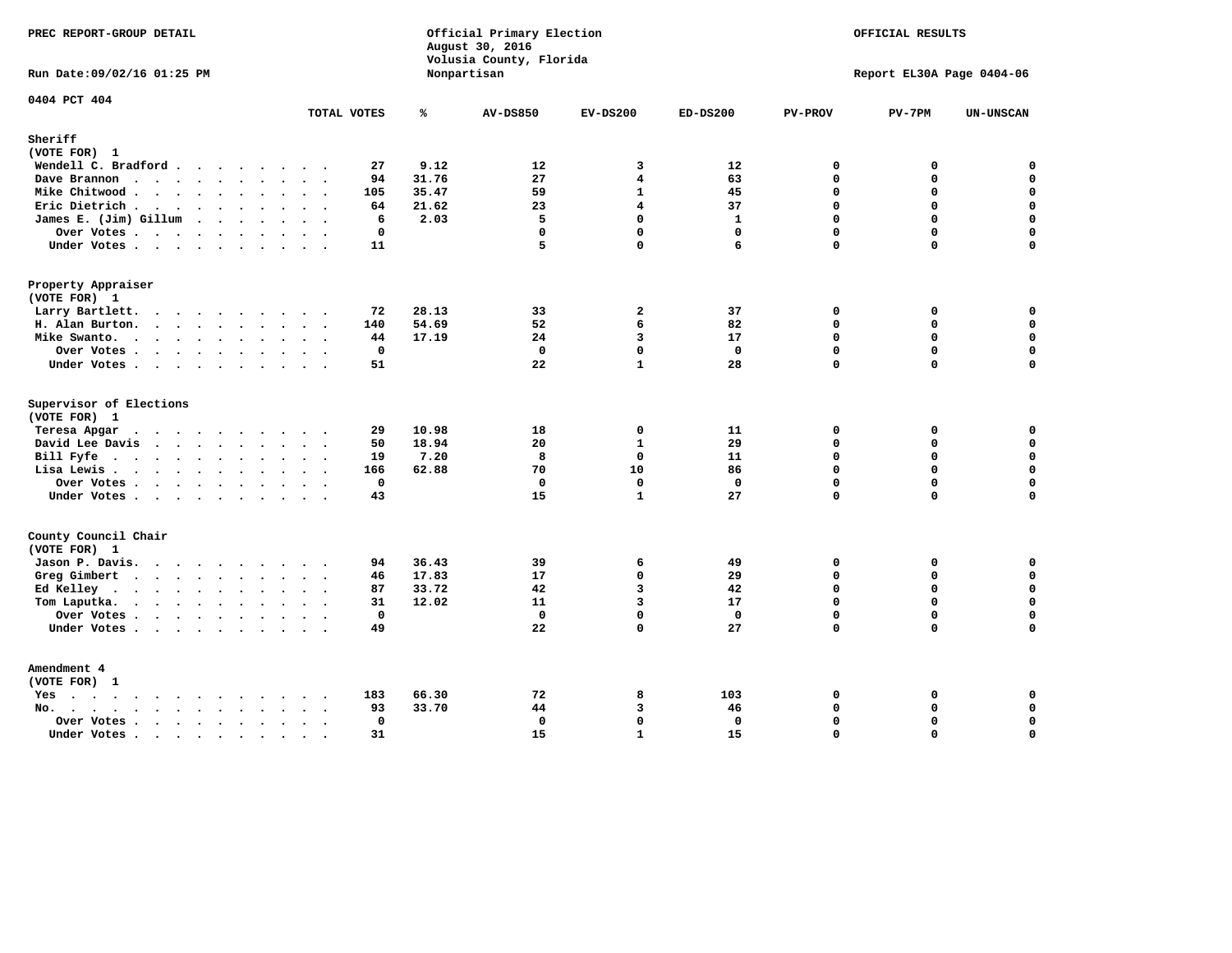| PREC REPORT-GROUP DETAIL                                               |                   | Official Primary Election<br>August 30, 2016 |            |            |                | OFFICIAL RESULTS          |                  |
|------------------------------------------------------------------------|-------------------|----------------------------------------------|------------|------------|----------------|---------------------------|------------------|
| Run Date:09/02/16 01:25 PM                                             | <b>STATISTICS</b> | Volusia County, Florida                      |            |            |                | Report EL30A Page 0405-01 |                  |
| 0405 PCT 405                                                           |                   |                                              |            |            |                |                           |                  |
| TOTAL VOTES                                                            | ℁                 | <b>AV-DS850</b>                              | $EV-DS200$ | $ED-DS200$ | <b>PV-PROV</b> | $PV-7PM$                  | <b>UN-UNSCAN</b> |
| REGISTERED VOTERS - TOTAL<br>2,650                                     |                   |                                              |            |            |                |                           |                  |
| REGISTERED VOTERS - Democratic<br>1,080<br>$\sim$ $\sim$ $\sim$ $\sim$ | 40.75             |                                              |            |            |                |                           |                  |
| REGISTERED VOTERS - Republican<br>665                                  | 25.09             |                                              |            |            |                |                           |                  |
| REGISTERED VOTERS - Libertarian<br>3                                   | .11               |                                              |            |            |                |                           |                  |
| REGISTERED VOTERS - Nonpartisan<br>902                                 |                   |                                              |            |            |                |                           |                  |
| BALLOTS CAST - TOTAL.<br>395                                           |                   | 143                                          | 70         | 182        |                |                           |                  |
| BALLOTS CAST - Democratic<br>164                                       | 41.52             | 46                                           | 37         | 81         |                |                           |                  |
| BALLOTS CAST - Republican<br>167                                       | 42.28             | 72                                           | 23         | 72         |                |                           |                  |
| BALLOTS CAST - Libertarian.<br>0                                       |                   | 0                                            | 0          | 0          |                |                           |                  |
| BALLOTS CAST - Nonpartisan.<br>64                                      | 16.20             | 25                                           | 10         | 29         |                |                           | 0                |
| BALLOTS CAST - BLANK.                                                  |                   | 0                                            | 0          | 0          | 0              |                           |                  |
| VOTER TURNOUT - TOTAL                                                  | 14.91             |                                              |            |            |                |                           |                  |
| VOTER TURNOUT - Democratic.<br>$\cdot$ $\cdot$ $\cdot$ $\cdot$ $\cdot$ | 15.19             |                                              |            |            |                |                           |                  |
| VOTER TURNOUT - Republican.                                            | 25.11             |                                              |            |            |                |                           |                  |
| VOTER TURNOUT - Libertarian                                            |                   |                                              |            |            |                |                           |                  |
| VOTER TURNOUT - BLANK                                                  |                   |                                              |            |            |                |                           |                  |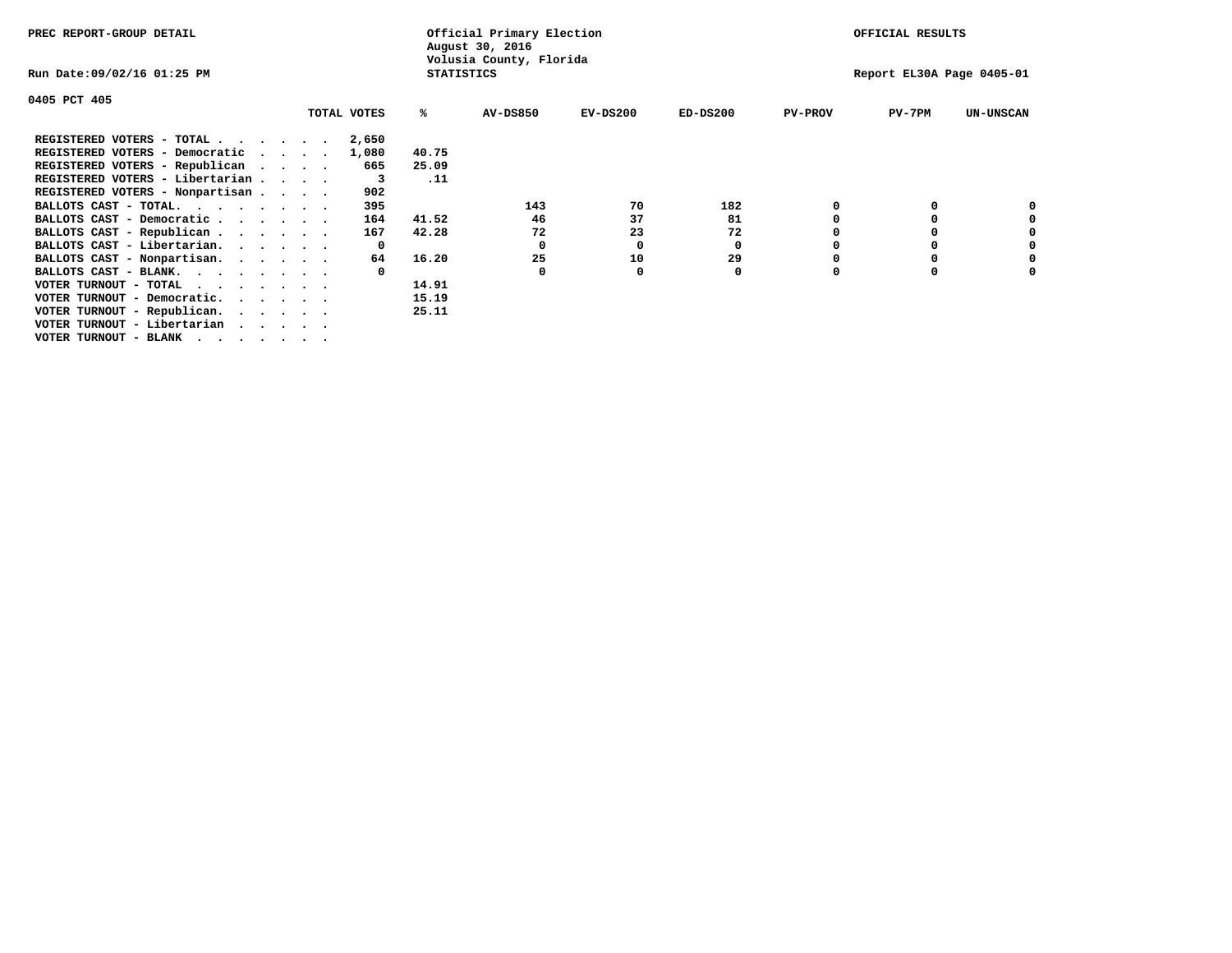| PREC REPORT-GROUP DETAIL                                               |             |       | Official Primary Election<br>August 30, 2016<br>Volusia County, Florida | OFFICIAL RESULTS |            |                           |          |                  |  |
|------------------------------------------------------------------------|-------------|-------|-------------------------------------------------------------------------|------------------|------------|---------------------------|----------|------------------|--|
| Run Date: 09/02/16 01:25 PM                                            |             |       | Democratic                                                              |                  |            | Report EL30A Page 0405-02 |          |                  |  |
| 0405 PCT 405                                                           | TOTAL VOTES | ℁     | <b>AV-DS850</b>                                                         | $EV-DS200$       | $ED-DS200$ | <b>PV-PROV</b>            | $PV-7PM$ | <b>UN-UNSCAN</b> |  |
|                                                                        |             |       |                                                                         |                  |            |                           |          |                  |  |
| United States Senator<br>(VOTE FOR) 1                                  |             |       |                                                                         |                  |            |                           |          |                  |  |
| Roque "Rocky" De La Fuente.                                            | 12          | 7.45  |                                                                         |                  |            |                           |          |                  |  |
| Alan Grayson                                                           | 53          | 32.92 | 13                                                                      | 13               | 27         |                           |          |                  |  |
| Pam Keith                                                              | 14          | 8.70  |                                                                         |                  |            |                           |          |                  |  |
| Reginald Luster                                                        |             | 1.86  |                                                                         |                  |            |                           |          |                  |  |
| Patrick Murphy.                                                        | 79          | 49.07 | 26                                                                      | 19               | 34         |                           |          |                  |  |
| Over Votes                                                             |             |       |                                                                         |                  |            |                           |          |                  |  |
| Under Votes                                                            |             |       |                                                                         |                  |            |                           |          |                  |  |
| Representative in Congress District 6                                  |             |       |                                                                         |                  |            |                           |          |                  |  |
| (VOTE FOR) 1                                                           |             |       |                                                                         |                  |            |                           |          |                  |  |
| William (Bill) McCullough $\cdots$ $\cdots$                            | 70          | 45.45 | 25                                                                      | 13               | 32         |                           |          |                  |  |
| Jay McGovern                                                           | 22          | 14.29 |                                                                         |                  | 17         |                           |          |                  |  |
| George Pappas.                                                         | 21          | 13.64 |                                                                         |                  |            |                           |          |                  |  |
| Dwayne L. Taylor                                                       | 41          | 26.62 | 10                                                                      | 11               | 20         |                           |          |                  |  |
| Over Votes                                                             |             |       |                                                                         |                  |            |                           |          |                  |  |
| Under Votes, $\cdot$ , $\cdot$ , $\cdot$ , $\cdot$ , $\cdot$ , $\cdot$ | 10          |       |                                                                         |                  |            |                           |          |                  |  |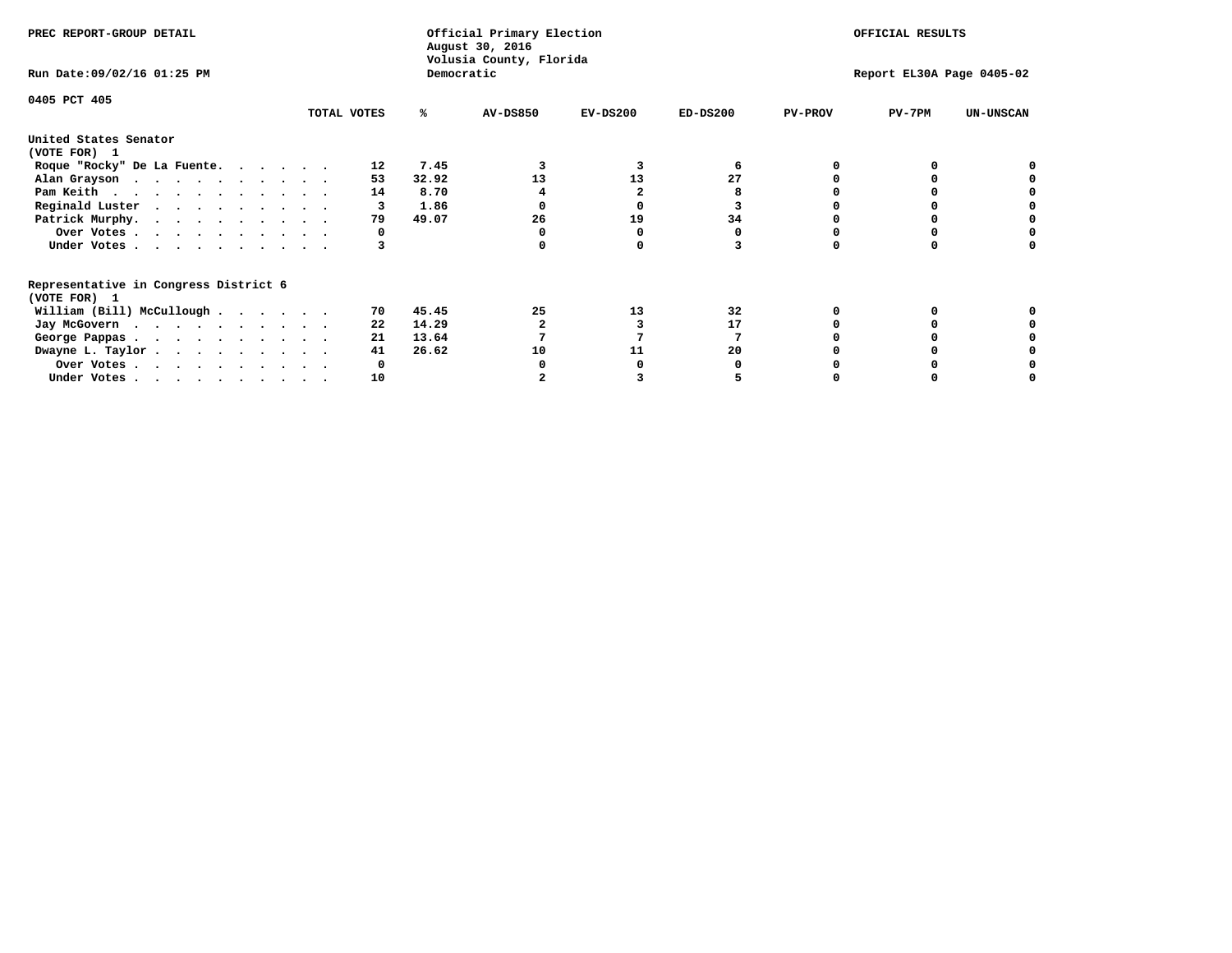| PREC REPORT-GROUP DETAIL<br>Run Date: 09/02/16 01:25 PM                |                            | Republican | Official Primary Election<br>August 30, 2016<br>Volusia County, Florida | OFFICIAL RESULTS<br>Report EL30A Page 0405-03 |              |                |             |                  |
|------------------------------------------------------------------------|----------------------------|------------|-------------------------------------------------------------------------|-----------------------------------------------|--------------|----------------|-------------|------------------|
|                                                                        |                            |            |                                                                         |                                               |              |                |             |                  |
| 0405 PCT 405                                                           | TOTAL VOTES                | %          | <b>AV-DS850</b>                                                         | $EV-DS200$                                    | $ED-DS200$   | <b>PV-PROV</b> | $PV-7PM$    | <b>UN-UNSCAN</b> |
| United States Senator<br>(VOTE FOR) 1                                  |                            |            |                                                                         |                                               |              |                |             |                  |
| Carlos Beruff                                                          | 35                         | 21.08      | 13                                                                      | 5                                             | 17           | 0              | 0           | 0                |
| Ernie Rivera                                                           | 6                          | 3.61       | 4                                                                       | $\mathbf{1}$                                  | 1            | 0              | 0           | $\mathbf 0$      |
| Marco Rubio.<br>$\cdots$                                               | 116                        | 69.88      | 49                                                                      | 17                                            | 50           | $\mathbf 0$    | $\mathbf 0$ | $\mathbf 0$      |
| Dwight Mark Anthony Young                                              | 9                          | 5.42       | 5                                                                       | $\mathbf{0}$                                  | 4            | $\mathbf 0$    | $\mathbf 0$ | $\mathbf 0$      |
| Over Votes                                                             | 0                          |            | 0                                                                       | 0                                             | 0            | $\mathbf 0$    | 0           | $\mathbf 0$      |
| Under Votes                                                            | $\mathbf{1}$               |            | 1                                                                       | $\Omega$                                      | 0            | $\Omega$       | $\Omega$    | $\Omega$         |
| Representative in Congress District 6<br>(VOTE FOR) 1                  |                            |            |                                                                         |                                               |              |                |             |                  |
| Fred Costello                                                          | 71                         | 44.38      | 35                                                                      | 10                                            | 26           | 0              | 0           | 0                |
| Ron Desantis                                                           | 47                         | 29.38      | 18                                                                      | 5                                             | 24           | $\Omega$       | 0           | $\mathbf 0$      |
| G. G. Galloway.                                                        | 42                         | 26.25      | 16                                                                      | 8                                             | 18           | $\mathbf 0$    | $\mathbf 0$ | $\Omega$         |
| Over Votes                                                             | 0                          |            | $\mathbf 0$                                                             | $\mathbf{0}$                                  | $\mathbf 0$  | $\mathbf 0$    | $\mathbf 0$ | $\mathbf 0$      |
| Under Votes                                                            | 7                          |            | 3                                                                       | 0                                             | 4            | $\mathbf 0$    | $\Omega$    | $\Omega$         |
| State Committeeman<br>(VOTE FOR) 1                                     |                            |            |                                                                         |                                               |              |                |             |                  |
| Paul W. Deering                                                        | 103                        | 69.59      | 40                                                                      | 15                                            | 48           | 0              | 0           | 0                |
| James Oddie.                                                           | 45                         | 30.41      | 24                                                                      | 8                                             | 13           | 0              | 0           | $\mathbf 0$      |
| Over Votes                                                             | 0                          |            | 0                                                                       | 0                                             | 0            | 0              | 0           | 0                |
| Under Votes                                                            | 19<br>$\ddot{\phantom{1}}$ |            | 8                                                                       | 0                                             | 11           | $\mathbf 0$    | $\mathbf 0$ | $\mathbf 0$      |
| State Committeewoman<br>(VOTE FOR) 1                                   |                            |            |                                                                         |                                               |              |                |             |                  |
| Dana Christina Dougherty                                               | 87                         | 58.00      | 36                                                                      | 17                                            | 34           | 0              | 0           | 0                |
| Marilyn C. Ford                                                        | 63                         | 42.00      | 25                                                                      | 6                                             | 32           | 0              | 0           | $\mathbf 0$      |
| Over Votes                                                             | $\Omega$                   |            | $\mathbf 0$                                                             | 0                                             | $\mathbf{0}$ | 0              | 0           | 0                |
| Under Votes, $\cdot$ , $\cdot$ , $\cdot$ , $\cdot$ , $\cdot$ , $\cdot$ | 17                         |            | 11                                                                      | $\Omega$                                      |              | $\Omega$       | $\Omega$    | $\Omega$         |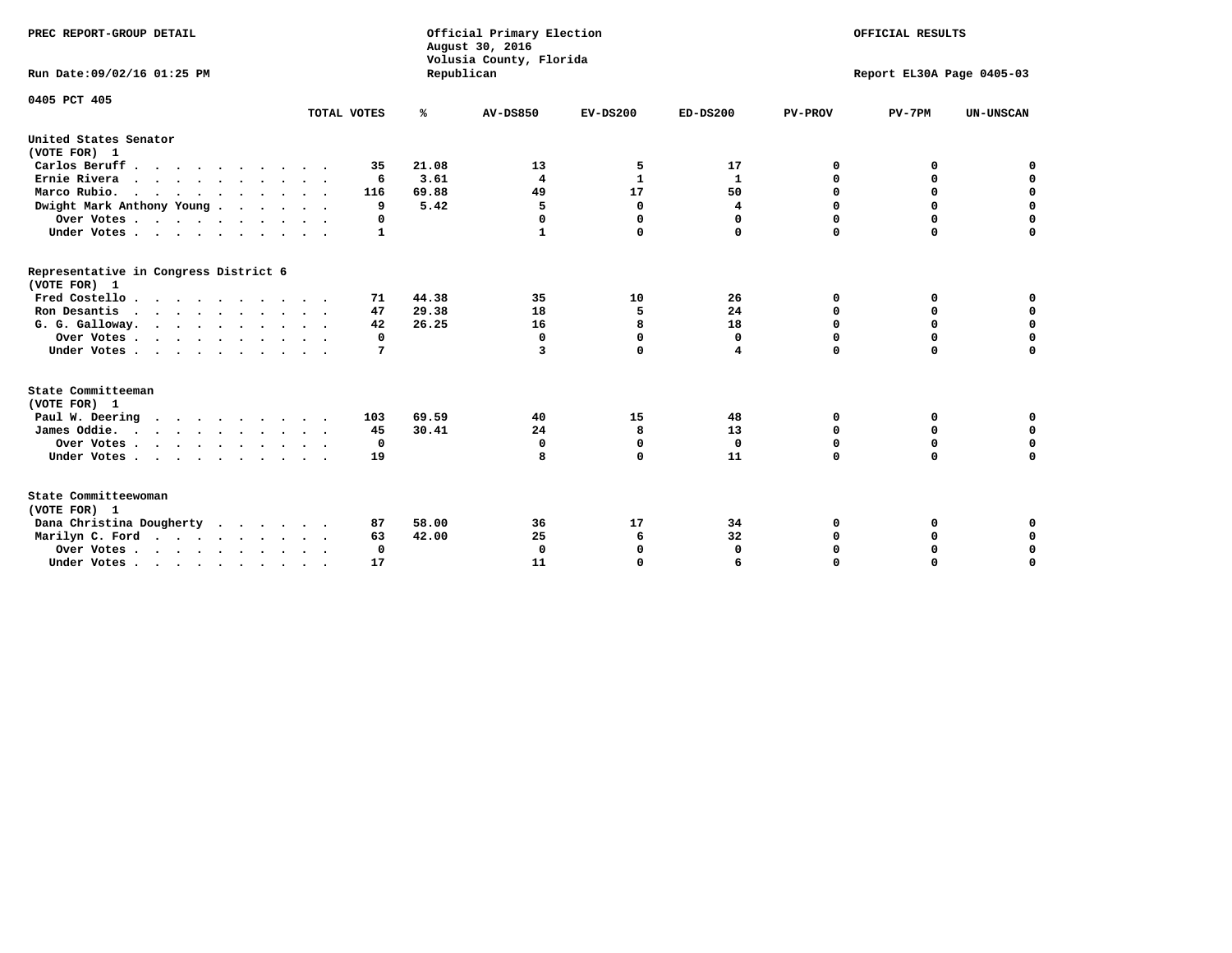| PREC REPORT-GROUP DETAIL<br>Run Date:09/02/16 01:25 PM |  |  |  |  | Official Primary Election<br>August 30, 2016<br>Volusia County, Florida<br>Libertarian |  |             | OFFICIAL RESULTS<br>Report EL30A Page 0405-04 |            |            |                |          |                  |
|--------------------------------------------------------|--|--|--|--|----------------------------------------------------------------------------------------|--|-------------|-----------------------------------------------|------------|------------|----------------|----------|------------------|
| 0405 PCT 405                                           |  |  |  |  |                                                                                        |  | TOTAL VOTES | <b>AV-DS850</b>                               | $EV-DS200$ | $ED-DS200$ | <b>PV-PROV</b> | $PV-7PM$ | <b>UN-UNSCAN</b> |
| United States Senator<br>(VOTE FOR) 1                  |  |  |  |  |                                                                                        |  |             |                                               |            |            |                |          |                  |
| Augustus Invictus.                                     |  |  |  |  |                                                                                        |  |             |                                               | $^{\circ}$ | 0          |                |          | 0                |
| Paul Stanton                                           |  |  |  |  |                                                                                        |  | 0           |                                               | 0          |            |                |          | 0                |
| Over Votes                                             |  |  |  |  |                                                                                        |  |             |                                               |            |            |                |          | 0                |
| Under Votes                                            |  |  |  |  |                                                                                        |  | 0           |                                               |            |            |                |          | 0                |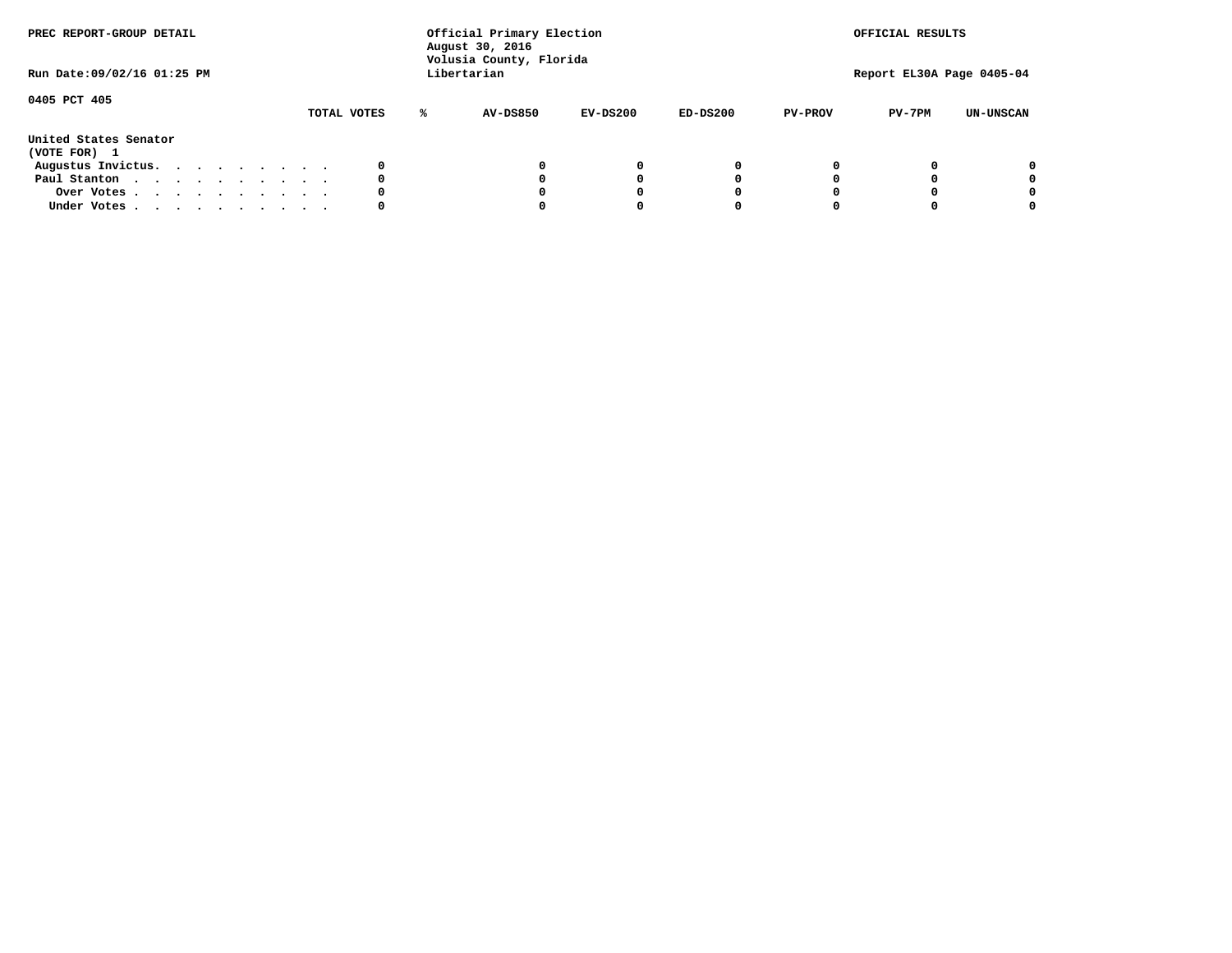| PREC REPORT-GROUP DETAIL                           |              |       | Official Primary Election<br>August 30, 2016<br>Volusia County, Florida | OFFICIAL RESULTS |              |                |                           |                  |
|----------------------------------------------------|--------------|-------|-------------------------------------------------------------------------|------------------|--------------|----------------|---------------------------|------------------|
| Run Date: 09/02/16 01:25 PM                        |              |       | Nonpartisan                                                             |                  |              |                | Report EL30A Page 0405-05 |                  |
| 0405 PCT 405                                       | TOTAL VOTES  | ℁     | <b>AV-DS850</b>                                                         | $EV-DS200$       | $ED-DS200$   | <b>PV-PROV</b> | $PV-7PM$                  | <b>UN-UNSCAN</b> |
| Circuit Judge 7th Circuit Group 4<br>(VOTE FOR) 1  |              |       |                                                                         |                  |              |                |                           |                  |
| Chris France - WITHDRAWN                           | 62           | 18.08 | 20                                                                      | 14               | 28           | 0              | 0                         | $\mathbf 0$      |
| Sebrina L. Slack.                                  | 164          | 47.81 | 59                                                                      | 33               | 72           | $\mathbf 0$    | $\mathbf 0$               | $\mathbf 0$      |
| Stasia Warren                                      | 117          | 34.11 | 41                                                                      | 17               | 59           | 0              | $\mathbf 0$               | $\mathbf 0$      |
| Over Votes                                         | 1            |       | 0                                                                       | $\mathbf 0$      | $\mathbf{1}$ | $\mathbf 0$    | $\mathbf 0$               | $\mathbf 0$      |
| Under Votes                                        | 51           |       | 23                                                                      | 6                | 22           | $\mathbf 0$    | $\Omega$                  | $\mathbf 0$      |
| Circuit Judge 7th Circuit Group 10<br>(VOTE FOR) 1 |              |       |                                                                         |                  |              |                |                           |                  |
| Malcolm Anthony                                    | 170          | 49.85 | 62                                                                      | 36               | 72           | 0              | 0                         | $\mathbf 0$      |
| Scott DuPont                                       | 171          | 50.15 | 63                                                                      | 26               | 82           | $\mathbf 0$    | $\mathbf 0$               | $\mathbf 0$      |
| Over Votes                                         | $\mathbf 0$  |       | $\Omega$                                                                | 0                | 0            | $\mathbf 0$    | 0                         | $\mathbf 0$      |
| Under Votes                                        | 54           |       | 18                                                                      | 8                | 28           | $\mathbf 0$    | $\mathbf 0$               | $\Omega$         |
| Circuit Judge 7th Circuit Group 13<br>(VOTE FOR) 1 |              |       |                                                                         |                  |              |                |                           |                  |
| David Hood.                                        | 126          | 35.69 | 47                                                                      | 21               | 58           | 0              | 0                         | $\mathbf 0$      |
| A. "Kathleen" McNeilly                             | 227          | 64.31 | 82                                                                      | 42               | 103          | $\mathbf 0$    | 0                         | $\mathbf 0$      |
| Over Votes                                         | $\mathbf 0$  |       | $\mathbf{0}$                                                            | $\mathbf 0$      | $\mathbf 0$  | 0              | $\mathbf 0$               | $\mathbf 0$      |
| Under Votes                                        | 42           |       | 14                                                                      | 7                | 21           | $\Omega$       | $\Omega$                  | $\Omega$         |
| Circuit Judge 7th Circuit Group 17<br>(VOTE FOR) 1 |              |       |                                                                         |                  |              |                |                           |                  |
| Linda L. Gaustad                                   | 212          | 61.99 | 79                                                                      | 44               | 89           | 0              | 0                         | 0                |
| Howard O. McGillin Jr                              | 130          | 38.01 | 46                                                                      | 17               | 67           | $\mathbf 0$    | $\mathbf 0$               | 0                |
| Over Votes                                         | $^{\circ}$   |       | $\mathbf{0}$                                                            | $\mathbf 0$      | $\mathbf{0}$ | $\mathbf 0$    | $\mathbf 0$               | $\mathbf 0$      |
| Under Votes                                        | 53           |       | 18                                                                      | 9                | 26           | $\mathbf 0$    | $\mathbf 0$               | $\Omega$         |
| County Judge 7th Circuit Group 3<br>(VOTE FOR) 1   |              |       |                                                                         |                  |              |                |                           |                  |
| Heather Caeners<br>$\cdots$                        | 102          | 28.81 | 39                                                                      | 20               | 43           | $\mathbf 0$    | 0                         | 0                |
| Shirley A. Green                                   | 199          | 56.21 | 71                                                                      | 38               | 90           | $\mathbf 0$    | 0                         | $\mathbf 0$      |
| Marla Rawnsley.                                    | 53           | 14.97 | 19                                                                      | 8                | 26           | 0              | $\mathbf 0$               | $\mathbf 0$      |
| Over Votes<br>$\ddot{\phantom{a}}$<br>$\sim$       | $\mathbf{0}$ |       | $\Omega$                                                                | $\mathbf 0$      | $\mathbf{0}$ | $\mathbf 0$    | $\mathbf 0$               | $\mathbf 0$      |
| Under Votes<br>$\sim$                              | 41           |       | 14                                                                      | 4                | 23           | $\mathbf 0$    | $\mathbf 0$               | 0                |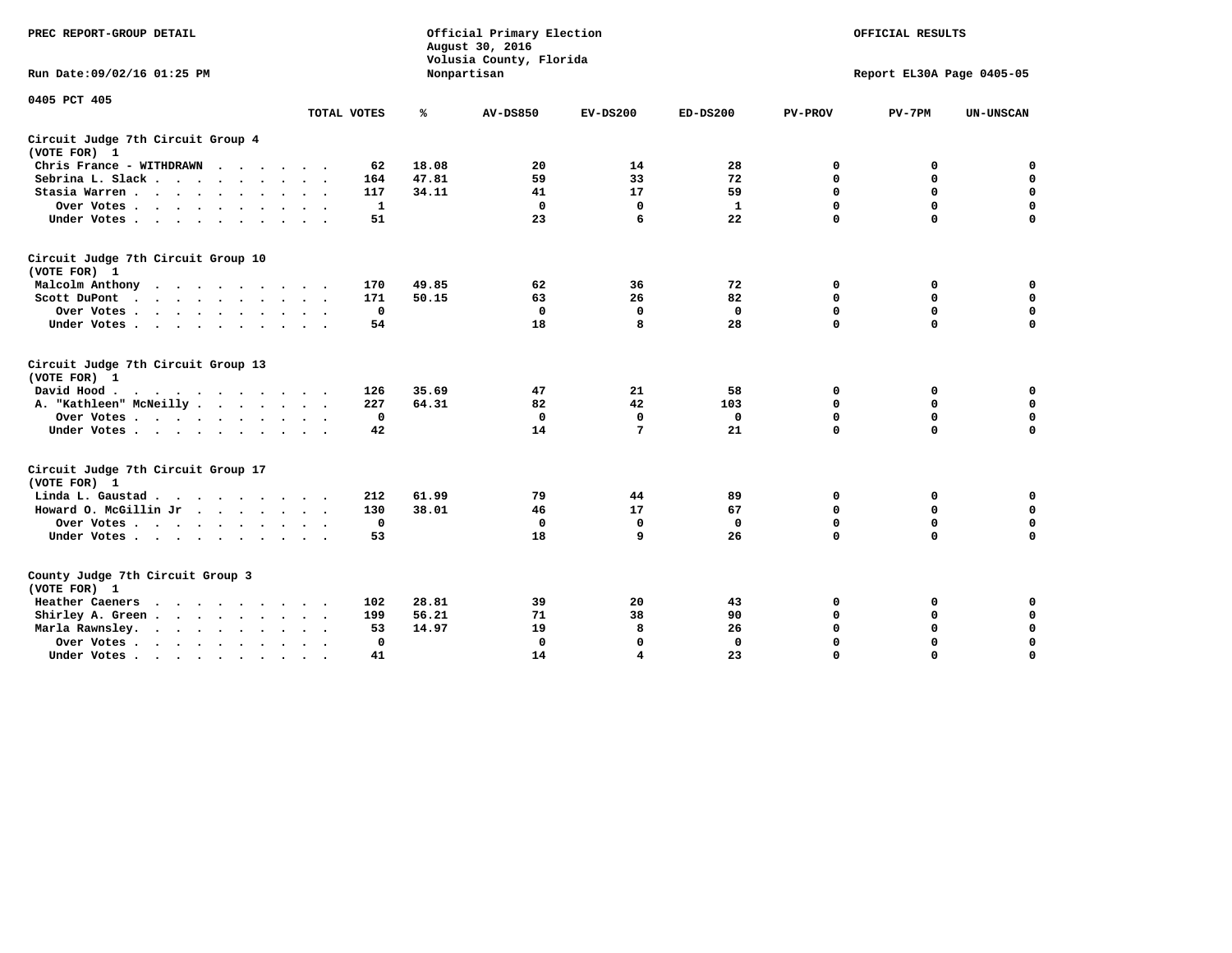| PREC REPORT-GROUP DETAIL                                           |                                           |       | Official Primary Election<br>August 30, 2016<br>Volusia County, Florida | OFFICIAL RESULTS<br>Report EL30A Page 0405-06 |                |                |             |                  |
|--------------------------------------------------------------------|-------------------------------------------|-------|-------------------------------------------------------------------------|-----------------------------------------------|----------------|----------------|-------------|------------------|
| Run Date: 09/02/16 01:25 PM                                        |                                           |       | Nonpartisan                                                             |                                               |                |                |             |                  |
| 0405 PCT 405                                                       | TOTAL VOTES                               | ℁     | <b>AV-DS850</b>                                                         | $EV-DS200$                                    | $ED-DS200$     | <b>PV-PROV</b> | $PV-7PM$    | <b>UN-UNSCAN</b> |
| Sheriff                                                            |                                           |       |                                                                         |                                               |                |                |             |                  |
| (VOTE FOR) 1                                                       |                                           |       |                                                                         |                                               |                |                |             |                  |
| Wendell C. Bradford                                                | 107                                       | 27.58 | 24                                                                      | 31                                            | 52             | $\mathbf 0$    | 0           | $\mathbf 0$      |
| Dave Brannon                                                       | 88                                        | 22.68 | 38                                                                      | 12                                            | 38             | $\mathbf 0$    | 0           | 0                |
| Mike Chitwood                                                      | 135                                       | 34.79 | 53                                                                      | 16                                            | 66             | $\mathbf 0$    | 0           | $\mathbf 0$      |
| Eric Dietrich                                                      | 49                                        | 12.63 | 19                                                                      | 10                                            | 20             | $\Omega$       | 0           | 0                |
| James E. (Jim) Gillum                                              | q                                         | 2.32  | 6                                                                       | $\mathbf{1}$                                  | $\overline{a}$ | $\Omega$       | $\Omega$    | $\mathbf 0$      |
| Over Votes                                                         | $\mathbf 0$                               |       | $\mathbf 0$                                                             | $\mathbf 0$                                   | $\mathbf 0$    | $\Omega$       | 0           | $\mathbf 0$      |
| Under Votes                                                        | 7                                         |       | 3                                                                       | $\Omega$                                      | 4              | $\Omega$       | $\Omega$    | $\mathbf 0$      |
| Property Appraiser                                                 |                                           |       |                                                                         |                                               |                |                |             |                  |
| (VOTE FOR) 1                                                       |                                           |       |                                                                         |                                               |                |                |             |                  |
| Larry Bartlett.                                                    | 99                                        | 28.05 | 40                                                                      | 11                                            | 48             | $\mathbf 0$    | 0           | 0                |
| H. Alan Burton.                                                    | 119                                       | 33.71 | 46                                                                      | 26                                            | 47             | $\mathbf{0}$   | 0           | $\mathbf 0$      |
| Mike Swanto.                                                       | 135                                       | 38.24 | 41                                                                      | 27                                            | 67             | $\Omega$       | $\Omega$    | $\mathbf 0$      |
| Over Votes                                                         | $\mathbf 0$                               |       | $\mathbf 0$                                                             | $\mathbf 0$                                   | $\mathbf 0$    | $\mathbf 0$    | 0           | $\mathbf 0$      |
| Under Votes                                                        | 42                                        |       | 16                                                                      | 6                                             | 20             | $\Omega$       | $\Omega$    | $\mathbf 0$      |
| Supervisor of Elections                                            |                                           |       |                                                                         |                                               |                |                |             |                  |
| (VOTE FOR) 1                                                       |                                           |       |                                                                         |                                               |                |                |             |                  |
| Teresa Apgar<br>$\mathbf{r}$ . The state of the state $\mathbf{r}$ | 73                                        | 20.28 | 19                                                                      | 18                                            | 36             | $\mathbf 0$    | 0           | 0                |
| David Lee Davis                                                    | 45                                        | 12.50 | 19                                                                      | 9                                             | 17             | $\Omega$       | $\Omega$    | $\mathbf 0$      |
| Bill Fyfe.                                                         | 41                                        | 11.39 | 18                                                                      | $\overline{\mathbf{3}}$                       | 20             | $\mathbf 0$    | 0           | $\mathbf 0$      |
| Lisa Lewis                                                         | 201                                       | 55.83 | 72                                                                      | 35                                            | 94             | $\Omega$       | 0           | $\mathbf 0$      |
| Over Votes                                                         | 0                                         |       | $\mathbf 0$                                                             | $\mathbf 0$                                   | $\mathbf 0$    | $\mathbf 0$    | 0           | $\pmb{0}$        |
| Under Votes                                                        | 35                                        |       | 15                                                                      | 5                                             | 15             | $\Omega$       | $\Omega$    | $\mathbf 0$      |
| County Council Chair<br>(VOTE FOR) 1                               |                                           |       |                                                                         |                                               |                |                |             |                  |
| Jason P. Davis.                                                    | 110<br>$\cdot$ .                          | 31.61 | 40                                                                      | 26                                            | 44             | $\mathbf 0$    | 0           | 0                |
| Greg Gimbert                                                       | 57                                        | 16.38 | 11                                                                      | 11                                            | 35             | $\mathbf 0$    | $\mathbf 0$ | $\mathbf 0$      |
| Ed Kelley                                                          | 116                                       | 33.33 | 47                                                                      | 17                                            | 52             | $\Omega$       | 0           | $\mathbf 0$      |
| Tom Laputka.                                                       | 65                                        | 18.68 | 26                                                                      | 11                                            | 28             | $\mathbf 0$    | $\mathbf 0$ | $\mathbf 0$      |
| Over Votes                                                         | $\mathbf{0}$                              |       | $\mathbf 0$                                                             | $\mathbf{0}$                                  | $\mathbf{0}$   | $\mathbf 0$    | 0           | 0                |
| Under Votes                                                        | 47                                        |       | 19                                                                      | 5                                             | 23             | $\mathbf 0$    | 0           | $\mathbf 0$      |
|                                                                    |                                           |       |                                                                         |                                               |                |                |             |                  |
| Amendment 4<br>(VOTE FOR) 1                                        |                                           |       |                                                                         |                                               |                |                |             |                  |
| $Yes \cdot \cdot \cdot \cdot \cdot \cdot \cdot \cdot \cdot$        | 286<br>$\ddot{\phantom{1}}$               | 76.47 | 103                                                                     | 57                                            | 126            | 0              | 0           | 0                |
| No.<br>$\ddot{\phantom{a}}$                                        | 88<br>$\sim$ $\sim$                       | 23.53 | 26                                                                      | 12                                            | 50             | $\Omega$       | 0           | 0                |
| Over Votes                                                         | $\mathbf 0$<br>$\mathcal{L}^{\text{max}}$ |       | $\mathbf{0}$                                                            | 0                                             | $\mathbf{0}$   | $\Omega$       | 0           | $\pmb{0}$        |
| Under Votes<br>$\sim$                                              | 21<br>$\ddot{\phantom{1}}$<br>$\sim$      |       | 14                                                                      | $\mathbf{1}$                                  | 6              | $\Omega$       | $\Omega$    | $\mathbf 0$      |
|                                                                    |                                           |       |                                                                         |                                               |                |                |             |                  |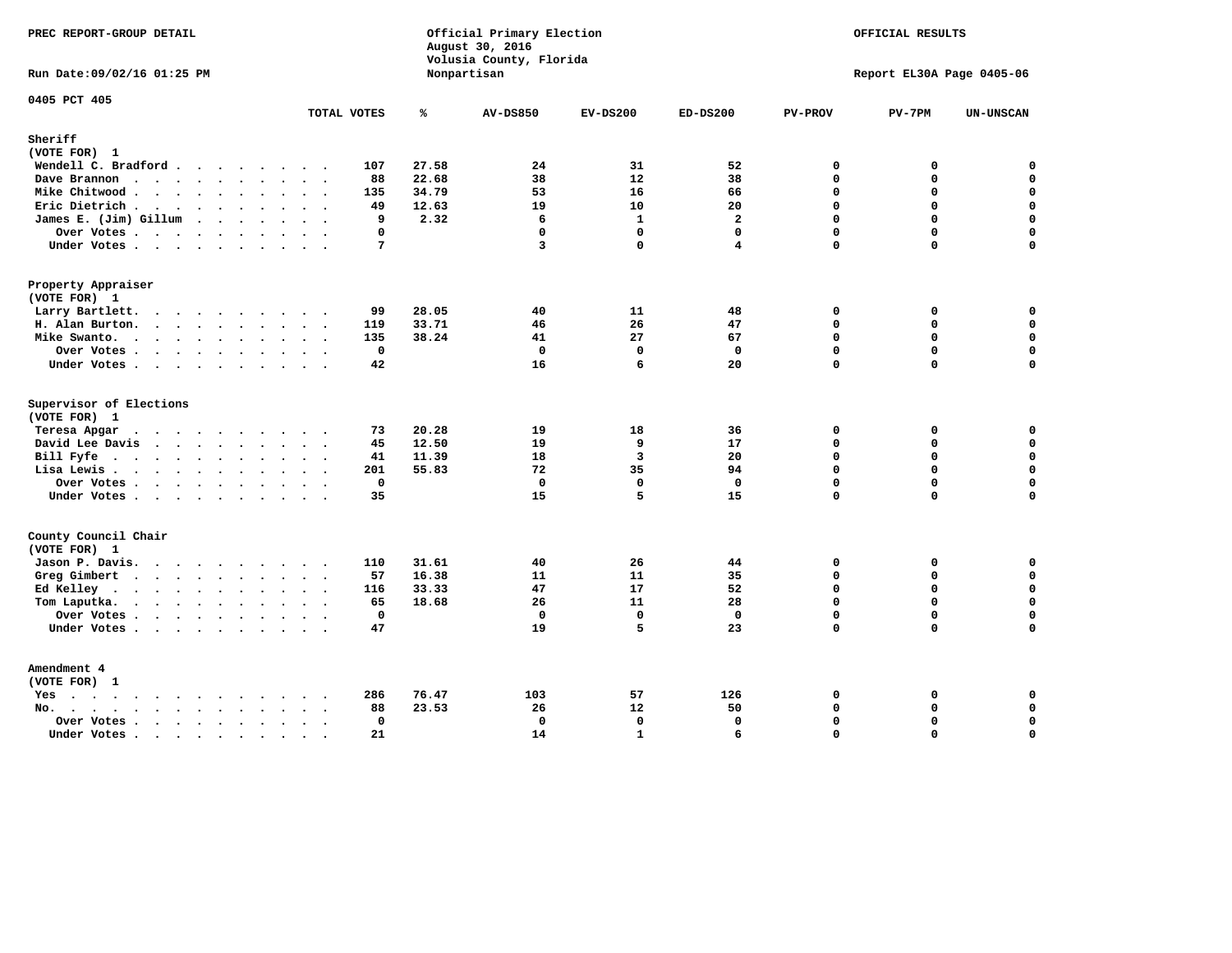| PREC REPORT-GROUP DETAIL        |         |             |                   | Official Primary Election<br>August 30, 2016 |            |                |                | OFFICIAL RESULTS          |                  |
|---------------------------------|---------|-------------|-------------------|----------------------------------------------|------------|----------------|----------------|---------------------------|------------------|
| Run Date:09/02/16 01:25 PM      |         |             | <b>STATISTICS</b> | Volusia County, Florida                      |            |                |                | Report EL30A Page 0406-01 |                  |
| 0406 PCT 406                    |         |             |                   |                                              |            |                |                |                           |                  |
|                                 |         | TOTAL VOTES | ℁                 | <b>AV-DS850</b>                              | $EV-DS200$ | $ED-DS200$     | <b>PV-PROV</b> | PV-7PM                    | <b>UN-UNSCAN</b> |
| REGISTERED VOTERS - TOTAL       |         | 5,193       |                   |                                              |            |                |                |                           |                  |
| REGISTERED VOTERS - Democratic  | $\cdot$ | 1,970       | 37.94             |                                              |            |                |                |                           |                  |
| REGISTERED VOTERS - Republican  |         | 1,603       | 30.87             |                                              |            |                |                |                           |                  |
| REGISTERED VOTERS - Libertarian |         | -8          | .15               |                                              |            |                |                |                           |                  |
| REGISTERED VOTERS - Nonpartisan |         | 1,612       |                   |                                              |            |                |                |                           |                  |
| BALLOTS CAST - TOTAL.           |         | 1,097       |                   | 430                                          | 271        | 396            |                |                           |                  |
| BALLOTS CAST - Democratic       |         | 434         | 39.56             | 169                                          | 119        | 146            |                |                           |                  |
| BALLOTS CAST - Republican       |         | 510         | 46.49             | 196                                          | 127        | 187            |                |                           |                  |
| BALLOTS CAST - Libertarian.     |         | 0           |                   | 0                                            | 0          | 0              |                |                           |                  |
| BALLOTS CAST - Nonpartisan.     |         | 153         | 13.95             | 65                                           | 25         | 63             |                |                           | 0                |
| BALLOTS CAST - BLANK.           |         |             | .18               | 0                                            | O          | $\overline{2}$ | O              |                           |                  |
| VOTER TURNOUT - TOTAL           |         |             | 21.12             |                                              |            |                |                |                           |                  |
| VOTER TURNOUT - Democratic.     |         |             | 22.03             |                                              |            |                |                |                           |                  |
| VOTER TURNOUT - Republican.     |         |             | 31.82             |                                              |            |                |                |                           |                  |
| VOTER TURNOUT - Libertarian     |         |             |                   |                                              |            |                |                |                           |                  |
| VOTER TURNOUT - BLANK           |         |             | .04               |                                              |            |                |                |                           |                  |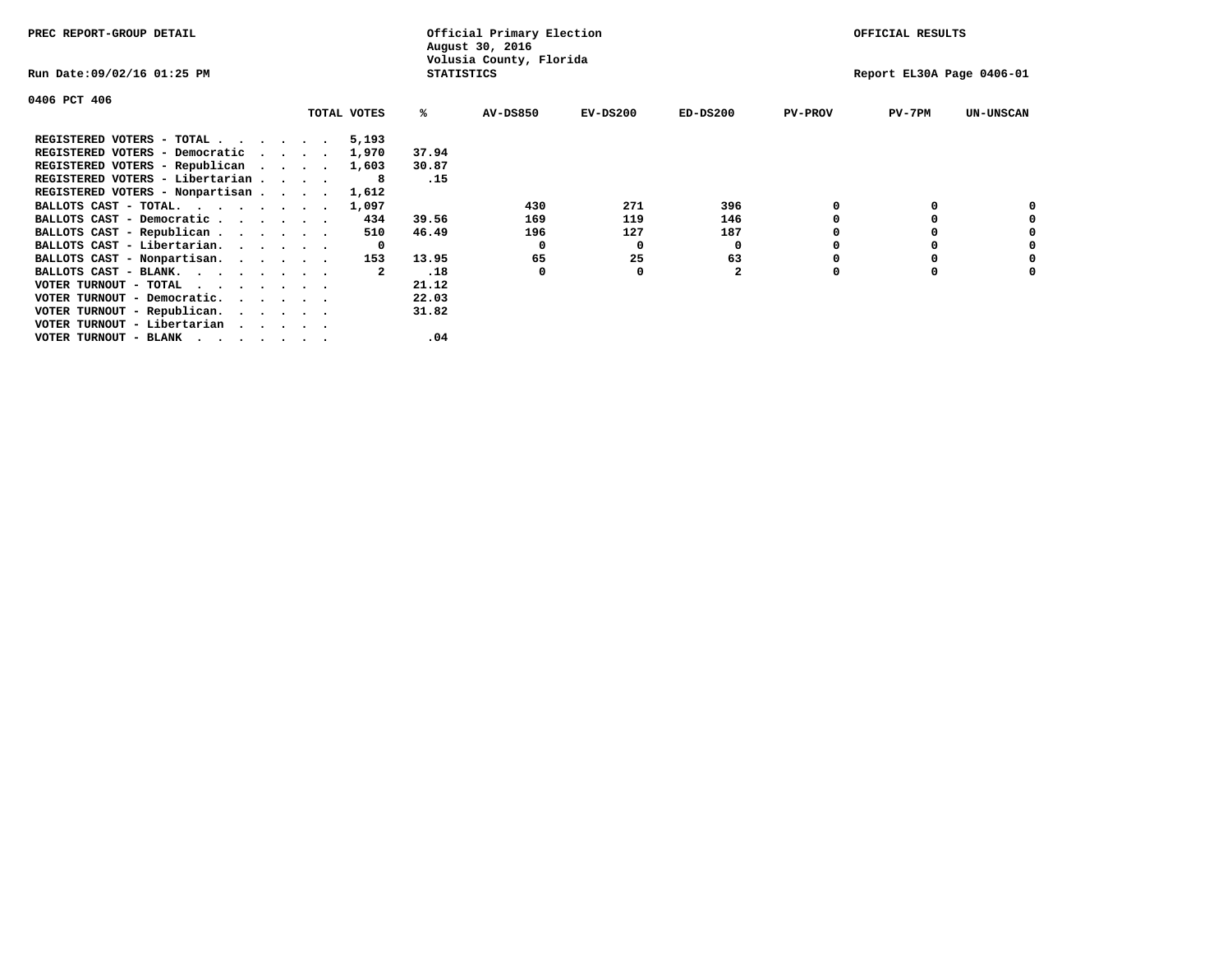| PREC REPORT-GROUP DETAIL                                               |             |            | Official Primary Election<br>August 30, 2016<br>Volusia County, Florida | OFFICIAL RESULTS |                           |                |          |                  |
|------------------------------------------------------------------------|-------------|------------|-------------------------------------------------------------------------|------------------|---------------------------|----------------|----------|------------------|
| Run Date: 09/02/16 01:25 PM                                            |             | Democratic |                                                                         |                  | Report EL30A Page 0406-02 |                |          |                  |
| 0406 PCT 406                                                           | TOTAL VOTES | ℁          | <b>AV-DS850</b>                                                         | $EV-DS200$       | $ED-DS200$                | <b>PV-PROV</b> | $PV-7PM$ | <b>UN-UNSCAN</b> |
|                                                                        |             |            |                                                                         |                  |                           |                |          |                  |
| United States Senator<br>(VOTE FOR) 1                                  |             |            |                                                                         |                  |                           |                |          |                  |
| Roque "Rocky" De La Fuente.                                            | 32          | 7.66       | 10                                                                      | 9                | 13                        |                |          |                  |
| Alan Grayson                                                           | 121         | 28.95      | 46                                                                      | 26               | 49                        |                |          |                  |
| Pam Keith                                                              | 54          | 12.92      | 24                                                                      | 15               | 15                        |                |          |                  |
| Reginald Luster                                                        | 4           | .96        |                                                                         |                  | 2                         |                |          |                  |
| Patrick Murphy.                                                        | 207         | 49.52      | 81                                                                      | 66               | 60                        |                |          |                  |
| Over Votes                                                             | 0           |            |                                                                         |                  |                           |                |          |                  |
| Under Votes                                                            | 16          |            |                                                                         |                  |                           |                |          |                  |
| Representative in Congress District 6                                  |             |            |                                                                         |                  |                           |                |          |                  |
| (VOTE FOR) 1                                                           |             |            |                                                                         |                  |                           |                |          |                  |
| William (Bill) McCullough $\cdots$ $\cdots$                            | 163         | 40.65      | 79                                                                      | 39               | 45                        |                |          |                  |
| Jay McGovern                                                           | 79          | 19.70      | 31                                                                      | 27               | 21                        |                |          |                  |
| George Pappas.                                                         | 43          | 10.72      |                                                                         | 13               | 21                        |                |          |                  |
| Dwayne L. Taylor                                                       | 116         | 28.93      | 40                                                                      | 35               | 41                        |                |          |                  |
| Over Votes                                                             |             |            |                                                                         |                  |                           |                |          |                  |
| Under Votes, $\cdot$ , $\cdot$ , $\cdot$ , $\cdot$ , $\cdot$ , $\cdot$ | 33          |            | 10                                                                      |                  | 18                        |                |          |                  |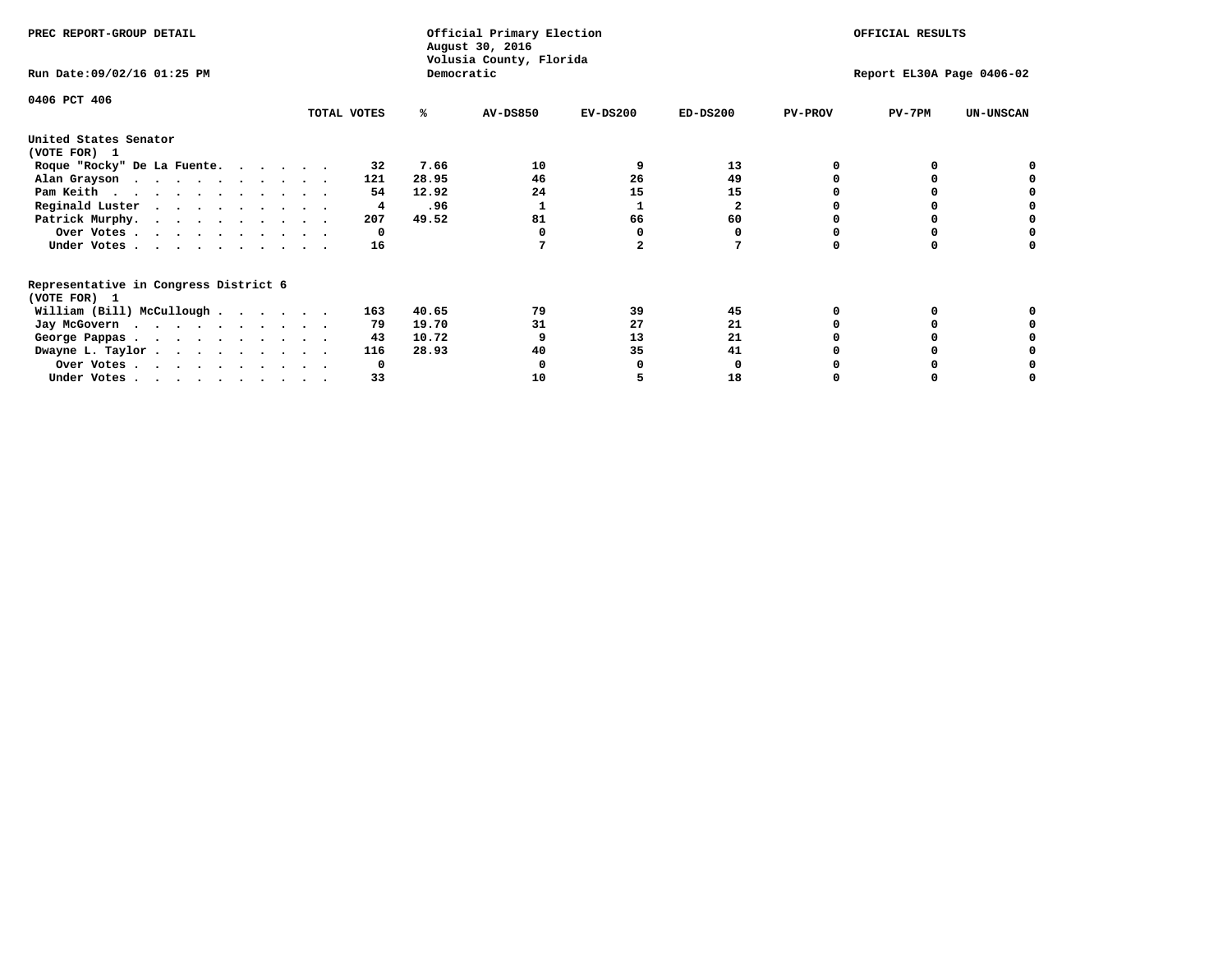| PREC REPORT-GROUP DETAIL<br>Run Date: 09/02/16 01:25 PM |             |            | Official Primary Election<br>August 30, 2016<br>Volusia County, Florida | OFFICIAL RESULTS<br>Report EL30A Page 0406-03 |                   |                  |                  |                  |
|---------------------------------------------------------|-------------|------------|-------------------------------------------------------------------------|-----------------------------------------------|-------------------|------------------|------------------|------------------|
|                                                         |             | Republican |                                                                         |                                               |                   |                  |                  |                  |
| 0406 PCT 406                                            |             |            |                                                                         |                                               |                   |                  |                  |                  |
|                                                         | TOTAL VOTES | %          | <b>AV-DS850</b>                                                         | $EV-DS200$                                    | $ED-DS200$        | <b>PV-PROV</b>   | $PV-7PM$         | <b>UN-UNSCAN</b> |
| United States Senator<br>(VOTE FOR) 1                   |             |            |                                                                         |                                               |                   |                  |                  |                  |
| Carlos Beruff.                                          | 135         | 27.05      | 63                                                                      | 30                                            | 42                | 0                | 0                | 0                |
| Ernie Rivera                                            | 11          | 2.20       | 3                                                                       | $\mathbf{2}$                                  | 6                 | 0                | 0                | $\mathbf 0$      |
| Marco Rubio.                                            | 316         | 63.33      | 116                                                                     | 80                                            | 120               | $\mathbf 0$      | $\mathbf 0$      | $\mathbf 0$      |
| Dwight Mark Anthony Young                               | 37          | 7.41       | 13                                                                      | 10                                            | 14                | 0                | $\mathbf 0$      | $\pmb{0}$        |
| Over Votes                                              | 0           |            | 0                                                                       | $\mathbf 0$                                   | $\mathbf 0$       | $\mathbf 0$      | 0                | $\mathbf 0$      |
| Under Votes                                             | 11          |            | 1                                                                       | 5                                             | 5                 | $\Omega$         | $\Omega$         | $\mathbf 0$      |
| Representative in Congress District 6<br>(VOTE FOR) 1   |             |            |                                                                         |                                               |                   |                  |                  |                  |
| Fred Costello                                           | 156         | 32.98      | 70                                                                      | 46                                            | 40                | 0                | 0                | 0                |
| Ron Desantis                                            | 240         | 50.74      | 77                                                                      | 58                                            | 105               | 0                | 0                | $\mathbf 0$      |
| G. G. Galloway.                                         | 77          | 16.28      | 31                                                                      | 16                                            | 30                | $\mathbf 0$      | $\Omega$         | $\mathbf 0$      |
| Over Votes                                              | $\Omega$    |            | 0                                                                       | $\mathbf 0$                                   | 0                 | $\mathbf 0$      | $\mathbf 0$      | $\mathbf 0$      |
| Under Votes                                             | 37          |            | 18                                                                      | 7                                             | 12                | $\mathbf 0$      | $\Omega$         | $\mathbf 0$      |
| State Committeeman                                      |             |            |                                                                         |                                               |                   |                  |                  |                  |
| (VOTE FOR) 1                                            |             |            |                                                                         |                                               |                   |                  |                  |                  |
| Paul W. Deering                                         | 291         | 70.29      | 121                                                                     | 81                                            | 89                | 0                | 0                | 0<br>$\mathbf 0$ |
| James Oddie.                                            | 123         | 29.71      | 45<br>$\mathbf 0$                                                       | 27                                            | 51                | 0                | 0                | $\mathbf 0$      |
| Over Votes                                              | 0           |            | 30                                                                      | $\mathbf 0$<br>19                             | $\mathbf 0$<br>47 | 0<br>$\mathbf 0$ | $\mathbf 0$<br>0 | $\mathbf 0$      |
| Under Votes<br>$\ddot{\phantom{0}}$                     | 96          |            |                                                                         |                                               |                   |                  |                  |                  |
| State Committeewoman<br>(VOTE FOR) 1                    |             |            |                                                                         |                                               |                   |                  |                  |                  |
| Dana Christina Dougherty<br>$\cdot$                     | 242         | 57.35      | 91                                                                      | 68                                            | 83                | 0                | 0                | 0                |
| Marilyn C. Ford                                         | 180         | 42.65      | 76                                                                      | 43                                            | 61                | 0                | 0                | 0                |
| Over Votes                                              | 0           |            | $\mathbf 0$                                                             | 0                                             | $\mathbf{0}$      | 0                | 0                | $\mathbf 0$      |
| Under Votes, , , , , , , , , ,                          | 88          |            | 29                                                                      | 16                                            | 43                | $\Omega$         | $\Omega$         | $\Omega$         |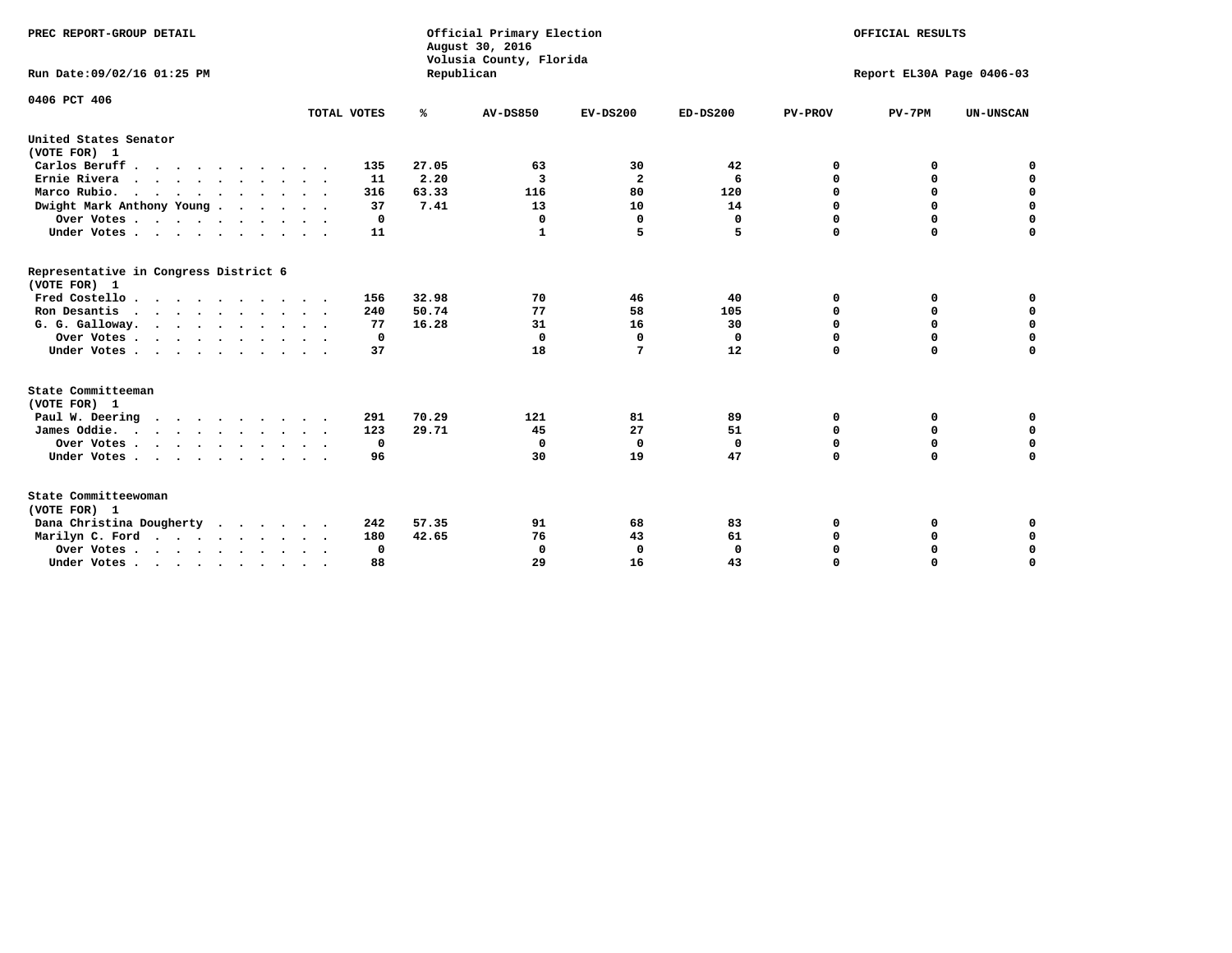| PREC REPORT-GROUP DETAIL<br>Run Date: 09/02/16 01:25 PM |  |  |  |  | Official Primary Election<br>August 30, 2016<br>Volusia County, Florida<br>Libertarian |  |             | OFFICIAL RESULTS<br>Report EL30A Page 0406-04 |            |            |                |          |                  |
|---------------------------------------------------------|--|--|--|--|----------------------------------------------------------------------------------------|--|-------------|-----------------------------------------------|------------|------------|----------------|----------|------------------|
| 0406 PCT 406                                            |  |  |  |  |                                                                                        |  | TOTAL VOTES | <b>AV-DS850</b>                               | $EV-DS200$ | $ED-DS200$ | <b>PV-PROV</b> | $PV-7PM$ | <b>UN-UNSCAN</b> |
| United States Senator<br>(VOTE FOR) 1                   |  |  |  |  |                                                                                        |  |             |                                               |            |            |                |          |                  |
| Augustus Invictus.                                      |  |  |  |  |                                                                                        |  |             |                                               | $^{\circ}$ | 0          |                |          | 0                |
| Paul Stanton                                            |  |  |  |  |                                                                                        |  | 0           |                                               | 0          |            |                |          | 0                |
| Over Votes                                              |  |  |  |  |                                                                                        |  |             |                                               |            |            |                |          | 0                |
| Under Votes                                             |  |  |  |  |                                                                                        |  | 0           |                                               |            |            |                |          | 0                |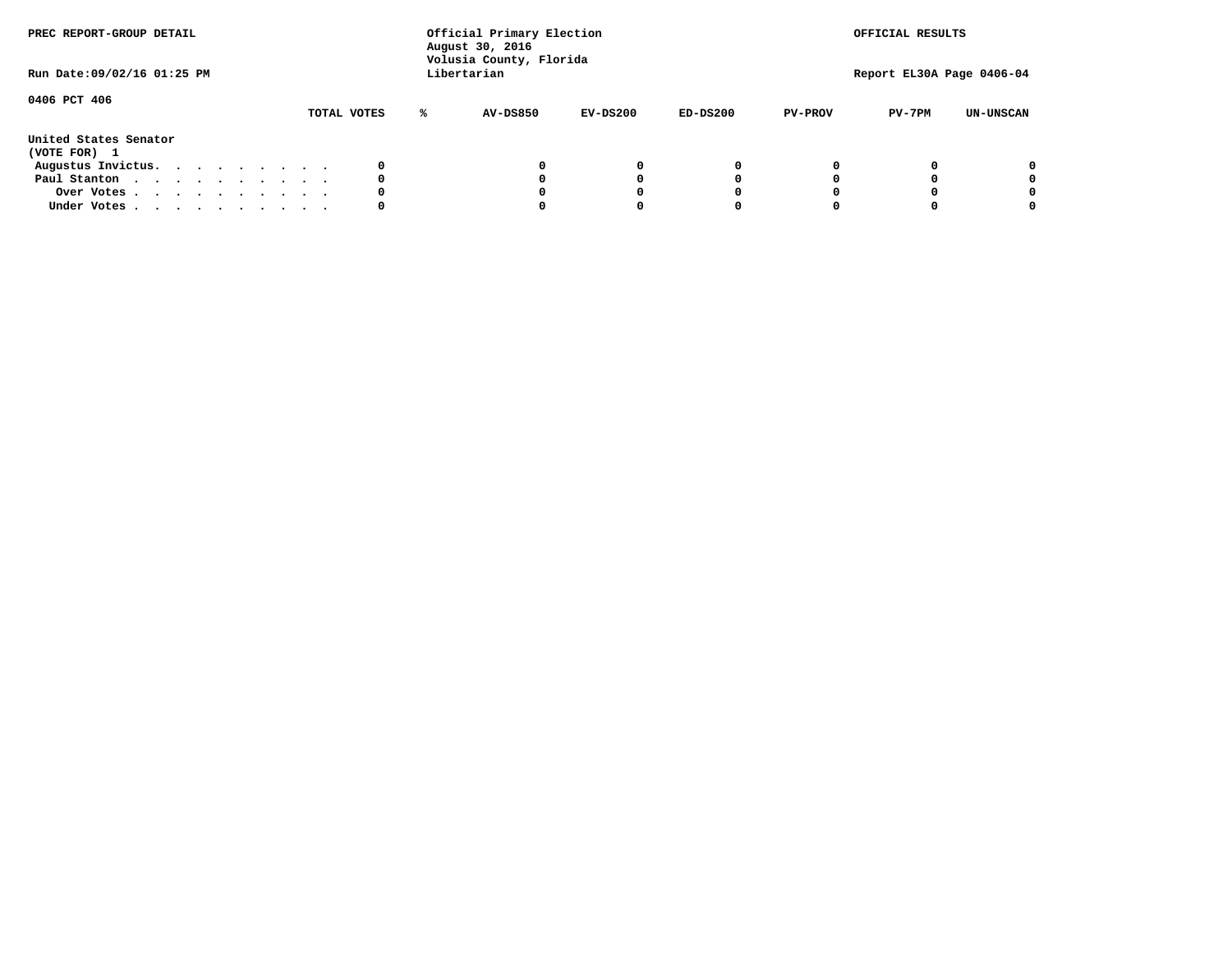| PREC REPORT-GROUP DETAIL                                                                 |             |       | Official Primary Election<br>August 30, 2016<br>Volusia County, Florida | OFFICIAL RESULTS |             |                |                           |                  |
|------------------------------------------------------------------------------------------|-------------|-------|-------------------------------------------------------------------------|------------------|-------------|----------------|---------------------------|------------------|
| Run Date: 09/02/16 01:25 PM                                                              |             |       | Nonpartisan                                                             |                  |             |                | Report EL30A Page 0406-05 |                  |
| 0406 PCT 406                                                                             |             |       |                                                                         |                  |             |                |                           |                  |
|                                                                                          | TOTAL VOTES | %     | <b>AV-DS850</b>                                                         | $EV-DS200$       | $ED-DS200$  | <b>PV-PROV</b> | $PV-7PM$                  | <b>UN-UNSCAN</b> |
| Circuit Judge 7th Circuit Group 4<br>(VOTE FOR) 1                                        |             |       |                                                                         |                  |             |                |                           |                  |
| Chris France - WITHDRAWN                                                                 | 173         | 18.19 | 64                                                                      | 40               | 69          | 0              | 0                         | 0                |
| Sebrina L. Slack.                                                                        | 409         | 43.01 | 168                                                                     | 114              | 127         | $\mathbf 0$    | $\mathbf 0$               | $\mathbf 0$      |
| Stasia Warren                                                                            | 369         | 38.80 | 144                                                                     | 93               | 132         | $\mathbf 0$    | $\mathbf 0$               | $\mathbf 0$      |
| Over Votes                                                                               | 3           |       | $\mathbf 0$                                                             | 0                | 3           | $\mathbf 0$    | $\mathbf 0$               | $\mathbf 0$      |
| Under Votes                                                                              | 143         |       | 54                                                                      | 24               | 65          | $\mathbf 0$    | $\mathbf 0$               | $\mathbf 0$      |
| Circuit Judge 7th Circuit Group 10<br>(VOTE FOR) 1                                       |             |       |                                                                         |                  |             |                |                           |                  |
| Malcolm Anthony<br>.                                                                     | 405         | 44.02 | 179                                                                     | 107              | 119         | 0              | 0                         | $\mathbf 0$      |
| Scott DuPont<br>$\sim$                                                                   | 515         | 55.98 | 189                                                                     | 134              | 192         | $\mathbf 0$    | $\mathbf 0$               | $\mathbf 0$      |
| Over Votes<br>$\ddot{\phantom{1}}$                                                       | 0           |       | $\mathbf 0$                                                             | $\mathbf 0$      | 0           | $\mathbf 0$    | $\mathbf 0$               | $\mathbf 0$      |
| Under Votes                                                                              | 177         |       | 62                                                                      | 30               | 85          | $\mathbf 0$    | $\Omega$                  | $\mathbf 0$      |
| Circuit Judge 7th Circuit Group 13<br>(VOTE FOR) 1                                       |             |       |                                                                         |                  |             |                |                           |                  |
| David Hood.                                                                              | 344         | 35.83 | 138                                                                     | 79               | 127         | 0              | 0                         | 0                |
| A. "Kathleen" McNeilly                                                                   | 616         | 64.17 | 244                                                                     | 171              | 201         | $\mathbf 0$    | 0                         | $\mathbf 0$      |
| Over Votes                                                                               | 0           |       | 0                                                                       | $\mathbf 0$      | $\mathbf 0$ | 0              | $\mathbf 0$               | $\mathbf 0$      |
| Under Votes.                                                                             | 137         |       | 48                                                                      | 21               | 68          | $\mathbf 0$    | $\mathbf 0$               | 0                |
| Circuit Judge 7th Circuit Group 17<br>(VOTE FOR) 1                                       |             |       |                                                                         |                  |             |                |                           |                  |
| Linda L. Gaustad                                                                         | 519         | 55.63 | 221                                                                     | 140              | 158         | 0              | 0                         | $\mathbf 0$      |
| Howard O. McGillin Jr                                                                    | 414         | 44.37 | 157                                                                     | 98               | 159         | 0              | $\mathbf 0$               | 0                |
| Over Votes                                                                               | $\mathbf 0$ |       | $\Omega$                                                                | $\mathbf{0}$     | 0           | $\mathbf 0$    | $\mathbf 0$               | $\mathbf 0$      |
| Under Votes                                                                              | 164         |       | 52                                                                      | 33               | 79          | $\mathbf 0$    | $\mathbf 0$               | $\mathbf 0$      |
| County Judge 7th Circuit Group 3<br>(VOTE FOR) 1                                         |             |       |                                                                         |                  |             |                |                           |                  |
| Heather Caeners<br>$\mathbf{r}$ , and $\mathbf{r}$ , and $\mathbf{r}$ , and $\mathbf{r}$ | 346         | 36.38 | 144                                                                     | 97               | 105         | 0              | 0                         | 0                |
| Shirley A. Green                                                                         | 469         | 49.32 | 179                                                                     | 116              | 174         | $\mathbf 0$    | $\mathbf 0$               | $\mathbf 0$      |
| Marla Rawnsley.                                                                          | 136         | 14.30 | 58                                                                      | 30               | 48          | 0              | $\mathbf 0$               | $\pmb{0}$        |
| Over Votes .<br>$\cdots$<br>$\cdot$<br>$\ddot{\phantom{a}}$                              | 0           |       | $\mathbf 0$                                                             | 0                | 0           | $\mathbf 0$    | $\mathbf 0$               | $\mathbf 0$      |
| Under Votes<br>$\sim$<br>$\sim$                                                          | 146         |       | 49                                                                      | 28               | 69          | $\mathbf 0$    | $\mathbf 0$               | 0                |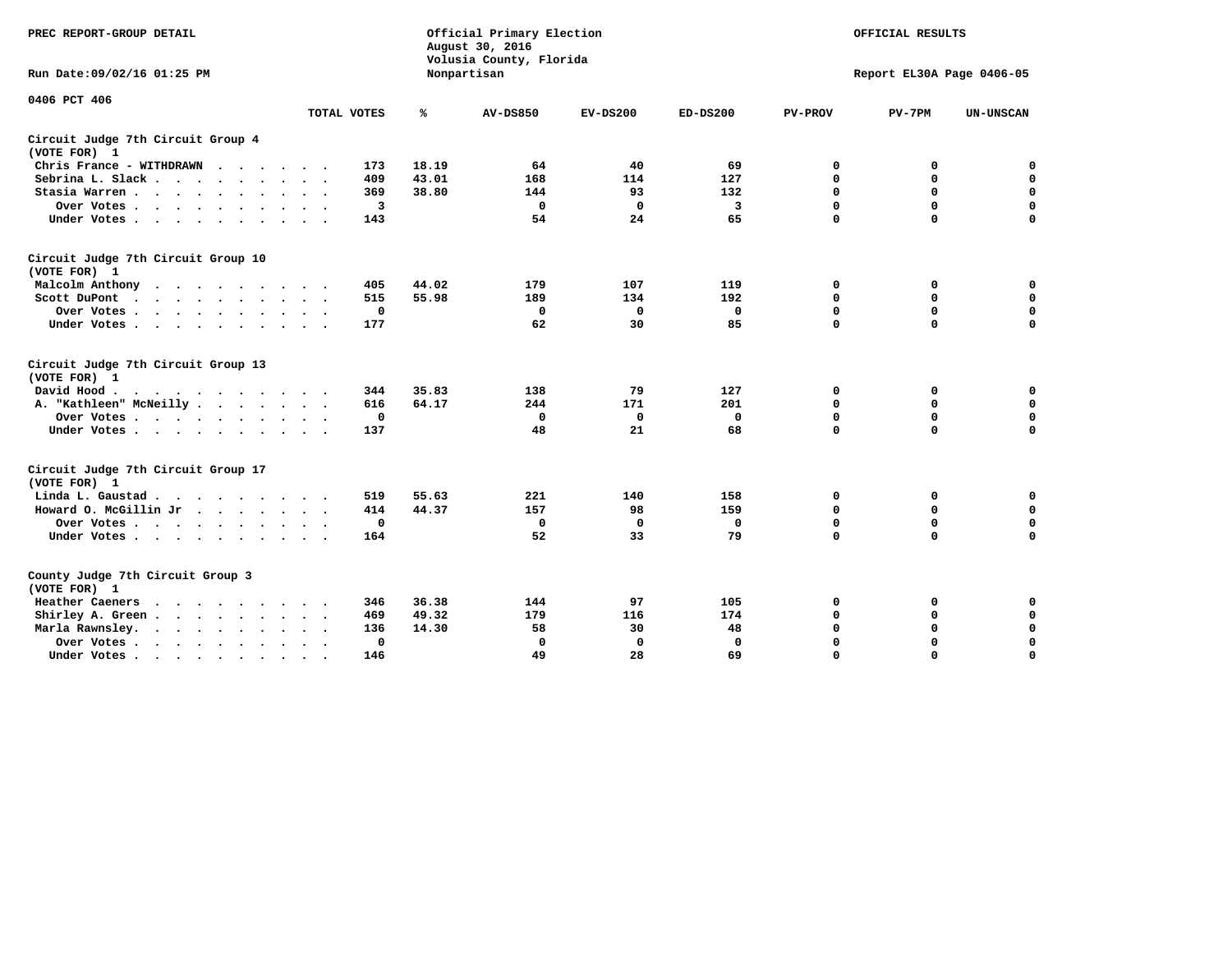| PREC REPORT-GROUP DETAIL                                                                               |                                                             |       | Official Primary Election<br>August 30, 2016<br>Volusia County, Florida | OFFICIAL RESULTS        |              |                |                           |                  |
|--------------------------------------------------------------------------------------------------------|-------------------------------------------------------------|-------|-------------------------------------------------------------------------|-------------------------|--------------|----------------|---------------------------|------------------|
| Run Date: 09/02/16 01:25 PM                                                                            |                                                             |       | Nonpartisan                                                             |                         |              |                | Report EL30A Page 0406-06 |                  |
| 0406 PCT 406                                                                                           | TOTAL VOTES                                                 | ℁     | <b>AV-DS850</b>                                                         | $EV-DS200$              | $ED-DS200$   | <b>PV-PROV</b> | $PV-7PM$                  | <b>UN-UNSCAN</b> |
| Sheriff                                                                                                |                                                             |       |                                                                         |                         |              |                |                           |                  |
| (VOTE FOR) 1                                                                                           |                                                             |       |                                                                         |                         |              |                |                           |                  |
| Wendell C. Bradford                                                                                    | 270                                                         | 25.12 | 97                                                                      | 81                      | 92           | $\mathbf 0$    | 0                         | $\mathbf 0$      |
| Dave Brannon                                                                                           | 323                                                         | 30.05 | 92                                                                      | 92                      | 139          | $\mathbf 0$    | 0                         | $\mathbf 0$      |
| Mike Chitwood                                                                                          | 315                                                         | 29.30 | 158                                                                     | 53                      | 104          | $\mathbf 0$    | 0                         | 0                |
| Eric Dietrich.                                                                                         | 142                                                         | 13.21 | 59                                                                      | 39                      | 44           | $\Omega$       | 0                         | $\mathbf 0$      |
| James E. (Jim) Gillum                                                                                  | 25                                                          | 2.33  | 11                                                                      | $\overline{\mathbf{3}}$ | 11           | $\mathbf 0$    | $\mathbf 0$               | $\mathbf 0$      |
| Over Votes                                                                                             | $\mathbf 0$                                                 |       | $\mathbf 0$                                                             | $\mathbf{0}$            | $\mathbf 0$  | 0              | 0                         | $\mathbf 0$      |
| Under Votes                                                                                            | 22                                                          |       | 13                                                                      | 3                       | 6            | $\Omega$       | 0                         | $\Omega$         |
| Property Appraiser                                                                                     |                                                             |       |                                                                         |                         |              |                |                           |                  |
| (VOTE FOR) 1                                                                                           |                                                             |       |                                                                         |                         |              |                |                           |                  |
| Larry Bartlett.<br>$\sim$                                                                              | 296<br>$\sim$                                               | 31.19 | 137                                                                     | 69                      | 90           | $\mathbf 0$    | 0                         | 0                |
| H. Alan Burton.                                                                                        | 329                                                         | 34.67 | 129                                                                     | 93                      | 107          | $\mathbf 0$    | 0                         | $\mathbf 0$      |
| Mike Swanto.                                                                                           | 324                                                         | 34.14 | 114                                                                     | 85                      | 125          | $\mathbf 0$    | 0                         | $\mathbf 0$      |
| Over Votes                                                                                             | $\mathbf{0}$                                                |       | $\mathbf 0$                                                             | $\mathbf 0$             | $\mathbf{0}$ | $\mathbf 0$    | $\mathbf 0$               | $\mathbf 0$      |
| Under Votes                                                                                            | 148                                                         |       | 50                                                                      | 24                      | 74           | $\mathbf 0$    | 0                         | 0                |
| Supervisor of Elections                                                                                |                                                             |       |                                                                         |                         |              |                |                           |                  |
| (VOTE FOR) 1                                                                                           |                                                             |       |                                                                         |                         |              |                |                           |                  |
| Teresa Apgar                                                                                           | 167                                                         | 17.02 | 53                                                                      | 49                      | 65           | $\Omega$       | 0                         | $\mathbf 0$      |
| David Lee Davis<br>$\mathbf{r}$ . The state of the state $\mathbf{r}$                                  | 137                                                         | 13.97 | 52                                                                      | 25                      | 60           | $\mathbf 0$    | 0                         | $\mathbf 0$      |
| Bill Fyfe.                                                                                             | 77                                                          | 7.85  | 28                                                                      | 23                      | 26           | $\Omega$       | $\Omega$                  | $\mathbf 0$      |
| Lisa Lewis                                                                                             | 600                                                         | 61.16 | 263                                                                     | 152                     | 185          | $\Omega$       | 0                         | $\mathbf 0$      |
| Over Votes                                                                                             | 0                                                           |       | $\mathbf 0$                                                             | $\mathbf 0$             | $\mathbf 0$  | $\mathbf 0$    | 0                         | $\pmb{0}$        |
| Under Votes                                                                                            | 116                                                         |       | 34                                                                      | 22                      | 60           | $\mathbf{0}$   | $\Omega$                  | $\mathbf 0$      |
| County Council Chair                                                                                   |                                                             |       |                                                                         |                         |              |                |                           |                  |
| (VOTE FOR) 1                                                                                           |                                                             |       |                                                                         |                         |              |                |                           |                  |
| Jason P. Davis.                                                                                        | 261                                                         | 27.94 | 107                                                                     | 68                      | 86           | $\mathbf 0$    | 0                         | 0                |
| Greg Gimbert                                                                                           | 144                                                         | 15.42 | 66                                                                      | 27                      | 51           | $\mathbf{0}$   | 0                         | $\mathbf 0$      |
| Ed Kelley $\cdots$ $\cdots$ $\cdots$                                                                   | 305<br>$\ddot{\phantom{0}}$                                 | 32.66 | 123                                                                     | 84                      | 98           | $\mathbf 0$    | 0                         | $\mathbf 0$      |
| Tom Laputka.<br>.                                                                                      | 224                                                         | 23.98 | 80                                                                      | 67                      | 77           | $\mathbf 0$    | 0                         | $\mathbf 0$      |
| Over Votes.                                                                                            | $\mathbf 0$                                                 |       | $\mathbf 0$                                                             | $\mathbf 0$             | $\mathbf 0$  | $\mathbf 0$    | 0                         | $\mathbf 0$      |
| Under Votes                                                                                            | 163                                                         |       | 54                                                                      | 25                      | 84           | $\Omega$       | $\Omega$                  | $\Omega$         |
| Amendment 4                                                                                            |                                                             |       |                                                                         |                         |              |                |                           |                  |
| (VOTE FOR) 1                                                                                           |                                                             |       |                                                                         |                         |              |                |                           |                  |
| Yes                                                                                                    | 763                                                         | 75.32 | 303                                                                     | 185                     | 275          | $\mathbf 0$    | 0                         | 0                |
| No.<br>$\cdot$ $\cdot$ $\cdot$ $\cdot$ $\cdot$ $\cdot$<br>$\ddot{\phantom{0}}$<br>$\ddot{\phantom{a}}$ | 250<br>$\ddot{\phantom{a}}$<br>$\sim$ $\sim$                | 24.68 | 97                                                                      | 64                      | 89           | $\mathbf 0$    | 0                         | 0                |
| Over Votes<br>$\cdot$<br>$\ddot{\phantom{1}}$<br>$\sim$                                                | $\mathbf 0$<br>$\ddot{\phantom{1}}$<br>$\ddot{\phantom{0}}$ |       | $\mathbf 0$                                                             | $\mathbf 0$             | 0            | $\Omega$       | 0                         | $\pmb{0}$        |
| Under Votes<br>$\sim$                                                                                  | 84<br>$\sim$<br>$\sim$                                      |       | 30                                                                      | 22                      | 32           | $\Omega$       | $\Omega$                  | 0                |
|                                                                                                        |                                                             |       |                                                                         |                         |              |                |                           |                  |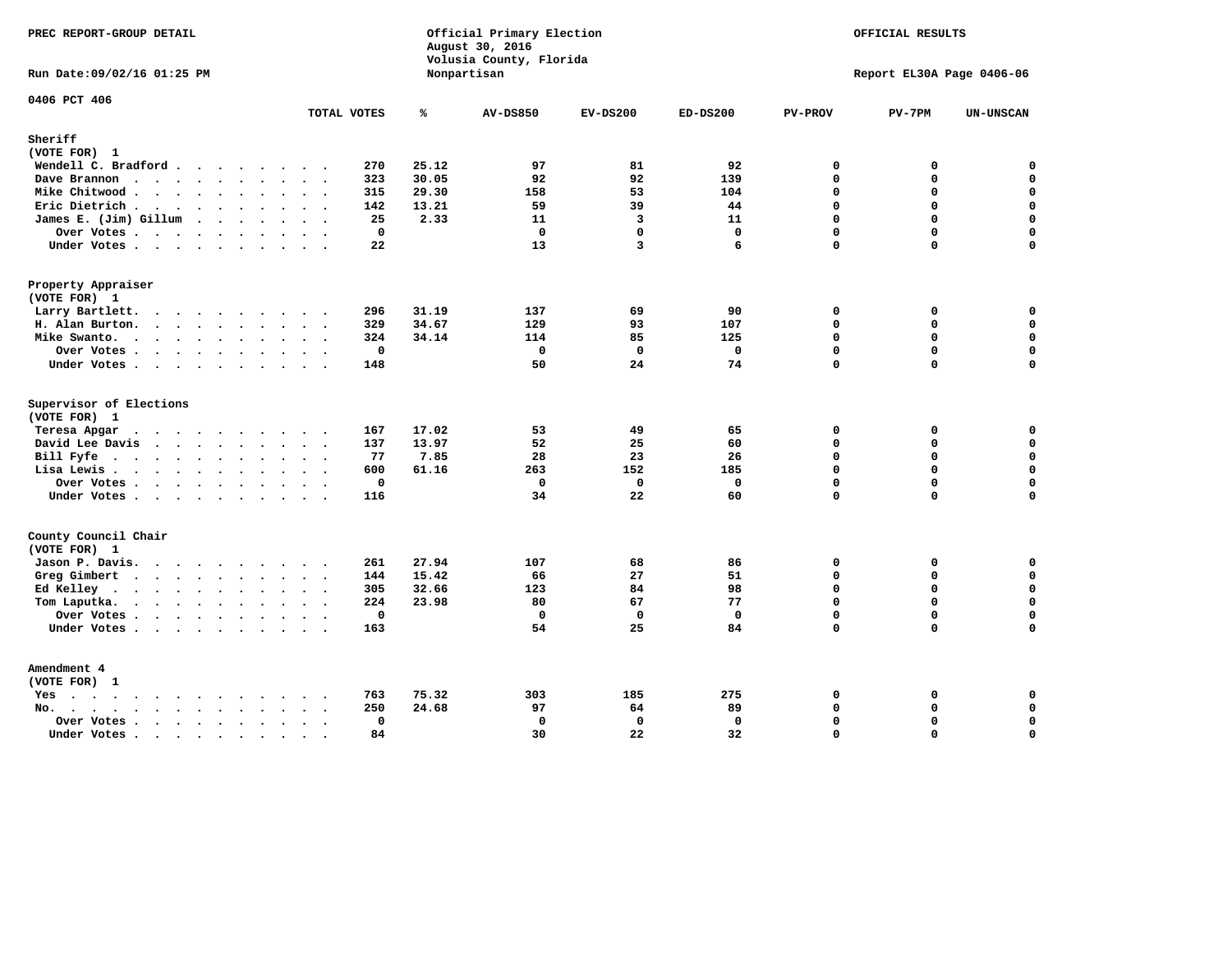| PREC REPORT-GROUP DETAIL                                               |          |             |                   | Official Primary Election<br>August 30, 2016 |            |                           |                | OFFICIAL RESULTS |                  |
|------------------------------------------------------------------------|----------|-------------|-------------------|----------------------------------------------|------------|---------------------------|----------------|------------------|------------------|
| Run Date:09/02/16 01:25 PM                                             |          |             | <b>STATISTICS</b> | Volusia County, Florida                      |            | Report EL30A Page 0407-01 |                |                  |                  |
| 0407 PCT 407                                                           |          |             |                   |                                              |            |                           |                |                  |                  |
|                                                                        |          | TOTAL VOTES | ℁                 | <b>AV-DS850</b>                              | $EV-DS200$ | $ED-DS200$                | <b>PV-PROV</b> | $PV-7PM$         | <b>UN-UNSCAN</b> |
| REGISTERED VOTERS - TOTAL                                              |          | 3,679       |                   |                                              |            |                           |                |                  |                  |
| REGISTERED VOTERS - Democratic                                         | $\cdots$ | 1,444       | 39.25             |                                              |            |                           |                |                  |                  |
| REGISTERED VOTERS - Republican                                         |          | 921         | 25.03             |                                              |            |                           |                |                  |                  |
| REGISTERED VOTERS - Libertarian                                        |          | 15          | .41               |                                              |            |                           |                |                  |                  |
| REGISTERED VOTERS - Nonpartisan                                        |          | 1,299       |                   |                                              |            |                           |                |                  |                  |
| BALLOTS CAST - TOTAL.                                                  |          | 469         |                   | 242                                          | 55         | 172                       | 0              |                  |                  |
| BALLOTS CAST - Democratic                                              |          | 205         | 43.71             | 105                                          | 27         | 73                        |                |                  |                  |
| BALLOTS CAST - Republican                                              |          | 199         | 42.43             | 104                                          | 19         | 76                        |                |                  |                  |
| BALLOTS CAST - Libertarian.                                            |          |             | .21               |                                              | 0          | 0                         |                |                  |                  |
| BALLOTS CAST - Nonpartisan.                                            |          | 64          | 13.65             | 32                                           |            | 23                        |                |                  |                  |
| BALLOTS CAST - BLANK.                                                  |          |             | .21               | 0                                            |            |                           | 0              | 0                |                  |
| VOTER TURNOUT - TOTAL<br>.                                             |          |             | 12.75             |                                              |            |                           |                |                  |                  |
| VOTER TURNOUT - Democratic.<br>$\cdot$ $\cdot$ $\cdot$ $\cdot$ $\cdot$ |          |             | 14.20             |                                              |            |                           |                |                  |                  |
| VOTER TURNOUT - Republican.                                            |          |             | 21.61             |                                              |            |                           |                |                  |                  |
| VOTER TURNOUT - Libertarian                                            |          |             | 6.67              |                                              |            |                           |                |                  |                  |
| VOTER TURNOUT - BLANK                                                  |          |             | .03               |                                              |            |                           |                |                  |                  |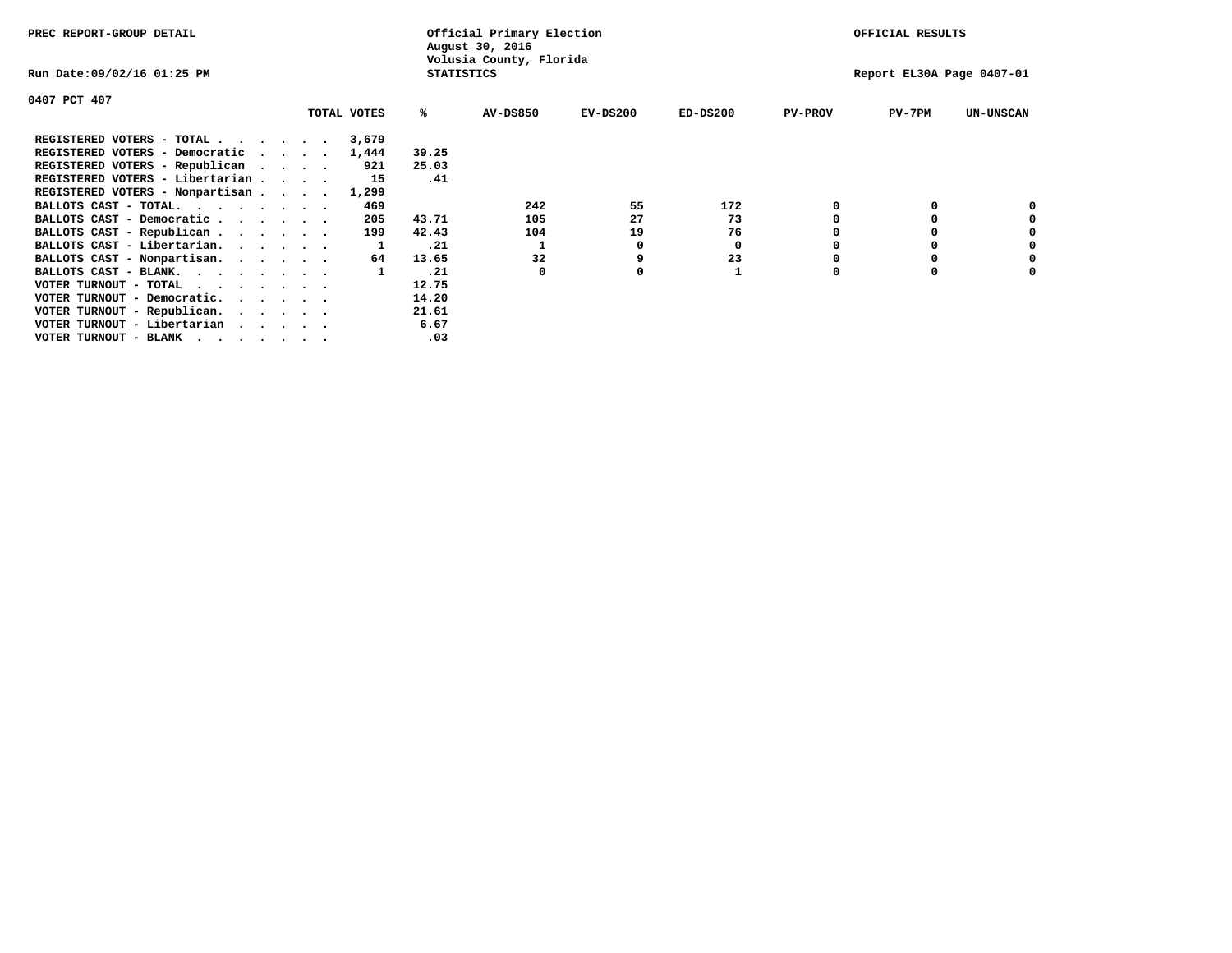| PREC REPORT-GROUP DETAIL                                               |             |            | Official Primary Election<br>August 30, 2016 | OFFICIAL RESULTS |                           |                |          |                  |
|------------------------------------------------------------------------|-------------|------------|----------------------------------------------|------------------|---------------------------|----------------|----------|------------------|
| Run Date: 09/02/16 01:25 PM                                            |             | Democratic | Volusia County, Florida                      |                  | Report EL30A Page 0407-02 |                |          |                  |
| 0407 PCT 407                                                           | TOTAL VOTES | ℁          | <b>AV-DS850</b>                              | $EV-DS200$       | $ED-DS200$                | <b>PV-PROV</b> | $PV-7PM$ | <b>UN-UNSCAN</b> |
| United States Senator                                                  |             |            |                                              |                  |                           |                |          |                  |
| (VOTE FOR) 1                                                           |             |            |                                              |                  |                           |                |          |                  |
| Roque "Rocky" De La Fuente.                                            | 27          | 13.50      |                                              |                  | 14                        |                |          |                  |
| Alan Grayson                                                           | 42          | 21.00      | 19                                           |                  | 17                        |                |          |                  |
| Pam Keith                                                              | 24          | 12.00      | 15                                           |                  |                           |                |          |                  |
| Reginald Luster                                                        | 6           | 3.00       |                                              |                  |                           |                |          |                  |
| Patrick Murphy.                                                        | 101         | 50.50      | 59                                           | 14               | 28                        |                |          |                  |
| Over Votes                                                             |             |            |                                              |                  |                           |                |          |                  |
| Under Votes                                                            |             |            |                                              |                  |                           |                |          |                  |
| Representative in Congress District 6                                  |             |            |                                              |                  |                           |                |          |                  |
| (VOTE FOR) 1                                                           |             |            |                                              |                  |                           |                |          |                  |
| William (Bill) McCullough $\cdots$ $\cdots$                            | 80          | 40.00      | 41                                           | 13               | 26                        |                |          |                  |
| Jay McGovern                                                           | 33          | 16.50      | 18                                           |                  | 13                        |                |          |                  |
| George Pappas.                                                         | 30          | 15.00      | 20                                           |                  |                           |                |          |                  |
| Dwayne L. Taylor.                                                      | 57          | 28.50      | 25                                           | 11               | 21                        |                |          |                  |
| Over Votes                                                             |             |            |                                              |                  |                           |                |          |                  |
| Under Votes, $\cdot$ , $\cdot$ , $\cdot$ , $\cdot$ , $\cdot$ , $\cdot$ |             |            |                                              |                  |                           |                |          |                  |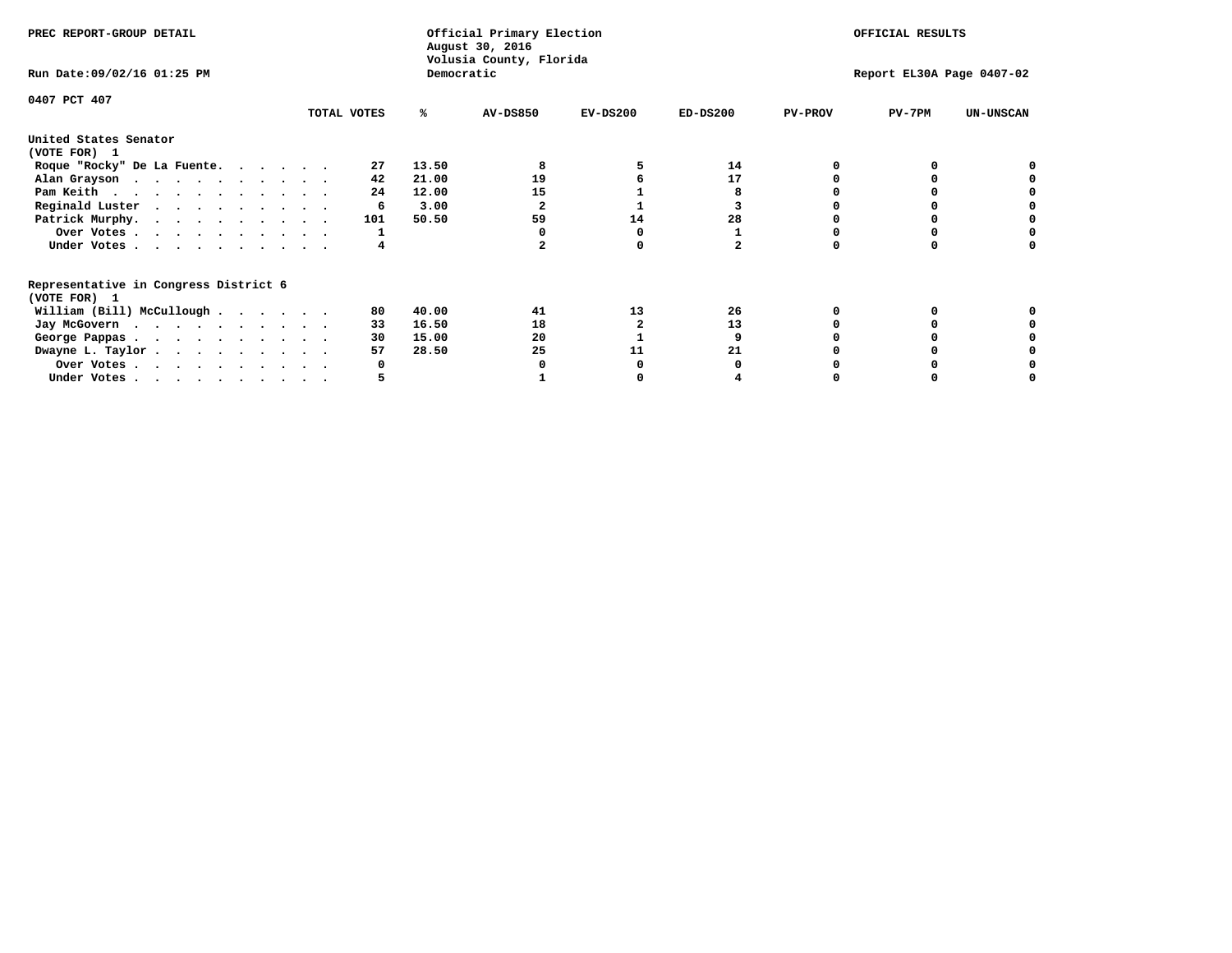| PREC REPORT-GROUP DETAIL<br>Run Date: 09/02/16 01:25 PM                          |              | Republican    | Official Primary Election<br>August 30, 2016<br>Volusia County, Florida | OFFICIAL RESULTS<br>Report EL30A Page 0407-03 |                   |                  |             |                            |
|----------------------------------------------------------------------------------|--------------|---------------|-------------------------------------------------------------------------|-----------------------------------------------|-------------------|------------------|-------------|----------------------------|
| 0407 PCT 407                                                                     | TOTAL VOTES  | ℁             | <b>AV-DS850</b>                                                         | $EV-DS200$                                    | $ED-DS200$        | <b>PV-PROV</b>   | $PV-7PM$    | <b>UN-UNSCAN</b>           |
| United States Senator                                                            |              |               |                                                                         |                                               |                   |                  |             |                            |
| (VOTE FOR) 1                                                                     |              |               |                                                                         |                                               |                   |                  |             |                            |
| Carlos Beruff                                                                    | 43           | 21.94         | 31                                                                      | 2                                             | 10                | 0                | 0           | 0                          |
| Ernie Rivera                                                                     | $\mathbf{2}$ | 1.02          | $\Omega$                                                                | $\mathbf{1}$                                  | 1                 | 0                | 0           | $\mathbf 0$<br>$\mathbf 0$ |
| Marco Rubio.<br>$\cdots$                                                         | 134          | 68.37<br>8.67 | 58<br>13                                                                | 15                                            | 61                | $\mathbf 0$<br>0 | $\mathbf 0$ | $\mathbf 0$                |
| Dwight Mark Anthony Young                                                        | 17           |               | $\Omega$                                                                | 1<br>0                                        | 3                 | 0                | 0<br>0      | 0                          |
| Over Votes                                                                       | 0<br>3       |               | $\mathbf{2}$                                                            | $\mathbf 0$                                   | 0<br>$\mathbf{1}$ | $\Omega$         | $\mathbf 0$ | $\mathbf 0$                |
| Under Votes                                                                      |              |               |                                                                         |                                               |                   |                  |             |                            |
| Representative in Congress District 6<br>(VOTE FOR) 1                            |              |               |                                                                         |                                               |                   |                  |             |                            |
| Fred Costello                                                                    | 63           | 33.69         | 32                                                                      | 9                                             | 22                | 0                | 0           | 0                          |
| Ron Desantis                                                                     | 92           | 49.20         | 46                                                                      | 9                                             | 37                | 0                | 0           | $\mathbf 0$                |
| G. G. Galloway.                                                                  | 32           | 17.11         | 22                                                                      | $\mathbf{1}$                                  | 9                 | $\mathbf 0$      | $\Omega$    | $\mathbf 0$                |
| Over Votes                                                                       | $\mathbf 0$  |               | $\Omega$                                                                | $\mathbf 0$                                   | 0                 | 0                | 0           | 0                          |
| Under Votes                                                                      | 12           |               | 4                                                                       | $\mathbf 0$                                   | 8                 | $\Omega$         | $\mathbf 0$ | $\mathbf 0$                |
| State Committeeman                                                               |              |               |                                                                         |                                               |                   |                  |             |                            |
| (VOTE FOR) 1                                                                     |              |               |                                                                         |                                               |                   |                  |             |                            |
| Paul W. Deering<br>$\cdots$                                                      | 114          | 69.94         | 60                                                                      | 11                                            | 43                | 0                | 0           | 0                          |
| James Oddie.                                                                     | 49           | 30.06         | 19                                                                      | 8                                             | 22                | 0                | $\mathbf 0$ | $\mathbf 0$                |
| Over Votes                                                                       | $\mathbf 0$  |               | $\mathbf 0$                                                             | $\mathbf 0$                                   | $\mathbf 0$       | $\mathbf 0$      | $\mathbf 0$ | $\mathbf 0$                |
| Under Votes                                                                      | 36           |               | 25                                                                      | $\Omega$                                      | 11                | 0                | $\Omega$    | $\Omega$                   |
| State Committeewoman<br>(VOTE FOR) 1                                             |              |               |                                                                         |                                               |                   |                  |             |                            |
| Dana Christina Dougherty                                                         | 100          | 59.52         | 48                                                                      | 14                                            | 38                | 0                | 0           | 0                          |
| Marilyn C. Ford                                                                  | 68           | 40.48         | 37                                                                      | 5                                             | 26                | 0                | 0           | 0                          |
| Over Votes                                                                       | $\Omega$     |               | $\Omega$                                                                | 0                                             | $\mathbf{0}$      | 0                | 0           | 0                          |
| Under Votes, $\cdot$ , $\cdot$ , $\cdot$ , $\cdot$ , $\cdot$ , $\cdot$ , $\cdot$ | 31           |               | 19                                                                      | $\Omega$                                      | 12                | $\Omega$         | $\Omega$    | $\Omega$                   |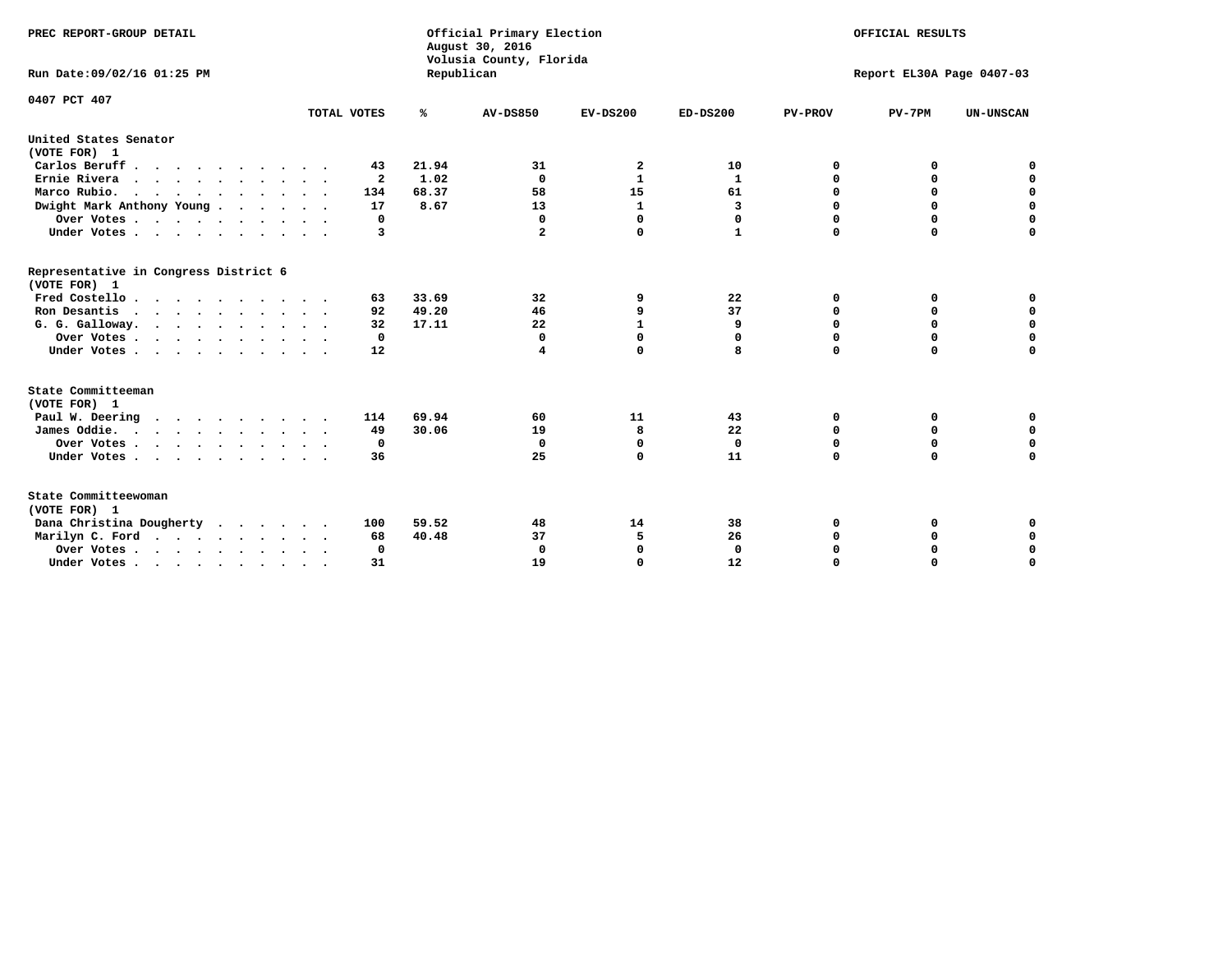| PREC REPORT-GROUP DETAIL<br>Run Date: 09/02/16 01:25 PM |  |  | Official Primary Election<br>August 30, 2016<br>Volusia County, Florida<br>Libertarian |  |  |             |        |          |            | OFFICIAL RESULTS |                           |          |                  |  |
|---------------------------------------------------------|--|--|----------------------------------------------------------------------------------------|--|--|-------------|--------|----------|------------|------------------|---------------------------|----------|------------------|--|
|                                                         |  |  |                                                                                        |  |  |             |        |          |            |                  | Report EL30A Page 0407-04 |          |                  |  |
| 0407 PCT 407                                            |  |  |                                                                                        |  |  | TOTAL VOTES | ℁      | AV-DS850 | $EV-DS200$ | $ED-DS200$       | <b>PV-PROV</b>            | $PV-7PM$ | <b>UN-UNSCAN</b> |  |
| United States Senator<br>(VOTE FOR) 1                   |  |  |                                                                                        |  |  |             |        |          |            |                  |                           |          |                  |  |
| Augustus Invictus.                                      |  |  |                                                                                        |  |  | 0           |        |          | 0          | 0                |                           |          | 0                |  |
| Paul Stanton                                            |  |  |                                                                                        |  |  |             | 100.00 |          |            | 0                |                           |          | 0                |  |
| Over Votes                                              |  |  |                                                                                        |  |  | 0           |        |          |            | O                |                           |          | 0                |  |
| Under Votes                                             |  |  |                                                                                        |  |  | 0           |        |          |            |                  |                           |          |                  |  |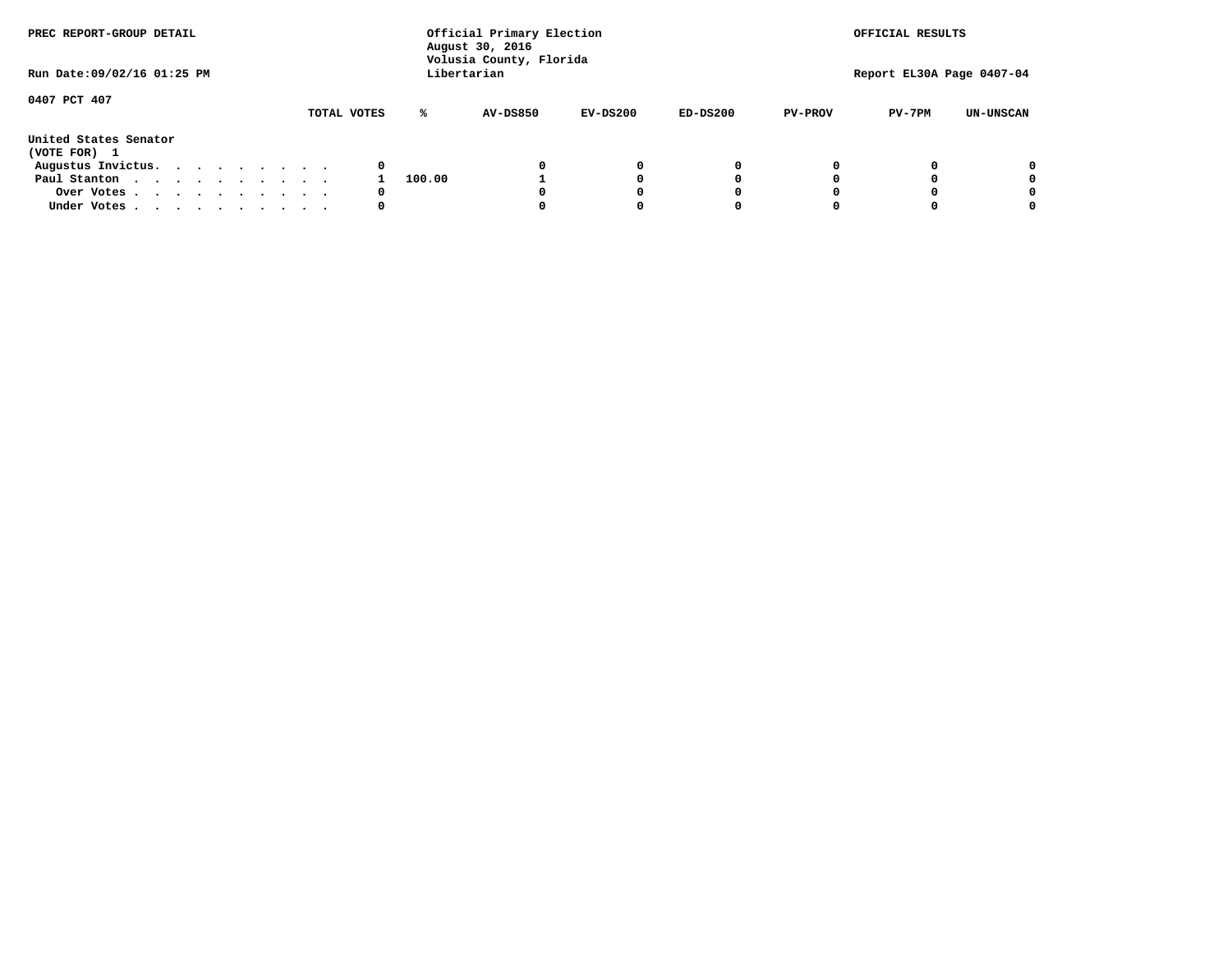| PREC REPORT-GROUP DETAIL                                               |             | Official Primary Election<br>August 30, 2016<br>Volusia County, Florida |                 | OFFICIAL RESULTS |              |                |                           |                  |
|------------------------------------------------------------------------|-------------|-------------------------------------------------------------------------|-----------------|------------------|--------------|----------------|---------------------------|------------------|
| Run Date: 09/02/16 01:25 PM                                            |             |                                                                         | Nonpartisan     |                  |              |                | Report EL30A Page 0407-05 |                  |
| 0407 PCT 407                                                           |             |                                                                         |                 |                  |              |                |                           |                  |
|                                                                        | TOTAL VOTES | ℁                                                                       | <b>AV-DS850</b> | $EV-DS200$       | $ED-DS200$   | <b>PV-PROV</b> | $PV-7PM$                  | <b>UN-UNSCAN</b> |
| Circuit Judge 7th Circuit Group 4<br>(VOTE FOR) 1                      |             |                                                                         |                 |                  |              |                |                           |                  |
| Chris France - WITHDRAWN<br>.                                          |             | 18.36<br>76                                                             | 29              | 8                | 39           | 0              | 0                         | 0                |
| Sebrina L. Slack                                                       |             | 40.34<br>167                                                            | 77              | 29               | 61           | $\Omega$       | $\mathbf 0$               | $\mathbf 0$      |
| Stasia Warren                                                          |             | 41.30<br>171                                                            | 112             | 15               | 44           | $\mathbf 0$    | $\mathbf 0$               | $\mathbf 0$      |
| Over Votes                                                             |             | 1                                                                       | $\mathbf{0}$    | $\mathbf 0$      | $\mathbf{1}$ | $\mathbf 0$    | $\mathbf 0$               | $\mathbf 0$      |
| Under Votes                                                            |             | 54                                                                      | 24              | 3                | 27           | $\mathbf 0$    | $\mathbf 0$               | $\mathbf 0$      |
| Circuit Judge 7th Circuit Group 10<br>(VOTE FOR) 1                     |             |                                                                         |                 |                  |              |                |                           |                  |
| Malcolm Anthony                                                        |             | 45.28<br>187                                                            | 107             | 29               | 51           | 0              | 0                         | $\mathbf 0$      |
| Scott DuPont                                                           |             | 54.72<br>226                                                            | 111             | 24               | 91           | $\mathbf 0$    | $\mathbf 0$               | $\mathbf 0$      |
| Over Votes<br>$\ddot{\phantom{1}}$                                     |             | 0                                                                       | $\mathbf{0}$    | 0                | $\mathbf 0$  | 0              | $\mathbf 0$               | $\mathbf 0$      |
| Under Votes                                                            |             | 56                                                                      | 24              | $\overline{a}$   | 30           | $\mathbf 0$    | $\Omega$                  | 0                |
| Circuit Judge 7th Circuit Group 13<br>(VOTE FOR) 1                     |             |                                                                         |                 |                  |              |                |                           |                  |
| David Hood.                                                            |             | 32.49<br>141                                                            | 74              | 20               | 47           | $\mathbf 0$    | 0                         | $\mathbf 0$      |
| A. "Kathleen" McNeilly                                                 |             | 67.51<br>293                                                            | 153             | 35               | 105          | $\mathbf 0$    | $\mathbf 0$               | $\mathbf 0$      |
| Over Votes                                                             |             | 1                                                                       | 1               | 0                | $\mathbf 0$  | 0              | $\mathbf 0$               | $\mathbf 0$      |
| Under Votes                                                            |             | 34                                                                      | 14              | $\mathbf 0$      | 20           | $\mathbf 0$    | $\mathbf 0$               | 0                |
| Circuit Judge 7th Circuit Group 17<br>(VOTE FOR) 1                     |             |                                                                         |                 |                  |              |                |                           |                  |
| Linda L. Gaustad                                                       |             | 55.40<br>236                                                            | 122             | 34               | 80           | 0              | 0                         | $\mathbf 0$      |
| Howard O. McGillin Jr                                                  |             | 44.60<br>190                                                            | 102             | 21               | 67           | 0              | 0                         | $\mathbf 0$      |
| Over Votes                                                             |             | 0                                                                       | $\Omega$        | 0                | 0            | $\mathbf 0$    | $\mathbf 0$               | 0                |
| Under Votes                                                            |             | 43                                                                      | 18              | $\mathbf 0$      | 25           | $\mathbf 0$    | $\mathbf 0$               | $\mathbf 0$      |
| County Judge 7th Circuit Group 3<br>(VOTE FOR) 1                       |             |                                                                         |                 |                  |              |                |                           |                  |
| Heather Caeners<br>$\cdots$                                            |             | 148<br>34.18                                                            | 92              | 15               | 41           | 0              | 0                         | 0                |
| Shirley A. Green                                                       |             | 52.19<br>226                                                            | 105             | 32               | 89           | $\mathbf 0$    | $\mathbf 0$               | $\mathbf 0$      |
| Marla Rawnsley.<br>$\cdot$                                             |             | 13.63<br>59                                                             | 29              | 8                | 22           | 0              | $\mathbf 0$               | $\pmb{0}$        |
| Over Votes.<br>$\cdot$<br>$\ddot{\phantom{a}}$<br>$\ddot{\phantom{a}}$ |             | 0                                                                       | $\Omega$        | $\mathbf 0$      | $\mathbf{0}$ | $\mathbf 0$    | $\mathbf 0$               | $\mathbf 0$      |
| Under Votes<br>$\sim$<br>$\sim$                                        |             | 36                                                                      | 16              | $\mathbf 0$      | 20           | $\mathbf 0$    | $\mathbf 0$               | 0                |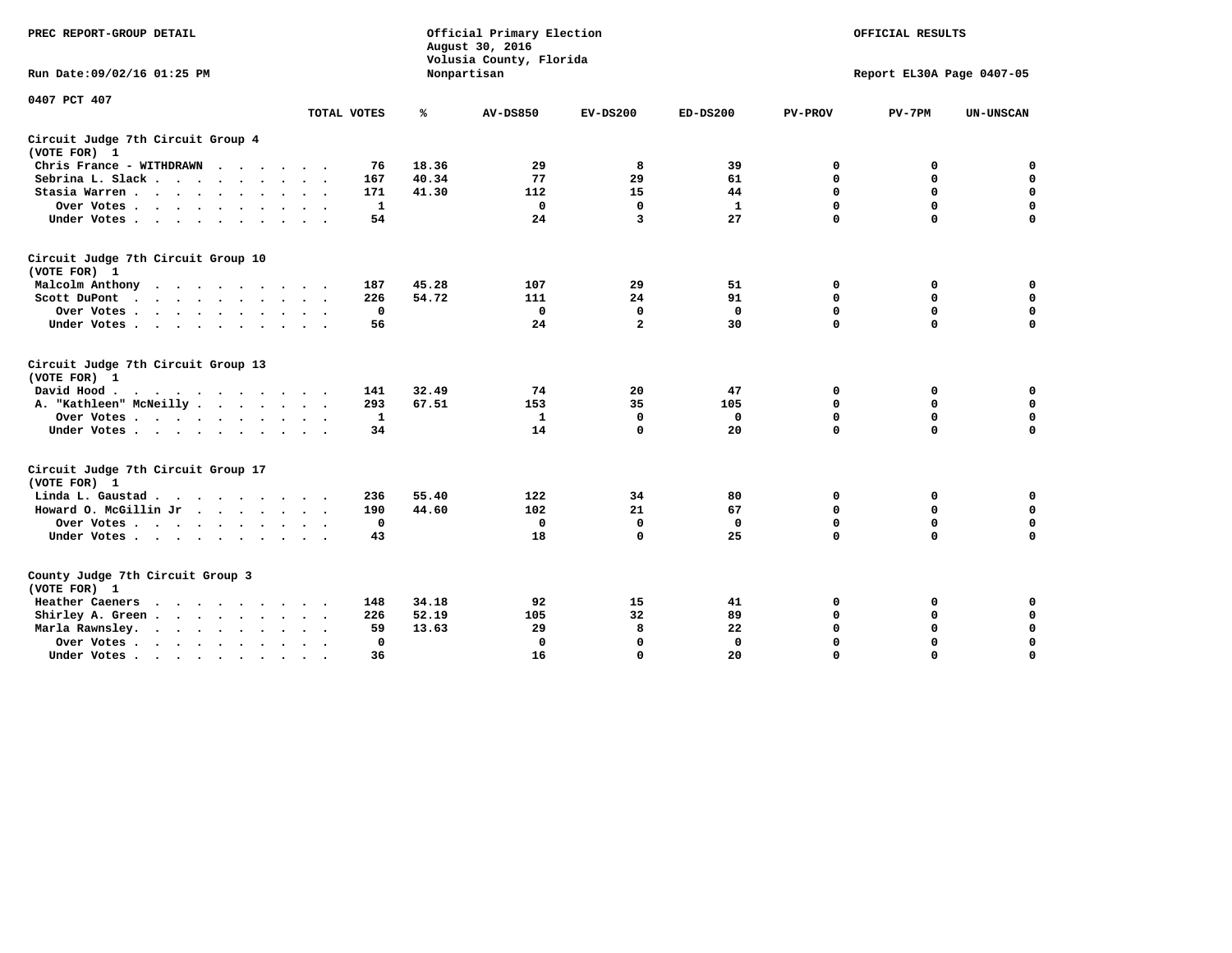| PREC REPORT-GROUP DETAIL                                               |                           |                | Official Primary Election<br>August 30, 2016<br>Volusia County, Florida | OFFICIAL RESULTS<br>Report EL30A Page 0407-06 |                    |                            |               |                            |
|------------------------------------------------------------------------|---------------------------|----------------|-------------------------------------------------------------------------|-----------------------------------------------|--------------------|----------------------------|---------------|----------------------------|
| Run Date: 09/02/16 01:25 PM                                            |                           |                | Nonpartisan                                                             |                                               |                    |                            |               |                            |
| 0407 PCT 407                                                           | TOTAL VOTES               | ℁              | <b>AV-DS850</b>                                                         | $EV-DS200$                                    | $ED-DS200$         | <b>PV-PROV</b>             | $PV-7PM$      | <b>UN-UNSCAN</b>           |
| Sheriff<br>(VOTE FOR) 1                                                |                           |                |                                                                         |                                               |                    |                            |               |                            |
| Wendell C. Bradford                                                    | 104                       | 22.71          | 41                                                                      | 15                                            | 48                 | $\mathbf 0$                | 0             | $\mathbf 0$                |
| Dave Brannon                                                           | 119                       | 25.98          | 44                                                                      | 19                                            | 56                 | $\mathbf 0$                | 0             | $\mathbf 0$                |
| Mike Chitwood                                                          | 140                       | 30.57          | 92                                                                      | 12                                            | 36                 | 0                          | 0             | $\mathbf 0$                |
| Eric Dietrich.                                                         | 71                        | 15.50          | 45                                                                      | 6                                             | 20                 | $\mathbf 0$                | 0             | $\mathbf 0$                |
| James E. (Jim) Gillum                                                  | 24                        | 5.24           | 15                                                                      | $\overline{a}$                                | $7\phantom{.0}$    | $\Omega$                   | 0             | $\mathbf 0$                |
| Over Votes                                                             | $\mathbf 0$               |                | $\mathbf 0$                                                             | $\mathbf 0$                                   | $\mathbf{0}$       | $\Omega$                   | 0             | $\mathbf 0$                |
| Under Votes                                                            | 11                        |                | 5                                                                       | $\mathbf{1}$                                  | 5                  | $\Omega$                   | 0             | $\mathbf 0$                |
| Property Appraiser                                                     |                           |                |                                                                         |                                               |                    |                            |               |                            |
| (VOTE FOR) 1                                                           |                           |                |                                                                         |                                               |                    |                            |               |                            |
| Larry Bartlett.                                                        | 128                       | 30.19          | 64                                                                      | 18                                            | 46                 | 0                          | 0             | 0                          |
| H. Alan Burton.                                                        | 158                       | 37.26          | 83                                                                      | 21                                            | 54                 | $\mathbf 0$                | 0             | $\mathbf 0$                |
| Mike Swanto.                                                           | 138<br>$\mathbf{1}$       | 32.55          | 76<br>$\mathbf 0$                                                       | 15<br>$\mathbf 0$                             | 47<br>$\mathbf{1}$ | $\Omega$<br>$\mathbf 0$    | $\Omega$<br>0 | 0<br>$\mathbf 0$           |
| Over Votes                                                             | 44                        |                | 19                                                                      | $\mathbf{1}$                                  | 24                 | $\mathbf 0$                | $\Omega$      | 0                          |
| Under Votes                                                            |                           |                |                                                                         |                                               |                    |                            |               |                            |
| Supervisor of Elections                                                |                           |                |                                                                         |                                               |                    |                            |               |                            |
| (VOTE FOR) 1                                                           |                           |                |                                                                         |                                               |                    |                            |               |                            |
| Teresa Apgar<br>$\mathbf{r}$ . The state of the state $\mathbf{r}$     | 83                        | 18.95          | 42                                                                      | 11<br>8                                       | 30                 | 0<br>$\Omega$              | 0<br>0        | $\mathbf 0$<br>$\mathbf 0$ |
| David Lee Davis<br>Bill Fyfe.                                          | 60<br>38                  | 13.70<br>8.68  | 29<br>22                                                                | 5                                             | 23<br>11           | $\mathbf 0$                | 0             | $\mathbf 0$                |
| Lisa Lewis                                                             | 257                       | 58.68          | 137                                                                     | 30                                            | 90                 | $\Omega$                   | 0             | $\mathsf{o}\,$             |
| Over Votes.                                                            | $\mathbf 0$               |                | $\mathbf 0$                                                             | $\mathbf 0$                                   | $\mathbf{0}$       | $\mathbf 0$                | 0             | $\mathbf 0$                |
| Under Votes                                                            | 31                        |                | 12                                                                      | $\mathbf{1}$                                  | 18                 | $\mathbf 0$                | 0             | 0                          |
|                                                                        |                           |                |                                                                         |                                               |                    |                            |               |                            |
| County Council Chair                                                   |                           |                |                                                                         |                                               |                    |                            |               |                            |
| (VOTE FOR) 1                                                           |                           |                |                                                                         |                                               |                    |                            |               |                            |
| Jason P. Davis.<br>Greg Gimbert                                        | 141<br>$\cdots$<br>48     | 33.73<br>11.48 | 69<br>20                                                                | 16<br>9                                       | 56<br>19           | $\mathbf 0$<br>$\mathbf 0$ | 0<br>0        | 0<br>$\mathbf 0$           |
| Ed Kelley                                                              | 135                       | 32.30          | 83                                                                      | 16                                            | 36                 | $\mathbf 0$                | 0             | $\mathbf 0$                |
| Tom Laputka.                                                           | 94                        | 22.49          | 46                                                                      | 12                                            | 36                 | $\mathbf 0$                | 0             | $\mathbf 0$                |
| Over Votes                                                             | $\mathbf 0$               |                | $\mathbf 0$                                                             | $\mathbf{0}$                                  | $\mathbf{0}$       | $\mathbf 0$                | 0             | 0                          |
| Under Votes                                                            | 51                        |                | 24                                                                      | $\overline{a}$                                | 25                 | $\Omega$                   | $\Omega$      | $\Omega$                   |
| Amendment 4                                                            |                           |                |                                                                         |                                               |                    |                            |               |                            |
| (VOTE FOR) 1                                                           |                           |                |                                                                         |                                               |                    |                            |               |                            |
| $Yes \cdot \cdot \cdot \cdot \cdot \cdot \cdot \cdot \cdot$<br>$\cdot$ | 319                       | 73.00          | 166                                                                     | 34                                            | 119                | 0                          | 0             | 0                          |
| No.<br>$\ddot{\phantom{a}}$                                            | 118<br>$\sim$ $\sim$      | 27.00          | 66                                                                      | 19                                            | 33                 | $\Omega$                   | 0             | 0                          |
| Over Votes                                                             | $\mathbf 0$<br>$\bullet$  |                | $\mathbf{0}$                                                            | 0                                             | $\mathbf{0}$       | $\mathbf 0$                | 0             | $\pmb{0}$                  |
| Under Votes<br>$\sim$                                                  | 32<br>$\cdot$ .<br>$\sim$ |                | 10                                                                      | $\overline{a}$                                | 20                 | $\Omega$                   | $\Omega$      | 0                          |
|                                                                        |                           |                |                                                                         |                                               |                    |                            |               |                            |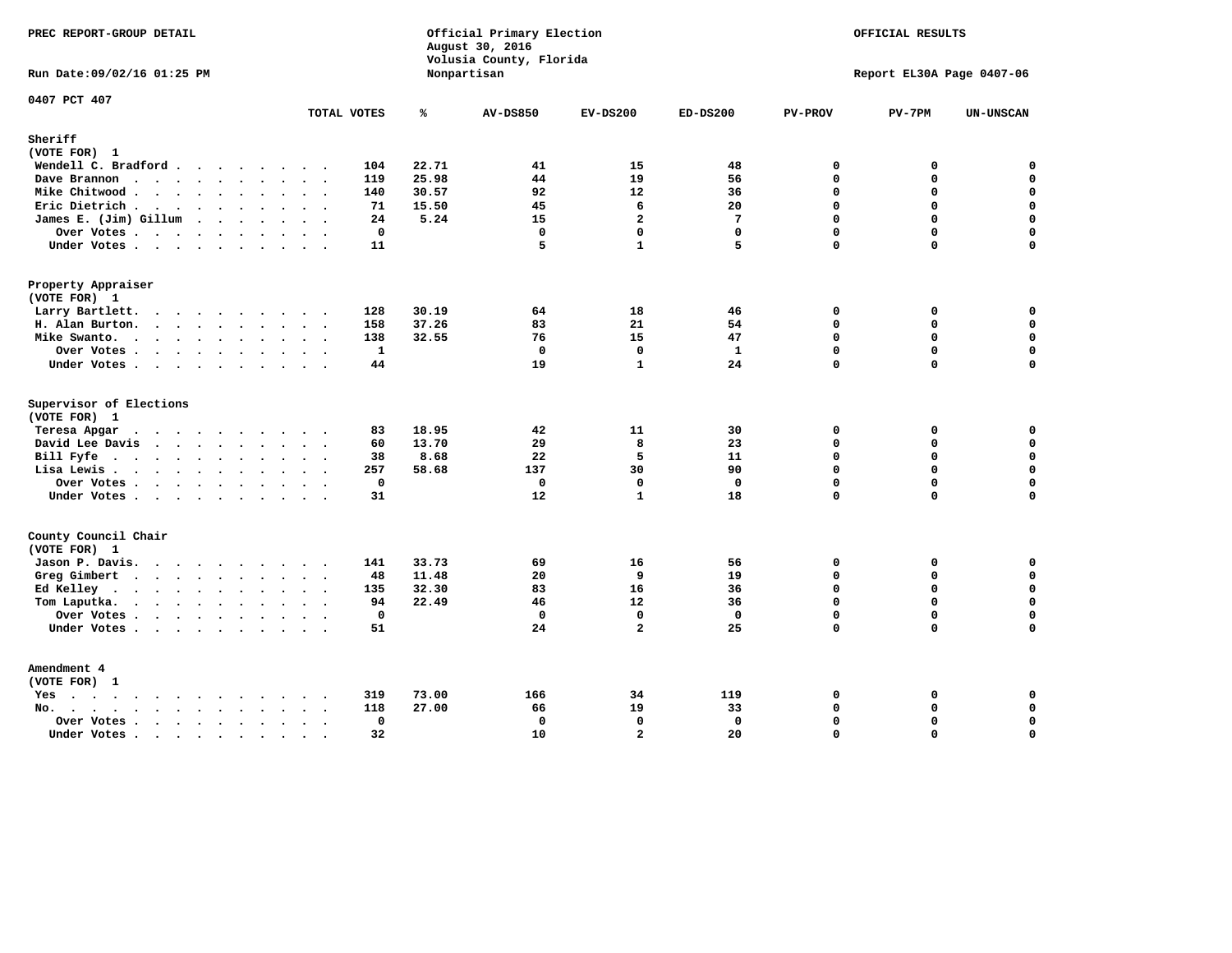| PREC REPORT-GROUP DETAIL                                               |                             | Official Primary Election<br>August 30, 2016 |                   | OFFICIAL RESULTS        |            |            |                |                           |                  |
|------------------------------------------------------------------------|-----------------------------|----------------------------------------------|-------------------|-------------------------|------------|------------|----------------|---------------------------|------------------|
| Run Date:09/02/16 01:25 PM                                             |                             |                                              | <b>STATISTICS</b> | Volusia County, Florida |            |            |                | Report EL30A Page 0410-01 |                  |
| 0410 PCT 410                                                           |                             |                                              |                   |                         |            |            |                |                           |                  |
|                                                                        |                             | TOTAL VOTES                                  | ℁                 | <b>AV-DS850</b>         | $EV-DS200$ | $ED-DS200$ | <b>PV-PROV</b> | $PV-7PM$                  | <b>UN-UNSCAN</b> |
| REGISTERED VOTERS - TOTAL                                              |                             | 3,501                                        |                   |                         |            |            |                |                           |                  |
| REGISTERED VOTERS - Democratic                                         | $\sim$ $\sim$ $\sim$ $\sim$ | 1,385                                        | 39.56             |                         |            |            |                |                           |                  |
| REGISTERED VOTERS - Republican                                         |                             | 940                                          | 26.85             |                         |            |            |                |                           |                  |
| REGISTERED VOTERS - Libertarian                                        |                             |                                              | .09               |                         |            |            |                |                           |                  |
| REGISTERED VOTERS - Nonpartisan                                        |                             | 1,173                                        |                   |                         |            |            |                |                           |                  |
| BALLOTS CAST - TOTAL.                                                  |                             | 553                                          |                   | 179                     | 92         | 281        |                |                           |                  |
| BALLOTS CAST - Democratic                                              |                             | 275                                          | 49.73             | 82                      | 51         | 142        |                |                           |                  |
| BALLOTS CAST - Republican                                              |                             | 211                                          | 38.16             | 70                      | 33         | 108        |                |                           |                  |
| BALLOTS CAST - Libertarian.                                            |                             | $\mathbf{o}$                                 |                   | 0                       | 0          | 0          |                |                           |                  |
| BALLOTS CAST - Nonpartisan.                                            |                             | 67                                           | 12.12             | 27                      | 8          | 31         |                |                           | 0                |
| BALLOTS CAST - BLANK.                                                  |                             |                                              |                   | 0                       |            | 0          | $\Omega$       |                           |                  |
| VOTER TURNOUT - TOTAL                                                  |                             |                                              | 15.80             |                         |            |            |                |                           |                  |
| VOTER TURNOUT - Democratic.<br>$\cdot$ $\cdot$ $\cdot$ $\cdot$ $\cdot$ |                             |                                              | 19.86             |                         |            |            |                |                           |                  |
| VOTER TURNOUT - Republican.                                            |                             |                                              | 22.45             |                         |            |            |                |                           |                  |
| VOTER TURNOUT - Libertarian                                            |                             |                                              |                   |                         |            |            |                |                           |                  |
| VOTER TURNOUT - BLANK                                                  |                             |                                              |                   |                         |            |            |                |                           |                  |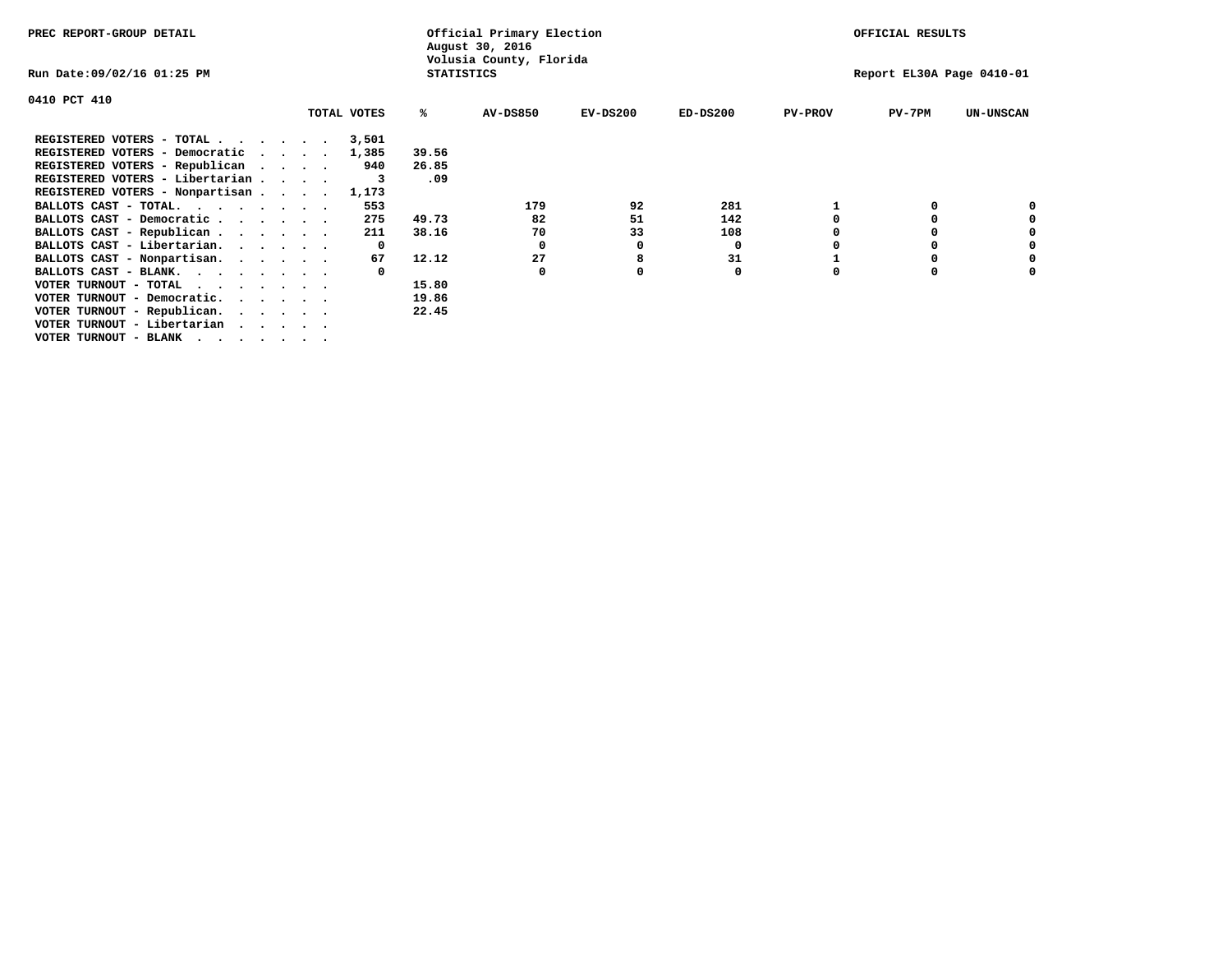| PREC REPORT-GROUP DETAIL                                               |             |            | Official Primary Election<br>August 30, 2016<br>Volusia County, Florida | OFFICIAL RESULTS |                           |                |          |                  |
|------------------------------------------------------------------------|-------------|------------|-------------------------------------------------------------------------|------------------|---------------------------|----------------|----------|------------------|
| Run Date: 09/02/16 01:25 PM                                            |             | Democratic |                                                                         |                  | Report EL30A Page 0410-02 |                |          |                  |
| 0410 PCT 410                                                           | TOTAL VOTES | ℁          | <b>AV-DS850</b>                                                         | $EV-DS200$       | $ED-DS200$                | <b>PV-PROV</b> | $PV-7PM$ | <b>UN-UNSCAN</b> |
|                                                                        |             |            |                                                                         |                  |                           |                |          |                  |
| United States Senator<br>(VOTE FOR) 1                                  |             |            |                                                                         |                  |                           |                |          |                  |
| Roque "Rocky" De La Fuente.                                            | 33          | 12.31      | 11                                                                      | 4                | 18                        |                |          |                  |
| Alan Grayson                                                           | 69          | 25.75      | 18                                                                      | 18               | 33                        |                |          |                  |
| Pam Keith                                                              | 31          | 11.57      | 13                                                                      |                  | 15                        |                |          |                  |
| Reginald Luster                                                        | 3           | 1.12       |                                                                         |                  |                           |                |          |                  |
| Patrick Murphy.                                                        | 132         | 49.25      | 37                                                                      | 25               | 70                        |                |          |                  |
| Over Votes                                                             | 0           |            |                                                                         |                  |                           |                |          |                  |
| Under Votes                                                            |             |            |                                                                         |                  |                           |                |          |                  |
| Representative in Congress District 6                                  |             |            |                                                                         |                  |                           |                |          |                  |
| (VOTE FOR) 1                                                           |             |            |                                                                         |                  |                           |                |          |                  |
| William (Bill) McCullough                                              | 109         | 42.41      | 35                                                                      | 19               | 55                        |                |          |                  |
| Jay McGovern                                                           | 51          | 19.84      | 18                                                                      | 10               | 23                        |                |          |                  |
| George Pappas.                                                         | 30          | 11.67      |                                                                         |                  | 17                        |                |          |                  |
| Dwayne L. Taylor                                                       | 67          | 26.07      | 14                                                                      | 13               | 40                        |                |          |                  |
| Over Votes                                                             |             |            |                                                                         |                  |                           |                |          |                  |
| Under Votes, $\cdot$ , $\cdot$ , $\cdot$ , $\cdot$ , $\cdot$ , $\cdot$ | 16          |            |                                                                         |                  |                           |                |          |                  |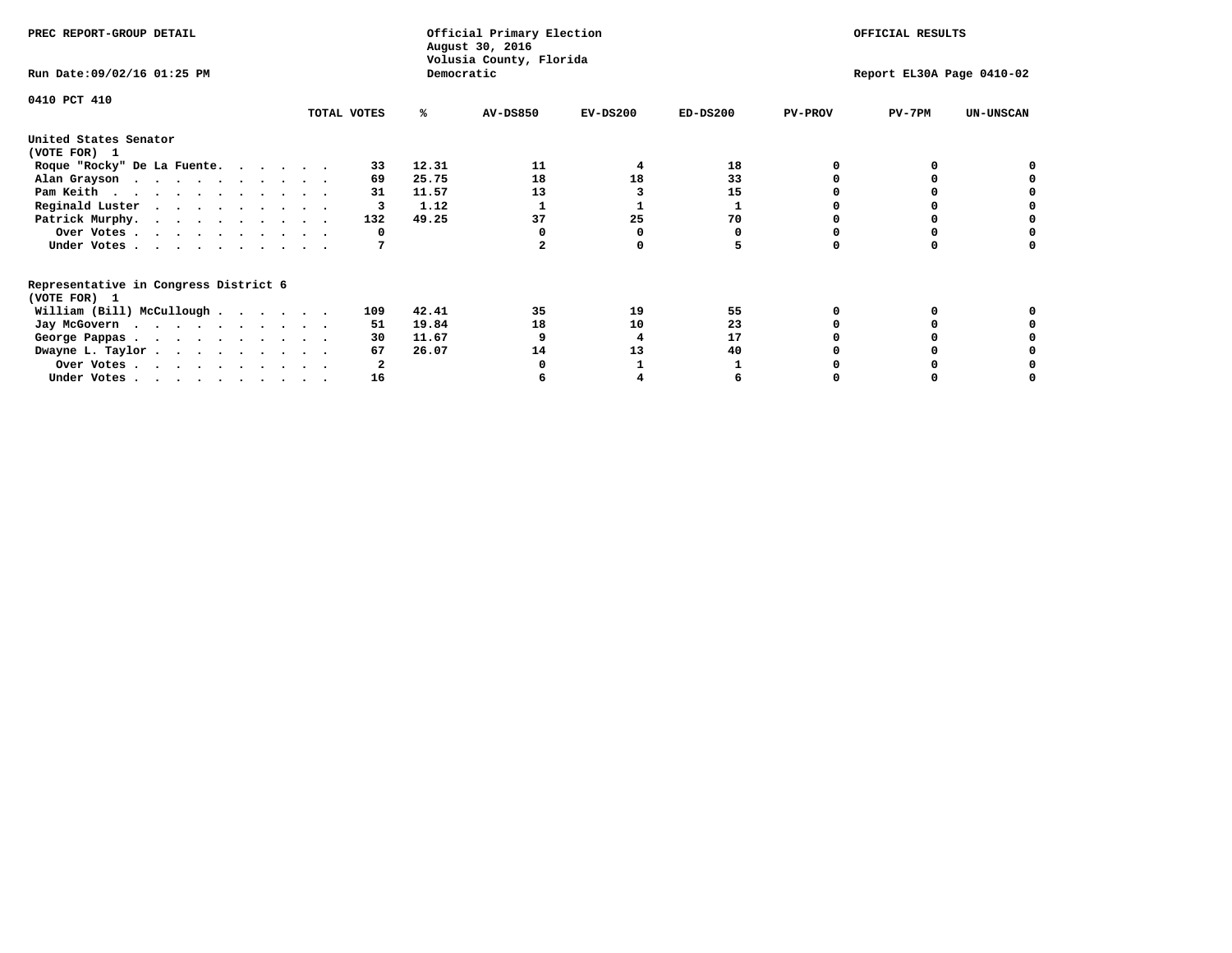| PREC REPORT-GROUP DETAIL                              |             |            | Official Primary Election<br>August 30, 2016<br>Volusia County, Florida | OFFICIAL RESULTS<br>Report EL30A Page 0410-03 |                         |                |             |                  |
|-------------------------------------------------------|-------------|------------|-------------------------------------------------------------------------|-----------------------------------------------|-------------------------|----------------|-------------|------------------|
| Run Date: 09/02/16 01:25 PM                           |             | Republican |                                                                         |                                               |                         |                |             |                  |
| 0410 PCT 410                                          |             |            |                                                                         |                                               |                         |                |             |                  |
|                                                       | TOTAL VOTES | ℁          | <b>AV-DS850</b>                                                         | $EV-DS200$                                    | $ED-DS200$              | <b>PV-PROV</b> | $PV-7PM$    | <b>UN-UNSCAN</b> |
| United States Senator<br>(VOTE FOR) 1                 |             |            |                                                                         |                                               |                         |                |             |                  |
| Carlos Beruff                                         | 38          | 18.36      | 12                                                                      | 5                                             | 21                      | 0              | 0           | 0                |
| Ernie Rivera                                          | 7           | 3.38       | $\overline{\mathbf{4}}$                                                 | $\mathbf{1}$                                  | $\overline{\mathbf{2}}$ | 0              | 0           | $\mathbf 0$      |
| Marco Rubio.                                          | 143         | 69.08      | 44                                                                      | 25                                            | 74                      | $\mathbf 0$    | $\mathbf 0$ | $\mathbf 0$      |
| Dwight Mark Anthony Young                             | 19          | 9.18       | 8                                                                       | $\overline{\mathbf{2}}$                       | 9                       | 0              | $\mathbf 0$ | $\pmb{0}$        |
| Over Votes                                            | 0           |            | 0                                                                       | $\mathbf 0$                                   | 0                       | 0              | 0           | 0                |
| Under Votes                                           | 4           |            | 2                                                                       | 0                                             | $\mathbf{2}$            | $\Omega$       | $\Omega$    | $\mathbf 0$      |
| Representative in Congress District 6<br>(VOTE FOR) 1 |             |            |                                                                         |                                               |                         |                |             |                  |
| Fred Costello.                                        | 54          | 27.27      | 26                                                                      | 6                                             | 22                      | 0              | 0           | 0                |
| Ron Desantis                                          | 113         | 57.07      | 34                                                                      | 18                                            | 61                      | 0              | 0           | $\mathbf 0$      |
| G. G. Galloway.                                       | 31          | 15.66      | 6                                                                       | 8                                             | 17                      | $\mathbf 0$    | $\Omega$    | $\mathbf 0$      |
| Over Votes                                            | $\Omega$    |            | $\mathbf 0$                                                             | 0                                             | $\mathbf{0}$            | $\mathbf 0$    | $\mathbf 0$ | $\mathbf 0$      |
| Under Votes                                           | 13          |            | 4                                                                       | 1                                             | 8                       | $\mathbf 0$    | $\Omega$    | $\mathbf 0$      |
| State Committeeman                                    |             |            |                                                                         |                                               |                         |                |             |                  |
| (VOTE FOR) 1                                          |             |            |                                                                         |                                               |                         |                |             |                  |
| Paul W. Deering<br>$\cdots$                           | 121         | 69.54      | 44                                                                      | 18                                            | 59                      | 0              | 0           | 0                |
| James Oddie.                                          | 53          | 30.46      | 13                                                                      | 11                                            | 29                      | 0              | 0           | $\mathbf 0$      |
| Over Votes                                            | 0           |            | $\mathbf{0}$                                                            | 0                                             | $\mathbf 0$             | 0              | $\mathbf 0$ | $\mathbf 0$      |
| Under Votes                                           | 37          |            | 13                                                                      | 4                                             | 20                      | $\Omega$       | $\mathbf 0$ | $\mathbf 0$      |
| State Committeewoman<br>(VOTE FOR) 1                  |             |            |                                                                         |                                               |                         |                |             |                  |
| Dana Christina Dougherty<br>$\cdots$                  | 93          | 52.84      | 33                                                                      | 14                                            | 46                      | 0              | 0           | 0                |
| Marilyn C. Ford                                       | 83          | 47.16      | 25                                                                      | 14                                            | 44                      | 0              | 0           | 0                |
| Over Votes                                            | $\Omega$    |            | $\Omega$                                                                | 0                                             | $\mathbf{0}$            | 0              | 0           | $\mathbf 0$      |
| Under Votes, , , , , , , , , ,                        | 35          |            | 12                                                                      | 5                                             | 18                      | $\Omega$       | $\Omega$    | $\Omega$         |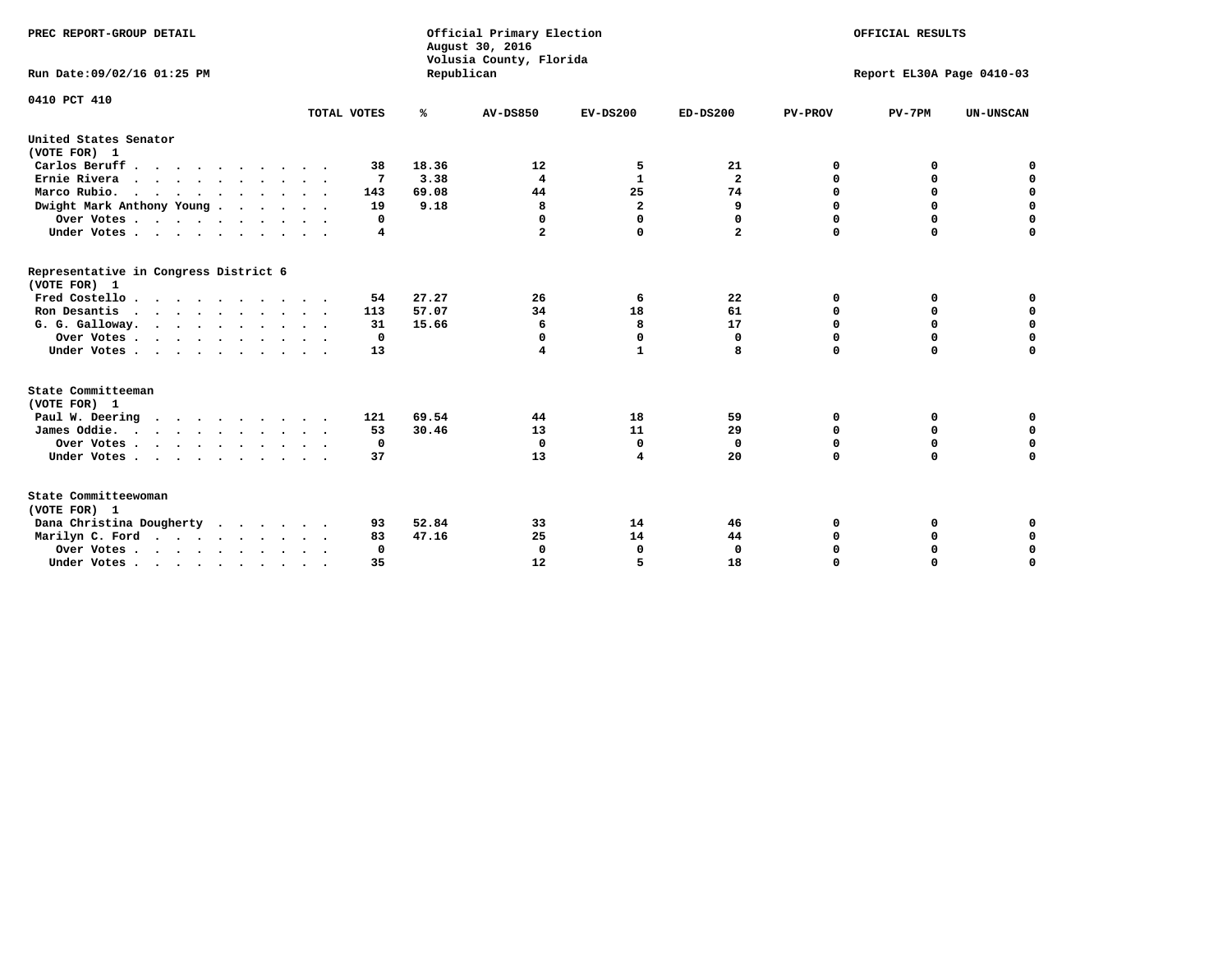| PREC REPORT-GROUP DETAIL<br>Run Date: 09/02/16 01:25 PM |  |  |  | Official Primary Election<br>August 30, 2016<br>Volusia County, Florida<br>Libertarian |  |  |             |   |                 |            | OFFICIAL RESULTS<br>Report EL30A Page 0410-04 |                |          |                  |
|---------------------------------------------------------|--|--|--|----------------------------------------------------------------------------------------|--|--|-------------|---|-----------------|------------|-----------------------------------------------|----------------|----------|------------------|
|                                                         |  |  |  |                                                                                        |  |  |             |   |                 |            |                                               |                |          |                  |
| 0410 PCT 410                                            |  |  |  |                                                                                        |  |  | TOTAL VOTES | ℁ | <b>AV-DS850</b> | $EV-DS200$ | $ED-DS200$                                    | <b>PV-PROV</b> | $PV-7PM$ | <b>UN-UNSCAN</b> |
| United States Senator<br>(VOTE FOR) 1                   |  |  |  |                                                                                        |  |  |             |   |                 |            |                                               |                |          |                  |
| Augustus Invictus.                                      |  |  |  |                                                                                        |  |  | 0           |   |                 | 0          | 0                                             |                |          | 0                |
| Paul Stanton                                            |  |  |  |                                                                                        |  |  | 0           |   |                 |            | 0                                             |                |          | 0                |
| Over Votes                                              |  |  |  |                                                                                        |  |  | 0           |   |                 |            | 0                                             |                |          | 0                |
| Under Votes                                             |  |  |  |                                                                                        |  |  | 0           |   |                 |            |                                               |                |          | 0                |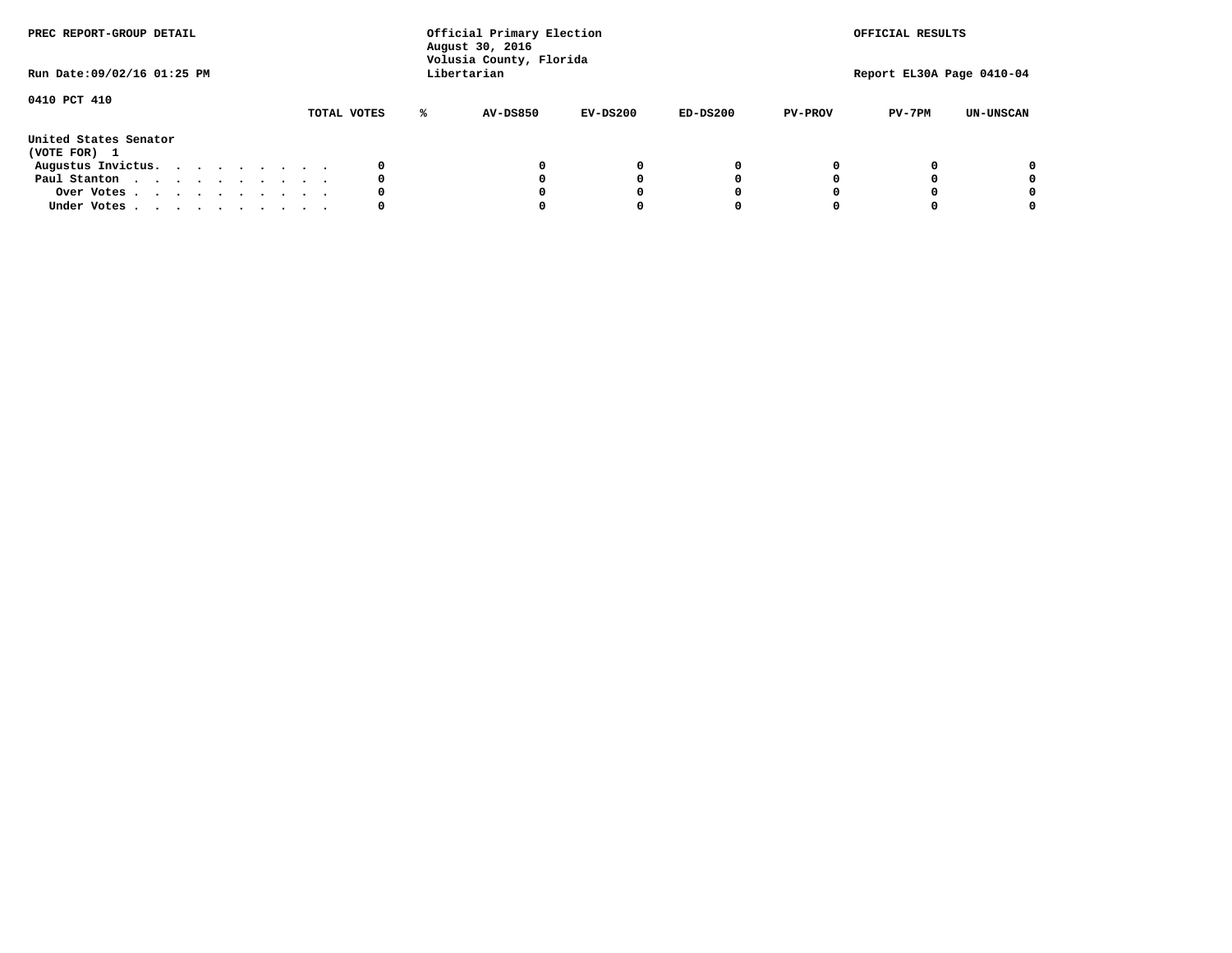| PREC REPORT-GROUP DETAIL                                                |             | Official Primary Election<br>August 30, 2016<br>Volusia County, Florida |                 | OFFICIAL RESULTS<br>Report EL30A Page 0410-05 |              |                |             |                  |
|-------------------------------------------------------------------------|-------------|-------------------------------------------------------------------------|-----------------|-----------------------------------------------|--------------|----------------|-------------|------------------|
| Run Date: 09/02/16 01:25 PM                                             |             |                                                                         | Nonpartisan     |                                               |              |                |             |                  |
| 0410 PCT 410                                                            | TOTAL VOTES | ℁                                                                       | <b>AV-DS850</b> | $EV-DS200$                                    | $ED-DS200$   | <b>PV-PROV</b> | $PV-7PM$    | <b>UN-UNSCAN</b> |
| Circuit Judge 7th Circuit Group 4                                       |             |                                                                         |                 |                                               |              |                |             |                  |
| (VOTE FOR) 1                                                            | 107         | 22.02                                                                   | 26              | 17                                            | 63           | 1              | 0           | $\mathbf 0$      |
| Chris France - WITHDRAWN<br>Sebrina L. Slack.                           | 201         | 41.36                                                                   | 58              | 31                                            | 112          | $\mathbf 0$    | $\mathbf 0$ | $\mathbf 0$      |
| Stasia Warren                                                           | 178         | 36.63                                                                   | 66              | 33                                            | 79           | 0              | $\mathbf 0$ | $\mathbf 0$      |
| Over Votes                                                              | 1           |                                                                         | 0               | $\mathbf{1}$                                  | 0            | $\mathbf 0$    | $\mathbf 0$ | $\mathbf 0$      |
| Under Votes                                                             | 66          |                                                                         | 29              | 10                                            | 27           | $\mathbf 0$    | $\Omega$    | $\mathbf 0$      |
| Circuit Judge 7th Circuit Group 10<br>(VOTE FOR) 1                      |             |                                                                         |                 |                                               |              |                |             |                  |
| Malcolm Anthony                                                         | 226         | 48.19                                                                   | 74              | 42                                            | 109          | 1              | 0           | $\mathbf 0$      |
| Scott DuPont<br>$\sim$                                                  | 243         | 51.81                                                                   | 72              | 35                                            | 136          | $\mathbf 0$    | $\mathbf 0$ | $\mathbf 0$      |
| Over Votes                                                              | $\mathbf 0$ |                                                                         | $\Omega$        | 0                                             | 0            | $\mathbf 0$    | 0           | $\mathbf 0$      |
| Under Votes                                                             | 84          |                                                                         | 33              | 15                                            | 36           | $\mathbf 0$    | $\mathbf 0$ | $\Omega$         |
| Circuit Judge 7th Circuit Group 13<br>(VOTE FOR) 1                      |             |                                                                         |                 |                                               |              |                |             |                  |
| David Hood.                                                             | 201         | 41.19                                                                   | 75              | 35                                            | 91           | 0              | 0           | $\mathbf 0$      |
| A. "Kathleen" McNeilly                                                  | 287         | 58.81                                                                   | 76              | 48                                            | 162          | $\mathbf{1}$   | 0           | $\mathbf 0$      |
| Over Votes                                                              | $\mathbf 0$ |                                                                         | $\mathbf 0$     | $\mathbf 0$                                   | $\mathbf 0$  | 0              | $\mathbf 0$ | $\mathbf 0$      |
| Under Votes                                                             | 65          |                                                                         | 28              | $\mathbf{q}$                                  | 28           | $\Omega$       | $\Omega$    | $\Omega$         |
| Circuit Judge 7th Circuit Group 17<br>(VOTE FOR) 1                      |             |                                                                         |                 |                                               |              |                |             |                  |
| Linda L. Gaustad                                                        | 272         | 56.43                                                                   | 74              | 57                                            | 141          | 0              | 0           | 0                |
| Howard O. McGillin Jr                                                   | 210         | 43.57                                                                   | 79              | 27                                            | 103          | $\mathbf{1}$   | $\mathbf 0$ | 0                |
| Over Votes                                                              | $\mathbf 0$ |                                                                         | $\mathbf{0}$    | 0                                             | $\mathbf{0}$ | $\mathbf 0$    | $\mathbf 0$ | $\mathbf 0$      |
| Under Votes                                                             | 71          |                                                                         | 26              | 8                                             | 37           | $\mathbf 0$    | $\mathbf 0$ | $\Omega$         |
| County Judge 7th Circuit Group 3<br>(VOTE FOR) 1                        |             |                                                                         |                 |                                               |              |                |             |                  |
| Heather Caeners<br>$\cdots$                                             | 142         | 28.80                                                                   | 50              | 18                                            | 74           | $\mathbf 0$    | 0           | 0                |
| Shirley A. Green                                                        | 262         | 53.14                                                                   | 76              | 50                                            | 135          | $\mathbf{1}$   | 0           | $\mathbf 0$      |
| Marla Rawnsley.                                                         | 89          | 18.05                                                                   | 27              | 19                                            | 43           | 0              | $\mathbf 0$ | $\mathbf 0$      |
| Over Votes.<br>$\cdots$<br>$\ddot{\phantom{a}}$<br>$\ddot{\phantom{a}}$ | 0           |                                                                         | $\Omega$        | $\mathbf 0$                                   | $\mathbf{0}$ | $\mathbf 0$    | $\mathbf 0$ | $\mathbf 0$      |
| Under Votes<br>$\sim$                                                   | 60          |                                                                         | 26              | 5                                             | 29           | $\mathbf 0$    | $\mathbf 0$ | 0                |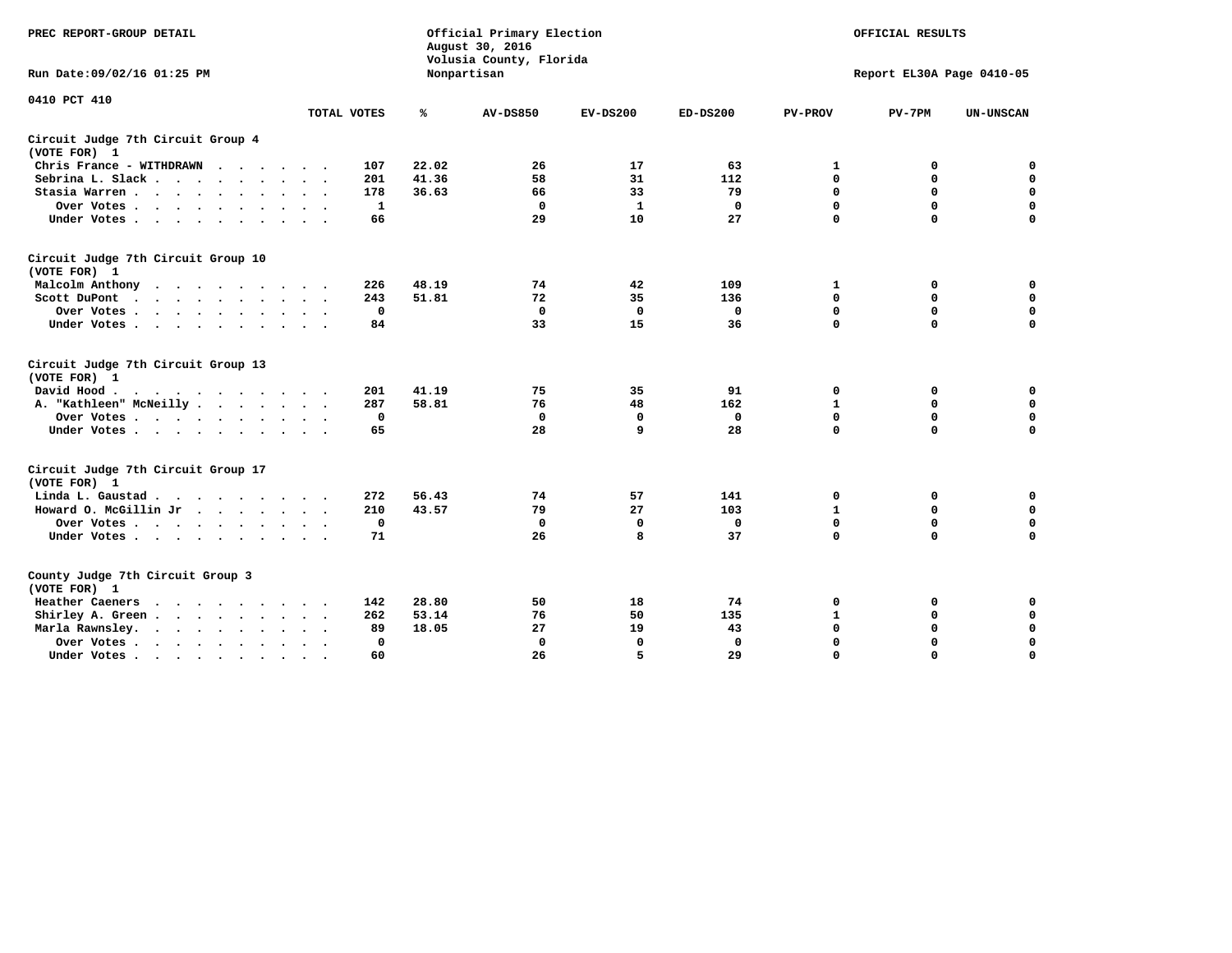| PREC REPORT-GROUP DETAIL                                                                                                                                                                                                                          |                                     |       | Official Primary Election<br>August 30, 2016<br>Volusia County, Florida | OFFICIAL RESULTS        |                   |                            |                           |                            |
|---------------------------------------------------------------------------------------------------------------------------------------------------------------------------------------------------------------------------------------------------|-------------------------------------|-------|-------------------------------------------------------------------------|-------------------------|-------------------|----------------------------|---------------------------|----------------------------|
| Run Date: 09/02/16 01:25 PM                                                                                                                                                                                                                       |                                     |       | Nonpartisan                                                             |                         |                   |                            | Report EL30A Page 0410-06 |                            |
| 0410 PCT 410                                                                                                                                                                                                                                      | TOTAL VOTES                         | ℁     | <b>AV-DS850</b>                                                         | $EV-DS200$              | $ED-DS200$        | <b>PV-PROV</b>             | $PV-7PM$                  | <b>UN-UNSCAN</b>           |
| Sheriff<br>(VOTE FOR) 1                                                                                                                                                                                                                           |                                     |       |                                                                         |                         |                   |                            |                           |                            |
| Wendell C. Bradford                                                                                                                                                                                                                               | 145                                 | 26.85 | 31                                                                      | 39                      | 74                | 1                          | 0                         | $\mathbf 0$                |
| Dave Brannon                                                                                                                                                                                                                                      | 162                                 | 30.00 | 45                                                                      | 28                      | 89                | $\Omega$                   | 0                         | 0                          |
| Mike Chitwood                                                                                                                                                                                                                                     | 174                                 | 32.22 | 74                                                                      | 13                      | 87                | $\mathbf{0}$               | 0                         | $\mathbf 0$                |
| Eric Dietrich.                                                                                                                                                                                                                                    | 41                                  | 7.59  | 17                                                                      | 6                       | 18                | $\Omega$                   | $\Omega$                  | $\mathbf 0$                |
| James E. (Jim) Gillum                                                                                                                                                                                                                             | 18                                  | 3.33  | 8                                                                       | $\overline{\mathbf{4}}$ | 6                 | $\mathbf 0$                | 0                         | $\mathbf 0$                |
| Over Votes                                                                                                                                                                                                                                        | $\mathbf 0$                         |       | $\mathbf 0$                                                             | $\mathbf{0}$            | $\mathbf{0}$      | $\mathbf 0$                | $\mathbf 0$               | 0                          |
| Under Votes                                                                                                                                                                                                                                       | 13                                  |       | $\overline{\mathbf{4}}$                                                 | $\overline{a}$          | $7\phantom{.0}$   | $\Omega$                   | 0                         | $\mathbf 0$                |
| Property Appraiser                                                                                                                                                                                                                                |                                     |       |                                                                         |                         |                   |                            |                           |                            |
| (VOTE FOR) 1                                                                                                                                                                                                                                      |                                     |       |                                                                         |                         |                   |                            |                           |                            |
| Larry Bartlett.                                                                                                                                                                                                                                   | 160                                 | 32.59 | 48                                                                      | 27                      | 84                | 1                          | 0                         | 0                          |
| H. Alan Burton.                                                                                                                                                                                                                                   | 177                                 | 36.05 | 56                                                                      | 34                      | 87                | $\Omega$                   | 0                         | $\mathbf 0$                |
| Mike Swanto.                                                                                                                                                                                                                                      | 154                                 | 31.36 | 51                                                                      | 23                      | 80                | $\mathbf 0$                | 0                         | $\mathbf 0$                |
| Over Votes.                                                                                                                                                                                                                                       | $\mathbf 0$                         |       | $\mathbf 0$                                                             | $\mathbf 0$             | $\mathbf 0$       | $\mathbf 0$                | 0                         | $\mathbf 0$                |
| Under Votes                                                                                                                                                                                                                                       | 62                                  |       | 24                                                                      | 8                       | 30                | $\Omega$                   | $\Omega$                  | $\mathbf 0$                |
| Supervisor of Elections                                                                                                                                                                                                                           |                                     |       |                                                                         |                         |                   |                            |                           |                            |
| (VOTE FOR) 1                                                                                                                                                                                                                                      |                                     |       |                                                                         |                         |                   |                            |                           |                            |
| Teresa Apgar<br>$\cdots$                                                                                                                                                                                                                          | 111                                 | 21.89 | 34                                                                      | 14                      | 63                | $\mathbf 0$                | 0                         | 0                          |
| David Lee Davis                                                                                                                                                                                                                                   | 71                                  | 14.00 | 18                                                                      | 12                      | 41                | $\Omega$                   | 0                         | $\mathbf 0$                |
| Bill Fyfe                                                                                                                                                                                                                                         | 34                                  | 6.71  | 6                                                                       | $7\phantom{.0}$         | 21                | $\Omega$                   | 0                         | $\mathbf 0$                |
| Lisa Lewis                                                                                                                                                                                                                                        | 291                                 | 57.40 | 105                                                                     | 50                      | 135               | $\mathbf{1}$               | 0                         | 0                          |
| Over Votes                                                                                                                                                                                                                                        | $\mathbf{1}$                        |       | $\mathbf 0$                                                             | $\mathbf{1}$            | $\mathbf{0}$      | $\Omega$                   | 0                         | $\mathbf 0$                |
| Under Votes                                                                                                                                                                                                                                       | 45                                  |       | 16                                                                      | 8                       | 21                | $\mathbf 0$                | 0                         | $\mathbf 0$                |
| County Council Chair                                                                                                                                                                                                                              |                                     |       |                                                                         |                         |                   |                            |                           |                            |
| (VOTE FOR) 1                                                                                                                                                                                                                                      |                                     |       |                                                                         |                         |                   |                            |                           |                            |
| Jason P. Davis.                                                                                                                                                                                                                                   | 149                                 | 30.79 | 40                                                                      | 19                      | 90                | $\mathbf 0$<br>$\mathbf 0$ | 0                         | 0<br>$\mathbf 0$           |
| Greg Gimbert<br>$\mathbf{r}$ . The contract of the contract of the contract of the contract of the contract of the contract of the contract of the contract of the contract of the contract of the contract of the contract of the contract of th | 71                                  | 14.67 | 28                                                                      | 8                       | 35                |                            | 0                         |                            |
| Ed Kelley                                                                                                                                                                                                                                         | 173                                 | 35.74 | 55                                                                      | 35                      | 82                | $\mathbf{1}$               | 0                         | $\mathbf 0$                |
| Tom Laputka.                                                                                                                                                                                                                                      | 91<br>$\mathbf 0$                   | 18.80 | 31<br>$\mathbf 0$                                                       | 19<br>$\mathbf 0$       | 41<br>$\mathbf 0$ | $\Omega$<br>$\mathbf 0$    | 0<br>0                    | $\mathbf 0$<br>$\mathbf 0$ |
| Over Votes.                                                                                                                                                                                                                                       | 69                                  |       | 25                                                                      | 11                      | 33                | $\Omega$                   | $\Omega$                  | $\mathbf 0$                |
| Under Votes                                                                                                                                                                                                                                       |                                     |       |                                                                         |                         |                   |                            |                           |                            |
| Amendment 4                                                                                                                                                                                                                                       |                                     |       |                                                                         |                         |                   |                            |                           |                            |
| (VOTE FOR) 1                                                                                                                                                                                                                                      |                                     |       |                                                                         |                         |                   |                            |                           |                            |
| $Yes \cdot \cdot \cdot \cdot \cdot \cdot \cdot \cdot \cdot$                                                                                                                                                                                       | 369<br>$\sim$ $\sim$ $\sim$         | 73.51 | 122                                                                     | 66                      | 180               | 1                          | 0                         | 0                          |
| No.<br>$\sim$                                                                                                                                                                                                                                     | 133                                 | 26.49 | 35                                                                      | 19                      | 79                | $\mathbf 0$                | 0                         | $\mathbf 0$                |
| Over Votes .<br>$\cdots$                                                                                                                                                                                                                          | $\mathbf 0$<br>$\ddot{\phantom{0}}$ |       | $\mathbf 0$                                                             | $\mathbf{0}$            | $\mathbf 0$       | $\mathbf 0$                | 0                         | $\mathbf 0$                |
| Under Votes                                                                                                                                                                                                                                       | 51<br>$\sim$<br>$\sim$              |       | 22                                                                      | $7\phantom{.0}$         | 22                | $\mathbf 0$                | 0                         | $\mathbf 0$                |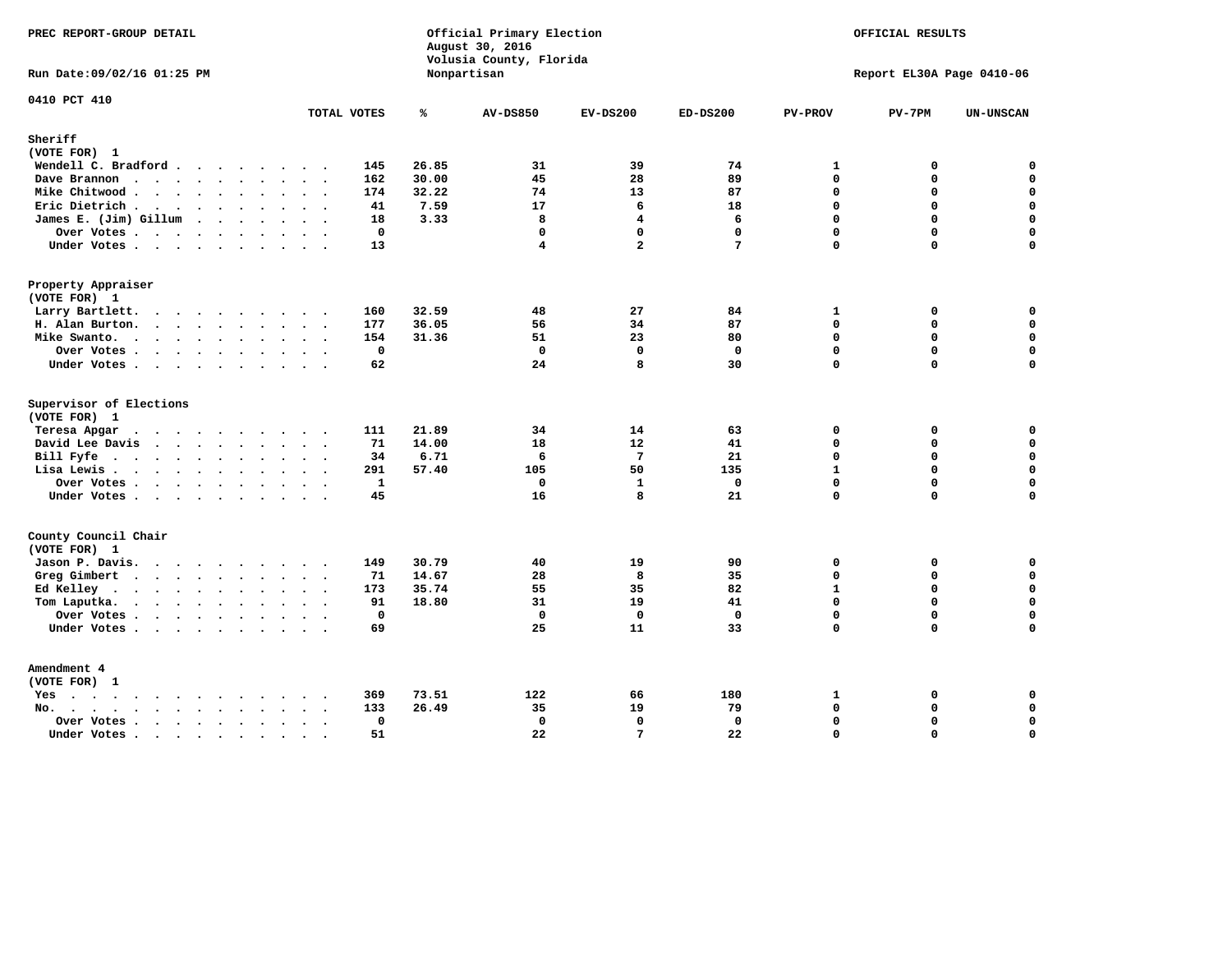| PREC REPORT-GROUP DETAIL                            |                   | Official Primary Election<br>August 30, 2016 |                           | OFFICIAL RESULTS |                |          |                  |
|-----------------------------------------------------|-------------------|----------------------------------------------|---------------------------|------------------|----------------|----------|------------------|
| Run Date:09/02/16 01:25 PM                          | <b>STATISTICS</b> | Volusia County, Florida                      | Report EL30A Page 0411-01 |                  |                |          |                  |
| 0411 PCT 411                                        |                   |                                              |                           |                  |                |          |                  |
| TOTAL VOTES                                         | ℁                 | <b>AV-DS850</b>                              | $EV-DS200$                | $ED-DS200$       | <b>PV-PROV</b> | $PV-7PM$ | <b>UN-UNSCAN</b> |
| REGISTERED VOTERS - TOTAL<br>3,218                  |                   |                                              |                           |                  |                |          |                  |
| REGISTERED VOTERS - Democratic<br>1,168<br>$\cdots$ | 36.30             |                                              |                           |                  |                |          |                  |
| REGISTERED VOTERS - Republican<br>943               | 29.30             |                                              |                           |                  |                |          |                  |
| REGISTERED VOTERS - Libertarian                     | .25               |                                              |                           |                  |                |          |                  |
| REGISTERED VOTERS - Nonpartisan<br>1,099            |                   |                                              |                           |                  |                |          |                  |
| 541<br>BALLOTS CAST - TOTAL.<br>.                   |                   | 226                                          | 81                        | 234              |                |          |                  |
| BALLOTS CAST - Democratic<br>201                    | 37.15             | -71                                          | 35                        | 95               |                |          |                  |
| BALLOTS CAST - Republican<br>240                    | 44.36             | 99                                           | 35                        | 106              |                |          |                  |
| BALLOTS CAST - Libertarian.                         | .18               | 0                                            |                           | 0                |                |          |                  |
| BALLOTS CAST - Nonpartisan.<br>99                   | 18.30             | 56                                           | 10                        | 33               |                |          | 0                |
| BALLOTS CAST - BLANK.                               | .18               | 0                                            | 0                         |                  | $\Omega$       |          |                  |
| VOTER TURNOUT - TOTAL                               | 16.81             |                                              |                           |                  |                |          |                  |
| VOTER TURNOUT - Democratic.                         | 17.21             |                                              |                           |                  |                |          |                  |
| VOTER TURNOUT - Republican.                         | 25.45             |                                              |                           |                  |                |          |                  |
| VOTER TURNOUT - Libertarian                         | 12.50             |                                              |                           |                  |                |          |                  |
| VOTER TURNOUT - BLANK                               | .03               |                                              |                           |                  |                |          |                  |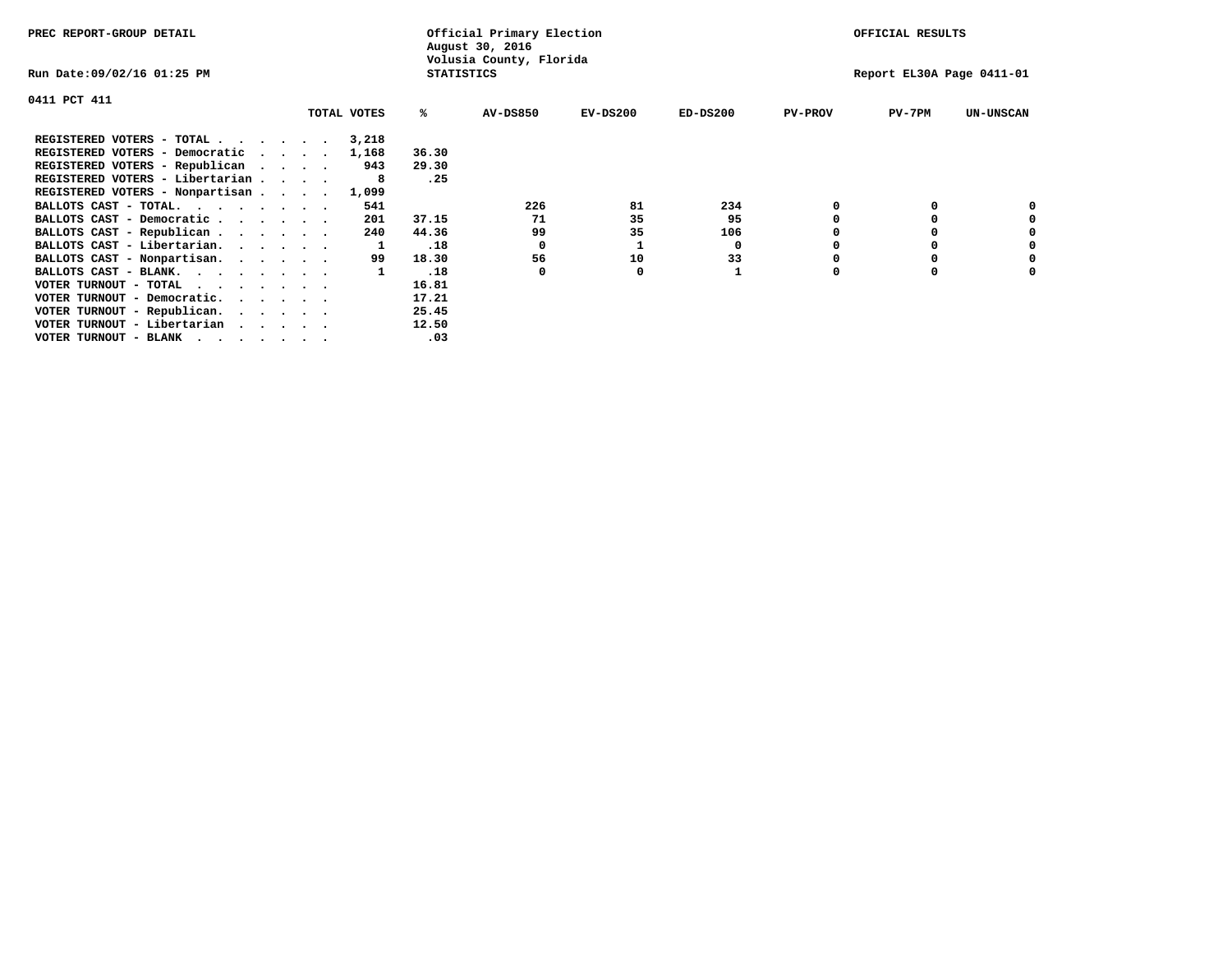| PREC REPORT-GROUP DETAIL                                               |             |       | Official Primary Election<br>August 30, 2016 | OFFICIAL RESULTS |                           |                |          |                  |
|------------------------------------------------------------------------|-------------|-------|----------------------------------------------|------------------|---------------------------|----------------|----------|------------------|
| Run Date: 09/02/16 01:25 PM                                            |             |       | Volusia County, Florida<br>Democratic        |                  | Report EL30A Page 0411-02 |                |          |                  |
| 0411 PCT 411                                                           | TOTAL VOTES | ℁     | <b>AV-DS850</b>                              | $EV-DS200$       | $ED-DS200$                | <b>PV-PROV</b> | $PV-7PM$ | <b>UN-UNSCAN</b> |
|                                                                        |             |       |                                              |                  |                           |                |          |                  |
| United States Senator<br>(VOTE FOR) 1                                  |             |       |                                              |                  |                           |                |          |                  |
| Roque "Rocky" De La Fuente.                                            | 13          | 6.67  |                                              |                  |                           |                |          |                  |
| Alan Grayson                                                           | 68          | 34.87 | 22                                           | 17               | 29                        |                |          |                  |
| Pam Keith                                                              | 39          | 20.00 | 17                                           |                  | 19                        |                |          |                  |
| Reginald Luster                                                        |             | 1.03  |                                              |                  |                           |                |          |                  |
| Patrick Murphy.                                                        | 73          | 37.44 | 22                                           | 10               | 41                        |                |          |                  |
| Over Votes                                                             |             |       |                                              |                  |                           |                |          |                  |
| Under Votes                                                            | 6           |       |                                              |                  |                           |                |          |                  |
| Representative in Congress District 6                                  |             |       |                                              |                  |                           |                |          |                  |
| (VOTE FOR) 1                                                           |             |       |                                              |                  |                           |                |          |                  |
| William (Bill) McCullough                                              | 83          | 43.01 | 35                                           | 15               | 33                        |                |          |                  |
| Jay McGovern                                                           | 41          | 21.24 | 16                                           |                  | 18                        |                |          |                  |
| George Pappas.                                                         | 19          | 9.84  |                                              |                  |                           |                |          |                  |
| Dwayne L. Taylor                                                       | 50          | 25.91 |                                              |                  | 32                        |                |          |                  |
| Over Votes                                                             |             |       |                                              |                  |                           |                |          |                  |
| Under Votes, $\cdot$ , $\cdot$ , $\cdot$ , $\cdot$ , $\cdot$ , $\cdot$ |             |       |                                              |                  |                           |                |          |                  |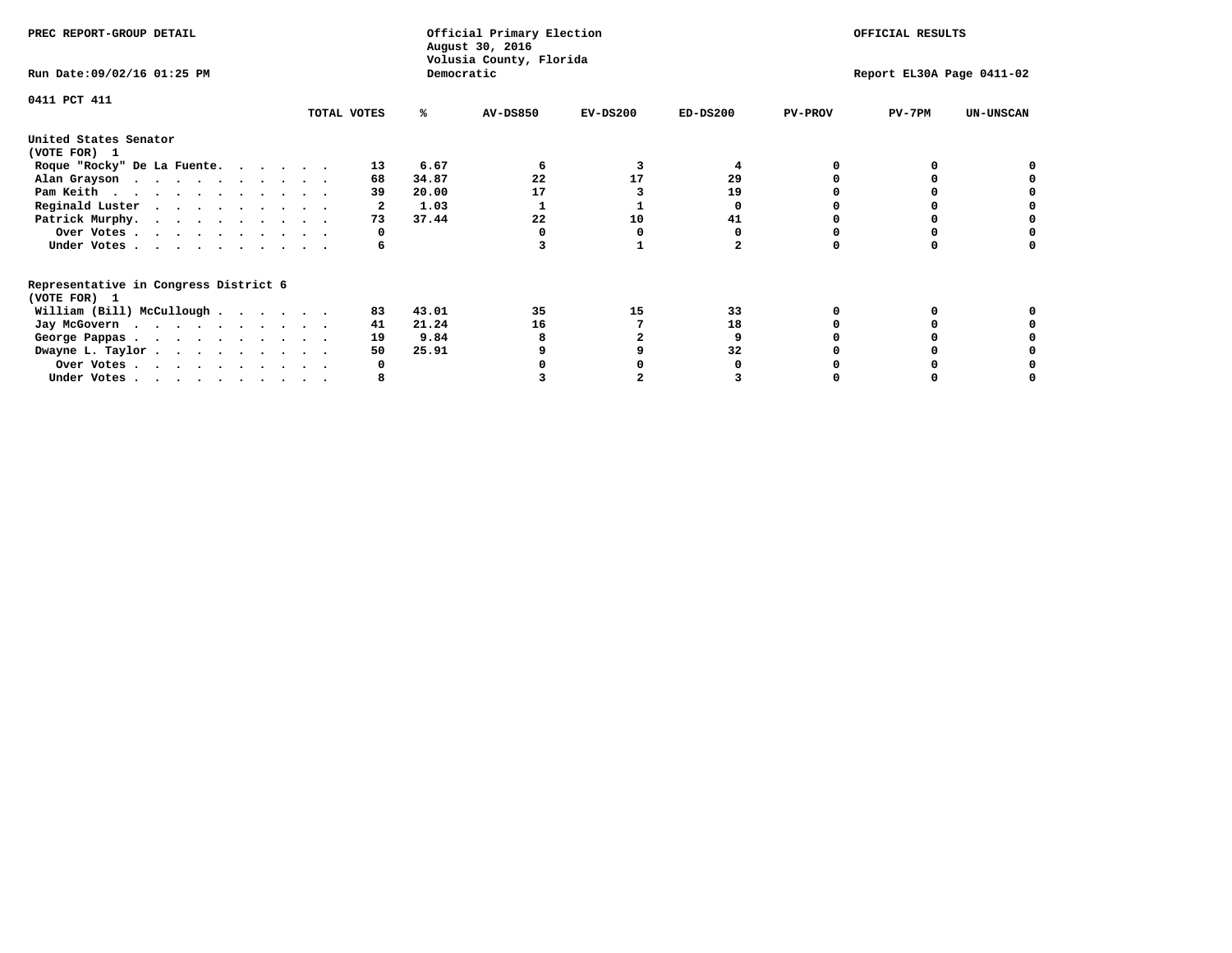| PREC REPORT-GROUP DETAIL<br>Run Date: 09/02/16 01:25 PM |             | Republican | Official Primary Election<br>August 30, 2016<br>Volusia County, Florida | OFFICIAL RESULTS<br>Report EL30A Page 0411-03 |              |                |             |                  |
|---------------------------------------------------------|-------------|------------|-------------------------------------------------------------------------|-----------------------------------------------|--------------|----------------|-------------|------------------|
| 0411 PCT 411                                            |             |            |                                                                         |                                               |              |                |             |                  |
|                                                         | TOTAL VOTES | ℁          | <b>AV-DS850</b>                                                         | $EV-DS200$                                    | $ED-DS200$   | <b>PV-PROV</b> | $PV-7PM$    | <b>UN-UNSCAN</b> |
| United States Senator<br>(VOTE FOR) 1                   |             |            |                                                                         |                                               |              |                |             |                  |
| Carlos Beruff                                           | 65          | 27.43      | 29                                                                      | 9                                             | 27           | 0              | 0           | 0                |
| Ernie Rivera                                            | 8           | 3.38       | $\overline{\mathbf{4}}$                                                 | $\mathbf{1}$                                  | 3            | $\Omega$       | 0           | $\mathbf 0$      |
| Marco Rubio.                                            | 147         | 62.03      | 60                                                                      | 21                                            | 66           | 0              | 0           | $\mathbf 0$      |
| Dwight Mark Anthony Young                               | 17          | 7.17       | 6                                                                       | 3                                             | 8            | 0              | $\mathbf 0$ | $\mathbf 0$      |
| Over Votes                                              | 0           |            | 0                                                                       | $\Omega$                                      | 0            | 0              | $\Omega$    | $\mathbf 0$      |
| Under Votes                                             | 3           |            | $\Omega$                                                                | 1                                             | $\mathbf{2}$ | $\Omega$       | $\Omega$    | $\Omega$         |
| Representative in Congress District 6<br>(VOTE FOR) 1   |             |            |                                                                         |                                               |              |                |             |                  |
| Fred Costello                                           | 53          | 23.56      | 26                                                                      | 7                                             | 20           | 0              | 0           | $\mathbf 0$      |
| Ron Desantis                                            | 137         | 60.89      | 49                                                                      | 26                                            | 62           | 0              | 0           | $\mathbf 0$      |
| G. G. Galloway.                                         | 35          | 15.56      | 18                                                                      | $\mathbf{2}$                                  | 15           | $\mathbf 0$    | $\Omega$    | $\mathbf 0$      |
| Over Votes                                              | 0           |            | $\Omega$                                                                | 0                                             | 0            | $\mathbf 0$    | 0           | 0                |
| Under Votes                                             | 15          |            | 6                                                                       | $\mathbf 0$                                   | 9            | $\mathbf 0$    | $\Omega$    | $\mathbf 0$      |
| State Committeeman                                      |             |            |                                                                         |                                               |              |                |             |                  |
| (VOTE FOR) 1<br>Paul W. Deering                         |             | 72.64      | 60                                                                      | 26                                            | 60           | 0              | 0           | 0                |
| .<br>James Oddie.                                       | 146<br>55   | 27.36      | 25                                                                      | 3                                             | 27           | 0              | 0           | $\mathbf 0$      |
|                                                         | 0           |            | $\mathbf{0}$                                                            | $\mathbf 0$                                   | $\mathbf 0$  | 0              | $\mathbf 0$ | $\mathbf 0$      |
| Over Votes<br>Under Votes                               | 39          |            | 14                                                                      | 6                                             | 19           | $\Omega$       | $\mathbf 0$ | $\mathbf 0$      |
|                                                         |             |            |                                                                         |                                               |              |                |             |                  |
| State Committeewoman<br>(VOTE FOR) 1                    |             |            |                                                                         |                                               |              |                |             |                  |
| Dana Christina Dougherty                                | 109         | 54.23      | 37                                                                      | 18                                            | 54           | 0              | 0           | 0                |
| Marilyn C. Ford                                         | 92          | 45.77      | 49                                                                      | 9                                             | 34           | 0              | 0           | 0                |
| Over Votes                                              | $\Omega$    |            | $\Omega$                                                                | $\Omega$                                      | $\mathbf{0}$ | 0              | 0           | $\mathbf 0$      |
| Under Votes, , , , , , , , , ,                          | 39          |            | 13                                                                      | я                                             | 18           | $\Omega$       | $\Omega$    | $\Omega$         |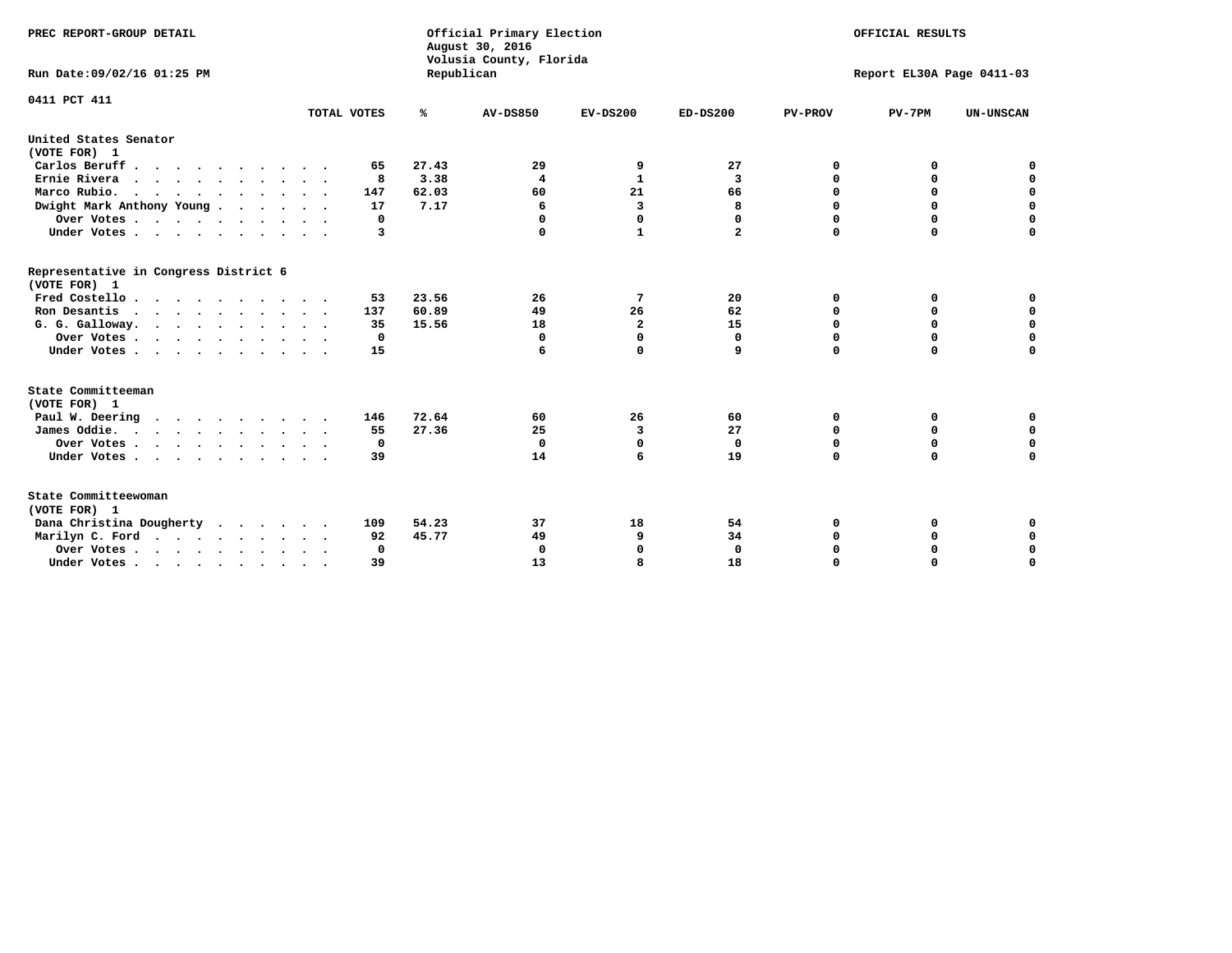| PREC REPORT-GROUP DETAIL              |             |        | Official Primary Election<br>August 30, 2016<br>Volusia County, Florida | OFFICIAL RESULTS |            |                |                           |                  |
|---------------------------------------|-------------|--------|-------------------------------------------------------------------------|------------------|------------|----------------|---------------------------|------------------|
| Run Date: 09/02/16 01:25 PM           |             |        | Libertarian                                                             |                  |            |                | Report EL30A Page 0411-04 |                  |
| 0411 PCT 411                          | TOTAL VOTES | ℁      | AV-DS850                                                                | $EV-DS200$       | $ED-DS200$ | <b>PV-PROV</b> | $PV-7PM$                  | <b>UN-UNSCAN</b> |
| United States Senator<br>(VOTE FOR) 1 |             |        |                                                                         |                  |            |                |                           |                  |
| Augustus Invictus.                    | 0           |        |                                                                         | 0                | 0          |                |                           | 0                |
| Paul Stanton                          |             | 100.00 |                                                                         |                  | 0          |                |                           | 0                |
| Over Votes                            | 0           |        |                                                                         |                  | O          |                |                           | 0                |
| Under Votes                           | 0           |        |                                                                         |                  |            |                |                           | 0                |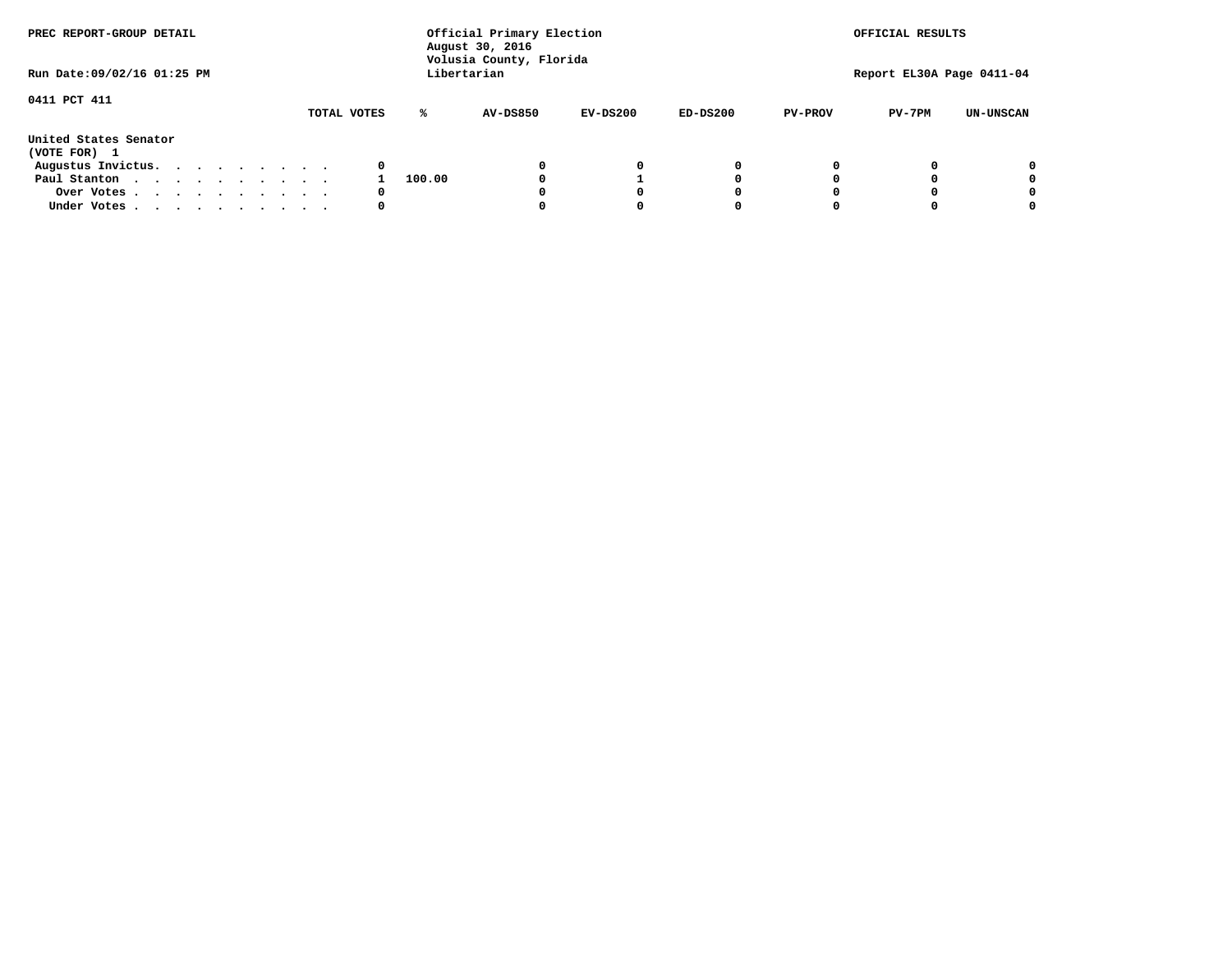| PREC REPORT-GROUP DETAIL                                                                                                           |              |       | Official Primary Election<br>August 30, 2016<br>Volusia County, Florida | OFFICIAL RESULTS<br>Report EL30A Page 0411-05 |              |                |             |                  |
|------------------------------------------------------------------------------------------------------------------------------------|--------------|-------|-------------------------------------------------------------------------|-----------------------------------------------|--------------|----------------|-------------|------------------|
| Run Date: 09/02/16 01:25 PM                                                                                                        |              |       | Nonpartisan                                                             |                                               |              |                |             |                  |
| 0411 PCT 411                                                                                                                       | TOTAL VOTES  | ℁     | <b>AV-DS850</b>                                                         | $EV-DS200$                                    | $ED-DS200$   | <b>PV-PROV</b> | $PV-7PM$    | <b>UN-UNSCAN</b> |
|                                                                                                                                    |              |       |                                                                         |                                               |              |                |             |                  |
| Circuit Judge 7th Circuit Group 4<br>(VOTE FOR) 1                                                                                  |              |       |                                                                         |                                               |              |                |             |                  |
| Chris France - WITHDRAWN                                                                                                           | 110          | 23.21 | 32                                                                      | 15                                            | 63           | 0              | 0           | $\mathbf 0$      |
| Sebrina L. Slack.                                                                                                                  | 189          | 39.87 | 81                                                                      | 32                                            | 76           | 0              | $\mathbf 0$ | $\mathbf 0$      |
| Stasia Warren<br>$\cdot$ $\cdot$                                                                                                   | 175          | 36.92 | 79                                                                      | 23                                            | 73           | $\mathbf 0$    | 0           | $\mathbf 0$      |
| Over Votes                                                                                                                         | $\mathbf 0$  |       | $\Omega$                                                                | $\mathbf 0$                                   | $\mathbf{0}$ | $\mathbf 0$    | $\mathbf 0$ | $\mathbf 0$      |
| Under Votes                                                                                                                        | 67           |       | 34                                                                      | 11                                            | 22           | $\Omega$       | $\Omega$    | $\mathbf 0$      |
| Circuit Judge 7th Circuit Group 10<br>(VOTE FOR) 1                                                                                 |              |       |                                                                         |                                               |              |                |             |                  |
| Malcolm Anthony                                                                                                                    | 232          | 49.57 | 100                                                                     | 32                                            | 100          | 0              | 0           | 0                |
| Scott DuPont                                                                                                                       | 236          | 50.43 | 87                                                                      | 38                                            | 111          | $\mathbf 0$    | $\mathbf 0$ | $\mathbf 0$      |
| Over Votes                                                                                                                         | $\mathbf 0$  |       | $\mathbf{0}$                                                            | $\mathbf 0$                                   | $\mathbf{0}$ | $\mathbf 0$    | $\mathbf 0$ | $\mathbf 0$      |
| Under Votes                                                                                                                        | 73           |       | 39                                                                      | 11                                            | 23           | $\mathbf 0$    | $\mathbf 0$ | $\Omega$         |
| Circuit Judge 7th Circuit Group 13<br>(VOTE FOR) 1                                                                                 |              |       |                                                                         |                                               |              |                |             |                  |
| David Hood.                                                                                                                        | 174          | 35.80 | 65                                                                      | 22                                            | 87           | 0              | 0           | $\mathbf 0$      |
| A. "Kathleen" McNeilly                                                                                                             | 312          | 64.20 | 133                                                                     | 49                                            | 130          | $\mathbf 0$    | 0           | $\mathbf 0$      |
| Over Votes                                                                                                                         | $\mathbf 0$  |       | $\mathbf 0$                                                             | $\mathbf 0$                                   | $\mathbf{0}$ | 0              | $\mathbf 0$ | $\mathbf 0$      |
| Under Votes                                                                                                                        | 55           |       | 28                                                                      | 10                                            | 17           | $\mathbf 0$    | $\mathbf 0$ | $\mathbf 0$      |
| Circuit Judge 7th Circuit Group 17<br>(VOTE FOR) 1                                                                                 |              |       |                                                                         |                                               |              |                |             |                  |
| Linda L. Gaustad                                                                                                                   | 285          | 59.13 | 132                                                                     | 44                                            | 109          | 0              | 0           | $\mathbf 0$      |
| Howard O. McGillin Jr                                                                                                              | 197          | 40.87 | 68                                                                      | 26                                            | 103          | $\mathbf 0$    | 0           | $\mathbf 0$      |
| Over Votes                                                                                                                         | $\mathbf 0$  |       | $\mathbf{0}$                                                            | $\mathbf 0$                                   | $\mathbf 0$  | $\mathbf 0$    | $\mathbf 0$ | $\pmb{0}$        |
| Under Votes                                                                                                                        | 59           |       | 26                                                                      | 11                                            | 22           | $\mathbf 0$    | $\mathbf 0$ | $\mathbf 0$      |
| County Judge 7th Circuit Group 3<br>(VOTE FOR) 1                                                                                   |              |       |                                                                         |                                               |              |                |             |                  |
| Heather Caeners<br>the contract of the contract of the contract of the contract of the contract of the contract of the contract of | 164          | 33.68 | 59                                                                      | 20                                            | 85           | 0              | 0           | 0                |
| Shirley A. Green                                                                                                                   | 255          | 52.36 | 114                                                                     | 41                                            | 100          | $\mathbf 0$    | 0           | $\mathbf 0$      |
| Marla Rawnsley.                                                                                                                    | 68           | 13.96 | 30                                                                      | 12                                            | 26           | 0              | $\mathbf 0$ | $\pmb{0}$        |
| Over Votes.<br>$\cdots$<br>$\ddot{\phantom{a}}$<br>$\ddot{\phantom{a}}$                                                            | $\mathbf{0}$ |       | $\Omega$                                                                | $\mathbf 0$                                   | $\mathbf{0}$ | $\mathbf 0$    | $\mathbf 0$ | $\mathbf 0$      |
| Under Votes<br>$\sim$                                                                                                              | 54           |       | 23                                                                      | 8                                             | 23           | $\mathbf 0$    | $\mathbf 0$ | 0                |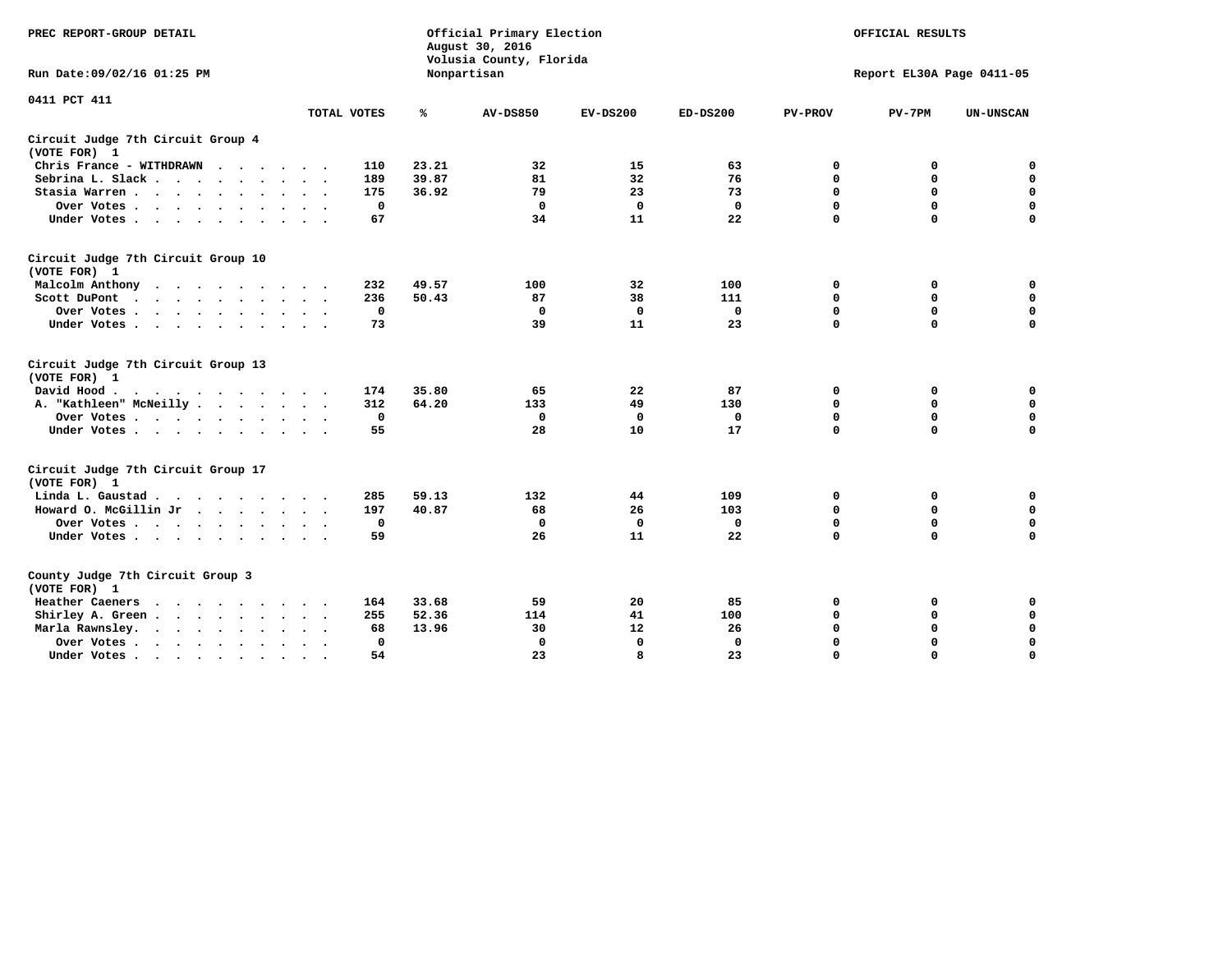| Official Primary Election<br>PREC REPORT-GROUP DETAIL<br>August 30, 2016<br>Volusia County, Florida                                                                                                                                               |                           | OFFICIAL RESULTS |                 |                                |                         |                         |                           |                            |
|---------------------------------------------------------------------------------------------------------------------------------------------------------------------------------------------------------------------------------------------------|---------------------------|------------------|-----------------|--------------------------------|-------------------------|-------------------------|---------------------------|----------------------------|
| Run Date: 09/02/16 01:25 PM                                                                                                                                                                                                                       |                           |                  | Nonpartisan     |                                |                         |                         | Report EL30A Page 0411-06 |                            |
| 0411 PCT 411                                                                                                                                                                                                                                      | TOTAL VOTES               | ℁                | <b>AV-DS850</b> | $EV-DS200$                     | $ED-DS200$              | <b>PV-PROV</b>          | $PV-7PM$                  | <b>UN-UNSCAN</b>           |
| Sheriff<br>(VOTE FOR) 1                                                                                                                                                                                                                           |                           |                  |                 |                                |                         |                         |                           |                            |
| Wendell C. Bradford                                                                                                                                                                                                                               | 108                       | 20.38            | 34              | 19                             | 55                      | 0                       | 0                         | $\mathbf 0$                |
| Dave Brannon                                                                                                                                                                                                                                      | 162                       | 30.57            | 63              | 24                             | 75                      | $\mathbf 0$             | 0                         | $\Omega$                   |
| Mike Chitwood                                                                                                                                                                                                                                     | 195                       | 36.79            | 88              | 29                             | 78                      | $\mathbf 0$             | 0                         | 0                          |
| Eric Dietrich.                                                                                                                                                                                                                                    | 48                        | 9.06             | 20              | $7\phantom{.0}$                | 21                      | $\Omega$                | 0                         | $\mathbf 0$                |
| James E. (Jim) Gillum                                                                                                                                                                                                                             | 17                        | 3.21             | 13              | $\mathbf{1}$                   | $\overline{\mathbf{3}}$ | $\Omega$                | $\Omega$                  | 0                          |
| Over Votes                                                                                                                                                                                                                                        | $\mathbf{0}$              |                  | $\mathbf 0$     | $\mathbf 0$                    | $\Omega$                | $\Omega$                | 0                         | $\mathbf 0$                |
| Under Votes                                                                                                                                                                                                                                       | 11                        |                  | 8               | $\mathbf{1}$                   | $\overline{a}$          | $\mathbf 0$             | 0                         | $\Omega$                   |
| Property Appraiser                                                                                                                                                                                                                                |                           |                  |                 |                                |                         |                         |                           |                            |
| (VOTE FOR) 1                                                                                                                                                                                                                                      |                           |                  |                 |                                |                         |                         |                           |                            |
| Larry Bartlett.                                                                                                                                                                                                                                   | 153                       | 32.35            | 51              | 19                             | 83                      | $\mathbf 0$             | 0                         | 0                          |
| H. Alan Burton.                                                                                                                                                                                                                                   | 184                       | 38.90            | 86              | 26                             | 72                      | $\mathbf{0}$            | 0                         | $\mathbf 0$                |
| Mike Swanto.                                                                                                                                                                                                                                      | 136                       | 28.75            | 57              | 27                             | 52                      | $\Omega$                | $\Omega$                  | 0                          |
| Over Votes                                                                                                                                                                                                                                        | $\mathbf 0$               |                  | $\mathbf 0$     | $\mathbf 0$                    | $\mathbf 0$             | $\mathbf 0$             | 0                         | 0                          |
| Under Votes                                                                                                                                                                                                                                       | 68                        |                  | 32              | q                              | 27                      | $\Omega$                | $\Omega$                  | $\mathbf 0$                |
| Supervisor of Elections                                                                                                                                                                                                                           |                           |                  |                 |                                |                         |                         |                           |                            |
| (VOTE FOR) 1                                                                                                                                                                                                                                      |                           |                  |                 |                                |                         |                         |                           |                            |
| Teresa Apgar<br>$\mathbf{r}$ . The state of the state $\mathbf{r}$                                                                                                                                                                                | 81                        | 16.40            | 19              | 21                             | 41                      | 0                       | 0                         | 0                          |
| David Lee Davis                                                                                                                                                                                                                                   | 83                        | 16.80            | 31              | 12                             | 40                      | $\Omega$                | 0                         | $\mathbf 0$                |
| Bill Fyfe                                                                                                                                                                                                                                         | 38                        | 7.69             | 20              | $\overline{4}$                 | 14                      | $\mathbf{0}$            | 0                         | $\mathbf 0$                |
| Lisa Lewis                                                                                                                                                                                                                                        | 292                       | 59.11            | 137             | 37                             | 118                     | $\Omega$                | 0                         | $\mathbf 0$                |
| Over Votes.                                                                                                                                                                                                                                       | $\mathbf 0$<br>47         |                  | 0<br>19         | $\mathbf 0$<br>$7\phantom{.0}$ | 0<br>21                 | $\mathbf 0$<br>$\Omega$ | 0<br>$\Omega$             | $\mathbf 0$<br>$\mathbf 0$ |
| Under Votes                                                                                                                                                                                                                                       |                           |                  |                 |                                |                         |                         |                           |                            |
| County Council Chair<br>(VOTE FOR) 1                                                                                                                                                                                                              |                           |                  |                 |                                |                         |                         |                           |                            |
| Jason P. Davis.                                                                                                                                                                                                                                   | 132                       | 28.09            | 49              | 17                             | 66                      | $\mathbf 0$             | 0                         | 0                          |
| Greg Gimbert<br>$\mathbf{r}$ . The contract of the contract of the contract of the contract of the contract of the contract of the contract of the contract of the contract of the contract of the contract of the contract of the contract of th | 69                        | 14.68            | 28              | 11                             | 30                      | $\mathbf 0$             | 0                         | $\mathbf 0$                |
| Ed Kelley                                                                                                                                                                                                                                         | 175                       | 37.23            | 77              | 24                             | 74                      | $\mathbf 0$             | 0                         | 0                          |
| Tom Laputka.                                                                                                                                                                                                                                      | 94                        | 20.00            | 38              | 19                             | 37                      | $\Omega$                | $\mathbf 0$               | $\mathbf 0$                |
| Over Votes.                                                                                                                                                                                                                                       | $\mathbf 0$               |                  | $\mathbf 0$     | $\mathbf 0$                    | $\mathbf{0}$            | $\mathbf 0$             | 0                         | 0                          |
| Under Votes                                                                                                                                                                                                                                       | 71                        |                  | 34              | 10                             | 27                      | $\Omega$                | $\Omega$                  | $\Omega$                   |
| Amendment 4                                                                                                                                                                                                                                       |                           |                  |                 |                                |                         |                         |                           |                            |
| (VOTE FOR) 1                                                                                                                                                                                                                                      |                           |                  |                 |                                |                         |                         |                           |                            |
| $Yes \cdot \cdot \cdot \cdot \cdot \cdot \cdot \cdot \cdot$<br>$\bullet$                                                                                                                                                                          | 377                       | 75.25            | 160             | 49                             | 168                     | 0                       | 0                         | 0                          |
| $\mathbf{r}$ , $\mathbf{r}$ , $\mathbf{r}$ , $\mathbf{r}$ , $\mathbf{r}$ , $\mathbf{r}$ , $\mathbf{r}$<br>No.<br>$\ddot{\phantom{a}}$                                                                                                             | 124                       | 24.75            | 43              | 26                             | 55                      | $\Omega$                | 0                         | 0                          |
| Over Votes                                                                                                                                                                                                                                        | $\mathbf{0}$<br>$\sim$    |                  | $\mathbf 0$     | $\mathbf{0}$                   | $\mathbf{0}$            | $\mathbf 0$             | 0                         | $\mathbf 0$                |
| Under Votes                                                                                                                                                                                                                                       | 40<br>$\sim$<br>$\cdot$ . |                  | 23              | 6                              | 11                      | $\Omega$                | $\Omega$                  | $\mathbf 0$                |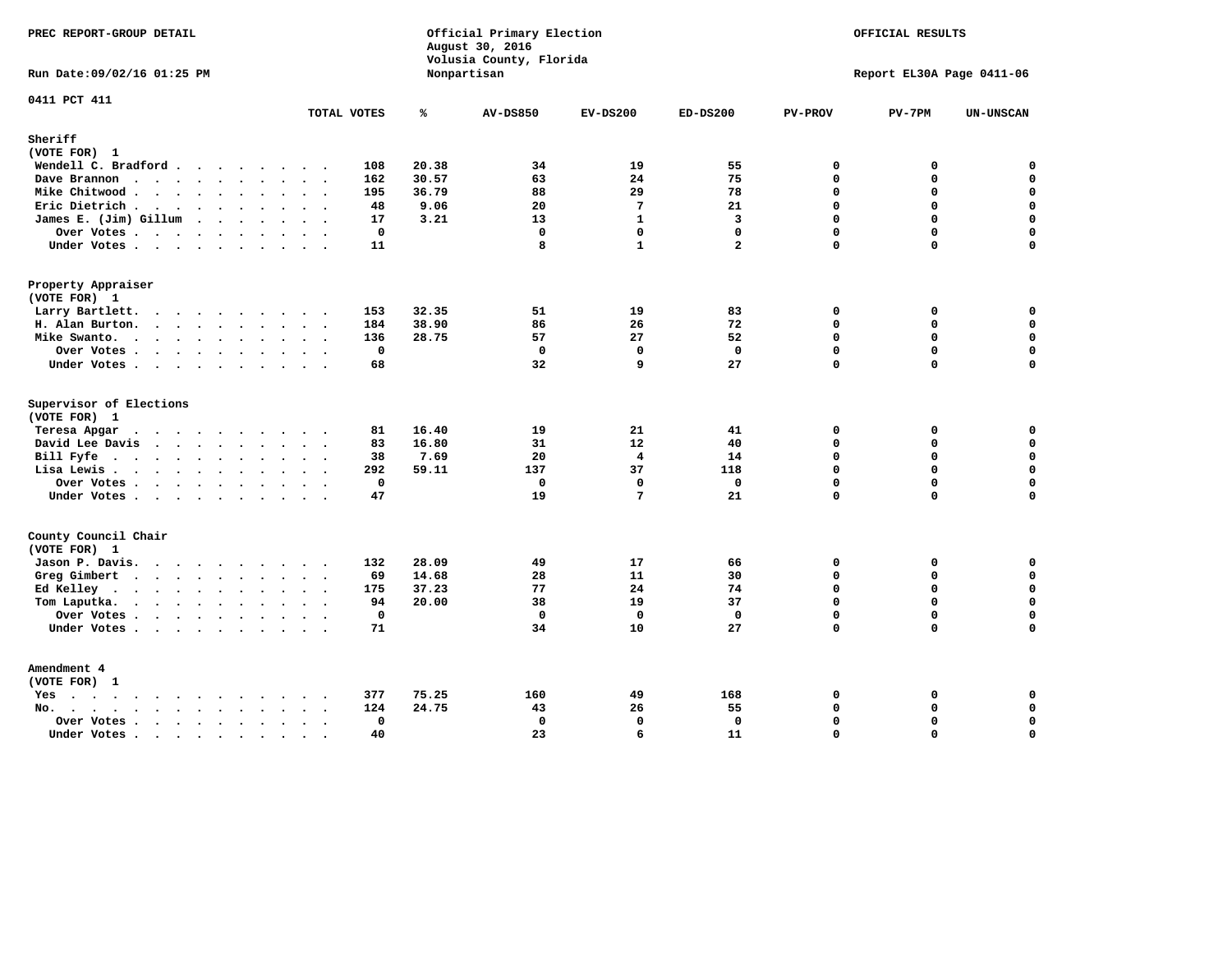| PREC REPORT-GROUP DETAIL                                               |          |              |                   | Official Primary Election<br>August 30, 2016 |            |            |                | OFFICIAL RESULTS          |                  |
|------------------------------------------------------------------------|----------|--------------|-------------------|----------------------------------------------|------------|------------|----------------|---------------------------|------------------|
| Run Date:09/02/16 01:25 PM                                             |          |              | <b>STATISTICS</b> | Volusia County, Florida                      |            |            |                | Report EL30A Page 0412-01 |                  |
| 0412 PCT 412                                                           |          |              |                   |                                              |            |            |                |                           |                  |
|                                                                        |          | TOTAL VOTES  | ℁                 | <b>AV-DS850</b>                              | $EV-DS200$ | $ED-DS200$ | <b>PV-PROV</b> | $PV-7PM$                  | <b>UN-UNSCAN</b> |
| REGISTERED VOTERS - TOTAL                                              |          | 1,704        |                   |                                              |            |            |                |                           |                  |
| REGISTERED VOTERS - Democratic                                         | $\cdots$ | 477          | 27.99             |                                              |            |            |                |                           |                  |
| REGISTERED VOTERS - Republican                                         |          | 731          | 42.90             |                                              |            |            |                |                           |                  |
| REGISTERED VOTERS - Libertarian                                        |          |              | .06               |                                              |            |            |                |                           |                  |
| REGISTERED VOTERS - Nonpartisan                                        |          | 495          |                   |                                              |            |            |                |                           |                  |
| BALLOTS CAST - TOTAL.                                                  |          | 440          |                   | 218                                          | 39         | 183        |                |                           |                  |
| BALLOTS CAST - Democratic                                              |          | 110          | 25.00             | 54                                           | 12         | 44         |                |                           |                  |
| BALLOTS CAST - Republican                                              |          | 262          | 59.55             | 126                                          | 22         | 114        |                |                           |                  |
| BALLOTS CAST - Libertarian.                                            |          | $\mathbf{o}$ |                   | 0                                            | 0          | 0          |                |                           |                  |
| BALLOTS CAST - Nonpartisan.                                            |          | 68           | 15.45             | 38                                           | 5          | 25         |                |                           | 0                |
| BALLOTS CAST - BLANK.                                                  |          |              |                   | 0                                            |            | 0          | $\Omega$       |                           |                  |
| VOTER TURNOUT - TOTAL                                                  |          |              | 25.82             |                                              |            |            |                |                           |                  |
| VOTER TURNOUT - Democratic.<br>$\cdot$ $\cdot$ $\cdot$ $\cdot$ $\cdot$ |          |              | 23.06             |                                              |            |            |                |                           |                  |
| VOTER TURNOUT - Republican.                                            |          |              | 35.84             |                                              |            |            |                |                           |                  |
| VOTER TURNOUT - Libertarian                                            |          |              |                   |                                              |            |            |                |                           |                  |
| VOTER TURNOUT - BLANK                                                  |          |              |                   |                                              |            |            |                |                           |                  |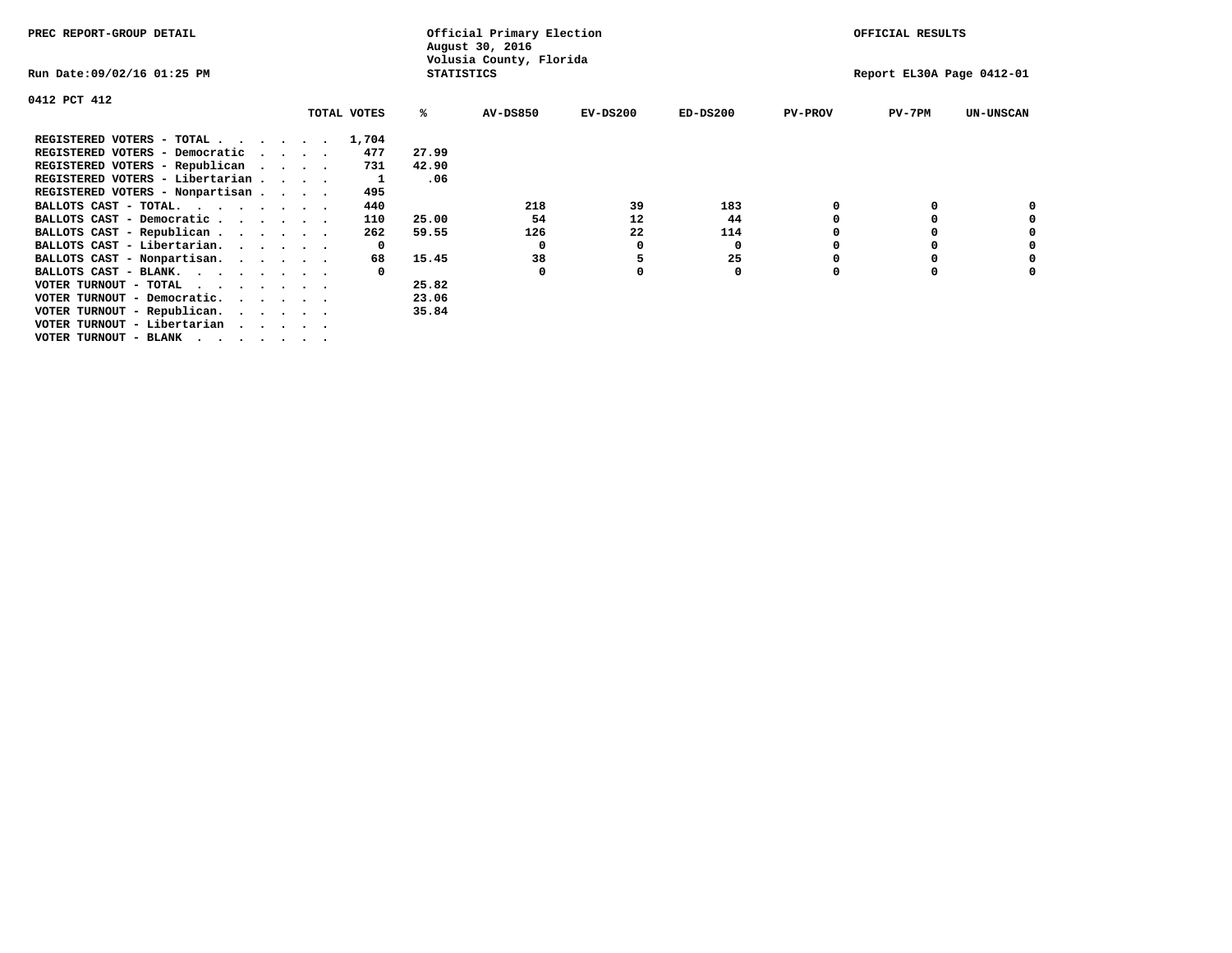| PREC REPORT-GROUP DETAIL                                               |             |            | Official Primary Election<br>August 30, 2016<br>Volusia County, Florida | OFFICIAL RESULTS |                           |                |          |                  |
|------------------------------------------------------------------------|-------------|------------|-------------------------------------------------------------------------|------------------|---------------------------|----------------|----------|------------------|
| Run Date: 09/02/16 01:25 PM                                            |             | Democratic |                                                                         |                  | Report EL30A Page 0412-02 |                |          |                  |
| 0412 PCT 412                                                           | TOTAL VOTES | %ะ         | <b>AV-DS850</b>                                                         | $EV-DS200$       | $ED-DS200$                | <b>PV-PROV</b> | $PV-7PM$ | <b>UN-UNSCAN</b> |
| United States Senator                                                  |             |            |                                                                         |                  |                           |                |          |                  |
| (VOTE FOR) 1                                                           |             |            |                                                                         |                  |                           |                |          |                  |
| Roque "Rocky" De La Fuente.                                            |             | 4.81       |                                                                         |                  |                           |                |          |                  |
| Alan Grayson                                                           | 37          | 35.58      | 20                                                                      |                  | 13                        |                |          |                  |
| Pam Keith                                                              | 18          | 17.31      |                                                                         |                  |                           |                |          |                  |
| Reginald Luster                                                        |             | .96        |                                                                         |                  |                           |                |          |                  |
| Patrick Murphy.                                                        | 43          | 41.35      | 20                                                                      |                  | 18                        |                |          |                  |
| Over Votes                                                             |             |            |                                                                         |                  |                           |                |          |                  |
| Under Votes                                                            | 6           |            |                                                                         |                  |                           |                |          |                  |
| Representative in Congress District 6                                  |             |            |                                                                         |                  |                           |                |          |                  |
| (VOTE FOR) 1                                                           |             |            |                                                                         |                  |                           |                |          |                  |
| William (Bill) McCullough                                              | 52          | 50.98      | 24                                                                      |                  | 20                        |                |          |                  |
| Jay McGovern                                                           | 15          | 14.71      |                                                                         |                  |                           |                |          |                  |
| George Pappas.                                                         | 14          | 13.73      |                                                                         |                  |                           |                |          |                  |
| Dwayne L. Taylor                                                       | 21          | 20.59      | 13                                                                      |                  |                           |                |          |                  |
| Over Votes                                                             |             |            |                                                                         |                  |                           |                |          |                  |
| Under Votes, $\cdot$ , $\cdot$ , $\cdot$ , $\cdot$ , $\cdot$ , $\cdot$ |             |            |                                                                         |                  |                           |                |          |                  |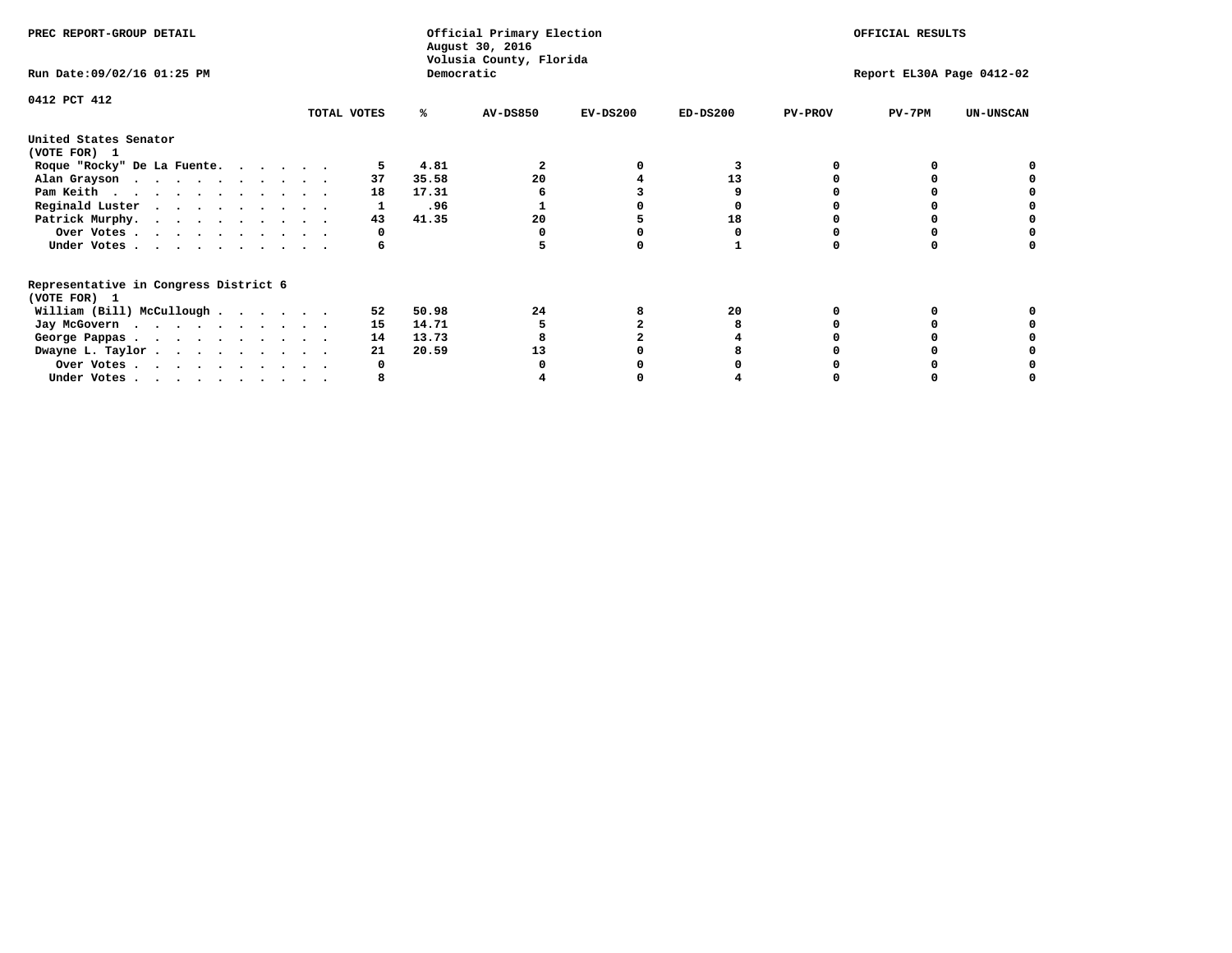| PREC REPORT-GROUP DETAIL                              |             |            | Official Primary Election<br>August 30, 2016<br>Volusia County, Florida | OFFICIAL RESULTS<br>Report EL30A Page 0412-03 |              |                |             |                  |
|-------------------------------------------------------|-------------|------------|-------------------------------------------------------------------------|-----------------------------------------------|--------------|----------------|-------------|------------------|
| Run Date: 09/02/16 01:25 PM                           |             | Republican |                                                                         |                                               |              |                |             |                  |
| 0412 PCT 412                                          |             |            |                                                                         |                                               |              |                |             |                  |
|                                                       | TOTAL VOTES | ℁          | <b>AV-DS850</b>                                                         | $EV-DS200$                                    | $ED-DS200$   | <b>PV-PROV</b> | $PV-7PM$    | <b>UN-UNSCAN</b> |
| United States Senator<br>(VOTE FOR) 1                 |             |            |                                                                         |                                               |              |                |             |                  |
| Carlos Beruff                                         | 85          | 33.33      | 47                                                                      | 8                                             | 30           | 0              | 0           | 0                |
| Ernie Rivera                                          | 0           |            | $\Omega$                                                                | $\Omega$                                      | 0            | $\Omega$       | 0           | $\mathbf 0$      |
| Marco Rubio.                                          | 153         | 60.00      | 66                                                                      | 14                                            | 73           | $\mathbf 0$    | $\mathbf 0$ | $\mathbf 0$      |
| Dwight Mark Anthony Young                             | 17          | 6.67       | 11                                                                      | $\mathbf 0$                                   | 6            | 0              | $\mathbf 0$ | $\pmb{0}$        |
| Over Votes                                            | 0           |            | $\Omega$                                                                | 0                                             | 0            | 0              | 0           | 0                |
| Under Votes                                           | 7           |            | $\mathbf{2}$                                                            | 0                                             | 5.           | $\Omega$       | $\Omega$    | $\mathbf 0$      |
| Representative in Congress District 6<br>(VOTE FOR) 1 |             |            |                                                                         |                                               |              |                |             |                  |
| Fred Costello.                                        | 50          | 20.92      | 26                                                                      | 4                                             | 20           | 0              | 0           | 0                |
| Ron Desantis                                          | 139         | 58.16      | 61                                                                      | 16                                            | 62           | 0              | 0           | $\mathbf 0$      |
| G. G. Galloway.                                       | 50          | 20.92      | 28                                                                      | $\overline{a}$                                | 20           | $\Omega$       | $\Omega$    | $\mathbf 0$      |
| Over Votes                                            | 0           |            | $\mathbf{0}$                                                            | $\mathbf 0$                                   | $\mathbf{0}$ | $\Omega$       | $\mathbf 0$ | $\mathbf 0$      |
| Under Votes                                           | 23          |            | 11                                                                      | 0                                             | 12           | $\Omega$       | $\Omega$    | $\Omega$         |
| State Committeeman                                    |             |            |                                                                         |                                               |              |                |             |                  |
| (VOTE FOR) 1<br>Paul W. Deering                       | 139         | 62.61      | 66                                                                      | 17                                            | 56           | 0              | 0           | 0                |
| $\cdots$                                              | 83          | 37.39      | 41                                                                      | 4                                             | 38           |                | 0           | $\mathbf 0$      |
| James Oddie.                                          | 0           |            | $\mathbf{0}$                                                            | $\mathbf 0$                                   | $\mathbf 0$  | 0<br>0         | $\mathbf 0$ | $\mathbf 0$      |
| Over Votes                                            |             |            | 19                                                                      | $\mathbf{1}$                                  | 20           | $\Omega$       | 0           | $\mathbf 0$      |
| Under Votes                                           | 40          |            |                                                                         |                                               |              |                |             |                  |
| State Committeewoman<br>(VOTE FOR) 1                  |             |            |                                                                         |                                               |              |                |             |                  |
| Dana Christina Dougherty                              | 116         | 52.73      | 58                                                                      | 11                                            | 47           | 0              | 0           | 0                |
| Marilyn C. Ford                                       | 104         | 47.27      | 47                                                                      | 11                                            | 46           | 0              | 0           | 0                |
| Over Votes                                            | $\Omega$    |            | $\Omega$                                                                | 0                                             | $\mathbf 0$  | 0              | 0           | $\mathbf 0$      |
| Under Votes, , , , , , , , , ,                        | 42          |            | 21                                                                      | $\Omega$                                      | 21           | $\Omega$       | $\Omega$    | $\Omega$         |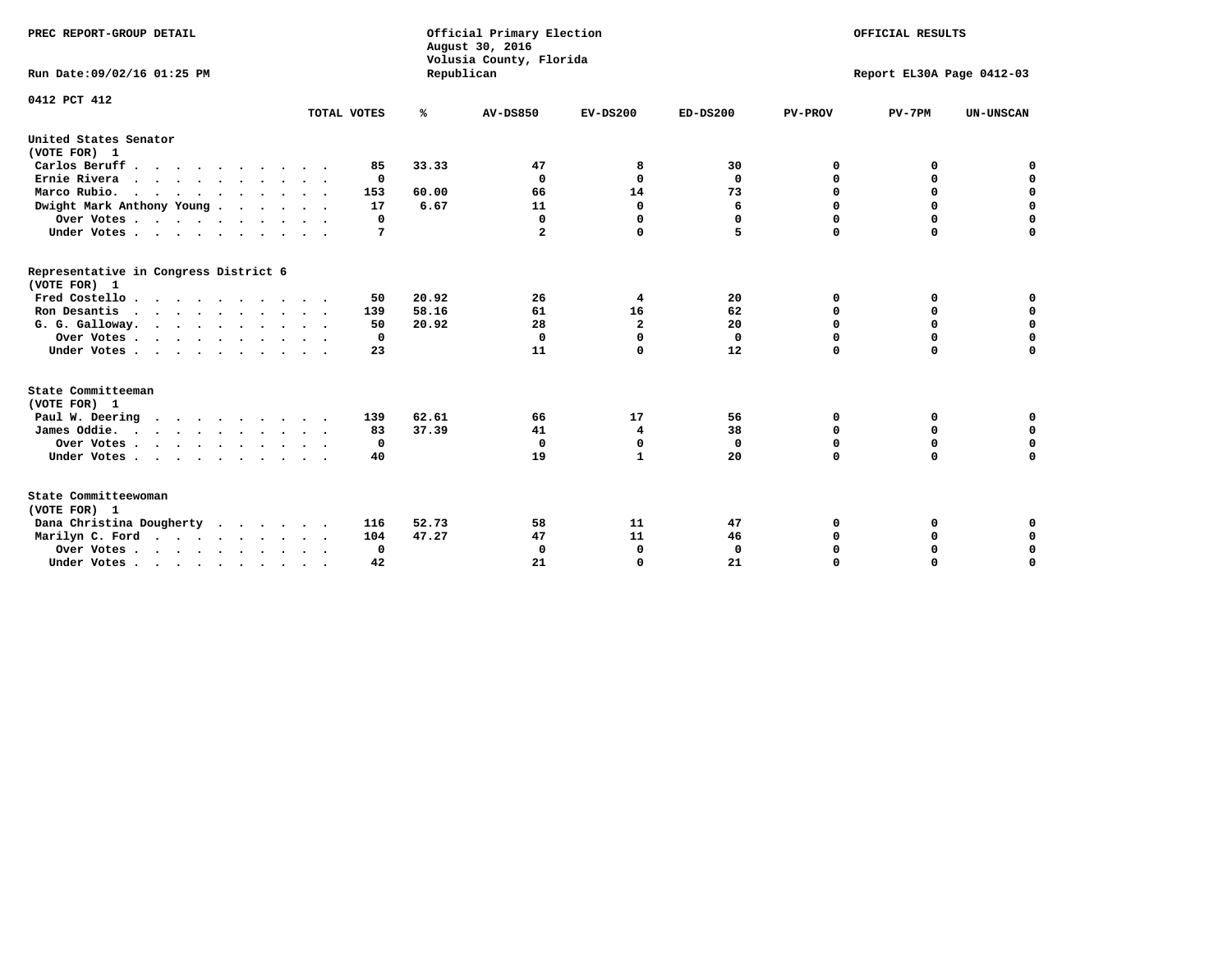| PREC REPORT-GROUP DETAIL<br>Run Date: 09/02/16 01:25 PM |  |  |  |  | Official Primary Election<br>August 30, 2016<br>Volusia County, Florida<br>Libertarian |  |             |  |          | OFFICIAL RESULTS<br>Report EL30A Page 0412-04 |            |                |          |                  |
|---------------------------------------------------------|--|--|--|--|----------------------------------------------------------------------------------------|--|-------------|--|----------|-----------------------------------------------|------------|----------------|----------|------------------|
| 0412 PCT 412                                            |  |  |  |  |                                                                                        |  | TOTAL VOTES |  | AV-DS850 | EV-DS200                                      | $ED-DS200$ | <b>PV-PROV</b> | $PV-7PM$ | <b>UN-UNSCAN</b> |
| United States Senator<br>(VOTE FOR) 1                   |  |  |  |  |                                                                                        |  |             |  |          |                                               |            |                |          |                  |
| Augustus Invictus.                                      |  |  |  |  |                                                                                        |  |             |  |          | 0                                             |            |                |          | 0                |
| Paul Stanton                                            |  |  |  |  |                                                                                        |  | 0           |  |          | O                                             |            |                |          | 0                |
| Over Votes                                              |  |  |  |  |                                                                                        |  |             |  |          |                                               |            |                |          | 0                |
| Under Votes                                             |  |  |  |  |                                                                                        |  | 0           |  |          |                                               |            |                |          | 0                |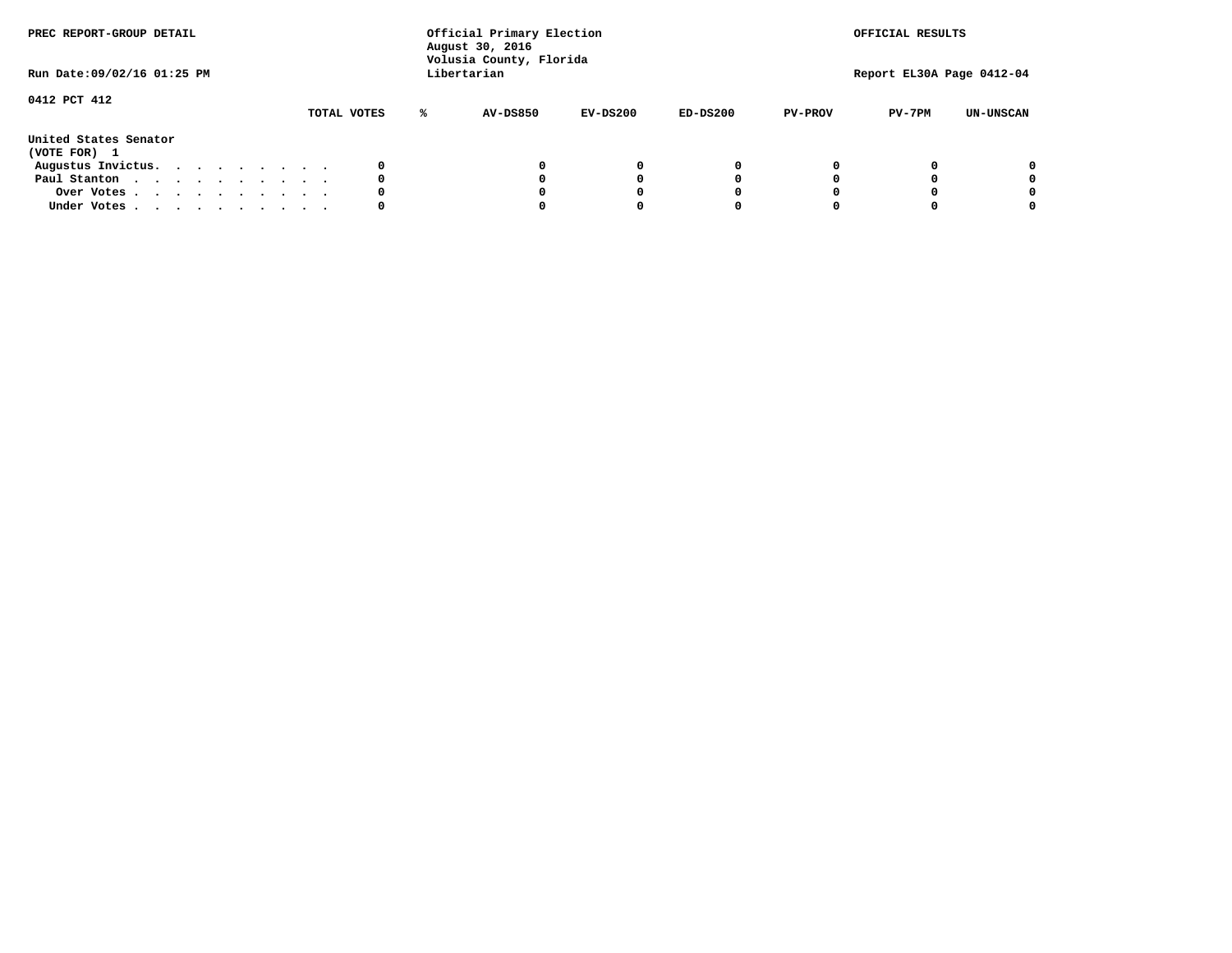| PREC REPORT-GROUP DETAIL                                                                                                                                                                                                                             |              |       | Official Primary Election<br>August 30, 2016<br>Volusia County, Florida | OFFICIAL RESULTS<br>Report EL30A Page 0412-05 |              |                |             |                  |
|------------------------------------------------------------------------------------------------------------------------------------------------------------------------------------------------------------------------------------------------------|--------------|-------|-------------------------------------------------------------------------|-----------------------------------------------|--------------|----------------|-------------|------------------|
| Run Date: 09/02/16 01:25 PM                                                                                                                                                                                                                          |              |       | Nonpartisan                                                             |                                               |              |                |             |                  |
| 0412 PCT 412                                                                                                                                                                                                                                         | TOTAL VOTES  | ℁     | <b>AV-DS850</b>                                                         | $EV-DS200$                                    | $ED-DS200$   | <b>PV-PROV</b> | $PV-7PM$    | <b>UN-UNSCAN</b> |
|                                                                                                                                                                                                                                                      |              |       |                                                                         |                                               |              |                |             |                  |
| Circuit Judge 7th Circuit Group 4<br>(VOTE FOR) 1                                                                                                                                                                                                    |              |       |                                                                         |                                               |              |                |             |                  |
| Chris France - WITHDRAWN                                                                                                                                                                                                                             | 62           | 16.53 | 25                                                                      | 5                                             | 32           | 0              | 0           | $\mathbf 0$      |
| Sebrina L. Slack.                                                                                                                                                                                                                                    | 158          | 42.13 | 84                                                                      | 17                                            | 57           | 0              | $\mathbf 0$ | $\mathbf 0$      |
| Stasia Warren                                                                                                                                                                                                                                        | 155          | 41.33 | 79                                                                      | 14                                            | 62           | $\mathbf 0$    | 0           | $\mathbf 0$      |
| Over Votes                                                                                                                                                                                                                                           | $\mathbf 0$  |       | $\Omega$                                                                | $\mathbf 0$                                   | $\mathbf 0$  | $\mathbf 0$    | $\mathbf 0$ | $\mathbf 0$      |
| Under Votes                                                                                                                                                                                                                                          | 65           |       | 30                                                                      | 3                                             | 32           | $\Omega$       | $\Omega$    | $\mathbf 0$      |
| Circuit Judge 7th Circuit Group 10<br>(VOTE FOR) 1                                                                                                                                                                                                   |              |       |                                                                         |                                               |              |                |             |                  |
| Malcolm Anthony                                                                                                                                                                                                                                      | 151          | 41.60 | 81                                                                      | 14                                            | 56           | 0              | 0           | 0                |
| Scott DuPont                                                                                                                                                                                                                                         | 212          | 58.40 | 97                                                                      | 22                                            | 93           | $\mathbf 0$    | $\mathbf 0$ | $\mathbf 0$      |
| Over Votes                                                                                                                                                                                                                                           | $\mathbf 0$  |       | $\mathbf{0}$                                                            | $\mathbf 0$                                   | $\mathbf 0$  | $\mathbf 0$    | $\mathbf 0$ | $\mathbf 0$      |
| Under Votes                                                                                                                                                                                                                                          | 77           |       | 40                                                                      | 3                                             | 34           | $\mathbf 0$    | $\mathbf 0$ | $\Omega$         |
| Circuit Judge 7th Circuit Group 13<br>(VOTE FOR) 1                                                                                                                                                                                                   |              |       |                                                                         |                                               |              |                |             |                  |
| David Hood.                                                                                                                                                                                                                                          | 172          | 45.50 | 91                                                                      | 18                                            | 63           | 0              | 0           | $\mathbf 0$      |
| A. "Kathleen" McNeilly                                                                                                                                                                                                                               | 206          | 54.50 | 96                                                                      | 19                                            | 91           | $\mathbf 0$    | 0           | $\mathbf 0$      |
| Over Votes                                                                                                                                                                                                                                           | $\mathbf 0$  |       | $\Omega$                                                                | $\mathbf 0$                                   | $\mathbf{0}$ | $\mathbf 0$    | $\mathbf 0$ | $\mathbf 0$      |
| Under Votes                                                                                                                                                                                                                                          | 62           |       | 31                                                                      | $\overline{a}$                                | 29           | $\Omega$       | $\mathbf 0$ | 0                |
| Circuit Judge 7th Circuit Group 17<br>(VOTE FOR) 1                                                                                                                                                                                                   |              |       |                                                                         |                                               |              |                |             |                  |
| Linda L. Gaustad                                                                                                                                                                                                                                     | 158          | 42.70 | 79                                                                      | 14                                            | 65           | 0              | 0           | $\mathbf 0$      |
| Howard O. McGillin Jr                                                                                                                                                                                                                                | 212          | 57.30 | 105                                                                     | 23                                            | 84           | $\mathbf 0$    | $\mathbf 0$ | $\mathbf 0$      |
| Over Votes                                                                                                                                                                                                                                           | $\mathbf 0$  |       | $\mathbf 0$                                                             | $\mathbf 0$                                   | $\mathbf 0$  | $\mathbf 0$    | $\Omega$    | $\pmb{0}$        |
| Under Votes                                                                                                                                                                                                                                          | 70           |       | 34                                                                      | $\overline{a}$                                | 34           | $\mathbf 0$    | $\mathbf 0$ | $\mathbf 0$      |
| County Judge 7th Circuit Group 3<br>(VOTE FOR) 1                                                                                                                                                                                                     |              |       |                                                                         |                                               |              |                |             |                  |
| Heather Caeners<br>$\mathbf{r}$ . The contract of the contract of the contract of the contract of the contract of the contract of the contract of the contract of the contract of the contract of the contract of the contract of the contract of th | 138          | 36.70 | 56                                                                      | 18                                            | 64           | 0              | 0           | $\mathbf 0$      |
| Shirley A. Green                                                                                                                                                                                                                                     | 170          | 45.21 | 92                                                                      | 12                                            | 66           | $\mathbf 0$    | 0           | $\mathbf 0$      |
| Marla Rawnsley.                                                                                                                                                                                                                                      | 68           | 18.09 | 40                                                                      | 8                                             | 20           | 0              | $\mathbf 0$ | $\pmb{0}$        |
| Over Votes<br>$\ddot{\phantom{0}}$<br>$\ddot{\phantom{a}}$                                                                                                                                                                                           | $\mathbf{0}$ |       | $\Omega$                                                                | $\mathbf 0$                                   | $\mathbf{0}$ | $\mathbf 0$    | $\mathbf 0$ | $\mathbf 0$      |
| Under Votes                                                                                                                                                                                                                                          | 64           |       | 30                                                                      | $\mathbf{1}$                                  | 33           | $\mathbf 0$    | $\mathbf 0$ | 0                |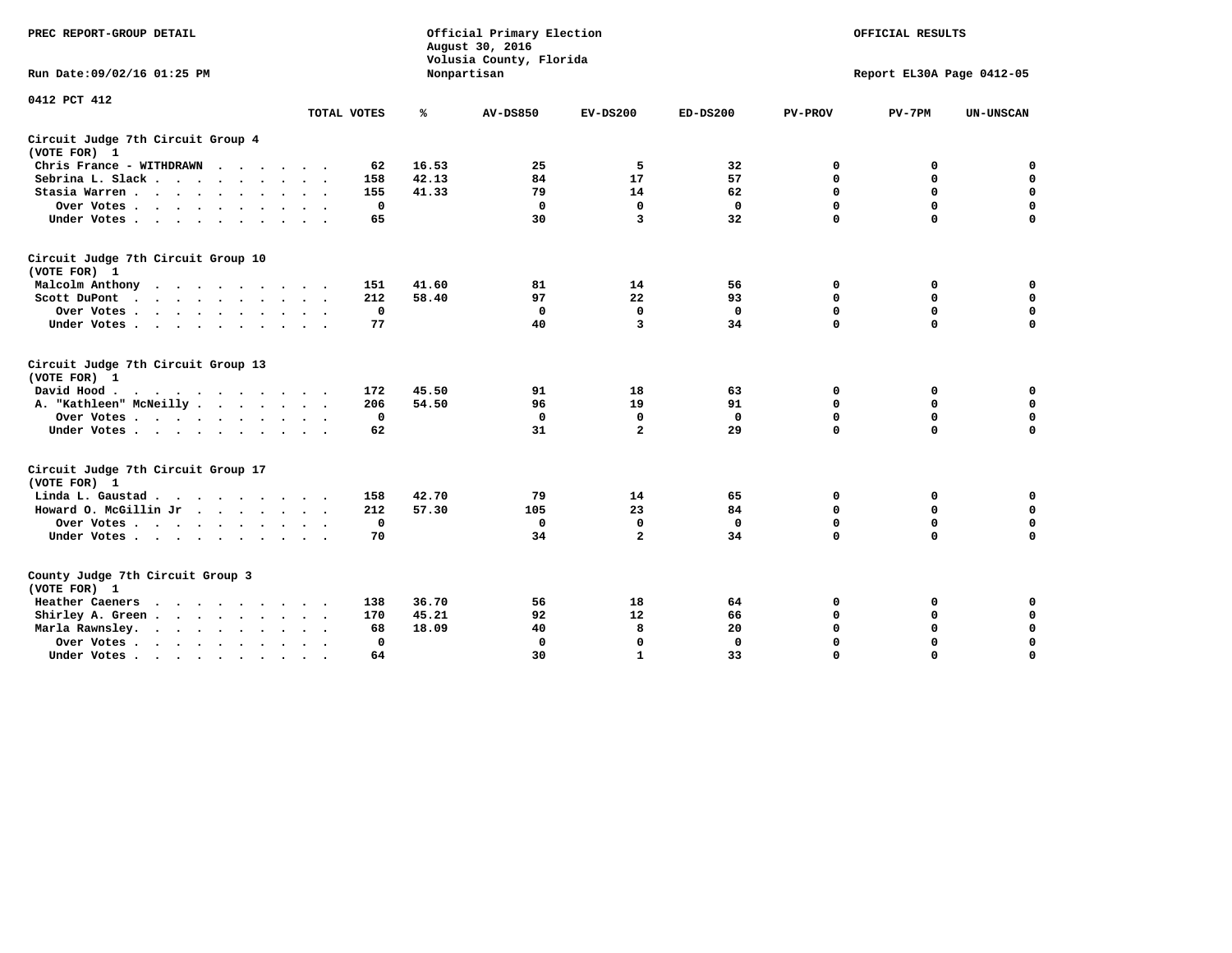| PREC REPORT-GROUP DETAIL                                           | Official Primary Election<br>August 30, 2016<br>Volusia County, Florida<br>Nonpartisan |       |                         | OFFICIAL RESULTS<br>Report EL30A Page 0412-06 |                         |                |             |                  |
|--------------------------------------------------------------------|----------------------------------------------------------------------------------------|-------|-------------------------|-----------------------------------------------|-------------------------|----------------|-------------|------------------|
| Run Date: 09/02/16 01:25 PM                                        |                                                                                        |       |                         |                                               |                         |                |             |                  |
| 0412 PCT 412                                                       | TOTAL VOTES                                                                            | ℁     | <b>AV-DS850</b>         | $EV-DS200$                                    | $ED-DS200$              | <b>PV-PROV</b> | $PV-7PM$    | <b>UN-UNSCAN</b> |
| Sheriff<br>(VOTE FOR) 1                                            |                                                                                        |       |                         |                                               |                         |                |             |                  |
| Wendell C. Bradford                                                | 19                                                                                     | 4.40  | $7\phantom{.0}$         | $\overline{a}$                                | 10                      | $\mathbf 0$    | 0           | $\mathbf 0$      |
| Dave Brannon                                                       | 101                                                                                    | 23.38 | 43                      | 11                                            | 47                      | $\mathbf 0$    | 0           | $\mathbf 0$      |
| Mike Chitwood                                                      | 204                                                                                    | 47.22 | 114                     | 10                                            | 80                      | 0              | 0           | $\mathbf 0$      |
| Eric Dietrich                                                      | 105                                                                                    | 24.31 | 49                      | 16                                            | 40                      | $\mathbf 0$    | 0           | $\mathbf 0$      |
| James E. (Jim) Gillum                                              | 3                                                                                      | .69   | $\mathbf{1}$            | $\mathbf 0$                                   | $\overline{\mathbf{2}}$ | $\Omega$       | 0           | $\mathbf 0$      |
| Over Votes                                                         | $\Omega$                                                                               |       | $\mathbf{0}$            | $\mathbf 0$                                   | $\mathbf{0}$            | $\Omega$       | 0           | $\mathbf 0$      |
| Under Votes                                                        | 8                                                                                      |       | $\overline{\mathbf{4}}$ | $\mathbf{0}$                                  | 4                       | $\Omega$       | 0           | $\mathbf 0$      |
| Property Appraiser                                                 |                                                                                        |       |                         |                                               |                         |                |             |                  |
| (VOTE FOR) 1                                                       |                                                                                        |       |                         |                                               |                         |                |             |                  |
| Larry Bartlett.                                                    | 134                                                                                    | 36.12 | 76                      | 11                                            | 47                      | 0              | 0           | 0                |
| H. Alan Burton.                                                    | 131                                                                                    | 35.31 | 57                      | 13                                            | 61                      | $\mathbf 0$    | 0           | $\mathbf 0$      |
| Mike Swanto.                                                       | 106                                                                                    | 28.57 | 51                      | 11                                            | 44                      | $\Omega$       | $\Omega$    | 0                |
| Over Votes                                                         | $\mathbf{1}$                                                                           |       | $\mathbf{1}$            | $\mathbf 0$                                   | $\mathbf 0$             | $\mathbf 0$    | 0           | $\mathbf 0$      |
| Under Votes                                                        | 68                                                                                     |       | 33                      | 4                                             | 31                      | $\Omega$       | $\Omega$    | 0                |
| Supervisor of Elections<br>(VOTE FOR) 1                            |                                                                                        |       |                         |                                               |                         |                |             |                  |
| Teresa Apgar<br>$\mathbf{r}$ . The state of the state $\mathbf{r}$ | 65                                                                                     | 16.80 | 34                      | 3                                             | 28                      | 0              | 0           | $\mathbf 0$      |
| David Lee Davis                                                    | 52                                                                                     | 13.44 | 26                      | 6                                             | 20                      | $\Omega$       | 0           | $\mathbf 0$      |
| Bill Fyfe.                                                         | 41                                                                                     | 10.59 | 21                      | 3                                             | 17                      | $\mathbf 0$    | 0           | $\mathbf 0$      |
| Lisa Lewis                                                         | 229                                                                                    | 59.17 | 115                     | 25                                            | 89                      | $\Omega$       | 0           | $\mathbf 0$      |
| Over Votes                                                         | $\mathbf 0$                                                                            |       | $\mathbf 0$             | $\mathbf{0}$                                  | $\mathbf{0}$            | $\mathbf 0$    | 0           | $\mathbf 0$      |
| Under Votes.                                                       | 53                                                                                     |       | 22                      | $\overline{a}$                                | 29                      | $\mathbf 0$    | 0           | 0                |
| County Council Chair                                               |                                                                                        |       |                         |                                               |                         |                |             |                  |
| (VOTE FOR) 1                                                       |                                                                                        |       |                         |                                               |                         |                |             |                  |
| Jason P. Davis.                                                    | 121<br>$\cdot$ .                                                                       | 32.97 | 60                      | 11                                            | 50                      | $\mathbf 0$    | 0           | 0                |
| Greg Gimbert                                                       | 71                                                                                     | 19.35 | 35                      | $\overline{\mathbf{4}}$                       | 32                      | $\mathbf 0$    | 0           | $\mathbf 0$      |
| Ed Kelley                                                          | 146                                                                                    | 39.78 | 76                      | 17                                            | 53                      | $\mathbf 0$    | 0           | $\mathbf 0$      |
| Tom Laputka.                                                       | 29                                                                                     | 7.90  | 14                      | $\mathbf{1}$                                  | 14                      | $\mathbf 0$    | $\mathbf 0$ | $\mathbf 0$      |
| Over Votes.                                                        | $\mathbf 0$                                                                            |       | $\mathbf 0$             | $\mathbf{0}$                                  | $\mathbf{0}$            | $\mathbf 0$    | 0           | 0                |
| Under Votes                                                        | 73                                                                                     |       | 33                      | 6                                             | 34                      | $\Omega$       | $\Omega$    | $\Omega$         |
| Amendment 4                                                        |                                                                                        |       |                         |                                               |                         |                |             |                  |
| (VOTE FOR) 1                                                       |                                                                                        |       |                         |                                               |                         |                |             |                  |
| $Yes \cdot \cdot \cdot \cdot \cdot \cdot \cdot \cdot \cdot$        | 303<br>$\bullet$                                                                       | 75.75 | 138                     | 31                                            | 134                     | 0              | 0           | 0                |
| No.<br>$\ddot{\phantom{0}}$                                        | 97<br>$\sim$ $\sim$                                                                    | 24.25 | 56                      | $7\phantom{.0}$                               | 34                      | $\Omega$       | 0           | 0                |
| Over Votes                                                         | $\Omega$<br>$\mathcal{L}^{\text{max}}$                                                 |       | $\mathbf{0}$            | $\mathbf{0}$                                  | $\mathbf{0}$            | $\mathbf 0$    | 0           | $\pmb{0}$        |
| Under Votes<br>$\sim$                                              | 40<br>$\cdot$ .<br>$\sim$                                                              |       | 24                      | $\mathbf{1}$                                  | 15                      | $\Omega$       | $\Omega$    | $\mathbf 0$      |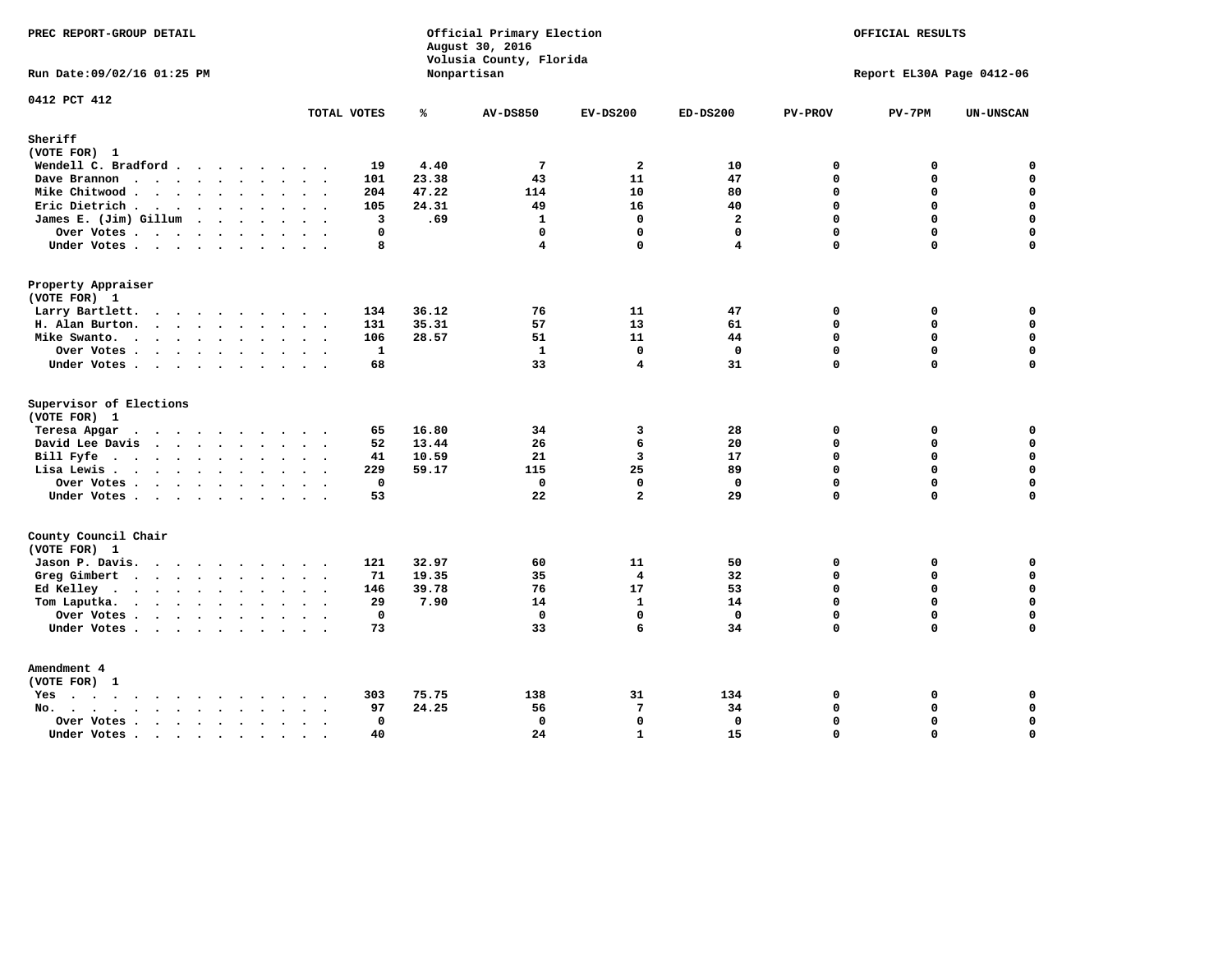| PREC REPORT-GROUP DETAIL                                                                                                                                                                                                                                         |             |       |                   | Official Primary Election<br>August 30, 2016 |            |              |                | OFFICIAL RESULTS          |                  |
|------------------------------------------------------------------------------------------------------------------------------------------------------------------------------------------------------------------------------------------------------------------|-------------|-------|-------------------|----------------------------------------------|------------|--------------|----------------|---------------------------|------------------|
| Run Date:09/02/16 01:25 PM                                                                                                                                                                                                                                       |             |       | <b>STATISTICS</b> | Volusia County, Florida                      |            |              |                | Report EL30A Page 0413-01 |                  |
| 0413 PCT 413                                                                                                                                                                                                                                                     |             |       |                   |                                              |            |              |                |                           |                  |
|                                                                                                                                                                                                                                                                  | TOTAL VOTES |       | %ะ                | <b>AV-DS850</b>                              | $EV-DS200$ | $ED-DS200$   | <b>PV-PROV</b> | $PV-7PM$                  | <b>UN-UNSCAN</b> |
| REGISTERED VOTERS - TOTAL                                                                                                                                                                                                                                        |             | 2,607 |                   |                                              |            |              |                |                           |                  |
| REGISTERED VOTERS - Democratic<br>and a state of the state of the state of the state of the state of the state of the state of the state of the state of the state of the state of the state of the state of the state of the state of the state of the state of |             | 989   | 37.94             |                                              |            |              |                |                           |                  |
| REGISTERED VOTERS - Republican                                                                                                                                                                                                                                   |             | 790   | 30.30             |                                              |            |              |                |                           |                  |
| REGISTERED VOTERS - Libertarian                                                                                                                                                                                                                                  |             | 10    | .38               |                                              |            |              |                |                           |                  |
| REGISTERED VOTERS - Nonpartisan                                                                                                                                                                                                                                  |             | 818   |                   |                                              |            |              |                |                           |                  |
| BALLOTS CAST - TOTAL.                                                                                                                                                                                                                                            |             | 478   |                   | 184                                          | 84         | 210          |                |                           |                  |
| BALLOTS CAST - Democratic                                                                                                                                                                                                                                        |             | 210   | 43.93             | 84                                           | 50         | 76           |                |                           |                  |
| BALLOTS CAST - Republican                                                                                                                                                                                                                                        |             | 206   | 43.10             | 72                                           | 25         | 109          |                |                           |                  |
| BALLOTS CAST - Libertarian.                                                                                                                                                                                                                                      |             |       | .63               |                                              | 0          | $\mathbf{2}$ |                |                           |                  |
| BALLOTS CAST - Nonpartisan.                                                                                                                                                                                                                                      |             | 59    | 12.34             | 27                                           |            | 23           |                |                           | 0                |
| BALLOTS CAST - BLANK.                                                                                                                                                                                                                                            |             |       |                   | $\Omega$                                     |            | 0            | n              |                           |                  |
| VOTER TURNOUT - TOTAL $\cdot \cdot \cdot \cdot \cdot \cdot$                                                                                                                                                                                                      |             |       | 18.34             |                                              |            |              |                |                           |                  |
| VOTER TURNOUT - Democratic.                                                                                                                                                                                                                                      |             |       | 21.23             |                                              |            |              |                |                           |                  |
| VOTER TURNOUT - Republican.                                                                                                                                                                                                                                      |             |       | 26.08             |                                              |            |              |                |                           |                  |
| VOTER TURNOUT - Libertarian                                                                                                                                                                                                                                      |             |       | 30.00             |                                              |            |              |                |                           |                  |
| VOTER TURNOUT - BLANK                                                                                                                                                                                                                                            |             |       |                   |                                              |            |              |                |                           |                  |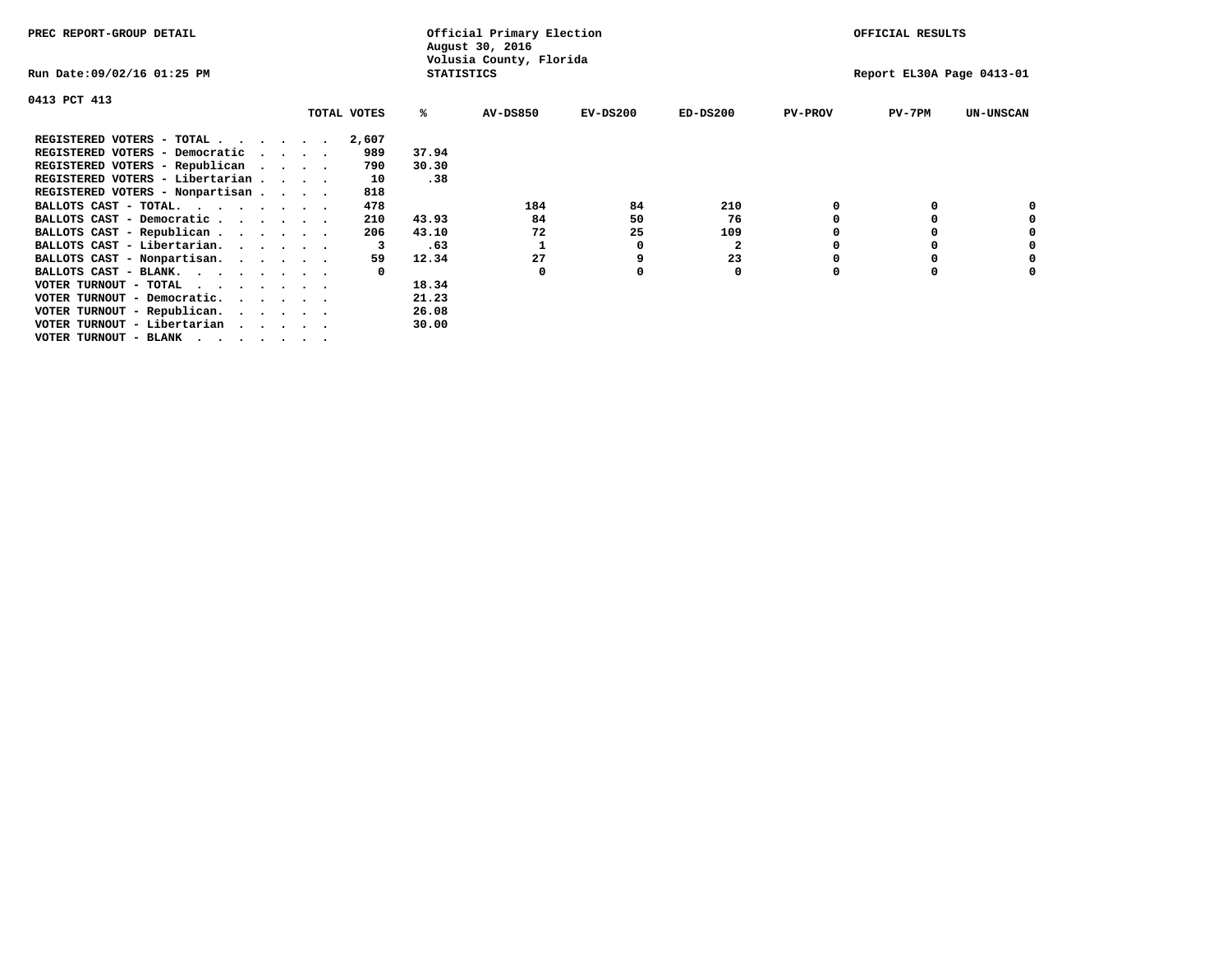| PREC REPORT-GROUP DETAIL                                               |             |            | Official Primary Election<br>August 30, 2016<br>Volusia County, Florida | OFFICIAL RESULTS |            |                           |          |                  |  |
|------------------------------------------------------------------------|-------------|------------|-------------------------------------------------------------------------|------------------|------------|---------------------------|----------|------------------|--|
| Run Date: 09/02/16 01:25 PM                                            |             | Democratic |                                                                         |                  |            | Report EL30A Page 0413-02 |          |                  |  |
| 0413 PCT 413                                                           |             |            |                                                                         |                  |            |                           |          |                  |  |
|                                                                        | TOTAL VOTES | ℁          | <b>AV-DS850</b>                                                         | $EV-DS200$       | $ED-DS200$ | <b>PV-PROV</b>            | $PV-7PM$ | <b>UN-UNSCAN</b> |  |
| United States Senator<br>(VOTE FOR) 1                                  |             |            |                                                                         |                  |            |                           |          |                  |  |
| Roque "Rocky" De La Fuente.                                            | 16          | 7.77       |                                                                         | 2                | 5          |                           |          |                  |  |
| Alan Grayson                                                           | 66          | 32.04      | 20                                                                      | 17               | 29         |                           |          |                  |  |
| Pam Keith                                                              | 19          | 9.22       | 10                                                                      |                  |            |                           |          |                  |  |
| Reginald Luster                                                        |             | 2.43       |                                                                         |                  |            |                           |          |                  |  |
| Patrick Murphy.                                                        | 100         | 48.54      | 40                                                                      | 26               | 34         |                           |          |                  |  |
| Over Votes                                                             |             |            |                                                                         |                  |            |                           |          |                  |  |
| Under Votes                                                            |             |            |                                                                         |                  |            |                           |          |                  |  |
| Representative in Congress District 6<br>(VOTE FOR) 1                  |             |            |                                                                         |                  |            |                           |          |                  |  |
| William (Bill) McCullough                                              | 76          | 37.81      | 30                                                                      | 18               | 28         |                           |          |                  |  |
|                                                                        | 39          | 19.40      | 22                                                                      |                  | 12         |                           |          |                  |  |
| Jay McGovern                                                           | 23          | 11.44      |                                                                         |                  |            |                           |          |                  |  |
| George Pappas.                                                         | 63          | 31.34      | 21                                                                      | 16               | 26         |                           |          |                  |  |
| Dwayne L. Taylor                                                       |             |            |                                                                         |                  |            |                           |          |                  |  |
| Over Votes                                                             |             |            |                                                                         |                  |            |                           |          |                  |  |
| Under Votes, $\cdot$ , $\cdot$ , $\cdot$ , $\cdot$ , $\cdot$ , $\cdot$ |             |            |                                                                         |                  |            |                           |          |                  |  |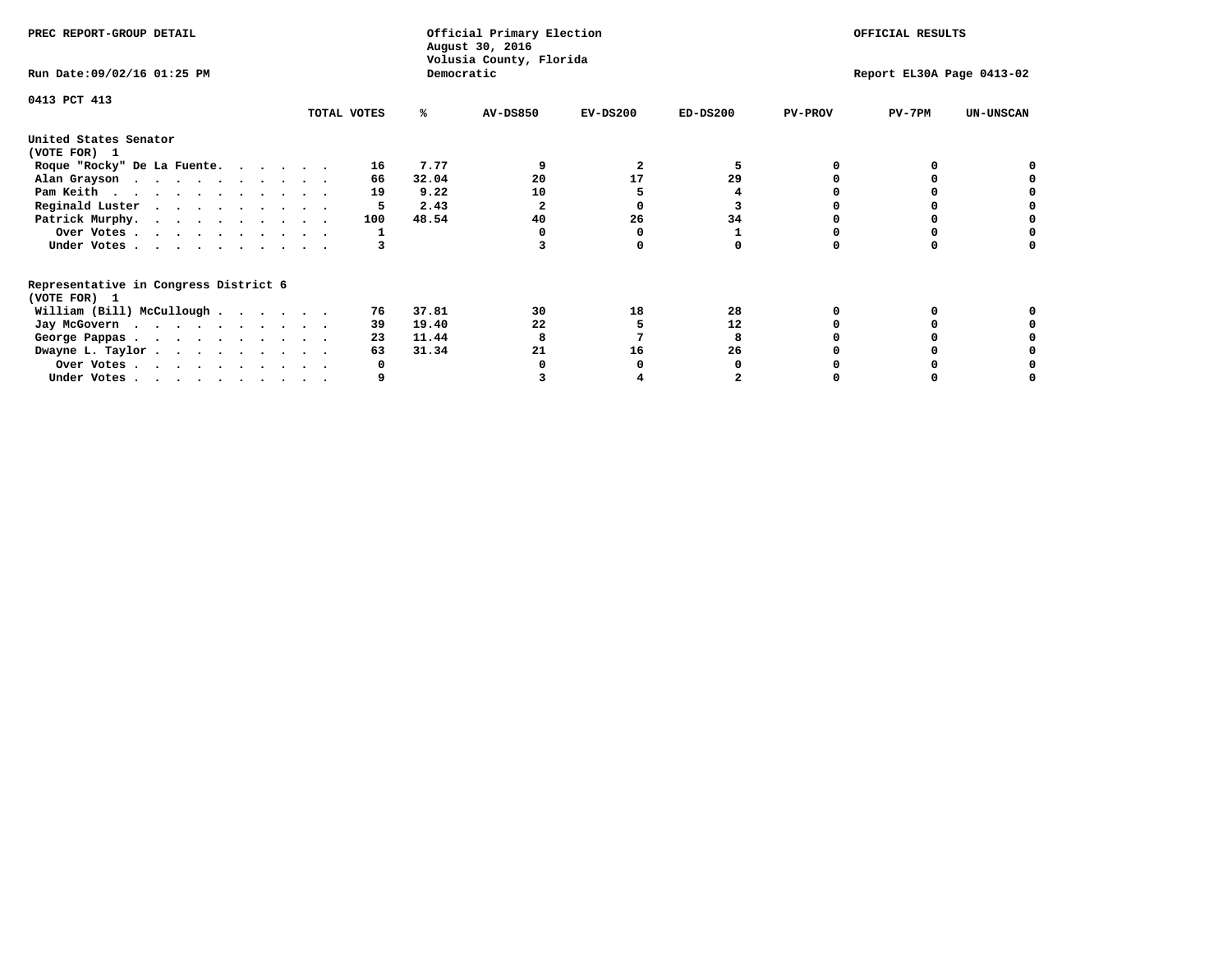| PREC REPORT-GROUP DETAIL<br>Run Date:09/02/16 01:25 PM           |              | Republican | Official Primary Election<br>August 30, 2016<br>Volusia County, Florida | OFFICIAL RESULTS<br>Report EL30A Page 0413-03 |             |                |             |                  |
|------------------------------------------------------------------|--------------|------------|-------------------------------------------------------------------------|-----------------------------------------------|-------------|----------------|-------------|------------------|
| 0413 PCT 413                                                     | TOTAL VOTES  | %          | AV-DS850                                                                | $EV-DS200$                                    | $ED-DS200$  | <b>PV-PROV</b> | $PV-7PM$    | <b>UN-UNSCAN</b> |
| United States Senator                                            |              |            |                                                                         |                                               |             |                |             |                  |
| (VOTE FOR) 1                                                     |              |            |                                                                         |                                               |             |                |             |                  |
| Carlos Beruff                                                    | 42           | 20.49      | 21                                                                      | 6                                             | 15          | 0              | 0           | 0                |
| Ernie Rivera                                                     | 10           | 4.88       | 3                                                                       | $\mathbf{1}$                                  | 6           | 0              | 0           | $\mathbf 0$      |
| Marco Rubio.<br>$\cdots$                                         | 145          | 70.73      | 44                                                                      | 17                                            | 84          | $\mathbf 0$    | $\mathbf 0$ | $\mathbf 0$      |
| Dwight Mark Anthony Young                                        | 8            | 3.90       | 3                                                                       | 1                                             | 4           | 0              | 0           | $\mathbf 0$      |
| Over Votes                                                       | 0            |            | 0                                                                       | $\Omega$                                      | 0           | 0              | 0           | 0                |
| Under Votes                                                      | $\mathbf{1}$ |            | 1                                                                       | 0                                             | 0           | $\mathbf 0$    | $\Omega$    | $\mathbf 0$      |
| Representative in Congress District 6<br>(VOTE FOR) 1            |              |            |                                                                         |                                               |             |                |             |                  |
| Fred Costello                                                    | 61           | 32.11      | 28                                                                      | 9                                             | 24          | 0              | 0           | 0                |
| Ron Desantis                                                     | 98           | 51.58      | 27                                                                      | 13                                            | 58          | $\mathbf 0$    | 0           | $\mathbf 0$      |
| G. G. Galloway.                                                  | 31           | 16.32      | 13                                                                      | $\mathbf{1}$                                  | 17          | $\Omega$       | $\Omega$    | $\mathbf 0$      |
| Over Votes                                                       | 0            |            | 0                                                                       | 0                                             | 0           | 0              | 0           | 0                |
| Under Votes                                                      | 16           |            | 4                                                                       | $\overline{a}$                                | 10          | $\Omega$       | $\Omega$    | $\Omega$         |
| State Committeeman<br>(VOTE FOR) 1                               |              |            |                                                                         |                                               |             |                |             |                  |
| Paul W. Deering                                                  | 118          | 73.75      | 42                                                                      | 9                                             | 67          | 0              | 0           | 0                |
| James Oddie.                                                     | 42           | 26.25      | 18                                                                      | 8                                             | 16          | 0              | 0           | $\mathbf 0$      |
| Over Votes                                                       | 0            |            | $\mathbf 0$                                                             | 0                                             | $\mathbf 0$ | $\mathbf 0$    | $\mathbf 0$ | $\mathbf 0$      |
| Under Votes                                                      | 46           |            | 12                                                                      | 8                                             | 26          | $\Omega$       | $\Omega$    | $\mathbf 0$      |
| State Committeewoman<br>(VOTE FOR) 1<br>Dana Christina Dougherty | 75           | 46.01      | 30                                                                      | 8                                             | 37          | 0              | 0           | 0                |
| Marilyn C. Ford                                                  | 88           | 53.99      | 30                                                                      | 9                                             | 49          | 0              | 0           | 0                |
| Over Votes                                                       | $\Omega$     |            | $\mathbf 0$                                                             | 0                                             | 0           | 0              | 0           | 0                |
| Under Votes, , , , , , , , , ,                                   | 43           |            | 12                                                                      | R                                             | 23          | $\Omega$       | $\Omega$    | $\Omega$         |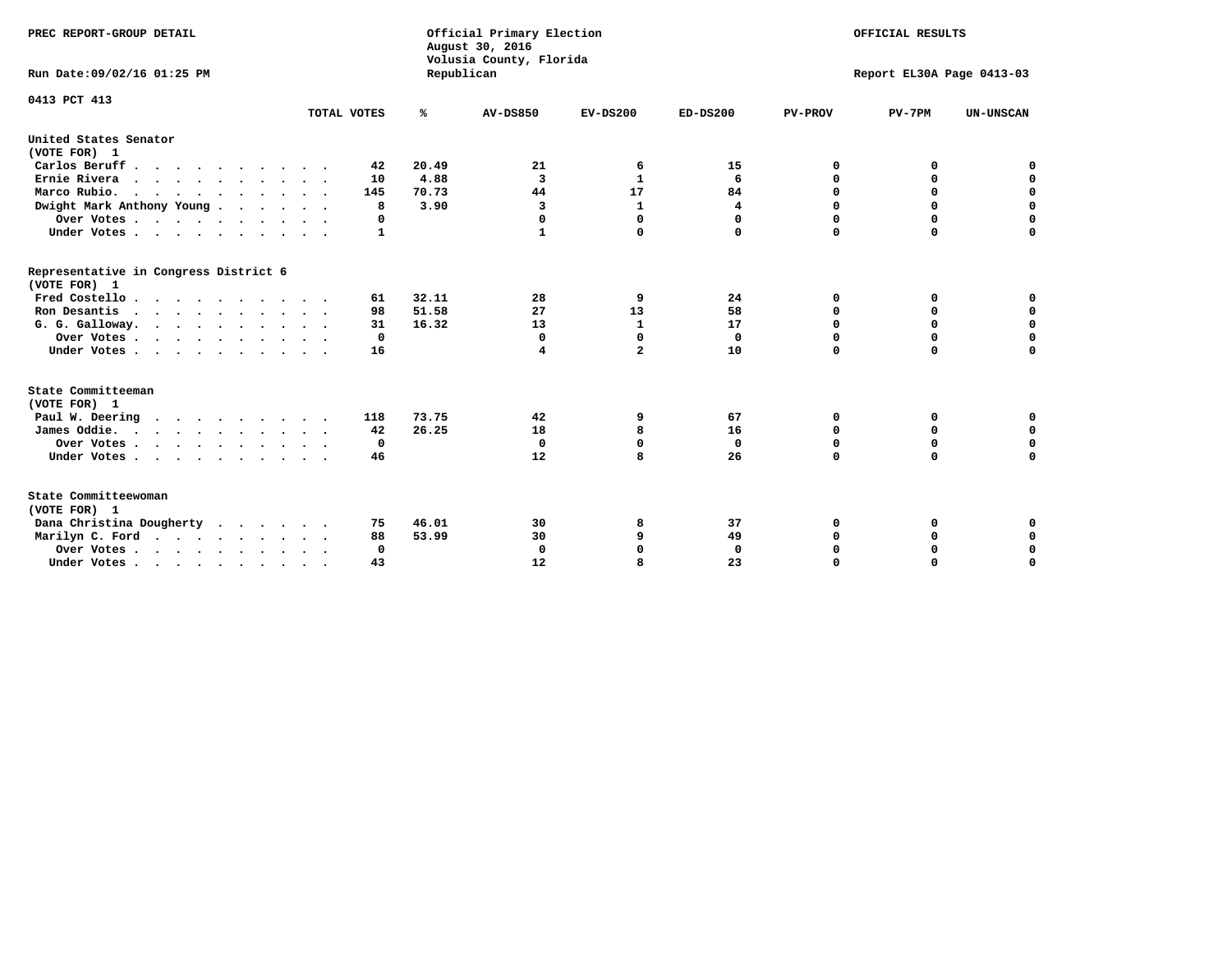| PREC REPORT-GROUP DETAIL              |  |  |  |  |             | Official Primary Election<br>August 30, 2016<br>Volusia County, Florida | OFFICIAL RESULTS |            |            |                |                           |                  |
|---------------------------------------|--|--|--|--|-------------|-------------------------------------------------------------------------|------------------|------------|------------|----------------|---------------------------|------------------|
| Run Date: 09/02/16 01:25 PM           |  |  |  |  |             |                                                                         | Libertarian      |            |            |                | Report EL30A Page 0413-04 |                  |
| 0413 PCT 413                          |  |  |  |  | TOTAL VOTES | ℁                                                                       | AV-DS850         | $EV-DS200$ | $ED-DS200$ | <b>PV-PROV</b> | $PV-7PM$                  | <b>UN-UNSCAN</b> |
| United States Senator<br>(VOTE FOR) 1 |  |  |  |  |             |                                                                         |                  |            |            |                |                           |                  |
| Augustus Invictus.                    |  |  |  |  |             | 33.33                                                                   |                  | 0          |            |                |                           | 0                |
| Paul Stanton                          |  |  |  |  | 2           | 66.67                                                                   |                  |            |            |                |                           | 0                |
| Over Votes                            |  |  |  |  | 0           |                                                                         |                  |            | O          |                |                           | 0                |
| Under Votes                           |  |  |  |  | 0           |                                                                         |                  |            |            |                |                           |                  |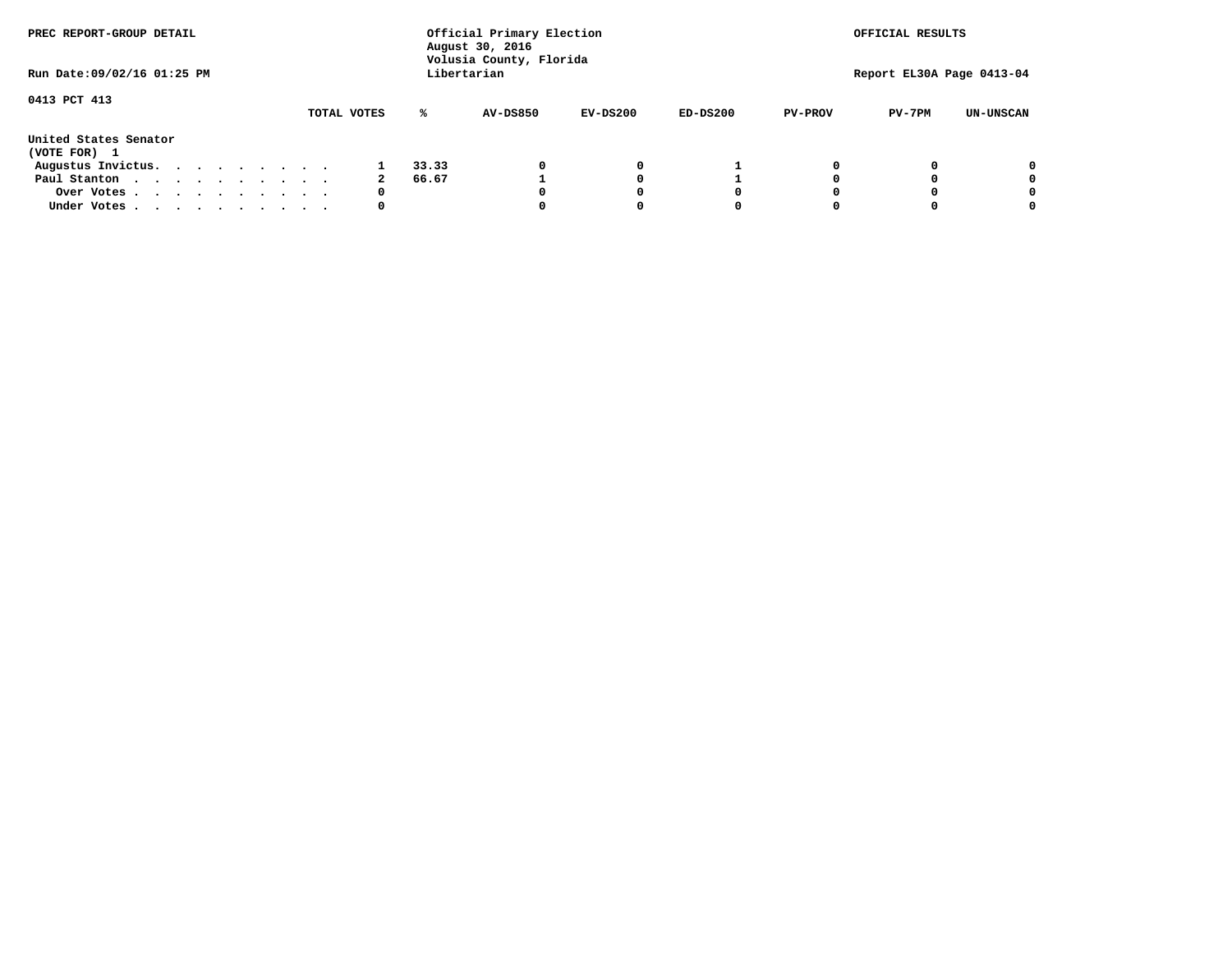| PREC REPORT-GROUP DETAIL                                                                                |              |       | Official Primary Election<br>August 30, 2016<br>Volusia County, Florida | OFFICIAL RESULTS<br>Report EL30A Page 0413-05 |              |                |             |                  |
|---------------------------------------------------------------------------------------------------------|--------------|-------|-------------------------------------------------------------------------|-----------------------------------------------|--------------|----------------|-------------|------------------|
| Run Date: 09/02/16 01:25 PM                                                                             |              |       | Nonpartisan                                                             |                                               |              |                |             |                  |
| 0413 PCT 413                                                                                            | TOTAL VOTES  | ℁     | <b>AV-DS850</b>                                                         | $EV-DS200$                                    | $ED-DS200$   | <b>PV-PROV</b> | $PV-7PM$    | <b>UN-UNSCAN</b> |
| Circuit Judge 7th Circuit Group 4<br>(VOTE FOR) 1                                                       |              |       |                                                                         |                                               |              |                |             |                  |
| Chris France - WITHDRAWN                                                                                | 91           | 21.46 | 32                                                                      | 18                                            | 41           | 0              | 0           | $\mathbf 0$      |
| Sebrina L. Slack                                                                                        | 157          | 37.03 | 53                                                                      | 36                                            | 68           | 0              | 0           | $\mathbf 0$      |
| Stasia Warren                                                                                           | 176          | 41.51 | 81                                                                      | 21                                            | 74           | $\mathbf 0$    | 0           | $\mathbf 0$      |
| Over Votes                                                                                              | $\mathbf 0$  |       | $\mathbf 0$                                                             | $\mathbf 0$                                   | $\mathbf 0$  | 0              | $\mathbf 0$ | $\pmb{0}$        |
| Under Votes                                                                                             | 54           |       | 18                                                                      | 9                                             | 27           | $\Omega$       | $\Omega$    | $\Omega$         |
| Circuit Judge 7th Circuit Group 10<br>(VOTE FOR) 1                                                      |              |       |                                                                         |                                               |              |                |             |                  |
| Malcolm Anthony                                                                                         | 212          | 50.96 | 80                                                                      | 40                                            | 92           | 0              | 0           | 0                |
| Scott DuPont<br>$\sim$                                                                                  | 204          | 49.04 | 86                                                                      | 33                                            | 85           | $\mathbf 0$    | $\mathbf 0$ | $\mathbf 0$      |
| Over Votes                                                                                              | $\mathbf 0$  |       | $\mathbf 0$                                                             | $\mathbf 0$                                   | $\mathbf 0$  | $\mathbf 0$    | $\mathbf 0$ | $\mathbf 0$      |
| Under Votes                                                                                             | 62           |       | 18                                                                      | 11                                            | 33           | $\Omega$       | $\mathbf 0$ | $\Omega$         |
| Circuit Judge 7th Circuit Group 13<br>(VOTE FOR) 1                                                      |              |       |                                                                         |                                               |              |                |             |                  |
| David Hood.<br>$\mathbf{r}$ , and $\mathbf{r}$ , and $\mathbf{r}$ , and $\mathbf{r}$ , and $\mathbf{r}$ | 154          | 36.07 | 56                                                                      | 24                                            | 74           | 0              | 0           | 0                |
| A. "Kathleen" McNeilly                                                                                  | 273          | 63.93 | 112                                                                     | 50                                            | 111          | $\mathbf 0$    | $\mathbf 0$ | $\mathbf 0$      |
| Over Votes                                                                                              | $\Omega$     |       | $\mathbf 0$                                                             | 0                                             | $\mathbf{0}$ | $\mathbf 0$    | $\mathbf 0$ | $\mathbf 0$      |
| Under Votes                                                                                             | 51           |       | 16                                                                      | 10                                            | 25           | $\Omega$       | $\Omega$    | $\Omega$         |
| Circuit Judge 7th Circuit Group 17<br>(VOTE FOR) 1                                                      |              |       |                                                                         |                                               |              |                |             |                  |
| Linda L. Gaustad                                                                                        | 232          | 54.59 | 92                                                                      | 42                                            | 98           | 0              | 0           | $\mathbf 0$      |
| Howard O. McGillin Jr                                                                                   | 193          | 45.41 | 75                                                                      | 31                                            | 87           | $\mathbf 0$    | $\mathbf 0$ | $\mathbf 0$      |
| Over Votes                                                                                              | $\mathbf 0$  |       | $\mathbf{0}$                                                            | $\mathbf 0$                                   | $\mathbf{0}$ | $\mathbf 0$    | $\Omega$    | $\mathbf 0$      |
| Under Votes                                                                                             | 53           |       | 17                                                                      | 11                                            | 25           | $\mathbf 0$    | $\mathbf 0$ | $\mathbf 0$      |
| County Judge 7th Circuit Group 3<br>(VOTE FOR) 1                                                        |              |       |                                                                         |                                               |              |                |             |                  |
| Heather Caeners                                                                                         | 124          | 28.90 | 65                                                                      | 9                                             | 50           | 0              | 0           | 0                |
| Shirley A. Green                                                                                        | 227          | 52.91 | 70                                                                      | 58                                            | 99           | $\mathbf 0$    | 0           | $\mathbf 0$      |
| Marla Rawnsley.                                                                                         | 78           | 18.18 | 31                                                                      | 9                                             | 38           | 0              | $\mathbf 0$ | $\pmb{0}$        |
| Over Votes<br>$\sim$<br>$\sim$                                                                          | $\mathbf{0}$ |       | $\Omega$                                                                | $\mathbf 0$                                   | $\mathbf{0}$ | $\mathbf 0$    | $\mathbf 0$ | $\mathbf 0$      |
| Under Votes                                                                                             | 49           |       | 18                                                                      | 8                                             | 23           | $\mathbf 0$    | $\mathbf 0$ | 0                |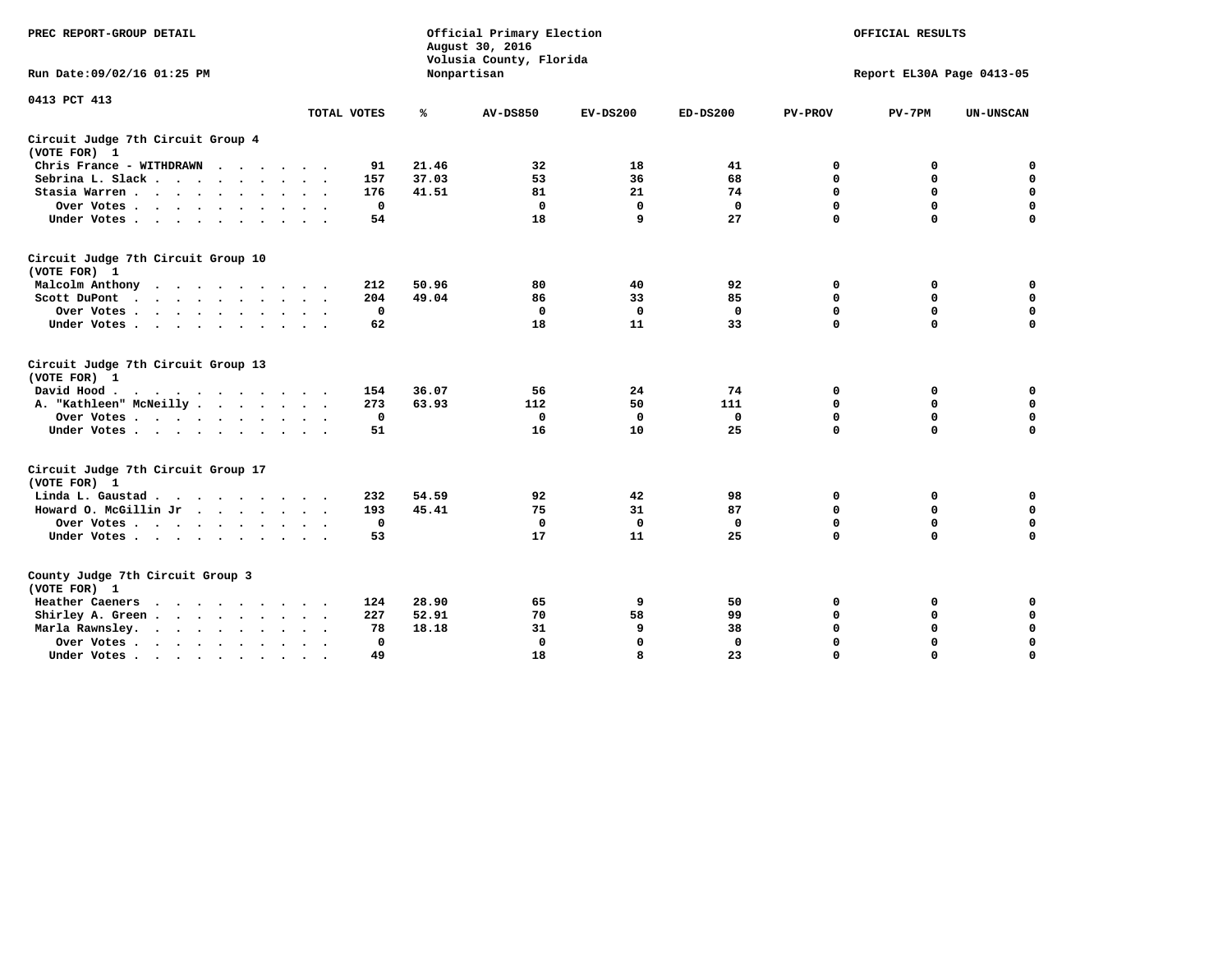| PREC REPORT-GROUP DETAIL                                                              |                                           |       | Official Primary Election<br>August 30, 2016<br>Volusia County, Florida | OFFICIAL RESULTS<br>Report EL30A Page 0413-06 |                   |                         |               |                  |
|---------------------------------------------------------------------------------------|-------------------------------------------|-------|-------------------------------------------------------------------------|-----------------------------------------------|-------------------|-------------------------|---------------|------------------|
| Run Date: 09/02/16 01:25 PM                                                           |                                           |       | Nonpartisan                                                             |                                               |                   |                         |               |                  |
| 0413 PCT 413                                                                          | TOTAL VOTES                               | ℁     | <b>AV-DS850</b>                                                         | $EV-DS200$                                    | $ED-DS200$        | <b>PV-PROV</b>          | $PV-7PM$      | <b>UN-UNSCAN</b> |
| Sheriff<br>(VOTE FOR) 1                                                               |                                           |       |                                                                         |                                               |                   |                         |               |                  |
| Wendell C. Bradford                                                                   | 115                                       | 24.57 | 27                                                                      | 39                                            | 49                | $\mathbf 0$             | 0             | $\mathbf 0$      |
| Dave Brannon                                                                          | 143                                       | 30.56 | 58                                                                      | 12                                            | 73                | $\mathbf 0$             | 0             | $\mathbf 0$      |
| Mike Chitwood                                                                         | 146                                       | 31.20 | 76                                                                      | 19                                            | 51                | 0                       | 0             | $\mathbf 0$      |
| Eric Dietrich.                                                                        | 56                                        | 11.97 | 16                                                                      | 11                                            | 29                | $\mathbf 0$             | 0             | $\mathbf 0$      |
| James E. (Jim) Gillum                                                                 | 8                                         | 1.71  | 3                                                                       | $\overline{a}$                                | 3                 | $\Omega$                | 0             | $\mathbf 0$      |
| Over Votes                                                                            | $\mathbf 0$                               |       | $\mathbf 0$                                                             | $\mathbf 0$                                   | $\mathbf{0}$      | $\Omega$                | 0             | $\mathbf 0$      |
| Under Votes                                                                           | 10                                        |       | $\overline{\mathbf{4}}$                                                 | $\mathbf{1}$                                  | 5                 | $\Omega$                | 0             | $\mathbf 0$      |
| Property Appraiser                                                                    |                                           |       |                                                                         |                                               |                   |                         |               |                  |
| (VOTE FOR) 1                                                                          |                                           |       |                                                                         |                                               |                   |                         |               |                  |
| Larry Bartlett.                                                                       | 140                                       | 33.41 | 58                                                                      | 26                                            | 56                | 0                       | 0             | 0                |
| H. Alan Burton.                                                                       | 146                                       | 34.84 | 55                                                                      | 25                                            | 66                | $\mathbf 0$             | 0             | $\mathbf 0$      |
| Mike Swanto.                                                                          | 133                                       | 31.74 | 51                                                                      | 25                                            | 57                | $\Omega$                | $\Omega$      | 0                |
| Over Votes                                                                            | $\mathbf{1}$                              |       | $\mathbf{0}$                                                            | $\mathbf 0$                                   | $\mathbf{1}$      | $\mathbf 0$             | 0             | $\mathbf 0$      |
| Under Votes                                                                           | 58                                        |       | 20                                                                      | 8                                             | 30                | $\mathbf 0$             | $\Omega$      | 0                |
| Supervisor of Elections                                                               |                                           |       |                                                                         |                                               |                   |                         |               |                  |
| (VOTE FOR) 1                                                                          | 78                                        | 17.89 | 36                                                                      | 15                                            | 27                | 0                       | 0             | $\mathbf 0$      |
| Teresa Apgar<br>$\mathbf{r}$ . The state of the state $\mathbf{r}$<br>David Lee Davis | 64                                        | 14.68 | 25                                                                      | $\overline{\mathbf{4}}$                       | 35                | $\Omega$                | 0             | $\mathbf 0$      |
| Bill Fyfe.                                                                            | 47                                        | 10.78 | 22                                                                      | 6                                             | 19                | $\mathbf 0$             | 0             | $\mathbf 0$      |
| Lisa Lewis                                                                            | 247                                       | 56.65 | 88                                                                      | 51                                            | 108               | $\mathbf 0$             | 0             | $\mathbf 0$      |
| Over Votes                                                                            | $\mathbf 0$                               |       | $\mathbf 0$                                                             | $\mathbf{0}$                                  | $\mathbf 0$       | $\mathbf 0$             | 0             | $\mathbf 0$      |
| Under Votes                                                                           | 42                                        |       | 13                                                                      | 8                                             | 21                | $\mathbf 0$             | 0             | 0                |
| County Council Chair                                                                  |                                           |       |                                                                         |                                               |                   |                         |               |                  |
| (VOTE FOR) 1                                                                          |                                           |       |                                                                         |                                               |                   |                         |               |                  |
| Jason P. Davis.                                                                       | 126<br>$\cdot$ .                          | 30.96 | 40                                                                      | 27                                            | 59                | $\mathbf 0$             | 0             | 0                |
| Greg Gimbert                                                                          | 60                                        | 14.74 | 23                                                                      | 10                                            | 27                | $\mathbf 0$             | 0             | $\mathbf 0$      |
| Ed Kelley                                                                             | 139                                       | 34.15 | 69                                                                      | 19                                            | 51                | $\mathbf 0$             | 0             | $\mathbf 0$      |
| Tom Laputka.                                                                          | 82                                        | 20.15 | 33                                                                      | 18                                            | 31                | $\mathbf 0$             | 0             | $\mathbf 0$      |
| Over Votes.                                                                           | $\mathbf 0$                               |       | $\mathbf 0$                                                             | $\mathbf 0$                                   | $\mathbf{0}$      | $\mathbf 0$             | 0             | 0                |
| Under Votes                                                                           | 71                                        |       | 19                                                                      | <b>10</b>                                     | 42                | $\Omega$                | $\Omega$      | $\Omega$         |
| Amendment 4                                                                           |                                           |       |                                                                         |                                               |                   |                         |               |                  |
| (VOTE FOR) 1                                                                          |                                           |       |                                                                         |                                               |                   |                         |               |                  |
| $Yes \cdot \cdot \cdot \cdot \cdot \cdot \cdot \cdot \cdot$                           | 322                                       | 74.71 | 131                                                                     | 60                                            | 131               | 0                       | 0             | 0                |
| No.<br>$\ddot{\phantom{a}}$                                                           | 109<br>$\sim$ $\sim$                      | 25.29 | 37                                                                      | 14                                            | 58                | $\mathbf 0$             | 0             | 0                |
| Over Votes                                                                            | $\mathbf 0$<br>$\ddot{\phantom{0}}$<br>47 |       | $\mathbf{0}$                                                            | 0<br>10                                       | $\mathbf 0$<br>21 | $\mathbf 0$<br>$\Omega$ | 0<br>$\Omega$ | $\pmb{0}$        |
| Under Votes<br>$\sim$                                                                 | $\cdot$ .<br>$\sim$                       |       | 16                                                                      |                                               |                   |                         |               | 0                |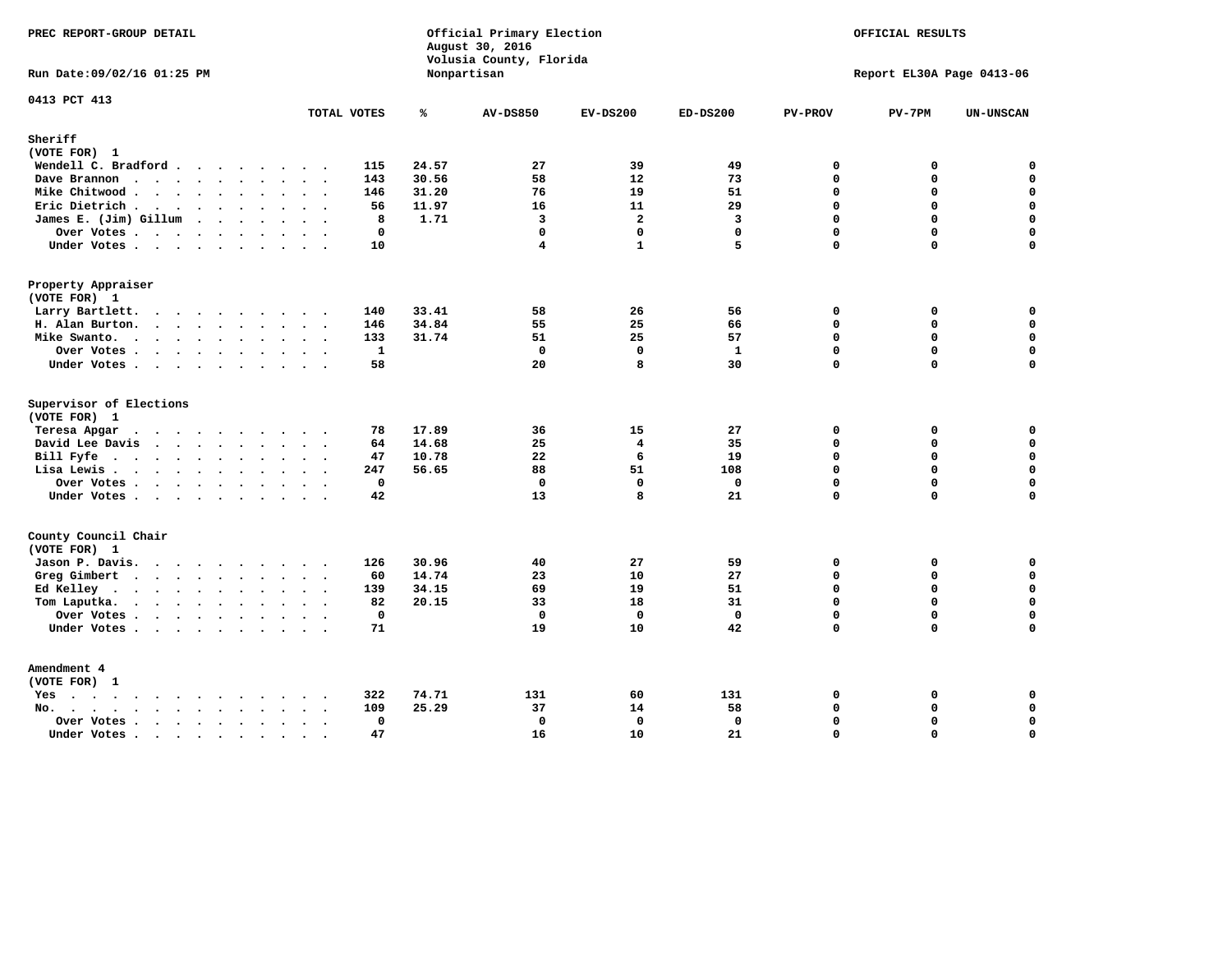| PREC REPORT-GROUP DETAIL                                               |                | Official Primary Election<br>August 30, 2016 |            |                           |                | OFFICIAL RESULTS |                  |
|------------------------------------------------------------------------|----------------|----------------------------------------------|------------|---------------------------|----------------|------------------|------------------|
| Run Date:09/02/16 01:25 PM                                             |                | Volusia County, Florida<br><b>STATISTICS</b> |            | Report EL30A Page 0414-01 |                |                  |                  |
| 0414 PCT 414                                                           |                |                                              |            |                           |                |                  |                  |
| TOTAL VOTES                                                            | ℁              | <b>AV-DS850</b>                              | $EV-DS200$ | $ED-DS200$                | <b>PV-PROV</b> | $PV-7PM$         | <b>UN-UNSCAN</b> |
| REGISTERED VOTERS - TOTAL                                              | 2,978          |                                              |            |                           |                |                  |                  |
| REGISTERED VOTERS - Democratic<br>$\sim$ $\sim$ $\sim$ $\sim$          | 1,146<br>38.48 |                                              |            |                           |                |                  |                  |
| REGISTERED VOTERS - Republican                                         | 29.28<br>872   |                                              |            |                           |                |                  |                  |
| REGISTERED VOTERS - Libertarian                                        |                | .17                                          |            |                           |                |                  |                  |
| REGISTERED VOTERS - Nonpartisan                                        | 955            |                                              |            |                           |                |                  |                  |
| BALLOTS CAST - TOTAL.                                                  | 557            | 208                                          | 104        | 245                       |                |                  |                  |
| BALLOTS CAST - Democratic                                              | 41.47<br>231   | 72                                           | 41         | 118                       |                |                  |                  |
| BALLOTS CAST - Republican                                              | 43.09<br>240   | 95                                           | 48         | 97                        |                |                  |                  |
| BALLOTS CAST - Libertarian.                                            | $\mathbf{o}$   | 0                                            | 0          | 0                         |                |                  |                  |
| BALLOTS CAST - Nonpartisan.                                            | 15.44<br>86    | 41                                           | 15         | 30                        |                |                  | 0                |
| BALLOTS CAST - BLANK.                                                  |                | 0                                            | 0          | 0                         | $\Omega$       |                  |                  |
| VOTER TURNOUT - TOTAL                                                  | 18.70          |                                              |            |                           |                |                  |                  |
| VOTER TURNOUT - Democratic.<br>$\cdot$ $\cdot$ $\cdot$ $\cdot$ $\cdot$ | 20.16          |                                              |            |                           |                |                  |                  |
| VOTER TURNOUT - Republican.                                            | 27.52          |                                              |            |                           |                |                  |                  |
| VOTER TURNOUT - Libertarian                                            |                |                                              |            |                           |                |                  |                  |
| VOTER TURNOUT - BLANK                                                  |                |                                              |            |                           |                |                  |                  |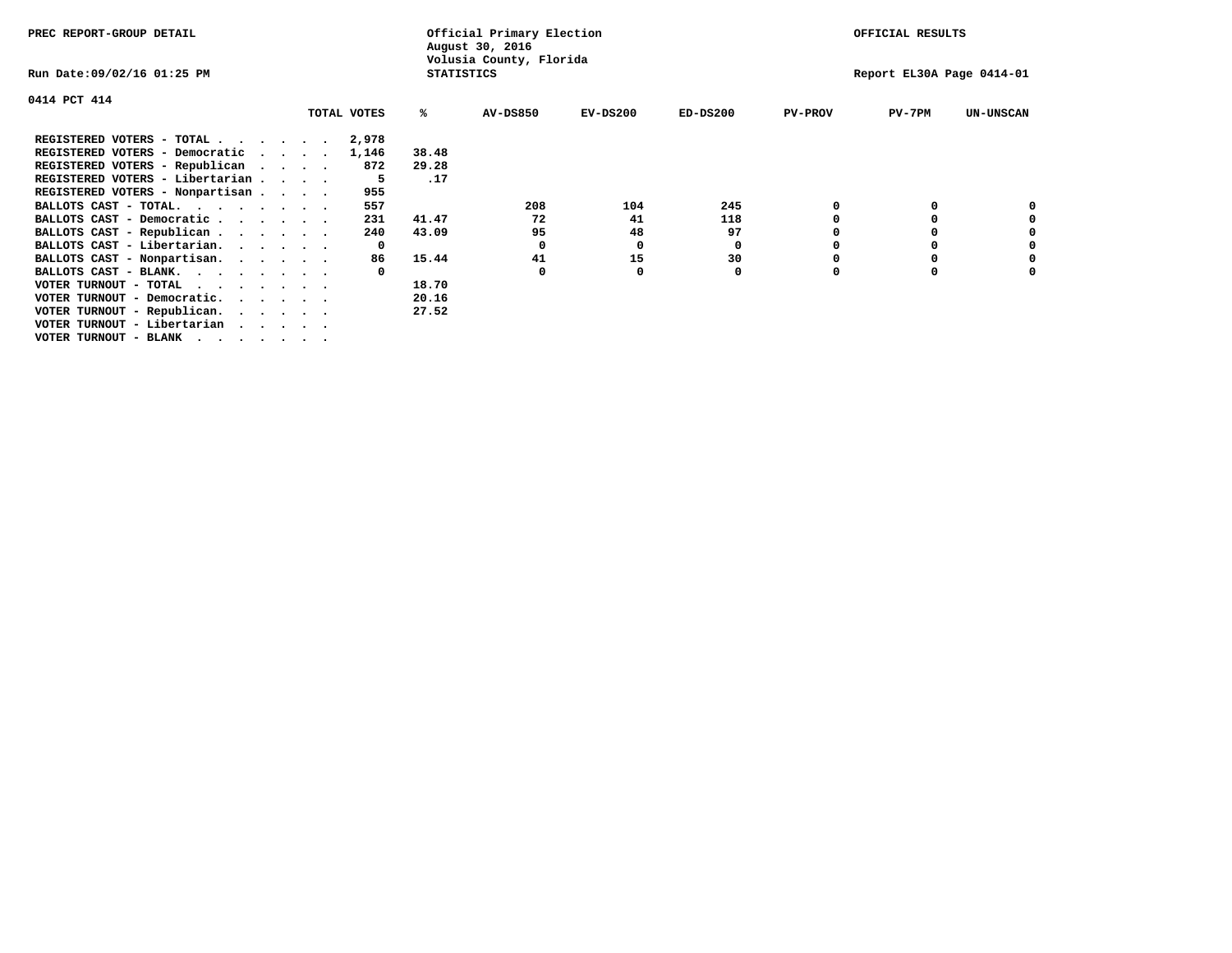| PREC REPORT-GROUP DETAIL                                               |             |            | Official Primary Election<br>August 30, 2016<br>Volusia County, Florida | OFFICIAL RESULTS |                           |                |          |                  |  |
|------------------------------------------------------------------------|-------------|------------|-------------------------------------------------------------------------|------------------|---------------------------|----------------|----------|------------------|--|
| Run Date: 09/02/16 01:25 PM                                            |             | Democratic |                                                                         |                  | Report EL30A Page 0414-02 |                |          |                  |  |
| 0414 PCT 414                                                           | TOTAL VOTES | ℁          | <b>AV-DS850</b>                                                         | $EV-DS200$       | $ED-DS200$                | <b>PV-PROV</b> | $PV-7PM$ | <b>UN-UNSCAN</b> |  |
|                                                                        |             |            |                                                                         |                  |                           |                |          |                  |  |
| United States Senator<br>(VOTE FOR) 1                                  |             |            |                                                                         |                  |                           |                |          |                  |  |
| Roque "Rocky" De La Fuente.                                            | 20          | 8.97       |                                                                         |                  | 13                        |                |          |                  |  |
| Alan Grayson                                                           | 65          | 29.15      | 24                                                                      | 12               | 29                        |                |          |                  |  |
| Pam Keith                                                              | 15          | 6.73       |                                                                         |                  |                           |                |          |                  |  |
| Reginald Luster                                                        | 3           | 1.35       |                                                                         |                  |                           |                |          |                  |  |
| Patrick Murphy.                                                        | 120         | 53.81      | 34                                                                      | 21               | 65                        |                |          |                  |  |
| Over Votes                                                             | 0           |            |                                                                         |                  |                           |                |          |                  |  |
| Under Votes.                                                           |             |            |                                                                         |                  |                           |                |          |                  |  |
| Representative in Congress District 6<br>(VOTE FOR) 1                  |             |            |                                                                         |                  |                           |                |          |                  |  |
| William (Bill) McCullough                                              | 91          | 43.54      | 31                                                                      | 11               | 49                        |                |          |                  |  |
|                                                                        | 44          | 21.05      | 15                                                                      | 12               | 17                        |                |          |                  |  |
| Jay McGovern                                                           | 23          | 11.00      |                                                                         |                  | 13                        |                |          |                  |  |
| George Pappas.                                                         | 51          | 24.40      |                                                                         | 15               | 27                        |                |          |                  |  |
| Dwayne L. Taylor.                                                      |             |            |                                                                         |                  |                           |                |          |                  |  |
| Over Votes                                                             |             |            |                                                                         |                  |                           |                |          |                  |  |
| Under Votes, $\cdot$ , $\cdot$ , $\cdot$ , $\cdot$ , $\cdot$ , $\cdot$ | 22          |            |                                                                         |                  | 12                        |                |          |                  |  |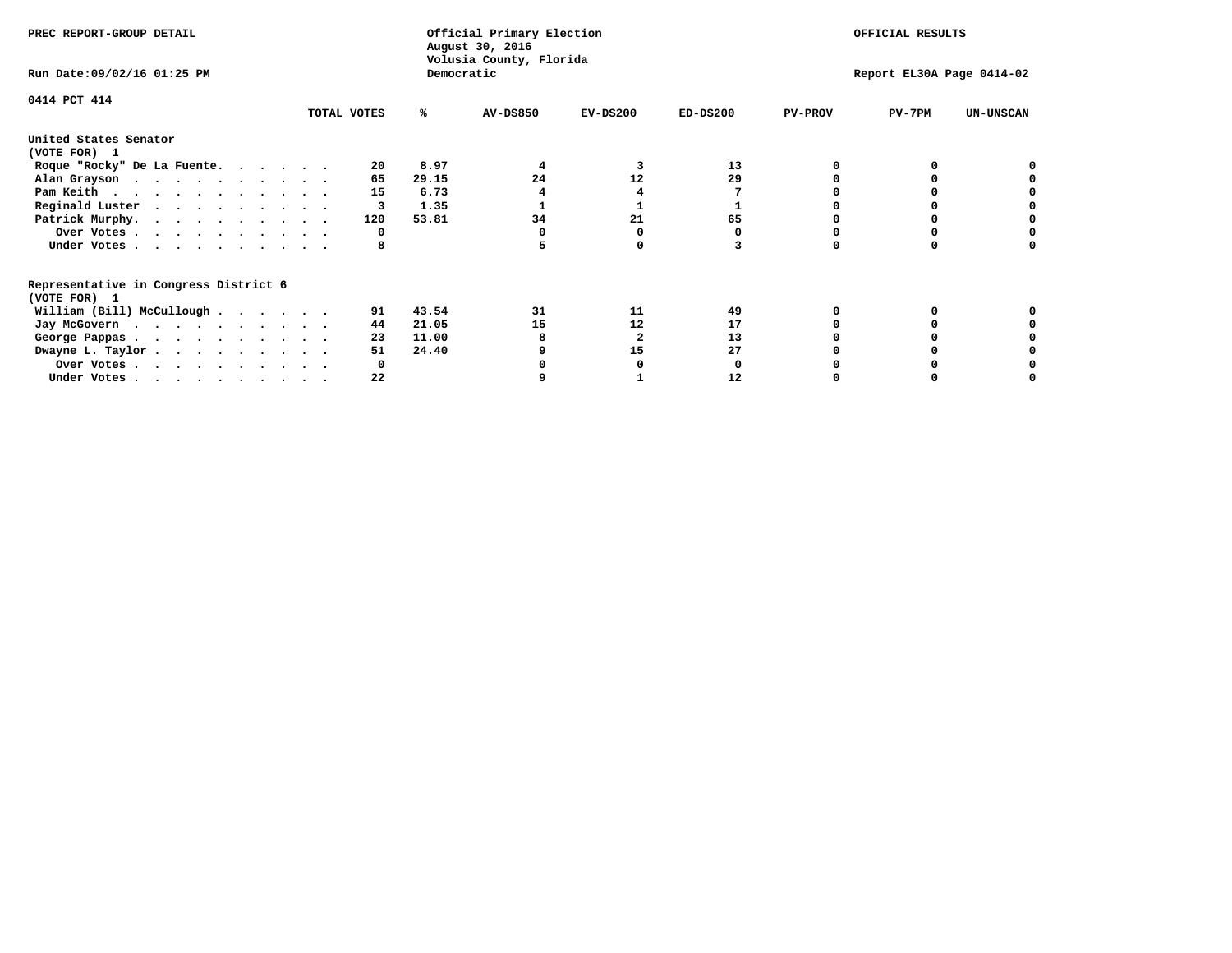| PREC REPORT-GROUP DETAIL                              |             |            | Official Primary Election<br>August 30, 2016<br>Volusia County, Florida | OFFICIAL RESULTS<br>Report EL30A Page 0414-03 |              |                |             |                  |  |  |
|-------------------------------------------------------|-------------|------------|-------------------------------------------------------------------------|-----------------------------------------------|--------------|----------------|-------------|------------------|--|--|
| Run Date: 09/02/16 01:25 PM                           |             | Republican |                                                                         |                                               |              |                |             |                  |  |  |
| 0414 PCT 414                                          |             |            |                                                                         |                                               |              |                |             |                  |  |  |
|                                                       | TOTAL VOTES | ℁          | <b>AV-DS850</b>                                                         | $EV-DS200$                                    | $ED-DS200$   | <b>PV-PROV</b> | $PV-7PM$    | <b>UN-UNSCAN</b> |  |  |
| United States Senator<br>(VOTE FOR) 1                 |             |            |                                                                         |                                               |              |                |             |                  |  |  |
| Carlos Beruff                                         | 54          | 22.78      | 22                                                                      | 10                                            | 22           | 0              | 0           | 0                |  |  |
| Ernie Rivera                                          | 4           | 1.69       | $\Omega$                                                                | 1                                             | 3            | $\Omega$       | 0           | $\mathbf 0$      |  |  |
| Marco Rubio.                                          | 156         | 65.82      | 64                                                                      | 33                                            | 59           | $\mathbf 0$    | $\mathbf 0$ | $\mathbf 0$      |  |  |
| Dwight Mark Anthony Young                             | 23          | 9.70       | 7                                                                       | 4                                             | 12           | 0              | $\mathbf 0$ | $\pmb{0}$        |  |  |
| Over Votes                                            | 0           |            | 0                                                                       | $\Omega$                                      | $\mathbf 0$  | 0              | 0           | 0                |  |  |
| Under Votes                                           | 3           |            | 2                                                                       | 0                                             | 1            | $\Omega$       | $\Omega$    | $\mathbf 0$      |  |  |
| Representative in Congress District 6<br>(VOTE FOR) 1 |             |            |                                                                         |                                               |              |                |             |                  |  |  |
| Fred Costello.                                        | 66          | 28.95      | 30                                                                      | 13                                            | 23           | 0              | 0           | 0                |  |  |
| Ron Desantis                                          | 120         | 52.63      | 31                                                                      | 31                                            | 58           | 0              | 0           | $\mathbf 0$      |  |  |
| G. G. Galloway.                                       | 42          | 18.42      | 25                                                                      | 4                                             | 13           | $\mathbf 0$    | $\Omega$    | $\mathbf 0$      |  |  |
| Over Votes                                            | 1           |            | $\mathbf{1}$                                                            | 0                                             | $\mathbf{0}$ | $\mathbf 0$    | $\mathbf 0$ | $\mathbf 0$      |  |  |
| Under Votes                                           | 11          |            | 8                                                                       | $\mathbf 0$                                   | 3            | $\mathbf 0$    | $\Omega$    | $\mathbf 0$      |  |  |
| State Committeeman                                    |             |            |                                                                         |                                               |              |                |             |                  |  |  |
| (VOTE FOR) 1                                          |             |            |                                                                         |                                               |              |                |             |                  |  |  |
| Paul W. Deering<br>$\cdots$                           | 166         | 77.93      | 70                                                                      | 34                                            | 62           | 0              | 0           | 0                |  |  |
| James Oddie.                                          | 47          | 22.07      | 13                                                                      | 10                                            | 24           | 0              | 0           | $\mathbf 0$      |  |  |
| Over Votes                                            | 0           |            | $\mathbf{0}$                                                            | 0                                             | $\mathbf 0$  | 0              | $\mathbf 0$ | $\mathbf 0$      |  |  |
| Under Votes                                           | 27          |            | 12                                                                      | 4                                             | 11           | $\Omega$       | $\Omega$    | $\mathbf 0$      |  |  |
| State Committeewoman<br>(VOTE FOR) 1                  |             |            |                                                                         |                                               |              |                |             |                  |  |  |
| Dana Christina Dougherty<br>.                         | 125         | 59.52      | 48                                                                      | 24                                            | 53           | 0              | 0           | 0                |  |  |
| Marilyn C. Ford                                       | 85          | 40.48      | 34                                                                      | 19                                            | 32           | 0              | 0           | 0                |  |  |
| Over Votes                                            | $\Omega$    |            | $\Omega$                                                                | 0                                             | $\mathbf 0$  | 0              | 0           | $\mathbf 0$      |  |  |
| Under Votes, , , , , , , , , ,                        | 30          |            | 13                                                                      | 5                                             | 12           | $\Omega$       | $\Omega$    | $\Omega$         |  |  |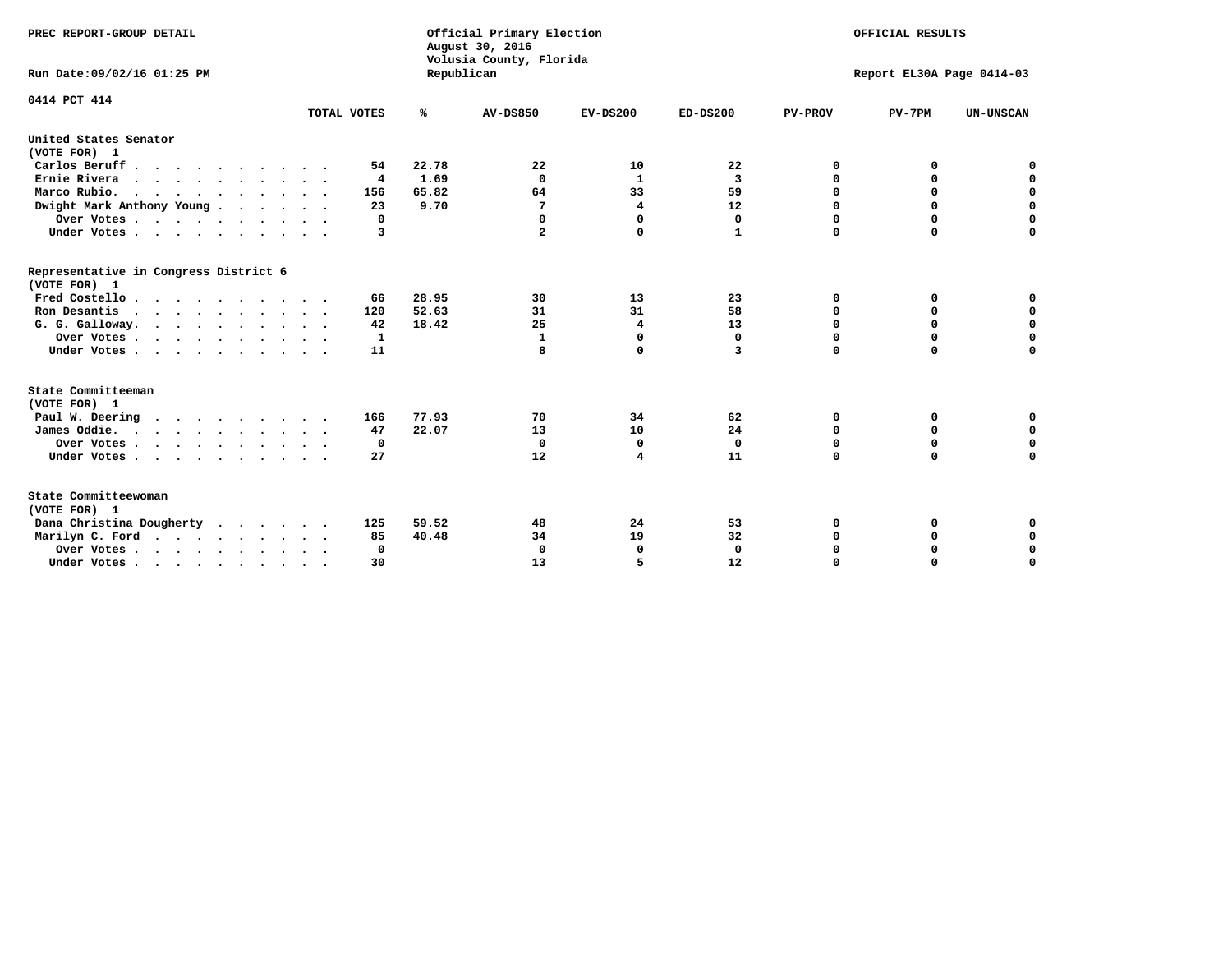| PREC REPORT-GROUP DETAIL<br>Run Date: 09/02/16 01:25 PM |  |  |  |  | Official Primary Election<br>August 30, 2016<br>Volusia County, Florida<br>Libertarian |             | OFFICIAL RESULTS<br>Report EL30A Page 0414-04 |          |            |                |          |                  |
|---------------------------------------------------------|--|--|--|--|----------------------------------------------------------------------------------------|-------------|-----------------------------------------------|----------|------------|----------------|----------|------------------|
| 0414 PCT 414                                            |  |  |  |  |                                                                                        | TOTAL VOTES | AV-DS850                                      | EV-DS200 | $ED-DS200$ | <b>PV-PROV</b> | $PV-7PM$ | <b>UN-UNSCAN</b> |
| United States Senator<br>(VOTE FOR) 1                   |  |  |  |  |                                                                                        |             |                                               |          |            |                |          |                  |
| Augustus Invictus.                                      |  |  |  |  |                                                                                        |             |                                               | 0        |            |                |          | 0                |
| Paul Stanton                                            |  |  |  |  |                                                                                        | 0           |                                               | O        |            |                |          | 0                |
| Over Votes                                              |  |  |  |  |                                                                                        |             |                                               |          |            |                |          | 0                |
| Under Votes                                             |  |  |  |  |                                                                                        | 0           |                                               |          |            |                |          | 0                |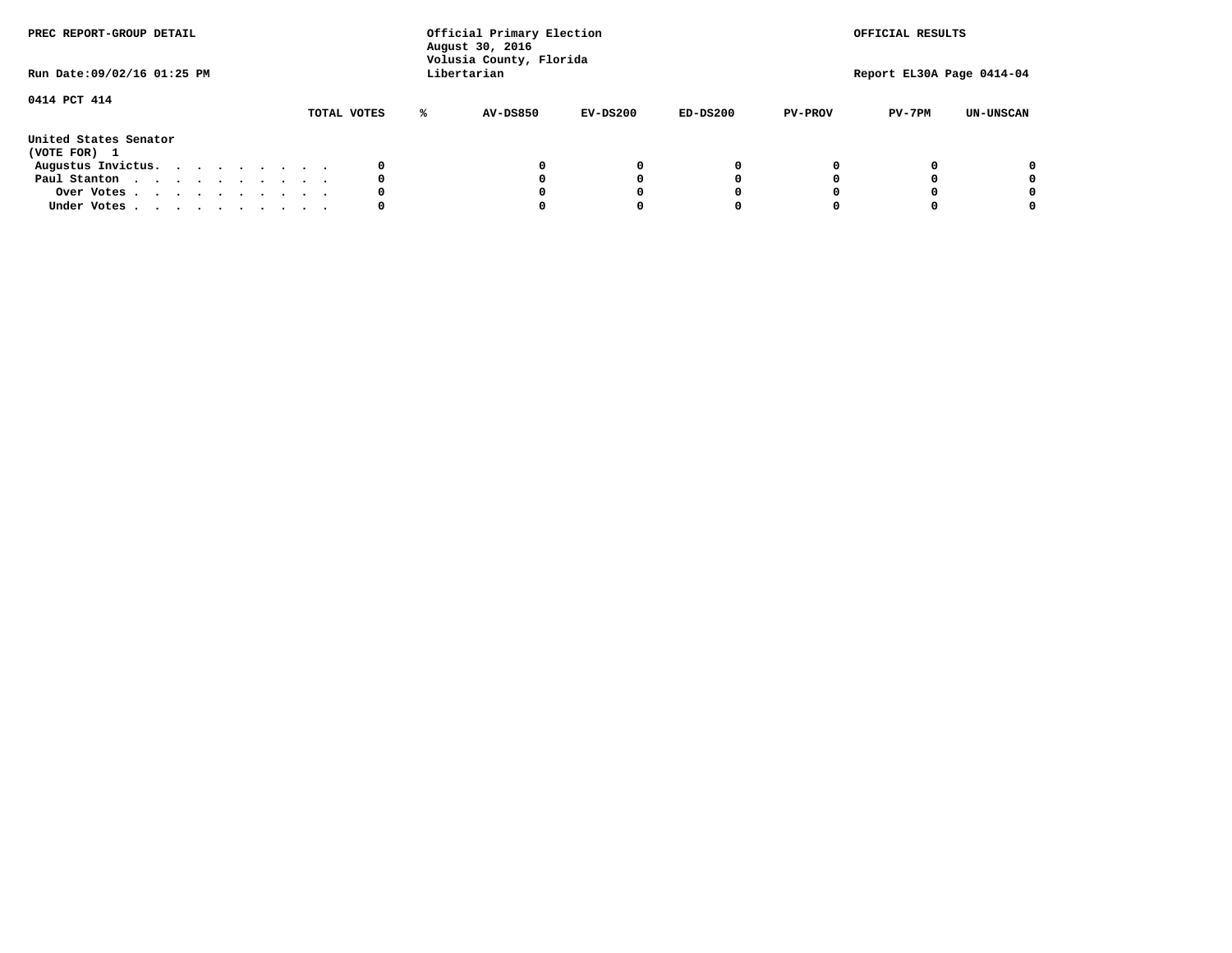| PREC REPORT-GROUP DETAIL                                    |             | Official Primary Election<br>August 30, 2016<br>Volusia County, Florida |                 | OFFICIAL RESULTS<br>Report EL30A Page 0414-05 |              |                |             |                  |
|-------------------------------------------------------------|-------------|-------------------------------------------------------------------------|-----------------|-----------------------------------------------|--------------|----------------|-------------|------------------|
| Run Date: 09/02/16 01:25 PM                                 |             |                                                                         | Nonpartisan     |                                               |              |                |             |                  |
| 0414 PCT 414                                                | TOTAL VOTES | ℁                                                                       | <b>AV-DS850</b> | $EV-DS200$                                    | $ED-DS200$   | <b>PV-PROV</b> | $PV-7PM$    | <b>UN-UNSCAN</b> |
| Circuit Judge 7th Circuit Group 4<br>(VOTE FOR) 1           |             |                                                                         |                 |                                               |              |                |             |                  |
| Chris France - WITHDRAWN                                    | 109         | 22.11                                                                   | 31              | 19                                            | 59           | 0              | 0           | $\mathbf 0$      |
| Sebrina L. Slack.                                           | 194         | 39.35                                                                   | 76              | 40                                            | 78           | $\mathbf 0$    | $\Omega$    | $\mathbf 0$      |
| Stasia Warren                                               | 190         | 38.54                                                                   | 72              | 38                                            | 80           | 0              | $\mathbf 0$ | $\mathbf 0$      |
| Over Votes                                                  |             | $\mathbf 0$                                                             | $\mathbf 0$     | $\mathbf 0$                                   | $\mathbf 0$  | $\mathbf 0$    | $\mathbf 0$ | $\mathbf 0$      |
| Under Votes                                                 | 64          |                                                                         | 29              | 7                                             | 28           | $\mathbf 0$    | $\Omega$    | $\Omega$         |
| Circuit Judge 7th Circuit Group 10<br>(VOTE FOR) 1          |             |                                                                         |                 |                                               |              |                |             |                  |
| Malcolm Anthony                                             | 202         | 42.17                                                                   | 85              | 41                                            | 76           | 0              | 0           | $\mathbf 0$      |
| Scott DuPont                                                | 277         | 57.83                                                                   | 94              | 53                                            | 130          | $\mathbf 0$    | $\mathbf 0$ | $\mathbf 0$      |
| Over Votes                                                  |             | $\mathbf 0$                                                             | $\Omega$        | 0                                             | 0            | $\mathbf 0$    | 0           | $\mathbf 0$      |
| Under Votes                                                 | 78          |                                                                         | 29              | 10                                            | 39           | $\mathbf 0$    | $\mathbf 0$ | $\Omega$         |
| Circuit Judge 7th Circuit Group 13<br>(VOTE FOR) 1          |             |                                                                         |                 |                                               |              |                |             |                  |
| David Hood.                                                 | 168         | 34.15                                                                   | 56              | 26                                            | 86           | 0              | 0           | $\mathbf 0$      |
| A. "Kathleen" McNeilly                                      | 324         | 65.85                                                                   | 128             | 69                                            | 127          | $\mathbf 0$    | 0           | $\mathbf 0$      |
| Over Votes                                                  |             | $\mathbf 0$                                                             | $\mathbf 0$     | $\mathbf 0$                                   | $\mathbf 0$  | 0              | $\mathbf 0$ | $\mathbf 0$      |
| Under Votes                                                 | 65          |                                                                         | 24              | $\mathbf{q}$                                  | 32           | $\Omega$       | $\Omega$    | $\Omega$         |
| Circuit Judge 7th Circuit Group 17<br>(VOTE FOR) 1          |             |                                                                         |                 |                                               |              |                |             |                  |
| Linda L. Gaustad                                            | 286         | 57.78                                                                   | 101             | 57                                            | 128          | 0              | 0           | 0                |
| Howard O. McGillin Jr<br>$\cdots$                           | 209         | 42.22                                                                   | 85              | 36                                            | 88           | $\mathbf 0$    | $\mathbf 0$ | 0                |
| Over Votes                                                  |             | $^{\circ}$                                                              | $\mathbf{0}$    | 0                                             | $\mathbf{0}$ | $\mathbf 0$    | $\mathbf 0$ | $\mathbf 0$      |
| Under Votes                                                 | 62          |                                                                         | 22              | 11                                            | 29           | $\mathbf 0$    | $\mathbf 0$ | $\Omega$         |
| County Judge 7th Circuit Group 3<br>(VOTE FOR) 1            |             |                                                                         |                 |                                               |              |                |             |                  |
| Heather Caeners<br>$\cdots$                                 | 170         | 34.62                                                                   | 62              | 35                                            | 73           | 0              | 0           | 0                |
| Shirley A. Green                                            | 246         | 50.10                                                                   | 95              | 48                                            | 103          | $\mathbf 0$    | 0           | $\mathbf 0$      |
| Marla Rawnsley.                                             | 75          | 15.27                                                                   | 24              | 14                                            | 37           | 0              | $\mathbf 0$ | $\mathbf 0$      |
| Over Votes.<br>$\ddot{\phantom{a}}$<br>$\ddot{\phantom{a}}$ |             | $\mathbf{0}$                                                            | $\mathbf{0}$    | $\mathbf 0$                                   | $\mathbf{0}$ | $\mathbf 0$    | $\mathbf 0$ | $\mathbf 0$      |
| Under Votes<br>$\sim$                                       | 66          |                                                                         | 27              | 7                                             | 32           | $\mathbf 0$    | $\mathbf 0$ | 0                |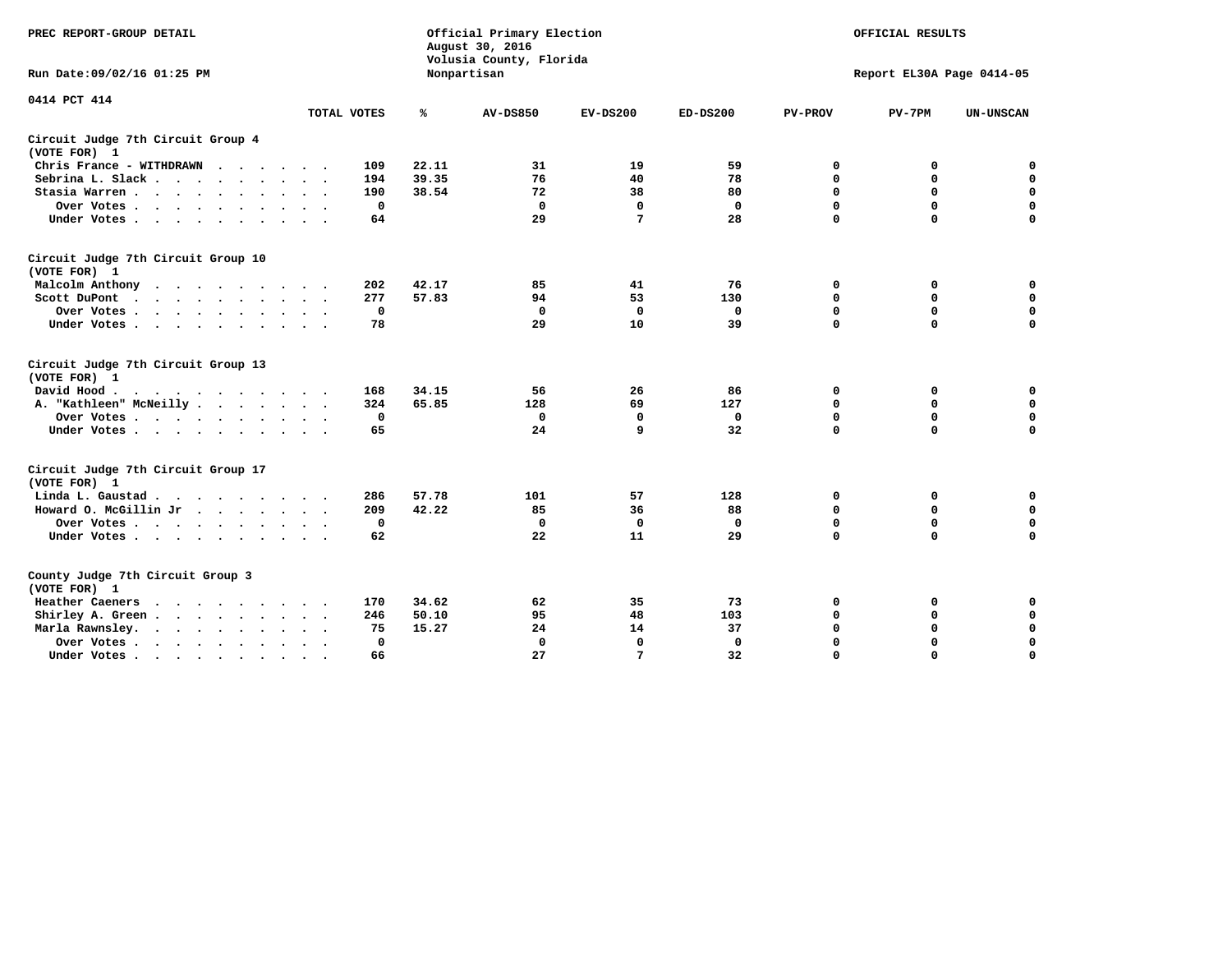| PREC REPORT-GROUP DETAIL                                                                                                              |                             |                | Official Primary Election<br>August 30, 2016<br>Volusia County, Florida | OFFICIAL RESULTS<br>Report EL30A Page 0414-06 |              |                            |             |                  |
|---------------------------------------------------------------------------------------------------------------------------------------|-----------------------------|----------------|-------------------------------------------------------------------------|-----------------------------------------------|--------------|----------------------------|-------------|------------------|
| Run Date: 09/02/16 01:25 PM                                                                                                           |                             |                | Nonpartisan                                                             |                                               |              |                            |             |                  |
| 0414 PCT 414                                                                                                                          | TOTAL VOTES                 | ℁              | <b>AV-DS850</b>                                                         | $EV-DS200$                                    | $ED-DS200$   | <b>PV-PROV</b>             | $PV-7PM$    | UN-UNSCAN        |
| Sheriff                                                                                                                               |                             |                |                                                                         |                                               |              |                            |             |                  |
| (VOTE FOR) 1                                                                                                                          |                             |                |                                                                         |                                               |              |                            |             |                  |
| Wendell C. Bradford                                                                                                                   | 106                         | 19.34          | 19                                                                      | 32                                            | 55           | $\mathbf 0$                | 0           | $\mathbf 0$      |
| Dave Brannon                                                                                                                          | 167                         | 30.47<br>32.12 | 71<br>82                                                                | 29<br>21                                      | 67<br>73     | $\mathbf 0$<br>$\mathbf 0$ | 0<br>0      | 0<br>$\mathbf 0$ |
| Mike Chitwood                                                                                                                         | 176                         | 82<br>14.96    | 29                                                                      | 18                                            | 35           | $\Omega$                   | 0           | 0                |
| Eric Dietrich<br>James E. (Jim) Gillum                                                                                                |                             | 17<br>3.10     | 5                                                                       | $\overline{a}$                                | 10           | $\Omega$                   | $\Omega$    | $\mathbf{o}$     |
|                                                                                                                                       |                             | $\mathbf{1}$   | $\mathbf 0$                                                             | $\mathbf 0$                                   | $\mathbf{1}$ | $\mathbf 0$                | 0           | $\mathbf 0$      |
| Over Votes<br>Under Votes                                                                                                             |                             | 8              | $\overline{a}$                                                          | $\mathbf{z}$                                  | 4            | $\Omega$                   | $\Omega$    | $\mathbf 0$      |
|                                                                                                                                       |                             |                |                                                                         |                                               |              |                            |             |                  |
| Property Appraiser                                                                                                                    |                             |                |                                                                         |                                               |              |                            |             |                  |
| (VOTE FOR) 1                                                                                                                          |                             |                |                                                                         |                                               |              |                            |             |                  |
| Larry Bartlett.                                                                                                                       | 141                         | 28.66          | 53                                                                      | 26                                            | 62           | $\mathbf 0$                | 0           | 0                |
| H. Alan Burton.                                                                                                                       | 196                         | 39.84          | 73                                                                      | 36                                            | 87           | $\mathbf{0}$               | 0           | $\mathbf 0$      |
| Mike Swanto.                                                                                                                          | 155                         | 31.50          | 55                                                                      | 33                                            | 67           | $\Omega$                   | $\Omega$    | $\mathbf 0$      |
| Over Votes.                                                                                                                           |                             | $\mathbf 0$    | $\mathbf 0$                                                             | $\mathbf 0$                                   | $\mathbf 0$  | $\mathbf 0$                | 0           | $\mathbf 0$      |
| Under Votes                                                                                                                           |                             | 65             | 27                                                                      | q                                             | 29           | $\Omega$                   | $\Omega$    | $\mathbf 0$      |
| Supervisor of Elections                                                                                                               |                             |                |                                                                         |                                               |              |                            |             |                  |
| (VOTE FOR) 1                                                                                                                          |                             |                |                                                                         |                                               |              |                            |             |                  |
| Teresa Apgar<br>$\mathbf{r}$ . The state of the state $\mathbf{r}$                                                                    |                             | 19.57<br>99    | 37                                                                      | 14                                            | 48           | $\mathbf 0$                | 0           | 0                |
| David Lee Davis                                                                                                                       |                             | 57<br>11.26    | 16                                                                      | 14                                            | 27           | $\Omega$                   | $\Omega$    | $\mathbf 0$      |
| Bill Fyfe.                                                                                                                            |                             | 8.10<br>41     | 13                                                                      | 8                                             | 20           | $\mathbf 0$                | 0           | $\mathbf 0$      |
| Lisa Lewis                                                                                                                            | 309                         | 61.07          | 119                                                                     | 60                                            | 130          | $\Omega$                   | 0           | $\mathbf 0$      |
| Over Votes                                                                                                                            |                             | 0              | $\mathbf 0$                                                             | $\mathbf 0$                                   | $\mathbf 0$  | $\mathbf 0$                | 0           | $\pmb{0}$        |
| Under Votes                                                                                                                           |                             | 51             | 23                                                                      | 8                                             | 20           | $\Omega$                   | $\Omega$    | $\mathbf 0$      |
| County Council Chair<br>(VOTE FOR) 1                                                                                                  |                             |                |                                                                         |                                               |              |                            |             |                  |
| Jason P. Davis.                                                                                                                       | 163<br>$\cdot$ .            | 33.75          | 54                                                                      | 31                                            | 78           | $\mathbf 0$                | 0           | 0                |
| Greg Gimbert                                                                                                                          |                             | 10.14<br>49    | 17                                                                      | $\overline{a}$                                | 30           | $\mathbf 0$                | $\mathbf 0$ | $\mathbf 0$      |
| Ed Kelley                                                                                                                             | 165                         | 34.16          | 68                                                                      | 34                                            | 63           | $\Omega$                   | 0           | $\mathbf 0$      |
| Tom Laputka.                                                                                                                          | 106                         | 21.95          | 38                                                                      | 27                                            | 41           | $\mathbf 0$                | $\mathbf 0$ | $\mathbf 0$      |
| Over Votes                                                                                                                            |                             | $\mathbf 0$    | $\mathbf 0$                                                             | $\mathbf 0$                                   | $\mathbf{0}$ | $\mathbf 0$                | 0           | 0                |
| Under Votes                                                                                                                           |                             | 74             | 31                                                                      | 10                                            | 33           | $\mathbf 0$                | 0           | $\mathbf 0$      |
|                                                                                                                                       |                             |                |                                                                         |                                               |              |                            |             |                  |
| Amendment 4<br>(VOTE FOR) 1                                                                                                           |                             |                |                                                                         |                                               |              |                            |             |                  |
| $Yes \cdot \cdot \cdot \cdot \cdot \cdot \cdot \cdot \cdot$                                                                           | 402<br>$\ddot{\phantom{a}}$ | 79.13          | 146                                                                     | 75                                            | 181          | 0                          | 0           | 0                |
| $\mathbf{r}$ , $\mathbf{r}$ , $\mathbf{r}$ , $\mathbf{r}$ , $\mathbf{r}$ , $\mathbf{r}$ , $\mathbf{r}$<br>No.<br>$\ddot{\phantom{a}}$ | 106                         | 20.87          | 41                                                                      | 26                                            | 39           | $\Omega$                   | $\mathbf 0$ | $\mathbf 0$      |
| Over Votes                                                                                                                            | $\ddot{\phantom{0}}$        | $\mathbf{0}$   | $\mathbf 0$                                                             | $\mathbf{0}$                                  | $\mathbf{0}$ | $\mathbf 0$                | 0           | $\pmb{0}$        |
| Under Votes<br>$\sim$                                                                                                                 | $\cdot$ .<br>$\sim$         | 49             | 21                                                                      | $\overline{3}$                                | 25           | $\Omega$                   | $\Omega$    | $\mathbf 0$      |
|                                                                                                                                       |                             |                |                                                                         |                                               |              |                            |             |                  |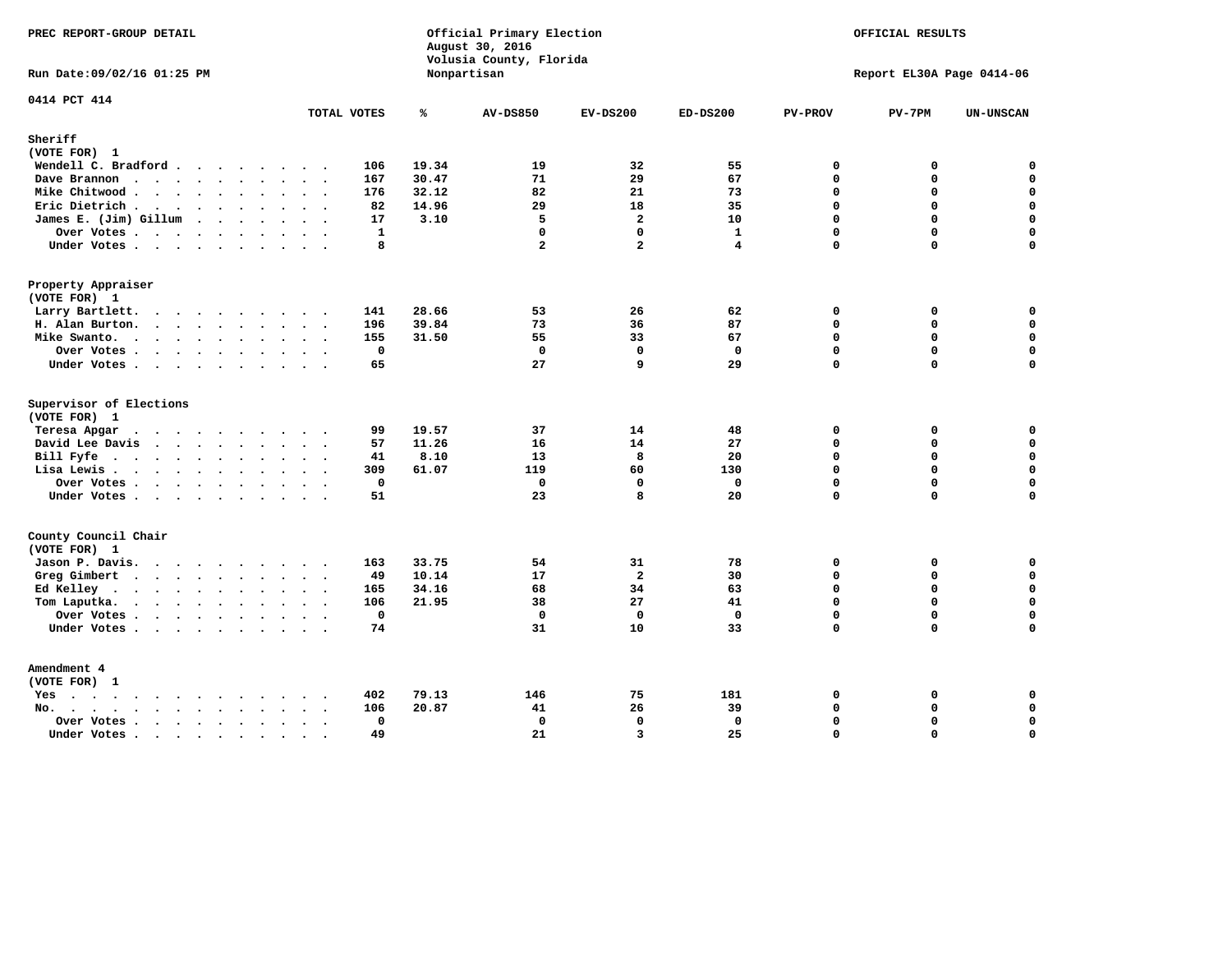| PREC REPORT-GROUP DETAIL        |                                              |       | Official Primary Election<br>August 30, 2016 |            |              |                | OFFICIAL RESULTS          |                  |  |  |
|---------------------------------|----------------------------------------------|-------|----------------------------------------------|------------|--------------|----------------|---------------------------|------------------|--|--|
| Run Date:09/02/16 01:25 PM      | Volusia County, Florida<br><b>STATISTICS</b> |       |                                              |            |              |                | Report EL30A Page 0415-01 |                  |  |  |
| 0415 PCT 415                    |                                              |       |                                              |            |              |                |                           |                  |  |  |
|                                 | TOTAL VOTES                                  | %ะ    | <b>AV-DS850</b>                              | $EV-DS200$ | $ED-DS200$   | <b>PV-PROV</b> | $PV-7PM$                  | <b>UN-UNSCAN</b> |  |  |
| REGISTERED VOTERS - TOTAL       | 3,478                                        |       |                                              |            |              |                |                           |                  |  |  |
| REGISTERED VOTERS - Democratic  | 1,382                                        | 39.74 |                                              |            |              |                |                           |                  |  |  |
| REGISTERED VOTERS - Republican  | 972                                          | 27.95 |                                              |            |              |                |                           |                  |  |  |
| REGISTERED VOTERS - Libertarian |                                              | .17   |                                              |            |              |                |                           |                  |  |  |
| REGISTERED VOTERS - Nonpartisan | 1,118                                        |       |                                              |            |              |                |                           |                  |  |  |
| BALLOTS CAST - TOTAL.           | 626                                          |       | 235                                          | 124        | 267          |                |                           |                  |  |  |
| BALLOTS CAST - Democratic       | 262                                          | 41.85 | 91                                           | 61         | 110          |                |                           |                  |  |  |
| BALLOTS CAST - Republican       | 269                                          | 42.97 | 111                                          | 47         | 111          |                |                           |                  |  |  |
| BALLOTS CAST - Libertarian.     | 2                                            | .32   | 0                                            | O          | $\mathbf{2}$ |                |                           |                  |  |  |
| BALLOTS CAST - Nonpartisan.     | 93                                           | 14.86 | 33                                           | 16         | 44           |                |                           | 0                |  |  |
| BALLOTS CAST - BLANK.           |                                              |       | $\Omega$                                     | O          | 0            | n              |                           |                  |  |  |
| VOTER TURNOUT - TOTAL           |                                              | 18.00 |                                              |            |              |                |                           |                  |  |  |
| VOTER TURNOUT - Democratic.     |                                              | 18.96 |                                              |            |              |                |                           |                  |  |  |
| VOTER TURNOUT - Republican.     |                                              | 27.67 |                                              |            |              |                |                           |                  |  |  |
| VOTER TURNOUT - Libertarian     |                                              | 33.33 |                                              |            |              |                |                           |                  |  |  |
| VOTER TURNOUT - BLANK           |                                              |       |                                              |            |              |                |                           |                  |  |  |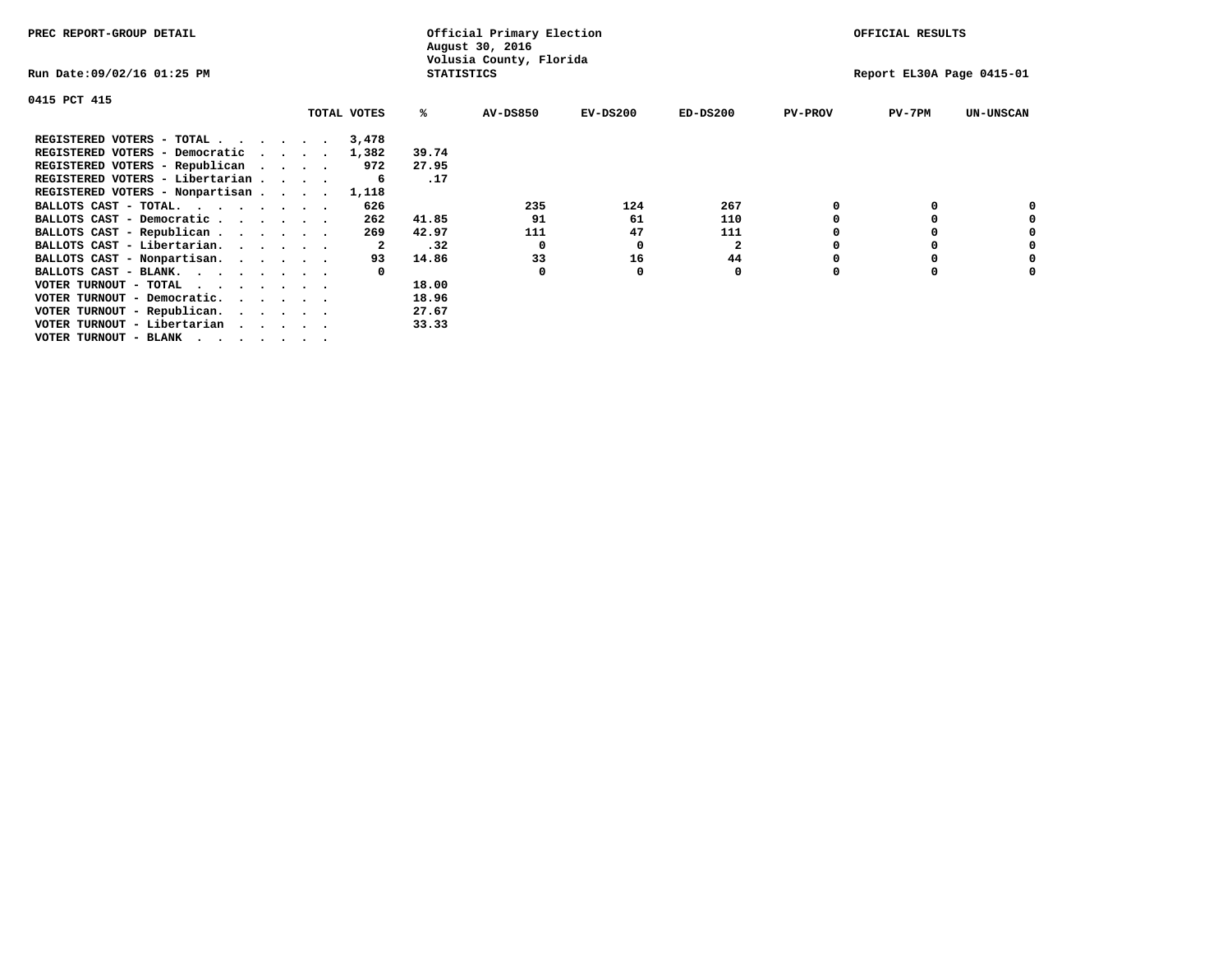| PREC REPORT-GROUP DETAIL                                               |             |            | Official Primary Election<br>August 30, 2016<br>Volusia County, Florida | OFFICIAL RESULTS |                           |                |          |                  |
|------------------------------------------------------------------------|-------------|------------|-------------------------------------------------------------------------|------------------|---------------------------|----------------|----------|------------------|
| Run Date: 09/02/16 01:25 PM                                            |             | Democratic |                                                                         |                  | Report EL30A Page 0415-02 |                |          |                  |
| 0415 PCT 415                                                           | TOTAL VOTES | ℁          | <b>AV-DS850</b>                                                         | $EV-DS200$       | $ED-DS200$                | <b>PV-PROV</b> | $PV-7PM$ | <b>UN-UNSCAN</b> |
|                                                                        |             |            |                                                                         |                  |                           |                |          |                  |
| United States Senator<br>(VOTE FOR) 1                                  |             |            |                                                                         |                  |                           |                |          |                  |
| Roque "Rocky" De La Fuente.                                            | 30          | 11.58      |                                                                         | 5                | 17                        |                |          |                  |
| Alan Grayson                                                           | 64          | 24.71      | 13                                                                      | 20               | 31                        |                |          |                  |
| Pam Keith                                                              | 30          | 11.58      | 11                                                                      |                  | 14                        |                |          |                  |
| Reginald Luster                                                        | 6           | 2.32       | 2                                                                       | $\overline{2}$   | 2                         |                |          |                  |
| Patrick Murphy.                                                        | 129         | 49.81      | 56                                                                      | 28               | 45                        |                |          |                  |
| Over Votes                                                             | 0           |            |                                                                         |                  |                           |                |          |                  |
| Under Votes                                                            |             |            |                                                                         |                  |                           |                |          |                  |
| Representative in Congress District 6                                  |             |            |                                                                         |                  |                           |                |          |                  |
| (VOTE FOR) 1                                                           |             |            |                                                                         |                  |                           |                |          |                  |
| William (Bill) McCullough                                              | 114         | 45.42      | 45                                                                      | 27               | 42                        |                |          |                  |
| Jay McGovern                                                           | 38          | 15.14      | 11                                                                      |                  | 21                        |                |          |                  |
| George Pappas.                                                         | 30          | 11.95      | 12                                                                      |                  | 11                        |                |          |                  |
| Dwayne L. Taylor                                                       | 69          | 27.49      | 17                                                                      | 21               | 31                        |                |          |                  |
| Over Votes                                                             |             |            |                                                                         |                  |                           |                |          |                  |
| Under Votes, $\cdot$ , $\cdot$ , $\cdot$ , $\cdot$ , $\cdot$ , $\cdot$ | 11          |            |                                                                         |                  |                           |                |          |                  |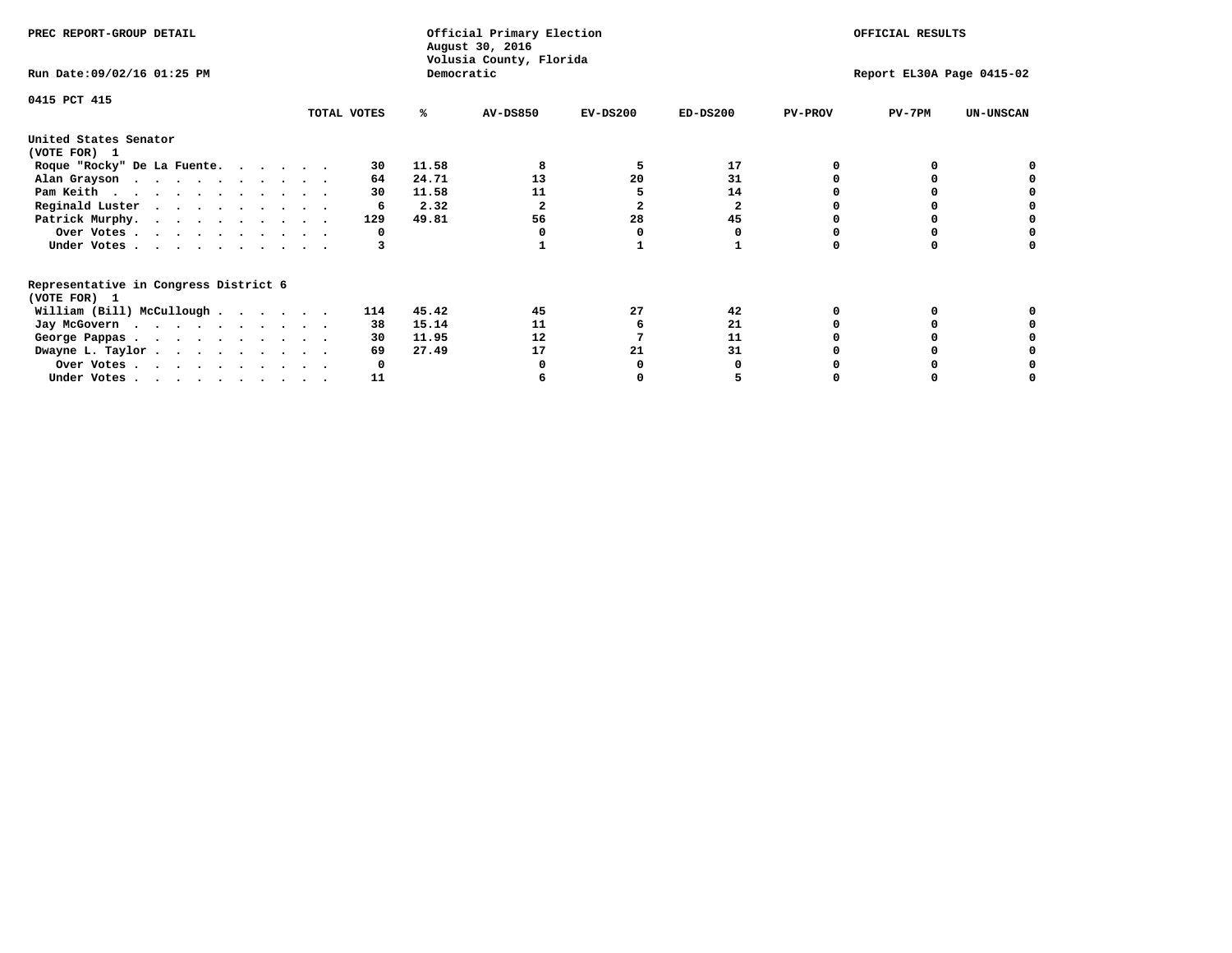| PREC REPORT-GROUP DETAIL<br>Run Date: 09/02/16 01:25 PM |             |            | Official Primary Election<br>August 30, 2016<br>Volusia County, Florida | OFFICIAL RESULTS<br>Report EL30A Page 0415-03 |              |                |             |                  |  |  |
|---------------------------------------------------------|-------------|------------|-------------------------------------------------------------------------|-----------------------------------------------|--------------|----------------|-------------|------------------|--|--|
|                                                         |             | Republican |                                                                         |                                               |              |                |             |                  |  |  |
| 0415 PCT 415                                            |             |            |                                                                         |                                               |              |                |             |                  |  |  |
|                                                         | TOTAL VOTES | ℁          | <b>AV-DS850</b>                                                         | $EV-DS200$                                    | $ED-DS200$   | <b>PV-PROV</b> | $PV-7PM$    | <b>UN-UNSCAN</b> |  |  |
| United States Senator<br>(VOTE FOR) 1                   |             |            |                                                                         |                                               |              |                |             |                  |  |  |
| Carlos Beruff                                           | 67          | 25.19      | 25                                                                      | 15                                            | 27           | 0              | 0           | 0                |  |  |
| Ernie Rivera                                            | 11          | 4.14       | 5                                                                       | $\mathbf{1}$                                  | 5            | $\Omega$       | 0           | $\mathbf 0$      |  |  |
| Marco Rubio.                                            | 173         | 65.04      | 71                                                                      | 31                                            | 71           | $\mathbf 0$    | $\mathbf 0$ | $\mathbf 0$      |  |  |
| Dwight Mark Anthony Young                               | 15          | 5.64       | 8                                                                       | $\mathbf 0$                                   | 7            | 0              | $\mathbf 0$ | $\pmb{0}$        |  |  |
| Over Votes                                              | 0           |            | 0                                                                       | $\Omega$                                      | 0            | 0              | 0           | 0                |  |  |
| Under Votes                                             | 3           |            | 2                                                                       | 0                                             | 1            | $\Omega$       | $\Omega$    | $\mathbf 0$      |  |  |
| Representative in Congress District 6<br>(VOTE FOR) 1   |             |            |                                                                         |                                               |              |                |             |                  |  |  |
| Fred Costello.                                          | 86          | 34.26      | 38                                                                      | 18                                            | 30           | 0              | 0           | 0                |  |  |
| Ron Desantis                                            | 113         | 45.02      | 39                                                                      | 18                                            | 56           | 0              | 0           | $\mathbf 0$      |  |  |
| G. G. Galloway.                                         | 52          | 20.72      | 25                                                                      | 10                                            | 17           | $\mathbf 0$    | $\Omega$    | $\mathbf 0$      |  |  |
| Over Votes                                              | $^{\circ}$  |            | $\mathbf{0}$                                                            | 0                                             | 0            | $\mathbf 0$    | $\mathbf 0$ | $\mathbf 0$      |  |  |
| Under Votes                                             | 18          |            | 9                                                                       | 1                                             | 8            | $\Omega$       | $\Omega$    | $\Omega$         |  |  |
| State Committeeman<br>(VOTE FOR) 1                      |             |            |                                                                         |                                               |              |                |             |                  |  |  |
| Paul W. Deering<br>$\cdots$                             | 160         | 70.48      | 67                                                                      | 30                                            | 63           | 0              | 0           | 0                |  |  |
| James Oddie.                                            | 67          | 29.52      | 21                                                                      | 14                                            | 32           | 0              | 0           | $\mathbf 0$      |  |  |
| Over Votes                                              | 0           |            | $\mathbf{0}$                                                            | 0                                             | $\mathbf 0$  | 0              | $\mathbf 0$ | $\mathbf 0$      |  |  |
| Under Votes                                             | 42          |            | 23                                                                      | 3                                             | 16           | $\Omega$       | 0           | $\mathbf 0$      |  |  |
| State Committeewoman<br>(VOTE FOR) 1                    |             |            |                                                                         |                                               |              |                |             |                  |  |  |
| Dana Christina Dougherty<br>.                           | 131         | 57.21      | 52                                                                      | 22                                            | 57           | 0              | 0           | 0                |  |  |
| Marilyn C. Ford                                         | 98          | 42.79      | 41                                                                      | 22                                            | 35           | 0              | 0           | 0                |  |  |
| Over Votes                                              | $\Omega$    |            | $\Omega$                                                                | 0                                             | $\mathbf{0}$ | 0              | 0           | $\mathbf 0$      |  |  |
| Under Votes, , , , , , , , , ,                          | 40          |            | 18                                                                      | 3                                             | 19           | $\Omega$       | $\Omega$    | $\Omega$         |  |  |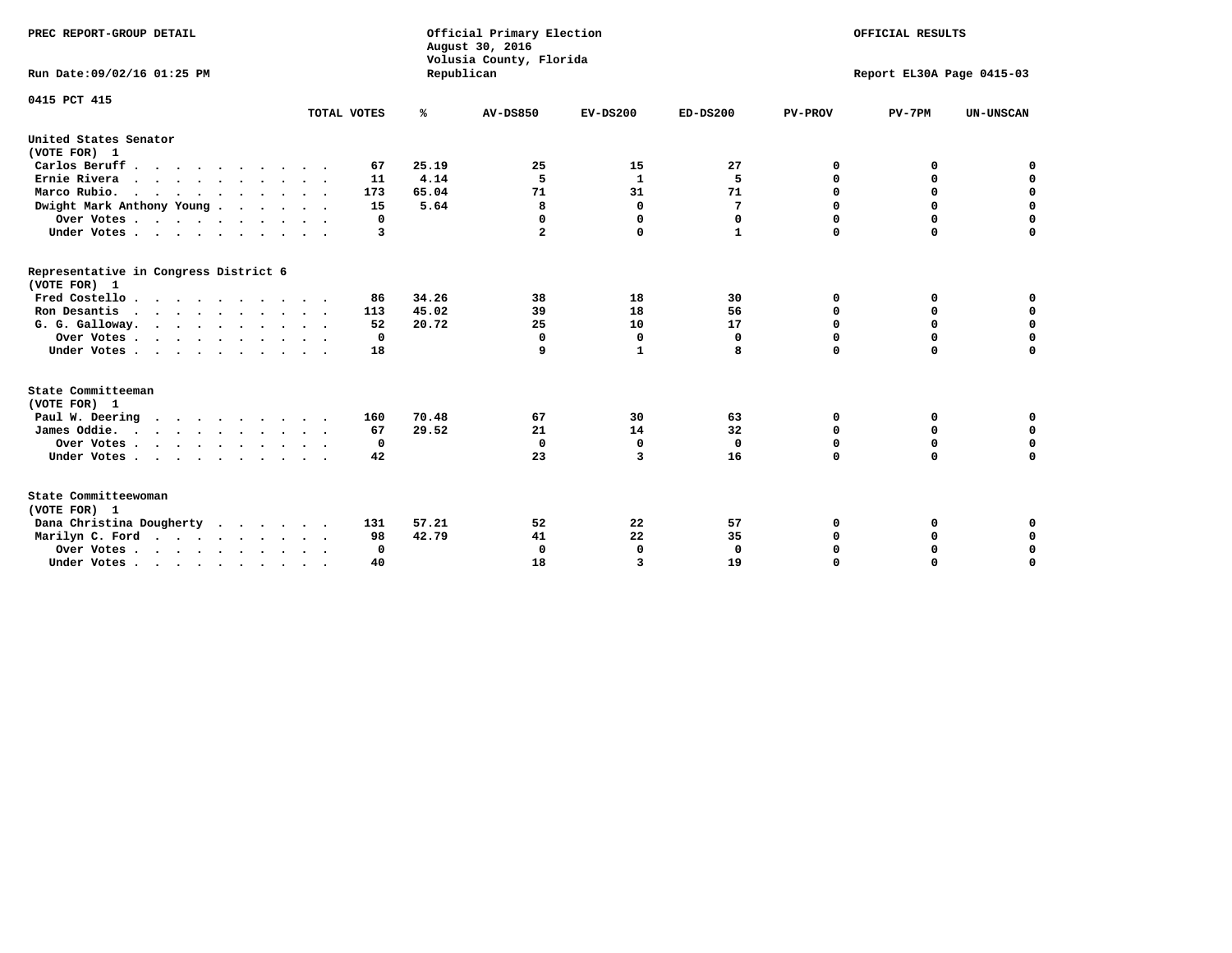| PREC REPORT-GROUP DETAIL<br>Run Date: 09/02/16 01:25 PM |  |  |  |  |  | Official Primary Election<br>August 30, 2016<br>Volusia County, Florida<br>Libertarian | OFFICIAL RESULTS<br>Report EL30A Page 0415-04 |                 |            |            |                |          |                  |
|---------------------------------------------------------|--|--|--|--|--|----------------------------------------------------------------------------------------|-----------------------------------------------|-----------------|------------|------------|----------------|----------|------------------|
|                                                         |  |  |  |  |  |                                                                                        |                                               |                 |            |            |                |          |                  |
| 0415 PCT 415                                            |  |  |  |  |  | TOTAL VOTES                                                                            | ℁                                             | <b>AV-DS850</b> | $EV-DS200$ | $ED-DS200$ | <b>PV-PROV</b> | $PV-7PM$ | <b>UN-UNSCAN</b> |
| United States Senator<br>(VOTE FOR) 1                   |  |  |  |  |  |                                                                                        |                                               |                 |            |            |                |          |                  |
| Augustus Invictus.                                      |  |  |  |  |  | 0                                                                                      |                                               |                 | 0          | 0          |                |          | 0                |
| Paul Stanton                                            |  |  |  |  |  |                                                                                        | 100.00                                        |                 |            |            |                |          | 0                |
| Over Votes                                              |  |  |  |  |  | 0                                                                                      |                                               |                 |            | O          |                |          | 0                |
| Under Votes                                             |  |  |  |  |  | 0                                                                                      |                                               |                 |            |            |                |          |                  |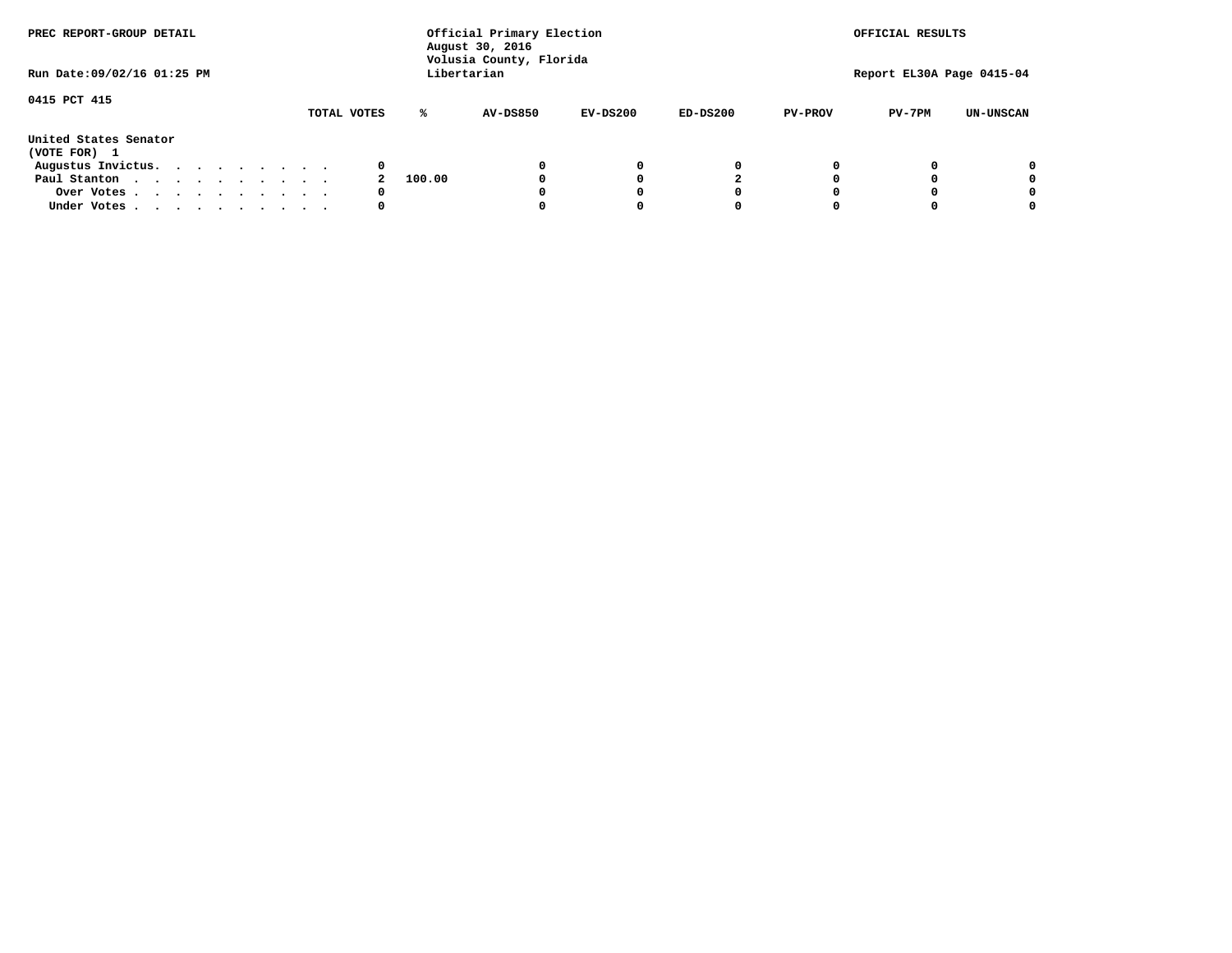| PREC REPORT-GROUP DETAIL                                         |             |              | Official Primary Election<br>August 30, 2016<br>Volusia County, Florida | OFFICIAL RESULTS |             |                |                           |                  |
|------------------------------------------------------------------|-------------|--------------|-------------------------------------------------------------------------|------------------|-------------|----------------|---------------------------|------------------|
| Run Date: 09/02/16 01:25 PM                                      |             |              | Nonpartisan                                                             |                  |             |                | Report EL30A Page 0415-05 |                  |
| 0415 PCT 415                                                     | TOTAL VOTES | ℁            | <b>AV-DS850</b>                                                         | $EV-DS200$       | $ED-DS200$  | <b>PV-PROV</b> | $PV-7PM$                  | <b>UN-UNSCAN</b> |
| Circuit Judge 7th Circuit Group 4                                |             |              |                                                                         |                  |             |                |                           |                  |
| (VOTE FOR) 1                                                     |             |              |                                                                         |                  |             |                |                           |                  |
| Chris France - WITHDRAWN                                         |             | 22.18<br>122 | 43                                                                      | 20               | 59          | 0              | 0                         | $\mathbf 0$      |
| Sebrina L. Slack                                                 |             | 219<br>39.82 | 78                                                                      | 49               | 92          | $\mathbf 0$    | $\mathbf 0$               | $\mathbf 0$      |
| Stasia Warren                                                    |             | 38.00<br>209 | 75                                                                      | 42               | 92          | 0              | $\mathbf 0$               | $\mathbf 0$      |
| Over Votes                                                       |             | $\mathbf 0$  | $\mathbf 0$                                                             | $\mathbf 0$      | $\mathbf 0$ | 0              | $\mathbf 0$               | $\pmb{0}$        |
| Under Votes                                                      |             | 76           | 39                                                                      | 13               | 24          | $\mathbf 0$    | $\mathbf 0$               | $\mathbf 0$      |
| Circuit Judge 7th Circuit Group 10<br>(VOTE FOR) 1               |             |              |                                                                         |                  |             |                |                           |                  |
| Malcolm Anthony                                                  |             | 44.10<br>239 | 88                                                                      | 52               | 99          | 0              | 0                         | 0                |
| Scott DuPont<br>$\sim$<br>$\ddot{\phantom{0}}$                   |             | 55.90<br>303 | 106                                                                     | 60               | 137         | 0              | $\mathbf 0$               | 0                |
| Over Votes<br>$\ddot{\phantom{0}}$<br>$\ddot{\phantom{1}}$       |             | 0            | 0                                                                       | $\mathbf 0$      | 0           | 0              | $\mathbf 0$               | $\mathbf 0$      |
| Under Votes                                                      |             | 84           | 41                                                                      | 12               | 31          | $\mathbf 0$    | $\mathbf 0$               | $\mathbf 0$      |
| Circuit Judge 7th Circuit Group 13<br>(VOTE FOR) 1               |             |              |                                                                         |                  |             |                |                           |                  |
| David Hood.                                                      |             | 35.28<br>199 | 63                                                                      | 33               | 103         | 0              | 0                         | 0                |
| A. "Kathleen" McNeilly                                           |             | 365<br>64.72 | 142                                                                     | 83               | 140         | $\mathbf 0$    | $\mathbf 0$               | $\mathbf 0$      |
| Over Votes                                                       |             | $\mathbf 0$  | $\Omega$                                                                | 0                | 0           | $\mathbf 0$    | 0                         | $\mathbf 0$      |
| Under Votes                                                      |             | 62           | 30                                                                      | 8                | 24          | $\mathbf 0$    | $\Omega$                  | $\mathbf 0$      |
| Circuit Judge 7th Circuit Group 17<br>(VOTE FOR) 1               |             |              |                                                                         |                  |             |                |                           |                  |
| Linda L. Gaustad                                                 |             | 53.07<br>294 | 100                                                                     | 71               | 123         | 0              | 0                         | $\mathbf 0$      |
| Howard O. McGillin Jr<br>$\cdots$                                |             | 46.93<br>260 | 101                                                                     | 41               | 118         | 0              | 0                         | 0                |
| Over Votes                                                       |             | $\Omega$     | $\Omega$                                                                | 0                | 0           | $\mathbf 0$    | $\mathbf{0}$              | $\mathbf 0$      |
| Under Votes                                                      |             | 72           | 34                                                                      | 12               | 26          | $\mathbf 0$    | $\mathbf 0$               | $\Omega$         |
| County Judge 7th Circuit Group 3<br>(VOTE FOR) 1                 |             |              |                                                                         |                  |             |                |                           |                  |
| Heather Caeners<br>$\cdots$<br>$\sim$                            |             | 168<br>30.00 | 58                                                                      | 28               | 82          | 0              | 0                         | 0                |
| Shirley A. Green<br>$\ddot{\phantom{0}}$<br>$\ddot{\phantom{a}}$ |             | 303<br>54.11 | 112                                                                     | 70               | 121         | $\mathbf 0$    | 0                         | $\mathbf 0$      |
| Marla Rawnsley.<br>$\cdots$                                      |             | 15.89<br>89  | 29                                                                      | 19               | 41          | $\mathbf 0$    | $\mathbf 0$               | $\mathbf 0$      |
| Over Votes                                                       |             | 0            | $\Omega$                                                                | $\mathbf 0$      | $\mathbf 0$ | $\mathbf 0$    | $\mathbf 0$               | $\mathbf 0$      |
| Under Votes                                                      |             | 66           | 36                                                                      | $7\phantom{.0}$  | 23          | 0              | $\Omega$                  | $\mathbf 0$      |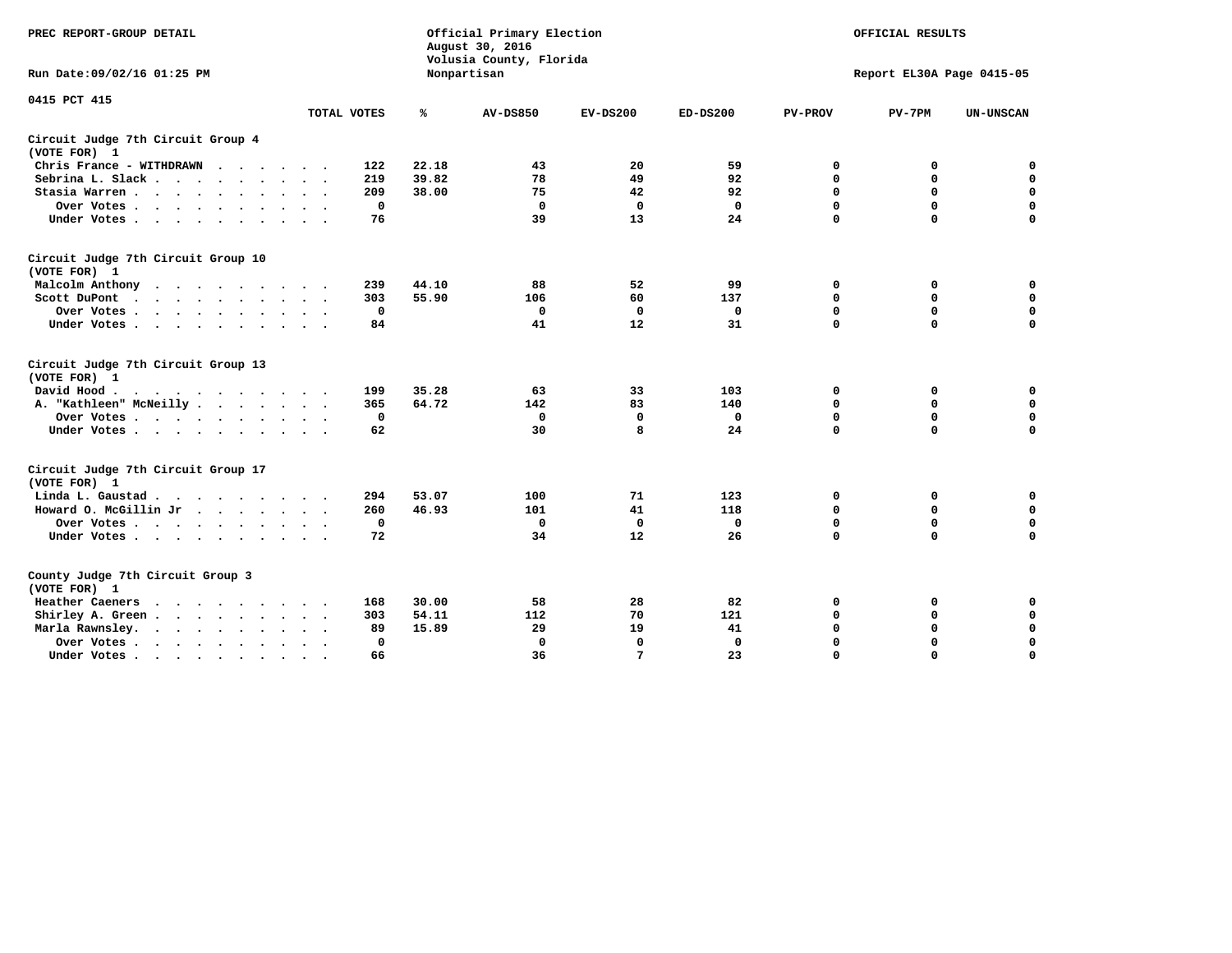| PREC REPORT-GROUP DETAIL                                           |                                                    |               | Official Primary Election<br>August 30, 2016<br>Volusia County, Florida | OFFICIAL RESULTS<br>Report EL30A Page 0415-06 |              |                         |          |                            |
|--------------------------------------------------------------------|----------------------------------------------------|---------------|-------------------------------------------------------------------------|-----------------------------------------------|--------------|-------------------------|----------|----------------------------|
| Run Date: 09/02/16 01:25 PM                                        |                                                    |               | Nonpartisan                                                             |                                               |              |                         |          |                            |
| 0415 PCT 415                                                       | TOTAL VOTES                                        | ℁             | <b>AV-DS850</b>                                                         | $EV-DS200$                                    | $ED-DS200$   | <b>PV-PROV</b>          | $PV-7PM$ | <b>UN-UNSCAN</b>           |
| Sheriff<br>(VOTE FOR) 1                                            |                                                    |               |                                                                         |                                               |              |                         |          |                            |
| Wendell C. Bradford                                                | 142                                                | 23.05         | 36                                                                      | 45                                            | 61           | $\mathbf 0$             | 0        | $\mathbf 0$                |
| Dave Brannon                                                       | 197                                                | 31.98         | 64                                                                      | 41                                            | 92           | $\mathbf 0$             | 0        | $\mathbf 0$                |
| Mike Chitwood                                                      | 190                                                | 30.84         | 95                                                                      | 19                                            | 76           | $\Omega$                | 0        | $\pmb{0}$                  |
| Eric Dietrich.                                                     | 77                                                 | 12.50         | 29                                                                      | 15                                            | 33           | $\mathbf 0$             | 0        | $\mathbf 0$                |
| James E. (Jim) Gillum                                              | 10                                                 | 1.62          | 5                                                                       | $\overline{\mathbf{4}}$                       | $\mathbf{1}$ | $\Omega$                | 0        | $\mathbf 0$                |
| Over Votes                                                         | $\mathbf 0$                                        |               | $\mathbf{0}$                                                            | $\mathbf 0$                                   | $\mathbf 0$  | $\Omega$                | 0        | $\mathbf 0$                |
| Under Votes                                                        | 10                                                 |               | 6                                                                       | $\mathbf{0}$                                  | 4            | $\Omega$                | 0        | $\mathbf 0$                |
| Property Appraiser                                                 |                                                    |               |                                                                         |                                               |              |                         |          |                            |
| (VOTE FOR) 1                                                       |                                                    |               |                                                                         |                                               |              |                         |          |                            |
| Larry Bartlett.                                                    | 203                                                | 36.38         | 67                                                                      | 49                                            | 87           | 0                       | 0        | 0                          |
| H. Alan Burton.                                                    | 185                                                | 33.15         | 65                                                                      | 37                                            | 83           | $\mathbf 0$             | 0        | $\mathbf 0$                |
| Mike Swanto.                                                       | 170                                                | 30.47         | 70                                                                      | 30                                            | 70           | $\Omega$                | $\Omega$ | 0                          |
| Over Votes                                                         | $\mathbf 0$                                        |               | $\mathbf 0$                                                             | $\mathbf 0$                                   | $\mathbf 0$  | $\mathbf 0$             | 0        | $\mathbf 0$                |
| Under Votes                                                        | 68                                                 |               | 33                                                                      | 8                                             | 27           | $\Omega$                | $\Omega$ | 0                          |
| Supervisor of Elections                                            |                                                    |               |                                                                         |                                               |              |                         |          |                            |
| (VOTE FOR) 1                                                       |                                                    |               |                                                                         |                                               |              |                         |          |                            |
| Teresa Apgar<br>$\mathbf{r}$ . The state of the state $\mathbf{r}$ | 120                                                | 20.87         | 43                                                                      | 24                                            | 53           | 0                       | 0        | $\mathbf 0$                |
| David Lee Davis                                                    | 101<br>35                                          | 17.57<br>6.09 | 30<br>$12 \overline{ }$                                                 | 23<br>8                                       | 48<br>15     | $\Omega$<br>$\mathbf 0$ | 0<br>0   | $\mathbf 0$<br>$\mathbf 0$ |
| Bill Fyfe.                                                         | 319                                                | 55.48         | 130                                                                     | 61                                            | 128          | $\mathbf 0$             | 0        | $\mathbf 0$                |
| Lisa Lewis                                                         | $\mathbf 0$                                        |               | $\mathbf 0$                                                             | $\mathbf{0}$                                  | $\mathbf 0$  | $\Omega$                | 0        | $\mathbf 0$                |
| Over Votes<br>Under Votes                                          | 51                                                 |               | 20                                                                      | 8                                             | 23           | $\mathbf 0$             | 0        | 0                          |
|                                                                    |                                                    |               |                                                                         |                                               |              |                         |          |                            |
| County Council Chair<br>(VOTE FOR) 1                               |                                                    |               |                                                                         |                                               |              |                         |          |                            |
| Jason P. Davis.                                                    | 184<br>$\cdots$                                    | 33.76         | 63                                                                      | 43                                            | 78           | $\mathbf 0$             | 0        | 0                          |
| Greg Gimbert                                                       | 76                                                 | 13.94         | 23                                                                      | 20                                            | 33           | $\mathbf 0$             | 0        | $\mathbf 0$                |
| Ed Kelley                                                          | 175                                                | 32.11         | 75                                                                      | 32                                            | 68           | $\mathbf 0$             | 0        | $\mathbf 0$                |
| Tom Laputka.<br>$\cdots$                                           | 110                                                | 20.18         | 34                                                                      | 19                                            | 57           | $\mathbf 0$             | 0        | $\mathbf 0$                |
| Over Votes                                                         | $\mathbf 0$                                        |               | $\mathbf 0$                                                             | $\mathbf 0$                                   | $\mathbf{0}$ | $\mathbf 0$             | 0        | 0                          |
| Under Votes                                                        | 81                                                 |               | 40                                                                      | 10                                            | 31           | $\Omega$                | $\Omega$ | $\Omega$                   |
| Amendment 4                                                        |                                                    |               |                                                                         |                                               |              |                         |          |                            |
| (VOTE FOR) 1                                                       |                                                    |               |                                                                         |                                               |              |                         |          |                            |
| $Yes \cdot \cdot \cdot \cdot \cdot \cdot \cdot \cdot \cdot$        | 427                                                | 72.99         | 166                                                                     | 88                                            | 173          | 0                       | 0        | 0                          |
| No.<br>$\ddot{\phantom{a}}$                                        | 158<br>$\sim$ $\sim$                               | 27.01         | 50                                                                      | 30                                            | 78           | $\Omega$                | 0        | 0                          |
| Over Votes                                                         | $\mathbf 0$<br>$\bullet$ .<br><br><br><br><br><br> |               | $\mathbf 0$                                                             | $\mathbf{0}$                                  | $\Omega$     | $\Omega$                | 0        | $\pmb{0}$                  |
| Under Votes<br>$\sim$                                              | 41<br>$\cdot$ .<br>$\sim$                          |               | 19                                                                      | 6                                             | 16           | $\Omega$                | $\Omega$ | 0                          |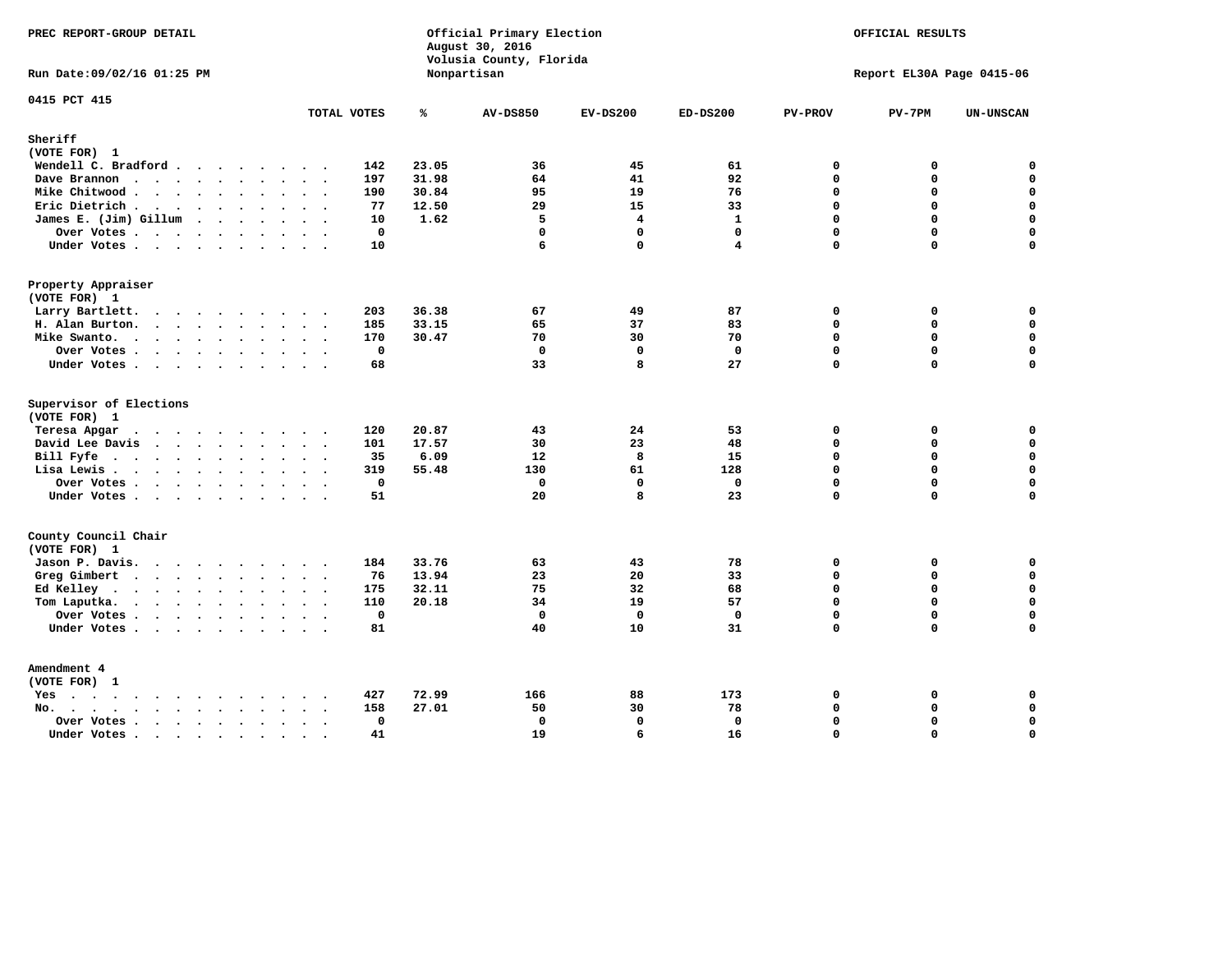| PREC REPORT-GROUP DETAIL                                                                                                                 |                                 |             |                   | Official Primary Election<br>August 30, 2016 |            |                |                | OFFICIAL RESULTS          |                  |
|------------------------------------------------------------------------------------------------------------------------------------------|---------------------------------|-------------|-------------------|----------------------------------------------|------------|----------------|----------------|---------------------------|------------------|
| Run Date:09/02/16 01:25 PM                                                                                                               |                                 |             | <b>STATISTICS</b> | Volusia County, Florida                      |            |                |                | Report EL30A Page 0416-01 |                  |
| 0416 PCT 416                                                                                                                             |                                 |             |                   |                                              |            |                |                |                           |                  |
|                                                                                                                                          |                                 | TOTAL VOTES | ℁                 | <b>AV-DS850</b>                              | $EV-DS200$ | $ED-DS200$     | <b>PV-PROV</b> | $PV-7PM$                  | <b>UN-UNSCAN</b> |
| REGISTERED VOTERS - TOTAL                                                                                                                |                                 | 4,614       |                   |                                              |            |                |                |                           |                  |
| REGISTERED VOTERS - Democratic                                                                                                           | $\cdot$ $\cdot$ $\cdot$ $\cdot$ | 1,902       | 41.22             |                                              |            |                |                |                           |                  |
| REGISTERED VOTERS - Republican                                                                                                           |                                 | 1,203       | 26.07             |                                              |            |                |                |                           |                  |
| REGISTERED VOTERS - Libertarian                                                                                                          |                                 |             | .20               |                                              |            |                |                |                           |                  |
| REGISTERED VOTERS - Nonpartisan                                                                                                          |                                 | 1,500       |                   |                                              |            |                |                |                           |                  |
| BALLOTS CAST - TOTAL.                                                                                                                    |                                 | 741         |                   | 302                                          | 119        | 320            |                |                           |                  |
| BALLOTS CAST - Democratic                                                                                                                |                                 | 302         | 40.76             | 128                                          | 48         | 126            |                |                           |                  |
| BALLOTS CAST - Republican                                                                                                                |                                 | 324         | 43.72             | 117                                          | 56         | 151            |                |                           |                  |
| BALLOTS CAST - Libertarian.                                                                                                              |                                 | 3           | .40               |                                              | O          | $\mathbf{2}$   |                |                           |                  |
| BALLOTS CAST - Nonpartisan.                                                                                                              |                                 | 112         | 15.11             | 56                                           | 15         | 41             |                |                           | 0                |
| BALLOTS CAST - BLANK.                                                                                                                    |                                 | 2           | .27               | 0                                            | O          | $\overline{a}$ | O              | $\Omega$                  |                  |
| VOTER TURNOUT - TOTAL<br>the contract of the contract of the contract of the contract of the contract of the contract of the contract of |                                 |             | 16.06             |                                              |            |                |                |                           |                  |
| VOTER TURNOUT - Democratic.                                                                                                              |                                 |             | 15.88             |                                              |            |                |                |                           |                  |
| VOTER TURNOUT - Republican.                                                                                                              |                                 |             | 26.93             |                                              |            |                |                |                           |                  |
| VOTER TURNOUT - Libertarian                                                                                                              |                                 |             | 33.33             |                                              |            |                |                |                           |                  |
| VOTER TURNOUT - BLANK                                                                                                                    |                                 |             | .04               |                                              |            |                |                |                           |                  |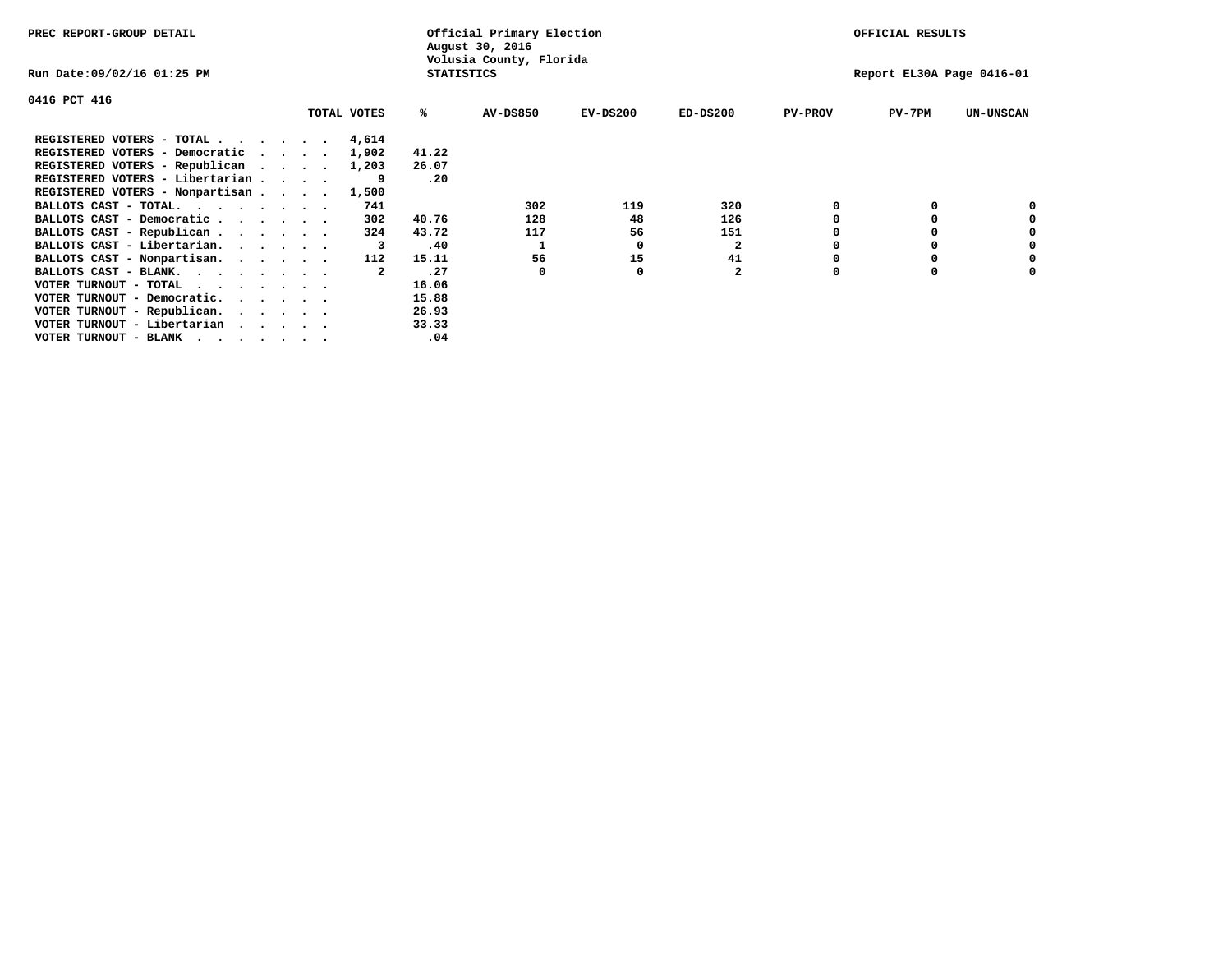| PREC REPORT-GROUP DETAIL                                               |             |            | Official Primary Election<br>August 30, 2016<br>Volusia County, Florida | OFFICIAL RESULTS |                           |                |          |                  |
|------------------------------------------------------------------------|-------------|------------|-------------------------------------------------------------------------|------------------|---------------------------|----------------|----------|------------------|
| Run Date: 09/02/16 01:25 PM                                            |             | Democratic |                                                                         |                  | Report EL30A Page 0416-02 |                |          |                  |
| 0416 PCT 416                                                           | TOTAL VOTES | ℁          | <b>AV-DS850</b>                                                         | $EV-DS200$       | $ED-DS200$                | <b>PV-PROV</b> | $PV-7PM$ | <b>UN-UNSCAN</b> |
|                                                                        |             |            |                                                                         |                  |                           |                |          |                  |
| United States Senator<br>(VOTE FOR) 1                                  |             |            |                                                                         |                  |                           |                |          |                  |
| Roque "Rocky" De La Fuente.                                            | 42          | 14.29      | 11                                                                      |                  | 26                        |                |          |                  |
| Alan Grayson                                                           | 81          | 27.55      | 37                                                                      |                  | 35                        |                |          |                  |
| Pam Keith                                                              | 31          | 10.54      | 12                                                                      |                  | 11                        |                |          |                  |
| Reginald Luster                                                        |             | 2.38       |                                                                         |                  | 5                         |                |          |                  |
| Patrick Murphy.                                                        | 133         | 45.24      | 65                                                                      | 25               | 43                        |                |          |                  |
| Over Votes                                                             | 0           |            |                                                                         |                  |                           |                |          |                  |
| Under Votes                                                            | 8           |            |                                                                         |                  |                           |                |          |                  |
| Representative in Congress District 6                                  |             |            |                                                                         |                  |                           |                |          |                  |
| (VOTE FOR) 1                                                           |             |            |                                                                         |                  |                           |                |          |                  |
| William (Bill) McCullough                                              | 101         | 35.44      | 43                                                                      | 15               | 43                        |                |          |                  |
| Jay McGovern                                                           | 64          | 22.46      | 41                                                                      |                  | 15                        |                |          |                  |
| George Pappas.                                                         | 31          | 10.88      |                                                                         |                  | 16                        |                |          |                  |
| Dwayne L. Taylor                                                       | 89          | 31.23      | 31                                                                      | 18               | 40                        |                |          |                  |
| Over Votes                                                             |             |            |                                                                         |                  |                           |                |          |                  |
| Under Votes, $\cdot$ , $\cdot$ , $\cdot$ , $\cdot$ , $\cdot$ , $\cdot$ | 17          |            |                                                                         |                  | 12                        |                |          |                  |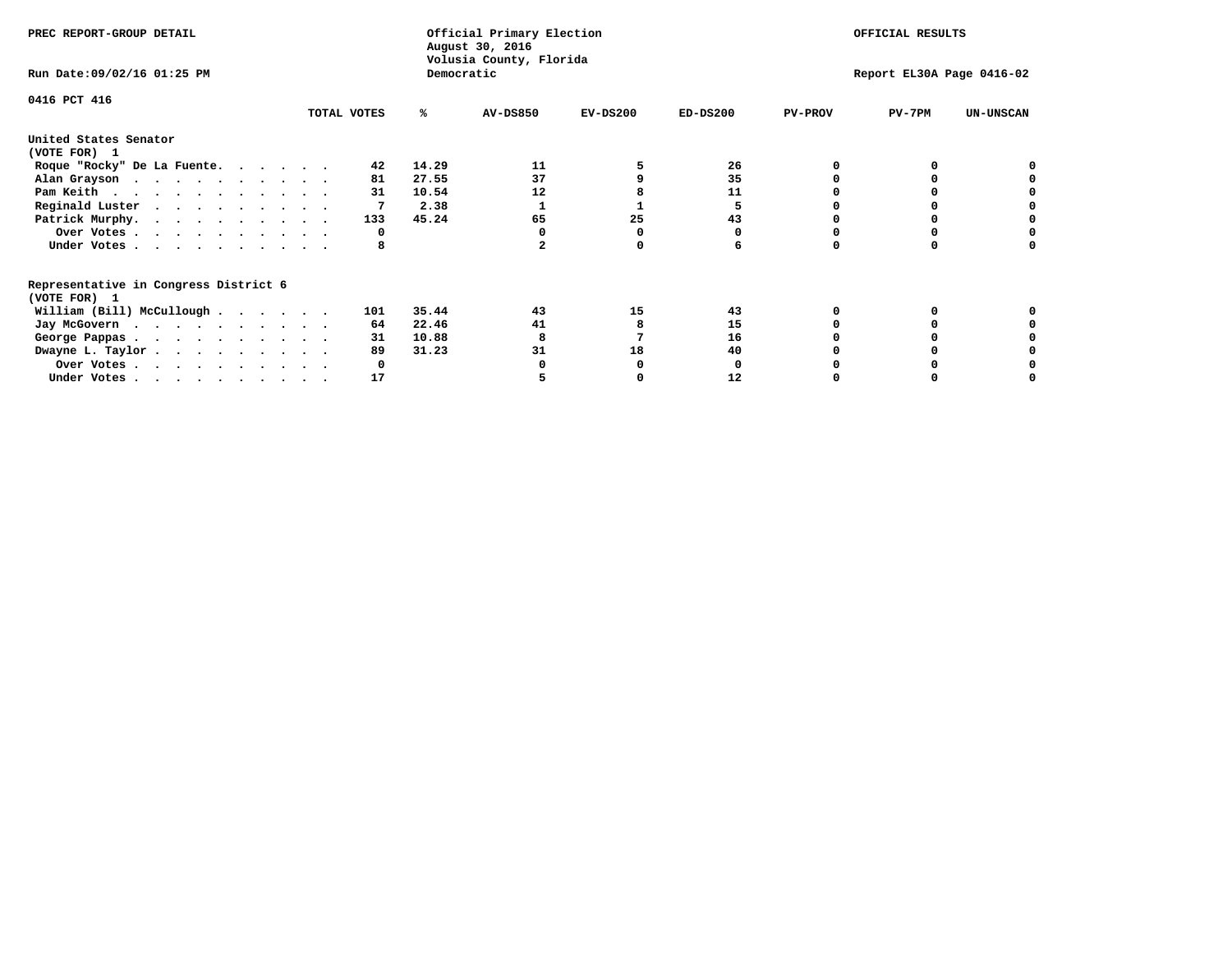| PREC REPORT-GROUP DETAIL<br>Run Date: 09/02/16 01:25 PM |             | Republican | Official Primary Election<br>August 30, 2016<br>Volusia County, Florida | OFFICIAL RESULTS<br>Report EL30A Page 0416-03 |              |                |             |                  |
|---------------------------------------------------------|-------------|------------|-------------------------------------------------------------------------|-----------------------------------------------|--------------|----------------|-------------|------------------|
| 0416 PCT 416                                            |             |            |                                                                         |                                               |              |                |             |                  |
|                                                         | TOTAL VOTES | %          | <b>AV-DS850</b>                                                         | $EV-DS200$                                    | $ED-DS200$   | <b>PV-PROV</b> | $PV-7PM$    | <b>UN-UNSCAN</b> |
| United States Senator<br>(VOTE FOR) 1                   |             |            |                                                                         |                                               |              |                |             |                  |
| Carlos Beruff.                                          | 81          | 25.39      | 34                                                                      | 15                                            | 32           | 0              | 0           | 0                |
| Ernie Rivera                                            | 12          | 3.76       | 5                                                                       | $\mathbf{1}$                                  | 6            | 0              | 0           | $\mathbf 0$      |
| Marco Rubio.                                            | 204         | 63.95      | 67                                                                      | 35                                            | 102          | $\mathbf 0$    | $\mathbf 0$ | $\mathbf 0$      |
| Dwight Mark Anthony Young                               | 22          | 6.90       | 9                                                                       | 3                                             | 10           | 0              | $\mathbf 0$ | $\pmb{0}$        |
| Over Votes                                              | 0           |            | 0                                                                       | $\Omega$                                      | 0            | $\mathbf 0$    | 0           | 0                |
| Under Votes                                             | 5           |            | $\mathbf{2}$                                                            | $\overline{a}$                                | 1            | $\mathbf 0$    | $\Omega$    | $\mathbf 0$      |
| Representative in Congress District 6<br>(VOTE FOR) 1   |             |            |                                                                         |                                               |              |                |             |                  |
| Fred Costello                                           | 116         | 39.06      | 38                                                                      | 27                                            | 51           | 0              | 0           | 0                |
| Ron Desantis                                            | 144         | 48.48      | 49                                                                      | 24                                            | 71           | 0              | 0           | $\mathbf 0$      |
| G. G. Galloway.                                         | 37          | 12.46      | 17                                                                      | $\mathbf{1}$                                  | 19           | $\mathbf 0$    | $\Omega$    | $\mathbf 0$      |
| Over Votes                                              | $^{\circ}$  |            | $\Omega$                                                                | 0                                             | 0            | $\mathbf 0$    | $\mathbf 0$ | $\mathbf 0$      |
| Under Votes                                             | 27          |            | 13                                                                      | 4                                             | 10           | $\mathbf 0$    | $\Omega$    | $\mathbf 0$      |
| State Committeeman                                      |             |            |                                                                         |                                               |              |                |             |                  |
| (VOTE FOR) 1                                            |             |            |                                                                         |                                               |              |                |             |                  |
| Paul W. Deering                                         | 178         | 67.42      | 58                                                                      | 32                                            | 88           | 0              | 0           | 0                |
| James Oddie.                                            | 86          | 32.58      | 34                                                                      | 13                                            | 39           | 0              | 0           | $\mathbf 0$      |
| Over Votes                                              | 0           |            | $\mathbf 0$                                                             | $\mathbf 0$                                   | $\mathbf 0$  | 0              | $\mathbf 0$ | $\mathbf 0$      |
| Under Votes                                             | 60          |            | 25                                                                      | 11                                            | 24           | $\mathbf 0$    | 0           | $\mathbf 0$      |
| State Committeewoman<br>(VOTE FOR) 1                    |             |            |                                                                         |                                               |              |                |             |                  |
| Dana Christina Dougherty<br>$\cdot$                     | 155         | 57.62      | 51                                                                      | 26                                            | 78           | 0              | 0           | 0                |
| Marilyn C. Ford                                         | 114         | 42.38      | 42                                                                      | 22                                            | 50           | 0              | 0           | 0                |
| Over Votes                                              | 0           |            | 0                                                                       | 0                                             | $\mathbf{0}$ | 0              | 0           | $\mathbf 0$      |
| Under Votes, , , , , , , , , ,                          | 55          |            | 24                                                                      | R                                             | 23           | $\Omega$       | $\Omega$    | $\Omega$         |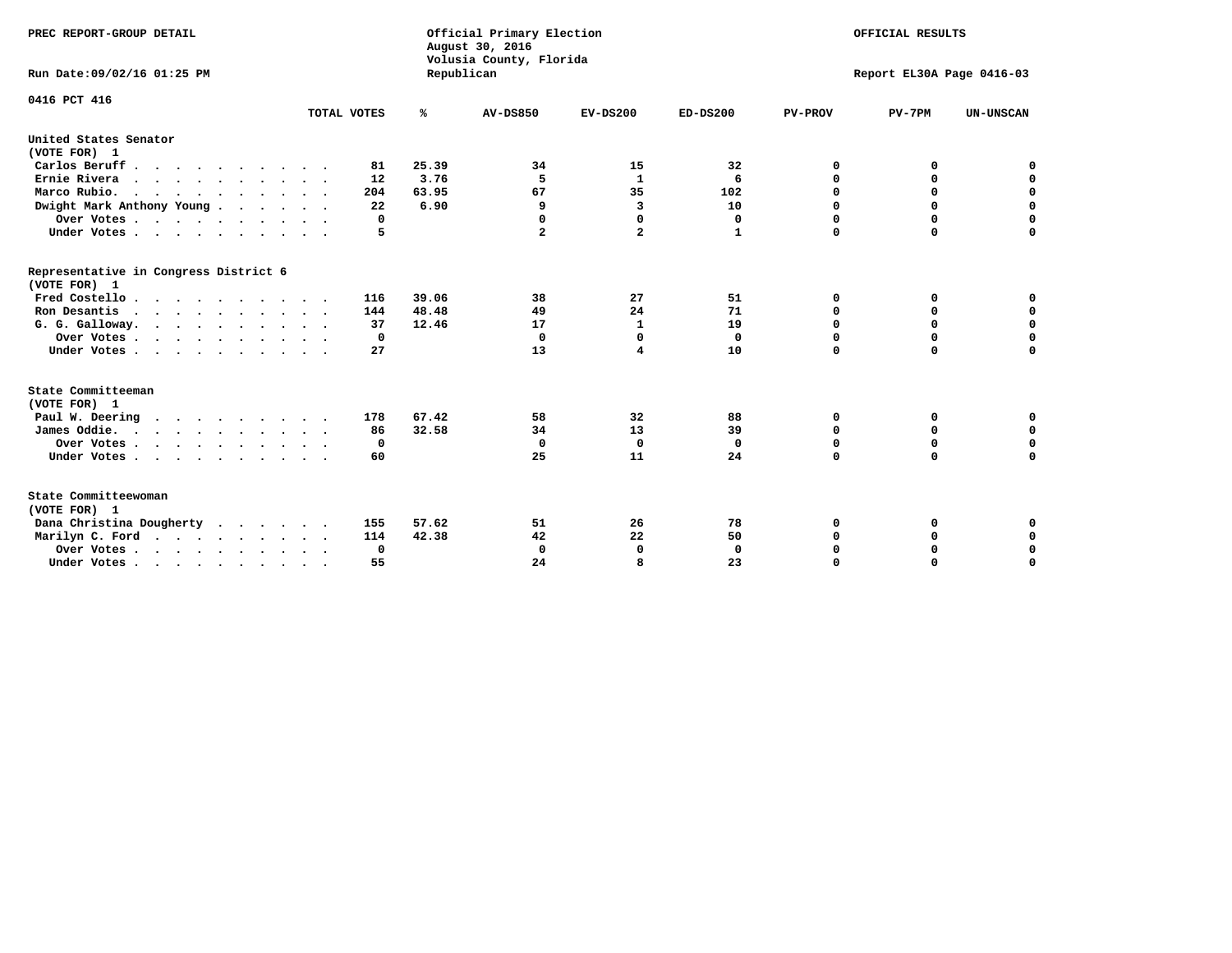| PREC REPORT-GROUP DETAIL<br>Run Date: 09/02/16 01:25 PM |  |  |  |  |  | Official Primary Election<br>August 30, 2016<br>Volusia County, Florida | OFFICIAL RESULTS<br>Report EL30A Page 0416-04 |        |                 |            |            |                |          |                  |
|---------------------------------------------------------|--|--|--|--|--|-------------------------------------------------------------------------|-----------------------------------------------|--------|-----------------|------------|------------|----------------|----------|------------------|
|                                                         |  |  |  |  |  |                                                                         |                                               |        | Libertarian     |            |            |                |          |                  |
| 0416 PCT 416                                            |  |  |  |  |  |                                                                         | TOTAL VOTES                                   | ℁      | <b>AV-DS850</b> | $EV-DS200$ | $ED-DS200$ | <b>PV-PROV</b> | $PV-7PM$ | <b>UN-UNSCAN</b> |
| United States Senator<br>(VOTE FOR) 1                   |  |  |  |  |  |                                                                         |                                               |        |                 |            |            |                |          |                  |
| Augustus Invictus.                                      |  |  |  |  |  |                                                                         | 0                                             |        |                 | 0          | 0          |                |          | 0                |
| Paul Stanton                                            |  |  |  |  |  |                                                                         |                                               | 100.00 |                 |            |            |                |          | 0                |
| Over Votes                                              |  |  |  |  |  |                                                                         | 0                                             |        |                 |            | 0          |                |          | 0                |
| Under Votes                                             |  |  |  |  |  |                                                                         | 0                                             |        |                 |            | 0          |                |          | 0                |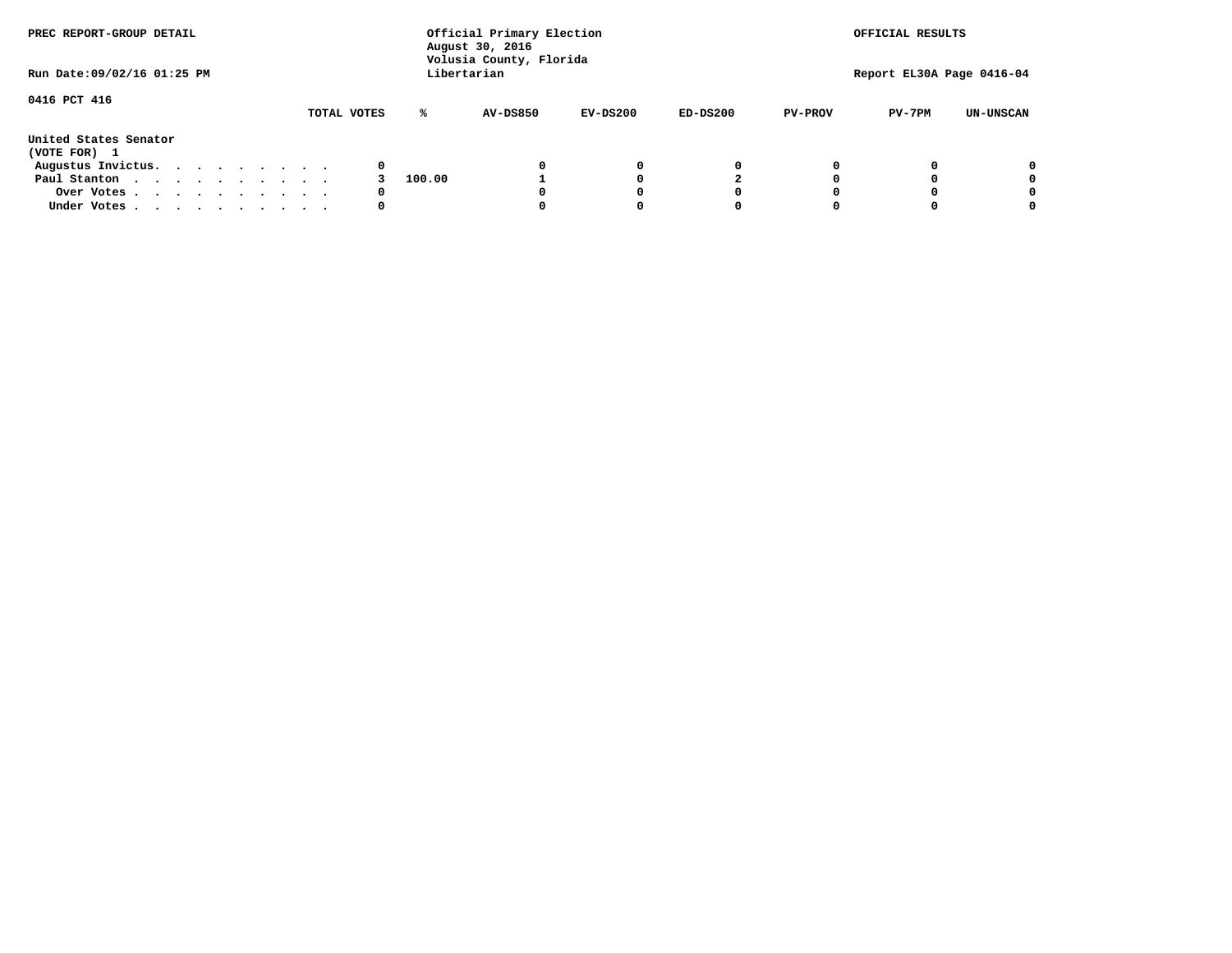| PREC REPORT-GROUP DETAIL                                                                                                           |             |       | Official Primary Election<br>August 30, 2016<br>Volusia County, Florida | OFFICIAL RESULTS<br>Report EL30A Page 0416-05 |             |                |             |                  |
|------------------------------------------------------------------------------------------------------------------------------------|-------------|-------|-------------------------------------------------------------------------|-----------------------------------------------|-------------|----------------|-------------|------------------|
| Run Date: 09/02/16 01:25 PM                                                                                                        |             |       | Nonpartisan                                                             |                                               |             |                |             |                  |
| 0416 PCT 416                                                                                                                       | TOTAL VOTES | ℁     | <b>AV-DS850</b>                                                         | $EV-DS200$                                    | $ED-DS200$  | <b>PV-PROV</b> | $PV-7PM$    | <b>UN-UNSCAN</b> |
|                                                                                                                                    |             |       |                                                                         |                                               |             |                |             |                  |
| Circuit Judge 7th Circuit Group 4<br>(VOTE FOR) 1                                                                                  |             |       |                                                                         |                                               |             |                |             |                  |
| Chris France - WITHDRAWN<br>$\cdots$                                                                                               | 111         | 17.37 | 50                                                                      | 18                                            | 43          | 0              | 0           | 0                |
| Sebrina L. Slack                                                                                                                   | 282         | 44.13 | 110                                                                     | 47                                            | 125         | $\mathbf 0$    | $\mathbf 0$ | $\mathbf 0$      |
| Stasia Warren<br>$\sim$ $\sim$                                                                                                     | 246         | 38.50 | 100                                                                     | 41                                            | 105         | $\mathbf 0$    | 0           | $\mathbf 0$      |
| Over Votes                                                                                                                         | 1           |       | $\mathbf{1}$                                                            | 0                                             | 0           | 0              | $\mathbf 0$ | $\mathbf 0$      |
| Under Votes                                                                                                                        | 101         |       | 41                                                                      | 13                                            | 47          | $\mathbf 0$    | $\Omega$    | $\mathbf 0$      |
| Circuit Judge 7th Circuit Group 10<br>(VOTE FOR) 1                                                                                 |             |       |                                                                         |                                               |             |                |             |                  |
| Malcolm Anthony<br>.                                                                                                               | 290         | 46.47 | 120                                                                     | 36                                            | 134         | 0              | 0           | $\mathbf 0$      |
| Scott DuPont                                                                                                                       | 334         | 53.53 | 132                                                                     | 69                                            | 133         | 0              | $\mathbf 0$ | $\mathbf 0$      |
| Over Votes                                                                                                                         | $\mathbf 0$ |       | $\mathbf{0}$                                                            | 0                                             | 0           | $\mathbf 0$    | $\mathbf 0$ | $\mathbf 0$      |
| Under Votes                                                                                                                        | 117         |       | 50                                                                      | 14                                            | 53          | $\mathbf 0$    | $\mathbf 0$ | $\Omega$         |
| Circuit Judge 7th Circuit Group 13<br>(VOTE FOR) 1                                                                                 |             |       |                                                                         |                                               |             |                |             |                  |
| David Hood.                                                                                                                        | 256         | 39.88 | 103                                                                     | 41                                            | 112         | 0              | 0           | $\mathbf 0$      |
| A. "Kathleen" McNeilly                                                                                                             | 386         | 60.12 | 163                                                                     | 65                                            | 158         | $\mathbf 0$    | $\mathbf 0$ | $\mathbf 0$      |
| Over Votes                                                                                                                         | $\mathbf 0$ |       | $\mathbf 0$                                                             | $\mathbf 0$                                   | 0           | $\mathbf 0$    | $\mathbf 0$ | $\mathbf 0$      |
| Under Votes                                                                                                                        | 99          |       | 36                                                                      | 13                                            | 50          | $\mathbf 0$    | $\Omega$    | $\mathbf 0$      |
| Circuit Judge 7th Circuit Group 17<br>(VOTE FOR) 1                                                                                 |             |       |                                                                         |                                               |             |                |             |                  |
| Linda L. Gaustad                                                                                                                   | 371         | 58.06 | 157                                                                     | 63                                            | 151         | 0              | 0           | 0                |
| Howard O. McGillin Jr                                                                                                              | 268         | 41.94 | 113                                                                     | 42                                            | 113         | $\mathbf 0$    | $\mathbf 0$ | $\mathbf 0$      |
| Over Votes                                                                                                                         | 0           |       | $\mathbf 0$                                                             | $\mathbf 0$                                   | $\mathbf 0$ | $\mathbf 0$    | $\mathbf 0$ | $\pmb{0}$        |
| Under Votes                                                                                                                        | 102         |       | 32                                                                      | 14                                            | 56          | $\mathbf 0$    | $\mathbf 0$ | $\Omega$         |
| County Judge 7th Circuit Group 3<br>(VOTE FOR) 1                                                                                   |             |       |                                                                         |                                               |             |                |             |                  |
| Heather Caeners<br>the contract of the contract of the contract of the contract of the contract of the contract of the contract of | 182         | 28.75 | 68                                                                      | 35                                            | 79          | 0              | 0           | 0                |
| Shirley A. Green                                                                                                                   | 339         | 53.55 | 146                                                                     | 54                                            | 139         | $\mathbf 0$    | 0           | $\mathbf 0$      |
| Marla Rawnsley.                                                                                                                    | 112         | 17.69 | 48                                                                      | 16                                            | 48          | 0              | $\mathbf 0$ | $\pmb{0}$        |
| Over Votes.<br>$\ddot{\phantom{a}}$<br>$\ddot{\phantom{a}}$                                                                        | 0           |       | $\Omega$                                                                | 0                                             | 0           | $\mathbf 0$    | $\mathbf 0$ | $\mathbf 0$      |
| Under Votes<br>$\sim$                                                                                                              | 108         |       | 40                                                                      | 14                                            | 54          | $\mathbf 0$    | $\mathbf 0$ | 0                |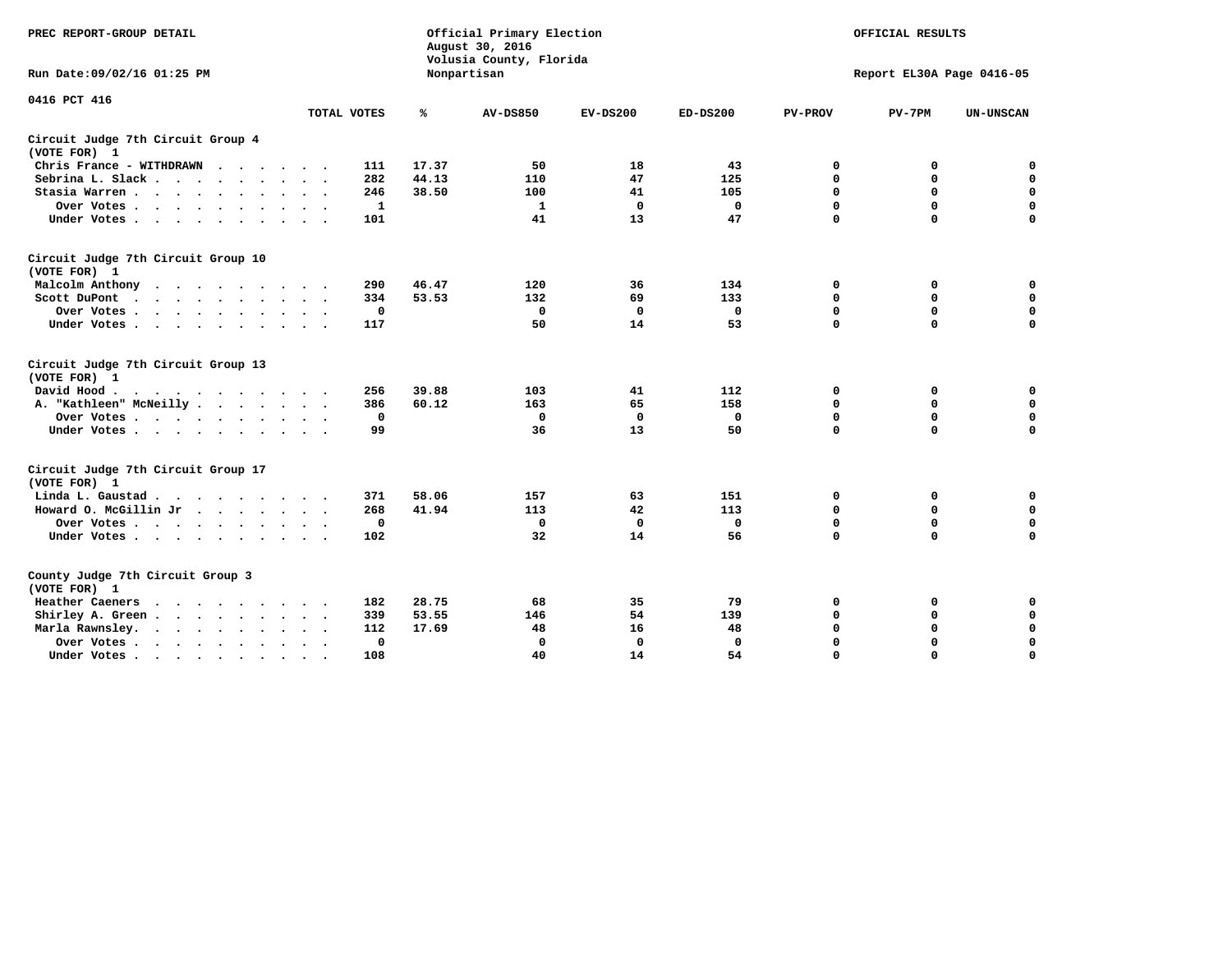| Run Date: 09/02/16 01:25 PM<br>Nonpartisan<br>0416 PCT 416                                                              | $PV-7PM$    | Report EL30A Page 0416-06<br>UN-UNSCAN |
|-------------------------------------------------------------------------------------------------------------------------|-------------|----------------------------------------|
|                                                                                                                         |             |                                        |
| TOTAL VOTES<br>℁<br><b>AV-DS850</b><br>$EV-DS200$<br>$ED-DS200$<br><b>PV-PROV</b>                                       |             |                                        |
| Sheriff                                                                                                                 |             |                                        |
| (VOTE FOR) 1<br>20.08<br>53<br>28<br>62<br>$\mathbf 0$                                                                  | 0           | $\mathbf 0$                            |
| Wendell C. Bradford<br>143<br>31.46<br>$\mathbf 0$<br>Dave Brannon<br>224<br>80<br>38<br>106                            | 0           | $\mathbf 0$                            |
| Mike Chitwood<br>33.15<br>32<br>100<br>$\Omega$<br>236<br>104                                                           | 0           | $\mathbf 0$                            |
| $\mathbf 0$<br>Eric Dietrich.<br>92<br>12.92<br>42<br>17<br>33                                                          | 0           | $\mathbf 0$                            |
| James E. (Jim) Gillum<br>2.39<br>9<br>$\overline{a}$<br>6<br>$\mathbf 0$<br>17                                          | 0           | $\mathbf 0$                            |
| $\mathbf 0$<br>Over Votes<br>$\mathbf{0}$<br>$\mathbf 0$<br>$\mathbf{0}$<br>$\mathbf{0}$                                | 0           | $\mathbf 0$                            |
| 29<br>14<br>$\overline{a}$<br>13<br>$\Omega$<br>Under Votes.                                                            | 0           | $\mathbf 0$                            |
| Property Appraiser                                                                                                      |             |                                        |
| (VOTE FOR) 1                                                                                                            |             |                                        |
| Larry Bartlett.<br>33.80<br>95<br>29<br>93<br>217<br>0<br>$\sim$ $\sim$                                                 | 0           | 0                                      |
| 31.78<br>35<br>81<br>$\mathbf 0$<br>H. Alan Burton.<br>204<br>88                                                        | 0           | $\mathbf 0$                            |
| Mike Swanto.<br>221<br>34.42<br>77<br>46<br>98<br>$\Omega$                                                              | $\Omega$    | 0                                      |
| $\mathbf 0$<br>$\mathbf{0}$<br>$\mathbf{0}$<br>$\mathbf 0$<br>Over Votes<br>$\mathbf{0}$                                | $\mathbf 0$ | $\mathbf 0$                            |
| 99<br>42<br>48<br>9<br>$\mathbf 0$<br>Under Votes                                                                       | $\Omega$    | $\mathbf 0$                            |
| Supervisor of Elections<br>(VOTE FOR) 1                                                                                 |             |                                        |
| 18.89<br>50<br>14<br>62<br>$\Omega$<br>Teresa Apgar<br>126                                                              | 0           | $\mathbf 0$                            |
| David Lee Davis<br>12.89<br>26<br>15<br>45<br>$\mathbf 0$<br>86                                                         | 0           | $\mathbf 0$                            |
| Bill Fyfe.<br>9.30<br>35<br>6<br>21<br>$\Omega$<br>62                                                                   | $\Omega$    | $\mathbf 0$                            |
| 58.92<br>$\mathbf 0$<br>Lisa Lewis<br>393<br>168<br>75<br>150                                                           | 0           | $\mathbf 0$                            |
| $\mathbf 0$<br>Over Votes<br>$\mathbf 0$<br>$\mathbf 0$<br>$\mathbf{0}$<br>$\mathbf{0}$                                 | 0           | $\mathbf 0$                            |
| 23<br>74<br>9<br>42<br>$\Omega$<br>Under Votes                                                                          | 0           | $\mathbf 0$                            |
| County Council Chair<br>(VOTE FOR) 1                                                                                    |             |                                        |
| Jason P. Davis.<br>81<br>30<br>97<br>208<br>33.17<br>0                                                                  | 0           | 0                                      |
| $\mathbf 0$<br>Greg Gimbert<br>97<br>15.47<br>41<br>20<br>36                                                            | 0           | $\mathbf 0$                            |
| 87<br>78<br>$\mathbf 0$<br>Ed Kelley<br>206<br>32.85<br>41                                                              | 0           | $\mathbf 0$                            |
| 18.50<br>53<br>14<br>49<br>$\Omega$<br>Tom Laputka.<br>116                                                              | $\mathbf 0$ | $\mathbf 0$                            |
| $\Omega$<br>$\mathbf 0$<br>$\mathbf 0$<br>$\mathbf 0$<br>$\mathbf{0}$<br>Over Votes                                     | 0           | 0                                      |
| 14<br>60<br>$\Omega$<br>Under Votes<br>114<br>40                                                                        | $\Omega$    | $\Omega$                               |
| Amendment 4<br>(VOTE FOR) 1                                                                                             |             |                                        |
| 211<br>74<br>500<br>74.52<br>215<br>0<br>$Yes \cdot \cdot \cdot \cdot \cdot \cdot \cdot \cdot \cdot$<br>$\cdot$ $\cdot$ | 0           | 0                                      |
| 25.48<br>$\Omega$<br>171<br>66<br>35<br>70<br>$No.$<br>$\sim$                                                           | 0           | $\mathbf 0$                            |
| $\mathbf 0$<br>$\mathbf 0$<br>$\mathbf 0$<br>$\mathbf 0$<br>$\mathbf 0$<br>Over Votes .<br>$\cdots$                     | 0           | $\mathbf 0$                            |
| 25<br>70<br>10<br>35<br>$\mathbf 0$<br>Under Votes<br>$\sim$                                                            | 0           | $\mathbf 0$                            |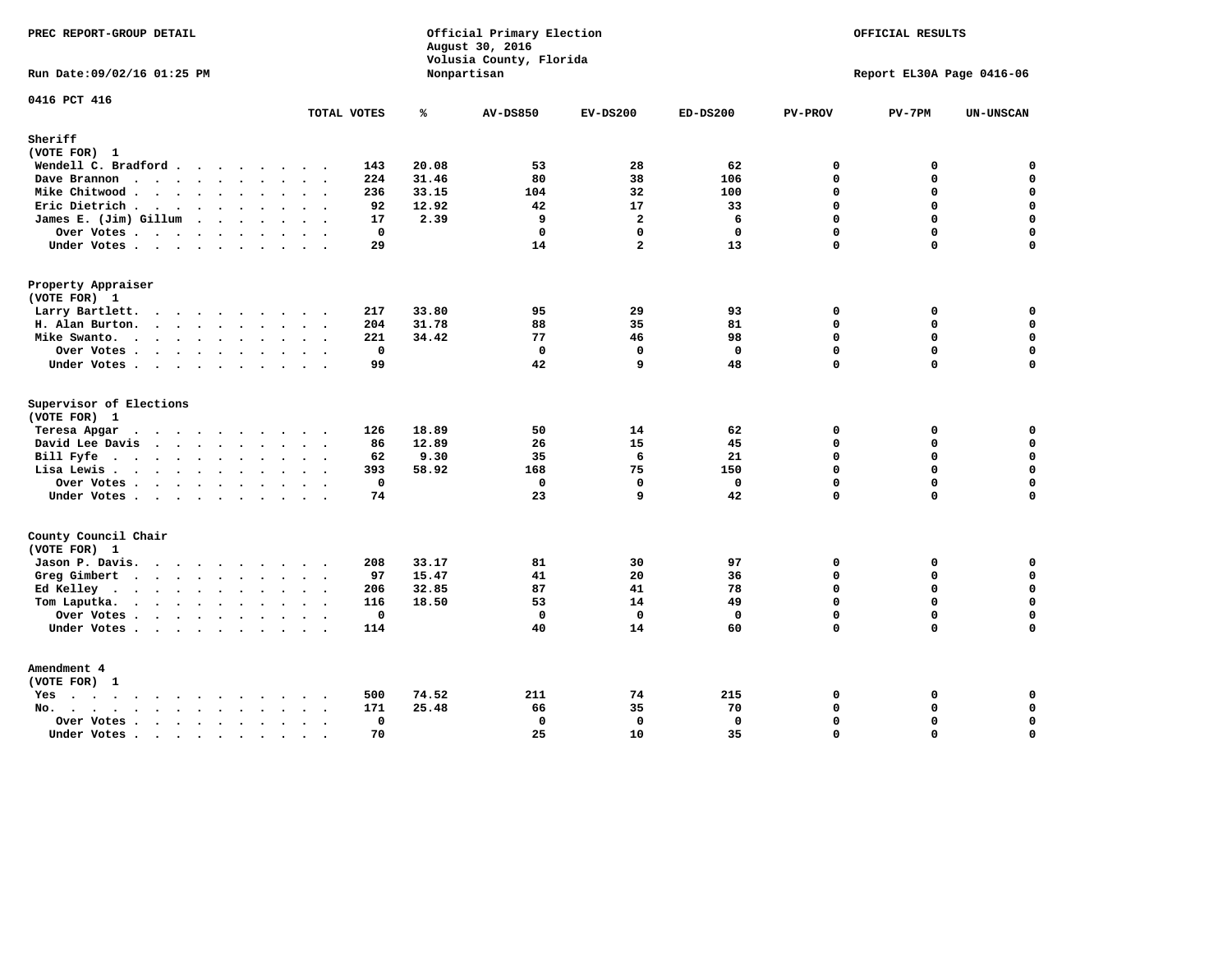| PREC REPORT-GROUP DETAIL                                                                                                                 |                             |             |                   | Official Primary Election<br>August 30, 2016 | OFFICIAL RESULTS          |            |                |          |                  |
|------------------------------------------------------------------------------------------------------------------------------------------|-----------------------------|-------------|-------------------|----------------------------------------------|---------------------------|------------|----------------|----------|------------------|
| Run Date:09/02/16 01:25 PM                                                                                                               |                             |             | <b>STATISTICS</b> | Volusia County, Florida                      | Report EL30A Page 0417-01 |            |                |          |                  |
| 0417 PCT 417                                                                                                                             |                             |             |                   |                                              |                           |            |                |          |                  |
|                                                                                                                                          |                             | TOTAL VOTES | ℁                 | <b>AV-DS850</b>                              | $EV-DS200$                | $ED-DS200$ | <b>PV-PROV</b> | $PV-7PM$ | <b>UN-UNSCAN</b> |
| REGISTERED VOTERS - TOTAL                                                                                                                |                             | 1,770       |                   |                                              |                           |            |                |          |                  |
| REGISTERED VOTERS - Democratic                                                                                                           | $\sim$ $\sim$ $\sim$ $\sim$ | 705         | 39.83             |                                              |                           |            |                |          |                  |
| REGISTERED VOTERS - Republican                                                                                                           | $\cdots$                    | 462         | 26.10             |                                              |                           |            |                |          |                  |
| REGISTERED VOTERS - Libertarian                                                                                                          |                             | 1           | .06               |                                              |                           |            |                |          |                  |
| REGISTERED VOTERS - Nonpartisan                                                                                                          |                             | 602         |                   |                                              |                           |            |                |          |                  |
| BALLOTS CAST - TOTAL.                                                                                                                    |                             | 283         |                   | 121                                          | 51                        | 111        |                |          |                  |
| BALLOTS CAST - Democratic                                                                                                                |                             | 130         | 45.94             | 45                                           | 30                        | 55         |                |          |                  |
| BALLOTS CAST - Republican                                                                                                                |                             | 117         | 41.34             | 60                                           | 15                        | 42         |                |          |                  |
| BALLOTS CAST - Libertarian.                                                                                                              |                             | 0           |                   | 0                                            | o                         | 0          |                |          |                  |
| BALLOTS CAST - Nonpartisan.                                                                                                              |                             | 36          | 12.72             | 16                                           | 6                         | 14         |                |          | 0                |
| BALLOTS CAST - BLANK.                                                                                                                    |                             |             | .35               |                                              | o                         | 0          | 0              | $\Omega$ |                  |
| VOTER TURNOUT - TOTAL<br>$\cdots$                                                                                                        |                             |             | 15.99             |                                              |                           |            |                |          |                  |
| VOTER TURNOUT - Democratic.                                                                                                              |                             |             | 18.44             |                                              |                           |            |                |          |                  |
| VOTER TURNOUT - Republican.                                                                                                              |                             |             | 25.32             |                                              |                           |            |                |          |                  |
| VOTER TURNOUT - Libertarian                                                                                                              |                             |             |                   |                                              |                           |            |                |          |                  |
| VOTER TURNOUT - BLANK<br>the contract of the contract of the contract of the contract of the contract of the contract of the contract of |                             |             | .06               |                                              |                           |            |                |          |                  |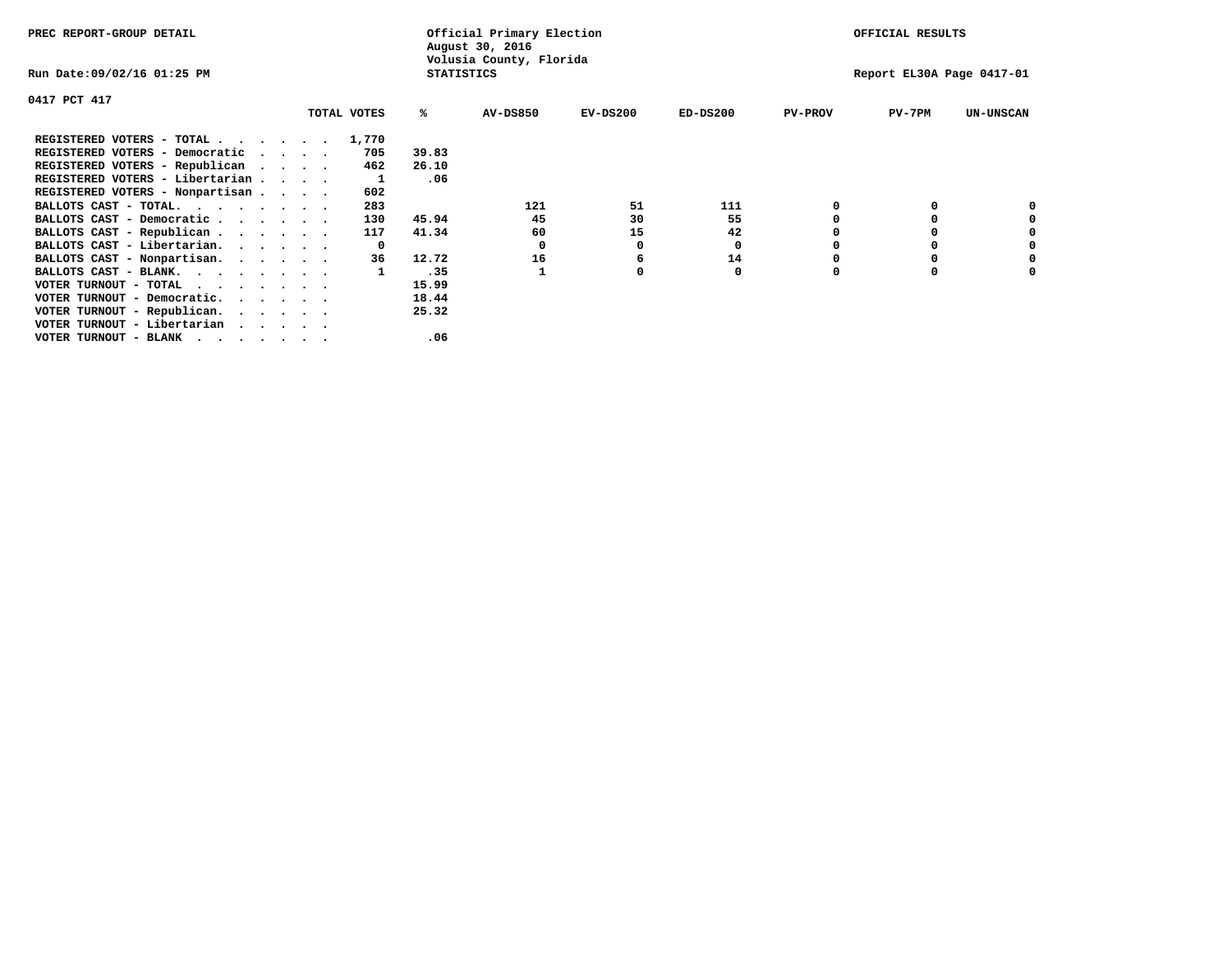| PREC REPORT-GROUP DETAIL                                               |             |            | Official Primary Election<br>August 30, 2016 | OFFICIAL RESULTS |            |                           |          |                  |  |  |
|------------------------------------------------------------------------|-------------|------------|----------------------------------------------|------------------|------------|---------------------------|----------|------------------|--|--|
| Run Date: 09/02/16 01:25 PM                                            |             | Democratic | Volusia County, Florida                      |                  |            | Report EL30A Page 0417-02 |          |                  |  |  |
| 0417 PCT 417                                                           | TOTAL VOTES | ℁          | <b>AV-DS850</b>                              | $EV-DS200$       | $ED-DS200$ | <b>PV-PROV</b>            | $PV-7PM$ | <b>UN-UNSCAN</b> |  |  |
| United States Senator                                                  |             |            |                                              |                  |            |                           |          |                  |  |  |
| (VOTE FOR) 1                                                           |             |            |                                              |                  |            |                           |          |                  |  |  |
| Roque "Rocky" De La Fuente.                                            | 17          | 13.28      |                                              |                  | 11         |                           |          |                  |  |  |
| Alan Grayson                                                           | 42          | 32.81      | 15                                           |                  | 18         |                           |          |                  |  |  |
| Pam Keith                                                              | 17          | 13.28      |                                              |                  |            |                           |          |                  |  |  |
| Reginald Luster                                                        |             | 2.34       |                                              |                  |            |                           |          |                  |  |  |
| Patrick Murphy.                                                        | 49          | 38.28      | 17                                           | 17               | 15         |                           |          |                  |  |  |
| Over Votes                                                             |             |            |                                              |                  |            |                           |          |                  |  |  |
| Under Votes                                                            |             |            |                                              |                  |            |                           |          |                  |  |  |
| Representative in Congress District 6                                  |             |            |                                              |                  |            |                           |          |                  |  |  |
| (VOTE FOR) 1                                                           |             |            |                                              |                  |            |                           |          |                  |  |  |
| William (Bill) McCullough $\cdots$ $\cdots$                            | 52          | 43.70      | 17                                           | 14               | 21         |                           |          |                  |  |  |
| Jay McGovern                                                           | 25          | 21.01      |                                              |                  | 12         |                           |          |                  |  |  |
| George Pappas.                                                         | 19          | 15.97      | 11                                           |                  |            |                           |          |                  |  |  |
| Dwayne L. Taylor                                                       | 23          | 19.33      |                                              |                  | 11         |                           |          |                  |  |  |
| Over Votes                                                             |             |            |                                              |                  |            |                           |          |                  |  |  |
| Under Votes, $\cdot$ , $\cdot$ , $\cdot$ , $\cdot$ , $\cdot$ , $\cdot$ | 11          |            |                                              |                  |            |                           |          |                  |  |  |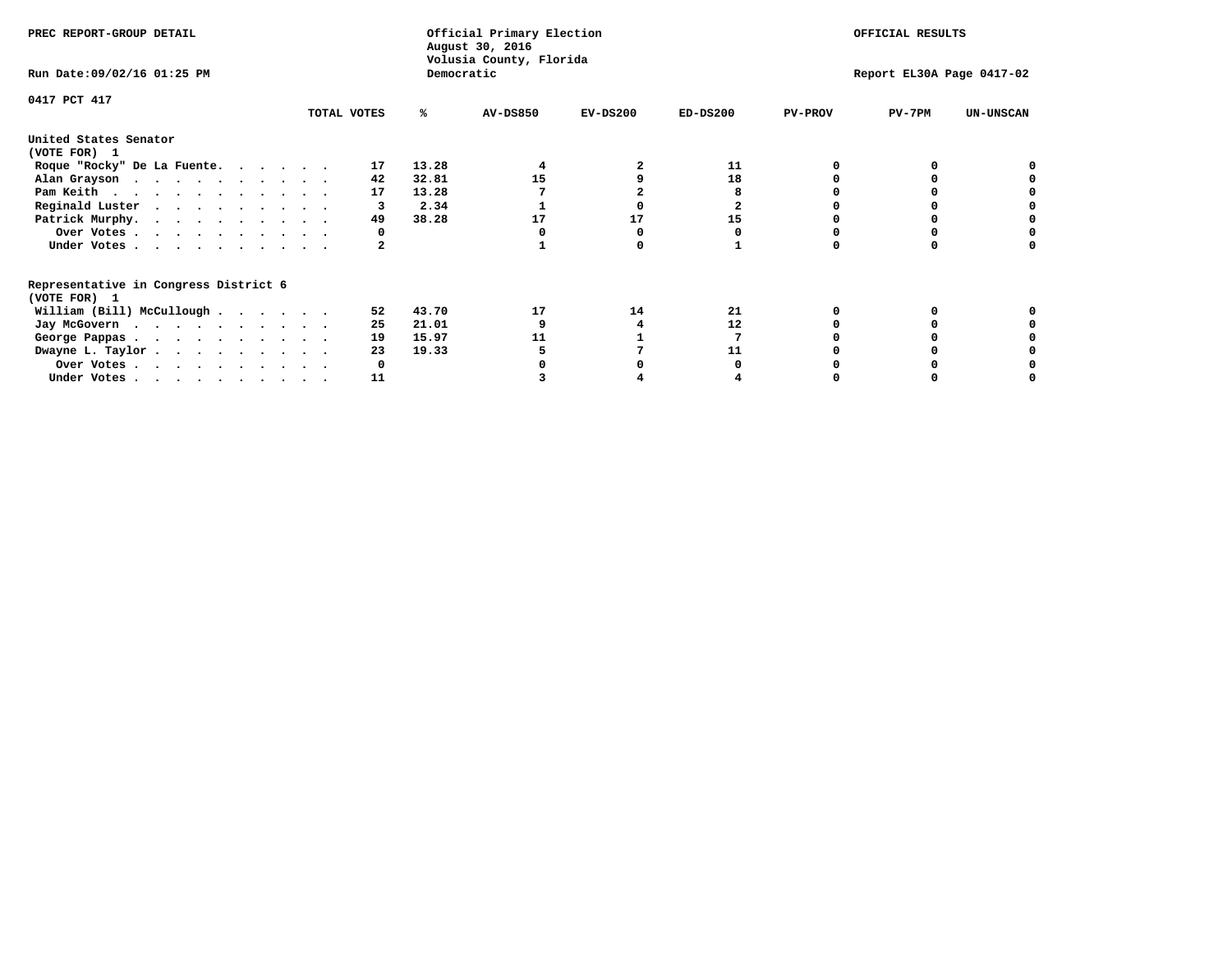| PREC REPORT-GROUP DETAIL<br>Run Date: 09/02/16 01:25 PM                          |             | Republican | Official Primary Election<br>August 30, 2016<br>Volusia County, Florida | OFFICIAL RESULTS<br>Report EL30A Page 0417-03 |              |                |             |                  |
|----------------------------------------------------------------------------------|-------------|------------|-------------------------------------------------------------------------|-----------------------------------------------|--------------|----------------|-------------|------------------|
|                                                                                  |             |            |                                                                         |                                               |              |                |             |                  |
| 0417 PCT 417                                                                     | TOTAL VOTES | ℁          | <b>AV-DS850</b>                                                         | $EV-DS200$                                    | $ED-DS200$   | <b>PV-PROV</b> | $PV-7PM$    | <b>UN-UNSCAN</b> |
| United States Senator<br>(VOTE FOR) 1                                            |             |            |                                                                         |                                               |              |                |             |                  |
| Carlos Beruff                                                                    | 33          | 28.21      | 19                                                                      | 5                                             | 9            | 0              | 0           | 0                |
| Ernie Rivera                                                                     | 5           | 4.27       | 3                                                                       | $\mathbf{1}$                                  | $\mathbf{1}$ | 0              | 0           | $\mathbf 0$      |
| Marco Rubio.                                                                     | 70          | 59.83      | 32                                                                      | 8                                             | 30           | 0              | $\mathbf 0$ | $\mathbf 0$      |
| Dwight Mark Anthony Young                                                        | 9           | 7.69       | 6                                                                       | $\mathbf{1}$                                  | 2            | 0              | $\mathbf 0$ | $\mathbf 0$      |
| Over Votes                                                                       | 0           |            | 0                                                                       | $\Omega$                                      | 0            | 0              | 0           | $\mathbf 0$      |
| Under Votes                                                                      | 0           |            |                                                                         | $\Omega$                                      | 0            | $\Omega$       | $\Omega$    | $\Omega$         |
| Representative in Congress District 6<br>(VOTE FOR) 1                            |             |            |                                                                         |                                               |              |                |             |                  |
| Fred Costello                                                                    | 51          | 45.54      | 27                                                                      | 5                                             | 19           | 0              | 0           | 0                |
| Ron Desantis                                                                     | 43          | 38.39      | 19                                                                      | 9                                             | 15           | $\Omega$       | 0           | $\mathbf 0$      |
| G. G. Galloway.                                                                  | 18          | 16.07      | 12                                                                      | $\mathbf{1}$                                  | 5            | $\mathbf 0$    | $\mathbf 0$ | $\Omega$         |
| Over Votes                                                                       | 0           |            | $\mathbf{0}$                                                            | $\mathbf 0$                                   | 0            | $\mathbf 0$    | $\mathbf 0$ | $\mathbf 0$      |
| Under Votes                                                                      | 5           |            | $\overline{a}$                                                          | $\Omega$                                      | 3            | $\Omega$       | $\Omega$    | $\Omega$         |
| State Committeeman                                                               |             |            |                                                                         |                                               |              |                |             |                  |
| (VOTE FOR) 1                                                                     |             |            |                                                                         |                                               |              |                |             |                  |
| Paul W. Deering                                                                  | 68          | 68.69      | 38                                                                      | 10                                            | 20           | 0              | 0           | 0                |
| James Oddie.                                                                     | 31          | 31.31      | 15                                                                      | 3                                             | 13           | 0              | 0           | $\mathbf 0$      |
| Over Votes                                                                       | 0           |            | 0                                                                       | $\mathbf 0$                                   | 0            | 0              | 0           | $\mathbf 0$      |
| Under Votes                                                                      | 18          |            | 7                                                                       | $\overline{a}$                                | 9            | $\Omega$       | $\mathbf 0$ | $\mathbf 0$      |
| State Committeewoman<br>(VOTE FOR) 1                                             |             |            |                                                                         |                                               |              |                |             |                  |
| Dana Christina Dougherty                                                         | 57          | 57.00      | 35                                                                      | 4                                             | 18           | 0              | 0           | 0                |
| Marilyn C. Ford                                                                  | 43          | 43.00      | 19                                                                      | 9                                             | 15           | 0              | 0           | $\mathbf 0$      |
| Over Votes                                                                       | $\Omega$    |            | $\Omega$                                                                | $\mathbf 0$                                   | $\mathbf{0}$ | 0              | 0           | $\mathbf 0$      |
| Under Votes, $\cdot$ , $\cdot$ , $\cdot$ , $\cdot$ , $\cdot$ , $\cdot$ , $\cdot$ | 17          |            |                                                                         | $\overline{a}$                                |              | $\Omega$       | $\Omega$    | $\Omega$         |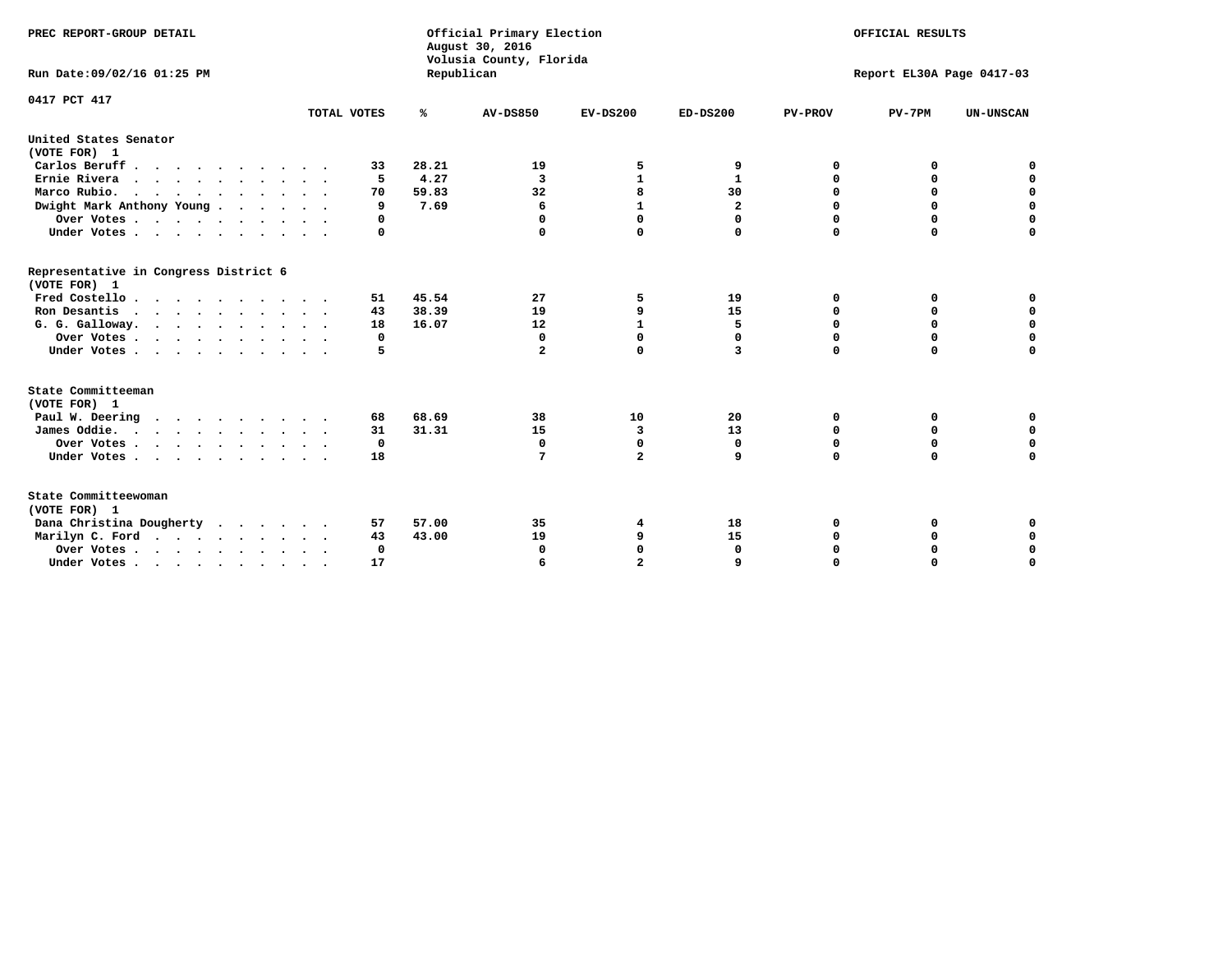| PREC REPORT-GROUP DETAIL<br>Run Date: 09/02/16 01:25 PM |  |  |  |  | Official Primary Election<br>August 30, 2016<br>Volusia County, Florida<br>Libertarian |             | OFFICIAL RESULTS<br>Report EL30A Page 0417-04 |          |            |                |          |                  |
|---------------------------------------------------------|--|--|--|--|----------------------------------------------------------------------------------------|-------------|-----------------------------------------------|----------|------------|----------------|----------|------------------|
| 0417 PCT 417                                            |  |  |  |  |                                                                                        | TOTAL VOTES | AV-DS850                                      | EV-DS200 | $ED-DS200$ | <b>PV-PROV</b> | $PV-7PM$ | <b>UN-UNSCAN</b> |
| United States Senator<br>(VOTE FOR) 1                   |  |  |  |  |                                                                                        |             |                                               |          |            |                |          |                  |
| Augustus Invictus.                                      |  |  |  |  |                                                                                        |             |                                               | 0        |            |                |          | 0                |
| Paul Stanton                                            |  |  |  |  |                                                                                        | 0           |                                               | O        |            |                |          | 0                |
| Over Votes                                              |  |  |  |  |                                                                                        |             |                                               |          |            |                |          | 0                |
| Under Votes                                             |  |  |  |  |                                                                                        | 0           |                                               |          |            |                |          | 0                |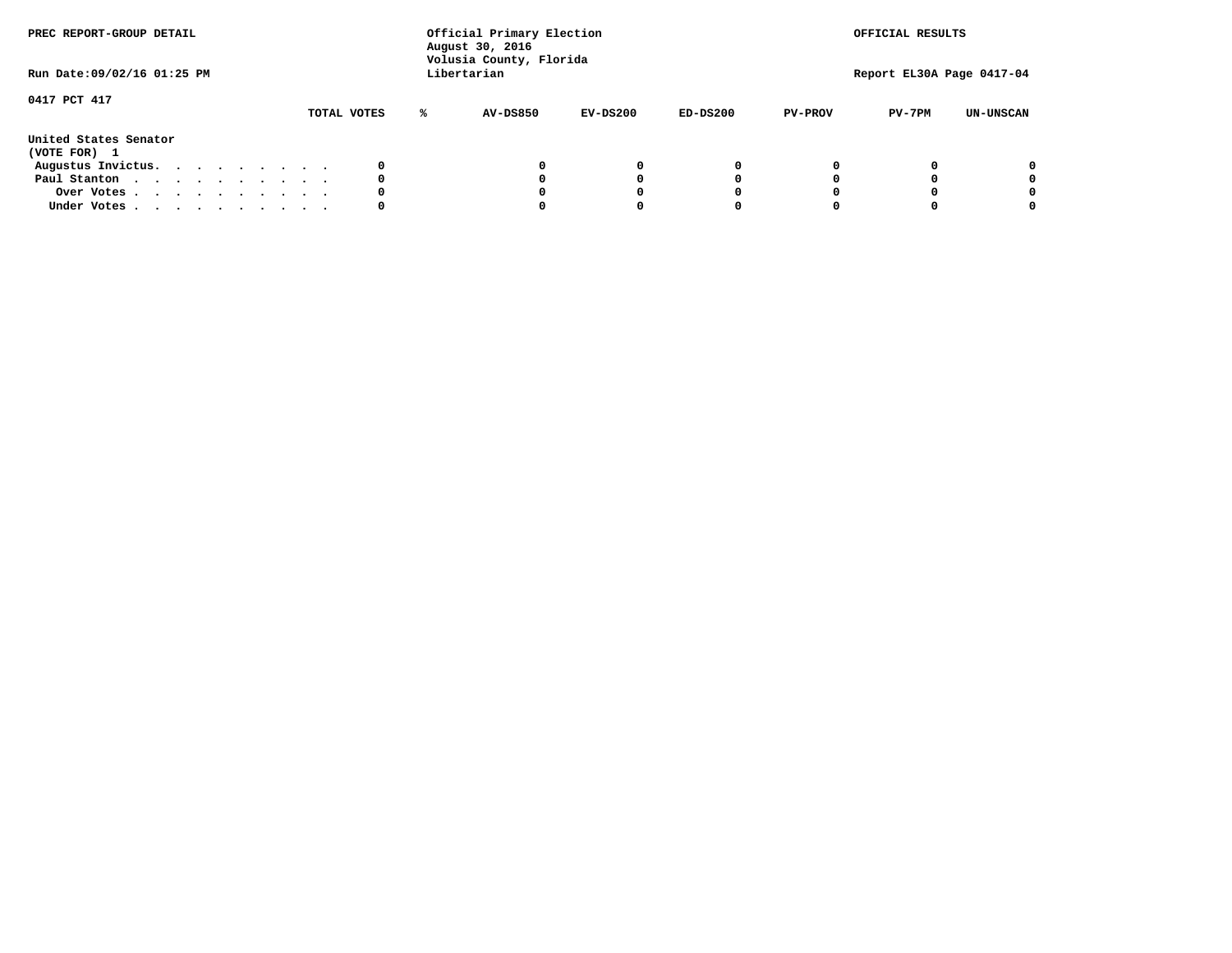| PREC REPORT-GROUP DETAIL                                   |                          |                | Official Primary Election<br>August 30, 2016<br>Volusia County, Florida | OFFICIAL RESULTS<br>Report EL30A Page 0417-05 |                    |                  |                  |                            |
|------------------------------------------------------------|--------------------------|----------------|-------------------------------------------------------------------------|-----------------------------------------------|--------------------|------------------|------------------|----------------------------|
| Run Date: 09/02/16 01:25 PM                                |                          |                | Nonpartisan                                                             |                                               |                    |                  |                  |                            |
| 0417 PCT 417                                               | TOTAL VOTES              | ℁              | AV-DS850                                                                | $EV-DS200$                                    | $ED-DS200$         | <b>PV-PROV</b>   | $PV-7PM$         | <b>UN-UNSCAN</b>           |
| Circuit Judge 7th Circuit Group 4                          |                          |                |                                                                         |                                               |                    |                  |                  |                            |
| (VOTE FOR) 1                                               |                          |                |                                                                         |                                               |                    |                  |                  |                            |
| Chris France - WITHDRAWN                                   | 54                       | 21.18          | 18                                                                      | 8                                             | 28                 | 0                | 0                | 0                          |
| Sebrina L. Slack                                           | 97                       | 38.04          | 40                                                                      | 13                                            | 44                 | $\mathbf 0$      | $\mathbf 0$      | $\mathbf 0$                |
| Stasia Warren                                              | 104                      | 40.78          | 56                                                                      | 24                                            | 24                 | $\mathbf 0$      | 0                | $\mathbf 0$                |
| Over Votes                                                 | $\mathbf 0$              |                | $\mathbf 0$                                                             | $\mathbf 0$                                   | $\mathbf 0$        | 0                | $\mathbf 0$      | $\mathbf 0$                |
| Under Votes                                                | 28                       |                | 7                                                                       | 6                                             | 15                 | $\mathbf 0$      | $\mathbf 0$      | $\Omega$                   |
| Circuit Judge 7th Circuit Group 10                         |                          |                |                                                                         |                                               |                    |                  |                  |                            |
| (VOTE FOR) 1                                               |                          |                |                                                                         |                                               |                    |                  |                  |                            |
| Malcolm Anthony<br>Scott DuPont                            | 114<br>131               | 46.53<br>53.47 | 43<br>69                                                                | 20<br>20                                      | 51<br>42           | 0<br>$\mathbf 0$ | 0<br>$\mathbf 0$ | $\mathbf 0$<br>$\mathbf 0$ |
|                                                            | $\Omega$                 |                | $\mathbf 0$                                                             | $\Omega$                                      | $\mathbf{0}$       | $\mathbf 0$      | 0                | $\mathbf 0$                |
| Over Votes<br>Under Votes                                  | 38                       |                | 9                                                                       | 11                                            | 18                 | $\mathbf 0$      | $\mathbf 0$      | $\Omega$                   |
|                                                            |                          |                |                                                                         |                                               |                    |                  |                  |                            |
| Circuit Judge 7th Circuit Group 13                         |                          |                |                                                                         |                                               |                    |                  |                  |                            |
| (VOTE FOR) 1                                               |                          |                |                                                                         |                                               |                    |                  |                  |                            |
| David Hood.<br>$\cdots$                                    | 108                      | 42.19          | 56<br>58                                                                | 19<br>26                                      | 33                 | 0<br>$\mathbf 0$ | 0<br>$\mathbf 0$ | $\mathbf 0$<br>$\mathbf 0$ |
| A. "Kathleen" McNeilly<br>Over Votes                       | 148<br>$\Omega$          | 57.81          | $\mathbf 0$                                                             | $\mathbf{0}$                                  | 64<br>$\mathbf{0}$ | $\mathbf 0$      | $\mathbf 0$      | $\mathbf 0$                |
| Under Votes                                                | 27                       |                | 7                                                                       | 6                                             | 14                 | $\mathbf 0$      | $\Omega$         | 0                          |
|                                                            |                          |                |                                                                         |                                               |                    |                  |                  |                            |
| Circuit Judge 7th Circuit Group 17                         |                          |                |                                                                         |                                               |                    |                  |                  |                            |
| (VOTE FOR) 1                                               |                          |                |                                                                         |                                               |                    |                  |                  |                            |
| Linda L. Gaustad                                           | 147                      | 59.27          | 56                                                                      | 27                                            | 64                 | 0                | 0                | $\mathbf 0$                |
| Howard O. McGillin Jr                                      | 101                      | 40.73          | 58                                                                      | 15                                            | 28                 | $\mathbf 0$      | $\mathbf 0$      | $\mathbf 0$                |
| Over Votes                                                 | $\mathbf 0$              |                | $\mathbf 0$                                                             | $\mathbf 0$                                   | $\mathbf 0$        | $\mathbf 0$      | $\mathbf 0$      | 0                          |
| Under Votes                                                | 35                       |                | 7                                                                       | 9                                             | 19                 | $\mathbf 0$      | $\mathbf{0}$     | $\mathbf 0$                |
| County Judge 7th Circuit Group 3<br>(VOTE FOR) 1           |                          |                |                                                                         |                                               |                    |                  |                  |                            |
| Heather Caeners<br>$\cdots$                                | 70                       | 28.00          | 28                                                                      | 17                                            | 25                 | 0                | 0                | 0                          |
| Shirley A. Green                                           | 146                      | 58.40          | 69                                                                      | 20                                            | 57                 | 0                | 0                | $\mathbf 0$                |
| Marla Rawnsley.<br>$\cdots$                                | 34                       | 13.60          | 17                                                                      | 5                                             | 12                 | 0                | $\mathbf 0$      | 0                          |
| Over Votes<br>$\ddot{\phantom{1}}$<br>$\ddot{\phantom{a}}$ | $\mathbf 0$<br>$\bullet$ |                | $\mathbf 0$                                                             | $\mathbf{0}$                                  | $\mathbf 0$        | $\mathbf 0$      | $\mathbf 0$      | $\mathbf 0$                |
| Under Votes                                                | 33                       |                | $\overline{7}$                                                          | q                                             | 17                 | $\Omega$         | $\Omega$         | $\Omega$                   |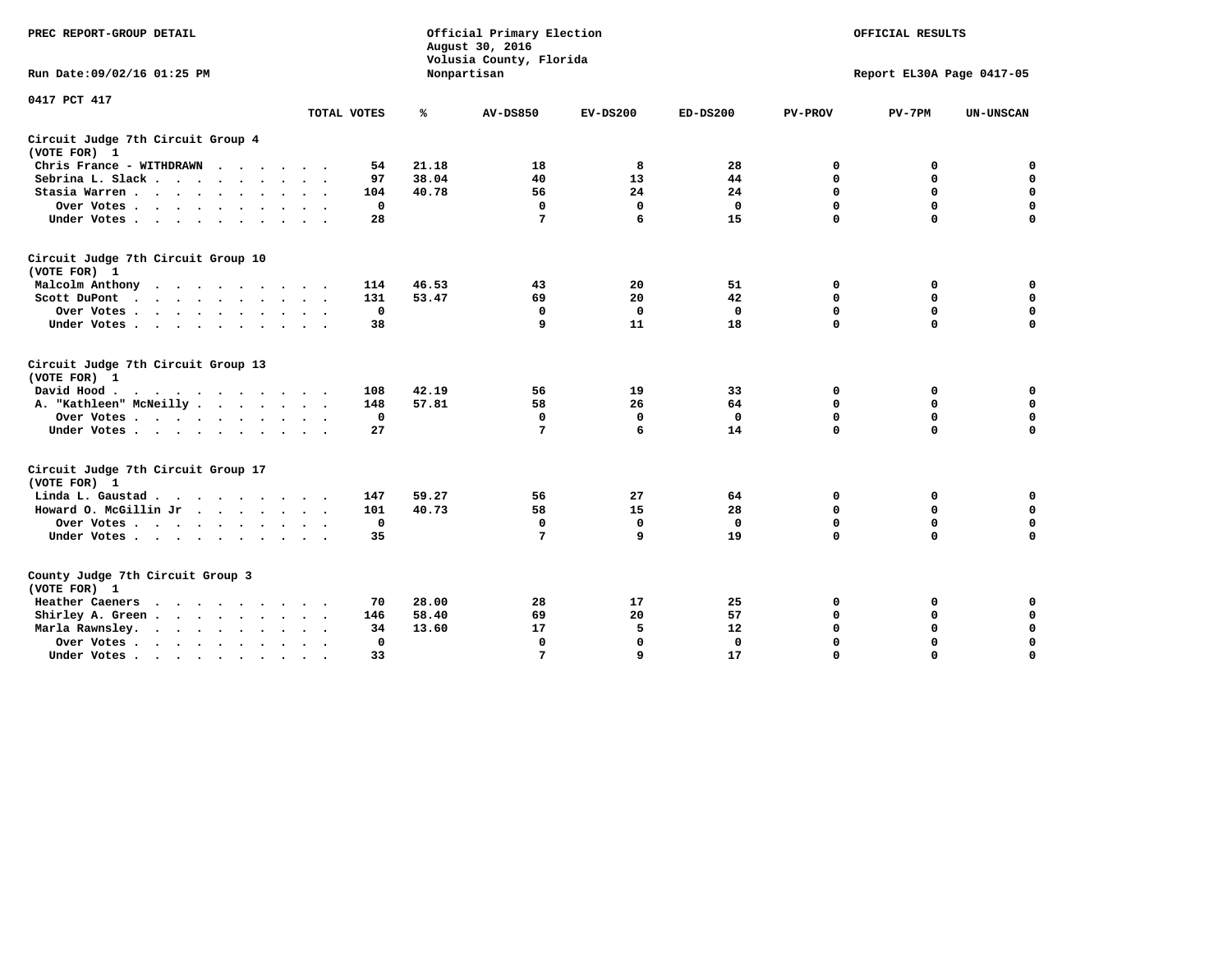| PREC REPORT-GROUP DETAIL                                                                                                                                                                                                                          |                        |                | Official Primary Election<br>August 30, 2016<br>Volusia County, Florida | OFFICIAL RESULTS<br>Report EL30A Page 0417-06 |              |                             |          |                            |
|---------------------------------------------------------------------------------------------------------------------------------------------------------------------------------------------------------------------------------------------------|------------------------|----------------|-------------------------------------------------------------------------|-----------------------------------------------|--------------|-----------------------------|----------|----------------------------|
| Run Date: 09/02/16 01:25 PM                                                                                                                                                                                                                       |                        |                | Nonpartisan                                                             |                                               |              |                             |          |                            |
| 0417 PCT 417                                                                                                                                                                                                                                      | TOTAL VOTES            | ℁              | <b>AV-DS850</b>                                                         | $EV-DS200$                                    | $ED-DS200$   | <b>PV-PROV</b>              | $PV-7PM$ | <b>UN-UNSCAN</b>           |
| Sheriff                                                                                                                                                                                                                                           |                        |                |                                                                         |                                               |              |                             |          |                            |
| (VOTE FOR) 1                                                                                                                                                                                                                                      |                        |                |                                                                         |                                               |              |                             |          |                            |
| Wendell C. Bradford                                                                                                                                                                                                                               | 55                     | 19.86          | 16                                                                      | 16                                            | 23           | 0                           | 0        | $\mathbf 0$                |
| Dave Brannon                                                                                                                                                                                                                                      | 87                     | 31.41<br>37.55 | 39<br>51                                                                | 9<br>21                                       | 39<br>32     | $\mathbf 0$<br>$\mathbf{0}$ | 0<br>0   | $\mathbf 0$<br>$\mathbf 0$ |
| Mike Chitwood<br>Eric Dietrich.                                                                                                                                                                                                                   | 104<br>25              | 9.03           | 13                                                                      | $\overline{a}$                                | 10           | $\mathbf 0$                 | 0        | $\mathbf 0$                |
| James E. (Jim) Gillum                                                                                                                                                                                                                             | 6                      | 2.17           | $\mathbf{1}$                                                            | $\mathbf{1}$                                  | 4            | $\Omega$                    | $\Omega$ | $\mathbf 0$                |
| Over Votes                                                                                                                                                                                                                                        | $\Omega$               |                | $\mathbf{0}$                                                            | $\Omega$                                      | $\mathbf 0$  | $\Omega$                    | 0        | $\mathbf 0$                |
| Under Votes                                                                                                                                                                                                                                       | 6                      |                | $\mathbf{1}$                                                            | $\overline{2}$                                | 3            | $\Omega$                    | $\Omega$ | $\Omega$                   |
| Property Appraiser                                                                                                                                                                                                                                |                        |                |                                                                         |                                               |              |                             |          |                            |
| (VOTE FOR) 1                                                                                                                                                                                                                                      |                        |                |                                                                         |                                               |              |                             |          |                            |
| Larry Bartlett.                                                                                                                                                                                                                                   | 87                     | 34.25          | 41                                                                      | 16                                            | 30           | $\Omega$                    | 0        | 0                          |
| H. Alan Burton.                                                                                                                                                                                                                                   | 83                     | 32.68          | 36                                                                      | 15                                            | 32           | $\mathbf 0$                 | 0        | $\mathbf 0$                |
| Mike Swanto.                                                                                                                                                                                                                                      | 84                     | 33.07          | 34                                                                      | 15                                            | 35           | $\Omega$                    | $\Omega$ | 0                          |
| Over Votes                                                                                                                                                                                                                                        | $\mathbf{0}$           |                | $\mathbf 0$                                                             | $\mathbf 0$                                   | $\mathbf{0}$ | $\mathbf 0$                 | 0        | $\mathbf 0$                |
| Under Votes                                                                                                                                                                                                                                       | 29                     |                | 10                                                                      | 5                                             | 14           | $\Omega$                    | $\Omega$ | 0                          |
| Supervisor of Elections                                                                                                                                                                                                                           |                        |                |                                                                         |                                               |              |                             |          |                            |
| (VOTE FOR) 1                                                                                                                                                                                                                                      | 64                     | 24.24          | 24                                                                      | 9                                             | 31           | 0                           | 0        | $\mathbf 0$                |
| Teresa Apgar<br>David Lee Davis                                                                                                                                                                                                                   | 33                     | 12.50          | 13                                                                      | 3                                             | 17           | $\Omega$                    | 0        | $\mathbf 0$                |
| Bill Fyfe.                                                                                                                                                                                                                                        | 18                     | 6.82           | 10                                                                      | $\overline{a}$                                | 6            | $\mathbf 0$                 | 0        | $\mathbf 0$                |
| Lisa Lewis                                                                                                                                                                                                                                        | 149                    | 56.44          | 69                                                                      | 33                                            | 47           | $\Omega$                    | 0        | $\mathbf 0$                |
| Over Votes                                                                                                                                                                                                                                        | $\mathbf 0$            |                | $\mathbf 0$                                                             | $\mathbf 0$                                   | $\mathbf{0}$ | $\mathbf 0$                 | 0        | $\mathbf 0$                |
| Under Votes                                                                                                                                                                                                                                       | 19                     |                | 5                                                                       | $\overline{\mathbf{4}}$                       | 10           | $\Omega$                    | $\Omega$ | $\mathbf 0$                |
| County Council Chair                                                                                                                                                                                                                              |                        |                |                                                                         |                                               |              |                             |          |                            |
| (VOTE FOR) 1                                                                                                                                                                                                                                      |                        |                |                                                                         |                                               |              |                             |          |                            |
| Jason P. Davis.                                                                                                                                                                                                                                   | 80                     | 32.00          | 29                                                                      | 11                                            | 40           | $\mathbf 0$                 | 0        | 0                          |
| Greg Gimbert<br>$\mathbf{r}$ . The contract of the contract of the contract of the contract of the contract of the contract of the contract of the contract of the contract of the contract of the contract of the contract of the contract of th | 43                     | 17.20          | 19                                                                      | 7                                             | 17           | $\mathbf{0}$                | 0        | $\mathbf 0$                |
| Ed Kelley                                                                                                                                                                                                                                         | 82                     | 32.80          | 44                                                                      | 16                                            | 22           | $\mathbf 0$                 | 0        | $\mathsf{o}\,$             |
| Tom Laputka.<br>$\cdots$                                                                                                                                                                                                                          | 45                     | 18.00          | 20                                                                      | 11                                            | 14           | $\mathbf 0$                 | 0        | $\mathbf 0$                |
| Over Votes                                                                                                                                                                                                                                        | $\mathbf 0$            |                | $\mathbf 0$                                                             | $\mathbf{0}$                                  | $\mathbf{0}$ | $\mathbf 0$                 | 0        | 0                          |
| Under Votes                                                                                                                                                                                                                                       | 33                     |                | 9                                                                       | 6                                             | 18           | $\Omega$                    | $\Omega$ | $\mathbf 0$                |
| Amendment 4<br>(VOTE FOR) 1                                                                                                                                                                                                                       |                        |                |                                                                         |                                               |              |                             |          |                            |
| Yes                                                                                                                                                                                                                                               | 185<br>$\sim$ $\sim$   | 71.71          | 79                                                                      | 34                                            | 72           | 0                           | 0        | 0                          |
| No.<br>$\sim$                                                                                                                                                                                                                                     | 73                     | 28.29          | 31                                                                      | 15                                            | 27           | $\Omega$                    | 0        | $\mathsf{o}\,$             |
| Over Votes                                                                                                                                                                                                                                        | $\mathbf 0$            |                | $\mathbf 0$                                                             | $\mathbf{0}$                                  | $\mathbf 0$  | $\mathbf 0$                 | 0        | $\mathsf{o}\,$             |
| Under Votes                                                                                                                                                                                                                                       | 25<br>$\sim$<br>$\sim$ |                | 11                                                                      | $\overline{2}$                                | 12           | $\Omega$                    | $\Omega$ | $\mathbf 0$                |
|                                                                                                                                                                                                                                                   |                        |                |                                                                         |                                               |              |                             |          |                            |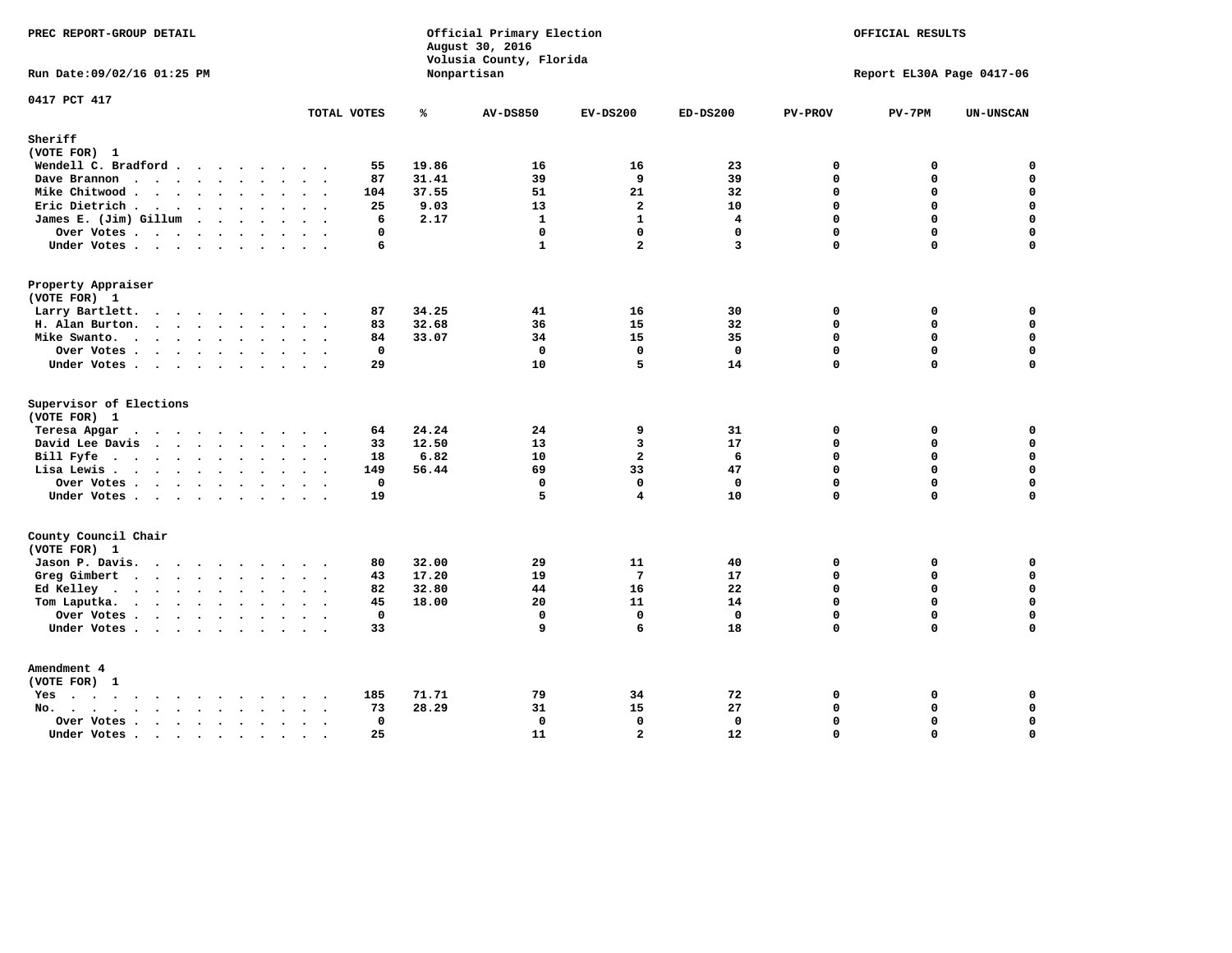| PREC REPORT-GROUP DETAIL                                               |  |  |             | Official Primary Election<br>August 30, 2016 |                         | OFFICIAL RESULTS |                           |                |          |                  |
|------------------------------------------------------------------------|--|--|-------------|----------------------------------------------|-------------------------|------------------|---------------------------|----------------|----------|------------------|
| Run Date:09/02/16 01:25 PM                                             |  |  |             | <b>STATISTICS</b>                            | Volusia County, Florida |                  | Report EL30A Page 0419-01 |                |          |                  |
| 0419 PCT 419                                                           |  |  |             |                                              |                         |                  |                           |                |          |                  |
|                                                                        |  |  | TOTAL VOTES | %ะ                                           | <b>AV-DS850</b>         | $EV-DS200$       | $ED-DS200$                | <b>PV-PROV</b> | $PV-7PM$ | <b>UN-UNSCAN</b> |
| REGISTERED VOTERS - TOTAL 1,537                                        |  |  |             |                                              |                         |                  |                           |                |          |                  |
| REGISTERED VOTERS - Democratic<br>$\cdots$                             |  |  | 619         | 40.27                                        |                         |                  |                           |                |          |                  |
| REGISTERED VOTERS - Republican                                         |  |  | 400         | 26.02                                        |                         |                  |                           |                |          |                  |
| REGISTERED VOTERS - Libertarian                                        |  |  |             | .33                                          |                         |                  |                           |                |          |                  |
| REGISTERED VOTERS - Nonpartisan                                        |  |  | 513         |                                              |                         |                  |                           |                |          |                  |
| BALLOTS CAST - TOTAL.                                                  |  |  | 226         |                                              | 90                      | 41               | 95                        |                |          |                  |
| BALLOTS CAST - Democratic                                              |  |  | 91          | 40.27                                        | 30                      | 16               | 45                        |                |          |                  |
| BALLOTS CAST - Republican                                              |  |  | 98          | 43.36                                        | 45                      | 17               | 36                        |                |          |                  |
| BALLOTS CAST - Libertarian.                                            |  |  |             |                                              | 0                       | 0                | 0                         |                |          |                  |
| BALLOTS CAST - Nonpartisan.                                            |  |  | 37          | 16.37                                        | 15                      | 8                | 14                        |                |          |                  |
| BALLOTS CAST - BLANK.                                                  |  |  |             |                                              |                         |                  | 0                         |                |          |                  |
| VOTER TURNOUT - TOTAL<br>$\cdots$                                      |  |  |             | 14.70                                        |                         |                  |                           |                |          |                  |
| VOTER TURNOUT - Democratic.<br>$\cdot$ $\cdot$ $\cdot$ $\cdot$ $\cdot$ |  |  |             | 14.70                                        |                         |                  |                           |                |          |                  |
| VOTER TURNOUT - Republican.                                            |  |  |             | 24.50                                        |                         |                  |                           |                |          |                  |
| VOTER TURNOUT - Libertarian                                            |  |  |             |                                              |                         |                  |                           |                |          |                  |
| VOTER TURNOUT - BLANK                                                  |  |  |             |                                              |                         |                  |                           |                |          |                  |
|                                                                        |  |  |             |                                              |                         |                  |                           |                |          |                  |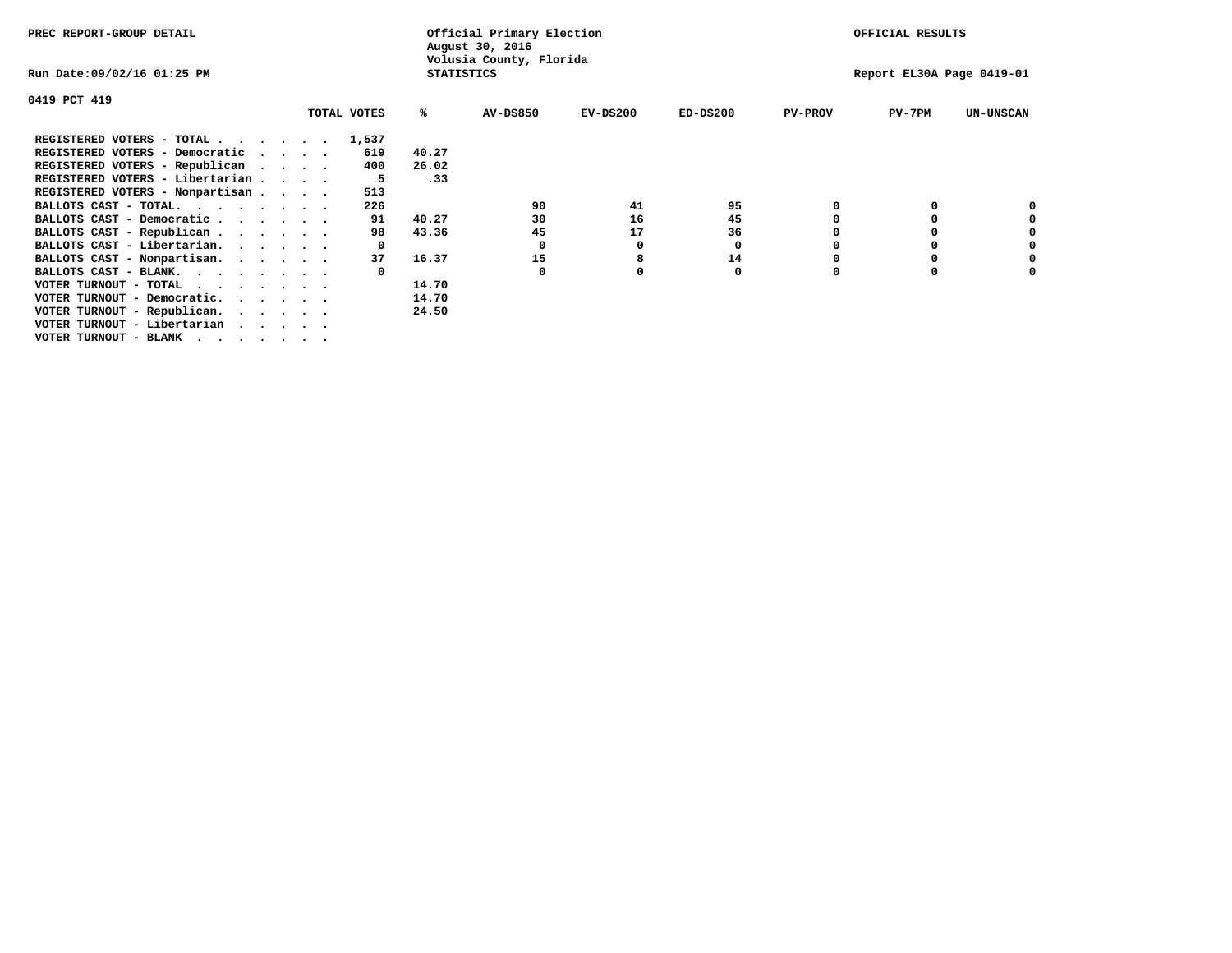| PREC REPORT-GROUP DETAIL                                               |             |    |       | Official Primary Election<br>August 30, 2016<br>Volusia County, Florida |            | OFFICIAL RESULTS |                |                           |                  |  |
|------------------------------------------------------------------------|-------------|----|-------|-------------------------------------------------------------------------|------------|------------------|----------------|---------------------------|------------------|--|
| Run Date: 09/02/16 01:25 PM                                            | Democratic  |    |       |                                                                         |            |                  |                | Report EL30A Page 0419-02 |                  |  |
| 0419 PCT 419                                                           | TOTAL VOTES |    | ℁     | <b>AV-DS850</b>                                                         | $EV-DS200$ | $ED-DS200$       | <b>PV-PROV</b> | $PV-7PM$                  | <b>UN-UNSCAN</b> |  |
| United States Senator<br>(VOTE FOR) 1                                  |             |    |       |                                                                         |            |                  |                |                           |                  |  |
| Roque "Rocky" De La Fuente.                                            |             |    | 1.14  |                                                                         |            |                  |                |                           |                  |  |
| Alan Grayson                                                           |             | 33 | 37.50 |                                                                         |            | 21               |                |                           |                  |  |
| Pam Keith                                                              |             |    | 9.09  |                                                                         |            |                  |                |                           |                  |  |
| Reginald Luster                                                        |             |    | 3.41  |                                                                         |            |                  |                |                           |                  |  |
| Patrick Murphy.                                                        |             | 43 | 48.86 | 19                                                                      |            | 18               |                |                           |                  |  |
| Over Votes                                                             |             |    |       |                                                                         |            |                  |                |                           |                  |  |
| Under Votes                                                            |             |    |       |                                                                         |            |                  |                |                           |                  |  |
| Representative in Congress District 6<br>(VOTE FOR) 1                  |             |    |       |                                                                         |            |                  |                |                           |                  |  |
| William (Bill) McCullough                                              |             | 33 | 40.24 | 15                                                                      |            | 13               |                |                           |                  |  |
| Jay McGovern                                                           |             | 19 | 23.17 |                                                                         |            | 11               |                |                           |                  |  |
| George Pappas.                                                         |             |    | 9.76  |                                                                         |            |                  |                |                           |                  |  |
| Dwayne L. Taylor                                                       |             | 22 | 26.83 |                                                                         |            | 12               |                |                           |                  |  |
| Over Votes                                                             |             |    |       |                                                                         |            |                  |                |                           |                  |  |
| Under Votes, $\cdot$ , $\cdot$ , $\cdot$ , $\cdot$ , $\cdot$ , $\cdot$ |             |    |       |                                                                         |            |                  |                |                           |                  |  |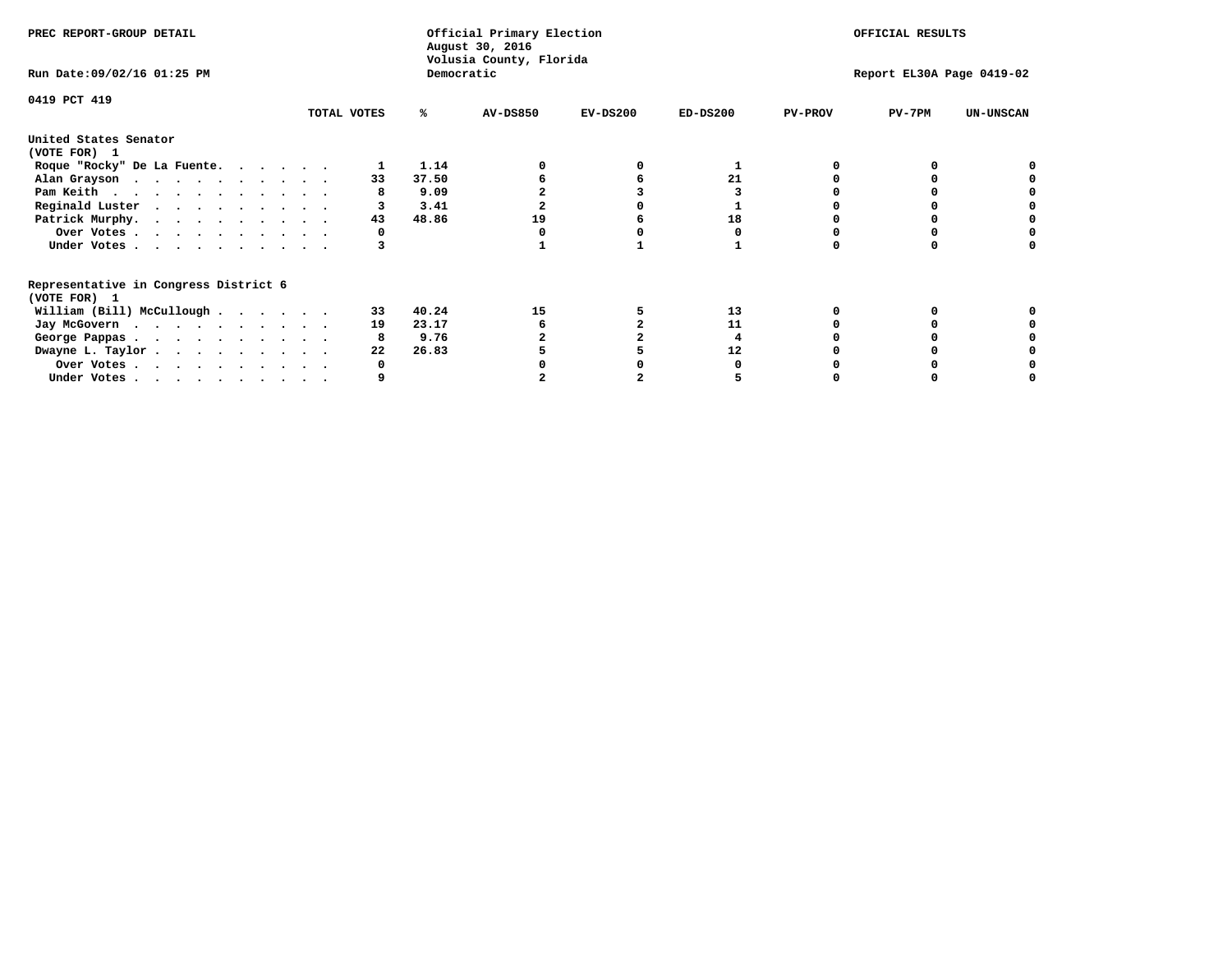| PREC REPORT-GROUP DETAIL<br>Run Date: 09/02/16 01:25 PM |             | Republican | Official Primary Election<br>August 30, 2016<br>Volusia County, Florida | OFFICIAL RESULTS<br>Report EL30A Page 0419-03 |              |                |             |                  |
|---------------------------------------------------------|-------------|------------|-------------------------------------------------------------------------|-----------------------------------------------|--------------|----------------|-------------|------------------|
|                                                         |             |            |                                                                         |                                               |              |                |             |                  |
| 0419 PCT 419                                            |             |            |                                                                         |                                               |              |                |             |                  |
|                                                         | TOTAL VOTES | ℁          | <b>AV-DS850</b>                                                         | $EV-DS200$                                    | $ED-DS200$   | <b>PV-PROV</b> | $PV-7PM$    | <b>UN-UNSCAN</b> |
| United States Senator<br>(VOTE FOR) 1                   |             |            |                                                                         |                                               |              |                |             |                  |
| Carlos Beruff                                           | 26          | 26.53      | 16                                                                      | 2                                             | 8            | 0              | 0           | 0                |
| Ernie Rivera                                            | 1           | 1.02       | 1                                                                       | 0                                             | 0            | 0              | 0           | $\mathbf 0$      |
| Marco Rubio.                                            | 64          | 65.31      | 23                                                                      | 15                                            | 26           | 0              | $\mathbf 0$ | $\mathbf 0$      |
| Dwight Mark Anthony Young                               | 7           | 7.14       | 5                                                                       | $\mathbf 0$                                   | 2            | 0              | $\mathbf 0$ | $\mathbf 0$      |
| Over Votes                                              | 0           |            | 0                                                                       | $\Omega$                                      | $\Omega$     | 0              | 0           | $\mathbf 0$      |
| Under Votes                                             | 0           |            |                                                                         | $\Omega$                                      | 0            | $\Omega$       | $\Omega$    | $\Omega$         |
| Representative in Congress District 6<br>(VOTE FOR) 1   |             |            |                                                                         |                                               |              |                |             |                  |
| Fred Costello                                           | 30          | 31.25      | 18                                                                      | 1                                             | 11           | 0              | 0           | 0                |
| Ron Desantis                                            | 50          | 52.08      | 18                                                                      | 15                                            | 17           | $\Omega$       | 0           | $\mathbf 0$      |
| G. G. Galloway.                                         | 16          | 16.67      | 8                                                                       | $\mathbf{1}$                                  | 7            | $\mathbf 0$    | $\mathbf 0$ | $\Omega$         |
| Over Votes                                              | 0           |            | $\mathbf{0}$                                                            | $\mathbf 0$                                   | $\mathbf 0$  | $\mathbf 0$    | $\mathbf 0$ | $\mathbf 0$      |
| Under Votes                                             | 2           |            | 1                                                                       | $\Omega$                                      | $\mathbf{1}$ | $\Omega$       | $\Omega$    | $\Omega$         |
| State Committeeman                                      |             |            |                                                                         |                                               |              |                |             |                  |
| (VOTE FOR) 1                                            |             |            |                                                                         |                                               |              |                |             |                  |
| Paul W. Deering                                         | 65          | 70.65      | 30                                                                      | 13                                            | 22           | 0              | 0           | 0                |
| James Oddie.                                            | 27          | 29.35      | 13                                                                      | 3                                             | 11           | 0              | 0           | $\mathbf 0$      |
| Over Votes                                              | 0           |            | 0                                                                       | $\mathbf 0$                                   | 0            | 0              | 0           | $\mathbf 0$      |
| Under Votes                                             | 6           |            | $\mathbf{2}$                                                            | $\mathbf{1}$                                  | 3            | $\mathbf 0$    | $\mathbf 0$ | $\mathbf 0$      |
| State Committeewoman<br>(VOTE FOR) 1                    |             |            |                                                                         |                                               |              |                |             |                  |
| Dana Christina Dougherty                                | 55          | 57.89      | 25                                                                      | 13                                            | 17           | 0              | 0           | 0                |
| Marilyn C. Ford                                         | 40          | 42.11      | 18                                                                      | 4                                             | 18           | 0              | 0           | $\mathbf 0$      |
| Over Votes                                              | $\Omega$    |            | $\Omega$                                                                | 0                                             | $\mathbf{0}$ | 0              | 0           | $\mathbf 0$      |
| Under Votes, , , , , , , , , ,                          | ঽ           |            |                                                                         | $\Omega$                                      |              | $\Omega$       | $\Omega$    | $\Omega$         |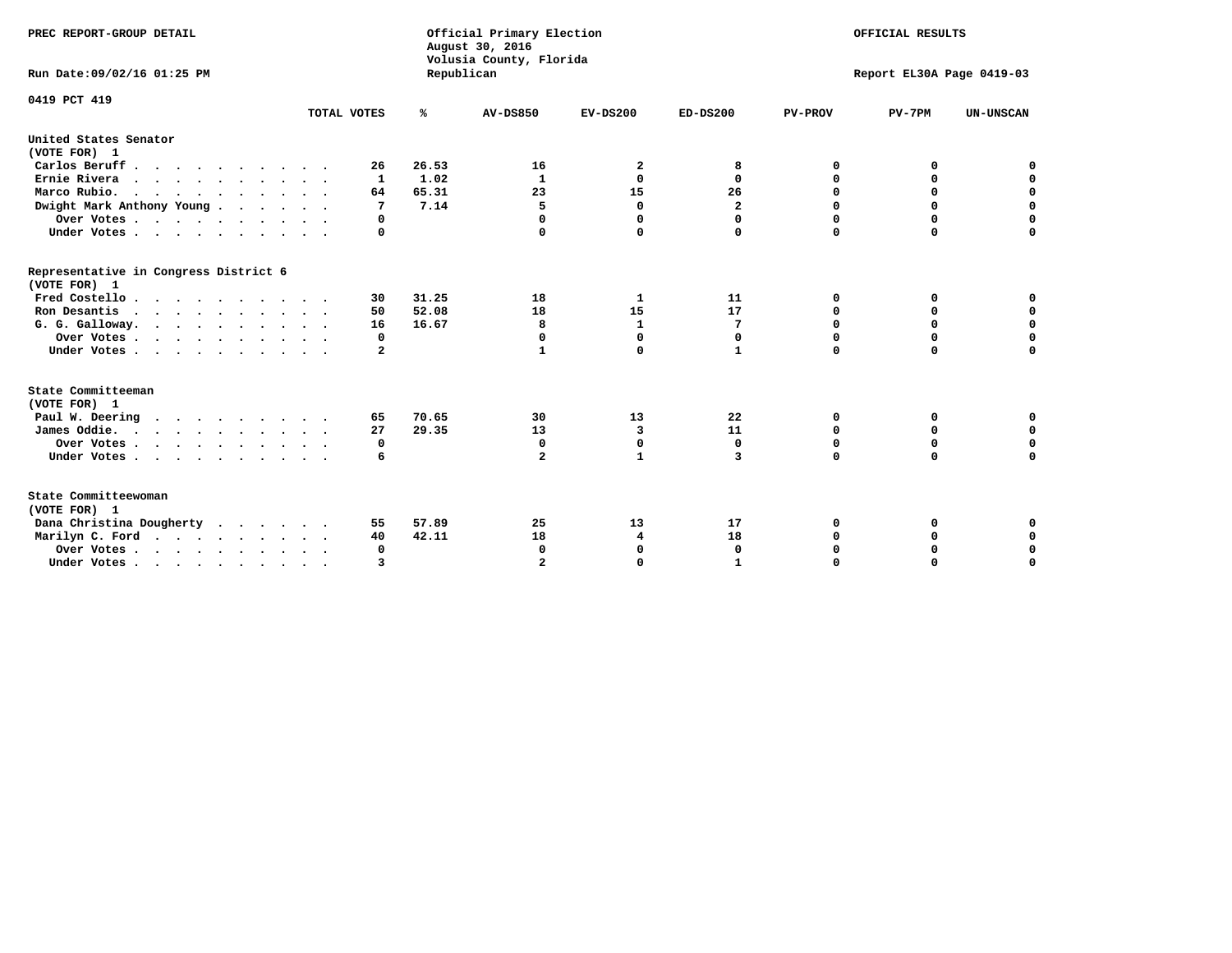| PREC REPORT-GROUP DETAIL<br>Run Date: 09/02/16 01:25 PM |  |  |  |  |  | Official Primary Election<br>August 30, 2016<br>Volusia County, Florida<br>Libertarian |             | OFFICIAL RESULTS<br>Report EL30A Page 0419-04 |                 |            |            |                |          |                  |
|---------------------------------------------------------|--|--|--|--|--|----------------------------------------------------------------------------------------|-------------|-----------------------------------------------|-----------------|------------|------------|----------------|----------|------------------|
| 0419 PCT 419                                            |  |  |  |  |  |                                                                                        | TOTAL VOTES | ℁                                             | <b>AV-DS850</b> | $EV-DS200$ | $ED-DS200$ | <b>PV-PROV</b> | $PV-7PM$ | <b>UN-UNSCAN</b> |
| United States Senator<br>(VOTE FOR) 1                   |  |  |  |  |  |                                                                                        |             |                                               |                 |            |            |                |          |                  |
| Augustus Invictus.                                      |  |  |  |  |  |                                                                                        | 0           |                                               |                 | 0          | 0          |                |          | 0                |
| Paul Stanton                                            |  |  |  |  |  |                                                                                        | 0           |                                               |                 |            | 0          |                |          | 0                |
| Over Votes                                              |  |  |  |  |  |                                                                                        | 0           |                                               |                 |            | 0          |                |          | 0                |
| Under Votes                                             |  |  |  |  |  |                                                                                        | 0           |                                               |                 |            |            |                |          | 0                |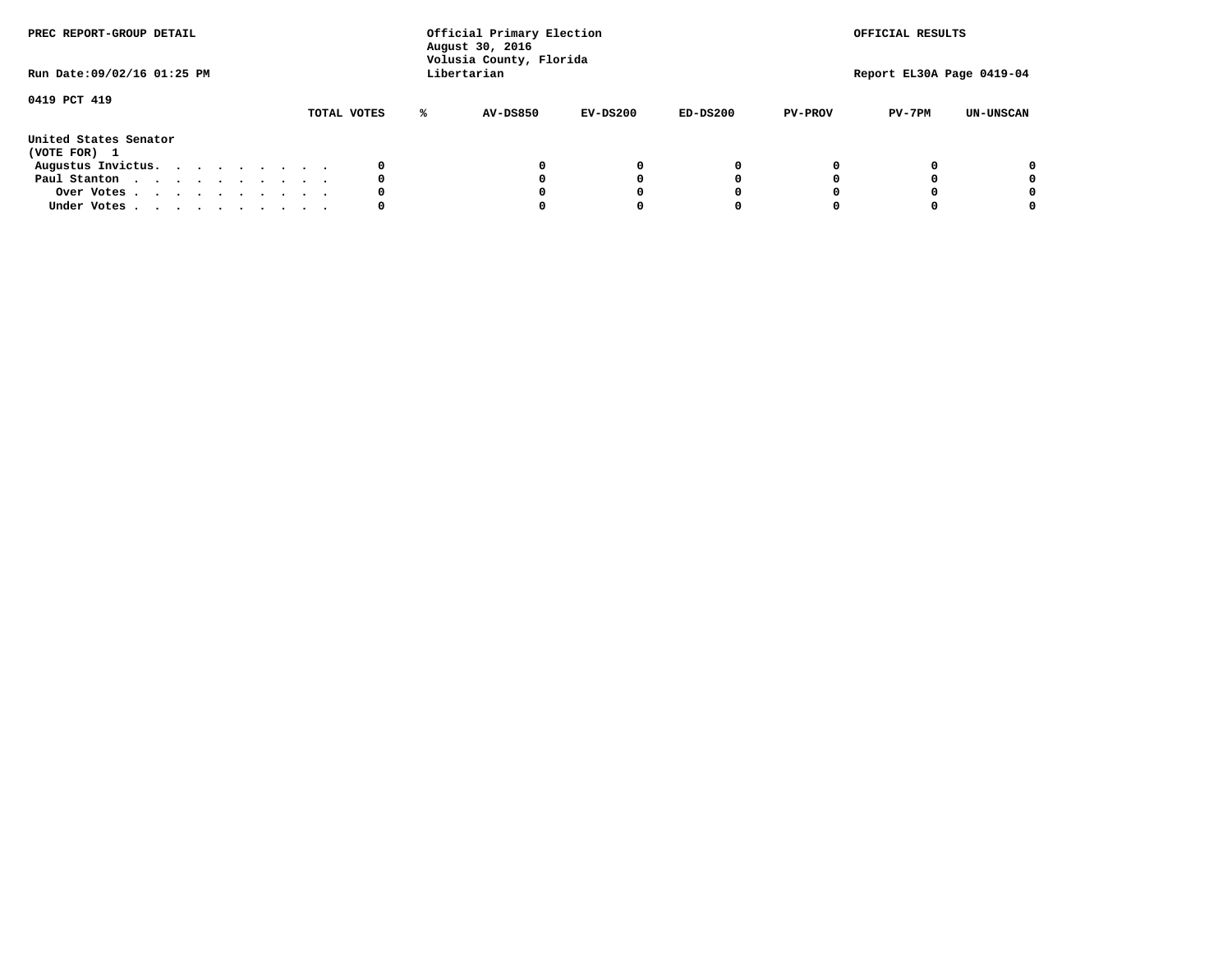| PREC REPORT-GROUP DETAIL                                                                                                                                                                                                                             |              |       | Official Primary Election<br>August 30, 2016<br>Volusia County, Florida | OFFICIAL RESULTS<br>Report EL30A Page 0419-05 |              |                |             |                  |
|------------------------------------------------------------------------------------------------------------------------------------------------------------------------------------------------------------------------------------------------------|--------------|-------|-------------------------------------------------------------------------|-----------------------------------------------|--------------|----------------|-------------|------------------|
| Run Date: 09/02/16 01:25 PM                                                                                                                                                                                                                          |              |       | Nonpartisan                                                             |                                               |              |                |             |                  |
| 0419 PCT 419                                                                                                                                                                                                                                         | TOTAL VOTES  | ℁     | <b>AV-DS850</b>                                                         | $EV-DS200$                                    | $ED-DS200$   | <b>PV-PROV</b> | $PV-7PM$    | <b>UN-UNSCAN</b> |
| Circuit Judge 7th Circuit Group 4                                                                                                                                                                                                                    |              |       |                                                                         |                                               |              |                |             |                  |
| (VOTE FOR) 1                                                                                                                                                                                                                                         |              |       |                                                                         |                                               |              |                |             |                  |
| Chris France - WITHDRAWN                                                                                                                                                                                                                             | 51           | 24.88 | 17                                                                      | 9                                             | 25           | 0              | 0           | $\mathbf 0$      |
| Sebrina L. Slack.                                                                                                                                                                                                                                    | 63           | 30.73 | 33                                                                      | 10                                            | 20           | 0              | $\mathbf 0$ | $\mathbf 0$      |
| Stasia Warren                                                                                                                                                                                                                                        | 91           | 44.39 | 37                                                                      | 17                                            | 37           | $\mathbf 0$    | 0           | $\mathbf 0$      |
| Over Votes                                                                                                                                                                                                                                           | $\mathbf 0$  |       | $\mathbf 0$                                                             | $\Omega$                                      | $\mathbf 0$  | $\mathbf 0$    | $\mathbf 0$ | $\mathbf 0$      |
| Under Votes                                                                                                                                                                                                                                          | 21           |       | 3                                                                       | 5                                             | 13           | $\Omega$       | $\Omega$    | $\mathbf 0$      |
| Circuit Judge 7th Circuit Group 10<br>(VOTE FOR) 1                                                                                                                                                                                                   |              |       |                                                                         |                                               |              |                |             |                  |
| Malcolm Anthony                                                                                                                                                                                                                                      | 94           | 46.31 | 52                                                                      | 15                                            | 27           | 0              | 0           | 0                |
| Scott DuPont                                                                                                                                                                                                                                         | 109          | 53.69 | 32                                                                      | 21                                            | 56           | $\mathbf 0$    | $\mathbf 0$ | $\mathbf 0$      |
| Over Votes                                                                                                                                                                                                                                           | $\mathbf 0$  |       | $\Omega$                                                                | $\mathbf 0$                                   | $\mathbf{0}$ | $\mathbf 0$    | $\mathbf 0$ | $\mathbf 0$      |
| Under Votes                                                                                                                                                                                                                                          | 23           |       | 6                                                                       | 5                                             | 12           | $\mathbf 0$    | $\mathbf 0$ | $\Omega$         |
| Circuit Judge 7th Circuit Group 13<br>(VOTE FOR) 1                                                                                                                                                                                                   |              |       |                                                                         |                                               |              |                |             |                  |
| David Hood.<br>$\cdot$                                                                                                                                                                                                                               | 69           | 33.17 | 24                                                                      | 12                                            | 33           | 0              | 0           | $\mathbf 0$      |
| A. "Kathleen" McNeilly                                                                                                                                                                                                                               | 139          | 66.83 | 63                                                                      | 24                                            | 52           | $\mathbf 0$    | 0           | $\mathbf 0$      |
| Over Votes                                                                                                                                                                                                                                           | $\mathbf 0$  |       | $\mathbf 0$                                                             | $\mathbf 0$                                   | $\mathbf{0}$ | $\mathbf 0$    | $\mathbf 0$ | $\mathbf 0$      |
| Under Votes                                                                                                                                                                                                                                          | 18           |       | 3                                                                       | 5                                             | 10           | $\Omega$       | $\mathbf 0$ | 0                |
| Circuit Judge 7th Circuit Group 17<br>(VOTE FOR) 1                                                                                                                                                                                                   |              |       |                                                                         |                                               |              |                |             |                  |
| Linda L. Gaustad                                                                                                                                                                                                                                     | 114          | 54.55 | 41                                                                      | 25                                            | 48           | 0              | 0           | $\mathbf 0$      |
| Howard O. McGillin Jr                                                                                                                                                                                                                                | 95           | 45.45 | 46                                                                      | 12                                            | 37           | $\mathbf 0$    | 0           | $\mathbf 0$      |
| Over Votes                                                                                                                                                                                                                                           | $\mathbf 0$  |       | $\Omega$                                                                | $\mathbf 0$                                   | $\mathbf 0$  | $\mathbf 0$    | $\Omega$    | $\pmb{0}$        |
| Under Votes                                                                                                                                                                                                                                          | 17           |       | 3                                                                       | $\overline{\mathbf{4}}$                       | 10           | $\mathbf 0$    | $\mathbf 0$ | $\mathbf 0$      |
| County Judge 7th Circuit Group 3<br>(VOTE FOR) 1                                                                                                                                                                                                     |              |       |                                                                         |                                               |              |                |             |                  |
| Heather Caeners<br>$\mathbf{r}$ . The contract of the contract of the contract of the contract of the contract of the contract of the contract of the contract of the contract of the contract of the contract of the contract of the contract of th | 73           | 35.78 | 31                                                                      | 15                                            | 27           | 0              | 0           | 0                |
| Shirley A. Green                                                                                                                                                                                                                                     | 98           | 48.04 | 35                                                                      | 16                                            | 47           | $\mathbf 0$    | 0           | $\mathbf 0$      |
| Marla Rawnsley.                                                                                                                                                                                                                                      | 33           | 16.18 | 17                                                                      | 6                                             | 10           | 0              | $\mathbf 0$ | $\pmb{0}$        |
| Over Votes<br>$\sim$<br>$\sim$                                                                                                                                                                                                                       | $\mathbf{0}$ |       | $\Omega$                                                                | $\mathbf 0$                                   | 0            | $\mathbf 0$    | $\mathbf 0$ | $\mathbf 0$      |
| Under Votes                                                                                                                                                                                                                                          | 22           |       | 7                                                                       | 4                                             | 11           | $\mathbf 0$    | $\mathbf 0$ | 0                |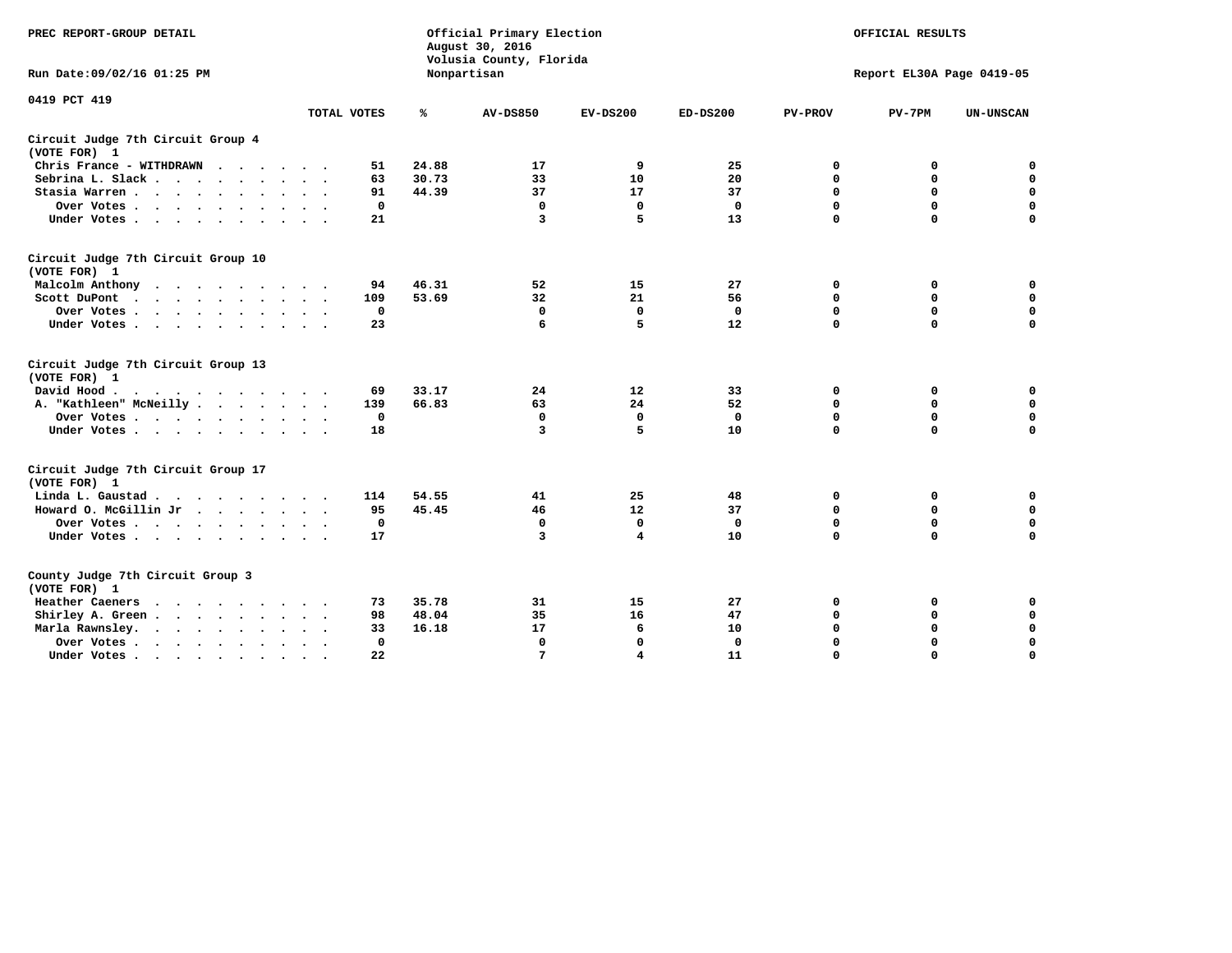| PREC REPORT-GROUP DETAIL             |                   |               | Official Primary Election<br>August 30, 2016<br>Volusia County, Florida |                               | OFFICIAL RESULTS<br>Report EL30A Page 0419-06 |                         |                         |                            |
|--------------------------------------|-------------------|---------------|-------------------------------------------------------------------------|-------------------------------|-----------------------------------------------|-------------------------|-------------------------|----------------------------|
| Run Date: 09/02/16 01:25 PM          |                   |               | Nonpartisan                                                             |                               |                                               |                         |                         |                            |
| 0419 PCT 419                         | TOTAL VOTES       | ℁             | <b>AV-DS850</b>                                                         | $EV-DS200$                    | $ED-DS200$                                    | <b>PV-PROV</b>          | $PV-7PM$                | <b>UN-UNSCAN</b>           |
| Sheriff<br>(VOTE FOR) 1              |                   |               |                                                                         |                               |                                               |                         |                         |                            |
| Wendell C. Bradford                  | 43                | 19.72         | 14                                                                      | $7\phantom{.0}$               | 22                                            | 0                       | 0                       | $\mathbf 0$                |
| Dave Brannon                         | 76                | 34.86         | 26                                                                      | 19                            | 31                                            | $\Omega$                | 0                       | $\mathbf 0$                |
| Mike Chitwood                        | 69                | 31.65         | 30                                                                      | 10                            | 29                                            | $\mathbf{0}$            | 0                       | $\mathbf 0$                |
| Eric Dietrich                        | 26                | 11.93         | 12                                                                      | 5                             | 9                                             | $\Omega$                | $\Omega$                | $\mathbf 0$                |
| James E. (Jim) Gillum                | 4                 | 1.83          | $\overline{\mathbf{4}}$                                                 | $\mathbf 0$                   | $\mathbf 0$                                   | $\mathbf 0$             | 0                       | $\mathbf 0$                |
| Over Votes                           | 0                 |               | $\mathbf{0}$                                                            | $\mathbf{0}$                  | $\mathbf{0}$                                  | $\mathbf 0$             | $\mathbf 0$             | 0                          |
| Under Votes                          | 8                 |               | $\overline{\mathbf{4}}$                                                 | $\Omega$                      | $\overline{\mathbf{4}}$                       | $\Omega$                | 0                       | $\mathbf 0$                |
| Property Appraiser                   |                   |               |                                                                         |                               |                                               |                         |                         |                            |
| (VOTE FOR) 1                         |                   |               |                                                                         |                               |                                               |                         |                         |                            |
| Larry Bartlett.                      | 71                | 34.30         | 27                                                                      | 15                            | 29                                            | $\mathbf 0$             | 0                       | 0                          |
| H. Alan Burton.                      | 87                | 42.03         | 39                                                                      | 14                            | 34                                            | $\Omega$                | 0                       | $\mathbf 0$                |
| Mike Swanto.                         | 49                | 23.67         | 17                                                                      | 8                             | 24                                            | $\mathbf 0$             | 0                       | $\mathbf 0$                |
| Over Votes.                          | $\mathbf 0$       |               | $\mathbf 0$                                                             | $\mathbf 0$                   | $\mathbf 0$                                   | $\mathbf 0$             | 0                       | $\mathbf 0$                |
| Under Votes                          | 19                |               | $7\phantom{.0}$                                                         | 4                             | 8                                             | $\Omega$                | $\Omega$                | $\mathbf 0$                |
| Supervisor of Elections              |                   |               |                                                                         |                               |                                               |                         |                         |                            |
| (VOTE FOR) 1                         |                   |               |                                                                         |                               |                                               |                         |                         |                            |
| Teresa Apgar                         | 40                | 19.05         | 19                                                                      | 3                             | 18                                            | $\mathbf 0$             | 0                       | 0                          |
| David Lee Davis                      | 29                | 13.81<br>8.57 | $12 \overline{ }$<br>6                                                  | 4<br>5                        | 13<br>$7\phantom{.0}$                         | $\Omega$<br>$\Omega$    | $\Omega$<br>$\mathbf 0$ | 0<br>$\mathbf 0$           |
| Bill Fyfe.                           | 18                |               |                                                                         |                               |                                               |                         | 0                       |                            |
| Lisa Lewis                           | 123               | 58.57         | 49                                                                      | 27                            | 47                                            | $\mathbf 0$             |                         | 0                          |
| Over Votes                           | $\mathbf 0$<br>16 |               | $\mathbf 0$<br>$\overline{\mathbf{4}}$                                  | $\mathbf 0$<br>$\overline{a}$ | $\mathbf{0}$<br>10                            | $\Omega$<br>$\mathbf 0$ | 0<br>$\Omega$           | $\mathbf 0$<br>$\mathbf 0$ |
| Under Votes                          |                   |               |                                                                         |                               |                                               |                         |                         |                            |
| County Council Chair<br>(VOTE FOR) 1 |                   |               |                                                                         |                               |                                               |                         |                         |                            |
|                                      | 51                | 25.89         | 26                                                                      | 5                             | 20                                            | $\mathbf 0$             | 0                       | 0                          |
| Jason P. Davis.                      | 23                | 11.68         | 12                                                                      | $\overline{3}$                | 8                                             | $\Omega$                | 0                       | $\mathbf 0$                |
| Greg Gimbert                         | 88                | 44.67         | 32                                                                      | 19                            | 37                                            | $\mathbf 0$             | 0                       | $\mathbf 0$                |
| Ed Kelley                            | 35                | 17.77         | 12                                                                      | 9                             | 14                                            | $\Omega$                | $\mathbf 0$             | $\mathbf 0$                |
| Tom Laputka.<br>Over Votes           | $\mathbf{1}$      |               | $\mathbf 0$                                                             | $\mathbf{1}$                  | $\mathbf 0$                                   | $\mathbf 0$             | 0                       | $\mathbf 0$                |
|                                      | 28                |               | 8                                                                       | 4                             | 16                                            | $\Omega$                | $\Omega$                | $\mathbf 0$                |
| Under Votes                          |                   |               |                                                                         |                               |                                               |                         |                         |                            |
| Amendment 4                          |                   |               |                                                                         |                               |                                               |                         |                         |                            |
| (VOTE FOR) 1                         |                   |               |                                                                         |                               |                                               |                         |                         |                            |
| Yes                                  | 156               | 75.73         | 63                                                                      | 31                            | 62                                            | 0                       | $\Omega$                | 0                          |
| No.<br>$\ddot{\phantom{0}}$          | 50                | 24.27         | 20                                                                      | $7\phantom{.0}$               | 23                                            | $\mathbf 0$             | 0                       | $\mathbf 0$                |
| Over Votes                           | $\Omega$          |               | $\mathbf 0$                                                             | 0                             | $\mathbf{0}$                                  | $\mathbf 0$<br>$\Omega$ | 0<br>$\Omega$           | $\mathbf 0$<br>$\mathbf 0$ |
| Under Votes                          | 20<br>$\sim$      |               | $7\phantom{.0}$                                                         | $\overline{3}$                | 10                                            |                         |                         |                            |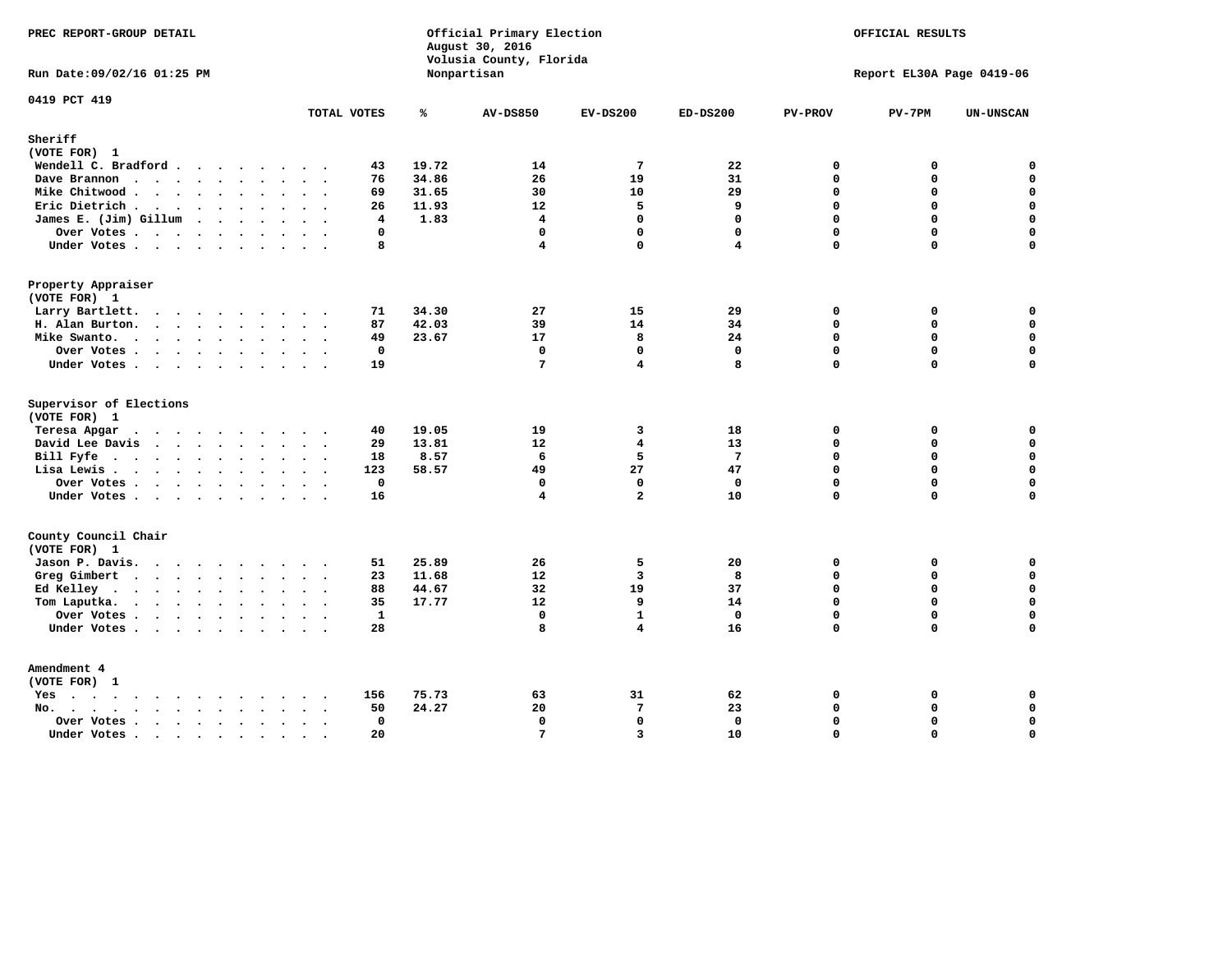| PREC REPORT-GROUP DETAIL                                                                                              |             |                   | Official Primary Election<br>August 30, 2016 |            |            |                | OFFICIAL RESULTS          |                  |
|-----------------------------------------------------------------------------------------------------------------------|-------------|-------------------|----------------------------------------------|------------|------------|----------------|---------------------------|------------------|
| Run Date:09/02/16 01:25 PM                                                                                            |             | <b>STATISTICS</b> | Volusia County, Florida                      |            |            |                | Report EL30A Page 0420-01 |                  |
| 0420 PCT 420                                                                                                          |             |                   |                                              |            |            |                |                           |                  |
|                                                                                                                       | TOTAL VOTES | ℁                 | <b>AV-DS850</b>                              | $EV-DS200$ | $ED-DS200$ | <b>PV-PROV</b> | $PV-7PM$                  | <b>UN-UNSCAN</b> |
| REGISTERED VOTERS - TOTAL                                                                                             | 3,585       |                   |                                              |            |            |                |                           |                  |
| REGISTERED VOTERS - Democratic                                                                                        | 1,280       | 35.70             |                                              |            |            |                |                           |                  |
| REGISTERED VOTERS - Republican                                                                                        | 1,121       | 31.27             |                                              |            |            |                |                           |                  |
| REGISTERED VOTERS - Libertarian                                                                                       | 4           | .11               |                                              |            |            |                |                           |                  |
| REGISTERED VOTERS - Nonpartisan                                                                                       | 1,180       |                   |                                              |            |            |                |                           |                  |
| BALLOTS CAST - TOTAL.                                                                                                 | 650         |                   | 267                                          | 71         | 311        |                |                           |                  |
| BALLOTS CAST - Democratic                                                                                             | 230         | 35.38             | 85                                           | 31         | 114        |                |                           |                  |
| BALLOTS CAST - Republican                                                                                             | 330         | 50.77             | 144                                          | 37         | 148        |                |                           |                  |
| BALLOTS CAST - Libertarian.                                                                                           | 0           |                   | 0                                            |            | 0          |                |                           |                  |
| BALLOTS CAST - Nonpartisan.                                                                                           | 90          | 13.85             | 38                                           |            | 49         |                |                           | 0                |
| BALLOTS CAST - BLANK.                                                                                                 |             | .15               | 0                                            | o          |            | O              | $\Omega$                  |                  |
| VOTER TURNOUT - TOTAL $\cdot$ , , , , , ,                                                                             |             | 18.13             |                                              |            |            |                |                           |                  |
| VOTER TURNOUT - Democratic.                                                                                           |             | 17.97             |                                              |            |            |                |                           |                  |
| VOTER TURNOUT - Republican.                                                                                           |             | 29.44             |                                              |            |            |                |                           |                  |
| VOTER TURNOUT - Libertarian                                                                                           |             |                   |                                              |            |            |                |                           |                  |
| VOTER TURNOUT - BLANK<br>. As a set of the set of the set of the set of the set of the set of the set of the $\alpha$ |             | .03               |                                              |            |            |                |                           |                  |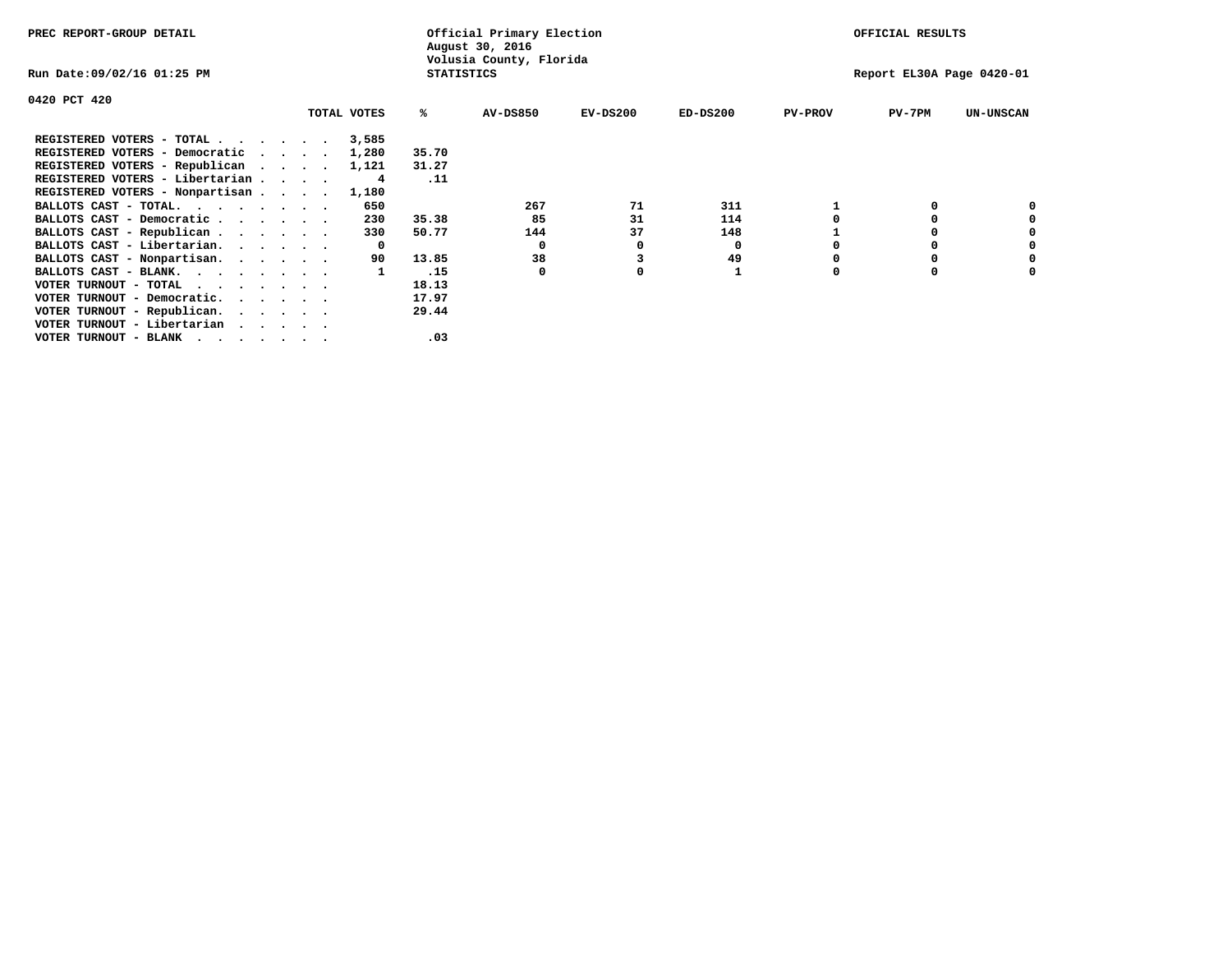| PREC REPORT-GROUP DETAIL                                               |             |            | Official Primary Election<br>August 30, 2016 |            | OFFICIAL RESULTS |                |                           |                  |
|------------------------------------------------------------------------|-------------|------------|----------------------------------------------|------------|------------------|----------------|---------------------------|------------------|
| Run Date: 09/02/16 01:25 PM                                            |             | Democratic | Volusia County, Florida                      |            |                  |                | Report EL30A Page 0420-02 |                  |
| 0420 PCT 420                                                           | TOTAL VOTES | ℁          | <b>AV-DS850</b>                              | $EV-DS200$ | $ED-DS200$       | <b>PV-PROV</b> | $PV-7PM$                  | <b>UN-UNSCAN</b> |
| United States Senator                                                  |             |            |                                              |            |                  |                |                           |                  |
| (VOTE FOR) 1                                                           |             |            |                                              |            |                  |                |                           |                  |
| Roque "Rocky" De La Fuente.                                            | 22          | 10.00      |                                              |            | 14               |                |                           |                  |
| Alan Grayson                                                           | 55          | 25.00      | 24                                           |            | 22               |                |                           |                  |
| Pam Keith                                                              | 36          | 16.36      |                                              |            | 21               |                |                           |                  |
| Reginald Luster                                                        | 4           | 1.82       |                                              |            |                  |                |                           |                  |
| Patrick Murphy.                                                        | 103         | 46.82      | 41                                           | 11         | 51               |                |                           |                  |
| Over Votes                                                             | 0           |            |                                              |            |                  |                |                           |                  |
| Under Votes                                                            | 10          |            |                                              |            |                  |                |                           |                  |
| Representative in Congress District 6                                  |             |            |                                              |            |                  |                |                           |                  |
| (VOTE FOR) 1                                                           |             |            |                                              |            |                  |                |                           |                  |
| William (Bill) McCullough $\cdots$ $\cdots$                            | 86          | 40.57      | 40                                           |            | 38               |                |                           |                  |
| Jay McGovern                                                           | 48          | 22.64      | 13                                           |            | 26               |                |                           |                  |
| George Pappas.                                                         | 24          | 11.32      |                                              |            | 12               |                |                           |                  |
| Dwayne L. Taylor                                                       | 54          | 25.47      | 14                                           | 10         | 30               |                |                           |                  |
| Over Votes                                                             |             |            |                                              |            |                  |                |                           |                  |
| Under Votes, $\cdot$ , $\cdot$ , $\cdot$ , $\cdot$ , $\cdot$ , $\cdot$ | 18          |            |                                              |            |                  |                |                           |                  |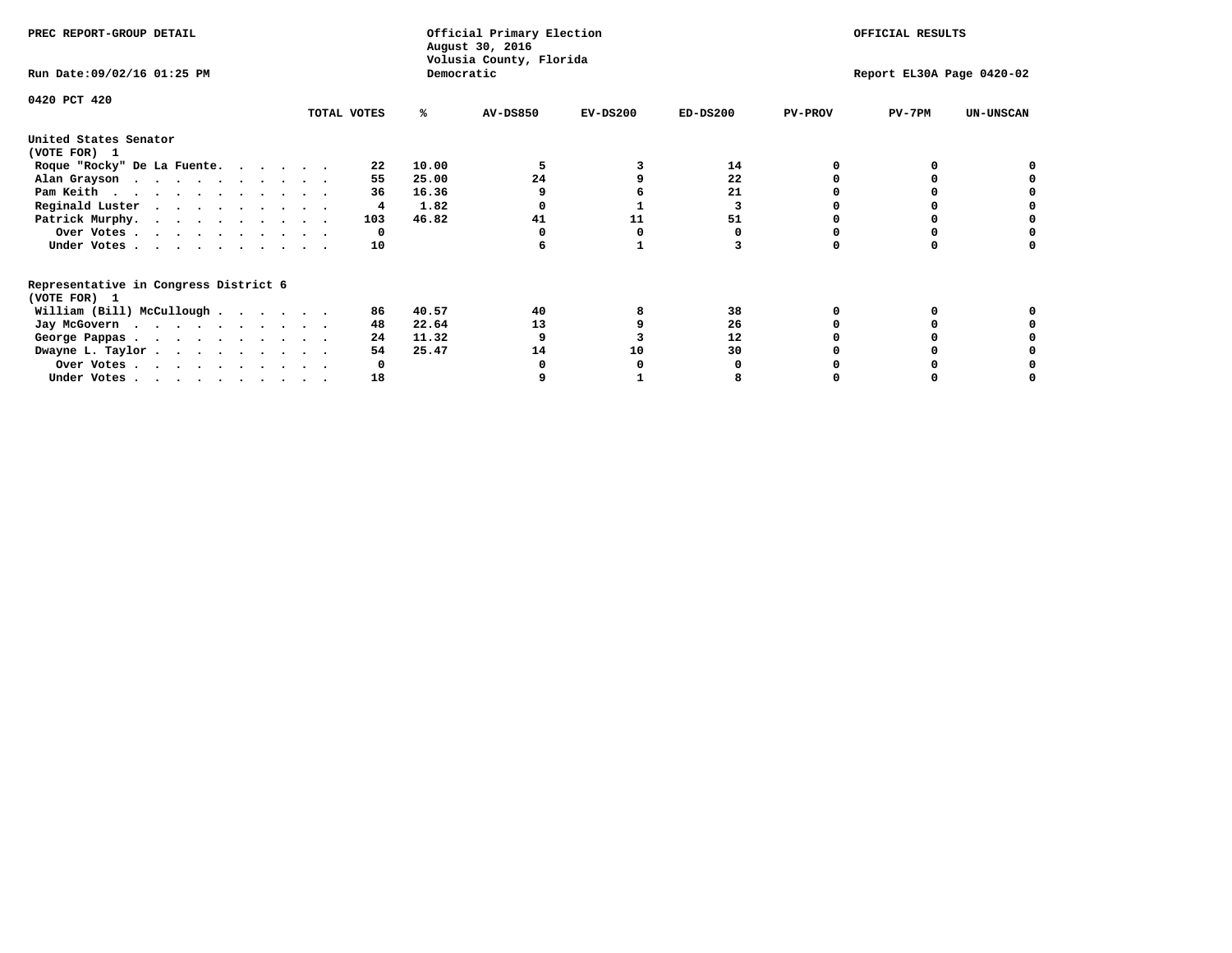| PREC REPORT-GROUP DETAIL<br>Run Date: 09/02/16 01:25 PM |             | Republican    | Official Primary Election<br>August 30, 2016<br>Volusia County, Florida | OFFICIAL RESULTS<br>Report EL30A Page 0420-03 |              |                   |                  |                            |
|---------------------------------------------------------|-------------|---------------|-------------------------------------------------------------------------|-----------------------------------------------|--------------|-------------------|------------------|----------------------------|
| 0420 PCT 420                                            | TOTAL VOTES | ℁             | <b>AV-DS850</b>                                                         | $EV-DS200$                                    | $ED-DS200$   | <b>PV-PROV</b>    | $PV-7PM$         | <b>UN-UNSCAN</b>           |
| United States Senator                                   |             |               |                                                                         |                                               |              |                   |                  |                            |
| (VOTE FOR) 1                                            |             |               |                                                                         |                                               |              |                   |                  |                            |
| Carlos Beruff                                           | 93          | 29.06         | 40                                                                      | 14                                            | 39           | 0                 | 0                | 0                          |
| Ernie Rivera<br>Marco Rubio.                            | 16<br>194   | 5.00<br>60.63 | -5<br>86                                                                | $\mathbf{2}$<br>18                            | 9<br>89      | 0<br>$\mathbf{1}$ | 0<br>$\mathbf 0$ | $\mathbf 0$<br>$\mathbf 0$ |
| .<br>Dwight Mark Anthony Young                          | 17          | 5.31          | 9                                                                       | $\overline{\mathbf{2}}$                       | 6            | 0                 | 0                | $\mathbf 0$                |
|                                                         | 0           |               | 0                                                                       | 0                                             | $\Omega$     | 0                 | 0                | 0                          |
| Over Votes<br>Under Votes                               | 10          |               | 4                                                                       | $\mathbf{1}$                                  | 5            | $\Omega$          | $\mathbf 0$      | $\mathbf 0$                |
|                                                         |             |               |                                                                         |                                               |              |                   |                  |                            |
| Representative in Congress District 6<br>(VOTE FOR) 1   |             |               |                                                                         |                                               |              |                   |                  |                            |
| Fred Costello                                           | 85          | 27.87         | 43                                                                      | 8                                             | 34           | 0                 | 0                | 0                          |
| Ron Desantis                                            | 176         | 57.70         | 69                                                                      | 24                                            | 82           | $\mathbf{1}$      | 0                | $\mathbf 0$                |
| G. G. Galloway.                                         | 44          | 14.43         | 20                                                                      | 3                                             | 21           | $\mathbf 0$       | $\Omega$         | $\mathbf 0$                |
| Over Votes                                              | 0           |               | $\Omega$                                                                | 0                                             | $\mathbf 0$  | 0                 | 0                | 0                          |
| Under Votes                                             | 25          |               | 12                                                                      | $\overline{a}$                                | 11           | $\mathbf 0$       | $\mathbf 0$      | $\mathbf 0$                |
| State Committeeman                                      |             |               |                                                                         |                                               |              |                   |                  |                            |
| (VOTE FOR) 1                                            |             |               |                                                                         |                                               |              |                   |                  |                            |
| Paul W. Deering<br>.                                    | 181         | 69.62         | 73                                                                      | 24                                            | 84           | 0                 | 0                | 0                          |
| James Oddie.                                            | 79          | 30.38         | 37                                                                      | 4                                             | 37           | 1                 | 0                | $\mathbf 0$                |
| Over Votes                                              | 0           |               | $\mathbf 0$                                                             | $\mathbf 0$                                   | $\mathbf 0$  | $\mathbf 0$       | $\mathbf 0$      | $\mathbf 0$                |
| Under Votes                                             | 70          |               | 34                                                                      | 9                                             | 27           | $\mathbf 0$       | $\mathbf 0$      | $\mathbf 0$                |
| State Committeewoman<br>(VOTE FOR) 1                    |             |               |                                                                         |                                               |              |                   |                  |                            |
| Dana Christina Dougherty                                | 144         | 54.55         | 63                                                                      | 11                                            | 70           | 0                 | 0                | 0                          |
| Marilyn C. Ford                                         | 120         | 45.45         | 51                                                                      | 17                                            | 51           | 1                 | 0                | 0                          |
| Over Votes                                              | $\Omega$    |               | $\Omega$                                                                | 0                                             | $\mathbf{0}$ | 0                 | 0                | $\mathbf 0$                |
| Under Votes, , , , , , , , , ,                          | 66          |               | 30                                                                      | q                                             | 27           | $\Omega$          | $\Omega$         | $\Omega$                   |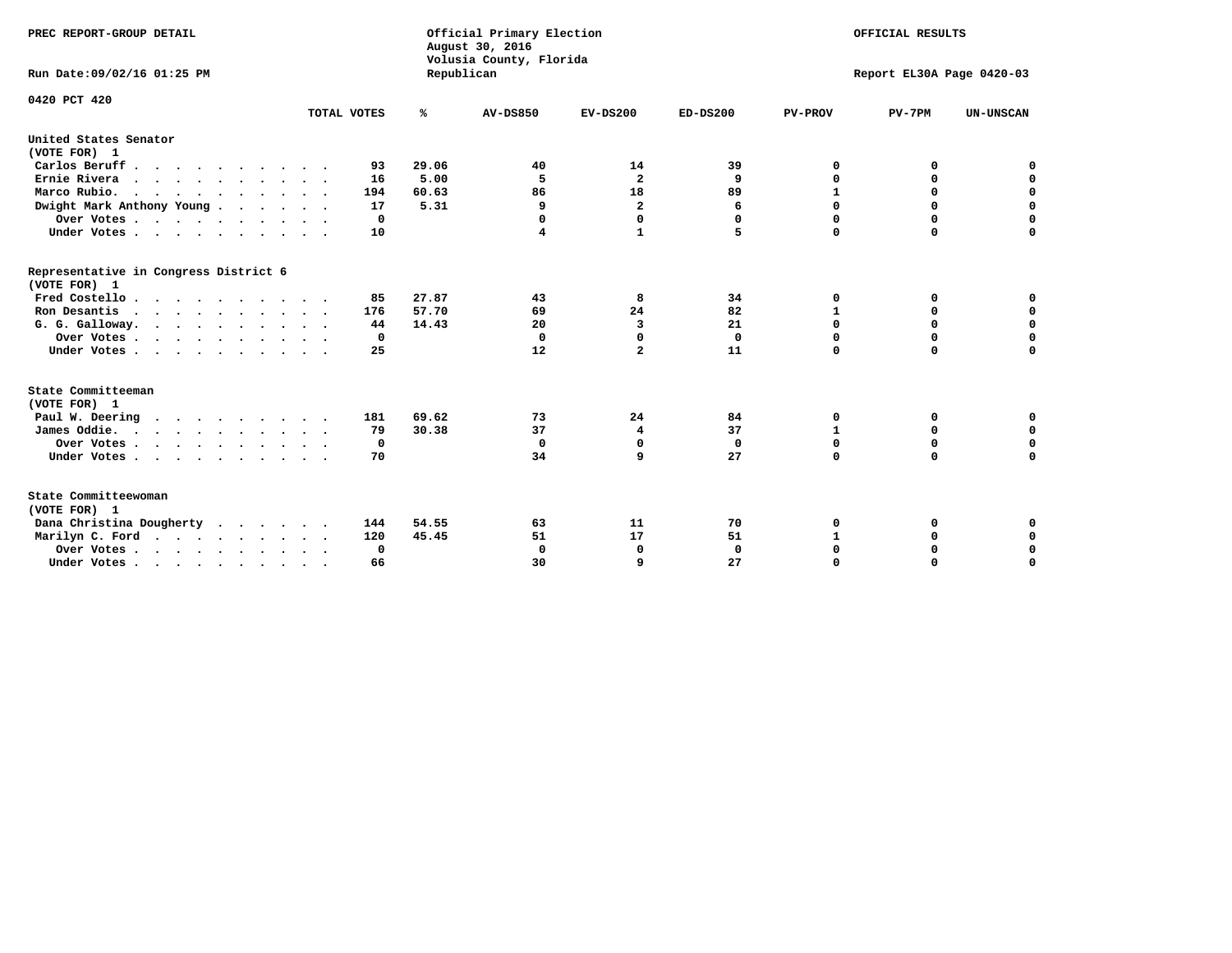| PREC REPORT-GROUP DETAIL<br>Run Date:09/02/16 01:25 PM |  |  |  |  | Official Primary Election<br>August 30, 2016<br>Volusia County, Florida<br>Libertarian |  |             | OFFICIAL RESULTS<br>Report EL30A Page 0420-04 |            |            |                |          |                  |
|--------------------------------------------------------|--|--|--|--|----------------------------------------------------------------------------------------|--|-------------|-----------------------------------------------|------------|------------|----------------|----------|------------------|
| 0420 PCT 420                                           |  |  |  |  |                                                                                        |  | TOTAL VOTES | <b>AV-DS850</b>                               | $EV-DS200$ | $ED-DS200$ | <b>PV-PROV</b> | $PV-7PM$ | <b>UN-UNSCAN</b> |
| United States Senator<br>(VOTE FOR) 1                  |  |  |  |  |                                                                                        |  |             |                                               |            |            |                |          |                  |
| Augustus Invictus.                                     |  |  |  |  |                                                                                        |  |             |                                               | $^{\circ}$ | 0          |                |          | 0                |
| Paul Stanton                                           |  |  |  |  |                                                                                        |  | 0           |                                               | 0          |            |                |          | 0                |
| Over Votes                                             |  |  |  |  |                                                                                        |  |             |                                               |            |            |                |          | 0                |
| Under Votes                                            |  |  |  |  |                                                                                        |  | 0           |                                               |            |            |                |          | 0                |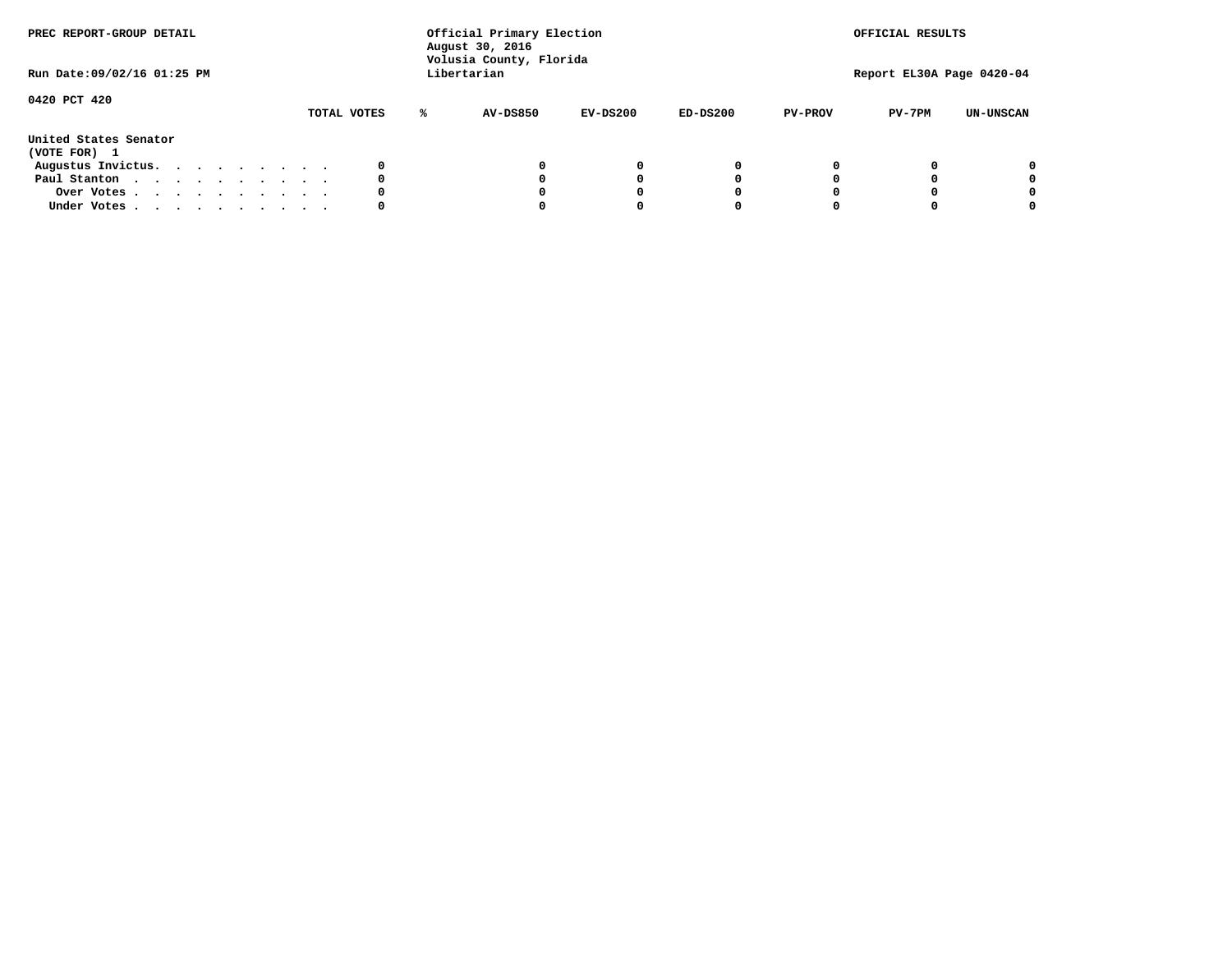| PREC REPORT-GROUP DETAIL                                               | Official Primary Election<br>August 30, 2016<br>Volusia County, Florida<br>Nonpartisan |              |                 |             |              |                | OFFICIAL RESULTS<br>Report EL30A Page 0420-05 |                  |  |  |
|------------------------------------------------------------------------|----------------------------------------------------------------------------------------|--------------|-----------------|-------------|--------------|----------------|-----------------------------------------------|------------------|--|--|
| Run Date: 09/02/16 01:25 PM                                            |                                                                                        |              |                 |             |              |                |                                               |                  |  |  |
| 0420 PCT 420                                                           |                                                                                        |              |                 |             |              |                |                                               |                  |  |  |
|                                                                        | TOTAL VOTES                                                                            | ℁            | <b>AV-DS850</b> | $EV-DS200$  | $ED-DS200$   | <b>PV-PROV</b> | $PV-7PM$                                      | <b>UN-UNSCAN</b> |  |  |
| Circuit Judge 7th Circuit Group 4<br>(VOTE FOR) 1                      |                                                                                        |              |                 |             |              |                |                                               |                  |  |  |
| Chris France - WITHDRAWN<br>.                                          | 102                                                                                    | 18.05        | 42              | 15          | 45           | 0              | 0                                             | 0                |  |  |
| Sebrina L. Slack                                                       | 237                                                                                    | 41.95        | 100             | 22          | 114          | $\mathbf{1}$   | $\mathbf 0$                                   | $\mathbf 0$      |  |  |
| Stasia Warren                                                          | 226                                                                                    | 40.00        | 86              | 28          | 112          | $\mathbf 0$    | $\Omega$                                      | $\mathbf 0$      |  |  |
| Over Votes                                                             |                                                                                        | 1            | $\mathbf{0}$    | 0           | 1            | $\mathbf 0$    | $\mathbf 0$                                   | $\mathbf 0$      |  |  |
| Under Votes                                                            |                                                                                        | 84           | 39              | 6           | 39           | $\mathbf 0$    | $\Omega$                                      | $\mathbf 0$      |  |  |
| Circuit Judge 7th Circuit Group 10<br>(VOTE FOR) 1                     |                                                                                        |              |                 |             |              |                |                                               |                  |  |  |
| Malcolm Anthony                                                        | 236                                                                                    | 44.44        | 108             | 33          | 95           | 0              | 0                                             | $\mathbf 0$      |  |  |
| Scott DuPont                                                           | 295                                                                                    | 55.56        | 107             | 27          | 160          | $\mathbf 1$    | $\mathbf 0$                                   | $\mathbf 0$      |  |  |
| Over Votes<br>$\bullet$<br>$\cdot$                                     |                                                                                        | 0            | $\mathbf 0$     | 0           | 0            | $\mathbf 0$    | 0                                             | $\mathbf 0$      |  |  |
| Under Votes                                                            | 119                                                                                    |              | 52              | 11          | 56           | $\mathbf 0$    | $\Omega$                                      | $\Omega$         |  |  |
| Circuit Judge 7th Circuit Group 13<br>(VOTE FOR) 1                     |                                                                                        |              |                 |             |              |                |                                               |                  |  |  |
| David Hood.                                                            | 220                                                                                    | 39.08        | 88              | 25          | 106          | $\mathbf{1}$   | 0                                             | $\mathbf 0$      |  |  |
| A. "Kathleen" McNeilly                                                 | 343                                                                                    | 60.92        | 139             | 37          | 167          | $\Omega$       | $\Omega$                                      | $\mathbf 0$      |  |  |
| Over Votes                                                             |                                                                                        | 1            | $\mathbf{0}$    | 0           | $\mathbf{1}$ | 0              | $\mathbf 0$                                   | $\mathbf 0$      |  |  |
| Under Votes                                                            |                                                                                        | 86           | 40              | 9           | 37           | $\mathbf 0$    | $\Omega$                                      | 0                |  |  |
| Circuit Judge 7th Circuit Group 17<br>(VOTE FOR) 1                     |                                                                                        |              |                 |             |              |                |                                               |                  |  |  |
| Linda L. Gaustad                                                       | 294                                                                                    | 53.07        | 106             | 33          | 155          | 0              | 0                                             | $\mathbf 0$      |  |  |
| Howard O. McGillin Jr                                                  | 260                                                                                    | 46.93        | 117             | 29          | 113          | 1              | 0                                             | $\mathbf 0$      |  |  |
| Over Votes                                                             |                                                                                        | 0            | $\mathbf{0}$    | 0           | $\mathbf{0}$ | $\mathbf 0$    | $\mathbf 0$                                   | 0                |  |  |
| Under Votes                                                            |                                                                                        | 96           | 44              | 9           | 43           | $\mathbf 0$    | $\mathbf 0$                                   | $\mathbf 0$      |  |  |
| County Judge 7th Circuit Group 3<br>(VOTE FOR) 1                       |                                                                                        |              |                 |             |              |                |                                               |                  |  |  |
| Heather Caeners<br>$\cdots$                                            | 213                                                                                    | 38.73        | 97              | 20          | 95           | 1              | 0                                             | 0                |  |  |
| Shirley A. Green                                                       | 271                                                                                    | 49.27        | 100             | 33          | 138          | $\mathbf 0$    | $\Omega$                                      | $\mathbf 0$      |  |  |
| Marla Rawnsley.<br>$\cdot$                                             |                                                                                        | 66<br>12.00  | 21              | 10          | 35           | 0              | $\mathbf 0$                                   | $\pmb{0}$        |  |  |
| Over Votes.<br>$\cdot$<br>$\ddot{\phantom{a}}$<br>$\ddot{\phantom{a}}$ |                                                                                        | $\mathbf{1}$ | $\Omega$        | $\mathbf 0$ | $\mathbf{1}$ | $\mathbf 0$    | $\Omega$                                      | $\mathbf 0$      |  |  |
| Under Votes<br>$\sim$                                                  |                                                                                        | 99           | 49              | 8           | 42           | $\mathbf 0$    | $\mathbf 0$                                   | 0                |  |  |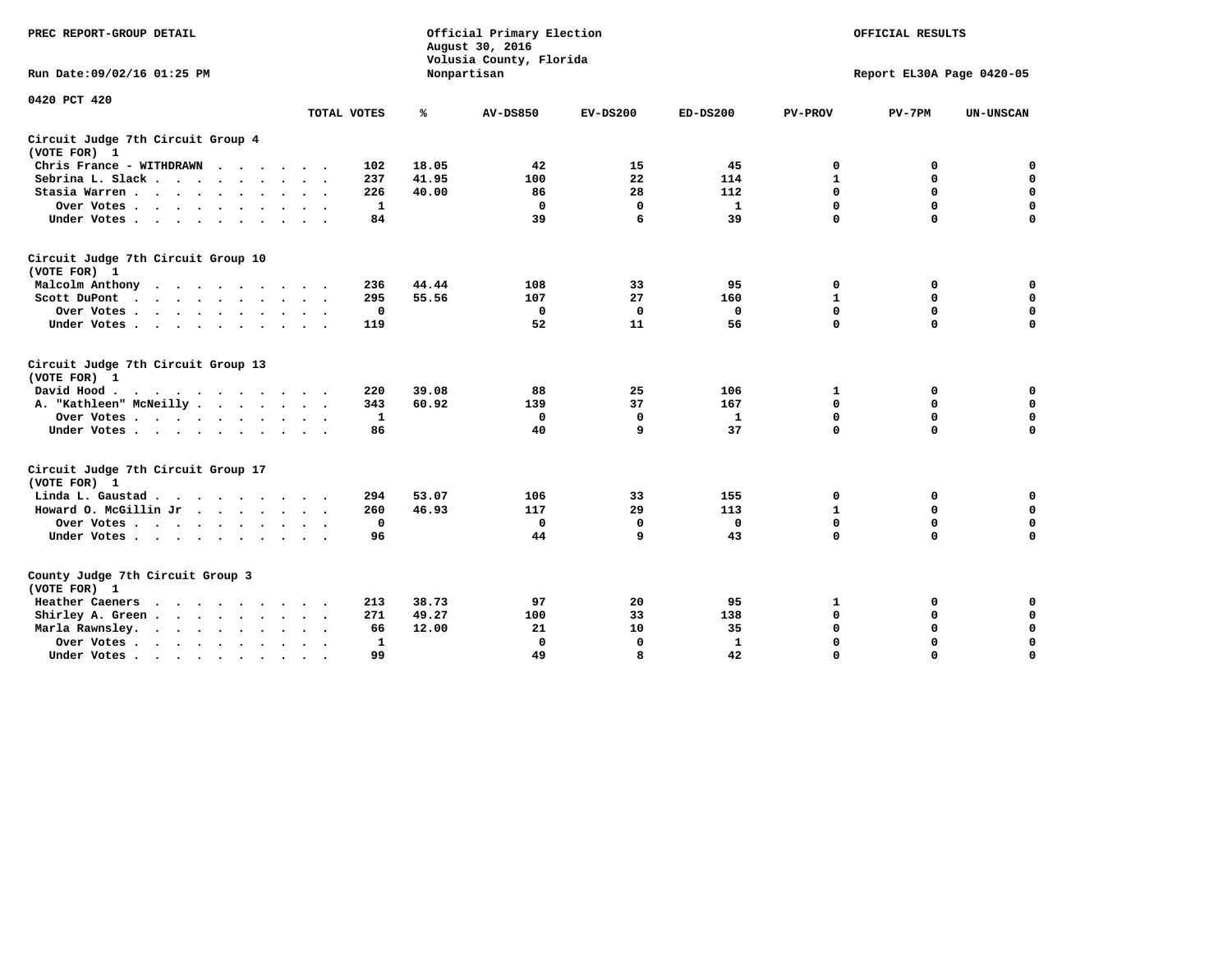| PREC REPORT-GROUP DETAIL                                                                                               |                                                    |             | Official Primary Election<br>August 30, 2016<br>Volusia County, Florida |                         |              |                | OFFICIAL RESULTS          |                  |
|------------------------------------------------------------------------------------------------------------------------|----------------------------------------------------|-------------|-------------------------------------------------------------------------|-------------------------|--------------|----------------|---------------------------|------------------|
| Run Date: 09/02/16 01:25 PM                                                                                            |                                                    | Nonpartisan |                                                                         |                         |              |                | Report EL30A Page 0420-06 |                  |
| 0420 PCT 420                                                                                                           | TOTAL VOTES                                        | ℁           | <b>AV-DS850</b>                                                         | $EV-DS200$              | $ED-DS200$   | <b>PV-PROV</b> | $PV-7PM$                  | <b>UN-UNSCAN</b> |
| Sheriff<br>(VOTE FOR) 1                                                                                                |                                                    |             |                                                                         |                         |              |                |                           |                  |
| Wendell C. Bradford                                                                                                    | 107                                                | 16.90       | 30                                                                      | 15                      | 62           | $\mathbf 0$    | 0                         | $\mathbf 0$      |
| Dave Brannon                                                                                                           | 173                                                | 27.33       | 66                                                                      | 16                      | 90           | $\mathbf{1}$   | 0                         | $\mathbf 0$      |
| Mike Chitwood                                                                                                          | 222                                                | 35.07       | 98                                                                      | 23                      | 101          | 0              | 0                         | $\pmb{0}$        |
| Eric Dietrich.                                                                                                         | 109                                                | 17.22       | 48                                                                      | 14                      | 47           | $\mathbf 0$    | 0                         | $\mathbf 0$      |
| James E. (Jim) Gillum                                                                                                  | 22                                                 | 3.48        | 14                                                                      | 3                       | 5            | $\Omega$       | 0                         | $\mathbf 0$      |
| Over Votes                                                                                                             | $\mathbf 0$                                        |             | $\mathbf 0$                                                             | $\mathbf 0$             | $\mathbf{0}$ | $\Omega$       | 0                         | $\mathbf 0$      |
| Under Votes                                                                                                            | 17                                                 |             | 11                                                                      | $\mathbf{0}$            | 6            | $\Omega$       | 0                         | $\mathbf 0$      |
| Property Appraiser                                                                                                     |                                                    |             |                                                                         |                         |              |                |                           |                  |
| (VOTE FOR) 1                                                                                                           |                                                    |             |                                                                         |                         |              |                |                           |                  |
| Larry Bartlett.                                                                                                        | 174                                                | 30.37       | 74                                                                      | 17                      | 83           | 0              | 0                         | 0                |
| H. Alan Burton.                                                                                                        | 220                                                | 38.39       | 101                                                                     | 22                      | 96           | $\mathbf{1}$   | 0                         | $\mathbf 0$      |
| Mike Swanto.                                                                                                           | 179                                                | 31.24       | 59                                                                      | 26                      | 94           | $\Omega$       | 0                         | 0                |
| Over Votes                                                                                                             | $\mathbf 0$                                        |             | $\mathbf 0$                                                             | $\mathbf 0$             | $\mathbf 0$  | $\mathbf 0$    | 0                         | $\mathbf 0$      |
| Under Votes                                                                                                            | 77                                                 |             | 33                                                                      | 6                       | 38           | $\mathbf 0$    | $\Omega$                  | 0                |
| Supervisor of Elections                                                                                                |                                                    |             |                                                                         |                         |              |                |                           |                  |
| (VOTE FOR) 1                                                                                                           |                                                    | 17.94       | 43                                                                      | 13                      |              | 0              | 0                         | $\mathbf 0$      |
| Teresa Apgar<br>$\mathbf{r}$ . The state of the state $\mathbf{r}$<br>David Lee Davis                                  | 103<br>85                                          | 14.81       | 28                                                                      | $\overline{\mathbf{4}}$ | 47<br>53     | $\Omega$       | 0                         | $\mathbf 0$      |
| Bill Fyfe.                                                                                                             | 42                                                 | 7.32        | 17                                                                      | $\mathbf{1}$            | 24           | $\mathbf 0$    | 0                         | $\mathbf 0$      |
| Lisa Lewis                                                                                                             | 344                                                | 59.93       | 146                                                                     | 48                      | 149          | $\mathbf{1}$   | 0                         | $\mathbf 0$      |
| Over Votes.                                                                                                            | $\mathbf 0$                                        |             | $\mathbf 0$                                                             | $\mathbf{0}$            | $\mathbf{0}$ | $\mathbf 0$    | 0                         | $\mathbf 0$      |
| Under Votes                                                                                                            | 76                                                 |             | 33                                                                      | 5                       | 38           | $\mathbf 0$    | 0                         | 0                |
| County Council Chair                                                                                                   |                                                    |             |                                                                         |                         |              |                |                           |                  |
| (VOTE FOR) 1                                                                                                           |                                                    |             |                                                                         |                         |              |                |                           |                  |
| Jason P. Davis.                                                                                                        | 177<br>$\cdot$ .                                   | 32.07       | 53                                                                      | 26                      | 97           | 1              | 0                         | 0                |
| Greg Gimbert                                                                                                           | 88                                                 | 15.94       | 37                                                                      | 11                      | 40           | $\mathbf 0$    | 0                         | $\mathbf 0$      |
| Ed Kelley                                                                                                              | 188                                                | 34.06       | 87                                                                      | 10                      | 91           | $\mathbf 0$    | 0                         | $\mathbf 0$      |
| Tom Laputka.<br>$\cdots$                                                                                               | 99                                                 | 17.93       | 44                                                                      | 15                      | 40           | $\mathbf 0$    | 0                         | $\mathbf 0$      |
| Over Votes                                                                                                             | $\mathbf{1}$                                       |             | $\mathbf{1}$                                                            | $\mathbf{0}$            | $\mathbf{0}$ | $\mathbf 0$    | 0                         | 0                |
| Under Votes                                                                                                            | 97                                                 |             | 45                                                                      | 9                       | 43           | $\Omega$       | $\Omega$                  | $\Omega$         |
| Amendment 4                                                                                                            |                                                    |             |                                                                         |                         |              |                |                           |                  |
| (VOTE FOR) 1                                                                                                           |                                                    |             |                                                                         |                         |              |                |                           |                  |
| $Yes \cdot \cdot \cdot \cdot \cdot \cdot \cdot \cdot \cdot$                                                            | 466                                                | 75.77       | 193                                                                     | 46                      | 227          | 0              | 0                         | 0                |
| $\mathbf{r}$ , $\mathbf{r}$ , $\mathbf{r}$ , $\mathbf{r}$ , $\mathbf{r}$ , $\mathbf{r}$<br>No.<br>$\ddot{\phantom{a}}$ | 149<br>$\sim$ $\sim$                               | 24.23       | 62                                                                      | 21                      | 66           | $\mathbf 0$    | 0                         | 0                |
| Over Votes<br>$\cdots$<br>$\sim$                                                                                       | $\mathbf 0$<br>$\bullet$ .<br><br><br><br><br><br> |             | $\mathbf 0$                                                             | 0                       | $\mathbf 0$  | $\mathbf 0$    | 0                         | $\pmb{0}$        |
| Under Votes<br>$\ddot{\phantom{a}}$                                                                                    | 35<br>$\cdot$ .<br>$\sim$                          |             | 12                                                                      | 4                       | 18           | $\mathbf{1}$   | $\Omega$                  | 0                |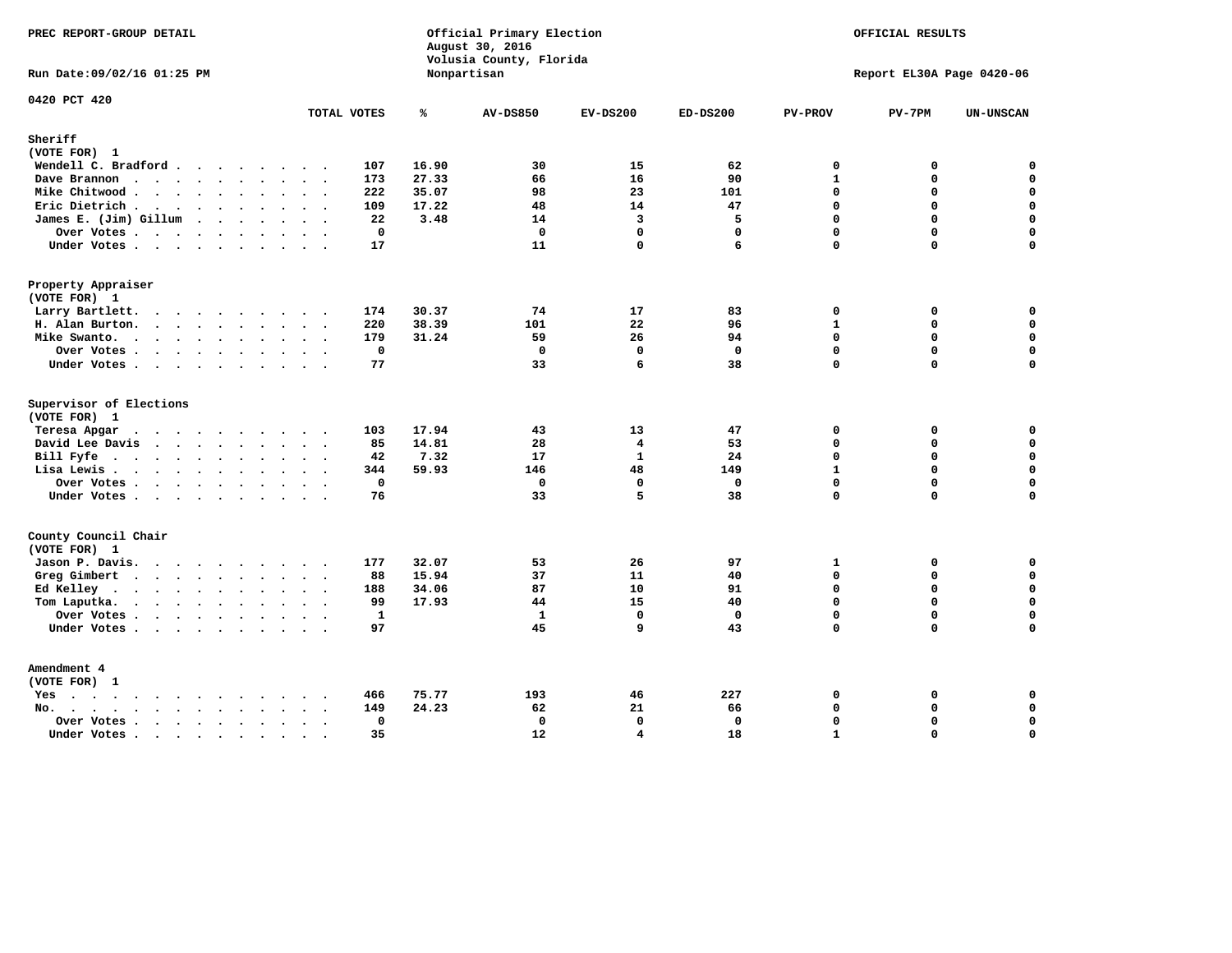| PREC REPORT-GROUP DETAIL                                                                                                                 |  |             |                   | Official Primary Election<br>August 30, 2016 |            |            |                | OFFICIAL RESULTS          |                  |
|------------------------------------------------------------------------------------------------------------------------------------------|--|-------------|-------------------|----------------------------------------------|------------|------------|----------------|---------------------------|------------------|
| Run Date:09/02/16 01:25 PM                                                                                                               |  |             | <b>STATISTICS</b> | Volusia County, Florida                      |            |            |                | Report EL30A Page 0421-01 |                  |
| 0421 PCT 421                                                                                                                             |  |             |                   |                                              |            |            |                |                           |                  |
|                                                                                                                                          |  | TOTAL VOTES | ℁                 | AV-DS850                                     | $EV-DS200$ | $ED-DS200$ | <b>PV-PROV</b> | $PV-7PM$                  | <b>UN-UNSCAN</b> |
| REGISTERED VOTERS - TOTAL $\cdot$ $\cdot$ $\cdot$ $\cdot$ $\cdot$ $\cdot$                                                                |  | 2,514       |                   |                                              |            |            |                |                           |                  |
| REGISTERED VOTERS - Democratic                                                                                                           |  | 706         | 28.08             |                                              |            |            |                |                           |                  |
| REGISTERED VOTERS - Republican                                                                                                           |  | 1,086       | 43.20             |                                              |            |            |                |                           |                  |
| REGISTERED VOTERS - Libertarian                                                                                                          |  | 11          | .44               |                                              |            |            |                |                           |                  |
| REGISTERED VOTERS - Nonpartisan                                                                                                          |  | 711         |                   |                                              |            |            |                |                           |                  |
| BALLOTS CAST - TOTAL.                                                                                                                    |  | 610         |                   | 265                                          | 82         | 263        |                |                           |                  |
| BALLOTS CAST - Democratic                                                                                                                |  | 180         | 29.51             | 87                                           | 25         | 68         |                |                           |                  |
| BALLOTS CAST - Republican                                                                                                                |  | 366         | 60.00             | 151                                          | 46         | 169        |                |                           |                  |
| BALLOTS CAST - Libertarian.                                                                                                              |  |             | .16               | $\Omega$                                     | 0          |            |                |                           |                  |
| BALLOTS CAST - Nonpartisan.                                                                                                              |  | 63          | 10.33             | 27                                           | 11         | 25         |                |                           |                  |
| BALLOTS CAST - BLANK.                                                                                                                    |  |             |                   | 0                                            |            | 0          | O              |                           |                  |
| VOTER TURNOUT - TOTAL<br>the contract of the contract of the contract of the contract of the contract of the contract of the contract of |  |             | 24.26             |                                              |            |            |                |                           |                  |
| VOTER TURNOUT - Democratic.                                                                                                              |  |             | 25.50             |                                              |            |            |                |                           |                  |
| VOTER TURNOUT - Republican.                                                                                                              |  |             | 33.70             |                                              |            |            |                |                           |                  |
| VOTER TURNOUT - Libertarian                                                                                                              |  |             | 9.09              |                                              |            |            |                |                           |                  |
| VOTER TURNOUT - BLANK                                                                                                                    |  |             |                   |                                              |            |            |                |                           |                  |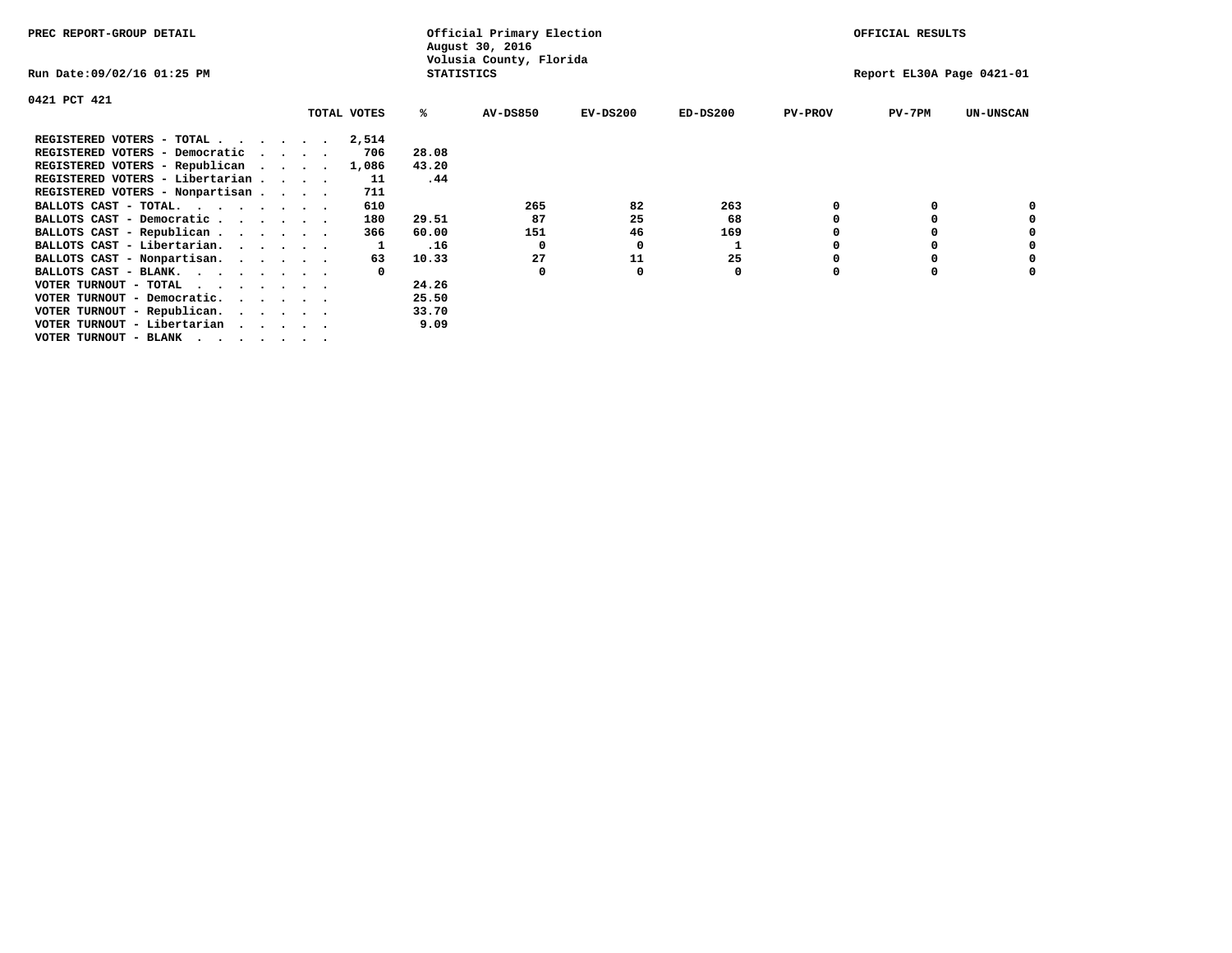| PREC REPORT-GROUP DETAIL                                               |             |       | Official Primary Election<br>August 30, 2016<br>Volusia County, Florida |            | OFFICIAL RESULTS |                |                           |                  |
|------------------------------------------------------------------------|-------------|-------|-------------------------------------------------------------------------|------------|------------------|----------------|---------------------------|------------------|
| Run Date: 09/02/16 01:25 PM                                            |             |       | Democratic                                                              |            |                  |                | Report EL30A Page 0421-02 |                  |
| 0421 PCT 421                                                           | TOTAL VOTES | ℁     | <b>AV-DS850</b>                                                         | $EV-DS200$ | $ED-DS200$       | <b>PV-PROV</b> | $PV-7PM$                  | <b>UN-UNSCAN</b> |
|                                                                        |             |       |                                                                         |            |                  |                |                           |                  |
| United States Senator<br>(VOTE FOR) 1                                  |             |       |                                                                         |            |                  |                |                           |                  |
| Roque "Rocky" De La Fuente.                                            | 15          | 8.62  | 11                                                                      |            |                  |                |                           |                  |
| Alan Grayson                                                           | 58          | 33.33 | 25                                                                      | 14         | 19               |                |                           |                  |
| Pam Keith                                                              | 23          | 13.22 | 13                                                                      | ∩          | 10               |                |                           |                  |
| Reginald Luster                                                        | 3           | 1.72  |                                                                         |            |                  |                |                           |                  |
| Patrick Murphy.                                                        | 75          | 43.10 | 34                                                                      | 10         | 31               |                |                           |                  |
| Over Votes                                                             |             |       |                                                                         |            |                  |                |                           |                  |
| Under Votes                                                            |             |       |                                                                         |            |                  |                |                           |                  |
| Representative in Congress District 6                                  |             |       |                                                                         |            |                  |                |                           |                  |
| (VOTE FOR) 1                                                           |             |       |                                                                         |            |                  |                |                           |                  |
| William (Bill) McCullough $\cdots$ $\cdots$                            | 74          | 45.12 | 39                                                                      |            | 27               |                |                           |                  |
| Jay McGovern                                                           | 38          | 23.17 | 26                                                                      |            |                  |                |                           |                  |
| George Pappas.                                                         | 15          | 9.15  |                                                                         |            |                  |                |                           |                  |
| Dwayne L. Taylor                                                       | 37          | 22.56 | 10                                                                      | 11         | 16               |                |                           |                  |
| Over Votes                                                             |             |       |                                                                         |            |                  |                |                           |                  |
| Under Votes, $\cdot$ , $\cdot$ , $\cdot$ , $\cdot$ , $\cdot$ , $\cdot$ | 16          |       |                                                                         |            |                  |                |                           |                  |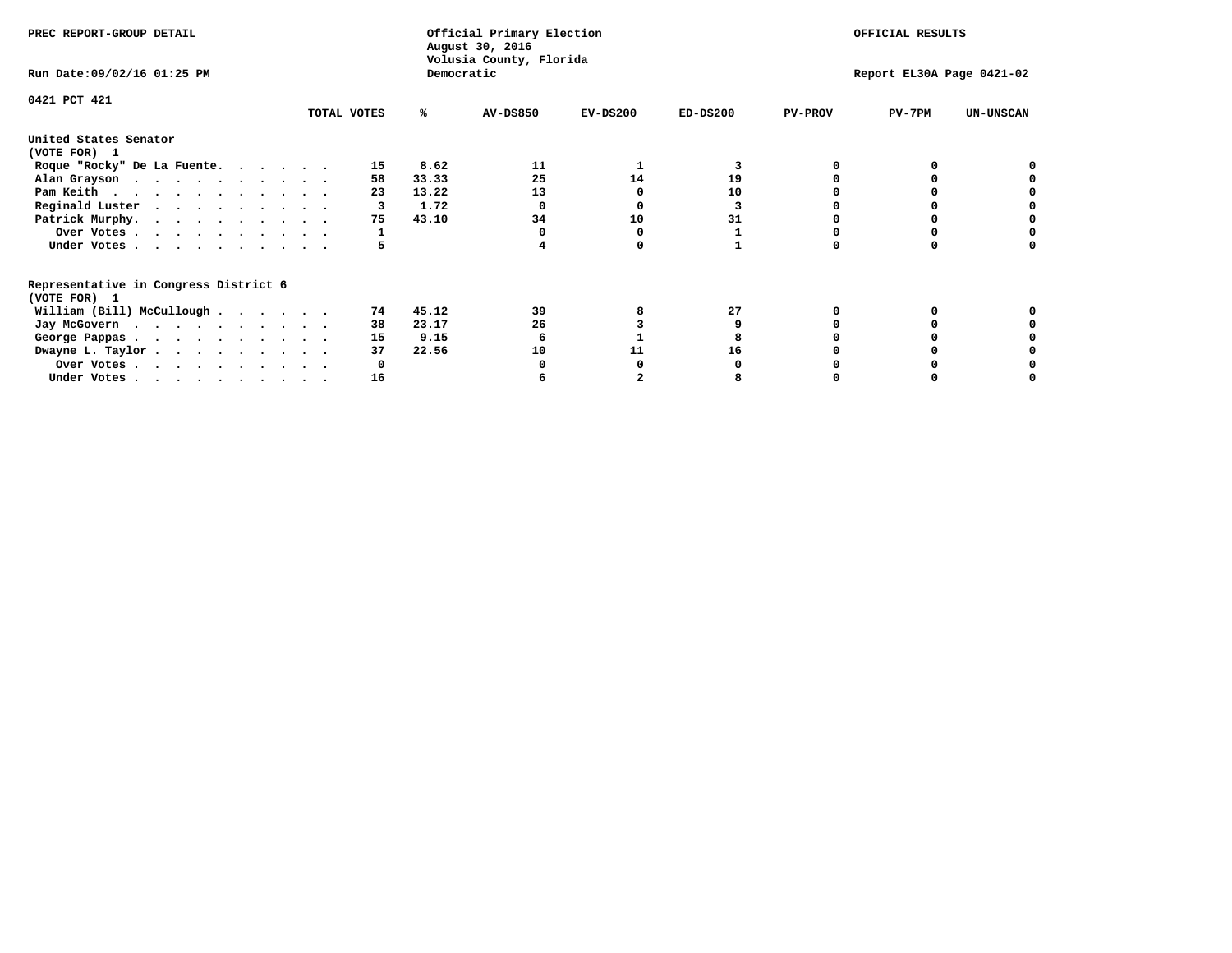| PREC REPORT-GROUP DETAIL<br>Run Date: 09/02/16 01:25 PM |             | Republican | Official Primary Election<br>August 30, 2016<br>Volusia County, Florida | OFFICIAL RESULTS<br>Report EL30A Page 0421-03 |             |                |             |                  |
|---------------------------------------------------------|-------------|------------|-------------------------------------------------------------------------|-----------------------------------------------|-------------|----------------|-------------|------------------|
|                                                         |             |            |                                                                         |                                               |             |                |             |                  |
| 0421 PCT 421                                            | TOTAL VOTES | ℁          | <b>AV-DS850</b>                                                         | $EV-DS200$                                    | $ED-DS200$  | <b>PV-PROV</b> | $PV-7PM$    | <b>UN-UNSCAN</b> |
|                                                         |             |            |                                                                         |                                               |             |                |             |                  |
| United States Senator<br>(VOTE FOR) 1                   |             |            |                                                                         |                                               |             |                |             |                  |
| Carlos Beruff.                                          | 116         | 31.96      | 59                                                                      | 15                                            | 42          | 0              | 0           | 0                |
| Ernie Rivera                                            | -5          | 1.38       | 1                                                                       | $\mathbf{1}$                                  | 3           | 0              | 0           | $\mathbf 0$      |
| Marco Rubio.                                            | 232         | 63.91      | 83                                                                      | 29                                            | 120         | $\mathbf 0$    | $\mathbf 0$ | $\mathbf 0$      |
| Dwight Mark Anthony Young                               | 10          | 2.75       | 5                                                                       | 1                                             | 4           | 0              | $\mathbf 0$ | $\pmb{0}$        |
| Over Votes                                              | 0           |            | 0                                                                       | $\Omega$                                      | 0           | $\mathbf 0$    | 0           | $\mathbf 0$      |
| Under Votes                                             | 3           |            | 3                                                                       | 0                                             | 0           | $\mathbf 0$    | $\Omega$    | $\mathbf 0$      |
| Representative in Congress District 6<br>(VOTE FOR) 1   |             |            |                                                                         |                                               |             |                |             |                  |
| Fred Costello                                           | 98          | 28.00      | 39                                                                      | 12                                            | 47          | 0              | 0           | 0                |
| Ron Desantis                                            | 178         | 50.86      | 62                                                                      | 28                                            | 88          | 0              | 0           | $\mathbf 0$      |
| G. G. Galloway.                                         | 74          | 21.14      | 39                                                                      | 5                                             | 30          | $\mathbf 0$    | $\Omega$    | $\mathbf 0$      |
| Over Votes                                              | 0           |            | $\Omega$                                                                | $\mathbf{0}$                                  | 0           | $\mathbf 0$    | $\mathbf 0$ | $\mathbf 0$      |
| Under Votes                                             | 16          |            | 11                                                                      | $\mathbf{1}$                                  | 4           | $\mathbf 0$    | $\Omega$    | $\mathbf 0$      |
| State Committeeman                                      |             |            |                                                                         |                                               |             |                |             |                  |
| (VOTE FOR) 1                                            |             |            |                                                                         |                                               |             |                |             |                  |
| Paul W. Deering                                         | 203         | 67.44      | 83                                                                      | 24                                            | 96          | 0              | 0           | 0                |
| James Oddie.                                            | 98          | 32.56      | 39                                                                      | 13                                            | 46          | 0              | 0           | $\mathbf 0$      |
| Over Votes                                              | 0           |            | 0                                                                       | $\mathbf 0$                                   | $\mathbf 0$ | 0              | $\mathbf 0$ | $\mathbf 0$      |
| Under Votes                                             | 65          |            | 29                                                                      | 9                                             | 27          | $\mathbf 0$    | 0           | $\mathbf 0$      |
| State Committeewoman<br>(VOTE FOR) 1                    |             |            |                                                                         |                                               |             |                |             |                  |
| Dana Christina Dougherty<br>.                           | 163         | 54.70      | 62                                                                      | 18                                            | 83          | 0              | 0           | 0                |
| Marilyn C. Ford                                         | 135         | 45.30      | 61                                                                      | 16                                            | 58          | 0              | 0           | 0                |
| Over Votes                                              | 0           |            | 0                                                                       | 0                                             | 0           | 0              | 0           | $\mathbf 0$      |
| Under Votes, , , , , , , , , ,                          | 68          |            | 28                                                                      | 12                                            | 28          | $\Omega$       | $\Omega$    | $\Omega$         |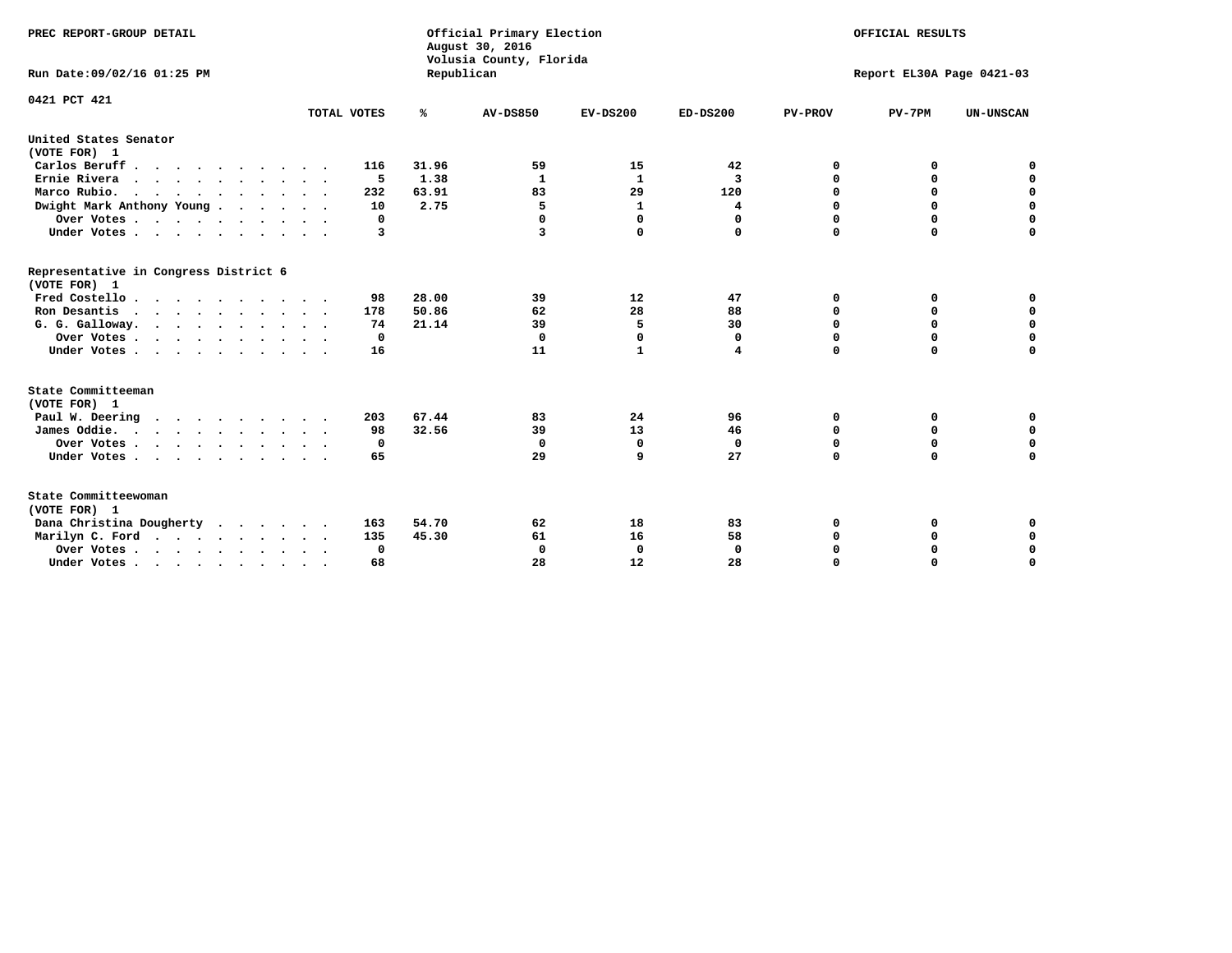| PREC REPORT-GROUP DETAIL<br>Run Date: 09/02/16 01:25 PM |  |  |  |  | Official Primary Election<br>August 30, 2016<br>Volusia County, Florida | OFFICIAL RESULTS<br>Report EL30A Page 0421-04 |        |                 |            |            |                |          |                  |
|---------------------------------------------------------|--|--|--|--|-------------------------------------------------------------------------|-----------------------------------------------|--------|-----------------|------------|------------|----------------|----------|------------------|
|                                                         |  |  |  |  |                                                                         |                                               |        | Libertarian     |            |            |                |          |                  |
| 0421 PCT 421                                            |  |  |  |  |                                                                         | TOTAL VOTES                                   | ℁      | <b>AV-DS850</b> | $EV-DS200$ | $ED-DS200$ | <b>PV-PROV</b> | $PV-7PM$ | <b>UN-UNSCAN</b> |
| United States Senator<br>(VOTE FOR) 1                   |  |  |  |  |                                                                         |                                               |        |                 |            |            |                |          |                  |
| Augustus Invictus.                                      |  |  |  |  |                                                                         | 0                                             |        |                 | 0          | 0          |                |          | 0                |
| Paul Stanton                                            |  |  |  |  |                                                                         |                                               | 100.00 |                 |            |            |                |          | 0                |
| Over Votes                                              |  |  |  |  |                                                                         | 0                                             |        |                 |            | 0          |                |          | 0                |
| Under Votes                                             |  |  |  |  |                                                                         | 0                                             |        |                 |            | 0          |                |          | 0                |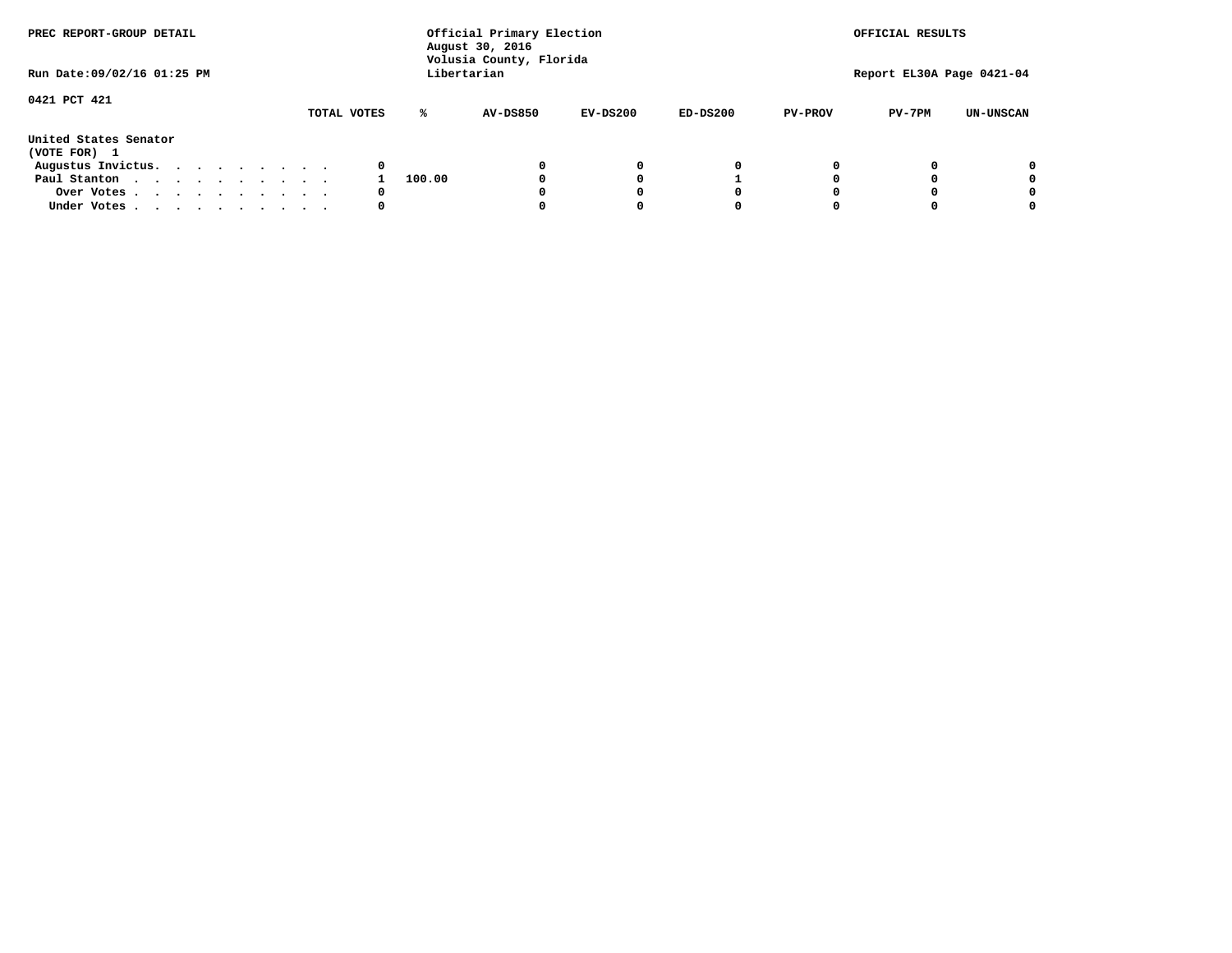| PREC REPORT-GROUP DETAIL<br>Run Date: 09/02/16 01:25 PM                                                 |              |       | Official Primary Election<br>August 30, 2016<br>Volusia County, Florida |             |              |                | OFFICIAL RESULTS<br>Report EL30A Page 0421-05 |                  |  |
|---------------------------------------------------------------------------------------------------------|--------------|-------|-------------------------------------------------------------------------|-------------|--------------|----------------|-----------------------------------------------|------------------|--|
|                                                                                                         |              |       | Nonpartisan                                                             |             |              |                |                                               |                  |  |
| 0421 PCT 421                                                                                            | TOTAL VOTES  | ℁     | <b>AV-DS850</b>                                                         | $EV-DS200$  | $ED-DS200$   | <b>PV-PROV</b> | $PV-7PM$                                      | <b>UN-UNSCAN</b> |  |
| Circuit Judge 7th Circuit Group 4<br>(VOTE FOR) 1                                                       |              |       |                                                                         |             |              |                |                                               |                  |  |
| Chris France - WITHDRAWN                                                                                | 98           | 18.11 | 40                                                                      | 17          | 41           | 0              | 0                                             | $\mathbf 0$      |  |
| Sebrina L. Slack                                                                                        | 222          | 41.04 | 92                                                                      | 34          | 96           | 0              | 0                                             | $\mathbf 0$      |  |
| Stasia Warren                                                                                           | 221          | 40.85 | 102                                                                     | 21          | 98           | $\mathbf 0$    | 0                                             | $\mathbf 0$      |  |
| Over Votes                                                                                              | $\mathbf 0$  |       | $\mathbf 0$                                                             | $\mathbf 0$ | $\mathbf 0$  | 0              | $\mathbf 0$                                   | $\pmb{0}$        |  |
| Under Votes                                                                                             | 69           |       | 31                                                                      | 10          | 28           | $\Omega$       | $\Omega$                                      | $\Omega$         |  |
| Circuit Judge 7th Circuit Group 10<br>(VOTE FOR) 1                                                      |              |       |                                                                         |             |              |                |                                               |                  |  |
| Malcolm Anthony                                                                                         | 223          | 42.97 | 102                                                                     | 28          | 93           | 0              | 0                                             | 0                |  |
| Scott DuPont<br>$\sim$                                                                                  | 296          | 57.03 | 127                                                                     | 41          | 128          | $\mathbf 0$    | $\mathbf 0$                                   | $\mathbf 0$      |  |
| Over Votes                                                                                              | $\mathbf 0$  |       | $\mathbf 0$                                                             | $\mathbf 0$ | $\mathbf 0$  | $\mathbf 0$    | $\mathbf 0$                                   | $\mathbf 0$      |  |
| Under Votes                                                                                             | 91           |       | 36                                                                      | 13          | 42           | $\Omega$       | $\mathbf 0$                                   | $\Omega$         |  |
| Circuit Judge 7th Circuit Group 13<br>(VOTE FOR) 1                                                      |              |       |                                                                         |             |              |                |                                               |                  |  |
| David Hood.<br>$\mathbf{r}$ , and $\mathbf{r}$ , and $\mathbf{r}$ , and $\mathbf{r}$ , and $\mathbf{r}$ | 217          | 39.74 | 91                                                                      | 33          | 93           | 0              | 0                                             | 0                |  |
| A. "Kathleen" McNeilly                                                                                  | 329          | 60.26 | 151                                                                     | 39          | 139          | $\mathbf 0$    | $\mathbf 0$                                   | $\mathbf 0$      |  |
| Over Votes                                                                                              | $^{\circ}$   |       | $\mathbf 0$                                                             | 0           | 0            | $\mathbf 0$    | $\mathbf 0$                                   | $\mathbf 0$      |  |
| Under Votes                                                                                             | 64           |       | 23                                                                      | 10          | 31           | $\Omega$       | $\Omega$                                      | $\Omega$         |  |
| Circuit Judge 7th Circuit Group 17<br>(VOTE FOR) 1                                                      |              |       |                                                                         |             |              |                |                                               |                  |  |
| Linda L. Gaustad                                                                                        | 250          | 46.99 | 111                                                                     | 31          | 108          | 0              | 0                                             | $\mathbf 0$      |  |
| Howard O. McGillin Jr                                                                                   | 282          | 53.01 | 124                                                                     | 39          | 119          | $\mathbf 0$    | $\mathbf 0$                                   | $\mathbf 0$      |  |
| Over Votes                                                                                              | $\mathbf 0$  |       | $\mathbf{0}$                                                            | $\mathbf 0$ | $\mathbf{0}$ | $\mathbf 0$    | $\Omega$                                      | $\mathbf 0$      |  |
| Under Votes                                                                                             | 78           |       | 30                                                                      | 12          | 36           | $\mathbf 0$    | $\mathbf 0$                                   | $\Omega$         |  |
| County Judge 7th Circuit Group 3<br>(VOTE FOR) 1                                                        |              |       |                                                                         |             |              |                |                                               |                  |  |
| Heather Caeners                                                                                         | 222          | 41.57 | 83                                                                      | 32          | 107          | 0              | 0                                             | 0                |  |
| Shirley A. Green                                                                                        | 235          | 44.01 | 111                                                                     | 36          | 88           | $\mathbf 0$    | 0                                             | $\mathbf 0$      |  |
| Marla Rawnsley.                                                                                         | 77           | 14.42 | 44                                                                      | 4           | 29           | 0              | $\mathbf 0$                                   | $\pmb{0}$        |  |
| Over Votes<br>$\sim$<br>$\sim$                                                                          | $\mathbf{0}$ |       | $\Omega$                                                                | 0           | 0            | $\Omega$       | $\Omega$                                      | $\mathbf 0$      |  |
| Under Votes                                                                                             | 76           |       | 27                                                                      | 10          | 39           | $\mathbf 0$    | $\mathbf 0$                                   | 0                |  |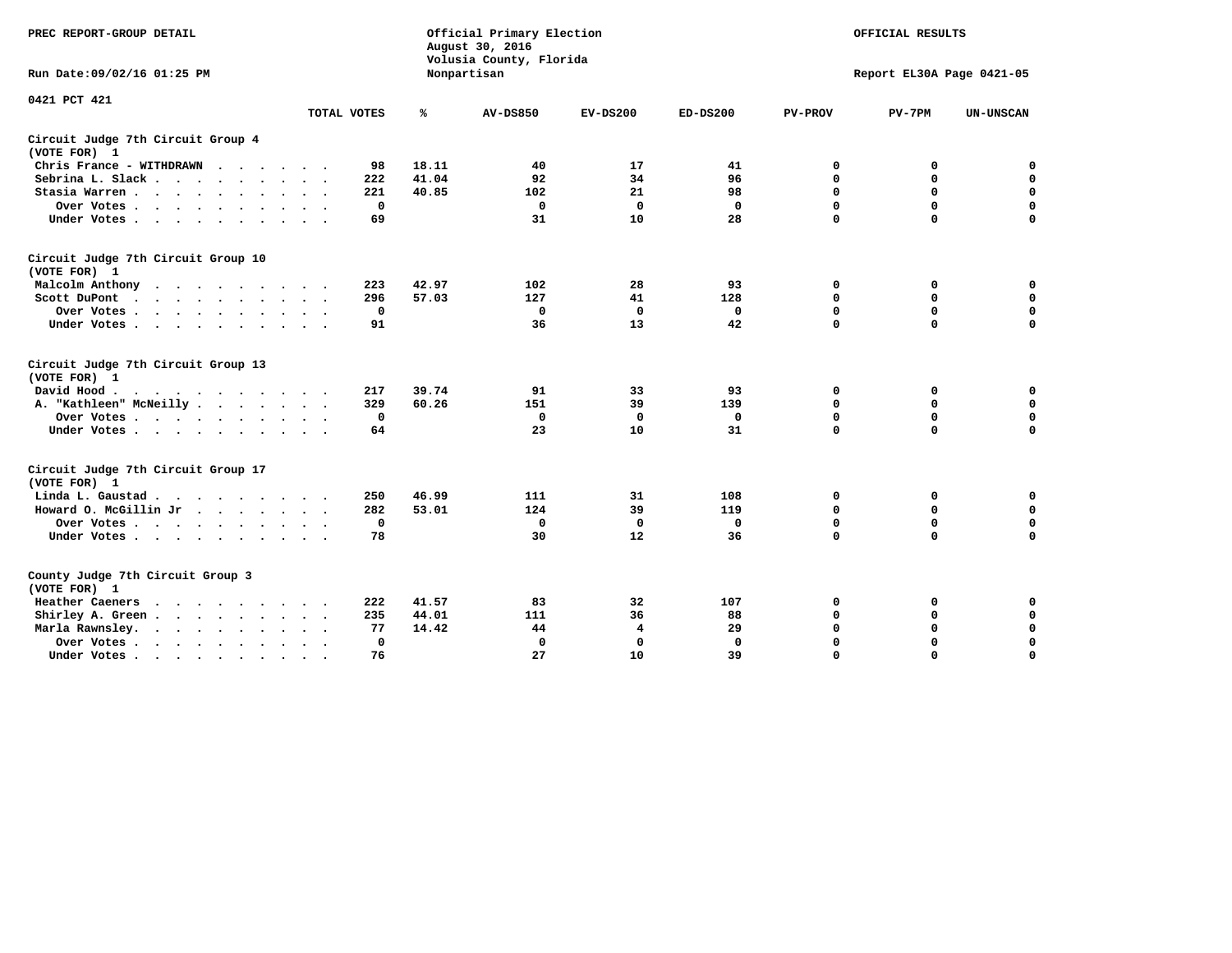| PREC REPORT-GROUP DETAIL                                                                                                                                                                                                                          |                        | August 30, 2016 | Official Primary Election<br>Volusia County, Florida |                   |                   |                             | OFFICIAL RESULTS          |                            |
|---------------------------------------------------------------------------------------------------------------------------------------------------------------------------------------------------------------------------------------------------|------------------------|-----------------|------------------------------------------------------|-------------------|-------------------|-----------------------------|---------------------------|----------------------------|
| Run Date: 09/02/16 01:25 PM                                                                                                                                                                                                                       |                        | Nonpartisan     |                                                      |                   |                   |                             | Report EL30A Page 0421-06 |                            |
| 0421 PCT 421                                                                                                                                                                                                                                      | TOTAL VOTES            | ℁               | <b>AV-DS850</b>                                      | $EV-DS200$        | $ED-DS200$        | <b>PV-PROV</b>              | $PV-7PM$                  | <b>UN-UNSCAN</b>           |
| Sheriff<br>(VOTE FOR) 1                                                                                                                                                                                                                           |                        |                 |                                                      |                   |                   |                             |                           |                            |
| Wendell C. Bradford                                                                                                                                                                                                                               | 65                     | 10.87           | 22                                                   | 10                | 33                | $\Omega$                    | 0                         | $\Omega$                   |
| Dave Brannon                                                                                                                                                                                                                                      | 194                    | 32.44           | 70                                                   | 28                | 96                | $\mathbf 0$                 | 0                         | $\mathbf 0$                |
| Mike Chitwood                                                                                                                                                                                                                                     | 218                    | 36.45           | 116                                                  | 31                | 71                | $\Omega$                    | 0                         | $\mathbf 0$                |
| Eric Dietrich.                                                                                                                                                                                                                                    | 104                    | 17.39           | 40                                                   | 13                | 51                | $\mathbf 0$                 | 0                         | $\mathbf 0$                |
| James E. (Jim) Gillum                                                                                                                                                                                                                             | 17                     | 2.84            | 11                                                   | $\Omega$          | 6                 | $\Omega$                    | $\Omega$                  | $\mathbf 0$                |
| Over Votes                                                                                                                                                                                                                                        | $\mathbf 0$            |                 | $\mathbf 0$                                          | $\mathbf{0}$      | $\mathbf{0}$      | $\Omega$                    | 0                         | $\mathbf 0$                |
| Under Votes                                                                                                                                                                                                                                       | 12                     |                 | 6                                                    | $\Omega$          | 6                 | $\Omega$                    | $\Omega$                  | $\Omega$                   |
| Property Appraiser                                                                                                                                                                                                                                |                        |                 |                                                      |                   |                   |                             |                           |                            |
| (VOTE FOR) 1                                                                                                                                                                                                                                      |                        |                 |                                                      |                   |                   |                             |                           |                            |
| Larry Bartlett.                                                                                                                                                                                                                                   | 173                    | 32.52           | 79                                                   | 25                | 69                | $\mathbf 0$                 | 0                         | 0                          |
| H. Alan Burton.                                                                                                                                                                                                                                   | 214                    | 40.23           | 92                                                   | 18                | 104               | $\mathbf{0}$                | 0                         | $\mathbf 0$                |
| Mike Swanto.                                                                                                                                                                                                                                      | 145                    | 27.26           | 65                                                   | 25                | 55                | $\Omega$                    | $\Omega$                  | 0                          |
| Over Votes.                                                                                                                                                                                                                                       | $\mathbf 0$            |                 | $\mathbf 0$                                          | $\mathbf 0$       | $\mathbf 0$       | $\mathbf 0$                 | 0                         | 0                          |
| Under Votes                                                                                                                                                                                                                                       | 78                     |                 | 29                                                   | 14                | 35                | $\Omega$                    | $\Omega$                  | $\mathbf 0$                |
| Supervisor of Elections                                                                                                                                                                                                                           |                        |                 |                                                      |                   |                   |                             |                           |                            |
| (VOTE FOR) 1                                                                                                                                                                                                                                      |                        |                 |                                                      |                   |                   |                             |                           |                            |
| Teresa Apgar<br>$\cdots$                                                                                                                                                                                                                          | 77<br>$\sim$ $\sim$    | 14.18           | 34                                                   | 6                 | 37                | $\mathbf 0$                 | 0                         | 0                          |
| David Lee Davis                                                                                                                                                                                                                                   | 74                     | 13.63           | 28                                                   | 11                | 35                | $\mathbf 0$<br>$\mathbf 0$  | 0<br>0                    | $\mathbf 0$<br>$\mathbf 0$ |
| Bill Fyfe.                                                                                                                                                                                                                                        | 40                     | 7.37            | 11                                                   | 9                 | 20                | $\Omega$                    | 0                         | $\mathbf 0$                |
| Lisa Lewis                                                                                                                                                                                                                                        | 352                    | 64.83           | 168                                                  | 43                | 141               |                             |                           |                            |
| Over Votes<br>Under Votes                                                                                                                                                                                                                         | $\mathbf 0$<br>67      |                 | $\mathbf 0$<br>24                                    | $\mathbf 0$<br>13 | $\mathbf 0$<br>30 | $\mathbf 0$<br>$\mathbf{0}$ | 0<br>$\Omega$             | $\pmb{0}$<br>$\mathbf 0$   |
|                                                                                                                                                                                                                                                   |                        |                 |                                                      |                   |                   |                             |                           |                            |
| County Council Chair<br>(VOTE FOR) 1                                                                                                                                                                                                              |                        |                 |                                                      |                   |                   |                             |                           |                            |
| Jason P. Davis.                                                                                                                                                                                                                                   | 160                    | 30.08           | 70                                                   | 19                | 71                | $\mathbf 0$                 | 0                         | 0                          |
| Greg Gimbert<br>$\mathbf{r}$ . The contract of the contract of the contract of the contract of the contract of the contract of the contract of the contract of the contract of the contract of the contract of the contract of the contract of th | 91                     | 17.11           | 41                                                   | 16                | 34                | $\mathbf{0}$                | 0                         | $\mathbf 0$                |
| Ed Kelley                                                                                                                                                                                                                                         | 183                    | 34.40           | 82                                                   | 19                | 82                | $\mathbf 0$                 | 0                         | $\mathbf 0$                |
| Tom Laputka.                                                                                                                                                                                                                                      | 98                     | 18.42           | 40                                                   | 15                | 43                | $\Omega$                    | $\mathbf 0$               | $\mathbf 0$                |
| Over Votes                                                                                                                                                                                                                                        | $\mathbf 0$            |                 | $\mathbf 0$                                          | $\mathbf 0$       | $\mathbf{0}$      | $\mathbf 0$                 | 0                         | 0                          |
| Under Votes                                                                                                                                                                                                                                       | 78                     |                 | 32                                                   | 13                | 33                | $\Omega$                    | $\Omega$                  | $\mathbf 0$                |
| Amendment 4                                                                                                                                                                                                                                       |                        |                 |                                                      |                   |                   |                             |                           |                            |
| (VOTE FOR) 1                                                                                                                                                                                                                                      |                        |                 |                                                      |                   |                   |                             |                           |                            |
| $Yes \cdot \cdot \cdot \cdot \cdot \cdot \cdot \cdot \cdot$                                                                                                                                                                                       | 429<br>$\cdot$ $\cdot$ | 76.33<br>23.67  | 187<br>61                                            | 47<br>24          | 195               | 0<br>$\Omega$               | 0<br>0                    | 0<br>$\mathbf 0$           |
| $No.$<br>$\ddot{\phantom{a}}$                                                                                                                                                                                                                     | 133<br>$\mathbf 0$     |                 | $\mathbf 0$                                          | $\mathbf 0$       | 48<br>$\mathbf 0$ | $\mathbf 0$                 | 0                         | $\mathbf 0$                |
| Over Votes .<br>$\cdots$<br>Under Votes                                                                                                                                                                                                           | $\sim$<br>48           |                 | 17                                                   | 11                | 20                | $\mathbf 0$                 | 0                         | $\mathbf 0$                |
| $\sim$                                                                                                                                                                                                                                            | $\sim$<br>$\sim$       |                 |                                                      |                   |                   |                             |                           |                            |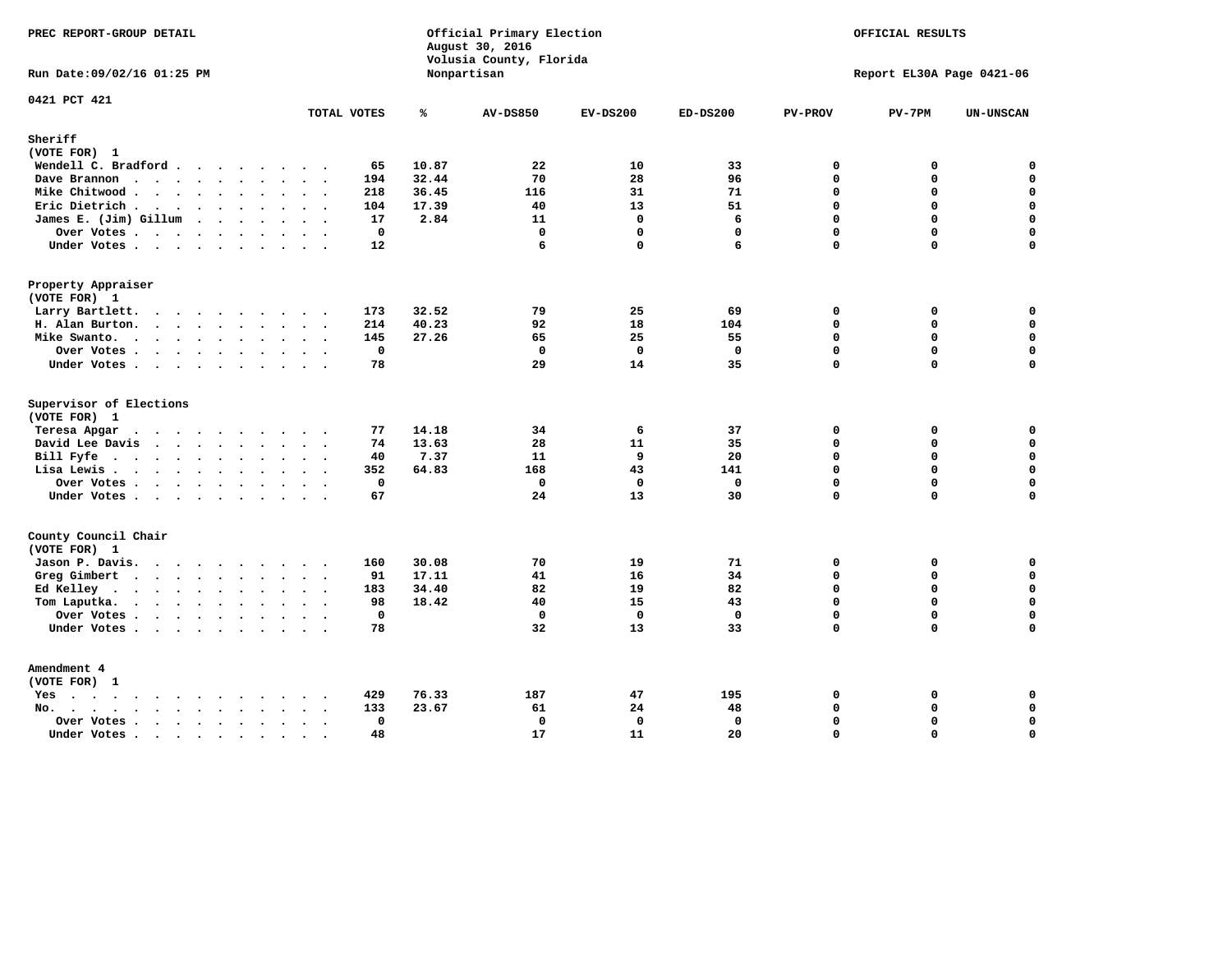| PREC REPORT-GROUP DETAIL                                               |  | Official Primary Election<br>August 30, 2016<br>Volusia County, Florida |  |             |                   |                 |            | OFFICIAL RESULTS |                |                           |                  |
|------------------------------------------------------------------------|--|-------------------------------------------------------------------------|--|-------------|-------------------|-----------------|------------|------------------|----------------|---------------------------|------------------|
| Run Date:09/02/16 01:25 PM                                             |  |                                                                         |  |             | <b>STATISTICS</b> |                 |            |                  |                | Report EL30A Page 0422-01 |                  |
| 0422 PCT 422                                                           |  |                                                                         |  |             |                   |                 |            |                  |                |                           |                  |
|                                                                        |  |                                                                         |  | TOTAL VOTES | ℁                 | <b>AV-DS850</b> | $EV-DS200$ | $ED-DS200$       | <b>PV-PROV</b> | $PV-7PM$                  | <b>UN-UNSCAN</b> |
| REGISTERED VOTERS - TOTAL                                              |  |                                                                         |  | 2,896       |                   |                 |            |                  |                |                           |                  |
| REGISTERED VOTERS - Democratic                                         |  |                                                                         |  | 1,160       | 40.06             |                 |            |                  |                |                           |                  |
| REGISTERED VOTERS - Republican                                         |  |                                                                         |  | 761         | 26.28             |                 |            |                  |                |                           |                  |
| REGISTERED VOTERS - Libertarian                                        |  |                                                                         |  | 4           | .14               |                 |            |                  |                |                           |                  |
| REGISTERED VOTERS - Nonpartisan                                        |  |                                                                         |  | 971         |                   |                 |            |                  |                |                           |                  |
| BALLOTS CAST - TOTAL.<br>$\cdots$                                      |  |                                                                         |  | 506         |                   | 196             | 77         | 232              |                |                           |                  |
| BALLOTS CAST - Democratic                                              |  |                                                                         |  | 221         | 43.68             | 95              | 35         | 91               |                |                           |                  |
| BALLOTS CAST - Republican                                              |  |                                                                         |  | 207         | 40.91             | 68              | 30         | 108              |                |                           |                  |
| BALLOTS CAST - Libertarian.                                            |  |                                                                         |  | $\Omega$    |                   | 0               | 0          | 0                |                |                           |                  |
| BALLOTS CAST - Nonpartisan.                                            |  |                                                                         |  | 78          | 15.42             | 33              | 12         | 33               |                |                           |                  |
| BALLOTS CAST - BLANK.                                                  |  |                                                                         |  |             |                   | 0               | 0          | 0                |                |                           |                  |
| VOTER TURNOUT - TOTAL $\cdot \cdot \cdot \cdot \cdot \cdot$            |  |                                                                         |  |             | 17.47             |                 |            |                  |                |                           |                  |
| VOTER TURNOUT - Democratic.<br>$\cdot$ $\cdot$ $\cdot$ $\cdot$ $\cdot$ |  |                                                                         |  |             | 19.05             |                 |            |                  |                |                           |                  |
| VOTER TURNOUT - Republican.                                            |  |                                                                         |  |             | 27.20             |                 |            |                  |                |                           |                  |
| VOTER TURNOUT - Libertarian                                            |  |                                                                         |  |             |                   |                 |            |                  |                |                           |                  |
| VOTER TURNOUT - BLANK                                                  |  |                                                                         |  |             |                   |                 |            |                  |                |                           |                  |
|                                                                        |  |                                                                         |  |             |                   |                 |            |                  |                |                           |                  |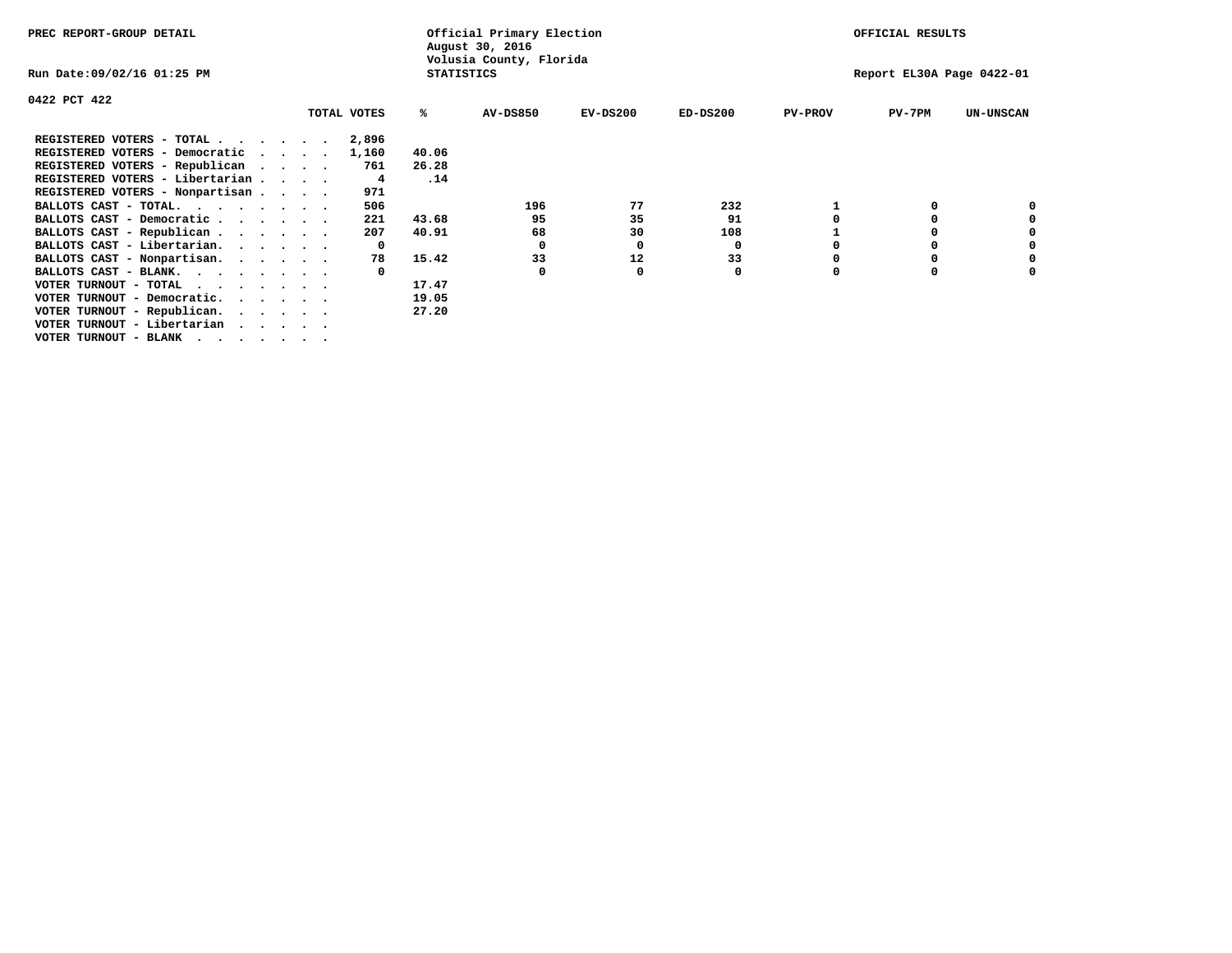| PREC REPORT-GROUP DETAIL                                               |             |            | Official Primary Election<br>August 30, 2016<br>Volusia County, Florida |                         | OFFICIAL RESULTS |                |                           |                  |
|------------------------------------------------------------------------|-------------|------------|-------------------------------------------------------------------------|-------------------------|------------------|----------------|---------------------------|------------------|
| Run Date: 09/02/16 01:25 PM                                            |             | Democratic |                                                                         |                         |                  |                | Report EL30A Page 0422-02 |                  |
| 0422 PCT 422                                                           | TOTAL VOTES | ℁          | <b>AV-DS850</b>                                                         | $EV-DS200$              | $ED-DS200$       | <b>PV-PROV</b> | $PV-7PM$                  | <b>UN-UNSCAN</b> |
|                                                                        |             |            |                                                                         |                         |                  |                |                           |                  |
| United States Senator<br>(VOTE FOR) 1                                  |             |            |                                                                         |                         |                  |                |                           |                  |
| Roque "Rocky" De La Fuente.                                            | 18          | 8.37       |                                                                         |                         | 8                |                |                           |                  |
| Alan Grayson                                                           | 74          | 34.42      | 32                                                                      | 12                      | 30               |                |                           |                  |
| Pam Keith                                                              | 21          | 9.77       | 11                                                                      |                         |                  |                |                           |                  |
| Reginald Luster                                                        |             | 2.33       |                                                                         | $\overline{\mathbf{2}}$ |                  |                |                           |                  |
| Patrick Murphy.                                                        | 97          | 45.12      | 41                                                                      | 14                      | 42               |                |                           |                  |
| Over Votes                                                             |             |            |                                                                         |                         |                  |                |                           |                  |
| Under Votes                                                            | 6           |            |                                                                         |                         |                  |                |                           |                  |
| Representative in Congress District 6                                  |             |            |                                                                         |                         |                  |                |                           |                  |
| (VOTE FOR) 1                                                           | 81          | 38.94      | 36                                                                      | 13                      | 32               |                |                           |                  |
| William (Bill) McCullough $\cdots$ $\cdots$                            |             | 23.08      | 29                                                                      |                         | 14               |                |                           |                  |
| Jay McGovern                                                           | 48          |            |                                                                         |                         |                  |                |                           |                  |
| George Pappas.                                                         | 30          | 14.42      | 12                                                                      |                         | 12               |                |                           |                  |
| Dwayne L. Taylor.                                                      | 49          | 23.56      | 10                                                                      | 10                      | 29               |                |                           |                  |
| Over Votes                                                             |             |            |                                                                         |                         |                  |                |                           |                  |
| Under Votes, $\cdot$ , $\cdot$ , $\cdot$ , $\cdot$ , $\cdot$ , $\cdot$ | 13          |            |                                                                         |                         |                  |                |                           |                  |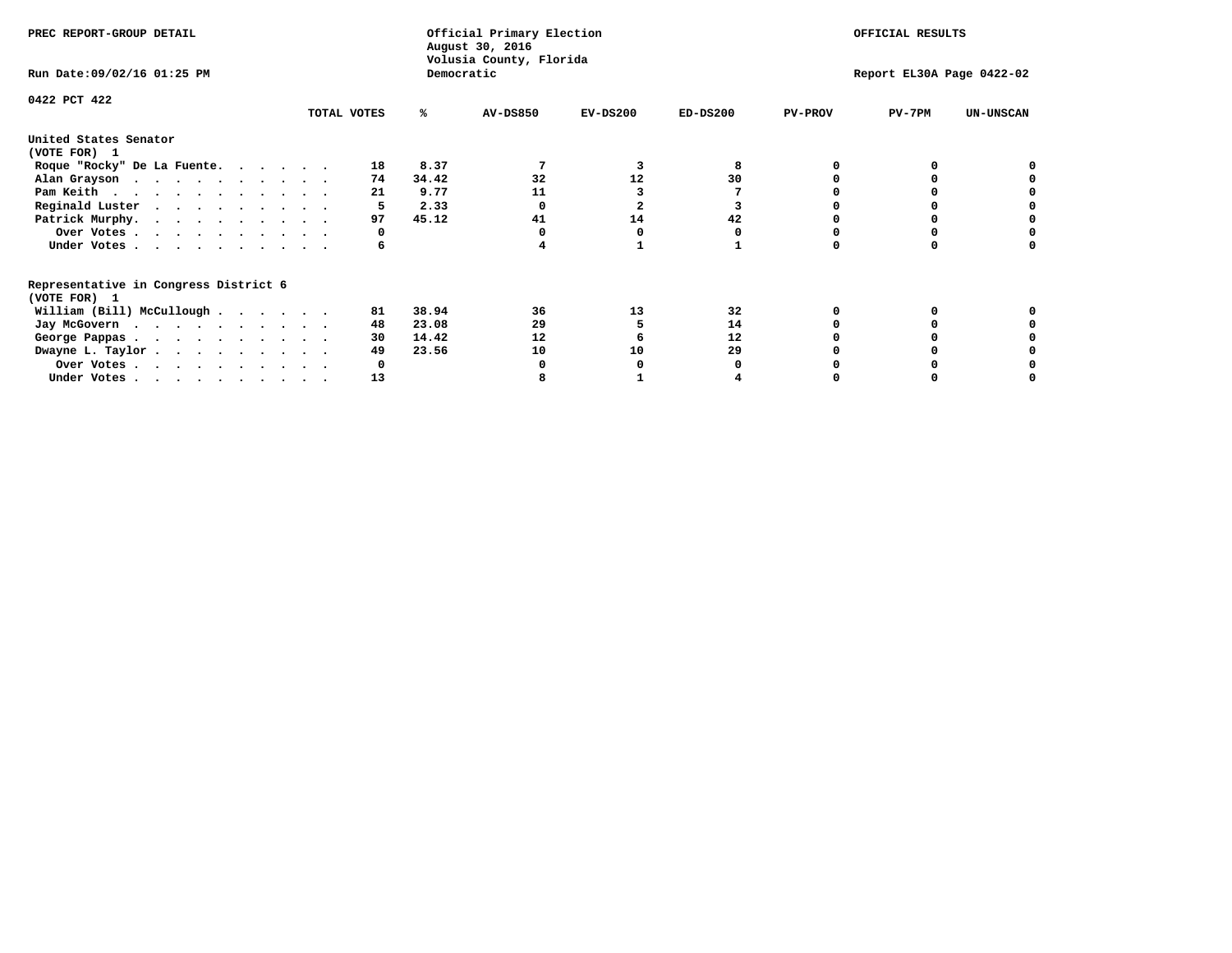| PREC REPORT-GROUP DETAIL<br>Run Date: 09/02/16 01:25 PM |                     | Republican | Official Primary Election<br>August 30, 2016<br>Volusia County, Florida | OFFICIAL RESULTS<br>Report EL30A Page 0422-03 |              |                |             |                  |
|---------------------------------------------------------|---------------------|------------|-------------------------------------------------------------------------|-----------------------------------------------|--------------|----------------|-------------|------------------|
|                                                         |                     |            |                                                                         |                                               |              |                |             |                  |
| 0422 PCT 422                                            | TOTAL VOTES         | ℁          | <b>AV-DS850</b>                                                         | $EV-DS200$                                    | $ED-DS200$   | <b>PV-PROV</b> | $PV-7PM$    | <b>UN-UNSCAN</b> |
| United States Senator<br>(VOTE FOR) 1                   |                     |            |                                                                         |                                               |              |                |             |                  |
| Carlos Beruff                                           | 47                  | 23.04      | 21                                                                      | 4                                             | 22           | 0              | 0           | 0                |
| Ernie Rivera                                            | 9                   | 4.41       | 6                                                                       | 0                                             | 3            | 0              | 0           | $\mathbf 0$      |
| Marco Rubio.                                            | 132                 | 64.71      | 28                                                                      | 23                                            | 80           | $\mathbf{1}$   | $\mathbf 0$ | $\mathbf 0$      |
| Dwight Mark Anthony Young                               | 16                  | 7.84       | 10                                                                      | 3                                             | 3            | 0              | $\mathbf 0$ | $\mathbf 0$      |
| Over Votes                                              | 0                   |            | 0                                                                       | $\Omega$                                      | $\Omega$     | 0              | 0           | $\mathbf 0$      |
| Under Votes                                             | 3                   |            | 3                                                                       | $\Omega$                                      | 0            | $\Omega$       | $\Omega$    | $\Omega$         |
| Representative in Congress District 6<br>(VOTE FOR) 1   |                     |            |                                                                         |                                               |              |                |             |                  |
| Fred Costello                                           | 66                  | 33.33      | 17                                                                      | 9                                             | 40           | 0              | 0           | 0                |
| Ron Desantis                                            | 100                 | 50.51      | 34                                                                      | 18                                            | 47           | 1              | 0           | $\mathbf 0$      |
| G. G. Galloway.                                         | 32                  | 16.16      | 12                                                                      | 3                                             | 17           | $\mathbf 0$    | $\mathbf 0$ | $\Omega$         |
| Over Votes                                              | 0                   |            | $\mathbf{0}$                                                            | $\mathbf 0$                                   | $\mathbf 0$  | $\mathbf 0$    | $\Omega$    | $\mathbf 0$      |
| Under Votes                                             | 9                   |            | 5                                                                       | $\Omega$                                      | 4            | $\Omega$       | $\Omega$    | $\Omega$         |
| State Committeeman                                      |                     |            |                                                                         |                                               |              |                |             |                  |
| (VOTE FOR) 1                                            |                     |            |                                                                         |                                               |              |                |             |                  |
| Paul W. Deering                                         | 140                 | 75.27      | 38                                                                      | 23                                            | 78           | 1              | 0           | 0                |
| James Oddie.                                            | 46                  | 24.73      | 20                                                                      | 7                                             | 19           | 0              | 0           | $\mathbf 0$      |
| Over Votes                                              | 0                   |            | $\Omega$                                                                | $\mathbf 0$                                   | 0            | 0              | 0           | 0                |
| Under Votes                                             | 21<br>$\sim$ $\sim$ |            | 10                                                                      | $\Omega$                                      | 11           | $\mathbf 0$    | $\Omega$    | $\Omega$         |
| State Committeewoman<br>(VOTE FOR) 1                    |                     |            |                                                                         |                                               |              |                |             |                  |
| Dana Christina Dougherty                                | 102                 | 56.98      | 28                                                                      | 13                                            | 61           | 0              | 0           | $\mathbf 0$      |
| Marilyn C. Ford                                         | 77                  | 43.02      | 29                                                                      | 16                                            | 31           | $\mathbf{1}$   | 0           | $\mathbf 0$      |
| Over Votes                                              | $\Omega$            |            | $\Omega$                                                                | 0                                             | $\mathbf{0}$ | 0              | 0           | 0                |
| Under Votes, , , , , , , , , ,                          | 28                  |            | 11                                                                      | 1                                             | 16           | $\Omega$       | $\Omega$    | $\Omega$         |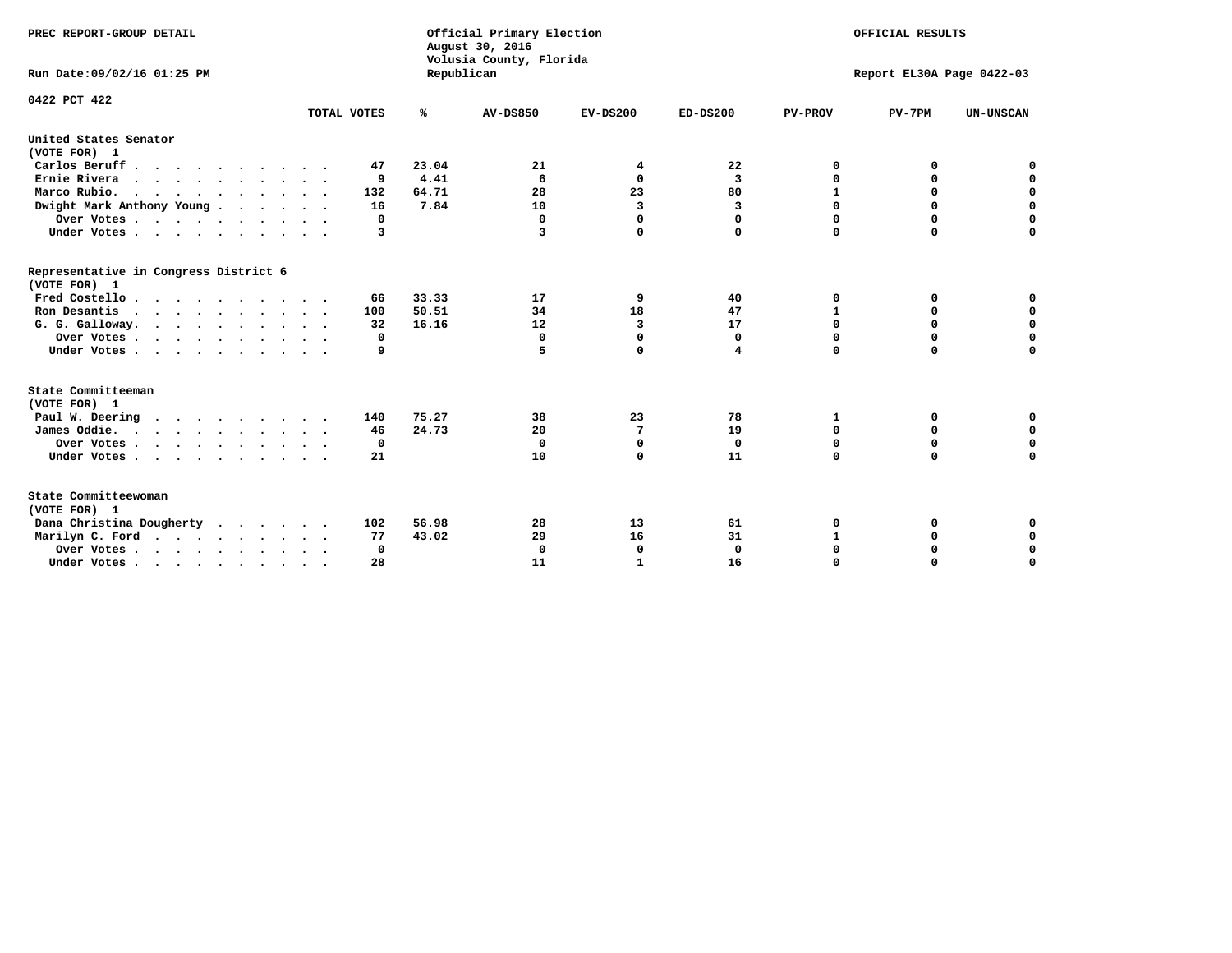| PREC REPORT-GROUP DETAIL<br>Run Date:09/02/16 01:25 PM |  |  |  |  | Official Primary Election<br>August 30, 2016<br>Volusia County, Florida<br>Libertarian |  |             |  |                 | OFFICIAL RESULTS<br>Report EL30A Page 0422-04 |            |                |          |                  |
|--------------------------------------------------------|--|--|--|--|----------------------------------------------------------------------------------------|--|-------------|--|-----------------|-----------------------------------------------|------------|----------------|----------|------------------|
| 0422 PCT 422                                           |  |  |  |  |                                                                                        |  | TOTAL VOTES |  | <b>AV-DS850</b> | $EV-DS200$                                    | $ED-DS200$ | <b>PV-PROV</b> | $PV-7PM$ | <b>UN-UNSCAN</b> |
| United States Senator<br>(VOTE FOR) 1                  |  |  |  |  |                                                                                        |  |             |  |                 |                                               |            |                |          |                  |
| Augustus Invictus.                                     |  |  |  |  |                                                                                        |  |             |  |                 | 0                                             | 0          |                |          | 0                |
| Paul Stanton                                           |  |  |  |  |                                                                                        |  | 0           |  |                 | 0                                             |            |                |          | 0                |
| Over Votes                                             |  |  |  |  |                                                                                        |  |             |  |                 |                                               |            |                |          | 0                |
| Under Votes                                            |  |  |  |  |                                                                                        |  | 0           |  |                 |                                               |            |                |          | 0                |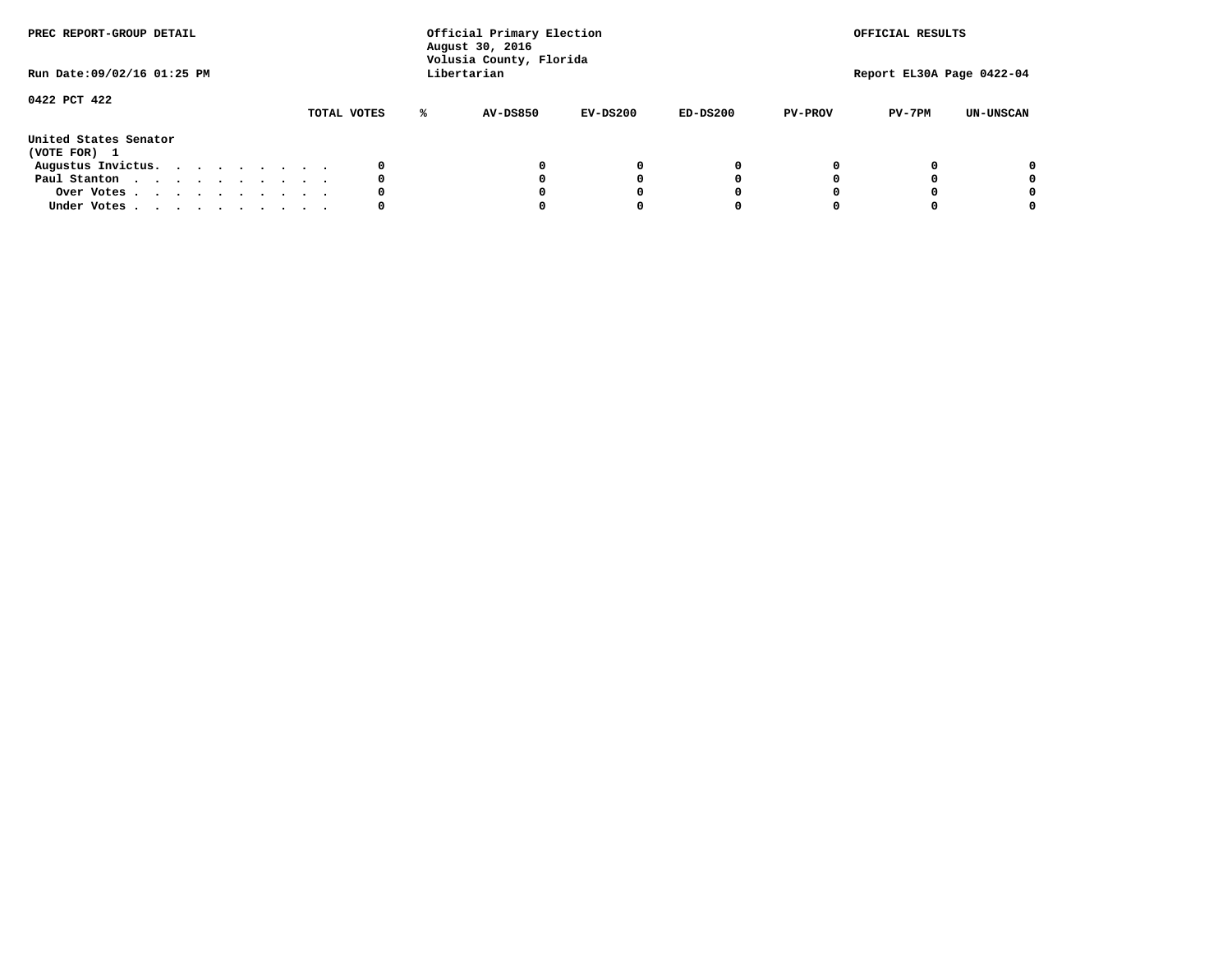| PREC REPORT-GROUP DETAIL                                                                                |              |       | Official Primary Election<br>August 30, 2016<br>Volusia County, Florida | OFFICIAL RESULTS |              |                |                           |                  |
|---------------------------------------------------------------------------------------------------------|--------------|-------|-------------------------------------------------------------------------|------------------|--------------|----------------|---------------------------|------------------|
| Run Date: 09/02/16 01:25 PM                                                                             |              |       | Nonpartisan                                                             |                  |              |                | Report EL30A Page 0422-05 |                  |
| 0422 PCT 422                                                                                            | TOTAL VOTES  | ℁     | <b>AV-DS850</b>                                                         | $EV-DS200$       | $ED-DS200$   | <b>PV-PROV</b> | $PV-7PM$                  | <b>UN-UNSCAN</b> |
| Circuit Judge 7th Circuit Group 4<br>(VOTE FOR) 1                                                       |              |       |                                                                         |                  |              |                |                           |                  |
| Chris France - WITHDRAWN                                                                                | 102          | 23.02 | 17                                                                      | 17               | 67           | 1              | 0                         | $\mathbf 0$      |
| Sebrina L. Slack                                                                                        | 176          | 39.73 | 82                                                                      | 25               | 69           | 0              | 0                         | $\mathbf 0$      |
| Stasia Warren                                                                                           | 165          | 37.25 | 74                                                                      | 27               | 64           | 0              | 0                         | $\mathbf 0$      |
| Over Votes                                                                                              | $\mathbf 0$  |       | $\mathbf 0$                                                             | $\mathbf 0$      | $\mathbf 0$  | 0              | $\mathbf 0$               | $\pmb{0}$        |
| Under Votes                                                                                             | 63           |       | 23                                                                      | 8                | 32           | $\Omega$       | $\Omega$                  | $\Omega$         |
| Circuit Judge 7th Circuit Group 10<br>(VOTE FOR) 1                                                      |              |       |                                                                         |                  |              |                |                           |                  |
| Malcolm Anthony                                                                                         | 185          | 43.02 | 62                                                                      | 31               | 92           | 0              | 0                         | 0                |
| Scott DuPont<br>$\sim$                                                                                  | 245          | 56.98 | 105                                                                     | 35               | 104          | $\mathbf{1}$   | $\mathbf 0$               | $\mathbf 0$      |
| Over Votes                                                                                              | $\mathbf 0$  |       | $\mathbf 0$                                                             | $\mathbf 0$      | $\mathbf 0$  | $\mathbf 0$    | $\mathbf 0$               | $\mathbf 0$      |
| Under Votes                                                                                             | 76           |       | 29                                                                      | 11               | 36           | $\Omega$       | $\mathbf 0$               | $\Omega$         |
| Circuit Judge 7th Circuit Group 13<br>(VOTE FOR) 1                                                      |              |       |                                                                         |                  |              |                |                           |                  |
| David Hood.<br>$\mathbf{r}$ , and $\mathbf{r}$ , and $\mathbf{r}$ , and $\mathbf{r}$ , and $\mathbf{r}$ | 160          | 35.56 | 56                                                                      | 22               | 81           | 1              | 0                         | 0                |
| A. "Kathleen" McNeilly                                                                                  | 290          | 64.44 | 117                                                                     | 45               | 128          | $\mathbf 0$    | $\mathbf 0$               | $\mathbf 0$      |
| Over Votes                                                                                              | $\Omega$     |       | $\mathbf{0}$                                                            | $\mathbf 0$      | 0            | $\mathbf 0$    | $\mathbf 0$               | $\mathbf 0$      |
| Under Votes                                                                                             | 56           |       | 23                                                                      | 10               | 23           | $\Omega$       | $\Omega$                  | $\Omega$         |
| Circuit Judge 7th Circuit Group 17<br>(VOTE FOR) 1                                                      |              |       |                                                                         |                  |              |                |                           |                  |
| Linda L. Gaustad                                                                                        | 247          | 55.13 | 95                                                                      | 40               | 112          | 0              | 0                         | $\mathbf 0$      |
| Howard O. McGillin Jr                                                                                   | 201          | 44.87 | 78                                                                      | 31               | 91           | $\mathbf{1}$   | $\mathbf 0$               | $\mathbf 0$      |
| Over Votes                                                                                              | $\mathbf 0$  |       | $\mathbf{0}$                                                            | $\mathbf 0$      | $\mathbf{0}$ | $\mathbf 0$    | $\Omega$                  | $\mathbf 0$      |
| Under Votes                                                                                             | 58           |       | 23                                                                      | 6                | 29           | $\mathbf 0$    | $\mathbf 0$               | $\mathbf 0$      |
| County Judge 7th Circuit Group 3<br>(VOTE FOR) 1                                                        |              |       |                                                                         |                  |              |                |                           |                  |
| Heather Caeners                                                                                         | 143          | 32.50 | 61                                                                      | 24               | 58           | 0              | 0                         | 0                |
| Shirley A. Green                                                                                        | 226          | 51.36 | 84                                                                      | 38               | 103          | $\mathbf{1}$   | 0                         | $\mathbf 0$      |
| Marla Rawnsley.                                                                                         | 71           | 16.14 | 26                                                                      | 7                | 38           | 0              | $\mathbf 0$               | $\pmb{0}$        |
| Over Votes<br>$\sim$<br>$\sim$                                                                          | $\mathbf{0}$ |       | $\Omega$                                                                | $\mathbf 0$      | $\mathbf{0}$ | $\mathbf 0$    | $\mathbf 0$               | $\mathbf 0$      |
| Under Votes                                                                                             | 66           |       | 25                                                                      | 8                | 33           | $\mathbf 0$    | $\mathbf 0$               | 0                |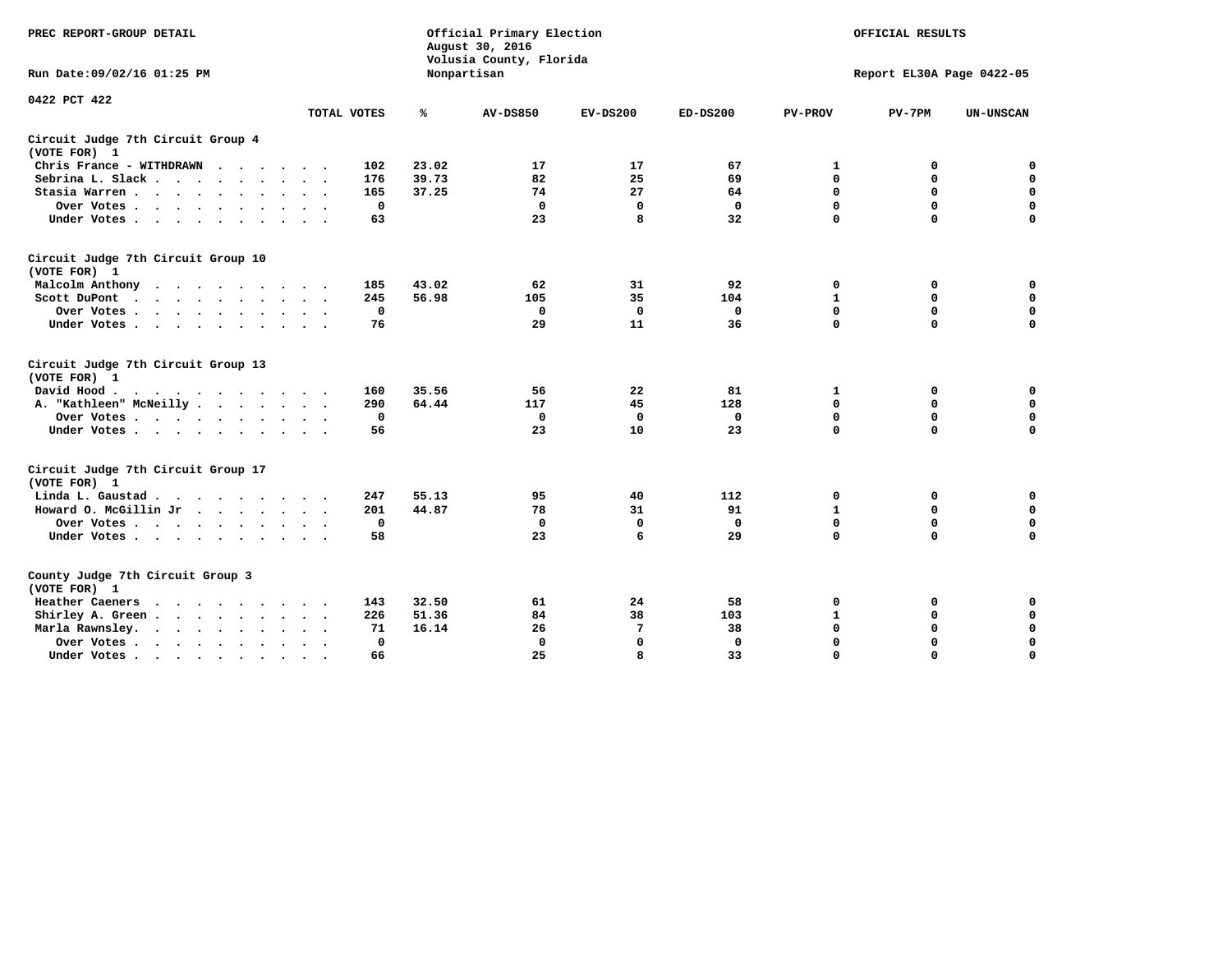| PREC REPORT-GROUP DETAIL                                    |                                                |       | Official Primary Election<br>August 30, 2016<br>Volusia County, Florida |                 | OFFICIAL RESULTS |                |                           |                  |
|-------------------------------------------------------------|------------------------------------------------|-------|-------------------------------------------------------------------------|-----------------|------------------|----------------|---------------------------|------------------|
| Run Date: 09/02/16 01:25 PM                                 |                                                |       | Nonpartisan                                                             |                 |                  |                | Report EL30A Page 0422-06 |                  |
| 0422 PCT 422                                                | TOTAL VOTES                                    | ℁     | <b>AV-DS850</b>                                                         | $EV-DS200$      | $ED-DS200$       | <b>PV-PROV</b> | $PV-7PM$                  | <b>UN-UNSCAN</b> |
| Sheriff<br>(VOTE FOR) 1                                     |                                                |       |                                                                         |                 |                  |                |                           |                  |
| Wendell C. Bradford                                         | 126                                            | 25.40 | 40                                                                      | 19              | 67               | $\mathbf 0$    | 0                         | $\mathbf 0$      |
| Dave Brannon                                                | 146                                            | 29.44 | 51                                                                      | 27              | 68               | $\Omega$       | 0                         | $\mathsf{o}\,$   |
| Mike Chitwood                                               | 150                                            | 30.24 | 74                                                                      | 15              | 61               | $\mathbf{0}$   | 0                         | $\mathbf 0$      |
| Eric Dietrich.                                              | 62                                             | 12.50 | 23                                                                      | 13              | 26               | $\Omega$       | 0                         | $\mathbf 0$      |
| James E. (Jim) Gillum                                       | 12                                             | 2.42  | $\overline{4}$                                                          | $\overline{a}$  | 5                | $\mathbf{1}$   | 0                         | $\mathbf 0$      |
| Over Votes                                                  | $\mathbf 0$                                    |       | $\mathbf 0$                                                             | $\mathbf 0$     | $\mathbf{0}$     | $\Omega$       | 0                         | $\mathbf 0$      |
| Under Votes                                                 | 10                                             |       | $\overline{4}$                                                          | $\mathbf{1}$    | 5                | 0              | 0                         | $\Omega$         |
| Property Appraiser                                          |                                                |       |                                                                         |                 |                  |                |                           |                  |
| (VOTE FOR) 1                                                |                                                |       |                                                                         |                 |                  |                |                           |                  |
| Larry Bartlett.                                             | 153                                            | 34.38 | 65                                                                      | 21              | 67               | $\mathbf{0}$   | 0                         | 0                |
| H. Alan Burton.                                             | 139                                            | 31.24 | 46                                                                      | 20              | 72               | $\mathbf{1}$   | 0                         | $\mathbf 0$      |
| Mike Swanto.                                                | 153                                            | 34.38 | 56                                                                      | 26              | 71               | $\Omega$       | 0                         | $\mathbf 0$      |
| Over Votes                                                  | $\mathbf 0$                                    |       | $\mathbf 0$                                                             | $\mathbf 0$     | $\Omega$         | $\Omega$       | $\mathbf 0$               | $\mathbf 0$      |
| Under Votes                                                 | 61                                             |       | 29                                                                      | 10              | 22               | 0              | 0                         | $\Omega$         |
| Supervisor of Elections<br>(VOTE FOR) 1                     |                                                |       |                                                                         |                 |                  |                |                           |                  |
| Teresa Apgar                                                | 67                                             | 14.47 | 16                                                                      | 14              | 37               | $\mathbf{0}$   | 0                         | 0                |
| David Lee Davis                                             | 62                                             | 13.39 | 17                                                                      | $7\phantom{.0}$ | 37               | $\mathbf{1}$   | 0                         | $\mathbf 0$      |
| Bill Fyfe.                                                  | 51                                             | 11.02 | 20                                                                      | 9               | 22               | $\mathbf 0$    | 0                         | $\mathbf 0$      |
| Lisa Lewis                                                  | 283                                            | 61.12 | 130                                                                     | 40              | 113              | $\Omega$       | $\mathbf 0$               | $\mathbf 0$      |
| Over Votes                                                  | $\mathbf 0$                                    |       | $\mathbf{0}$                                                            | $\mathbf{0}$    | $\mathbf{0}$     | $\mathbf 0$    | 0                         | $\mathbf 0$      |
| Under Votes                                                 | 43                                             |       | 13                                                                      | 7               | 23               | $\Omega$       | $\Omega$                  | $\mathbf 0$      |
| County Council Chair<br>(VOTE FOR) 1                        |                                                |       |                                                                         |                 |                  |                |                           |                  |
| Jason P. Davis.                                             | 121                                            | 28.01 | 49                                                                      | 12              | 60               | $\mathbf 0$    | 0                         | 0                |
| Greg Gimbert                                                | $\sim$ $\sim$<br>49                            | 11.34 | 16                                                                      | 12              | 20               | $\mathbf{1}$   | 0                         | $\mathbf 0$      |
| Ed Kelley                                                   | 171                                            | 39.58 | 66                                                                      | 28              | 77               | $\Omega$       | 0                         | $\mathbf 0$      |
|                                                             | 91                                             | 21.06 | 38                                                                      | 15              | 38               | $\mathbf 0$    | 0                         | $\mathbf 0$      |
| Tom Laputka.                                                | $\mathbf{0}$                                   |       | $\mathbf 0$                                                             | $\Omega$        | $\mathbf{0}$     | $\Omega$       | $\Omega$                  | 0                |
| Over Votes                                                  | 74                                             |       | 27                                                                      | 10              | 37               | 0              | 0                         | $\Omega$         |
| Under Votes                                                 |                                                |       |                                                                         |                 |                  |                |                           |                  |
| Amendment 4<br>(VOTE FOR) 1                                 |                                                |       |                                                                         |                 |                  |                |                           |                  |
| $Yes \cdot \cdot \cdot \cdot \cdot \cdot \cdot \cdot \cdot$ | 319<br>$\sim$ $\sim$                           | 70.26 | 125                                                                     | 53              | 140              | 1              | 0                         | 0                |
| No.<br>$\ddot{\phantom{a}}$                                 | 135                                            | 29.74 | 44                                                                      | 21              | 70               | $\Omega$       | $\mathbf 0$               | $\mathbf 0$      |
| Over Votes                                                  | $\mathbf{0}$<br>$\sim$<br>$\ddot{\phantom{a}}$ |       | $\mathbf{0}$                                                            | $\mathbf{0}$    | $\mathbf{0}$     | $\mathbf 0$    | 0                         | $\pmb{0}$        |
| Under Votes                                                 | 52<br>$\sim$<br>$\cdot$ .                      |       | 27                                                                      | $\overline{3}$  | 22               | $\Omega$       | $\Omega$                  | 0                |
|                                                             |                                                |       |                                                                         |                 |                  |                |                           |                  |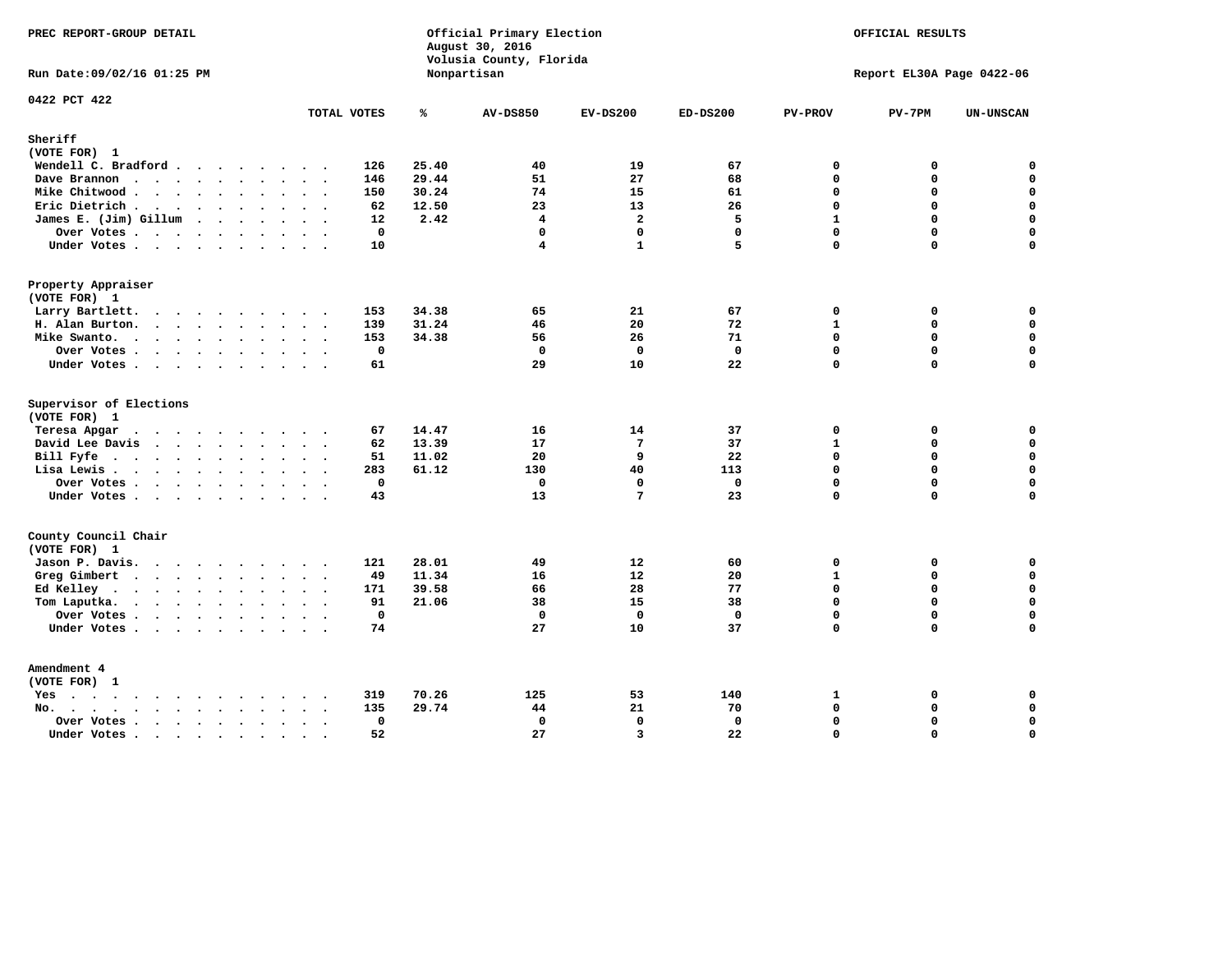| PREC REPORT-GROUP DETAIL                                             |  |             |                   | Official Primary Election<br>August 30, 2016 |            |            |                | OFFICIAL RESULTS          |                  |
|----------------------------------------------------------------------|--|-------------|-------------------|----------------------------------------------|------------|------------|----------------|---------------------------|------------------|
| Run Date:09/02/16 01:25 PM                                           |  |             | <b>STATISTICS</b> | Volusia County, Florida                      |            |            |                | Report EL30A Page 0423-01 |                  |
| 0423 PCT 423                                                         |  |             |                   |                                              |            |            |                |                           |                  |
|                                                                      |  | TOTAL VOTES | %ะ                | <b>AV-DS850</b>                              | $EV-DS200$ | $ED-DS200$ | <b>PV-PROV</b> | $PV-7PM$                  | <b>UN-UNSCAN</b> |
| REGISTERED VOTERS - TOTAL                                            |  | 2,596       |                   |                                              |            |            |                |                           |                  |
| REGISTERED VOTERS - Democratic<br>$\sim$ $\sim$ $\sim$ $\sim$ $\sim$ |  | 1,008       | 38.83             |                                              |            |            |                |                           |                  |
| REGISTERED VOTERS - Republican                                       |  | 736         | 28.35             |                                              |            |            |                |                           |                  |
| REGISTERED VOTERS - Libertarian                                      |  |             | .19               |                                              |            |            |                |                           |                  |
| REGISTERED VOTERS - Nonpartisan                                      |  | 847         |                   |                                              |            |            |                |                           |                  |
| BALLOTS CAST - TOTAL.                                                |  | 433         |                   | 197                                          | 58         | 178        |                |                           |                  |
| BALLOTS CAST - Democratic                                            |  | 160         | 36.95             | 68                                           | 24         | 68         |                |                           |                  |
| BALLOTS CAST - Republican                                            |  | 217         | 50.12             | 100                                          | 26         | 91         |                |                           |                  |
| BALLOTS CAST - Libertarian.                                          |  |             | .23               |                                              | O          | 0          |                |                           |                  |
| BALLOTS CAST - Nonpartisan.                                          |  | 55          | 12.70             | 28                                           |            | 19         |                |                           | 0                |
| BALLOTS CAST - BLANK.                                                |  |             |                   | $\Omega$                                     |            | 0          | n              |                           |                  |
| VOTER TURNOUT - TOTAL                                                |  |             | 16.68             |                                              |            |            |                |                           |                  |
| VOTER TURNOUT - Democratic.                                          |  |             | 15.87             |                                              |            |            |                |                           |                  |
| VOTER TURNOUT - Republican.                                          |  |             | 29.48             |                                              |            |            |                |                           |                  |
| VOTER TURNOUT - Libertarian                                          |  |             | 20.00             |                                              |            |            |                |                           |                  |
| VOTER TURNOUT - BLANK                                                |  |             |                   |                                              |            |            |                |                           |                  |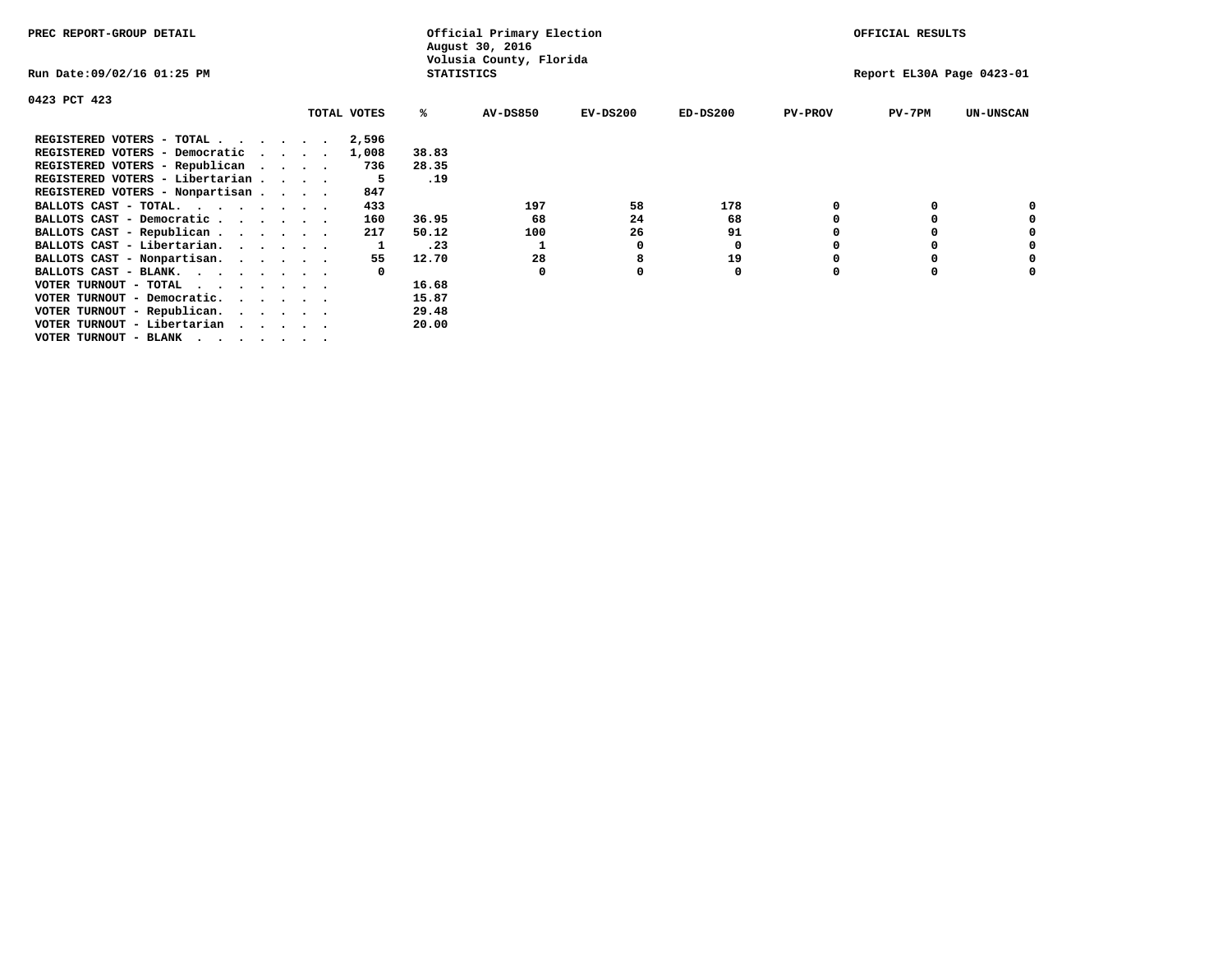| PREC REPORT-GROUP DETAIL                                               |             |            | Official Primary Election<br>August 30, 2016<br>Volusia County, Florida | OFFICIAL RESULTS |                           |                |          |                  |
|------------------------------------------------------------------------|-------------|------------|-------------------------------------------------------------------------|------------------|---------------------------|----------------|----------|------------------|
| Run Date: 09/02/16 01:25 PM                                            |             | Democratic |                                                                         |                  | Report EL30A Page 0423-02 |                |          |                  |
| 0423 PCT 423                                                           |             |            |                                                                         |                  |                           |                |          |                  |
|                                                                        | TOTAL VOTES | ℁          | <b>AV-DS850</b>                                                         | $EV-DS200$       | $ED-DS200$                | <b>PV-PROV</b> | $PV-7PM$ | <b>UN-UNSCAN</b> |
| United States Senator<br>(VOTE FOR) 1                                  |             |            |                                                                         |                  |                           |                |          |                  |
| Roque "Rocky" De La Fuente.                                            | 14          | 8.92       |                                                                         |                  |                           |                |          |                  |
| Alan Grayson                                                           | 44          | 28.03      | 15                                                                      |                  | 27                        |                |          |                  |
| Pam Keith                                                              | 16          | 10.19      |                                                                         |                  |                           |                |          |                  |
| Reginald Luster                                                        |             | 3.18       |                                                                         |                  |                           |                |          |                  |
| Patrick Murphy.                                                        | 78          | 49.68      | 42                                                                      | 14               | 22                        |                |          |                  |
| Over Votes                                                             |             |            |                                                                         |                  |                           |                |          |                  |
| Under Votes                                                            |             |            |                                                                         |                  |                           |                |          |                  |
| Representative in Congress District 6<br>(VOTE FOR) 1                  |             |            |                                                                         |                  |                           |                |          |                  |
| William (Bill) McCullough                                              | 63          | 41.45      | 33                                                                      |                  | 24                        |                |          |                  |
| Jay McGovern                                                           | 28          | 18.42      | 10                                                                      |                  | 10                        |                |          |                  |
| George Pappas.                                                         | 21          | 13.82      |                                                                         |                  | 12                        |                |          |                  |
| Dwayne L. Taylor                                                       | 40          | 26.32      | 16                                                                      |                  | 19                        |                |          |                  |
| Over Votes                                                             |             |            |                                                                         |                  |                           |                |          |                  |
| Under Votes, $\cdot$ , $\cdot$ , $\cdot$ , $\cdot$ , $\cdot$ , $\cdot$ |             |            |                                                                         |                  |                           |                |          |                  |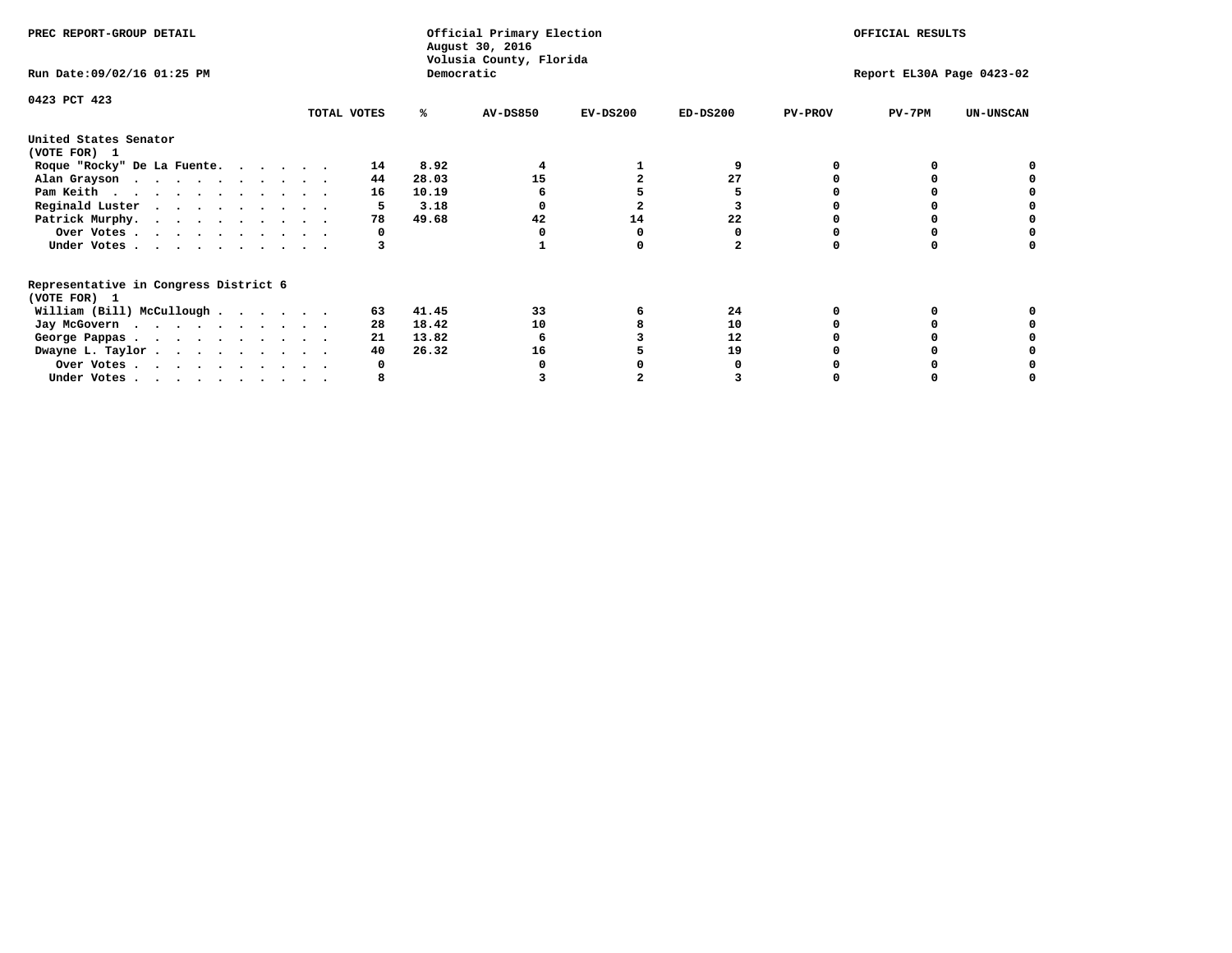| PREC REPORT-GROUP DETAIL<br>Run Date:09/02/16 01:25 PM |             | Republican | Official Primary Election<br>August 30, 2016<br>Volusia County, Florida | OFFICIAL RESULTS<br>Report EL30A Page 0423-03 |                            |                  |                  |                  |
|--------------------------------------------------------|-------------|------------|-------------------------------------------------------------------------|-----------------------------------------------|----------------------------|------------------|------------------|------------------|
| 0423 PCT 423                                           | TOTAL VOTES | %          | <b>AV-DS850</b>                                                         | $EV-DS200$                                    | $ED-DS200$                 | <b>PV-PROV</b>   | $PV-7PM$         | <b>UN-UNSCAN</b> |
| United States Senator                                  |             |            |                                                                         |                                               |                            |                  |                  |                  |
| (VOTE FOR) 1                                           |             |            |                                                                         |                                               |                            |                  |                  |                  |
| Carlos Beruff                                          | 59          | 27.57      | 32                                                                      | 7                                             | 20                         | 0                | 0                | 0                |
| Ernie Rivera                                           | 3           | 1.40       | $\mathbf{2}$                                                            | 0                                             | $\mathbf{1}$               | 0                | 0                | $\mathbf 0$      |
| Marco Rubio.<br>$\cdots$                               | 137         | 64.02      | 60                                                                      | 18                                            | 59                         | $\mathbf 0$      | $\mathbf 0$      | $\mathbf 0$      |
| Dwight Mark Anthony Young                              | 15          | 7.01       | 6                                                                       | $\mathbf 0$                                   | 9                          | 0                | 0                | $\mathbf 0$      |
| Over Votes                                             | 0           |            | $\Omega$<br>$\Omega$                                                    | $\Omega$<br>$\mathbf{1}$                      | $\Omega$<br>$\overline{a}$ | 0<br>$\mathbf 0$ | 0<br>$\mathbf 0$ | 0<br>$\mathbf 0$ |
| Under Votes                                            | 3           |            |                                                                         |                                               |                            |                  |                  |                  |
| Representative in Congress District 6<br>(VOTE FOR) 1  |             |            |                                                                         |                                               |                            |                  |                  |                  |
| Fred Costello                                          | 52          | 25.49      | 27                                                                      | 9                                             | 16                         | 0                | 0                | 0                |
| Ron Desantis                                           | 118         | 57.84      | 50                                                                      | 16                                            | 52                         | $\mathbf 0$      | 0                | $\mathbf 0$      |
| G. G. Galloway.                                        | 34          | 16.67      | 17                                                                      | $\mathbf{0}$                                  | 17                         | $\mathbf 0$      | $\Omega$         | $\mathbf 0$      |
| Over Votes                                             | 0           |            | 0                                                                       | 0                                             | 0                          | 0                | 0                | 0                |
| Under Votes                                            | 13          |            | 6                                                                       | $\mathbf{1}$                                  | 6                          | $\mathbf 0$      | $\mathbf 0$      | $\mathbf 0$      |
| State Committeeman<br>(VOTE FOR) 1                     |             |            |                                                                         |                                               |                            |                  |                  |                  |
| Paul W. Deering                                        | 114         | 67.86      | 64                                                                      | 11                                            | 39                         | 0                | 0                | 0                |
| James Oddie.                                           | 54          | 32.14      | 18                                                                      | 9                                             | 27                         | 0                | 0                | $\mathbf 0$      |
| Over Votes                                             | 0           |            | $\mathbf 0$                                                             | $\mathbf 0$                                   | $\mathbf 0$                | $\mathbf 0$      | $\mathbf 0$      | $\mathbf 0$      |
| Under Votes                                            | 49          |            | 18                                                                      | 6                                             | 25                         | $\mathbf 0$      | 0                | $\mathbf 0$      |
| State Committeewoman<br>(VOTE FOR) 1                   |             |            |                                                                         |                                               |                            |                  |                  |                  |
| Dana Christina Dougherty                               | 99          | 57.89      | 46                                                                      | 15                                            | 38                         | 0                | 0                | 0                |
| Marilyn C. Ford                                        | 72          | 42.11      | 36                                                                      | 4                                             | 32                         | 0                | 0                | 0                |
| Over Votes                                             | $\Omega$    |            | $\mathbf 0$                                                             | 0                                             | $\mathbf 0$                | 0                | 0                | 0                |
| Under Votes, , , , , , , , , ,                         | 46          |            | 18                                                                      | 7                                             | 21                         | $\Omega$         | O                | $\Omega$         |
|                                                        |             |            |                                                                         |                                               |                            |                  |                  |                  |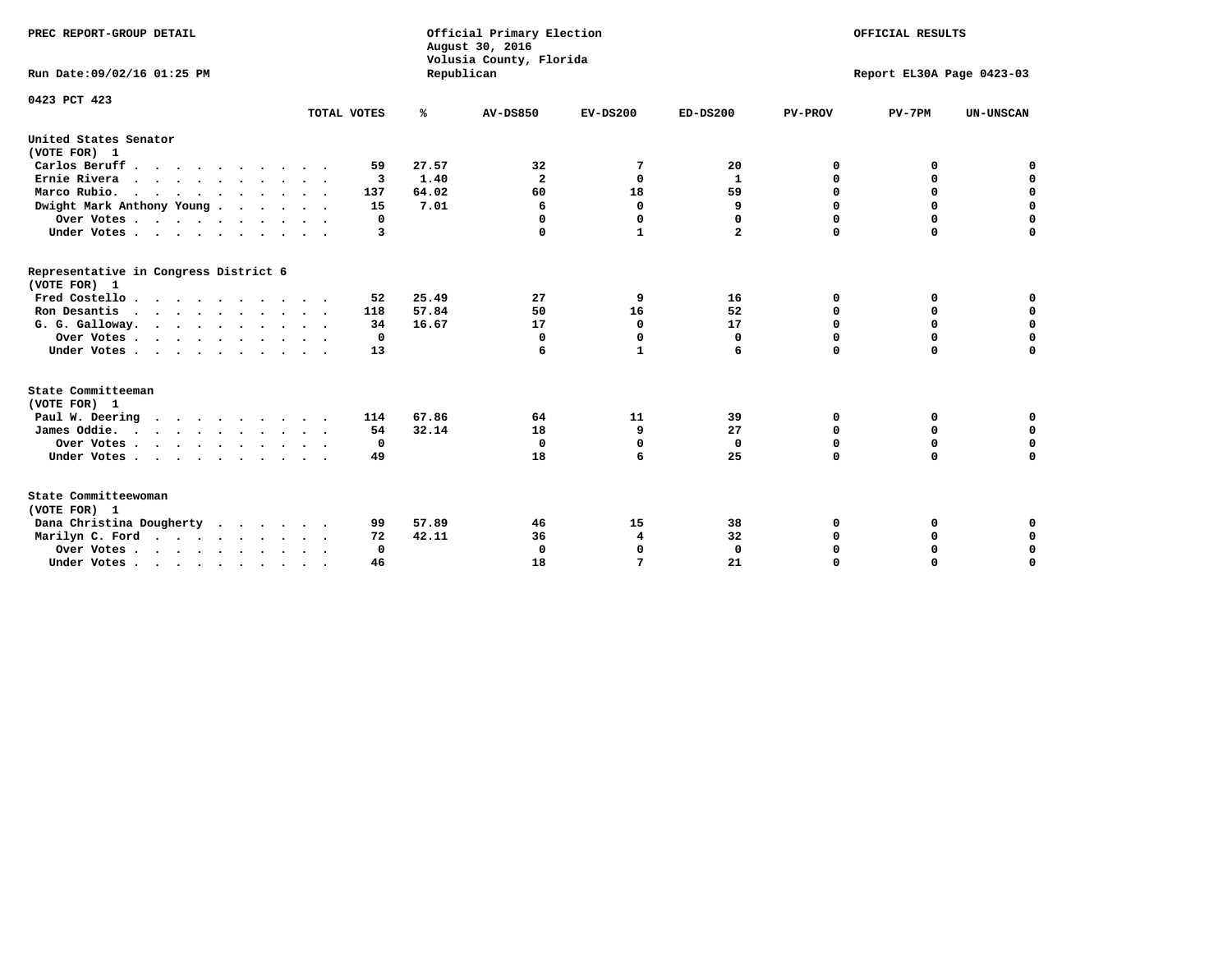| PREC REPORT-GROUP DETAIL<br>Run Date: 09/02/16 01:25 PM |  |  |  |  |             | Official Primary Election<br>August 30, 2016<br>Volusia County, Florida<br>Libertarian |                 | OFFICIAL RESULTS<br>Report EL30A Page 0423-04 |            |                |          |                  |
|---------------------------------------------------------|--|--|--|--|-------------|----------------------------------------------------------------------------------------|-----------------|-----------------------------------------------|------------|----------------|----------|------------------|
|                                                         |  |  |  |  |             |                                                                                        |                 |                                               |            |                |          |                  |
| 0423 PCT 423                                            |  |  |  |  | TOTAL VOTES | ℁                                                                                      | <b>AV-DS850</b> | $EV-DS200$                                    | $ED-DS200$ | <b>PV-PROV</b> | $PV-7PM$ | <b>UN-UNSCAN</b> |
| United States Senator<br>(VOTE FOR) 1                   |  |  |  |  |             |                                                                                        |                 |                                               |            |                |          |                  |
| Augustus Invictus.                                      |  |  |  |  | 0           |                                                                                        |                 | 0                                             | 0          |                |          | 0                |
| Paul Stanton                                            |  |  |  |  |             | 100.00                                                                                 |                 |                                               | 0          |                |          | 0                |
| Over Votes                                              |  |  |  |  | 0           |                                                                                        |                 |                                               | O          |                |          | 0                |
| Under Votes                                             |  |  |  |  | 0           |                                                                                        |                 |                                               |            |                |          |                  |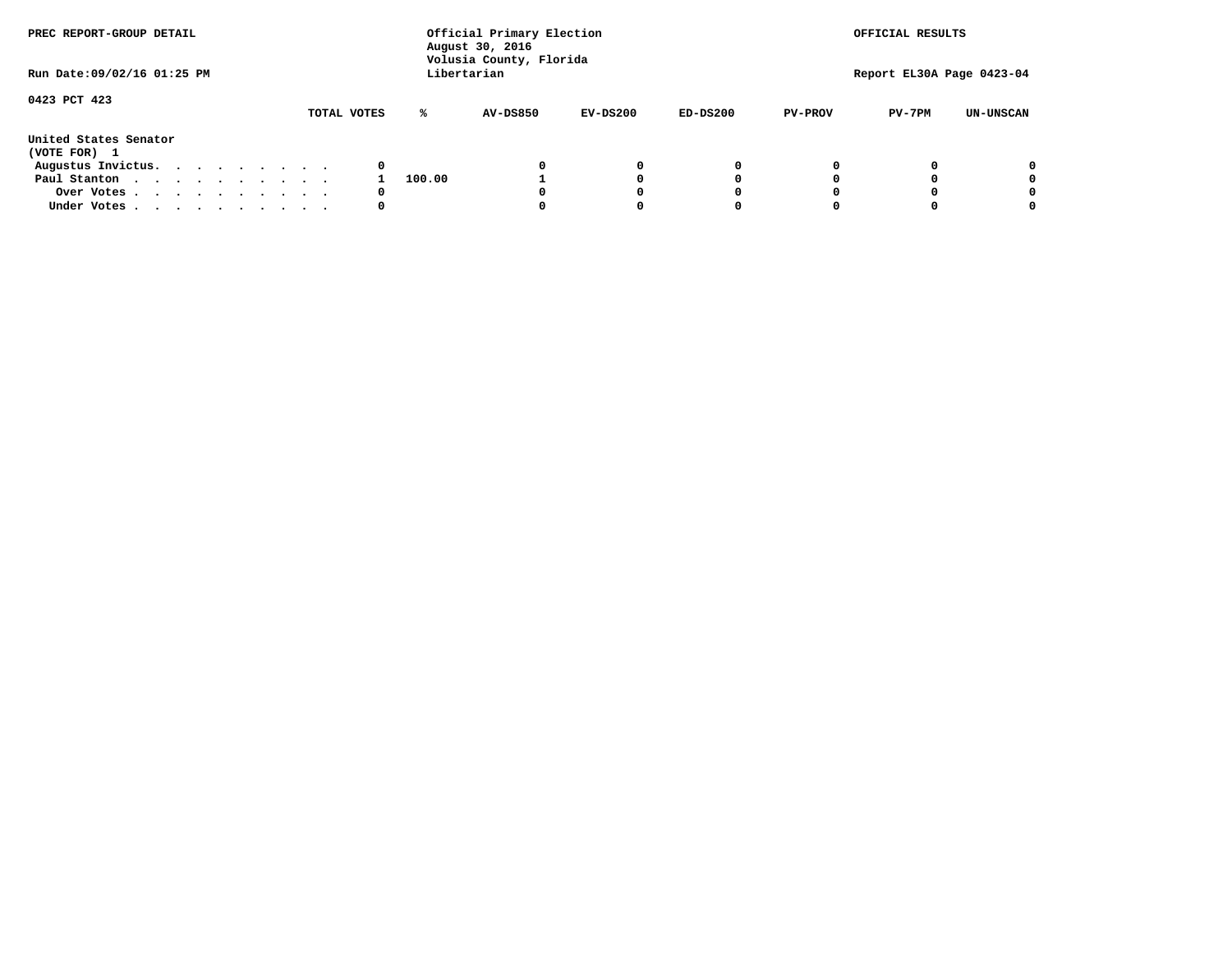| PREC REPORT-GROUP DETAIL                                                                                                                                                                                                                                |              |       | Official Primary Election<br>August 30, 2016<br>Volusia County, Florida | OFFICIAL RESULTS<br>Report EL30A Page 0423-05 |              |                |             |                  |
|---------------------------------------------------------------------------------------------------------------------------------------------------------------------------------------------------------------------------------------------------------|--------------|-------|-------------------------------------------------------------------------|-----------------------------------------------|--------------|----------------|-------------|------------------|
| Run Date: 09/02/16 01:25 PM                                                                                                                                                                                                                             |              |       | Nonpartisan                                                             |                                               |              |                |             |                  |
| 0423 PCT 423                                                                                                                                                                                                                                            | TOTAL VOTES  | ℁     | <b>AV-DS850</b>                                                         | $EV-DS200$                                    | $ED-DS200$   | <b>PV-PROV</b> | $PV-7PM$    | <b>UN-UNSCAN</b> |
|                                                                                                                                                                                                                                                         |              |       |                                                                         |                                               |              |                |             |                  |
| Circuit Judge 7th Circuit Group 4<br>(VOTE FOR) 1                                                                                                                                                                                                       |              |       |                                                                         |                                               |              |                |             |                  |
| Chris France - WITHDRAWN                                                                                                                                                                                                                                | 70           | 18.92 | 32                                                                      | 8                                             | 30           | 0              | 0           | $\mathbf 0$      |
| Sebrina L. Slack.                                                                                                                                                                                                                                       | 146          | 39.46 | 62                                                                      | 28                                            | 56           | 0              | $\mathbf 0$ | $\mathbf 0$      |
| Stasia Warren<br>$\sim$ $\sim$                                                                                                                                                                                                                          | 154          | 41.62 | 77                                                                      | 11                                            | 66           | $\mathbf 0$    | 0           | $\mathbf 0$      |
| Over Votes                                                                                                                                                                                                                                              | $\mathbf 0$  |       | $\Omega$                                                                | $\mathbf 0$                                   | $\mathbf 0$  | $\mathbf 0$    | $\mathbf 0$ | $\mathbf 0$      |
| Under Votes                                                                                                                                                                                                                                             | 63           |       | 26                                                                      | 11                                            | 26           | $\Omega$       | $\Omega$    | $\mathbf 0$      |
| Circuit Judge 7th Circuit Group 10<br>(VOTE FOR) 1                                                                                                                                                                                                      |              |       |                                                                         |                                               |              |                |             |                  |
| Malcolm Anthony                                                                                                                                                                                                                                         | 163          | 44.17 | 69                                                                      | 19                                            | 75           | 0              | 0           | 0                |
| Scott DuPont                                                                                                                                                                                                                                            | 206          | 55.83 | 101                                                                     | 28                                            | 77           | $\mathbf 0$    | $\mathbf 0$ | $\mathbf 0$      |
| Over Votes                                                                                                                                                                                                                                              | $\mathbf 0$  |       | $\mathbf{0}$                                                            | $\mathbf 0$                                   | $\mathbf{0}$ | $\mathbf 0$    | $\mathbf 0$ | $\mathbf 0$      |
| Under Votes                                                                                                                                                                                                                                             | 64           |       | 27                                                                      | 11                                            | 26           | $\mathbf 0$    | $\mathbf 0$ | $\Omega$         |
| Circuit Judge 7th Circuit Group 13<br>(VOTE FOR) 1                                                                                                                                                                                                      |              |       |                                                                         |                                               |              |                |             |                  |
| David Hood.<br>$\cdot$                                                                                                                                                                                                                                  | 182          | 46.91 | 92                                                                      | 25                                            | 65           | 0              | 0           | $\mathbf 0$      |
| A. "Kathleen" McNeilly                                                                                                                                                                                                                                  | 206          | 53.09 | 87                                                                      | 25                                            | 94           | $\mathbf 0$    | 0           | $\mathbf 0$      |
| Over Votes                                                                                                                                                                                                                                              | $\mathbf 0$  |       | $\mathbf{0}$                                                            | $\mathbf 0$                                   | $\mathbf{0}$ | $\mathbf 0$    | $\mathbf 0$ | $\mathbf 0$      |
| Under Votes                                                                                                                                                                                                                                             | 45           |       | 18                                                                      | 8                                             | 19           | $\mathbf 0$    | $\mathbf 0$ | 0                |
| Circuit Judge 7th Circuit Group 17<br>(VOTE FOR) 1                                                                                                                                                                                                      |              |       |                                                                         |                                               |              |                |             |                  |
| Linda L. Gaustad                                                                                                                                                                                                                                        | 189          | 50.13 | 72                                                                      | 25                                            | 92           | 0              | 0           | $\mathbf 0$      |
| Howard O. McGillin Jr                                                                                                                                                                                                                                   | 188          | 49.87 | 101                                                                     | 25                                            | 62           | $\mathbf 0$    | $\mathbf 0$ | $\mathbf 0$      |
| Over Votes                                                                                                                                                                                                                                              | $\mathbf 0$  |       | $\mathbf 0$                                                             | $\mathbf 0$                                   | $\mathbf 0$  | $\mathbf 0$    | $\Omega$    | $\pmb{0}$        |
| Under Votes                                                                                                                                                                                                                                             | 56           |       | 24                                                                      | 8                                             | 24           | $\mathbf 0$    | $\mathbf 0$ | $\mathbf 0$      |
| County Judge 7th Circuit Group 3<br>(VOTE FOR) 1                                                                                                                                                                                                        |              |       |                                                                         |                                               |              |                |             |                  |
| Heather Caeners<br><u>in the contract of the contract of the contract of the contract of the contract of the contract of the contract of the contract of the contract of the contract of the contract of the contract of the contract of the contra</u> | 129          | 34.58 | 60                                                                      | 14                                            | 55           | 0              | 0           | 0                |
| Shirley A. Green                                                                                                                                                                                                                                        | 181          | 48.53 | 87                                                                      | 28                                            | 66           | $\mathbf 0$    | 0           | $\mathbf 0$      |
| Marla Rawnsley.                                                                                                                                                                                                                                         | 63           | 16.89 | 31                                                                      | 6                                             | 26           | 0              | $\mathbf 0$ | $\pmb{0}$        |
| Over Votes<br>$\ddot{\phantom{a}}$<br>$\sim$                                                                                                                                                                                                            | $\mathbf{0}$ |       | $\Omega$                                                                | 0                                             | $\mathbf{0}$ | $\Omega$       | $\Omega$    | $\mathbf 0$      |
| Under Votes                                                                                                                                                                                                                                             | 60           |       | 19                                                                      | 10                                            | 31           | $\mathbf 0$    | $\mathbf 0$ | 0                |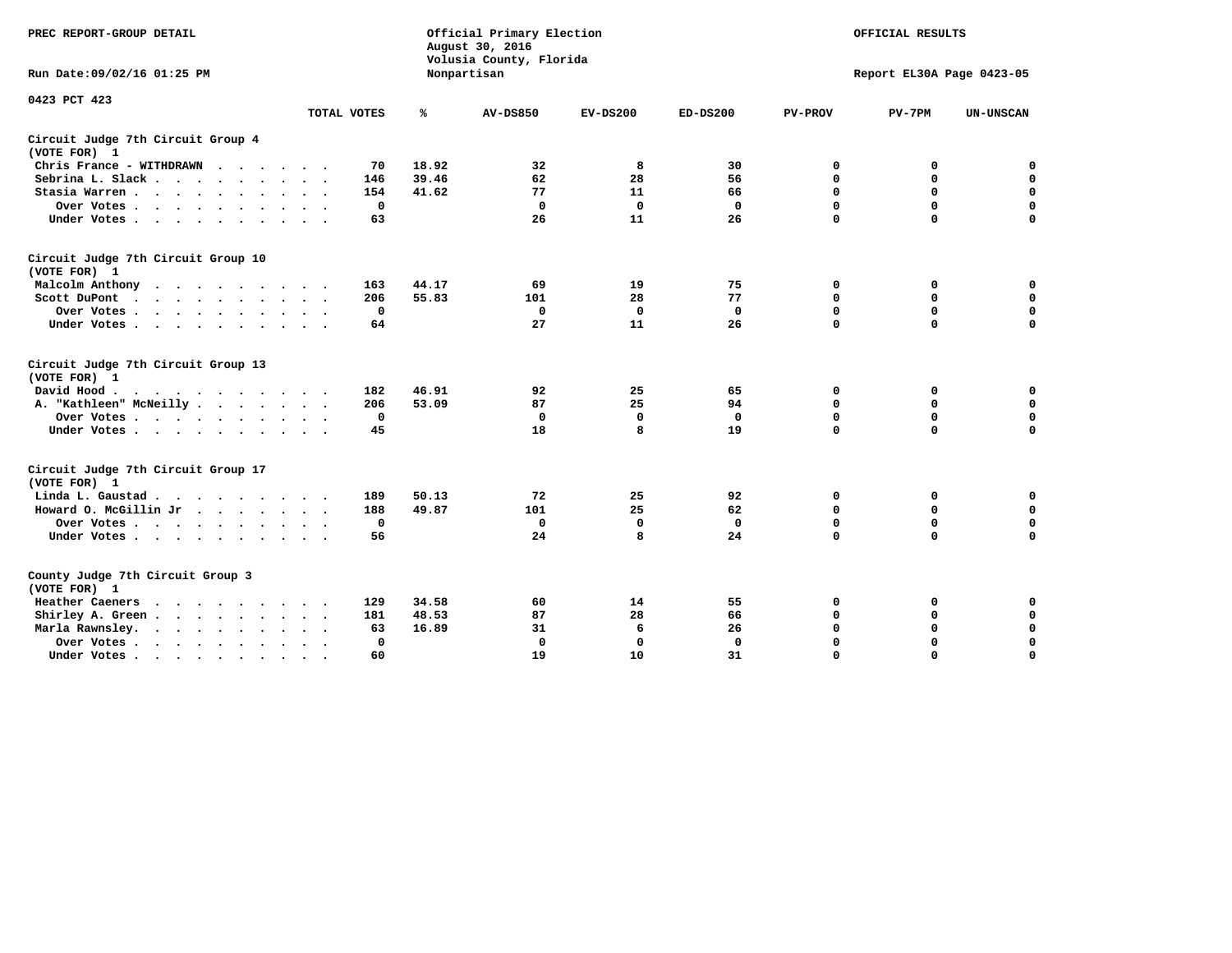| PREC REPORT-GROUP DETAIL<br>Run Date: 09/02/16 01:25 PM                                                                                                                                                                                           |                  |              |       | Official Primary Election<br>August 30, 2016<br>Volusia County, Florida | OFFICIAL RESULTS<br>Report EL30A Page 0423-06 |                         |                          |             |                  |
|---------------------------------------------------------------------------------------------------------------------------------------------------------------------------------------------------------------------------------------------------|------------------|--------------|-------|-------------------------------------------------------------------------|-----------------------------------------------|-------------------------|--------------------------|-------------|------------------|
|                                                                                                                                                                                                                                                   |                  |              |       | Nonpartisan                                                             |                                               |                         |                          |             |                  |
| 0423 PCT 423                                                                                                                                                                                                                                      |                  | TOTAL VOTES  | ℁     | <b>AV-DS850</b>                                                         | $EV-DS200$                                    | $ED-DS200$              | <b>PV-PROV</b>           | $PV-7PM$    | <b>UN-UNSCAN</b> |
| Sheriff                                                                                                                                                                                                                                           |                  |              |       |                                                                         |                                               |                         |                          |             |                  |
| (VOTE FOR) 1                                                                                                                                                                                                                                      |                  |              |       |                                                                         |                                               |                         |                          |             |                  |
| Wendell C. Bradford                                                                                                                                                                                                                               |                  | 97           | 22.72 | 36                                                                      | 18                                            | 43                      | 0                        | 0           | $\mathbf 0$      |
| Dave Brannon                                                                                                                                                                                                                                      |                  | 154          | 36.07 | 65                                                                      | 17                                            | 72                      | $\Omega$                 | 0           | 0                |
| Mike Chitwood                                                                                                                                                                                                                                     |                  | 120          | 28.10 | 64                                                                      | 15                                            | 41                      | $\mathbf{0}$<br>$\Omega$ | 0           | $\mathbf 0$      |
| Eric Dietrich.                                                                                                                                                                                                                                    |                  | 46           | 10.77 | 23                                                                      | 7                                             | 16                      |                          | $\Omega$    | $\mathbf 0$      |
| James E. (Jim) Gillum                                                                                                                                                                                                                             |                  | 10           | 2.34  | 6                                                                       | $\mathbf{1}$                                  | $\overline{\mathbf{3}}$ | $\mathbf 0$              | 0           | $\mathbf 0$      |
| Over Votes                                                                                                                                                                                                                                        |                  | $\mathbf{0}$ |       | $\mathbf 0$                                                             | $\mathbf{0}$                                  | $\mathbf{0}$            | $\Omega$                 | $\mathbf 0$ | 0                |
| Under Votes                                                                                                                                                                                                                                       |                  | 6            |       | $\overline{\mathbf{3}}$                                                 | $\Omega$                                      | $\overline{\mathbf{3}}$ | $\Omega$                 | 0           | $\mathbf 0$      |
| Property Appraiser                                                                                                                                                                                                                                |                  |              |       |                                                                         |                                               |                         |                          |             |                  |
| (VOTE FOR) 1                                                                                                                                                                                                                                      |                  |              |       |                                                                         |                                               |                         |                          |             |                  |
| Larry Bartlett.                                                                                                                                                                                                                                   |                  | 124          | 33.07 | 66                                                                      | 17                                            | 41                      | $\mathbf 0$              | 0           | 0                |
| H. Alan Burton.                                                                                                                                                                                                                                   |                  | 128          | 34.13 | 58                                                                      | 13                                            | 57                      | $\Omega$                 | 0           | $\mathbf 0$      |
| Mike Swanto.                                                                                                                                                                                                                                      |                  | 123          | 32.80 | 48                                                                      | 16                                            | 59                      | $\mathbf 0$              | 0           | $\mathbf 0$      |
| Over Votes.                                                                                                                                                                                                                                       |                  | $\mathbf 0$  |       | $\mathbf 0$                                                             | $\mathbf 0$                                   | $\mathbf 0$             | $\mathbf 0$              | 0           | $\mathbf 0$      |
| Under Votes                                                                                                                                                                                                                                       |                  | 58           |       | 25                                                                      | 12                                            | 21                      | $\Omega$                 | $\Omega$    | $\mathbf 0$      |
| Supervisor of Elections                                                                                                                                                                                                                           |                  |              |       |                                                                         |                                               |                         |                          |             |                  |
| (VOTE FOR) 1                                                                                                                                                                                                                                      |                  |              |       |                                                                         |                                               |                         |                          |             |                  |
| Teresa Apgar                                                                                                                                                                                                                                      |                  | 79           | 20.10 | 36                                                                      | 10                                            | 33                      | $\mathbf 0$              | 0           | 0                |
| David Lee Davis                                                                                                                                                                                                                                   |                  | 51           | 12.98 | 19                                                                      | 6                                             | 26                      | $\Omega$                 | 0           | $\mathbf 0$      |
| Bill Fyfe                                                                                                                                                                                                                                         |                  | 32           | 8.14  | 15                                                                      | $\overline{3}$                                | 14                      | $\Omega$                 | 0           | $\mathbf 0$      |
| Lisa Lewis                                                                                                                                                                                                                                        |                  | 231          | 58.78 | 115                                                                     | 31                                            | 85                      | $\Omega$                 | 0           | 0                |
| Over Votes                                                                                                                                                                                                                                        |                  | $\mathbf 0$  |       | $\mathbf 0$                                                             | $\mathbf{0}$                                  | $\mathbf{0}$            | $\Omega$                 | 0           | $\mathbf 0$      |
| Under Votes                                                                                                                                                                                                                                       |                  | 40           |       | 12                                                                      | 8                                             | 20                      | $\mathbf 0$              | $\Omega$    | $\mathbf 0$      |
| County Council Chair                                                                                                                                                                                                                              |                  |              |       |                                                                         |                                               |                         |                          |             |                  |
| (VOTE FOR) 1                                                                                                                                                                                                                                      |                  |              |       |                                                                         |                                               |                         |                          |             |                  |
| Jason P. Davis.                                                                                                                                                                                                                                   |                  | 101          | 27.22 | 52                                                                      | 9                                             | 40                      | $\mathbf 0$              | 0           | 0                |
| Greg Gimbert<br>$\mathbf{r}$ . The contract of the contract of the contract of the contract of the contract of the contract of the contract of the contract of the contract of the contract of the contract of the contract of the contract of th |                  | 61           | 16.44 | 24                                                                      | 4                                             | 33                      | $\mathbf 0$              | 0           | $\mathbf 0$      |
| Ed Kelley                                                                                                                                                                                                                                         |                  | 130          | 35.04 | 59                                                                      | 20                                            | 51                      | $\mathbf 0$              | 0           | $\mathbf 0$      |
| Tom Laputka.                                                                                                                                                                                                                                      |                  | 79           | 21.29 | 36                                                                      | 13                                            | 30                      | $\Omega$                 | $\mathbf 0$ | $\mathbf 0$      |
| Over Votes.                                                                                                                                                                                                                                       |                  | $\mathbf 0$  |       | $\mathbf 0$                                                             | $\mathbf 0$                                   | $\mathbf 0$             | 0                        | 0           | $\mathbf 0$      |
| Under Votes                                                                                                                                                                                                                                       |                  | 62           |       | 26                                                                      | 12                                            | 24                      | $\Omega$                 | $\Omega$    | $\mathbf 0$      |
| Amendment 4                                                                                                                                                                                                                                       |                  |              |       |                                                                         |                                               |                         |                          |             |                  |
| (VOTE FOR) 1                                                                                                                                                                                                                                      |                  |              |       |                                                                         |                                               |                         |                          |             |                  |
| Yes                                                                                                                                                                                                                                               |                  | 281          | 72.42 | 123                                                                     | 38                                            | 120                     | 0                        | 0           | 0                |
| No.<br>$\sim$                                                                                                                                                                                                                                     |                  | 107          | 27.58 | 53                                                                      | 13                                            | 41                      | $\mathbf 0$              | 0           | $\mathbf 0$      |
| Over Votes.<br>$\cdots$                                                                                                                                                                                                                           |                  | $\mathbf 0$  |       | $\mathbf 0$                                                             | $\mathbf{0}$                                  | $\mathbf 0$             | $\Omega$                 | 0           | $\mathbf 0$      |
| Under Votes                                                                                                                                                                                                                                       | $\sim$<br>$\sim$ | 45           |       | 21                                                                      | $7\phantom{.0}$                               | 17                      | $\Omega$                 | $\Omega$    | $\mathbf 0$      |
|                                                                                                                                                                                                                                                   |                  |              |       |                                                                         |                                               |                         |                          |             |                  |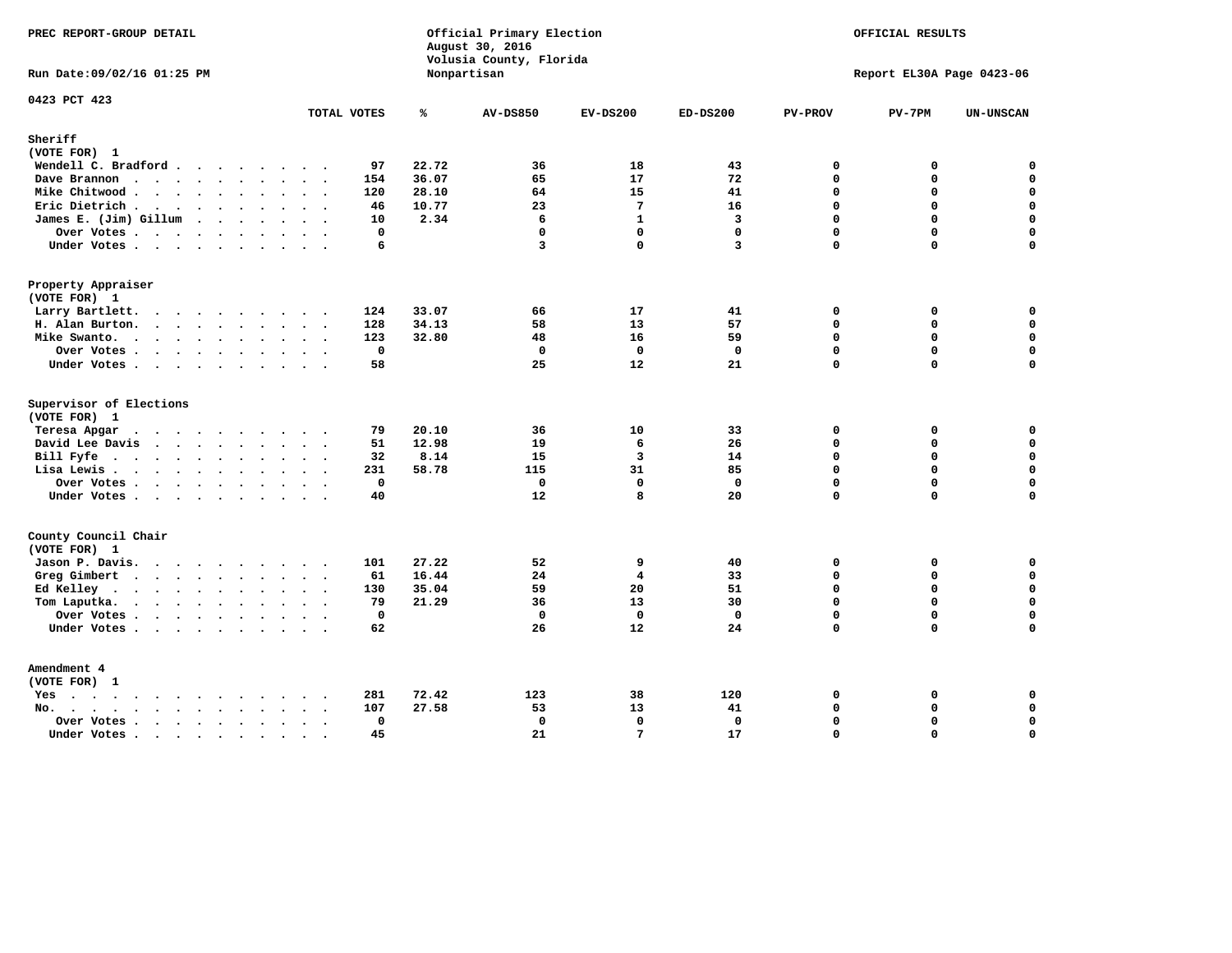| PREC REPORT-GROUP DETAIL        |             |                   | Official Primary Election<br>August 30, 2016 |            |              | OFFICIAL RESULTS |                           |                  |  |
|---------------------------------|-------------|-------------------|----------------------------------------------|------------|--------------|------------------|---------------------------|------------------|--|
| Run Date:09/02/16 01:25 PM      |             | <b>STATISTICS</b> | Volusia County, Florida                      |            |              |                  | Report EL30A Page 0427-01 |                  |  |
| 0427 PCT 427                    |             |                   |                                              |            |              |                  |                           |                  |  |
|                                 | TOTAL VOTES | ℁                 | <b>AV-DS850</b>                              | $EV-DS200$ | $ED-DS200$   | <b>PV-PROV</b>   | $PV-7PM$                  | <b>UN-UNSCAN</b> |  |
| REGISTERED VOTERS - TOTAL       | 2,993       |                   |                                              |            |              |                  |                           |                  |  |
| REGISTERED VOTERS - Democratic  | 1,192       | 39.83             |                                              |            |              |                  |                           |                  |  |
| REGISTERED VOTERS - Republican  | 798         | 26.66             |                                              |            |              |                  |                           |                  |  |
| REGISTERED VOTERS - Libertarian |             | .10               |                                              |            |              |                  |                           |                  |  |
| REGISTERED VOTERS - Nonpartisan | 1,000       |                   |                                              |            |              |                  |                           |                  |  |
| BALLOTS CAST - TOTAL.           | 514         |                   | 214                                          | 84         | 216          |                  |                           |                  |  |
| BALLOTS CAST - Democratic       | 217         | 42.22             | 98                                           | 40         | 79           |                  |                           |                  |  |
| BALLOTS CAST - Republican       | 228         | 44.36             | 82                                           | 31         | 115          |                  |                           |                  |  |
| BALLOTS CAST - Libertarian.     |             | .19               | 0                                            |            | 0            |                  |                           |                  |  |
| BALLOTS CAST - Nonpartisan.     | 68          | 13.23             | 34                                           | 12         | 22           |                  |                           | 0                |  |
| BALLOTS CAST - BLANK.           |             | .39               | 0                                            | 0          | $\mathbf{z}$ | $\Omega$         |                           |                  |  |
| VOTER TURNOUT - TOTAL           |             | 17.17             |                                              |            |              |                  |                           |                  |  |
| VOTER TURNOUT - Democratic.     |             | 18.20             |                                              |            |              |                  |                           |                  |  |
| VOTER TURNOUT - Republican.     |             | 28.57             |                                              |            |              |                  |                           |                  |  |
| VOTER TURNOUT - Libertarian     |             | 33.33             |                                              |            |              |                  |                           |                  |  |
| VOTER TURNOUT - BLANK           |             | .07               |                                              |            |              |                  |                           |                  |  |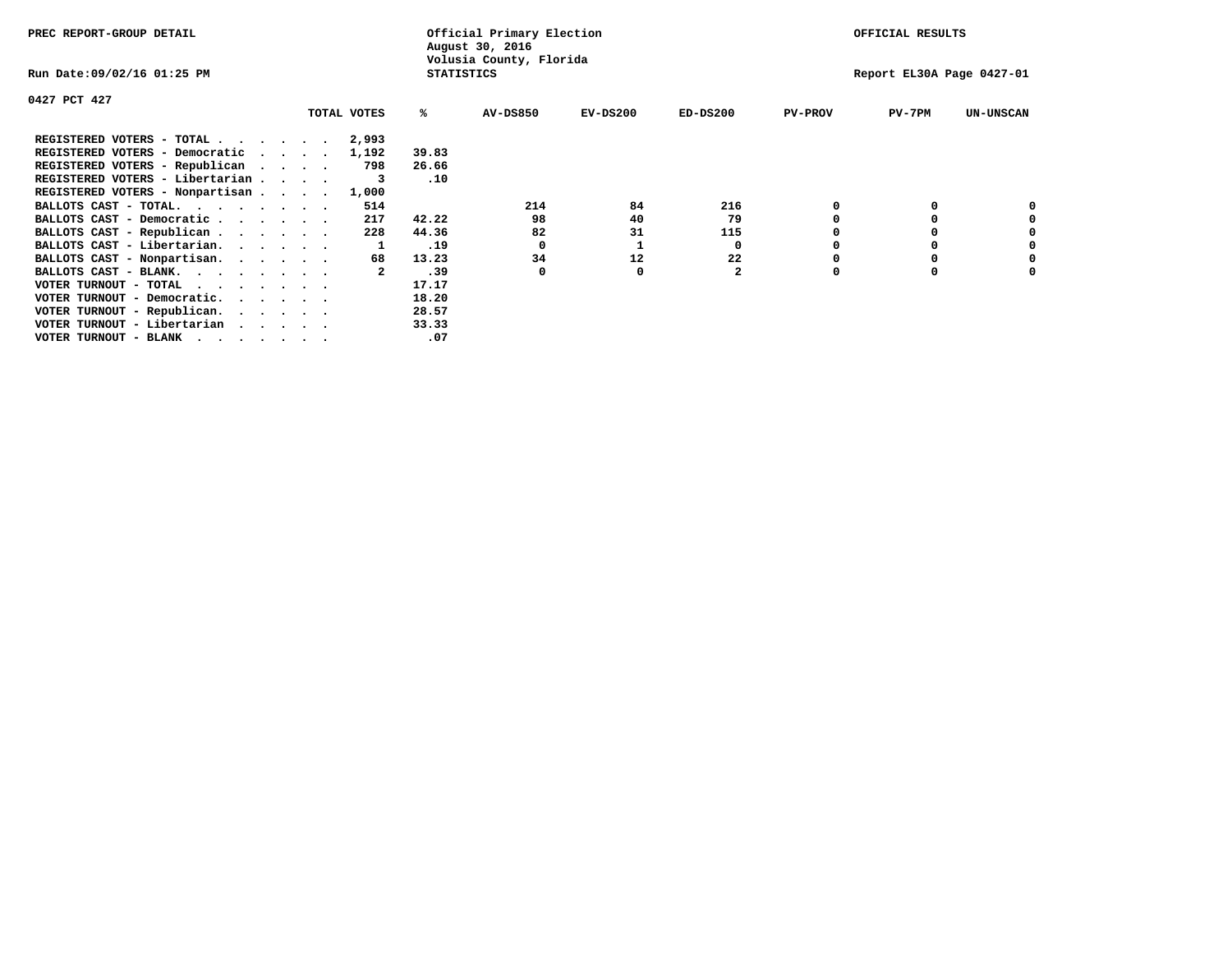| PREC REPORT-GROUP DETAIL                                               |             |            | Official Primary Election<br>August 30, 2016 | OFFICIAL RESULTS |                           |                |          |                  |
|------------------------------------------------------------------------|-------------|------------|----------------------------------------------|------------------|---------------------------|----------------|----------|------------------|
| Run Date: 09/02/16 01:25 PM                                            |             | Democratic | Volusia County, Florida                      |                  | Report EL30A Page 0427-02 |                |          |                  |
| 0427 PCT 427                                                           | TOTAL VOTES | ℁          | <b>AV-DS850</b>                              | $EV-DS200$       | $ED-DS200$                | <b>PV-PROV</b> | $PV-7PM$ | <b>UN-UNSCAN</b> |
| United States Senator                                                  |             |            |                                              |                  |                           |                |          |                  |
| (VOTE FOR) 1                                                           |             |            |                                              |                  |                           |                |          |                  |
| Roque "Rocky" De La Fuente.                                            | 23          | 10.75      | 13                                           |                  |                           |                |          |                  |
| Alan Grayson                                                           | 65          | 30.37      | 30                                           |                  | 27                        |                |          |                  |
| Pam Keith                                                              | 32          | 14.95      | 19                                           |                  |                           |                |          |                  |
| Reginald Luster                                                        |             | 2.34       |                                              |                  |                           |                |          |                  |
| Patrick Murphy.                                                        | 89          | 41.59      | 32                                           | 22               | 35                        |                |          |                  |
| Over Votes                                                             | 0           |            |                                              |                  |                           |                |          |                  |
| Under Votes                                                            |             |            |                                              |                  |                           |                |          |                  |
| Representative in Congress District 6                                  |             |            |                                              |                  |                           |                |          |                  |
| (VOTE FOR) 1                                                           |             |            |                                              |                  |                           |                |          |                  |
| William (Bill) McCullough $\cdots$ $\cdots$                            | 86          | 42.79      | 44                                           | 13               | 29                        |                |          |                  |
| Jay McGovern                                                           | 43          | 21.39      | 20                                           |                  | 15                        |                |          |                  |
| George Pappas.                                                         | 28          | 13.93      | 11                                           |                  | 14                        |                |          |                  |
| Dwayne L. Taylor.                                                      | 44          | 21.89      | 19                                           | 12               | 13                        |                |          |                  |
| Over Votes                                                             |             |            |                                              |                  |                           |                |          |                  |
| Under Votes, $\cdot$ , $\cdot$ , $\cdot$ , $\cdot$ , $\cdot$ , $\cdot$ | 15          |            |                                              |                  |                           |                |          |                  |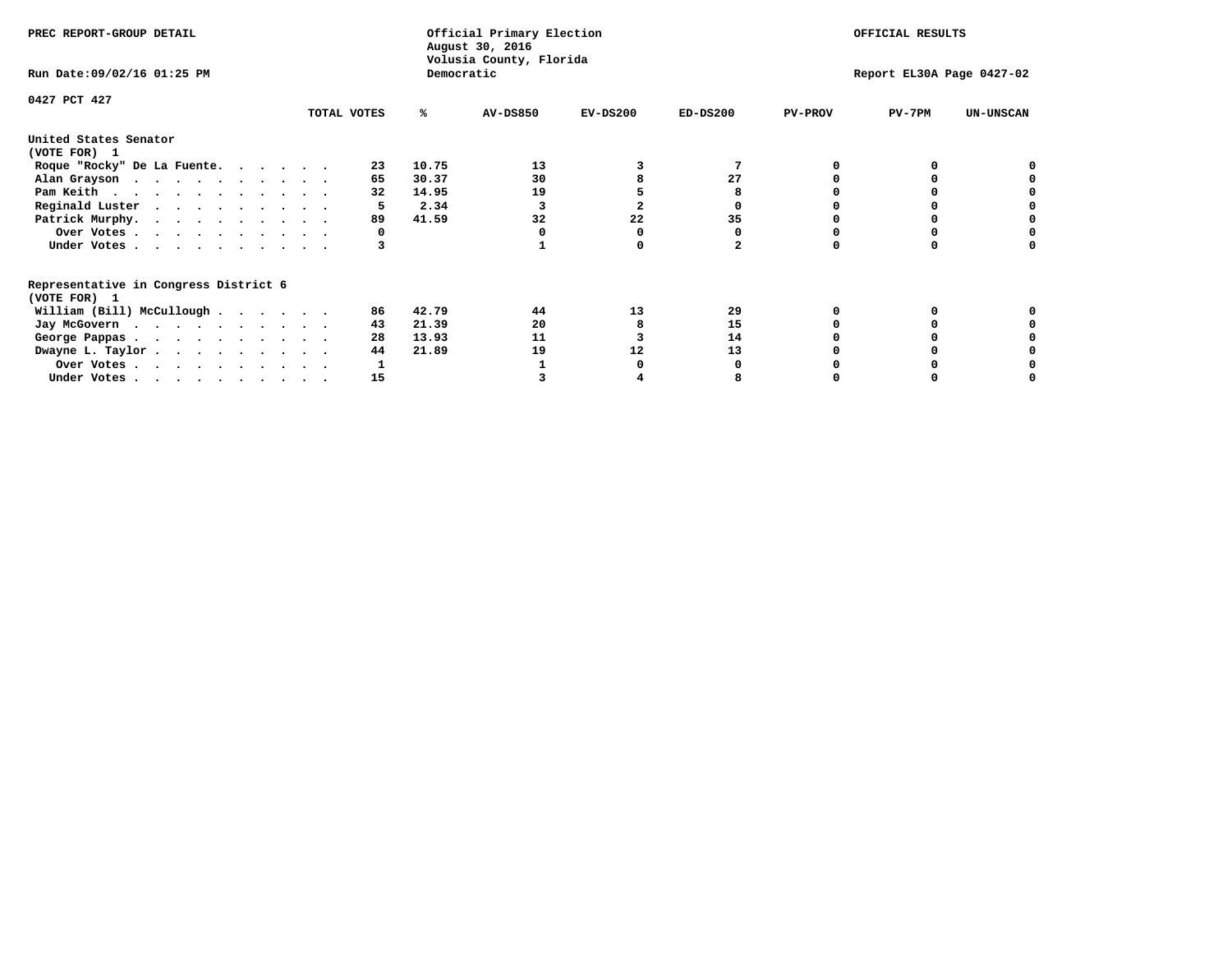| PREC REPORT-GROUP DETAIL<br>Run Date:09/02/16 01:25 PM                 |             | Republican | Official Primary Election<br>August 30, 2016<br>Volusia County, Florida | OFFICIAL RESULTS<br>Report EL30A Page 0427-03 |             |                |             |                  |
|------------------------------------------------------------------------|-------------|------------|-------------------------------------------------------------------------|-----------------------------------------------|-------------|----------------|-------------|------------------|
| 0427 PCT 427                                                           | TOTAL VOTES | %          | <b>AV-DS850</b>                                                         | $EV-DS200$                                    | $ED-DS200$  | <b>PV-PROV</b> | $PV-7PM$    | <b>UN-UNSCAN</b> |
| United States Senator                                                  |             |            |                                                                         |                                               |             |                |             |                  |
| (VOTE FOR) 1                                                           |             |            |                                                                         |                                               |             |                |             |                  |
| Carlos Beruff                                                          | 51          | 22.67      | 26                                                                      | 4                                             | 21          | 0              | 0           | 0                |
| Ernie Rivera                                                           | 9           | 4.00       | 6                                                                       | 0                                             | 3           | 0              | 0           | $\mathbf 0$      |
| Marco Rubio.<br>$\cdots$                                               | 144         | 64.00      | 38                                                                      | 24                                            | 82          | $\mathbf 0$    | $\mathbf 0$ | $\mathbf 0$      |
| Dwight Mark Anthony Young                                              | 21          | 9.33       | 10                                                                      | $\overline{\mathbf{2}}$                       | 9           | 0              | 0           | $\mathbf 0$      |
| Over Votes $\ldots$ $\ldots$ $\ldots$ $\ldots$                         | 0           |            | 0                                                                       | $\Omega$                                      | 0           | 0              | 0           | 0                |
| Under Votes                                                            | 3           |            | $\mathbf{2}$                                                            | $\mathbf{1}$                                  | 0           | $\mathbf 0$    | $\mathbf 0$ | $\mathbf 0$      |
| Representative in Congress District 6<br>(VOTE FOR) 1                  |             |            |                                                                         |                                               |             |                |             |                  |
| Fred Costello                                                          | 56          | 26.17      | 20                                                                      | 6                                             | 30          | 0              | 0           | 0                |
| Ron Desantis                                                           | 124         | 57.94      | 35                                                                      | 20                                            | 69          | $\mathbf 0$    | 0           | $\mathbf 0$      |
| G. G. Galloway.                                                        | 34          | 15.89      | 21                                                                      | 3                                             | 10          | $\mathbf 0$    | $\Omega$    | $\mathbf 0$      |
| Over Votes                                                             | 0           |            | 0                                                                       | 0                                             | 0           | 0              | 0           | 0                |
| Under Votes                                                            | 14          |            | 6                                                                       | $\overline{a}$                                | 6           | $\mathbf 0$    | $\mathbf 0$ | $\mathbf 0$      |
| State Committeeman                                                     |             |            |                                                                         |                                               |             |                |             |                  |
| (VOTE FOR) 1<br>Paul W. Deering                                        | 130         | 65.66      | 41                                                                      | 19                                            | 70          | 0              | 0           | 0                |
| James Oddie.                                                           | 68          | 34.34      | 29                                                                      | 6                                             | 33          | 0              | 0           | $\mathbf 0$      |
| Over Votes                                                             | 0           |            | $\mathbf 0$                                                             | $\mathbf 0$                                   | $\mathbf 0$ | $\mathbf 0$    | $\mathbf 0$ | $\mathbf 0$      |
| Under Votes                                                            | 30          |            | 12                                                                      | 6                                             | 12          | $\mathbf 0$    | $\mathbf 0$ | $\mathbf 0$      |
|                                                                        |             |            |                                                                         |                                               |             |                |             |                  |
| State Committeewoman<br>(VOTE FOR) 1                                   |             |            |                                                                         |                                               |             |                |             |                  |
| Dana Christina Dougherty                                               | 123         | 63.73      | 38                                                                      | 21                                            | 64          | 0              | 0           | 0                |
| Marilyn C. Ford                                                        | 70          | 36.27      | 29                                                                      | 7                                             | 34          | 0              | 0           | 0                |
| Over Votes                                                             | $\Omega$    |            | $\mathbf 0$                                                             | 0                                             | $\mathbf 0$ | 0              | 0           | 0                |
| Under Votes, $\cdot$ , $\cdot$ , $\cdot$ , $\cdot$ , $\cdot$ , $\cdot$ | 35          |            | 15                                                                      | 3                                             | 17          | $\Omega$       | O           | $\Omega$         |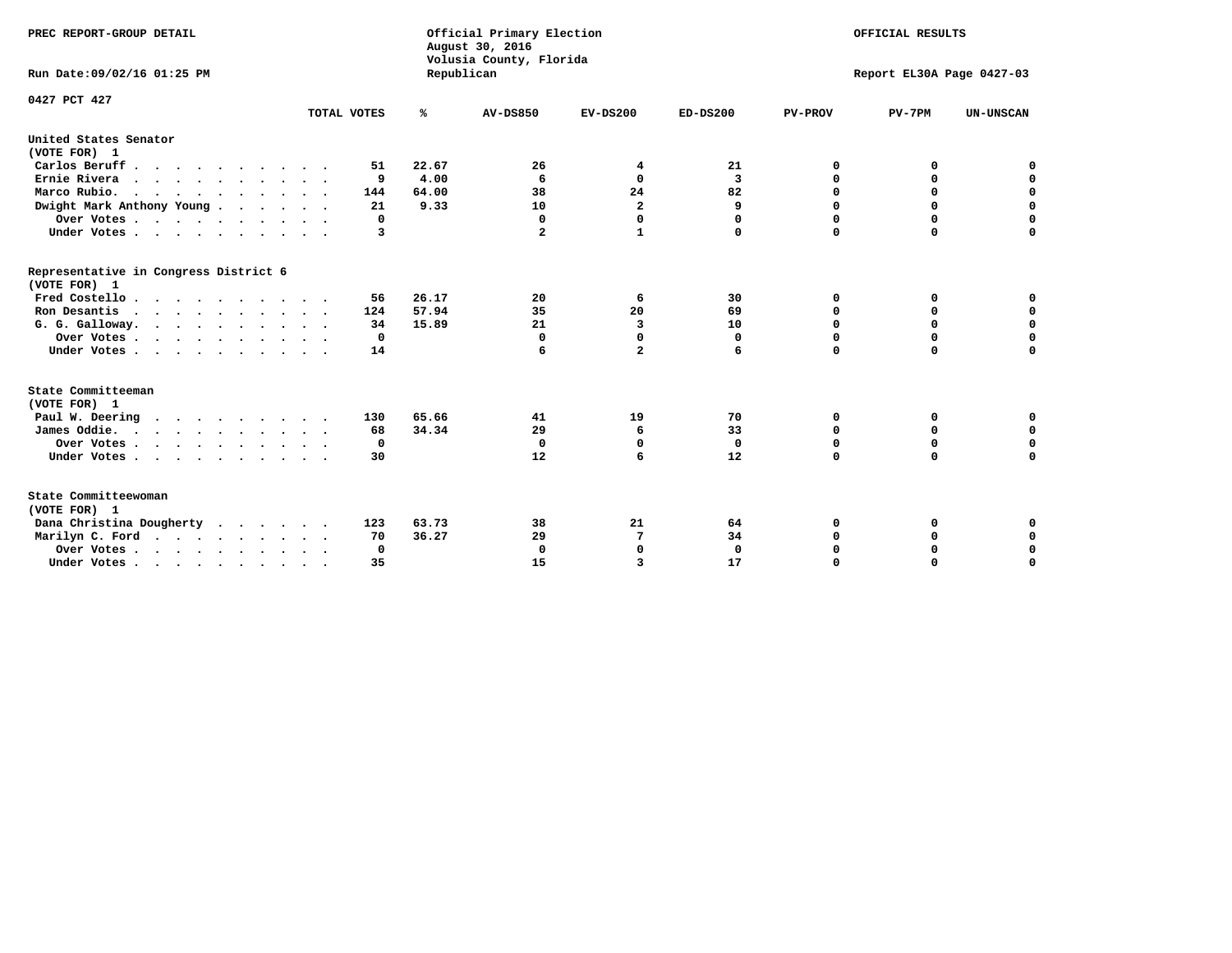| PREC REPORT-GROUP DETAIL<br>Run Date: 09/02/16 01:25 PM |  |  |  |  |  | Official Primary Election<br>August 30, 2016<br>Volusia County, Florida<br>Libertarian |   | OFFICIAL RESULTS<br>Report EL30A Page 0427-04 |            |            |                |          |                  |
|---------------------------------------------------------|--|--|--|--|--|----------------------------------------------------------------------------------------|---|-----------------------------------------------|------------|------------|----------------|----------|------------------|
|                                                         |  |  |  |  |  |                                                                                        |   |                                               |            |            |                |          |                  |
| 0427 PCT 427                                            |  |  |  |  |  | TOTAL VOTES                                                                            | ℁ | <b>AV-DS850</b>                               | $EV-DS200$ | $ED-DS200$ | <b>PV-PROV</b> | $PV-7PM$ | <b>UN-UNSCAN</b> |
| United States Senator<br>(VOTE FOR) 1                   |  |  |  |  |  |                                                                                        |   |                                               |            |            |                |          |                  |
| Augustus Invictus.                                      |  |  |  |  |  | 0                                                                                      |   |                                               | 0          | 0          |                |          | 0                |
| Paul Stanton                                            |  |  |  |  |  | 0                                                                                      |   |                                               |            | 0          |                |          | 0                |
| Over Votes                                              |  |  |  |  |  | 0                                                                                      |   |                                               |            | 0          |                |          | 0                |
| Under Votes                                             |  |  |  |  |  |                                                                                        |   |                                               |            |            |                |          | 0                |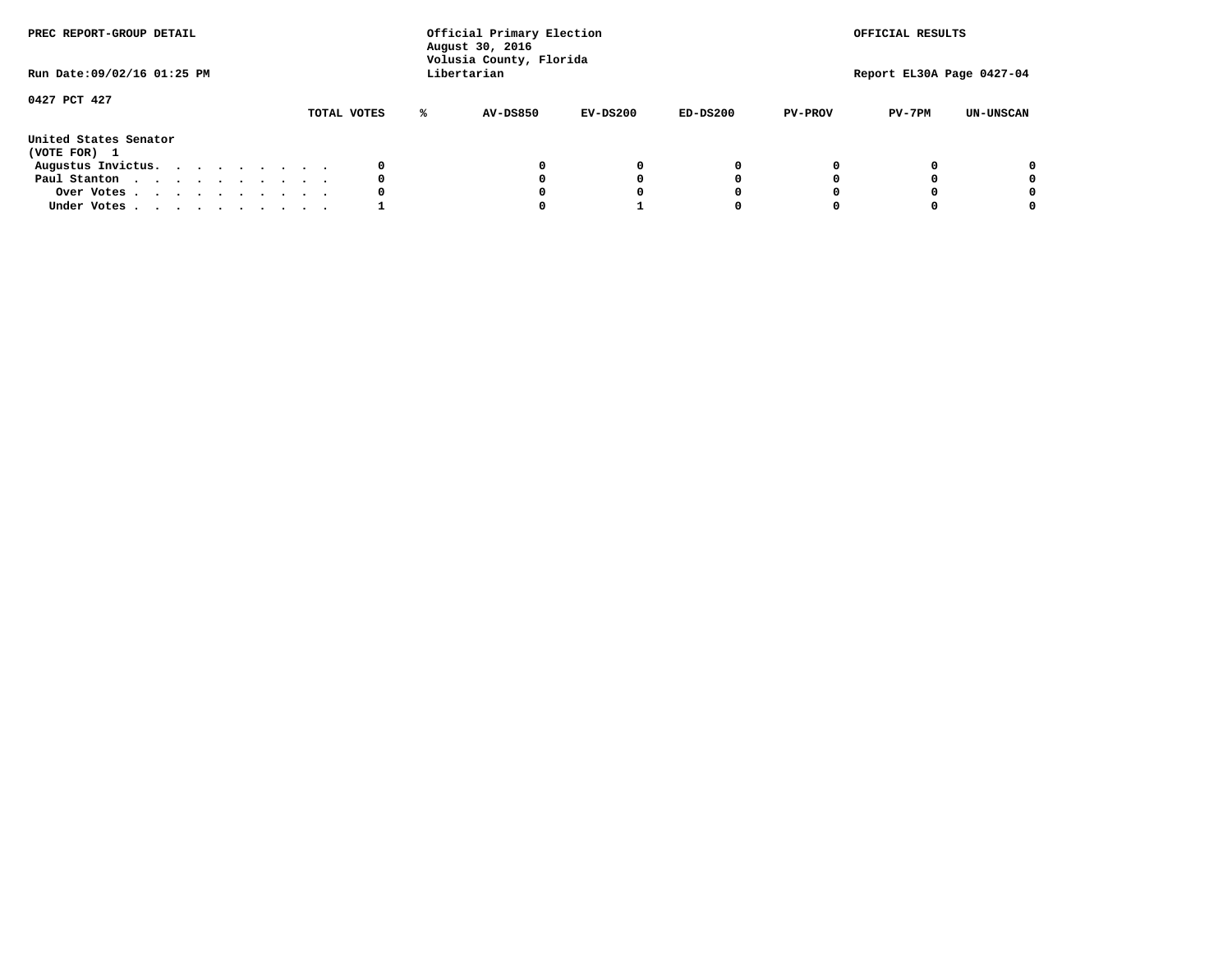| PREC REPORT-GROUP DETAIL                                   |                      |       | Official Primary Election<br>August 30, 2016<br>Volusia County, Florida | OFFICIAL RESULTS |              |                |                           |                  |
|------------------------------------------------------------|----------------------|-------|-------------------------------------------------------------------------|------------------|--------------|----------------|---------------------------|------------------|
| Run Date: 09/02/16 01:25 PM                                |                      |       | Nonpartisan                                                             |                  |              |                | Report EL30A Page 0427-05 |                  |
| 0427 PCT 427                                               | TOTAL VOTES          | ℁     | <b>AV-DS850</b>                                                         | $EV-DS200$       | $ED-DS200$   | <b>PV-PROV</b> | $PV-7PM$                  | <b>UN-UNSCAN</b> |
| Circuit Judge 7th Circuit Group 4                          |                      |       |                                                                         |                  |              |                |                           |                  |
| (VOTE FOR) 1                                               |                      |       |                                                                         |                  |              |                |                           |                  |
| Chris France - WITHDRAWN                                   | 95                   | 20.93 | 40                                                                      | 12               | 43           | 0              | 0                         | $\mathbf 0$      |
| Sebrina L. Slack                                           | 180<br>$\sim$ $\sim$ | 39.65 | 85                                                                      | 28               | 67           | $\mathbf 0$    | $\mathbf 0$               | $\mathbf 0$      |
| Stasia Warren<br>$\ddot{\phantom{1}}$                      | 179                  | 39.43 | 63                                                                      | 36               | 80           | 0              | $\mathbf 0$               | $\mathbf 0$      |
| Over Votes                                                 | 0                    |       | $\mathbf 0$                                                             | $\mathbf 0$      | 0            | $\mathbf 0$    | $\mathbf 0$               | $\mathbf 0$      |
| Under Votes                                                | 60                   |       | 26                                                                      | 8                | 26           | $\mathbf 0$    | $\Omega$                  | $\mathbf 0$      |
| Circuit Judge 7th Circuit Group 10<br>(VOTE FOR) 1         |                      |       |                                                                         |                  |              |                |                           |                  |
| Malcolm Anthony                                            | 198                  | 45.21 | 87                                                                      | 42               | 69           | 0              | 0                         | $\mathbf 0$      |
| Scott DuPont<br>$\sim$                                     | 240                  | 54.79 | 97                                                                      | 31               | 112          | $\mathbf 0$    | $\mathbf 0$               | $\mathbf 0$      |
| Over Votes<br>$\ddot{\phantom{0}}$<br>$\cdot$              | 0                    |       | $\Omega$                                                                | 0                | 0            | $\mathbf 0$    | 0                         | $\mathbf 0$      |
| Under Votes                                                | 76                   |       | 30                                                                      | 11               | 35           | $\mathbf 0$    | $\mathbf 0$               | $\Omega$         |
| Circuit Judge 7th Circuit Group 13<br>(VOTE FOR) 1         |                      |       |                                                                         |                  |              |                |                           |                  |
| David Hood.                                                | 137                  | 30.51 | 55                                                                      | 20               | 62           | 0              | 0                         | $\mathbf 0$      |
| A. "Kathleen" McNeilly                                     | 312                  | 69.49 | 135                                                                     | 55               | 122          | $\mathbf 0$    | 0                         | $\mathbf 0$      |
| Over Votes                                                 | 0                    |       | $\mathbf 0$                                                             | $\mathbf 0$      | $\mathbf 0$  | 0              | $\mathbf 0$               | $\mathbf 0$      |
| Under Votes                                                | 65                   |       | 24                                                                      | q                | 32           | $\Omega$       | $\Omega$                  | $\Omega$         |
| Circuit Judge 7th Circuit Group 17<br>(VOTE FOR) 1         |                      |       |                                                                         |                  |              |                |                           |                  |
| Linda L. Gaustad                                           | 255                  | 57.05 | 113                                                                     | 43               | 99           | 0              | 0                         | 0                |
| Howard O. McGillin Jr<br>$\cdots$                          | 192                  | 42.95 | 75                                                                      | 30               | 87           | $\mathbf 0$    | $\mathbf 0$               | 0                |
| Over Votes                                                 | $\mathbf 0$          |       | $\Omega$                                                                | $\mathbf{0}$     | $\mathbf{0}$ | $\mathbf 0$    | $\mathbf 0$               | $\mathbf 0$      |
| Under Votes                                                | 67                   |       | 26                                                                      | 11               | 30           | $\mathbf 0$    | $\mathbf 0$               | $\Omega$         |
| County Judge 7th Circuit Group 3<br>(VOTE FOR) 1           |                      |       |                                                                         |                  |              |                |                           |                  |
| <b>Heather Caeners</b><br>$\cdots$                         | 174                  | 38.84 | 70                                                                      | 30               | 74           | $\mathbf 0$    | 0                         | 0                |
| Shirley A. Green                                           | 210                  | 46.88 | 93                                                                      | 35               | 82           | $\mathbf 0$    | 0                         | $\mathbf 0$      |
| Marla Rawnsley.<br>$\cdot$ $\cdot$ $\cdot$ $\cdot$ $\cdot$ | 64                   | 14.29 | 25                                                                      | 8                | 31           | 0              | $\mathbf 0$               | $\mathbf 0$      |
| Over Votes.<br>$\cdot$<br>$\cdot$<br>$\cdot$               | $\mathbf{0}$         |       | 0                                                                       | $\mathbf{0}$     | $\mathbf{0}$ | $\Omega$       | $\Omega$                  | $\mathbf 0$      |
| Under Votes<br>$\sim$<br>$\bullet$                         | 66                   |       | 26                                                                      | 11               | 29           | $\mathbf 0$    | $\mathbf 0$               | 0                |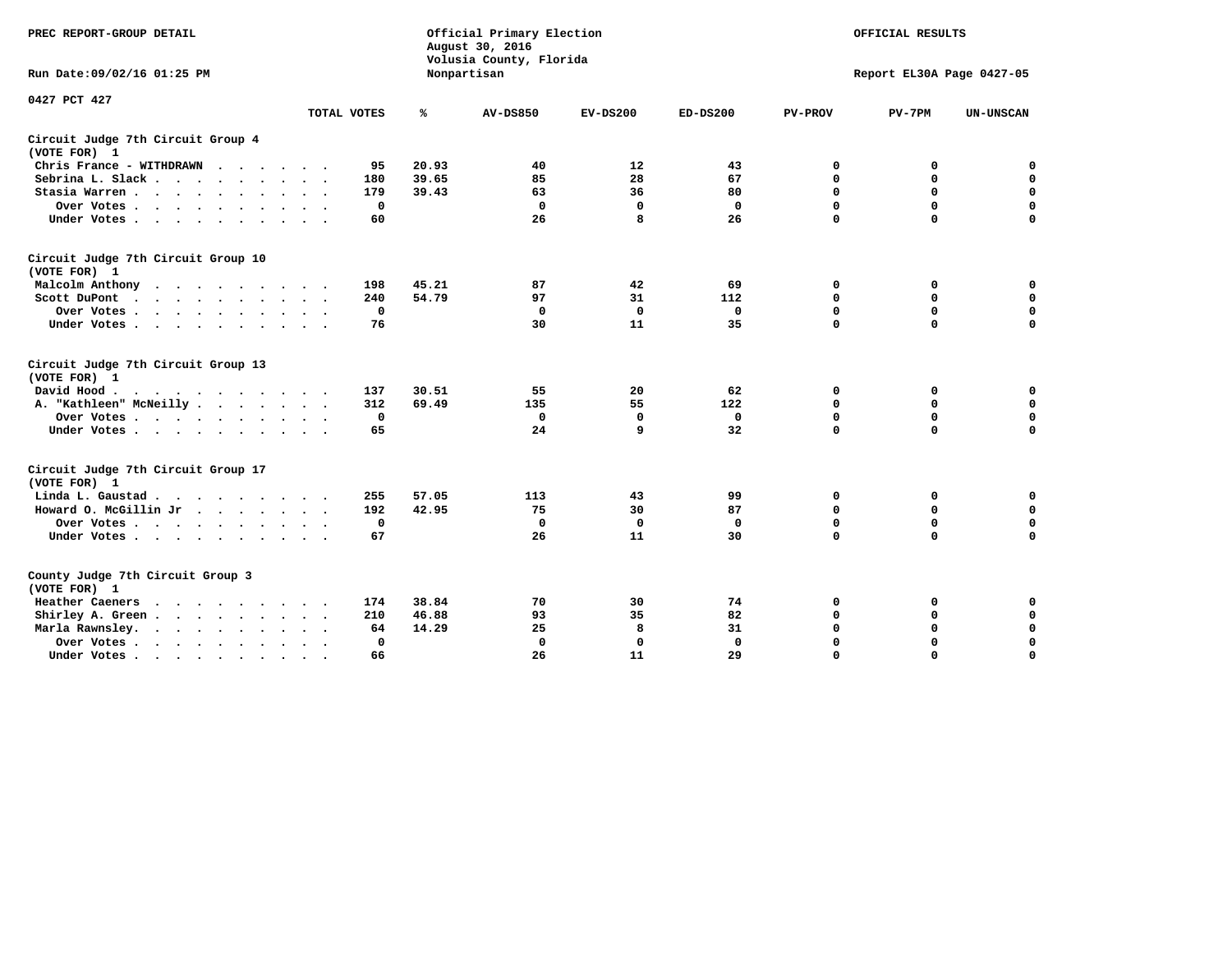| PREC REPORT-GROUP DETAIL                                                                                                                                                                                                                          |                                      |       | Official Primary Election<br>August 30, 2016<br>Volusia County, Florida |                | OFFICIAL RESULTS<br>Report EL30A Page 0427-06 |                          |             |                  |
|---------------------------------------------------------------------------------------------------------------------------------------------------------------------------------------------------------------------------------------------------|--------------------------------------|-------|-------------------------------------------------------------------------|----------------|-----------------------------------------------|--------------------------|-------------|------------------|
| Run Date: 09/02/16 01:25 PM                                                                                                                                                                                                                       |                                      |       | Nonpartisan                                                             |                |                                               |                          |             |                  |
| 0427 PCT 427                                                                                                                                                                                                                                      | TOTAL VOTES                          | ℁     | <b>AV-DS850</b>                                                         | $EV-DS200$     | $ED-DS200$                                    | <b>PV-PROV</b>           | $PV-7PM$    | <b>UN-UNSCAN</b> |
| Sheriff                                                                                                                                                                                                                                           |                                      |       |                                                                         |                |                                               |                          |             |                  |
| (VOTE FOR) 1                                                                                                                                                                                                                                      |                                      |       |                                                                         |                |                                               |                          |             |                  |
| Wendell C. Bradford                                                                                                                                                                                                                               | 89                                   | 17.84 | 34                                                                      | 20             | 35                                            | $\mathbf 0$<br>$\Omega$  | 0           | $\mathbf 0$      |
| Dave Brannon                                                                                                                                                                                                                                      | 134                                  | 26.85 | 56                                                                      | 26             | 52                                            |                          | 0           | $\mathbf 0$      |
| Mike Chitwood                                                                                                                                                                                                                                     | 192                                  | 38.48 | 98                                                                      | 21             | 73                                            | $\mathbf{0}$<br>$\Omega$ | 0           | $\mathbf 0$      |
| Eric Dietrich.                                                                                                                                                                                                                                    | 77                                   | 15.43 | 17                                                                      | 12             | 48                                            |                          | 0           | $\mathbf 0$      |
| James E. (Jim) Gillum                                                                                                                                                                                                                             | 7                                    | 1.40  | $\overline{\mathbf{3}}$                                                 | $\overline{4}$ | $\mathbf{0}$                                  | $\mathbf 0$              | 0           | $\mathbf 0$      |
| Over Votes                                                                                                                                                                                                                                        | $\mathbf{0}$                         |       | $\mathbf 0$                                                             | $\mathbf 0$    | $\mathbf{0}$                                  | $\Omega$                 | $\mathbf 0$ | 0                |
| Under Votes                                                                                                                                                                                                                                       | 15                                   |       | 6                                                                       | $\mathbf{1}$   | 8                                             | $\Omega$                 | 0           | $\Omega$         |
| Property Appraiser                                                                                                                                                                                                                                |                                      |       |                                                                         |                |                                               |                          |             |                  |
| (VOTE FOR) 1                                                                                                                                                                                                                                      |                                      |       |                                                                         |                |                                               |                          |             |                  |
| Larry Bartlett.                                                                                                                                                                                                                                   | 151                                  | 33.56 | 72                                                                      | 22             | 57                                            | $\mathbf 0$              | 0           | 0                |
| H. Alan Burton.                                                                                                                                                                                                                                   | 140                                  | 31.11 | 53                                                                      | 27             | 60                                            | $\mathbf 0$              | $\mathbf 0$ | $\mathbf 0$      |
| Mike Swanto.                                                                                                                                                                                                                                      | 159                                  | 35.33 | 61                                                                      | 26             | 72                                            | $\mathbf 0$              | 0           | $\mathbf 0$      |
| Over Votes                                                                                                                                                                                                                                        | $\mathbf 0$                          |       | $\mathbf 0$                                                             | $\mathbf{0}$   | $\mathbf 0$                                   | $\Omega$                 | $\mathbf 0$ | $\mathbf 0$      |
| Under Votes                                                                                                                                                                                                                                       | 64                                   |       | 28                                                                      | 9              | 27                                            | 0                        | 0           | $\Omega$         |
| Supervisor of Elections<br>(VOTE FOR) 1                                                                                                                                                                                                           |                                      |       |                                                                         |                |                                               |                          |             |                  |
| Teresa Apgar<br>$\mathbf{r}$ . The contract of the contract of the contract of the contract of the contract of the contract of the contract of the contract of the contract of the contract of the contract of the contract of the contract of th | 86                                   | 18.11 | 35                                                                      | 14             | 37                                            | $\mathbf{0}$             | 0           | 0                |
| David Lee Davis                                                                                                                                                                                                                                   | 69                                   | 14.53 | 20                                                                      | 10             | 39                                            | $\Omega$                 | 0           | $\mathbf 0$      |
| Bill Fyfe.                                                                                                                                                                                                                                        | 43                                   | 9.05  | 16                                                                      | 10             | 17                                            | $\mathbf 0$              | 0           | $\mathbf 0$      |
| Lisa Lewis                                                                                                                                                                                                                                        | 277                                  | 58.32 | 132                                                                     | 45             | 100                                           | $\Omega$                 | $\mathbf 0$ | $\mathbf 0$      |
| Over Votes                                                                                                                                                                                                                                        | 1                                    |       | $\mathbf 0$                                                             | $\mathbf{0}$   | $\mathbf{1}$                                  | $\Omega$                 | 0           | $\mathbf 0$      |
| Under Votes                                                                                                                                                                                                                                       | 38                                   |       | 11                                                                      | 5              | 22                                            | $\Omega$                 | $\Omega$    | $\mathbf 0$      |
| County Council Chair<br>(VOTE FOR) 1                                                                                                                                                                                                              |                                      |       |                                                                         |                |                                               |                          |             |                  |
| Jason P. Davis.                                                                                                                                                                                                                                   | 148<br>$\sim$ $\sim$                 | 33.04 | 58                                                                      | 23             | 67                                            | $\mathbf 0$              | 0           | 0                |
| Greg Gimbert                                                                                                                                                                                                                                      | 67                                   | 14.96 | 32                                                                      | 9              | 26                                            | $\mathbf 0$              | $\mathbf 0$ | $\mathbf 0$      |
| Ed Kelley                                                                                                                                                                                                                                         | 140                                  | 31.25 | 54                                                                      | 27             | 59                                            | $\Omega$                 | 0           | $\mathbf 0$      |
| Tom Laputka.                                                                                                                                                                                                                                      | 93                                   | 20.76 | 43                                                                      | 18             | 32                                            | $\mathbf 0$              | 0           | $\mathbf 0$      |
| Over Votes                                                                                                                                                                                                                                        | $\mathbf{0}$                         |       | $\Omega$                                                                | $\Omega$       | $\Omega$                                      | $\Omega$                 | $\Omega$    | 0                |
| Under Votes                                                                                                                                                                                                                                       | 66                                   |       | 27                                                                      | 7              | 32                                            | 0                        | 0           | $\Omega$         |
| Amendment 4<br>(VOTE FOR) 1                                                                                                                                                                                                                       |                                      |       |                                                                         |                |                                               |                          |             |                  |
| $Yes \cdot \cdot \cdot \cdot \cdot \cdot \cdot \cdot \cdot$                                                                                                                                                                                       | 332<br>$\sim$ $\sim$                 | 71.55 | 139                                                                     | 61             | 132                                           | $\mathbf 0$              | 0           | 0                |
| No.<br>$\ddot{\phantom{a}}$                                                                                                                                                                                                                       | 132                                  | 28.45 | 47                                                                      | 18             | 67                                            | $\Omega$                 | $\mathbf 0$ | $\mathbf 0$      |
| Over Votes                                                                                                                                                                                                                                        | $\mathbf{0}$<br>$\ddot{\phantom{0}}$ |       | $\mathbf{0}$                                                            | $\mathbf{0}$   | $\mathbf{0}$                                  | $\Omega$                 | 0           | $\pmb{0}$        |
| Under Votes<br>$\sim$                                                                                                                                                                                                                             | 50<br>$\cdot$ .<br>$\sim$            |       | 28                                                                      | 5              | 17                                            | $\Omega$                 | $\Omega$    | $\mathbf 0$      |
|                                                                                                                                                                                                                                                   |                                      |       |                                                                         |                |                                               |                          |             |                  |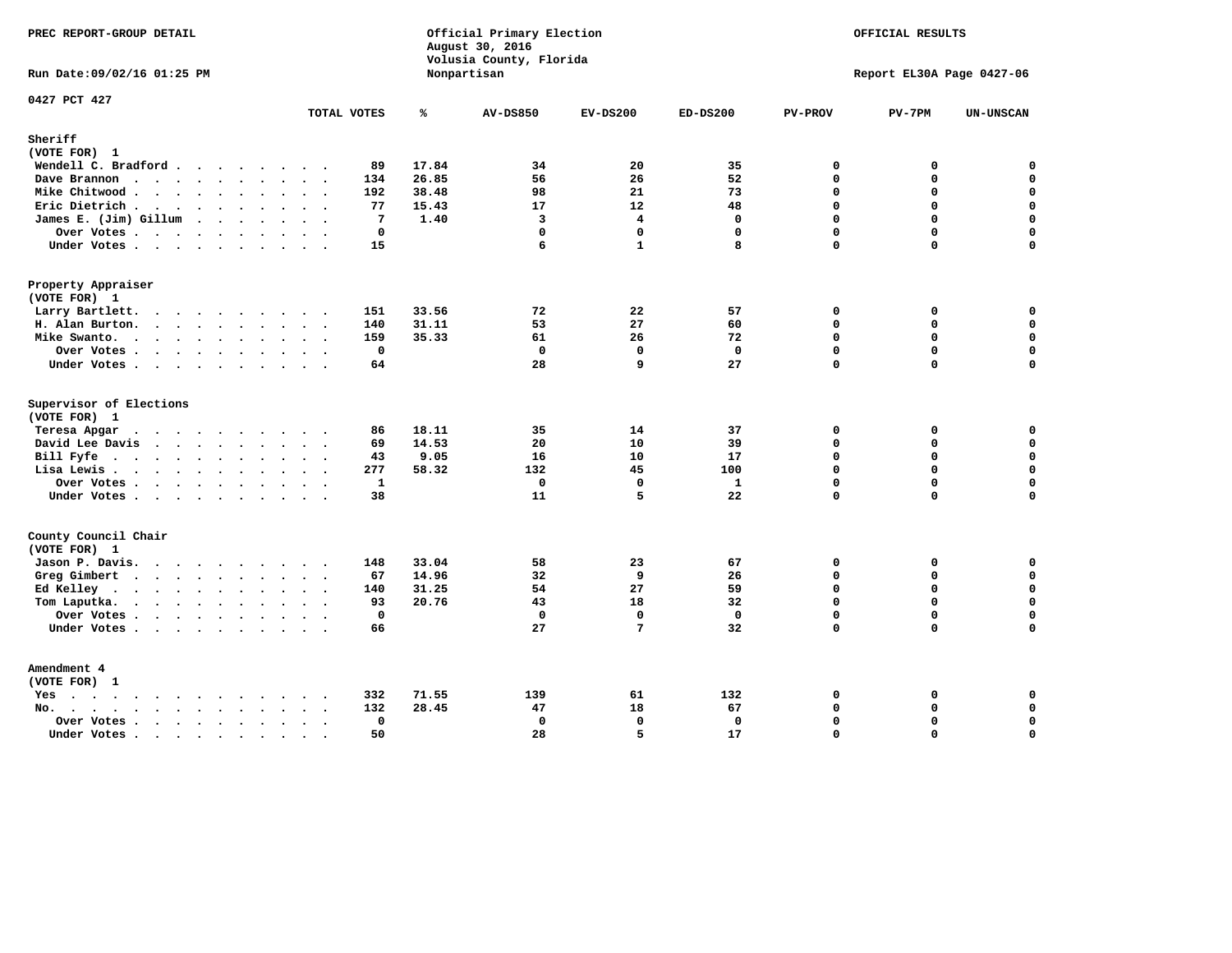| PREC REPORT-GROUP DETAIL                                               |          |              |                   | Official Primary Election<br>August 30, 2016 |            |             |                | OFFICIAL RESULTS          |                  |
|------------------------------------------------------------------------|----------|--------------|-------------------|----------------------------------------------|------------|-------------|----------------|---------------------------|------------------|
| Run Date:09/02/16 01:25 PM                                             |          |              | <b>STATISTICS</b> | Volusia County, Florida                      |            |             |                | Report EL30A Page 0429-01 |                  |
| 0429 PCT 429                                                           |          |              |                   |                                              |            |             |                |                           |                  |
|                                                                        |          | TOTAL VOTES  | ℁                 | <b>AV-DS850</b>                              | $EV-DS200$ | $ED-DS200$  | <b>PV-PROV</b> | $PV-7PM$                  | <b>UN-UNSCAN</b> |
| REGISTERED VOTERS - TOTAL 1,749                                        |          |              |                   |                                              |            |             |                |                           |                  |
| REGISTERED VOTERS - Democratic                                         | $\cdots$ | 740          | 42.31             |                                              |            |             |                |                           |                  |
| REGISTERED VOTERS - Republican                                         |          | 451          | 25.79             |                                              |            |             |                |                           |                  |
| REGISTERED VOTERS - Libertarian                                        |          | 3            | .17               |                                              |            |             |                |                           |                  |
| REGISTERED VOTERS - Nonpartisan                                        |          | 555          |                   |                                              |            |             |                |                           |                  |
| BALLOTS CAST - TOTAL.                                                  |          | 275          |                   | 116                                          | 52         | 107         |                |                           |                  |
| BALLOTS CAST - Democratic                                              |          | 117          | 42.55             | 48                                           | 22         | 47          |                |                           |                  |
| BALLOTS CAST - Republican                                              |          | 128          | 46.55             | 51                                           | 22         | 55          |                |                           |                  |
| BALLOTS CAST - Libertarian.                                            |          | $\mathbf{o}$ |                   | 0                                            | 0          | 0           |                |                           |                  |
| BALLOTS CAST - Nonpartisan.                                            |          | 30           | 10.91             | 17                                           | 8          | 5           |                |                           |                  |
| BALLOTS CAST - BLANK.                                                  |          |              |                   | 0                                            |            | $\mathbf 0$ | $\Omega$       |                           |                  |
| VOTER TURNOUT - TOTAL                                                  |          |              | 15.72             |                                              |            |             |                |                           |                  |
| VOTER TURNOUT - Democratic.<br>$\cdot$ $\cdot$ $\cdot$ $\cdot$ $\cdot$ |          |              | 15.81             |                                              |            |             |                |                           |                  |
| VOTER TURNOUT - Republican.                                            |          |              | 28.38             |                                              |            |             |                |                           |                  |
| VOTER TURNOUT - Libertarian                                            |          |              |                   |                                              |            |             |                |                           |                  |
| VOTER TURNOUT - BLANK                                                  |          |              |                   |                                              |            |             |                |                           |                  |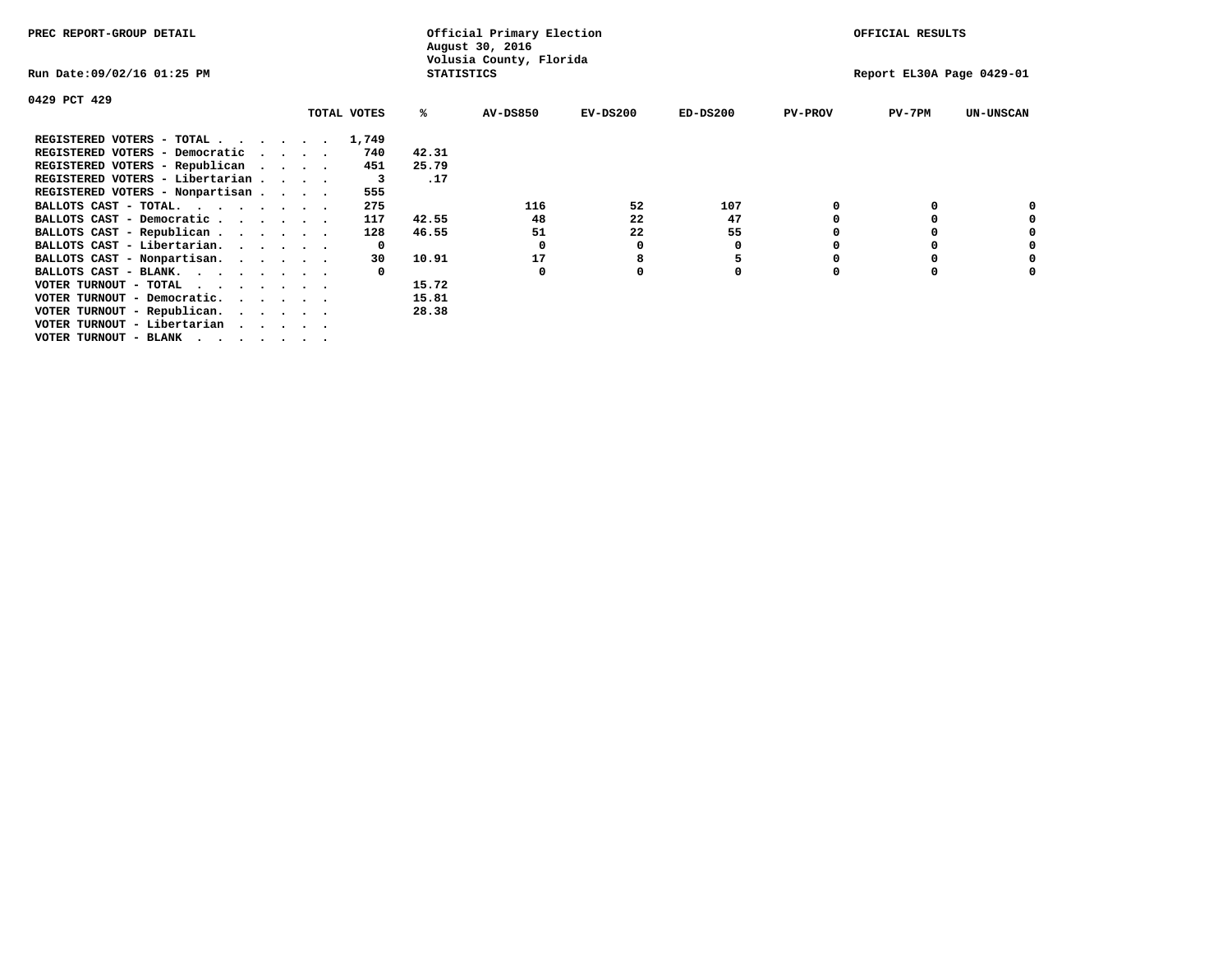| PREC REPORT-GROUP DETAIL                                               |             |       | Official Primary Election<br>August 30, 2016<br>Volusia County, Florida | OFFICIAL RESULTS |                           |                |          |                  |  |
|------------------------------------------------------------------------|-------------|-------|-------------------------------------------------------------------------|------------------|---------------------------|----------------|----------|------------------|--|
| Run Date: 09/02/16 01:25 PM                                            |             |       | Democratic                                                              |                  | Report EL30A Page 0429-02 |                |          |                  |  |
| 0429 PCT 429                                                           | TOTAL VOTES | %ะ    | <b>AV-DS850</b>                                                         | $EV-DS200$       | $ED-DS200$                | <b>PV-PROV</b> | $PV-7PM$ | <b>UN-UNSCAN</b> |  |
|                                                                        |             |       |                                                                         |                  |                           |                |          |                  |  |
| United States Senator<br>(VOTE FOR) 1                                  |             |       |                                                                         |                  |                           |                |          |                  |  |
| Roque "Rocky" De La Fuente.                                            | 20          | 17.24 |                                                                         |                  |                           |                |          |                  |  |
| Alan Grayson                                                           | 27          | 23.28 | 10                                                                      |                  | 15                        |                |          |                  |  |
| Pam Keith                                                              | 12          | 10.34 |                                                                         |                  |                           |                |          |                  |  |
| Reginald Luster                                                        |             | 1.72  |                                                                         |                  |                           |                |          |                  |  |
| Patrick Murphy.                                                        | 55          | 47.41 | 25                                                                      | 13               | 17                        |                |          |                  |  |
| Over Votes                                                             |             |       |                                                                         |                  |                           |                |          |                  |  |
| Under Votes                                                            |             |       |                                                                         |                  |                           |                |          |                  |  |
| Representative in Congress District 6                                  |             |       |                                                                         |                  |                           |                |          |                  |  |
| (VOTE FOR) 1                                                           |             |       |                                                                         |                  |                           |                |          |                  |  |
| William (Bill) McCullough                                              | 40          | 37.38 | 18                                                                      |                  | 15                        |                |          |                  |  |
| Jay McGovern                                                           | 25          | 23.36 | 12                                                                      |                  | 10                        |                |          |                  |  |
| George Pappas.                                                         | 13          | 12.15 |                                                                         |                  |                           |                |          |                  |  |
| Dwayne L. Taylor.                                                      | 29          | 27.10 |                                                                         |                  | 14                        |                |          |                  |  |
| Over Votes                                                             |             |       |                                                                         |                  |                           |                |          |                  |  |
| Under Votes, $\cdot$ , $\cdot$ , $\cdot$ , $\cdot$ , $\cdot$ , $\cdot$ | 10          |       |                                                                         |                  |                           |                |          |                  |  |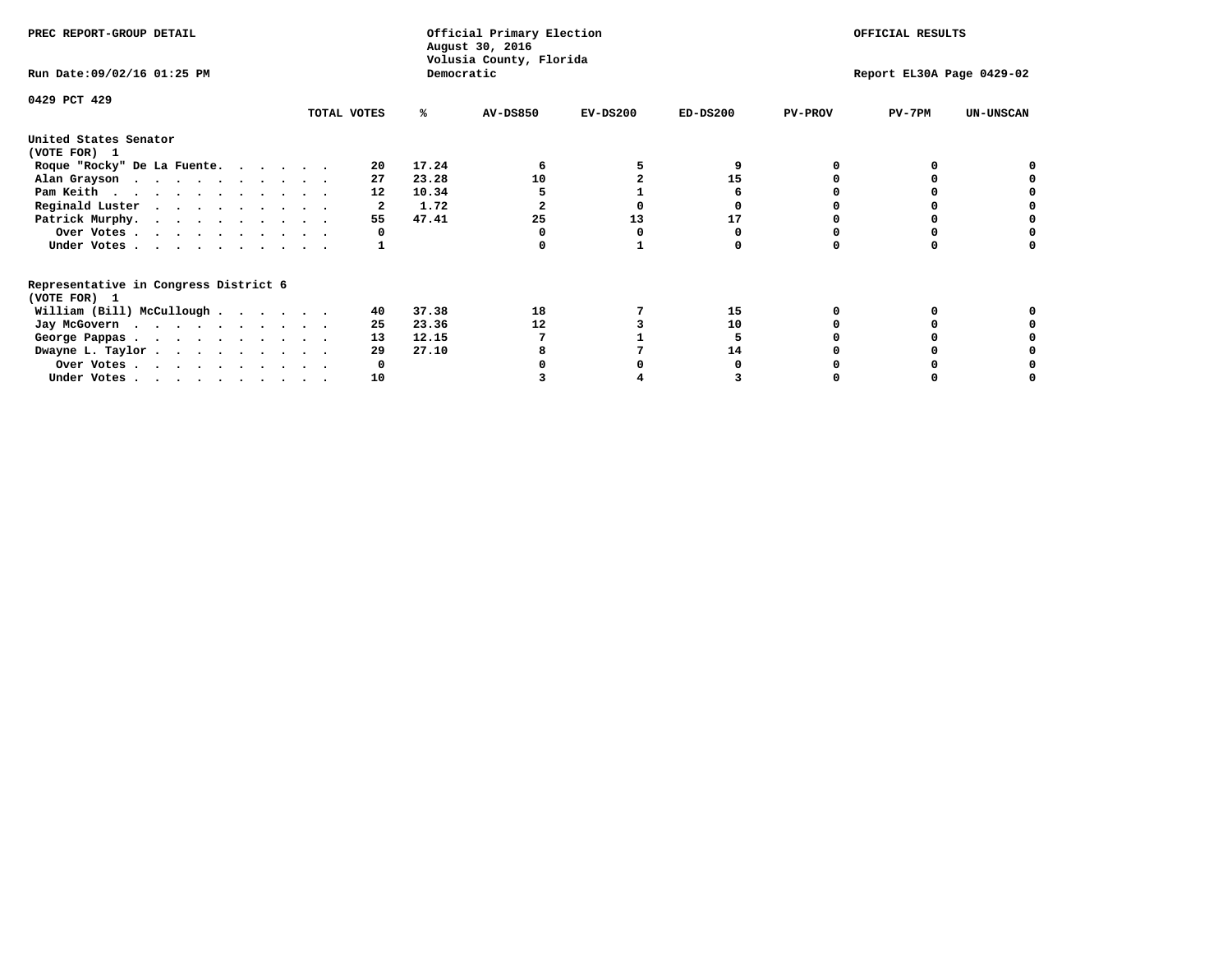| PREC REPORT-GROUP DETAIL                              |              |            | Official Primary Election<br>August 30, 2016<br>Volusia County, Florida | OFFICIAL RESULTS |                         |                           |             |                  |  |  |
|-------------------------------------------------------|--------------|------------|-------------------------------------------------------------------------|------------------|-------------------------|---------------------------|-------------|------------------|--|--|
| Run Date: 09/02/16 01:25 PM                           |              | Republican |                                                                         |                  |                         | Report EL30A Page 0429-03 |             |                  |  |  |
| 0429 PCT 429                                          | TOTAL VOTES  | ℁          | <b>AV-DS850</b>                                                         | $EV-DS200$       | $ED-DS200$              | <b>PV-PROV</b>            | $PV-7PM$    | <b>UN-UNSCAN</b> |  |  |
| United States Senator                                 |              |            |                                                                         |                  |                         |                           |             |                  |  |  |
| (VOTE FOR) 1                                          |              |            |                                                                         |                  |                         |                           |             |                  |  |  |
| Carlos Beruff                                         | 40           | 32.26      | 22                                                                      | 7                | 11                      | 0                         | 0           | 0                |  |  |
| Ernie Rivera                                          | 1            | .81        | 0                                                                       | 0                | 1                       | 0                         | 0           | $\mathbf 0$      |  |  |
| Marco Rubio.<br>.                                     | 82           | 66.13      | 26                                                                      | 15               | 41                      | 0                         | $\mathbf 0$ | $\mathbf 0$      |  |  |
| Dwight Mark Anthony Young                             | $\mathbf{1}$ | .81        | $\mathbf{1}$                                                            | $\mathbf 0$      | $\mathbf{0}$            | 0                         | $\mathbf 0$ | $\mathbf 0$      |  |  |
| Over Votes                                            | 1            |            | 1                                                                       | $\Omega$         | 0                       | 0                         | $\mathbf 0$ | 0                |  |  |
| Under Votes                                           | 3            |            | $\mathbf{1}$                                                            | $\Omega$         | $\overline{\mathbf{2}}$ | $\Omega$                  | $\Omega$    | $\Omega$         |  |  |
| Representative in Congress District 6<br>(VOTE FOR) 1 |              |            |                                                                         |                  |                         |                           |             |                  |  |  |
| Fred Costello                                         | 39           | 31.97      | 17                                                                      | 7                | 15                      | 0                         | 0           | 0                |  |  |
| Ron Desantis                                          | 57           | 46.72      | 17                                                                      | 10               | 30                      | 0                         | 0           | $\mathbf 0$      |  |  |
| G. G. Galloway.                                       | 26           | 21.31      | 16                                                                      | 5                | 5                       | 0                         | 0           | $\mathbf 0$      |  |  |
| Over Votes                                            | 0            |            | 0                                                                       | 0                | 0                       | $\mathbf 0$               | $\mathbf 0$ | $\mathbf 0$      |  |  |
| Under Votes                                           | 6            |            | 1                                                                       | $\mathbf 0$      | 5                       | $\mathbf 0$               | $\mathbf 0$ | $\mathbf 0$      |  |  |
| State Committeeman                                    |              |            |                                                                         |                  |                         |                           |             |                  |  |  |
| (VOTE FOR) 1                                          |              | 62.83      | 29                                                                      | 11               |                         |                           | 0           |                  |  |  |
| Paul W. Deering<br>James Oddie.                       | 71<br>42     | 37.17      | 17                                                                      | 10               | 31<br>15                | 0<br>0                    | 0           | 0<br>$\mathbf 0$ |  |  |
| Over Votes                                            | 0            |            | 0                                                                       | 0                | 0                       | 0                         | 0           | 0                |  |  |
| Under Votes                                           | 15           |            | 5                                                                       | $\mathbf{1}$     | 9                       | $\Omega$                  | $\mathbf 0$ | $\mathbf 0$      |  |  |
|                                                       |              |            |                                                                         |                  |                         |                           |             |                  |  |  |
| State Committeewoman<br>(VOTE FOR) 1                  |              |            |                                                                         |                  |                         |                           |             |                  |  |  |
| Dana Christina Dougherty                              | 69           | 57.50      | 28                                                                      | 11               | 30                      | 0                         | 0           | 0                |  |  |
| Marilyn C. Ford                                       | 51           | 42.50      | 21                                                                      | 11               | 19                      | 0                         | 0           | 0                |  |  |
| Over Votes                                            | $\Omega$     |            | $\Omega$                                                                | 0                | 0                       | 0                         | 0           | $\mathbf 0$      |  |  |
| Under Votes, , , , , , , , , ,                        |              |            |                                                                         | $\Omega$         |                         | $\Omega$                  | $\Omega$    | $\Omega$         |  |  |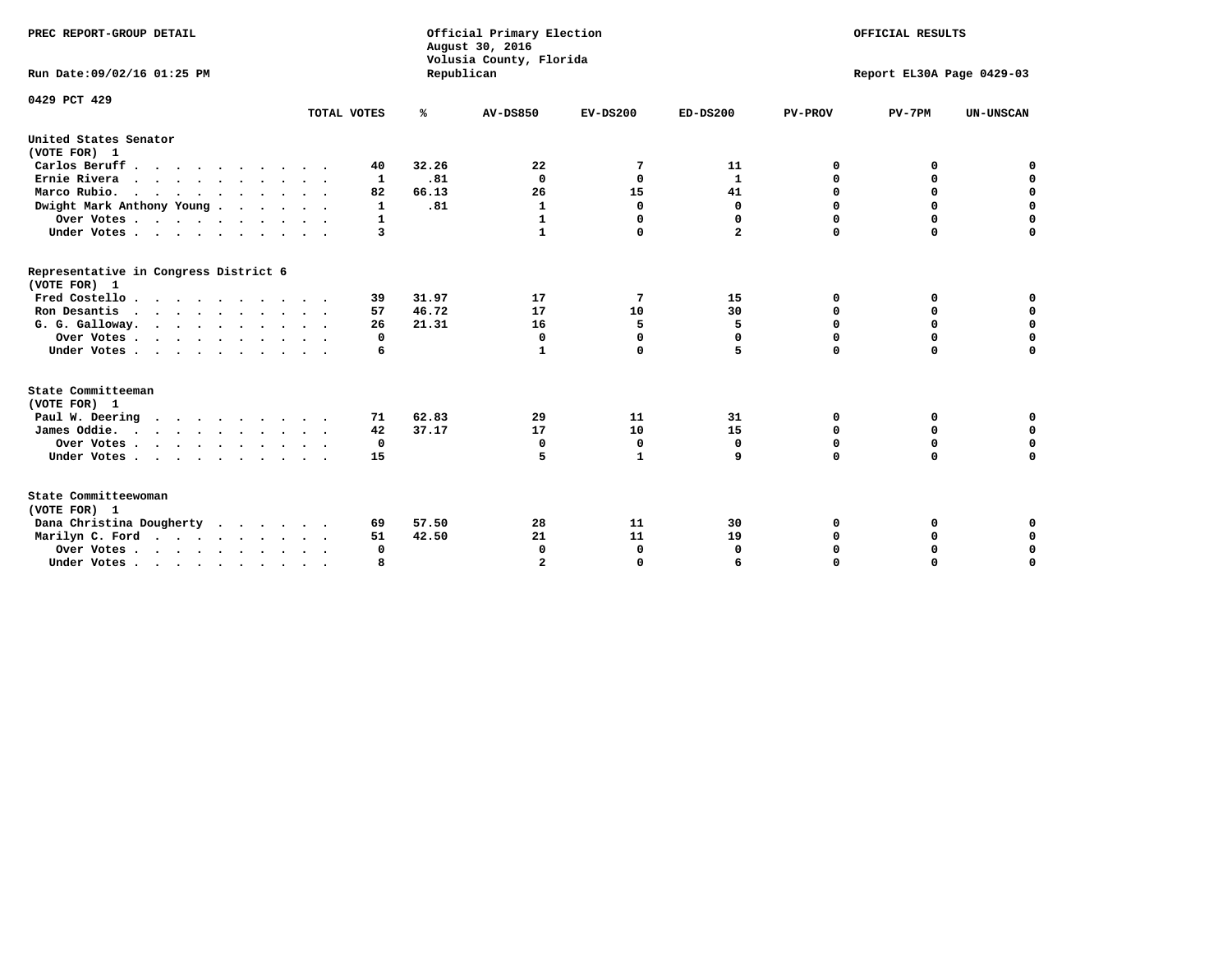| PREC REPORT-GROUP DETAIL<br>Run Date: 09/02/16 01:25 PM |  |  |  |  |  | Official Primary Election<br>August 30, 2016<br>Volusia County, Florida<br>Libertarian |             |   | OFFICIAL RESULTS<br>Report EL30A Page 0429-04 |            |            |                |          |                  |
|---------------------------------------------------------|--|--|--|--|--|----------------------------------------------------------------------------------------|-------------|---|-----------------------------------------------|------------|------------|----------------|----------|------------------|
| 0429 PCT 429                                            |  |  |  |  |  |                                                                                        | TOTAL VOTES | ℁ | <b>AV-DS850</b>                               | $EV-DS200$ | $ED-DS200$ | <b>PV-PROV</b> | $PV-7PM$ | <b>UN-UNSCAN</b> |
| United States Senator<br>(VOTE FOR) 1                   |  |  |  |  |  |                                                                                        |             |   |                                               |            |            |                |          |                  |
| Augustus Invictus.                                      |  |  |  |  |  |                                                                                        | 0           |   |                                               | 0          | 0          |                |          | 0                |
| Paul Stanton                                            |  |  |  |  |  |                                                                                        | 0           |   |                                               |            | 0          |                |          | 0                |
| Over Votes                                              |  |  |  |  |  |                                                                                        | 0           |   |                                               |            | 0          |                |          | 0                |
| Under Votes                                             |  |  |  |  |  |                                                                                        | 0           |   |                                               |            |            |                |          | 0                |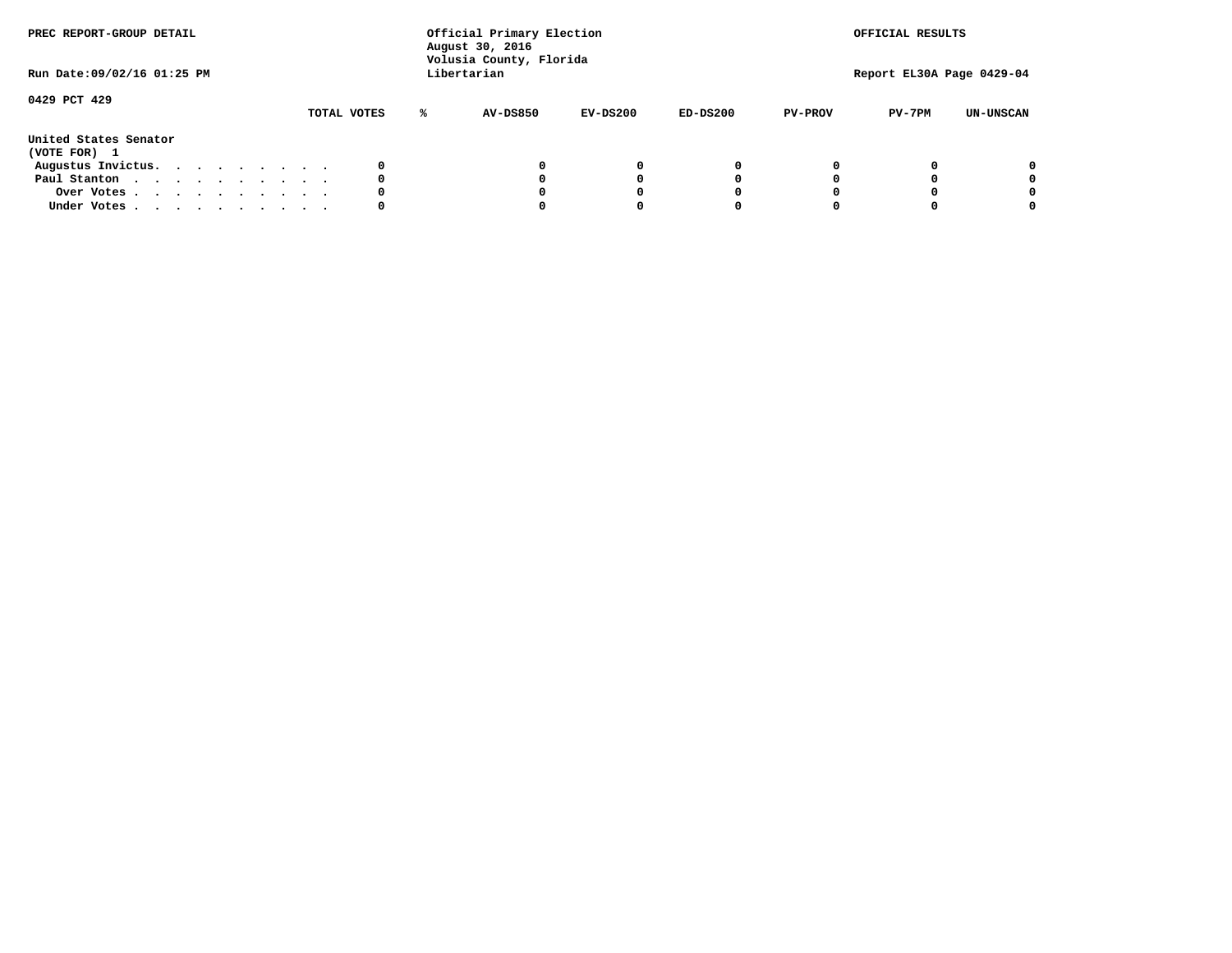| PREC REPORT-GROUP DETAIL                           |             |              | Official Primary Election<br>August 30, 2016<br>Volusia County, Florida | OFFICIAL RESULTS<br>Report EL30A Page 0429-05 |              |                |             |                  |
|----------------------------------------------------|-------------|--------------|-------------------------------------------------------------------------|-----------------------------------------------|--------------|----------------|-------------|------------------|
| Run Date: 09/02/16 01:25 PM                        |             |              | Nonpartisan                                                             |                                               |              |                |             |                  |
| 0429 PCT 429                                       | TOTAL VOTES | ℁            | <b>AV-DS850</b>                                                         | $EV-DS200$                                    | $ED-DS200$   | <b>PV-PROV</b> | $PV-7PM$    | <b>UN-UNSCAN</b> |
| Circuit Judge 7th Circuit Group 4<br>(VOTE FOR) 1  |             |              |                                                                         |                                               |              |                |             |                  |
| Chris France - WITHDRAWN                           | 40          | 16.33        | 15                                                                      | 5                                             | 20           | 0              | 0           | $\mathbf 0$      |
| Sebrina L. Slack.                                  | 101         | 41.22        | 42                                                                      | 19                                            | 40           | 0              | $\Omega$    | $\mathbf 0$      |
| Stasia Warren                                      | 104         | 42.45        | 49                                                                      | 20                                            | 35           | 0              | $\mathbf 0$ | $\mathbf 0$      |
| Over Votes                                         |             | $\mathbf 0$  | $\mathbf 0$                                                             | $\mathbf 0$                                   | $\mathbf 0$  | $\mathbf 0$    | $\mathbf 0$ | $\mathbf 0$      |
| Under Votes                                        | 30          |              | 10                                                                      | 8                                             | 12           | $\mathbf 0$    | $\Omega$    | $\Omega$         |
| Circuit Judge 7th Circuit Group 10<br>(VOTE FOR) 1 |             |              |                                                                         |                                               |              |                |             |                  |
| Malcolm Anthony                                    | 102         | 42.15        | 36                                                                      | 18                                            | 48           | 0              | 0           | $\mathbf 0$      |
| Scott DuPont                                       | 140         | 57.85        | 69                                                                      | 29                                            | 42           | 0              | $\mathbf 0$ | $\mathbf 0$      |
| Over Votes                                         |             | $\mathbf 0$  | $\Omega$                                                                | 0                                             | 0            | $\mathbf 0$    | 0           | $\mathbf 0$      |
| Under Votes                                        | 33          |              | 11                                                                      | 5                                             | 17           | $\mathbf 0$    | $\mathbf 0$ | $\Omega$         |
| Circuit Judge 7th Circuit Group 13<br>(VOTE FOR) 1 |             |              |                                                                         |                                               |              |                |             |                  |
| David Hood.<br>$\cdot$                             | 88          | 35.06        | 32                                                                      | 16                                            | 40           | 0              | 0           | $\mathbf 0$      |
| A. "Kathleen" McNeilly                             | 163         | 64.94        | 74                                                                      | 30                                            | 59           | $\mathbf 0$    | 0           | $\mathbf 0$      |
| Over Votes                                         |             | $\mathbf 0$  | $\mathbf{0}$                                                            | $\mathbf 0$                                   | $\mathbf 0$  | 0              | $\mathbf 0$ | $\mathbf 0$      |
| Under Votes                                        | 24          |              | 10                                                                      | 6                                             | 8            | $\Omega$       | $\Omega$    | $\Omega$         |
| Circuit Judge 7th Circuit Group 17<br>(VOTE FOR) 1 |             |              |                                                                         |                                               |              |                |             |                  |
| Linda L. Gaustad                                   | 148         | 58.04        | 66                                                                      | 26                                            | 56           | 0              | 0           | 0                |
| Howard O. McGillin Jr                              | 107         | 41.96        | 45                                                                      | 20                                            | 42           | $\mathbf 0$    | $\mathbf 0$ | 0                |
| Over Votes                                         |             | $^{\circ}$   | $\Omega$                                                                | $\mathbf 0$                                   | $\mathbf 0$  | $\mathbf 0$    | $\mathbf 0$ | $\mathbf 0$      |
| Under Votes                                        | 20          |              | 5                                                                       | 6                                             | 9            | $\mathbf 0$    | $\mathbf 0$ | $\Omega$         |
| County Judge 7th Circuit Group 3<br>(VOTE FOR) 1   |             |              |                                                                         |                                               |              |                |             |                  |
| Heather Caeners<br>$\cdots$                        | 69          | 27.17        | 28                                                                      | 14                                            | 27           | $\mathbf 0$    | 0           | 0                |
| Shirley A. Green                                   | 131         | 51.57        | 53                                                                      | 23                                            | 55           | $\mathbf 0$    | 0           | $\mathbf 0$      |
| Marla Rawnsley.                                    | 54          | 21.26        | 30                                                                      | 10                                            | 14           | 0              | $\mathbf 0$ | $\mathbf 0$      |
| Over Votes<br>$\sim$<br>$\sim$                     |             | $\mathbf{0}$ | 0                                                                       | $\mathbf 0$                                   | $\mathbf{0}$ | $\mathbf 0$    | $\mathbf 0$ | $\mathbf 0$      |
| Under Votes<br>$\sim$                              | 21          |              | 5                                                                       | 5                                             | 11           | $\mathbf 0$    | $\mathbf 0$ | 0                |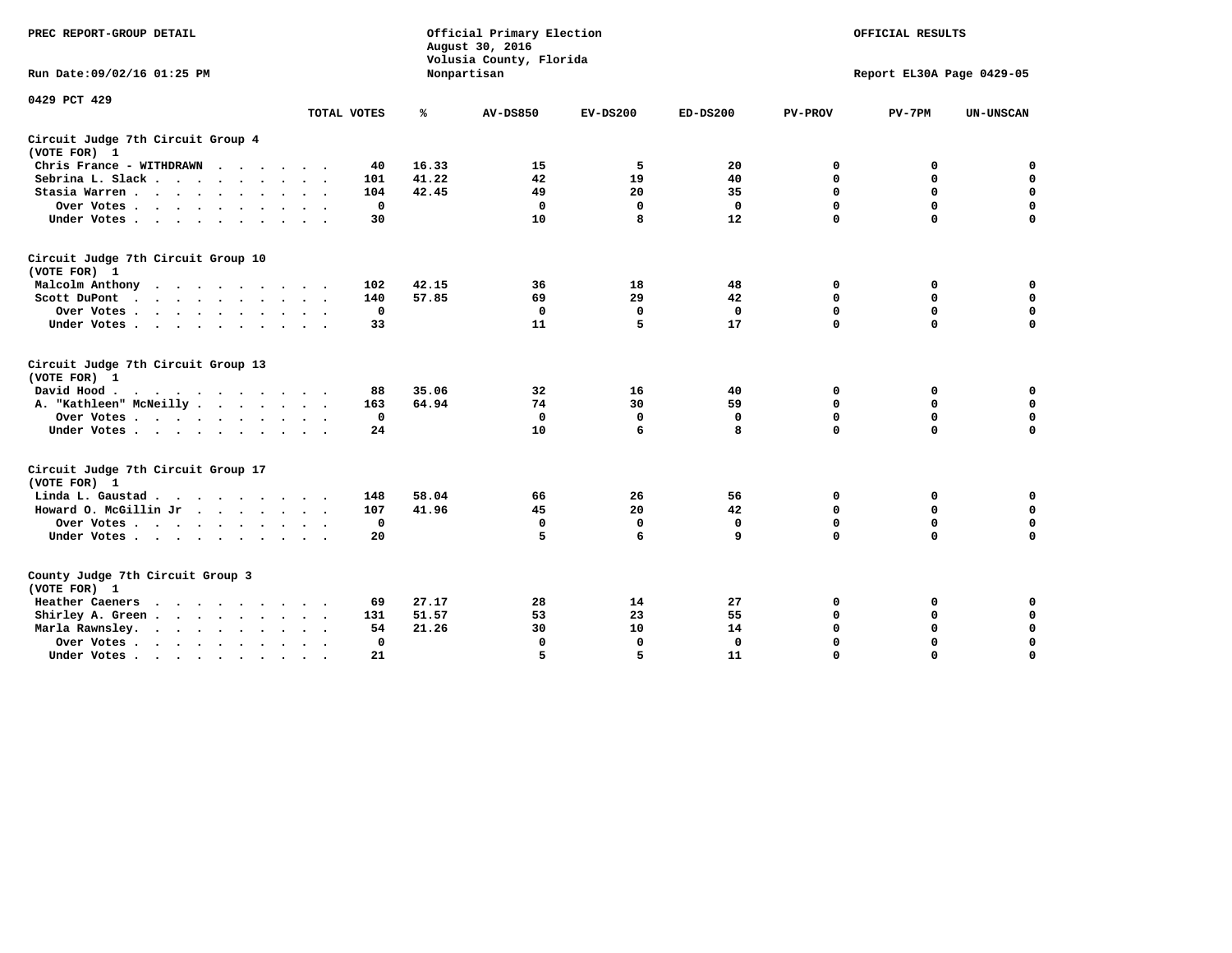| PREC REPORT-GROUP DETAIL<br>Run Date: 09/02/16 01:25 PM |                     |                | Official Primary Election<br>August 30, 2016<br>Volusia County, Florida | OFFICIAL RESULTS<br>Report EL30A Page 0429-06 |                |                      |             |                  |
|---------------------------------------------------------|---------------------|----------------|-------------------------------------------------------------------------|-----------------------------------------------|----------------|----------------------|-------------|------------------|
|                                                         |                     |                | Nonpartisan                                                             |                                               |                |                      |             |                  |
| 0429 PCT 429                                            | TOTAL VOTES         | ℁              | <b>AV-DS850</b>                                                         | $EV-DS200$                                    | $ED-DS200$     | <b>PV-PROV</b>       | $PV-7PM$    | <b>UN-UNSCAN</b> |
| Sheriff<br>(VOTE FOR) 1                                 |                     |                |                                                                         |                                               |                |                      |             |                  |
| Wendell C. Bradford                                     | 61                  | 22.43          | 19                                                                      | 11                                            | 31             | $\mathbf 0$          | 0           | $\mathbf 0$      |
| Dave Brannon                                            | 67                  | 24.63          | 27                                                                      | 11                                            | 29             | $\Omega$             | 0           | $\mathbf 0$      |
| Mike Chitwood                                           | 88                  | 32.35          | 45                                                                      | 17                                            | 26             | $\mathbf 0$          | 0           | $\mathbf 0$      |
| Eric Dietrich.                                          | 46                  | 16.91          | 19                                                                      | 11                                            | 16             | $\Omega$             | 0           | $\mathbf 0$      |
| James E. (Jim) Gillum                                   | 10                  | 3.68           | 5                                                                       | $\mathbf{1}$                                  | $\overline{4}$ | $\mathbf 0$          | 0           | $\mathbf 0$      |
| Over Votes                                              | $\mathbf{0}$        |                | $\mathbf 0$                                                             | $\mathbf 0$                                   | $\mathbf{0}$   | $\Omega$             | $\mathbf 0$ | 0                |
| Under Votes                                             | 3                   |                | $\mathbf{1}$                                                            | $\mathbf{1}$                                  | $\mathbf{1}$   | $\mathbf 0$          | 0           | $\Omega$         |
| Property Appraiser                                      |                     |                |                                                                         |                                               |                |                      |             |                  |
| (VOTE FOR) 1                                            |                     |                |                                                                         |                                               |                |                      |             |                  |
| Larry Bartlett.                                         | 76                  | 29.92          | 39                                                                      | 13                                            | 24             | $\mathbf 0$          | 0           | 0                |
| H. Alan Burton.                                         | 86                  | 33.86          | 30                                                                      | 12                                            | 44             | $\mathbf 0$          | $\mathbf 0$ | $\mathbf 0$      |
| Mike Swanto.                                            | 92                  | 36.22          | 41                                                                      | 21                                            | 30             | $\mathbf 0$          | 0           | $\mathbf 0$      |
| Over Votes                                              | $\mathbf 0$         |                | $\Omega$                                                                | $\mathbf 0$                                   | $\mathbf 0$    | $\Omega$             | $\mathbf 0$ | $\mathbf 0$      |
| Under Votes                                             | 21                  |                | 6                                                                       | 6                                             | 9              | $\mathbf 0$          | 0           | $\Omega$         |
| Supervisor of Elections                                 |                     |                |                                                                         |                                               |                |                      |             |                  |
| (VOTE FOR) 1                                            |                     |                |                                                                         |                                               |                |                      |             |                  |
| Teresa Apgar<br>$\cdots$                                | 45<br>28            | 17.65<br>10.98 | 18<br>12                                                                | 7<br>$\overline{a}$                           | 20<br>14       | $\Omega$<br>$\Omega$ | 0<br>0      | 0<br>$\mathbf 0$ |
| David Lee Davis<br>Bill Fyfe.                           | 18                  | 7.06           | $\overline{7}$                                                          | $\overline{a}$                                | 9              | $\mathbf 0$          | 0           | $\mathbf 0$      |
| Lisa Lewis                                              | 164                 | 64.31          | 73                                                                      | 35                                            | 56             | $\Omega$             | 0           | $\mathbf 0$      |
| Over Votes                                              | $\mathbf 0$         |                | $\mathbf{0}$                                                            | $\mathbf 0$                                   | $\mathbf{0}$   | $\Omega$             | 0           | $\mathbf 0$      |
| Under Votes                                             | 20                  |                | 6                                                                       | 6                                             | 8              | $\Omega$             | $\Omega$    | $\mathbf 0$      |
| County Council Chair                                    |                     |                |                                                                         |                                               |                |                      |             |                  |
| (VOTE FOR) 1                                            |                     |                |                                                                         |                                               |                |                      |             |                  |
| Jason P. Davis.                                         | 87                  | 35.22          | 40                                                                      | 12                                            | 35             | $\mathbf 0$          | 0           | 0                |
| Greg Gimbert                                            | 34                  | 13.77          | 21                                                                      | $\overline{4}$                                | 9              | $\mathbf 0$          | 0           | $\mathbf 0$      |
| Ed Kelley                                               | 76                  | 30.77          | 27                                                                      | 18                                            | 31             | $\Omega$             | 0           | $\mathbf 0$      |
| Tom Laputka.                                            | 50                  | 20.24          | 20                                                                      | 13                                            | 17             | $\mathbf 0$          | 0           | $\mathbf 0$      |
| Over Votes                                              | $\mathbf 0$         |                | $\mathbf 0$                                                             | $\Omega$                                      | $\Omega$       | $\Omega$             | $\Omega$    | 0                |
| Under Votes                                             | 28                  |                | 8                                                                       | 5                                             | 15             | 0                    | 0           | $\Omega$         |
| Amendment 4                                             |                     |                |                                                                         |                                               |                |                      |             |                  |
| (VOTE FOR) 1                                            |                     |                |                                                                         |                                               |                |                      |             |                  |
| Yes                                                     | 188                 | 73.44          | 85                                                                      | 34                                            | 69             | 0                    | 0           | 0                |
| No.<br>$\sim$                                           | 68                  | 26.56          | 28                                                                      | 13                                            | 27             | $\Omega$             | $\mathbf 0$ | $\mathbf 0$      |
| Over Votes                                              | $\Omega$<br>$\sim$  |                | $\mathbf 0$                                                             | $\mathbf{0}$                                  | $\mathbf{0}$   | $\mathbf 0$          | 0           | $\pmb{0}$        |
| Under Votes                                             | 19<br>$\sim$ $\sim$ |                | $\overline{\mathbf{3}}$                                                 | 5                                             | 11             | $\Omega$             | $\Omega$    | $\mathbf 0$      |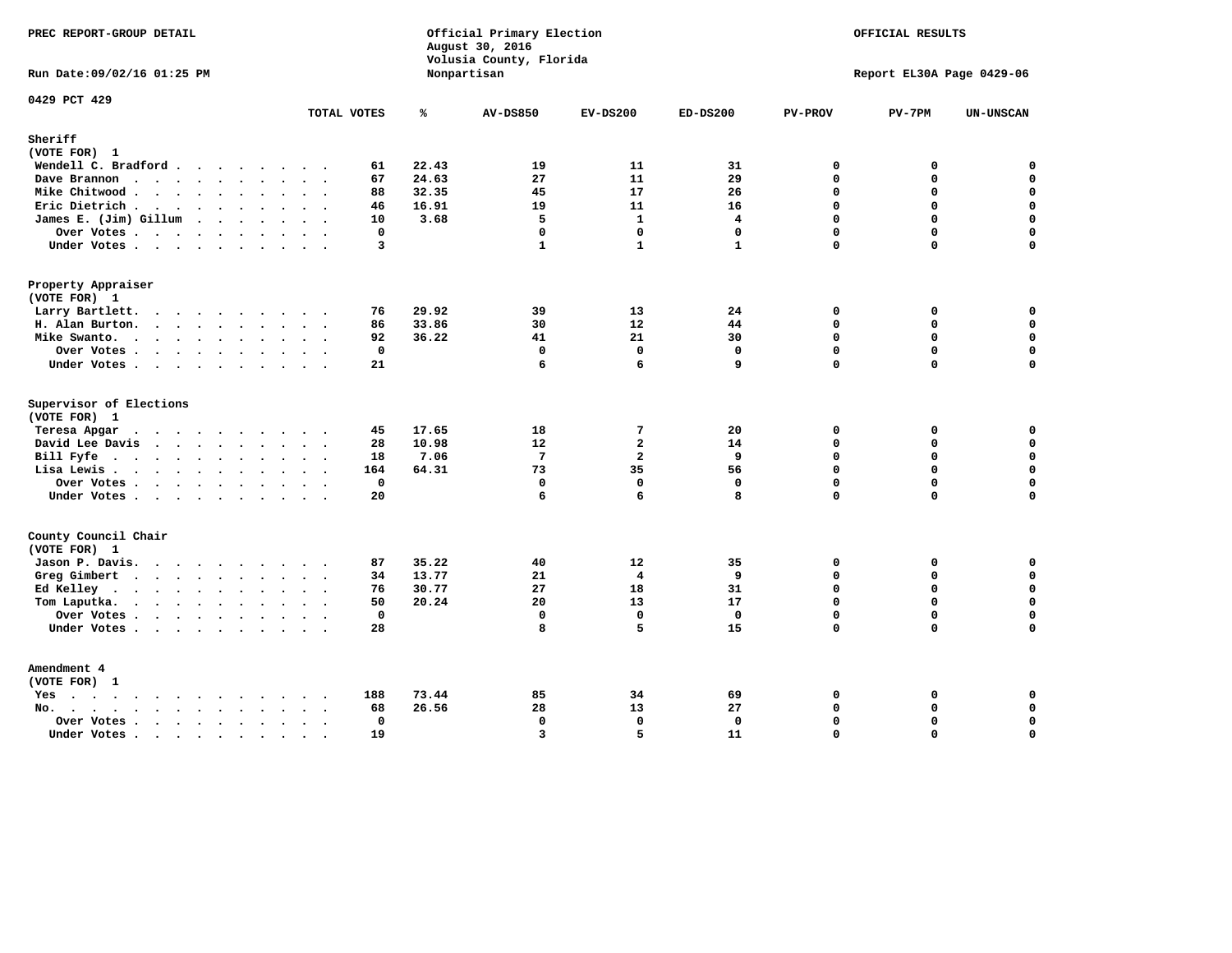| PREC REPORT-GROUP DETAIL                                                                                                                                                                                                                                      |  |             |                   | Official Primary Election<br>August 30, 2016 |            |            |                | OFFICIAL RESULTS          |                  |
|---------------------------------------------------------------------------------------------------------------------------------------------------------------------------------------------------------------------------------------------------------------|--|-------------|-------------------|----------------------------------------------|------------|------------|----------------|---------------------------|------------------|
| Run Date:09/02/16 01:25 PM                                                                                                                                                                                                                                    |  |             | <b>STATISTICS</b> | Volusia County, Florida                      |            |            |                | Report EL30A Page 0501-01 |                  |
| 0501 PCT 501                                                                                                                                                                                                                                                  |  |             |                   |                                              |            |            |                |                           |                  |
|                                                                                                                                                                                                                                                               |  | TOTAL VOTES | ℁                 | <b>AV-DS850</b>                              | $EV-DS200$ | $ED-DS200$ | <b>PV-PROV</b> | $PV-7PM$                  | <b>UN-UNSCAN</b> |
| REGISTERED VOTERS - TOTAL $\cdot$ $\cdot$ $\cdot$ $\cdot$ $\cdot$ $\cdot$                                                                                                                                                                                     |  | 2,653       |                   |                                              |            |            |                |                           |                  |
| REGISTERED VOTERS - Democratic                                                                                                                                                                                                                                |  | 686         | 25.86             |                                              |            |            |                |                           |                  |
| REGISTERED VOTERS - Republican                                                                                                                                                                                                                                |  | 1,208       | 45.53             |                                              |            |            |                |                           |                  |
| REGISTERED VOTERS - Libertarian                                                                                                                                                                                                                               |  | 4           | .15               |                                              |            |            |                |                           |                  |
| REGISTERED VOTERS - Nonpartisan                                                                                                                                                                                                                               |  | 755         |                   |                                              |            |            |                |                           |                  |
| BALLOTS CAST - TOTAL.                                                                                                                                                                                                                                         |  | 862         |                   | 456                                          | 122        | 283        |                |                           |                  |
| BALLOTS CAST - Democratic                                                                                                                                                                                                                                     |  | 233         | 27.03             | 110                                          | 47         | 75         |                |                           |                  |
| BALLOTS CAST - Republican                                                                                                                                                                                                                                     |  | 499         | 57.89             | 267                                          | 62         | 170        |                |                           |                  |
| BALLOTS CAST - Libertarian.                                                                                                                                                                                                                                   |  |             | .12               |                                              | 0          | 0          |                |                           |                  |
| BALLOTS CAST - Nonpartisan.                                                                                                                                                                                                                                   |  | 129         | 14.97             | 78                                           | 13         | 38         |                |                           | 0                |
| BALLOTS CAST - BLANK.                                                                                                                                                                                                                                         |  |             |                   | 0                                            |            | 0          | O              |                           |                  |
| VOTER TURNOUT - TOTAL<br><u>in the contract of the contract of the contract of the contract of the contract of the contract of the contract of the contract of the contract of the contract of the contract of the contract of the contract of the contra</u> |  |             | 32.49             |                                              |            |            |                |                           |                  |
| VOTER TURNOUT - Democratic.                                                                                                                                                                                                                                   |  |             | 33.97             |                                              |            |            |                |                           |                  |
| VOTER TURNOUT - Republican.                                                                                                                                                                                                                                   |  |             | 41.31             |                                              |            |            |                |                           |                  |
| VOTER TURNOUT - Libertarian                                                                                                                                                                                                                                   |  |             | 25.00             |                                              |            |            |                |                           |                  |
| VOTER TURNOUT - BLANK                                                                                                                                                                                                                                         |  |             |                   |                                              |            |            |                |                           |                  |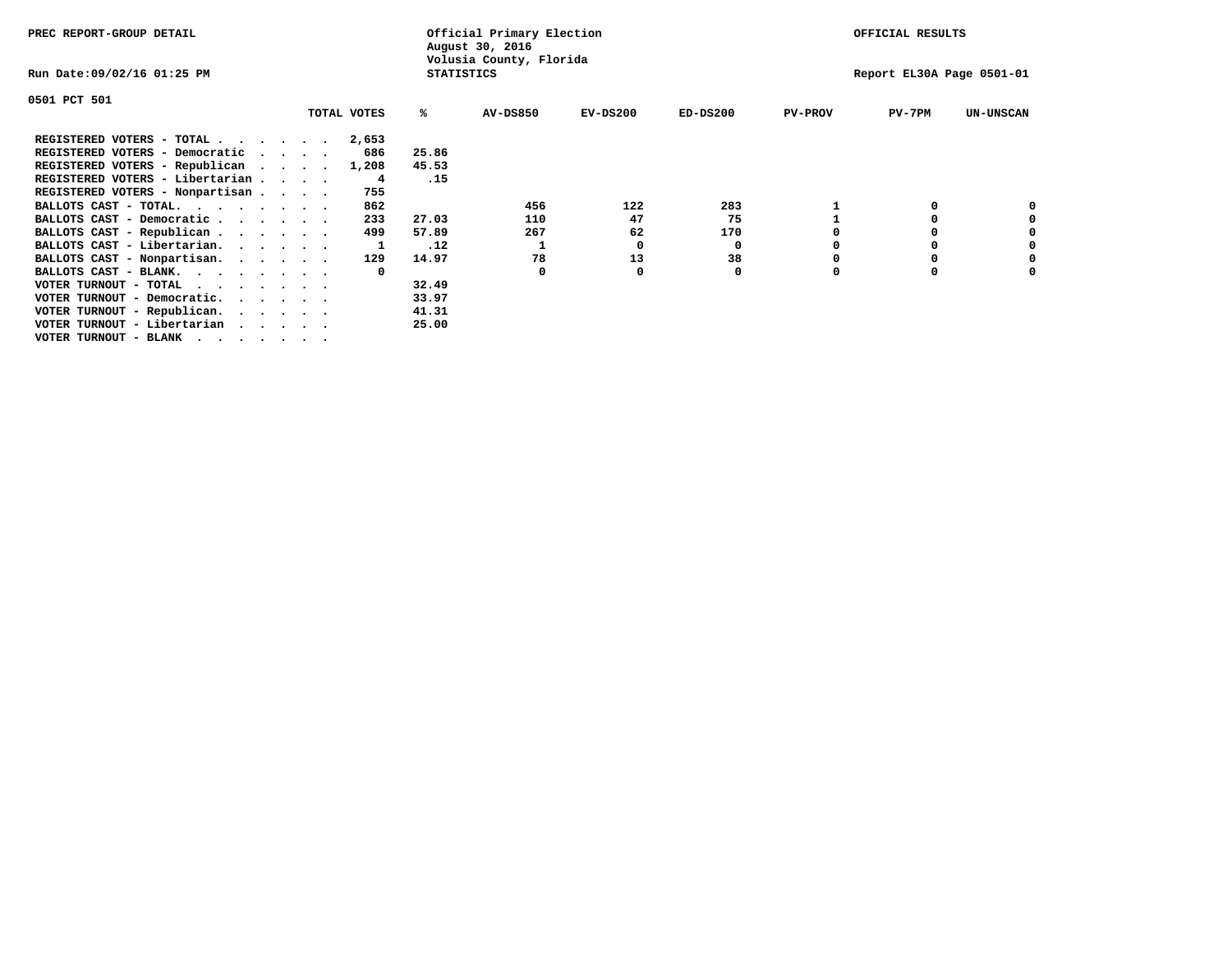| PREC REPORT-GROUP DETAIL                                               |             |            | Official Primary Election<br>August 30, 2016<br>Volusia County, Florida | OFFICIAL RESULTS |                           |                |          |                  |
|------------------------------------------------------------------------|-------------|------------|-------------------------------------------------------------------------|------------------|---------------------------|----------------|----------|------------------|
| Run Date: 09/02/16 01:25 PM                                            |             | Democratic |                                                                         |                  | Report EL30A Page 0501-02 |                |          |                  |
| 0501 PCT 501                                                           |             |            |                                                                         |                  |                           |                |          |                  |
|                                                                        | TOTAL VOTES | ℁          | <b>AV-DS850</b>                                                         | $EV-DS200$       | $ED-DS200$                | <b>PV-PROV</b> | $PV-7PM$ | <b>UN-UNSCAN</b> |
| United States Senator                                                  |             |            |                                                                         |                  |                           |                |          |                  |
| (VOTE FOR) 1                                                           |             |            |                                                                         |                  |                           |                |          |                  |
| Roque "Rocky" De La Fuente.                                            |             | 3.27       |                                                                         |                  |                           |                |          |                  |
| Alan Grayson                                                           | 48          | 22.43      | 25                                                                      |                  | 16                        |                |          |                  |
| Pam Keith                                                              | 30          | 14.02      | 14                                                                      |                  | 11                        |                |          |                  |
| Reginald Luster                                                        |             | .47        |                                                                         |                  |                           |                |          |                  |
| Patrick Murphy.                                                        | 128         | 59.81      | 57                                                                      | 34               | 37                        |                |          |                  |
| Over Votes                                                             | $\Omega$    |            |                                                                         |                  |                           |                |          |                  |
| Under Votes.                                                           | 19          |            | 11                                                                      |                  |                           |                |          |                  |
| Representative in Congress District 6                                  |             |            |                                                                         |                  |                           |                |          |                  |
| (VOTE FOR) 1                                                           |             | 30.99      | 34                                                                      | 14               | 18                        |                |          |                  |
| William (Bill) McCullough                                              | 66          |            |                                                                         |                  |                           |                |          |                  |
| Jay McGovern                                                           | 47          | 22.07      | 22                                                                      | 11               | 13                        |                |          |                  |
| George Pappas.                                                         | 42          | 19.72      | 23                                                                      | 6                | 13                        |                |          |                  |
| Dwayne L. Taylor.                                                      | 58          | 27.23      | 21                                                                      | 14               | 23                        |                |          |                  |
| Over Votes                                                             |             |            |                                                                         |                  |                           |                |          |                  |
| Under Votes, $\cdot$ , $\cdot$ , $\cdot$ , $\cdot$ , $\cdot$ , $\cdot$ | 20          |            | 10                                                                      |                  |                           |                |          |                  |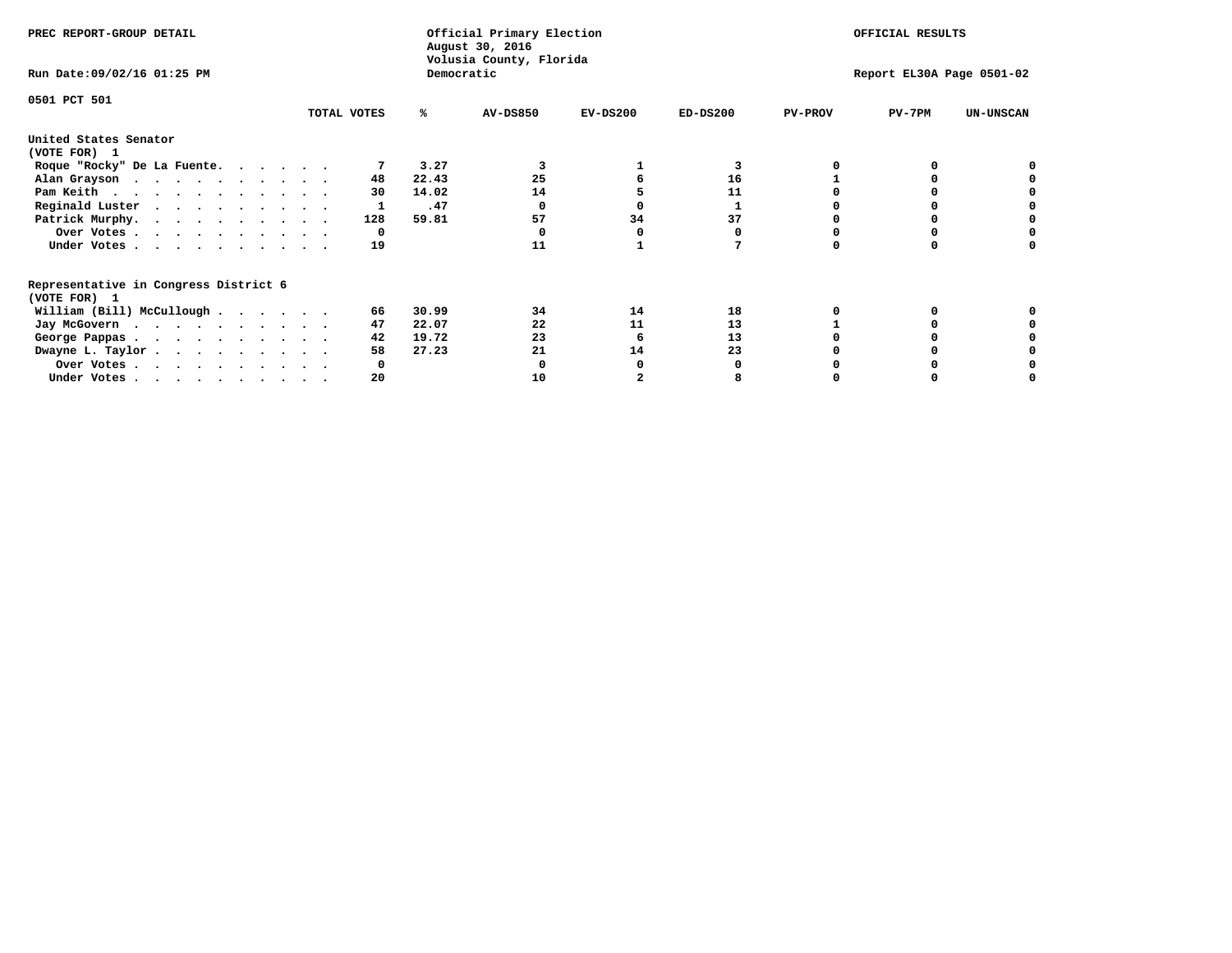| PREC REPORT-GROUP DETAIL<br>Run Date:09/02/16 01:25 PM |             | Republican | Official Primary Election<br>August 30, 2016<br>Volusia County, Florida | OFFICIAL RESULTS<br>Report EL30A Page 0501-03 |              |                |             |                  |
|--------------------------------------------------------|-------------|------------|-------------------------------------------------------------------------|-----------------------------------------------|--------------|----------------|-------------|------------------|
|                                                        |             |            |                                                                         |                                               |              |                |             |                  |
| 0501 PCT 501                                           | TOTAL VOTES | ℁          | <b>AV-DS850</b>                                                         | $EV-DS200$                                    | $ED-DS200$   | <b>PV-PROV</b> | $PV-7PM$    | <b>UN-UNSCAN</b> |
| United States Senator                                  |             |            |                                                                         |                                               |              |                |             |                  |
| (VOTE FOR) 1                                           |             |            |                                                                         |                                               |              |                |             |                  |
| Carlos Beruff                                          | 114         | 23.27      | 61                                                                      | 15                                            | 38           | 0              | 0           | 0                |
| Ernie Rivera                                           | 14          | 2.86       | 7                                                                       | $\mathbf{1}$                                  | 6            | $\mathbf 0$    | 0           | $\mathbf 0$      |
| Marco Rubio.                                           | 342         | 69.80      | 182                                                                     | 45                                            | 115          | 0              | 0           | $\mathbf 0$      |
| Dwight Mark Anthony Young                              | 20          | 4.08       | 12                                                                      | 0                                             | 8            | 0              | $\mathbf 0$ | $\mathbf 0$      |
| Over Votes                                             | 0           |            | $\mathbf 0$                                                             | $\mathbf 0$                                   | 0            | $\mathbf 0$    | $\mathbf 0$ | $\mathbf 0$      |
| Under Votes                                            | 9           |            | 5                                                                       | $\mathbf{1}$                                  | 3            | $\Omega$       | $\Omega$    | $\mathbf 0$      |
| Representative in Congress District 6<br>(VOTE FOR) 1  |             |            |                                                                         |                                               |              |                |             |                  |
| Fred Costello                                          | 154         | 31.36      | 92                                                                      | 9                                             | 53           | 0              | 0           | 0                |
| Ron Desantis                                           | 258         | 52.55      | 133                                                                     | 37                                            | 88           | $\mathbf 0$    | $\mathbf 0$ | $\mathbf 0$      |
| G. G. Galloway.                                        | 79          | 16.09      | 37                                                                      | 15                                            | 27           | 0              | 0           | $\mathbf 0$      |
| Over Votes                                             | 0           |            | $\mathbf 0$                                                             | $\Omega$                                      | 0            | $\mathbf 0$    | $\mathbf 0$ | $\mathbf 0$      |
| Under Votes                                            | 8           |            | 5                                                                       | $\mathbf{1}$                                  | $\mathbf{2}$ | $\Omega$       | $\Omega$    | 0                |
| State Committeeman                                     |             |            |                                                                         |                                               |              |                |             |                  |
| (VOTE FOR) 1                                           |             |            |                                                                         |                                               |              |                |             |                  |
| Paul W. Deering                                        | 267         | 70.26      | 129                                                                     | 40                                            | 98           | 0              | 0           | 0                |
| James Oddie.                                           | 113         | 29.74      | 69                                                                      | 11                                            | 33           | 0              | $\mathbf 0$ | $\mathbf 0$      |
| Over Votes                                             | 0           |            | 0                                                                       | 0                                             | 0            | $\mathbf 0$    | $\mathbf 0$ | $\mathbf 0$      |
| Under Votes<br>$\sim$                                  | 119         |            | 69                                                                      | 11                                            | 39           | $\mathbf 0$    | $\mathbf 0$ | $\mathbf 0$      |
| State Committeewoman<br>(VOTE FOR) 1                   |             |            |                                                                         |                                               |              |                |             |                  |
| Dana Christina Dougherty                               | 211         | 55.53      | 116                                                                     | 27                                            | 68           | 0              | 0           | 0                |
| Marilyn C. Ford                                        | 169         | 44.47      | 82                                                                      | 25                                            | 62           | 0              | 0           | 0                |
| Over Votes                                             | 0           |            | $\mathbf 0$                                                             | 0                                             | 0            | 0              | 0           | $\mathbf 0$      |
| Under Votes, , , , , , , , , ,                         | 119         |            | 69                                                                      | 10                                            | 40           | $\Omega$       | $\Omega$    | $\Omega$         |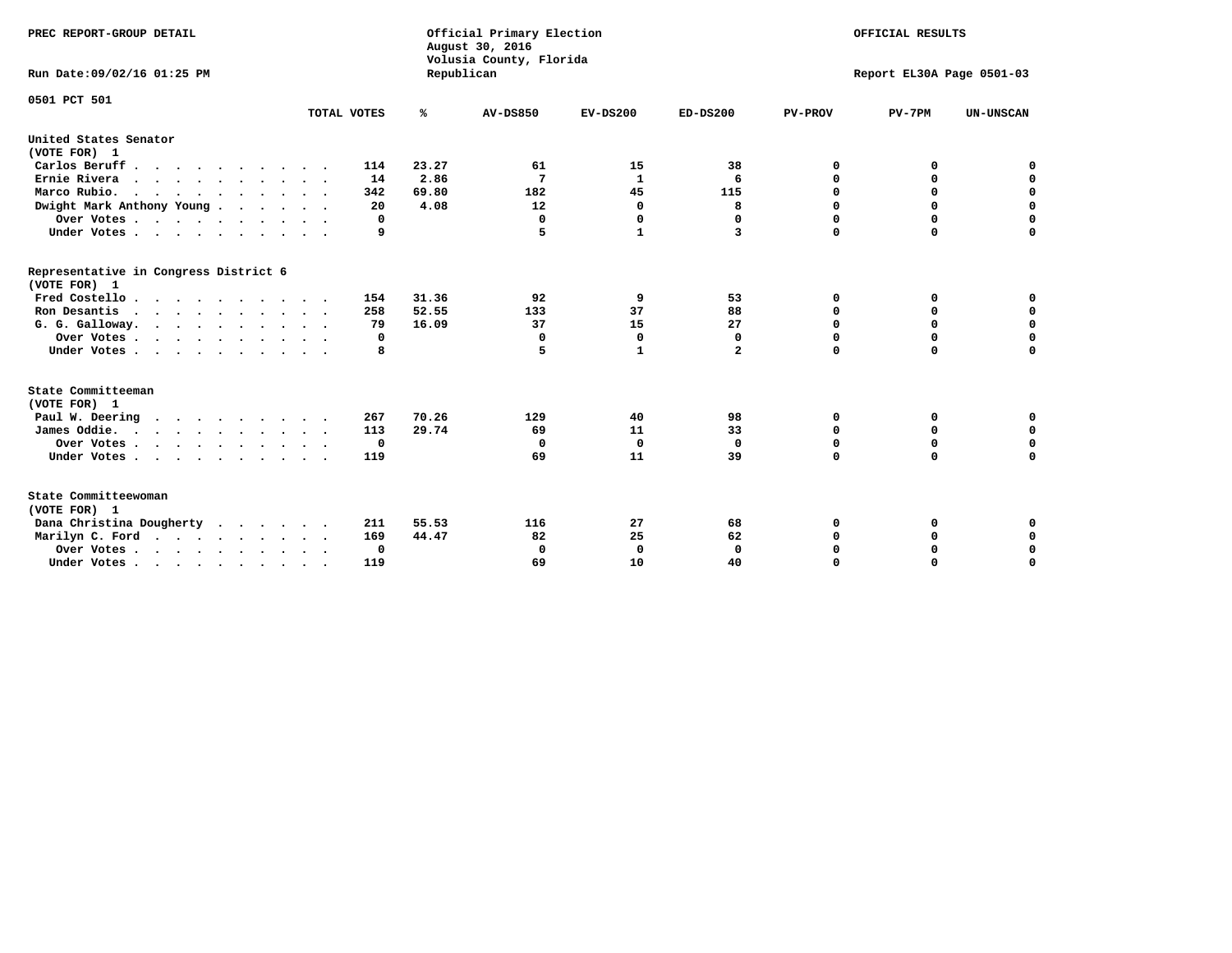| PREC REPORT-GROUP DETAIL<br>Run Date:09/02/16 01:25 PM |  |  |  |  |  | Official Primary Election<br>August 30, 2016<br>Volusia County, Florida<br>Libertarian |   |          | OFFICIAL RESULTS<br>Report EL30A Page 0501-04 |            |                |          |                  |
|--------------------------------------------------------|--|--|--|--|--|----------------------------------------------------------------------------------------|---|----------|-----------------------------------------------|------------|----------------|----------|------------------|
| 0501 PCT 501                                           |  |  |  |  |  | TOTAL VOTES                                                                            | ℁ | AV-DS850 | EV-DS200                                      | $ED-DS200$ | <b>PV-PROV</b> | $PV-7PM$ | <b>UN-UNSCAN</b> |
| United States Senator<br>(VOTE FOR) 1                  |  |  |  |  |  |                                                                                        |   |          |                                               |            |                |          |                  |
| Augustus Invictus.                                     |  |  |  |  |  |                                                                                        |   |          | 0                                             | 0          |                |          | 0                |
| Paul Stanton                                           |  |  |  |  |  | 0                                                                                      |   |          | 0                                             |            |                |          | 0                |
| Over Votes                                             |  |  |  |  |  |                                                                                        |   |          | 0                                             |            |                |          | 0                |
| Under Votes                                            |  |  |  |  |  |                                                                                        |   |          |                                               |            |                |          | 0                |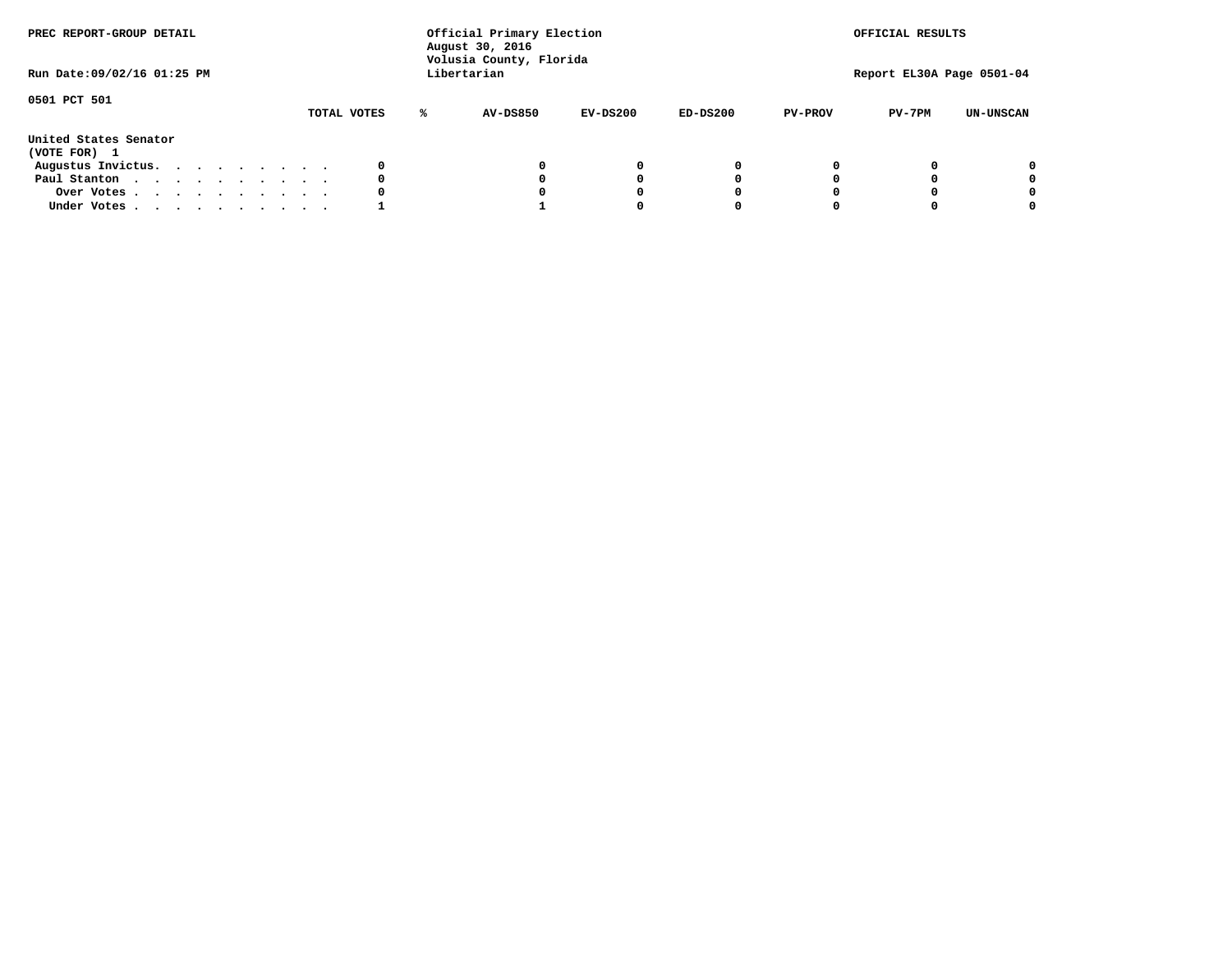| PREC REPORT-GROUP DETAIL                                                           |                                  | Official Primary Election<br>August 30, 2016<br>Volusia County, Florida |                 | OFFICIAL RESULTS |              |                           |              |                  |  |  |
|------------------------------------------------------------------------------------|----------------------------------|-------------------------------------------------------------------------|-----------------|------------------|--------------|---------------------------|--------------|------------------|--|--|
| Run Date: 09/02/16 01:25 PM                                                        |                                  |                                                                         | Nonpartisan     |                  |              | Report EL30A Page 0501-05 |              |                  |  |  |
| 0501 PCT 501                                                                       |                                  |                                                                         |                 |                  |              |                           |              |                  |  |  |
|                                                                                    | TOTAL VOTES                      | %                                                                       | <b>AV-DS850</b> | $EV-DS200$       | $ED-DS200$   | <b>PV-PROV</b>            | $PV-7PM$     | <b>UN-UNSCAN</b> |  |  |
| Circuit Judge 7th Circuit Group 4<br>(VOTE FOR) 1                                  |                                  |                                                                         |                 |                  |              |                           |              |                  |  |  |
| Chris France - WITHDRAWN                                                           | 129                              | 17.57                                                                   | 67              | 20               | 41           | 1                         | 0            | $\mathbf 0$      |  |  |
| Sebrina L. Slack                                                                   | 248                              | 33.79                                                                   | 141             | 30               | 77           | $\mathbf 0$               | $\mathbf 0$  | $\mathbf 0$      |  |  |
| Stasia Warren                                                                      | 357                              | 48.64                                                                   | 175             | 59               | 123          | $\mathbf 0$               | $\mathbf 0$  | $\mathbf 0$      |  |  |
| Over Votes                                                                         | 0                                |                                                                         | $\mathbf 0$     | $\mathbf 0$      | $\mathbf 0$  | 0                         | $\mathbf 0$  | $\mathbf 0$      |  |  |
| Under Votes                                                                        | 128                              |                                                                         | 73              | 13               | 42           | $\mathbf 0$               | $\mathbf 0$  | $\mathbf 0$      |  |  |
| Circuit Judge 7th Circuit Group 10<br>(VOTE FOR) 1                                 |                                  |                                                                         |                 |                  |              |                           |              |                  |  |  |
| Malcolm Anthony                                                                    | 233                              | 33.97                                                                   | 130             | 36               | 67           | $\mathbf 0$               | 0            | $\mathbf 0$      |  |  |
| Scott DuPont                                                                       | 453                              | 66.03                                                                   | 232             | 68               | 152          | 1                         | $\mathbf 0$  | $\mathbf 0$      |  |  |
| Over Votes<br>$\cdot$<br>$\sim$                                                    | 0                                |                                                                         | $\Omega$        | 0                | 0            | $\mathbf 0$               | 0            | 0                |  |  |
| Under Votes                                                                        | 176                              |                                                                         | 94              | 18               | 64           | $\mathbf 0$               | $\mathbf 0$  | 0                |  |  |
| Circuit Judge 7th Circuit Group 13<br>(VOTE FOR) 1                                 |                                  |                                                                         |                 |                  |              |                           |              |                  |  |  |
| David Hood.<br>.                                                                   | 415                              | 54.18                                                                   | 217             | 57               | 140          | 1                         | $\mathbf 0$  | $\mathbf 0$      |  |  |
| A. "Kathleen" McNeilly                                                             | 351                              | 45.82                                                                   | 190             | 53               | 108          | $\mathbf 0$               | $\mathbf 0$  | $\mathbf 0$      |  |  |
| Over Votes                                                                         | 0                                |                                                                         | 0               | 0                | 0            | 0                         | $\mathbf 0$  | $\mathbf 0$      |  |  |
| Under Votes                                                                        | 96                               |                                                                         | 49              | 12               | 35           | $\mathbf 0$               | $\mathbf 0$  | 0                |  |  |
| Circuit Judge 7th Circuit Group 17<br>(VOTE FOR) 1                                 |                                  |                                                                         |                 |                  |              |                           |              |                  |  |  |
| Linda L. Gaustad                                                                   | 287                              | 41.41                                                                   | 146             | 49               | 92           | 0                         | 0            | 0                |  |  |
| Howard O. McGillin Jr                                                              | 406                              | 58.59                                                                   | 214             | 57               | 134          | $\mathbf{1}$              | $\mathbf 0$  | $\mathbf 0$      |  |  |
| Over Votes                                                                         | 0                                |                                                                         | $\mathbf 0$     | $\mathbf 0$      | $\mathbf 0$  | $\mathbf 0$               | $\mathbf 0$  | 0                |  |  |
| Under Votes                                                                        | 169                              |                                                                         | 96              | 16               | 57           | $\mathbf 0$               | $\mathbf{0}$ | $\mathbf 0$      |  |  |
| County Judge 7th Circuit Group 3<br>(VOTE FOR) 1                                   |                                  |                                                                         |                 |                  |              |                           |              |                  |  |  |
| Heather Caeners<br>$\cdots$                                                        | 264                              | 38.43                                                                   | 134             | 43               | 87           | 0                         | 0            | 0                |  |  |
| Shirley A. Green                                                                   | 288                              | 41.92                                                                   | 161             | 44               | 83           | $\mathbf 0$               | $\mathbf 0$  | $\mathbf 0$      |  |  |
| Marla Rawnsley.<br>$\cdot$ $\cdot$ $\cdot$ $\cdot$ $\cdot$<br>$\ddot{\phantom{0}}$ | 135                              | 19.65                                                                   | 64              | 19               | 52           | 0                         | 0            | $\mathbf 0$      |  |  |
| Over Votes<br>$\ddot{\phantom{0}}$<br>$\ddot{\phantom{1}}$                         | $\Omega$<br>$\ddot{\phantom{1}}$ |                                                                         | $\mathbf 0$     | $\mathbf{0}$     | $\mathbf{0}$ | $\mathbf 0$               | $\mathbf 0$  | $\mathbf 0$      |  |  |
| Under Votes<br>$\bullet$                                                           | 175                              |                                                                         | 97              | 16               | 61           | $\mathbf{1}$              | $\mathbf 0$  | $\Omega$         |  |  |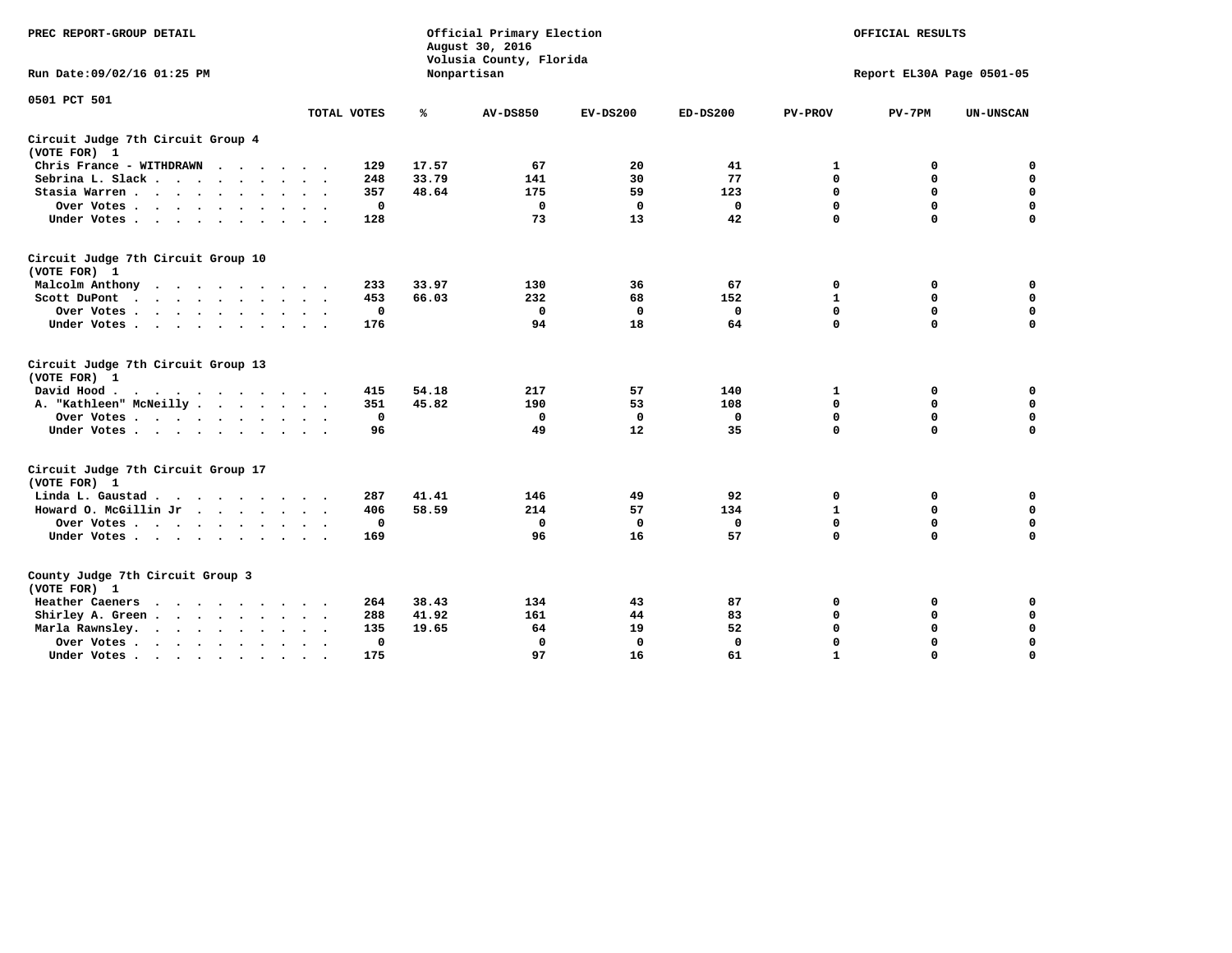| PREC REPORT-GROUP DETAIL<br>Run Date: 09/02/16 01:25 PM                                                                                                                                                                                                                                            |                                          |       | Official Primary Election<br>August 30, 2016<br>Volusia County, Florida<br>Nonpartisan | OFFICIAL RESULTS<br>Report EL30A Page 0501-06 |                         |                |                            |                            |
|----------------------------------------------------------------------------------------------------------------------------------------------------------------------------------------------------------------------------------------------------------------------------------------------------|------------------------------------------|-------|----------------------------------------------------------------------------------------|-----------------------------------------------|-------------------------|----------------|----------------------------|----------------------------|
|                                                                                                                                                                                                                                                                                                    |                                          |       |                                                                                        |                                               |                         |                |                            |                            |
| 0501 PCT 501                                                                                                                                                                                                                                                                                       | TOTAL VOTES                              | ℁     | <b>AV-DS850</b>                                                                        | $EV-DS200$                                    | $ED-DS200$              | <b>PV-PROV</b> | $PV-7PM$                   | <b>UN-UNSCAN</b>           |
| Sheriff<br>(VOTE FOR) 1                                                                                                                                                                                                                                                                            |                                          |       |                                                                                        |                                               |                         |                |                            |                            |
| Wendell C. Bradford                                                                                                                                                                                                                                                                                | 58                                       | 6.92  | 21                                                                                     | 19                                            | 18                      | $\mathbf 0$    | 0                          | 0                          |
| Dave Brannon<br>$\ddot{\phantom{a}}$<br>$\ddot{\phantom{a}}$                                                                                                                                                                                                                                       | 82                                       | 9.79  | 43                                                                                     | 8                                             | 31                      | $\mathbf 0$    | $\mathbf 0$                | $\mathbf 0$                |
| Mike Chitwood                                                                                                                                                                                                                                                                                      | 539                                      | 64.32 | 301                                                                                    | 68                                            | 170                     | $\mathbf 0$    | $\mathbf 0$                | $\mathbf 0$                |
| Eric Dietrich.<br>$\cdots$                                                                                                                                                                                                                                                                         | 149                                      | 17.78 | 74                                                                                     | 23                                            | 51                      | $\mathbf{1}$   | $\mathbf{0}$               | $\mathbf 0$                |
| James E. (Jim) Gillum                                                                                                                                                                                                                                                                              | 10                                       | 1.19  | $7\phantom{.0}$                                                                        | $\mathbf 0$                                   | $\overline{\mathbf{3}}$ | $\mathbf 0$    | $\Omega$                   | $\mathbf 0$                |
| Over Votes.                                                                                                                                                                                                                                                                                        | $\mathbf 0$                              |       | $\mathbf 0$                                                                            | $\mathbf 0$                                   | $\mathbf 0$             | $\mathbf{0}$   | $\mathbf{0}$               | $\mathbf 0$                |
| Under Votes                                                                                                                                                                                                                                                                                        | 24                                       |       | 10                                                                                     | $\overline{\mathbf{4}}$                       | 10                      | 0              | $\mathbf 0$                | 0                          |
| Property Appraiser<br>(VOTE FOR) 1                                                                                                                                                                                                                                                                 |                                          |       |                                                                                        |                                               |                         |                |                            |                            |
| Larry Bartlett.<br>$\sim$<br>$\cdots$<br>$\cdot$                                                                                                                                                                                                                                                   | 300                                      | 41.61 | 150                                                                                    | 40                                            | 110                     | $\mathbf 0$    | 0                          | 0                          |
| H. Alan Burton.<br>$\sim$ $\sim$                                                                                                                                                                                                                                                                   | 265                                      | 36.75 | 136                                                                                    | 38                                            | 90                      | $\mathbf{1}$   | $\mathbf 0$                | $\mathbf 0$                |
| Mike Swanto.<br>$\ddot{\phantom{a}}$<br>$\ddot{\phantom{a}}$<br>$\bullet$                                                                                                                                                                                                                          | 156<br>$\ddot{\phantom{1}}$              | 21.64 | 86                                                                                     | 32                                            | 38                      | $\mathbf 0$    | $\mathbf 0$                | $\mathbf 0$                |
| Over Votes                                                                                                                                                                                                                                                                                         | 0                                        |       | 0                                                                                      | 0                                             | 0                       | 0              | $\mathbf 0$                | $\mathbf 0$                |
| Under Votes                                                                                                                                                                                                                                                                                        | 141                                      |       | 84                                                                                     | $12 \overline{ }$                             | 45                      | 0              | $\mathbf{0}$               | 0                          |
| Supervisor of Elections<br>(VOTE FOR) 1                                                                                                                                                                                                                                                            |                                          |       |                                                                                        |                                               |                         |                |                            |                            |
| Teresa Apgar<br>$\cdots$                                                                                                                                                                                                                                                                           | 104                                      | 14.13 | 50                                                                                     | 18                                            | 36                      | $\mathbf 0$    | $\mathbf 0$                | $\mathbf 0$                |
| David Lee Davis<br>$\sim$ $\sim$                                                                                                                                                                                                                                                                   | 85                                       | 11.55 | 42                                                                                     | 15                                            | 27                      | $\mathbf{1}$   | 0                          | $\mathbf 0$                |
| Bill Fyfe<br>$\sim$ $\sim$ $\sim$<br>$\sim$ $\sim$                                                                                                                                                                                                                                                 | 72                                       | 9.78  | 35                                                                                     | 9                                             | 28                      | $\Omega$       | $\Omega$                   | $\mathbf 0$                |
| Lisa Lewis<br>$\ddot{\phantom{1}}$                                                                                                                                                                                                                                                                 | 475                                      | 64.54 | 255                                                                                    | 67                                            | 153                     | $\mathbf 0$    | $\mathbf 0$                | $\mathbf 0$                |
| Over Votes<br>Under Votes                                                                                                                                                                                                                                                                          | $\mathbf 0$<br>126                       |       | $\mathbf 0$<br>74                                                                      | $\mathbf 0$<br>13                             | $\mathbf 0$<br>39       | 0<br>0         | $\mathbf 0$<br>$\mathbf 0$ | $\mathbf 0$<br>$\mathbf 0$ |
| County Council Chair                                                                                                                                                                                                                                                                               |                                          |       |                                                                                        |                                               |                         |                |                            |                            |
| (VOTE FOR) 1                                                                                                                                                                                                                                                                                       |                                          |       |                                                                                        |                                               |                         |                |                            |                            |
| Jason P. Davis.                                                                                                                                                                                                                                                                                    | 118                                      | 15.40 | 56                                                                                     | 17                                            | 45                      | 0              | $\mathbf 0$                | 0                          |
| Greg Gimbert<br><u>in the community of the community of the community of the community of the community of the community of the community of the community of the community of the community of the community of the community of the community </u><br>$\mathbf{r}$ , $\mathbf{r}$ , $\mathbf{r}$ | 112                                      | 14.62 | 53                                                                                     | 17                                            | 42                      | $\Omega$       | $\mathbf{0}$               | $\mathbf 0$                |
| Ed Kelley $\cdots$ $\cdots$ $\cdots$<br>$\mathbf{a}$ , and $\mathbf{a}$ , and $\mathbf{a}$                                                                                                                                                                                                         | 477                                      | 62.27 | 245                                                                                    | 73                                            | 158                     | $\mathbf{1}$   | $\mathbf 0$                | $\mathbf{0}$               |
| Tom Laputka.                                                                                                                                                                                                                                                                                       | 59                                       | 7.70  | 42                                                                                     | $\overline{\mathbf{4}}$                       | 13                      | $\mathbf 0$    | $\Omega$                   | $\mathbf 0$                |
| Over Votes<br>$\sim$<br>$\bullet$ .                                                                                                                                                                                                                                                                | $\mathbf{0}$                             |       | $\mathbf{0}$                                                                           | $\Omega$                                      | $\Omega$                | $\mathbf{0}$   | $\Omega$                   | $\mathbf 0$                |
| Under Votes<br>$\sim$<br>$\sim$<br>$\sim$<br>$\sim$                                                                                                                                                                                                                                                | 96                                       |       | 60                                                                                     | 11                                            | 25                      | $\Omega$       | $\Omega$                   | $\mathbf 0$                |
| County Council Member District 4<br>County Council District 4<br>(VOTE FOR) 1                                                                                                                                                                                                                      |                                          |       |                                                                                        |                                               |                         |                |                            |                            |
| Linda Bourquin-McIntyre.                                                                                                                                                                                                                                                                           | 90                                       | 12.02 | 54                                                                                     | 11                                            | 25                      | $\mathbf 0$    | $\mathbf 0$                | 0                          |
| Roy Johnson.<br>$\ddot{\phantom{a}}$<br>$\sim$<br>$\ddot{\phantom{1}}$                                                                                                                                                                                                                             | 77                                       | 10.28 | 31                                                                                     | 10                                            | 36                      | $\Omega$       | $\mathbf 0$                | $\mathbf 0$                |
| Heather Post<br>$\sim$ $\sim$ $\sim$ $\sim$                                                                                                                                                                                                                                                        | 333                                      | 44.46 | 147                                                                                    | 61                                            | 125                     | $\Omega$       | $\mathbf 0$                | $\mathbf 0$                |
| Al Smith.<br>$\ddot{\phantom{a}}$<br>$\bullet$<br>$\sim$                                                                                                                                                                                                                                           | 196<br>$\ddot{\phantom{a}}$              | 26.17 | 117                                                                                    | 19                                            | 59                      | $\mathbf{1}$   | $\mathbf{0}$               | $\mathbf 0$                |
| Roland Via .<br>$\cdot$ $\cdot$ $\cdot$ $\cdot$<br>$\ddot{\phantom{a}}$<br>$\Delta$<br>$\ddot{\phantom{a}}$<br>$\ddot{\phantom{a}}$                                                                                                                                                                | 53                                       | 7.08  | 33                                                                                     | 8                                             | 12                      | $\Omega$       | $\Omega$                   | $\mathbf 0$                |
| Over Votes<br>$\ddot{\phantom{a}}$<br>$\ddot{\phantom{a}}$<br>$\bullet$<br>$\ddot{\phantom{a}}$<br>$\ddot{\phantom{a}}$                                                                                                                                                                            | $\mathbf{1}$<br>$\overline{\phantom{a}}$ |       | $\mathbf{1}$                                                                           | $\Omega$                                      | $\mathbf 0$             | $\Omega$       | $\Omega$                   | $\mathbf 0$                |
| Under Votes.<br>$\cdots$<br>$\bullet$<br>$\bullet$<br>$\bullet$                                                                                                                                                                                                                                    | 112                                      |       | 73                                                                                     | 13                                            | 26                      | $\Omega$       | $\Omega$                   | $\mathbf 0$                |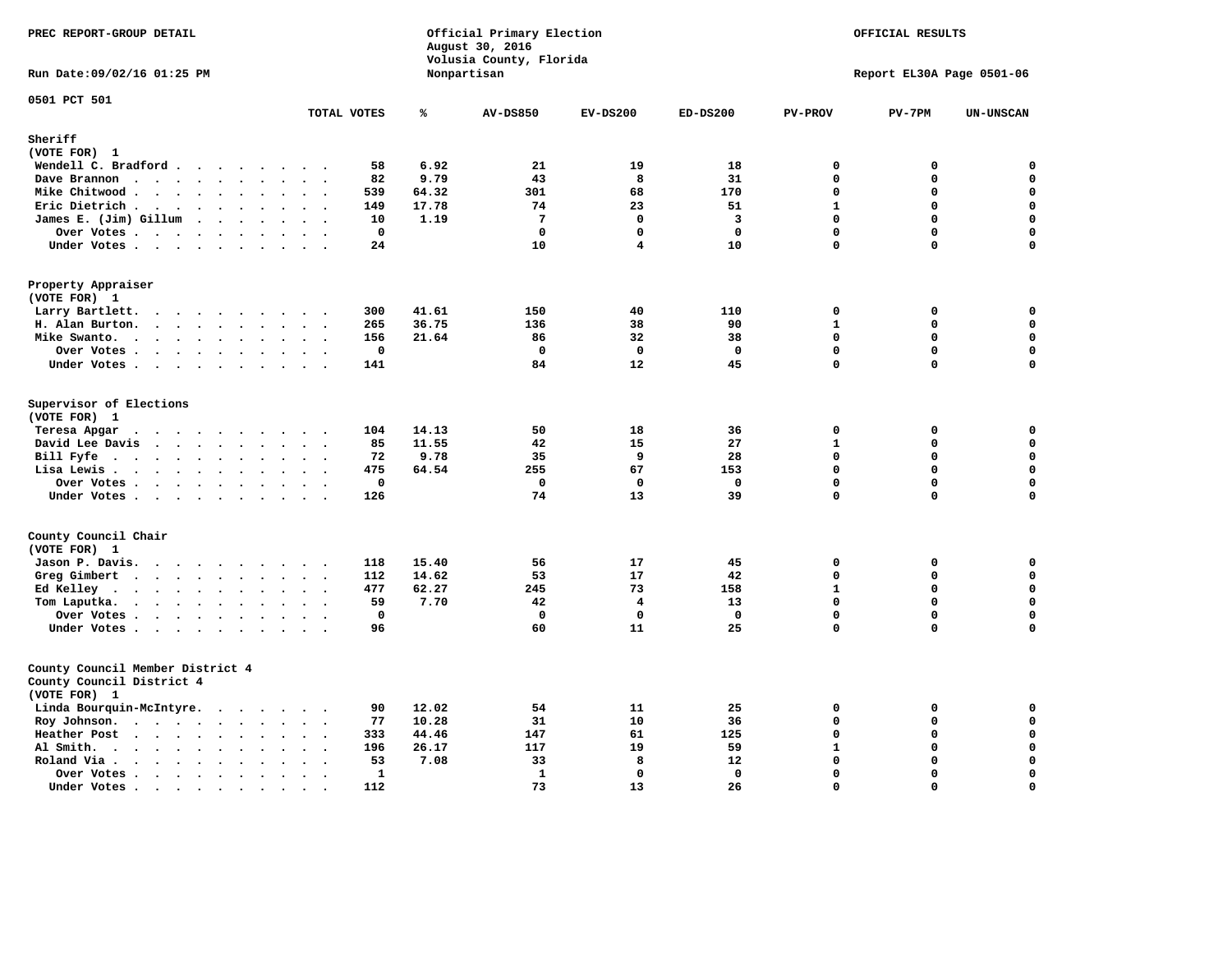| PREC REPORT-GROUP DETAIL                                                                                                                                                                                                                                                                            |             |       | Official Primary Election<br>August 30, 2016<br>Volusia County, Florida | OFFICIAL RESULTS          |            |                |          |                  |
|-----------------------------------------------------------------------------------------------------------------------------------------------------------------------------------------------------------------------------------------------------------------------------------------------------|-------------|-------|-------------------------------------------------------------------------|---------------------------|------------|----------------|----------|------------------|
| Run Date: 09/02/16 01:25 PM                                                                                                                                                                                                                                                                         |             |       | Nonpartisan                                                             | Report EL30A Page 0501-07 |            |                |          |                  |
| 0501 PCT 501                                                                                                                                                                                                                                                                                        |             |       |                                                                         |                           |            |                |          |                  |
|                                                                                                                                                                                                                                                                                                     | TOTAL VOTES | ℁     | AV-DS850                                                                | $EV-DS200$                | $ED-DS200$ | <b>PV-PROV</b> | $PV-7PM$ | <b>UN-UNSCAN</b> |
| School Board Member District 4<br>(VOTE FOR) 1                                                                                                                                                                                                                                                      |             |       |                                                                         |                           |            |                |          |                  |
| Carl Persis.                                                                                                                                                                                                                                                                                        | 484         | 61.03 | 257                                                                     | 71                        | 155        |                |          |                  |
| Ray Sanchez.                                                                                                                                                                                                                                                                                        | 309         | 38.97 | 152                                                                     | 43                        | 114        |                |          |                  |
| Over Votes                                                                                                                                                                                                                                                                                          |             |       |                                                                         | O                         |            |                |          | 0                |
| Under Votes                                                                                                                                                                                                                                                                                         | 68          |       | 46                                                                      | 8                         | 14         |                |          | 0                |
| Amendment 4                                                                                                                                                                                                                                                                                         |             |       |                                                                         |                           |            |                |          |                  |
| (VOTE FOR) 1                                                                                                                                                                                                                                                                                        |             |       |                                                                         |                           |            |                |          |                  |
| Yes<br>$\mathbf{a} \cdot \mathbf{a} \cdot \mathbf{a} \cdot \mathbf{a} \cdot \mathbf{a} \cdot \mathbf{a} \cdot \mathbf{a} \cdot \mathbf{a} \cdot \mathbf{a} \cdot \mathbf{a} \cdot \mathbf{a} \cdot \mathbf{a} \cdot \mathbf{a} \cdot \mathbf{a} \cdot \mathbf{a} \cdot \mathbf{a} \cdot \mathbf{a}$ | 581         | 73.17 | 313                                                                     | 89                        | 178        |                |          |                  |
| No.<br>.                                                                                                                                                                                                                                                                                            | 213         | 26.83 | 102                                                                     | 27                        | 84         |                |          |                  |
| Over Votes                                                                                                                                                                                                                                                                                          | 0           |       |                                                                         | O                         |            |                |          |                  |
| Under Votes                                                                                                                                                                                                                                                                                         | 68          |       | 41                                                                      |                           | 21         |                |          |                  |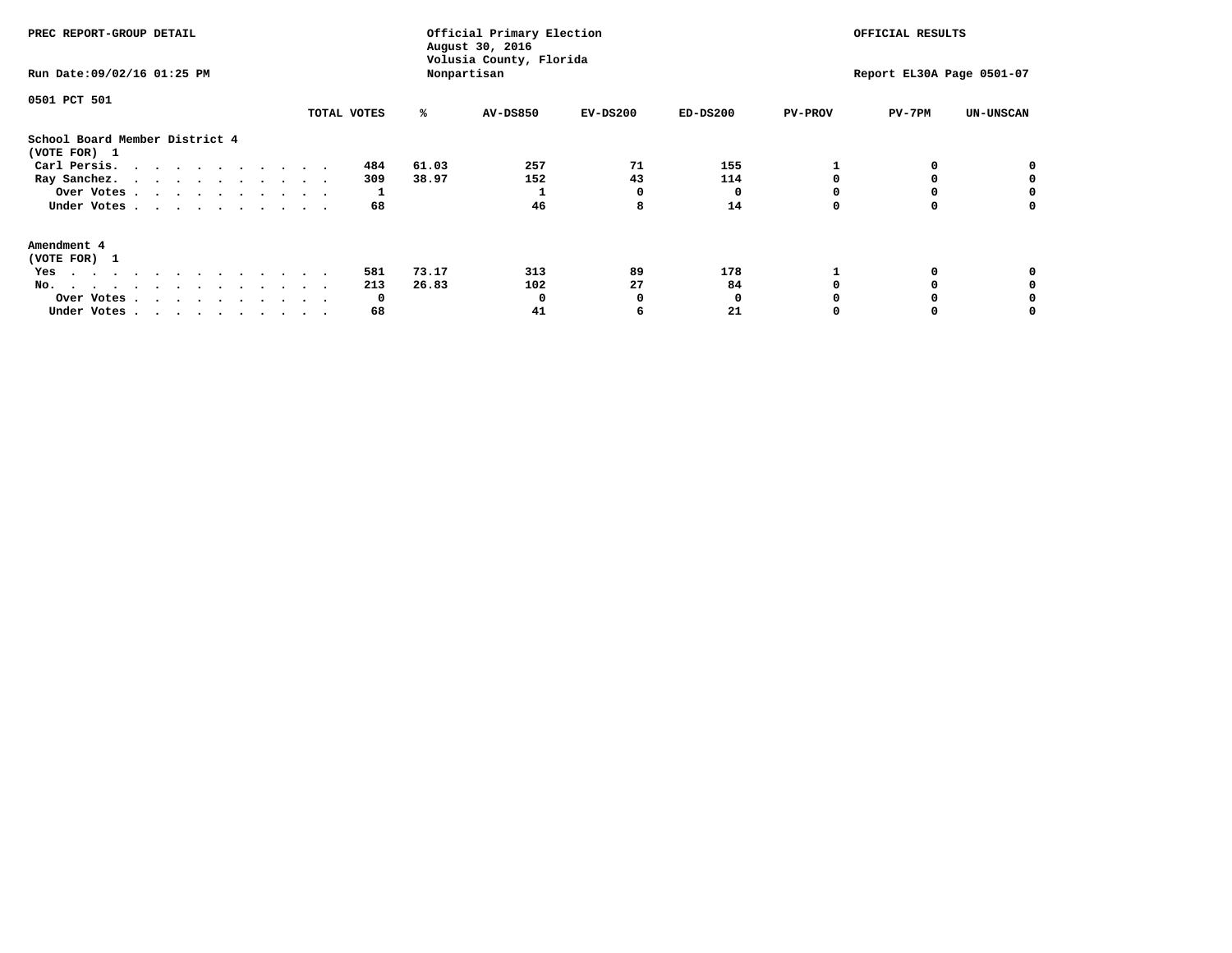| PREC REPORT-GROUP DETAIL                                                                                                                 |  |             |                   | Official Primary Election<br>August 30, 2016 |                           | OFFICIAL RESULTS |                |          |                  |
|------------------------------------------------------------------------------------------------------------------------------------------|--|-------------|-------------------|----------------------------------------------|---------------------------|------------------|----------------|----------|------------------|
| Run Date:09/02/16 01:25 PM                                                                                                               |  |             | <b>STATISTICS</b> | Volusia County, Florida                      | Report EL30A Page 0502-01 |                  |                |          |                  |
| 0502 PCT 502                                                                                                                             |  |             |                   |                                              |                           |                  |                |          |                  |
|                                                                                                                                          |  | TOTAL VOTES | %ะ                | <b>AV-DS850</b>                              | $EV-DS200$                | $ED-DS200$       | <b>PV-PROV</b> | $PV-7PM$ | <b>UN-UNSCAN</b> |
| REGISTERED VOTERS - TOTAL 4,747                                                                                                          |  |             |                   |                                              |                           |                  |                |          |                  |
| REGISTERED VOTERS - Democratic<br>$\cdot$                                                                                                |  | 1,492       | 31.43             |                                              |                           |                  |                |          |                  |
| REGISTERED VOTERS - Republican                                                                                                           |  | 1,869       | 39.37             |                                              |                           |                  |                |          |                  |
| REGISTERED VOTERS - Libertarian                                                                                                          |  | -8          | .17               |                                              |                           |                  |                |          |                  |
| REGISTERED VOTERS - Nonpartisan                                                                                                          |  | 1,378       |                   |                                              |                           |                  |                |          |                  |
| BALLOTS CAST - TOTAL.                                                                                                                    |  | 1,609       |                   | 726                                          | 256                       | 627              |                |          |                  |
| BALLOTS CAST - Democratic                                                                                                                |  | 537         | 33.37             | 238                                          | 106                       | 193              |                |          |                  |
| BALLOTS CAST - Republican                                                                                                                |  | 817         | 50.78             | 360                                          | 110                       | 347              |                |          |                  |
| BALLOTS CAST - Libertarian.                                                                                                              |  |             | .06               | 0                                            | O                         |                  |                |          |                  |
| BALLOTS CAST - Nonpartisan.                                                                                                              |  | 254         | 15.79             | 128                                          | 40                        | 86               |                |          | 0                |
| BALLOTS CAST - BLANK.                                                                                                                    |  |             | .06               | 0                                            |                           | 0                | O              | $\Omega$ |                  |
| VOTER TURNOUT - TOTAL<br>the contract of the contract of the contract of the contract of the contract of the contract of the contract of |  |             | 33.90             |                                              |                           |                  |                |          |                  |
| VOTER TURNOUT - Democratic.                                                                                                              |  |             | 35.99             |                                              |                           |                  |                |          |                  |
| VOTER TURNOUT - Republican.                                                                                                              |  |             | 43.71             |                                              |                           |                  |                |          |                  |
| VOTER TURNOUT - Libertarian                                                                                                              |  |             | 12.50             |                                              |                           |                  |                |          |                  |
| VOTER TURNOUT - BLANK<br>the contract of the contract of the contract of the contract of the contract of the contract of the contract of |  |             | .02               |                                              |                           |                  |                |          |                  |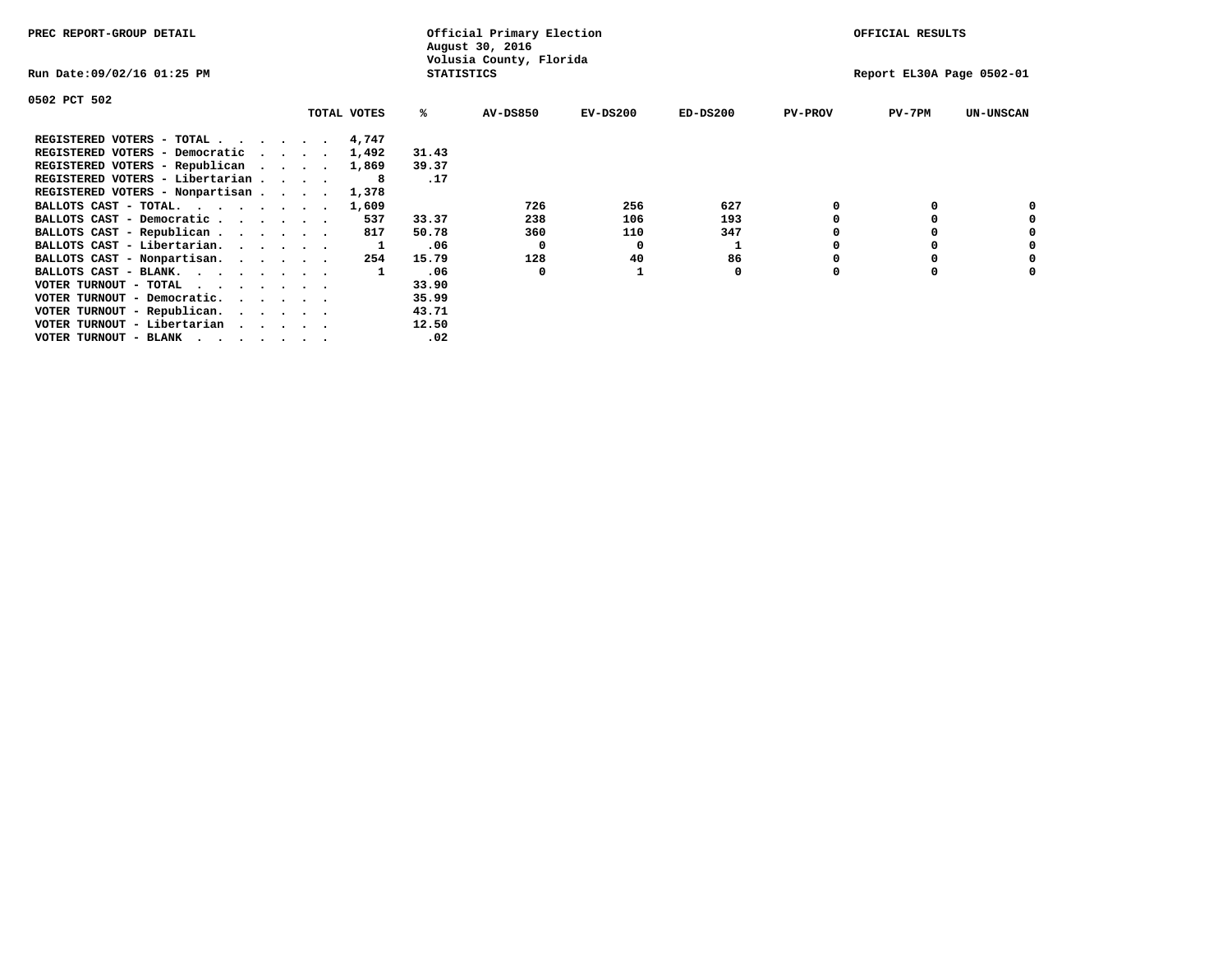| PREC REPORT-GROUP DETAIL                                               |             |            | Official Primary Election<br>August 30, 2016 |            | OFFICIAL RESULTS          |                |          |                  |  |
|------------------------------------------------------------------------|-------------|------------|----------------------------------------------|------------|---------------------------|----------------|----------|------------------|--|
| Run Date: 09/02/16 01:25 PM                                            |             | Democratic | Volusia County, Florida                      |            | Report EL30A Page 0502-02 |                |          |                  |  |
| 0502 PCT 502                                                           |             |            |                                              |            |                           |                |          |                  |  |
|                                                                        | TOTAL VOTES | ℁          | <b>AV-DS850</b>                              | $EV-DS200$ | $ED-DS200$                | <b>PV-PROV</b> | $PV-7PM$ | <b>UN-UNSCAN</b> |  |
| United States Senator                                                  |             |            |                                              |            |                           |                |          |                  |  |
| (VOTE FOR) 1                                                           |             |            |                                              |            |                           |                |          |                  |  |
| Roque "Rocky" De La Fuente.                                            | 19          | 3.71       |                                              | 4          | 6                         |                |          |                  |  |
| Alan Grayson                                                           | 144         | 28.13      | 48                                           | 34         | 62                        |                |          |                  |  |
| Pam Keith                                                              | 62          | 12.11      | 35                                           |            | 19                        |                |          |                  |  |
| Reginald Luster                                                        |             | .59<br>3   |                                              |            | o                         |                |          |                  |  |
| Patrick Murphy.                                                        | 284         | 55.47      | 132                                          | 57         | 95                        |                |          |                  |  |
| Over Votes                                                             |             | 0          |                                              |            | 0                         |                |          |                  |  |
| Under Votes                                                            | 25          |            | 11                                           |            | 11                        |                |          |                  |  |
| Representative in Congress District 6<br>(VOTE FOR) 1                  |             |            |                                              |            |                           |                |          |                  |  |
| William (Bill) McCullough                                              | 184         | 37.25      | 84                                           | 29         | 71                        |                |          |                  |  |
|                                                                        |             |            | 54                                           | 24         |                           |                |          |                  |  |
| Jay McGovern                                                           | 113         | 22.87      |                                              |            | 35                        |                |          |                  |  |
| George Pappas.                                                         | 107         | 21.66      | 38                                           | 25         | 44                        |                |          |                  |  |
| Dwayne L. Taylor.                                                      | 90          | 18.22      | 43                                           | 18         | 29                        |                |          |                  |  |
| Over Votes                                                             |             |            |                                              |            |                           |                |          |                  |  |
| Under Votes, $\cdot$ , $\cdot$ , $\cdot$ , $\cdot$ , $\cdot$ , $\cdot$ | 43          |            | 19                                           | 10         | 14                        |                |          |                  |  |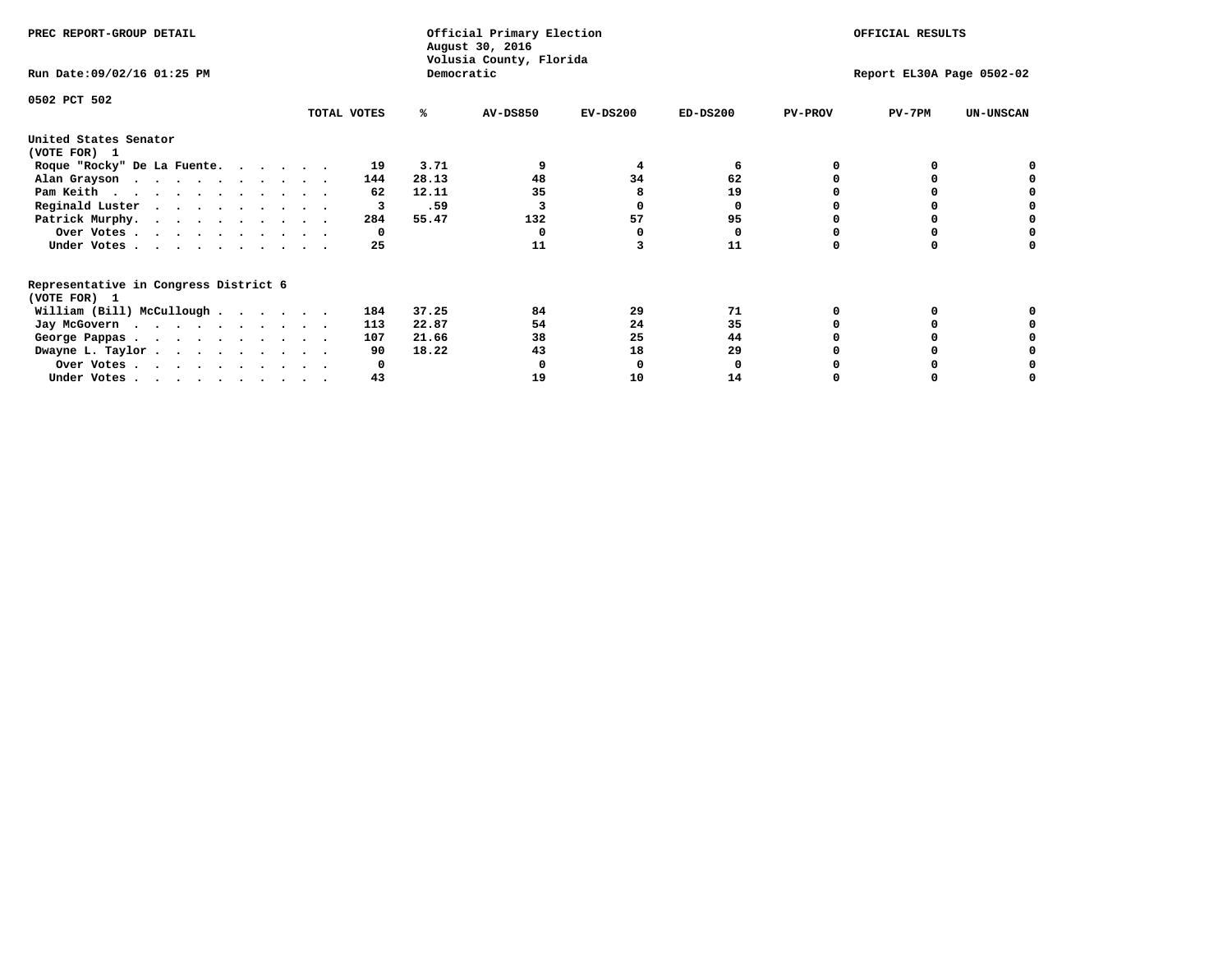| PREC REPORT-GROUP DETAIL<br>Run Date:09/02/16 01:25 PM                                     |                            | Republican | Official Primary Election<br>August 30, 2016<br>Volusia County, Florida | OFFICIAL RESULTS<br>Report EL30A Page 0502-03 |             |                |             |                  |
|--------------------------------------------------------------------------------------------|----------------------------|------------|-------------------------------------------------------------------------|-----------------------------------------------|-------------|----------------|-------------|------------------|
| 0502 PCT 502                                                                               | TOTAL VOTES                | ℁          | <b>AV-DS850</b>                                                         | $EV-DS200$                                    | $ED-DS200$  | <b>PV-PROV</b> | $PV-7PM$    | <b>UN-UNSCAN</b> |
|                                                                                            |                            |            |                                                                         |                                               |             |                |             |                  |
| United States Senator<br>(VOTE FOR) 1                                                      |                            |            |                                                                         |                                               |             |                |             |                  |
| Carlos Beruff                                                                              | 201                        | 25.09      | 105                                                                     | 28                                            | 68          | 0              | 0           | 0                |
| Ernie Rivera<br>$\cdots$                                                                   | 23                         | 2.87       | 9                                                                       | $\overline{\mathbf{2}}$                       | 12          | 0              | 0           | $\mathbf 0$      |
| Marco Rubio.                                                                               | 525                        | 65.54      | 210                                                                     | 74                                            | 241         | 0              | 0           | $\mathbf 0$      |
| Dwight Mark Anthony Young                                                                  | 52                         | 6.49       | 26                                                                      | 5                                             | 21          | $\mathbf 0$    | $\mathbf 0$ | $\mathbf 0$      |
| Over Votes                                                                                 | 1                          |            | 1                                                                       | $\Omega$                                      | 0           | $\mathbf 0$    | $\Omega$    | $\mathbf 0$      |
| Under Votes                                                                                | 15<br>$\ddot{\phantom{1}}$ |            | 9                                                                       | $\mathbf{1}$                                  | 5           | $\Omega$       | $\Omega$    | $\Omega$         |
| Representative in Congress District 6<br>(VOTE FOR) 1                                      |                            |            |                                                                         |                                               |             |                |             |                  |
| Fred Costello                                                                              | 224                        | 28.35      | 103                                                                     | 30                                            | 91          | 0              | 0           | $\mathbf 0$      |
| Ron Desantis                                                                               | 445                        | 56.33      | 190                                                                     | 65                                            | 190         | 0              | 0           | $\mathbf 0$      |
| G. G. Galloway.                                                                            | 121                        | 15.32      | 50                                                                      | 14                                            | 57          | $\mathbf 0$    | $\mathbf 0$ | $\mathbf 0$      |
| Over Votes                                                                                 | 1                          |            | 1                                                                       | $\mathbf 0$                                   | 0           | 0              | 0           | 0                |
| Under Votes                                                                                | 26                         |            | 16                                                                      | $\mathbf{1}$                                  | 9           | $\mathbf 0$    | $\Omega$    | $\mathbf 0$      |
| State Committeeman                                                                         |                            |            |                                                                         |                                               |             |                |             |                  |
| (VOTE FOR) 1                                                                               |                            |            |                                                                         |                                               |             |                |             |                  |
| Paul W. Deering                                                                            | 446                        | 69.91      | 200                                                                     | 65                                            | 181         | 0              | 0           | 0                |
| James Oddie.                                                                               | 192                        | 30.09      | 78                                                                      | 25                                            | 89          | 0              | 0           | $\mathbf 0$      |
| Over Votes                                                                                 | 0                          |            | 0                                                                       | $\mathbf 0$                                   | 0           | 0              | $\mathbf 0$ | $\mathbf 0$      |
| Under Votes                                                                                | 179                        |            | 82                                                                      | 20                                            | 77          | $\mathbf 0$    | $\mathbf 0$ | $\mathbf 0$      |
| State Committeewoman<br>(VOTE FOR) 1                                                       |                            |            |                                                                         |                                               |             |                |             |                  |
| Dana Christina Dougherty<br>$\cdot$                                                        | 326                        | 50.62      | 134                                                                     | 48                                            | 144         | 0              | 0           | 0                |
| Marilyn C. Ford                                                                            | 318                        | 49.38      | 152                                                                     | 43                                            | 123         | 0              | 0           | 0                |
| Over Votes                                                                                 | $\Omega$                   |            | 0                                                                       | 0                                             | $\mathbf 0$ | 0              | 0           | $\mathbf 0$      |
| Under Votes, $\cdot$ , $\cdot$ , $\cdot$ , $\cdot$ , $\cdot$ , $\cdot$ , $\cdot$ , $\cdot$ | 173                        |            | 74                                                                      | 19                                            | 80          | $\Omega$       | $\Omega$    | $\Omega$         |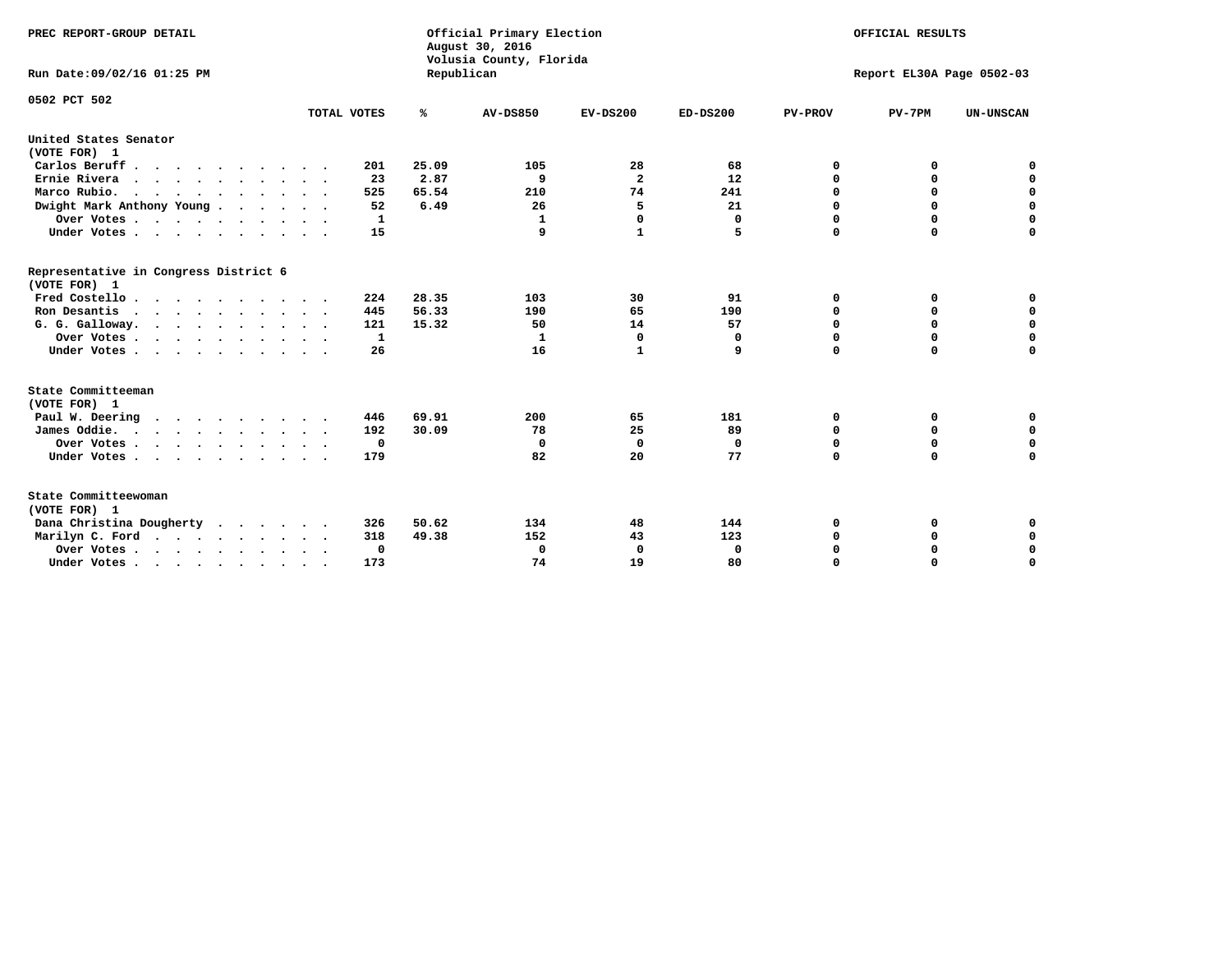| PREC REPORT-GROUP DETAIL<br>Run Date: 09/02/16 01:25 PM |  |  |  |  |  | Official Primary Election<br>August 30, 2016<br>Volusia County, Florida<br>Libertarian |   | OFFICIAL RESULTS<br>Report EL30A Page 0502-04 |            |            |                |          |                  |
|---------------------------------------------------------|--|--|--|--|--|----------------------------------------------------------------------------------------|---|-----------------------------------------------|------------|------------|----------------|----------|------------------|
| 0502 PCT 502                                            |  |  |  |  |  | TOTAL VOTES                                                                            | ℁ | <b>AV-DS850</b>                               | $EV-DS200$ | $ED-DS200$ | <b>PV-PROV</b> | $PV-7PM$ | <b>UN-UNSCAN</b> |
| United States Senator<br>(VOTE FOR) 1                   |  |  |  |  |  |                                                                                        |   |                                               |            |            |                |          |                  |
| Augustus Invictus.                                      |  |  |  |  |  | 0                                                                                      |   |                                               | 0          | 0          |                |          | 0                |
| Paul Stanton                                            |  |  |  |  |  | 0                                                                                      |   |                                               |            | 0          |                |          | 0                |
| Over Votes                                              |  |  |  |  |  | 0                                                                                      |   |                                               |            | 0          |                |          | 0                |
| Under Votes                                             |  |  |  |  |  |                                                                                        |   |                                               |            |            |                |          | 0                |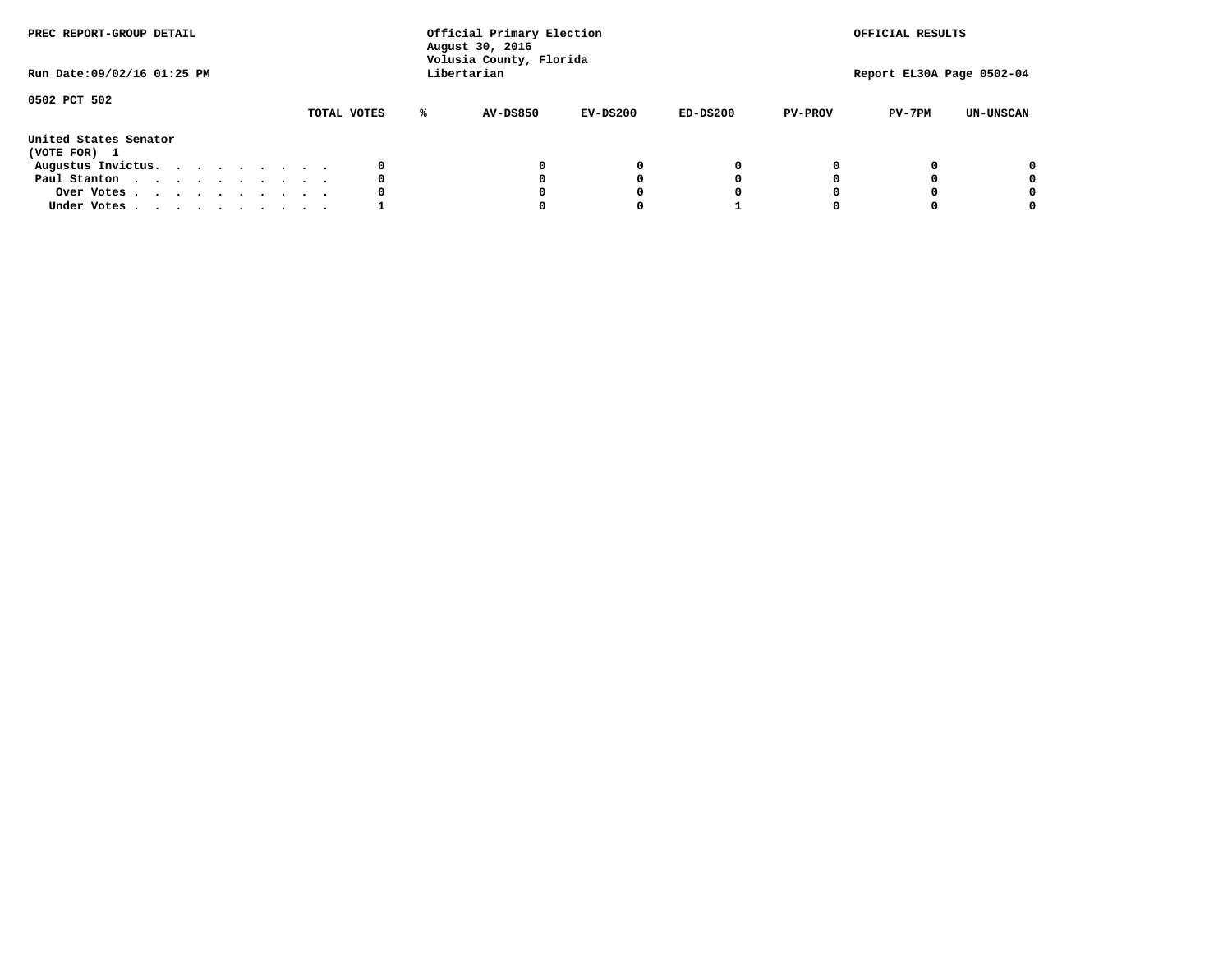| PREC REPORT-GROUP DETAIL                                   |                             | Official Primary Election<br>August 30, 2016<br>Volusia County, Florida |                 | OFFICIAL RESULTS |            |                           |             |                  |  |  |
|------------------------------------------------------------|-----------------------------|-------------------------------------------------------------------------|-----------------|------------------|------------|---------------------------|-------------|------------------|--|--|
| Run Date: 09/02/16 01:25 PM                                |                             |                                                                         | Nonpartisan     |                  |            | Report EL30A Page 0502-05 |             |                  |  |  |
| 0502 PCT 502                                               |                             |                                                                         |                 |                  |            |                           |             |                  |  |  |
|                                                            | TOTAL VOTES                 | %                                                                       | <b>AV-DS850</b> | $EV-DS200$       | $ED-DS200$ | <b>PV-PROV</b>            | $PV-7PM$    | <b>UN-UNSCAN</b> |  |  |
| Circuit Judge 7th Circuit Group 4<br>(VOTE FOR) 1          |                             |                                                                         |                 |                  |            |                           |             |                  |  |  |
| Chris France - WITHDRAWN                                   | 191                         | 13.62                                                                   | 78              | 32               | 81         | 0                         | 0           | 0                |  |  |
| Sebrina L. Slack.                                          | 413                         | 29.46                                                                   | 212             | 72               | 129        | $\mathbf 0$               | $\mathbf 0$ | $\mathbf 0$      |  |  |
| Stasia Warren<br>$\sim$ $\sim$                             | 798                         | 56.92                                                                   | 342             | 126              | 330        | $\mathbf 0$               | $\mathbf 0$ | $\mathbf 0$      |  |  |
| Over Votes                                                 | 3                           |                                                                         | $\mathbf 0$     | 0                | 3          | $\mathbf 0$               | $\mathbf 0$ | $\mathbf 0$      |  |  |
| Under Votes                                                | 204                         |                                                                         | 94              | 26               | 84         | $\mathbf 0$               | $\mathbf 0$ | $\mathbf 0$      |  |  |
| Circuit Judge 7th Circuit Group 10<br>(VOTE FOR) 1         |                             |                                                                         |                 |                  |            |                           |             |                  |  |  |
| Malcolm Anthony<br>.                                       | 486                         | 37.16                                                                   | 217             | 83               | 186        | 0                         | 0           | 0                |  |  |
| Scott DuPont                                               | 822                         | 62.84                                                                   | 380             | 129              | 313        | $\mathbf 0$               | $\mathbf 0$ | $\mathbf 0$      |  |  |
| Over Votes<br>$\ddot{\phantom{0}}$                         | 0                           |                                                                         | $\mathbf{0}$    | 0                | 0          | $\mathbf 0$               | $\mathbf 0$ | $\mathbf 0$      |  |  |
| Under Votes                                                | 301                         |                                                                         | 129             | 44               | 128        | $\mathbf 0$               | $\Omega$    | $\mathbf 0$      |  |  |
| Circuit Judge 7th Circuit Group 13<br>(VOTE FOR) 1         |                             |                                                                         |                 |                  |            |                           |             |                  |  |  |
| David Hood.                                                | 718                         | 50.67                                                                   | 321             | 111              | 286        | 0                         | 0           | 0                |  |  |
| A. "Kathleen" McNeilly                                     | 699                         | 49.33                                                                   | 324             | 115              | 260        | $\mathbf 0$               | 0           | $\mathbf 0$      |  |  |
| Over Votes                                                 | 0                           |                                                                         | $\mathbf 0$     | 0                | 0          | 0                         | $\mathbf 0$ | $\mathbf 0$      |  |  |
| Under Votes                                                | 192                         |                                                                         | 81              | 30               | 81         | $\mathbf 0$               | $\mathbf 0$ | 0                |  |  |
| Circuit Judge 7th Circuit Group 17<br>(VOTE FOR) 1         |                             |                                                                         |                 |                  |            |                           |             |                  |  |  |
| Linda L. Gaustad                                           | 588                         | 43.91                                                                   | 288             | 92               | 208        | 0                         | 0           | $\mathbf 0$      |  |  |
| Howard O. McGillin Jr                                      | 751                         | 56.09                                                                   | 324             | 122              | 305        | $\mathbf 0$               | $\mathbf 0$ | 0                |  |  |
| Over Votes                                                 | 1                           |                                                                         | $\Omega$        | $\mathbf{0}$     | 1          | $\mathbf 0$               | $\mathbf 0$ | $\mathbf 0$      |  |  |
| Under Votes                                                | 269                         |                                                                         | 114             | 42               | 113        | $\mathbf 0$               | $\mathbf 0$ | $\mathbf 0$      |  |  |
| County Judge 7th Circuit Group 3<br>(VOTE FOR) 1           |                             |                                                                         |                 |                  |            |                           |             |                  |  |  |
| Heather Caeners                                            | 517                         | 38.64                                                                   | 222             | 90               | 205        | 0                         | 0           | 0                |  |  |
| Shirley A. Green                                           | 557<br>$\ddot{\phantom{1}}$ | 41.63                                                                   | 285             | 78               | 194        | $\mathbf 0$               | $\mathbf 0$ | $\mathbf 0$      |  |  |
| Marla Rawnsley.<br>$\cdot$ $\cdot$ $\cdot$ $\cdot$ $\cdot$ | 264                         | 19.73                                                                   | 106             | 47               | 111        | 0                         | $\mathbf 0$ | $\pmb{0}$        |  |  |
| Over Votes .<br>$\cdot$<br>$\sim$<br>$\cdot$<br>$\cdot$    | 1<br>$\sim$ $\sim$          |                                                                         | 1               | $\mathbf 0$      | 0          | $\mathbf 0$               | $\mathbf 0$ | $\mathbf 0$      |  |  |
| Under Votes<br>$\sim$<br>$\sim$                            | 270                         |                                                                         | 112             | 41               | 117        | $\mathbf 0$               | $\mathbf 0$ | 0                |  |  |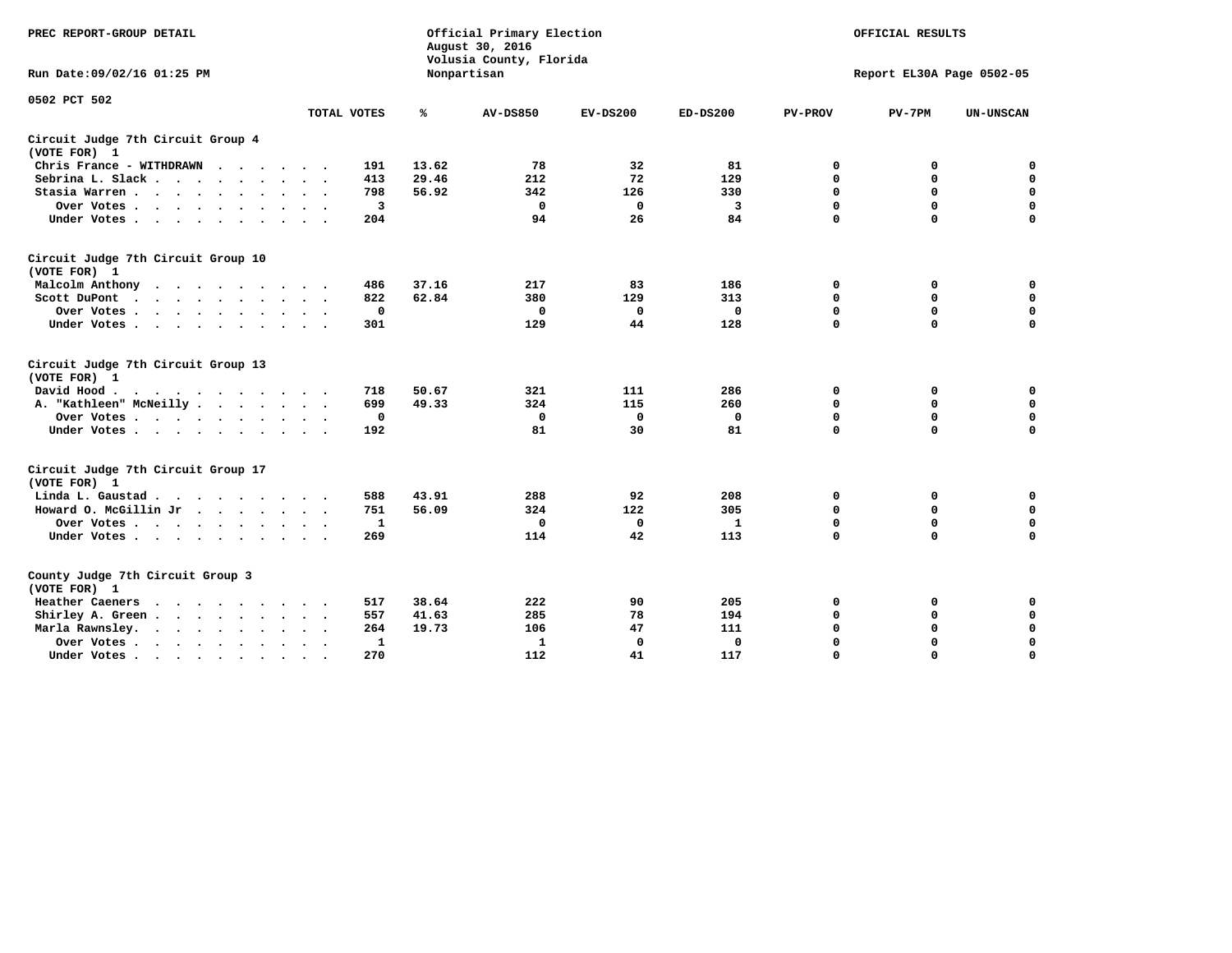| PREC REPORT-GROUP DETAIL                                                                                                                                                                                                                                                            |                                        |       | Official Primary Election<br>August 30, 2016<br>Volusia County, Florida | OFFICIAL RESULTS<br>Report EL30A Page 0502-06 |                |                |             |                  |
|-------------------------------------------------------------------------------------------------------------------------------------------------------------------------------------------------------------------------------------------------------------------------------------|----------------------------------------|-------|-------------------------------------------------------------------------|-----------------------------------------------|----------------|----------------|-------------|------------------|
| Run Date: 09/02/16 01:25 PM                                                                                                                                                                                                                                                         |                                        |       | Nonpartisan                                                             |                                               |                |                |             |                  |
| 0502 PCT 502                                                                                                                                                                                                                                                                        | TOTAL VOTES                            | ℁     | <b>AV-DS850</b>                                                         | $EV-DS200$                                    | $ED-DS200$     | <b>PV-PROV</b> | $PV-7PM$    | <b>UN-UNSCAN</b> |
| Sheriff                                                                                                                                                                                                                                                                             |                                        |       |                                                                         |                                               |                |                |             |                  |
| (VOTE FOR) 1                                                                                                                                                                                                                                                                        |                                        |       |                                                                         |                                               |                |                |             |                  |
| Wendell C. Bradford                                                                                                                                                                                                                                                                 | 115                                    | 7.41  | 44                                                                      | 22                                            | 49             | 0              | 0           | 0                |
| Dave Brannon<br>$\ddot{\phantom{a}}$<br>$\ddot{\phantom{a}}$                                                                                                                                                                                                                        | 158                                    | 10.19 | 77                                                                      | 22                                            | 59             | $\mathbf 0$    | 0           | $\mathbf 0$      |
| Mike Chitwood                                                                                                                                                                                                                                                                       | 866                                    | 55.83 | 408                                                                     | 142                                           | 316            | $\mathbf{0}$   | 0           | $\mathbf 0$      |
| Eric Dietrich.<br>$\cdots$                                                                                                                                                                                                                                                          | 386                                    | 24.89 | 151                                                                     | 62                                            | 173            | $\mathbf{0}$   | 0           | $\mathbf 0$      |
| James E. (Jim) Gillum                                                                                                                                                                                                                                                               | 26                                     | 1.68  | 14                                                                      | $\mathbf{1}$                                  | 11             | $\Omega$       | 0           | $\mathbf 0$      |
| Over Votes                                                                                                                                                                                                                                                                          | $\mathbf{1}$<br>$\sim$ $\sim$          |       | $\Omega$                                                                | $\Omega$                                      | $\mathbf{1}$   | $\mathbf{0}$   | 0           | 0                |
| Under Votes<br>$\sim$                                                                                                                                                                                                                                                               | 57<br>$\ddot{\phantom{1}}$             |       | 32                                                                      | $7\phantom{.0}$                               | 18             | $\mathbf 0$    | 0           | 0                |
| Property Appraiser<br>(VOTE FOR) 1                                                                                                                                                                                                                                                  |                                        |       |                                                                         |                                               |                |                |             |                  |
| Larry Bartlett.<br>$\ddot{\phantom{1}}$<br>$\ddot{\phantom{1}}$                                                                                                                                                                                                                     | 479                                    | 34.07 | 267                                                                     | 66                                            | 146            | $\mathbf 0$    | 0           | 0                |
| $\sim$<br>$\cdot \cdot \cdot \cdot$<br>H. Alan Burton.                                                                                                                                                                                                                              | 575<br>$\sim$ $\sim$                   | 40.90 | 232                                                                     | 86                                            | 257            | $\mathbf 0$    | 0           | $\mathbf 0$      |
| Mike Swanto.<br>$\bullet$<br>$\bullet$<br>$\bullet$                                                                                                                                                                                                                                 | 352<br>$\overline{\phantom{a}}$        | 25.04 | 130                                                                     | 81                                            | 141            | $\mathbf 0$    | 0           | 0                |
| Over Votes                                                                                                                                                                                                                                                                          | 0<br>$\ddot{\phantom{1}}$              |       | 0                                                                       | $\mathbf{o}$                                  | 0              | $\mathbf 0$    | 0           | $\pmb{0}$        |
| Under Votes                                                                                                                                                                                                                                                                         | 203                                    |       | 97                                                                      | 23                                            | 83             | $\mathbf{0}$   | 0           | 0                |
|                                                                                                                                                                                                                                                                                     |                                        |       |                                                                         |                                               |                |                |             |                  |
| Supervisor of Elections<br>(VOTE FOR) 1                                                                                                                                                                                                                                             |                                        |       |                                                                         |                                               |                |                |             |                  |
| Teresa Apgar                                                                                                                                                                                                                                                                        | 207                                    | 14.69 | 91                                                                      | 25                                            | 91             | $\mathbf 0$    | $\mathbf 0$ | 0                |
| David Lee Davis                                                                                                                                                                                                                                                                     | 160                                    | 11.36 | 65                                                                      | 18                                            | 77             | $\Omega$       | 0           | 0                |
| Bill Fyfe<br>$\mathbf{a}$ , and $\mathbf{a}$ , and $\mathbf{a}$                                                                                                                                                                                                                     | 154                                    | 10.93 | 49                                                                      | 43                                            | 62             | $\Omega$       | $\Omega$    | $\mathbf 0$      |
| Lisa Lewis<br>$\sim$                                                                                                                                                                                                                                                                | 888<br>$\sim$ $\sim$                   | 63.02 | 437                                                                     | 145                                           | 306            | $\mathbf 0$    | 0           | $\mathbf 0$      |
| Over Votes                                                                                                                                                                                                                                                                          | $\mathbf 0$<br>$\sim$                  |       | $\mathbf 0$                                                             | $\mathbf 0$                                   | $\mathbf 0$    | $\mathbf 0$    | 0           | $\mathbf 0$      |
| Under Votes<br>$\sim$                                                                                                                                                                                                                                                               | 200                                    |       | 84                                                                      | 25                                            | 91             | $\mathbf 0$    | 0           | $\mathbf 0$      |
| County Council Chair                                                                                                                                                                                                                                                                |                                        |       |                                                                         |                                               |                |                |             |                  |
| (VOTE FOR) 1                                                                                                                                                                                                                                                                        |                                        |       |                                                                         |                                               |                |                |             |                  |
| Jason P. Davis.                                                                                                                                                                                                                                                                     | 285                                    | 19.89 | 124                                                                     | 42                                            | 119            | $\mathbf 0$    | 0           | 0                |
| Greg Gimbert<br><u>in the community of the community of the community of the community of the community of the community of the community of the community of the community of the community of the community of the community of the community </u><br>$\sim$ $\sim$ $\sim$ $\sim$ | 207                                    | 14.45 | 79                                                                      | 37                                            | 91             | $\Omega$       | 0           | $\mathbf 0$      |
| Ed Kelley $\cdots$ $\cdots$ $\cdots$<br>$\bullet$<br>$\sim$                                                                                                                                                                                                                         | 835                                    | 58.27 | 388                                                                     | 131                                           | 316            | $\mathbf 0$    | $\mathbf 0$ | $\mathbf 0$      |
| Tom Laputka.<br>$\mathbf{r}$ , and $\mathbf{r}$ , and $\mathbf{r}$ , and $\mathbf{r}$<br>$\ddot{\phantom{a}}$                                                                                                                                                                       | 106                                    | 7.40  | 47                                                                      | 22                                            | 37             | $\Omega$       | $\mathbf 0$ | $\mathbf 0$      |
| Over Votes<br>$\ddot{\phantom{1}}$<br>$\bullet$                                                                                                                                                                                                                                     | $\mathbf 0$                            |       | $\Omega$                                                                | $\Omega$                                      | $\mathbf{0}$   | $\Omega$       | $\mathbf 0$ | 0                |
| Under Votes<br>$\sim$<br>$\ddot{\phantom{0}}$<br>$\ddot{\phantom{a}}$<br>$\ddot{\phantom{a}}$                                                                                                                                                                                       | 176                                    |       | 88                                                                      | 24                                            | 64             | $\Omega$       | 0           | $\Omega$         |
| County Council Member District 4<br>County Council District 4<br>(VOTE FOR) 1                                                                                                                                                                                                       |                                        |       |                                                                         |                                               |                |                |             |                  |
| Linda Bourquin-McIntyre.                                                                                                                                                                                                                                                            | 166                                    | 11.67 | 83                                                                      | 30                                            | 53             | $\mathbf 0$    | 0           | $\mathbf 0$      |
| Roy Johnson.<br>$\ddot{\phantom{a}}$<br>$\ddot{\phantom{0}}$                                                                                                                                                                                                                        | 108<br>$\ddot{\phantom{1}}$            | 7.59  | 54                                                                      | 15                                            | 39             | $\mathbf 0$    | 0           | $\mathbf 0$      |
| Heather Post<br>$\sim$ $\sim$ $\sim$ $\sim$                                                                                                                                                                                                                                         | 587                                    | 41.25 | 237                                                                     | 121                                           | 229            | $\mathbf 0$    | 0           | $\mathbf 0$      |
| Al Smith.<br>$\cdots$<br>$\ddot{\phantom{a}}$<br>$\bullet$<br>$\ddot{\phantom{a}}$                                                                                                                                                                                                  | 441                                    | 30.99 | 207                                                                     | 50                                            | 184            | $\mathbf 0$    | $\mathbf 0$ | $\mathbf 0$      |
| Roland Via .<br>$\ddot{\phantom{a}}$<br>$\ddot{\phantom{a}}$<br>$\Delta$<br>$\ddot{\phantom{a}}$<br>$\ddot{\phantom{a}}$                                                                                                                                                            | 121                                    | 8.50  | 46                                                                      | 17                                            | 58             | $\Omega$       | $\mathbf 0$ | $\mathbf 0$      |
| Over Votes<br>$\ddot{\phantom{0}}$<br>$\ddot{\phantom{a}}$<br>$\bullet$<br>$\ddot{\phantom{a}}$<br>$\cdot$                                                                                                                                                                          | $\overline{a}$<br>$\ddot{\phantom{0}}$ |       | $\Omega$                                                                | $^{\circ}$                                    | $\overline{a}$ | $\Omega$       | $\mathbf 0$ | $\Omega$         |
| Under Votes.<br>$\cdot$ $\cdot$ $\cdot$ $\cdot$<br>$\sim$<br>$\bullet$<br>$\bullet$                                                                                                                                                                                                 | 184                                    |       | 99                                                                      | 23                                            | 62             | $\Omega$       | $\Omega$    | $\mathbf 0$      |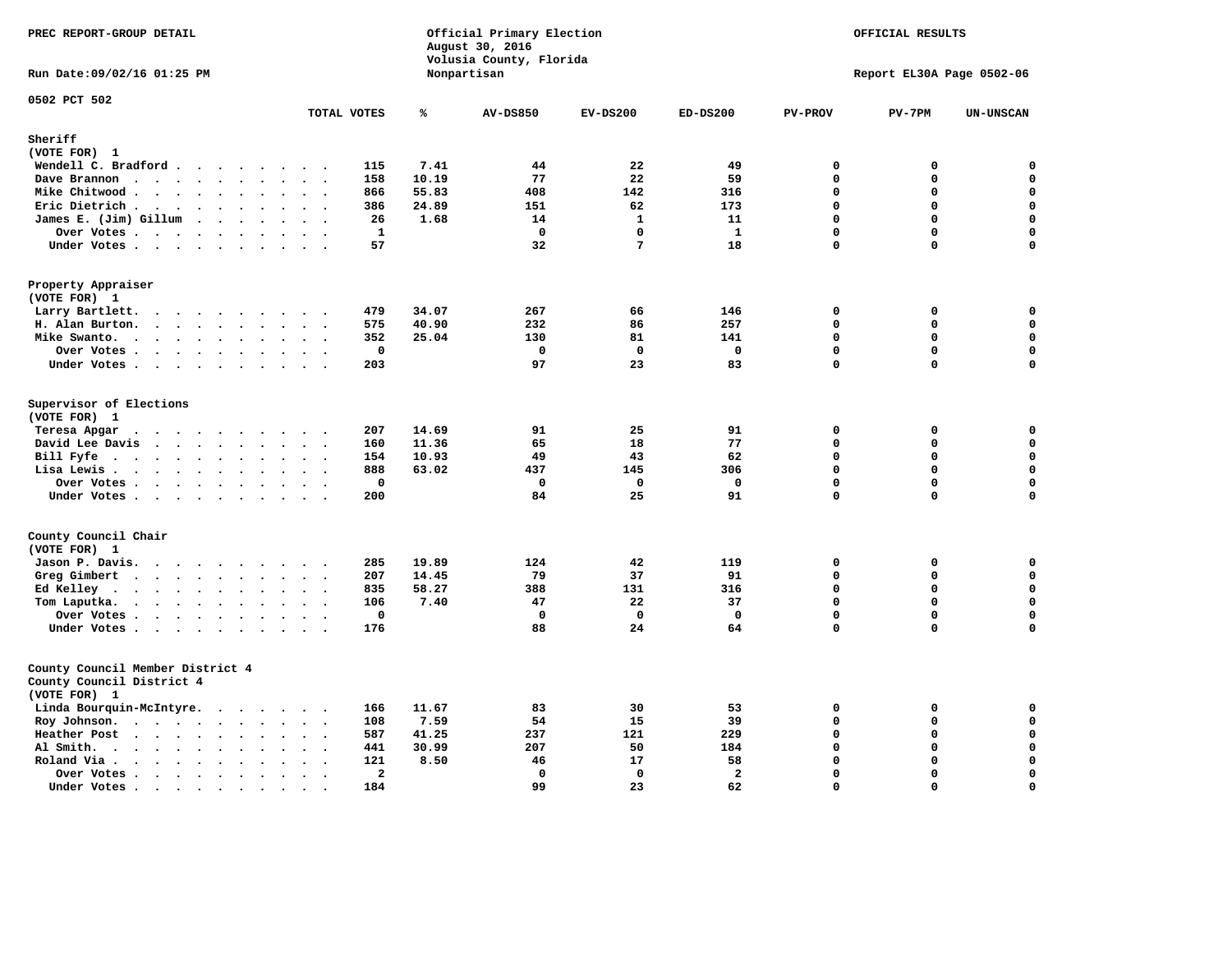| PREC REPORT-GROUP DETAIL<br>Run Date: 09/02/16 01:25 PM |             | Official Primary Election<br>August 30, 2016<br>Volusia County, Florida<br>Nonpartisan | OFFICIAL RESULTS<br>Report EL30A Page 0502-07 |            |            |                |          |                  |
|---------------------------------------------------------|-------------|----------------------------------------------------------------------------------------|-----------------------------------------------|------------|------------|----------------|----------|------------------|
| 0502 PCT 502                                            | TOTAL VOTES | ℁                                                                                      | <b>AV-DS850</b>                               | $EV-DS200$ | $ED-DS200$ | <b>PV-PROV</b> | $PV-7PM$ | <b>UN-UNSCAN</b> |
| School Board Member District 4<br>(VOTE FOR) 1          |             |                                                                                        |                                               |            |            |                |          |                  |
| Carl Persis.                                            | 903         | 61.26                                                                                  | 405                                           | 146        | 352        |                |          | 0                |
| Ray Sanchez.                                            | 571         | 38.74                                                                                  | 246                                           | 94         | 231        |                |          |                  |
| Over Votes                                              |             |                                                                                        |                                               | $\Omega$   |            |                |          | 0                |
| Under Votes                                             | 134         |                                                                                        | 75                                            | 16         | 43         |                |          | 0                |
| Amendment 4                                             |             |                                                                                        |                                               |            |            |                |          |                  |
| (VOTE FOR) 1                                            |             |                                                                                        |                                               |            |            |                |          |                  |
| Yes                                                     | 1,067       | 72.88                                                                                  | 474                                           | 182        | 411        |                |          |                  |
| No.                                                     | 397         | 27.12                                                                                  | 177                                           | 56         | 164        |                |          |                  |
| Over Votes                                              | $\Omega$    |                                                                                        |                                               | O          |            |                |          |                  |
| Under Votes                                             | 145         |                                                                                        | 75                                            | 18         | 52         |                |          |                  |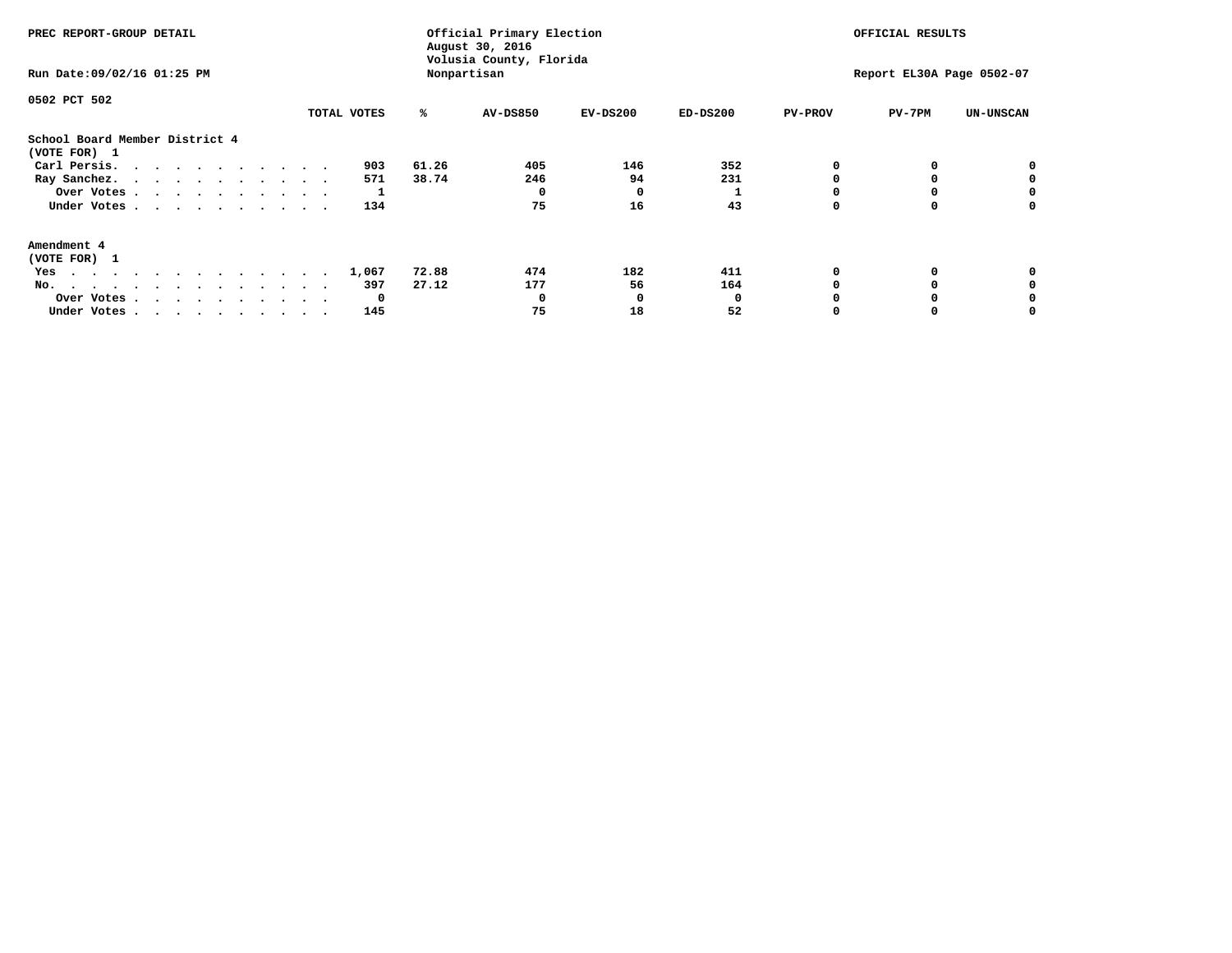| PREC REPORT-GROUP DETAIL                                      |              |                   | Official Primary Election<br>August 30, 2016 |            | OFFICIAL RESULTS          |                |          |                  |  |
|---------------------------------------------------------------|--------------|-------------------|----------------------------------------------|------------|---------------------------|----------------|----------|------------------|--|
| Run Date:09/02/16 01:25 PM                                    |              | <b>STATISTICS</b> | Volusia County, Florida                      |            | Report EL30A Page 0503-01 |                |          |                  |  |
| 0503 PCT 503                                                  |              |                   |                                              |            |                           |                |          |                  |  |
|                                                               | TOTAL VOTES  | ℁                 | <b>AV-DS850</b>                              | $EV-DS200$ | $ED-DS200$                | <b>PV-PROV</b> | $PV-7PM$ | <b>UN-UNSCAN</b> |  |
| REGISTERED VOTERS - TOTAL                                     | 1,086        |                   |                                              |            |                           |                |          |                  |  |
| REGISTERED VOTERS - Democratic<br>$\sim$ $\sim$ $\sim$ $\sim$ | 288          | 26.52             |                                              |            |                           |                |          |                  |  |
| REGISTERED VOTERS - Republican                                | 492          | 45.30             |                                              |            |                           |                |          |                  |  |
| REGISTERED VOTERS - Libertarian                               | 3            | .28               |                                              |            |                           |                |          |                  |  |
| REGISTERED VOTERS - Nonpartisan                               | 303          |                   |                                              |            |                           |                |          |                  |  |
| BALLOTS CAST - TOTAL.                                         | 435          |                   | 173                                          | 66         | 196                       |                |          |                  |  |
| BALLOTS CAST - Democratic                                     | 116          | 26.67             | 50                                           | 21         | 45                        |                |          |                  |  |
| BALLOTS CAST - Republican                                     | 247          | 56.78             | 92                                           | 38         | 117                       |                |          |                  |  |
| BALLOTS CAST - Libertarian.                                   | $\mathbf{o}$ |                   | 0                                            | 0          | 0                         |                |          |                  |  |
| BALLOTS CAST - Nonpartisan.                                   | 72           | 16.55             | 31                                           |            | 34                        |                |          | 0                |  |
| BALLOTS CAST - BLANK.                                         |              |                   | 0                                            | 0          | 0                         | $\Omega$       |          |                  |  |
| VOTER TURNOUT - TOTAL                                         |              | 40.06             |                                              |            |                           |                |          |                  |  |
| VOTER TURNOUT - Democratic.<br>$\cdot$                        |              | 40.28             |                                              |            |                           |                |          |                  |  |
| VOTER TURNOUT - Republican.                                   |              | 50.20             |                                              |            |                           |                |          |                  |  |
| VOTER TURNOUT - Libertarian                                   |              |                   |                                              |            |                           |                |          |                  |  |
| VOTER TURNOUT - BLANK                                         |              |                   |                                              |            |                           |                |          |                  |  |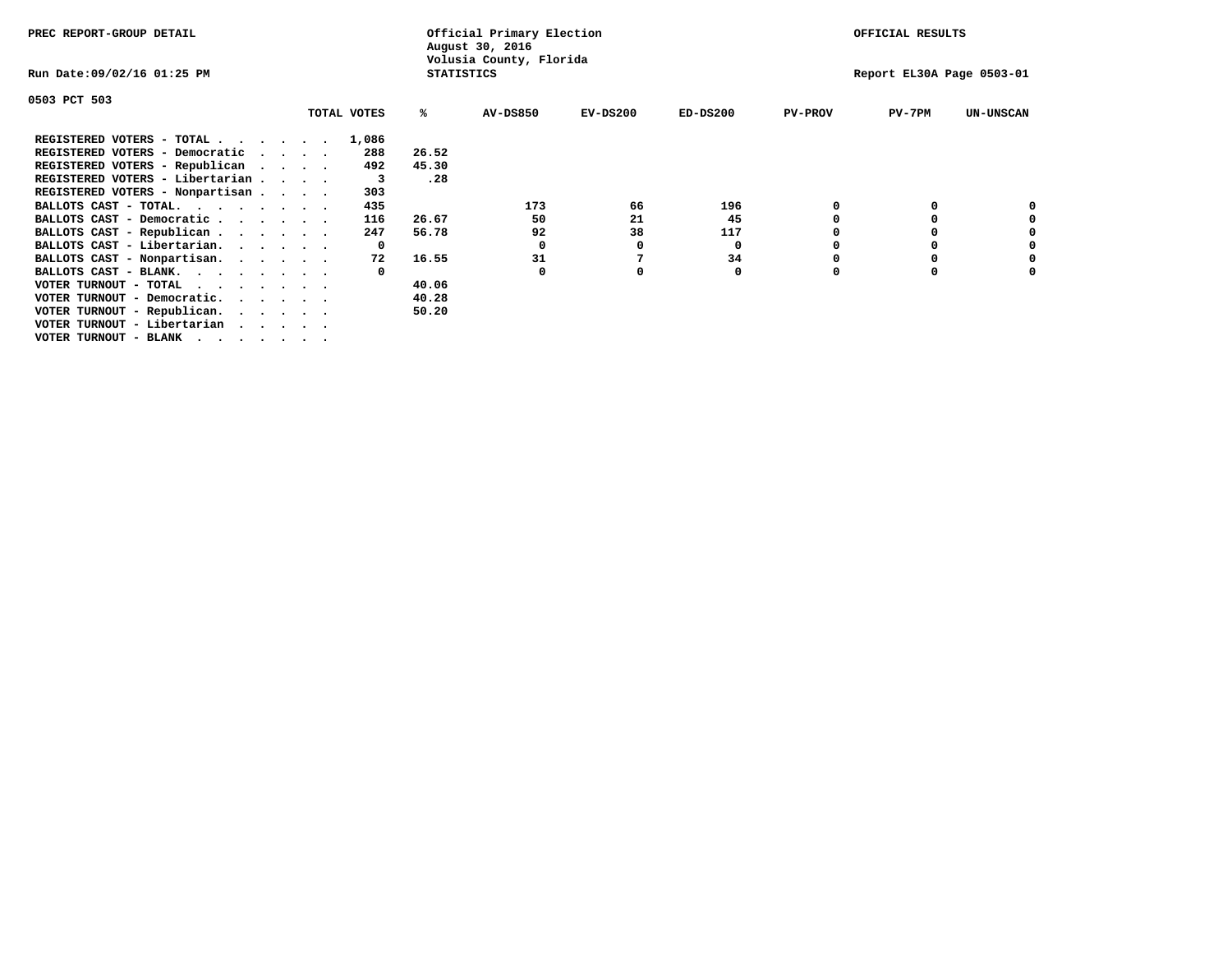| PREC REPORT-GROUP DETAIL                                               |             |       | Official Primary Election<br>August 30, 2016<br>Volusia County, Florida |            |            |                | OFFICIAL RESULTS          |                  |
|------------------------------------------------------------------------|-------------|-------|-------------------------------------------------------------------------|------------|------------|----------------|---------------------------|------------------|
| Run Date: 09/02/16 01:25 PM                                            |             |       | Democratic                                                              |            |            |                | Report EL30A Page 0503-02 |                  |
| 0503 PCT 503                                                           | TOTAL VOTES | ℁     | <b>AV-DS850</b>                                                         | $EV-DS200$ | $ED-DS200$ | <b>PV-PROV</b> | $PV-7PM$                  | <b>UN-UNSCAN</b> |
|                                                                        |             |       |                                                                         |            |            |                |                           |                  |
| United States Senator<br>(VOTE FOR) 1                                  |             |       |                                                                         |            |            |                |                           |                  |
| Roque "Rocky" De La Fuente.                                            |             | 2.75  |                                                                         |            |            |                |                           |                  |
| Alan Grayson                                                           | 28          | 25.69 | 11                                                                      |            | 15         |                |                           |                  |
| Pam Keith                                                              | 14          | 12.84 |                                                                         |            |            |                |                           |                  |
| Reginald Luster                                                        |             | 1.83  |                                                                         |            |            |                |                           |                  |
| Patrick Murphy.                                                        | 62          | 56.88 | 33                                                                      | 14         | 15         |                |                           |                  |
| Over Votes                                                             |             |       |                                                                         |            |            |                |                           |                  |
| Under Votes                                                            |             |       |                                                                         |            |            |                |                           |                  |
| Representative in Congress District 6                                  |             |       |                                                                         |            |            |                |                           |                  |
| (VOTE FOR) 1                                                           |             |       |                                                                         |            |            |                |                           |                  |
| William (Bill) McCullough $\cdots$ $\cdots$                            | 34          | 30.63 | 16                                                                      | 10         |            |                |                           |                  |
| Jay McGovern                                                           | 18          | 16.22 | 13                                                                      |            |            |                |                           |                  |
| George Pappas.                                                         | 26          | 23.42 |                                                                         |            | 21         |                |                           |                  |
| Dwayne L. Taylor                                                       | 33          | 29.73 | 16                                                                      | 11         |            |                |                           |                  |
| Over Votes                                                             |             |       |                                                                         |            |            |                |                           |                  |
| Under Votes, $\cdot$ , $\cdot$ , $\cdot$ , $\cdot$ , $\cdot$ , $\cdot$ |             |       |                                                                         |            |            |                |                           |                  |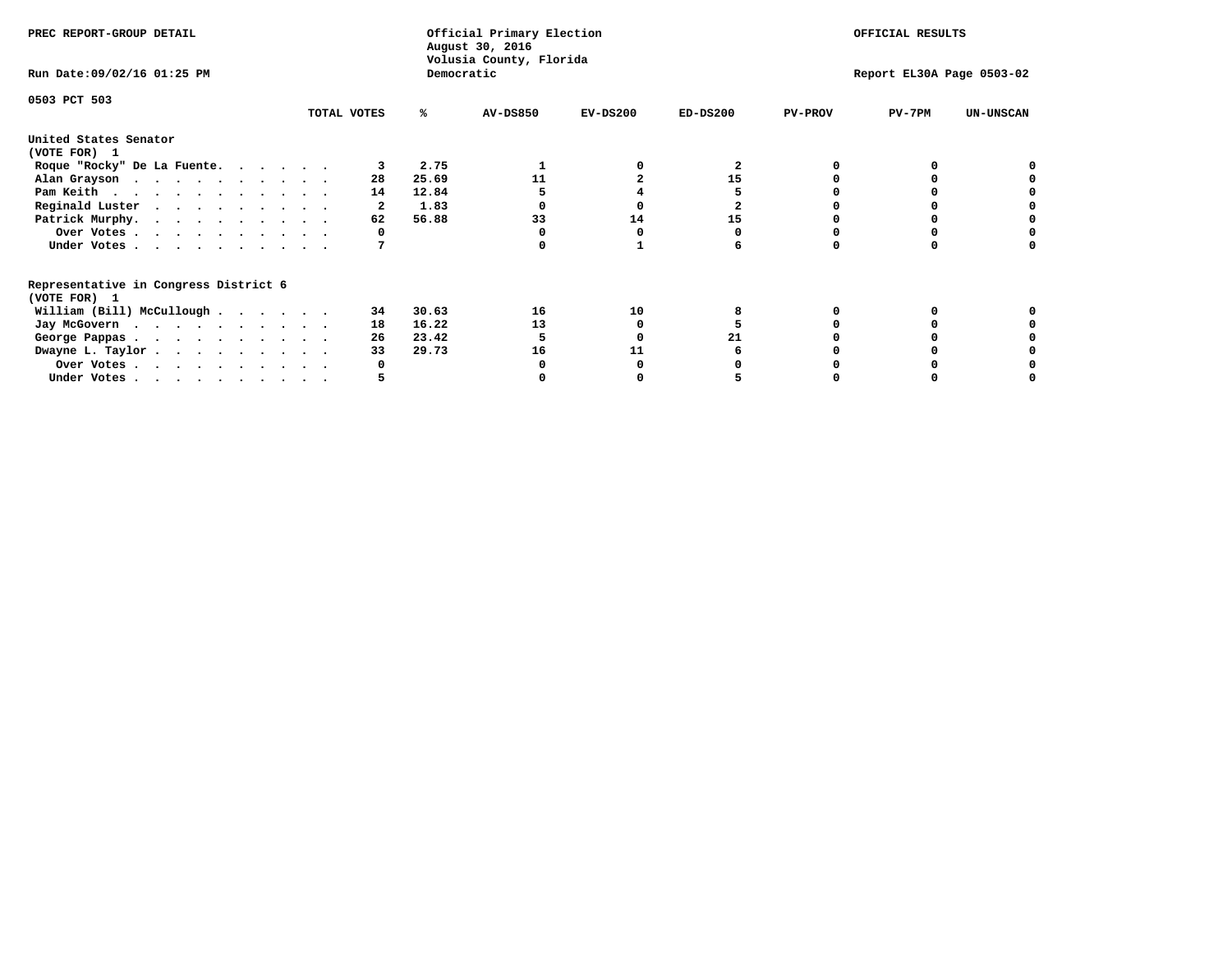| PREC REPORT-GROUP DETAIL<br>Run Date: 09/02/16 01:25 PM |             | Republican | Official Primary Election<br>August 30, 2016<br>Volusia County, Florida | OFFICIAL RESULTS<br>Report EL30A Page 0503-03 |              |                |             |                  |
|---------------------------------------------------------|-------------|------------|-------------------------------------------------------------------------|-----------------------------------------------|--------------|----------------|-------------|------------------|
|                                                         |             |            |                                                                         |                                               |              |                |             |                  |
| 0503 PCT 503                                            | TOTAL VOTES | ℁          | <b>AV-DS850</b>                                                         | $EV-DS200$                                    | $ED-DS200$   | <b>PV-PROV</b> | $PV-7PM$    | <b>UN-UNSCAN</b> |
| United States Senator                                   |             |            |                                                                         |                                               |              |                |             |                  |
| (VOTE FOR) 1                                            |             |            |                                                                         |                                               |              |                |             |                  |
| Carlos Beruff                                           | 52          | 21.85      | 23                                                                      | 11                                            | 18           | 0              | 0           | 0                |
| Ernie Rivera                                            | 6           | 2.52       | 1                                                                       | $\Omega$                                      | 5            | $\Omega$       | 0           | $\mathbf 0$      |
| Marco Rubio.                                            | 171         | 71.85      | 60                                                                      | 25                                            | 86           | $\mathbf 0$    | $\mathbf 0$ | $\mathbf 0$      |
| Dwight Mark Anthony Young                               | 9           | 3.78       | $\mathbf{2}$                                                            | $\mathbf 1$                                   | 6            | 0              | $\mathbf 0$ | $\pmb{0}$        |
| Over Votes                                              | O           |            | 0                                                                       | $\Omega$                                      | 0            | 0              | 0           | 0                |
| Under Votes                                             | 9           |            | 6                                                                       | 1                                             | $\mathbf{2}$ | $\Omega$       | $\Omega$    | $\mathbf 0$      |
| Representative in Congress District 6<br>(VOTE FOR) 1   |             |            |                                                                         |                                               |              |                |             |                  |
| Fred Costello.                                          | 77          | 31.56      | 33                                                                      | 17                                            | 27           | 0              | 0           | 0                |
| Ron Desantis                                            | 126         | 51.64      | 38                                                                      | 18                                            | 70           | 0              | 0           | $\mathbf 0$      |
| G. G. Galloway.                                         | 41          | 16.80      | 18                                                                      | 3                                             | 20           | $\mathbf 0$    | $\Omega$    | $\mathbf 0$      |
| Over Votes                                              | 0           |            | $\mathbf{0}$                                                            | $\mathbf 0$                                   | 0            | $\mathbf 0$    | $\mathbf 0$ | $\mathbf 0$      |
| Under Votes                                             | 3           |            | 3                                                                       | 0                                             | 0            | $\mathbf 0$    | $\Omega$    | $\mathbf 0$      |
| State Committeeman                                      |             |            |                                                                         |                                               |              |                |             |                  |
| (VOTE FOR) 1                                            |             |            |                                                                         |                                               |              |                |             |                  |
| Paul W. Deering<br>$\cdots$                             | 126         | 68.11      | 43                                                                      | 14                                            | 69           | 0              | 0           | 0                |
| James Oddie.                                            | 59          | 31.89      | 18                                                                      | 18                                            | 23           | 0              | 0           | $\mathbf 0$      |
| Over Votes                                              | 0           |            | $\mathbf{0}$                                                            | $\mathbf 0$                                   | $\mathbf{0}$ | 0              | $\mathbf 0$ | $\mathbf 0$      |
| Under Votes                                             | 62          |            | 31                                                                      | 6                                             | 25           | $\Omega$       | 0           | $\mathbf 0$      |
| State Committeewoman<br>(VOTE FOR) 1                    |             |            |                                                                         |                                               |              |                |             |                  |
| Dana Christina Dougherty                                | 88          | 48.09      | 22                                                                      | 12                                            | 54           | 0              | 0           | 0                |
| Marilyn C. Ford                                         | 95          | 51.91      | 39                                                                      | 18                                            | 38           | 0              | 0           | 0                |
| Over Votes                                              | $\Omega$    |            | $\Omega$                                                                | 0                                             | $\mathbf{0}$ | 0              | 0           | $\mathbf 0$      |
| Under Votes, , , , , , , , , ,                          | 64          |            | 31                                                                      | я                                             | 25           | $\Omega$       | $\Omega$    | $\Omega$         |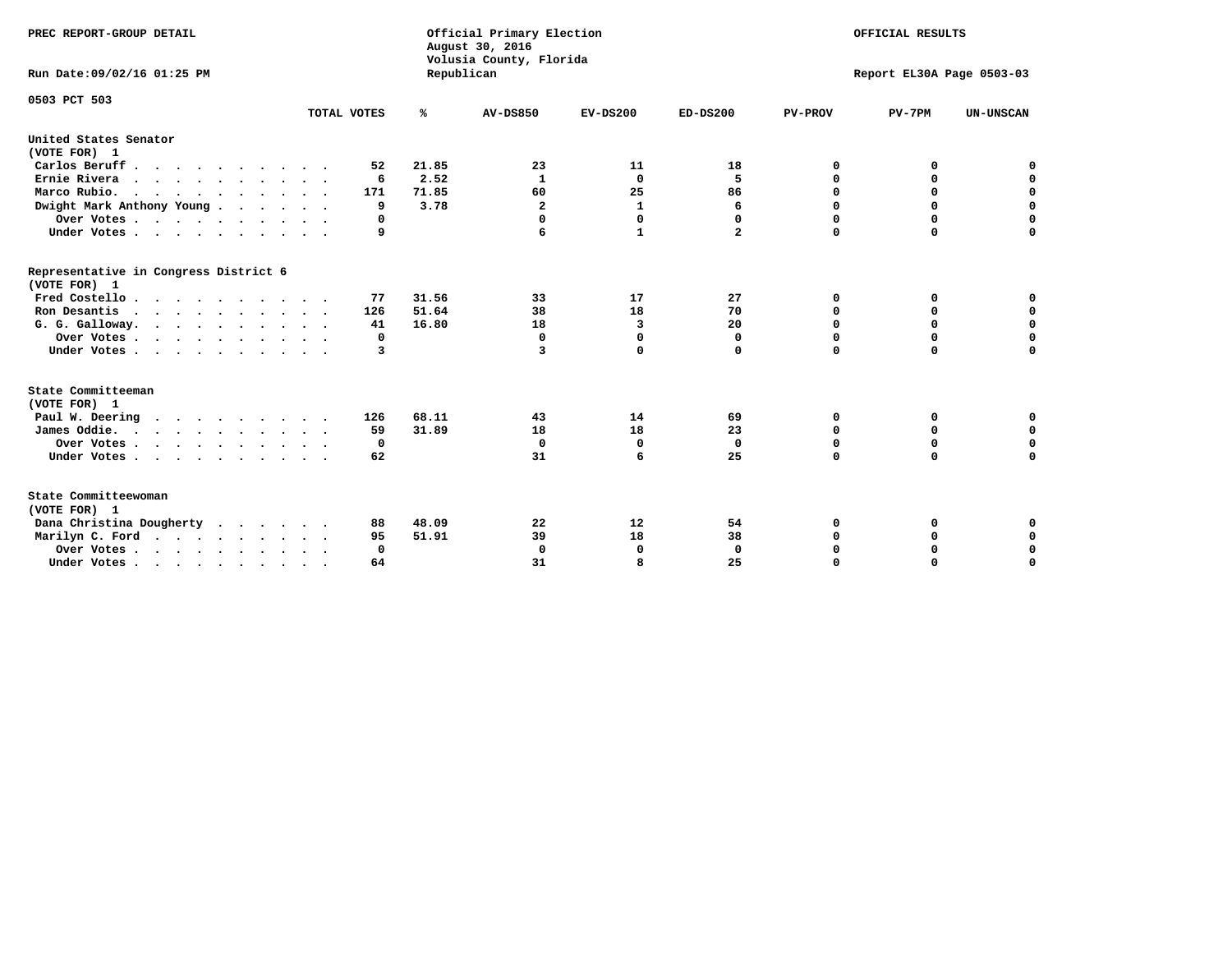| PREC REPORT-GROUP DETAIL<br>Run Date: 09/02/16 01:25 PM |  |  |  |             |   | Official Primary Election<br>August 30, 2016<br>Volusia County, Florida<br>Libertarian |            |            |                | OFFICIAL RESULTS<br>Report EL30A Page 0503-04 |                  |
|---------------------------------------------------------|--|--|--|-------------|---|----------------------------------------------------------------------------------------|------------|------------|----------------|-----------------------------------------------|------------------|
|                                                         |  |  |  |             |   |                                                                                        |            |            |                |                                               |                  |
| 0503 PCT 503                                            |  |  |  | TOTAL VOTES | ℁ | <b>AV-DS850</b>                                                                        | $EV-DS200$ | $ED-DS200$ | <b>PV-PROV</b> | $PV-7PM$                                      | <b>UN-UNSCAN</b> |
| United States Senator<br>(VOTE FOR) 1                   |  |  |  |             |   |                                                                                        |            |            |                |                                               |                  |
| Augustus Invictus.                                      |  |  |  | 0           |   |                                                                                        | 0          | 0          |                |                                               | 0                |
| Paul Stanton                                            |  |  |  | 0           |   |                                                                                        |            | 0          |                |                                               | 0                |
| Over Votes                                              |  |  |  | 0           |   |                                                                                        |            | 0          |                |                                               | 0                |
| Under Votes                                             |  |  |  | 0           |   |                                                                                        |            |            |                |                                               | 0                |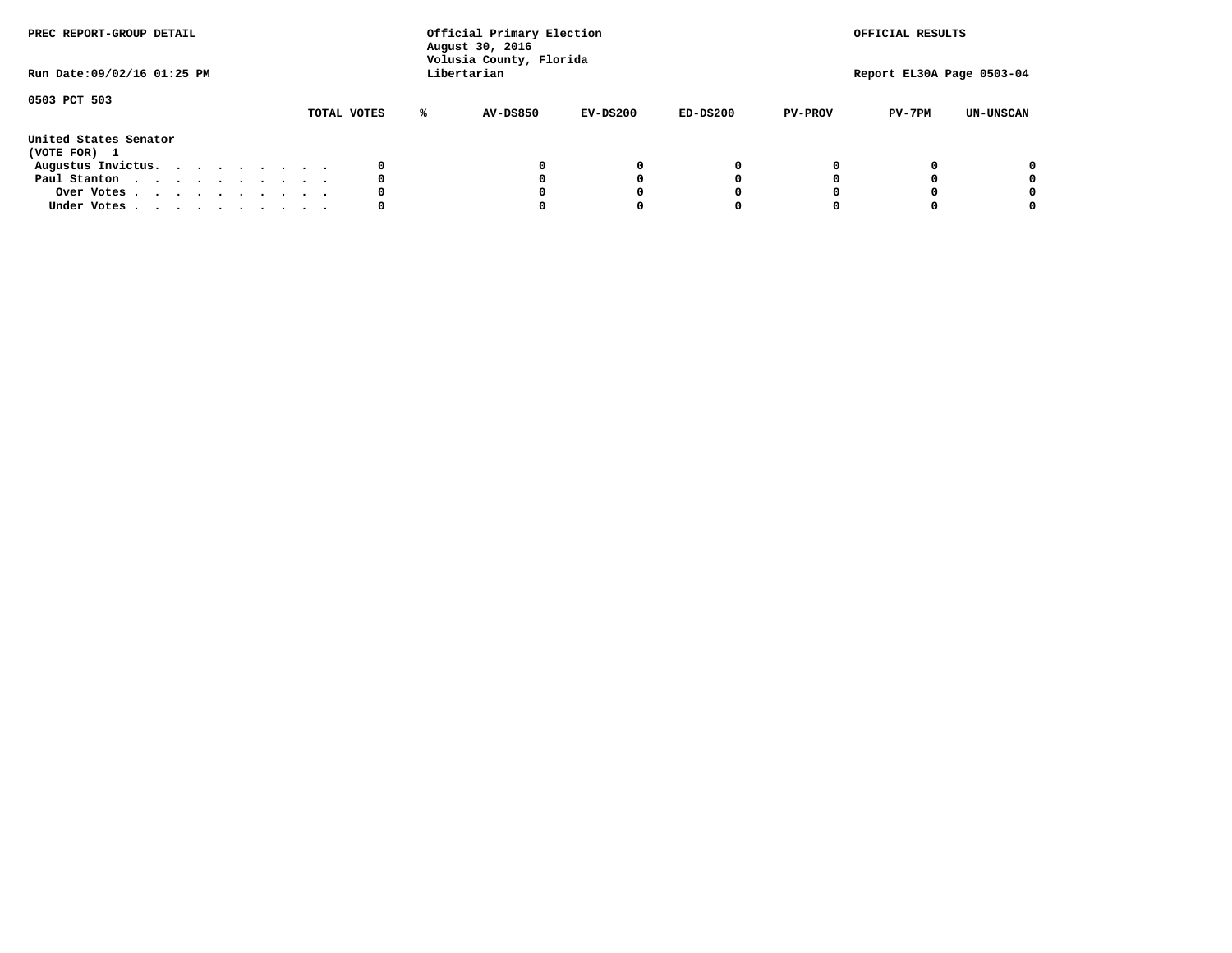| PREC REPORT-GROUP DETAIL                                                                                |              | Official Primary Election<br>August 30, 2016<br>Volusia County, Florida | OFFICIAL RESULTS<br>Report EL30A Page 0503-05 |                |              |                |             |                  |
|---------------------------------------------------------------------------------------------------------|--------------|-------------------------------------------------------------------------|-----------------------------------------------|----------------|--------------|----------------|-------------|------------------|
| Run Date: 09/02/16 01:25 PM                                                                             |              |                                                                         | Nonpartisan                                   |                |              |                |             |                  |
| 0503 PCT 503                                                                                            | TOTAL VOTES  | ℁                                                                       | <b>AV-DS850</b>                               | $EV-DS200$     | $ED-DS200$   | <b>PV-PROV</b> | $PV-7PM$    | <b>UN-UNSCAN</b> |
| Circuit Judge 7th Circuit Group 4<br>(VOTE FOR) 1                                                       |              |                                                                         |                                               |                |              |                |             |                  |
| Chris France - WITHDRAWN                                                                                | 46           | 12.17                                                                   | 17                                            | $\overline{a}$ | 27           | 0              | 0           | $\mathbf 0$      |
| Sebrina L. Slack                                                                                        | 113          | 29.89                                                                   | 41                                            | 15             | 57           | 0              | 0           | $\mathbf 0$      |
| Stasia Warren                                                                                           | 219          | 57.94                                                                   | 87                                            | 40             | 92           | 0              | 0           | $\mathbf 0$      |
| Over Votes                                                                                              | $\mathbf 0$  |                                                                         | $\mathbf 0$                                   | $\mathbf 0$    | $\mathbf 0$  | 0              | $\mathbf 0$ | $\pmb{0}$        |
| Under Votes                                                                                             | 57           |                                                                         | 28                                            | 9              | 20           | $\Omega$       | $\Omega$    | $\Omega$         |
| Circuit Judge 7th Circuit Group 10<br>(VOTE FOR) 1                                                      |              |                                                                         |                                               |                |              |                |             |                  |
| Malcolm Anthony                                                                                         | 95           | 26.69                                                                   | 38                                            | 16             | 41           | 0              | 0           | 0                |
| Scott DuPont<br>$\sim$                                                                                  | 261          | 73.31                                                                   | 107                                           | 36             | 118          | $\mathbf 0$    | $\mathbf 0$ | $\mathbf 0$      |
| Over Votes<br>$\sim$ $\sim$                                                                             | $\mathbf 0$  |                                                                         | $\mathbf 0$                                   | $\mathbf 0$    | $\mathbf 0$  | $\mathbf 0$    | $\mathbf 0$ | $\mathbf 0$      |
| Under Votes                                                                                             | 79           |                                                                         | 28                                            | 14             | 37           | $\Omega$       | $\mathbf 0$ | $\mathbf 0$      |
| Circuit Judge 7th Circuit Group 13<br>(VOTE FOR) 1                                                      |              |                                                                         |                                               |                |              |                |             |                  |
| David Hood.<br>$\mathbf{r}$ , and $\mathbf{r}$ , and $\mathbf{r}$ , and $\mathbf{r}$ , and $\mathbf{r}$ | 230          | 57.93                                                                   | 88                                            | 35             | 107          | 0              | 0           | 0                |
| A. "Kathleen" McNeilly                                                                                  | 167          | 42.07                                                                   | 65                                            | 27             | 75           | $\mathbf 0$    | $\mathbf 0$ | $\mathbf 0$      |
| Over Votes                                                                                              | $^{\circ}$   |                                                                         | $\mathbf{0}$                                  | 0              | 0            | $\mathbf 0$    | $\mathbf 0$ | $\mathbf 0$      |
| Under Votes                                                                                             | 38           |                                                                         | 20                                            | 4              | 14           | $\Omega$       | $\Omega$    | $\Omega$         |
| Circuit Judge 7th Circuit Group 17<br>(VOTE FOR) 1                                                      |              |                                                                         |                                               |                |              |                |             |                  |
| Linda L. Gaustad                                                                                        | 128          | 35.96                                                                   | 50                                            | 18             | 60           | 0              | 0           | $\mathbf 0$      |
| Howard O. McGillin Jr                                                                                   | 228          | 64.04                                                                   | 93                                            | 34             | 101          | $\mathbf 0$    | $\mathbf 0$ | $\mathbf 0$      |
| Over Votes                                                                                              | $\mathbf 0$  |                                                                         | $\mathbf{0}$                                  | $\mathbf 0$    | $\mathbf 0$  | $\mathbf 0$    | $\Omega$    | $\mathbf 0$      |
| Under Votes                                                                                             | 79           |                                                                         | 30                                            | 14             | 35           | $\mathbf 0$    | $\mathbf 0$ | $\mathbf 0$      |
| County Judge 7th Circuit Group 3<br>(VOTE FOR) 1                                                        |              |                                                                         |                                               |                |              |                |             |                  |
| Heather Caeners                                                                                         | 151          | 42.90                                                                   | 53                                            | 24             | 74           | 0              | 0           | 0                |
| Shirley A. Green                                                                                        | 135          | 38.35                                                                   | 63                                            | 24             | 48           | $\mathbf 0$    | 0           | $\mathbf 0$      |
| Marla Rawnsley.                                                                                         | 66           | 18.75                                                                   | 23                                            | 5              | 38           | 0              | $\mathbf 0$ | $\pmb{0}$        |
| Over Votes.<br>$\cdots$<br>$\sim$<br>$\sim$                                                             | $\mathbf{1}$ |                                                                         | 1                                             | $\mathbf 0$    | $\mathbf{0}$ | $\Omega$       | $\Omega$    | $\mathbf 0$      |
| Under Votes<br>$\sim$                                                                                   | 82           |                                                                         | 33                                            | 13             | 36           | $\mathbf 0$    | $\mathbf 0$ | 0                |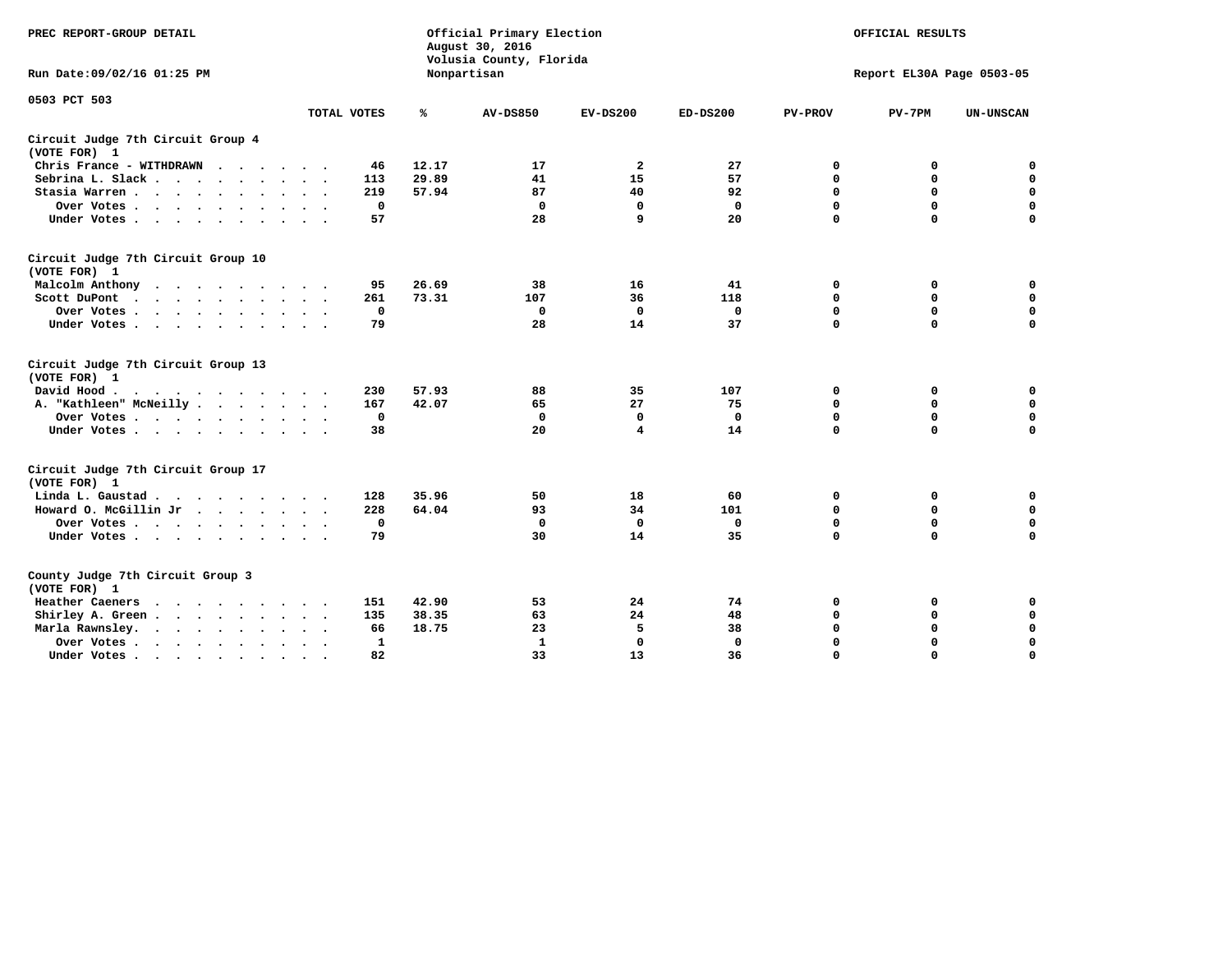| PREC REPORT-GROUP DETAIL                                                                                 |                                                                         |       | Official Primary Election<br>August 30, 2016<br>Volusia County, Florida | OFFICIAL RESULTS<br>Report EL30A Page 0503-06 |              |                |             |                  |
|----------------------------------------------------------------------------------------------------------|-------------------------------------------------------------------------|-------|-------------------------------------------------------------------------|-----------------------------------------------|--------------|----------------|-------------|------------------|
| Run Date: 09/02/16 01:25 PM                                                                              |                                                                         |       | Nonpartisan                                                             |                                               |              |                |             |                  |
| 0503 PCT 503                                                                                             | TOTAL VOTES                                                             | ℁     | <b>AV-DS850</b>                                                         | $EV-DS200$                                    | $ED-DS200$   | <b>PV-PROV</b> | $PV-7PM$    | <b>UN-UNSCAN</b> |
| Sheriff                                                                                                  |                                                                         |       |                                                                         |                                               |              |                |             |                  |
| (VOTE FOR) 1                                                                                             |                                                                         |       |                                                                         |                                               |              |                |             |                  |
| Wendell C. Bradford                                                                                      | 15                                                                      | 3.60  | $\overline{a}$                                                          | 4                                             | 9            | $\Omega$       | 0           | $\mathbf 0$      |
| Dave Brannon                                                                                             | 42                                                                      | 10.07 | 14                                                                      | $\overline{\mathbf{3}}$                       | 25           | $\Omega$       | 0           | 0                |
| Mike Chitwood                                                                                            | 250                                                                     | 59.95 | 108                                                                     | 33                                            | 109          | $\Omega$       | 0           | $\mathbf 0$      |
| Eric Dietrich.<br>$\cdots$                                                                               | 106                                                                     | 25.42 | 39                                                                      | 25                                            | 42           | $\mathbf 0$    | 0           | $\mathbf 0$      |
| James E. (Jim) Gillum                                                                                    | 4                                                                       | .96   | $\overline{a}$                                                          | $\mathbf{1}$                                  | $\mathbf{1}$ | $\mathbf 0$    | $\mathbf 0$ | $\mathbf 0$      |
| Over Votes                                                                                               | $\mathbf 0$                                                             |       | $\mathbf 0$                                                             | $\mathbf 0$                                   | $\mathbf 0$  | $\mathbf 0$    | 0           | $\mathbf 0$      |
| Under Votes                                                                                              | 18                                                                      |       | 8                                                                       | $\Omega$                                      | 10           | $\Omega$       | 0           | 0                |
| Property Appraiser<br>(VOTE FOR) 1                                                                       |                                                                         |       |                                                                         |                                               |              |                |             |                  |
| Larry Bartlett.                                                                                          | 139                                                                     | 36.10 | 55                                                                      | 18                                            | 66           | $\Omega$       | 0           | 0                |
| H. Alan Burton.                                                                                          | 156                                                                     | 40.52 | 55                                                                      | 25                                            | 76           | $\Omega$       | $\mathbf 0$ | $\mathbf 0$      |
| Mike Swanto.                                                                                             | 90<br>$\sim$ $\sim$                                                     | 23.38 | 41                                                                      | 17                                            | 32           | $\mathbf 0$    | $\mathbf 0$ | $\mathbf 0$      |
| Over Votes.                                                                                              | $\mathbf 0$                                                             |       | $\mathbf 0$                                                             | $\mathbf{0}$                                  | $\mathbf 0$  | $\mathbf 0$    | $\mathbf 0$ | $\mathbf 0$      |
| Under Votes                                                                                              | 50                                                                      |       | 22                                                                      | 6                                             | 22           | $\mathbf 0$    | $\mathbf 0$ | $\mathbf 0$      |
| Supervisor of Elections<br>(VOTE FOR) 1<br>Teresa Apgar<br>$\cdots$                                      | 55                                                                      | 14.36 | 21                                                                      | 6                                             | 28           | 0              | 0           | 0                |
| David Lee Davis                                                                                          | 44                                                                      | 11.49 | 17                                                                      | 8                                             | 19           | $\mathbf 0$    | 0           | 0                |
| Bill Fyfe. $\ldots$                                                                                      | 39<br>$\cdot$ $\cdot$ $\cdot$ $\cdot$                                   | 10.18 | 11                                                                      | 7                                             | 21           | $\mathbf 0$    | 0           | $\mathbf 0$      |
| Lisa Lewis                                                                                               | 245                                                                     | 63.97 | 106                                                                     | 39                                            | 100          | $\Omega$       | $\mathbf 0$ | $\mathbf 0$      |
| Over Votes                                                                                               | $\mathbf 0$                                                             |       | $\mathbf 0$                                                             | $\mathbf{0}$                                  | $\mathbf 0$  | $\mathbf 0$    | $\mathbf 0$ | $\mathbf 0$      |
| Under Votes                                                                                              | 52<br>$\ddot{\phantom{a}}$                                              |       | 18                                                                      | 6                                             | 28           | $\mathbf 0$    | 0           | $\mathbf 0$      |
| County Council Chair                                                                                     |                                                                         |       |                                                                         |                                               |              |                |             |                  |
| (VOTE FOR) 1                                                                                             |                                                                         |       |                                                                         |                                               |              |                |             |                  |
| Jason P. Davis.                                                                                          | 39<br>$\sim$ $\sim$                                                     | 9.54  | 19                                                                      | 3                                             | 17           | $\mathbf 0$    | 0           | $\mathbf 0$      |
| Greg Gimbert<br>$\mathbf{r}$ , and $\mathbf{r}$ , and $\mathbf{r}$ , and $\mathbf{r}$ , and $\mathbf{r}$ | 44                                                                      | 10.76 | 16                                                                      | $\overline{\mathbf{3}}$                       | 25           | $\mathbf 0$    | 0           | $\mathbf 0$      |
| Ed Kelley                                                                                                | 303                                                                     | 74.08 | 114                                                                     | 53                                            | 136          | $\mathbf 0$    | 0           | $\mathbf 0$      |
| Tom Laputka.<br>.                                                                                        | 23                                                                      | 5.62  | 11                                                                      | 4                                             | 8            | $\mathbf 0$    | 0           | $\mathbf 0$      |
| Over Votes                                                                                               | $^{\circ}$                                                              |       | $\Omega$                                                                | $\Omega$                                      | $\mathbf{0}$ | $\mathbf{0}$   | 0           | 0                |
| Under Votes<br>$\ddot{\phantom{0}}$                                                                      | 26<br>$\sim$<br>$\sim$ $\sim$                                           |       | 13                                                                      | $\overline{\mathbf{3}}$                       | 10           | $\Omega$       | 0           | $\Omega$         |
| County Council Member District 4<br>County Council District 4<br>(VOTE FOR) 1                            |                                                                         |       |                                                                         |                                               |              |                |             |                  |
| Linda Bourquin-McIntyre.                                                                                 | 27                                                                      | 6.77  | 12                                                                      | 3                                             | 12           | $\mathbf 0$    | 0           | 0                |
| Roy Johnson.                                                                                             | 37<br>$\ddot{\phantom{0}}$<br>$\sim$ $\sim$                             | 9.27  | 19                                                                      | $\overline{a}$                                | 16           | $\mathbf 0$    | 0           | $\mathbf 0$      |
| Heather Post                                                                                             | 197                                                                     | 49.37 | 55                                                                      | 42                                            | 100          | $\mathbf 0$    | 0           | $\mathbf 0$      |
| Al Smith.<br>$\bullet$                                                                                   | 105<br>$\ddot{\phantom{a}}$<br>$\mathbf{r}$<br>$\ddot{\phantom{a}}$     | 26.32 | 52                                                                      | 14                                            | 39           | $\mathbf 0$    | $\mathbf 0$ | $\mathbf 0$      |
| Roland Via .<br>$\cdot \cdot \cdot \cdot$<br>$\ddot{\phantom{a}}$<br>$\Delta$<br>$\ddot{\phantom{a}}$    | 33<br>$\ddot{\phantom{a}}$                                              | 8.27  | 18                                                                      | $\overline{3}$                                | 12           | $\Omega$       | $\mathbf 0$ | $\mathbf 0$      |
| Over Votes<br>$\sim$<br>$\ddot{\phantom{a}}$<br>$\ddot{\phantom{a}}$                                     | $\mathbf{0}$<br>$\ddot{\phantom{a}}$<br>$\ddot{\phantom{a}}$<br>$\cdot$ |       | $\mathbf 0$                                                             | $\Omega$                                      | $\mathbf{0}$ | $\Omega$       | $\mathbf 0$ | $\Omega$         |
| Under Votes.<br>$\cdots$<br>$\bullet$                                                                    | 36<br>$\bullet$                                                         |       | 17                                                                      | $\overline{2}$                                | 17           | $\Omega$       | $\Omega$    | $\mathbf 0$      |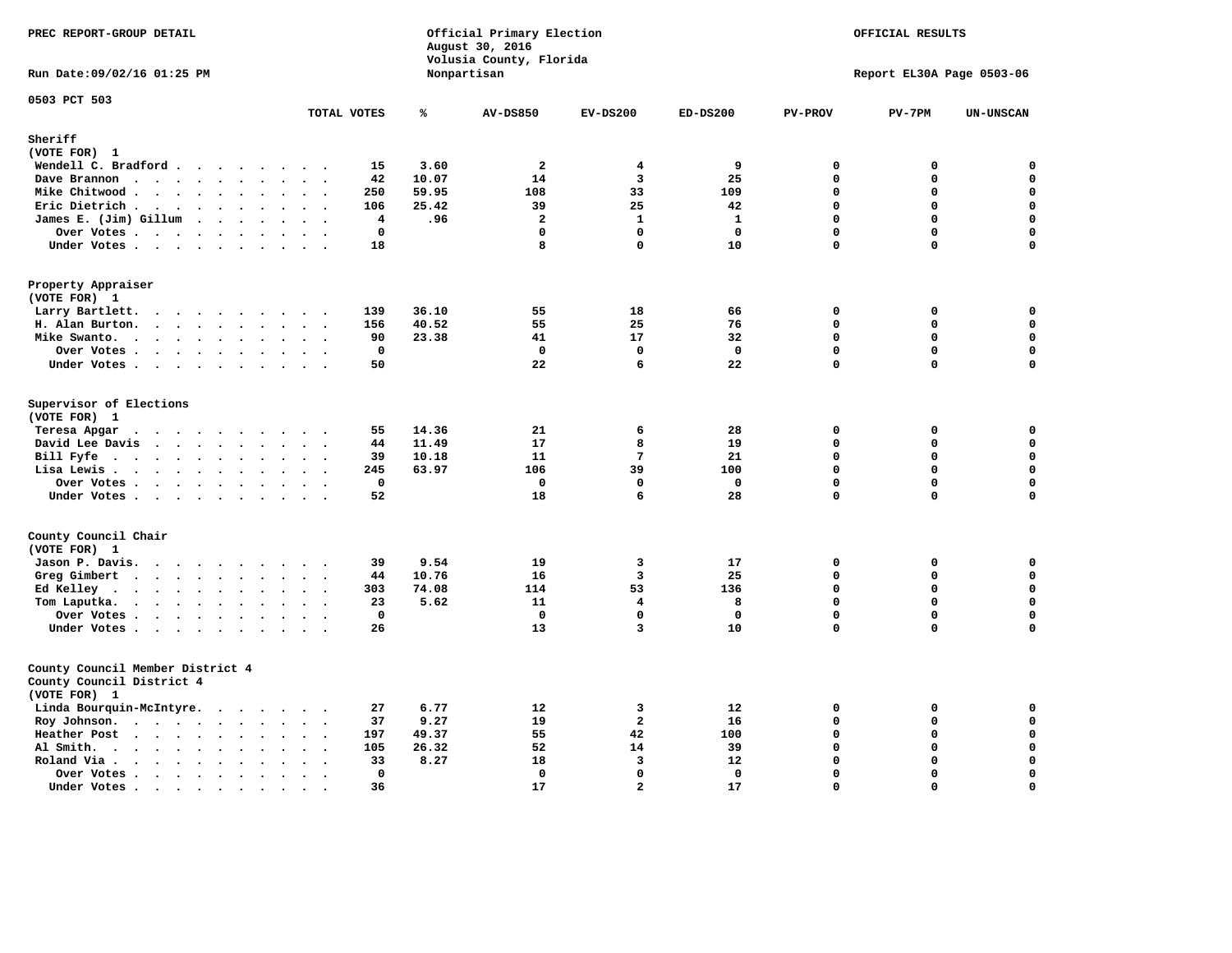| PREC REPORT-GROUP DETAIL<br>Run Date: 09/02/16 01:25 PM |             | Official Primary Election<br>August 30, 2016<br>Volusia County, Florida<br>Nonpartisan |                          | OFFICIAL RESULTS<br>Report EL30A Page 0503-07 |                  |  |
|---------------------------------------------------------|-------------|----------------------------------------------------------------------------------------|--------------------------|-----------------------------------------------|------------------|--|
| 0503 PCT 503                                            | TOTAL VOTES | %ะ<br><b>AV-DS850</b>                                                                  | $EV-DS200$<br>$ED-DS200$ | <b>PV-PROV</b><br>$PV-7PM$                    | <b>UN-UNSCAN</b> |  |
| School Board Member District 4<br>(VOTE FOR) 1          |             |                                                                                        |                          |                                               |                  |  |
| Carl Persis.                                            | 259         | 62.26<br>111                                                                           | 41<br>107                |                                               |                  |  |
| Ray Sanchez.                                            | 157         | 37.74<br>54                                                                            | 23<br>80                 |                                               |                  |  |
| Over Votes                                              |             |                                                                                        |                          |                                               |                  |  |
| Under Votes                                             | 18          | 8                                                                                      | 9                        | O<br>0                                        |                  |  |
| Amendment 4                                             |             |                                                                                        |                          |                                               |                  |  |
| (VOTE FOR) 1                                            |             |                                                                                        |                          |                                               |                  |  |
| Yes                                                     | 295         | 134<br>70.91                                                                           | 43<br>118                | O<br>0                                        |                  |  |
| No.                                                     | 121         | 29.09<br>32                                                                            | 22<br>67                 |                                               |                  |  |
| Over Votes                                              | 0           | 0                                                                                      | 0                        |                                               |                  |  |
| Under Votes                                             | 19          | 7                                                                                      | 11                       | O<br>0                                        |                  |  |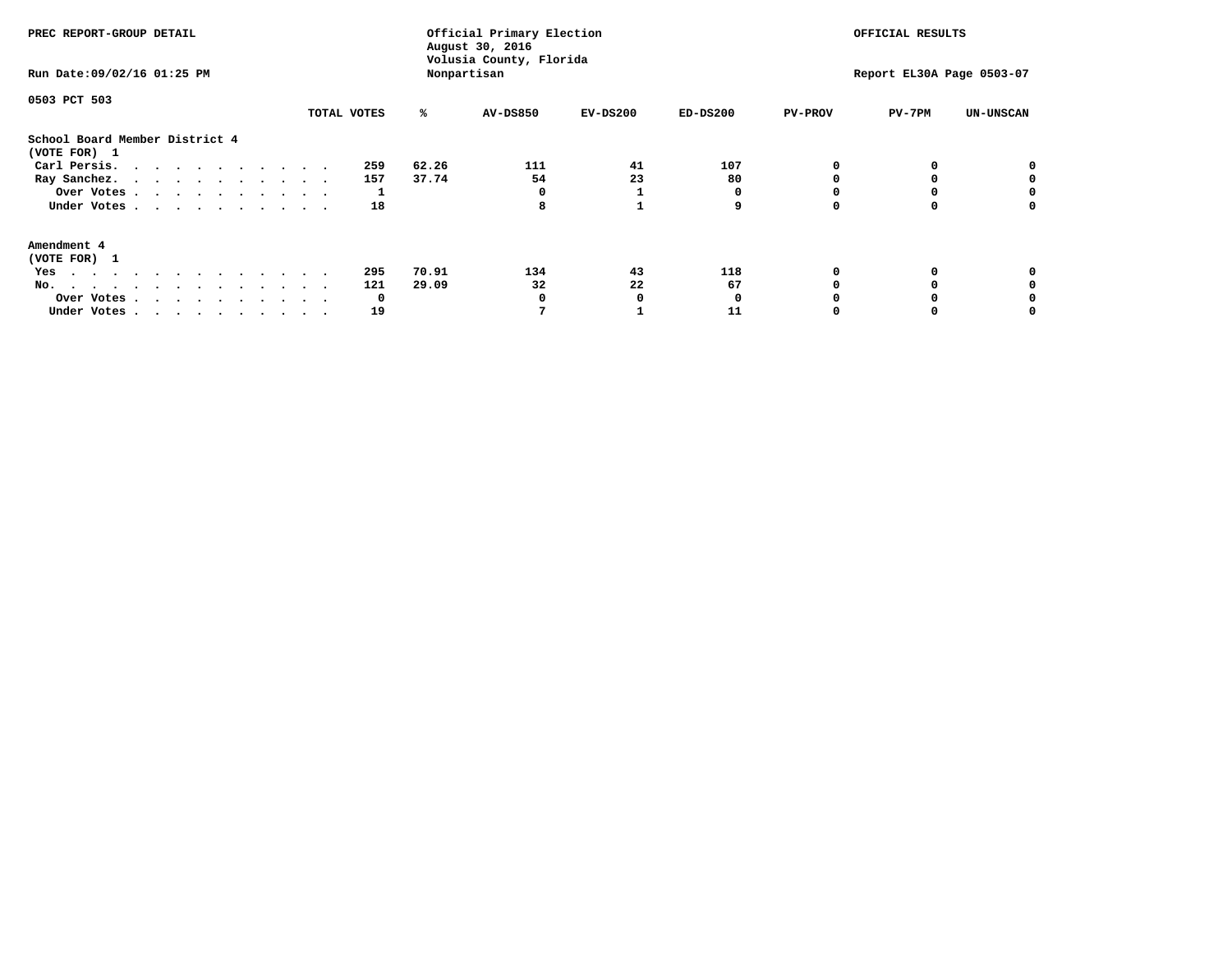| PREC REPORT-GROUP DETAIL                  |  |             |                   | Official Primary Election<br>August 30, 2016 |            | OFFICIAL RESULTS |                           |          |                  |  |
|-------------------------------------------|--|-------------|-------------------|----------------------------------------------|------------|------------------|---------------------------|----------|------------------|--|
| Run Date:09/02/16 01:25 PM                |  |             | <b>STATISTICS</b> | Volusia County, Florida                      |            |                  | Report EL30A Page 0504-01 |          |                  |  |
| 0504 PCT 504                              |  |             |                   |                                              |            |                  |                           |          |                  |  |
|                                           |  | TOTAL VOTES | ℁                 | <b>AV-DS850</b>                              | $EV-DS200$ | $ED-DS200$       | <b>PV-PROV</b>            | $PV-7PM$ | <b>UN-UNSCAN</b> |  |
| REGISTERED VOTERS - TOTAL                 |  | 2,310       |                   |                                              |            |                  |                           |          |                  |  |
| REGISTERED VOTERS - Democratic<br>$\cdot$ |  | 740         | 32.03             |                                              |            |                  |                           |          |                  |  |
| REGISTERED VOTERS - Republican            |  | 890         | 38.53             |                                              |            |                  |                           |          |                  |  |
| REGISTERED VOTERS - Libertarian           |  | -2          | .09               |                                              |            |                  |                           |          |                  |  |
| REGISTERED VOTERS - Nonpartisan           |  | 678         |                   |                                              |            |                  |                           |          |                  |  |
| BALLOTS CAST - TOTAL.                     |  | 680         |                   | 294                                          | 98         | 287              |                           |          |                  |  |
| BALLOTS CAST - Democratic                 |  | 249         | 36.62             | 106                                          | 47         | 96               |                           |          |                  |  |
| BALLOTS CAST - Republican                 |  | 332         | 48.82             | 150                                          | 39         | 142              |                           |          |                  |  |
| BALLOTS CAST - Libertarian.               |  |             | .15               | $\Omega$                                     |            | 0                |                           |          |                  |  |
| BALLOTS CAST - Nonpartisan.               |  | 98          | 14.41             | 38                                           | 11         | 49               |                           |          |                  |  |
| BALLOTS CAST - BLANK.                     |  |             |                   | $\Omega$                                     |            | 0                |                           |          |                  |  |
| VOTER TURNOUT - TOTAL<br>.                |  |             | 29.44             |                                              |            |                  |                           |          |                  |  |
| VOTER TURNOUT - Democratic.               |  |             | 33.65             |                                              |            |                  |                           |          |                  |  |
| VOTER TURNOUT - Republican.               |  |             | 37.30             |                                              |            |                  |                           |          |                  |  |
| VOTER TURNOUT - Libertarian               |  |             | 50.00             |                                              |            |                  |                           |          |                  |  |
| VOTER TURNOUT - BLANK                     |  |             |                   |                                              |            |                  |                           |          |                  |  |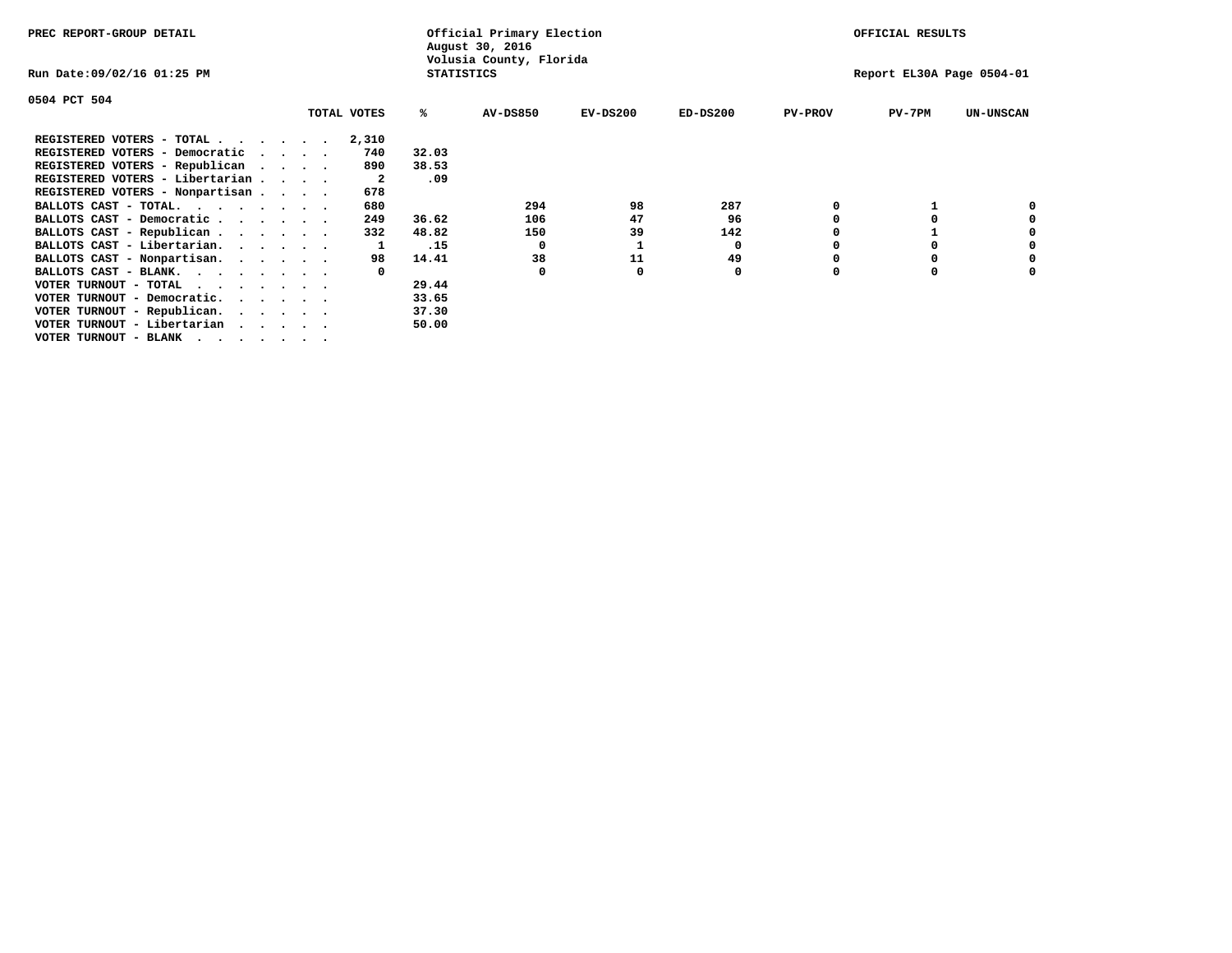| PREC REPORT-GROUP DETAIL                                               |             |       | Official Primary Election<br>August 30, 2016<br>Volusia County, Florida | OFFICIAL RESULTS |                           |                |          |                  |  |
|------------------------------------------------------------------------|-------------|-------|-------------------------------------------------------------------------|------------------|---------------------------|----------------|----------|------------------|--|
| Run Date: 09/02/16 01:25 PM                                            |             |       | Democratic                                                              |                  | Report EL30A Page 0504-02 |                |          |                  |  |
| 0504 PCT 504                                                           | TOTAL VOTES | ℁     | <b>AV-DS850</b>                                                         | $EV-DS200$       | $ED-DS200$                | <b>PV-PROV</b> | $PV-7PM$ | <b>UN-UNSCAN</b> |  |
|                                                                        |             |       |                                                                         |                  |                           |                |          |                  |  |
| United States Senator<br>(VOTE FOR) 1                                  |             |       |                                                                         |                  |                           |                |          |                  |  |
| Roque "Rocky" De La Fuente.                                            |             | 3.40  |                                                                         |                  | O                         |                |          |                  |  |
| Alan Grayson                                                           | 51          | 21.70 | 20                                                                      |                  | 24                        |                |          |                  |  |
| Pam Keith                                                              | 37          | 15.74 | 20                                                                      |                  | 10                        |                |          |                  |  |
| Reginald Luster                                                        | 4           | 1.70  |                                                                         |                  |                           |                |          |                  |  |
| Patrick Murphy.                                                        | 135         | 57.45 | 50                                                                      | 30               | 55                        |                |          |                  |  |
| Over Votes                                                             | 0           |       |                                                                         |                  |                           |                |          |                  |  |
| Under Votes                                                            | 14          |       |                                                                         |                  |                           |                |          |                  |  |
| Representative in Congress District 6                                  |             |       |                                                                         |                  |                           |                |          |                  |  |
| (VOTE FOR) 1                                                           |             |       |                                                                         |                  |                           |                |          |                  |  |
| William (Bill) McCullough $\cdots$ $\cdots$                            | 70.         | 30.97 | 28                                                                      | 11               | 31                        |                |          |                  |  |
| Jay McGovern                                                           | 42          | 18.58 | 18                                                                      |                  | 19                        |                |          |                  |  |
| George Pappas.                                                         | 55          | 24.34 | 29                                                                      | 11               | 15                        |                |          |                  |  |
| Dwayne L. Taylor.                                                      | 59          | 26.11 | 18                                                                      | 18               | 23                        |                |          |                  |  |
| Over Votes                                                             |             |       |                                                                         |                  |                           |                |          |                  |  |
| Under Votes, $\cdot$ , $\cdot$ , $\cdot$ , $\cdot$ , $\cdot$ , $\cdot$ | 23          |       | 13                                                                      |                  |                           |                |          |                  |  |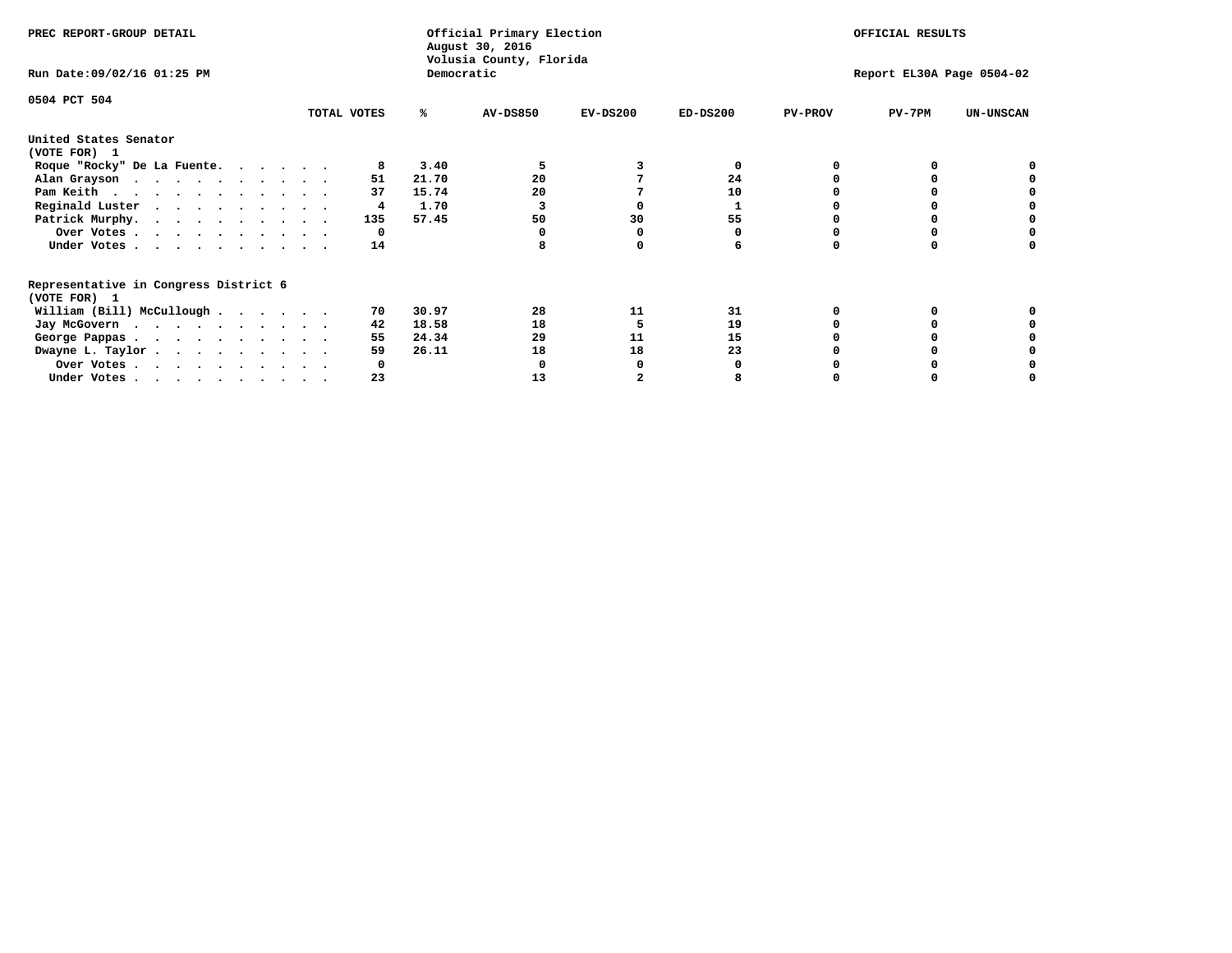| PREC REPORT-GROUP DETAIL<br>Run Date:09/02/16 01:25 PM |             | Republican | Official Primary Election<br>August 30, 2016<br>Volusia County, Florida | OFFICIAL RESULTS<br>Report EL30A Page 0504-03 |              |                |              |                  |
|--------------------------------------------------------|-------------|------------|-------------------------------------------------------------------------|-----------------------------------------------|--------------|----------------|--------------|------------------|
| 0504 PCT 504                                           | TOTAL VOTES | %          | AV-DS850                                                                | $EV-DS200$                                    | $ED-DS200$   | <b>PV-PROV</b> | $PV-7PM$     | <b>UN-UNSCAN</b> |
| United States Senator                                  |             |            |                                                                         |                                               |              |                |              |                  |
| (VOTE FOR) 1                                           |             |            |                                                                         |                                               |              |                |              |                  |
| Carlos Beruff                                          | 84          | 26.01      | 37                                                                      | 9                                             | 38           | 0              | 0            | 0                |
| Ernie Rivera                                           | 7           | 2.17       | 6                                                                       | 0                                             | 1            | 0              | 0            | $\mathbf 0$      |
| Marco Rubio.<br>$\cdots$                               | 211         | 65.33      | 91                                                                      | 28                                            | 91           | $\mathbf 0$    | $\mathbf{1}$ | $\mathbf 0$      |
| Dwight Mark Anthony Young                              | 21          | 6.50       | 12                                                                      | $\overline{\mathbf{2}}$                       | 7            | 0              | $\mathbf 0$  | $\mathbf 0$      |
| Over Votes $\ldots$ $\ldots$ $\ldots$ $\ldots$         | $\Omega$    |            | 0                                                                       | $\Omega$                                      | 0            | 0              | 0            | 0                |
| Under Votes                                            | 9           |            | 4                                                                       | 0                                             | 5            | $\mathbf 0$    | $\mathbf 0$  | $\mathbf 0$      |
| Representative in Congress District 6<br>(VOTE FOR) 1  |             |            |                                                                         |                                               |              |                |              |                  |
| Fred Costello                                          | 109         | 34.06      | 59                                                                      | 11                                            | 38           | 0              | 1            | 0                |
| Ron Desantis                                           | 160         | 50.00      | 64                                                                      | 20                                            | 76           | $\mathbf 0$    | $\mathbf 0$  | $\mathbf 0$      |
| G. G. Galloway.                                        | 51          | 15.94      | 22                                                                      | 8                                             | 21           | $\mathbf 0$    | $\Omega$     | $\mathbf 0$      |
| Over Votes                                             | 0           |            | 0                                                                       | 0                                             | 0            | 0              | 0            | 0                |
| Under Votes                                            | 12          |            | 5                                                                       | 0                                             | 7            | $\mathbf 0$    | $\mathbf 0$  | $\mathbf 0$      |
| State Committeeman                                     |             |            |                                                                         |                                               |              |                |              |                  |
| (VOTE FOR) 1<br>Paul W. Deering                        | 160         | 65.57      | 76                                                                      | 23                                            | 60           | 0              | 1            | 0                |
| James Oddie.                                           | 84          | 34.43      | 35                                                                      | 12                                            | 37           | 0              | $\mathbf 0$  | $\mathbf 0$      |
| Over Votes                                             | 0           |            | $\mathbf 0$                                                             | $\mathbf 0$                                   | $\mathbf 0$  | $\mathbf 0$    | $\mathbf 0$  | $\mathbf 0$      |
| Under Votes                                            | 88          |            | 39                                                                      | 4                                             | 45           | $\mathbf 0$    | $\mathbf 0$  | $\mathbf 0$      |
|                                                        |             |            |                                                                         |                                               |              |                |              |                  |
| State Committeewoman<br>(VOTE FOR) 1                   |             |            |                                                                         |                                               |              |                |              |                  |
| Dana Christina Dougherty<br>$\cdot$                    | 120         | 49.18      | 51                                                                      | 13                                            | 55           | 0              | 1            | 0                |
| Marilyn C. Ford                                        | 124         | 50.82      | 59                                                                      | 23                                            | 42           | 0              | 0            | 0                |
| Over Votes                                             | 0           |            | $\mathbf 0$                                                             | 0                                             | $\mathbf{0}$ | 0              | 0            | 0                |
| Under Votes, , , , , , , , , ,                         | 88          |            | 40                                                                      | 3                                             | 45           | $\Omega$       | $\Omega$     | $\Omega$         |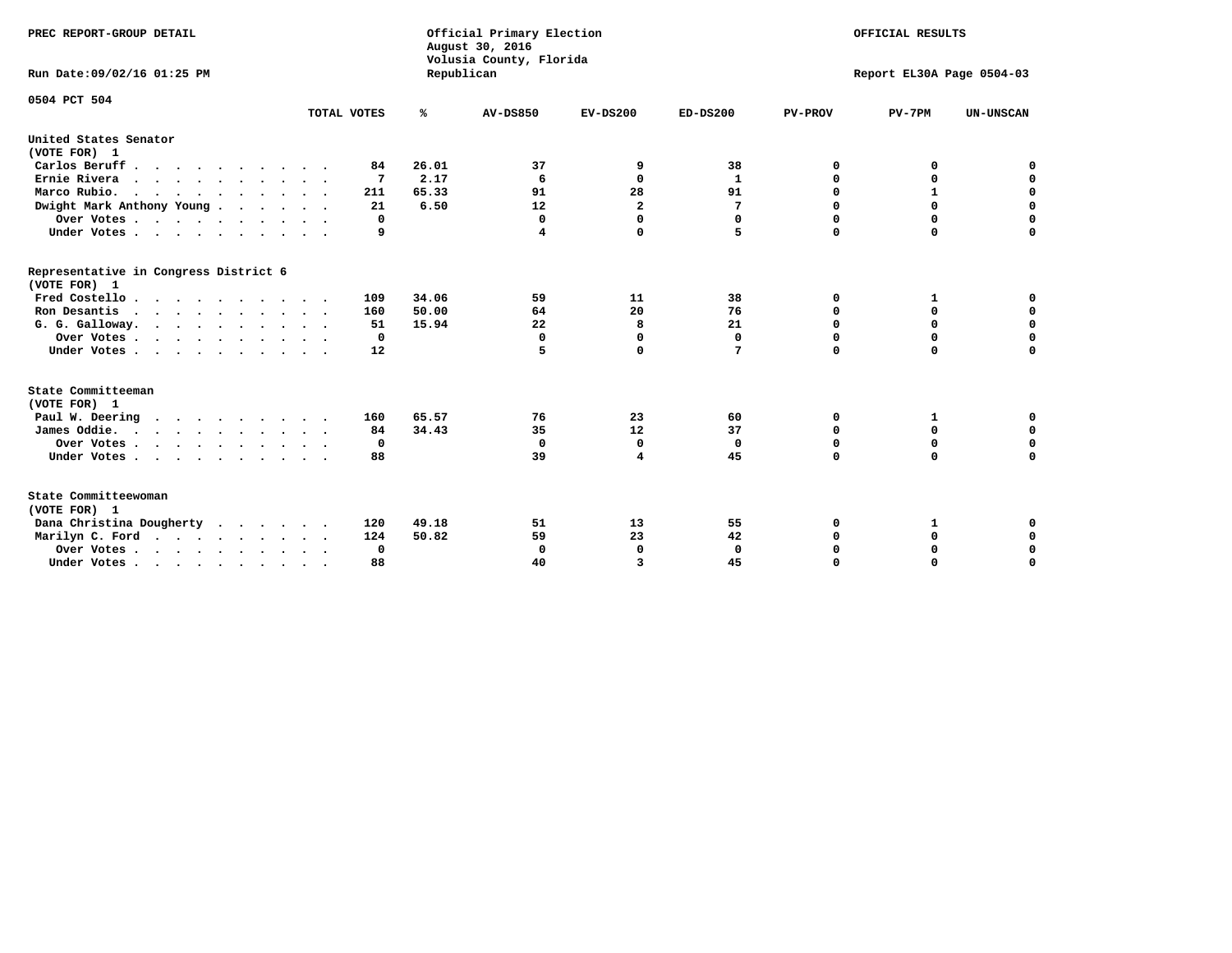| PREC REPORT-GROUP DETAIL<br>Run Date: 09/02/16 01:25 PM |  |  |  |  |             |        | Official Primary Election<br>August 30, 2016<br>Volusia County, Florida<br>Libertarian |            |            |                | OFFICIAL RESULTS<br>Report EL30A Page 0504-04 |                  |
|---------------------------------------------------------|--|--|--|--|-------------|--------|----------------------------------------------------------------------------------------|------------|------------|----------------|-----------------------------------------------|------------------|
|                                                         |  |  |  |  |             |        |                                                                                        |            |            |                |                                               |                  |
| 0504 PCT 504                                            |  |  |  |  | TOTAL VOTES | ℁      | <b>AV-DS850</b>                                                                        | $EV-DS200$ | $ED-DS200$ | <b>PV-PROV</b> | $PV-7PM$                                      | <b>UN-UNSCAN</b> |
| United States Senator<br>(VOTE FOR) 1                   |  |  |  |  |             |        |                                                                                        |            |            |                |                                               |                  |
| Augustus Invictus.                                      |  |  |  |  | 0           |        |                                                                                        | 0          | 0          |                |                                               | 0                |
| Paul Stanton                                            |  |  |  |  |             | 100.00 |                                                                                        |            | 0          |                |                                               | 0                |
| Over Votes                                              |  |  |  |  | 0           |        |                                                                                        |            | 0          |                |                                               | 0                |
| Under Votes                                             |  |  |  |  | 0           |        |                                                                                        |            | 0          |                |                                               | 0                |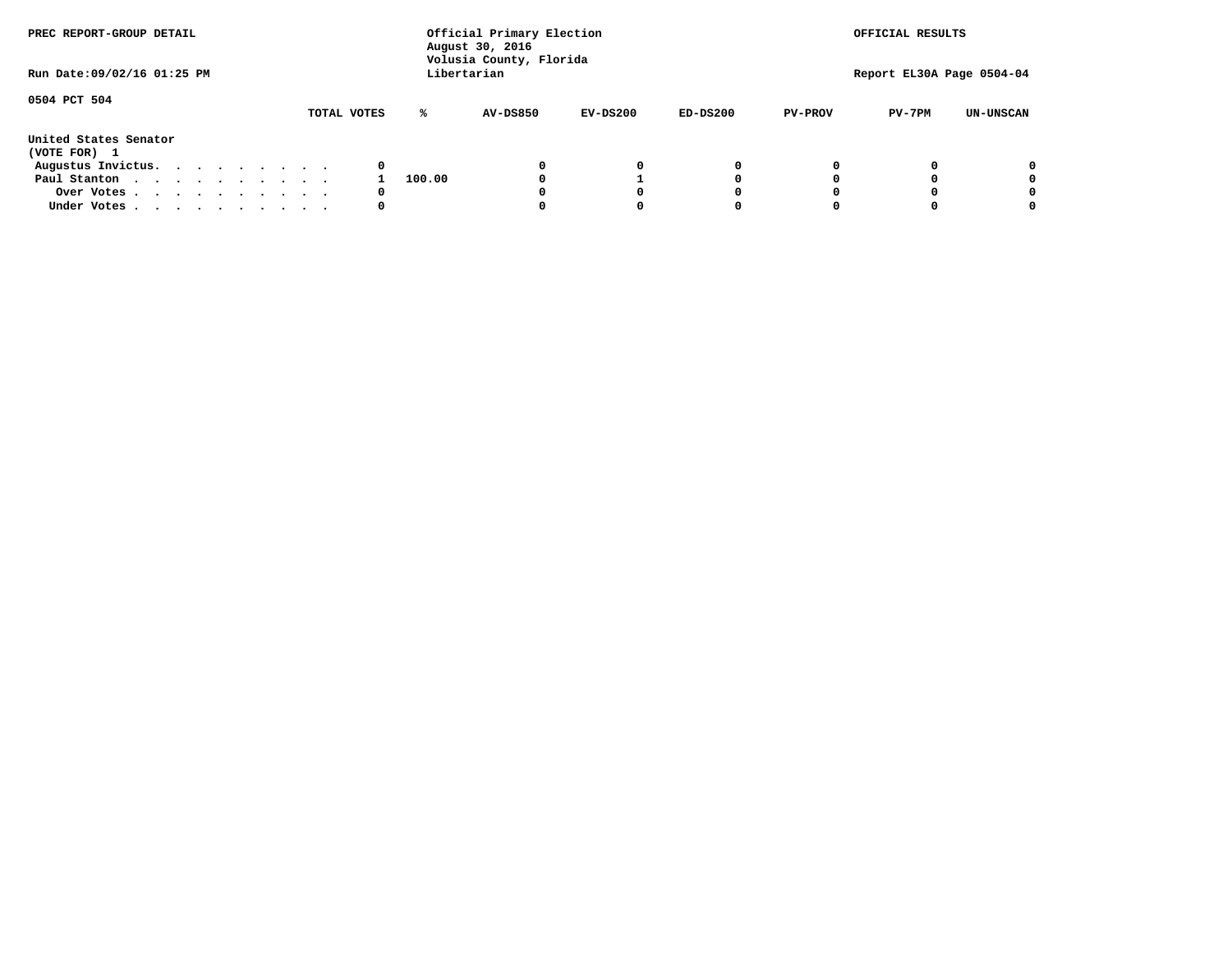| PREC REPORT-GROUP DETAIL                                   |             | Official Primary Election<br>August 30, 2016<br>Volusia County, Florida |                 | OFFICIAL RESULTS<br>Report EL30A Page 0504-05 |              |                |              |                  |
|------------------------------------------------------------|-------------|-------------------------------------------------------------------------|-----------------|-----------------------------------------------|--------------|----------------|--------------|------------------|
| Run Date: 09/02/16 01:25 PM                                |             |                                                                         | Nonpartisan     |                                               |              |                |              |                  |
| 0504 PCT 504                                               |             |                                                                         |                 |                                               |              |                |              |                  |
|                                                            | TOTAL VOTES | %                                                                       | <b>AV-DS850</b> | $EV-DS200$                                    | $ED-DS200$   | <b>PV-PROV</b> | $PV-7PM$     | <b>UN-UNSCAN</b> |
| Circuit Judge 7th Circuit Group 4<br>(VOTE FOR) 1          |             |                                                                         |                 |                                               |              |                |              |                  |
| Chris France - WITHDRAWN                                   | 101         | 17.24                                                                   | 32              | 14                                            | 54           | 0              | 1            | 0                |
| Sebrina L. Slack                                           | 159         | 27.13                                                                   | 78              | 20                                            | 61           | $\mathbf 0$    | $\mathbf 0$  | $\mathbf 0$      |
| Stasia Warren<br>$\sim$ $\sim$                             | 326         | 55.63                                                                   | 135             | 60                                            | 131          | $\mathbf 0$    | $\Omega$     | $\mathbf 0$      |
| Over Votes                                                 | 0           |                                                                         | 0               | 0                                             | $\mathbf{0}$ | $\mathbf 0$    | $\mathbf 0$  | $\mathbf 0$      |
| Under Votes                                                | 94          |                                                                         | 49              | $\overline{\mathbf{4}}$                       | 41           | $\mathbf 0$    | $\Omega$     | $\mathbf 0$      |
| Circuit Judge 7th Circuit Group 10<br>(VOTE FOR) 1         |             |                                                                         |                 |                                               |              |                |              |                  |
| Malcolm Anthony<br>.                                       | 196         | 36.16                                                                   | 86              | 26                                            | 83           | 0              | 1            | 0                |
| Scott DuPont                                               | 346         | 63.84                                                                   | 143             | 62                                            | 141          | $\mathbf 0$    | $\mathbf 0$  | $\mathbf 0$      |
| Over Votes<br>$\bullet$                                    | 0           |                                                                         | $\mathbf 0$     | $\mathbf 0$                                   | $\mathbf 0$  | $\mathbf 0$    | $\mathbf 0$  | $\mathbf 0$      |
| Under Votes                                                | 138         |                                                                         | 65              | 10                                            | 63           | $\mathbf 0$    | $\Omega$     | $\Omega$         |
| Circuit Judge 7th Circuit Group 13<br>(VOTE FOR) 1         |             |                                                                         |                 |                                               |              |                |              |                  |
| David Hood.                                                | 302         | 50.33                                                                   | 148             | 36                                            | 117          | 0              | 1            | 0                |
| A. "Kathleen" McNeilly                                     | 298         | 49.67                                                                   | 114             | 59                                            | 125          | $\Omega$       | $\Omega$     | $\mathbf 0$      |
| Over Votes                                                 | $\mathbf 0$ |                                                                         | $\mathbf 0$     | $\mathbf 0$                                   | 0            | 0              | $\mathbf 0$  | $\mathbf 0$      |
| Under Votes                                                | 80          |                                                                         | 32              | 3                                             | 45           | $\mathbf 0$    | $\Omega$     | 0                |
| Circuit Judge 7th Circuit Group 17<br>(VOTE FOR) 1         |             |                                                                         |                 |                                               |              |                |              |                  |
| Linda L. Gaustad                                           | 282         | 50.99                                                                   | 104             | 54                                            | 124          | 0              | 0            | $\mathbf 0$      |
| Howard O. McGillin Jr<br>$\cdots$                          | 271         | 49.01                                                                   | 133             | 35                                            | 102          | 0              | $\mathbf{1}$ | 0                |
| Over Votes                                                 | $\mathbf 0$ |                                                                         | $\Omega$        | $\mathbf{0}$                                  | $\mathbf 0$  | $\mathbf 0$    | $\mathbf{0}$ | $\mathbf 0$      |
| Under Votes                                                | 127         |                                                                         | 57              | 9                                             | 61           | $\mathbf 0$    | $\mathbf 0$  | $\Omega$         |
| County Judge 7th Circuit Group 3<br>(VOTE FOR) 1           |             |                                                                         |                 |                                               |              |                |              |                  |
| Heather Caeners<br>$\cdot$                                 | 204         | 36.56                                                                   | 83              | 35                                            | 86           | 0              | 0            | 0                |
| Shirley A. Green                                           | 282         | 50.54                                                                   | 126             | 45                                            | 110          | $\mathbf 0$    | $\mathbf{1}$ | $\mathbf 0$      |
| Marla Rawnsley.<br>$\cdot$ $\cdot$ $\cdot$ $\cdot$ $\cdot$ | 72          | 12.90                                                                   | 26              | 11                                            | 35           | 0              | $\mathbf 0$  | $\pmb{0}$        |
| Over Votes.<br>$\cdots$<br>$\cdot$<br>$\ddot{\phantom{a}}$ | 0           |                                                                         | $\mathbf 0$     | $\mathbf{0}$                                  | 0            | $\mathbf 0$    | $\Omega$     | $\mathbf 0$      |
| Under Votes<br>$\sim$<br>$\sim$                            | 122         |                                                                         | 59              | 7                                             | 56           | $\mathbf 0$    | $\mathbf 0$  | 0                |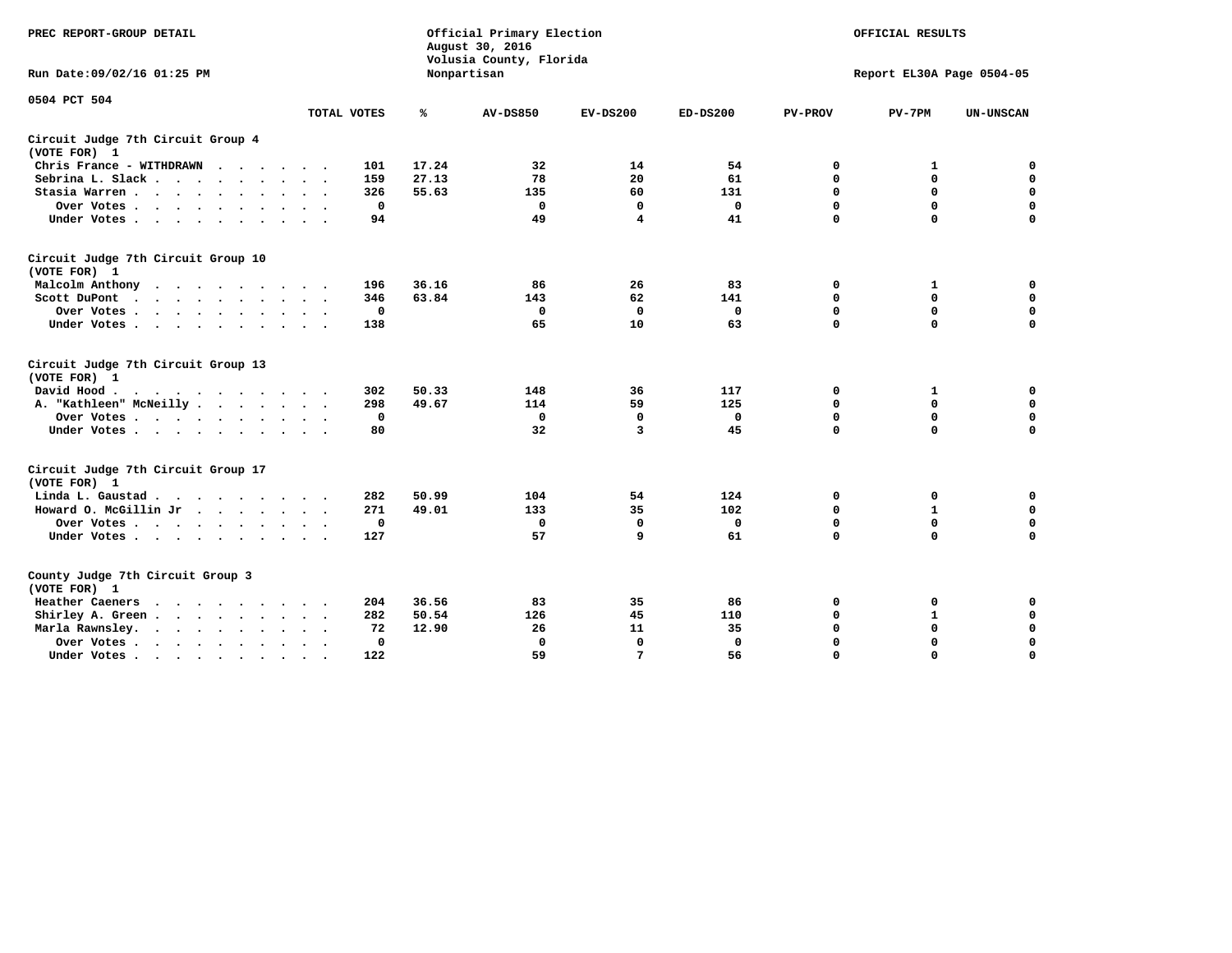| PREC REPORT-GROUP DETAIL                                                                                                                                               |                                                                               |                | Official Primary Election<br>August 30, 2016<br>Volusia County, Florida | OFFICIAL RESULTS<br>Report EL30A Page 0504-06 |                |                            |              |                            |
|------------------------------------------------------------------------------------------------------------------------------------------------------------------------|-------------------------------------------------------------------------------|----------------|-------------------------------------------------------------------------|-----------------------------------------------|----------------|----------------------------|--------------|----------------------------|
| Run Date: 09/02/16 01:25 PM                                                                                                                                            |                                                                               |                | Nonpartisan                                                             |                                               |                |                            |              |                            |
| 0504 PCT 504                                                                                                                                                           | TOTAL VOTES                                                                   | ℁              | <b>AV-DS850</b>                                                         | $EV-DS200$                                    | $ED-DS200$     | <b>PV-PROV</b>             | $PV-7PM$     | <b>UN-UNSCAN</b>           |
| Sheriff                                                                                                                                                                |                                                                               |                |                                                                         |                                               |                |                            |              |                            |
| (VOTE FOR) 1                                                                                                                                                           |                                                                               |                |                                                                         |                                               |                |                            |              |                            |
| Wendell C. Bradford                                                                                                                                                    | 47                                                                            | 7.23           | 20                                                                      | 11                                            | 16             | $\Omega$                   | 0            | $\mathbf 0$                |
| Dave Brannon                                                                                                                                                           | 54<br>$\cdot$ .                                                               | 8.31           | 23                                                                      | 9                                             | 22             | $\mathbf 0$                | 0            | $\mathbf 0$                |
| Mike Chitwood                                                                                                                                                          | 394                                                                           | 60.62          | 177                                                                     | 52                                            | 164            | $\mathbf 0$                | $\mathbf{1}$ | $\mathbf 0$                |
| Eric Dietrich.<br>$\cdots$                                                                                                                                             | 149<br>$\sim$<br>$\ddot{\phantom{a}}$                                         | 22.92          | 52                                                                      | 25                                            | 72             | $\mathbf 0$                | $\mathbf 0$  | $\mathbf 0$                |
| James E. (Jim) Gillum                                                                                                                                                  | 6                                                                             | .92            | 4                                                                       | $\Omega$                                      | $\overline{2}$ | $\Omega$                   | $\mathbf 0$  | $\mathbf 0$                |
| Over Votes                                                                                                                                                             | $\mathbf 0$                                                                   |                | $\mathbf{0}$                                                            | $\mathbf 0$                                   | $\mathbf{0}$   | $\mathbf{0}$               | 0            | $\mathbf 0$                |
| Under Votes                                                                                                                                                            | 30                                                                            |                | 18                                                                      | $\mathbf{1}$                                  | 11             | $\Omega$                   | 0            | 0                          |
| Property Appraiser<br>(VOTE FOR) 1                                                                                                                                     |                                                                               |                |                                                                         |                                               |                |                            |              |                            |
| Larry Bartlett.                                                                                                                                                        | 237<br>$\sim$                                                                 | 40.17          | 103                                                                     | 30                                            | 103            | $\mathbf 0$                | $\mathbf{1}$ | 0                          |
| H. Alan Burton.                                                                                                                                                        | 233<br>$\sim$ $\sim$                                                          | 39.49          | 90                                                                      | 40                                            | 103            | $\Omega$                   | 0            | $\mathbf 0$                |
| Mike Swanto.<br>$\sim$                                                                                                                                                 | 120<br>$\ddot{\phantom{a}}$<br>$\bullet$ .<br>$\ddot{\phantom{1}}$            | 20.34          | 53                                                                      | 22                                            | 45             | $\mathbf 0$                | 0            | $\mathbf 0$                |
| Over Votes                                                                                                                                                             | $\mathbf 0$                                                                   |                | $\Omega$                                                                | $\Omega$                                      | $\mathbf 0$    | $\mathbf 0$                | $\mathbf 0$  | $\mathbf 0$                |
| Under Votes                                                                                                                                                            | 90                                                                            |                | 48                                                                      | 6                                             | 36             | $\mathbf{0}$               | $\mathbf 0$  | $\Omega$                   |
|                                                                                                                                                                        |                                                                               |                |                                                                         |                                               |                |                            |              |                            |
| Supervisor of Elections<br>(VOTE FOR) 1                                                                                                                                |                                                                               |                |                                                                         |                                               |                |                            |              |                            |
| Teresa Apgar<br>.                                                                                                                                                      | 103                                                                           | 17.22          | 35                                                                      | 19                                            | 49             | 0                          | 0            | $\mathbf 0$                |
| David Lee Davis                                                                                                                                                        | 54                                                                            | 9.03           | 18                                                                      | $7\phantom{.0}$                               | 29             | $\Omega$                   | 0            | $\mathbf 0$                |
| Bill Fyfe. $\ldots$                                                                                                                                                    | 54                                                                            | 9.03           | 24                                                                      | 10                                            | 20             | $\mathbf{0}$               | 0            | $\mathbf 0$                |
| Lisa Lewis                                                                                                                                                             | 387                                                                           | 64.72          | 182                                                                     | 56                                            | 148            | $\mathbf 0$                | $\mathbf{1}$ | 0                          |
| Over Votes                                                                                                                                                             | $\mathbf 0$<br>$\sim$                                                         |                | $\mathbf 0$                                                             | $\mathbf 0$                                   | $\mathbf 0$    | $\mathbf 0$                | $\mathbf 0$  | $\mathsf{o}\,$             |
| Under Votes                                                                                                                                                            | 82                                                                            |                | 35                                                                      | 6                                             | 41             | $\mathbf 0$                | 0            | $\mathbf 0$                |
| County Council Chair                                                                                                                                                   |                                                                               |                |                                                                         |                                               |                |                            |              |                            |
| (VOTE FOR) 1                                                                                                                                                           |                                                                               |                |                                                                         |                                               |                |                            |              |                            |
| Jason P. Davis.<br>Greg Gimbert                                                                                                                                        | 97<br>85                                                                      | 15.88<br>13.91 | 43<br>27                                                                | 17<br>16                                      | 36<br>42       | $\mathbf 0$<br>$\mathbf 0$ | 1<br>0       | $\mathbf 0$<br>$\mathbf 0$ |
| $\mathbf{r}$ , and $\mathbf{r}$ , and $\mathbf{r}$ , and $\mathbf{r}$ , and $\mathbf{r}$<br>Ed Kelley                                                                  | 383                                                                           | 62.68          | 177                                                                     | 54                                            | 152            | $\mathbf 0$                | $\mathbf 0$  | $\mathbf 0$                |
| Tom Laputka.<br>$\mathbf{r}$ , and $\mathbf{r}$ , and $\mathbf{r}$ , and $\mathbf{r}$                                                                                  | $\cdot$ $\cdot$ $\cdot$ $\cdot$<br>46                                         | 7.53           | 17                                                                      | 6                                             | 23             | $\Omega$                   | $\mathbf 0$  | 0                          |
| $\ddot{\phantom{a}}$<br>Over Votes                                                                                                                                     | $\Omega$<br>$\sim$ $\sim$ $\sim$                                              |                | $\Omega$                                                                | $\Omega$                                      | $\mathbf 0$    | $\mathbf{0}$               | 0            | 0                          |
| Under Votes<br>$\ddot{\phantom{a}}$                                                                                                                                    | 69<br>$\ddot{\phantom{0}}$                                                    |                | 30                                                                      | 5                                             | 34             | $\mathbf 0$                | 0            | $\Omega$                   |
|                                                                                                                                                                        |                                                                               |                |                                                                         |                                               |                |                            |              |                            |
| County Council Member District 4<br>County Council District 4<br>(VOTE FOR) 1                                                                                          |                                                                               |                |                                                                         |                                               |                |                            |              |                            |
| Linda Bourquin-McIntyre.                                                                                                                                               | 64                                                                            | 10.32          | 35                                                                      | 11                                            | 18             | 0                          | 0            | 0                          |
| Roy Johnson.<br>$\bullet$                                                                                                                                              | 61<br>$\sim$<br>$\sim$ $\sim$                                                 | 9.84           | 26                                                                      | 8                                             | 26             | $\mathbf 0$                | $\mathbf{1}$ | $\pmb{0}$                  |
| Heather Post                                                                                                                                                           | 273                                                                           | 44.03          | 96                                                                      | 46                                            | 131            | $\mathbf 0$                | $\mathbf 0$  | $\mathbf 0$                |
| Al Smith.<br>$\langle \cdot \rangle$                                                                                                                                   | 177<br>$\bullet$                                                              | 28.55          | 86                                                                      | 25                                            | 66             | $\Omega$                   | $\Omega$     | $\mathbf 0$                |
| Roland Via .<br>$\mathcal{L}^{\text{max}}$ , and $\mathcal{L}^{\text{max}}$ , and $\mathcal{L}^{\text{max}}$<br>$\sim$<br>$\ddot{\phantom{a}}$<br>$\ddot{\phantom{a}}$ | 45                                                                            | 7.26           | 19                                                                      | 5                                             | 21             | $\Omega$                   | 0            | $\mathbf 0$                |
| Over Votes<br>$\ddot{\phantom{a}}$                                                                                                                                     | $\mathbf{0}$<br>$\ddot{\phantom{a}}$<br>$\bullet$<br>$\overline{\phantom{a}}$ |                | $\mathbf 0$                                                             | $\mathbf 0$                                   | $\mathbf 0$    | $\mathbf 0$                | 0            | $\mathbf 0$                |
| Under Votes .<br>.                                                                                                                                                     | 60<br>$\bullet$<br>$\bullet$                                                  |                | 32                                                                      | $\overline{3}$                                | 25             | $\Omega$                   | 0            | $\mathbf 0$                |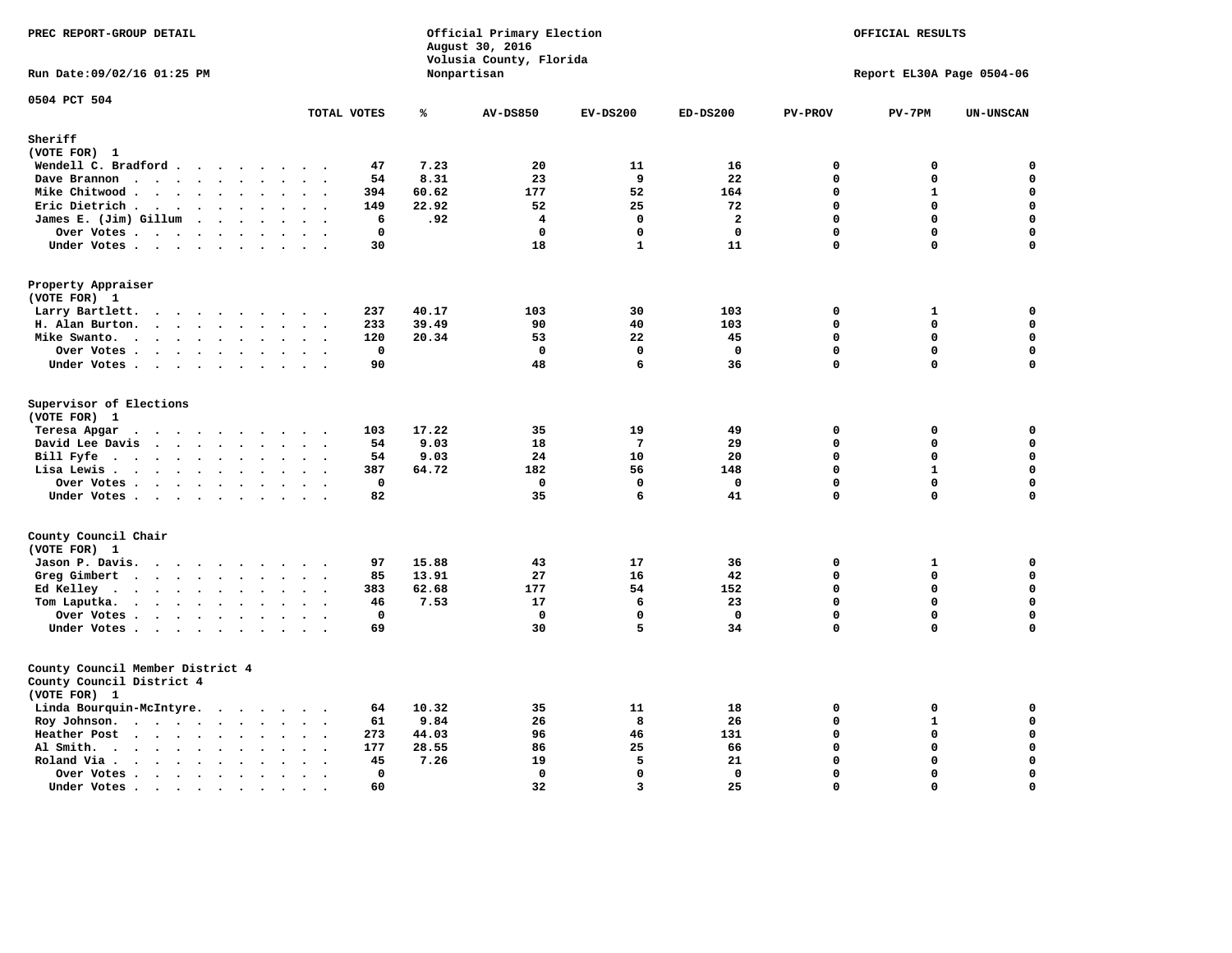| PREC REPORT-GROUP DETAIL<br>Run Date: 09/02/16 01:25 PM                                                                                                                                                                                  |             | Official Primary Election<br>August 30, 2016<br>Volusia County, Florida<br>Nonpartisan | OFFICIAL RESULTS<br>Report EL30A Page 0504-07 |            |            |                |          |                  |
|------------------------------------------------------------------------------------------------------------------------------------------------------------------------------------------------------------------------------------------|-------------|----------------------------------------------------------------------------------------|-----------------------------------------------|------------|------------|----------------|----------|------------------|
| 0504 PCT 504                                                                                                                                                                                                                             | TOTAL VOTES | ℁                                                                                      | <b>AV-DS850</b>                               | $EV-DS200$ | $ED-DS200$ | <b>PV-PROV</b> | $PV-7PM$ | <b>UN-UNSCAN</b> |
| School Board Member District 4<br>(VOTE FOR) 1                                                                                                                                                                                           |             |                                                                                        |                                               |            |            |                |          |                  |
| Carl Persis.                                                                                                                                                                                                                             | 413         | 66.29                                                                                  | 184                                           | 66         | 162        |                |          | 0                |
| Ray Sanchez.                                                                                                                                                                                                                             | 210         | 33.71                                                                                  | 82                                            | 32         | 96         |                |          |                  |
| Over Votes                                                                                                                                                                                                                               |             |                                                                                        |                                               | 0          |            |                |          | 0                |
| Under Votes                                                                                                                                                                                                                              | 56          |                                                                                        | 28                                            | $\Omega$   | 28         |                |          | 0                |
| Amendment 4                                                                                                                                                                                                                              |             |                                                                                        |                                               |            |            |                |          |                  |
| (VOTE FOR) 1                                                                                                                                                                                                                             |             |                                                                                        |                                               |            |            |                |          |                  |
| Yes<br>$\mathbf{a}$ . The contribution of the contribution of the contribution of the contribution of the contribution of the contribution of the contribution of the contribution of the contribution of the contribution of the contri | 452         | 72.79                                                                                  | 186                                           | 72         | 193        |                |          |                  |
| No.<br>.                                                                                                                                                                                                                                 | 169         | 27.21                                                                                  | 78                                            | 23         | 68         |                |          |                  |
| Over Votes                                                                                                                                                                                                                               | O           |                                                                                        |                                               |            |            |                |          |                  |
| Under Votes                                                                                                                                                                                                                              | 59          |                                                                                        | 30                                            |            | 26         |                |          |                  |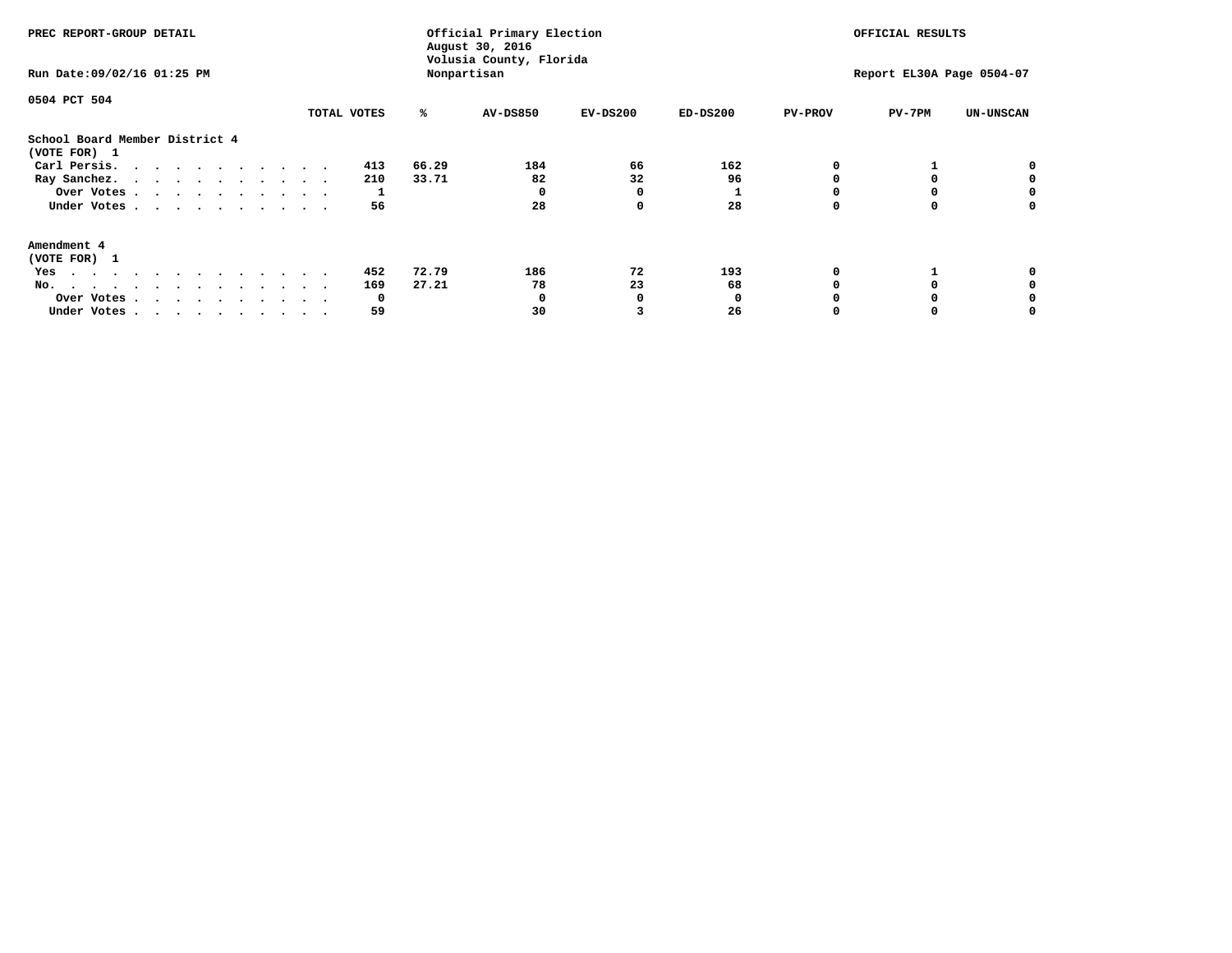| PREC REPORT-GROUP DETAIL                                                                                                                 |                             | Official Primary Election<br>August 30, 2016 |                   |                         | OFFICIAL RESULTS |                           |                |          |                  |
|------------------------------------------------------------------------------------------------------------------------------------------|-----------------------------|----------------------------------------------|-------------------|-------------------------|------------------|---------------------------|----------------|----------|------------------|
| Run Date:09/02/16 01:25 PM                                                                                                               |                             |                                              | <b>STATISTICS</b> | Volusia County, Florida |                  | Report EL30A Page 0506-01 |                |          |                  |
| 0506 PCT 506                                                                                                                             |                             |                                              |                   |                         |                  |                           |                |          |                  |
|                                                                                                                                          |                             | TOTAL VOTES                                  | ℁                 | <b>AV-DS850</b>         | $EV-DS200$       | $ED-DS200$                | <b>PV-PROV</b> | $PV-7PM$ | <b>UN-UNSCAN</b> |
| REGISTERED VOTERS - TOTAL $\cdot$ $\cdot$ $\cdot$ $\cdot$ $\cdot$ $\cdot$                                                                |                             | 2,741                                        |                   |                         |                  |                           |                |          |                  |
| REGISTERED VOTERS - Democratic                                                                                                           | $\sim$ $\sim$ $\sim$ $\sim$ | 886                                          | 32.32             |                         |                  |                           |                |          |                  |
| REGISTERED VOTERS - Republican                                                                                                           |                             | 1,119                                        | 40.82             |                         |                  |                           |                |          |                  |
| REGISTERED VOTERS - Libertarian                                                                                                          |                             |                                              | .26               |                         |                  |                           |                |          |                  |
| REGISTERED VOTERS - Nonpartisan                                                                                                          |                             | 729                                          |                   |                         |                  |                           |                |          |                  |
| BALLOTS CAST - TOTAL.                                                                                                                    |                             | 1,114                                        |                   | 403                     | 273              | 437                       |                |          |                  |
| BALLOTS CAST - Democratic                                                                                                                |                             | 385                                          | 34.56             | 132                     | 107              | 145                       |                |          |                  |
| BALLOTS CAST - Republican                                                                                                                |                             | 556                                          | 49.91             | 205                     | 131              | 220                       |                |          |                  |
| BALLOTS CAST - Libertarian.                                                                                                              |                             |                                              | .27               | 2                       | 0                |                           |                |          |                  |
| BALLOTS CAST - Nonpartisan.                                                                                                              |                             | 170                                          | 15.26             | 64                      | 35               | 71                        |                |          | 0                |
| BALLOTS CAST - BLANK.                                                                                                                    |                             |                                              | .09               |                         | O                | 0                         | O              | $\Omega$ |                  |
| VOTER TURNOUT - TOTAL<br>.                                                                                                               |                             |                                              | 40.64             |                         |                  |                           |                |          |                  |
| VOTER TURNOUT - Democratic.                                                                                                              |                             |                                              | 43.45             |                         |                  |                           |                |          |                  |
| VOTER TURNOUT - Republican.                                                                                                              |                             |                                              | 49.69             |                         |                  |                           |                |          |                  |
| VOTER TURNOUT - Libertarian                                                                                                              |                             |                                              | 42.86             |                         |                  |                           |                |          |                  |
| VOTER TURNOUT - BLANK<br>the contract of the contract of the contract of the contract of the contract of the contract of the contract of |                             |                                              | .04               |                         |                  |                           |                |          |                  |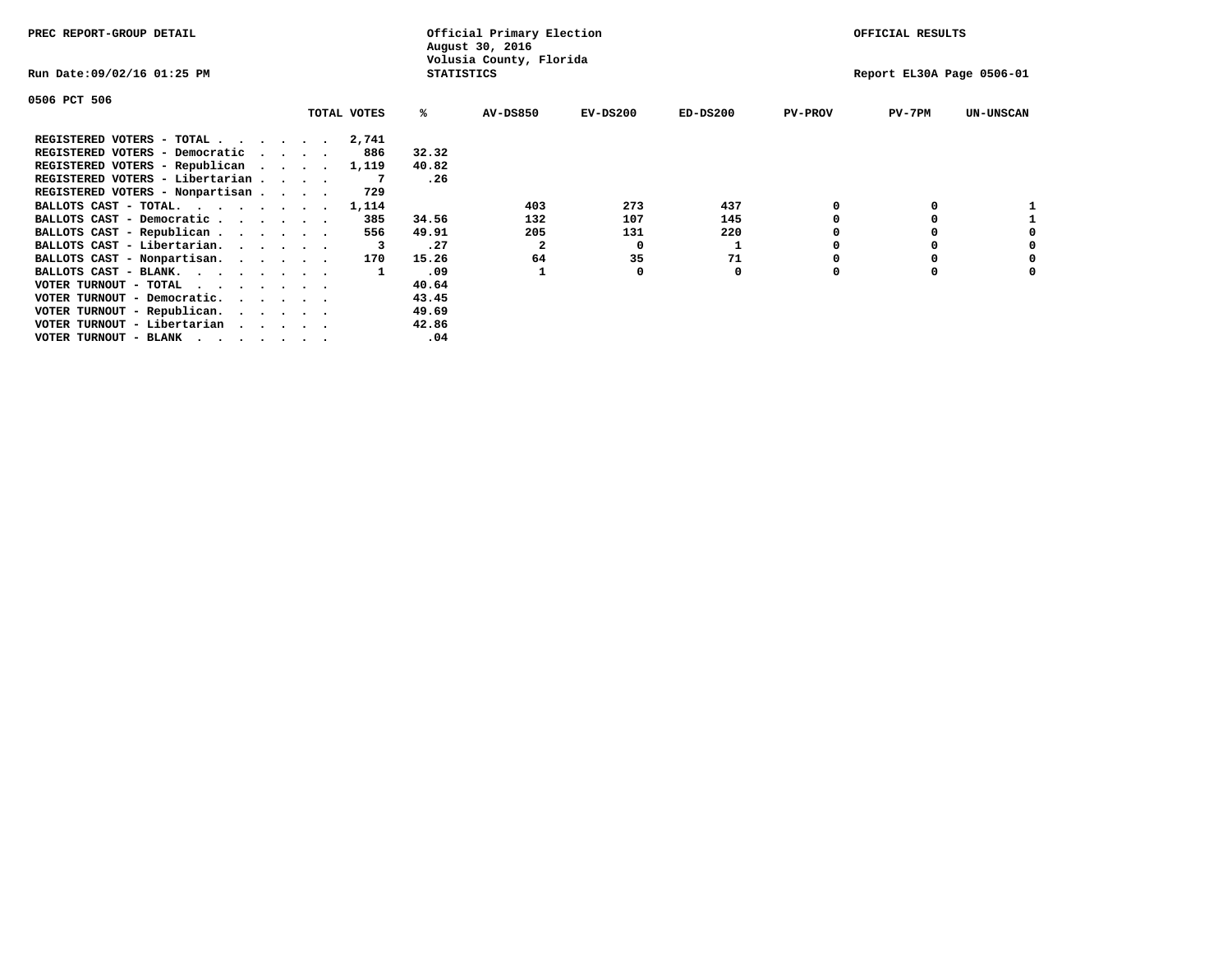| PREC REPORT-GROUP DETAIL                                               |             |       | Official Primary Election<br>August 30, 2016<br>Volusia County, Florida |            | OFFICIAL RESULTS |                |                           |                  |
|------------------------------------------------------------------------|-------------|-------|-------------------------------------------------------------------------|------------|------------------|----------------|---------------------------|------------------|
| Run Date: 09/02/16 01:25 PM                                            |             |       | Democratic                                                              |            |                  |                | Report EL30A Page 0506-02 |                  |
| 0506 PCT 506                                                           |             |       |                                                                         |            |                  |                |                           |                  |
|                                                                        | TOTAL VOTES | ℁     | <b>AV-DS850</b>                                                         | $EV-DS200$ | $ED-DS200$       | <b>PV-PROV</b> | $PV-7PM$                  | <b>UN-UNSCAN</b> |
| United States Senator<br>(VOTE FOR) 1                                  |             |       |                                                                         |            |                  |                |                           |                  |
| Roque "Rocky" De La Fuente.                                            | 14          | 3.93  | 6                                                                       | 4          |                  |                |                           |                  |
| Alan Grayson                                                           | 82          | 23.03 | 28                                                                      | 19         | 35               |                |                           |                  |
| Pam Keith                                                              | 49          | 13.76 | 18                                                                      | 16         | 15               |                |                           |                  |
| Reginald Luster                                                        | 3           | .84   |                                                                         | O          | 0                |                |                           |                  |
| Patrick Murphy.                                                        | 208         | 58.43 | 67                                                                      | 61         | 79               |                |                           |                  |
| Over Votes                                                             | 0           |       |                                                                         |            | 0                |                |                           |                  |
| Under Votes.                                                           | 29          |       | 10                                                                      |            | 12               |                |                           |                  |
| Representative in Congress District 6                                  |             |       |                                                                         |            |                  |                |                           |                  |
| (VOTE FOR) 1<br>William (Bill) McCullough                              | 112         | 32.09 | 49                                                                      | 20         | 42               |                |                           |                  |
|                                                                        | 55          | 15.76 | 26                                                                      | 11         | 18               |                |                           |                  |
| Jay McGovern                                                           |             |       |                                                                         |            |                  |                |                           |                  |
| George Pappas.                                                         | 107         | 30.66 | 27                                                                      | 42         | 38               |                |                           |                  |
| Dwayne L. Taylor.                                                      | 75          | 21.49 | 16                                                                      | 27         | 32               |                |                           |                  |
| Over Votes                                                             |             |       |                                                                         |            |                  |                |                           |                  |
| Under Votes, $\cdot$ , $\cdot$ , $\cdot$ , $\cdot$ , $\cdot$ , $\cdot$ | 36          |       | 14                                                                      |            | 15               |                |                           |                  |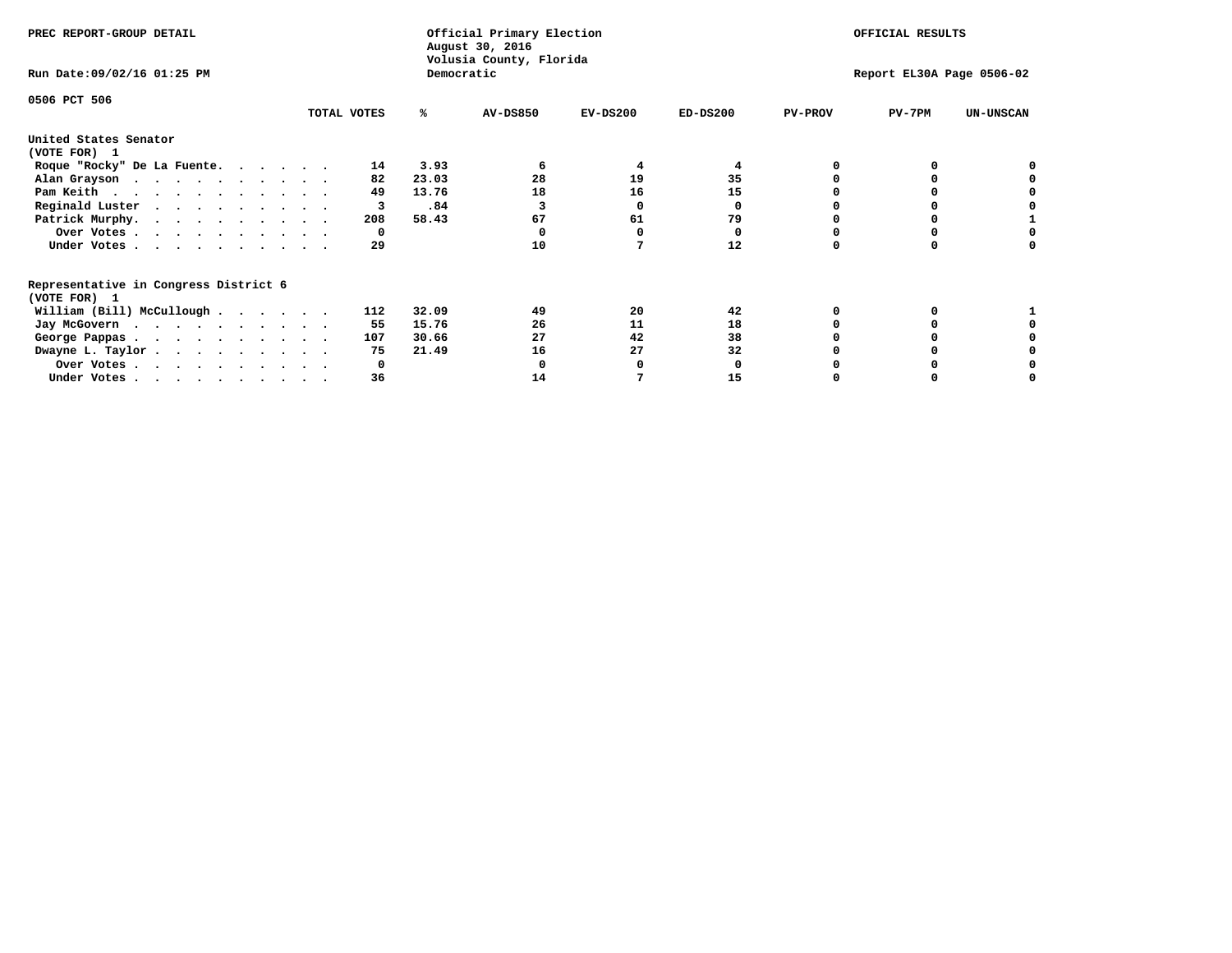| PREC REPORT-GROUP DETAIL<br>Run Date: 09/02/16 01:25 PM |             | Republican | Official Primary Election<br>August 30, 2016<br>Volusia County, Florida | OFFICIAL RESULTS<br>Report EL30A Page 0506-03 |              |                |             |                  |
|---------------------------------------------------------|-------------|------------|-------------------------------------------------------------------------|-----------------------------------------------|--------------|----------------|-------------|------------------|
| 0506 PCT 506                                            |             |            |                                                                         |                                               |              |                |             |                  |
|                                                         | TOTAL VOTES | ℁          | <b>AV-DS850</b>                                                         | $EV-DS200$                                    | $ED-DS200$   | <b>PV-PROV</b> | $PV-7PM$    | <b>UN-UNSCAN</b> |
| United States Senator<br>(VOTE FOR) 1                   |             |            |                                                                         |                                               |              |                |             |                  |
| Carlos Beruff                                           | 98          | 18.42      | 43                                                                      | 26                                            | 29           | 0              | 0           | 0                |
| Ernie Rivera                                            | 14          | 2.63       | -5                                                                      | 3                                             | 6            | $\Omega$       | 0           | $\mathbf 0$      |
| Marco Rubio.                                            | 390         | 73.31      | 136                                                                     | 85                                            | 169          | 0              | 0           | $\mathbf 0$      |
| Dwight Mark Anthony Young                               | 30          | 5.64       | 14                                                                      | 6                                             | 10           | 0              | $\mathbf 0$ | $\mathbf 0$      |
| Over Votes                                              | 0           |            | $\mathbf{0}$                                                            | $\mathbf 0$                                   | 0            | 0              | $\mathbf 0$ | $\mathbf 0$      |
| Under Votes                                             | 24          |            | 7                                                                       | 11                                            | 6            | $\Omega$       | $\Omega$    | $\mathbf 0$      |
| Representative in Congress District 6<br>(VOTE FOR) 1   |             |            |                                                                         |                                               |              |                |             |                  |
| Fred Costello                                           | 147         | 27.12      | 61                                                                      | 37                                            | 49           | 0              | 0           | $\mathbf 0$      |
| Ron Desantis                                            | 266         | 49.08      | 88                                                                      | 58                                            | 120          | 0              | 0           | $\mathbf 0$      |
| G. G. Galloway.                                         | 129         | 23.80      | 49                                                                      | 33                                            | 47           | $\mathbf 0$    | $\Omega$    | $\mathbf 0$      |
| Over Votes                                              | $\mathbf 0$ |            | $\Omega$                                                                | 0                                             | 0            | 0              | 0           | 0                |
| Under Votes                                             | 14          |            | 7                                                                       | 3                                             | 4            | $\Omega$       | $\Omega$    | $\Omega$         |
| State Committeeman                                      |             |            |                                                                         |                                               |              |                |             |                  |
| (VOTE FOR) 1                                            |             |            |                                                                         |                                               |              |                |             |                  |
| Paul W. Deering                                         | 268         | 65.37      | 105                                                                     | 56                                            | 107          | 0              | 0           | 0                |
| James Oddie.                                            | 142         | 34.63      | 46                                                                      | 33                                            | 63           | 0              | 0           | $\mathbf 0$      |
| Over Votes                                              | $\mathbf 0$ |            | 0                                                                       | $\mathbf 0$                                   | 0            | 0              | $\mathbf 0$ | $\mathbf 0$      |
| Under Votes                                             | 146         |            | 54                                                                      | 42                                            | 50           | 0              | $\Omega$    | $\mathbf 0$      |
| State Committeewoman<br>(VOTE FOR) 1                    |             |            |                                                                         |                                               |              |                |             |                  |
| Dana Christina Dougherty<br>.                           | 232         | 54.85      | 89                                                                      | 47                                            | 96           | 0              | 0           | 0                |
| Marilyn C. Ford                                         | 191         | 45.15      | 64                                                                      | 50                                            | 77           | 0              | 0           | 0                |
| Over Votes                                              | 0           |            | $\Omega$                                                                | 0                                             | $\mathbf{0}$ | 0              | 0           | $\mathbf 0$      |
| Under Votes, , , , , , , , , ,                          | 133         |            | 52                                                                      | 34                                            | 47           | $\Omega$       | $\Omega$    | $\Omega$         |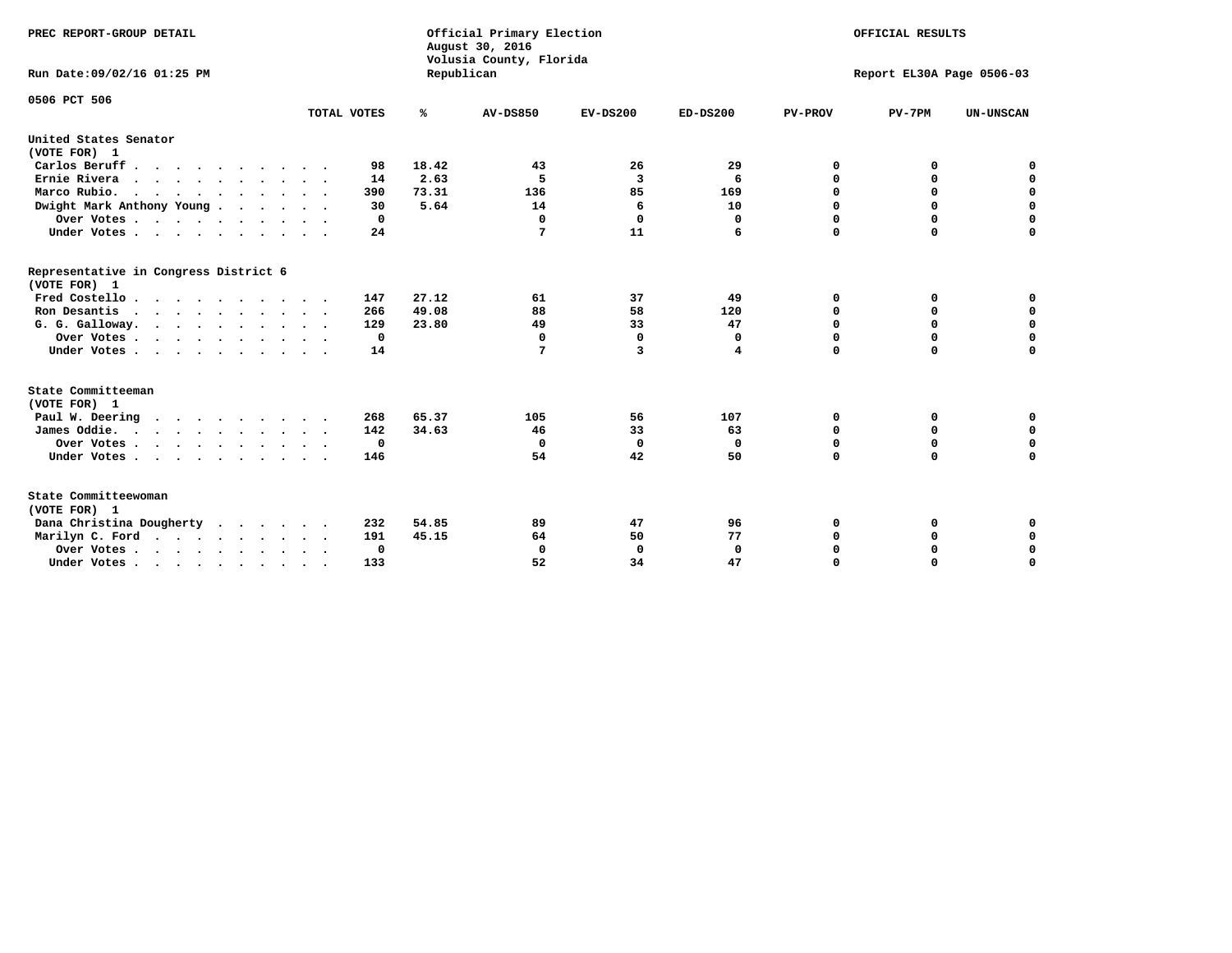| PREC REPORT-GROUP DETAIL              |  |  |  |  |  | Official Primary Election<br>August 30, 2016<br>Volusia County, Florida | OFFICIAL RESULTS |                 |            |            |                           |          |                  |
|---------------------------------------|--|--|--|--|--|-------------------------------------------------------------------------|------------------|-----------------|------------|------------|---------------------------|----------|------------------|
| Run Date: 09/02/16 01:25 PM           |  |  |  |  |  |                                                                         | Libertarian      |                 |            |            | Report EL30A Page 0506-04 |          |                  |
| 0506 PCT 506                          |  |  |  |  |  | TOTAL VOTES                                                             | ℁                | <b>AV-DS850</b> | $EV-DS200$ | $ED-DS200$ | <b>PV-PROV</b>            | $PV-7PM$ | <b>UN-UNSCAN</b> |
| United States Senator<br>(VOTE FOR) 1 |  |  |  |  |  |                                                                         |                  |                 |            |            |                           |          |                  |
| Augustus Invictus.                    |  |  |  |  |  |                                                                         | 66.67            |                 | 0          |            |                           |          | 0                |
| Paul Stanton<br>$\cdots$              |  |  |  |  |  |                                                                         | 33.33            |                 |            | 0          |                           |          | 0                |
| Over Votes                            |  |  |  |  |  | 0                                                                       |                  |                 |            | 0          |                           |          | 0                |
| Under Votes                           |  |  |  |  |  | 0                                                                       |                  |                 |            |            |                           |          |                  |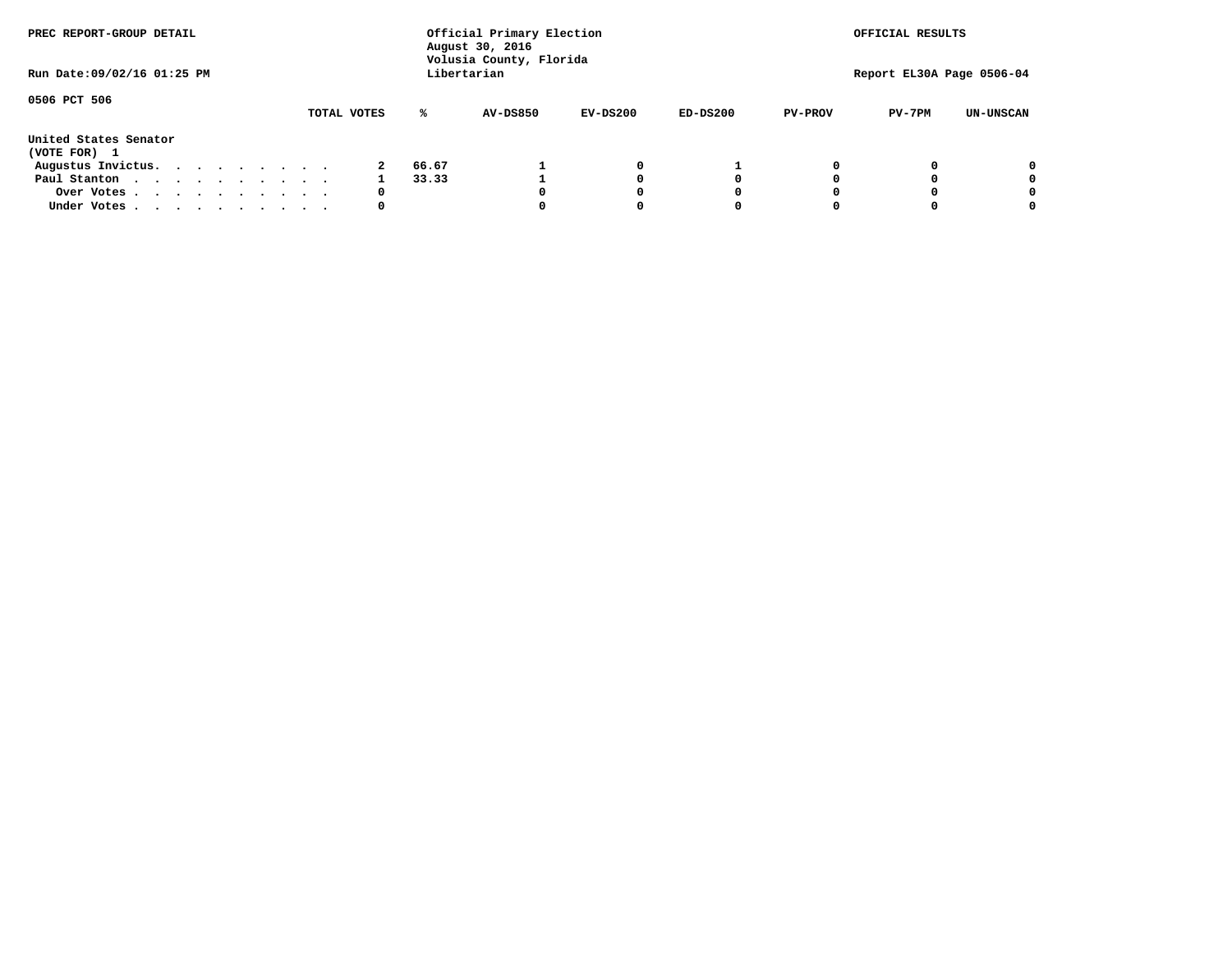| PREC REPORT-GROUP DETAIL                                                |             |       | Official Primary Election<br>August 30, 2016<br>Volusia County, Florida |             |              |                | OFFICIAL RESULTS          |                  |
|-------------------------------------------------------------------------|-------------|-------|-------------------------------------------------------------------------|-------------|--------------|----------------|---------------------------|------------------|
| Run Date: 09/02/16 01:25 PM                                             |             |       | Nonpartisan                                                             |             |              |                | Report EL30A Page 0506-05 |                  |
| 0506 PCT 506                                                            |             |       |                                                                         |             |              |                |                           |                  |
|                                                                         | TOTAL VOTES | ℁     | <b>AV-DS850</b>                                                         | $EV-DS200$  | $ED-DS200$   | <b>PV-PROV</b> | $PV-7PM$                  | <b>UN-UNSCAN</b> |
| Circuit Judge 7th Circuit Group 4<br>(VOTE FOR) 1                       |             |       |                                                                         |             |              |                |                           |                  |
| Chris France - WITHDRAWN<br>$\cdots$                                    | 142         | 14.78 | 50                                                                      | 27          | 65           | 0              | 0                         | $\mathbf 0$      |
| Sebrina L. Slack                                                        | 276         | 28.72 | 96                                                                      | 72          | 108          | 0              | 0                         | $\mathbf 0$      |
| Stasia Warren<br>$\sim$ $\sim$                                          | 543         | 56.50 | 203                                                                     | 151         | 188          | $\mathbf 0$    | $\Omega$                  | ${\bf 1}$        |
| Over Votes                                                              | 1           |       | $\mathbf 0$                                                             | 0           | 1            | $\mathbf 0$    | $\mathbf 0$               | $\mathbf 0$      |
| Under Votes                                                             | 152         |       | 54                                                                      | 23          | 75           | $\mathbf 0$    | $\Omega$                  | $\Omega$         |
| Circuit Judge 7th Circuit Group 10<br>(VOTE FOR) 1                      |             |       |                                                                         |             |              |                |                           |                  |
| Malcolm Anthony<br>.                                                    | 296         | 33.41 | 123                                                                     | 64          | 109          | 0              | 0                         | 0                |
| Scott DuPont                                                            | 590         | 66.59 | 200                                                                     | 160         | 229          | 0              | $\mathbf 0$               | $\mathbf{1}$     |
| Over Votes<br>$\sim$ $\sim$                                             | $\mathbf 0$ |       | $\mathbf{0}$                                                            | $\mathbf 0$ | $\mathbf{0}$ | $\mathbf 0$    | $\Omega$                  | 0                |
| Under Votes                                                             | 228         |       | 80                                                                      | 49          | 99           | $\mathbf 0$    | $\mathbf 0$               | 0                |
| Circuit Judge 7th Circuit Group 13<br>(VOTE FOR) 1                      |             |       |                                                                         |             |              |                |                           |                  |
| David Hood.<br>.                                                        | 554         | 55.34 | 194                                                                     | 129         | 231          | 0              | 0                         | $\mathbf 0$      |
| A. "Kathleen" McNeilly.<br>$\cdots$                                     | 447         | 44.66 | 158                                                                     | 122         | 166          | 0              | $\mathbf 0$               | $\mathbf 1$      |
| Over Votes                                                              | $\mathbf 0$ |       | 0                                                                       | 0           | 0            | 0              | $\mathbf 0$               | $\mathbf 0$      |
| Under Votes.                                                            | 113         |       | 51                                                                      | 22          | 40           | $\mathbf 0$    | $\Omega$                  | 0                |
| Circuit Judge 7th Circuit Group 17<br>(VOTE FOR) 1                      |             |       |                                                                         |             |              |                |                           |                  |
| Linda L. Gaustad                                                        | 377         | 42.22 | 144                                                                     | 82          | 151          | 0              | 0                         | $\mathbf 0$      |
| Howard O. McGillin Jr                                                   | 516         | 57.78 | 180                                                                     | 141         | 194          | 0              | $\mathbf 0$               | ${\bf 1}$        |
| Over Votes                                                              | $\mathbf 0$ |       | $\mathbf{0}$                                                            | $\mathbf 0$ | $\mathbf 0$  | $\mathbf 0$    | $\mathbf 0$               | 0                |
| Under Votes                                                             | 221         |       | 79                                                                      | 50          | 92           | $\mathbf 0$    | $\mathbf 0$               | $\mathbf 0$      |
| County Judge 7th Circuit Group 3<br>(VOTE FOR) 1                        |             |       |                                                                         |             |              |                |                           |                  |
| Heather Caeners<br>$\cdots$                                             | 315         | 34.39 | 113                                                                     | 71          | 131          | 0              | 0                         | 0                |
| Shirley A. Green                                                        | 397         | 43.34 | 141                                                                     | 101         | 154          | $\mathbf 0$    | $\Omega$                  | ${\bf 1}$        |
| Marla Rawnsley.                                                         | 204         | 22.27 | 76                                                                      | 62          | 66           | 0              | $\mathbf 0$               | $\pmb{0}$        |
| Over Votes.<br>$\cdots$<br>$\ddot{\phantom{a}}$<br>$\ddot{\phantom{a}}$ | 0           |       | $\Omega$                                                                | 0           | 0            | $\mathbf 0$    | $\Omega$                  | $\mathbf 0$      |
| Under Votes<br>$\sim$                                                   | 198         |       | 73                                                                      | 39          | 86           | $\mathbf 0$    | $\mathbf 0$               | 0                |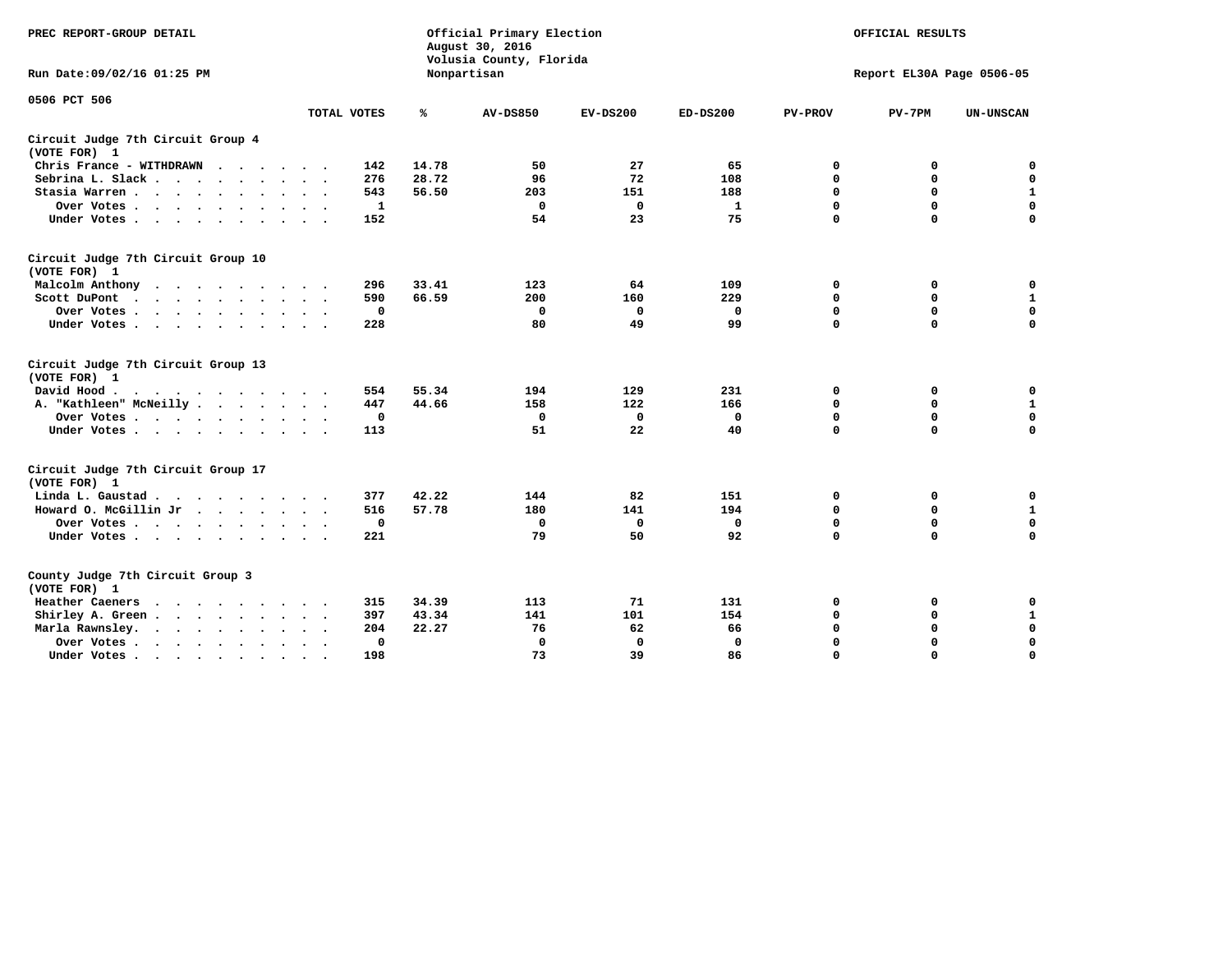| PREC REPORT-GROUP DETAIL                                                                                    |                                                     |       | Official Primary Election<br>August 30, 2016<br>Volusia County, Florida |                | OFFICIAL RESULTS<br>Report EL30A Page 0506-06 |                |             |                  |
|-------------------------------------------------------------------------------------------------------------|-----------------------------------------------------|-------|-------------------------------------------------------------------------|----------------|-----------------------------------------------|----------------|-------------|------------------|
| Run Date: 09/02/16 01:25 PM                                                                                 |                                                     |       | Nonpartisan                                                             |                |                                               |                |             |                  |
| 0506 PCT 506                                                                                                | TOTAL VOTES                                         | ℁     | <b>AV-DS850</b>                                                         | $EV-DS200$     | $ED-DS200$                                    | <b>PV-PROV</b> | $PV-7PM$    | <b>UN-UNSCAN</b> |
| Sheriff                                                                                                     |                                                     |       |                                                                         |                |                                               |                |             |                  |
| (VOTE FOR) 1                                                                                                |                                                     |       |                                                                         |                |                                               |                |             |                  |
| Wendell C. Bradford                                                                                         | 57                                                  | 5.25  | 19                                                                      | 12             | 26                                            | $\mathbf 0$    | 0           | 0                |
| Dave Brannon<br>$\ddot{\phantom{a}}$<br>$\sim$                                                              | 88                                                  | 8.11  | 16                                                                      | 40             | 32                                            | $\mathbf 0$    | 0           | 0                |
| Mike Chitwood                                                                                               | 628                                                 | 57.88 | 247                                                                     | 133            | 248                                           | $\mathbf 0$    | 0           | $\mathbf 0$      |
| Eric Dietrich.<br>$\cdot$                                                                                   | 305<br>$\sim$<br>$\overline{\phantom{a}}$           | 28.11 | 107                                                                     | 81             | 117                                           | $\mathbf 0$    | 0           | $\mathbf 0$      |
| James E. (Jim) Gillum                                                                                       | 7                                                   | .65   | $\overline{a}$                                                          | $\mathbf{1}$   | 4                                             | $\Omega$       | $\mathbf 0$ | $\mathbf 0$      |
| Over Votes                                                                                                  | $\mathbf{2}$                                        |       | $\mathbf{1}$                                                            | $\Omega$       | $\mathbf 0$                                   | $\mathbf{0}$   | 0           | $\mathbf 1$      |
| Under Votes<br>$\sim$                                                                                       | 27<br>$\sim$ $\sim$                                 |       | 11                                                                      | 6              | 10                                            | $\Omega$       | 0           | $\mathbf 0$      |
| Property Appraiser<br>(VOTE FOR) 1                                                                          |                                                     |       |                                                                         |                |                                               |                |             |                  |
| Larry Bartlett.<br>$\sim$                                                                                   | 368<br>$\cdot$ .                                    | 37.28 | 156                                                                     | 88             | 124                                           | 0              | 0           | 0                |
| H. Alan Burton.                                                                                             | 420<br>$\sim$ $\sim$                                | 42.55 | 137                                                                     | 100            | 182                                           | $\mathbf 0$    | 0           | $\mathbf 1$      |
| Mike Swanto.<br>$\bullet$<br>$\ddot{\phantom{a}}$                                                           | 199<br>$\ddot{\phantom{a}}$<br>$\ddot{\phantom{a}}$ | 20.16 | 55                                                                      | 67             | 77                                            | $\mathbf 0$    | 0           | $\mathbf 0$      |
| Over Votes                                                                                                  | 0<br>$\sim$ $\sim$                                  |       | $\mathbf 0$                                                             | $\mathbf{o}$   | $\mathbf 0$                                   | $\mathbf 0$    | 0           | $\mathbf 0$      |
| Under Votes                                                                                                 | 127                                                 |       | 55                                                                      | 18             | 54                                            | $\mathbf 0$    | 0           | $\mathbf 0$      |
|                                                                                                             |                                                     |       |                                                                         |                |                                               |                |             |                  |
| Supervisor of Elections<br>(VOTE FOR) 1                                                                     |                                                     |       |                                                                         |                |                                               |                |             |                  |
| Teresa Apgar                                                                                                | 126                                                 | 12.94 | 47                                                                      | 21             | 57                                            | $\mathbf 0$    | 0           | $\mathbf{1}$     |
| David Lee Davis                                                                                             | 112                                                 | 11.50 | 39                                                                      | 26             | 47                                            | $\mathbf 0$    | $\mathbf 0$ | $\mathbf 0$      |
| Bill Fyfe<br>$\bullet$                                                                                      | 100<br>$\sim$ $\sim$ $\sim$                         | 10.27 | 29                                                                      | 29             | 42                                            | $\mathbf 0$    | $\mathbf 0$ | $\mathbf 0$      |
| Lisa Lewis                                                                                                  | 636                                                 | 65.30 | 237                                                                     | 175            | 224                                           | $\Omega$       | $\mathbf 0$ | $\mathbf 0$      |
| Over Votes                                                                                                  | $\mathbf 0$                                         |       | $\mathbf 0$                                                             | $\mathbf 0$    | $\mathbf 0$                                   | $\Omega$       | $\Omega$    | 0                |
| Under Votes<br>$\sim$                                                                                       | 140                                                 |       | 51                                                                      | 22             | 67                                            | $\mathbf 0$    | $\mathbf 0$ | $\mathbf 0$      |
| County Council Chair                                                                                        |                                                     |       |                                                                         |                |                                               |                |             |                  |
| (VOTE FOR) 1                                                                                                |                                                     |       |                                                                         |                |                                               |                |             |                  |
| Jason P. Davis.                                                                                             | 110<br>$\sim$ $\sim$                                | 10.84 | 37                                                                      | 27             | 46                                            | $\mathbf 0$    | 0           | $\mathbf 0$      |
| Greg Gimbert<br>$\mathbf{r}$ , and $\mathbf{r}$ , and $\mathbf{r}$ , and $\mathbf{r}$ , and $\mathbf{r}$    | 154                                                 | 15.17 | 48                                                                      | 37             | 68                                            | $\Omega$       | 0           | $\mathbf{1}$     |
| Ed Kelley $\cdots$ $\cdots$ $\cdots$<br>$\ddot{\phantom{a}}$<br>$\sim$                                      | 694<br>$\ddot{\phantom{1}}$                         | 68.37 | 260                                                                     | 166            | 268                                           | $\mathbf 0$    | $\mathbf 0$ | $\mathbf 0$      |
| Tom Laputka.                                                                                                | 57                                                  | 5.62  | 17                                                                      | 24             | 16                                            | $\mathbf 0$    | $\mathbf 0$ | $\mathbf 0$      |
| Over Votes.<br>$\bullet$<br>$\ddot{\phantom{a}}$                                                            | $\overline{a}$<br>$\bullet$                         |       | $\Omega$                                                                | $\overline{2}$ | $\mathbf{0}$                                  | $\mathbf{0}$   | 0           | 0                |
| Under Votes<br>$\ddot{\phantom{0}}$<br>$\sim$                                                               | 97<br>$\cdot$ .                                     |       | 41                                                                      | 17             | 39                                            | $\Omega$       | $\mathbf 0$ | $\Omega$         |
| County Council Member District 4<br>County Council District 4<br>(VOTE FOR) 1                               |                                                     |       |                                                                         |                |                                               |                |             |                  |
| Linda Bourquin-McIntyre.                                                                                    | 80                                                  | 7.81  | 26                                                                      | 19             | 35                                            | $\Omega$       | 0           | $\mathbf 0$      |
| Roy Johnson.<br>$\sim$<br>$\ddot{\phantom{a}}$                                                              | 110<br>$\ddot{\phantom{1}}$                         | 10.74 | 42                                                                      | 23             | 45                                            | $\mathbf 0$    | 0           | $\mathbf 0$      |
| Heather Post                                                                                                | 426<br>$\sim$ $\sim$                                | 41.60 | 133                                                                     | 109            | 184                                           | $\mathbf 0$    | 0           | $\mathbf 0$      |
| Al Smith.<br>$\bullet$<br>$\ddot{\phantom{a}}$                                                              | 324<br>$\ddot{\phantom{a}}$                         | 31.64 | 118                                                                     | 89             | 117                                           | $\mathbf 0$    | $\mathbf 0$ | $\mathbf 0$      |
| Roland Via .<br>$\cdot$ $\cdot$ $\cdot$ $\cdot$ $\cdot$<br>$\Delta$<br>$\ddot{\phantom{a}}$<br>$\mathbf{r}$ | 84                                                  | 8.20  | 39                                                                      | 19             | 25                                            | $\Omega$       | $\mathbf 0$ | $\mathbf 1$      |
| Over Votes<br>$\ddot{\phantom{a}}$<br>$\bullet$                                                             | $\mathbf{0}$<br>$\bullet$<br>$\,$ .                 |       | $\mathbf{0}$                                                            | $^{\circ}$     | $\mathbf 0$                                   | 0              | 0           | $\mathbf 0$      |
| Under Votes.<br>$\ddot{\phantom{0}}$<br>$\bullet$<br>$\bullet$<br>$\bullet$<br>$\bullet$                    | 90                                                  |       | 45                                                                      | 14             | 31                                            | $\Omega$       | $\Omega$    | $\mathbf 0$      |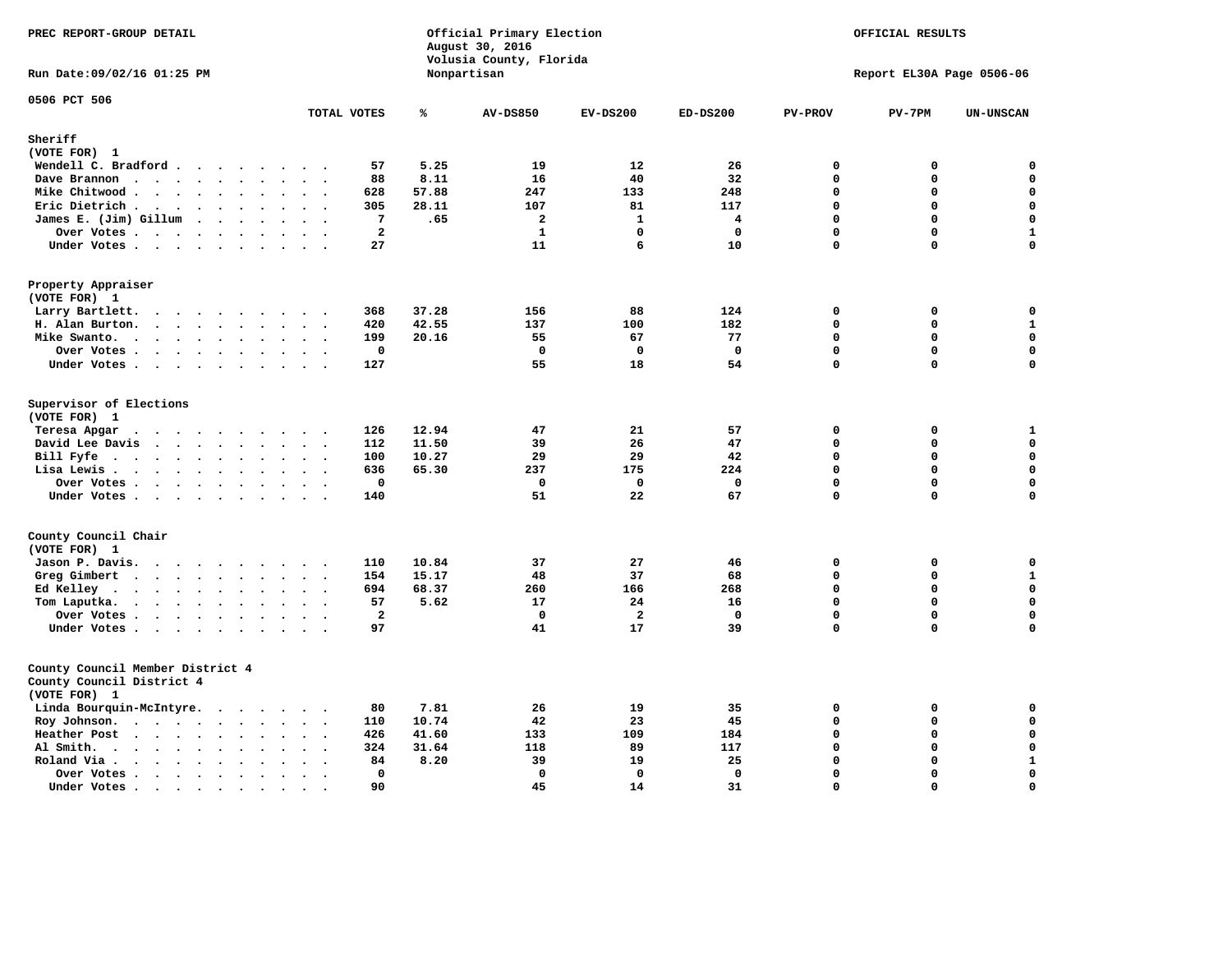| PREC REPORT-GROUP DETAIL<br>Run Date: 09/02/16 01:25 PM                                                     |  |  |  | Nonpartisan | Official Primary Election<br>August 30, 2016<br>Volusia County, Florida |  |             | OFFICIAL RESULTS<br>Report EL30A Page 0506-07 |                |                               |                             |                  |                |        |                  |
|-------------------------------------------------------------------------------------------------------------|--|--|--|-------------|-------------------------------------------------------------------------|--|-------------|-----------------------------------------------|----------------|-------------------------------|-----------------------------|------------------|----------------|--------|------------------|
| 0506 PCT 506                                                                                                |  |  |  |             |                                                                         |  | TOTAL VOTES |                                               | ℁              | <b>AV-DS850</b>               | $EV-DS200$                  | $ED-DS200$       | <b>PV-PROV</b> | PV-7PM | <b>UN-UNSCAN</b> |
| School Board Member District 4<br>(VOTE FOR) 1<br>Carl Persis.<br>Ray Sanchez.<br>Over Votes<br>Under Votes |  |  |  |             |                                                                         |  |             | 752<br>310<br>0<br>52                         | 70.81<br>29.19 | 282<br>92<br>$^{\circ}$<br>29 | 179<br>84<br>$\Omega$<br>10 | 290<br>134<br>13 |                |        |                  |
| Amendment 4<br>(VOTE FOR) 1<br>Yes<br>No.<br>Over Votes.<br>Under Votes                                     |  |  |  |             |                                                                         |  |             | 735<br>272<br>$\mathbf 0$<br>107              | 72.99<br>27.01 | 273<br>88<br>0<br>42          | 179<br>73<br>- 0<br>21      | 282<br>111<br>44 |                |        |                  |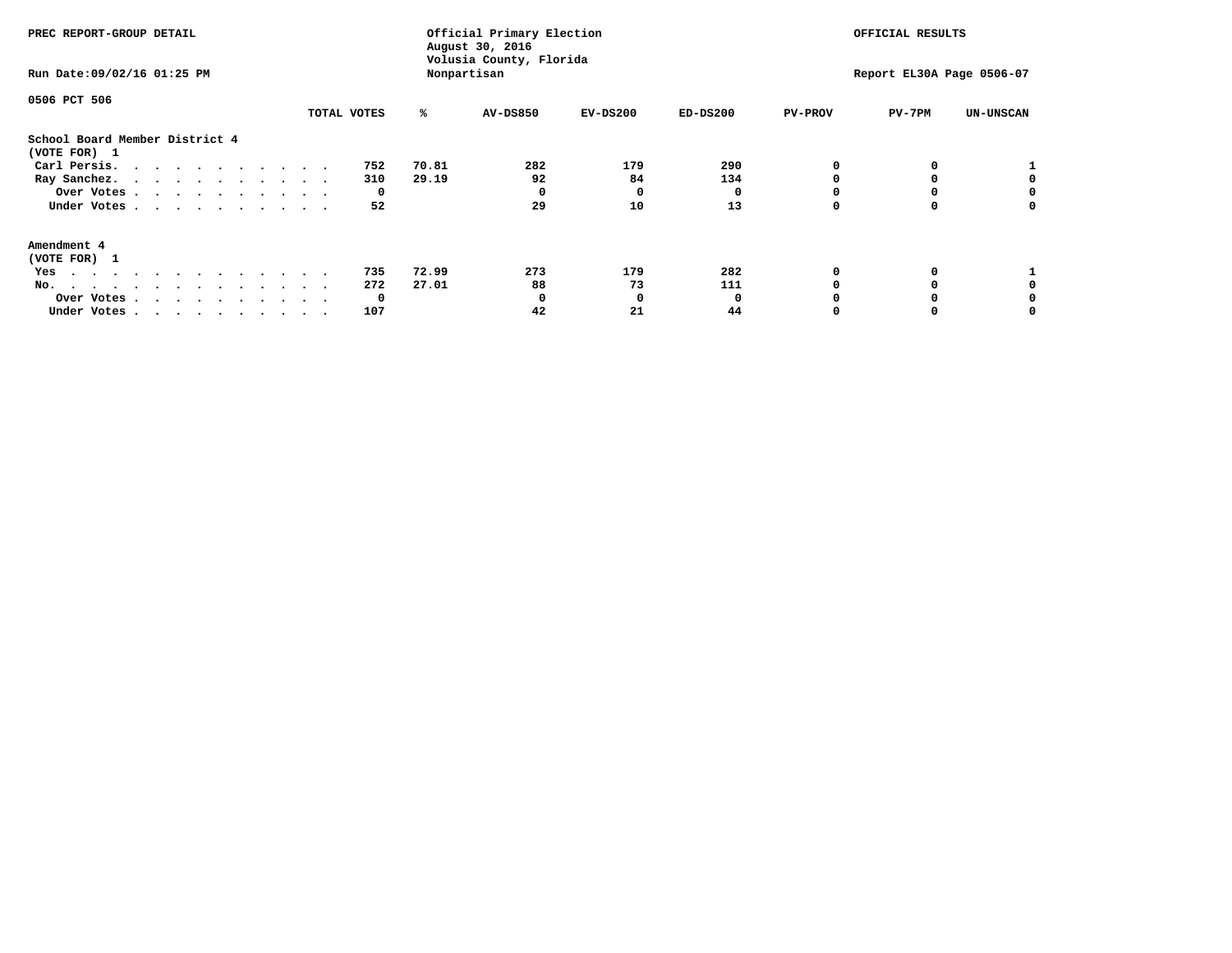| PREC REPORT-GROUP DETAIL                                                                                                                 |  |  |             |                   | Official Primary Election<br>August 30, 2016 |            | OFFICIAL RESULTS |                |                           |                  |
|------------------------------------------------------------------------------------------------------------------------------------------|--|--|-------------|-------------------|----------------------------------------------|------------|------------------|----------------|---------------------------|------------------|
| Run Date:09/02/16 01:25 PM                                                                                                               |  |  |             | <b>STATISTICS</b> | Volusia County, Florida                      |            |                  |                | Report EL30A Page 0508-01 |                  |
| 0508 PCT 508                                                                                                                             |  |  |             |                   |                                              |            |                  |                |                           |                  |
|                                                                                                                                          |  |  | TOTAL VOTES | ℁                 | <b>AV-DS850</b>                              | $EV-DS200$ | $ED-DS200$       | <b>PV-PROV</b> | $PV-7PM$                  | <b>UN-UNSCAN</b> |
| REGISTERED VOTERS - TOTAL                                                                                                                |  |  | 2,153       |                   |                                              |            |                  |                |                           |                  |
| REGISTERED VOTERS - Democratic                                                                                                           |  |  | 609         | 28.29             |                                              |            |                  |                |                           |                  |
| REGISTERED VOTERS - Republican                                                                                                           |  |  | 928         | 43.10             |                                              |            |                  |                |                           |                  |
| REGISTERED VOTERS - Libertarian                                                                                                          |  |  | - 3         | .14               |                                              |            |                  |                |                           |                  |
| REGISTERED VOTERS - Nonpartisan                                                                                                          |  |  | 613         |                   |                                              |            |                  |                |                           |                  |
| BALLOTS CAST - TOTAL.                                                                                                                    |  |  | 690         |                   | 313                                          | 125        | 252              |                |                           |                  |
| BALLOTS CAST - Democratic                                                                                                                |  |  | 190         | 27.54             | 97                                           | 41         | 52               |                |                           |                  |
| BALLOTS CAST - Republican                                                                                                                |  |  | 370         | 53.62             | 152                                          | 63         | 155              |                |                           |                  |
| BALLOTS CAST - Libertarian.                                                                                                              |  |  |             | .14               |                                              | 0          | 0                |                |                           |                  |
| BALLOTS CAST - Nonpartisan.                                                                                                              |  |  | 129         | 18.70             | 63                                           | 21         | 45               |                |                           | 0                |
| BALLOTS CAST - BLANK.                                                                                                                    |  |  |             |                   | 0                                            |            | 0                |                |                           |                  |
| VOTER TURNOUT - TOTAL<br>the contract of the contract of the contract of the contract of the contract of the contract of the contract of |  |  |             | 32.05             |                                              |            |                  |                |                           |                  |
| VOTER TURNOUT - Democratic.                                                                                                              |  |  |             | 31.20             |                                              |            |                  |                |                           |                  |
| VOTER TURNOUT - Republican.                                                                                                              |  |  |             | 39.87             |                                              |            |                  |                |                           |                  |
| VOTER TURNOUT - Libertarian                                                                                                              |  |  |             | 33.33             |                                              |            |                  |                |                           |                  |
| VOTER TURNOUT - BLANK                                                                                                                    |  |  |             |                   |                                              |            |                  |                |                           |                  |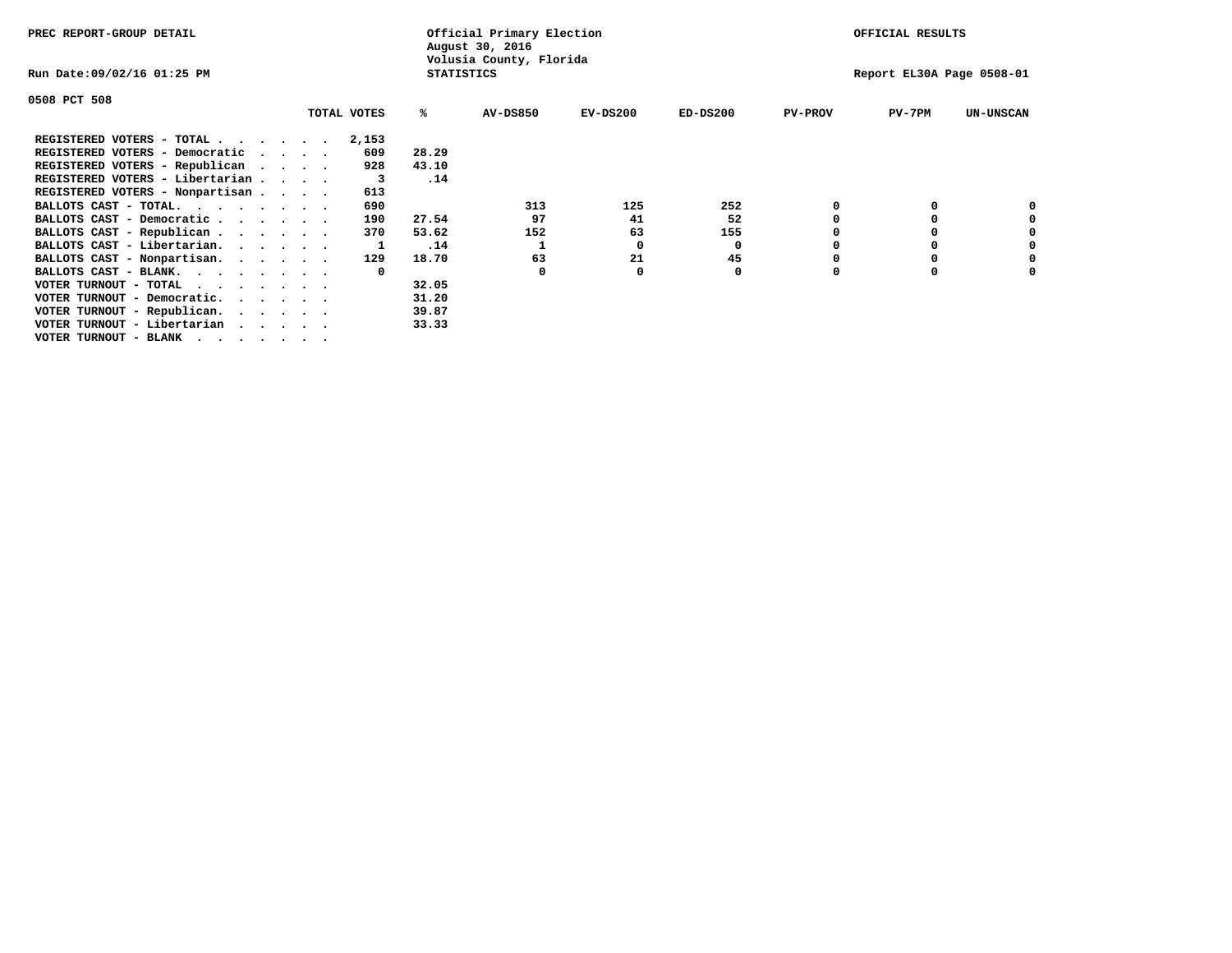| PREC REPORT-GROUP DETAIL                                               |             |            | Official Primary Election<br>August 30, 2016<br>Volusia County, Florida | OFFICIAL RESULTS |            |                |                           |                  |
|------------------------------------------------------------------------|-------------|------------|-------------------------------------------------------------------------|------------------|------------|----------------|---------------------------|------------------|
| Run Date: 09/02/16 01:25 PM                                            |             | Democratic |                                                                         |                  |            |                | Report EL30A Page 0508-02 |                  |
| 0508 PCT 508                                                           | TOTAL VOTES | ℁          | <b>AV-DS850</b>                                                         | $EV-DS200$       | $ED-DS200$ | <b>PV-PROV</b> | $PV-7PM$                  | <b>UN-UNSCAN</b> |
|                                                                        |             |            |                                                                         |                  |            |                |                           |                  |
| United States Senator<br>(VOTE FOR) 1                                  |             |            |                                                                         |                  |            |                |                           |                  |
| Roque "Rocky" De La Fuente.                                            |             | 2.82       |                                                                         |                  | 2          |                |                           |                  |
| Alan Grayson                                                           | 50          | 28.25      | 26                                                                      | 12               | 12         |                |                           |                  |
| Pam Keith                                                              | 17          | 9.60       |                                                                         |                  |            |                |                           |                  |
| Reginald Luster                                                        | 4           | 2.26       |                                                                         |                  |            |                |                           |                  |
| Patrick Murphy.                                                        | 101         | 57.06      | 55                                                                      | 20               | 26         |                |                           |                  |
| Over Votes                                                             | 0           |            |                                                                         |                  |            |                |                           |                  |
| Under Votes                                                            | 13          |            |                                                                         |                  |            |                |                           |                  |
| Representative in Congress District 6                                  |             |            |                                                                         |                  |            |                |                           |                  |
| (VOTE FOR) 1<br>William (Bill) McCullough                              | 60          | 37.50      | 36                                                                      | 12               | 12         |                |                           |                  |
|                                                                        |             | 18.13      | 12                                                                      |                  | 12         |                |                           |                  |
| Jay McGovern                                                           | 29          |            |                                                                         |                  |            |                |                           |                  |
| George Pappas.                                                         | 42          | 26.25      | 18                                                                      | 12               | 12         |                |                           |                  |
| Dwayne L. Taylor                                                       | 29          | 18.13      | 16                                                                      |                  |            |                |                           |                  |
| Over Votes                                                             |             |            |                                                                         |                  |            |                |                           |                  |
| Under Votes, $\cdot$ , $\cdot$ , $\cdot$ , $\cdot$ , $\cdot$ , $\cdot$ | 29          |            | 15                                                                      |                  |            |                |                           |                  |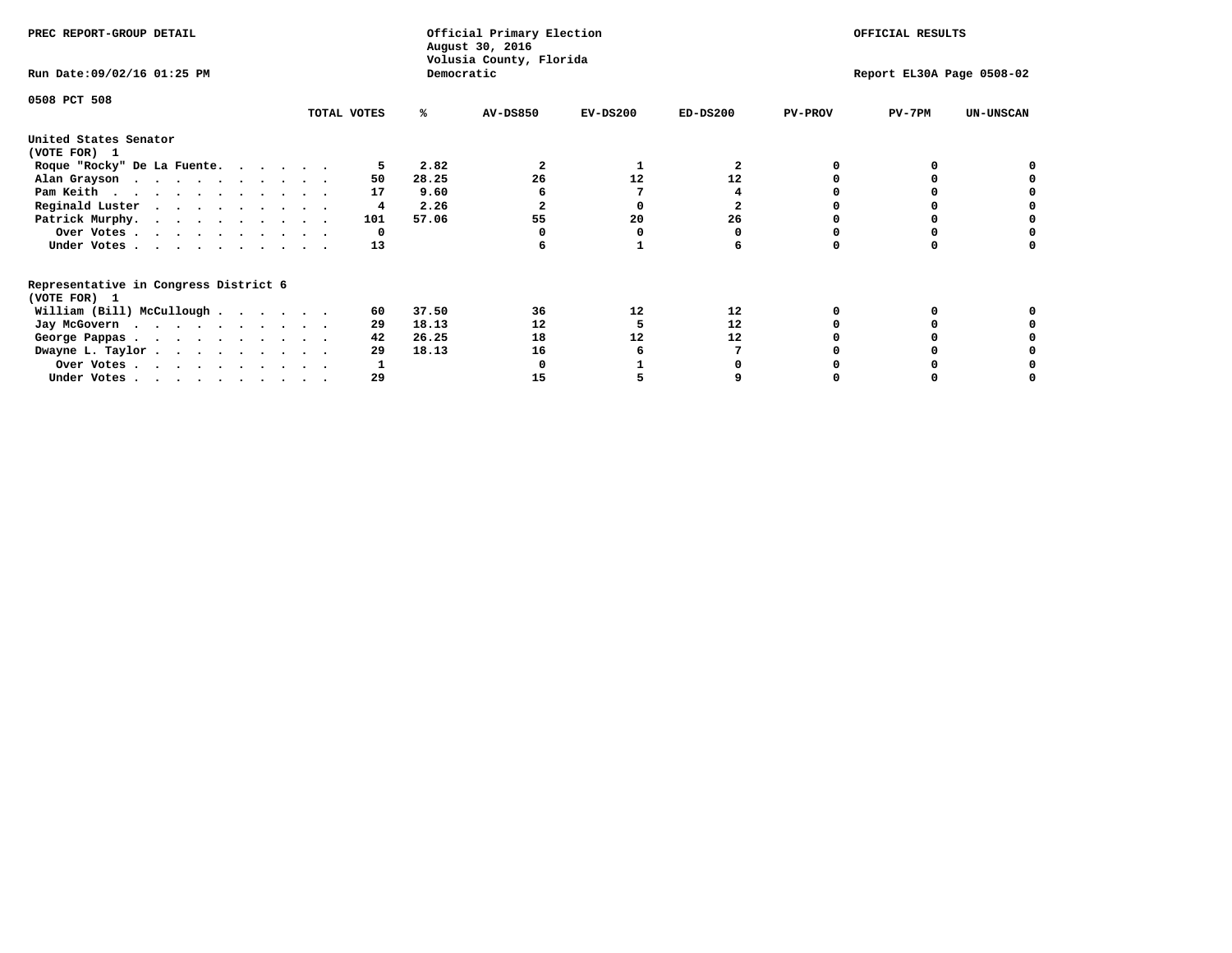| PREC REPORT-GROUP DETAIL<br>Run Date: 09/02/16 01:25 PM                          |             | Republican | Official Primary Election<br>August 30, 2016<br>Volusia County, Florida | OFFICIAL RESULTS<br>Report EL30A Page 0508-03 |              |                |             |                  |
|----------------------------------------------------------------------------------|-------------|------------|-------------------------------------------------------------------------|-----------------------------------------------|--------------|----------------|-------------|------------------|
|                                                                                  |             |            |                                                                         |                                               |              |                |             |                  |
| 0508 PCT 508                                                                     |             |            |                                                                         |                                               |              |                |             |                  |
|                                                                                  | TOTAL VOTES | ℁          | <b>AV-DS850</b>                                                         | $EV-DS200$                                    | $ED-DS200$   | <b>PV-PROV</b> | $PV-7PM$    | <b>UN-UNSCAN</b> |
| United States Senator<br>(VOTE FOR) 1                                            |             |            |                                                                         |                                               |              |                |             |                  |
| Carlos Beruff                                                                    | 88          | 24.18      | 49                                                                      | 14                                            | 25           | 0              | 0           | 0                |
| Ernie Rivera                                                                     | 5           | 1.37       | $\overline{\mathbf{4}}$                                                 | 1                                             | 0            | $\Omega$       | 0           | $\mathbf 0$      |
| Marco Rubio.                                                                     | 253         | 69.51      | 84                                                                      | 43                                            | 126          | $\mathbf 0$    | $\mathbf 0$ | $\mathbf 0$      |
| Dwight Mark Anthony Young                                                        | 18          | 4.95       | 12                                                                      | 3                                             | 3            | 0              | $\mathbf 0$ | $\pmb{0}$        |
| Over Votes                                                                       | 0           |            | $\Omega$                                                                | $\mathbf 0$                                   | 0            | 0              | 0           | 0                |
| Under Votes                                                                      | 6           |            | 3                                                                       | $\mathbf{2}$                                  | $\mathbf{1}$ | $\Omega$       | $\Omega$    | $\mathbf 0$      |
| Representative in Congress District 6<br>(VOTE FOR) 1                            |             |            |                                                                         |                                               |              |                |             |                  |
| Fred Costello.                                                                   | 114         | 32.02      | 53                                                                      | 15                                            | 46           | 0              | 0           | 0                |
| Ron Desantis                                                                     | 192         | 53.93      | 71                                                                      | 38                                            | 83           | 0              | 0           | $\mathbf 0$      |
| G. G. Galloway.                                                                  | 50          | 14.04      | 23                                                                      | 9                                             | 18           | $\mathbf 0$    | $\Omega$    | $\mathbf 0$      |
| Over Votes                                                                       | $\Omega$    |            | $\mathbf{0}$                                                            | 0                                             | 0            | $\mathbf 0$    | $\mathbf 0$ | $\mathbf 0$      |
| Under Votes                                                                      | 14          |            | 5                                                                       | 1                                             | 8            | $\mathbf 0$    | $\Omega$    | $\mathbf 0$      |
| State Committeeman                                                               |             |            |                                                                         |                                               |              |                |             |                  |
| (VOTE FOR) 1                                                                     |             |            |                                                                         |                                               |              |                |             |                  |
| Paul W. Deering<br>$\cdots$                                                      | 211         | 73.52      | 92                                                                      | 31                                            | 88           | 0              | 0           | 0                |
| James Oddie.                                                                     | 76          | 26.48      | 34                                                                      | 12                                            | 30           | 0              | 0           | $\mathbf 0$      |
| Over Votes                                                                       | 0           |            | $\mathbf{0}$                                                            | $\mathbf 0$                                   | $\mathbf 0$  | 0              | $\mathbf 0$ | $\mathbf 0$      |
| Under Votes                                                                      | 83          |            | 26                                                                      | 20                                            | 37           | $\Omega$       | 0           | $\mathbf 0$      |
| State Committeewoman<br>(VOTE FOR) 1                                             |             |            |                                                                         |                                               |              |                |             |                  |
| Dana Christina Dougherty<br>.                                                    | 149         | 49.83      | 73                                                                      | 16                                            | 60           | 0              | 0           | 0                |
| Marilyn C. Ford                                                                  | 150         | 50.17      | 54                                                                      | 35                                            | 61           | 0              | 0           | 0                |
| Over Votes                                                                       | 0           |            | $\Omega$                                                                | 0                                             | $\mathbf{0}$ | 0              | 0           | $\mathbf 0$      |
| Under Votes, $\cdot$ , $\cdot$ , $\cdot$ , $\cdot$ , $\cdot$ , $\cdot$ , $\cdot$ | 71          |            | 25                                                                      | 12                                            | 34           | $\Omega$       | $\Omega$    | $\Omega$         |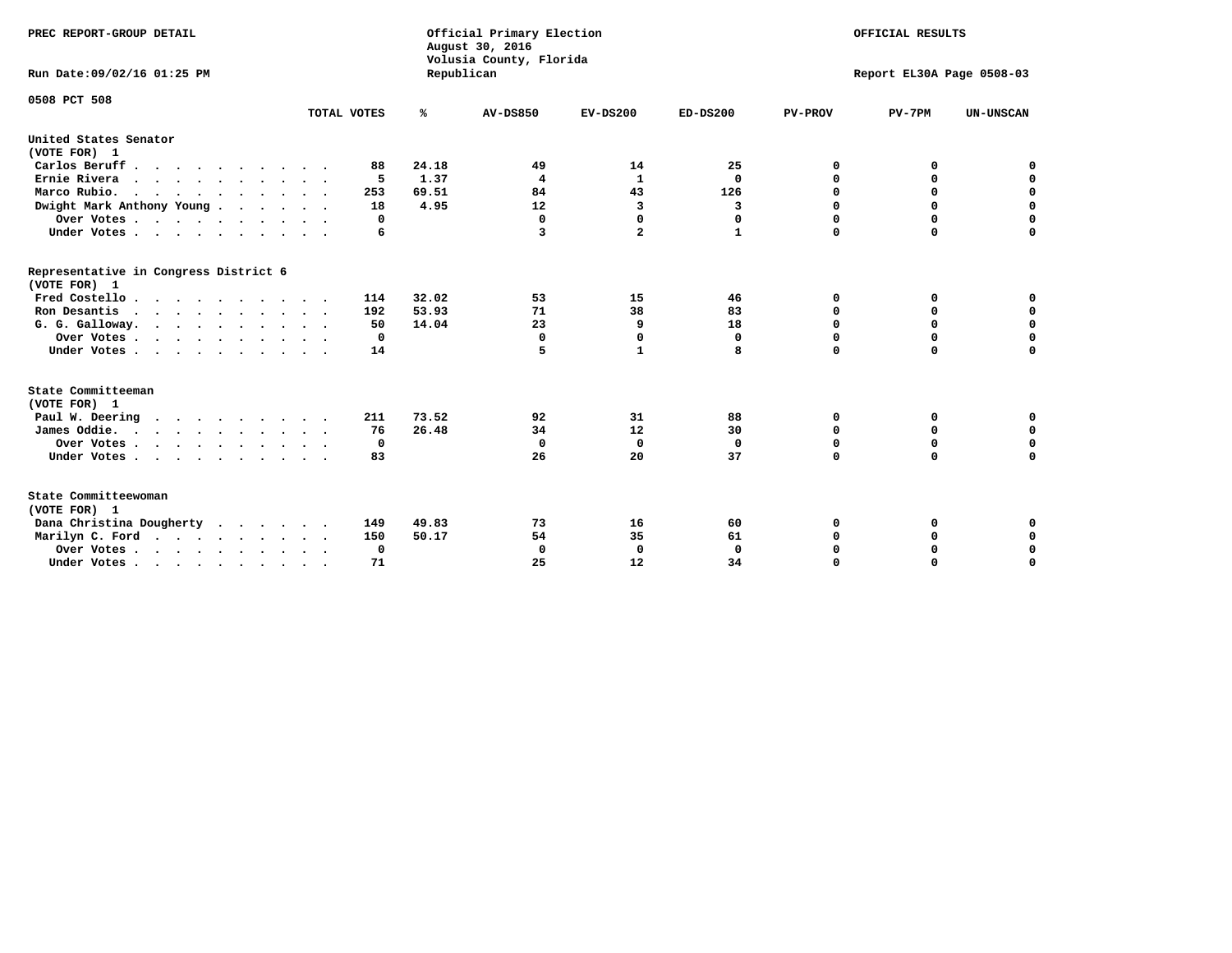| PREC REPORT-GROUP DETAIL              |             |        | Official Primary Election<br>August 30, 2016<br>Volusia County, Florida |            |            | OFFICIAL RESULTS |                           |                  |  |
|---------------------------------------|-------------|--------|-------------------------------------------------------------------------|------------|------------|------------------|---------------------------|------------------|--|
| Run Date: 09/02/16 01:25 PM           |             |        | Libertarian                                                             |            |            |                  | Report EL30A Page 0508-04 |                  |  |
| 0508 PCT 508                          | TOTAL VOTES | ℁      | <b>AV-DS850</b>                                                         | $EV-DS200$ | $ED-DS200$ | <b>PV-PROV</b>   | $PV-7PM$                  | <b>UN-UNSCAN</b> |  |
| United States Senator<br>(VOTE FOR) 1 |             |        |                                                                         |            |            |                  |                           |                  |  |
| Augustus Invictus.                    | 0           |        |                                                                         | 0          | 0          |                  |                           | 0                |  |
| Paul Stanton                          |             | 100.00 |                                                                         |            | 0          |                  |                           | 0                |  |
| Over Votes                            | 0           |        |                                                                         |            | O          |                  |                           | 0                |  |
| Under Votes                           | 0           |        |                                                                         |            |            |                  |                           | 0                |  |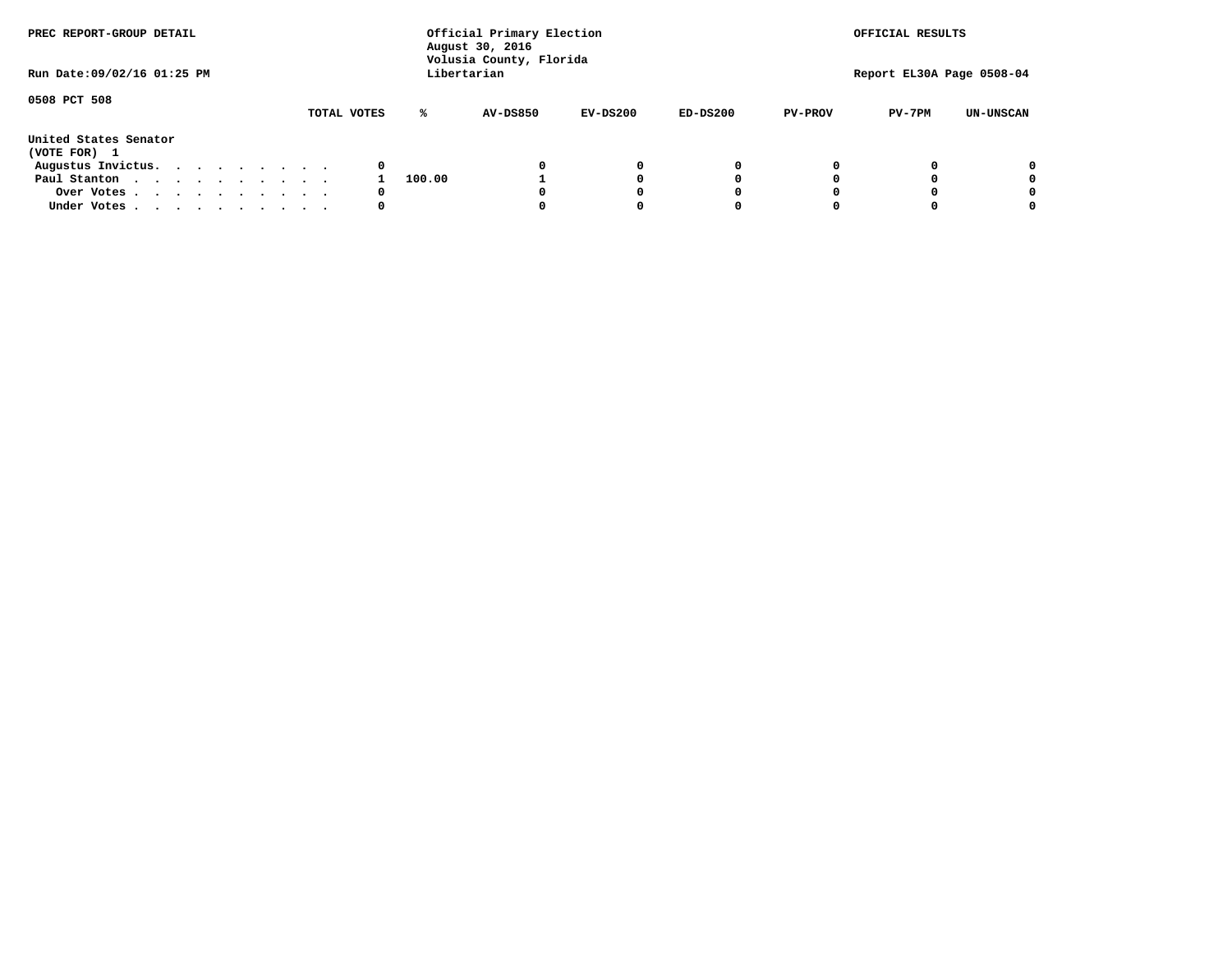| PREC REPORT-GROUP DETAIL                                   |             |       | Official Primary Election<br>August 30, 2016<br>Volusia County, Florida | OFFICIAL RESULTS |              |                |                           |                  |
|------------------------------------------------------------|-------------|-------|-------------------------------------------------------------------------|------------------|--------------|----------------|---------------------------|------------------|
| Run Date: 09/02/16 01:25 PM                                |             |       | Nonpartisan                                                             |                  |              |                | Report EL30A Page 0508-05 |                  |
| 0508 PCT 508                                               | TOTAL VOTES | ℁     | <b>AV-DS850</b>                                                         | $EV-DS200$       | $ED-DS200$   | <b>PV-PROV</b> | $PV-7PM$                  | <b>UN-UNSCAN</b> |
|                                                            |             |       |                                                                         |                  |              |                |                           |                  |
| Circuit Judge 7th Circuit Group 4<br>(VOTE FOR) 1          |             |       |                                                                         |                  |              |                |                           |                  |
| Chris France - WITHDRAWN                                   | 107         | 17.86 | 39                                                                      | 19               | 49           | 0              | 0                         | 0                |
| Sebrina L. Slack                                           | 210         | 35.06 | 112                                                                     | 35               | 63           | $\mathbf 0$    | $\mathbf 0$               | $\mathbf 0$      |
| Stasia Warren<br>$\sim$<br>$\sim$                          | 282         | 47.08 | 123                                                                     | 59               | 100          | $\mathbf 0$    | 0                         | $\mathbf 0$      |
| Over Votes                                                 | 1           |       | 0                                                                       | $\mathbf{1}$     | 0            | 0              | $\mathbf 0$               | $\mathbf 0$      |
| Under Votes                                                | 90          |       | 39                                                                      | 11               | 40           | $\mathbf 0$    | $\Omega$                  | $\mathbf 0$      |
| Circuit Judge 7th Circuit Group 10<br>(VOTE FOR) 1         |             |       |                                                                         |                  |              |                |                           |                  |
| Malcolm Anthony<br>.                                       | 201         | 35.51 | 99                                                                      | 36               | 66           | 0              | 0                         | $\mathbf 0$      |
| Scott DuPont<br>$\sim$                                     | 365         | 64.49 | 164                                                                     | 66               | 135          | $\mathbf 0$    | $\mathbf 0$               | $\mathbf 0$      |
| Over Votes<br>$\sim$                                       | 0           |       | $\Omega$                                                                | $\mathbf{0}$     | 0            | $\mathbf 0$    | $\Omega$                  | $\mathbf 0$      |
| Under Votes                                                | 124         |       | 50                                                                      | 23               | 51           | $\mathbf 0$    | $\mathbf 0$               | $\Omega$         |
| Circuit Judge 7th Circuit Group 13<br>(VOTE FOR) 1         |             |       |                                                                         |                  |              |                |                           |                  |
| David Hood.<br>$\cdots$                                    | 311         | 50.49 | 126                                                                     | 61               | 124          | 0              | 0                         | $\mathbf 0$      |
| A. "Kathleen" McNeilly                                     | 305         | 49.51 | 156                                                                     | 54               | 95           | $\mathbf 0$    | $\mathbf 0$               | $\mathbf 0$      |
| Over Votes                                                 | $\mathbf 0$ |       | 0                                                                       | $\mathbf 0$      | $\mathbf 0$  | $\mathbf 0$    | $\mathbf 0$               | $\mathbf 0$      |
| Under Votes.                                               | 74          |       | 31                                                                      | 10               | 33           | $\mathbf 0$    | $\Omega$                  | 0                |
| Circuit Judge 7th Circuit Group 17<br>(VOTE FOR) 1         |             |       |                                                                         |                  |              |                |                           |                  |
| Linda L. Gaustad                                           | 259         | 45.52 | 130                                                                     | 50               | 79           | 0              | 0                         | 0                |
| Howard O. McGillin Jr                                      | 310         | 54.48 | 134                                                                     | 53               | 123          | $\mathbf 0$    | $\mathbf 0$               | $\mathbf 0$      |
| Over Votes                                                 | 1           |       | $\mathbf 0$                                                             | $\mathbf 0$      | $\mathbf{1}$ | 0              | $\mathbf 0$               | $\pmb{0}$        |
| Under Votes                                                | 120         |       | 49                                                                      | 22               | 49           | $\mathbf 0$    | $\mathbf 0$               | $\Omega$         |
| County Judge 7th Circuit Group 3<br>(VOTE FOR) 1           |             |       |                                                                         |                  |              |                |                           |                  |
| Heather Caeners                                            | 218         | 38.38 | 102                                                                     | 32               | 84           | 0              | 0                         | 0                |
| Shirley A. Green                                           | 262         | 46.13 | 125                                                                     | 47               | 90           | $\mathbf 0$    | 0                         | $\mathbf 0$      |
| Marla Rawnsley.<br>$\cdot$ $\cdot$ $\cdot$ $\cdot$ $\cdot$ | 88          | 15.49 | 39                                                                      | 23               | 26           | 0              | $\mathbf 0$               | $\pmb{0}$        |
| Over Votes.<br>$\cdots$<br>$\cdot$<br>$\cdot$              | 0           |       | $\mathbf 0$                                                             | $\mathbf{0}$     | 0            | $\mathbf 0$    | $\Omega$                  | $\mathbf 0$      |
| Under Votes<br>$\sim$<br>$\sim$                            | 122         |       | 47                                                                      | 23               | 52           | $\mathbf 0$    | $\mathbf 0$               | 0                |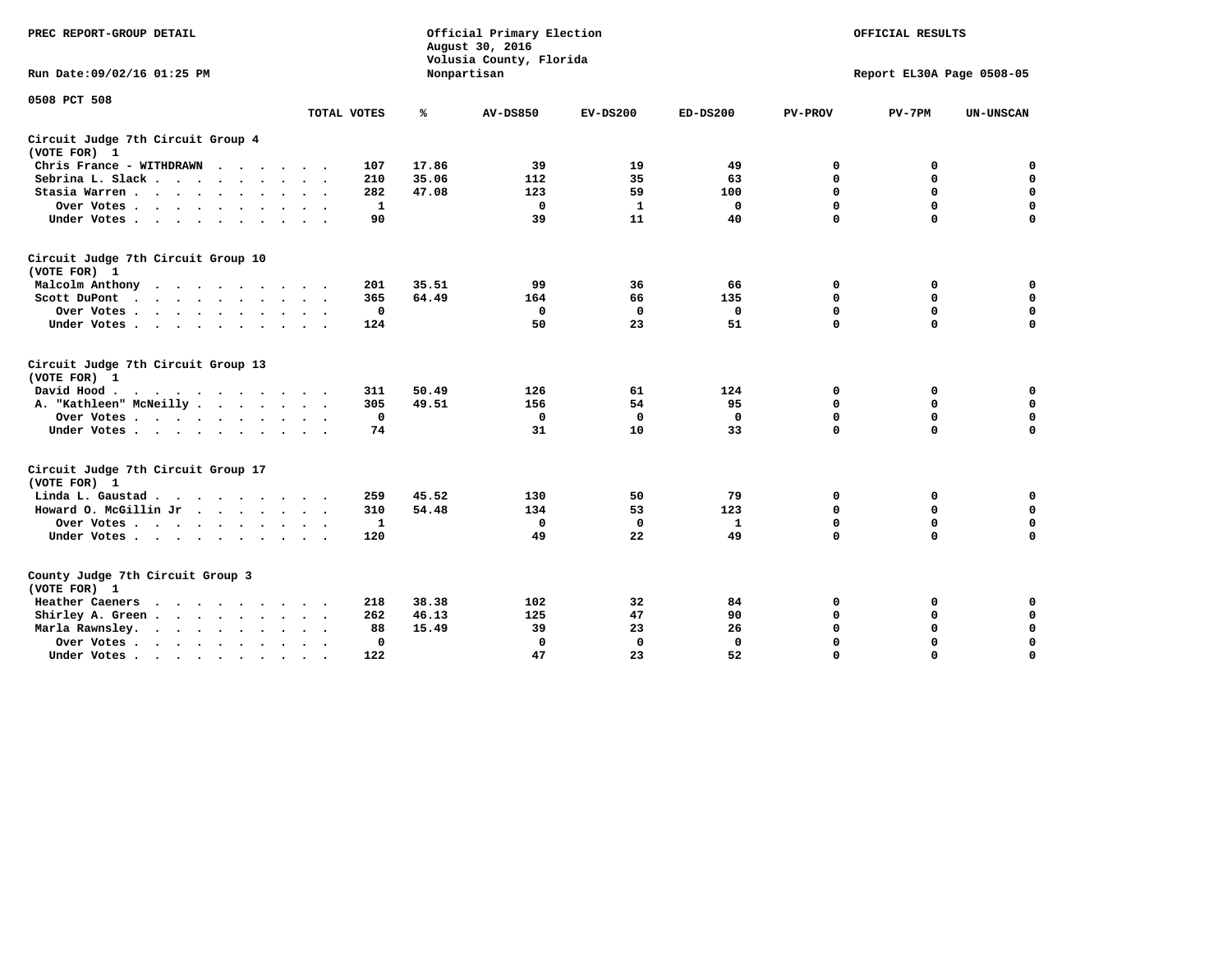| PREC REPORT-GROUP DETAIL                                                                      |                                                     |       | Official Primary Election<br>August 30, 2016<br>Volusia County, Florida | OFFICIAL RESULTS<br>Report EL30A Page 0508-06 |                         |                |             |                    |
|-----------------------------------------------------------------------------------------------|-----------------------------------------------------|-------|-------------------------------------------------------------------------|-----------------------------------------------|-------------------------|----------------|-------------|--------------------|
| Run Date: 09/02/16 01:25 PM                                                                   |                                                     |       | Nonpartisan                                                             |                                               |                         |                |             |                    |
| 0508 PCT 508                                                                                  | TOTAL VOTES                                         | ℁     | <b>AV-DS850</b>                                                         | $EV-DS200$                                    | $ED-DS200$              | <b>PV-PROV</b> | $PV-7PM$    | <b>UN-UNSCAN</b>   |
| Sheriff                                                                                       |                                                     |       |                                                                         |                                               |                         |                |             |                    |
| (VOTE FOR) 1                                                                                  |                                                     |       |                                                                         |                                               |                         |                |             |                    |
| Wendell C. Bradford                                                                           | 34                                                  | 5.03  | 13                                                                      | 12                                            | 9                       | 0              | 0           | 0                  |
| Dave Brannon                                                                                  | 62<br>$\sim$ $\sim$                                 | 9.17  | 29                                                                      | 5                                             | 28                      | $\mathbf 0$    | 0           | $\mathsf{o}\,$     |
| Mike Chitwood                                                                                 | 386                                                 | 57.10 | 200                                                                     | 63                                            | 123                     | $\Omega$       | 0           | $\mathbf 0$        |
| Eric Dietrich.<br>$\cdots$                                                                    | 185<br>$\sim$<br>$\bullet$                          | 27.37 | 58                                                                      | 40                                            | 87                      | $\mathbf 0$    | 0           | $\pmb{\mathsf{o}}$ |
| James E. (Jim) Gillum                                                                         | 9                                                   | 1.33  | $7\phantom{.0}$                                                         | $\mathbf{1}$                                  | $\mathbf{1}$            | $\mathbf 0$    | 0           | $\mathbf 0$        |
| Over Votes                                                                                    | $\mathbf 0$                                         |       | $\mathbf{0}$                                                            | $\mathbf 0$                                   | $\mathbf{0}$            | $\mathbf 0$    | $\mathbf 0$ | $\mathbf 0$        |
| Under Votes                                                                                   | 14                                                  |       | 6                                                                       | $\overline{\mathbf{4}}$                       | $\overline{\mathbf{4}}$ | $\Omega$       | $\Omega$    | $\mathbf 0$        |
| Property Appraiser<br>(VOTE FOR) 1                                                            |                                                     |       |                                                                         |                                               |                         |                |             |                    |
| Larry Bartlett.                                                                               | 236                                                 | 39.93 | 114                                                                     | 45                                            | 77                      | $\Omega$       | 0           | $\mathbf 0$        |
| H. Alan Burton.                                                                               | 237                                                 | 40.10 | 105                                                                     | 36                                            | 96                      | $\mathbf{0}$   | 0           | $\mathbf 0$        |
| Mike Swanto.                                                                                  | 118<br>$\sim$<br>$\ddot{\phantom{1}}$               | 19.97 | 52                                                                      | 28                                            | 38                      | $\mathbf 0$    | $\mathbf 0$ | $\mathbf 0$        |
| Over Votes                                                                                    | $\mathbf 0$                                         |       | $\mathbf{0}$                                                            | $^{\circ}$                                    | $\mathbf{0}$            | $\mathbf 0$    | $\mathbf 0$ | 0                  |
| Under Votes                                                                                   | 99                                                  |       | 42                                                                      | 16                                            | 41                      | $\mathbf 0$    | $\mathbf 0$ | $\Omega$           |
| Supervisor of Elections<br>(VOTE FOR) 1<br>Teresa Apgar<br>$\cdots$                           | 81                                                  | 13.50 | 38                                                                      | 16                                            | 27                      | 0              | 0           | 0                  |
| David Lee Davis                                                                               | 72                                                  | 12.00 | 31                                                                      | 16                                            | 25                      | $\mathbf 0$    | 0           | 0                  |
| Bill Fyfe. $\ldots$                                                                           | 61<br>$\cdot$ $\cdot$ $\cdot$ $\cdot$               | 10.17 | 26                                                                      | 15                                            | 20                      | $\mathbf 0$    | 0           | $\mathbf 0$        |
| Lisa Lewis                                                                                    | 386                                                 | 64.33 | 186                                                                     | 64                                            | 136                     | $\Omega$       | $\mathbf 0$ | $\mathbf 0$        |
| Over Votes                                                                                    | $\mathbf{0}$                                        |       | $\Omega$                                                                | $^{\circ}$                                    | $\mathbf{0}$            | $\mathbf{0}$   | 0           | 0                  |
| Under Votes                                                                                   | 90<br>$\ddot{\phantom{0}}$<br>$\sim$                |       | 32                                                                      | 14                                            | 44                      | $\mathbf 0$    | 0           | $\mathbf 0$        |
| County Council Chair                                                                          |                                                     |       |                                                                         |                                               |                         |                |             |                    |
| (VOTE FOR) 1                                                                                  |                                                     |       |                                                                         |                                               |                         |                |             |                    |
| Jason P. Davis.                                                                               | 74<br>$\ddot{\phantom{1}}$                          | 11.60 | 43                                                                      | 11                                            | 20                      | 0              | 0           | 0                  |
| Greg Gimbert<br>$\mathbf{r}$ , and $\mathbf{r}$ , and $\mathbf{r}$ , and $\mathbf{r}$         | 71<br>$\sim$ $\sim$                                 | 11.13 | 27                                                                      | 16                                            | 28                      | $\Omega$       | 0           | 0                  |
| Ed Kelley $\cdots$ $\cdots$ $\cdots$<br>$\ddot{\phantom{a}}$                                  | 450<br>$\sim$ $\sim$<br>$\sim$ $\sim$               | 70.53 | 195                                                                     | 86                                            | 169                     | $\mathbf 0$    | 0           | $\mathbf 0$        |
| Tom Laputka.                                                                                  | 43                                                  | 6.74  | 24                                                                      | $\overline{\mathbf{3}}$                       | 16                      | $\mathbf 0$    | 0           | $\mathbf 0$        |
| Over Votes<br>$\ddot{\phantom{0}}$                                                            | $\mathbf{0}$<br>$\ddot{\phantom{0}}$<br>$\bullet$ . |       | $\mathbf{0}$                                                            | $\Omega$                                      | $\mathbf{0}$            | $\mathbf{0}$   | $\mathbf 0$ | 0                  |
| Under Votes<br>$\sim$                                                                         | 52<br>$\cdots$                                      |       | 24                                                                      | 9                                             | 19                      | $\Omega$       | $\Omega$    | $\Omega$           |
| County Council Member District 4<br>County Council District 4<br>(VOTE FOR) 1                 |                                                     |       |                                                                         |                                               |                         |                |             |                    |
| Linda Bourquin-McIntyre.                                                                      | 78                                                  | 12.50 | 39                                                                      | 15                                            | 24                      | $\Omega$       | 0           | $\mathbf 0$        |
| Roy Johnson.                                                                                  | 58<br>$\sim$ $\sim$ $\sim$ $\sim$                   | 9.29  | 28                                                                      | 6                                             | 24                      | $\mathbf 0$    | 0           | $\mathbf 0$        |
| Heather Post                                                                                  | 309<br>$\sim$ $\sim$                                | 49.52 | 127                                                                     | 52                                            | 130                     | $\mathbf 0$    | 0           | $\mathbf 0$        |
| Al Smith.<br>$\bullet$                                                                        | 132<br>$\bullet$<br>$\ddot{\phantom{a}}$            | 21.15 | 66                                                                      | 24                                            | 42                      | $\mathbf 0$    | $\mathbf 0$ | $\mathbf 0$        |
| Roland Via .<br>$\cdots$<br>$\Delta$<br>$\ddot{\phantom{a}}$                                  | 47<br>$\sim$                                        | 7.53  | 22                                                                      | 14                                            | 11                      | $\Omega$       | $\mathbf 0$ | $\mathbf 0$        |
| Over Votes<br>$\cdot$                                                                         | $\mathbf{0}$<br>$\bullet$<br>$\cdot$<br>$\cdot$     |       | $\mathbf{0}$                                                            | $\Omega$                                      | $\mathbf{0}$            | 0              | 0           | $\mathbf 0$        |
| Under Votes.<br>$\ddot{\phantom{0}}$<br>$\bullet$<br>$\blacksquare$<br>$\bullet$<br>$\bullet$ | 66                                                  |       | 31                                                                      | 14                                            | 21                      | $\Omega$       | $\Omega$    | $\mathbf 0$        |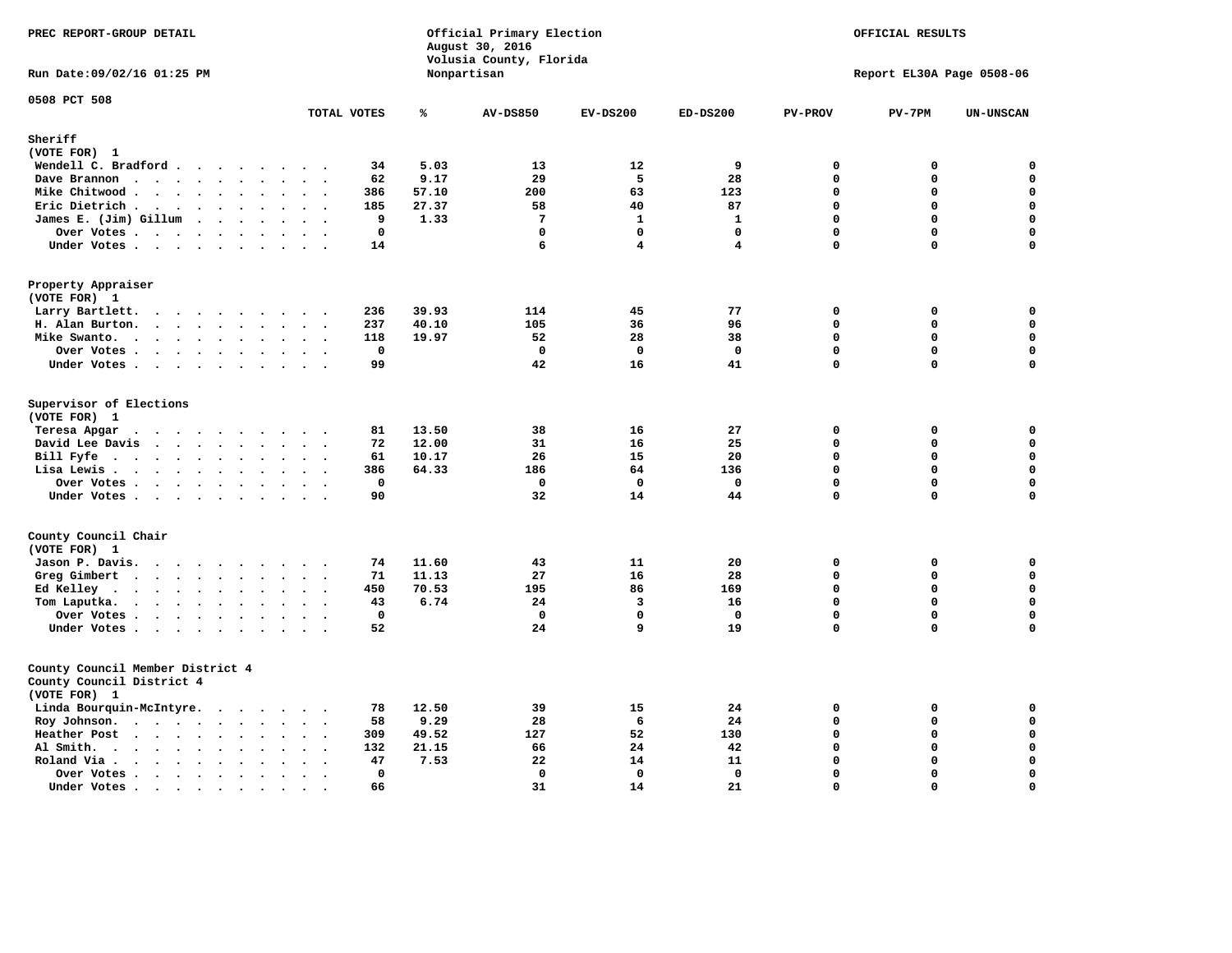| PREC REPORT-GROUP DETAIL<br>Run Date: 09/02/16 01:25 PM                                                                                                                                                                                                                                                              |             |       | Official Primary Election<br>August 30, 2016<br>Volusia County, Florida<br>Nonpartisan |            | OFFICIAL RESULTS<br>Report EL30A Page 0508-07 |                |          |                  |
|----------------------------------------------------------------------------------------------------------------------------------------------------------------------------------------------------------------------------------------------------------------------------------------------------------------------|-------------|-------|----------------------------------------------------------------------------------------|------------|-----------------------------------------------|----------------|----------|------------------|
|                                                                                                                                                                                                                                                                                                                      |             |       |                                                                                        |            |                                               |                |          |                  |
| 0508 PCT 508                                                                                                                                                                                                                                                                                                         |             |       |                                                                                        |            |                                               |                |          |                  |
|                                                                                                                                                                                                                                                                                                                      | TOTAL VOTES | ℁     | AV-DS850                                                                               | $EV-DS200$ | $ED-DS200$                                    | <b>PV-PROV</b> | $PV-7PM$ | <b>UN-UNSCAN</b> |
| School Board Member District 4<br>(VOTE FOR) 1                                                                                                                                                                                                                                                                       |             |       |                                                                                        |            |                                               |                |          |                  |
| Carl Persis.<br>. The contract of the contract of the contract of the contract of the contract of the contract of the contract of the contract of the contract of the contract of the contract of the contract of the contract of the contrac                                                                        | 404         | 62.83 | 189                                                                                    | 76         | 139                                           |                |          |                  |
| Ray Sanchez.                                                                                                                                                                                                                                                                                                         | 239         | 37.17 | 100                                                                                    | 46         | 93                                            |                |          |                  |
| Over Votes                                                                                                                                                                                                                                                                                                           | 0           |       |                                                                                        | 0          |                                               |                |          | 0                |
| Under Votes                                                                                                                                                                                                                                                                                                          | 47          |       | 24                                                                                     |            | 20                                            |                |          |                  |
| Amendment 4                                                                                                                                                                                                                                                                                                          |             |       |                                                                                        |            |                                               |                |          |                  |
| (VOTE FOR) 1                                                                                                                                                                                                                                                                                                         |             |       |                                                                                        |            |                                               |                |          |                  |
| Yes<br>$\mathbf{a} \cdot \mathbf{a} \cdot \mathbf{a} \cdot \mathbf{a} \cdot \mathbf{a} \cdot \mathbf{a} \cdot \mathbf{a} \cdot \mathbf{a} \cdot \mathbf{a} \cdot \mathbf{a} \cdot \mathbf{a} \cdot \mathbf{a} \cdot \mathbf{a} \cdot \mathbf{a} \cdot \mathbf{a} \cdot \mathbf{a} \cdot \mathbf{a} \cdot \mathbf{a}$ | 454         | 71.72 | 209                                                                                    | 86         | 159                                           |                |          |                  |
| No.<br>.                                                                                                                                                                                                                                                                                                             | 179         | 28.28 | 73                                                                                     | 32         | 74                                            |                |          |                  |
| Over Votes                                                                                                                                                                                                                                                                                                           | 0           |       |                                                                                        | n          |                                               |                |          |                  |
| Under Votes                                                                                                                                                                                                                                                                                                          | 57          |       | 31                                                                                     |            | 19                                            |                |          |                  |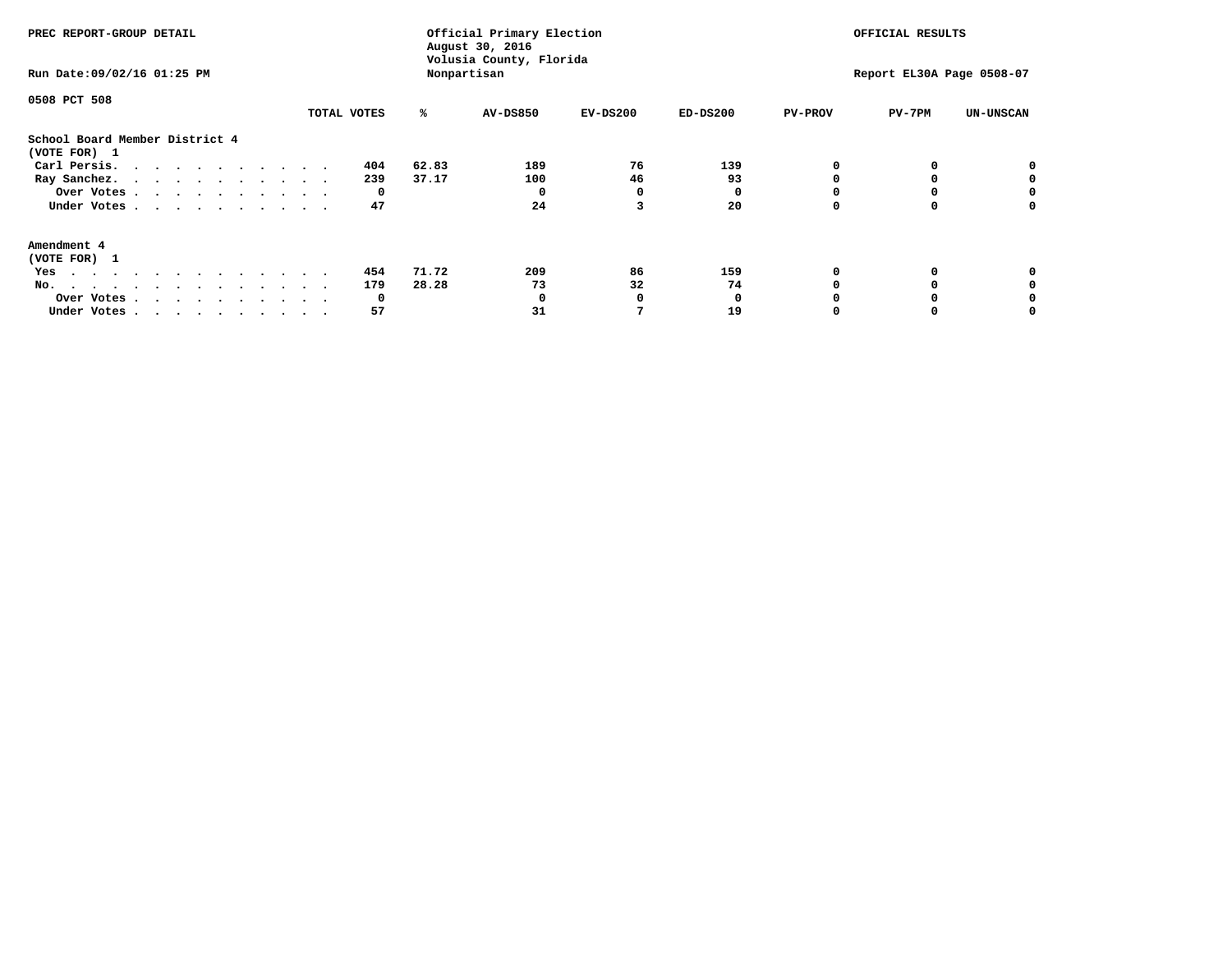| PREC REPORT-GROUP DETAIL                                             |                   | Official Primary Election<br>August 30, 2016 |            |            |                | OFFICIAL RESULTS          |                  |
|----------------------------------------------------------------------|-------------------|----------------------------------------------|------------|------------|----------------|---------------------------|------------------|
| Run Date:09/02/16 01:25 PM                                           | <b>STATISTICS</b> | Volusia County, Florida                      |            |            |                | Report EL30A Page 0509-01 |                  |
| 0509 PCT 509                                                         |                   |                                              |            |            |                |                           |                  |
| TOTAL VOTES                                                          | ℁                 | <b>AV-DS850</b>                              | $EV-DS200$ | $ED-DS200$ | <b>PV-PROV</b> | $PV-7PM$                  | <b>UN-UNSCAN</b> |
| REGISTERED VOTERS - TOTAL<br>1,185                                   |                   |                                              |            |            |                |                           |                  |
| REGISTERED VOTERS - Democratic<br>358<br>$\sim$ $\sim$ $\sim$ $\sim$ | 30.21             |                                              |            |            |                |                           |                  |
| REGISTERED VOTERS - Republican<br>525<br>$\cdots$                    | 44.30             |                                              |            |            |                |                           |                  |
| REGISTERED VOTERS - Libertarian                                      | .08               |                                              |            |            |                |                           |                  |
| REGISTERED VOTERS - Nonpartisan<br>301                               |                   |                                              |            |            |                |                           |                  |
| BALLOTS CAST - TOTAL.<br>360                                         |                   | 162                                          | 50         | 148        |                |                           |                  |
| BALLOTS CAST - Democratic<br>107                                     | 29.72             | 58                                           | 18         | 31         |                |                           |                  |
| BALLOTS CAST - Republican<br>217                                     | 60.28             | 90                                           | 26         | 101        |                |                           |                  |
| BALLOTS CAST - Libertarian.<br>$\mathbf{o}$                          |                   | 0                                            | 0          | 0          |                |                           |                  |
| BALLOTS CAST - Nonpartisan.<br>36                                    | 10.00             | 14                                           | 6          | 16         |                |                           | 0                |
| BALLOTS CAST - BLANK.                                                |                   | 0                                            |            | 0          | $\Omega$       |                           |                  |
| VOTER TURNOUT - TOTAL                                                | 30.38             |                                              |            |            |                |                           |                  |
| VOTER TURNOUT - Democratic.<br>$\cdot$                               | 29.89             |                                              |            |            |                |                           |                  |
| VOTER TURNOUT - Republican.                                          | 41.33             |                                              |            |            |                |                           |                  |
| VOTER TURNOUT - Libertarian                                          |                   |                                              |            |            |                |                           |                  |
| VOTER TURNOUT - BLANK                                                |                   |                                              |            |            |                |                           |                  |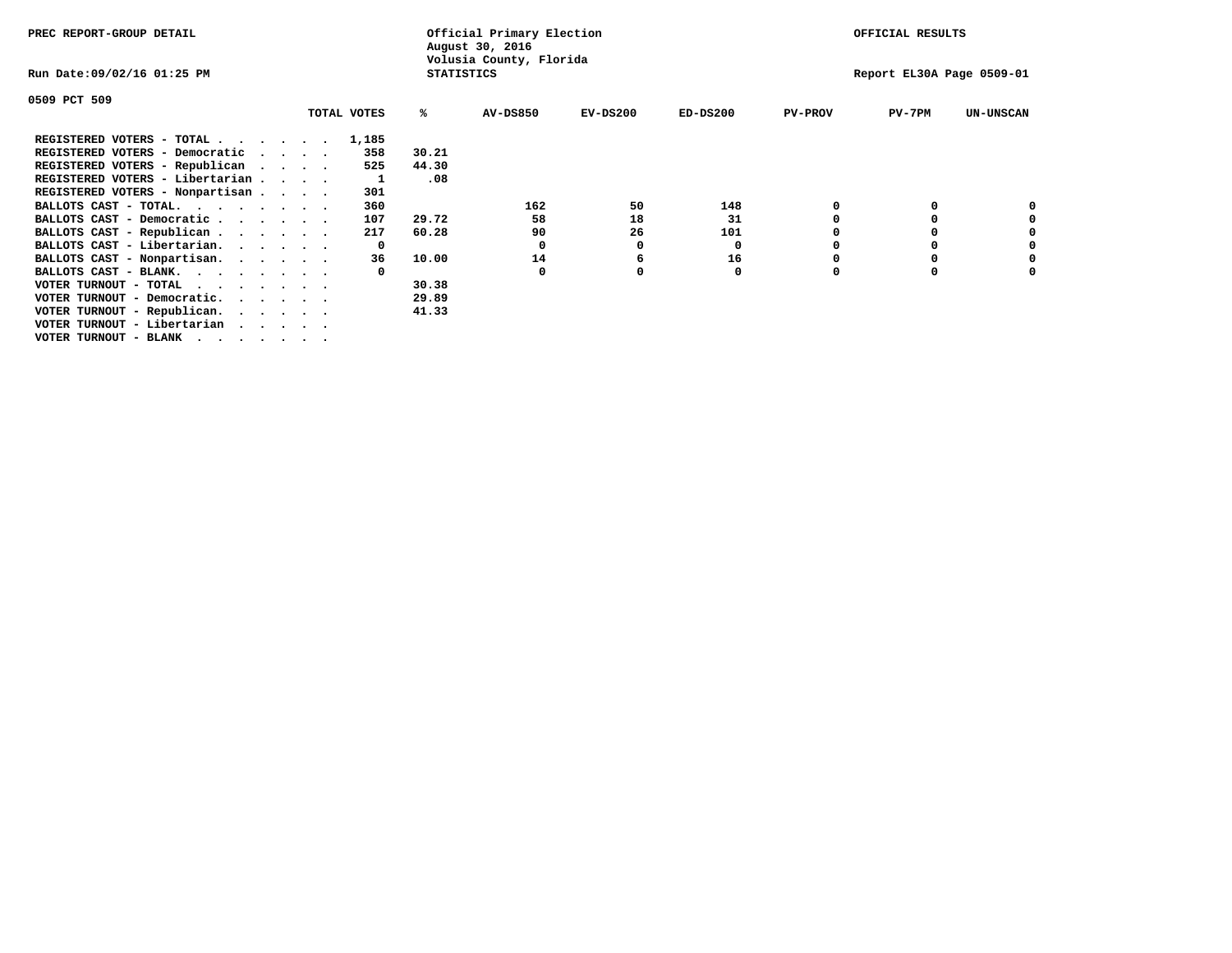| PREC REPORT-GROUP DETAIL                                                         |             |            | Official Primary Election<br>August 30, 2016<br>Volusia County, Florida | OFFICIAL RESULTS |            |                |                           |                  |
|----------------------------------------------------------------------------------|-------------|------------|-------------------------------------------------------------------------|------------------|------------|----------------|---------------------------|------------------|
| Run Date: 09/02/16 01:25 PM                                                      |             | Democratic |                                                                         |                  |            |                | Report EL30A Page 0509-02 |                  |
| 0509 PCT 509                                                                     | TOTAL VOTES | ℁          | <b>AV-DS850</b>                                                         | $EV-DS200$       | $ED-DS200$ | <b>PV-PROV</b> | $PV-7PM$                  | <b>UN-UNSCAN</b> |
| United States Senator<br>(VOTE FOR) 1                                            |             |            |                                                                         |                  |            |                |                           |                  |
| Roque "Rocky" De La Fuente.                                                      | 4           | 4.17       | 2                                                                       |                  | 1          | n              | n                         |                  |
| Alan Grayson                                                                     | 30          | 31.25      | 14                                                                      |                  | 14         |                |                           |                  |
| Pam Keith                                                                        | 15          | 15.63      | 11                                                                      |                  | 3          |                | O                         |                  |
| Reginald Luster                                                                  | 1           | 1.04       | 1                                                                       | 0                | 0          |                | 0                         | $\mathbf 0$      |
| Patrick Murphy.                                                                  | 46          | 47.92      | 22                                                                      | 14               | 10         | O              | 0                         | $\mathbf 0$      |
| Over Votes                                                                       | 0           |            | $\Omega$                                                                | 0                | 0          |                | $\Omega$                  |                  |
| Under Votes                                                                      | 11          |            |                                                                         | $\Omega$         | 3          | $\Omega$       | $\Omega$                  | U                |
| Representative in Congress District 6<br>(VOTE FOR) 1                            |             |            |                                                                         |                  |            |                |                           |                  |
| William (Bill) McCullough                                                        | 44          | 47.31      | 25                                                                      | 7                | 12         | O              | 0                         |                  |
| Jay McGovern                                                                     | 13          | 13.98      | 6                                                                       |                  | 6          | O              | $\Omega$                  |                  |
| George Pappas.                                                                   | 22          | 23.66      |                                                                         |                  | 9          |                |                           | O                |
| Dwayne L. Taylor                                                                 | 14          | 15.05      | 7                                                                       |                  |            |                | 0                         | $\mathbf 0$      |
| Over Votes                                                                       | 0           |            |                                                                         |                  |            |                |                           | 0                |
| Under Votes                                                                      | 14          |            | 12                                                                      |                  |            | $\Omega$       | $\Omega$                  | O                |
| State Representative District 26<br>(VOTE FOR) 1                                 |             |            |                                                                         |                  |            |                |                           |                  |
| Patrick Henry                                                                    | 2           | 66.67      |                                                                         |                  |            |                | 0                         |                  |
| Steve Miller                                                                     |             | 33.33      |                                                                         |                  |            |                |                           |                  |
| Over Votes                                                                       | 0           |            |                                                                         |                  |            |                |                           | 0                |
| Under Votes, $\cdot$ , $\cdot$ , $\cdot$ , $\cdot$ , $\cdot$ , $\cdot$ , $\cdot$ |             |            |                                                                         |                  |            |                |                           | U                |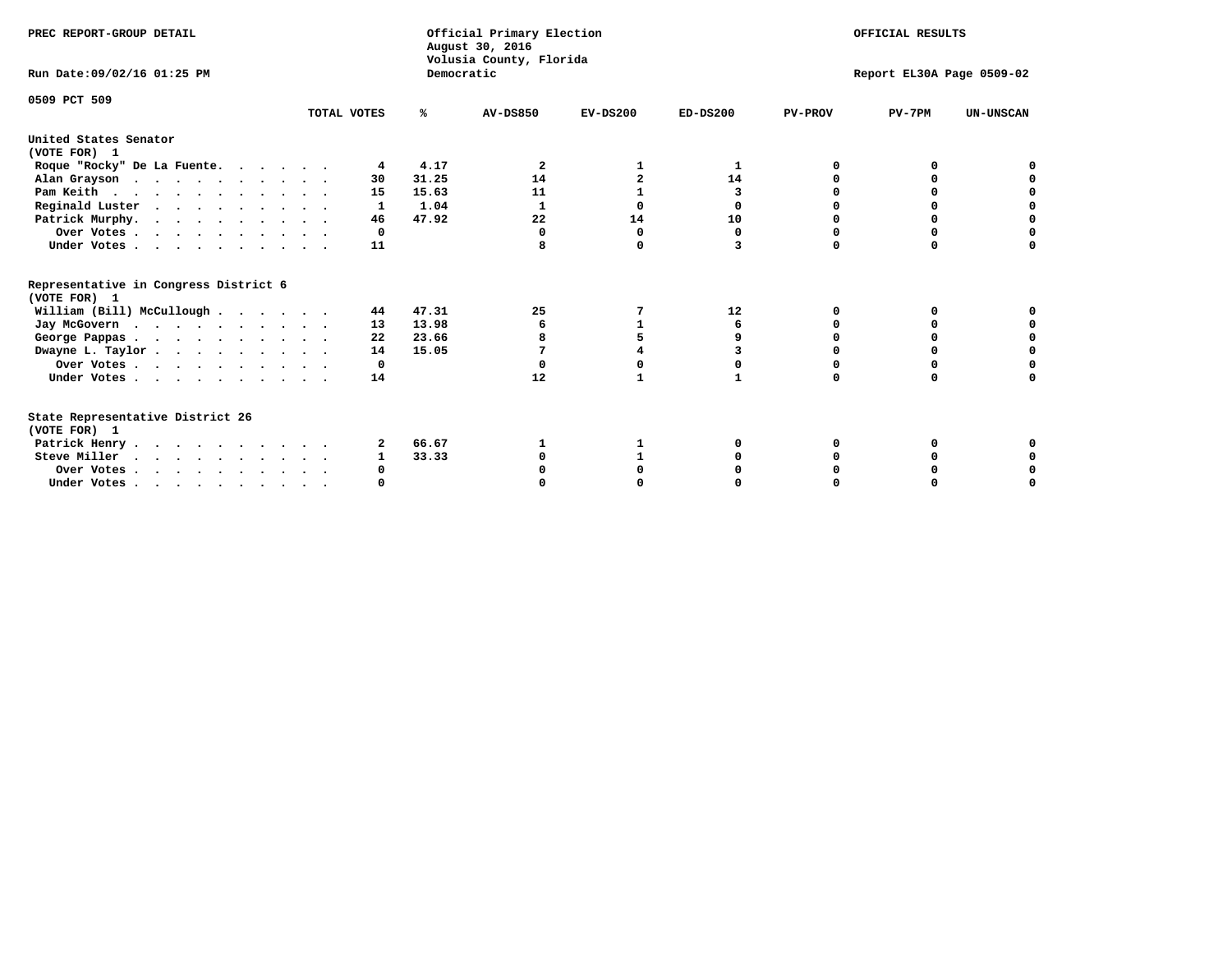| PREC REPORT-GROUP DETAIL                              |              |            | Official Primary Election<br>August 30, 2016<br>Volusia County, Florida | OFFICIAL RESULTS<br>Report EL30A Page 0509-03 |                         |                |             |                  |
|-------------------------------------------------------|--------------|------------|-------------------------------------------------------------------------|-----------------------------------------------|-------------------------|----------------|-------------|------------------|
| Run Date: 09/02/16 01:25 PM                           |              | Republican |                                                                         |                                               |                         |                |             |                  |
| 0509 PCT 509                                          |              |            |                                                                         |                                               |                         |                |             |                  |
|                                                       | TOTAL VOTES  | ℁          | <b>AV-DS850</b>                                                         | $EV-DS200$                                    | $ED-DS200$              | <b>PV-PROV</b> | $PV-7PM$    | <b>UN-UNSCAN</b> |
| United States Senator<br>(VOTE FOR) 1                 |              |            |                                                                         |                                               |                         |                |             |                  |
| Carlos Beruff.                                        | 42           | 19.53      | 25                                                                      | 10                                            | 7                       | 0              | 0           | 0                |
| Ernie Rivera                                          | 5            | 2.33       | $\overline{\mathbf{3}}$                                                 | 0                                             | $\overline{\mathbf{2}}$ | 0              | 0           | $\mathbf 0$      |
| Marco Rubio.                                          | 160          | 74.42      | 57                                                                      | 13                                            | 90                      | $\mathbf 0$    | $\mathbf 0$ | $\mathbf 0$      |
| Dwight Mark Anthony Young                             | 8            | 3.72       | 3                                                                       | 3                                             | $\overline{\mathbf{2}}$ | 0              | $\mathbf 0$ | $\pmb{0}$        |
| Over Votes                                            | 0            |            | 0                                                                       | $\Omega$                                      | 0                       | $\mathbf 0$    | 0           | 0                |
| Under Votes                                           | $\mathbf{2}$ |            | $\mathbf{2}$                                                            | 0                                             | 0                       | $\Omega$       | $\Omega$    | $\mathbf 0$      |
| Representative in Congress District 6<br>(VOTE FOR) 1 |              |            |                                                                         |                                               |                         |                |             |                  |
| Fred Costello                                         | 77           | 35.98      | 34                                                                      | 4                                             | 39                      | 0              | 0           | 0                |
| Ron Desantis                                          | 113          | 52.80      | 44                                                                      | 20                                            | 49                      | 0              | 0           | $\mathbf 0$      |
| G. G. Galloway.                                       | 24           | 11.21      | 11                                                                      | $\overline{\mathbf{2}}$                       | 11                      | $\Omega$       | $\Omega$    | $\mathbf 0$      |
| Over Votes                                            | $\Omega$     |            | 0                                                                       | $\mathbf{0}$                                  | $\mathbf{0}$            | $\Omega$       | $\Omega$    | $\mathbf 0$      |
| Under Votes                                           | 3            |            | 1                                                                       | 0                                             | $\mathbf{2}$            | $\Omega$       | $\Omega$    | $\Omega$         |
| State Committeeman<br>(VOTE FOR) 1                    |              |            |                                                                         |                                               |                         |                |             |                  |
| Paul W. Deering                                       | 108          | 70.13      | 48                                                                      | 15                                            | 45                      | 0              | 0           | 0                |
| James Oddie.                                          | 46           | 29.87      | 17                                                                      | 7                                             | 22                      | 0              | 0           | $\mathbf 0$      |
| Over Votes                                            | 0            |            | $\mathbf 0$                                                             | $\mathbf 0$                                   | $\mathbf 0$             | 0              | $\mathbf 0$ | $\mathbf 0$      |
| Under Votes                                           | 63           |            | 25                                                                      | 4                                             | 34                      | $\mathbf 0$    | 0           | $\mathbf 0$      |
|                                                       |              |            |                                                                         |                                               |                         |                |             |                  |
| State Committeewoman<br>(VOTE FOR) 1                  |              |            |                                                                         |                                               |                         |                |             |                  |
| Dana Christina Dougherty                              | 80           | 50.31      | 37                                                                      | 10                                            | 33                      | 0              | 0           | 0                |
| Marilyn C. Ford                                       | 79           | 49.69      | 32                                                                      | 12                                            | 35                      | 0              | 0           | 0                |
| Over Votes                                            | $\Omega$     |            | 0                                                                       | 0                                             | $\mathbf 0$             | 0              | 0           | $\mathbf 0$      |
| Under Votes, , , , , , , , , ,                        | 58           |            | 21                                                                      | $\overline{4}$                                | 33                      | $\Omega$       | $\Omega$    | $\Omega$         |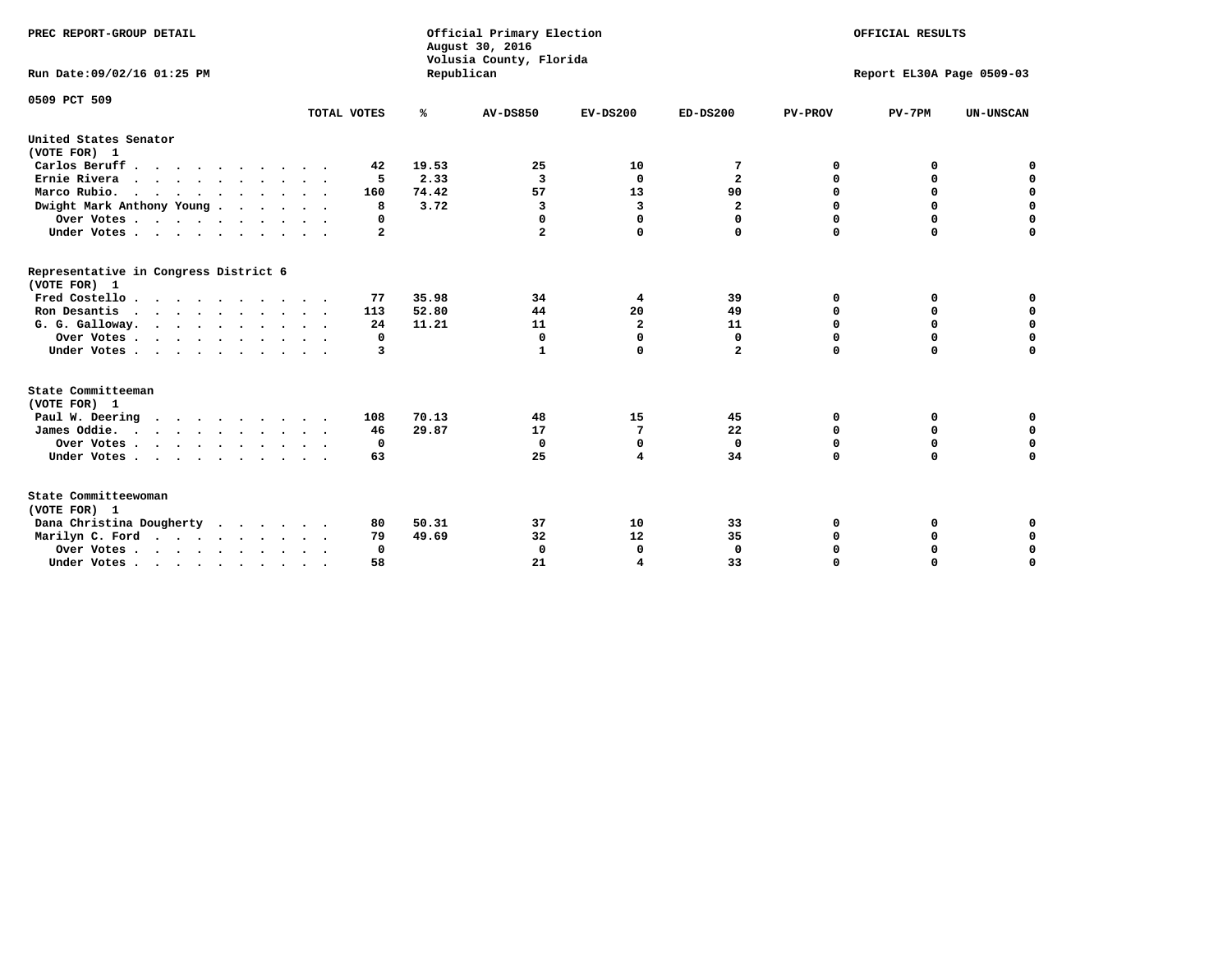| PREC REPORT-GROUP DETAIL<br>Run Date: 09/02/16 01:25 PM |  |  |  |  | Official Primary Election<br>August 30, 2016<br>Volusia County, Florida<br>Libertarian |  |             | OFFICIAL RESULTS<br>Report EL30A Page 0509-04 |            |            |                |          |                  |
|---------------------------------------------------------|--|--|--|--|----------------------------------------------------------------------------------------|--|-------------|-----------------------------------------------|------------|------------|----------------|----------|------------------|
| 0509 PCT 509                                            |  |  |  |  |                                                                                        |  | TOTAL VOTES | <b>AV-DS850</b>                               | $EV-DS200$ | $ED-DS200$ | <b>PV-PROV</b> | $PV-7PM$ | <b>UN-UNSCAN</b> |
| United States Senator<br>(VOTE FOR) 1                   |  |  |  |  |                                                                                        |  |             |                                               |            |            |                |          |                  |
| Augustus Invictus.                                      |  |  |  |  |                                                                                        |  |             |                                               | $^{\circ}$ | 0          |                |          | 0                |
| Paul Stanton                                            |  |  |  |  |                                                                                        |  | 0           |                                               | 0          |            |                |          | 0                |
| Over Votes                                              |  |  |  |  |                                                                                        |  |             |                                               |            |            |                |          | 0                |
| Under Votes                                             |  |  |  |  |                                                                                        |  | 0           |                                               |            |            |                |          | 0                |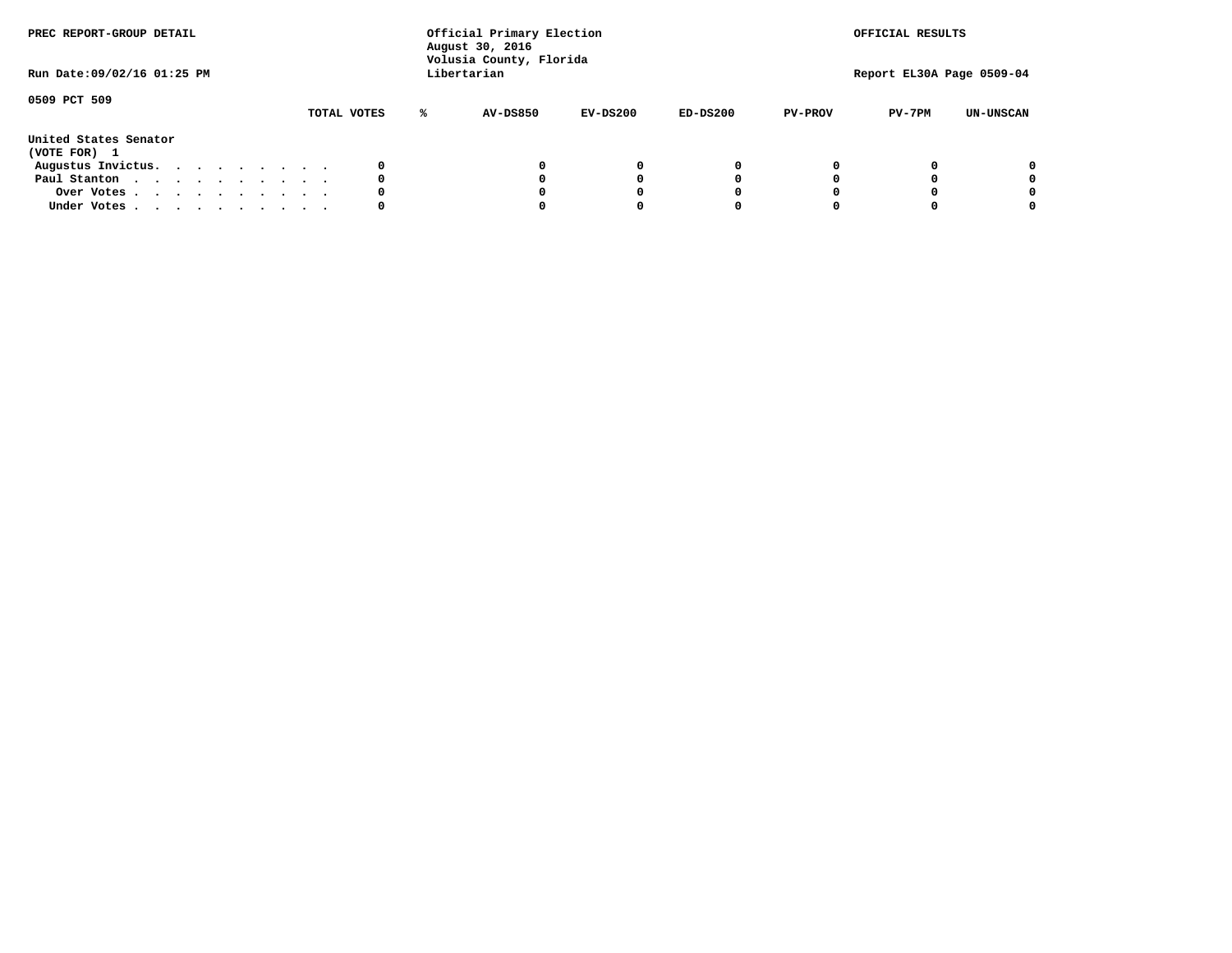| PREC REPORT-GROUP DETAIL                                   |                             | Official Primary Election<br>August 30, 2016<br>Volusia County, Florida |                 | OFFICIAL RESULTS<br>Report EL30A Page 0509-05 |              |                |             |                  |
|------------------------------------------------------------|-----------------------------|-------------------------------------------------------------------------|-----------------|-----------------------------------------------|--------------|----------------|-------------|------------------|
| Run Date: 09/02/16 01:25 PM                                |                             |                                                                         | Nonpartisan     |                                               |              |                |             |                  |
| 0509 PCT 509                                               | TOTAL VOTES                 | ℁                                                                       | <b>AV-DS850</b> | $EV-DS200$                                    | $ED-DS200$   | <b>PV-PROV</b> | $PV-7PM$    | <b>UN-UNSCAN</b> |
|                                                            |                             |                                                                         |                 |                                               |              |                |             |                  |
| Circuit Judge 7th Circuit Group 4<br>(VOTE FOR) 1          |                             |                                                                         |                 |                                               |              |                |             |                  |
| Chris France - WITHDRAWN                                   | 30                          | 9.68                                                                    | 12              | 7                                             | 11           | 0              | 0           | $\mathbf 0$      |
| Sebrina L. Slack                                           | 98<br>$\ddot{\phantom{1}}$  | 31.61                                                                   | 33              | 17                                            | 48           | $\mathbf 0$    | $\mathbf 0$ | $\mathbf 0$      |
| Stasia Warren<br>$\ddot{\phantom{0}}$                      | 182<br>$\ddot{\phantom{1}}$ | 58.71                                                                   | 90              | 24                                            | 68           | 0              | $\mathbf 0$ | $\mathbf 0$      |
| Over Votes                                                 | 0                           |                                                                         | 0               | $\mathbf 0$                                   | $\mathbf 0$  | $\mathbf 0$    | $\mathbf 0$ | $\mathbf 0$      |
| Under Votes                                                | 50                          |                                                                         | 27              | $\overline{a}$                                | 21           | $\mathbf 0$    | $\Omega$    | $\mathbf 0$      |
| Circuit Judge 7th Circuit Group 10<br>(VOTE FOR) 1         |                             |                                                                         |                 |                                               |              |                |             |                  |
| Malcolm Anthony                                            | 86                          | 30.18                                                                   | 36              | 11                                            | 39           | 0              | 0           | $\mathbf 0$      |
| Scott DuPont                                               | 199                         | 69.82                                                                   | 89              | 31                                            | 79           | $\mathbf 0$    | $\mathbf 0$ | $\mathbf 0$      |
| Over Votes<br>$\ddot{\phantom{1}}$                         | 0                           |                                                                         | $\Omega$        | 0                                             | 0            | $\mathbf 0$    | 0           | $\mathbf 0$      |
| Under Votes                                                | 75                          |                                                                         | 37              | 8                                             | 30           | $\mathbf 0$    | $\mathbf 0$ | $\Omega$         |
| Circuit Judge 7th Circuit Group 13<br>(VOTE FOR) 1         |                             |                                                                         |                 |                                               |              |                |             |                  |
| David Hood.                                                | 171                         | 52.62                                                                   | 75              | 18                                            | 78           | 0              | 0           | $\mathbf 0$      |
| A. "Kathleen" McNeilly                                     | 154                         | 47.38                                                                   | 72              | 28                                            | 54           | $\mathbf 0$    | 0           | $\mathbf 0$      |
| Over Votes                                                 | $\mathbf 0$                 |                                                                         | $\mathbf 0$     | $\mathbf 0$                                   | $\mathbf 0$  | 0              | $\mathbf 0$ | 0                |
| Under Votes                                                | 35                          |                                                                         | 15              | 4                                             | 16           | $\Omega$       | $\Omega$    | $\Omega$         |
| Circuit Judge 7th Circuit Group 17<br>(VOTE FOR) 1         |                             |                                                                         |                 |                                               |              |                |             |                  |
| Linda L. Gaustad                                           | 120                         | 40.68                                                                   | 51              | 25                                            | 44           | 0              | 0           | 0                |
| Howard O. McGillin Jr<br>$\cdots$                          | 175                         | 59.32                                                                   | 80              | 20                                            | 75           | $\mathbf 0$    | $\mathbf 0$ | 0                |
| Over Votes                                                 | $\mathbf 0$                 |                                                                         | $\Omega$        | $\mathbf{0}$                                  | $\mathbf{0}$ | $\mathbf 0$    | $\mathbf 0$ | $\mathbf 0$      |
| Under Votes                                                | 65                          |                                                                         | 31              | 5                                             | 29           | $\mathbf 0$    | $\mathbf 0$ | $\Omega$         |
| County Judge 7th Circuit Group 3<br>(VOTE FOR) 1           |                             |                                                                         |                 |                                               |              |                |             |                  |
| <b>Heather Caeners</b><br>$\cdots$                         | 95                          | 31.99                                                                   | 37              | 15                                            | 43           | $\mathbf 0$    | 0           | 0                |
| Shirley A. Green                                           | 156                         | 52.53                                                                   | 75              | 26                                            | 55           | $\mathbf 0$    | 0           | $\mathbf 0$      |
| Marla Rawnsley.<br>$\cdot$ $\cdot$ $\cdot$ $\cdot$ $\cdot$ | 46                          | 15.49                                                                   | 19              | 5                                             | 22           | 0              | $\mathbf 0$ | $\mathbf 0$      |
| Over Votes.<br>$\cdot$<br>$\cdot$<br>$\cdot$               | $\mathbf{0}$                |                                                                         | $\mathbf 0$     | $\mathbf{0}$                                  | $\mathbf{0}$ | $\Omega$       | $\Omega$    | $\mathbf 0$      |
| Under Votes<br>$\sim$<br>$\bullet$                         | 63                          |                                                                         | 31              | 4                                             | 28           | $\mathbf 0$    | $\mathbf 0$ | 0                |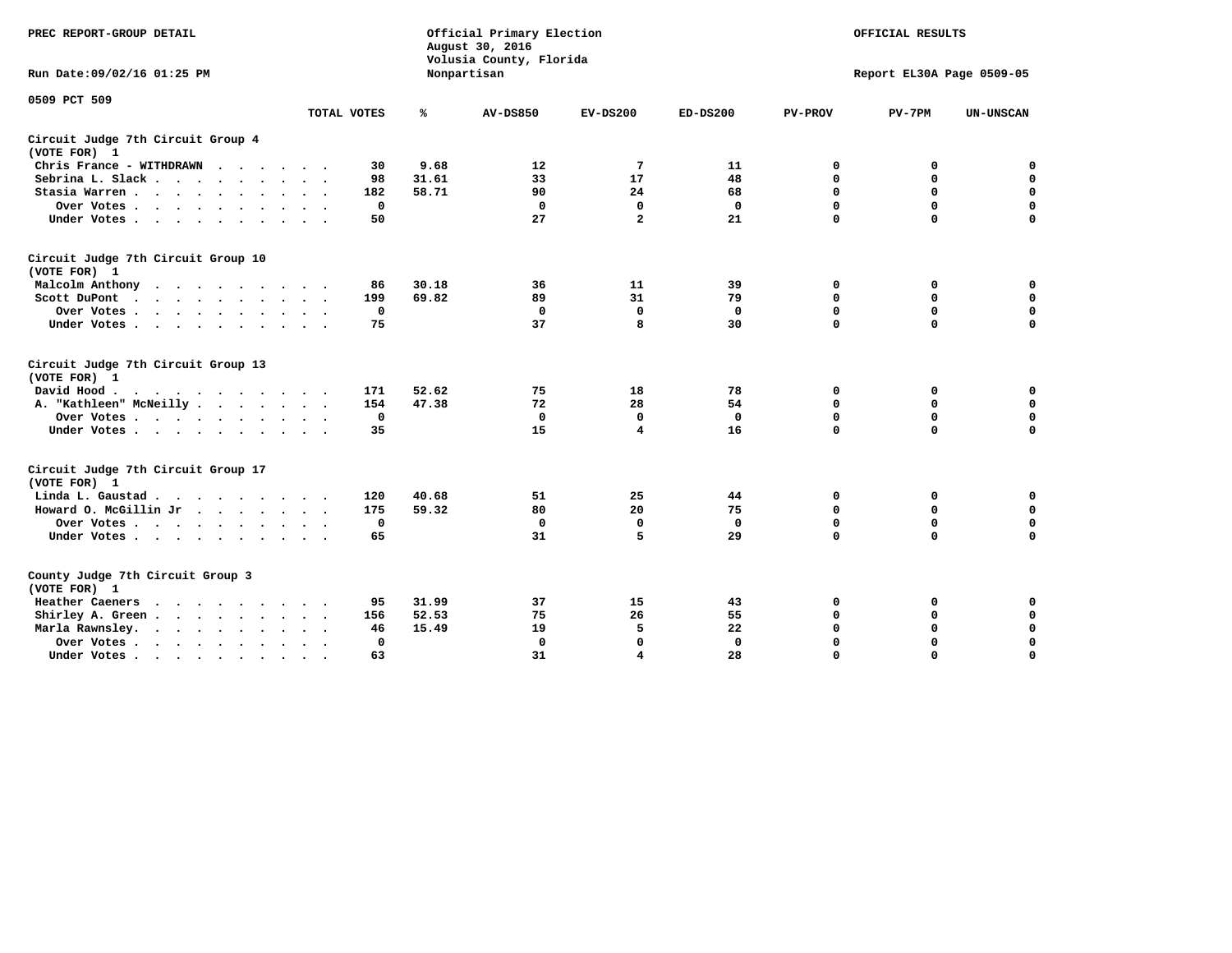| PREC REPORT-GROUP DETAIL                                                                                                                                                                                                                          | August 30, 2016<br>Volusia County, Florida                   |                       |                         | Official Primary Election | OFFICIAL RESULTS<br>Report EL30A Page 0509-06 |                |             |                  |
|---------------------------------------------------------------------------------------------------------------------------------------------------------------------------------------------------------------------------------------------------|--------------------------------------------------------------|-----------------------|-------------------------|---------------------------|-----------------------------------------------|----------------|-------------|------------------|
| Run Date: 09/02/16 01:25 PM                                                                                                                                                                                                                       |                                                              |                       | Nonpartisan             |                           |                                               |                |             |                  |
| 0509 PCT 509                                                                                                                                                                                                                                      | TOTAL VOTES                                                  | ℁                     | <b>AV-DS850</b>         | $EV-DS200$                | $ED-DS200$                                    | <b>PV-PROV</b> | $PV-7PM$    | <b>UN-UNSCAN</b> |
| Sheriff                                                                                                                                                                                                                                           |                                                              |                       |                         |                           |                                               |                |             |                  |
| (VOTE FOR) 1                                                                                                                                                                                                                                      |                                                              |                       |                         |                           |                                               |                |             |                  |
| Wendell C. Bradford                                                                                                                                                                                                                               |                                                              | 12<br>3.41            | 5                       | 3                         | 4                                             | 0              | 0           | $\mathbf 0$      |
| Dave Brannon                                                                                                                                                                                                                                      |                                                              | 29<br>8.24            | 15                      | $\Omega$                  | 14                                            | $\Omega$       | 0           | $\mathbf 0$      |
| Mike Chitwood                                                                                                                                                                                                                                     |                                                              | 207<br>58.81          | 96                      | 28                        | 83                                            | $\mathbf{0}$   | 0           | 0                |
| Eric Dietrich.                                                                                                                                                                                                                                    |                                                              | 102<br>28.98          | 42                      | 17                        | 43                                            | $\mathbf{0}$   | 0           | $\mathbf 0$      |
| James E. (Jim) Gillum                                                                                                                                                                                                                             |                                                              | $\overline{a}$<br>.57 | $\mathbf{1}$            | $\mathbf{1}$              | $\mathbf 0$                                   | $\mathbf 0$    | 0           | $\mathbf 0$      |
| Over Votes                                                                                                                                                                                                                                        | $\sim$                                                       | 0                     | 0                       | $\mathbf 0$               | $\mathbf 0$                                   | $\mathbf 0$    | 0           | $\pmb{0}$        |
| Under Votes                                                                                                                                                                                                                                       |                                                              | 8                     | $\overline{\mathbf{3}}$ | $\mathbf{1}$              | 4                                             | $\mathbf 0$    | $\Omega$    | $\mathbf 0$      |
| Property Appraiser                                                                                                                                                                                                                                |                                                              |                       |                         |                           |                                               |                |             |                  |
| (VOTE FOR) 1                                                                                                                                                                                                                                      |                                                              |                       |                         |                           |                                               |                |             |                  |
| Larry Bartlett.                                                                                                                                                                                                                                   |                                                              | 33.99<br>103          | 41                      | 13                        | 49                                            | 0              | 0           | $\mathbf 0$      |
| H. Alan Burton.                                                                                                                                                                                                                                   |                                                              | 125<br>41.25          | 65                      | 15                        | 45                                            | $\mathbf{0}$   | 0           | $\mathbf 0$      |
| Mike Swanto.                                                                                                                                                                                                                                      |                                                              | 24.75<br>75           | 25                      | 19                        | 31                                            | $\mathbf{0}$   | 0           | 0                |
| Over Votes.                                                                                                                                                                                                                                       |                                                              | $\mathbf{0}$          | $\Omega$                | $\Omega$                  | $\mathbf 0$                                   | $\mathbf{0}$   | 0           | 0                |
| Under Votes                                                                                                                                                                                                                                       |                                                              | 57                    | 31                      | $\overline{\mathbf{3}}$   | 23                                            | $\mathbf 0$    | 0           | 0                |
| Supervisor of Elections                                                                                                                                                                                                                           |                                                              |                       |                         |                           |                                               |                |             |                  |
| (VOTE FOR) 1                                                                                                                                                                                                                                      |                                                              |                       |                         |                           |                                               |                |             |                  |
| Teresa Apgar<br>$\cdots$                                                                                                                                                                                                                          |                                                              | 9.12<br>29            | 10                      | $7\phantom{.0}$           | 12                                            | $\mathbf 0$    | 0           | 0                |
| David Lee Davis                                                                                                                                                                                                                                   |                                                              | 14.47<br>46           | 28                      | 4                         | 14                                            | $\mathbf{0}$   | 0           | $\mathbf 0$      |
| Bill Fyfe. $\ldots$                                                                                                                                                                                                                               |                                                              | 24<br>7.55            | 8                       | 5                         | 11                                            | $\mathbf 0$    | 0           | $\mathbf 0$      |
| Lisa Lewis                                                                                                                                                                                                                                        |                                                              | 219<br>68.87          | 102                     | 32                        | 85                                            | $\mathbf 0$    | 0           | $\mathbf 0$      |
| Over Votes                                                                                                                                                                                                                                        |                                                              | $\mathbf 0$           | $\mathbf{0}$            | $\Omega$                  | $\mathbf 0$                                   | $\Omega$       | $\mathbf 0$ | 0                |
| Under Votes                                                                                                                                                                                                                                       |                                                              | 42                    | 14                      | $\overline{a}$            | 26                                            | $\mathbf 0$    | 0           | $\mathbf 0$      |
| County Council Chair                                                                                                                                                                                                                              |                                                              |                       |                         |                           |                                               |                |             |                  |
| (VOTE FOR) 1                                                                                                                                                                                                                                      |                                                              |                       |                         |                           |                                               |                |             |                  |
| Jason P. Davis.                                                                                                                                                                                                                                   | $\cdot$ .                                                    | 12.46<br>41           | 22                      | $\overline{\mathbf{4}}$   | 15                                            | $\mathbf 0$    | 0           | 0                |
| Greg Gimbert                                                                                                                                                                                                                                      |                                                              | 13.98<br>46           | 25                      | 5                         | 16                                            | $\Omega$       | 0           | $\mathbf 0$      |
| Ed Kelley                                                                                                                                                                                                                                         |                                                              | 229<br>69.60          | 96                      | 33                        | 100                                           | $\mathbf 0$    | $\mathbf 0$ | $\mathbf 0$      |
| Tom Laputka.<br>$\mathbf{r}$ . The contract of the contract of the contract of the contract of the contract of the contract of the contract of the contract of the contract of the contract of the contract of the contract of the contract of th |                                                              | 13<br>3.95            | 5                       | $\overline{a}$            | 6                                             | $\mathbf 0$    | $\mathbf 0$ | $\mathbf 0$      |
| Over Votes                                                                                                                                                                                                                                        |                                                              | $\mathbf{0}$          | $\mathbf{0}$            | $\Omega$                  | $\mathbf{0}$                                  | $\mathbf{0}$   | 0           | 0                |
| Under Votes                                                                                                                                                                                                                                       |                                                              | 31                    | 14                      | 6                         | 11                                            | $\Omega$       | $\mathbf 0$ | $\Omega$         |
|                                                                                                                                                                                                                                                   |                                                              |                       |                         |                           |                                               |                |             |                  |
| County Council Member District 4<br>County Council District 4<br>(VOTE FOR) 1                                                                                                                                                                     |                                                              |                       |                         |                           |                                               |                |             |                  |
| Linda Bourquin-McIntyre.                                                                                                                                                                                                                          |                                                              | 7.06<br>23            | 8                       | 6                         | 9                                             | $\mathbf 0$    | 0           | 0                |
| Roy Johnson.                                                                                                                                                                                                                                      |                                                              | 33<br>10.12           | 17                      | 3                         | 13                                            | $\mathbf 0$    | 0           | $\mathbf 0$      |
| Heather Post                                                                                                                                                                                                                                      |                                                              | 46.32<br>151          | 52                      | 26                        | 73                                            | $\mathbf 0$    | $\mathbf 0$ | $\mathbf 0$      |
| Al Smith.                                                                                                                                                                                                                                         | $\ddot{\phantom{a}}$<br>$\mathbf{r}$<br>$\ddot{\phantom{a}}$ | 96<br>29.45           | 57                      | 11                        | 28                                            | $\mathbf 0$    | $\mathbf 0$ | $\mathbf{o}$     |
| Roland Via<br>$\ddot{\phantom{a}}$                                                                                                                                                                                                                | $\ddot{\phantom{a}}$                                         | 7.06<br>23            | 8                       | $\mathbf{1}$              | 14                                            | $\Omega$       | $\mathbf 0$ | $\mathbf 0$      |
| Over Votes<br>$\ddot{\phantom{a}}$                                                                                                                                                                                                                | $\bullet$<br>$\ddot{\phantom{a}}$<br>$\cdot$                 | $\mathbf{0}$          | $\Omega$                | $\Omega$                  | $\mathbf{0}$                                  | $\Omega$       | $\mathbf 0$ | $\Omega$         |
| Under Votes .<br>$\cdots$<br>$\bullet$                                                                                                                                                                                                            | $\bullet$                                                    | 34                    | 20                      | 3                         | 11                                            | $\Omega$       | $\Omega$    | $\mathbf 0$      |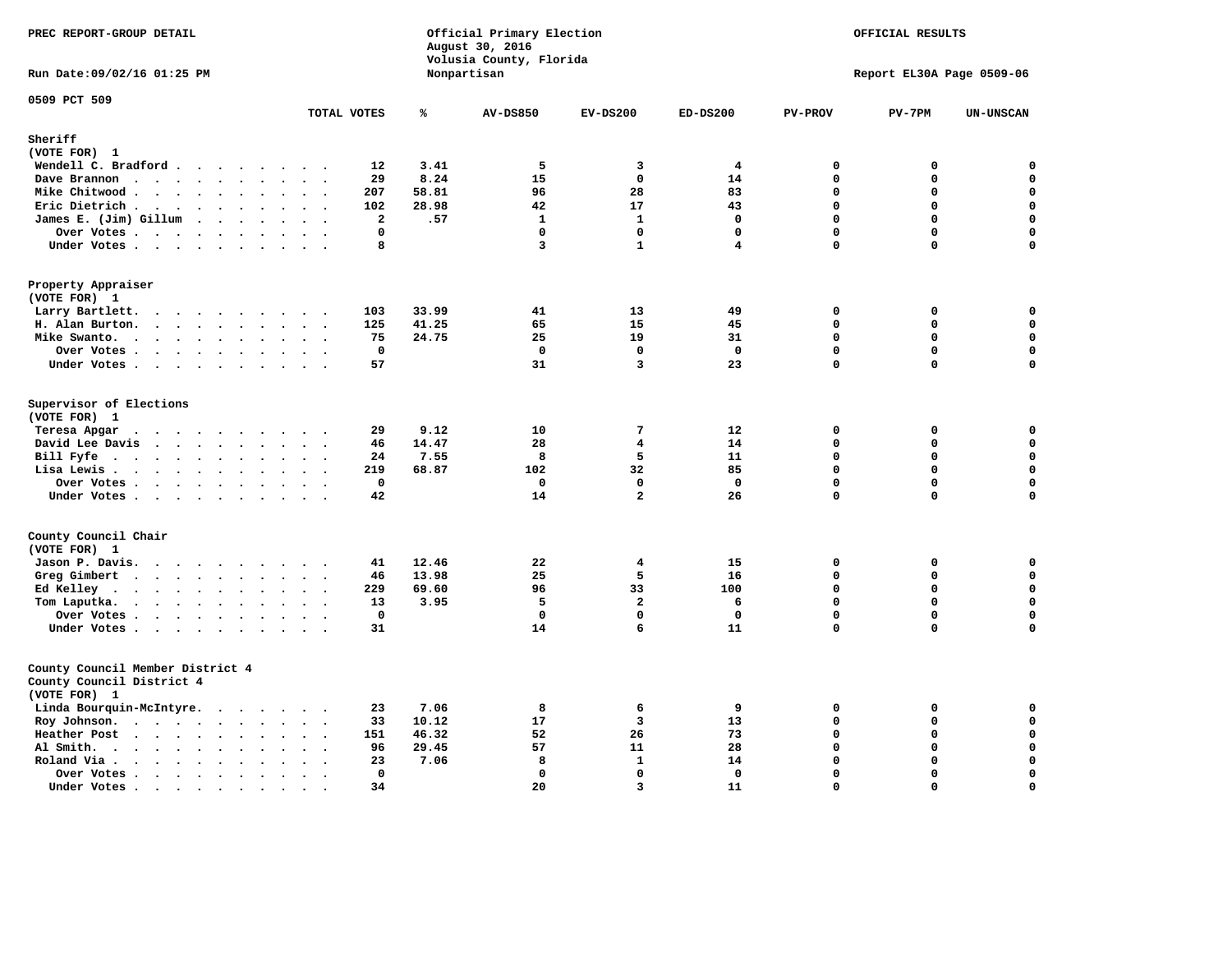| PREC REPORT-GROUP DETAIL<br>Run Date: 09/02/16 01:25 PM                                                                                                                                                                                  |             | Official Primary Election<br>August 30, 2016<br>Volusia County, Florida<br>Nonpartisan | OFFICIAL RESULTS<br>Report EL30A Page 0509-07 |            |            |                |        |                  |
|------------------------------------------------------------------------------------------------------------------------------------------------------------------------------------------------------------------------------------------|-------------|----------------------------------------------------------------------------------------|-----------------------------------------------|------------|------------|----------------|--------|------------------|
| 0509 PCT 509                                                                                                                                                                                                                             | TOTAL VOTES | ℁                                                                                      | <b>AV-DS850</b>                               | $EV-DS200$ | $ED-DS200$ | <b>PV-PROV</b> | PV-7PM | <b>UN-UNSCAN</b> |
| School Board Member District 4<br>(VOTE FOR) 1                                                                                                                                                                                           |             |                                                                                        |                                               |            |            |                |        |                  |
| Carl Persis.                                                                                                                                                                                                                             | 214         | 63.31                                                                                  | 105                                           | 28         | 81         |                |        |                  |
| Ray Sanchez.                                                                                                                                                                                                                             | 124         | 36.69                                                                                  | 46                                            | 21         | 57         |                |        |                  |
| Over Votes                                                                                                                                                                                                                               | 0           |                                                                                        |                                               | O          |            |                |        | 0                |
| Under Votes                                                                                                                                                                                                                              | 22          |                                                                                        | 11                                            |            | 10         |                |        | o                |
| Amendment 4                                                                                                                                                                                                                              |             |                                                                                        |                                               |            |            |                |        |                  |
| (VOTE FOR) 1                                                                                                                                                                                                                             |             |                                                                                        |                                               |            |            |                |        |                  |
| Yes<br>$\mathbf{a}$ . The contribution of the contribution of the contribution of the contribution of the contribution of the contribution of the contribution of the contribution of the contribution of the contribution of the contri | 211         | 64.92                                                                                  | 94                                            | 34         | 83         |                |        |                  |
| No.<br>.                                                                                                                                                                                                                                 | 114         | 35.08                                                                                  | 50                                            | 14         | 50         |                |        |                  |
| Over Votes                                                                                                                                                                                                                               | O           |                                                                                        |                                               |            |            |                |        |                  |
| Under Votes                                                                                                                                                                                                                              | 35          |                                                                                        | 18                                            |            | 15         |                |        |                  |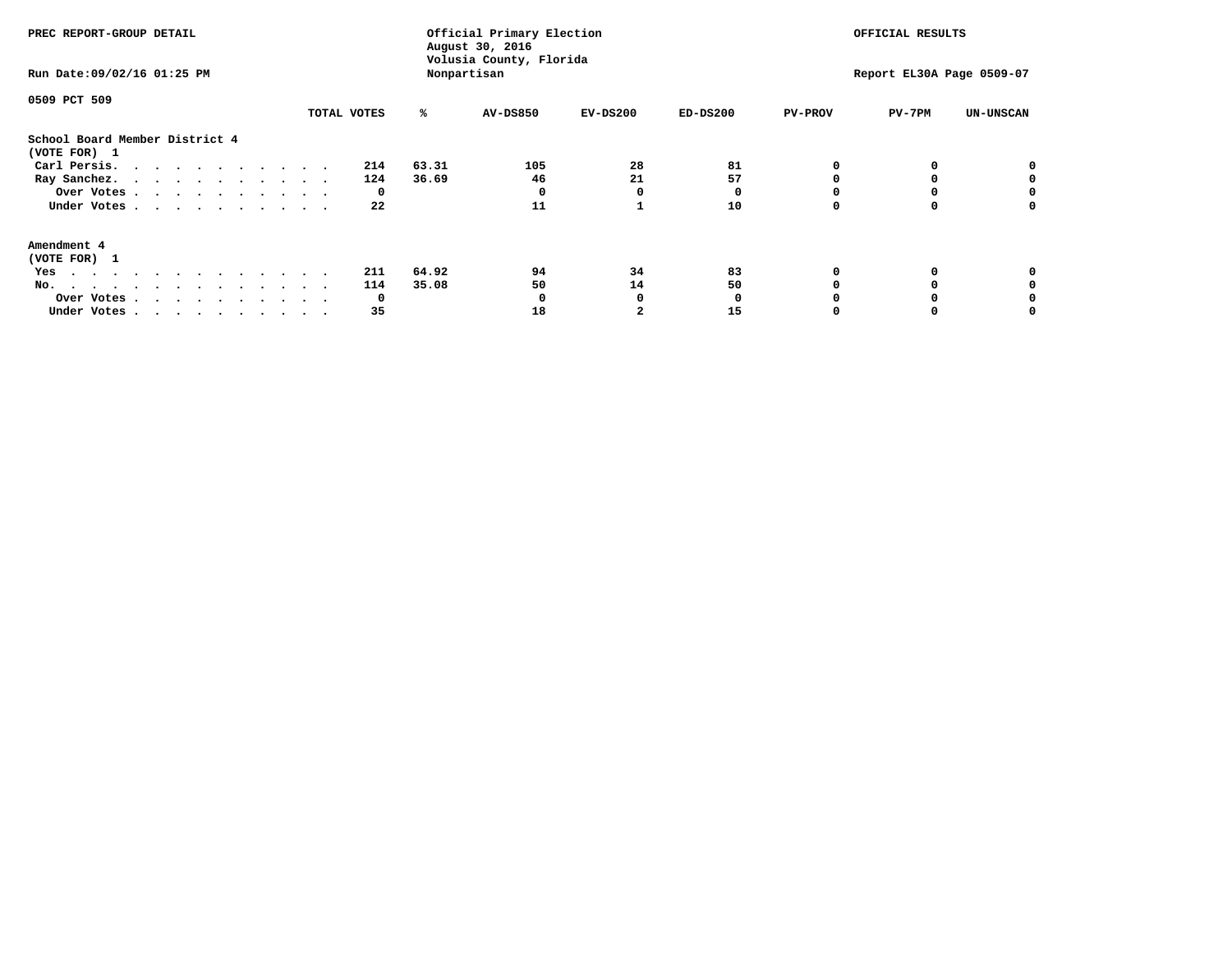| PREC REPORT-GROUP DETAIL                      |  |             |                   | Official Primary Election<br>August 30, 2016 |            |            |                | OFFICIAL RESULTS          |                  |
|-----------------------------------------------|--|-------------|-------------------|----------------------------------------------|------------|------------|----------------|---------------------------|------------------|
| Run Date:09/02/16 01:25 PM                    |  |             | <b>STATISTICS</b> | Volusia County, Florida                      |            |            |                | Report EL30A Page 0510-01 |                  |
| 0510 PCT 510                                  |  |             |                   |                                              |            |            |                |                           |                  |
|                                               |  | TOTAL VOTES | ℁                 | <b>AV-DS850</b>                              | $EV-DS200$ | $ED-DS200$ | <b>PV-PROV</b> | $PV-7PM$                  | <b>UN-UNSCAN</b> |
| REGISTERED VOTERS - TOTAL                     |  | 4,045       |                   |                                              |            |            |                |                           |                  |
| REGISTERED VOTERS - Democratic                |  | 1,072       | 26.50             |                                              |            |            |                |                           |                  |
| REGISTERED VOTERS - Republican                |  | 1,992       | 49.25             |                                              |            |            |                |                           |                  |
| REGISTERED VOTERS - Libertarian               |  |             | .17               |                                              |            |            |                |                           |                  |
| REGISTERED VOTERS - Nonpartisan               |  | 974         |                   |                                              |            |            |                |                           |                  |
| BALLOTS CAST - TOTAL.                         |  | 1,575       |                   | 620                                          | 263        | 692        |                |                           |                  |
| BALLOTS CAST - Democratic                     |  | 448         | 28.44             | 157                                          | 95         | 196        |                |                           |                  |
| BALLOTS CAST - Republican                     |  | 902         | 57.27             | 360                                          | 140        | 402        |                |                           |                  |
| BALLOTS CAST - Libertarian.                   |  |             | .06               | 0                                            | 0          |            |                |                           |                  |
| BALLOTS CAST - Nonpartisan.                   |  | 224         | 14.22             | 103                                          | 28         | 93         |                |                           |                  |
| BALLOTS CAST - BLANK.                         |  | $^{\circ}$  |                   | 0                                            |            | 0          |                |                           |                  |
| VOTER TURNOUT - TOTAL<br>$\cdots$             |  |             | 38.94             |                                              |            |            |                |                           |                  |
| VOTER TURNOUT - Democratic.                   |  |             | 41.79             |                                              |            |            |                |                           |                  |
| VOTER TURNOUT - Republican.                   |  |             | 45.28             |                                              |            |            |                |                           |                  |
| VOTER TURNOUT - Libertarian                   |  |             | 14.29             |                                              |            |            |                |                           |                  |
| VOTER TURNOUT - BLANK $\cdot$ , , , , , , , , |  |             |                   |                                              |            |            |                |                           |                  |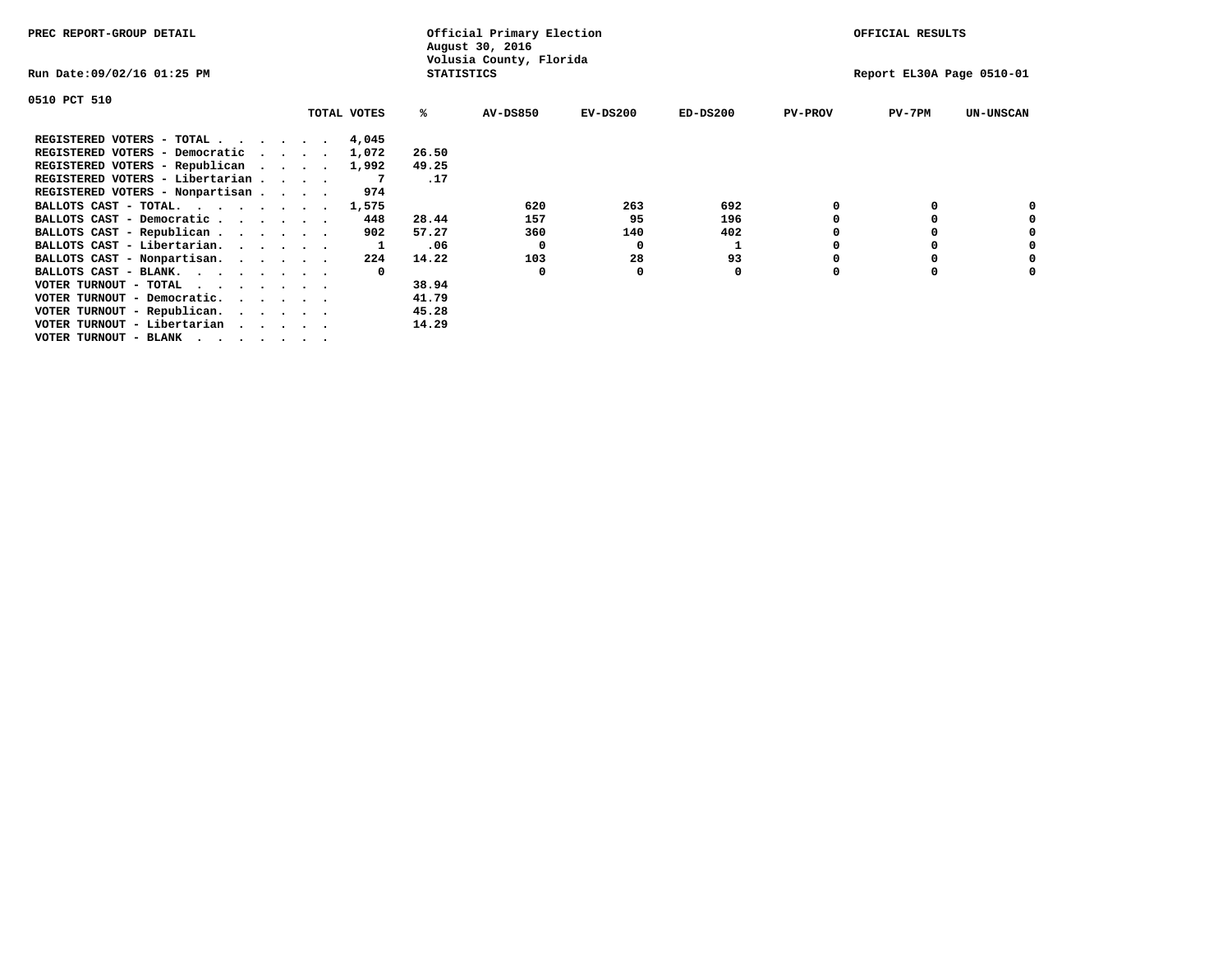| PREC REPORT-GROUP DETAIL                                               |             |       | Official Primary Election<br>August 30, 2016 |              | OFFICIAL RESULTS |                |                           |                  |
|------------------------------------------------------------------------|-------------|-------|----------------------------------------------|--------------|------------------|----------------|---------------------------|------------------|
| Run Date: 09/02/16 01:25 PM                                            |             |       | Volusia County, Florida<br>Democratic        |              |                  |                | Report EL30A Page 0510-02 |                  |
| 0510 PCT 510                                                           |             |       |                                              |              |                  |                |                           |                  |
|                                                                        | TOTAL VOTES | ℁     | <b>AV-DS850</b>                              | $EV-DS200$   | $ED-DS200$       | <b>PV-PROV</b> | $PV-7PM$                  | <b>UN-UNSCAN</b> |
| United States Senator                                                  |             |       |                                              |              |                  |                |                           |                  |
| (VOTE FOR) 1                                                           |             |       |                                              |              |                  |                |                           |                  |
| Roque "Rocky" De La Fuente.                                            | 14          | 3.46  |                                              | $\mathbf{2}$ |                  |                |                           |                  |
| Alan Grayson                                                           | 92          | 22.72 | 21                                           | 24           | 47               |                |                           |                  |
| Pam Keith                                                              | 45          | 11.11 | 15                                           | 11           | 19               |                |                           |                  |
| Reginald Luster                                                        | 3           | .74   |                                              | O            | 3                |                |                           |                  |
| Patrick Murphy.                                                        | 251         | 61.98 | 100                                          | 52           | 99               |                |                           |                  |
| Over Votes                                                             |             |       |                                              |              | $\Omega$         |                |                           |                  |
| Under Votes                                                            | 42          |       | 15                                           |              | 21               |                |                           |                  |
| Representative in Congress District 6                                  |             |       |                                              |              |                  |                |                           |                  |
| (VOTE FOR) 1                                                           |             |       |                                              |              |                  |                |                           |                  |
| William (Bill) McCullough                                              | 126         | 31.42 | 47                                           | 23           | 56               |                |                           |                  |
| Jay McGovern                                                           | 74          | 18.45 | 35                                           | 11           | 28               |                |                           |                  |
| George Pappas.                                                         | 81          | 20.20 | 23                                           | 22           | 36               |                |                           |                  |
| Dwayne L. Taylor.                                                      | 120         | 29.93 | 36                                           | 28           | 56               |                |                           |                  |
| Over Votes                                                             | O           |       |                                              |              |                  |                |                           |                  |
| Under Votes, $\cdot$ , $\cdot$ , $\cdot$ , $\cdot$ , $\cdot$ , $\cdot$ | 47          |       | 16                                           | 11           | 20               |                |                           |                  |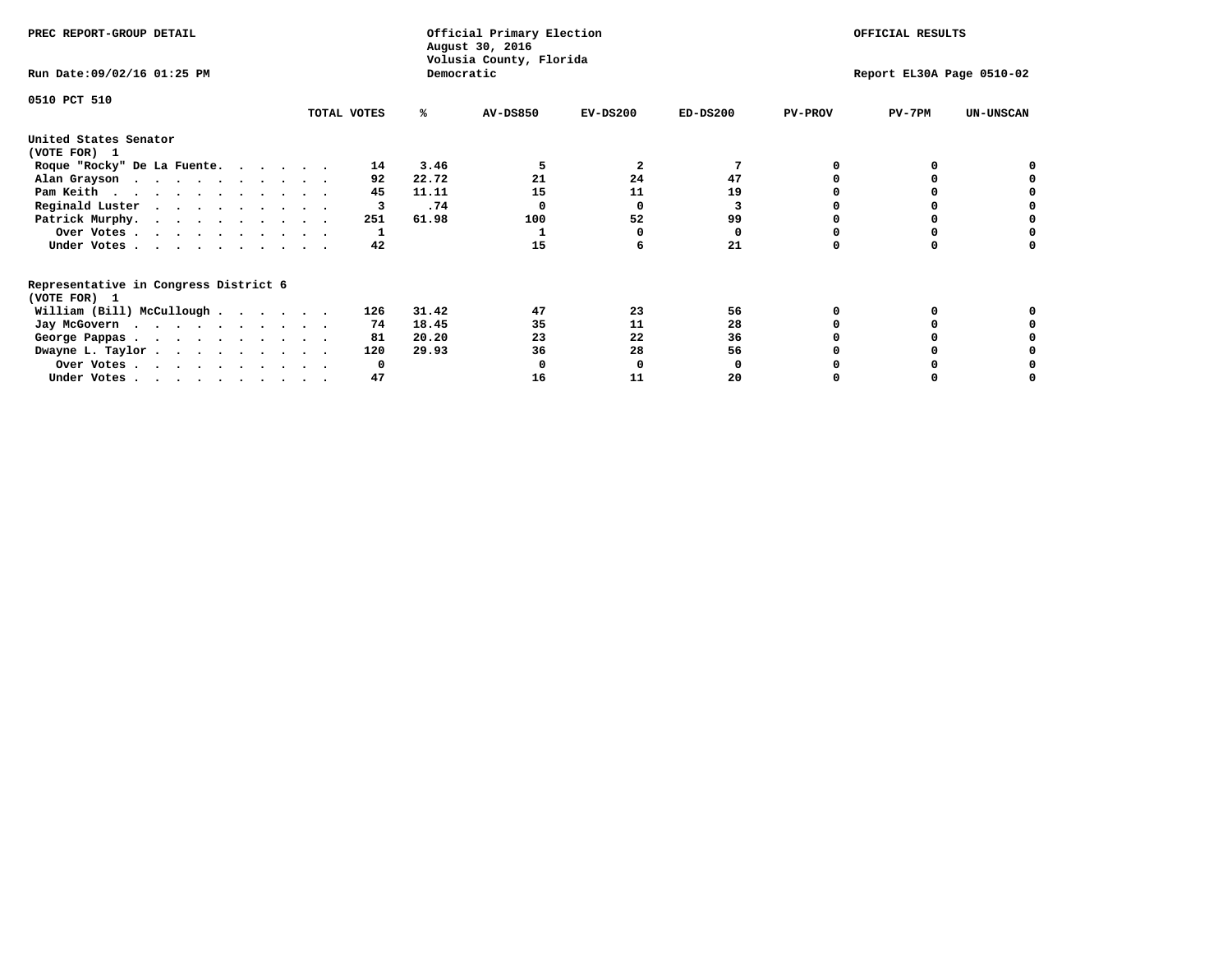| PREC REPORT-GROUP DETAIL<br>Run Date: 09/02/16 01:25 PM     |             | Republican | Official Primary Election<br>August 30, 2016<br>Volusia County, Florida | OFFICIAL RESULTS<br>Report EL30A Page 0510-03 |              |                |             |                  |
|-------------------------------------------------------------|-------------|------------|-------------------------------------------------------------------------|-----------------------------------------------|--------------|----------------|-------------|------------------|
| 0510 PCT 510                                                |             |            |                                                                         |                                               |              |                |             |                  |
|                                                             | TOTAL VOTES | %          | <b>AV-DS850</b>                                                         | $EV-DS200$                                    | $ED-DS200$   | <b>PV-PROV</b> | $PV-7PM$    | <b>UN-UNSCAN</b> |
| United States Senator<br>(VOTE FOR) 1                       |             |            |                                                                         |                                               |              |                |             |                  |
| Carlos Beruff.                                              | 173         | 19.68      | 82                                                                      | 28                                            | 63           | 0              | 0           | 0                |
| Ernie Rivera                                                | 13          | 1.48       | 3                                                                       | $\mathbf{1}$                                  | 9            | 0              | 0           | $\mathbf 0$      |
| Marco Rubio.                                                | 666         | 75.77      | 260                                                                     | 104                                           | 302          | $\mathbf 0$    | $\mathbf 0$ | $\mathbf 0$      |
| Dwight Mark Anthony Young                                   | 27          | 3.07       | 8                                                                       | 2                                             | 17           | 0              | $\mathbf 0$ | $\pmb{0}$        |
| Over Votes                                                  | 0           |            | $\Omega$                                                                | $\Omega$                                      | $\mathbf 0$  | $\mathbf 0$    | 0           | $\mathbf 0$      |
| Under Votes                                                 | 23          |            | 7                                                                       | 5                                             | 11           | $\mathbf 0$    | $\Omega$    | $\mathbf 0$      |
| Representative in Congress District 6<br>(VOTE FOR) 1       |             |            |                                                                         |                                               |              |                |             |                  |
| Fred Costello                                               | 337         | 38.17      | 133                                                                     | 39                                            | 165          | 0              | 0           | 0                |
| Ron Desantis                                                | 415         | 47.00      | 180                                                                     | 69                                            | 166          | 0              | 0           | $\mathbf 0$      |
| G. G. Galloway.                                             | 131         | 14.84      | 43                                                                      | 27                                            | 61           | $\mathbf 0$    | $\Omega$    | $\mathbf 0$      |
| Over Votes                                                  | 0           |            | 0                                                                       | $\mathbf 0$                                   | 0            | $\mathbf 0$    | $\mathbf 0$ | $\mathbf 0$      |
| Under Votes                                                 | 19          |            | 4                                                                       | 5                                             | 10           | $\mathbf 0$    | $\Omega$    | $\mathbf 0$      |
| State Committeeman                                          |             |            |                                                                         |                                               |              |                |             |                  |
| (VOTE FOR) 1                                                |             |            |                                                                         |                                               |              |                |             |                  |
| Paul W. Deering                                             | 452         | 71.52      | 188                                                                     | 63                                            | 201          | 0              | 0           | 0                |
| James Oddie.                                                | 180         | 28.48      | 69                                                                      | 37                                            | 74           | 0              | 0           | $\mathbf 0$      |
| Over Votes                                                  | 0           |            | 0                                                                       | $\Omega$                                      | $\mathbf 0$  | 0              | $\mathbf 0$ | $\mathbf 0$      |
| Under Votes<br>$\sim$<br>$\ddot{\phantom{a}}$               | 270         |            | 103                                                                     | 40                                            | 127          | $\mathbf 0$    | 0           | $\mathbf 0$      |
| State Committeewoman<br>(VOTE FOR) 1                        |             |            |                                                                         |                                               |              |                |             |                  |
| Dana Christina Dougherty<br>$\cdot$ $\cdot$ $\cdot$ $\cdot$ | 341         | 53.03      | 133                                                                     | 62                                            | 146          | 0              | 0           | 0                |
| Marilyn C. Ford                                             | 302         | 46.97      | 128                                                                     | 43                                            | 131          | 0              | 0           | 0                |
| Over Votes                                                  | 0           |            | $\mathbf 0$                                                             | 0                                             | $\mathbf{0}$ | 0              | 0           | $\mathbf 0$      |
| Under Votes, , , , , , , , , ,                              | 259         |            | 99                                                                      | 35                                            | 125          | $\Omega$       | $\Omega$    | $\Omega$         |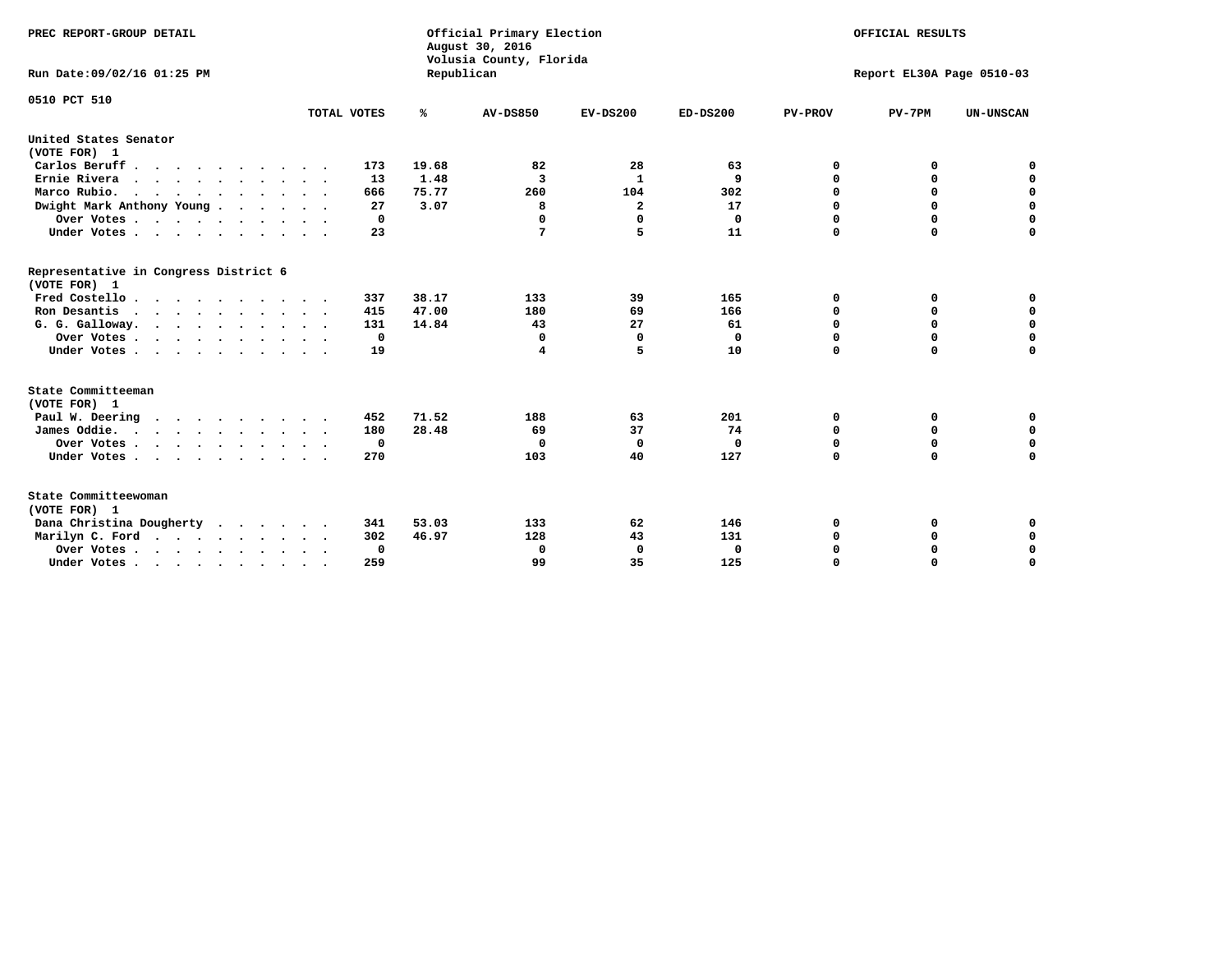| PREC REPORT-GROUP DETAIL              |  |  |  |  |  | Official Primary Election<br>August 30, 2016<br>Volusia County, Florida | OFFICIAL RESULTS |        |                 |            |            |                |                           |                  |
|---------------------------------------|--|--|--|--|--|-------------------------------------------------------------------------|------------------|--------|-----------------|------------|------------|----------------|---------------------------|------------------|
| Run Date: 09/02/16 01:25 PM           |  |  |  |  |  |                                                                         |                  |        | Libertarian     |            |            |                | Report EL30A Page 0510-04 |                  |
| 0510 PCT 510                          |  |  |  |  |  |                                                                         | TOTAL VOTES      | ℁      | <b>AV-DS850</b> | $EV-DS200$ | $ED-DS200$ | <b>PV-PROV</b> | $PV-7PM$                  | <b>UN-UNSCAN</b> |
| United States Senator<br>(VOTE FOR) 1 |  |  |  |  |  |                                                                         |                  |        |                 |            |            |                |                           |                  |
| Augustus Invictus.                    |  |  |  |  |  |                                                                         |                  | 100.00 |                 | 0          |            |                |                           | 0                |
| Paul Stanton                          |  |  |  |  |  |                                                                         | 0                |        |                 |            | 0          |                |                           | 0                |
| Over Votes                            |  |  |  |  |  |                                                                         | 0                |        |                 |            | 0          |                |                           | 0                |
| Under Votes                           |  |  |  |  |  |                                                                         | 0                |        |                 |            | 0          |                |                           | 0                |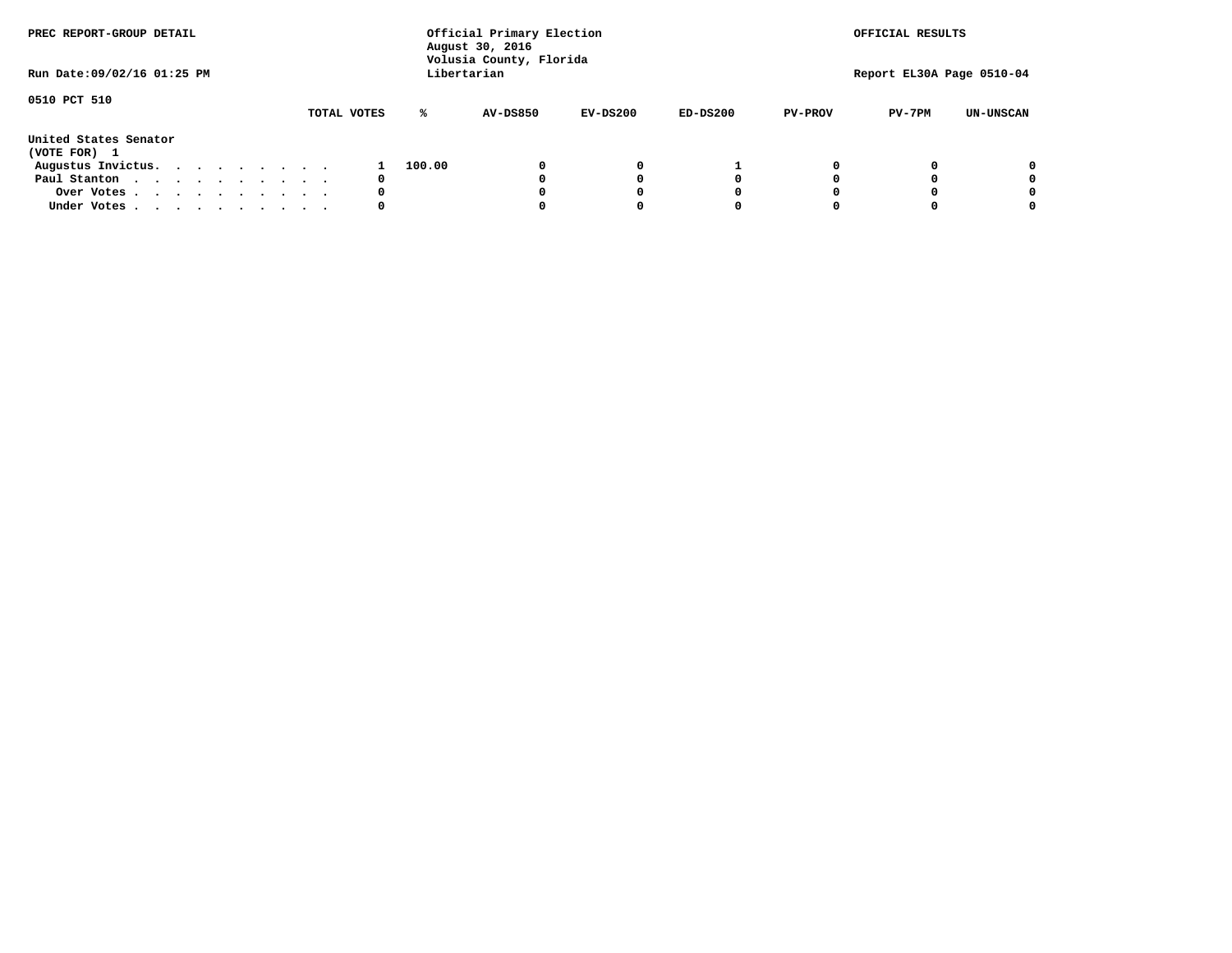| PREC REPORT-GROUP DETAIL                                    |             |       | Official Primary Election<br>August 30, 2016<br>Volusia County, Florida | OFFICIAL RESULTS |              |                |                           |                  |
|-------------------------------------------------------------|-------------|-------|-------------------------------------------------------------------------|------------------|--------------|----------------|---------------------------|------------------|
| Run Date: 09/02/16 01:25 PM                                 |             |       | Nonpartisan                                                             |                  |              |                | Report EL30A Page 0510-05 |                  |
| 0510 PCT 510                                                |             |       |                                                                         |                  |              |                |                           |                  |
|                                                             | TOTAL VOTES | ℁     | <b>AV-DS850</b>                                                         | $EV-DS200$       | $ED-DS200$   | <b>PV-PROV</b> | $PV-7PM$                  | <b>UN-UNSCAN</b> |
| Circuit Judge 7th Circuit Group 4<br>(VOTE FOR) 1           |             |       |                                                                         |                  |              |                |                           |                  |
| Chris France - WITHDRAWN<br>$\cdots$                        | 182         | 13.55 | 63                                                                      | 21               | 98           | 0              | 0                         | 0                |
| Sebrina L. Slack                                            | 427         | 31.79 | 185                                                                     | 67               | 175          | $\Omega$       | $\mathbf 0$               | $\mathbf 0$      |
| Stasia Warren                                               | 734         | 54.65 | 284                                                                     | 135              | 315          | $\mathbf 0$    | $\Omega$                  | $\mathbf 0$      |
| Over Votes                                                  | 1           |       | 1                                                                       | 0                | $\mathbf{0}$ | $\mathbf 0$    | $\mathbf 0$               | $\mathbf 0$      |
| Under Votes                                                 | 231         |       | 87                                                                      | 40               | 104          | $\mathbf 0$    | $\Omega$                  | $\mathbf 0$      |
| Circuit Judge 7th Circuit Group 10<br>(VOTE FOR) 1          |             |       |                                                                         |                  |              |                |                           |                  |
| Malcolm Anthony                                             | 399         | 32.54 | 205                                                                     | 48               | 146          | 0              | 0                         | 0                |
| Scott DuPont                                                | 827         | 67.46 | 298                                                                     | 151              | 378          | 0              | $\mathbf 0$               | $\mathbf 0$      |
| Over Votes<br>$\ddot{\phantom{1}}$                          | 0           |       | 0                                                                       | 0                | 0            | 0              | $\mathbf 0$               | $\mathbf 0$      |
| Under Votes                                                 | 349         |       | 117                                                                     | 64               | 168          | $\mathbf 0$    | $\Omega$                  | $\Omega$         |
| Circuit Judge 7th Circuit Group 13<br>(VOTE FOR) 1          |             |       |                                                                         |                  |              |                |                           |                  |
| David Hood.                                                 | 819         | 58.33 | 316                                                                     | 147              | 356          | $\mathbf 0$    | 0                         | $\mathbf 0$      |
| A. "Kathleen" McNeilly                                      | 585         | 41.67 | 239                                                                     | 84               | 262          | $\Omega$       | $\Omega$                  | $\mathbf 0$      |
| Over Votes                                                  | $\mathbf 0$ |       | $\mathbf{0}$                                                            | 0                | $\mathbf{0}$ | 0              | $\mathbf 0$               | $\mathbf 0$      |
| Under Votes                                                 | 171         |       | 65                                                                      | 32               | 74           | $\mathbf 0$    | $\Omega$                  | 0                |
| Circuit Judge 7th Circuit Group 17<br>(VOTE FOR) 1          |             |       |                                                                         |                  |              |                |                           |                  |
| Linda L. Gaustad                                            | 479         | 39.10 | 178                                                                     | 86               | 215          | 0              | 0                         | $\mathbf 0$      |
| Howard O. McGillin Jr                                       | 746         | 60.90 | 327                                                                     | 116              | 303          | 0              | 0                         | 0                |
| Over Votes                                                  | $\mathbf 0$ |       | $\Omega$                                                                | 0                | 0            | $\mathbf 0$    | $\mathbf 0$               | 0                |
| Under Votes                                                 | 350         |       | 115                                                                     | 61               | 174          | $\mathbf 0$    | $\mathbf 0$               | $\mathbf 0$      |
| County Judge 7th Circuit Group 3<br>(VOTE FOR) 1            |             |       |                                                                         |                  |              |                |                           |                  |
| Heather Caeners<br>$\cdots$                                 | 441         | 35.34 | 183                                                                     | 75               | 183          | 0              | 0                         | 0                |
| Shirley A. Green                                            | 565         | 45.27 | 233                                                                     | 88               | 244          | $\mathbf 0$    | $\Omega$                  | $\mathbf 0$      |
| Marla Rawnsley.<br>$\cdots$                                 | 242         | 19.39 | 86                                                                      | 45               | 111          | 0              | $\mathbf 0$               | $\pmb{0}$        |
| Over Votes.<br>$\ddot{\phantom{a}}$<br>$\ddot{\phantom{a}}$ | 0           |       | $\Omega$                                                                | 0                | 0            | $\mathbf 0$    | $\Omega$                  | $\mathbf 0$      |
| Under Votes<br>$\sim$<br>$\sim$                             | 327         |       | 118                                                                     | 55               | 154          | $\mathbf 0$    | $\mathbf 0$               | 0                |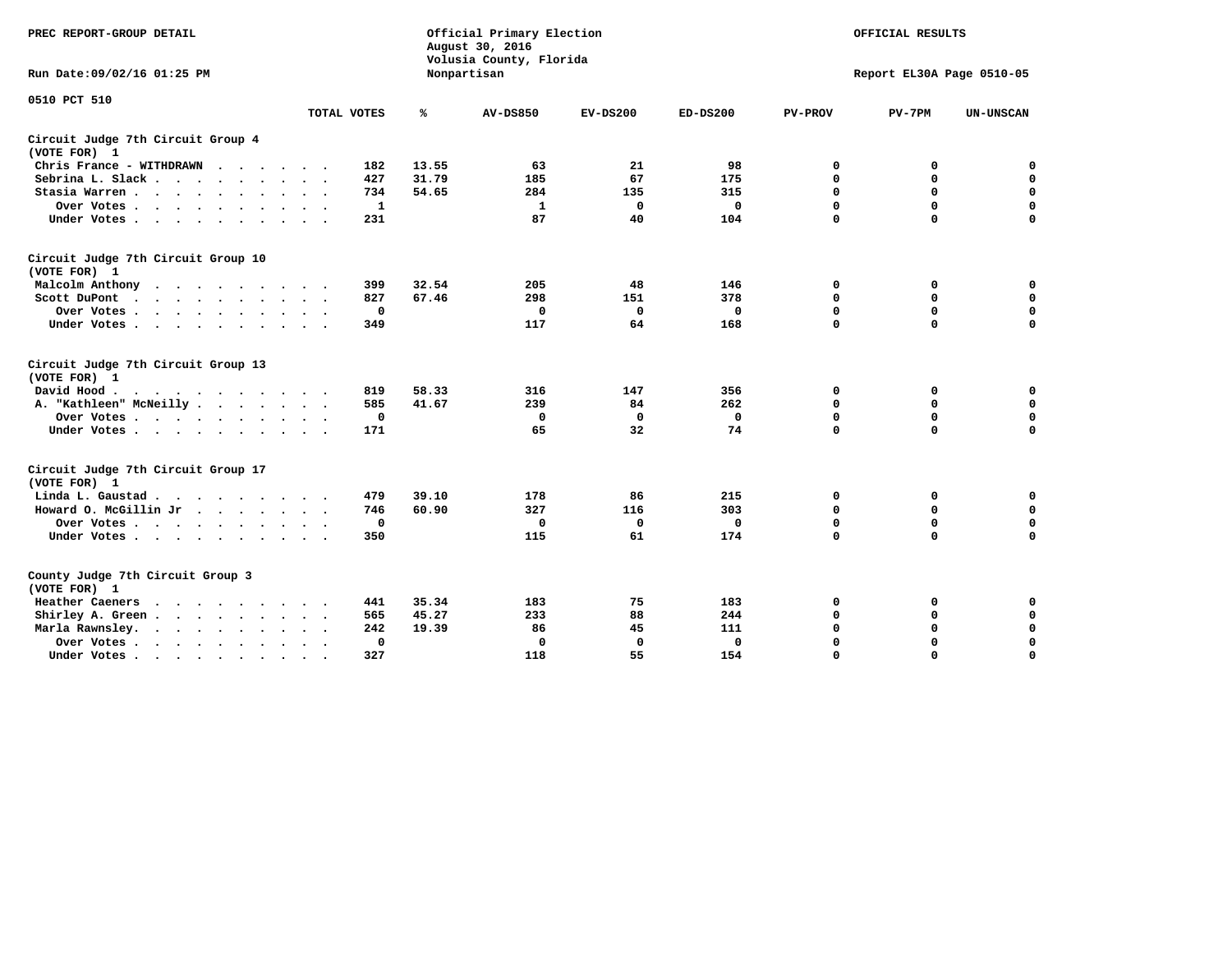| PREC REPORT-GROUP DETAIL                                                                                                        |                                                  | Official Primary Election<br>August 30, 2016<br>Volusia County, Florida |                 | OFFICIAL RESULTS<br>Report EL30A Page 0510-06 |             |                |             |                  |
|---------------------------------------------------------------------------------------------------------------------------------|--------------------------------------------------|-------------------------------------------------------------------------|-----------------|-----------------------------------------------|-------------|----------------|-------------|------------------|
| Run Date: 09/02/16 01:25 PM                                                                                                     |                                                  |                                                                         | Nonpartisan     |                                               |             |                |             |                  |
| 0510 PCT 510                                                                                                                    | TOTAL VOTES                                      | ℁                                                                       | <b>AV-DS850</b> | $EV-DS200$                                    | $ED-DS200$  | <b>PV-PROV</b> | $PV-7PM$    | <b>UN-UNSCAN</b> |
| Sheriff                                                                                                                         |                                                  |                                                                         |                 |                                               |             |                |             |                  |
| (VOTE FOR) 1                                                                                                                    |                                                  |                                                                         |                 |                                               |             |                |             |                  |
| Wendell C. Bradford                                                                                                             | 73                                               | 4.76                                                                    | 15              | 17                                            | 41          | 0              | 0           | 0                |
| Dave Brannon<br>$\ddot{\phantom{a}}$<br>$\ddot{\phantom{a}}$                                                                    | 146<br>$\sim$                                    | 9.52                                                                    | 56              | 22                                            | 68          | $\mathbf 0$    | 0           | $\mathbf 0$      |
| Mike Chitwood                                                                                                                   | 878                                              | 57.27                                                                   | 368             | 139                                           | 371         | $\mathbf 0$    | 0           | $\mathbf 0$      |
| Eric Dietrich.<br>$\cdots$                                                                                                      | 425<br>$\ddot{\phantom{1}}$                      | 27.72                                                                   | 154             | 76                                            | 195         | $\mathbf{0}$   | $\mathbf 0$ | $\mathbf 0$      |
| James E. (Jim) Gillum                                                                                                           | 11                                               | .72                                                                     | 5               | $\mathbf 0$                                   | 6           | $\mathbf 0$    | 0           | $\mathbf 0$      |
| Over Votes                                                                                                                      | $\mathbf 0$                                      |                                                                         | $\mathbf 0$     | $\mathbf 0$                                   | $\mathbf 0$ | $\mathbf 0$    | 0           | $\mathbf 0$      |
| Under Votes                                                                                                                     | 42                                               |                                                                         | 22              | 9                                             | 11          | $\mathbf 0$    | 0           | $\mathbf 0$      |
| Property Appraiser<br>(VOTE FOR) 1                                                                                              |                                                  |                                                                         |                 |                                               |             |                |             |                  |
| Larry Bartlett.<br>$\cdots$<br>$\overline{\phantom{a}}$<br>$\overline{\phantom{a}}$                                             | 562                                              | 42.16                                                                   | 214             | 92                                            | 256         | $\mathbf 0$    | 0           | 0                |
| H. Alan Burton.                                                                                                                 | 499<br>$\ddot{\phantom{1}}$                      | 37.43                                                                   | 217             | 83                                            | 199         | $\mathbf 0$    | 0           | $\mathbf 0$      |
| Mike Swanto.<br>$\bullet$<br>$\ddot{\phantom{a}}$                                                                               | 272<br>$\bullet$<br>$\blacksquare$               | 20.41                                                                   | 103             | 54                                            | 115         | $\mathbf 0$    | $\mathbf 0$ | $\mathbf 0$      |
| Over Votes                                                                                                                      | $\mathbf 0$<br>$\sim$ $\sim$                     |                                                                         | $\Omega$        | $^{\circ}$                                    | $\mathbf 0$ | $\mathbf{0}$   | $\mathbf 0$ | $\mathbf 0$      |
| Under Votes                                                                                                                     | 242                                              |                                                                         | 86              | 34                                            | 122         | $\Omega$       | $\Omega$    | $\mathbf 0$      |
| Supervisor of Elections<br>(VOTE FOR) 1                                                                                         | 179                                              | 13.35                                                                   | 78              | 25                                            | 76          | $\Omega$       | 0           | $\mathbf 0$      |
| Teresa Apgar<br>David Lee Davis                                                                                                 | 160<br>$\sim$ $\sim$                             | 11.93                                                                   | 54              | 32                                            | 74          | $\Omega$       | 0           | $\mathbf 0$      |
| Bill Fyfe<br>$\sim$<br>$\ddot{\phantom{a}}$                                                                                     | 98<br>$\sim$ $\sim$                              | 7.31                                                                    | 29              | 22                                            | 47          | $\Omega$       | 0           | 0                |
| Lisa Lewis<br>$\ddot{\phantom{a}}$<br>$\ddot{\phantom{a}}$                                                                      | 904<br>$\ddot{\phantom{a}}$                      | 67.41                                                                   | 377             | 152                                           | 375         | $\mathbf 0$    | 0           | $\mathbf 0$      |
| Over Votes                                                                                                                      | $\mathbf 0$<br>$\sim$                            |                                                                         | 0               | 0                                             | $\mathbf 0$ | $\mathbf 0$    | 0           | $\mathbf 0$      |
| Under Votes                                                                                                                     | 234<br>$\sim$                                    |                                                                         | 82              | 32                                            | 120         | $\mathbf 0$    | 0           | $\mathbf 0$      |
| County Council Chair                                                                                                            |                                                  |                                                                         |                 |                                               |             |                |             |                  |
| (VOTE FOR) 1                                                                                                                    |                                                  |                                                                         |                 |                                               |             |                |             |                  |
| Jason P. Davis.                                                                                                                 | 145<br>$\ddot{\phantom{1}}$                      | 9.99                                                                    | 55              | 23                                            | 67          | 0              | 0           | $\mathbf 0$      |
| Greg Gimbert<br>$\cdots$                                                                                                        | 146<br>$\ddot{\phantom{1}}$                      | 10.06                                                                   | 67              | 19                                            | 60          | $\mathbf 0$    | 0           | $\mathbf 0$      |
| Ed Kelley<br>$\ddot{\phantom{a}}$                                                                                               | 1,079<br>$\bullet$<br>$\overline{\phantom{a}}$   | 74.31                                                                   | 422             | 182                                           | 475         | $\mathbf{0}$   | 0           | $\mathbf 0$      |
| Tom Laputka.<br>$\cdot$ $\cdot$ $\cdot$ $\cdot$ $\cdot$<br>$\ddot{\phantom{0}}$<br>$\ddot{\phantom{0}}$<br>$\ddot{\phantom{a}}$ | 82<br>$\bullet$<br>$\ddot{\phantom{0}}$          | 5.65                                                                    | 33              | 15                                            | 34          | $\mathbf{0}$   | 0           | $\mathbf 0$      |
| Over Votes.<br>$\cdots$<br>$\bullet$<br>$\cdot$                                                                                 | $\mathbf 0$                                      |                                                                         | $\mathbf 0$     | $\Omega$                                      | $\mathbf 0$ | $\mathbf 0$    | $\mathbf 0$ | $\mathbf 0$      |
| Under Votes<br>$\cdot$<br>$\sim$                                                                                                | 123<br>$\ddot{\phantom{1}}$                      |                                                                         | 43              | 24                                            | 56          | $\mathbf 0$    | 0           | $\mathbf 0$      |
| County Council Member District 4<br>County Council District 4<br>(VOTE FOR) 1                                                   |                                                  |                                                                         |                 |                                               |             |                |             |                  |
| Linda Bourquin-McIntyre.                                                                                                        | 100                                              | 7.19                                                                    | 39              | 19                                            | 42          | $\mathbf 0$    | 0           | 0                |
| Roy Johnson.<br>$\bullet$<br>$\bullet$                                                                                          | 136<br>$\ddotsc$                                 | 9.78                                                                    | 56              | 21                                            | 59          | $\mathbf 0$    | $\mathbf 0$ | $\pmb{0}$        |
| Heather Post                                                                                                                    | 683<br>$\sim$ $\sim$                             | 49.14                                                                   | 249             | 114                                           | 320         | $\mathbf 0$    | 0           | $\mathbf 0$      |
| Al Smith.<br>$\cdots$<br>$\langle \rangle$<br>$\bullet$                                                                         | 349                                              | 25.11                                                                   | 144             | 64                                            | 141         | $\Omega$       | $\Omega$    | $\mathbf 0$      |
| Roland Via .<br>$\mathbf{r} = \mathbf{r} + \mathbf{r}$ . The $\mathbf{r}$<br>$\ddot{\phantom{0}}$<br>$\ddot{\phantom{a}}$       | 122                                              | 8.78                                                                    | 52              | 21                                            | 49          | $\mathbf 0$    | 0           | $\mathbf 0$      |
| Over Votes<br>$\bullet$<br>$\bullet$                                                                                            | $\mathbf 0$<br>$\bullet$<br>$\ddot{\phantom{1}}$ |                                                                         | $\mathbf 0$     | $\mathbf{0}$                                  | $\mathbf 0$ | $\Omega$       | 0           | $\mathbf 0$      |
| Under Votes.<br>.<br>$\bullet$                                                                                                  | 185<br>$\bullet$                                 |                                                                         | 80              | 24                                            | 81          | $\Omega$       | 0           | $\mathbf 0$      |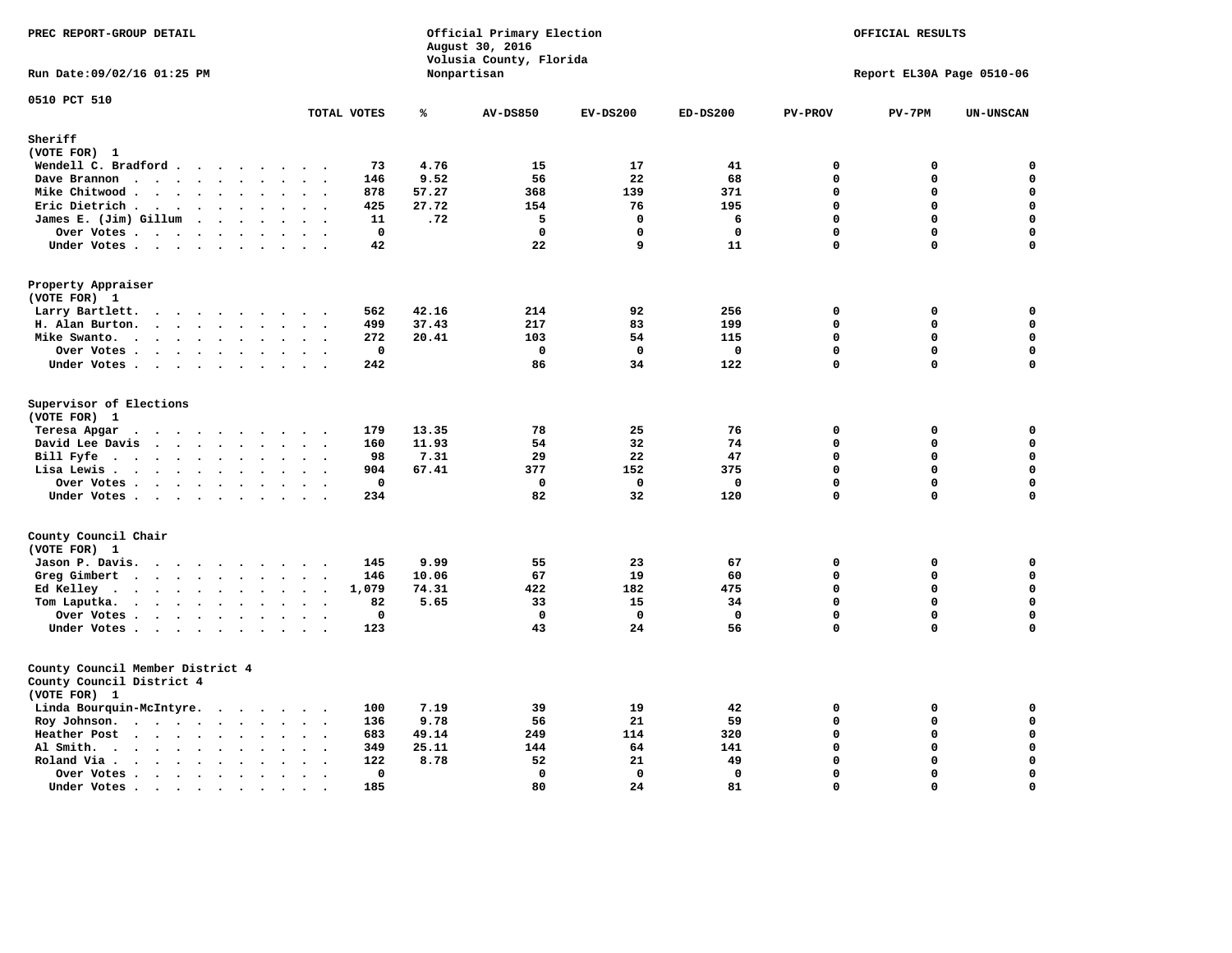| PREC REPORT-GROUP DETAIL                                                                                                                                                                                                                 |             |       | Official Primary Election<br>August 30, 2016<br>Volusia County, Florida | OFFICIAL RESULTS |            |                |                           |                  |
|------------------------------------------------------------------------------------------------------------------------------------------------------------------------------------------------------------------------------------------|-------------|-------|-------------------------------------------------------------------------|------------------|------------|----------------|---------------------------|------------------|
| Run Date: 09/02/16 01:25 PM                                                                                                                                                                                                              |             |       | Nonpartisan                                                             |                  |            |                | Report EL30A Page 0510-07 |                  |
| 0510 PCT 510                                                                                                                                                                                                                             |             |       |                                                                         |                  |            |                |                           |                  |
|                                                                                                                                                                                                                                          | TOTAL VOTES | ℁     | AV-DS850                                                                | $EV-DS200$       | $ED-DS200$ | <b>PV-PROV</b> | $PV-7PM$                  | <b>UN-UNSCAN</b> |
| School Board Member District 4<br>(VOTE FOR) 1                                                                                                                                                                                           |             |       |                                                                         |                  |            |                |                           |                  |
| Carl Persis.                                                                                                                                                                                                                             | 934         | 63.41 | 351                                                                     | 166              | 417        |                |                           | 0                |
| Ray Sanchez.                                                                                                                                                                                                                             | 539         | 36.59 | 223                                                                     | 84               | 232        |                |                           |                  |
| Over Votes                                                                                                                                                                                                                               | 0           |       | 0                                                                       | 0                |            |                |                           | 0                |
| Under Votes                                                                                                                                                                                                                              | 102         |       | 46                                                                      | 13               | 43         |                |                           | 0                |
| Amendment 4                                                                                                                                                                                                                              |             |       |                                                                         |                  |            |                |                           |                  |
| (VOTE FOR) 1                                                                                                                                                                                                                             |             |       |                                                                         |                  |            |                |                           |                  |
| Yes<br>$\mathbf{a}$ . The contribution of the contribution of the contribution of the contribution of the contribution of the contribution of the contribution of the contribution of the contribution of the contribution of the contri | 973         | 68.67 | 399                                                                     | 178              | 396        |                |                           |                  |
| No.<br>.                                                                                                                                                                                                                                 | 444         | 31.33 | 160                                                                     | 63               | 221        |                |                           |                  |
| Over Votes                                                                                                                                                                                                                               | 0           |       |                                                                         | O                |            |                |                           |                  |
| Under Votes                                                                                                                                                                                                                              | 158         |       | 61                                                                      | 22               | 75         |                |                           |                  |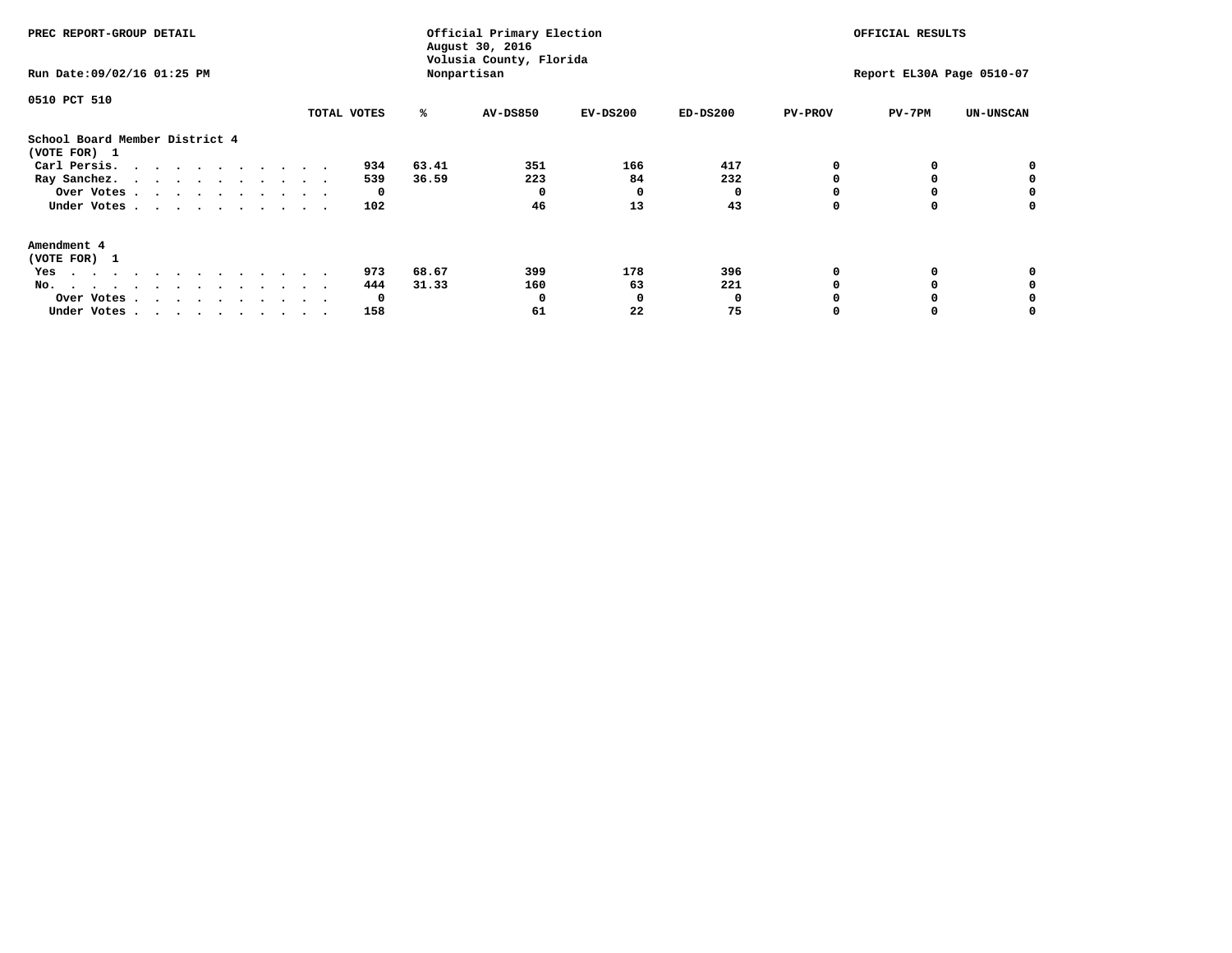| PREC REPORT-GROUP DETAIL                                    |                                              |             |       | Official Primary Election<br>August 30, 2016 |            |            |                | OFFICIAL RESULTS          |                  |  |  |
|-------------------------------------------------------------|----------------------------------------------|-------------|-------|----------------------------------------------|------------|------------|----------------|---------------------------|------------------|--|--|
| Run Date:09/02/16 01:25 PM                                  | Volusia County, Florida<br><b>STATISTICS</b> |             |       |                                              |            |            |                | Report EL30A Page 0511-01 |                  |  |  |
| 0511 PCT 511                                                |                                              |             |       |                                              |            |            |                |                           |                  |  |  |
|                                                             |                                              | TOTAL VOTES | %ะ    | <b>AV-DS850</b>                              | $EV-DS200$ | $ED-DS200$ | <b>PV-PROV</b> | $PV-7PM$                  | <b>UN-UNSCAN</b> |  |  |
| REGISTERED VOTERS - TOTAL                                   |                                              | 950         |       |                                              |            |            |                |                           |                  |  |  |
| REGISTERED VOTERS - Democratic                              |                                              | 220         | 23.16 |                                              |            |            |                |                           |                  |  |  |
| REGISTERED VOTERS - Republican                              |                                              | 432         | 45.47 |                                              |            |            |                |                           |                  |  |  |
| REGISTERED VOTERS - Libertarian                             |                                              | -2          | .21   |                                              |            |            |                |                           |                  |  |  |
| REGISTERED VOTERS - Nonpartisan                             |                                              | 296         |       |                                              |            |            |                |                           |                  |  |  |
| BALLOTS CAST - TOTAL.                                       |                                              | 267         |       | 101                                          | 37         | 129        |                |                           |                  |  |  |
| BALLOTS CAST - Democratic                                   |                                              | 69          | 25.84 | 32                                           | 17         | 20         |                |                           |                  |  |  |
| BALLOTS CAST - Republican                                   |                                              | 158         | 59.18 | 54                                           | 14         | 90         |                |                           |                  |  |  |
| BALLOTS CAST - Libertarian.                                 |                                              |             | .37   | 0                                            | O          |            |                |                           |                  |  |  |
| BALLOTS CAST - Nonpartisan.                                 |                                              | 39          | 14.61 | 15                                           | 6          | 18         |                |                           | 0                |  |  |
| BALLOTS CAST - BLANK.                                       |                                              |             |       | $\Omega$                                     |            | 0          | n              |                           |                  |  |  |
| VOTER TURNOUT - TOTAL $\cdot \cdot \cdot \cdot \cdot \cdot$ |                                              |             | 28.11 |                                              |            |            |                |                           |                  |  |  |
| VOTER TURNOUT - Democratic.                                 |                                              |             | 31.36 |                                              |            |            |                |                           |                  |  |  |
| VOTER TURNOUT - Republican.                                 |                                              |             | 36.57 |                                              |            |            |                |                           |                  |  |  |
| VOTER TURNOUT - Libertarian                                 |                                              |             | 50.00 |                                              |            |            |                |                           |                  |  |  |
| VOTER TURNOUT - BLANK                                       |                                              |             |       |                                              |            |            |                |                           |                  |  |  |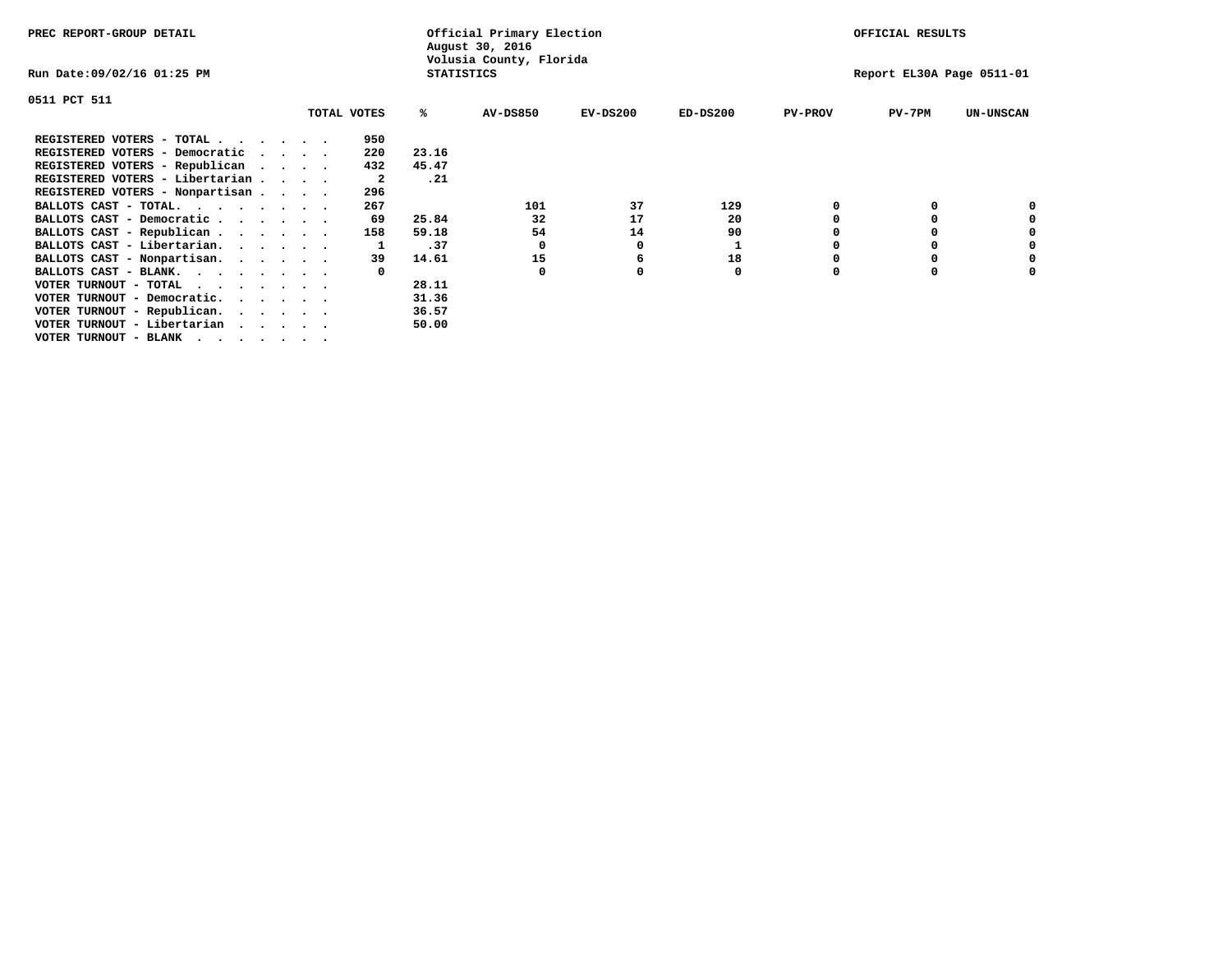| PREC REPORT-GROUP DETAIL<br>Run Date: 09/02/16 01:25 PM |             | Democratic | Official Primary Election<br>August 30, 2016<br>Volusia County, Florida | OFFICIAL RESULTS<br>Report EL30A Page 0511-02 |              |                |          |                  |
|---------------------------------------------------------|-------------|------------|-------------------------------------------------------------------------|-----------------------------------------------|--------------|----------------|----------|------------------|
|                                                         |             |            |                                                                         |                                               |              |                |          |                  |
| 0511 PCT 511                                            | TOTAL VOTES | %ะ         | <b>AV-DS850</b>                                                         | $EV-DS200$                                    | $ED-DS200$   | <b>PV-PROV</b> | $PV-7PM$ | <b>UN-UNSCAN</b> |
| United States Senator<br>(VOTE FOR) 1                   |             |            |                                                                         |                                               |              |                |          |                  |
| Roque "Rocky" De La Fuente.                             | 9           | 14.06      |                                                                         | 0                                             |              | O              |          |                  |
| Alan Grayson                                            | 19          | 29.69      |                                                                         | 11                                            |              |                |          |                  |
| Pam Keith                                               |             | 10.94      |                                                                         | 0                                             |              |                | o        |                  |
| Reginald Luster                                         |             | 1.56       |                                                                         | 0                                             |              |                | 0        | 0                |
| Patrick Murphy.                                         | 28          | 43.75      | 14                                                                      | 6                                             | 8            | O              | 0        | $\mathbf 0$      |
| Over Votes                                              | 0           |            | $\Omega$                                                                | $\Omega$                                      | 0            | O              | $\Omega$ |                  |
| Under Votes                                             | 5           |            |                                                                         | $\Omega$                                      | $\mathbf{1}$ | $\Omega$       | $\Omega$ | O                |
| Representative in Congress District 6                   |             |            |                                                                         |                                               |              |                |          |                  |
| (VOTE FOR) 1                                            |             | 23.81      |                                                                         |                                               |              | O              | o        |                  |
| William (Bill) McCullough                               | 15          |            | 6                                                                       | 3<br>1                                        | 6<br>1       | n              | n        |                  |
| Jay McGovern                                            | 9           | 14.29      |                                                                         |                                               |              |                |          |                  |
| George Pappas.                                          | 16          | 25.40      |                                                                         | 3                                             |              |                |          | 0                |
| Dwayne L. Taylor                                        | 23          | 36.51      |                                                                         | 10                                            |              | $\Omega$       | $\Omega$ | $\Omega$         |
| Over Votes                                              | 0           |            |                                                                         | 0                                             |              | 0              | 0        | 0                |
| Under Votes                                             | 6           |            | 3                                                                       | O                                             |              | $\Omega$       | $\Omega$ | O                |
| State Representative District 26<br>(VOTE FOR) 1        |             |            |                                                                         |                                               |              |                |          |                  |
| Patrick Henry                                           | 43          | 74.14      | 19                                                                      | 11                                            | 13           | 0              |          |                  |
| Steve Miller                                            | 15          | 25.86      |                                                                         | 4                                             | 4            |                |          |                  |
| Over Votes                                              | 0           |            |                                                                         | 0                                             |              |                |          | 0                |
| Under Votes.                                            | 11          |            |                                                                         |                                               |              |                |          |                  |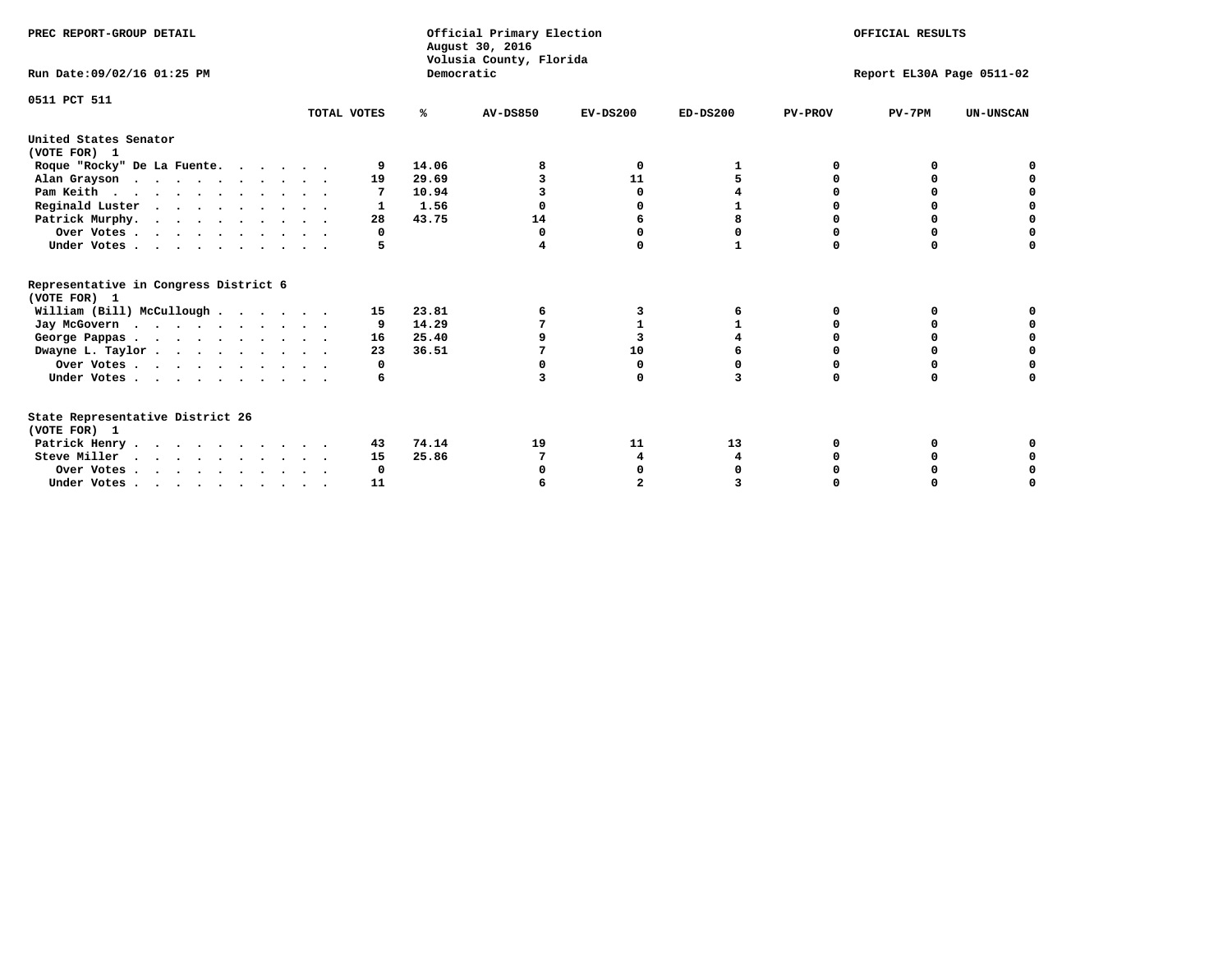| PREC REPORT-GROUP DETAIL<br>Run Date: 09/02/16 01:25 PM |             | Republican    | Official Primary Election<br>August 30, 2016<br>Volusia County, Florida | OFFICIAL RESULTS<br>Report EL30A Page 0511-03 |                   |                  |             |                            |
|---------------------------------------------------------|-------------|---------------|-------------------------------------------------------------------------|-----------------------------------------------|-------------------|------------------|-------------|----------------------------|
| 0511 PCT 511                                            | TOTAL VOTES | ℁             | <b>AV-DS850</b>                                                         | $EV-DS200$                                    | $ED-DS200$        | <b>PV-PROV</b>   | $PV-7PM$    | <b>UN-UNSCAN</b>           |
| United States Senator                                   |             |               |                                                                         |                                               |                   |                  |             |                            |
| (VOTE FOR) 1                                            |             |               |                                                                         |                                               |                   |                  |             |                            |
| Carlos Beruff                                           | 52          | 33.55         | 20                                                                      | 6                                             | 26                | 0                | 0           | 0                          |
| Ernie Rivera                                            | 4           | 2.58          | $\Omega$                                                                | 0                                             | 4                 | 0                | 0           | $\mathbf 0$<br>$\mathbf 0$ |
| Marco Rubio.<br>$\cdots$                                | 95          | 61.29<br>2.58 | 29                                                                      | 8<br>$\Omega$                                 | 58                | $\mathbf 0$<br>0 | $\mathbf 0$ | $\mathbf 0$                |
| Dwight Mark Anthony Young                               | 4<br>0      |               | 3<br>0                                                                  | $\Omega$                                      | 1                 | 0                | 0<br>0      |                            |
| Over Votes<br>Under Votes                               | 3           |               | $\overline{a}$                                                          | $\Omega$                                      | 0<br>$\mathbf{1}$ | $\Omega$         | $\Omega$    | 0<br>$\Omega$              |
|                                                         |             |               |                                                                         |                                               |                   |                  |             |                            |
| Representative in Congress District 6<br>(VOTE FOR) 1   |             |               |                                                                         |                                               |                   |                  |             |                            |
| Fred Costello                                           | 48          | 31.37         | 10                                                                      | 3                                             | 35                | 0                | 0           | 0                          |
| Ron Desantis                                            | 71          | 46.41         | 25                                                                      | 7                                             | 39                | 0                | 0           | $\mathbf 0$                |
| G. G. Galloway.                                         | 34          | 22.22         | 17                                                                      | 4                                             | 13                | $\mathbf 0$      | $\Omega$    | $\mathbf 0$                |
| Over Votes                                              | 0           |               | $\Omega$                                                                | $\mathbf 0$                                   | 0                 | 0                | 0           | 0                          |
| Under Votes                                             | 5           |               | $\overline{a}$                                                          | $\mathbf 0$                                   | 3                 | $\mathbf 0$      | $\mathbf 0$ | $\mathbf 0$                |
| State Committeeman                                      |             |               |                                                                         |                                               |                   |                  |             |                            |
| (VOTE FOR) 1                                            |             |               |                                                                         |                                               |                   |                  |             |                            |
| Paul W. Deering                                         | 76          | 66.09         | 28                                                                      | 7                                             | 41                | 0                | 0           | 0                          |
| James Oddie.                                            | 39          | 33.91         | 11                                                                      | $\overline{\mathbf{4}}$                       | 24                | 0                | 0           | $\mathbf 0$                |
| Over Votes                                              | 0           |               | $\mathbf 0$                                                             | $\mathbf 0$                                   | $\mathbf 0$       | $\mathbf 0$      | $\mathbf 0$ | $\mathbf 0$                |
| Under Votes                                             | 43          |               | 15                                                                      | 3                                             | 25                | $\mathbf 0$      | 0           | $\mathbf 0$                |
| State Committeewoman<br>(VOTE FOR) 1                    |             |               |                                                                         |                                               |                   |                  |             |                            |
| Dana Christina Dougherty                                | 70          | 60.87         | 29                                                                      | 5                                             | 36                | 0                | 0           | 0                          |
| Marilyn C. Ford                                         | 45          | 39.13         | 11                                                                      | 5                                             | 29                | 0                | 0           | 0                          |
| Over Votes                                              | $\Omega$    |               | $\Omega$                                                                | $\mathbf 0$                                   | $\mathbf{0}$      | 0                | 0           | 0                          |
| Under Votes, , , , , , , , , ,                          | 43          |               | 14                                                                      |                                               | 25                | $\Omega$         | $\Omega$    | $\Omega$                   |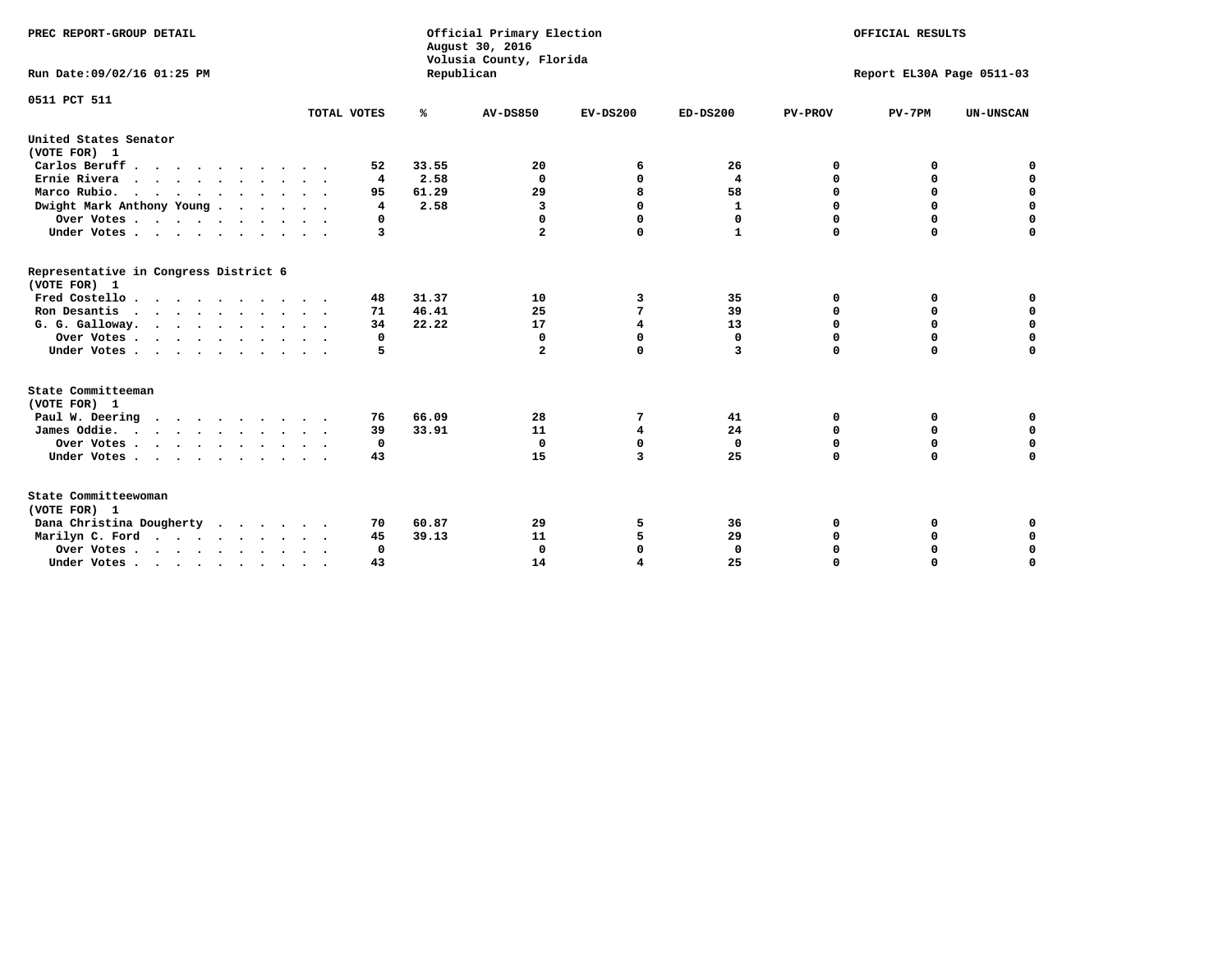| PREC REPORT-GROUP DETAIL<br>Run Date: 09/02/16 01:25 PM |  |  |  |  | Official Primary Election<br>August 30, 2016<br>Volusia County, Florida<br>Libertarian | OFFICIAL RESULTS<br>Report EL30A Page 0511-04 |        |                 |            |            |                |          |                  |
|---------------------------------------------------------|--|--|--|--|----------------------------------------------------------------------------------------|-----------------------------------------------|--------|-----------------|------------|------------|----------------|----------|------------------|
|                                                         |  |  |  |  |                                                                                        |                                               |        |                 |            |            |                |          |                  |
| 0511 PCT 511                                            |  |  |  |  |                                                                                        | TOTAL VOTES                                   | ℁      | <b>AV-DS850</b> | $EV-DS200$ | $ED-DS200$ | <b>PV-PROV</b> | $PV-7PM$ | <b>UN-UNSCAN</b> |
| United States Senator<br>(VOTE FOR) 1                   |  |  |  |  |                                                                                        |                                               |        |                 |            |            |                |          |                  |
| Augustus Invictus.                                      |  |  |  |  |                                                                                        | 0                                             |        |                 | 0          | 0          |                |          | 0                |
| Paul Stanton                                            |  |  |  |  |                                                                                        |                                               | 100.00 |                 |            |            |                |          | 0                |
| Over Votes                                              |  |  |  |  |                                                                                        | 0                                             |        |                 |            | 0          |                |          | 0                |
| Under Votes                                             |  |  |  |  |                                                                                        | 0                                             |        |                 |            | 0          |                |          | 0                |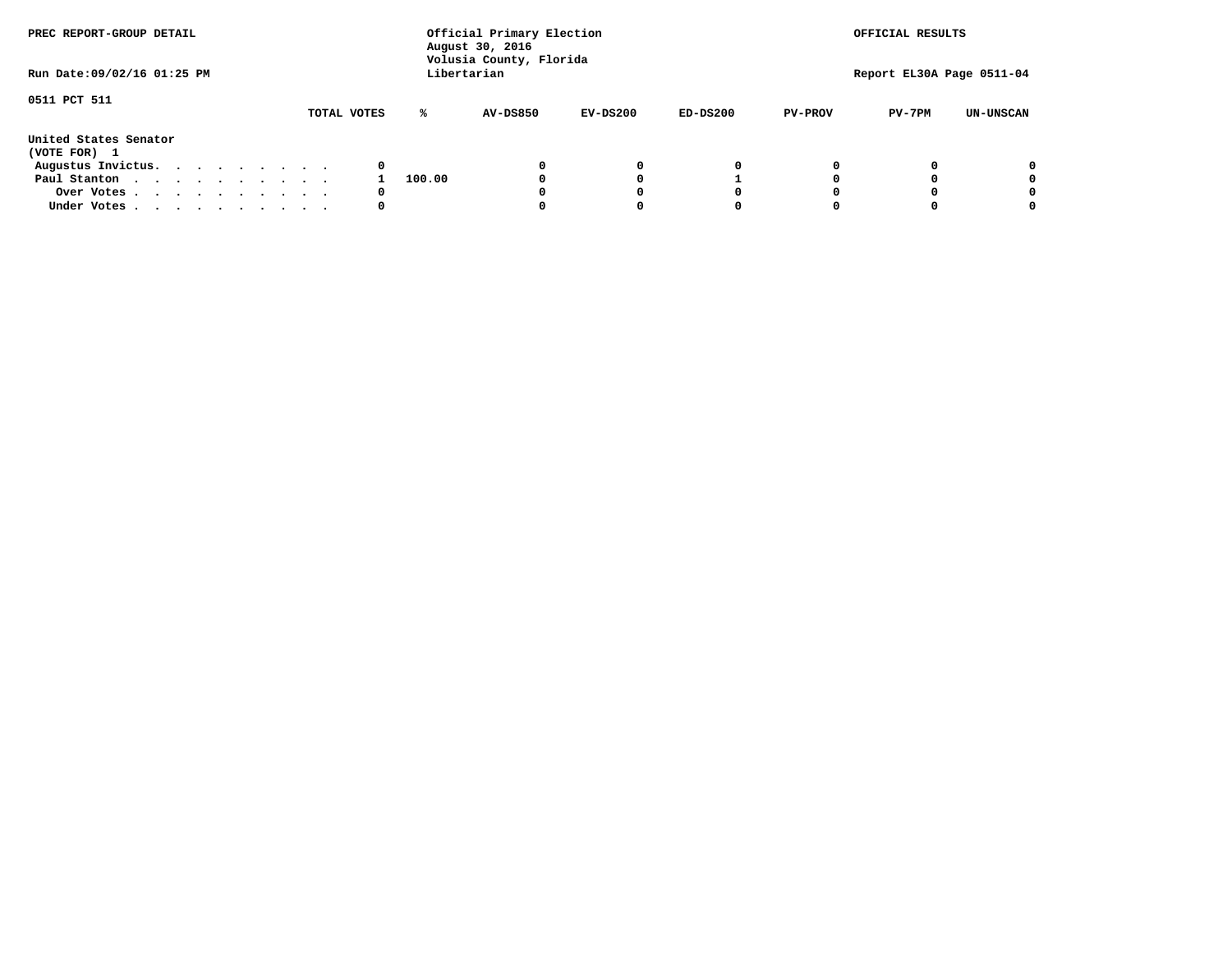| PREC REPORT-GROUP DETAIL                           |             |       | Official Primary Election<br>August 30, 2016<br>Volusia County, Florida | OFFICIAL RESULTS<br>Report EL30A Page 0511-05 |              |                |             |                  |
|----------------------------------------------------|-------------|-------|-------------------------------------------------------------------------|-----------------------------------------------|--------------|----------------|-------------|------------------|
| Run Date: 09/02/16 01:25 PM                        |             |       | Nonpartisan                                                             |                                               |              |                |             |                  |
| 0511 PCT 511                                       |             |       |                                                                         |                                               |              |                |             |                  |
|                                                    | TOTAL VOTES | ℁     | <b>AV-DS850</b>                                                         | $EV-DS200$                                    | $ED-DS200$   | <b>PV-PROV</b> | $PV-7PM$    | <b>UN-UNSCAN</b> |
| Circuit Judge 7th Circuit Group 4<br>(VOTE FOR) 1  |             |       |                                                                         |                                               |              |                |             |                  |
| Chris France - WITHDRAWN                           | 29          | 12.34 | 8                                                                       | 5                                             | 16           | 0              | 0           | 0                |
| Sebrina L. Slack                                   | 100         | 42.55 | 41                                                                      | 14                                            | 45           | $\mathbf 0$    | $\mathbf 0$ | $\mathbf 0$      |
| Stasia Warren                                      | 106         | 45.11 | 41                                                                      | 16                                            | 49           | $\mathbf 0$    | 0           | $\mathbf 0$      |
| Over Votes                                         | $\mathbf 0$ |       | $\Omega$                                                                | $\mathbf 0$                                   | $\mathbf 0$  | 0              | $\mathbf 0$ | $\mathbf 0$      |
| Under Votes                                        | 32          |       | 11                                                                      | $\overline{a}$                                | 19           | $\mathbf 0$    | $\mathbf 0$ | $\mathbf 0$      |
| Circuit Judge 7th Circuit Group 10<br>(VOTE FOR) 1 |             |       |                                                                         |                                               |              |                |             |                  |
| Malcolm Anthony                                    | 60          | 27.78 | 22                                                                      | 8                                             | 30           | 0              | 0           | $\mathbf 0$      |
| Scott DuPont                                       | 156         | 72.22 | 58                                                                      | 23                                            | 75           | 0              | $\mathbf 0$ | $\mathbf 0$      |
| Over Votes                                         | $\mathbf 0$ |       | $\mathbf{0}$                                                            | $\mathbf 0$                                   | $\mathbf{0}$ | $\mathbf 0$    | $\mathbf 0$ | $\mathbf 0$      |
| Under Votes                                        | 51          |       | 21                                                                      | 6                                             | 24           | $\mathbf 0$    | $\mathbf 0$ | 0                |
| Circuit Judge 7th Circuit Group 13<br>(VOTE FOR) 1 |             |       |                                                                         |                                               |              |                |             |                  |
| David Hood.                                        | 118         | 51.53 | 49                                                                      | 5                                             | 64           | 0              | 0           | $\mathbf 0$      |
| A. "Kathleen" McNeilly                             | 111         | 48.47 | 40                                                                      | 27                                            | 44           | $\mathbf 0$    | 0           | $\mathbf 0$      |
| Over Votes                                         | 0           |       | $\mathbf 0$                                                             | 0                                             | $\mathbf 0$  | 0              | $\mathbf 0$ | $\pmb{0}$        |
| Under Votes                                        | 38          |       | 12                                                                      | 5                                             | 21           | $\mathbf 0$    | $\mathbf 0$ | 0                |
| Circuit Judge 7th Circuit Group 17<br>(VOTE FOR) 1 |             |       |                                                                         |                                               |              |                |             |                  |
| Linda L. Gaustad                                   | 83          | 39.52 | 37                                                                      | 18                                            | 28           | 0              | 0           | $\mathbf 0$      |
| Howard O. McGillin Jr.                             | 127         | 60.48 | 45                                                                      | 14                                            | 68           | $\mathbf 0$    | $\mathbf 0$ | $\mathbf 0$      |
| Over Votes                                         | $\mathbf 0$ |       | $\mathbf 0$                                                             | $\mathbf 0$                                   | $\mathbf 0$  | $\mathbf 0$    | $\mathbf 0$ | 0                |
| Under Votes                                        | 57          |       | 19                                                                      | 5                                             | 33           | $\mathbf 0$    | $\mathbf 0$ | $\mathbf 0$      |
| County Judge 7th Circuit Group 3<br>(VOTE FOR) 1   |             |       |                                                                         |                                               |              |                |             |                  |
| Heather Caeners<br>.                               | 87          | 40.09 | 27                                                                      | 12                                            | 48           | 0              | 0           | 0                |
| Shirley A. Green                                   | 103         | 47.47 | 41                                                                      | 18                                            | 44           | $\mathbf 0$    | 0           | $\mathbf 0$      |
| Marla Rawnsley.                                    | 27          | 12.44 | 13                                                                      | 3                                             | 11           | 0              | 0           | $\mathbf 0$      |
| Over Votes                                         | 0           |       | $\mathbf{0}$                                                            | $\mathbf 0$                                   | $\mathbf{0}$ | 0              | $\mathbf 0$ | $\mathbf 0$      |
| Under Votes<br>$\bullet$                           | 50          |       | 20                                                                      | $\overline{\bf 4}$                            | 26           | $\mathbf 0$    | $\mathbf 0$ | $\Omega$         |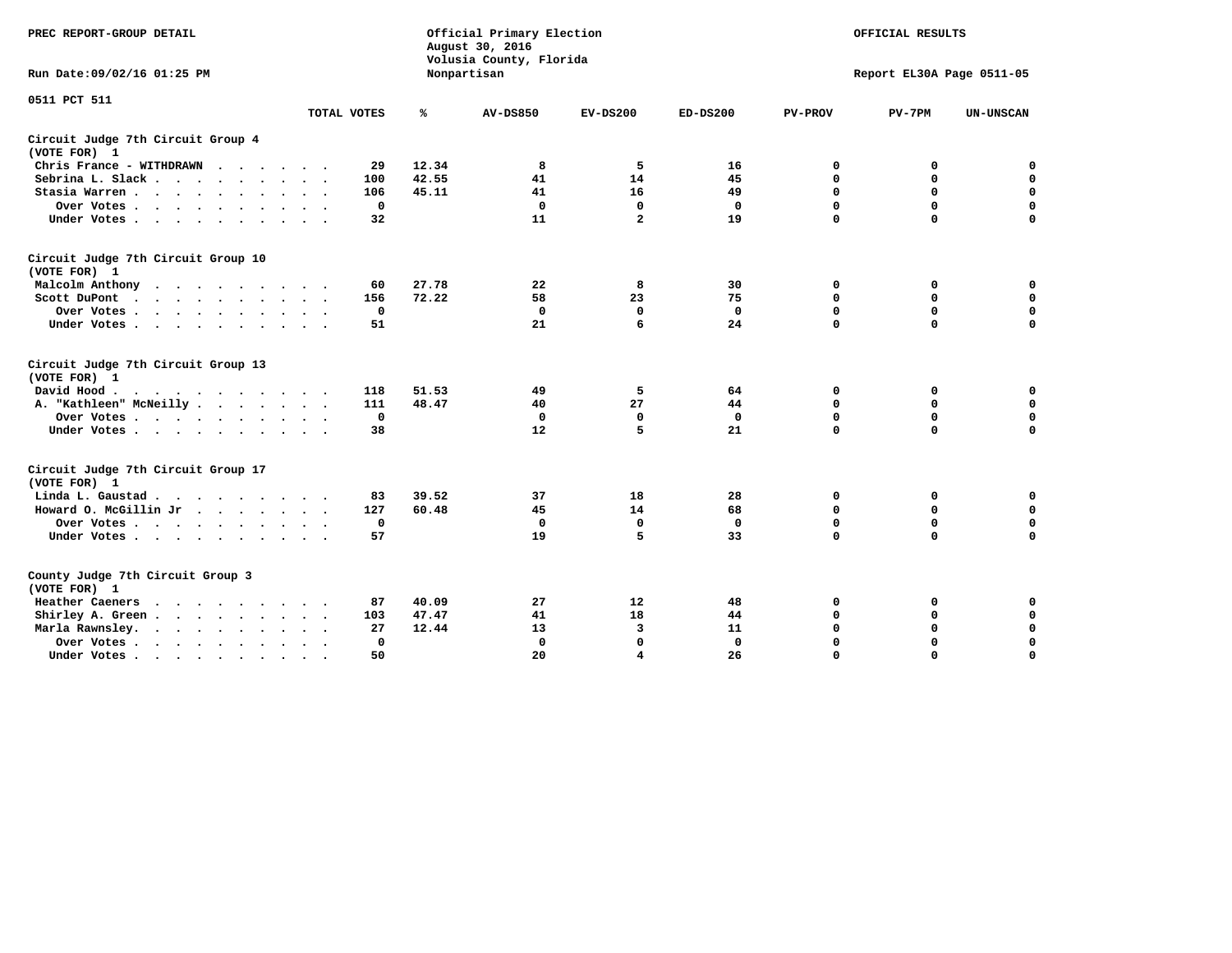| PREC REPORT-GROUP DETAIL                                                      |                                                       |       | Official Primary Election<br>August 30, 2016<br>Volusia County, Florida | OFFICIAL RESULTS<br>Report EL30A Page 0511-06 |                         |                |             |                  |
|-------------------------------------------------------------------------------|-------------------------------------------------------|-------|-------------------------------------------------------------------------|-----------------------------------------------|-------------------------|----------------|-------------|------------------|
| Run Date: 09/02/16 01:25 PM                                                   |                                                       |       | Nonpartisan                                                             |                                               |                         |                |             |                  |
| 0511 PCT 511                                                                  | TOTAL VOTES                                           | ℁     | <b>AV-DS850</b>                                                         | $EV-DS200$                                    | $ED-DS200$              | <b>PV-PROV</b> | $PV-7PM$    | <b>UN-UNSCAN</b> |
| Sheriff                                                                       |                                                       |       |                                                                         |                                               |                         |                |             |                  |
| (VOTE FOR) 1                                                                  |                                                       |       |                                                                         |                                               |                         |                |             |                  |
| Wendell C. Bradford                                                           | 18                                                    | 6.84  | 10                                                                      | 5                                             | $\overline{\mathbf{3}}$ | 0              | 0           | $\mathbf 0$      |
| Dave Brannon                                                                  | 35                                                    | 13.31 | 8                                                                       | $\overline{\mathbf{3}}$                       | 24                      | $\Omega$       | 0           | $\mathbf 0$      |
| Mike Chitwood                                                                 | 124                                                   | 47.15 | 60                                                                      | 13                                            | 51                      | $\mathbf 0$    | $\mathbf 0$ | $\mathbf 0$      |
| Eric Dietrich.                                                                | 83                                                    | 31.56 | 18                                                                      | 16                                            | 49                      | $\Omega$       | 0           | $\mathbf 0$      |
| James E. (Jim) Gillum                                                         | 3                                                     | 1.14  | $\overline{3}$                                                          | $\mathbf 0$                                   | $\mathbf 0$             | $\mathbf 0$    | $\mathbf 0$ | $\mathbf 0$      |
| Over Votes                                                                    | $\mathbf 0$                                           |       | $\mathbf 0$                                                             | $\mathbf 0$                                   | $\mathbf 0$             | $\mathbf 0$    | $\mathbf 0$ | $\mathbf 0$      |
| Under Votes                                                                   | 4                                                     |       | $\overline{a}$                                                          | $\Omega$                                      | $\overline{a}$          | $\mathbf{0}$   | 0           | $\mathbf 0$      |
| Property Appraiser<br>(VOTE FOR) 1                                            |                                                       |       |                                                                         |                                               |                         |                |             |                  |
| Larry Bartlett.                                                               | 76                                                    | 32.76 | 28                                                                      | 17                                            | 31                      | 0              | 0           | 0                |
| H. Alan Burton.                                                               | 112                                                   | 48.28 | 40                                                                      | 14                                            | 58                      | $\mathbf 0$    | $\mathbf 0$ | $\mathbf 0$      |
| Mike Swanto.                                                                  | 44                                                    | 18.97 | 20                                                                      | $\overline{\mathbf{3}}$                       | 21                      | $\mathbf 0$    | 0           | $\mathbf 0$      |
| Over Votes                                                                    | $\mathbf 0$                                           |       | $\mathbf{0}$                                                            | $\Omega$                                      | $\mathbf 0$             | $\Omega$       | $\Omega$    | $\mathbf 0$      |
| Under Votes                                                                   | 35                                                    |       | 13                                                                      | $\overline{3}$                                | 19                      | $\mathbf 0$    | $\mathbf 0$ | $\mathbf 0$      |
| Supervisor of Elections<br>(VOTE FOR) 1                                       | 28                                                    | 11.72 | 13                                                                      | $\mathbf{2}$                                  | 13                      | 0              | 0           | 0                |
| Teresa Apgar<br>David Lee Davis                                               | 28                                                    | 11.72 | 9                                                                       | 8                                             | 11                      | $\mathbf{0}$   | 0           | $\mathbf 0$      |
| Bill Fyfe $\cdots$ $\cdots$ $\cdots$ $\cdots$                                 | 13                                                    | 5.44  | $\overline{\mathbf{3}}$                                                 | $\mathbf{1}$                                  | 9                       | $\mathbf 0$    | 0           | $\mathbf 0$      |
| Lisa Lewis                                                                    | 170                                                   | 71.13 | 65                                                                      | 22                                            | 83                      | $\Omega$       | 0           | $\mathbf 0$      |
| Over Votes                                                                    | $\mathbf 0$                                           |       | $\mathbf{0}$                                                            | $\Omega$                                      | $\mathbf 0$             | $\Omega$       | $\Omega$    | $\mathbf 0$      |
| Under Votes                                                                   | 28                                                    |       | 11                                                                      | $\overline{\mathbf{4}}$                       | 13                      | $\mathbf 0$    | $\mathbf 0$ | $\mathbf 0$      |
| County Council Chair                                                          |                                                       |       |                                                                         |                                               |                         |                |             |                  |
| (VOTE FOR) 1                                                                  |                                                       |       |                                                                         |                                               |                         |                |             |                  |
| Jason P. Davis.                                                               | 42                                                    | 17.36 | 14                                                                      | 4                                             | 24                      | $\mathbf 0$    | 0           | 0                |
| Greg Gimbert                                                                  | 43                                                    | 17.77 | 17                                                                      | 9                                             | 17                      | $\mathbf{0}$   | 0           | 0                |
| Ed Kelley $\cdots$                                                            | 139                                                   | 57.44 | 55                                                                      | 16                                            | 68                      | $\mathbf 0$    | 0           | $\mathbf 0$      |
| Tom Laputka.                                                                  | 18                                                    | 7.44  | $7\phantom{.0}$                                                         | $\overline{\mathbf{4}}$                       | $7\phantom{.0}$         | $\mathbf 0$    | $\mathbf 0$ | $\mathbf 0$      |
| Over Votes                                                                    | $\Omega$                                              |       | $\Omega$                                                                | $\Omega$                                      | $\Omega$                | $\Omega$       | $\Omega$    | 0                |
| Under Votes                                                                   | 25                                                    |       | 8                                                                       | $\overline{\mathbf{4}}$                       | 13                      | $\mathbf 0$    | 0           | $\mathbf 0$      |
| County Council Member District 4<br>County Council District 4<br>(VOTE FOR) 1 |                                                       |       |                                                                         |                                               |                         |                |             |                  |
| Linda Bourquin-McIntyre.                                                      | 13                                                    | 5.22  | 5                                                                       | $\overline{a}$                                | 6                       | 0              | 0           | 0                |
| Roy Johnson.                                                                  | 13                                                    | 5.22  | 8                                                                       | $\mathbf 0$                                   | 5                       | $\mathbf 0$    | 0           | $\mathbf 0$      |
| Heather Post                                                                  | 143                                                   | 57.43 | 42                                                                      | 18                                            | 83                      | $\mathbf 0$    | 0           | $\mathbf 0$      |
| Al Smith.                                                                     | 59<br>$\ddot{\phantom{a}}$                            | 23.69 | 30                                                                      | 9                                             | 20                      | $\Omega$       | $\Omega$    | $\mathbf 0$      |
| Roland Via<br>$\bullet$                                                       | 21                                                    | 8.43  | 8                                                                       | 6                                             | $7\phantom{.0}$         | $\Omega$       | $\mathbf 0$ | $\pmb{0}$        |
| Over Votes<br>$\ddot{\phantom{a}}$                                            | $\mathbf{0}$<br>$\ddot{\phantom{0}}$<br>$\sim$ $\sim$ |       | $\mathbf 0$                                                             | $\Omega$                                      | $\mathbf 0$             | $\Omega$       | $\mathbf 0$ | $\mathbf 0$      |
| Under Votes.<br>.                                                             | 18<br>$\bullet$                                       |       | 8                                                                       | $\overline{a}$                                | 8                       | $\Omega$       | 0           | $\mathbf 0$      |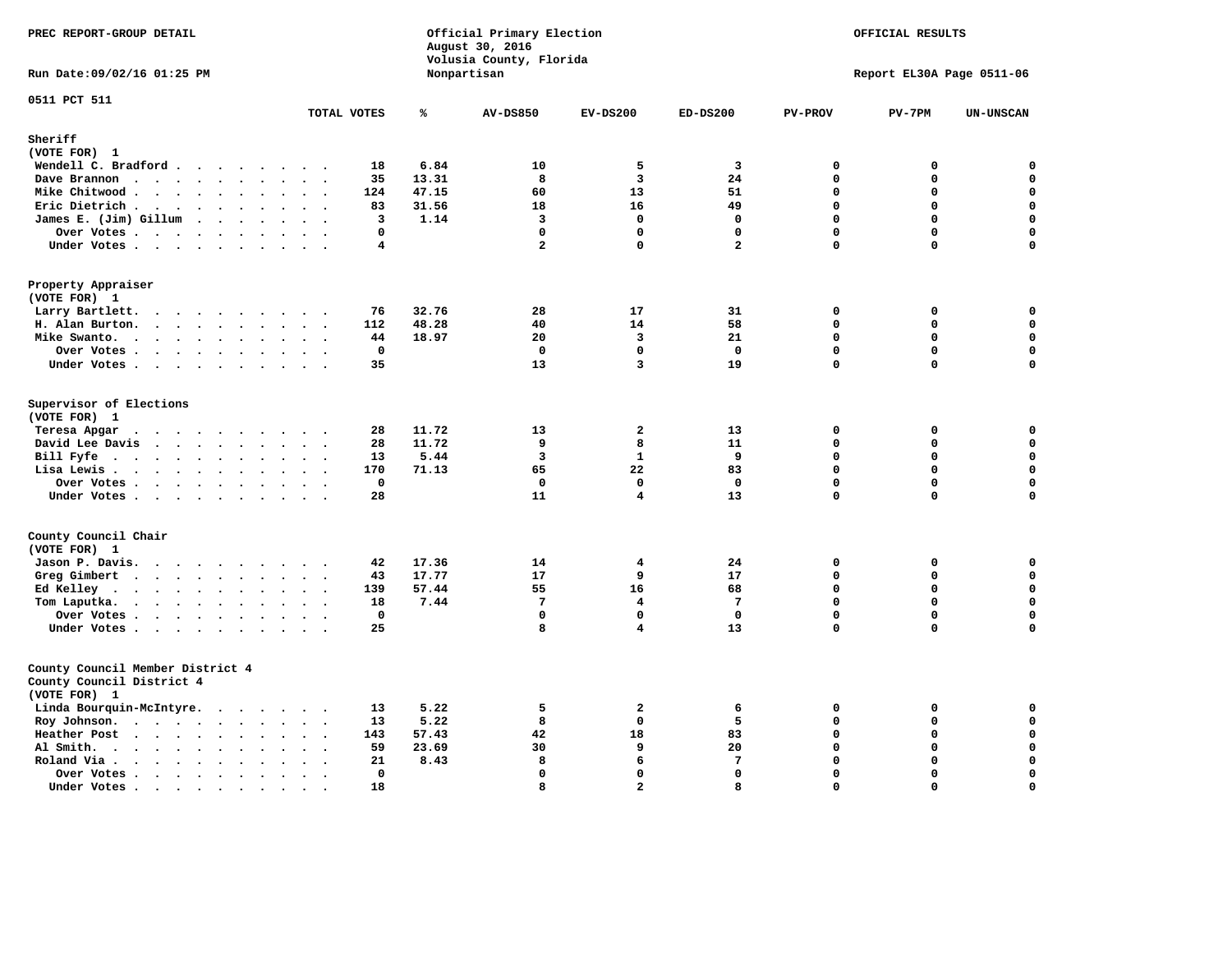| PREC REPORT-GROUP DETAIL<br>Run Date: 09/02/16 01:25 PM                                                                                                                                                                                  |             | Official Primary Election<br>August 30, 2016<br>Volusia County, Florida<br>Nonpartisan | OFFICIAL RESULTS<br>Report EL30A Page 0511-07 |            |            |                |          |                  |
|------------------------------------------------------------------------------------------------------------------------------------------------------------------------------------------------------------------------------------------|-------------|----------------------------------------------------------------------------------------|-----------------------------------------------|------------|------------|----------------|----------|------------------|
| 0511 PCT 511                                                                                                                                                                                                                             | TOTAL VOTES | ℁                                                                                      | AV-DS850                                      | $EV-DS200$ | $ED-DS200$ | <b>PV-PROV</b> | $PV-7PM$ | <b>UN-UNSCAN</b> |
| School Board Member District 4<br>(VOTE FOR) 1                                                                                                                                                                                           |             |                                                                                        |                                               |            |            |                |          |                  |
| Carl Persis.                                                                                                                                                                                                                             | 120         | 48.58                                                                                  | 44                                            | 19         | 57         |                |          |                  |
| Ray Sanchez.                                                                                                                                                                                                                             | 127         | 51.42                                                                                  | 48                                            | 16         | 63         |                |          |                  |
| Over Votes                                                                                                                                                                                                                               | 0           |                                                                                        |                                               | 0          |            |                |          |                  |
| Under Votes                                                                                                                                                                                                                              | 20          |                                                                                        | 9                                             |            | 9          |                |          | o                |
| Amendment 4                                                                                                                                                                                                                              |             |                                                                                        |                                               |            |            |                |          |                  |
| (VOTE FOR) 1                                                                                                                                                                                                                             |             |                                                                                        |                                               |            |            |                |          |                  |
| Yes<br>$\mathbf{a}$ . The contribution of the contribution of the contribution of the contribution of the contribution of the contribution of the contribution of the contribution of the contribution of the contribution of the contri | 187         | 75.10                                                                                  | 73                                            | 27         | 87         |                |          |                  |
| No.<br>.                                                                                                                                                                                                                                 | 62          | 24.90                                                                                  | 17                                            | 8          | 37         |                |          |                  |
| Over Votes                                                                                                                                                                                                                               | 0           |                                                                                        |                                               |            |            |                |          |                  |
| Under Votes                                                                                                                                                                                                                              | 18          |                                                                                        | 11                                            |            |            |                |          |                  |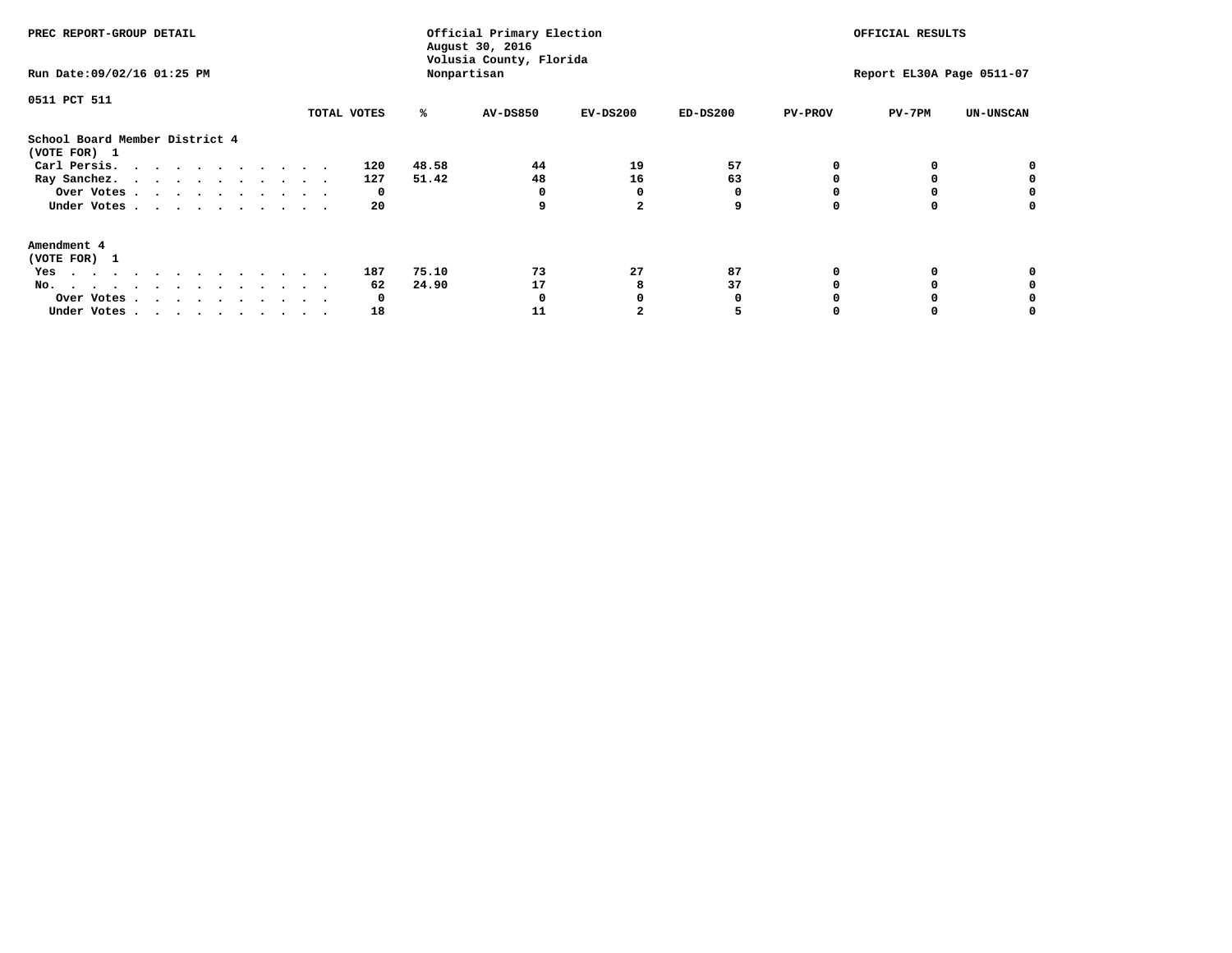| PREC REPORT-GROUP DETAIL        |                                              |  |             |       | Official Primary Election<br>August 30, 2016 |            |            |                | OFFICIAL RESULTS          |                  |
|---------------------------------|----------------------------------------------|--|-------------|-------|----------------------------------------------|------------|------------|----------------|---------------------------|------------------|
| Run Date:09/02/16 01:25 PM      | Volusia County, Florida<br><b>STATISTICS</b> |  |             |       |                                              |            |            |                | Report EL30A Page 0512-01 |                  |
| 0512 PCT 512                    |                                              |  |             |       |                                              |            |            |                |                           |                  |
|                                 |                                              |  | TOTAL VOTES | %ะ    | <b>AV-DS850</b>                              | $EV-DS200$ | $ED-DS200$ | <b>PV-PROV</b> | $PV-7PM$                  | <b>UN-UNSCAN</b> |
| REGISTERED VOTERS - TOTAL       |                                              |  | 4,020       |       |                                              |            |            |                |                           |                  |
| REGISTERED VOTERS - Democratic  |                                              |  | 1,281       | 31.87 |                                              |            |            |                |                           |                  |
| REGISTERED VOTERS - Republican  |                                              |  | 1,714       | 42.64 |                                              |            |            |                |                           |                  |
| REGISTERED VOTERS - Libertarian |                                              |  |             | .15   |                                              |            |            |                |                           |                  |
| REGISTERED VOTERS - Nonpartisan |                                              |  | 1,019       |       |                                              |            |            |                |                           |                  |
| BALLOTS CAST - TOTAL.           |                                              |  | 1,535       |       | 655                                          | 307        | 572        |                |                           |                  |
| BALLOTS CAST - Democratic       |                                              |  | 523         | 34.07 | 226                                          | 116        | 181        |                | 0                         |                  |
| BALLOTS CAST - Republican       |                                              |  | 807         | 52.57 | 347                                          | 151        | 308        |                | O                         |                  |
| BALLOTS CAST - Libertarian.     |                                              |  | 2           | .13   | $\Omega$                                     | 2          | 0          |                | 0                         | 0                |
| BALLOTS CAST - Nonpartisan.     |                                              |  | 203         | 13.22 | 82                                           | 38         | 83         |                | 0                         | 0                |
| BALLOTS CAST - BLANK.           |                                              |  |             |       | 0                                            |            | 0          | O              | 0                         |                  |
| VOTER TURNOUT - TOTAL<br>.      |                                              |  |             | 38.18 |                                              |            |            |                |                           |                  |
| VOTER TURNOUT - Democratic.     |                                              |  |             | 40.83 |                                              |            |            |                |                           |                  |
| VOTER TURNOUT - Republican.     |                                              |  |             | 47.08 |                                              |            |            |                |                           |                  |
| VOTER TURNOUT - Libertarian     |                                              |  |             | 33.33 |                                              |            |            |                |                           |                  |
| VOTER TURNOUT - BLANK           |                                              |  |             |       |                                              |            |            |                |                           |                  |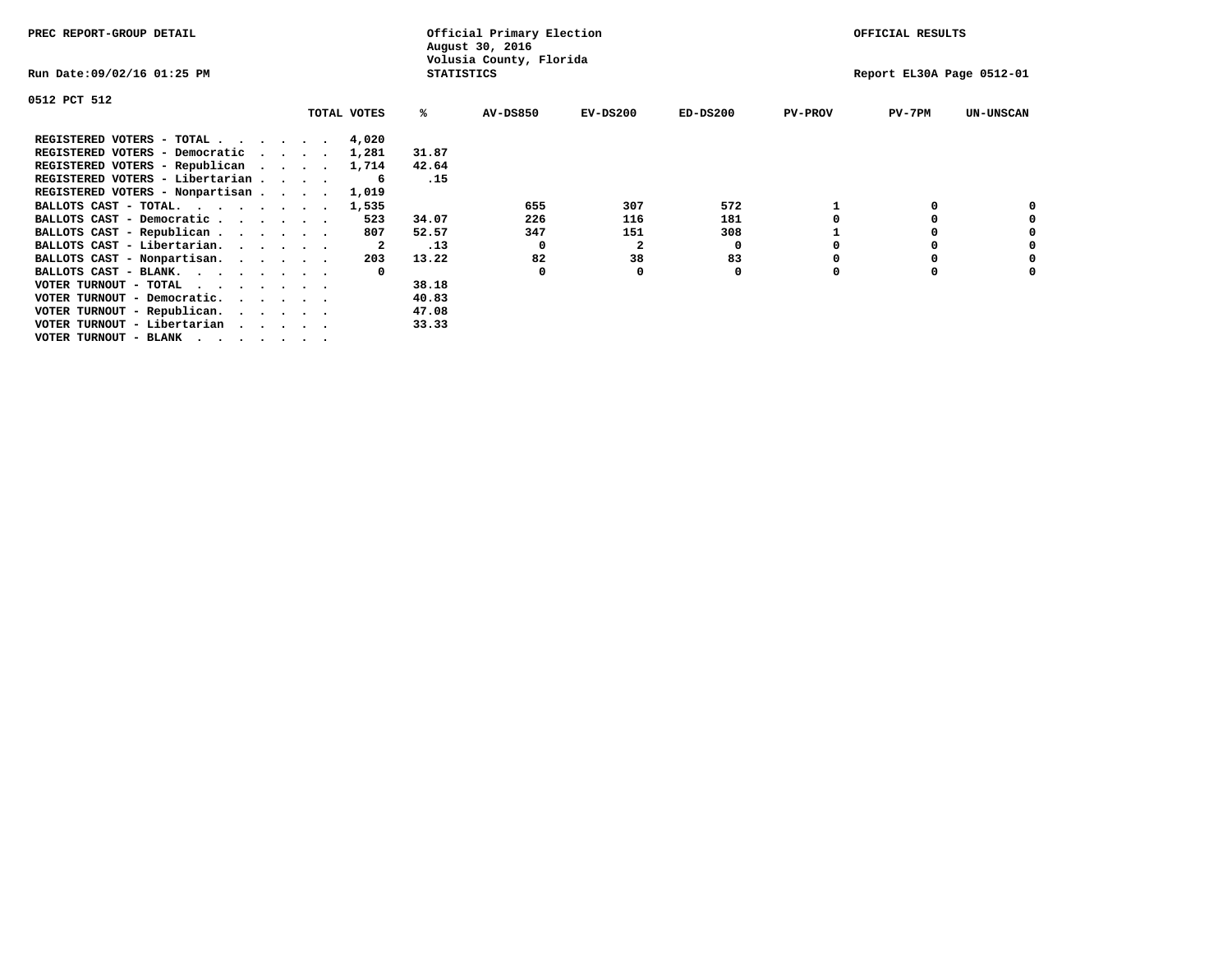| PREC REPORT-GROUP DETAIL<br>Run Date: 09/02/16 01:25 PM                |             | Democratic | Official Primary Election<br>August 30, 2016<br>Volusia County, Florida |                         | OFFICIAL RESULTS<br>Report EL30A Page 0512-02 |                |          |                  |
|------------------------------------------------------------------------|-------------|------------|-------------------------------------------------------------------------|-------------------------|-----------------------------------------------|----------------|----------|------------------|
|                                                                        |             |            |                                                                         |                         |                                               |                |          |                  |
| 0512 PCT 512                                                           | TOTAL VOTES | %ะ         | <b>AV-DS850</b>                                                         | $EV-DS200$              | $ED-DS200$                                    | <b>PV-PROV</b> | $PV-7PM$ | <b>UN-UNSCAN</b> |
| United States Senator                                                  |             |            |                                                                         |                         |                                               |                |          |                  |
| (VOTE FOR) 1                                                           |             |            |                                                                         |                         |                                               |                |          |                  |
| Roque "Rocky" De La Fuente.                                            | 10          | 2.07       | 5                                                                       | $\overline{\mathbf{2}}$ | 3                                             | O              | 0        |                  |
| Alan Grayson                                                           | 111         | 22.98      | 41                                                                      | 28                      | 42                                            | O              | 0        | O                |
| Pam Keith                                                              | 74          | 15.32      | 32                                                                      | 16                      | 26                                            |                | 0        | 0                |
| Reginald Luster                                                        | 10          | 2.07       | $\mathbf{2}$                                                            | 6                       | $\overline{\mathbf{2}}$                       | 0              | 0        | $\mathbf 0$      |
| Patrick Murphy.                                                        | 278         | 57.56      | 127                                                                     | 58                      | 93                                            | $\Omega$       | $\Omega$ | $\mathbf 0$      |
| Over Votes                                                             | 1           |            | 1                                                                       | $\Omega$                | 0                                             | $\Omega$       | $\Omega$ | $\mathbf 0$      |
| Under Votes.                                                           | 39          |            | 18                                                                      | 6                       | 15                                            | $\Omega$       | $\Omega$ | 0                |
| Representative in Congress District 6<br>(VOTE FOR) 1                  |             |            |                                                                         |                         |                                               |                |          |                  |
| William (Bill) McCullough                                              | 141         | 29.50      | 58                                                                      | 35                      | 48                                            | O              | 0        |                  |
|                                                                        | 75          | 15.69      | 36                                                                      | 12                      | 27                                            | O              | $\Omega$ | 0                |
| Jay McGovern                                                           |             | 30.54      | 59                                                                      | 39                      | 48                                            | $\Omega$       | 0        | $\mathbf 0$      |
| George Pappas.                                                         | 146<br>116  | 24.27      | 51                                                                      | 23                      | 42                                            | $\Omega$       | 0        | $\mathbf 0$      |
| Dwayne L. Taylor                                                       |             |            | $\Omega$                                                                | $\Omega$                |                                               | 0              | 0        | $\mathbf 0$      |
| Over Votes                                                             | 0           |            |                                                                         |                         | 0                                             | $\Omega$       |          | U                |
| Under Votes                                                            | 45          |            | 22                                                                      | 7                       | 16                                            |                | 0        |                  |
| State Representative District 26<br>(VOTE FOR) 1                       |             |            |                                                                         |                         |                                               |                |          |                  |
| Patrick Henry                                                          | 23          | 58.97      | 14                                                                      |                         |                                               | O              | 0        | 0                |
| Steve Miller                                                           | 16          | 41.03      | $\mathbf{2}$                                                            | 5                       |                                               |                | 0        | 0                |
| Over Votes                                                             | 0           |            |                                                                         | O                       |                                               |                | 0        | 0                |
| Under Votes, $\cdot$ , $\cdot$ , $\cdot$ , $\cdot$ , $\cdot$ , $\cdot$ | 6           |            |                                                                         |                         |                                               |                |          | $\Omega$         |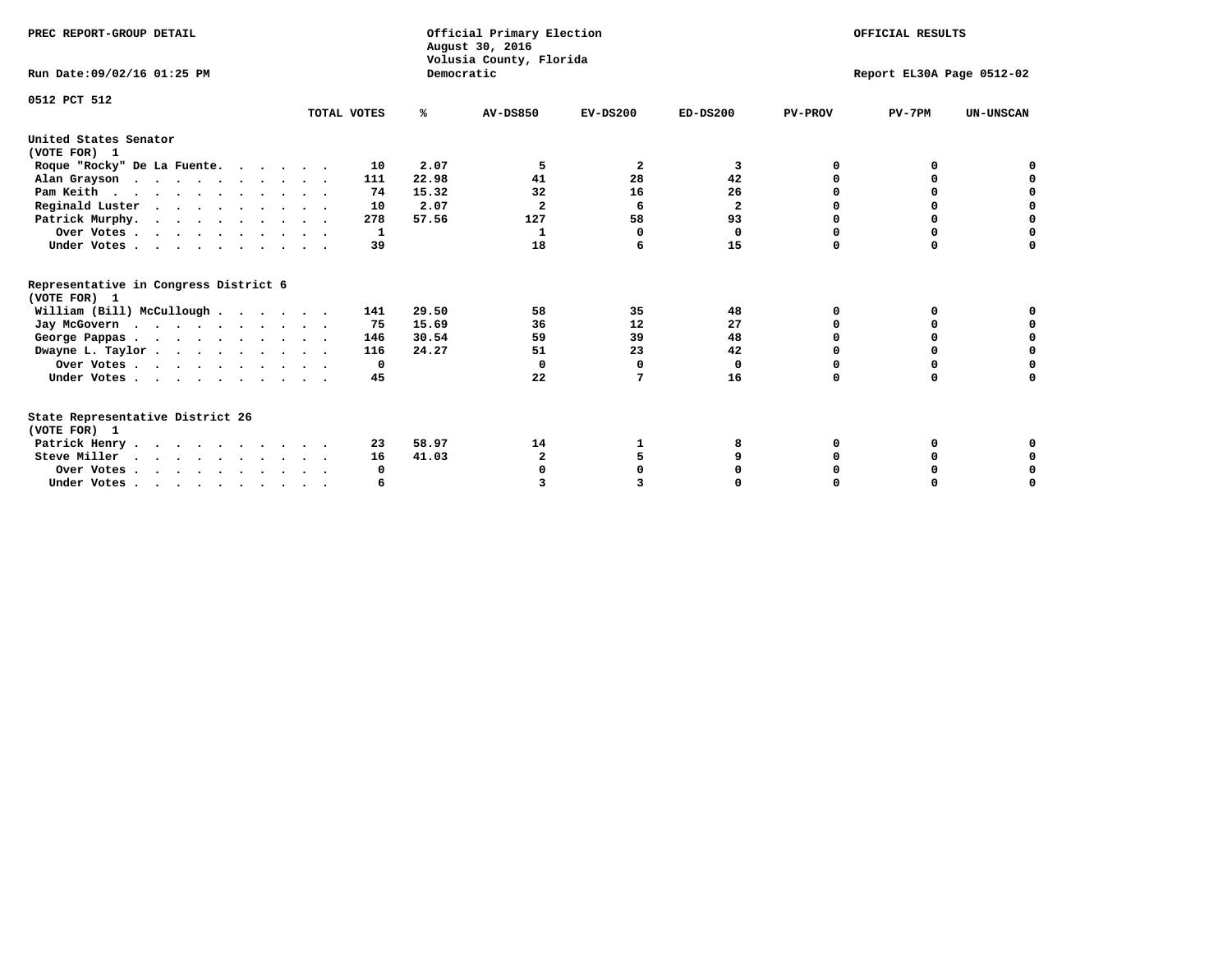| PREC REPORT-GROUP DETAIL<br>Run Date:09/02/16 01:25 PM                                |                            | Republican | Official Primary Election<br>August 30, 2016<br>Volusia County, Florida | OFFICIAL RESULTS<br>Report EL30A Page 0512-03 |            |                   |                            |                            |
|---------------------------------------------------------------------------------------|----------------------------|------------|-------------------------------------------------------------------------|-----------------------------------------------|------------|-------------------|----------------------------|----------------------------|
| 0512 PCT 512                                                                          | TOTAL VOTES                | ℁          | <b>AV-DS850</b>                                                         | $EV-DS200$                                    | $ED-DS200$ | <b>PV-PROV</b>    | $PV-7PM$                   | <b>UN-UNSCAN</b>           |
|                                                                                       |                            |            |                                                                         |                                               |            |                   |                            |                            |
| United States Senator<br>(VOTE FOR) 1                                                 |                            |            |                                                                         |                                               |            |                   |                            |                            |
| Carlos Beruff                                                                         | 154                        | 19.62      | 85                                                                      | 23                                            | 46         | 0                 | 0                          | 0                          |
| Ernie Rivera<br>$\mathbf{r}$ , and $\mathbf{r}$ , and $\mathbf{r}$ , and $\mathbf{r}$ | 13                         | 1.66       | 4                                                                       | 3                                             | 6          | 0                 | 0                          | $\mathbf 0$                |
| Marco Rubio.                                                                          | 583                        | 74.27      | 237                                                                     | 108                                           | 237        | $\mathbf{1}$      | 0                          | $\mathbf 0$                |
| Dwight Mark Anthony Young                                                             | 35                         | 4.46       | 14                                                                      | 9                                             | 12         | $\mathbf 0$       | $\mathbf 0$                | $\mathbf 0$                |
| Over Votes                                                                            | 0                          |            | 0                                                                       | 0                                             | 0          | $\mathbf 0$       | $\mathbf 0$                | $\mathbf 0$                |
| Under Votes                                                                           | 22<br>$\ddot{\phantom{1}}$ |            | 7                                                                       | 8                                             | 7          | $\Omega$          | $\Omega$                   | $\mathbf 0$                |
| Representative in Congress District 6<br>(VOTE FOR) 1                                 |                            |            |                                                                         |                                               |            |                   |                            |                            |
| Fred Costello                                                                         | 310                        | 39.19      | 139                                                                     | 62                                            | 108        | 1                 | 0                          | $\mathbf 0$                |
| Ron Desantis                                                                          | 340                        | 42.98      | 144                                                                     | 59                                            | 137        | $\mathbf 0$       | 0                          | $\mathbf 0$                |
| G. G. Galloway.                                                                       | 141                        | 17.83      | 55                                                                      | 26                                            | 60         | $\mathbf 0$       | $\mathbf 0$                | $\mathbf 0$                |
| Over Votes                                                                            | 0                          |            | 0                                                                       | 0                                             | 0          | $\mathbf 0$       | 0                          | $\mathbf 0$                |
| Under Votes                                                                           | 16                         |            | 9                                                                       | 4                                             | 3          | $\mathbf 0$       | $\Omega$                   | $\mathbf 0$                |
| State Committeeman                                                                    |                            |            |                                                                         |                                               |            |                   |                            |                            |
| (VOTE FOR) 1                                                                          |                            |            |                                                                         |                                               |            |                   |                            |                            |
| Paul W. Deering                                                                       | 428                        | 73.92      | 197                                                                     | 81                                            | 150        | 0                 | 0                          | 0<br>$\mathbf 0$           |
| James Oddie.                                                                          | 151                        | 26.08      | 56                                                                      | 26                                            | 69         | 0                 | 0                          |                            |
| Over Votes                                                                            | 0<br>228                   |            | 0<br>94                                                                 | $\mathbf 0$<br>44                             | 0<br>89    | 0<br>$\mathbf{1}$ | $\mathbf 0$<br>$\mathbf 0$ | $\mathbf 0$<br>$\mathbf 0$ |
| Under Votes                                                                           |                            |            |                                                                         |                                               |            |                   |                            |                            |
| State Committeewoman<br>(VOTE FOR) 1                                                  |                            |            |                                                                         |                                               |            |                   |                            |                            |
| Dana Christina Dougherty<br>$\cdot$                                                   | 279                        | 46.58      | 121                                                                     | 53                                            | 105        | 0                 | 0                          | 0                          |
| Marilyn C. Ford                                                                       | 320                        | 53.42      | 143                                                                     | 57                                            | 120        | 0                 | 0                          | 0                          |
| Over Votes                                                                            | 0                          |            | $\mathbf 0$                                                             | 0                                             | 0          | $\mathbf 0$       | 0                          | $\mathbf 0$                |
| Under Votes, , , , , , , , , ,                                                        | 208                        |            | 83                                                                      | 41                                            | 83         | $\mathbf{I}$      | $\Omega$                   | $\Omega$                   |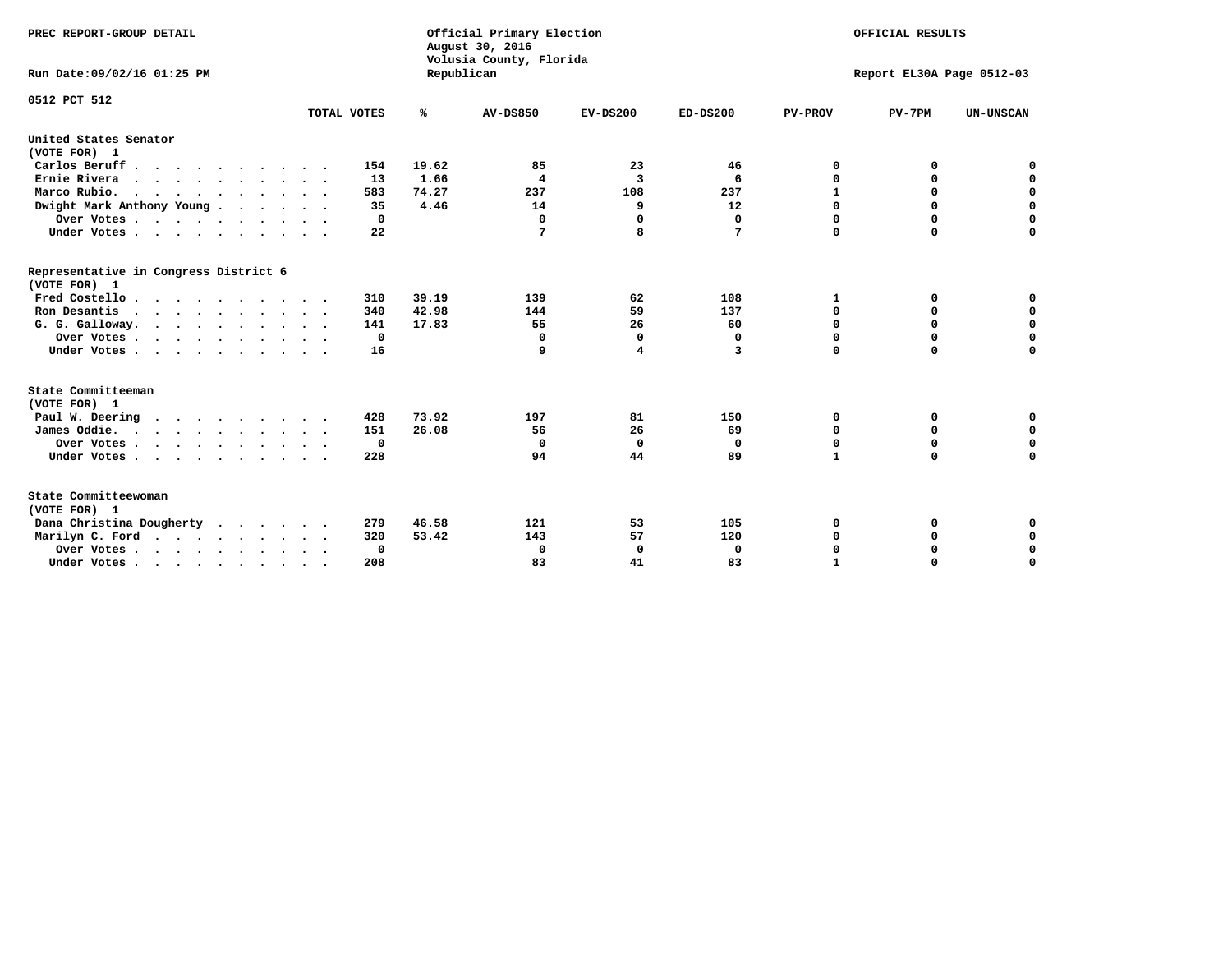| PREC REPORT-GROUP DETAIL              |  |  |  |  |  | Official Primary Election<br>August 30, 2016<br>Volusia County, Florida | OFFICIAL RESULTS |        |                 |            |            |                |                           |                  |
|---------------------------------------|--|--|--|--|--|-------------------------------------------------------------------------|------------------|--------|-----------------|------------|------------|----------------|---------------------------|------------------|
| Run Date: 09/02/16 01:25 PM           |  |  |  |  |  |                                                                         |                  |        | Libertarian     |            |            |                | Report EL30A Page 0512-04 |                  |
| 0512 PCT 512                          |  |  |  |  |  |                                                                         | TOTAL VOTES      | ℁      | <b>AV-DS850</b> | $EV-DS200$ | $ED-DS200$ | <b>PV-PROV</b> | $PV-7PM$                  | <b>UN-UNSCAN</b> |
| United States Senator<br>(VOTE FOR) 1 |  |  |  |  |  |                                                                         |                  |        |                 |            |            |                |                           |                  |
| Augustus Invictus.                    |  |  |  |  |  |                                                                         |                  | 100.00 |                 |            | 0          |                |                           | 0                |
| Paul Stanton                          |  |  |  |  |  |                                                                         | 0                |        |                 |            | 0          |                |                           | 0                |
| Over Votes                            |  |  |  |  |  |                                                                         | 0                |        |                 |            | 0          |                |                           | 0                |
| Under Votes                           |  |  |  |  |  |                                                                         |                  |        |                 |            | 0          |                |                           | 0                |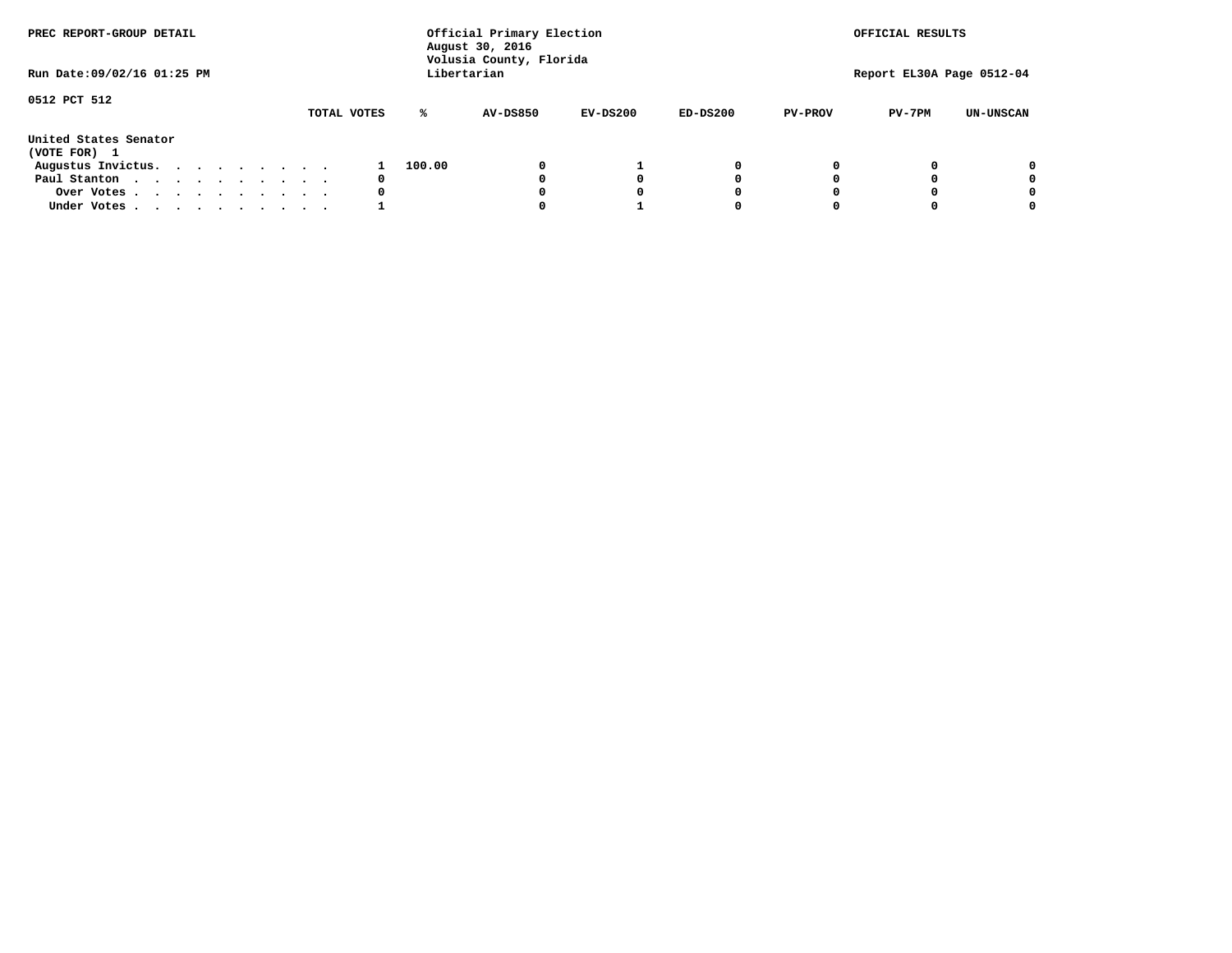| PREC REPORT-GROUP DETAIL                                                                                    |                                  | Official Primary Election<br>August 30, 2016<br>Volusia County, Florida | OFFICIAL RESULTS<br>Report EL30A Page 0512-05 |             |             |                |              |                  |
|-------------------------------------------------------------------------------------------------------------|----------------------------------|-------------------------------------------------------------------------|-----------------------------------------------|-------------|-------------|----------------|--------------|------------------|
| Run Date: 09/02/16 01:25 PM                                                                                 |                                  |                                                                         | Nonpartisan                                   |             |             |                |              |                  |
| 0512 PCT 512                                                                                                |                                  |                                                                         |                                               |             |             |                |              |                  |
|                                                                                                             | TOTAL VOTES                      | %                                                                       | <b>AV-DS850</b>                               | $EV-DS200$  | $ED-DS200$  | <b>PV-PROV</b> | $PV-7PM$     | <b>UN-UNSCAN</b> |
| Circuit Judge 7th Circuit Group 4<br>(VOTE FOR) 1                                                           |                                  |                                                                         |                                               |             |             |                |              |                  |
| Chris France - WITHDRAWN                                                                                    | 177                              | 13.05                                                                   | 62                                            | 32          | 83          | 0              | 0            | $\mathbf 0$      |
| Sebrina L. Slack                                                                                            | 436                              | 32.15                                                                   | 198                                           | 85          | 152         | $\mathbf 1$    | $\mathbf 0$  | $\mathbf 0$      |
| Stasia Warren                                                                                               | 743                              | 54.79                                                                   | 331                                           | 161         | 251         | $\mathbf 0$    | $\mathbf 0$  | $\mathbf 0$      |
| Over Votes                                                                                                  | 0                                |                                                                         | $\mathbf{0}$                                  | $\mathbf 0$ | $\mathbf 0$ | 0              | $\mathbf 0$  | $\mathbf 0$      |
| Under Votes                                                                                                 | 179                              |                                                                         | 64                                            | 29          | 86          | $\mathbf 0$    | $\mathbf 0$  | $\mathbf 0$      |
| Circuit Judge 7th Circuit Group 10<br>(VOTE FOR) 1                                                          |                                  |                                                                         |                                               |             |             |                |              |                  |
| Malcolm Anthony<br>$\mathbf{a}$ , and $\mathbf{a}$ , and $\mathbf{a}$ , and $\mathbf{a}$ , and $\mathbf{a}$ | 424                              | 34.56                                                                   | 197                                           | 87          | 140         | $\mathbf 0$    | 0            | $\mathbf 0$      |
| Scott DuPont                                                                                                | 803                              | 65.44                                                                   | 332                                           | 166         | 305         | $\mathbf 0$    | $\mathbf 0$  | $\mathbf 0$      |
| Over Votes<br>$\cdot$<br>$\overline{\phantom{a}}$                                                           | 0                                |                                                                         | $\Omega$                                      | 0           | 0           | $\mathbf 0$    | 0            | $\mathbf 0$      |
| Under Votes                                                                                                 | 308                              |                                                                         | 126                                           | 54          | 127         | $\mathbf{1}$   | $\mathbf 0$  | 0                |
| Circuit Judge 7th Circuit Group 13<br>(VOTE FOR) 1                                                          |                                  |                                                                         |                                               |             |             |                |              |                  |
| David Hood.                                                                                                 | 783                              | 55.77                                                                   | 323                                           | 169         | 291         | $\mathbf 0$    | $\mathbf 0$  | $\mathbf 0$      |
| A. "Kathleen" McNeilly.<br>$\cdots$                                                                         | 621                              | 44.23                                                                   | 281                                           | 117         | 222         | $\mathbf{1}$   | $\mathbf 0$  | $\mathbf 0$      |
| Over Votes                                                                                                  | 0                                |                                                                         | 0                                             | 0           | 0           | $\mathbf 0$    | $\mathbf 0$  | $\mathbf 0$      |
| Under Votes                                                                                                 | 131                              |                                                                         | 51                                            | 21          | 59          | $\mathbf 0$    | $\mathbf 0$  | 0                |
| Circuit Judge 7th Circuit Group 17<br>(VOTE FOR) 1                                                          |                                  |                                                                         |                                               |             |             |                |              |                  |
| Linda L. Gaustad                                                                                            | 496                              | 39.97                                                                   | 229                                           | 84          | 183         | 0              | 0            | 0                |
| Howard O. McGillin Jr<br>$\cdot$ $\cdot$ $\cdot$ $\cdot$ $\cdot$                                            | 745                              | 60.03                                                                   | 317                                           | 164         | 264         | $\mathbf 0$    | $\mathbf 0$  | $\mathbf 0$      |
| Over Votes                                                                                                  | $\mathbf 0$                      |                                                                         | 0                                             | $\mathbf 0$ | 0           | $\mathbf 0$    | $\mathbf 0$  | 0                |
| Under Votes                                                                                                 | 294                              |                                                                         | 109                                           | 59          | 125         | $\mathbf{1}$   | $\mathbf{0}$ | $\mathbf 0$      |
| County Judge 7th Circuit Group 3<br>(VOTE FOR) 1                                                            |                                  |                                                                         |                                               |             |             |                |              |                  |
| Heather Caeners<br>$\cdots$                                                                                 | 408                              | 32.85                                                                   | 164                                           | 83          | 161         | 0              | 0            | 0                |
| Shirley A. Green<br>$\ddot{\phantom{0}}$                                                                    | 594                              | 47.83                                                                   | 280                                           | 124         | 190         | $\mathbf 0$    | $\mathbf 0$  | $\mathbf 0$      |
| Marla Rawnsley.<br>$\cdot$ $\cdot$ $\cdot$ $\cdot$ $\cdot$<br>$\ddot{\phantom{0}}$                          | 240                              | 19.32                                                                   | 96                                            | 49          | 95          | 0              | 0            | $\mathbf 0$      |
| Over Votes<br>$\ddot{\phantom{a}}$<br>$\ddot{\phantom{1}}$                                                  | $\Omega$<br>$\ddot{\phantom{1}}$ |                                                                         | $\mathbf 0$                                   | $\Omega$    | $\mathbf 0$ | $\mathbf 0$    | $\mathbf 0$  | $\mathbf 0$      |
| Under Votes<br>$\bullet$                                                                                    | 293                              |                                                                         | 115                                           | 51          | 126         | $\mathbf{1}$   | $\mathbf 0$  | $\Omega$         |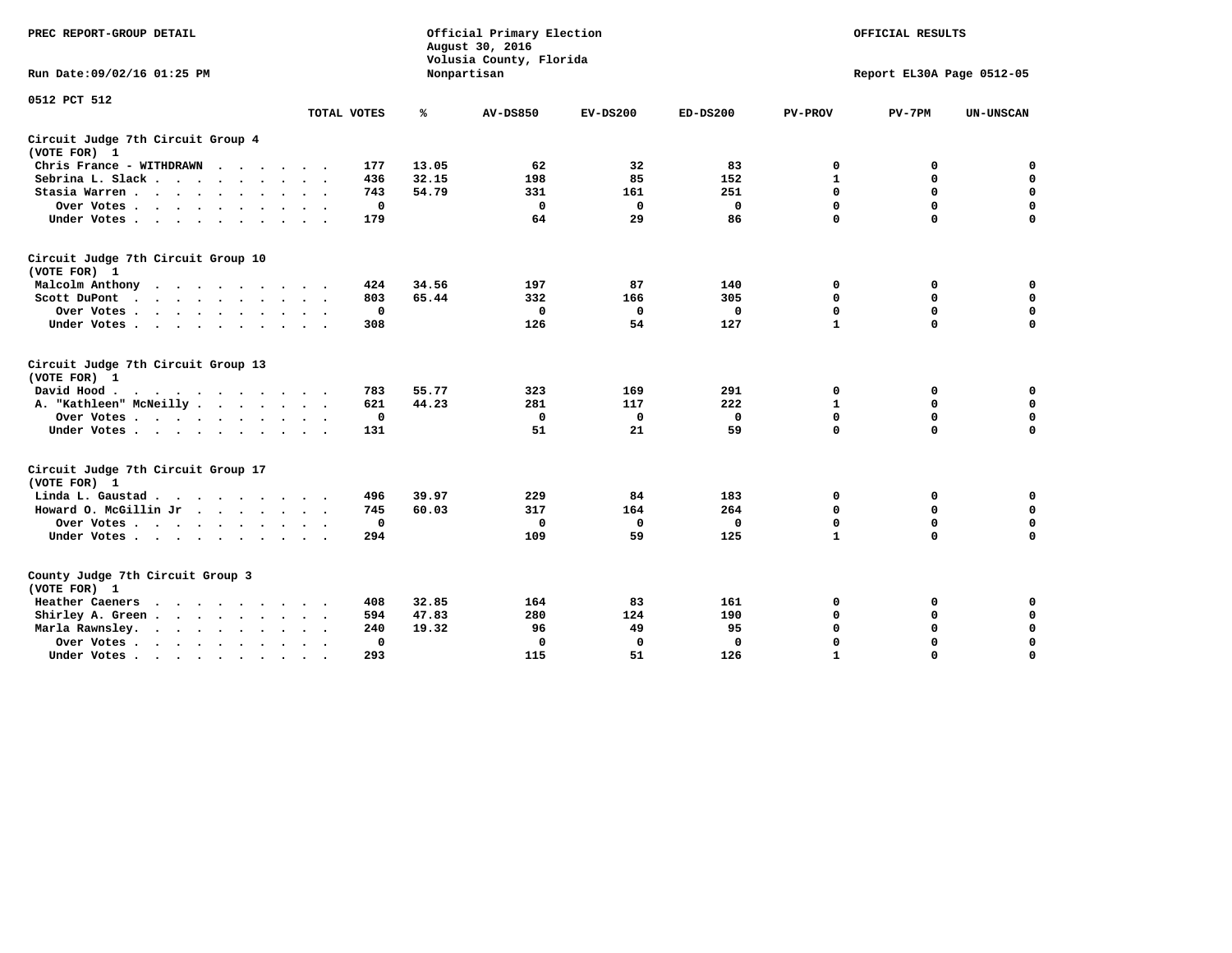| PREC REPORT-GROUP DETAIL                                                                                                                                                                                                                                                                                                                                          |                                                                  |                                 | Official Primary Election<br>August 30, 2016<br>Volusia County, Florida | OFFICIAL RESULTS<br>Report EL30A Page 0512-06 |                         |                                               |                            |                                                |
|-------------------------------------------------------------------------------------------------------------------------------------------------------------------------------------------------------------------------------------------------------------------------------------------------------------------------------------------------------------------|------------------------------------------------------------------|---------------------------------|-------------------------------------------------------------------------|-----------------------------------------------|-------------------------|-----------------------------------------------|----------------------------|------------------------------------------------|
| Run Date: 09/02/16 01:25 PM                                                                                                                                                                                                                                                                                                                                       |                                                                  |                                 | Nonpartisan                                                             |                                               |                         |                                               |                            |                                                |
| 0512 PCT 512                                                                                                                                                                                                                                                                                                                                                      | TOTAL VOTES                                                      | ℁                               | <b>AV-DS850</b>                                                         | $EV-DS200$                                    | $ED-DS200$              | <b>PV-PROV</b>                                | $PV-7PM$                   | <b>UN-UNSCAN</b>                               |
| Sheriff                                                                                                                                                                                                                                                                                                                                                           |                                                                  |                                 |                                                                         |                                               |                         |                                               |                            |                                                |
| (VOTE FOR) 1                                                                                                                                                                                                                                                                                                                                                      |                                                                  |                                 |                                                                         |                                               |                         |                                               |                            |                                                |
| Wendell C. Bradford                                                                                                                                                                                                                                                                                                                                               | 99                                                               | 6.64                            | 49                                                                      | 21                                            | 29                      | $\mathbf 0$                                   | 0                          | 0                                              |
| Dave Brannon<br>$\ddot{\phantom{a}}$<br>$\ddot{\phantom{a}}$                                                                                                                                                                                                                                                                                                      | 116                                                              | 7.78                            | 46                                                                      | 22                                            | 48                      | $\mathbf 0$                                   | 0                          | $\mathbf 0$                                    |
| Mike Chitwood                                                                                                                                                                                                                                                                                                                                                     | 809                                                              | 54.26                           | 347                                                                     | 150                                           | 312                     | $\mathbf 0$                                   | 0                          | $\mathbf 0$                                    |
| Eric Dietrich.<br>$\mathbf{r}$ , $\mathbf{r}$ , $\mathbf{r}$ , $\mathbf{r}$ , $\mathbf{r}$ , $\mathbf{r}$                                                                                                                                                                                                                                                         | 455<br>$\cdot$ .                                                 | 30.52                           | 184                                                                     | 106                                           | 164                     | $\mathbf{1}$                                  | 0                          | $\mathbf 0$                                    |
| James E. (Jim) Gillum                                                                                                                                                                                                                                                                                                                                             | 12                                                               | .80                             | $7\phantom{.0}$                                                         | $\mathbf{1}$                                  | $\overline{\mathbf{4}}$ | $\Omega$                                      | $\mathbf 0$                | $\mathbf 0$                                    |
| Over Votes                                                                                                                                                                                                                                                                                                                                                        | $\mathbf{1}$<br>$\sim$ $\sim$                                    |                                 | $\mathbf{1}$                                                            | $\Omega$                                      | $\mathbf{0}$            | $\mathbf 0$                                   | 0                          | $\Omega$                                       |
| Under Votes<br>$\sim$                                                                                                                                                                                                                                                                                                                                             | 43<br>$\ddot{\phantom{1}}$                                       |                                 | 21                                                                      | $7\phantom{.0}$                               | 15                      | $\Omega$                                      | 0                          | 0                                              |
| Property Appraiser<br>(VOTE FOR) 1                                                                                                                                                                                                                                                                                                                                |                                                                  |                                 |                                                                         |                                               |                         |                                               |                            |                                                |
| Larry Bartlett.<br>$\sim$ $\sim$ $\sim$ $\sim$<br>$\sim$<br>$\ddot{\phantom{0}}$<br>$\sim$                                                                                                                                                                                                                                                                        | 629                                                              | 46.91                           | 295                                                                     | 120                                           | 213                     | $\mathbf{1}$                                  | 0                          | 0                                              |
| H. Alan Burton.<br>$\sim$<br>$\ddot{\phantom{a}}$                                                                                                                                                                                                                                                                                                                 | 441<br>$\sim$ $\sim$                                             | 32.89                           | 191                                                                     | 86                                            | 164                     | $\mathbf 0$                                   | 0                          | $\mathbf 0$                                    |
| Mike Swanto.<br>$\ddot{\phantom{a}}$<br>$\ddot{\phantom{a}}$                                                                                                                                                                                                                                                                                                      | 271<br>$\ddot{\phantom{a}}$<br>$\overline{\phantom{a}}$          | 20.21                           | 96                                                                      | 64                                            | 111                     | $\mathbf 0$                                   | $\mathbf 0$                | $\mathbf 0$                                    |
| Over Votes                                                                                                                                                                                                                                                                                                                                                        | $\mathbf 0$<br>$\sim$ $\sim$                                     |                                 | $\mathbf 0$                                                             | $^{\circ}$                                    | $\mathbf{0}$            | $\mathbf 0$                                   | 0                          | $\mathbf 0$                                    |
| Under Votes                                                                                                                                                                                                                                                                                                                                                       | 194                                                              |                                 | 73                                                                      | 37                                            | 84                      | $\mathbf{0}$                                  | 0                          | $\Omega$                                       |
| Supervisor of Elections<br>(VOTE FOR) 1<br>Teresa Apgar<br>David Lee Davis<br>$\mathbf{r}$ . The set of the set of the set of the set of the set of the set of the set of the set of the set of the set of the set of the set of the set of the set of the set of the set of the set of the set of the set of t<br>Bill Fyfe<br>$\bullet$<br>$\sim$<br>Lisa Lewis | 184<br>148<br>$\ddot{\phantom{1}}$<br>79<br>907<br>$\sim$ $\sim$ | 13.96<br>11.23<br>5.99<br>68.82 | 76<br>58<br>34<br>404                                                   | 43<br>23<br>9<br>191                          | 65<br>67<br>36<br>311   | 0<br>$\Omega$<br>$\mathbf{0}$<br>$\mathbf{1}$ | 0<br>$\mathbf 0$<br>0<br>0 | $\mathbf 0$<br>$\mathbf 0$<br>$\mathbf 0$<br>0 |
| Over Votes.<br>$\cdots$                                                                                                                                                                                                                                                                                                                                           | $\mathbf 0$                                                      |                                 | $\mathbf 0$                                                             | $\Omega$                                      | $\mathbf 0$             | $\mathbf 0$                                   | 0                          | 0                                              |
| Under Votes<br>$\sim$<br>$\sim$                                                                                                                                                                                                                                                                                                                                   | 217                                                              |                                 | 83                                                                      | 41                                            | 93                      | $\mathbf 0$                                   | 0                          | $\mathbf 0$                                    |
| County Council Chair<br>(VOTE FOR) 1                                                                                                                                                                                                                                                                                                                              |                                                                  |                                 |                                                                         |                                               |                         |                                               |                            |                                                |
| Jason P. Davis.                                                                                                                                                                                                                                                                                                                                                   | 138<br>$\bullet$                                                 | 9.68                            | 67                                                                      | 24                                            | 47                      | $\mathbf 0$                                   | 0                          | $\mathbf 0$                                    |
| Greg Gimbert<br>$\cdots$                                                                                                                                                                                                                                                                                                                                          | 135<br>$\ddot{\phantom{1}}$                                      | 9.47                            | 58                                                                      | 30                                            | 47                      | $\mathbf 0$                                   | 0                          | 0                                              |
| Ed Kelley                                                                                                                                                                                                                                                                                                                                                         | 1,084<br>$\ddot{\phantom{1}}$                                    | 76.07                           | 448                                                                     | 226                                           | 409                     | $\mathbf{1}$                                  | 0                          | $\mathbf 0$                                    |
| Tom Laputka.<br>$\cdots$<br>$\ddot{\phantom{a}}$                                                                                                                                                                                                                                                                                                                  | 68<br>$\ddot{\phantom{1}}$                                       | 4.77                            | 30                                                                      | 16                                            | 22                      | $\mathbf 0$                                   | 0                          | $\mathbf 0$                                    |
| Over Votes .<br>$\cdots$<br>$\ddot{\phantom{1}}$<br>$\bullet$                                                                                                                                                                                                                                                                                                     | $\mathbf 0$                                                      |                                 | $\Omega$                                                                | $^{\circ}$                                    | $\mathbf{0}$            | $\mathbf{0}$                                  | 0                          | 0                                              |
| Under Votes<br>$\sim$<br>$\ddot{\phantom{0}}$<br>$\sim$                                                                                                                                                                                                                                                                                                           | 110<br>$\sim$ $\sim$                                             |                                 | 52                                                                      | 11                                            | 47                      | $\Omega$                                      | 0                          | $\Omega$                                       |
| County Council Member District 4<br>County Council District 4<br>(VOTE FOR) 1                                                                                                                                                                                                                                                                                     |                                                                  |                                 |                                                                         |                                               |                         |                                               |                            |                                                |
| Linda Bourquin-McIntyre.                                                                                                                                                                                                                                                                                                                                          | 95                                                               | 6.72                            | 52                                                                      | 14                                            | 29                      | $\Omega$                                      | 0                          | $\mathbf 0$                                    |
| Roy Johnson.<br>$\ddot{\phantom{a}}$<br>$\sim$                                                                                                                                                                                                                                                                                                                    | 83                                                               | 5.87                            | 40                                                                      | 10                                            | 33                      | $\mathbf 0$                                   | 0                          | $\mathbf 0$                                    |
| Heather Post<br>$\sim$<br>$\ddot{\phantom{a}}$                                                                                                                                                                                                                                                                                                                    | 573<br>$\ddot{\phantom{1}}$                                      | 40.52                           | 194                                                                     | 144                                           | 234                     | $\mathbf{1}$                                  | 0                          | 0                                              |
| Al Smith.<br>$\ddot{\phantom{a}}$<br>$\ddot{\phantom{a}}$                                                                                                                                                                                                                                                                                                         | 575<br>$\ddot{\phantom{a}}$                                      | 40.66                           | 268                                                                     | 114                                           | 193                     | $\mathbf 0$                                   | $\mathbf 0$                | $\mathbf 0$                                    |
| Roland Via .<br>$\cdot$ $\cdot$ $\cdot$ $\cdot$ $\cdot$ $\cdot$<br>$\sim$<br>$\bullet$<br>$\mathbf{r}$                                                                                                                                                                                                                                                            | 88                                                               | 6.22                            | 40                                                                      | 16                                            | 32                      | $\Omega$                                      | $\mathbf 0$                | $\mathbf 0$                                    |
| Over Votes.<br>$\sim$ $\sim$ $\sim$ $\sim$ $\sim$ $\sim$<br>$\bullet$ .<br>$\bullet$<br>$\bullet$<br>$\bullet$                                                                                                                                                                                                                                                    | $\mathbf{0}$<br>$\cdot$<br>$\cdot$                               |                                 | $\mathbf{0}$                                                            | $\Omega$                                      | $\mathbf{0}$            | $\mathbf{0}$                                  | 0                          | $\mathbf 0$                                    |
| Under Votes.<br>$\bullet$<br>$\bullet$<br>$\bullet$<br>$\bullet$<br>$\bullet$                                                                                                                                                                                                                                                                                     | 121                                                              |                                 | 61                                                                      | $\mathbf{q}$                                  | 51                      | $\Omega$                                      | $\Omega$                   | $\mathbf 0$                                    |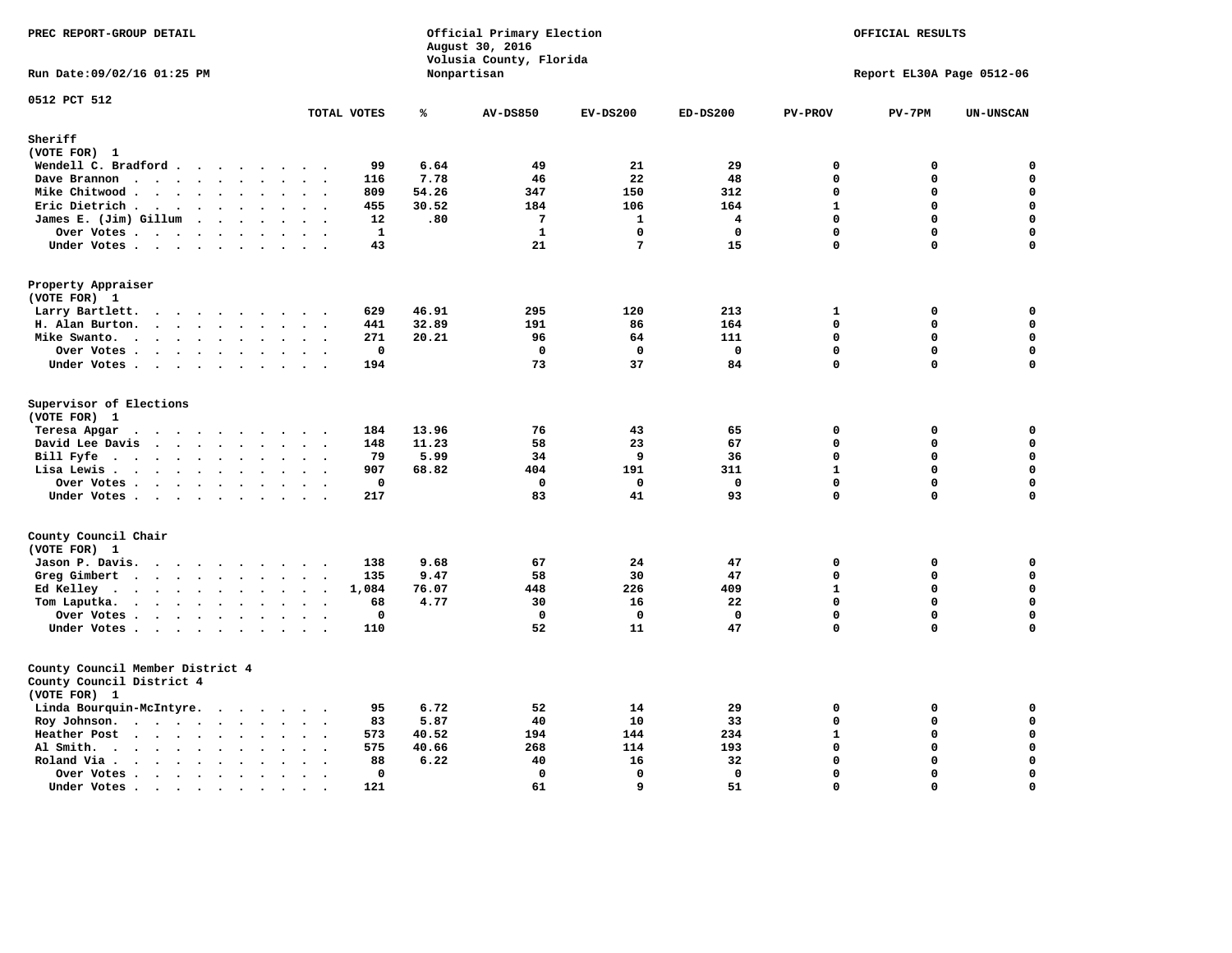| PREC REPORT-GROUP DETAIL<br>Run Date: 09/02/16 01:25 PM | Official Primary Election<br>August 30, 2016<br>Volusia County, Florida<br>Nonpartisan |       |                 |            |            | OFFICIAL RESULTS<br>Report EL30A Page 0512-07 |          |                  |
|---------------------------------------------------------|----------------------------------------------------------------------------------------|-------|-----------------|------------|------------|-----------------------------------------------|----------|------------------|
| 0512 PCT 512                                            | TOTAL VOTES                                                                            | ℁     | <b>AV-DS850</b> | $EV-DS200$ | $ED-DS200$ | <b>PV-PROV</b>                                | $PV-7PM$ | <b>UN-UNSCAN</b> |
| School Board Member District 4<br>(VOTE FOR) 1          |                                                                                        |       |                 |            |            |                                               |          |                  |
| Carl Persis.                                            | 1,035                                                                                  | 71.48 | 455             | 215        | 364        |                                               |          | 0                |
| Ray Sanchez.                                            | 413                                                                                    | 28.52 | 162             | 79         | 172        |                                               |          |                  |
| Over Votes                                              |                                                                                        |       |                 |            |            |                                               |          | 0                |
| Under Votes                                             | 86                                                                                     |       | 38              | 12         | 36         |                                               |          | 0                |
| Amendment 4                                             |                                                                                        |       |                 |            |            |                                               |          |                  |
| (VOTE FOR) 1                                            |                                                                                        |       |                 |            |            |                                               |          |                  |
| Yes                                                     | 971                                                                                    | 70.01 | 421             | 191        | 358        |                                               |          |                  |
| No.                                                     | 416                                                                                    | 29.99 | 171             | 86         | 159        |                                               |          |                  |
| Over Votes                                              | O                                                                                      |       |                 | O          |            |                                               |          |                  |
| Under Votes                                             | 148                                                                                    |       | 63              | 30         | 55         |                                               |          |                  |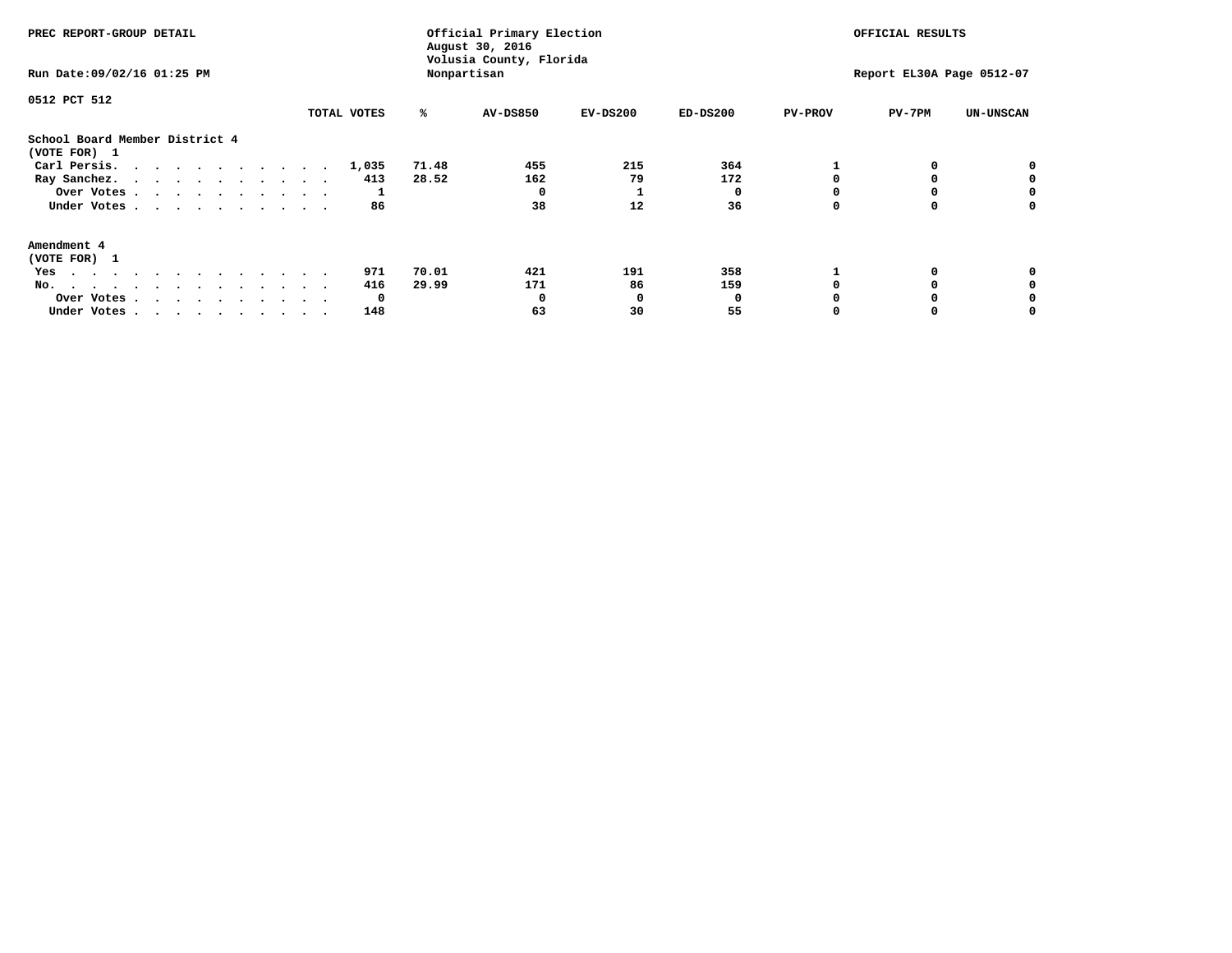| PREC REPORT-GROUP DETAIL        |         |             |       | Official Primary Election<br>August 30, 2016 |            |                           |                | OFFICIAL RESULTS |                  |
|---------------------------------|---------|-------------|-------|----------------------------------------------|------------|---------------------------|----------------|------------------|------------------|
| Run Date:09/02/16 01:25 PM      |         |             |       | Volusia County, Florida<br><b>STATISTICS</b> |            | Report EL30A Page 0515-01 |                |                  |                  |
| 0515 PCT 515                    |         |             |       |                                              |            |                           |                |                  |                  |
|                                 |         | TOTAL VOTES | %ะ    | <b>AV-DS850</b>                              | $EV-DS200$ | $ED-DS200$                | <b>PV-PROV</b> | PV-7PM           | <b>UN-UNSCAN</b> |
| REGISTERED VOTERS - TOTAL       |         | 2,993       |       |                                              |            |                           |                |                  |                  |
| REGISTERED VOTERS - Democratic  | $\cdot$ | 1,140       | 38.09 |                                              |            |                           |                |                  |                  |
| REGISTERED VOTERS - Republican  |         | 994         | 33.21 |                                              |            |                           |                |                  |                  |
| REGISTERED VOTERS - Libertarian |         | 10          | .33   |                                              |            |                           |                |                  |                  |
| REGISTERED VOTERS - Nonpartisan |         | 849         |       |                                              |            |                           |                |                  |                  |
| BALLOTS CAST - TOTAL.           |         | 820         |       | 323                                          | 195        | 300                       |                |                  |                  |
| BALLOTS CAST - Democratic       |         | 328         | 40.00 | 133                                          | 82         | 112                       |                | 0                |                  |
| BALLOTS CAST - Republican       |         | 355         | 43.29 | 135                                          | 84         | 135                       |                | O                |                  |
| BALLOTS CAST - Libertarian.     |         |             | .37   | 0                                            |            | $\mathbf{2}$              |                | 0                | 0                |
| BALLOTS CAST - Nonpartisan.     |         | 134         | 16.34 | 55                                           | 28         | 51                        |                | 0                | 0                |
| BALLOTS CAST - BLANK.           |         |             |       | 0                                            |            | 0                         | O              | 0                |                  |
| VOTER TURNOUT - TOTAL<br>.      |         |             | 27.40 |                                              |            |                           |                |                  |                  |
| VOTER TURNOUT - Democratic.     |         |             | 28.77 |                                              |            |                           |                |                  |                  |
| VOTER TURNOUT - Republican.     |         |             | 35.71 |                                              |            |                           |                |                  |                  |
| VOTER TURNOUT - Libertarian     |         |             | 30.00 |                                              |            |                           |                |                  |                  |
| VOTER TURNOUT - BLANK           |         |             |       |                                              |            |                           |                |                  |                  |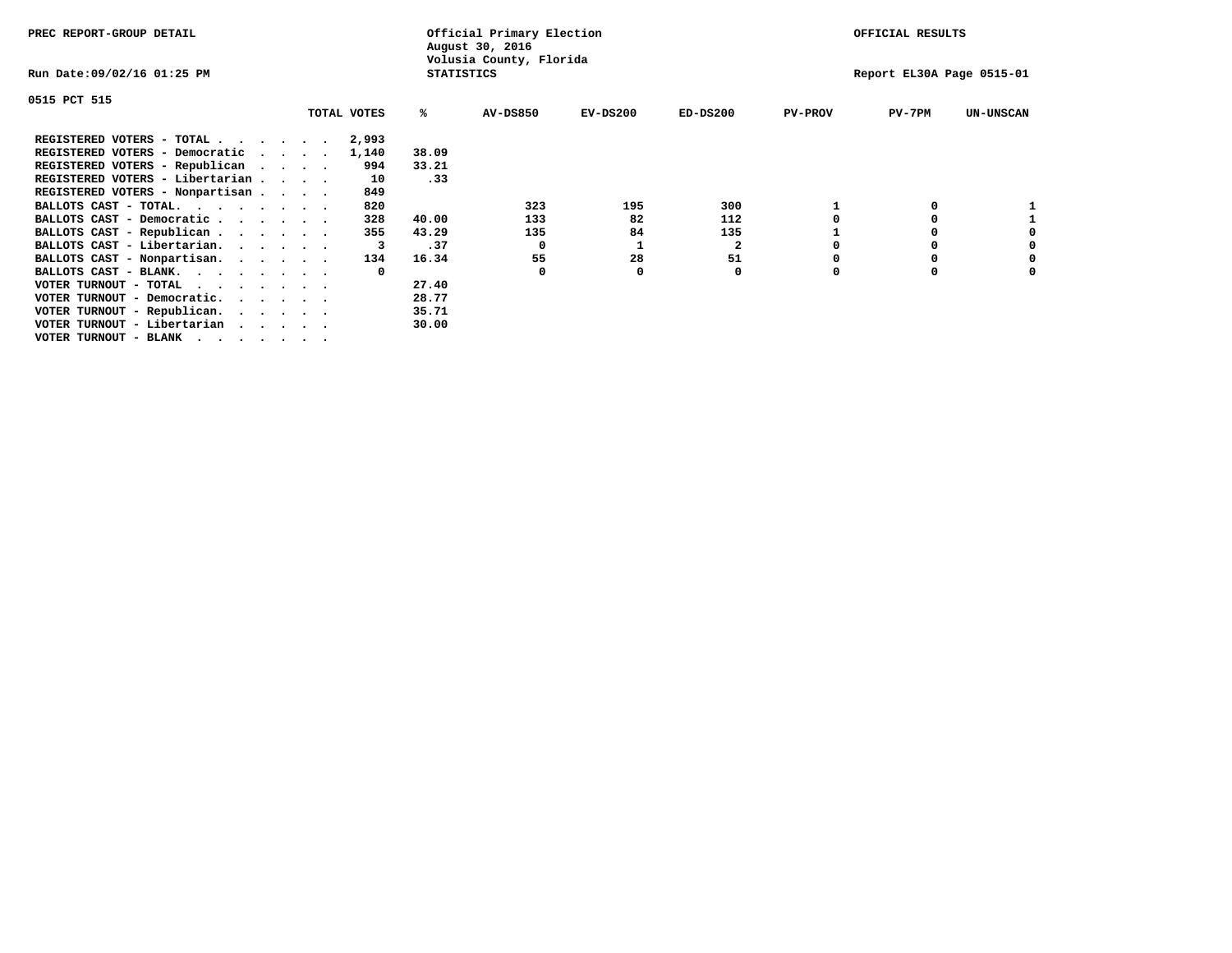| PREC REPORT-GROUP DETAIL                                               |             |            | Official Primary Election<br>August 30, 2016<br>Volusia County, Florida |            | OFFICIAL RESULTS |                           |          |                  |
|------------------------------------------------------------------------|-------------|------------|-------------------------------------------------------------------------|------------|------------------|---------------------------|----------|------------------|
| Run Date: 09/02/16 01:25 PM                                            |             | Democratic |                                                                         |            |                  | Report EL30A Page 0515-02 |          |                  |
| 0515 PCT 515                                                           | TOTAL VOTES | ℁          | <b>AV-DS850</b>                                                         | $EV-DS200$ | $ED-DS200$       | <b>PV-PROV</b>            | $PV-7PM$ | <b>UN-UNSCAN</b> |
|                                                                        |             |            |                                                                         |            |                  |                           |          |                  |
| United States Senator<br>(VOTE FOR) 1                                  |             |            |                                                                         |            |                  |                           |          |                  |
| Roque "Rocky" De La Fuente.                                            |             | 2.57       |                                                                         |            | 3                |                           |          |                  |
| Alan Grayson                                                           | 89          | 28.62      | 40                                                                      | 19         | 30               |                           |          |                  |
| Pam Keith                                                              | 47          | 15.11      | 18                                                                      | 14         | 14               |                           |          |                  |
| Reginald Luster                                                        | 6           | 1.93       |                                                                         | 3          |                  |                           |          |                  |
| Patrick Murphy.                                                        | 161         | 51.77      | 62                                                                      | 40         | 59               |                           |          |                  |
| Over Votes                                                             | 0           |            |                                                                         |            |                  |                           |          |                  |
| Under Votes                                                            | 17          |            |                                                                         |            |                  |                           |          |                  |
| Representative in Congress District 6                                  |             |            |                                                                         |            |                  |                           |          |                  |
| (VOTE FOR) 1                                                           |             |            |                                                                         |            |                  |                           |          |                  |
| William (Bill) McCullough                                              | 114         | 37.62      | 54                                                                      | 26         | 33               |                           |          |                  |
| Jay McGovern                                                           | 63          | 20.79      | 27                                                                      | 17         | 19               |                           |          |                  |
| George Pappas.                                                         | 60          | 19.80      | 13                                                                      | 20         | 27               |                           |          |                  |
| Dwayne L. Taylor.                                                      | 66          | 21.78      | 27                                                                      | 14         | 25               |                           |          |                  |
| Over Votes                                                             |             |            |                                                                         |            |                  |                           |          |                  |
| Under Votes, $\cdot$ , $\cdot$ , $\cdot$ , $\cdot$ , $\cdot$ , $\cdot$ | 25          |            | 12                                                                      |            |                  |                           |          |                  |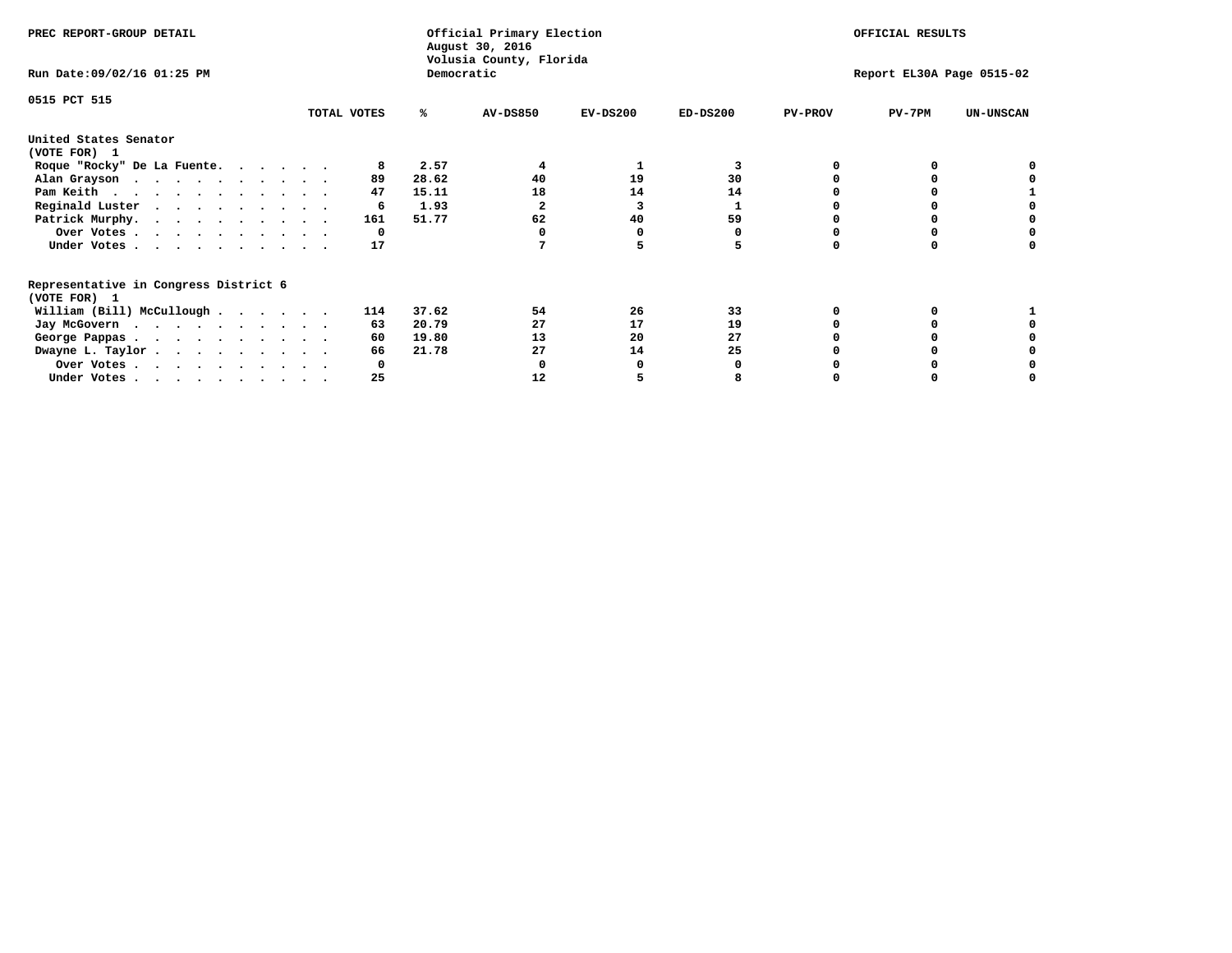| PREC REPORT-GROUP DETAIL<br>Run Date: 09/02/16 01:25 PM |             | Republican | Official Primary Election<br>August 30, 2016<br>Volusia County, Florida | OFFICIAL RESULTS<br>Report EL30A Page 0515-03 |              |                |             |                  |
|---------------------------------------------------------|-------------|------------|-------------------------------------------------------------------------|-----------------------------------------------|--------------|----------------|-------------|------------------|
|                                                         |             |            |                                                                         |                                               |              |                |             |                  |
| 0515 PCT 515                                            |             |            |                                                                         |                                               |              |                |             |                  |
|                                                         | TOTAL VOTES | ℁          | <b>AV-DS850</b>                                                         | $EV-DS200$                                    | $ED-DS200$   | <b>PV-PROV</b> | $PV-7PM$    | <b>UN-UNSCAN</b> |
| United States Senator<br>(VOTE FOR) 1                   |             |            |                                                                         |                                               |              |                |             |                  |
| Carlos Beruff                                           | 81          | 23.55      | 35                                                                      | 18                                            | 28           | 0              | 0           | 0                |
| Ernie Rivera                                            | 6           | 1.74       | 1                                                                       | 1                                             | 4            | $\Omega$       | 0           | $\mathbf 0$      |
| Marco Rubio.                                            | 237         | 68.90      | 83                                                                      | 60                                            | 93           | $\mathbf{1}$   | $\mathbf 0$ | $\mathbf 0$      |
| Dwight Mark Anthony Young                               | 20          | 5.81       | 12                                                                      | 4                                             | 4            | 0              | $\mathbf 0$ | $\pmb{0}$        |
| Over Votes                                              | 1           |            | $\Omega$                                                                | 0                                             | $\mathbf{1}$ | 0              | 0           | 0                |
| Under Votes                                             | 10          |            | 4                                                                       | 1                                             | 5.           | $\Omega$       | $\Omega$    | $\mathbf 0$      |
| Representative in Congress District 6<br>(VOTE FOR) 1   |             |            |                                                                         |                                               |              |                |             |                  |
| Fred Costello.                                          | 149         | 42.69      | 63                                                                      | 37                                            | 49           | 0              | 0           | 0                |
| Ron Desantis                                            | 140         | 40.11      | 49                                                                      | 35                                            | 55           | 1              | 0           | $\mathbf 0$      |
| G. G. Galloway.                                         | 60          | 17.19      | 20                                                                      | 11                                            | 29           | $\mathbf 0$    | $\Omega$    | $\mathbf 0$      |
| Over Votes                                              | 0           |            | $\mathbf{0}$                                                            | $\mathbf 0$                                   | 0            | $\mathbf 0$    | $\mathbf 0$ | $\mathbf 0$      |
| Under Votes                                             | 6           |            | 3                                                                       | 1                                             | $\mathbf{2}$ | $\mathbf 0$    | $\Omega$    | $\Omega$         |
| State Committeeman                                      |             |            |                                                                         |                                               |              |                |             |                  |
| (VOTE FOR) 1                                            |             |            |                                                                         |                                               |              |                |             |                  |
| Paul W. Deering<br>$\cdots$                             | 204         | 72.34      | 84                                                                      | 46                                            | 73           | 1              | 0           | 0                |
| James Oddie.                                            | 78          | 27.66      | 32                                                                      | 25                                            | 21           | 0              | 0           | $\mathbf 0$      |
| Over Votes                                              | 0           |            | $\mathbf{0}$                                                            | $\mathbf 0$                                   | $\mathbf{0}$ | 0              | $\mathbf 0$ | $\mathbf 0$      |
| Under Votes                                             | 73          |            | 19                                                                      | 13                                            | 41           | $\Omega$       | 0           | $\mathbf 0$      |
| State Committeewoman<br>(VOTE FOR) 1                    |             |            |                                                                         |                                               |              |                |             |                  |
| Dana Christina Dougherty<br>$\cdots$                    | 161         | 56.49      | 59                                                                      | 44                                            | 58           | 0              | 0           | 0                |
| Marilyn C. Ford                                         | 124         | 43.51      | 56                                                                      | 30                                            | 37           | $\mathbf{1}$   | 0           | 0                |
| Over Votes                                              | 0           |            | $\Omega$                                                                | 0                                             | $\mathbf{0}$ | 0              | 0           | $\mathbf 0$      |
| Under Votes, , , , , , , , , ,                          | 70          |            | 20                                                                      | 10                                            | 40           | $\Omega$       | $\Omega$    | $\Omega$         |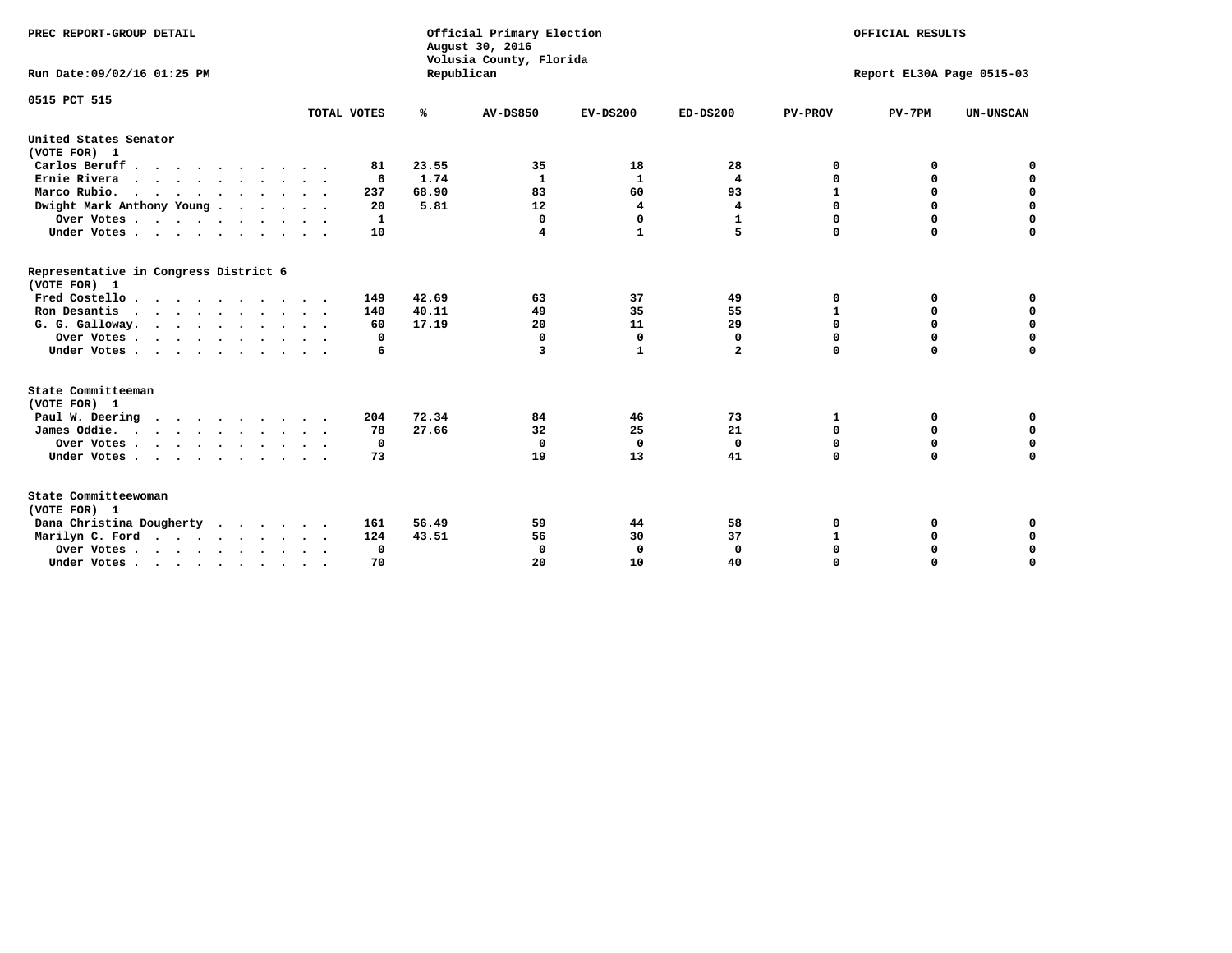| PREC REPORT-GROUP DETAIL<br>Run Date: 09/02/16 01:25 PM |  |  |  |  |  | Official Primary Election<br>August 30, 2016<br>Volusia County, Florida<br>Libertarian | OFFICIAL RESULTS<br>Report EL30A Page 0515-04 |        |                 |            |            |                |          |                  |
|---------------------------------------------------------|--|--|--|--|--|----------------------------------------------------------------------------------------|-----------------------------------------------|--------|-----------------|------------|------------|----------------|----------|------------------|
|                                                         |  |  |  |  |  |                                                                                        |                                               |        |                 |            |            |                |          |                  |
| 0515 PCT 515                                            |  |  |  |  |  |                                                                                        | TOTAL VOTES                                   | ℁      | <b>AV-DS850</b> | $EV-DS200$ | $ED-DS200$ | <b>PV-PROV</b> | $PV-7PM$ | <b>UN-UNSCAN</b> |
| United States Senator<br>(VOTE FOR) 1                   |  |  |  |  |  |                                                                                        |                                               |        |                 |            |            |                |          |                  |
| Augustus Invictus.                                      |  |  |  |  |  |                                                                                        | 0                                             |        |                 | 0          | 0          |                |          | 0                |
| Paul Stanton                                            |  |  |  |  |  |                                                                                        |                                               | 100.00 |                 |            |            |                |          | 0                |
| Over Votes                                              |  |  |  |  |  |                                                                                        | 0                                             |        |                 |            | 0          |                |          | 0                |
| Under Votes                                             |  |  |  |  |  |                                                                                        | 0                                             |        |                 |            | 0          |                |          | 0                |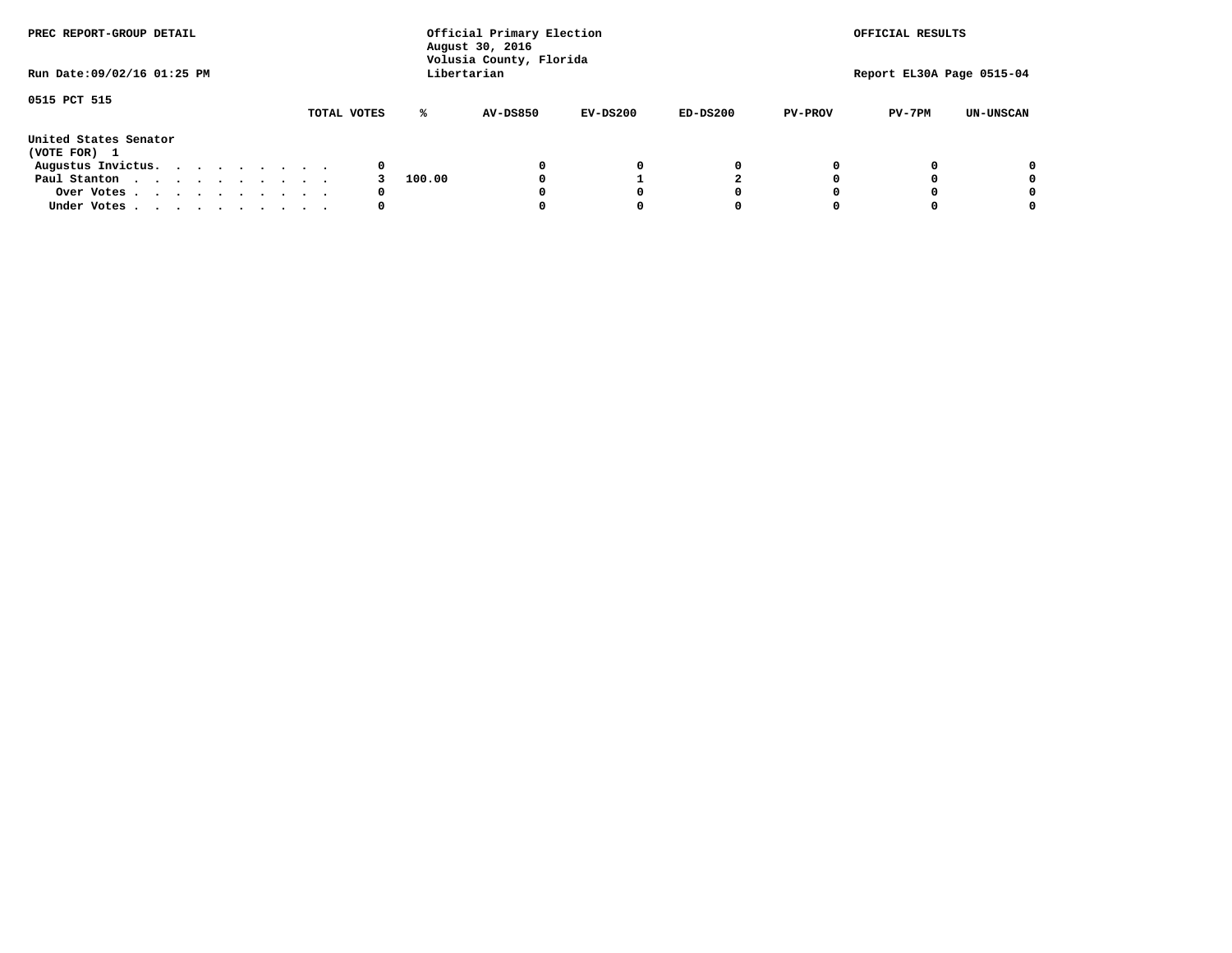| PREC REPORT-GROUP DETAIL                                                                                                                                                                                                                             |                             |       | Official Primary Election<br>August 30, 2016<br>Volusia County, Florida | OFFICIAL RESULTS<br>Report EL30A Page 0515-05 |              |                |             |                  |
|------------------------------------------------------------------------------------------------------------------------------------------------------------------------------------------------------------------------------------------------------|-----------------------------|-------|-------------------------------------------------------------------------|-----------------------------------------------|--------------|----------------|-------------|------------------|
| Run Date: 09/02/16 01:25 PM                                                                                                                                                                                                                          |                             |       | Nonpartisan                                                             |                                               |              |                |             |                  |
| 0515 PCT 515                                                                                                                                                                                                                                         |                             |       |                                                                         |                                               |              |                |             |                  |
|                                                                                                                                                                                                                                                      | TOTAL VOTES                 | ℁     | <b>AV-DS850</b>                                                         | $EV-DS200$                                    | $ED-DS200$   | <b>PV-PROV</b> | $PV-7PM$    | <b>UN-UNSCAN</b> |
| Circuit Judge 7th Circuit Group 4<br>(VOTE FOR) 1                                                                                                                                                                                                    |                             |       |                                                                         |                                               |              |                |             |                  |
| Chris France - WITHDRAWN                                                                                                                                                                                                                             | 124                         | 16.94 | 42                                                                      | 36                                            | 46           | 0              | 0           | 0                |
| Sebrina L. Slack                                                                                                                                                                                                                                     | 194                         | 26.50 | 84                                                                      | 55                                            | 55           | $\mathbf 0$    | $\mathbf 0$ | $\mathbf 0$      |
| Stasia Warren<br>$\sim$<br>$\sim$                                                                                                                                                                                                                    | 414                         | 56.56 | 161                                                                     | 94                                            | 157          | $\mathbf{1}$   | 0           | $\mathbf{1}$     |
| Over Votes                                                                                                                                                                                                                                           | 1                           |       | $\mathbf{0}$                                                            | $\mathbf 0$                                   | $\mathbf{1}$ | 0              | $\mathbf 0$ | $\mathbf 0$      |
| Under Votes                                                                                                                                                                                                                                          | 87                          |       | 36                                                                      | 10                                            | 41           | $\mathbf 0$    | $\Omega$    | $\mathbf 0$      |
| Circuit Judge 7th Circuit Group 10<br>(VOTE FOR) 1                                                                                                                                                                                                   |                             |       |                                                                         |                                               |              |                |             |                  |
| Malcolm Anthony<br>.                                                                                                                                                                                                                                 | 250                         | 36.23 | 116                                                                     | 53                                            | 80           | $\mathbf 0$    | 0           | $\mathbf{1}$     |
| Scott DuPont                                                                                                                                                                                                                                         | 440                         | 63.77 | 156                                                                     | 127                                           | 156          | $\mathbf 1$    | $\mathbf 0$ | $\mathbf 0$      |
| Over Votes<br>$\sim$                                                                                                                                                                                                                                 | 0                           |       | $\mathbf{0}$                                                            | 0                                             | 0            | $\mathbf 0$    | $\Omega$    | $\mathbf 0$      |
| Under Votes                                                                                                                                                                                                                                          | 130                         |       | 51                                                                      | 15                                            | 64           | $\mathbf 0$    | $\mathbf 0$ | $\Omega$         |
| Circuit Judge 7th Circuit Group 13<br>(VOTE FOR) 1                                                                                                                                                                                                   |                             |       |                                                                         |                                               |              |                |             |                  |
| David Hood.<br>$\cdots$                                                                                                                                                                                                                              | 371                         | 49.67 | 134                                                                     | 103                                           | 132          | 1              | 0           | 1                |
| A. "Kathleen" McNeilly                                                                                                                                                                                                                               | 376                         | 50.33 | 154                                                                     | 83                                            | 139          | $\mathbf 0$    | $\mathbf 0$ | $\mathbf 0$      |
| Over Votes                                                                                                                                                                                                                                           | 0                           |       | 0                                                                       | 0                                             | 0            | $\mathbf 0$    | $\mathbf 0$ | $\mathbf 0$      |
| Under Votes                                                                                                                                                                                                                                          | 73                          |       | 35                                                                      | 9                                             | 29           | $\mathbf 0$    | $\Omega$    | 0                |
| Circuit Judge 7th Circuit Group 17<br>(VOTE FOR) 1                                                                                                                                                                                                   |                             |       |                                                                         |                                               |              |                |             |                  |
| Linda L. Gaustad                                                                                                                                                                                                                                     | 361                         | 52.24 | 138                                                                     | 95                                            | 128          | 0              | 0           | 0                |
| Howard O. McGillin Jr                                                                                                                                                                                                                                | 330                         | 47.76 | 141                                                                     | 83                                            | 104          | $\mathbf 1$    | $\mathbf 0$ | ${\bf 1}$        |
| Over Votes                                                                                                                                                                                                                                           | $\mathbf{1}$                |       | $\mathbf{0}$                                                            | $\mathbf 0$                                   | $\mathbf{1}$ | $\mathbf 0$    | $\mathbf 0$ | $\mathbf 0$      |
| Under Votes                                                                                                                                                                                                                                          | 128                         |       | 44                                                                      | 17                                            | 67           | $\mathbf 0$    | $\mathbf 0$ | $\Omega$         |
| County Judge 7th Circuit Group 3<br>(VOTE FOR) 1                                                                                                                                                                                                     |                             |       |                                                                         |                                               |              |                |             |                  |
| Heather Caeners<br>$\mathbf{r}$ . The contract of the contract of the contract of the contract of the contract of the contract of the contract of the contract of the contract of the contract of the contract of the contract of the contract of th | 233                         | 33.38 | 92                                                                      | 58                                            | 82           | 1              | 0           | 0                |
| Shirley A. Green                                                                                                                                                                                                                                     | 345<br>$\ddot{\phantom{1}}$ | 49.43 | 141                                                                     | 90                                            | 113          | $\mathbf 0$    | 0           | $\mathbf{1}$     |
| Marla Rawnsley.                                                                                                                                                                                                                                      | 120                         | 17.19 | 39                                                                      | 31                                            | 50           | 0              | $\mathbf 0$ | $\pmb{0}$        |
| Over Votes.<br>$\cdots$<br>$\ddot{\phantom{a}}$<br>$\cdot$                                                                                                                                                                                           | 0<br>$\sim$ $\sim$          |       | $\mathbf 0$                                                             | $\mathbf{0}$                                  | 0            | $\mathbf 0$    | $\Omega$    | $\mathbf 0$      |
| Under Votes<br>$\sim$<br>$\sim$                                                                                                                                                                                                                      | 122<br>$\ddot{\phantom{a}}$ |       | 51                                                                      | 16                                            | 55           | $\mathbf 0$    | $\mathbf 0$ | 0                |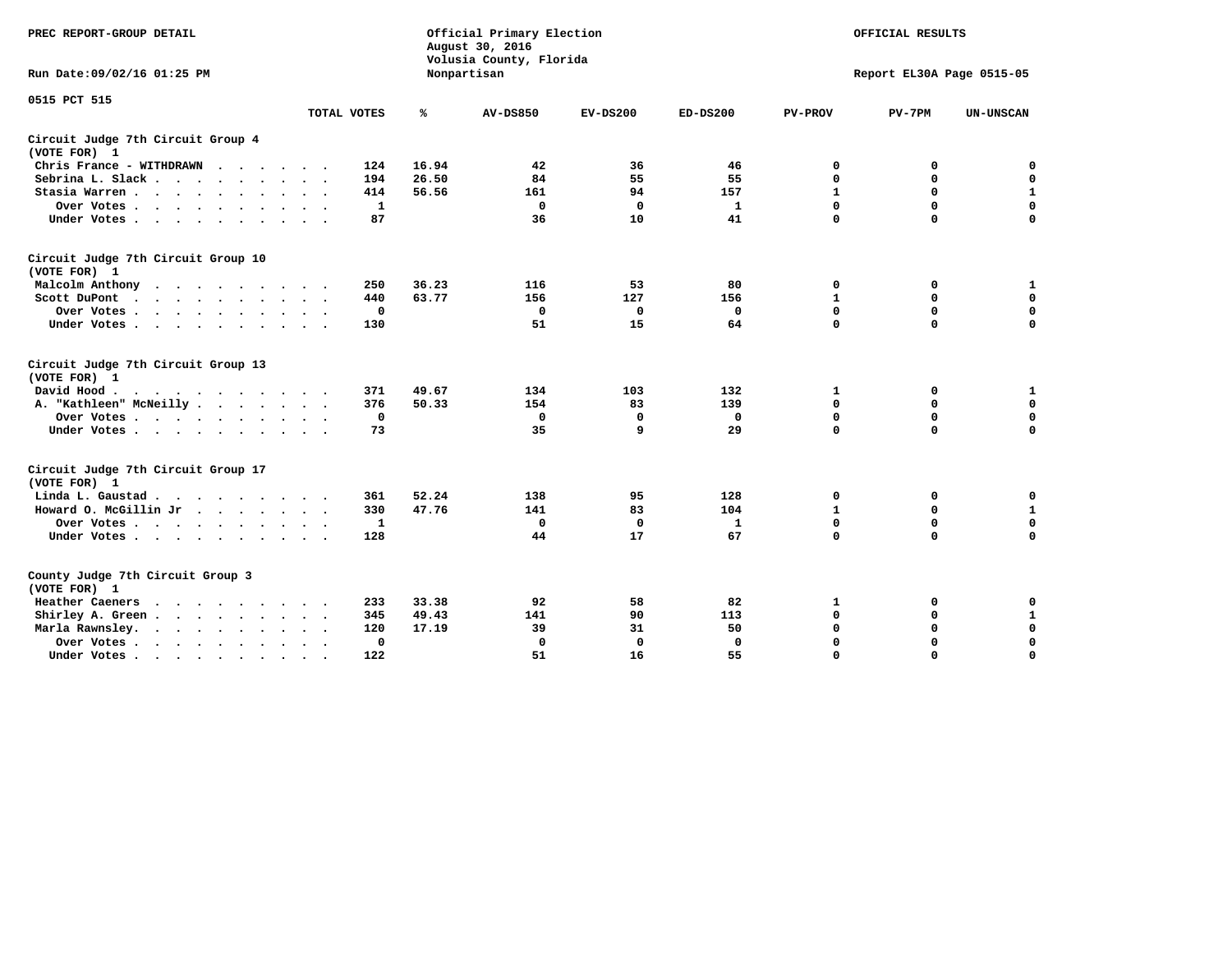| Official Primary Election<br>PREC REPORT-GROUP DETAIL<br>August 30, 2016<br>Volusia County, Florida   |                                                               |       |                   | OFFICIAL RESULTS  |                   |                            |                           |                            |
|-------------------------------------------------------------------------------------------------------|---------------------------------------------------------------|-------|-------------------|-------------------|-------------------|----------------------------|---------------------------|----------------------------|
| Run Date: 09/02/16 01:25 PM                                                                           |                                                               |       | Nonpartisan       |                   |                   |                            | Report EL30A Page 0515-06 |                            |
| 0515 PCT 515                                                                                          | TOTAL VOTES                                                   | ℁     | <b>AV-DS850</b>   | $EV-DS200$        | $ED-DS200$        | <b>PV-PROV</b>             | $PV-7PM$                  | <b>UN-UNSCAN</b>           |
| Sheriff                                                                                               |                                                               |       |                   |                   |                   |                            |                           |                            |
| (VOTE FOR) 1                                                                                          |                                                               |       |                   |                   |                   |                            |                           |                            |
| Wendell C. Bradford                                                                                   | 59                                                            | 7.31  | 19                | 15                | 25                | $\mathbf 0$                | 0                         | 0                          |
| Dave Brannon                                                                                          | 56                                                            | 6.94  | 28                | 6                 | 22                | $\mathbf 0$                | 0                         | $\mathbf 0$                |
| Mike Chitwood                                                                                         | 447                                                           | 55.39 | 189               | 105               | 153               | $\mathbf 0$                | 0                         | $\mathbf 0$                |
| Eric Dietrich.<br>$\cdots$                                                                            | 229                                                           | 28.38 | 76                | 64                | 87                | $\mathbf{1}$               | 0                         | $\mathbf{1}$               |
| James E. (Jim) Gillum                                                                                 | 16                                                            | 1.98  | 5                 | 5                 | 6                 | $\mathbf 0$                | $\mathbf 0$               | $\mathbf 0$                |
| Over Votes                                                                                            | $\mathbf 0$                                                   |       | $\mathbf 0$       | $\mathbf 0$       | $\mathbf 0$       | $\Omega$                   | 0                         | 0                          |
| Under Votes                                                                                           | 13<br>$\sim$ $\sim$ $\sim$ $\sim$                             |       | 6                 | $\Omega$          | $7\phantom{.0}$   | $\Omega$                   | $\Omega$                  | $\mathbf 0$                |
| Property Appraiser                                                                                    |                                                               |       |                   |                   |                   |                            |                           |                            |
| (VOTE FOR) 1                                                                                          |                                                               |       |                   |                   |                   |                            |                           |                            |
| Larry Bartlett.                                                                                       | 268<br>$\sim$                                                 | 37.07 | 112               | 63                | 93                | $\Omega$                   | 0                         | $\mathbf 0$                |
| H. Alan Burton.                                                                                       | 280<br>$\ddot{\phantom{1}}$                                   | 38.73 | 102               | 72                | 105               | $\mathbf{1}$               | $\mathbf 0$               | $\mathbf 0$                |
| Mike Swanto.<br>$\ddot{\phantom{a}}$                                                                  | 175<br>$\ddot{\phantom{a}}$<br>$\sim$<br>$\ddot{\phantom{a}}$ | 24.20 | 62                | 49                | 63                | $\mathbf 0$                | $\mathbf 0$               | $\mathbf{1}$               |
| Over Votes.                                                                                           | $\mathbf 0$                                                   |       | $\mathbf 0$       | $^{\circ}$        | $\mathbf 0$       | $\mathbf 0$                | $\mathbf 0$               | $\mathbf 0$                |
| Under Votes                                                                                           | 97                                                            |       | 47                | 11                | 39                | $\mathbf{0}$               | $\mathbf 0$               | $\Omega$                   |
| Supervisor of Elections<br>(VOTE FOR) 1                                                               |                                                               |       |                   |                   |                   |                            |                           |                            |
| Teresa Apgar                                                                                          | 124                                                           | 17.01 | 41                | 38                | 45                | 0                          | 0                         | $\mathbf 0$                |
| David Lee Davis                                                                                       | 108                                                           | 14.81 | 41                | 31                | 36                | $\Omega$                   | 0                         | $\mathbf 0$                |
| Bill Fyfe. $\ldots$                                                                                   | 74                                                            | 10.15 | 24                | 19                | 31                | $\mathbf{0}$               | 0                         | $\mathbf 0$                |
| Lisa Lewis                                                                                            | 423                                                           | 58.02 | 176               | 96                | 149               | $\mathbf{1}$               | 0                         | $\mathbf 1$                |
| Over Votes<br>Under Votes                                                                             | $\mathbf 0$<br>91                                             |       | $\mathbf 0$<br>41 | $\mathbf 0$<br>11 | $\mathbf 0$<br>39 | $\mathbf 0$<br>$\mathbf 0$ | $\mathbf 0$<br>0          | $\mathbf 0$<br>$\mathbf 0$ |
|                                                                                                       |                                                               |       |                   |                   |                   |                            |                           |                            |
| County Council Chair<br>(VOTE FOR) 1                                                                  |                                                               |       |                   |                   |                   |                            |                           |                            |
| Jason P. Davis.                                                                                       | 93<br>$\ddot{\phantom{1}}$                                    | 12.40 | 37                | 21                | 35                | 0                          | 0                         | 0                          |
| Greg Gimbert<br>$\cdots$                                                                              | 141                                                           | 18.80 | 49                | 36                | 56                | $\mathbf 0$                | 0                         | $\mathsf{o}\,$             |
| Ed Kelley $\cdots$                                                                                    | 461                                                           | 61.47 | 168               | 120               | 171               | $\mathbf{1}$               | 0                         | $\mathbf 1$                |
| Tom Laputka.<br>.                                                                                     | 55                                                            | 7.33  | 31                | 10                | 14                | $\mathbf 0$                | 0                         | $\mathbf 0$                |
| Over Votes                                                                                            | $\mathbf 0$                                                   |       | $\Omega$          | $\Omega$          | $\Omega$          | $\Omega$                   | $\Omega$                  | 0                          |
| Under Votes<br>$\sim$ $\sim$<br>$\ddot{\phantom{0}}$                                                  | 70<br>$\sim$                                                  |       | 38                | 8                 | 24                | $\mathbf 0$                | 0                         | $\mathbf 0$                |
| County Council Member District 4<br>County Council District 4<br>(VOTE FOR) 1                         |                                                               |       |                   |                   |                   |                            |                           |                            |
| Linda Bourquin-McIntyre.                                                                              | 99                                                            | 13.27 | 45                | 24                | 30                | $\Omega$                   | 0                         | $\mathbf 0$                |
| Roy Johnson.<br>$\ddot{\phantom{a}}$                                                                  | 75<br>$\ddot{\phantom{0}}$<br>$\ddot{\phantom{1}}$            | 10.05 | 27                | 15                | 32                | $\mathbf 0$                | 0                         | $\mathbf{1}$               |
| Heather Post                                                                                          | 294                                                           | 39.41 | 100               | 72                | 121               | $\mathbf{1}$               | 0                         | $\mathbf 0$                |
| Al Smith.<br>$\sim$                                                                                   | 215<br>$\ddot{\phantom{a}}$<br>$\ddot{\phantom{a}}$           | 28.82 | 88                | 59                | 68                | $\mathbf 0$                | $\mathbf 0$               | $\mathbf 0$                |
| Roland Via .<br>$\cdot \cdot \cdot \cdot$<br>$\ddot{\phantom{0}}$<br>$\Delta$<br>$\ddot{\phantom{a}}$ | 63<br>$\ddot{\phantom{a}}$                                    | 8.45  | 22                | 18                | 23                | $\Omega$                   | $\mathbf 0$               | $\mathbf 0$                |
| Over Votes<br>$\sim$<br>$\ddot{\phantom{a}}$<br>$\ddot{\phantom{a}}$                                  | $\mathbf{1}$<br>$\bullet$<br>$\cdot$<br>$\ddot{\phantom{0}}$  |       | $\mathbf{1}$      | $\Omega$          | $\mathbf{0}$      | $\Omega$                   | $\mathbf 0$               | $\Omega$                   |
| Under Votes.<br>$\cdots$<br>$\bullet$                                                                 | 73<br>$\bullet$                                               |       | 40                | 7                 | 26                | $\Omega$                   | $\Omega$                  | $\mathbf 0$                |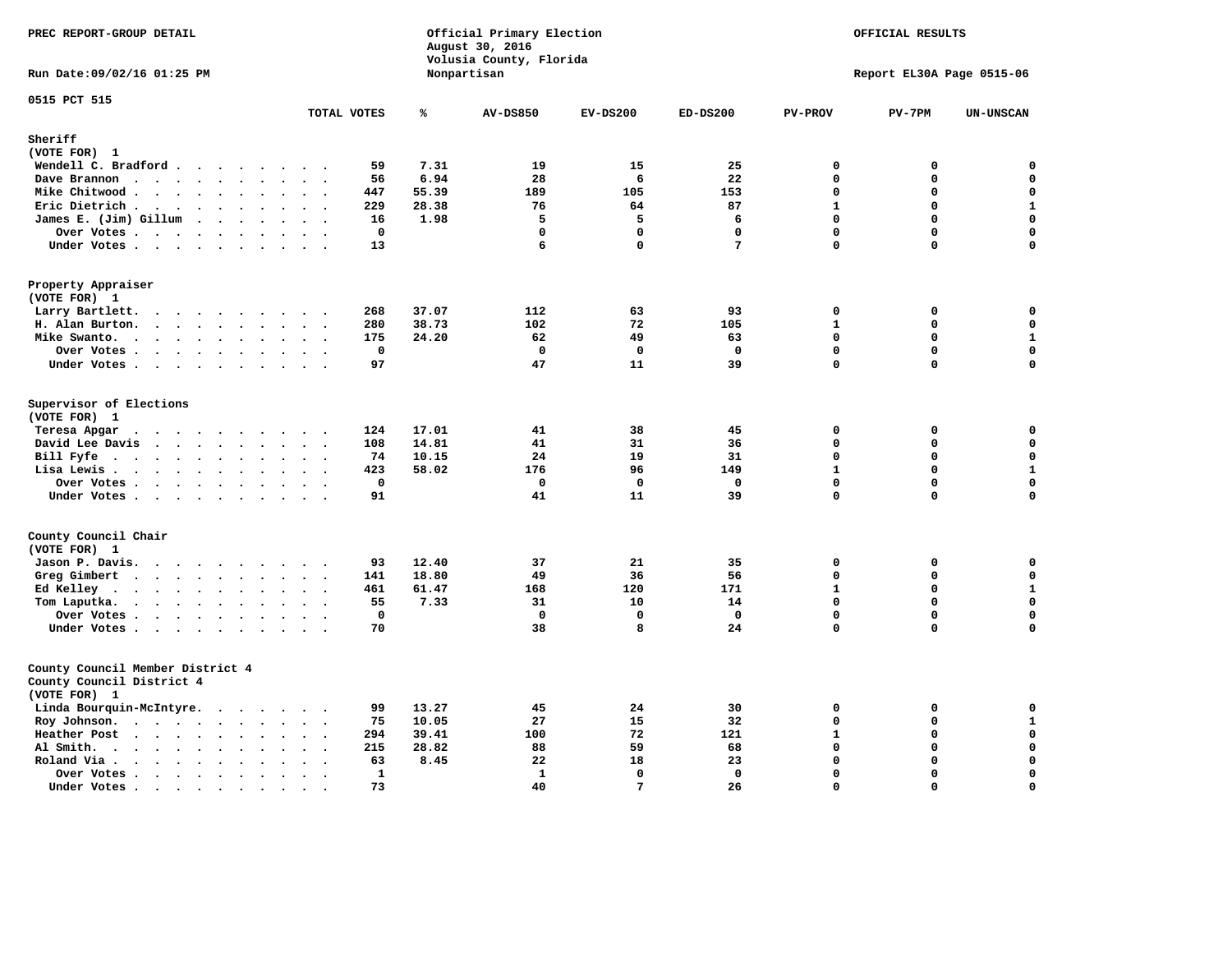| PREC REPORT-GROUP DETAIL<br>Run Date: 09/02/16 01:25 PM                                                                                                                                                                                  |             |       | Official Primary Election<br>August 30, 2016<br>Volusia County, Florida<br>Nonpartisan |            | OFFICIAL RESULTS<br>Report EL30A Page 0515-07 |                |        |                  |
|------------------------------------------------------------------------------------------------------------------------------------------------------------------------------------------------------------------------------------------|-------------|-------|----------------------------------------------------------------------------------------|------------|-----------------------------------------------|----------------|--------|------------------|
| 0515 PCT 515                                                                                                                                                                                                                             | TOTAL VOTES | ℁     | <b>AV-DS850</b>                                                                        | $EV-DS200$ | $ED-DS200$                                    | <b>PV-PROV</b> | PV-7PM | <b>UN-UNSCAN</b> |
| School Board Member District 4<br>(VOTE FOR) 1                                                                                                                                                                                           |             |       |                                                                                        |            |                                               |                |        |                  |
| Carl Persis.                                                                                                                                                                                                                             | 519         | 68.29 | 193                                                                                    | 130        | 195                                           |                |        |                  |
| Ray Sanchez.                                                                                                                                                                                                                             | 241         | 31.71 | 98                                                                                     | 60         | 82                                            |                |        |                  |
| Over Votes                                                                                                                                                                                                                               | 0           |       |                                                                                        | O          |                                               |                |        | 0                |
| Under Votes                                                                                                                                                                                                                              | 60          |       | 32                                                                                     | 5          | 23                                            |                |        | 0                |
| Amendment 4                                                                                                                                                                                                                              |             |       |                                                                                        |            |                                               |                |        |                  |
| (VOTE FOR) 1                                                                                                                                                                                                                             |             |       |                                                                                        |            |                                               |                |        |                  |
| Yes<br>$\mathbf{a}$ . The contribution of the contribution of the contribution of the contribution of the contribution of the contribution of the contribution of the contribution of the contribution of the contribution of the contri | 552         | 73.99 | 204                                                                                    | 139        | 207                                           |                |        |                  |
| No.<br>.                                                                                                                                                                                                                                 | 194         | 26.01 | 83                                                                                     | 46         | 65                                            |                |        |                  |
| Over Votes                                                                                                                                                                                                                               |             |       |                                                                                        | O          |                                               |                |        |                  |
| Under Votes                                                                                                                                                                                                                              | 73          |       | 36                                                                                     | 10         | 27                                            |                |        |                  |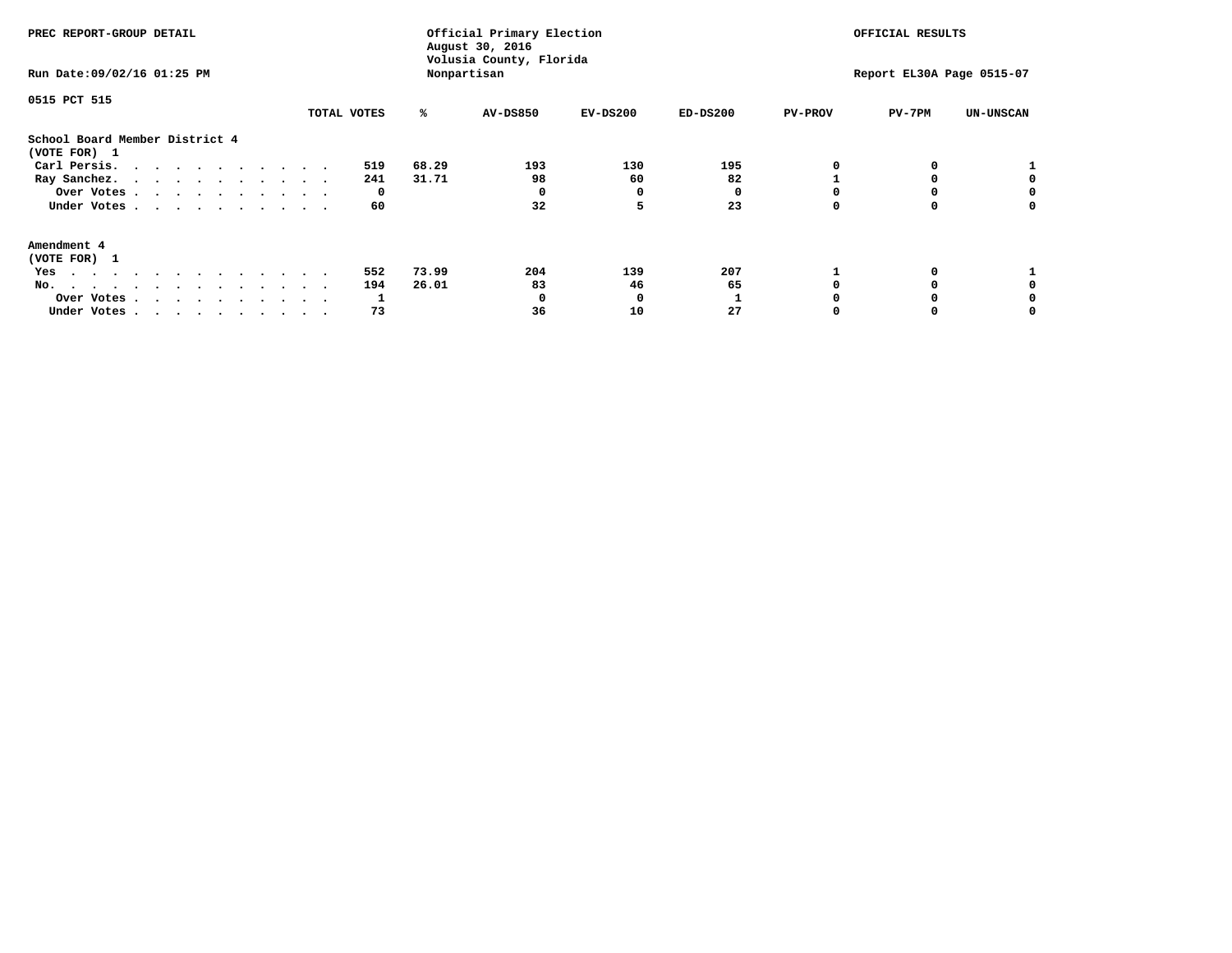| PREC REPORT-GROUP DETAIL                                                                                                                 |                                              |             |       | Official Primary Election<br>August 30, 2016 |            |            |                           | OFFICIAL RESULTS |                  |  |
|------------------------------------------------------------------------------------------------------------------------------------------|----------------------------------------------|-------------|-------|----------------------------------------------|------------|------------|---------------------------|------------------|------------------|--|
| Run Date:09/02/16 01:25 PM                                                                                                               | Volusia County, Florida<br><b>STATISTICS</b> |             |       |                                              |            |            | Report EL30A Page 0516-01 |                  |                  |  |
| 0516 PCT 516                                                                                                                             |                                              |             |       |                                              |            |            |                           |                  |                  |  |
|                                                                                                                                          |                                              | TOTAL VOTES | ℁     | <b>AV-DS850</b>                              | $EV-DS200$ | $ED-DS200$ | <b>PV-PROV</b>            | $PV-7PM$         | <b>UN-UNSCAN</b> |  |
| REGISTERED VOTERS - TOTAL                                                                                                                |                                              | 2,433       |       |                                              |            |            |                           |                  |                  |  |
| REGISTERED VOTERS - Democratic                                                                                                           |                                              | 705         | 28.98 |                                              |            |            |                           |                  |                  |  |
| REGISTERED VOTERS - Republican                                                                                                           |                                              | 1,174       | 48.25 |                                              |            |            |                           |                  |                  |  |
| REGISTERED VOTERS - Libertarian                                                                                                          |                                              | -6          | .25   |                                              |            |            |                           |                  |                  |  |
| REGISTERED VOTERS - Nonpartisan                                                                                                          |                                              | 548         |       |                                              |            |            |                           |                  |                  |  |
| BALLOTS CAST - TOTAL.                                                                                                                    |                                              | 1,117       |       | 415                                          | 218        | 484        |                           |                  |                  |  |
| BALLOTS CAST - Democratic                                                                                                                |                                              | 360         | 32.23 | 136                                          | 78         | 146        |                           |                  |                  |  |
| BALLOTS CAST - Republican                                                                                                                |                                              | 622         | 55.68 | 229                                          | 118        | 275        |                           |                  |                  |  |
| BALLOTS CAST - Libertarian.                                                                                                              |                                              | -2          | .18   |                                              | O          |            |                           |                  |                  |  |
| BALLOTS CAST - Nonpartisan.                                                                                                              |                                              | 133         | 11.91 | 49                                           | 22         | 62         |                           |                  | 0                |  |
| BALLOTS CAST - BLANK.                                                                                                                    |                                              |             | .09   | 0                                            | O          |            | O                         | $\Omega$         |                  |  |
| VOTER TURNOUT - TOTAL<br>the contract of the contract of the contract of the contract of the contract of the contract of the contract of |                                              |             | 45.91 |                                              |            |            |                           |                  |                  |  |
| VOTER TURNOUT - Democratic.                                                                                                              |                                              |             | 51.06 |                                              |            |            |                           |                  |                  |  |
| VOTER TURNOUT - Republican.                                                                                                              |                                              |             | 52.98 |                                              |            |            |                           |                  |                  |  |
| VOTER TURNOUT - Libertarian                                                                                                              |                                              |             | 33.33 |                                              |            |            |                           |                  |                  |  |
| VOTER TURNOUT - BLANK<br>the contract of the contract of the contract of the contract of the contract of the contract of the contract of |                                              |             | .04   |                                              |            |            |                           |                  |                  |  |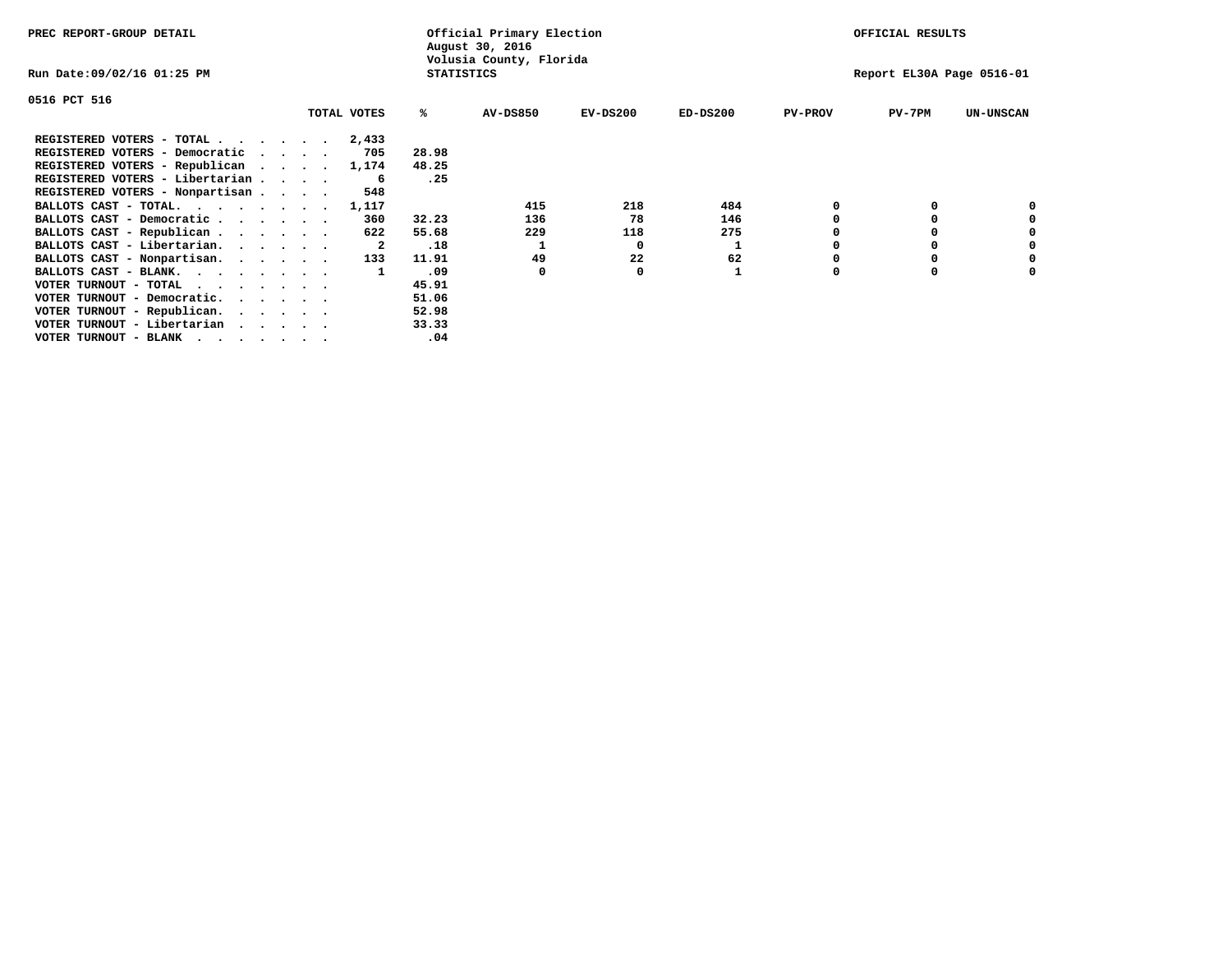| PREC REPORT-GROUP DETAIL                                               |             |       | Official Primary Election<br>August 30, 2016<br>Volusia County, Florida | OFFICIAL RESULTS<br>Report EL30A Page 0516-02 |            |                |          |                  |
|------------------------------------------------------------------------|-------------|-------|-------------------------------------------------------------------------|-----------------------------------------------|------------|----------------|----------|------------------|
| Run Date: 09/02/16 01:25 PM                                            |             |       | Democratic                                                              |                                               |            |                |          |                  |
| 0516 PCT 516                                                           | TOTAL VOTES | ℁     | <b>AV-DS850</b>                                                         | $EV-DS200$                                    | $ED-DS200$ | <b>PV-PROV</b> | $PV-7PM$ | <b>UN-UNSCAN</b> |
|                                                                        |             |       |                                                                         |                                               |            |                |          |                  |
| United States Senator<br>(VOTE FOR) 1                                  |             |       |                                                                         |                                               |            |                |          |                  |
| Roque "Rocky" De La Fuente.                                            | 12          | 3.73  | 2                                                                       |                                               | 3          |                |          |                  |
| Alan Grayson                                                           | 75          | 23.29 | 27                                                                      | 16                                            | 32         |                |          |                  |
| Pam Keith                                                              | 45          | 13.98 | 17                                                                      |                                               | 19         |                |          |                  |
| Reginald Luster                                                        |             | .31   |                                                                         |                                               |            |                |          |                  |
| Patrick Murphy.                                                        | 189         | 58.70 | 73                                                                      | 36                                            | 80         |                |          |                  |
| Over Votes                                                             |             | 0     |                                                                         |                                               | 0          |                |          |                  |
| Under Votes                                                            | 38          |       | 17                                                                      | 10                                            | 11         |                |          |                  |
| Representative in Congress District 6                                  |             |       |                                                                         |                                               |            |                |          |                  |
| (VOTE FOR) 1                                                           |             |       |                                                                         |                                               |            |                |          |                  |
| William (Bill) McCullough                                              | 86          | 26.30 | 30                                                                      | 25                                            | 31         |                |          |                  |
| Jay McGovern                                                           | 46          | 14.07 | 17                                                                      |                                               | 22         |                |          |                  |
| George Pappas.                                                         | 136         | 41.59 | 51                                                                      | 29                                            | 56         |                |          |                  |
| Dwayne L. Taylor.                                                      | 59          | 18.04 | 24                                                                      | 11                                            | 24         |                |          |                  |
| Over Votes                                                             |             |       |                                                                         |                                               |            |                |          |                  |
| Under Votes, $\cdot$ , $\cdot$ , $\cdot$ , $\cdot$ , $\cdot$ , $\cdot$ | 33          |       | 14                                                                      |                                               | 13         |                |          |                  |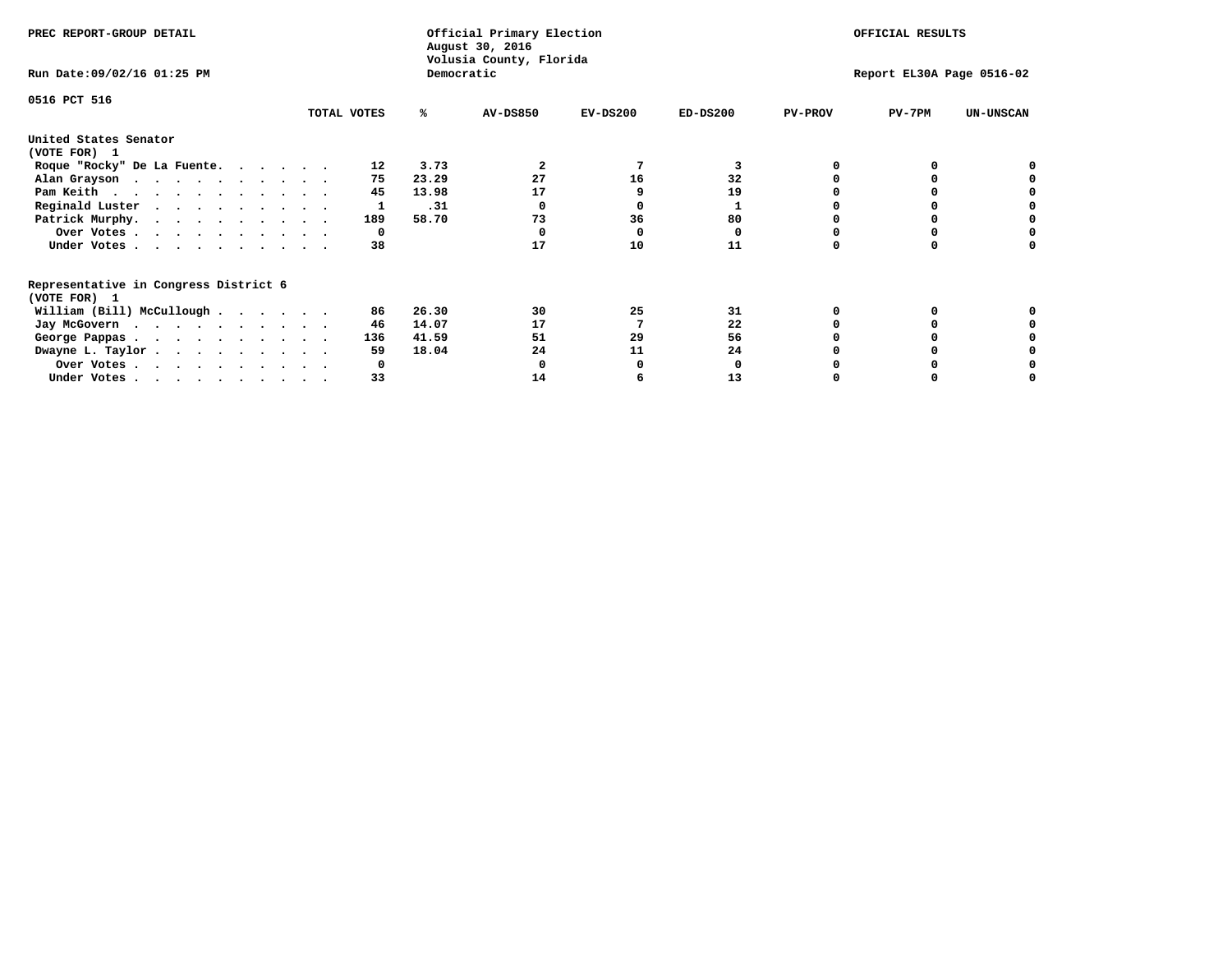| PREC REPORT-GROUP DETAIL<br>Run Date: 09/02/16 01:25 PM |             | Republican | Official Primary Election<br>August 30, 2016<br>Volusia County, Florida | OFFICIAL RESULTS<br>Report EL30A Page 0516-03 |                |                |             |                  |
|---------------------------------------------------------|-------------|------------|-------------------------------------------------------------------------|-----------------------------------------------|----------------|----------------|-------------|------------------|
| 0516 PCT 516                                            |             |            |                                                                         |                                               |                |                |             |                  |
|                                                         | TOTAL VOTES | ℁          | <b>AV-DS850</b>                                                         | $EV-DS200$                                    | $ED-DS200$     | <b>PV-PROV</b> | $PV-7PM$    | <b>UN-UNSCAN</b> |
| United States Senator<br>(VOTE FOR) 1                   |             |            |                                                                         |                                               |                |                |             |                  |
| Carlos Beruff                                           | 103         | 17.20      | 47                                                                      | 21                                            | 35             | 0              | 0           | 0                |
| Ernie Rivera                                            | 13          | 2.17       | $\mathbf{2}$                                                            | 4                                             | 7              | $\Omega$       | 0           | $\mathbf 0$      |
| Marco Rubio.                                            | 455         | 75.96      | 161                                                                     | 88                                            | 206            | 0              | 0           | $\mathbf 0$      |
| Dwight Mark Anthony Young                               | 28          | 4.67       | 8                                                                       | 3                                             | 17             | 0              | $\mathbf 0$ | $\mathbf 0$      |
| Over Votes                                              | 0           |            | $\Omega$                                                                | $\Omega$                                      | $\mathbf{0}$   | 0              | $\mathbf 0$ | $\mathbf 0$      |
| Under Votes                                             | 23          |            | 11                                                                      | $\overline{a}$                                | 10             | $\Omega$       | $\Omega$    | $\mathbf 0$      |
| Representative in Congress District 6<br>(VOTE FOR) 1   |             |            |                                                                         |                                               |                |                |             |                  |
| Fred Costello                                           | 166         | 27.04      | 66                                                                      | 24                                            | 76             | 0              | 0           | $\mathbf 0$      |
| Ron Desantis                                            | 336         | 54.72      | 121                                                                     | 66                                            | 149            | 0              | 0           | $\mathbf 0$      |
| G. G. Galloway.                                         | 112         | 18.24      | 38                                                                      | 26                                            | 48             | $\mathbf 0$    | $\mathbf 0$ | $\mathbf 0$      |
| Over Votes                                              | 0           |            | $\Omega$                                                                | 0                                             | 0              | $\mathbf 0$    | 0           | $\mathbf 0$      |
| Under Votes                                             | 8           |            | 4                                                                       | $\overline{a}$                                | $\overline{a}$ | $\mathbf 0$    | $\Omega$    | $\mathbf 0$      |
| State Committeeman                                      |             |            |                                                                         |                                               |                |                |             |                  |
| (VOTE FOR) 1                                            |             |            |                                                                         |                                               |                |                |             |                  |
| Paul W. Deering                                         | 289         | 68.97      | 104                                                                     | 55                                            | 130            | 0              | 0           | 0                |
| James Oddie.                                            | 130         | 31.03      | 48                                                                      | 30                                            | 52             | 0              | 0           | $\mathbf 0$      |
| Over Votes                                              | $\mathbf 0$ |            | $\mathbf 0$                                                             | $\mathbf 0$                                   | 0              | 0              | $\mathbf 0$ | $\mathbf 0$      |
| Under Votes                                             | 203         |            | 77                                                                      | 33                                            | 93             | $\mathbf 0$    | $\mathbf 0$ | $\mathbf 0$      |
| State Committeewoman<br>(VOTE FOR) 1                    |             |            |                                                                         |                                               |                |                |             |                  |
| Dana Christina Dougherty<br>.                           | 203         | 45.82      | 80                                                                      | 31                                            | 92             | 0              | 0           | 0                |
| Marilyn C. Ford                                         | 240         | 54.18      | 76                                                                      | 62                                            | 102            | 0              | 0           | 0                |
| Over Votes                                              | $\Omega$    |            | $\Omega$                                                                | 0                                             | $\mathbf 0$    | 0              | 0           | $\mathbf 0$      |
| Under Votes, , , , , , , , , ,                          | 179         |            | 73                                                                      | 25                                            | 81             | $\Omega$       | $\Omega$    | $\Omega$         |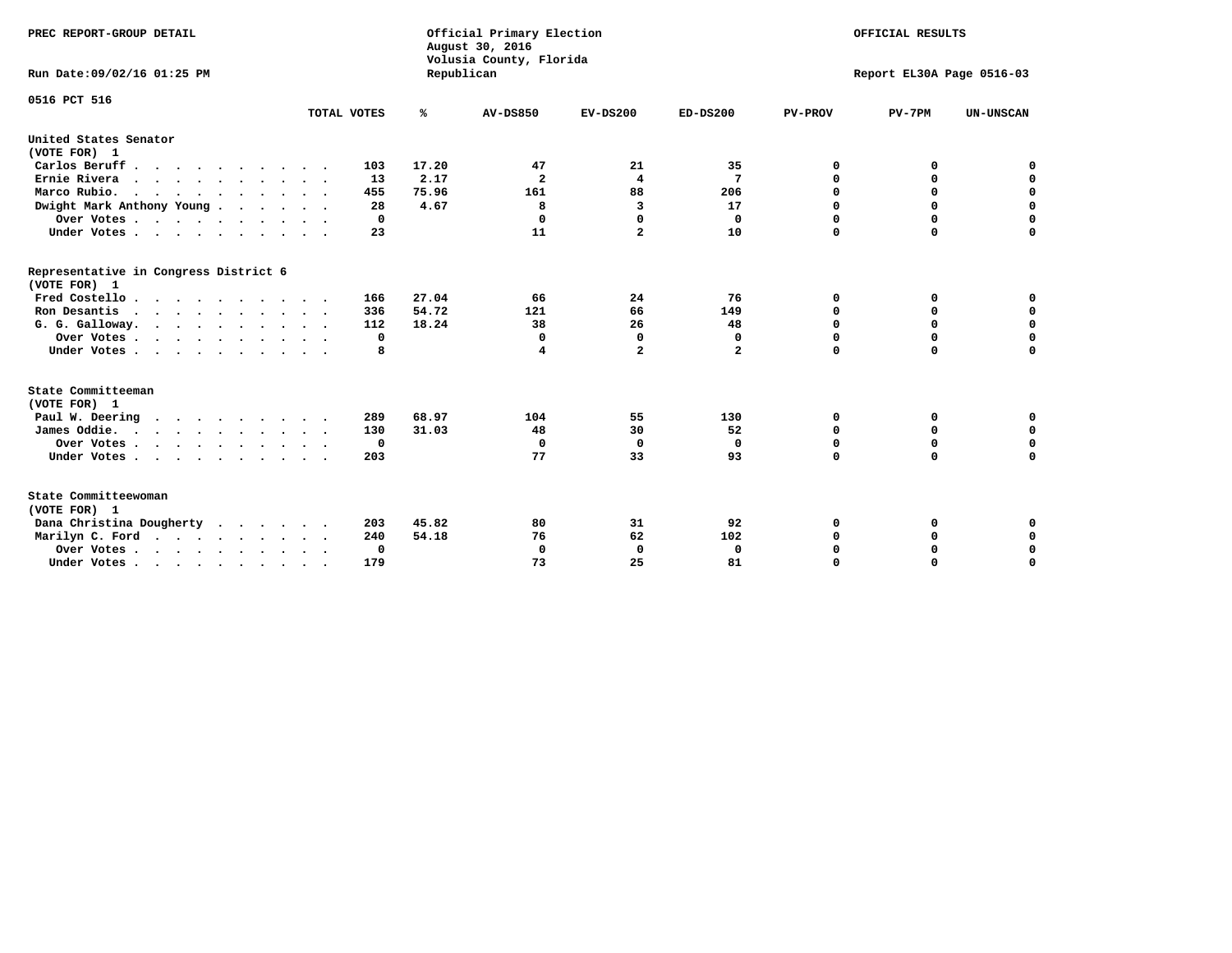| PREC REPORT-GROUP DETAIL              | Official Primary Election<br>August 30, 2016<br>Volusia County, Florida |        |                 |            |            | OFFICIAL RESULTS          |          |                  |  |
|---------------------------------------|-------------------------------------------------------------------------|--------|-----------------|------------|------------|---------------------------|----------|------------------|--|
| Run Date: 09/02/16 01:25 PM           | Libertarian                                                             |        |                 |            |            | Report EL30A Page 0516-04 |          |                  |  |
| 0516 PCT 516                          | TOTAL VOTES                                                             | ℁      | <b>AV-DS850</b> | $EV-DS200$ | $ED-DS200$ | <b>PV-PROV</b>            | $PV-7PM$ | <b>UN-UNSCAN</b> |  |
| United States Senator<br>(VOTE FOR) 1 |                                                                         |        |                 |            |            |                           |          |                  |  |
| Augustus Invictus.                    | 0                                                                       |        |                 | 0          | 0          |                           |          | 0                |  |
| Paul Stanton                          |                                                                         | 100.00 |                 |            | 0          |                           |          | 0                |  |
| Over Votes                            | 0                                                                       |        |                 |            | 0          |                           |          | 0                |  |
| Under Votes                           |                                                                         |        |                 |            |            |                           |          | 0                |  |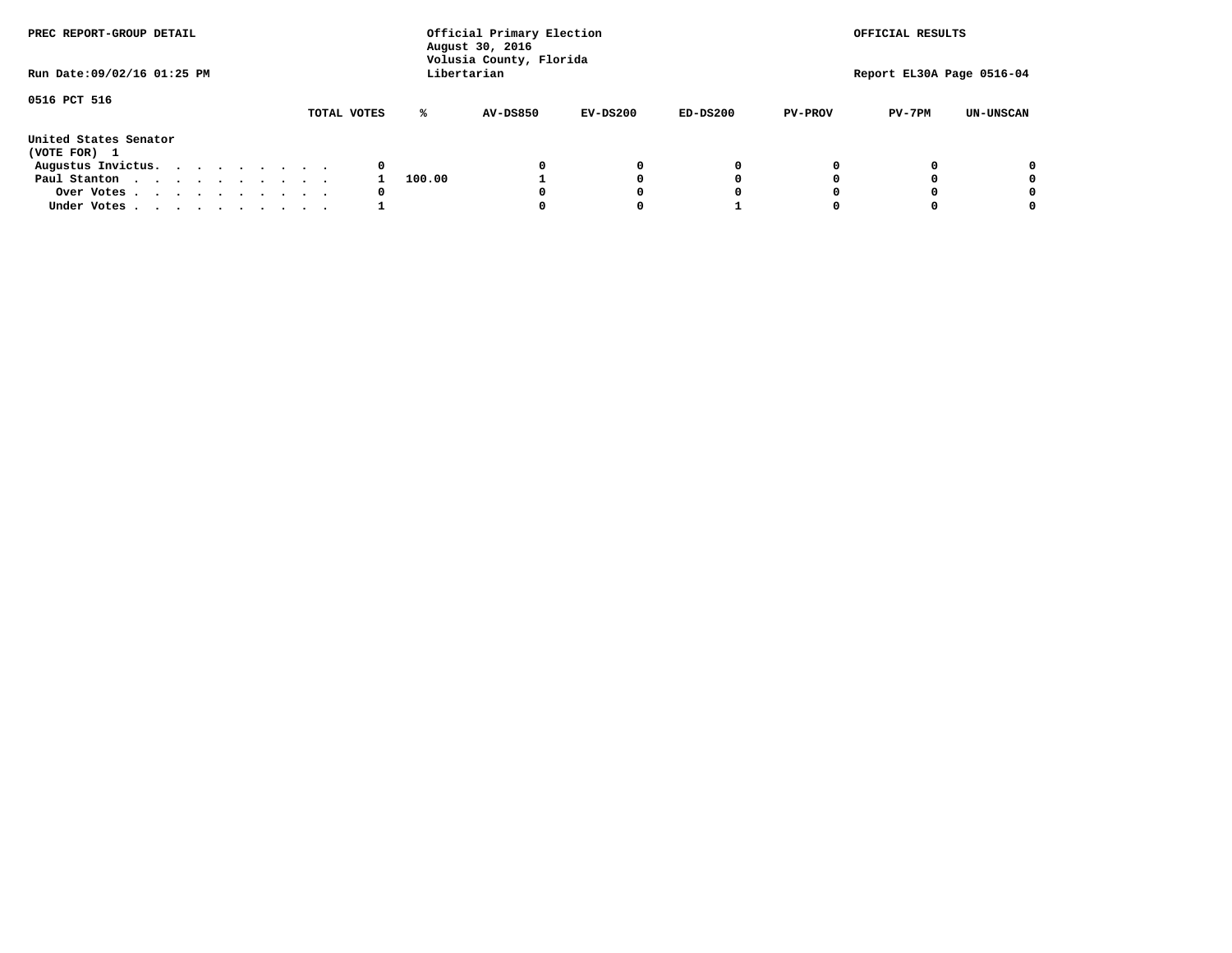| PREC REPORT-GROUP DETAIL                                               |                | Official Primary Election<br>August 30, 2016<br>Volusia County, Florida | OFFICIAL RESULTS |                           |            |                |             |                  |
|------------------------------------------------------------------------|----------------|-------------------------------------------------------------------------|------------------|---------------------------|------------|----------------|-------------|------------------|
| Run Date: 09/02/16 01:25 PM                                            |                |                                                                         | Nonpartisan      | Report EL30A Page 0516-05 |            |                |             |                  |
| 0516 PCT 516                                                           |                |                                                                         |                  |                           |            |                |             |                  |
|                                                                        | TOTAL VOTES    | ℁                                                                       | <b>AV-DS850</b>  | $EV-DS200$                | $ED-DS200$ | <b>PV-PROV</b> | $PV-7PM$    | <b>UN-UNSCAN</b> |
| Circuit Judge 7th Circuit Group 4<br>(VOTE FOR) 1                      |                |                                                                         |                  |                           |            |                |             |                  |
| Chris France - WITHDRAWN<br>.                                          | 109            | 10.88                                                                   | 45               | 15                        | 49         | 0              | 0           | 0                |
| Sebrina L. Slack                                                       | 291            | 29.04                                                                   | 108              | 56                        | 127        | $\Omega$       | $\mathbf 0$ | $\mathbf 0$      |
| Stasia Warren                                                          | 602            | 60.08                                                                   | 213              | 131                       | 258        | $\mathbf 0$    | $\mathbf 0$ | $\mathbf 0$      |
| Over Votes                                                             | $\overline{4}$ |                                                                         | $\mathbf{1}$     | 0                         | 3          | $\mathbf 0$    | $\mathbf 0$ | $\mathbf 0$      |
| Under Votes                                                            | 111            |                                                                         | 48               | 16                        | 47         | $\mathbf 0$    | $\mathbf 0$ | $\mathbf 0$      |
| Circuit Judge 7th Circuit Group 10<br>(VOTE FOR) 1                     |                |                                                                         |                  |                           |            |                |             |                  |
| Malcolm Anthony                                                        | 284            | 32.42                                                                   | 105              | 53                        | 126        | 0              | 0           | 0                |
| Scott DuPont                                                           | 592            | 67.58                                                                   | 218              | 124                       | 250        | 0              | $\mathbf 0$ | $\mathbf 0$      |
| Over Votes<br>$\ddot{\phantom{1}}$                                     | 0              |                                                                         | $\mathbf 0$      | 0                         | 0          | $\mathbf 0$    | $\mathbf 0$ | $\mathbf 0$      |
| Under Votes                                                            | 241            |                                                                         | 92               | 41                        | 108        | $\mathbf 0$    | $\Omega$    | $\mathbf 0$      |
| Circuit Judge 7th Circuit Group 13<br>(VOTE FOR) 1                     |                |                                                                         |                  |                           |            |                |             |                  |
| David Hood.                                                            | 564            | 55.29                                                                   | 208              | 105                       | 251        | $\mathbf 0$    | 0           | $\mathbf 0$      |
| A. "Kathleen" McNeilly                                                 | 456            | 44.71                                                                   | 164              | 99                        | 193        | $\mathbf 0$    | $\mathbf 0$ | $\mathbf 0$      |
| Over Votes                                                             | 0              |                                                                         | $\mathbf{0}$     | 0                         | 0          | 0              | $\mathbf 0$ | $\mathbf 0$      |
| Under Votes                                                            | 97             |                                                                         | 43               | 14                        | 40         | $\Omega$       | $\mathbf 0$ | 0                |
| Circuit Judge 7th Circuit Group 17<br>(VOTE FOR) 1                     |                |                                                                         |                  |                           |            |                |             |                  |
| Linda L. Gaustad                                                       | 318            | 36.22                                                                   | 108              | 64                        | 146        | 0              | 0           | $\mathbf 0$      |
| Howard O. McGillin Jr                                                  | 560            | 63.78                                                                   | 209              | 115                       | 236        | 0              | 0           | $\mathbf 0$      |
| Over Votes                                                             | 0              |                                                                         | $\Omega$         | 0                         | 0          | $\mathbf 0$    | $\mathbf 0$ | $\mathbf 0$      |
| Under Votes                                                            | 239            |                                                                         | 98               | 39                        | 102        | $\mathbf 0$    | $\mathbf 0$ | $\mathbf 0$      |
| County Judge 7th Circuit Group 3<br>(VOTE FOR) 1                       |                |                                                                         |                  |                           |            |                |             |                  |
| Heather Caeners<br>$\cdots$                                            | 294            | 32.49                                                                   | 100              | 69                        | 125        | 0              | 0           | 0                |
| Shirley A. Green                                                       | 398            | 43.98                                                                   | 144              | 70                        | 184        | $\mathbf 0$    | $\mathbf 0$ | $\mathbf 0$      |
| Marla Rawnsley.<br>$\cdot$ $\cdot$ $\cdot$ $\cdot$ $\cdot$             | 213            | 23.54                                                                   | 87               | 47                        | 79         | 0              | $\mathbf 0$ | $\pmb{0}$        |
| Over Votes.<br>$\cdot$<br>$\ddot{\phantom{a}}$<br>$\ddot{\phantom{a}}$ | 0              |                                                                         | $\Omega$         | 0                         | 0          | $\mathbf 0$    | $\Omega$    | $\mathbf 0$      |
| Under Votes<br>$\sim$<br>$\sim$                                        | 212            |                                                                         | 84               | 32                        | 96         | $\mathbf 0$    | $\mathbf 0$ | 0                |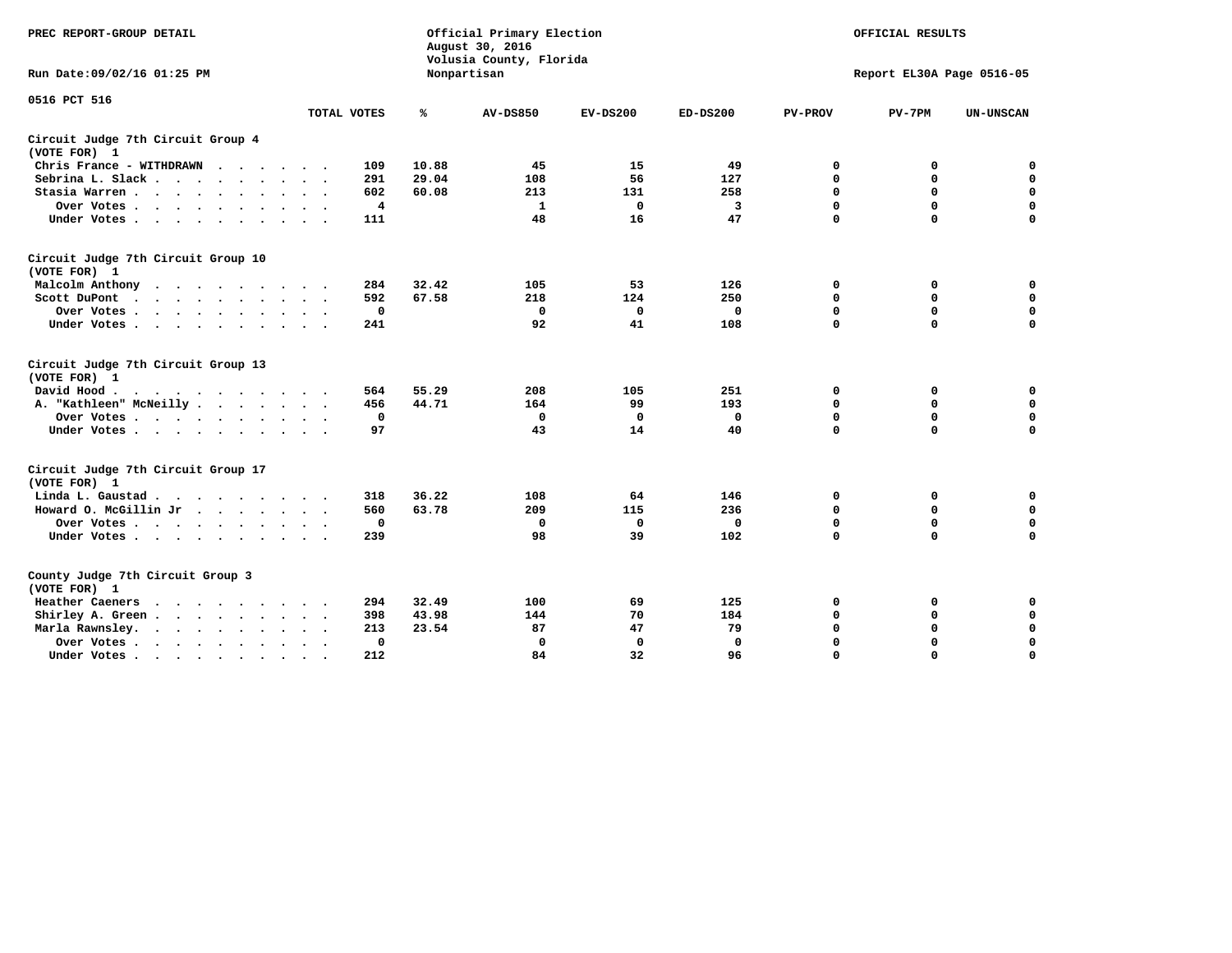| PREC REPORT-GROUP DETAIL                                                                      |                                                                  |       | Official Primary Election<br>August 30, 2016<br>Volusia County, Florida | OFFICIAL RESULTS |              |                |                           |                  |
|-----------------------------------------------------------------------------------------------|------------------------------------------------------------------|-------|-------------------------------------------------------------------------|------------------|--------------|----------------|---------------------------|------------------|
| Run Date: 09/02/16 01:25 PM                                                                   |                                                                  |       | Nonpartisan                                                             |                  |              |                | Report EL30A Page 0516-06 |                  |
| 0516 PCT 516                                                                                  | TOTAL VOTES                                                      | ℁     | <b>AV-DS850</b>                                                         | $EV-DS200$       | $ED-DS200$   | <b>PV-PROV</b> | $PV-7PM$                  | <b>UN-UNSCAN</b> |
| Sheriff                                                                                       |                                                                  |       |                                                                         |                  |              |                |                           |                  |
| (VOTE FOR) 1                                                                                  |                                                                  |       |                                                                         |                  |              |                |                           |                  |
| Wendell C. Bradford                                                                           | 64                                                               | 5.90  | 14                                                                      | 17               | 33           | $\mathbf 0$    | 0                         | 0                |
| Dave Brannon<br>$\ddot{\phantom{a}}$                                                          | 79<br>$\sim$                                                     | 7.29  | 29                                                                      | 12               | 38           | $\mathbf 0$    | 0                         | 0                |
| Mike Chitwood                                                                                 | 596                                                              | 54.98 | 238                                                                     | 111              | 247          | $\mathbf 0$    | 0                         | 0                |
| Eric Dietrich.<br>$\cdot$                                                                     | 337<br>$\sim$<br>$\overline{\phantom{a}}$                        | 31.09 | 112                                                                     | 75               | 150          | $\mathbf 0$    | 0                         | $\mathbf 0$      |
| James E. (Jim) Gillum                                                                         | 8                                                                | .74   | 3                                                                       | $\mathbf{1}$     | 4            | $\Omega$       | $\mathbf 0$               | $\mathbf 0$      |
| Over Votes                                                                                    | $\mathbf 0$                                                      |       | $\Omega$                                                                | $\Omega$         | $\mathbf{0}$ | $\mathbf{0}$   | 0                         | $\mathbf 0$      |
| Under Votes                                                                                   | 33<br>$\sim$<br>$\sim$ $\sim$                                    |       | 19                                                                      | $\overline{a}$   | 12           | $\Omega$       | 0                         | 0                |
| Property Appraiser<br>(VOTE FOR) 1                                                            |                                                                  |       |                                                                         |                  |              |                |                           |                  |
| Larry Bartlett.                                                                               | 427<br>$\sim$<br>$\ddot{\phantom{1}}$ .                          | 43.13 | 166                                                                     | 85               | 176          | 0              | 0                         | 0                |
| H. Alan Burton.<br>$\sim$ $\sim$                                                              | 418<br>$\ddot{\phantom{1}}$                                      | 42.22 | 133                                                                     | 81               | 204          | $\mathbf 0$    | 0                         | $\mathbf 0$      |
| Mike Swanto.<br>$\bullet$                                                                     | 145<br>$\ddot{\phantom{a}}$<br>$\bullet$<br>$\ddot{\phantom{a}}$ | 14.65 | 56                                                                      | 31               | 58           | $\mathbf 0$    | 0                         | $\mathbf 0$      |
| Over Votes                                                                                    | $\mathbf 0$<br>$\sim$ $\sim$                                     |       | $\mathbf 0$                                                             | $\mathbf{o}$     | $\mathbf 0$  | $\mathbf 0$    | 0                         | $\mathbf 0$      |
| Under Votes                                                                                   | 127                                                              |       | 60                                                                      | 21               | 46           | $\mathbf 0$    | 0                         | $\mathbf 0$      |
| Supervisor of Elections<br>(VOTE FOR) 1<br>Teresa Apgar                                       | 123                                                              | 12.67 | 46                                                                      | 19               | 58           | $\mathbf 0$    | 0                         | 0                |
| David Lee Davis                                                                               | 113                                                              | 11.64 | 37                                                                      | 23               | 53           | $\mathbf 0$    | $\mathbf 0$               | 0                |
| Bill Fyfe<br>$\bullet$                                                                        | 73<br>$\sim 100$ km s $^{-1}$<br>$\ddot{\phantom{1}}$            | 7.52  | 21                                                                      | 22               | 30           | $\mathbf 0$    | $\mathbf 0$               | $\mathbf 0$      |
| Lisa Lewis                                                                                    | 662                                                              | 68.18 | 257                                                                     | 139              | 266          | $\Omega$       | $\mathbf 0$               | $\mathbf 0$      |
| Over Votes                                                                                    | $\mathbf 0$                                                      |       | $\mathbf 0$                                                             | $\mathbf 0$      | $\mathbf 0$  | $\Omega$       | $\Omega$                  | $\mathbf 0$      |
| Under Votes                                                                                   | 146<br>$\sim$                                                    |       | 54                                                                      | 15               | 77           | $\mathbf 0$    | $\mathbf 0$               | $\Omega$         |
| County Council Chair                                                                          |                                                                  |       |                                                                         |                  |              |                |                           |                  |
| (VOTE FOR) 1                                                                                  |                                                                  |       |                                                                         |                  |              |                |                           |                  |
| Jason P. Davis.                                                                               | 86<br>$\sim$ $\sim$                                              | 8.29  | 36                                                                      | 19               | 31           | $\mathbf 0$    | 0                         | $\mathbf 0$      |
| Greg Gimbert<br>$\cdots$                                                                      | 142                                                              | 13.68 | 48                                                                      | 34               | 60           | $\Omega$       | 0                         | 0                |
| Ed Kelley $\cdots$ $\cdots$ $\cdots$<br>$\ddot{\phantom{a}}$                                  | 773<br>$\sim$<br>$\ddot{\phantom{1}}$                            | 74.47 | 275                                                                     | 155              | 343          | $\mathbf 0$    | $\mathbf 0$               | $\mathbf 0$      |
| Tom Laputka.                                                                                  | 37                                                               | 3.56  | 15                                                                      | 6                | 16           | $\mathbf 0$    | $\mathbf 0$               | $\mathbf 0$      |
| Over Votes.<br>$\ddot{\phantom{a}}$                                                           | $\mathbf{0}$<br>$\ddot{\phantom{a}}$                             |       | $\mathbf{0}$                                                            | $\Omega$         | $\mathbf{0}$ | $\mathbf{0}$   | 0                         | 0                |
| Under Votes<br>$\ddot{\phantom{0}}$                                                           | 79<br>$\ddot{\phantom{1}}$<br>$\cdot$ .                          |       | 41                                                                      | 4                | 34           | $\Omega$       | $\mathbf 0$               | $\Omega$         |
| County Council Member District 4<br>County Council District 4<br>(VOTE FOR) 1                 |                                                                  |       |                                                                         |                  |              |                |                           |                  |
| Linda Bourquin-McIntyre.                                                                      | 53                                                               | 5.17  | 24                                                                      | 10               | 19           | $\Omega$       | 0                         | $\mathbf 0$      |
| Roy Johnson.<br>$\ddot{\phantom{a}}$                                                          | 69<br>$\sim$                                                     | 6.73  | 27                                                                      | 10               | 32           | $\mathbf 0$    | 0                         | $\mathbf 0$      |
| Heather Post                                                                                  | 380<br>$\sim$ $\sim$                                             | 37.04 | 107                                                                     | 93               | 180          | $\mathbf 0$    | 0                         | $\mathbf 0$      |
| Al Smith.<br>$\bullet$                                                                        | 420<br>$\ddot{\phantom{a}}$<br>$\ddot{\phantom{a}}$              | 40.94 | 164                                                                     | 77               | 179          | $\mathbf 0$    | $\mathbf 0$               | $\mathbf 0$      |
| Roland Via .<br>$\cdot$ $\cdot$ $\cdot$ $\cdot$ $\cdot$<br>$\Delta$<br>$\ddot{\phantom{a}}$   | 104<br>$\sim$                                                    | 10.14 | 46                                                                      | 15               | 43           | $\Omega$       | $\mathbf 0$               | $\mathbf 0$      |
| Over Votes<br>$\cdot$                                                                         | $\mathbf{0}$<br>$\bullet$<br>$\cdot$<br>$\ddot{\phantom{0}}$     |       | $\mathbf{0}$                                                            | $^{\circ}$       | $\mathbf{0}$ | $\mathbf{0}$   | 0                         | $\mathbf 0$      |
| Under Votes.<br>$\ddot{\phantom{0}}$<br>$\bullet$<br>$\blacksquare$<br>$\bullet$<br>$\bullet$ | 91                                                               |       | 47                                                                      | 13               | 31           | $\Omega$       | $\Omega$                  | $\mathbf 0$      |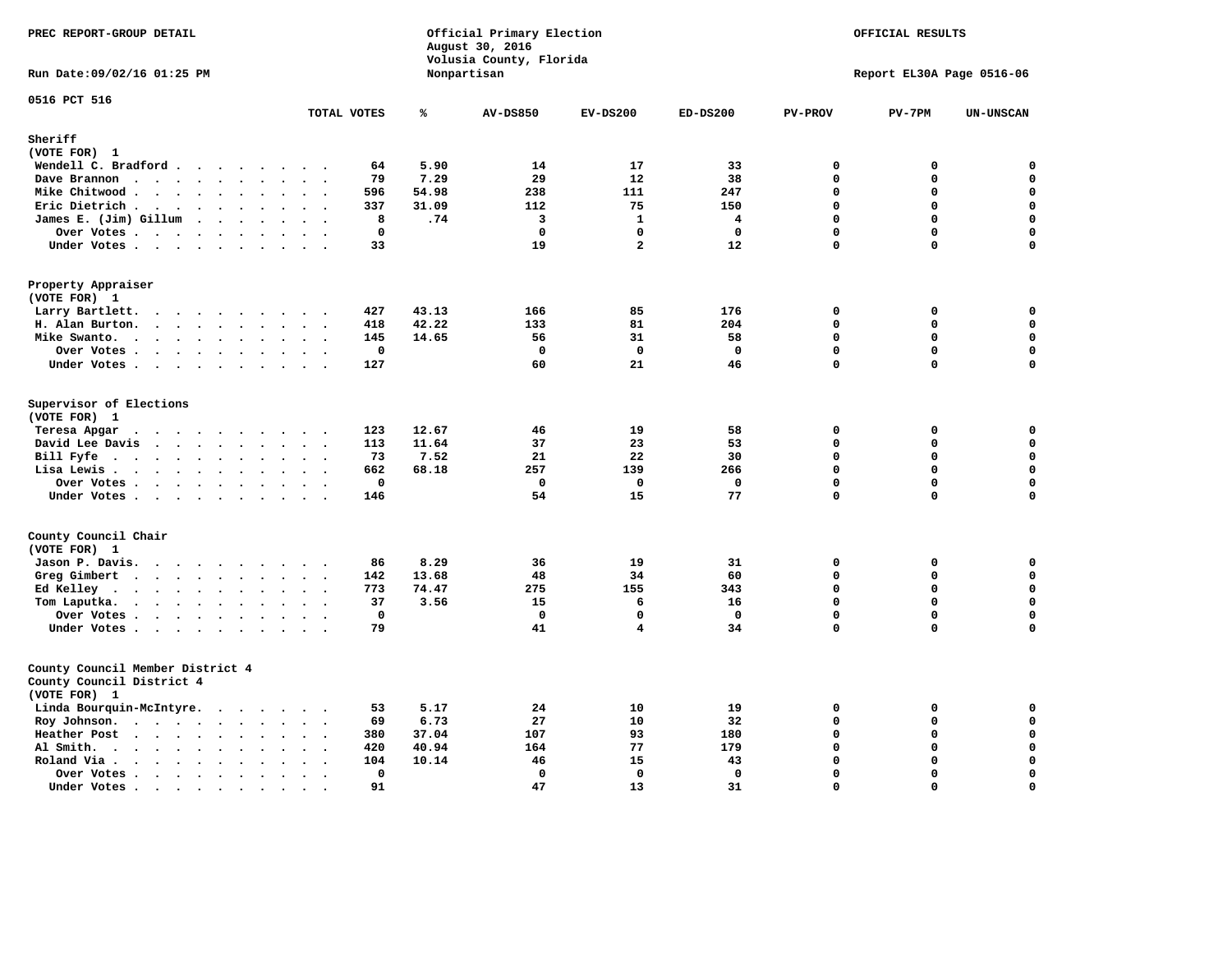| PREC REPORT-GROUP DETAIL<br>Run Date: 09/02/16 01:25 PM                                                                                                                                                                                  |             | Official Primary Election<br>August 30, 2016<br>Volusia County, Florida<br>Nonpartisan |                 | OFFICIAL RESULTS<br>Report EL30A Page 0516-07 |            |                |        |                  |
|------------------------------------------------------------------------------------------------------------------------------------------------------------------------------------------------------------------------------------------|-------------|----------------------------------------------------------------------------------------|-----------------|-----------------------------------------------|------------|----------------|--------|------------------|
| 0516 PCT 516                                                                                                                                                                                                                             | TOTAL VOTES | ℁                                                                                      | <b>AV-DS850</b> | $EV-DS200$                                    | $ED-DS200$ | <b>PV-PROV</b> | PV-7PM | <b>UN-UNSCAN</b> |
| School Board Member District 4<br>(VOTE FOR) 1                                                                                                                                                                                           |             |                                                                                        |                 |                                               |            |                |        |                  |
| Carl Persis.                                                                                                                                                                                                                             | 749         | 71.00                                                                                  | 287             | 140                                           | 322        |                |        | 0                |
| Ray Sanchez.                                                                                                                                                                                                                             | 306         | 29.00                                                                                  | 94              | 72                                            | 140        |                |        |                  |
| Over Votes                                                                                                                                                                                                                               |             |                                                                                        |                 |                                               |            |                |        | 0                |
| Under Votes                                                                                                                                                                                                                              | 61          |                                                                                        | 34              | 5                                             | 22         |                |        | 0                |
| Amendment 4                                                                                                                                                                                                                              |             |                                                                                        |                 |                                               |            |                |        |                  |
| (VOTE FOR) 1                                                                                                                                                                                                                             |             |                                                                                        |                 |                                               |            |                |        |                  |
| Yes<br>$\mathbf{a}$ . The contribution of the contribution of the contribution of the contribution of the contribution of the contribution of the contribution of the contribution of the contribution of the contribution of the contri | 736         | 71.32                                                                                  | 281             | 145                                           | 310        |                |        |                  |
| No.<br>.                                                                                                                                                                                                                                 | 296         | 28.68                                                                                  | 91              | 61                                            | 144        |                |        |                  |
| Over Votes                                                                                                                                                                                                                               | O           |                                                                                        |                 | O                                             |            |                |        |                  |
| Under Votes                                                                                                                                                                                                                              | 85          |                                                                                        | 43              | 12                                            | 30         |                |        |                  |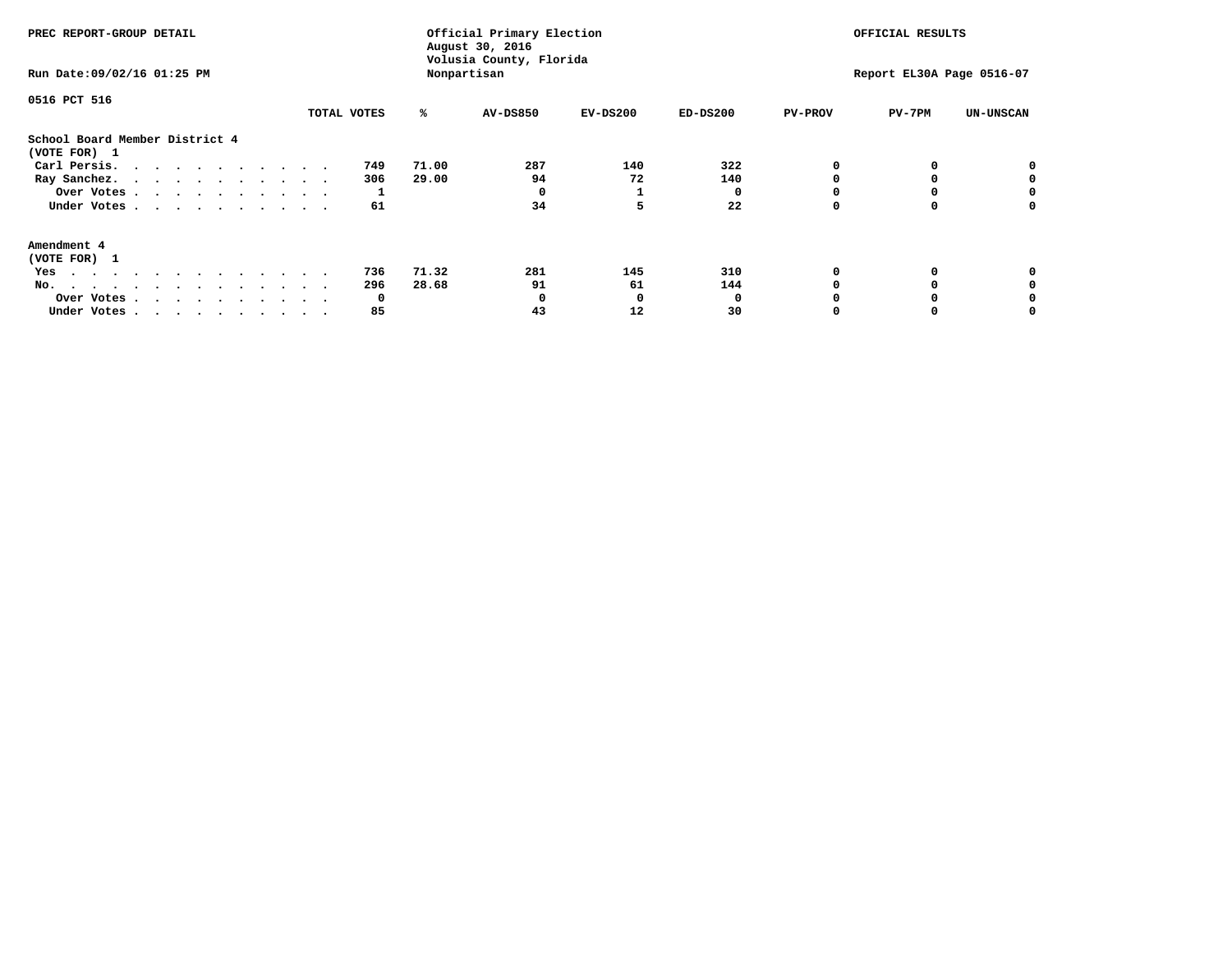| PREC REPORT-GROUP DETAIL                                                    |  |             |                   | Official Primary Election<br>August 30, 2016 |                           |              |                | OFFICIAL RESULTS |                  |
|-----------------------------------------------------------------------------|--|-------------|-------------------|----------------------------------------------|---------------------------|--------------|----------------|------------------|------------------|
| Run Date:09/02/16 01:25 PM                                                  |  |             | <b>STATISTICS</b> | Volusia County, Florida                      | Report EL30A Page 0517-01 |              |                |                  |                  |
| 0517 PCT 517                                                                |  |             |                   |                                              |                           |              |                |                  |                  |
|                                                                             |  | TOTAL VOTES | ℁                 | <b>AV-DS850</b>                              | $EV-DS200$                | $ED-DS200$   | <b>PV-PROV</b> | $PV-7PM$         | <b>UN-UNSCAN</b> |
| REGISTERED VOTERS - TOTAL                                                   |  | 2,324       |                   |                                              |                           |              |                |                  |                  |
| REGISTERED VOTERS - Democratic                                              |  | 745         | 32.06             |                                              |                           |              |                |                  |                  |
| REGISTERED VOTERS - Republican                                              |  | 888         | 38.21             |                                              |                           |              |                |                  |                  |
| REGISTERED VOTERS - Libertarian                                             |  | 11          | .47               |                                              |                           |              |                |                  |                  |
| REGISTERED VOTERS - Nonpartisan                                             |  | 680         |                   |                                              |                           |              |                |                  |                  |
| BALLOTS CAST - TOTAL.                                                       |  | 745         |                   | 314                                          | 185                       | 243          |                |                  |                  |
| BALLOTS CAST - Democratic                                                   |  | 259         | 34.77             | 99                                           | 63                        | 94           |                |                  |                  |
| BALLOTS CAST - Republican                                                   |  | 382         | 51.28             | 171                                          | 99                        | 112          |                |                  |                  |
| BALLOTS CAST - Libertarian.                                                 |  | 4           | .54               |                                              |                           | $\mathbf{2}$ |                |                  |                  |
| BALLOTS CAST - Nonpartisan.                                                 |  | 100         | 13.42             | 43                                           | 22                        | 35           |                |                  | 0                |
| BALLOTS CAST - BLANK.                                                       |  | $\Omega$    |                   | 0                                            |                           | 0            | O              |                  |                  |
| VOTER TURNOUT - TOTAL<br><u>in the second contract of the second second</u> |  |             | 32.06             |                                              |                           |              |                |                  |                  |
| VOTER TURNOUT - Democratic.                                                 |  |             | 34.77             |                                              |                           |              |                |                  |                  |
| VOTER TURNOUT - Republican.                                                 |  |             | 43.02             |                                              |                           |              |                |                  |                  |
| VOTER TURNOUT - Libertarian                                                 |  |             | 36.36             |                                              |                           |              |                |                  |                  |
| VOTER TURNOUT - BLANK                                                       |  |             |                   |                                              |                           |              |                |                  |                  |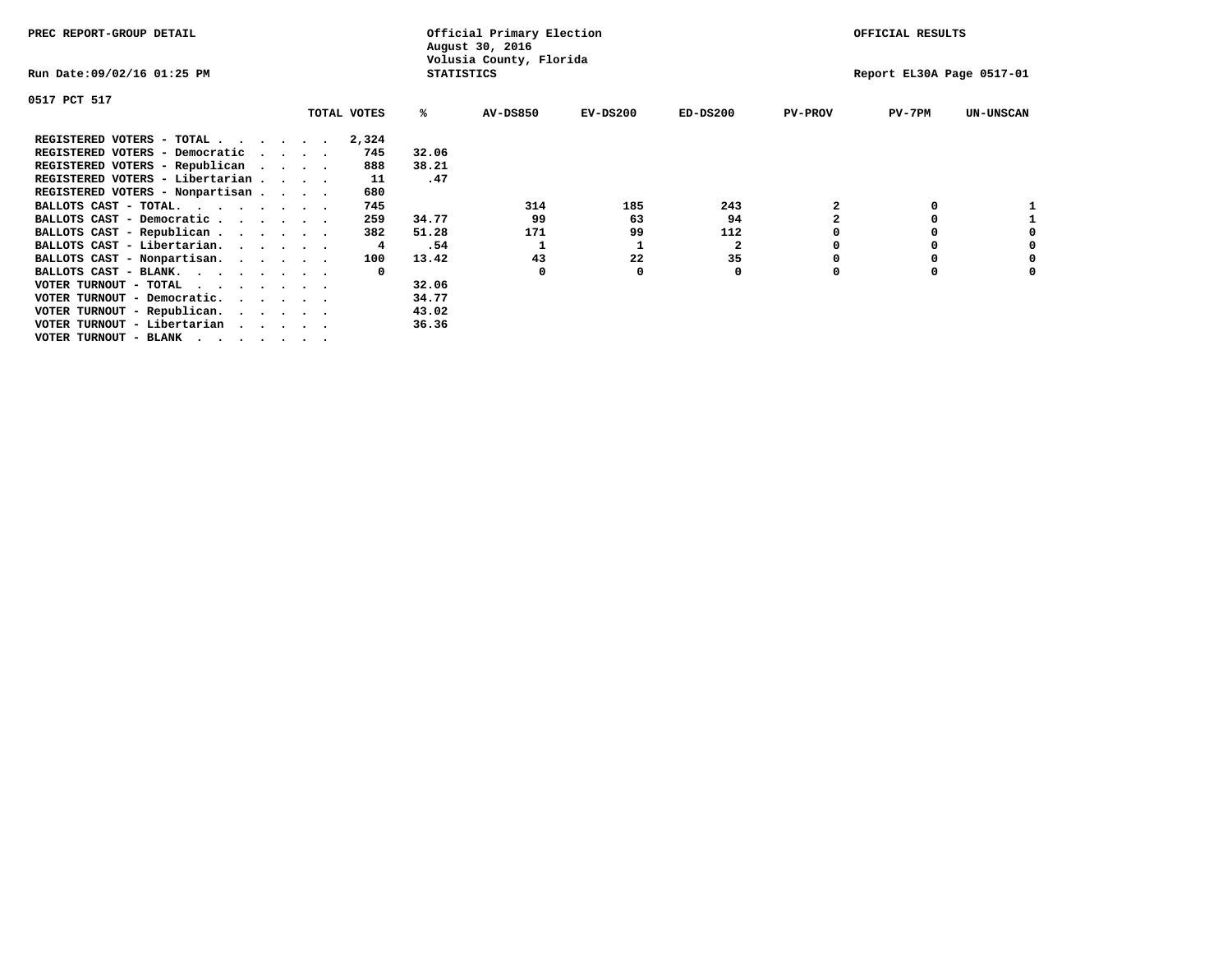| PREC REPORT-GROUP DETAIL                                               |             |            | Official Primary Election<br>August 30, 2016<br>Volusia County, Florida | OFFICIAL RESULTS |                           |                |          |                  |
|------------------------------------------------------------------------|-------------|------------|-------------------------------------------------------------------------|------------------|---------------------------|----------------|----------|------------------|
| Run Date: 09/02/16 01:25 PM                                            |             | Democratic |                                                                         |                  | Report EL30A Page 0517-02 |                |          |                  |
| 0517 PCT 517                                                           | TOTAL VOTES | ℁          | <b>AV-DS850</b>                                                         | $EV-DS200$       | $ED-DS200$                | <b>PV-PROV</b> | $PV-7PM$ | <b>UN-UNSCAN</b> |
|                                                                        |             |            |                                                                         |                  |                           |                |          |                  |
| United States Senator<br>(VOTE FOR) 1                                  |             |            |                                                                         |                  |                           |                |          |                  |
| Roque "Rocky" De La Fuente.                                            | 10          | 4.17       |                                                                         |                  |                           |                |          |                  |
| Alan Grayson                                                           | 58          | 24.17      | 16                                                                      | 18               | 22                        |                |          |                  |
| Pam Keith                                                              | 35          | 14.58      | 19                                                                      |                  | 10                        |                |          |                  |
| Reginald Luster                                                        | 5           | 2.08       | 2                                                                       |                  |                           |                |          |                  |
| Patrick Murphy.                                                        | 132         | 55.00      | 50                                                                      | 33               | 49                        |                |          |                  |
| Over Votes                                                             | 0           |            |                                                                         |                  |                           |                |          |                  |
| Under Votes                                                            | 19          |            |                                                                         |                  |                           |                |          |                  |
| Representative in Congress District 6                                  |             |            |                                                                         |                  |                           |                |          |                  |
| (VOTE FOR) 1                                                           |             |            |                                                                         |                  |                           |                |          |                  |
| William (Bill) McCullough                                              | 67          | 27.46      | 28                                                                      | 8                | 30                        |                |          |                  |
| Jay McGovern                                                           | 42          | 17.21      | 16                                                                      | 12               | 14                        |                |          |                  |
| George Pappas.                                                         | 98          | 40.16      | 37                                                                      | 27               | 33                        |                |          |                  |
| Dwayne L. Taylor                                                       | 37          | 15.16      | 12                                                                      | 10               | 14                        |                |          |                  |
| Over Votes                                                             |             |            |                                                                         |                  |                           |                |          |                  |
| Under Votes, $\cdot$ , $\cdot$ , $\cdot$ , $\cdot$ , $\cdot$ , $\cdot$ | 15          |            |                                                                         |                  |                           |                |          |                  |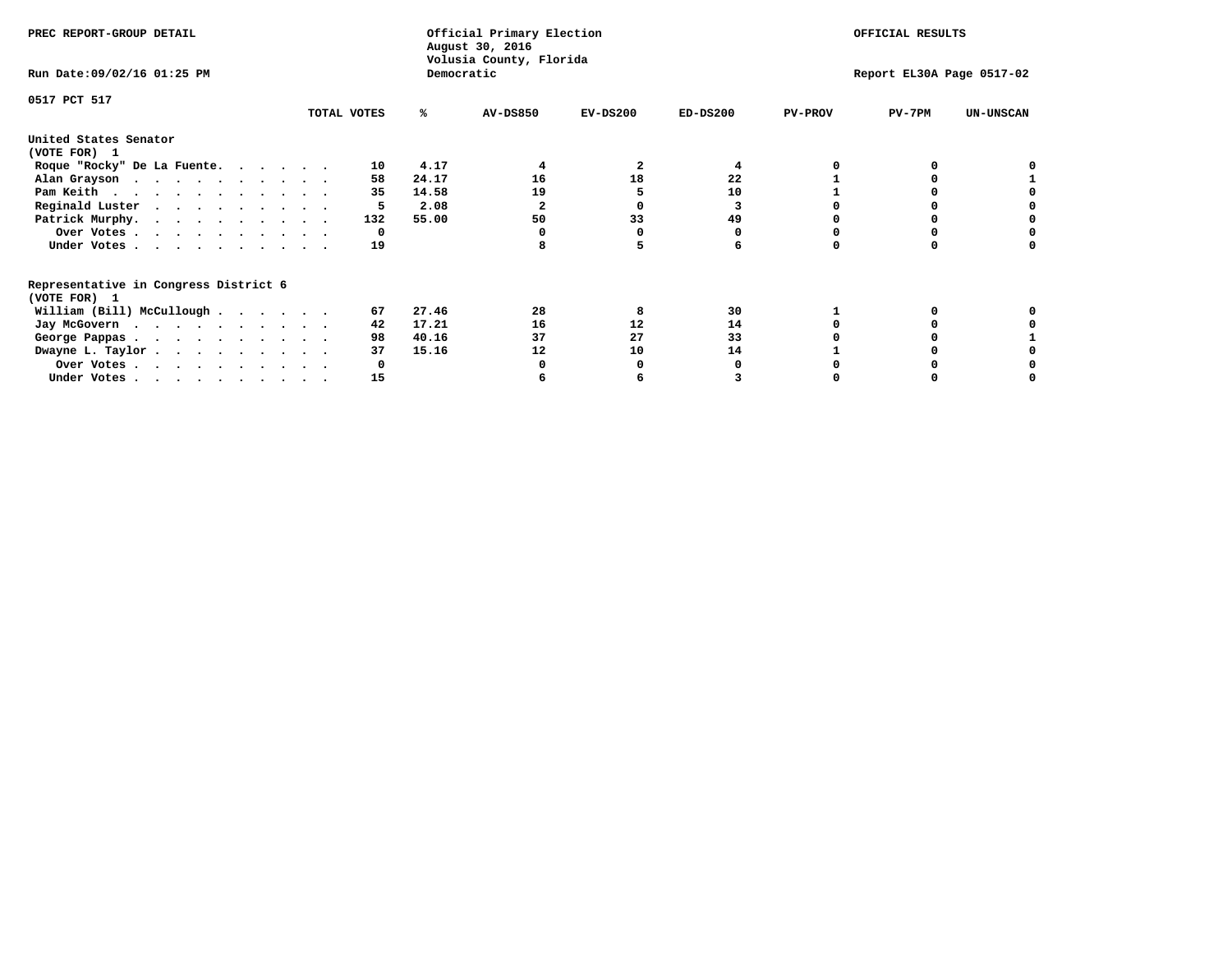| PREC REPORT-GROUP DETAIL<br>Run Date:09/02/16 01:25 PM |             | Republican | Official Primary Election<br>August 30, 2016<br>Volusia County, Florida | OFFICIAL RESULTS<br>Report EL30A Page 0517-03 |                |                |             |                  |
|--------------------------------------------------------|-------------|------------|-------------------------------------------------------------------------|-----------------------------------------------|----------------|----------------|-------------|------------------|
| 0517 PCT 517                                           |             |            |                                                                         |                                               |                |                |             |                  |
|                                                        | TOTAL VOTES | ℁          | <b>AV-DS850</b>                                                         | $EV-DS200$                                    | $ED-DS200$     | <b>PV-PROV</b> | $PV-7PM$    | <b>UN-UNSCAN</b> |
| United States Senator<br>(VOTE FOR) 1                  |             |            |                                                                         |                                               |                |                |             |                  |
| Carlos Beruff                                          | 85          | 22.91      | 46                                                                      | 21                                            | 18             | 0              | 0           | 0                |
| Ernie Rivera<br>$\cdots$                               | 9           | 2.43       | 3                                                                       | 5                                             | $\mathbf{1}$   | 0              | 0           | $\mathbf 0$      |
| Marco Rubio.                                           | 259         | 69.81      | 114                                                                     | 61                                            | 84             | 0              | 0           | $\mathbf 0$      |
| Dwight Mark Anthony Young                              | 18          | 4.85       | 4                                                                       | 9                                             | 5              | $\mathbf 0$    | $\mathbf 0$ | $\mathbf 0$      |
| Over Votes                                             | 0           |            | 0                                                                       | $\Omega$                                      | 0              | $\mathbf 0$    | $\mathbf 0$ | $\mathbf 0$      |
| Under Votes                                            | 11          |            | 4                                                                       | 3                                             | 4              | $\Omega$       | $\Omega$    | $\mathbf 0$      |
| Representative in Congress District 6<br>(VOTE FOR) 1  |             |            |                                                                         |                                               |                |                |             |                  |
| Fred Costello                                          | 143         | 38.13      | 70                                                                      | 32                                            | 41             | 0              | 0           | $\mathbf 0$      |
| Ron Desantis                                           | 162         | 43.20      | 73                                                                      | 45                                            | 44             | 0              | 0           | $\mathbf 0$      |
| G. G. Galloway.                                        | 70          | 18.67      | 26                                                                      | 19                                            | 25             | $\mathbf 0$    | $\mathbf 0$ | $\mathbf 0$      |
| Over Votes                                             | 0           |            | 0                                                                       | 0                                             | 0              | $\mathbf 0$    | 0           | 0                |
| Under Votes                                            | 7           |            | $\overline{a}$                                                          | 3                                             | $\overline{a}$ | $\mathbf 0$    | $\Omega$    | $\mathbf 0$      |
| State Committeeman                                     |             |            |                                                                         |                                               |                |                |             |                  |
| (VOTE FOR) 1                                           |             |            |                                                                         |                                               |                |                |             |                  |
| Paul W. Deering                                        | 189         | 64.07      | 87                                                                      | 48                                            | 54             | 0              | 0           | 0                |
| James Oddie.                                           | 106         | 35.93      | 44                                                                      | 33                                            | 29             | 0              | 0           | $\mathbf 0$      |
| Over Votes                                             | 0           |            | 0                                                                       | $\mathbf 0$                                   | 0              | 0              | $\mathbf 0$ | $\mathbf 0$      |
| Under Votes                                            | 87          |            | 40                                                                      | 18                                            | 29             | $\mathbf 0$    | $\mathbf 0$ | $\mathbf 0$      |
| State Committeewoman<br>(VOTE FOR) 1                   |             |            |                                                                         |                                               |                |                |             |                  |
| Dana Christina Dougherty                               | 151         | 50.00      | 62                                                                      | 42                                            | 47             | 0              | 0           | 0                |
| Marilyn C. Ford                                        | 151         | 50.00      | 72                                                                      | 39                                            | 40             | 0              | 0           | 0                |
| Over Votes                                             | $\Omega$    |            | $\mathbf 0$                                                             | 0                                             | 0              | 0              | 0           | $\mathbf 0$      |
| Under Votes, , , , , , , , , ,                         | 80          |            | 37                                                                      | 18                                            | 25             | $\Omega$       | $\Omega$    | $\Omega$         |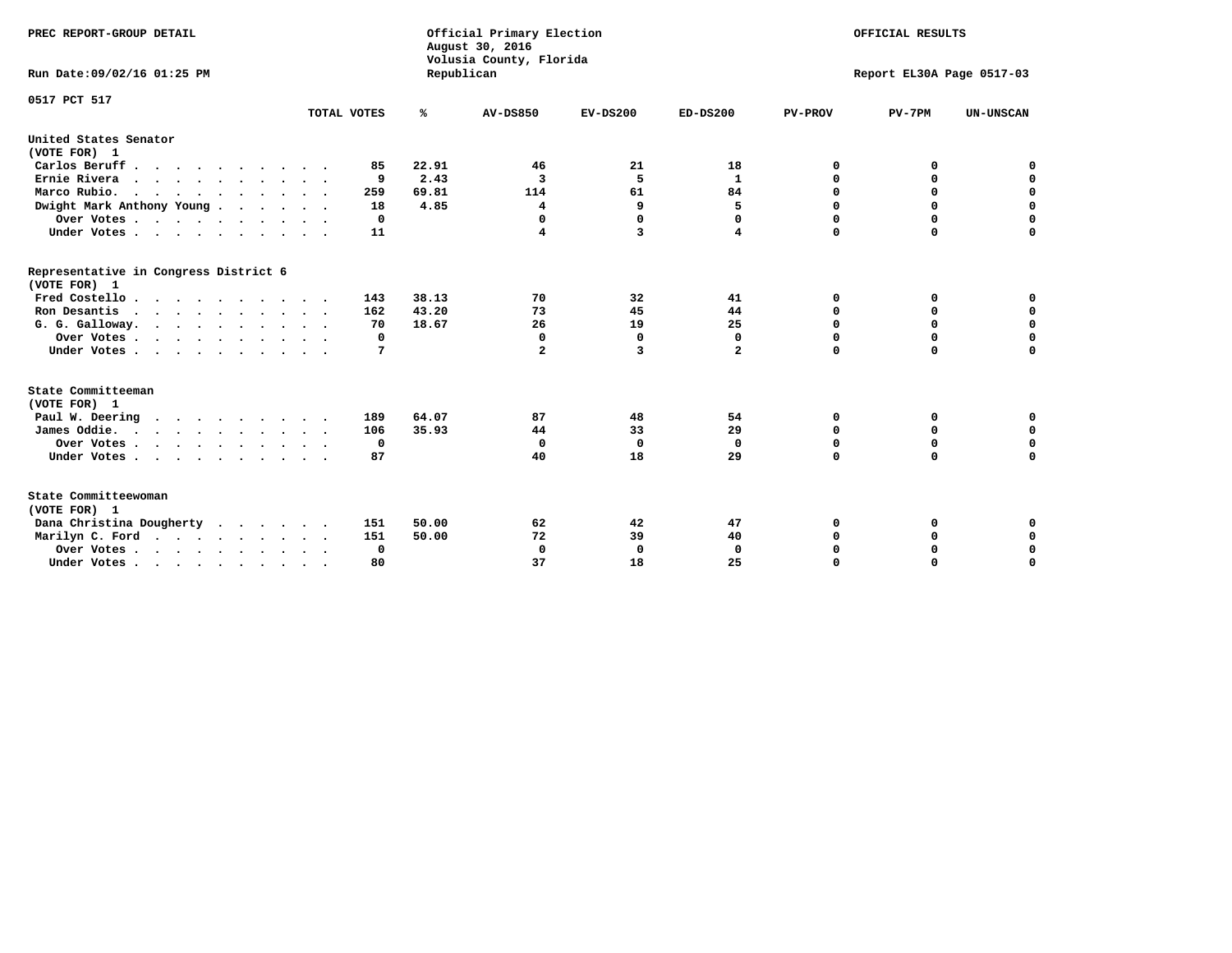| PREC REPORT-GROUP DETAIL              |  |  |  |  |  | Official Primary Election<br>August 30, 2016<br>Volusia County, Florida | OFFICIAL RESULTS |                 |            |            |                |                           |                  |
|---------------------------------------|--|--|--|--|--|-------------------------------------------------------------------------|------------------|-----------------|------------|------------|----------------|---------------------------|------------------|
| Run Date: 09/02/16 01:25 PM           |  |  |  |  |  |                                                                         |                  | Libertarian     |            |            |                | Report EL30A Page 0517-04 |                  |
| 0517 PCT 517                          |  |  |  |  |  | TOTAL VOTES                                                             | ℁                | <b>AV-DS850</b> | $EV-DS200$ | $ED-DS200$ | <b>PV-PROV</b> | $PV-7PM$                  | <b>UN-UNSCAN</b> |
| United States Senator<br>(VOTE FOR) 1 |  |  |  |  |  |                                                                         |                  |                 |            |            |                |                           |                  |
| Augustus Invictus.                    |  |  |  |  |  |                                                                         | 50.00            |                 | 0          |            |                |                           | 0                |
| Paul Stanton<br>$\cdots$              |  |  |  |  |  |                                                                         | 50.00            |                 |            | 0          |                |                           | 0                |
| Over Votes                            |  |  |  |  |  | 0                                                                       |                  |                 | O          | 0          |                |                           | 0                |
| Under Votes                           |  |  |  |  |  |                                                                         |                  |                 |            |            |                |                           |                  |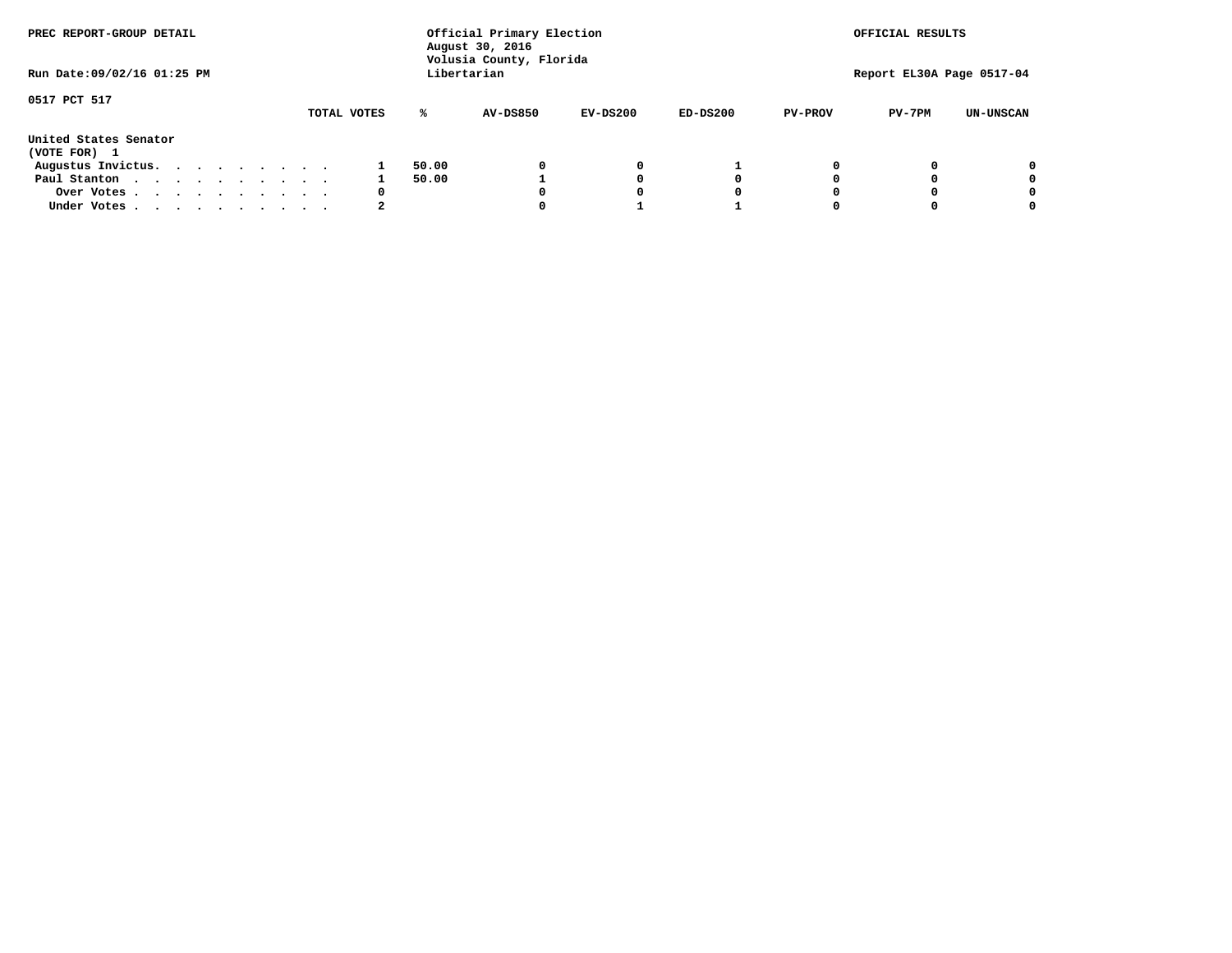| PREC REPORT-GROUP DETAIL                                                                 | Official Primary Election<br>August 30, 2016<br>Volusia County, Florida |              |                 |             |              |                | OFFICIAL RESULTS          |                  |  |  |
|------------------------------------------------------------------------------------------|-------------------------------------------------------------------------|--------------|-----------------|-------------|--------------|----------------|---------------------------|------------------|--|--|
| Run Date: 09/02/16 01:25 PM                                                              |                                                                         |              | Nonpartisan     |             |              |                | Report EL30A Page 0517-05 |                  |  |  |
| 0517 PCT 517                                                                             |                                                                         |              |                 |             |              |                |                           |                  |  |  |
|                                                                                          | TOTAL VOTES                                                             | ℁            | <b>AV-DS850</b> | $EV-DS200$  | $ED-DS200$   | <b>PV-PROV</b> | $PV-7PM$                  | <b>UN-UNSCAN</b> |  |  |
| Circuit Judge 7th Circuit Group 4<br>(VOTE FOR) 1                                        |                                                                         |              |                 |             |              |                |                           |                  |  |  |
| Chris France - WITHDRAWN                                                                 | 99                                                                      | 14.98        | 37              | 27          | 34           | 1              | 0                         | $\mathbf 0$      |  |  |
| Sebrina L. Slack                                                                         | 171                                                                     | 25.87        | 67              | 49          | 55           | $\mathbf 0$    | $\mathbf 0$               | $\mathbf 0$      |  |  |
| Stasia Warren                                                                            | 391                                                                     | 59.15        | 177             | 91          | 121          | $\mathbf{1}$   | $\mathbf 0$               | $\mathbf{1}$     |  |  |
| Over Votes                                                                               |                                                                         | $\mathbf 0$  | $\mathbf 0$     | $\mathbf 0$ | $\mathbf 0$  | $\mathbf 0$    | $\mathbf 0$               | $\mathbf 0$      |  |  |
| Under Votes                                                                              | 84                                                                      |              | 33              | 18          | 33           | $\mathbf 0$    | $\mathbf 0$               | $\mathbf 0$      |  |  |
| Circuit Judge 7th Circuit Group 10<br>(VOTE FOR) 1                                       |                                                                         |              |                 |             |              |                |                           |                  |  |  |
| Malcolm Anthony                                                                          | 177                                                                     | 30.57        | 77              | 39          | 60           | 1              | 0                         | 0                |  |  |
| Scott DuPont                                                                             | 402                                                                     | 69.43        | 170             | 102         | 128          | $\mathbf{1}$   | $\mathbf 0$               | $\mathbf 1$      |  |  |
| Over Votes<br>$\sim$ $\sim$                                                              |                                                                         | $\mathbf 0$  | $\Omega$        | 0           | 0            | $\mathbf 0$    | 0                         | $\mathbf 0$      |  |  |
| Under Votes                                                                              | 166                                                                     |              | 67              | 44          | 55           | $\mathbf 0$    | $\mathbf 0$               | 0                |  |  |
| Circuit Judge 7th Circuit Group 13<br>(VOTE FOR) 1                                       |                                                                         |              |                 |             |              |                |                           |                  |  |  |
| David Hood.                                                                              | 373                                                                     | 55.26        | 172             | 78          | 122          | 1              | $\mathbf 0$               | $\mathbf 0$      |  |  |
| A. "Kathleen" McNeilly.<br>$\cdots$                                                      | 302                                                                     | 44.74        | 116             | 86          | 98           | $\mathbf{1}$   | $\mathbf 0$               | $\mathbf 1$      |  |  |
| Over Votes                                                                               |                                                                         | $\mathbf 0$  | $\Omega$        | 0           | 0            | $\mathbf 0$    | $\mathbf 0$               | $\mathbf 0$      |  |  |
| Under Votes                                                                              | 70                                                                      |              | 26              | 21          | 23           | $\mathbf 0$    | $\mathbf 0$               | 0                |  |  |
| Circuit Judge 7th Circuit Group 17<br>(VOTE FOR) 1                                       |                                                                         |              |                 |             |              |                |                           |                  |  |  |
| Linda L. Gaustad                                                                         | 246                                                                     | 42.12        | 98              | 51          | 95           | $\mathbf{2}$   | 0                         | 0                |  |  |
| Howard O. McGillin Jr                                                                    | 338                                                                     | 57.88        | 147             | 94          | 97           | $\mathbf 0$    | $\mathbf 0$               | $\mathbf 0$      |  |  |
| Over Votes                                                                               |                                                                         | $\mathbf 0$  | 0               | 0           | $\mathbf 0$  | $\mathbf 0$    | $\mathbf 0$               | 0                |  |  |
| Under Votes                                                                              | 161                                                                     |              | 69              | 40          | 51           | $\mathbf 0$    | $\mathbf 0$               | $\mathbf{1}$     |  |  |
| County Judge 7th Circuit Group 3<br>(VOTE FOR) 1                                         |                                                                         |              |                 |             |              |                |                           |                  |  |  |
| Heather Caeners<br>$\mathbf{r}$ , and $\mathbf{r}$ , and $\mathbf{r}$ , and $\mathbf{r}$ | 183                                                                     | 31.18        | 72              | 58          | 51           | 2              | 0                         | 0                |  |  |
| Shirley A. Green                                                                         | 273                                                                     | 46.51        | 128             | 61          | 84           | $\mathbf 0$    | $\mathbf 0$               | $\mathbf 0$      |  |  |
| Marla Rawnsley.<br>$\cdot$ $\cdot$ $\cdot$ $\cdot$ $\cdot$                               | 131                                                                     | 22.32        | 45              | 31          | 55           | 0              | 0                         | $\mathbf 0$      |  |  |
| Over Votes<br>$\ddot{\phantom{1}}$<br>$\ddot{\phantom{1}}$                               |                                                                         | $\mathbf{0}$ | $\Omega$        | $\mathbf 0$ | $\mathbf{0}$ | 0              | $\mathbf 0$               | $\mathbf 0$      |  |  |
| Under Votes<br>$\bullet$                                                                 | 158                                                                     |              | 69              | 35          | 53           | $\mathbf 0$    | $\mathbf 0$               | $\mathbf{1}$     |  |  |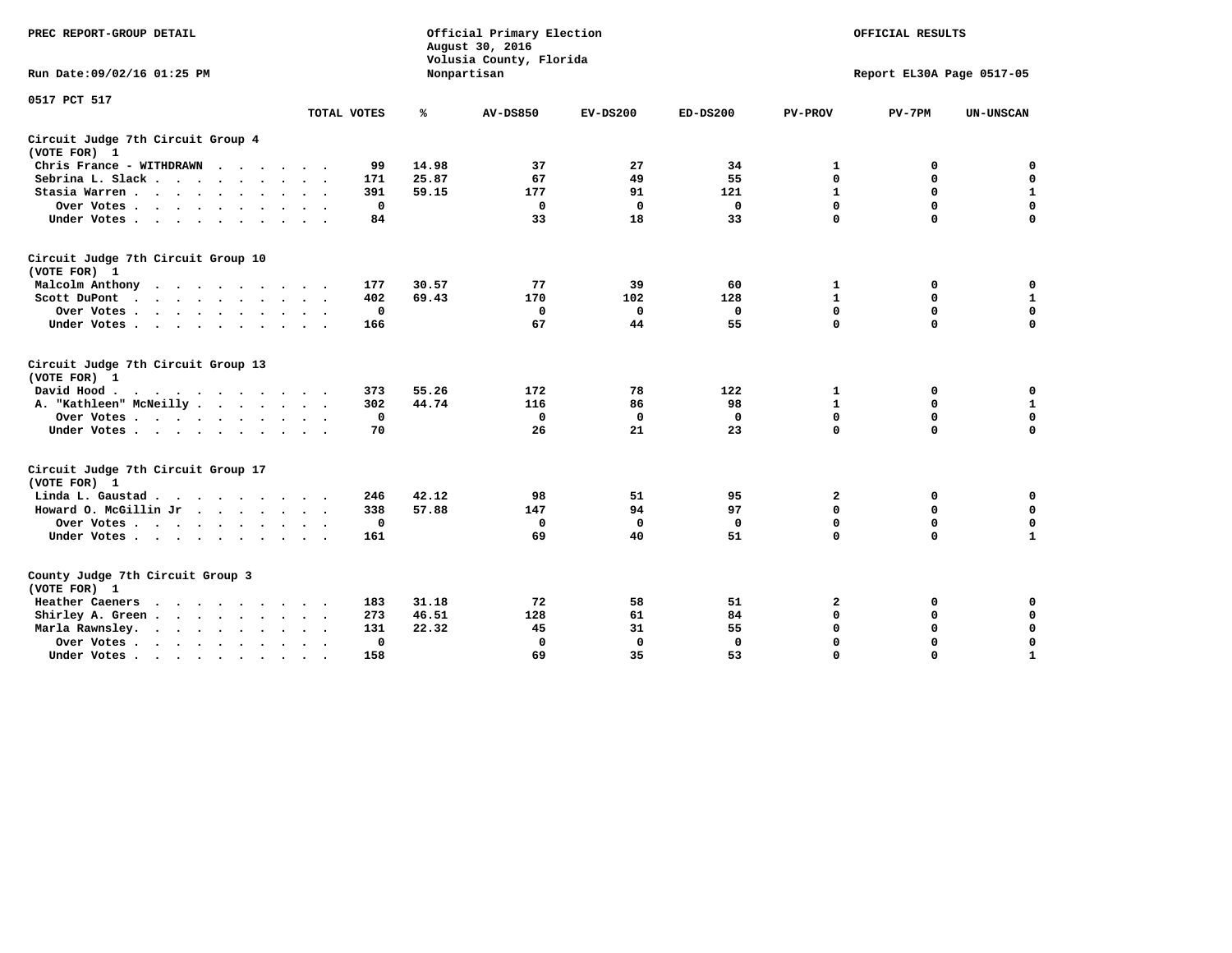| PREC REPORT-GROUP DETAIL                                                                                 |                                                                          |                | Official Primary Election<br>August 30, 2016<br>Volusia County, Florida | OFFICIAL RESULTS |              |                         |                           |                  |
|----------------------------------------------------------------------------------------------------------|--------------------------------------------------------------------------|----------------|-------------------------------------------------------------------------|------------------|--------------|-------------------------|---------------------------|------------------|
| Run Date: 09/02/16 01:25 PM                                                                              |                                                                          |                | Nonpartisan                                                             |                  |              |                         | Report EL30A Page 0517-06 |                  |
| 0517 PCT 517                                                                                             | TOTAL VOTES                                                              | ℁              | <b>AV-DS850</b>                                                         | $EV-DS200$       | $ED-DS200$   | <b>PV-PROV</b>          | $PV-7PM$                  | <b>UN-UNSCAN</b> |
| Sheriff                                                                                                  |                                                                          |                |                                                                         |                  |              |                         |                           |                  |
| (VOTE FOR) 1                                                                                             |                                                                          |                |                                                                         |                  |              |                         |                           |                  |
| Wendell C. Bradford                                                                                      | 42                                                                       | 5.79           | 14                                                                      | 12               | 15           | 1                       | 0                         | 0                |
| Dave Brannon                                                                                             | 47                                                                       | 6.47           | 17                                                                      | 11               | 19           | $\mathbf 0$             | 0                         | 0                |
| Mike Chitwood                                                                                            | 438                                                                      | 60.33          | 210                                                                     | 93               | 134          | $\mathbf{1}$            | 0                         | $\mathbf 0$      |
| Eric Dietrich.<br>$\cdots$                                                                               | 187<br>$\sim$<br>$\overline{\phantom{a}}$                                | 25.76          | 64                                                                      | 59               | 64           | $\mathbf 0$             | 0                         | $\mathbf 0$      |
| James E. (Jim) Gillum                                                                                    | 12                                                                       | 1.65           | 4                                                                       | 5                | 3            | $\mathbf{0}$            | $\mathbf 0$               | $\mathbf 0$      |
| Over Votes                                                                                               | $\mathbf 0$                                                              |                | $\mathbf{0}$                                                            | $\mathbf 0$      | $\mathbf 0$  | $\mathbf{0}$            | 0                         | $\mathbf 0$      |
| Under Votes                                                                                              | 19<br>$\cdots$                                                           |                | 5                                                                       | 5                | 8            | $\Omega$                | 0                         | $\mathbf{1}$     |
| Property Appraiser                                                                                       |                                                                          |                |                                                                         |                  |              |                         |                           |                  |
| (VOTE FOR) 1                                                                                             | 251                                                                      | 38.98          | 111                                                                     | 58               | 80           | $\overline{\mathbf{2}}$ |                           | 0                |
| Larry Bartlett.<br>$\sim$<br>H. Alan Burton.                                                             | $\cdot$ .<br>262                                                         | 40.68          | 113                                                                     | 64               | 85           | $\mathbf 0$             | 0<br>0                    | $\mathbf 0$      |
| Mike Swanto.                                                                                             | $\sim$ $\sim$<br>131                                                     | 20.34          | 44                                                                      | 43               | 43           | $\mathbf 0$             | 0                         | $\mathbf 1$      |
| $\bullet$<br>Over Votes.                                                                                 | $\ddot{\phantom{a}}$<br>$\ddot{\phantom{a}}$<br>$\bullet$<br>$\mathbf 0$ |                | $\mathbf 0$                                                             | $\mathbf{o}$     | $\mathbf 0$  | $\mathbf 0$             | 0                         | $\mathbf 0$      |
| Under Votes                                                                                              | 101                                                                      |                | 46                                                                      | 20               | 35           | $\mathbf 0$             | 0                         | $\mathbf 0$      |
|                                                                                                          |                                                                          |                |                                                                         |                  |              |                         |                           |                  |
| Supervisor of Elections<br>(VOTE FOR) 1                                                                  |                                                                          |                |                                                                         |                  |              |                         |                           |                  |
| Teresa Apgar                                                                                             | 77<br>$\ddot{\phantom{1}}$                                               | 11.88          | 34                                                                      | 19               | 23           | $\mathbf{1}$            | 0                         | 0                |
| David Lee Davis                                                                                          | 88<br>$\sim$ $\sim$                                                      | 13.58          | 26                                                                      | 23               | 39           | $\mathbf 0$             | $\mathbf 0$               | 0                |
| Bill Fyfe<br>$\bullet$                                                                                   | 60<br>$\sim 100$ km s $^{-1}$<br>$\sim$ $\sim$                           | 9.26           | 22                                                                      | 15               | 22           | $\mathbf 0$             | $\mathbf 0$               | $\mathbf 1$      |
| Lisa Lewis                                                                                               | 423                                                                      | 65.28          | 189                                                                     | 110              | 123          | $\mathbf{1}$            | $\mathbf 0$               | $\mathbf 0$      |
| Over Votes                                                                                               | $\mathbf 0$                                                              |                | $\mathbf 0$                                                             | $\mathbf 0$      | $\mathbf 0$  | $\Omega$                | $\Omega$                  | $\mathbf 0$      |
| Under Votes<br>$\sim$                                                                                    | 97                                                                       |                | 43                                                                      | 18               | 36           | $\mathbf 0$             | $\mathbf 0$               | $\mathbf 0$      |
| County Council Chair                                                                                     |                                                                          |                |                                                                         |                  |              |                         |                           |                  |
| (VOTE FOR) 1                                                                                             |                                                                          |                |                                                                         |                  |              |                         |                           |                  |
| Jason P. Davis.                                                                                          | 104<br>$\sim$ $\sim$                                                     | 14.99<br>18.88 | 49<br>53                                                                | 21<br>35         | 33<br>43     | 1<br>$\Omega$           | 0<br>0                    | $\mathbf 0$<br>0 |
| Greg Gimbert<br>$\mathbf{r}$ , and $\mathbf{r}$ , and $\mathbf{r}$ , and $\mathbf{r}$ , and $\mathbf{r}$ | 131                                                                      |                | 171                                                                     |                  |              | $\mathbf{1}$            | $\mathbf 0$               | $\mathbf{1}$     |
| Ed Kelley $\cdots$ $\cdots$ $\cdots$<br>$\ddot{\phantom{a}}$                                             | 415<br>$\sim$ $\sim$<br>$\ddot{\phantom{1}}$<br>44                       | 59.80<br>6.34  | 21                                                                      | 107<br>8         | 135<br>15    | $\mathbf 0$             | $\mathbf 0$               | $\mathbf 0$      |
| Tom Laputka.                                                                                             | $\mathbf{0}$                                                             |                | $\mathbf{0}$                                                            | $^{\circ}$       | $\mathbf{0}$ | $\mathbf{0}$            | 0                         | 0                |
| Over Votes<br>$\sim$<br>Under Votes                                                                      | $\ddot{\phantom{0}}$<br>51                                               |                | 20                                                                      | 14               | 17           | $\Omega$                | $\mathbf 0$               | $\Omega$         |
| $\ddot{\phantom{1}}$                                                                                     | $\cdots$                                                                 |                |                                                                         |                  |              |                         |                           |                  |
| County Council Member District 4<br>County Council District 4<br>(VOTE FOR) 1                            |                                                                          |                |                                                                         |                  |              |                         |                           |                  |
| Linda Bourquin-McIntyre.                                                                                 | 74                                                                       | 11.11          | 23                                                                      | 28               | 22           | $\mathbf{1}$            | 0                         | $\mathbf 0$      |
| Roy Johnson.<br>$\ddot{\phantom{a}}$<br>$\sim$                                                           | 50                                                                       | 7.51           | 26                                                                      | $7\phantom{.0}$  | 17           | $\mathbf 0$             | 0                         | $\mathbf 0$      |
| Heather Post                                                                                             | 257<br>$\sim$ $\sim$                                                     | 38.59          | 90                                                                      | 75               | 91           | $\mathbf{1}$            | 0                         | $\mathbf 0$      |
| Al Smith.<br>$\bullet$                                                                                   | 226<br>$\bullet$<br>$\ddot{\phantom{a}}$                                 | 33.93          | 110                                                                     | 46               | 70           | $\mathbf 0$             | $\mathbf 0$               | $\mathbf 0$      |
| Roland Via .<br>$\cdots$<br>$\Delta$<br>$\ddot{\phantom{a}}$                                             | 59<br>$\sim$                                                             | 8.86           | 23                                                                      | 17               | 19           | $\Omega$                | $\mathbf 0$               | $\mathbf 0$      |
| Over Votes<br>$\ddot{\phantom{a}}$                                                                       | $\mathbf{0}$<br>$\bullet$<br>$\cdot$<br>$\cdot$                          |                | $\Omega$                                                                | $^{\circ}$       | $\mathbf{0}$ | $\mathbf{0}$            | 0                         | $\mathbf 0$      |
| Under Votes.<br>$\ddot{\phantom{0}}$<br>$\bullet$<br>$\bullet$<br>$\bullet$<br>$\bullet$                 | 79                                                                       |                | 42                                                                      | 12               | 24           | $\Omega$                | $\Omega$                  | $\mathbf{1}$     |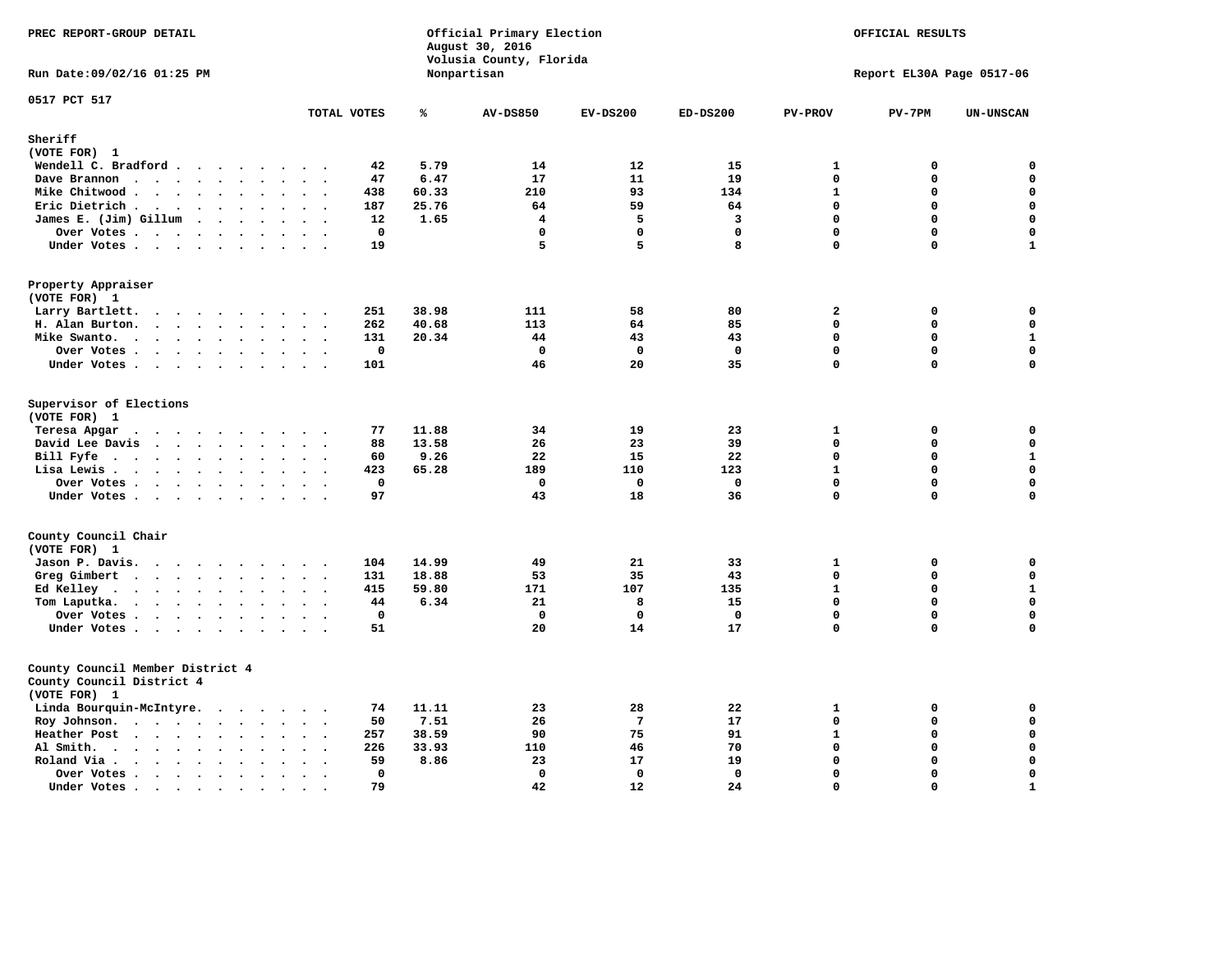| PREC REPORT-GROUP DETAIL<br>Run Date: 09/02/16 01:25 PM |             |       | Official Primary Election<br>August 30, 2016<br>Volusia County, Florida<br>Nonpartisan | OFFICIAL RESULTS<br>Report EL30A Page 0517-07 |            |                |          |                  |
|---------------------------------------------------------|-------------|-------|----------------------------------------------------------------------------------------|-----------------------------------------------|------------|----------------|----------|------------------|
| 0517 PCT 517                                            | TOTAL VOTES | ℁     | <b>AV-DS850</b>                                                                        | $EV-DS200$                                    | $ED-DS200$ | <b>PV-PROV</b> | $PV-7PM$ | <b>UN-UNSCAN</b> |
| School Board Member District 4<br>(VOTE FOR) 1          |             |       |                                                                                        |                                               |            |                |          |                  |
| Carl Persis.                                            | 464         | 66.57 | 202                                                                                    | 106                                           | 154        |                |          |                  |
| Ray Sanchez.                                            | 233         | 33.43 | 88                                                                                     | 69                                            | 76         |                |          |                  |
| Over Votes                                              |             |       |                                                                                        |                                               |            |                |          |                  |
| Under Votes                                             | 47          |       | 24                                                                                     | 9                                             | 13         |                |          |                  |
| Amendment 4                                             |             |       |                                                                                        |                                               |            |                |          |                  |
| (VOTE FOR) 1                                            |             |       |                                                                                        |                                               |            |                |          |                  |
| Yes                                                     | 519         | 76.44 | 217                                                                                    | 113                                           | 187        |                |          |                  |
| No.                                                     | 160         | 23.56 | 69                                                                                     | 50                                            | 41         |                |          |                  |
| Over Votes                                              | O           |       |                                                                                        | O                                             |            |                |          |                  |
| Under Votes                                             | 66          |       | 28                                                                                     | 22                                            | 15         |                |          |                  |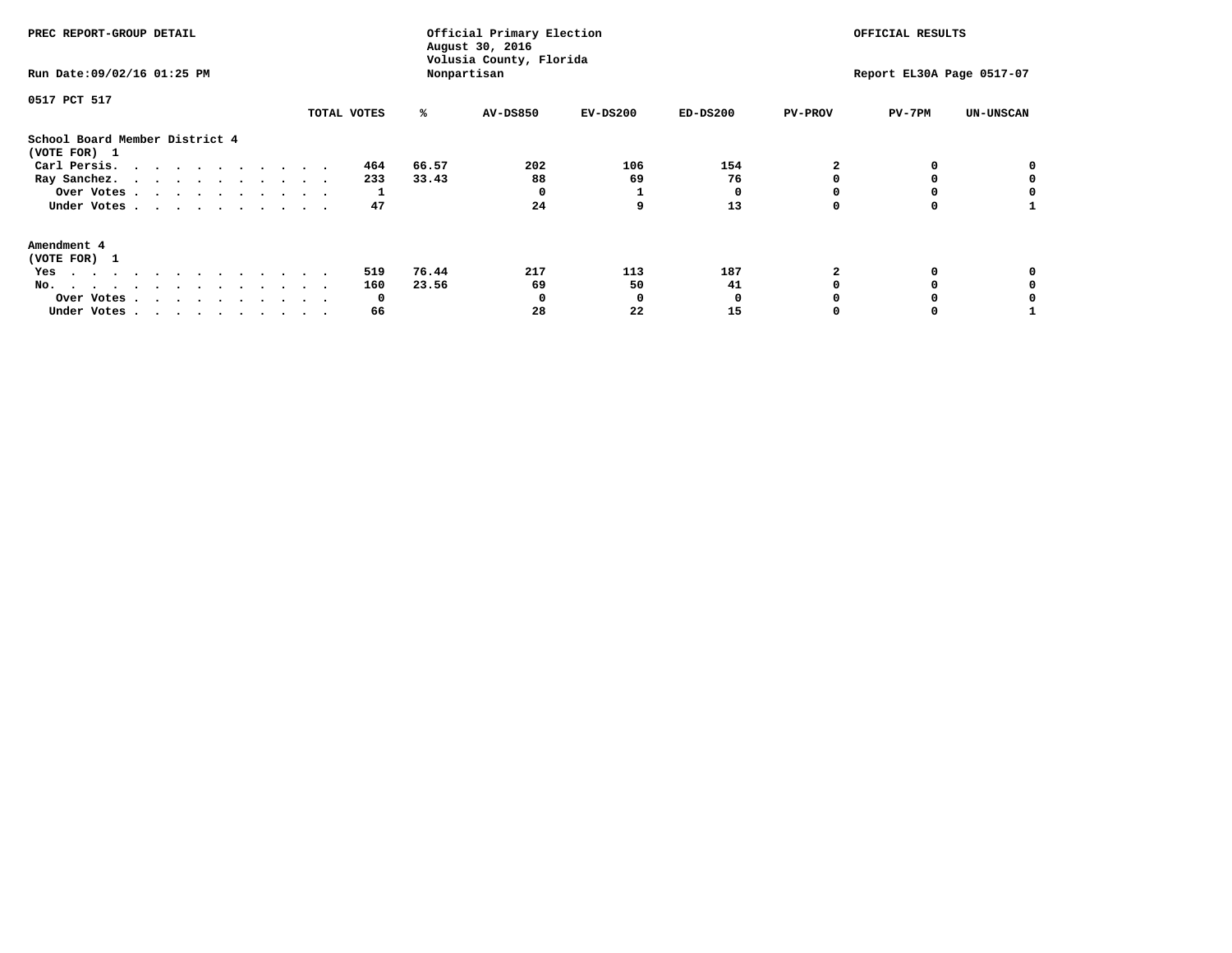| PREC REPORT-GROUP DETAIL        |                             |             |                   | Official Primary Election<br>August 30, 2016 |            |            |                | OFFICIAL RESULTS          |                  |
|---------------------------------|-----------------------------|-------------|-------------------|----------------------------------------------|------------|------------|----------------|---------------------------|------------------|
| Run Date:09/02/16 01:25 PM      |                             |             | <b>STATISTICS</b> | Volusia County, Florida                      |            |            |                | Report EL30A Page 0519-01 |                  |
| 0519 PCT 519                    |                             |             |                   |                                              |            |            |                |                           |                  |
|                                 |                             | TOTAL VOTES | ℁                 | <b>AV-DS850</b>                              | $EV-DS200$ | $ED-DS200$ | <b>PV-PROV</b> | $PV-7PM$                  | <b>UN-UNSCAN</b> |
| REGISTERED VOTERS - TOTAL       |                             | 1,488       |                   |                                              |            |            |                |                           |                  |
| REGISTERED VOTERS - Democratic  | $\sim$ $\sim$ $\sim$ $\sim$ | 638         | 42.88             |                                              |            |            |                |                           |                  |
| REGISTERED VOTERS - Republican  |                             | 453         | 30.44             |                                              |            |            |                |                           |                  |
| REGISTERED VOTERS - Libertarian |                             |             | .47               |                                              |            |            |                |                           |                  |
| REGISTERED VOTERS - Nonpartisan |                             | 390         |                   |                                              |            |            |                |                           |                  |
| BALLOTS CAST - TOTAL.           |                             | 475         |                   | 156                                          | 157        | 162        |                |                           |                  |
| BALLOTS CAST - Democratic       |                             | 221         | 46.53             | 69                                           | 68         | 84         |                |                           |                  |
| BALLOTS CAST - Republican       |                             | 195         | 41.05             | 67                                           | 71         | 57         |                |                           |                  |
| BALLOTS CAST - Libertarian.     |                             | 2           | .42               | 2                                            | 0          | 0          |                |                           |                  |
| BALLOTS CAST - Nonpartisan.     |                             | 57          | 12.00             | 18                                           | 18         | 21         |                |                           | 0                |
| BALLOTS CAST - BLANK.           |                             |             |                   | $\Omega$                                     | O          | 0          | O              |                           |                  |
| VOTER TURNOUT - TOTAL<br>.      |                             |             | 31.92             |                                              |            |            |                |                           |                  |
| VOTER TURNOUT - Democratic.     |                             |             | 34.64             |                                              |            |            |                |                           |                  |
| VOTER TURNOUT - Republican.     |                             |             | 43.05             |                                              |            |            |                |                           |                  |
| VOTER TURNOUT - Libertarian     |                             |             | 28.57             |                                              |            |            |                |                           |                  |
| VOTER TURNOUT - BLANK           |                             |             |                   |                                              |            |            |                |                           |                  |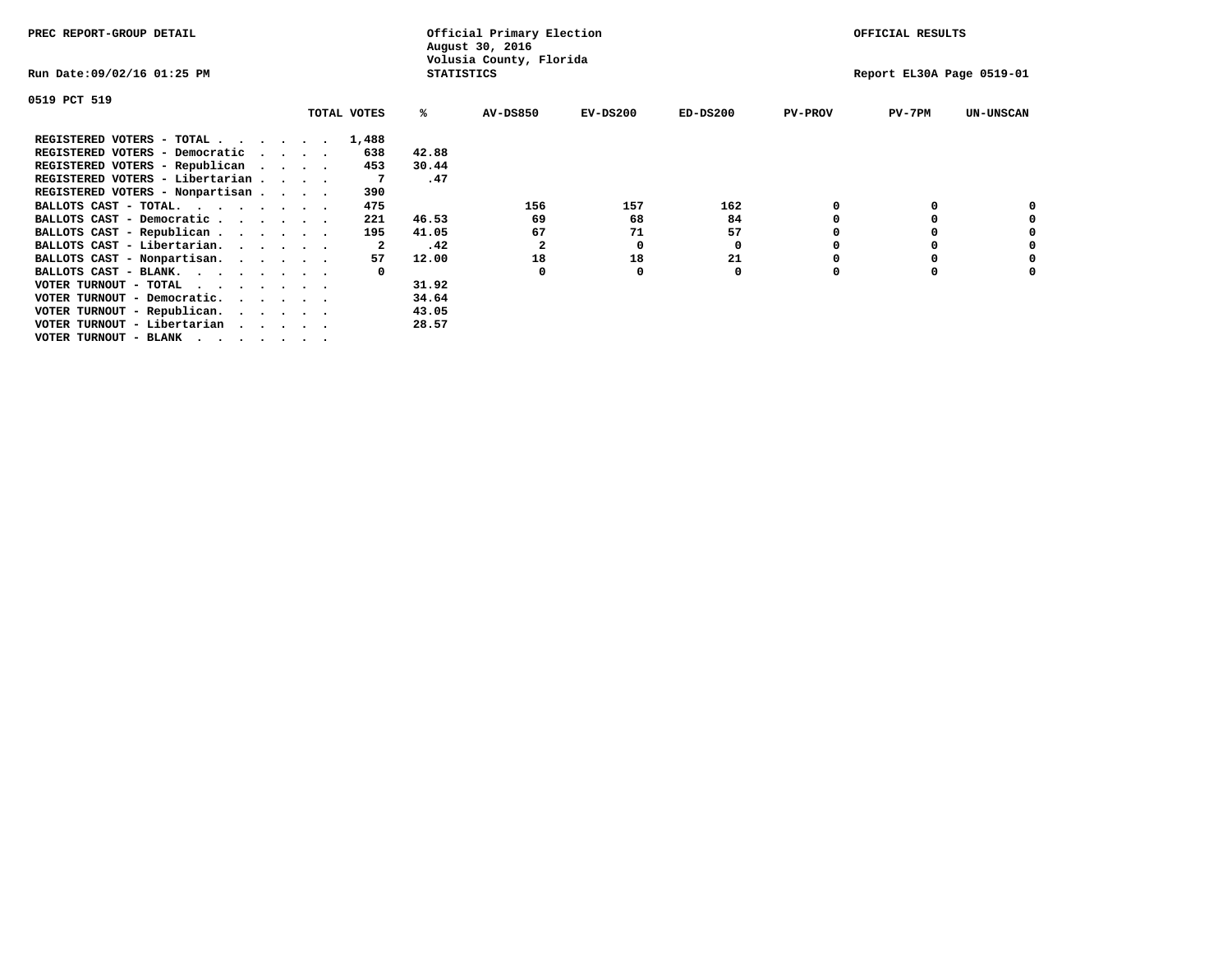| PREC REPORT-GROUP DETAIL                                                         |             |            | Official Primary Election<br>August 30, 2016<br>Volusia County, Florida | OFFICIAL RESULTS |              |                           |          |                  |  |
|----------------------------------------------------------------------------------|-------------|------------|-------------------------------------------------------------------------|------------------|--------------|---------------------------|----------|------------------|--|
| Run Date: 09/02/16 01:25 PM                                                      |             | Democratic |                                                                         |                  |              | Report EL30A Page 0519-02 |          |                  |  |
| 0519 PCT 519                                                                     | TOTAL VOTES | %ะ         | <b>AV-DS850</b>                                                         | $EV-DS200$       | $ED-DS200$   | <b>PV-PROV</b>            | $PV-7PM$ | <b>UN-UNSCAN</b> |  |
| United States Senator<br>(VOTE FOR) 1                                            |             |            |                                                                         |                  |              |                           |          |                  |  |
| Roque "Rocky" De La Fuente.                                                      | 4           | 1.87       | 0                                                                       | 1                | 3            | O                         | O        |                  |  |
| Alan Grayson                                                                     | 57          | 26.64      | 16                                                                      | 23               | 18           |                           |          |                  |  |
| Pam Keith                                                                        | 27          | 12.62      | 8                                                                       | 6                | 13           |                           |          |                  |  |
| Reginald Luster                                                                  | 4           | 1.87       | 3                                                                       | 1                | 0            |                           | 0        | O                |  |
| Patrick Murphy.                                                                  | 122         | 57.01      | 38                                                                      | 36               | 48           |                           | 0        | $\Omega$         |  |
| Over Votes                                                                       | 1           |            | 0                                                                       | 0                | $\mathbf{1}$ | O                         | 0        | O                |  |
| Under Votes                                                                      | 6           |            | 4                                                                       | 1                | $\mathbf{1}$ | $\Omega$                  | $\Omega$ | U                |  |
| Representative in Congress District 6<br>(VOTE FOR) 1                            |             |            |                                                                         |                  |              |                           |          |                  |  |
| William (Bill) McCullough                                                        | 34          | 16.43      | 12                                                                      | 7                | 15           | 0                         | 0        |                  |  |
| Jay McGovern                                                                     | 38          | 18.36      | 15                                                                      | 13               | 10           | n                         | n        |                  |  |
| George Pappas.                                                                   | 48          | 23.19      | 21                                                                      | 14               | 13           | $\Omega$                  | $\Omega$ | 0                |  |
| Dwayne L. Taylor                                                                 | 87          | 42.03      | 18                                                                      | 30               | 39           | $\Omega$                  | $\Omega$ | $\Omega$         |  |
| Over Votes                                                                       | 0           |            | 0                                                                       | 0                | 0            | O                         | 0        | O                |  |
| Under Votes                                                                      | 14          |            | 3                                                                       | 4                | 7            | $\Omega$                  | 0        | O                |  |
| State Representative District 26<br>(VOTE FOR) 1                                 |             |            |                                                                         |                  |              |                           |          |                  |  |
| Patrick Henry                                                                    | 119         | 59.50      | 37                                                                      | 36               | 46           | O                         | 0        |                  |  |
| Steve Miller                                                                     | 81          | 40.50      | 23                                                                      | 28               | 30           |                           |          | 0                |  |
| Over Votes                                                                       | 0           |            | O                                                                       | 0                | O            |                           |          | 0                |  |
| Under Votes, $\cdot$ , $\cdot$ , $\cdot$ , $\cdot$ , $\cdot$ , $\cdot$ , $\cdot$ | 21          |            |                                                                         |                  |              |                           |          | U                |  |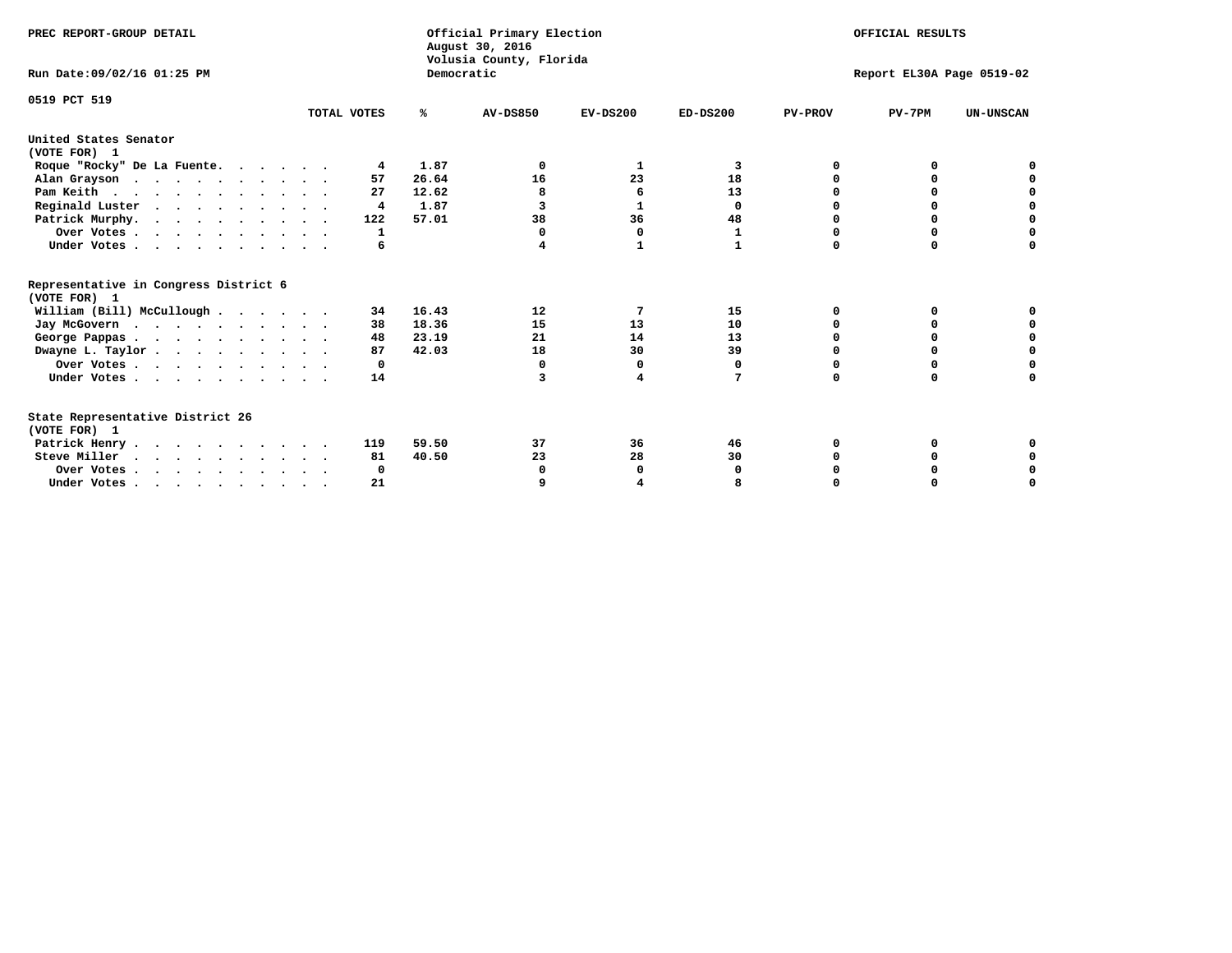| PREC REPORT-GROUP DETAIL                                                                   |             |            | Official Primary Election<br>August 30, 2016<br>Volusia County, Florida | OFFICIAL RESULTS        |              |                           |             |                  |  |  |
|--------------------------------------------------------------------------------------------|-------------|------------|-------------------------------------------------------------------------|-------------------------|--------------|---------------------------|-------------|------------------|--|--|
| Run Date: 09/02/16 01:25 PM                                                                |             | Republican |                                                                         |                         |              | Report EL30A Page 0519-03 |             |                  |  |  |
| 0519 PCT 519                                                                               |             |            |                                                                         |                         |              |                           |             |                  |  |  |
|                                                                                            | TOTAL VOTES | ℁          | <b>AV-DS850</b>                                                         | $EV-DS200$              | $ED-DS200$   | <b>PV-PROV</b>            | $PV-7PM$    | <b>UN-UNSCAN</b> |  |  |
| United States Senator<br>(VOTE FOR) 1                                                      |             |            |                                                                         |                         |              |                           |             |                  |  |  |
| Carlos Beruff.                                                                             | 35          | 18.23      | 14                                                                      | 12                      | 9            | 0                         | 0           | 0                |  |  |
| Ernie Rivera                                                                               | 5           | 2.60       | $\overline{\mathbf{2}}$                                                 | $\mathbf{2}$            | $\mathbf{1}$ | 0                         | 0           | $\mathbf 0$      |  |  |
| Marco Rubio.                                                                               | 142         | 73.96      | 47                                                                      | 55                      | 40           | $\mathbf 0$               | $\mathbf 0$ | $\mathbf 0$      |  |  |
| Dwight Mark Anthony Young                                                                  | 10          | 5.21       | 3                                                                       | $\overline{\mathbf{2}}$ | 5            | 0                         | $\mathbf 0$ | $\pmb{0}$        |  |  |
| Over Votes                                                                                 | 0           |            | 0                                                                       | $\Omega$                | 0            | $\mathbf 0$               | 0           | 0                |  |  |
| Under Votes                                                                                | 3           |            | 1                                                                       | 0                       | $\mathbf{2}$ | $\mathbf 0$               | $\Omega$    | $\mathbf 0$      |  |  |
| Representative in Congress District 6<br>(VOTE FOR) 1                                      |             |            |                                                                         |                         |              |                           |             |                  |  |  |
| Fred Costello                                                                              | 66          | 34.74      | 16                                                                      | 27                      | 23           | 0                         | 0           | 0                |  |  |
| Ron Desantis                                                                               | 99          | 52.11      | 42                                                                      | 31                      | 26           | 0                         | 0           | $\mathbf 0$      |  |  |
| G. G. Galloway.                                                                            | 25          | 13.16      | 7                                                                       | 11                      | 7            | $\mathbf 0$               | $\Omega$    | $\mathbf 0$      |  |  |
| Over Votes                                                                                 | 0           |            | $\mathbf 0$                                                             | $\mathbf{0}$            | 0            | $\mathbf 0$               | $\mathbf 0$ | $\mathbf 0$      |  |  |
| Under Votes                                                                                | 5           |            | $\overline{a}$                                                          | $\mathbf{2}$            | $\mathbf{1}$ | $\mathbf 0$               | $\Omega$    | $\mathbf 0$      |  |  |
| State Committeeman                                                                         |             |            |                                                                         |                         |              |                           |             |                  |  |  |
| (VOTE FOR) 1<br>Paul W. Deering                                                            | 111         | 70.25      | 37                                                                      | 40                      | 34           | 0                         | 0           | 0                |  |  |
| James Oddie.                                                                               | 47          | 29.75      | 14                                                                      | 22                      | 11           | 0                         | 0           | $\mathbf 0$      |  |  |
| Over Votes                                                                                 | 0           |            | $\mathbf 0$                                                             | 0                       | $\mathbf 0$  | 0                         | $\mathbf 0$ | $\mathbf 0$      |  |  |
| Under Votes                                                                                | 37          |            | 16                                                                      | 9                       | 12           | $\mathbf 0$               | 0           | $\mathbf 0$      |  |  |
| $\ddot{\phantom{1}}$                                                                       |             |            |                                                                         |                         |              |                           |             |                  |  |  |
| State Committeewoman<br>(VOTE FOR) 1                                                       |             |            |                                                                         |                         |              |                           |             |                  |  |  |
| Dana Christina Dougherty                                                                   | 92          | 57.14      | 28                                                                      | 36                      | 28           | 0                         | 0           | 0                |  |  |
| Marilyn C. Ford                                                                            | 69          | 42.86      | 25                                                                      | 27                      | 17           | 0                         | 0           | 0                |  |  |
| Over Votes                                                                                 | $\Omega$    |            | $\mathbf 0$                                                             | 0                       | $\mathbf 0$  | $\mathbf 0$               | 0           | $\mathbf 0$      |  |  |
| Under Votes, $\cdot$ , $\cdot$ , $\cdot$ , $\cdot$ , $\cdot$ , $\cdot$ , $\cdot$ , $\cdot$ | 34          |            | 14                                                                      | R                       | 12           | $\Omega$                  | $\Omega$    | $\Omega$         |  |  |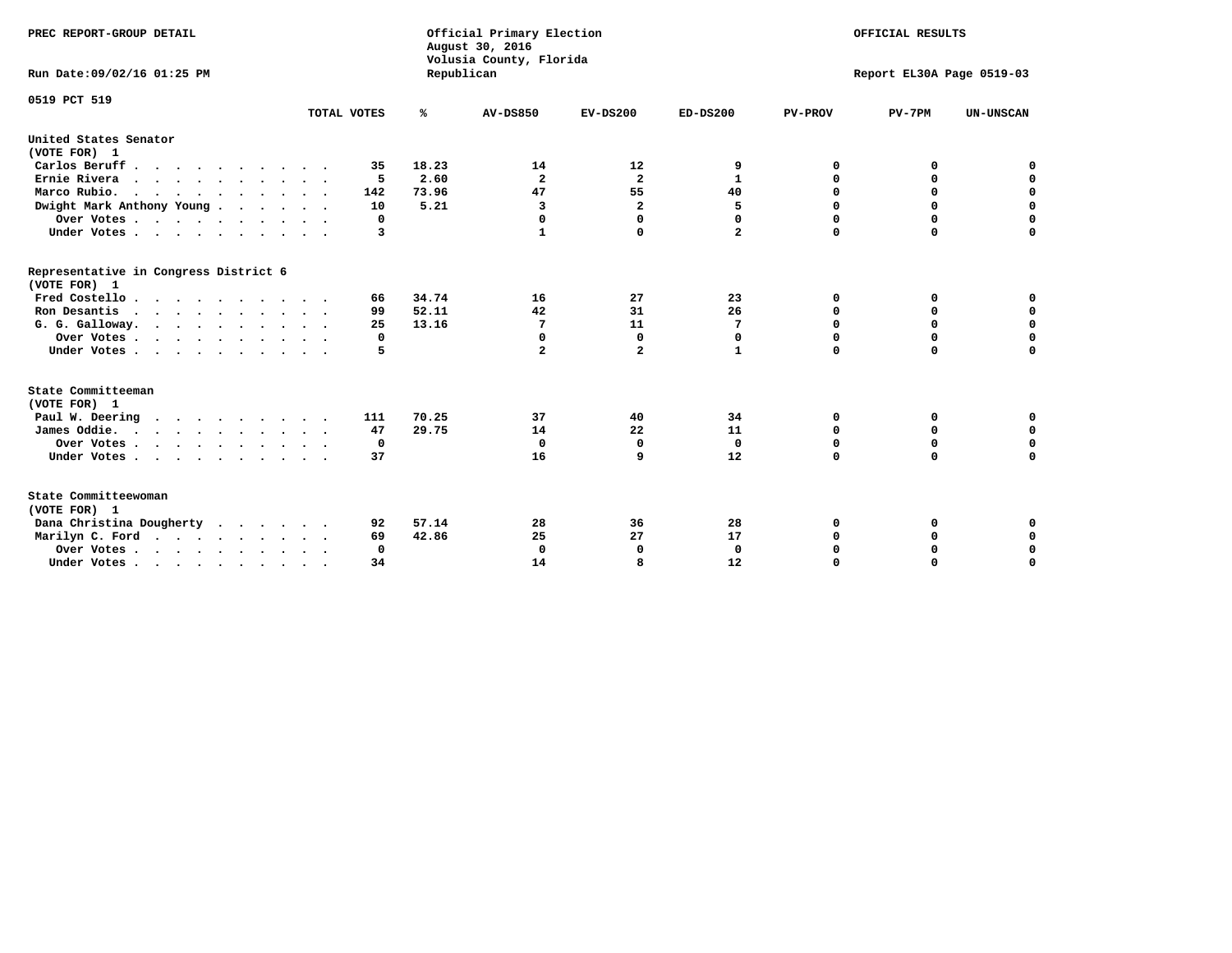| PREC REPORT-GROUP DETAIL              |             |        | Official Primary Election<br>August 30, 2016<br>Volusia County, Florida | OFFICIAL RESULTS |            |                |                           |                  |
|---------------------------------------|-------------|--------|-------------------------------------------------------------------------|------------------|------------|----------------|---------------------------|------------------|
| Run Date: 09/02/16 01:25 PM           |             |        | Libertarian                                                             |                  |            |                | Report EL30A Page 0519-04 |                  |
| 0519 PCT 519                          | TOTAL VOTES | ℁      | <b>AV-DS850</b>                                                         | $EV-DS200$       | $ED-DS200$ | <b>PV-PROV</b> | $PV-7PM$                  | <b>UN-UNSCAN</b> |
| United States Senator<br>(VOTE FOR) 1 |             |        |                                                                         |                  |            |                |                           |                  |
| Augustus Invictus.                    | 0           |        |                                                                         | 0                | 0          |                |                           | 0                |
| Paul Stanton                          |             | 100.00 |                                                                         |                  | 0          |                |                           | 0                |
| Over Votes                            | 0           |        |                                                                         |                  | O          |                |                           | 0                |
| Under Votes                           | 0           |        |                                                                         |                  |            |                |                           |                  |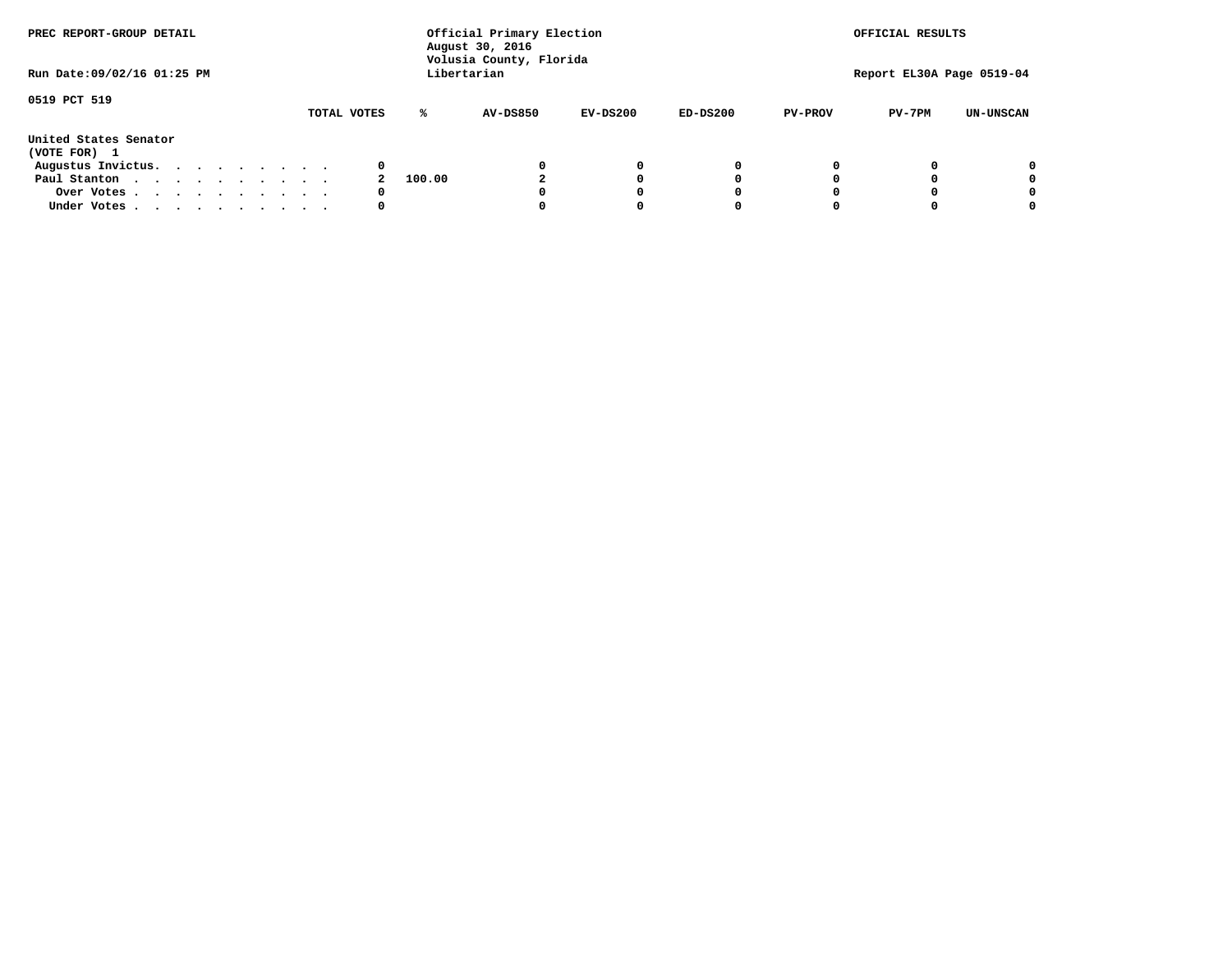| PREC REPORT-GROUP DETAIL                                    |             |              | Official Primary Election<br>August 30, 2016<br>Volusia County, Florida |             | OFFICIAL RESULTS |                |                           |                  |
|-------------------------------------------------------------|-------------|--------------|-------------------------------------------------------------------------|-------------|------------------|----------------|---------------------------|------------------|
| Run Date: 09/02/16 01:25 PM                                 |             |              | Nonpartisan                                                             |             |                  |                | Report EL30A Page 0519-05 |                  |
| 0519 PCT 519                                                | TOTAL VOTES | ℁            | <b>AV-DS850</b>                                                         | $EV-DS200$  | $ED-DS200$       | <b>PV-PROV</b> | $PV-7PM$                  | <b>UN-UNSCAN</b> |
| Circuit Judge 7th Circuit Group 4<br>(VOTE FOR) 1           |             |              |                                                                         |             |                  |                |                           |                  |
| Chris France - WITHDRAWN                                    |             | 11.82<br>50  | 18                                                                      | 21          | 11               | 0              | 0                         | $\mathbf 0$      |
| Sebrina L. Slack.                                           | 120         | 28.37        | 43                                                                      | 38          | 39               | $\mathbf 0$    | $\mathbf 0$               | $\mathbf 0$      |
| Stasia Warren                                               |             | 253<br>59.81 | 75                                                                      | 84          | 94               | 0              | $\mathbf 0$               | $\mathbf 0$      |
| Over Votes                                                  |             | 1            | $\mathbf 0$                                                             | $\mathbf 0$ | $\mathbf{1}$     | $\mathbf 0$    | $\mathbf 0$               | $\mathbf 0$      |
| Under Votes                                                 |             | 51           | 20                                                                      | 14          | 17               | $\mathbf 0$    | $\Omega$                  | $\mathbf 0$      |
| Circuit Judge 7th Circuit Group 10<br>(VOTE FOR) 1          |             |              |                                                                         |             |                  |                |                           |                  |
| Malcolm Anthony                                             | 134         | 33.92        | 51                                                                      | 36          | 47               | 0              | 0                         | $\mathbf 0$      |
| Scott DuPont<br>$\ddot{\phantom{0}}$                        |             | 66.08<br>261 | 77                                                                      | 101         | 83               | $\mathbf 0$    | $\mathbf 0$               | $\mathbf 0$      |
| Over Votes                                                  |             | $\mathbf 0$  | $\Omega$                                                                | 0           | 0                | $\mathbf 0$    | 0                         | $\mathbf 0$      |
| Under Votes                                                 |             | 80           | 28                                                                      | 20          | 32               | $\mathbf 0$    | $\mathbf 0$               | $\Omega$         |
| Circuit Judge 7th Circuit Group 13<br>(VOTE FOR) 1          |             |              |                                                                         |             |                  |                |                           |                  |
| David Hood.                                                 |             | 266<br>60.45 | 98                                                                      | 95          | 73               | 0              | 0                         | $\mathbf 0$      |
| A. "Kathleen" McNeilly                                      | 174         | 39.55        | 51                                                                      | 51          | 72               | $\mathbf 0$    | 0                         | $\mathbf 0$      |
| Over Votes                                                  |             | $\mathbf 0$  | $\mathbf 0$                                                             | $\mathbf 0$ | $\mathbf 0$      | 0              | 0                         | 0                |
| Under Votes                                                 |             | 35           | 7                                                                       | 11          | 17               | $\Omega$       | $\Omega$                  | $\Omega$         |
| Circuit Judge 7th Circuit Group 17<br>(VOTE FOR) 1          |             |              |                                                                         |             |                  |                |                           |                  |
| Linda L. Gaustad                                            | 196         | 49.75        | 61                                                                      | 62          | 73               | 0              | 0                         | 0                |
| Howard O. McGillin Jr                                       | 198         | 50.25        | 67                                                                      | 72          | 59               | $\mathbf 0$    | $\mathbf 0$               | 0                |
| Over Votes                                                  |             | $^{\circ}$   | $\mathbf{0}$                                                            | $\mathbf 0$ | $\mathbf{0}$     | $\mathbf 0$    | $\mathbf 0$               | $\mathbf 0$      |
| Under Votes                                                 |             | 81           | 28                                                                      | 23          | 30               | $\mathbf 0$    | $\mathbf 0$               | $\Omega$         |
| County Judge 7th Circuit Group 3<br>(VOTE FOR) 1            |             |              |                                                                         |             |                  |                |                           |                  |
| Heather Caeners<br>$\cdots$                                 | 120         | 29.63        | 41                                                                      | 48          | 31               | 0              | 0                         | 0                |
| Shirley A. Green                                            |             | 51.60<br>209 | 75                                                                      | 57          | 77               | $\mathbf 0$    | 0                         | $\mathbf 0$      |
| Marla Rawnsley.                                             |             | 18.77<br>76  | 20                                                                      | 35          | 21               | 0              | $\mathbf 0$               | $\mathbf 0$      |
| Over Votes.<br>$\ddot{\phantom{a}}$<br>$\ddot{\phantom{a}}$ |             | $\mathbf{0}$ | $\Omega$                                                                | 0           | $\mathbf{0}$     | $\mathbf 0$    | $\mathbf 0$               | $\mathbf 0$      |
| Under Votes<br>$\sim$                                       |             | 70           | 20                                                                      | 17          | 33               | $\mathbf 0$    | $\mathbf 0$               | 0                |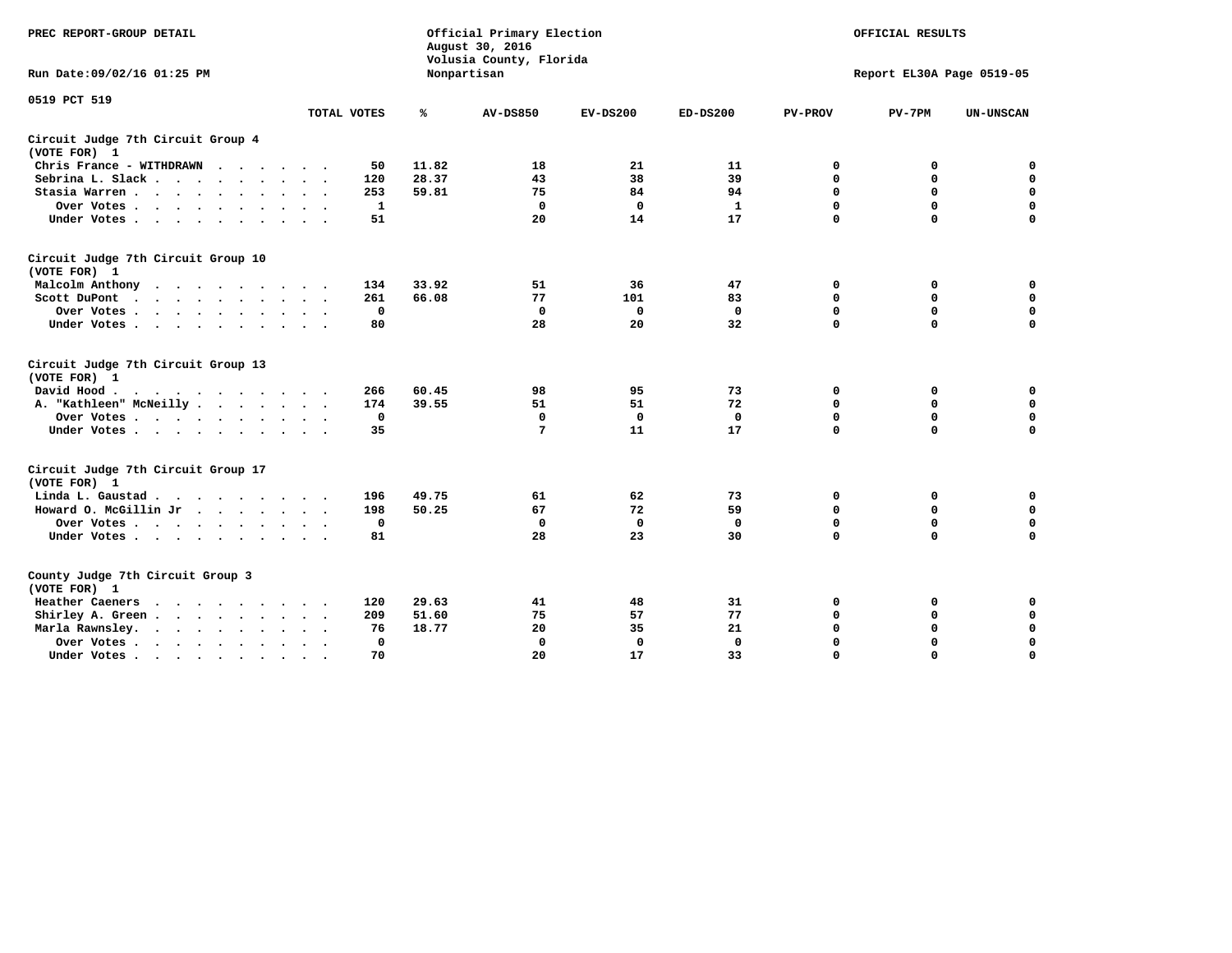| PREC REPORT-GROUP DETAIL<br>Run Date: 09/02/16 01:25 PM                       |                                                                  |       | Official Primary Election<br>August 30, 2016<br>Volusia County, Florida<br>Nonpartisan | OFFICIAL RESULTS<br>Report EL30A Page 0519-06 |                                         |                            |                  |                            |
|-------------------------------------------------------------------------------|------------------------------------------------------------------|-------|----------------------------------------------------------------------------------------|-----------------------------------------------|-----------------------------------------|----------------------------|------------------|----------------------------|
|                                                                               |                                                                  |       |                                                                                        |                                               |                                         |                            |                  |                            |
| 0519 PCT 519                                                                  | TOTAL VOTES                                                      | ℁     | <b>AV-DS850</b>                                                                        | $EV-DS200$                                    | $ED-DS200$                              | <b>PV-PROV</b>             | $PV-7PM$         | <b>UN-UNSCAN</b>           |
| Sheriff                                                                       |                                                                  |       |                                                                                        |                                               |                                         |                            |                  |                            |
| (VOTE FOR) 1                                                                  |                                                                  |       |                                                                                        |                                               |                                         |                            |                  |                            |
| Wendell C. Bradford                                                           | 42                                                               | 9.11  | 13                                                                                     | 11                                            | 18                                      | 0                          | 0                | 0                          |
| Dave Brannon                                                                  | 26<br>$\sim$ $\sim$                                              | 5.64  | 6                                                                                      | 13                                            | $7\phantom{.0}$                         | $\mathbf 0$                | 0                | $\mathbf 0$                |
| Mike Chitwood                                                                 | 288                                                              | 62.47 | 104                                                                                    | 89                                            | 95                                      | $\Omega$                   | 0                | $\mathbf 0$                |
| Eric Dietrich                                                                 | 96<br>$\sim$<br>$\bullet$                                        | 20.82 | 22                                                                                     | 37                                            | 37                                      | $\mathbf 0$                | 0                | $\pmb{\mathsf{o}}$         |
| James E. (Jim) Gillum                                                         | 9                                                                | 1.95  | 3                                                                                      | 4                                             | $\overline{\mathbf{2}}$                 | $\mathbf 0$<br>$\mathbf 0$ | 0<br>$\mathbf 0$ | $\mathbf 0$<br>$\mathbf 0$ |
| Over Votes                                                                    | $\mathbf 0$                                                      |       | $\mathbf{0}$<br>8                                                                      | $\Omega$<br>$\overline{3}$                    | $\mathbf{0}$<br>$\overline{\mathbf{3}}$ | $\Omega$                   | $\Omega$         | $\mathbf 0$                |
| Under Votes                                                                   | 14                                                               |       |                                                                                        |                                               |                                         |                            |                  |                            |
| Property Appraiser<br>(VOTE FOR) 1                                            |                                                                  |       |                                                                                        |                                               |                                         |                            |                  |                            |
| Larry Bartlett.                                                               | 126                                                              | 30.73 | 46                                                                                     | 39                                            | 41                                      | $\Omega$                   | $\mathbf 0$      | $\mathbf 0$                |
| H. Alan Burton.                                                               | 188                                                              | 45.85 | 54                                                                                     | 66                                            | 68                                      | $\mathbf{0}$               | 0                | $\mathbf 0$                |
| Mike Swanto.                                                                  | 96<br>$\sim$ $\sim$                                              | 23.41 | 32                                                                                     | 36                                            | 28                                      | $\mathbf 0$                | $\mathbf 0$      | $\mathbf 0$                |
| Over Votes.                                                                   | $\mathbf 0$                                                      |       | $\mathbf{0}$                                                                           | $^{\circ}$                                    | $\mathbf 0$                             | $\mathbf 0$                | $\mathbf 0$      | 0                          |
| Under Votes                                                                   | 65                                                               |       | 24                                                                                     | 16                                            | 25                                      | $\mathbf 0$                | $\mathbf 0$      | $\mathbf 0$                |
| Supervisor of Elections<br>(VOTE FOR) 1                                       |                                                                  | 10.49 | 11                                                                                     | 19                                            | 15                                      |                            |                  | 0                          |
| Teresa Apgar<br>$\cdots$<br>David Lee Davis                                   | 45<br>52                                                         | 12.12 | 15                                                                                     | 15                                            | 22                                      | 0<br>$\mathbf 0$           | 0<br>0           | 0                          |
| Bill Fyfe. $\ldots$                                                           | 31                                                               | 7.23  | 8                                                                                      | 10                                            | 13                                      | $\mathbf 0$                | 0                | $\mathbf 0$                |
| Lisa Lewis                                                                    | 301                                                              | 70.16 | 106                                                                                    | 103                                           | 92                                      | $\mathbf{0}$               | 0                | $\mathbf 0$                |
| Over Votes                                                                    | $\mathbf 0$                                                      |       | $\mathbf{0}$                                                                           | $^{\circ}$                                    | $\mathbf{0}$                            | $\mathbf{0}$               | 0                | 0                          |
| Under Votes                                                                   | 46<br>$\sim$ $\sim$                                              |       | 16                                                                                     | 10                                            | 20                                      | $\mathbf 0$                | 0                | $\mathbf 0$                |
| County Council Chair                                                          |                                                                  |       |                                                                                        |                                               |                                         |                            |                  |                            |
| (VOTE FOR) 1                                                                  |                                                                  |       |                                                                                        |                                               |                                         |                            |                  |                            |
| Jason P. Davis.                                                               | 56                                                               | 12.87 | 18                                                                                     | 21                                            | 17                                      | 0                          | 0                | 0                          |
| Greg Gimbert                                                                  | 92                                                               | 21.15 | 34                                                                                     | 26                                            | 32                                      | $\Omega$                   | 0                | $\mathbf 0$                |
| Ed Kelley $\cdots$ $\cdots$ $\cdots$                                          | 263<br>$\sim$ $\sim$<br>$\ddot{\phantom{1}}$                     | 60.46 | 85                                                                                     | 92                                            | 86                                      | $\mathbf 0$                | 0                | $\mathbf 0$                |
| Tom Laputka.<br>$\cdots$                                                      | 24                                                               | 5.52  | 6                                                                                      | 9                                             | 9                                       | $\mathbf 0$                | 0                | $\mathbf 0$                |
| Over Votes                                                                    | $\mathbf{0}$<br>$\bullet$ .                                      |       | $\mathbf{0}$                                                                           | $\Omega$                                      | $\mathbf{0}$                            | $\mathbf{0}$               | $\mathbf 0$      | $\mathbf 0$                |
| Under Votes                                                                   | 40                                                               |       | 13                                                                                     | 9                                             | 18                                      | $\Omega$                   | $\Omega$         | $\Omega$                   |
| County Council Member District 4<br>County Council District 4<br>(VOTE FOR) 1 |                                                                  |       |                                                                                        |                                               |                                         |                            |                  |                            |
| Linda Bourquin-McIntyre.                                                      | 43                                                               | 9.82  | 11                                                                                     | 9                                             | 23                                      | $\Omega$                   | 0                | $\mathbf 0$                |
| Roy Johnson.                                                                  | 38                                                               | 8.68  | 14                                                                                     | 8                                             | 16                                      | $\mathbf 0$                | 0                | $\mathbf 0$                |
| Heather Post                                                                  | 161                                                              | 36.76 | 48                                                                                     | 50                                            | 63                                      | $\mathbf 0$                | 0                | $\mathbf 0$                |
| Al Smith.<br>$\bullet$                                                        | 135<br>$\bullet$<br>$\bullet$<br>$\overline{\phantom{a}}$        | 30.82 | 43                                                                                     | 58                                            | 34                                      | $\mathbf 0$                | $\mathbf 0$      | $\mathbf 0$                |
| Roland Via .<br>$\cdots$<br>$\sim$<br>$\bullet$                               | 61<br>$\sim$                                                     | 13.93 | 23                                                                                     | 22                                            | 16                                      | $\Omega$                   | $\mathbf 0$      | $\mathbf 0$                |
| Over Votes<br>$\bullet$                                                       | $\mathbf{0}$<br>$\bullet$<br>$\cdot$<br>$\overline{\phantom{a}}$ |       | $\Omega$                                                                               | $^{\circ}$                                    | $\mathbf{0}$                            | $\mathbf{0}$               | 0                | $\mathbf 0$                |
| Under Votes.<br>$\sim$ $\sim$<br>$\sim$ $\sim$<br>$\bullet$<br>$\bullet$      | 37                                                               |       | 17                                                                                     | 10                                            | 10                                      | $\Omega$                   | $\Omega$         | $\mathbf 0$                |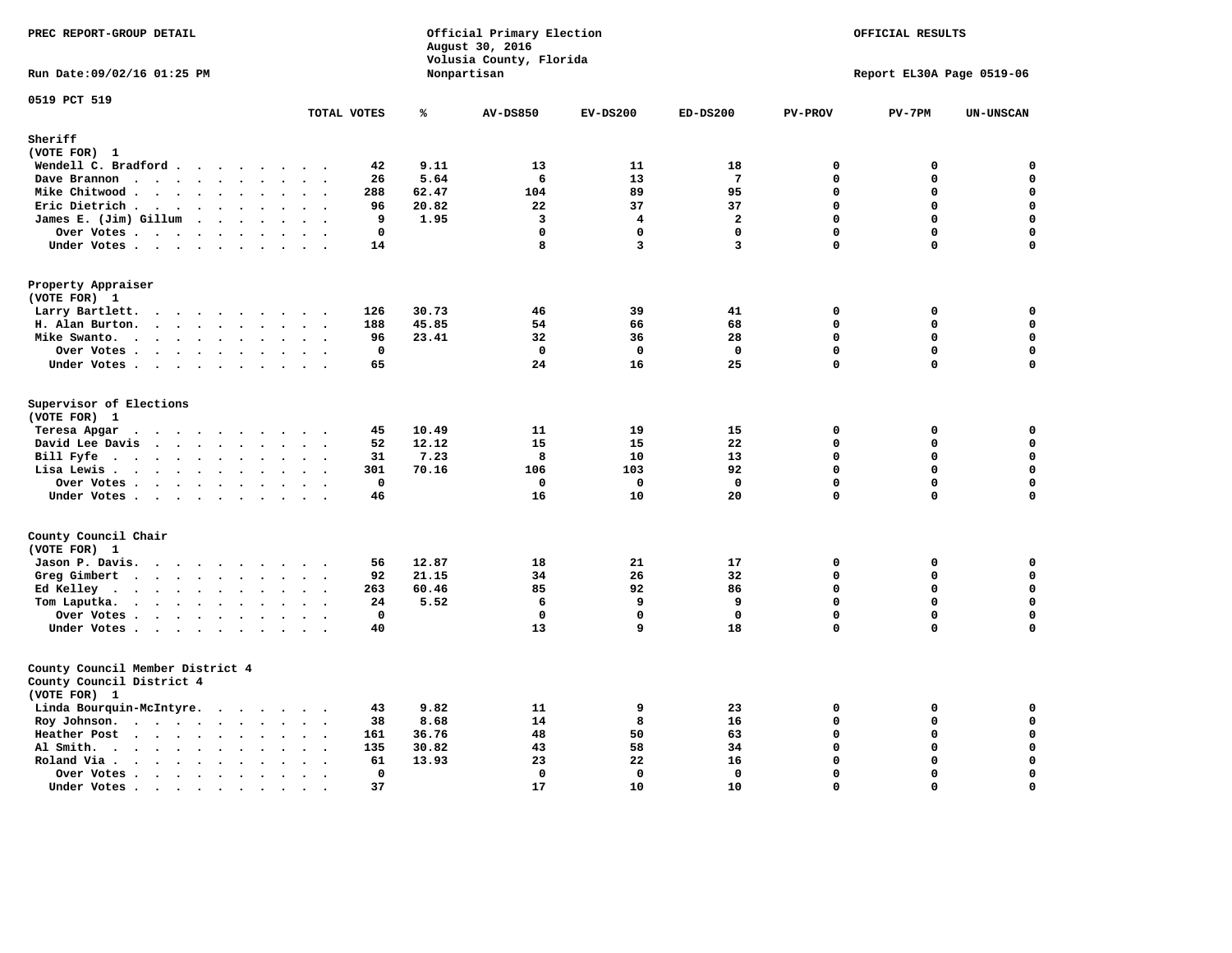| PREC REPORT-GROUP DETAIL<br>Run Date: 09/02/16 01:25 PM                                                                                                                                                                                  |             |       | Official Primary Election<br>August 30, 2016<br>Volusia County, Florida<br>Nonpartisan | OFFICIAL RESULTS<br>Report EL30A Page 0519-07 |            |                |        |                  |
|------------------------------------------------------------------------------------------------------------------------------------------------------------------------------------------------------------------------------------------|-------------|-------|----------------------------------------------------------------------------------------|-----------------------------------------------|------------|----------------|--------|------------------|
| 0519 PCT 519                                                                                                                                                                                                                             | TOTAL VOTES | ℁     | <b>AV-DS850</b>                                                                        | $EV-DS200$                                    | $ED-DS200$ | <b>PV-PROV</b> | PV-7PM | <b>UN-UNSCAN</b> |
| School Board Member District 4<br>(VOTE FOR) 1                                                                                                                                                                                           |             |       |                                                                                        |                                               |            |                |        |                  |
| Carl Persis.                                                                                                                                                                                                                             | 292         | 65.77 | 108                                                                                    | 90                                            | 94         |                |        |                  |
| Ray Sanchez.                                                                                                                                                                                                                             | 152         | 34.23 | 35                                                                                     | 61                                            | 56         |                |        |                  |
| Over Votes                                                                                                                                                                                                                               | 0           |       |                                                                                        | O                                             |            |                |        | 0                |
| Under Votes                                                                                                                                                                                                                              | 31          |       | 13                                                                                     | 6                                             | 12         |                |        | 0                |
| Amendment 4                                                                                                                                                                                                                              |             |       |                                                                                        |                                               |            |                |        |                  |
| (VOTE FOR) 1                                                                                                                                                                                                                             |             |       |                                                                                        |                                               |            |                |        |                  |
| Yes<br>$\mathbf{a}$ . The contribution of the contribution of the contribution of the contribution of the contribution of the contribution of the contribution of the contribution of the contribution of the contribution of the contri | 325         | 75.58 | 109                                                                                    | 103                                           | 113        |                |        |                  |
| No.<br>.                                                                                                                                                                                                                                 | 105         | 24.42 | 35                                                                                     | 42                                            | 28         |                |        |                  |
| Over Votes                                                                                                                                                                                                                               | O           |       |                                                                                        | n                                             |            |                |        |                  |
| Under Votes                                                                                                                                                                                                                              | 45          |       | 12                                                                                     | 12                                            | 21         |                |        |                  |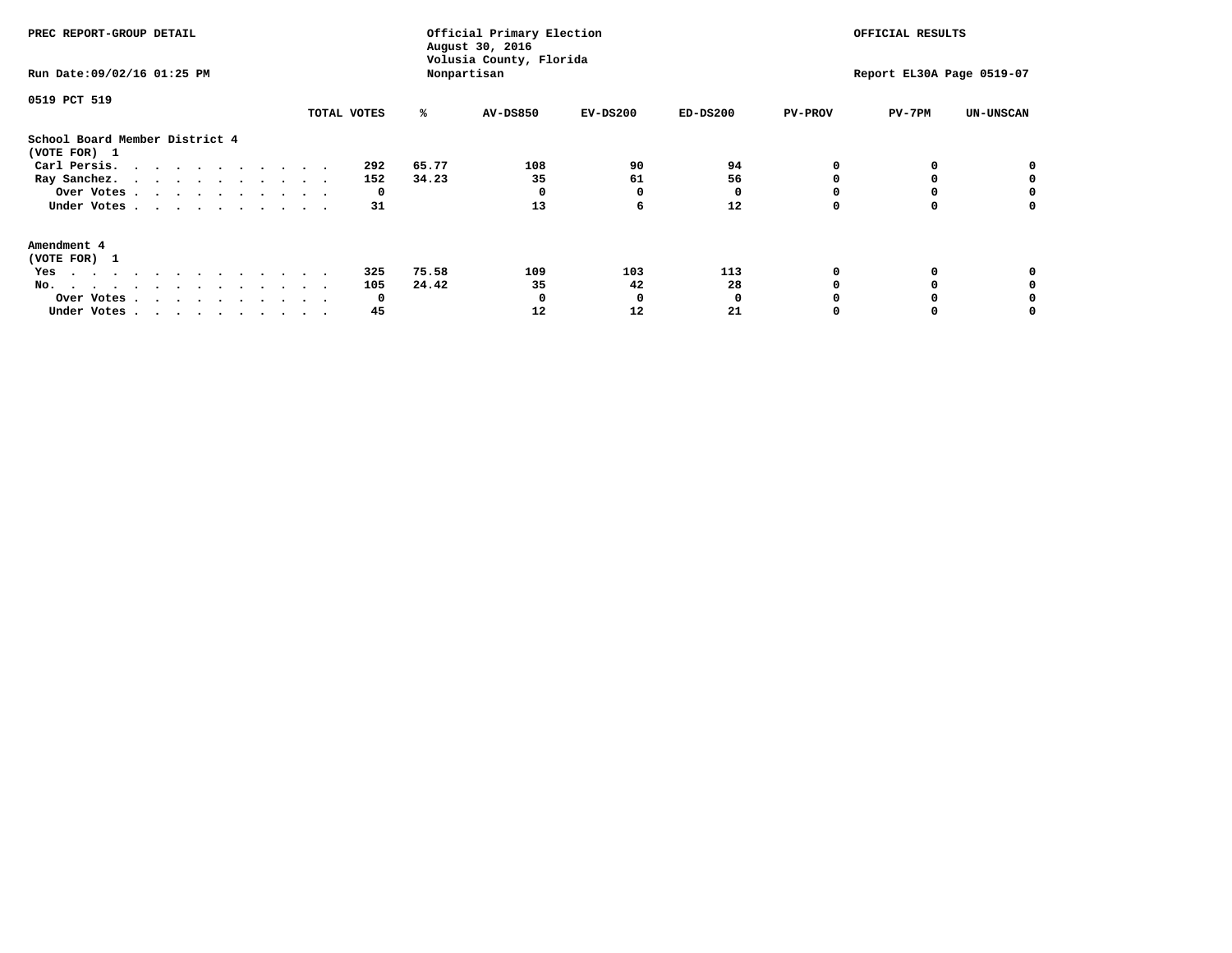| PREC REPORT-GROUP DETAIL                                                  |  |  |  |             |                   | Official Primary Election<br>August 30, 2016 |            | OFFICIAL RESULTS |                |                           |                  |  |
|---------------------------------------------------------------------------|--|--|--|-------------|-------------------|----------------------------------------------|------------|------------------|----------------|---------------------------|------------------|--|
| Run Date:09/02/16 01:25 PM                                                |  |  |  |             | <b>STATISTICS</b> | Volusia County, Florida                      |            |                  |                | Report EL30A Page 0521-01 |                  |  |
| 0521 PCT 521                                                              |  |  |  |             |                   |                                              |            |                  |                |                           |                  |  |
|                                                                           |  |  |  | TOTAL VOTES | ℁                 | <b>AV-DS850</b>                              | $EV-DS200$ | $ED-DS200$       | <b>PV-PROV</b> | $PV-7PM$                  | <b>UN-UNSCAN</b> |  |
| REGISTERED VOTERS - TOTAL $\cdot$ $\cdot$ $\cdot$ $\cdot$ $\cdot$ $\cdot$ |  |  |  | 3,911       |                   |                                              |            |                  |                |                           |                  |  |
| REGISTERED VOTERS - Democratic                                            |  |  |  | 1,219       | 31.17             |                                              |            |                  |                |                           |                  |  |
| REGISTERED VOTERS - Republican                                            |  |  |  | 1,625       | 41.55             |                                              |            |                  |                |                           |                  |  |
| REGISTERED VOTERS - Libertarian                                           |  |  |  |             | .05               |                                              |            |                  |                |                           |                  |  |
| REGISTERED VOTERS - Nonpartisan                                           |  |  |  | 1,065       |                   |                                              |            |                  |                |                           |                  |  |
| BALLOTS CAST - TOTAL.                                                     |  |  |  | 1,375       |                   | 758                                          | 265        | 349              |                |                           |                  |  |
| BALLOTS CAST - Democratic                                                 |  |  |  | 448         | 32.58             | 241                                          | 104        | 102              |                | 0                         |                  |  |
| BALLOTS CAST - Republican                                                 |  |  |  | 720         | 52.36             | 390                                          | 126        | 202              |                | 0                         |                  |  |
| BALLOTS CAST - Libertarian.                                               |  |  |  |             | .07               |                                              | 0          | 0                |                | 0                         | 0                |  |
| BALLOTS CAST - Nonpartisan.                                               |  |  |  | 206         | 14.98             | 126                                          | 35         | 45               |                | 0                         | 0                |  |
| BALLOTS CAST - BLANK.                                                     |  |  |  |             |                   | 0                                            |            | 0                | $\Omega$       | $\Omega$                  |                  |  |
| VOTER TURNOUT - TOTAL<br>$\cdots$                                         |  |  |  |             | 35.16             |                                              |            |                  |                |                           |                  |  |
| VOTER TURNOUT - Democratic.                                               |  |  |  |             | 36.75             |                                              |            |                  |                |                           |                  |  |
| VOTER TURNOUT - Republican.                                               |  |  |  |             | 44.31             |                                              |            |                  |                |                           |                  |  |
| VOTER TURNOUT - Libertarian                                               |  |  |  |             | 50.00             |                                              |            |                  |                |                           |                  |  |
| VOTER TURNOUT - BLANK $\cdot$ , , , , , , , ,                             |  |  |  |             |                   |                                              |            |                  |                |                           |                  |  |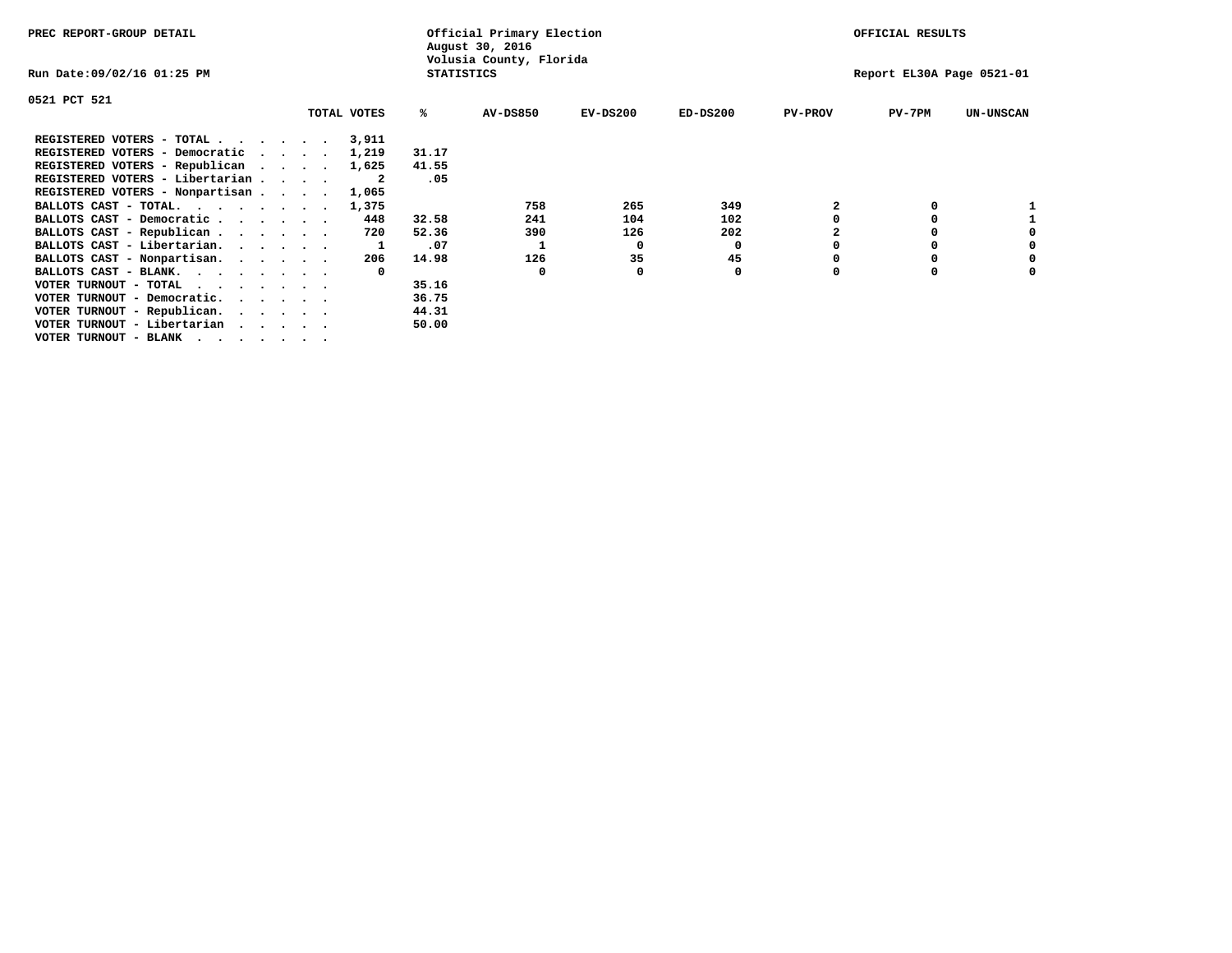| PREC REPORT-GROUP DETAIL                                    |             |              | Official Primary Election<br>August 30, 2016 | OFFICIAL RESULTS |                           |                |              |                  |
|-------------------------------------------------------------|-------------|--------------|----------------------------------------------|------------------|---------------------------|----------------|--------------|------------------|
| Run Date: 09/02/16 01:25 PM                                 |             | Democratic   | Volusia County, Florida                      |                  | Report EL30A Page 0521-02 |                |              |                  |
| 0521 PCT 521                                                | TOTAL VOTES | ℁            | <b>AV-DS850</b>                              | $EV-DS200$       | $ED-DS200$                | <b>PV-PROV</b> | $PV-7PM$     | <b>UN-UNSCAN</b> |
|                                                             |             |              |                                              |                  |                           |                |              |                  |
| United States Senator<br>(VOTE FOR) 1                       |             |              |                                              |                  |                           |                |              |                  |
| Roque "Rocky" De La Fuente.                                 |             | 3.04<br>13   |                                              | 2                | 4                         |                |              |                  |
| Alan Grayson                                                |             | 22.66<br>97  | 48                                           | 25               | 24                        |                |              |                  |
| Pam Keith                                                   |             | 15.42<br>66  | 36                                           | 20               | 10                        |                |              |                  |
| Reginald Luster                                             |             | 2.34<br>10   |                                              | O                | 4                         |                |              |                  |
| Patrick Murphy.                                             |             | 56.54<br>242 | 131                                          | 55               | 56                        |                |              |                  |
| Over Votes                                                  |             | 0            |                                              |                  |                           |                |              |                  |
| Under Votes                                                 |             | 20           | 14                                           |                  |                           |                |              |                  |
| Representative in Congress District 6                       |             |              |                                              |                  |                           |                |              |                  |
| (VOTE FOR) 1<br>William (Bill) McCullough $\cdots$ $\cdots$ |             | 31.33<br>130 | 73                                           | 24               | 33                        |                | <sup>0</sup> |                  |
|                                                             |             | 20.24<br>84  | 55                                           | 19               | 10                        |                |              |                  |
| Jay McGovern                                                |             |              |                                              |                  |                           |                |              |                  |
| George Pappas.                                              |             | 94<br>22.65  | 52                                           | 21               | 21                        |                |              |                  |
| Dwayne L. Taylor                                            |             | 25.78<br>107 | 43                                           | 35               | 29                        |                |              |                  |
| Over Votes                                                  |             | <sup>0</sup> |                                              |                  |                           |                |              |                  |
| Under Votes.                                                |             | 33           | 18                                           |                  |                           |                |              |                  |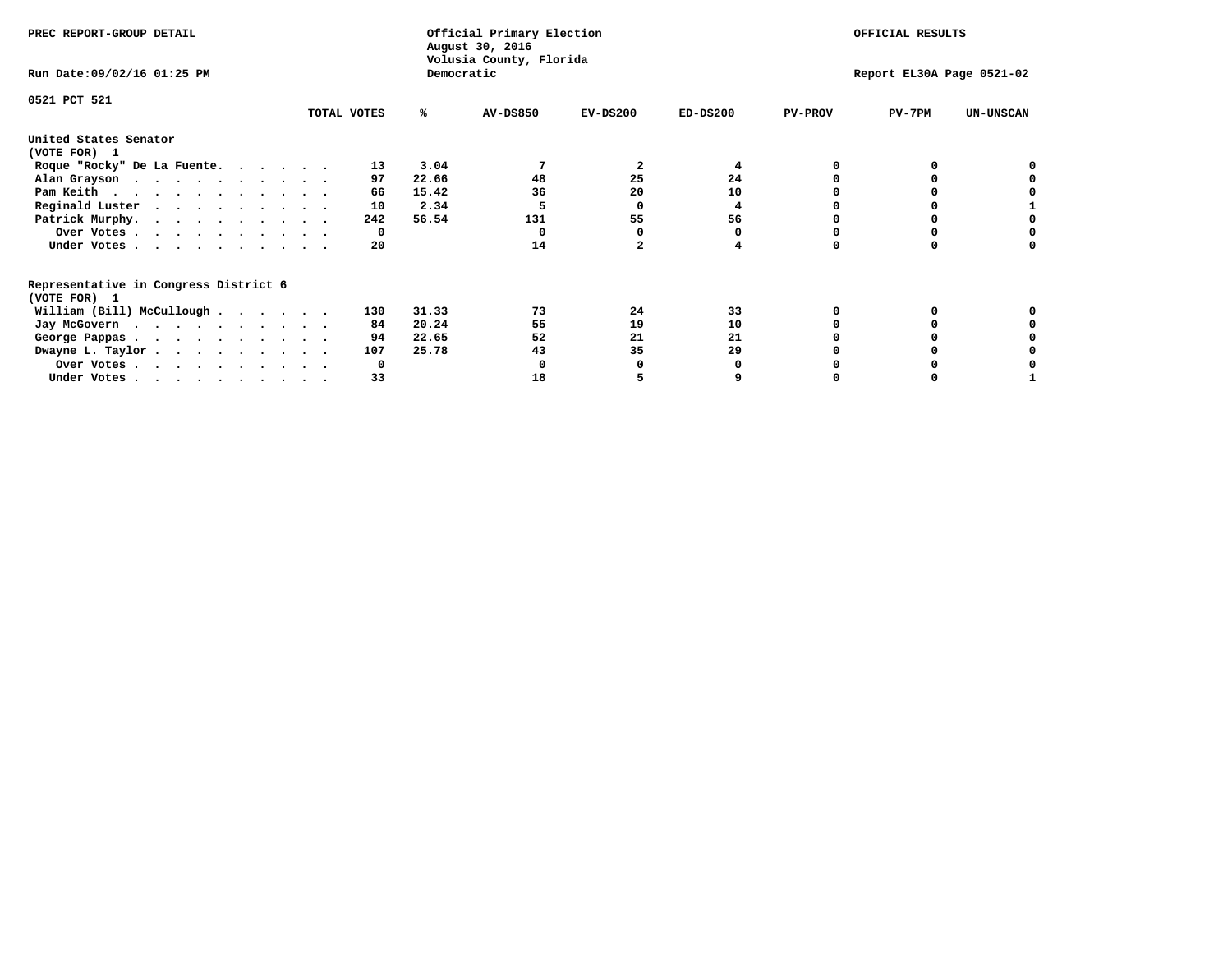| PREC REPORT-GROUP DETAIL<br>Run Date:09/02/16 01:25 PM |             | Republican | Official Primary Election<br>August 30, 2016<br>Volusia County, Florida | OFFICIAL RESULTS<br>Report EL30A Page 0521-03 |             |                |             |                  |
|--------------------------------------------------------|-------------|------------|-------------------------------------------------------------------------|-----------------------------------------------|-------------|----------------|-------------|------------------|
|                                                        |             |            |                                                                         |                                               |             |                |             |                  |
| 0521 PCT 521                                           | TOTAL VOTES | ℁          | AV-DS850                                                                | $EV-DS200$                                    | $ED-DS200$  | <b>PV-PROV</b> | $PV-7PM$    | <b>UN-UNSCAN</b> |
| United States Senator                                  |             |            |                                                                         |                                               |             |                |             |                  |
| (VOTE FOR) 1                                           |             |            |                                                                         |                                               |             |                |             |                  |
| Carlos Beruff                                          | 192         | 27.27      | 111                                                                     | 34                                            | 47          | 0              | 0           | 0                |
| Ernie Rivera                                           | 21          | 2.98       | 10                                                                      | 3                                             | 8           | $\mathbf 0$    | 0           | $\mathbf 0$      |
| Marco Rubio.                                           | 453         | 64.35      | 236                                                                     | 81                                            | 134         | 2              | 0           | $\mathbf 0$      |
| Dwight Mark Anthony Young                              | 38          | 5.40       | 23                                                                      | 5                                             | 10          | $\mathbf 0$    | $\mathbf 0$ | 0                |
| Over Votes                                             | 0           |            | $\mathbf 0$                                                             | $\Omega$                                      | $\mathbf 0$ | $\mathbf 0$    | $\mathbf 0$ | $\mathbf 0$      |
| Under Votes                                            | 16          |            | 10                                                                      | 3                                             | 3           | $\Omega$       | $\Omega$    | $\mathbf 0$      |
| Representative in Congress District 6<br>(VOTE FOR) 1  |             |            |                                                                         |                                               |             |                |             |                  |
| Fred Costello                                          | 287         | 41.35      | 160                                                                     | 54                                            | 73          | 0              | 0           | 0                |
| Ron Desantis                                           | 304         | 43.80      | 157                                                                     | 49                                            | 96          | $\mathbf{2}$   | $\mathbf 0$ | $\mathbf 0$      |
| G. G. Galloway.                                        | 103         | 14.84      | 57                                                                      | 19                                            | 27          | $\mathbf 0$    | 0           | $\mathbf 0$      |
| Over Votes                                             | 1           |            | 1                                                                       | $\Omega$                                      | 0           | $\mathbf 0$    | $\mathbf 0$ | $\mathbf 0$      |
| Under Votes                                            | 25          |            | 15                                                                      | 4                                             | 6           | $\Omega$       | $\Omega$    | 0                |
| State Committeeman                                     |             |            |                                                                         |                                               |             |                |             |                  |
| (VOTE FOR) 1                                           |             |            |                                                                         |                                               |             |                |             |                  |
| Paul W. Deering                                        | 443         | 77.72      | 239                                                                     | 69                                            | 134         | 1              | 0           | 0                |
| James Oddie.                                           | 127         | 22.28      | 72                                                                      | 27                                            | 28          | 0              | $\mathbf 0$ | $\mathbf 0$      |
| Over Votes                                             | 0           |            | 0                                                                       | 0                                             | 0           | 0              | $\mathbf 0$ | $\mathbf 0$      |
| Under Votes<br>$\sim$                                  | 150         |            | 79                                                                      | 30                                            | 40          | $\mathbf{1}$   | $\Omega$    | $\Omega$         |
| State Committeewoman<br>(VOTE FOR) 1                   |             |            |                                                                         |                                               |             |                |             |                  |
| Dana Christina Dougherty                               | 281         | 48.36      | 150                                                                     | 34                                            | 96          | 1              | 0           | 0                |
| Marilyn C. Ford                                        | 300         | 51.64      | 164                                                                     | 63                                            | 73          | 0              | 0           | 0                |
| Over Votes                                             | $\Omega$    |            | 0                                                                       | 0                                             | $\mathbf 0$ | $\mathbf 0$    | 0           | $\mathbf 0$      |
| Under Votes, , , , , , , , , ,                         | 139         |            | 76                                                                      | 29                                            | 33          | $\mathbf{I}$   | $\Omega$    | $\Omega$         |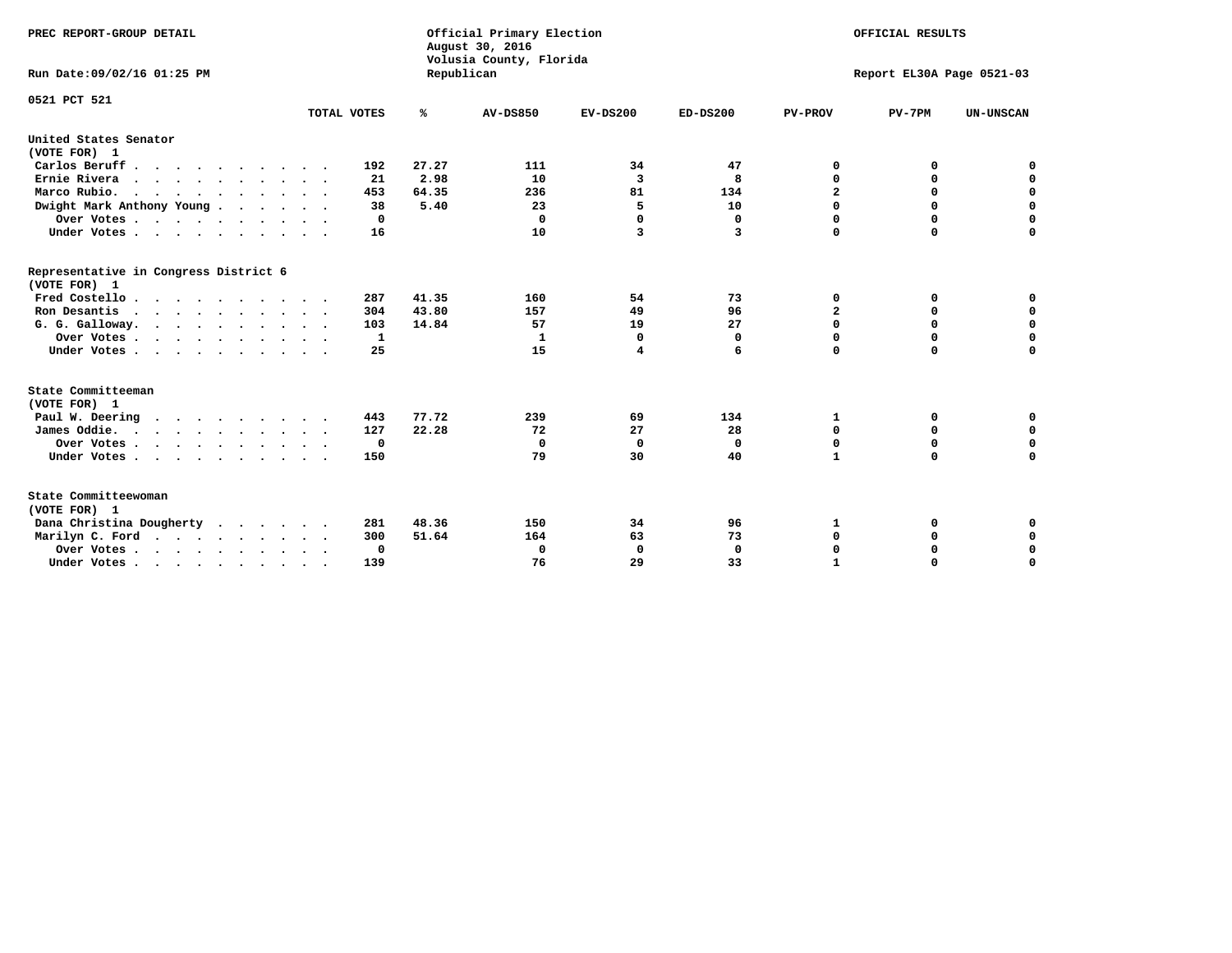| PREC REPORT-GROUP DETAIL<br>Run Date: 09/02/16 01:25 PM |             | Official Primary Election<br>August 30, 2016<br>Volusia County, Florida<br>Libertarian |          |            |                | OFFICIAL RESULTS<br>Report EL30A Page 0521-04 |                  |
|---------------------------------------------------------|-------------|----------------------------------------------------------------------------------------|----------|------------|----------------|-----------------------------------------------|------------------|
|                                                         |             |                                                                                        |          |            |                |                                               |                  |
| 0521 PCT 521                                            | TOTAL VOTES | AV-DS850<br>℁                                                                          | EV-DS200 | $ED-DS200$ | <b>PV-PROV</b> | $PV-7PM$                                      | <b>UN-UNSCAN</b> |
| United States Senator<br>(VOTE FOR) 1                   |             |                                                                                        |          |            |                |                                               |                  |
| Augustus Invictus.                                      |             |                                                                                        | 0        | 0          |                |                                               | 0                |
| Paul Stanton                                            | 0           |                                                                                        | 0        |            |                |                                               | 0                |
| Over Votes                                              |             |                                                                                        |          |            |                |                                               | 0                |
| Under Votes                                             |             |                                                                                        |          |            |                |                                               | 0                |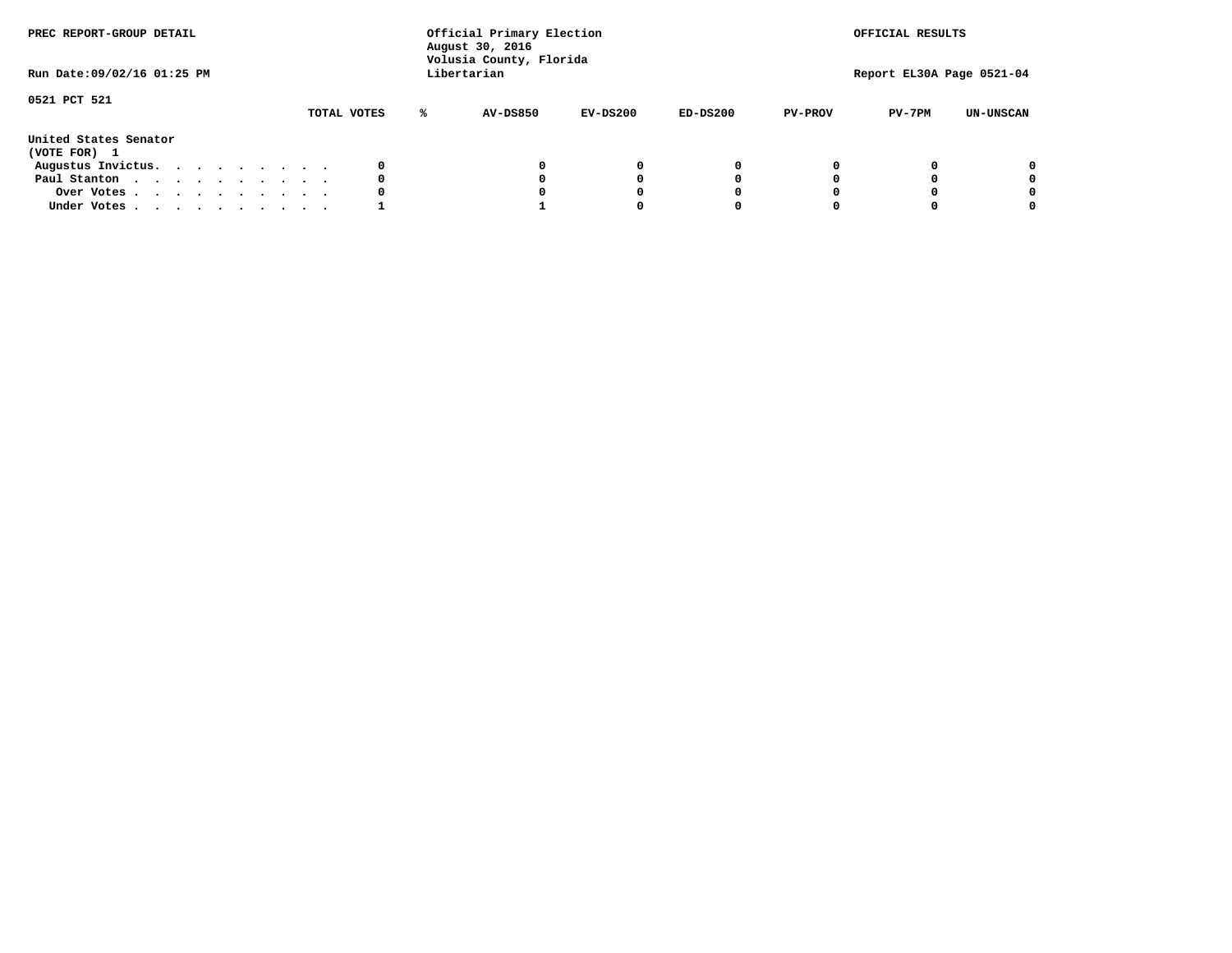| PREC REPORT-GROUP DETAIL                           |             | Official Primary Election<br>August 30, 2016<br>Volusia County, Florida |                 | OFFICIAL RESULTS |             |                |                           |                  |
|----------------------------------------------------|-------------|-------------------------------------------------------------------------|-----------------|------------------|-------------|----------------|---------------------------|------------------|
| Run Date: 09/02/16 01:25 PM                        |             |                                                                         | Nonpartisan     |                  |             |                | Report EL30A Page 0521-05 |                  |
| 0521 PCT 521                                       |             |                                                                         |                 |                  |             |                |                           |                  |
|                                                    | TOTAL VOTES | ℁                                                                       | <b>AV-DS850</b> | $EV-DS200$       | $ED-DS200$  | <b>PV-PROV</b> | $PV-7PM$                  | <b>UN-UNSCAN</b> |
| Circuit Judge 7th Circuit Group 4<br>(VOTE FOR) 1  |             |                                                                         |                 |                  |             |                |                           |                  |
| Chris France - WITHDRAWN<br>$\cdots$               | 175         | 14.56                                                                   | 95              | 31               | 49          | 0              | 0                         | 0                |
| Sebrina L. Slack                                   | 387         | 32.20                                                                   | 222             | 73               | 90          | 1              | 0                         | ${\bf 1}$        |
| Stasia Warren                                      | 640         | 53.24                                                                   | 341             | 130              | 169         | $\mathbf 0$    | $\Omega$                  | $\pmb{0}$        |
| Over Votes                                         | $\mathbf 0$ |                                                                         | 0               | 0                | 0           | 0              | $\mathbf 0$               | $\mathbf 0$      |
| Under Votes                                        | 173         |                                                                         | 100             | 31               | 41          | $\mathbf{1}$   | $\Omega$                  | $\Omega$         |
| Circuit Judge 7th Circuit Group 10<br>(VOTE FOR) 1 |             |                                                                         |                 |                  |             |                |                           |                  |
| Malcolm Anthony<br>.                               | 430         | 37.92                                                                   | 243             | 80               | 105         | $\mathbf{1}$   | 0                         | $\mathbf{1}$     |
| Scott DuPont                                       | 704         | 62.08                                                                   | 387             | 126              | 190         | $\mathbf{1}$   | $\mathbf 0$               | $\mathbf 0$      |
| Over Votes<br>$\sim$ $\sim$                        | $\mathbf 0$ |                                                                         | $\mathbf{0}$    | $\mathbf 0$      | $\mathbf 0$ | $\mathbf 0$    | $\Omega$                  | 0                |
| Under Votes                                        | 241         |                                                                         | 128             | 59               | 54          | $\mathbf 0$    | $\mathbf 0$               | 0                |
| Circuit Judge 7th Circuit Group 13<br>(VOTE FOR) 1 |             |                                                                         |                 |                  |             |                |                           |                  |
| David Hood.<br>.                                   | 616         | 49.76                                                                   | 346             | 116              | 152         | 1              | 0                         | $\mathbf{1}$     |
| A. "Kathleen" McNeilly.<br>$\cdots$                | 622         | 50.24                                                                   | 331             | 125              | 166         | $\mathbf 0$    | $\mathbf 0$               | $\mathbf 0$      |
| Over Votes                                         | $\mathbf 0$ |                                                                         | 0               | 0                | 0           | 0              | $\mathbf 0$               | $\mathbf 0$      |
| Under Votes.                                       | 137         |                                                                         | 81              | 24               | 31          | $\mathbf{1}$   | $\Omega$                  | 0                |
| Circuit Judge 7th Circuit Group 17<br>(VOTE FOR) 1 |             |                                                                         |                 |                  |             |                |                           |                  |
| Linda L. Gaustad                                   | 539         | 46.71                                                                   | 293             | 113              | 132         | 0              | 0                         | $\mathbf{1}$     |
| Howard O. McGillin Jr                              | 615         | 53.29                                                                   | 345             | 103              | 165         | 2              | $\mathbf 0$               | $\mathbf 0$      |
| Over Votes                                         | $\mathbf 0$ |                                                                         | $\mathbf 0$     | $\mathbf 0$      | $\mathbf 0$ | $\mathbf 0$    | $\mathbf 0$               | 0                |
| Under Votes                                        | 221         |                                                                         | 120             | 49               | 52          | $\mathbf 0$    | $\mathbf 0$               | $\mathbf 0$      |
| County Judge 7th Circuit Group 3<br>(VOTE FOR) 1   |             |                                                                         |                 |                  |             |                |                           |                  |
| Heather Caeners<br>$\cdots$                        | 441         | 37.95                                                                   | 231             | 81               | 127         | 2              | 0                         | 0                |
| Shirley A. Green                                   | 524         | 45.09                                                                   | 323             | 93               | 108         | $\mathbf 0$    | $\Omega$                  | $\mathbf 0$      |
| Marla Rawnsley.                                    | 197         | 16.95                                                                   | 92              | 42               | 63          | 0              | $\mathbf 0$               | $\pmb{0}$        |
| Over Votes.<br>$\ddot{\phantom{a}}$<br>$\sim$      | 1           |                                                                         | 1               | 0                | 0           | $\mathbf 0$    | $\Omega$                  | $\mathbf 0$      |
| Under Votes                                        | 212         |                                                                         | 111             | 49               | 51          | $\mathbf 0$    | $\mathbf 0$               | $\mathbf{1}$     |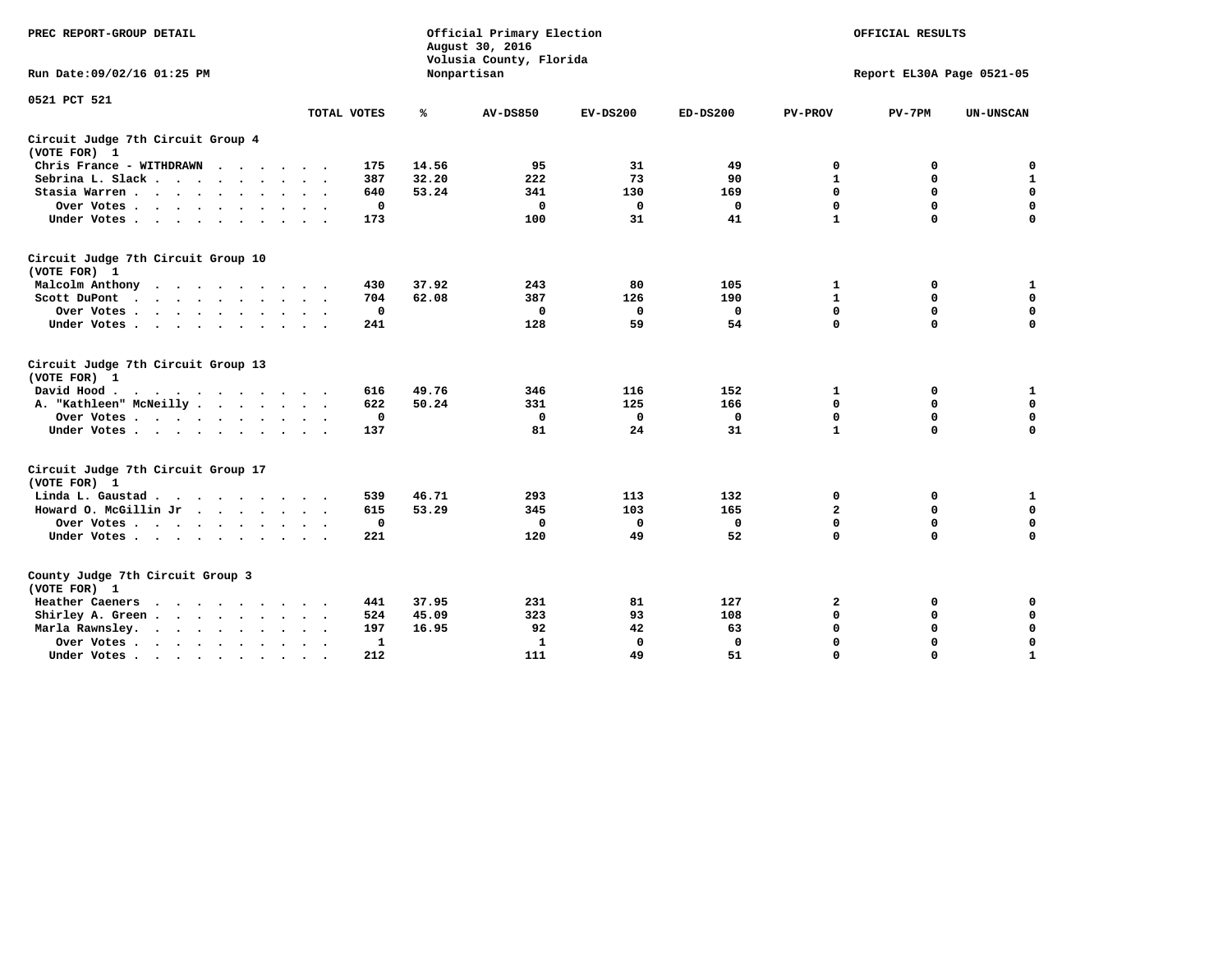| PREC REPORT-GROUP DETAIL                                                                                                                                                                                                                                                            |                                              |               | Official Primary Election<br>August 30, 2016<br>Volusia County, Florida | OFFICIAL RESULTS<br>Report EL30A Page 0521-06 |                   |                               |                            |                            |
|-------------------------------------------------------------------------------------------------------------------------------------------------------------------------------------------------------------------------------------------------------------------------------------|----------------------------------------------|---------------|-------------------------------------------------------------------------|-----------------------------------------------|-------------------|-------------------------------|----------------------------|----------------------------|
| Run Date: 09/02/16 01:25 PM                                                                                                                                                                                                                                                         |                                              |               | Nonpartisan                                                             |                                               |                   |                               |                            |                            |
| 0521 PCT 521                                                                                                                                                                                                                                                                        | TOTAL VOTES                                  | ℁             | <b>AV-DS850</b>                                                         | $EV-DS200$                                    | $ED-DS200$        | <b>PV-PROV</b>                | $PV-7PM$                   | <b>UN-UNSCAN</b>           |
| Sheriff<br>(VOTE FOR) 1                                                                                                                                                                                                                                                             |                                              |               |                                                                         |                                               |                   |                               |                            |                            |
| Wendell C. Bradford                                                                                                                                                                                                                                                                 | 83                                           | 6.13          | 40                                                                      | 20                                            | 22                | 0                             | 0                          | $\mathbf{1}$               |
| Dave Brannon<br>$\ddot{\phantom{a}}$<br>$\ddot{\phantom{a}}$                                                                                                                                                                                                                        | 113<br>$\sim$                                | 8.35          | 61                                                                      | 21                                            | 31                | $\Omega$                      | 0                          | $\mathbf 0$                |
| Mike Chitwood                                                                                                                                                                                                                                                                       | 887                                          | 65.56         | 528                                                                     | 153                                           | 204               | $\overline{a}$                | 0                          | $\mathbf 0$                |
| Eric Dietrich.<br>$\cdots$                                                                                                                                                                                                                                                          | 253                                          | 18.70         | 107                                                                     | 61                                            | 85                | $\Omega$                      | 0                          | $\mathbf 0$                |
| James E. (Jim) Gillum                                                                                                                                                                                                                                                               | 17                                           | 1.26          | 10                                                                      | $\overline{4}$                                | 3                 | $\Omega$                      | $\mathbf 0$                | $\mathbf 0$                |
| Over Votes                                                                                                                                                                                                                                                                          | 1<br>$\ddot{\phantom{1}}$                    |               | $\mathbf 0$                                                             | $\mathbf{1}$                                  | $\mathbf{0}$      | 0                             | $\mathbf 0$                | $\mathbf 0$                |
| Under Votes                                                                                                                                                                                                                                                                         | 21<br>$\cdot$ .                              |               | 12                                                                      | 5                                             | 4                 | $\Omega$                      | 0                          | 0                          |
| Property Appraiser<br>(VOTE FOR) 1                                                                                                                                                                                                                                                  |                                              |               |                                                                         |                                               |                   |                               |                            |                            |
| Larry Bartlett.<br>$\sim$<br>$\cdot$ $\cdot$ $\cdot$ $\cdot$<br>$\cdot$<br>$\overline{\phantom{a}}$                                                                                                                                                                                 | 474                                          | 39.27         | 273                                                                     | 86                                            | 114               | $\mathbf 0$                   | 0                          | $\mathbf{1}$               |
| H. Alan Burton.<br>$\sim$ $\sim$                                                                                                                                                                                                                                                    | 464<br>$\ddot{\phantom{0}}$                  | 38.44         | 256                                                                     | 78                                            | 129               | $\mathbf{1}$                  | $\mathbf 0$                | $\mathbf 0$                |
| Mike Swanto.<br>$\bullet$<br>$\bullet$                                                                                                                                                                                                                                              | 269<br>$\bullet$<br>$\ddot{\phantom{1}}$     | 22.29         | 127                                                                     | 69                                            | 73                | $\Omega$                      | $\mathbf 0$                | $\mathbf 0$                |
| Over Votes                                                                                                                                                                                                                                                                          | 1<br>$\sim$ $\sim$                           |               | 0                                                                       | 1                                             | 0                 | $\mathbf 0$                   | $\mathbf 0$                | $\mathbf 0$                |
| Under Votes                                                                                                                                                                                                                                                                         | 167                                          |               | 102                                                                     | 31                                            | 33                | $\mathbf{1}$                  | 0                          | 0                          |
| Supervisor of Elections<br>(VOTE FOR) 1                                                                                                                                                                                                                                             |                                              |               |                                                                         |                                               |                   |                               |                            |                            |
| Teresa Apgar<br>.                                                                                                                                                                                                                                                                   | 173                                          | 13.84         | 92                                                                      | 33                                            | 48                | $\mathbf 0$                   | $\mathbf 0$                | 0                          |
| David Lee Davis<br>$\cdots$                                                                                                                                                                                                                                                         | 133                                          | 10.64         | 62                                                                      | 27                                            | 44                | $\Omega$<br>$\Omega$          | $\Omega$<br>$\Omega$       | $\mathbf 0$                |
| Bill Fyfe<br>$\sim$ $\sim$ $\sim$                                                                                                                                                                                                                                                   | 98<br>$\ddot{\phantom{1}}$                   | 7.84          | 41                                                                      | 22                                            | 34                |                               |                            | $\mathbf 1$                |
| Lisa Lewis<br>$\ddot{\phantom{0}}$<br>$\sim$                                                                                                                                                                                                                                        | 846<br>$\sim$<br>$\ddot{\phantom{1}}$        | 67.68         | 494                                                                     | 158                                           | 192               | $\overline{a}$<br>$\mathbf 0$ | $\mathbf 0$<br>$\mathbf 0$ | $\mathbf 0$                |
| Over Votes<br>Under Votes                                                                                                                                                                                                                                                           | $\mathbf 0$<br>$\sim$<br>125                 |               | $\mathbf 0$<br>69                                                       | $\mathbf 0$<br>25                             | $\mathbf 0$<br>31 | $\mathbf 0$                   | $\mathbf 0$                | $\mathbf 0$<br>0           |
| County Council Chair                                                                                                                                                                                                                                                                |                                              |               |                                                                         |                                               |                   |                               |                            |                            |
| (VOTE FOR) 1                                                                                                                                                                                                                                                                        |                                              |               |                                                                         |                                               |                   |                               |                            |                            |
| Jason P. Davis.                                                                                                                                                                                                                                                                     | 170<br>$\sim$ $\sim$                         | 13.44         | 91                                                                      | 25                                            | 54                | $\mathbf{0}$                  | 0                          | 0                          |
| Greg Gimbert<br><u>in the community of the community of the community of the community of the community of the community of the community of the community of the community of the community of the community of the community of the community </u><br>$\sim$ $\sim$ $\sim$ $\sim$ | 159                                          | 12.57         | 74                                                                      | 38                                            | 47                | $\Omega$                      | 0                          | $\mathbf 0$                |
|                                                                                                                                                                                                                                                                                     | 854                                          |               | 487                                                                     | 156                                           | 210               | $\mathbf{1}$                  | $\mathbf{0}$               | $\mathbf 0$                |
|                                                                                                                                                                                                                                                                                     |                                              |               |                                                                         |                                               |                   | $\Omega$                      | $\mathbf 0$                | $\mathbf 0$                |
|                                                                                                                                                                                                                                                                                     | $\mathbf 0$                                  |               | $\mathbf{0}$                                                            | $\Omega$                                      | $\mathbf{0}$      | $\Omega$                      | $\mathbf 0$                | $\mathbf 0$                |
| Under Votes<br>$\sim$<br>$\ddot{\phantom{0}}$<br>$\ddot{\phantom{a}}$<br>$\sim$                                                                                                                                                                                                     | 110                                          |               | 66                                                                      | 20                                            | 22                | $\mathbf{1}$                  | $\Omega$                   | $\mathbf{1}$               |
| Ed Kelley.<br>$\bullet$<br>$\sim$<br>Tom Laputka.<br>$\begin{array}{cccccccccccccccccc} . & . & . & . & . & . & . & . & . & . & . & . & . \end{array}$<br>Over Votes<br>$\ddot{\phantom{0}}$<br>$\bullet$                                                                           | $\ddot{\phantom{0}}$<br>82                   | 67.51<br>6.48 | 40                                                                      | 26                                            | 16                |                               |                            |                            |
| County Council Member District 4<br>County Council District 4<br>(VOTE FOR) 1                                                                                                                                                                                                       |                                              |               | 73                                                                      | 24                                            | 32                |                               |                            |                            |
| Linda Bourquin-McIntyre.                                                                                                                                                                                                                                                            | 130                                          | 10.52<br>9.39 |                                                                         |                                               | 27                | $\mathbf 0$<br>$\Omega$       | $\mathbf 0$                | $\mathbf{1}$               |
| Roy Johnson.<br>$\ddot{\phantom{a}}$<br>$\sim$<br>Heather Post<br>$\sim$ $\sim$ $\sim$ $\sim$                                                                                                                                                                                       | 116<br>$\ddot{\phantom{1}}$<br>552           | 44.66         | 63<br>255                                                               | 26<br>121                                     | 175               | $\mathbf{1}$                  | $\mathbf 0$<br>$\mathbf 0$ | $\mathbf 0$<br>$\mathbf 0$ |
| Al Smith.                                                                                                                                                                                                                                                                           | 334                                          | 27.02         | 209                                                                     | 57                                            | 68                | $\Omega$                      | $\mathbf 0$                | $\mathbf 0$                |
| $\cdots$<br>$\ddot{\phantom{a}}$<br>$\bullet$<br>Roland Via .<br>$\Delta$                                                                                                                                                                                                           | $\sim$<br>$\ddot{\phantom{a}}$<br>104        | 8.41          | 72                                                                      |                                               | 16                | $\Omega$                      | $\Omega$                   | $\mathbf 0$                |
| $\mathbf{r}$ , and $\mathbf{r}$ , and $\mathbf{r}$<br>$\ddot{\phantom{a}}$<br>$\ddot{\phantom{a}}$<br>$\ddot{\phantom{a}}$<br>Over Votes                                                                                                                                            | $\mathbf{0}$                                 |               | $\mathbf{0}$                                                            | 16<br>$\Omega$                                | $\mathbf{0}$      | $\Omega$                      | $\mathbf 0$                | $\mathbf 0$                |
| $\ddot{\phantom{a}}$<br>$\bullet$<br>$\bullet$<br>$\cdot$                                                                                                                                                                                                                           | $\ddot{\phantom{a}}$<br>$\ddot{\phantom{0}}$ |               |                                                                         | 21                                            |                   | $\mathbf{1}$                  | $\Omega$                   | 0                          |
| Under Votes.<br>$\cdots$<br>$\bullet$<br>$\bullet$                                                                                                                                                                                                                                  | 139                                          |               | 86                                                                      |                                               | 31                |                               |                            |                            |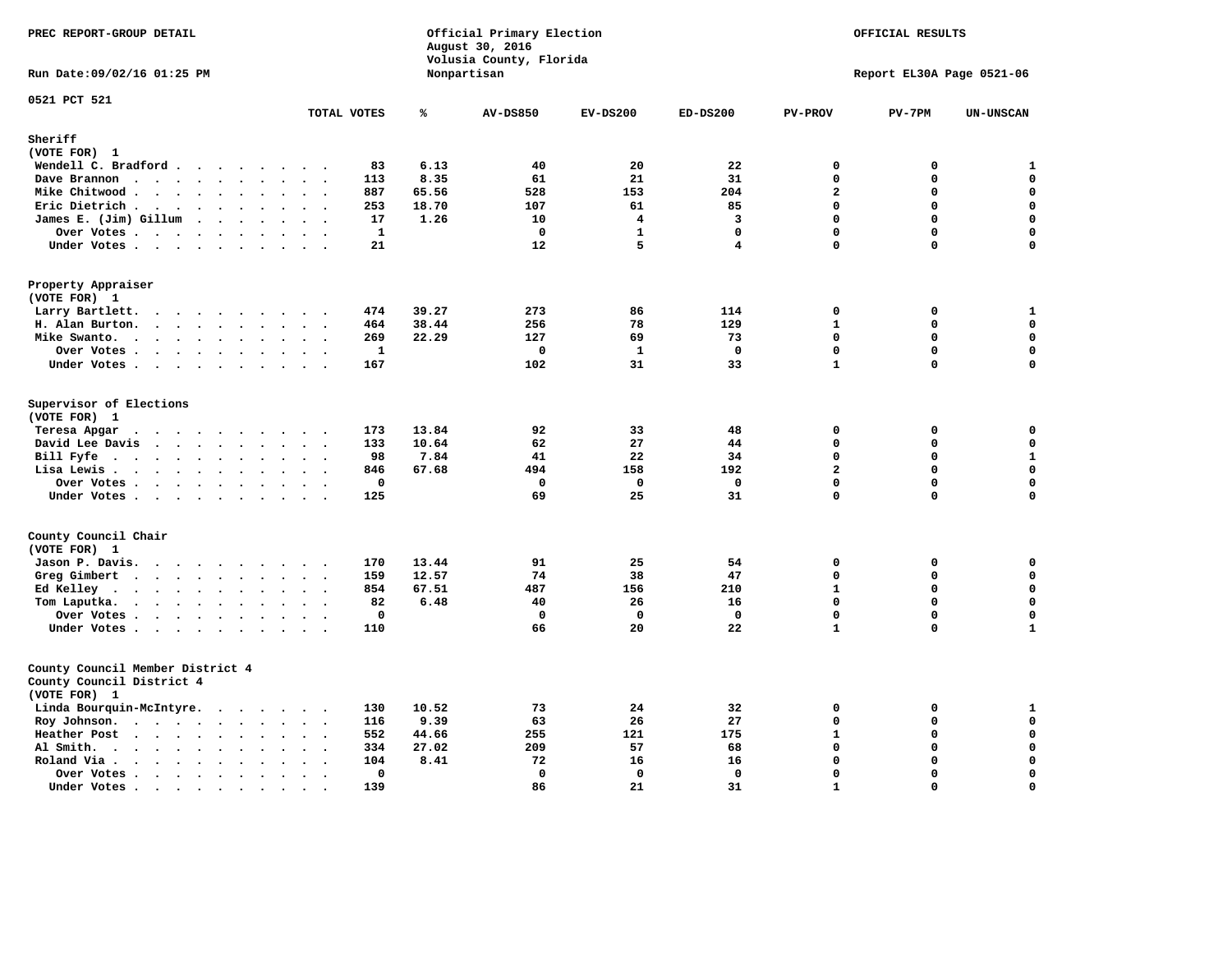| PREC REPORT-GROUP DETAIL                                                                                                                                                                                                                 |             |       | Official Primary Election<br>August 30, 2016<br>Volusia County, Florida | OFFICIAL RESULTS |            |                |                           |                  |
|------------------------------------------------------------------------------------------------------------------------------------------------------------------------------------------------------------------------------------------|-------------|-------|-------------------------------------------------------------------------|------------------|------------|----------------|---------------------------|------------------|
| Run Date: 09/02/16 01:25 PM                                                                                                                                                                                                              |             |       | Nonpartisan                                                             |                  |            |                | Report EL30A Page 0521-07 |                  |
| 0521 PCT 521                                                                                                                                                                                                                             |             |       |                                                                         |                  |            |                |                           |                  |
|                                                                                                                                                                                                                                          | TOTAL VOTES | ℁     | AV-DS850                                                                | $EV-DS200$       | $ED-DS200$ | <b>PV-PROV</b> | $PV-7PM$                  | <b>UN-UNSCAN</b> |
| School Board Member District 4<br>(VOTE FOR) 1                                                                                                                                                                                           |             |       |                                                                         |                  |            |                |                           |                  |
| Carl Persis.                                                                                                                                                                                                                             | 849         | 65.76 | 492                                                                     | 165              | 192        |                |                           |                  |
| Ray Sanchez.                                                                                                                                                                                                                             | 442         | 34.24 | 215                                                                     | 89               | 136        |                |                           |                  |
| Over Votes                                                                                                                                                                                                                               | 0           |       | O                                                                       | 0                |            |                |                           |                  |
| Under Votes                                                                                                                                                                                                                              | 84          |       | 51                                                                      | 11               | 21         |                |                           | 0                |
| Amendment 4                                                                                                                                                                                                                              |             |       |                                                                         |                  |            |                |                           |                  |
| (VOTE FOR) 1                                                                                                                                                                                                                             |             |       |                                                                         |                  |            |                |                           |                  |
| Yes<br>$\mathbf{a}$ . The contribution of the contribution of the contribution of the contribution of the contribution of the contribution of the contribution of the contribution of the contribution of the contribution of the contri | 925         | 74.36 | 503                                                                     | 204              | 218        |                |                           |                  |
| No.<br>.                                                                                                                                                                                                                                 | 319         | 25.64 | 185                                                                     | 41               | 90         |                |                           |                  |
| Over Votes                                                                                                                                                                                                                               | 0           |       |                                                                         | O                |            |                |                           |                  |
| Under Votes                                                                                                                                                                                                                              | 131         |       | 70                                                                      | 20               | 41         |                |                           |                  |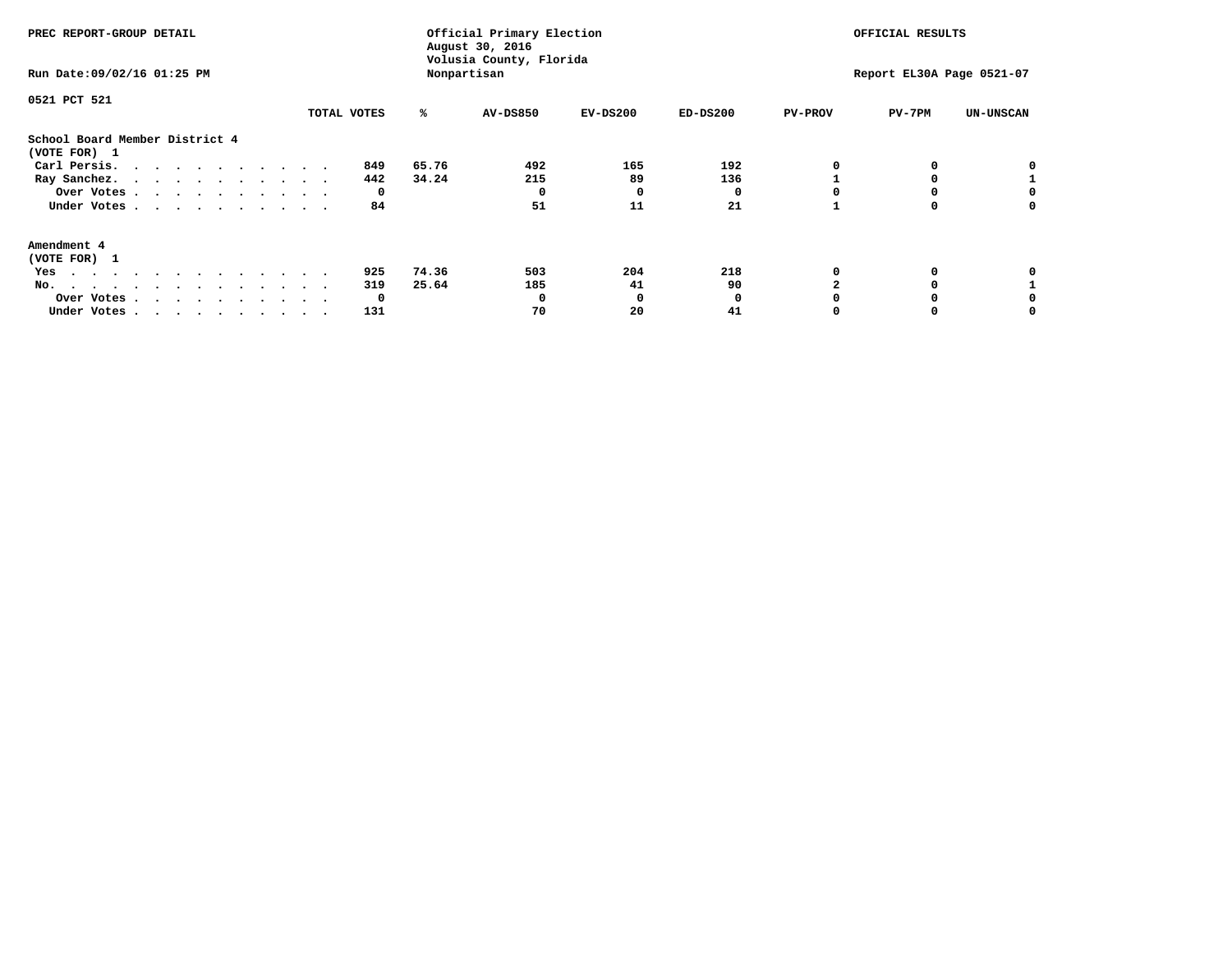| PREC REPORT-GROUP DETAIL                                                   |                   | Official Primary Election<br>August 30, 2016 |            |            |                | OFFICIAL RESULTS          |                  |
|----------------------------------------------------------------------------|-------------------|----------------------------------------------|------------|------------|----------------|---------------------------|------------------|
| Run Date:09/02/16 01:25 PM                                                 | <b>STATISTICS</b> | Volusia County, Florida                      |            |            |                | Report EL30A Page 0522-01 |                  |
| 0522 PCT 522                                                               |                   |                                              |            |            |                |                           |                  |
| TOTAL VOTES                                                                | ℁                 | <b>AV-DS850</b>                              | $EV-DS200$ | $ED-DS200$ | <b>PV-PROV</b> | $PV-7PM$                  | <b>UN-UNSCAN</b> |
| REGISTERED VOTERS - TOTAL<br>3,781                                         |                   |                                              |            |            |                |                           |                  |
| REGISTERED VOTERS - Democratic<br>1,322<br>$\cdot$ $\cdot$ $\cdot$ $\cdot$ | 34.96             |                                              |            |            |                |                           |                  |
| REGISTERED VOTERS - Republican<br>1,355                                    | 35.84             |                                              |            |            |                |                           |                  |
| REGISTERED VOTERS - Libertarian<br>8                                       | .21               |                                              |            |            |                |                           |                  |
| REGISTERED VOTERS - Nonpartisan<br>1,096                                   |                   |                                              |            |            |                |                           |                  |
| BALLOTS CAST - TOTAL.<br>1,157                                             |                   | 442                                          | 198        | 517        |                |                           |                  |
| BALLOTS CAST - Democratic<br>434                                           | 37.51             | 152                                          | 89         | 193        |                |                           |                  |
| BALLOTS CAST - Republican<br>545                                           | 47.10             | 213                                          | 88         | 244        |                |                           |                  |
| BALLOTS CAST - Libertarian.<br>- 0                                         |                   | 0                                            | 0          | 0          |                |                           |                  |
| BALLOTS CAST - Nonpartisan.<br>178                                         | 15.38             | 77                                           | 21         | 80         |                |                           |                  |
| BALLOTS CAST - BLANK.                                                      |                   | 0                                            |            | 0          | $\Omega$       |                           |                  |
| VOTER TURNOUT - TOTAL                                                      | 30.60             |                                              |            |            |                |                           |                  |
| VOTER TURNOUT - Democratic.<br>$\cdot$ $\cdot$ $\cdot$ $\cdot$ $\cdot$     | 32.83             |                                              |            |            |                |                           |                  |
| VOTER TURNOUT - Republican.                                                | 40.22             |                                              |            |            |                |                           |                  |
| VOTER TURNOUT - Libertarian                                                |                   |                                              |            |            |                |                           |                  |
| VOTER TURNOUT - BLANK                                                      |                   |                                              |            |            |                |                           |                  |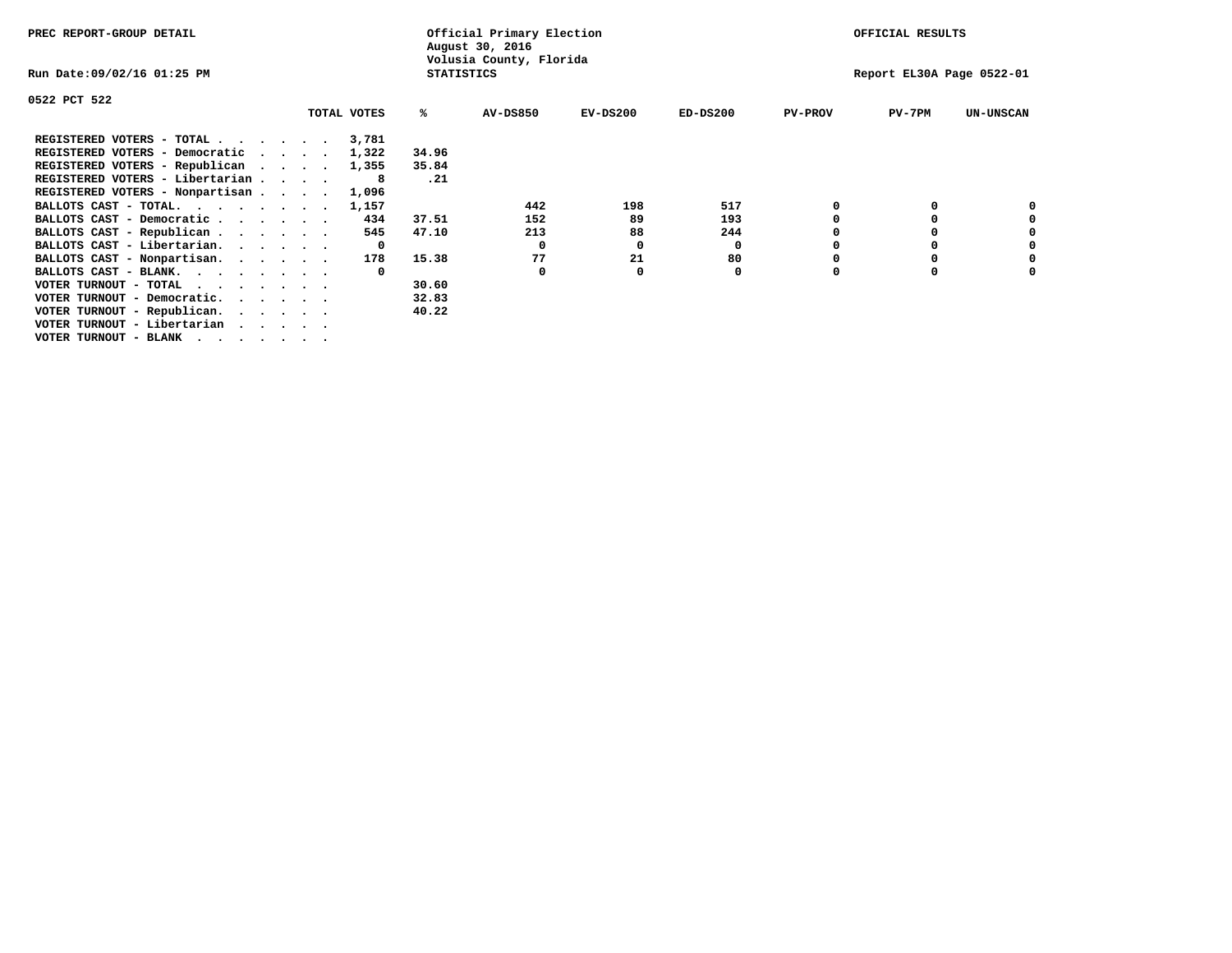| PREC REPORT-GROUP DETAIL<br>Run Date: 09/02/16 01:25 PM |             | Democratic | Official Primary Election<br>August 30, 2016<br>Volusia County, Florida |            |              |                | OFFICIAL RESULTS<br>Report EL30A Page 0522-02 |                  |
|---------------------------------------------------------|-------------|------------|-------------------------------------------------------------------------|------------|--------------|----------------|-----------------------------------------------|------------------|
|                                                         |             |            |                                                                         |            |              |                |                                               |                  |
| 0522 PCT 522                                            | TOTAL VOTES | %ะ         | <b>AV-DS850</b>                                                         | $EV-DS200$ | $ED-DS200$   | <b>PV-PROV</b> | $PV-7PM$                                      | <b>UN-UNSCAN</b> |
| United States Senator<br>(VOTE FOR) 1                   |             |            |                                                                         |            |              |                |                                               |                  |
| Roque "Rocky" De La Fuente.                             | 17          | 4.22       | 1                                                                       | 8          | 8            | O              | <sup>0</sup>                                  |                  |
| Alan Grayson                                            | 109         | 27.05      | 34                                                                      | 20         | 55           | $\Omega$       | O                                             |                  |
| Pam Keith                                               | 57          | 14.14      | 22                                                                      | 13         | 22           | O              | 0                                             | o                |
| Reginald Luster                                         | 6           | 1.49       | $\overline{4}$                                                          | 1          | $\mathbf{1}$ | O              | 0                                             | 0                |
| Patrick Murphy.                                         | 214         | 53.10      | 81                                                                      | 38         | 95           | O              | 0                                             | $\Omega$         |
| Over Votes                                              | 0           |            | $\Omega$                                                                | $\Omega$   | 0            | $\Omega$       | $\Omega$                                      | $\Omega$         |
| Under Votes                                             | 31          |            | 10                                                                      | 9          | 12           | $\Omega$       | $\Omega$                                      | $\Omega$         |
| Representative in Congress District 6                   |             |            |                                                                         |            |              |                |                                               |                  |
| (VOTE FOR) 1                                            |             |            |                                                                         |            |              |                |                                               |                  |
| William (Bill) McCullough                               | 146         | 36.50      | 60                                                                      | 20         | 66           | O              | 0                                             |                  |
| Jay McGovern                                            | 67          | 16.75      | 32                                                                      | 16         | 19           | O              | $\Omega$                                      | 0                |
| George Pappas.                                          | 101         | 25.25      | 28                                                                      | 26         | 47           | $\Omega$       | 0                                             | 0                |
| Dwayne L. Taylor                                        | 86          | 21.50      | 20                                                                      | 20         | 46           | $\Omega$       | 0                                             | 0                |
| Over Votes                                              | 0           |            | $\mathbf 0$                                                             | 0          | 0            | 0              | 0                                             | 0                |
| Under Votes                                             | 34          |            | 12                                                                      | 7          | 15           | $\Omega$       | 0                                             | O                |
| State Representative District 26<br>(VOTE FOR) 1        |             |            |                                                                         |            |              |                |                                               |                  |
|                                                         | 0           |            | O                                                                       | 0          | 0            | 0              | 0                                             | 0                |
| Patrick Henry<br>Steve Miller                           |             |            |                                                                         |            |              |                | 0                                             | 0                |
|                                                         |             |            |                                                                         | O          |              |                |                                               |                  |
| Over Votes                                              |             |            |                                                                         |            |              |                | 0                                             | 0                |
| Under Votes, , , , , , , , , ,                          |             |            |                                                                         |            |              | $\Omega$       |                                               | O                |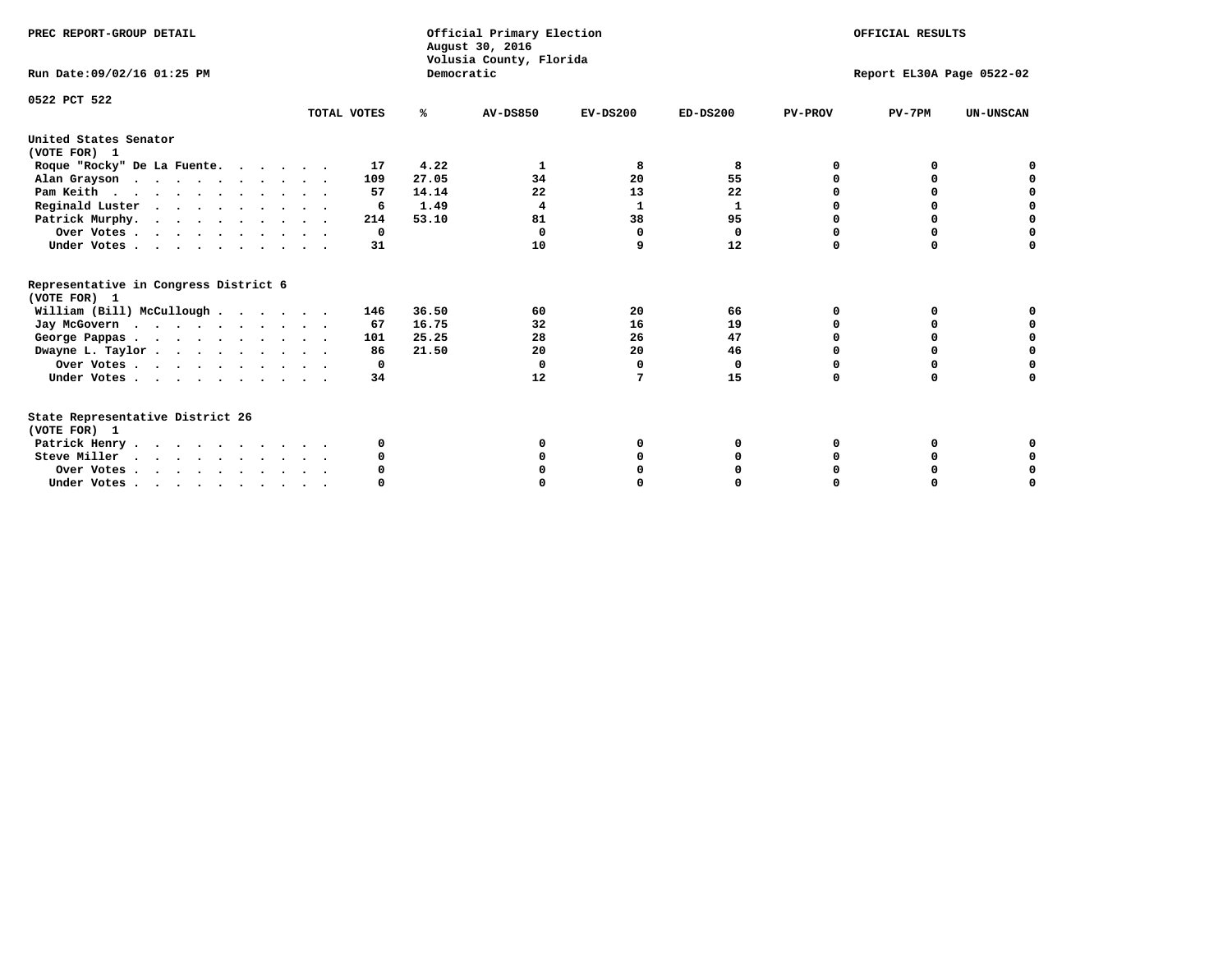| PREC REPORT-GROUP DETAIL<br>Run Date: 09/02/16 01:25 PM                          |             | Republican | Official Primary Election<br>August 30, 2016<br>Volusia County, Florida | OFFICIAL RESULTS<br>Report EL30A Page 0522-03 |                         |                |             |                  |
|----------------------------------------------------------------------------------|-------------|------------|-------------------------------------------------------------------------|-----------------------------------------------|-------------------------|----------------|-------------|------------------|
| 0522 PCT 522                                                                     |             |            |                                                                         |                                               |                         |                |             |                  |
|                                                                                  | TOTAL VOTES | ℁          | <b>AV-DS850</b>                                                         | $EV-DS200$                                    | $ED-DS200$              | <b>PV-PROV</b> | $PV-7PM$    | <b>UN-UNSCAN</b> |
| United States Senator<br>(VOTE FOR) 1                                            |             |            |                                                                         |                                               |                         |                |             |                  |
| Carlos Beruff                                                                    | 144         | 26.97      | 72                                                                      | 26                                            | 46                      | 0              | 0           | 0                |
| Ernie Rivera                                                                     | 13          | 2.43       | 6                                                                       | 5                                             | $\overline{\mathbf{2}}$ | $\Omega$       | 0           | $\mathbf 0$      |
| Marco Rubio.                                                                     | 342         | 64.04      | 108                                                                     | 51                                            | 183                     | $\mathbf 0$    | $\mathbf 0$ | $\mathbf 0$      |
| Dwight Mark Anthony Young                                                        | 35          | 6.55       | 19                                                                      | 4                                             | 12                      | 0              | $\mathbf 0$ | $\pmb{0}$        |
| Over Votes                                                                       | 1           |            | 1                                                                       | $\mathbf 0$                                   | 0                       | 0              | 0           | 0                |
| Under Votes                                                                      | 10          |            | 7                                                                       | $\overline{a}$                                | 1                       | $\Omega$       | $\Omega$    | $\mathbf 0$      |
| Representative in Congress District 6<br>(VOTE FOR) 1                            |             |            |                                                                         |                                               |                         |                |             |                  |
| Fred Costello.                                                                   | 196         | 36.91      | 75                                                                      | 35                                            | 86                      | 0              | 0           | 0                |
| Ron Desantis                                                                     | 238         | 44.82      | 93                                                                      | 37                                            | 108                     | 0              | 0           | $\mathbf 0$      |
| G. G. Galloway.                                                                  | 97          | 18.27      | 34                                                                      | 15                                            | 48                      | $\mathbf 0$    | $\Omega$    | $\mathbf 0$      |
| Over Votes                                                                       | $\Omega$    |            | $\Omega$                                                                | $\mathbf 0$                                   | 0                       | $\mathbf 0$    | $\mathbf 0$ | $\mathbf 0$      |
| Under Votes                                                                      | 14          |            | 11                                                                      | 1                                             | $\mathbf{2}$            | $\Omega$       | $\Omega$    | $\Omega$         |
| State Committeeman                                                               |             |            |                                                                         |                                               |                         |                |             |                  |
| (VOTE FOR) 1                                                                     |             |            |                                                                         |                                               |                         |                |             |                  |
| Paul W. Deering                                                                  | 300         | 68.49      | 108                                                                     | 47                                            | 145                     | 0              | 0           | 0                |
| James Oddie.                                                                     | 138         | 31.51      | 54                                                                      | 28                                            | 56                      | 0              | 0           | $\mathbf 0$      |
| Over Votes                                                                       | $\mathbf 0$ |            | $\mathbf{0}$                                                            | 0                                             | 0                       | 0              | $\mathbf 0$ | $\mathbf 0$      |
| Under Votes                                                                      | 107         |            | 51                                                                      | 13                                            | 43                      | $\Omega$       | 0           | $\mathbf 0$      |
| State Committeewoman<br>(VOTE FOR) 1                                             |             |            |                                                                         |                                               |                         |                |             |                  |
| Dana Christina Dougherty<br>.                                                    | 237         | 53.99      | 86                                                                      | 42                                            | 109                     | 0              | 0           | 0                |
| Marilyn C. Ford                                                                  | 202         | 46.01      | 77                                                                      | 34                                            | 91                      | 0              | 0           | 0                |
| Over Votes                                                                       | $\Omega$    |            | $\Omega$                                                                | 0                                             | $\mathbf{0}$            | 0              | 0           | $\mathbf 0$      |
| Under Votes, $\cdot$ , $\cdot$ , $\cdot$ , $\cdot$ , $\cdot$ , $\cdot$ , $\cdot$ | 106         |            | 50                                                                      | 12                                            | 44                      | $\Omega$       | $\Omega$    | $\Omega$         |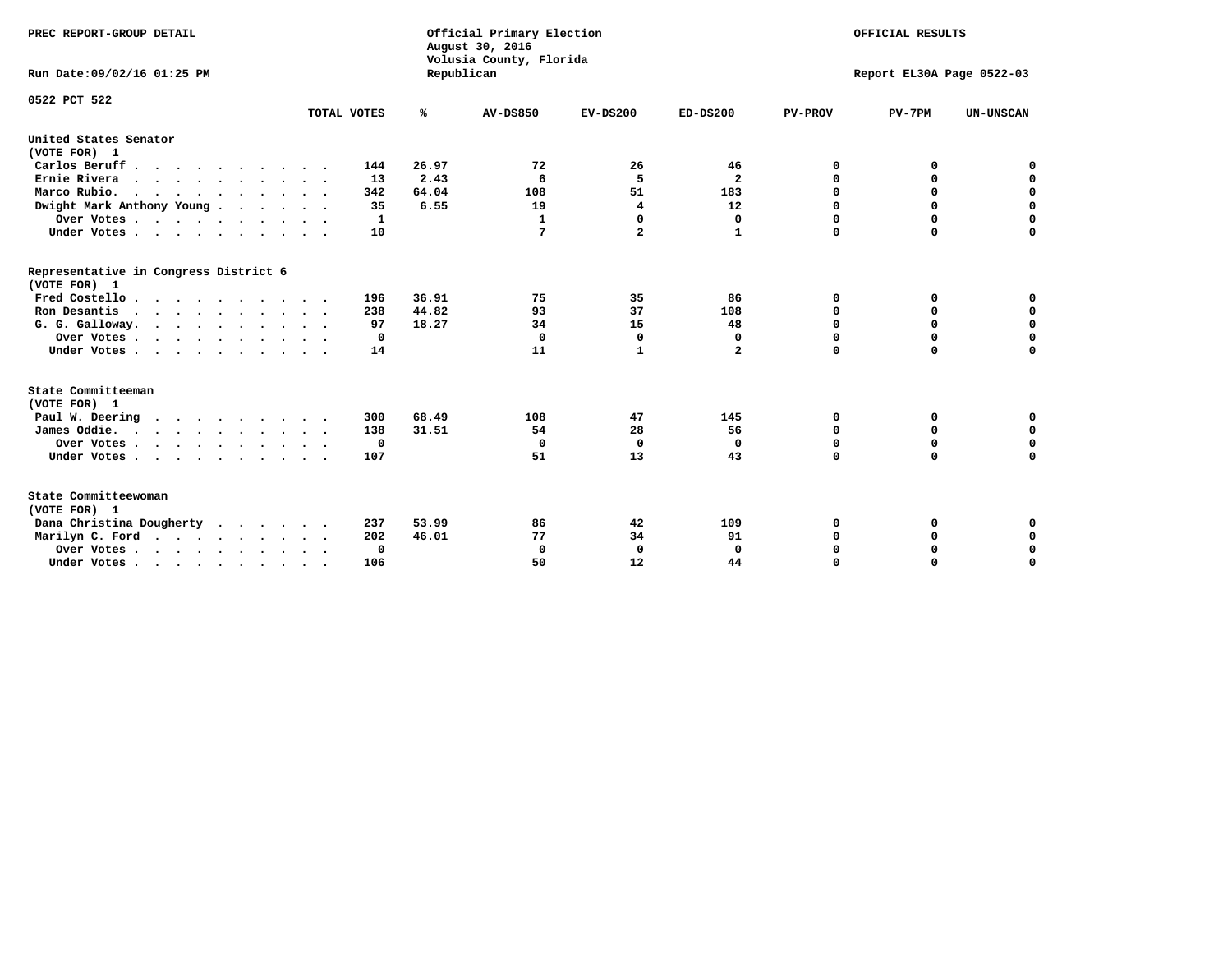| PREC REPORT-GROUP DETAIL<br>Run Date: 09/02/16 01:25 PM |  |  |  |  |             | Official Primary Election<br>August 30, 2016<br>Volusia County, Florida<br>Libertarian |            |            |                | OFFICIAL RESULTS<br>Report EL30A Page 0522-04 |                  |
|---------------------------------------------------------|--|--|--|--|-------------|----------------------------------------------------------------------------------------|------------|------------|----------------|-----------------------------------------------|------------------|
| 0522 PCT 522                                            |  |  |  |  | TOTAL VOTES | <b>AV-DS850</b>                                                                        | $EV-DS200$ | $ED-DS200$ | <b>PV-PROV</b> | $PV-7PM$                                      | <b>UN-UNSCAN</b> |
| United States Senator<br>(VOTE FOR) 1                   |  |  |  |  |             |                                                                                        |            |            |                |                                               |                  |
| Augustus Invictus.                                      |  |  |  |  |             |                                                                                        | $^{\circ}$ | 0          |                |                                               | 0                |
| Paul Stanton                                            |  |  |  |  | 0           |                                                                                        | 0          |            |                |                                               | 0                |
| Over Votes                                              |  |  |  |  |             |                                                                                        |            |            |                |                                               | 0                |
| Under Votes                                             |  |  |  |  | 0           |                                                                                        |            |            |                |                                               | 0                |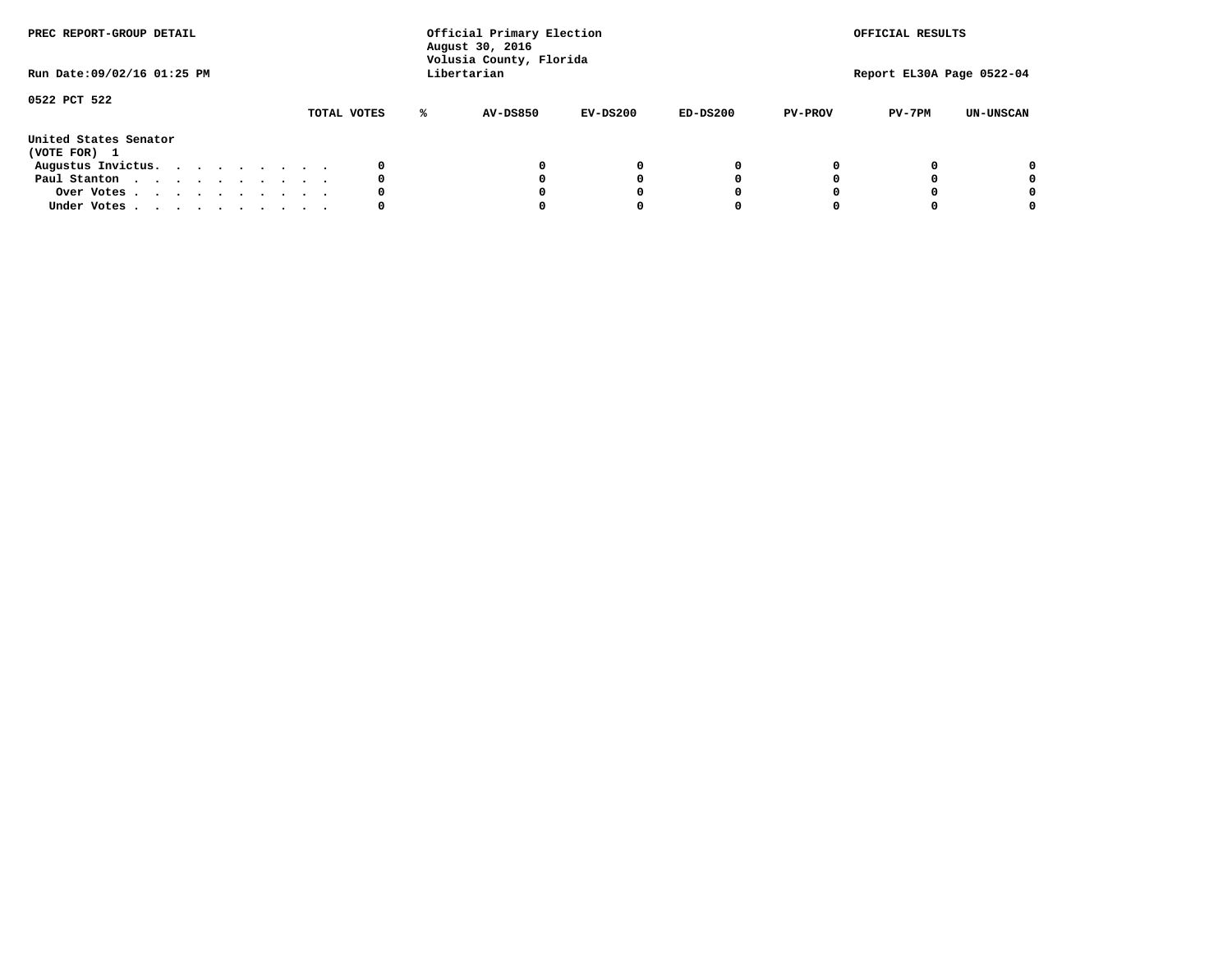| PREC REPORT-GROUP DETAIL                                                                                                           |             | Official Primary Election<br>August 30, 2016<br>Volusia County, Florida |                 | OFFICIAL RESULTS |            |                |                           |                  |
|------------------------------------------------------------------------------------------------------------------------------------|-------------|-------------------------------------------------------------------------|-----------------|------------------|------------|----------------|---------------------------|------------------|
| Run Date: 09/02/16 01:25 PM                                                                                                        |             |                                                                         | Nonpartisan     |                  |            |                | Report EL30A Page 0522-05 |                  |
| 0522 PCT 522                                                                                                                       |             |                                                                         |                 |                  |            |                |                           |                  |
|                                                                                                                                    | TOTAL VOTES | ℁                                                                       | <b>AV-DS850</b> | $EV-DS200$       | $ED-DS200$ | <b>PV-PROV</b> | $PV-7PM$                  | <b>UN-UNSCAN</b> |
| Circuit Judge 7th Circuit Group 4<br>(VOTE FOR) 1                                                                                  |             |                                                                         |                 |                  |            |                |                           |                  |
| Chris France - WITHDRAWN<br>$\cdots$                                                                                               | 144         | 13.86                                                                   | 40              | 22               | 82         | 0              | 0                         | 0                |
| Sebrina L. Slack                                                                                                                   | 326         | 31.38                                                                   | 144             | 64               | 118        | $\Omega$       | $\mathbf 0$               | $\mathbf 0$      |
| Stasia Warren                                                                                                                      | 569         | 54.76                                                                   | 207             | 97               | 265        | $\mathbf 0$    | $\Omega$                  | $\mathbf 0$      |
| Over Votes                                                                                                                         | 1           |                                                                         | $\mathbf{0}$    | 1                | 0          | $\mathbf 0$    | $\mathbf 0$               | $\mathbf 0$      |
| Under Votes                                                                                                                        | 117         |                                                                         | 51              | 14               | 52         | $\mathbf 0$    | $\Omega$                  | $\mathbf 0$      |
| Circuit Judge 7th Circuit Group 10<br>(VOTE FOR) 1                                                                                 |             |                                                                         |                 |                  |            |                |                           |                  |
| Malcolm Anthony                                                                                                                    | 329         | 34.06                                                                   | 136             | 52               | 141        | 0              | 0                         | 0                |
| Scott DuPont                                                                                                                       | 637         | 65.94                                                                   | 220             | 120              | 297        | $\mathbf 0$    | $\mathbf 0$               | $\mathbf 0$      |
| Over Votes<br>$\bullet$<br>$\cdot$                                                                                                 | 0           |                                                                         | $\mathbf{0}$    | 0                | 0          | 0              | $\mathbf 0$               | $\mathbf 0$      |
| Under Votes                                                                                                                        | 191         |                                                                         | 86              | 26               | 79         | $\mathbf 0$    | $\Omega$                  | $\Omega$         |
| Circuit Judge 7th Circuit Group 13<br>(VOTE FOR) 1                                                                                 |             |                                                                         |                 |                  |            |                |                           |                  |
| David Hood.                                                                                                                        | 568         | 53.13                                                                   | 216             | 91               | 261        | $\mathbf 0$    | 0                         | $\mathbf 0$      |
| A. "Kathleen" McNeilly.<br>$\cdots$                                                                                                | 501         | 46.87                                                                   | 186             | 98               | 217        | $\Omega$       | $\Omega$                  | $\mathbf 0$      |
| Over Votes                                                                                                                         | $\mathbf 0$ |                                                                         | $\mathbf{0}$    | $\mathbf 0$      | 0          | 0              | $\mathbf 0$               | $\mathbf 0$      |
| Under Votes                                                                                                                        | 88          |                                                                         | 40              | 9                | 39         | $\mathbf 0$    | $\Omega$                  | 0                |
| Circuit Judge 7th Circuit Group 17<br>(VOTE FOR) 1                                                                                 |             |                                                                         |                 |                  |            |                |                           |                  |
| Linda L. Gaustad                                                                                                                   | 442         | 45.43                                                                   | 162             | 76               | 204        | 0              | 0                         | $\mathbf 0$      |
| Howard O. McGillin Jr                                                                                                              | 531         | 54.57                                                                   | 193             | 100              | 238        | 0              | 0                         | $\mathbf 0$      |
| Over Votes                                                                                                                         | $\mathbf 0$ |                                                                         | $\Omega$        | 0                | 0          | $\mathbf 0$    | $\mathbf 0$               | 0                |
| Under Votes                                                                                                                        | 184         |                                                                         | 87              | 22               | 75         | $\mathbf 0$    | $\mathbf 0$               | $\mathbf 0$      |
| County Judge 7th Circuit Group 3<br>(VOTE FOR) 1                                                                                   |             |                                                                         |                 |                  |            |                |                           |                  |
| Heather Caeners<br>$\cdots$                                                                                                        | 349         | 35.50                                                                   | 117             | 77               | 155        | 0              | 0                         | 0                |
| Shirley A. Green                                                                                                                   | 480         | 48.83                                                                   | 186             | 80               | 214        | $\mathbf 0$    | $\Omega$                  | $\mathbf 0$      |
| Marla Rawnsley.<br>the contract of the contract of the contract of the contract of the contract of the contract of the contract of | 154         | 15.67                                                                   | 56              | 20               | 78         | 0              | $\mathbf 0$               | $\pmb{0}$        |
| Over Votes.<br>$\ddot{\phantom{a}}$<br>$\ddot{\phantom{a}}$                                                                        | 1           |                                                                         | $\Omega$        | 0                | 1          | $\mathbf 0$    | $\Omega$                  | $\mathbf 0$      |
| Under Votes<br>$\sim$<br>$\sim$                                                                                                    | 173         |                                                                         | 83              | 21               | 69         | $\mathbf 0$    | $\mathbf 0$               | 0                |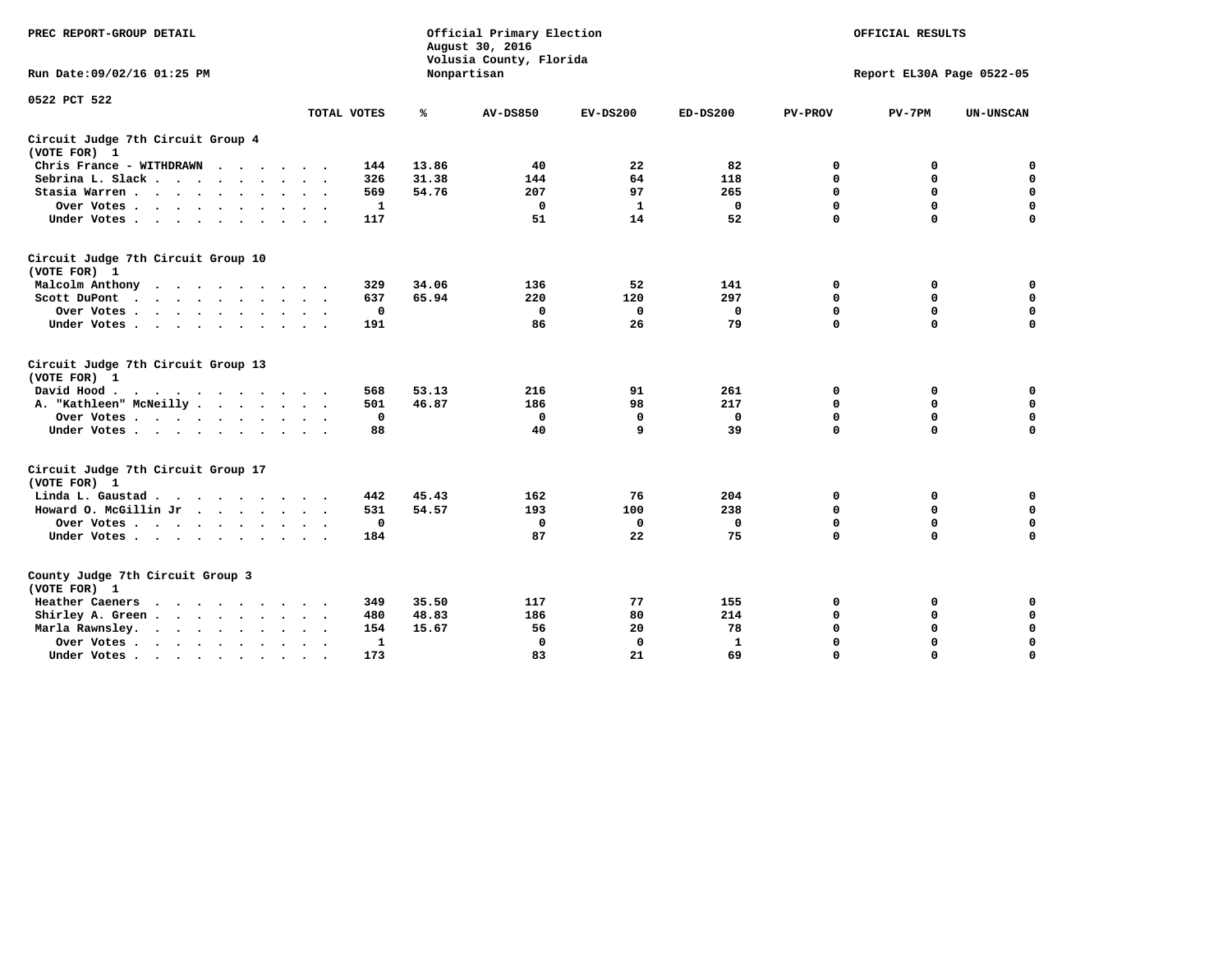| PREC REPORT-GROUP DETAIL                                                                 |                                                       |       | Official Primary Election<br>August 30, 2016<br>Volusia County, Florida | OFFICIAL RESULTS   |                 |                      |                           |                            |
|------------------------------------------------------------------------------------------|-------------------------------------------------------|-------|-------------------------------------------------------------------------|--------------------|-----------------|----------------------|---------------------------|----------------------------|
| Run Date: 09/02/16 01:25 PM                                                              |                                                       |       | Nonpartisan                                                             |                    |                 |                      | Report EL30A Page 0522-06 |                            |
| 0522 PCT 522                                                                             | TOTAL VOTES                                           | ℁     | <b>AV-DS850</b>                                                         | $EV-DS200$         | $ED-DS200$      | <b>PV-PROV</b>       | $PV-7PM$                  | <b>UN-UNSCAN</b>           |
| Sheriff                                                                                  |                                                       |       |                                                                         |                    |                 |                      |                           |                            |
| (VOTE FOR) 1                                                                             |                                                       |       |                                                                         |                    |                 |                      |                           |                            |
| Wendell C. Bradford                                                                      | 53                                                    | 4.70  | 11                                                                      | 8                  | 34              | $\mathbf 0$          | 0                         | 0                          |
| Dave Brannon                                                                             | 96                                                    | 8.51  | 35                                                                      | 21                 | 40              | $\mathbf 0$          | 0                         | 0                          |
| Mike Chitwood                                                                            | 695                                                   | 61.61 | 293                                                                     | 112                | 290             | $\mathbf 0$          | 0                         | 0                          |
| Eric Dietrich.<br>$\cdots$                                                               | 271<br>$\sim$<br>$\overline{\phantom{a}}$             | 24.02 | 81                                                                      | 51                 | 139             | $\mathbf 0$          | 0                         | $\mathbf 0$                |
| James E. (Jim) Gillum                                                                    | 13                                                    | 1.15  | 6                                                                       | $\overline{a}$     | 5               | $\Omega$             | $\mathbf 0$               | $\mathbf 0$                |
| Over Votes                                                                               | 1                                                     |       | $\mathbf{0}$                                                            | $\mathbf 0$        | $\mathbf{1}$    | $\mathbf{0}$         | 0                         | $\mathbf 0$                |
| Under Votes                                                                              | 28                                                    |       | 16                                                                      | 4                  | 8               | $\Omega$             | 0                         | 0                          |
| Property Appraiser                                                                       |                                                       |       |                                                                         |                    |                 |                      |                           |                            |
| (VOTE FOR) 1                                                                             |                                                       |       |                                                                         |                    |                 |                      |                           |                            |
| Larry Bartlett.<br>$\sim$                                                                | 374<br>$\cdot$ .                                      | 36.92 | 161                                                                     | 55                 | 158             | 0                    | 0                         | 0                          |
| H. Alan Burton.                                                                          | 386<br>$\sim$ $\sim$                                  | 38.10 | 135                                                                     | 74                 | 177             | $\mathbf 0$          | 0                         | $\mathbf 0$                |
| Mike Swanto.<br>$\bullet$                                                                | 253<br>$\ddot{\phantom{a}}$<br>$\bullet$<br>$\bullet$ | 24.98 | 83                                                                      | 51                 | 119             | $\mathbf 0$          | 0                         | $\mathbf 0$                |
| Over Votes                                                                               | $\mathbf 0$<br>$\sim$ $\sim$                          |       | $\mathbf 0$                                                             | $\mathbf{o}$       | 0               | $\mathbf 0$          | 0                         | $\mathbf 0$                |
| Under Votes                                                                              | 144                                                   |       | 63                                                                      | 18                 | 63              | $\mathbf 0$          | 0                         | $\mathbf 0$                |
| Supervisor of Elections<br>(VOTE FOR) 1                                                  |                                                       |       |                                                                         |                    |                 |                      |                           |                            |
| Teresa Apgar                                                                             | 121                                                   | 11.63 | 47                                                                      | 21                 | 53              | $\mathbf 0$          | 0                         | 0                          |
| David Lee Davis                                                                          | 143                                                   | 13.75 | 44                                                                      | 26                 | 73              | $\mathbf 0$          | $\mathbf 0$               | 0                          |
| Bill Fyfe<br>$\sim$ $\sim$ $\sim$                                                        | 94<br>$\ddot{\phantom{1}}$                            | 9.04  | 31                                                                      | 23                 | 40              | $\mathbf 0$          | $\mathbf 0$               | $\mathbf 0$                |
| Lisa Lewis                                                                               | 682                                                   | 65.58 | 274<br>$\mathbf 0$                                                      | 118<br>$\mathbf 0$ | 290             | $\Omega$<br>$\Omega$ | $\mathbf 0$<br>$\Omega$   | $\mathbf 0$<br>$\mathbf 0$ |
| Over Votes<br>Under Votes<br>$\sim$                                                      | $\mathbf{1}$<br>116                                   |       | 46                                                                      | 10                 | ${\bf 1}$<br>60 | $\mathbf 0$          | $\mathbf 0$               | $\mathbf 0$                |
|                                                                                          |                                                       |       |                                                                         |                    |                 |                      |                           |                            |
| County Council Chair                                                                     |                                                       |       |                                                                         |                    |                 |                      |                           |                            |
| (VOTE FOR) 1                                                                             | 135                                                   | 12.53 | 47                                                                      | 33                 | 55              | $\mathbf 0$          | 0                         | $\mathbf 0$                |
| Jason P. Davis.<br>Greg Gimbert<br>$\mathbf{r}$ . The state of the state $\mathbf{r}$    | $\sim$ $\sim$<br>200                                  | 18.57 | 75                                                                      | 48                 | 77              | $\Omega$             | 0                         | 0                          |
| Ed Kelley $\cdots$ $\cdots$ $\cdots$<br>$\ddot{\phantom{a}}$                             | 664<br>$\sim$ $\sim$<br>$\sim$ $\sim$                 | 61.65 | 258                                                                     | 95                 | 311             | $\mathbf 0$          | $\mathbf 0$               | $\mathbf 0$                |
| Tom Laputka.                                                                             | 78                                                    | 7.24  | 30                                                                      | 10                 | 38              | $\mathbf 0$          | $\mathbf 0$               | $\mathbf 0$                |
| Over Votes.<br>$\ddot{\phantom{a}}$<br>$\ddot{\phantom{a}}$                              | $\mathbf{0}$                                          |       | $\Omega$                                                                | $^{\circ}$         | $\mathbf{0}$    | $\mathbf{0}$         | 0                         | 0                          |
| Under Votes<br>$\ddot{\phantom{0}}$                                                      | 80<br>$\cdots$                                        |       | 32                                                                      | 12                 | 36              | $\Omega$             | $\mathbf 0$               | $\Omega$                   |
|                                                                                          |                                                       |       |                                                                         |                    |                 |                      |                           |                            |
| County Council Member District 4<br>County Council District 4<br>(VOTE FOR) 1            |                                                       |       |                                                                         |                    |                 |                      |                           |                            |
| Linda Bourquin-McIntyre.                                                                 | 103                                                   | 9.66  | 40                                                                      | 21                 | 42              | $\Omega$             | 0                         | $\mathbf 0$                |
| Roy Johnson.                                                                             | 103                                                   | 9.66  | 42                                                                      | 10                 | 51              | $\mathbf 0$          | 0                         | $\mathbf 0$                |
| Heather Post                                                                             | 506<br>$\sim$ $\sim$                                  | 47.47 | 151                                                                     | 92                 | 263             | $\mathbf 0$          | 0                         | $\mathbf 0$                |
| Al Smith.<br>$\bullet$                                                                   | 252<br>$\ddot{\phantom{a}}$<br>$\ddot{\phantom{a}}$   | 23.64 | 115                                                                     | 47                 | 90              | $\mathbf 0$          | $\mathbf 0$               | $\mathbf 0$                |
| Roland Via .<br>$\cdots$<br>$\Delta$<br>$\ddot{\phantom{a}}$<br>$\sim$                   | 102                                                   | 9.57  | 59                                                                      | 12                 | 31              | $\Omega$             | $\mathbf 0$               | $\mathbf 0$                |
| Over Votes<br>$\cdot$<br>$\bullet$                                                       | $\mathbf{0}$<br>$\cdot$<br>$\cdot$                    |       | $\mathbf{0}$                                                            | $\Omega$           | $\mathbf{0}$    | $\mathbf{0}$         | 0                         | $\mathbf 0$                |
| Under Votes.<br>$\ddot{\phantom{0}}$<br>$\bullet$<br>$\bullet$<br>$\bullet$<br>$\bullet$ | 91                                                    |       | 35                                                                      | 16                 | 40              | $\Omega$             | $\Omega$                  | $\mathbf 0$                |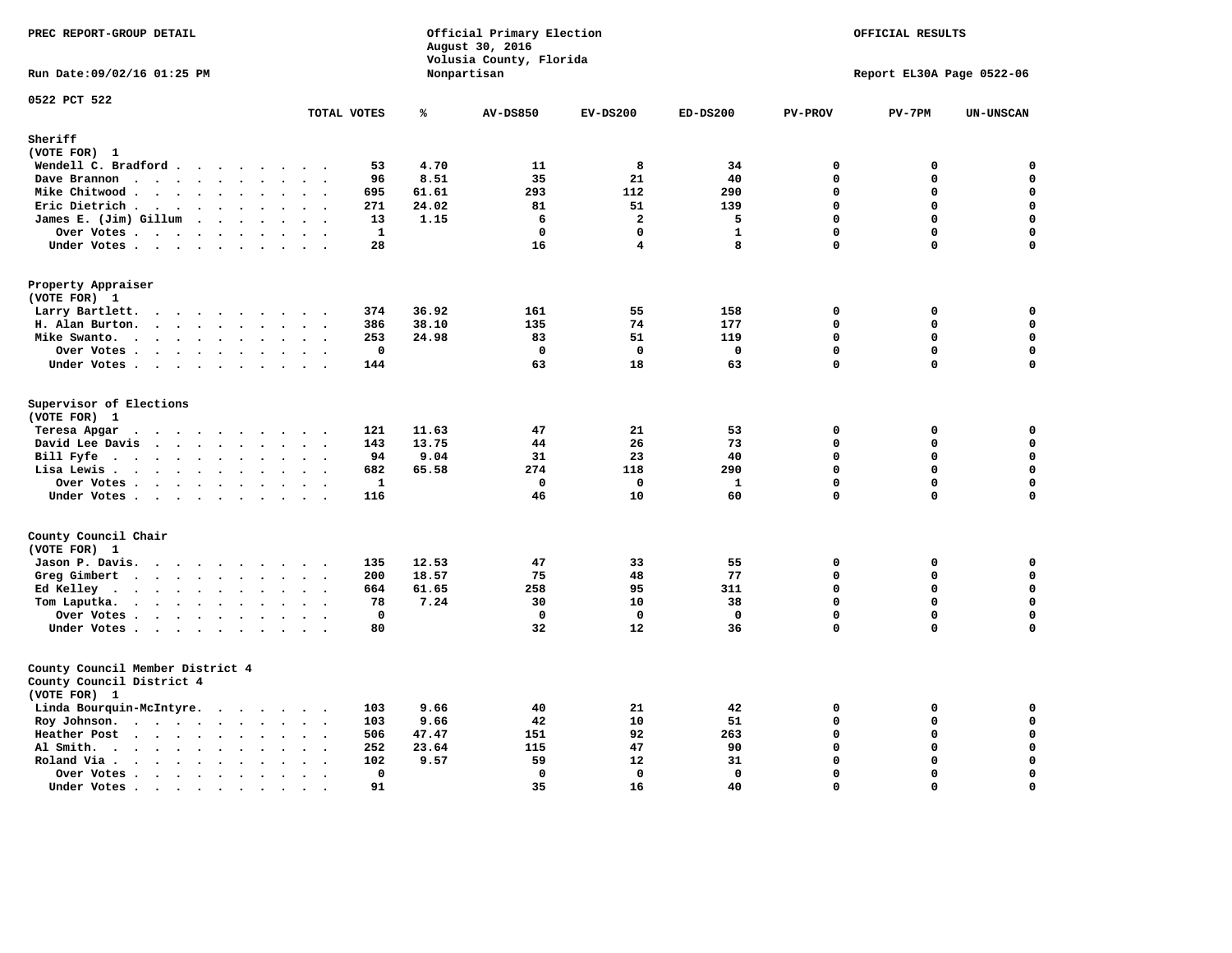| PREC REPORT-GROUP DETAIL                                                                                                                                                                                                                 |             |       | Official Primary Election<br>August 30, 2016<br>Volusia County, Florida | OFFICIAL RESULTS |            |                |                           |                  |
|------------------------------------------------------------------------------------------------------------------------------------------------------------------------------------------------------------------------------------------|-------------|-------|-------------------------------------------------------------------------|------------------|------------|----------------|---------------------------|------------------|
| Run Date: 09/02/16 01:25 PM                                                                                                                                                                                                              |             |       | Nonpartisan                                                             |                  |            |                | Report EL30A Page 0522-07 |                  |
| 0522 PCT 522                                                                                                                                                                                                                             |             |       |                                                                         |                  |            |                |                           |                  |
|                                                                                                                                                                                                                                          | TOTAL VOTES | ℁     | AV-DS850                                                                | $EV-DS200$       | $ED-DS200$ | <b>PV-PROV</b> | $PV-7PM$                  | <b>UN-UNSCAN</b> |
| School Board Member District 4<br>(VOTE FOR) 1                                                                                                                                                                                           |             |       |                                                                         |                  |            |                |                           |                  |
| Carl Persis.                                                                                                                                                                                                                             | 741         | 68.11 | 278                                                                     | 119              | 344        |                |                           | 0                |
| Ray Sanchez.                                                                                                                                                                                                                             | 347         | 31.89 | 127                                                                     | 69               | 151        |                |                           |                  |
| Over Votes                                                                                                                                                                                                                               | 0           |       | 0                                                                       | 0                |            |                |                           | 0                |
| Under Votes                                                                                                                                                                                                                              | 69          |       | 37                                                                      | 10               | 22         |                |                           | 0                |
| Amendment 4                                                                                                                                                                                                                              |             |       |                                                                         |                  |            |                |                           |                  |
| (VOTE FOR) 1                                                                                                                                                                                                                             |             |       |                                                                         |                  |            |                |                           |                  |
| Yes<br>$\mathbf{a}$ . The contribution of the contribution of the contribution of the contribution of the contribution of the contribution of the contribution of the contribution of the contribution of the contribution of the contri | 758         | 72.40 | 286                                                                     | 132              | 340        |                |                           |                  |
| No.<br>.                                                                                                                                                                                                                                 | 289         | 27.60 | 101                                                                     | 47               | 141        |                |                           |                  |
| Over Votes                                                                                                                                                                                                                               |             |       | O                                                                       | O                |            |                |                           |                  |
| Under Votes                                                                                                                                                                                                                              | 109         |       | 55                                                                      | 19               | 35         |                |                           |                  |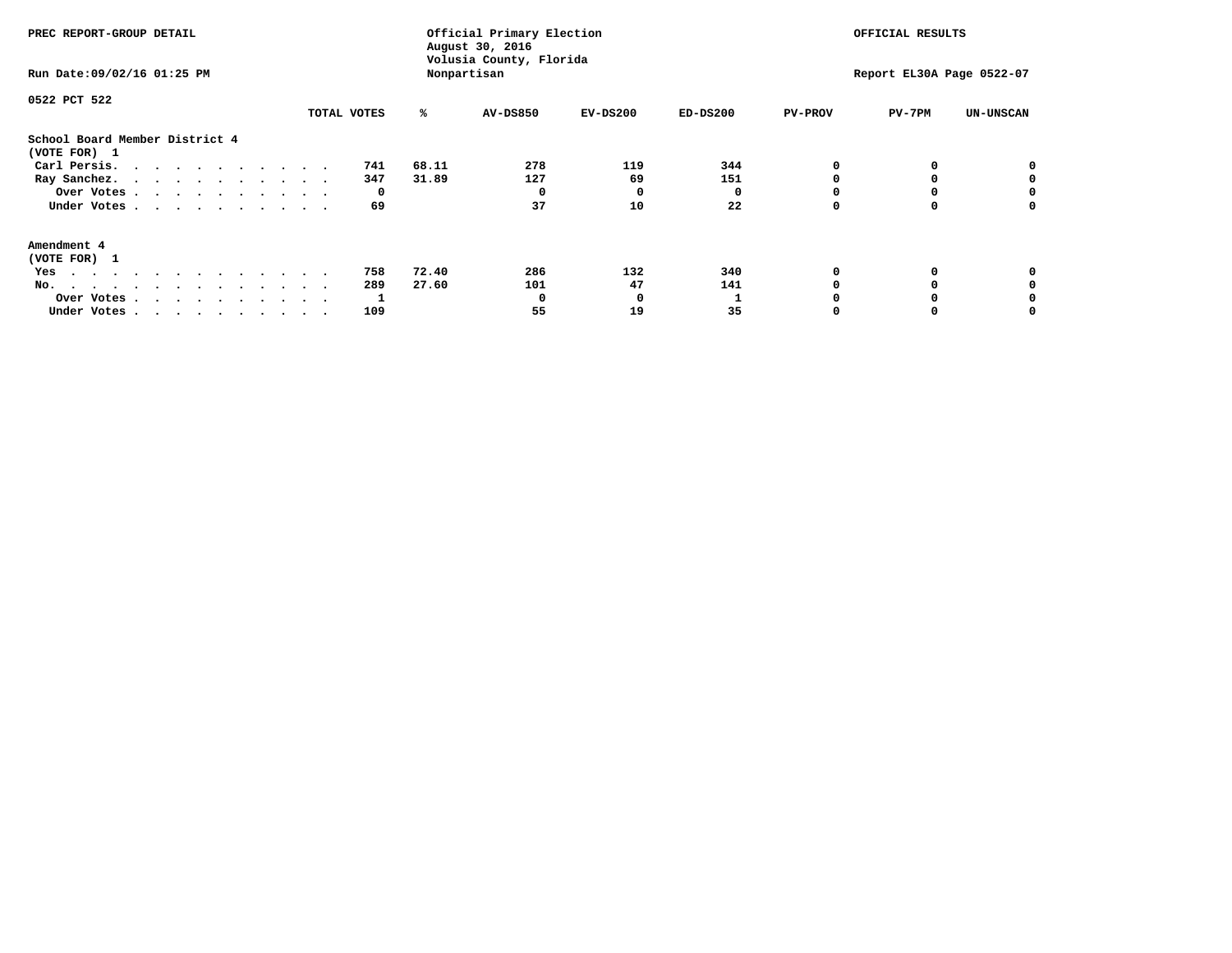| PREC REPORT-GROUP DETAIL                                               |                   | Official Primary Election<br>August 30, 2016 |                           | OFFICIAL RESULTS |                |          |                  |
|------------------------------------------------------------------------|-------------------|----------------------------------------------|---------------------------|------------------|----------------|----------|------------------|
| Run Date:09/02/16 01:25 PM                                             | <b>STATISTICS</b> | Volusia County, Florida                      | Report EL30A Page 0523-01 |                  |                |          |                  |
| 0523 PCT 523                                                           |                   |                                              |                           |                  |                |          |                  |
| TOTAL VOTES                                                            | ℁                 | <b>AV-DS850</b>                              | $EV-DS200$                | $ED-DS200$       | <b>PV-PROV</b> | $PV-7PM$ | <b>UN-UNSCAN</b> |
| REGISTERED VOTERS - TOTAL<br>2,581                                     |                   |                                              |                           |                  |                |          |                  |
| REGISTERED VOTERS - Democratic<br>1,008<br>$\cdots$                    | 39.05             |                                              |                           |                  |                |          |                  |
| REGISTERED VOTERS - Republican<br>715                                  | 27.70             |                                              |                           |                  |                |          |                  |
| REGISTERED VOTERS - Libertarian<br>10                                  | .39               |                                              |                           |                  |                |          |                  |
| REGISTERED VOTERS - Nonpartisan<br>848                                 |                   |                                              |                           |                  |                |          |                  |
| 528<br>BALLOTS CAST - TOTAL.                                           |                   | 214                                          | 91                        | 223              |                |          |                  |
| BALLOTS CAST - Democratic<br>242                                       | 45.83             | 113                                          | 49                        | 80               |                |          |                  |
| BALLOTS CAST - Republican<br>206                                       | 39.02             | 67                                           | 31                        | 108              |                |          |                  |
| BALLOTS CAST - Libertarian.                                            | .19               |                                              | 0                         | 0                |                |          |                  |
| BALLOTS CAST - Nonpartisan.<br>79                                      | 14.96             | 33                                           | 11                        | 35               |                |          | 0                |
| BALLOTS CAST - BLANK.                                                  | .38               | 0                                            |                           |                  | $\Omega$       |          |                  |
| VOTER TURNOUT - TOTAL<br>$\cdots$                                      | 20.46             |                                              |                           |                  |                |          |                  |
| VOTER TURNOUT - Democratic.<br>$\cdot$ $\cdot$ $\cdot$ $\cdot$ $\cdot$ | 24.01             |                                              |                           |                  |                |          |                  |
| VOTER TURNOUT - Republican.                                            | 28.81             |                                              |                           |                  |                |          |                  |
| VOTER TURNOUT - Libertarian                                            | 10.00             |                                              |                           |                  |                |          |                  |
| VOTER TURNOUT - BLANK                                                  | .08               |                                              |                           |                  |                |          |                  |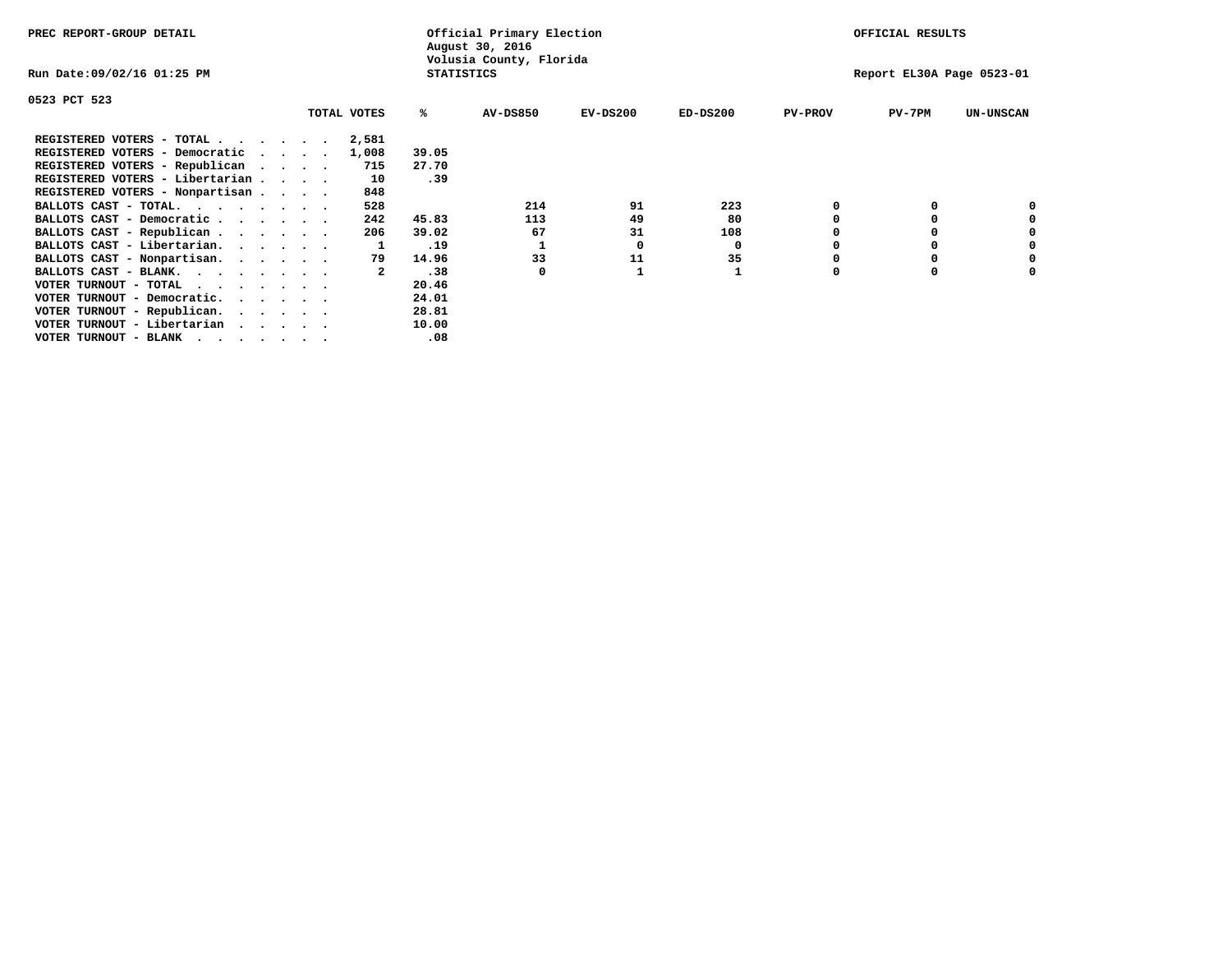| PREC REPORT-GROUP DETAIL<br>Run Date: 09/02/16 01:25 PM |             | Democratic | Official Primary Election<br>August 30, 2016<br>Volusia County, Florida | OFFICIAL RESULTS<br>Report EL30A Page 0523-02 |             |                |          |                  |  |  |
|---------------------------------------------------------|-------------|------------|-------------------------------------------------------------------------|-----------------------------------------------|-------------|----------------|----------|------------------|--|--|
|                                                         |             |            |                                                                         |                                               |             |                |          |                  |  |  |
| 0523 PCT 523                                            | TOTAL VOTES | ℁          | <b>AV-DS850</b>                                                         | $EV-DS200$                                    | $ED-DS200$  | <b>PV-PROV</b> | $PV-7PM$ | <b>UN-UNSCAN</b> |  |  |
| United States Senator<br>(VOTE FOR) 1                   |             |            |                                                                         |                                               |             |                |          |                  |  |  |
| Roque "Rocky" De La Fuente.                             | 17          | 7.42       | 9                                                                       | 1                                             | 7           | O              | o        |                  |  |  |
| Alan Grayson                                            | 76          | 33.19      | 39                                                                      |                                               | 31          | O              |          |                  |  |  |
| Pam Keith                                               | 34          | 14.85      | 17                                                                      | 5                                             | 12          | O              | 0        | o                |  |  |
| Reginald Luster                                         | 3           | 1.31       | 1                                                                       | 1                                             | 1           | 0              | 0        | $\mathbf 0$      |  |  |
| Patrick Murphy.                                         | 99          | 43.23      | 42                                                                      | 33                                            | 24          | 0              | 0        | $\mathbf 0$      |  |  |
| Over Votes                                              | 0           |            | $\Omega$                                                                | $\mathbf 0$                                   | $\mathbf 0$ | $\Omega$       | $\Omega$ | $\Omega$         |  |  |
| Under Votes                                             | 13          |            |                                                                         | 3                                             | 5           | $\Omega$       | $\Omega$ | 0                |  |  |
| Representative in Congress District 6<br>(VOTE FOR) 1   |             |            |                                                                         |                                               |             |                |          |                  |  |  |
| William (Bill) McCullough                               | 81          | 36.49      | 34                                                                      | 14                                            | 33          | O              | 0        |                  |  |  |
| Jay McGovern                                            | 39          | 17.57      | 19                                                                      | 5                                             | 15          | O              | 0        | 0                |  |  |
| George Pappas.                                          | 43          | 19.37      | 23                                                                      | 11                                            | 9           | O              | O        | 0                |  |  |
| Dwayne L. Taylor                                        | 59          | 26.58      | 27                                                                      | 15                                            | 17          | $\Omega$       | 0        | $\mathbf 0$      |  |  |
| Over Votes                                              | 0           |            | $\mathbf 0$                                                             | 0                                             | 0           | 0              | 0        | 0                |  |  |
| Under Votes                                             | 20          |            | 10                                                                      | 4                                             | 6           | $\Omega$       | $\Omega$ | O                |  |  |
| State Representative District 26<br>(VOTE FOR) 1        |             |            |                                                                         |                                               |             |                |          |                  |  |  |
| Patrick Henry                                           | 131         | 59.55      | 54                                                                      | 26                                            | 51          | 0              | 0        |                  |  |  |
| Steve Miller                                            | 89          | 40.45      | 46                                                                      | 19                                            | 24          |                |          | 0                |  |  |
| Over Votes                                              | 0           |            | 0                                                                       | 0                                             | 0           |                | 0        | 0                |  |  |
| Under Votes.                                            | 22          |            | 13                                                                      |                                               |             |                |          | O                |  |  |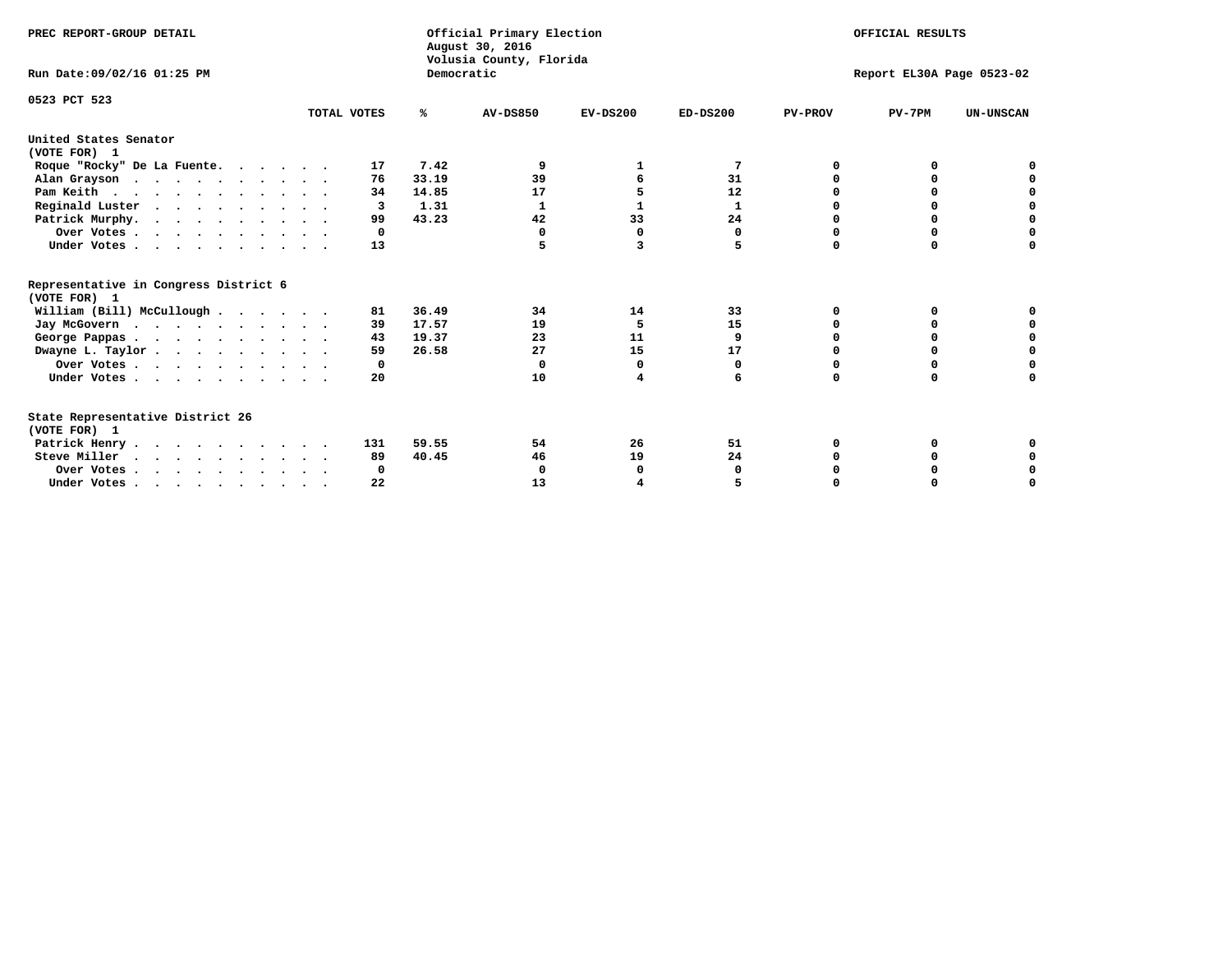| PREC REPORT-GROUP DETAIL                                                         |             |            | Official Primary Election<br>August 30, 2016<br>Volusia County, Florida | OFFICIAL RESULTS |              |                |                           |                  |
|----------------------------------------------------------------------------------|-------------|------------|-------------------------------------------------------------------------|------------------|--------------|----------------|---------------------------|------------------|
| Run Date: 09/02/16 01:25 PM                                                      |             | Republican |                                                                         |                  |              |                | Report EL30A Page 0523-03 |                  |
| 0523 PCT 523                                                                     |             |            |                                                                         |                  |              |                |                           |                  |
|                                                                                  | TOTAL VOTES | ℁          | <b>AV-DS850</b>                                                         | $EV-DS200$       | $ED-DS200$   | <b>PV-PROV</b> | $PV-7PM$                  | <b>UN-UNSCAN</b> |
| United States Senator<br>(VOTE FOR) 1                                            |             |            |                                                                         |                  |              |                |                           |                  |
| Carlos Beruff                                                                    | 53          | 26.37      | 23                                                                      | 7                | 23           | 0              | 0                         | 0                |
| Ernie Rivera                                                                     | 11          | 5.47       | $\mathbf{1}$                                                            | 4                | 6            | $\Omega$       | 0                         | $\mathbf 0$      |
| Marco Rubio.                                                                     | 123         | 61.19      | 35                                                                      | 18               | 70           | $\mathbf 0$    | $\mathbf 0$               | $\mathbf 0$      |
| Dwight Mark Anthony Young                                                        | 14          | 6.97       | 8                                                                       | $\mathbf 1$      | 5            | 0              | $\mathbf 0$               | $\pmb{0}$        |
| Over Votes                                                                       | 1           |            | 0                                                                       | $\mathbf{1}$     | 0            | 0              | 0                         | 0                |
| Under Votes                                                                      | 4           |            | $\Omega$                                                                | $\Omega$         | 4            | $\Omega$       | $\Omega$                  | $\mathbf 0$      |
| Representative in Congress District 6<br>(VOTE FOR) 1                            |             |            |                                                                         |                  |              |                |                           |                  |
| Fred Costello.                                                                   | 68          | 33.83      | 35                                                                      | 9                | 24           | 0              | 0                         | 0                |
| Ron Desantis                                                                     | 107         | 53.23      | 26                                                                      | 18               | 63           | 0              | 0                         | $\mathbf 0$      |
| G. G. Galloway.                                                                  | 26          | 12.94      | 4                                                                       | 4                | 18           | $\Omega$       | $\Omega$                  | $\mathbf 0$      |
| Over Votes                                                                       | 0           |            | $\Omega$                                                                | 0                | $\mathbf{0}$ | $\mathbf 0$    | $\Omega$                  | $\mathbf 0$      |
| Under Votes                                                                      | 5           |            | $\overline{a}$                                                          | $\Omega$         | 3            | $\Omega$       | $\Omega$                  | $\Omega$         |
| State Committeeman<br>(VOTE FOR) 1                                               |             |            |                                                                         |                  |              |                |                           |                  |
| Paul W. Deering<br>$\cdots$                                                      | 125         | 65.79      | 38                                                                      | 26               | 61           | 0              | 0                         | 0                |
| James Oddie.                                                                     | 65          | 34.21      | 24                                                                      | 5                | 36           | 0              | 0                         | $\mathbf 0$      |
| Over Votes                                                                       | 0           |            | $\mathbf 0$                                                             | $\mathbf 0$      | $\mathbf 0$  | 0              | $\mathbf 0$               | $\mathbf 0$      |
| Under Votes                                                                      | 16          |            | 5                                                                       | $\Omega$         | 11           | $\Omega$       | 0                         | $\mathbf 0$      |
| State Committeewoman<br>(VOTE FOR) 1                                             |             |            |                                                                         |                  |              |                |                           |                  |
| Dana Christina Dougherty                                                         | 112         | 59.57      | 37                                                                      | 20               | 55           | 0              | 0                         | 0                |
| Marilyn C. Ford                                                                  | 76          | 40.43      | 25                                                                      | 11               | 40           | 0              | 0                         | 0                |
| Over Votes                                                                       | $\Omega$    |            | $\Omega$                                                                | 0                | 0            | 0              | 0                         | $\mathbf 0$      |
| Under Votes, $\cdot$ , $\cdot$ , $\cdot$ , $\cdot$ , $\cdot$ , $\cdot$ , $\cdot$ | 18          |            |                                                                         | $\Omega$         | 13           | $\Omega$       | $\Omega$                  | $\Omega$         |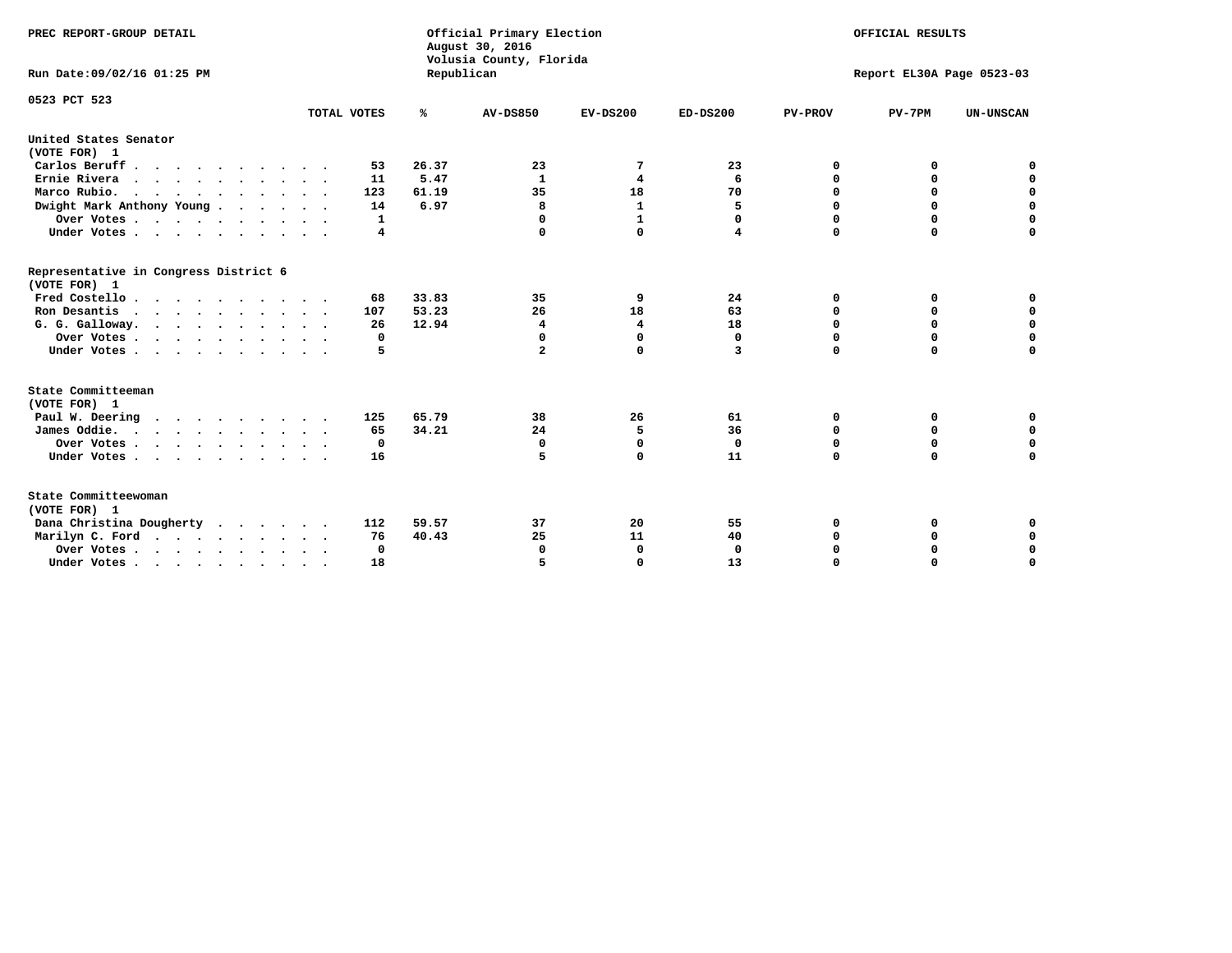| PREC REPORT-GROUP DETAIL<br>Run Date: 09/02/16 01:25 PM |  |  |  |  |  | Official Primary Election<br>August 30, 2016<br>Volusia County, Florida |        | OFFICIAL RESULTS<br>Report EL30A Page 0523-04 |            |            |                |          |                  |
|---------------------------------------------------------|--|--|--|--|--|-------------------------------------------------------------------------|--------|-----------------------------------------------|------------|------------|----------------|----------|------------------|
|                                                         |  |  |  |  |  |                                                                         |        | Libertarian                                   |            |            |                |          |                  |
| 0523 PCT 523                                            |  |  |  |  |  | TOTAL VOTES                                                             | ℁      | AV-DS850                                      | $EV-DS200$ | $ED-DS200$ | <b>PV-PROV</b> | $PV-7PM$ | <b>UN-UNSCAN</b> |
| United States Senator<br>(VOTE FOR) 1                   |  |  |  |  |  |                                                                         |        |                                               |            |            |                |          |                  |
| Augustus Invictus.                                      |  |  |  |  |  | 0                                                                       |        |                                               | 0          | 0          |                |          | 0                |
| Paul Stanton                                            |  |  |  |  |  |                                                                         | 100.00 |                                               |            | 0          |                |          | 0                |
| Over Votes                                              |  |  |  |  |  | 0                                                                       |        |                                               |            | O          |                |          | 0                |
| Under Votes                                             |  |  |  |  |  | 0                                                                       |        |                                               |            |            |                |          |                  |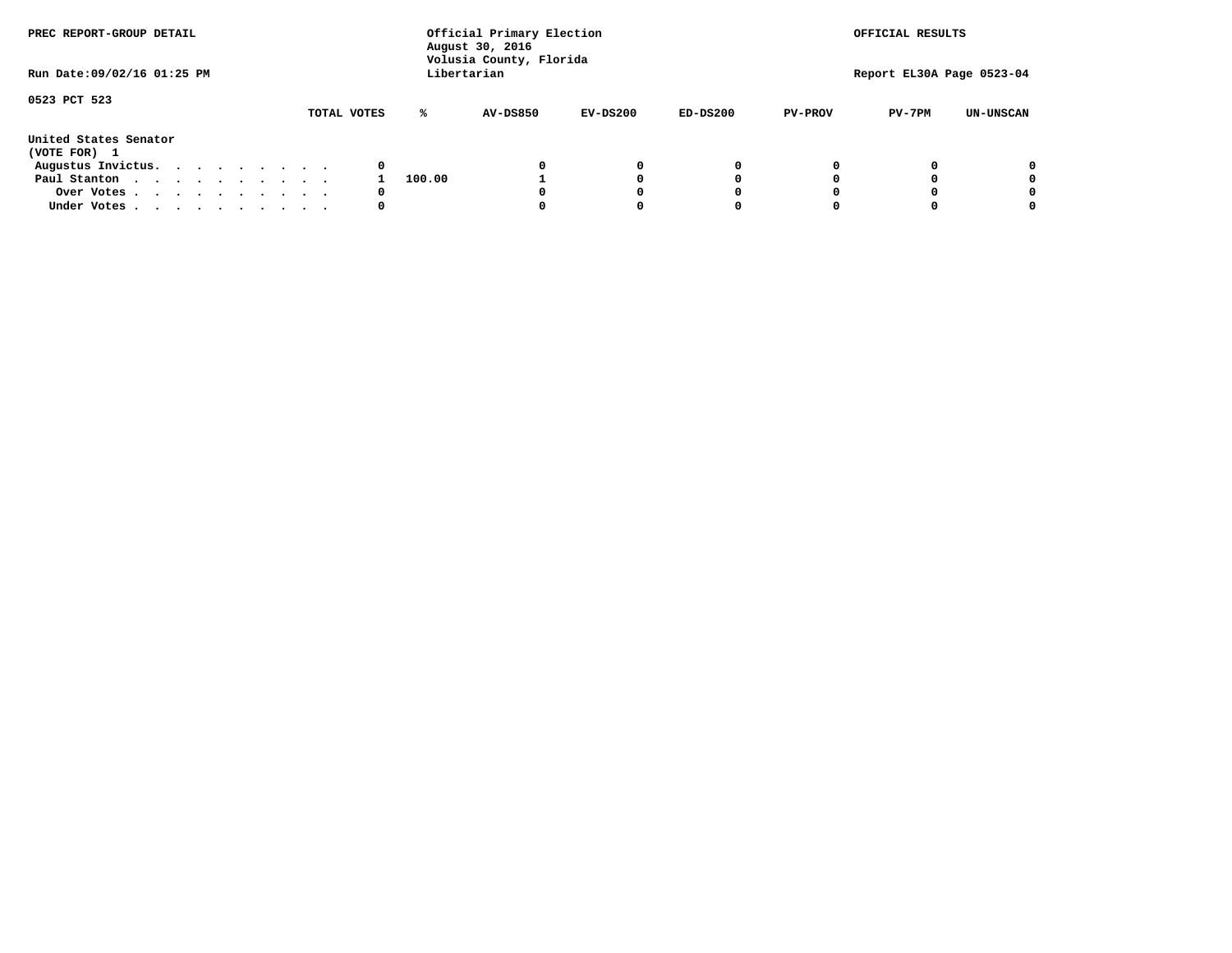| PREC REPORT-GROUP DETAIL                                                                    |                               |       | Official Primary Election<br>August 30, 2016<br>Volusia County, Florida | OFFICIAL RESULTS |             |                |                           |                  |
|---------------------------------------------------------------------------------------------|-------------------------------|-------|-------------------------------------------------------------------------|------------------|-------------|----------------|---------------------------|------------------|
| Run Date: 09/02/16 01:25 PM                                                                 |                               |       | Nonpartisan                                                             |                  |             |                | Report EL30A Page 0523-05 |                  |
| 0523 PCT 523                                                                                | TOTAL VOTES                   | ℁     | <b>AV-DS850</b>                                                         | $EV-DS200$       | $ED-DS200$  | <b>PV-PROV</b> | $PV-7PM$                  | <b>UN-UNSCAN</b> |
|                                                                                             |                               |       |                                                                         |                  |             |                |                           |                  |
| Circuit Judge 7th Circuit Group 4<br>(VOTE FOR) 1                                           |                               |       |                                                                         |                  |             |                |                           |                  |
| Chris France - WITHDRAWN                                                                    | 92                            | 19.17 | 44                                                                      | 8                | 40          | 0              | 0                         | $\mathbf 0$      |
| Sebrina L. Slack                                                                            | 145                           | 30.21 | 61                                                                      | 22               | 62          | $\mathbf 0$    | $\mathbf 0$               | $\mathbf 0$      |
| Stasia Warren<br>$\sim$                                                                     | 243                           | 50.63 | 85                                                                      | 54               | 104         | $\mathbf 0$    | 0                         | $\mathbf 0$      |
| Over Votes                                                                                  | $\mathbf 0$                   |       | $\Omega$                                                                | $\mathbf 0$      | $\mathbf 0$ | $\mathbf 0$    | $\mathbf 0$               | $\mathbf 0$      |
| Under Votes                                                                                 | 48                            |       | 24                                                                      | 7                | 17          | $\Omega$       | $\Omega$                  | $\mathbf 0$      |
| Circuit Judge 7th Circuit Group 10<br>(VOTE FOR) 1                                          |                               |       |                                                                         |                  |             |                |                           |                  |
| Malcolm Anthony<br>.                                                                        | 159                           | 34.42 | 64                                                                      | 33               | 62          | 0              | 0                         | 0                |
| Scott DuPont<br>$\sim$                                                                      | 303                           | 65.58 | 125                                                                     | 46               | 132         | $\mathbf 0$    | $\mathbf 0$               | $\mathbf 0$      |
| Over Votes<br>$\ddot{\phantom{1}}$                                                          | 1                             |       | $\mathbf{0}$                                                            | ${\bf 1}$        | $\mathbf 0$ | $\mathbf 0$    | $\mathbf 0$               | $\mathbf 0$      |
| Under Votes                                                                                 | 65                            |       | 25                                                                      | 11               | 29          | $\mathbf 0$    | $\mathbf 0$               | $\Omega$         |
| Circuit Judge 7th Circuit Group 13<br>(VOTE FOR) 1                                          |                               |       |                                                                         |                  |             |                |                           |                  |
| David Hood.                                                                                 | 213                           | 43.56 | 78                                                                      | 31               | 104         | 0              | 0                         | $\mathbf 0$      |
| A. "Kathleen" McNeilly                                                                      | 276                           | 56.44 | 119                                                                     | 53               | 104         | $\mathbf 0$    | 0                         | $\mathbf 0$      |
| Over Votes                                                                                  | $\mathbf 0$                   |       | $\mathbf 0$                                                             | $\Omega$         | $\mathbf 0$ | 0              | $\mathbf 0$               | $\mathbf 0$      |
| Under Votes                                                                                 | 39                            |       | 17                                                                      | 7                | 15          | $\Omega$       | $\mathbf 0$               | 0                |
| Circuit Judge 7th Circuit Group 17<br>(VOTE FOR) 1                                          |                               |       |                                                                         |                  |             |                |                           |                  |
| Linda L. Gaustad                                                                            | 242                           | 51.60 | 108                                                                     | 40               | 94          | 0              | 0                         | $\mathbf 0$      |
| Howard O. McGillin Jr                                                                       | 227                           | 48.40 | 84                                                                      | 43               | 100         | $\mathbf 0$    | $\mathbf 0$               | $\mathbf 0$      |
| Over Votes                                                                                  | $\mathbf 0$                   |       | $\mathbf{0}$                                                            | $\mathbf 0$      | $\mathbf 0$ | $\mathbf 0$    | $\Omega$                  | $\mathbf 0$      |
| Under Votes                                                                                 | 59                            |       | 22                                                                      | 8                | 29          | $\mathbf 0$    | $\mathbf 0$               | $\mathbf 0$      |
| County Judge 7th Circuit Group 3<br>(VOTE FOR) 1                                            |                               |       |                                                                         |                  |             |                |                           |                  |
| Heather Caeners<br>$\mathbf{r}$ , $\mathbf{r}$ , $\mathbf{r}$ , $\mathbf{r}$ , $\mathbf{r}$ | 171                           | 35.26 | 63                                                                      | 33               | 75          | 0              | 0                         | 0                |
| Shirley A. Green                                                                            | 238                           | 49.07 | 96                                                                      | 39               | 103         | $\mathbf 0$    | 0                         | $\mathbf 0$      |
| Marla Rawnsley.<br>$\cdot$                                                                  | 76                            | 15.67 | 36                                                                      | 13               | 27          | 0              | $\mathbf 0$               | $\pmb{0}$        |
| Over Votes.<br>$\cdots$<br>$\cdot$<br>$\cdot$                                               | $\mathbf{0}$<br>$\sim$ $\sim$ |       | $\mathbf 0$                                                             | $\mathbf{0}$     | 0           | $\mathbf 0$    | $\mathbf 0$               | $\mathbf 0$      |
| Under Votes<br>$\sim$                                                                       | 43                            |       | 19                                                                      | 6                | 18          | $\mathbf 0$    | $\mathbf 0$               | 0                |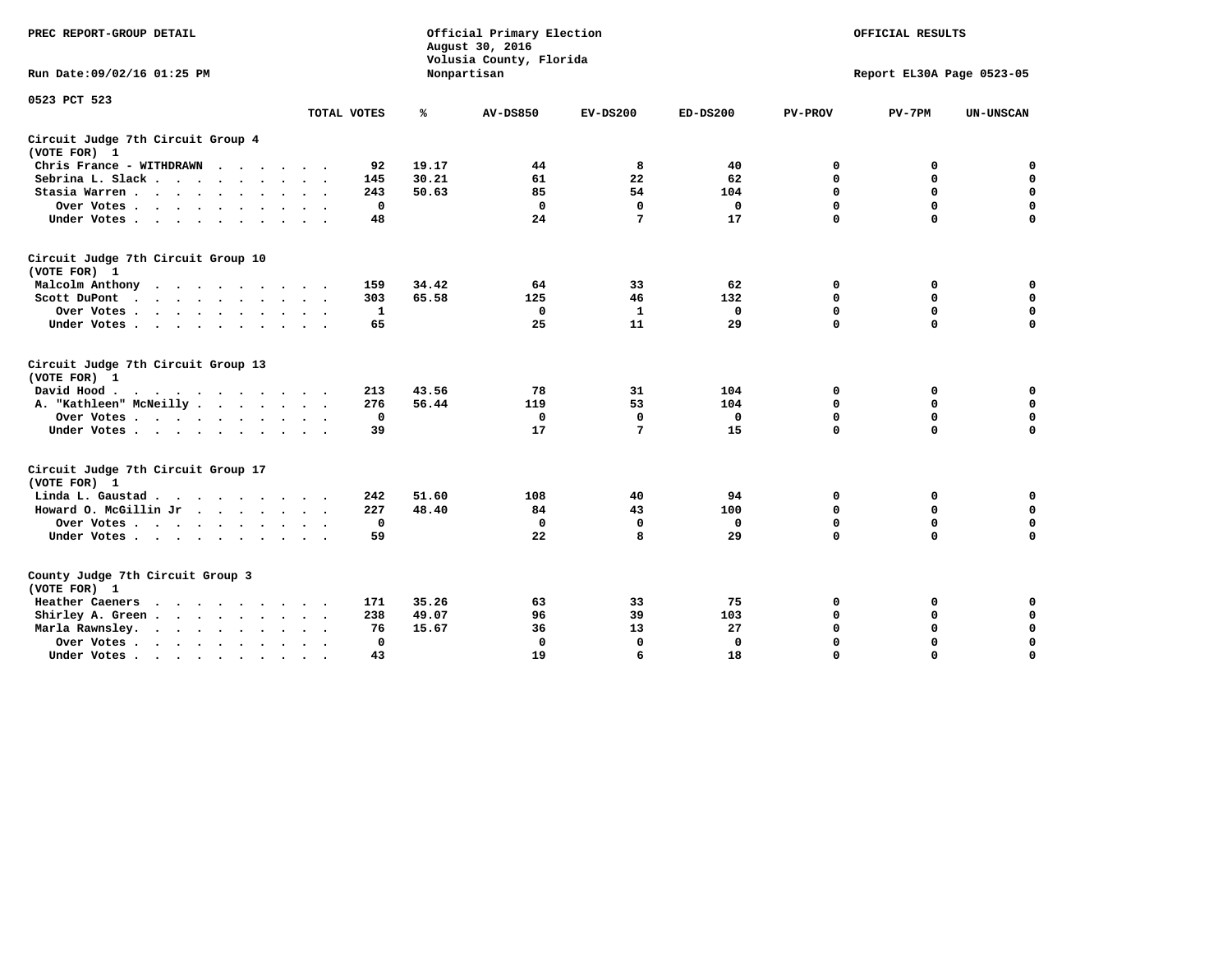| PREC REPORT-GROUP DETAIL<br>Run Date: 09/02/16 01:25 PM                                                                                                           |                                                                    |       | Official Primary Election<br>August 30, 2016<br>Volusia County, Florida<br>Nonpartisan | OFFICIAL RESULTS<br>Report EL30A Page 0523-06 |              |                |             |                  |
|-------------------------------------------------------------------------------------------------------------------------------------------------------------------|--------------------------------------------------------------------|-------|----------------------------------------------------------------------------------------|-----------------------------------------------|--------------|----------------|-------------|------------------|
|                                                                                                                                                                   |                                                                    |       |                                                                                        |                                               |              |                |             |                  |
| 0523 PCT 523                                                                                                                                                      | TOTAL VOTES                                                        | ℁     | <b>AV-DS850</b>                                                                        | $EV-DS200$                                    | $ED-DS200$   | <b>PV-PROV</b> | $PV-7PM$    | <b>UN-UNSCAN</b> |
| Sheriff                                                                                                                                                           |                                                                    |       |                                                                                        |                                               |              |                |             |                  |
| (VOTE FOR) 1                                                                                                                                                      |                                                                    |       |                                                                                        |                                               |              |                |             |                  |
| Wendell C. Bradford                                                                                                                                               | 45                                                                 | 8.67  | 20                                                                                     | $\overline{7}$                                | 18           | $\Omega$       | 0           | $\mathbf 0$      |
| Dave Brannon                                                                                                                                                      | 50<br>$\cdot$ .                                                    | 9.63  | 17                                                                                     | 13                                            | 20           | $\mathbf 0$    | 0           | $\mathbf 0$      |
| Mike Chitwood                                                                                                                                                     | 324                                                                | 62.43 | 143                                                                                    | 51                                            | 130          | $\mathbf 0$    | 0           | $\mathbf 0$      |
| Eric Dietrich.<br>$\cdots$                                                                                                                                        | 93<br>$\sim$<br>$\ddot{\phantom{a}}$                               | 17.92 | 29                                                                                     | 19                                            | 45           | $\mathbf 0$    | $\mathbf 0$ | $\mathbf 0$      |
| James E. (Jim) Gillum                                                                                                                                             | 7                                                                  | 1.35  | $\overline{a}$                                                                         | $\Omega$                                      | 5            | $\Omega$       | 0           | $\mathbf 0$      |
| Over Votes                                                                                                                                                        | $\mathbf{1}$                                                       |       | $\mathbf{0}$                                                                           | $\mathbf 0$                                   | $\mathbf{1}$ | $\mathbf{0}$   | 0           | $\mathbf 0$      |
| Under Votes                                                                                                                                                       | 8                                                                  |       | 3                                                                                      | $\mathbf{1}$                                  | 4            | $\Omega$       | 0           | 0                |
| Property Appraiser<br>(VOTE FOR) 1                                                                                                                                |                                                                    |       |                                                                                        |                                               |              |                |             |                  |
| Larry Bartlett.                                                                                                                                                   | 186<br>$\cdot$ .                                                   | 39.08 | 93                                                                                     | 24                                            | 69           | $\mathbf 0$    | 0           | 0                |
| H. Alan Burton.                                                                                                                                                   | 164<br>$\sim$ $\sim$                                               | 34.45 | 60                                                                                     | 21                                            | 83           | $\mathbf 0$    | 0           | $\mathbf 0$      |
| Mike Swanto.<br>$\sim$                                                                                                                                            | 126<br>$\ddot{\phantom{a}}$<br>$\bullet$ .<br>$\ddot{\phantom{1}}$ | 26.47 | 40                                                                                     | 39                                            | 47           | $\mathbf 0$    | 0           | $\mathbf 0$      |
| Over Votes                                                                                                                                                        | $\mathbf 0$                                                        |       | $\mathbf 0$                                                                            | $\Omega$                                      | $\mathbf 0$  | $\mathbf 0$    | $\mathbf 0$ | $\mathbf 0$      |
| Under Votes                                                                                                                                                       | 52                                                                 |       | 21                                                                                     | $7\phantom{.0}$                               | 24           | $\mathbf 0$    | $\mathbf 0$ | $\Omega$         |
|                                                                                                                                                                   |                                                                    |       |                                                                                        |                                               |              |                |             |                  |
| Supervisor of Elections<br>(VOTE FOR) 1                                                                                                                           |                                                                    |       |                                                                                        |                                               |              |                |             |                  |
| Teresa Apgar<br>.                                                                                                                                                 | 67                                                                 | 13.81 | 28                                                                                     | 9                                             | 30           | 0              | 0           | $\mathbf 0$      |
| David Lee Davis                                                                                                                                                   | 70                                                                 | 14.43 | 28                                                                                     | $7\phantom{.0}$                               | 35           | $\Omega$       | 0           | $\mathbf 0$      |
| Bill Fyfe. $\ldots$                                                                                                                                               | 43                                                                 | 8.87  | 16                                                                                     | 13                                            | 14           | $\mathbf{0}$   | 0           | $\mathbf 0$      |
| Lisa Lewis                                                                                                                                                        | 305                                                                | 62.89 | 125                                                                                    | 55                                            | 125          | $\mathbf 0$    | 0           | 0                |
| Over Votes                                                                                                                                                        | $\mathbf 0$<br>$\sim$                                              |       | $\mathbf 0$                                                                            | $\mathbf 0$                                   | $\mathbf 0$  | $\mathbf 0$    | $\mathbf 0$ | $\mathsf{o}\,$   |
| Under Votes                                                                                                                                                       | 43                                                                 |       | 17                                                                                     | $7\phantom{.0}$                               | 19           | $\mathbf 0$    | 0           | $\mathbf 0$      |
| County Council Chair                                                                                                                                              |                                                                    |       |                                                                                        |                                               |              |                |             |                  |
| (VOTE FOR) 1                                                                                                                                                      |                                                                    |       |                                                                                        |                                               |              |                |             |                  |
| Jason P. Davis.                                                                                                                                                   | 85                                                                 | 17.75 | 47                                                                                     | 13                                            | 25           | $\mathbf 0$    | 0           | $\mathbf 0$      |
| Greg Gimbert<br>$\mathbf{r}$ , and $\mathbf{r}$ , and $\mathbf{r}$ , and $\mathbf{r}$ , and $\mathbf{r}$                                                          | 109                                                                | 22.76 | 45                                                                                     | 15                                            | 49           | $\mathbf 0$    | 0           | $\mathbf 0$      |
| Ed Kelley                                                                                                                                                         | 254                                                                | 53.03 | 88                                                                                     | 44                                            | 122          | $\mathbf 0$    | 0           | $\mathbf 0$      |
| Tom Laputka.<br>$\mathbf{r}$ , and $\mathbf{r}$ , and $\mathbf{r}$ , and $\mathbf{r}$<br>$\ddot{\phantom{a}}$                                                     | 31                                                                 | 6.47  | 11                                                                                     | 10                                            | 10           | $\Omega$       | $\mathbf 0$ | 0                |
| Over Votes                                                                                                                                                        | $\Omega$                                                           |       | $\Omega$                                                                               | $\Omega$                                      | $\mathbf 0$  | $\mathbf{0}$   | 0           | 0                |
| Under Votes<br>$\ddot{\phantom{a}}$                                                                                                                               | 49<br>$\ddot{\phantom{0}}$                                         |       | 23                                                                                     | 9                                             | 17           | $\mathbf 0$    | 0           | $\Omega$         |
| County Council Member District 4<br>County Council District 4<br>(VOTE FOR) 1                                                                                     |                                                                    |       |                                                                                        |                                               |              |                |             |                  |
| Linda Bourquin-McIntyre.                                                                                                                                          | 65                                                                 | 13.27 | 34                                                                                     | 10                                            | 21           | 0              | 0           | 0                |
| Roy Johnson.<br>$\bullet$                                                                                                                                         | 90<br>$\sim$<br>$\sim$ $\sim$                                      | 18.37 | 36                                                                                     | 13                                            | 41           | $\mathbf 0$    | 0           | $\pmb{0}$        |
| Heather Post                                                                                                                                                      | 202                                                                | 41.22 | 60                                                                                     | 48                                            | 94           | $\mathbf 0$    | 0           | $\mathsf{o}\,$   |
| Al Smith.<br>$\langle \cdot \rangle$                                                                                                                              | 87<br>$\bullet$                                                    | 17.76 | 46                                                                                     | 8                                             | 33           | $\Omega$       | $\Omega$    | $\mathbf 0$      |
| Roland Via .<br>$\mathcal{L}^{\text{max}}$ , and $\mathcal{L}^{\text{max}}$ , and $\mathcal{L}^{\text{max}}$<br>$\Delta$<br>$\bullet$<br>$\overline{\phantom{a}}$ | 46                                                                 | 9.39  | 19                                                                                     | 5                                             | 22           | $\Omega$       | 0           | $\mathbf 0$      |
| Over Votes<br>$\ddot{\phantom{a}}$                                                                                                                                | $\mathbf 0$<br>$\ddot{\phantom{a}}$<br>$\bullet$<br>$\cdot$        |       | $\mathbf{0}$                                                                           | $\mathbf 0$                                   | $\mathbf 0$  | $\mathbf 0$    | 0           | $\mathbf 0$      |
| Under Votes.<br>.                                                                                                                                                 | 38<br>$\bullet$                                                    |       | 19                                                                                     | 7                                             | 12           | $\Omega$       | 0           | $\mathbf 0$      |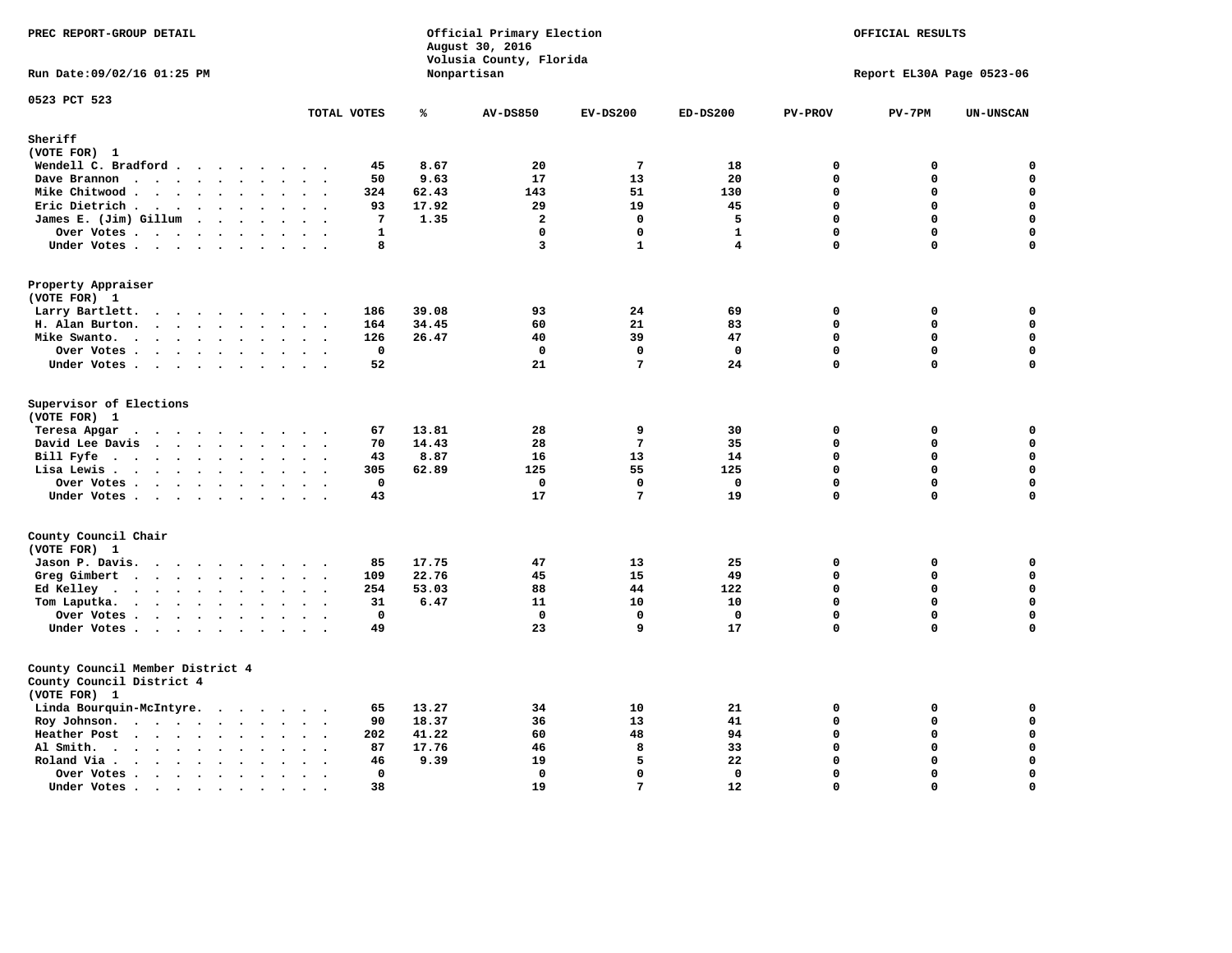| PREC REPORT-GROUP DETAIL<br>Run Date: 09/02/16 01:25 PM                                                                                                                                                                                  |             |       | Official Primary Election<br>August 30, 2016<br>Volusia County, Florida<br>Nonpartisan |            | OFFICIAL RESULTS<br>Report EL30A Page 0523-07 |                |        |                  |
|------------------------------------------------------------------------------------------------------------------------------------------------------------------------------------------------------------------------------------------|-------------|-------|----------------------------------------------------------------------------------------|------------|-----------------------------------------------|----------------|--------|------------------|
| 0523 PCT 523                                                                                                                                                                                                                             | TOTAL VOTES | ℁     | <b>AV-DS850</b>                                                                        | $EV-DS200$ | $ED-DS200$                                    | <b>PV-PROV</b> | PV-7PM | <b>UN-UNSCAN</b> |
| School Board Member District 4<br>(VOTE FOR) 1                                                                                                                                                                                           |             |       |                                                                                        |            |                                               |                |        |                  |
| Carl Persis.                                                                                                                                                                                                                             | 306         | 62.58 | 128                                                                                    | 58         | 120                                           |                |        |                  |
| Ray Sanchez.                                                                                                                                                                                                                             | 183         | 37.42 | 71                                                                                     | 26         | 86                                            |                |        |                  |
| Over Votes                                                                                                                                                                                                                               | 0           |       |                                                                                        | O          |                                               |                |        | 0                |
| Under Votes                                                                                                                                                                                                                              | 39          |       | 15                                                                                     |            | 17                                            |                |        | 0                |
| Amendment 4                                                                                                                                                                                                                              |             |       |                                                                                        |            |                                               |                |        |                  |
| (VOTE FOR) 1                                                                                                                                                                                                                             |             |       |                                                                                        |            |                                               |                |        |                  |
| Yes<br>$\mathbf{a}$ . The contribution of the contribution of the contribution of the contribution of the contribution of the contribution of the contribution of the contribution of the contribution of the contribution of the contri | 367         | 75.83 | 136                                                                                    | 69         | 162                                           |                |        |                  |
| No.                                                                                                                                                                                                                                      | 117         | 24.17 | 57                                                                                     | 16         | 44                                            |                |        |                  |
| Over Votes                                                                                                                                                                                                                               | O           |       |                                                                                        | O          |                                               |                |        |                  |
| Under Votes                                                                                                                                                                                                                              | 44          |       | 21                                                                                     |            | 17                                            |                |        |                  |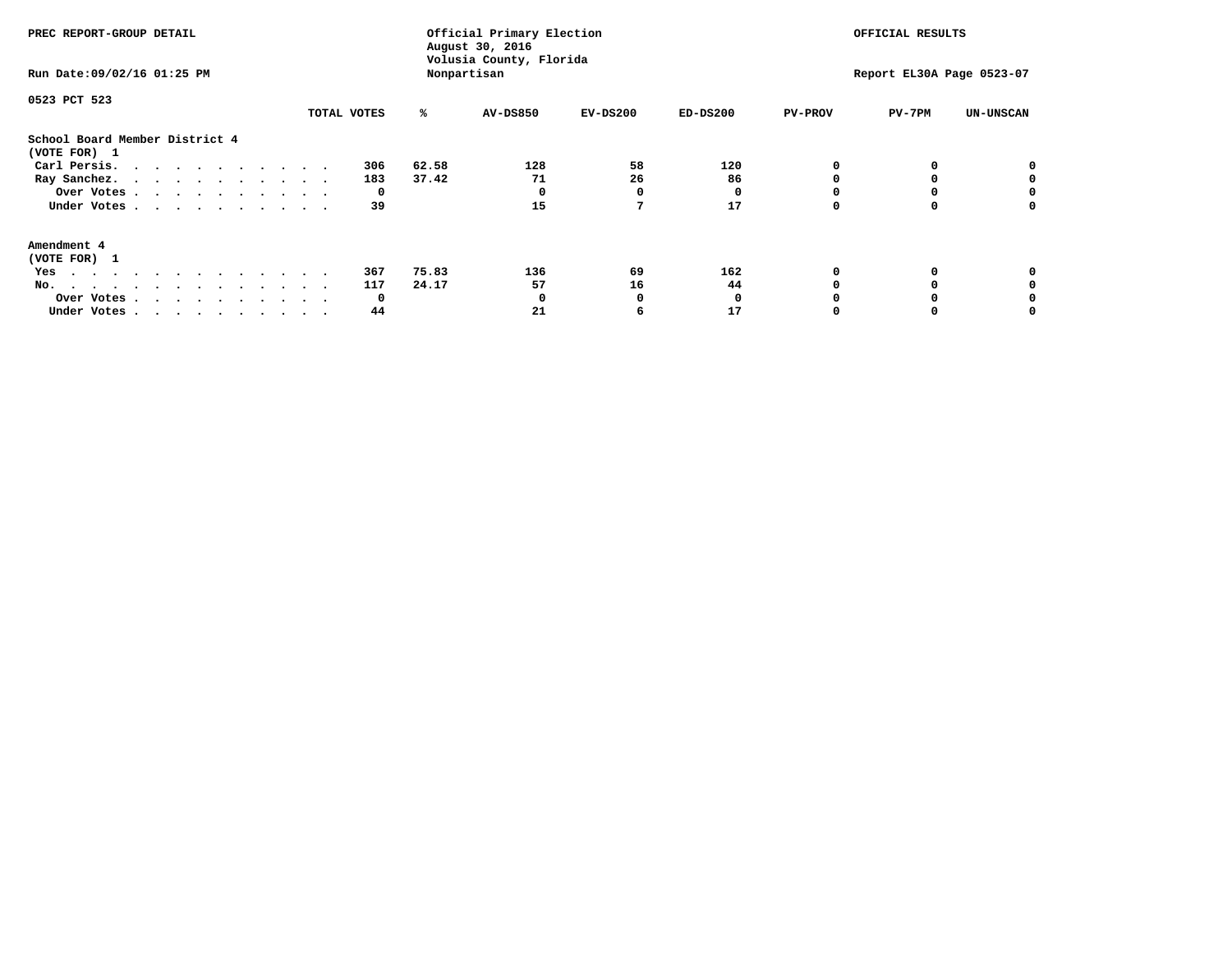| PREC REPORT-GROUP DETAIL                   |                                              |  |  |             |       | Official Primary Election<br>August 30, 2016 |            | OFFICIAL RESULTS |                |                           |                  |  |
|--------------------------------------------|----------------------------------------------|--|--|-------------|-------|----------------------------------------------|------------|------------------|----------------|---------------------------|------------------|--|
| Run Date:09/02/16 01:25 PM                 | Volusia County, Florida<br><b>STATISTICS</b> |  |  |             |       |                                              |            |                  |                | Report EL30A Page 0526-01 |                  |  |
| 0526 PCT 526                               |                                              |  |  |             |       |                                              |            |                  |                |                           |                  |  |
|                                            |                                              |  |  | TOTAL VOTES | ℁     | AV-DS850                                     | $EV-DS200$ | $ED-DS200$       | <b>PV-PROV</b> | $PV-7PM$                  | <b>UN-UNSCAN</b> |  |
| REGISTERED VOTERS - TOTAL                  |                                              |  |  | 1,901       |       |                                              |            |                  |                |                           |                  |  |
| REGISTERED VOTERS - Democratic<br>$\cdots$ |                                              |  |  | 805         | 42.35 |                                              |            |                  |                |                           |                  |  |
| REGISTERED VOTERS - Republican             |                                              |  |  | 525         | 27.62 |                                              |            |                  |                |                           |                  |  |
| REGISTERED VOTERS - Libertarian            |                                              |  |  | - 2         | .11   |                                              |            |                  |                |                           |                  |  |
| REGISTERED VOTERS - Nonpartisan            |                                              |  |  | 569         |       |                                              |            |                  |                |                           |                  |  |
| BALLOTS CAST - TOTAL.                      |                                              |  |  | 413         |       | 135                                          | 44         | 234              |                |                           |                  |  |
| BALLOTS CAST - Democratic                  |                                              |  |  | 176         | 42.62 | 70                                           | 17         | 89               |                |                           |                  |  |
| BALLOTS CAST - Republican                  |                                              |  |  | 173         | 41.89 | 56                                           | 20         | 97               |                |                           |                  |  |
| BALLOTS CAST - Libertarian.                |                                              |  |  |             | .24   | 0                                            | 0          |                  |                |                           |                  |  |
| BALLOTS CAST - Nonpartisan.                |                                              |  |  | 63          | 15.25 |                                              |            | 47               |                |                           | 0                |  |
| BALLOTS CAST - BLANK.                      |                                              |  |  |             |       | <sup>0</sup>                                 |            | 0                | n              |                           |                  |  |
| VOTER TURNOUT - TOTAL                      |                                              |  |  |             | 21.73 |                                              |            |                  |                |                           |                  |  |
| VOTER TURNOUT - Democratic.                |                                              |  |  |             | 21.86 |                                              |            |                  |                |                           |                  |  |
| VOTER TURNOUT - Republican.                |                                              |  |  |             | 32.95 |                                              |            |                  |                |                           |                  |  |
| VOTER TURNOUT - Libertarian                |                                              |  |  |             | 50.00 |                                              |            |                  |                |                           |                  |  |
| VOTER TURNOUT - BLANK                      |                                              |  |  |             |       |                                              |            |                  |                |                           |                  |  |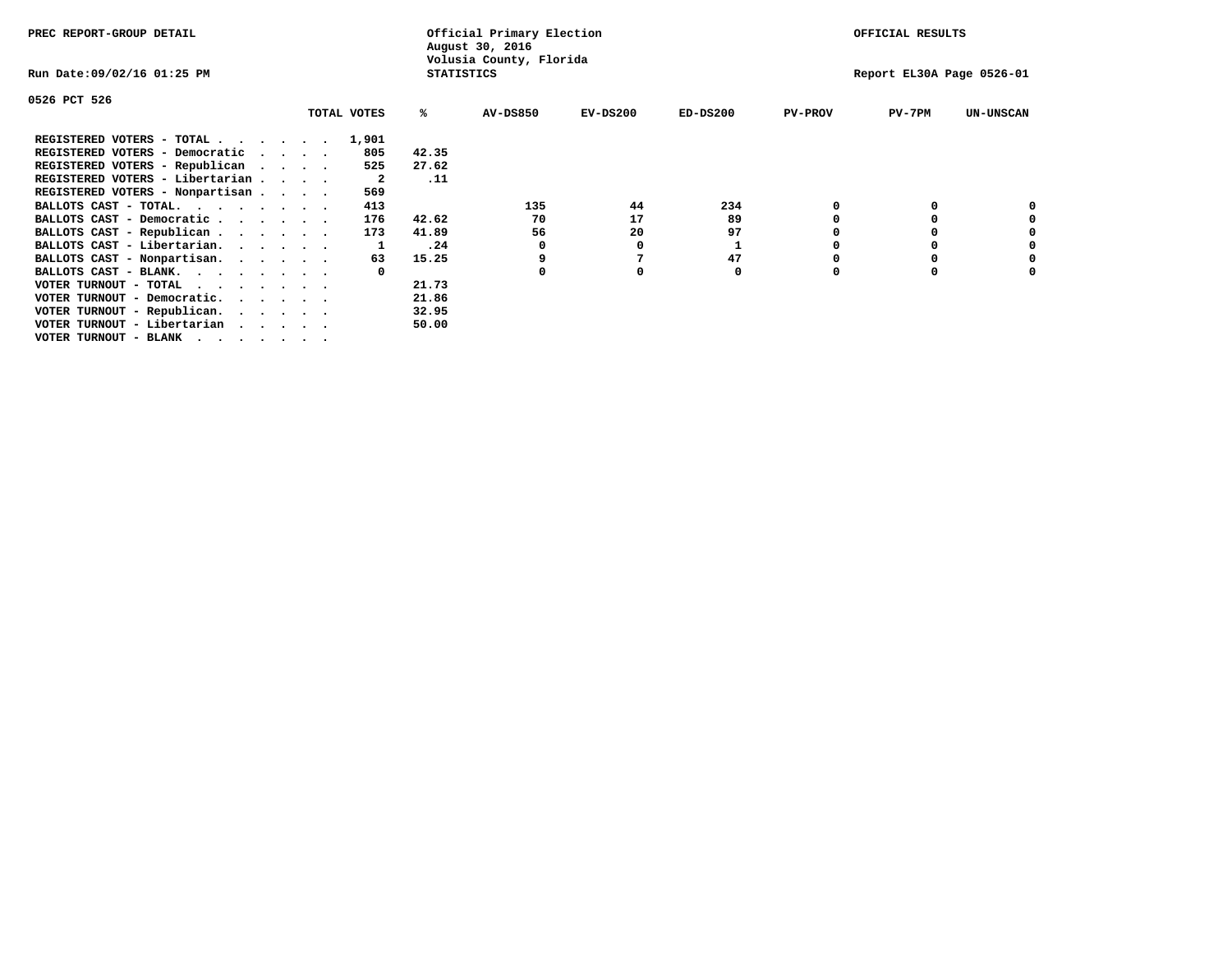| PREC REPORT-GROUP DETAIL                                                         |                         |            | Official Primary Election<br>August 30, 2016<br>Volusia County, Florida | OFFICIAL RESULTS |              |                           |              |                  |  |  |
|----------------------------------------------------------------------------------|-------------------------|------------|-------------------------------------------------------------------------|------------------|--------------|---------------------------|--------------|------------------|--|--|
| Run Date: 09/02/16 01:25 PM                                                      |                         | Democratic |                                                                         |                  |              | Report EL30A Page 0526-02 |              |                  |  |  |
| 0526 PCT 526                                                                     | TOTAL VOTES             | %ะ         | <b>AV-DS850</b>                                                         | $EV-DS200$       | $ED-DS200$   | <b>PV-PROV</b>            | $PV-7PM$     | <b>UN-UNSCAN</b> |  |  |
| United States Senator                                                            |                         |            |                                                                         |                  |              |                           |              |                  |  |  |
| (VOTE FOR) 1                                                                     |                         |            |                                                                         |                  |              |                           |              |                  |  |  |
| Roque "Rocky" De La Fuente.                                                      | 9                       | 5.42       | -6                                                                      | ∩                | 3            | O                         | O            |                  |  |  |
| Alan Grayson                                                                     | 46                      | 27.71      | 14                                                                      |                  | 23           |                           |              |                  |  |  |
| Pam Keith                                                                        | 27                      | 16.27      | 12                                                                      |                  | 15           |                           | O            |                  |  |  |
| Reginald Luster                                                                  | $\overline{\mathbf{2}}$ | 1.20       | $\mathbf{1}$                                                            |                  | $\mathbf{1}$ |                           | 0            | O                |  |  |
| Patrick Murphy.                                                                  | 82                      | 49.40      | 34                                                                      | 5                | 43           |                           | 0            | $\mathbf 0$      |  |  |
| Over Votes                                                                       | $\Omega$                |            | 0                                                                       | n                | 0            | O                         | 0            | O                |  |  |
| Under Votes                                                                      | 10                      |            | 3                                                                       | 3                | 4            | $\Omega$                  | $\Omega$     | U                |  |  |
| Representative in Congress District 6                                            |                         |            |                                                                         |                  |              |                           |              |                  |  |  |
| (VOTE FOR) 1                                                                     |                         |            |                                                                         |                  |              |                           |              |                  |  |  |
| William (Bill) McCullough                                                        | 53                      | 31.93      | 24                                                                      | 3                | 26           | 0                         | 0            |                  |  |  |
| Jay McGovern                                                                     | 31                      | 18.67      | 16                                                                      | $\overline{a}$   | 13           | n                         | <sup>0</sup> |                  |  |  |
| George Pappas.                                                                   | 20                      | 12.05      | 6                                                                       |                  | 13           | $\Omega$                  | $\Omega$     | 0                |  |  |
| Dwayne L. Taylor                                                                 | 62                      | 37.35      | 22                                                                      | 9                | 31           | $\Omega$                  | $\Omega$     | $\mathbf 0$      |  |  |
| Over Votes                                                                       | 0                       |            | 0                                                                       | O                | 0            | O                         | 0            | O                |  |  |
| Under Votes                                                                      | 10                      |            | $\overline{a}$                                                          | $\overline{a}$   | 6            | $\Omega$                  | 0            | O                |  |  |
| State Representative District 26                                                 |                         |            |                                                                         |                  |              |                           |              |                  |  |  |
| (VOTE FOR) 1                                                                     |                         |            |                                                                         |                  |              |                           |              |                  |  |  |
| Patrick Henry                                                                    | 84                      | 51.85      | 34                                                                      | 8                | 42           | O                         | 0            |                  |  |  |
| Steve Miller                                                                     | 78                      | 48.15      | 32                                                                      |                  | 40           |                           |              | 0                |  |  |
| Over Votes                                                                       | 0                       |            | 0                                                                       |                  | O            |                           |              | 0                |  |  |
| Under Votes, $\cdot$ , $\cdot$ , $\cdot$ , $\cdot$ , $\cdot$ , $\cdot$ , $\cdot$ | 14                      |            |                                                                         |                  |              |                           |              | U                |  |  |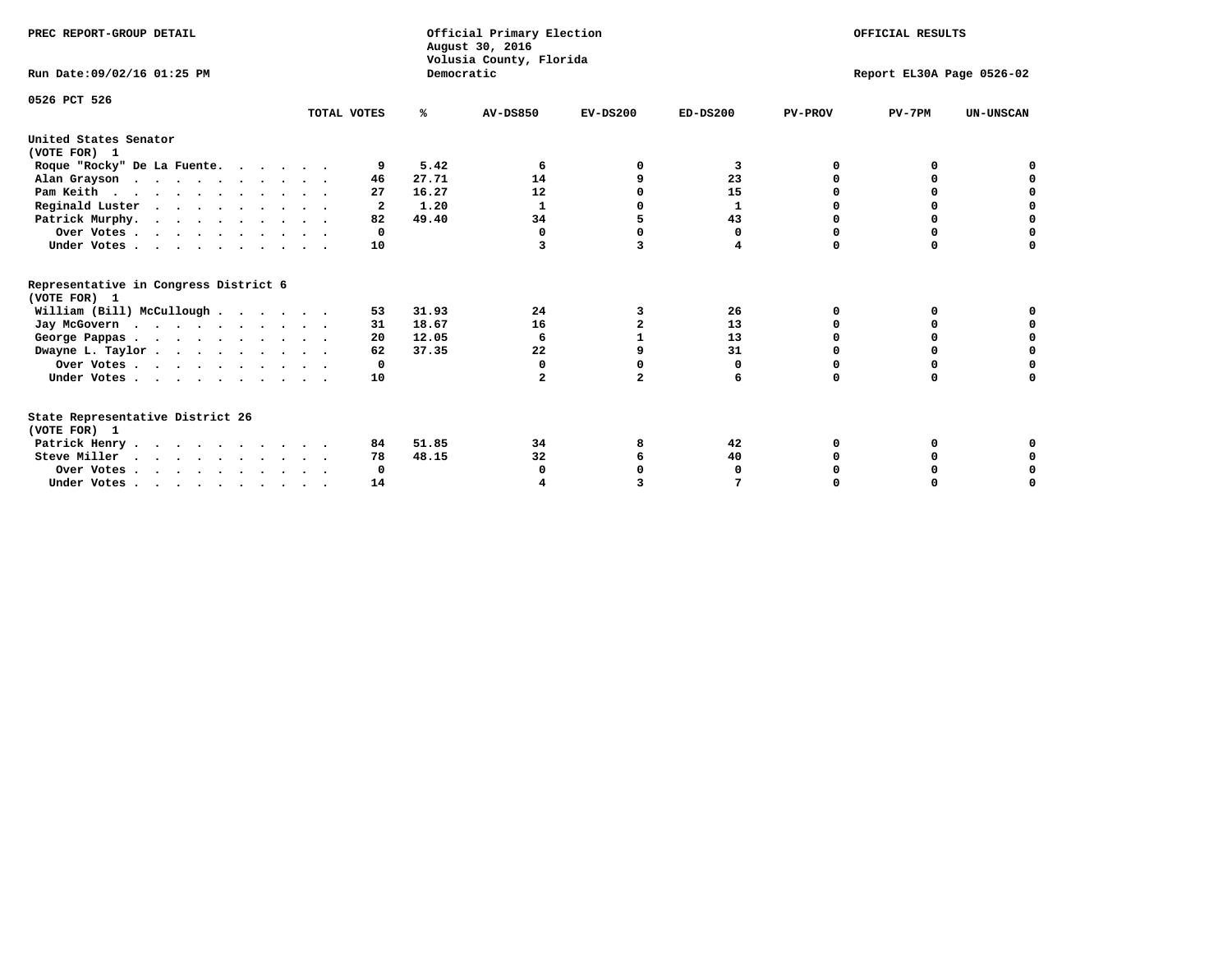| PREC REPORT-GROUP DETAIL<br>Run Date: 09/02/16 01:25 PM                          |                            | Republican | Official Primary Election<br>August 30, 2016<br>Volusia County, Florida | OFFICIAL RESULTS<br>Report EL30A Page 0526-03 |              |                |             |                  |
|----------------------------------------------------------------------------------|----------------------------|------------|-------------------------------------------------------------------------|-----------------------------------------------|--------------|----------------|-------------|------------------|
| 0526 PCT 526                                                                     |                            |            |                                                                         |                                               |              |                |             |                  |
|                                                                                  | TOTAL VOTES                | ℁          | <b>AV-DS850</b>                                                         | $EV-DS200$                                    | $ED-DS200$   | <b>PV-PROV</b> | $PV-7PM$    | <b>UN-UNSCAN</b> |
| United States Senator<br>(VOTE FOR) 1                                            |                            |            |                                                                         |                                               |              |                |             |                  |
| Carlos Beruff                                                                    | 36                         | 21.30      | 9                                                                       | 7                                             | 20           | 0              | 0           | 0                |
| Ernie Rivera                                                                     | 5                          | 2.96       | $\Omega$                                                                | 0                                             | 5            | 0              | 0           | $\mathbf 0$      |
| Marco Rubio.<br>$\cdots$                                                         | 122                        | 72.19      | 43                                                                      | 11                                            | 68           | 0              | $\mathbf 0$ | 0                |
| Dwight Mark Anthony Young                                                        | 6                          | 3.55       | $\overline{\mathbf{2}}$                                                 | $\mathbf{1}$                                  | 3            | 0              | $\mathbf 0$ | $\mathbf 0$      |
| Over Votes                                                                       | 0                          |            | 0                                                                       | $\Omega$                                      | 0            | 0              | 0           | $\mathbf 0$      |
| Under Votes                                                                      | 4                          |            | $\overline{a}$                                                          | $\mathbf{1}$                                  | $\mathbf{1}$ | $\Omega$       | $\Omega$    | $\Omega$         |
| Representative in Congress District 6<br>(VOTE FOR) 1                            |                            |            |                                                                         |                                               |              |                |             |                  |
| Fred Costello                                                                    | 67                         | 40.12      | 17                                                                      | 8                                             | 42           | 0              | 0           | 0                |
| Ron Desantis                                                                     | 71                         | 42.51      | 31                                                                      | 7                                             | 33           | $\Omega$       | 0           | $\mathbf 0$      |
| G. G. Galloway.                                                                  | 29                         | 17.37      | 5                                                                       | $\overline{a}$                                | 22           | $\mathbf 0$    | $\mathbf 0$ | $\Omega$         |
| Over Votes                                                                       | 0                          |            | $\mathbf 0$                                                             | $\mathbf 0$                                   | $\mathbf 0$  | $\mathbf 0$    | $\mathbf 0$ | $\mathbf 0$      |
| Under Votes                                                                      | 6                          |            | 3                                                                       | $\overline{\mathbf{3}}$                       | 0            | $\Omega$       | $\Omega$    | $\Omega$         |
| State Committeeman                                                               |                            |            |                                                                         |                                               |              |                |             |                  |
| (VOTE FOR) 1                                                                     |                            |            |                                                                         |                                               |              |                |             |                  |
| Paul W. Deering                                                                  | 82                         | 61.19      | 31                                                                      | 10                                            | 41           | 0              | 0           | 0                |
| James Oddie.                                                                     | 52                         | 38.81      | 14                                                                      | 3                                             | 35           | 0              | 0           | $\mathbf 0$      |
| Over Votes                                                                       | 0                          |            | $\Omega$                                                                | 0                                             | 0            | 0              | 0           | 0                |
| Under Votes                                                                      | 39<br>$\ddot{\phantom{1}}$ |            | 11                                                                      | $7\phantom{.0}$                               | 21           | $\mathbf 0$    | $\mathbf 0$ | $\mathbf 0$      |
| State Committeewoman<br>(VOTE FOR) 1                                             |                            |            |                                                                         |                                               |              |                |             |                  |
| Dana Christina Dougherty                                                         | 64                         | 47.76      | 18                                                                      | 7                                             | 39           | 0              | 0           | $\mathbf 0$      |
| Marilyn C. Ford                                                                  | 70                         | 52.24      | 28                                                                      | 7                                             | 35           | 0              | 0           | $\mathbf 0$      |
| Over Votes                                                                       | $\Omega$                   |            | $\Omega$                                                                | $\mathbf 0$                                   | $\mathbf{0}$ | 0              | 0           | $\mathbf 0$      |
| Under Votes, $\cdot$ , $\cdot$ , $\cdot$ , $\cdot$ , $\cdot$ , $\cdot$ , $\cdot$ | 39                         |            | 10                                                                      | 6                                             | 23           | $\Omega$       | $\Omega$    | $\Omega$         |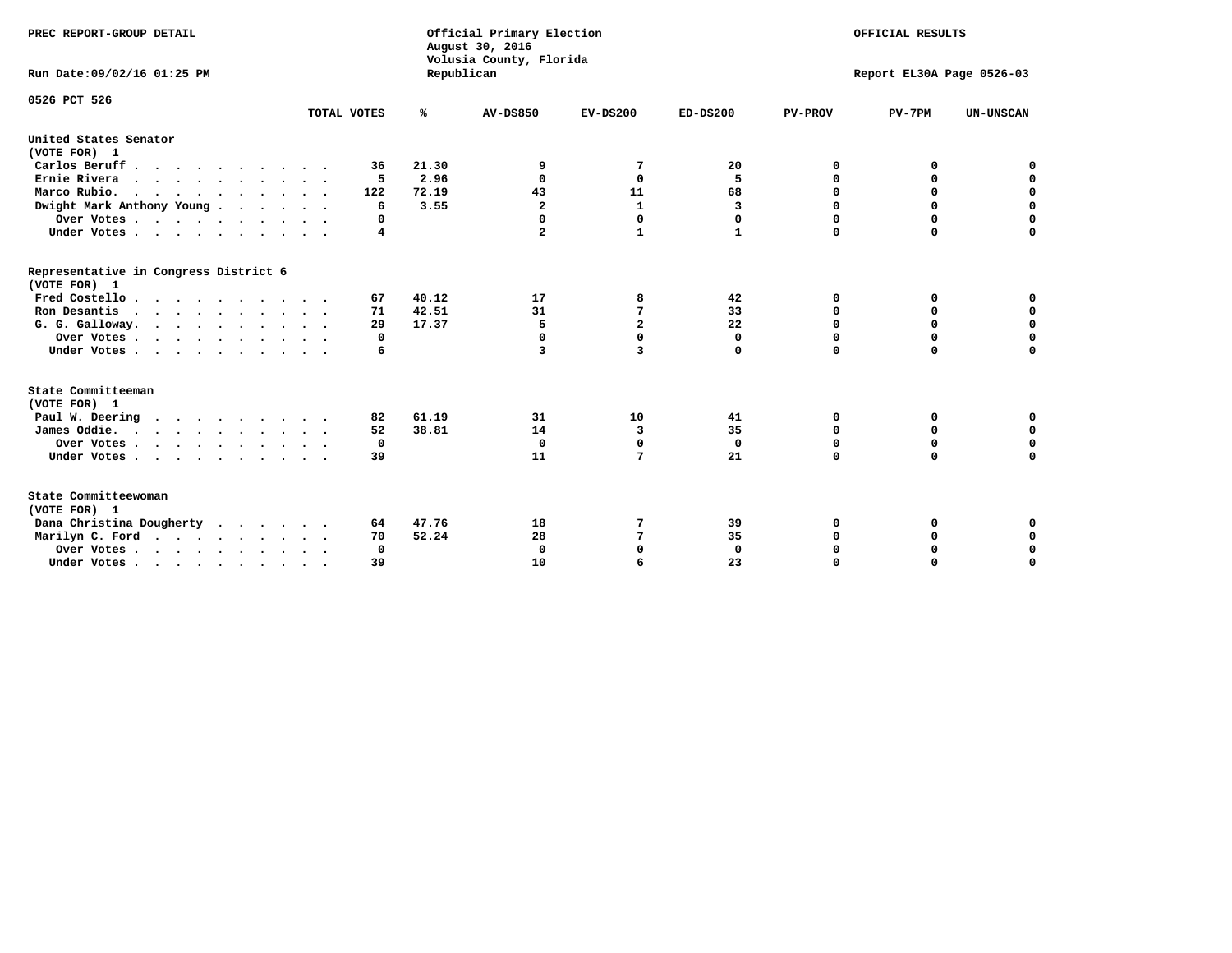| PREC REPORT-GROUP DETAIL<br>Run Date: 09/02/16 01:25 PM |  |  |  |  |  | Official Primary Election<br>August 30, 2016<br>Volusia County, Florida<br>Libertarian | OFFICIAL RESULTS<br>Report EL30A Page 0526-04 |          |            |            |                |          |                  |
|---------------------------------------------------------|--|--|--|--|--|----------------------------------------------------------------------------------------|-----------------------------------------------|----------|------------|------------|----------------|----------|------------------|
|                                                         |  |  |  |  |  |                                                                                        |                                               |          |            |            |                |          |                  |
| 0526 PCT 526                                            |  |  |  |  |  | TOTAL VOTES                                                                            | ℁                                             | AV-DS850 | $EV-DS200$ | $ED-DS200$ | <b>PV-PROV</b> | $PV-7PM$ | <b>UN-UNSCAN</b> |
| United States Senator<br>(VOTE FOR) 1                   |  |  |  |  |  |                                                                                        |                                               |          |            |            |                |          |                  |
| Augustus Invictus.                                      |  |  |  |  |  | 0                                                                                      |                                               |          | 0          | 0          |                |          | 0                |
| Paul Stanton                                            |  |  |  |  |  |                                                                                        | 100.00                                        |          |            |            |                |          | 0                |
| Over Votes                                              |  |  |  |  |  | 0                                                                                      |                                               |          |            | O          |                |          | 0                |
| Under Votes                                             |  |  |  |  |  | 0                                                                                      |                                               |          |            |            |                |          |                  |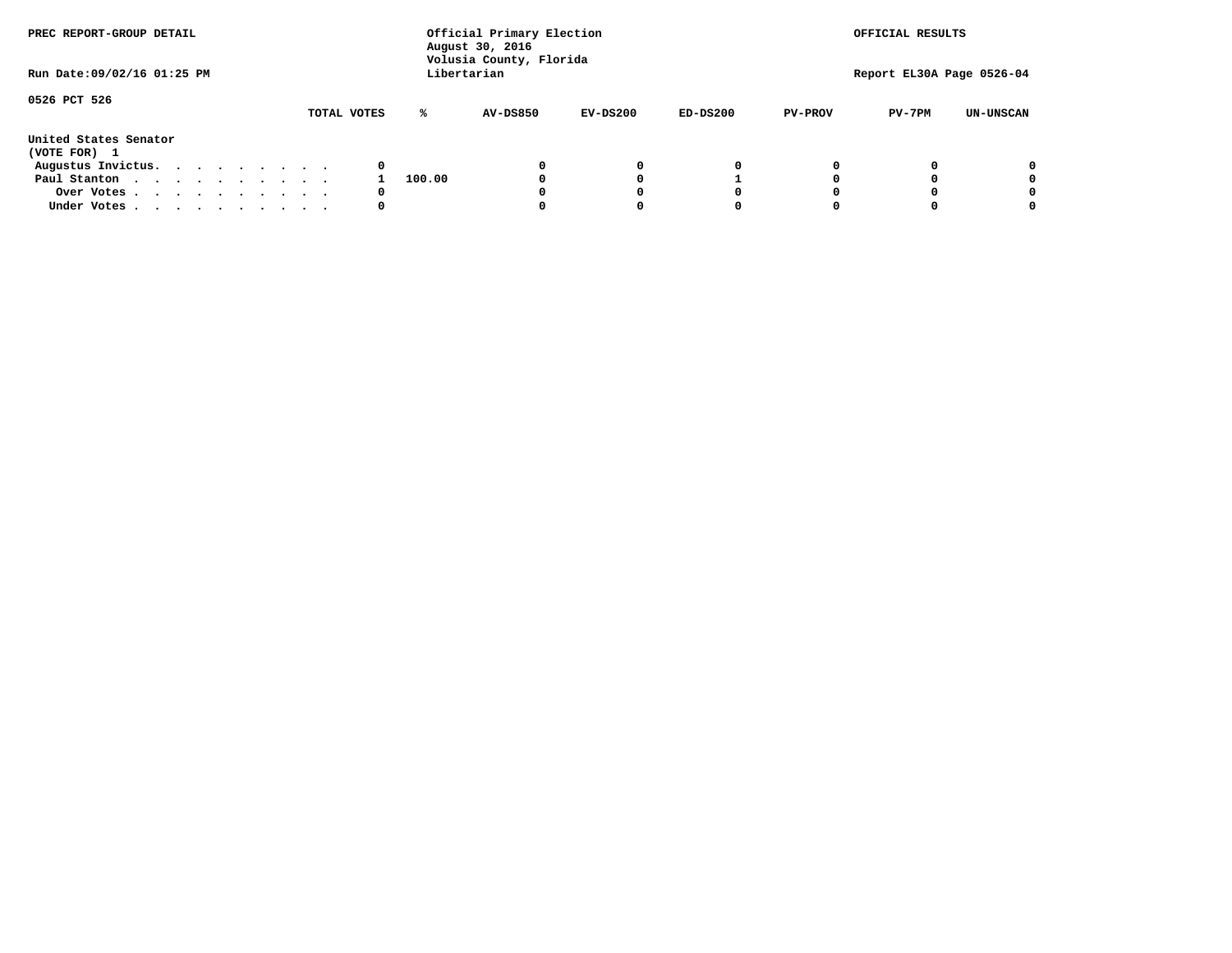| PREC REPORT-GROUP DETAIL                           |             | Official Primary Election<br>August 30, 2016<br>Volusia County, Florida |                 | OFFICIAL RESULTS |              |                |                           |                  |  |  |  |
|----------------------------------------------------|-------------|-------------------------------------------------------------------------|-----------------|------------------|--------------|----------------|---------------------------|------------------|--|--|--|
| Run Date: 09/02/16 01:25 PM                        |             | Nonpartisan                                                             |                 |                  |              |                | Report EL30A Page 0526-05 |                  |  |  |  |
| 0526 PCT 526                                       | TOTAL VOTES | ℁                                                                       | <b>AV-DS850</b> | $EV-DS200$       | $ED-DS200$   | <b>PV-PROV</b> | $PV-7PM$                  | <b>UN-UNSCAN</b> |  |  |  |
| Circuit Judge 7th Circuit Group 4<br>(VOTE FOR) 1  |             |                                                                         |                 |                  |              |                |                           |                  |  |  |  |
| Chris France - WITHDRAWN                           |             | 11.90<br>42                                                             | 14              | 6                | 22           | 0              | 0                         | $\mathbf 0$      |  |  |  |
| Sebrina L. Slack.                                  | 116         | 32.86                                                                   | 43              | 9                | 64           | $\mathbf 0$    | $\mathbf 0$               | $\mathbf 0$      |  |  |  |
| Stasia Warren                                      | 195         | 55.24                                                                   | 61              | 20               | 114          | 0              | $\mathbf 0$               | $\mathbf 0$      |  |  |  |
| Over Votes                                         |             | $\mathbf{1}$                                                            | $\mathbf 0$     | $\mathbf 0$      | $\mathbf{1}$ | $\mathbf 0$    | $\mathbf 0$               | $\mathbf 0$      |  |  |  |
| Under Votes                                        |             | 59                                                                      | 17              | 9                | 33           | $\mathbf 0$    | $\Omega$                  | $\mathbf 0$      |  |  |  |
| Circuit Judge 7th Circuit Group 10<br>(VOTE FOR) 1 |             |                                                                         |                 |                  |              |                |                           |                  |  |  |  |
| Malcolm Anthony                                    | 118         | 34.01                                                                   | 44              | 12               | 62           | 0              | 0                         | $\mathbf 0$      |  |  |  |
| Scott DuPont<br>$\sim$                             | 229         | 65.99                                                                   | 75              | 21               | 133          | $\mathbf 0$    | $\mathbf 0$               | $\mathbf 0$      |  |  |  |
| Over Votes                                         |             | $\mathbf 0$                                                             | $\Omega$        | 0                | 0            | $\mathbf 0$    | 0                         | $\mathbf 0$      |  |  |  |
| Under Votes                                        |             | 66                                                                      | 16              | 11               | 39           | $\mathbf 0$    | $\mathbf 0$               | $\Omega$         |  |  |  |
| Circuit Judge 7th Circuit Group 13<br>(VOTE FOR) 1 |             |                                                                         |                 |                  |              |                |                           |                  |  |  |  |
| David Hood.                                        | 162         | 44.38                                                                   | 47              | 14               | 101          | 0              | 0                         | $\mathbf 0$      |  |  |  |
| A. "Kathleen" McNeilly                             | 203         | 55.62                                                                   | 75              | 22               | 106          | $\mathbf 0$    | 0                         | $\mathbf 0$      |  |  |  |
| Over Votes                                         |             | $\mathbf 0$                                                             | $\mathbf 0$     | $\mathbf 0$      | 0            | 0              | $\mathbf 0$               | 0                |  |  |  |
| Under Votes                                        |             | 48                                                                      | 13              | 8                | 27           | $\Omega$       | $\Omega$                  | $\Omega$         |  |  |  |
| Circuit Judge 7th Circuit Group 17<br>(VOTE FOR) 1 |             |                                                                         |                 |                  |              |                |                           |                  |  |  |  |
| Linda L. Gaustad                                   | 185         | 54.25                                                                   | 66              | 21               | 98           | 0              | 0                         | 0                |  |  |  |
| Howard O. McGillin Jr                              | 156         | 45.75                                                                   | 52              | 12               | 92           | $\mathbf 0$    | $\mathbf 0$               | 0                |  |  |  |
| Over Votes                                         |             | $\mathbf 0$                                                             | $\mathbf{0}$    | $\mathbf 0$      | $\mathbf{0}$ | $\mathbf 0$    | $\mathbf 0$               | $\mathbf 0$      |  |  |  |
| Under Votes                                        |             | 72                                                                      | 17              | 11               | 44           | $\mathbf 0$    | $\mathbf 0$               | $\Omega$         |  |  |  |
| County Judge 7th Circuit Group 3<br>(VOTE FOR) 1   |             |                                                                         |                 |                  |              |                |                           |                  |  |  |  |
| Heather Caeners<br>$\cdots$                        | 113         | 32.47                                                                   | 38              | 12               | 63           | $\mathbf 0$    | 0                         | 0                |  |  |  |
| Shirley A. Green                                   | 167         | 47.99                                                                   | 62              | 16               | 89           | $\mathbf 0$    | 0                         | $\mathbf 0$      |  |  |  |
| Marla Rawnsley.                                    |             | 19.54<br>68                                                             | 20              | 6                | 42           | 0              | $\mathbf 0$               | $\mathbf 0$      |  |  |  |
| Over Votes<br>$\ddot{\phantom{a}}$<br>$\sim$       |             | $\mathbf{1}$                                                            | $\Omega$        | 0                | $\mathbf{1}$ | $\mathbf 0$    | $\mathbf 0$               | $\mathbf 0$      |  |  |  |
| Under Votes<br>$\sim$                              |             | 64                                                                      | 15              | 10               | 39           | $\mathbf 0$    | $\mathbf 0$               | 0                |  |  |  |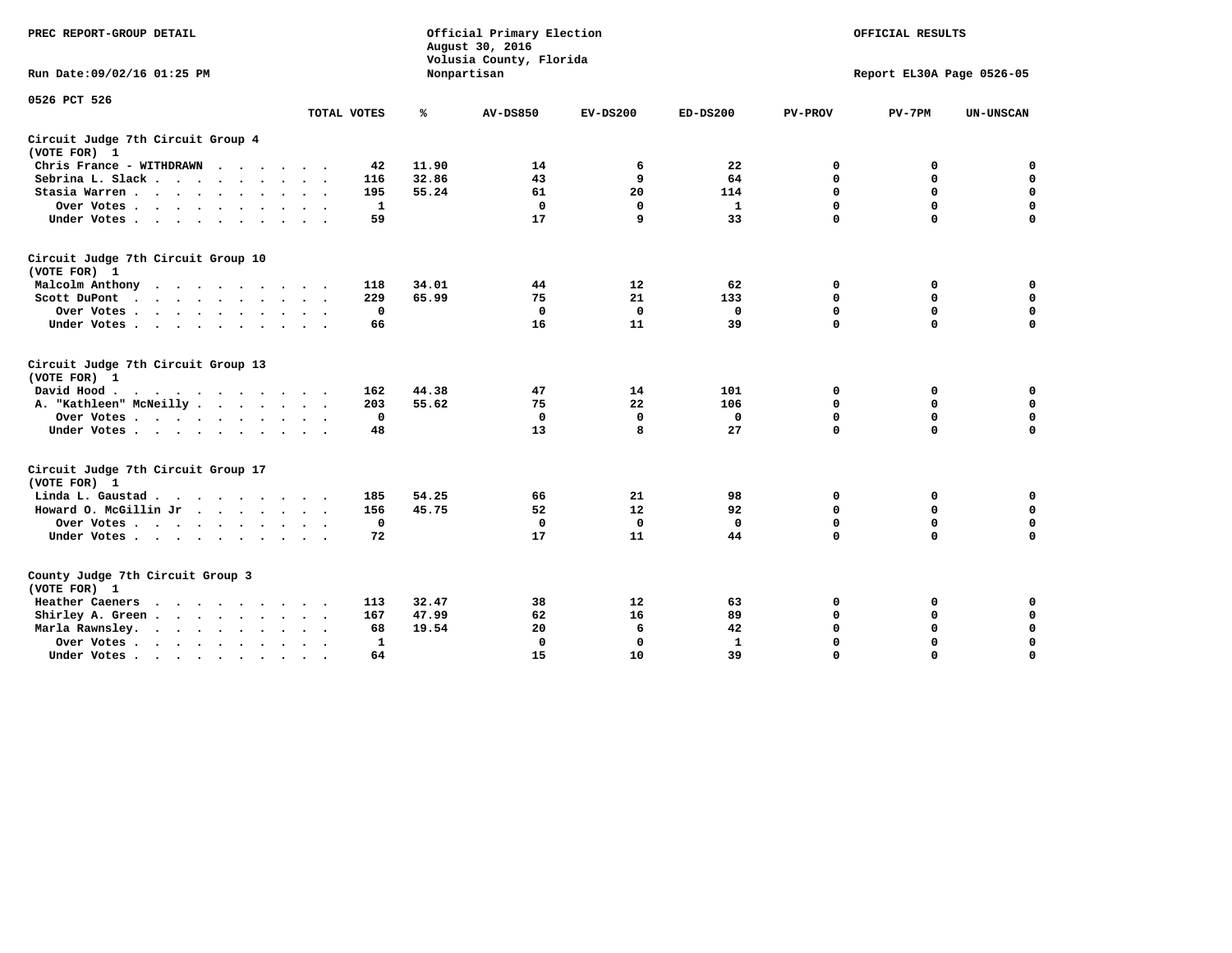| PREC REPORT-GROUP DETAIL<br>Run Date: 09/02/16 01:25 PM                       |                                              | Official Primary Election<br>August 30, 2016<br>Volusia County, Florida<br>Nonpartisan |       |                 |                         |                |                | OFFICIAL RESULTS<br>Report EL30A Page 0526-06 |                  |  |
|-------------------------------------------------------------------------------|----------------------------------------------|----------------------------------------------------------------------------------------|-------|-----------------|-------------------------|----------------|----------------|-----------------------------------------------|------------------|--|
|                                                                               |                                              |                                                                                        |       |                 |                         |                |                |                                               |                  |  |
| 0526 PCT 526                                                                  | TOTAL VOTES                                  |                                                                                        | ℁     | <b>AV-DS850</b> | $EV-DS200$              | $ED-DS200$     | <b>PV-PROV</b> | $PV-7PM$                                      | <b>UN-UNSCAN</b> |  |
| Sheriff                                                                       |                                              |                                                                                        |       |                 |                         |                |                |                                               |                  |  |
| (VOTE FOR) 1                                                                  |                                              |                                                                                        |       |                 |                         |                |                |                                               |                  |  |
| Wendell C. Bradford                                                           |                                              | 31                                                                                     | 7.60  | 8               | $\overline{a}$          | 21             | 0              | 0                                             | $\mathbf 0$      |  |
| Dave Brannon                                                                  |                                              | 43                                                                                     | 10.54 | 16              | $\overline{\mathbf{3}}$ | 24             | $\Omega$       | 0                                             | $\mathbf 0$      |  |
| Mike Chitwood                                                                 |                                              | 246                                                                                    | 60.29 | 72              | 33                      | 141            | $\mathbf 0$    | $\mathbf 0$                                   | $\mathbf 0$      |  |
| Eric Dietrich.                                                                |                                              | 80                                                                                     | 19.61 | 29              | 5                       | 46             | $\Omega$       | 0                                             | $\mathbf 0$      |  |
| James E. (Jim) Gillum                                                         |                                              | 8                                                                                      | 1.96  | 6               | $\mathbf{0}$            | $\overline{a}$ | $\mathbf 0$    | $\mathbf 0$                                   | $\mathbf 0$      |  |
| Over Votes                                                                    |                                              | $\mathbf 0$                                                                            |       | $\mathbf 0$     | $\mathbf 0$             | $\mathbf 0$    | $\mathbf 0$    | 0                                             | $\mathbf 0$      |  |
| Under Votes                                                                   |                                              | 5                                                                                      |       | $\overline{4}$  | $\mathbf{1}$            | $\mathbf 0$    | $\Omega$       | 0                                             | $\mathbf 0$      |  |
| Property Appraiser<br>(VOTE FOR) 1                                            |                                              |                                                                                        |       |                 |                         |                |                |                                               |                  |  |
| Larry Bartlett.                                                               |                                              | 118                                                                                    | 33.24 | 45              | 12                      | 61             | 0              | 0                                             | 0                |  |
| H. Alan Burton.                                                               |                                              | 128                                                                                    | 36.06 | 46              | 10                      | 72             | $\mathbf 0$    | 0                                             | $\mathbf 0$      |  |
| Mike Swanto.                                                                  |                                              | 109                                                                                    | 30.70 | 30              | 11                      | 68             | $\mathbf 0$    | 0                                             | $\mathbf 0$      |  |
| Over Votes                                                                    |                                              | $\mathbf 0$                                                                            |       | $\mathbf 0$     | $\Omega$                | $\mathbf 0$    | $\Omega$       | $\Omega$                                      | $\mathbf 0$      |  |
| Under Votes                                                                   |                                              | 58                                                                                     |       | 14              | 11                      | 33             | $\mathbf 0$    | $\mathbf 0$                                   | $\mathbf 0$      |  |
| Supervisor of Elections<br>(VOTE FOR) 1                                       |                                              |                                                                                        | 14.05 | 17              | 1                       | 34             | 0              | 0                                             | 0                |  |
| Teresa Apgar<br>.<br>David Lee Davis                                          |                                              | 52<br>64                                                                               | 17.30 | 14              | 8                       | 42             | $\mathbf{0}$   | 0                                             | $\mathbf 0$      |  |
| Bill Fyfe $\cdots$ $\cdots$ $\cdots$ $\cdots$                                 |                                              | 26                                                                                     | 7.03  | 3               | 5                       | 18             | $\mathbf 0$    | 0                                             | $\mathbf 0$      |  |
| Lisa Lewis                                                                    |                                              | 228                                                                                    | 61.62 | 94              | 21                      | 113            | $\Omega$       | 0                                             | $\mathbf 0$      |  |
| Over Votes                                                                    |                                              | $\mathbf{1}$                                                                           |       | $\mathbf 0$     | $\Omega$                | $\mathbf{1}$   | $\Omega$       | $\Omega$                                      | $\mathbf 0$      |  |
| Under Votes                                                                   | $\sim$                                       | 42                                                                                     |       | 7               | 9                       | 26             | $\mathbf 0$    | $\mathbf 0$                                   | $\mathbf 0$      |  |
| County Council Chair                                                          |                                              |                                                                                        |       |                 |                         |                |                |                                               |                  |  |
| (VOTE FOR) 1                                                                  |                                              |                                                                                        |       |                 |                         |                |                |                                               |                  |  |
| Jason P. Davis.                                                               |                                              | 83                                                                                     | 22.68 | 23              | $\overline{4}$          | 56             | $\mathbf 0$    | 0                                             | 0                |  |
| Greg Gimbert                                                                  |                                              | 79                                                                                     | 21.58 | 27              | 15                      | 37             | $\mathbf{0}$   | 0                                             | 0                |  |
| Ed Kelley $\cdots$                                                            |                                              | 178                                                                                    | 48.63 | 70              | 12                      | 96             | $\mathbf 0$    | 0                                             | $\mathbf 0$      |  |
| Tom Laputka.                                                                  |                                              | 26                                                                                     | 7.10  | 6               | $\overline{\mathbf{3}}$ | 17             | $\mathbf 0$    | 0                                             | $\mathbf 0$      |  |
| Over Votes                                                                    |                                              | $\mathbf 0$                                                                            |       | $\mathbf{0}$    | $\Omega$                | $\mathbf{0}$   | $\Omega$       | $\Omega$                                      | 0                |  |
| Under Votes<br>$\sim$                                                         | $\cdots$                                     | 47                                                                                     |       | 9               | 10                      | 28             | $\mathbf 0$    | 0                                             | $\mathbf 0$      |  |
| County Council Member District 4<br>County Council District 4<br>(VOTE FOR) 1 |                                              |                                                                                        |       |                 |                         |                |                |                                               |                  |  |
| Linda Bourquin-McIntyre.                                                      |                                              | 38                                                                                     | 9.74  | 18              | 6                       | 14             | $\mathbf 0$    | 0                                             | 0                |  |
| Roy Johnson.<br>$\ddot{\phantom{a}}$                                          | $\cdots$                                     | 70                                                                                     | 17.95 | 22              | $\overline{\mathbf{3}}$ | 45             | $\mathbf 0$    | 0                                             | $\mathbf 0$      |  |
| Heather Post                                                                  |                                              | 122                                                                                    | 31.28 | 36              | 11                      | 75             | $\mathbf 0$    | 0                                             | $\mathbf 0$      |  |
| Al Smith.<br>$\ddot{\phantom{0}}$                                             | $\ddot{\phantom{a}}$                         | 63                                                                                     | 16.15 | 26              | $7\phantom{.0}$         | 30             | $\Omega$       | $\Omega$                                      | $\mathbf 0$      |  |
| Roland Via .<br>$\sim$ $\sim$ $\sim$ $\sim$<br>$\sim$<br>$\sim$<br>$\bullet$  |                                              | 97                                                                                     | 24.87 | 24              | 12                      | 61             | $\Omega$       | 0                                             | $\pmb{0}$        |  |
| Over Votes<br>$\bullet$                                                       | $\ddot{\phantom{a}}$<br>$\ddot{\phantom{0}}$ | $\mathbf{1}$                                                                           |       | $\mathbf 0$     | $\mathbf{0}$            | $\mathbf{1}$   | $\Omega$       | 0                                             | $\mathbf 0$      |  |
| Under Votes .<br>.                                                            | $\cdot$ $\cdot$<br>$\bullet$                 | 22                                                                                     |       | 9               | 5                       | 8              | $\Omega$       | 0                                             | $\mathbf 0$      |  |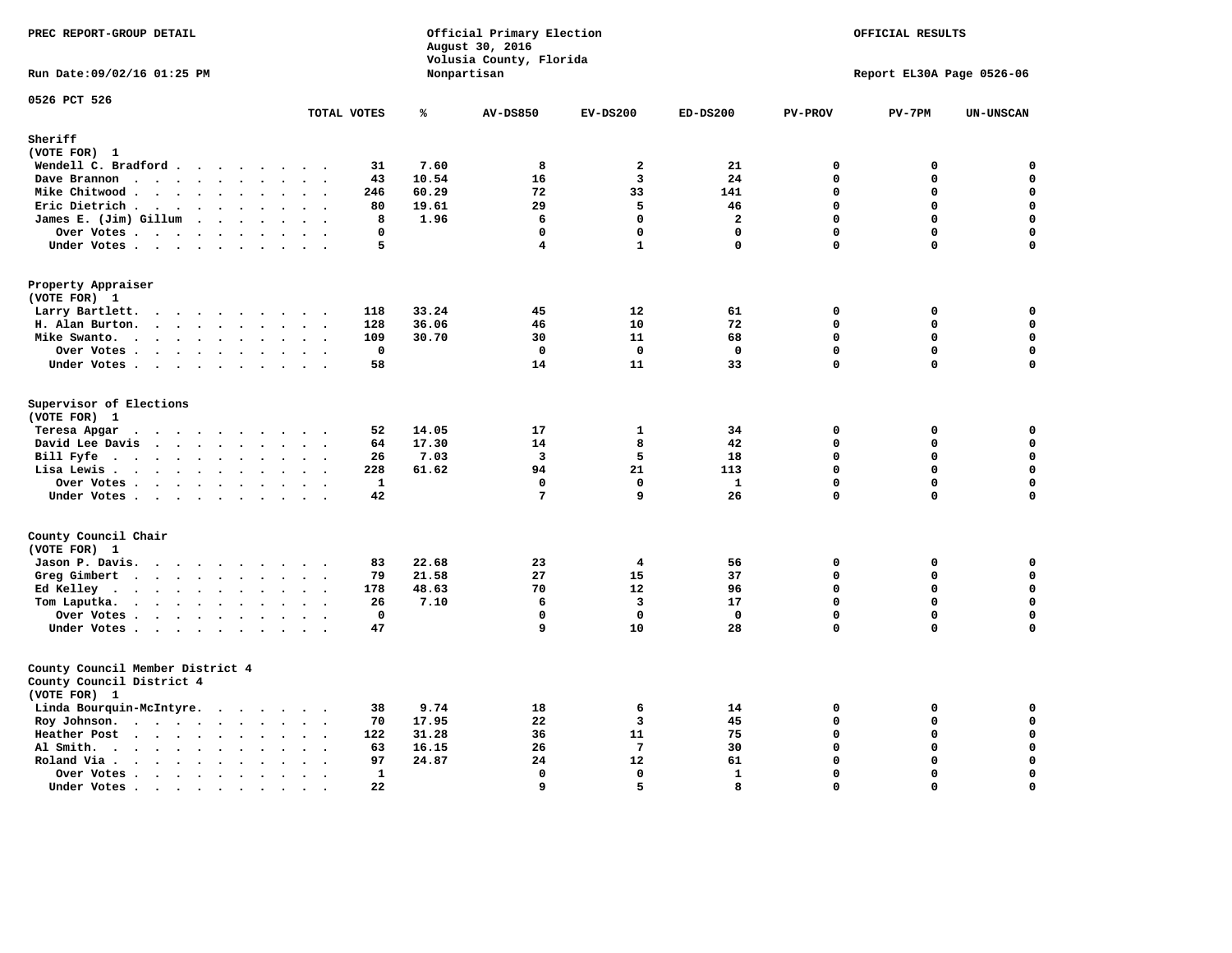| PREC REPORT-GROUP DETAIL                                |             |       | Official Primary Election<br>August 30, 2016<br>Volusia County, Florida | OFFICIAL RESULTS |            |                           |          |                  |
|---------------------------------------------------------|-------------|-------|-------------------------------------------------------------------------|------------------|------------|---------------------------|----------|------------------|
| Run Date: 09/02/16 01:25 PM                             |             |       | Nonpartisan                                                             |                  |            | Report EL30A Page 0526-07 |          |                  |
| 0526 PCT 526                                            |             |       |                                                                         |                  |            |                           |          |                  |
|                                                         | TOTAL VOTES | ℁     | <b>AV-DS850</b>                                                         | $EV-DS200$       | $ED-DS200$ | <b>PV-PROV</b>            | $PV-7PM$ | <b>UN-UNSCAN</b> |
| School Board Member District 4<br>(VOTE FOR) 1          |             |       |                                                                         |                  |            |                           |          |                  |
| Carl Persis.                                            | 240         | 62.34 | 81                                                                      | 24               | 135        | O                         |          |                  |
| Ray Sanchez.                                            | 145         | 37.66 | 45                                                                      | 15               | 85         |                           | 0        | 0                |
| Over Votes                                              | 0           |       | 0                                                                       | 0                | 0          |                           |          | 0                |
| Under Votes                                             | 28          |       | 9                                                                       | 5                | 14         | $\Omega$                  | $\Omega$ | O                |
| Holly Hill City Commissioner District 1<br>(VOTE FOR) 1 |             |       |                                                                         |                  |            |                           |          |                  |
| Arthur J. Byrnes                                        | 222         | 59.36 | 74                                                                      | 20               | 128        | O                         | 0        | o                |
| Mike Chuven.                                            | 152         | 40.64 | 47                                                                      | 15               | 90         | n                         | 0        | 0                |
| Over Votes                                              | 0           |       | $\Omega$                                                                | 0                | $\Omega$   |                           |          | 0                |
| Under Votes                                             | 39          |       | 14                                                                      | 9                | 16         | $\Omega$                  | $\Omega$ | U                |
| Amendment 4<br>(VOTE FOR) 1                             |             |       |                                                                         |                  |            |                           |          |                  |
| Yes                                                     | 274         | 73.07 | 85                                                                      | 32               | 157        |                           |          |                  |
| No.                                                     | 101         | 26.93 | 37                                                                      | 7                | 57         |                           | 0        |                  |
| Over Votes                                              | 0           |       |                                                                         |                  | 0          |                           |          |                  |
| Under Votes                                             | 38          |       | 13                                                                      |                  | 20         |                           |          | O                |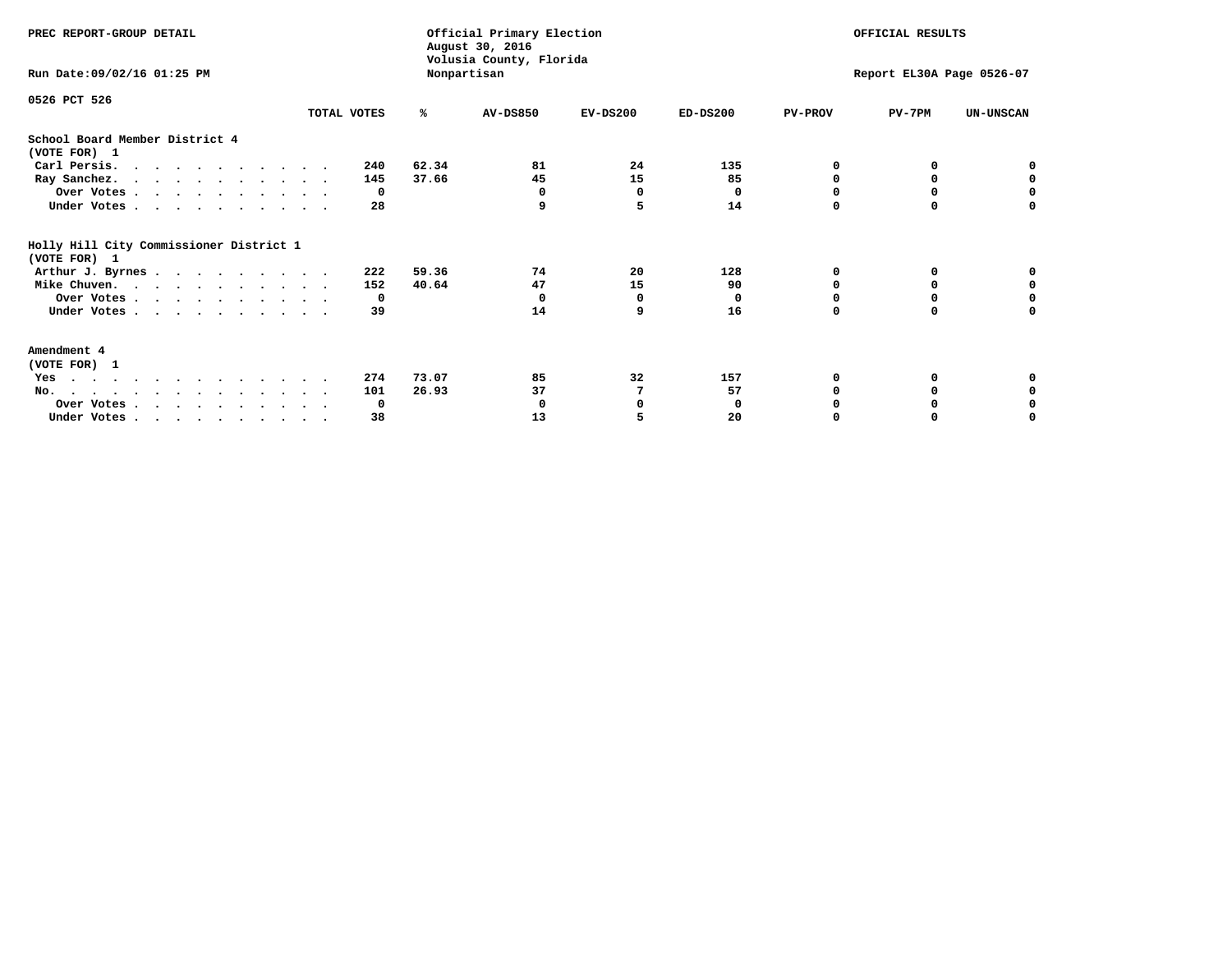| PREC REPORT-GROUP DETAIL                                               |          |             |                   | Official Primary Election<br>August 30, 2016 | OFFICIAL RESULTS |            |                |                           |                  |
|------------------------------------------------------------------------|----------|-------------|-------------------|----------------------------------------------|------------------|------------|----------------|---------------------------|------------------|
| Run Date:09/02/16 01:25 PM                                             |          |             | <b>STATISTICS</b> | Volusia County, Florida                      |                  |            |                | Report EL30A Page 0527-01 |                  |
| 0527 PCT 527                                                           |          |             |                   |                                              |                  |            |                |                           |                  |
|                                                                        |          | TOTAL VOTES | ℁                 | <b>AV-DS850</b>                              | $EV-DS200$       | $ED-DS200$ | <b>PV-PROV</b> | $PV-7PM$                  | <b>UN-UNSCAN</b> |
| REGISTERED VOTERS - TOTAL                                              |          | 1,828       |                   |                                              |                  |            |                |                           |                  |
| REGISTERED VOTERS - Democratic                                         | $\cdots$ | 716         | 39.17             |                                              |                  |            |                |                           |                  |
| REGISTERED VOTERS - Republican                                         |          | 569         | 31.13             |                                              |                  |            |                |                           |                  |
| REGISTERED VOTERS - Libertarian                                        |          |             | .27               |                                              |                  |            |                |                           |                  |
| REGISTERED VOTERS - Nonpartisan                                        |          | 538         |                   |                                              |                  |            |                |                           |                  |
| BALLOTS CAST - TOTAL.<br>$\cdots$                                      |          | 477         |                   | 233                                          | 52               | 192        | 0              |                           |                  |
| BALLOTS CAST - Democratic                                              |          | 204         | 42.77             | 95                                           | 28               | 81         |                |                           |                  |
| BALLOTS CAST - Republican                                              |          | 180         | 37.74             | 87                                           | 12               | 81         |                |                           |                  |
| BALLOTS CAST - Libertarian.                                            |          |             | .21               | 0                                            |                  | 0          |                |                           |                  |
| BALLOTS CAST - Nonpartisan.                                            |          | 92          | 19.29             | 51                                           | 11               | 30         |                |                           | 0                |
| BALLOTS CAST - BLANK.                                                  |          |             | .21               | $\Omega$                                     | 0                |            | 0              |                           |                  |
| VOTER TURNOUT - TOTAL                                                  |          |             | 26.09             |                                              |                  |            |                |                           |                  |
| VOTER TURNOUT - Democratic.<br>$\cdot$ $\cdot$ $\cdot$ $\cdot$ $\cdot$ |          |             | 28.49             |                                              |                  |            |                |                           |                  |
| VOTER TURNOUT - Republican.                                            |          |             | 31.63             |                                              |                  |            |                |                           |                  |
| VOTER TURNOUT - Libertarian                                            |          |             | 20.00             |                                              |                  |            |                |                           |                  |
| VOTER TURNOUT - BLANK<br>.                                             |          |             | .05               |                                              |                  |            |                |                           |                  |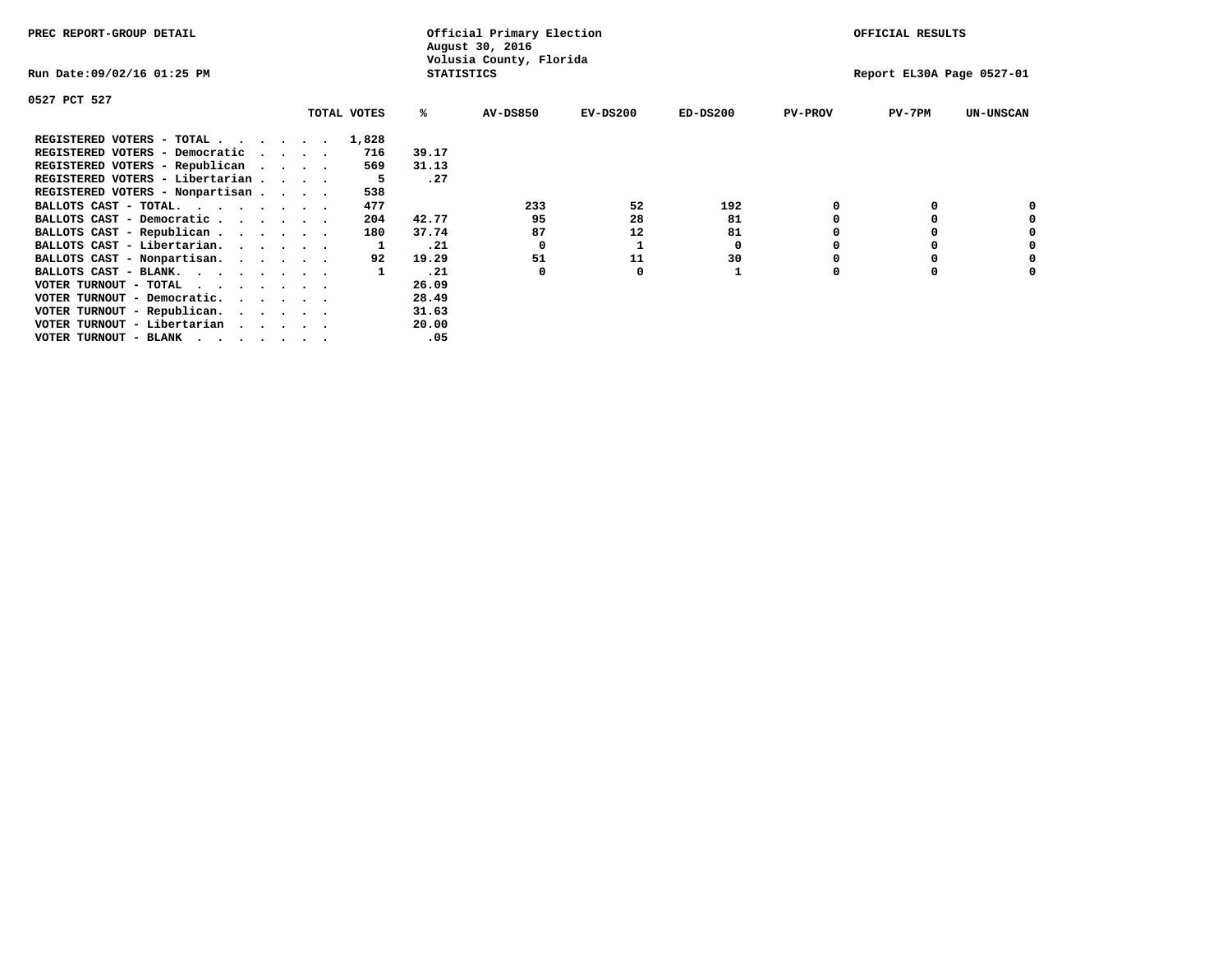| PREC REPORT-GROUP DETAIL                              |             |            | Official Primary Election<br>August 30, 2016<br>Volusia County, Florida | OFFICIAL RESULTS |              |                           |          |                  |  |  |
|-------------------------------------------------------|-------------|------------|-------------------------------------------------------------------------|------------------|--------------|---------------------------|----------|------------------|--|--|
| Run Date: 09/02/16 01:25 PM                           |             | Democratic |                                                                         |                  |              | Report EL30A Page 0527-02 |          |                  |  |  |
| 0527 PCT 527                                          | TOTAL VOTES | ℁          | <b>AV-DS850</b>                                                         | $EV-DS200$       | $ED-DS200$   | <b>PV-PROV</b>            | $PV-7PM$ | <b>UN-UNSCAN</b> |  |  |
|                                                       |             |            |                                                                         |                  |              |                           |          |                  |  |  |
| United States Senator<br>(VOTE FOR) 1                 |             |            |                                                                         |                  |              |                           |          |                  |  |  |
| Roque "Rocky" De La Fuente.                           | 11          | 5.85       | 4                                                                       |                  | 7            | O                         | o        |                  |  |  |
| Alan Grayson                                          | 45          | 23.94      | 20                                                                      |                  | 20           | O                         |          |                  |  |  |
| Pam Keith                                             | 38          | 20.21      | 20                                                                      |                  | 14           | n                         | 0        | o                |  |  |
| Reginald Luster                                       | 4           | 2.13       | 3                                                                       | 0                | $\mathbf{1}$ | O                         | 0        | $\mathbf 0$      |  |  |
| Patrick Murphy.                                       | 90          | 47.87      | 42                                                                      | 16               | 32           | 0                         | 0        | $\mathbf 0$      |  |  |
| Over Votes                                            | $\Omega$    |            | 0                                                                       | $\mathbf 0$      | $\mathbf 0$  | $\Omega$                  | $\Omega$ | $\Omega$         |  |  |
| Under Votes                                           | 16          |            |                                                                         | 3                | 7            | $\Omega$                  | $\Omega$ | O                |  |  |
| Representative in Congress District 6<br>(VOTE FOR) 1 |             |            |                                                                         |                  |              |                           |          |                  |  |  |
| William (Bill) McCullough                             | 67          | 36.81      | 35                                                                      | 4                | 28           | O                         | 0        |                  |  |  |
|                                                       | 31          | 17.03      | 15                                                                      | 3                | 13           | O                         | O        | 0                |  |  |
| Jay McGovern                                          | 34          | 18.68      | 18                                                                      | 5                | 11           | O                         | O        | 0                |  |  |
| George Pappas.                                        | 50          | 27.47      | 18                                                                      | 10               | 22           | $\Omega$                  | 0        | $\mathbf 0$      |  |  |
| Dwayne L. Taylor                                      | 0           |            | $\Omega$                                                                | 0                | 0            | 0                         | O        | 0                |  |  |
| Over Votes                                            |             |            | 9                                                                       | 6                | 7            | $\Omega$                  | $\Omega$ | O                |  |  |
| Under Votes                                           | 22          |            |                                                                         |                  |              |                           |          |                  |  |  |
| State Representative District 26                      |             |            |                                                                         |                  |              |                           |          |                  |  |  |
| (VOTE FOR) 1                                          |             |            |                                                                         |                  |              |                           |          |                  |  |  |
| Patrick Henry                                         | 99          | 53.80      | 44                                                                      | 16               | 39           | 0                         | 0        |                  |  |  |
| Steve Miller                                          | 85          | 46.20      | 43                                                                      | 8                | 34           |                           |          | 0                |  |  |
| Over Votes                                            | 0           |            | 0                                                                       | 0                | 0            |                           |          | 0                |  |  |
| Under Votes.                                          | 20          |            |                                                                         |                  |              |                           |          | O                |  |  |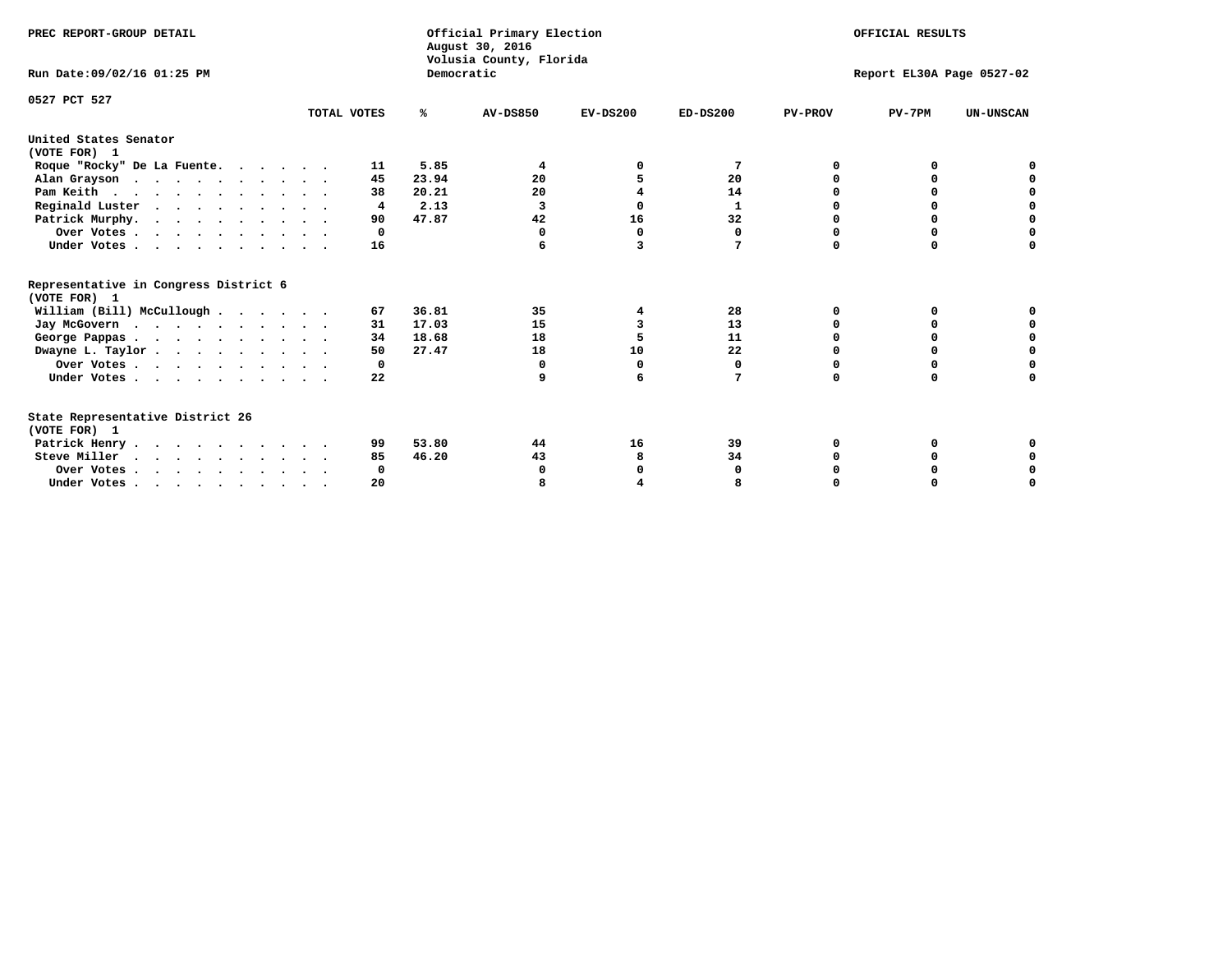| PREC REPORT-GROUP DETAIL                                                         |              |            | Official Primary Election<br>August 30, 2016<br>Volusia County, Florida | OFFICIAL RESULTS        |                           |                |             |                  |
|----------------------------------------------------------------------------------|--------------|------------|-------------------------------------------------------------------------|-------------------------|---------------------------|----------------|-------------|------------------|
| Run Date: 09/02/16 01:25 PM                                                      |              | Republican |                                                                         |                         | Report EL30A Page 0527-03 |                |             |                  |
| 0527 PCT 527                                                                     |              |            |                                                                         |                         |                           |                |             |                  |
|                                                                                  | TOTAL VOTES  | ℁          | <b>AV-DS850</b>                                                         | $EV-DS200$              | $ED-DS200$                | <b>PV-PROV</b> | $PV-7PM$    | <b>UN-UNSCAN</b> |
| United States Senator<br>(VOTE FOR) 1                                            |              |            |                                                                         |                         |                           |                |             |                  |
| Carlos Beruff                                                                    | 40           | 22.73      | 20                                                                      | 4                       | 16                        | 0              | 0           | 0                |
| Ernie Rivera                                                                     | $\mathbf{2}$ | 1.14       | $\Omega$                                                                | $\mathbf 0$             | $\overline{\mathbf{2}}$   | $\Omega$       | 0           | $\mathbf 0$      |
| Marco Rubio.                                                                     | 124          | 70.45      | 57                                                                      | 8                       | 59                        | $\mathbf 0$    | $\mathbf 0$ | $\mathbf 0$      |
| Dwight Mark Anthony Young                                                        | 10           | 5.68       | 6                                                                       | $\mathbf 0$             | 4                         | 0              | $\mathbf 0$ | $\pmb{0}$        |
| Over Votes                                                                       | 0            |            | 0                                                                       | $\mathbf 0$             | 0                         | 0              | 0           | 0                |
| Under Votes                                                                      | 4            |            | 4                                                                       | $\mathbf 0$             | $\Omega$                  | $\Omega$       | $\Omega$    | $\mathbf 0$      |
| Representative in Congress District 6<br>(VOTE FOR) 1                            |              |            |                                                                         |                         |                           |                |             |                  |
| Fred Costello.                                                                   | 52           | 29.71      | 30                                                                      | 0                       | 22                        | 0              | 0           | 0                |
| Ron Desantis                                                                     | 98           | 56.00      | 44                                                                      | 8                       | 46                        | 0              | 0           | $\mathbf 0$      |
| G. G. Galloway.                                                                  | 25           | 14.29      | 10                                                                      | 4                       | 11                        | $\mathbf 0$    | $\Omega$    | $\mathbf 0$      |
| Over Votes                                                                       | 0            |            | $\mathbf{0}$                                                            | $\mathbf 0$             | $\mathbf{0}$              | $\mathbf 0$    | $\mathbf 0$ | $\mathbf 0$      |
| Under Votes                                                                      | 5            |            | 3                                                                       | $\Omega$                | $\mathbf{2}$              | $\mathbf 0$    | $\Omega$    | $\mathbf 0$      |
| State Committeeman                                                               |              |            |                                                                         |                         |                           |                |             |                  |
| (VOTE FOR) 1                                                                     |              |            |                                                                         |                         |                           |                |             |                  |
| Paul W. Deering<br>$\cdots$                                                      | 96           | 69.57      | 46                                                                      | 6                       | 44                        | 0              | 0           | 0                |
| James Oddie.                                                                     | 42           | 30.43      | 16                                                                      | 4                       | 22                        | 0              | 0           | $\mathbf 0$      |
| Over Votes                                                                       | 0            |            | $\mathbf{0}$                                                            | $\mathbf 0$             | $\mathbf 0$               | 0              | $\mathbf 0$ | $\mathbf 0$      |
| Under Votes                                                                      | 42           |            | 25                                                                      | $\overline{\mathbf{2}}$ | 15                        | $\Omega$       | 0           | $\mathbf 0$      |
| State Committeewoman<br>(VOTE FOR) 1                                             |              |            |                                                                         |                         |                           |                |             |                  |
| Dana Christina Dougherty                                                         | 79           | 54.86      | 31                                                                      | 9                       | 39                        | 0              | 0           | 0                |
| Marilyn C. Ford                                                                  | 65           | 45.14      | 37                                                                      | 1                       | 27                        | 0              | 0           | 0                |
| Over Votes                                                                       | $\Omega$     |            | $\Omega$                                                                | $\mathbf 0$             | $\mathbf{0}$              | 0              | 0           | $\mathbf 0$      |
| Under Votes, $\cdot$ , $\cdot$ , $\cdot$ , $\cdot$ , $\cdot$ , $\cdot$ , $\cdot$ | 36           |            | 19                                                                      | $\overline{a}$          | 15                        | $\Omega$       | $\Omega$    | $\Omega$         |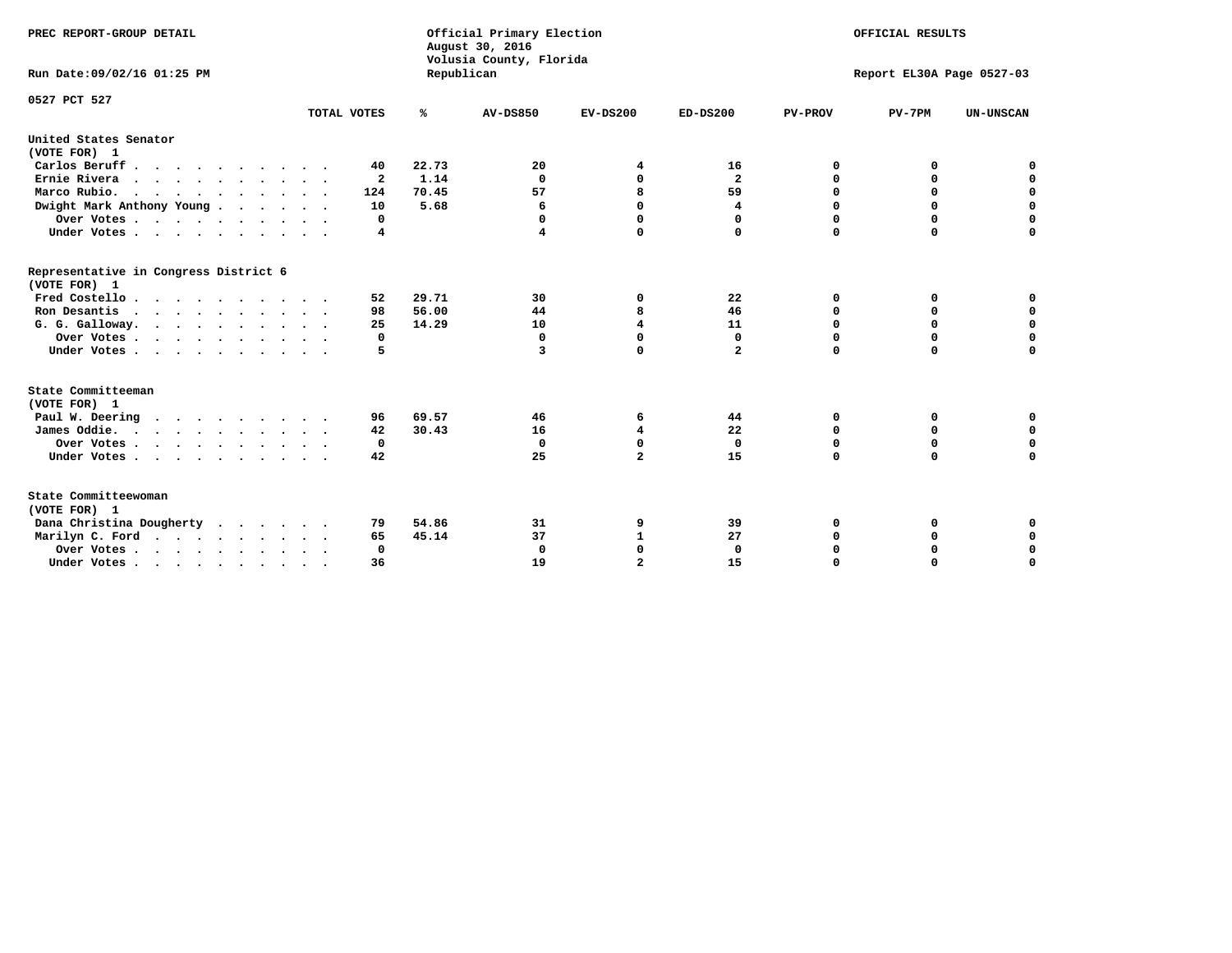| PREC REPORT-GROUP DETAIL              |  |  | Official Primary Election<br>August 30, 2016<br>Volusia County, Florida |  |             |        | OFFICIAL RESULTS |            |            |                |                           |                  |
|---------------------------------------|--|--|-------------------------------------------------------------------------|--|-------------|--------|------------------|------------|------------|----------------|---------------------------|------------------|
| Run Date: 09/02/16 01:25 PM           |  |  |                                                                         |  |             |        | Libertarian      |            |            |                | Report EL30A Page 0527-04 |                  |
| 0527 PCT 527                          |  |  |                                                                         |  | TOTAL VOTES | ℁      | <b>AV-DS850</b>  | $EV-DS200$ | $ED-DS200$ | <b>PV-PROV</b> | $PV-7PM$                  | <b>UN-UNSCAN</b> |
| United States Senator<br>(VOTE FOR) 1 |  |  |                                                                         |  |             |        |                  |            |            |                |                           |                  |
| Augustus Invictus.                    |  |  |                                                                         |  | 0           |        |                  | 0          | 0          |                |                           | 0                |
| Paul Stanton                          |  |  |                                                                         |  |             | 100.00 |                  |            | 0          |                |                           | 0                |
| Over Votes                            |  |  |                                                                         |  | 0           |        |                  |            | O          |                |                           | 0                |
| Under Votes                           |  |  |                                                                         |  | 0           |        |                  |            |            |                |                           |                  |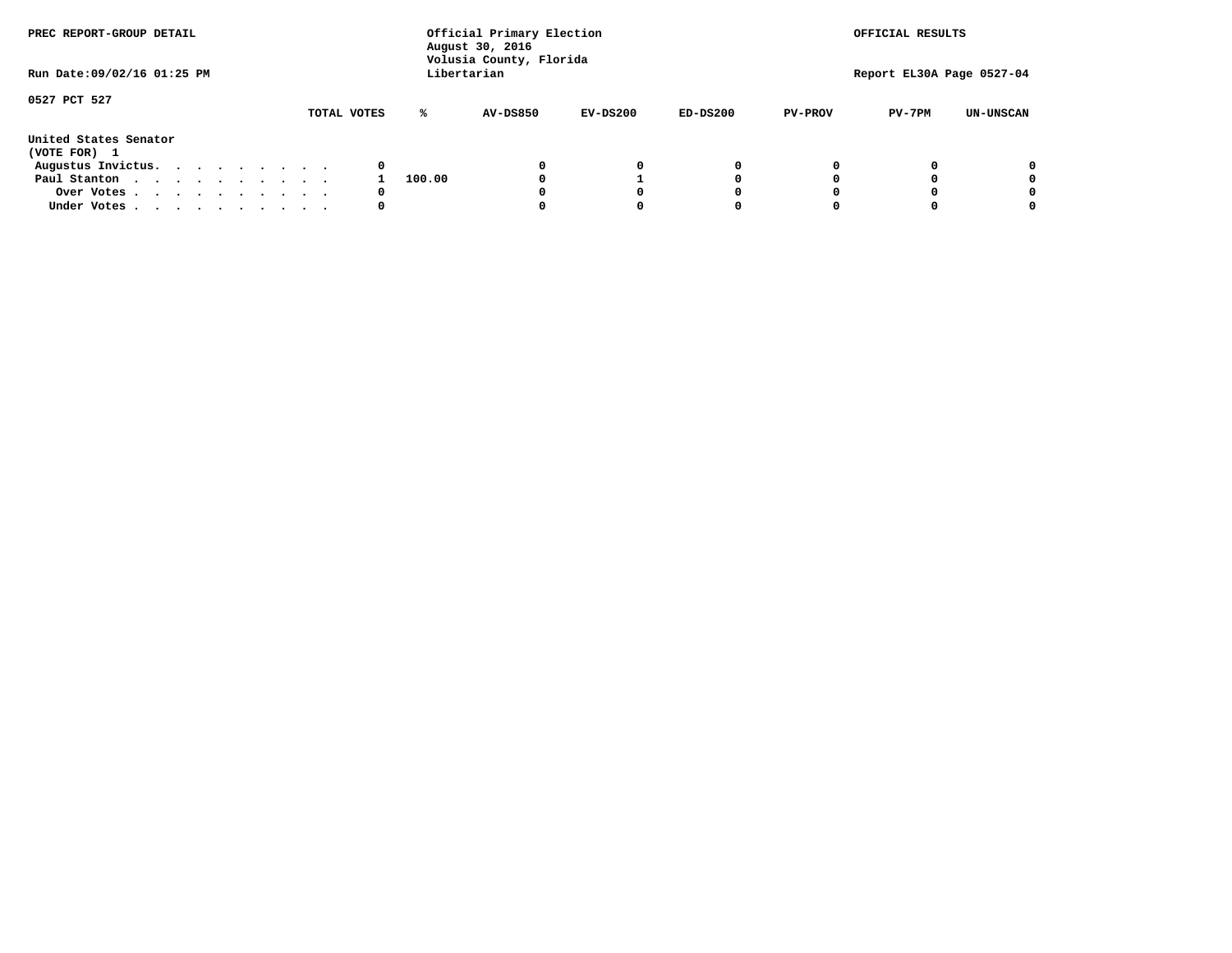| PREC REPORT-GROUP DETAIL                           |             | Official Primary Election<br>August 30, 2016<br>Volusia County, Florida | OFFICIAL RESULTS |             |              |                           |             |                  |  |  |
|----------------------------------------------------|-------------|-------------------------------------------------------------------------|------------------|-------------|--------------|---------------------------|-------------|------------------|--|--|
| Run Date: 09/02/16 01:25 PM                        | Nonpartisan |                                                                         |                  |             |              | Report EL30A Page 0527-05 |             |                  |  |  |
| 0527 PCT 527                                       | TOTAL VOTES | ℁                                                                       | <b>AV-DS850</b>  | $EV-DS200$  | $ED-DS200$   | <b>PV-PROV</b>            | $PV-7PM$    | <b>UN-UNSCAN</b> |  |  |
|                                                    |             |                                                                         |                  |             |              |                           |             |                  |  |  |
| Circuit Judge 7th Circuit Group 4<br>(VOTE FOR) 1  |             |                                                                         |                  |             |              |                           |             |                  |  |  |
| Chris France - WITHDRAWN                           | 79          | 19.13                                                                   | 32               | 8           | 39           | 0                         | 0           | 0                |  |  |
| Sebrina L. Slack.                                  | 135         | 32.69                                                                   | 72               | 18          | 45           | 0                         | 0           | $\mathbf 0$      |  |  |
| Stasia Warren                                      | 199         | 48.18                                                                   | 97               | 20          | 82           | $\mathbf 0$               | $\mathbf 0$ | $\mathbf 0$      |  |  |
| Over Votes                                         | $\mathbf 0$ |                                                                         | $\mathbf 0$      | $\mathbf 0$ | $\mathbf 0$  | 0                         | $\mathbf 0$ | $\pmb{0}$        |  |  |
| Under Votes                                        | 64          |                                                                         | 32               | 6           | 26           | $\Omega$                  | $\Omega$    | $\Omega$         |  |  |
| Circuit Judge 7th Circuit Group 10<br>(VOTE FOR) 1 |             |                                                                         |                  |             |              |                           |             |                  |  |  |
| Malcolm Anthony                                    | 151         | 38.72                                                                   | 74               | 17          | 60           | 0                         | 0           | 0                |  |  |
| Scott DuPont                                       | 239         | 61.28                                                                   | 118              | 25          | 96           | $\Omega$                  | $\mathbf 0$ | $\mathbf 0$      |  |  |
| Over Votes                                         | $^{\circ}$  |                                                                         | $\mathbf{0}$     | $\mathbf 0$ | $\mathbf{0}$ | $\mathbf 0$               | $\mathbf 0$ | $\mathbf 0$      |  |  |
| Under Votes                                        | 87          |                                                                         | 41               | 10          | 36           | $\mathbf 0$               | $\mathbf 0$ | 0                |  |  |
| Circuit Judge 7th Circuit Group 13<br>(VOTE FOR) 1 |             |                                                                         |                  |             |              |                           |             |                  |  |  |
| David Hood.<br>.                                   | 195         | 46.21                                                                   | 101              | 19          | 75           | $\mathbf 0$               | $\mathbf 0$ | $\mathbf 0$      |  |  |
| A. "Kathleen" McNeilly                             | 227         | 53.79                                                                   | 107              | 28          | 92           | $\mathbf 0$               | $\mathbf 0$ | $\mathbf 0$      |  |  |
| Over Votes                                         | $\mathbf 0$ |                                                                         | $\Omega$         | 0           | 0            | $\mathbf 0$               | $\mathbf 0$ | $\mathbf 0$      |  |  |
| Under Votes                                        | 55          |                                                                         | 25               | 5           | 25           | $\Omega$                  | $\mathbf 0$ | 0                |  |  |
| Circuit Judge 7th Circuit Group 17<br>(VOTE FOR) 1 |             |                                                                         |                  |             |              |                           |             |                  |  |  |
| Linda L. Gaustad                                   | 190         | 48.22                                                                   | 94               | 16          | 80           | 0                         | 0           | $\mathbf 0$      |  |  |
| Howard O. McGillin Jr                              | 204         | 51.78                                                                   | 99               | 27          | 78           | $\mathbf 0$               | $\mathbf 0$ | $\mathbf 0$      |  |  |
| Over Votes                                         | $\mathbf 0$ |                                                                         | $\mathbf{0}$     | $\mathbf 0$ | $\mathbf{0}$ | $\mathbf 0$               | $\mathbf 0$ | 0                |  |  |
| Under Votes                                        | 83          |                                                                         | 40               | 9           | 34           | $\mathbf 0$               | $\mathbf 0$ | $\mathbf 0$      |  |  |
| County Judge 7th Circuit Group 3<br>(VOTE FOR) 1   |             |                                                                         |                  |             |              |                           |             |                  |  |  |
| Heather Caeners<br>.                               | 119         | 29.97                                                                   | 43               | 13          | 63           | 0                         | 0           | $\mathbf 0$      |  |  |
| Shirley A. Green                                   | 204         | 51.39                                                                   | 115              | 19          | 70           | $\mathbf 0$               | 0           | $\mathbf 0$      |  |  |
| Marla Rawnsley.                                    | 74          | 18.64                                                                   | 33               | 11          | 30           | 0                         | $\mathbf 0$ | $\mathbf 0$      |  |  |
| Over Votes<br>$\sim$ $\sim$                        | 0           |                                                                         | $\Omega$         | $\mathbf 0$ | $\mathbf{0}$ | 0                         | $\mathbf 0$ | $\mathbf 0$      |  |  |
| Under Votes<br>$\bullet$                           | 80          |                                                                         | 42               | 9           | 29           | $\mathbf 0$               | $\Omega$    | $\Omega$         |  |  |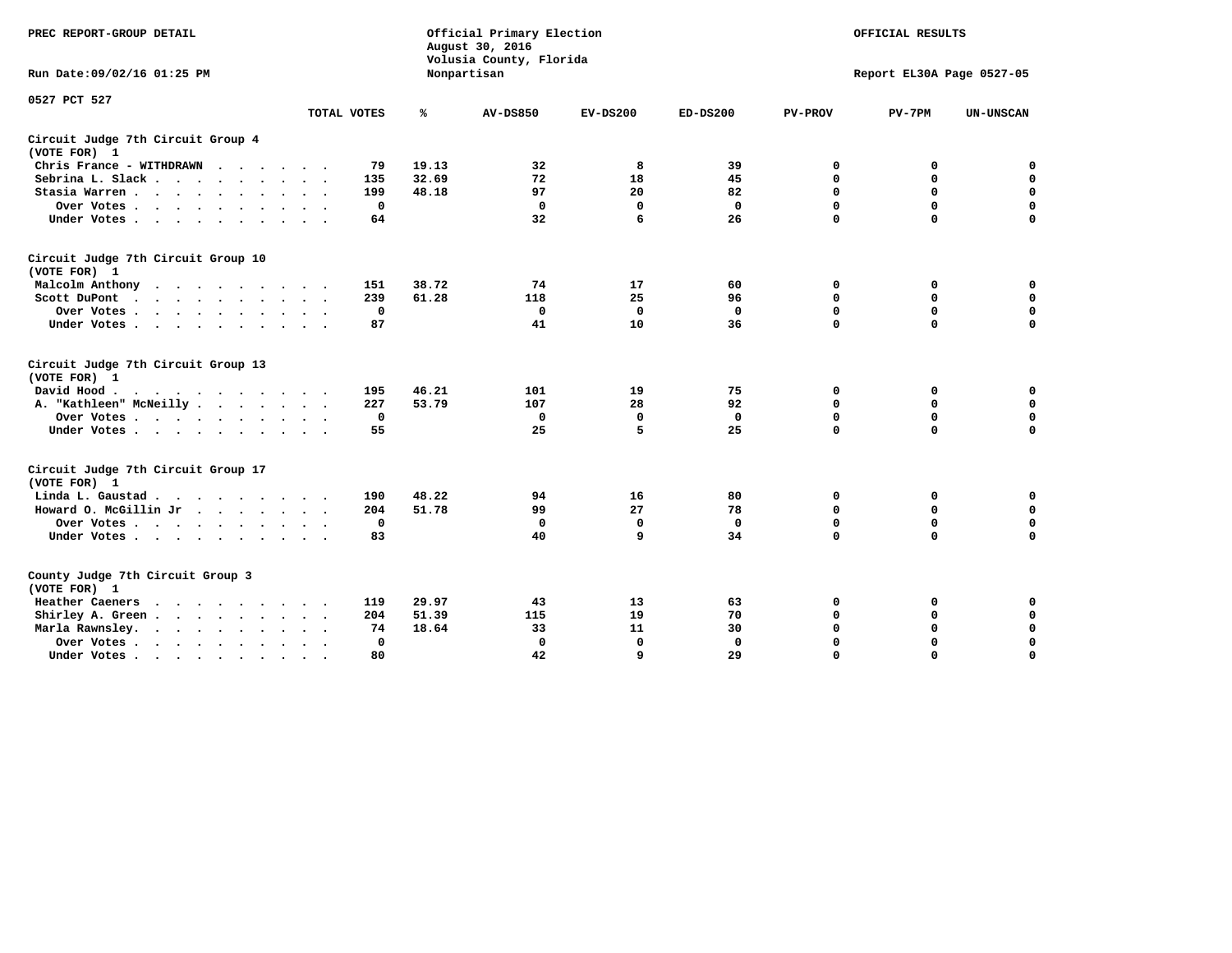| PREC REPORT-GROUP DETAIL<br>Run Date: 09/02/16 01:25 PM                                                            |                                                                               |                | Official Primary Election<br>August 30, 2016<br>Volusia County, Florida<br>Nonpartisan | OFFICIAL RESULTS<br>Report EL30A Page 0527-06 |                |                            |             |                            |
|--------------------------------------------------------------------------------------------------------------------|-------------------------------------------------------------------------------|----------------|----------------------------------------------------------------------------------------|-----------------------------------------------|----------------|----------------------------|-------------|----------------------------|
|                                                                                                                    |                                                                               |                |                                                                                        |                                               |                |                            |             |                            |
| 0527 PCT 527                                                                                                       | TOTAL VOTES                                                                   | ℁              | <b>AV-DS850</b>                                                                        | $EV-DS200$                                    | $ED-DS200$     | <b>PV-PROV</b>             | $PV-7PM$    | <b>UN-UNSCAN</b>           |
| Sheriff                                                                                                            |                                                                               |                |                                                                                        |                                               |                |                            |             |                            |
| (VOTE FOR) 1                                                                                                       |                                                                               |                |                                                                                        |                                               |                |                            |             |                            |
| Wendell C. Bradford                                                                                                | 30                                                                            | 6.51           | 9                                                                                      | $\overline{\mathbf{4}}$                       | 17             | $\Omega$                   | 0           | $\mathbf 0$                |
| Dave Brannon                                                                                                       | 21<br>$\sim$ $\sim$                                                           | 4.56           | 12                                                                                     | $\overline{3}$                                | 6              | $\mathbf 0$                | 0           | $\mathbf 0$                |
| Mike Chitwood                                                                                                      | 334                                                                           | 72.45          | 172                                                                                    | 40                                            | 122            | $\mathbf 0$                | $\mathbf 0$ | $\mathbf 0$                |
| Eric Dietrich.<br>$\cdots$                                                                                         | 67<br>$\ddot{\phantom{a}}$                                                    | 14.53          | 28                                                                                     | 5                                             | 34             | $\mathbf 0$                | $\mathbf 0$ | $\mathbf 0$                |
| James E. (Jim) Gillum                                                                                              | 9                                                                             | 1.95           | 7                                                                                      | 0                                             | $\overline{2}$ | $\Omega$                   | 0           | $\mathbf 0$                |
| Over Votes                                                                                                         | $\mathbf 0$                                                                   |                | $\mathbf{0}$                                                                           | $\Omega$                                      | $\mathbf{0}$   | $\mathbf{0}$               | 0           | $\mathbf 0$                |
| Under Votes                                                                                                        | 16                                                                            |                | 5                                                                                      | 0                                             | 11             | $\Omega$                   | 0           | 0                          |
| Property Appraiser<br>(VOTE FOR) 1                                                                                 |                                                                               |                |                                                                                        |                                               |                |                            |             |                            |
| Larry Bartlett.                                                                                                    | 138<br>$\sim$ $\sim$                                                          | 34.59          | 75                                                                                     | 12                                            | 51             | $\mathbf 0$                | 0           | 0                          |
| H. Alan Burton.                                                                                                    | 153<br>$\sim$ $\sim$                                                          | 38.35          | 75                                                                                     | 19                                            | 59             | $\Omega$                   | 0           | $\mathbf 0$                |
| Mike Swanto.<br>$\ddot{\phantom{a}}$                                                                               | 108<br>$\sim$<br>$\bullet$ .<br>$\overline{\phantom{a}}$                      | 27.07          | 45                                                                                     | 13                                            | 50             | $\mathbf 0$                | 0           | $\mathbf 0$                |
| Over Votes                                                                                                         | $\mathbf 0$                                                                   |                | $\Omega$                                                                               | $\Omega$                                      | $\mathbf 0$    | $\mathbf 0$                | $\mathbf 0$ | $\mathbf 0$                |
| Under Votes                                                                                                        | 78                                                                            |                | 38                                                                                     | 8                                             | 32             | $\mathbf 0$                | $\mathbf 0$ | $\Omega$                   |
| Supervisor of Elections                                                                                            |                                                                               |                |                                                                                        |                                               |                |                            |             |                            |
| (VOTE FOR) 1                                                                                                       |                                                                               |                |                                                                                        |                                               |                |                            |             |                            |
| Teresa Apgar<br>.                                                                                                  | 61                                                                            | 14.49          | 31                                                                                     | 3                                             | 27             | 0                          | 0           | $\mathbf 0$                |
| David Lee Davis                                                                                                    | 52                                                                            | 12.35          | 17                                                                                     | 5                                             | 30             | $\Omega$                   | 0           | $\mathbf 0$                |
| Bill Fyfe. $\ldots$                                                                                                | 41                                                                            | 9.74           | 20                                                                                     | 8                                             | 13             | $\mathbf{0}$               | 0           | $\mathbf 0$                |
| Lisa Lewis                                                                                                         | 267                                                                           | 63.42          | 143                                                                                    | 29                                            | 95             | $\mathbf 0$                | 0           | 0                          |
| Over Votes                                                                                                         | $\mathbf 0$                                                                   |                | $\mathbf 0$                                                                            | $\mathbf 0$                                   | $\mathbf 0$    | $\mathbf 0$                | $\mathbf 0$ | $\mathbf 0$                |
| Under Votes                                                                                                        | 56                                                                            |                | 22                                                                                     | $7\phantom{.0}$                               | 27             | $\mathbf 0$                | 0           | $\mathbf 0$                |
| County Council Chair                                                                                               |                                                                               |                |                                                                                        |                                               |                |                            |             |                            |
| (VOTE FOR) 1                                                                                                       |                                                                               |                |                                                                                        |                                               |                |                            |             |                            |
| Jason P. Davis.                                                                                                    | 72                                                                            | 17.39          | 41                                                                                     | 9                                             | 22<br>49       | $\mathbf 0$<br>$\mathbf 0$ | 0<br>0      | $\mathbf 0$<br>$\mathbf 0$ |
| Greg Gimbert                                                                                                       | 92<br>220                                                                     | 22.22<br>53.14 | 33<br>119                                                                              | 10<br>19                                      | 82             | $\mathbf 0$                | $\mathbf 0$ | $\mathbf 0$                |
| Ed Kelley                                                                                                          |                                                                               | 7.25           | 13                                                                                     |                                               | 11             | $\Omega$                   | $\mathbf 0$ | 0                          |
| Tom Laputka.<br>$\begin{array}{cccccccccccccccccc} . & . & . & . & . & . & . & . & . & . & . & . & . \end{array}$  | 30<br>$\Omega$                                                                |                | $\Omega$                                                                               | 6<br>$\Omega$                                 | $\mathbf{0}$   | $\mathbf{0}$               | 0           | 0                          |
| Over Votes<br>Under Votes                                                                                          | 63                                                                            |                | 27                                                                                     | 8                                             | 28             | $\mathbf 0$                | 0           | $\Omega$                   |
| $\ddot{\phantom{a}}$                                                                                               | $\sim$                                                                        |                |                                                                                        |                                               |                |                            |             |                            |
| County Council Member District 4<br>County Council District 4<br>(VOTE FOR) 1                                      |                                                                               |                |                                                                                        |                                               |                |                            |             |                            |
| Linda Bourquin-McIntyre.                                                                                           | 49                                                                            | 11.26          | 28                                                                                     | 5                                             | 16             | 0                          | 0           | 0                          |
| Roy Johnson.<br>$\bullet$                                                                                          | 77<br>$\sim$<br>$\sim$ $\sim$                                                 | 17.70          | 32                                                                                     | 9                                             | 36             | $\mathbf 0$                | 0           | $\pmb{0}$                  |
| Heather Post                                                                                                       | 149                                                                           | 34.25          | 70                                                                                     | 19                                            | 60             | $\mathbf 0$                | 0           | $\mathbf 0$                |
| Al Smith.<br>$\ddot{\phantom{a}}$                                                                                  | 62<br>$\bullet$                                                               | 14.25          | 36                                                                                     | 6                                             | 20             | $\Omega$                   | $\Omega$    | $\mathbf 0$                |
| Roland Via .<br>$\mathcal{L}=\mathcal{L}=\mathcal{L}=\mathcal{L}$ .<br>$\sim$<br>$\bullet$<br>$\ddot{\phantom{a}}$ | 98                                                                            | 22.53          | 45                                                                                     | 9                                             | 44             | $\Omega$                   | 0           | $\mathbf 0$                |
| Over Votes<br>$\ddot{\phantom{a}}$                                                                                 | $\mathbf{0}$<br>$\ddot{\phantom{a}}$<br>$\bullet$<br>$\overline{\phantom{a}}$ |                | $\mathbf{0}$                                                                           | $\mathbf 0$                                   | $\mathbf 0$    | $\mathbf 0$                | 0           | $\mathbf 0$                |
| Under Votes.<br>.                                                                                                  | 42<br>$\bullet$<br>$\bullet$                                                  |                | 22                                                                                     | 4                                             | 16             | $\Omega$                   | 0           | $\mathbf 0$                |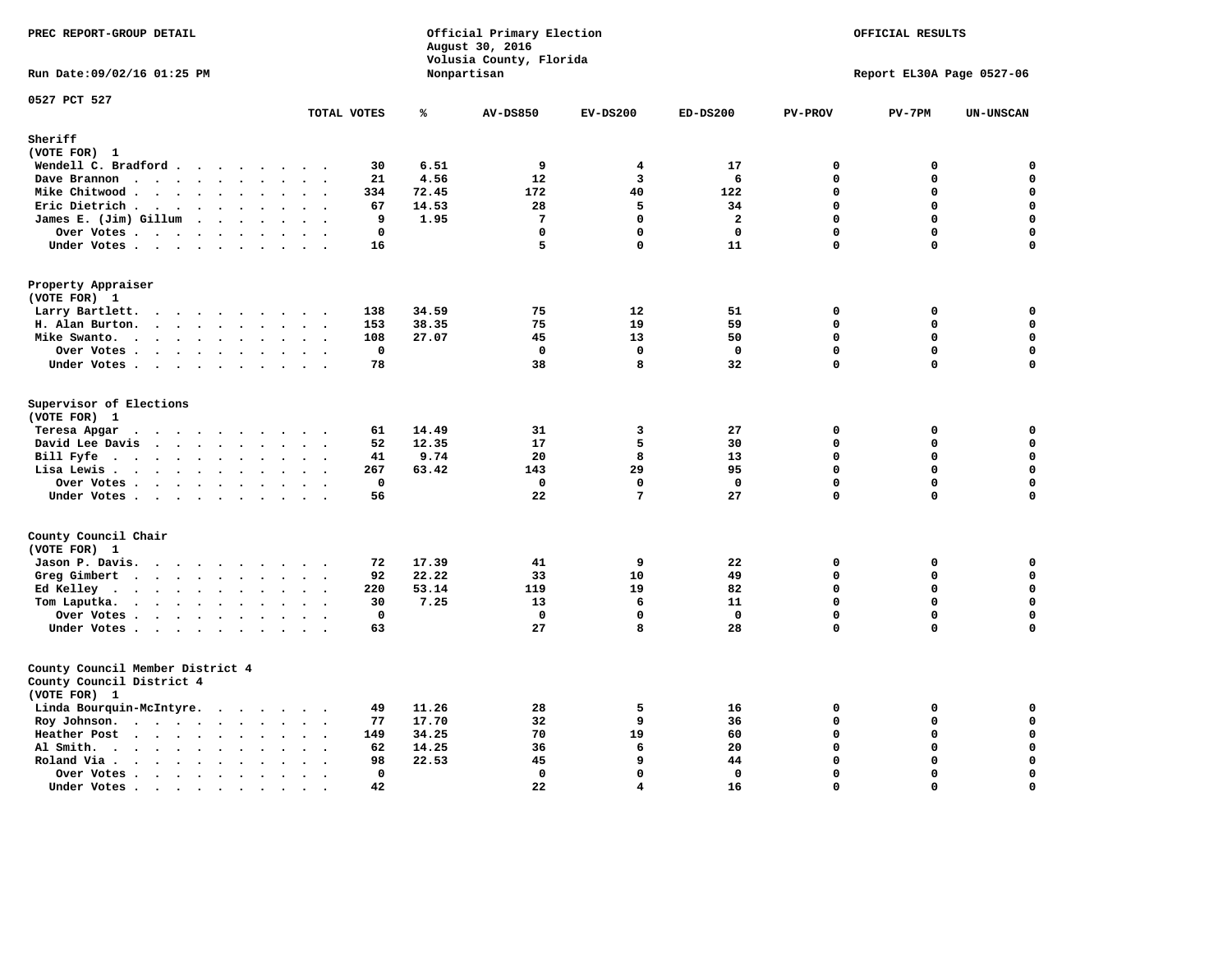| PREC REPORT-GROUP DETAIL                                |             |       | Official Primary Election<br>August 30, 2016<br>Volusia County, Florida |            |            | OFFICIAL RESULTS          |          |                  |
|---------------------------------------------------------|-------------|-------|-------------------------------------------------------------------------|------------|------------|---------------------------|----------|------------------|
| Run Date: 09/02/16 01:25 PM                             |             |       | Nonpartisan                                                             |            |            | Report EL30A Page 0527-07 |          |                  |
| 0527 PCT 527                                            |             |       |                                                                         |            |            |                           |          |                  |
|                                                         | TOTAL VOTES | ℁     | <b>AV-DS850</b>                                                         | $EV-DS200$ | $ED-DS200$ | <b>PV-PROV</b>            | $PV-7PM$ | <b>UN-UNSCAN</b> |
| School Board Member District 4<br>(VOTE FOR) 1          |             |       |                                                                         |            |            |                           |          |                  |
| Carl Persis.                                            | 277         | 63.97 | 145                                                                     | 29         | 103        | O                         |          |                  |
| Ray Sanchez.                                            | 156         | 36.03 | 65                                                                      | 19         | 72         | n                         | 0        | $\mathbf 0$      |
| Over Votes                                              | 1           |       | 0                                                                       | 0          | 1          |                           |          | 0                |
| Under Votes                                             | 43          |       | 23                                                                      | 4          | 16         | $\Omega$                  | $\Omega$ | $\Omega$         |
| Holly Hill City Commissioner District 1<br>(VOTE FOR) 1 |             |       |                                                                         |            |            |                           |          |                  |
| Arthur J. Byrnes                                        | 190         | 46.57 | 97                                                                      | 23         | 70         | O                         | 0        | o                |
| Mike Chuven.                                            | 218         | 53.43 | 100                                                                     | 22         | 96         | n                         | 0        | $\mathbf 0$      |
| Over Votes                                              | 0           |       | $\Omega$                                                                | 0          | $\Omega$   |                           |          | 0                |
| Under Votes                                             | 69          |       | 36                                                                      | 7          | 26         | $\Omega$                  | $\Omega$ | U                |
| Amendment 4<br>(VOTE FOR) 1                             |             |       |                                                                         |            |            |                           |          |                  |
| Yes<br>$\cdot$                                          | 311         | 74.22 | 152                                                                     | 33         | 126        |                           |          |                  |
| No.                                                     | 108         | 25.78 | 55                                                                      | 11         | 42         |                           | 0        |                  |
| Over Votes                                              | 0           |       | n                                                                       | 0          | 0          |                           |          | 0                |
| Under Votes                                             | 58          |       | 26                                                                      | 8          | 24         |                           |          | O                |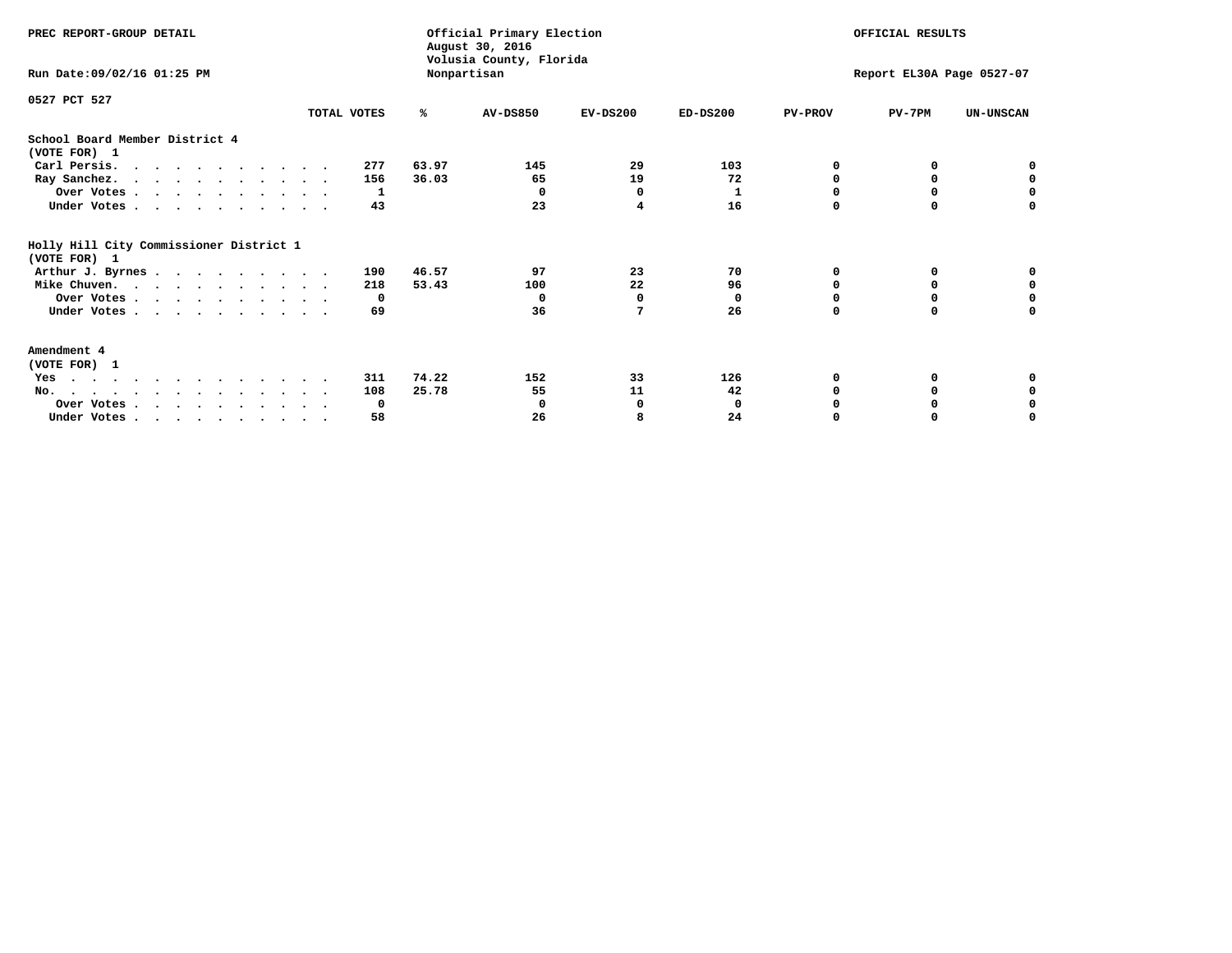| PREC REPORT-GROUP DETAIL                                               |                   | Official Primary Election<br>August 30, 2016 |            |            |                | OFFICIAL RESULTS          |                  |
|------------------------------------------------------------------------|-------------------|----------------------------------------------|------------|------------|----------------|---------------------------|------------------|
| Run Date:09/02/16 01:25 PM                                             | <b>STATISTICS</b> | Volusia County, Florida                      |            |            |                | Report EL30A Page 0528-01 |                  |
| 0528 PCT 528                                                           |                   |                                              |            |            |                |                           |                  |
| TOTAL VOTES                                                            | %ะ                | <b>AV-DS850</b>                              | $EV-DS200$ | $ED-DS200$ | <b>PV-PROV</b> | $PV-7PM$                  | <b>UN-UNSCAN</b> |
| REGISTERED VOTERS - TOTAL<br>1,891                                     |                   |                                              |            |            |                |                           |                  |
| REGISTERED VOTERS - Democratic<br>$\sim$ $\sim$ $\sim$ $\sim$          | 44.26<br>837      |                                              |            |            |                |                           |                  |
| REGISTERED VOTERS - Republican                                         | 24.38<br>461      |                                              |            |            |                |                           |                  |
| REGISTERED VOTERS - Libertarian                                        | .48<br>9          |                                              |            |            |                |                           |                  |
| REGISTERED VOTERS - Nonpartisan                                        | 584               |                                              |            |            |                |                           |                  |
| BALLOTS CAST - TOTAL.                                                  | 395               | 149                                          | 57         | 188        |                |                           |                  |
| BALLOTS CAST - Democratic                                              | 50.13<br>198      | 65                                           | 25         | 107        |                |                           |                  |
| BALLOTS CAST - Republican                                              | 130<br>32.91      | 58                                           | 26         | 46         |                |                           |                  |
| BALLOTS CAST - Libertarian.                                            | $\mathbf{o}$      | 0                                            | 0          | 0          |                |                           |                  |
| BALLOTS CAST - Nonpartisan.                                            | 16.96<br>67       | 26                                           | 6          | 35         |                |                           |                  |
| BALLOTS CAST - BLANK.                                                  |                   | 0                                            |            | 0          |                |                           |                  |
| VOTER TURNOUT - TOTAL<br>.                                             | 20.89             |                                              |            |            |                |                           |                  |
| VOTER TURNOUT - Democratic.<br>$\cdot$ $\cdot$ $\cdot$ $\cdot$ $\cdot$ | 23.66             |                                              |            |            |                |                           |                  |
| VOTER TURNOUT - Republican.                                            | 28.20             |                                              |            |            |                |                           |                  |
| VOTER TURNOUT - Libertarian                                            |                   |                                              |            |            |                |                           |                  |
| VOTER TURNOUT - BLANK                                                  |                   |                                              |            |            |                |                           |                  |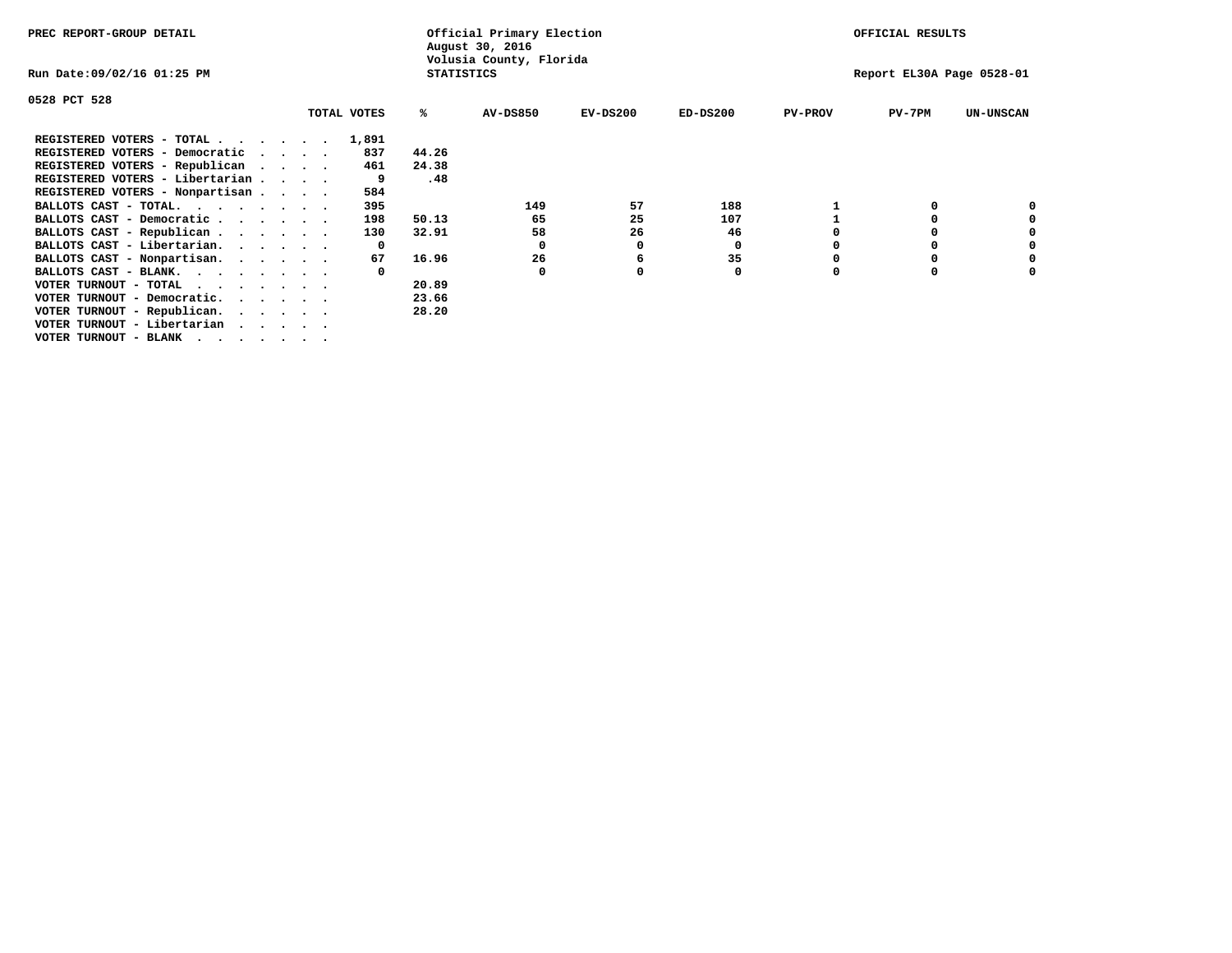| PREC REPORT-GROUP DETAIL                                                         |             |            | Official Primary Election<br>August 30, 2016<br>Volusia County, Florida | OFFICIAL RESULTS |                           |                |          |                  |  |
|----------------------------------------------------------------------------------|-------------|------------|-------------------------------------------------------------------------|------------------|---------------------------|----------------|----------|------------------|--|
| Run Date: 09/02/16 01:25 PM                                                      |             | Democratic |                                                                         |                  | Report EL30A Page 0528-02 |                |          |                  |  |
| 0528 PCT 528                                                                     | TOTAL VOTES | %ะ         | <b>AV-DS850</b>                                                         | $EV-DS200$       | $ED-DS200$                | <b>PV-PROV</b> | $PV-7PM$ | <b>UN-UNSCAN</b> |  |
| United States Senator<br>(VOTE FOR) 1                                            |             |            |                                                                         |                  |                           |                |          |                  |  |
| Roque "Rocky" De La Fuente.                                                      | 6           | 3.13       | 2                                                                       |                  | 3                         | O              |          |                  |  |
| Alan Grayson                                                                     | 49          | 25.52      | 15                                                                      |                  | 29                        |                |          |                  |  |
| Pam Keith                                                                        | 37          | 19.27      | 9                                                                       |                  | 22                        |                |          |                  |  |
| Reginald Luster                                                                  | 6           | 3.13       | $\mathbf{2}$                                                            | $\Omega$         | 4                         |                | $\Omega$ | O                |  |
| Patrick Murphy.                                                                  | 94          | 48.96      | 35                                                                      | 13               | 46                        |                | 0        | 0                |  |
| Over Votes                                                                       | 0           |            | 0                                                                       | 0                | 0                         | O              | 0        | O                |  |
| Under Votes                                                                      | 6           |            | $\mathbf{2}$                                                            | 0                | 3                         | 1              | $\Omega$ | U                |  |
| Representative in Congress District 6<br>(VOTE FOR) 1                            |             |            |                                                                         |                  |                           |                |          |                  |  |
| William (Bill) McCullough                                                        | 54          | 28.13      | 22                                                                      | 2                | 30                        | 0              | 0        |                  |  |
| Jay McGovern                                                                     | 32          | 16.67      | 13                                                                      | $\overline{a}$   | 17                        | O              | $\Omega$ |                  |  |
| George Pappas.                                                                   | 43          | 22.40      | 12                                                                      |                  | 25                        | O              | $\Omega$ | 0                |  |
| Dwayne L. Taylor                                                                 | 63          | 32.81      | 16                                                                      | 15               | 32                        |                |          | $\Omega$         |  |
| Over Votes                                                                       | 0           |            | 0                                                                       | $\Omega$         | 0                         |                |          | O                |  |
| Under Votes                                                                      | 6           |            | $\mathbf{z}$                                                            | $\Omega$         | 3                         | 1              | 0        | O                |  |
| State Representative District 26<br>(VOTE FOR) 1                                 |             |            |                                                                         |                  |                           |                |          |                  |  |
| Patrick Henry                                                                    | 88          | 47.31      | 25                                                                      | 12               | 51                        | O              |          |                  |  |
| Steve Miller                                                                     | 98          | 52.69      | 36                                                                      | 12               | 50                        |                |          | 0                |  |
| Over Votes                                                                       | 0           |            | 0                                                                       | 0                |                           |                |          | 0                |  |
| Under Votes, $\cdot$ , $\cdot$ , $\cdot$ , $\cdot$ , $\cdot$ , $\cdot$ , $\cdot$ | 12          |            |                                                                         |                  |                           |                |          | U                |  |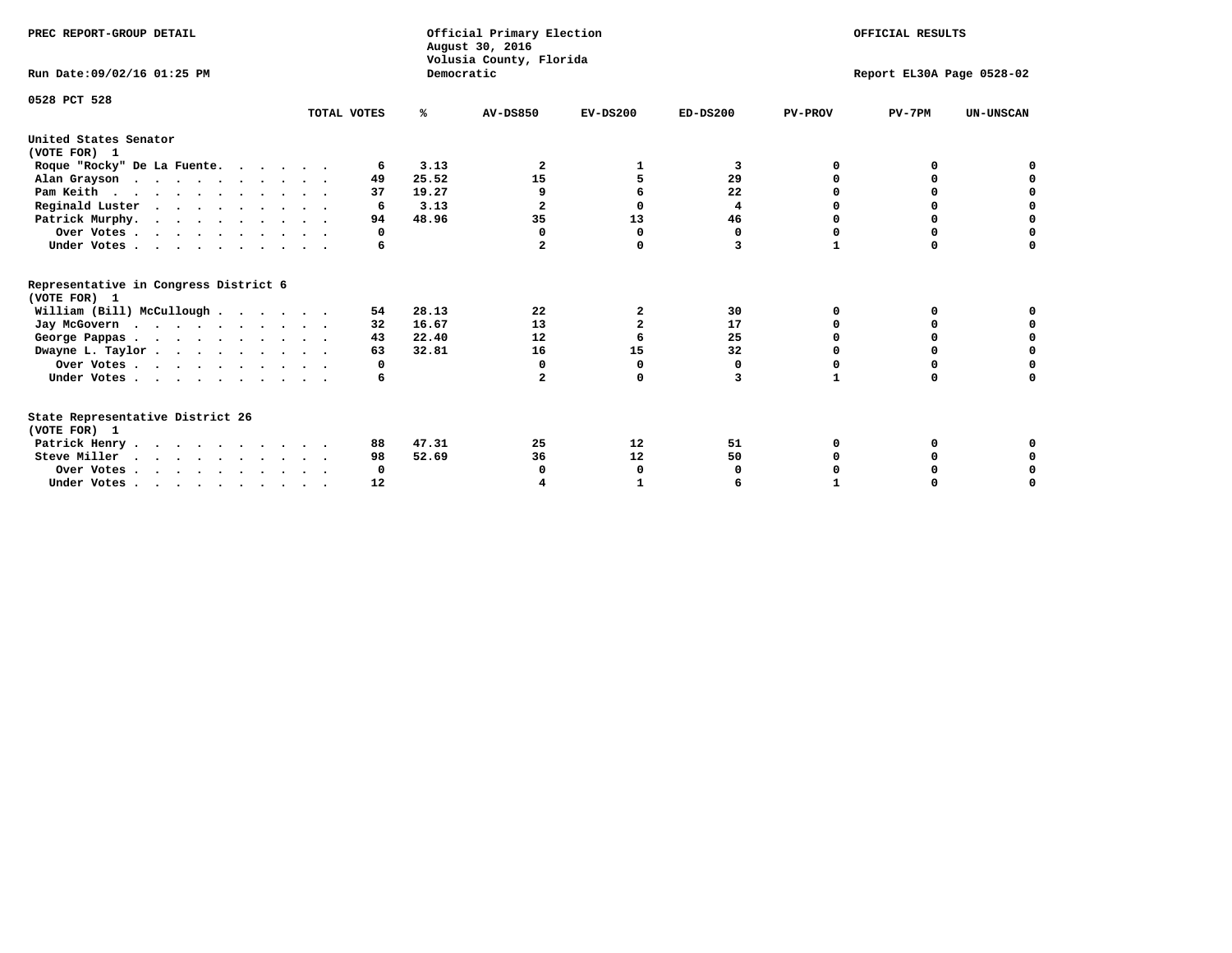| PREC REPORT-GROUP DETAIL<br>Run Date: 09/02/16 01:25 PM |              | Republican | Official Primary Election<br>August 30, 2016<br>Volusia County, Florida | OFFICIAL RESULTS<br>Report EL30A Page 0528-03 |              |                |             |                  |
|---------------------------------------------------------|--------------|------------|-------------------------------------------------------------------------|-----------------------------------------------|--------------|----------------|-------------|------------------|
|                                                         |              |            |                                                                         |                                               |              |                |             |                  |
| 0528 PCT 528                                            |              |            |                                                                         |                                               |              |                |             |                  |
|                                                         | TOTAL VOTES  | ℁          | <b>AV-DS850</b>                                                         | $EV-DS200$                                    | $ED-DS200$   | <b>PV-PROV</b> | $PV-7PM$    | <b>UN-UNSCAN</b> |
| United States Senator<br>(VOTE FOR) 1                   |              |            |                                                                         |                                               |              |                |             |                  |
| Carlos Beruff                                           | 40           | 31.01      | 19                                                                      | 7                                             | 14           | 0              | 0           | 0                |
| Ernie Rivera                                            | 4            | 3.10       | 4                                                                       | 0                                             | $\mathbf 0$  | 0              | 0           | $\mathbf 0$      |
| Marco Rubio.<br>$\cdots$                                | 76           | 58.91      | 29                                                                      | 16                                            | 31           | 0              | $\mathbf 0$ | $\mathbf 0$      |
| Dwight Mark Anthony Young                               | 9            | 6.98       | 5                                                                       | 3                                             | $\mathbf{1}$ | 0              | $\mathbf 0$ | $\mathbf 0$      |
| Over Votes                                              | 0            |            | 0                                                                       | $\Omega$                                      | 0            | 0              | 0           | $\mathbf 0$      |
| Under Votes                                             | $\mathbf{1}$ |            | $\mathbf{1}$                                                            | $\Omega$                                      | 0            | $\Omega$       | $\Omega$    | $\Omega$         |
| Representative in Congress District 6<br>(VOTE FOR) 1   |              |            |                                                                         |                                               |              |                |             |                  |
| Fred Costello                                           | 42           | 32.56      | 21                                                                      | 8                                             | 13           | 0              | 0           | 0                |
| Ron Desantis                                            | 59           | 45.74      | 23                                                                      | 11                                            | 25           | $\Omega$       | 0           | $\mathbf 0$      |
| G. G. Galloway.                                         | 28           | 21.71      | 14                                                                      | 6                                             | 8            | $\mathbf 0$    | $\mathbf 0$ | $\Omega$         |
| Over Votes                                              | 0            |            | $\mathbf{0}$                                                            | $\mathbf 0$                                   | 0            | $\mathbf 0$    | $\mathbf 0$ | $\mathbf 0$      |
| Under Votes                                             | 1            |            | 0                                                                       | $\mathbf{1}$                                  | 0            | $\Omega$       | $\Omega$    | $\Omega$         |
| State Committeeman                                      |              |            |                                                                         |                                               |              |                |             |                  |
| (VOTE FOR) 1                                            |              |            |                                                                         |                                               |              |                |             |                  |
| Paul W. Deering                                         | 81           | 68.07      | 36                                                                      | 16                                            | 29           | 0              | 0           | 0                |
| James Oddie.                                            | 38           | 31.93      | 19                                                                      | 6                                             | 13           | 0              | 0           | $\mathbf 0$      |
| Over Votes                                              | 0            |            | 0                                                                       | 0                                             | 0            | 0              | 0           | $\mathbf 0$      |
| Under Votes                                             | 11           |            | 3                                                                       | 4                                             | 4            | $\mathbf 0$    | $\mathbf 0$ | $\mathbf 0$      |
| State Committeewoman<br>(VOTE FOR) 1                    |              |            |                                                                         |                                               |              |                |             |                  |
| Dana Christina Dougherty                                | 66           | 55.93      | 32                                                                      | 13                                            | 21           | 0              | 0           | 0                |
| Marilyn C. Ford                                         | 52           | 44.07      | 23                                                                      | 9                                             | 20           | 0              | 0           | $\mathbf 0$      |
| Over Votes                                              | $\Omega$     |            | $\Omega$                                                                | $\mathbf 0$                                   | 0            | 0              | 0           | $\mathbf 0$      |
| Under Votes, , , , , , , , , ,                          | 12           |            | $\overline{\mathbf{z}}$                                                 | 4                                             |              | $\Omega$       | $\Omega$    | $\Omega$         |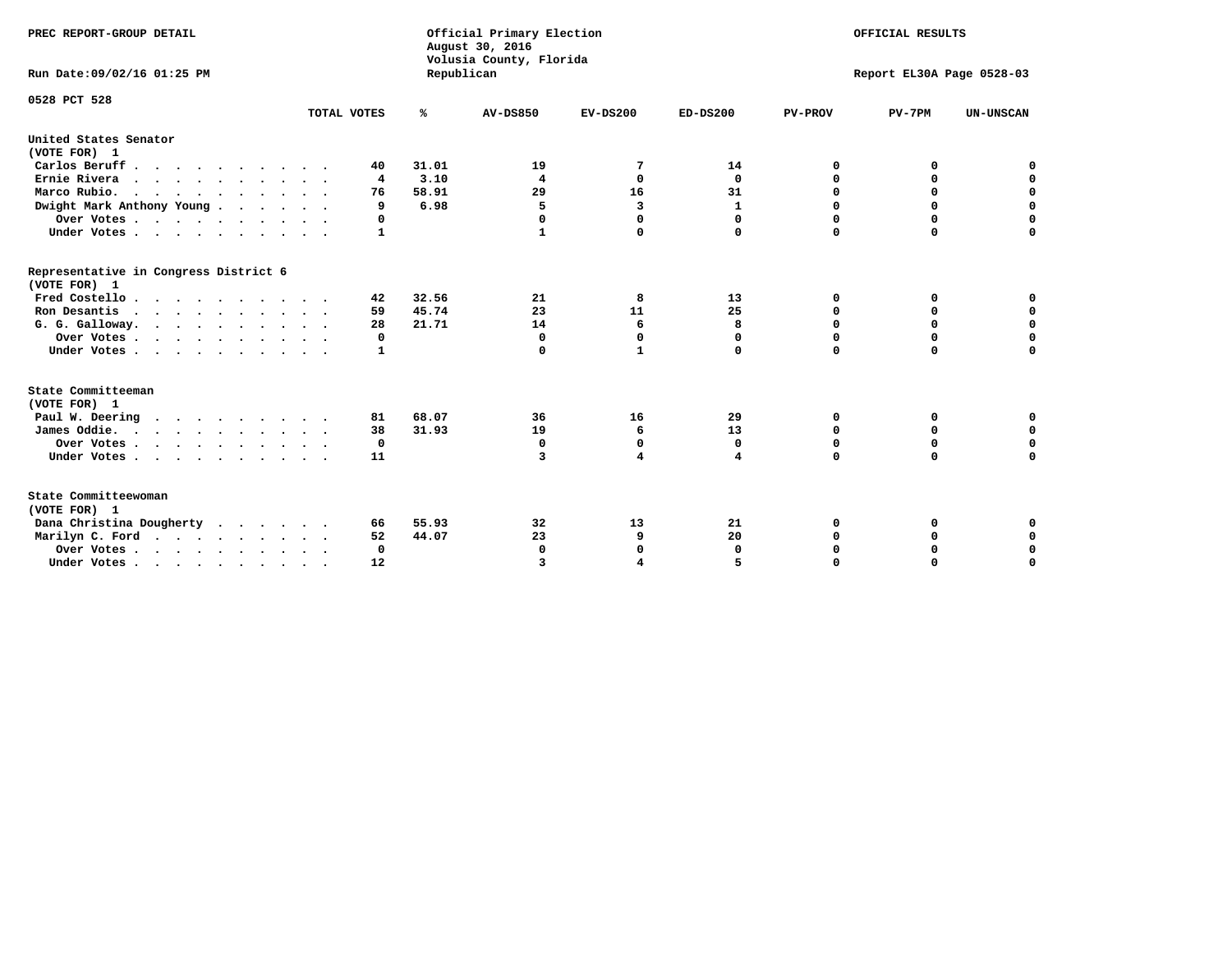| PREC REPORT-GROUP DETAIL<br>Run Date: 09/02/16 01:25 PM |  |  |  |  |  | Official Primary Election<br>August 30, 2016<br>Volusia County, Florida<br>Libertarian |             |   | OFFICIAL RESULTS<br>Report EL30A Page 0528-04 |            |            |                |          |                  |
|---------------------------------------------------------|--|--|--|--|--|----------------------------------------------------------------------------------------|-------------|---|-----------------------------------------------|------------|------------|----------------|----------|------------------|
| 0528 PCT 528                                            |  |  |  |  |  |                                                                                        | TOTAL VOTES | ℁ | <b>AV-DS850</b>                               | $EV-DS200$ | $ED-DS200$ | <b>PV-PROV</b> | $PV-7PM$ | <b>UN-UNSCAN</b> |
| United States Senator<br>(VOTE FOR) 1                   |  |  |  |  |  |                                                                                        |             |   |                                               |            |            |                |          |                  |
| Augustus Invictus.                                      |  |  |  |  |  |                                                                                        | 0           |   |                                               | 0          | 0          |                |          | 0                |
| Paul Stanton                                            |  |  |  |  |  |                                                                                        | 0           |   |                                               |            | 0          |                |          | 0                |
| Over Votes                                              |  |  |  |  |  |                                                                                        | 0           |   |                                               |            | 0          |                |          | 0                |
| Under Votes                                             |  |  |  |  |  |                                                                                        | 0           |   |                                               |            |            |                |          | 0                |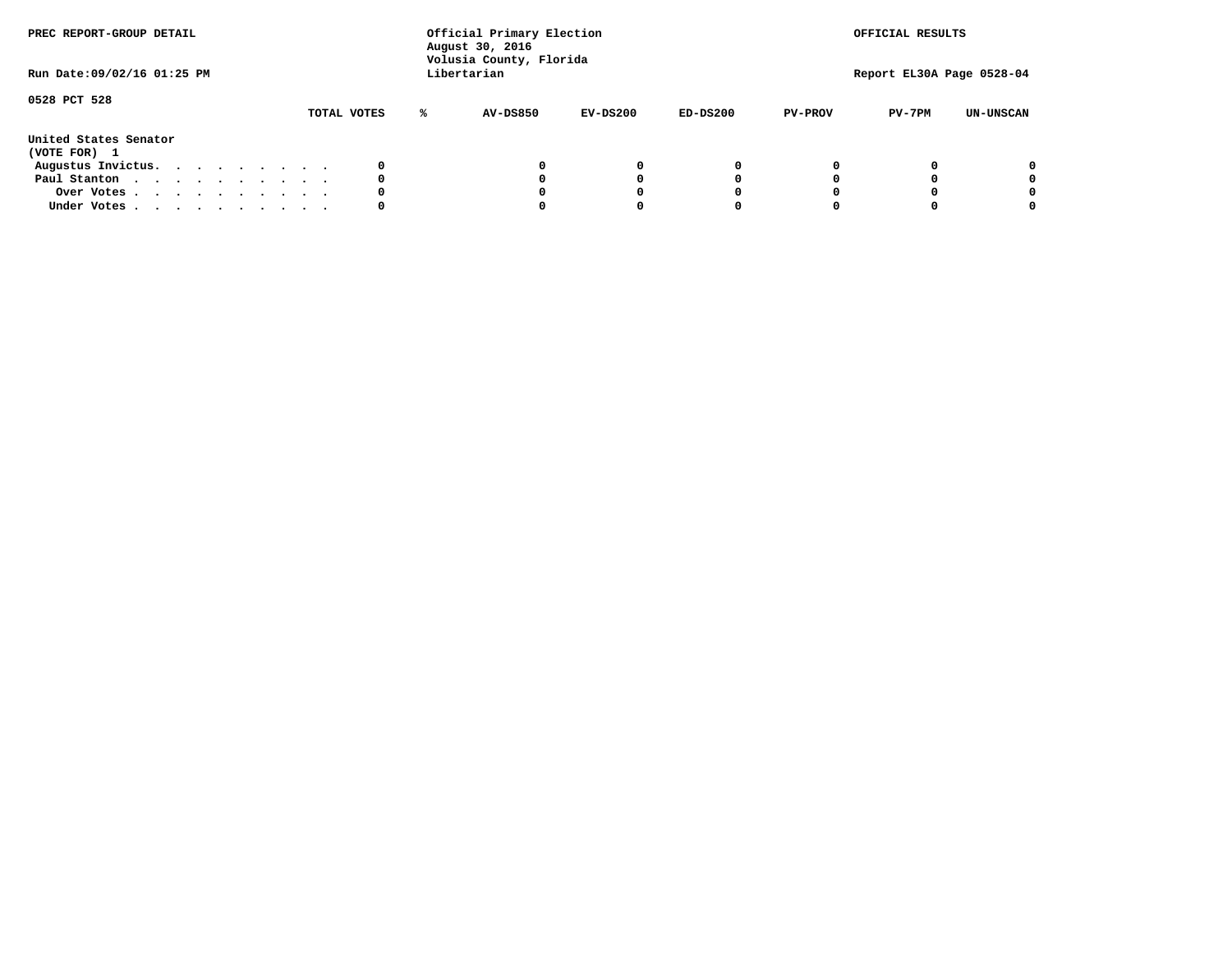| PREC REPORT-GROUP DETAIL                                                                                                           |              |       | Official Primary Election<br>August 30, 2016<br>Volusia County, Florida |                         |              |                | OFFICIAL RESULTS          |                  |
|------------------------------------------------------------------------------------------------------------------------------------|--------------|-------|-------------------------------------------------------------------------|-------------------------|--------------|----------------|---------------------------|------------------|
| Run Date: 09/02/16 01:25 PM                                                                                                        |              |       | Nonpartisan                                                             |                         |              |                | Report EL30A Page 0528-05 |                  |
| 0528 PCT 528                                                                                                                       | TOTAL VOTES  | ℁     | <b>AV-DS850</b>                                                         | $EV-DS200$              | $ED-DS200$   | <b>PV-PROV</b> | $PV-7PM$                  | <b>UN-UNSCAN</b> |
| Circuit Judge 7th Circuit Group 4                                                                                                  |              |       |                                                                         |                         |              |                |                           |                  |
| (VOTE FOR) 1                                                                                                                       |              |       |                                                                         |                         |              |                |                           |                  |
| Chris France - WITHDRAWN                                                                                                           | 59           | 15.90 | 22                                                                      | 3                       | 34           | 0              | 0                         | $\mathbf 0$      |
| Sebrina L. Slack.                                                                                                                  | 125          | 33.69 | 51                                                                      | 27                      | 47           | 0              | $\mathbf 0$               | $\mathbf 0$      |
| Stasia Warren                                                                                                                      | 187          | 50.40 | 73                                                                      | 24                      | 90           | $\mathbf 0$    | 0                         | $\mathbf 0$      |
| Over Votes                                                                                                                         | $\mathbf 0$  |       | $\mathbf 0$                                                             | $\mathbf 0$             | $\mathbf 0$  | 0              | $\mathbf 0$               | $\mathbf 0$      |
| Under Votes                                                                                                                        | 24           |       | 3                                                                       | 3                       | 17           | $\mathbf{1}$   | $\Omega$                  | $\mathbf 0$      |
| Circuit Judge 7th Circuit Group 10<br>(VOTE FOR) 1                                                                                 |              |       |                                                                         |                         |              |                |                           |                  |
| Malcolm Anthony                                                                                                                    | 127          | 36.71 | 56                                                                      | 12                      | 59           | 0              | 0                         | 0                |
| Scott DuPont                                                                                                                       | 219          | 63.29 | 80                                                                      | 39                      | 100          | $\mathbf 0$    | $\mathbf 0$               | $\mathbf 0$      |
| Over Votes                                                                                                                         | $\mathbf 0$  |       | $\mathbf{0}$                                                            | $\mathbf 0$             | $\mathbf 0$  | $\mathbf 0$    | $\mathbf 0$               | $\mathbf 0$      |
| Under Votes                                                                                                                        | 49           |       | 13                                                                      | 6                       | 29           | $\mathbf{1}$   | $\mathbf 0$               | $\Omega$         |
| Circuit Judge 7th Circuit Group 13<br>(VOTE FOR) 1                                                                                 |              |       |                                                                         |                         |              |                |                           |                  |
| David Hood.                                                                                                                        | 177          | 48.10 | 77                                                                      | 27                      | 73           | 0              | 0                         | $\mathbf 0$      |
| A. "Kathleen" McNeilly                                                                                                             | 191          | 51.90 | 64                                                                      | 28                      | 98           | $\mathbf{1}$   | 0                         | $\mathbf 0$      |
| Over Votes                                                                                                                         | $\mathbf 0$  |       | $\mathbf{0}$                                                            | $\mathbf 0$             | $\mathbf{0}$ | $\mathbf 0$    | $\mathbf 0$               | $\mathbf 0$      |
| Under Votes                                                                                                                        | 27           |       | 8                                                                       | $\overline{\mathbf{2}}$ | 17           | $\mathbf 0$    | $\mathbf 0$               | 0                |
| Circuit Judge 7th Circuit Group 17<br>(VOTE FOR) 1                                                                                 |              |       |                                                                         |                         |              |                |                           |                  |
| Linda L. Gaustad                                                                                                                   | 183          | 52.74 | 60                                                                      | 30                      | 93           | 0              | 0                         | $\mathbf 0$      |
| Howard O. McGillin Jr                                                                                                              | 164          | 47.26 | 73                                                                      | 24                      | 67           | $\mathbf 0$    | 0                         | $\mathbf 0$      |
| Over Votes                                                                                                                         | $\mathbf 0$  |       | $\mathbf{0}$                                                            | $\mathbf 0$             | $\mathbf 0$  | $\mathbf 0$    | $\mathbf 0$               | $\pmb{0}$        |
| Under Votes                                                                                                                        | 48           |       | 16                                                                      | 3                       | 28           | $\mathbf{1}$   | $\mathbf 0$               | $\mathbf 0$      |
| County Judge 7th Circuit Group 3<br>(VOTE FOR) 1                                                                                   |              |       |                                                                         |                         |              |                |                           |                  |
| Heather Caeners<br>the contract of the contract of the contract of the contract of the contract of the contract of the contract of | 106          | 30.64 | 40                                                                      | 18                      | 48           | 0              | 0                         | $\mathbf 0$      |
| Shirley A. Green                                                                                                                   | 188          | 54.34 | 78                                                                      | 26                      | 84           | $\mathbf 0$    | 0                         | $\mathbf 0$      |
| Marla Rawnsley.                                                                                                                    | 52           | 15.03 | 15                                                                      | 10                      | 27           | 0              | $\mathbf 0$               | $\pmb{0}$        |
| Over Votes<br>$\ddot{\phantom{a}}$<br>$\sim$                                                                                       | $\mathbf{0}$ |       | $\Omega$                                                                | $\mathbf 0$             | $\mathbf{0}$ | $\mathbf 0$    | $\mathbf 0$               | $\mathbf 0$      |
| Under Votes                                                                                                                        | 49           |       | 16                                                                      | $\overline{\mathbf{3}}$ | 29           | $\mathbf{1}$   | $\mathbf 0$               | 0                |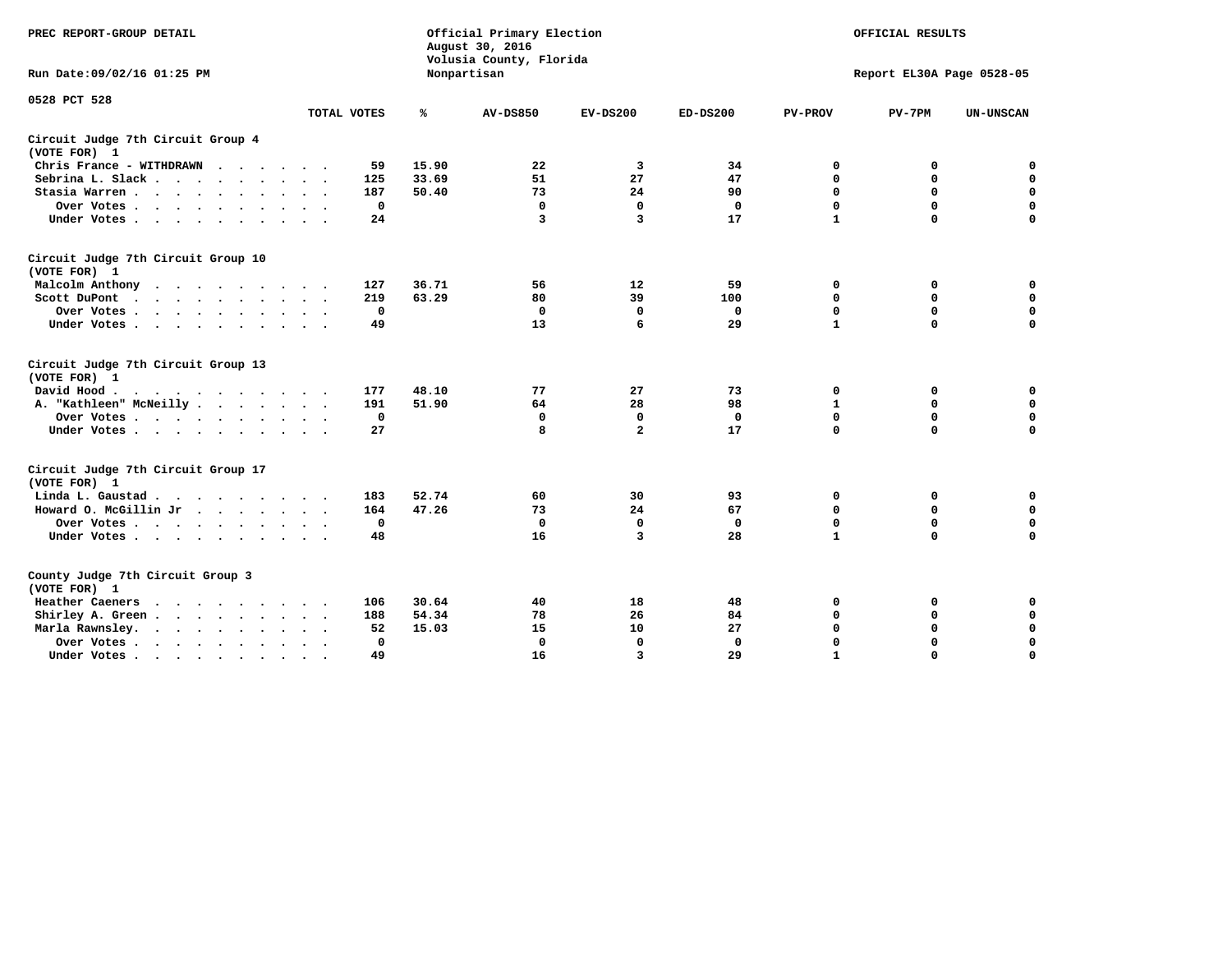| PREC REPORT-GROUP DETAIL<br>Run Date: 09/02/16 01:25 PM                       |                                                       |       | Official Primary Election<br>August 30, 2016<br>Volusia County, Florida<br>Nonpartisan | OFFICIAL RESULTS<br>Report EL30A Page 0528-06 |              |                |             |                  |
|-------------------------------------------------------------------------------|-------------------------------------------------------|-------|----------------------------------------------------------------------------------------|-----------------------------------------------|--------------|----------------|-------------|------------------|
|                                                                               |                                                       |       |                                                                                        |                                               |              |                |             |                  |
| 0528 PCT 528                                                                  | TOTAL VOTES                                           | ℁     | <b>AV-DS850</b>                                                                        | $EV-DS200$                                    | $ED-DS200$   | <b>PV-PROV</b> | $PV-7PM$    | <b>UN-UNSCAN</b> |
| Sheriff                                                                       |                                                       |       |                                                                                        |                                               |              |                |             |                  |
| (VOTE FOR) 1                                                                  |                                                       |       |                                                                                        |                                               |              |                |             |                  |
| Wendell C. Bradford                                                           | 27                                                    | 6.94  | 3                                                                                      | 5                                             | 19           | 0              | 0           | $\mathbf 0$      |
| Dave Brannon                                                                  | 34                                                    | 8.74  | 15                                                                                     | $\overline{\mathbf{3}}$                       | 16           | $\Omega$       | 0           | $\mathbf 0$      |
| Mike Chitwood                                                                 | 256                                                   | 65.81 | 96                                                                                     | 38                                            | 121          | $\mathbf{1}$   | $\mathbf 0$ | $\mathbf 0$      |
| Eric Dietrich.                                                                | 69                                                    | 17.74 | 29                                                                                     | 9                                             | 31           | $\Omega$       | 0           | $\mathbf 0$      |
| James E. (Jim) Gillum                                                         | 3                                                     | .77   | $\mathbf{2}$                                                                           | $\mathbf 0$                                   | $\mathbf{1}$ | $\mathbf 0$    | $\mathbf 0$ | $\mathbf 0$      |
| Over Votes                                                                    | $\mathbf 0$                                           |       | $\mathbf 0$                                                                            | $\mathbf 0$                                   | $\mathbf 0$  | $\mathbf 0$    | 0           | $\mathbf 0$      |
| Under Votes                                                                   | 6                                                     |       | $\overline{\mathbf{4}}$                                                                | $\overline{a}$                                | $\mathbf 0$  | $\Omega$       | 0           | $\mathbf 0$      |
| Property Appraiser<br>(VOTE FOR) 1                                            |                                                       |       |                                                                                        |                                               |              |                |             |                  |
| Larry Bartlett.                                                               | 126                                                   | 34.71 | 56                                                                                     | 18                                            | 52           | 0              | 0           | 0                |
| H. Alan Burton.                                                               | 112                                                   | 30.85 | 45                                                                                     | 11                                            | 56           | $\mathbf 0$    | 0           | $\mathbf 0$      |
| Mike Swanto.                                                                  | 125                                                   | 34.44 | 38                                                                                     | 26                                            | 61           | $\mathbf 0$    | 0           | $\mathbf 0$      |
| Over Votes                                                                    | $\mathbf 0$                                           |       | $\mathbf{0}$                                                                           | $\Omega$                                      | $\mathbf 0$  | $\Omega$       | $\Omega$    | $\mathbf 0$      |
| Under Votes                                                                   | 32                                                    |       | 10                                                                                     | $\overline{a}$                                | 19           | $\mathbf{1}$   | $\mathbf 0$ | $\mathbf 0$      |
| Supervisor of Elections<br>(VOTE FOR) 1                                       |                                                       | 13.85 | 17                                                                                     | 6                                             | 27           | 0              | 0           | 0                |
| Teresa Apgar<br>.<br>David Lee Davis                                          | 50<br>58                                              | 16.07 | 21                                                                                     | 12                                            | 25           | $\mathbf 0$    | 0           | $\mathbf 0$      |
| Bill Fyfe $\cdots$ $\cdots$ $\cdots$ $\cdots$                                 | 35                                                    | 9.70  | 9                                                                                      | 8                                             | 18           | $\mathbf 0$    | 0           | $\mathbf 0$      |
| Lisa Lewis                                                                    | 218                                                   | 60.39 | 92                                                                                     | 26                                            | 99           | $\mathbf{1}$   | 0           | $\mathbf 0$      |
| Over Votes                                                                    | $\mathbf 0$                                           |       | $\mathbf{0}$                                                                           | $\Omega$                                      | $\mathbf 0$  | $\Omega$       | $\Omega$    | $\mathbf 0$      |
| Under Votes                                                                   | 34<br>$\sim$                                          |       | 10                                                                                     | 5                                             | 19           | $\mathbf 0$    | $\mathbf 0$ | $\mathbf 0$      |
| County Council Chair                                                          |                                                       |       |                                                                                        |                                               |              |                |             |                  |
| (VOTE FOR) 1                                                                  |                                                       |       |                                                                                        |                                               |              |                |             |                  |
| Jason P. Davis.                                                               | 46                                                    | 12.53 | 21                                                                                     | 4                                             | 21           | $\mathbf 0$    | 0           | 0                |
| Greg Gimbert                                                                  | 81                                                    | 22.07 | 32                                                                                     | 3                                             | 46           | $\mathbf{0}$   | 0           | 0                |
| Ed Kelley $\cdots$                                                            | 208                                                   | 56.68 | 72                                                                                     | 41                                            | 95           | $\mathbf 0$    | 0           | $\mathbf 0$      |
| Tom Laputka.                                                                  | 32                                                    | 8.72  | 12                                                                                     | 6                                             | 14           | $\mathbf 0$    | 0           | $\mathbf 0$      |
| Over Votes                                                                    | $\Omega$                                              |       | $\Omega$                                                                               | $\Omega$                                      | $\Omega$     | $\Omega$       | $\Omega$    | 0                |
| Under Votes<br>$\sim$                                                         | 28<br>$\cdots$                                        |       | 12                                                                                     | $\overline{\mathbf{3}}$                       | 12           | $\mathbf{1}$   | 0           | $\mathbf 0$      |
| County Council Member District 4<br>County Council District 4<br>(VOTE FOR) 1 |                                                       |       |                                                                                        |                                               |              |                |             |                  |
| Linda Bourquin-McIntyre.                                                      | 35                                                    | 9.26  | 14                                                                                     | 6                                             | 15           | $\mathbf 0$    | 0           | 0                |
| Roy Johnson.                                                                  | 81                                                    | 21.43 | 22                                                                                     | 13                                            | 46           | $\mathbf 0$    | 0           | $\mathbf 0$      |
| Heather Post                                                                  | 112                                                   | 29.63 | 39                                                                                     | 22                                            | 50           | $\mathbf{1}$   | 0           | $\mathbf 0$      |
| Al Smith.<br>$\ddot{\phantom{0}}$                                             | 53<br>$\ddot{\phantom{a}}$                            | 14.02 | 27                                                                                     | $7\phantom{.0}$                               | 19           | $\Omega$       | $\Omega$    | $\mathbf 0$      |
| Roland Via .<br>$\ddot{\phantom{1}}$<br>$\sim$<br>$\bullet$                   | 97                                                    | 25.66 | 40                                                                                     | 6                                             | 51           | $\Omega$       | 0           | $\pmb{0}$        |
| Over Votes<br>$\bullet$                                                       | $\mathbf{0}$<br>$\ddot{\phantom{a}}$<br>$\sim$ $\sim$ |       | $\mathbf{0}$                                                                           | $\mathbf 0$                                   | $\mathbf 0$  | $\Omega$       | 0           | $\mathbf 0$      |
| Under Votes .<br>.                                                            | 17<br>$\bullet$                                       |       | 7                                                                                      | $\overline{3}$                                | 7            | $\Omega$       | 0           | $\mathbf 0$      |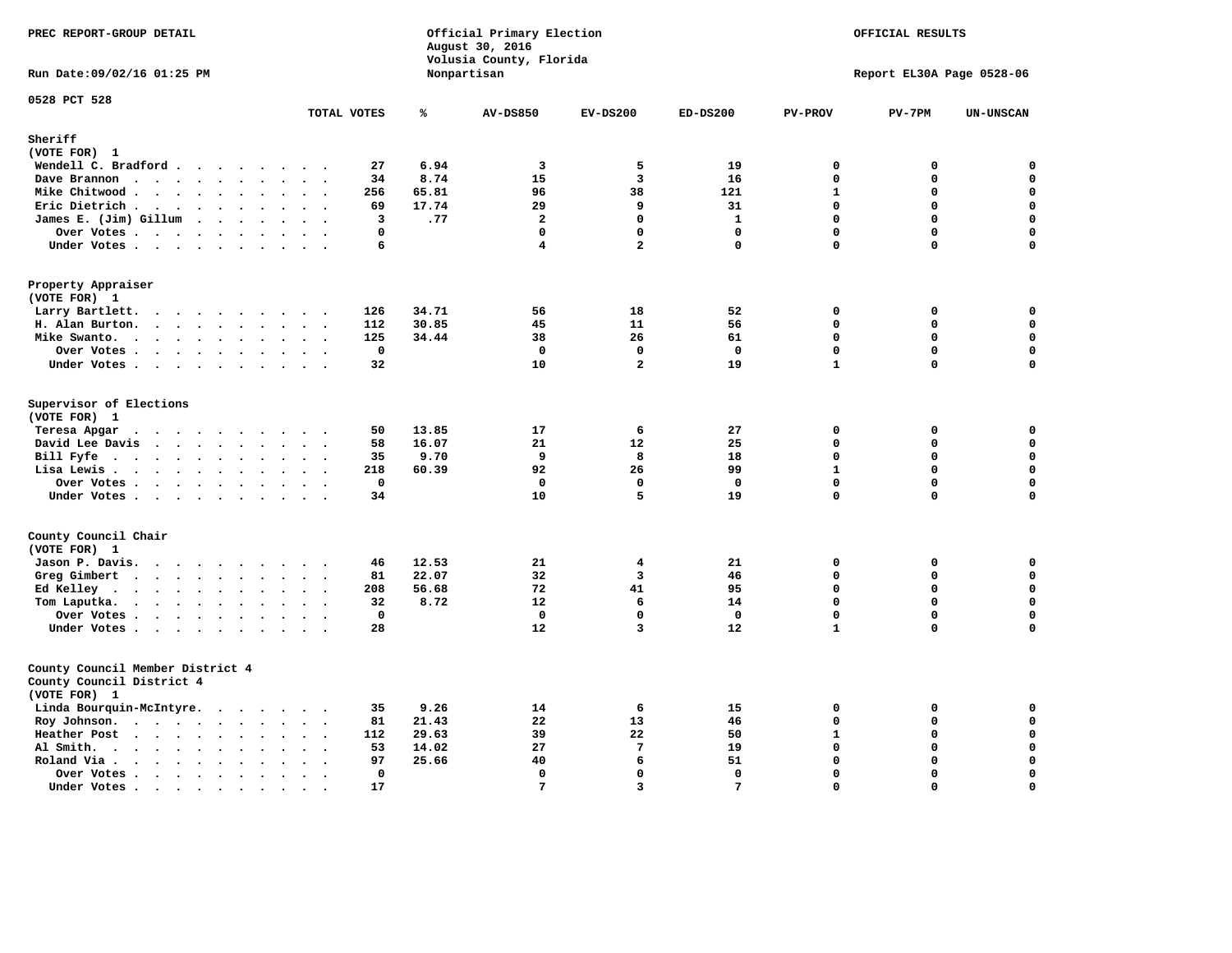| PREC REPORT-GROUP DETAIL                                |             |       | Official Primary Election<br>August 30, 2016<br>Volusia County, Florida |                | OFFICIAL RESULTS<br>Report EL30A Page 0528-07 |                |          |                  |
|---------------------------------------------------------|-------------|-------|-------------------------------------------------------------------------|----------------|-----------------------------------------------|----------------|----------|------------------|
| Run Date: 09/02/16 01:25 PM                             |             |       | Nonpartisan                                                             |                |                                               |                |          |                  |
| 0528 PCT 528                                            |             |       |                                                                         |                |                                               |                |          |                  |
|                                                         | TOTAL VOTES | ℁     | <b>AV-DS850</b>                                                         | $EV-DS200$     | $ED-DS200$                                    | <b>PV-PROV</b> | $PV-7PM$ | <b>UN-UNSCAN</b> |
| School Board Member District 4<br>(VOTE FOR) 1          |             |       |                                                                         |                |                                               |                |          |                  |
| Carl Persis.                                            | 252         | 67.20 | 97                                                                      | 36             | 119                                           |                |          |                  |
| Ray Sanchez.                                            | 123         | 32.80 | 45                                                                      | 20             | 58                                            |                | 0        | 0                |
| Over Votes                                              | 0           |       | 0                                                                       | 0              | 0                                             |                |          | O                |
| Under Votes                                             | 20          |       | 7                                                                       |                | 11                                            | 1              | $\Omega$ | O                |
| Holly Hill City Commissioner District 1<br>(VOTE FOR) 1 |             |       |                                                                         |                |                                               |                |          |                  |
| Arthur J. Byrnes                                        | 192         | 51.75 | 90                                                                      | 22             | 80                                            | O              | 0        |                  |
| Mike Chuven.                                            | 179         | 48.25 | 54                                                                      | 32             | 92                                            |                | 0        | 0                |
| Over Votes                                              | 0           |       | 0                                                                       | 0              | $\Omega$                                      |                |          | 0                |
| Under Votes                                             | 24          |       | 5                                                                       | 3              | 16                                            | $\Omega$       | $\Omega$ | U                |
| Amendment 4<br>(VOTE FOR) 1                             |             |       |                                                                         |                |                                               |                |          |                  |
| Yes                                                     | 280         | 75.68 | 98                                                                      | 38             | 143                                           |                |          |                  |
| No.                                                     | 90          | 24.32 | 42                                                                      | 17             | 31                                            |                | 0        |                  |
| Over Votes                                              | 0           |       |                                                                         | 0              | 0                                             |                |          |                  |
| Under Votes                                             | 25          |       | 9                                                                       | $\overline{2}$ | 14                                            |                |          | O                |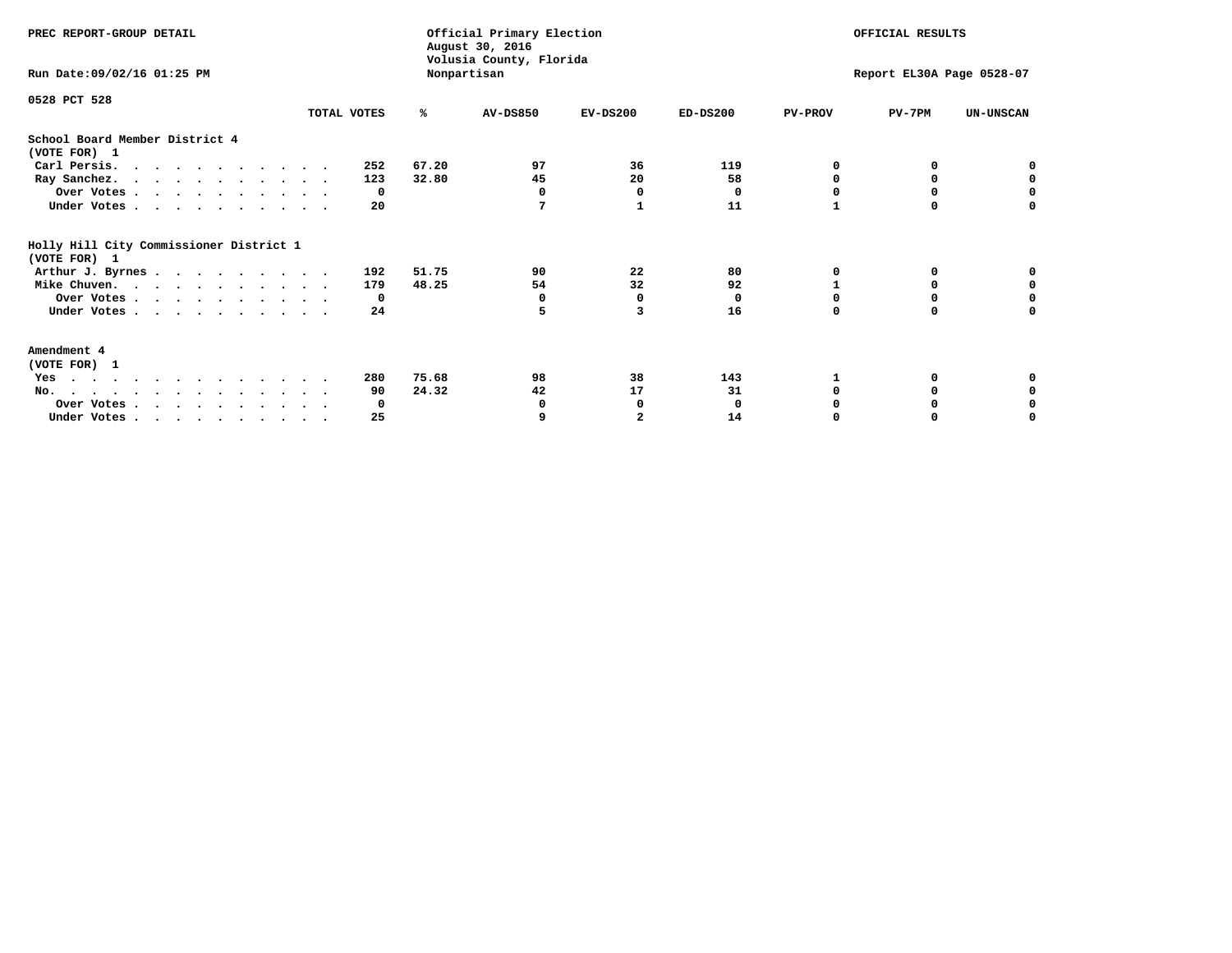| PREC REPORT-GROUP DETAIL                          |                   | Official Primary Election<br>August 30, 2016 |            | OFFICIAL RESULTS |                |                           |                  |
|---------------------------------------------------|-------------------|----------------------------------------------|------------|------------------|----------------|---------------------------|------------------|
| Run Date:09/02/16 01:25 PM                        | <b>STATISTICS</b> | Volusia County, Florida                      |            |                  |                | Report EL30A Page 0529-01 |                  |
| 0529 PCT 529                                      |                   |                                              |            |                  |                |                           |                  |
| TOTAL VOTES                                       | ℁                 | <b>AV-DS850</b>                              | $EV-DS200$ | $ED-DS200$       | <b>PV-PROV</b> | $PV-7PM$                  | <b>UN-UNSCAN</b> |
| REGISTERED VOTERS - TOTAL 1,794                   |                   |                                              |            |                  |                |                           |                  |
| REGISTERED VOTERS - Democratic<br>699<br>$\cdots$ | 38.96             |                                              |            |                  |                |                           |                  |
| REGISTERED VOTERS - Republican<br>522             | 29.10             |                                              |            |                  |                |                           |                  |
| REGISTERED VOTERS - Libertarian<br>-8             | .45               |                                              |            |                  |                |                           |                  |
| REGISTERED VOTERS - Nonpartisan<br>565            |                   |                                              |            |                  |                |                           |                  |
| BALLOTS CAST - TOTAL.<br>456<br>$\cdots$          |                   | 154                                          | 80         | 222              |                |                           |                  |
| BALLOTS CAST - Democratic<br>193                  | 42.32             | 54                                           | 31         | 108              |                |                           |                  |
| BALLOTS CAST - Republican<br>182                  | 39.91             | 67                                           | 31         | 84               |                |                           |                  |
| BALLOTS CAST - Libertarian.                       | .22               |                                              | 0          | 0                |                |                           |                  |
| BALLOTS CAST - Nonpartisan.<br>80                 | 17.54             | 32                                           | 18         | 30               |                |                           | 0                |
| BALLOTS CAST - BLANK.                             | .22               | 0                                            | 0          |                  | $\Omega$       |                           |                  |
| VOTER TURNOUT - TOTAL                             | 25.42             |                                              |            |                  |                |                           |                  |
| VOTER TURNOUT - Democratic.<br>$\cdots$           | 27.61             |                                              |            |                  |                |                           |                  |
| VOTER TURNOUT - Republican.                       | 34.87             |                                              |            |                  |                |                           |                  |
| VOTER TURNOUT - Libertarian                       | 12.50             |                                              |            |                  |                |                           |                  |
| VOTER TURNOUT - BLANK                             | .06               |                                              |            |                  |                |                           |                  |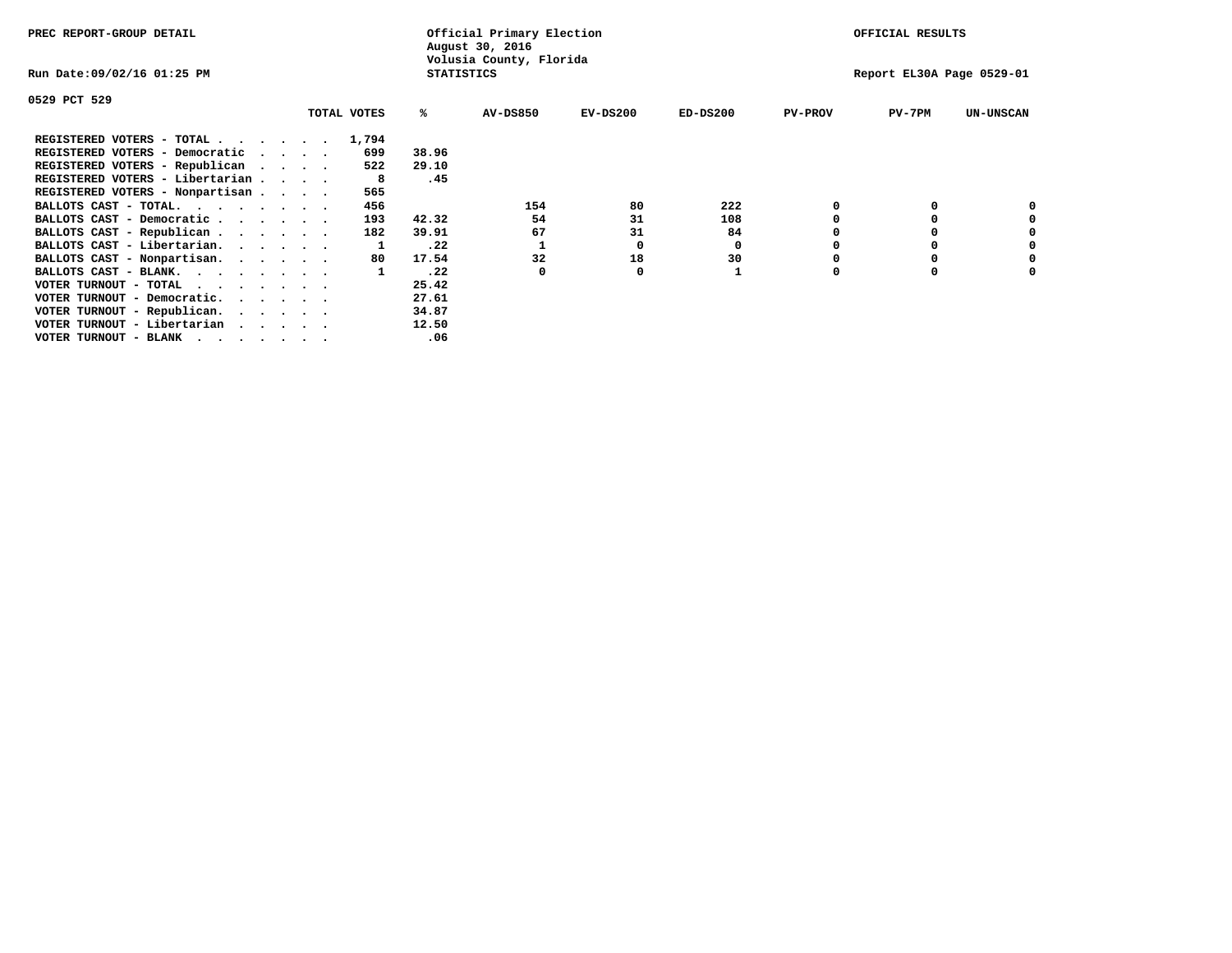| PREC REPORT-GROUP DETAIL<br>Run Date: 09/02/16 01:25 PM |             | Democratic | Official Primary Election<br>August 30, 2016<br>Volusia County, Florida | OFFICIAL RESULTS<br>Report EL30A Page 0529-02 |            |                |          |                  |
|---------------------------------------------------------|-------------|------------|-------------------------------------------------------------------------|-----------------------------------------------|------------|----------------|----------|------------------|
|                                                         |             |            |                                                                         |                                               |            |                |          |                  |
| 0529 PCT 529                                            | TOTAL VOTES | ℁          | <b>AV-DS850</b>                                                         | $EV-DS200$                                    | $ED-DS200$ | <b>PV-PROV</b> | $PV-7PM$ | <b>UN-UNSCAN</b> |
| United States Senator<br>(VOTE FOR) 1                   |             |            |                                                                         |                                               |            |                |          |                  |
| Roque "Rocky" De La Fuente.                             | 13          | 7.22       | 4                                                                       | 4                                             | 5          | O              | o        |                  |
| Alan Grayson                                            | 45          | 25.00      | 16                                                                      | 2                                             | 27         | O              |          |                  |
| Pam Keith                                               | 35          | 19.44      | 13                                                                      |                                               | 18         | n              | 0        | o                |
| Reginald Luster                                         | 3           | 1.67       | $\mathbf{2}$                                                            | 0                                             | 1          |                | 0        | $\mathbf 0$      |
| Patrick Murphy.                                         | 84          | 46.67      | 15                                                                      | 20                                            | 49         | O              | 0        | $\mathbf 0$      |
| Over Votes                                              | $\Omega$    |            | 0                                                                       | $\mathbf 0$                                   | 0          | O              | $\Omega$ | $\Omega$         |
| Under Votes                                             | 13          |            | 4                                                                       | 1                                             | 8          | $\Omega$       | $\Omega$ | O                |
| Representative in Congress District 6<br>(VOTE FOR) 1   |             |            |                                                                         |                                               |            |                |          |                  |
| William (Bill) McCullough                               | 58          | 32.58      | 17                                                                      | 3                                             | 38         | O              | 0        |                  |
| Jay McGovern                                            | 30          | 16.85      | 10                                                                      | 3                                             | 17         | O              | O        | 0                |
| George Pappas.                                          | 41          | 23.03      | 12                                                                      | 8                                             | 21         | O              | O        | 0                |
| Dwayne L. Taylor                                        | 49          | 27.53      | 12                                                                      | 13                                            | 24         | $\Omega$       | 0        | $\mathbf 0$      |
| Over Votes                                              | 1           |            | 0                                                                       | 1                                             | 0          | 0              | O        | 0                |
| Under Votes                                             | 14          |            | 3                                                                       | 3                                             | 8          | $\Omega$       | $\Omega$ | O                |
| State Representative District 26<br>(VOTE FOR) 1        |             |            |                                                                         |                                               |            |                |          |                  |
| Patrick Henry                                           | 91          | 51.70      | 26                                                                      | 16                                            | 49         | O              |          |                  |
| Steve Miller                                            | 85          | 48.30      | 26                                                                      | 13                                            | 46         |                |          | 0                |
| Over Votes                                              | 0           |            | 0                                                                       | 0                                             | 0          |                | 0        | 0                |
| Under Votes.                                            | 17          |            |                                                                         |                                               | 13         |                |          | O                |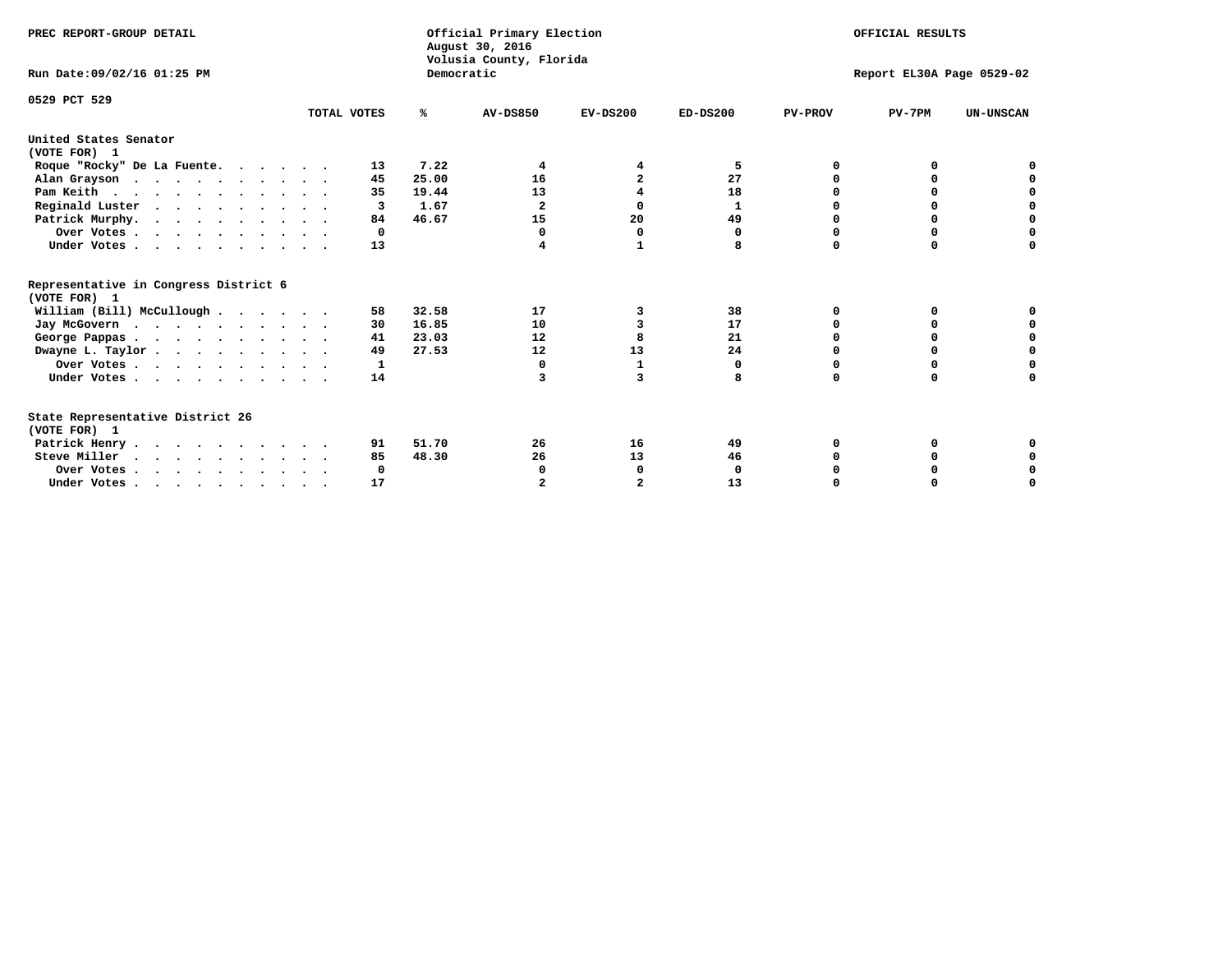| PREC REPORT-GROUP DETAIL<br>Run Date: 09/02/16 01:25 PM |                            | Republican | Official Primary Election<br>August 30, 2016<br>Volusia County, Florida | OFFICIAL RESULTS<br>Report EL30A Page 0529-03 |              |                |             |                  |
|---------------------------------------------------------|----------------------------|------------|-------------------------------------------------------------------------|-----------------------------------------------|--------------|----------------|-------------|------------------|
| 0529 PCT 529                                            | TOTAL VOTES                | ℁          | <b>AV-DS850</b>                                                         | $EV-DS200$                                    | $ED-DS200$   | <b>PV-PROV</b> | $PV-7PM$    | <b>UN-UNSCAN</b> |
|                                                         |                            |            |                                                                         |                                               |              |                |             |                  |
| United States Senator<br>(VOTE FOR) 1                   |                            |            |                                                                         |                                               |              |                |             |                  |
| Carlos Beruff                                           | 50                         | 27.62      | 20                                                                      | 15                                            | 15           | 0              | 0           | 0                |
| Ernie Rivera                                            | 6                          | 3.31       | 1                                                                       | 0                                             | 5            | 0              | 0           | $\mathbf 0$      |
| Marco Rubio.<br>$\cdots$                                | 106                        | 58.56      | 37                                                                      | 14                                            | 55           | 0              | $\mathbf 0$ | 0                |
| Dwight Mark Anthony Young                               | 19                         | 10.50      | 9                                                                       | $\overline{\mathbf{2}}$                       | 8            | 0              | $\mathbf 0$ | $\mathbf 0$      |
| Over Votes                                              | 0                          |            | $\Omega$                                                                | $\Omega$                                      | 0            | 0              | 0           | $\mathbf 0$      |
| Under Votes                                             | 1                          |            |                                                                         | $\Omega$                                      | $\mathbf{1}$ | $\Omega$       | $\Omega$    | $\Omega$         |
| Representative in Congress District 6<br>(VOTE FOR) 1   |                            |            |                                                                         |                                               |              |                |             |                  |
| Fred Costello                                           | 63                         | 36.00      | 19                                                                      | 18                                            | 26           | 0              | 0           | 0                |
| Ron Desantis                                            | 82                         | 46.86      | 30                                                                      | 9                                             | 43           | $\Omega$       | 0           | $\mathbf 0$      |
| G. G. Galloway.                                         | 30                         | 17.14      | 14                                                                      | 3                                             | 13           | $\mathbf 0$    | $\mathbf 0$ | $\Omega$         |
| Over Votes                                              | 0                          |            | $\mathbf{0}$                                                            | $\mathbf 0$                                   | $\mathbf 0$  | $\mathbf 0$    | $\mathbf 0$ | $\mathbf 0$      |
| Under Votes                                             | 7                          |            | 4                                                                       | $\mathbf{1}$                                  | $\mathbf{2}$ | $\Omega$       | $\Omega$    | $\Omega$         |
| State Committeeman                                      |                            |            |                                                                         |                                               |              |                |             |                  |
| (VOTE FOR) 1                                            |                            |            |                                                                         |                                               |              |                |             |                  |
| Paul W. Deering                                         | 102                        | 67.55      | 43                                                                      | 12                                            | 47           | 0              | 0           | 0                |
| James Oddie.                                            | 49                         | 32.45      | 14                                                                      | 11                                            | 24           | 0              | 0           | $\mathbf 0$      |
| Over Votes                                              | 0                          |            | 0                                                                       | 0                                             | 0            | 0              | 0           | 0                |
| Under Votes                                             | 31<br>$\ddot{\phantom{1}}$ |            | 10                                                                      | 8                                             | 13           | $\mathbf 0$    | $\mathbf 0$ | $\mathbf 0$      |
| State Committeewoman<br>(VOTE FOR) 1                    |                            |            |                                                                         |                                               |              |                |             |                  |
| Dana Christina Dougherty                                | 89                         | 56.33      | 31                                                                      | 16                                            | 42           | 0              | 0           | $\mathbf 0$      |
| Marilyn C. Ford                                         | 69                         | 43.67      | 29                                                                      | 10                                            | 30           | 0              | 0           | 0                |
| Over Votes                                              | $\Omega$                   |            | $\Omega$                                                                | 0                                             | $\mathbf{0}$ | 0              | 0           | $\mathbf 0$      |
| Under Votes, , , , , , , , , ,                          | 24                         |            |                                                                         | 5                                             | 12           | $\Omega$       | $\Omega$    | $\Omega$         |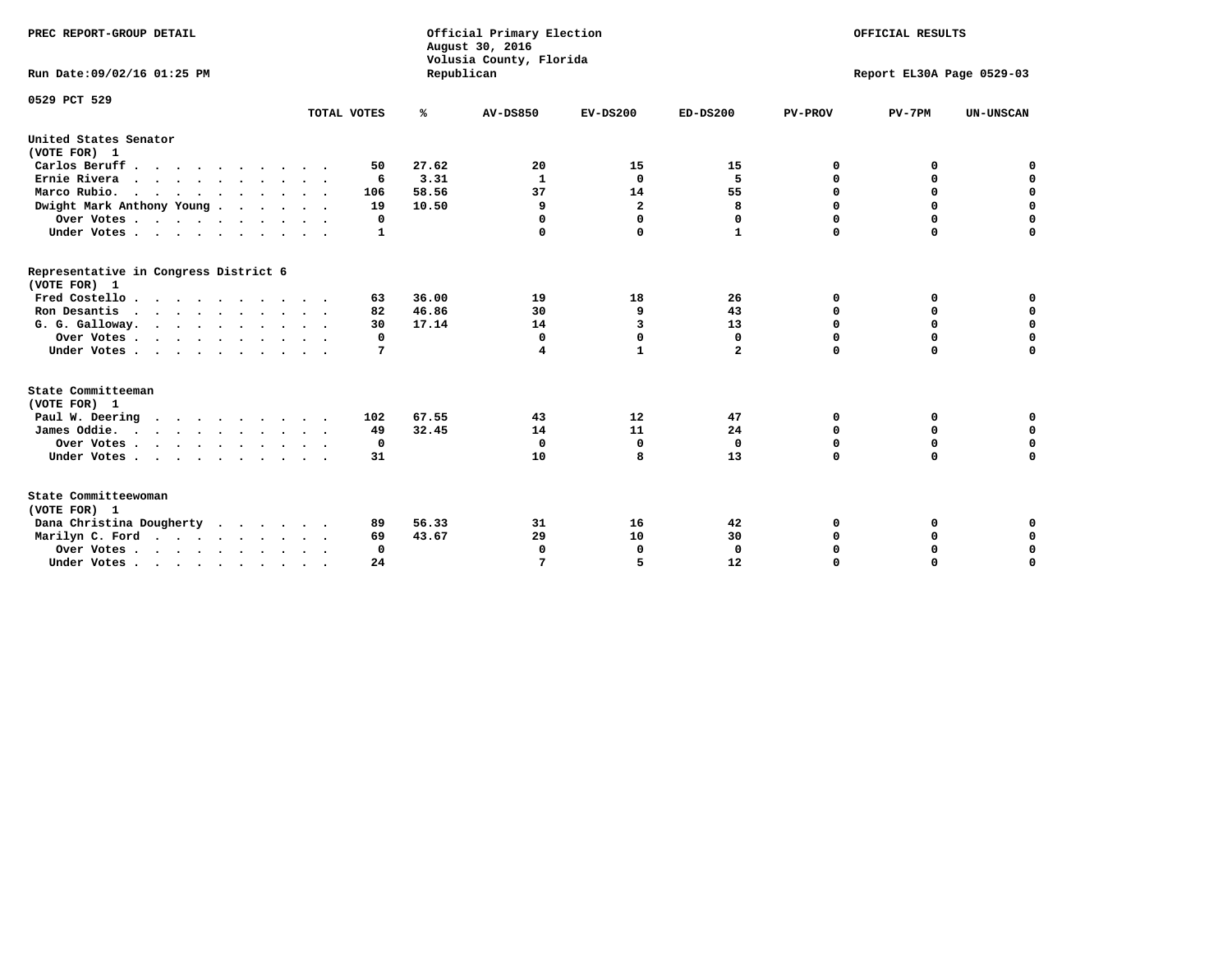| PREC REPORT-GROUP DETAIL              |  |  |  |  |             |        | Official Primary Election<br>August 30, 2016<br>Volusia County, Florida |            |            |                | OFFICIAL RESULTS          |                  |
|---------------------------------------|--|--|--|--|-------------|--------|-------------------------------------------------------------------------|------------|------------|----------------|---------------------------|------------------|
| Run Date: 09/02/16 01:25 PM           |  |  |  |  |             |        | Libertarian                                                             |            |            |                | Report EL30A Page 0529-04 |                  |
| 0529 PCT 529                          |  |  |  |  | TOTAL VOTES | ℁      | <b>AV-DS850</b>                                                         | $EV-DS200$ | $ED-DS200$ | <b>PV-PROV</b> | $PV-7PM$                  | <b>UN-UNSCAN</b> |
| United States Senator<br>(VOTE FOR) 1 |  |  |  |  |             |        |                                                                         |            |            |                |                           |                  |
| Augustus Invictus.                    |  |  |  |  |             | 100.00 |                                                                         | 0          | 0          |                |                           | 0                |
| Paul Stanton                          |  |  |  |  | 0           |        |                                                                         |            | 0          |                |                           | 0                |
| Over Votes                            |  |  |  |  | 0           |        |                                                                         |            | 0          |                |                           | 0                |
| Under Votes                           |  |  |  |  | 0           |        |                                                                         |            | 0          |                |                           | 0                |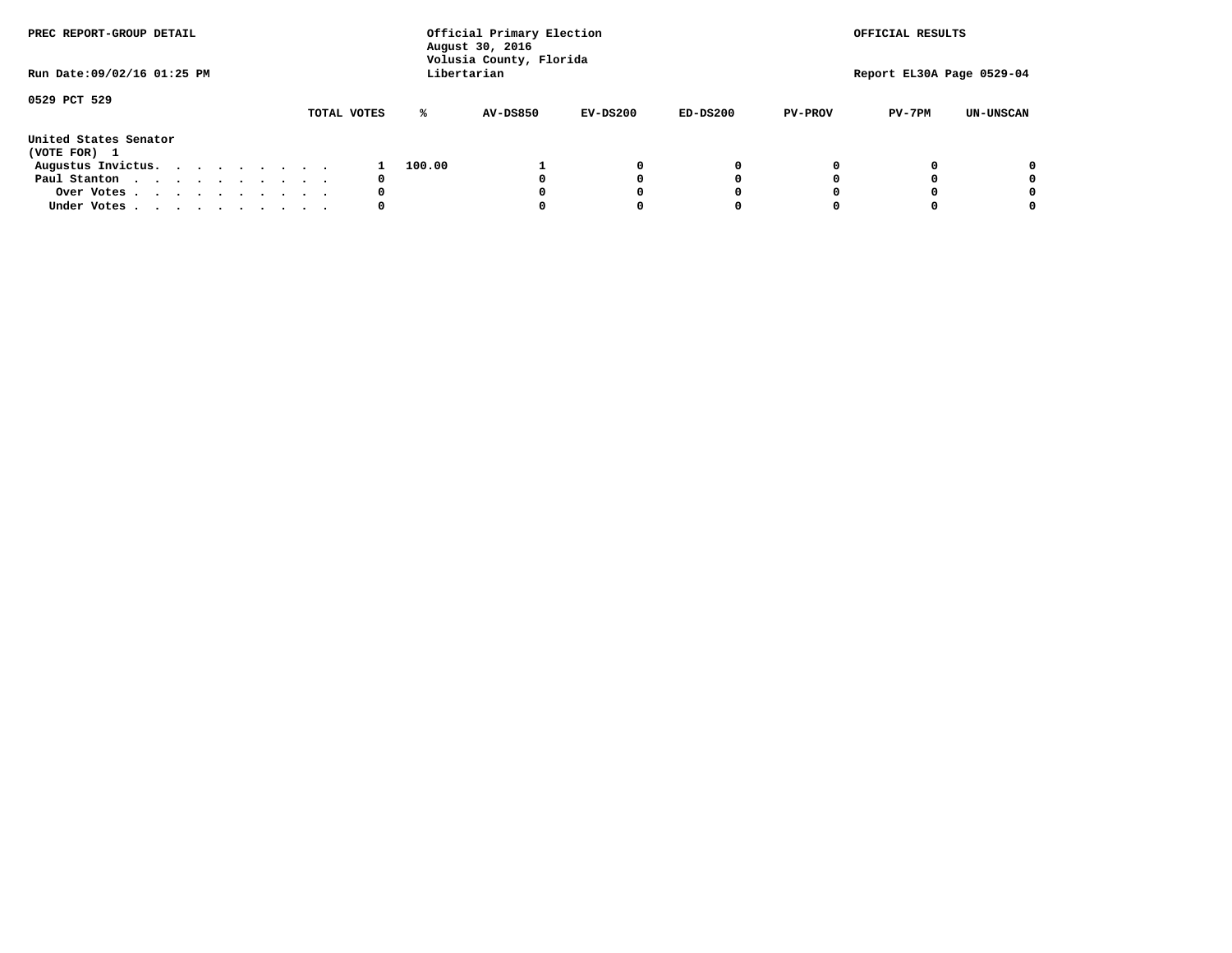| PREC REPORT-GROUP DETAIL                                                                                |              |       | Official Primary Election<br>August 30, 2016<br>Volusia County, Florida | OFFICIAL RESULTS<br>Report EL30A Page 0529-05 |              |                |             |                  |
|---------------------------------------------------------------------------------------------------------|--------------|-------|-------------------------------------------------------------------------|-----------------------------------------------|--------------|----------------|-------------|------------------|
| Run Date: 09/02/16 01:25 PM                                                                             |              |       | Nonpartisan                                                             |                                               |              |                |             |                  |
| 0529 PCT 529                                                                                            | TOTAL VOTES  | ℁     | <b>AV-DS850</b>                                                         | $EV-DS200$                                    | $ED-DS200$   | <b>PV-PROV</b> | $PV-7PM$    | <b>UN-UNSCAN</b> |
| Circuit Judge 7th Circuit Group 4<br>(VOTE FOR) 1                                                       |              |       |                                                                         |                                               |              |                |             |                  |
| Chris France - WITHDRAWN                                                                                | 63           | 15.29 | 18                                                                      | 10                                            | 35           | 0              | 0           | $\mathbf 0$      |
| Sebrina L. Slack                                                                                        | 125          | 30.34 | 54                                                                      | 27                                            | 44           | 0              | 0           | $\mathbf 0$      |
| Stasia Warren                                                                                           | 224          | 54.37 | 69                                                                      | 36                                            | 119          | $\mathbf 0$    | 0           | $\mathbf 0$      |
| Over Votes                                                                                              | $\mathbf 0$  |       | $\mathbf 0$                                                             | $\mathbf 0$                                   | $\mathbf 0$  | 0              | $\mathbf 0$ | $\pmb{0}$        |
| Under Votes                                                                                             | 44           |       | 13                                                                      | 7                                             | 24           | $\Omega$       | $\Omega$    | $\Omega$         |
| Circuit Judge 7th Circuit Group 10<br>(VOTE FOR) 1                                                      |              |       |                                                                         |                                               |              |                |             |                  |
| Malcolm Anthony                                                                                         | 160          | 41.24 | 49                                                                      | 40                                            | 71           | 0              | 0           | 0                |
| Scott DuPont<br>$\sim$                                                                                  | 228          | 58.76 | 81                                                                      | 29                                            | 118          | $\mathbf 0$    | $\mathbf 0$ | $\mathbf 0$      |
| Over Votes<br>$\sim$ $\sim$                                                                             | 0            |       | $\mathbf{0}$                                                            | $\mathbf 0$                                   | $\mathbf 0$  | $\mathbf 0$    | $\mathbf 0$ | $\mathbf 0$      |
| Under Votes                                                                                             | 68           |       | 24                                                                      | 11                                            | 33           | $\Omega$       | $\mathbf 0$ | $\mathbf 0$      |
| Circuit Judge 7th Circuit Group 13<br>(VOTE FOR) 1                                                      |              |       |                                                                         |                                               |              |                |             |                  |
| David Hood.<br>$\mathbf{r}$ , and $\mathbf{r}$ , and $\mathbf{r}$ , and $\mathbf{r}$ , and $\mathbf{r}$ | 184          | 44.88 | 58                                                                      | 36                                            | 90           | 0              | 0           | 0                |
| A. "Kathleen" McNeilly                                                                                  | 226          | 55.12 | 81                                                                      | 39                                            | 106          | $\mathbf 0$    | $\mathbf 0$ | $\mathbf 0$      |
| Over Votes                                                                                              | 0            |       | $\mathbf{0}$                                                            | 0                                             | 0            | $\mathbf 0$    | $\mathbf 0$ | $\mathbf 0$      |
| Under Votes                                                                                             | 46           |       | 15                                                                      | 5                                             | 26           | $\Omega$       | $\Omega$    | $\Omega$         |
| Circuit Judge 7th Circuit Group 17<br>(VOTE FOR) 1                                                      |              |       |                                                                         |                                               |              |                |             |                  |
| Linda L. Gaustad                                                                                        | 197          | 52.12 | 63                                                                      | 30                                            | 104          | 0              | 0           | $\mathbf 0$      |
| Howard O. McGillin Jr                                                                                   | 181          | 47.88 | 66                                                                      | 33                                            | 82           | $\mathbf 0$    | $\mathbf 0$ | $\mathbf 0$      |
| Over Votes                                                                                              | $\mathbf 0$  |       | $\mathbf{0}$                                                            | $\mathbf 0$                                   | $\mathbf{0}$ | $\mathbf 0$    | $\mathbf 0$ | $\mathbf 0$      |
| Under Votes                                                                                             | 78           |       | 25                                                                      | 17                                            | 36           | $\mathbf 0$    | $\mathbf 0$ | $\mathbf 0$      |
| County Judge 7th Circuit Group 3<br>(VOTE FOR) 1                                                        |              |       |                                                                         |                                               |              |                |             |                  |
| Heather Caeners                                                                                         | 138          | 35.94 | 46                                                                      | 23                                            | 69           | 0              | 0           | 0                |
| Shirley A. Green                                                                                        | 179          | 46.61 | 63                                                                      | 29                                            | 87           | $\mathbf 0$    | 0           | $\mathbf 0$      |
| Marla Rawnsley.                                                                                         | 67           | 17.45 | 20                                                                      | 15                                            | 32           | 0              | $\mathbf 0$ | $\pmb{0}$        |
| Over Votes.<br>$\cdots$<br>$\sim$<br>$\sim$                                                             | $\mathbf{0}$ |       | $\Omega$                                                                | $\mathbf 0$                                   | $\mathbf{0}$ | $\mathbf 0$    | $\mathbf 0$ | $\mathbf 0$      |
| Under Votes                                                                                             | 72           |       | 25                                                                      | 13                                            | 34           | $\mathbf 0$    | $\mathbf 0$ | 0                |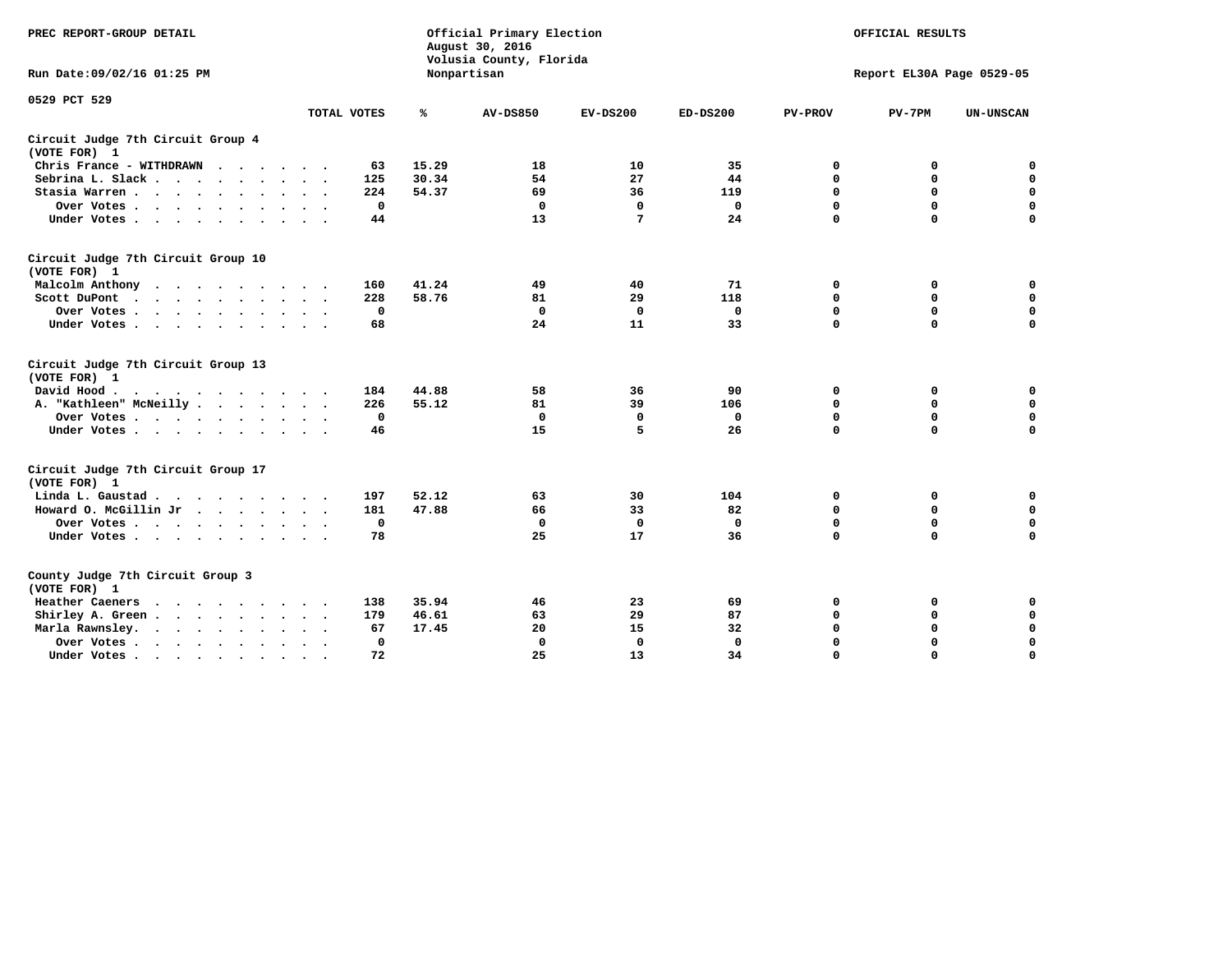| PREC REPORT-GROUP DETAIL                                                                                                                                                                                                                      |                                                    |       | Official Primary Election<br>August 30, 2016<br>Volusia County, Florida | OFFICIAL RESULTS<br>Report EL30A Page 0529-06 |              |              |             |                    |
|-----------------------------------------------------------------------------------------------------------------------------------------------------------------------------------------------------------------------------------------------|----------------------------------------------------|-------|-------------------------------------------------------------------------|-----------------------------------------------|--------------|--------------|-------------|--------------------|
| Run Date: 09/02/16 01:25 PM                                                                                                                                                                                                                   |                                                    |       | Nonpartisan                                                             |                                               |              |              |             |                    |
| 0529 PCT 529                                                                                                                                                                                                                                  | TOTAL VOTES                                        | ℁     | <b>AV-DS850</b>                                                         | $EV-DS200$                                    | $ED-DS200$   | PV-PROV      | $PV-7PM$    | <b>UN-UNSCAN</b>   |
| Sheriff                                                                                                                                                                                                                                       |                                                    |       |                                                                         |                                               |              |              |             |                    |
| (VOTE FOR) 1                                                                                                                                                                                                                                  |                                                    |       |                                                                         |                                               |              |              |             |                    |
| Wendell C. Bradford                                                                                                                                                                                                                           | 32                                                 | 7.13  | 8                                                                       | 9                                             | 15           | $\Omega$     | $\mathbf 0$ | $\mathbf 0$        |
| Dave Brannon                                                                                                                                                                                                                                  | 38                                                 | 8.46  | 13                                                                      | 9                                             | 16           | $\Omega$     | 0           | $\mathbf 0$        |
| Mike Chitwood                                                                                                                                                                                                                                 | 296                                                | 65.92 | 102                                                                     | 47                                            | 147          | $\Omega$     | 0           | $\mathbf 0$        |
| Eric Dietrich.                                                                                                                                                                                                                                | 77                                                 | 17.15 | 28                                                                      | 11                                            | 38           | $\mathbf 0$  | $\mathbf 0$ | $\mathbf 0$        |
| James E. (Jim) Gillum                                                                                                                                                                                                                         | 6                                                  | 1.34  | $\mathbf{1}$                                                            | $\overline{a}$                                | 3            | $\mathbf 0$  | $\mathbf 0$ | $\mathbf 0$        |
| Over Votes                                                                                                                                                                                                                                    | 0<br>$\sim$                                        |       | $\mathbf 0$                                                             | $\mathbf 0$                                   | $\mathbf 0$  | $\mathbf 0$  | 0           | $\mathbf 0$        |
| Under Votes                                                                                                                                                                                                                                   | 7                                                  |       | $\overline{a}$                                                          | $\overline{a}$                                | 3            | $\Omega$     | 0           | $\Omega$           |
| Property Appraiser<br>(VOTE FOR) 1                                                                                                                                                                                                            |                                                    |       |                                                                         |                                               |              |              |             |                    |
| Larry Bartlett.                                                                                                                                                                                                                               | 137                                                | 34.68 | 48                                                                      | 21                                            | 68           | 0            | 0           | 0                  |
| H. Alan Burton.                                                                                                                                                                                                                               | 124                                                | 31.39 | 42                                                                      | 27                                            | 55           | $\mathbf{0}$ | 0           | $\mathbf 0$        |
| Mike Swanto.                                                                                                                                                                                                                                  | 134                                                | 33.92 | 39                                                                      | 23                                            | 72           | $\mathbf{0}$ | 0           | 0                  |
| Over Votes                                                                                                                                                                                                                                    | $\mathbf 0$                                        |       | $\mathbf{0}$                                                            | $\mathbf 0$                                   | $\mathbf 0$  | $\mathbf 0$  | $\mathbf 0$ | $\mathbf 0$        |
| Under Votes                                                                                                                                                                                                                                   | 61<br>$\sim$ $\sim$ $\sim$                         |       | 25                                                                      | 9                                             | 27           | $\mathbf 0$  | $\mathbf 0$ | $\mathbf 0$        |
| Supervisor of Elections<br>(VOTE FOR) 1<br>Teresa Apgar                                                                                                                                                                                       | 61                                                 | 14.77 | 22                                                                      | 9                                             | 30           | $\mathbf 0$  | 0           | $\mathbf 0$        |
| David Lee Davis                                                                                                                                                                                                                               | 59<br>$\cdot$ $\cdot$                              | 14.29 | 18                                                                      | 9                                             | 32           | $\Omega$     | 0           | $\mathbf 0$        |
| Bill Fyfe                                                                                                                                                                                                                                     | 37<br>$\ddot{\phantom{1}}$<br>$\sim$ $\sim$        | 8.96  | 14                                                                      | 4                                             | 19           | $\mathbf 0$  | $\mathbf 0$ | $\mathbf 0$        |
| Lisa Lewis                                                                                                                                                                                                                                    | 256                                                | 61.99 | 86                                                                      | 50                                            | 120          | $\mathbf{0}$ | 0           | $\mathbf 0$        |
| Over Votes                                                                                                                                                                                                                                    | $\mathbf 0$                                        |       | $\Omega$                                                                | $\Omega$                                      | $\mathbf{0}$ | $\mathbf 0$  | $\Omega$    | 0                  |
| Under Votes                                                                                                                                                                                                                                   | 43<br>$\sim$ $\sim$                                |       | 14                                                                      | 8                                             | 21           | $\mathbf 0$  | 0           | $\mathbf 0$        |
| County Council Chair                                                                                                                                                                                                                          |                                                    |       |                                                                         |                                               |              |              |             |                    |
| (VOTE FOR) 1                                                                                                                                                                                                                                  |                                                    |       |                                                                         |                                               |              |              |             |                    |
| Jason P. Davis.                                                                                                                                                                                                                               | 66<br>$\sim$ $\sim$                                | 16.10 | 24                                                                      | 14                                            | 28           | $\mathbf 0$  | 0           | $\mathbf 0$        |
| Greg Gimbert<br>. The contract of the contract of the contract of the contract of the contract of the contract of the contract of the contract of the contract of the contract of the contract of the contract of the contract of the contrac | 103                                                | 25.12 | 34                                                                      | 16                                            | 53           | $\mathbf{0}$ | 0           | $\mathbf 0$        |
| Ed Kelley                                                                                                                                                                                                                                     | 210                                                | 51.22 | 72                                                                      | 38                                            | 100          | $\mathbf 0$  | 0           | $\pmb{\mathsf{o}}$ |
| Tom Laputka.                                                                                                                                                                                                                                  | 31                                                 | 7.56  | 8                                                                       | $\overline{\mathbf{3}}$                       | 20           | $\mathbf 0$  | 0           | $\mathbf 0$        |
| Over Votes                                                                                                                                                                                                                                    | $\mathbf 0$<br>$\sim$<br>$\overline{\phantom{a}}$  |       | 0                                                                       | 0                                             | 0            | $\mathbf 0$  | 0           | $\pmb{0}$          |
| Under Votes                                                                                                                                                                                                                                   | 46                                                 |       | 16                                                                      | 9                                             | 21           | $\Omega$     | $\mathbf 0$ | $\mathbf 0$        |
| County Council Member District 4<br>County Council District 4<br>(VOTE FOR) 1                                                                                                                                                                 |                                                    |       |                                                                         |                                               |              |              |             |                    |
| Linda Bourquin-McIntyre.                                                                                                                                                                                                                      | 63                                                 | 14.75 | 26                                                                      | $\overline{7}$                                | 30           | $\Omega$     | 0           | $\mathbf 0$        |
| Roy Johnson.                                                                                                                                                                                                                                  | 77                                                 | 18.03 | 25                                                                      | $7\phantom{.0}$                               | 45           | $\mathbf 0$  | 0           | $\mathbf 0$        |
| Heather Post                                                                                                                                                                                                                                  | 115<br>$\sim$ $\sim$                               | 26.93 | 30                                                                      | 28                                            | 57           | $\mathbf 0$  | $\mathbf 0$ | $\mathbf 0$        |
| Al Smith.<br>$\bullet$                                                                                                                                                                                                                        | 84<br>$\ddot{\phantom{a}}$<br>$\ddot{\phantom{a}}$ | 19.67 | 36                                                                      | 17                                            | 31           | $\mathbf 0$  | $\mathbf 0$ | $\mathbf 0$        |
| Roland Via .<br>$\cdots$<br>$\sim$<br>$\ddot{\phantom{a}}$                                                                                                                                                                                    | 88<br>$\sim$                                       | 20.61 | 25                                                                      | 15                                            | 48           | $\Omega$     | $\mathbf 0$ | $\mathbf 0$        |
| Over Votes<br>$\cdot$                                                                                                                                                                                                                         | $\mathbf{0}$<br>$\cdot$<br>$\cdot$                 |       | $\Omega$                                                                | $\Omega$                                      | $\mathbf{0}$ | $\mathbf{0}$ | 0           | $\mathbf 0$        |
| Under Votes.<br>$\ddot{\phantom{0}}$<br>$\bullet$<br>$\blacksquare$<br>$\bullet$<br>$\bullet$                                                                                                                                                 | 29                                                 |       | 12                                                                      | 6                                             | 11           | $\Omega$     | $\Omega$    | $\mathbf 0$        |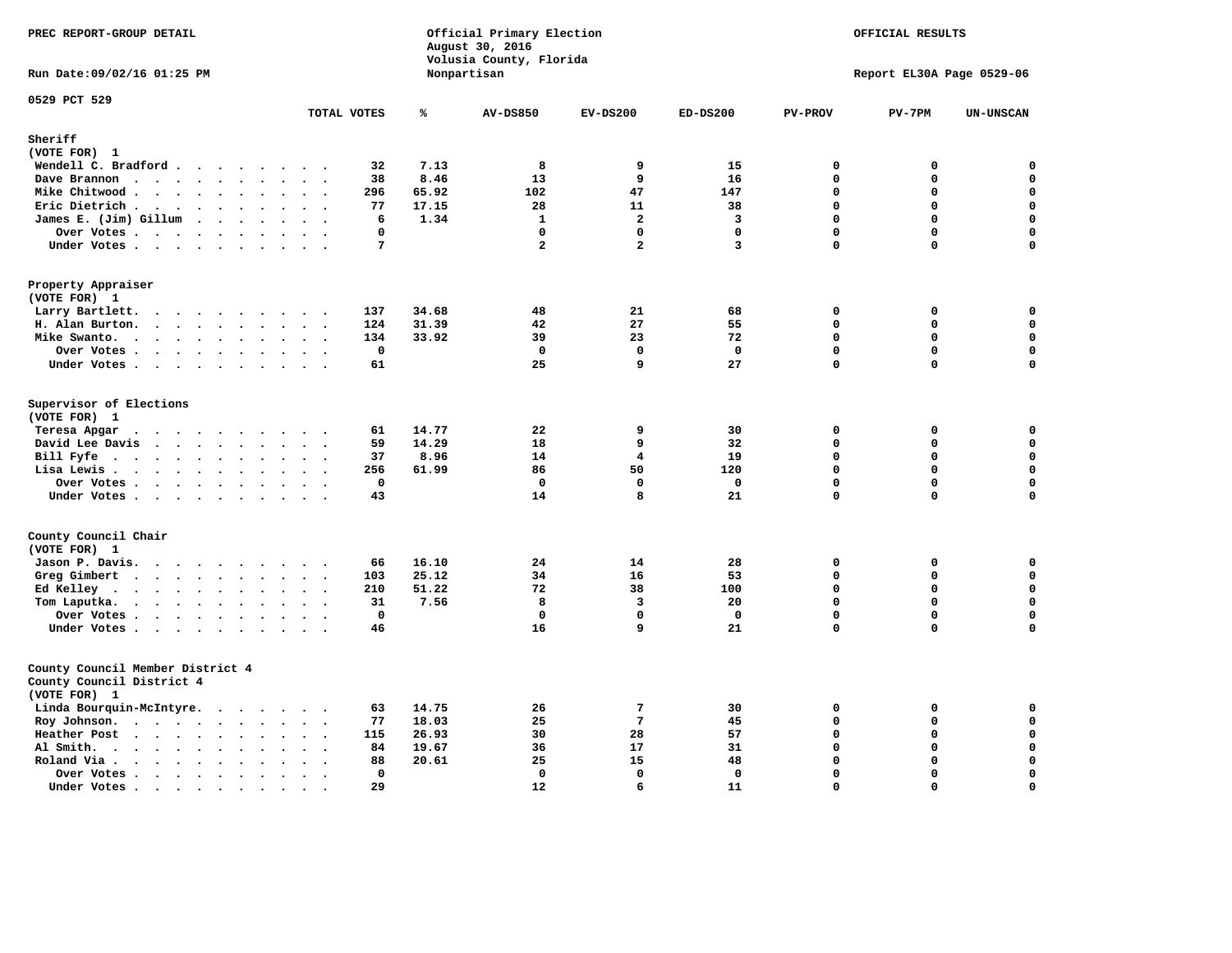| PREC REPORT-GROUP DETAIL                                |             |       | Official Primary Election<br>August 30, 2016<br>Volusia County, Florida |            |            | OFFICIAL RESULTS<br>Report EL30A Page 0529-07 |          |                  |
|---------------------------------------------------------|-------------|-------|-------------------------------------------------------------------------|------------|------------|-----------------------------------------------|----------|------------------|
| Run Date: 09/02/16 01:25 PM                             |             |       | Nonpartisan                                                             |            |            |                                               |          |                  |
| 0529 PCT 529                                            |             |       |                                                                         |            |            |                                               |          |                  |
|                                                         | TOTAL VOTES | ℁     | <b>AV-DS850</b>                                                         | $EV-DS200$ | $ED-DS200$ | <b>PV-PROV</b>                                | $PV-7PM$ | <b>UN-UNSCAN</b> |
| School Board Member District 4<br>(VOTE FOR) 1          |             |       |                                                                         |            |            |                                               |          |                  |
| Carl Persis.                                            | 257         | 61.34 | 90                                                                      | 42         | 125        | O                                             |          |                  |
| Ray Sanchez.                                            | 162         | 38.66 | 51                                                                      | 32         | 79         | n                                             | 0        | $\mathbf 0$      |
| Over Votes                                              | 0           |       | $\Omega$                                                                | 0          | 0          |                                               |          | 0                |
| Under Votes                                             | 37          |       | 13                                                                      | 6          | 18         | $\Omega$                                      | $\Omega$ | $\Omega$         |
| Holly Hill City Commissioner District 1<br>(VOTE FOR) 1 |             |       |                                                                         |            |            |                                               |          |                  |
| Arthur J. Byrnes                                        | 201         | 48.67 | 67                                                                      | 43         | 91         | O                                             | 0        | o                |
| Mike Chuven.                                            | 212         | 51.33 | 72                                                                      | 27         | 113        | n                                             | 0        | $\mathbf 0$      |
| Over Votes                                              | 0           |       | $\Omega$                                                                | 0          | $\Omega$   |                                               |          | 0                |
| Under Votes                                             | 43          |       | 15                                                                      | 10         | 18         | $\Omega$                                      | $\Omega$ | U                |
| Amendment 4<br>(VOTE FOR) 1                             |             |       |                                                                         |            |            |                                               |          |                  |
| Yes                                                     | 308         | 76.62 | 103                                                                     | 47         | 158        |                                               |          |                  |
| No.                                                     | 94          | 23.38 | 36                                                                      | 16         | 42         |                                               | 0        |                  |
| Over Votes                                              | 0           |       | O                                                                       | 0          | 0          |                                               |          | 0                |
| Under Votes.                                            | 54          |       | 15                                                                      | 17         | 22         |                                               |          | O                |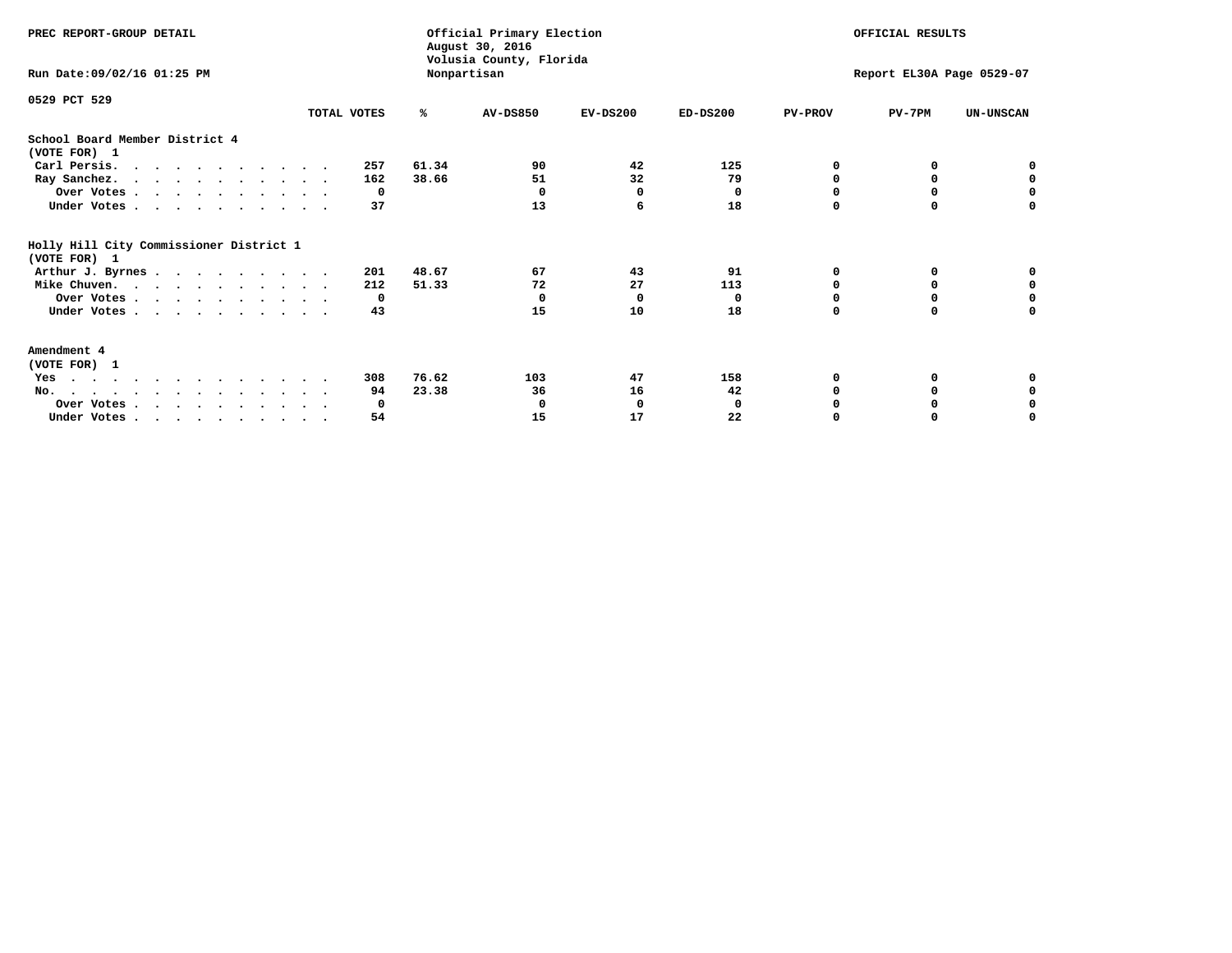| PREC REPORT-GROUP DETAIL                                    |         |             |                   | Official Primary Election<br>August 30, 2016 |                           | OFFICIAL RESULTS |                |          |                  |
|-------------------------------------------------------------|---------|-------------|-------------------|----------------------------------------------|---------------------------|------------------|----------------|----------|------------------|
| Run Date:09/02/16 01:25 PM                                  |         |             | <b>STATISTICS</b> | Volusia County, Florida                      | Report EL30A Page 0530-01 |                  |                |          |                  |
| 0530 PCT 530                                                |         |             |                   |                                              |                           |                  |                |          |                  |
|                                                             |         | TOTAL VOTES | %ะ                | <b>AV-DS850</b>                              | $EV-DS200$                | $ED-DS200$       | <b>PV-PROV</b> | $PV-7PM$ | <b>UN-UNSCAN</b> |
| REGISTERED VOTERS - TOTAL                                   |         | 2,332       |                   |                                              |                           |                  |                |          |                  |
| REGISTERED VOTERS - Democratic                              | $\cdot$ | 1,045       | 44.81             |                                              |                           |                  |                |          |                  |
| REGISTERED VOTERS - Republican                              |         | 530         | 22.73             |                                              |                           |                  |                |          |                  |
| REGISTERED VOTERS - Libertarian                             |         | -5          | .21               |                                              |                           |                  |                |          |                  |
| REGISTERED VOTERS - Nonpartisan                             |         | 752         |                   |                                              |                           |                  |                |          |                  |
| BALLOTS CAST - TOTAL.                                       |         | 486         |                   | 149                                          | 43                        | 294              |                |          |                  |
| BALLOTS CAST - Democratic                                   |         | 256         | 52.67             | 69                                           | 26                        | 161              |                |          |                  |
| BALLOTS CAST - Republican                                   |         | 160         | 32.92             | 57                                           | 12                        | 91               |                |          |                  |
| BALLOTS CAST - Libertarian.                                 |         |             | .62               |                                              |                           | $\mathbf{2}$     |                |          |                  |
| BALLOTS CAST - Nonpartisan.                                 |         | 67          | 13.79             | 23                                           |                           | 40               |                |          | 0                |
| BALLOTS CAST - BLANK.                                       |         |             |                   | $\Omega$                                     |                           | 0                | n              |          |                  |
| VOTER TURNOUT - TOTAL $\cdot \cdot \cdot \cdot \cdot \cdot$ |         |             | 20.84             |                                              |                           |                  |                |          |                  |
| VOTER TURNOUT - Democratic.                                 |         |             | 24.50             |                                              |                           |                  |                |          |                  |
| VOTER TURNOUT - Republican.                                 |         |             | 30.19             |                                              |                           |                  |                |          |                  |
| VOTER TURNOUT - Libertarian                                 |         |             | 60.00             |                                              |                           |                  |                |          |                  |
| VOTER TURNOUT - BLANK                                       |         |             |                   |                                              |                           |                  |                |          |                  |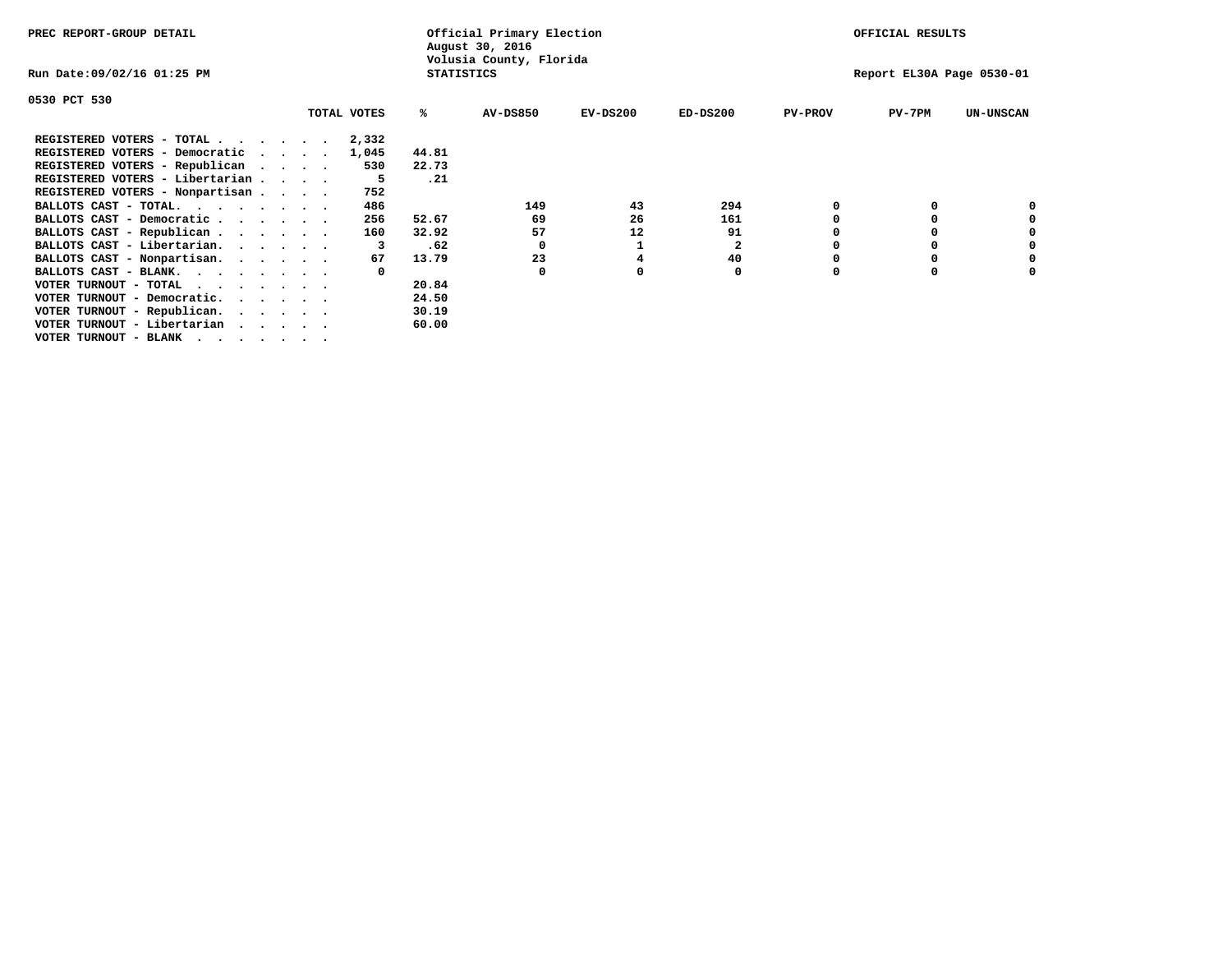| PREC REPORT-GROUP DETAIL                                                         |             |            | Official Primary Election<br>August 30, 2016<br>Volusia County, Florida | OFFICIAL RESULTS<br>Report EL30A Page 0530-02 |              |                |              |                  |
|----------------------------------------------------------------------------------|-------------|------------|-------------------------------------------------------------------------|-----------------------------------------------|--------------|----------------|--------------|------------------|
| Run Date: 09/02/16 01:25 PM                                                      |             | Democratic |                                                                         |                                               |              |                |              |                  |
| 0530 PCT 530                                                                     | TOTAL VOTES | %ะ         | <b>AV-DS850</b>                                                         | $EV-DS200$                                    | $ED-DS200$   | <b>PV-PROV</b> | $PV-7PM$     | <b>UN-UNSCAN</b> |
| United States Senator                                                            |             |            |                                                                         |                                               |              |                |              |                  |
| (VOTE FOR) 1                                                                     |             |            |                                                                         |                                               |              |                |              |                  |
| Roque "Rocky" De La Fuente.                                                      | 11          | 4.62       | 3                                                                       | 2                                             | 6            | O              | O            |                  |
| Alan Grayson                                                                     | 67          | 28.15      | 18                                                                      |                                               | 41           |                |              |                  |
| Pam Keith                                                                        | 32          | 13.45      | 9                                                                       |                                               | 15           |                | O            | n                |
| Reginald Luster                                                                  | 5           | 2.10       |                                                                         | $\overline{a}$                                | 3            |                | 0            | 0                |
| Patrick Murphy.                                                                  | 123         | 51.68      | 35                                                                      | 6                                             | 82           |                | 0            | $\mathbf 0$      |
| Over Votes                                                                       | $\Omega$    |            | 0                                                                       | n                                             | $\mathbf{0}$ | O              | 0            | $\Omega$         |
| Under Votes                                                                      | 18          |            | 4                                                                       | $\Omega$                                      | 14           | $\Omega$       | $\Omega$     | U                |
| Representative in Congress District 6                                            |             |            |                                                                         |                                               |              |                |              |                  |
| (VOTE FOR) 1                                                                     |             |            |                                                                         |                                               |              |                |              |                  |
| William (Bill) McCullough                                                        | 76          | 31.54      | 26                                                                      | 7                                             | 43           | 0              | 0            |                  |
| Jay McGovern                                                                     | 31          | 12.86      | 10                                                                      | $\overline{a}$                                | 19           | n              | <sup>0</sup> |                  |
| George Pappas.                                                                   | 24          | 9.96       | 7                                                                       | 3                                             | 14           | $\Omega$       | $\Omega$     | 0                |
| Dwayne L. Taylor                                                                 | 110         | 45.64      | 23                                                                      | 14                                            | 73           | $\Omega$       | $\Omega$     | $\Omega$         |
| Over Votes                                                                       | 1           |            | 1                                                                       | 0                                             | 0            | O              | 0            | 0                |
| Under Votes                                                                      | 14          |            | $\overline{a}$                                                          | O                                             | 12           | $\Omega$       | 0            | O                |
| State Representative District 26                                                 |             |            |                                                                         |                                               |              |                |              |                  |
| (VOTE FOR) 1                                                                     |             |            |                                                                         |                                               |              |                |              |                  |
| Patrick Henry                                                                    | 128         | 54.01      | 31                                                                      | 11                                            | 86           | O              | 0            |                  |
| Steve Miller                                                                     | 109         | 45.99      | 32                                                                      | 15                                            | 62           |                |              | 0                |
| Over Votes                                                                       | 0           |            | 0                                                                       | 0                                             | 0            |                | O            | 0                |
| Under Votes, $\cdot$ , $\cdot$ , $\cdot$ , $\cdot$ , $\cdot$ , $\cdot$ , $\cdot$ | 19          |            |                                                                         | n                                             | 13           |                |              | U                |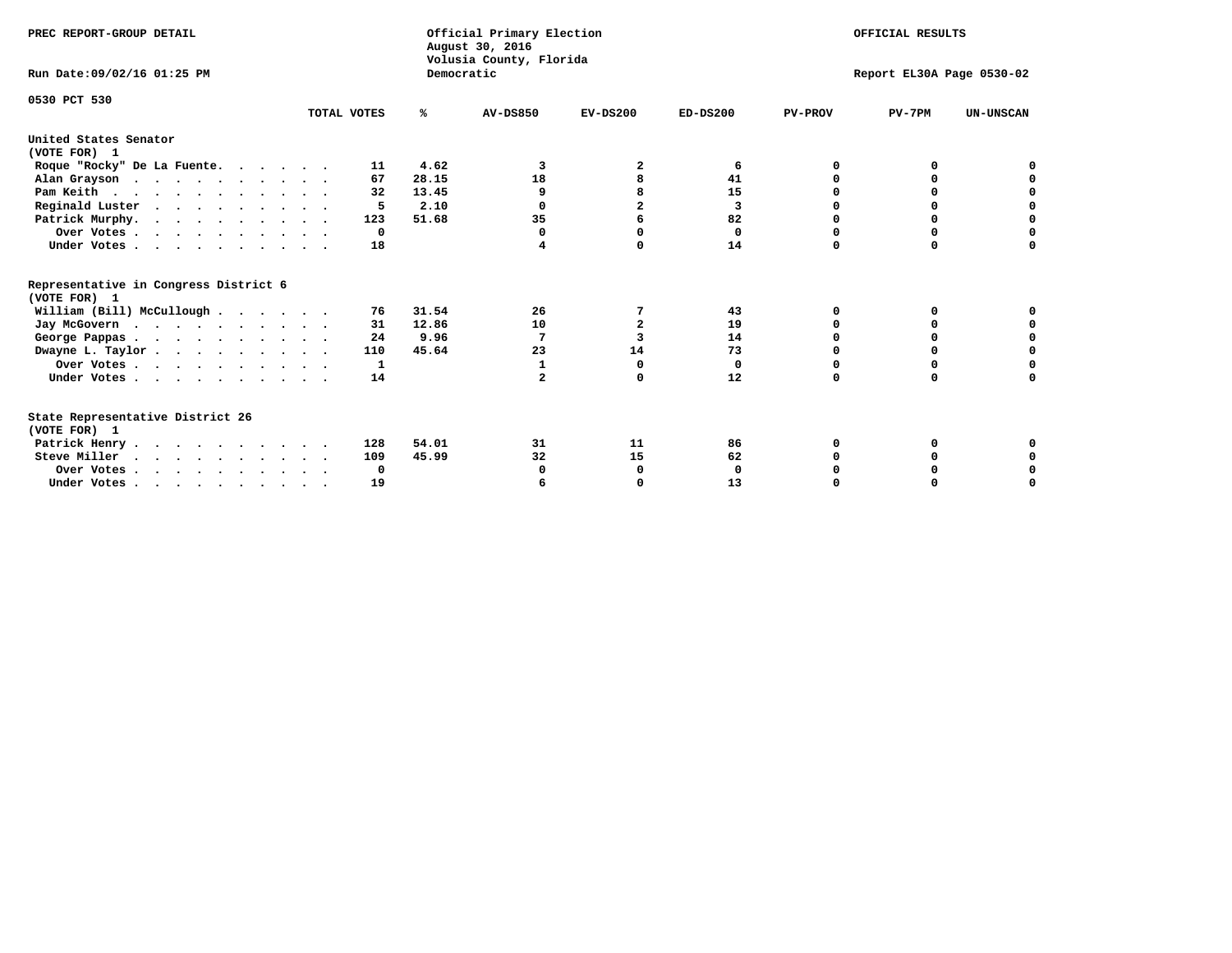| PREC REPORT-GROUP DETAIL<br>Run Date: 09/02/16 01:25 PM |             | Republican | Official Primary Election<br>August 30, 2016<br>Volusia County, Florida | OFFICIAL RESULTS<br>Report EL30A Page 0530-03 |                         |                |             |                  |
|---------------------------------------------------------|-------------|------------|-------------------------------------------------------------------------|-----------------------------------------------|-------------------------|----------------|-------------|------------------|
|                                                         |             |            |                                                                         |                                               |                         |                |             |                  |
| 0530 PCT 530                                            |             |            |                                                                         |                                               |                         |                |             |                  |
|                                                         | TOTAL VOTES | ℁          | <b>AV-DS850</b>                                                         | $EV-DS200$                                    | $ED-DS200$              | <b>PV-PROV</b> | $PV-7PM$    | <b>UN-UNSCAN</b> |
| United States Senator<br>(VOTE FOR) 1                   |             |            |                                                                         |                                               |                         |                |             |                  |
| Carlos Beruff                                           | 35          | 22.15      | 12                                                                      | 1                                             | 22                      | 0              | 0           | 0                |
| Ernie Rivera                                            | 3           | 1.90       | 1                                                                       | $\Omega$                                      | $\overline{\mathbf{2}}$ | $\Omega$       | 0           | $\mathbf 0$      |
| Marco Rubio.                                            | 107         | 67.72      | 37                                                                      | 10                                            | 60                      | $\mathbf 0$    | $\mathbf 0$ | $\mathbf 0$      |
| Dwight Mark Anthony Young                               | 13          | 8.23       | 6                                                                       | ${\bf 1}$                                     | 6                       | 0              | $\mathbf 0$ | $\pmb{0}$        |
| Over Votes                                              | 0           |            | 0                                                                       | $\Omega$                                      | 0                       | 0              | 0           | 0                |
| Under Votes                                             | 2           |            |                                                                         | 0                                             | 1                       | $\Omega$       | $\Omega$    | $\mathbf 0$      |
| Representative in Congress District 6<br>(VOTE FOR) 1   |             |            |                                                                         |                                               |                         |                |             |                  |
| Fred Costello.                                          | 58          | 37.42      | 18                                                                      | 4                                             | 36                      | 0              | 0           | 0                |
| Ron Desantis                                            | 67          | 43.23      | 25                                                                      | 4                                             | 38                      | 0              | 0           | $\mathbf 0$      |
| G. G. Galloway.                                         | 30          | 19.35      | 13                                                                      | 4                                             | 13                      | $\Omega$       | $\Omega$    | $\mathbf 0$      |
| Over Votes                                              | 0           |            | $\mathbf{0}$                                                            | $\Omega$                                      | $\mathbf{0}$            | $\mathbf 0$    | $\mathbf 0$ | $\mathbf 0$      |
| Under Votes                                             | 5           |            | 1                                                                       | $\Omega$                                      | 4                       | $\mathbf 0$    | $\Omega$    | $\mathbf 0$      |
| State Committeeman                                      |             |            |                                                                         |                                               |                         |                |             |                  |
| (VOTE FOR) 1                                            |             |            |                                                                         |                                               |                         |                |             |                  |
| Paul W. Deering<br>.                                    | 92          | 66.19      | 36                                                                      | 7                                             | 49                      | 0              | 0           | 0                |
| James Oddie.                                            | 47          | 33.81      | 12                                                                      | $\overline{\mathbf{4}}$                       | 31                      | 0              | 0           | $\mathbf 0$      |
| Over Votes                                              | 0           |            | $\mathbf 0$                                                             | $\mathbf 0$                                   | $\mathbf 0$             | 0              | $\mathbf 0$ | $\mathbf 0$      |
| Under Votes                                             | 21          |            | 9                                                                       | $\mathbf{1}$                                  | 11                      | $\Omega$       | 0           | $\mathbf 0$      |
| State Committeewoman<br>(VOTE FOR) 1                    |             |            |                                                                         |                                               |                         |                |             |                  |
| Dana Christina Dougherty                                | 84          | 61.76      | 28                                                                      | 7                                             | 49                      | 0              | 0           | 0                |
| Marilyn C. Ford                                         | 52          | 38.24      | 19                                                                      | 4                                             | 29                      | 0              | 0           | 0                |
| Over Votes                                              | $\Omega$    |            | $\Omega$                                                                | 0                                             | $\mathbf{0}$            | 0              | 0           | $\mathbf 0$      |
| Under Votes, , , , , , , , , ,                          | 24          |            | 10                                                                      | $\mathbf{1}$                                  | 13                      | $\Omega$       | $\Omega$    | $\Omega$         |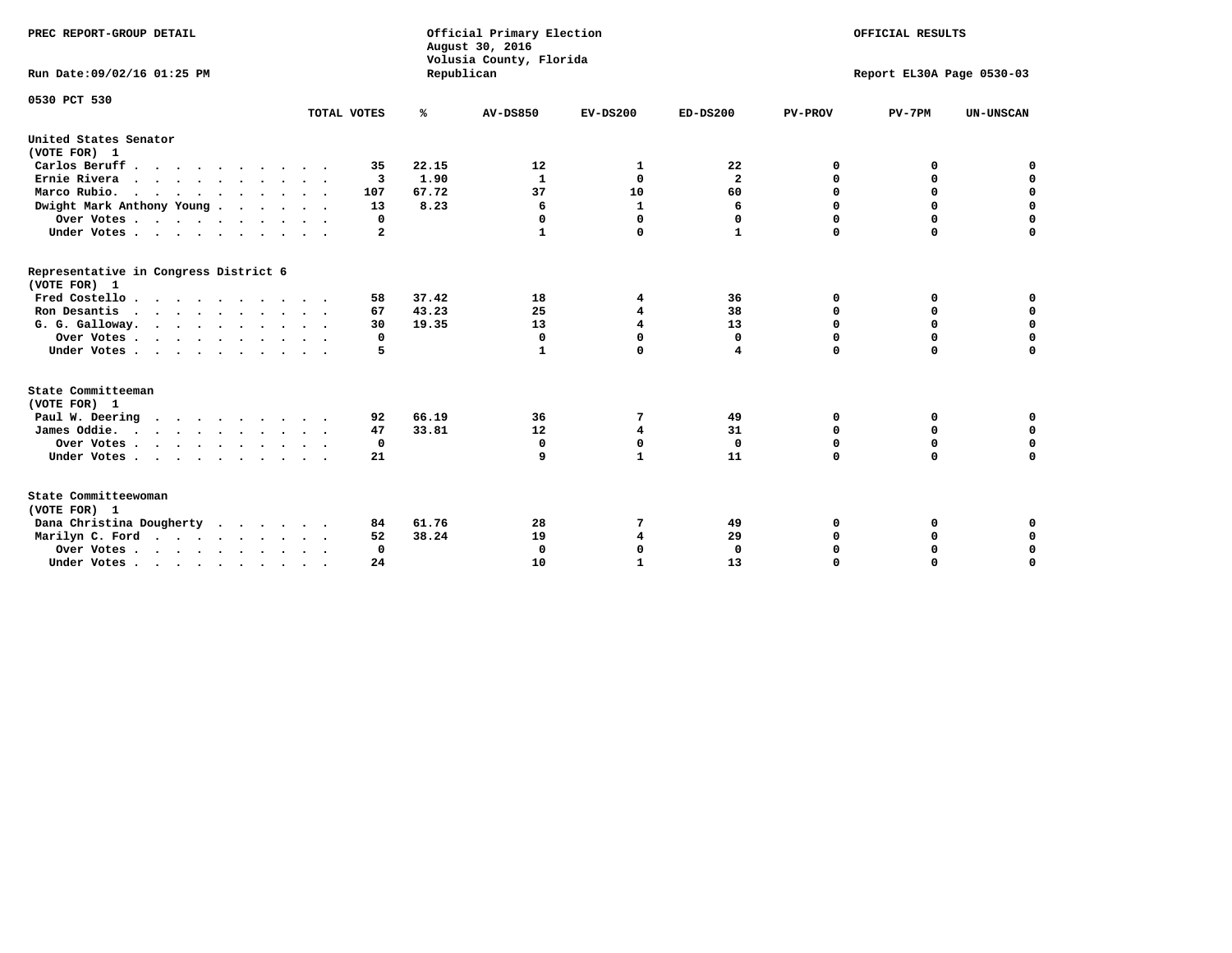| PREC REPORT-GROUP DETAIL              |  |  |  | Official Primary Election<br>August 30, 2016<br>Volusia County, Florida<br>Libertarian |  |  |             |   |        |                 |  | OFFICIAL RESULTS<br>Report EL30A Page 0530-04 |            |   |                |          |                  |
|---------------------------------------|--|--|--|----------------------------------------------------------------------------------------|--|--|-------------|---|--------|-----------------|--|-----------------------------------------------|------------|---|----------------|----------|------------------|
| Run Date: 09/02/16 01:25 PM           |  |  |  |                                                                                        |  |  |             |   |        |                 |  |                                               |            |   |                |          |                  |
| 0530 PCT 530                          |  |  |  |                                                                                        |  |  | TOTAL VOTES |   | ℁      | <b>AV-DS850</b> |  | $EV-DS200$                                    | $ED-DS200$ |   | <b>PV-PROV</b> | $PV-7PM$ | <b>UN-UNSCAN</b> |
| United States Senator<br>(VOTE FOR) 1 |  |  |  |                                                                                        |  |  |             |   |        |                 |  |                                               |            |   |                |          |                  |
| Augustus Invictus.                    |  |  |  |                                                                                        |  |  |             | 0 |        |                 |  | 0                                             |            | 0 |                |          | 0                |
| Paul Stanton                          |  |  |  |                                                                                        |  |  |             |   | 100.00 |                 |  |                                               |            |   |                |          | 0                |
| Over Votes                            |  |  |  |                                                                                        |  |  |             | 0 |        |                 |  |                                               |            | 0 |                |          | 0                |
| Under Votes                           |  |  |  |                                                                                        |  |  |             | 0 |        |                 |  |                                               |            | 0 |                |          | 0                |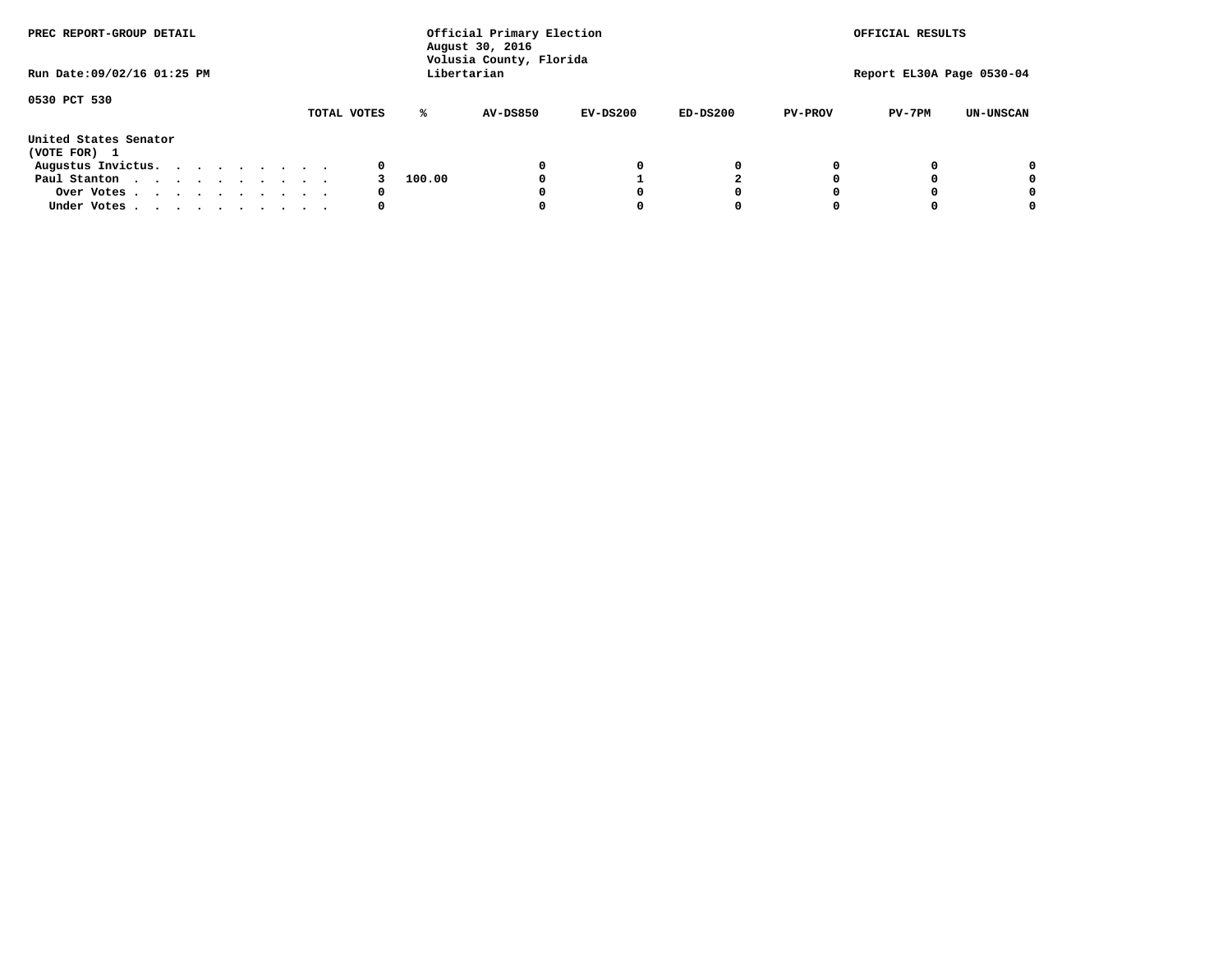| PREC REPORT-GROUP DETAIL                                                                                |                              | Official Primary Election<br>August 30, 2016<br>Volusia County, Florida | OFFICIAL RESULTS<br>Report EL30A Page 0530-05 |                         |                |                |             |                  |
|---------------------------------------------------------------------------------------------------------|------------------------------|-------------------------------------------------------------------------|-----------------------------------------------|-------------------------|----------------|----------------|-------------|------------------|
| Run Date:09/02/16 01:25 PM                                                                              |                              |                                                                         | Nonpartisan                                   |                         |                |                |             |                  |
| 0530 PCT 530                                                                                            | TOTAL VOTES                  | ℁                                                                       | <b>AV-DS850</b>                               | $EV-DS200$              | $ED-DS200$     | <b>PV-PROV</b> | $PV-7PM$    | <b>UN-UNSCAN</b> |
| Circuit Judge 7th Circuit Group 4<br>(VOTE FOR) 1                                                       |                              |                                                                         |                                               |                         |                |                |             |                  |
| Chris France - WITHDRAWN                                                                                | 67                           | 15.55                                                                   | 18                                            | 5                       | 44             | 0              | 0           | $\mathbf 0$      |
| Sebrina L. Slack                                                                                        | 148                          | 34.34                                                                   | 48                                            | 9                       | 91             | $\mathbf 0$    | 0           | $\mathbf 0$      |
| Stasia Warren                                                                                           | 216                          | 50.12                                                                   | 72                                            | 27                      | 117            | 0              | 0           | $\mathbf 0$      |
| Over Votes                                                                                              | $\overline{a}$               |                                                                         | $\mathbf 0$                                   | $\mathbf 0$             | $\overline{a}$ | $\mathbf 0$    | $\mathbf 0$ | 0                |
| Under Votes                                                                                             | 53                           |                                                                         | 11                                            | $\overline{a}$          | 40             | $\Omega$       | $\Omega$    | $\Omega$         |
| Circuit Judge 7th Circuit Group 10<br>(VOTE FOR) 1                                                      |                              |                                                                         |                                               |                         |                |                |             |                  |
| Malcolm Anthony<br>.                                                                                    | 170                          | 41.87                                                                   | 54                                            | 14                      | 102            | 0              | 0           | 0                |
| Scott DuPont                                                                                            | 236                          | 58.13                                                                   | 75                                            | 24                      | 137            | $\mathbf 0$    | $\mathbf 0$ | 0                |
| Over Votes                                                                                              | 0                            |                                                                         | $\mathbf{0}$                                  | $\mathbf 0$             | $\mathbf 0$    | $\mathbf 0$    | $\mathbf 0$ | $\mathbf 0$      |
| Under Votes                                                                                             | 80                           |                                                                         | 20                                            | 5                       | 55             | $\Omega$       | $\Omega$    | $\Omega$         |
| Circuit Judge 7th Circuit Group 13<br>(VOTE FOR) 1                                                      |                              |                                                                         |                                               |                         |                |                |             |                  |
| David Hood.<br>$\mathbf{r}$ , and $\mathbf{r}$ , and $\mathbf{r}$ , and $\mathbf{r}$ , and $\mathbf{r}$ | 192                          | 44.34                                                                   | 59                                            | 17                      | 116            | 0              | 0           | 0                |
| A. "Kathleen" McNeilly                                                                                  | 241                          | 55.66                                                                   | 76                                            | 24                      | 141            | $\mathbf 0$    | $\mathbf 0$ | $\mathbf 0$      |
| Over Votes                                                                                              | $^{\circ}$                   |                                                                         | 0                                             | 0                       | 0              | $\mathbf 0$    | $\mathbf 0$ | $\mathbf 0$      |
| Under Votes                                                                                             | 53                           |                                                                         | 14                                            | $\overline{a}$          | 37             | $\Omega$       | $\Omega$    | $\Omega$         |
| Circuit Judge 7th Circuit Group 17<br>(VOTE FOR) 1                                                      |                              |                                                                         |                                               |                         |                |                |             |                  |
| Linda L. Gaustad                                                                                        | 226                          | 55.26                                                                   | 67                                            | 25                      | 134            | 0              | 0           | $\mathbf 0$      |
| Howard O. McGillin Jr                                                                                   | 183                          | 44.74                                                                   | 62                                            | 13                      | 108            | $\mathbf 0$    | $\mathbf 0$ | $\mathbf 0$      |
| Over Votes                                                                                              | $\mathbf 0$                  |                                                                         | $\mathbf{0}$                                  | $\mathbf{0}$            | $\mathbf 0$    | $\mathbf 0$    | $\mathbf 0$ | $\mathbf 0$      |
| Under Votes                                                                                             | 77                           |                                                                         | 20                                            | 5                       | 52             | $\mathbf 0$    | $\mathbf 0$ | $\mathbf 0$      |
| County Judge 7th Circuit Group 3<br>(VOTE FOR) 1                                                        |                              |                                                                         |                                               |                         |                |                |             |                  |
| <b>Heather Caeners</b><br>$\cdot$                                                                       | 117                          | 27.79                                                                   | 44                                            | 12                      | 61             | 0              | 0           | 0                |
| Shirley A. Green                                                                                        | 247                          | 58.67                                                                   | 73                                            | 24                      | 150            | $\mathbf 0$    | 0           | $\mathbf 0$      |
| Marla Rawnsley.<br>$\cdot$ $\cdot$ $\cdot$ $\cdot$ $\cdot$                                              | 57                           | 13.54                                                                   | 14                                            | 4                       | 39             | 0              | $\mathbf 0$ | $\pmb{0}$        |
| Over Votes.<br>$\ddot{\phantom{a}}$<br>$\cdot$                                                          | $\mathbf 0$<br>$\sim$ $\sim$ |                                                                         | $\mathbf 0$                                   | $\mathbf{0}$            | $\mathbf{0}$   | $\mathbf 0$    | $\mathbf 0$ | $\mathbf 0$      |
| Under Votes<br>$\sim$                                                                                   | 65                           |                                                                         | 18                                            | $\overline{\mathbf{3}}$ | 44             | $\mathbf 0$    | $\mathbf 0$ | 0                |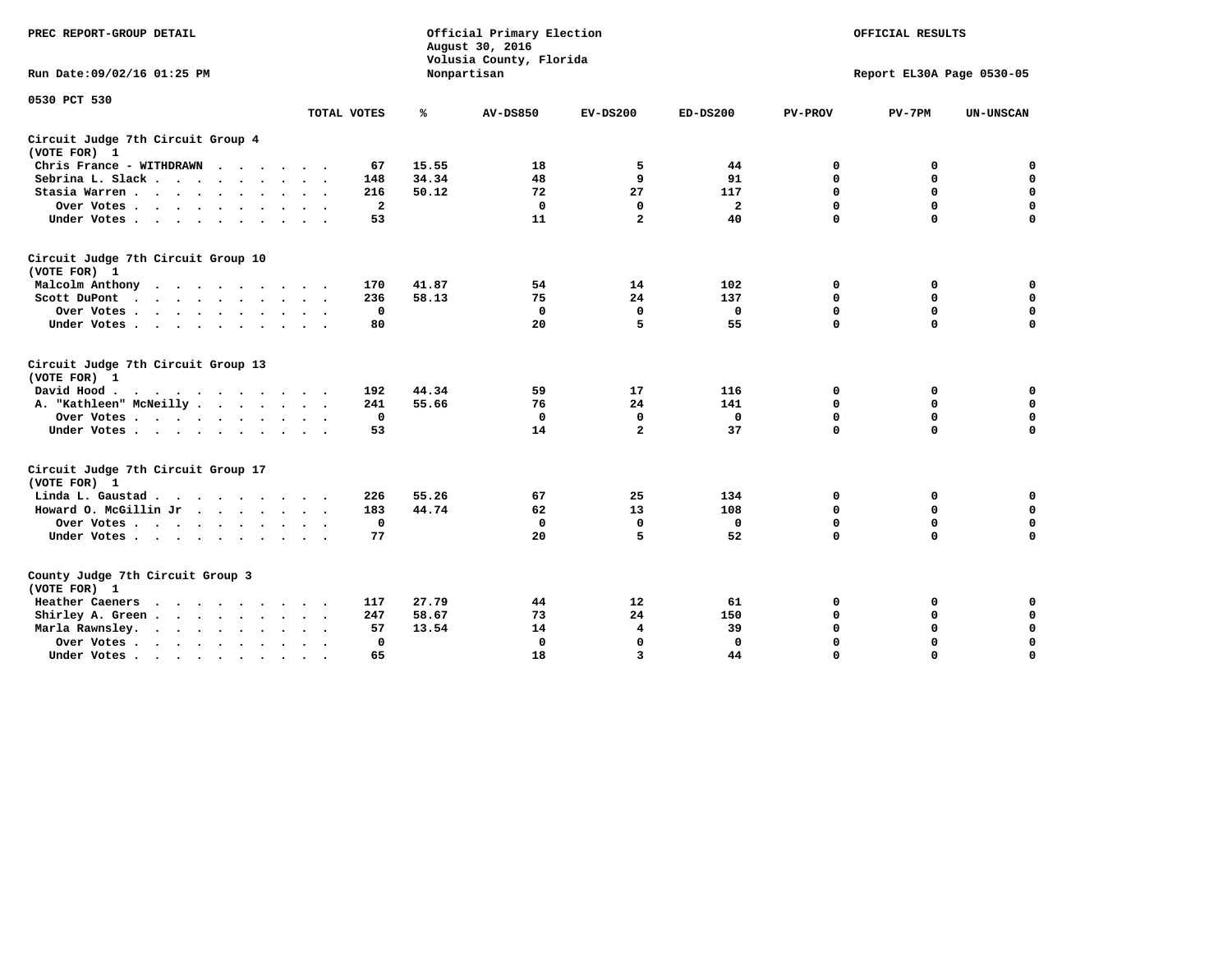| PREC REPORT-GROUP DETAIL                                                      |                                                                             |       | Official Primary Election<br>August 30, 2016<br>Volusia County, Florida | OFFICIAL RESULTS<br>Report EL30A Page 0530-06 |                   |                            |                            |                  |
|-------------------------------------------------------------------------------|-----------------------------------------------------------------------------|-------|-------------------------------------------------------------------------|-----------------------------------------------|-------------------|----------------------------|----------------------------|------------------|
| Run Date: 09/02/16 01:25 PM                                                   | Nonpartisan                                                                 |       |                                                                         |                                               |                   |                            |                            |                  |
| 0530 PCT 530                                                                  | TOTAL VOTES                                                                 | ℁     | <b>AV-DS850</b>                                                         | $EV-DS200$                                    | $ED-DS200$        | PV-PROV                    | $PV-7PM$                   | <b>UN-UNSCAN</b> |
| Sheriff                                                                       |                                                                             |       |                                                                         |                                               |                   |                            |                            |                  |
| (VOTE FOR) 1                                                                  |                                                                             |       |                                                                         |                                               |                   |                            |                            |                  |
| Wendell C. Bradford                                                           | 47                                                                          | 9.81  | $7\phantom{.0}$                                                         | $\overline{4}$                                | 36                | $\Omega$                   | 0                          | $\mathbf 0$      |
| Dave Brannon                                                                  | 35                                                                          | 7.31  | 15                                                                      | 4                                             | 16                | $\Omega$                   | 0                          | 0                |
| Mike Chitwood                                                                 | 317                                                                         | 66.18 | 102                                                                     | 29                                            | 186               | $\Omega$                   | 0                          | $\mathbf 0$      |
| Eric Dietrich.                                                                | 70                                                                          | 14.61 | 20                                                                      | 5                                             | 45                | $\mathbf 0$                | 0                          | 0                |
| James E. (Jim) Gillum                                                         | 10                                                                          | 2.09  | 3                                                                       | $\mathbf{1}$                                  | 6                 | $\mathbf 0$                | $\mathbf 0$                | $\mathbf 0$      |
| Over Votes                                                                    | 0                                                                           |       | $\mathbf 0$                                                             | $\mathbf 0$                                   | 0                 | $\mathbf 0$                | 0                          | $\mathbf 0$      |
| Under Votes                                                                   | 7                                                                           |       | $\overline{a}$                                                          | $\Omega$                                      | 5                 | $\Omega$                   | 0                          | 0                |
| Property Appraiser                                                            |                                                                             |       |                                                                         |                                               |                   |                            |                            |                  |
| (VOTE FOR) 1                                                                  |                                                                             |       |                                                                         |                                               |                   |                            |                            |                  |
| Larry Bartlett.                                                               | 158                                                                         | 37.62 | 54                                                                      | 18                                            | 86                | $\Omega$                   | 0                          | 0                |
| H. Alan Burton.                                                               | 156                                                                         | 37.14 | 45                                                                      | 16                                            | 95                | $\Omega$                   | $\mathbf 0$                | $\mathbf 0$      |
| Mike Swanto.                                                                  | 106<br>$\mathbf 0$                                                          | 25.24 | 31<br>$\mathbf{0}$                                                      | 9<br>$\mathbf 0$                              | 66<br>$\mathbf 0$ | $\mathbf 0$<br>$\mathbf 0$ | $\mathbf 0$<br>$\mathbf 0$ | $\mathbf 0$<br>0 |
| Over Votes.                                                                   | 66                                                                          |       | 19                                                                      | $\Omega$                                      | 47                | $\mathbf 0$                | $\mathbf 0$                | $\mathbf 0$      |
| Under Votes                                                                   |                                                                             |       |                                                                         |                                               |                   |                            |                            |                  |
| Supervisor of Elections<br>(VOTE FOR) 1                                       |                                                                             |       |                                                                         |                                               |                   |                            |                            |                  |
| Teresa Apgar<br>$\cdots$                                                      | 64                                                                          | 14.68 | 24                                                                      | $\overline{a}$                                | 38                | 0                          | 0                          | 0                |
| David Lee Davis                                                               | 83                                                                          | 19.04 | 28                                                                      | $\overline{a}$                                | 53                | $\mathbf 0$                | 0                          | 0                |
| Bill Fyfe $\cdots$ $\cdots$ $\cdots$ $\cdots$                                 | 43                                                                          | 9.86  | 11                                                                      | 4                                             | 28                | $\mathbf 0$                | 0                          | $\mathbf 0$      |
| Lisa Lewis                                                                    | 246                                                                         | 56.42 | 74                                                                      | 33                                            | 139               | $\Omega$                   | 0                          | $\mathbf 0$      |
| Over Votes                                                                    | $\mathbf 0$                                                                 |       | $\mathbf{0}$                                                            | $\mathbf 0$                                   | $\mathbf 0$       | $\mathbf 0$                | $\mathbf 0$                | $\mathbf 0$      |
| Under Votes                                                                   | 50<br>$\ddot{\phantom{0}}$                                                  |       | 12                                                                      | $\overline{a}$                                | 36                | $\mathbf 0$                | 0                          | $\mathbf 0$      |
| County Council Chair                                                          |                                                                             |       |                                                                         |                                               |                   |                            |                            |                  |
| (VOTE FOR) 1                                                                  |                                                                             |       |                                                                         |                                               |                   |                            |                            |                  |
| Jason P. Davis.                                                               | 83<br>$\sim$ $\sim$                                                         | 18.82 | 34                                                                      | 9                                             | 40                | $\mathbf 0$                | 0                          | $\mathbf 0$      |
| Greg Gimbert<br>$\mathbf{r}$ . The state of the state $\mathbf{r}$            | 122                                                                         | 27.66 | 35                                                                      | 13                                            | 74                | $\mathbf 0$                | 0                          | 0                |
| Ed Kelley                                                                     | 209                                                                         | 47.39 | 59                                                                      | 16                                            | 134               | $\mathbf 0$                | 0                          | $\mathbf 0$      |
| Tom Laputka.                                                                  | 27                                                                          | 6.12  | 11                                                                      | 4                                             | 12                | $\mathbf 0$                | 0                          | $\mathbf 0$      |
| Over Votes                                                                    | $\mathbf 0$                                                                 |       | $\mathbf{0}$                                                            | $\Omega$                                      | $\mathbf{0}$      | $\mathbf{0}$               | 0                          | 0                |
| Under Votes                                                                   | 45<br>$\cdots$                                                              |       | 10                                                                      | $\mathbf{1}$                                  | 34                | $\Omega$                   | 0                          | $\Omega$         |
| County Council Member District 4<br>County Council District 4<br>(VOTE FOR) 1 |                                                                             |       |                                                                         |                                               |                   |                            |                            |                  |
| Linda Bourquin-McIntyre.                                                      | 58                                                                          | 12.95 | 10                                                                      | 5                                             | 43                | $\mathbf 0$                | 0                          | 0                |
| Roy Johnson.<br>$\sim$ $\sim$                                                 | 79<br>$\sim$ $\sim$                                                         | 17.63 | 30                                                                      | $\overline{3}$                                | 46                | $\mathbf 0$                | 0                          | $\mathbf 0$      |
| Heather Post                                                                  | 156                                                                         | 34.82 | 51                                                                      | 22                                            | 83                | $\mathbf 0$                | 0                          | $\mathbf 0$      |
| Al Smith.<br>$\ddot{\phantom{0}}$                                             | 100<br>$\ddot{\phantom{a}}$<br>$\ddot{\phantom{a}}$<br>$\ddot{\phantom{a}}$ | 22.32 | 29                                                                      | 6                                             | 65                | $\mathbf 0$                | $\mathbf 0$                | $\mathbf 0$      |
| Roland Via .<br>$\cdots$<br>$\sim$<br>$\ddot{\phantom{a}}$                    | 55<br>$\ddot{\phantom{a}}$                                                  | 12.28 | 14                                                                      | 6                                             | 35                | $\Omega$                   | $\mathbf 0$                | $\mathbf 0$      |
| Over Votes<br>$\bullet$ .<br>$\sim$<br>$\ddot{\phantom{a}}$                   | $\overline{a}$<br>$\bullet$<br>$\ddot{\phantom{a}}$<br>$\cdot$              |       | $\mathbf{1}$                                                            | $\mathbf 0$                                   | $\mathbf{1}$      | $\Omega$                   | $\mathbf 0$                | $\Omega$         |
| Under Votes.<br>$\cdots$<br>$\bullet$                                         | 36<br>$\bullet$                                                             |       | 14                                                                      | $\mathbf{1}$                                  | 21                | $\Omega$                   | $\Omega$                   | $\mathbf 0$      |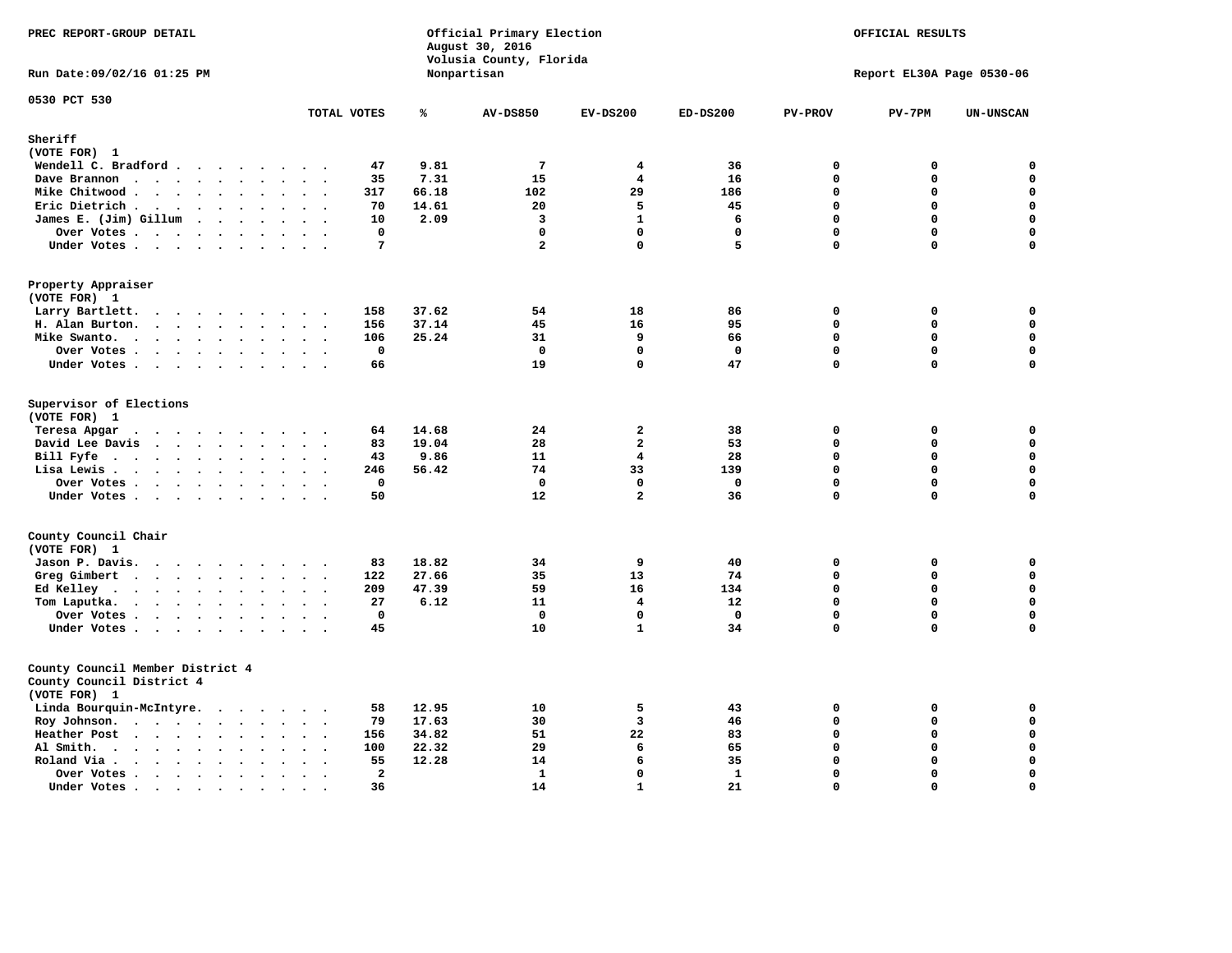| PREC REPORT-GROUP DETAIL                                                                                                                                                                                                                                                                            |             | Official Primary Election<br>August 30, 2016<br>Volusia County, Florida<br>Nonpartisan | OFFICIAL RESULTS<br>Report EL30A Page 0530-07 |            |            |                |          |                  |
|-----------------------------------------------------------------------------------------------------------------------------------------------------------------------------------------------------------------------------------------------------------------------------------------------------|-------------|----------------------------------------------------------------------------------------|-----------------------------------------------|------------|------------|----------------|----------|------------------|
| Run Date: 09/02/16 01:25 PM                                                                                                                                                                                                                                                                         |             |                                                                                        |                                               |            |            |                |          |                  |
| 0530 PCT 530                                                                                                                                                                                                                                                                                        |             |                                                                                        |                                               |            |            |                |          |                  |
|                                                                                                                                                                                                                                                                                                     | TOTAL VOTES | ℁                                                                                      | AV-DS850                                      | $EV-DS200$ | $ED-DS200$ | <b>PV-PROV</b> | $PV-7PM$ | <b>UN-UNSCAN</b> |
| School Board Member District 4<br>(VOTE FOR) 1                                                                                                                                                                                                                                                      |             |                                                                                        |                                               |            |            |                |          |                  |
| Carl Persis.                                                                                                                                                                                                                                                                                        | 289         | 63.80                                                                                  | 93                                            | 26         | 170        |                |          |                  |
| Ray Sanchez.                                                                                                                                                                                                                                                                                        | 164         | 36.20                                                                                  | 44                                            | 16         | 104        |                |          |                  |
| Over Votes                                                                                                                                                                                                                                                                                          | 0           |                                                                                        | o                                             | 0          |            |                |          |                  |
| Under Votes                                                                                                                                                                                                                                                                                         | 33          |                                                                                        | 12                                            |            | 20         |                |          | 0                |
| Amendment 4                                                                                                                                                                                                                                                                                         |             |                                                                                        |                                               |            |            |                |          |                  |
| (VOTE FOR) 1                                                                                                                                                                                                                                                                                        |             |                                                                                        |                                               |            |            |                |          |                  |
| Yes<br>$\mathbf{a} \cdot \mathbf{a} \cdot \mathbf{a} \cdot \mathbf{a} \cdot \mathbf{a} \cdot \mathbf{a} \cdot \mathbf{a} \cdot \mathbf{a} \cdot \mathbf{a} \cdot \mathbf{a} \cdot \mathbf{a} \cdot \mathbf{a} \cdot \mathbf{a} \cdot \mathbf{a} \cdot \mathbf{a} \cdot \mathbf{a} \cdot \mathbf{a}$ | 318         | 73.61                                                                                  | 95                                            | 32         | 191        |                |          |                  |
| No.<br>.                                                                                                                                                                                                                                                                                            | 114         | 26.39                                                                                  | 40                                            |            | 65         |                |          |                  |
| Over Votes                                                                                                                                                                                                                                                                                          | 0           |                                                                                        |                                               |            |            |                |          |                  |
| Under Votes                                                                                                                                                                                                                                                                                         | 54          |                                                                                        | 14                                            |            | 38         |                |          |                  |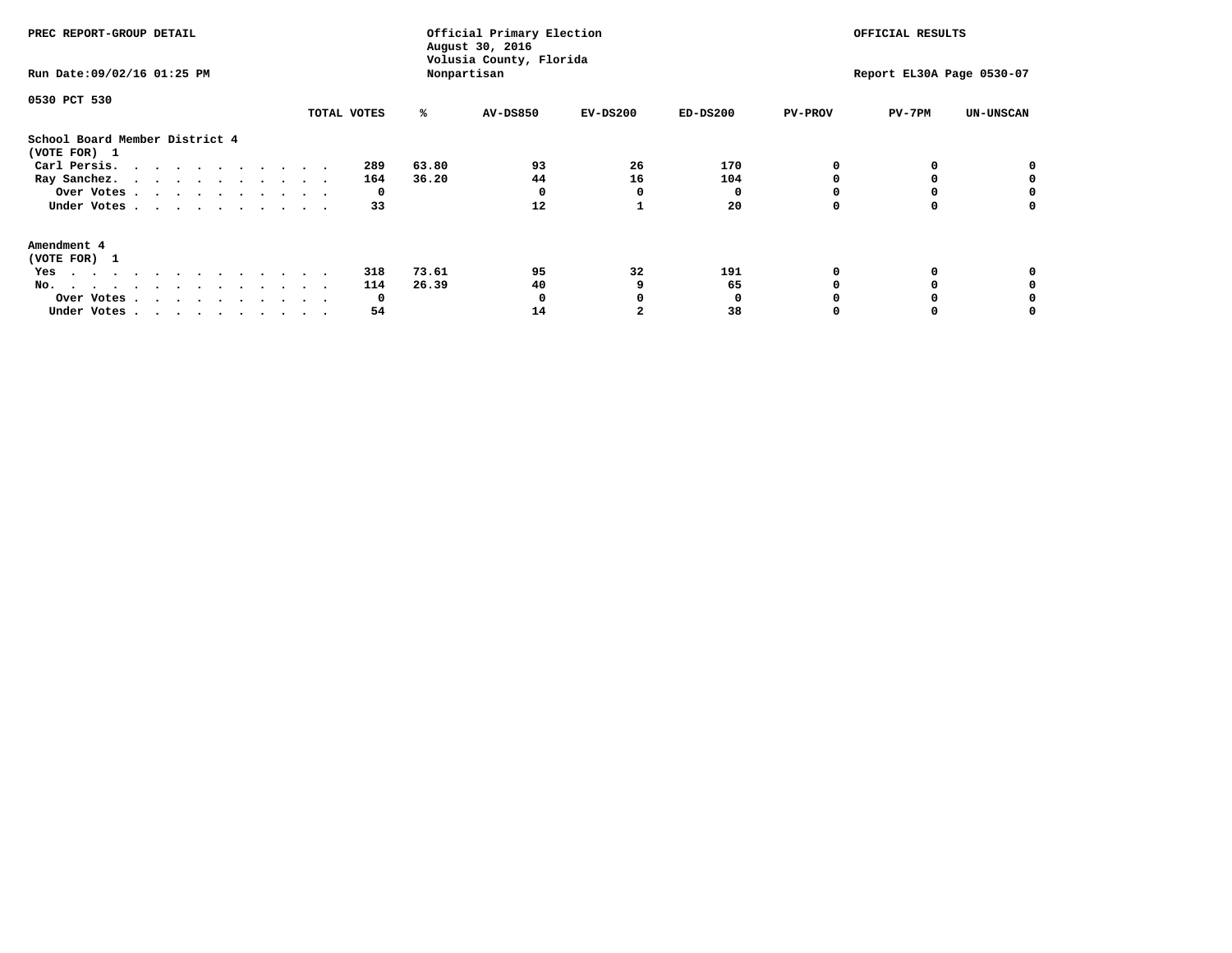| PREC REPORT-GROUP DETAIL                                    |             |                   | Official Primary Election<br>August 30, 2016 |                           | OFFICIAL RESULTS |                |          |                  |
|-------------------------------------------------------------|-------------|-------------------|----------------------------------------------|---------------------------|------------------|----------------|----------|------------------|
| Run Date:09/02/16 01:25 PM                                  |             | <b>STATISTICS</b> | Volusia County, Florida                      | Report EL30A Page 0532-01 |                  |                |          |                  |
| 0532 PCT 532                                                |             |                   |                                              |                           |                  |                |          |                  |
|                                                             | TOTAL VOTES | ℁                 | AV-DS850                                     | $EV-DS200$                | $ED-DS200$       | <b>PV-PROV</b> | $PV-7PM$ | <b>UN-UNSCAN</b> |
| REGISTERED VOTERS - TOTAL 2,387                             |             |                   |                                              |                           |                  |                |          |                  |
| REGISTERED VOTERS - Democratic                              | 556         | 23.29             |                                              |                           |                  |                |          |                  |
| REGISTERED VOTERS - Republican                              | 1,223       | 51.24             |                                              |                           |                  |                |          |                  |
| REGISTERED VOTERS - Libertarian                             | -6          | .25               |                                              |                           |                  |                |          |                  |
| REGISTERED VOTERS - Nonpartisan                             | 602         |                   |                                              |                           |                  |                |          |                  |
| BALLOTS CAST - TOTAL.                                       | 1,051       |                   | 481                                          | 127                       | 443              |                |          |                  |
| BALLOTS CAST - Democratic                                   | 258         | 24.55             | 109                                          | 38                        | 111              |                |          |                  |
| BALLOTS CAST - Republican                                   | 631         | 60.04             | 276                                          | 77                        | 278              |                |          |                  |
| BALLOTS CAST - Libertarian.                                 |             | .29               |                                              |                           | 1                |                |          |                  |
| BALLOTS CAST - Nonpartisan.                                 | 159         | 15.13             | 95                                           | 11                        | 53               |                |          |                  |
| BALLOTS CAST - BLANK.                                       |             | .10               | 0                                            |                           |                  | $\Omega$       |          |                  |
| VOTER TURNOUT - TOTAL $\cdot \cdot \cdot \cdot \cdot \cdot$ |             | 44.03             |                                              |                           |                  |                |          |                  |
| VOTER TURNOUT - Democratic.<br>$\cdot$                      |             | 46.40             |                                              |                           |                  |                |          |                  |
| VOTER TURNOUT - Republican.                                 |             | 51.59             |                                              |                           |                  |                |          |                  |
| VOTER TURNOUT - Libertarian                                 |             | 50.00             |                                              |                           |                  |                |          |                  |
| VOTER TURNOUT - BLANK                                       |             | .04               |                                              |                           |                  |                |          |                  |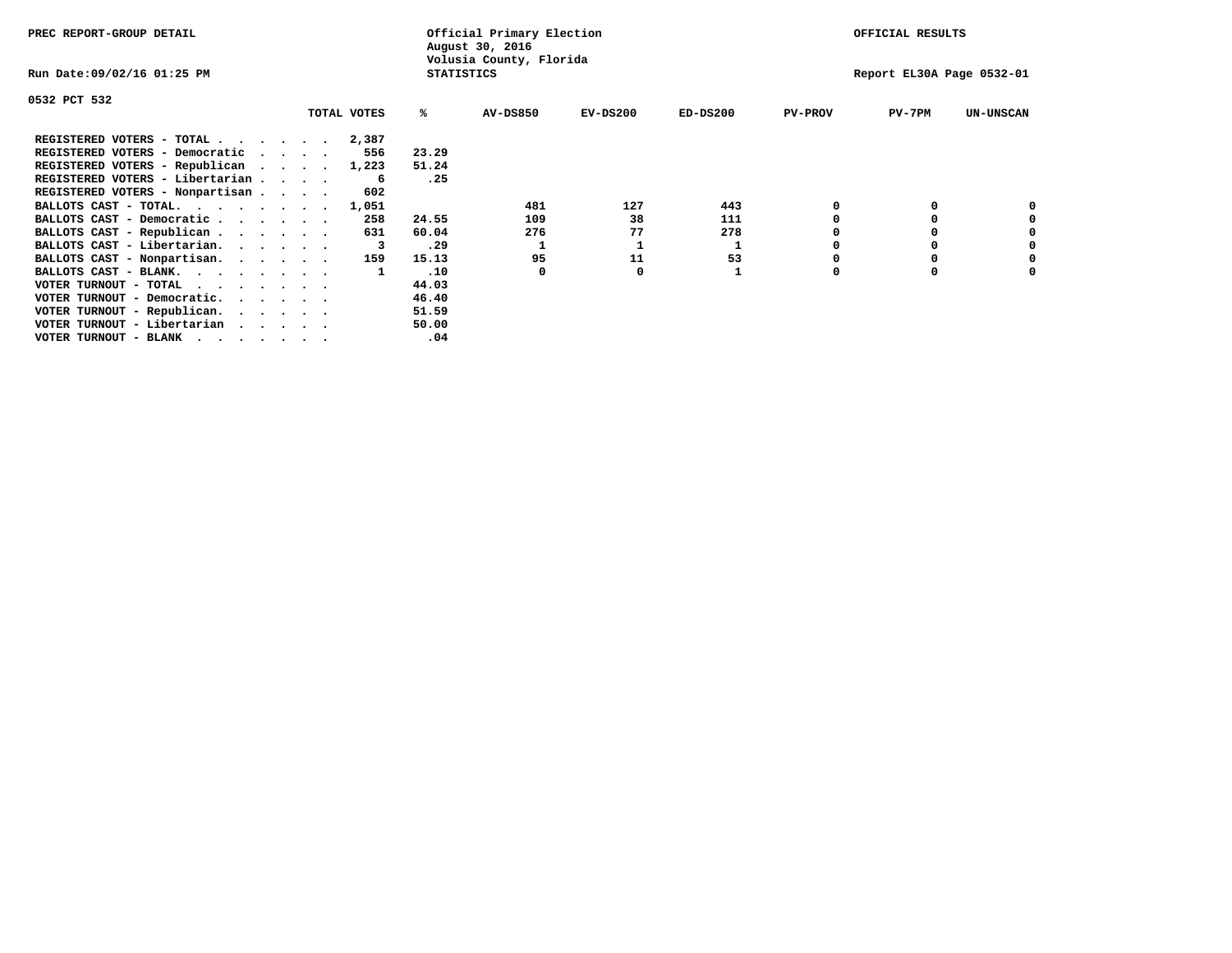| PREC REPORT-GROUP DETAIL                                               |             |            | Official Primary Election<br>August 30, 2016 | OFFICIAL RESULTS |                           |                |          |                  |
|------------------------------------------------------------------------|-------------|------------|----------------------------------------------|------------------|---------------------------|----------------|----------|------------------|
| Run Date: 09/02/16 01:25 PM                                            |             | Democratic | Volusia County, Florida                      |                  | Report EL30A Page 0532-02 |                |          |                  |
| 0532 PCT 532                                                           | TOTAL VOTES | ℁          | <b>AV-DS850</b>                              | $EV-DS200$       | $ED-DS200$                | <b>PV-PROV</b> | $PV-7PM$ | <b>UN-UNSCAN</b> |
|                                                                        |             |            |                                              |                  |                           |                |          |                  |
| United States Senator<br>(VOTE FOR) 1                                  |             |            |                                              |                  |                           |                |          |                  |
| Roque "Rocky" De La Fuente.                                            |             | .80        |                                              |                  | O                         |                |          |                  |
| Alan Grayson                                                           | 40          | 16.06      | 17                                           |                  | 17                        |                |          |                  |
| Pam Keith                                                              | 25          | 10.04      | 11                                           |                  | 12                        |                |          |                  |
| Reginald Luster                                                        | 6           | 2.41       |                                              |                  | 3                         |                |          |                  |
| Patrick Murphy.                                                        | 176         | 70.68      | 73                                           | 30               | 73                        |                |          |                  |
| Over Votes                                                             | 0           |            |                                              |                  |                           |                |          |                  |
| Under Votes                                                            |             |            |                                              |                  |                           |                |          |                  |
| Representative in Congress District 6                                  |             |            |                                              |                  |                           |                |          |                  |
| (VOTE FOR) 1                                                           |             |            |                                              |                  |                           |                |          |                  |
| William (Bill) McCullough                                              | 67          | 27.69      | 32                                           |                  | 26                        |                |          |                  |
| Jay McGovern                                                           | 50          | 20.66      | 18                                           |                  | 26                        |                |          |                  |
| George Pappas.                                                         | 43          | 17.77      | 15                                           | 10               | 18                        |                |          |                  |
| Dwayne L. Taylor                                                       | 82          | 33.88      | 34                                           | 12               | 36                        |                |          |                  |
| Over Votes                                                             |             |            |                                              |                  |                           |                |          |                  |
| Under Votes, $\cdot$ , $\cdot$ , $\cdot$ , $\cdot$ , $\cdot$ , $\cdot$ | 16          |            | 1 O                                          |                  |                           |                |          |                  |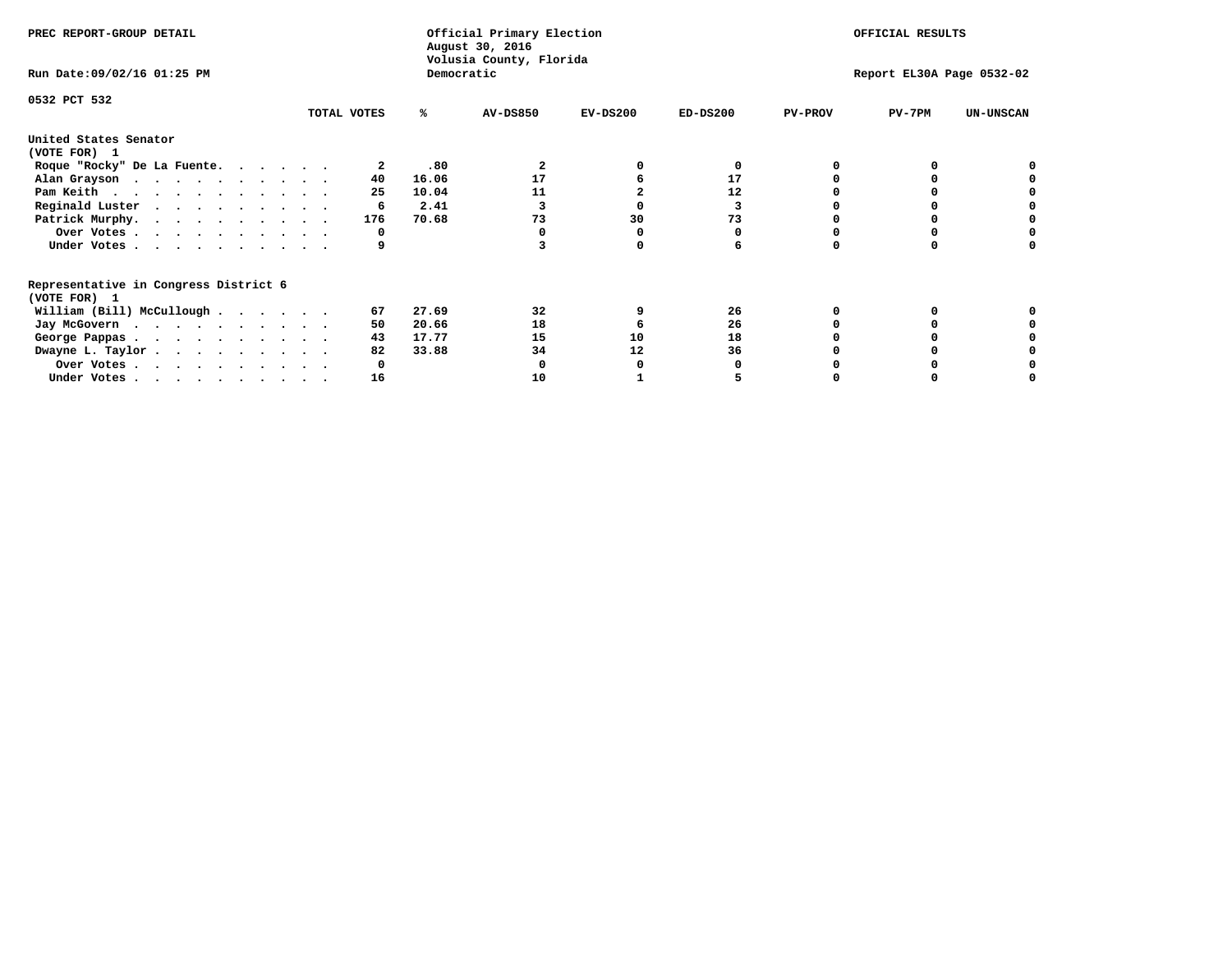| PREC REPORT-GROUP DETAIL<br>Run Date: 09/02/16 01:25 PM |              | Republican | Official Primary Election<br>August 30, 2016<br>Volusia County, Florida | OFFICIAL RESULTS<br>Report EL30A Page 0532-03 |              |                |             |                  |
|---------------------------------------------------------|--------------|------------|-------------------------------------------------------------------------|-----------------------------------------------|--------------|----------------|-------------|------------------|
|                                                         |              |            |                                                                         |                                               |              |                |             |                  |
| 0532 PCT 532                                            | TOTAL VOTES  | ℁          | <b>AV-DS850</b>                                                         | $EV-DS200$                                    | $ED-DS200$   | <b>PV-PROV</b> | $PV-7PM$    | <b>UN-UNSCAN</b> |
| United States Senator                                   |              |            |                                                                         |                                               |              |                |             |                  |
| (VOTE FOR) 1                                            |              |            |                                                                         |                                               |              |                |             |                  |
| Carlos Beruff                                           | 130          | 20.97      | 63                                                                      | 8                                             | 59           | 0              | 0           | 0                |
| Ernie Rivera                                            | 11           | 1.77       | 6                                                                       | $\Omega$                                      | 5            | $\Omega$       | 0           | $\mathbf 0$      |
| Marco Rubio.                                            | 468          | 75.48      | 194                                                                     | 65                                            | 209          | 0              | 0           | $\mathbf 0$      |
| Dwight Mark Anthony Young                               | 11           | 1.77       | 9                                                                       | 1                                             | 1            | 0              | $\mathbf 0$ | $\mathbf 0$      |
| Over Votes                                              | $\mathbf{1}$ |            | 1                                                                       | $\Omega$                                      | 0            | 0<br>$\Omega$  | $\mathbf 0$ | $\mathbf 0$      |
| Under Votes                                             | 10           |            | 3                                                                       | 3                                             | 4            |                | $\Omega$    | $\mathbf 0$      |
| Representative in Congress District 6<br>(VOTE FOR) 1   |              |            |                                                                         |                                               |              |                |             |                  |
| Fred Costello                                           | 128          | 20.58      | 69                                                                      | 11                                            | 48           | 0              | 0           | $\mathbf 0$      |
| Ron Desantis                                            | 428          | 68.81      | 182                                                                     | 56                                            | 190          | 0              | 0           | $\mathbf 0$      |
| G. G. Galloway.                                         | 66           | 10.61      | 23                                                                      | 9                                             | 34           | $\mathbf 0$    | $\mathbf 0$ | $\mathbf 0$      |
| Over Votes                                              | 0            |            | $\Omega$                                                                | 0                                             | 0            | $\mathbf 0$    | 0           | $\mathbf 0$      |
| Under Votes                                             | 9            |            | $\overline{a}$                                                          | $\mathbf{1}$                                  | 6            | $\mathbf 0$    | $\Omega$    | $\mathbf 0$      |
| State Committeeman                                      |              |            |                                                                         |                                               |              |                |             |                  |
| (VOTE FOR) 1                                            |              |            |                                                                         |                                               |              |                |             |                  |
| Paul W. Deering<br>$\cdots$                             | 375          | 73.96      | 167                                                                     | 49                                            | 159          | 0              | 0           | 0                |
| James Oddie.                                            | 132          | 26.04      | 52                                                                      | 18                                            | 62           | 0              | 0           | $\mathbf 0$      |
| Over Votes                                              | $\mathbf 0$  |            | 0                                                                       | 0                                             | 0            | 0              | $\mathbf 0$ | $\mathbf 0$      |
| Under Votes                                             | 124          |            | 57                                                                      | 10                                            | 57           | $\Omega$       | $\mathbf 0$ | $\mathbf 0$      |
| State Committeewoman<br>(VOTE FOR) 1                    |              |            |                                                                         |                                               |              |                |             |                  |
| Dana Christina Dougherty                                | 245          | 48.51      | 109                                                                     | 30                                            | 106          | 0              | 0           | 0                |
| Marilyn C. Ford                                         | 260          | 51.49      | 111                                                                     | 37                                            | 112          | 0              | 0           | $\mathbf 0$      |
| Over Votes                                              | $\Omega$     |            | $\Omega$                                                                | 0                                             | $\mathbf{0}$ | 0              | 0           | $\mathbf 0$      |
| Under Votes, , , , , , , , , ,                          | 126          |            | 56                                                                      | 10                                            | 60           | $\Omega$       | $\Omega$    | $\Omega$         |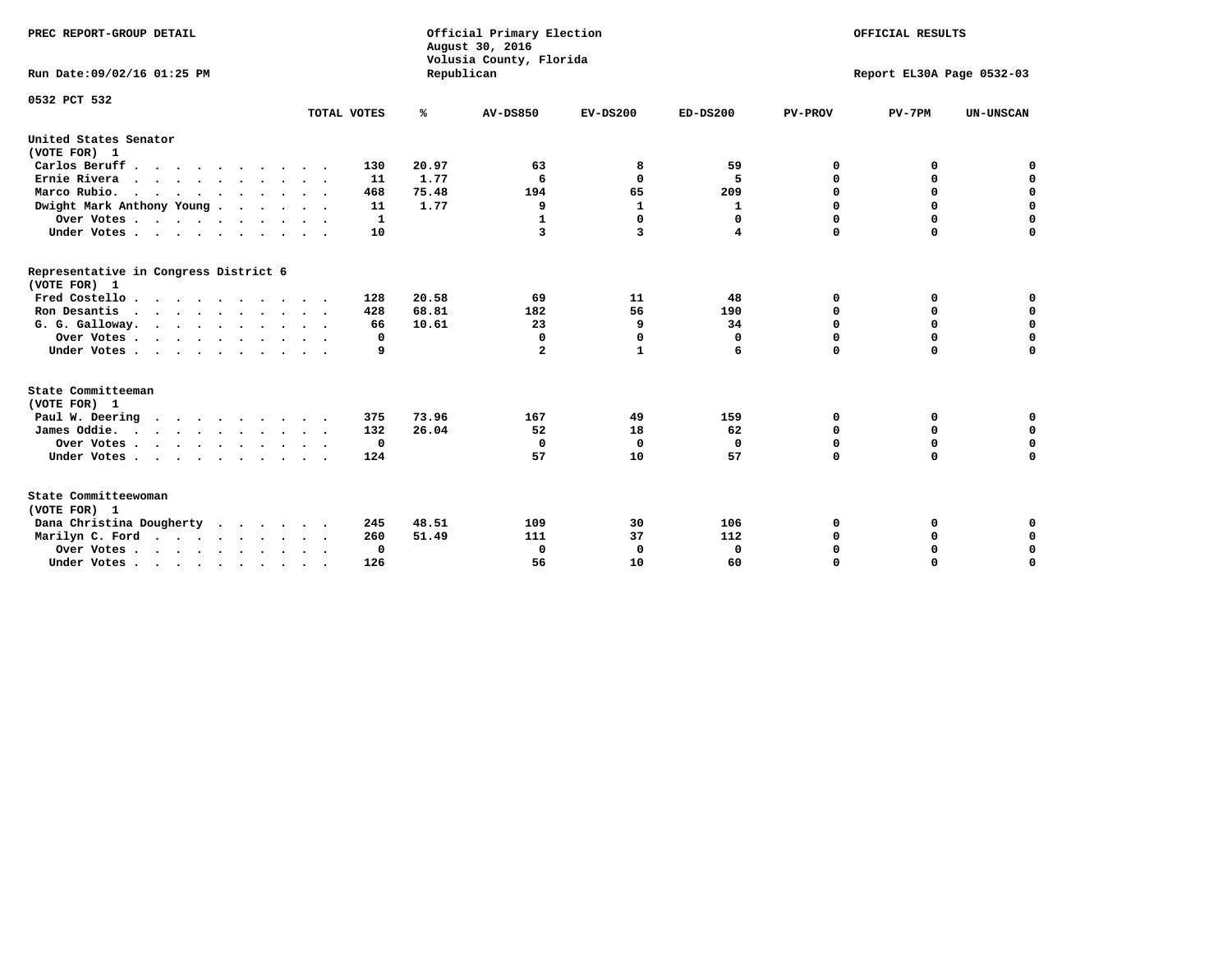| PREC REPORT-GROUP DETAIL              |  |  |  |  | Official Primary Election<br>August 30, 2016<br>Volusia County, Florida | OFFICIAL RESULTS |       |                 |            |            |                |                           |                  |
|---------------------------------------|--|--|--|--|-------------------------------------------------------------------------|------------------|-------|-----------------|------------|------------|----------------|---------------------------|------------------|
| Run Date: 09/02/16 01:25 PM           |  |  |  |  |                                                                         |                  |       | Libertarian     |            |            |                | Report EL30A Page 0532-04 |                  |
| 0532 PCT 532                          |  |  |  |  |                                                                         | TOTAL VOTES      | ℁     | <b>AV-DS850</b> | $EV-DS200$ | $ED-DS200$ | <b>PV-PROV</b> | $PV-7PM$                  | <b>UN-UNSCAN</b> |
| United States Senator<br>(VOTE FOR) 1 |  |  |  |  |                                                                         |                  |       |                 |            |            |                |                           |                  |
| Augustus Invictus.                    |  |  |  |  |                                                                         |                  | 33.33 |                 | 0          | 0          |                |                           | 0                |
| Paul Stanton                          |  |  |  |  |                                                                         | 2                | 66.67 |                 |            |            |                |                           | 0                |
| Over Votes                            |  |  |  |  |                                                                         | 0                |       |                 | O          | O          |                |                           | 0                |
| Under Votes                           |  |  |  |  |                                                                         | 0                |       |                 |            |            |                |                           |                  |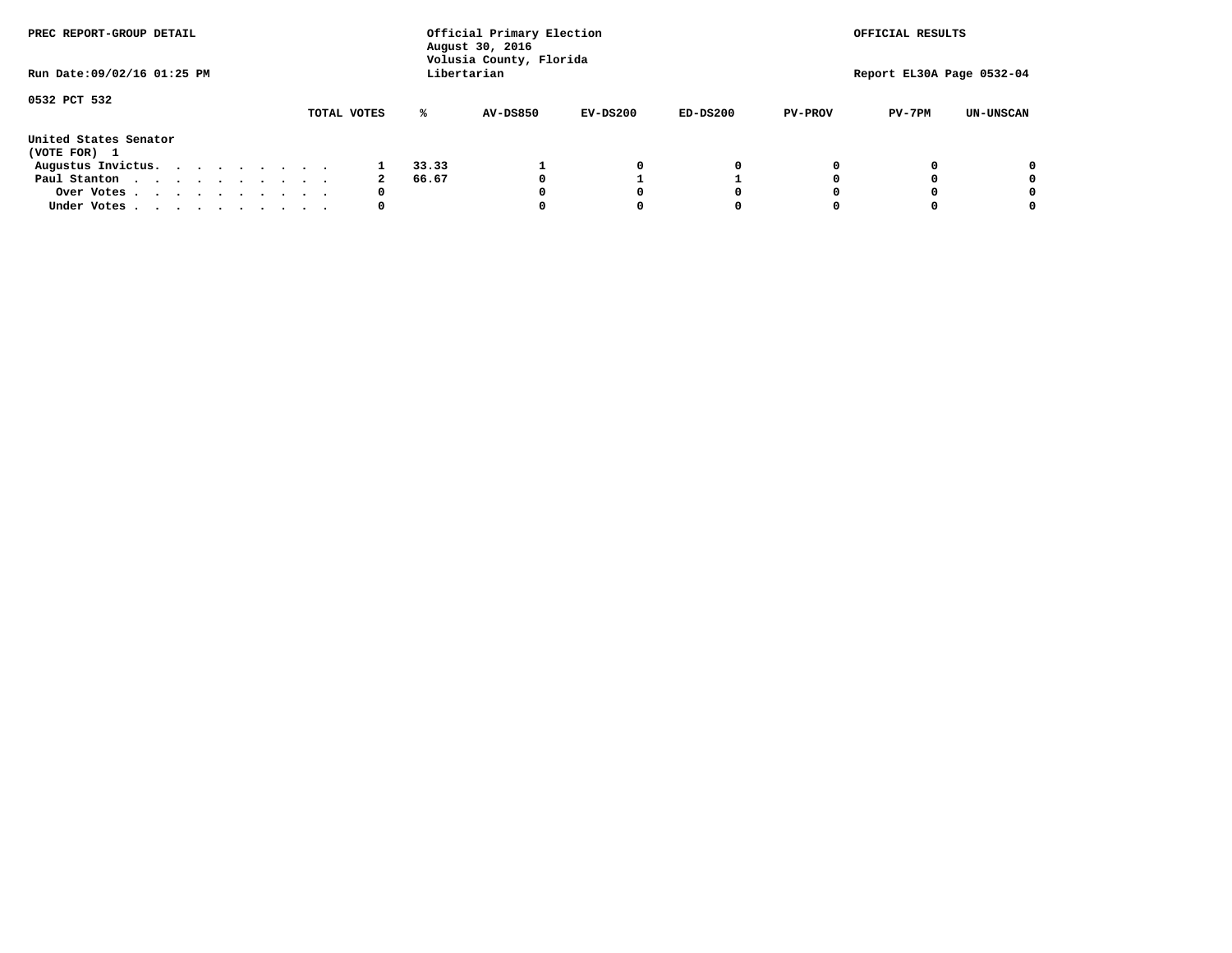| PREC REPORT-GROUP DETAIL                                   |                             | Official Primary Election<br>August 30, 2016<br>Volusia County, Florida |                 | OFFICIAL RESULTS<br>Report EL30A Page 0532-05 |              |                |             |                  |
|------------------------------------------------------------|-----------------------------|-------------------------------------------------------------------------|-----------------|-----------------------------------------------|--------------|----------------|-------------|------------------|
| Run Date: 09/02/16 01:25 PM                                |                             |                                                                         | Nonpartisan     |                                               |              |                |             |                  |
| 0532 PCT 532                                               |                             |                                                                         |                 |                                               |              |                |             |                  |
|                                                            | TOTAL VOTES                 | %                                                                       | <b>AV-DS850</b> | $EV-DS200$                                    | $ED-DS200$   | <b>PV-PROV</b> | $PV-7PM$    | <b>UN-UNSCAN</b> |
| Circuit Judge 7th Circuit Group 4<br>(VOTE FOR) 1          |                             |                                                                         |                 |                                               |              |                |             |                  |
| Chris France - WITHDRAWN                                   | 137                         | 14.99                                                                   | 62              | 13                                            | 62           | 0              | 0           | 0                |
| Sebrina L. Slack.                                          | 340                         | 37.20                                                                   | 159             | 43                                            | 138          | $\mathbf 0$    | $\mathbf 0$ | $\mathbf 0$      |
| Stasia Warren<br>$\sim$ $\sim$                             | 437                         | 47.81                                                                   | 188             | 59                                            | 190          | $\mathbf 0$    | $\mathbf 0$ | $\mathbf 0$      |
| Over Votes                                                 | 0                           |                                                                         | 0               | 0                                             | 0            | $\mathbf 0$    | $\mathbf 0$ | $\mathbf 0$      |
| Under Votes                                                | 137                         |                                                                         | 72              | 12                                            | 53           | $\mathbf 0$    | $\mathbf 0$ | $\mathbf 0$      |
| Circuit Judge 7th Circuit Group 10<br>(VOTE FOR) 1         |                             |                                                                         |                 |                                               |              |                |             |                  |
| Malcolm Anthony<br>.                                       | 298                         | 34.61                                                                   | 141             | 37                                            | 120          | 0              | 0           | $\mathbf 0$      |
| Scott DuPont                                               | 563                         | 65.39                                                                   | 254             | 72                                            | 237          | $\mathbf 0$    | $\mathbf 0$ | $\mathbf 0$      |
| Over Votes<br>$\bullet$                                    | 0                           |                                                                         | $\mathbf{0}$    | $\mathbf 0$                                   | 0            | $\mathbf 0$    | $\mathbf 0$ | $\mathbf 0$      |
| Under Votes                                                | 190                         |                                                                         | 86              | 18                                            | 86           | $\mathbf 0$    | $\Omega$    | $\Omega$         |
| Circuit Judge 7th Circuit Group 13<br>(VOTE FOR) 1         |                             |                                                                         |                 |                                               |              |                |             |                  |
| David Hood.                                                | 510                         | 54.96                                                                   | 211             | 69                                            | 230          | 0              | 0           | 0                |
| A. "Kathleen" McNeilly                                     | 418                         | 45.04                                                                   | 203             | 51                                            | 164          | $\Omega$       | 0           | $\mathbf 0$      |
| Over Votes                                                 | 0                           |                                                                         | $\mathbf 0$     | $\mathbf{0}$                                  | 0            | 0              | $\mathbf 0$ | $\mathbf 0$      |
| Under Votes                                                | 123                         |                                                                         | 67              | 7                                             | 49           | $\mathbf 0$    | $\Omega$    | 0                |
| Circuit Judge 7th Circuit Group 17<br>(VOTE FOR) 1         |                             |                                                                         |                 |                                               |              |                |             |                  |
| Linda L. Gaustad                                           | 328                         | 37.15                                                                   | 154             | 52                                            | 122          | 0              | 0           | $\mathbf 0$      |
| Howard O. McGillin Jr                                      | 555                         | 62.85                                                                   | 249             | 62                                            | 244          | $\mathbf 0$    | $\mathbf 0$ | 0                |
| Over Votes                                                 | 0                           |                                                                         | $\Omega$        | $\mathbf{0}$                                  | $\mathbf{0}$ | $\mathbf 0$    | $\Omega$    | $\mathbf 0$      |
| Under Votes                                                | 168                         |                                                                         | 78              | 13                                            | 77           | $\mathbf 0$    | $\mathbf 0$ | $\Omega$         |
| County Judge 7th Circuit Group 3<br>(VOTE FOR) 1           |                             |                                                                         |                 |                                               |              |                |             |                  |
| Heather Caeners<br>$\cdots$                                | 381                         | 43.15                                                                   | 163             | 47                                            | 171          | 0              | 0           | 0                |
| Shirley A. Green                                           | 330<br>$\ddot{\phantom{1}}$ | 37.37                                                                   | 165             | 43                                            | 122          | $\mathbf 0$    | $\Omega$    | $\mathbf 0$      |
| Marla Rawnsley.<br>$\cdot$ $\cdot$ $\cdot$ $\cdot$ $\cdot$ | 172                         | 19.48                                                                   | 74              | 22                                            | 76           | 0              | $\mathbf 0$ | $\pmb{0}$        |
| Over Votes.<br>$\cdots$<br>$\cdot$<br>$\ddot{\phantom{a}}$ | 0<br>$\sim$ $\sim$          |                                                                         | 0               | $\mathbf{0}$                                  | 0            | $\mathbf 0$    | $\Omega$    | $\mathbf 0$      |
| Under Votes<br>$\sim$<br>$\sim$                            | 168                         |                                                                         | 79              | 15                                            | 74           | $\mathbf 0$    | $\mathbf 0$ | 0                |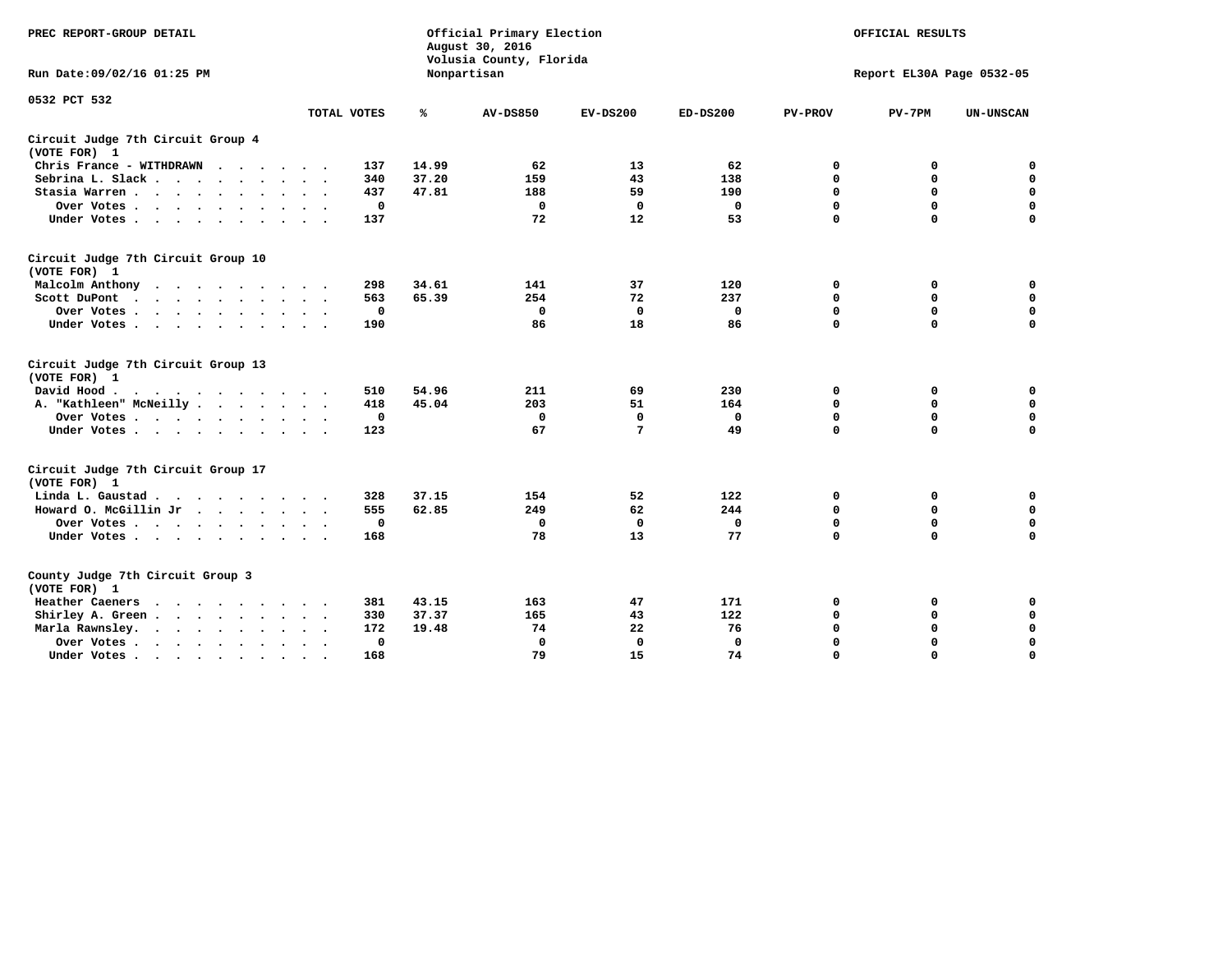| PREC REPORT-GROUP DETAIL                                                                                                                                                                                                                             |                                                                | Official Primary Election<br>August 30, 2016<br>Volusia County, Florida |                 |                 |              |                |                           | OFFICIAL RESULTS |
|------------------------------------------------------------------------------------------------------------------------------------------------------------------------------------------------------------------------------------------------------|----------------------------------------------------------------|-------------------------------------------------------------------------|-----------------|-----------------|--------------|----------------|---------------------------|------------------|
| Run Date: 09/02/16 01:25 PM                                                                                                                                                                                                                          |                                                                |                                                                         | Nonpartisan     |                 |              |                | Report EL30A Page 0532-06 |                  |
| 0532 PCT 532                                                                                                                                                                                                                                         | TOTAL VOTES                                                    | ℁                                                                       | <b>AV-DS850</b> | $EV-DS200$      | $ED-DS200$   | <b>PV-PROV</b> | $PV-7PM$                  | <b>UN-UNSCAN</b> |
| Sheriff                                                                                                                                                                                                                                              |                                                                |                                                                         |                 |                 |              |                |                           |                  |
| (VOTE FOR) 1                                                                                                                                                                                                                                         |                                                                |                                                                         |                 |                 |              |                |                           |                  |
| Wendell C. Bradford                                                                                                                                                                                                                                  | 56                                                             | 5.54                                                                    | 21              | 6               | 29           | $\mathbf 0$    | 0                         | 0                |
| Dave Brannon<br>$\ddot{\phantom{a}}$                                                                                                                                                                                                                 | $\ddot{\phantom{a}}$<br>103<br>$\sim$                          | 10.19                                                                   | 33              | 16              | 54           | $\mathbf 0$    | 0                         | $\mathbf 0$      |
| Mike Chitwood                                                                                                                                                                                                                                        | 604                                                            | 59.74                                                                   | 296             | 78              | 230          | $\mathbf 0$    | 0                         | $\mathbf 0$      |
| Eric Dietrich.<br>$\cdots$                                                                                                                                                                                                                           | 232                                                            | 22.95                                                                   | 107             | 25              | 100          | $\mathbf{0}$   | 0                         | $\mathbf 0$      |
| James E. (Jim) Gillum                                                                                                                                                                                                                                | 16                                                             | 1.58                                                                    | 6               | $\mathbf{1}$    | 9            | $\Omega$       | $\mathbf 0$               | $\mathbf 0$      |
| Over Votes                                                                                                                                                                                                                                           | $\Omega$                                                       |                                                                         | $\Omega$        | $\Omega$        | $\mathbf{0}$ | $\mathbf{0}$   | $\mathbf 0$               | $\Omega$         |
| Under Votes<br>$\sim$                                                                                                                                                                                                                                | 40<br>$\ddot{\phantom{1}}$                                     |                                                                         | 18              | $\mathbf{1}$    | 21           | $\Omega$       | 0                         | 0                |
| Property Appraiser<br>(VOTE FOR) 1                                                                                                                                                                                                                   |                                                                |                                                                         |                 |                 |              |                |                           |                  |
| Larry Bartlett.<br>$\ddot{\phantom{0}}$<br>$\sim$                                                                                                                                                                                                    | 324                                                            | 35.14                                                                   | 165             | 36              | 123          | $\mathbf 0$    | 0                         | 0                |
| H. Alan Burton.                                                                                                                                                                                                                                      | 399<br>$\ddot{\phantom{1}}$                                    | 43.28                                                                   | 171             | 53              | 175          | $\mathbf 0$    | 0                         | $\mathbf 0$      |
| Mike Swanto.<br>$\ddot{\phantom{a}}$                                                                                                                                                                                                                 | 199<br>$\bullet$<br>$\bullet$<br>$\overline{\phantom{a}}$      | 21.58                                                                   | 78              | 30              | 91           | $\mathbf 0$    | $\mathbf 0$               | $\mathbf 0$      |
| Over Votes                                                                                                                                                                                                                                           | $\mathbf{1}$                                                   |                                                                         | $\mathbf 0$     | $\mathbf{1}$    | $\mathbf 0$  | $\mathbf 0$    | 0                         | $\mathbf 0$      |
| Under Votes                                                                                                                                                                                                                                          | 128                                                            |                                                                         | 67              | 7               | 54           | $\mathbf{0}$   | 0                         | $\Omega$         |
| Supervisor of Elections<br>(VOTE FOR) 1<br>Teresa Apgar                                                                                                                                                                                              | 137                                                            | 14.70                                                                   | 73              | 15              | 49           | 0              | 0                         | $\mathbf 0$      |
| David Lee Davis<br>$\mathbf{r}$ . The set of the set of the set of the set of the set of the set of the set of the set of the set of the set of the set of the set of the set of the set of the set of the set of the set of the set of the set of t | 93<br>$\sim$ $\sim$                                            | 9.98                                                                    | 46              | $7\phantom{.0}$ | 40           | $\Omega$       | $\mathbf 0$               | $\mathbf 0$      |
| Bill Fyfe<br>$\bullet$<br>$\sim$                                                                                                                                                                                                                     | 81                                                             | 8.69                                                                    | 30              | 12              | 39           | $\mathbf{0}$   | 0                         | $\mathbf 0$      |
| Lisa Lewis                                                                                                                                                                                                                                           | 621                                                            | 66.63                                                                   | 274             | 87              | 260          | $\Omega$       | 0                         | 0                |
| Over Votes.<br>$\cdots$                                                                                                                                                                                                                              | $\mathbf{1}$                                                   |                                                                         | $\mathbf{1}$    | $\Omega$        | $\mathbf 0$  | $\mathbf 0$    | 0                         | 0                |
| Under Votes<br>$\sim$                                                                                                                                                                                                                                | 118                                                            |                                                                         | 57              | 6               | 55           | $\mathbf 0$    | 0                         | $\mathbf 0$      |
| County Council Chair                                                                                                                                                                                                                                 |                                                                |                                                                         |                 |                 |              |                |                           |                  |
| (VOTE FOR) 1                                                                                                                                                                                                                                         |                                                                |                                                                         |                 |                 |              |                |                           |                  |
| Jason P. Davis.                                                                                                                                                                                                                                      | 159<br>$\ddot{\phantom{1}}$                                    | 16.79                                                                   | 73              | 15              | 71           | $\mathbf 0$    | 0                         | $\mathbf 0$      |
| Greg Gimbert<br>$\mathbf{r}$ . The state of the state $\mathbf{r}$                                                                                                                                                                                   | 129                                                            | 13.62                                                                   | 55              | 19              | 55           | $\mathbf 0$    | 0                         | 0                |
| Ed Kelley $\cdots$ $\cdots$ $\cdots$<br>$\ddot{\phantom{1}}$                                                                                                                                                                                         | 595<br>$\sim$ $\sim$                                           | 62.83                                                                   | 262             | 82              | 251          | $\mathbf 0$    | 0                         | $\mathbf 0$      |
| Tom Laputka.<br>$\mathbf{r}$ , and $\mathbf{r}$ , and $\mathbf{r}$ , and $\mathbf{r}$<br>$\ddot{\phantom{a}}$                                                                                                                                        | 64                                                             | 6.76                                                                    | 31              | $7\phantom{.0}$ | 26           | $\mathbf{0}$   | 0                         | $\mathbf 0$      |
| Over Votes.<br>$\ddot{\phantom{a}}$                                                                                                                                                                                                                  | $\mathbf{0}$<br>$\ddot{\phantom{a}}$                           |                                                                         | $\mathbf{0}$    | $\Omega$        | $\mathbf{0}$ | $\mathbf{0}$   | 0                         | $\mathbf 0$      |
| Under Votes<br>$\ddot{\phantom{0}}$<br>$\sim$                                                                                                                                                                                                        | 104<br>$\cdot$ .                                               |                                                                         | 60              | 4               | 40           | $\Omega$       | 0                         | $\Omega$         |
| County Council Member District 4<br>County Council District 4<br>(VOTE FOR) 1                                                                                                                                                                        |                                                                |                                                                         |                 |                 |              |                |                           |                  |
| Linda Bourquin-McIntyre.                                                                                                                                                                                                                             | 96                                                             | 10.39                                                                   | 44              | 14              | 38           | $\Omega$       | 0                         | $\mathbf 0$      |
| Roy Johnson.<br>$\ddot{\phantom{a}}$<br>$\sim$                                                                                                                                                                                                       | 86                                                             | 9.31                                                                    | 38              | 8               | 40           | $\mathbf 0$    | 0                         | $\mathbf 0$      |
| Heather Post                                                                                                                                                                                                                                         | 460<br>$\sim$ $\sim$                                           | 49.78                                                                   | 183             | 74              | 203          | $\mathbf 0$    | 0                         | 0                |
| Al Smith.<br>$\bullet$                                                                                                                                                                                                                               | 219<br>$\ddot{\phantom{a}}$<br>$\ddot{\phantom{a}}$            | 23.70                                                                   | 122             | 22              | 75           | $\mathbf 0$    | $\mathbf 0$               | $\mathbf 0$      |
| Roland Via .<br>$\cdot$ $\cdot$ $\cdot$ $\cdot$ $\cdot$<br>$\Delta$<br>$\ddot{\phantom{a}}$                                                                                                                                                          | 63<br>$\mathbf{r}$                                             | 6.82                                                                    | 29              | 5               | 29           | $\Omega$       | $\mathbf 0$               | $\mathbf 0$      |
| Over Votes.<br>$\sim$ $\sim$ $\sim$ $\sim$ $\sim$ $\sim$<br>$\bullet$ .<br>$\bullet$<br>$\bullet$                                                                                                                                                    | $\mathbf{0}$<br>$\bullet$<br>$\bullet$<br>$\ddot{\phantom{1}}$ |                                                                         | $\mathbf{0}$    | $\Omega$        | $\mathbf{0}$ | $\mathbf{0}$   | 0                         | $\mathbf 0$      |
| Under Votes.<br>$\bullet$<br>$\bullet$<br>$\bullet$<br>$\bullet$<br>$\bullet$                                                                                                                                                                        | 127                                                            |                                                                         | 65              | 4               | 58           | $\Omega$       | $\Omega$                  | $\mathbf 0$      |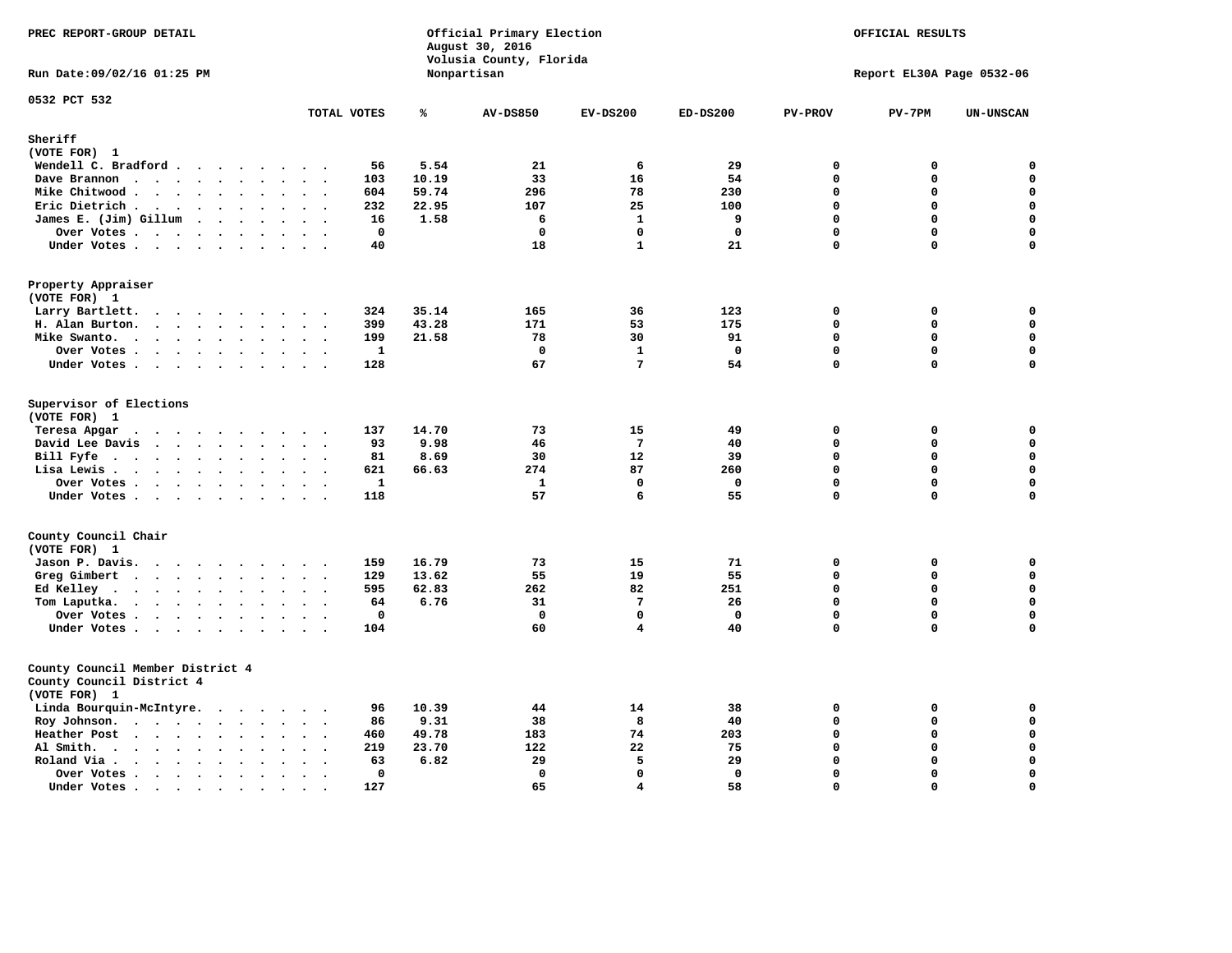| PREC REPORT-GROUP DETAIL                       |             |       |             | Official Primary Election<br>Volusia County, Florida | OFFICIAL RESULTS |                |                           |                  |
|------------------------------------------------|-------------|-------|-------------|------------------------------------------------------|------------------|----------------|---------------------------|------------------|
| Run Date: 09/02/16 01:25 PM                    |             |       | Nonpartisan |                                                      |                  |                | Report EL30A Page 0532-07 |                  |
| 0532 PCT 532                                   |             |       |             |                                                      |                  |                |                           |                  |
|                                                | TOTAL VOTES | ℁     | AV-DS850    | $EV-DS200$                                           | $ED-DS200$       | <b>PV-PROV</b> | $PV-7PM$                  | <b>UN-UNSCAN</b> |
| School Board Member District 4<br>(VOTE FOR) 1 |             |       |             |                                                      |                  |                |                           |                  |
| Carl Persis.                                   | 478         | 49.74 | 221         | 62                                                   | 195              |                |                           |                  |
| Ray Sanchez.                                   | 483         | 50.26 | 209         | 60                                                   | 214              |                |                           |                  |
| Over Votes                                     | 0           |       |             | 0                                                    |                  |                |                           | 0                |
| Under Votes                                    | 90          |       | 51          | 5                                                    | 34               |                |                           | 0                |
| Amendment 4                                    |             |       |             |                                                      |                  |                |                           |                  |
| (VOTE FOR) 1                                   |             |       |             |                                                      |                  |                |                           |                  |
| Yes                                            | 639         | 67.91 | 300         | 83                                                   | 256              |                |                           |                  |
| No.<br>.                                       | 302         | 32.09 | 119         | 36                                                   | 147              |                |                           |                  |
| Over Votes                                     | 0           |       |             | n                                                    |                  |                |                           |                  |
| Under Votes                                    | 110         |       | 62          |                                                      | 40               |                |                           |                  |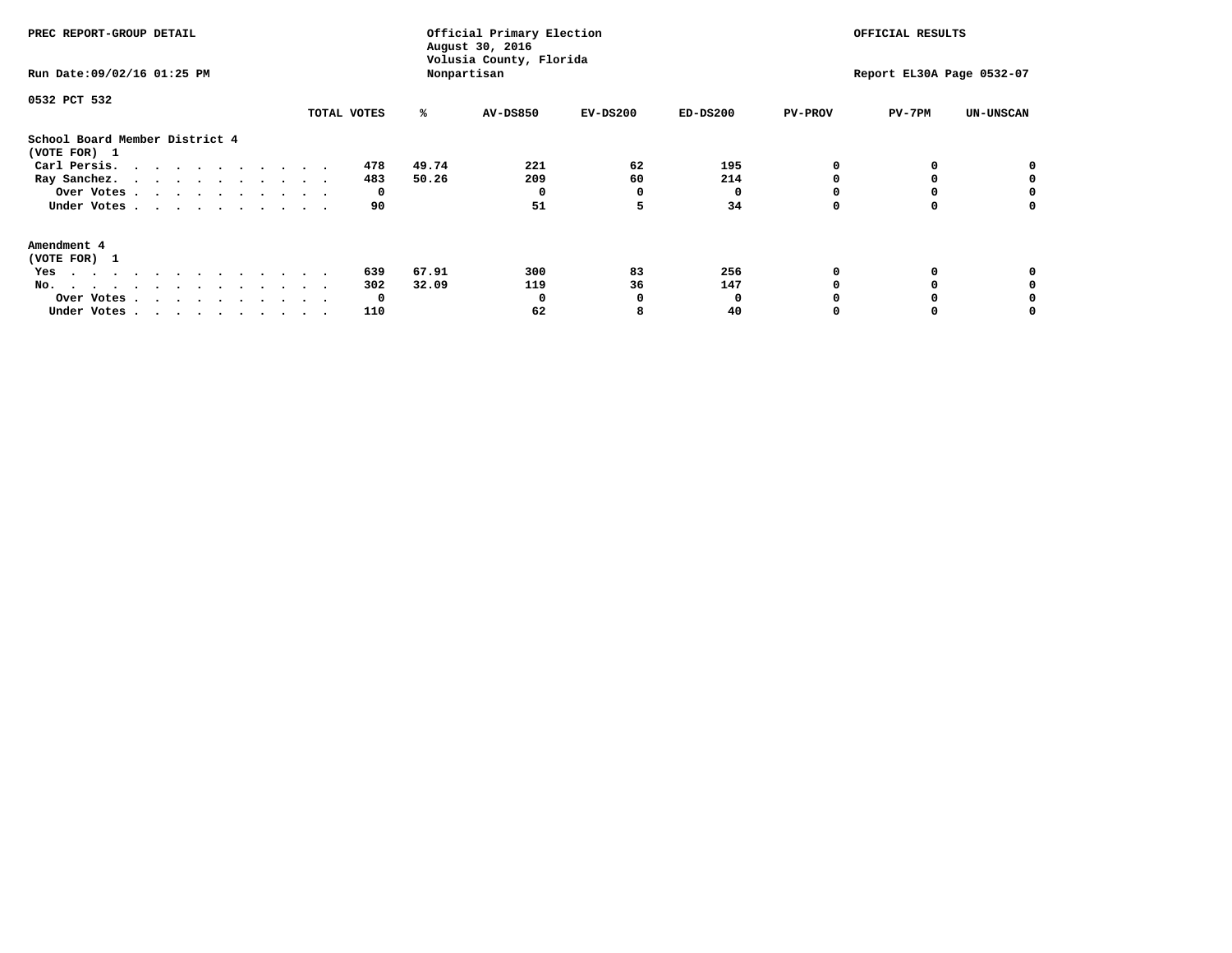| PREC REPORT-GROUP DETAIL                                                                                                                 |             |       | Official Primary Election<br>August 30, 2016 |            |            |                | OFFICIAL RESULTS          |                  |
|------------------------------------------------------------------------------------------------------------------------------------------|-------------|-------|----------------------------------------------|------------|------------|----------------|---------------------------|------------------|
| Run Date:09/02/16 01:25 PM                                                                                                               |             |       | Volusia County, Florida<br><b>STATISTICS</b> |            |            |                | Report EL30A Page 0602-01 |                  |
| 0602 PCT 602                                                                                                                             |             |       |                                              |            |            |                |                           |                  |
|                                                                                                                                          | TOTAL VOTES | ℁     | <b>AV-DS850</b>                              | $EV-DS200$ | $ED-DS200$ | <b>PV-PROV</b> | $PV-7PM$                  | <b>UN-UNSCAN</b> |
| REGISTERED VOTERS - TOTAL 4,271                                                                                                          |             |       |                                              |            |            |                |                           |                  |
| REGISTERED VOTERS - Democratic<br>$\cdot$                                                                                                | 1,487       | 34.82 |                                              |            |            |                |                           |                  |
| REGISTERED VOTERS - Republican                                                                                                           | 1,564       | 36.62 |                                              |            |            |                |                           |                  |
| REGISTERED VOTERS - Libertarian                                                                                                          | 8           | .19   |                                              |            |            |                |                           |                  |
| REGISTERED VOTERS - Nonpartisan                                                                                                          | 1,212       |       |                                              |            |            |                |                           |                  |
| BALLOTS CAST - TOTAL.                                                                                                                    | 1,118       |       | 491                                          | 182        | 445        |                |                           |                  |
| BALLOTS CAST - Democratic                                                                                                                | 399         | 35.69 | 165                                          | 67         | 167        |                |                           |                  |
| BALLOTS CAST - Republican                                                                                                                | 553         | 49.46 | 241                                          | 89         | 223        |                |                           |                  |
| BALLOTS CAST - Libertarian.                                                                                                              |             | .09   | 0                                            |            | 0          |                |                           |                  |
| BALLOTS CAST - Nonpartisan.                                                                                                              | 165         | 14.76 | 85                                           | 25         | 55         |                |                           | 0                |
| BALLOTS CAST - BLANK.                                                                                                                    |             | .27   |                                              |            | 0          | O              | $\Omega$                  |                  |
| VOTER TURNOUT - TOTAL<br>the contract of the contract of the contract of the contract of the contract of the contract of the contract of |             | 26.18 |                                              |            |            |                |                           |                  |
| VOTER TURNOUT - Democratic.                                                                                                              |             | 26.83 |                                              |            |            |                |                           |                  |
| VOTER TURNOUT - Republican.                                                                                                              |             | 35.36 |                                              |            |            |                |                           |                  |
| VOTER TURNOUT - Libertarian                                                                                                              |             | 12.50 |                                              |            |            |                |                           |                  |
| VOTER TURNOUT - BLANK                                                                                                                    |             | .07   |                                              |            |            |                |                           |                  |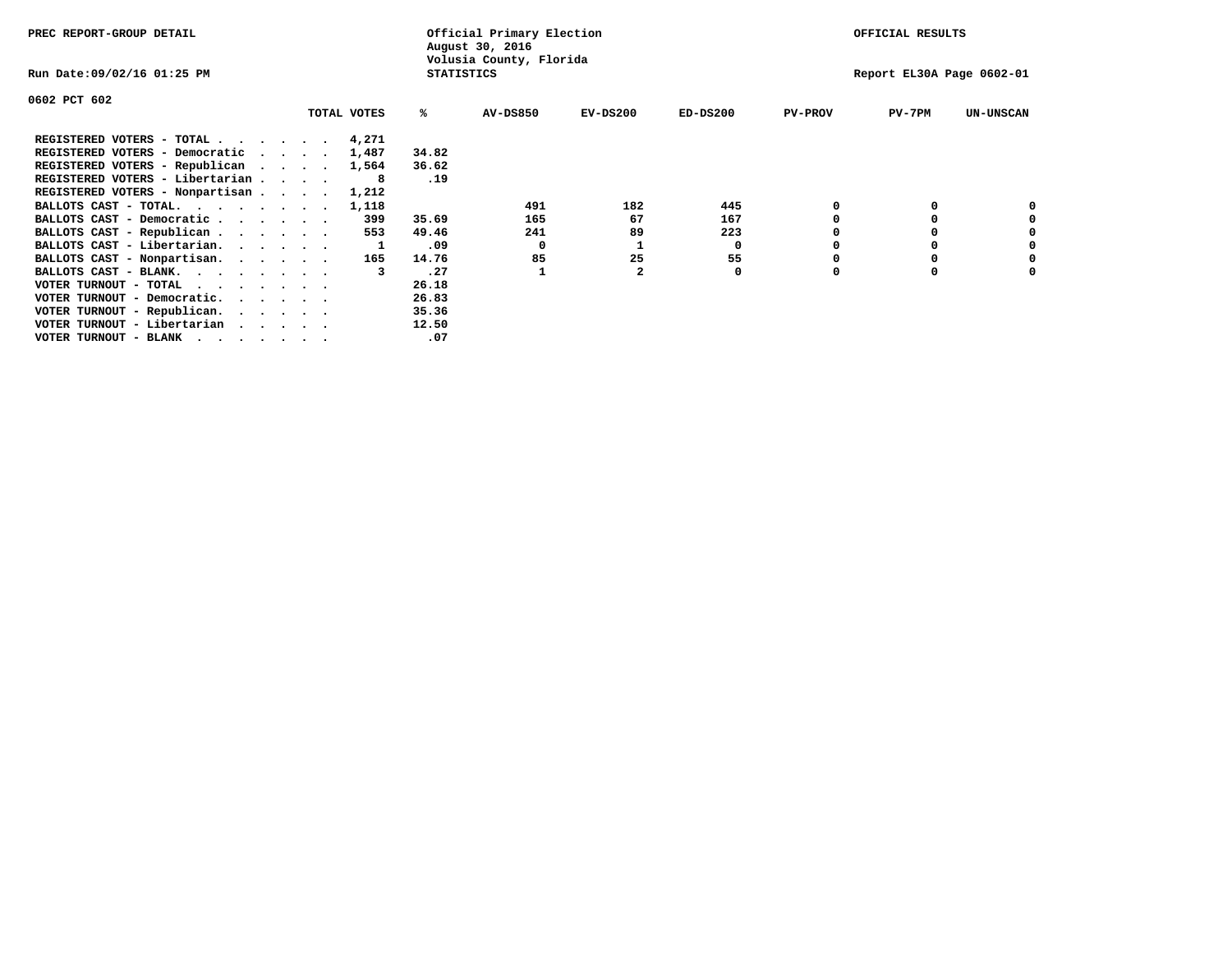| PREC REPORT-GROUP DETAIL<br>Run Date: 09/02/16 01:25 PM                          |             | Democratic | Official Primary Election<br>August 30, 2016<br>Volusia County, Florida |                | OFFICIAL RESULTS<br>Report EL30A Page 0602-02 |                |             |                  |  |  |
|----------------------------------------------------------------------------------|-------------|------------|-------------------------------------------------------------------------|----------------|-----------------------------------------------|----------------|-------------|------------------|--|--|
|                                                                                  |             |            |                                                                         |                |                                               |                |             |                  |  |  |
| 0602 PCT 602                                                                     | TOTAL VOTES | %ะ         | <b>AV-DS850</b>                                                         | $EV-DS200$     | $ED-DS200$                                    | <b>PV-PROV</b> | $PV-7PM$    | <b>UN-UNSCAN</b> |  |  |
| United States Senator<br>(VOTE FOR) 1                                            |             |            |                                                                         |                |                                               |                |             |                  |  |  |
| Roque "Rocky" De La Fuente.                                                      | 17          | 4.43       | 5                                                                       | 2              | 10                                            | O              | 0           |                  |  |  |
| Alan Grayson                                                                     | 92          | 23.96      | 40                                                                      | 15             | 37                                            |                | $\Omega$    |                  |  |  |
| Pam Keith                                                                        | 64          | 16.67      | 33                                                                      | 10             | 21                                            |                | 0           | 0                |  |  |
| Reginald Luster                                                                  | 4           | 1.04       | $\mathbf{2}$                                                            | 0              | $\mathbf{2}$                                  | O              | 0           | $\mathbf 0$      |  |  |
| Patrick Murphy.                                                                  | 207         | 53.91      | 82                                                                      | 38             | 87                                            | O              | $\mathbf 0$ | $\mathbf 0$      |  |  |
| Over Votes                                                                       | 1           |            | 1                                                                       | $\Omega$       | 0                                             | $\Omega$       | 0           | $\mathbf 0$      |  |  |
| Under Votes.                                                                     | 14          |            |                                                                         | $\overline{a}$ | 10                                            | $\Omega$       | 0           | 0                |  |  |
| Representative in Congress District 6<br>(VOTE FOR) 1                            |             |            |                                                                         |                |                                               |                |             |                  |  |  |
| William (Bill) McCullough                                                        | 107         | 28.38      | 60                                                                      | 14             | 33                                            | 0              | 0           |                  |  |  |
| Jay McGovern                                                                     | 39          | 10.34      | 19                                                                      | 5              | 15                                            | $\Omega$       | $\Omega$    | 0                |  |  |
| George Pappas                                                                    | 57          | 15.12      | 24                                                                      | 9              | 24                                            | 0              | 0           | 0                |  |  |
| Dwayne L. Taylor                                                                 | 174         | 46.15      | 56                                                                      | 34             | 84                                            | $\Omega$       | 0           | 0                |  |  |
| Over Votes                                                                       | 1           |            | 1                                                                       | $\Omega$       | 0                                             | 0              | 0           | 0                |  |  |
| Under Votes                                                                      | 21          |            | 5                                                                       | 5              | 11                                            | $\Omega$       | 0           | O                |  |  |
| State Representative District 26<br>(VOTE FOR) 1                                 |             |            |                                                                         |                |                                               |                |             |                  |  |  |
| Patrick Henry                                                                    | 234         | 62.90      | 93                                                                      | 41             | 100                                           | O              | 0           | 0                |  |  |
| Steve Miller                                                                     | 138         | 37.10      | 65                                                                      | 20             | 53                                            |                | 0           | 0                |  |  |
| Over Votes                                                                       | 0           |            | 0                                                                       | 0              | $\Omega$                                      |                | 0           | 0                |  |  |
| Under Votes, $\cdot$ , $\cdot$ , $\cdot$ , $\cdot$ , $\cdot$ , $\cdot$ , $\cdot$ | 27          |            |                                                                         | 6              | 14                                            | $\Omega$       |             | $\Omega$         |  |  |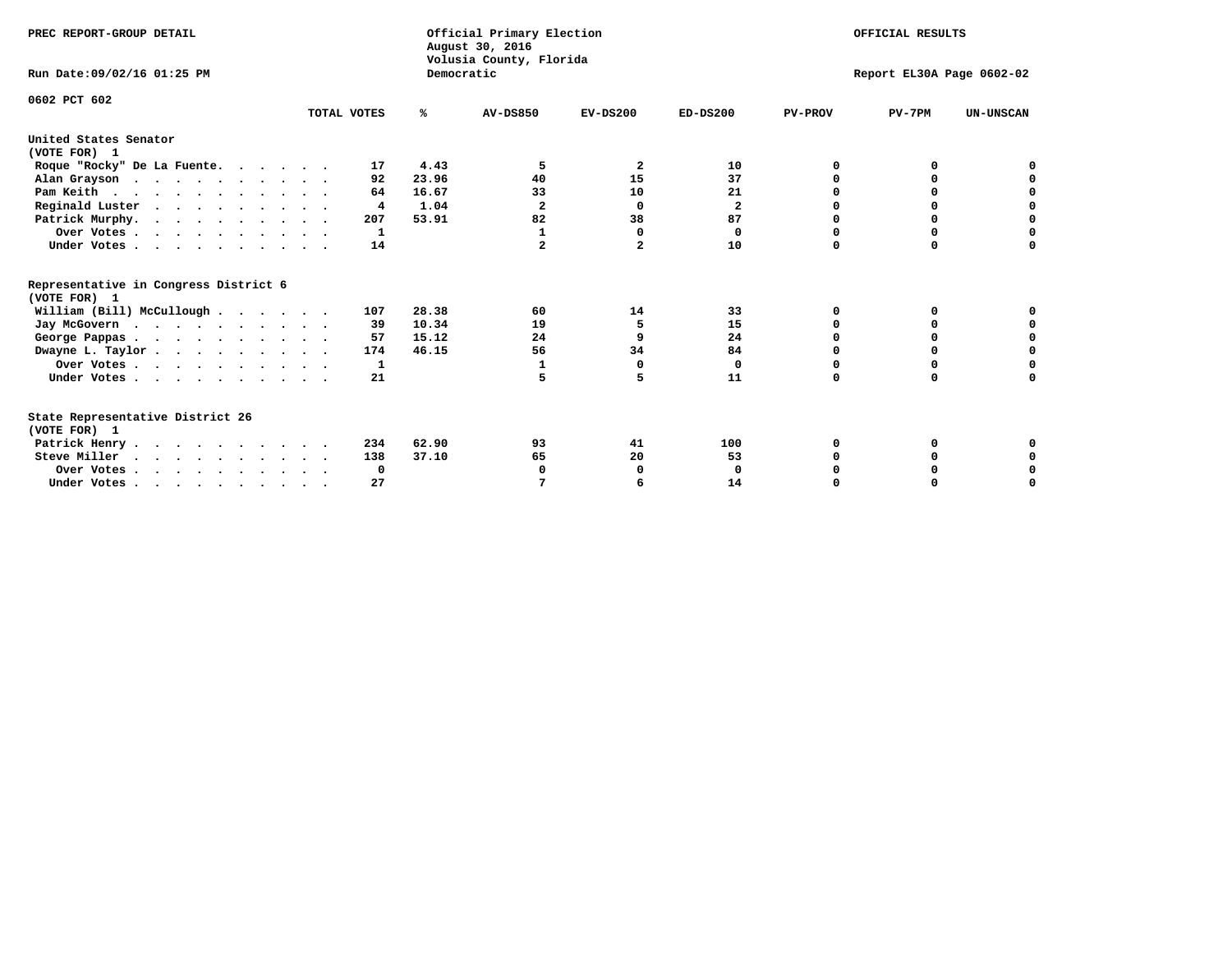| PREC REPORT-GROUP DETAIL<br>Run Date:09/02/16 01:25 PM |             | Republican | Official Primary Election<br>August 30, 2016<br>Volusia County, Florida | OFFICIAL RESULTS<br>Report EL30A Page 0602-03 |              |                |             |                  |
|--------------------------------------------------------|-------------|------------|-------------------------------------------------------------------------|-----------------------------------------------|--------------|----------------|-------------|------------------|
| 0602 PCT 602                                           |             |            | <b>AV-DS850</b>                                                         |                                               |              |                |             |                  |
|                                                        | TOTAL VOTES | ℁          |                                                                         | $EV-DS200$                                    | $ED-DS200$   | <b>PV-PROV</b> | $PV-7PM$    | <b>UN-UNSCAN</b> |
| United States Senator<br>(VOTE FOR) 1                  |             |            |                                                                         |                                               |              |                |             |                  |
| Carlos Beruff                                          | 121         | 22.24      | 63                                                                      | 22                                            | 36           | 0              | 0           | 0                |
| Ernie Rivera<br>$\cdots$                               | 15          | 2.76       | 9                                                                       | $\mathbf{1}$                                  | 5            | 0              | 0           | $\mathbf 0$      |
| Marco Rubio.                                           | 386         | 70.96      | 156                                                                     | 62                                            | 168          | 0              | 0           | $\mathbf 0$      |
| Dwight Mark Anthony Young                              | 22          | 4.04       | 7                                                                       | 3                                             | 12           | $\mathbf 0$    | $\mathbf 0$ | $\mathbf 0$      |
| Over Votes                                             | 0           |            | 0                                                                       | 0                                             | 0            | $\mathbf 0$    | $\mathbf 0$ | $\mathbf 0$      |
| Under Votes                                            | 9           |            | 6                                                                       | $\mathbf{1}$                                  | $\mathbf{2}$ | $\Omega$       | $\Omega$    | $\mathbf 0$      |
| Representative in Congress District 6<br>(VOTE FOR) 1  |             |            |                                                                         |                                               |              |                |             |                  |
| Fred Costello                                          | 150         | 28.79      | 63                                                                      | 33                                            | 54           | 0              | 0           | $\mathbf 0$      |
| Ron Desantis                                           | 297         | 57.01      | 119                                                                     | 47                                            | 131          | 0              | 0           | $\mathbf 0$      |
| G. G. Galloway.                                        | 74          | 14.20      | 44                                                                      | 7                                             | 23           | $\mathbf 0$    | $\mathbf 0$ | $\mathbf 0$      |
| Over Votes                                             | 0           |            | 0                                                                       | $\mathbf 0$                                   | 0            | 0              | 0           | 0                |
| Under Votes                                            | 32          |            | 15                                                                      | $\overline{a}$                                | 15           | $\mathbf 0$    | $\Omega$    | $\mathbf 0$      |
| State Committeeman                                     |             |            |                                                                         |                                               |              |                |             |                  |
| (VOTE FOR) 1<br>Paul W. Deering                        | 287         | 70.34      | 129                                                                     | 38                                            | 120          | 0              | 0           | 0                |
| James Oddie.                                           | 121         | 29.66      | 55                                                                      | 22                                            | 44           | 0              | 0           | $\mathbf 0$      |
| Over Votes                                             | 0           |            | $\Omega$                                                                | $\mathbf 0$                                   | 0            | 0              | $\mathbf 0$ | $\mathbf 0$      |
| Under Votes                                            | 145         |            | 57                                                                      | 29                                            | 59           | $\mathbf 0$    | $\mathbf 0$ | $\mathbf 0$      |
|                                                        |             |            |                                                                         |                                               |              |                |             |                  |
| State Committeewoman<br>(VOTE FOR) 1                   |             |            |                                                                         |                                               |              |                |             |                  |
| Dana Christina Dougherty<br>.                          | 216         | 51.67      | 97                                                                      | 31                                            | 88           | 0              | 0           | 0                |
| Marilyn C. Ford                                        | 202         | 48.33      | 85                                                                      | 38                                            | 79           | 0              | 0           | 0                |
| Over Votes                                             | $\Omega$    |            | $\mathbf 0$                                                             | 0                                             | $\mathbf{0}$ | $\mathbf 0$    | 0           | $\mathbf 0$      |
| Under Votes, , , , , , , , , ,                         | 135         |            | 59                                                                      | 20                                            | 56           | $\Omega$       | $\Omega$    | $\Omega$         |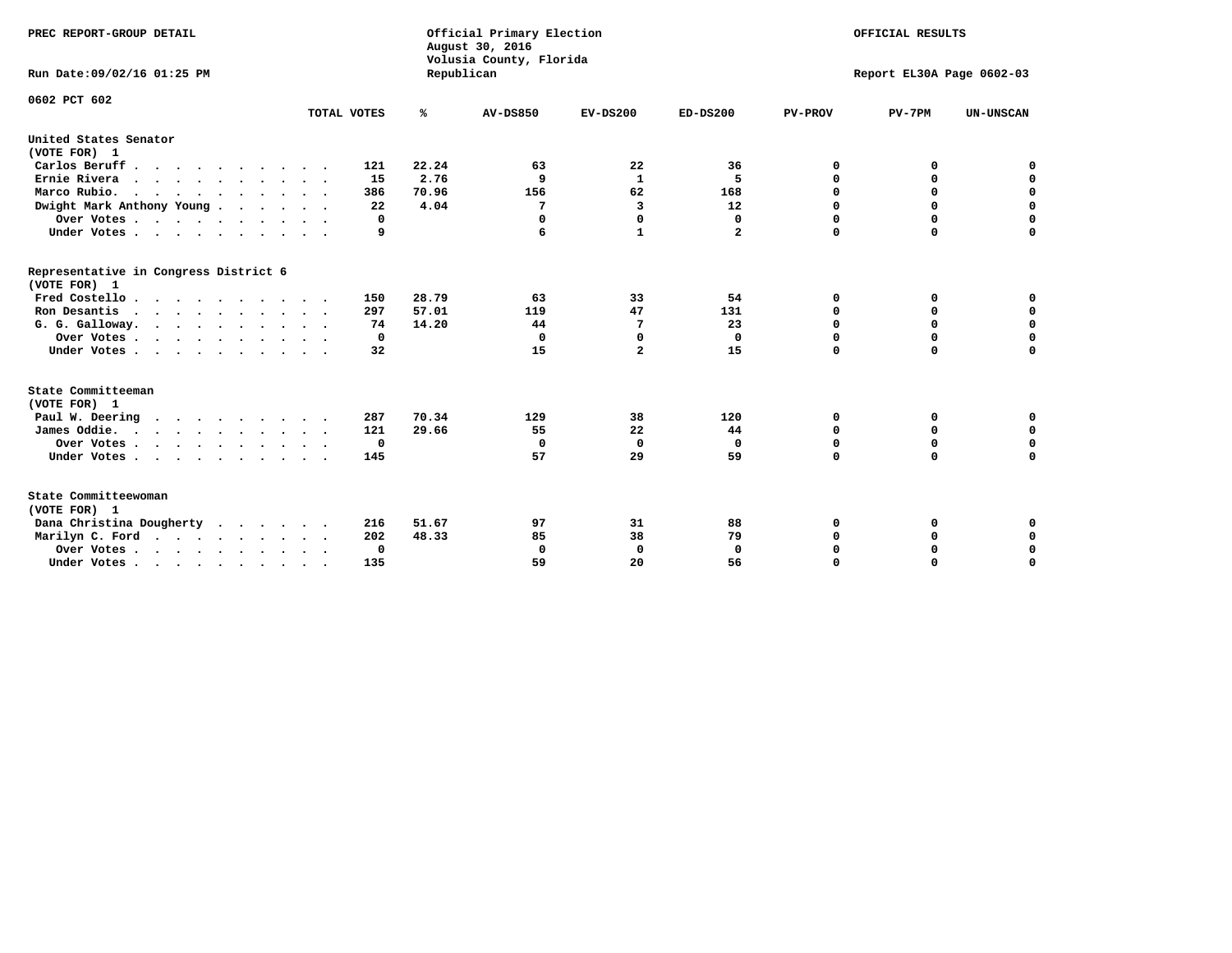| PREC REPORT-GROUP DETAIL<br>Run Date: 09/02/16 01:25 PM |  |  |  | Official Primary Election<br>August 30, 2016<br>Volusia County, Florida<br>Libertarian |  |             |   |                 | OFFICIAL RESULTS<br>Report EL30A Page 0602-04 |            |                |          |                  |
|---------------------------------------------------------|--|--|--|----------------------------------------------------------------------------------------|--|-------------|---|-----------------|-----------------------------------------------|------------|----------------|----------|------------------|
| 0602 PCT 602                                            |  |  |  |                                                                                        |  | TOTAL VOTES | ℁ | <b>AV-DS850</b> | $EV-DS200$                                    | $ED-DS200$ | <b>PV-PROV</b> | $PV-7PM$ | <b>UN-UNSCAN</b> |
| United States Senator<br>(VOTE FOR) 1                   |  |  |  |                                                                                        |  |             |   |                 |                                               |            |                |          |                  |
| Augustus Invictus.                                      |  |  |  |                                                                                        |  | 0           |   |                 | 0                                             | 0          |                |          | 0                |
| Paul Stanton                                            |  |  |  |                                                                                        |  | 0           |   |                 |                                               | 0          |                |          | 0                |
| Over Votes                                              |  |  |  |                                                                                        |  | 0           |   |                 |                                               | 0          |                |          | 0                |
| Under Votes                                             |  |  |  |                                                                                        |  |             |   |                 |                                               |            |                |          | 0                |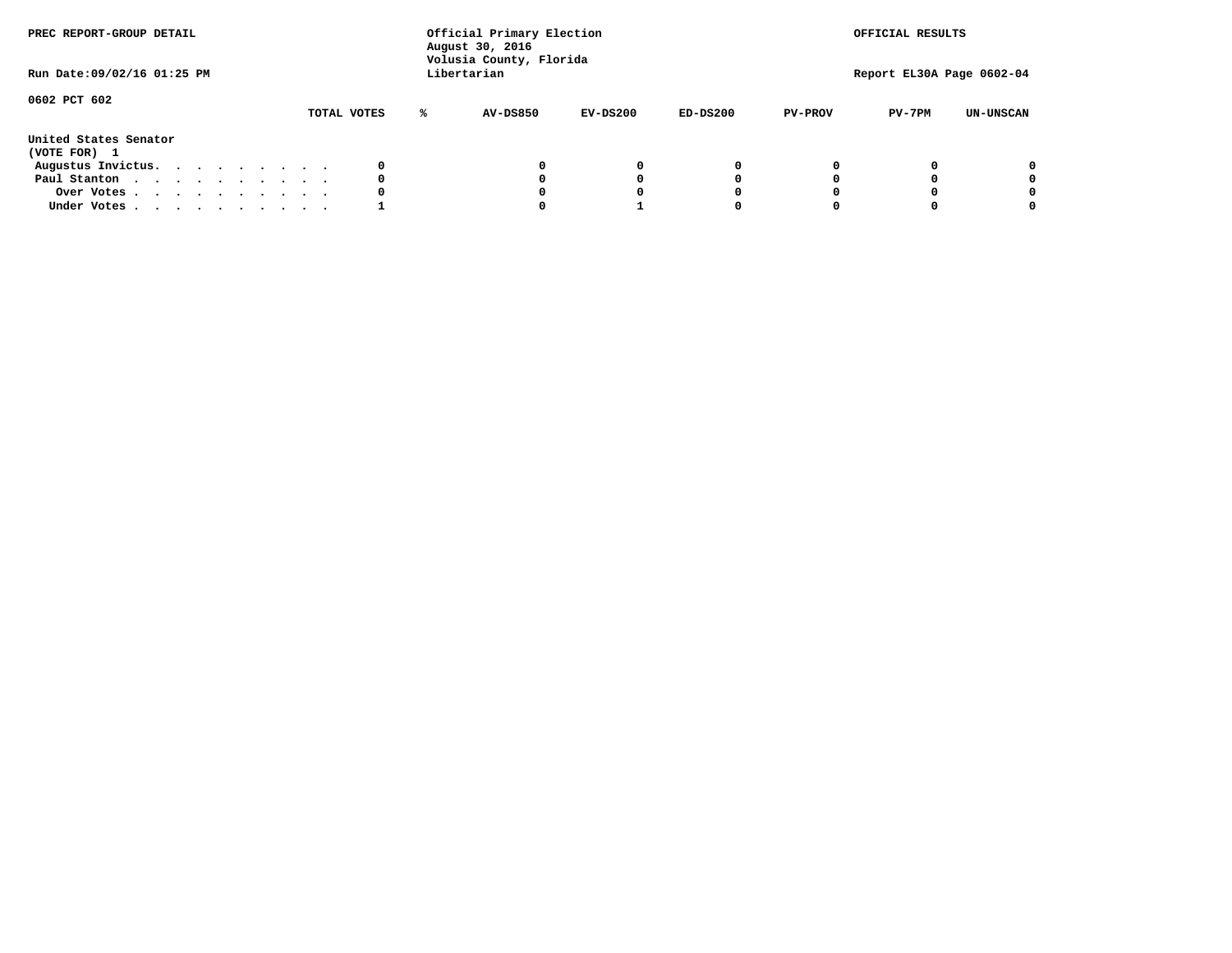| PREC REPORT-GROUP DETAIL                                                                                                                                                                                                                             |                               | Official Primary Election<br>August 30, 2016<br>Volusia County, Florida | OFFICIAL RESULTS<br>Report EL30A Page 0602-05 |              |             |                |             |                  |
|------------------------------------------------------------------------------------------------------------------------------------------------------------------------------------------------------------------------------------------------------|-------------------------------|-------------------------------------------------------------------------|-----------------------------------------------|--------------|-------------|----------------|-------------|------------------|
| Run Date: 09/02/16 01:25 PM                                                                                                                                                                                                                          |                               |                                                                         | Nonpartisan                                   |              |             |                |             |                  |
| 0602 PCT 602                                                                                                                                                                                                                                         | TOTAL VOTES                   | ℁                                                                       | <b>AV-DS850</b>                               | $EV-DS200$   | $ED-DS200$  | <b>PV-PROV</b> | $PV-7PM$    | <b>UN-UNSCAN</b> |
|                                                                                                                                                                                                                                                      |                               |                                                                         |                                               |              |             |                |             |                  |
| Circuit Judge 7th Circuit Group 4<br>(VOTE FOR) 1                                                                                                                                                                                                    |                               |                                                                         |                                               |              |             |                |             |                  |
| Chris France - WITHDRAWN                                                                                                                                                                                                                             | 137                           | 14.29                                                                   | 67                                            | 17           | 53          | 0              | 0           | 0                |
| Sebrina L. Slack                                                                                                                                                                                                                                     | 319                           | 33.26                                                                   | 139                                           | 55           | 125         | $\mathbf 0$    | $\mathbf 0$ | $\mathbf 0$      |
| Stasia Warren<br>$\sim$<br>$\sim$                                                                                                                                                                                                                    | 503                           | 52.45                                                                   | 219                                           | 80           | 204         | $\mathbf 0$    | 0           | $\mathbf 0$      |
| Over Votes                                                                                                                                                                                                                                           | 0                             |                                                                         | $\Omega$                                      | $\mathbf 0$  | 0           | 0              | $\mathbf 0$ | $\mathbf 0$      |
| Under Votes                                                                                                                                                                                                                                          | 159                           |                                                                         | 66                                            | 30           | 63          | $\mathbf 0$    | $\Omega$    | $\mathbf 0$      |
| Circuit Judge 7th Circuit Group 10<br>(VOTE FOR) 1                                                                                                                                                                                                   |                               |                                                                         |                                               |              |             |                |             |                  |
| Malcolm Anthony<br>.                                                                                                                                                                                                                                 | 354                           | 38.77                                                                   | 164                                           | 56           | 134         | 0              | 0           | $\mathbf 0$      |
| Scott DuPont                                                                                                                                                                                                                                         | 559                           | 61.23                                                                   | 244                                           | 86           | 229         | $\mathbf 0$    | $\mathbf 0$ | $\mathbf 0$      |
| Over Votes<br>$\sim$                                                                                                                                                                                                                                 | 0                             |                                                                         | $\mathbf{0}$                                  | $\mathbf{0}$ | 0           | $\mathbf 0$    | $\Omega$    | $\mathbf 0$      |
| Under Votes                                                                                                                                                                                                                                          | 205                           |                                                                         | 83                                            | 40           | 82          | $\mathbf 0$    | $\mathbf 0$ | $\Omega$         |
| Circuit Judge 7th Circuit Group 13<br>(VOTE FOR) 1                                                                                                                                                                                                   |                               |                                                                         |                                               |              |             |                |             |                  |
| David Hood.<br>$\cdots$                                                                                                                                                                                                                              | 442                           | 45.95                                                                   | 215                                           | 58           | 169         | 0              | 0           | $\mathbf 0$      |
| A. "Kathleen" McNeilly                                                                                                                                                                                                                               | 520                           | 54.05                                                                   | 213                                           | 90           | 217         | $\mathbf 0$    | $\mathbf 0$ | $\mathbf 0$      |
| Over Votes                                                                                                                                                                                                                                           | 0                             |                                                                         | 0                                             | $\mathbf 0$  | 0           | $\mathbf 0$    | $\mathbf 0$ | $\mathbf 0$      |
| Under Votes.                                                                                                                                                                                                                                         | 156                           |                                                                         | 63                                            | 34           | 59          | $\mathbf 0$    | $\Omega$    | $\mathbf 0$      |
| Circuit Judge 7th Circuit Group 17<br>(VOTE FOR) 1                                                                                                                                                                                                   |                               |                                                                         |                                               |              |             |                |             |                  |
| Linda L. Gaustad                                                                                                                                                                                                                                     | 410                           | 45.30                                                                   | 189                                           | 65           | 156         | 0              | 0           | 0                |
| Howard O. McGillin Jr                                                                                                                                                                                                                                | 495                           | 54.70                                                                   | 218                                           | 75           | 202         | $\mathbf 0$    | $\mathbf 0$ | $\mathbf 0$      |
| Over Votes                                                                                                                                                                                                                                           | $\mathbf{1}$                  |                                                                         | $\mathbf{0}$                                  | $\mathbf{1}$ | $\mathbf 0$ | 0              | $\mathbf 0$ | $\pmb{0}$        |
| Under Votes                                                                                                                                                                                                                                          | 212                           |                                                                         | 84                                            | 41           | 87          | $\mathbf 0$    | $\mathbf 0$ | $\mathbf 0$      |
| County Judge 7th Circuit Group 3<br>(VOTE FOR) 1                                                                                                                                                                                                     |                               |                                                                         |                                               |              |             |                |             |                  |
| Heather Caeners<br>$\mathbf{r}$ . The contract of the contract of the contract of the contract of the contract of the contract of the contract of the contract of the contract of the contract of the contract of the contract of the contract of th | 332                           | 35.39                                                                   | 149                                           | 60           | 123         | 0              | 0           | 0                |
| Shirley A. Green                                                                                                                                                                                                                                     | 465                           | 49.57                                                                   | 208                                           | 65           | 192         | $\mathbf 0$    | 0           | $\mathbf 0$      |
| Marla Rawnsley.<br>$\cdot$ $\cdot$ $\cdot$ $\cdot$ $\cdot$                                                                                                                                                                                           | 141                           | 15.03                                                                   | 59                                            | 26           | 56          | 0              | $\mathbf 0$ | $\pmb{0}$        |
| Over Votes.<br>$\cdot$<br>$\cdot$<br>$\cdot$                                                                                                                                                                                                         | $\mathbf{1}$<br>$\sim$ $\sim$ |                                                                         | $\mathbf 0$                                   | $\mathbf{1}$ | 0           | $\mathbf 0$    | $\mathbf 0$ | $\mathbf 0$      |
| Under Votes<br>$\sim$<br>$\sim$                                                                                                                                                                                                                      | 179                           |                                                                         | 75                                            | 30           | 74          | $\mathbf 0$    | $\mathbf 0$ | 0                |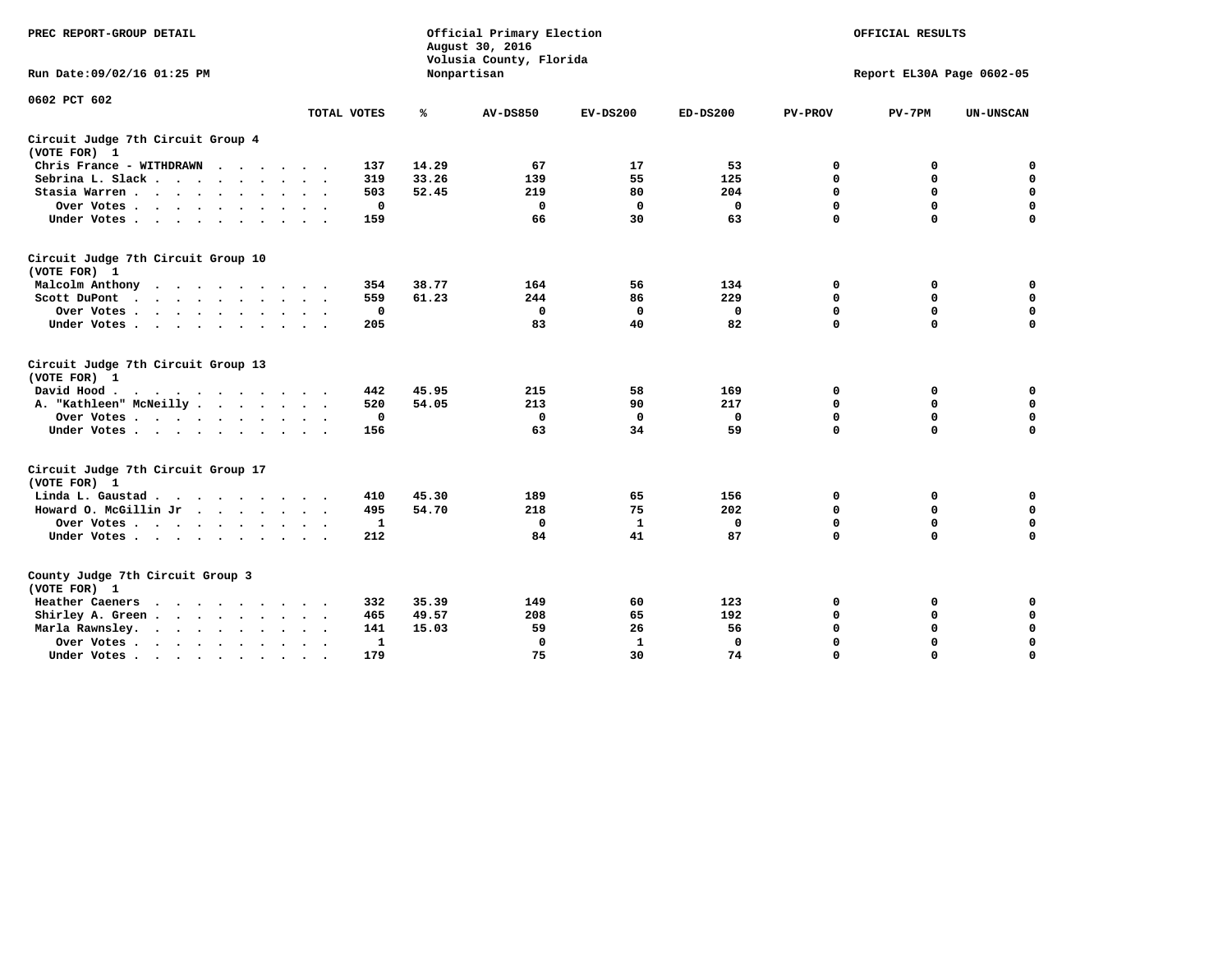| PREC REPORT-GROUP DETAIL                                                                              | Official Primary Election<br>August 30, 2016<br>Volusia County, Florida |                 |             |                |                | OFFICIAL RESULTS          |             |  |
|-------------------------------------------------------------------------------------------------------|-------------------------------------------------------------------------|-----------------|-------------|----------------|----------------|---------------------------|-------------|--|
| Run Date: 09/02/16 01:25 PM                                                                           |                                                                         | Nonpartisan     |             |                |                | Report EL30A Page 0602-06 |             |  |
| 0602 PCT 602<br>TOTAL VOTES                                                                           | ℁                                                                       | <b>AV-DS850</b> | $EV-DS200$  | $ED-DS200$     | <b>PV-PROV</b> | $PV-7PM$                  | UN-UNSCAN   |  |
| Sheriff                                                                                               |                                                                         |                 |             |                |                |                           |             |  |
| (VOTE FOR) 1                                                                                          |                                                                         |                 |             |                |                |                           |             |  |
| Wendell C. Bradford                                                                                   | 70<br>6.43                                                              | 27              | 15          | 28             | $\mathbf 0$    | 0                         | 0           |  |
| Dave Brannon<br>$\mathbf{A}$<br>$\sim$<br>$\sim$ $\sim$                                               | 9.92<br>108                                                             | 38              | 25          | 45             | $\mathbf{0}$   | 0                         | $\mathbf 0$ |  |
| Mike Chitwood                                                                                         | 703<br>64.55                                                            | 319             | 101         | 283            | $\mathbf{0}$   | 0                         | $\mathbf 0$ |  |
| Eric Dietrich.<br>$\cdots$                                                                            | 17.26<br>188                                                            | 75              | 31          | 82             | $\Omega$       | $\Omega$                  | $\mathbf 0$ |  |
| James E. (Jim) Gillum                                                                                 | 20<br>1.84                                                              | 18              | $\mathbf 0$ | $\overline{a}$ | $\mathbf 0$    | 0                         | $\pmb{0}$   |  |
| Over Votes                                                                                            | $\mathbf 0$                                                             | $\mathbf{0}$    | $\mathbf 0$ | $\mathbf 0$    | $\mathbf 0$    | $\mathbf 0$               | $\mathbf 0$ |  |
| Under Votes                                                                                           | 29                                                                      | 14              | 10          | 5              | $\mathbf 0$    | 0                         | $\mathbf 0$ |  |
| Property Appraiser<br>(VOTE FOR) 1                                                                    |                                                                         |                 |             |                |                |                           |             |  |
| Larry Bartlett.<br>$\sim$ $\sim$<br>$\cdots$<br>$\cdot$<br>$\cdot$                                    | 37.96<br>361                                                            | 164             | 58          | 139            | $\mathbf 0$    | 0                         | 0           |  |
| H. Alan Burton.<br>$\sim$ $\sim$                                                                      | 36.28<br>345                                                            | 145             | 55          | 145            | $\mathbf 0$    | 0                         | $\mathbf 0$ |  |
| Mike Swanto.<br>$\bullet$<br>$\bullet$<br>$\sim$<br>$\overline{\phantom{a}}$                          | 245<br>25.76                                                            | 111             | 35          | 99             | $\mathbf 0$    | 0                         | $\mathbf 0$ |  |
| Over Votes                                                                                            | $\mathbf 0$                                                             | $\mathbf 0$     | $\mathbf 0$ | $\mathbf 0$    | $\mathbf 0$    | 0                         | $\mathbf 0$ |  |
| Under Votes                                                                                           | 167                                                                     | 71              | 34          | 62             | $\mathbf 0$    | $\mathbf 0$               | $\mathbf 0$ |  |
| Supervisor of Elections<br>(VOTE FOR) 1                                                               |                                                                         |                 |             |                |                |                           |             |  |
| Teresa Apgar<br>.                                                                                     | 143<br>14.70                                                            | 77              | 12          | 54             | 0              | 0                         | $\mathbf 0$ |  |
| David Lee Davis                                                                                       | 121<br>12.44                                                            | 57              | 14          | 50             | $\Omega$       | 0                         | 0           |  |
| Bill Fyfe. $\ldots$                                                                                   | 75<br>7.71                                                              | 32              | 9           | 34             | $\mathbf 0$    | $\mathbf 0$               | $\mathbf 0$ |  |
| Lisa Lewis                                                                                            | 634<br>65.16                                                            | 269             | 120         | 245            | $\mathbf 0$    | 0                         | $\mathbf 0$ |  |
| Over Votes<br>$\sim$                                                                                  | $\mathbf{1}$                                                            | $\mathbf{1}$    | 0           | $\mathbf 0$    | $\mathbf 0$    | 0                         | $\mathbf 0$ |  |
| Under Votes                                                                                           | 144                                                                     | 55              | 27          | 62             | $\mathbf 0$    | 0                         | $\mathbf 0$ |  |
| County Council Chair<br>(VOTE FOR) 1                                                                  |                                                                         |                 |             |                |                |                           |             |  |
| Jason P. Davis.<br>$\ddot{\phantom{1}}$                                                               | 22.01<br>215                                                            | 108             | 29          | 78             | 0              | 0                         | 0           |  |
| Greg Gimbert<br>$\cdots$                                                                              | 16.27<br>159                                                            | 62              | 34          | 63             | $\mathbf{0}$   | 0                         | $\mathbf 0$ |  |
| Ed Kelley $\cdots$                                                                                    | 54.76<br>535                                                            | 229             | 86          | 220            | $\mathbf 0$    | 0                         | $\mathbf 0$ |  |
| Tom Laputka.                                                                                          | 68<br>6.96                                                              | 33              | 5           | 30             | $\mathbf{0}$   | 0                         | 0           |  |
| Over Votes<br>$\ddot{\phantom{a}}$                                                                    | $\mathbf 0$                                                             | $\Omega$        | $^{\circ}$  | $\mathbf{0}$   | $\mathbf{0}$   | 0                         | 0           |  |
| Under Votes<br>$\ddot{\phantom{0}}$<br>$\ddot{\phantom{0}}$<br>$\ddot{\phantom{1}}$                   | 141                                                                     | 59              | 28          | 54             | $\Omega$       | 0                         | $\mathbf 0$ |  |
| County Council Member District 4<br>County Council District 4<br>(VOTE FOR) 1                         |                                                                         |                 |             |                |                |                           |             |  |
| Linda Bourquin-McIntyre.                                                                              | 9.62<br>95                                                              | 45              | 17          | 33             | $\Omega$       | 0                         | 0           |  |
| Roy Johnson.<br>$\sim$ $\sim$                                                                         | 12.04<br>119                                                            | 64              | 16          | 39             | $\mathbf 0$    | 0                         | $\mathbf 0$ |  |
| Heather Post                                                                                          | 51.01<br>504                                                            | 179             | 86          | 239            | $\mathbf 0$    | 0                         | 0           |  |
| Al Smith.<br>$\bullet$<br>$\bullet$<br>$\ddot{\phantom{a}}$                                           | 207<br>20.95                                                            | 105             | 31          | 71             | $\mathbf 0$    | $\mathbf 0$               | $\mathbf 0$ |  |
| Roland Via .<br>$\cdot$ $\cdot$ $\cdot$ $\cdot$ $\cdot$<br>$\Delta$<br>$\ddot{\phantom{a}}$<br>$\sim$ | 6.38<br>63                                                              | 37              | 4           | 22             | $\Omega$       | $\mathbf 0$               | $\mathbf 0$ |  |
| Over Votes<br>$\bullet$<br>$\bullet$<br>$\bullet$<br>$\bullet$<br>$\ddot{\phantom{1}}$                | $\mathbf{1}$                                                            | $\mathbf{1}$    | $\Omega$    | $\mathbf 0$    | 0              | 0                         | $\mathbf 0$ |  |
| Under Votes.<br>$\ddot{\phantom{0}}$<br>$\bullet$<br>$\bullet$<br>$\bullet$<br>$\bullet$              | 129                                                                     | 60              | 28          | 41             | $\Omega$       | $\Omega$                  | $\mathbf 0$ |  |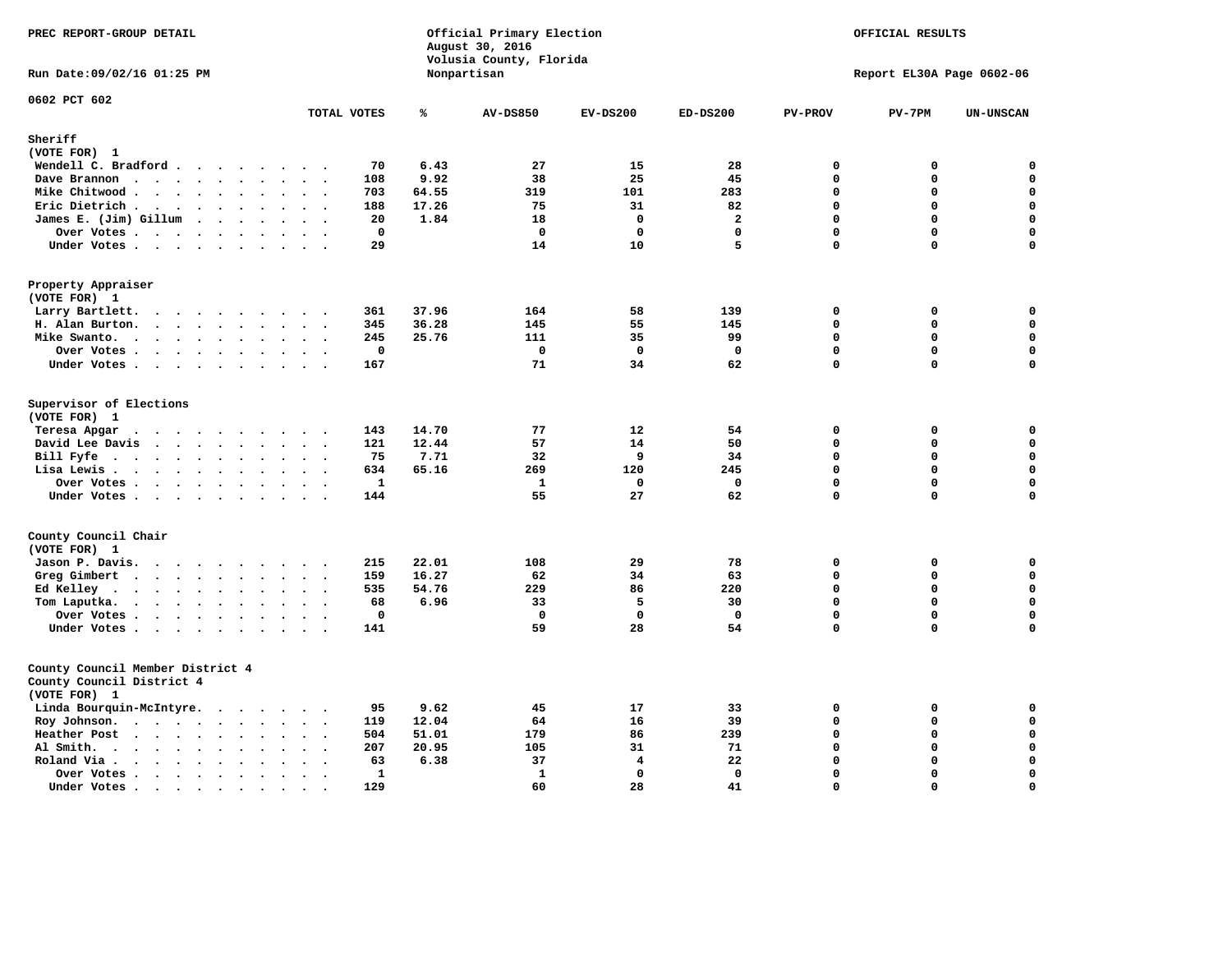| PREC REPORT-GROUP DETAIL<br>Run Date: 09/02/16 01:25 PM |                            |       | Official Primary Election<br>August 30, 2016<br>Volusia County, Florida<br>Nonpartisan | OFFICIAL RESULTS<br>Report EL30A Page 0602-07 |              |                |             |                  |
|---------------------------------------------------------|----------------------------|-------|----------------------------------------------------------------------------------------|-----------------------------------------------|--------------|----------------|-------------|------------------|
| 0602 PCT 602                                            | TOTAL VOTES                | ℁     | AV-DS850                                                                               | $EV-DS200$                                    | $ED-DS200$   | <b>PV-PROV</b> | $PV-7PM$    | <b>UN-UNSCAN</b> |
|                                                         |                            |       |                                                                                        |                                               |              |                |             |                  |
| School Board Member District 2<br>(VOTE FOR) 1          |                            |       |                                                                                        |                                               |              |                |             |                  |
| Boysie Mae Smith-Walden.                                | 0                          |       | 0                                                                                      | 0                                             | 0            | 0              | 0           | 0                |
| Ida Duncan Wright.                                      | $\Omega$                   |       | 0                                                                                      | $\mathbf{0}$                                  | $\mathbf{0}$ | 0              | 0           | $\mathbf 0$      |
| Over Votes                                              | 0                          |       | 0                                                                                      | $\mathbf{0}$                                  | $\mathbf 0$  | $\mathbf 0$    | 0           | $\mathbf 0$      |
| Under Votes                                             | $\mathbf 0$                |       | $\Omega$                                                                               | $\mathbf 0$                                   | $\Omega$     | $\Omega$       | 0           | $\Omega$         |
| School Board Member District 4<br>(VOTE FOR) 1          |                            |       |                                                                                        |                                               |              |                |             |                  |
| Carl Persis.<br>$\cdots$                                | 582                        | 58.26 | 253                                                                                    | 104                                           | 225          | 0              | 0           | 0                |
| Ray Sanchez.                                            | 417                        | 41.74 | 180                                                                                    | 55                                            | 182          | 0              | 0           | $\mathbf 0$      |
| Over Votes                                              | $\mathbf{1}$               |       | $\mathbf{1}$                                                                           | $\mathbf 0$                                   | 0            | $\Omega$       | $\mathbf 0$ | $\mathbf 0$      |
| Under Votes                                             | 118                        |       | 57                                                                                     | 23                                            | 38           | $\Omega$       | 0           | 0                |
| Daytona Beach Mayor<br>(VOTE FOR) 1                     |                            |       |                                                                                        |                                               |              |                |             |                  |
| Dominique DeLannoy                                      | 37                         | 4.10  | 17                                                                                     | 4                                             | 16           | O              | 0           | 0                |
| Derrick L. Henry                                        | 575<br>$\sim$ $\sim$       | 63.68 | 228                                                                                    | 107                                           | 240          | $\Omega$       | 0           | $\mathbf 0$      |
| Fred Hoffmann                                           | 76                         | 8.42  | 39                                                                                     | 7                                             | 30           | $\Omega$       | $\Omega$    | 0                |
| David Chief Rhody.                                      | 42<br>$\ddot{\phantom{1}}$ | 4.65  | 19                                                                                     | 10                                            | 13           | $\Omega$       | 0           | $\mathbf 0$      |
| Ken Strickland.                                         | 173                        | 19.16 | 89                                                                                     | 27                                            | 57           | 0              | 0           | $\mathbf 0$      |
| Over Votes                                              | 0                          |       | $\mathbf 0$                                                                            | $\Omega$                                      | $\mathbf 0$  | $\Omega$       | 0           | $\Omega$         |
| Under Votes                                             | 88                         |       | 45                                                                                     | 14                                            | 29           | $\Omega$       | $\Omega$    | $\Omega$         |
| Amendment 4<br>(VOTE FOR) 1                             |                            |       |                                                                                        |                                               |              |                |             |                  |
| Yes                                                     | 734                        | 73.47 | 331                                                                                    | 128                                           | 275          | O              | 0           | 0                |
| No.                                                     | 265                        | 26.53 | 107                                                                                    | 38                                            | 120          | $\Omega$       | 0           | 0                |
| Over Votes .<br>$\cdots$                                | 0                          |       | 0                                                                                      | 0                                             | 0            | $\Omega$       | $\Omega$    | $\mathbf 0$      |
| Under Votes, , , , , , , , , ,                          | 119                        |       | 53                                                                                     | 16                                            | 50           |                | $\Omega$    | $\Omega$         |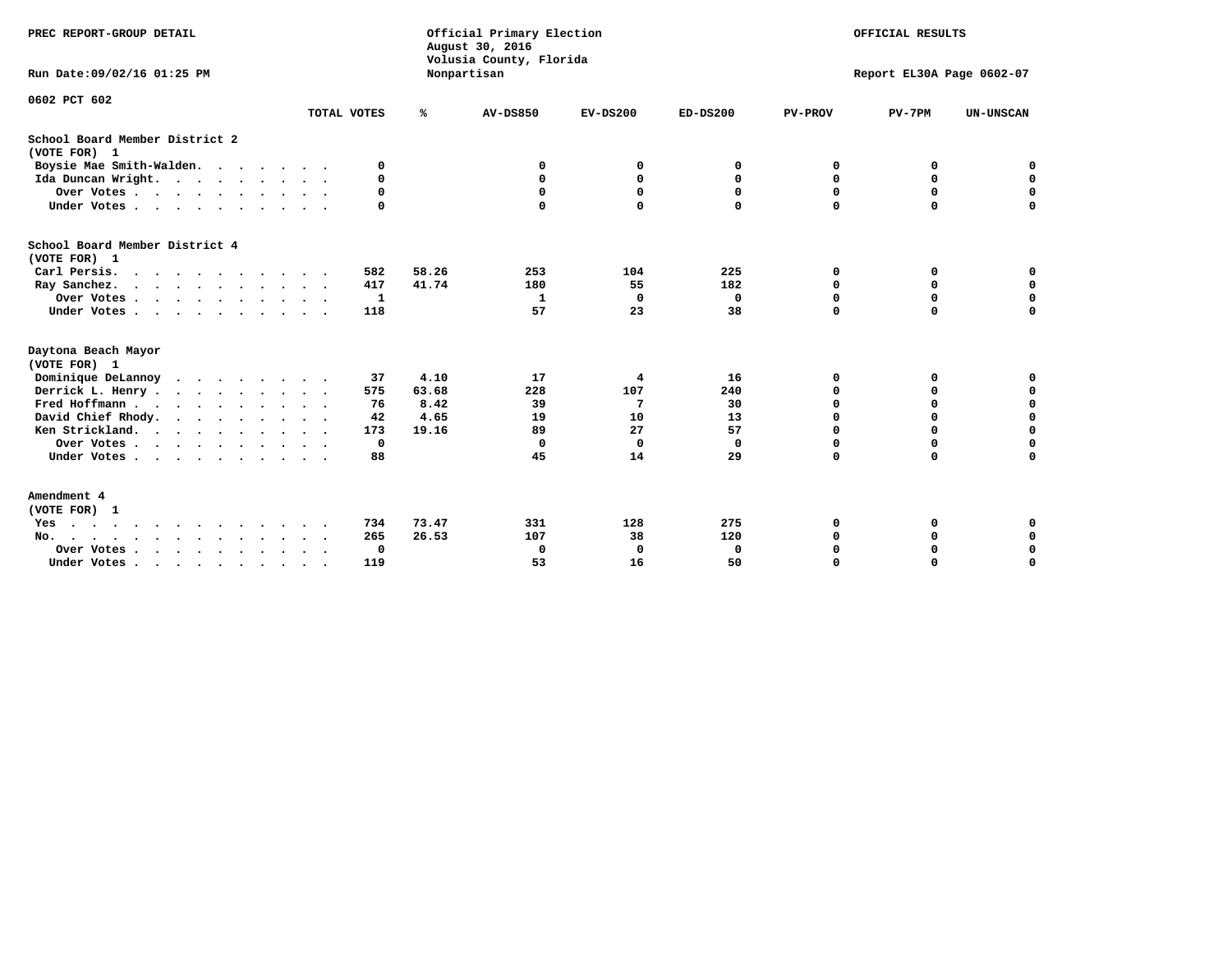| PREC REPORT-GROUP DETAIL                                               |             |              | Official Primary Election<br>August 30, 2016 |            |                |                | OFFICIAL RESULTS          |                  |
|------------------------------------------------------------------------|-------------|--------------|----------------------------------------------|------------|----------------|----------------|---------------------------|------------------|
| Run Date:09/02/16 01:25 PM                                             |             |              | Volusia County, Florida<br><b>STATISTICS</b> |            |                |                | Report EL30A Page 0603-01 |                  |
| 0603 PCT 603                                                           |             |              |                                              |            |                |                |                           |                  |
|                                                                        | TOTAL VOTES | ℁            | <b>AV-DS850</b>                              | $EV-DS200$ | $ED-DS200$     | <b>PV-PROV</b> | $PV-7PM$                  | <b>UN-UNSCAN</b> |
| REGISTERED VOTERS - TOTAL                                              | 3,289       |              |                                              |            |                |                |                           |                  |
| REGISTERED VOTERS - Democratic                                         | 2,086       | 63.42        |                                              |            |                |                |                           |                  |
| REGISTERED VOTERS - Republican                                         |             | 14.69<br>483 |                                              |            |                |                |                           |                  |
| REGISTERED VOTERS - Libertarian                                        |             | .18<br>-6    |                                              |            |                |                |                           |                  |
| REGISTERED VOTERS - Nonpartisan                                        | 714         |              |                                              |            |                |                |                           |                  |
| BALLOTS CAST - TOTAL.<br>$\cdots$                                      | 916         |              | 251                                          | 209        | 456            |                |                           |                  |
| BALLOTS CAST - Democratic                                              | 679         | 74.13        | 148                                          | 154        | 377            |                |                           |                  |
| BALLOTS CAST - Republican                                              | 139         | 15.17        | 67                                           | 31         | 41             |                |                           |                  |
| BALLOTS CAST - Libertarian.                                            |             | .22          |                                              | 0          | 1              |                |                           |                  |
| BALLOTS CAST - Nonpartisan.                                            |             | 10.48<br>96  | 35                                           | 24         | 37             |                |                           | 0                |
| BALLOTS CAST - BLANK.                                                  |             | .22          | 0                                            | 0          | $\overline{a}$ | $\Omega$       |                           |                  |
| VOTER TURNOUT - TOTAL                                                  |             | 27.85        |                                              |            |                |                |                           |                  |
| VOTER TURNOUT - Democratic.<br>$\cdot$ $\cdot$ $\cdot$ $\cdot$ $\cdot$ |             | 32.55        |                                              |            |                |                |                           |                  |
| VOTER TURNOUT - Republican.                                            |             | 28.78        |                                              |            |                |                |                           |                  |
| VOTER TURNOUT - Libertarian                                            |             | 33.33        |                                              |            |                |                |                           |                  |
| VOTER TURNOUT - BLANK                                                  |             | .06          |                                              |            |                |                |                           |                  |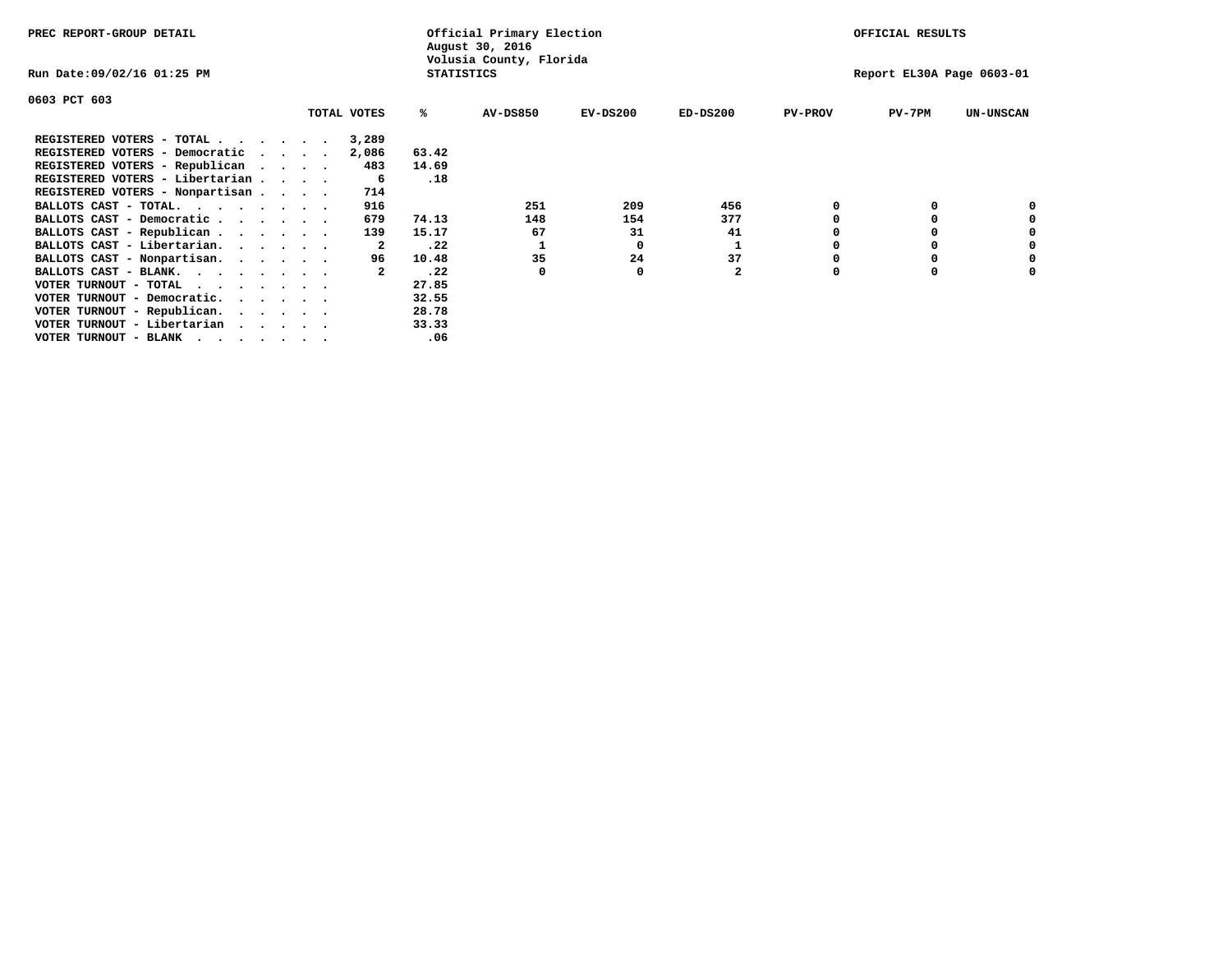| PREC REPORT-GROUP DETAIL<br>Run Date: 09/02/16 01:25 PM |             | Democratic | Official Primary Election<br>August 30, 2016<br>Volusia County, Florida | OFFICIAL RESULTS<br>Report EL30A Page 0603-02 |            |                |          |                  |  |  |
|---------------------------------------------------------|-------------|------------|-------------------------------------------------------------------------|-----------------------------------------------|------------|----------------|----------|------------------|--|--|
|                                                         |             |            |                                                                         |                                               |            |                |          |                  |  |  |
| 0603 PCT 603                                            | TOTAL VOTES | %ะ         | <b>AV-DS850</b>                                                         | $EV-DS200$                                    | $ED-DS200$ | <b>PV-PROV</b> | $PV-7PM$ | <b>UN-UNSCAN</b> |  |  |
| United States Senator<br>(VOTE FOR) 1                   |             |            |                                                                         |                                               |            |                |          |                  |  |  |
| Roque "Rocky" De La Fuente.                             | 21          | 3.28       | 8                                                                       | 7                                             | 6          | O              | 0        |                  |  |  |
| Alan Grayson                                            | 157         | 24.53      | 34                                                                      | 28                                            | 95         | $\Omega$       | O        |                  |  |  |
| Pam Keith                                               | 77          | 12.03      | 19                                                                      | 19                                            | 39         | O              | 0        | 0                |  |  |
| Reginald Luster                                         | 17          | 2.66       | $\overline{\mathbf{2}}$                                                 | 3                                             | 12         | O              | 0        | $\Omega$         |  |  |
| Patrick Murphy.                                         | 368         | 57.50      | 81                                                                      | 87                                            | 200        | O              | $\Omega$ | $\Omega$         |  |  |
| Over Votes                                              | 1           |            | $\Omega$                                                                | $\mathbf 0$                                   | 1          | $\Omega$       | $\Omega$ | $\Omega$         |  |  |
| Under Votes                                             | 38          |            |                                                                         | 10                                            | 24         | $\Omega$       | $\Omega$ | 0                |  |  |
| Representative in Congress District 6<br>(VOTE FOR) 1   |             |            |                                                                         |                                               |            |                |          |                  |  |  |
| William (Bill) McCullough                               | 62          | 9.38       | 25                                                                      | 13                                            | 24         | $\Omega$       | 0        |                  |  |  |
| Jay McGovern                                            | 31          | 4.69       | 16                                                                      | 3                                             | 12         | 0              | O        | 0                |  |  |
| George Pappas.                                          | 39          | 5.90       | 8                                                                       | 13                                            | 18         | 0              | 0        | 0                |  |  |
| Dwayne L. Taylor                                        | 529         | 80.03      | 93                                                                      | 125                                           | 311        | $\Omega$       | $\Omega$ | 0                |  |  |
| Over Votes                                              | 0           |            | $\Omega$                                                                | 0                                             | 0          | 0              | 0        | 0                |  |  |
| Under Votes                                             | 18          |            | 6                                                                       | O                                             | 12         | $\Omega$       | $\Omega$ | O                |  |  |
| State Representative District 26<br>(VOTE FOR) 1        |             |            |                                                                         |                                               |            |                |          |                  |  |  |
| Patrick Henry                                           | 411         | 61.90      | 97                                                                      | 82                                            | 232        | 0              | 0        | 0                |  |  |
| Steve Miller                                            | 253         | 38.10      | 46                                                                      | 70                                            | 137        | 0              | 0        | 0                |  |  |
| Over Votes                                              | 1           |            | O                                                                       | $\Omega$                                      | 1          |                | 0        | 0                |  |  |
| Under Votes.                                            | 14          |            |                                                                         | $\overline{a}$                                |            | $\Omega$       |          | O                |  |  |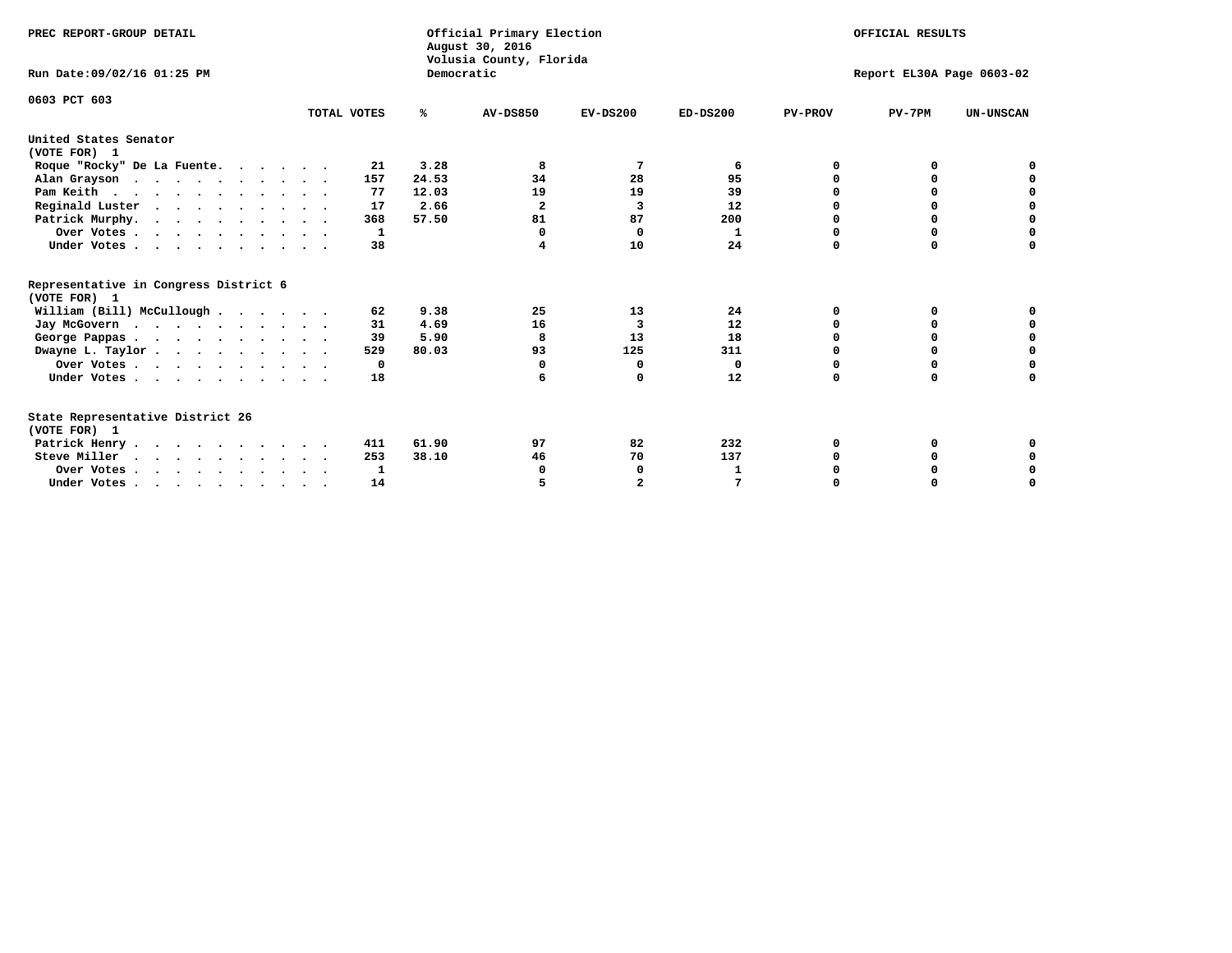| PREC REPORT-GROUP DETAIL                              |              |       | Official Primary Election<br>August 30, 2016<br>Volusia County, Florida | OFFICIAL RESULTS        |              |                           |             |                  |  |
|-------------------------------------------------------|--------------|-------|-------------------------------------------------------------------------|-------------------------|--------------|---------------------------|-------------|------------------|--|
| Run Date: 09/02/16 01:25 PM                           |              |       | Republican                                                              |                         |              | Report EL30A Page 0603-03 |             |                  |  |
| 0603 PCT 603                                          |              |       |                                                                         |                         |              |                           |             |                  |  |
|                                                       | TOTAL VOTES  | ℁     | <b>AV-DS850</b>                                                         | $EV-DS200$              | $ED-DS200$   | <b>PV-PROV</b>            | $PV-7PM$    | <b>UN-UNSCAN</b> |  |
| United States Senator<br>(VOTE FOR) 1                 |              |       |                                                                         |                         |              |                           |             |                  |  |
| Carlos Beruff.                                        | 22           | 16.06 | 10                                                                      | 4                       | 8            | 0                         | 0           | 0                |  |
| Ernie Rivera                                          | 7            | 5.11  | 6                                                                       | 0                       | $\mathbf{1}$ | 0                         | 0           | $\mathbf 0$      |  |
| Marco Rubio.                                          | 93           | 67.88 | 44                                                                      | 25                      | 24           | $\mathbf 0$               | $\mathbf 0$ | $\mathbf 0$      |  |
| Dwight Mark Anthony Young                             | 15           | 10.95 | 7                                                                       | $\overline{\mathbf{2}}$ | 6            | 0                         | $\mathbf 0$ | $\pmb{0}$        |  |
| Over Votes                                            | 0            |       | 0                                                                       | 0                       | 0            | $\mathbf 0$               | 0           | $\mathbf 0$      |  |
| Under Votes                                           | $\mathbf{2}$ |       | $\Omega$                                                                | 0                       | $\mathbf{2}$ | $\mathbf 0$               | $\Omega$    | $\mathbf 0$      |  |
| Representative in Congress District 6<br>(VOTE FOR) 1 |              |       |                                                                         |                         |              |                           |             |                  |  |
| Fred Costello.                                        | 37           | 27.61 | 15                                                                      | 9                       | 13           | 0                         | 0           | 0                |  |
| Ron Desantis                                          | 72           | 53.73 | 33                                                                      | 19                      | 20           | 0                         | 0           | $\mathbf 0$      |  |
| G. G. Galloway.                                       | 25           | 18.66 | 15                                                                      | 3                       | 7            | $\mathbf 0$               | $\Omega$    | $\mathbf 0$      |  |
| Over Votes                                            | 0            |       | 0                                                                       | $\mathbf{0}$            | 0            | $\mathbf 0$               | 0           | $\mathbf 0$      |  |
| Under Votes                                           | 5            |       | 4                                                                       | 0                       | $\mathbf{1}$ | $\mathbf 0$               | $\Omega$    | $\mathbf 0$      |  |
| State Committeeman<br>(VOTE FOR) 1                    |              |       |                                                                         |                         |              |                           |             |                  |  |
| Paul W. Deering                                       | 77           | 71.30 | 34                                                                      | 17                      | 26           | 0                         | 0           | 0                |  |
| James Oddie.                                          | 31           | 28.70 | 21                                                                      | 4                       | 6            | 0                         | 0           | $\mathbf 0$      |  |
| Over Votes                                            | 0            |       | $\mathbf 0$                                                             | $\mathbf 0$             | $\mathbf 0$  | 0                         | $\mathbf 0$ | $\mathbf 0$      |  |
| Under Votes                                           | 31           |       | 12                                                                      | 10                      | 9            | $\Omega$                  | 0           | $\mathbf 0$      |  |
|                                                       |              |       |                                                                         |                         |              |                           |             |                  |  |
| State Committeewoman<br>(VOTE FOR) 1                  |              |       |                                                                         |                         |              |                           |             |                  |  |
| Dana Christina Dougherty                              | 69           | 61.61 | 35                                                                      | 14                      | 20           | 0                         | 0           | 0                |  |
| Marilyn C. Ford                                       | 43           | 38.39 | 22                                                                      | 8                       | 13           | 0                         | 0           | 0                |  |
| Over Votes                                            | $\Omega$     |       | 0                                                                       | 0                       | $\mathbf{0}$ | 0                         | 0           | $\mathbf 0$      |  |
| Under Votes, , , , , , , , , ,                        | 27           |       | 10                                                                      | q                       |              | $\Omega$                  | $\Omega$    | $\Omega$         |  |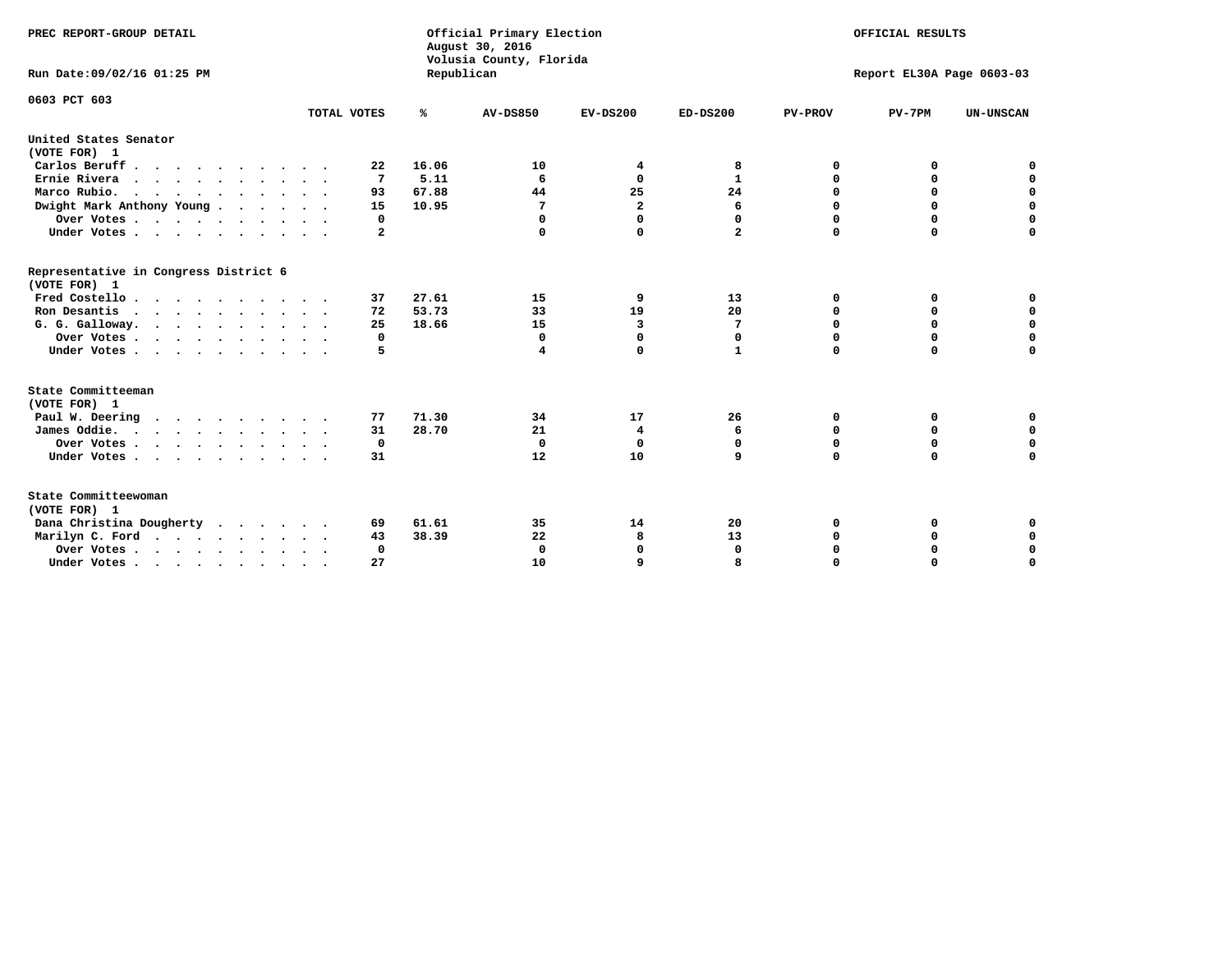| PREC REPORT-GROUP DETAIL<br>Run Date: 09/02/16 01:25 PM |  |  |  | Official Primary Election<br>August 30, 2016<br>Volusia County, Florida<br>Libertarian |  |  |             |        |                 |            | OFFICIAL RESULTS<br>Report EL30A Page 0603-04 |                |          |                  |
|---------------------------------------------------------|--|--|--|----------------------------------------------------------------------------------------|--|--|-------------|--------|-----------------|------------|-----------------------------------------------|----------------|----------|------------------|
|                                                         |  |  |  |                                                                                        |  |  |             |        |                 |            |                                               |                |          |                  |
| 0603 PCT 603                                            |  |  |  |                                                                                        |  |  | TOTAL VOTES | ℁      | <b>AV-DS850</b> | $EV-DS200$ | $ED-DS200$                                    | <b>PV-PROV</b> | $PV-7PM$ | <b>UN-UNSCAN</b> |
| United States Senator<br>(VOTE FOR) 1                   |  |  |  |                                                                                        |  |  |             |        |                 |            |                                               |                |          |                  |
| Augustus Invictus.                                      |  |  |  |                                                                                        |  |  | 0           |        |                 | 0          | 0                                             |                |          | 0                |
| Paul Stanton                                            |  |  |  |                                                                                        |  |  |             | 100.00 |                 |            |                                               |                |          | 0                |
| Over Votes                                              |  |  |  |                                                                                        |  |  | 0           |        |                 |            | 0                                             |                |          | 0                |
| Under Votes                                             |  |  |  |                                                                                        |  |  | 0           |        |                 |            | 0                                             |                |          | 0                |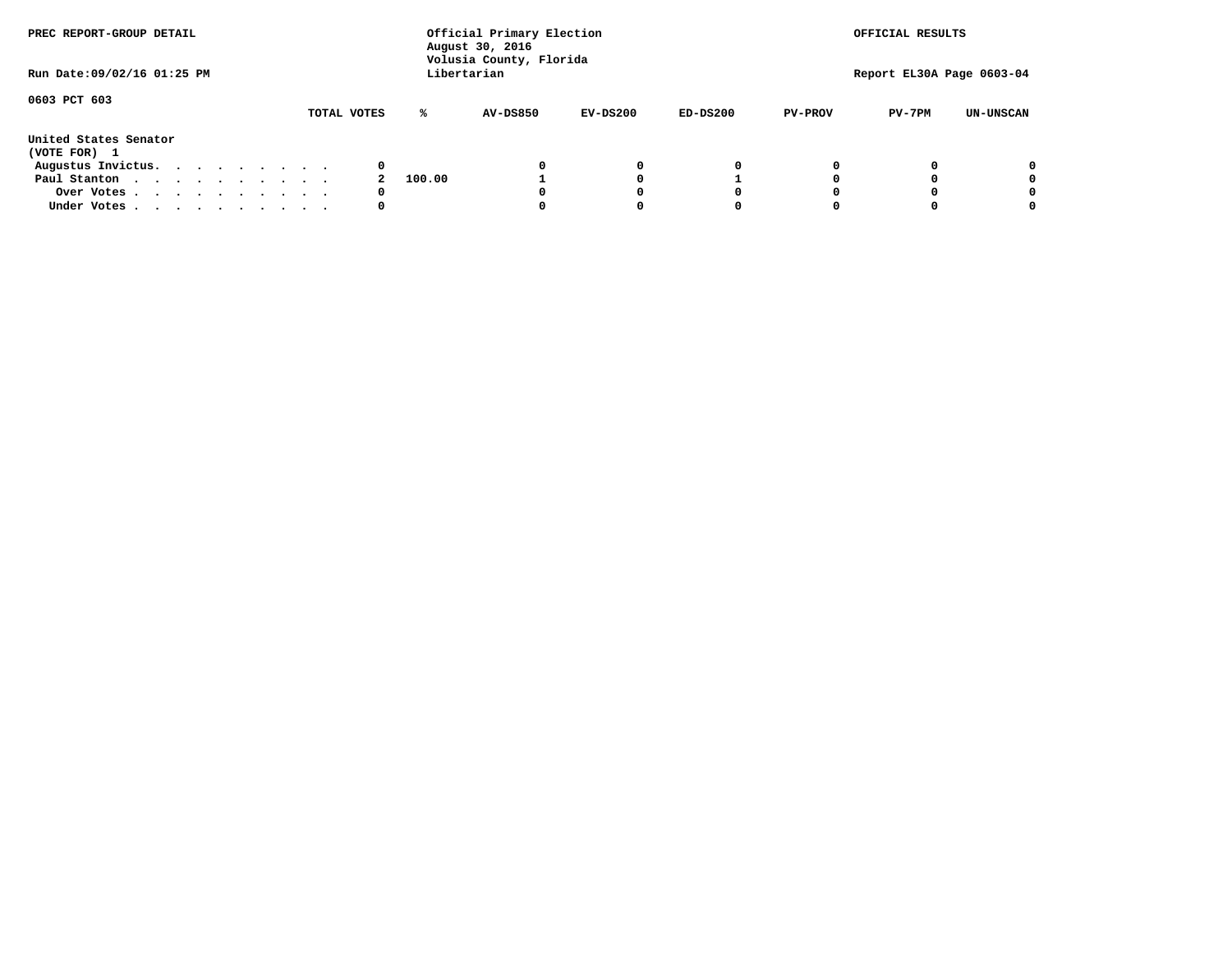| PREC REPORT-GROUP DETAIL                                                                   |                                      |       | Official Primary Election<br>August 30, 2016<br>Volusia County, Florida | OFFICIAL RESULTS |              |                |                           |                  |
|--------------------------------------------------------------------------------------------|--------------------------------------|-------|-------------------------------------------------------------------------|------------------|--------------|----------------|---------------------------|------------------|
| Run Date:09/02/16 01:25 PM                                                                 |                                      |       | Nonpartisan                                                             |                  |              |                | Report EL30A Page 0603-05 |                  |
| 0603 PCT 603                                                                               |                                      |       |                                                                         |                  |              |                |                           |                  |
|                                                                                            | TOTAL VOTES                          | ℁     | <b>AV-DS850</b>                                                         | $EV-DS200$       | $ED-DS200$   | <b>PV-PROV</b> | $PV-7PM$                  | <b>UN-UNSCAN</b> |
| Circuit Judge 7th Circuit Group 4<br>(VOTE FOR) 1                                          |                                      |       |                                                                         |                  |              |                |                           |                  |
| Chris France - WITHDRAWN                                                                   | 114                                  | 13.78 | 41                                                                      | 23               | 50           | 0              | 0                         | 0                |
| Sebrina L. Slack                                                                           | 224                                  | 27.09 | 65                                                                      | 41               | 118          | $\mathbf 0$    | $\mathbf 0$               | $\mathbf 0$      |
| Stasia Warren<br>$\sim$                                                                    | 489                                  | 59.13 | 121                                                                     | 126              | 242          | $\mathbf 0$    | 0                         | $\pmb{0}$        |
| Over Votes                                                                                 | 0                                    |       | $\Omega$                                                                | 0                | 0            | $\mathbf 0$    | $\mathbf 0$               | $\mathbf 0$      |
| Under Votes                                                                                | 89<br>$\sim$ $\sim$                  |       | 24                                                                      | 19               | 46           | $\mathbf 0$    | $\Omega$                  | $\mathbf 0$      |
| Circuit Judge 7th Circuit Group 10<br>(VOTE FOR) 1                                         |                                      |       |                                                                         |                  |              |                |                           |                  |
| Malcolm Anthony<br>.                                                                       | 397                                  | 51.16 | 108                                                                     | 79               | 210          | 0              | 0                         | 0                |
| Scott DuPont                                                                               | 379                                  | 48.84 | 112                                                                     | 95               | 172          | 0              | $\mathbf 0$               | $\mathbf 0$      |
| Over Votes                                                                                 | 0                                    |       | 0                                                                       | 0                | 0            | 0              | 0                         | 0                |
| Under Votes                                                                                | 140                                  |       | 31                                                                      | 35               | 74           | $\mathbf 0$    | $\Omega$                  | $\Omega$         |
| Circuit Judge 7th Circuit Group 13<br>(VOTE FOR) 1                                         |                                      |       |                                                                         |                  |              |                |                           |                  |
| David Hood.<br>. As the state of the state of the state of the state $\alpha$              | 313                                  | 38.36 | 97                                                                      | 68               | 148          | 0              | 0                         | 0                |
| A. "Kathleen" McNeilly                                                                     | 503                                  | 61.64 | 130                                                                     | 118              | 255          | $\mathbf 0$    | 0                         | 0                |
| Over Votes                                                                                 | 0                                    |       | 0                                                                       | 0                | $\mathbf 0$  | 0              | $\mathbf 0$               | 0                |
| Under Votes                                                                                | 100                                  |       | 24                                                                      | 23               | 53           | $\mathbf 0$    | $\Omega$                  | 0                |
| Circuit Judge 7th Circuit Group 17<br>(VOTE FOR) 1                                         |                                      |       |                                                                         |                  |              |                |                           |                  |
| Linda L. Gaustad                                                                           | 475                                  | 60.98 | 123                                                                     | 116              | 236          | 0              | 0                         | $\mathbf 0$      |
| Howard O. McGillin Jr                                                                      | 304                                  | 39.02 | 97                                                                      | 61               | 146          | 0              | $\mathbf 0$               | 0                |
| Over Votes                                                                                 | 0                                    |       | $\Omega$                                                                | $\mathbf{0}$     | 0            | $\mathbf 0$    | 0                         | 0                |
| Under Votes                                                                                | 137                                  |       | 31                                                                      | 32               | 74           | $\mathbf 0$    | $\mathbf 0$               | $\mathbf 0$      |
| County Judge 7th Circuit Group 3<br>(VOTE FOR) 1                                           |                                      |       |                                                                         |                  |              |                |                           |                  |
| Heather Caeners                                                                            | 105                                  | 12.44 | 39                                                                      | 22               | 44           | 0              | 0                         | 0                |
| Shirley A. Green                                                                           | 666                                  | 78.91 | 159                                                                     | 157              | 350          | $\mathbf 0$    | $\Omega$                  | $\mathbf 0$      |
| Marla Rawnsley.<br>$\cdot$ $\cdot$ $\cdot$ $\cdot$ $\cdot$ $\cdot$<br>$\ddot{\phantom{1}}$ | 73                                   | 8.65  | 31                                                                      | 18               | 24           | 0              | 0                         | 0                |
| Over Votes<br>$\bullet$                                                                    | $\mathbf{0}$<br>$\ddot{\phantom{1}}$ |       | $\mathbf 0$                                                             | $\mathbf{0}$     | $\mathbf{0}$ | $\mathbf 0$    | $\Omega$                  | $\mathbf 0$      |
| Under Votes<br>$\bullet$                                                                   | 72                                   |       | 22                                                                      | 12               | 38           | $\mathbf 0$    | $\mathbf 0$               | $\Omega$         |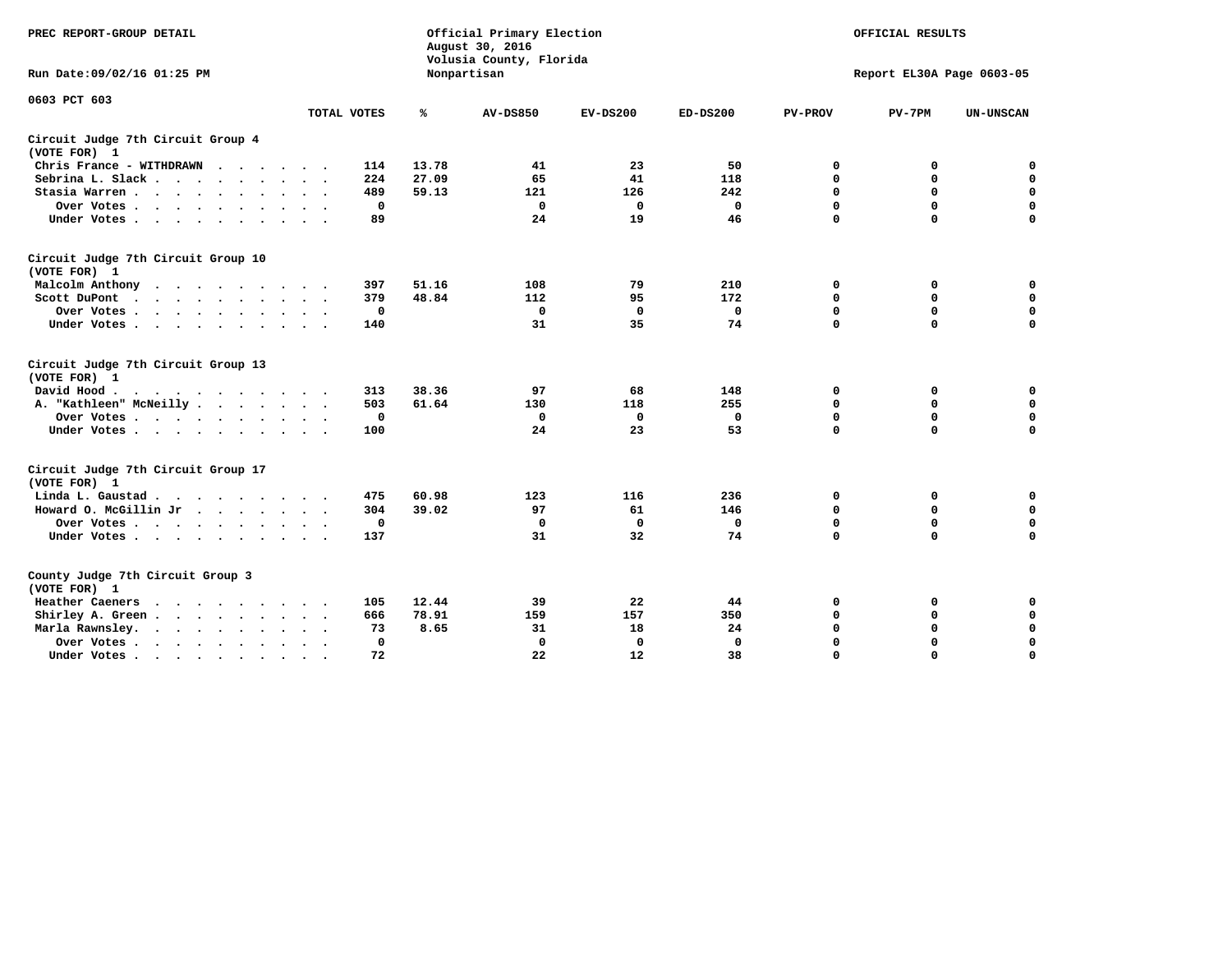| PREC REPORT-GROUP DETAIL                                                                                                                                                                                                                             |                                                         |       | Official Primary Election<br>August 30, 2016<br>Volusia County, Florida | OFFICIAL RESULTS<br>Report EL30A Page 0603-06 |             |                |              |                  |
|------------------------------------------------------------------------------------------------------------------------------------------------------------------------------------------------------------------------------------------------------|---------------------------------------------------------|-------|-------------------------------------------------------------------------|-----------------------------------------------|-------------|----------------|--------------|------------------|
| Run Date: 09/02/16 01:25 PM                                                                                                                                                                                                                          |                                                         |       | Nonpartisan                                                             |                                               |             |                |              |                  |
| 0603 PCT 603                                                                                                                                                                                                                                         | TOTAL VOTES                                             | ℁     | <b>AV-DS850</b>                                                         | $EV-DS200$                                    | $ED-DS200$  | <b>PV-PROV</b> | $PV-7PM$     | <b>UN-UNSCAN</b> |
| Sheriff                                                                                                                                                                                                                                              |                                                         |       |                                                                         |                                               |             |                |              |                  |
| (VOTE FOR) 1<br>Wendell C. Bradford                                                                                                                                                                                                                  | 166                                                     | 18.40 | 15                                                                      | 48                                            | 103         | $\mathbf 0$    | $\mathbf 0$  | 0                |
| Dave Brannon<br>$\ddot{\phantom{a}}$<br>$\ddot{\phantom{a}}$                                                                                                                                                                                         | 64                                                      | 7.10  | 29                                                                      | 11                                            | 24          | $\Omega$       | 0            | $\mathbf 0$      |
| Mike Chitwood                                                                                                                                                                                                                                        | 589                                                     | 65.30 | 170                                                                     | 135                                           | 284         | $\Omega$       | $\mathbf 0$  | $\mathbf 0$      |
| Eric Dietrich.<br>$\cdots$                                                                                                                                                                                                                           | 66<br>$\sim$<br>$\overline{\phantom{a}}$                | 7.32  | 27                                                                      | 11                                            | 28          | $\Omega$       | 0            | $\mathbf 0$      |
| James E. (Jim) Gillum                                                                                                                                                                                                                                | 17                                                      | 1.88  | 8                                                                       | $\mathbf{1}$                                  | 8           | $\Omega$       | $\Omega$     | $\mathbf 0$      |
| Over Votes                                                                                                                                                                                                                                           | $\mathbf{0}$<br>$\ddot{\phantom{1}}$                    |       | $\mathbf 0$                                                             | $\Omega$                                      | $\mathbf 0$ | $\mathbf 0$    | $\mathbf 0$  | $\mathbf 0$      |
| Under Votes<br>$\sim$                                                                                                                                                                                                                                | 14<br>$\ddot{\phantom{1}}$                              |       | $\overline{a}$                                                          | $\overline{\mathbf{3}}$                       | 9           | $\Omega$       | $\Omega$     | 0                |
| Property Appraiser                                                                                                                                                                                                                                   |                                                         |       |                                                                         |                                               |             |                |              |                  |
| (VOTE FOR) 1                                                                                                                                                                                                                                         |                                                         |       |                                                                         |                                               |             |                |              |                  |
| Larry Bartlett.<br>$\sim$<br>$\sim$                                                                                                                                                                                                                  | 286                                                     | 36.62 | 86                                                                      | 64                                            | 136         | $\mathbf{0}$   | $\mathbf 0$  | 0                |
| H. Alan Burton.                                                                                                                                                                                                                                      | 291<br>$\sim$                                           | 37.26 | 89                                                                      | 73                                            | 129         | $\Omega$       | 0            | $\mathbf 0$      |
| Mike Swanto.<br>$\bullet$<br>$\bullet$                                                                                                                                                                                                               | 204<br>$\ddot{\phantom{0}}$<br>$\overline{\phantom{a}}$ | 26.12 | 43                                                                      | 43                                            | 118         | $\Omega$       | $\mathbf 0$  | $\mathbf 0$      |
| Over Votes                                                                                                                                                                                                                                           | $\mathbf{1}$<br>$\sim$ $\sim$                           |       | $\mathbf 0$                                                             | $\mathbf 0$                                   | 1           | $\Omega$       | 0            | $\mathbf 0$      |
| Under Votes                                                                                                                                                                                                                                          | 134                                                     |       | 33                                                                      | 29                                            | 72          | $\Omega$       | $\mathbf{0}$ | $\Omega$         |
| Supervisor of Elections<br>(VOTE FOR) 1<br>Teresa Apgar<br>.                                                                                                                                                                                         | 95                                                      | 11.47 | 27                                                                      | 21                                            | 47          | 0              | 0            | $\mathbf 0$      |
| David Lee Davis<br>$\mathbf{r}$ . The set of the set of the set of the set of the set of the set of the set of the set of the set of the set of the set of the set of the set of the set of the set of the set of the set of the set of the set of t | 111<br>$\cdot$ $\cdot$                                  | 13.41 | 28                                                                      | 23                                            | 60          | $\mathbf 0$    | $\Omega$     | $\mathbf 0$      |
| Bill Fyfe<br>$\ddot{\phantom{a}}$<br>$\sim$                                                                                                                                                                                                          | 40                                                      | 4.83  | 12                                                                      | 12                                            | 16          | 0              | $\mathbf 0$  | $\mathbf 0$      |
| Lisa Lewis                                                                                                                                                                                                                                           | 582<br>$\sim$ $\sim$                                    | 70.29 | 168                                                                     | 136                                           | 278         | $\mathbf 0$    | $\mathbf 0$  | $\mathbf 0$      |
| Over Votes.<br>$\cdots$                                                                                                                                                                                                                              | $\mathbf 0$                                             |       | $\mathbf 0$                                                             | $\mathbf 0$                                   | $\mathbf 0$ | $\Omega$       | $\mathbf 0$  | 0                |
| Under Votes<br>$\ddot{\phantom{1}}$<br>$\sim$                                                                                                                                                                                                        | 88                                                      |       | 16                                                                      | 17                                            | 55          | $\mathbf 0$    | $\mathbf 0$  | 0                |
| County Council Chair<br>(VOTE FOR) 1                                                                                                                                                                                                                 |                                                         |       |                                                                         |                                               |             |                |              |                  |
| Jason P. Davis.                                                                                                                                                                                                                                      | 209<br>$\ddot{\phantom{1}}$                             | 26.22 | 54                                                                      | 42                                            | 113         | $\mathbf 0$    | 0            | $\mathbf 0$      |
| Greg Gimbert<br>$\cdots$                                                                                                                                                                                                                             | 140                                                     | 17.57 | 43                                                                      | 26                                            | 71          | $\mathbf 0$    | 0            | $\mathbf 0$      |
| Ed Kelley $\cdots$ $\cdots$ $\cdots$<br>$\ddot{\phantom{a}}$<br>$\sim$ $\sim$                                                                                                                                                                        | 382<br>$\sim$ $\sim$                                    | 47.93 | 107                                                                     | 99                                            | 176         | $\mathbf 0$    | $\mathbf 0$  | $\mathbf 0$      |
| Tom Laputka.<br>$\mathbf{r}$ , and $\mathbf{r}$ , and $\mathbf{r}$ , and $\mathbf{r}$<br>$\sim$                                                                                                                                                      | 66                                                      | 8.28  | 19                                                                      | 17                                            | 30          | $\mathbf 0$    | $\mathbf 0$  | $\mathbf 0$      |
| Over Votes.<br>$\bullet$<br>$\bullet$                                                                                                                                                                                                                | $\mathbf 0$                                             |       | $\mathbf{0}$                                                            | $^{\circ}$                                    | $\mathbf 0$ | $\mathbf 0$    | $\mathbf 0$  | 0                |
| Under Votes<br>$\ddot{\phantom{a}}$<br>$\ddot{\phantom{1}}$                                                                                                                                                                                          | 119<br>$\sim$ $\sim$                                    |       | 28                                                                      | 25                                            | 66          | $\mathbf 0$    | 0            | $\Omega$         |
| County Council Member District 4<br>County Council District 4<br>(VOTE FOR) 1                                                                                                                                                                        |                                                         |       |                                                                         |                                               |             |                |              |                  |
| Linda Bourquin-McIntyre.                                                                                                                                                                                                                             | 105                                                     | 13.06 | 36                                                                      | 19                                            | 50          | $\mathbf{0}$   | $\mathbf 0$  | 0                |
| Roy Johnson.<br>$\ddot{\phantom{a}}$<br>$\sim$                                                                                                                                                                                                       | 82                                                      | 10.20 | 22                                                                      | 18                                            | 42          | $\mathbf 0$    | $\mathbf 0$  | $\mathbf 0$      |
| Heather Post<br>$\ddot{\phantom{1}}$                                                                                                                                                                                                                 | 297<br>$\sim$ $\sim$                                    | 36.94 | 73                                                                      | 79                                            | 145         | $\Omega$       | $\mathbf 0$  | $\mathbf 0$      |
| Al Smith.<br>$\ddot{\phantom{a}}$<br>$\ddot{\phantom{a}}$                                                                                                                                                                                            | 267<br>$\ddot{\phantom{a}}$                             | 33.21 | 75                                                                      | 47                                            | 145         | $\Omega$       | $\mathbf 0$  | $\mathbf 0$      |
| Roland Via .<br>$\cdots$<br>$\Delta$<br>$\bullet$<br>$\mathbf{r}$                                                                                                                                                                                    | 53                                                      | 6.59  | 14                                                                      | 17                                            | 22          | $\mathbf 0$    | 0            | $\mathbf 0$      |
| Over Votes.<br><b>Contract Contract Contract</b><br>$\bullet$ .<br>$\bullet$<br>$\bullet$<br>$\bullet$                                                                                                                                               | $\mathbf{0}$<br>$\bullet$<br>$\overline{\phantom{a}}$   |       | $\mathbf{0}$                                                            | $\Omega$                                      | $^{\circ}$  | $\mathbf 0$    | $\mathbf 0$  | $\mathbf 0$      |
| Under Votes.<br>$\bullet$<br>$\bullet$<br>$\bullet$<br>$\bullet$<br>$\bullet$                                                                                                                                                                        | 112                                                     |       | 31                                                                      | 29                                            | 52          | $\Omega$       | $\Omega$     | $\mathbf 0$      |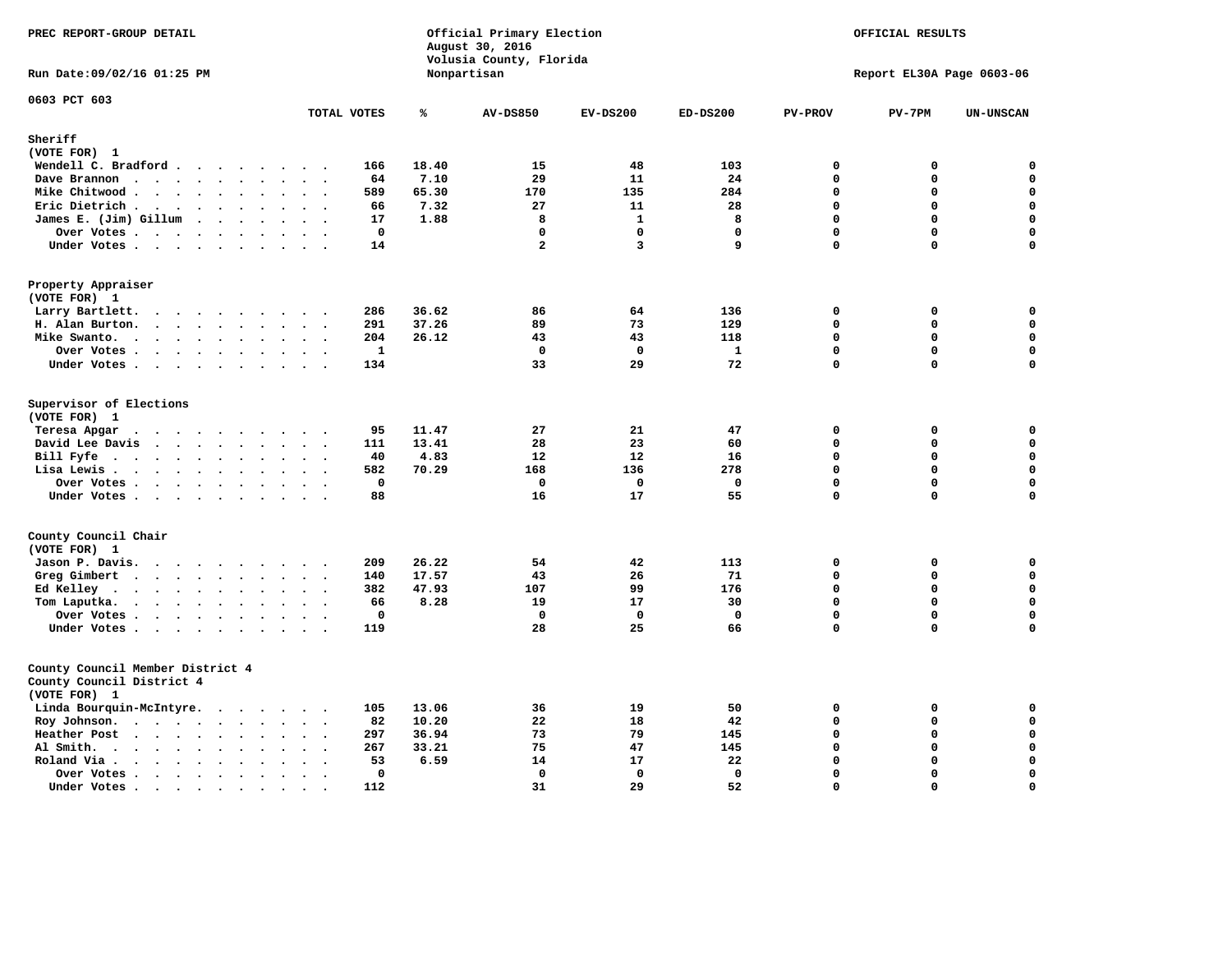| PREC REPORT-GROUP DETAIL                                                                 |                      |              |       | Official Primary Election<br>August 30, 2016<br>Volusia County, Florida | OFFICIAL RESULTS |             |                           |             |             |  |
|------------------------------------------------------------------------------------------|----------------------|--------------|-------|-------------------------------------------------------------------------|------------------|-------------|---------------------------|-------------|-------------|--|
| Run Date: 09/02/16 01:25 PM                                                              |                      |              |       | Nonpartisan                                                             |                  |             | Report EL30A Page 0603-07 |             |             |  |
| 0603 PCT 603                                                                             |                      | TOTAL VOTES  | ℁     | <b>AV-DS850</b>                                                         | $EV-DS200$       | $ED-DS200$  | <b>PV-PROV</b>            | $PV-7PM$    | UN-UNSCAN   |  |
| School Board Member District 4                                                           |                      |              |       |                                                                         |                  |             |                           |             |             |  |
| (VOTE FOR) 1<br>Carl Persis.                                                             |                      | 532          | 62.96 | 142                                                                     | 132              | 258         | 0                         | 0           | 0           |  |
| $\cdots$                                                                                 |                      | 313          | 37.04 | 83                                                                      | 62               | 168         |                           | $\mathbf 0$ | $\mathbf 0$ |  |
| Ray Sanchez.<br>Over Votes                                                               | $\ddot{\phantom{1}}$ | 0            |       | 0                                                                       | $\mathbf 0$      | 0           | 0<br>0                    | 0           | $\mathbf 0$ |  |
| Under Votes                                                                              |                      | 71           |       | 26                                                                      | 15               | 30          | $\Omega$                  | $\Omega$    | 0           |  |
| Daytona Beach Mayor<br>(VOTE FOR) 1                                                      |                      |              |       |                                                                         |                  |             |                           |             |             |  |
| Dominique DeLannoy<br>$\cdot$ $\cdot$ $\cdot$ $\cdot$ $\cdot$ $\cdot$ $\cdot$            | $\ddot{\phantom{1}}$ | 37           | 4.20  | 15                                                                      | 6                | 16          | 0                         | 0           | 0           |  |
| Derrick L. Henry                                                                         |                      | 668          | 75.82 | 156                                                                     | 151              | 361         | 0                         | 0           | $\mathbf 0$ |  |
| Fred Hoffmann                                                                            |                      | 48           | 5.45  | 25                                                                      | 9                | 14          | 0                         | $\mathbf 0$ | $\mathbf 0$ |  |
| David Chief Rhody.                                                                       | $\sim$ $\sim$        | 23           | 2.61  | 9                                                                       | 7                | 7           | 0                         | $\mathbf 0$ | $\mathbf 0$ |  |
| Ken Strickland.                                                                          |                      | 105          | 11.92 | 34                                                                      | 31               | 40          | 0                         | 0           | $\Omega$    |  |
| Over Votes                                                                               |                      | 0            |       | $\Omega$                                                                | $\mathbf{0}$     | $\mathbf 0$ | 0                         | $\mathbf 0$ | $\mathbf 0$ |  |
| Under Votes                                                                              |                      | 35           |       | 12                                                                      | 5                | 18          | $\Omega$                  | $\mathbf 0$ | $\mathbf 0$ |  |
| Daytona Beach City Commissioner Zone 5<br>Daytona Beach Zone 5<br>(VOTE FOR) 1           |                      |              |       |                                                                         |                  |             |                           |             |             |  |
| Dannette M. Henry.                                                                       |                      | 399          | 45.65 | 106                                                                     | 83               | 210         | $\mathbf 0$               | 0           | $\mathbf 0$ |  |
| Myke Tairu.                                                                              |                      | 236          | 27.00 | 81                                                                      | 54               | 101         | 0                         | $\mathbf 0$ | $\mathbf 0$ |  |
| Willie F. Williams                                                                       |                      | 239          | 27.35 | 50                                                                      | 63               | 126         | 0                         | $\mathbf 0$ | $\mathbf 0$ |  |
| Over Votes                                                                               |                      | 0            |       | 0                                                                       | $\mathbf 0$      | 0           | 0                         | $\mathbf 0$ | $\mathbf 0$ |  |
| Under Votes                                                                              | $\cdot$ $\cdot$      | 42           |       | 14                                                                      | 9                | 19          | $\Omega$                  | $\Omega$    | $\mathbf 0$ |  |
| Amendment 4<br>(VOTE FOR) 1                                                              |                      |              |       |                                                                         |                  |             |                           |             |             |  |
| Yes                                                                                      |                      | 541          | 66.22 | 159                                                                     | 148              | 234         | 0                         | 0           | 0           |  |
| $\text{No.}$<br>$\mathbf{r}$ , $\mathbf{r}$ , $\mathbf{r}$ , $\mathbf{r}$ , $\mathbf{r}$ |                      | 276          | 33.78 | 65                                                                      | 46               | 165         | 0                         | $\mathbf 0$ | $\mathbf 0$ |  |
| Over Votes .<br>$\cdots$                                                                 |                      | $\mathbf{0}$ |       | $\mathbf 0$                                                             | 0                | 0           | 0                         | 0           | $\mathbf 0$ |  |
| Under Votes, , , , , , , , , ,                                                           |                      | 99           |       | 27                                                                      | 15               | 57          | $\Omega$                  | $\Omega$    | $\Omega$    |  |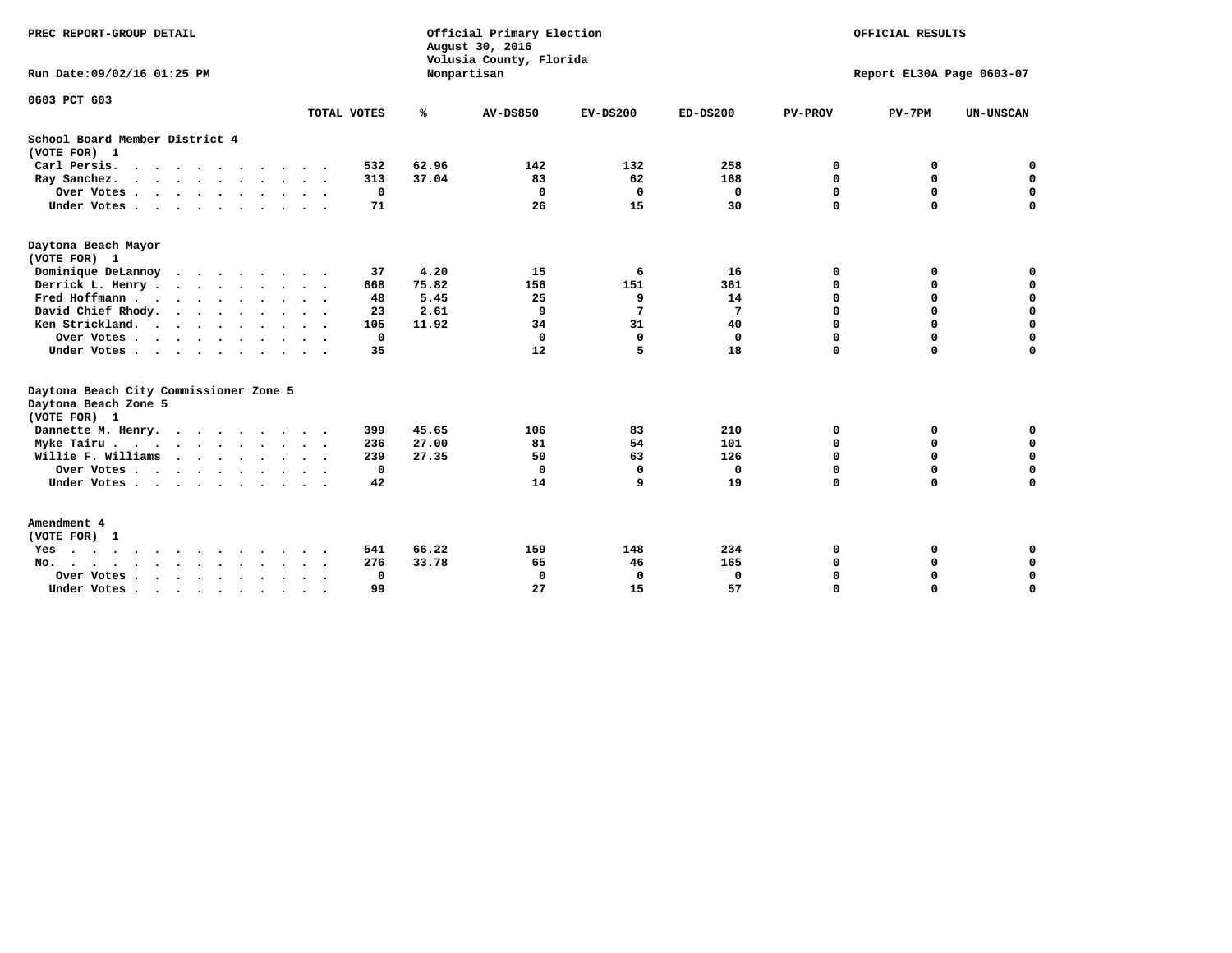| PREC REPORT-GROUP DETAIL                      |  |  |             |                   | Official Primary Election<br>August 30, 2016 |            | OFFICIAL RESULTS |                |                           |                  |
|-----------------------------------------------|--|--|-------------|-------------------|----------------------------------------------|------------|------------------|----------------|---------------------------|------------------|
| Run Date:09/02/16 01:25 PM                    |  |  |             | <b>STATISTICS</b> | Volusia County, Florida                      |            |                  |                | Report EL30A Page 0607-01 |                  |
| 0607 PCT 607                                  |  |  |             |                   |                                              |            |                  |                |                           |                  |
|                                               |  |  | TOTAL VOTES | ℁                 | <b>AV-DS850</b>                              | $EV-DS200$ | $ED-DS200$       | <b>PV-PROV</b> | $PV-7PM$                  | <b>UN-UNSCAN</b> |
| REGISTERED VOTERS - TOTAL 4,257               |  |  |             |                   |                                              |            |                  |                |                           |                  |
| REGISTERED VOTERS - Democratic                |  |  | 1,511       | 35.49             |                                              |            |                  |                |                           |                  |
| REGISTERED VOTERS - Republican                |  |  | 1,501       | 35.26             |                                              |            |                  |                |                           |                  |
| REGISTERED VOTERS - Libertarian               |  |  | 10          | .23               |                                              |            |                  |                |                           |                  |
| REGISTERED VOTERS - Nonpartisan               |  |  | 1,235       |                   |                                              |            |                  |                |                           |                  |
| BALLOTS CAST - TOTAL.                         |  |  | 1,261       |                   | 464                                          | 216        | 581              |                |                           |                  |
| BALLOTS CAST - Democratic                     |  |  | 495         | 39.25             | 163                                          | 92         | 240              |                |                           |                  |
| BALLOTS CAST - Republican                     |  |  | 576         | 45.68             | 241                                          | 87         | 248              |                |                           |                  |
| BALLOTS CAST - Libertarian.                   |  |  |             | .24               | 0                                            | 2          |                  |                |                           |                  |
| BALLOTS CAST - Nonpartisan.                   |  |  | 187         | 14.83             | 60                                           | 35         | 92               |                |                           |                  |
| BALLOTS CAST - BLANK.                         |  |  | $\Omega$    |                   |                                              |            | 0                |                |                           |                  |
| VOTER TURNOUT - TOTAL<br>$\cdots$             |  |  |             | 29.62             |                                              |            |                  |                |                           |                  |
| VOTER TURNOUT - Democratic.                   |  |  |             | 32.76             |                                              |            |                  |                |                           |                  |
| VOTER TURNOUT - Republican.                   |  |  |             | 38.37             |                                              |            |                  |                |                           |                  |
| VOTER TURNOUT - Libertarian                   |  |  |             | 30.00             |                                              |            |                  |                |                           |                  |
| VOTER TURNOUT - BLANK $\cdot$ , , , , , , , , |  |  |             |                   |                                              |            |                  |                |                           |                  |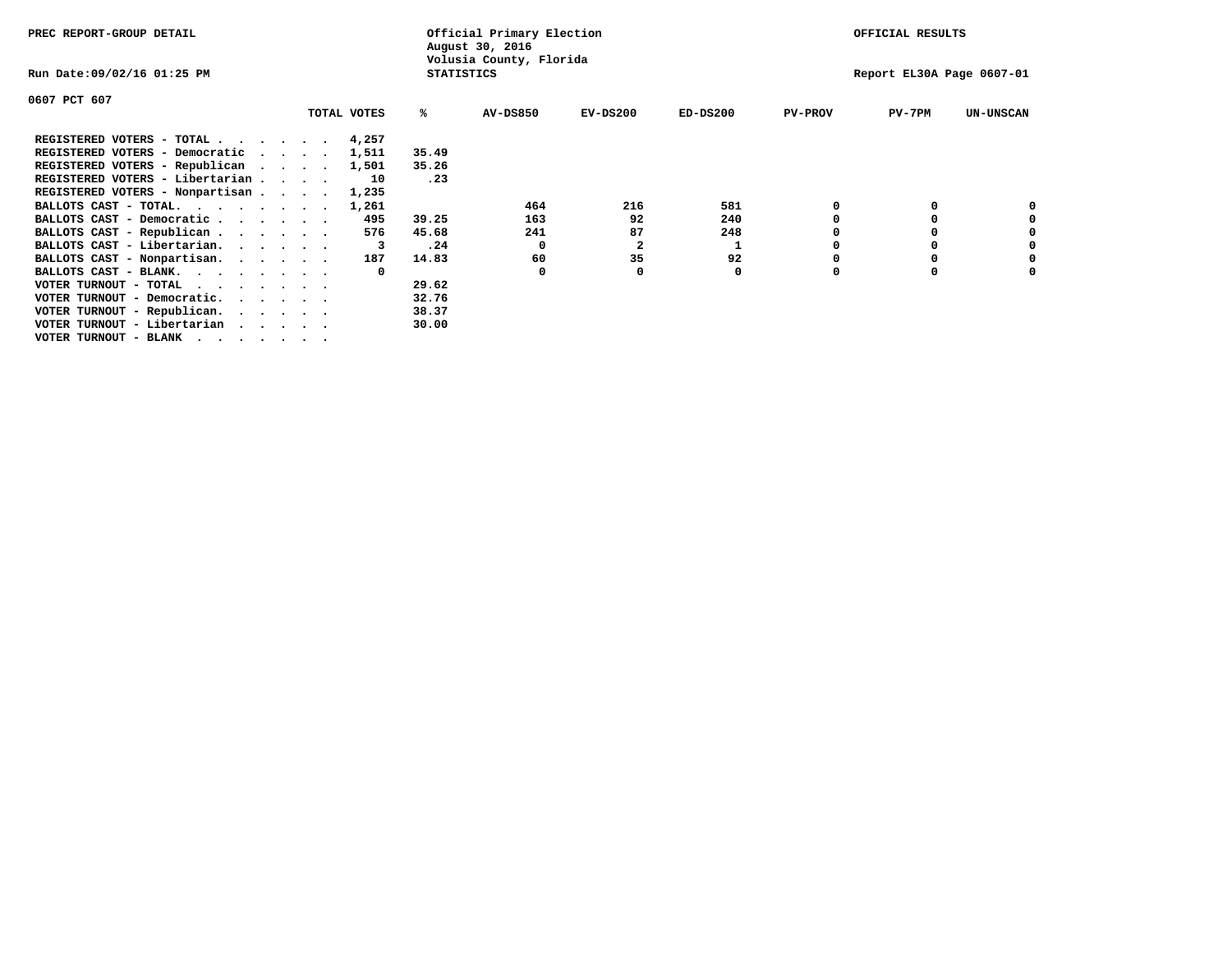| PREC REPORT-GROUP DETAIL                                               |              |            | Official Primary Election<br>August 30, 2016 | OFFICIAL RESULTS |                           |                |          |                  |
|------------------------------------------------------------------------|--------------|------------|----------------------------------------------|------------------|---------------------------|----------------|----------|------------------|
| Run Date: 09/02/16 01:25 PM                                            |              | Democratic | Volusia County, Florida                      |                  | Report EL30A Page 0607-02 |                |          |                  |
| 0607 PCT 607                                                           |              |            |                                              |                  |                           |                |          |                  |
|                                                                        | TOTAL VOTES  | ℁          | AV-DS850                                     | $EV-DS200$       | $ED-DS200$                | <b>PV-PROV</b> | $PV-7PM$ | <b>UN-UNSCAN</b> |
| United States Senator                                                  |              |            |                                              |                  |                           |                |          |                  |
| (VOTE FOR) 1                                                           |              |            |                                              |                  |                           |                |          |                  |
| Roque "Rocky" De La Fuente.                                            | 16           | 3.45       |                                              | $\mathbf{2}$     | 11                        |                |          |                  |
| Alan Grayson                                                           | 134          | 28.88      | 26                                           | 29               | 79                        |                |          |                  |
| Pam Keith                                                              | 57           | 12.28      | 21                                           | 10               | 26                        |                |          |                  |
| Reginald Luster                                                        | 4            | .86        |                                              | O                | 2                         |                |          |                  |
| Patrick Murphy.                                                        | 253          | 54.53      | 101                                          | 47               | 105                       |                |          |                  |
| Over Votes                                                             | 0            |            |                                              |                  | 0                         |                |          |                  |
| Under Votes                                                            | 31           |            | 10                                           |                  | 17                        |                |          |                  |
| Representative in Congress District 6                                  |              |            |                                              |                  |                           |                |          |                  |
| (VOTE FOR) 1                                                           |              |            |                                              |                  |                           |                |          |                  |
| William (Bill) McCullough                                              | 96           | 21.33      | 35                                           | 11               | 50                        |                |          |                  |
| Jay McGovern                                                           | 85           | 18.89      | 26                                           | 14               | 45                        |                |          |                  |
| George Pappas.                                                         | 139          | 30.89      | 53                                           | 21               | 65                        |                |          |                  |
| Dwayne L. Taylor                                                       | 130          | 28.89      | 37                                           | 37               | 56                        |                |          |                  |
| Over Votes                                                             | <sup>0</sup> |            |                                              |                  |                           |                |          |                  |
| Under Votes, $\cdot$ , $\cdot$ , $\cdot$ , $\cdot$ , $\cdot$ , $\cdot$ | 45           |            | 12                                           |                  | 24                        |                |          |                  |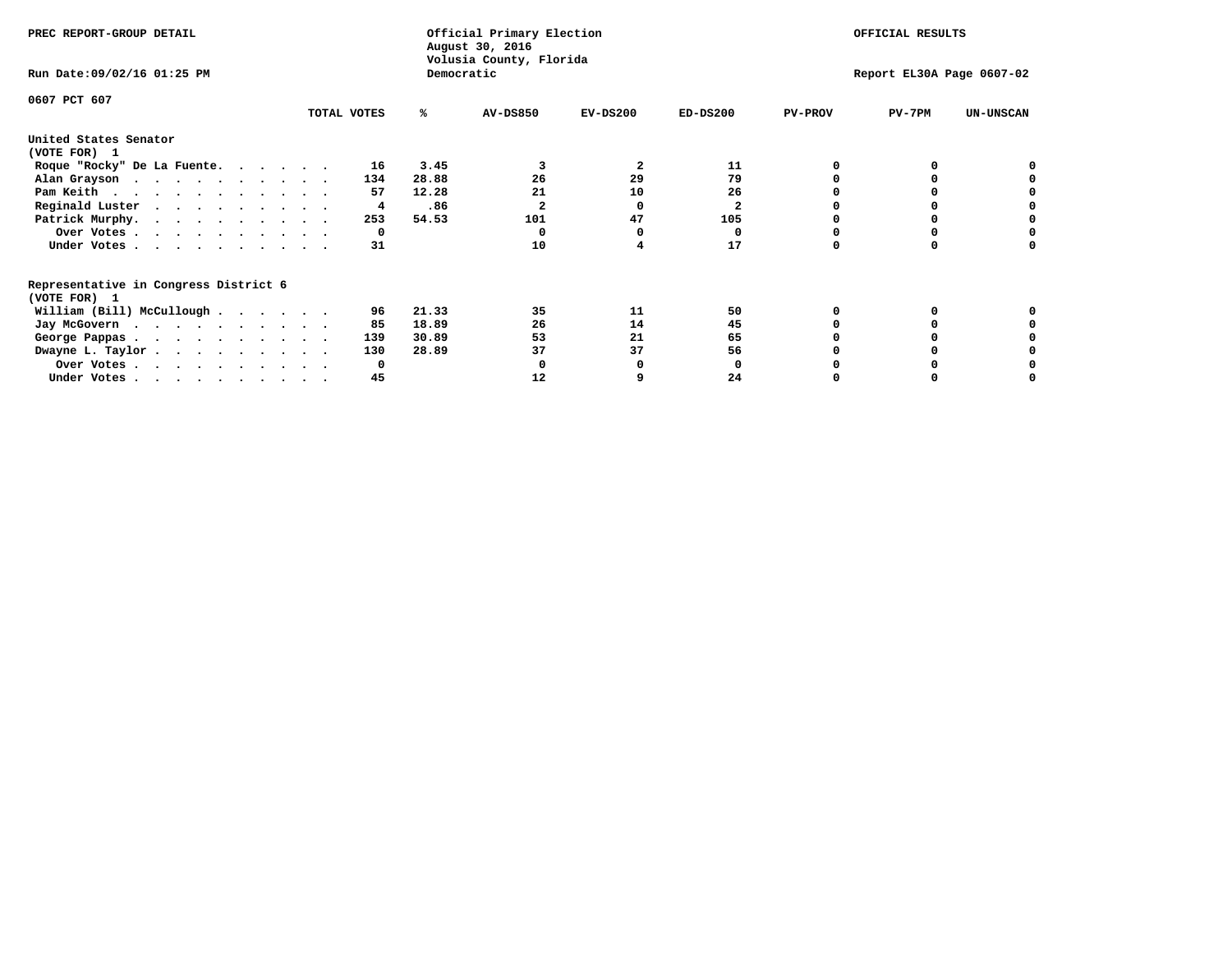| PREC REPORT-GROUP DETAIL<br>Run Date:09/02/16 01:25 PM |                            | Republican | Official Primary Election<br>August 30, 2016<br>Volusia County, Florida | OFFICIAL RESULTS<br>Report EL30A Page 0607-03 |              |                |             |                  |
|--------------------------------------------------------|----------------------------|------------|-------------------------------------------------------------------------|-----------------------------------------------|--------------|----------------|-------------|------------------|
| 0607 PCT 607                                           |                            |            |                                                                         |                                               |              |                |             |                  |
|                                                        | TOTAL VOTES                | ℁          | <b>AV-DS850</b>                                                         | $EV-DS200$                                    | $ED-DS200$   | <b>PV-PROV</b> | $PV-7PM$    | <b>UN-UNSCAN</b> |
| United States Senator<br>(VOTE FOR) 1                  |                            |            |                                                                         |                                               |              |                |             |                  |
| Carlos Beruff                                          | 128                        | 23.15      | 56                                                                      | 22                                            | 50           | 0              | 0           | 0                |
| Ernie Rivera<br>$\cdots$                               | 13                         | 2.35       | 6                                                                       | $\mathbf{0}$                                  | 7            | 0              | 0           | $\mathbf 0$      |
| Marco Rubio.                                           | 387                        | 69.98      | 160                                                                     | 61                                            | 166          | 0              | 0           | $\mathbf 0$      |
| Dwight Mark Anthony Young                              | 25                         | 4.52       | 10                                                                      | $\overline{\mathbf{2}}$                       | 13           | $\mathbf 0$    | $\mathbf 0$ | $\mathbf 0$      |
| Over Votes                                             | 0                          |            | 0                                                                       | 0                                             | $\mathbf{0}$ | $\mathbf 0$    | $\Omega$    | $\mathbf 0$      |
| Under Votes                                            | 23<br>$\ddot{\phantom{1}}$ |            | 9                                                                       | $\overline{a}$                                | 12           | $\Omega$       | $\Omega$    | $\Omega$         |
| Representative in Congress District 6<br>(VOTE FOR) 1  |                            |            |                                                                         |                                               |              |                |             |                  |
| Fred Costello                                          | 172                        | 31.33      | 74                                                                      | 23                                            | 75           | 0              | 0           | $\mathbf 0$      |
| Ron Desantis                                           | 304                        | 55.37      | 122                                                                     | 48                                            | 134          | 0              | 0           | $\mathbf 0$      |
| G. G. Galloway.                                        | 73                         | 13.30      | 37                                                                      | 12                                            | 24           | $\mathbf 0$    | $\Omega$    | $\mathbf 0$      |
| Over Votes                                             | 0                          |            | 0                                                                       | 0                                             | 0            | 0              | 0           | 0                |
| Under Votes                                            | 27                         |            | 8                                                                       | 4                                             | 15           | $\Omega$       | $\Omega$    | $\Omega$         |
| State Committeeman                                     |                            |            |                                                                         |                                               |              |                |             |                  |
| (VOTE FOR) 1<br>Paul W. Deering                        | 302                        | 69.43      | 140                                                                     | 41                                            | 121          | 0              | 0           | 0                |
| James Oddie.                                           | 133                        | 30.57      | 50                                                                      | 26                                            | 57           | 0              | 0           | $\mathbf 0$      |
| Over Votes                                             | 0                          |            | 0                                                                       | $\mathbf 0$                                   | 0            | 0              | $\mathbf 0$ | $\mathbf 0$      |
| Under Votes                                            | 141                        |            | 51                                                                      | 20                                            | 70           | $\Omega$       | $\Omega$    | $\mathbf 0$      |
| State Committeewoman<br>(VOTE FOR) 1                   |                            |            |                                                                         |                                               |              |                |             |                  |
| Dana Christina Dougherty<br>$\cdot$                    | 213                        | 48.97      | 82                                                                      | 42                                            | 89           | 0              | 0           | 0                |
| Marilyn C. Ford                                        | 222                        | 51.03      | 104                                                                     | 24                                            | 94           | 0              | 0           | 0                |
| Over Votes                                             | 0                          |            | 0                                                                       | 0                                             | $\mathbf{0}$ | 0              | 0           | $\mathbf 0$      |
| Under Votes, , , , , , , , , ,                         | 141                        |            | 55                                                                      | 21                                            | 65           | $\Omega$       | $\Omega$    | $\Omega$         |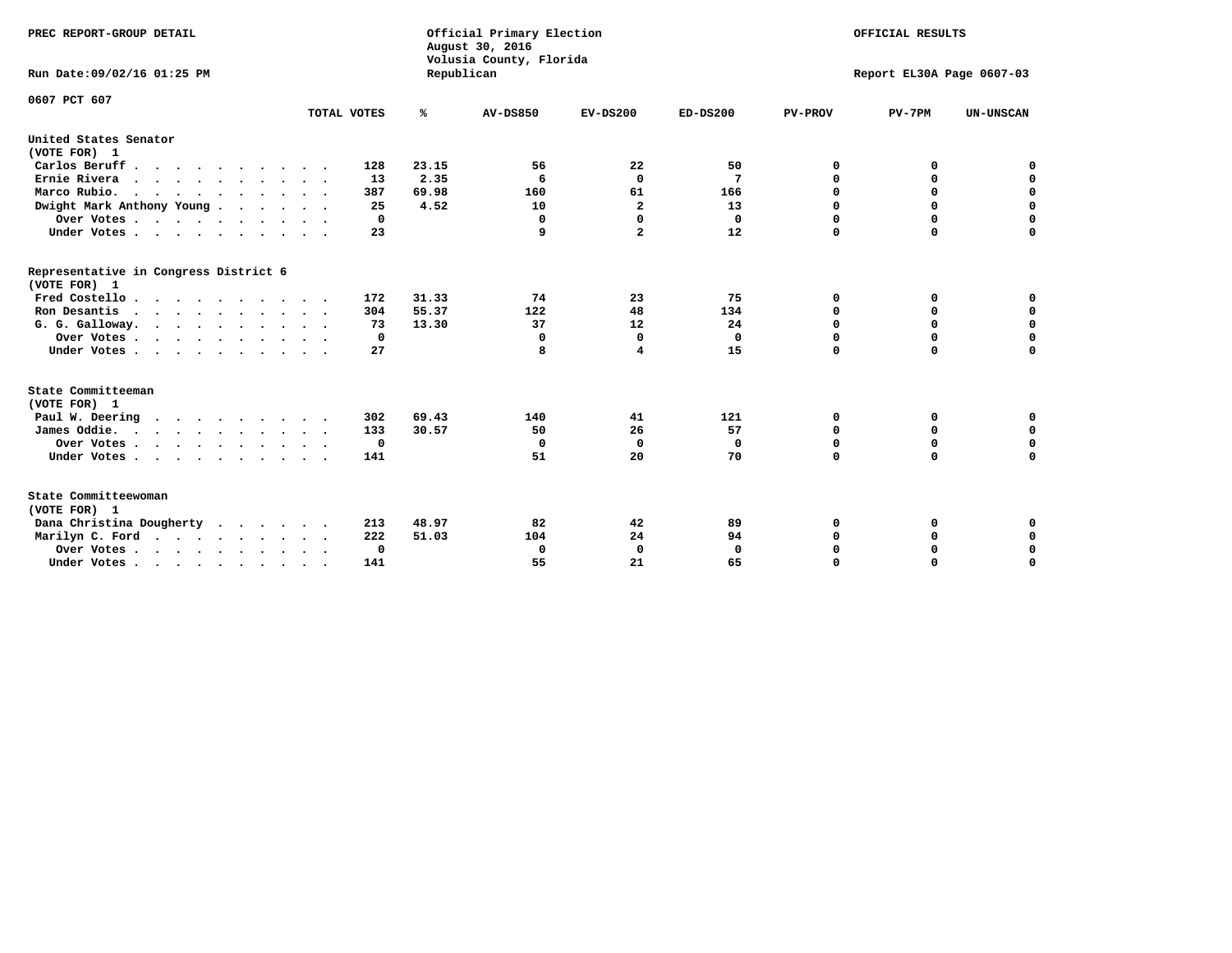| PREC REPORT-GROUP DETAIL              |  |             | Official Primary Election<br>August 30, 2016<br>Volusia County, Florida | OFFICIAL RESULTS |            |            |                |                           |                  |
|---------------------------------------|--|-------------|-------------------------------------------------------------------------|------------------|------------|------------|----------------|---------------------------|------------------|
| Run Date: 09/02/16 01:25 PM           |  |             |                                                                         | Libertarian      |            |            |                | Report EL30A Page 0607-04 |                  |
| 0607 PCT 607                          |  | TOTAL VOTES | ℁                                                                       | <b>AV-DS850</b>  | $EV-DS200$ | $ED-DS200$ | <b>PV-PROV</b> | $PV-7PM$                  | <b>UN-UNSCAN</b> |
| United States Senator<br>(VOTE FOR) 1 |  |             |                                                                         |                  |            |            |                |                           |                  |
| Augustus Invictus.                    |  |             | 0                                                                       |                  | 0          | 0          |                |                           | 0                |
| Paul Stanton                          |  |             | 100.00                                                                  |                  |            |            |                |                           | 0                |
| Over Votes                            |  |             | 0                                                                       |                  | O          | O          |                |                           | 0                |
| Under Votes                           |  |             |                                                                         |                  |            |            |                |                           | 0                |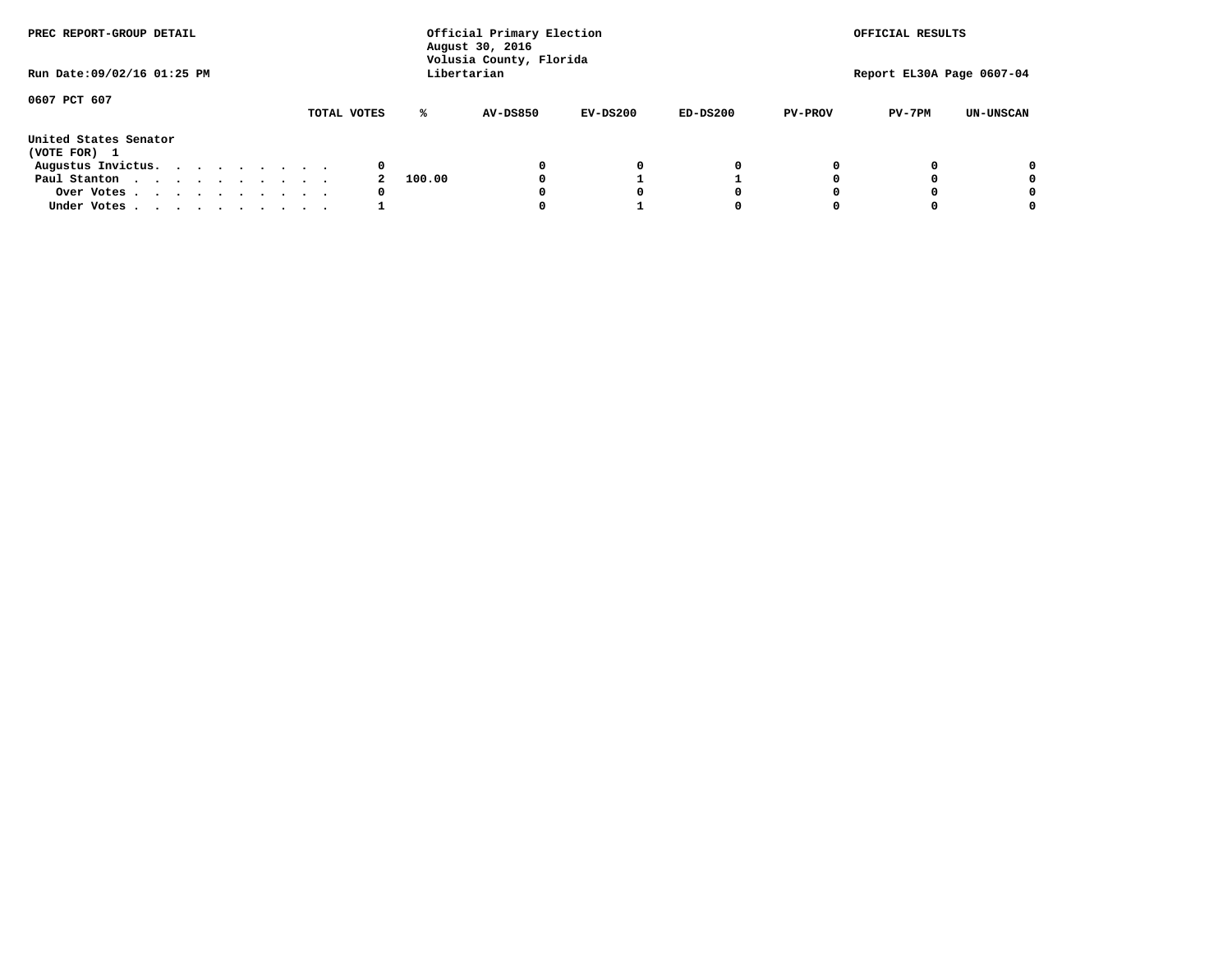| PREC REPORT-GROUP DETAIL                                   |             | Official Primary Election<br>August 30, 2016<br>Volusia County, Florida | OFFICIAL RESULTS |             |              |                |                           |                  |
|------------------------------------------------------------|-------------|-------------------------------------------------------------------------|------------------|-------------|--------------|----------------|---------------------------|------------------|
| Run Date: 09/02/16 01:25 PM                                |             |                                                                         | Nonpartisan      |             |              |                | Report EL30A Page 0607-05 |                  |
| 0607 PCT 607                                               | TOTAL VOTES | ℁                                                                       | <b>AV-DS850</b>  | $EV-DS200$  | $ED-DS200$   | <b>PV-PROV</b> | $PV-7PM$                  | <b>UN-UNSCAN</b> |
|                                                            |             |                                                                         |                  |             |              |                |                           |                  |
| Circuit Judge 7th Circuit Group 4<br>(VOTE FOR) 1          |             |                                                                         |                  |             |              |                |                           |                  |
| Chris France - WITHDRAWN<br>$\cdots$                       | 136         | 12.33                                                                   | 46               | 17          | 73           | 0              | 0                         | 0                |
| Sebrina L. Slack                                           | 289         | 26.20                                                                   | 116              | 51          | 122          | 0              | $\mathbf 0$               | $\mathbf 0$      |
| Stasia Warren                                              | 678         | 61.47                                                                   | 246              | 124         | 308          | $\mathbf 0$    | 0                         | $\mathbf 0$      |
| Over Votes                                                 | 1           |                                                                         | $\mathbf{1}$     | $\mathbf 0$ | $\mathbf 0$  | 0              | $\mathbf 0$               | $\mathbf 0$      |
| Under Votes                                                | 157         |                                                                         | 55               | 24          | 78           | $\mathbf 0$    | $\mathbf 0$               | $\mathbf 0$      |
| Circuit Judge 7th Circuit Group 10<br>(VOTE FOR) 1         |             |                                                                         |                  |             |              |                |                           |                  |
| Malcolm Anthony                                            | 367         | 37.68                                                                   | 161              | 52          | 154          | 0              | 0                         | $\mathbf 0$      |
| Scott DuPont                                               | 607         | 62.32                                                                   | 214              | 112         | 281          | 0              | $\mathbf 0$               | $\mathbf 0$      |
| Over Votes<br>$\sim$ $\sim$                                | $\mathbf 0$ |                                                                         | $\mathbf{0}$     | $\mathbf 0$ | $\mathbf{0}$ | $\mathbf 0$    | $\mathbf 0$               | $\mathbf 0$      |
| Under Votes                                                | 287         |                                                                         | 89               | 52          | 146          | $\mathbf 0$    | $\mathbf 0$               | $\mathbf 0$      |
| Circuit Judge 7th Circuit Group 13<br>(VOTE FOR) 1         |             |                                                                         |                  |             |              |                |                           |                  |
| David Hood.                                                | 532         | 49.08                                                                   | 205              | 82          | 245          | 0              | 0                         | $\mathbf 0$      |
| A. "Kathleen" McNeilly                                     | 552         | 50.92                                                                   | 197              | 103         | 252          | $\mathbf 0$    | 0                         | $\mathbf 0$      |
| Over Votes                                                 | 0           |                                                                         | 0                | 0           | 0            | 0              | $\mathbf 0$               | $\pmb{0}$        |
| Under Votes                                                | 177         |                                                                         | 62               | 31          | 84           | $\mathbf 0$    | $\mathbf 0$               | 0                |
| Circuit Judge 7th Circuit Group 17                         |             |                                                                         |                  |             |              |                |                           |                  |
| (VOTE FOR) 1                                               | 419         | 42.89                                                                   | 152              | 66          | 201          | 0              | 0                         | $\mathbf 0$      |
| Linda L. Gaustad                                           | 558         | 57.11                                                                   | 223              | 109         | 226          | $\mathbf 0$    | $\mathbf 0$               | $\mathbf 0$      |
| Howard O. McGillin Jr.                                     | $\mathbf 0$ |                                                                         | $\mathbf 0$      | $\mathbf 0$ | $\mathbf 0$  | $\mathbf 0$    | $\mathbf 0$               | 0                |
| Over Votes                                                 | 284         |                                                                         | 89               | 41          | 154          | $\mathbf 0$    | $\mathbf 0$               | $\mathbf 0$      |
| Under Votes                                                |             |                                                                         |                  |             |              |                |                           |                  |
| County Judge 7th Circuit Group 3<br>(VOTE FOR) 1           |             |                                                                         |                  |             |              |                |                           |                  |
| Heather Caeners<br>.                                       | 318         | 32.09                                                                   | 123              | 53          | 142          | 0              | 0                         | $\mathbf 0$      |
| Shirley A. Green                                           | 464         | 46.82                                                                   | 170              | 85          | 209          | $\mathbf 0$    | 0                         | $\mathbf 0$      |
| Marla Rawnsley.                                            | 209         | 21.09                                                                   | 82               | 38          | 89           | 0              | $\mathbf 0$               | $\pmb{0}$        |
| Over Votes<br>$\ddot{\phantom{1}}$<br>$\ddot{\phantom{1}}$ | 0           |                                                                         | $\Omega$         | $\mathbf 0$ | $\mathbf 0$  | 0              | $\mathbf 0$               | $\mathbf 0$      |
| Under Votes<br>$\bullet$                                   | 270         |                                                                         | 89               | 40          | 141          | $\Omega$       | $\mathbf 0$               | $\Omega$         |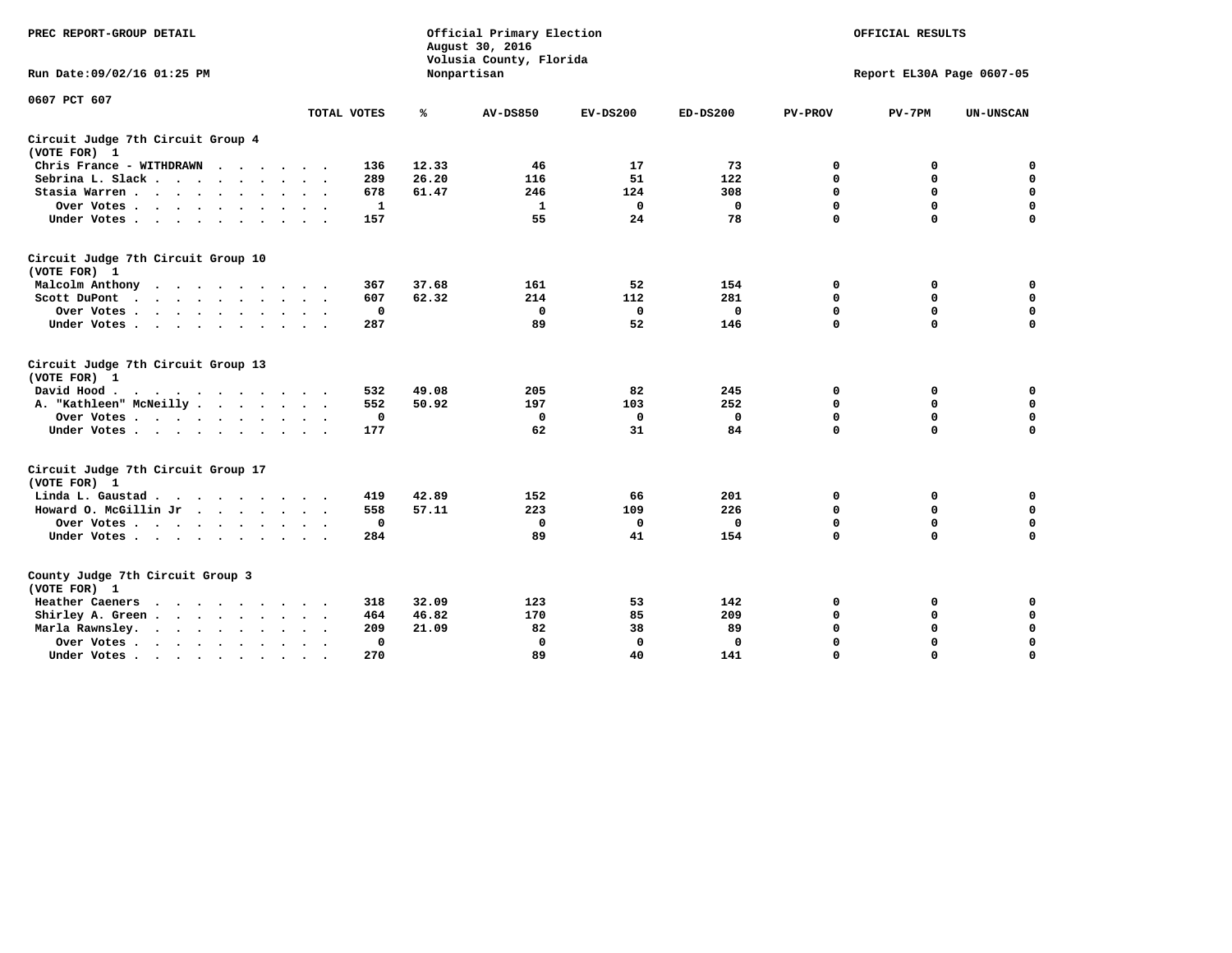| PREC REPORT-GROUP DETAIL                                                                                                       |             |       | Official Primary Election<br>August 30, 2016<br>Volusia County, Florida | OFFICIAL RESULTS |              |                |                           |                  |
|--------------------------------------------------------------------------------------------------------------------------------|-------------|-------|-------------------------------------------------------------------------|------------------|--------------|----------------|---------------------------|------------------|
| Run Date: 09/02/16 01:25 PM                                                                                                    |             |       | Nonpartisan                                                             |                  |              |                | Report EL30A Page 0607-06 |                  |
| 0607 PCT 607                                                                                                                   | TOTAL VOTES | ℁     | <b>AV-DS850</b>                                                         | $EV-DS200$       | $ED-DS200$   | <b>PV-PROV</b> | $PV-7PM$                  | <b>UN-UNSCAN</b> |
| Sheriff                                                                                                                        |             |       |                                                                         |                  |              |                |                           |                  |
| (VOTE FOR) 1                                                                                                                   |             |       |                                                                         |                  |              |                |                           |                  |
| Wendell C. Bradford                                                                                                            | 89          | 7.27  | 26                                                                      | 20               | 43           | $\mathbf 0$    | 0                         | 0                |
| Dave Brannon<br>$\sim$<br>$\mathbf{A}$                                                                                         | 89          | 7.27  | 38                                                                      | 16               | 35           | $\mathbf 0$    | 0                         | $\mathbf 0$      |
| Mike Chitwood                                                                                                                  | 783         | 63.97 | 301                                                                     | 126              | 356          | $\mathbf{0}$   | 0                         | $\mathbf 0$      |
| Eric Dietrich<br>$\cdot$ .                                                                                                     | 246         | 20.10 | 75                                                                      | 50               | 121          | $\Omega$       | $\Omega$                  | $\mathbf 0$      |
| James E. (Jim) Gillum                                                                                                          | 17          | 1.39  | 8                                                                       | $\mathbf{1}$     | 8            | $\mathbf 0$    | $\mathbf 0$               | $\mathbf 0$      |
| Over Votes                                                                                                                     | $\mathbf 0$ |       | $\mathbf 0$                                                             | $\mathbf 0$      | $\mathbf 0$  | $\mathbf 0$    | $\mathbf 0$               | 0                |
| Under Votes                                                                                                                    | 37          |       | 16                                                                      | $\overline{3}$   | 18           | $\Omega$       | $\mathbf 0$               | $\mathbf 0$      |
|                                                                                                                                |             |       |                                                                         |                  |              |                |                           |                  |
| Property Appraiser<br>(VOTE FOR) 1                                                                                             |             |       |                                                                         |                  |              |                |                           |                  |
| Larry Bartlett.<br>$\cdot$<br>$\sim$<br>$\cdot$ .                                                                              | 402         | 37.19 | 156                                                                     | 70               | 176          | $\mathbf 0$    | 0                         | $\mathsf{o}\,$   |
| H. Alan Burton.                                                                                                                | 386         | 35.71 | 154                                                                     | 64               | 168          | $\mathbf 0$    | 0                         | $\mathbf 0$      |
| Mike Swanto.<br>$\ddot{\phantom{a}}$<br>$\ddot{\phantom{0}}$                                                                   | 293         | 27.10 | 90                                                                      | 62               | 141          | $\mathbf 0$    | $\mathbf 0$               | $\mathbf 0$      |
| Over Votes                                                                                                                     | $\mathbf 0$ |       | $\mathbf 0$                                                             | $\mathbf 0$      | $\mathbf 0$  | $\mathbf 0$    | 0                         | 0                |
| $\sim$ $\sim$<br>$\ddotsc$                                                                                                     | 180         |       | 64                                                                      | 20               | 96           | $\Omega$       | $\Omega$                  | 0                |
| Under Votes                                                                                                                    |             |       |                                                                         |                  |              |                |                           |                  |
| Supervisor of Elections<br>(VOTE FOR) 1                                                                                        |             |       |                                                                         |                  |              |                |                           |                  |
| Teresa Apgar<br>.                                                                                                              | 130         | 12.05 | 46                                                                      | 22               | 62           | $\Omega$       | 0                         | $\mathbf 0$      |
| David Lee Davis                                                                                                                | 164         | 15.20 | 43                                                                      | 22               | 99           | $\mathbf 0$    | 0                         | $\mathbf 0$      |
| Bill Fyfe.                                                                                                                     | 89          | 8.25  | 30                                                                      | 27               | 32           | $\mathbf 0$    | 0                         | $\mathbf 0$      |
| Lisa Lewis<br>$\sim$<br>$\sim$<br>$\sim$<br>$\overline{\phantom{a}}$                                                           | 696         | 64.50 | 292                                                                     | 118              | 286          | $\mathbf 0$    | $\mathbf 0$               | $\mathbf 0$      |
| Over Votes                                                                                                                     | $\mathbf 0$ |       | $\mathbf 0$                                                             | $^{\circ}$       | $\mathbf{0}$ | $\mathbf{0}$   | 0                         | $\mathbf 0$      |
| Under Votes                                                                                                                    | 182         |       | 53                                                                      | 27               | 102          | $\mathbf{0}$   | 0                         | $\mathbf 0$      |
| County Council Chair                                                                                                           |             |       |                                                                         |                  |              |                |                           |                  |
| (VOTE FOR) 1                                                                                                                   |             |       |                                                                         |                  |              |                |                           |                  |
| Jason P. Davis.                                                                                                                | 190         | 17.16 | 90                                                                      | 27               | 73           | $\mathbf 0$    | 0                         | 0                |
| Greg Gimbert                                                                                                                   | 333         | 30.08 | 94                                                                      | 57               | 182          | $\Omega$       | 0                         | 0                |
| Ed Kelley $\cdots$ $\cdots$ $\cdots$<br>$\cdot$ $\cdot$                                                                        | 492         | 44.44 | 193                                                                     | 93               | 206          | $\Omega$       | $\mathbf 0$               | $\mathbf 0$      |
| Tom Laputka.<br>$\cdots$<br>$\bullet$<br>$\bullet$<br>$\ddot{\phantom{a}}$<br>$\overline{\phantom{a}}$                         | 92          | 8.31  | 32                                                                      | 24               | 36           | $\mathbf 0$    | $\mathbf 0$               | $\mathbf 0$      |
| Over Votes<br>$\sim$ $\sim$                                                                                                    | $\mathbf 0$ |       | $\Omega$                                                                | $^{\circ}$       | $\mathbf{0}$ | $\Omega$       | $\mathbf 0$               | $\mathbf 0$      |
| Under Votes                                                                                                                    | 154         |       | 55                                                                      | 15               | 84           | $\mathbf{0}$   | 0                         | $\Omega$         |
|                                                                                                                                |             |       |                                                                         |                  |              |                |                           |                  |
| County Council Member District 4<br>County Council District 4<br>(VOTE FOR) 1                                                  |             |       |                                                                         |                  |              |                |                           |                  |
| Linda Bourquin-McIntyre<br>$\ddot{\phantom{0}}$<br>$\cdot$<br>$\sim$                                                           | 0           |       | 0                                                                       | 0                | 0            | $\mathbf 0$    | 0                         | 0                |
| Roy Johnson.                                                                                                                   | $\mathbf 0$ |       | $\mathbf 0$                                                             | 0                | $\mathbf 0$  | $\mathbf{0}$   | 0                         | $\mathbf 0$      |
| Heather Post<br>$\ddot{\phantom{1}}$<br>$\ddot{\phantom{a}}$<br>$\ddot{\phantom{a}}$                                           | 0           |       | $\mathbf 0$                                                             | 0                | $\mathbf 0$  | $\mathbf 0$    | 0                         | $\mathbf 0$      |
| Al Smith.<br>$\cdots$<br>$\bullet$                                                                                             | $\mathbf 0$ |       | $\mathbf 0$                                                             | 0                | $\mathbf 0$  | $\mathbf 0$    | 0                         | $\mathbf 0$      |
| Roland Via .<br>$\sim$ $\sim$ $\sim$ $\sim$<br>$\bullet$<br>$\ddot{\phantom{a}}$                                               | $\mathbf 0$ |       | $\mathbf 0$                                                             | 0                | $\mathbf 0$  | $\mathbf 0$    | 0                         | $\mathbf 0$      |
| Over Votes<br>$\ddot{\phantom{0}}$<br>$\ddot{\phantom{0}}$<br>$\bullet$<br>$\bullet$<br>$\bullet$<br>$\ddot{\phantom{1}}$      | $\mathbf 0$ |       | $\mathbf 0$                                                             | $\mathbf 0$      | $\mathbf 0$  | $\Omega$       | 0                         | $\pmb{0}$        |
| Under Votes<br>the contract of the contract of the contract of the contract of the contract of the contract of the contract of | $\Omega$    |       | $\Omega$                                                                | $\Omega$         | $\Omega$     | $\Omega$       | $\Omega$                  | $\Omega$         |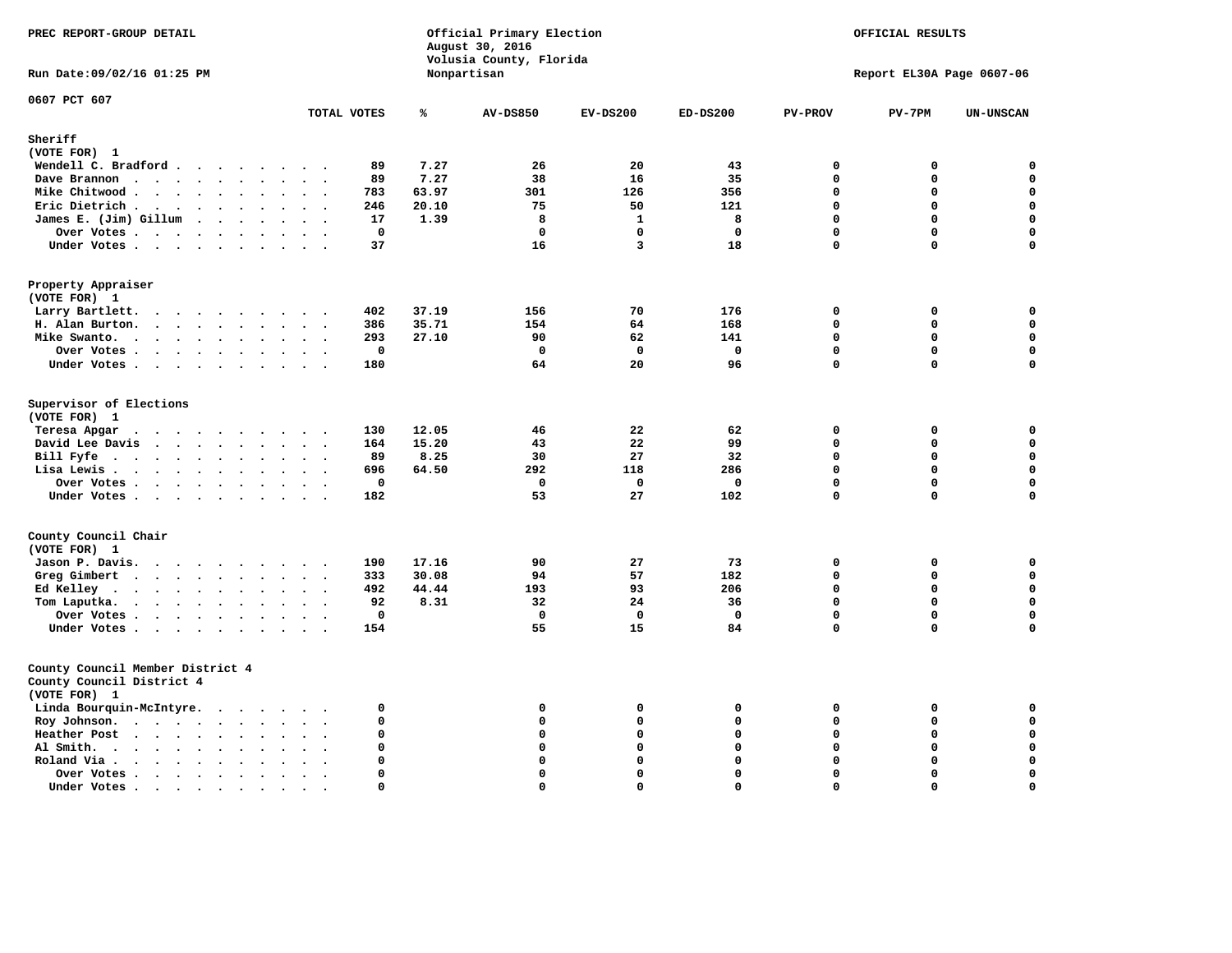| PREC REPORT-GROUP DETAIL                                                                                                                                                                                                                                                 |                    |       | Official Primary Election<br>August 30, 2016<br>Volusia County, Florida | OFFICIAL RESULTS   |              |                           |                  |                          |  |  |
|--------------------------------------------------------------------------------------------------------------------------------------------------------------------------------------------------------------------------------------------------------------------------|--------------------|-------|-------------------------------------------------------------------------|--------------------|--------------|---------------------------|------------------|--------------------------|--|--|
| Run Date: 09/02/16 01:25 PM                                                                                                                                                                                                                                              |                    |       | Nonpartisan                                                             |                    |              | Report EL30A Page 0607-07 |                  |                          |  |  |
| 0607 PCT 607                                                                                                                                                                                                                                                             | TOTAL VOTES        | ℁     | <b>AV-DS850</b>                                                         | $EV-DS200$         | $ED-DS200$   | <b>PV-PROV</b>            | $PV-7PM$         | <b>UN-UNSCAN</b>         |  |  |
|                                                                                                                                                                                                                                                                          |                    |       |                                                                         |                    |              |                           |                  |                          |  |  |
| School Board Member District 2<br>(VOTE FOR) 1                                                                                                                                                                                                                           |                    |       |                                                                         |                    |              |                           |                  |                          |  |  |
|                                                                                                                                                                                                                                                                          |                    |       |                                                                         |                    |              |                           |                  |                          |  |  |
| Boysie Mae Smith-Walden.<br>.                                                                                                                                                                                                                                            | 289                | 29.73 | 97                                                                      | 45                 | 147<br>291   | 0                         | 0<br>$\mathbf 0$ | $\mathbf 0$<br>$\pmb{0}$ |  |  |
| Ida Duncan Wright.                                                                                                                                                                                                                                                       | 683<br>$\mathbf 0$ | 70.27 | 264<br>$\mathbf 0$                                                      | 128<br>$\mathbf 0$ | $\mathbf 0$  | 0<br>$\mathbf 0$          | $\mathbf 0$      | $\pmb{0}$                |  |  |
| Over Votes                                                                                                                                                                                                                                                               |                    |       |                                                                         |                    |              | $\mathbf 0$               | $\mathbf 0$      | $\Omega$                 |  |  |
| Under Votes                                                                                                                                                                                                                                                              | 289                |       | 103                                                                     | 43                 | 143          |                           |                  |                          |  |  |
| School Board Member District 4                                                                                                                                                                                                                                           |                    |       |                                                                         |                    |              |                           |                  |                          |  |  |
| (VOTE FOR) 1                                                                                                                                                                                                                                                             |                    |       |                                                                         |                    |              |                           |                  |                          |  |  |
| Carl Persis.                                                                                                                                                                                                                                                             | 0                  |       | 0                                                                       | 0                  | 0            | 0                         | 0                | $\mathbf 0$              |  |  |
| Ray Sanchez.<br>$\cdots$                                                                                                                                                                                                                                                 | 0                  |       | 0                                                                       | 0                  | 0            | $\mathbf 0$               | $\mathbf 0$      | $\mathbf 0$              |  |  |
| Over Votes                                                                                                                                                                                                                                                               | $\mathbf 0$        |       | $\mathbf{0}$                                                            | $\mathbf 0$        | $\mathbf{0}$ | $\mathbf 0$               | $\mathbf 0$      | $\mathbf 0$              |  |  |
| Under Votes                                                                                                                                                                                                                                                              | $\mathbf 0$        |       | $\mathbf 0$                                                             | $\mathbf 0$        | $\mathbf{0}$ | $\mathbf 0$               | $\mathbf 0$      | 0                        |  |  |
| Daytona Beach Mayor                                                                                                                                                                                                                                                      |                    |       |                                                                         |                    |              |                           |                  |                          |  |  |
| (VOTE FOR) 1                                                                                                                                                                                                                                                             |                    |       |                                                                         |                    |              |                           |                  |                          |  |  |
| Dominique DeLannoy<br>$\cdot$                                                                                                                                                                                                                                            | 36                 | 3.08  | 11                                                                      | 1                  | 24           | 0                         | 0                | 0                        |  |  |
| Derrick L. Henry .<br>$\mathbf{r}$ . The contract of the contract of the contract of the contract of the contract of the contract of the contract of the contract of the contract of the contract of the contract of the contract of the contract of th<br>$\sim$ $\sim$ | 599                | 51.20 | 231                                                                     | 111                | 257          | $\mathbf 0$               | $\mathbf 0$      | $\mathbf 0$              |  |  |
| Fred Hoffmann                                                                                                                                                                                                                                                            | 93                 | 7.95  | 50                                                                      | 9                  | 34           | $\mathbf 0$               | $\mathbf 0$      | $\pmb{0}$                |  |  |
| David Chief Rhody.<br>$\cdots$<br>$\sim$ $\sim$                                                                                                                                                                                                                          | 80                 | 6.84  | 14                                                                      | 11                 | 55           | $\mathbf 0$               | $\mathbf 0$      | $\mathbf 0$              |  |  |
| Ken Strickland.<br>$\ddot{\phantom{0}}$<br>$\sim$                                                                                                                                                                                                                        | 362                | 30.94 | 116                                                                     | 72                 | 174          | $\mathbf 0$               | $\mathbf 0$      | $\mathbf 0$              |  |  |
| Over Votes<br>$\ddot{\phantom{a}}$<br>$\ddot{\phantom{0}}$                                                                                                                                                                                                               | $\mathbf 0$        |       | 0                                                                       | 0                  | 0            | $\mathbf 0$               | $\mathbf 0$      | $\mathbf 0$              |  |  |
| Under Votes                                                                                                                                                                                                                                                              | 91                 |       | 42                                                                      | 12                 | 37           | $\Omega$                  | $\mathbf 0$      | $\mathbf 0$              |  |  |
| Daytona Beach City Commissioner Zone 2                                                                                                                                                                                                                                   |                    |       |                                                                         |                    |              |                           |                  |                          |  |  |
| Daytona Beach Zone 2                                                                                                                                                                                                                                                     |                    |       |                                                                         |                    |              |                           |                  |                          |  |  |
| (VOTE FOR) 1                                                                                                                                                                                                                                                             |                    |       |                                                                         |                    |              |                           |                  |                          |  |  |
| Aaron Delgado                                                                                                                                                                                                                                                            | 497                | 44.65 | 160                                                                     | 83                 | 254          | 0                         | 0                | 0                        |  |  |
| Mary Weegie Kuendig                                                                                                                                                                                                                                                      | 471                | 42.32 | 180                                                                     | 77                 | 214          | $\mathbf 0$               | $\mathbf 0$      | $\mathbf 0$              |  |  |
| Tony Servance                                                                                                                                                                                                                                                            | 145                | 13.03 | 62                                                                      | 35                 | 48           | $\mathbf 0$               | $\mathbf 0$      | $\mathbf 0$              |  |  |
| Over Votes                                                                                                                                                                                                                                                               | 1                  |       | $\Omega$                                                                | $\mathbf{1}$       | 0            | $\mathbf 0$               | $\mathbf 0$      | $\mathbf 0$              |  |  |
| Under Votes                                                                                                                                                                                                                                                              | 147                |       | 62                                                                      | 20                 | 65           | $\mathbf 0$               | $\Omega$         | $\Omega$                 |  |  |
| Amendment 4                                                                                                                                                                                                                                                              |                    |       |                                                                         |                    |              |                           |                  |                          |  |  |
| (VOTE FOR) 1                                                                                                                                                                                                                                                             |                    |       |                                                                         |                    |              |                           |                  |                          |  |  |
| Yes<br>$\cdots$<br>$\sim$ $\sim$ $\sim$<br>$\ddot{\phantom{1}}$<br>$\sim$<br>$\ddot{\phantom{1}}$<br>$\ddot{\phantom{1}}$                                                                                                                                                | 819                | 73.32 | 294                                                                     | 143                | 382          | 0                         | 0                | 0                        |  |  |
| $No.$<br>$\sim$<br>$\ddot{\phantom{a}}$                                                                                                                                                                                                                                  | 298                | 26.68 | 112                                                                     | 55                 | 131          | 0                         | 0                | $\mathbf 0$              |  |  |
| Over Votes<br>$\cdot$ $\cdot$ $\cdot$ $\cdot$ $\cdot$<br>$\ddot{\phantom{a}}$<br>$\cdot$<br>$\cdot$                                                                                                                                                                      | 0                  |       | 0                                                                       | $\mathbf 0$        | $\mathbf 0$  | 0                         | $\mathbf 0$      | $\mathbf 0$              |  |  |
| Under Votes<br>$\bullet$<br>$\sim$                                                                                                                                                                                                                                       | 144                |       | 58                                                                      | 18                 | 68           | $\mathbf 0$               | $\mathbf 0$      | $\mathbf 0$              |  |  |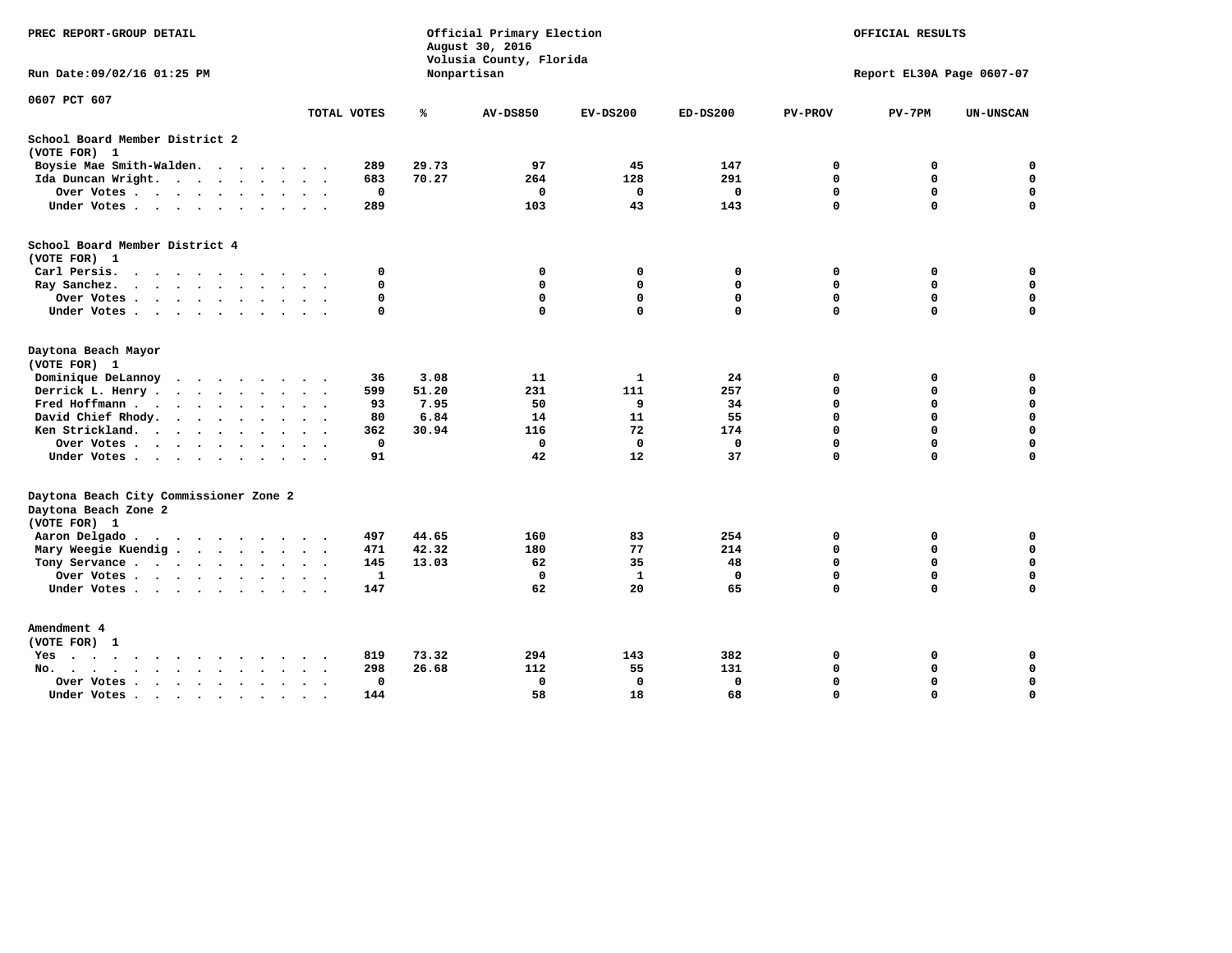| PREC REPORT-GROUP DETAIL               |              | Official Primary Election<br>August 30, 2016 |                         | OFFICIAL RESULTS |                           |                |          |                  |
|----------------------------------------|--------------|----------------------------------------------|-------------------------|------------------|---------------------------|----------------|----------|------------------|
| Run Date:09/02/16 01:25 PM             |              | <b>STATISTICS</b>                            | Volusia County, Florida |                  | Report EL30A Page 0614-01 |                |          |                  |
| 0614 PCT 614                           |              |                                              |                         |                  |                           |                |          |                  |
|                                        | TOTAL VOTES  | ℁                                            | <b>AV-DS850</b>         | $EV-DS200$       | $ED-DS200$                | <b>PV-PROV</b> | $PV-7PM$ | <b>UN-UNSCAN</b> |
| REGISTERED VOTERS - TOTAL              | 3,892        |                                              |                         |                  |                           |                |          |                  |
| REGISTERED VOTERS - Democratic         | 2,462        | 63.26                                        |                         |                  |                           |                |          |                  |
| REGISTERED VOTERS - Republican         | 491          | 12.62                                        |                         |                  |                           |                |          |                  |
| REGISTERED VOTERS - Libertarian        | 3            | .08                                          |                         |                  |                           |                |          |                  |
| REGISTERED VOTERS - Nonpartisan        | 936          |                                              |                         |                  |                           |                |          |                  |
| BALLOTS CAST - TOTAL.                  | 757          |                                              | 240                     | 133              | 384                       |                |          |                  |
| BALLOTS CAST - Democratic              | 571          | 75.43                                        | 160                     | 100              | 311                       |                |          |                  |
| BALLOTS CAST - Republican              | 113          | 14.93                                        | 48                      | 24               | 41                        |                |          |                  |
| BALLOTS CAST - Libertarian.            | $\mathbf{o}$ |                                              | 0                       | 0                | 0                         |                |          |                  |
| BALLOTS CAST - Nonpartisan.            | 73           | 9.64                                         | 32                      |                  | 32                        |                |          | 0                |
| BALLOTS CAST - BLANK.                  |              |                                              | 0                       |                  | 0                         | $\Omega$       |          |                  |
| VOTER TURNOUT - TOTAL                  |              | 19.45                                        |                         |                  |                           |                |          |                  |
| VOTER TURNOUT - Democratic.<br>$\cdot$ |              | 23.19                                        |                         |                  |                           |                |          |                  |
| VOTER TURNOUT - Republican.            |              | 23.01                                        |                         |                  |                           |                |          |                  |
| VOTER TURNOUT - Libertarian            |              |                                              |                         |                  |                           |                |          |                  |
| VOTER TURNOUT - BLANK                  |              |                                              |                         |                  |                           |                |          |                  |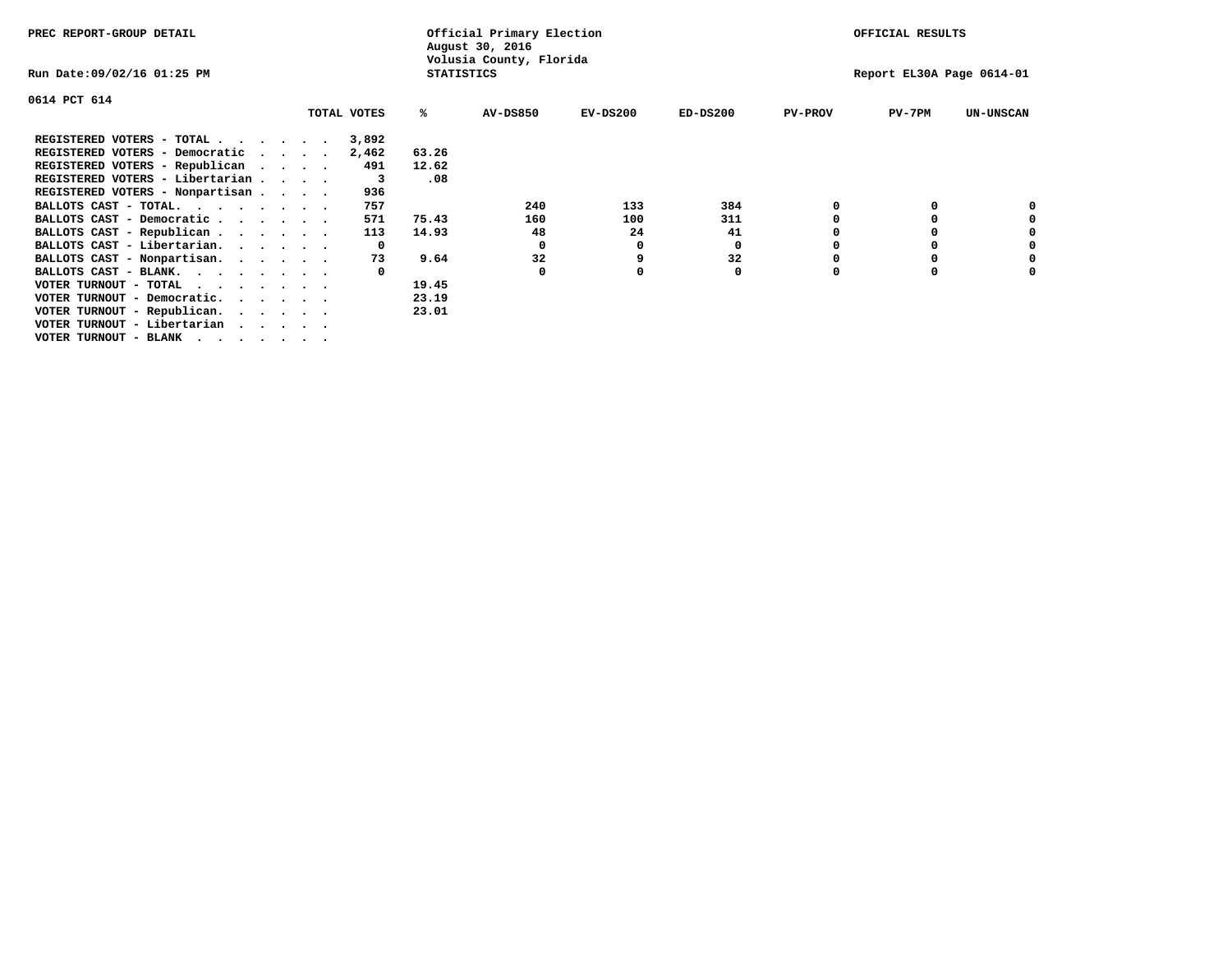| PREC REPORT-GROUP DETAIL                                                         |             | Democratic | Official Primary Election<br>August 30, 2016<br>Volusia County, Florida | OFFICIAL RESULTS<br>Report EL30A Page 0614-02 |            |                |          |                  |  |
|----------------------------------------------------------------------------------|-------------|------------|-------------------------------------------------------------------------|-----------------------------------------------|------------|----------------|----------|------------------|--|
| Run Date: 09/02/16 01:25 PM                                                      |             |            |                                                                         |                                               |            |                |          |                  |  |
| 0614 PCT 614                                                                     | TOTAL VOTES | ℁          | <b>AV-DS850</b>                                                         | $EV-DS200$                                    | $ED-DS200$ | <b>PV-PROV</b> | $PV-7PM$ | <b>UN-UNSCAN</b> |  |
| United States Senator<br>(VOTE FOR) 1                                            |             |            |                                                                         |                                               |            |                |          |                  |  |
| Roque "Rocky" De La Fuente.                                                      | 11          | 2.00       | 3                                                                       | 0                                             | 8          | 0              | O        |                  |  |
| Alan Grayson                                                                     | 155         | 28.23      | 51                                                                      | 23                                            | 81         | $\Omega$       | $\Omega$ |                  |  |
| Pam Keith                                                                        | 71          | 12.93      | 25                                                                      | 14                                            | 32         | O              | 0        | 0                |  |
| Reginald Luster                                                                  | 8           | 1.46       | 1                                                                       | $\overline{2}$                                | 5          | 0              | 0        | 0                |  |
| Patrick Murphy.                                                                  | 304         | 55.37      | 75                                                                      | 57                                            | 172        | O              | 0        | $\mathbf 0$      |  |
| Over Votes                                                                       | $\Omega$    |            | $\Omega$                                                                | <sup>0</sup>                                  | 0          | $\Omega$       | $\Omega$ | $\Omega$         |  |
| Under Votes                                                                      | 22          |            |                                                                         | 4                                             | 13         | $\Omega$       | $\Omega$ | 0                |  |
| Representative in Congress District 6<br>(VOTE FOR) 1                            |             |            |                                                                         |                                               |            |                |          |                  |  |
| William (Bill) McCullough                                                        | 74          | 13.38      | 31                                                                      | 7                                             | 36         | O              | 0        |                  |  |
| Jay McGovern                                                                     | 38          | 6.87       | 14                                                                      | 7                                             | 17         | O              | 0        | 0                |  |
| George Pappas.                                                                   | 28          | 5.06       | 12                                                                      | 3                                             | 13         | 0              | 0        | 0                |  |
| Dwayne L. Taylor                                                                 | 413         | 74.68      | 98                                                                      | 82                                            | 233        | $\Omega$       | $\Omega$ | $\mathbf 0$      |  |
| Over Votes                                                                       | 0           |            | 0                                                                       | 0                                             | 0          | 0              | 0        | $\mathbf 0$      |  |
| Under Votes                                                                      | 18          |            | 5                                                                       | 1                                             | 12         | $\Omega$       | 0        | O                |  |
| State Representative District 26<br>(VOTE FOR) 1                                 |             |            |                                                                         |                                               |            |                |          |                  |  |
| Patrick Henry                                                                    | 343         | 62.03      | 99                                                                      | 59                                            | 185        | 0              | 0        |                  |  |
| Steve Miller                                                                     | 210         | 37.97      | 56                                                                      | 39                                            | 115        |                | 0        | 0                |  |
| Over Votes                                                                       | 0           |            | 0                                                                       | 0                                             | 0          |                | 0        | 0                |  |
| Under Votes, $\cdot$ , $\cdot$ , $\cdot$ , $\cdot$ , $\cdot$ , $\cdot$ , $\cdot$ | 18          |            |                                                                         |                                               | 11         |                |          | O                |  |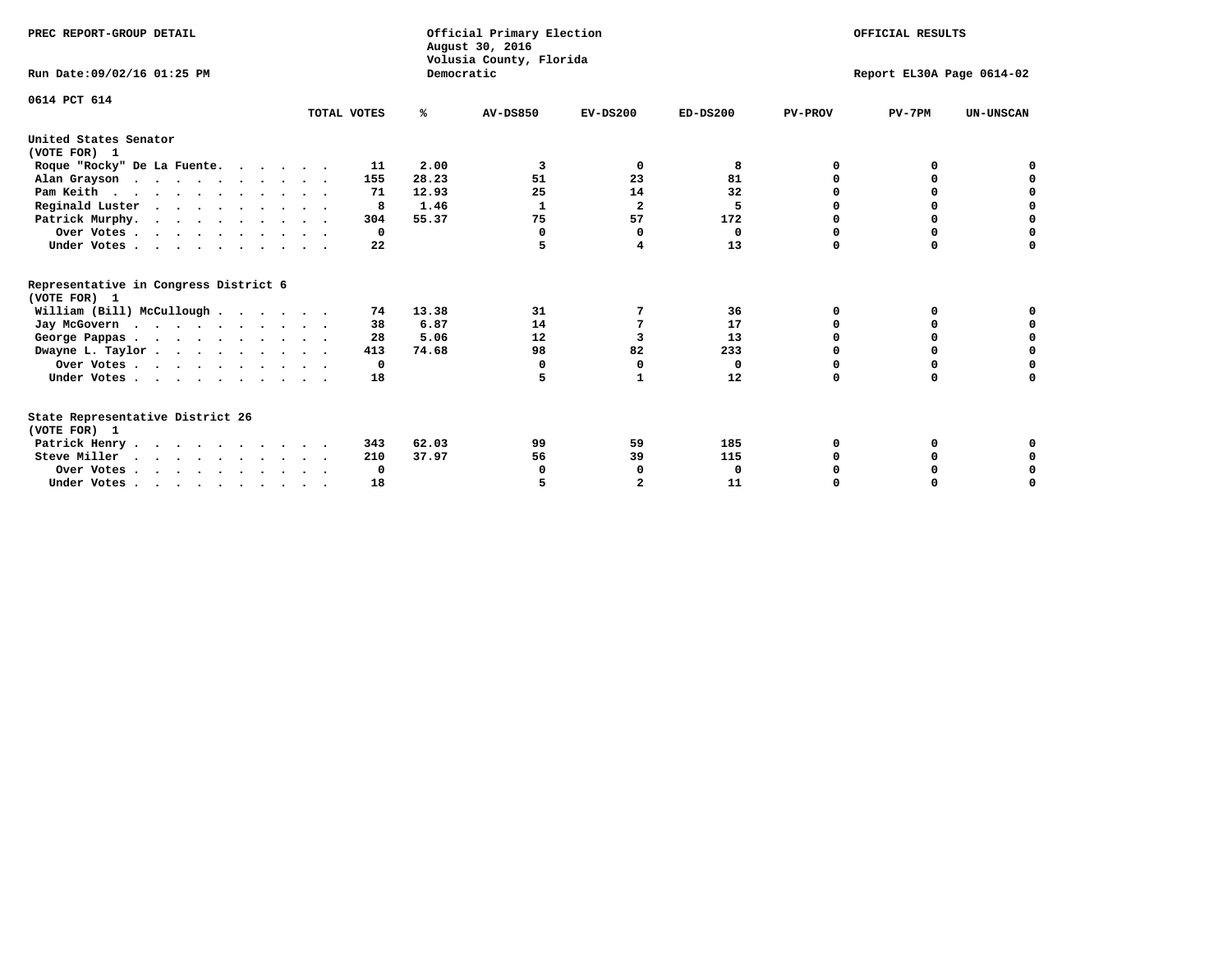| PREC REPORT-GROUP DETAIL<br>Run Date: 09/02/16 01:25 PM                |             | Republican | Official Primary Election<br>August 30, 2016<br>Volusia County, Florida | OFFICIAL RESULTS<br>Report EL30A Page 0614-03 |                |                |             |                  |
|------------------------------------------------------------------------|-------------|------------|-------------------------------------------------------------------------|-----------------------------------------------|----------------|----------------|-------------|------------------|
|                                                                        |             |            |                                                                         |                                               |                |                |             |                  |
| 0614 PCT 614                                                           | TOTAL VOTES | %          | <b>AV-DS850</b>                                                         | $EV-DS200$                                    | $ED-DS200$     | <b>PV-PROV</b> | $PV-7PM$    | <b>UN-UNSCAN</b> |
| United States Senator<br>(VOTE FOR) 1                                  |             |            |                                                                         |                                               |                |                |             |                  |
| Carlos Beruff                                                          | 24          | 22.02      | 8                                                                       | 7                                             | 9              | 0              | 0           | 0                |
| Ernie Rivera                                                           | 5           | 4.59       | $\overline{\mathbf{2}}$                                                 | 1                                             | $\overline{a}$ | 0              | 0           | $\mathbf 0$      |
| Marco Rubio.                                                           | 73          | 66.97      | 35                                                                      | 14                                            | 24             | $\mathbf 0$    | $\mathbf 0$ | 0                |
| Dwight Mark Anthony Young                                              | 7           | 6.42       | $\mathbf{2}$                                                            | $\mathbf{1}$                                  | 4              | $\mathbf 0$    | $\mathbf 0$ | $\mathbf 0$      |
| Over Votes                                                             | 0           |            | 0                                                                       | 0                                             | 0              | $\mathbf 0$    | 0           | $\mathbf 0$      |
| Under Votes                                                            | 4           |            | 1                                                                       | $\mathbf{1}$                                  | $\overline{a}$ | $\Omega$       | $\Omega$    | $\Omega$         |
| Representative in Congress District 6<br>(VOTE FOR) 1                  |             |            |                                                                         |                                               |                |                |             |                  |
| Fred Costello                                                          | 27          | 25.71      | 10                                                                      | $\overline{\mathbf{2}}$                       | 15             | 0              | 0           | 0                |
| Ron Desantis                                                           | 55          | 52.38      | 27                                                                      | 12                                            | 16             | 0              | 0           | $\mathbf 0$      |
| G. G. Galloway.                                                        | 23          | 21.90      | 8                                                                       | 8                                             | 7              | $\mathbf 0$    | $\mathbf 0$ | $\Omega$         |
| Over Votes                                                             | 0           |            | $\mathbf 0$                                                             | $\mathbf{0}$                                  | $\mathbf 0$    | $\mathbf 0$    | $\mathbf 0$ | $\mathbf 0$      |
| Under Votes                                                            | 8           |            | 3                                                                       | $\overline{a}$                                | 3              | $\mathbf 0$    | $\Omega$    | $\Omega$         |
| State Committeeman<br>(VOTE FOR) 1                                     |             |            |                                                                         |                                               |                |                |             |                  |
| Paul W. Deering                                                        | 70          | 72.92      | 33                                                                      | 11                                            | 26             | 0              | 0           | 0                |
| James Oddie.                                                           | 26          | 27.08      | 10                                                                      | 9                                             | 7              | 0              | 0           | $\mathbf 0$      |
| Over Votes                                                             | 0           |            | 0                                                                       | 0                                             | 0              | 0              | 0           | 0                |
| Under Votes                                                            | 17          |            | 5                                                                       | 4                                             | 8              | $\mathbf 0$    | $\mathbf 0$ | $\mathbf 0$      |
| State Committeewoman<br>(VOTE FOR) 1                                   |             |            |                                                                         |                                               |                |                |             |                  |
| Dana Christina Dougherty                                               | 48          | 50.53      | 23                                                                      | 5                                             | 20             | 0              | 0           | 0                |
| Marilyn C. Ford                                                        | 47          | 49.47      | 19                                                                      | 14                                            | 14             | 0              | 0           | $\mathbf 0$      |
| Over Votes                                                             | $\Omega$    |            | 0                                                                       | $\mathbf{0}$                                  | $\mathbf{0}$   | 0              | 0           | $\mathbf 0$      |
| Under Votes, $\cdot$ , $\cdot$ , $\cdot$ , $\cdot$ , $\cdot$ , $\cdot$ | 18          |            | 6                                                                       | 5                                             |                | $\Omega$       | $\Omega$    | $\Omega$         |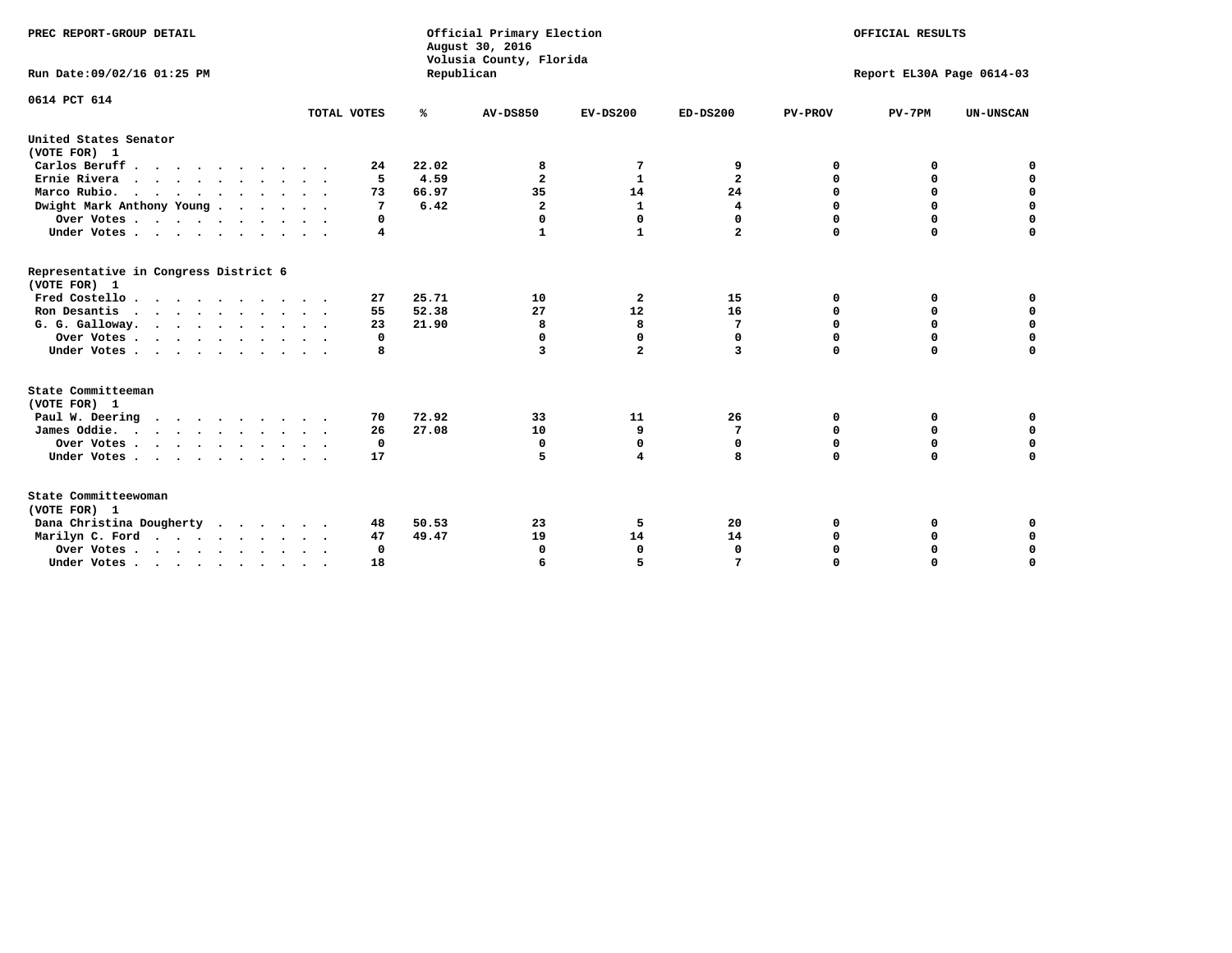| PREC REPORT-GROUP DETAIL<br>Run Date: 09/02/16 01:25 PM |  |  |  |  |  | Official Primary Election<br>August 30, 2016<br>Volusia County, Florida<br>Libertarian |   | OFFICIAL RESULTS<br>Report EL30A Page 0614-04 |            |            |                |          |                  |
|---------------------------------------------------------|--|--|--|--|--|----------------------------------------------------------------------------------------|---|-----------------------------------------------|------------|------------|----------------|----------|------------------|
| 0614 PCT 614                                            |  |  |  |  |  | TOTAL VOTES                                                                            | ℁ | <b>AV-DS850</b>                               | $EV-DS200$ | $ED-DS200$ | <b>PV-PROV</b> | $PV-7PM$ | <b>UN-UNSCAN</b> |
| United States Senator<br>(VOTE FOR) 1                   |  |  |  |  |  |                                                                                        |   |                                               |            |            |                |          |                  |
| Augustus Invictus.                                      |  |  |  |  |  | 0                                                                                      |   |                                               | 0          | 0          |                |          | 0                |
| Paul Stanton                                            |  |  |  |  |  | 0                                                                                      |   |                                               |            | 0          |                |          | 0                |
| Over Votes                                              |  |  |  |  |  | 0                                                                                      |   |                                               |            | 0          |                |          | 0                |
| Under Votes                                             |  |  |  |  |  | 0                                                                                      |   |                                               |            |            |                |          | 0                |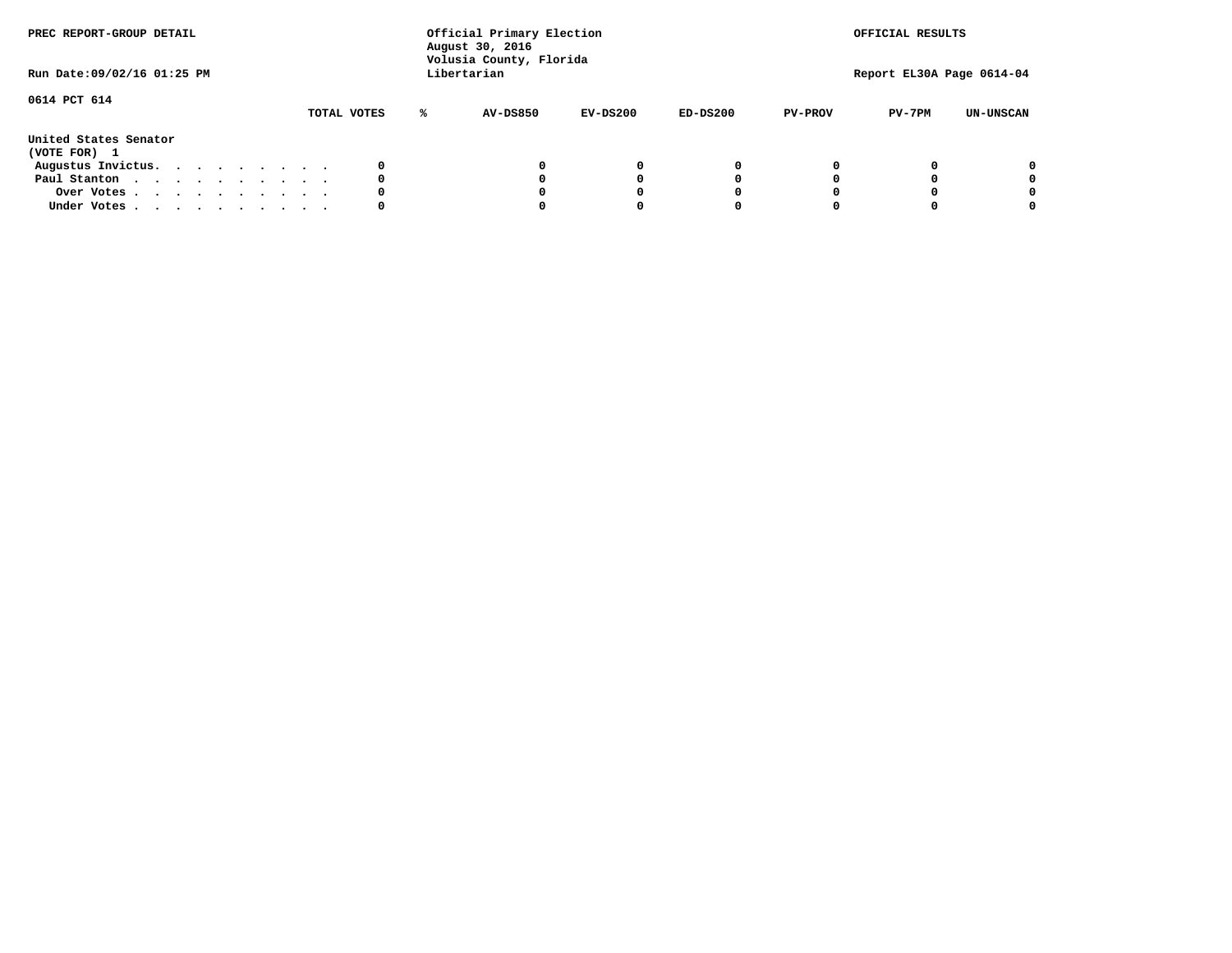| PREC REPORT-GROUP DETAIL                           |             |             | Official Primary Election<br>August 30, 2016<br>Volusia County, Florida | OFFICIAL RESULTS<br>Report EL30A Page 0614-05 |              |                |             |                  |
|----------------------------------------------------|-------------|-------------|-------------------------------------------------------------------------|-----------------------------------------------|--------------|----------------|-------------|------------------|
| Run Date: 09/02/16 01:25 PM                        |             |             | Nonpartisan                                                             |                                               |              |                |             |                  |
| 0614 PCT 614                                       |             |             |                                                                         |                                               |              |                |             |                  |
|                                                    | TOTAL VOTES | ℁           | <b>AV-DS850</b>                                                         | $EV-DS200$                                    | $ED-DS200$   | <b>PV-PROV</b> | $PV-7PM$    | <b>UN-UNSCAN</b> |
| Circuit Judge 7th Circuit Group 4<br>(VOTE FOR) 1  |             |             |                                                                         |                                               |              |                |             |                  |
| Chris France - WITHDRAWN                           | 81          | 12.09       | 32                                                                      | 10                                            | 39           | 0              | 0           | $\mathbf 0$      |
| Sebrina L. Slack                                   | 216         | 32.24       | 69                                                                      | 41                                            | 106          | 0              | $\mathbf 0$ | $\mathbf 0$      |
| Stasia Warren                                      | 373         | 55.67       | 111                                                                     | 65                                            | 197          | $\mathbf 0$    | $\mathbf 0$ | $\mathbf 0$      |
| Over Votes                                         |             | $\mathbf 0$ | $\mathbf 0$                                                             | $\mathbf 0$                                   | $\mathbf 0$  | 0              | $\mathbf 0$ | $\mathbf 0$      |
| Under Votes                                        | 87          |             | 28                                                                      | 17                                            | 42           | $\mathbf 0$    | $\mathbf 0$ | $\mathbf 0$      |
| Circuit Judge 7th Circuit Group 10<br>(VOTE FOR) 1 |             |             |                                                                         |                                               |              |                |             |                  |
| Malcolm Anthony                                    | 356         | 55.80       | 108                                                                     | 57                                            | 191          | $\mathbf 0$    | 0           | $\mathbf 0$      |
| Scott DuPont                                       | 282         | 44.20       | 97                                                                      | 49                                            | 136          | $\mathbf 0$    | $\mathbf 0$ | $\mathbf 0$      |
| Over Votes<br>$\sim$ $\sim$                        |             | $\mathbf 0$ | $\Omega$                                                                | 0                                             | 0            | $\mathbf 0$    | 0           | $\mathbf 0$      |
| Under Votes                                        | 119         |             | 35                                                                      | 27                                            | 57           | $\mathbf 0$    | $\mathbf 0$ | 0                |
| Circuit Judge 7th Circuit Group 13<br>(VOTE FOR) 1 |             |             |                                                                         |                                               |              |                |             |                  |
| David Hood.                                        | 237         | 35.80       | 82                                                                      | 51                                            | 104          | $\mathbf 0$    | $\mathbf 0$ | $\mathbf 0$      |
| A. "Kathleen" McNeilly.<br>$\cdots$                | 425         | 64.20       | 127                                                                     | 61                                            | 237          | $\mathbf 0$    | $\mathbf 0$ | $\pmb{0}$        |
| Over Votes                                         |             | $\mathbf 0$ | $\Omega$                                                                | 0                                             | 0            | $\mathbf 0$    | $\mathbf 0$ | $\mathbf 0$      |
| Under Votes                                        | 95          |             | 31                                                                      | 21                                            | 43           | $\mathbf 0$    | $\Omega$    | 0                |
| Circuit Judge 7th Circuit Group 17<br>(VOTE FOR) 1 |             |             |                                                                         |                                               |              |                |             |                  |
| Linda L. Gaustad                                   | 392         | 60.59       | 128                                                                     | 64                                            | 200          | 0              | 0           | $\mathbf 0$      |
| Howard O. McGillin Jr                              | 255         | 39.41       | 82                                                                      | 46                                            | 127          | $\mathbf 0$    | $\mathbf 0$ | $\mathbf 0$      |
| Over Votes                                         |             | 0           | 0                                                                       | $\mathbf 0$                                   | 0            | $\mathbf 0$    | $\mathbf 0$ | 0                |
| Under Votes                                        | 110         |             | 30                                                                      | 23                                            | 57           | $\mathbf 0$    | $\mathbf 0$ | $\Omega$         |
| County Judge 7th Circuit Group 3<br>(VOTE FOR) 1   |             |             |                                                                         |                                               |              |                |             |                  |
| Heather Caeners                                    | 92          | 13.20       | 47                                                                      | 15                                            | 30           | 0              | 0           | 0                |
| Shirley A. Green                                   | 546         | 78.34       | 150                                                                     | 102                                           | 294          | $\mathbf 0$    | $\Omega$    | $\mathbf 0$      |
| Marla Rawnsley.                                    | 59          | 8.46        | 27                                                                      | 8                                             | 24           | 0              | 0           | $\mathbf 0$      |
| Over Votes<br>$\ddot{\phantom{1}}$<br>$\bullet$    |             | 0           | $\Omega$                                                                | $\mathbf 0$                                   | $\mathbf{0}$ | 0              | $\Omega$    | $\mathbf 0$      |
| Under Votes<br>$\bullet$                           | 60          |             | 16                                                                      | 8                                             | 36           | $\mathbf 0$    | $\mathbf 0$ | $\Omega$         |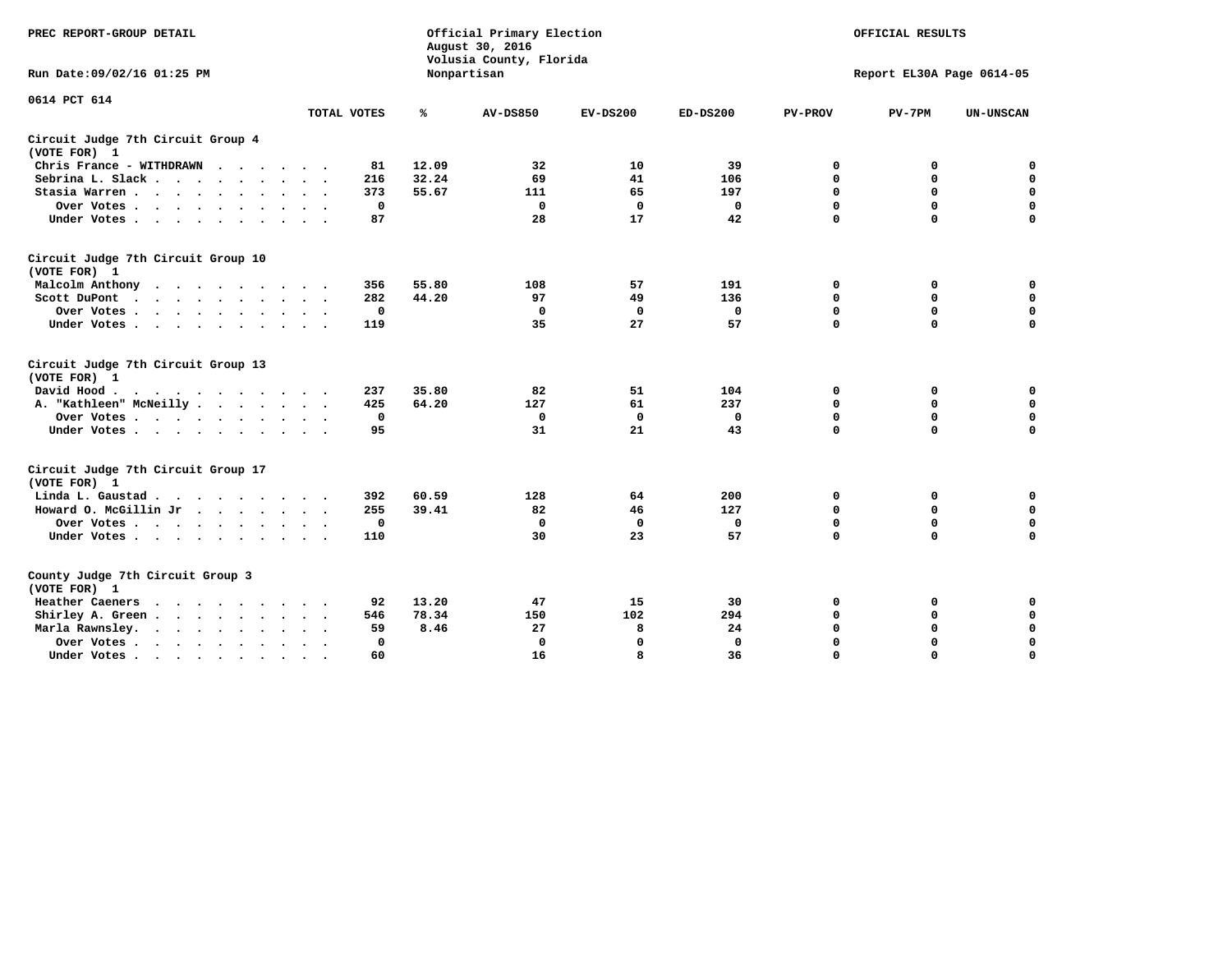| PREC REPORT-GROUP DETAIL                                                                 |                                                       |       | Official Primary Election<br>August 30, 2016<br>Volusia County, Florida |                         |                         |                | OFFICIAL RESULTS          |                  |
|------------------------------------------------------------------------------------------|-------------------------------------------------------|-------|-------------------------------------------------------------------------|-------------------------|-------------------------|----------------|---------------------------|------------------|
| Run Date: 09/02/16 01:25 PM                                                              |                                                       |       | Nonpartisan                                                             |                         |                         |                | Report EL30A Page 0614-06 |                  |
| 0614 PCT 614                                                                             | TOTAL VOTES                                           | ℁     | <b>AV-DS850</b>                                                         | $EV-DS200$              | $ED-DS200$              | <b>PV-PROV</b> | $PV-7PM$                  | <b>UN-UNSCAN</b> |
| Sheriff                                                                                  |                                                       |       |                                                                         |                         |                         |                |                           |                  |
| (VOTE FOR) 1                                                                             |                                                       |       |                                                                         |                         |                         |                |                           |                  |
| Wendell C. Bradford                                                                      | 161                                                   | 21.85 | 42                                                                      | 19                      | 100                     | $\mathbf 0$    | 0                         | 0                |
| Dave Brannon                                                                             | 38                                                    | 5.16  | 19                                                                      | $7\phantom{.0}$         | 12                      | $\mathbf 0$    | 0                         | 0                |
| Mike Chitwood                                                                            | 461                                                   | 62.55 | 142                                                                     | 85                      | 234                     | $\mathbf 0$    | 0                         | 0                |
| Eric Dietrich.<br>$\cdots$                                                               | 69<br>$\sim$<br>$\overline{\phantom{a}}$              | 9.36  | 29                                                                      | 16                      | 24                      | $\mathbf 0$    | 0                         | $\mathbf 0$      |
| James E. (Jim) Gillum                                                                    | 8                                                     | 1.09  | 3                                                                       | $\mathbf{1}$            | $\overline{\mathbf{4}}$ | $\Omega$       | $\mathbf 0$               | $\mathbf 0$      |
| Over Votes                                                                               | $\mathbf 0$                                           |       | $\mathbf{0}$                                                            | $\Omega$                | $\mathbf 0$             | $\mathbf{0}$   | 0                         | $\mathbf 0$      |
| Under Votes                                                                              | 20<br>$\cdots$                                        |       | 5                                                                       | 5                       | 10                      | $\Omega$       | 0                         | 0                |
| Property Appraiser<br>(VOTE FOR) 1                                                       |                                                       |       |                                                                         |                         |                         |                |                           |                  |
| Larry Bartlett.                                                                          | 283<br>$\cdot$ .                                      | 43.47 | 80                                                                      | 46                      | 157                     | 0              | 0                         | 0                |
| H. Alan Burton.                                                                          | 235<br>$\sim$ $\sim$                                  | 36.10 | 86                                                                      | 43                      | 106                     | $\mathbf 0$    | 0                         | $\mathbf 0$      |
| Mike Swanto.<br>$\ddot{\phantom{a}}$                                                     | 133<br>$\ddot{\phantom{a}}$<br>$\bullet$<br>$\bullet$ | 20.43 | 43                                                                      | 26                      | 64                      | $\mathbf 0$    | 0                         | $\mathbf 0$      |
| Over Votes.                                                                              | $\mathbf 0$                                           |       | $\mathbf 0$                                                             | $\mathbf{o}$            | $\mathbf 0$             | $\mathbf 0$    | 0                         | $\mathbf 0$      |
| Under Votes                                                                              | 106                                                   |       | 31                                                                      | 18                      | 57                      | $\mathbf 0$    | 0                         | $\mathbf 0$      |
| Supervisor of Elections<br>(VOTE FOR) 1                                                  |                                                       |       |                                                                         |                         |                         |                |                           |                  |
| Teresa Apgar                                                                             | 81                                                    | 11.95 | 23                                                                      | 13                      | 45                      | $\mathbf 0$    | 0                         | 0                |
| David Lee Davis                                                                          | 103                                                   | 15.19 | 26                                                                      | 16                      | 61                      | $\mathbf 0$    | $\mathbf 0$               | 0                |
| Bill Fyfe                                                                                | 30<br>$\ddot{\phantom{1}}$                            | 4.42  | 9                                                                       | 6                       | 15                      | $\mathbf 0$    | $\mathbf 0$               | $\mathbf 0$      |
| Lisa Lewis                                                                               | 464                                                   | 68.44 | 158                                                                     | 80                      | 226                     | $\Omega$       | $\mathbf 0$               | $\mathbf 0$      |
| Over Votes                                                                               | $\mathbf 0$                                           |       | $\mathbf 0$                                                             | $\mathbf 0$             | $\mathbf 0$             | $\Omega$       | $\Omega$                  | $\mathbf 0$      |
| Under Votes                                                                              | 79                                                    |       | 24                                                                      | 18                      | 37                      | $\mathbf 0$    | $\mathbf 0$               | $\mathbf 0$      |
| County Council Chair<br>(VOTE FOR) 1                                                     |                                                       |       |                                                                         |                         |                         |                |                           |                  |
| Jason P. Davis.                                                                          | 182<br>$\sim$ $\sim$                                  | 27.83 | 58                                                                      | 30                      | 94                      | $\mathbf 0$    | 0                         | $\mathbf 0$      |
| Greg Gimbert<br>$\mathbf{r}$ . The state of the state $\mathbf{r}$                       | 103                                                   | 15.75 | 33                                                                      | 18                      | 52                      | $\Omega$       | 0                         | 0                |
| Ed Kelley                                                                                | 308                                                   | 47.09 | 104                                                                     | 55                      | 149                     | $\mathbf 0$    | $\mathbf 0$               | $\mathbf 0$      |
| Tom Laputka.                                                                             | 61                                                    | 9.33  | 15                                                                      | 10                      | 36                      | $\mathbf 0$    | $\mathbf 0$               | $\mathbf 0$      |
| Over Votes                                                                               | $\mathbf{1}$<br>$\sim$                                |       | $\Omega$                                                                | $^{\circ}$              | $\mathbf{1}$            | $\mathbf{0}$   | 0                         | 0                |
| Under Votes                                                                              | 102                                                   |       | 30                                                                      | 20                      | 52                      | $\Omega$       | $\mathbf 0$               | $\Omega$         |
| County Council Member District 4<br>County Council District 4<br>(VOTE FOR) 1            |                                                       |       |                                                                         |                         |                         |                |                           |                  |
| Linda Bourquin-McIntyre.                                                                 | 56                                                    | 13.59 | 19                                                                      | $\overline{7}$          | 30                      | $\Omega$       | 0                         | $\mathbf 0$      |
| Roy Johnson.                                                                             | 72                                                    | 17.48 | 19                                                                      | 8                       | 45                      | $\mathbf 0$    | 0                         | $\mathbf 0$      |
| Heather Post                                                                             | 145<br>$\sim$ $\sim$                                  | 35.19 | 55                                                                      | 29                      | 61                      | $\mathbf 0$    | 0                         | $\mathbf 0$      |
| Al Smith.<br>$\bullet$                                                                   | 116<br>$\bullet$<br>$\ddot{\phantom{a}}$              | 28.16 | 40                                                                      | 12                      | 64                      | $\mathbf 0$    | $\mathbf 0$               | $\mathbf 0$      |
| Roland Via .<br>$\cdots$<br>$\sim$<br>$\ddot{\phantom{a}}$                               | 23<br>$\sim$                                          | 5.58  | 6                                                                       | $\overline{\mathbf{3}}$ | 14                      | $\Omega$       | $\mathbf 0$               | $\mathbf 0$      |
| Over Votes<br>$\bullet$                                                                  | $\mathbf{0}$<br>$\bullet$<br>$\cdot$<br>$\cdot$       |       | $\mathbf{0}$                                                            | $\Omega$                | $\mathbf{0}$            | $\mathbf{0}$   | 0                         | $\mathbf 0$      |
| Under Votes.<br>$\ddot{\phantom{0}}$<br>$\bullet$<br>$\bullet$<br>$\bullet$<br>$\bullet$ | 52                                                    |       | 16                                                                      | 11                      | 25                      | $\Omega$       | $\Omega$                  | $\mathbf 0$      |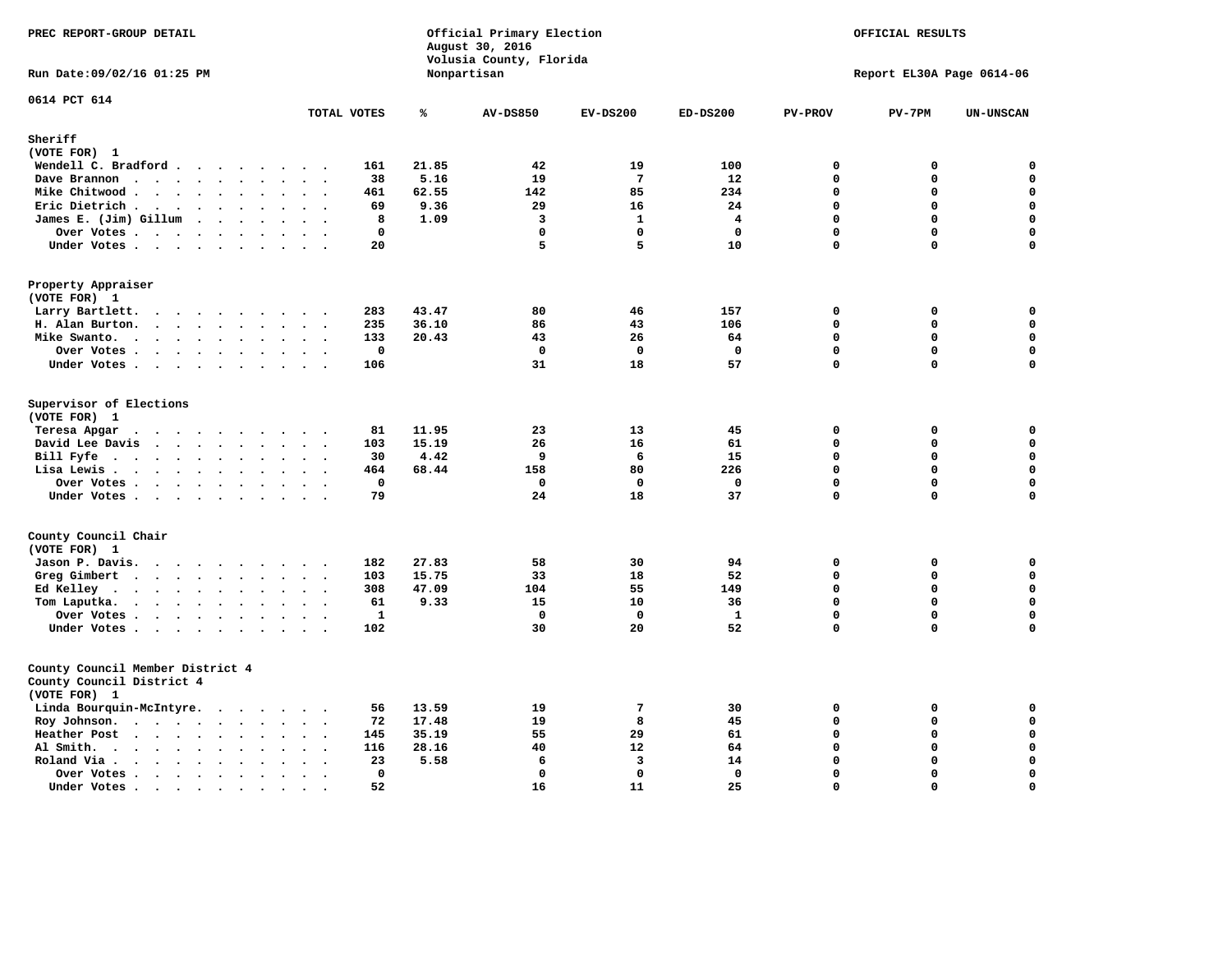| PREC REPORT-GROUP DETAIL                                                                                                                                                                                                                                |                      |              |       | Official Primary Election<br>August 30, 2016<br>Volusia County, Florida | OFFICIAL RESULTS<br>Report EL30A Page 0614-07 |                 |                |             |                  |
|---------------------------------------------------------------------------------------------------------------------------------------------------------------------------------------------------------------------------------------------------------|----------------------|--------------|-------|-------------------------------------------------------------------------|-----------------------------------------------|-----------------|----------------|-------------|------------------|
| Run Date: 09/02/16 01:25 PM                                                                                                                                                                                                                             |                      |              |       | Nonpartisan                                                             |                                               |                 |                |             |                  |
| 0614 PCT 614                                                                                                                                                                                                                                            | TOTAL VOTES          |              | ℁     | <b>AV-DS850</b>                                                         | $EV-DS200$                                    | <b>ED-DS200</b> | <b>PV-PROV</b> | $PV-7PM$    | <b>UN-UNSCAN</b> |
| School Board Member District 2<br>(VOTE FOR) 1                                                                                                                                                                                                          |                      |              |       |                                                                         |                                               |                 |                |             |                  |
| Boysie Mae Smith-Walden.                                                                                                                                                                                                                                |                      | 232          | 33.00 | 70                                                                      | 38                                            | 124             | 0              | 0           | 0                |
| Ida Duncan Wright.                                                                                                                                                                                                                                      |                      | 471          | 67.00 | 153                                                                     | 84                                            | 234             | 0              | $\mathbf 0$ | $\mathbf 0$      |
| Over Votes                                                                                                                                                                                                                                              |                      | $\mathbf{1}$ |       | $\mathbf 0$                                                             | $\mathbf 0$                                   | $\mathbf{1}$    | 0              | $\mathbf 0$ | 0                |
| Under Votes                                                                                                                                                                                                                                             |                      | 53           |       | 17                                                                      | 11                                            | 25              | $\mathbf 0$    | $\mathbf 0$ | 0                |
| Daytona Beach Mayor<br>(VOTE FOR) 1                                                                                                                                                                                                                     |                      |              |       |                                                                         |                                               |                 |                |             |                  |
| Dominique DeLannoy                                                                                                                                                                                                                                      |                      | 20           | 2.73  | 11                                                                      | $\overline{\mathbf{2}}$                       | 7               | 0              | 0           | 0                |
| Derrick L. Henry                                                                                                                                                                                                                                        |                      | 542          | 74.04 | 155                                                                     | 97                                            | 290             | 0              | $\mathbf 0$ | $\mathbf 0$      |
| Fred Hoffmann                                                                                                                                                                                                                                           |                      | 39           | 5.33  | 23                                                                      | 7                                             | 9               | 0              | 0           | 0                |
| David Chief Rhody.<br>$\begin{array}{cccccccccccccc} \bullet & \bullet & \bullet & \bullet & \bullet & \bullet & \bullet & \bullet & \bullet & \bullet \end{array}$                                                                                     | $\cdot$ $\cdot$      | 14           | 1.91  | 6                                                                       | $\overline{\mathbf{3}}$                       | 5               | $\Omega$       | $\Omega$    | $\mathbf 0$      |
| Ken Strickland.                                                                                                                                                                                                                                         |                      | 117          | 15.98 | 36                                                                      | 19                                            | 62              | 0              | $\mathbf 0$ | $\mathbf 0$      |
| Over Votes                                                                                                                                                                                                                                              |                      | $\mathbf 0$  |       | $\mathbf 0$                                                             | $\Omega$                                      | $\mathbf 0$     | 0              | $\mathbf 0$ | $\mathbf 0$      |
| Under Votes                                                                                                                                                                                                                                             |                      | 25           |       | 9                                                                       | 5                                             | 11              | $\Omega$       | $\Omega$    | $\mathbf 0$      |
| Daytona Beach City Commissioner Zone 5<br>Daytona Beach Zone 5<br>(VOTE FOR) 1                                                                                                                                                                          |                      |              |       |                                                                         |                                               |                 |                |             |                  |
| Dannette M. Henry.                                                                                                                                                                                                                                      |                      | 339          | 47.08 | 103                                                                     | 60                                            | 176             | 0              | 0           | 0                |
| Myke Tairu.                                                                                                                                                                                                                                             |                      | 237          | 32.92 | 74                                                                      | 34                                            | 129             | 0              | $\mathbf 0$ | $\mathbf 0$      |
| Willie F. Williams<br>$\mathbf{r}$ . The set of the set of the set of the set of the set of the set of the set of the set of the set of the set of the set of the set of the set of the set of the set of the set of the set of the set of the set of t |                      | 144          | 20.00 | 49                                                                      | 30                                            | 65              | 0              | $\mathbf 0$ | 0                |
| Over Votes                                                                                                                                                                                                                                              |                      | $\mathbf 0$  |       | $\mathbf 0$                                                             | $\Omega$                                      | $\mathbf 0$     | 0              | $\mathbf 0$ | $\mathbf 0$      |
| Under Votes                                                                                                                                                                                                                                             |                      | 37           |       | 14                                                                      | 9                                             | 14              | $\Omega$       | $\Omega$    | $\mathbf 0$      |
| Amendment 4<br>(VOTE FOR) 1                                                                                                                                                                                                                             |                      |              |       |                                                                         |                                               |                 |                |             |                  |
| Yes                                                                                                                                                                                                                                                     |                      | 452          | 68.07 | 143                                                                     | 81                                            | 228             | 0              | 0           | 0                |
| No.                                                                                                                                                                                                                                                     |                      | 212          | 31.93 | 76                                                                      | 34                                            | 102             | 0              | 0           | $\mathbf 0$      |
| Over Votes .<br>$\cdots$                                                                                                                                                                                                                                | $\ddot{\phantom{1}}$ | $\mathbf{1}$ |       | $\Omega$                                                                | $\Omega$                                      | 1               | 0              | $\Omega$    | 0                |
| Under Votes                                                                                                                                                                                                                                             |                      | 92           |       | 21                                                                      | 18                                            | 53              | $\Omega$       | $\Omega$    | $\mathbf 0$      |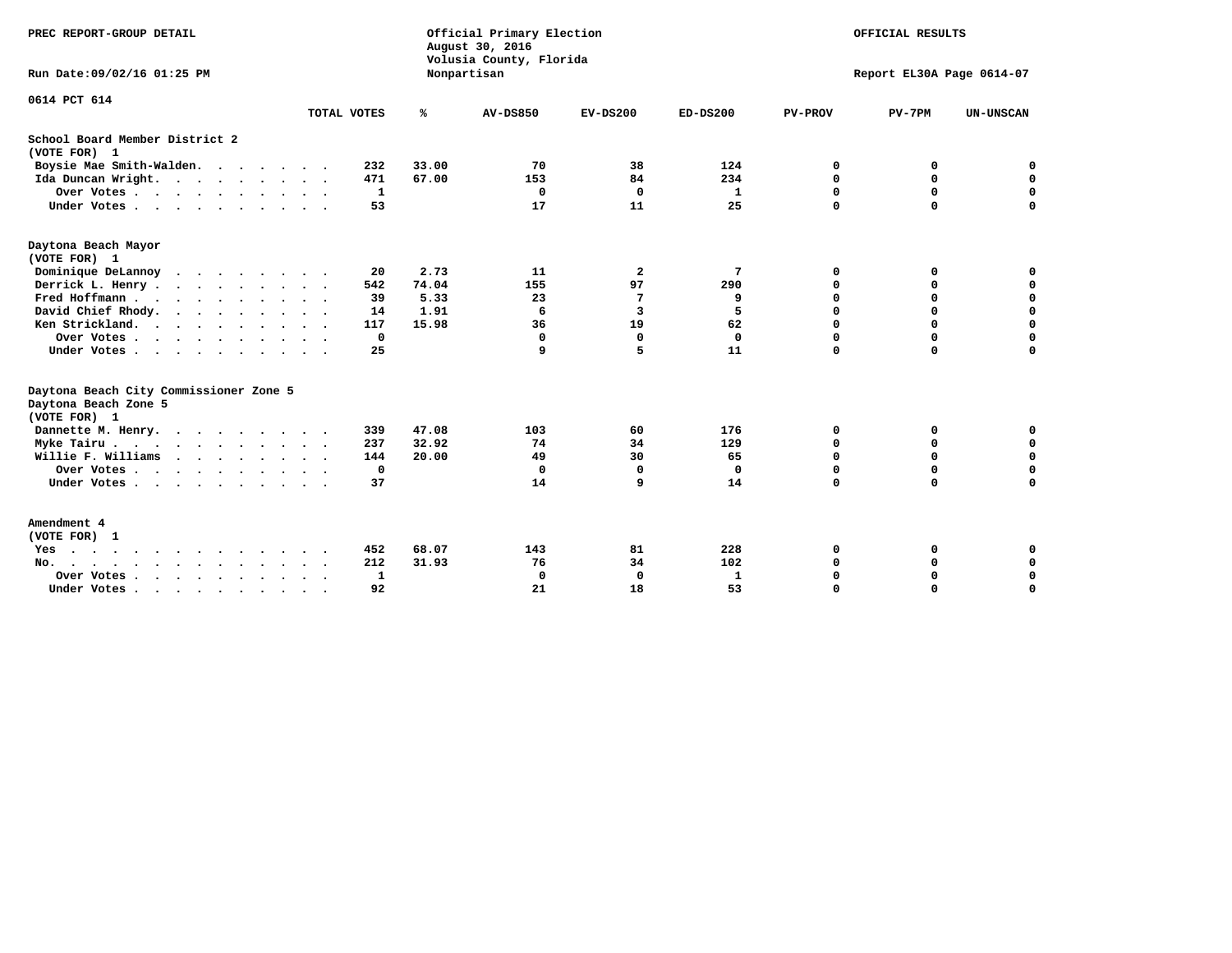| PREC REPORT-GROUP DETAIL                                                                                                                 |  |             |                   | Official Primary Election<br>August 30, 2016 |            | OFFICIAL RESULTS |                |                           |                  |
|------------------------------------------------------------------------------------------------------------------------------------------|--|-------------|-------------------|----------------------------------------------|------------|------------------|----------------|---------------------------|------------------|
| Run Date:09/02/16 01:25 PM                                                                                                               |  |             | <b>STATISTICS</b> | Volusia County, Florida                      |            |                  |                | Report EL30A Page 0619-01 |                  |
| 0619 PCT 619                                                                                                                             |  |             |                   |                                              |            |                  |                |                           |                  |
|                                                                                                                                          |  | TOTAL VOTES | %ะ                | <b>AV-DS850</b>                              | $EV-DS200$ | $ED-DS200$       | <b>PV-PROV</b> | $PV-7PM$                  | <b>UN-UNSCAN</b> |
| REGISTERED VOTERS - TOTAL                                                                                                                |  | 2,163       |                   |                                              |            |                  |                |                           |                  |
| REGISTERED VOTERS - Democratic<br>$\cdot$                                                                                                |  | 1,448       | 66.94             |                                              |            |                  |                |                           |                  |
| REGISTERED VOTERS - Republican                                                                                                           |  | 209         | 9.66              |                                              |            |                  |                |                           |                  |
| REGISTERED VOTERS - Libertarian                                                                                                          |  | -2          | .09               |                                              |            |                  |                |                           |                  |
| REGISTERED VOTERS - Nonpartisan                                                                                                          |  | 504         |                   |                                              |            |                  |                |                           |                  |
| BALLOTS CAST - TOTAL.                                                                                                                    |  | 497         |                   | 128                                          | 112        | 254              |                |                           |                  |
| BALLOTS CAST - Democratic                                                                                                                |  | 397         | 79.88             | 97                                           | 95         | 203              |                |                           |                  |
| BALLOTS CAST - Republican                                                                                                                |  | 45          | 9.05              | 12                                           |            | 24               |                |                           |                  |
| BALLOTS CAST - Libertarian.                                                                                                              |  |             |                   | 0                                            |            | 0                |                |                           |                  |
| BALLOTS CAST - Nonpartisan.                                                                                                              |  | 55          | 11.07             | 19                                           |            | 27               |                |                           | 0                |
| BALLOTS CAST - BLANK.                                                                                                                    |  |             | .20               | 0                                            | O          |                  | O              | $\Omega$                  |                  |
| VOTER TURNOUT - TOTAL<br>the contract of the contract of the contract of the contract of the contract of the contract of the contract of |  |             | 22.98             |                                              |            |                  |                |                           |                  |
| VOTER TURNOUT - Democratic.                                                                                                              |  |             | 27.42             |                                              |            |                  |                |                           |                  |
| VOTER TURNOUT - Republican.                                                                                                              |  |             | 21.53             |                                              |            |                  |                |                           |                  |
|                                                                                                                                          |  |             |                   |                                              |            |                  |                |                           |                  |
|                                                                                                                                          |  |             | .05               |                                              |            |                  |                |                           |                  |
| VOTER TURNOUT - Libertarian<br>VOTER TURNOUT - BLANK                                                                                     |  |             |                   |                                              |            |                  |                |                           |                  |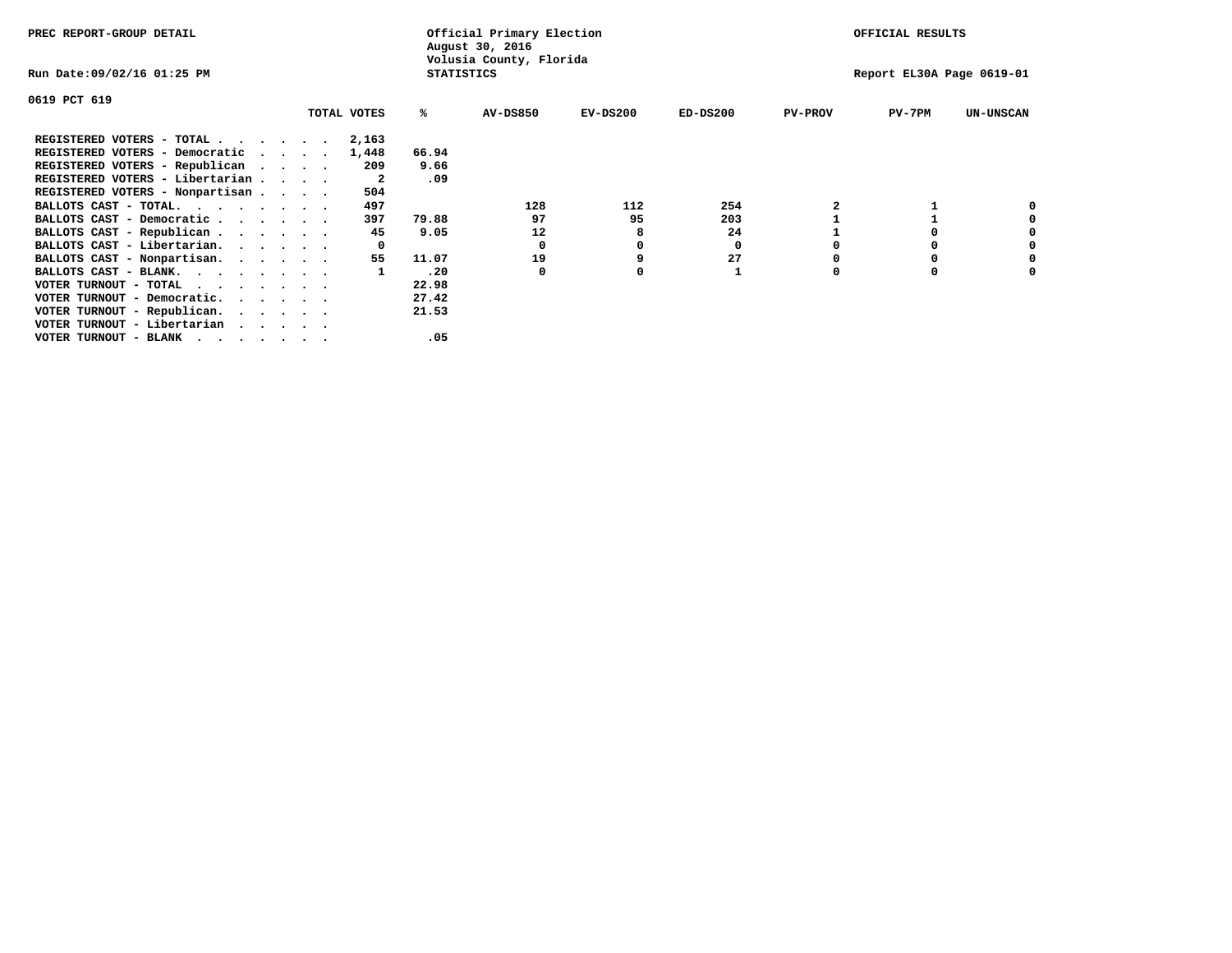| PREC REPORT-GROUP DETAIL                                                         |             |            | Official Primary Election<br>August 30, 2016<br>Volusia County, Florida |            |              |                | OFFICIAL RESULTS          |                  |
|----------------------------------------------------------------------------------|-------------|------------|-------------------------------------------------------------------------|------------|--------------|----------------|---------------------------|------------------|
| Run Date: 09/02/16 01:25 PM                                                      |             | Democratic |                                                                         |            |              |                | Report EL30A Page 0619-02 |                  |
| 0619 PCT 619                                                                     | TOTAL VOTES | %ะ         | <b>AV-DS850</b>                                                         | $EV-DS200$ | $ED-DS200$   | <b>PV-PROV</b> | $PV-7PM$                  | <b>UN-UNSCAN</b> |
| United States Senator<br>(VOTE FOR) 1                                            |             |            |                                                                         |            |              |                |                           |                  |
| Roque "Rocky" De La Fuente.                                                      | 8           | 2.08       | 2                                                                       | 2          | 4            | O              | O                         |                  |
| Alan Grayson                                                                     | 109         | 28.39      | 24                                                                      | 32         | 53           |                | O                         |                  |
| Pam Keith                                                                        | 52          | 13.54      | 12                                                                      | 11         | 29           |                | 0                         | o                |
| Reginald Luster                                                                  | 4           | 1.04       | $\Omega$                                                                | 1          | 3            |                | 0                         | $\Omega$         |
| Patrick Murphy.                                                                  | 211         | 54.95      | 56                                                                      | 48         | 105          |                | $\mathbf{1}$              | $\Omega$         |
| Over Votes                                                                       | 1           |            | $\Omega$                                                                | $\Omega$   | $\mathbf{1}$ | $\Omega$       | $\Omega$                  | O                |
| Under Votes.                                                                     | 12          |            | 3                                                                       | 1          | 8            | $\Omega$       | $\Omega$                  | $\Omega$         |
| Representative in Congress District 6<br>(VOTE FOR) 1                            |             |            |                                                                         |            |              |                |                           |                  |
| William (Bill) McCullough                                                        | 54          | 14.14      | 18                                                                      | 15         | 20           | O              | 1                         |                  |
| Jay McGovern                                                                     | 21          | 5.50       | 3                                                                       | 9          | 9            | O              | $\Omega$                  | O                |
| George Pappas.                                                                   | 18          | 4.71       |                                                                         | 6          | 6            |                | $\Omega$                  | $\mathbf 0$      |
| Dwayne L. Taylor                                                                 | 289         | 75.65      | 68                                                                      | 62         | 158          |                | 0                         | $\Omega$         |
| Over Votes                                                                       | 0           |            | $\Omega$                                                                | $\Omega$   | 0            | 0              | 0                         | 0                |
| Under Votes                                                                      | 15          |            | $\mathbf{2}$                                                            | 3          | 10           | $\Omega$       | 0                         | O                |
| State Representative District 26<br>(VOTE FOR) 1                                 |             |            |                                                                         |            |              |                |                           |                  |
| Patrick Henry                                                                    | 237         | 60.93      | 62                                                                      | 58         | 116          | 1              |                           |                  |
| Steve Miller                                                                     | 152         | 39.07      | 34                                                                      | 35         | 82           |                |                           | 0                |
| Over Votes                                                                       | 1           |            | 0                                                                       | 0          | 1            |                | 0                         | 0                |
| Under Votes, $\cdot$ , $\cdot$ , $\cdot$ , $\cdot$ , $\cdot$ , $\cdot$ , $\cdot$ |             |            |                                                                         |            |              |                |                           | O                |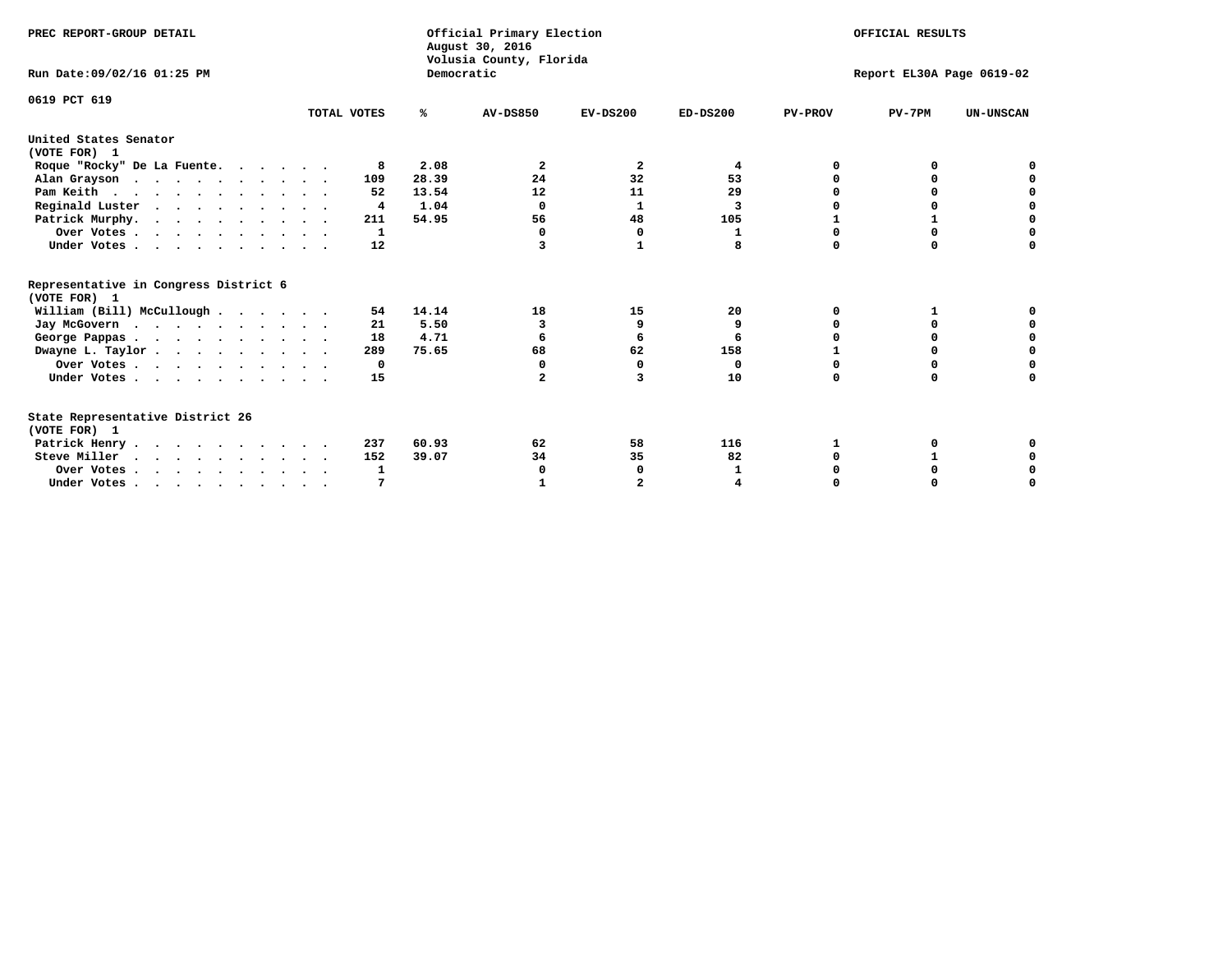| PREC REPORT-GROUP DETAIL                              |                |            | Official Primary Election<br>August 30, 2016<br>Volusia County, Florida | OFFICIAL RESULTS |                |                |                           |                  |
|-------------------------------------------------------|----------------|------------|-------------------------------------------------------------------------|------------------|----------------|----------------|---------------------------|------------------|
| Run Date: 09/02/16 01:25 PM                           |                | Republican |                                                                         |                  |                |                | Report EL30A Page 0619-03 |                  |
| 0619 PCT 619                                          | TOTAL VOTES    | ℁          | <b>AV-DS850</b>                                                         | $EV-DS200$       | $ED-DS200$     | <b>PV-PROV</b> | $PV-7PM$                  | <b>UN-UNSCAN</b> |
|                                                       |                |            |                                                                         |                  |                |                |                           |                  |
| United States Senator<br>(VOTE FOR) 1                 |                |            |                                                                         |                  |                |                |                           |                  |
| Carlos Beruff                                         | 9              | 20.93      | 3                                                                       | 3                | 3              | 0              | 0                         | 0                |
| Ernie Rivera                                          | 3              | 6.98       | $\mathbf{z}$                                                            | 0                | 0              | 1              | 0                         | $\mathbf 0$      |
| Marco Rubio.                                          | 24             | 55.81      | 6                                                                       | 4                | 14             | 0              | 0                         | 0                |
| Dwight Mark Anthony Young                             | 7              | 16.28      | 1                                                                       |                  | 5              | 0              | $\Omega$                  | $\mathbf 0$      |
| Over Votes                                            | 0              |            |                                                                         | $\Omega$         | $\Omega$       | $\Omega$       | $\Omega$                  | 0                |
| Under Votes                                           | $\overline{a}$ |            | $\Omega$                                                                | $\mathbf 0$      | $\overline{a}$ | $\mathbf 0$    | $\Omega$                  | $\mathbf 0$      |
| Representative in Congress District 6<br>(VOTE FOR) 1 |                |            |                                                                         |                  |                |                |                           |                  |
| Fred Costello                                         | 19             | 44.19      | 7                                                                       | 3                | 9              | 0              | 0                         | 0                |
| Ron Desantis                                          | 19             | 44.19      | 4                                                                       | 3                | 11             | $\mathbf{1}$   | $\mathbf 0$               | $\mathbf 0$      |
| G. G. Galloway.                                       | 5              | 11.63      | $\mathbf{1}$                                                            | $\overline{a}$   | $\overline{a}$ | $\mathbf 0$    | $\mathbf 0$               | $\mathbf 0$      |
| Over Votes                                            | 1              |            | 0                                                                       | $\mathbf 0$      | 1              | 0              | 0                         | $\mathbf 0$      |
| Under Votes                                           | 1              |            | $\Omega$                                                                | $\Omega$         | $\mathbf{1}$   | $\Omega$       | $\Omega$                  | $\mathbf 0$      |
| State Committeeman<br>(VOTE FOR) 1                    |                |            |                                                                         |                  |                |                |                           |                  |
| Paul W. Deering                                       | 25             | 64.10      | 8                                                                       | 3                | 13             | 1              | 0                         | 0                |
| James Oddie.                                          | 14             | 35.90      | $\mathbf 0$                                                             | 5                | 9              | 0              | $\mathbf 0$               | $\mathbf 0$      |
| Over Votes                                            | 0              |            | 0                                                                       | $\mathbf 0$      | 0              | 0              | 0                         | 0                |
| Under Votes                                           | 6              |            | 4                                                                       | $\Omega$         | $\overline{a}$ | 0              | $\Omega$                  | $\Omega$         |
| State Committeewoman<br>(VOTE FOR) 1                  |                |            |                                                                         |                  |                |                |                           |                  |
| Dana Christina Dougherty                              | 23             | 57.50      | 5                                                                       | 4                | 13             | 1              | 0                         | 0                |
| Marilyn C. Ford.                                      | 17             | 42.50      | 3                                                                       | 4                | 10             | 0              | 0                         | $\mathbf 0$      |
| Over Votes                                            | $\Omega$       |            |                                                                         | $\Omega$         | $\mathbf{0}$   | 0              | 0                         | $\mathbf 0$      |
| Under Votes, , , , , , , , , ,                        |                |            |                                                                         | $\Omega$         |                | $\Omega$       | $\Omega$                  | $\Omega$         |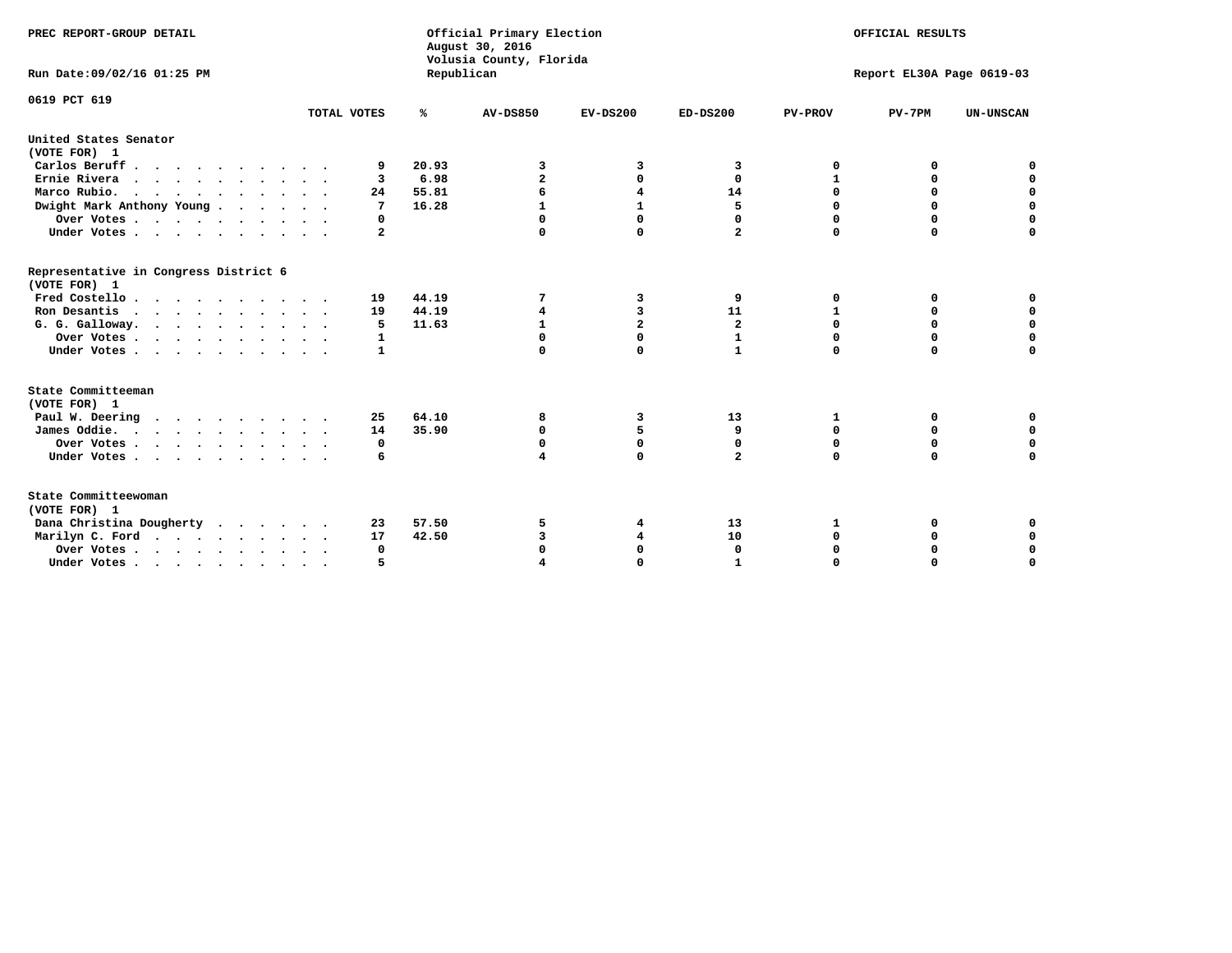| PREC REPORT-GROUP DETAIL<br>Run Date: 09/02/16 01:25 PM |  |  |  |  |  | Official Primary Election<br>August 30, 2016<br>Volusia County, Florida<br>Libertarian |             | OFFICIAL RESULTS<br>Report EL30A Page 0619-04 |                 |            |            |                |          |                  |
|---------------------------------------------------------|--|--|--|--|--|----------------------------------------------------------------------------------------|-------------|-----------------------------------------------|-----------------|------------|------------|----------------|----------|------------------|
| 0619 PCT 619                                            |  |  |  |  |  |                                                                                        | TOTAL VOTES | ℁                                             | <b>AV-DS850</b> | $EV-DS200$ | $ED-DS200$ | <b>PV-PROV</b> | $PV-7PM$ | <b>UN-UNSCAN</b> |
| United States Senator<br>(VOTE FOR) 1                   |  |  |  |  |  |                                                                                        |             |                                               |                 |            |            |                |          |                  |
| Augustus Invictus.                                      |  |  |  |  |  |                                                                                        | 0           |                                               |                 | 0          | 0          |                |          | 0                |
| Paul Stanton                                            |  |  |  |  |  |                                                                                        | 0           |                                               |                 |            | 0          |                |          | 0                |
| Over Votes                                              |  |  |  |  |  |                                                                                        | 0           |                                               |                 |            | 0          |                |          | 0                |
| Under Votes                                             |  |  |  |  |  |                                                                                        | 0           |                                               |                 |            |            |                |          | 0                |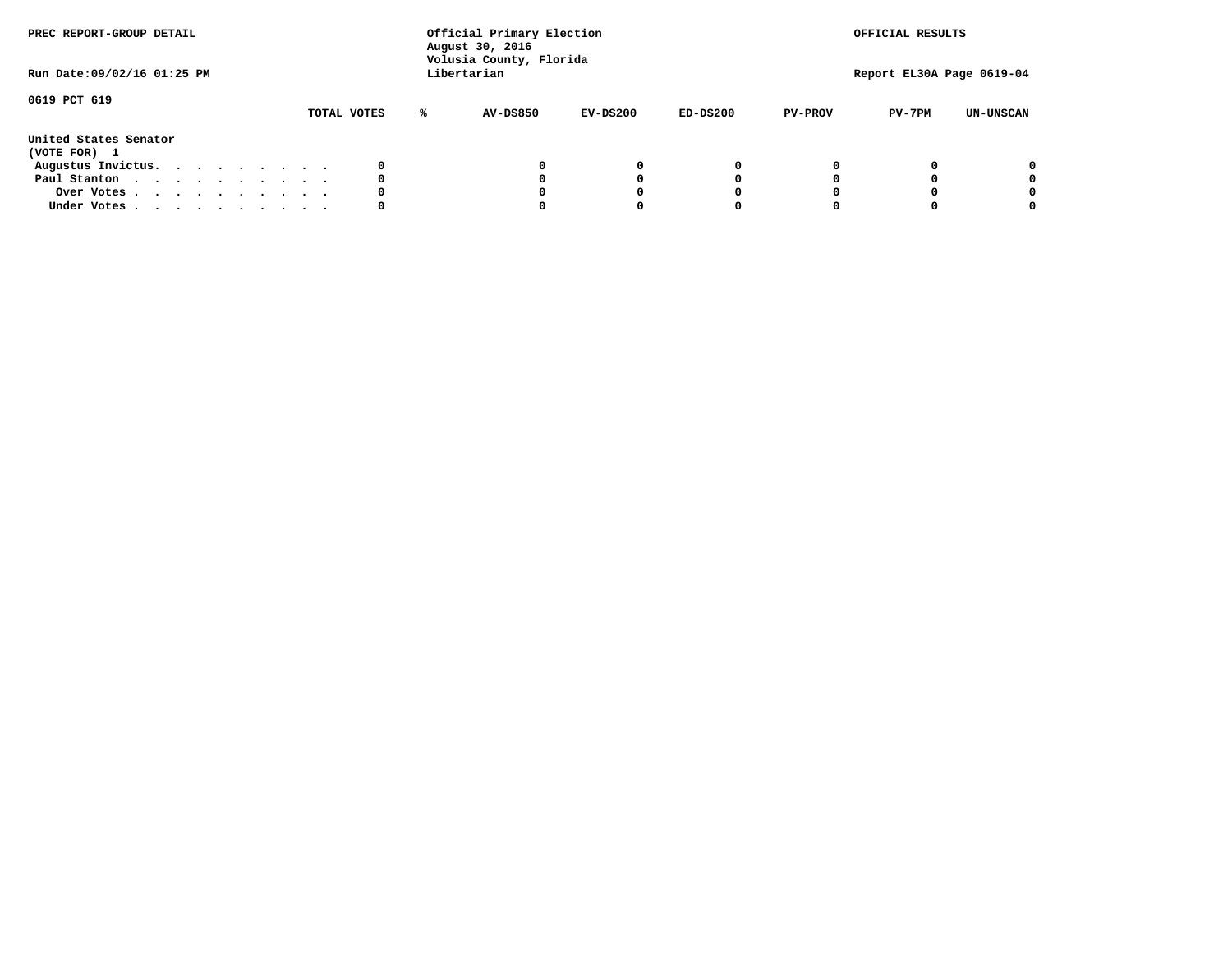| PREC REPORT-GROUP DETAIL                                                                                                                                                                                                                             |             |       | Official Primary Election<br>August 30, 2016<br>Volusia County, Florida | OFFICIAL RESULTS<br>Report EL30A Page 0619-05 |              |                         |              |                  |
|------------------------------------------------------------------------------------------------------------------------------------------------------------------------------------------------------------------------------------------------------|-------------|-------|-------------------------------------------------------------------------|-----------------------------------------------|--------------|-------------------------|--------------|------------------|
| Run Date: 09/02/16 01:25 PM                                                                                                                                                                                                                          |             |       | Nonpartisan                                                             |                                               |              |                         |              |                  |
| 0619 PCT 619                                                                                                                                                                                                                                         | TOTAL VOTES | ℁     | <b>AV-DS850</b>                                                         | $EV-DS200$                                    | $ED-DS200$   | <b>PV-PROV</b>          | $PV-7PM$     | <b>UN-UNSCAN</b> |
|                                                                                                                                                                                                                                                      |             |       |                                                                         |                                               |              |                         |              |                  |
| Circuit Judge 7th Circuit Group 4<br>(VOTE FOR) 1                                                                                                                                                                                                    |             |       |                                                                         |                                               |              |                         |              |                  |
| Chris France - WITHDRAWN                                                                                                                                                                                                                             | 23          | 5.19  | 3                                                                       | 11                                            | 8            | 0                       | 1            | $\mathbf 0$      |
| Sebrina L. Slack.                                                                                                                                                                                                                                    | 143         | 32.28 | 39                                                                      | 31                                            | 72           | $\mathbf{1}$            | $\mathbf 0$  | $\mathbf 0$      |
| Stasia Warren                                                                                                                                                                                                                                        | 277         | 62.53 | 68                                                                      | 63                                            | 145          | $\mathbf{1}$            | 0            | $\mathbf 0$      |
| Over Votes                                                                                                                                                                                                                                           | 3           |       | $\mathbf 0$                                                             | $\Omega$                                      | 3            | $\mathbf 0$             | $\mathbf 0$  | $\mathbf 0$      |
| Under Votes                                                                                                                                                                                                                                          | 51          |       | 18                                                                      | 7                                             | 26           | $\mathbf 0$             | $\Omega$     | $\mathbf 0$      |
| Circuit Judge 7th Circuit Group 10<br>(VOTE FOR) 1                                                                                                                                                                                                   |             |       |                                                                         |                                               |              |                         |              |                  |
| Malcolm Anthony                                                                                                                                                                                                                                      | 214         | 49.88 | 56                                                                      | 35                                            | 122          | 1                       | 0            | 0                |
| Scott DuPont                                                                                                                                                                                                                                         | 215         | 50.12 | 52                                                                      | 64                                            | 97           | $\mathbf{1}$            | $\mathbf{1}$ | $\mathbf 0$      |
| Over Votes                                                                                                                                                                                                                                           | $\mathbf 0$ |       | $\mathbf 0$                                                             | $\mathbf 0$                                   | $\mathbf{0}$ | $\mathbf 0$             | $\mathbf 0$  | $\mathbf 0$      |
| Under Votes                                                                                                                                                                                                                                          | 68          |       | 20                                                                      | 13                                            | 35           | $\mathbf 0$             | $\mathbf 0$  | $\Omega$         |
| Circuit Judge 7th Circuit Group 13<br>(VOTE FOR) 1                                                                                                                                                                                                   |             |       |                                                                         |                                               |              |                         |              |                  |
| David Hood.                                                                                                                                                                                                                                          | 164         | 36.20 | 45                                                                      | 38                                            | 81           | 0                       | 0            | $\mathbf 0$      |
| A. "Kathleen" McNeilly                                                                                                                                                                                                                               | 289         | 63.80 | 72                                                                      | 65                                            | 149          | $\overline{\mathbf{2}}$ | $\mathbf{1}$ | $\mathbf 0$      |
| Over Votes                                                                                                                                                                                                                                           | $\mathbf 0$ |       | $\Omega$                                                                | $\Omega$                                      | $\mathbf{0}$ | $\mathbf 0$             | $\mathbf 0$  | $\mathbf 0$      |
| Under Votes                                                                                                                                                                                                                                          | 44          |       | 11                                                                      | 9                                             | 24           | $\mathbf 0$             | $\mathbf 0$  | 0                |
| Circuit Judge 7th Circuit Group 17<br>(VOTE FOR) 1                                                                                                                                                                                                   |             |       |                                                                         |                                               |              |                         |              |                  |
| Linda L. Gaustad                                                                                                                                                                                                                                     | 289         | 67.37 | 68                                                                      | 64                                            | 155          | 1                       | 1            | $\mathbf 0$      |
| Howard O. McGillin Jr                                                                                                                                                                                                                                | 140         | 32.63 | 43                                                                      | 33                                            | 64           | $\mathbf 0$             | $\mathbf 0$  | $\mathbf 0$      |
| Over Votes                                                                                                                                                                                                                                           | $\mathbf 0$ |       | $\mathbf{0}$                                                            | $\mathbf 0$                                   | $\mathbf{0}$ | $\mathbf 0$             | $\Omega$     | $\pmb{0}$        |
| Under Votes                                                                                                                                                                                                                                          | 68          |       | 17                                                                      | 15                                            | 35           | $\mathbf{1}$            | $\mathbf 0$  | $\mathbf 0$      |
| County Judge 7th Circuit Group 3<br>(VOTE FOR) 1                                                                                                                                                                                                     |             |       |                                                                         |                                               |              |                         |              |                  |
| Heather Caeners<br>$\mathbf{r}$ . The set of the set of the set of the set of the set of the set of the set of the set of the set of the set of the set of the set of the set of the set of the set of the set of the set of the set of the set of t | 41          | 8.95  | 16                                                                      | 7                                             | 18           | 0                       | 0            | $\mathbf 0$      |
| Shirley A. Green                                                                                                                                                                                                                                     | 386         | 84.28 | 92                                                                      | 94                                            | 197          | $\mathbf{2}$            | 1            | $\mathbf 0$      |
| Marla Rawnsley.                                                                                                                                                                                                                                      | 31          | 6.77  | 8                                                                       | 5                                             | 18           | 0                       | $\mathbf 0$  | $\pmb{0}$        |
| Over Votes<br>$\ddot{\phantom{a}}$<br>$\ddot{\phantom{a}}$                                                                                                                                                                                           | 0           |       | $\Omega$                                                                | $\mathbf 0$                                   | $\mathbf{0}$ | $\mathbf 0$             | $\mathbf 0$  | $\mathbf 0$      |
| Under Votes<br>$\sim$                                                                                                                                                                                                                                | 39          |       | 12                                                                      | 6                                             | 21           | $\mathbf 0$             | $\mathbf 0$  | 0                |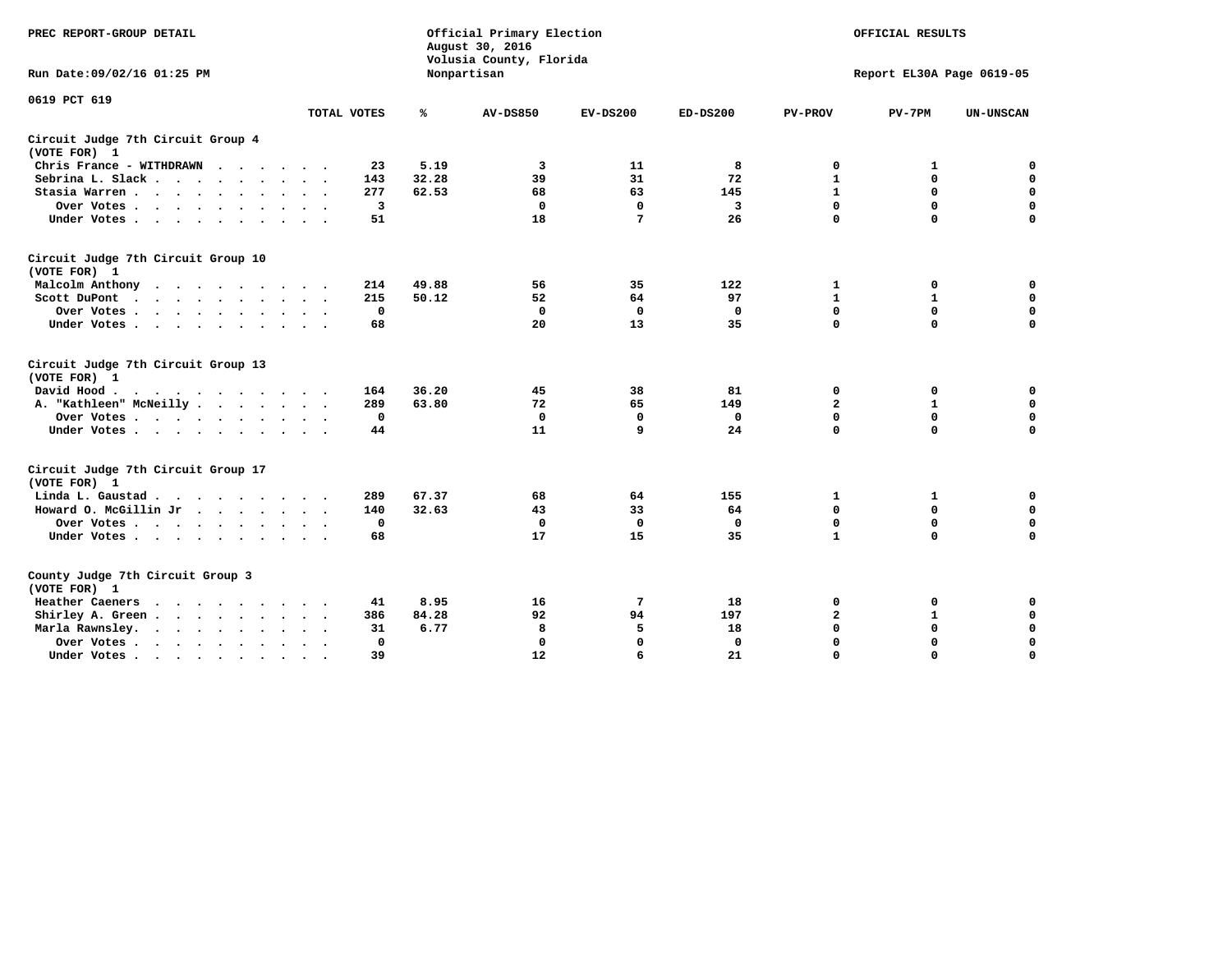| PREC REPORT-GROUP DETAIL                                                                                                           |             |                                                                               | Official Primary Election<br>August 30, 2016<br>Volusia County, Florida |                                         |                                            |                                                                         | OFFICIAL RESULTS                                                  |                                                                    |
|------------------------------------------------------------------------------------------------------------------------------------|-------------|-------------------------------------------------------------------------------|-------------------------------------------------------------------------|-----------------------------------------|--------------------------------------------|-------------------------------------------------------------------------|-------------------------------------------------------------------|--------------------------------------------------------------------|
| Run Date: 09/02/16 01:25 PM                                                                                                        |             |                                                                               | Nonpartisan                                                             |                                         |                                            |                                                                         | Report EL30A Page 0619-06                                         |                                                                    |
| 0619 PCT 619                                                                                                                       | TOTAL VOTES | ℁                                                                             | <b>AV-DS850</b>                                                         | $EV-DS200$                              | $ED-DS200$                                 | <b>PV-PROV</b>                                                          | $PV-7PM$                                                          | <b>UN-UNSCAN</b>                                                   |
| Sheriff                                                                                                                            |             |                                                                               |                                                                         |                                         |                                            |                                                                         |                                                                   |                                                                    |
| (VOTE FOR) 1                                                                                                                       |             |                                                                               |                                                                         |                                         |                                            |                                                                         |                                                                   |                                                                    |
| Wendell C. Bradford                                                                                                                |             | 19.26<br>94                                                                   | 15                                                                      | 30                                      | 49                                         | 0                                                                       | 0                                                                 | $\mathbf 0$                                                        |
| Dave Brannon                                                                                                                       |             | 4.10<br>20                                                                    | 8                                                                       | 6                                       | 6                                          | $\Omega$                                                                | 0                                                                 | 0                                                                  |
| Mike Chitwood                                                                                                                      |             | 69.06<br>337                                                                  | 92                                                                      | 66                                      | 176                                        | $\overline{a}$                                                          | $\mathbf{1}$                                                      | $\mathbf 0$                                                        |
| Eric Dietrich                                                                                                                      |             | 6.56<br>32                                                                    | 8                                                                       | 9                                       | 15                                         | $\Omega$                                                                | $\Omega$                                                          | $\mathbf 0$                                                        |
| James E. (Jim) Gillum                                                                                                              |             | 5<br>1.02                                                                     | $\mathbf 0$                                                             | $\mathbf{1}$                            | 4                                          | 0                                                                       | $\Omega$                                                          | $\mathbf 0$                                                        |
| Over Votes                                                                                                                         |             | $\mathbf{1}$                                                                  | $\mathbf 0$                                                             | $\mathbf 0$                             | $\mathbf{1}$                               | $\Omega$                                                                | $\Omega$                                                          | $\mathbf 0$                                                        |
| Under Votes                                                                                                                        |             | 8                                                                             | 5                                                                       | $\mathbf 0$                             | $\overline{\mathbf{3}}$                    | 0                                                                       | $\Omega$                                                          | $\Omega$                                                           |
| Property Appraiser                                                                                                                 |             |                                                                               |                                                                         |                                         |                                            |                                                                         |                                                                   |                                                                    |
| (VOTE FOR) 1                                                                                                                       |             |                                                                               |                                                                         |                                         |                                            |                                                                         |                                                                   |                                                                    |
| Larry Bartlett.                                                                                                                    | 178         | 40.83                                                                         | 59                                                                      | 43                                      | 75                                         | 1                                                                       | 0                                                                 | 0                                                                  |
| H. Alan Burton.                                                                                                                    | 144         | 33.03                                                                         | 29                                                                      | 31                                      | 83                                         | $\mathbf 0$                                                             | $\mathbf{1}$                                                      | $\mathbf 0$                                                        |
| Mike Swanto.                                                                                                                       | 114         | 26.15                                                                         | 26                                                                      | 26                                      | 61                                         | $\mathbf{1}$                                                            | $\Omega$                                                          | $\mathbf 0$                                                        |
| Over Votes                                                                                                                         |             | $\mathbf 0$                                                                   | $\Omega$                                                                | $\Omega$                                | $\mathbf 0$                                | 0                                                                       | 0                                                                 | $\mathbf 0$                                                        |
| Under Votes                                                                                                                        |             | 61                                                                            | 14                                                                      | 12                                      | 35                                         | 0                                                                       | 0                                                                 | $\Omega$                                                           |
| Supervisor of Elections<br>(VOTE FOR) 1<br>Teresa Apgar<br>David Lee Davis<br>Bill Fyfe<br>Lisa Lewis<br>Over Votes<br>Under Votes |             | 12.25<br>56<br>11.82<br>54<br>5.47<br>25<br>322<br>70.46<br>$\mathbf 0$<br>40 | 20<br>15<br>$\overline{\mathbf{3}}$<br>81<br>$\mathbf{0}$<br>9          | 8<br>13<br>8<br>79<br>$\mathbf{0}$<br>4 | 28<br>26<br>14<br>159<br>$\mathbf 0$<br>27 | $\mathbf{0}$<br>$\Omega$<br>0<br>$\overline{a}$<br>$\Omega$<br>$\Omega$ | 0<br>$\Omega$<br>$\Omega$<br>$\mathbf{1}$<br>$\Omega$<br>$\Omega$ | 0<br>0<br>$\mathbf 0$<br>$\mathbf 0$<br>$\mathbf 0$<br>$\mathbf 0$ |
| County Council Chair<br>(VOTE FOR) 1                                                                                               |             |                                                                               |                                                                         |                                         |                                            |                                                                         |                                                                   |                                                                    |
| Jason P. Davis.                                                                                                                    | 117         | 26.41                                                                         | 37                                                                      | 23                                      | 57                                         | $\mathbf{0}$                                                            | 0                                                                 | 0                                                                  |
| Greg Gimbert                                                                                                                       |             | 15.58<br>69                                                                   | 18                                                                      | 12                                      | 39                                         | 0                                                                       | 0                                                                 | $\mathbf 0$                                                        |
| Ed Kelley                                                                                                                          | 221         | 49.89                                                                         | 52                                                                      | 61                                      | 106                                        | $\overline{a}$                                                          | $\Omega$                                                          | $\mathbf 0$                                                        |
| Tom Laputka.                                                                                                                       |             | 8.13<br>36                                                                    | 10                                                                      | 7                                       | 18                                         | 0                                                                       | $\mathbf{1}$                                                      | $\mathbf 0$                                                        |
| Over Votes                                                                                                                         |             | $\mathbf 0$                                                                   | $\Omega$                                                                | $\mathbf{0}$                            | $\Omega$                                   | $\Omega$                                                                | $\Omega$                                                          | 0                                                                  |
| Under Votes                                                                                                                        |             | 54                                                                            | 11                                                                      | 9                                       | 34                                         | 0                                                                       | $\Omega$                                                          | $\Omega$                                                           |
| School Board Member District 2<br>(VOTE FOR) 1                                                                                     |             |                                                                               |                                                                         |                                         |                                            |                                                                         |                                                                   |                                                                    |
| Boysie Mae Smith-Walden.                                                                                                           | 149         | 32.11                                                                         | 36                                                                      | 27                                      | 84                                         | $\mathbf{1}$                                                            | 1                                                                 | 0                                                                  |
| Ida Duncan Wright.                                                                                                                 | 315         | 67.89                                                                         | 77                                                                      | 78                                      | 159                                        | $\mathbf{1}$                                                            | $\mathbf 0$                                                       | $\mathbf 0$                                                        |
| Over Votes.                                                                                                                        |             | 0                                                                             | 0                                                                       | $\Omega$                                | 0                                          | 0                                                                       | 0                                                                 | $\pmb{0}$                                                          |
| Under Votes                                                                                                                        |             | 33                                                                            | 15                                                                      | 7                                       | 11                                         | $\Omega$                                                                | $\Omega$                                                          | $\mathbf 0$                                                        |
|                                                                                                                                    |             |                                                                               |                                                                         |                                         |                                            |                                                                         |                                                                   |                                                                    |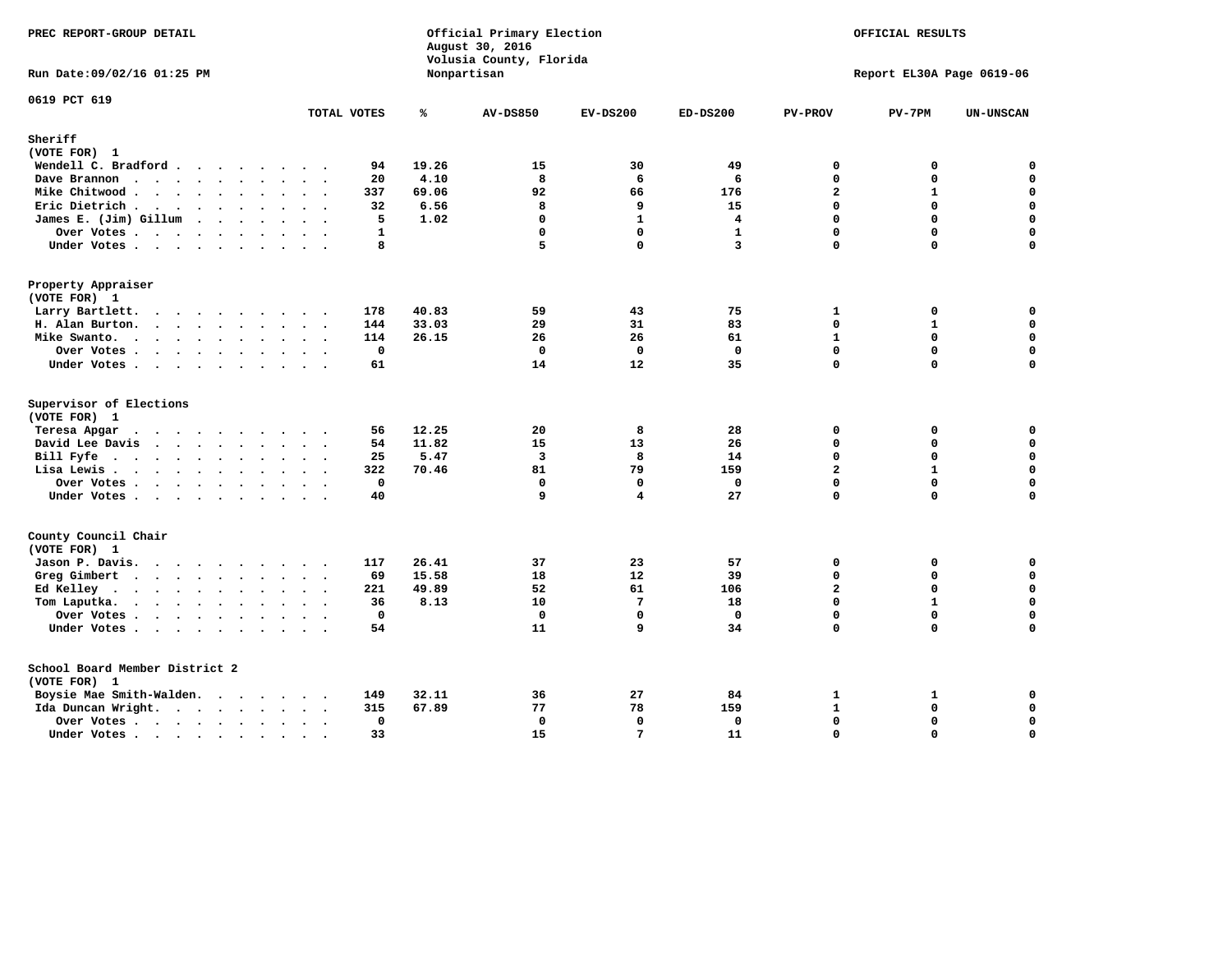| PREC REPORT-GROUP DETAIL<br>Run Date: 09/02/16 01:25 PM                                                                                                                                                                                                                                                                                                                  |             |       | Official Primary Election<br>August 30, 2016<br>Volusia County, Florida<br>Nonpartisan | OFFICIAL RESULTS<br>Report EL30A Page 0619-07 |              |                |          |                  |
|--------------------------------------------------------------------------------------------------------------------------------------------------------------------------------------------------------------------------------------------------------------------------------------------------------------------------------------------------------------------------|-------------|-------|----------------------------------------------------------------------------------------|-----------------------------------------------|--------------|----------------|----------|------------------|
| 0619 PCT 619                                                                                                                                                                                                                                                                                                                                                             | TOTAL VOTES | ℁     | <b>AV-DS850</b>                                                                        | $EV-DS200$                                    | $ED-DS200$   | <b>PV-PROV</b> | $PV-7PM$ | <b>UN-UNSCAN</b> |
| Daytona Beach Mayor                                                                                                                                                                                                                                                                                                                                                      |             |       |                                                                                        |                                               |              |                |          |                  |
| (VOTE FOR) 1                                                                                                                                                                                                                                                                                                                                                             |             |       |                                                                                        |                                               |              |                |          |                  |
| Dominique DeLannoy                                                                                                                                                                                                                                                                                                                                                       | 13          | 2.72  | 3                                                                                      | 1                                             | 9            | O              | 0        |                  |
| Derrick L. Henry.                                                                                                                                                                                                                                                                                                                                                        | 347         | 72.59 | 83                                                                                     | 70                                            | 191          |                |          |                  |
| Fred Hoffmann                                                                                                                                                                                                                                                                                                                                                            | 17          | 3.56  | 4                                                                                      | 6                                             | 7            | O              | 0        | $\mathbf 0$      |
| David Chief Rhody.                                                                                                                                                                                                                                                                                                                                                       | 14          | 2.93  | 4                                                                                      | 4                                             | 6            | O              | 0        | $\mathbf 0$      |
| Ken Strickland.                                                                                                                                                                                                                                                                                                                                                          | 87          | 18.20 | 24                                                                                     | 29                                            | 34           | $\Omega$       | $\Omega$ | $\mathbf 0$      |
| Over Votes                                                                                                                                                                                                                                                                                                                                                               | 0           |       | $\Omega$                                                                               | $\Omega$                                      | 0            | $\Omega$       | $\Omega$ | $\mathbf 0$      |
| Under Votes                                                                                                                                                                                                                                                                                                                                                              | 19          |       | 10                                                                                     | $\mathbf{2}$                                  | 7            | $\Omega$       | 0        | 0                |
| Daytona Beach City Commissioner Zone 2<br>Daytona Beach Zone 2<br>(VOTE FOR) 1                                                                                                                                                                                                                                                                                           |             |       |                                                                                        |                                               |              |                |          |                  |
| Aaron Delgado                                                                                                                                                                                                                                                                                                                                                            | 84          | 18.26 | 38                                                                                     | 18                                            | 27           | 0              |          | 0                |
| Mary Weegie Kuendig                                                                                                                                                                                                                                                                                                                                                      | 120         | 26.09 | 44                                                                                     | 28                                            | 46           | $\overline{a}$ | 0        | 0                |
| Tony Servance                                                                                                                                                                                                                                                                                                                                                            | 256         | 55.65 | 35                                                                                     | 62                                            | 159          | 0              | 0        | $\mathbf 0$      |
| Over Votes                                                                                                                                                                                                                                                                                                                                                               | 0           |       | $\Omega$                                                                               | 0                                             | 0            | 0              | 0        | $\mathbf 0$      |
| Under Votes                                                                                                                                                                                                                                                                                                                                                              | 37          |       | 11                                                                                     | 4                                             | 22           | $\Omega$       | $\Omega$ | $\Omega$         |
| Amendment 4<br>(VOTE FOR) 1                                                                                                                                                                                                                                                                                                                                              |             |       |                                                                                        |                                               |              |                |          |                  |
| Yes                                                                                                                                                                                                                                                                                                                                                                      | 287         | 67.21 | 79                                                                                     | 67                                            | 138          | 2              | 1        | 0                |
| No.                                                                                                                                                                                                                                                                                                                                                                      | 140         | 32.79 | 34                                                                                     | 31                                            | 75           | 0              | 0        | 0                |
| Over Votes                                                                                                                                                                                                                                                                                                                                                               | 2           |       | $\Omega$                                                                               | 0                                             | $\mathbf{2}$ |                | 0        | 0                |
| Under Votes, $\cdot$ , $\cdot$ , $\cdot$ , $\cdot$ , $\cdot$ , $\cdot$ , $\cdot$ , $\cdot$ , $\cdot$ , $\cdot$ , $\cdot$ , $\cdot$ , $\cdot$ , $\cdot$ , $\cdot$ , $\cdot$ , $\cdot$ , $\cdot$ , $\cdot$ , $\cdot$ , $\cdot$ , $\cdot$ , $\cdot$ , $\cdot$ , $\cdot$ , $\cdot$ , $\cdot$ , $\cdot$ , $\cdot$ , $\cdot$ , $\cdot$ , $\cdot$ , $\cdot$ , $\cdot$ , $\cdot$ | 68          |       | 15                                                                                     | 14                                            | 39           | $\Omega$       | $\Omega$ | O                |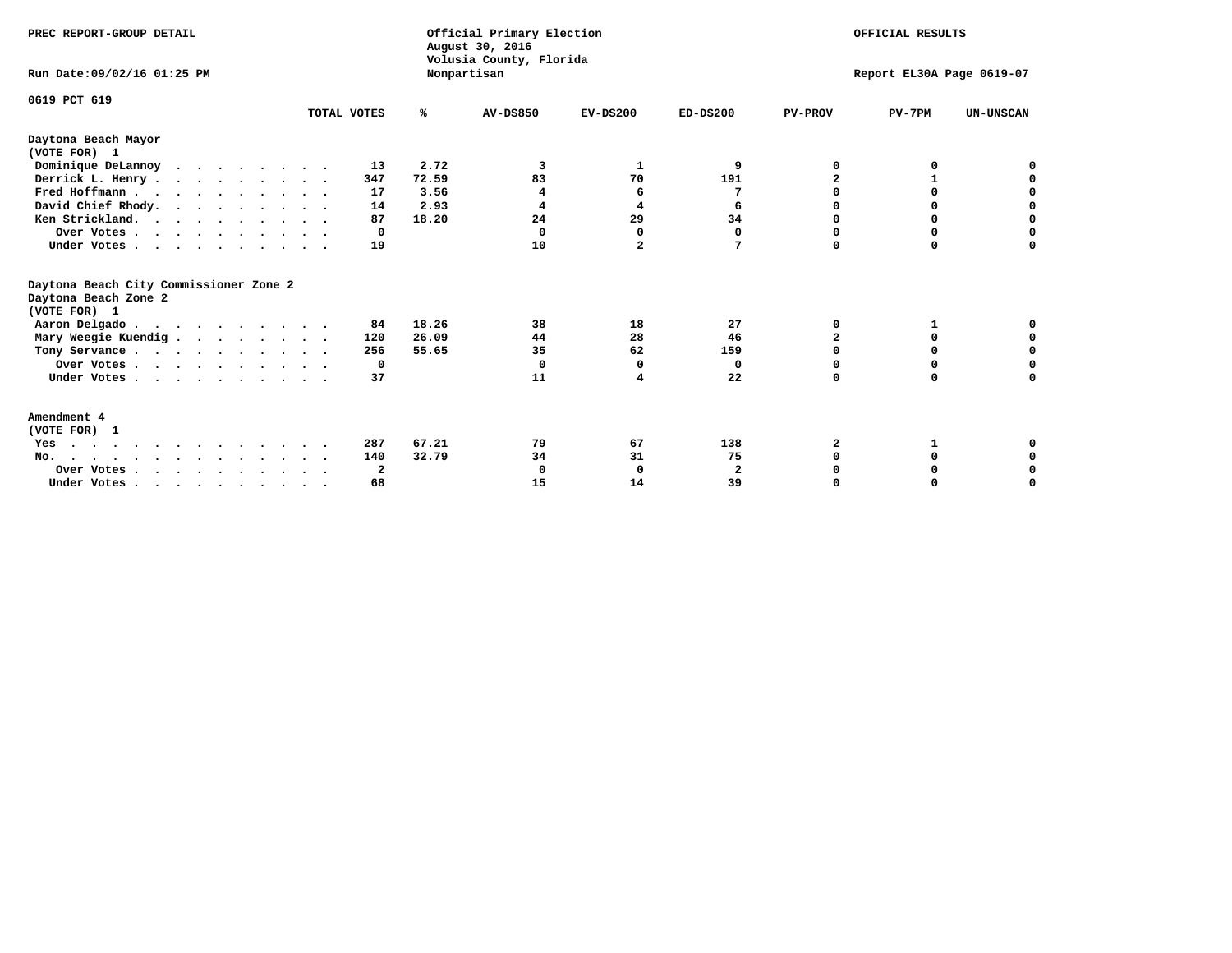| PREC REPORT-GROUP DETAIL          |  |  |                                            |             |                   | Official Primary Election<br>August 30, 2016 | OFFICIAL RESULTS |            |                |                           |                  |
|-----------------------------------|--|--|--------------------------------------------|-------------|-------------------|----------------------------------------------|------------------|------------|----------------|---------------------------|------------------|
| Run Date:09/02/16 01:25 PM        |  |  |                                            |             | <b>STATISTICS</b> | Volusia County, Florida                      |                  |            |                | Report EL30A Page 0620-01 |                  |
| 0620 PCT 620                      |  |  |                                            |             |                   |                                              |                  |            |                |                           |                  |
|                                   |  |  |                                            | TOTAL VOTES | %ะ                | <b>AV-DS850</b>                              | $EV-DS200$       | $ED-DS200$ | <b>PV-PROV</b> | $PV-7PM$                  | <b>UN-UNSCAN</b> |
| REGISTERED VOTERS - TOTAL.        |  |  | $\cdot$ $\cdot$ $\cdot$ $\cdot$ $\cdot$    | 1,758       |                   |                                              |                  |            |                |                           |                  |
| REGISTERED VOTERS - Democratic    |  |  | <b>Contract Contract Contract Contract</b> | 1,394       | 79.29             |                                              |                  |            |                |                           |                  |
| REGISTERED VOTERS - Republican    |  |  |                                            | 34          | 1.93              |                                              |                  |            |                |                           |                  |
| REGISTERED VOTERS - Libertarian   |  |  |                                            |             |                   |                                              |                  |            |                |                           |                  |
| REGISTERED VOTERS - Nonpartisan   |  |  |                                            | 330         |                   |                                              |                  |            |                |                           |                  |
| BALLOTS CAST - TOTAL.             |  |  |                                            | 112         |                   | 26                                           | 15               | 71         |                |                           |                  |
| BALLOTS CAST - Democratic         |  |  |                                            | 102         | 91.07             | 22                                           | 15               | 65         |                |                           |                  |
| BALLOTS CAST - Republican         |  |  |                                            |             |                   |                                              |                  | 0          |                |                           |                  |
| BALLOTS CAST - Libertarian.       |  |  |                                            |             |                   |                                              |                  | o          |                | 0                         |                  |
| BALLOTS CAST - Nonpartisan.       |  |  |                                            | 10          | 8.93              |                                              |                  | 6          |                | 0                         |                  |
| BALLOTS CAST - BLANK.             |  |  |                                            |             |                   | n                                            |                  |            | n              | $\Omega$                  |                  |
| VOTER TURNOUT - TOTAL<br>$\cdots$ |  |  |                                            |             | 6.37              |                                              |                  |            |                |                           |                  |
| VOTER TURNOUT - Democratic.       |  |  |                                            |             | 7.32              |                                              |                  |            |                |                           |                  |
| VOTER TURNOUT - Republican.       |  |  |                                            |             |                   |                                              |                  |            |                |                           |                  |
| VOTER TURNOUT - BLANK             |  |  |                                            |             |                   |                                              |                  |            |                |                           |                  |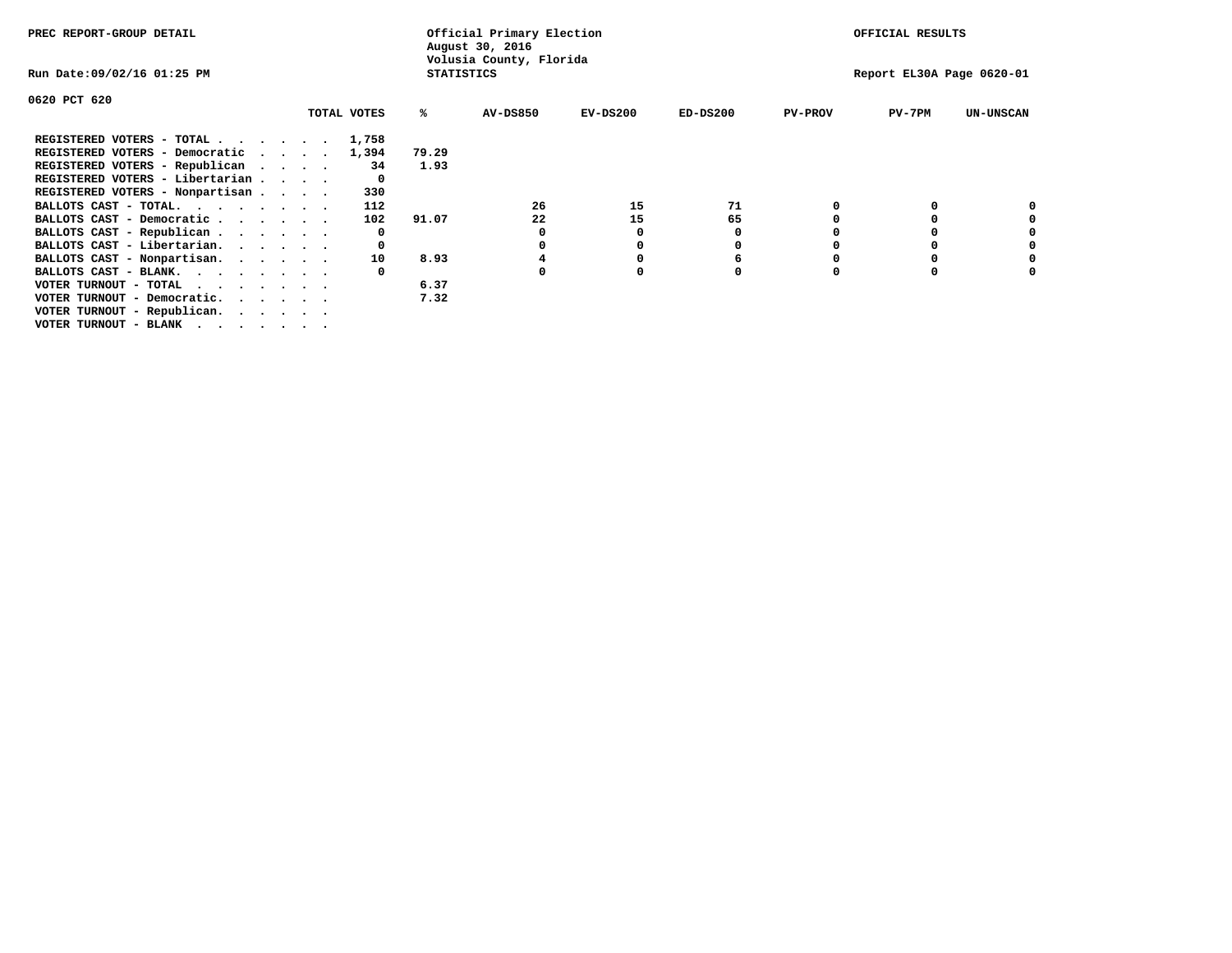| PREC REPORT-GROUP DETAIL                                                         |             |            | Official Primary Election<br>August 30, 2016<br>Volusia County, Florida | OFFICIAL RESULTS<br>Report EL30A Page 0620-02 |                |                |          |                  |
|----------------------------------------------------------------------------------|-------------|------------|-------------------------------------------------------------------------|-----------------------------------------------|----------------|----------------|----------|------------------|
| Run Date: 09/02/16 01:25 PM                                                      |             | Democratic |                                                                         |                                               |                |                |          |                  |
| 0620 PCT 620                                                                     | TOTAL VOTES | ℁          | <b>AV-DS850</b>                                                         | $EV-DS200$                                    | $ED-DS200$     | <b>PV-PROV</b> | $PV-7PM$ | <b>UN-UNSCAN</b> |
| United States Senator<br>(VOTE FOR) 1                                            |             |            |                                                                         |                                               |                |                |          |                  |
| Roque "Rocky" De La Fuente.                                                      | 3           | 3.06       |                                                                         |                                               | 3              | O              |          |                  |
| Alan Grayson                                                                     | 18          | 18.37      |                                                                         |                                               | 11             |                |          |                  |
| Pam Keith                                                                        | 18          | 18.37      |                                                                         |                                               | 14             |                |          |                  |
| Reginald Luster                                                                  | 2           | 2.04       |                                                                         |                                               | $\overline{a}$ |                |          |                  |
| Patrick Murphy.                                                                  | 57          | 58.16      | 16                                                                      | 7                                             | 34             |                | 0        | O                |
| Over Votes                                                                       | 0           |            | $\Omega$                                                                | 0                                             | 0              |                | 0        |                  |
| Under Votes                                                                      | 4           |            | $\mathbf{2}$                                                            | 1                                             | $\mathbf{1}$   | $\Omega$       | $\Omega$ |                  |
| Representative in Congress District 6<br>(VOTE FOR) 1                            |             |            |                                                                         |                                               |                |                |          |                  |
| William (Bill) McCullough                                                        | 9           | 9.28       |                                                                         | 0                                             | 4              | 0              | 0        |                  |
| Jay McGovern                                                                     |             | 8.25       |                                                                         | 1                                             | 4              | n              | O        |                  |
| George Pappas.                                                                   | 4           | 4.12       |                                                                         | $\Omega$                                      | 3              |                | $\Omega$ |                  |
| Dwayne L. Taylor                                                                 | 76          | 78.35      | 12                                                                      | 14                                            | 50             |                |          |                  |
| Over Votes                                                                       | 0           |            | 0                                                                       | $\Omega$                                      | 0              |                |          |                  |
| Under Votes                                                                      | 5           |            |                                                                         | $\Omega$                                      |                | $\Omega$       | $\Omega$ | O                |
| State Representative District 26<br>(VOTE FOR) 1                                 |             |            |                                                                         |                                               |                |                |          |                  |
| Patrick Henry                                                                    | 65          | 64.36      | 16                                                                      |                                               | 40             |                |          |                  |
| Steve Miller                                                                     | 36          | 35.64      | 6                                                                       |                                               | 24             |                |          |                  |
| Over Votes                                                                       | 0           |            |                                                                         |                                               | O              |                |          |                  |
| Under Votes, $\cdot$ , $\cdot$ , $\cdot$ , $\cdot$ , $\cdot$ , $\cdot$ , $\cdot$ |             |            |                                                                         |                                               |                |                |          |                  |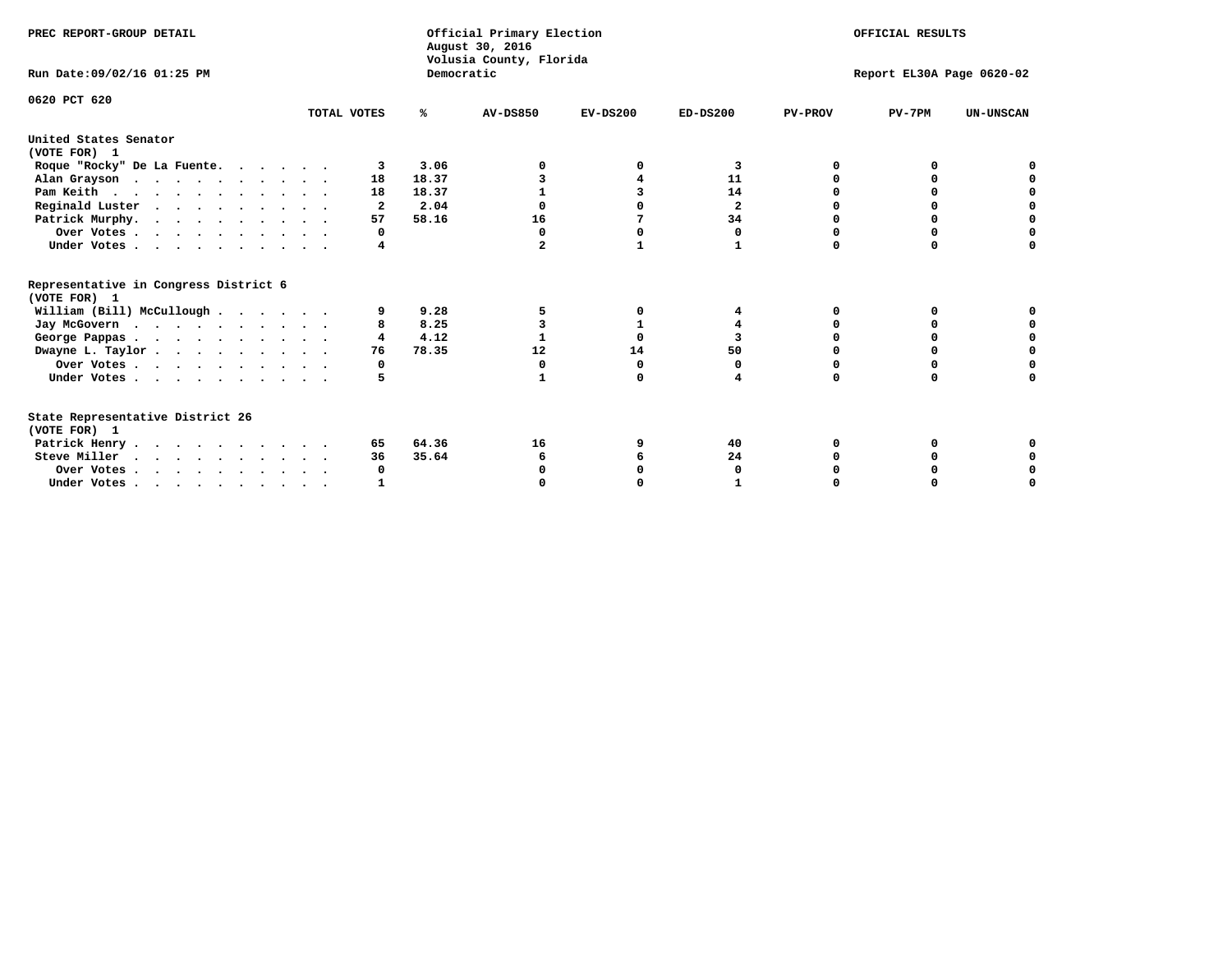| PREC REPORT-GROUP DETAIL                                                         |             | Official Primary Election<br>August 30, 2016<br>Volusia County, Florida |                 |             | OFFICIAL RESULTS |                |                           |                  |  |  |
|----------------------------------------------------------------------------------|-------------|-------------------------------------------------------------------------|-----------------|-------------|------------------|----------------|---------------------------|------------------|--|--|
| Run Date: 09/02/16 01:25 PM                                                      |             | Republican                                                              |                 |             |                  |                | Report EL30A Page 0620-03 |                  |  |  |
| 0620 PCT 620                                                                     |             |                                                                         |                 |             |                  |                |                           |                  |  |  |
|                                                                                  | TOTAL VOTES | ℁                                                                       | <b>AV-DS850</b> | $EV-DS200$  | $ED-DS200$       | <b>PV-PROV</b> | $PV-7PM$                  | <b>UN-UNSCAN</b> |  |  |
| United States Senator<br>(VOTE FOR) 1                                            |             |                                                                         |                 |             |                  |                |                           |                  |  |  |
| Carlos Beruff                                                                    | O           |                                                                         | 0               | 0           | 0                | O              |                           | 0                |  |  |
| Ernie Rivera                                                                     | $\Omega$    |                                                                         | O               | 0           | O                |                | 0                         | $\mathbf 0$      |  |  |
| Marco Rubio.                                                                     | $\Omega$    |                                                                         | O               | 0           | 0                | $\Omega$       | 0                         | $\mathbf 0$      |  |  |
| Dwight Mark Anthony Young                                                        | 0           |                                                                         | O               | $\mathbf 0$ | $\mathbf 0$      | 0              | 0                         | $\Omega$         |  |  |
| Over Votes                                                                       |             |                                                                         | O               | $\Omega$    | 0                | $\Omega$       | 0                         | $\mathbf 0$      |  |  |
| Under Votes                                                                      | O           |                                                                         | n               | $\Omega$    | $\Omega$         | $\Omega$       |                           | $\mathbf 0$      |  |  |
| Representative in Congress District 6<br>(VOTE FOR) 1                            |             |                                                                         |                 |             |                  |                |                           |                  |  |  |
| Fred Costello.                                                                   | $\Omega$    |                                                                         | 0               | 0           | 0                | 0              | 0                         | 0                |  |  |
| Ron Desantis                                                                     | $\Omega$    |                                                                         | O               | 0           | $\Omega$         | $\Omega$       | 0                         | $\mathbf 0$      |  |  |
| G. G. Galloway.                                                                  | O           |                                                                         | O               | 0           | $\Omega$         | $\Omega$       | $\Omega$                  | $\mathbf 0$      |  |  |
| Over Votes                                                                       | $\Omega$    |                                                                         | $\Omega$        | $\mathbf 0$ | $\Omega$         | $\mathbf 0$    | $\Omega$                  | $\mathbf 0$      |  |  |
| Under Votes                                                                      | 0           |                                                                         | 0               | $\mathbf 0$ | $\Omega$         | $\Omega$       | $\Omega$                  | $\mathbf 0$      |  |  |
| State Committeeman                                                               |             |                                                                         |                 |             |                  |                |                           |                  |  |  |
| (VOTE FOR) 1                                                                     |             |                                                                         |                 |             |                  |                |                           |                  |  |  |
| Paul W. Deering                                                                  | O           |                                                                         | 0               | 0           | 0                | 0              | 0                         | 0                |  |  |
| James Oddie.                                                                     | O           |                                                                         | 0               | 0           | 0                | 0              | 0                         | $\mathbf 0$      |  |  |
| Over Votes                                                                       | 0           |                                                                         | 0               | $\mathbf 0$ | $\mathbf 0$      | 0              | $\mathbf 0$               | $\Omega$         |  |  |
| Under Votes                                                                      | $\Omega$    |                                                                         | o               | $\Omega$    | $\Omega$         | $\Omega$       | $\Omega$                  | $\mathbf 0$      |  |  |
| State Committeewoman<br>(VOTE FOR) 1                                             |             |                                                                         |                 |             |                  |                |                           |                  |  |  |
| Dana Christina Dougherty                                                         | 0           |                                                                         | 0               | 0           |                  | O              |                           | 0                |  |  |
| Marilyn C. Ford.                                                                 | $\Omega$    |                                                                         | 0               | $\Omega$    |                  |                |                           | 0                |  |  |
| Over Votes                                                                       | O           |                                                                         | O               | $\Omega$    |                  | O              | O                         | $\mathbf 0$      |  |  |
| Under Votes, $\cdot$ , $\cdot$ , $\cdot$ , $\cdot$ , $\cdot$ , $\cdot$ , $\cdot$ |             |                                                                         | $\Omega$        | $\Omega$    |                  |                |                           | $\Omega$         |  |  |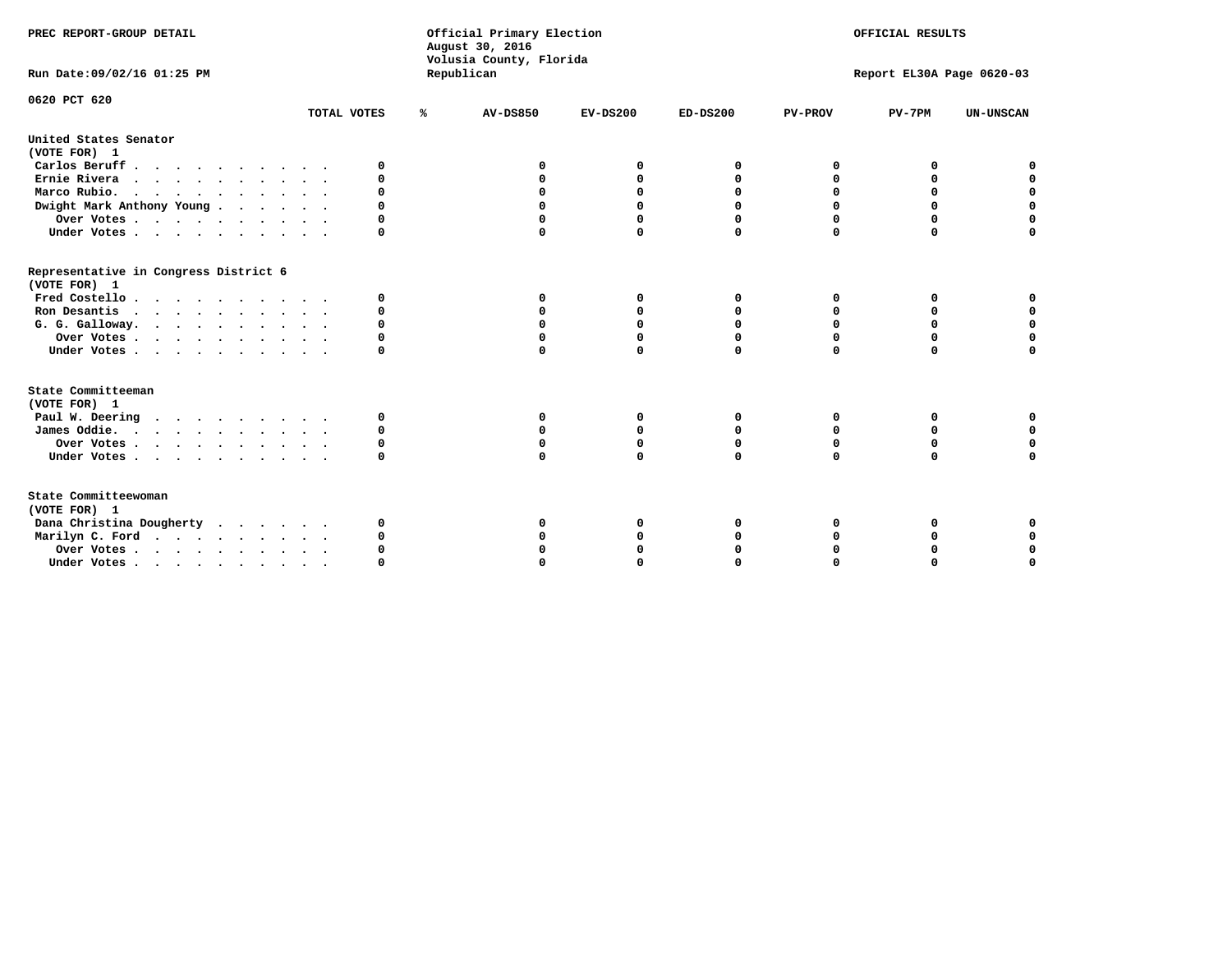| PREC REPORT-GROUP DETAIL              |  |  |  |  |             |   | Official Primary Election<br>August 30, 2016<br>Volusia County, Florida |            | OFFICIAL RESULTS |                |                           |                  |
|---------------------------------------|--|--|--|--|-------------|---|-------------------------------------------------------------------------|------------|------------------|----------------|---------------------------|------------------|
| Run Date: 09/02/16 01:25 PM           |  |  |  |  |             |   | Libertarian                                                             |            |                  |                | Report EL30A Page 0620-04 |                  |
| 0620 PCT 620                          |  |  |  |  |             |   |                                                                         |            |                  |                |                           |                  |
|                                       |  |  |  |  | TOTAL VOTES | ℁ | <b>AV-DS850</b>                                                         | $EV-DS200$ | $ED-DS200$       | <b>PV-PROV</b> | $PV-7PM$                  | <b>UN-UNSCAN</b> |
| United States Senator<br>(VOTE FOR) 1 |  |  |  |  |             |   |                                                                         |            |                  |                |                           |                  |
| Augustus Invictus.                    |  |  |  |  | 0           |   |                                                                         | 0          | 0                |                |                           | 0                |
| Paul Stanton                          |  |  |  |  | 0           |   |                                                                         |            | 0                |                |                           | 0                |
| Over Votes                            |  |  |  |  | 0           |   |                                                                         |            | 0                |                |                           | 0                |
| Under Votes                           |  |  |  |  | 0           |   |                                                                         |            |                  |                |                           | 0                |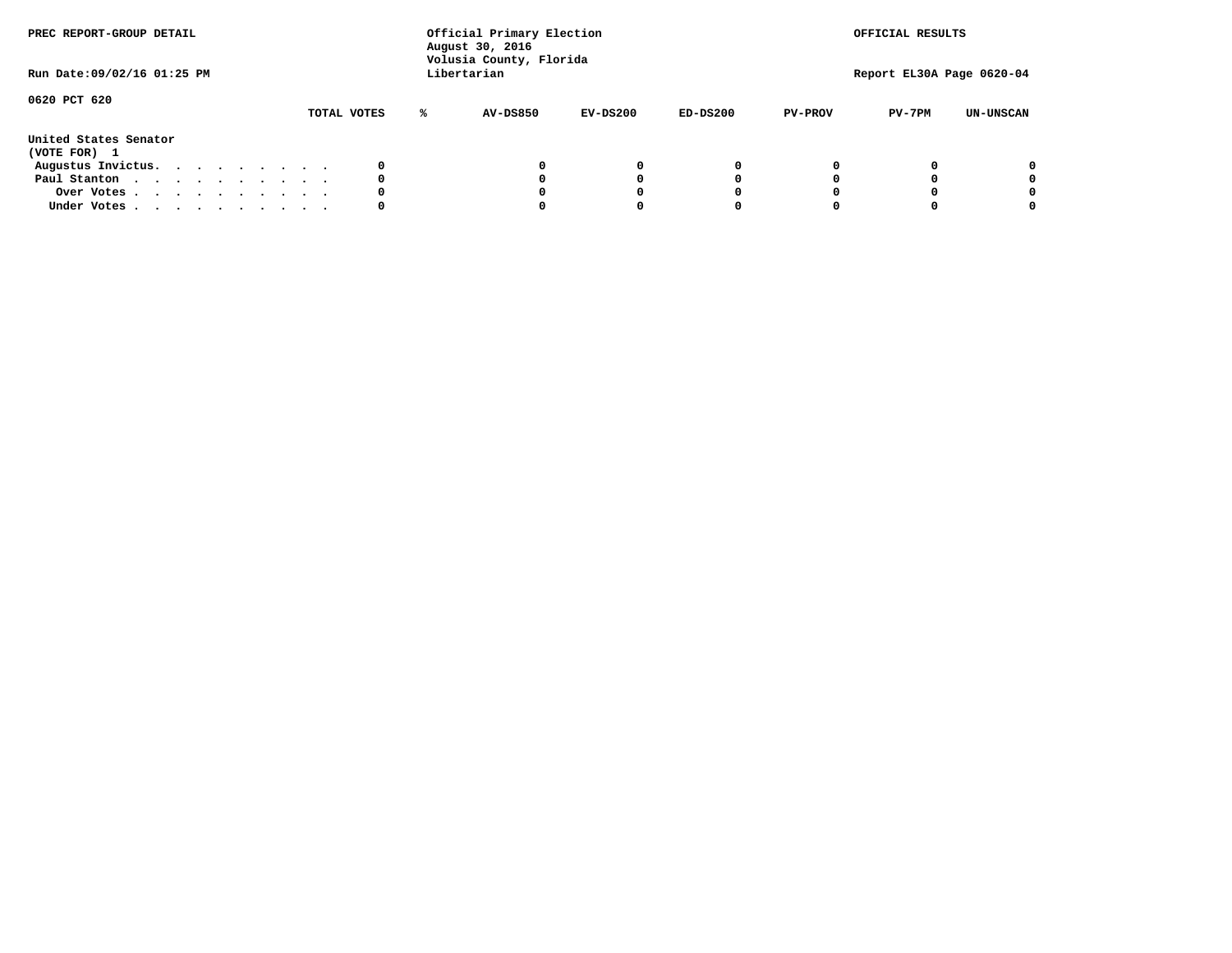| PREC REPORT-GROUP DETAIL                           |                           | Official Primary Election<br>August 30, 2016<br>Volusia County, Florida |                 | OFFICIAL RESULTS<br>Report EL30A Page 0620-05 |                 |                  |                  |                  |
|----------------------------------------------------|---------------------------|-------------------------------------------------------------------------|-----------------|-----------------------------------------------|-----------------|------------------|------------------|------------------|
| Run Date: 09/02/16 01:25 PM                        |                           |                                                                         | Nonpartisan     |                                               |                 |                  |                  |                  |
| 0620 PCT 620                                       | TOTAL VOTES               | ℁                                                                       | <b>AV-DS850</b> | $EV-DS200$                                    | $ED-DS200$      | <b>PV-PROV</b>   | $PV-7PM$         | <b>UN-UNSCAN</b> |
| Circuit Judge 7th Circuit Group 4                  |                           |                                                                         |                 |                                               |                 |                  |                  |                  |
| (VOTE FOR) 1                                       |                           |                                                                         |                 |                                               |                 |                  |                  |                  |
| Chris France - WITHDRAWN                           | 13                        | 12.87                                                                   | $\mathbf{2}$    | 1                                             | 10              | 0                | 0                | 0                |
| Sebrina L. Slack.                                  | 26                        | 25.74                                                                   | 7               | $\mathbf 0$                                   | 19              | $\mathbf 0$      | $\mathbf 0$      | $\mathbf 0$      |
| Stasia Warren                                      | 62                        | 61.39                                                                   | 14              | 13                                            | 35              | 0                | $\mathbf 0$      | $\mathbf 0$      |
| Over Votes                                         | 0                         |                                                                         | 0               | $\mathbf{0}$                                  | 0               | $\mathbf 0$      | $\mathbf 0$      | $\mathbf 0$      |
| Under Votes                                        | 11                        |                                                                         | 3               | $\mathbf{1}$                                  | $7\phantom{.0}$ | $\Omega$         | $\Omega$         | $\Omega$         |
| Circuit Judge 7th Circuit Group 10<br>(VOTE FOR) 1 |                           |                                                                         |                 |                                               |                 |                  |                  |                  |
| Malcolm Anthony                                    | 65                        | 64.36                                                                   | 13              | 8                                             | 44              | 0                | 0                | 0                |
| Scott DuPont                                       | 36                        | 35.64                                                                   | 10              | 6                                             | 20              | $\mathbf 0$      | $\mathbf 0$      | $\mathbf 0$      |
| Over Votes                                         | 0                         |                                                                         | $\mathbf 0$     | $\mathbf 0$                                   | $\mathbf 0$     | $\mathbf 0$      | $\mathbf 0$      | $\mathbf 0$      |
| Under Votes.                                       | 11                        |                                                                         | 3               | $\mathbf{1}$                                  | 7               | $\Omega$         | $\Omega$         | $\Omega$         |
|                                                    |                           |                                                                         |                 |                                               |                 |                  |                  |                  |
| Circuit Judge 7th Circuit Group 13<br>(VOTE FOR) 1 |                           |                                                                         |                 |                                               |                 |                  |                  |                  |
| David Hood.<br>.                                   | 34                        | 33.01                                                                   | 7               | 5                                             | 22              | 0                | 0                | $\mathbf 0$      |
| A. "Kathleen" McNeilly                             | 69                        | 66.99                                                                   | 16              | 9                                             | 44              | $\mathbf 0$      | 0                | $\mathbf 0$      |
| Over Votes                                         | 0                         |                                                                         | 0               | $\mathbf{0}$                                  | $\mathbf 0$     | $\mathbf 0$      | $\mathbf 0$      | $\mathbf 0$      |
| Under Votes                                        | 9                         |                                                                         | 3               | $\mathbf{1}$                                  | 5               | $\mathbf 0$      | $\Omega$         | 0                |
|                                                    |                           |                                                                         |                 |                                               |                 |                  |                  |                  |
| Circuit Judge 7th Circuit Group 17                 |                           |                                                                         |                 |                                               |                 |                  |                  |                  |
| (VOTE FOR) 1                                       |                           | 68.00                                                                   | 14              |                                               | 46              |                  |                  | 0                |
| Linda L. Gaustad<br>Howard O. McGillin Jr          | 68<br>32                  | 32.00                                                                   | 9               | 8<br>5                                        | 18              | 0<br>$\mathbf 0$ | 0<br>$\mathbf 0$ | $\mathbf 0$      |
| Over Votes                                         | $\mathbf 0$               |                                                                         | $\mathbf 0$     | $\mathbf 0$                                   | $\mathbf{0}$    | $\mathbf 0$      | $\mathbf 0$      | $\mathbf 0$      |
| Under Votes                                        | 12                        |                                                                         | $\overline{3}$  | $\overline{a}$                                | 7               | $\mathbf 0$      | $\mathbf 0$      | $\mathbf 0$      |
|                                                    |                           |                                                                         |                 |                                               |                 |                  |                  |                  |
| County Judge 7th Circuit Group 3<br>(VOTE FOR) 1   |                           |                                                                         |                 |                                               |                 |                  |                  |                  |
| Heather Caeners<br>.                               | 4                         | 3.74                                                                    | 1               | 0                                             | 3               | 0                | 0                | 0                |
| Shirley A. Green                                   | 101                       | 94.39                                                                   | 24              | 14                                            | 63              | $\mathbf 0$      | 0                | $\mathbf 0$      |
| Marla Rawnsley.<br>$\cdots$                        | 2                         | 1.87                                                                    | $\mathbf 0$     | $\mathbf 0$                                   | $\mathbf{2}$    | 0                | $\mathbf 0$      | 0                |
| Over Votes                                         | 0<br>$\ddot{\phantom{1}}$ |                                                                         | $\mathbf 0$     | $\mathbf{0}$                                  | $\mathbf{0}$    | $\mathbf 0$      | $\Omega$         | $\mathbf 0$      |
| Under Votes                                        | 5                         |                                                                         | $\mathbf{1}$    | $\mathbf{1}$                                  | $\overline{3}$  | $\mathbf 0$      | $\Omega$         | $\Omega$         |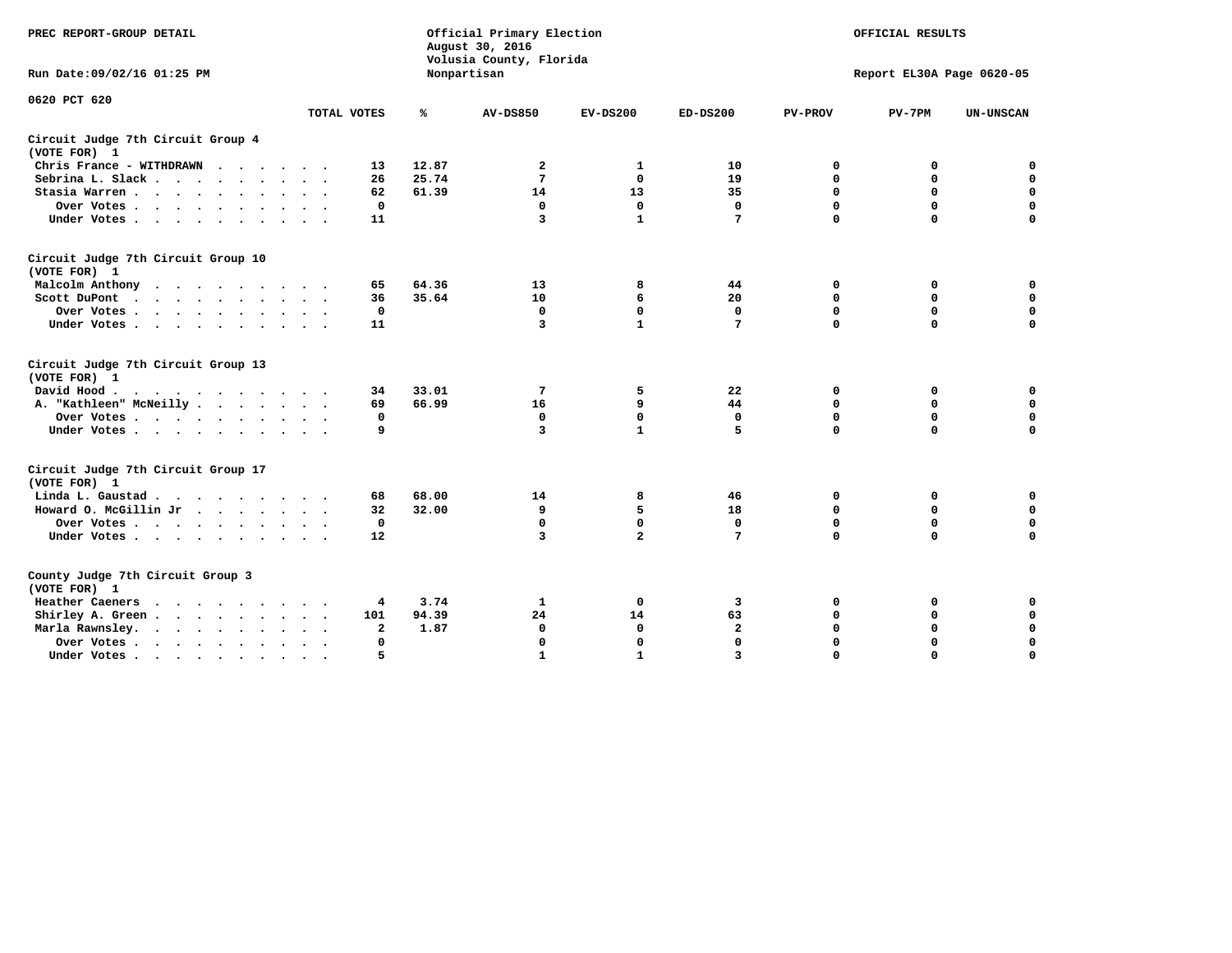| PREC REPORT-GROUP DETAIL                                                                                                            |                          |                                |                                  |                                                                          | Official Primary Election<br>Volusia County, Florida                   |                                         | OFFICIAL RESULTS                                |                                          |                                                                    |  |
|-------------------------------------------------------------------------------------------------------------------------------------|--------------------------|--------------------------------|----------------------------------|--------------------------------------------------------------------------|------------------------------------------------------------------------|-----------------------------------------|-------------------------------------------------|------------------------------------------|--------------------------------------------------------------------|--|
| Run Date: 09/02/16 01:25 PM                                                                                                         |                          |                                |                                  | Nonpartisan                                                              |                                                                        |                                         |                                                 | Report EL30A Page 0620-06                |                                                                    |  |
| 0620 PCT 620                                                                                                                        |                          | TOTAL VOTES                    | ℁                                | <b>AV-DS850</b>                                                          | $EV-DS200$                                                             | $ED-DS200$                              | <b>PV-PROV</b>                                  | $PV-7PM$                                 | <b>UN-UNSCAN</b>                                                   |  |
| Sheriff                                                                                                                             |                          |                                |                                  |                                                                          |                                                                        |                                         |                                                 |                                          |                                                                    |  |
| (VOTE FOR) 1                                                                                                                        |                          |                                |                                  |                                                                          |                                                                        |                                         |                                                 |                                          |                                                                    |  |
| Wendell C. Bradford                                                                                                                 |                          | 34                             | 30.63                            | $\overline{4}$                                                           | 4                                                                      | 26                                      | 0                                               | 0                                        | 0                                                                  |  |
| Dave Brannon                                                                                                                        |                          | 5                              | 4.50                             | $\mathbf{1}$                                                             | $\mathbf{1}$                                                           | $\mathbf{3}$                            | 0                                               | 0                                        | $\mathbf 0$                                                        |  |
| Mike Chitwood                                                                                                                       |                          | 59                             | 53.15                            | 19                                                                       | 10                                                                     | 30                                      | $\Omega$                                        | 0                                        | $\mathbf 0$                                                        |  |
| Eric Dietrich.                                                                                                                      |                          | 9                              | 8.11                             | $\mathbf{1}$                                                             | $\mathbf{0}$                                                           | 8                                       | $\mathbf{0}$                                    | 0                                        | $\mathbf 0$                                                        |  |
| James E. (Jim) Gillum                                                                                                               |                          | 4                              | 3.60                             | $\mathbf{1}$                                                             | $\mathbf 0$                                                            | $\overline{3}$                          | 0                                               | $\Omega$                                 | $\mathbf 0$                                                        |  |
| Over Votes                                                                                                                          |                          | 0                              |                                  | $\mathbf{0}$                                                             | $\mathbf 0$                                                            | $\mathbf 0$                             | 0                                               | 0                                        | $\mathbf 0$                                                        |  |
| Under Votes                                                                                                                         |                          | $\mathbf{1}$                   |                                  | $\mathbf 0$                                                              | $\Omega$                                                               | $\mathbf{1}$                            | $\Omega$                                        | $\Omega$                                 | 0                                                                  |  |
|                                                                                                                                     |                          |                                |                                  |                                                                          |                                                                        |                                         |                                                 |                                          |                                                                    |  |
| Property Appraiser                                                                                                                  |                          |                                |                                  |                                                                          |                                                                        |                                         |                                                 |                                          |                                                                    |  |
| (VOTE FOR) 1                                                                                                                        |                          |                                |                                  |                                                                          |                                                                        |                                         |                                                 |                                          |                                                                    |  |
| Larry Bartlett.                                                                                                                     |                          | 34                             | 33.33                            | 7                                                                        | 3                                                                      | 24                                      | $\mathbf 0$                                     | 0                                        | 0                                                                  |  |
| H. Alan Burton.                                                                                                                     |                          | 37                             | 36.27                            | 8                                                                        | 8                                                                      | 21                                      | $\Omega$                                        | 0                                        | $\mathbf 0$                                                        |  |
| Mike Swanto.                                                                                                                        |                          | 31                             | 30.39                            | 7                                                                        | 3                                                                      | 21                                      | 0                                               | $\mathbf 0$                              | $\mathbf 0$                                                        |  |
| Over Votes                                                                                                                          |                          | 0                              |                                  | $\mathbf 0$                                                              | $\mathbf 0$                                                            | $\mathbf 0$                             | 0                                               | 0                                        | $\mathbf 0$                                                        |  |
| Under Votes                                                                                                                         |                          | 10                             |                                  | $\overline{\mathbf{4}}$                                                  | $\mathbf{1}$                                                           | 5.                                      | $\Omega$                                        | $\Omega$                                 | $\mathbf 0$                                                        |  |
| Supervisor of Elections<br>(VOTE FOR) 1<br>Teresa Apgar<br>David Lee Davis<br>Bill Fyfe.<br>Lisa Lewis<br>Over Votes<br>Under Votes |                          | 12<br>17<br>11<br>63<br>0<br>9 | 11.65<br>16.50<br>10.68<br>61.17 | $\overline{a}$<br>4<br>$\mathbf{1}$<br>18<br>$\mathbf 0$<br>$\mathbf{1}$ | $\mathbf{0}$<br>4<br>$\mathbf{0}$<br>10<br>$\mathbf 0$<br>$\mathbf{1}$ | 10<br>9<br>10<br>35<br>$\mathbf 0$<br>7 | 0<br>$\Omega$<br>0<br>$\Omega$<br>0<br>$\Omega$ | 0<br>0<br>$\Omega$<br>0<br>0<br>$\Omega$ | 0<br>0<br>$\mathbf 0$<br>$\mathbf 0$<br>$\mathbf 0$<br>$\mathbf 0$ |  |
| County Council Chair<br>(VOTE FOR) 1                                                                                                |                          |                                |                                  |                                                                          |                                                                        |                                         |                                                 |                                          |                                                                    |  |
| Jason P. Davis.                                                                                                                     |                          | 28                             | 27.72                            | $\overline{\mathbf{4}}$                                                  | 3                                                                      | 21                                      | $\mathbf{0}$                                    | 0                                        | 0                                                                  |  |
| Greg Gimbert                                                                                                                        |                          | 17                             | 16.83                            | 4                                                                        | $\overline{a}$                                                         | 11                                      | 0                                               | 0                                        | $\mathbf 0$                                                        |  |
| Ed Kelley                                                                                                                           |                          | 51                             | 50.50                            | 14                                                                       | 7                                                                      | 30                                      | 0                                               | 0                                        | $\mathbf 0$                                                        |  |
| Tom Laputka.                                                                                                                        |                          | 5                              | 4.95                             | $\mathbf 0$                                                              | $\overline{a}$                                                         | 3                                       | 0                                               | $\Omega$                                 | $\mathbf 0$                                                        |  |
| Over Votes                                                                                                                          |                          | $\mathbf 0$                    |                                  | $\mathbf{0}$                                                             | $\mathbf{0}$                                                           | $\mathbf 0$                             | 0                                               | 0                                        | 0                                                                  |  |
|                                                                                                                                     |                          | 11                             |                                  | 4                                                                        | $\mathbf{1}$                                                           | 6                                       | $\Omega$                                        | $\Omega$                                 | $\Omega$                                                           |  |
| Under Votes                                                                                                                         |                          |                                |                                  |                                                                          |                                                                        |                                         |                                                 |                                          |                                                                    |  |
| School Board Member District 2                                                                                                      |                          |                                |                                  |                                                                          |                                                                        |                                         |                                                 |                                          |                                                                    |  |
| (VOTE FOR) 1                                                                                                                        |                          |                                |                                  |                                                                          |                                                                        |                                         |                                                 |                                          |                                                                    |  |
| Boysie Mae Smith-Walden.                                                                                                            |                          | 30                             | 28.57                            | 6                                                                        | $\mathbf{1}$                                                           | 23                                      | 0                                               | 0                                        | 0                                                                  |  |
| Ida Duncan Wright.                                                                                                                  |                          | 75                             | 71.43                            | 19                                                                       | 14                                                                     | 42                                      | 0                                               | 0                                        | $\mathbf 0$                                                        |  |
| Over Votes                                                                                                                          |                          | 0                              |                                  | $\mathbf 0$                                                              | $\mathbf{0}$                                                           | $\mathbf 0$                             | 0                                               | 0                                        | $\mathbf 0$                                                        |  |
| Under Votes                                                                                                                         | $\overline{\phantom{a}}$ | $7\phantom{.0}$                |                                  | $\mathbf{1}$                                                             | $\Omega$                                                               | 6                                       | $\Omega$                                        | $\Omega$                                 | $\mathbf 0$                                                        |  |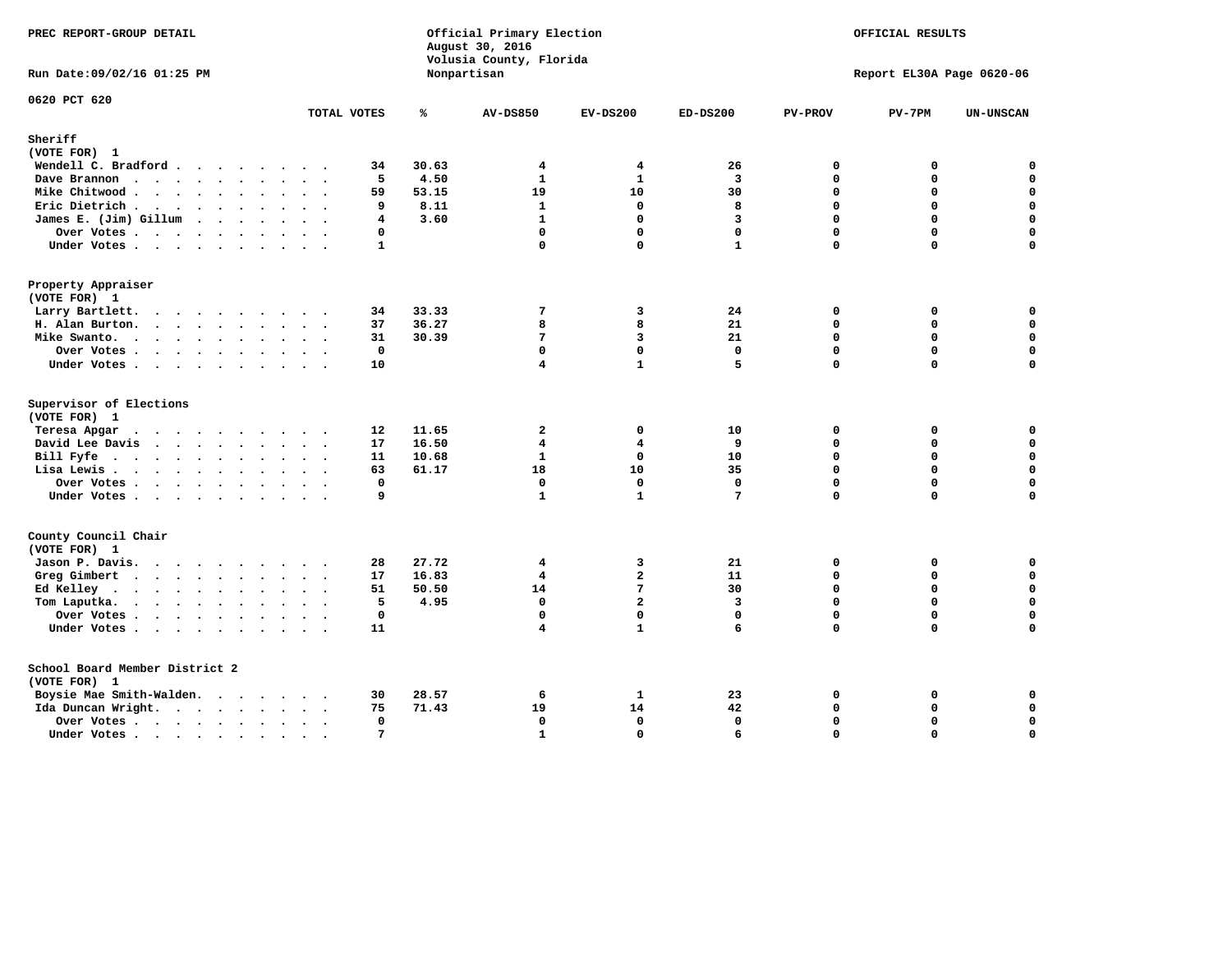| PREC REPORT-GROUP DETAIL<br>Run Date: 09/02/16 01:25 PM                |             |       | Official Primary Election<br>August 30, 2016<br>Volusia County, Florida<br>Nonpartisan | OFFICIAL RESULTS<br>Report EL30A Page 0620-07 |            |                |          |                  |
|------------------------------------------------------------------------|-------------|-------|----------------------------------------------------------------------------------------|-----------------------------------------------|------------|----------------|----------|------------------|
| 0620 PCT 620                                                           | TOTAL VOTES | %ะ    | <b>AV-DS850</b>                                                                        | $EV-DS200$                                    | $ED-DS200$ | <b>PV-PROV</b> | $PV-7PM$ | <b>UN-UNSCAN</b> |
| Daytona Beach Mayor<br>(VOTE FOR) 1                                    |             |       |                                                                                        |                                               |            |                |          |                  |
| Dominique DeLannoy                                                     |             | 6.36  |                                                                                        | O                                             |            |                |          |                  |
| Derrick L. Henry                                                       | 90          | 81.82 | 18                                                                                     | 14                                            | 58         |                |          |                  |
| Fred Hoffmann                                                          |             | .91   |                                                                                        |                                               |            |                |          |                  |
| David Chief Rhody.                                                     |             | 3.64  |                                                                                        |                                               |            |                |          |                  |
| Ken Strickland.                                                        | 8           | 7.27  |                                                                                        |                                               |            |                |          |                  |
| Over Votes                                                             | O           |       |                                                                                        |                                               |            |                |          |                  |
| Under Votes                                                            |             |       |                                                                                        |                                               |            |                |          |                  |
| Amendment 4<br>(VOTE FOR) 1                                            |             |       |                                                                                        |                                               |            |                |          |                  |
| Yes                                                                    | 55          | 60.44 | 14                                                                                     |                                               | 36         |                |          |                  |
| No.                                                                    | 36          | 39.56 |                                                                                        |                                               | 20         |                |          |                  |
| Over Votes                                                             | O           |       |                                                                                        |                                               |            |                |          |                  |
| Under Votes, $\cdot$ , $\cdot$ , $\cdot$ , $\cdot$ , $\cdot$ , $\cdot$ | 21          |       |                                                                                        |                                               | 15         |                |          |                  |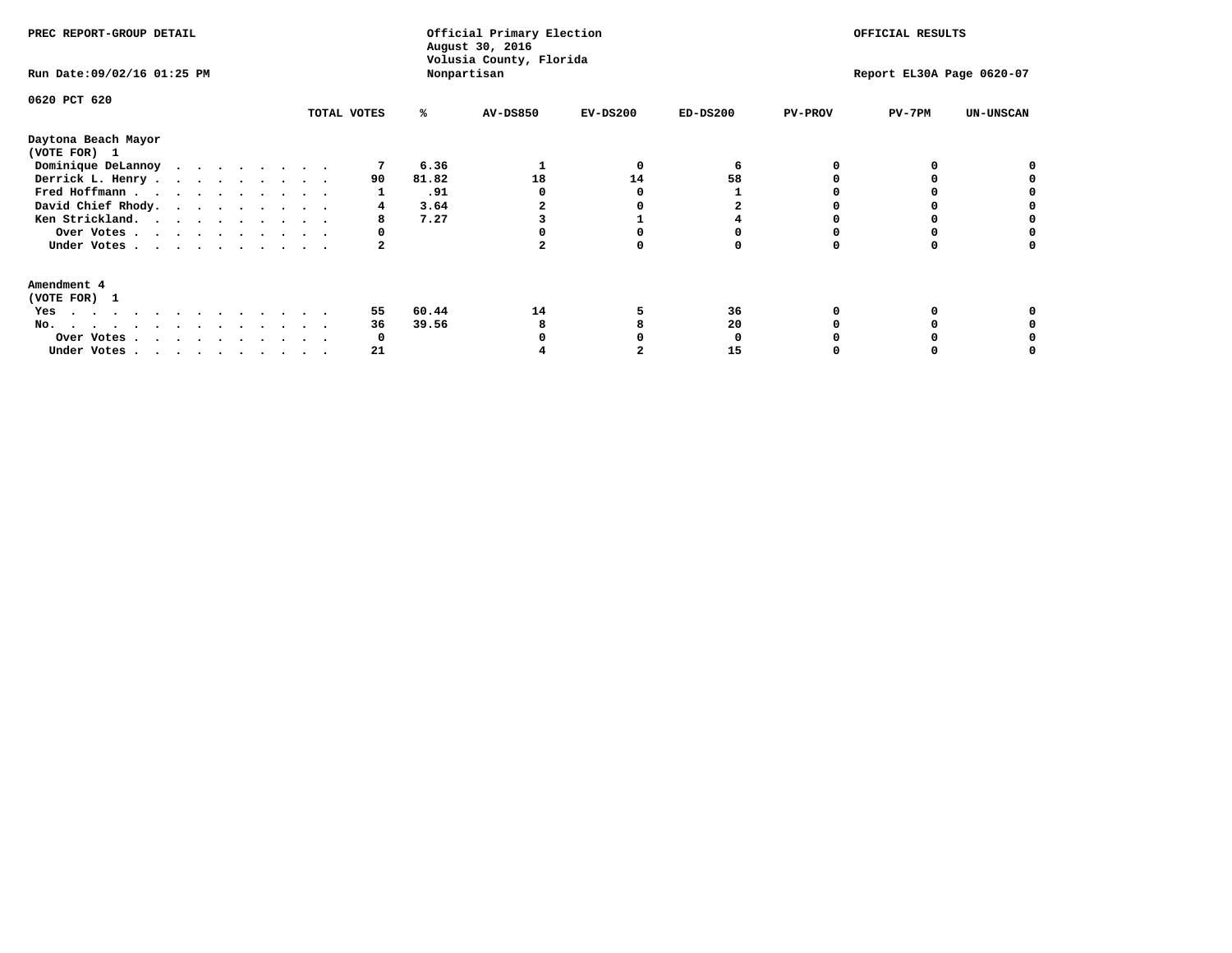| PREC REPORT-GROUP DETAIL                                               |                             |             | Official Primary Election<br>August 30, 2016 |                         | OFFICIAL RESULTS |            |                |                           |                  |
|------------------------------------------------------------------------|-----------------------------|-------------|----------------------------------------------|-------------------------|------------------|------------|----------------|---------------------------|------------------|
| Run Date:09/02/16 01:25 PM                                             |                             |             | <b>STATISTICS</b>                            | Volusia County, Florida |                  |            |                | Report EL30A Page 0621-01 |                  |
| 0621 PCT 621                                                           |                             |             |                                              |                         |                  |            |                |                           |                  |
|                                                                        |                             | TOTAL VOTES | ℁                                            | <b>AV-DS850</b>         | $EV-DS200$       | $ED-DS200$ | <b>PV-PROV</b> | $PV-7PM$                  | <b>UN-UNSCAN</b> |
| REGISTERED VOTERS - TOTAL                                              |                             | 2,108       |                                              |                         |                  |            |                |                           |                  |
| REGISTERED VOTERS - Democratic                                         | $\sim$ $\sim$ $\sim$ $\sim$ | 1,571       | 74.53                                        |                         |                  |            |                |                           |                  |
| REGISTERED VOTERS - Republican                                         |                             | 135         | 6.40                                         |                         |                  |            |                |                           |                  |
| REGISTERED VOTERS - Libertarian                                        |                             |             | .05                                          |                         |                  |            |                |                           |                  |
| REGISTERED VOTERS - Nonpartisan                                        |                             | 401         |                                              |                         |                  |            |                |                           |                  |
| BALLOTS CAST - TOTAL.                                                  |                             | 417         |                                              | 141                     | 93               | 183        |                |                           |                  |
| BALLOTS CAST - Democratic                                              |                             | 356         | 85.37                                        | 118                     | 77               | 161        |                |                           |                  |
| BALLOTS CAST - Republican                                              |                             | 38          | 9.11                                         | 15                      | 12               | 11         |                |                           |                  |
| BALLOTS CAST - Libertarian.                                            |                             |             |                                              | 0                       | 0                | 0          |                |                           |                  |
| BALLOTS CAST - Nonpartisan.                                            |                             | 23          | 5.52                                         | 8                       |                  | 11         |                |                           | 0                |
| BALLOTS CAST - BLANK.                                                  |                             |             |                                              |                         | 0                | 0          | 0              |                           |                  |
| VOTER TURNOUT - TOTAL                                                  |                             |             | 19.78                                        |                         |                  |            |                |                           |                  |
| VOTER TURNOUT - Democratic.<br>$\cdot$ $\cdot$ $\cdot$ $\cdot$ $\cdot$ |                             |             | 22.66                                        |                         |                  |            |                |                           |                  |
| VOTER TURNOUT - Republican.                                            |                             |             | 28.15                                        |                         |                  |            |                |                           |                  |
| VOTER TURNOUT - Libertarian                                            |                             |             |                                              |                         |                  |            |                |                           |                  |
| VOTER TURNOUT - BLANK                                                  |                             |             |                                              |                         |                  |            |                |                           |                  |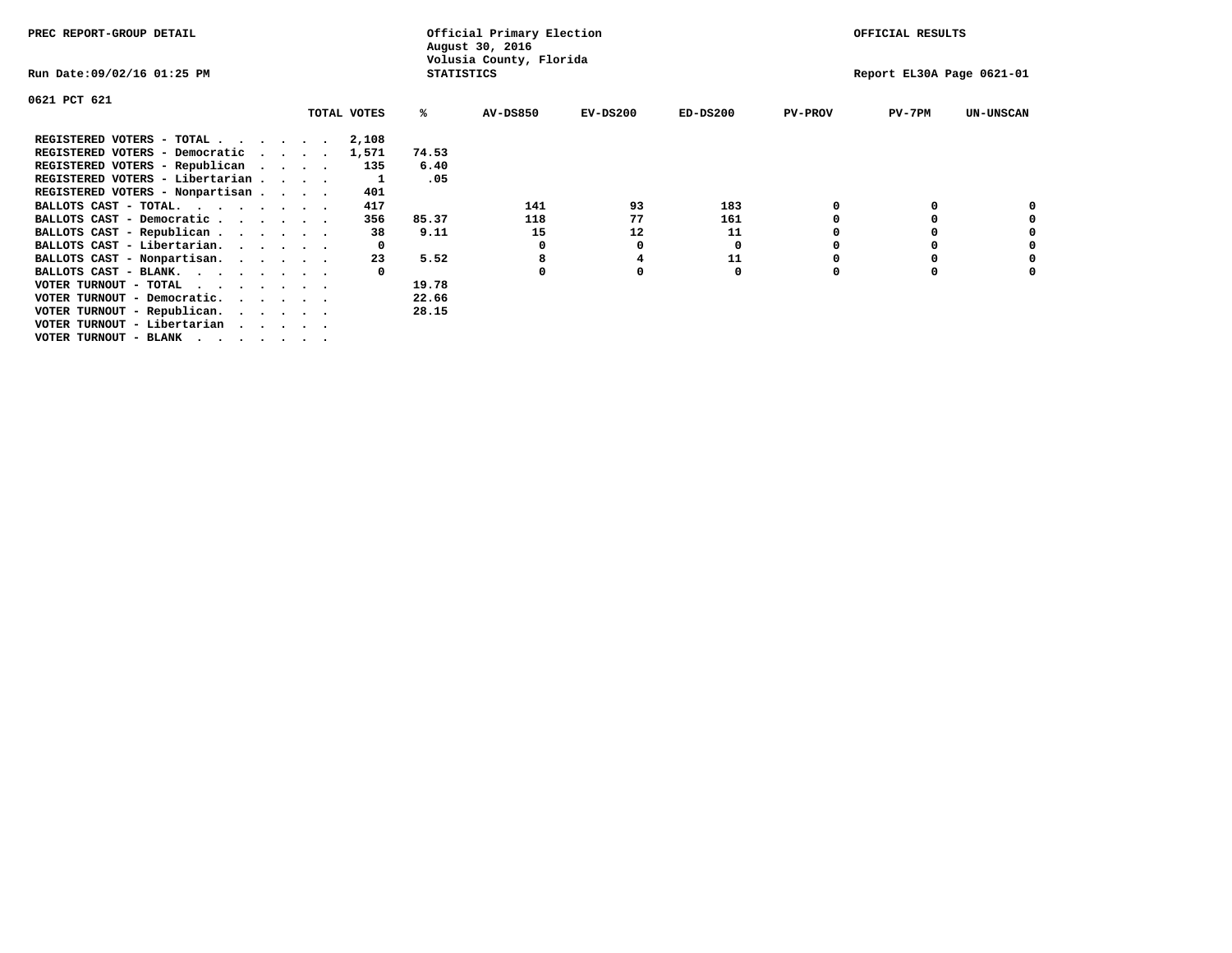| PREC REPORT-GROUP DETAIL                                                                   |             |            | Official Primary Election<br>August 30, 2016<br>Volusia County, Florida | OFFICIAL RESULTS |                         |                |                           |                  |
|--------------------------------------------------------------------------------------------|-------------|------------|-------------------------------------------------------------------------|------------------|-------------------------|----------------|---------------------------|------------------|
| Run Date: 09/02/16 01:25 PM                                                                |             | Democratic |                                                                         |                  |                         |                | Report EL30A Page 0621-02 |                  |
| 0621 PCT 621                                                                               | TOTAL VOTES | %ะ         | <b>AV-DS850</b>                                                         | $EV-DS200$       | $ED-DS200$              | <b>PV-PROV</b> | $PV-7PM$                  | <b>UN-UNSCAN</b> |
| United States Senator<br>(VOTE FOR) 1                                                      |             |            |                                                                         |                  |                         |                |                           |                  |
| Roque "Rocky" De La Fuente.                                                                | 12          | 3.64       | 2                                                                       | 1                | 9                       | O              | O                         |                  |
| Alan Grayson                                                                               | 69          | 20.91      | 20                                                                      | 16               | 33                      | O              | $\Omega$                  |                  |
| Pam Keith                                                                                  | 31          | 9.39       | 12                                                                      | 10               | 9                       |                | 0                         | o                |
| Reginald Luster                                                                            | 14          | 4.24       | $\overline{3}$                                                          | 1                | 10                      |                | 0                         | $\mathbf 0$      |
| Patrick Murphy.                                                                            | 204         | 61.82      | 72                                                                      | 45               | 87                      | n              | 0                         | $\mathbf 0$      |
| Over Votes                                                                                 | $\Omega$    |            | $\Omega$                                                                | $\Omega$         | 0                       | $\Omega$       | $\Omega$                  | O                |
| Under Votes.                                                                               | 26          |            | 9                                                                       | 4                | 13                      | $\Omega$       | $\Omega$                  | $\Omega$         |
| Representative in Congress District 6<br>(VOTE FOR) 1                                      |             |            |                                                                         |                  |                         |                |                           |                  |
| William (Bill) McCullough                                                                  | 28          | 8.26       | 9                                                                       | 5                | 14                      | O              | 0                         |                  |
| Jay McGovern                                                                               | 19          | 5.60       | 12                                                                      | 3                | 4                       | O              | $\Omega$                  | 0                |
| George Pappas.                                                                             | 15          | 4.42       | 12                                                                      | 1                | $\overline{\mathbf{2}}$ | $\Omega$       | 0                         | $\mathbf 0$      |
| Dwayne L. Taylor                                                                           | 277         | 81.71      | 79                                                                      | 64               | 134                     | $\Omega$       | 0                         | $\mathbf 0$      |
| Over Votes                                                                                 | 0           |            | 0                                                                       | $\Omega$         | 0                       | 0              | 0                         | 0                |
| Under Votes                                                                                | 17          |            | 6                                                                       | 4                | 7                       | $\Omega$       | 0                         | O                |
| State Representative District 26<br>(VOTE FOR) 1                                           |             |            |                                                                         |                  |                         |                |                           |                  |
| Patrick Henry                                                                              | 176         | 51.61      | 53                                                                      | 34               | 89                      | 0              | 0                         |                  |
| Steve Miller                                                                               | 165         | 48.39      | 56                                                                      | 40               | 69                      |                |                           | 0                |
| Over Votes                                                                                 | 0           |            | 0                                                                       | 0                | 0                       |                | 0                         | 0                |
| Under Votes, $\cdot$ , $\cdot$ , $\cdot$ , $\cdot$ , $\cdot$ , $\cdot$ , $\cdot$ , $\cdot$ | 15          |            |                                                                         | 3                |                         |                |                           | O                |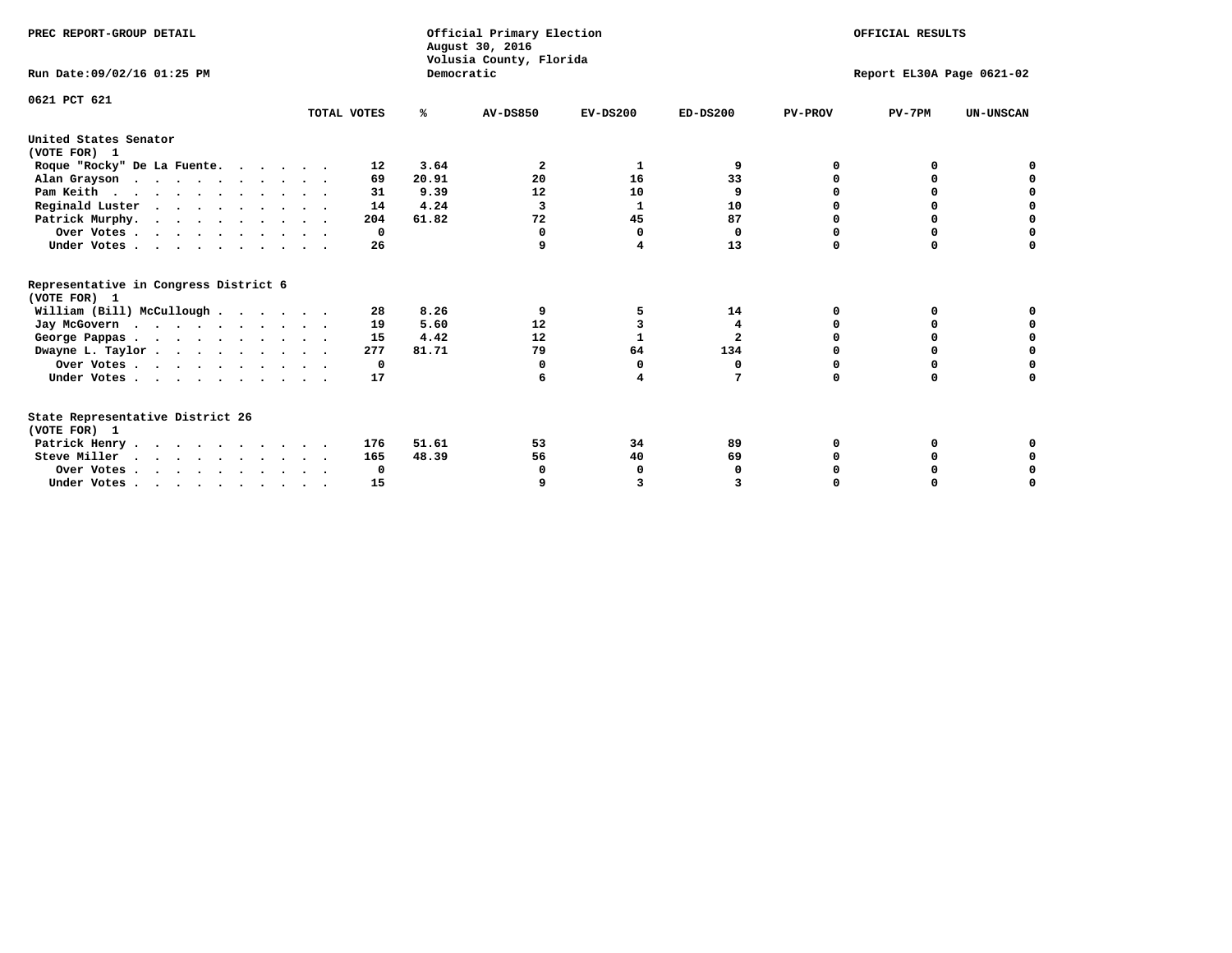| PREC REPORT-GROUP DETAIL                                                         |              |            | Official Primary Election<br>August 30, 2016<br>Volusia County, Florida | OFFICIAL RESULTS |              |                           |             |                  |  |
|----------------------------------------------------------------------------------|--------------|------------|-------------------------------------------------------------------------|------------------|--------------|---------------------------|-------------|------------------|--|
| Run Date: 09/02/16 01:25 PM                                                      |              | Republican |                                                                         |                  |              | Report EL30A Page 0621-03 |             |                  |  |
| 0621 PCT 621                                                                     |              |            |                                                                         |                  |              |                           |             |                  |  |
|                                                                                  | TOTAL VOTES  | ℁          | <b>AV-DS850</b>                                                         | $EV-DS200$       | $ED-DS200$   | <b>PV-PROV</b>            | $PV-7PM$    | <b>UN-UNSCAN</b> |  |
| United States Senator<br>(VOTE FOR) 1                                            |              |            |                                                                         |                  |              |                           |             |                  |  |
| Carlos Beruff                                                                    | 9            | 24.32      | 4                                                                       | 4                | 1            | 0                         | 0           | 0                |  |
| Ernie Rivera                                                                     | $\mathbf{2}$ | 5.41       | $\overline{a}$                                                          | 0                | 0            | 0                         | 0           | $\mathbf 0$      |  |
| Marco Rubio.<br>$\cdots$                                                         | 22           | 59.46      | 6                                                                       | 7                | 9            | 0                         | 0           | $\mathbf 0$      |  |
| Dwight Mark Anthony Young                                                        | 4            | 10.81      | $\overline{a}$                                                          | $\mathbf{1}$     |              | 0                         | $\mathbf 0$ | $\mathbf 0$      |  |
| Over Votes                                                                       | 0            |            |                                                                         | $\mathbf 0$      | 0            | 0                         | 0           | 0                |  |
| Under Votes                                                                      | 1            |            | 1                                                                       | $\Omega$         | 0            | $\Omega$                  | $\Omega$    | $\mathbf 0$      |  |
| Representative in Congress District 6<br>(VOTE FOR) 1                            |              |            |                                                                         |                  |              |                           |             |                  |  |
| Fred Costello                                                                    | 13           | 34.21      | 9                                                                       | 2                | $\mathbf{2}$ | 0                         | 0           | 0                |  |
| Ron Desantis                                                                     | 18           | 47.37      | 3                                                                       | 7                | 8            | $\Omega$                  | $\Omega$    | $\mathbf 0$      |  |
| G. G. Galloway.                                                                  | 7            | 18.42      | 3                                                                       | 3                | $\mathbf{1}$ | 0                         | 0           | $\mathbf 0$      |  |
| Over Votes                                                                       | 0            |            | 0                                                                       | $\mathbf 0$      | 0            | $\mathbf 0$               | $\mathbf 0$ | $\mathbf 0$      |  |
| Under Votes                                                                      | 0            |            | $\mathbf 0$                                                             | $\mathbf 0$      | 0            | $\Omega$                  | $\mathbf 0$ | $\mathbf 0$      |  |
| State Committeeman<br>(VOTE FOR) 1                                               |              |            |                                                                         |                  |              |                           |             |                  |  |
| Paul W. Deering                                                                  | 22           | 62.86      | 11                                                                      | 5                | 6            | 0                         | 0           | 0                |  |
| James Oddie.                                                                     | 13           | 37.14      | 3                                                                       | 6                | 4            | 0                         | 0           | $\mathbf 0$      |  |
| Over Votes                                                                       | 0            |            | 0                                                                       | 0                | 0            | 0                         | 0           | 0                |  |
| Under Votes                                                                      | 3            |            | 1                                                                       | $\mathbf{1}$     | $\mathbf{1}$ | $\Omega$                  | $\Omega$    | $\mathbf 0$      |  |
| State Committeewoman<br>(VOTE FOR) 1                                             |              |            |                                                                         |                  |              |                           |             |                  |  |
| Dana Christina Dougherty                                                         | 17           | 45.95      | 4                                                                       | 9                | 4            | 0                         | 0           | 0                |  |
| Marilyn C. Ford.                                                                 | 20           | 54.05      | 10                                                                      | 3                | 7            | 0                         | 0           | $\mathbf 0$      |  |
| Over Votes                                                                       | $\Omega$     |            | $\Omega$                                                                | $\mathbf 0$      | 0            | 0                         | 0           | $\mathbf 0$      |  |
| Under Votes, $\cdot$ , $\cdot$ , $\cdot$ , $\cdot$ , $\cdot$ , $\cdot$ , $\cdot$ |              |            | $\mathbf{I}$                                                            | $\Omega$         |              | $\Omega$                  | $\Omega$    | $\Omega$         |  |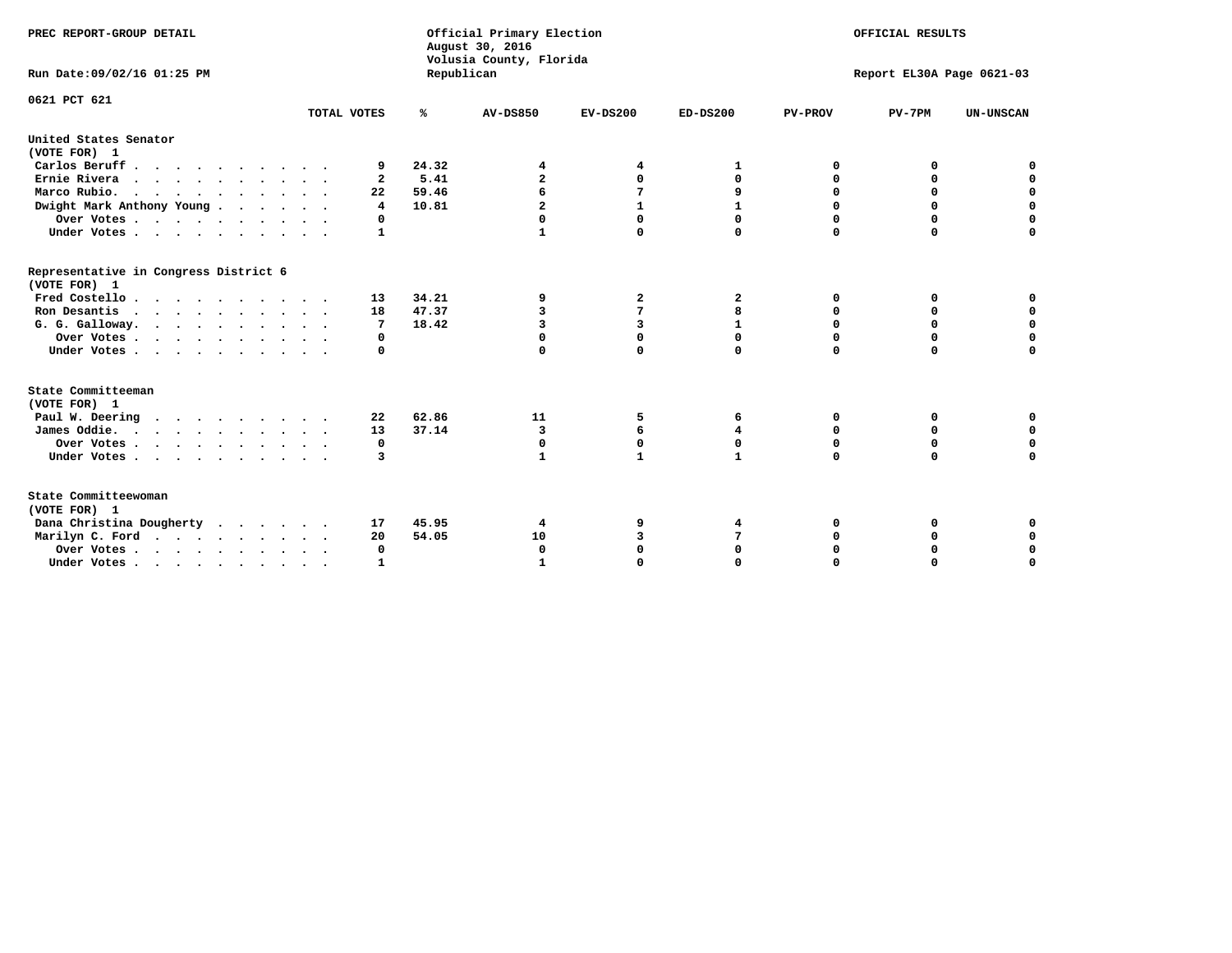| PREC REPORT-GROUP DETAIL<br>Run Date: 09/02/16 01:25 PM |  |  |  |  |  |             | Official Primary Election<br>August 30, 2016<br>Volusia County, Florida<br>Libertarian |          | OFFICIAL RESULTS<br>Report EL30A Page 0621-04 |            |                |          |                  |
|---------------------------------------------------------|--|--|--|--|--|-------------|----------------------------------------------------------------------------------------|----------|-----------------------------------------------|------------|----------------|----------|------------------|
| 0621 PCT 621                                            |  |  |  |  |  |             |                                                                                        |          |                                               |            |                |          |                  |
|                                                         |  |  |  |  |  | TOTAL VOTES | ℁                                                                                      | AV-DS850 | EV-DS200                                      | $ED-DS200$ | <b>PV-PROV</b> | $PV-7PM$ | <b>UN-UNSCAN</b> |
| United States Senator<br>(VOTE FOR) 1                   |  |  |  |  |  |             |                                                                                        |          |                                               |            |                |          |                  |
| Augustus Invictus.                                      |  |  |  |  |  |             |                                                                                        |          | 0                                             | 0          |                |          | 0                |
| Paul Stanton                                            |  |  |  |  |  | 0           |                                                                                        |          | 0                                             |            |                |          | 0                |
| Over Votes                                              |  |  |  |  |  |             |                                                                                        |          |                                               |            |                |          | 0                |
| Under Votes                                             |  |  |  |  |  | 0           |                                                                                        |          |                                               |            |                |          | 0                |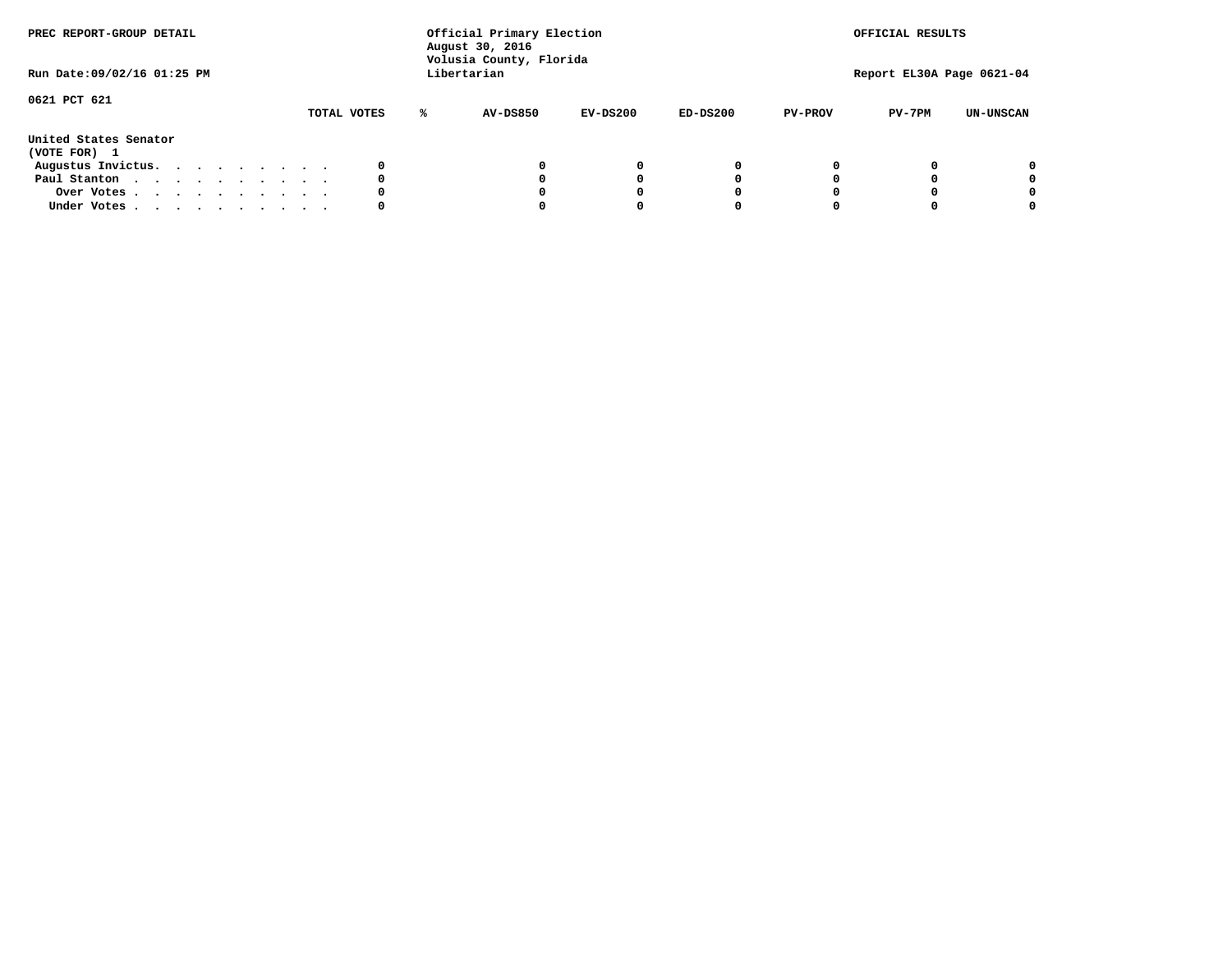| PREC REPORT-GROUP DETAIL                                                                                                                                                                                                                             |             |              | Official Primary Election<br>August 30, 2016<br>Volusia County, Florida | OFFICIAL RESULTS<br>Report EL30A Page 0621-05 |              |                |             |                  |
|------------------------------------------------------------------------------------------------------------------------------------------------------------------------------------------------------------------------------------------------------|-------------|--------------|-------------------------------------------------------------------------|-----------------------------------------------|--------------|----------------|-------------|------------------|
| Run Date: 09/02/16 01:25 PM                                                                                                                                                                                                                          |             |              | Nonpartisan                                                             |                                               |              |                |             |                  |
| 0621 PCT 621                                                                                                                                                                                                                                         |             |              |                                                                         |                                               |              |                |             |                  |
|                                                                                                                                                                                                                                                      | TOTAL VOTES | ℁            | <b>AV-DS850</b>                                                         | $EV-DS200$                                    | $ED-DS200$   | <b>PV-PROV</b> | $PV-7PM$    | <b>UN-UNSCAN</b> |
| Circuit Judge 7th Circuit Group 4<br>(VOTE FOR) 1                                                                                                                                                                                                    |             |              |                                                                         |                                               |              |                |             |                  |
| Chris France - WITHDRAWN<br>$\cdots$                                                                                                                                                                                                                 |             | 9.46<br>35   | 6                                                                       | 6                                             | 23           | 0              | 0           | 0                |
| Sebrina L. Slack.                                                                                                                                                                                                                                    |             | 89<br>24.05  | 25                                                                      | 21                                            | 43           | $\Omega$       | $\mathbf 0$ | $\mathbf 0$      |
| Stasia Warren                                                                                                                                                                                                                                        |             | 66.49<br>246 | 91                                                                      | 59                                            | 96           | $\mathbf 0$    | $\mathbf 0$ | $\mathbf 0$      |
| Over Votes                                                                                                                                                                                                                                           |             | 1            | $\mathbf{0}$                                                            | 1                                             | $\mathbf{0}$ | $\mathbf 0$    | $\mathbf 0$ | $\mathbf 0$      |
| Under Votes                                                                                                                                                                                                                                          |             | 46           | 19                                                                      | 6                                             | 21           | $\mathbf 0$    | $\mathbf 0$ | $\mathbf 0$      |
| Circuit Judge 7th Circuit Group 10<br>(VOTE FOR) 1                                                                                                                                                                                                   |             |              |                                                                         |                                               |              |                |             |                  |
| Malcolm Anthony                                                                                                                                                                                                                                      |             | 52.05<br>178 | 57                                                                      | 40                                            | 81           | 0              | 0           | 0                |
| Scott DuPont                                                                                                                                                                                                                                         |             | 47.95<br>164 | 58                                                                      | 38                                            | 68           | $\mathbf 0$    | $\mathbf 0$ | $\mathbf 0$      |
| Over Votes<br>$\ddot{\phantom{a}}$<br>$\sim$                                                                                                                                                                                                         |             | 0            | $\mathbf{0}$                                                            | $\mathbf 0$                                   | $\mathbf 0$  | 0              | $\mathbf 0$ | $\mathbf 0$      |
| Under Votes                                                                                                                                                                                                                                          |             | 75           | 26                                                                      | 15                                            | 34           | $\mathbf 0$    | $\Omega$    | 0                |
| Circuit Judge 7th Circuit Group 13<br>(VOTE FOR) 1                                                                                                                                                                                                   |             |              |                                                                         |                                               |              |                |             |                  |
| David Hood.                                                                                                                                                                                                                                          |             | 33.69<br>126 | 39                                                                      | 29                                            | 58           | $\mathbf 0$    | 0           | 0                |
| A. "Kathleen" McNeilly                                                                                                                                                                                                                               |             | 66.31<br>248 | 87                                                                      | 56                                            | 105          | $\mathbf 0$    | $\mathbf 0$ | $\mathbf 0$      |
| Over Votes                                                                                                                                                                                                                                           |             | $\mathbf 0$  | $\mathbf{0}$                                                            | 0                                             | $\mathbf 0$  | 0              | $\mathbf 0$ | $\mathbf 0$      |
| Under Votes                                                                                                                                                                                                                                          |             | 43           | 15                                                                      | 8                                             | 20           | $\mathbf 0$    | $\mathbf 0$ | 0                |
| Circuit Judge 7th Circuit Group 17<br>(VOTE FOR) 1                                                                                                                                                                                                   |             |              |                                                                         |                                               |              |                |             |                  |
| Linda L. Gaustad                                                                                                                                                                                                                                     |             | 64.02<br>226 | 79                                                                      | 57                                            | 90           | 0              | 0           | $\mathbf 0$      |
| Howard O. McGillin Jr                                                                                                                                                                                                                                |             | 35.98<br>127 | 40                                                                      | 24                                            | 63           | 0              | 0           | 0                |
| Over Votes                                                                                                                                                                                                                                           |             | 0            | $\Omega$                                                                | 0                                             | 0            | $\mathbf 0$    | $\mathbf 0$ | 0                |
| Under Votes                                                                                                                                                                                                                                          |             | 64           | 22                                                                      | 12                                            | 30           | $\mathbf 0$    | $\mathbf 0$ | $\mathbf 0$      |
| County Judge 7th Circuit Group 3<br>(VOTE FOR) 1                                                                                                                                                                                                     |             |              |                                                                         |                                               |              |                |             |                  |
| Heather Caeners<br>$\mathbf{r}$ . The contract of the contract of the contract of the contract of the contract of the contract of the contract of the contract of the contract of the contract of the contract of the contract of the contract of th |             | 8.62<br>33   | 10                                                                      | 7                                             | 16           | 0              | 0           | 0                |
| Shirley A. Green                                                                                                                                                                                                                                     |             | 85.90<br>329 | 108                                                                     | 74                                            | 147          | $\mathbf 0$    | $\mathbf 0$ | $\mathbf 0$      |
| Marla Rawnsley.                                                                                                                                                                                                                                      |             | 5.48<br>21   | 9                                                                       | 7                                             | 5            | 0              | $\mathbf 0$ | $\pmb{0}$        |
| Over Votes.<br>$\cdots$<br>$\ddot{\phantom{a}}$<br>$\cdot$                                                                                                                                                                                           |             | 0            | റ                                                                       | $\mathbf 0$                                   | 0            | $\mathbf 0$    | $\mathbf 0$ | $\mathbf 0$      |
| Under Votes<br>$\sim$<br>$\sim$                                                                                                                                                                                                                      |             | 34           | 14                                                                      | 5                                             | 15           | $\mathbf 0$    | $\mathbf 0$ | 0                |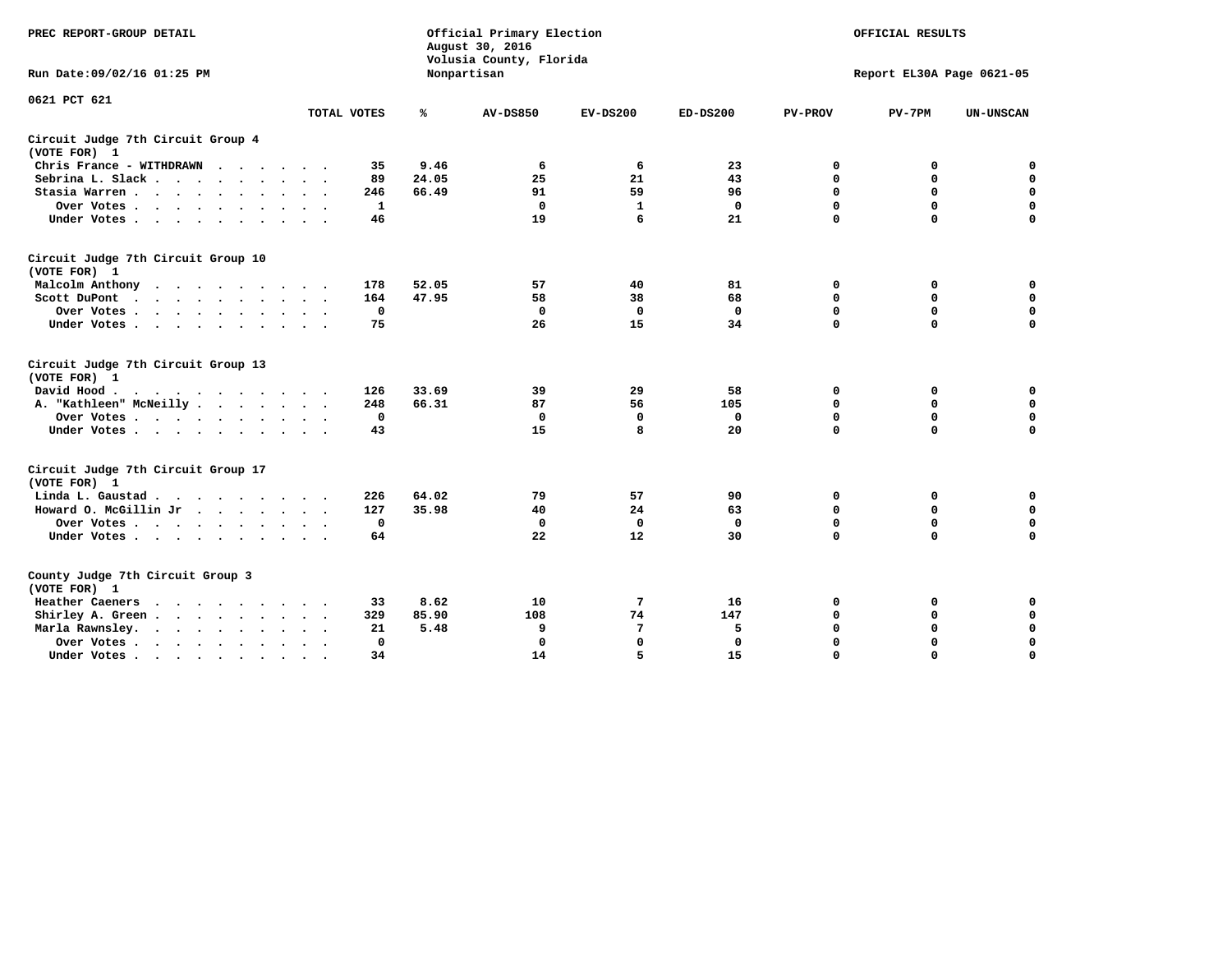| PREC REPORT-GROUP DETAIL             |                      |                    |       | Official Primary Election<br>August 30, 2016<br>Volusia County, Florida |                                 |                   |                | OFFICIAL RESULTS          |                  |
|--------------------------------------|----------------------|--------------------|-------|-------------------------------------------------------------------------|---------------------------------|-------------------|----------------|---------------------------|------------------|
| Run Date: 09/02/16 01:25 PM          |                      |                    |       | Nonpartisan                                                             |                                 |                   |                | Report EL30A Page 0621-06 |                  |
| 0621 PCT 621                         |                      | TOTAL VOTES        | ℁     | <b>AV-DS850</b>                                                         | $EV-DS200$                      | $ED-DS200$        | <b>PV-PROV</b> | $PV-7PM$                  | <b>UN-UNSCAN</b> |
| Sheriff                              |                      |                    |       |                                                                         |                                 |                   |                |                           |                  |
| (VOTE FOR) 1                         |                      |                    |       |                                                                         |                                 |                   |                |                           |                  |
| Wendell C. Bradford                  |                      | 71                 | 17.40 | 14                                                                      | 15                              | 42                | $\Omega$       | 0                         | $\mathbf 0$      |
| Dave Brannon                         |                      | 12                 | 2.94  | 5                                                                       | $\mathbf{1}$                    | 6                 | 0              | $\Omega$                  | $\mathbf 0$      |
| Mike Chitwood                        |                      | 295                | 72.30 | 108                                                                     | 69                              | 118               | 0              | 0                         | $\pmb{0}$        |
| Eric Dietrich.                       |                      | 24                 | 5.88  | 10                                                                      | 6                               | 8                 | $\Omega$       | $\Omega$                  | $\mathbf 0$      |
| James E. (Jim) Gillum                |                      | 6                  | 1.47  | 3                                                                       | $\mathbf 0$                     | 3                 | $\Omega$       | $\Omega$                  | $\mathbf 0$      |
| Over Votes                           | $\ddot{\phantom{a}}$ | 0                  |       | $\mathbf{0}$                                                            | $\mathbf 0$                     | $\mathbf{0}$      | $\Omega$       | $\Omega$                  | 0                |
| Under Votes                          |                      | 9                  |       | $\mathbf{1}$                                                            | $\overline{a}$                  | 6                 | $\Omega$       | $\Omega$                  | $\mathbf 0$      |
| Property Appraiser                   |                      |                    |       |                                                                         |                                 |                   |                |                           |                  |
| (VOTE FOR) 1                         |                      |                    |       |                                                                         |                                 |                   |                |                           |                  |
| Larry Bartlett.                      |                      | 151                | 43.52 | 51                                                                      | 43                              | 57                | 0              | 0                         | 0                |
| H. Alan Burton.                      |                      | 129                | 37.18 | 43                                                                      | 21                              | 65                | 0              | 0                         | $\mathbf 0$      |
| Mike Swanto.                         |                      | 67                 | 19.31 | 25                                                                      | 15                              | 27                | $\Omega$       | 0                         | 0                |
| Over Votes                           |                      | 0                  |       | $\Omega$                                                                | $\mathbf{0}$                    | $\mathbf 0$       | 0              | $\Omega$                  | 0                |
| Under Votes                          |                      | 70                 |       | 22                                                                      | 14                              | 34                | 0              | 0                         | 0                |
| Supervisor of Elections              |                      |                    |       |                                                                         |                                 |                   |                |                           |                  |
| (VOTE FOR) 1                         |                      |                    |       |                                                                         |                                 |                   |                |                           |                  |
| Teresa Apgar                         |                      | 29                 | 7.80  | 9                                                                       | 5                               | 15                | 0              | 0                         | $\mathbf 0$      |
| David Lee Davis                      |                      | 46                 | 12.37 | 13<br>8                                                                 | 11                              | 22                | $\Omega$<br>0  | 0<br>$\Omega$             | 0<br>$\mathbf 0$ |
| Bill Fyfe                            |                      | 22                 | 5.91  |                                                                         | 6                               | 8                 |                |                           | 0                |
| Lisa Lewis                           |                      | 275                | 73.92 | 96                                                                      | 63                              | 116               | 0              | 0                         |                  |
| Over Votes                           |                      | $\mathbf{1}$<br>44 |       | $\Omega$<br>15                                                          | $\mathbf{1}$<br>$7\phantom{.0}$ | $\mathbf 0$<br>22 | 0<br>0         | $\Omega$<br>$\Omega$      | $\mathbf 0$<br>0 |
| Under Votes                          |                      |                    |       |                                                                         |                                 |                   |                |                           |                  |
| County Council Chair<br>(VOTE FOR) 1 |                      |                    |       |                                                                         |                                 |                   |                |                           |                  |
| Jason P. Davis.                      |                      | 102                | 28.98 | 39                                                                      | 19                              | 44                | $\mathbf{0}$   | 0                         | 0                |
| Greg Gimbert                         |                      | 71                 | 20.17 | 31                                                                      | 15                              | 25                | $\Omega$       | 0                         | $\mathbf 0$      |
| Ed Kelley                            |                      | 153                | 43.47 | 47                                                                      | 41                              | 65                | 0              | 0                         | 0                |
| Tom Laputka.                         |                      | 26                 | 7.39  | 8                                                                       | 6                               | 12                | 0              | 0                         | $\mathbf 0$      |
| Over Votes                           |                      | $\mathbf 0$        |       | $\mathbf{0}$                                                            | $\mathbf{0}$                    | $\mathbf 0$       | 0              | 0                         | 0                |
| Under Votes                          |                      | 65                 |       | 16                                                                      | 12                              | 37                | $\Omega$       | $\Omega$                  | $\Omega$         |
| School Board Member District 2       |                      |                    |       |                                                                         |                                 |                   |                |                           |                  |
| (VOTE FOR) 1                         |                      |                    |       |                                                                         |                                 |                   |                |                           |                  |
| Boysie Mae Smith-Walden.             |                      | 139                | 36.29 | 39                                                                      | 33                              | 67                | 0              | 0                         | 0                |
| Ida Duncan Wright.                   |                      | 244                | 63.71 | 88                                                                      | 54                              | 102               | 0              | 0                         | 0                |
| Over Votes.                          |                      | 0                  |       | 0                                                                       | $\mathbf{0}$                    | 0                 | 0              | 0                         | 0                |
| Under Votes                          | $\sim$               | 34                 |       | 14                                                                      | 6                               | 14                | $\Omega$       | $\Omega$                  | $\mathbf 0$      |
|                                      |                      |                    |       |                                                                         |                                 |                   |                |                           |                  |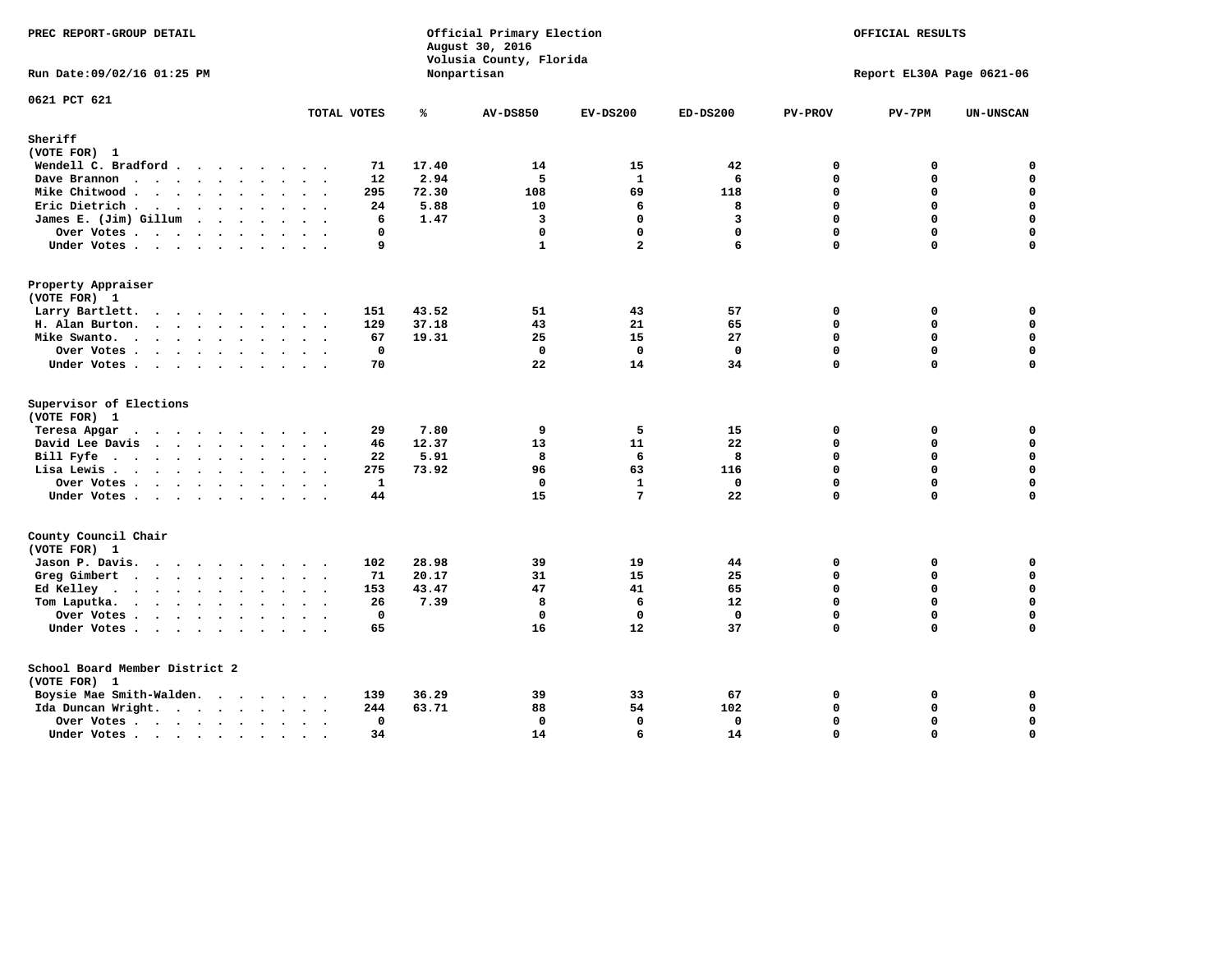| PREC REPORT-GROUP DETAIL<br>Run Date: 09/02/16 01:25 PM |              | Official Primary Election<br>August 30, 2016<br>Volusia County, Florida<br>Nonpartisan |          |            | OFFICIAL RESULTS<br>Report EL30A Page 0621-07 |                |          |                  |
|---------------------------------------------------------|--------------|----------------------------------------------------------------------------------------|----------|------------|-----------------------------------------------|----------------|----------|------------------|
| 0621 PCT 621                                            | TOTAL VOTES  | ℁                                                                                      | AV-DS850 | $EV-DS200$ | $ED-DS200$                                    | <b>PV-PROV</b> | $PV-7PM$ | <b>UN-UNSCAN</b> |
| Daytona Beach Mayor<br>(VOTE FOR) 1                     |              |                                                                                        |          |            |                                               |                |          |                  |
| Dominique DeLannoy                                      | 19           | 4.76                                                                                   |          | 6          |                                               |                |          |                  |
| Derrick L. Henry                                        | 308          | 77.19                                                                                  | 98       | 66         | 144                                           |                |          |                  |
| Fred Hoffmann                                           | 20           | 5.01                                                                                   |          |            | 13                                            |                |          |                  |
| David Chief Rhody.                                      | 12           | 3.01                                                                                   |          |            |                                               |                |          |                  |
| Ken Strickland.                                         | 40           | 10.03                                                                                  | 22       | 10         |                                               |                |          |                  |
| Over Votes                                              | 0            |                                                                                        |          |            |                                               |                |          |                  |
| Under Votes                                             | 18           |                                                                                        |          |            |                                               |                |          |                  |
| Amendment 4                                             |              |                                                                                        |          |            |                                               |                |          |                  |
| (VOTE FOR) 1                                            |              |                                                                                        |          |            |                                               |                |          |                  |
| Yes<br>.                                                | 244          | 69.91                                                                                  | 85       | 58         | 101                                           |                |          |                  |
| No.<br>.                                                | 105          | 30.09                                                                                  | 33       | 24         | 48                                            |                |          |                  |
| Over Votes                                              | <sup>0</sup> |                                                                                        |          |            |                                               |                |          |                  |
| Under Votes, , , , , , , , , ,                          | 68           |                                                                                        | 23       | 11         | 34                                            |                |          |                  |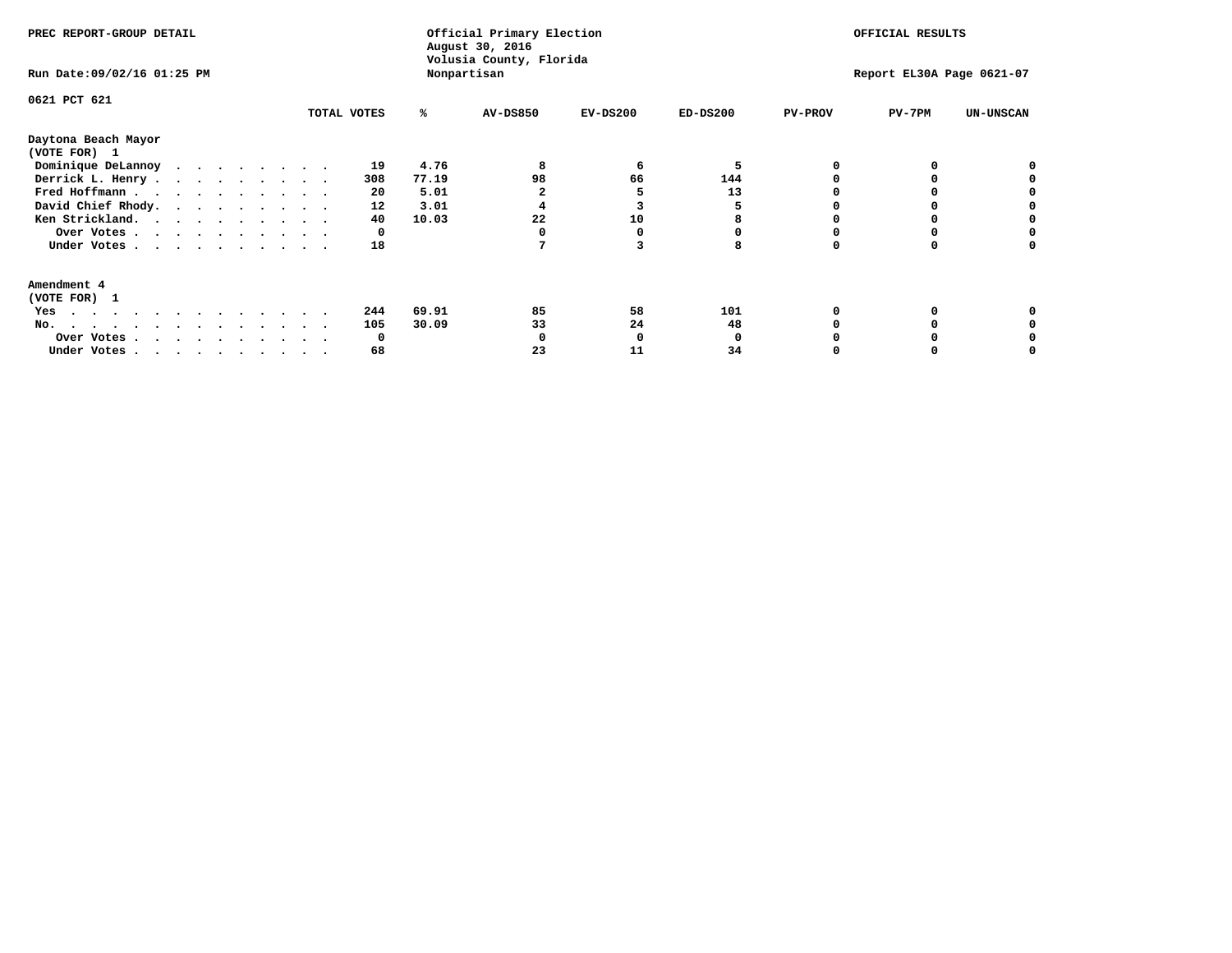| PREC REPORT-GROUP DETAIL        |  |             |                   | Official Primary Election<br>August 30, 2016 |            |            |                | OFFICIAL RESULTS          |                  |
|---------------------------------|--|-------------|-------------------|----------------------------------------------|------------|------------|----------------|---------------------------|------------------|
| Run Date:09/02/16 01:25 PM      |  |             | <b>STATISTICS</b> | Volusia County, Florida                      |            |            |                | Report EL30A Page 0622-01 |                  |
| 0622 PCT 622                    |  |             |                   |                                              |            |            |                |                           |                  |
|                                 |  | TOTAL VOTES | ℁                 | <b>AV-DS850</b>                              | $EV-DS200$ | $ED-DS200$ | <b>PV-PROV</b> | $PV-7PM$                  | <b>UN-UNSCAN</b> |
| REGISTERED VOTERS - TOTAL       |  | 809         |                   |                                              |            |            |                |                           |                  |
| REGISTERED VOTERS - Democratic  |  | 353         | 43.63             |                                              |            |            |                |                           |                  |
| REGISTERED VOTERS - Republican  |  | 186         | 22.99             |                                              |            |            |                |                           |                  |
| REGISTERED VOTERS - Libertarian |  | 4           | .49               |                                              |            |            |                |                           |                  |
| REGISTERED VOTERS - Nonpartisan |  | 266         |                   |                                              |            |            |                |                           |                  |
| BALLOTS CAST - TOTAL.           |  | 171         |                   | 84                                           | 40         | 45         |                |                           |                  |
| BALLOTS CAST - Democratic       |  | 79          | 46.20             | 43                                           | 15         | 20         |                |                           |                  |
| BALLOTS CAST - Republican       |  | 57          | 33.33             | 26                                           | 17         | 14         |                |                           |                  |
| BALLOTS CAST - Libertarian.     |  |             | .58               | 0                                            | O          |            |                |                           |                  |
| BALLOTS CAST - Nonpartisan.     |  | 34          | 19.88             | 15                                           |            | 10         |                |                           | 0                |
| BALLOTS CAST - BLANK.           |  |             |                   | $\Omega$                                     |            | 0          | O              |                           |                  |
| VOTER TURNOUT - TOTAL           |  |             | 21.14             |                                              |            |            |                |                           |                  |
| VOTER TURNOUT - Democratic.     |  |             | 22.38             |                                              |            |            |                |                           |                  |
| VOTER TURNOUT - Republican.     |  |             | 30.65             |                                              |            |            |                |                           |                  |
| VOTER TURNOUT - Libertarian     |  |             | 25.00             |                                              |            |            |                |                           |                  |
| VOTER TURNOUT - BLANK           |  |             |                   |                                              |            |            |                |                           |                  |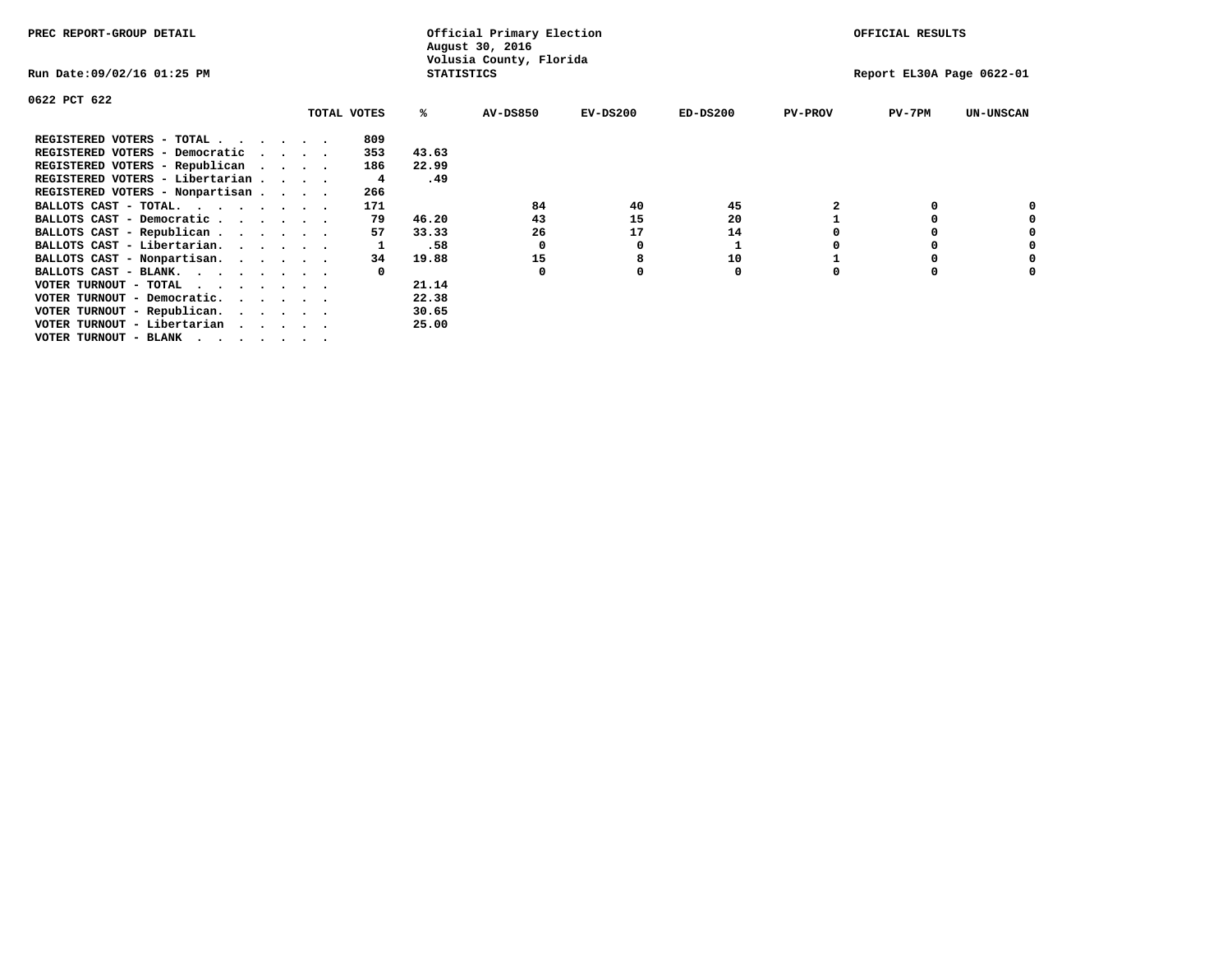| PREC REPORT-GROUP DETAIL                                                         |                         |            | Official Primary Election<br>August 30, 2016<br>Volusia County, Florida |                |                |                | OFFICIAL RESULTS          |                  |
|----------------------------------------------------------------------------------|-------------------------|------------|-------------------------------------------------------------------------|----------------|----------------|----------------|---------------------------|------------------|
| Run Date: 09/02/16 01:25 PM                                                      |                         | Democratic |                                                                         |                |                |                | Report EL30A Page 0622-02 |                  |
| 0622 PCT 622                                                                     | TOTAL VOTES             | %ะ         | <b>AV-DS850</b>                                                         | $EV-DS200$     | $ED-DS200$     | <b>PV-PROV</b> | $PV-7PM$                  | <b>UN-UNSCAN</b> |
| United States Senator                                                            |                         |            |                                                                         |                |                |                |                           |                  |
| (VOTE FOR) 1                                                                     |                         |            |                                                                         |                |                |                |                           |                  |
| Roque "Rocky" De La Fuente.                                                      | 3                       | 3.90       | 1                                                                       | O              | 2              | n              |                           |                  |
| Alan Grayson                                                                     | 21                      | 27.27      | 12                                                                      |                |                |                |                           |                  |
| Pam Keith                                                                        | 12                      | 15.58      | 7                                                                       | $\overline{a}$ | 2              |                |                           |                  |
| Reginald Luster                                                                  | $\overline{\mathbf{2}}$ | 2.60       | $\Omega$                                                                |                | $\overline{a}$ |                |                           |                  |
| Patrick Murphy.                                                                  | 39                      | 50.65      | 22                                                                      |                | 12             |                | 0                         | O                |
| Over Votes                                                                       | 0                       |            | 0                                                                       | <sup>0</sup>   | 0              |                | 0                         |                  |
| Under Votes                                                                      | 2                       |            | 1                                                                       | 1.             | 0              | $\Omega$       |                           | n                |
| Representative in Congress District 6                                            |                         |            |                                                                         |                |                |                |                           |                  |
| (VOTE FOR) 1                                                                     |                         |            |                                                                         |                |                |                |                           |                  |
| William (Bill) McCullough                                                        | 23                      | 30.67      | 16                                                                      | 3              | 4              | O              | 0                         |                  |
| Jay McGovern                                                                     | 12                      | 16.00      | 6                                                                       | 3              |                |                | n                         |                  |
| George Pappas.                                                                   | 14                      | 18.67      |                                                                         | $\overline{a}$ |                |                | $\Omega$                  |                  |
| Dwayne L. Taylor                                                                 | 26                      | 34.67      | 13                                                                      |                |                |                | $\Omega$                  | $\mathbf 0$      |
| Over Votes                                                                       | 0                       |            | 0                                                                       | O              |                |                |                           |                  |
| Under Votes                                                                      | 4                       |            | 3                                                                       | $\Omega$       |                | $\Omega$       | $\Omega$                  | O                |
| State Representative District 26                                                 |                         |            |                                                                         |                |                |                |                           |                  |
| (VOTE FOR) 1                                                                     |                         |            |                                                                         |                |                |                |                           |                  |
| Patrick Henry                                                                    | 43                      | 58.11      | 22                                                                      | 10             | 10             |                |                           |                  |
| Steve Miller                                                                     | 31                      | 41.89      | 18                                                                      | 4              | 9              |                |                           | 0                |
| Over Votes                                                                       | 0                       |            | O                                                                       | 0              |                |                |                           | 0                |
| Under Votes, $\cdot$ , $\cdot$ , $\cdot$ , $\cdot$ , $\cdot$ , $\cdot$ , $\cdot$ |                         |            |                                                                         |                |                |                |                           |                  |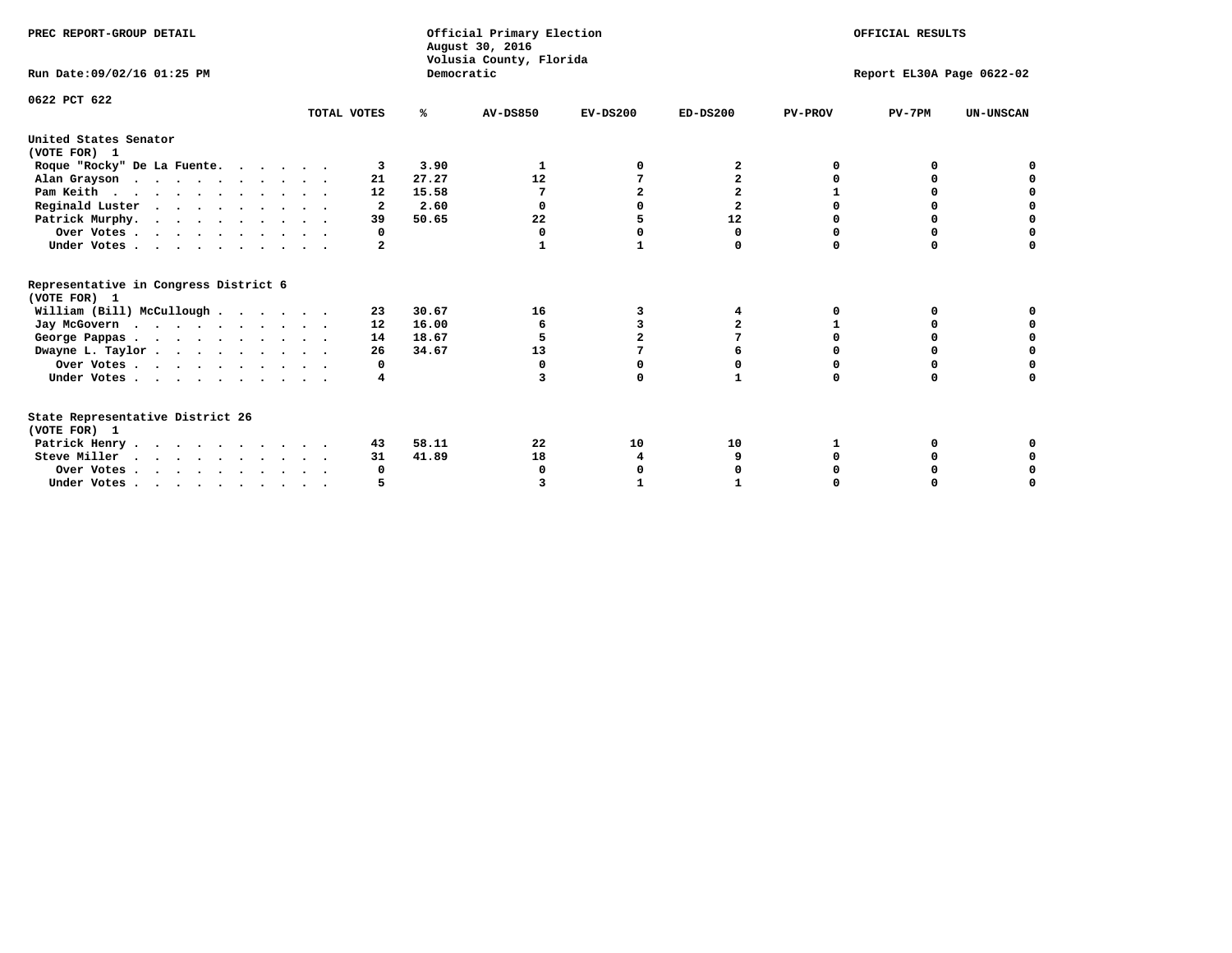| PREC REPORT-GROUP DETAIL<br>Run Date: 09/02/16 01:25 PM                          |              | Republican | Official Primary Election<br>August 30, 2016<br>Volusia County, Florida | OFFICIAL RESULTS<br>Report EL30A Page 0622-03 |                |                |             |                  |
|----------------------------------------------------------------------------------|--------------|------------|-------------------------------------------------------------------------|-----------------------------------------------|----------------|----------------|-------------|------------------|
|                                                                                  |              |            |                                                                         |                                               |                |                |             |                  |
| 0622 PCT 622                                                                     | TOTAL VOTES  | ℁          | <b>AV-DS850</b>                                                         | $EV-DS200$                                    | $ED-DS200$     | <b>PV-PROV</b> | $PV-7PM$    | <b>UN-UNSCAN</b> |
|                                                                                  |              |            |                                                                         |                                               |                |                |             |                  |
| United States Senator<br>(VOTE FOR) 1                                            |              |            |                                                                         |                                               |                |                |             |                  |
| Carlos Beruff                                                                    | 11           | 20.75      | 6                                                                       | 3                                             | 2              | 0              | 0           | 0                |
| Ernie Rivera                                                                     | 3            | 5.66       | 1                                                                       | 1                                             | 1              | 0              | 0           | $\mathbf 0$      |
| Marco Rubio.                                                                     | 38           | 71.70      | 15                                                                      | 13                                            | 10             | 0              | $\mathbf 0$ | $\mathbf 0$      |
| Dwight Mark Anthony Young                                                        | $\mathbf{1}$ | 1.89       | $\mathbf{1}$                                                            | $\mathbf 0$                                   | 0              | 0              | $\mathbf 0$ | $\mathbf 0$      |
| Over Votes                                                                       | 0            |            | 0                                                                       | $\Omega$                                      | 0              | 0              | 0           | $\mathbf 0$      |
| Under Votes                                                                      | 4            |            | 3                                                                       | $\Omega$                                      | $\mathbf{1}$   | $\Omega$       | $\Omega$    | $\Omega$         |
| Representative in Congress District 6<br>(VOTE FOR) 1                            |              |            |                                                                         |                                               |                |                |             |                  |
| Fred Costello                                                                    | 16           | 29.63      | 8                                                                       | 3                                             | 5              | 0              | 0           | 0                |
| Ron Desantis                                                                     | 30           | 55.56      | 12                                                                      | 10                                            | 8              | $\Omega$       | 0           | $\mathbf 0$      |
| G. G. Galloway.                                                                  | 8            | 14.81      | $\overline{\mathbf{4}}$                                                 | 3                                             | $\mathbf{1}$   | $\mathbf 0$    | $\mathbf 0$ | $\Omega$         |
| Over Votes                                                                       | 0            |            | $\mathbf 0$                                                             | $\mathbf 0$                                   | 0              | $\mathbf 0$    | $\mathbf 0$ | $\mathbf 0$      |
| Under Votes                                                                      | 3            |            | $\overline{a}$                                                          | $\mathbf{1}$                                  | 0              | $\Omega$       | $\Omega$    | $\Omega$         |
| State Committeeman                                                               |              |            |                                                                         |                                               |                |                |             |                  |
| (VOTE FOR) 1                                                                     |              |            |                                                                         |                                               |                |                |             |                  |
| Paul W. Deering                                                                  | 31           | 64.58      | 14                                                                      | 9                                             | 8              | 0              | 0           | 0                |
| James Oddie.                                                                     | 17           | 35.42      | 7                                                                       | 6                                             | 4              | 0              | 0           | $\mathbf 0$      |
| Over Votes                                                                       | 0            |            | $\mathbf 0$                                                             | $\mathbf 0$                                   | 0              | 0              | 0           | $\mathbf 0$      |
| Under Votes                                                                      | 9            |            | 5                                                                       | $\overline{a}$                                | $\overline{a}$ | $\Omega$       | $\mathbf 0$ | $\mathbf 0$      |
| State Committeewoman<br>(VOTE FOR) 1                                             |              |            |                                                                         |                                               |                |                |             |                  |
| Dana Christina Dougherty                                                         | 27           | 57.45      | 11                                                                      | 8                                             | 8              | 0              | 0           | 0                |
| Marilyn C. Ford                                                                  | 20           | 42.55      | 10                                                                      | 7                                             | 3              | 0              | 0           | $\mathbf 0$      |
| Over Votes                                                                       | $\Omega$     |            | $\Omega$                                                                | $\Omega$                                      | 0              | 0              | 0           | $\mathbf 0$      |
| Under Votes, $\cdot$ , $\cdot$ , $\cdot$ , $\cdot$ , $\cdot$ , $\cdot$ , $\cdot$ | <b>10</b>    |            |                                                                         | $\overline{a}$                                |                | $\Omega$       | $\Omega$    | $\Omega$         |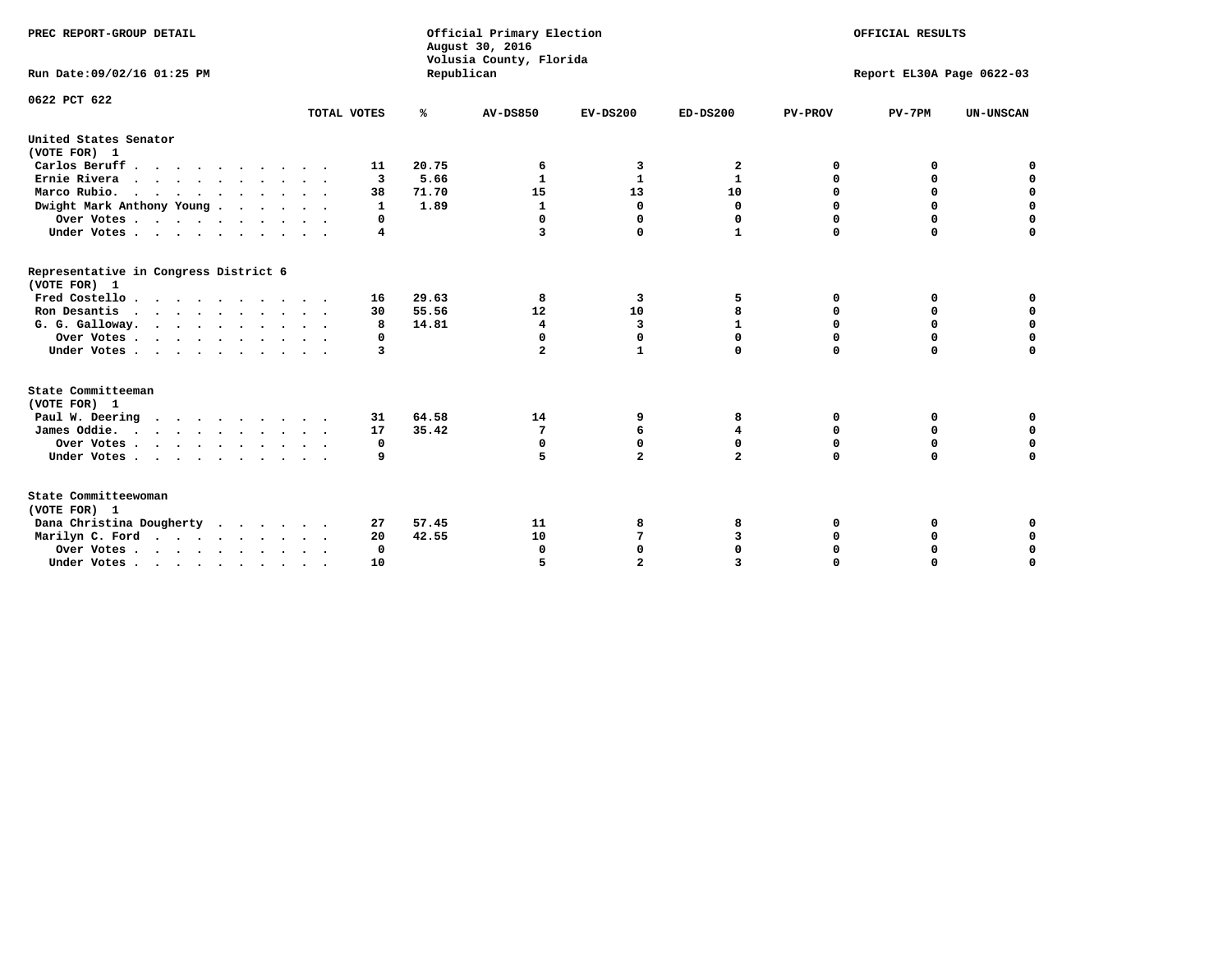| PREC REPORT-GROUP DETAIL<br>Run Date: 09/02/16 01:25 PM |  |  |  |  | Official Primary Election<br>August 30, 2016<br>Volusia County, Florida<br>Libertarian |             | OFFICIAL RESULTS<br>Report EL30A Page 0622-04 |          |            |            |                |          |                  |
|---------------------------------------------------------|--|--|--|--|----------------------------------------------------------------------------------------|-------------|-----------------------------------------------|----------|------------|------------|----------------|----------|------------------|
|                                                         |  |  |  |  |                                                                                        |             |                                               |          |            |            |                |          |                  |
| 0622 PCT 622                                            |  |  |  |  |                                                                                        | TOTAL VOTES | ℁                                             | AV-DS850 | $EV-DS200$ | $ED-DS200$ | <b>PV-PROV</b> | $PV-7PM$ | <b>UN-UNSCAN</b> |
| United States Senator<br>(VOTE FOR) 1                   |  |  |  |  |                                                                                        |             |                                               |          |            |            |                |          |                  |
| Augustus Invictus.                                      |  |  |  |  |                                                                                        | 0           |                                               |          | 0          | 0          |                |          | 0                |
| Paul Stanton                                            |  |  |  |  |                                                                                        |             | 100.00                                        |          |            |            |                |          | 0                |
| Over Votes                                              |  |  |  |  |                                                                                        | 0           |                                               |          |            | 0          |                |          | 0                |
| Under Votes                                             |  |  |  |  |                                                                                        | 0           |                                               |          |            | 0          |                |          | 0                |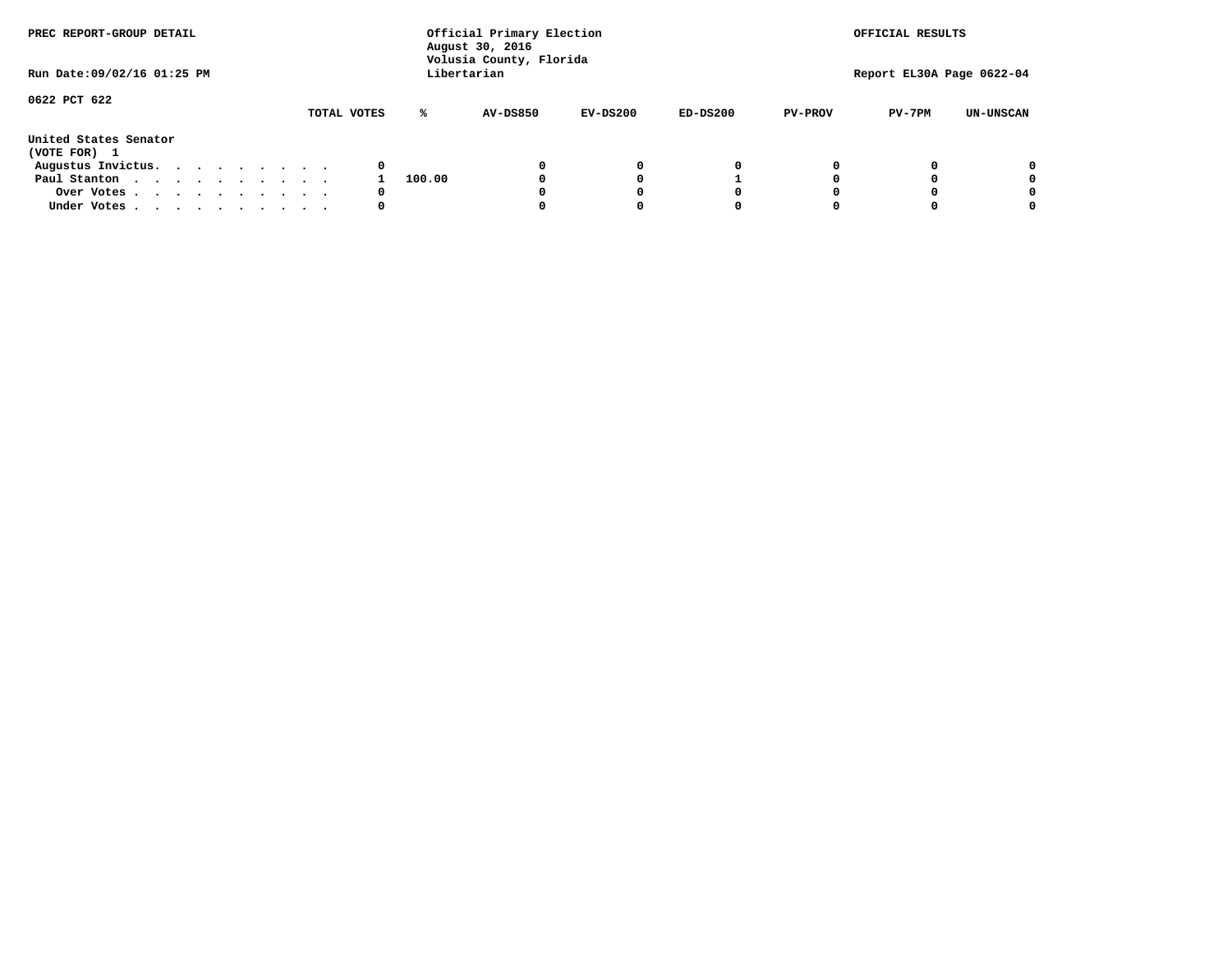| PREC REPORT-GROUP DETAIL                           |             |       | Official Primary Election<br>August 30, 2016<br>Volusia County, Florida |                         |                |                         | OFFICIAL RESULTS          |                  |
|----------------------------------------------------|-------------|-------|-------------------------------------------------------------------------|-------------------------|----------------|-------------------------|---------------------------|------------------|
| Run Date: 09/02/16 01:25 PM                        |             |       | Nonpartisan                                                             |                         |                |                         | Report EL30A Page 0622-05 |                  |
| 0622 PCT 622                                       | TOTAL VOTES | ℁     | <b>AV-DS850</b>                                                         | $EV-DS200$              | $ED-DS200$     | <b>PV-PROV</b>          | $PV-7PM$                  | <b>UN-UNSCAN</b> |
| Circuit Judge 7th Circuit Group 4<br>(VOTE FOR) 1  |             |       |                                                                         |                         |                |                         |                           |                  |
| Chris France - WITHDRAWN                           | 22          | 14.57 | 10                                                                      | 6                       | 6              | 0                       | 0                         | 0                |
| Sebrina L. Slack                                   | 50          | 33.11 | 23                                                                      | 14                      | 11             | $\mathbf{2}$            | $\mathbf 0$               | $\mathbf 0$      |
| Stasia Warren                                      | 79          | 52.32 | 40                                                                      | 16                      | 23             | 0                       | $\mathbf 0$               | $\mathbf 0$      |
| Over Votes                                         | 1           |       | $\Omega$                                                                | $\mathbf 0$             | $\mathbf{1}$   | $\mathbf 0$             | $\mathbf 0$               | $\mathbf 0$      |
| Under Votes                                        | 19          |       | 11                                                                      | $\overline{\mathbf{4}}$ | $\overline{4}$ | $\mathbf 0$             | $\Omega$                  | $\Omega$         |
| Circuit Judge 7th Circuit Group 10<br>(VOTE FOR) 1 |             |       |                                                                         |                         |                |                         |                           |                  |
| Malcolm Anthony                                    | 56          | 37.58 | 27                                                                      | 17                      | 10             | $\mathbf{2}$            | 0                         | 0                |
| Scott DuPont                                       | 93          | 62.42 | 48                                                                      | 19                      | 26             | $\mathbf 0$             | $\mathbf 0$               | $\mathbf 0$      |
| Over Votes                                         | 0           |       | $\mathbf{0}$                                                            | $\mathbf 0$             | $\mathbf 0$    | $\mathbf 0$             | $\mathbf 0$               | $\mathbf 0$      |
| Under Votes                                        | 22          |       | 9                                                                       | 4                       | 9              | $\Omega$                | $\Omega$                  | $\Omega$         |
| Circuit Judge 7th Circuit Group 13<br>(VOTE FOR) 1 |             |       |                                                                         |                         |                |                         |                           |                  |
| David Hood.                                        | 76          | 49.03 | 39                                                                      | 15                      | 22             | 0                       | 0                         | $\mathbf 0$      |
| A. "Kathleen" McNeilly                             | 79          | 50.97 | 37                                                                      | 21                      | 19             | $\overline{\mathbf{2}}$ | 0                         | $\mathbf 0$      |
| Over Votes                                         | $\mathbf 0$ |       | $\mathbf{0}$                                                            | 0                       | 0              | $\mathbf 0$             | $\mathbf 0$               | $\mathbf 0$      |
| Under Votes                                        | 16          |       | 8                                                                       | $\overline{\mathbf{4}}$ | 4              | $\mathbf 0$             | $\Omega$                  | 0                |
| Circuit Judge 7th Circuit Group 17<br>(VOTE FOR) 1 |             |       |                                                                         |                         |                |                         |                           |                  |
| Linda L. Gaustad                                   | 84          | 55.63 | 41                                                                      | 19                      | 22             | $\mathbf{2}$            | 0                         | 0                |
| Howard O. McGillin Jr                              | 67          | 44.37 | 34                                                                      | 17                      | 16             | $\mathbf 0$             | $\mathbf 0$               | $\mathbf 0$      |
| Over Votes                                         | 0           |       | $\mathbf{0}$                                                            | $\mathbf 0$             | $\mathbf{0}$   | $\mathbf 0$             | $\mathbf 0$               | $\mathbf 0$      |
| Under Votes                                        | 20          |       | 9                                                                       | 4                       | 7              | $\mathbf 0$             | $\mathbf 0$               | $\mathbf 0$      |
| County Judge 7th Circuit Group 3<br>(VOTE FOR) 1   |             |       |                                                                         |                         |                |                         |                           |                  |
| Heather Caeners<br>.                               | 46          | 30.07 | 22                                                                      | 13                      | 11             | 0                       | 0                         | 0                |
| Shirley A. Green                                   | 78          | 50.98 | 41                                                                      | 18                      | 17             | $\overline{\mathbf{2}}$ | 0                         | $\mathbf 0$      |
| Marla Rawnsley.                                    | 29          | 18.95 | 14                                                                      | 6                       | 9              | 0                       | $\mathbf 0$               | 0                |
| Over Votes                                         | 0           |       | $\mathbf{0}$                                                            | $\mathbf 0$             | 0              | $\mathbf 0$             | $\mathbf 0$               | $\mathbf 0$      |
| Under Votes<br>$\bullet$                           | 18          |       | 7                                                                       | $\overline{\mathbf{3}}$ | 8              | $\mathbf 0$             | $\Omega$                  | $\Omega$         |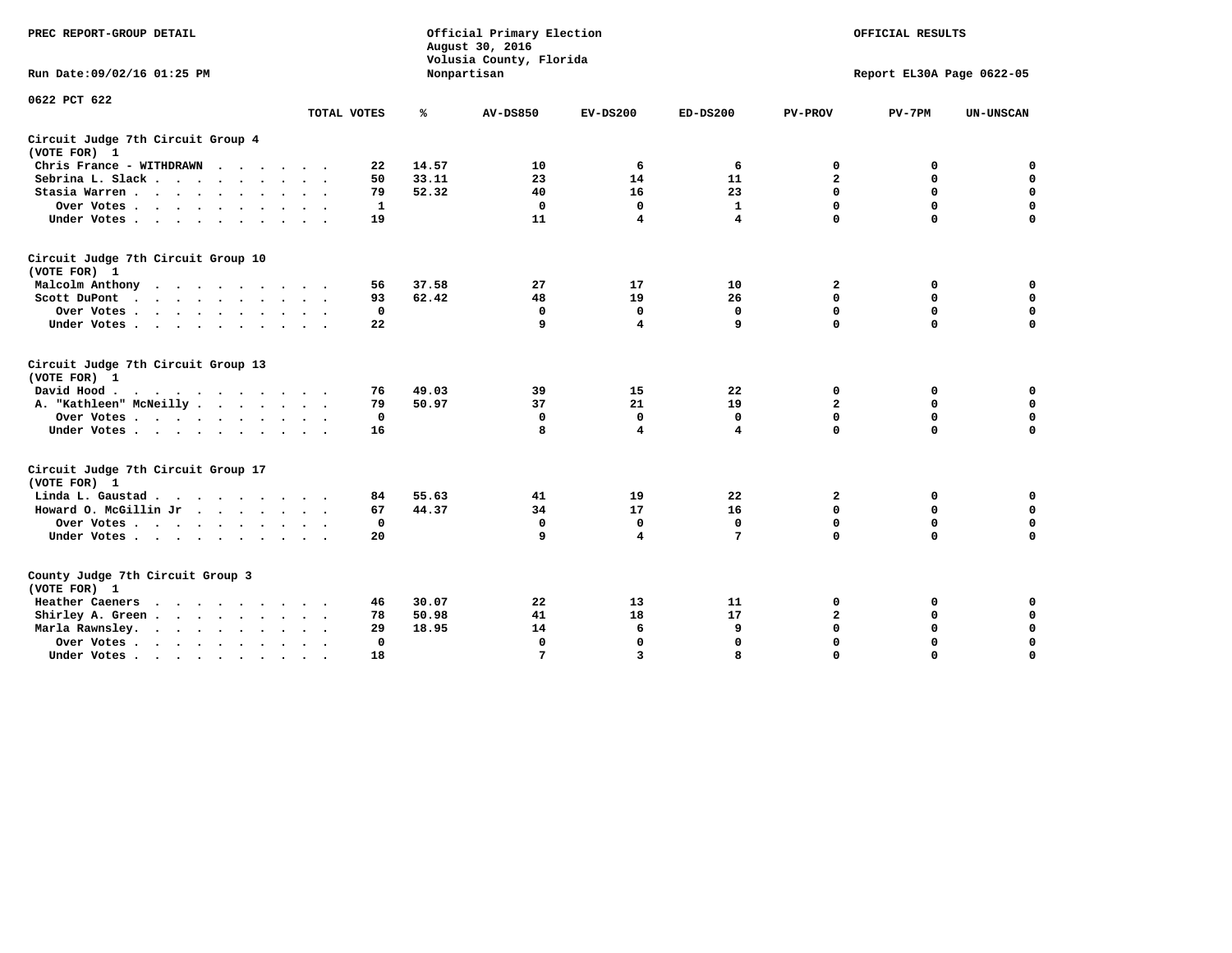| PREC REPORT-GROUP DETAIL                       |                |       | Official Primary Election<br>August 30, 2016<br>Volusia County, Florida |                         |                 |                | OFFICIAL RESULTS          |                  |
|------------------------------------------------|----------------|-------|-------------------------------------------------------------------------|-------------------------|-----------------|----------------|---------------------------|------------------|
| Run Date: 09/02/16 01:25 PM                    |                |       | Nonpartisan                                                             |                         |                 |                | Report EL30A Page 0622-06 |                  |
| 0622 PCT 622                                   | TOTAL VOTES    | ℁     | <b>AV-DS850</b>                                                         | $EV-DS200$              | $ED-DS200$      | <b>PV-PROV</b> | $PV-7PM$                  | <b>UN-UNSCAN</b> |
| Sheriff                                        |                |       |                                                                         |                         |                 |                |                           |                  |
| (VOTE FOR) 1                                   |                |       |                                                                         |                         |                 |                |                           |                  |
| Wendell C. Bradford                            | 23             | 13.61 | 6                                                                       | 8                       | 9               | 0              | 0                         | $\mathbf 0$      |
| Dave Brannon                                   | 12             | 7.10  | 6                                                                       | $\overline{4}$          | $\overline{a}$  | $\Omega$       | 0                         | $\mathbf 0$      |
| Mike Chitwood                                  | 90             | 53.25 | 54                                                                      | 12                      | 23              | $\mathbf{1}$   | 0                         | 0                |
| Eric Dietrich.                                 | 43             | 25.44 | 17                                                                      | 14                      | 11              | $\mathbf{1}$   | $\Omega$                  | $\mathbf 0$      |
| James E. (Jim) Gillum                          | $\mathbf{1}$   | .59   | $\mathbf 0$                                                             | $\mathbf{1}$            | $\mathbf 0$     | 0              | $\mathbf 0$               | $\mathbf 0$      |
| Over Votes                                     | $\mathbf{0}$   |       | $\mathbf{0}$                                                            | $\mathbf{0}$            | $\mathbf 0$     | 0              | $\Omega$                  | $\mathbf 0$      |
| Under Votes                                    | $\overline{a}$ |       | $\mathbf{1}$                                                            | $\mathbf{1}$            | $\mathbf 0$     | $\Omega$       | $\Omega$                  | $\mathbf 0$      |
| Property Appraiser                             |                |       |                                                                         |                         |                 |                |                           |                  |
| (VOTE FOR) 1                                   |                |       |                                                                         |                         |                 |                |                           |                  |
| Larry Bartlett.                                | 58             | 38.41 | 31                                                                      | 16                      | 11              | $\mathbf 0$    | 0                         | 0                |
| H. Alan Burton.                                | 52             | 34.44 | 24                                                                      | 14                      | 13              | $\mathbf{1}$   | 0                         | $\mathbf 0$      |
| Mike Swanto.                                   | 41             | 27.15 | 18                                                                      | $7\phantom{.0}$         | 15              | $\mathbf{1}$   | 0                         | $\mathbf 0$      |
| Over Votes                                     | 0              |       | $\Omega$                                                                | $\mathbf 0$             | $\mathbf{0}$    | 0              | 0                         | $\mathbf 0$      |
| Under Votes                                    | 20             |       | 11                                                                      | $\overline{\mathbf{3}}$ | 6               | $\Omega$       | $\Omega$                  | $\mathbf 0$      |
| Supervisor of Elections<br>(VOTE FOR) 1        |                |       |                                                                         |                         |                 |                |                           |                  |
| Teresa Apgar                                   | 20             | 12.99 | 15                                                                      | 3                       | 1               | 1              | 0                         | 0                |
| David Lee Davis                                | 25             | 16.23 | 10                                                                      | 11                      | $\overline{4}$  | $\Omega$       | 0                         | $\mathbf 0$      |
| Bill Fyfe                                      | 8              | 5.19  | $\overline{a}$                                                          | $\mathbf{1}$            | 5               | 0              | $\Omega$                  | $\mathbf 0$      |
| Lisa Lewis                                     | 101            | 65.58 | 49                                                                      | 20                      | 31              | $\mathbf{1}$   | 0                         | $\mathbf 0$      |
| Over Votes.                                    | $\mathbf{0}$   |       | $\mathbf{0}$                                                            | $\mathbf 0$             | $\mathbf 0$     | 0              | $\Omega$                  | $\mathbf 0$      |
| Under Votes                                    | 17             |       | 8                                                                       | 5                       | $\overline{4}$  | $\Omega$       | $\Omega$                  | $\mathbf 0$      |
| County Council Chair<br>(VOTE FOR) 1           |                |       |                                                                         |                         |                 |                |                           |                  |
| Jason P. Davis.                                | 34             | 22.67 | 19                                                                      | 6                       | 9               | 0              | 0                         | 0                |
| Greg Gimbert                                   | 26             | 17.33 | 16                                                                      | 5                       | 5               | 0              | $\Omega$                  | $\mathbf 0$      |
| Ed Kelley                                      | 75             | 50.00 | 30                                                                      | 23                      | 21              | $\mathbf{1}$   | 0                         | $\mathbf 0$      |
| Tom Laputka.                                   | 15             | 10.00 | $7\phantom{.0}$                                                         | $\mathbf{1}$            | 6               | $\mathbf{1}$   | $\Omega$                  | $\mathbf 0$      |
| Over Votes                                     | $\mathbf 0$    |       | $\Omega$                                                                | $\Omega$                | $\Omega$        | $\Omega$       | 0                         | 0                |
| Under Votes                                    | 21             |       | 12                                                                      | 5                       | 4               | 0              | $\Omega$                  | $\Omega$         |
| School Board Member District 2<br>(VOTE FOR) 1 |                |       |                                                                         |                         |                 |                |                           |                  |
| Boysie Mae Smith-Walden.                       | 42             | 28.57 | 17                                                                      | 11                      | 14              | 0              | 0                         | $\mathbf 0$      |
| Ida Duncan Wright.                             | 105            | 71.43 | 55                                                                      | 24                      | 24              | 2              | 0                         | $\mathbf 0$      |
| Over Votes.                                    | $\mathbf{0}$   |       | $\mathbf{0}$                                                            | $\mathbf{0}$            | $\mathbf{0}$    | $\Omega$       | 0                         | $\pmb{0}$        |
|                                                | 24             |       | 12                                                                      | 5                       | $7\phantom{.0}$ | $\Omega$       | $\Omega$                  | $\mathbf 0$      |
| Under Votes                                    |                |       |                                                                         |                         |                 |                |                           |                  |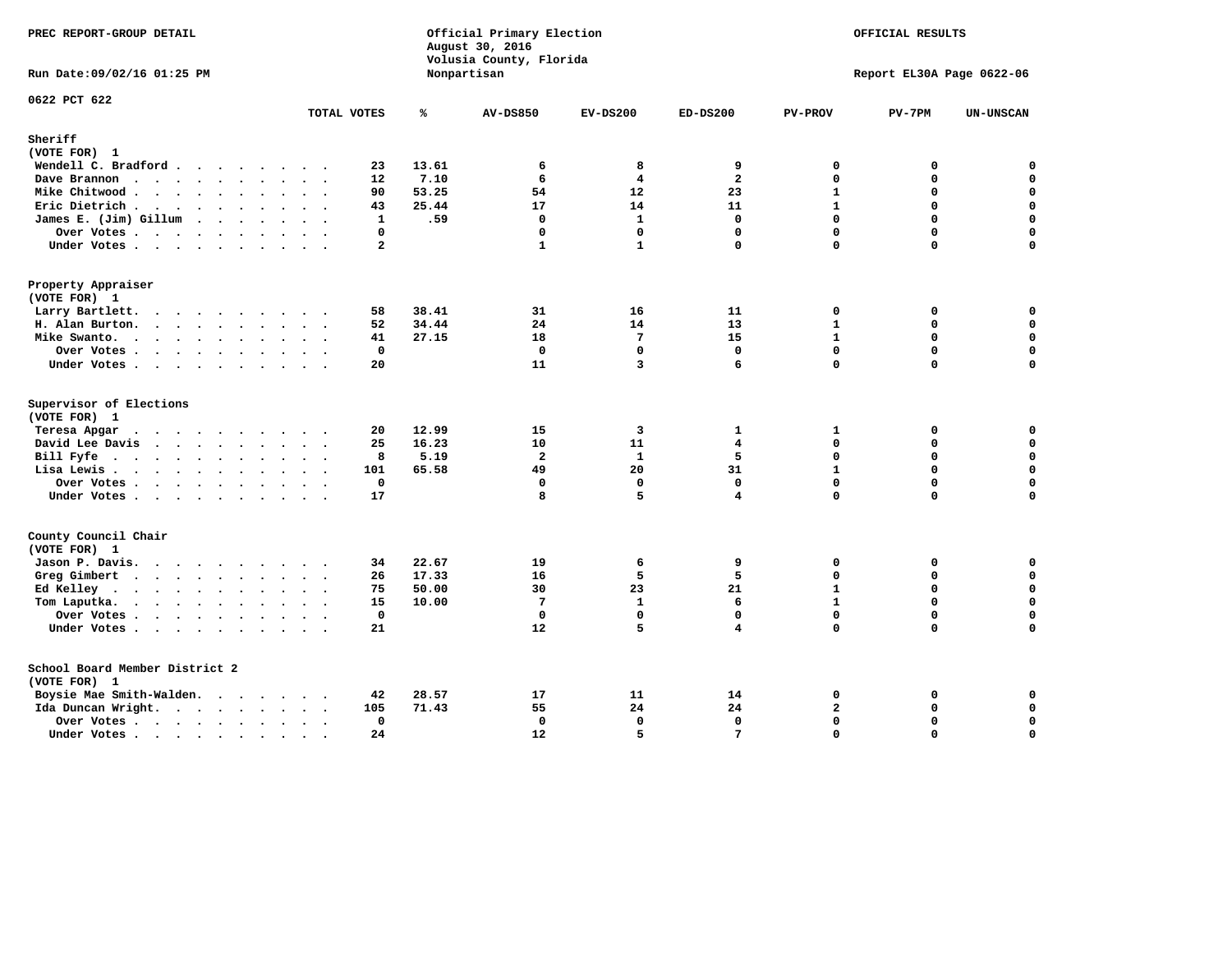| PREC REPORT-GROUP DETAIL<br>Run Date: 09/02/16 01:25 PM                                                                                                               |  |  |  |  |  |  | Nonpartisan                | Official Primary Election<br>August 30, 2016<br>Volusia County, Florida |                                          |                          |            | OFFICIAL RESULTS<br>Report EL30A Page 0622-07 |                |          |           |  |
|-----------------------------------------------------------------------------------------------------------------------------------------------------------------------|--|--|--|--|--|--|----------------------------|-------------------------------------------------------------------------|------------------------------------------|--------------------------|------------|-----------------------------------------------|----------------|----------|-----------|--|
| 0622 PCT 622                                                                                                                                                          |  |  |  |  |  |  | TOTAL VOTES                |                                                                         | %ะ                                       | AV-DS850                 | $EV-DS200$ | $ED-DS200$                                    | <b>PV-PROV</b> | $PV-7PM$ | UN-UNSCAN |  |
| Daytona Beach Mayor<br>(VOTE FOR) 1<br>Dominique DeLannoy<br>Derrick L. Henry.<br>Fred Hoffmann<br>David Chief Rhody.<br>Ken Strickland.<br>Over Votes<br>Under Votes |  |  |  |  |  |  | 72<br>16<br>16<br>43<br>15 | $^{\circ}$                                                              | 5.77<br>46.15<br>10.26<br>10.26<br>27.56 | 8<br>32<br>10<br>19<br>8 | 16         | 23<br>14<br>2                                 |                |          |           |  |
| Amendment 4<br>(VOTE FOR) 1<br>Yes<br>No.<br>Over Votes.<br>Under Votes                                                                                               |  |  |  |  |  |  | 111<br>45<br>15            | $\mathbf{o}$                                                            | 71.15<br>28.85                           | 55<br>22                 | 26<br>10   | 30<br>11                                      |                |          |           |  |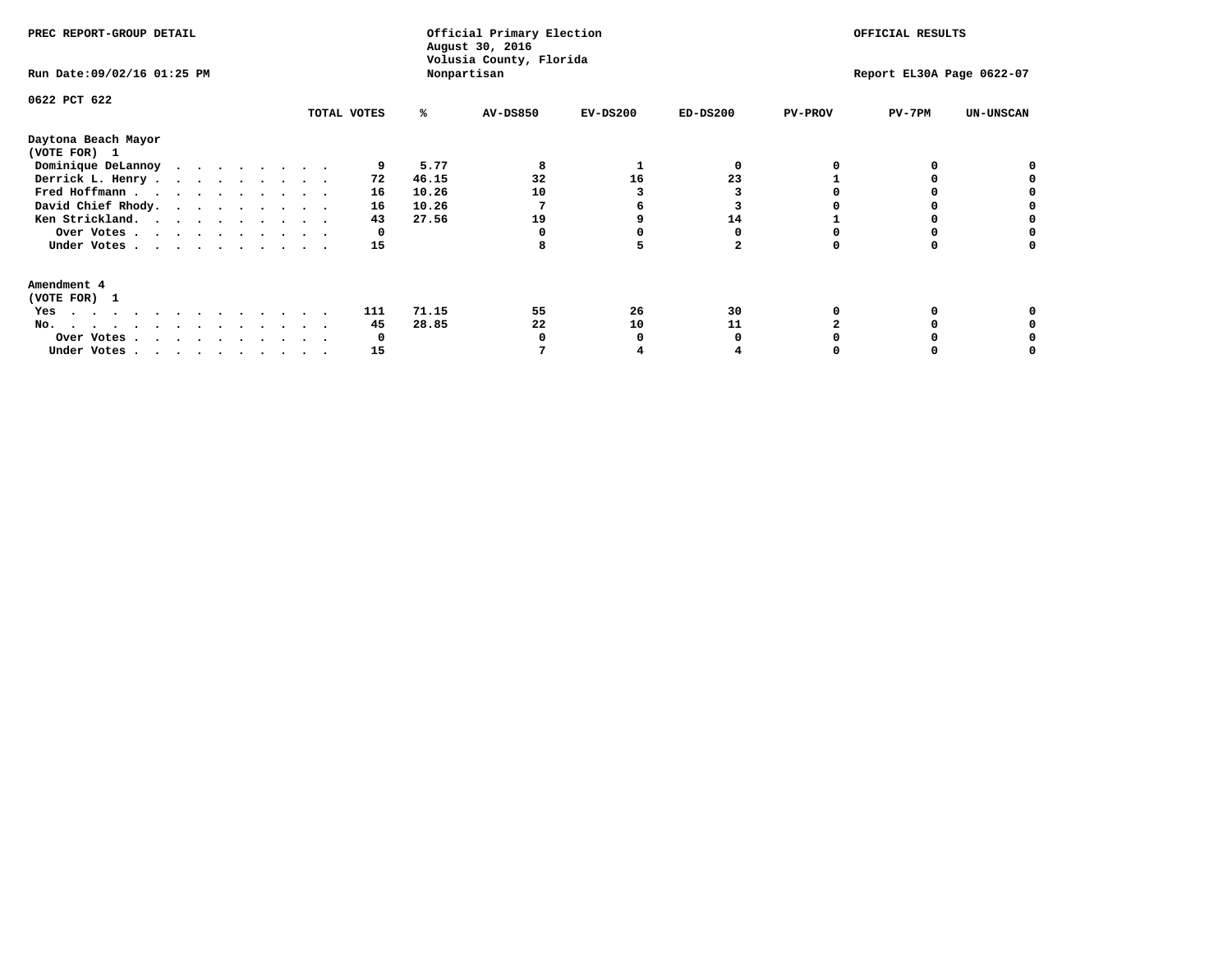| PREC REPORT-GROUP DETAIL                                                                                                                 |  |             |                   | Official Primary Election<br>August 30, 2016 |            |            |                | OFFICIAL RESULTS          |                  |
|------------------------------------------------------------------------------------------------------------------------------------------|--|-------------|-------------------|----------------------------------------------|------------|------------|----------------|---------------------------|------------------|
| Run Date:09/02/16 01:25 PM                                                                                                               |  |             | <b>STATISTICS</b> | Volusia County, Florida                      |            |            |                | Report EL30A Page 0623-01 |                  |
| 0623 PCT 623                                                                                                                             |  |             |                   |                                              |            |            |                |                           |                  |
|                                                                                                                                          |  | TOTAL VOTES | ℁                 | <b>AV-DS850</b>                              | $EV-DS200$ | $ED-DS200$ | <b>PV-PROV</b> | $PV-7PM$                  | <b>UN-UNSCAN</b> |
| REGISTERED VOTERS - TOTAL $\cdot$ $\cdot$ $\cdot$ $\cdot$ $\cdot$ $\cdot$                                                                |  | 2,547       |                   |                                              |            |            |                |                           |                  |
| REGISTERED VOTERS - Democratic<br>$\sim$ $\sim$ $\sim$ $\sim$                                                                            |  | 977         | 38.36             |                                              |            |            |                |                           |                  |
| REGISTERED VOTERS - Republican                                                                                                           |  | 708         | 27.80             |                                              |            |            |                |                           |                  |
| REGISTERED VOTERS - Libertarian                                                                                                          |  | -8          | .31               |                                              |            |            |                |                           |                  |
| REGISTERED VOTERS - Nonpartisan                                                                                                          |  | 854         |                   |                                              |            |            |                |                           |                  |
| BALLOTS CAST - TOTAL.                                                                                                                    |  | 563         |                   | 185                                          | 126        | 251        |                |                           |                  |
| BALLOTS CAST - Democratic                                                                                                                |  | 232         | 41.21             | 72                                           | 63         | 97         |                |                           |                  |
| BALLOTS CAST - Republican                                                                                                                |  | 240         | 42.63             | 82                                           | 46         | 111        |                |                           |                  |
| BALLOTS CAST - Libertarian.                                                                                                              |  | 2           | .36               |                                              | 0          |            |                |                           |                  |
| BALLOTS CAST - Nonpartisan.                                                                                                              |  | 89          | 15.81             | 30                                           | 17         | 42         |                |                           | 0                |
| BALLOTS CAST - BLANK.                                                                                                                    |  |             |                   | 0                                            |            | 0          | O              |                           |                  |
| VOTER TURNOUT - TOTAL<br>the contract of the contract of the contract of the contract of the contract of the contract of the contract of |  |             | 22.10             |                                              |            |            |                |                           |                  |
| VOTER TURNOUT - Democratic.                                                                                                              |  |             | 23.75             |                                              |            |            |                |                           |                  |
| VOTER TURNOUT - Republican.                                                                                                              |  |             | 33.90             |                                              |            |            |                |                           |                  |
| VOTER TURNOUT - Libertarian                                                                                                              |  |             | 25.00             |                                              |            |            |                |                           |                  |
| VOTER TURNOUT - BLANK                                                                                                                    |  |             |                   |                                              |            |            |                |                           |                  |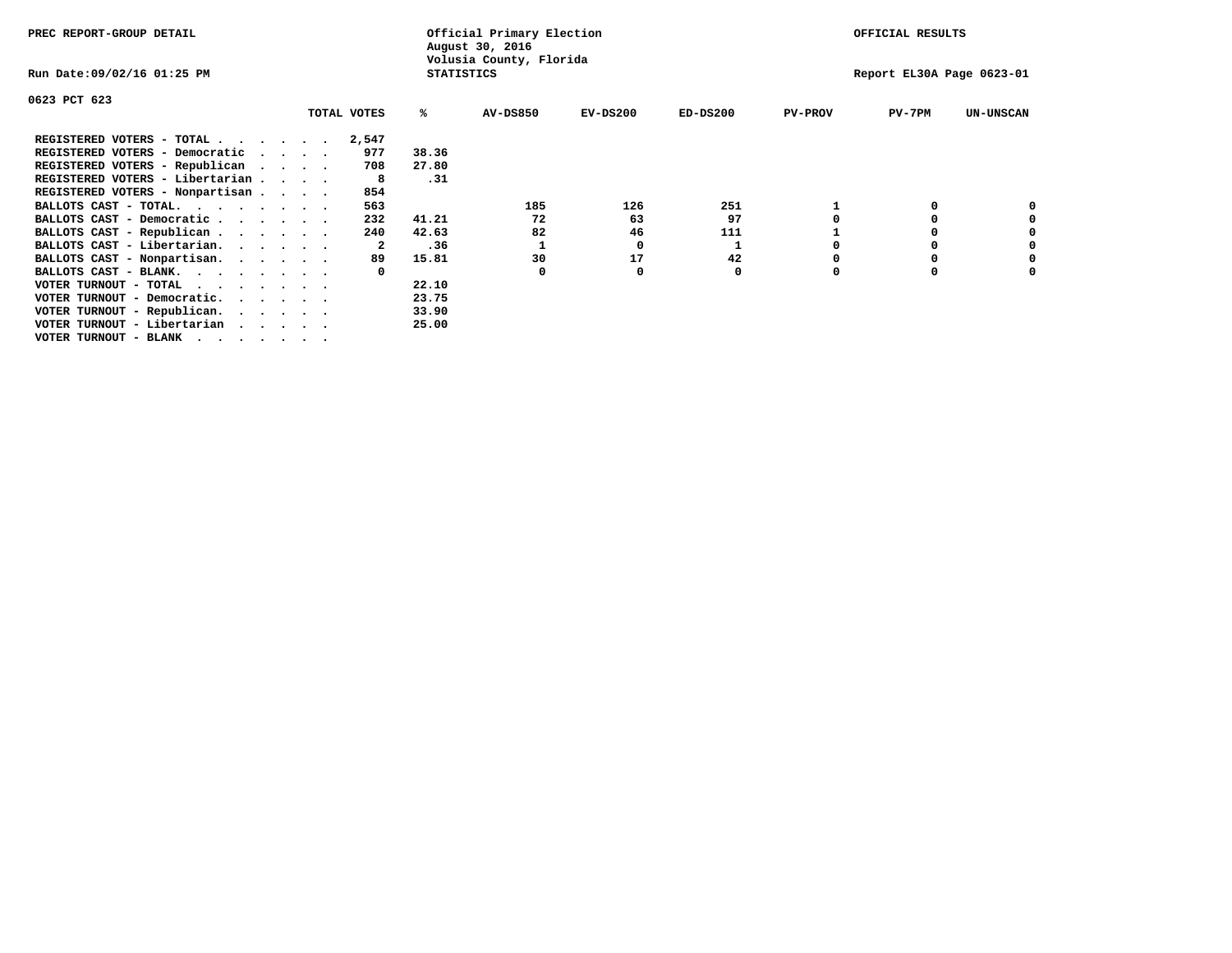| PREC REPORT-GROUP DETAIL                                               |             |       | Official Primary Election<br>August 30, 2016<br>Volusia County, Florida | OFFICIAL RESULTS |              |                |                           |                  |
|------------------------------------------------------------------------|-------------|-------|-------------------------------------------------------------------------|------------------|--------------|----------------|---------------------------|------------------|
| Run Date: 09/02/16 01:25 PM                                            |             |       | Democratic                                                              |                  |              |                | Report EL30A Page 0623-02 |                  |
| 0623 PCT 623                                                           | TOTAL VOTES | ℁     | <b>AV-DS850</b>                                                         | $EV-DS200$       | $ED-DS200$   | <b>PV-PROV</b> | $PV-7PM$                  | <b>UN-UNSCAN</b> |
| United States Senator                                                  |             |       |                                                                         |                  |              |                |                           |                  |
| (VOTE FOR) 1                                                           |             |       |                                                                         |                  |              |                |                           |                  |
| Roque "Rocky" De La Fuente.                                            | 18          | 8.14  |                                                                         | 6                | 6            |                |                           |                  |
| Alan Grayson                                                           | 63          | 28.51 | 15                                                                      | 15               | 33           |                |                           |                  |
| Pam Keith                                                              | 35          | 15.84 |                                                                         |                  | 17           |                |                           |                  |
| Reginald Luster                                                        | 2           | .90   |                                                                         |                  | $\mathbf{2}$ |                |                           |                  |
| Patrick Murphy.                                                        | 103         | 46.61 | 40                                                                      | 31               | 32           |                |                           |                  |
| Over Votes                                                             | 0           |       |                                                                         |                  |              |                |                           |                  |
| Under Votes.                                                           | 11          |       |                                                                         |                  |              |                |                           |                  |
| Representative in Congress District 6                                  |             |       |                                                                         |                  |              |                |                           |                  |
| (VOTE FOR) 1                                                           |             |       |                                                                         |                  |              |                |                           |                  |
| William (Bill) McCullough                                              | 56          | 26.42 | 25                                                                      |                  | 22           |                |                           |                  |
| Jay McGovern                                                           | 52          | 24.53 | 20                                                                      | 12               | 20           |                |                           |                  |
| George Pappas.                                                         | 60          | 28.30 | 15                                                                      | 18               | 27           |                |                           |                  |
| Dwayne L. Taylor.                                                      | 44          | 20.75 |                                                                         | 19               | 18           |                |                           |                  |
| Over Votes                                                             |             |       |                                                                         |                  |              |                |                           |                  |
| Under Votes, $\cdot$ , $\cdot$ , $\cdot$ , $\cdot$ , $\cdot$ , $\cdot$ | 20          |       |                                                                         |                  | 10           |                |                           |                  |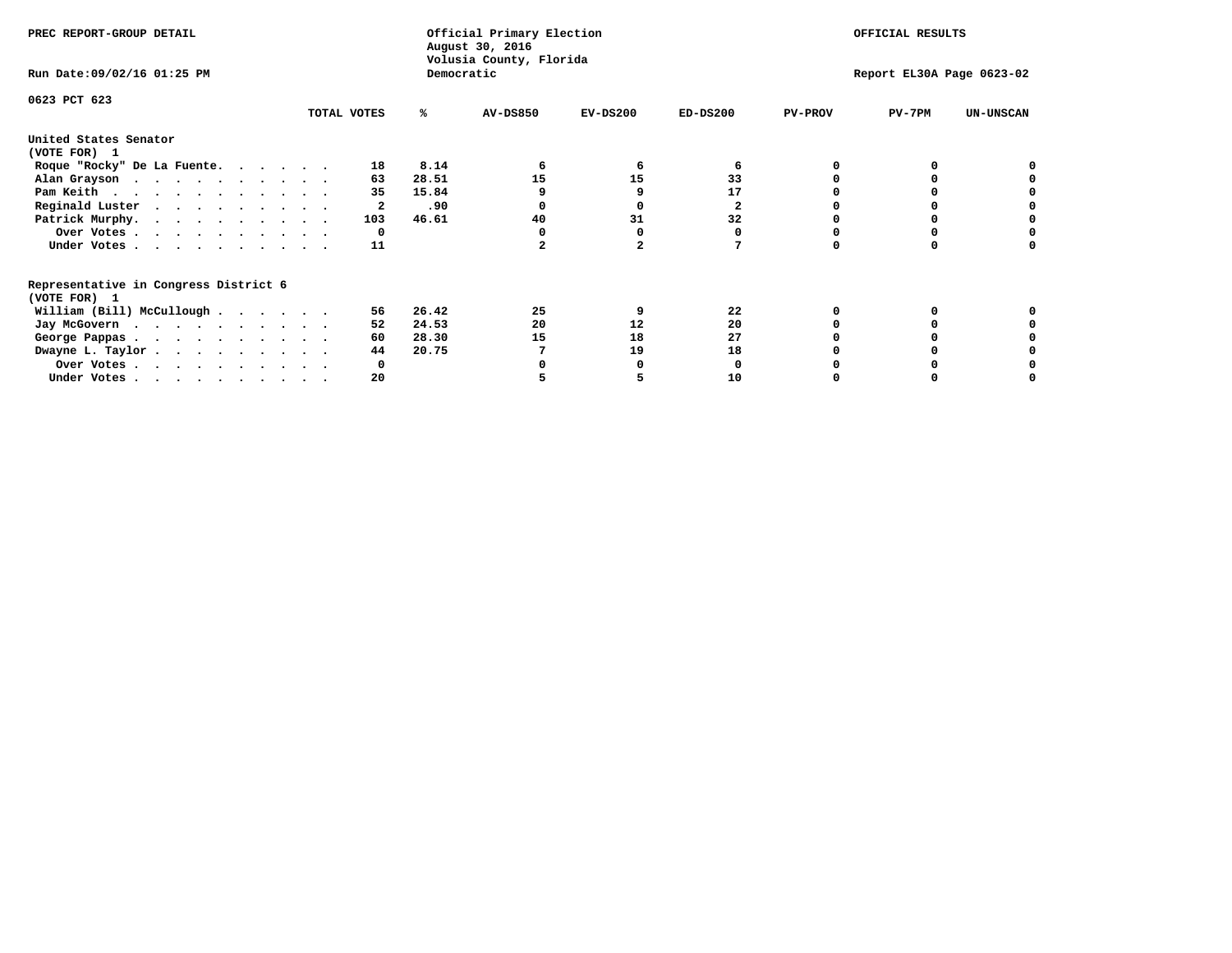| PREC REPORT-GROUP DETAIL<br>Run Date: 09/02/16 01:25 PM                                                                                |                                      | Republican              | Official Primary Election<br>August 30, 2016<br>Volusia County, Florida | OFFICIAL RESULTS<br>Report EL30A Page 0623-03 |                          |                                                     |                                        |                                                     |
|----------------------------------------------------------------------------------------------------------------------------------------|--------------------------------------|-------------------------|-------------------------------------------------------------------------|-----------------------------------------------|--------------------------|-----------------------------------------------------|----------------------------------------|-----------------------------------------------------|
| 0623 PCT 623                                                                                                                           | TOTAL VOTES                          | ℁                       | <b>AV-DS850</b>                                                         | $EV-DS200$                                    | $ED-DS200$               | <b>PV-PROV</b>                                      | $PV-7PM$                               | <b>UN-UNSCAN</b>                                    |
| United States Senator                                                                                                                  |                                      |                         |                                                                         |                                               |                          |                                                     |                                        |                                                     |
| (VOTE FOR) 1                                                                                                                           |                                      | 24.89                   | 22                                                                      |                                               | 28                       |                                                     |                                        | 0                                                   |
| Carlos Beruff<br>Ernie Rivera                                                                                                          | 58                                   | 6.44                    | 3                                                                       | 8<br>4                                        | 8                        | 0<br>0                                              | 0                                      | $\mathbf 0$                                         |
| Marco Rubio.                                                                                                                           | 15<br>142                            | 60.94                   | 50                                                                      | 29                                            | 63                       | $\mathbf 0$                                         | 0<br>$\mathbf 0$                       | $\mathbf 0$                                         |
| $\cdots$<br>Dwight Mark Anthony Young                                                                                                  | 18                                   | 7.73                    | 6                                                                       | $\overline{a}$                                | 9                        | $\mathbf{1}$                                        | 0                                      | $\mathbf 0$                                         |
| Over Votes                                                                                                                             | 0                                    |                         | 0                                                                       | $\Omega$                                      | $\Omega$                 | 0                                                   | 0                                      | 0                                                   |
| Under Votes                                                                                                                            | 7                                    |                         | 1                                                                       | 3                                             | 3                        | $\Omega$                                            | $\mathbf 0$                            | $\mathbf 0$                                         |
| Representative in Congress District 6<br>(VOTE FOR) 1<br>Fred Costello<br>Ron Desantis<br>G. G. Galloway.<br>Over Votes<br>Under Votes | 72<br>124<br>30<br>$\mathbf 0$<br>14 | 31.86<br>54.87<br>13.27 | 27<br>41<br>9<br>0<br>5                                                 | 16<br>24<br>3<br>0<br>3                       | 28<br>59<br>18<br>0<br>6 | 1<br>$\mathbf 0$<br>$\mathbf 0$<br>0<br>$\mathbf 0$ | 0<br>0<br>$\Omega$<br>0<br>$\mathbf 0$ | 0<br>$\mathbf 0$<br>$\mathbf 0$<br>0<br>$\mathbf 0$ |
| State Committeeman                                                                                                                     |                                      |                         |                                                                         |                                               |                          |                                                     |                                        |                                                     |
| (VOTE FOR) 1                                                                                                                           |                                      |                         |                                                                         |                                               |                          |                                                     |                                        |                                                     |
| Paul W. Deering<br>$\cdots$                                                                                                            | 121                                  | 64.02                   | 45                                                                      | 25                                            | 50                       | 1                                                   | 0                                      | 0                                                   |
| James Oddie.                                                                                                                           | 68                                   | 35.98                   | 20                                                                      | 12                                            | 36                       | 0                                                   | $\mathbf 0$                            | $\mathbf 0$                                         |
| Over Votes                                                                                                                             | $\mathbf 0$                          |                         | $\mathbf 0$                                                             | $\mathbf 0$                                   | $\mathbf 0$              | $\mathbf 0$                                         | $\mathbf 0$                            | $\mathbf 0$                                         |
| Under Votes                                                                                                                            | 51                                   |                         | 17                                                                      | 9                                             | 25                       | $\mathbf 0$                                         | $\mathbf 0$                            | $\mathbf 0$                                         |
| State Committeewoman<br>(VOTE FOR) 1                                                                                                   |                                      |                         |                                                                         |                                               |                          |                                                     |                                        |                                                     |
| Dana Christina Dougherty                                                                                                               | 95                                   | 50.80                   | 33                                                                      | 18                                            | 44                       | 0                                                   | 0                                      | 0                                                   |
| Marilyn C. Ford                                                                                                                        | 92                                   | 49.20                   | 34                                                                      | 19                                            | 38                       | $\mathbf{1}$                                        | 0                                      | 0                                                   |
| Over Votes                                                                                                                             | $\Omega$                             |                         | $\Omega$                                                                | 0                                             | $\mathbf{0}$             | 0                                                   | 0                                      | 0                                                   |
| Under Votes, , , , , , , , , ,                                                                                                         | 53                                   |                         | 15                                                                      | Q                                             | 29                       | $\Omega$                                            | $\Omega$                               | $\Omega$                                            |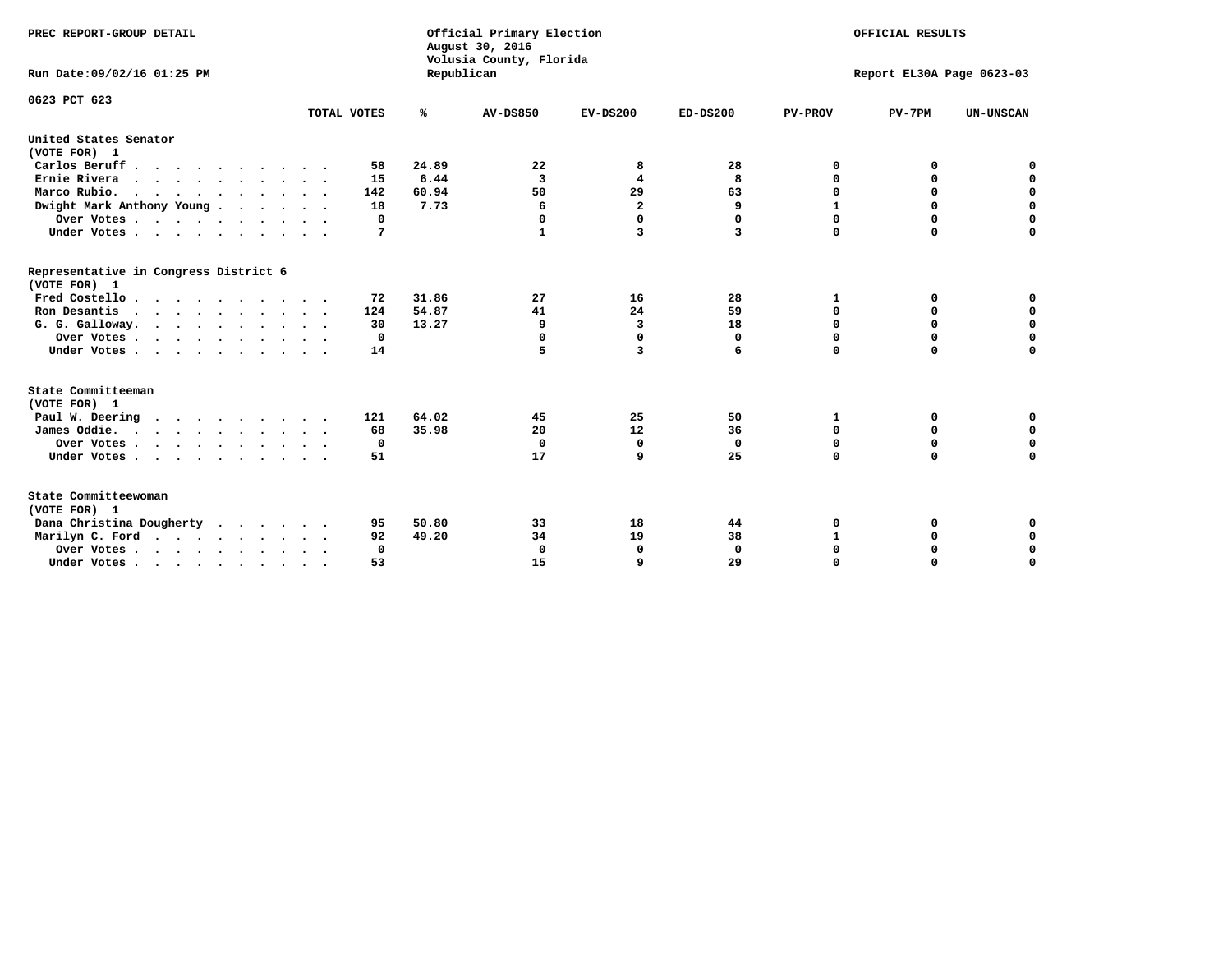| PREC REPORT-GROUP DETAIL              |  |  |  |  |  |             |       | Official Primary Election<br>August 30, 2016<br>Volusia County, Florida | OFFICIAL RESULTS |            |                |                           |                  |
|---------------------------------------|--|--|--|--|--|-------------|-------|-------------------------------------------------------------------------|------------------|------------|----------------|---------------------------|------------------|
| Run Date: 09/02/16 01:25 PM           |  |  |  |  |  |             |       | Libertarian                                                             |                  |            |                | Report EL30A Page 0623-04 |                  |
| 0623 PCT 623                          |  |  |  |  |  | TOTAL VOTES | ℁     | AV-DS850                                                                | $EV-DS200$       | $ED-DS200$ | <b>PV-PROV</b> | $PV-7PM$                  | <b>UN-UNSCAN</b> |
| United States Senator<br>(VOTE FOR) 1 |  |  |  |  |  |             |       |                                                                         |                  |            |                |                           |                  |
| Augustus Invictus.                    |  |  |  |  |  |             | 50.00 |                                                                         | 0                | 0          |                |                           | 0                |
| Paul Stanton<br>$\cdots$              |  |  |  |  |  |             | 50.00 |                                                                         | O                |            |                |                           | 0                |
| Over Votes                            |  |  |  |  |  | 0           |       |                                                                         |                  | O          |                |                           | 0                |
| Under Votes                           |  |  |  |  |  | 0           |       |                                                                         |                  |            |                |                           |                  |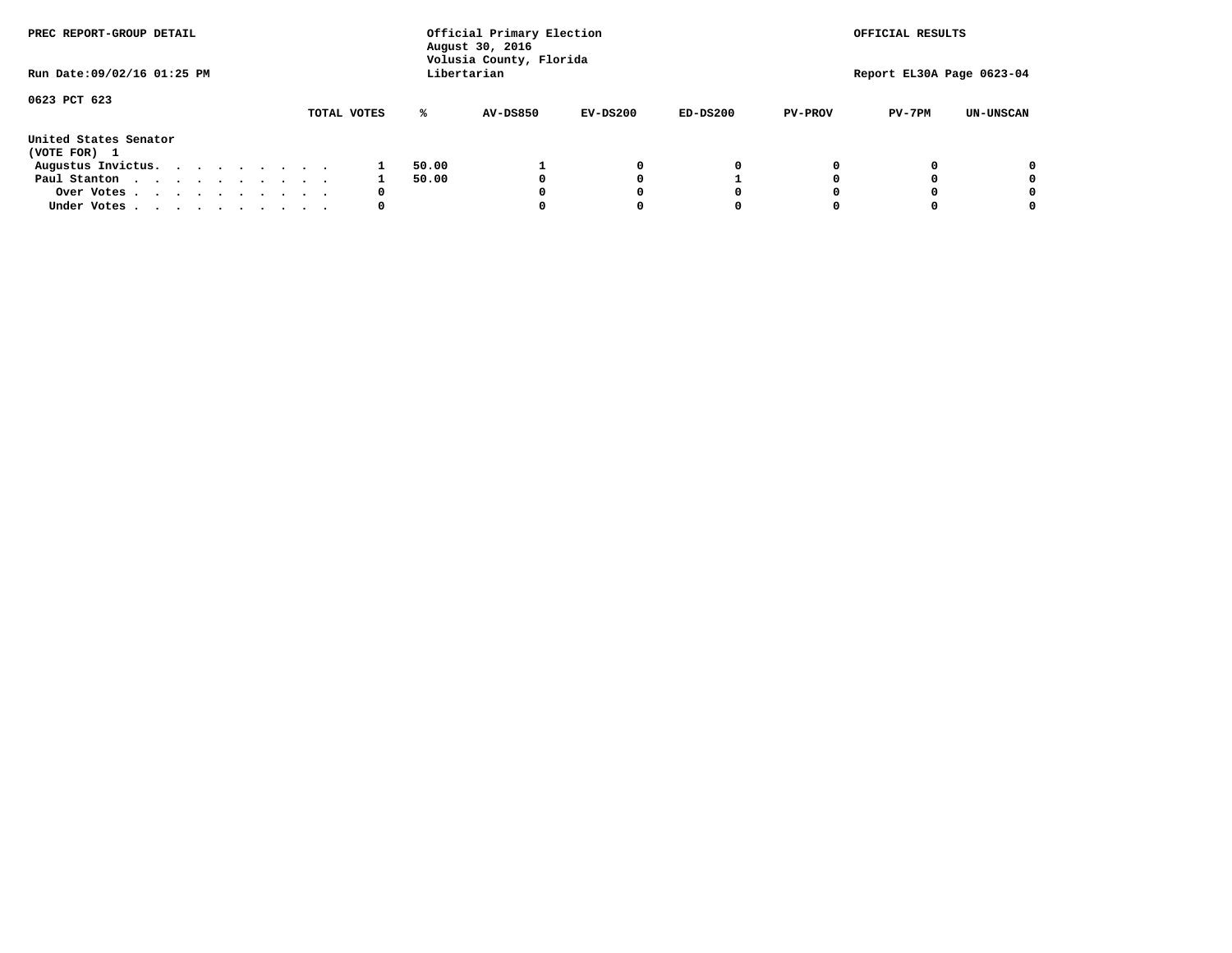| PREC REPORT-GROUP DETAIL                           |             | Official Primary Election<br>August 30, 2016<br>Volusia County, Florida | OFFICIAL RESULTS |             |              |                |                           |                  |
|----------------------------------------------------|-------------|-------------------------------------------------------------------------|------------------|-------------|--------------|----------------|---------------------------|------------------|
| Run Date: 09/02/16 01:25 PM                        |             |                                                                         | Nonpartisan      |             |              |                | Report EL30A Page 0623-05 |                  |
| 0623 PCT 623                                       | TOTAL VOTES | ℁                                                                       | <b>AV-DS850</b>  | $EV-DS200$  | $ED-DS200$   | <b>PV-PROV</b> | $PV-7PM$                  | <b>UN-UNSCAN</b> |
| Circuit Judge 7th Circuit Group 4<br>(VOTE FOR) 1  |             |                                                                         |                  |             |              |                |                           |                  |
| Chris France - WITHDRAWN                           |             | 17.18<br>84                                                             | 32               | 17          | 35           | 0              | 0                         | $\mathbf 0$      |
| Sebrina L. Slack.                                  | 130         | 26.58                                                                   | 50               | 34          | 46           | $\mathbf 0$    | $\mathbf 0$               | $\mathbf 0$      |
| Stasia Warren                                      | 275         | 56.24                                                                   | 83               | 62          | 129          | 1              | $\mathbf 0$               | $\mathbf 0$      |
| Over Votes                                         |             | $\mathbf 0$                                                             | $\mathbf 0$      | $\mathbf 0$ | 0            | $\mathbf 0$    | $\mathbf 0$               | $\mathbf 0$      |
| Under Votes                                        |             | 74                                                                      | 20               | 13          | 41           | $\mathbf 0$    | $\Omega$                  | $\mathbf 0$      |
| Circuit Judge 7th Circuit Group 10<br>(VOTE FOR) 1 |             |                                                                         |                  |             |              |                |                           |                  |
| Malcolm Anthony                                    | 157         | 35.12                                                                   | 58               | 31          | 67           | 1              | 0                         | $\mathbf 0$      |
| Scott DuPont                                       | 290         | 64.88                                                                   | 91               | 73          | 126          | $\mathbf 0$    | $\mathbf 0$               | $\mathbf 0$      |
| Over Votes                                         |             | $\mathbf 0$                                                             | $\Omega$         | 0           | 0            | $\mathbf 0$    | 0                         | $\mathbf 0$      |
| Under Votes                                        | 116         |                                                                         | 36               | 22          | 58           | $\mathbf 0$    | $\mathbf 0$               | $\Omega$         |
| Circuit Judge 7th Circuit Group 13<br>(VOTE FOR) 1 |             |                                                                         |                  |             |              |                |                           |                  |
| David Hood.                                        | 239         | 49.08                                                                   | 85               | 47          | 107          | 0              | 0                         | $\mathbf 0$      |
| A. "Kathleen" McNeilly                             | 248         | 50.92                                                                   | 81               | 64          | 102          | $\mathbf{1}$   | 0                         | $\mathbf 0$      |
| Over Votes                                         |             | $\mathbf 0$                                                             | $\mathbf{0}$     | $\mathbf 0$ | 0            | 0              | 0                         | $\mathbf 0$      |
| Under Votes                                        |             | 76                                                                      | 19               | 15          | 42           | $\Omega$       | $\Omega$                  | $\Omega$         |
| Circuit Judge 7th Circuit Group 17<br>(VOTE FOR) 1 |             |                                                                         |                  |             |              |                |                           |                  |
| Linda L. Gaustad                                   | 224         | 50.00                                                                   | 74               | 58          | 91           | 1              | 0                         | 0                |
| Howard O. McGillin Jr<br>$\cdots$                  | 224         | 50.00                                                                   | 79               | 47          | 98           | $\mathbf 0$    | $\mathbf 0$               | 0                |
| Over Votes                                         |             | $\mathbf 0$                                                             | $\mathbf{0}$     | 0           | $\mathbf{0}$ | $\mathbf 0$    | $\mathbf 0$               | $\mathbf 0$      |
| Under Votes                                        | 115         |                                                                         | 32               | 21          | 62           | $\mathbf 0$    | $\mathbf 0$               | $\Omega$         |
| County Judge 7th Circuit Group 3<br>(VOTE FOR) 1   |             |                                                                         |                  |             |              |                |                           |                  |
| Heather Caeners<br>$\cdots$                        | 136         | 29.82                                                                   | 52               | 24          | 60           | $\mathbf 0$    | 0                         | 0                |
| Shirley A. Green                                   | 224         | 49.12                                                                   | 75               | 59          | 89           | $\mathbf{1}$   | 0                         | $\mathbf 0$      |
| Marla Rawnsley.                                    |             | 21.05<br>96                                                             | 29               | 21          | 46           | 0              | $\mathbf 0$               | $\mathbf 0$      |
| Over Votes.<br>$\ddot{\phantom{a}}$<br>$\cdot$     |             | 0                                                                       | $\Omega$         | 0           | $\mathbf{0}$ | $\mathbf 0$    | $\mathbf 0$               | $\mathbf 0$      |
| Under Votes<br>$\sim$                              | 107         |                                                                         | 29               | 22          | 56           | $\mathbf 0$    | $\mathbf 0$               | 0                |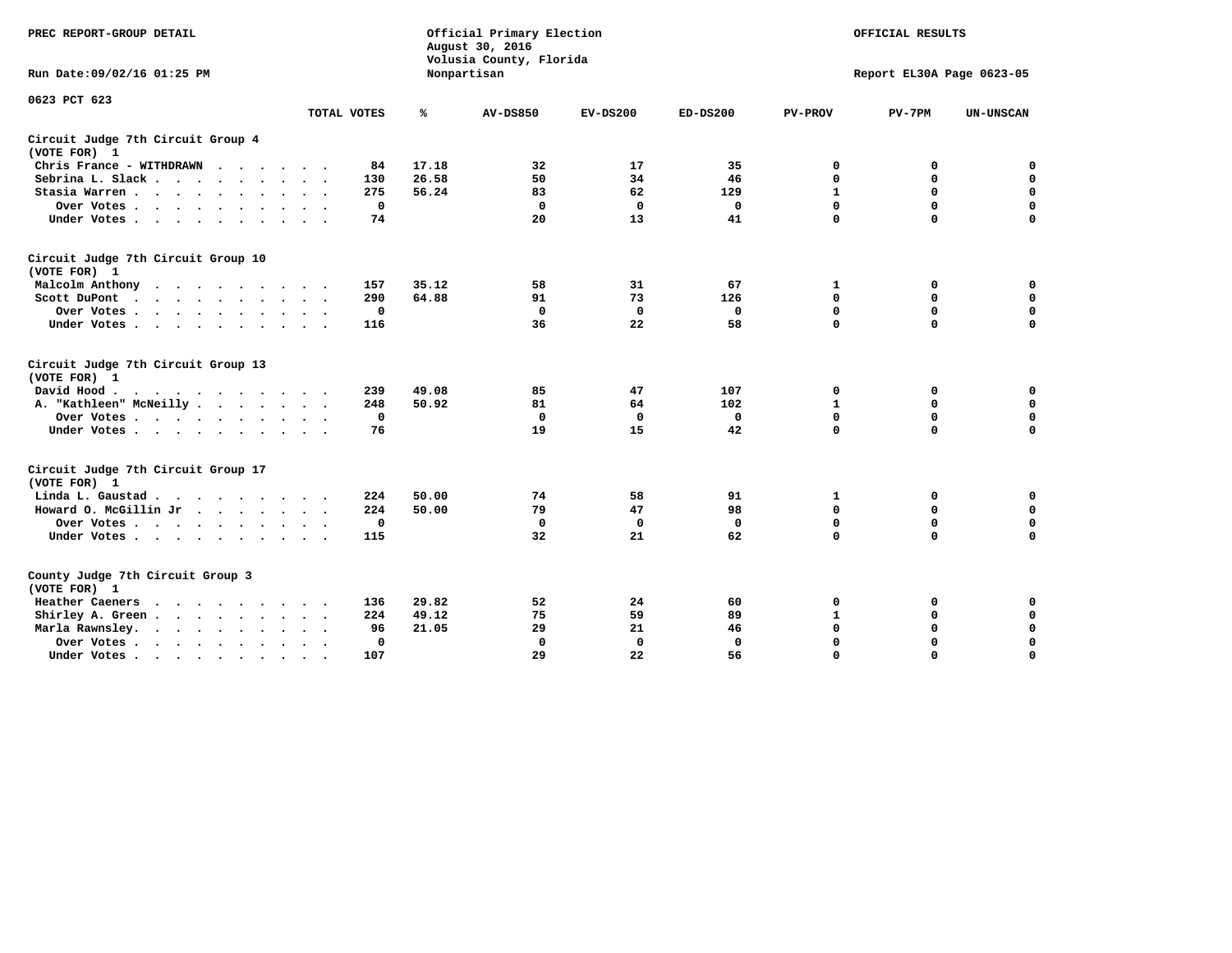| PREC REPORT-GROUP DETAIL                |               |              | Official Primary Election<br>August 30, 2016<br>Volusia County, Florida | OFFICIAL RESULTS<br>Report EL30A Page 0623-06 |                 |                |          |                  |
|-----------------------------------------|---------------|--------------|-------------------------------------------------------------------------|-----------------------------------------------|-----------------|----------------|----------|------------------|
| Run Date: 09/02/16 01:25 PM             |               |              | Nonpartisan                                                             |                                               |                 |                |          |                  |
| 0623 PCT 623                            | TOTAL VOTES   | ℁            | <b>AV-DS850</b>                                                         | $EV-DS200$                                    | $ED-DS200$      | <b>PV-PROV</b> | $PV-7PM$ | <b>UN-UNSCAN</b> |
| Sheriff                                 |               |              |                                                                         |                                               |                 |                |          |                  |
| (VOTE FOR) 1                            |               |              |                                                                         |                                               |                 |                |          |                  |
| Wendell C. Bradford                     | 30            | 5.52         | 8                                                                       | 11                                            | 10              | $\mathbf{1}$   | 0        | $\mathbf 0$      |
| Dave Brannon                            | 41            | 7.55         | 15                                                                      | $7\phantom{.0}$                               | 19              | 0              | $\Omega$ | $\mathbf 0$      |
| Mike Chitwood                           | 354           | 65.19        | 121                                                                     | 83                                            | 150             | 0              | 0        | $\pmb{0}$        |
| Eric Dietrich.                          | 101           | 18.60        | 29                                                                      | 18                                            | 54              | $\Omega$       | $\Omega$ | $\mathbf 0$      |
| James E. (Jim) Gillum                   | 17            | 3.13         | 5                                                                       | 5                                             | $7\phantom{.0}$ | $\Omega$       | $\Omega$ | $\mathbf 0$      |
| Over Votes                              |               | $\mathbf 0$  | $\mathbf{0}$                                                            | $\mathbf{0}$                                  | $\mathbf 0$     | $\Omega$       | $\Omega$ | $\mathbf 0$      |
| Under Votes                             | 20            |              | $7\phantom{.0}$                                                         | $\overline{a}$                                | 11              | 0              | $\Omega$ | $\mathbf 0$      |
| Property Appraiser                      |               |              |                                                                         |                                               |                 |                |          |                  |
| (VOTE FOR) 1                            |               |              |                                                                         |                                               |                 |                |          |                  |
| Larry Bartlett.                         | 161           | 33.68        | 66                                                                      | 33                                            | 62              | 0              | 0        | 0                |
| H. Alan Burton.                         | 183           | 38.28        | 54                                                                      | 48                                            | 80              | $\mathbf{1}$   | 0        | $\mathbf 0$      |
| Mike Swanto.                            | 134           | 28.03        | 36                                                                      | 32                                            | 66              | $\Omega$       | 0        | 0                |
| Over Votes.                             |               | $\mathbf 0$  | $\Omega$                                                                | $\mathbf{0}$                                  | $\mathbf 0$     | 0              | $\Omega$ | $\mathbf 0$      |
| Under Votes                             | 85            |              | 29                                                                      | 13                                            | 43              | 0              | 0        | 0                |
| Supervisor of Elections<br>(VOTE FOR) 1 |               |              |                                                                         |                                               |                 |                |          |                  |
| Teresa Apgar                            | 66            | 13.41        | 24                                                                      | 15                                            | 27              | 0              | 0        | $\mathbf 0$      |
| David Lee Davis                         | 88            | 17.89        | 29                                                                      | 22                                            | 37              | $\Omega$       | 0        | $\mathbf 0$      |
| Bill Fyfe                               |               | 10.57<br>52  | 14                                                                      | 13                                            | 25              | 0              | $\Omega$ | $\mathbf 0$      |
| Lisa Lewis                              | 286           | 58.13        | 95                                                                      | 66                                            | 124             | $\mathbf{1}$   | 0        | $\mathbf 0$      |
| Over Votes                              |               | $\mathbf{1}$ | $\mathbf{1}$                                                            | $\mathbf{0}$                                  | $\mathbf{0}$    | 0              | 0        | $\mathbf 0$      |
| Under Votes                             | 70            |              | 22                                                                      | 10                                            | 38              | 0              | $\Omega$ | 0                |
| County Council Chair                    |               |              |                                                                         |                                               |                 |                |          |                  |
| (VOTE FOR) 1                            |               |              |                                                                         |                                               |                 |                |          |                  |
| Jason P. Davis.                         | 88            | 17.81        | 39                                                                      | 19                                            | 30              | $\mathbf{0}$   | 0        | 0                |
| Greg Gimbert                            | 157           | 31.78        | 44                                                                      | 44                                            | 69              | 0              | 0        | $\mathbf 0$      |
| Ed Kelley                               | 200           | 40.49        | 65                                                                      | 38                                            | 96              | $\mathbf{1}$   | 0        | $\mathbf 0$      |
| Tom Laputka.<br>$\cdots$                | 49            | 9.92         | 18                                                                      | 11                                            | 20              | 0              | 0        | $\mathbf 0$      |
| Over Votes                              |               | $\mathbf{1}$ | $\Omega$                                                                | $\mathbf{0}$                                  | $\mathbf{1}$    | 0              | 0        | 0                |
| Under Votes                             | 68            |              | 19                                                                      | 14                                            | 35              | $\Omega$       | $\Omega$ | $\Omega$         |
| School Board Member District 2          |               |              |                                                                         |                                               |                 |                |          |                  |
| (VOTE FOR) 1                            |               |              |                                                                         |                                               |                 |                |          |                  |
| Boysie Mae Smith-Walden.                | 141           | 31.97        | 53                                                                      | 36                                            | 51              | $\mathbf{1}$   | 0        | 0                |
| Ida Duncan Wright.                      | 300           | 68.03        | 90                                                                      | 70                                            | 140             | 0              | 0        | 0                |
| Over Votes                              | $\cdot$       | 0            | 0                                                                       | $\mathbf 0$                                   | 0               | 0              | 0        | 0                |
| Under Votes                             | 122<br>$\sim$ |              | 42                                                                      | 20                                            | 60              | $\Omega$       | $\Omega$ | $\mathbf 0$      |
|                                         |               |              |                                                                         |                                               |                 |                |          |                  |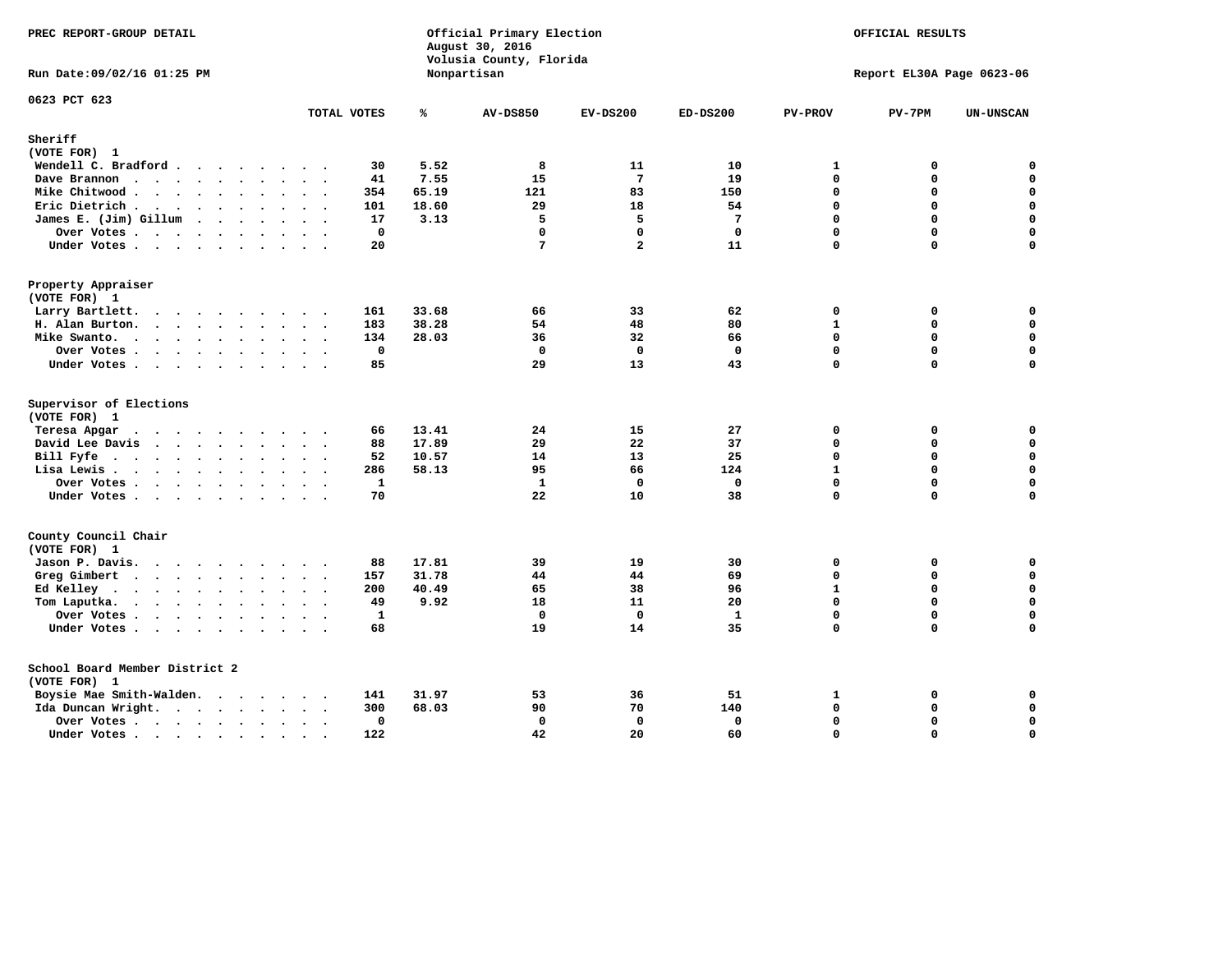| PREC REPORT-GROUP DETAIL<br>Run Date: 09/02/16 01:25 PM |              |       | Official Primary Election<br>August 30, 2016<br>Volusia County, Florida<br>Nonpartisan | OFFICIAL RESULTS<br>Report EL30A Page 0623-07 |            |                |          |                  |
|---------------------------------------------------------|--------------|-------|----------------------------------------------------------------------------------------|-----------------------------------------------|------------|----------------|----------|------------------|
| 0623 PCT 623                                            | TOTAL VOTES  | ℁     | AV-DS850                                                                               | $EV-DS200$                                    | $ED-DS200$ | <b>PV-PROV</b> | $PV-7PM$ | <b>UN-UNSCAN</b> |
| Daytona Beach Mayor<br>(VOTE FOR) 1                     |              |       |                                                                                        |                                               |            |                |          |                  |
| Dominique DeLannoy                                      | 36           | 6.96  | 10                                                                                     | 10                                            | 16         |                |          |                  |
| Derrick L. Henry                                        | 193          | 37.33 | 76                                                                                     | 46                                            | 71         |                |          |                  |
| Fred Hoffmann                                           | 45           | 8.70  | 20                                                                                     |                                               | 16         |                |          |                  |
| David Chief Rhody.                                      | 37           | 7.16  | 8                                                                                      | 6                                             | 22         |                |          |                  |
| Ken Strickland.                                         | 206          | 39.85 | 53                                                                                     | 46                                            | 107        |                |          |                  |
| Over Votes                                              | 0            |       |                                                                                        |                                               |            |                |          |                  |
| Under Votes                                             | 46           |       | 18                                                                                     |                                               | 19         |                |          |                  |
| Amendment 4                                             |              |       |                                                                                        |                                               |            |                |          |                  |
| (VOTE FOR) 1                                            |              |       |                                                                                        |                                               |            |                |          |                  |
| Yes<br>.                                                | 391          | 79.63 | 125                                                                                    | 96                                            | 169        |                |          |                  |
| No.<br>.                                                | 100          | 20.37 | 39                                                                                     | 18                                            | 43         |                |          |                  |
| Over Votes                                              | <sup>0</sup> |       |                                                                                        |                                               |            |                |          |                  |
| Under Votes, , , , , , , , , ,                          | 72           |       | 21                                                                                     | 12                                            | 39         |                |          |                  |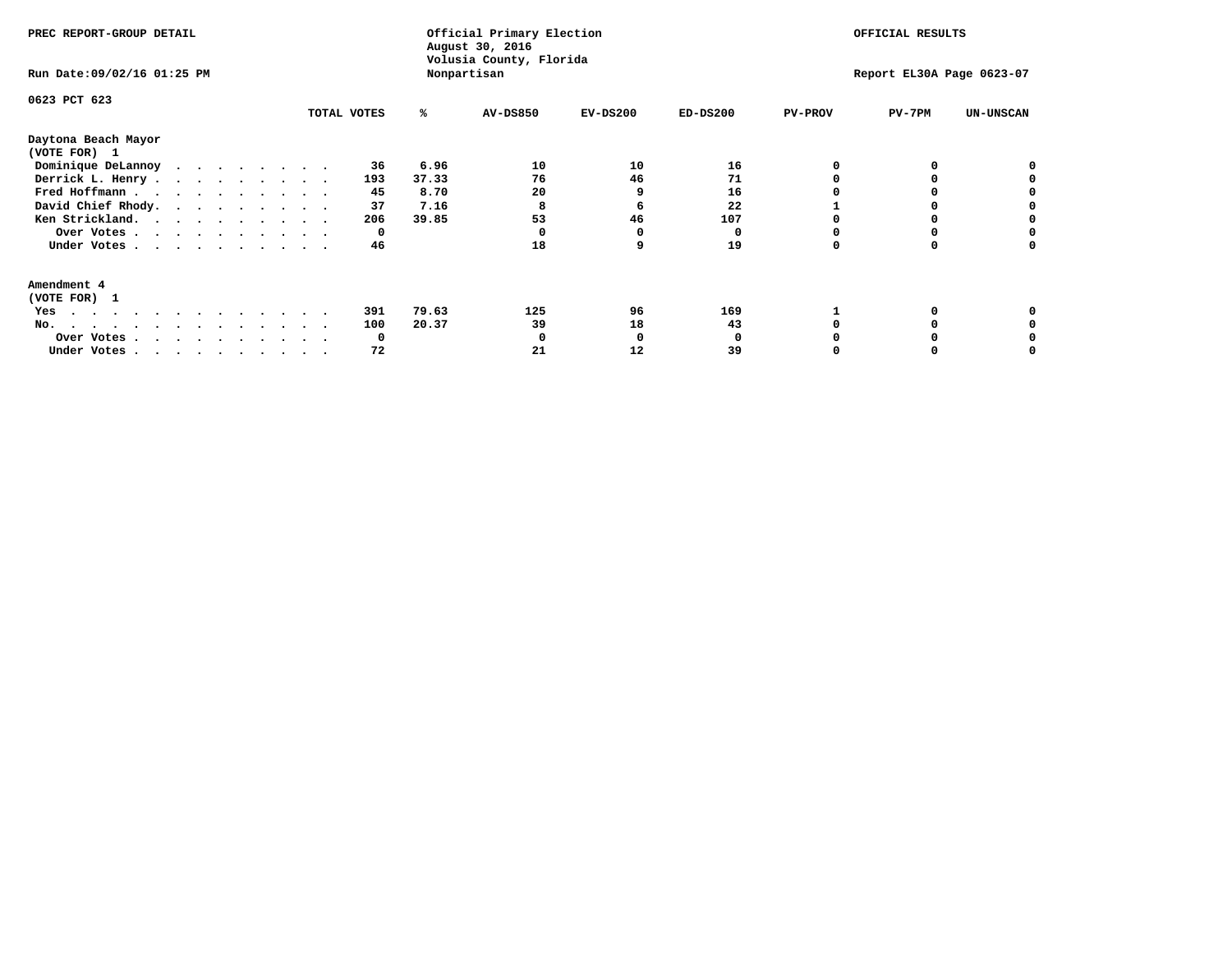| PREC REPORT-GROUP DETAIL        |                             |             |                   | Official Primary Election<br>August 30, 2016 |                           |            |                | OFFICIAL RESULTS |                  |
|---------------------------------|-----------------------------|-------------|-------------------|----------------------------------------------|---------------------------|------------|----------------|------------------|------------------|
| Run Date:09/02/16 01:25 PM      |                             |             | <b>STATISTICS</b> | Volusia County, Florida                      | Report EL30A Page 0625-01 |            |                |                  |                  |
| 0625 PCT 625                    |                             |             |                   |                                              |                           |            |                |                  |                  |
|                                 |                             | TOTAL VOTES | ℁                 | <b>AV-DS850</b>                              | $EV-DS200$                | $ED-DS200$ | <b>PV-PROV</b> | PV-7PM           | <b>UN-UNSCAN</b> |
| REGISTERED VOTERS - TOTAL       |                             | 1,687       |                   |                                              |                           |            |                |                  |                  |
| REGISTERED VOTERS - Democratic  | $\sim$ $\sim$ $\sim$ $\sim$ | 524         | 31.06             |                                              |                           |            |                |                  |                  |
| REGISTERED VOTERS - Republican  |                             | 689         | 40.84             |                                              |                           |            |                |                  |                  |
| REGISTERED VOTERS - Libertarian |                             |             | .06               |                                              |                           |            |                |                  |                  |
| REGISTERED VOTERS - Nonpartisan |                             | 473         |                   |                                              |                           |            |                |                  |                  |
| BALLOTS CAST - TOTAL.           |                             | 549         |                   | 209                                          | 129                       | 211        |                |                  |                  |
| BALLOTS CAST - Democratic       |                             | 189         | 34.43             | 77                                           | 46                        | 66         |                |                  |                  |
| BALLOTS CAST - Republican       |                             | 289         | 52.64             | 105                                          | 72                        | 112        |                |                  |                  |
| BALLOTS CAST - Libertarian.     |                             | 0           |                   | 0                                            | 0                         | 0          |                |                  |                  |
| BALLOTS CAST - Nonpartisan.     |                             | 71          | 12.93             | 27                                           | 11                        | 33         |                |                  | 0                |
| BALLOTS CAST - BLANK.           |                             |             | .18               | 0                                            | O                         |            | O              |                  |                  |
| VOTER TURNOUT - TOTAL<br>.      |                             |             | 32.54             |                                              |                           |            |                |                  |                  |
| VOTER TURNOUT - Democratic.     |                             |             | 36.07             |                                              |                           |            |                |                  |                  |
| VOTER TURNOUT - Republican.     |                             |             | 41.94             |                                              |                           |            |                |                  |                  |
| VOTER TURNOUT - Libertarian     |                             |             |                   |                                              |                           |            |                |                  |                  |
| VOTER TURNOUT - BLANK           |                             |             | .06               |                                              |                           |            |                |                  |                  |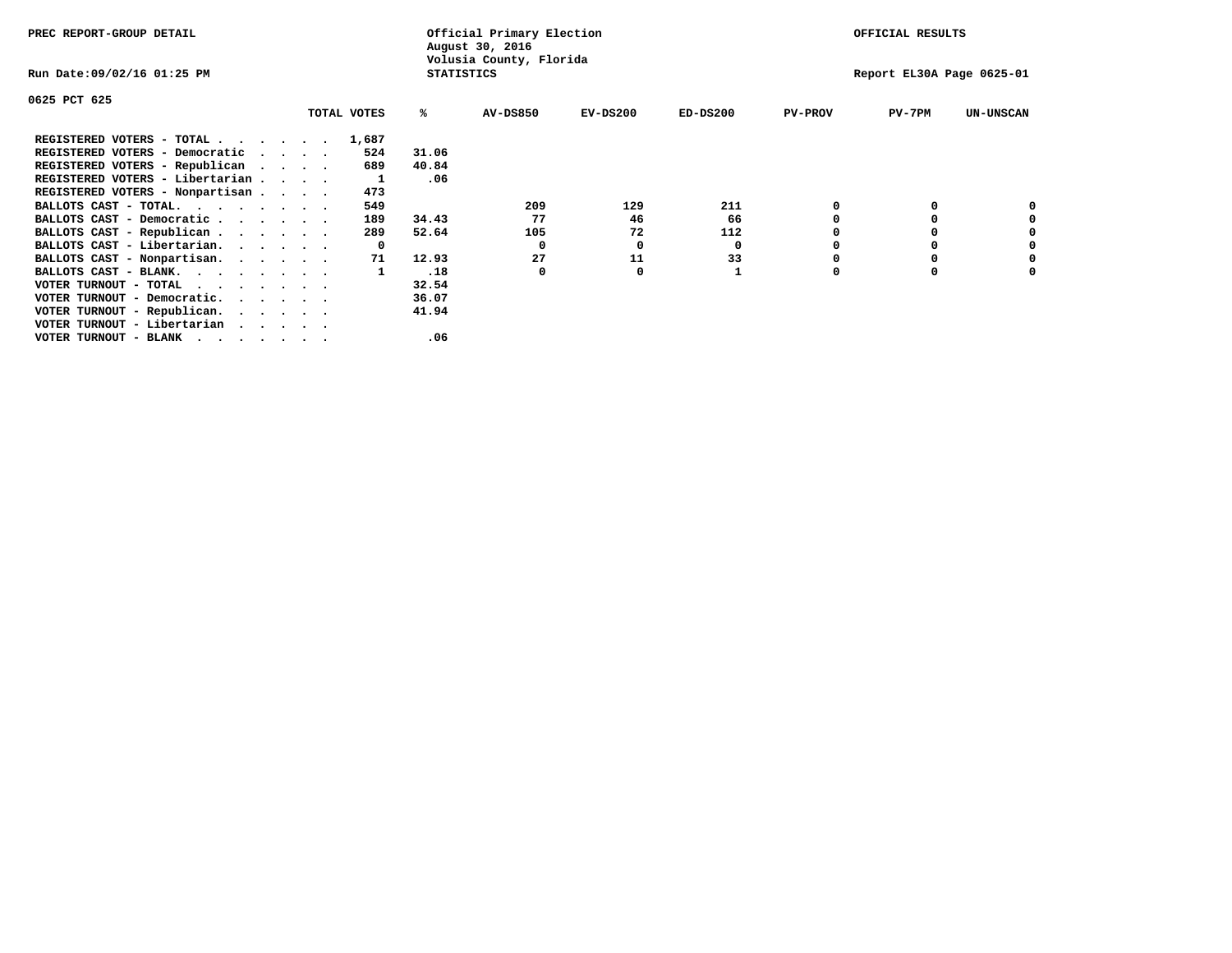| PREC REPORT-GROUP DETAIL                              |             |            | Official Primary Election<br>August 30, 2016<br>Volusia County, Florida |              | OFFICIAL RESULTS |                           |          |                  |  |  |
|-------------------------------------------------------|-------------|------------|-------------------------------------------------------------------------|--------------|------------------|---------------------------|----------|------------------|--|--|
| Run Date: 09/02/16 01:25 PM                           |             | Democratic |                                                                         |              |                  | Report EL30A Page 0625-02 |          |                  |  |  |
| 0625 PCT 625                                          | TOTAL VOTES | %ะ         | <b>AV-DS850</b>                                                         | $EV-DS200$   | $ED-DS200$       | <b>PV-PROV</b>            | $PV-7PM$ | <b>UN-UNSCAN</b> |  |  |
| United States Senator<br>(VOTE FOR) 1                 |             |            |                                                                         |              |                  |                           |          |                  |  |  |
| Roque "Rocky" De La Fuente.                           | 7           | 3.93       | 4                                                                       | 3            | 0                | O                         | O        |                  |  |  |
| Alan Grayson                                          | 43          | 24.16      | 17                                                                      | 9            | 17               |                           |          |                  |  |  |
| Pam Keith                                             | 20          | 11.24      |                                                                         | 6            | 5                |                           | O        | o                |  |  |
| Reginald Luster                                       | 4           | 2.25       | $\Omega$                                                                | 3            | 1                |                           | 0        | 0                |  |  |
| Patrick Murphy.                                       | 104         | 58.43      | 40                                                                      | 25           | 39               | O                         | 0        | 0                |  |  |
| Over Votes                                            | 0           |            | 0                                                                       | 0            | 0                | $\Omega$                  | 0        | O                |  |  |
| Under Votes                                           | 11          |            | 7                                                                       | 0            | 4                | $\Omega$                  | $\Omega$ | U                |  |  |
| Representative in Congress District 6<br>(VOTE FOR) 1 |             |            |                                                                         |              |                  |                           |          |                  |  |  |
| William (Bill) McCullough                             | 49          | 28.00      | 24                                                                      | 5            | 20               | $\Omega$                  | 0        |                  |  |  |
| Jay McGovern                                          | 25          | 14.29      | 9                                                                       | 8            | 8                |                           | 0        | O                |  |  |
| George Pappas.                                        | 60          | 34.29      | 22                                                                      | 18           | 20               | O                         | 0        | $\mathbf 0$      |  |  |
| Dwayne L. Taylor                                      | 41          | 23.43      | 15                                                                      | 13           | 13               | O                         | 0        | $\mathbf 0$      |  |  |
| Over Votes                                            | $\Omega$    |            | 0                                                                       | 0            | 0                | O                         | 0        | $\Omega$         |  |  |
| Under Votes                                           | 14          |            | 7                                                                       | $\mathbf{2}$ | 5                | $\Omega$                  | $\Omega$ | $\Omega$         |  |  |
| Precinct Committeeman Pct 625<br>(VOTE FOR) 1         |             |            |                                                                         |              |                  |                           |          |                  |  |  |
| Allyn Rock Leveille                                   | 27          | 20.00      | 11                                                                      | 8            | 8                | O                         | 0        |                  |  |  |
| Kevin Murphy                                          | 95          | 70.37      | 30                                                                      | 27           | 38               |                           |          | 0                |  |  |
| Russell L. Vitt                                       | 13          | 9.63       | 6                                                                       | 3            | 4                |                           |          | 0                |  |  |
| Over Votes                                            | 0           |            | <sup>0</sup>                                                            | 0            | O                |                           |          | 0                |  |  |
| Under Votes.                                          | 54          |            | 30                                                                      | 8            | 16               | $\Omega$                  | n        | $\Omega$         |  |  |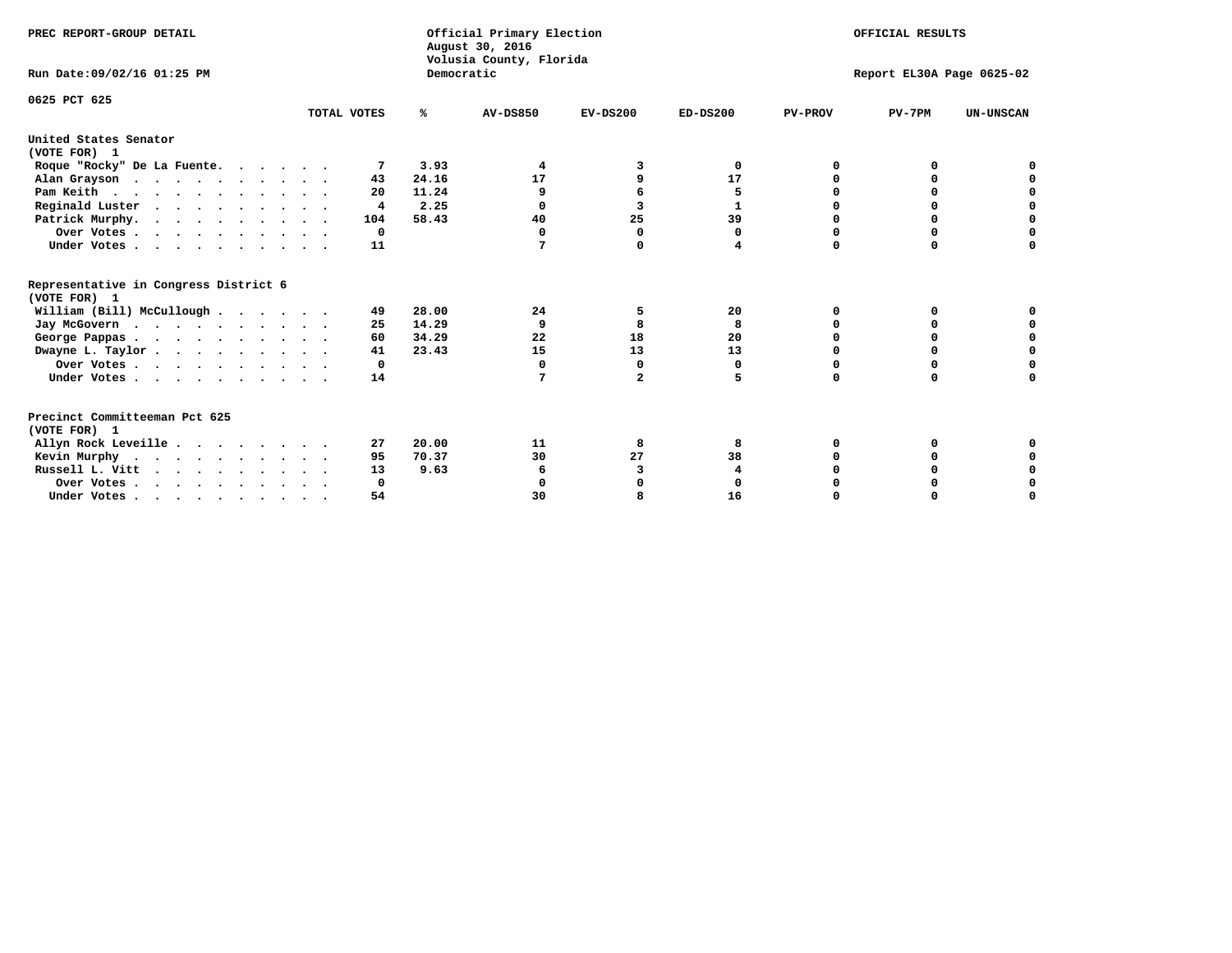| PREC REPORT-GROUP DETAIL<br>Run Date: 09/02/16 01:25 PM |             | Republican    | Official Primary Election<br>August 30, 2016<br>Volusia County, Florida | OFFICIAL RESULTS<br>Report EL30A Page 0625-03 |              |                  |             |                            |
|---------------------------------------------------------|-------------|---------------|-------------------------------------------------------------------------|-----------------------------------------------|--------------|------------------|-------------|----------------------------|
| 0625 PCT 625                                            | TOTAL VOTES | ℁             | <b>AV-DS850</b>                                                         | $EV-DS200$                                    | $ED-DS200$   | <b>PV-PROV</b>   | $PV-7PM$    | <b>UN-UNSCAN</b>           |
| United States Senator                                   |             |               |                                                                         |                                               |              |                  |             |                            |
| (VOTE FOR) 1                                            |             |               |                                                                         |                                               |              |                  |             |                            |
| Carlos Beruff                                           | 80          | 28.57         | 35                                                                      | 18                                            | 27           | 0                | 0           | 0                          |
| Ernie Rivera                                            | 9           | 3.21          | 6                                                                       | $\mathbf{2}$                                  | 1            | 0                | 0           | $\mathbf 0$<br>$\mathbf 0$ |
| Marco Rubio.<br>.                                       | 175         | 62.50<br>5.71 | 58                                                                      | 46                                            | 71           | $\mathbf 0$<br>0 | $\mathbf 0$ | $\mathbf 0$                |
| Dwight Mark Anthony Young                               | 16          |               | 4<br>1                                                                  | 4<br>0                                        | 8<br>0       | 0                | 0<br>0      | 0                          |
| Over Votes                                              | 1<br>8      |               | 1                                                                       | $\overline{a}$                                | 5            | $\Omega$         | $\mathbf 0$ | $\mathbf 0$                |
| Under Votes                                             |             |               |                                                                         |                                               |              |                  |             |                            |
| Representative in Congress District 6<br>(VOTE FOR) 1   |             |               |                                                                         |                                               |              |                  |             |                            |
| Fred Costello                                           | 92          | 33.70         | 37                                                                      | 19                                            | 36           | 0                | 0           | 0                          |
| Ron Desantis                                            | 141         | 51.65         | 43                                                                      | 40                                            | 58           | 0                | 0           | $\mathbf 0$                |
| G. G. Galloway.                                         | 40          | 14.65         | 18                                                                      | 11                                            | 11           | $\mathbf 0$      | $\Omega$    | $\mathbf 0$                |
| Over Votes                                              | 0           |               | $\Omega$                                                                | 0                                             | 0            | 0                | 0           | 0                          |
| Under Votes                                             | 16          |               | 7                                                                       | $\overline{a}$                                | 7            | $\Omega$         | $\mathbf 0$ | $\mathbf 0$                |
| State Committeeman                                      |             |               |                                                                         |                                               |              |                  |             |                            |
| (VOTE FOR) 1                                            |             |               |                                                                         |                                               |              |                  |             |                            |
| Paul W. Deering<br>.                                    | 150         | 67.87         | 52                                                                      | 46                                            | 52           | 0                | 0           | 0                          |
| James Oddie.                                            | 71          | 32.13         | 30                                                                      | 15                                            | 26           | 0                | $\mathbf 0$ | $\mathbf 0$                |
| Over Votes                                              | 0           |               | $\mathbf 0$                                                             | $\mathbf 0$                                   | $\mathbf 0$  | $\mathbf 0$      | $\mathbf 0$ | $\mathbf 0$                |
| Under Votes                                             | 68          |               | 23                                                                      | 11                                            | 34           | $\mathbf 0$      | 0           | $\mathbf 0$                |
| State Committeewoman<br>(VOTE FOR) 1                    |             |               |                                                                         |                                               |              |                  |             |                            |
| Dana Christina Dougherty                                | 98          | 43.56         | 22                                                                      | 29                                            | 47           | 0                | 0           | 0                          |
| Marilyn C. Ford                                         | 127         | 56.44         | 60                                                                      | 30                                            | 37           | 0                | 0           | 0                          |
| Over Votes                                              | $\Omega$    |               | $\Omega$                                                                | 0                                             | $\mathbf{0}$ | 0                | 0           | 0                          |
| Under Votes, , , , , , , , , ,                          | 64          |               | 23                                                                      | 13                                            | 28           | $\Omega$         | $\Omega$    | $\Omega$                   |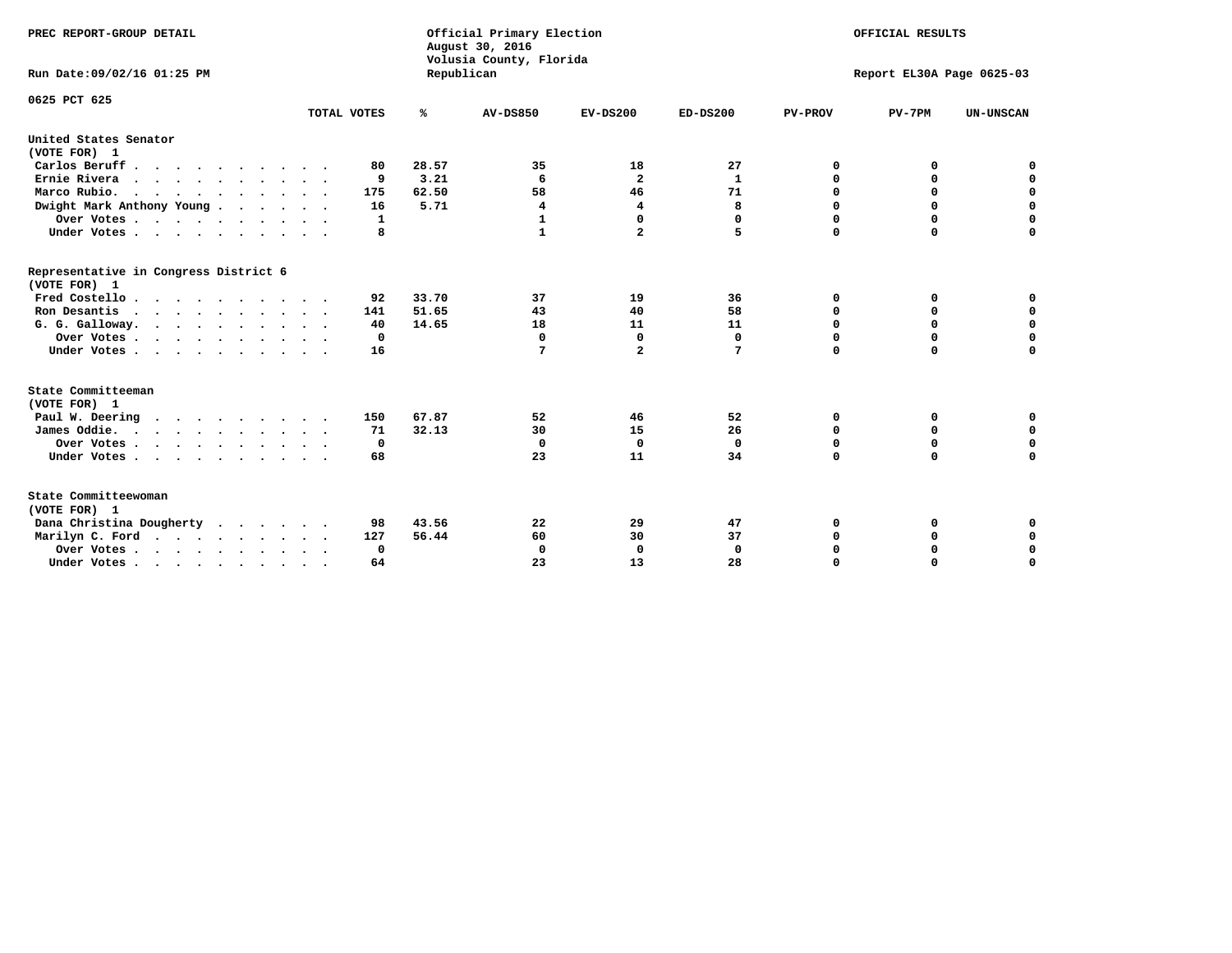| PREC REPORT-GROUP DETAIL<br>Run Date: 09/02/16 01:25 PM |  |  |  |  | Official Primary Election<br>August 30, 2016<br>Volusia County, Florida<br>Libertarian |             |   | OFFICIAL RESULTS<br>Report EL30A Page 0625-04 |          |            |                |          |                  |
|---------------------------------------------------------|--|--|--|--|----------------------------------------------------------------------------------------|-------------|---|-----------------------------------------------|----------|------------|----------------|----------|------------------|
| 0625 PCT 625                                            |  |  |  |  |                                                                                        | TOTAL VOTES | ° | AV-DS850                                      | EV-DS200 | $ED-DS200$ | <b>PV-PROV</b> | $PV-7PM$ | <b>UN-UNSCAN</b> |
| United States Senator<br>(VOTE FOR) 1                   |  |  |  |  |                                                                                        |             |   |                                               |          |            |                |          |                  |
| Augustus Invictus.                                      |  |  |  |  |                                                                                        |             |   |                                               | 0        |            |                |          | 0                |
| Paul Stanton                                            |  |  |  |  |                                                                                        | 0           |   |                                               | O        |            |                |          | 0                |
| Over Votes                                              |  |  |  |  |                                                                                        |             |   |                                               |          |            |                |          | 0                |
| Under Votes                                             |  |  |  |  |                                                                                        | 0           |   |                                               |          |            |                |          | 0                |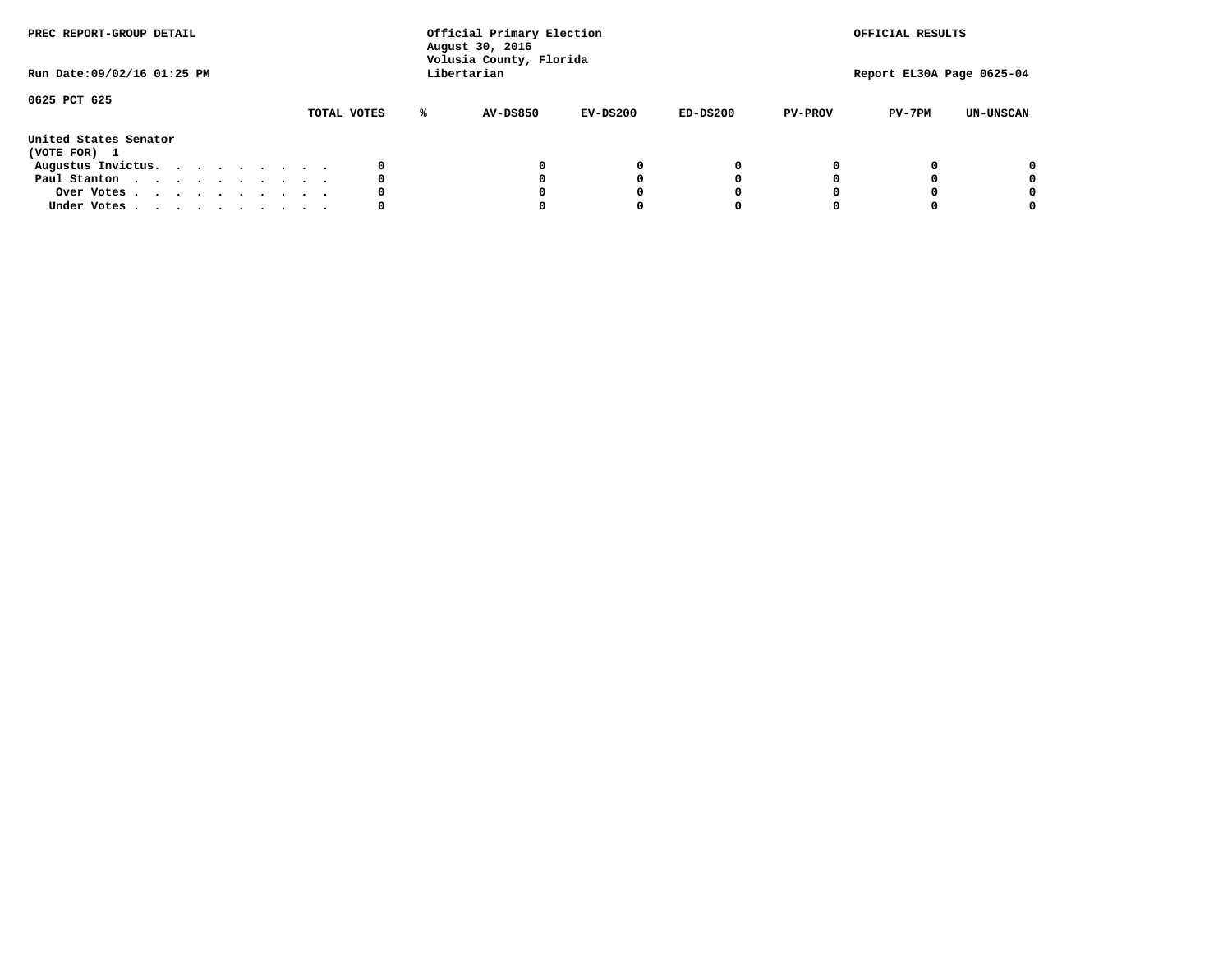| PREC REPORT-GROUP DETAIL                                                                                         |                | Official Primary Election<br>August 30, 2016<br>Volusia County, Florida | OFFICIAL RESULTS<br>Report EL30A Page 0625-05 |             |                |                |             |                  |
|------------------------------------------------------------------------------------------------------------------|----------------|-------------------------------------------------------------------------|-----------------------------------------------|-------------|----------------|----------------|-------------|------------------|
| Run Date: 09/02/16 01:25 PM                                                                                      |                |                                                                         | Nonpartisan                                   |             |                |                |             |                  |
| 0625 PCT 625                                                                                                     | TOTAL VOTES    | ℁                                                                       | <b>AV-DS850</b>                               | $EV-DS200$  | $ED-DS200$     | <b>PV-PROV</b> | $PV-7PM$    | <b>UN-UNSCAN</b> |
|                                                                                                                  |                |                                                                         |                                               |             |                |                |             |                  |
| Circuit Judge 7th Circuit Group 4<br>(VOTE FOR) 1                                                                |                |                                                                         |                                               |             |                |                |             |                  |
| Chris France - WITHDRAWN                                                                                         | 61             | 12.35                                                                   | 17                                            | 13          | 31             | 0              | 0           | 0                |
| Sebrina L. Slack                                                                                                 | 118            | 23.89                                                                   | 44                                            | 35          | 39             | 0              | $\mathbf 0$ | $\mathbf 0$      |
| Stasia Warren                                                                                                    | 315            | 63.77                                                                   | 126                                           | 73          | 116            | $\mathbf 0$    | 0           | $\mathbf 0$      |
| Over Votes                                                                                                       | $\overline{a}$ |                                                                         | $\mathbf 0$                                   | $\mathbf 0$ | $\overline{a}$ | 0              | $\mathbf 0$ | $\mathbf 0$      |
| Under Votes                                                                                                      | 53             |                                                                         | 22                                            | 8           | 23             | $\mathbf 0$    | $\mathbf 0$ | $\mathbf 0$      |
| Circuit Judge 7th Circuit Group 10<br>(VOTE FOR) 1                                                               |                |                                                                         |                                               |             |                |                |             |                  |
| Malcolm Anthony                                                                                                  | 146            | 33.33                                                                   | 58                                            | 32          | 56             | 0              | 0           | $\mathbf 0$      |
| Scott DuPont                                                                                                     | 292            | 66.67                                                                   | 108                                           | 73          | 111            | 0              | $\mathbf 0$ | $\mathbf 0$      |
| Over Votes                                                                                                       | $\mathbf 0$    |                                                                         | $\mathbf{0}$                                  | $\mathbf 0$ | $\mathbf 0$    | $\mathbf 0$    | $\mathbf 0$ | $\mathbf 0$      |
| Under Votes                                                                                                      | 111            |                                                                         | 43                                            | 24          | 44             | $\mathbf 0$    | $\mathbf 0$ | 0                |
| Circuit Judge 7th Circuit Group 13<br>(VOTE FOR) 1                                                               |                |                                                                         |                                               |             |                |                |             |                  |
| David Hood.<br>. As the contract of the contract of the contract of the contract of the contract of the $\alpha$ | 252            | 51.96                                                                   | 88                                            | 68          | 96             | 0              | 0           | $\mathbf 0$      |
| A. "Kathleen" McNeilly                                                                                           | 233            | 48.04                                                                   | 92                                            | 50          | 91             | $\mathbf 0$    | 0           | $\mathbf 0$      |
| Over Votes                                                                                                       | $\mathbf 0$    |                                                                         | $\mathbf 0$                                   | 0           | $\mathbf 0$    | 0              | $\mathbf 0$ | $\pmb{0}$        |
| Under Votes                                                                                                      | 64             |                                                                         | 29                                            | 11          | 24             | $\mathbf 0$    | $\mathbf 0$ | 0                |
| Circuit Judge 7th Circuit Group 17<br>(VOTE FOR) 1                                                               |                |                                                                         |                                               |             |                |                |             |                  |
| Linda L. Gaustad                                                                                                 | 188            | 43.02                                                                   | 70                                            | 51          | 67             | 0              | 0           | $\mathbf 0$      |
| Howard O. McGillin Jr.                                                                                           | 249            | 56.98                                                                   | 99                                            | 56          | 94             | 0              | 0           | $\mathbf 0$      |
| Over Votes                                                                                                       | 0              |                                                                         | 0                                             | $\mathbf 0$ | $\mathbf 0$    | 0              | $\mathbf 0$ | 0                |
| Under Votes                                                                                                      | 112            |                                                                         | 40                                            | 22          | 50             | $\mathbf 0$    | $\mathbf 0$ | $\mathbf 0$      |
| County Judge 7th Circuit Group 3<br>(VOTE FOR) 1                                                                 |                |                                                                         |                                               |             |                |                |             |                  |
| Heather Caeners<br>.                                                                                             | 144            | 32.51                                                                   | 53                                            | 35          | 56             | 0              | 0           | 0                |
| Shirley A. Green                                                                                                 | 189            | 42.66                                                                   | 79                                            | 46          | 64             | $\mathbf 0$    | 0           | $\mathbf 0$      |
| Marla Rawnsley.                                                                                                  | 110            | 24.83                                                                   | 35                                            | 31          | 44             | 0              | 0           | $\pmb{0}$        |
| Over Votes<br>$\ddot{\phantom{0}}$<br>$\ddot{\phantom{0}}$                                                       | 0              |                                                                         | $\Omega$                                      | $\mathbf 0$ | $\mathbf{0}$   | 0              | $\mathbf 0$ | $\mathbf 0$      |
| Under Votes<br>$\bullet$                                                                                         | 106            |                                                                         | 42                                            | 17          | 47             | $\mathbf 0$    | $\mathbf 0$ | $\Omega$         |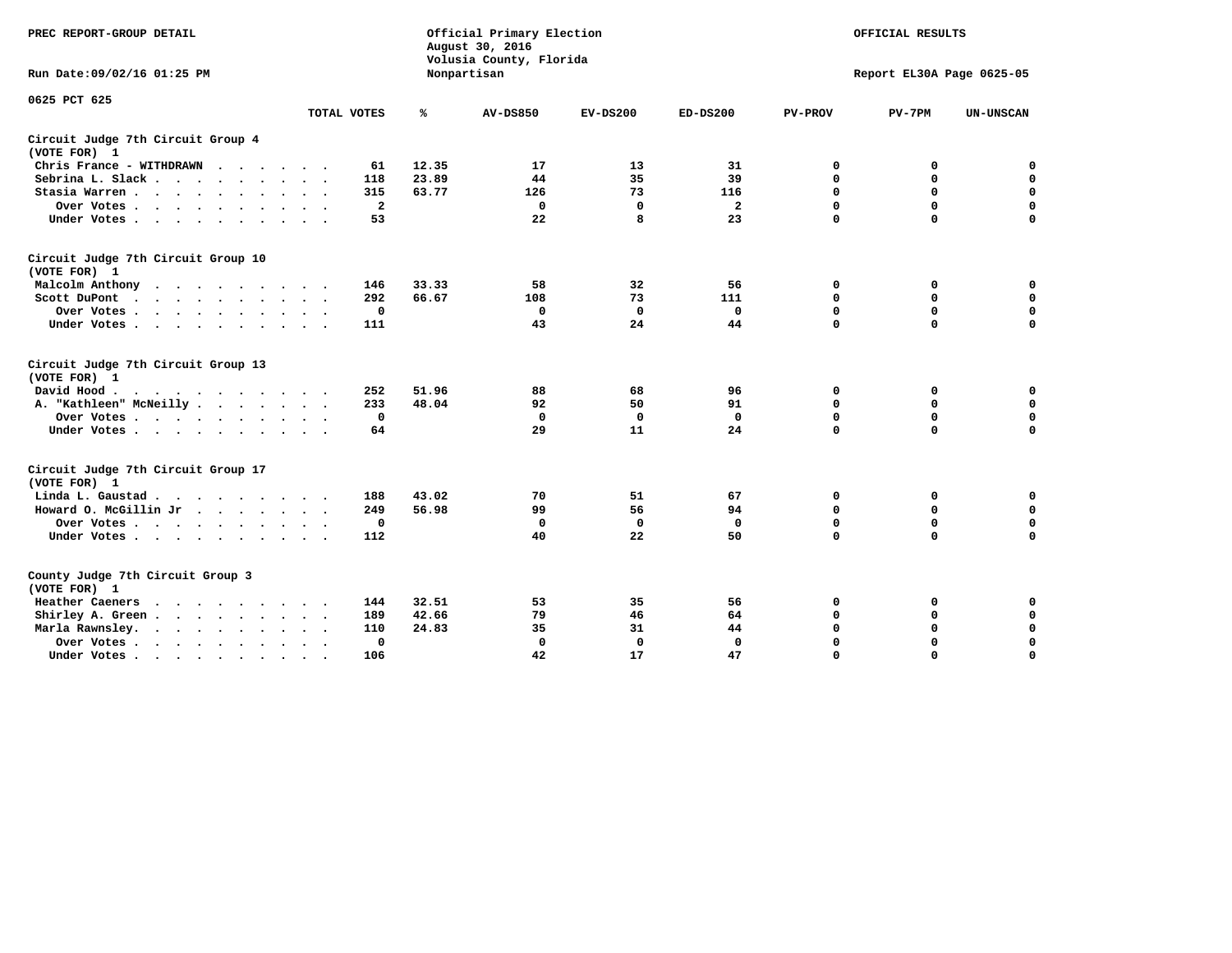| PREC REPORT-GROUP DETAIL                       |                      |                            | Official Primary Election<br>August 30, 2016<br>Volusia County, Florida | OFFICIAL RESULTS<br>Report EL30A Page 0625-06 |              |                      |               |                            |
|------------------------------------------------|----------------------|----------------------------|-------------------------------------------------------------------------|-----------------------------------------------|--------------|----------------------|---------------|----------------------------|
| Run Date: 09/02/16 01:25 PM                    |                      |                            | Nonpartisan                                                             |                                               |              |                      |               |                            |
| 0625 PCT 625                                   | TOTAL VOTES          | ℁                          | <b>AV-DS850</b>                                                         | $EV-DS200$                                    | $ED-DS200$   | <b>PV-PROV</b>       | $PV-7PM$      | <b>UN-UNSCAN</b>           |
| Sheriff                                        |                      |                            |                                                                         |                                               |              |                      |               |                            |
| (VOTE FOR) 1                                   |                      |                            |                                                                         |                                               |              |                      |               |                            |
| Wendell C. Bradford                            |                      | 6.98<br>37                 | 11                                                                      | 11<br>$7\phantom{.0}$                         | 15           | $\Omega$<br>$\Omega$ | 0<br>$\Omega$ | $\mathbf 0$<br>$\mathbf 0$ |
| Dave Brannon                                   |                      | 5.47<br>29<br>344<br>64.91 | 9<br>135                                                                | 82                                            | 13<br>127    | 0                    | 0             | $\pmb{0}$                  |
| Mike Chitwood<br>Eric Dietrich.                |                      | 21.32<br>113               | 41                                                                      | 27                                            | 45           | $\Omega$             | $\Omega$      | $\mathbf 0$                |
| James E. (Jim) Gillum                          |                      | $7\phantom{.0}$<br>1.32    | $\overline{\mathbf{3}}$                                                 | $\mathbf{1}$                                  | 3            | $\Omega$             | $\Omega$      | $\mathbf 0$                |
| Over Votes                                     | $\ddot{\phantom{a}}$ | $\mathbf 0$                | $\Omega$                                                                | $\mathbf 0$                                   | $\mathbf{0}$ | $\Omega$             | $\Omega$      | $\mathbf 0$                |
| Under Votes                                    |                      | 19                         | 10                                                                      | $\mathbf{1}$                                  | 8            | $\Omega$             | $\Omega$      | $\mathbf 0$                |
| Property Appraiser                             |                      |                            |                                                                         |                                               |              |                      |               |                            |
| (VOTE FOR) 1                                   |                      |                            |                                                                         |                                               |              |                      |               |                            |
| Larry Bartlett.                                |                      | 183<br>38.85               | 66                                                                      | 39                                            | 78           | 0                    | 0             | 0                          |
| H. Alan Burton.                                |                      | 145<br>30.79               | 59                                                                      | 39                                            | 47           | 0                    | 0             | $\mathbf 0$                |
| Mike Swanto.                                   |                      | 30.36<br>143               | 53                                                                      | 38                                            | 52           | $\Omega$             | 0             | 0                          |
| Over Votes.                                    |                      | $\mathbf 0$                | $\mathbf 0$                                                             | $\Omega$                                      | $\mathbf 0$  | 0                    | $\Omega$      | $\mathbf 0$                |
| Under Votes                                    |                      | 78                         | 31                                                                      | 13                                            | 34           | 0                    | 0             | 0                          |
| Supervisor of Elections<br>(VOTE FOR) 1        |                      |                            |                                                                         |                                               |              |                      |               |                            |
| Teresa Apgar                                   |                      | 13.26<br>61                | 15                                                                      | 17                                            | 29           | 0                    | 0             | $\mathbf 0$                |
| David Lee Davis                                |                      | 14.13<br>65                | 21                                                                      | 18                                            | 26           | $\Omega$             | 0             | $\mathbf 0$                |
| Bill Fyfe                                      |                      | 8.70<br>40                 | 15                                                                      | 10                                            | 15           | 0                    | $\Omega$      | $\mathbf 0$                |
| Lisa Lewis                                     |                      | 63.91<br>294               | 128                                                                     | 70                                            | 96           | 0                    | 0             | $\mathbf 0$                |
| Over Votes                                     |                      | $\mathbf 0$                | $\mathbf{0}$                                                            | $\mathbf{0}$                                  | $\mathbf{0}$ | 0                    | $\Omega$      | $\mathbf 0$                |
| Under Votes                                    |                      | 89                         | 30                                                                      | 14                                            | 45           | 0                    | $\Omega$      | 0                          |
| County Council Chair<br>(VOTE FOR) 1           |                      |                            |                                                                         |                                               |              |                      |               |                            |
| Jason P. Davis.                                |                      | 15.18<br>75                | 34                                                                      | 14                                            | 27           | $\mathbf{0}$         | 0             | 0                          |
| Greg Gimbert                                   |                      | 25.10<br>124               | 40                                                                      | 37                                            | 47           | $\Omega$             | 0             | $\mathbf 0$                |
| Ed Kelley                                      |                      | 256<br>51.82               | 97                                                                      | 61                                            | 98           | 0                    | 0             | $\mathbf 0$                |
| Tom Laputka.<br>$\cdots$                       |                      | 39<br>7.89                 | 17                                                                      | 11                                            | 11           | 0                    | 0             | $\mathbf 0$                |
| Over Votes                                     |                      | $\mathbf 0$                | $\Omega$                                                                | $\mathbf{0}$                                  | $\mathbf 0$  | 0                    | 0             | 0                          |
| Under Votes                                    |                      | 55                         | 21                                                                      | 6                                             | 28           | $\Omega$             | $\Omega$      | $\Omega$                   |
| School Board Member District 2<br>(VOTE FOR) 1 |                      |                            |                                                                         |                                               |              |                      |               |                            |
| Boysie Mae Smith-Walden.                       |                      | 123<br>28.41               | 42                                                                      | 32                                            | 49           | 0                    | 0             | 0                          |
| Ida Duncan Wright.                             |                      | 310<br>71.59               | 133                                                                     | 78                                            | 99           | 0                    | 0             | 0                          |
| Over Votes                                     | $\cdot$              | 0                          | 0                                                                       | $\mathbf 0$                                   | 0            | 0                    | 0             | 0                          |
| Under Votes                                    | $\sim$               | 116                        | 34                                                                      | 19                                            | 63           | $\Omega$             | $\Omega$      | $\mathbf 0$                |
|                                                |                      |                            |                                                                         |                                               |              |                      |               |                            |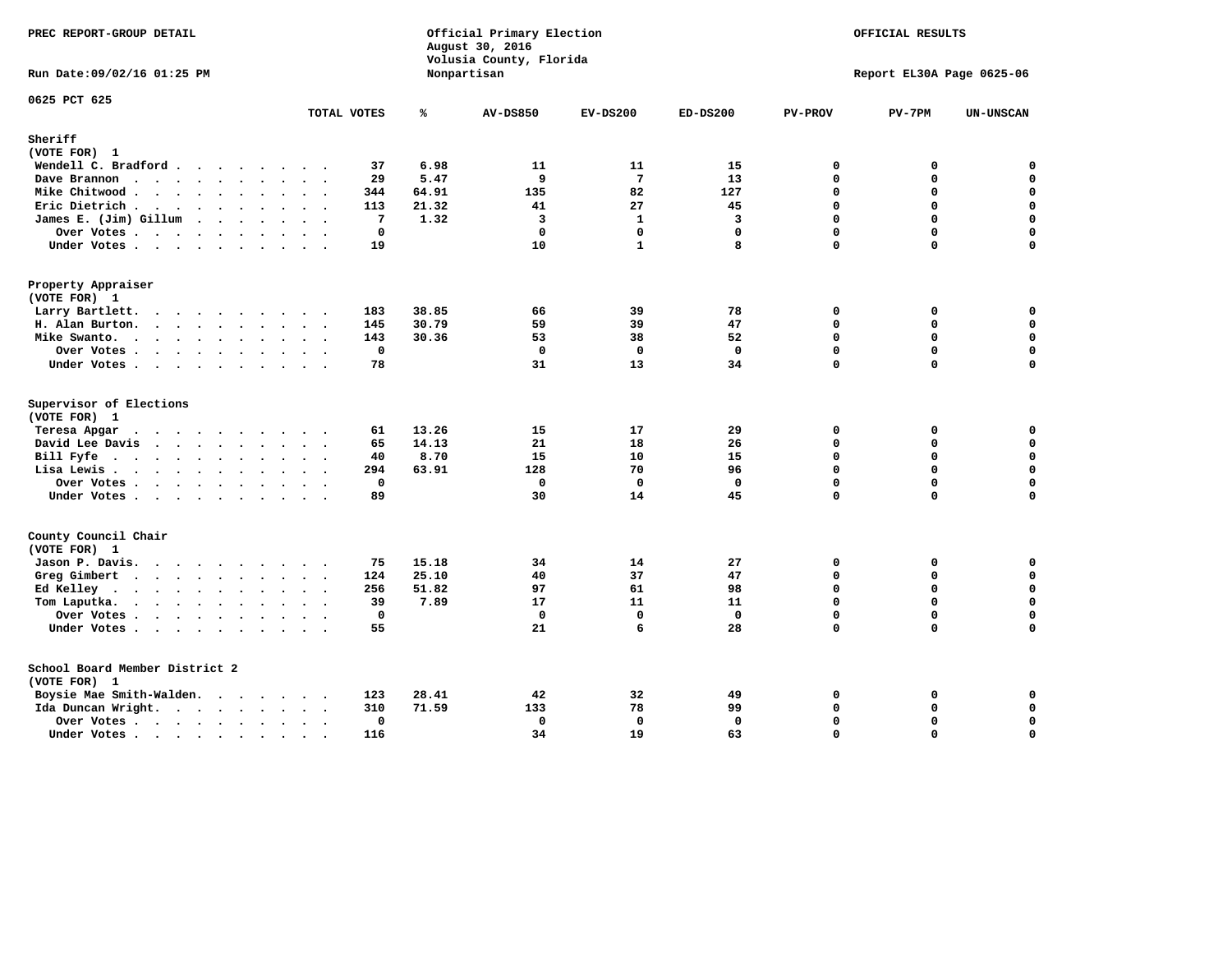| PREC REPORT-GROUP DETAIL<br>Run Date: 09/02/16 01:25 PM |              |       | Official Primary Election<br>August 30, 2016<br>Volusia County, Florida<br>Nonpartisan | OFFICIAL RESULTS<br>Report EL30A Page 0625-07 |            |                |          |                  |
|---------------------------------------------------------|--------------|-------|----------------------------------------------------------------------------------------|-----------------------------------------------|------------|----------------|----------|------------------|
| 0625 PCT 625                                            | TOTAL VOTES  | ℁     | AV-DS850                                                                               | $EV-DS200$                                    | $ED-DS200$ | <b>PV-PROV</b> | $PV-7PM$ | <b>UN-UNSCAN</b> |
| Daytona Beach Mayor<br>(VOTE FOR) 1                     |              |       |                                                                                        |                                               |            |                |          |                  |
| Dominique DeLannoy                                      | 32           | 6.49  | 13                                                                                     | 4                                             | 15         |                |          |                  |
| Derrick L. Henry                                        | 223          | 45.23 | 87                                                                                     | 53                                            | 83         |                |          |                  |
| Fred Hoffmann                                           | 35           | 7.10  | 15                                                                                     |                                               | 14         |                |          |                  |
| David Chief Rhody.                                      | 22           | 4.46  | 12                                                                                     |                                               | 6          |                |          |                  |
| Ken Strickland.                                         | 181          | 36.71 | 57                                                                                     | 53                                            | 71         |                |          |                  |
| Over Votes                                              | 0            |       |                                                                                        |                                               |            |                |          |                  |
| Under Votes                                             | 56           |       | 25                                                                                     |                                               | 22         |                |          |                  |
| Amendment 4                                             |              |       |                                                                                        |                                               |            |                |          |                  |
| (VOTE FOR) 1                                            |              |       |                                                                                        |                                               |            |                |          |                  |
| Yes<br>.                                                | 372          | 73.66 | 152                                                                                    | 84                                            | 136        |                |          |                  |
| No.<br>.                                                | 133          | 26.34 | 43                                                                                     | 40                                            | 50         |                |          |                  |
| Over Votes                                              | <sup>0</sup> |       |                                                                                        |                                               |            |                |          |                  |
| Under Votes, , , , , , , , , ,                          | 44           |       | 14                                                                                     |                                               | 25         |                |          |                  |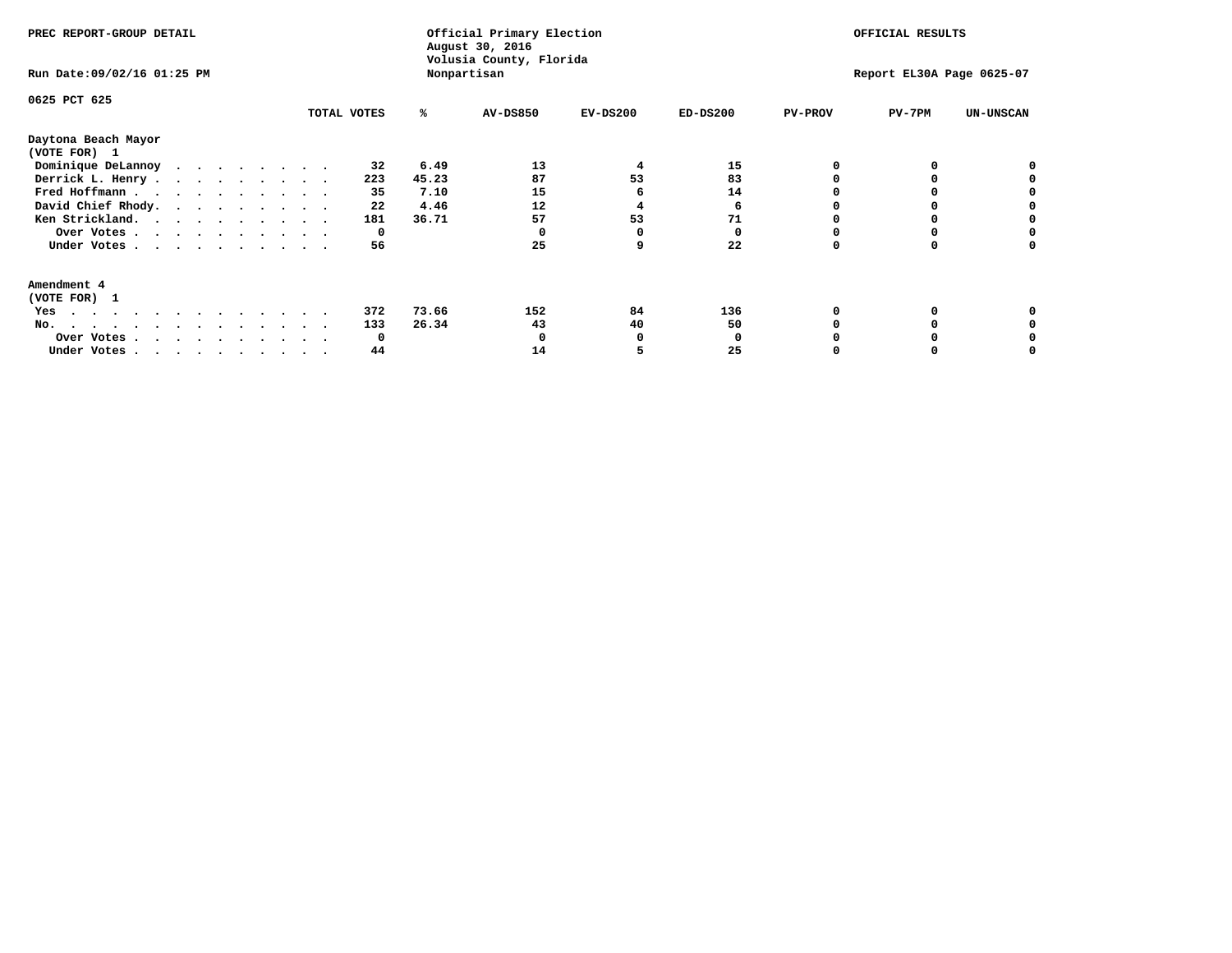| PREC REPORT-GROUP DETAIL                                                                                |                                 |             | Official Primary Election<br>August 30, 2016 |                         | OFFICIAL RESULTS |            |                |                           |                  |
|---------------------------------------------------------------------------------------------------------|---------------------------------|-------------|----------------------------------------------|-------------------------|------------------|------------|----------------|---------------------------|------------------|
| Run Date:09/02/16 01:25 PM                                                                              |                                 |             | <b>STATISTICS</b>                            | Volusia County, Florida |                  |            |                | Report EL30A Page 0626-01 |                  |
| 0626 PCT 626                                                                                            |                                 |             |                                              |                         |                  |            |                |                           |                  |
|                                                                                                         |                                 | TOTAL VOTES | ℁                                            | <b>AV-DS850</b>         | $EV-DS200$       | $ED-DS200$ | <b>PV-PROV</b> | $PV-7PM$                  | <b>UN-UNSCAN</b> |
| REGISTERED VOTERS - TOTAL.                                                                              | $\cdot$ $\cdot$ $\cdot$ $\cdot$ | 1,541       |                                              |                         |                  |            |                |                           |                  |
| REGISTERED VOTERS - Democratic                                                                          | $\sim$ $\sim$ $\sim$ $\sim$     | 681         | 44.19                                        |                         |                  |            |                |                           |                  |
| REGISTERED VOTERS - Republican<br>$\cdot$ $\cdot$ $\cdot$ $\cdot$                                       |                                 | 410         | 26.61                                        |                         |                  |            |                |                           |                  |
| REGISTERED VOTERS - Libertarian                                                                         |                                 | 2           | .13                                          |                         |                  |            |                |                           |                  |
| REGISTERED VOTERS - Nonpartisan                                                                         |                                 | 448         |                                              |                         |                  |            |                |                           |                  |
| BALLOTS CAST - TOTAL.                                                                                   |                                 | 368         |                                              | 136                     | 76               | 156        |                |                           |                  |
| BALLOTS CAST - Democratic                                                                               |                                 | 162         | 44.02                                        | 61                      | 26               | 75         |                |                           |                  |
| BALLOTS CAST - Republican                                                                               |                                 | 150         | 40.76                                        | 54                      | 38               | 58         |                |                           |                  |
| BALLOTS CAST - Libertarian.                                                                             |                                 | 0           |                                              | 0                       | 0                | 0          |                |                           |                  |
| BALLOTS CAST - Nonpartisan.                                                                             |                                 | 56          | 15.22                                        | 21                      | 12               | 23         |                |                           |                  |
| BALLOTS CAST - BLANK.                                                                                   |                                 |             |                                              | 0                       | 0                | 0          | $\Omega$       |                           |                  |
| VOTER TURNOUT - TOTAL                                                                                   |                                 |             | 23.88                                        |                         |                  |            |                |                           |                  |
| VOTER TURNOUT - Democratic.<br>$\mathbf{r}$ , $\mathbf{r}$ , $\mathbf{r}$ , $\mathbf{r}$ , $\mathbf{r}$ |                                 |             | 23.79                                        |                         |                  |            |                |                           |                  |
| VOTER TURNOUT - Republican.                                                                             |                                 |             | 36.59                                        |                         |                  |            |                |                           |                  |
| VOTER TURNOUT - Libertarian                                                                             |                                 |             |                                              |                         |                  |            |                |                           |                  |
| VOTER TURNOUT - BLANK                                                                                   |                                 |             |                                              |                         |                  |            |                |                           |                  |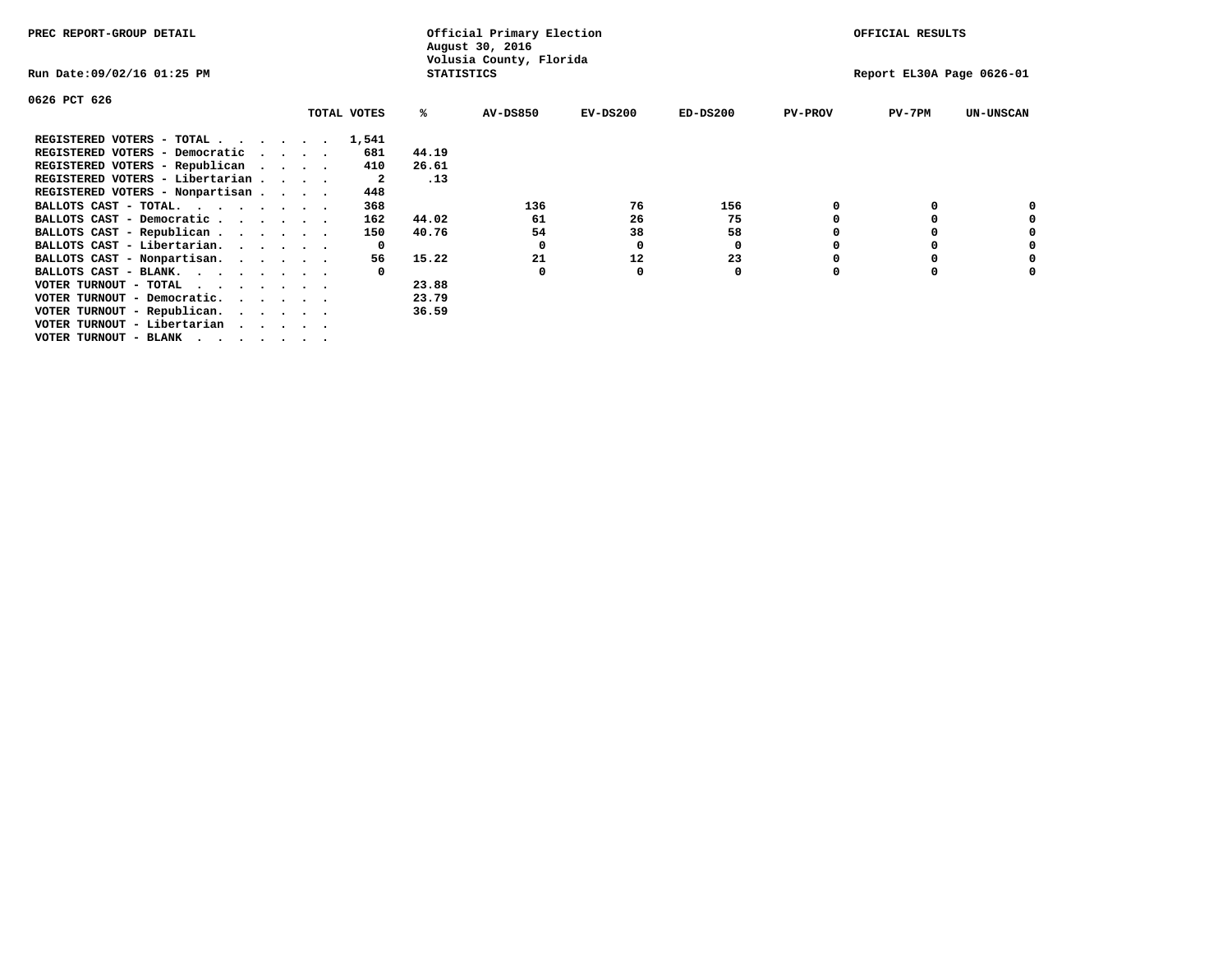| PREC REPORT-GROUP DETAIL                              |              |            | Official Primary Election<br>August 30, 2016<br>Volusia County, Florida | OFFICIAL RESULTS<br>Report EL30A Page 0626-02 |            |                |          |                  |
|-------------------------------------------------------|--------------|------------|-------------------------------------------------------------------------|-----------------------------------------------|------------|----------------|----------|------------------|
| Run Date: 09/02/16 01:25 PM                           |              | Democratic |                                                                         |                                               |            |                |          |                  |
| 0626 PCT 626                                          | TOTAL VOTES  | %ะ         | <b>AV-DS850</b>                                                         | $EV-DS200$                                    | $ED-DS200$ | <b>PV-PROV</b> | $PV-7PM$ | <b>UN-UNSCAN</b> |
|                                                       |              |            |                                                                         |                                               |            |                |          |                  |
| United States Senator<br>(VOTE FOR) 1                 |              |            |                                                                         |                                               |            |                |          |                  |
| Roque "Rocky" De La Fuente.                           |              | 4.55       | 3                                                                       |                                               | 4          | O              | o        |                  |
| Alan Grayson                                          | 39           | 25.32      | 11                                                                      |                                               | 23         |                |          |                  |
| Pam Keith                                             | 27           | 17.53      | 6                                                                       |                                               | 13         | n              | o        |                  |
| Reginald Luster                                       | $\mathbf{2}$ | 1.30       |                                                                         | $\Omega$                                      | 1          |                |          | O                |
| Patrick Murphy.                                       | 79           | 51.30      | 38                                                                      | 13                                            | 28         |                | 0        | $\mathbf 0$      |
| Over Votes                                            | 0            |            | 0                                                                       | $\Omega$                                      | 0          | n              | 0        |                  |
| Under Votes                                           | 8            |            | $\overline{a}$                                                          | O                                             | 6          | $\Omega$       | $\Omega$ | U                |
| Representative in Congress District 6<br>(VOTE FOR) 1 |              |            |                                                                         |                                               |            |                |          |                  |
| William (Bill) McCullough                             | 39           | 26.00      | 16                                                                      | 6                                             | 17         | 0              | 0        |                  |
| Jay McGovern                                          | 25           | 16.67      | 13                                                                      | 5                                             | 7          | n              | n        |                  |
| George Pappas.                                        | 21           | 14.00      | 9                                                                       | 3                                             | 9          | $\Omega$       | O        | 0                |
| Dwayne L. Taylor                                      | 65           | 43.33      | 20                                                                      |                                               | 36         | $\Omega$       | $\Omega$ | $\mathbf 0$      |
| Over Votes                                            | 0            |            | 0                                                                       | O                                             | 0          | 0              |          | O                |
| Under Votes                                           | 12           |            |                                                                         | 3                                             | 6          | $\Omega$       | 0        | O                |
| State Representative District 26                      |              |            |                                                                         |                                               |            |                |          |                  |
| (VOTE FOR) 1                                          |              |            |                                                                         |                                               |            |                |          |                  |
| Patrick Henry                                         | 95           | 63.33      | 36                                                                      | 13                                            | 46         | O              |          |                  |
| Steve Miller                                          | 55           | 36.67      | 20                                                                      | 11                                            | 24         |                |          | 0                |
| Over Votes                                            | 0            |            | O                                                                       | 0                                             | 0          |                |          | 0                |
| Under Votes.                                          | 12           |            |                                                                         | $\overline{a}$                                |            |                |          | U                |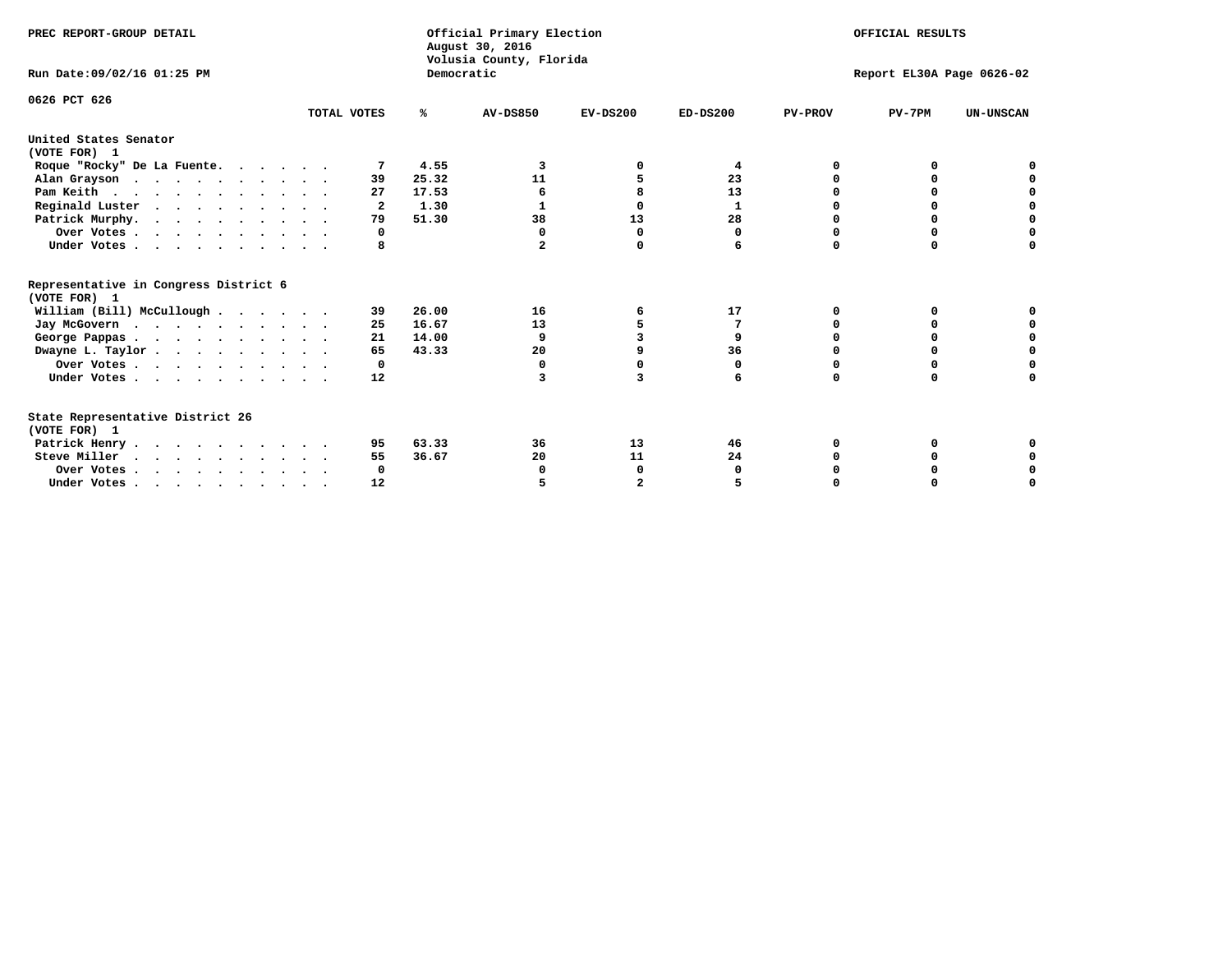| PREC REPORT-GROUP DETAIL<br>Run Date: 09/02/16 01:25 PM |             | Republican | Official Primary Election<br>August 30, 2016<br>Volusia County, Florida | OFFICIAL RESULTS<br>Report EL30A Page 0626-03 |             |                         |             |                  |
|---------------------------------------------------------|-------------|------------|-------------------------------------------------------------------------|-----------------------------------------------|-------------|-------------------------|-------------|------------------|
| 0626 PCT 626                                            | TOTAL VOTES | ℁          | <b>AV-DS850</b>                                                         | $EV-DS200$                                    | $ED-DS200$  | <b>PV-PROV</b>          | $PV-7PM$    | <b>UN-UNSCAN</b> |
| United States Senator                                   |             |            |                                                                         |                                               |             |                         |             |                  |
| (VOTE FOR) 1                                            |             |            |                                                                         |                                               |             |                         |             |                  |
| Carlos Beruff                                           | 37          | 25.69      | 14                                                                      | 12                                            | 11          | 0                       | 0           | 0                |
| Ernie Rivera                                            | 3           | 2.08       | $\Omega$                                                                | 0                                             | 3           | 0                       | 0           | $\mathbf 0$      |
| Marco Rubio.<br>$\cdots$                                | 95          | 65.97      | 34                                                                      | 20                                            | 41          | $\mathbf 0$             | $\mathbf 0$ | $\mathbf 0$      |
| Dwight Mark Anthony Young                               | 9           | 6.25       | 3                                                                       | 3                                             | 3           | 0                       | 0           | $\mathbf 0$      |
| Over Votes                                              | 0           |            | 0                                                                       | $\Omega$                                      | 0           | 0                       | 0           | 0                |
| Under Votes                                             | 6           |            | 3                                                                       | 3                                             | 0           | $\Omega$                | $\mathbf 0$ | $\mathbf 0$      |
| Representative in Congress District 6<br>(VOTE FOR) 1   |             |            |                                                                         |                                               |             |                         |             |                  |
| Fred Costello                                           | 39          | 27.08      | 17                                                                      | 8                                             | 14          | 0                       | 0           | 0                |
| Ron Desantis                                            | 90          | 62.50      | 27                                                                      | 23                                            | 40          | 0                       | 0           | $\mathbf 0$      |
| G. G. Galloway.                                         | 15          | 10.42      | 7                                                                       | 4                                             | 4           | $\mathbf 0$             | $\Omega$    | $\mathbf 0$      |
| Over Votes                                              | 0           |            | 0                                                                       | 0                                             | 0           | 0                       | 0           | 0                |
| Under Votes                                             | 6           |            | 3                                                                       | 3                                             | 0           | $\Omega$                | $\mathbf 0$ | $\mathbf 0$      |
| State Committeeman                                      |             |            |                                                                         |                                               |             |                         |             |                  |
| (VOTE FOR) 1                                            |             |            |                                                                         |                                               |             |                         |             |                  |
| Paul W. Deering                                         | 87          | 71.31      | 33                                                                      | 23                                            | 31          | 0                       | 0           | 0                |
| James Oddie.                                            | 35          | 28.69      | 9                                                                       | 9                                             | 17          | 0                       | $\mathbf 0$ | $\mathbf 0$      |
| Over Votes                                              | 0           |            | $\mathbf 0$                                                             | $\mathbf 0$                                   | $\mathbf 0$ | $\mathbf 0$<br>$\Omega$ | $\mathbf 0$ | $\mathbf 0$      |
| Under Votes                                             | 28          |            | 12                                                                      | 6                                             | 10          |                         | 0           | $\mathbf 0$      |
| State Committeewoman<br>(VOTE FOR) 1                    |             |            |                                                                         |                                               |             |                         |             |                  |
| Dana Christina Dougherty                                | 62          | 50.00      | 21                                                                      | 13                                            | 28          | 0                       | 0           | 0                |
| Marilyn C. Ford                                         | 62          | 50.00      | 22                                                                      | 18                                            | 22          | 0                       | 0           | 0                |
| Over Votes                                              | $\Omega$    |            | $\Omega$                                                                | 0                                             | 0           | 0                       | 0           | 0                |
| Under Votes, , , , , , , , , ,                          | 26          |            | 11                                                                      | 7                                             |             | $\Omega$                | $\Omega$    | $\Omega$         |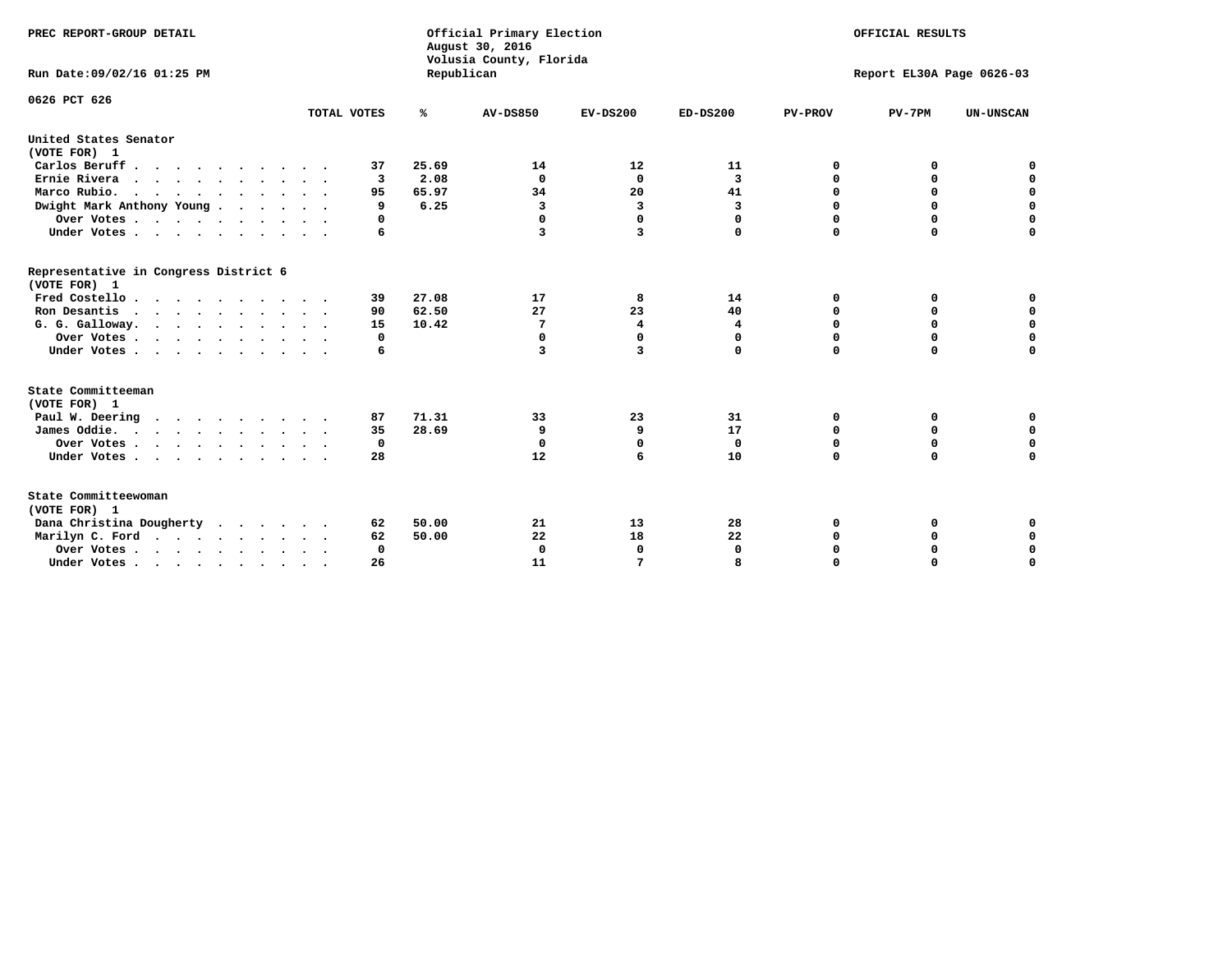| PREC REPORT-GROUP DETAIL<br>Run Date: 09/02/16 01:25 PM |  |  |  | Official Primary Election<br>August 30, 2016<br>Volusia County, Florida<br>Libertarian |  |             | OFFICIAL RESULTS<br>Report EL30A Page 0626-04 |            |            |                |          |                  |
|---------------------------------------------------------|--|--|--|----------------------------------------------------------------------------------------|--|-------------|-----------------------------------------------|------------|------------|----------------|----------|------------------|
| 0626 PCT 626                                            |  |  |  |                                                                                        |  | TOTAL VOTES | <b>AV-DS850</b>                               | $EV-DS200$ | $ED-DS200$ | <b>PV-PROV</b> | $PV-7PM$ | <b>UN-UNSCAN</b> |
| United States Senator<br>(VOTE FOR) 1                   |  |  |  |                                                                                        |  |             |                                               |            |            |                |          |                  |
| Augustus Invictus.                                      |  |  |  |                                                                                        |  |             |                                               | $^{\circ}$ | 0          |                |          | 0                |
| Paul Stanton                                            |  |  |  |                                                                                        |  | 0           |                                               | 0          |            |                |          | 0                |
| Over Votes                                              |  |  |  |                                                                                        |  |             |                                               |            |            |                |          | 0                |
| Under Votes                                             |  |  |  |                                                                                        |  | 0           |                                               |            |            |                |          | 0                |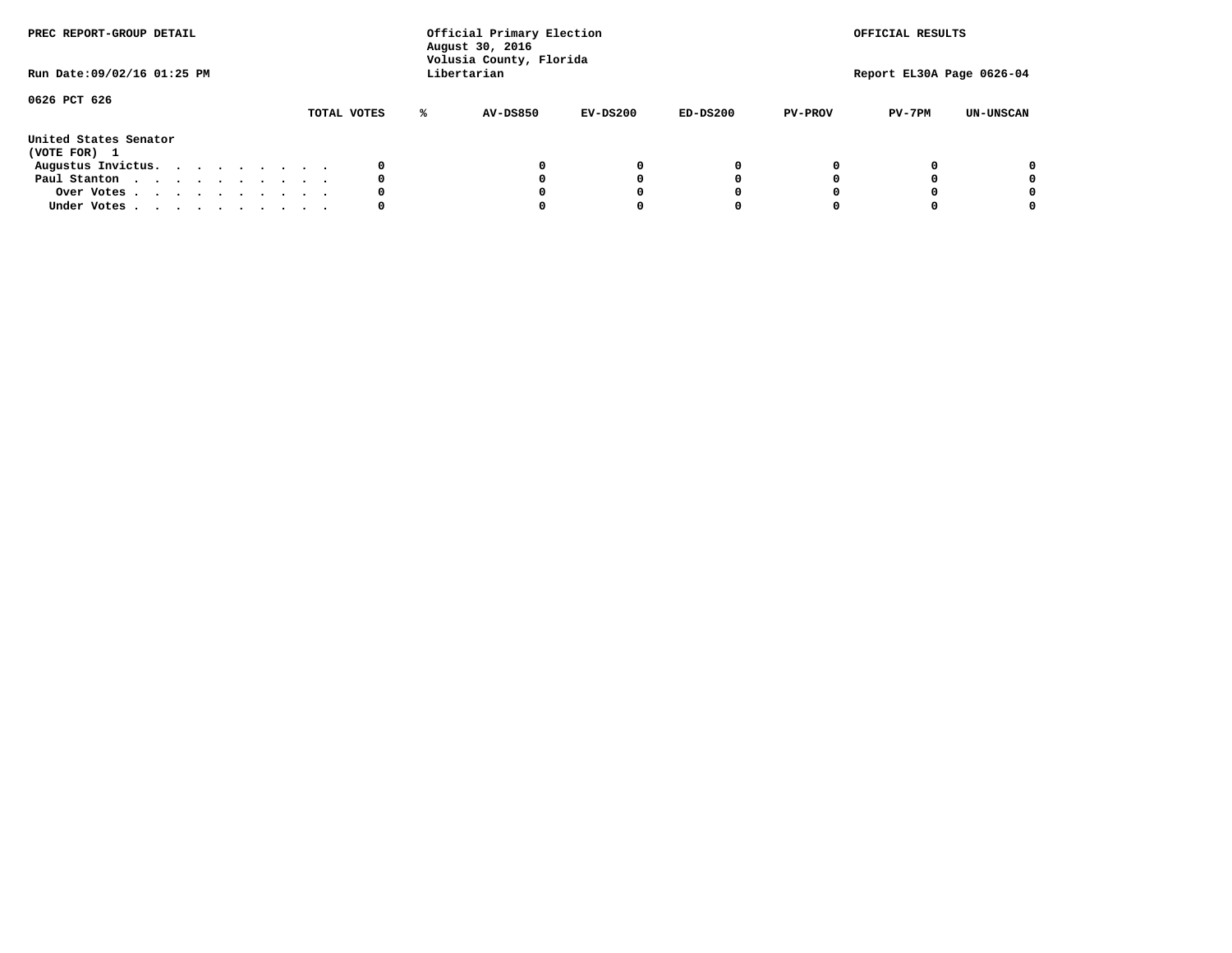| PREC REPORT-GROUP DETAIL                                                                                                           |              |       | Official Primary Election<br>August 30, 2016<br>Volusia County, Florida | OFFICIAL RESULTS<br>Report EL30A Page 0626-05 |              |                |             |                  |
|------------------------------------------------------------------------------------------------------------------------------------|--------------|-------|-------------------------------------------------------------------------|-----------------------------------------------|--------------|----------------|-------------|------------------|
| Run Date: 09/02/16 01:25 PM                                                                                                        |              |       | Nonpartisan                                                             |                                               |              |                |             |                  |
| 0626 PCT 626                                                                                                                       | TOTAL VOTES  | ℁     | <b>AV-DS850</b>                                                         | $EV-DS200$                                    | $ED-DS200$   | <b>PV-PROV</b> | $PV-7PM$    | <b>UN-UNSCAN</b> |
|                                                                                                                                    |              |       |                                                                         |                                               |              |                |             |                  |
| Circuit Judge 7th Circuit Group 4<br>(VOTE FOR) 1                                                                                  |              |       |                                                                         |                                               |              |                |             |                  |
| Chris France - WITHDRAWN                                                                                                           | 45           | 13.68 | 9                                                                       | 6                                             | 30           | 0              | 0           | $\mathbf 0$      |
| Sebrina L. Slack.                                                                                                                  | 113          | 34.35 | 48                                                                      | 29                                            | 36           | 0              | $\mathbf 0$ | $\mathbf 0$      |
| Stasia Warren<br>$\sim$<br>$\sim$                                                                                                  | 171          | 51.98 | 65                                                                      | 31                                            | 75           | $\mathbf 0$    | 0           | $\mathbf 0$      |
| Over Votes                                                                                                                         | $\mathbf 0$  |       | $\Omega$                                                                | $\Omega$                                      | $\mathbf{0}$ | $\mathbf 0$    | $\mathbf 0$ | $\mathbf 0$      |
| Under Votes                                                                                                                        | 39           |       | 14                                                                      | 10                                            | 15           | $\Omega$       | $\Omega$    | $\mathbf 0$      |
| Circuit Judge 7th Circuit Group 10<br>(VOTE FOR) 1                                                                                 |              |       |                                                                         |                                               |              |                |             |                  |
| Malcolm Anthony                                                                                                                    | 122          | 40.13 | 52                                                                      | 21                                            | 49           | 0              | 0           | 0                |
| Scott DuPont                                                                                                                       | 182          | 59.87 | 56                                                                      | 44                                            | 82           | $\Omega$       | $\mathbf 0$ | $\mathbf 0$      |
| Over Votes                                                                                                                         | $\mathbf 0$  |       | $\mathbf{0}$                                                            | $\mathbf 0$                                   | $\mathbf 0$  | $\mathbf 0$    | $\mathbf 0$ | $\mathbf 0$      |
| Under Votes                                                                                                                        | 64           |       | 28                                                                      | 11                                            | 25           | $\mathbf 0$    | $\mathbf 0$ | $\Omega$         |
| Circuit Judge 7th Circuit Group 13<br>(VOTE FOR) 1                                                                                 |              |       |                                                                         |                                               |              |                |             |                  |
| David Hood.<br>$\cdot$                                                                                                             | 144          | 43.50 | 58                                                                      | 36                                            | 50           | 0              | 0           | $\mathbf 0$      |
| A. "Kathleen" McNeilly                                                                                                             | 187          | 56.50 | 64                                                                      | 32                                            | 91           | $\mathbf 0$    | 0           | $\mathbf 0$      |
| Over Votes                                                                                                                         | $\mathbf 0$  |       | $\mathbf{0}$                                                            | $\mathbf 0$                                   | $\mathbf{0}$ | $\mathbf 0$    | $\mathbf 0$ | $\mathbf 0$      |
| Under Votes                                                                                                                        | 37           |       | 14                                                                      | 8                                             | 15           | $\mathbf 0$    | $\Omega$    | 0                |
| Circuit Judge 7th Circuit Group 17<br>(VOTE FOR) 1                                                                                 |              |       |                                                                         |                                               |              |                |             |                  |
| Linda L. Gaustad                                                                                                                   | 163          | 52.58 | 65                                                                      | 31                                            | 67           | 0              | 0           | $\mathbf 0$      |
| Howard O. McGillin Jr.                                                                                                             | 147          | 47.42 | 49                                                                      | 34                                            | 64           | $\mathbf 0$    | 0           | $\mathbf 0$      |
| Over Votes                                                                                                                         | $\mathbf 0$  |       | $\mathbf{0}$                                                            | $\mathbf 0$                                   | $\mathbf 0$  | $\mathbf 0$    | $\Omega$    | $\pmb{0}$        |
| Under Votes                                                                                                                        | 58           |       | 22                                                                      | 11                                            | 25           | $\mathbf 0$    | $\mathbf 0$ | $\mathbf 0$      |
| County Judge 7th Circuit Group 3<br>(VOTE FOR) 1                                                                                   |              |       |                                                                         |                                               |              |                |             |                  |
| Heather Caeners<br>the contract of the contract of the contract of the contract of the contract of the contract of the contract of | 71           | 22.54 | 17                                                                      | 25                                            | 29           | 0              | 0           | 0                |
| Shirley A. Green                                                                                                                   | 188          | 59.68 | 69                                                                      | 31                                            | 88           | $\mathbf 0$    | 0           | $\mathbf 0$      |
| Marla Rawnsley.                                                                                                                    | 56           | 17.78 | 26                                                                      | 9                                             | 21           | 0              | $\mathbf 0$ | $\pmb{0}$        |
| Over Votes<br>$\ddot{\phantom{a}}$<br>$\ddot{\phantom{a}}$                                                                         | $\mathbf{0}$ |       | $\Omega$                                                                | 0                                             | $\mathbf{0}$ | $\Omega$       | $\Omega$    | $\mathbf 0$      |
| Under Votes<br>$\sim$                                                                                                              | 53           |       | 24                                                                      | 11                                            | 18           | $\mathbf 0$    | $\mathbf 0$ | 0                |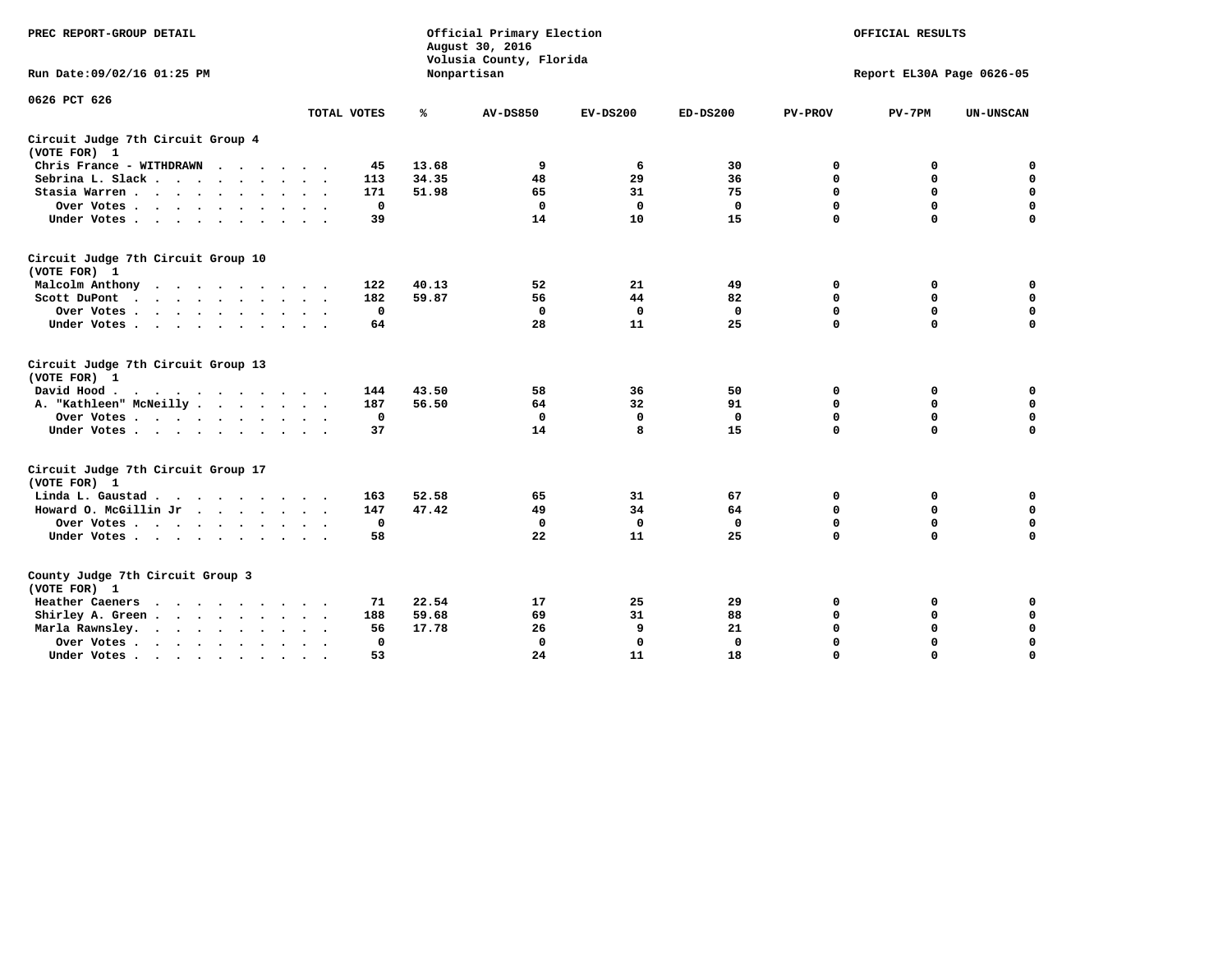| PREC REPORT-GROUP DETAIL                       |                      |              | Official Primary Election<br>August 30, 2016<br>Volusia County, Florida | OFFICIAL RESULTS<br>Report EL30A Page 0626-06 |                   |                |               |                            |
|------------------------------------------------|----------------------|--------------|-------------------------------------------------------------------------|-----------------------------------------------|-------------------|----------------|---------------|----------------------------|
| Run Date: 09/02/16 01:25 PM                    |                      |              | Nonpartisan                                                             |                                               |                   |                |               |                            |
| 0626 PCT 626                                   | TOTAL VOTES          | ℁            | <b>AV-DS850</b>                                                         | $EV-DS200$                                    | $ED-DS200$        | <b>PV-PROV</b> | $PV-7PM$      | <b>UN-UNSCAN</b>           |
| Sheriff                                        |                      |              |                                                                         |                                               |                   |                |               |                            |
| (VOTE FOR) 1                                   |                      |              |                                                                         |                                               |                   |                |               |                            |
| Wendell C. Bradford                            |                      | 7.80<br>28   | 8                                                                       | 10                                            | 10                | 0              | 0             | $\Omega$                   |
| Dave Brannon                                   |                      | 7.24<br>26   | 10                                                                      | 6                                             | 10                | 0              | 0             | $\mathbf 0$                |
| Mike Chitwood                                  |                      | 64.07<br>230 | 85                                                                      | 41                                            | 104               | 0              | 0             | $\mathbf 0$                |
| Eric Dietrich                                  |                      | 18.94<br>68  | 26                                                                      | 18                                            | 24                | 0              | 0             | $\mathbf 0$                |
| James E. (Jim) Gillum                          |                      | 1.95<br>7    | $\overline{a}$                                                          | $\Omega$                                      | 5                 | $\Omega$       | $\Omega$      | $\mathbf 0$                |
| Over Votes $\cdots$ $\cdots$ $\cdots$ $\cdots$ | $\ddot{\phantom{1}}$ | 0            | $\mathbf 0$                                                             | $\mathbf 0$                                   | $\mathbf 0$       | $\Omega$       | $\Omega$      | $\mathbf 0$                |
| Under Votes                                    |                      | 9            | 5                                                                       | $\mathbf{1}$                                  | 3                 | 0              | 0             | $\mathbf 0$                |
| Property Appraiser                             |                      |              |                                                                         |                                               |                   |                |               |                            |
| (VOTE FOR) 1                                   |                      |              |                                                                         |                                               |                   |                |               |                            |
| Larry Bartlett.                                |                      | 116<br>36.25 | 48                                                                      | 20<br>32                                      | 48                | 0<br>0         | 0<br>0        | 0<br>$\mathbf 0$           |
| H. Alan Burton.                                |                      | 130<br>40.63 | 41                                                                      |                                               | 57                | $\Omega$       |               |                            |
| Mike Swanto.                                   |                      | 23.13<br>74  | 30<br>$\mathbf{0}$                                                      | 15<br>$\mathbf 0$                             | 29<br>$\mathbf 0$ | 0              | 0<br>$\Omega$ | 0<br>$\mathbf 0$           |
| Over Votes                                     |                      | 0<br>48      | 17                                                                      | 9                                             | 22                | 0              | 0             | 0                          |
| Under Votes                                    |                      |              |                                                                         |                                               |                   |                |               |                            |
| Supervisor of Elections                        |                      |              |                                                                         |                                               |                   |                |               |                            |
| (VOTE FOR) 1                                   |                      |              |                                                                         |                                               |                   |                |               |                            |
| Teresa Apgar                                   |                      | 9.54<br>31   | 11                                                                      | 5                                             | 15                | 0              | 0             | $\mathbf 0$                |
| David Lee Davis                                |                      | 13.54<br>44  | 10                                                                      | 12                                            | 22                | $\Omega$       | 0             | $\mathbf 0$                |
| Bill Fyfe                                      |                      | 7.69<br>25   | $7\phantom{.0}$                                                         | $\overline{\mathbf{3}}$                       | 15                | 0              | 0             | $\mathbf 0$                |
| Lisa Lewis                                     | $\ddot{\phantom{a}}$ | 225<br>69.23 | 97                                                                      | 48                                            | 80                | 0              | $\Omega$      | $\mathbf 0$                |
| Over Votes                                     | $\sim$               | 0            | $\mathbf 0$<br>11                                                       | $\mathbf 0$<br>8                              | $\mathbf 0$<br>24 | 0<br>0         | 0<br>$\Omega$ | $\mathbf 0$<br>$\mathbf 0$ |
| Under Votes                                    |                      | 43           |                                                                         |                                               |                   |                |               |                            |
| County Council Chair                           |                      |              |                                                                         |                                               |                   |                |               |                            |
| (VOTE FOR) 1                                   |                      |              |                                                                         |                                               |                   |                |               |                            |
| Jason P. Davis.                                |                      | 20.43<br>66  | 26                                                                      | 14                                            | 26                | $\mathbf 0$    | 0             | 0                          |
| Greg Gimbert                                   |                      | 16.10<br>52  | 13                                                                      | 19                                            | 20                | 0              | 0             | $\mathbf 0$                |
| Ed Kelley                                      | $\sim$ $\sim$        | 173<br>53.56 | 62                                                                      | 30                                            | 81                | 0              | $\Omega$      | $\mathbf 0$                |
| Tom Laputka.                                   | $\ddot{\phantom{1}}$ | 9.91<br>32   | 15                                                                      | 6                                             | 11                | 0              | 0             | $\mathbf 0$                |
| Over Votes                                     |                      | $\mathbf 0$  | $\Omega$                                                                | $\mathbf 0$                                   | $\mathbf 0$       | $\Omega$       | $\Omega$      | $\mathbf 0$                |
| Under Votes                                    |                      | 45           | 20                                                                      | 7                                             | 18                | 0              | $\Omega$      | $\mathbf 0$                |
| School Board Member District 2                 |                      |              |                                                                         |                                               |                   |                |               |                            |
| (VOTE FOR) 1                                   |                      |              |                                                                         |                                               |                   |                |               |                            |
| Boysie Mae Smith-Walden.                       |                      | 76<br>24.92  | 30                                                                      | 20                                            | 26                | 0              | 0             | 0                          |
| Ida Duncan Wright.                             |                      | 75.08<br>229 | 80                                                                      | 45                                            | 104               | $\Omega$       | 0             | $\mathbf 0$                |
| Over Votes                                     |                      | 1            | $\mathbf{1}$                                                            | 0                                             | $\mathbf 0$       | 0              | 0             | $\mathbf 0$                |
| Under Votes                                    | $\sim$               | 62           | 25                                                                      | 11                                            | 26                | 0              | $\Omega$      | $\mathbf 0$                |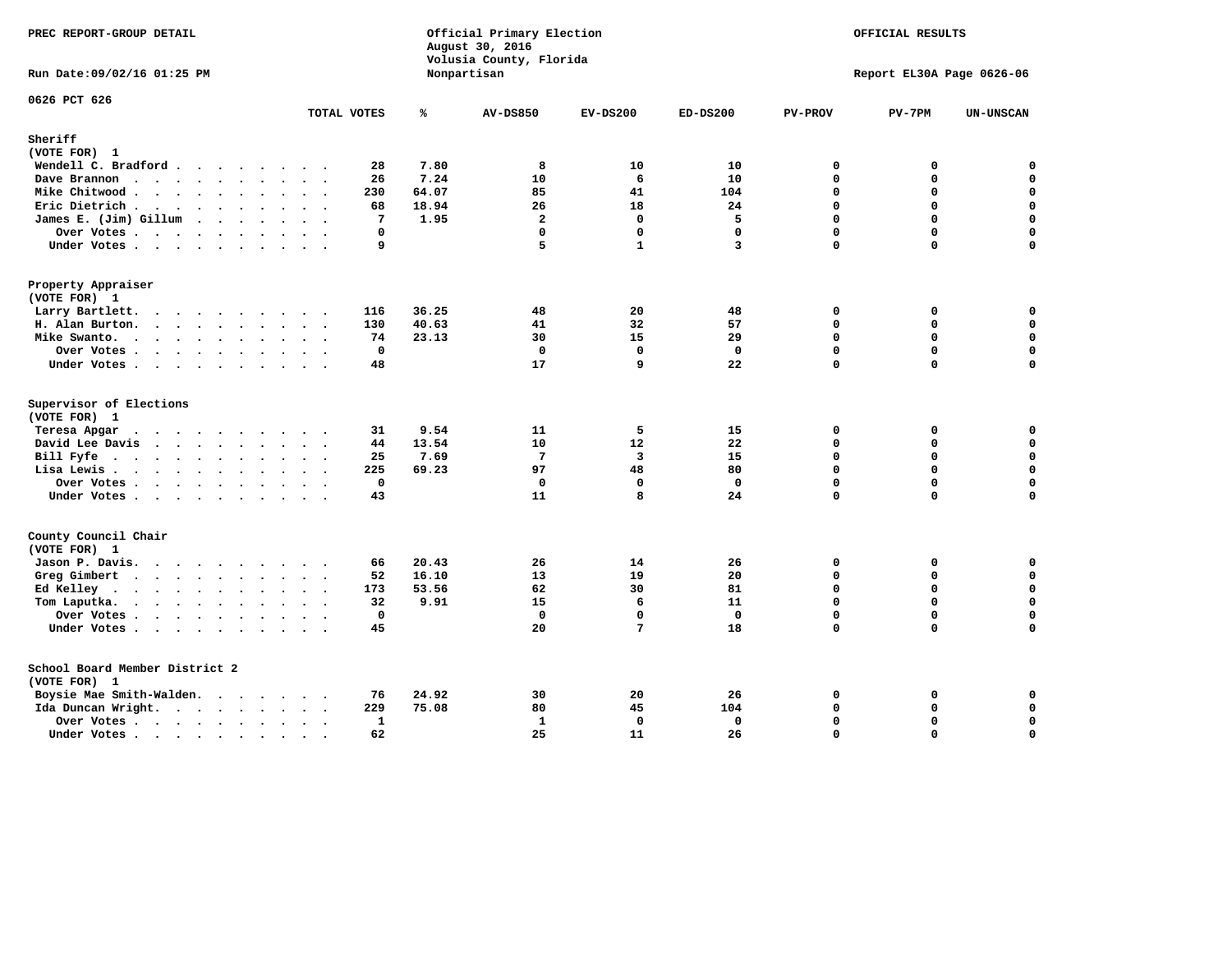| PREC REPORT-GROUP DETAIL<br>Run Date: 09/02/16 01:25 PM                |              |       | Official Primary Election<br>August 30, 2016<br>Volusia County, Florida<br>Nonpartisan | OFFICIAL RESULTS<br>Report EL30A Page 0626-07 |            |                |          |                  |
|------------------------------------------------------------------------|--------------|-------|----------------------------------------------------------------------------------------|-----------------------------------------------|------------|----------------|----------|------------------|
| 0626 PCT 626                                                           | TOTAL VOTES  | ℁     | AV-DS850                                                                               | $EV-DS200$                                    | $ED-DS200$ | <b>PV-PROV</b> | $PV-7PM$ | <b>UN-UNSCAN</b> |
| Daytona Beach Mayor<br>(VOTE FOR) 1                                    |              |       |                                                                                        |                                               |            |                |          |                  |
| Dominique DeLannoy                                                     | 16           | 4.65  |                                                                                        | 4                                             |            |                |          |                  |
| Derrick L. Henry                                                       | 189          | 54.94 | 68                                                                                     | 34                                            | 87         |                |          |                  |
| Fred Hoffmann                                                          | 23           | 6.69  |                                                                                        |                                               | 11         |                |          |                  |
| David Chief Rhody.                                                     | 28           | 8.14  |                                                                                        |                                               | 12         |                |          |                  |
| Ken Strickland.                                                        | 88           | 25.58 | 33                                                                                     | 24                                            | 31         |                |          |                  |
| Over Votes                                                             | 0            |       |                                                                                        |                                               |            |                |          |                  |
| Under Votes                                                            | 24           |       | 14                                                                                     |                                               | 8          |                |          |                  |
| Amendment 4<br>(VOTE FOR) 1                                            |              |       |                                                                                        |                                               |            |                |          |                  |
| Yes                                                                    | 223          | 68.62 | 71                                                                                     | 49                                            | 103        |                |          |                  |
| No.<br>.                                                               | 102          | 31.38 | 49                                                                                     | 22                                            | 31         |                |          |                  |
| Over Votes                                                             | <sup>0</sup> |       |                                                                                        |                                               |            |                |          |                  |
| Under Votes, $\cdot$ , $\cdot$ , $\cdot$ , $\cdot$ , $\cdot$ , $\cdot$ | 43           |       | 16                                                                                     |                                               | 22         |                |          |                  |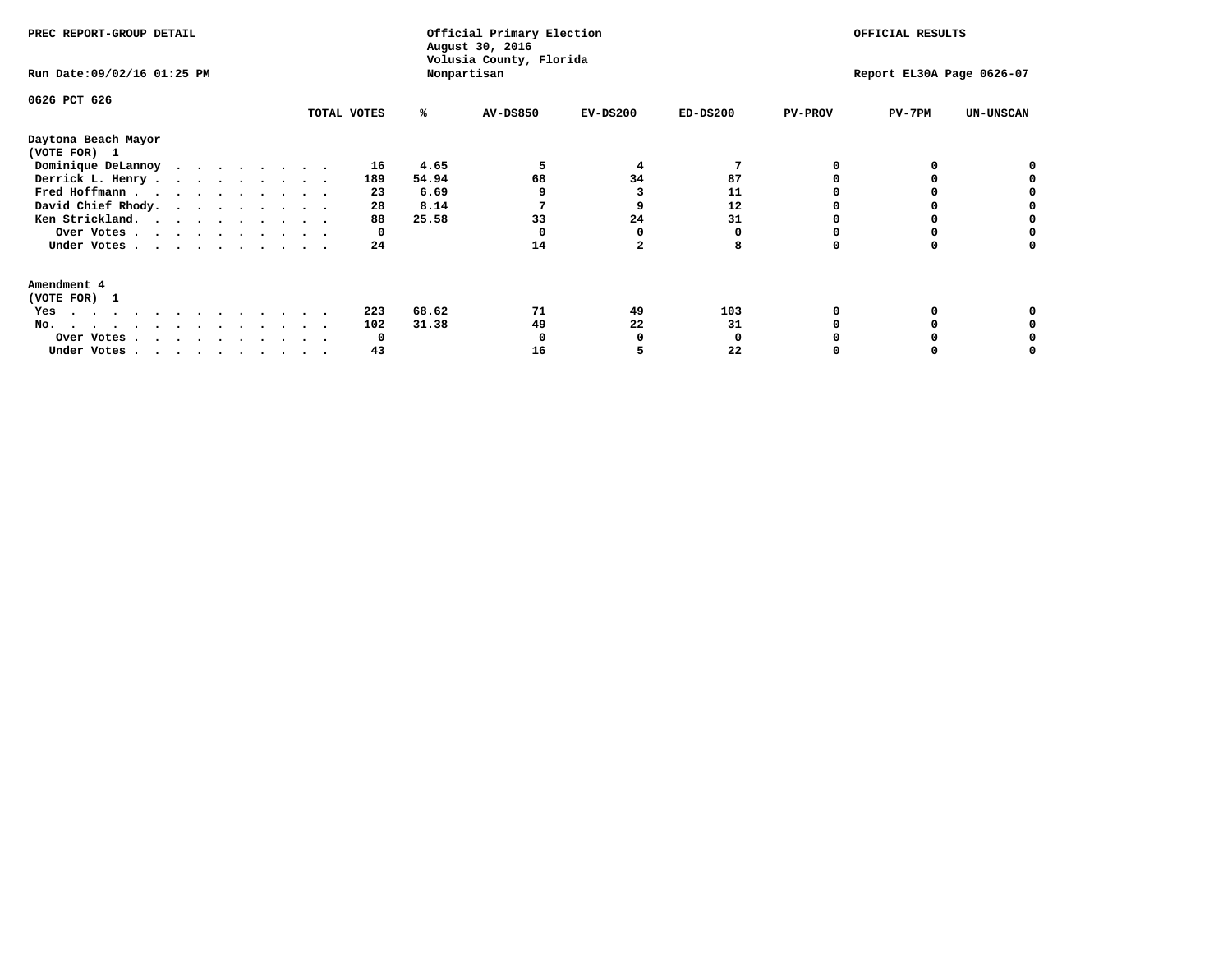| PREC REPORT-GROUP DETAIL                                                                                                                 |         |             |                   | Official Primary Election<br>August 30, 2016 |            |            |                | OFFICIAL RESULTS          |                  |
|------------------------------------------------------------------------------------------------------------------------------------------|---------|-------------|-------------------|----------------------------------------------|------------|------------|----------------|---------------------------|------------------|
| Run Date:09/02/16 01:25 PM                                                                                                               |         |             | <b>STATISTICS</b> | Volusia County, Florida                      |            |            |                | Report EL30A Page 0628-01 |                  |
| 0628 PCT 628                                                                                                                             |         |             |                   |                                              |            |            |                |                           |                  |
|                                                                                                                                          |         | TOTAL VOTES | %ะ                | <b>AV-DS850</b>                              | $EV-DS200$ | $ED-DS200$ | <b>PV-PROV</b> | $PV-7PM$                  | <b>UN-UNSCAN</b> |
| REGISTERED VOTERS - TOTAL                                                                                                                |         | 3,783       |                   |                                              |            |            |                |                           |                  |
| REGISTERED VOTERS - Democratic                                                                                                           | $\cdot$ | 2,509       | 66.32             |                                              |            |            |                |                           |                  |
| REGISTERED VOTERS - Republican                                                                                                           |         | 416         | 11.00             |                                              |            |            |                |                           |                  |
| REGISTERED VOTERS - Libertarian                                                                                                          |         | 10          | .26               |                                              |            |            |                |                           |                  |
| REGISTERED VOTERS - Nonpartisan                                                                                                          |         | 848         |                   |                                              |            |            |                |                           |                  |
| BALLOTS CAST - TOTAL.                                                                                                                    |         | 835         |                   | 272                                          | 157        | 406        |                |                           |                  |
| BALLOTS CAST - Democratic                                                                                                                |         | 655         | 78.44             | 198                                          | 129        | 328        |                |                           |                  |
| BALLOTS CAST - Republican                                                                                                                |         | 100         | 11.98             | 46                                           | 17         | 37         |                |                           |                  |
| BALLOTS CAST - Libertarian.                                                                                                              |         | $\Omega$    |                   | 0                                            | 0          | 0          |                |                           |                  |
| BALLOTS CAST - Nonpartisan.                                                                                                              |         | 80          | 9.58              | 28                                           | 11         | 41         |                |                           | 0                |
| BALLOTS CAST - BLANK.                                                                                                                    |         |             | .12               | 0                                            | 0          |            | O              | $\Omega$                  |                  |
| VOTER TURNOUT - TOTAL<br>the contract of the contract of the contract of the contract of the contract of the contract of the contract of |         |             | 22.07             |                                              |            |            |                |                           |                  |
| VOTER TURNOUT - Democratic.                                                                                                              |         |             | 26.11             |                                              |            |            |                |                           |                  |
| VOTER TURNOUT - Republican.                                                                                                              |         |             | 24.04             |                                              |            |            |                |                           |                  |
| VOTER TURNOUT - Libertarian                                                                                                              |         |             |                   |                                              |            |            |                |                           |                  |
| VOTER TURNOUT - BLANK<br>the company of the company of the company of                                                                    |         |             | .03               |                                              |            |            |                |                           |                  |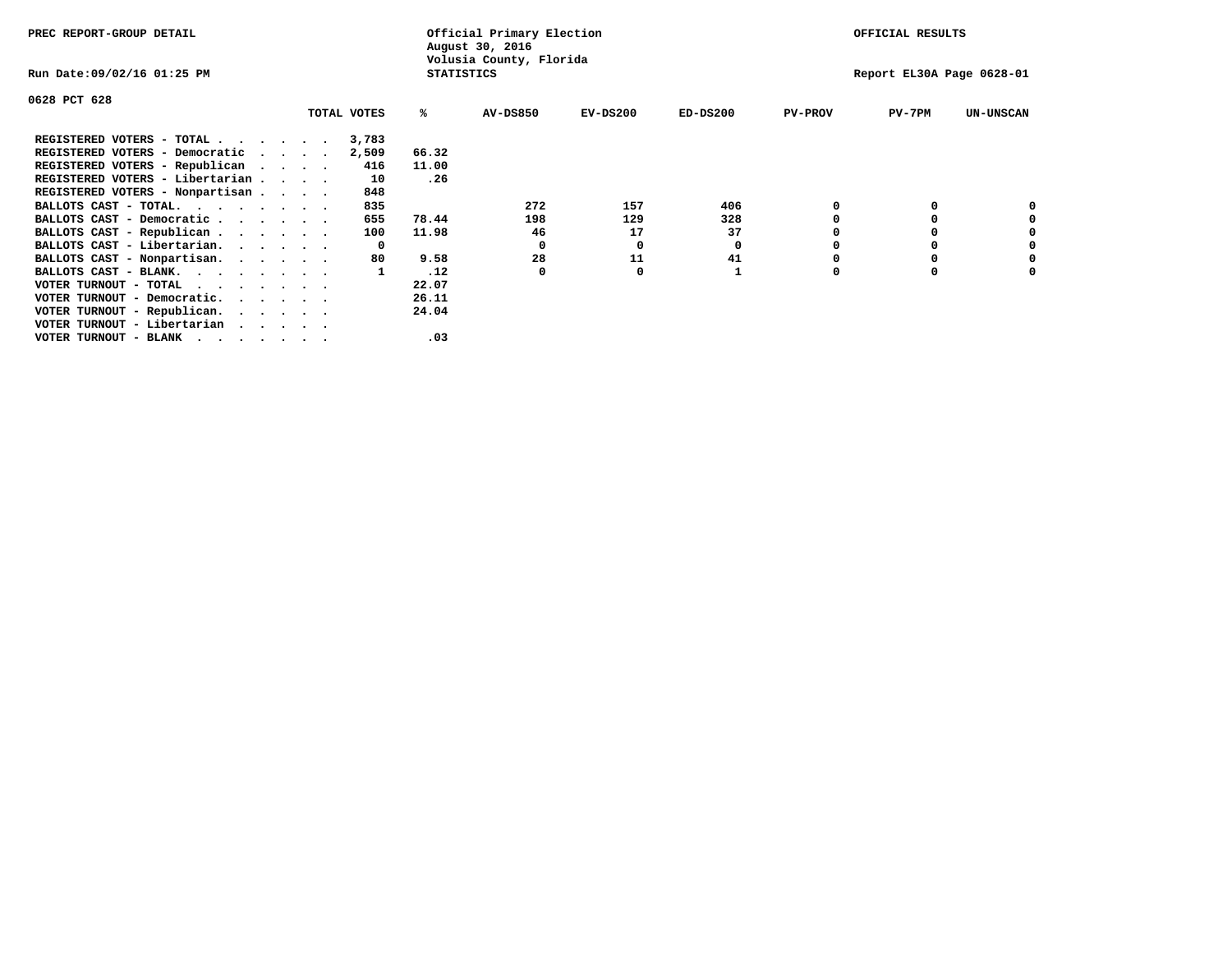| PREC REPORT-GROUP DETAIL<br>Run Date: 09/02/16 01:25 PM                          |             | Democratic | Official Primary Election<br>August 30, 2016<br>Volusia County, Florida | OFFICIAL RESULTS<br>Report EL30A Page 0628-02 |            |                |             |                  |
|----------------------------------------------------------------------------------|-------------|------------|-------------------------------------------------------------------------|-----------------------------------------------|------------|----------------|-------------|------------------|
|                                                                                  |             |            |                                                                         |                                               |            |                |             |                  |
| 0628 PCT 628                                                                     | TOTAL VOTES | %ะ         | <b>AV-DS850</b>                                                         | $EV-DS200$                                    | $ED-DS200$ | <b>PV-PROV</b> | $PV-7PM$    | <b>UN-UNSCAN</b> |
| United States Senator<br>(VOTE FOR) 1                                            |             |            |                                                                         |                                               |            |                |             |                  |
| Roque "Rocky" De La Fuente.                                                      | 8           | 1.29       | 2                                                                       | 3                                             | 3          | O              | 0           |                  |
| Alan Grayson                                                                     | 187         | 30.06      | 56                                                                      | 32                                            | 99         |                | $\Omega$    |                  |
| Pam Keith                                                                        | 68          | 10.93      | 20                                                                      | 16                                            | 32         |                | 0           | 0                |
| Reginald Luster                                                                  | 11          | 1.77       | $\Omega$                                                                | $\overline{\mathbf{3}}$                       | 8          | O              | 0           | $\mathbf 0$      |
| Patrick Murphy.                                                                  | 348         | 55.95      | 114                                                                     | 69                                            | 165        | O              | $\mathbf 0$ | $\mathbf 0$      |
| Over Votes                                                                       | 1           |            | 1                                                                       | $\Omega$                                      | 0          | $\Omega$       | 0           | $\mathbf 0$      |
| Under Votes.                                                                     | 32          |            |                                                                         | 6                                             | 21         | $\Omega$       | $\Omega$    | 0                |
| Representative in Congress District 6<br>(VOTE FOR) 1                            |             |            |                                                                         |                                               |            |                |             |                  |
| William (Bill) McCullough                                                        | 64          | 10.09      | 28                                                                      | 9                                             | 27         | 0              | 0           |                  |
| Jay McGovern                                                                     | 27          | 4.26       | 11                                                                      | $\mathbf{2}$                                  | 14         | $\Omega$       | $\Omega$    | 0                |
| George Pappas                                                                    | 36          | 5.68       | 13                                                                      | 10                                            | 13         | 0              | 0           | 0                |
| Dwayne L. Taylor                                                                 | 507         | 79.97      | 139                                                                     | 106                                           | 262        | $\Omega$       | 0           | 0                |
| Over Votes                                                                       | 2           |            | $\mathbf{2}$                                                            | 0                                             | 0          | 0              | 0           | 0                |
| Under Votes                                                                      | 19          |            | 5                                                                       | 2                                             | 12         | $\Omega$       | 0           | O                |
| State Representative District 26<br>(VOTE FOR) 1                                 |             |            |                                                                         |                                               |            |                |             |                  |
| Patrick Henry                                                                    | 407         | 64.40      | 125                                                                     | 71                                            | 211        | O              | 0           |                  |
| Steve Miller                                                                     | 225         | 35.60      | 66                                                                      | 55                                            | 104        |                | 0           | 0                |
| Over Votes                                                                       | 0           |            | 0                                                                       | 0                                             | $\Omega$   |                | 0           | 0                |
| Under Votes, $\cdot$ , $\cdot$ , $\cdot$ , $\cdot$ , $\cdot$ , $\cdot$ , $\cdot$ | 23          |            |                                                                         | 3                                             | 13         | $\Omega$       |             | $\Omega$         |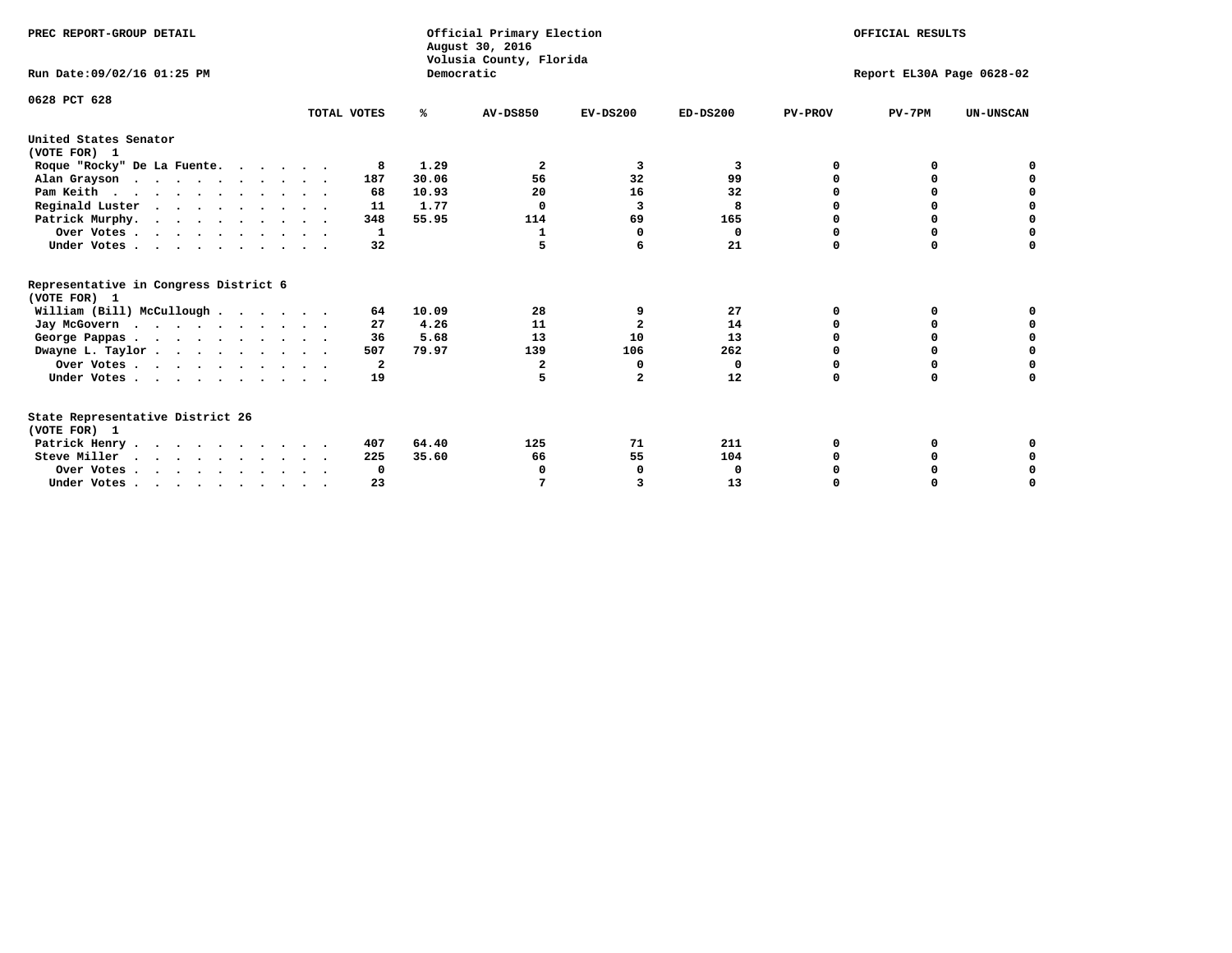| PREC REPORT-GROUP DETAIL<br>Run Date: 09/02/16 01:25 PM                |                         | Republican | Official Primary Election<br>August 30, 2016<br>Volusia County, Florida | OFFICIAL RESULTS<br>Report EL30A Page 0628-03 |                |                |             |                  |
|------------------------------------------------------------------------|-------------------------|------------|-------------------------------------------------------------------------|-----------------------------------------------|----------------|----------------|-------------|------------------|
|                                                                        |                         |            |                                                                         |                                               |                |                |             |                  |
| 0628 PCT 628                                                           | TOTAL VOTES             | %          | <b>AV-DS850</b>                                                         | $EV-DS200$                                    | $ED-DS200$     | <b>PV-PROV</b> | $PV-7PM$    | <b>UN-UNSCAN</b> |
| United States Senator                                                  |                         |            |                                                                         |                                               |                |                |             |                  |
| (VOTE FOR) 1                                                           |                         |            |                                                                         |                                               |                |                |             |                  |
| Carlos Beruff                                                          | 25                      | 25.25      | 13                                                                      | 3                                             | 9              | 0              | 0           | 0                |
| Ernie Rivera                                                           | $\overline{\mathbf{2}}$ | 2.02       | $\Omega$                                                                | $\mathbf{0}$                                  | $\overline{a}$ | 0              | 0           | $\mathbf 0$      |
| Marco Rubio.                                                           | 61                      | 61.62      | 30                                                                      | 10                                            | 21             | 0              | $\mathbf 0$ | $\mathbf 0$      |
| Dwight Mark Anthony Young                                              | 11                      | 11.11      | 3                                                                       | 4                                             | 4              | 0              | $\mathbf 0$ | $\mathbf 0$      |
| Over Votes                                                             | 0                       |            | $\Omega$                                                                | 0                                             | 0              | $\mathbf 0$    | 0           | $\mathbf 0$      |
| Under Votes                                                            | 1                       |            |                                                                         | $\Omega$                                      | $\mathbf{1}$   | $\Omega$       | $\Omega$    | $\Omega$         |
| Representative in Congress District 6<br>(VOTE FOR) 1                  |                         |            |                                                                         |                                               |                |                |             |                  |
| Fred Costello                                                          | 38                      | 39.58      | 20                                                                      | 3                                             | 15             | 0              | 0           | 0                |
| Ron Desantis                                                           | 46                      | 47.92      | 20                                                                      | 13                                            | 13             | $\Omega$       | 0           | $\mathbf 0$      |
| G. G. Galloway.                                                        | 12                      | 12.50      | 5                                                                       | $\mathbf{1}$                                  | 6              | $\mathbf 0$    | $\mathbf 0$ | $\Omega$         |
| Over Votes                                                             | 0                       |            | $\mathbf 0$                                                             | $\mathbf{0}$                                  | 0              | $\mathbf 0$    | $\mathbf 0$ | $\mathbf 0$      |
| Under Votes                                                            | 4                       |            | 1                                                                       | 0                                             | 3              | $\mathbf 0$    | $\Omega$    | $\Omega$         |
| State Committeeman                                                     |                         |            |                                                                         |                                               |                |                |             |                  |
| (VOTE FOR) 1                                                           |                         |            |                                                                         |                                               |                |                |             |                  |
| Paul W. Deering                                                        | 52                      | 57.78      | 28                                                                      | 8                                             | 16             | 0              | 0           | 0                |
| James Oddie.                                                           | 38                      | 42.22      | 14                                                                      | 8                                             | 16             | 0              | 0           | $\mathbf 0$      |
| Over Votes                                                             | 0                       |            | 0                                                                       | $\mathbf 0$                                   | 0              | 0              | 0           | $\mathbf 0$      |
| Under Votes                                                            | 10                      |            | 4                                                                       | $\mathbf{1}$                                  | 5              | $\mathbf 0$    | $\mathbf 0$ | $\mathbf 0$      |
| State Committeewoman<br>(VOTE FOR) 1                                   |                         |            |                                                                         |                                               |                |                |             |                  |
| Dana Christina Dougherty                                               | 55                      | 63.95      | 29                                                                      | 6                                             | 20             | 0              | 0           | 0                |
| Marilyn C. Ford                                                        | 31                      | 36.05      | 10                                                                      | 8                                             | 13             | 0              | 0           | $\mathbf 0$      |
| Over Votes                                                             | $\Omega$                |            | $\mathbf 0$                                                             | 0                                             | $\mathbf{0}$   | 0              | 0           | 0                |
| Under Votes, $\cdot$ , $\cdot$ , $\cdot$ , $\cdot$ , $\cdot$ , $\cdot$ | 14                      |            |                                                                         | 3                                             |                | $\Omega$       | $\Omega$    | $\Omega$         |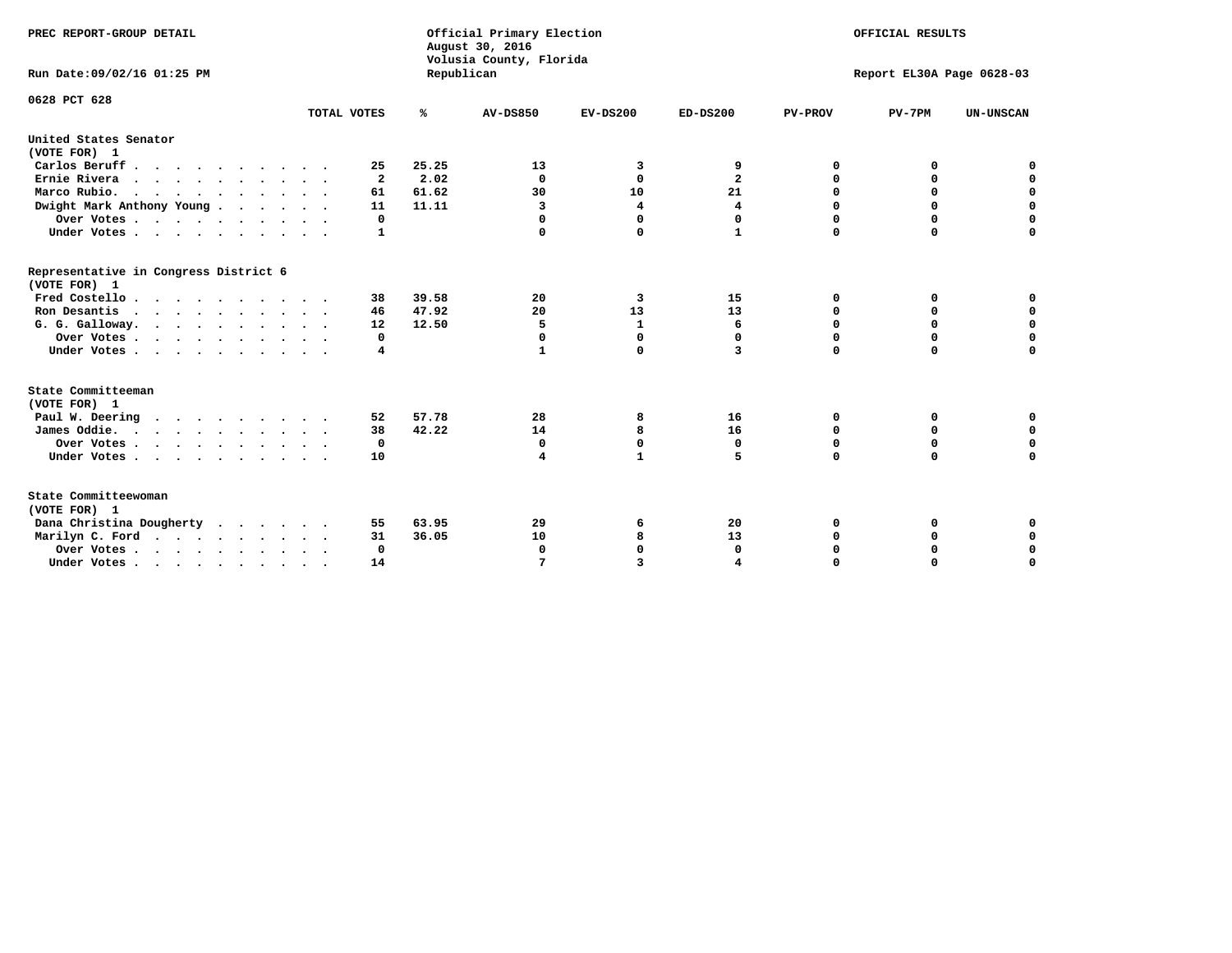| PREC REPORT-GROUP DETAIL<br>Run Date: 09/02/16 01:25 PM |  |  |  | Official Primary Election<br>August 30, 2016<br>Volusia County, Florida<br>Libertarian |  |  |             |   |                 | OFFICIAL RESULTS<br>Report EL30A Page 0628-04 |            |                |          |                  |
|---------------------------------------------------------|--|--|--|----------------------------------------------------------------------------------------|--|--|-------------|---|-----------------|-----------------------------------------------|------------|----------------|----------|------------------|
| 0628 PCT 628                                            |  |  |  |                                                                                        |  |  | TOTAL VOTES | ℁ | <b>AV-DS850</b> | $EV-DS200$                                    | $ED-DS200$ | <b>PV-PROV</b> | $PV-7PM$ | <b>UN-UNSCAN</b> |
| United States Senator<br>(VOTE FOR) 1                   |  |  |  |                                                                                        |  |  |             |   |                 |                                               |            |                |          |                  |
| Augustus Invictus.                                      |  |  |  |                                                                                        |  |  | 0           |   |                 | 0                                             | 0          |                |          | 0                |
| Paul Stanton                                            |  |  |  |                                                                                        |  |  | 0           |   |                 |                                               | 0          |                |          | 0                |
| Over Votes                                              |  |  |  |                                                                                        |  |  | 0           |   |                 |                                               | 0          |                |          | 0                |
| Under Votes                                             |  |  |  |                                                                                        |  |  | 0           |   |                 |                                               |            |                |          | 0                |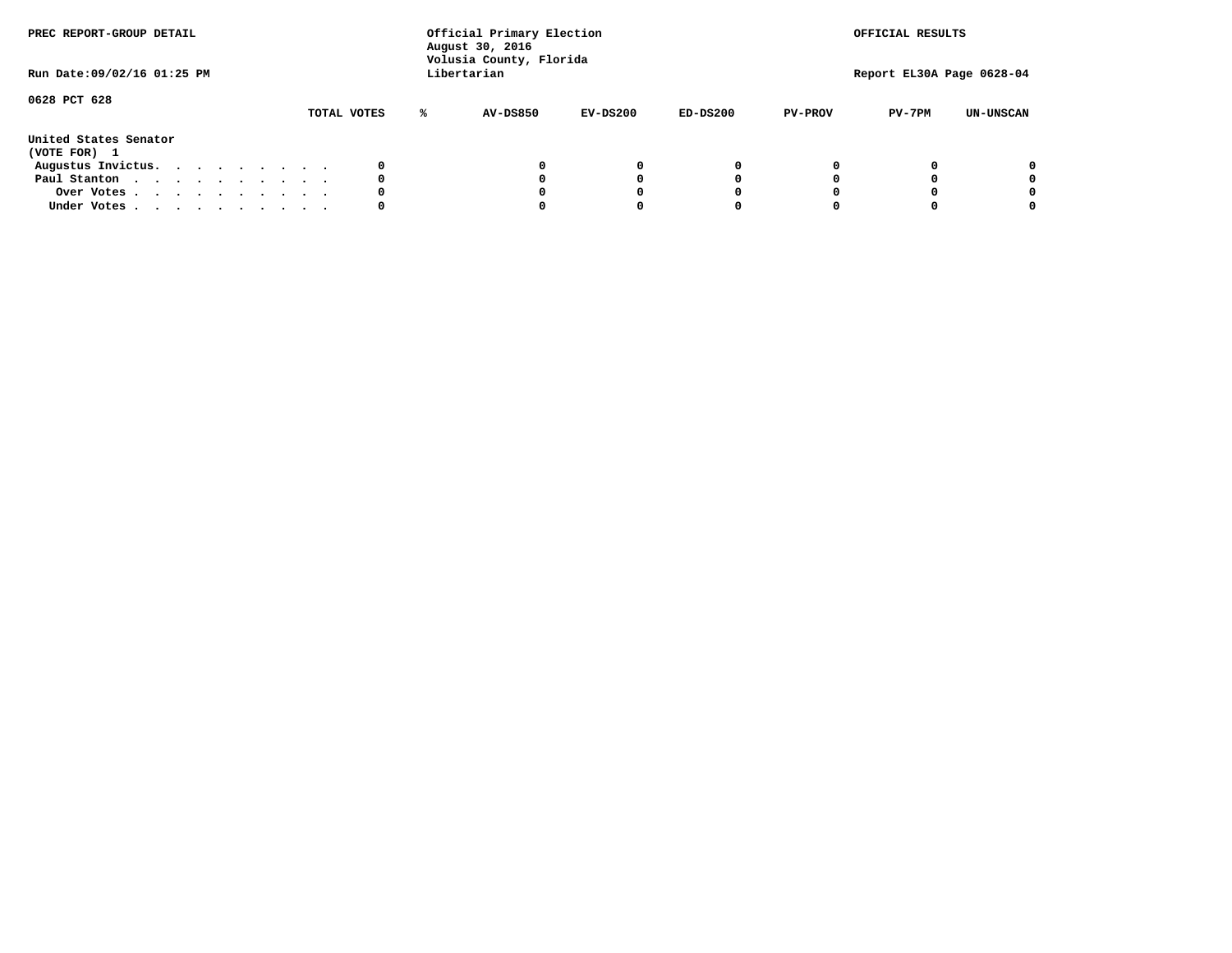| PREC REPORT-GROUP DETAIL                                   |             | Official Primary Election<br>August 30, 2016<br>Volusia County, Florida |                 | OFFICIAL RESULTS |              |                |                           |                  |
|------------------------------------------------------------|-------------|-------------------------------------------------------------------------|-----------------|------------------|--------------|----------------|---------------------------|------------------|
| Run Date: 09/02/16 01:25 PM                                |             |                                                                         | Nonpartisan     |                  |              |                | Report EL30A Page 0628-05 |                  |
| 0628 PCT 628                                               |             |                                                                         |                 |                  |              |                |                           |                  |
|                                                            | TOTAL VOTES | ℁                                                                       | <b>AV-DS850</b> | $EV-DS200$       | $ED-DS200$   | <b>PV-PROV</b> | $PV-7PM$                  | <b>UN-UNSCAN</b> |
| Circuit Judge 7th Circuit Group 4<br>(VOTE FOR) 1          |             |                                                                         |                 |                  |              |                |                           |                  |
| Chris France - WITHDRAWN<br>$\cdots$                       | 76          | 10.13                                                                   | 28              | 12               | 36           | 0              | 0                         | 0                |
| Sebrina L. Slack.                                          | 189         | 25.20                                                                   | 59              | 35               | 95           | $\Omega$       | $\mathbf 0$               | $\mathbf 0$      |
| Stasia Warren<br>$\sim$ $\sim$                             | 485         | 64.67                                                                   | 158             | 91               | 236          | $\mathbf 0$    | $\mathbf 0$               | $\mathbf 0$      |
| Over Votes                                                 | 0           |                                                                         | $\mathbf{0}$    | $\mathbf 0$      | 0            | $\mathbf 0$    | $\mathbf 0$               | $\mathbf 0$      |
| Under Votes                                                | 85          |                                                                         | 27              | 19               | 39           | $\mathbf 0$    | $\mathbf 0$               | $\mathbf 0$      |
| Circuit Judge 7th Circuit Group 10<br>(VOTE FOR) 1         |             |                                                                         |                 |                  |              |                |                           |                  |
| Malcolm Anthony                                            | 370         | 52.33                                                                   | 122             | 67               | 181          | 0              | 0                         | 0                |
| Scott DuPont                                               | 337         | 47.67                                                                   | 113             | 67               | 157          | $\mathbf 0$    | $\mathbf 0$               | $\mathbf 0$      |
| Over Votes<br>$\bullet$<br>$\cdot$                         | 1           |                                                                         | $\mathbf 0$     | 0                | 1            | 0              | $\mathbf 0$               | $\mathbf 0$      |
| Under Votes                                                | 127         |                                                                         | 37              | 23               | 67           | $\mathbf 0$    | $\Omega$                  | 0                |
| Circuit Judge 7th Circuit Group 13<br>(VOTE FOR) 1         |             |                                                                         |                 |                  |              |                |                           |                  |
| David Hood.                                                | 265         | 35.33                                                                   | 110             | 43               | 112          | 0              | 0                         | $\mathbf 0$      |
| A. "Kathleen" McNeilly.<br>$\cdots$                        | 485         | 64.67                                                                   | 134             | 96               | 255          | $\mathbf 0$    | $\mathbf 0$               | $\mathbf 0$      |
| Over Votes                                                 | $\mathbf 0$ |                                                                         | $\mathbf{0}$    | $\mathbf 0$      | 0            | 0              | $\mathbf 0$               | $\mathbf 0$      |
| Under Votes                                                | 85          |                                                                         | 28              | 18               | 39           | $\mathbf 0$    | $\mathbf 0$               | 0                |
| Circuit Judge 7th Circuit Group 17<br>(VOTE FOR) 1         |             |                                                                         |                 |                  |              |                |                           |                  |
| Linda L. Gaustad                                           | 405         | 57.04                                                                   | 122             | 86               | 197          | 0              | 0                         | $\mathbf 0$      |
| Howard O. McGillin Jr                                      | 305         | 42.96                                                                   | 108             | 53               | 144          | 0              | 0                         | 0                |
| Over Votes                                                 | $\mathbf 0$ |                                                                         | $\Omega$        | 0                | 0            | $\mathbf 0$    | $\mathbf 0$               | 0                |
| Under Votes                                                | 125         |                                                                         | 42              | 18               | 65           | $\mathbf 0$    | $\mathbf 0$               | $\mathbf 0$      |
| County Judge 7th Circuit Group 3<br>(VOTE FOR) 1           |             |                                                                         |                 |                  |              |                |                           |                  |
| Heather Caeners<br>$\cdots$                                | 80          | 10.31                                                                   | 39              | 14               | 27           | 0              | 0                         | 0                |
| Shirley A. Green                                           | 649         | 83.63                                                                   | 190             | 127              | 332          | $\mathbf 0$    | $\mathbf 0$               | $\mathbf 0$      |
| Marla Rawnsley.<br>$\cdot$ $\cdot$ $\cdot$ $\cdot$ $\cdot$ | 47          | 6.06                                                                    | 18              | 7                | 22           | 0              | $\mathbf 0$               | $\pmb{0}$        |
| Over Votes.<br>$\cdots$<br>$\cdot$<br>$\sim$               | 0           |                                                                         | $\Omega$        | $\mathbf 0$      | $\mathbf{0}$ | $\mathbf 0$    | $\mathbf 0$               | $\mathbf 0$      |
| Under Votes<br>$\sim$<br>$\sim$                            | 59          |                                                                         | 25              | 9                | 25           | $\mathbf 0$    | $\mathbf 0$               | 0                |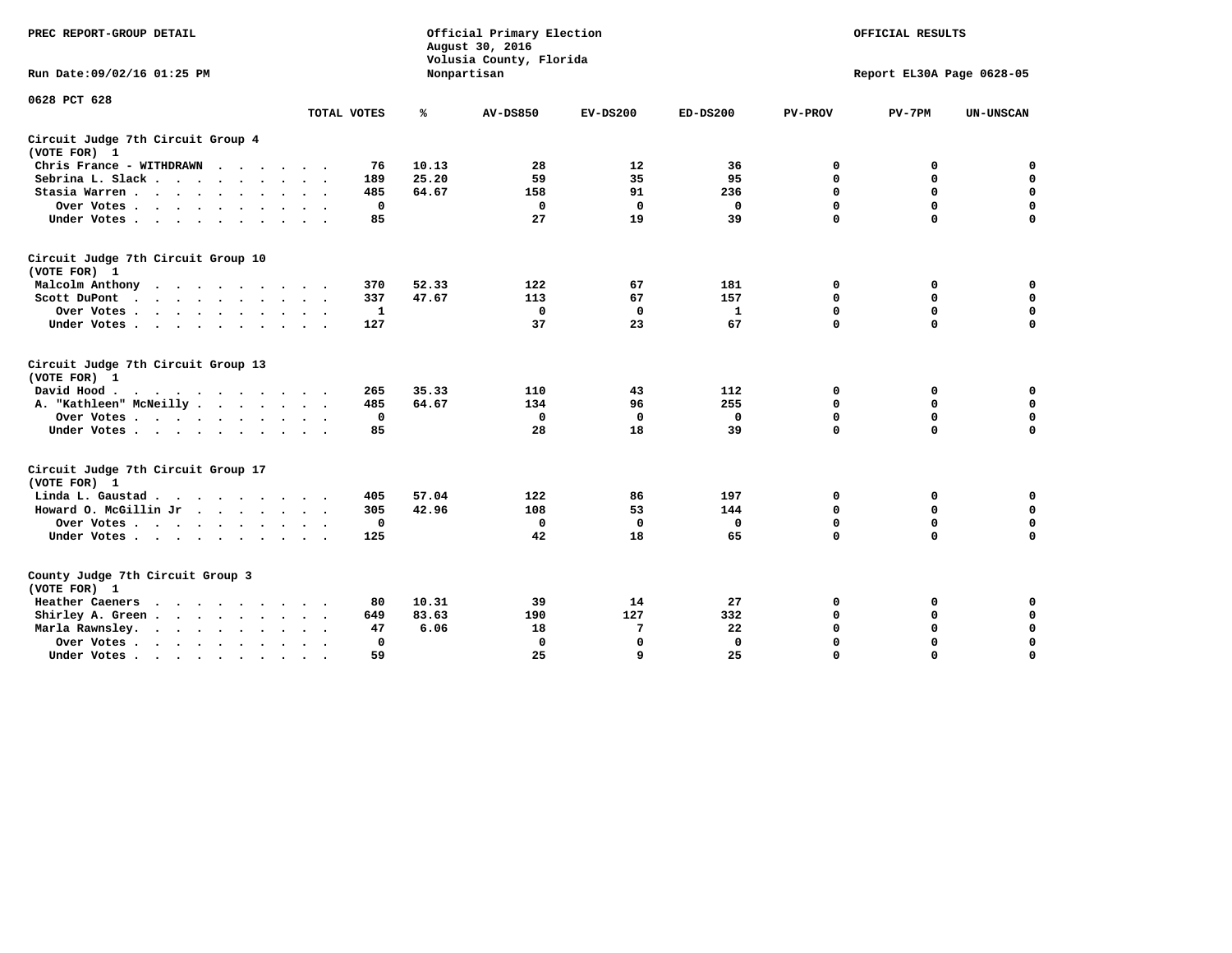| Official Primary Election<br>PREC REPORT-GROUP DETAIL<br>August 30, 2016<br>Volusia County, Florida<br>Nonpartisan |                                                                   |                |                 | OFFICIAL RESULTS<br>Report EL30A Page 0628-06 |                 |                  |             |                            |
|--------------------------------------------------------------------------------------------------------------------|-------------------------------------------------------------------|----------------|-----------------|-----------------------------------------------|-----------------|------------------|-------------|----------------------------|
| Run Date: 09/02/16 01:25 PM                                                                                        |                                                                   |                |                 |                                               |                 |                  |             |                            |
| 0628 PCT 628                                                                                                       | TOTAL VOTES                                                       | ℁              | <b>AV-DS850</b> | $EV-DS200$                                    | $ED-DS200$      | PV-PROV          | $PV-7PM$    | UN-UNSCAN                  |
| Sheriff                                                                                                            |                                                                   |                |                 |                                               |                 |                  |             |                            |
| (VOTE FOR) 1                                                                                                       |                                                                   |                |                 |                                               |                 |                  |             |                            |
| Wendell C. Bradford                                                                                                | 157                                                               | 19.10          | 37              | 38                                            | 82              | $\Omega$         | 0           | $\mathbf 0$                |
| Dave Brannon                                                                                                       | 39                                                                | 4.74           | 13              | 11                                            | 15              | $\mathbf 0$      | 0           | 0                          |
| Mike Chitwood                                                                                                      | 551                                                               | 67.03          | 188             | 91                                            | 272             | $\mathbf 0$      | 0           | $\mathbf 0$                |
| Eric Dietrich.<br>$\cdots$                                                                                         | 70                                                                | 8.52           | 29              | 15                                            | 26              | $\mathbf 0$      | 0           | $\mathbf 0$                |
| James E. (Jim) Gillum                                                                                              | 5                                                                 | .61            | $\Omega$        | $\mathbf{1}$                                  | 4               | $\mathbf{0}$     | 0           | $\mathbf 0$                |
| Over Votes                                                                                                         | $\mathbf 0$                                                       |                | $\mathbf{0}$    | $\mathbf 0$                                   | $\mathbf 0$     | $\mathbf{0}$     | 0           | $\mathbf 0$                |
| Under Votes                                                                                                        | 13                                                                |                | 5               | $\mathbf{1}$                                  | $7\phantom{.0}$ | $\Omega$         | 0           | $\mathbf 0$                |
| Property Appraiser<br>(VOTE FOR) 1                                                                                 |                                                                   |                |                 |                                               |                 |                  |             |                            |
| Larry Bartlett.                                                                                                    | 305<br>$\ddot{\phantom{0}}$                                       | 42.36          | 98              | 57                                            | 150             | $\mathbf 0$      | 0           | 0                          |
| H. Alan Burton.                                                                                                    | 255<br>$\sim$ $\sim$                                              | 35.42          | 99              | 44                                            | 112             | $\mathbf 0$      | 0           | $\mathbf 0$                |
| Mike Swanto.<br>$\ddot{\phantom{a}}$                                                                               | 160<br>$\ddot{\phantom{a}}$<br>$\sim$<br>$\overline{\phantom{a}}$ | 22.22          | 43              | 36                                            | 81              | $\mathbf 0$      | $\mathbf 0$ | $\mathbf 0$                |
| Over Votes                                                                                                         | 0                                                                 |                | $\mathbf 0$     | $^{\circ}$                                    | $\mathbf 0$     | $\mathbf 0$      | 0           | $\mathbf 0$                |
| Under Votes                                                                                                        | 115                                                               |                | 32              | 20                                            | 63              | $\mathbf{0}$     | 0           | $\mathbf 0$                |
| Supervisor of Elections<br>(VOTE FOR) 1<br>Teresa Apgar                                                            | 93                                                                | 12.43          | 38              | 12                                            | 43              | $\mathbf 0$      | $\mathbf 0$ | 0                          |
| David Lee Davis                                                                                                    | 99                                                                | 13.24          | 31              | 14                                            | 54              | $\Omega$         | 0           | 0                          |
| Bill Fyfe                                                                                                          | 36                                                                | 4.81           | 9               | 6                                             | 21              | $\Omega$         | $\mathbf 0$ | $\mathbf 0$                |
| Lisa Lewis                                                                                                         | 520                                                               | 69.52          | 175             | 111                                           | 234             | $\mathbf 0$      | $\mathbf 0$ | $\mathbf 0$                |
| Over Votes                                                                                                         | $\mathbf 0$<br>$\sim$                                             |                | $\mathbf 0$     | $\Omega$                                      | $\mathbf{0}$    | $\mathbf 0$      | $\mathbf 0$ | $\mathbf 0$                |
| Under Votes                                                                                                        | 87<br>$\sim$                                                      |                | 19              | 14                                            | 54              | $\mathbf 0$      | $\mathbf 0$ | $\mathbf 0$                |
| County Council Chair                                                                                               |                                                                   |                |                 |                                               |                 |                  |             |                            |
| (VOTE FOR) 1                                                                                                       |                                                                   |                |                 |                                               |                 |                  |             |                            |
| Jason P. Davis.                                                                                                    | 185<br>109                                                        | 25.10<br>14.79 | 68<br>48        | 32<br>18                                      | 85<br>43        | 0<br>$\mathbf 0$ | 0<br>0      | $\mathbf 0$<br>$\mathbf 0$ |
| Greg Gimbert                                                                                                       | 394                                                               | 53.46          | 114             | 75                                            | 205             | $\Omega$         | $\Omega$    | $\mathbf 0$                |
| Ed Kelley                                                                                                          | 49                                                                | 6.65           | 14              | 18                                            | 17              | $\mathbf 0$      | $\mathbf 0$ | $\mathbf 0$                |
| Tom Laputka.                                                                                                       | $\mathbf{0}$                                                      |                | $\Omega$        | $^{\circ}$                                    | $\mathbf 0$     | $\mathbf 0$      | 0           | 0                          |
| Over Votes                                                                                                         | 98                                                                |                | 28              | 14                                            | 56              | $\mathbf 0$      | $\mathbf 0$ | $\mathbf 0$                |
| Under Votes                                                                                                        |                                                                   |                |                 |                                               |                 |                  |             |                            |
| County Council Member District 4<br>County Council District 4<br>(VOTE FOR) 1                                      |                                                                   |                |                 |                                               |                 |                  |             |                            |
| Linda Bourquin-McIntyre.                                                                                           | 1                                                                 | 33.33          | 1               | 0                                             | 0               | 0                | 0           | 0                          |
| Roy Johnson.<br>$\bullet$                                                                                          | 0<br>$\bullet$                                                    |                | $\mathbf 0$     | 0                                             | $\mathbf 0$     | $\mathbf{0}$     | 0           | $\mathbf 0$                |
| Heather Post                                                                                                       | $\mathbf{1}$<br>$\sim$<br>$\sim$ $\sim$                           | 33.33          | $\mathbf 0$     | 0                                             | ${\bf 1}$       | $\Omega$         | 0           | $\mathbf 0$                |
| Al Smith.<br>$\cdots$<br>$\ddot{\phantom{a}}$                                                                      | $\mathbf{1}$                                                      | 33.33          | $\mathbf{1}$    | $\Omega$                                      | $\Omega$        | $\Omega$         | $\Omega$    | $\mathbf 0$                |
| Roland Via .<br>$\cdot$ $\cdot$ $\cdot$ $\cdot$ $\cdot$<br>$\cdot$                                                 | $\mathbf 0$                                                       |                | $\mathbf 0$     | 0                                             | $\mathbf 0$     | $\mathbf 0$      | 0           | $\pmb{\mathsf{o}}$         |
| Over Votes<br>$\bullet$                                                                                            | $\mathbf 0$<br>$\ddot{\phantom{0}}$<br>$\ddotsc$                  |                | $\mathbf 0$     | $\mathbf 0$                                   | $\mathbf 0$     | $\mathbf 0$      | $\mathbf 0$ | $\mathbf 0$                |
| Under Votes                                                                                                        | $\overline{a}$                                                    |                | $\Omega$        | $\Omega$                                      | $\overline{2}$  | $\Omega$         | $\Omega$    | $\mathbf 0$                |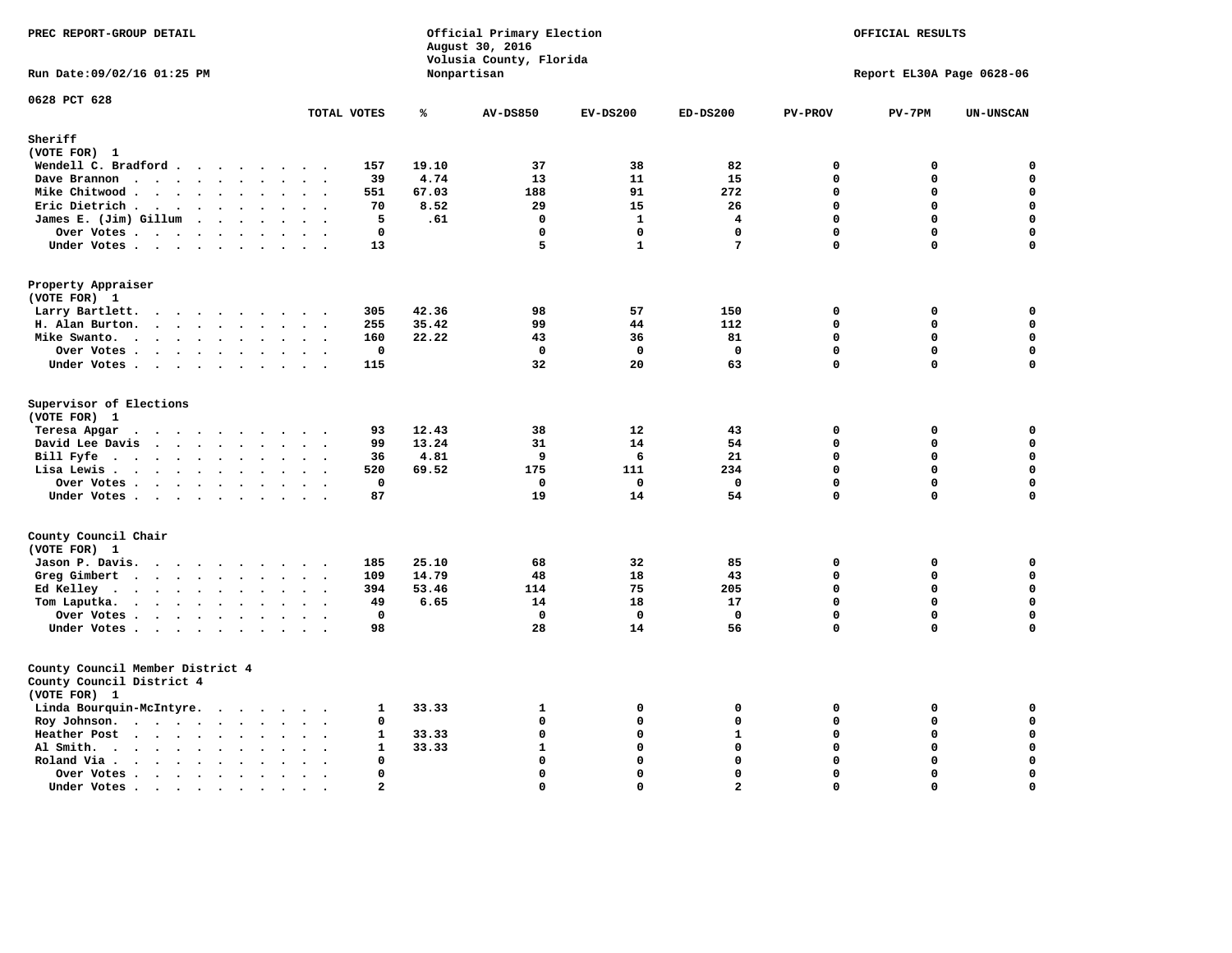| PREC REPORT-GROUP DETAIL                       |             |       | Official Primary Election<br>August 30, 2016<br>Volusia County, Florida | OFFICIAL RESULTS<br>Report EL30A Page 0628-07 |            |                |          |                  |
|------------------------------------------------|-------------|-------|-------------------------------------------------------------------------|-----------------------------------------------|------------|----------------|----------|------------------|
| Run Date: 09/02/16 01:25 PM                    |             |       | Nonpartisan                                                             |                                               |            |                |          |                  |
| 0628 PCT 628                                   |             |       |                                                                         |                                               |            |                |          |                  |
|                                                | TOTAL VOTES | ℁     | <b>AV-DS850</b>                                                         | $EV-DS200$                                    | $ED-DS200$ | <b>PV-PROV</b> | $PV-7PM$ | <b>UN-UNSCAN</b> |
| School Board Member District 2<br>(VOTE FOR) 1 |             |       |                                                                         |                                               |            |                |          |                  |
| Boysie Mae Smith-Walden.                       | 263         | 34.16 | 86                                                                      | 44                                            | 133        | ∩              |          |                  |
| Ida Duncan Wright.                             | 507         | 65.84 | 162                                                                     | 101                                           | 244        |                |          |                  |
| Over Votes                                     | 0           |       | $\Omega$                                                                | 0                                             | 0          |                |          |                  |
| Under Votes                                    | 65          |       | 24                                                                      | 12                                            | 29         | $\Omega$       | $\Omega$ | O                |
| Daytona Beach Mayor<br>(VOTE FOR) 1            |             |       |                                                                         |                                               |            |                |          |                  |
| Dominique DeLannoy                             | 19          | 2.37  | 9                                                                       | $\overline{\mathbf{2}}$                       | 8          |                |          |                  |
| Derrick L. Henry                               | 640         | 79.80 | 206                                                                     | 114                                           | 320        |                |          |                  |
| Fred Hoffmann                                  | 20          | 2.49  | 6                                                                       | 4                                             | 10         |                | 0        | O                |
| David Chief Rhody.<br>.                        | 14          | 1.75  | 5                                                                       | $\mathbf{2}$                                  | 7          |                | 0        | $\Omega$         |
| Ken Strickland.                                | 109         | 13.59 | 35                                                                      | 28                                            | 46         |                |          | 0                |
| Over Votes                                     | 0           |       | $\Omega$                                                                | 0                                             | 0          |                |          | O                |
| Under Votes                                    | 33          |       | 11                                                                      | 7                                             | 15         | $\Omega$       | $\Omega$ | O                |
| Amendment 4                                    |             |       |                                                                         |                                               |            |                |          |                  |
| (VOTE FOR) 1                                   |             |       |                                                                         |                                               |            |                |          |                  |
| Yes<br>.                                       | 465         | 67.00 | 166                                                                     | 95                                            | 204        | ∩              |          |                  |
| No.<br>$\sim$                                  | 229         | 33.00 | 66                                                                      | 42                                            | 121        |                |          |                  |
| Over Votes                                     | 0           |       | O                                                                       | 0                                             | 0          |                |          | 0                |
| Under Votes                                    | 141         |       | 40                                                                      | 20                                            | 81         |                |          | O                |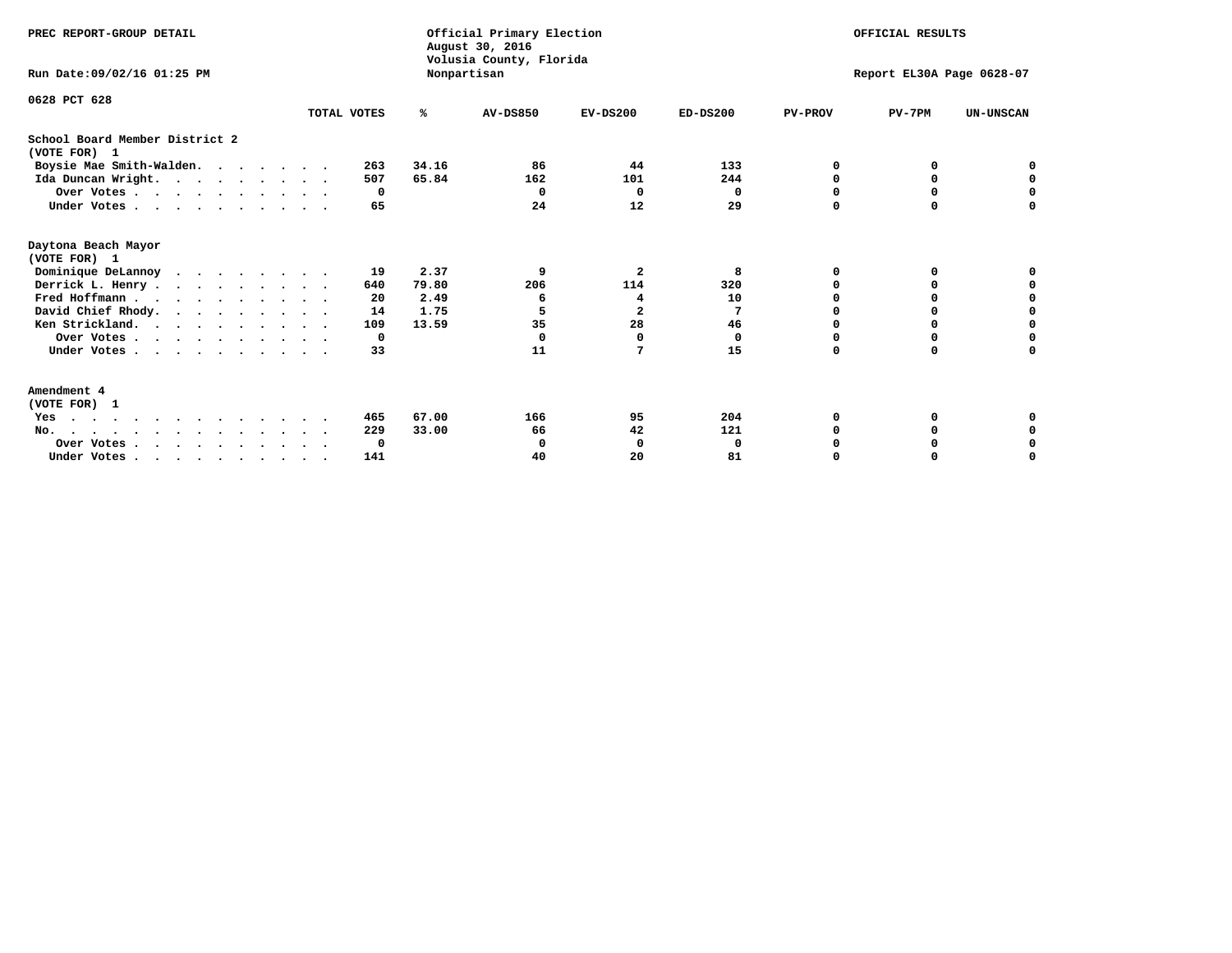| PREC REPORT-GROUP DETAIL              |             |                   | Official Primary Election<br>August 30, 2016 |            |              |                | OFFICIAL RESULTS          |                  |
|---------------------------------------|-------------|-------------------|----------------------------------------------|------------|--------------|----------------|---------------------------|------------------|
| Run Date:09/02/16 01:25 PM            |             | <b>STATISTICS</b> | Volusia County, Florida                      |            |              |                | Report EL30A Page 0633-01 |                  |
| 0633 PCT 633                          |             |                   |                                              |            |              |                |                           |                  |
|                                       | TOTAL VOTES | ‱                 | <b>AV-DS850</b>                              | $EV-DS200$ | $ED-DS200$   | <b>PV-PROV</b> | $PV-7PM$                  | <b>UN-UNSCAN</b> |
| REGISTERED VOTERS - TOTAL             | 4,082       |                   |                                              |            |              |                |                           |                  |
| REGISTERED VOTERS - Democratic        | 1,968       | 48.21             |                                              |            |              |                |                           |                  |
| REGISTERED VOTERS - Republican        | 890         | 21.80             |                                              |            |              |                |                           |                  |
| REGISTERED VOTERS - Libertarian       | 8           | .20               |                                              |            |              |                |                           |                  |
| REGISTERED VOTERS - Nonpartisan       | 1,216       |                   |                                              |            |              |                |                           |                  |
| BALLOTS CAST - TOTAL.                 | 853         |                   | 296                                          | 124        | 431          |                |                           |                  |
| BALLOTS CAST - Democratic             | 464         | 54.40             | 156                                          | 77         | 229          |                | 0                         |                  |
| BALLOTS CAST - Republican             | 262         | 30.72             | 105                                          | 26         | 131          |                | 0                         |                  |
| BALLOTS CAST - Libertarian.           | 2           | .23               | 0                                            | 0          | $\mathbf{2}$ |                | 0                         | 0                |
| BALLOTS CAST - Nonpartisan.           | 125         | 14.65             | 35                                           | 21         | 69           |                | 0                         | 0                |
| BALLOTS CAST - BLANK.                 |             |                   | $\Omega$                                     | 0          | 0            | O              | $\Omega$                  |                  |
| VOTER TURNOUT - TOTAL<br>$\cdots$     |             | 20.90             |                                              |            |              |                |                           |                  |
| VOTER TURNOUT - Democratic.           |             | 23.58             |                                              |            |              |                |                           |                  |
| VOTER TURNOUT - Republican.           |             | 29.44             |                                              |            |              |                |                           |                  |
| VOTER TURNOUT - Libertarian           |             | 25.00             |                                              |            |              |                |                           |                  |
| VOTER TURNOUT - BLANK , , , , , , , , |             |                   |                                              |            |              |                |                           |                  |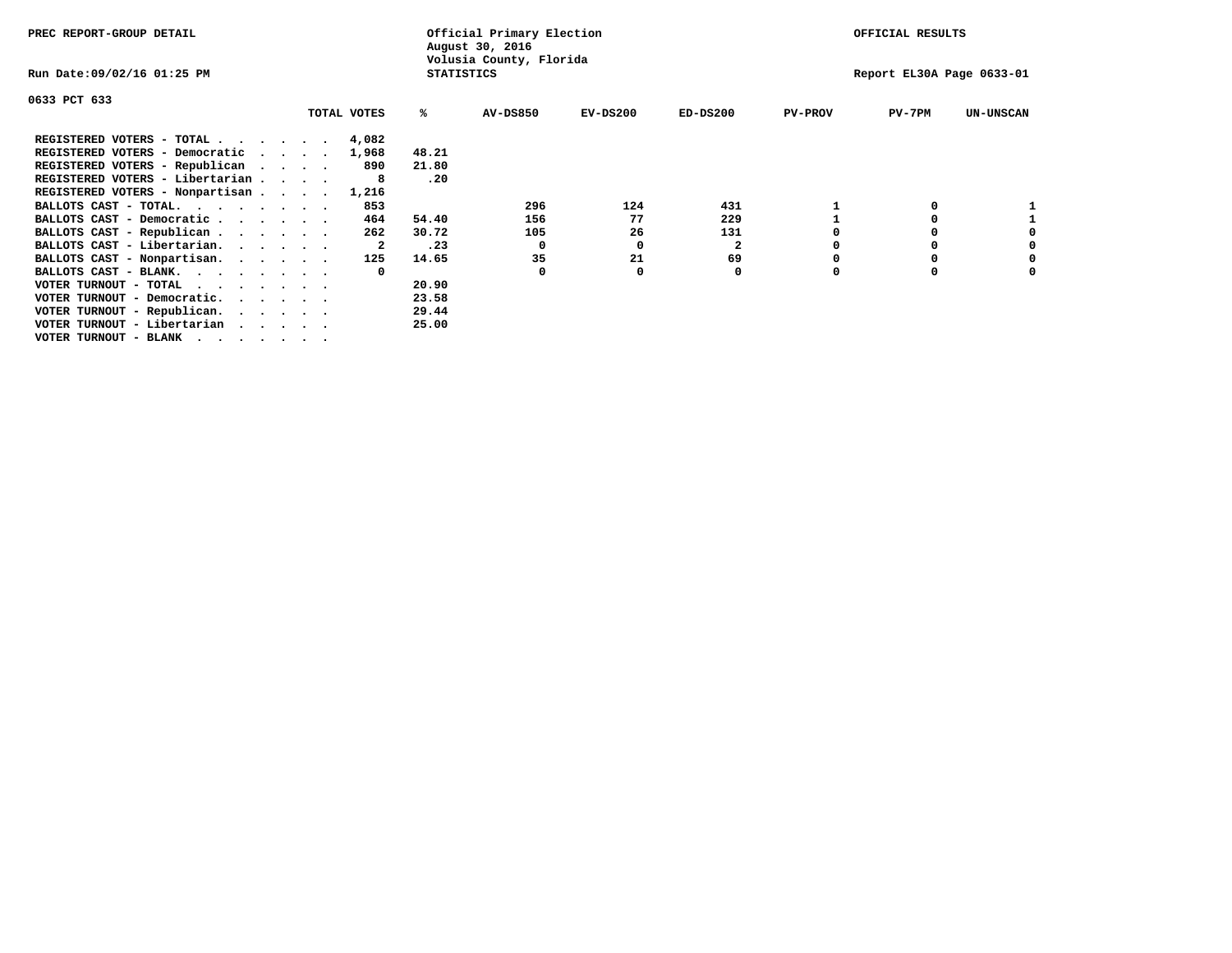| PREC REPORT-GROUP DETAIL<br>Run Date: 09/02/16 01:25 PM                          |             | Democratic | Official Primary Election<br>August 30, 2016<br>Volusia County, Florida | OFFICIAL RESULTS<br>Report EL30A Page 0633-02 |            |                |             |                  |  |  |
|----------------------------------------------------------------------------------|-------------|------------|-------------------------------------------------------------------------|-----------------------------------------------|------------|----------------|-------------|------------------|--|--|
|                                                                                  |             |            |                                                                         |                                               |            |                |             |                  |  |  |
| 0633 PCT 633                                                                     | TOTAL VOTES | %ะ         | <b>AV-DS850</b>                                                         | $EV-DS200$                                    | $ED-DS200$ | <b>PV-PROV</b> | $PV-7PM$    | <b>UN-UNSCAN</b> |  |  |
| United States Senator<br>(VOTE FOR) 1                                            |             |            |                                                                         |                                               |            |                |             |                  |  |  |
| Roque "Rocky" De La Fuente.                                                      | 16          | 3.66       | 8                                                                       | 3                                             | 5          | O              | 0           |                  |  |  |
| Alan Grayson                                                                     | 117         | 26.77      | 38                                                                      | 18                                            | 61         |                | $\Omega$    |                  |  |  |
| Pam Keith                                                                        | 59          | 13.50      | 23                                                                      | 7                                             | 29         |                | 0           | 0                |  |  |
| Reginald Luster                                                                  | 7           | 1.60       | $\overline{2}$                                                          | 0                                             | 5          | O              | 0           | $\mathbf 0$      |  |  |
| Patrick Murphy.                                                                  | 238         | 54.46      | 79                                                                      | 44                                            | 113        |                | $\mathbf 0$ | $\mathbf{1}$     |  |  |
| Over Votes                                                                       | 1           |            | $\Omega$                                                                | $\mathbf 1$                                   | 0          | $\Omega$       | 0           | $\Omega$         |  |  |
| Under Votes.                                                                     | 26          |            |                                                                         | 4                                             | 16         | $\Omega$       | 0           | 0                |  |  |
| Representative in Congress District 6<br>(VOTE FOR) 1                            |             |            |                                                                         |                                               |            |                |             |                  |  |  |
| William (Bill) McCullough                                                        | 102         | 23.56      | 48                                                                      | 16                                            | 38         | $\Omega$       | 0           |                  |  |  |
| Jay McGovern                                                                     | 47          | 10.85      | 16                                                                      | 11                                            | 19         | $\Omega$       | $\Omega$    | 1                |  |  |
| George Pappas                                                                    | 43          | 9.93       | 25                                                                      | 3                                             | 15         | 0              | 0           | $\mathbf 0$      |  |  |
| Dwayne L. Taylor                                                                 | 241         | 55.66      | 56                                                                      | 44                                            | 140        |                | 0           | $\mathbf 0$      |  |  |
| Over Votes                                                                       | 1           |            | $\Omega$                                                                | $\Omega$                                      | 1          | 0              | 0           | 0                |  |  |
| Under Votes                                                                      | 30          |            | 11                                                                      | 3                                             | 16         | $\Omega$       | 0           | O                |  |  |
| State Representative District 26<br>(VOTE FOR) 1                                 |             |            |                                                                         |                                               |            |                |             |                  |  |  |
| Patrick Henry                                                                    | 288         | 65.75      | 101                                                                     | 35                                            | 150        | 1              | 0           |                  |  |  |
| Steve Miller                                                                     | 150         | 34.25      | 45                                                                      | 36                                            | 69         | 0              | 0           | 0                |  |  |
| Over Votes                                                                       | 2           |            | $\Omega$                                                                | 1                                             | 1          |                | 0           | 0                |  |  |
| Under Votes, $\cdot$ , $\cdot$ , $\cdot$ , $\cdot$ , $\cdot$ , $\cdot$ , $\cdot$ | 24          |            | 10                                                                      |                                               |            | $\Omega$       |             | O                |  |  |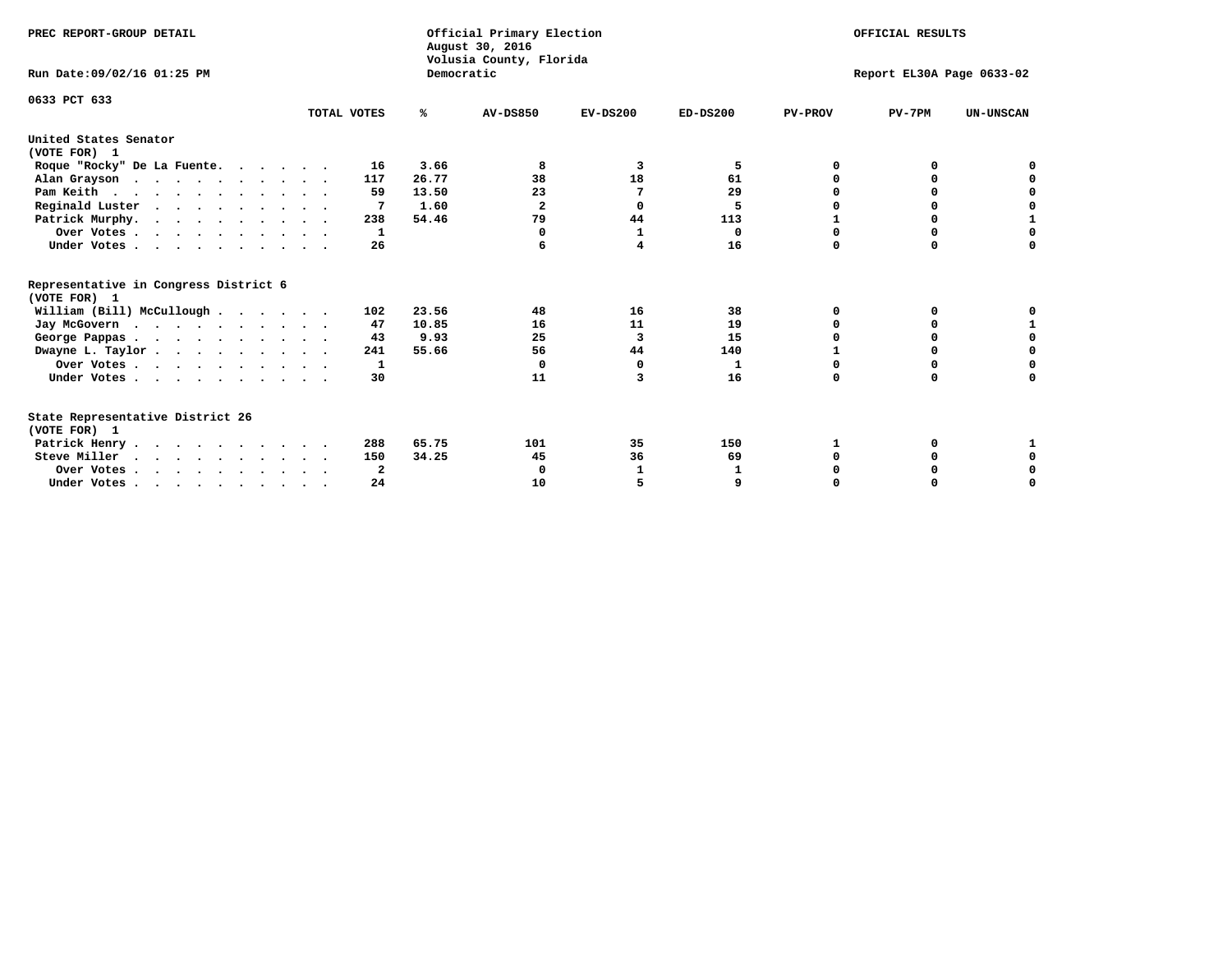| PREC REPORT-GROUP DETAIL<br>Run Date: 09/02/16 01:25 PM |             | Republican | Official Primary Election<br>August 30, 2016<br>Volusia County, Florida | OFFICIAL RESULTS<br>Report EL30A Page 0633-03 |              |                |             |                  |
|---------------------------------------------------------|-------------|------------|-------------------------------------------------------------------------|-----------------------------------------------|--------------|----------------|-------------|------------------|
|                                                         |             |            |                                                                         |                                               |              |                |             |                  |
| 0633 PCT 633                                            | TOTAL VOTES | ℁          | <b>AV-DS850</b>                                                         | $EV-DS200$                                    | $ED-DS200$   | <b>PV-PROV</b> | $PV-7PM$    | <b>UN-UNSCAN</b> |
|                                                         |             |            |                                                                         |                                               |              |                |             |                  |
| United States Senator<br>(VOTE FOR) 1                   |             |            |                                                                         |                                               |              |                |             |                  |
| Carlos Beruff                                           | 70          | 26.92      | 21                                                                      | 5                                             | 44           | 0              | 0           | 0                |
| Ernie Rivera                                            | 11          | 4.23       | 6                                                                       | $\mathbf{1}$                                  | 4            | $\Omega$       | 0           | $\mathbf 0$      |
| Marco Rubio.                                            | 167         | 64.23      | 72                                                                      | 20                                            | 75           | $\mathbf 0$    | $\mathbf 0$ | $\mathbf 0$      |
| Dwight Mark Anthony Young                               | 12          | 4.62       | 4                                                                       | 0                                             | 8            | 0              | $\mathbf 0$ | $\pmb{0}$        |
| Over Votes                                              | 0           |            | 0                                                                       | $\Omega$                                      | 0            | 0              | 0           | 0                |
| Under Votes                                             | 2           |            | 2                                                                       | 0                                             | $\Omega$     | $\Omega$       | $\Omega$    | $\mathbf 0$      |
| Representative in Congress District 6<br>(VOTE FOR) 1   |             |            |                                                                         |                                               |              |                |             |                  |
| Fred Costello.                                          | 73          | 29.08      | 29                                                                      | 3                                             | 41           | 0              | 0           | 0                |
| Ron Desantis                                            | 127         | 50.60      | 47                                                                      | 18                                            | 62           | 0              | 0           | $\mathbf 0$      |
| G. G. Galloway.                                         | 51          | 20.32      | 21                                                                      | 5                                             | 25           | $\Omega$       | $\Omega$    | $\mathbf 0$      |
| Over Votes                                              | 0           |            | $\Omega$                                                                | $\mathbf 0$                                   | $\mathbf{0}$ | $\mathbf 0$    | $\mathbf 0$ | $\mathbf 0$      |
| Under Votes                                             | 11          |            | 8                                                                       | 0                                             | 3            | $\mathbf 0$    | $\Omega$    | $\mathbf 0$      |
| State Committeeman                                      |             |            |                                                                         |                                               |              |                |             |                  |
| (VOTE FOR) 1                                            |             |            |                                                                         |                                               |              |                |             |                  |
| Paul W. Deering                                         | 155         | 71.43      | 62                                                                      | 16                                            | 77           | 0              | 0           | 0                |
| James Oddie.                                            | 62          | 28.57      | 25                                                                      | 6                                             | 31           | 0              | 0           | $\mathbf 0$      |
| Over Votes                                              | 0           |            | $\mathbf{0}$                                                            | $\mathbf 0$                                   | $\mathbf 0$  | 0              | $\mathbf 0$ | $\mathbf 0$      |
| Under Votes                                             | 45          |            | 18                                                                      | 4                                             | 23           | $\Omega$       | 0           | $\mathbf 0$      |
| State Committeewoman<br>(VOTE FOR) 1                    |             |            |                                                                         |                                               |              |                |             |                  |
| Dana Christina Dougherty                                | 103         | 46.40      | 38                                                                      | 13                                            | 52           | 0              | 0           | 0                |
| Marilyn C. Ford                                         | 119         | 53.60      | 50                                                                      | 9                                             | 60           | 0              | 0           | 0                |
| Over Votes                                              | $\Omega$    |            | $\Omega$                                                                | 0                                             | 0            | 0              | 0           | $\mathbf 0$      |
| Under Votes, , , , , , , , , ,                          | 40          |            | 17                                                                      | 4                                             | 19           | $\Omega$       | $\Omega$    | $\Omega$         |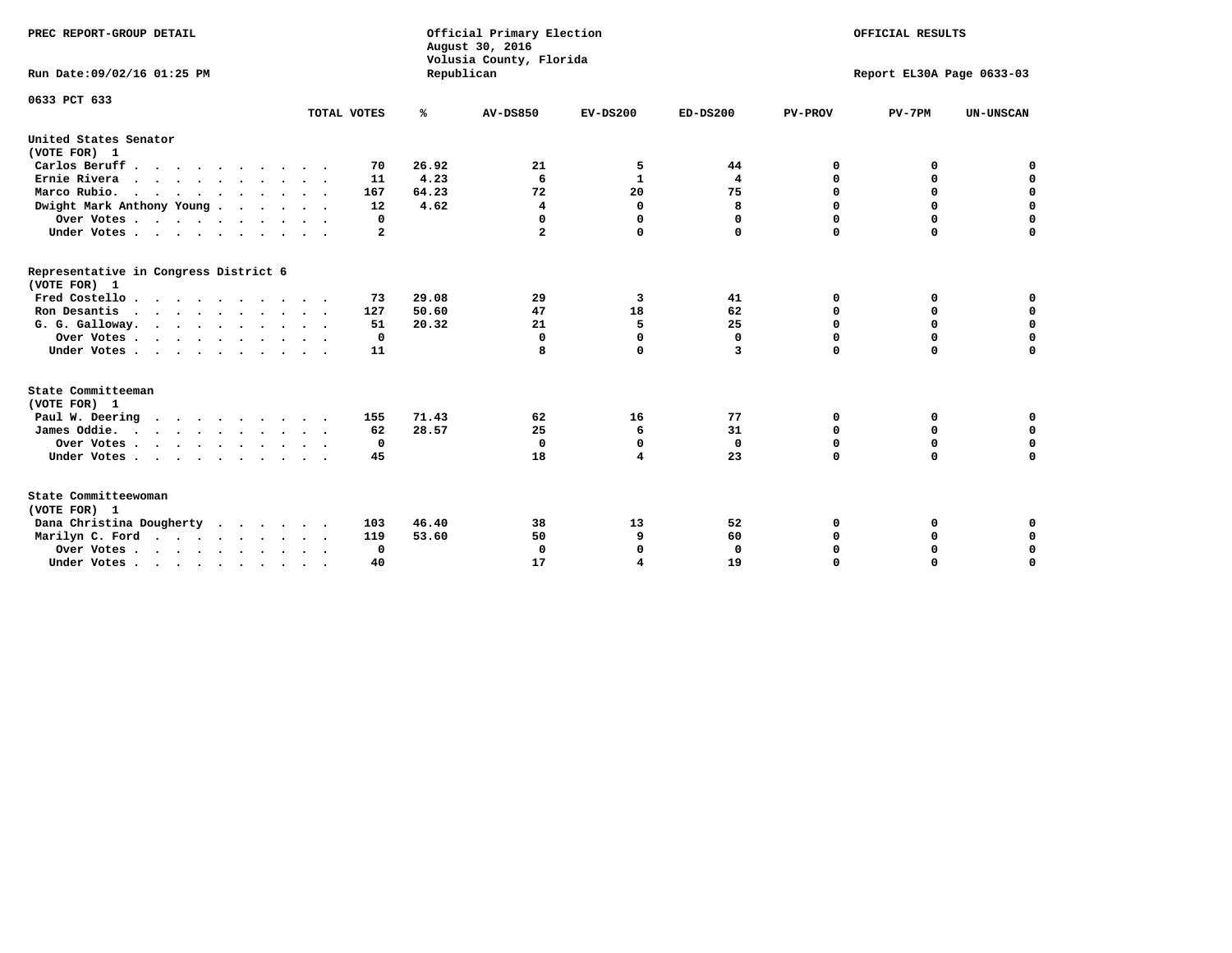| PREC REPORT-GROUP DETAIL              |  |  |  | Official Primary Election<br>August 30, 2016<br>Volusia County, Florida |             |       |             |            | OFFICIAL RESULTS |                |                           |                  |
|---------------------------------------|--|--|--|-------------------------------------------------------------------------|-------------|-------|-------------|------------|------------------|----------------|---------------------------|------------------|
| Run Date: 09/02/16 01:25 PM           |  |  |  |                                                                         |             |       | Libertarian |            |                  |                | Report EL30A Page 0633-04 |                  |
| 0633 PCT 633                          |  |  |  |                                                                         | TOTAL VOTES | ℁     | AV-DS850    | $EV-DS200$ | $ED-DS200$       | <b>PV-PROV</b> | $PV-7PM$                  | <b>UN-UNSCAN</b> |
| United States Senator<br>(VOTE FOR) 1 |  |  |  |                                                                         |             |       |             |            |                  |                |                           |                  |
| Augustus Invictus.                    |  |  |  |                                                                         |             | 50.00 |             | 0          |                  |                |                           | 0                |
| Paul Stanton                          |  |  |  |                                                                         |             | 50.00 |             |            |                  |                |                           | 0                |
| Over Votes                            |  |  |  |                                                                         | 0           |       |             |            | O                |                |                           | 0                |
| Under Votes                           |  |  |  |                                                                         | 0           |       |             |            |                  |                |                           |                  |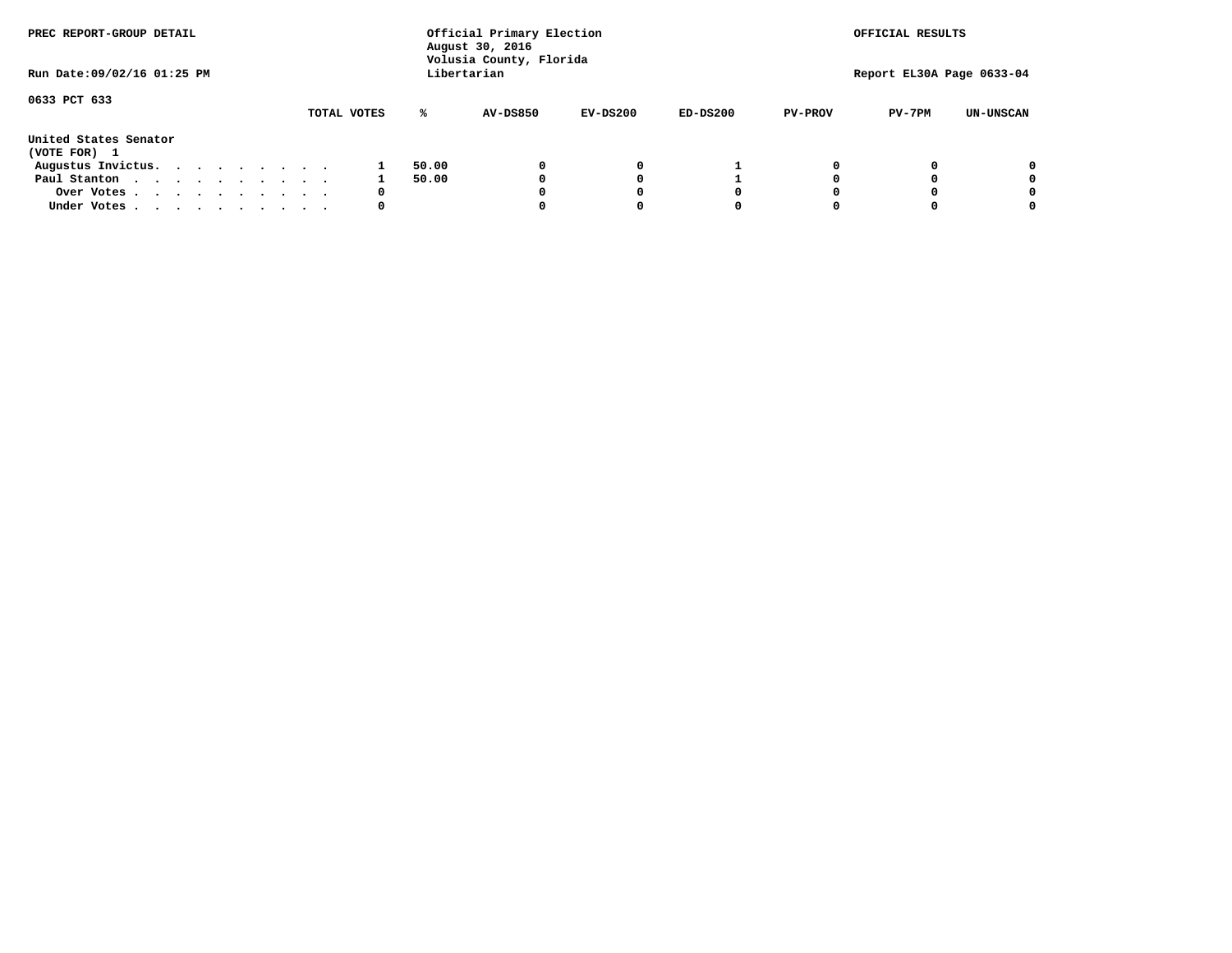| PREC REPORT-GROUP DETAIL                                                                                                                                                                                                                             |                               |       | Official Primary Election<br>August 30, 2016<br>Volusia County, Florida | OFFICIAL RESULTS<br>Report EL30A Page 0633-05 |              |                |             |                  |
|------------------------------------------------------------------------------------------------------------------------------------------------------------------------------------------------------------------------------------------------------|-------------------------------|-------|-------------------------------------------------------------------------|-----------------------------------------------|--------------|----------------|-------------|------------------|
| Run Date: 09/02/16 01:25 PM                                                                                                                                                                                                                          |                               |       | Nonpartisan                                                             |                                               |              |                |             |                  |
| 0633 PCT 633                                                                                                                                                                                                                                         | TOTAL VOTES                   | ℁     | <b>AV-DS850</b>                                                         | $EV-DS200$                                    | $ED-DS200$   | <b>PV-PROV</b> | $PV-7PM$    | <b>UN-UNSCAN</b> |
|                                                                                                                                                                                                                                                      |                               |       |                                                                         |                                               |              |                |             |                  |
| Circuit Judge 7th Circuit Group 4<br>(VOTE FOR) 1                                                                                                                                                                                                    |                               |       |                                                                         |                                               |              |                |             |                  |
| Chris France - WITHDRAWN                                                                                                                                                                                                                             | 125                           | 16.58 | 40                                                                      | 11                                            | 74           | 0              | 0           | $\mathbf 0$      |
| Sebrina L. Slack                                                                                                                                                                                                                                     | 238                           | 31.56 | 96                                                                      | 34                                            | 108          | $\mathbf 0$    | $\mathbf 0$ | $\mathbf 0$      |
| Stasia Warren<br>$\sim$                                                                                                                                                                                                                              | 391                           | 51.86 | 119                                                                     | 68                                            | 202          | $\mathbf{1}$   | 0           | 1                |
| Over Votes                                                                                                                                                                                                                                           | 1                             |       | $\mathbf 0$                                                             | $\mathbf{1}$                                  | $\mathbf 0$  | $\mathbf 0$    | $\mathbf 0$ | $\mathbf 0$      |
| Under Votes                                                                                                                                                                                                                                          | 98                            |       | 41                                                                      | 10                                            | 47           | $\Omega$       | $\Omega$    | $\mathbf 0$      |
| Circuit Judge 7th Circuit Group 10<br>(VOTE FOR) 1                                                                                                                                                                                                   |                               |       |                                                                         |                                               |              |                |             |                  |
| Malcolm Anthony<br>.                                                                                                                                                                                                                                 | 299                           | 41.76 | 110                                                                     | 49                                            | 140          | 0              | 0           | 0                |
| Scott DuPont<br>$\ddot{\phantom{0}}$                                                                                                                                                                                                                 | 417                           | 58.24 | 133                                                                     | 61                                            | 221          | 1              | $\mathbf 0$ | ${\bf 1}$        |
| Over Votes<br>$\ddot{\phantom{1}}$                                                                                                                                                                                                                   | $\mathbf 0$                   |       | $\mathbf{0}$                                                            | $\mathbf 0$                                   | $\mathbf{0}$ | $\mathbf 0$    | $\mathbf 0$ | $\mathbf 0$      |
| Under Votes                                                                                                                                                                                                                                          | 137                           |       | 53                                                                      | 14                                            | 70           | $\mathbf 0$    | $\mathbf 0$ | $\Omega$         |
| Circuit Judge 7th Circuit Group 13<br>(VOTE FOR) 1                                                                                                                                                                                                   |                               |       |                                                                         |                                               |              |                |             |                  |
| David Hood.                                                                                                                                                                                                                                          | 302                           | 40.27 | 102                                                                     | 50                                            | 149          | 1              | 0           | 0                |
| A. "Kathleen" McNeilly                                                                                                                                                                                                                               | 448                           | 59.73 | 154                                                                     | 67                                            | 226          | $\mathbf 0$    | 0           | $\mathbf{1}$     |
| Over Votes                                                                                                                                                                                                                                           | $\mathbf 0$                   |       | $\mathbf 0$                                                             | $\Omega$                                      | $\mathbf 0$  | 0              | $\mathbf 0$ | $\mathbf 0$      |
| Under Votes                                                                                                                                                                                                                                          | 103                           |       | 40                                                                      | 7                                             | 56           | $\mathbf 0$    | $\mathbf 0$ | 0                |
| Circuit Judge 7th Circuit Group 17<br>(VOTE FOR) 1                                                                                                                                                                                                   |                               |       |                                                                         |                                               |              |                |             |                  |
| Linda L. Gaustad                                                                                                                                                                                                                                     | 392                           | 54.52 | 133                                                                     | 75                                            | 184          | 0              | 0           | $\mathbf 0$      |
| Howard O. McGillin Jr                                                                                                                                                                                                                                | 327                           | 45.48 | 111                                                                     | 36                                            | 178          | $\mathbf{1}$   | 0           | $\mathbf{1}$     |
| Over Votes                                                                                                                                                                                                                                           | $\mathbf 0$                   |       | $\mathbf 0$                                                             | $\mathbf 0$                                   | $\mathbf 0$  | $\mathbf 0$    | $\mathbf 0$ | $\mathbf 0$      |
| Under Votes                                                                                                                                                                                                                                          | 134                           |       | 52                                                                      | 13                                            | 69           | $\mathbf 0$    | $\mathbf 0$ | $\mathbf 0$      |
| County Judge 7th Circuit Group 3<br>(VOTE FOR) 1                                                                                                                                                                                                     |                               |       |                                                                         |                                               |              |                |             |                  |
| Heather Caeners<br>$\mathbf{r}$ . The contract of the contract of the contract of the contract of the contract of the contract of the contract of the contract of the contract of the contract of the contract of the contract of the contract of th | 194                           | 25.59 | 76                                                                      | 27                                            | 90           | $\mathbf{1}$   | 0           | 0                |
| Shirley A. Green                                                                                                                                                                                                                                     | 464<br>$\ddot{\phantom{1}}$   | 61.21 | 153                                                                     | 76                                            | 234          | $\mathbf 0$    | 0           | $\mathbf{1}$     |
| Marla Rawnsley.<br>$\cdots$                                                                                                                                                                                                                          | 100                           | 13.19 | 32                                                                      | 15                                            | 53           | 0              | $\mathbf 0$ | $\pmb{0}$        |
| Over Votes.<br>$\cdot$<br>$\cdot$<br>$\cdot$                                                                                                                                                                                                         | $\mathbf{0}$<br>$\sim$ $\sim$ |       | 0                                                                       | $\mathbf{0}$                                  | $\mathbf{0}$ | $\mathbf 0$    | $\mathbf 0$ | $\mathbf 0$      |
| Under Votes<br>$\sim$                                                                                                                                                                                                                                | 95                            |       | 35                                                                      | 6                                             | 54           | $\mathbf 0$    | $\mathbf 0$ | 0                |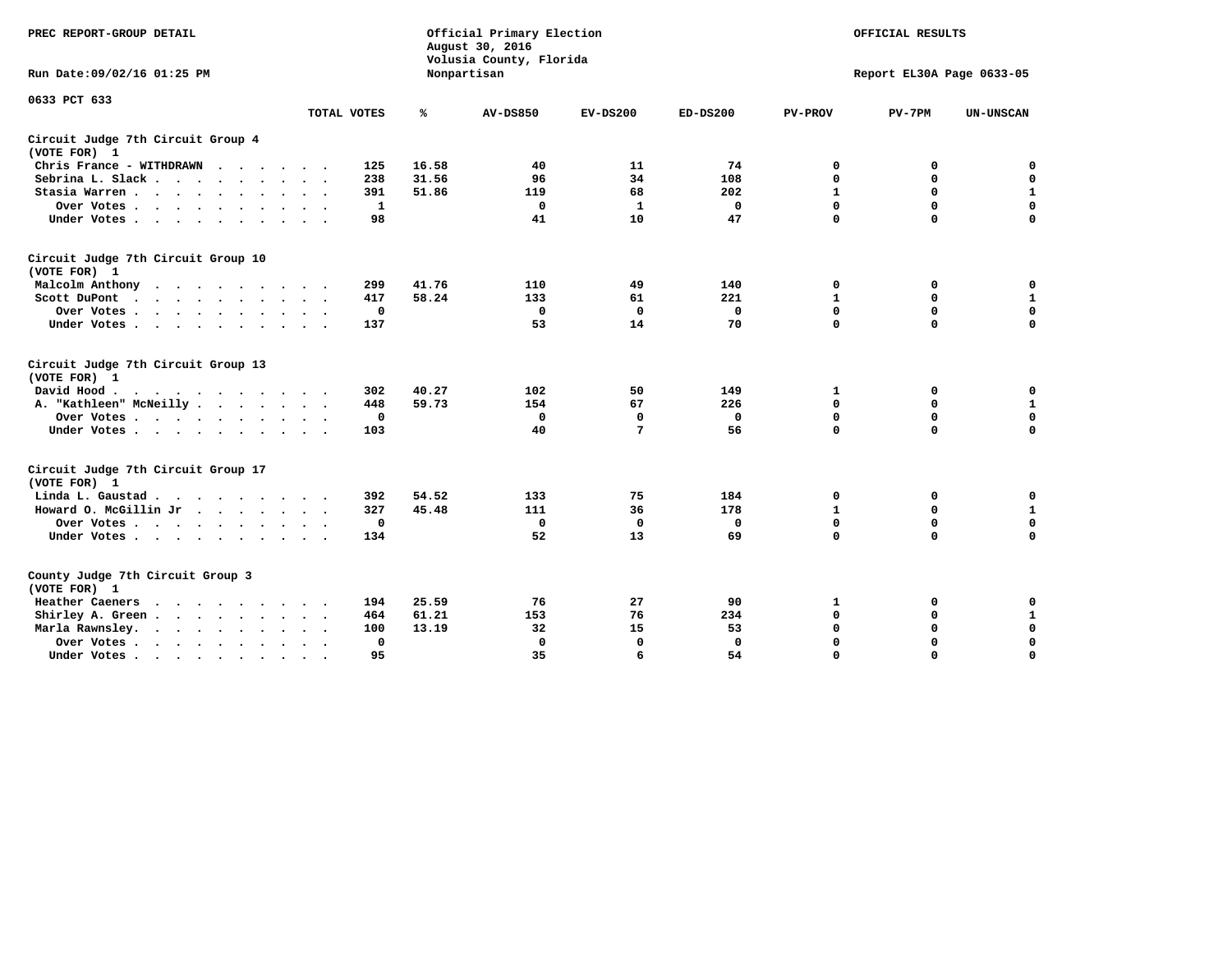| PREC REPORT-GROUP DETAIL                |                                     |       | Official Primary Election<br>August 30, 2016<br>Volusia County, Florida | OFFICIAL RESULTS<br>Report EL30A Page 0633-06 |                |                   |                      |                            |
|-----------------------------------------|-------------------------------------|-------|-------------------------------------------------------------------------|-----------------------------------------------|----------------|-------------------|----------------------|----------------------------|
| Run Date: 09/02/16 01:25 PM             |                                     |       | Nonpartisan                                                             |                                               |                |                   |                      |                            |
| 0633 PCT 633                            | TOTAL VOTES                         | ℁     | <b>AV-DS850</b>                                                         | $EV-DS200$                                    | $ED-DS200$     | <b>PV-PROV</b>    | $PV-7PM$             | <b>UN-UNSCAN</b>           |
| Sheriff                                 |                                     |       |                                                                         |                                               |                |                   |                      |                            |
| (VOTE FOR) 1                            |                                     |       |                                                                         |                                               |                |                   |                      |                            |
| Wendell C. Bradford                     | 97                                  | 11.49 | 22                                                                      | 19                                            | 56             | $\Omega$          | 0                    | $\mathbf 0$                |
| Dave Brannon                            | 48                                  | 5.69  | 20                                                                      | $7\phantom{.0}$                               | 21             | $\Omega$          | $\Omega$             | $\mathbf 0$                |
| Mike Chitwood                           | 558                                 | 66.11 | 199                                                                     | 77                                            | 281            | 0                 | 0                    | $\mathbf 1$                |
| Eric Dietrich.                          | 130                                 | 15.40 | 48                                                                      | 18                                            | 63             | $\mathbf{1}$      | $\Omega$             | $\mathbf 0$                |
| James E. (Jim) Gillum                   | 11                                  | 1.30  | 4<br>$\mathbf 0$                                                        | 3                                             | 4              | 0<br>$\Omega$     | $\Omega$<br>$\Omega$ | $\mathbf 0$<br>$\mathbf 0$ |
| Over Votes                              | $\mathbf 0$<br>$\ddot{\phantom{a}}$ |       |                                                                         | $\mathbf{0}$                                  | $\mathbf 0$    |                   |                      |                            |
| Under Votes                             | 9                                   |       | 3                                                                       | $\mathbf 0$                                   | 6              | 0                 | $\Omega$             | $\mathbf 0$                |
| Property Appraiser                      |                                     |       |                                                                         |                                               |                |                   |                      |                            |
| (VOTE FOR) 1                            |                                     |       |                                                                         |                                               |                |                   |                      |                            |
| Larry Bartlett.                         | 263                                 | 35.69 | 95                                                                      | 43                                            | 125            | 0<br>0            | 0                    | 0<br>$\mathbf{1}$          |
| H. Alan Burton.                         | 264                                 | 35.82 | 89                                                                      | 37                                            | 137            |                   | 0                    |                            |
| Mike Swanto.                            | 210                                 | 28.49 | 61<br>$\Omega$                                                          | 34<br>$\mathbf{0}$                            | 114            | $\mathbf{1}$<br>0 | 0<br>$\Omega$        | 0<br>$\mathbf 0$           |
| Over Votes                              | $\mathbf 0$                         |       |                                                                         |                                               | $\mathbf 0$    | 0                 | 0                    | 0                          |
| Under Votes                             | 116                                 |       | 51                                                                      | 10                                            | 55             |                   |                      |                            |
| Supervisor of Elections<br>(VOTE FOR) 1 |                                     |       |                                                                         |                                               |                |                   |                      |                            |
| Teresa Apgar                            | 105                                 | 13.62 | 34                                                                      | 13                                            | 58             | 0                 | 0                    | $\mathbf 0$                |
| David Lee Davis                         | 95                                  | 12.32 | 26                                                                      | 18                                            | 50             | $\mathbf{1}$      | 0                    | $\mathbf 0$                |
| Bill Fyfe                               | 60                                  | 7.78  | 19                                                                      | 9                                             | 32             | 0                 | $\Omega$             | $\mathbf 0$                |
| Lisa Lewis                              | 511                                 | 66.28 | 189                                                                     | 78                                            | 243            | 0                 | 0                    | $\mathbf 1$                |
| Over Votes                              | $\mathbf{1}$                        |       | $\mathbf{0}$                                                            | $\mathbf{0}$                                  | $\mathbf{1}$   | 0                 | $\Omega$             | $\mathbf 0$                |
| Under Votes                             | 81                                  |       | 28                                                                      | 6                                             | 47             | 0                 | $\Omega$             | 0                          |
| County Council Chair                    |                                     |       |                                                                         |                                               |                |                   |                      |                            |
| (VOTE FOR) 1                            |                                     |       |                                                                         |                                               |                |                   |                      |                            |
| Jason P. Davis.                         | 183                                 | 25.00 | 65                                                                      | 25                                            | 92             | $\mathbf{0}$      | 0                    | $\mathbf{1}$               |
| Greg Gimbert                            | 135                                 | 18.44 | 41                                                                      | 18                                            | 76             | 0                 | 0                    | $\mathbf 0$                |
| Ed Kelley                               | 344                                 | 46.99 | 115                                                                     | 54                                            | 174            | $\mathbf{1}$      | 0                    | $\mathbf 0$                |
| Tom Laputka.<br>$\cdots$                | 70                                  | 9.56  | 23                                                                      | 16                                            | 31             | 0                 | 0                    | $\mathbf 0$                |
| Over Votes                              | $\overline{\mathbf{3}}$             |       | $\mathbf{1}$                                                            | $\mathbf{0}$                                  | $\overline{a}$ | 0                 | 0                    | 0                          |
| Under Votes                             | 118                                 |       | 51                                                                      | 11                                            | 56             | $\Omega$          | $\Omega$             | $\Omega$                   |
| School Board Member District 2          |                                     |       |                                                                         |                                               |                |                   |                      |                            |
| (VOTE FOR) 1                            |                                     |       |                                                                         |                                               |                |                   |                      |                            |
| Boysie Mae Smith-Walden.                | 247                                 | 32.93 | 80                                                                      | 38                                            | 128            | 1                 | 0                    | 0                          |
| Ida Duncan Wright.                      | 503                                 | 67.07 | 171                                                                     | 79                                            | 252            | 0                 | 0                    | $\mathbf{1}$               |
| Over Votes.                             | 0                                   |       | 0                                                                       | $\mathbf 0$                                   | 0              | 0                 | 0                    | $\pmb{0}$                  |
| Under Votes                             | 103                                 |       | 45                                                                      | 7                                             | 51             | $\Omega$          | $\Omega$             | $\mathbf 0$                |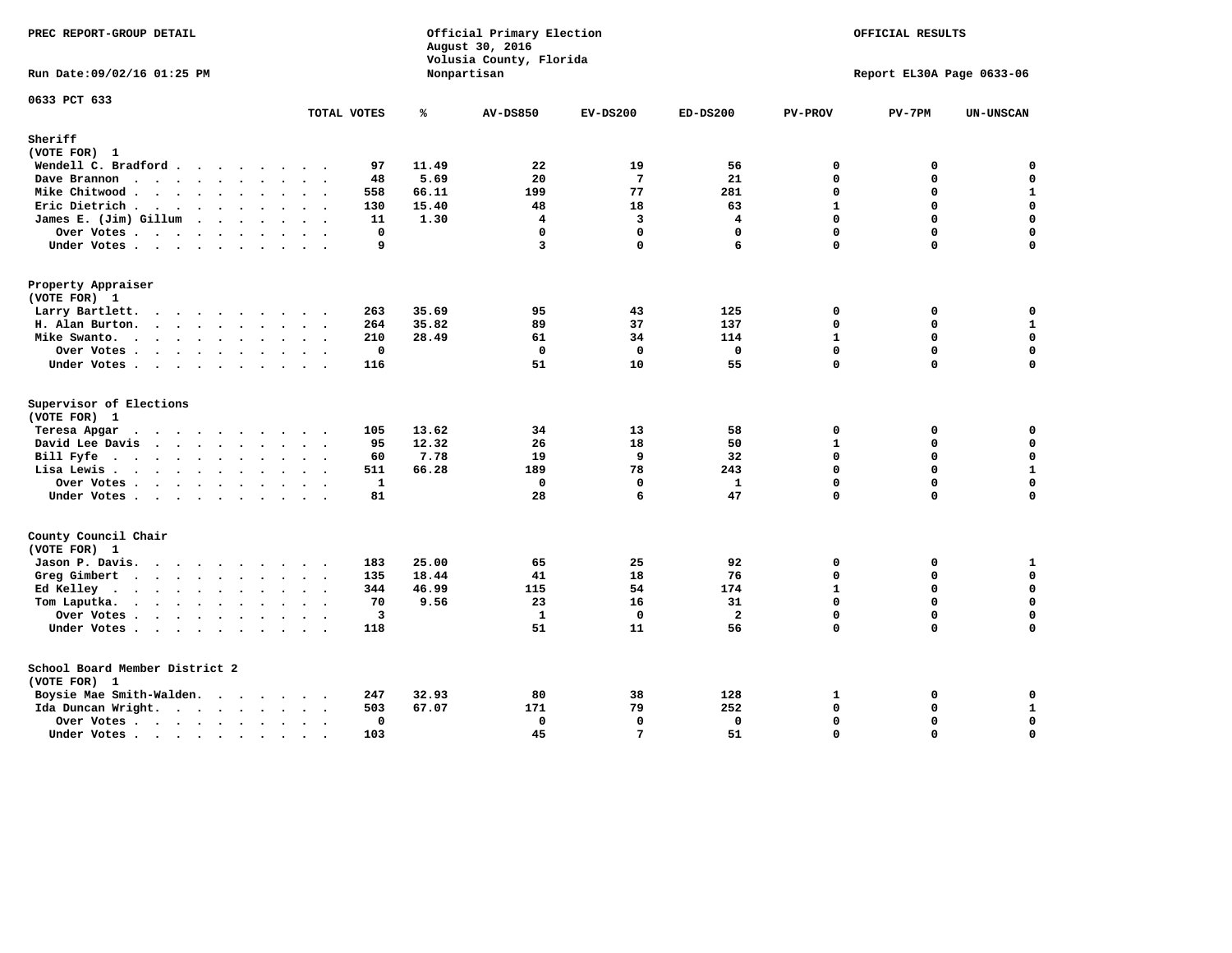| PREC REPORT-GROUP DETAIL<br>Run Date: 09/02/16 01:25 PM |              | Official Primary Election<br>August 30, 2016<br>Volusia County, Florida<br>Nonpartisan | OFFICIAL RESULTS<br>Report EL30A Page 0633-07 |            |            |                |          |                  |
|---------------------------------------------------------|--------------|----------------------------------------------------------------------------------------|-----------------------------------------------|------------|------------|----------------|----------|------------------|
| 0633 PCT 633                                            | TOTAL VOTES  | %ะ                                                                                     | AV-DS850                                      | $EV-DS200$ | $ED-DS200$ | <b>PV-PROV</b> | $PV-7PM$ | <b>UN-UNSCAN</b> |
| Daytona Beach Mayor<br>(VOTE FOR) 1                     |              |                                                                                        |                                               |            |            |                |          |                  |
| Dominique DeLannoy                                      | 33           | 4.07                                                                                   | 14                                            |            | 12         |                |          |                  |
| Derrick L. Henry                                        | 509          | 62.84                                                                                  | 155                                           | 78         | 275        |                |          |                  |
| Fred Hoffmann                                           | 49           | 6.05                                                                                   | 21                                            |            | 22         |                |          |                  |
| David Chief Rhody.                                      | 31           | 3.83                                                                                   | 11                                            |            | 13         |                |          |                  |
| Ken Strickland.                                         | 188          | 23.21                                                                                  | 72                                            | 22         | 93         |                |          |                  |
| Over Votes                                              | 0            |                                                                                        |                                               | O          | O          |                |          |                  |
| Under Votes.                                            | 43           |                                                                                        | 23                                            |            | 16         |                |          |                  |
| Amendment 4                                             |              |                                                                                        |                                               |            |            |                |          |                  |
| (VOTE FOR) 1                                            |              |                                                                                        |                                               |            |            |                |          |                  |
| Yes<br>.                                                | 543          | 73.18                                                                                  | 193                                           | 91         | 257        |                |          |                  |
| No.<br>.                                                | 199          | 26.82                                                                                  | 57                                            | 22         | 120        |                |          |                  |
| Over Votes                                              | <sup>0</sup> |                                                                                        |                                               | O          |            |                |          |                  |
| Under Votes, , , , , , , , , ,                          | 111          |                                                                                        | 46                                            | 11         | 54         |                |          |                  |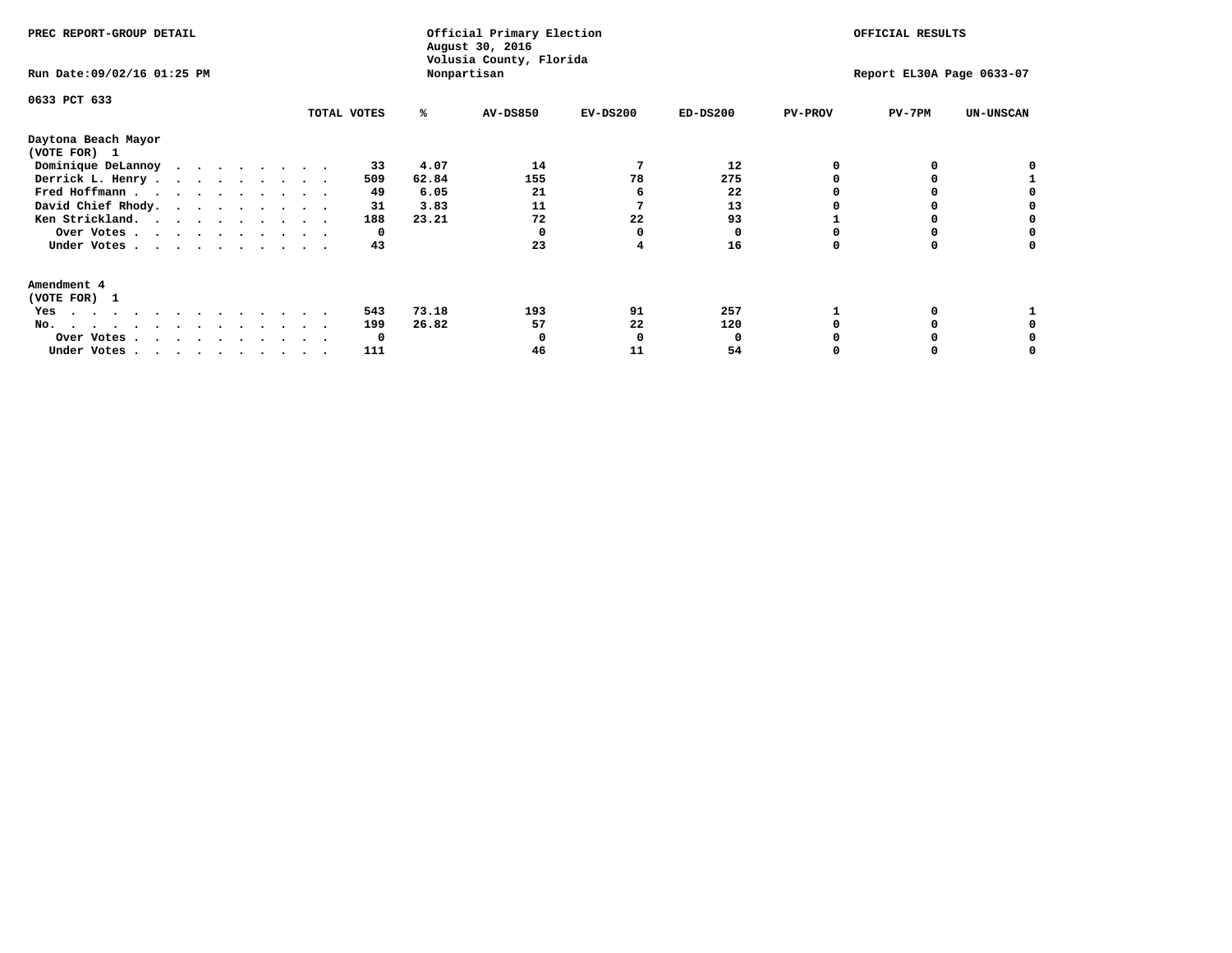| PREC REPORT-GROUP DETAIL        |             |                   | Official Primary Election<br>August 30, 2016 |            |            |                | OFFICIAL RESULTS          |                  |
|---------------------------------|-------------|-------------------|----------------------------------------------|------------|------------|----------------|---------------------------|------------------|
| Run Date:09/02/16 01:25 PM      |             | <b>STATISTICS</b> | Volusia County, Florida                      |            |            |                | Report EL30A Page 0638-01 |                  |
| 0638 PCT 638                    |             |                   |                                              |            |            |                |                           |                  |
|                                 | TOTAL VOTES | %ะ                | <b>AV-DS850</b>                              | $EV-DS200$ | $ED-DS200$ | <b>PV-PROV</b> | $PV-7PM$                  | <b>UN-UNSCAN</b> |
| REGISTERED VOTERS - TOTAL       | 2,231       |                   |                                              |            |            |                |                           |                  |
| REGISTERED VOTERS - Democratic  | 824         | 36.93             |                                              |            |            |                |                           |                  |
| REGISTERED VOTERS - Republican  | 769         | 34.47             |                                              |            |            |                |                           |                  |
| REGISTERED VOTERS - Libertarian |             | .31               |                                              |            |            |                |                           |                  |
| REGISTERED VOTERS - Nonpartisan | 631         |                   |                                              |            |            |                |                           |                  |
| BALLOTS CAST - TOTAL.           | 635         |                   | 301                                          | 51         | 283        |                |                           |                  |
| BALLOTS CAST - Democratic       | 252         | 39.69             | 114                                          | 22         | 116        |                |                           |                  |
| BALLOTS CAST - Republican       | 302         | 47.56             | 144                                          | 25         | 133        |                |                           |                  |
| BALLOTS CAST - Libertarian.     |             | .16               | $\Omega$                                     |            |            |                |                           |                  |
| BALLOTS CAST - Nonpartisan.     | 80          | 12.60             | 43                                           |            | 33         |                |                           | 0                |
| BALLOTS CAST - BLANK.           |             |                   | $\Omega$                                     |            | 0          | n              |                           |                  |
| VOTER TURNOUT - TOTAL $\cdot$   |             | 28.46             |                                              |            |            |                |                           |                  |
| VOTER TURNOUT - Democratic.     |             | 30.58             |                                              |            |            |                |                           |                  |
| VOTER TURNOUT - Republican.     |             | 39.27             |                                              |            |            |                |                           |                  |
| VOTER TURNOUT - Libertarian     |             | 14.29             |                                              |            |            |                |                           |                  |
| VOTER TURNOUT - BLANK           |             |                   |                                              |            |            |                |                           |                  |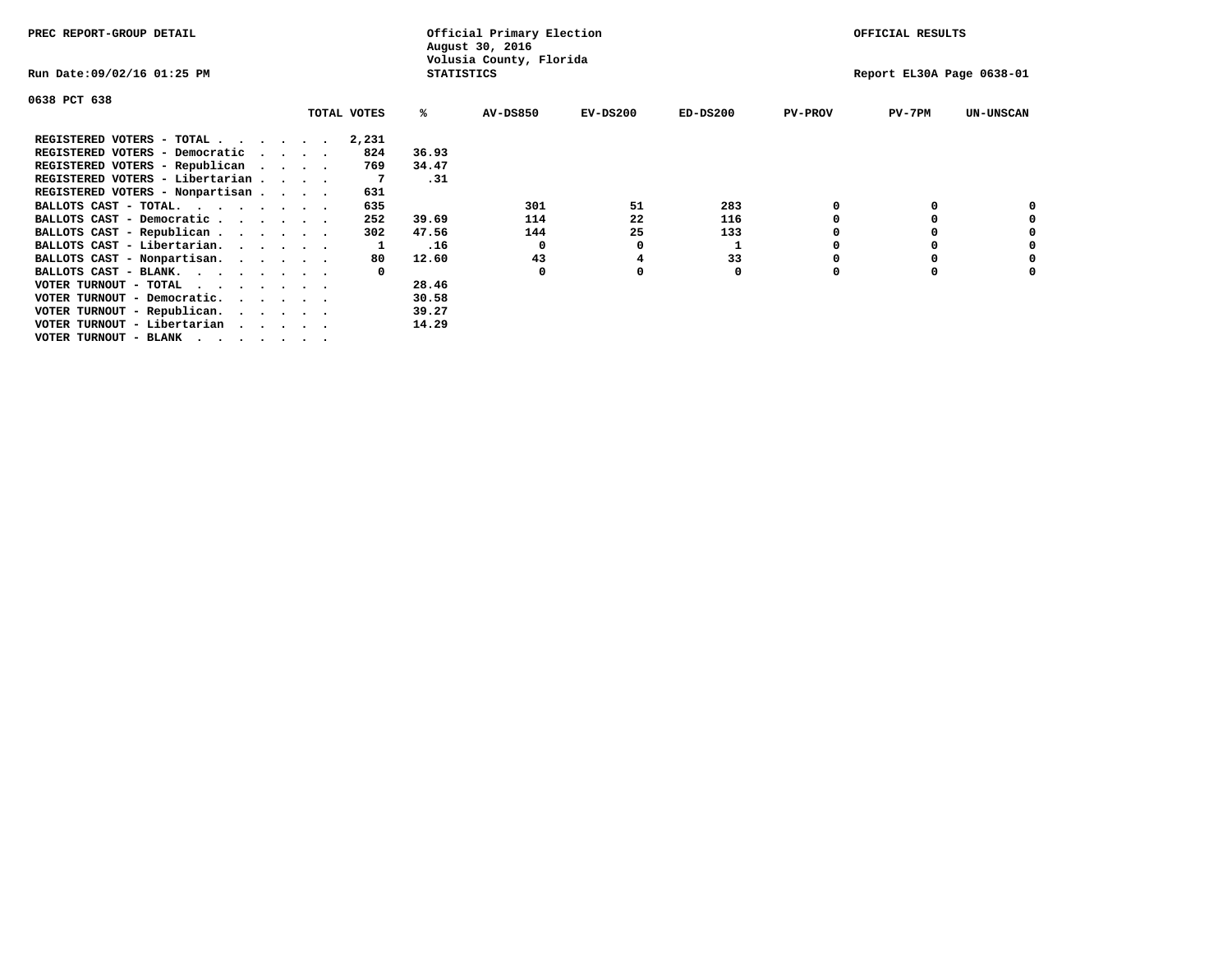| PREC REPORT-GROUP DETAIL<br>Run Date: 09/02/16 01:25 PM                          |              | Democratic | Official Primary Election<br>August 30, 2016<br>Volusia County, Florida | OFFICIAL RESULTS<br>Report EL30A Page 0638-02 |            |                |          |                  |  |  |
|----------------------------------------------------------------------------------|--------------|------------|-------------------------------------------------------------------------|-----------------------------------------------|------------|----------------|----------|------------------|--|--|
|                                                                                  |              |            |                                                                         |                                               |            |                |          |                  |  |  |
| 0638 PCT 638                                                                     | TOTAL VOTES  | ℁          | <b>AV-DS850</b>                                                         | $EV-DS200$                                    | $ED-DS200$ | <b>PV-PROV</b> | $PV-7PM$ | <b>UN-UNSCAN</b> |  |  |
| United States Senator<br>(VOTE FOR) 1                                            |              |            |                                                                         |                                               |            |                |          |                  |  |  |
| Roque "Rocky" De La Fuente.                                                      | 12           | 5.11       |                                                                         | O                                             | 5          | O              | O        |                  |  |  |
| Alan Grayson                                                                     | 80           | 34.04      | 27                                                                      |                                               | 47         |                |          |                  |  |  |
| Pam Keith                                                                        | 19           | 8.09       | 11                                                                      | $\overline{2}$                                | 6          |                | 0        | 0                |  |  |
| Reginald Luster                                                                  | 3            | 1.28       | 3                                                                       | 0                                             | 0          |                | 0        | $\mathbf 0$      |  |  |
| Patrick Murphy.                                                                  | 121          | 51.49      | 56                                                                      | 14                                            | 51         | 0              | 0        | $\mathbf 0$      |  |  |
| Over Votes                                                                       | $\mathbf{o}$ |            | $\Omega$                                                                | 0                                             | 0          | $\Omega$       | 0        | $\Omega$         |  |  |
| Under Votes                                                                      | 17           |            | 10                                                                      | $\Omega$                                      | 7          | $\Omega$       | $\Omega$ | 0                |  |  |
| Representative in Congress District 6<br>(VOTE FOR) 1                            |              |            |                                                                         |                                               |            |                |          |                  |  |  |
| William (Bill) McCullough                                                        | 71           | 31.56      | 26                                                                      | 6                                             | 39         | O              | 0        |                  |  |  |
| Jay McGovern                                                                     | 51           | 22.67      | 20                                                                      | 8                                             | 23         | $\Omega$       | $\Omega$ | 0                |  |  |
| George Pappas.                                                                   | 38           | 16.89      | 22                                                                      | $\overline{a}$                                | 14         | $\Omega$       | $\Omega$ | 0                |  |  |
| Dwayne L. Taylor                                                                 | 65           | 28.89      | 29                                                                      |                                               | 30         | $\Omega$       | 0        | $\mathbf 0$      |  |  |
| Over Votes                                                                       | 0            |            | $\Omega$                                                                | $\Omega$                                      | 0          | $\Omega$       | 0        | 0                |  |  |
| Under Votes                                                                      | 27           |            | 17                                                                      | $\Omega$                                      | 10         | $\Omega$       | $\Omega$ | O                |  |  |
| State Representative District 26<br>(VOTE FOR) 1                                 |              |            |                                                                         |                                               |            |                |          |                  |  |  |
| Patrick Henry                                                                    | 140          | 62.50      | 54                                                                      | 13                                            | 73         | 0              | 0        |                  |  |  |
| Steve Miller                                                                     | 84           | 37.50      | 39                                                                      | 9                                             | 36         |                |          | 0                |  |  |
| Over Votes                                                                       | 0            |            | $\Omega$                                                                | 0                                             | 0          |                | 0        | 0                |  |  |
| Under Votes, $\cdot$ , $\cdot$ , $\cdot$ , $\cdot$ , $\cdot$ , $\cdot$ , $\cdot$ | 28           |            | 21                                                                      | $\Omega$                                      |            |                |          | $\Omega$         |  |  |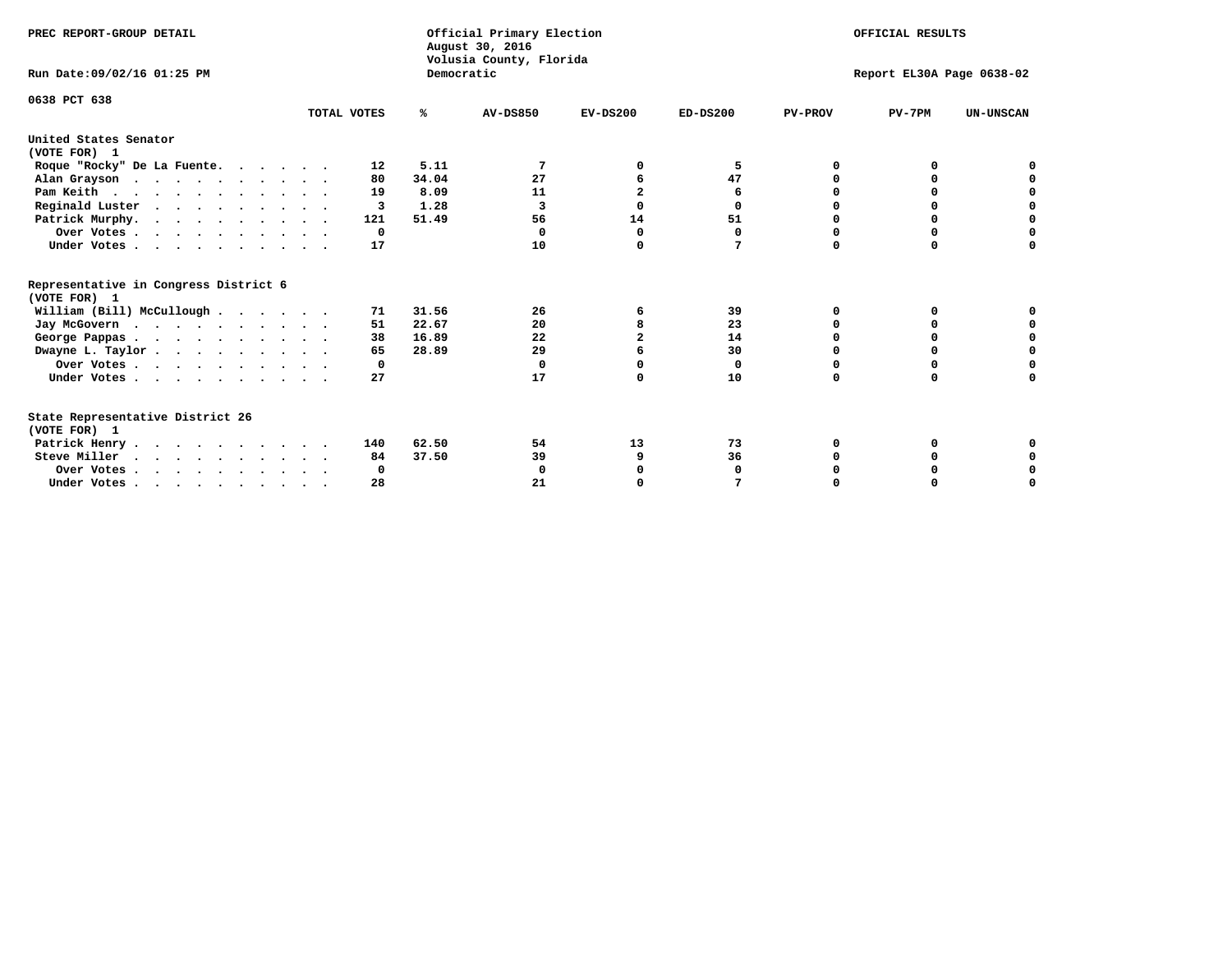| PREC REPORT-GROUP DETAIL<br>Run Date: 09/02/16 01:25 PM                          |             |            | Official Primary Election<br>August 30, 2016<br>Volusia County, Florida | OFFICIAL RESULTS<br>Report EL30A Page 0638-03 |              |                |             |                  |  |
|----------------------------------------------------------------------------------|-------------|------------|-------------------------------------------------------------------------|-----------------------------------------------|--------------|----------------|-------------|------------------|--|
|                                                                                  |             | Republican |                                                                         |                                               |              |                |             |                  |  |
| 0638 PCT 638                                                                     |             |            |                                                                         |                                               |              |                |             |                  |  |
|                                                                                  | TOTAL VOTES | ℁          | <b>AV-DS850</b>                                                         | $EV-DS200$                                    | $ED-DS200$   | <b>PV-PROV</b> | $PV-7PM$    | <b>UN-UNSCAN</b> |  |
| United States Senator<br>(VOTE FOR) 1                                            |             |            |                                                                         |                                               |              |                |             |                  |  |
| Carlos Beruff                                                                    | 101         | 34.01      | 49                                                                      | 9                                             | 43           | 0              | 0           | 0                |  |
| Ernie Rivera                                                                     | 3           | 1.01       | 1                                                                       | $\overline{\mathbf{2}}$                       | 0            | $\Omega$       | 0           | $\mathbf 0$      |  |
| Marco Rubio.                                                                     | 181         | 60.94      | 84                                                                      | 13                                            | 84           | $\mathbf 0$    | $\mathbf 0$ | $\mathbf 0$      |  |
| Dwight Mark Anthony Young                                                        | 12          | 4.04       | 6                                                                       | $\mathbf 1$                                   | 5            | 0              | $\mathbf 0$ | $\pmb{0}$        |  |
| Over Votes                                                                       | 1           |            | 0                                                                       | $\Omega$                                      | $\mathbf{1}$ | 0              | 0           | 0                |  |
| Under Votes                                                                      | 4           |            | 4                                                                       | 0                                             | $\Omega$     | $\Omega$       | $\Omega$    | $\mathbf 0$      |  |
| Representative in Congress District 6<br>(VOTE FOR) 1                            |             |            |                                                                         |                                               |              |                |             |                  |  |
| Fred Costello.                                                                   | 68          | 23.69      | 30                                                                      | 7                                             | 31           | 0              | 0           | 0                |  |
| Ron Desantis                                                                     | 179         | 62.37      | 85                                                                      | 13                                            | 81           | 0              | 0           | $\mathbf 0$      |  |
| G. G. Galloway.                                                                  | 40          | 13.94      | 20                                                                      | $\overline{\mathbf{3}}$                       | 17           | $\mathbf 0$    | $\Omega$    | $\mathbf 0$      |  |
| Over Votes                                                                       | $\Omega$    |            | $\mathbf{0}$                                                            | 0                                             | 0            | $\mathbf 0$    | $\mathbf 0$ | $\mathbf 0$      |  |
| Under Votes                                                                      | 15          |            | 9                                                                       | $\overline{a}$                                | 4            | $\mathbf 0$    | $\Omega$    | $\mathbf 0$      |  |
| State Committeeman                                                               |             |            |                                                                         |                                               |              |                |             |                  |  |
| (VOTE FOR) 1                                                                     |             |            |                                                                         |                                               |              |                |             |                  |  |
| Paul W. Deering                                                                  | 173         | 73.00      | 84                                                                      | 13                                            | 76           | 0              | 0           | 0                |  |
| James Oddie.                                                                     | 64          | 27.00      | 23                                                                      | 6                                             | 35           | 0              | 0           | $\mathbf 0$      |  |
| Over Votes                                                                       | 0           |            | $\mathbf{0}$                                                            | $\mathbf 0$                                   | $\mathbf 0$  | 0              | $\mathbf 0$ | $\mathbf 0$      |  |
| Under Votes                                                                      | 65          |            | 37                                                                      | 6                                             | 22           | $\Omega$       | 0           | $\mathbf 0$      |  |
| State Committeewoman<br>(VOTE FOR) 1                                             |             |            |                                                                         |                                               |              |                |             |                  |  |
| Dana Christina Dougherty                                                         | 152         | 62.30      | 70                                                                      | 9                                             | 73           | 0              | 0           | 0                |  |
| Marilyn C. Ford                                                                  | 92          | 37.70      | 40                                                                      | 11                                            | 41           | 0              | 0           | 0                |  |
| Over Votes                                                                       | $\Omega$    |            | $\Omega$                                                                | 0                                             | $\mathbf{0}$ | 0              | 0           | $\mathbf 0$      |  |
| Under Votes, $\cdot$ , $\cdot$ , $\cdot$ , $\cdot$ , $\cdot$ , $\cdot$ , $\cdot$ | 58          |            | 34                                                                      | 5                                             | 19           | $\Omega$       | $\Omega$    | $\Omega$         |  |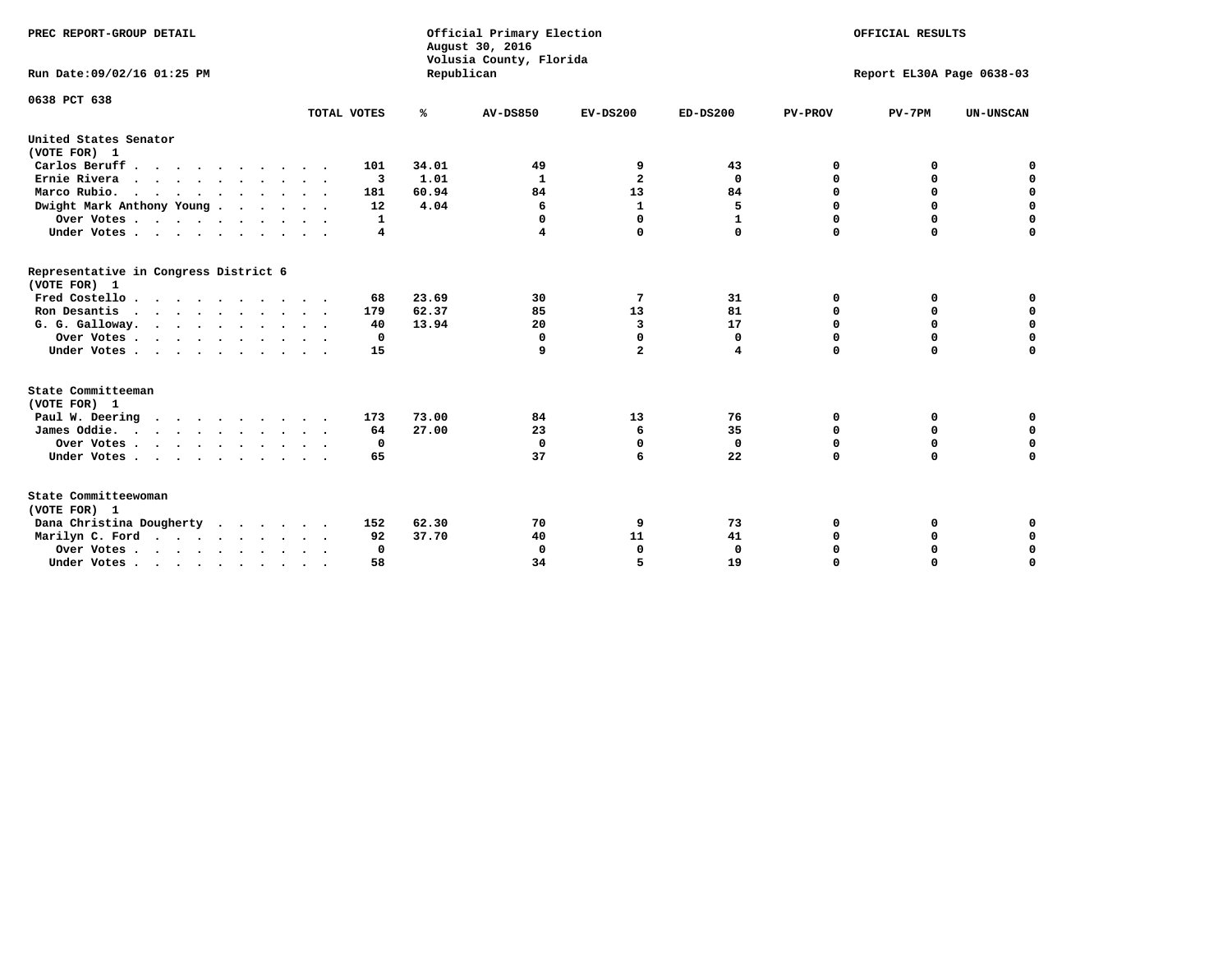| PREC REPORT-GROUP DETAIL<br>Run Date: 09/02/16 01:25 PM |  |  |  |  |  |             | Official Primary Election<br>August 30, 2016<br>Volusia County, Florida<br>Libertarian | OFFICIAL RESULTS<br>Report EL30A Page 0638-04 |            |            |                |          |                  |
|---------------------------------------------------------|--|--|--|--|--|-------------|----------------------------------------------------------------------------------------|-----------------------------------------------|------------|------------|----------------|----------|------------------|
|                                                         |  |  |  |  |  |             |                                                                                        |                                               |            |            |                |          |                  |
| 0638 PCT 638                                            |  |  |  |  |  |             |                                                                                        |                                               |            |            |                |          |                  |
|                                                         |  |  |  |  |  | TOTAL VOTES | ℁                                                                                      | AV-DS850                                      | $EV-DS200$ | $ED-DS200$ | <b>PV-PROV</b> | $PV-7PM$ | <b>UN-UNSCAN</b> |
| United States Senator<br>(VOTE FOR) 1                   |  |  |  |  |  |             |                                                                                        |                                               |            |            |                |          |                  |
| Augustus Invictus.                                      |  |  |  |  |  | 0           |                                                                                        |                                               | 0          | 0          |                |          | 0                |
| Paul Stanton                                            |  |  |  |  |  |             | 100.00                                                                                 |                                               |            |            |                |          | 0                |
| Over Votes                                              |  |  |  |  |  | 0           |                                                                                        |                                               |            | O          |                |          | 0                |
| Under Votes                                             |  |  |  |  |  | 0           |                                                                                        |                                               |            |            |                |          |                  |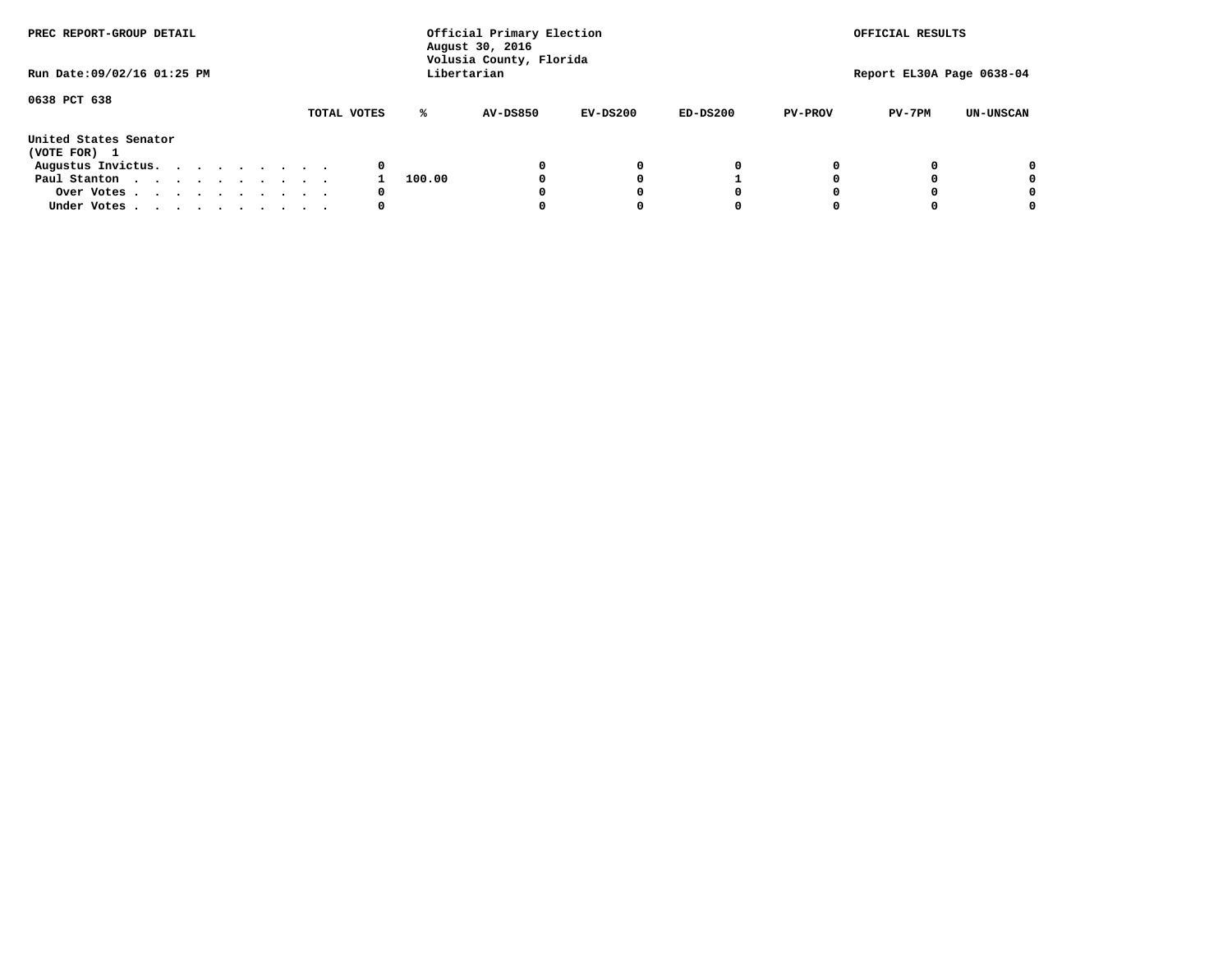| PREC REPORT-GROUP DETAIL                                                                                                           |             | Official Primary Election<br>August 30, 2016<br>Volusia County, Florida | OFFICIAL RESULTS<br>Report EL30A Page 0638-05 |             |              |                |             |                  |
|------------------------------------------------------------------------------------------------------------------------------------|-------------|-------------------------------------------------------------------------|-----------------------------------------------|-------------|--------------|----------------|-------------|------------------|
| Run Date: 09/02/16 01:25 PM                                                                                                        |             |                                                                         | Nonpartisan                                   |             |              |                |             |                  |
| 0638 PCT 638                                                                                                                       | TOTAL VOTES | ℁                                                                       | <b>AV-DS850</b>                               | $EV-DS200$  | $ED-DS200$   | <b>PV-PROV</b> | $PV-7PM$    | <b>UN-UNSCAN</b> |
|                                                                                                                                    |             |                                                                         |                                               |             |              |                |             |                  |
| Circuit Judge 7th Circuit Group 4<br>(VOTE FOR) 1                                                                                  |             |                                                                         |                                               |             |              |                |             |                  |
| Chris France - WITHDRAWN                                                                                                           | 131         | 23.86                                                                   | 40                                            | 9           | 82           | 0              | 0           | $\mathbf 0$      |
| Sebrina L. Slack.                                                                                                                  | 193         | 35.15                                                                   | 102                                           | 16          | 75           | 0              | $\mathbf 0$ | $\mathbf 0$      |
| Stasia Warren<br>$\sim$<br>$\sim$                                                                                                  | 225         | 40.98                                                                   | 106                                           | 20          | 99           | $\mathbf 0$    | 0           | $\mathbf 0$      |
| Over Votes                                                                                                                         | $\mathbf 0$ |                                                                         | $\mathbf 0$                                   | $\mathbf 0$ | $\mathbf{0}$ | $\mathbf 0$    | $\mathbf 0$ | $\mathbf 0$      |
| Under Votes                                                                                                                        | 86          |                                                                         | 53                                            | 6           | 27           | $\Omega$       | $\Omega$    | $\mathbf 0$      |
| Circuit Judge 7th Circuit Group 10<br>(VOTE FOR) 1                                                                                 |             |                                                                         |                                               |             |              |                |             |                  |
| Malcolm Anthony                                                                                                                    | 226         | 43.63                                                                   | 105                                           | 15          | 106          | 0              | 0           | 0                |
| Scott DuPont                                                                                                                       | 292         | 56.37                                                                   | 127                                           | 30          | 135          | $\mathbf 0$    | $\mathbf 0$ | $\mathbf 0$      |
| Over Votes                                                                                                                         | $\mathbf 0$ |                                                                         | $\mathbf{0}$                                  | $\Omega$    | $\mathbf{0}$ | $\mathbf 0$    | $\mathbf 0$ | $\mathbf 0$      |
| Under Votes                                                                                                                        | 117         |                                                                         | 69                                            | 6           | 42           | $\mathbf 0$    | $\mathbf 0$ | $\Omega$         |
| Circuit Judge 7th Circuit Group 13<br>(VOTE FOR) 1                                                                                 |             |                                                                         |                                               |             |              |                |             |                  |
| David Hood.                                                                                                                        | 244         | 44.77                                                                   | 116                                           | 20          | 108          | 0              | 0           | $\mathbf 0$      |
| A. "Kathleen" McNeilly                                                                                                             | 301         | 55.23                                                                   | 131                                           | 27          | 143          | $\mathbf 0$    | 0           | $\mathbf 0$      |
| Over Votes                                                                                                                         | $\mathbf 0$ |                                                                         | $\mathbf 0$                                   | $\mathbf 0$ | $\mathbf{0}$ | $\mathbf 0$    | $\mathbf 0$ | $\mathbf 0$      |
| Under Votes                                                                                                                        | 90          |                                                                         | 54                                            | 4           | 32           | $\Omega$       | $\mathbf 0$ | $\mathbf 0$      |
| Circuit Judge 7th Circuit Group 17<br>(VOTE FOR) 1                                                                                 |             |                                                                         |                                               |             |              |                |             |                  |
| Linda L. Gaustad                                                                                                                   | 246         | 47.67                                                                   | 109                                           | 26          | 111          | 0              | 0           | $\mathbf 0$      |
| Howard O. McGillin Jr.                                                                                                             | 270         | 52.33                                                                   | 118                                           | 19          | 133          | $\mathbf 0$    | 0           | $\mathbf 0$      |
| Over Votes                                                                                                                         | $\mathbf 0$ |                                                                         | $\mathbf{0}$                                  | $\mathbf 0$ | $\mathbf 0$  | $\mathbf 0$    | $\mathbf 0$ | $\pmb{0}$        |
| Under Votes                                                                                                                        | 119         |                                                                         | 74                                            | 6           | 39           | $\mathbf 0$    | $\mathbf 0$ | $\mathbf 0$      |
| County Judge 7th Circuit Group 3<br>(VOTE FOR) 1                                                                                   |             |                                                                         |                                               |             |              |                |             |                  |
| Heather Caeners<br>the contract of the contract of the contract of the contract of the contract of the contract of the contract of | 169         | 32.01                                                                   | 63                                            | 18          | 88           | 0              | 0           | $\mathbf 0$      |
| Shirley A. Green                                                                                                                   | 272         | 51.52                                                                   | 134                                           | 17          | 121          | $\mathbf 0$    | 0           | $\mathbf 0$      |
| Marla Rawnsley.                                                                                                                    | 87          | 16.48                                                                   | 40                                            | 10          | 37           | 0              | $\mathbf 0$ | $\pmb{0}$        |
| Over Votes.<br>$\cdots$<br>$\ddot{\phantom{a}}$<br>$\sim$                                                                          | 0           |                                                                         | $\Omega$                                      | 0           | $\mathbf{0}$ | $\mathbf 0$    | $\mathbf 0$ | $\mathbf 0$      |
| Under Votes<br>$\sim$                                                                                                              | 107         |                                                                         | 64                                            | 6           | 37           | $\mathbf 0$    | $\mathbf 0$ | 0                |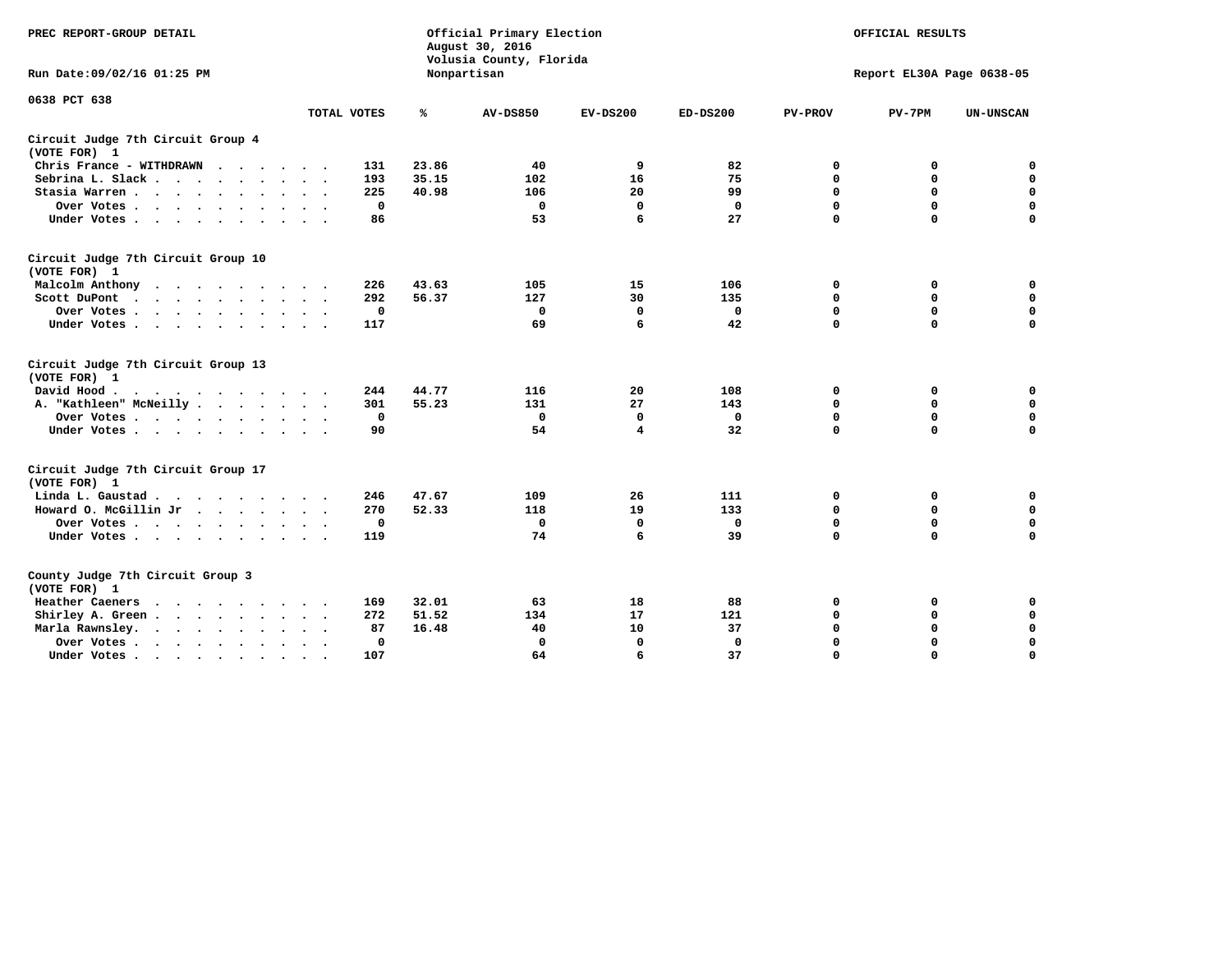| PREC REPORT-GROUP DETAIL                       |                          |             |       | Official Primary Election<br>August 30, 2016<br>Volusia County, Florida | OFFICIAL RESULTS<br>Report EL30A Page 0638-06 |              |                |             |                    |
|------------------------------------------------|--------------------------|-------------|-------|-------------------------------------------------------------------------|-----------------------------------------------|--------------|----------------|-------------|--------------------|
| Run Date: 09/02/16 01:25 PM                    |                          |             |       | Nonpartisan                                                             |                                               |              |                |             |                    |
| 0638 PCT 638                                   |                          | TOTAL VOTES | ℁     | <b>AV-DS850</b>                                                         | $EV-DS200$                                    | $ED-DS200$   | <b>PV-PROV</b> | $PV-7PM$    | <b>UN-UNSCAN</b>   |
| Sheriff                                        |                          |             |       |                                                                         |                                               |              |                |             |                    |
| (VOTE FOR) 1                                   |                          |             |       |                                                                         |                                               |              |                |             |                    |
| Wendell C. Bradford                            |                          | 27          | 4.38  | 9                                                                       | 3                                             | 15           | $\Omega$       | 0           | $\mathbf 0$        |
| Dave Brannon                                   |                          | 52          | 8.44  | 25                                                                      | 5                                             | 22           | 0              | 0           | $\mathbf 0$        |
| Mike Chitwood                                  |                          | 416         | 67.53 | 202                                                                     | 32                                            | 182          | 0              | 0           | $\mathbf 0$        |
| Eric Dietrich                                  |                          | 113         | 18.34 | 52                                                                      | $7\phantom{.0}$                               | 54           | 0              | 0           | $\mathbf 0$        |
| James E. (Jim) Gillum                          |                          | 8           | 1.30  | $\overline{2}$                                                          | $\mathbf{1}$                                  | 5            | $\Omega$       | $\Omega$    | $\mathbf 0$        |
| Over Votes                                     | $\overline{\phantom{a}}$ | 0           |       | $^{\circ}$                                                              | $\mathbf{0}$                                  | $\mathbf 0$  | 0              | $\mathbf 0$ | $\mathbf 0$        |
| Under Votes                                    |                          | 19          |       | 11                                                                      | 3                                             | 5            | 0              | $\Omega$    | $\Omega$           |
| Property Appraiser                             |                          |             |       |                                                                         |                                               |              |                |             |                    |
| (VOTE FOR) 1                                   |                          |             |       |                                                                         |                                               |              |                |             |                    |
| Larry Bartlett.                                |                          | 223         | 41.84 | 96                                                                      | 17                                            | 110          | $\mathbf 0$    | 0           | 0                  |
| H. Alan Burton.                                |                          | 196         | 36.77 | 84                                                                      | 13                                            | 99           | 0              | 0           | $\mathbf 0$        |
| Mike Swanto.                                   |                          | 114         | 21.39 | 51                                                                      | 15                                            | 48           | $\Omega$       | $\Omega$    | 0                  |
| Over Votes                                     |                          | $\mathbf 0$ |       | $\mathbf 0$                                                             | $\mathbf 0$                                   | $\mathbf 0$  | 0              | 0           | 0                  |
| Under Votes                                    |                          | 102         |       | 70                                                                      | 6                                             | 26           | 0              | $\Omega$    | $\mathbf 0$        |
| Supervisor of Elections<br>(VOTE FOR) 1        |                          |             |       |                                                                         |                                               |              |                |             |                    |
| Teresa Apgar                                   |                          | 76          | 13.29 | 36                                                                      | 7                                             | 33           | 0              | 0           | 0                  |
| David Lee Davis                                |                          | 80          | 13.99 | 30                                                                      | 5                                             | 45           | $\Omega$       | 0           | $\mathbf 0$        |
| Bill Fyfe.                                     |                          | 58          | 10.14 | 18                                                                      | $7\phantom{.0}$                               | 33           | 0              | $\Omega$    | $\mathbf 0$        |
| Lisa Lewis                                     |                          | 358         | 62.59 | 176                                                                     | 29                                            | 153          | 0              | $\Omega$    | $\mathbf 0$        |
| Over Votes                                     |                          | 0           |       | $\mathbf 0$                                                             | $\mathbf 0$                                   | $\mathbf 0$  | 0              | 0           | $\pmb{0}$          |
| Under Votes                                    |                          | 63          |       | 41                                                                      | $\overline{3}$                                | 19           | 0              | $\Omega$    | $\mathbf 0$        |
| County Council Chair<br>(VOTE FOR) 1           |                          |             |       |                                                                         |                                               |              |                |             |                    |
| Jason P. Davis.                                |                          | 117         | 21.59 | 56                                                                      | 6                                             | 55           | $\mathbf{0}$   | 0           | 0                  |
| Greg Gimbert                                   |                          | 88          | 16.24 | 38                                                                      | 5                                             | 45           | 0              | 0           | $\mathbf 0$        |
| Ed Kelley                                      | $\cdot$ $\cdot$          | 287         | 52.95 | 126                                                                     | 30                                            | 131          | 0              | $\Omega$    | $\mathbf 0$        |
| Tom Laputka.                                   | $\ddot{\phantom{0}}$     | 50          | 9.23  | 21                                                                      | $\overline{\mathbf{4}}$                       | 25           | 0              | 0           | $\pmb{\mathsf{o}}$ |
| Over Votes                                     |                          | $\mathbf 0$ |       | $\Omega$                                                                | $\mathbf{0}$                                  | $\mathbf{0}$ | $\Omega$       | $\Omega$    | 0                  |
| Under Votes                                    |                          | 93          |       | 60                                                                      | 6                                             | 27           | $\Omega$       | $\Omega$    | $\mathbf 0$        |
| School Board Member District 2<br>(VOTE FOR) 1 |                          |             |       |                                                                         |                                               |              |                |             |                    |
| Boysie Mae Smith-Walden.                       |                          | 144         | 29.15 | 55                                                                      | 19                                            | 70           | 0              | 0           | 0                  |
| Ida Duncan Wright.                             |                          | 350         | 70.85 | 165                                                                     | 23                                            | 162          | $\Omega$       | 0           | $\mathbf 0$        |
| Over Votes                                     |                          | 0           |       | $\mathbf 0$                                                             | $\mathbf 0$                                   | $\mathbf 0$  | 0              | 0           | $\mathbf 0$        |
| Under Votes                                    | $\sim$                   | 141         |       | 81                                                                      | 9                                             | 51           | 0              | $\Omega$    | $\mathbf 0$        |
|                                                |                          |             |       |                                                                         |                                               |              |                |             |                    |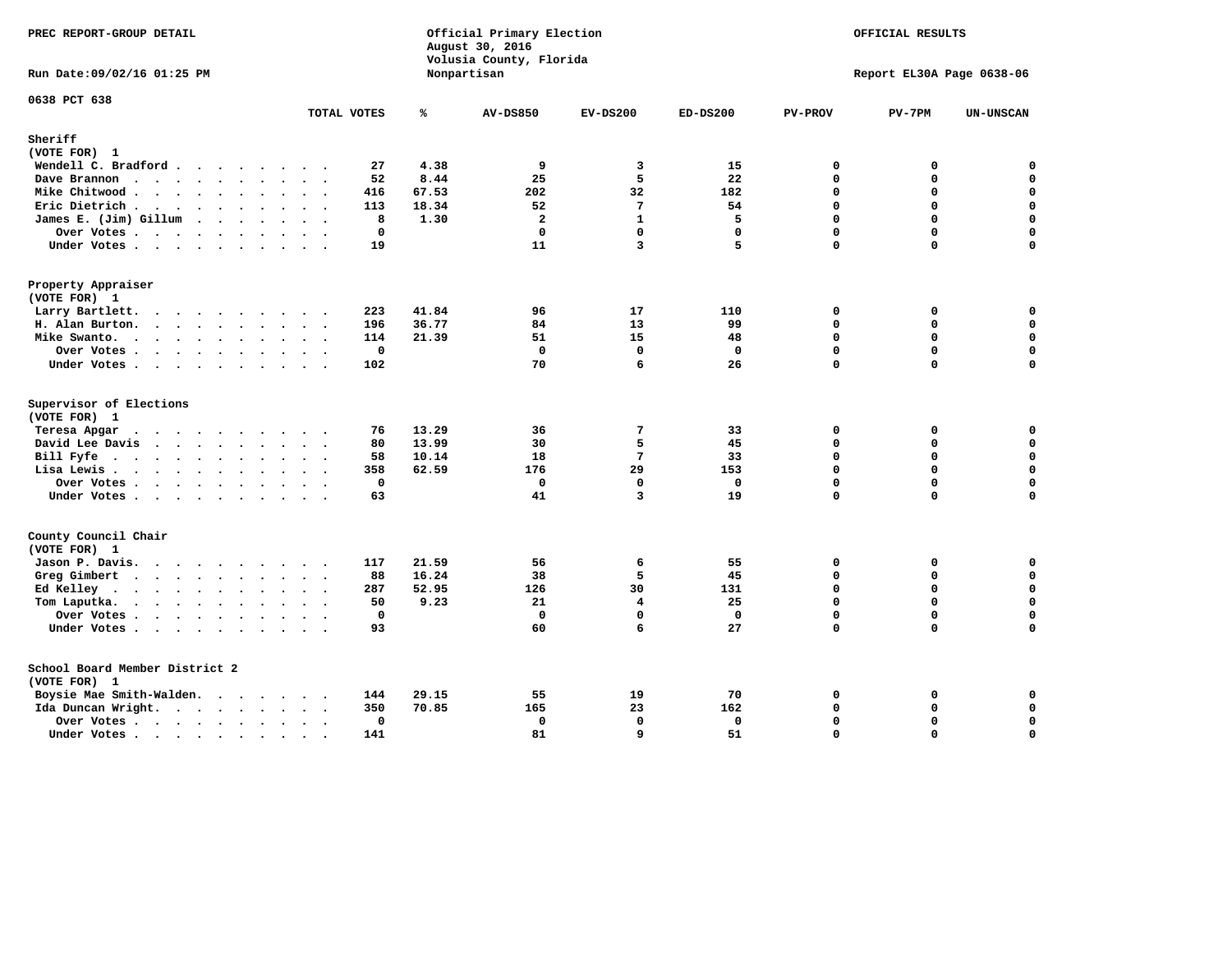| PREC REPORT-GROUP DETAIL<br>Run Date: 09/02/16 01:25 PM                |             |       | Official Primary Election<br>August 30, 2016<br>Volusia County, Florida<br>Nonpartisan |            | OFFICIAL RESULTS<br>Report EL30A Page 0638-07 |                |          |                  |
|------------------------------------------------------------------------|-------------|-------|----------------------------------------------------------------------------------------|------------|-----------------------------------------------|----------------|----------|------------------|
| 0638 PCT 638                                                           | TOTAL VOTES | %ะ    | <b>AV-DS850</b>                                                                        | $EV-DS200$ | $ED-DS200$                                    | <b>PV-PROV</b> | $PV-7PM$ | <b>UN-UNSCAN</b> |
| Daytona Beach Mayor<br>(VOTE FOR) 1                                    |             |       |                                                                                        |            |                                               |                |          |                  |
| Dominique DeLannoy                                                     | 19          | 7.69  |                                                                                        |            |                                               |                |          |                  |
| Derrick L. Henry                                                       | 120         | 48.58 | 37                                                                                     |            | 77                                            |                |          |                  |
| Fred Hoffmann                                                          | 32          | 12.96 | 10                                                                                     |            | 21                                            |                |          |                  |
| David Chief Rhody.                                                     | 15          | 6.07  |                                                                                        |            | 11                                            |                |          |                  |
| Ken Strickland.                                                        | 61          | 24.70 | 22                                                                                     |            | 34                                            |                |          |                  |
| Over Votes                                                             | 0           |       |                                                                                        |            |                                               |                |          |                  |
| Under Votes                                                            | 29          |       | 13                                                                                     |            | 15                                            |                |          |                  |
| Amendment 4<br>(VOTE FOR) 1                                            |             |       |                                                                                        |            |                                               |                |          |                  |
| Yes                                                                    | 381         | 70.17 | 180                                                                                    | 30         | 171                                           |                |          |                  |
| No.<br>.                                                               | 162         | 29.83 | 69                                                                                     | 15         | 78                                            |                |          |                  |
| Over Votes                                                             | O           |       |                                                                                        |            |                                               |                |          |                  |
| Under Votes, $\cdot$ , $\cdot$ , $\cdot$ , $\cdot$ , $\cdot$ , $\cdot$ | 92          |       | 52                                                                                     |            | 34                                            |                |          |                  |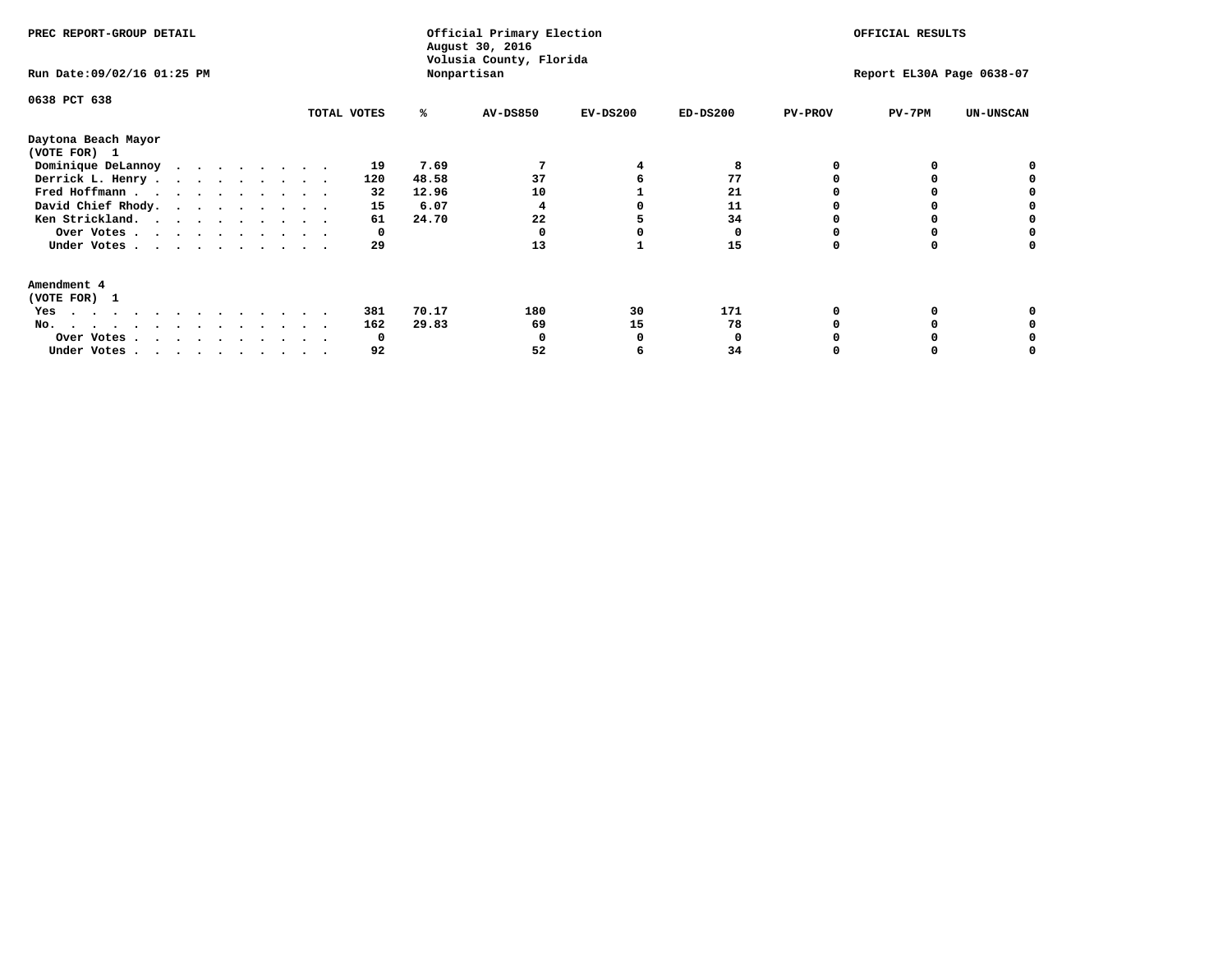| PREC REPORT-GROUP DETAIL          |  |  |             |                   | Official Primary Election<br>August 30, 2016 |            | OFFICIAL RESULTS          |                |          |                  |
|-----------------------------------|--|--|-------------|-------------------|----------------------------------------------|------------|---------------------------|----------------|----------|------------------|
| Run Date:09/02/16 01:25 PM        |  |  |             | <b>STATISTICS</b> | Volusia County, Florida                      |            | Report EL30A Page 0641-01 |                |          |                  |
| 0641 PCT 641                      |  |  |             |                   |                                              |            |                           |                |          |                  |
|                                   |  |  | TOTAL VOTES | ℁                 | AV-DS850                                     | $EV-DS200$ | $ED-DS200$                | <b>PV-PROV</b> | $PV-7PM$ | <b>UN-UNSCAN</b> |
| REGISTERED VOTERS - TOTAL 4,563   |  |  |             |                   |                                              |            |                           |                |          |                  |
| REGISTERED VOTERS - Democratic    |  |  | 1,531       | 33.55             |                                              |            |                           |                |          |                  |
| REGISTERED VOTERS - Republican    |  |  | 1,733       | 37.98             |                                              |            |                           |                |          |                  |
| REGISTERED VOTERS - Libertarian   |  |  | 10          | .22               |                                              |            |                           |                |          |                  |
| REGISTERED VOTERS - Nonpartisan   |  |  | 1,289       |                   |                                              |            |                           |                |          |                  |
| BALLOTS CAST - TOTAL.             |  |  | 1,347       |                   | 663                                          | 200        | 484                       |                |          |                  |
| BALLOTS CAST - Democratic         |  |  | 466         | 34.60             | 208                                          | 84         | 174                       |                |          |                  |
| BALLOTS CAST - Republican         |  |  | 680         | 50.48             | 352                                          | 87         | 241                       |                |          |                  |
| BALLOTS CAST - Libertarian.       |  |  |             | .07               | 0                                            | 0          |                           |                |          |                  |
| BALLOTS CAST - Nonpartisan.       |  |  | 200         | 14.85             | 103                                          | 29         | 68                        |                |          | 0                |
| BALLOTS CAST - BLANK.             |  |  |             |                   | 0                                            |            | 0                         | O              |          |                  |
| VOTER TURNOUT - TOTAL<br>$\cdots$ |  |  |             | 29.52             |                                              |            |                           |                |          |                  |
| VOTER TURNOUT - Democratic.       |  |  |             | 30.44             |                                              |            |                           |                |          |                  |
| VOTER TURNOUT - Republican.       |  |  |             | 39.24             |                                              |            |                           |                |          |                  |
| VOTER TURNOUT - Libertarian       |  |  |             | 10.00             |                                              |            |                           |                |          |                  |
| VOTER TURNOUT - BLANK             |  |  |             |                   |                                              |            |                           |                |          |                  |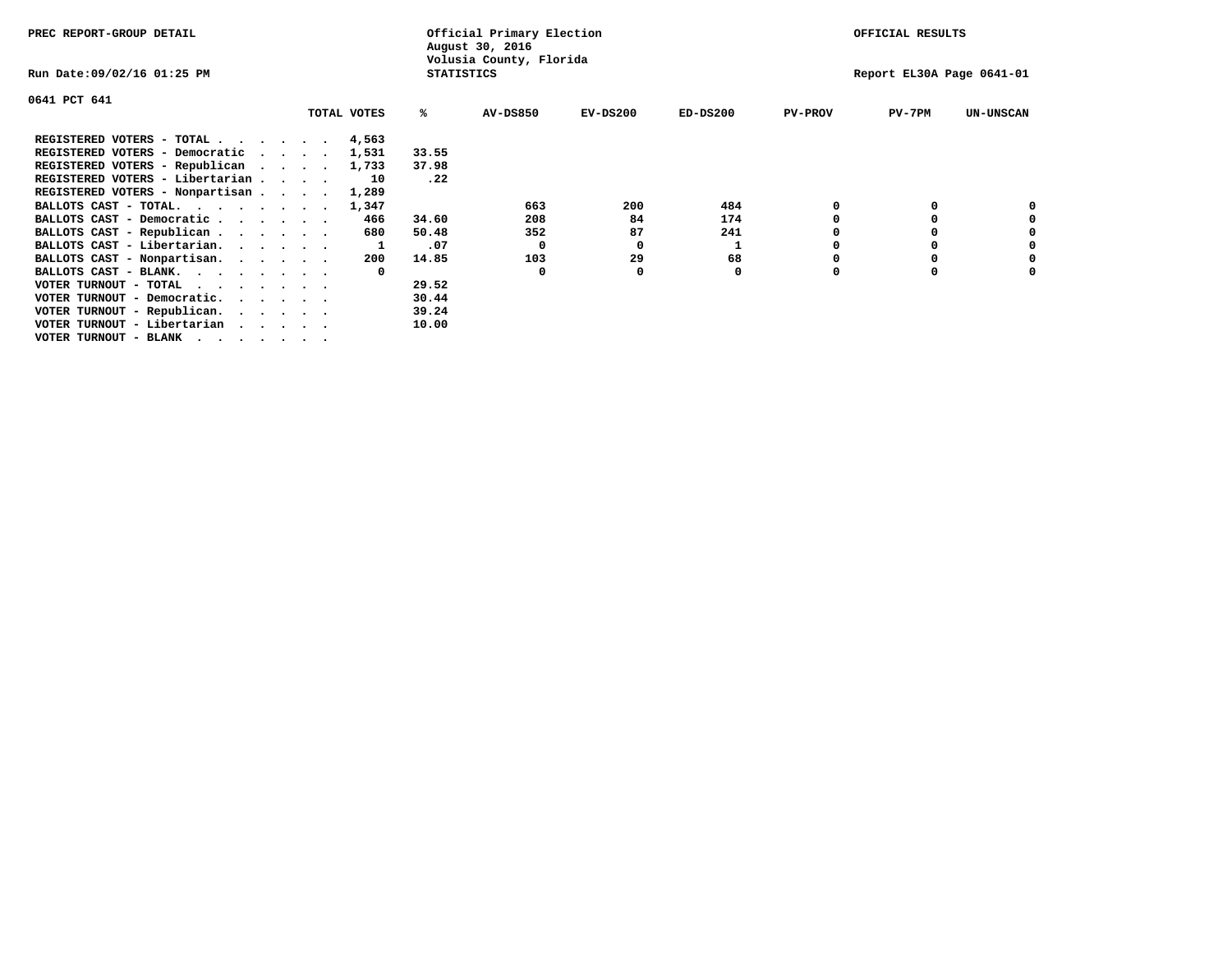| PREC REPORT-GROUP DETAIL                              |              |            | Official Primary Election<br>August 30, 2016<br>Volusia County, Florida |            | OFFICIAL RESULTS<br>Report EL30A Page 0641-02 |                |             |                  |  |
|-------------------------------------------------------|--------------|------------|-------------------------------------------------------------------------|------------|-----------------------------------------------|----------------|-------------|------------------|--|
| Run Date: 09/02/16 01:25 PM                           |              | Democratic |                                                                         |            |                                               |                |             |                  |  |
| 0641 PCT 641                                          | TOTAL VOTES  | ℁          | <b>AV-DS850</b>                                                         | $EV-DS200$ | $ED-DS200$                                    | <b>PV-PROV</b> | $PV-7PM$    | <b>UN-UNSCAN</b> |  |
|                                                       |              |            |                                                                         |            |                                               |                |             |                  |  |
| United States Senator<br>(VOTE FOR) 1                 |              |            |                                                                         |            |                                               |                |             |                  |  |
| Roque "Rocky" De La Fuente.                           | 9            | 2.07       | 3                                                                       | 2          | 4                                             | 0              | o           |                  |  |
| Alan Grayson                                          | 127          | 29.20      | 61                                                                      | 23         | 43                                            |                | O           |                  |  |
| Pam Keith                                             | 55           | 12.64      | 22                                                                      | 12         | 21                                            |                | 0           | 0                |  |
| Reginald Luster                                       | 2            | .46        | $\mathbf{2}$                                                            | 0          | 0                                             | O              | O           | $\mathbf 0$      |  |
| Patrick Murphy.                                       | 242          | 55.63      | 104                                                                     | 43         | 95                                            | <sup>0</sup>   | $\Omega$    | $\mathbf 0$      |  |
| Over Votes                                            | $^{\circ}$   |            | $\Omega$                                                                | $\Omega$   | 0                                             | $\Omega$       | $\Omega$    | $\mathbf 0$      |  |
| Under Votes                                           | 31           |            | 16                                                                      | 4          | 11                                            | 0              | $\Omega$    | 0                |  |
| Representative in Congress District 6<br>(VOTE FOR) 1 |              |            |                                                                         |            |                                               |                |             |                  |  |
| William (Bill) McCullough                             | 101          | 24.16      | 58                                                                      | 14         | 29                                            | 0              | 0           | 0                |  |
| Jay McGovern                                          | 72           | 17.22      | 35                                                                      | 13         | 24                                            | 0              | 0           | $\Omega$         |  |
| George Pappas.                                        | 77           | 18.42      | 37                                                                      | 14         | 26                                            | <sup>0</sup>   | $\Omega$    | $\mathbf 0$      |  |
| Dwayne L. Taylor                                      | 168          | 40.19      | 53                                                                      | 38         | 77                                            | 0              | $\Omega$    | $\mathbf 0$      |  |
| Over Votes                                            | $\mathbf{o}$ |            | 0                                                                       | 0          | 0                                             | 0              | 0           | $\mathbf 0$      |  |
| Under Votes                                           | 48           |            | 25                                                                      | 5          | 18                                            | $\Omega$       | $\Omega$    | $\Omega$         |  |
| State Representative District 26                      |              |            |                                                                         |            |                                               |                |             |                  |  |
| (VOTE FOR) 1                                          |              |            |                                                                         |            |                                               |                |             |                  |  |
| Patrick Henry                                         | 240          | 58.25      | 103                                                                     | 39         | 98                                            | 0              | O           | 0                |  |
| Steve Miller                                          | 172          | 41.75      | 69                                                                      | 37         | 66                                            | 0              | $\Omega$    | 0                |  |
| Over Votes                                            | $\mathbf{o}$ |            | 0                                                                       | 0          | 0                                             | $\Omega$       | O           | 0                |  |
| Under Votes                                           | 54           |            | 36                                                                      | 8          | 10                                            | $\Omega$       | $\mathbf 0$ | 0                |  |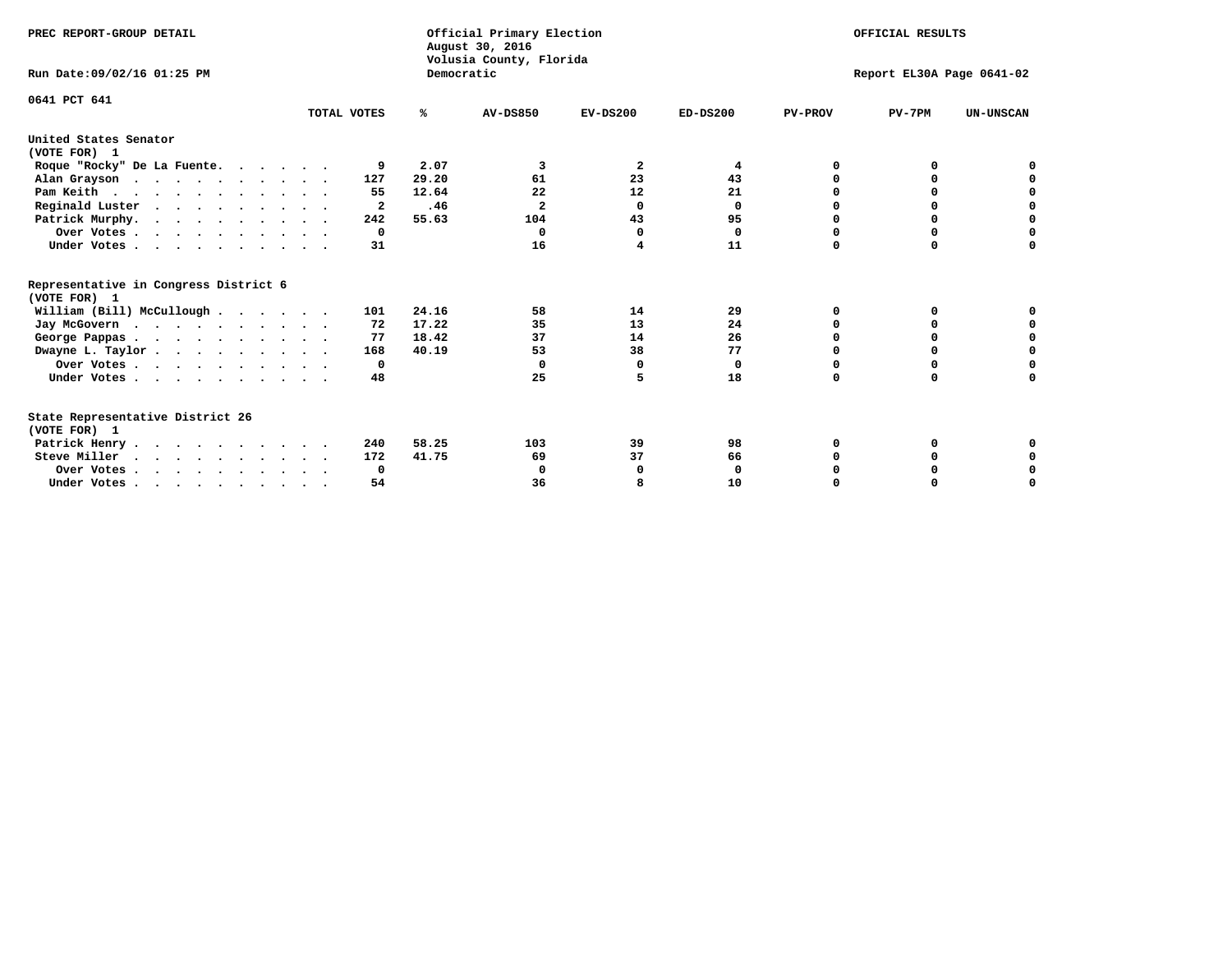| PREC REPORT-GROUP DETAIL<br>Run Date: 09/02/16 01:25 PM                          |              | Republican | Official Primary Election<br>August 30, 2016<br>Volusia County, Florida | OFFICIAL RESULTS<br>Report EL30A Page 0641-03 |            |                |             |                  |
|----------------------------------------------------------------------------------|--------------|------------|-------------------------------------------------------------------------|-----------------------------------------------|------------|----------------|-------------|------------------|
| 0641 PCT 641                                                                     | TOTAL VOTES  | ℁          | <b>AV-DS850</b>                                                         | $EV-DS200$                                    | $ED-DS200$ | <b>PV-PROV</b> | $PV-7PM$    | <b>UN-UNSCAN</b> |
|                                                                                  |              |            |                                                                         |                                               |            |                |             |                  |
| United States Senator<br>(VOTE FOR) 1                                            |              |            |                                                                         |                                               |            |                |             |                  |
| Carlos Beruff                                                                    | 139          | 20.84      | 87                                                                      | 9                                             | 43         | 0              | 0           | 0                |
| Ernie Rivera                                                                     | 22           | 3.30       | 11                                                                      | 3                                             | 8          | $\Omega$       | 0           | $\mathbf 0$      |
| Marco Rubio.                                                                     | 473          | 70.91      | 235                                                                     | 71                                            | 167        | 0              | 0           | $\mathbf 0$      |
| Dwight Mark Anthony Young                                                        | 33           | 4.95       | 12                                                                      | $\mathbf{2}$                                  | 19         | 0              | $\mathbf 0$ | $\mathbf 0$      |
| Over Votes                                                                       | 0            |            | $\mathbf{0}$                                                            | $\Omega$                                      | 0          | 0              | $\Omega$    | $\mathbf 0$      |
| Under Votes                                                                      | 13           |            | 7                                                                       | $\overline{a}$                                | 4          | $\Omega$       | $\Omega$    | $\Omega$         |
| Representative in Congress District 6<br>(VOTE FOR) 1                            |              |            |                                                                         |                                               |            |                |             |                  |
| Fred Costello                                                                    | 164          | 25.23      | 80                                                                      | 16                                            | 68         | 0              | 0           | $\mathbf 0$      |
| Ron Desantis                                                                     | 421          | 64.77      | 221                                                                     | 64                                            | 136        | 0              | 0           | $\mathbf 0$      |
| G. G. Galloway.                                                                  | 65           | 10.00      | 31                                                                      | 6                                             | 28         | $\mathbf 0$    | $\Omega$    | $\mathbf 0$      |
| Over Votes                                                                       | 1            |            | $\Omega$                                                                | 0                                             | 1          | $\mathbf 0$    | 0           | $\mathbf 0$      |
| Under Votes                                                                      | 29           |            | 20                                                                      | $\mathbf{1}$                                  | 8          | $\Omega$       | $\Omega$    | $\Omega$         |
| State Committeeman                                                               |              |            |                                                                         |                                               |            |                |             |                  |
| (VOTE FOR) 1                                                                     |              |            |                                                                         |                                               |            |                |             |                  |
| Paul W. Deering                                                                  | 359          | 70.39      | 187                                                                     | 48                                            | 124        | 0              | 0           | 0                |
| James Oddie.                                                                     | 151          | 29.61      | 67                                                                      | 20                                            | 64         | 0              | 0           | $\mathbf 0$      |
| Over Votes                                                                       | $\mathbf{o}$ |            | 0                                                                       | 0                                             | 0          | 0              | $\mathbf 0$ | $\mathbf 0$      |
| Under Votes                                                                      | 170          |            | 98                                                                      | 19                                            | 53         | $\mathbf 0$    | $\mathbf 0$ | $\mathbf 0$      |
| State Committeewoman<br>(VOTE FOR) 1                                             |              |            |                                                                         |                                               |            |                |             |                  |
| Dana Christina Dougherty<br>.                                                    | 272          | 52.01      | 130                                                                     | 36                                            | 106        | 0              | 0           | 0                |
| Marilyn C. Ford                                                                  | 251          | 47.99      | 131                                                                     | 34                                            | 86         | 0              | 0           | 0                |
| Over Votes                                                                       | 0            |            | $\Omega$                                                                | 0                                             | 0          | 0              | 0           | $\mathbf 0$      |
| Under Votes, $\cdot$ , $\cdot$ , $\cdot$ , $\cdot$ , $\cdot$ , $\cdot$ , $\cdot$ | 157          |            | 91                                                                      | 17                                            | 49         | $\Omega$       | $\Omega$    | $\Omega$         |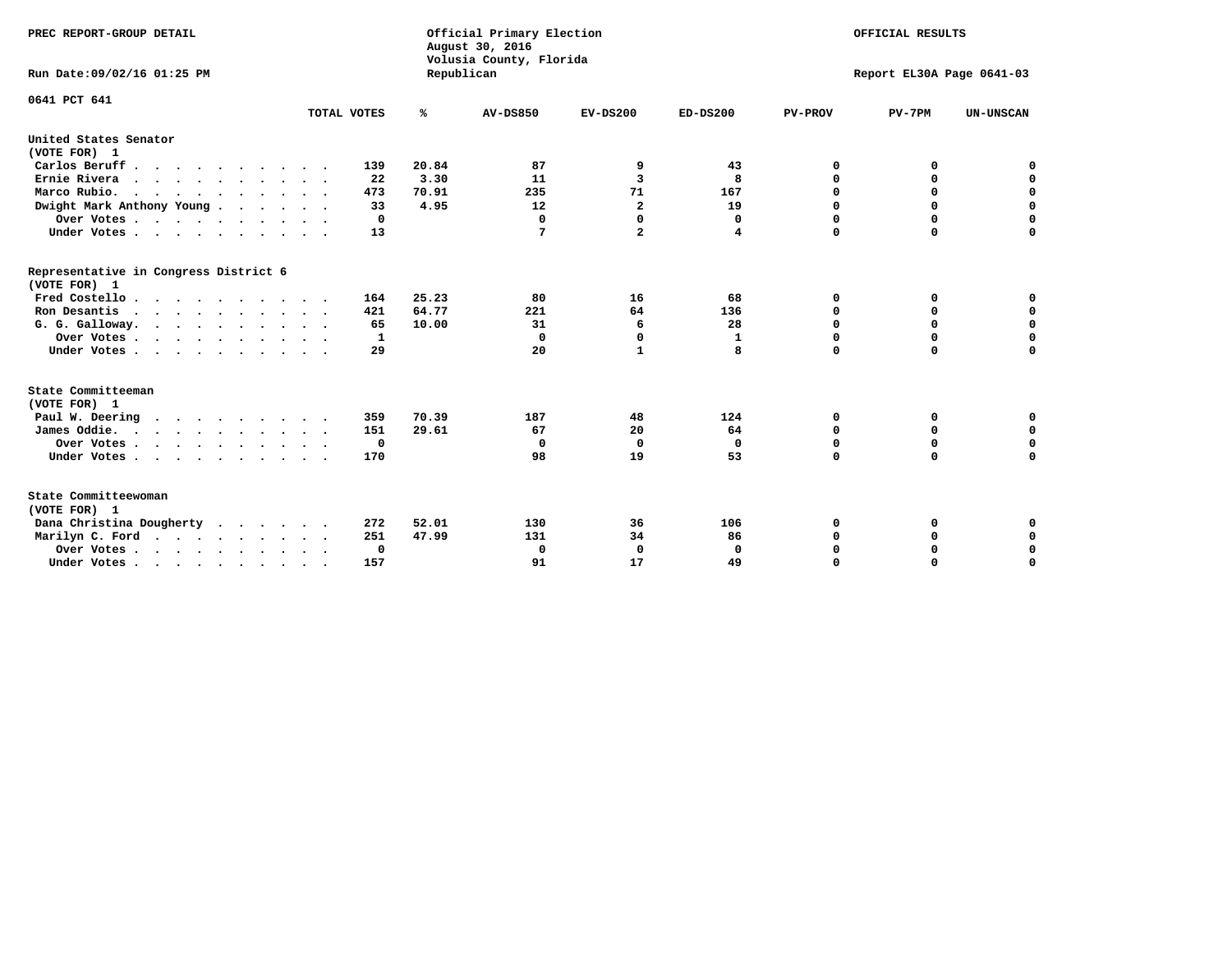| PREC REPORT-GROUP DETAIL<br>Run Date: 09/02/16 01:25 PM |  |  |  |  |  |             | Official Primary Election<br>August 30, 2016<br>Volusia County, Florida<br>Libertarian | OFFICIAL RESULTS<br>Report EL30A Page 0641-04 |            |            |                |          |                  |
|---------------------------------------------------------|--|--|--|--|--|-------------|----------------------------------------------------------------------------------------|-----------------------------------------------|------------|------------|----------------|----------|------------------|
|                                                         |  |  |  |  |  |             |                                                                                        |                                               |            |            |                |          |                  |
| 0641 PCT 641                                            |  |  |  |  |  |             |                                                                                        |                                               |            |            |                |          |                  |
|                                                         |  |  |  |  |  | TOTAL VOTES | ℁                                                                                      | <b>AV-DS850</b>                               | $EV-DS200$ | $ED-DS200$ | <b>PV-PROV</b> | $PV-7PM$ | <b>UN-UNSCAN</b> |
| United States Senator<br>(VOTE FOR) 1                   |  |  |  |  |  |             |                                                                                        |                                               |            |            |                |          |                  |
| Augustus Invictus.                                      |  |  |  |  |  | 0           |                                                                                        |                                               | 0          | 0          |                |          | 0                |
| Paul Stanton                                            |  |  |  |  |  |             | 100.00                                                                                 |                                               |            |            |                |          | 0                |
| Over Votes                                              |  |  |  |  |  | 0           |                                                                                        |                                               |            | 0          |                |          | 0                |
| Under Votes                                             |  |  |  |  |  | 0           |                                                                                        |                                               |            | 0          |                |          | 0                |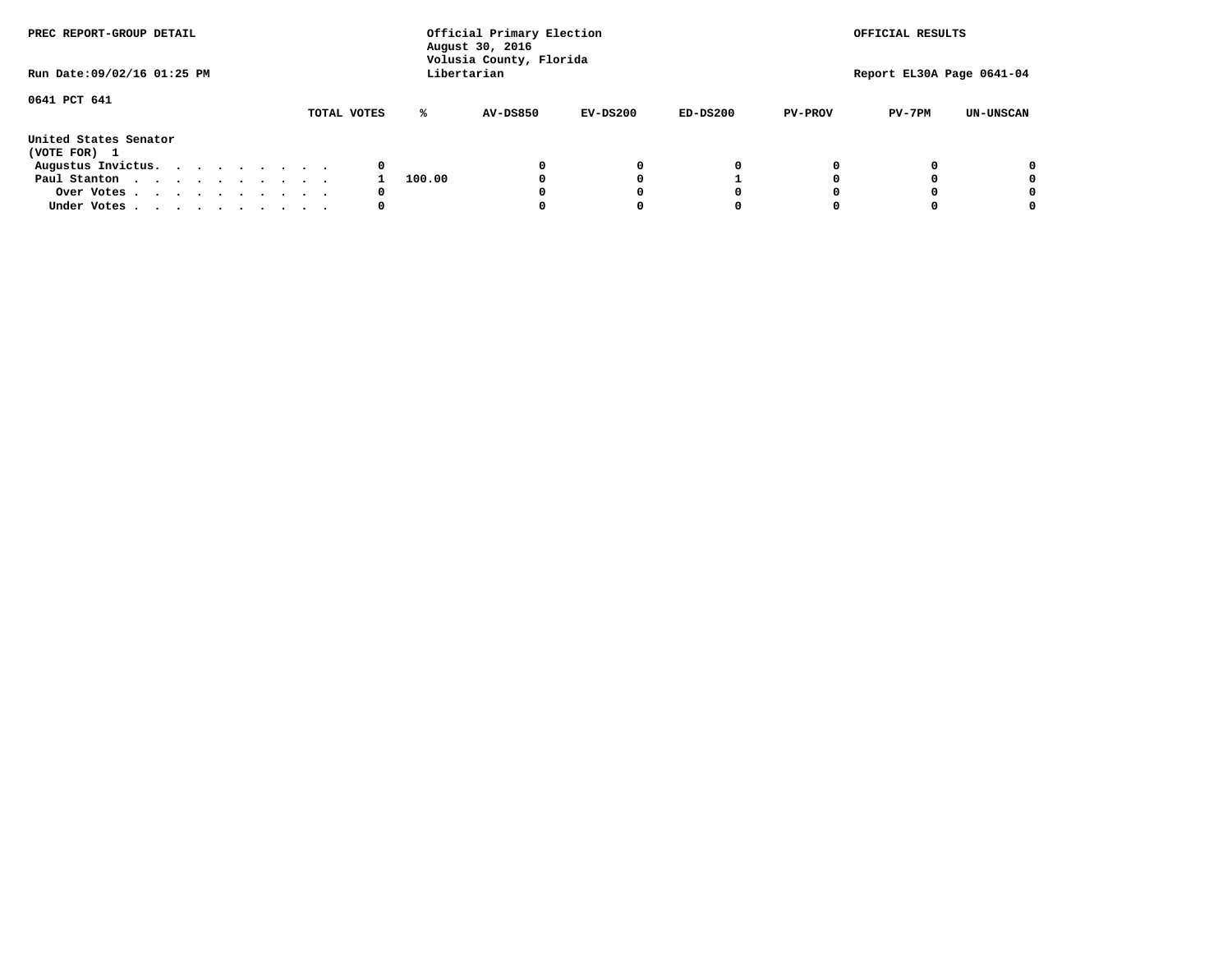| PREC REPORT-GROUP DETAIL                           |                    |       | Official Primary Election<br>August 30, 2016<br>Volusia County, Florida | OFFICIAL RESULTS<br>Report EL30A Page 0641-05 |              |                |             |                  |
|----------------------------------------------------|--------------------|-------|-------------------------------------------------------------------------|-----------------------------------------------|--------------|----------------|-------------|------------------|
| Run Date:09/02/16 01:25 PM                         |                    |       | Nonpartisan                                                             |                                               |              |                |             |                  |
| 0641 PCT 641                                       |                    |       |                                                                         |                                               |              |                |             |                  |
|                                                    | TOTAL VOTES        | ℁     | <b>AV-DS850</b>                                                         | $EV-DS200$                                    | $ED-DS200$   | <b>PV-PROV</b> | $PV-7PM$    | <b>UN-UNSCAN</b> |
| Circuit Judge 7th Circuit Group 4<br>(VOTE FOR) 1  |                    |       |                                                                         |                                               |              |                |             |                  |
| Chris France - WITHDRAWN                           | 164                | 14.31 | 73                                                                      | 20                                            | 71           | 0              | 0           | 0                |
| Sebrina L. Slack                                   | 329                | 28.71 | 165                                                                     | 51                                            | 113          | $\mathbf 0$    | 0           | $\mathbf 0$      |
| Stasia Warren<br>$\ddot{\phantom{0}}$              | 653                | 56.98 | 307                                                                     | 108                                           | 238          | $\mathbf 0$    | $\mathbf 0$ | $\pmb{0}$        |
| Over Votes                                         | 0                  |       | 0                                                                       | 0                                             | 0            | $\mathbf 0$    | $\mathbf 0$ | $\mathbf 0$      |
| Under Votes                                        | 201                |       | 118                                                                     | 21                                            | 62           | $\mathbf 0$    | $\Omega$    | $\mathbf 0$      |
| Circuit Judge 7th Circuit Group 10<br>(VOTE FOR) 1 |                    |       |                                                                         |                                               |              |                |             |                  |
| Malcolm Anthony<br>.                               | 407                | 37.72 | 211                                                                     | 64                                            | 132          | 0              | 0           | 0                |
| Scott DuPont<br>$\cdot$                            | 672                | 62.28 | 299                                                                     | 105                                           | 268          | 0              | $\mathbf 0$ | $\mathbf 0$      |
| Over Votes<br>$\bullet$<br>$\cdot$                 | $\mathbf 0$        |       | $\mathbf{0}$                                                            | $\mathbf 0$                                   | $\mathbf 0$  | $\mathbf 0$    | $\mathbf 0$ | 0                |
| Under Votes                                        | 268                |       | 153                                                                     | 31                                            | 84           | $\mathbf 0$    | $\mathbf 0$ | $\mathbf 0$      |
| Circuit Judge 7th Circuit Group 13<br>(VOTE FOR) 1 |                    |       |                                                                         |                                               |              |                |             |                  |
| David Hood.                                        | 540                | 46.43 | 265                                                                     | 75                                            | 200          | 0              | 0           | $\mathbf 0$      |
| A. "Kathleen" McNeilly.<br>$\cdots$                | 623                | 53.57 | 291                                                                     | 106                                           | 226          | $\mathbf 0$    | $\mathbf 0$ | $\mathbf 0$      |
| Over Votes                                         | 0                  |       | 0                                                                       | 0                                             | 0            | 0              | 0           | $\pmb{0}$        |
| Under Votes                                        | 184                |       | 107                                                                     | 19                                            | 58           | $\mathbf 0$    | $\Omega$    | 0                |
| Circuit Judge 7th Circuit Group 17<br>(VOTE FOR) 1 |                    |       |                                                                         |                                               |              |                |             |                  |
| Linda L. Gaustad                                   | 426                | 39.08 | 205                                                                     | 76                                            | 145          | 0              | 0           | $\mathbf 0$      |
| Howard O. McGillin Jr                              | 664                | 60.92 | 322                                                                     | 88                                            | 254          | $\mathbf 0$    | $\mathbf 0$ | $\mathbf 0$      |
| Over Votes                                         | $\mathbf{1}$       |       | $\mathbf{0}$                                                            | $\mathbf 0$                                   | $\mathbf{1}$ | $\mathbf 0$    | $\mathbf 0$ | 0                |
| Under Votes                                        | 256                |       | 136                                                                     | 36                                            | 84           | $\mathbf 0$    | $\mathbf 0$ | $\mathbf 0$      |
| County Judge 7th Circuit Group 3<br>(VOTE FOR) 1   |                    |       |                                                                         |                                               |              |                |             |                  |
| Heather Caeners                                    | 350                | 32.02 | 171                                                                     | 48                                            | 131          | 0              | 0           | 0                |
| Shirley A. Green                                   | 547                | 50.05 | 248                                                                     | 98                                            | 201          | $\mathbf 0$    | $\Omega$    | $\mathbf 0$      |
| Marla Rawnsley.                                    | 196                | 17.93 | 96                                                                      | 28                                            | 72           | 0              | $\mathbf 0$ | $\pmb{0}$        |
| Over Votes.<br>$\cdots$<br>$\cdot$<br>$\cdot$      | 0<br>$\sim$ $\sim$ |       | $\mathbf 0$                                                             | $\mathbf{0}$                                  | 0            | $\mathbf 0$    | 0           | $\mathbf 0$      |
| Under Votes<br>$\sim$<br>$\sim$                    | 254                |       | 148                                                                     | 26                                            | 80           | $\mathbf 0$    | $\mathbf 0$ | 0                |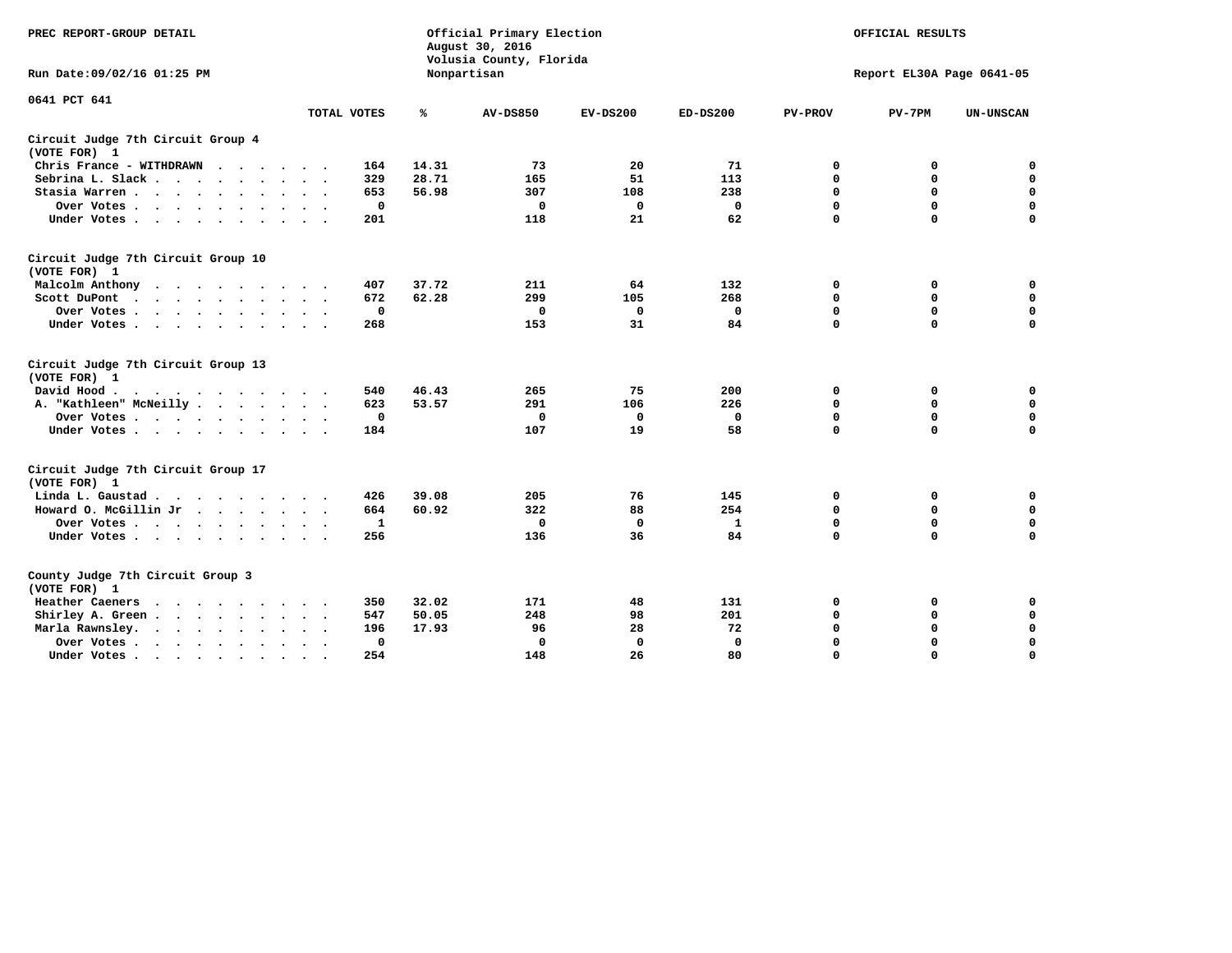| PREC REPORT-GROUP DETAIL                                                              |                      |             |       | Official Primary Election<br>August 30, 2016<br>Volusia County, Florida | OFFICIAL RESULTS<br>Report EL30A Page 0641-06 |              |                |          |                  |
|---------------------------------------------------------------------------------------|----------------------|-------------|-------|-------------------------------------------------------------------------|-----------------------------------------------|--------------|----------------|----------|------------------|
| Run Date: 09/02/16 01:25 PM                                                           |                      |             |       | Nonpartisan                                                             |                                               |              |                |          |                  |
| 0641 PCT 641                                                                          |                      | TOTAL VOTES | ℁     | <b>AV-DS850</b>                                                         | $EV-DS200$                                    | $ED-DS200$   | <b>PV-PROV</b> | $PV-7PM$ | <b>UN-UNSCAN</b> |
| Sheriff                                                                               |                      |             |       |                                                                         |                                               |              |                |          |                  |
| (VOTE FOR) 1                                                                          |                      |             |       |                                                                         |                                               |              |                |          |                  |
| Wendell C. Bradford                                                                   |                      | 63          | 4.77  | 20                                                                      | 18                                            | 25           | $\mathbf{0}$   | 0        | $\mathbf 0$      |
| Dave Brannon                                                                          |                      | 71          | 5.37  | 31                                                                      | 12                                            | 28           | $\Omega$       | 0        | $\mathbf 0$      |
| Mike Chitwood                                                                         | $\ddot{\phantom{0}}$ | 877         | 66.39 | 448                                                                     | 129                                           | 300          | 0              | 0        | 0                |
| Eric Dietrich                                                                         |                      | 305         | 23.09 | 149                                                                     | 36                                            | 120          | $\Omega$       | 0        | $\mathbf 0$      |
| James E. (Jim) Gillum                                                                 |                      | 5           | .38   | $\overline{a}$                                                          | $\overline{a}$                                | $\mathbf{1}$ | 0              | $\Omega$ | $\mathbf 0$      |
| Over Votes                                                                            |                      | $\mathbf 0$ |       | $\Omega$                                                                | $\mathbf{0}$                                  | $\mathbf 0$  | $\Omega$       | $\Omega$ | $\mathbf 0$      |
| Under Votes                                                                           |                      | 26          |       | 13                                                                      | 3                                             | 10           | $\Omega$       | $\Omega$ | $\Omega$         |
| Property Appraiser                                                                    |                      |             |       |                                                                         |                                               |              |                |          |                  |
| (VOTE FOR) 1                                                                          |                      |             |       |                                                                         |                                               |              |                |          |                  |
| Larry Bartlett.                                                                       |                      | 429         | 38.20 | 217                                                                     | 66                                            | 146          | $\mathbf 0$    | 0        | 0                |
| H. Alan Burton.                                                                       |                      | 422         | 37.58 | 205                                                                     | 55                                            | 162          | 0              | 0        | $\mathbf 0$      |
| Mike Swanto.<br>$\sim$                                                                | $\sim$<br>$\sim$     | 272         | 24.22 | 107                                                                     | 57                                            | 108          | 0              | 0        | $\mathbf 0$      |
| Over Votes                                                                            |                      | $\mathbf 0$ |       | $\Omega$                                                                | $\mathbf 0$                                   | $\mathbf 0$  | 0              | $\Omega$ | $\mathbf 0$      |
| Under Votes                                                                           |                      | 224         |       | 134                                                                     | 22                                            | 68           | 0              | $\Omega$ | 0                |
| Supervisor of Elections<br>(VOTE FOR) 1                                               |                      |             |       |                                                                         |                                               |              |                |          |                  |
| Teresa Apgar                                                                          |                      | 157         | 13.20 | 70                                                                      | 36                                            | 51           | 0              | 0        | $\mathbf 0$      |
| David Lee Davis                                                                       |                      | 114         | 9.59  | 47                                                                      | 11                                            | 56           | 0              | 0        | $\mathbf 0$      |
| Bill Fyfe.                                                                            |                      | 110         | 9.25  | 45                                                                      | 21                                            | 44           | $\Omega$       | 0        | $\mathbf 0$      |
| Lisa Lewis                                                                            |                      | 808         | 67.96 | 412                                                                     | 116                                           | 280          | $\Omega$       | $\Omega$ | $\mathbf 0$      |
| Over Votes                                                                            | $\ddot{\phantom{0}}$ | $\mathbf 0$ |       | $\mathbf 0$                                                             | $\mathbf 0$                                   | $\mathbf 0$  | 0              | 0        | $\pmb{0}$        |
| Under Votes                                                                           |                      | 158         |       | 89                                                                      | 16                                            | 53           | 0              | $\Omega$ | $\mathbf 0$      |
| County Council Chair<br>(VOTE FOR) 1                                                  |                      |             |       |                                                                         |                                               |              |                |          |                  |
| Jason P. Davis.                                                                       |                      | 248         | 21.51 | 126                                                                     | 35                                            | 87           | $\mathbf 0$    | 0        | 0                |
| Greg Gimbert                                                                          |                      | 180         | 15.61 | 78                                                                      | 29                                            | 73           | 0              | 0        | $\mathbf 0$      |
| Ed Kelley                                                                             | $\sim$ $\sim$        | 630         | 54.64 | 300                                                                     | 96                                            | 234          | 0              | 0        | $\mathbf 0$      |
| Tom Laputka.<br>$\mathbf{r}$ , and $\mathbf{r}$ , and $\mathbf{r}$ , and $\mathbf{r}$ | $\ddot{\phantom{1}}$ | 95          | 8.24  | 42                                                                      | 19                                            | 34           | 0              | $\Omega$ | $\mathbf 0$      |
| Over Votes                                                                            |                      | $\mathbf 0$ |       | $\mathbf 0$                                                             | $\mathbf 0$                                   | $\mathbf 0$  | 0              | 0        | $\mathbf 0$      |
| Under Votes                                                                           |                      | 194         |       | 117                                                                     | 21                                            | 56           | $\Omega$       | $\Omega$ | $\Omega$         |
| School Board Member District 2<br>(VOTE FOR) 1                                        |                      |             |       |                                                                         |                                               |              |                |          |                  |
| Boysie Mae Smith-Walden.                                                              |                      | 310         | 28.68 | 126                                                                     | 65                                            | 119          | 0              | 0        | 0                |
| Ida Duncan Wright.                                                                    |                      | 771         | 71.32 | 391                                                                     | 104                                           | 276          | 0              | 0        | 0                |
|                                                                                       |                      | 0           |       | 0                                                                       | 0                                             | 0            | 0              | 0        | $\pmb{0}$        |
| Over Votes.                                                                           |                      | 266         |       | 146                                                                     | 31                                            | 89           | $\Omega$       | $\Omega$ | $\mathbf 0$      |
| Under Votes                                                                           | $\sim$               |             |       |                                                                         |                                               |              |                |          |                  |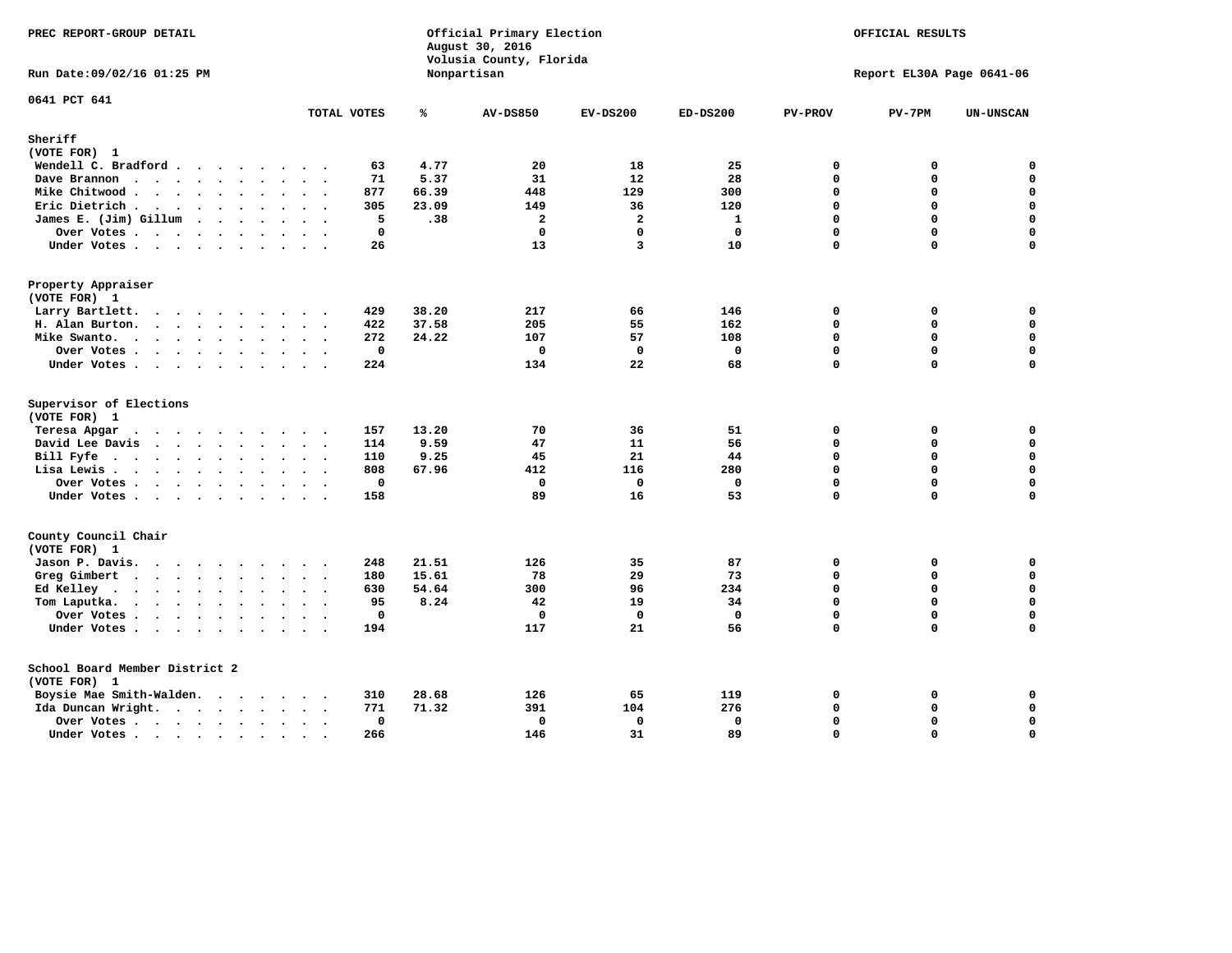| PREC REPORT-GROUP DETAIL<br>Run Date: 09/02/16 01:25 PM |              |       | Official Primary Election<br>August 30, 2016<br>Volusia County, Florida<br>Nonpartisan |            | OFFICIAL RESULTS<br>Report EL30A Page 0641-07 |                |              |                  |
|---------------------------------------------------------|--------------|-------|----------------------------------------------------------------------------------------|------------|-----------------------------------------------|----------------|--------------|------------------|
| 0641 PCT 641                                            | TOTAL VOTES  | ℁     | AV-DS850                                                                               | $EV-DS200$ | $ED-DS200$                                    | <b>PV-PROV</b> | $PV-7PM$     | <b>UN-UNSCAN</b> |
| Daytona Beach Mayor<br>(VOTE FOR) 1                     |              |       |                                                                                        |            |                                               |                |              |                  |
| Dominique DeLannoy                                      | 53           | 4.29  | 21                                                                                     |            | 25                                            |                | 0            |                  |
| Derrick L. Henry                                        | 691          | 55.95 | 320                                                                                    | 111        | 260                                           |                |              |                  |
| Fred Hoffmann                                           | 117          | 9.47  | 59                                                                                     | 14         | 44                                            |                |              |                  |
| David Chief Rhody.                                      | 59           | 4.78  | 23                                                                                     | 10         | 26                                            |                |              |                  |
| Ken Strickland.                                         | 315          | 25.51 | 167                                                                                    | 45         | 103                                           |                |              |                  |
| Over Votes                                              | 0            |       |                                                                                        | O          | n                                             |                |              |                  |
| Under Votes.                                            | 112          |       | 73                                                                                     | 13         | 26                                            |                | <sup>0</sup> |                  |
| Amendment 4                                             |              |       |                                                                                        |            |                                               |                |              |                  |
| (VOTE FOR) 1                                            |              |       |                                                                                        |            |                                               |                |              |                  |
| Yes<br>.                                                | 899          | 74.85 | 428                                                                                    | 142        | 329                                           |                |              |                  |
| No.<br>.                                                | 302          | 25.15 | 147                                                                                    | 40         | 115                                           |                |              |                  |
| Over Votes                                              | <sup>0</sup> |       |                                                                                        | O          | O                                             |                |              |                  |
| Under Votes, , , , , , , , , ,                          | 146          |       | 88                                                                                     | 18         | 40                                            |                |              |                  |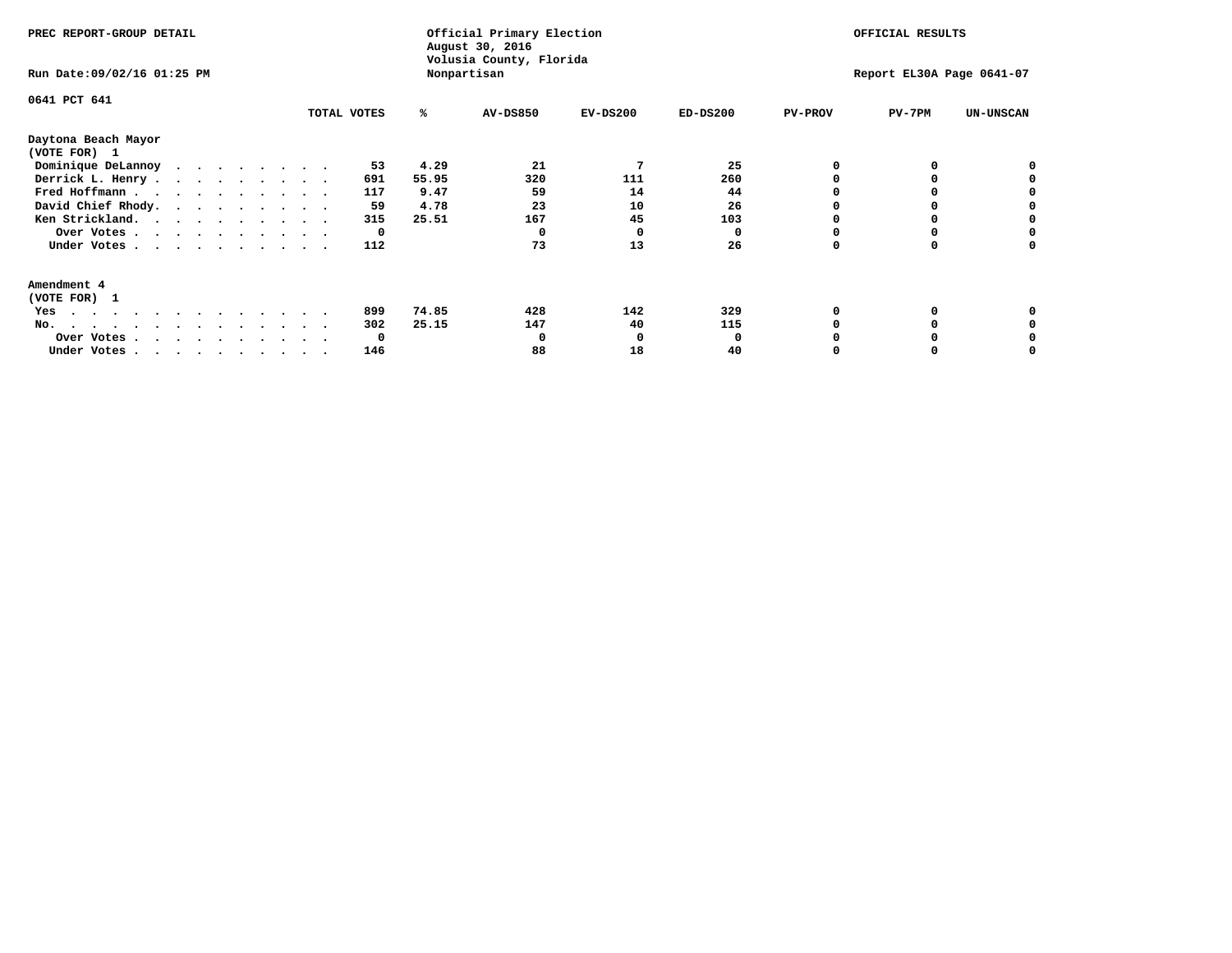| PREC REPORT-GROUP DETAIL          |  |  |             |                   | Official Primary Election<br>August 30, 2016 |            | OFFICIAL RESULTS |                |                           |                  |  |
|-----------------------------------|--|--|-------------|-------------------|----------------------------------------------|------------|------------------|----------------|---------------------------|------------------|--|
| Run Date:09/02/16 01:25 PM        |  |  |             | <b>STATISTICS</b> | Volusia County, Florida                      |            |                  |                | Report EL30A Page 0701-01 |                  |  |
| 0701 PCT 701                      |  |  |             |                   |                                              |            |                  |                |                           |                  |  |
|                                   |  |  | TOTAL VOTES | ℁                 | AV-DS850                                     | $EV-DS200$ | $ED-DS200$       | <b>PV-PROV</b> | $PV-7PM$                  | <b>UN-UNSCAN</b> |  |
| REGISTERED VOTERS - TOTAL         |  |  | 4,446       |                   |                                              |            |                  |                |                           |                  |  |
| REGISTERED VOTERS - Democratic    |  |  | 1,734       | 39.00             |                                              |            |                  |                |                           |                  |  |
| REGISTERED VOTERS - Republican    |  |  | 1,448       | 32.57             |                                              |            |                  |                |                           |                  |  |
| REGISTERED VOTERS - Libertarian   |  |  | 10          | .22               |                                              |            |                  |                |                           |                  |  |
| REGISTERED VOTERS - Nonpartisan   |  |  | 1,254       |                   |                                              |            |                  |                |                           |                  |  |
| BALLOTS CAST - TOTAL.             |  |  | 1,513       |                   | 608                                          | 124        | 777              |                |                           |                  |  |
| BALLOTS CAST - Democratic         |  |  | 584         | 38.60             | 253                                          | 47         | 284              |                |                           |                  |  |
| BALLOTS CAST - Republican         |  |  | 652         | 43.09             | 242                                          | 53         | 353              |                |                           |                  |  |
| BALLOTS CAST - Libertarian.       |  |  | -2          | .13               |                                              | 0          |                  |                |                           |                  |  |
| BALLOTS CAST - Nonpartisan.       |  |  | 275         | 18.18             | 112                                          | 24         | 139              |                |                           | 0                |  |
| BALLOTS CAST - BLANK.             |  |  |             |                   | 0                                            |            | 0                | O              |                           |                  |  |
| VOTER TURNOUT - TOTAL<br>$\cdots$ |  |  |             | 34.03             |                                              |            |                  |                |                           |                  |  |
| VOTER TURNOUT - Democratic.       |  |  |             | 33.68             |                                              |            |                  |                |                           |                  |  |
| VOTER TURNOUT - Republican.       |  |  |             | 45.03             |                                              |            |                  |                |                           |                  |  |
| VOTER TURNOUT - Libertarian       |  |  |             | 20.00             |                                              |            |                  |                |                           |                  |  |
| VOTER TURNOUT - BLANK             |  |  |             |                   |                                              |            |                  |                |                           |                  |  |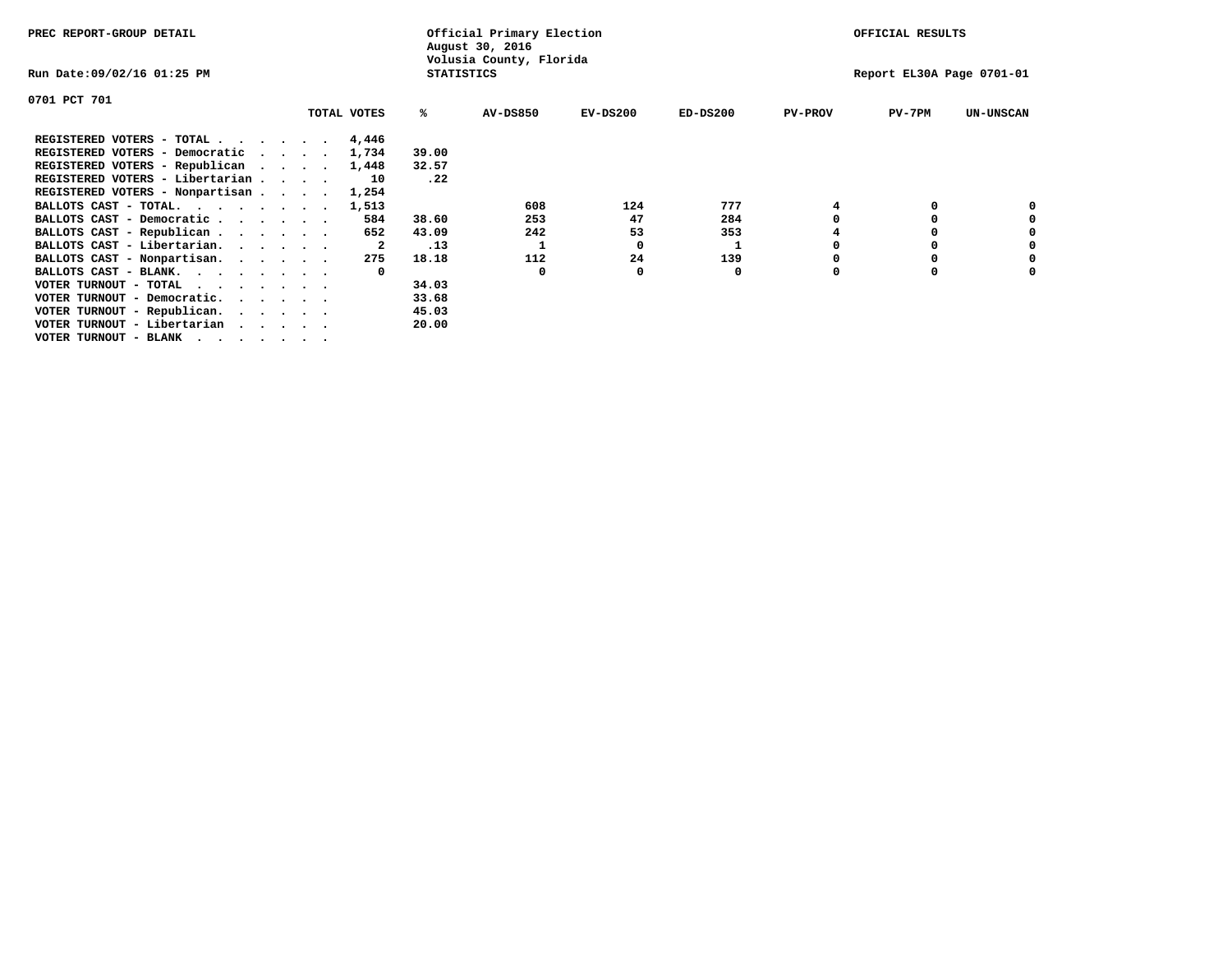| PREC REPORT-GROUP DETAIL<br>Run Date: 09/02/16 01:25 PM                          |             | Democratic | Official Primary Election<br>August 30, 2016<br>Volusia County, Florida |            |                |                | OFFICIAL RESULTS<br>Report EL30A Page 0701-02 |                  |
|----------------------------------------------------------------------------------|-------------|------------|-------------------------------------------------------------------------|------------|----------------|----------------|-----------------------------------------------|------------------|
|                                                                                  |             |            |                                                                         |            |                |                |                                               |                  |
| 0701 PCT 701                                                                     | TOTAL VOTES | %ะ         | <b>AV-DS850</b>                                                         | $EV-DS200$ | $ED-DS200$     | <b>PV-PROV</b> | $PV-7PM$                                      | <b>UN-UNSCAN</b> |
| United States Senator                                                            |             |            |                                                                         |            |                |                |                                               |                  |
| (VOTE FOR) 1                                                                     |             |            |                                                                         |            |                |                |                                               |                  |
| Roque "Rocky" De La Fuente.                                                      | 18          | 3.39       | 6                                                                       | 0          | 12             | O              | 0                                             |                  |
| Alan Grayson                                                                     | 164         | 30.89      | 59                                                                      | 10         | 95             | $\Omega$       | 0                                             | 0                |
| Pam Keith                                                                        | 69          | 12.99      | 36                                                                      | 4          | 29             | 0              | 0                                             | 0                |
| Reginald Luster                                                                  | 8           | 1.51       | 5                                                                       | 0          | $\overline{3}$ | O              | 0                                             | $\mathbf 0$      |
| Patrick Murphy.                                                                  | 272         | 51.22      | 124                                                                     | 27         | 121            | $\Omega$       | $\Omega$                                      | $\mathbf 0$      |
| Over Votes                                                                       | $\Omega$    |            | 0                                                                       | n          | 0              | $\Omega$       | $\Omega$                                      | $\mathbf 0$      |
| Under Votes                                                                      | 53          |            | 23                                                                      | 6          | 24             | $\Omega$       | 0                                             | 0                |
| Representative in Congress District 6<br>(VOTE FOR) 1                            |             |            |                                                                         |            |                |                |                                               |                  |
| William (Bill) McCullough                                                        | 185         | 36.27      | 81                                                                      | 7          | 97             | 0              | 0                                             |                  |
| Jay McGovern                                                                     | 79          | 15.49      | 38                                                                      | 8          | 33             | 0              | $\Omega$                                      | 0                |
| George Pappas.                                                                   | 99          | 19.41      | 37                                                                      | 9          | 53             | 0              | 0                                             | 0                |
| Dwayne L. Taylor                                                                 | 147         | 28.82      | 66                                                                      | 16         | 65             | $\Omega$       | 0                                             | 0                |
| Over Votes                                                                       | 0           |            | $\Omega$                                                                | $\Omega$   | 0              | 0              | 0                                             | 0                |
| Under Votes                                                                      | 74          |            | 31                                                                      | 7          | 36             | $\Omega$       | 0                                             | O                |
| State Representative District 26                                                 |             |            |                                                                         |            |                |                |                                               |                  |
| (VOTE FOR) 1                                                                     |             |            |                                                                         |            |                |                |                                               |                  |
| Patrick Henry                                                                    | 250         | 51.12      | 105                                                                     | 20         | 125            | 0              | 0                                             | 0                |
| Steve Miller                                                                     | 239         | 48.88      | 109                                                                     | 20         | 110            |                | 0                                             | 0                |
| Over Votes                                                                       | $\Omega$    |            | $\Omega$                                                                | 0          | $\Omega$       |                | 0                                             | 0                |
| Under Votes, $\cdot$ , $\cdot$ , $\cdot$ , $\cdot$ , $\cdot$ , $\cdot$ , $\cdot$ | 95          |            | 39                                                                      | 7          | 49             | $\Omega$       | $\Omega$                                      | O                |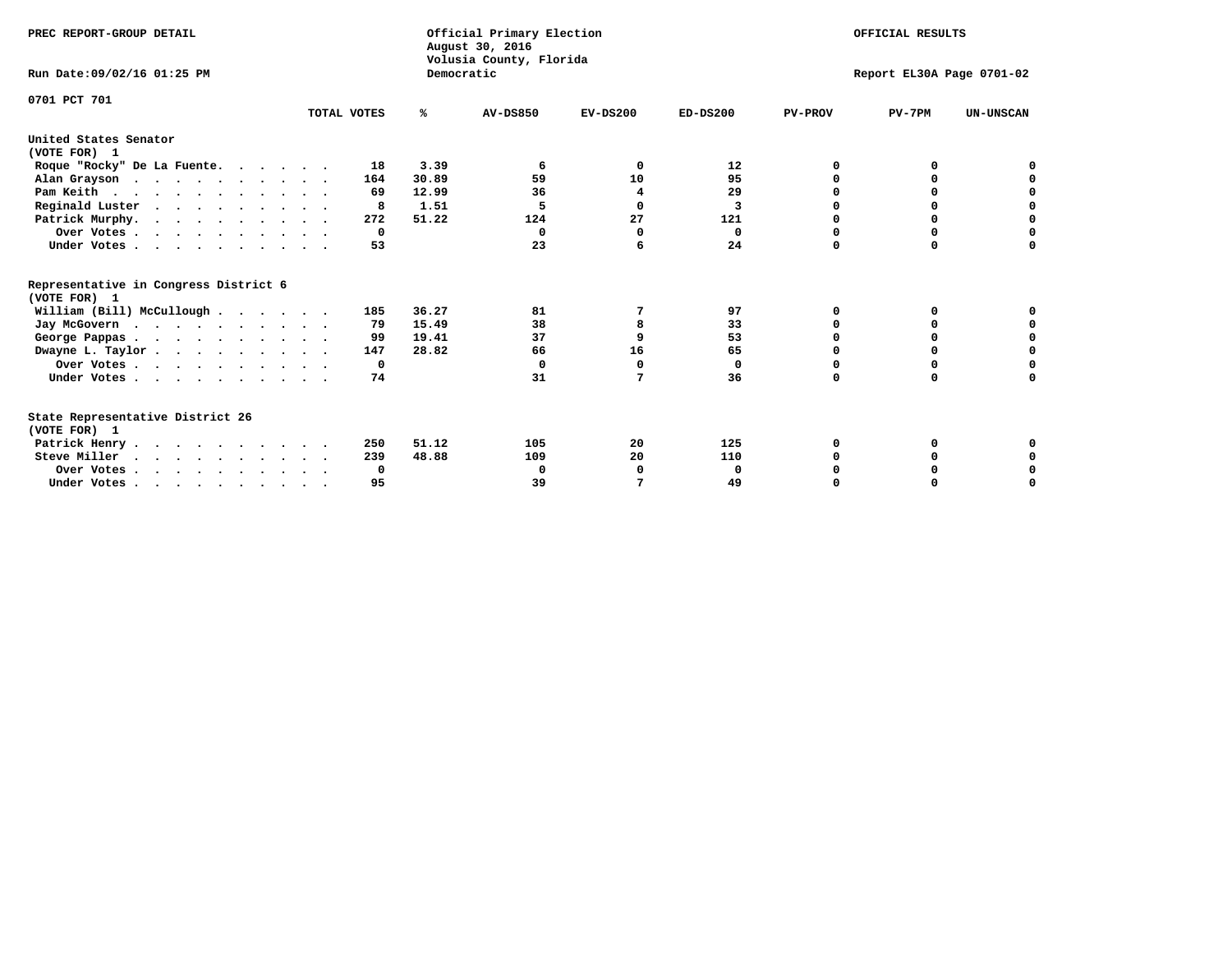| PREC REPORT-GROUP DETAIL<br>Run Date:09/02/16 01:25 PM |                            | Republican | Official Primary Election<br>August 30, 2016<br>Volusia County, Florida | OFFICIAL RESULTS<br>Report EL30A Page 0701-03 |            |                |             |                  |
|--------------------------------------------------------|----------------------------|------------|-------------------------------------------------------------------------|-----------------------------------------------|------------|----------------|-------------|------------------|
| 0701 PCT 701                                           | TOTAL VOTES                | ℁          | <b>AV-DS850</b>                                                         | $EV-DS200$                                    | $ED-DS200$ | <b>PV-PROV</b> | $PV-7PM$    | <b>UN-UNSCAN</b> |
|                                                        |                            |            |                                                                         |                                               |            |                |             |                  |
| United States Senator<br>(VOTE FOR) 1                  |                            |            |                                                                         |                                               |            |                |             |                  |
| Carlos Beruff                                          | 161                        | 25.27      | 78                                                                      | 9                                             | 74         | 0              | 0           | 0                |
| Ernie Rivera<br>$\cdots$                               | 14                         | 2.20       | 4                                                                       | $\mathbf{0}$                                  | 10         | $\Omega$       | 0           | $\mathbf 0$      |
| Marco Rubio.                                           | 431                        | 67.66      | 142                                                                     | 39                                            | 246        | 4              | 0           | $\mathbf 0$      |
| Dwight Mark Anthony Young                              | 31                         | 4.87       | 13                                                                      | 3                                             | 15         | $\mathbf 0$    | $\mathbf 0$ | $\mathbf 0$      |
| Over Votes                                             | 0                          |            | 0                                                                       | $\Omega$                                      | 0          | $\mathbf 0$    | $\Omega$    | $\mathbf 0$      |
| Under Votes                                            | 15<br>$\ddot{\phantom{1}}$ |            | 5                                                                       | $\overline{a}$                                | 8          | $\Omega$       | $\Omega$    | $\Omega$         |
| Representative in Congress District 6<br>(VOTE FOR) 1  |                            |            |                                                                         |                                               |            |                |             |                  |
| Fred Costello                                          | 177                        | 28.69      | 71                                                                      | 13                                            | 93         | 0              | 0           | $\mathbf 0$      |
| Ron Desantis                                           | 360                        | 58.35      | 121                                                                     | 30                                            | 205        | 4              | 0           | $\mathbf 0$      |
| G. G. Galloway.                                        | 80                         | 12.97      | 38                                                                      | 6                                             | 36         | $\mathbf 0$    | $\mathbf 0$ | $\mathbf 0$      |
| Over Votes                                             | 0                          |            | $\Omega$                                                                | $\Omega$                                      | 0          | 0              | 0           | 0                |
| Under Votes                                            | 35                         |            | 12                                                                      | 4                                             | 19         | $\mathbf 0$    | $\Omega$    | $\mathbf 0$      |
| State Committeeman                                     |                            |            |                                                                         |                                               |            |                |             |                  |
| (VOTE FOR) 1<br>Paul W. Deering                        | 370                        | 72.69      | 135                                                                     | 29                                            | 202        | 4              | 0           | 0                |
| James Oddie.                                           | 139                        | 27.31      | 54                                                                      | 15                                            | 70         | 0              | 0           | $\mathbf 0$      |
| Over Votes                                             | 0                          |            | 0                                                                       | 0                                             | 0          | 0              | $\mathbf 0$ | $\mathbf 0$      |
| Under Votes                                            | 143                        |            | 53                                                                      | 9                                             | 81         | $\mathbf 0$    | $\mathbf 0$ | $\mathbf 0$      |
|                                                        |                            |            |                                                                         |                                               |            |                |             |                  |
| State Committeewoman<br>(VOTE FOR) 1                   |                            |            |                                                                         |                                               |            |                |             |                  |
| Dana Christina Dougherty<br>.                          | 281                        | 53.42      | 104                                                                     | 20                                            | 153        | 4              | 0           | 0                |
| Marilyn C. Ford                                        | 245                        | 46.58      | 93                                                                      | 25                                            | 127        | 0              | 0           | 0                |
| Over Votes                                             | $\Omega$                   |            | $\mathbf 0$                                                             | 0                                             | 0          | 0              | 0           | $\mathbf 0$      |
| Under Votes, , , , , , , , , ,                         | 126                        |            | 45                                                                      | R                                             | 73         | $\Omega$       | $\Omega$    | $\Omega$         |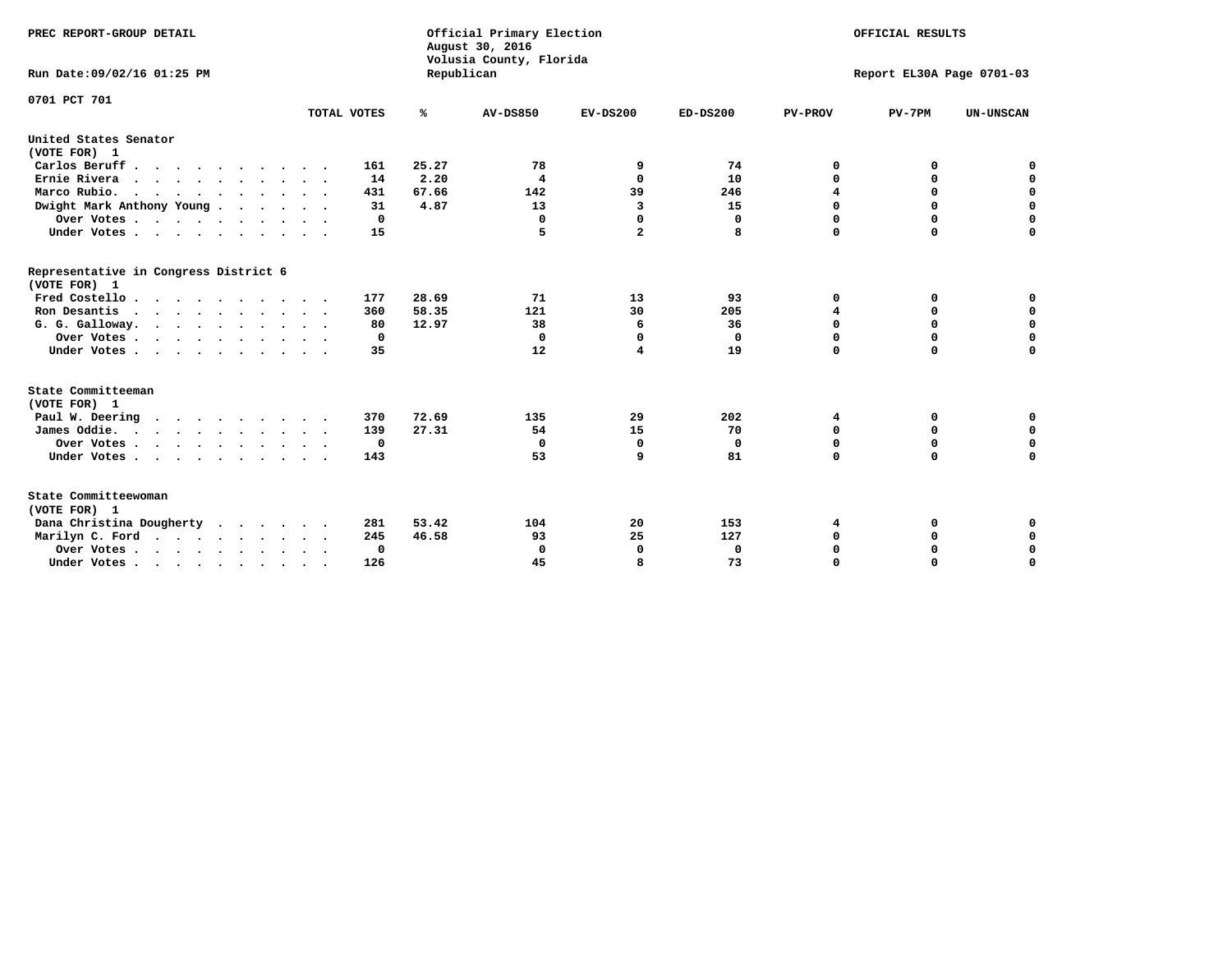| PREC REPORT-GROUP DETAIL              |  |  |  |  |  | Official Primary Election<br>August 30, 2016<br>Volusia County, Florida | OFFICIAL RESULTS<br>Report EL30A Page 0701-04 |                 |            |            |                |          |                  |
|---------------------------------------|--|--|--|--|--|-------------------------------------------------------------------------|-----------------------------------------------|-----------------|------------|------------|----------------|----------|------------------|
| Run Date: 09/02/16 01:25 PM           |  |  |  |  |  |                                                                         |                                               | Libertarian     |            |            |                |          |                  |
| 0701 PCT 701                          |  |  |  |  |  | TOTAL VOTES                                                             | ℁                                             | <b>AV-DS850</b> | $EV-DS200$ | $ED-DS200$ | <b>PV-PROV</b> | $PV-7PM$ | <b>UN-UNSCAN</b> |
| United States Senator<br>(VOTE FOR) 1 |  |  |  |  |  |                                                                         |                                               |                 |            |            |                |          |                  |
| Augustus Invictus.                    |  |  |  |  |  | 0                                                                       |                                               |                 | 0          | 0          |                |          | 0                |
| Paul Stanton                          |  |  |  |  |  |                                                                         | 100.00                                        |                 |            |            |                |          | 0                |
| Over Votes                            |  |  |  |  |  | 0                                                                       |                                               |                 |            | 0          |                |          | 0                |
| Under Votes                           |  |  |  |  |  | 0                                                                       |                                               |                 |            | 0          |                |          | 0                |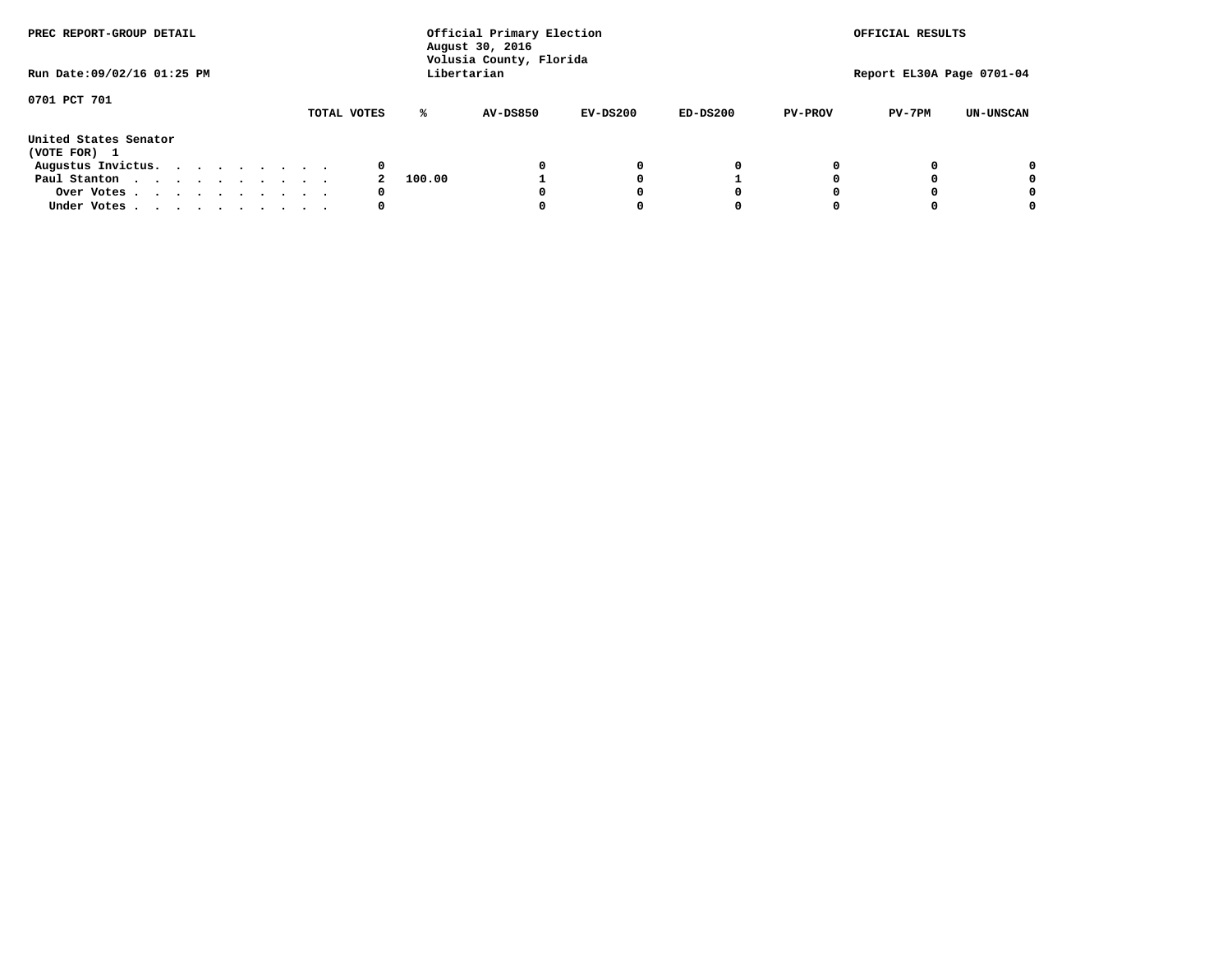| PREC REPORT-GROUP DETAIL                                   |             |       | Official Primary Election<br>August 30, 2016<br>Volusia County, Florida | OFFICIAL RESULTS<br>Report EL30A Page 0701-05 |              |                |             |                  |
|------------------------------------------------------------|-------------|-------|-------------------------------------------------------------------------|-----------------------------------------------|--------------|----------------|-------------|------------------|
| Run Date: 09/02/16 01:25 PM                                |             |       | Nonpartisan                                                             |                                               |              |                |             |                  |
| 0701 PCT 701                                               |             |       |                                                                         |                                               |              |                |             |                  |
|                                                            | TOTAL VOTES | ℁     | <b>AV-DS850</b>                                                         | $EV-DS200$                                    | $ED-DS200$   | <b>PV-PROV</b> | $PV-7PM$    | <b>UN-UNSCAN</b> |
| Circuit Judge 7th Circuit Group 4<br>(VOTE FOR) 1          |             |       |                                                                         |                                               |              |                |             |                  |
| Chris France - WITHDRAWN                                   | 191         | 14.61 | 65                                                                      | 10                                            | 114          | $\mathbf{2}$   | 0           | 0                |
| Sebrina L. Slack                                           | 437         | 33.44 | 185                                                                     | 34                                            | 217          | $\mathbf{1}$   | $\mathbf 0$ | $\mathbf 0$      |
| Stasia Warren                                              | 679         | 51.95 | 275                                                                     | 65                                            | 338          | $\mathbf{1}$   | $\Omega$    | $\mathbf 0$      |
| Over Votes                                                 | $\mathbf 0$ |       | $\mathbf{0}$                                                            | 0                                             | 0            | $\mathbf 0$    | $\mathbf 0$ | $\mathbf 0$      |
| Under Votes                                                | 206         |       | 83                                                                      | 15                                            | 108          | $\mathbf 0$    | $\Omega$    | $\mathbf 0$      |
| Circuit Judge 7th Circuit Group 10<br>(VOTE FOR) 1         |             |       |                                                                         |                                               |              |                |             |                  |
| Malcolm Anthony                                            | 434         | 35.57 | 206                                                                     | 26                                            | 200          | 2              | 0           | 0                |
| Scott DuPont                                               | 786         | 64.43 | 289                                                                     | 80                                            | 415          | 2              | $\mathbf 0$ | $\mathbf 0$      |
| Over Votes<br>$\ddot{\phantom{1}}$                         | 1           |       | $\Omega$                                                                | 0                                             | 1            | $\mathbf 0$    | 0           | $\mathbf 0$      |
| Under Votes                                                | 292         |       | 113                                                                     | 18                                            | 161          | $\mathbf 0$    | $\Omega$    | $\Omega$         |
| Circuit Judge 7th Circuit Group 13<br>(VOTE FOR) 1         |             |       |                                                                         |                                               |              |                |             |                  |
| David Hood.                                                | 562         | 42.71 | 221                                                                     | 47                                            | 291          | 3              | 0           | $\mathbf 0$      |
| A. "Kathleen" McNeilly                                     | 754         | 57.29 | 308                                                                     | 65                                            | 380          | $\mathbf{1}$   | 0           | $\mathbf 0$      |
| Over Votes                                                 | $\mathbf 0$ |       | $\mathbf{0}$                                                            | $\mathbf 0$                                   | $\mathbf{0}$ | 0              | $\mathbf 0$ | $\mathbf 0$      |
| Under Votes                                                | 197         |       | 79                                                                      | 12                                            | 106          | $\mathbf 0$    | $\Omega$    | 0                |
| Circuit Judge 7th Circuit Group 17<br>(VOTE FOR) 1         |             |       |                                                                         |                                               |              |                |             |                  |
| Linda L. Gaustad                                           | 582         | 47.78 | 253                                                                     | 45                                            | 283          | 1              | 0           | $\mathbf 0$      |
| Howard O. McGillin Jr                                      | 636         | 52.22 | 247                                                                     | 58                                            | 328          | 3              | 0           | 0                |
| Over Votes                                                 | $\mathbf 0$ |       | $\Omega$                                                                | 0                                             | 0            | $\mathbf 0$    | $\mathbf 0$ | 0                |
| Under Votes                                                | 295         |       | 108                                                                     | 21                                            | 166          | $\mathbf 0$    | $\mathbf 0$ | $\Omega$         |
| County Judge 7th Circuit Group 3<br>(VOTE FOR) 1           |             |       |                                                                         |                                               |              |                |             |                  |
| Heather Caeners<br>$\cdots$                                | 385         | 31.20 | 148                                                                     | 29                                            | 207          | 1              | 0           | 0                |
| Shirley A. Green                                           | 639         | 51.78 | 271                                                                     | 49                                            | 317          | $\mathbf{2}$   | $\Omega$    | $\mathbf 0$      |
| Marla Rawnsley.<br>$\cdot$ $\cdot$ $\cdot$ $\cdot$ $\cdot$ | 210         | 17.02 | 83                                                                      | 28                                            | 98           | $\mathbf 1$    | $\mathbf 0$ | $\pmb{0}$        |
| Over Votes.<br>$\ddot{\phantom{a}}$<br>$\cdot$             | 0           |       | $\Omega$                                                                | 0                                             | 0            | $\mathbf 0$    | 0           | $\mathbf 0$      |
| Under Votes<br>$\sim$<br>$\sim$                            | 279         |       | 106                                                                     | 18                                            | 155          | $\mathbf 0$    | $\mathbf 0$ | 0                |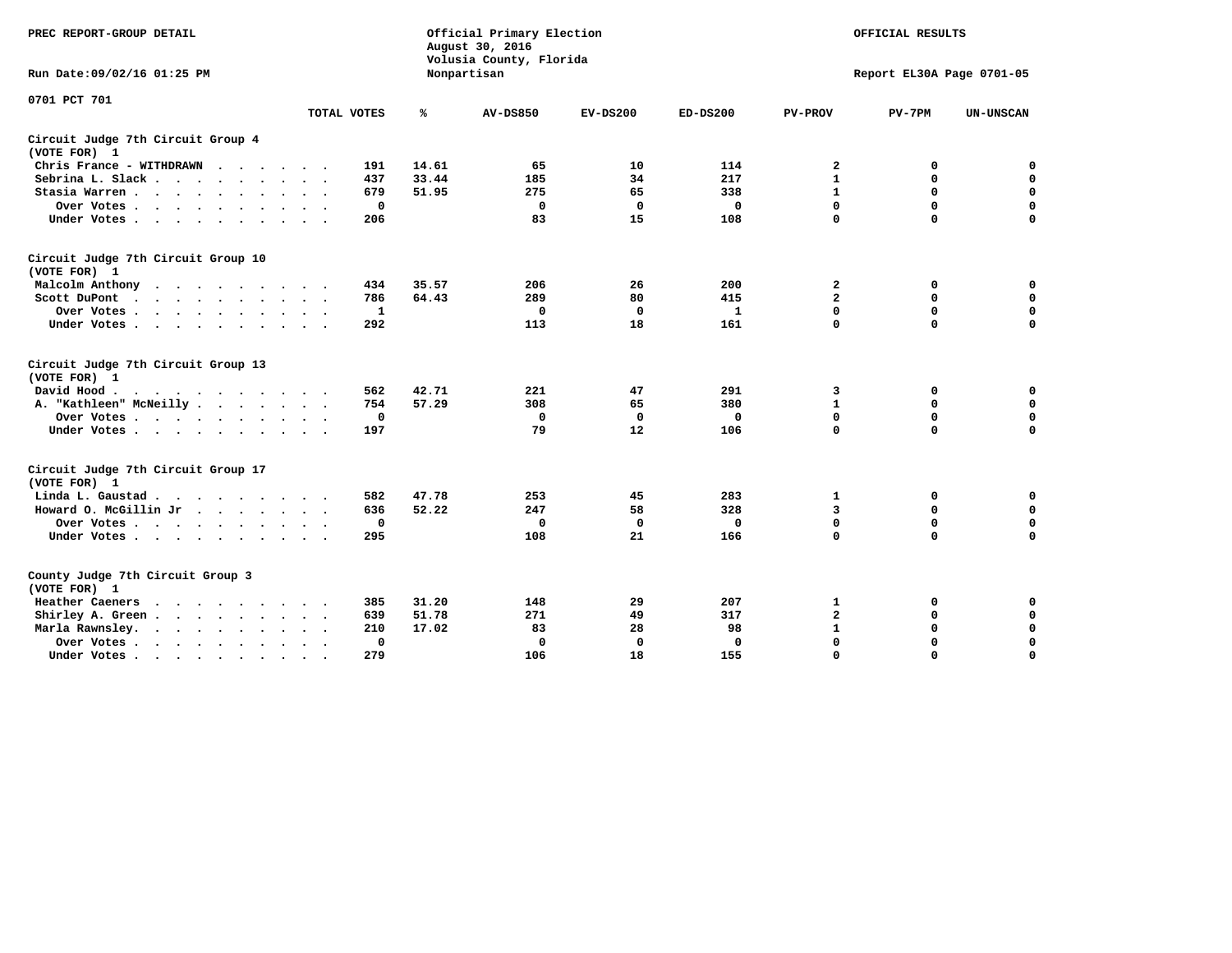| PREC REPORT-GROUP DETAIL                |                             |             |       | Official Primary Election<br>August 30, 2016<br>Volusia County, Florida | OFFICIAL RESULTS<br>Report EL30A Page 0701-06 |                 |                               |             |                  |
|-----------------------------------------|-----------------------------|-------------|-------|-------------------------------------------------------------------------|-----------------------------------------------|-----------------|-------------------------------|-------------|------------------|
| Run Date: 09/02/16 01:25 PM             |                             |             |       | Nonpartisan                                                             |                                               |                 |                               |             |                  |
| 0701 PCT 701                            |                             | TOTAL VOTES | ℁     | <b>AV-DS850</b>                                                         | $EV-DS200$                                    | $ED-DS200$      | <b>PV-PROV</b>                | $PV-7PM$    | UN-UNSCAN        |
| Sheriff                                 |                             |             |       |                                                                         |                                               |                 |                               |             |                  |
| (VOTE FOR) 1                            |                             |             |       |                                                                         |                                               |                 |                               |             |                  |
| Wendell C. Bradford                     |                             | 57          | 3.82  | 19                                                                      | 6                                             | 32              | $\mathbf 0$                   | 0           | 0                |
| Dave Brannon                            |                             | 68          | 4.55  | 24                                                                      | 8                                             | 36              | 0                             | 0           | $\mathbf 0$      |
| Mike Chitwood                           | $\ddot{\phantom{a}}$        | 814         | 54.52 | 357                                                                     | 69                                            | 387             | $\mathbf{1}$                  | 0           | $\mathbf 0$      |
| Eric Dietrich.                          |                             | 541         | 36.24 | 187                                                                     | 38                                            | 313             | $\overline{3}$                | $\Omega$    | $\mathbf 0$      |
| James E. (Jim) Gillum                   |                             | 13          | .87   | 9                                                                       | $\overline{a}$                                | $\overline{a}$  | 0                             | 0           | $\mathbf 0$      |
| Over Votes                              | $\cdot$                     | $\mathbf 0$ |       | $\Omega$                                                                | $\mathbf{0}$                                  | $\mathbf{0}$    | 0                             | $\Omega$    | $\mathbf 0$      |
| Under Votes                             |                             | 20          |       | 12                                                                      | $\mathbf{1}$                                  | $7\phantom{.0}$ | 0                             | $\Omega$    | $\mathbf 0$      |
| Property Appraiser                      |                             |             |       |                                                                         |                                               |                 |                               |             |                  |
| (VOTE FOR) 1                            |                             |             |       |                                                                         |                                               |                 |                               |             |                  |
| Larry Bartlett.                         |                             | 508         | 41.10 | 231                                                                     | 36                                            | 241             | 0                             | 0           | 0                |
| H. Alan Burton.                         |                             | 404         | 32.69 | 148                                                                     | 32                                            | 221             | $\overline{3}$                | 0           | $\mathbf 0$      |
| Mike Swanto.                            |                             | 324         | 26.21 | 112                                                                     | 43                                            | 168             | $\mathbf{1}$                  | 0           | 0                |
| Over Votes                              |                             | $\mathbf 0$ |       | $\mathbf{0}$                                                            | $\mathbf{0}$                                  | $\mathbf 0$     | 0                             | $\Omega$    | 0                |
| Under Votes                             |                             | 277         |       | 117                                                                     | 13                                            | 147             | 0                             | $\Omega$    | 0                |
| Supervisor of Elections<br>(VOTE FOR) 1 |                             |             |       |                                                                         |                                               |                 |                               |             |                  |
| Teresa Apgar                            |                             | 146         | 11.17 | 67                                                                      | $\overline{\mathbf{3}}$                       | 76              | 0                             | 0           | $\mathbf 0$      |
| David Lee Davis                         |                             | 188         | 14.38 | 82                                                                      | 10                                            | 94              | $\overline{\mathbf{2}}$       | 0           | $\mathbf 0$      |
| Bill Fyfe                               |                             | 107         | 8.19  | 43                                                                      | 14                                            | 50              | $\Omega$                      | 0           | 0                |
| Lisa Lewis                              |                             | 866         | 66.26 | 334                                                                     | 85                                            | 445             | $\overline{a}$                | $\mathbf 0$ | $\mathbf 0$      |
| Over Votes                              |                             | $\mathbf 0$ |       | $\mathbf{0}$                                                            | $\mathbf 0$                                   | $\mathbf 0$     | 0                             | 0           | $\mathbf 0$      |
| Under Votes                             |                             | 206         |       | 82                                                                      | 12                                            | 112             | 0                             | $\Omega$    | $\mathbf 0$      |
|                                         |                             |             |       |                                                                         |                                               |                 |                               |             |                  |
| County Council Chair<br>(VOTE FOR) 1    |                             |             |       |                                                                         |                                               |                 |                               |             |                  |
|                                         |                             |             |       |                                                                         |                                               |                 |                               |             |                  |
| Jason P. Davis.                         |                             | 268         | 20.89 | 106<br>127                                                              | 25<br>36                                      | 137<br>163      | $\mathbf 0$<br>$\overline{a}$ | 0<br>0      | 0<br>$\mathbf 0$ |
| Greg Gimbert                            |                             | 328         | 25.57 |                                                                         |                                               |                 | $\overline{a}$                | $\Omega$    | $\mathbf 0$      |
| Ed Kelley                               | $\sim$ $\sim$ $\sim$ $\sim$ | 590         | 45.99 | 250                                                                     | 37                                            | 301             |                               |             |                  |
| Tom Laputka.                            |                             | 97          | 7.56  | 35                                                                      | 14                                            | 48              | 0<br>0                        | 0<br>0      | $\mathbf 0$<br>0 |
| Over Votes                              |                             | $\mathbf 0$ |       | $^{\circ}$                                                              | 0                                             | $\Omega$        | $\Omega$                      | $\Omega$    | $\Omega$         |
| Under Votes                             |                             | 230         |       | 90                                                                      | 12                                            | 128             |                               |             |                  |
| School Board Member District 2          |                             |             |       |                                                                         |                                               |                 |                               |             |                  |
| (VOTE FOR) 1                            |                             |             |       |                                                                         |                                               |                 |                               |             |                  |
| Boysie Mae Smith-Walden.                |                             | 457         | 36.44 | 192                                                                     | 46                                            | 219             | 0                             | 0           | 0                |
| Ida Duncan Wright.                      |                             | 797         | 63.56 | 323                                                                     | 65                                            | 405             | $\overline{4}$                | 0           | $\mathbf 0$      |
| Over Votes                              |                             | 1           |       | 0                                                                       | $\mathbf 0$                                   | 1               | 0                             | 0           | $\mathbf 0$      |
| Under Votes                             | $\sim$                      | 258         |       | 93                                                                      | 13                                            | 152             | 0                             | $\Omega$    | $\mathbf 0$      |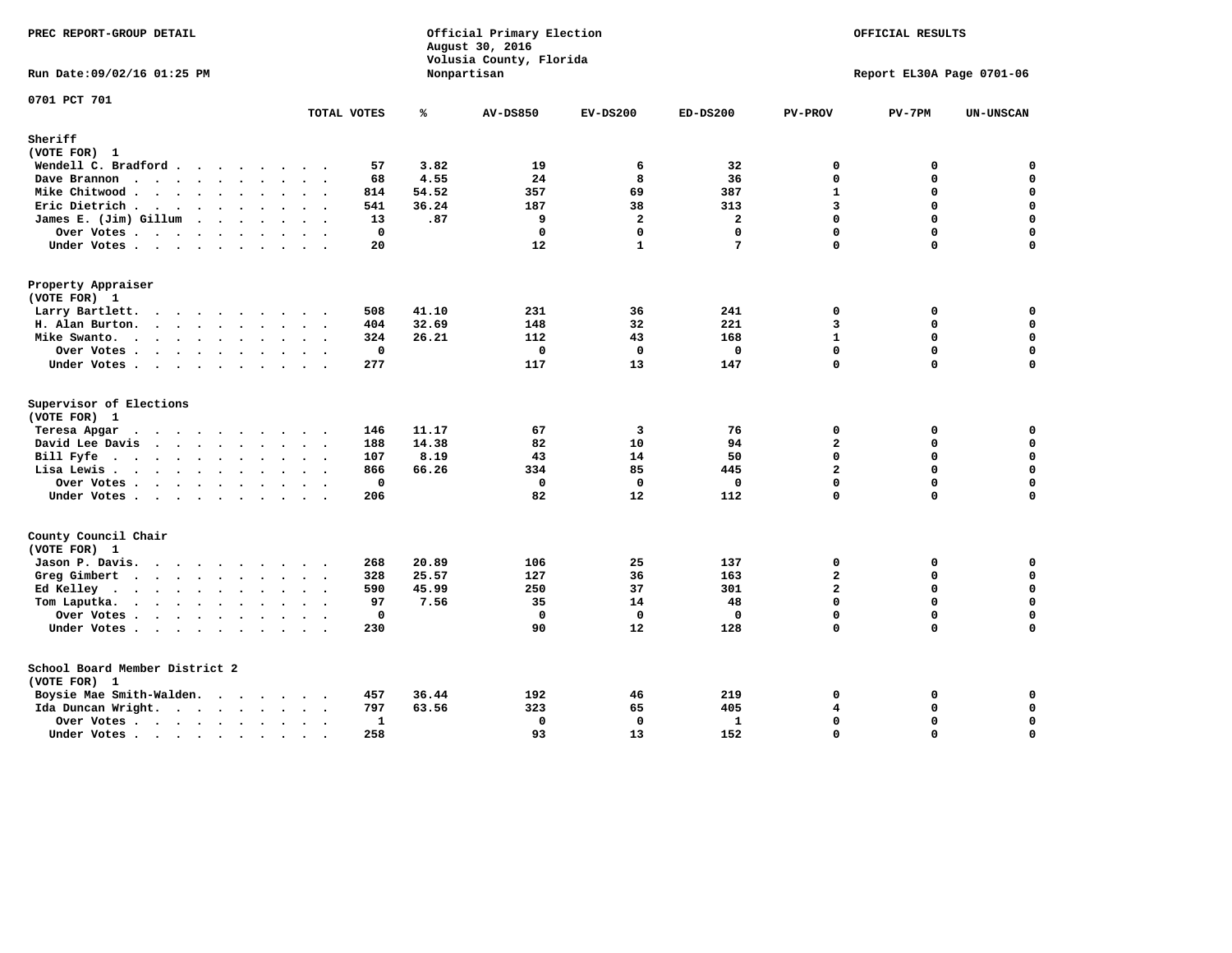| PREC REPORT-GROUP DETAIL                                                                                                                                                                                                                 |             |       | Official Primary Election<br>August 30, 2016<br>Volusia County, Florida | OFFICIAL RESULTS |            |                |                           |                  |
|------------------------------------------------------------------------------------------------------------------------------------------------------------------------------------------------------------------------------------------|-------------|-------|-------------------------------------------------------------------------|------------------|------------|----------------|---------------------------|------------------|
| Run Date: 09/02/16 01:25 PM                                                                                                                                                                                                              |             |       | Nonpartisan                                                             |                  |            |                | Report EL30A Page 0701-07 |                  |
| 0701 PCT 701                                                                                                                                                                                                                             |             |       |                                                                         |                  |            |                |                           |                  |
|                                                                                                                                                                                                                                          | TOTAL VOTES | ℁     | <b>AV-DS850</b>                                                         | $EV-DS200$       | $ED-DS200$ | <b>PV-PROV</b> | PV-7PM                    | <b>UN-UNSCAN</b> |
| South Daytona Mayor<br>(VOTE FOR) 1                                                                                                                                                                                                      |             |       |                                                                         |                  |            |                |                           |                  |
| William (Bill) Hall $\cdot \cdot \cdot \cdot \cdot \cdot \cdot$                                                                                                                                                                          | 728         | 49.79 | 297                                                                     | 59               | 371        |                |                           | 0                |
| George F. Locke III                                                                                                                                                                                                                      | 734         | 50.21 | 286                                                                     | 60               | 385        |                |                           |                  |
| Over Votes                                                                                                                                                                                                                               | 0           |       | 0                                                                       |                  |            |                |                           | 0                |
| Under Votes                                                                                                                                                                                                                              | 51          |       | 25                                                                      |                  | 21         |                |                           | 0                |
| Amendment 4                                                                                                                                                                                                                              |             |       |                                                                         |                  |            |                |                           |                  |
| (VOTE FOR) 1                                                                                                                                                                                                                             |             |       |                                                                         |                  |            |                |                           |                  |
| Yes<br>$\mathbf{a}$ . The contribution of the contribution of the contribution of the contribution of the contribution of the contribution of the contribution of the contribution of the contribution of the contribution of the contri | 994         | 75.13 | 407                                                                     | 94               | 490        |                |                           |                  |
| No.                                                                                                                                                                                                                                      | 329         | 24.87 | 129                                                                     | 23               | 176        |                |                           |                  |
| Over Votes                                                                                                                                                                                                                               |             |       | O                                                                       |                  |            |                |                           |                  |
| Under Votes                                                                                                                                                                                                                              | 189         |       | 72                                                                      |                  | 110        |                |                           |                  |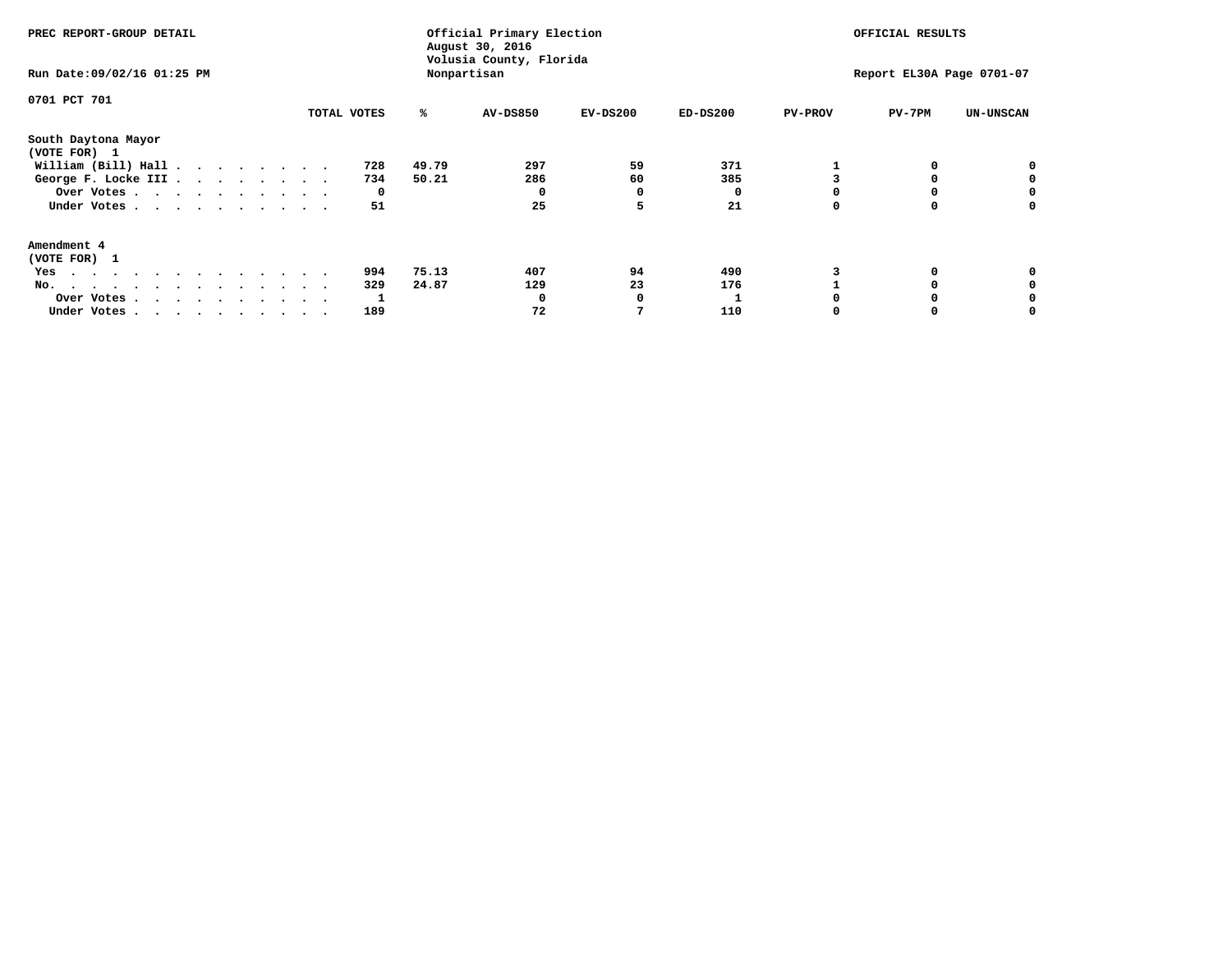| PREC REPORT-GROUP DETAIL        |  |             |                   | Official Primary Election<br>August 30, 2016 |            | OFFICIAL RESULTS |                |                           |                  |  |
|---------------------------------|--|-------------|-------------------|----------------------------------------------|------------|------------------|----------------|---------------------------|------------------|--|
| Run Date:09/02/16 01:25 PM      |  |             | <b>STATISTICS</b> | Volusia County, Florida                      |            |                  |                | Report EL30A Page 0703-01 |                  |  |
| 0703 PCT 703                    |  |             |                   |                                              |            |                  |                |                           |                  |  |
|                                 |  | TOTAL VOTES | ℁                 | <b>AV-DS850</b>                              | $EV-DS200$ | $ED-DS200$       | <b>PV-PROV</b> | $PV-7PM$                  | <b>UN-UNSCAN</b> |  |
| REGISTERED VOTERS - TOTAL       |  | 3,776       |                   |                                              |            |                  |                |                           |                  |  |
| REGISTERED VOTERS - Democratic  |  | 1,444       | 38.24             |                                              |            |                  |                |                           |                  |  |
| REGISTERED VOTERS - Republican  |  | 1,225       | 32.44             |                                              |            |                  |                |                           |                  |  |
| REGISTERED VOTERS - Libertarian |  |             | .19               |                                              |            |                  |                |                           |                  |  |
| REGISTERED VOTERS - Nonpartisan |  | 1,100       |                   |                                              |            |                  |                |                           |                  |  |
| BALLOTS CAST - TOTAL.           |  | 1,184       |                   | 471                                          | 97         | 615              |                |                           |                  |  |
| BALLOTS CAST - Democratic       |  | 466         | 39.36             | 178                                          | 46         | 242              |                |                           |                  |  |
| BALLOTS CAST - Republican       |  | 513         | 43.33             | 208                                          | 41         | 263              |                |                           |                  |  |
| BALLOTS CAST - Libertarian.     |  |             | .08               |                                              | 0          | 0                |                |                           |                  |  |
| BALLOTS CAST - Nonpartisan.     |  | 204         | 17.23             | 84                                           | 10         | 110              |                |                           |                  |  |
| BALLOTS CAST - BLANK.           |  | $\Omega$    |                   | <sup>0</sup>                                 |            | 0                |                |                           |                  |  |
| VOTER TURNOUT - TOTAL           |  |             | 31.36             |                                              |            |                  |                |                           |                  |  |
| VOTER TURNOUT - Democratic.     |  |             | 32.27             |                                              |            |                  |                |                           |                  |  |
| VOTER TURNOUT - Republican.     |  |             | 41.88             |                                              |            |                  |                |                           |                  |  |
| VOTER TURNOUT - Libertarian     |  |             | 14.29             |                                              |            |                  |                |                           |                  |  |
| VOTER TURNOUT - BLANK           |  |             |                   |                                              |            |                  |                |                           |                  |  |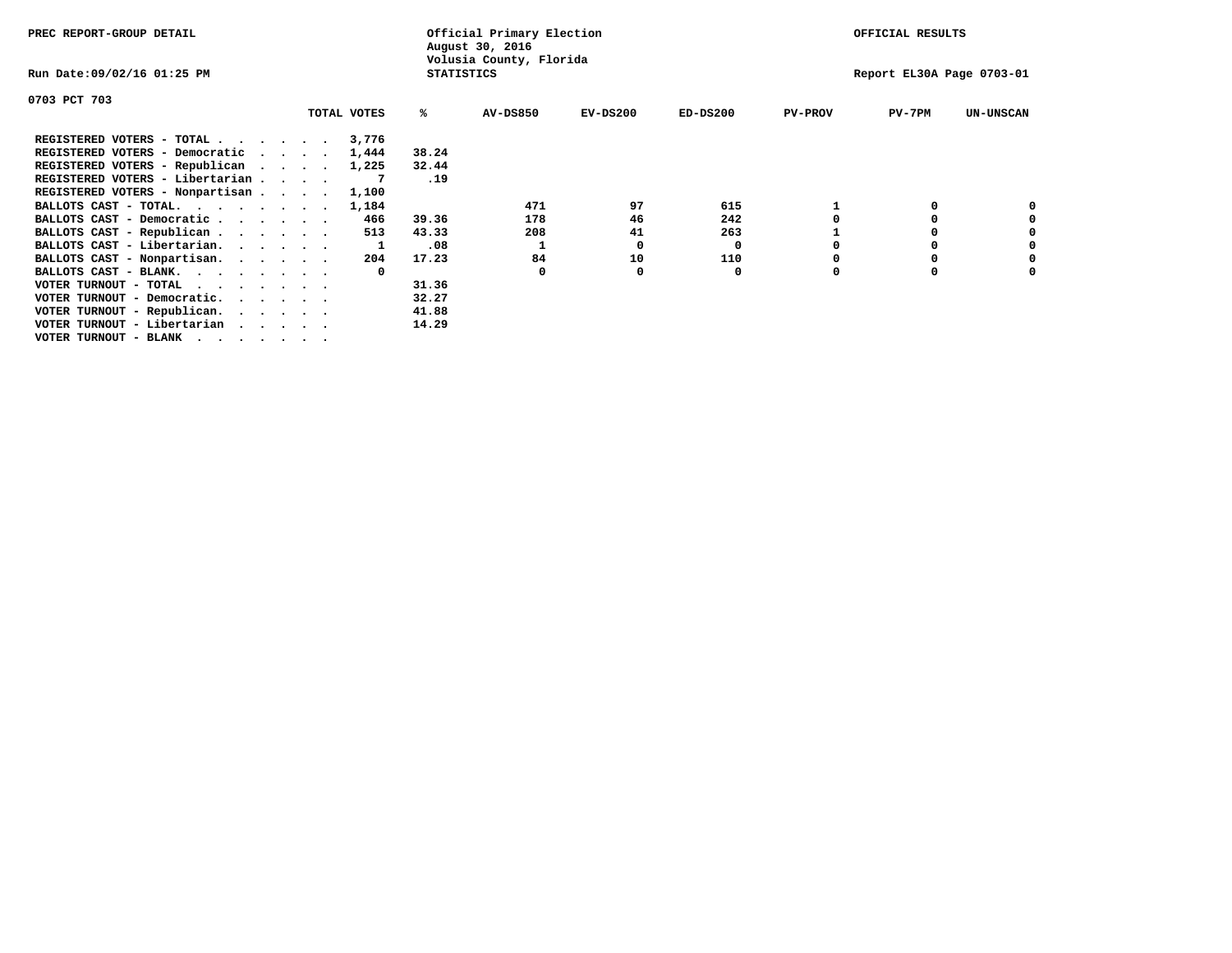| PREC REPORT-GROUP DETAIL<br>Run Date: 09/02/16 01:25 PM                          |             | Democratic | Official Primary Election<br>August 30, 2016<br>Volusia County, Florida | OFFICIAL RESULTS<br>Report EL30A Page 0703-02 |              |                |             |                  |
|----------------------------------------------------------------------------------|-------------|------------|-------------------------------------------------------------------------|-----------------------------------------------|--------------|----------------|-------------|------------------|
|                                                                                  |             |            |                                                                         |                                               |              |                |             |                  |
| 0703 PCT 703                                                                     | TOTAL VOTES | %ะ         | <b>AV-DS850</b>                                                         | $EV-DS200$                                    | $ED-DS200$   | <b>PV-PROV</b> | $PV-7PM$    | <b>UN-UNSCAN</b> |
| United States Senator<br>(VOTE FOR) 1                                            |             |            |                                                                         |                                               |              |                |             |                  |
| Roque "Rocky" De La Fuente.                                                      | 20          | 4.57       | 6                                                                       | 1                                             | 13           | O              | 0           |                  |
| Alan Grayson                                                                     | 117         | 26.71      | 46                                                                      | 14                                            | 57           |                | $\Omega$    |                  |
| Pam Keith                                                                        | 72          | 16.44      | 28                                                                      | 6                                             | 38           |                | 0           | 0                |
| Reginald Luster                                                                  | 11          | 2.51       | $\overline{4}$                                                          | $\overline{a}$                                | 5            | O              | 0           | $\mathbf 0$      |
| Patrick Murphy.                                                                  | 218         | 49.77      | 86                                                                      | 20                                            | 112          | O              | $\mathbf 0$ | $\mathbf 0$      |
| Over Votes                                                                       | 1           |            | 0                                                                       | $\Omega$                                      | $\mathbf{1}$ | $\Omega$       | 0           | $\mathbf 0$      |
| Under Votes.                                                                     | 27          |            |                                                                         | 3                                             | 16           | $\Omega$       | 0           | 0                |
| Representative in Congress District 6<br>(VOTE FOR) 1                            |             |            |                                                                         |                                               |              |                |             |                  |
| William (Bill) McCullough                                                        | 138         | 32.70      | 51                                                                      | 9                                             | 78           | $\Omega$       | 0           |                  |
| Jay McGovern                                                                     | 72          | 17.06      | 35                                                                      | 7                                             | 30           | $\Omega$       | $\Omega$    | 0                |
| George Pappas.                                                                   | 76          | 18.01      | 36                                                                      | 6                                             | 34           | 0              | 0           | 0                |
| Dwayne L. Taylor                                                                 | 136         | 32.23      | 38                                                                      | 20                                            | 78           | $\Omega$       | 0           | 0                |
| Over Votes                                                                       | 0           |            | $\Omega$                                                                | 0                                             | 0            | 0              | 0           | 0                |
| Under Votes                                                                      | 44          |            | 18                                                                      | 4                                             | 22           | $\Omega$       | 0           | O                |
| State Representative District 26<br>(VOTE FOR) 1                                 |             |            |                                                                         |                                               |              |                |             |                  |
| Patrick Henry                                                                    | 213         | 51.08      | 78                                                                      | 25                                            | 110          | O              | 0           | 0                |
| Steve Miller                                                                     | 204         | 48.92      | 81                                                                      | 18                                            | 105          |                | 0           | 0                |
| Over Votes                                                                       | $\Omega$    |            | $\Omega$                                                                | 0                                             | $\Omega$     |                | 0           | 0                |
| Under Votes, $\cdot$ , $\cdot$ , $\cdot$ , $\cdot$ , $\cdot$ , $\cdot$ , $\cdot$ | 49          |            | 19                                                                      |                                               | 27           | $\Omega$       |             | $\Omega$         |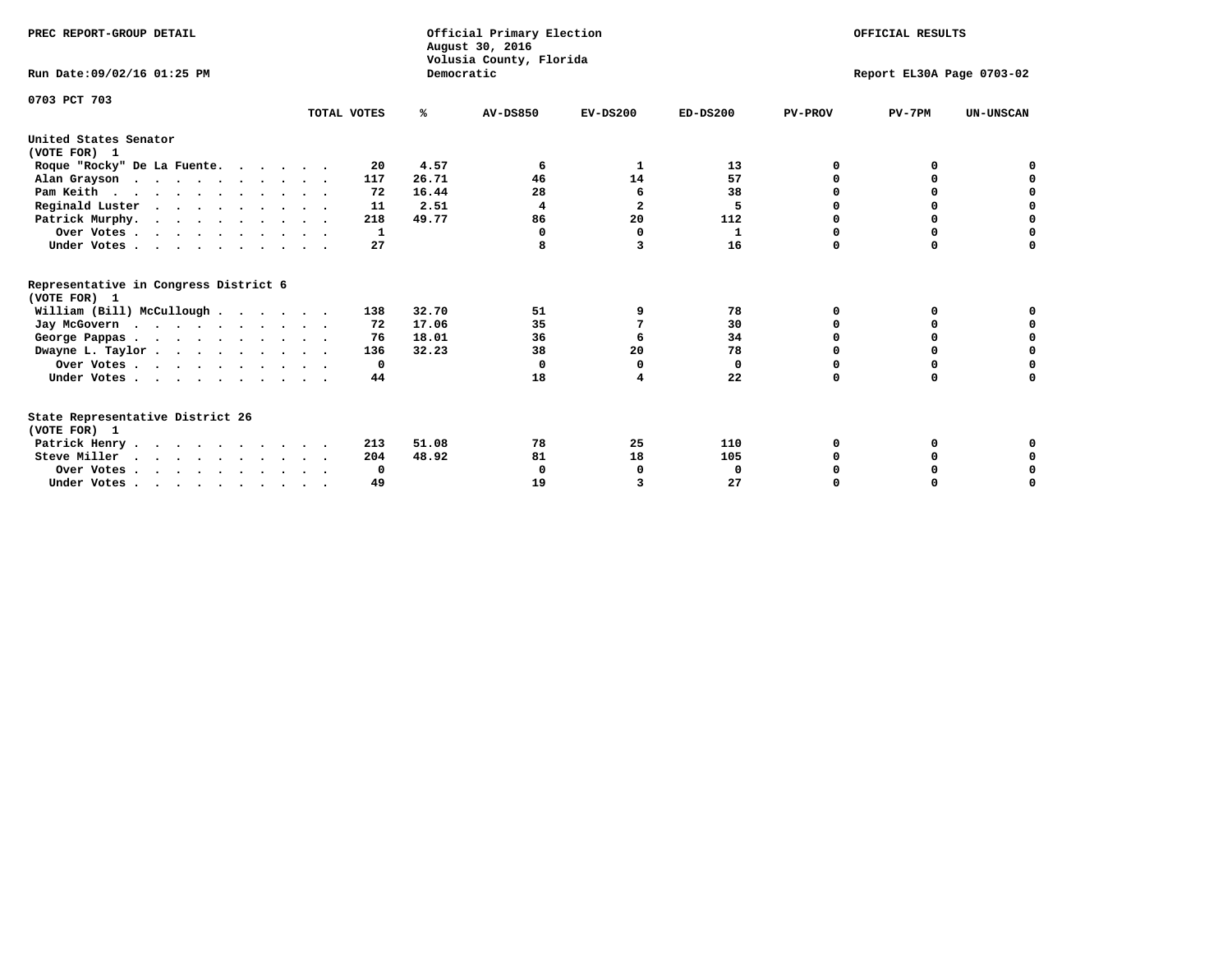| PREC REPORT-GROUP DETAIL<br>Run Date: 09/02/16 01:25 PM |             |            | Official Primary Election<br>August 30, 2016<br>Volusia County, Florida | OFFICIAL RESULTS<br>Report EL30A Page 0703-03 |              |                |             |                  |
|---------------------------------------------------------|-------------|------------|-------------------------------------------------------------------------|-----------------------------------------------|--------------|----------------|-------------|------------------|
|                                                         |             | Republican |                                                                         |                                               |              |                |             |                  |
| 0703 PCT 703                                            |             |            |                                                                         |                                               |              |                |             |                  |
|                                                         | TOTAL VOTES | ℁          | <b>AV-DS850</b>                                                         | $EV-DS200$                                    | $ED-DS200$   | <b>PV-PROV</b> | $PV-7PM$    | <b>UN-UNSCAN</b> |
| United States Senator<br>(VOTE FOR) 1                   |             |            |                                                                         |                                               |              |                |             |                  |
| Carlos Beruff.                                          | 124         | 24.85      | 65                                                                      | 10                                            | 49           | 0              | 0           | 0                |
| Ernie Rivera                                            | 18          | 3.61       | $\overline{\mathbf{4}}$                                                 | 4                                             | 10           | $\Omega$       | 0           | $\mathbf 0$      |
| Marco Rubio.                                            | 334         | 66.93      | 129                                                                     | 22                                            | 183          | $\mathbf 0$    | $\mathbf 0$ | $\mathbf 0$      |
| Dwight Mark Anthony Young                               | 23          | 4.61       | 8                                                                       | $\mathbf{2}$                                  | 12           | $\mathbf 1$    | $\mathbf 0$ | $\pmb{0}$        |
| Over Votes                                              | 0           |            | 0                                                                       | $\Omega$                                      | 0            | 0              | 0           | 0                |
| Under Votes                                             | 14          |            | $\mathbf{2}$                                                            | 3                                             | 9            | $\Omega$       | $\Omega$    | $\mathbf 0$      |
| Representative in Congress District 6<br>(VOTE FOR) 1   |             |            |                                                                         |                                               |              |                |             |                  |
| Fred Costello.                                          | 123         | 25.00      | 56                                                                      | 13                                            | 54           | 0              | 0           | 0                |
| Ron Desantis                                            | 302         | 61.38      | 111                                                                     | 21                                            | 169          | 1              | 0           | $\mathbf 0$      |
| G. G. Galloway.                                         | 67          | 13.62      | 35                                                                      | 5                                             | 27           | $\mathbf 0$    | $\Omega$    | $\mathbf 0$      |
| Over Votes                                              | $^{\circ}$  |            | $\Omega$                                                                | $\mathbf 0$                                   | $\mathbf{0}$ | $\mathbf 0$    | $\mathbf 0$ | $\mathbf 0$      |
| Under Votes                                             | 21          |            | 6                                                                       | $\overline{a}$                                | 13           | $\mathbf 0$    | $\Omega$    | $\mathbf 0$      |
| State Committeeman                                      |             |            |                                                                         |                                               |              |                |             |                  |
| (VOTE FOR) 1                                            |             |            |                                                                         |                                               |              |                |             |                  |
| Paul W. Deering                                         | 264         | 63.61      | 112                                                                     | 24                                            | 127          | 1              | 0           | 0                |
| James Oddie.                                            | 151         | 36.39      | 51                                                                      | 13                                            | 87           | 0              | 0           | $\mathbf 0$      |
| Over Votes                                              | 0           |            | $\mathbf{0}$                                                            | $\mathbf 0$                                   | 0            | 0              | $\mathbf 0$ | $\mathbf 0$      |
| Under Votes                                             | 98          |            | 45                                                                      | 4                                             | 49           | $\Omega$       | $\mathbf 0$ | $\mathbf 0$      |
| State Committeewoman<br>(VOTE FOR) 1                    |             |            |                                                                         |                                               |              |                |             |                  |
| Dana Christina Dougherty<br>.                           | 226         | 54.72      | 82                                                                      | 18                                            | 126          | 0              | 0           | 0                |
| Marilyn C. Ford                                         | 187         | 45.28      | 81                                                                      | 18                                            | 87           | $\mathbf{1}$   | 0           | 0                |
| Over Votes                                              | $\Omega$    |            | $\Omega$                                                                | 0                                             | 0            | 0              | 0           | $\mathbf 0$      |
| Under Votes, , , , , , , , , ,                          | 100         |            | 45                                                                      | 5                                             | 50           | $\Omega$       | $\Omega$    | $\Omega$         |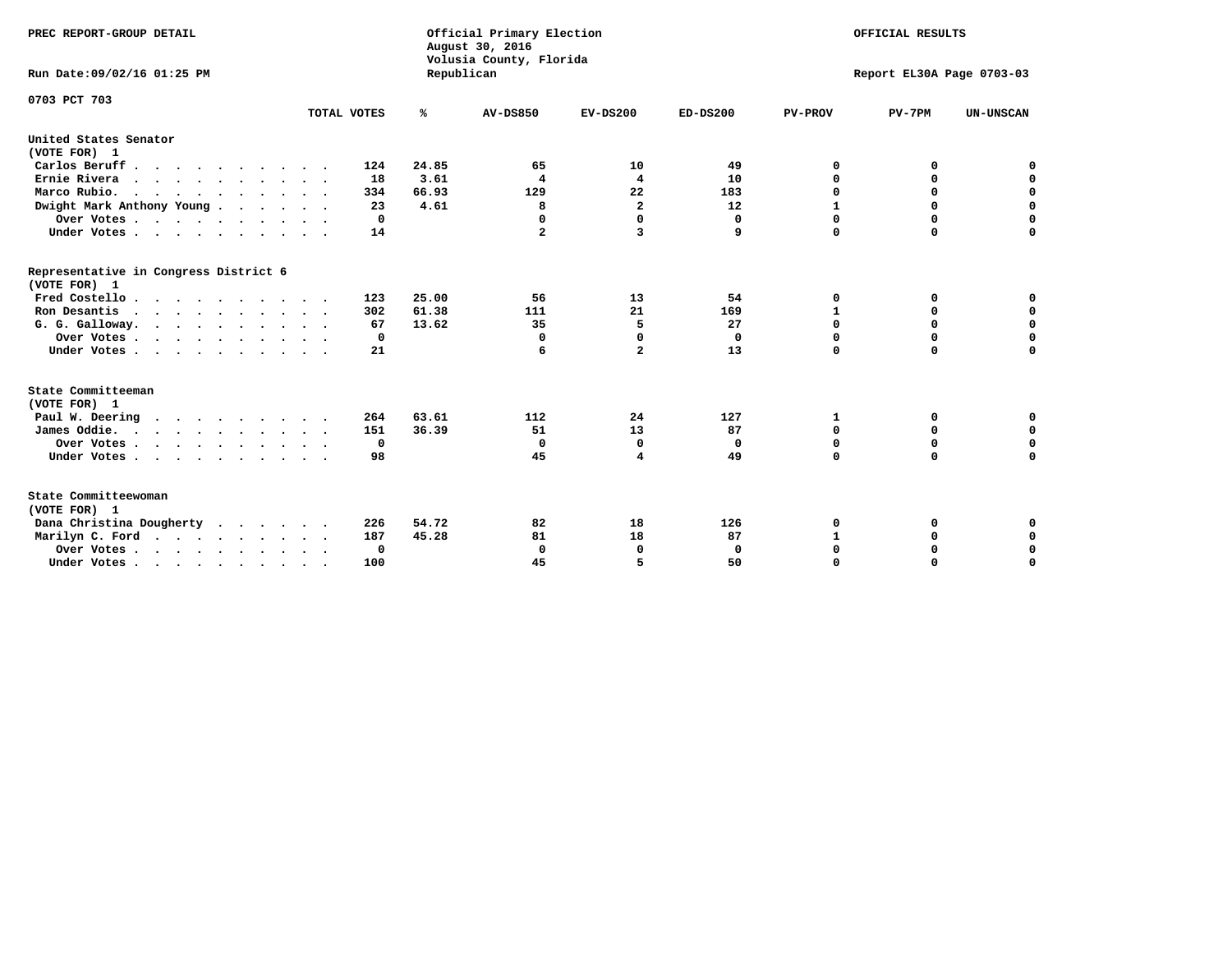| PREC REPORT-GROUP DETAIL<br>Run Date: 09/02/16 01:25 PM |  |  |  |  |  | Official Primary Election<br>August 30, 2016<br>Volusia County, Florida<br>Libertarian | OFFICIAL RESULTS<br>Report EL30A Page 0703-04 |                 |            |            |                |          |                  |
|---------------------------------------------------------|--|--|--|--|--|----------------------------------------------------------------------------------------|-----------------------------------------------|-----------------|------------|------------|----------------|----------|------------------|
| 0703 PCT 703                                            |  |  |  |  |  | TOTAL VOTES                                                                            | ℁                                             | <b>AV-DS850</b> | $EV-DS200$ | $ED-DS200$ | <b>PV-PROV</b> | $PV-7PM$ | <b>UN-UNSCAN</b> |
| United States Senator<br>(VOTE FOR) 1                   |  |  |  |  |  |                                                                                        |                                               |                 |            |            |                |          |                  |
| Augustus Invictus.                                      |  |  |  |  |  |                                                                                        | 100.00                                        |                 | 0          | 0          |                |          | 0                |
| Paul Stanton                                            |  |  |  |  |  | 0                                                                                      |                                               |                 |            | 0          |                |          | 0                |
| Over Votes                                              |  |  |  |  |  | 0                                                                                      |                                               |                 |            | 0          |                |          | 0                |
| Under Votes                                             |  |  |  |  |  | 0                                                                                      |                                               |                 |            | 0          |                |          | 0                |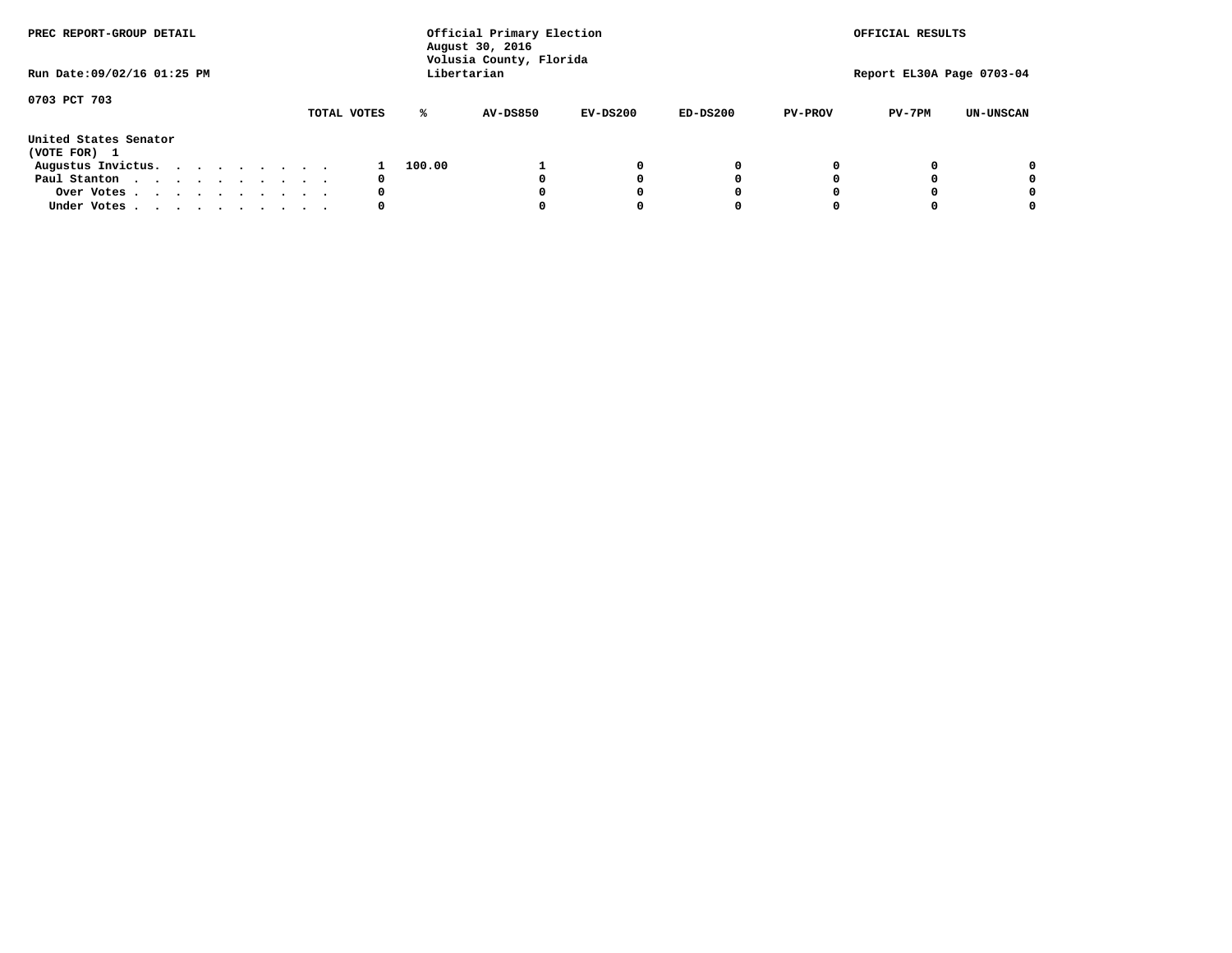| PREC REPORT-GROUP DETAIL                                                                                                                                                                                                                     |                      | Official Primary Election<br>August 30, 2016<br>Volusia County, Florida | OFFICIAL RESULTS |             |              |                |                           |                  |
|----------------------------------------------------------------------------------------------------------------------------------------------------------------------------------------------------------------------------------------------|----------------------|-------------------------------------------------------------------------|------------------|-------------|--------------|----------------|---------------------------|------------------|
| Run Date: 09/02/16 01:25 PM                                                                                                                                                                                                                  |                      |                                                                         | Nonpartisan      |             |              |                | Report EL30A Page 0703-05 |                  |
| 0703 PCT 703                                                                                                                                                                                                                                 |                      |                                                                         |                  |             |              |                |                           |                  |
|                                                                                                                                                                                                                                              | TOTAL VOTES          | %                                                                       | <b>AV-DS850</b>  | $EV-DS200$  | $ED-DS200$   | <b>PV-PROV</b> | $PV-7PM$                  | <b>UN-UNSCAN</b> |
| Circuit Judge 7th Circuit Group 4<br>(VOTE FOR) 1                                                                                                                                                                                            |                      |                                                                         |                  |             |              |                |                           |                  |
| Chris France - WITHDRAWN                                                                                                                                                                                                                     | 159                  | 15.11                                                                   | 59               | 8           | 92           | 0              | 0                         | 0                |
| Sebrina L. Slack.                                                                                                                                                                                                                            | 349                  | 33.17                                                                   | 122              | 35          | 191          | $\mathbf 1$    | $\mathbf 0$               | $\pmb{0}$        |
| Stasia Warren                                                                                                                                                                                                                                | 544                  | 51.71                                                                   | 237              | 45          | 262          | $\mathbf 0$    | 0                         | $\pmb{0}$        |
| Over Votes                                                                                                                                                                                                                                   | 1                    |                                                                         | 0                | 0           | 1            | 0              | $\mathbf 0$               | $\mathbf 0$      |
| Under Votes                                                                                                                                                                                                                                  | 131                  |                                                                         | 53               | 9           | 69           | $\mathbf 0$    | $\mathbf 0$               | $\mathbf 0$      |
| Circuit Judge 7th Circuit Group 10<br>(VOTE FOR) 1                                                                                                                                                                                           |                      |                                                                         |                  |             |              |                |                           |                  |
| Malcolm Anthony                                                                                                                                                                                                                              | 369                  | 37.69                                                                   | 159              | 39          | 171          | 0              | 0                         | 0                |
| Scott DuPont                                                                                                                                                                                                                                 | 610                  | 62.31                                                                   | 229              | 49          | 331          | $\mathbf{1}$   | $\mathbf 0$               | $\mathbf 0$      |
| Over Votes                                                                                                                                                                                                                                   | $\mathbf 0$          |                                                                         | 0                | 0           | 0            | $\mathbf 0$    | 0                         | 0                |
| Under Votes                                                                                                                                                                                                                                  | 205                  |                                                                         | 83               | 9           | 113          | $\mathbf 0$    | $\Omega$                  | $\mathbf 0$      |
| Circuit Judge 7th Circuit Group 13<br>(VOTE FOR) 1                                                                                                                                                                                           |                      |                                                                         |                  |             |              |                |                           |                  |
| David Hood.<br>. The contract of the contract of the contract of the contract of the contract of the contract of the contract of the contract of the contract of the contract of the contract of the contract of the contract of the contrac | 501                  | 47.53                                                                   | 208              | 42          | 251          | 0              | 0                         | $\mathbf 0$      |
| A. "Kathleen" McNeilly                                                                                                                                                                                                                       | 553                  | 52.47                                                                   | 208              | 51          | 293          | $\mathbf{1}$   | 0                         | 0                |
| Over Votes                                                                                                                                                                                                                                   | $\mathbf 0$          |                                                                         | 0                | $\mathbf 0$ | 0            | 0              | $\mathbf 0$               | 0                |
| Under Votes                                                                                                                                                                                                                                  | 130                  |                                                                         | 55               | 4           | 71           | $\mathbf 0$    | $\mathbf 0$               | 0                |
| Circuit Judge 7th Circuit Group 17<br>(VOTE FOR) 1                                                                                                                                                                                           |                      |                                                                         |                  |             |              |                |                           |                  |
| Linda L. Gaustad                                                                                                                                                                                                                             | 434                  | 43.84                                                                   | 162              | 38          | 234          | 0              | 0                         | $\mathbf 0$      |
| Howard O. McGillin Jr                                                                                                                                                                                                                        | 556                  | 56.16                                                                   | 231              | 49          | 275          | 1              | 0                         | 0                |
| Over Votes                                                                                                                                                                                                                                   |                      | 0                                                                       | $\Omega$         | 0           | 0            | $\mathbf 0$    | 0                         | 0                |
| Under Votes                                                                                                                                                                                                                                  | 194                  |                                                                         | 78               | 10          | 106          | $\mathbf 0$    | $\mathbf 0$               | $\mathbf 0$      |
| County Judge 7th Circuit Group 3<br>(VOTE FOR) 1                                                                                                                                                                                             |                      |                                                                         |                  |             |              |                |                           |                  |
| Heather Caeners<br>$\mathbf{r}$ , and $\mathbf{r}$ , and $\mathbf{r}$ , and $\mathbf{r}$ , and $\mathbf{r}$                                                                                                                                  | 309                  | 30.38                                                                   | 108              | 26          | 175          | 0              | 0                         | 0                |
| Shirley A. Green                                                                                                                                                                                                                             | 514                  | 50.54                                                                   | 219              | 38          | 256          | $\mathbf{1}$   | $\mathbf 0$               | $\mathbf 0$      |
| Marla Rawnsley.                                                                                                                                                                                                                              | 194                  | 19.08                                                                   | 77               | 23          | 94           | 0              | 0                         | $\mathbf 0$      |
| Over Votes                                                                                                                                                                                                                                   | $\ddot{\phantom{1}}$ | 0                                                                       | $\Omega$         | $\Omega$    | $\mathbf{0}$ | 0              | $\mathbf 0$               | $\mathbf 0$      |
| Under Votes<br>$\bullet$                                                                                                                                                                                                                     | 167                  |                                                                         | 67               | 10          | 90           | $\mathbf 0$    | $\mathbf 0$               | $\Omega$         |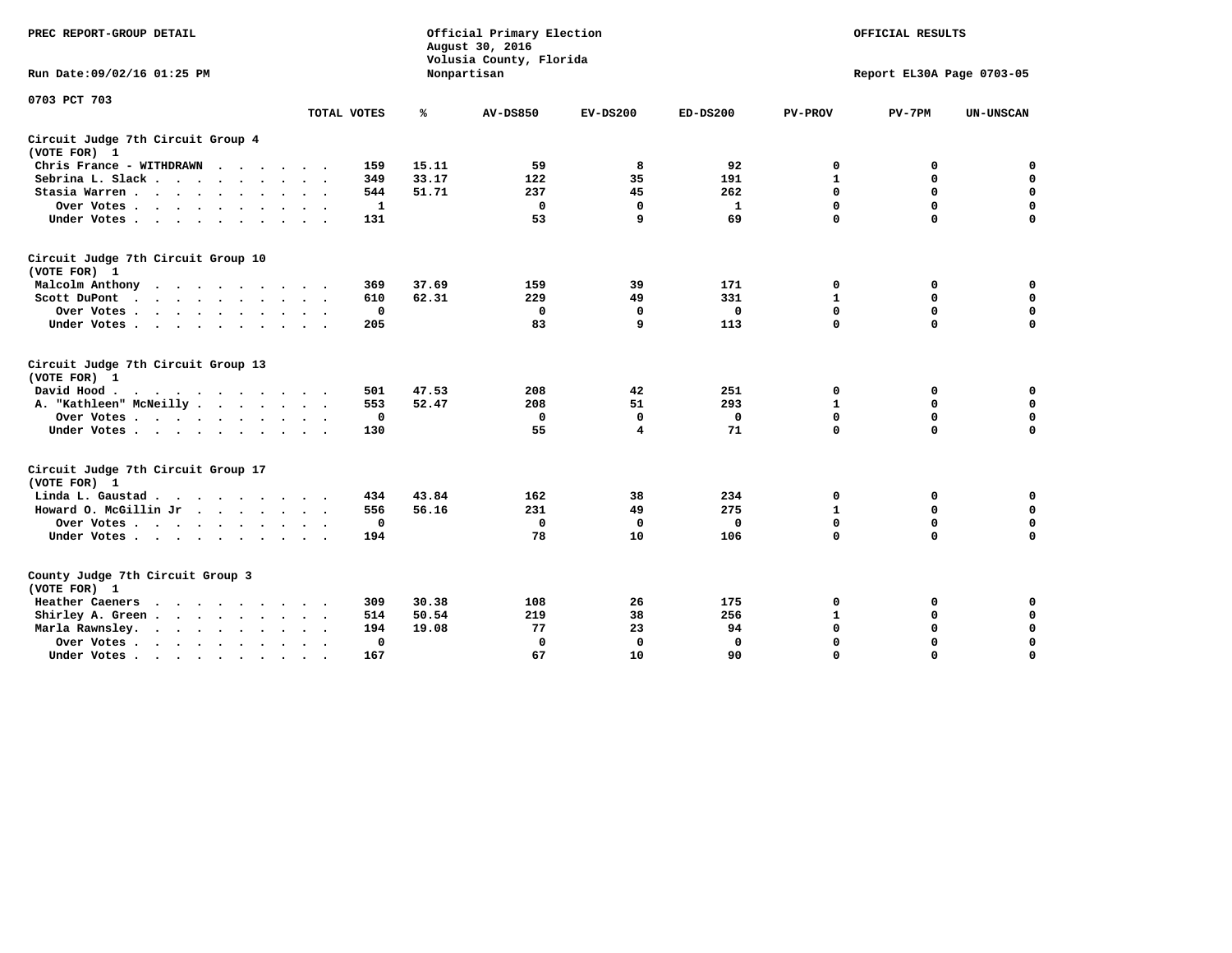| PREC REPORT-GROUP DETAIL             |                         |                            | Official Primary Election<br>August 30, 2016<br>Volusia County, Florida | OFFICIAL RESULTS<br>Report EL30A Page 0703-06 |              |                   |          |                  |
|--------------------------------------|-------------------------|----------------------------|-------------------------------------------------------------------------|-----------------------------------------------|--------------|-------------------|----------|------------------|
| Run Date: 09/02/16 01:25 PM          |                         |                            | Nonpartisan                                                             |                                               |              |                   |          |                  |
| 0703 PCT 703                         | TOTAL VOTES             | ℁                          | <b>AV-DS850</b>                                                         | $EV-DS200$                                    | $ED-DS200$   | <b>PV-PROV</b>    | $PV-7PM$ | <b>UN-UNSCAN</b> |
| Sheriff                              |                         |                            |                                                                         |                                               |              |                   |          |                  |
| (VOTE FOR) 1                         |                         |                            |                                                                         |                                               |              |                   |          |                  |
| Wendell C. Bradford                  |                         | 5.23<br>61                 | 17                                                                      | 12                                            | 32           | $\mathbf{0}$      | 0        | $\mathbf 0$      |
| Dave Brannon                         |                         | 6.77<br>79                 | 39                                                                      | $\overline{\mathbf{4}}$                       | 36           | 0                 | 0        | $\mathbf 0$      |
| Mike Chitwood                        | $\cdot$                 | 690<br>59.13               | 287                                                                     | 54                                            | 348          | $\mathbf{1}$      | 0        | 0                |
| Eric Dietrich                        |                         | 320<br>27.42               | 114                                                                     | 26                                            | 180          | $\Omega$          | 0        | $\mathbf 0$      |
| James E. (Jim) Gillum                |                         | 1.46<br>17                 | 6                                                                       | $\mathbf 0$                                   | 11           | 0                 | $\Omega$ | $\mathbf 0$      |
| Over Votes                           |                         | $\mathbf 0$                | $\mathbf{0}$                                                            | $\mathbf 0$                                   | $\mathbf{0}$ | $\Omega$          | $\Omega$ | $\mathbf 0$      |
| Under Votes                          |                         | 17                         | 8                                                                       | $\mathbf{1}$                                  | 8            | $\Omega$          | $\Omega$ | $\Omega$         |
| Property Appraiser                   |                         |                            |                                                                         |                                               |              |                   |          |                  |
| (VOTE FOR) 1                         |                         |                            |                                                                         |                                               |              |                   |          |                  |
| Larry Bartlett.                      |                         | 405<br>40.42               | 160                                                                     | 22                                            | 223          | $\mathbf 0$       | 0        | 0                |
| H. Alan Burton.                      |                         | 35.33<br>354               | 134                                                                     | 30                                            | 189          | $\mathbf{1}$      | 0        | $\mathbf 0$      |
| Mike Swanto.                         |                         | 24.25<br>243               | 99                                                                      | 34                                            | 110          | 0                 | 0        | $\mathbf 0$      |
| Over Votes                           |                         | $\mathbf 0$                | $\Omega$                                                                | $\Omega$                                      | $\mathbf 0$  | $\mathbf 0$       | $\Omega$ | $\mathbf 0$      |
| Under Votes                          |                         | 182                        | 78                                                                      | 11                                            | 93           | 0                 | $\Omega$ | 0                |
| Supervisor of Elections              |                         |                            |                                                                         |                                               |              |                   |          |                  |
| (VOTE FOR) 1                         |                         |                            |                                                                         |                                               |              |                   |          |                  |
| Teresa Apgar                         |                         | 11.66<br>122               | 44                                                                      | 10                                            | 68           | 0<br>$\mathbf{1}$ | 0        | $\mathbf 0$<br>0 |
| David Lee Davis                      |                         | 14.24<br>149<br>96<br>9.18 | 52<br>37                                                                | 14<br>12                                      | 82<br>47     | $\Omega$          | 0<br>0   | $\mathbf 0$      |
| Bill Fyfe.                           |                         | 64.91<br>679               | 283                                                                     | 48                                            | 348          | 0                 | $\Omega$ | $\mathbf 0$      |
| Lisa Lewis                           |                         |                            | $\mathbf 0$                                                             | $\mathbf 0$                                   | $\mathbf 0$  | 0                 | 0        | $\pmb{0}$        |
| Over Votes<br>Under Votes            |                         | 0<br>138                   | 55                                                                      | 13                                            | 70           | 0                 | $\Omega$ | $\mathbf 0$      |
|                                      |                         |                            |                                                                         |                                               |              |                   |          |                  |
| County Council Chair<br>(VOTE FOR) 1 |                         |                            |                                                                         |                                               |              |                   |          |                  |
| Jason P. Davis.                      |                         | 225<br>21.74               | 86                                                                      | 22                                            | 117          | 0                 | 0        | 0                |
| Greg Gimbert                         |                         | 23.96<br>248               | 96                                                                      | 18                                            | 134          | 0                 | 0        | $\mathbf 0$      |
| Ed Kelley                            | $\cdot$ $\cdot$ $\cdot$ | 482<br>46.57               | 201                                                                     | 36                                            | 244          | $\mathbf{1}$      | 0        | $\mathbf 0$      |
| Tom Laputka.<br>$\cdots$             |                         | 80<br>7.73                 | 34                                                                      | 10                                            | 36           | 0                 | $\Omega$ | $\mathbf 0$      |
| Over Votes                           |                         | $\mathbf 0$                | $\Omega$                                                                | $\mathbf 0$                                   | $\mathbf 0$  | 0                 | 0        | $\mathbf 0$      |
| Under Votes                          |                         | 149                        | 54                                                                      | 11                                            | 84           | $\Omega$          | $\Omega$ | $\Omega$         |
| School Board Member District 2       |                         |                            |                                                                         |                                               |              |                   |          |                  |
| (VOTE FOR) 1                         |                         |                            |                                                                         |                                               |              |                   |          |                  |
| Boysie Mae Smith-Walden.             |                         | 37.70<br>368               | 126                                                                     | 43                                            | 199          | 0                 | 0        | 0                |
| Ida Duncan Wright.                   |                         | 608<br>62.30               | 255                                                                     | 45                                            | 307          | $\mathbf{1}$      | 0        | 0                |
| Over Votes.                          |                         | 0                          | 0                                                                       | $\mathbf 0$                                   | 0            | 0                 | 0        | $\pmb{0}$        |
| Under Votes                          |                         | 208                        | 90                                                                      | 9                                             | 109          | $\Omega$          | $\Omega$ | $\mathbf 0$      |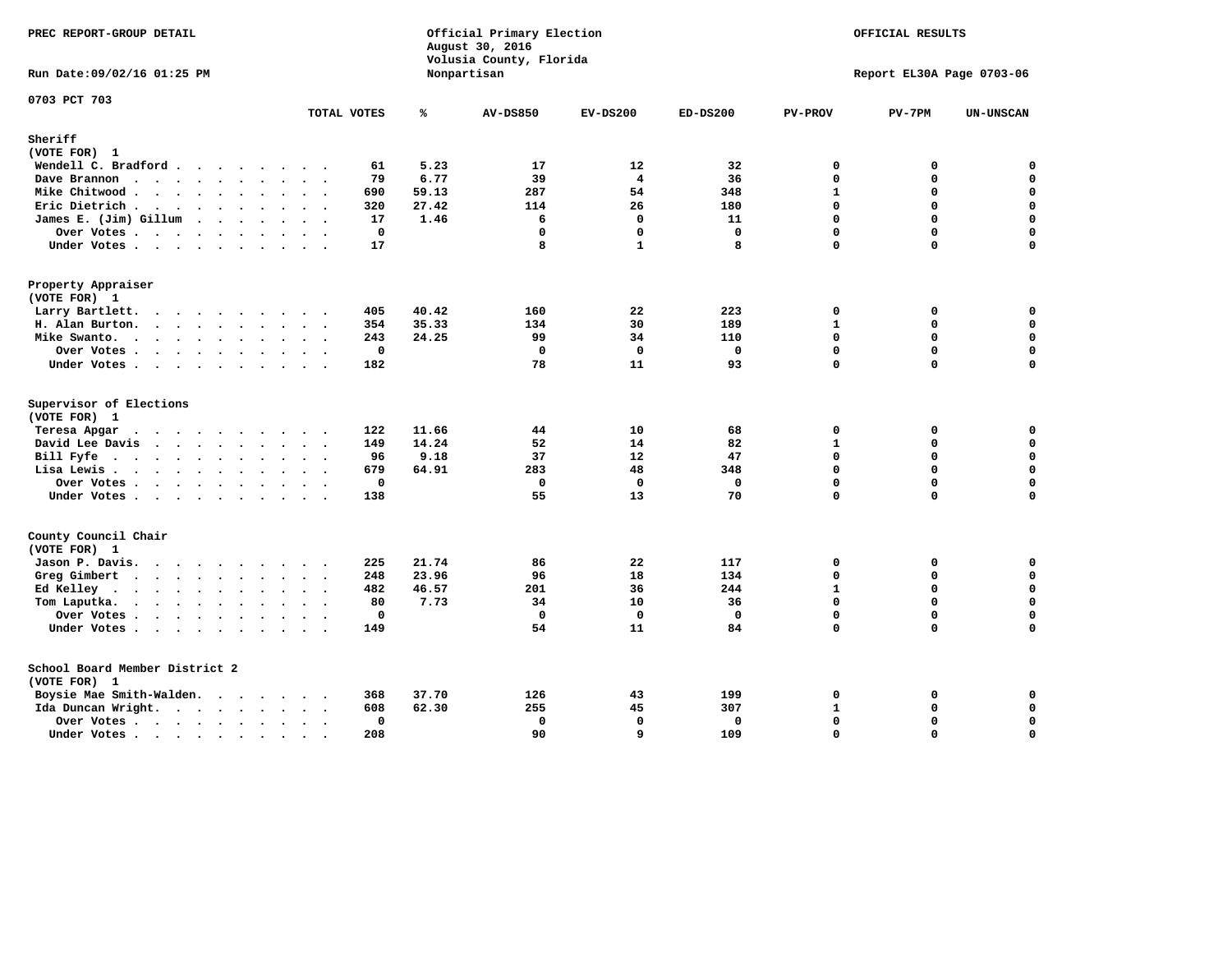| PREC REPORT-GROUP DETAIL<br>Run Date: 09/02/16 01:25 PM                                                                                                                                                                                  |             |       | Official Primary Election<br>August 30, 2016<br>Volusia County, Florida<br>Nonpartisan | OFFICIAL RESULTS<br>Report EL30A Page 0703-07 |            |                |        |                  |
|------------------------------------------------------------------------------------------------------------------------------------------------------------------------------------------------------------------------------------------|-------------|-------|----------------------------------------------------------------------------------------|-----------------------------------------------|------------|----------------|--------|------------------|
| 0703 PCT 703                                                                                                                                                                                                                             | TOTAL VOTES | ℁     | <b>AV-DS850</b>                                                                        | $EV-DS200$                                    | $ED-DS200$ | <b>PV-PROV</b> | PV-7PM | <b>UN-UNSCAN</b> |
|                                                                                                                                                                                                                                          |             |       |                                                                                        |                                               |            |                |        |                  |
| South Daytona Mayor<br>(VOTE FOR) 1                                                                                                                                                                                                      |             |       |                                                                                        |                                               |            |                |        |                  |
| William (Bill) Hall $\cdot \cdot \cdot \cdot \cdot \cdot \cdot$                                                                                                                                                                          | 578         | 50.48 | 222                                                                                    | 44                                            | 311        |                |        |                  |
| George F. Locke III                                                                                                                                                                                                                      | 567         | 49.52 | 230                                                                                    | 49                                            | 288        |                |        |                  |
| Over Votes                                                                                                                                                                                                                               | 0           |       | 0                                                                                      |                                               |            |                |        | 0                |
| Under Votes                                                                                                                                                                                                                              | 39          |       | 19                                                                                     |                                               | 16         |                |        | 0                |
| Amendment 4                                                                                                                                                                                                                              |             |       |                                                                                        |                                               |            |                |        |                  |
| (VOTE FOR) 1                                                                                                                                                                                                                             |             |       |                                                                                        |                                               |            |                |        |                  |
| Yes<br>$\mathbf{a}$ . The contribution of the contribution of the contribution of the contribution of the contribution of the contribution of the contribution of the contribution of the contribution of the contribution of the contri | 812         | 76.17 | 338                                                                                    | 71                                            | 402        |                |        |                  |
| No.                                                                                                                                                                                                                                      | 254         | 23.83 | 89                                                                                     | 19                                            | 146        |                |        |                  |
| Over Votes                                                                                                                                                                                                                               | 0           |       |                                                                                        |                                               |            |                |        |                  |
| Under Votes                                                                                                                                                                                                                              | 118         |       | 44                                                                                     |                                               | 67         |                |        |                  |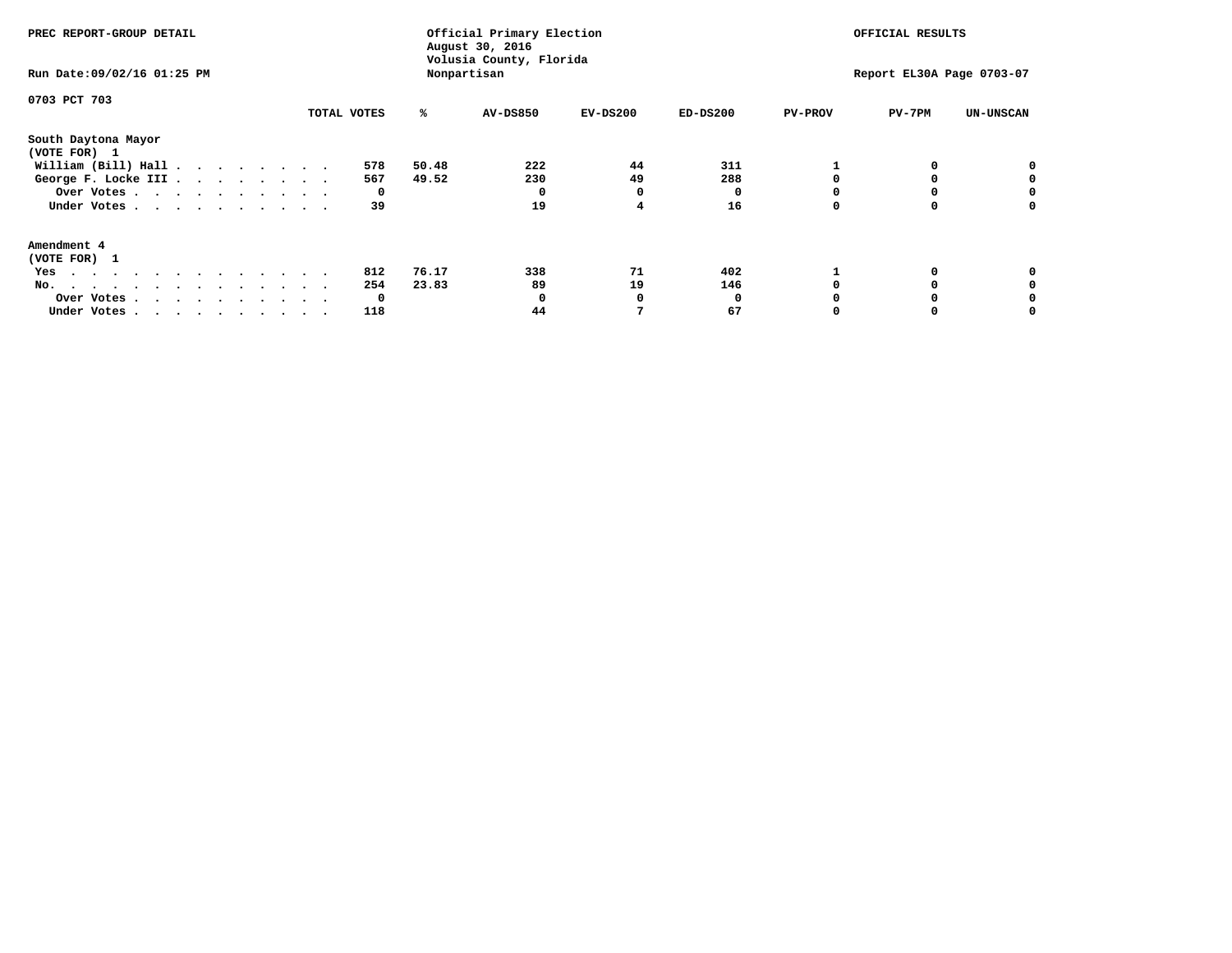| PREC REPORT-GROUP DETAIL                                                  |  |             |                   | Official Primary Election<br>August 30, 2016 |            |            |                | OFFICIAL RESULTS          |                  |
|---------------------------------------------------------------------------|--|-------------|-------------------|----------------------------------------------|------------|------------|----------------|---------------------------|------------------|
| Run Date:09/02/16 01:25 PM                                                |  |             | <b>STATISTICS</b> | Volusia County, Florida                      |            |            |                | Report EL30A Page 0705-01 |                  |
| 0705 PCT 705                                                              |  |             |                   |                                              |            |            |                |                           |                  |
|                                                                           |  | TOTAL VOTES | %ะ                | <b>AV-DS850</b>                              | $EV-DS200$ | $ED-DS200$ | <b>PV-PROV</b> | $PV-7PM$                  | <b>UN-UNSCAN</b> |
| REGISTERED VOTERS - TOTAL $\cdot$ $\cdot$ $\cdot$ $\cdot$ $\cdot$ $\cdot$ |  | 1,440       |                   |                                              |            |            |                |                           |                  |
| REGISTERED VOTERS - Democratic                                            |  | 421         | 29.24             |                                              |            |            |                |                           |                  |
| REGISTERED VOTERS - Republican                                            |  | 608         | 42.22             |                                              |            |            |                |                           |                  |
| REGISTERED VOTERS - Libertarian                                           |  |             | .21               |                                              |            |            |                |                           |                  |
| REGISTERED VOTERS - Nonpartisan                                           |  | 408         |                   |                                              |            |            |                |                           |                  |
| BALLOTS CAST - TOTAL.                                                     |  | 460         |                   | 185                                          | 30         | 245        |                |                           |                  |
| BALLOTS CAST - Democratic                                                 |  | 144         | 31.30             | 52                                           | 13         | 79         |                |                           |                  |
| BALLOTS CAST - Republican                                                 |  | 245         | 53.26             | 112                                          | 12         | 121        |                |                           |                  |
| BALLOTS CAST - Libertarian.                                               |  |             | .22               |                                              | 0          | 0          |                |                           |                  |
| BALLOTS CAST - Nonpartisan.                                               |  | 70          | 15.22             | 20                                           |            | 45         |                |                           | 0                |
| BALLOTS CAST - BLANK.                                                     |  |             |                   | $\Omega$                                     |            | 0          | O              |                           |                  |
| VOTER TURNOUT - TOTAL                                                     |  |             | 31.94             |                                              |            |            |                |                           |                  |
| VOTER TURNOUT - Democratic.                                               |  |             | 34.20             |                                              |            |            |                |                           |                  |
| VOTER TURNOUT - Republican.                                               |  |             | 40.30             |                                              |            |            |                |                           |                  |
| VOTER TURNOUT - Libertarian                                               |  |             | 33.33             |                                              |            |            |                |                           |                  |
| VOTER TURNOUT - BLANK                                                     |  |             |                   |                                              |            |            |                |                           |                  |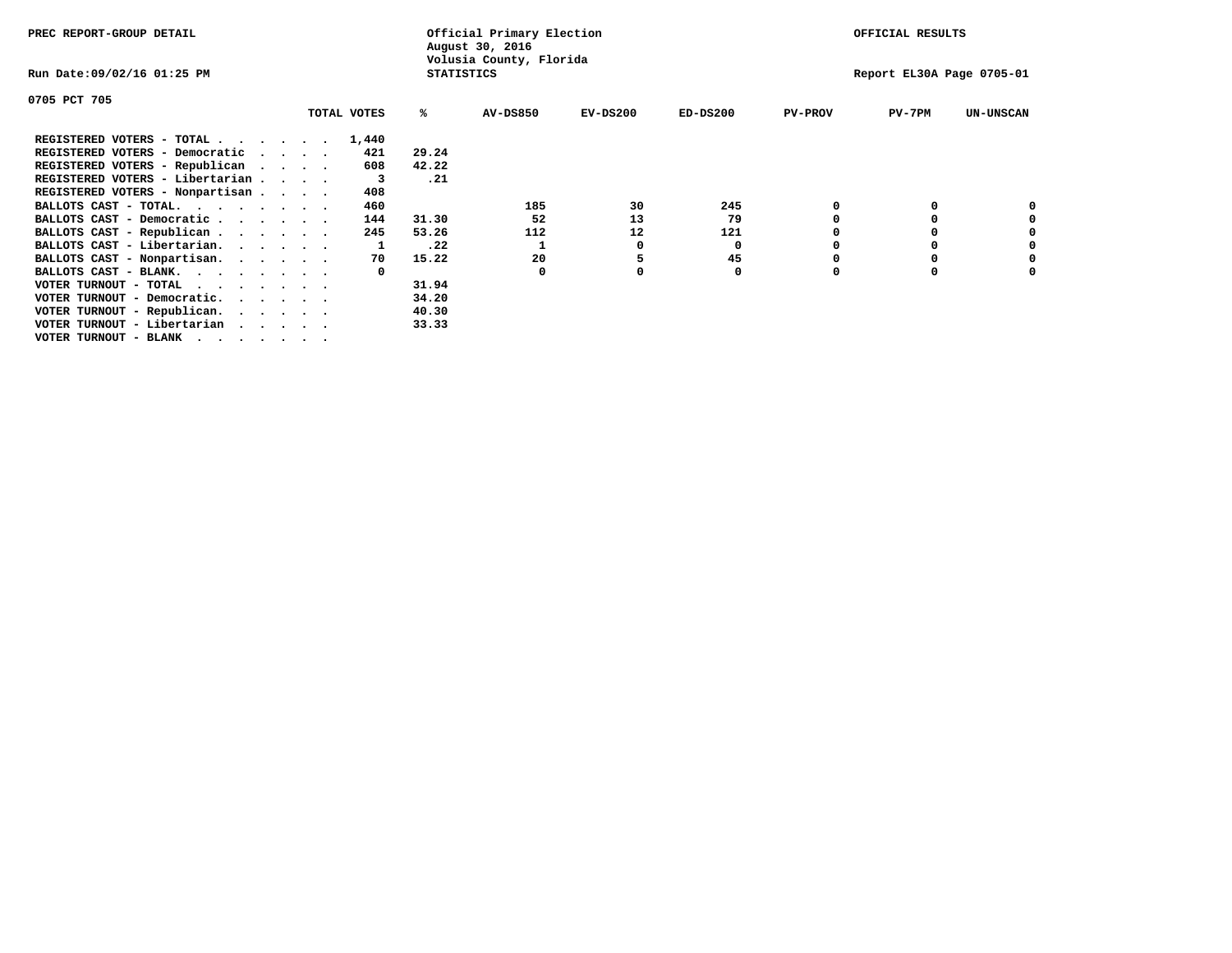| Volusia County, Florida<br>Democratic<br>Run Date: 09/02/16 01:25 PM<br>Report EL30A Page 0705-02<br>0705 PCT 705<br>$PV-7PM$<br>TOTAL VOTES<br><b>AV-DS850</b><br>$EV-DS200$<br>$ED-DS200$<br><b>PV-PROV</b><br><b>UN-UNSCAN</b><br>℁<br>United States Senator<br>(VOTE FOR) 1<br>3.05<br>Roque "Rocky" De La Fuente.<br>30.53<br>23<br>Alan Grayson<br>10<br>40 |  |
|-------------------------------------------------------------------------------------------------------------------------------------------------------------------------------------------------------------------------------------------------------------------------------------------------------------------------------------------------------------------|--|
|                                                                                                                                                                                                                                                                                                                                                                   |  |
|                                                                                                                                                                                                                                                                                                                                                                   |  |
|                                                                                                                                                                                                                                                                                                                                                                   |  |
|                                                                                                                                                                                                                                                                                                                                                                   |  |
|                                                                                                                                                                                                                                                                                                                                                                   |  |
|                                                                                                                                                                                                                                                                                                                                                                   |  |
| Pam Keith<br>10.69<br>14                                                                                                                                                                                                                                                                                                                                          |  |
| Reginald Luster<br>1.53<br>2                                                                                                                                                                                                                                                                                                                                      |  |
| Patrick Murphy.<br>37<br>54.20<br>29<br>71                                                                                                                                                                                                                                                                                                                        |  |
| Over Votes                                                                                                                                                                                                                                                                                                                                                        |  |
| 13<br>11<br>Under Votes.                                                                                                                                                                                                                                                                                                                                          |  |
| Representative in Congress District 6<br>(VOTE FOR) 1                                                                                                                                                                                                                                                                                                             |  |
| William (Bill) McCullough<br>31.54<br>15<br>22<br>41                                                                                                                                                                                                                                                                                                              |  |
| 17<br>26.15<br>15<br>Jay McGovern<br>34                                                                                                                                                                                                                                                                                                                           |  |
| 17.69<br>17<br>23<br>George Pappas.                                                                                                                                                                                                                                                                                                                               |  |
| 24.62<br>Dwayne L. Taylor<br>32<br>12<br>14                                                                                                                                                                                                                                                                                                                       |  |
| Over Votes                                                                                                                                                                                                                                                                                                                                                        |  |
| 14<br>Under Votes, $\cdot$ , $\cdot$ , $\cdot$ , $\cdot$ , $\cdot$ , $\cdot$                                                                                                                                                                                                                                                                                      |  |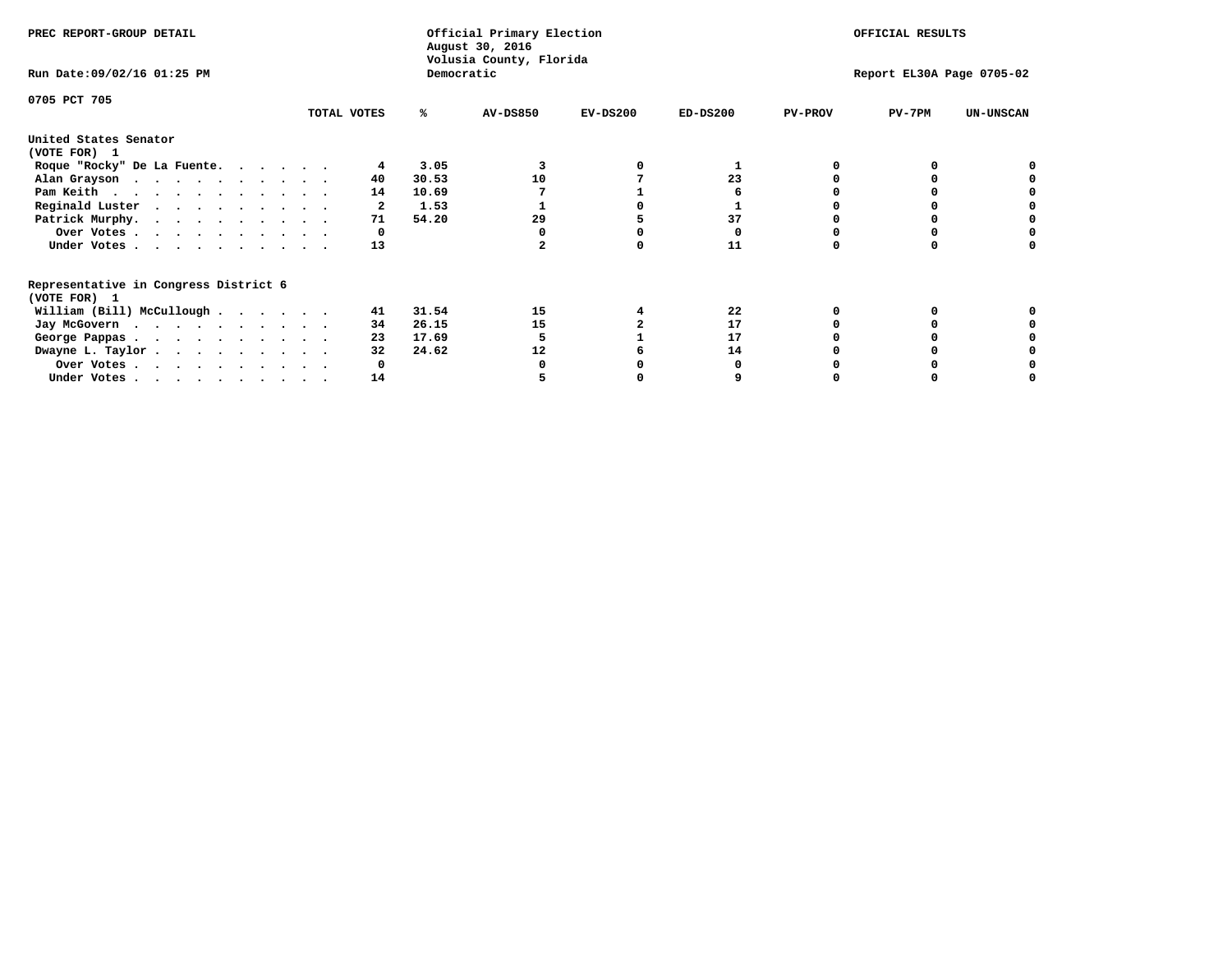| PREC REPORT-GROUP DETAIL                              |                            |            | Official Primary Election<br>August 30, 2016<br>Volusia County, Florida | OFFICIAL RESULTS |                |                           |             |                  |  |
|-------------------------------------------------------|----------------------------|------------|-------------------------------------------------------------------------|------------------|----------------|---------------------------|-------------|------------------|--|
| Run Date: 09/02/16 01:25 PM                           |                            | Republican |                                                                         |                  |                | Report EL30A Page 0705-03 |             |                  |  |
| 0705 PCT 705                                          | TOTAL VOTES                | %          | <b>AV-DS850</b>                                                         | $EV-DS200$       | $ED-DS200$     | <b>PV-PROV</b>            | $PV-7PM$    | <b>UN-UNSCAN</b> |  |
|                                                       |                            |            |                                                                         |                  |                |                           |             |                  |  |
| United States Senator<br>(VOTE FOR) 1                 |                            |            |                                                                         |                  |                |                           |             |                  |  |
| Carlos Beruff                                         | 49                         | 20.42      | 30                                                                      | 5                | 14             | 0                         | 0           | 0                |  |
| Ernie Rivera                                          | 6                          | 2.50       | $\mathbf{2}$                                                            | 0                | 4              | 0                         | 0           | $\mathbf 0$      |  |
| Marco Rubio.<br>$\cdots$                              | 173                        | 72.08      | 74                                                                      | 6                | 93             | $\mathbf 0$               | $\mathbf 0$ | 0                |  |
| Dwight Mark Anthony Young                             | 12                         | 5.00       | 3                                                                       | $\mathbf{1}$     | 8              | $\mathbf 0$               | $\mathbf 0$ | $\mathbf 0$      |  |
| Over Votes                                            | 0                          |            | $\Omega$                                                                | $\Omega$         | 0              | $\mathbf 0$               | 0           | $\mathbf 0$      |  |
| Under Votes                                           | 5                          |            | 3                                                                       | $\Omega$         | $\overline{a}$ | $\Omega$                  | $\Omega$    | $\Omega$         |  |
| Representative in Congress District 6<br>(VOTE FOR) 1 |                            |            |                                                                         |                  |                |                           |             |                  |  |
| Fred Costello                                         | 67                         | 28.27      | 31                                                                      | 3                | 33             | 0                         | 0           | 0                |  |
| Ron Desantis                                          | 133                        | 56.12      | 58                                                                      | 9                | 66             | $\mathbf 0$               | 0           | $\mathbf 0$      |  |
| G. G. Galloway.                                       | 37                         | 15.61      | 21                                                                      | $\Omega$         | 16             | $\mathbf 0$               | $\mathbf 0$ | $\mathbf 0$      |  |
| Over Votes                                            | 0                          |            | $\mathbf 0$                                                             | 0                | $\mathbf 0$    | $\mathbf 0$               | $\mathbf 0$ | $\mathbf 0$      |  |
| Under Votes                                           | 8                          |            | $\mathbf{2}$                                                            | $\Omega$         | 6              | $\mathbf 0$               | $\Omega$    | $\Omega$         |  |
| State Committeeman<br>(VOTE FOR) 1                    |                            |            |                                                                         |                  |                |                           |             |                  |  |
| Paul W. Deering                                       | 103                        | 53.37      | 55                                                                      | 3                | 45             | 0                         | 0           | 0                |  |
| James Oddie.                                          | 90                         | 46.63      | 29                                                                      | 6                | 55             | 0                         | 0           | $\mathbf 0$      |  |
| Over Votes                                            | 0                          |            | 0                                                                       | 0                | 0              | 0                         | 0           | 0                |  |
| Under Votes                                           | 52<br>$\ddot{\phantom{1}}$ |            | 28                                                                      | 3                | 21             | $\mathbf 0$               | $\mathbf 0$ | $\mathbf 0$      |  |
| State Committeewoman<br>(VOTE FOR) 1                  |                            |            |                                                                         |                  |                |                           |             |                  |  |
| Dana Christina Dougherty                              | 101                        | 54.59      | 52                                                                      | 6                | 43             | 0                         | 0           | 0                |  |
| Marilyn C. Ford                                       | 84                         | 45.41      | 27                                                                      | 3                | 54             | 0                         | 0           | $\mathbf 0$      |  |
| Over Votes                                            | $\Omega$                   |            | $\mathbf 0$                                                             | 0                | $\mathbf{0}$   | 0                         | 0           | $\mathbf 0$      |  |
| Under Votes, , , , , , , , , ,                        | 60                         |            | 33                                                                      | 3                | 24             | $\Omega$                  | $\Omega$    | $\Omega$         |  |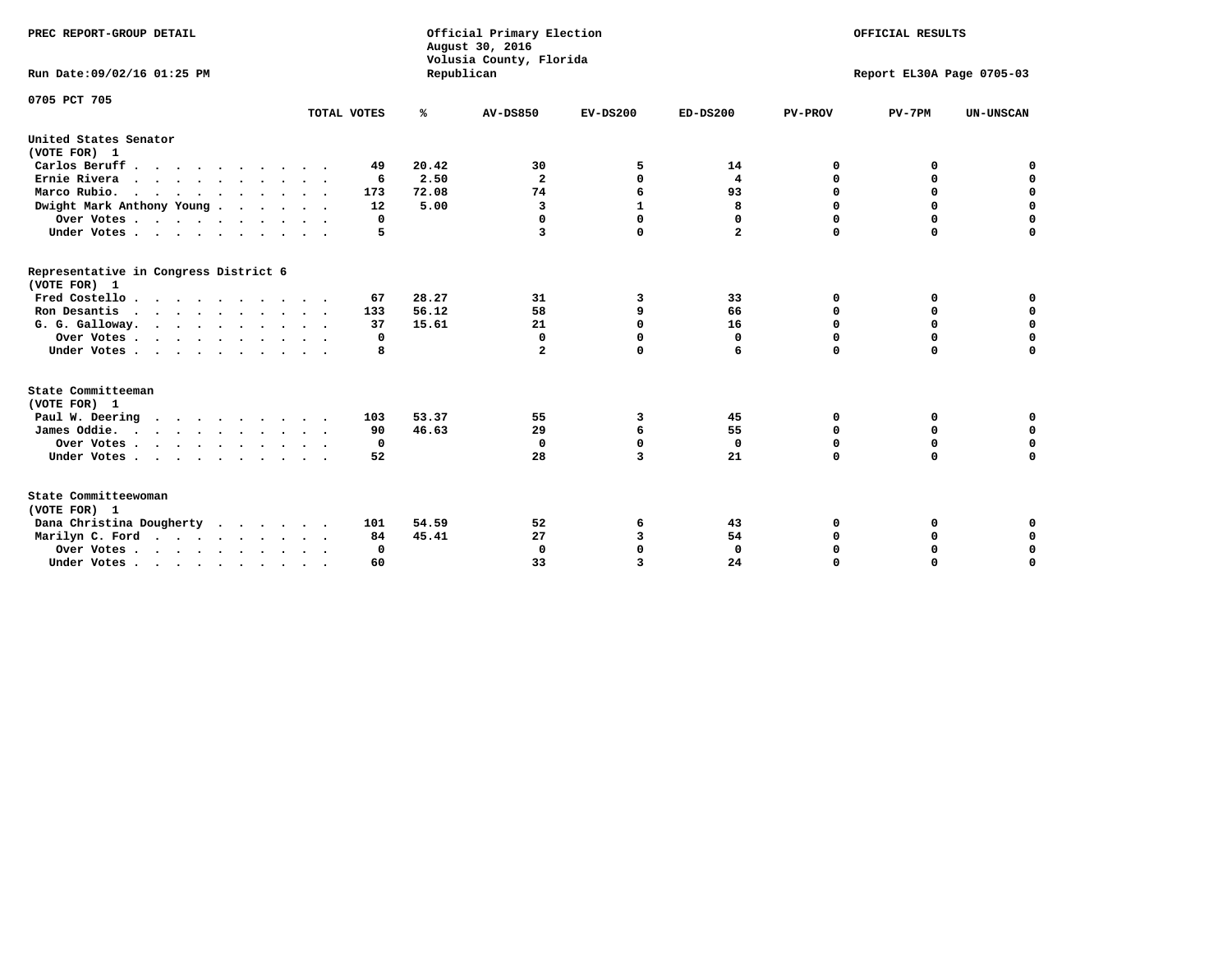| PREC REPORT-GROUP DETAIL<br>Run Date: 09/02/16 01:25 PM |  |  |  |  | Official Primary Election<br>August 30, 2016<br>Volusia County, Florida<br>Libertarian |  |             |        |  |                 |  |            | OFFICIAL RESULTS<br>Report EL30A Page 0705-04 |   |                |          |                  |
|---------------------------------------------------------|--|--|--|--|----------------------------------------------------------------------------------------|--|-------------|--------|--|-----------------|--|------------|-----------------------------------------------|---|----------------|----------|------------------|
|                                                         |  |  |  |  |                                                                                        |  |             |        |  |                 |  |            |                                               |   |                |          |                  |
| 0705 PCT 705                                            |  |  |  |  |                                                                                        |  | TOTAL VOTES | ℁      |  | <b>AV-DS850</b> |  | $EV-DS200$ | $ED-DS200$                                    |   | <b>PV-PROV</b> | $PV-7PM$ | <b>UN-UNSCAN</b> |
| United States Senator<br>(VOTE FOR) 1                   |  |  |  |  |                                                                                        |  |             |        |  |                 |  |            |                                               |   |                |          |                  |
| Augustus Invictus.                                      |  |  |  |  |                                                                                        |  |             | 100.00 |  |                 |  | 0          |                                               | 0 |                |          | 0                |
| Paul Stanton                                            |  |  |  |  |                                                                                        |  |             | 0      |  |                 |  |            |                                               | 0 |                |          | 0                |
| Over Votes                                              |  |  |  |  |                                                                                        |  |             | 0      |  |                 |  |            |                                               | 0 |                |          | 0                |
| Under Votes                                             |  |  |  |  |                                                                                        |  |             | 0      |  |                 |  |            |                                               | 0 |                |          | 0                |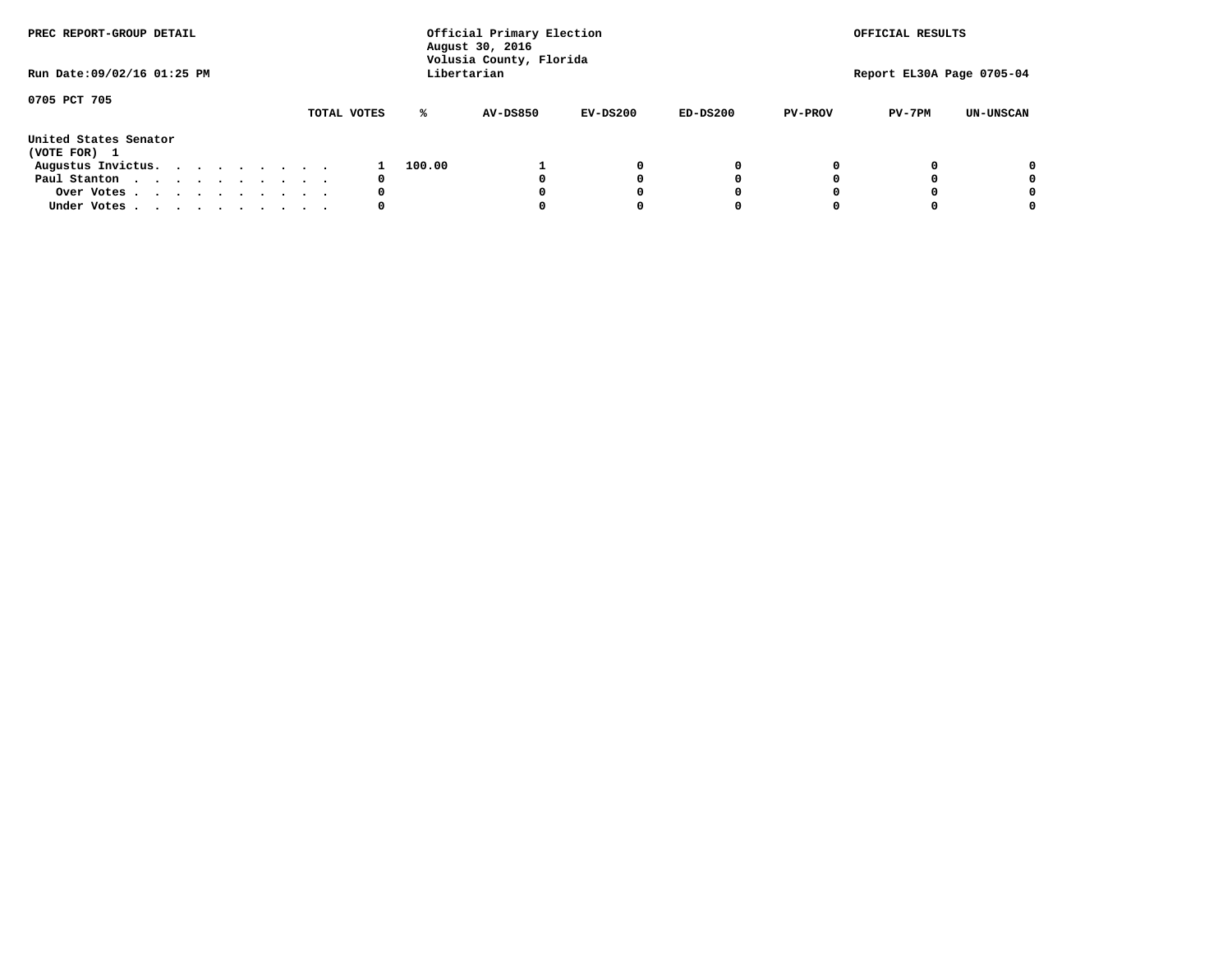| PREC REPORT-GROUP DETAIL                                                                                                                                                                                                                                   |             | Official Primary Election<br>August 30, 2016<br>Volusia County, Florida |                 | OFFICIAL RESULTS<br>Report EL30A Page 0705-05 |              |                |             |                  |
|------------------------------------------------------------------------------------------------------------------------------------------------------------------------------------------------------------------------------------------------------------|-------------|-------------------------------------------------------------------------|-----------------|-----------------------------------------------|--------------|----------------|-------------|------------------|
| Run Date:09/02/16 01:25 PM                                                                                                                                                                                                                                 |             |                                                                         | Nonpartisan     |                                               |              |                |             |                  |
| 0705 PCT 705                                                                                                                                                                                                                                               | TOTAL VOTES | ℁                                                                       | <b>AV-DS850</b> | $EV-DS200$                                    | $ED-DS200$   | <b>PV-PROV</b> | $PV-7PM$    | <b>UN-UNSCAN</b> |
| Circuit Judge 7th Circuit Group 4<br>(VOTE FOR) 1                                                                                                                                                                                                          |             |                                                                         |                 |                                               |              |                |             |                  |
| Chris France - WITHDRAWN                                                                                                                                                                                                                                   | 55          | 13.96                                                                   | 21              | 1                                             | 33           | 0              | 0           | $\mathbf 0$      |
| Sebrina L. Slack                                                                                                                                                                                                                                           | 109         | 27.66                                                                   | 43              | 13                                            | 53           | $\mathbf 0$    | 0           | $\mathbf 0$      |
| Stasia Warren                                                                                                                                                                                                                                              | 230         | 58.38                                                                   | 87              | 14                                            | 129          | 0              | 0           | $\mathbf 0$      |
| Over Votes                                                                                                                                                                                                                                                 | $\mathbf 0$ |                                                                         | $\mathbf 0$     | $\mathbf 0$                                   | $\mathbf 0$  | 0              | $\mathbf 0$ | 0                |
| Under Votes                                                                                                                                                                                                                                                | 66          |                                                                         | 34              | $\overline{a}$                                | 30           | $\Omega$       | $\Omega$    | $\Omega$         |
| Circuit Judge 7th Circuit Group 10<br>(VOTE FOR) 1                                                                                                                                                                                                         |             |                                                                         |                 |                                               |              |                |             |                  |
| Malcolm Anthony<br>.                                                                                                                                                                                                                                       | 131         | 36.69                                                                   | 54              | 7                                             | 70           | 0              | 0           | 0                |
| Scott DuPont<br>$\cdots$                                                                                                                                                                                                                                   | 226         | 63.31                                                                   | 84              | 21                                            | 121          | $\mathbf 0$    | $\mathbf 0$ | 0                |
| Over Votes<br>$\ddot{\phantom{0}}$<br>$\bullet$                                                                                                                                                                                                            | 0           |                                                                         | $\mathbf 0$     | $\mathbf 0$                                   | $\mathbf 0$  | $\mathbf 0$    | $\mathbf 0$ | $\mathbf 0$      |
| Under Votes                                                                                                                                                                                                                                                | 103         |                                                                         | 47              | $\overline{a}$                                | 54           | $\Omega$       | $\Omega$    | $\Omega$         |
| Circuit Judge 7th Circuit Group 13<br>(VOTE FOR) 1                                                                                                                                                                                                         |             |                                                                         |                 |                                               |              |                |             |                  |
| David Hood.                                                                                                                                                                                                                                                | 202         | 51.79                                                                   | 77              | 14                                            | 111          | 0              | 0           | 0                |
| A. "Kathleen" McNeilly                                                                                                                                                                                                                                     | 188         | 48.21                                                                   | 74              | 14                                            | 100          | $\mathbf 0$    | $\mathbf 0$ | $\mathbf 0$      |
| Over Votes                                                                                                                                                                                                                                                 | $\Omega$    |                                                                         | $\mathbf 0$     | $\mathbf{0}$                                  | 0            | $\mathbf 0$    | $\mathbf 0$ | $\mathbf 0$      |
| Under Votes                                                                                                                                                                                                                                                | 70          |                                                                         | 34              | $\overline{\mathbf{2}}$                       | 34           | $\Omega$       | $\Omega$    | $\Omega$         |
| Circuit Judge 7th Circuit Group 17<br>(VOTE FOR) 1                                                                                                                                                                                                         |             |                                                                         |                 |                                               |              |                |             |                  |
| Linda L. Gaustad                                                                                                                                                                                                                                           | 141         | 39.06                                                                   | 51              | 15                                            | 75           | 0              | 0           | $\mathbf 0$      |
| Howard O. McGillin Jr<br>$\mathbf{r}$ . The set of the set of the set of the set of the set of the set of the set of the set of the set of the set of the set of the set of the set of the set of the set of the set of the set of the set of the set of t | 220         | 60.94                                                                   | 90              | 13                                            | 117          | $\mathbf 0$    | $\mathbf 0$ | $\mathbf 0$      |
| Over Votes                                                                                                                                                                                                                                                 | $\mathbf 0$ |                                                                         | $\mathbf{0}$    | $\mathbf{0}$                                  | $\mathbf 0$  | $\mathbf 0$    | $\mathbf 0$ | $\mathbf 0$      |
| Under Votes                                                                                                                                                                                                                                                | 99          |                                                                         | 44              | $\overline{a}$                                | 53           | $\mathbf 0$    | $\mathbf 0$ | $\mathbf 0$      |
| County Judge 7th Circuit Group 3<br>(VOTE FOR) 1                                                                                                                                                                                                           |             |                                                                         |                 |                                               |              |                |             |                  |
| <b>Heather Caeners</b><br>$\cdot$                                                                                                                                                                                                                          | 123         | 33.51                                                                   | 44              | 5                                             | 74           | 0              | 0           | 0                |
| Shirley A. Green                                                                                                                                                                                                                                           | 161         | 43.87                                                                   | 71              | 14                                            | 76           | $\mathbf 0$    | 0           | $\mathbf 0$      |
| Marla Rawnsley.                                                                                                                                                                                                                                            | 83          | 22.62                                                                   | 27              | 9                                             | 47           | 0              | $\mathbf 0$ | $\pmb{0}$        |
| Over Votes.<br>$\cdots$<br>$\cdot$<br>$\cdot$                                                                                                                                                                                                              | $\mathbf 0$ |                                                                         | $\mathbf 0$     | $\mathbf{0}$                                  | $\mathbf{0}$ | $\mathbf 0$    | $\Omega$    | $\mathbf 0$      |
| Under Votes<br>$\sim$                                                                                                                                                                                                                                      | 93          |                                                                         | 43              | $\overline{a}$                                | 48           | $\mathbf 0$    | $\mathbf 0$ | 0                |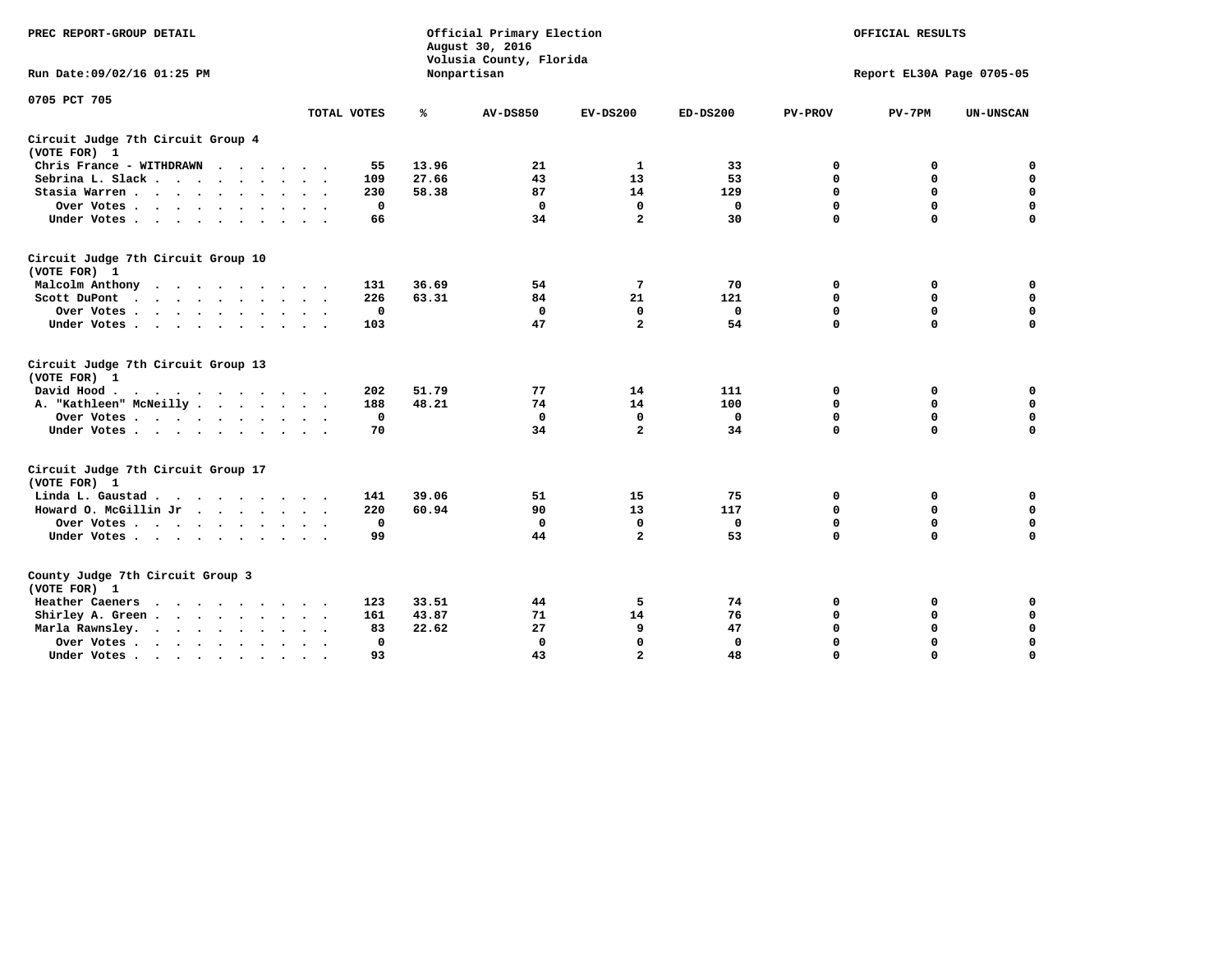| PREC REPORT-GROUP DETAIL                |                         |       | Official Primary Election<br>August 30, 2016<br>Volusia County, Florida | OFFICIAL RESULTS<br>Report EL30A Page 0705-06 |                         |                |             |                  |
|-----------------------------------------|-------------------------|-------|-------------------------------------------------------------------------|-----------------------------------------------|-------------------------|----------------|-------------|------------------|
| Run Date: 09/02/16 01:25 PM             |                         |       | Nonpartisan                                                             |                                               |                         |                |             |                  |
| 0705 PCT 705                            | TOTAL VOTES             | ℁     | <b>AV-DS850</b>                                                         | $EV-DS200$                                    | $ED-DS200$              | <b>PV-PROV</b> | $PV-7PM$    | <b>UN-UNSCAN</b> |
| Sheriff                                 |                         |       |                                                                         |                                               |                         |                |             |                  |
| (VOTE FOR) 1                            |                         |       |                                                                         |                                               |                         |                |             |                  |
| Wendell C. Bradford                     | 25                      | 5.53  | 8                                                                       | 4                                             | 13                      | 0              | 0           | $\Omega$         |
| Dave Brannon                            | 33                      | 7.30  | 11                                                                      | $\overline{a}$                                | 20                      | 0              | 0           | 0                |
| Mike Chitwood                           | 268                     | 59.29 | 124                                                                     | 11                                            | 133                     | 0              | 0           | $\mathbf 0$      |
| Eric Dietrich                           | 123                     | 27.21 | 36                                                                      | 13                                            | 74                      | 0              | 0           | 0                |
| James E. (Jim) Gillum                   | $\overline{\mathbf{3}}$ | .66   | $\mathbf{1}$                                                            | $\Omega$                                      | $\overline{\mathbf{2}}$ | $\Omega$       | $\Omega$    | $\mathbf 0$      |
| Over Votes                              | 0                       |       | $\mathbf 0$                                                             | $\mathbf 0$                                   | $\mathbf 0$             | 0              | 0           | $\mathbf 0$      |
| Under Votes                             | 8                       |       | 5                                                                       | $\mathbf{0}$                                  | 3                       | 0              | $\Omega$    | $\mathbf 0$      |
| Property Appraiser                      |                         |       |                                                                         |                                               |                         |                |             |                  |
| (VOTE FOR) 1                            |                         |       |                                                                         |                                               |                         |                |             |                  |
| Larry Bartlett.                         | 138                     | 36.90 | 57                                                                      | 8                                             | 73                      | $\mathbf 0$    | 0           | 0                |
| H. Alan Burton.                         | 134                     | 35.83 | 51                                                                      | 13                                            | 70                      | $\mathbf{0}$   | 0           | $\mathbf 0$      |
| Mike Swanto.                            | 102                     | 27.27 | 35                                                                      | $7\phantom{.0}$                               | 60                      | $\Omega$       | $\Omega$    | $\mathbf 0$      |
| Over Votes                              | $\mathbf 0$             |       | $\mathbf 0$                                                             | $\mathbf 0$                                   | $\mathbf 0$             | 0              | 0           | $\mathbf 0$      |
| Under Votes                             | 86                      |       | 42                                                                      | $\overline{2}$                                | 42                      | 0              | $\Omega$    | $\mathbf 0$      |
| Supervisor of Elections<br>(VOTE FOR) 1 |                         |       |                                                                         |                                               |                         |                |             |                  |
| Teresa Apgar                            | 58                      | 14.72 | 20                                                                      | 4                                             | 34                      | 0              | 0           | 0                |
| David Lee Davis                         | 68                      | 17.26 | 19                                                                      | 5                                             | 44                      | $\Omega$       | 0           | 0                |
| Bill Fyfe                               | 29                      | 7.36  | 11                                                                      | 3                                             | 15                      | 0              | 0           | $\mathbf 0$      |
| Lisa Lewis                              | 239                     | 60.66 | 105                                                                     | 18                                            | 116                     | 0              | 0           | 0                |
| Over Votes                              | $\mathbf 0$             |       | $\mathbf{0}$                                                            | $\mathbf 0$                                   | $\mathbf 0$             | 0              | 0           | $\pmb{0}$        |
| Under Votes                             | 66                      |       | 30                                                                      | $\Omega$                                      | 36                      | 0              | $\Omega$    | $\mathbf 0$      |
| County Council Chair                    |                         |       |                                                                         |                                               |                         |                |             |                  |
| (VOTE FOR) 1                            |                         |       |                                                                         |                                               |                         |                |             |                  |
| Jason P. Davis.                         | 62                      | 15.58 | 30                                                                      | 5                                             | 27                      | $\mathbf{0}$   | 0           | 0                |
| Greg Gimbert                            | 139                     | 34.92 | 53                                                                      | 9                                             | 77                      | 0              | 0           | $\mathbf 0$      |
| Ed Kelley                               | 170                     | 42.71 | 53                                                                      | 12                                            | 105                     | $\Omega$       | 0           | $\mathbf 0$      |
| Tom Laputka.                            | 27                      | 6.78  | 17                                                                      | $\mathbf 0$                                   | 10                      | $\Omega$       | 0           | $\mathbf 0$      |
| Over Votes                              | $\mathbf 0$             |       | $\Omega$                                                                | $\mathbf{0}$                                  | $\mathbf 0$             | 0              | 0           | 0                |
| Under Votes                             | 62                      |       | 32                                                                      | $\overline{4}$                                | 26                      | 0              | $\mathbf 0$ | $\mathbf 0$      |
| School Board Member District 2          |                         |       |                                                                         |                                               |                         |                |             |                  |
| (VOTE FOR) 1                            |                         |       |                                                                         |                                               |                         |                |             |                  |
| Boysie Mae Smith-Walden.                | 113                     | 32.47 | 47                                                                      | 5                                             | 61                      | 0              | 0           | 0                |
| Ida Duncan Wright.                      | 235                     | 67.53 | 81                                                                      | 22                                            | 132                     | 0              | 0           | 0                |
| Over Votes.                             | 0                       |       | $\mathbf{0}$                                                            | $\mathbf{0}$                                  | $\mathbf 0$             | 0              | 0           | 0                |
| Under Votes                             | 112                     |       | 57                                                                      | 3                                             | 52                      | $\Omega$       | $\Omega$    | $\mathbf 0$      |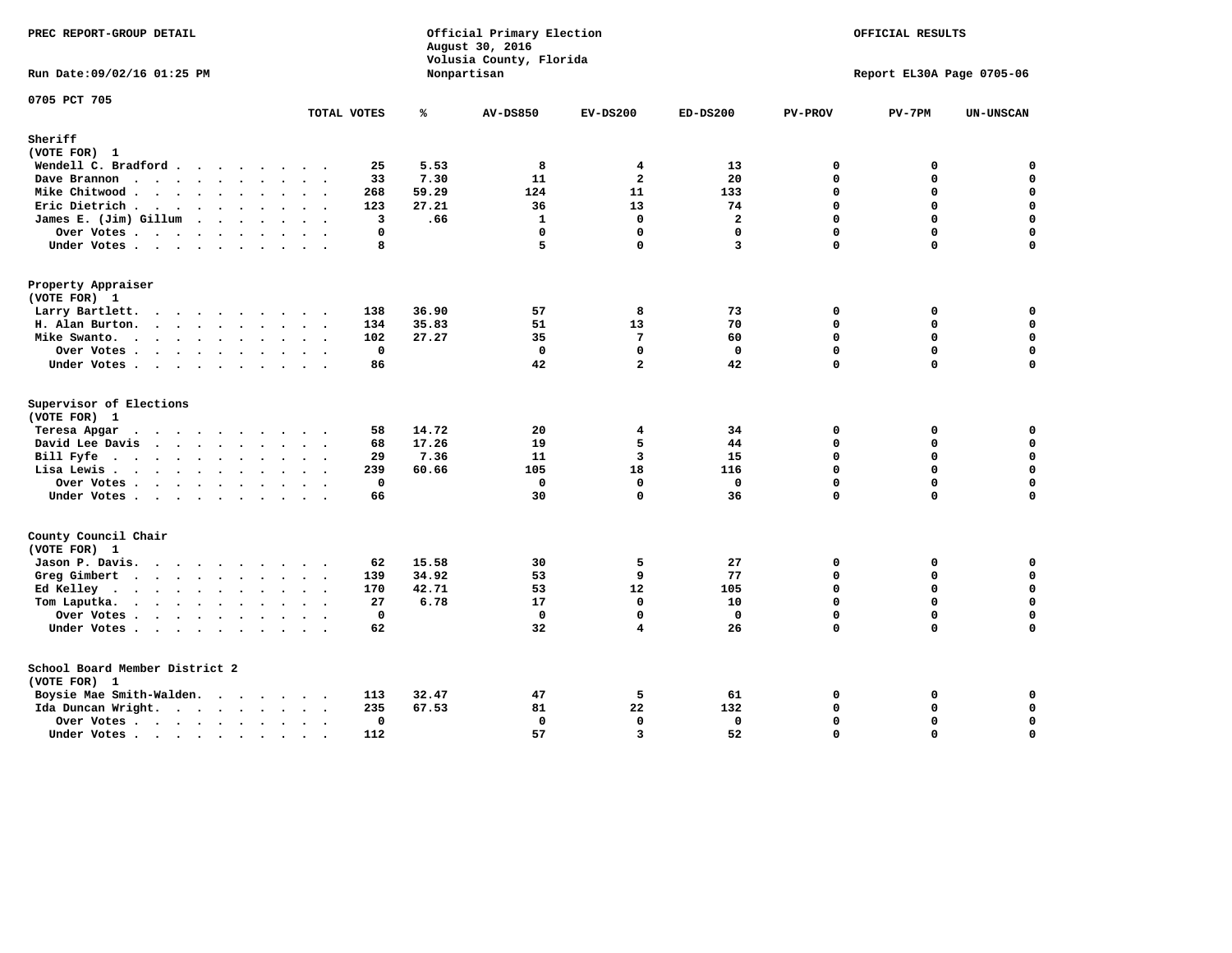| PREC REPORT-GROUP DETAIL       |             |       | Official Primary Election<br>August 30, 2016 |            | OFFICIAL RESULTS |                |                           |                  |
|--------------------------------|-------------|-------|----------------------------------------------|------------|------------------|----------------|---------------------------|------------------|
| Run Date: 09/02/16 01:25 PM    |             |       | Volusia County, Florida<br>Nonpartisan       |            |                  |                | Report EL30A Page 0705-07 |                  |
| 0705 PCT 705                   |             |       |                                              |            |                  |                |                           |                  |
|                                | TOTAL VOTES | ℁     | <b>AV-DS850</b>                              | $EV-DS200$ | $ED-DS200$       | <b>PV-PROV</b> | $PV-7PM$                  | <b>UN-UNSCAN</b> |
| Amendment 4<br>(VOTE FOR) 1    |             |       |                                              |            |                  |                |                           |                  |
| Yes                            | 299         | 74.75 | 108                                          | 23         | 168              |                |                           | 0                |
| No.<br>.                       | 101         | 25.25 | 48                                           |            | 49               |                |                           | 0                |
| Over Votes                     | 0           |       | 0                                            |            | 0                |                |                           | 0                |
| Under Votes, , , , , , , , , , | 60          |       | 29                                           |            | 28               |                |                           | 0                |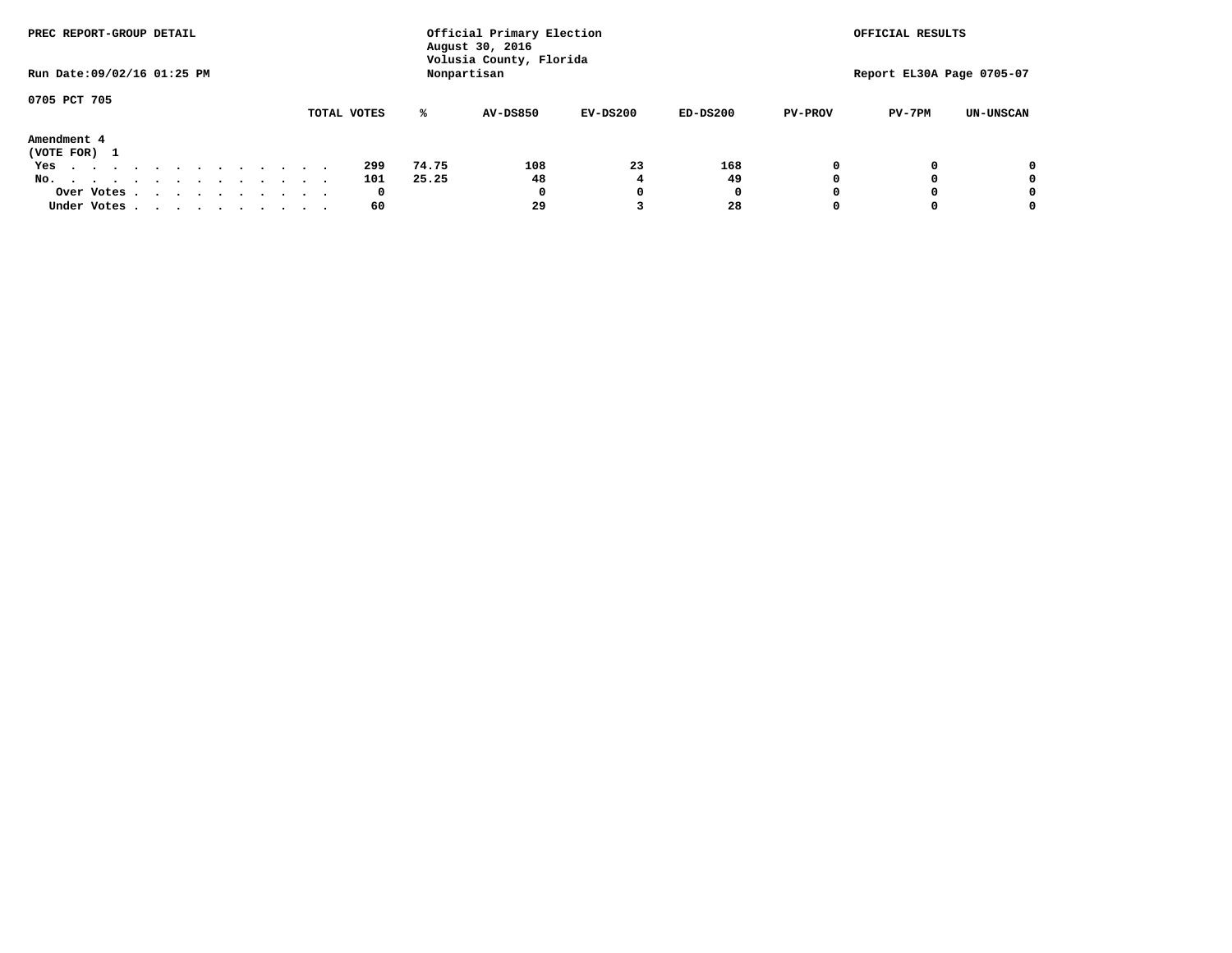| PREC REPORT-GROUP DETAIL                                                                                                                 |         |             |                   | Official Primary Election<br>August 30, 2016 |            |            |                | OFFICIAL RESULTS          |                  |
|------------------------------------------------------------------------------------------------------------------------------------------|---------|-------------|-------------------|----------------------------------------------|------------|------------|----------------|---------------------------|------------------|
| Run Date:09/02/16 01:25 PM                                                                                                               |         |             | <b>STATISTICS</b> | Volusia County, Florida                      |            |            |                | Report EL30A Page 0706-01 |                  |
| 0706 PCT 706                                                                                                                             |         |             |                   |                                              |            |            |                |                           |                  |
|                                                                                                                                          |         | TOTAL VOTES | %ะ                | <b>AV-DS850</b>                              | $EV-DS200$ | $ED-DS200$ | <b>PV-PROV</b> | $PV-7PM$                  | <b>UN-UNSCAN</b> |
| REGISTERED VOTERS - TOTAL 4,190                                                                                                          |         |             |                   |                                              |            |            |                |                           |                  |
| REGISTERED VOTERS - Democratic                                                                                                           | $\cdot$ | 1,037       | 24.75             |                                              |            |            |                |                           |                  |
| REGISTERED VOTERS - Republican                                                                                                           |         | 2,039       | 48.66             |                                              |            |            |                |                           |                  |
| REGISTERED VOTERS - Libertarian                                                                                                          |         | 11          | .26               |                                              |            |            |                |                           |                  |
| REGISTERED VOTERS - Nonpartisan                                                                                                          |         | 1,103       |                   |                                              |            |            |                |                           |                  |
| BALLOTS CAST - TOTAL.                                                                                                                    |         | 1,365       |                   | 708                                          | 148        | 509        |                |                           |                  |
| BALLOTS CAST - Democratic                                                                                                                |         | 361         | 26.45             | 169                                          | 53         | 139        |                |                           |                  |
| BALLOTS CAST - Republican                                                                                                                |         | 814         | 59.63             | 429                                          | 84         | 301        |                |                           |                  |
| BALLOTS CAST - Libertarian.                                                                                                              |         | -2          | .15               |                                              | O          | 1          |                |                           |                  |
| BALLOTS CAST - Nonpartisan.                                                                                                              |         | 188         | 13.77             | 109                                          | 11         | 68         |                |                           | 0                |
| BALLOTS CAST - BLANK.                                                                                                                    |         |             | .07               | 0                                            | O          |            | O              | $\Omega$                  |                  |
| VOTER TURNOUT - TOTAL<br>the contract of the contract of the contract of the contract of the contract of the contract of the contract of |         |             | 32.58             |                                              |            |            |                |                           |                  |
| VOTER TURNOUT - Democratic.                                                                                                              |         |             | 34.81             |                                              |            |            |                |                           |                  |
| VOTER TURNOUT - Republican.                                                                                                              |         |             | 39.92             |                                              |            |            |                |                           |                  |
| VOTER TURNOUT - Libertarian                                                                                                              |         |             | 18.18             |                                              |            |            |                |                           |                  |
| VOTER TURNOUT - BLANK<br>the contract of the contract of the contract of the contract of the contract of the contract of the contract of |         |             | .02               |                                              |            |            |                |                           |                  |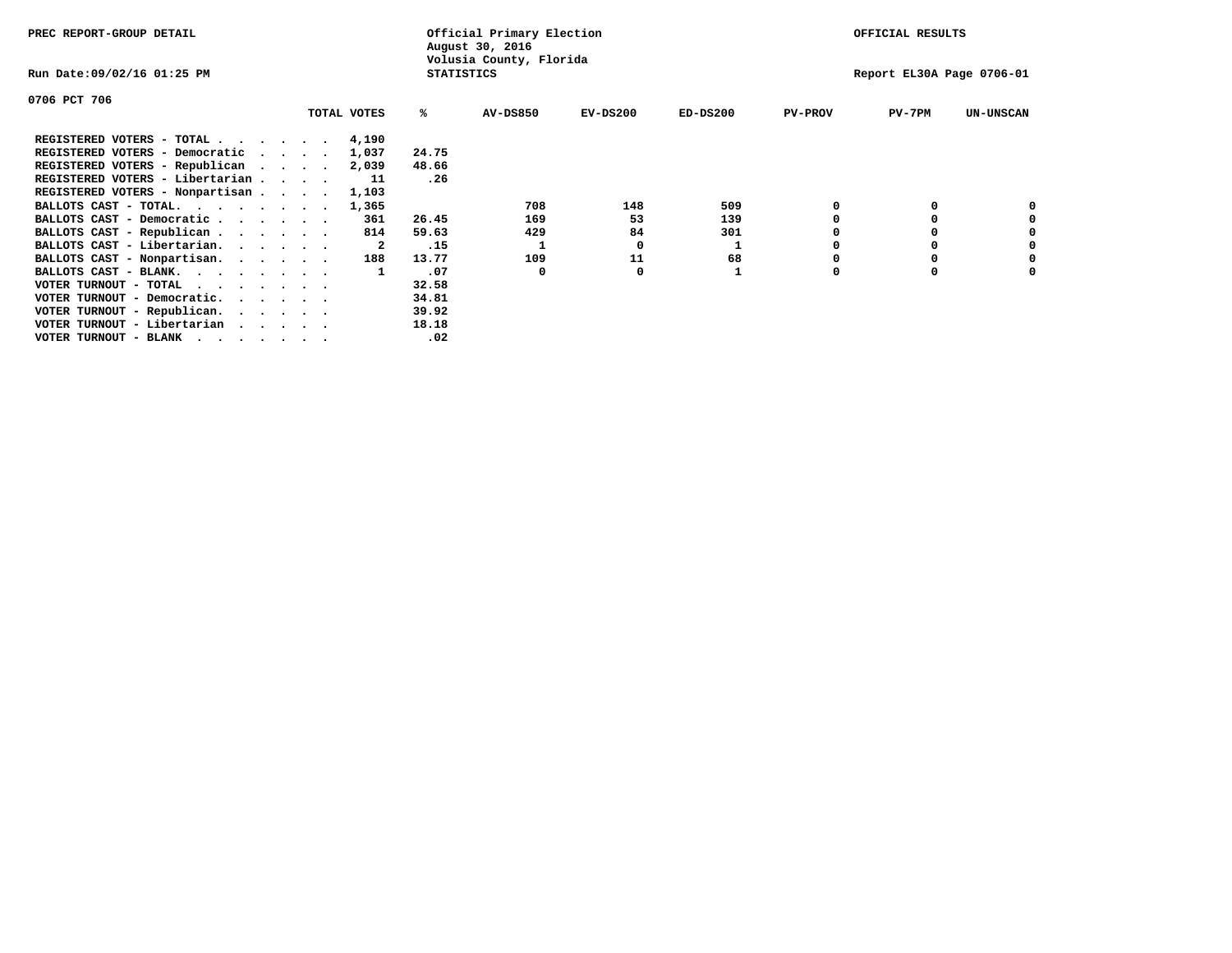| PREC REPORT-GROUP DETAIL                                               |             |            | Official Primary Election<br>August 30, 2016<br>Volusia County, Florida | OFFICIAL RESULTS |              |                           |          |                  |
|------------------------------------------------------------------------|-------------|------------|-------------------------------------------------------------------------|------------------|--------------|---------------------------|----------|------------------|
| Run Date: 09/02/16 01:25 PM                                            |             | Democratic |                                                                         |                  |              | Report EL30A Page 0706-02 |          |                  |
| 0706 PCT 706                                                           |             |            |                                                                         |                  |              |                           |          |                  |
|                                                                        | TOTAL VOTES | ℁          | <b>AV-DS850</b>                                                         | $EV-DS200$       | $ED-DS200$   | <b>PV-PROV</b>            | $PV-7PM$ | <b>UN-UNSCAN</b> |
| United States Senator                                                  |             |            |                                                                         |                  |              |                           |          |                  |
| (VOTE FOR) 1                                                           |             |            |                                                                         |                  |              |                           |          |                  |
| Roque "Rocky" De La Fuente.                                            | 12          | 3.52       |                                                                         | 4                | 3            |                           |          |                  |
| Alan Grayson                                                           | 74          | 21.70      | 22                                                                      | 13               | 39           |                           |          |                  |
| Pam Keith                                                              | 47          | 13.78      | 23                                                                      |                  | 20           |                           |          |                  |
| Reginald Luster                                                        | 5           | 1.47       |                                                                         |                  | $\mathbf{2}$ |                           |          |                  |
| Patrick Murphy.                                                        | 203         | 59.53      | 109                                                                     | 30               | 64           |                           |          |                  |
| Over Votes                                                             | 0           |            |                                                                         |                  | 0            |                           |          |                  |
| Under Votes.                                                           | 20          |            |                                                                         |                  | 11           |                           |          |                  |
| Representative in Congress District 6<br>(VOTE FOR) 1                  |             |            |                                                                         |                  |              |                           |          |                  |
| William (Bill) McCullough                                              | 101         | 30.79      | 51                                                                      | 14               | 36           |                           |          |                  |
|                                                                        |             |            |                                                                         |                  |              |                           |          |                  |
| Jay McGovern                                                           | 63          | 19.21      | 32                                                                      |                  | 23           |                           |          |                  |
| George Pappas.                                                         | 77          | 23.48      | 37                                                                      |                  | 32           |                           |          |                  |
| Dwayne L. Taylor.                                                      | 87          | 26.52      | 33                                                                      | 20               | 34           |                           |          |                  |
| Over Votes                                                             | O           |            |                                                                         |                  |              |                           |          |                  |
| Under Votes, $\cdot$ , $\cdot$ , $\cdot$ , $\cdot$ , $\cdot$ , $\cdot$ | 33          |            | 16                                                                      |                  | 14           |                           |          |                  |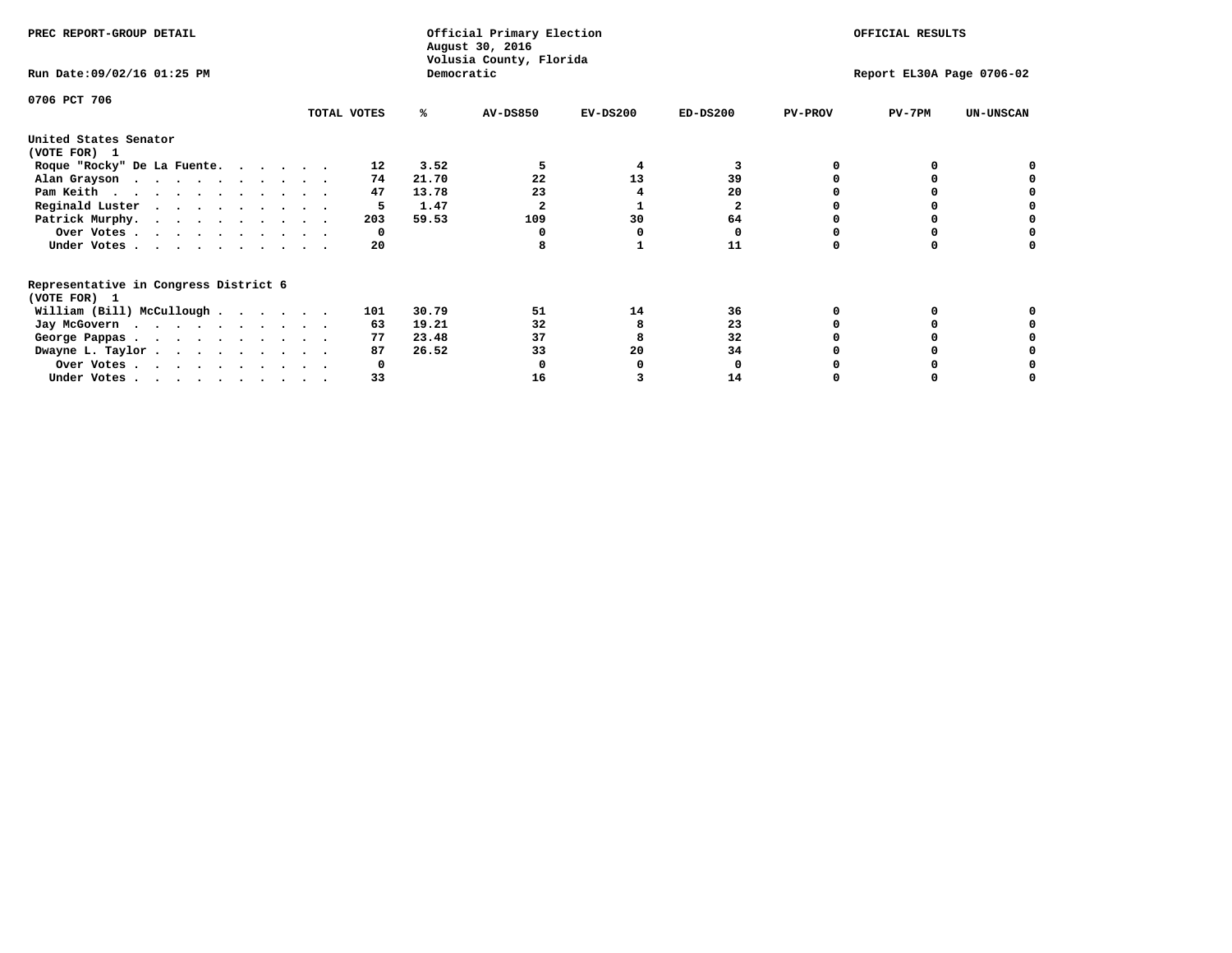| PREC REPORT-GROUP DETAIL<br>Run Date:09/02/16 01:25 PM |             | Republican | Official Primary Election<br>August 30, 2016<br>Volusia County, Florida | OFFICIAL RESULTS<br>Report EL30A Page 0706-03 |                    |                  |                            |                            |
|--------------------------------------------------------|-------------|------------|-------------------------------------------------------------------------|-----------------------------------------------|--------------------|------------------|----------------------------|----------------------------|
| 0706 PCT 706                                           | TOTAL VOTES | ℁          | <b>AV-DS850</b>                                                         | $EV-DS200$                                    | $ED-DS200$         | <b>PV-PROV</b>   | $PV-7PM$                   | <b>UN-UNSCAN</b>           |
| United States Senator                                  |             |            |                                                                         |                                               |                    |                  |                            |                            |
| (VOTE FOR) 1                                           |             |            |                                                                         |                                               |                    |                  |                            |                            |
| Carlos Beruff                                          | 188         | 23.35      | 89                                                                      | 25                                            | 74                 | 0                | 0                          | 0                          |
| Ernie Rivera<br>$\cdots$                               | 14          | 1.74       | 9                                                                       | $\mathbf{1}$                                  | 4                  | 0                | 0                          | $\mathbf 0$                |
| Marco Rubio.                                           | 568         | 70.56      | 307                                                                     | 57                                            | 204                | 0                | 0                          | $\mathbf 0$                |
| Dwight Mark Anthony Young                              | 35          | 4.35       | 20                                                                      | 1                                             | 14                 | $\mathbf 0$      | $\mathbf 0$                | $\mathbf 0$                |
| Over Votes                                             | 1           |            | 0                                                                       | $\Omega$                                      | $\mathbf{1}$       | $\mathbf 0$      | $\mathbf 0$                | $\mathbf 0$                |
| Under Votes                                            | 8           |            | 4                                                                       | 0                                             | 4                  | $\Omega$         | $\Omega$                   | $\mathbf 0$                |
| Representative in Congress District 6<br>(VOTE FOR) 1  |             |            |                                                                         |                                               |                    |                  |                            |                            |
| Fred Costello                                          | 215         | 27.71      | 109                                                                     | 28                                            | 78                 | 0                | 0                          | $\mathbf 0$                |
| Ron Desantis                                           | 478         | 61.60      | 250                                                                     | 50                                            | 178                | 0                | 0                          | $\mathbf 0$                |
| G. G. Galloway.                                        | 83          | 10.70      | 42                                                                      | 6                                             | 35                 | $\mathbf 0$      | $\mathbf 0$                | $\mathbf 0$                |
| Over Votes                                             | 1           |            | 1                                                                       | $\Omega$                                      | 0                  | 0                | 0                          | 0                          |
| Under Votes                                            | 37          |            | 27                                                                      | 0                                             | 10                 | $\mathbf 0$      | $\Omega$                   | $\mathbf 0$                |
| State Committeeman                                     |             |            |                                                                         |                                               |                    |                  |                            |                            |
| (VOTE FOR) 1                                           |             | 70.74      | 234                                                                     |                                               | 150                |                  |                            |                            |
| Paul W. Deering                                        | 428<br>177  | 29.26      | 73                                                                      | 44                                            | 78                 | 0                | 0                          | 0<br>$\mathbf 0$           |
| James Oddie.                                           |             |            |                                                                         | 26                                            |                    | 0                | 0                          |                            |
| Over Votes                                             | 1<br>208    |            | 0<br>122                                                                | $\mathbf 0$<br>14                             | $\mathbf{1}$<br>72 | 0<br>$\mathbf 0$ | $\mathbf 0$<br>$\mathbf 0$ | $\mathbf 0$<br>$\mathbf 0$ |
| Under Votes                                            |             |            |                                                                         |                                               |                    |                  |                            |                            |
| State Committeewoman<br>(VOTE FOR) 1                   |             |            |                                                                         |                                               |                    |                  |                            |                            |
| Dana Christina Dougherty<br>.                          | 291         | 46.63      | 144                                                                     | 27                                            | 120                | 0                | 0                          | 0                          |
| Marilyn C. Ford                                        | 333         | 53.37      | 169                                                                     | 43                                            | 121                | 0                | 0                          | 0                          |
| Over Votes                                             | $\Omega$    |            | $\mathbf 0$                                                             | 0                                             | $\mathbf 0$        | 0                | 0                          | $\mathbf 0$                |
| Under Votes, , , , , , , , , ,                         | 190         |            | 116                                                                     | 14                                            | 60                 | $\Omega$         | $\Omega$                   | $\Omega$                   |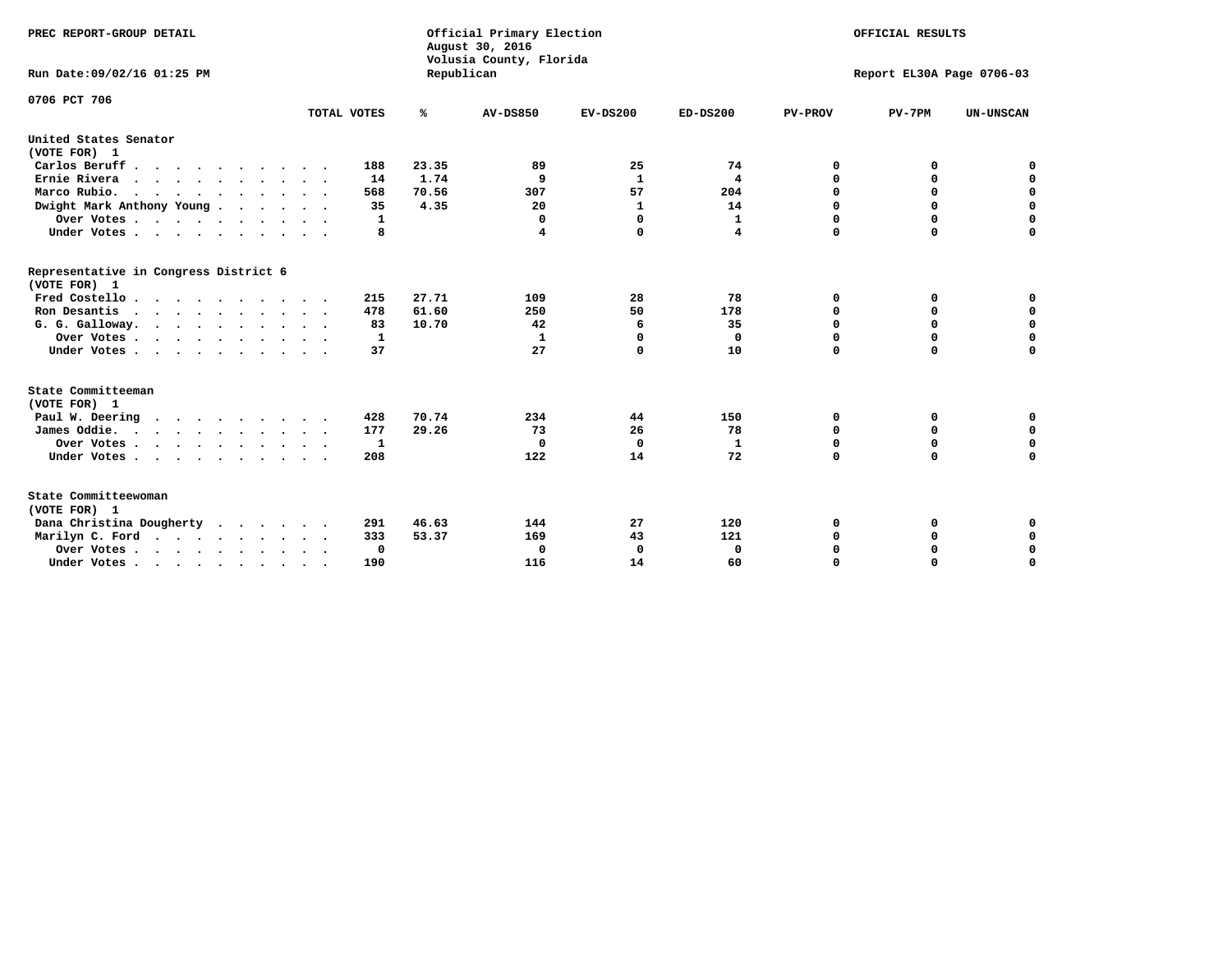| PREC REPORT-GROUP DETAIL<br>Run Date: 09/02/16 01:25 PM |  |  |  |  |  |  | Official Primary Election<br>August 30, 2016<br>Volusia County, Florida<br>Libertarian | OFFICIAL RESULTS<br>Report EL30A Page 0706-04 |          |            |            |                |          |                  |
|---------------------------------------------------------|--|--|--|--|--|--|----------------------------------------------------------------------------------------|-----------------------------------------------|----------|------------|------------|----------------|----------|------------------|
|                                                         |  |  |  |  |  |  |                                                                                        |                                               |          |            |            |                |          |                  |
| 0706 PCT 706                                            |  |  |  |  |  |  | TOTAL VOTES                                                                            | ℁                                             | AV-DS850 | $EV-DS200$ | $ED-DS200$ | <b>PV-PROV</b> | $PV-7PM$ | <b>UN-UNSCAN</b> |
| United States Senator<br>(VOTE FOR) 1                   |  |  |  |  |  |  |                                                                                        |                                               |          |            |            |                |          |                  |
| Augustus Invictus.                                      |  |  |  |  |  |  | 0                                                                                      |                                               |          | 0          | 0          |                |          | 0                |
| Paul Stanton                                            |  |  |  |  |  |  |                                                                                        | 100.00                                        |          |            |            |                |          | 0                |
| Over Votes                                              |  |  |  |  |  |  | 0                                                                                      |                                               |          |            | O          |                |          | 0                |
| Under Votes                                             |  |  |  |  |  |  | 0                                                                                      |                                               |          |            |            |                |          |                  |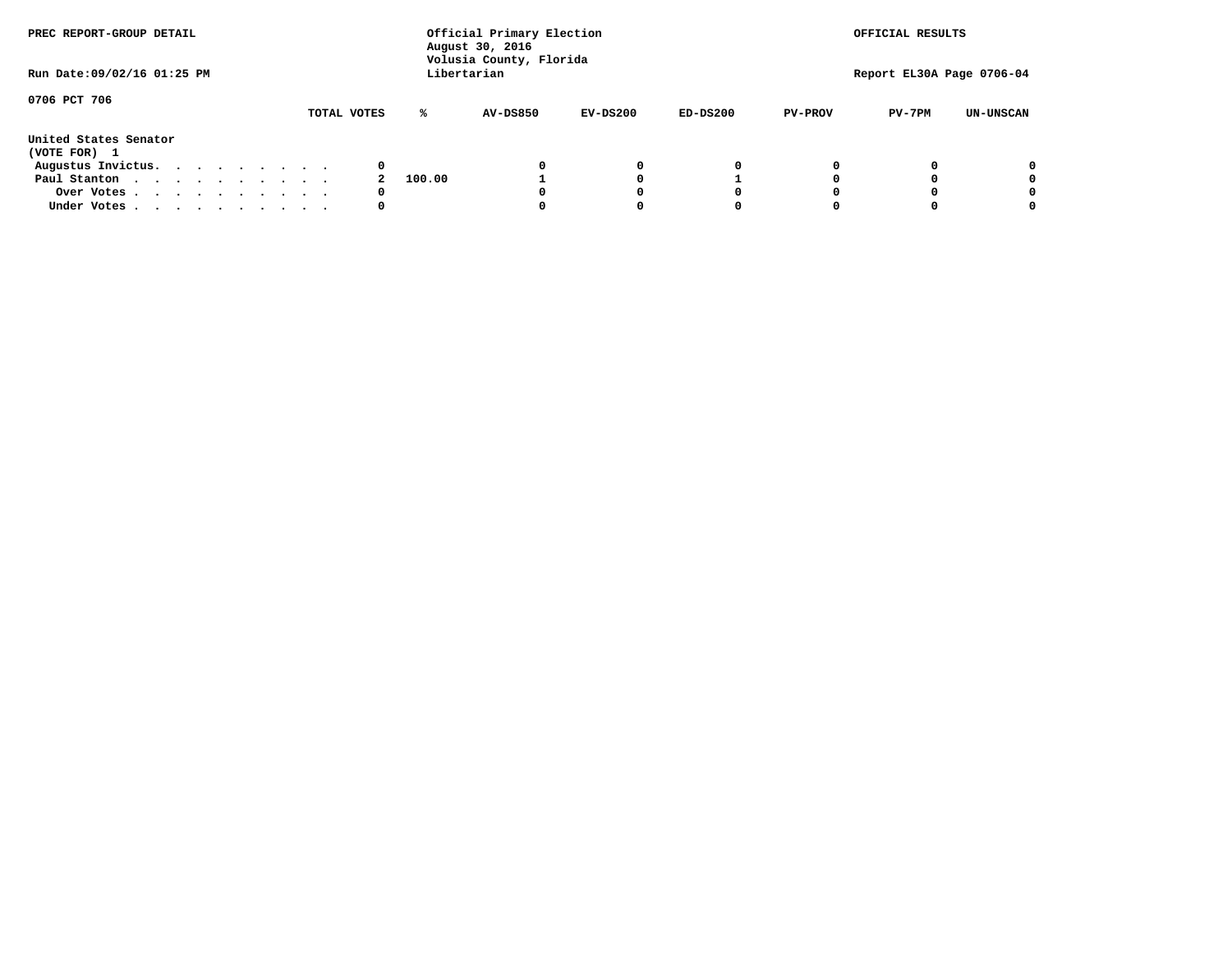| PREC REPORT-GROUP DETAIL                                                                                                                                                                                                                             |              |       | Official Primary Election<br>August 30, 2016<br>Volusia County, Florida | OFFICIAL RESULTS |              |                |                           |                  |
|------------------------------------------------------------------------------------------------------------------------------------------------------------------------------------------------------------------------------------------------------|--------------|-------|-------------------------------------------------------------------------|------------------|--------------|----------------|---------------------------|------------------|
| Run Date: 09/02/16 01:25 PM                                                                                                                                                                                                                          |              |       | Nonpartisan                                                             |                  |              |                | Report EL30A Page 0706-05 |                  |
| 0706 PCT 706                                                                                                                                                                                                                                         | TOTAL VOTES  | ℁     | <b>AV-DS850</b>                                                         | $EV-DS200$       | $ED-DS200$   | <b>PV-PROV</b> | $PV-7PM$                  | <b>UN-UNSCAN</b> |
|                                                                                                                                                                                                                                                      |              |       |                                                                         |                  |              |                |                           |                  |
| Circuit Judge 7th Circuit Group 4<br>(VOTE FOR) 1                                                                                                                                                                                                    |              |       |                                                                         |                  |              |                |                           |                  |
| Chris France - WITHDRAWN                                                                                                                                                                                                                             | 174          | 15.45 | 76                                                                      | 22               | 76           | 0              | 0                         | 0                |
| Sebrina L. Slack.                                                                                                                                                                                                                                    | 368          | 32.68 | 212                                                                     | 38               | 118          | 0              | 0                         | $\mathbf 0$      |
| Stasia Warren<br>$\sim$<br>$\sim$                                                                                                                                                                                                                    | 584          | 51.87 | 292                                                                     | 64               | 228          | $\mathbf 0$    | 0                         | $\mathbf 0$      |
| Over Votes                                                                                                                                                                                                                                           | $\mathbf{2}$ |       | $\mathbf{1}$                                                            | $\mathbf 0$      | $\mathbf{1}$ | 0              | $\mathbf 0$               | $\mathbf 0$      |
| Under Votes                                                                                                                                                                                                                                          | 237          |       | 127                                                                     | 24               | 86           | $\Omega$       | $\Omega$                  | $\mathbf 0$      |
| Circuit Judge 7th Circuit Group 10<br>(VOTE FOR) 1                                                                                                                                                                                                   |              |       |                                                                         |                  |              |                |                           |                  |
| Malcolm Anthony                                                                                                                                                                                                                                      | 391          | 37.31 | 207                                                                     | 54               | 130          | 0              | 0                         | 0                |
| Scott DuPont                                                                                                                                                                                                                                         | 657          | 62.69 | 336                                                                     | 70               | 251          | $\mathbf 0$    | 0                         | $\mathbf 0$      |
| Over Votes                                                                                                                                                                                                                                           | 1            |       | $\mathbf{1}$                                                            | $\mathbf 0$      | $\mathbf{0}$ | $\mathbf 0$    | $\mathbf 0$               | $\mathbf 0$      |
| Under Votes                                                                                                                                                                                                                                          | 316          |       | 164                                                                     | 24               | 128          | $\Omega$       | $\mathbf 0$               | $\Omega$         |
| Circuit Judge 7th Circuit Group 13<br>(VOTE FOR) 1                                                                                                                                                                                                   |              |       |                                                                         |                  |              |                |                           |                  |
| David Hood.                                                                                                                                                                                                                                          | 613          | 52.71 | 313                                                                     | 65               | 235          | 0              | 0                         | $\mathbf 0$      |
| A. "Kathleen" McNeilly                                                                                                                                                                                                                               | 550          | 47.29 | 282                                                                     | 67               | 201          | $\mathbf 0$    | 0                         | $\mathbf 0$      |
| Over Votes                                                                                                                                                                                                                                           | 1            |       | $\mathbf{1}$                                                            | $\mathbf 0$      | $\mathbf{0}$ | 0              | $\mathbf 0$               | $\mathbf 0$      |
| Under Votes                                                                                                                                                                                                                                          | 201          |       | 112                                                                     | 16               | 73           | $\mathbf 0$    | $\mathbf 0$               | $\mathbf 0$      |
| Circuit Judge 7th Circuit Group 17<br>(VOTE FOR) 1                                                                                                                                                                                                   |              |       |                                                                         |                  |              |                |                           |                  |
| Linda L. Gaustad                                                                                                                                                                                                                                     | 412          | 38.22 | 214                                                                     | 56               | 142          | 0              | 0                         | $\mathbf 0$      |
| Howard O. McGillin Jr.                                                                                                                                                                                                                               | 666          | 61.78 | 339                                                                     | 66               | 261          | $\mathbf 0$    | 0                         | $\mathbf 0$      |
| Over Votes                                                                                                                                                                                                                                           | $\mathbf{1}$ |       | $\mathbf{1}$                                                            | $\mathbf 0$      | $\mathbf 0$  | $\mathbf 0$    | $\mathbf 0$               | $\mathbf 0$      |
| Under Votes                                                                                                                                                                                                                                          | 286          |       | 154                                                                     | 26               | 106          | $\mathbf 0$    | $\mathbf 0$               | $\mathbf 0$      |
| County Judge 7th Circuit Group 3<br>(VOTE FOR) 1                                                                                                                                                                                                     |              |       |                                                                         |                  |              |                |                           |                  |
| Heather Caeners<br>$\mathbf{r}$ . The set of the set of the set of the set of the set of the set of the set of the set of the set of the set of the set of the set of the set of the set of the set of the set of the set of the set of the set of t | 448          | 41.33 | 215                                                                     | 45               | 188          | 0              | 0                         | $\mathbf 0$      |
| Shirley A. Green                                                                                                                                                                                                                                     | 458          | 42.25 | 260                                                                     | 54               | 144          | $\mathbf 0$    | 0                         | $\mathbf 0$      |
| Marla Rawnsley.<br>$\cdots$                                                                                                                                                                                                                          | 178          | 16.42 | 90                                                                      | 24               | 64           | 0              | $\mathbf 0$               | $\pmb{0}$        |
| Over Votes.<br>$\ddot{\phantom{a}}$<br>$\ddot{\phantom{a}}$                                                                                                                                                                                          | 1            |       | 1                                                                       | 0                | 0            | $\mathbf 0$    | $\mathbf 0$               | $\mathbf 0$      |
| Under Votes<br>$\sim$                                                                                                                                                                                                                                | 280          |       | 142                                                                     | 25               | 113          | $\mathbf 0$    | $\mathbf 0$               | 0                |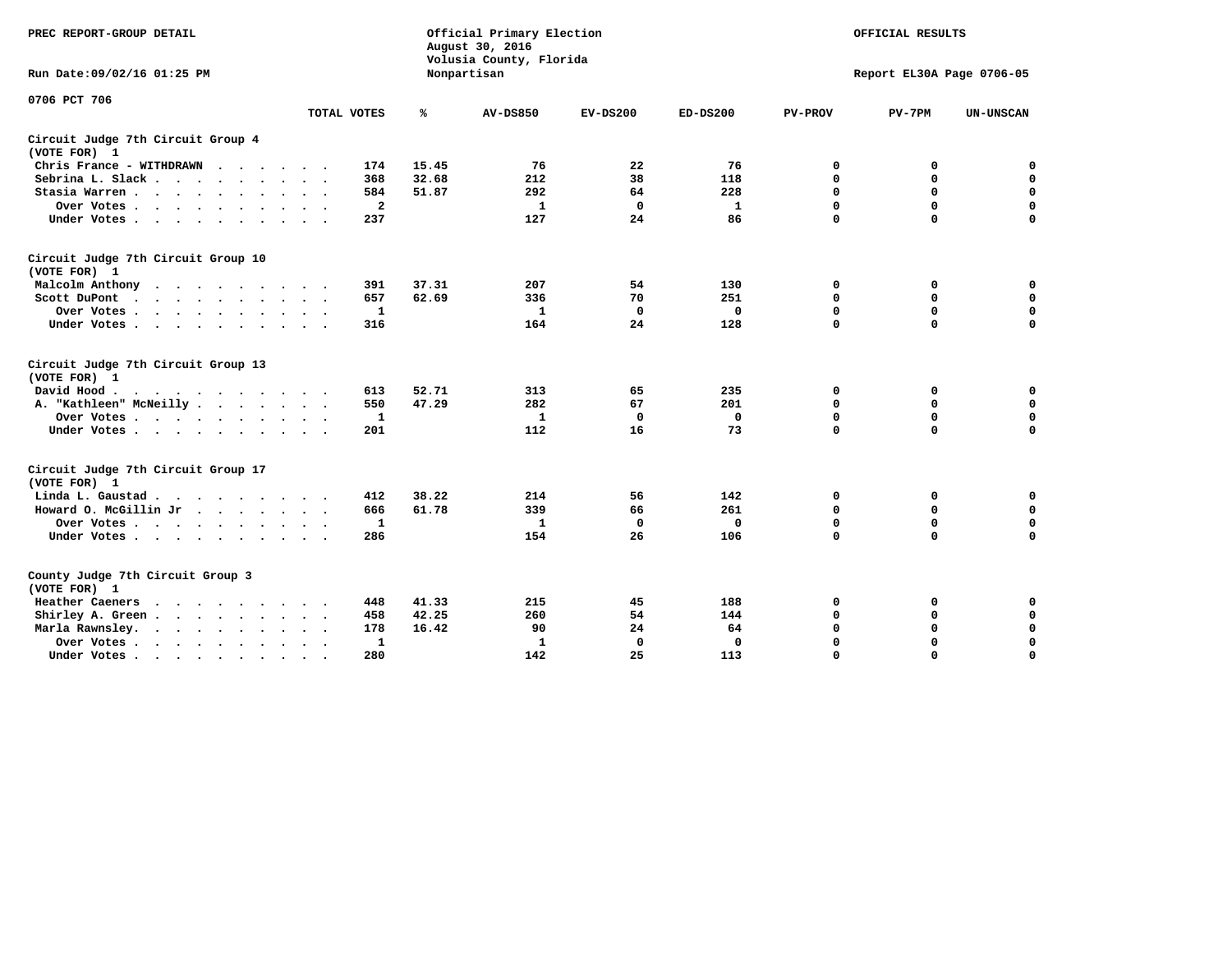| PREC REPORT-GROUP DETAIL                                                              |                                 |                |       | Official Primary Election<br>August 30, 2016<br>Volusia County, Florida | OFFICIAL RESULTS |              |                |                           |                  |
|---------------------------------------------------------------------------------------|---------------------------------|----------------|-------|-------------------------------------------------------------------------|------------------|--------------|----------------|---------------------------|------------------|
| Run Date: 09/02/16 01:25 PM                                                           |                                 |                |       | Nonpartisan                                                             |                  |              |                | Report EL30A Page 0706-06 |                  |
| 0706 PCT 706                                                                          |                                 | TOTAL VOTES    | ℁     | <b>AV-DS850</b>                                                         | $EV-DS200$       | $ED-DS200$   | <b>PV-PROV</b> | $PV-7PM$                  | <b>UN-UNSCAN</b> |
| Sheriff                                                                               |                                 |                |       |                                                                         |                  |              |                |                           |                  |
| (VOTE FOR) 1                                                                          |                                 |                |       |                                                                         |                  |              |                |                           |                  |
| Wendell C. Bradford                                                                   |                                 | 74             | 5.65  | 26                                                                      | 15               | 33           | $\mathbf{0}$   | 0                         | $\mathbf 0$      |
| Dave Brannon                                                                          |                                 | 126            | 9.63  | 74                                                                      | 8                | 44           | $\Omega$       | 0                         | $\mathbf 0$      |
| Mike Chitwood                                                                         | $\cdot$                         | 798            | 60.96 | 410                                                                     | 86               | 302          | 0              | 0                         | 0                |
| Eric Dietrich                                                                         |                                 | 285            | 21.77 | 143                                                                     | 36               | 106          | $\Omega$       | 0                         | $\pmb{0}$        |
| James E. (Jim) Gillum                                                                 |                                 | 26             | 1.99  | 16                                                                      | $\mathbf{0}$     | 10           | 0              | $\Omega$                  | $\mathbf 0$      |
| Over Votes                                                                            |                                 | $\mathbf{1}$   |       | $\mathbf{1}$                                                            | $\mathbf{0}$     | $\mathbf 0$  | $\Omega$       | $\Omega$                  | $\mathbf 0$      |
| Under Votes                                                                           |                                 | 55             |       | 38                                                                      | 3                | 14           | $\Omega$       | $\Omega$                  | $\Omega$         |
| Property Appraiser                                                                    |                                 |                |       |                                                                         |                  |              |                |                           |                  |
| (VOTE FOR) 1                                                                          |                                 |                |       |                                                                         |                  |              |                |                           |                  |
| Larry Bartlett.                                                                       |                                 | 423            | 38.14 | 238                                                                     | 38               | 147          | $\mathbf 0$    | 0                         | 0                |
| H. Alan Burton.                                                                       |                                 | 437            | 39.40 | 219                                                                     | 57               | 161          | 0              | 0                         | $\mathbf 0$      |
| Mike Swanto.                                                                          |                                 | 249            | 22.45 | 102                                                                     | 32               | 115          | 0              | 0                         | $\mathbf 0$      |
| Over Votes                                                                            |                                 | 1              |       | $\mathbf{1}$                                                            | $\Omega$         | $\mathbf 0$  | 0              | $\Omega$                  | $\mathbf 0$      |
| Under Votes                                                                           |                                 | 255            |       | 148                                                                     | 21               | 86           | 0              | $\Omega$                  | 0                |
| Supervisor of Elections<br>(VOTE FOR) 1                                               |                                 |                |       |                                                                         |                  |              |                |                           |                  |
| Teresa Apgar                                                                          |                                 | 126            | 10.82 | 66                                                                      | 9                | 51           | 0              | 0                         | $\mathbf 0$      |
| David Lee Davis                                                                       |                                 | 145            | 12.45 | 54                                                                      | 20               | 71           | 0              | 0                         | $\mathbf 0$      |
| Bill Fyfe.                                                                            |                                 | 105            | 9.01  | 42                                                                      | 13               | 50           | $\Omega$       | 0                         | $\mathbf 0$      |
| Lisa Lewis                                                                            |                                 | 789            | 67.73 | 439                                                                     | 87               | 263          | $\Omega$       | $\Omega$                  | $\mathbf 0$      |
| Over Votes                                                                            |                                 | 3              |       | 1                                                                       | 1                | $\mathbf{1}$ | 0              | 0                         | $\pmb{0}$        |
| Under Votes                                                                           |                                 | 197            |       | 106                                                                     | 18               | 73           | 0              | 0                         | $\mathbf 0$      |
| County Council Chair                                                                  |                                 |                |       |                                                                         |                  |              |                |                           |                  |
| (VOTE FOR) 1                                                                          |                                 |                |       |                                                                         |                  |              |                |                           |                  |
| Jason P. Davis.                                                                       |                                 | 235            | 20.40 | 120                                                                     | 37               | 78           | $\mathbf 0$    | 0                         | 0                |
| Greg Gimbert                                                                          |                                 | 207            | 17.97 | 96                                                                      | 19               | 92           | 0              | 0                         | $\mathbf 0$      |
| Ed Kelley                                                                             | $\cdot$ $\cdot$ $\cdot$ $\cdot$ | 566            | 49.13 | 287                                                                     | 58               | 221          | 0              | 0                         | $\mathbf 0$      |
| Tom Laputka.<br>$\mathbf{r}$ , and $\mathbf{r}$ , and $\mathbf{r}$ , and $\mathbf{r}$ | $\ddot{\phantom{a}}$            | 144            | 12.50 | 79                                                                      | 15               | 50           | 0              | $\Omega$                  | $\mathbf 0$      |
| Over Votes                                                                            |                                 | $\mathbf{1}$   |       | $\mathbf{1}$                                                            | $\mathbf 0$      | $\mathbf 0$  | 0              | 0                         | $\mathbf 0$      |
| Under Votes                                                                           |                                 | 212            |       | 125                                                                     | 19               | 68           | $\Omega$       | $\Omega$                  | $\Omega$         |
| School Board Member District 2                                                        |                                 |                |       |                                                                         |                  |              |                |                           |                  |
| (VOTE FOR) 1                                                                          |                                 |                |       |                                                                         |                  |              |                |                           |                  |
| Boysie Mae Smith-Walden.                                                              |                                 | 333            | 32.71 | 163                                                                     | 43               | 127          | 0              | 0                         | 0                |
| Ida Duncan Wright.                                                                    |                                 | 685            | 67.29 | 359                                                                     | 74               | 252          | 0              | 0                         | 0                |
| Over Votes                                                                            | $\cdot$                         | $\overline{a}$ |       | 1                                                                       | 0                | 1            | 0              | 0                         | $\pmb{0}$        |
| Under Votes                                                                           | $\sim$                          | 345            |       | 185                                                                     | 31               | 129          | $\Omega$       | $\Omega$                  | $\mathbf 0$      |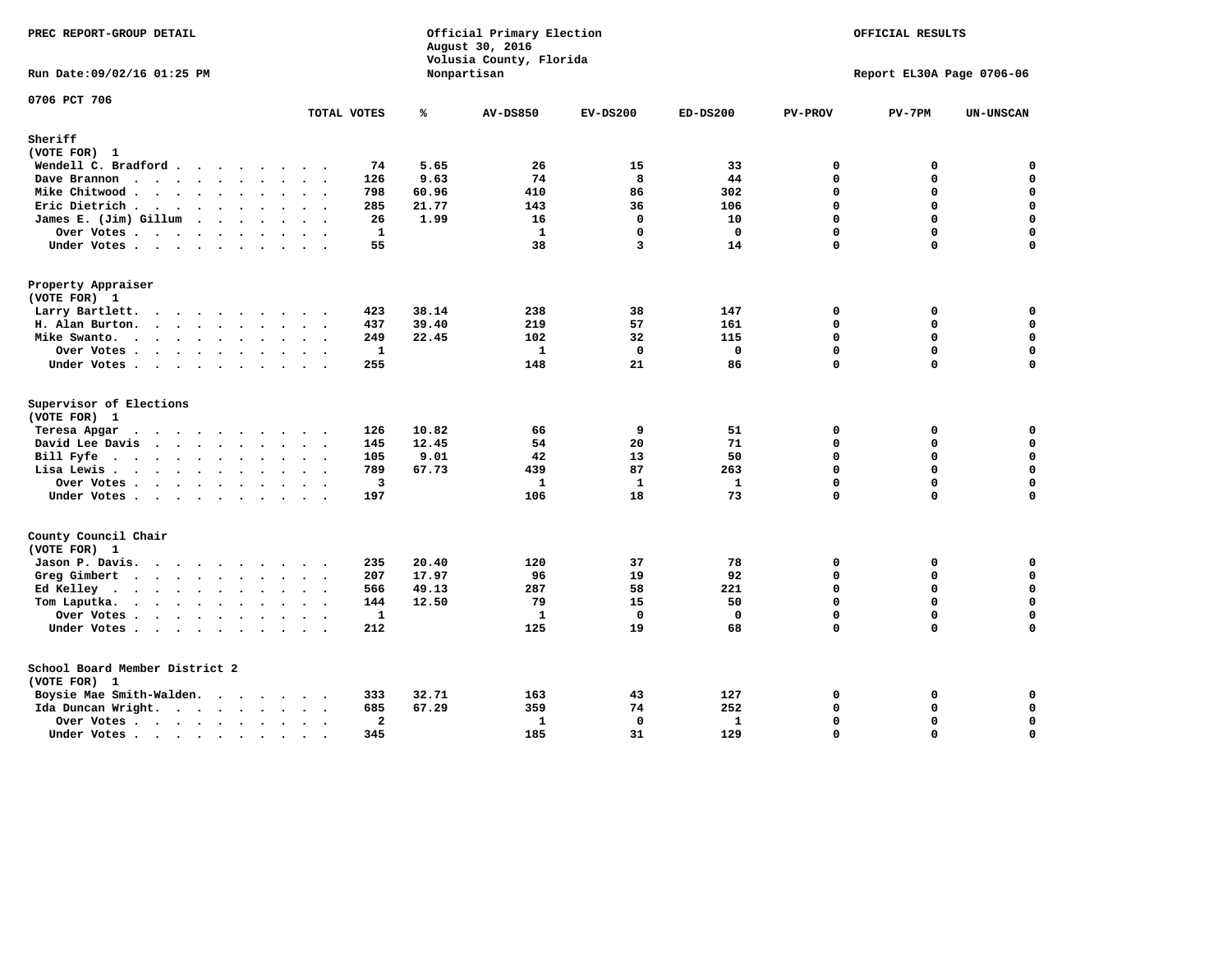| PREC REPORT-GROUP DETAIL         |                                        | Official Primary Election<br>August 30, 2016 |                 |            |            |                | OFFICIAL RESULTS |                           |  |  |
|----------------------------------|----------------------------------------|----------------------------------------------|-----------------|------------|------------|----------------|------------------|---------------------------|--|--|
| Run Date: 09/02/16 01:25 PM      | Volusia County, Florida<br>Nonpartisan |                                              |                 |            |            |                |                  | Report EL30A Page 0706-07 |  |  |
| 0706 PCT 706                     |                                        |                                              |                 |            |            |                |                  |                           |  |  |
|                                  | TOTAL VOTES                            | ℁                                            | <b>AV-DS850</b> | $EV-DS200$ | $ED-DS200$ | <b>PV-PROV</b> | $PV-7PM$         | <b>UN-UNSCAN</b>          |  |  |
| Amendment 4<br>(VOTE FOR) 1      |                                        |                                              |                 |            |            |                |                  |                           |  |  |
| Yes<br>.                         | 793                                    | 65.59                                        | 396             | 92         | 305        |                |                  | 0                         |  |  |
| No.<br>.                         | 416                                    | 34.41                                        | 225             | 45         | 146        |                |                  | 0                         |  |  |
| Over Votes                       | 0                                      |                                              | $\Omega$        |            | 0          |                |                  | 0                         |  |  |
| Under Votes, , , , , , , , , , , | 156                                    |                                              | 87              | 11         | 58         |                |                  | 0                         |  |  |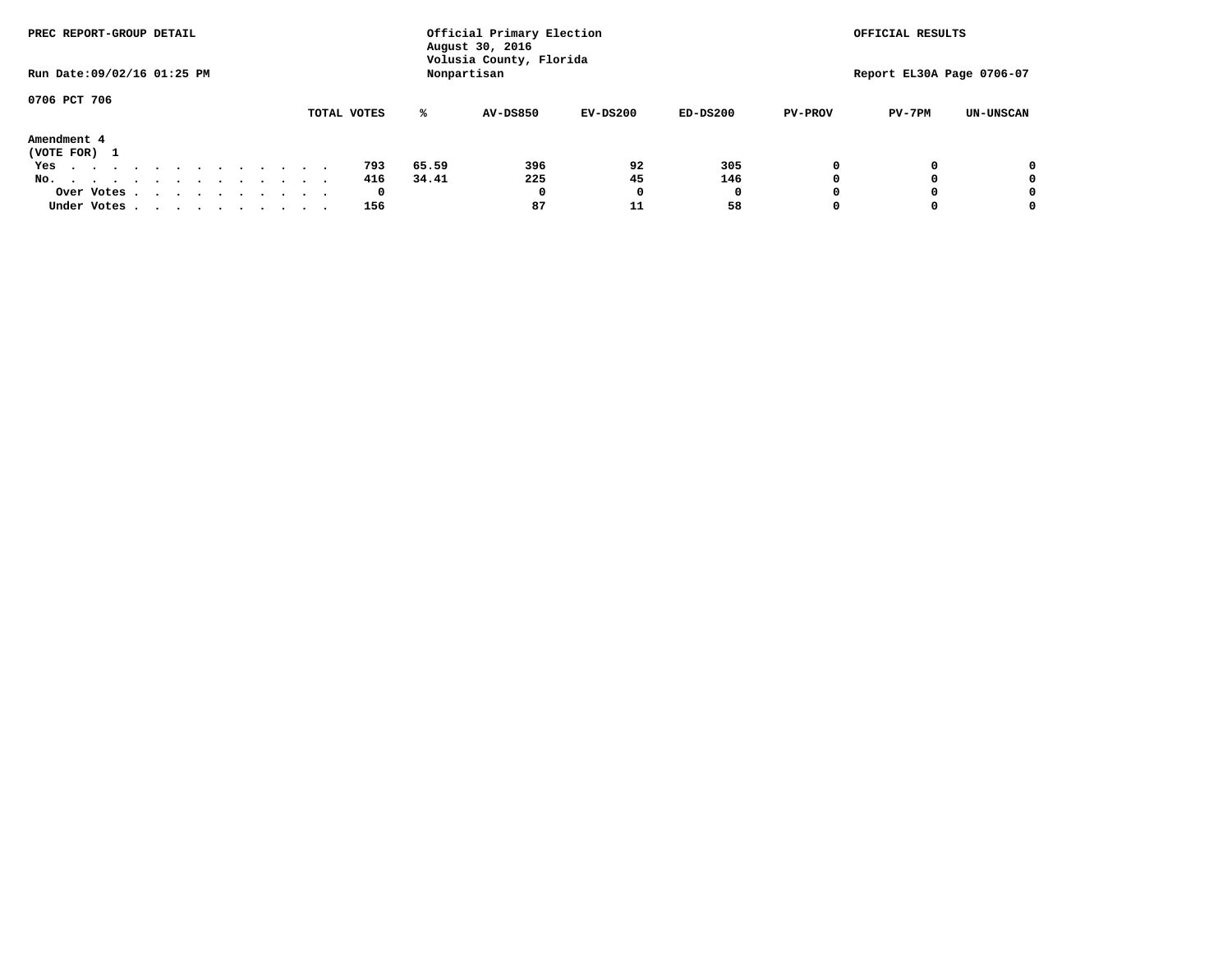| PREC REPORT-GROUP DETAIL        |  |  | Official Primary Election<br>August 30, 2016 |             |                   |                         |            |            | OFFICIAL RESULTS |                           |                  |  |
|---------------------------------|--|--|----------------------------------------------|-------------|-------------------|-------------------------|------------|------------|------------------|---------------------------|------------------|--|
| Run Date:09/02/16 01:25 PM      |  |  |                                              |             | <b>STATISTICS</b> | Volusia County, Florida |            |            |                  | Report EL30A Page 0709-01 |                  |  |
| 0709 PCT 709                    |  |  |                                              |             |                   |                         |            |            |                  |                           |                  |  |
|                                 |  |  |                                              | TOTAL VOTES | ℁                 | <b>AV-DS850</b>         | $EV-DS200$ | $ED-DS200$ | <b>PV-PROV</b>   | $PV-7PM$                  | <b>UN-UNSCAN</b> |  |
| REGISTERED VOTERS - TOTAL       |  |  |                                              | 3,440       |                   |                         |            |            |                  |                           |                  |  |
| REGISTERED VOTERS - Democratic  |  |  |                                              | 1,230       | 35.76             |                         |            |            |                  |                           |                  |  |
| REGISTERED VOTERS - Republican  |  |  |                                              | 1,107       | 32.18             |                         |            |            |                  |                           |                  |  |
| REGISTERED VOTERS - Libertarian |  |  |                                              | 10          | .29               |                         |            |            |                  |                           |                  |  |
| REGISTERED VOTERS - Nonpartisan |  |  |                                              | 1,093       |                   |                         |            |            |                  |                           |                  |  |
| BALLOTS CAST - TOTAL.           |  |  |                                              | 814         |                   | 361                     | 74         | 379        |                  |                           |                  |  |
| BALLOTS CAST - Democratic       |  |  |                                              | 308         | 37.84             | 135                     | 39         | 134        |                  |                           |                  |  |
| BALLOTS CAST - Republican       |  |  |                                              | 351         | 43.12             | 154                     | 29         | 168        |                  |                           |                  |  |
| BALLOTS CAST - Libertarian.     |  |  |                                              |             | .12               | $^{\circ}$              |            |            |                  |                           |                  |  |
| BALLOTS CAST - Nonpartisan.     |  |  |                                              | 154         | 18.92             | 72                      | 6          | 76         |                  |                           |                  |  |
| BALLOTS CAST - BLANK.           |  |  |                                              | $\Omega$    |                   | $\Omega$                |            | 0          |                  |                           |                  |  |
| VOTER TURNOUT - TOTAL           |  |  |                                              |             | 23.66             |                         |            |            |                  |                           |                  |  |
| VOTER TURNOUT - Democratic.     |  |  |                                              |             | 25.04             |                         |            |            |                  |                           |                  |  |
| VOTER TURNOUT - Republican.     |  |  |                                              |             | 31.71             |                         |            |            |                  |                           |                  |  |
| VOTER TURNOUT - Libertarian     |  |  |                                              |             | 10.00             |                         |            |            |                  |                           |                  |  |
| VOTER TURNOUT - BLANK           |  |  |                                              |             |                   |                         |            |            |                  |                           |                  |  |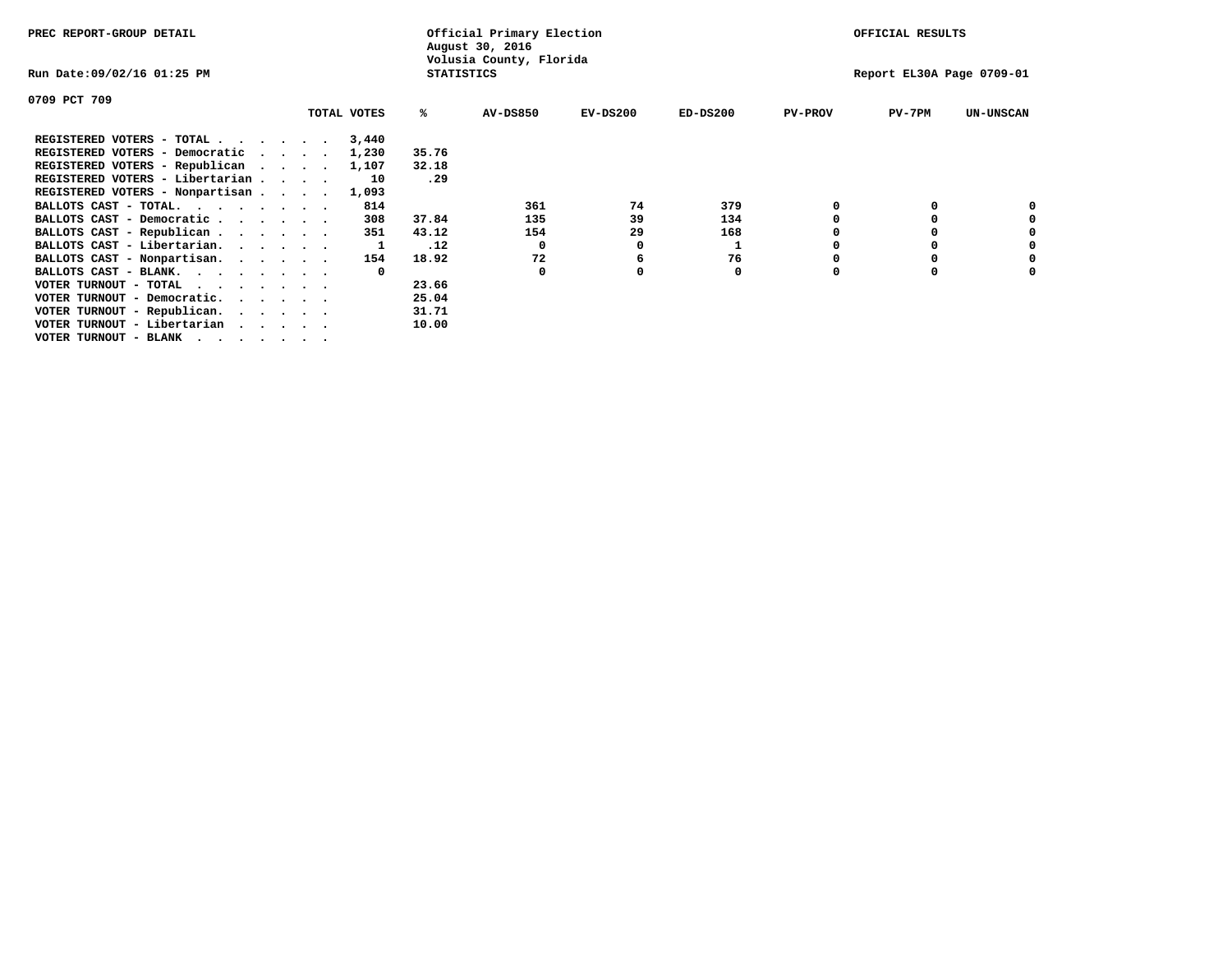| PREC REPORT-GROUP DETAIL                                               |             |            | Official Primary Election<br>August 30, 2016<br>Volusia County, Florida | OFFICIAL RESULTS |                           |                |          |                  |
|------------------------------------------------------------------------|-------------|------------|-------------------------------------------------------------------------|------------------|---------------------------|----------------|----------|------------------|
| Run Date: 09/02/16 01:25 PM                                            |             | Democratic |                                                                         |                  | Report EL30A Page 0709-02 |                |          |                  |
| 0709 PCT 709                                                           | TOTAL VOTES | ℁          | <b>AV-DS850</b>                                                         | $EV-DS200$       | $ED-DS200$                | <b>PV-PROV</b> | $PV-7PM$ | <b>UN-UNSCAN</b> |
|                                                                        |             |            |                                                                         |                  |                           |                |          |                  |
| United States Senator<br>(VOTE FOR) 1                                  |             |            |                                                                         |                  |                           |                |          |                  |
| Roque "Rocky" De La Fuente.                                            | 17          | 5.94       |                                                                         | 2                | 8                         |                |          |                  |
| Alan Grayson                                                           | 93          | 32.52      | 37                                                                      | 14               | 42                        |                |          |                  |
| Pam Keith                                                              | 40          | 13.99      | 22                                                                      |                  | 15                        |                |          |                  |
| Reginald Luster                                                        |             | 2.45       |                                                                         |                  |                           |                |          |                  |
| Patrick Murphy.                                                        | 129         | 45.10      | 52                                                                      | 18               | 59                        |                |          |                  |
| Over Votes                                                             | 0           |            |                                                                         |                  |                           |                |          |                  |
| Under Votes                                                            | 22          |            | 12                                                                      |                  |                           |                |          |                  |
| Representative in Congress District 6                                  |             |            |                                                                         |                  |                           |                |          |                  |
| (VOTE FOR) 1                                                           |             |            |                                                                         |                  |                           |                |          |                  |
| William (Bill) McCullough $\cdots$ $\cdots$                            | 102         | 35.66      | 53                                                                      | 13               | 36                        |                |          |                  |
| Jay McGovern                                                           | 68          | 23.78      | 32                                                                      |                  | 29                        |                |          |                  |
| George Pappas.                                                         | 56          | 19.58      | 18                                                                      |                  | 34                        |                |          |                  |
| Dwayne L. Taylor.                                                      | 60          | 20.98      | 24                                                                      | 14               | 22                        |                |          |                  |
| Over Votes                                                             |             |            |                                                                         |                  |                           |                |          |                  |
| Under Votes, $\cdot$ , $\cdot$ , $\cdot$ , $\cdot$ , $\cdot$ , $\cdot$ | 22          |            |                                                                         |                  | 13                        |                |          |                  |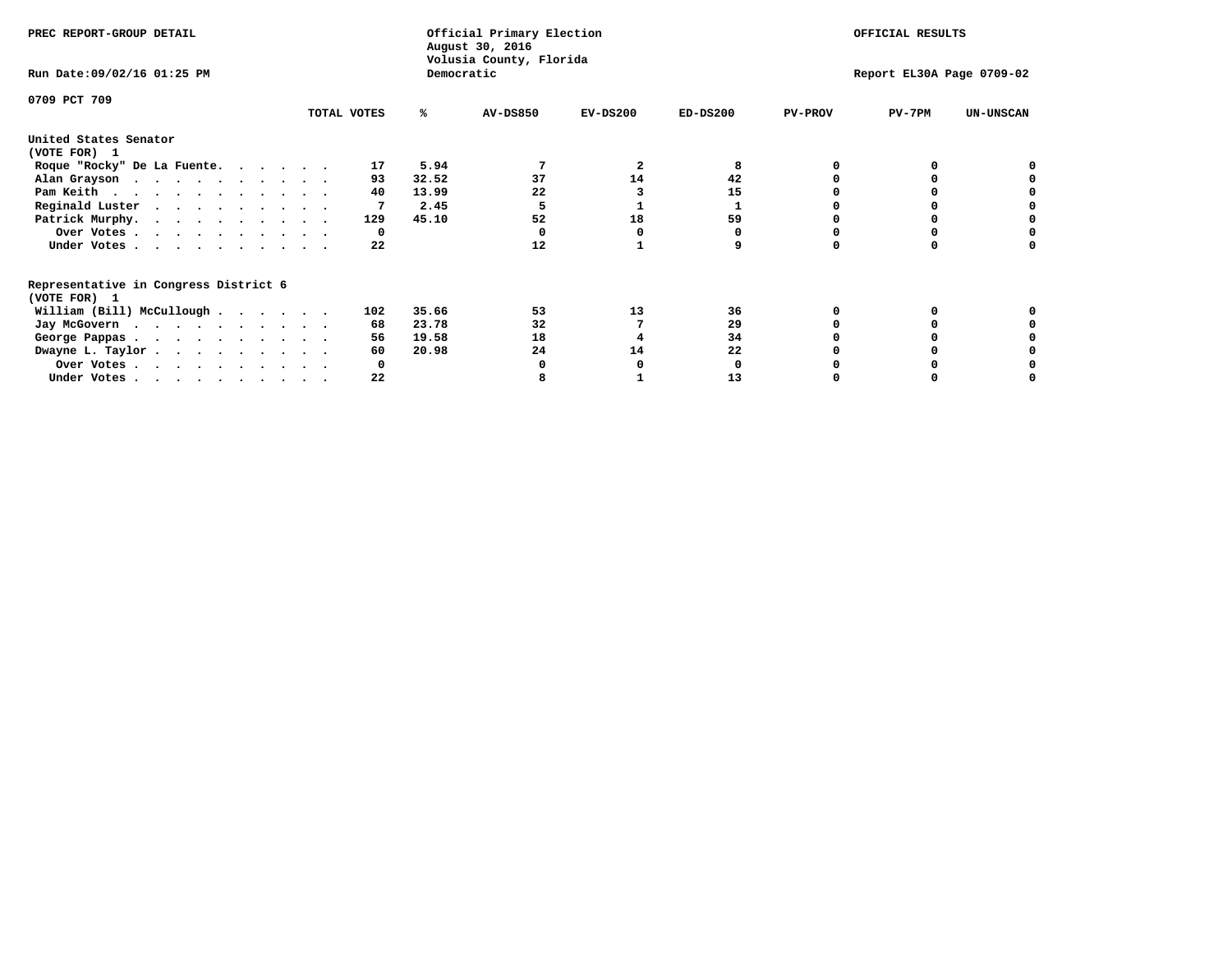| PREC REPORT-GROUP DETAIL<br>Run Date: 09/02/16 01:25 PM |             | Republican | Official Primary Election<br>August 30, 2016<br>Volusia County, Florida | OFFICIAL RESULTS<br>Report EL30A Page 0709-03 |                 |                |             |                  |
|---------------------------------------------------------|-------------|------------|-------------------------------------------------------------------------|-----------------------------------------------|-----------------|----------------|-------------|------------------|
|                                                         |             |            |                                                                         |                                               |                 |                |             |                  |
| 0709 PCT 709                                            | TOTAL VOTES | ℁          | <b>AV-DS850</b>                                                         | $EV-DS200$                                    | $ED-DS200$      | <b>PV-PROV</b> | $PV-7PM$    | <b>UN-UNSCAN</b> |
|                                                         |             |            |                                                                         |                                               |                 |                |             |                  |
| United States Senator<br>(VOTE FOR) 1                   |             |            |                                                                         |                                               |                 |                |             |                  |
| Carlos Beruff.                                          | 80          | 23.05      | 36                                                                      | 3                                             | 41              | 0              | 0           | 0                |
| Ernie Rivera                                            | 11          | 3.17       | 3                                                                       | $\mathbf{1}$                                  | $7\phantom{.0}$ | 0              | 0           | $\mathbf 0$      |
| Marco Rubio.                                            | 246         | 70.89      | 108                                                                     | 25                                            | 113             | $\mathbf 0$    | $\mathbf 0$ | $\mathbf 0$      |
| Dwight Mark Anthony Young                               | 10          | 2.88       | 4                                                                       | $\mathbf 0$                                   | 6               | 0              | $\mathbf 0$ | $\pmb{0}$        |
| Over Votes                                              | 0           |            | $\Omega$                                                                | $\Omega$                                      | 0               | $\mathbf 0$    | 0           | $\mathbf 0$      |
| Under Votes                                             | 4           |            | 3                                                                       | 0                                             | 1               | $\Omega$       | $\Omega$    | $\mathbf 0$      |
| Representative in Congress District 6<br>(VOTE FOR) 1   |             |            |                                                                         |                                               |                 |                |             |                  |
| Fred Costello.                                          | 98          | 28.82      | 47                                                                      | 9                                             | 42              | 0              | 0           | 0                |
| Ron Desantis                                            | 204         | 60.00      | 91                                                                      | 18                                            | 95              | 0              | 0           | $\mathbf 0$      |
| G. G. Galloway.                                         | 38          | 11.18      | 11                                                                      | $\overline{\mathbf{2}}$                       | 25              | $\mathbf 0$    | $\Omega$    | $\mathbf 0$      |
| Over Votes                                              | $\Omega$    |            | 0                                                                       | $\mathbf{0}$                                  | $\mathbf{0}$    | $\mathbf 0$    | $\Omega$    | $\mathbf 0$      |
| Under Votes                                             | 11          |            | 5                                                                       | $\mathbf{0}$                                  | 6               | $\Omega$       | $\Omega$    | $\Omega$         |
| State Committeeman<br>(VOTE FOR) 1                      |             |            |                                                                         |                                               |                 |                |             |                  |
| Paul W. Deering                                         | 225         | 75.00      | 106                                                                     | 22                                            | 97              | 0              | 0           | 0                |
| James Oddie.                                            | 75          | 25.00      | 30                                                                      | 3                                             | 42              | 0              | 0           | $\mathbf 0$      |
| Over Votes                                              | 0           |            | 0                                                                       | $\mathbf 0$                                   | $\mathbf 0$     | 0              | $\mathbf 0$ | $\mathbf 0$      |
| Under Votes                                             | 51          |            | 18                                                                      | 4                                             | 29              | $\mathbf 0$    | 0           | $\mathbf 0$      |
|                                                         |             |            |                                                                         |                                               |                 |                |             |                  |
| State Committeewoman<br>(VOTE FOR) 1                    |             |            |                                                                         |                                               |                 |                |             |                  |
| Dana Christina Dougherty<br>$\cdot$                     | 140         | 45.31      | 76                                                                      | 11                                            | 53              | 0              | 0           | 0                |
| Marilyn C. Ford                                         | 169         | 54.69      | 61                                                                      | 16                                            | 92              | 0              | 0           | 0                |
| Over Votes                                              | $\Omega$    |            | $\mathbf 0$                                                             | 0                                             | $\mathbf 0$     | 0              | 0           | $\mathbf 0$      |
| Under Votes, , , , , , , , , ,                          | 42          |            | 17                                                                      | $\overline{a}$                                | 23              | $\Omega$       | $\Omega$    | $\Omega$         |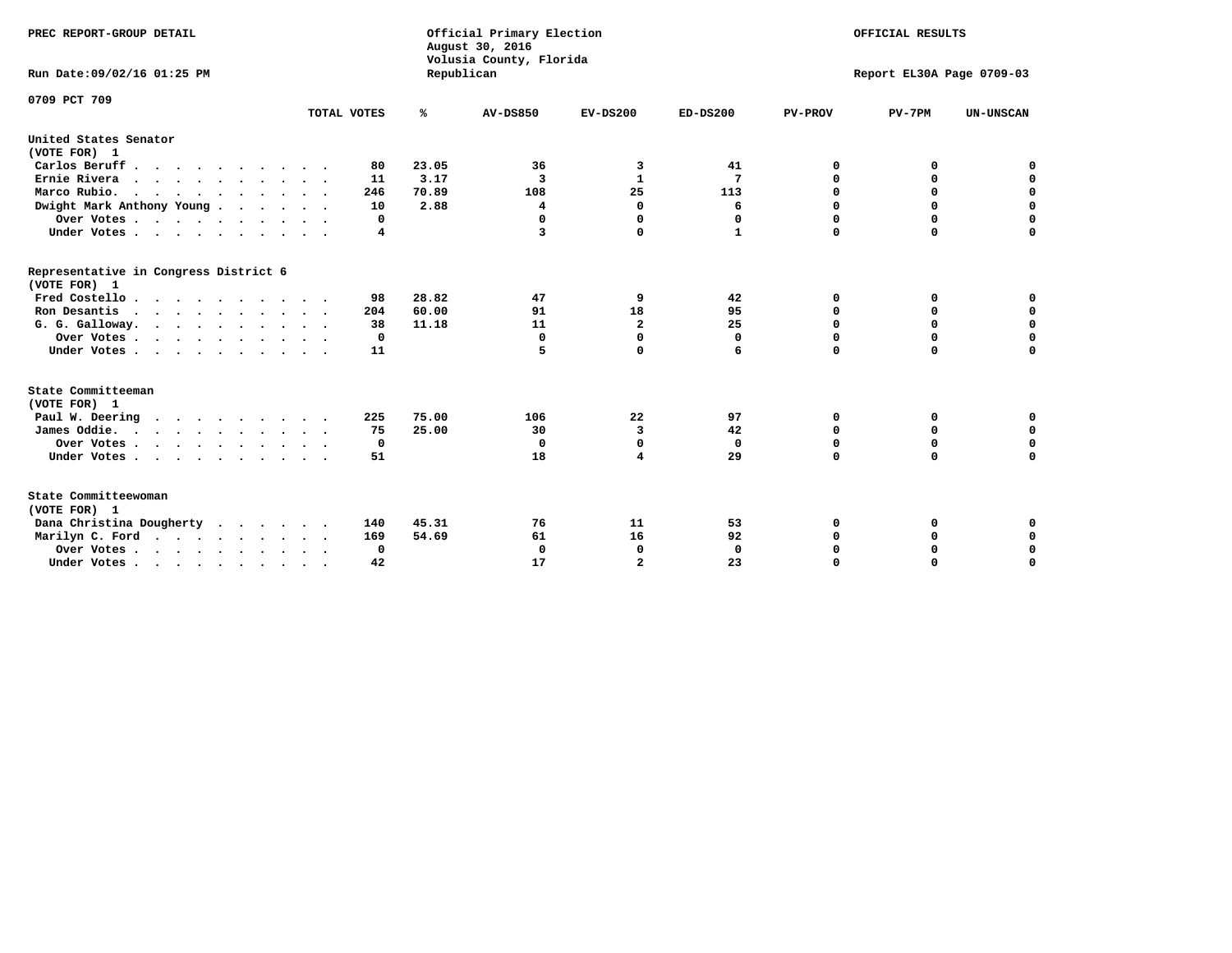| PREC REPORT-GROUP DETAIL<br>Run Date: 09/02/16 01:25 PM |  |  | Official Primary Election<br>August 30, 2016<br>Volusia County, Florida<br>Libertarian |  |             |        |          |            | OFFICIAL RESULTS<br>Report EL30A Page 0709-04 |                |          |                  |
|---------------------------------------------------------|--|--|----------------------------------------------------------------------------------------|--|-------------|--------|----------|------------|-----------------------------------------------|----------------|----------|------------------|
|                                                         |  |  |                                                                                        |  |             |        |          |            |                                               |                |          |                  |
| 0709 PCT 709                                            |  |  |                                                                                        |  | TOTAL VOTES | ℁      | AV-DS850 | $EV-DS200$ | $ED-DS200$                                    | <b>PV-PROV</b> | $PV-7PM$ | <b>UN-UNSCAN</b> |
| United States Senator<br>(VOTE FOR) 1                   |  |  |                                                                                        |  |             |        |          |            |                                               |                |          |                  |
| Augustus Invictus.                                      |  |  |                                                                                        |  | 0           |        |          | 0          | 0                                             |                |          | 0                |
| Paul Stanton                                            |  |  |                                                                                        |  |             | 100.00 |          |            |                                               |                |          | 0                |
| Over Votes                                              |  |  |                                                                                        |  | 0           |        |          |            | O                                             |                |          | 0                |
| Under Votes                                             |  |  |                                                                                        |  | 0           |        |          |            |                                               |                |          |                  |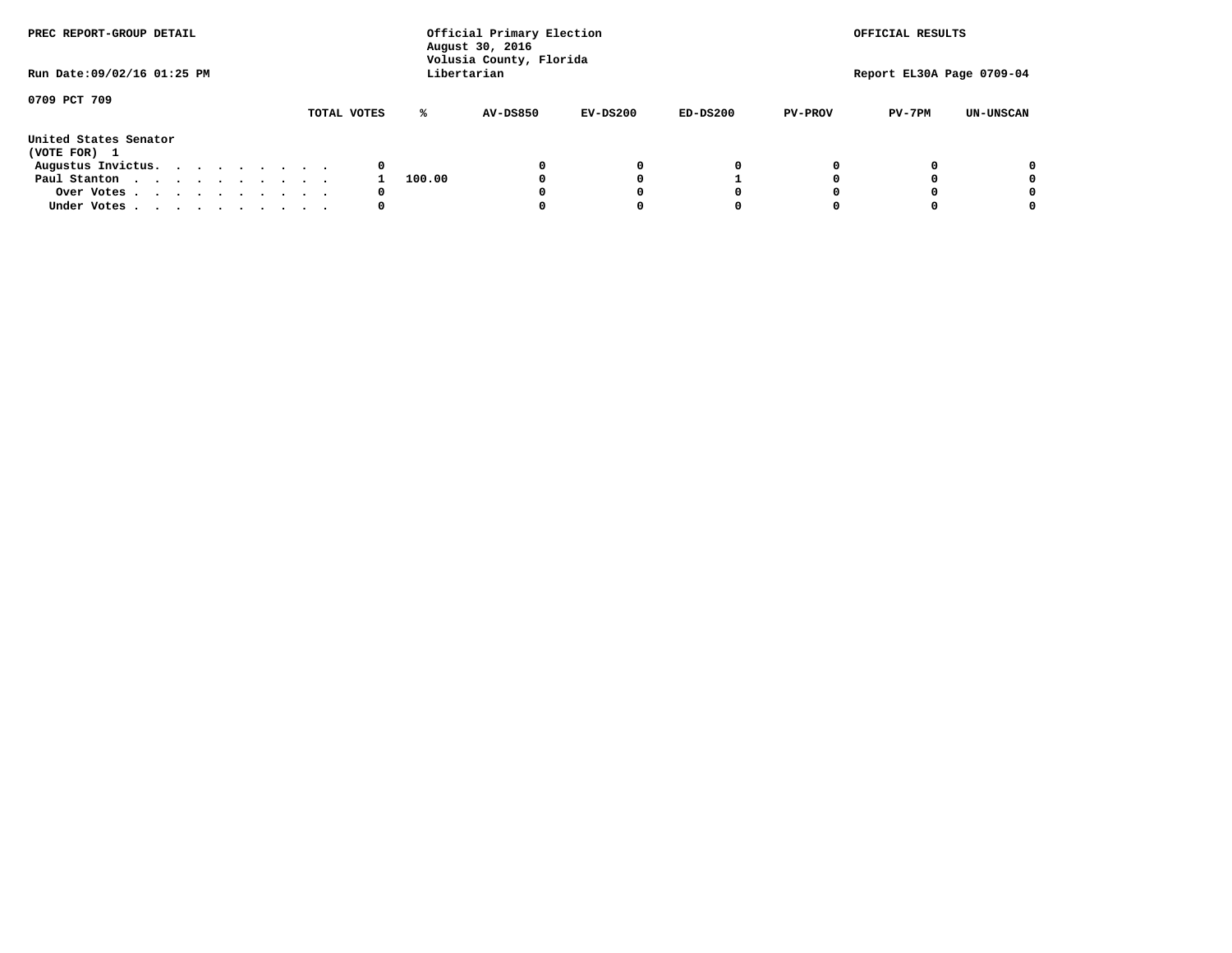| PREC REPORT-GROUP DETAIL                                                                                                                                                       |             |             | Official Primary Election<br>August 30, 2016<br>Volusia County, Florida | OFFICIAL RESULTS |              |                |                           |                  |
|--------------------------------------------------------------------------------------------------------------------------------------------------------------------------------|-------------|-------------|-------------------------------------------------------------------------|------------------|--------------|----------------|---------------------------|------------------|
| Run Date: 09/02/16 01:25 PM                                                                                                                                                    |             |             | Nonpartisan                                                             |                  |              |                | Report EL30A Page 0709-05 |                  |
| 0709 PCT 709                                                                                                                                                                   |             |             |                                                                         |                  |              |                |                           |                  |
|                                                                                                                                                                                | TOTAL VOTES | ℁           | <b>AV-DS850</b>                                                         | $EV-DS200$       | $ED-DS200$   | <b>PV-PROV</b> | $PV-7PM$                  | <b>UN-UNSCAN</b> |
| Circuit Judge 7th Circuit Group 4<br>(VOTE FOR) 1                                                                                                                              |             |             |                                                                         |                  |              |                |                           |                  |
| Chris France - WITHDRAWN<br>.                                                                                                                                                  | 117         | 16.18       | 53                                                                      | 4                | 60           | 0              | 0                         | 0                |
| Sebrina L. Slack                                                                                                                                                               | 232         | 32.09       | 108                                                                     | 16               | 108          | $\Omega$       | $\mathbf 0$               | $\mathbf 0$      |
| Stasia Warren                                                                                                                                                                  | 374         | 51.73       | 156                                                                     | 48               | 170          | $\mathbf 0$    | $\mathbf 0$               | $\mathbf 0$      |
| Over Votes                                                                                                                                                                     |             | 1           | $\mathbf{1}$                                                            | 0                | 0            | $\mathbf 0$    | $\mathbf 0$               | $\mathbf 0$      |
| Under Votes                                                                                                                                                                    |             | 90          | 43                                                                      | 6                | 41           | $\mathbf 0$    | $\Omega$                  | $\mathbf 0$      |
| Circuit Judge 7th Circuit Group 10<br>(VOTE FOR) 1                                                                                                                             |             |             |                                                                         |                  |              |                |                           |                  |
| Malcolm Anthony                                                                                                                                                                | 232         | 34.17       | 104                                                                     | 27               | 101          | 0              | 0                         | $\mathbf 0$      |
| Scott DuPont                                                                                                                                                                   | 447         | 65.83       | 199                                                                     | 41               | 207          | $\mathbf 0$    | $\mathbf 0$               | $\mathbf 0$      |
| Over Votes<br>$\ddot{\phantom{1}}$<br>$\sim$                                                                                                                                   |             | 0           | 0                                                                       | 0                | 0            | $\mathbf 0$    | $\mathbf 0$               | $\mathbf 0$      |
| Under Votes                                                                                                                                                                    | 135         |             | 58                                                                      | 6                | 71           | $\mathbf 0$    | $\Omega$                  | 0                |
| Circuit Judge 7th Circuit Group 13<br>(VOTE FOR) 1                                                                                                                             |             |             |                                                                         |                  |              |                |                           |                  |
| David Hood.                                                                                                                                                                    | 383         | 52.83       | 160                                                                     | 38               | 185          | $\mathbf 0$    | 0                         | $\mathbf 0$      |
| A. "Kathleen" McNeilly                                                                                                                                                         | 342         | 47.17       | 154                                                                     | 32               | 156          | $\mathbf 0$    | $\mathbf 0$               | $\mathbf 0$      |
| Over Votes                                                                                                                                                                     |             | 1           | $\mathbf{0}$                                                            | $\mathbf 0$      | 1            | 0              | $\mathbf 0$               | $\mathbf 0$      |
| Under Votes                                                                                                                                                                    |             | 88          | 47                                                                      | 4                | 37           | $\mathbf 0$    | $\mathbf 0$               | 0                |
| Circuit Judge 7th Circuit Group 17<br>(VOTE FOR) 1                                                                                                                             |             |             |                                                                         |                  |              |                |                           |                  |
| Linda L. Gaustad                                                                                                                                                               | 337         | 49.85       | 155                                                                     | 34               | 148          | 0              | 0                         | $\mathbf 0$      |
| Howard O. McGillin Jr                                                                                                                                                          | 339         | 50.15       | 149                                                                     | 32               | 158          | 0              | 0                         | $\mathbf 0$      |
| Over Votes                                                                                                                                                                     |             | $\mathbf 0$ | $\Omega$                                                                | 0                | $\mathbf{0}$ | $\mathbf 0$    | $\mathbf 0$               | 0                |
| Under Votes                                                                                                                                                                    | 138         |             | 57                                                                      | 8                | 73           | $\mathbf 0$    | $\mathbf 0$               | $\mathbf 0$      |
| County Judge 7th Circuit Group 3<br>(VOTE FOR) 1                                                                                                                               |             |             |                                                                         |                  |              |                |                           |                  |
| Heather Caeners<br>the contract of the contract of the contract of the contract of the contract of the contract of the contract of                                             | 256         | 37.37       | 107                                                                     | 20               | 129          | 0              | 0                         | 0                |
| Shirley A. Green                                                                                                                                                               | 318         | 46.42       | 144                                                                     | 38               | 136          | $\mathbf 0$    | $\Omega$                  | $\mathbf 0$      |
| Marla Rawnsley.<br>$\cdot$ $\cdot$ $\cdot$ $\cdot$ $\cdot$                                                                                                                     | 111         | 16.20       | 49                                                                      | 11               | 51           | 0              | $\mathbf 0$               | $\pmb{0}$        |
| Over Votes.<br>the contract of the contract of the contract of the contract of the contract of the contract of the contract of<br>$\ddot{\phantom{a}}$<br>$\ddot{\phantom{a}}$ |             | 0           | $\Omega$                                                                | $\mathbf 0$      | $\mathbf{0}$ | $\mathbf 0$    | $\Omega$                  | $\mathbf 0$      |
| Under Votes<br>$\sim$<br>$\sim$                                                                                                                                                | 129         |             | 61                                                                      | 5                | 63           | $\mathbf 0$    | $\mathbf 0$               | 0                |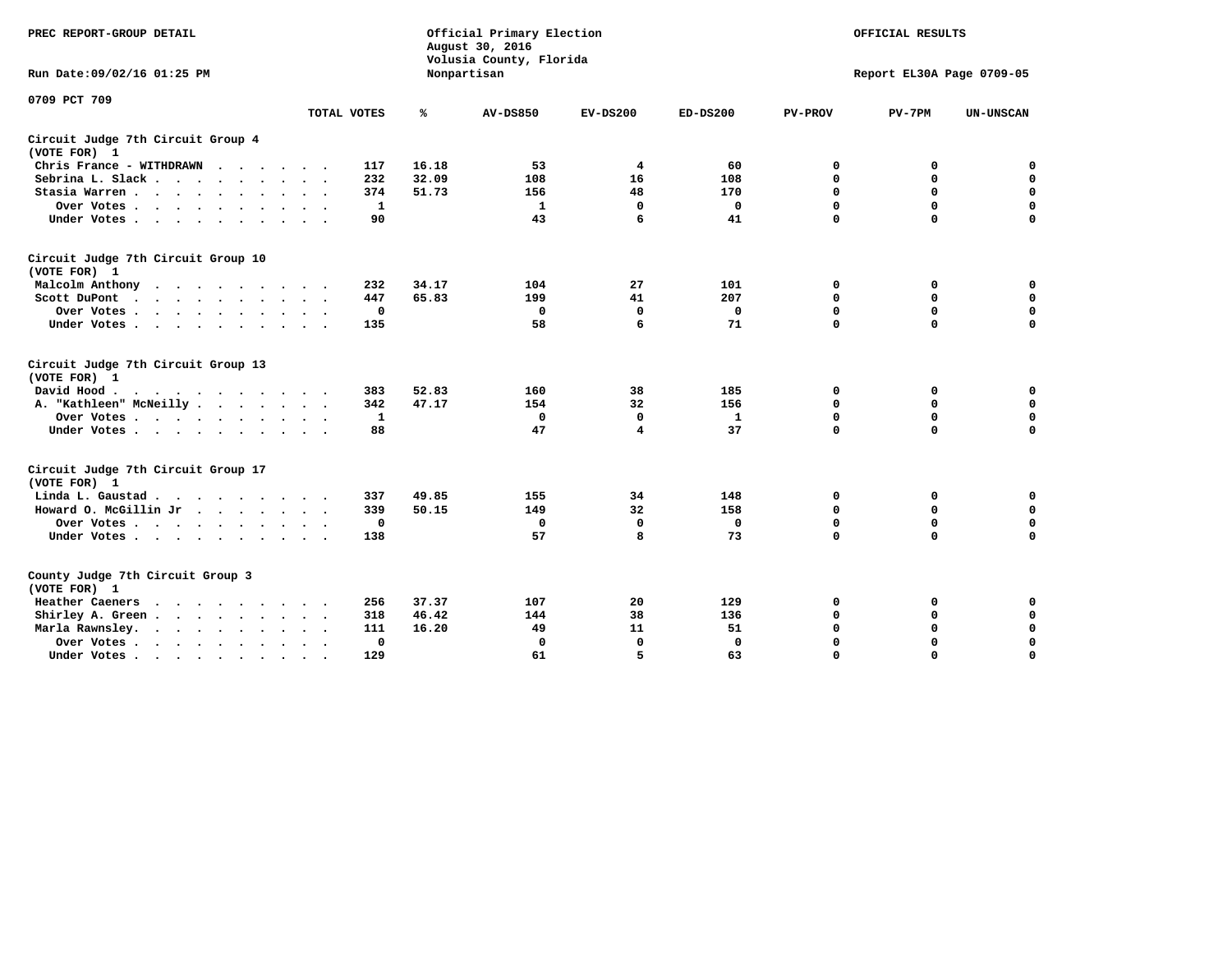| PREC REPORT-GROUP DETAIL                |                |                | Official Primary Election<br>August 30, 2016<br>Volusia County, Florida | OFFICIAL RESULTS |                |                |                           |                  |
|-----------------------------------------|----------------|----------------|-------------------------------------------------------------------------|------------------|----------------|----------------|---------------------------|------------------|
| Run Date: 09/02/16 01:25 PM             |                |                | Nonpartisan                                                             |                  |                |                | Report EL30A Page 0709-06 |                  |
| 0709 PCT 709                            | TOTAL VOTES    | ℁              | <b>AV-DS850</b>                                                         | $EV-DS200$       | $ED-DS200$     | <b>PV-PROV</b> | $PV-7PM$                  | <b>UN-UNSCAN</b> |
| Sheriff                                 |                |                |                                                                         |                  |                |                |                           |                  |
| (VOTE FOR) 1                            |                |                |                                                                         |                  |                |                |                           |                  |
| Wendell C. Bradford                     | 59             | 7.37           | 17                                                                      | 9                | 33             | 0              | 0                         | $\Omega$         |
| Dave Brannon                            | 66             | 8.24           | 27                                                                      | $7\phantom{.0}$  | 32             | 0              | 0                         | 0                |
| Mike Chitwood                           | 476            | 59.43          | 218                                                                     | 40               | 218            | 0              | 0                         | $\mathbf 0$      |
| Eric Dietrich                           | 180            | 22.47          | 81                                                                      | 16               | 83             | 0              | 0                         | 0                |
| James E. (Jim) Gillum                   | 20             | 2.50           | 15                                                                      | $\mathbf{1}$     | 4              | $\Omega$       | $\Omega$                  | $\mathbf 0$      |
| Over Votes                              | 0              |                | $\mathbf 0$                                                             | $\mathbf 0$      | $\mathbf 0$    | 0              | 0                         | $\pmb{0}$        |
| Under Votes                             | 13             |                | 3                                                                       | $\mathbf{1}$     | 9              | 0              | $\Omega$                  | $\mathbf 0$      |
| Property Appraiser                      |                |                |                                                                         |                  |                |                |                           |                  |
| (VOTE FOR) 1                            |                |                |                                                                         |                  |                |                |                           |                  |
| Larry Bartlett.                         | 249            | 35.83          | 121                                                                     | 21               | 107            | $\mathbf 0$    | 0                         | 0                |
| H. Alan Burton.                         | 288            | 41.44          | 123                                                                     | 29               | 136            | 0              | 0                         | $\mathbf 0$      |
| Mike Swanto.                            | 158            | 22.73          | 67                                                                      | 16               | 75             | $\Omega$       | $\Omega$                  | $\mathbf 0$      |
| Over Votes                              | 0              |                | $\mathbf 0$                                                             | $\mathbf 0$      | $\mathbf 0$    | 0              | 0                         | $\mathbf 0$      |
| Under Votes                             | 119            |                | 50                                                                      | R                | 61             | 0              | $\Omega$                  | $\mathbf 0$      |
| Supervisor of Elections<br>(VOTE FOR) 1 |                |                |                                                                         |                  |                |                |                           |                  |
| Teresa Apgar                            | 95             | 13.12          | 38                                                                      | 10               | 47             | 0              | 0                         | 0                |
| David Lee Davis                         | 93             | 12.85          | 41                                                                      | 11               | 41             | $\Omega$       | 0                         | 0                |
| Bill Fyfe                               | 67             | 9.25           | 28                                                                      | $7\phantom{.0}$  | 32             | 0              | 0                         | $\mathbf 0$      |
| Lisa Lewis                              | 469            | 64.78          | 222                                                                     | 38               | 209            | 0              | 0                         | 0                |
| Over Votes                              | $\mathbf 0$    |                | $\mathbf{0}$                                                            | $\mathbf 0$      | $\mathbf 0$    | 0              | 0                         | $\pmb{0}$        |
| Under Votes                             | 90             |                | 32                                                                      | 8                | 50             | 0              | $\Omega$                  | $\mathbf 0$      |
| County Council Chair<br>(VOTE FOR) 1    |                |                |                                                                         |                  |                |                |                           |                  |
| Jason P. Davis.                         | 160            | 22.44          | 81                                                                      | 9                | 70             | $\mathbf{0}$   | 0                         | 0                |
| Greg Gimbert                            | 157            | 22.02          | 72                                                                      | 14               | 71             | $\Omega$       | 0                         | $\mathbf 0$      |
| Ed Kelley                               | 339            | 47.55          | 135                                                                     | 42               | 162            | 0              | 0                         | $\mathbf 0$      |
| Tom Laputka.                            | 57             | 7.99           | 27                                                                      | 5                | 25             | $\Omega$       | 0                         | $\mathbf 0$      |
| Over Votes                              | $\overline{a}$ |                | $\Omega$                                                                | $\mathbf{0}$     | $\overline{a}$ | 0              | 0                         | 0                |
| Under Votes                             | 99             |                | 46                                                                      | $\overline{4}$   | 49             | 0              | $\mathbf 0$               | $\mathbf 0$      |
| School Board Member District 2          |                |                |                                                                         |                  |                |                |                           |                  |
| (VOTE FOR) 1                            |                |                |                                                                         |                  |                |                |                           |                  |
| Boysie Mae Smith-Walden.                | 229            | 34.28<br>65.72 | 100<br>207                                                              | 24<br>37         | 105            | 0              | 0<br>0                    | 0<br>0           |
| Ida Duncan Wright.                      | 439            |                |                                                                         |                  | 195            | 0              |                           |                  |
| Over Votes.                             | 0              |                | 0                                                                       | $\mathbf{0}$     | 0              | 0<br>$\Omega$  | 0                         | 0                |
| Under Votes                             | 146<br>$\sim$  |                | 54                                                                      | 13               | 79             |                | $\Omega$                  | $\mathbf 0$      |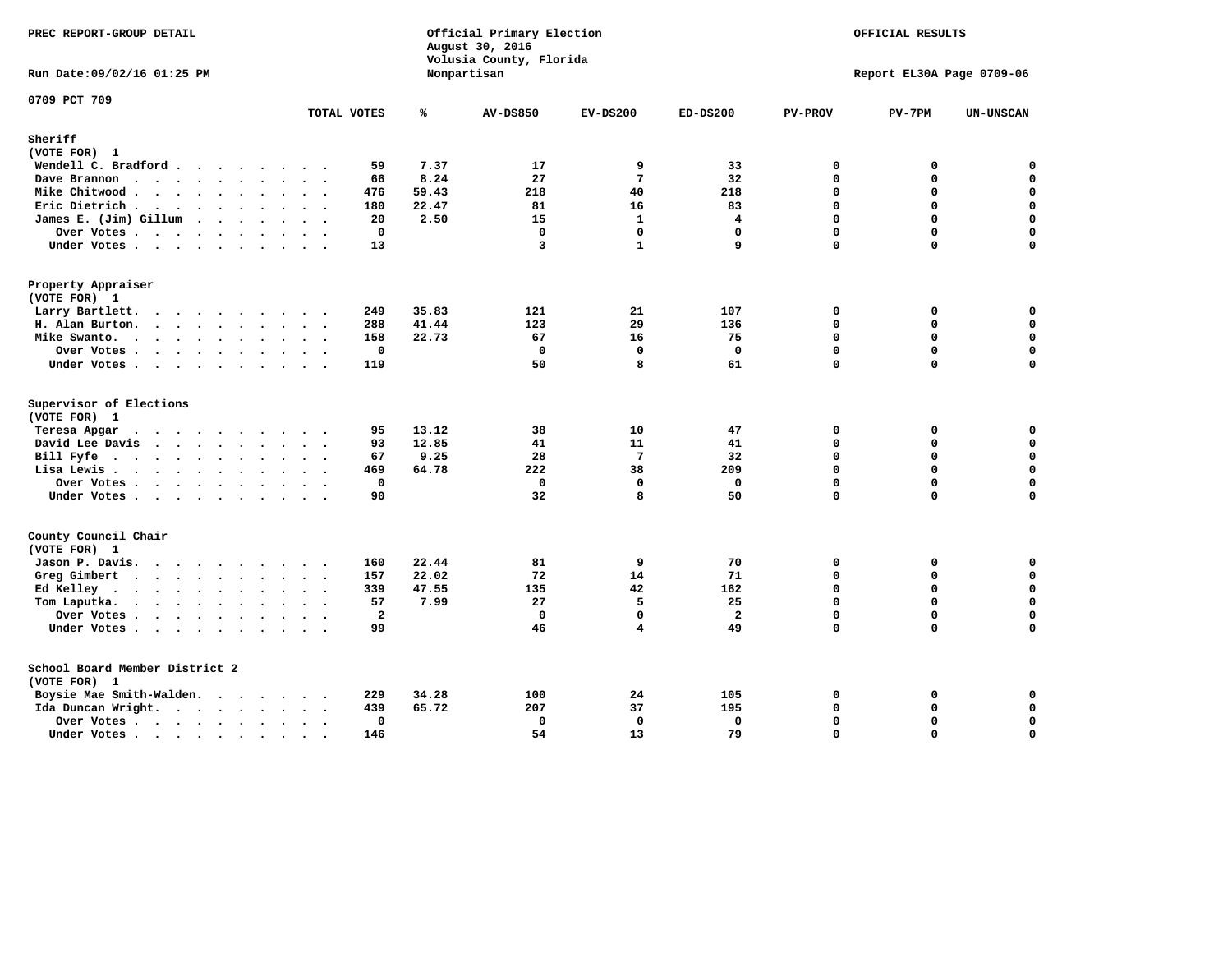| PREC REPORT-GROUP DETAIL                            |             |             | Official Primary Election<br>August 30, 2016<br>Volusia County, Florida |                           | OFFICIAL RESULTS |                |          |                  |
|-----------------------------------------------------|-------------|-------------|-------------------------------------------------------------------------|---------------------------|------------------|----------------|----------|------------------|
| Run Date: 09/02/16 01:25 PM                         |             | Nonpartisan |                                                                         | Report EL30A Page 0709-07 |                  |                |          |                  |
| 0709 PCT 709                                        | TOTAL VOTES | %           | <b>AV-DS850</b>                                                         | $EV-DS200$                | $ED-DS200$       | <b>PV-PROV</b> | $PV-7PM$ | <b>UN-UNSCAN</b> |
|                                                     |             |             |                                                                         |                           |                  |                |          |                  |
| Port Orange Mayor<br>(VOTE FOR) 1                   |             |             |                                                                         |                           |                  |                |          |                  |
| Don Burnette<br>$\cdots$                            | 250         | 31.85       | 107                                                                     | 32                        | 111              | O              | 0        | 0                |
| Lance Green.                                        | 199         | 25.35       | 107                                                                     | 17                        | 75               | O              | 0        | 0                |
| Ted Noftall.                                        | 336         | 42.80       | 134                                                                     | 23                        | 179              | 0              |          | 0                |
| Over Votes                                          | 0           |             | $\Omega$                                                                | $\mathbf 0$               | 0                | $\Omega$       | $\Omega$ | $\Omega$         |
| Under Votes                                         | 29          |             | 13                                                                      | 2                         | 14               | 0              | 0        | 0                |
| Port Orange City Council District 2<br>(VOTE FOR) 1 |             |             |                                                                         |                           |                  |                |          |                  |
| Sarah Jones.                                        | 340         | 46.51       | 147                                                                     | 34                        | 159              | 0              | 0        | 0                |
| Chase Tramont                                       | 391         | 53.49       | 174                                                                     | 37                        | 180              | O              | 0        | 0                |
| Over Votes                                          | 0           |             | $\Omega$                                                                | 0                         | 0                | O              | o        | $\Omega$         |
| Under Votes                                         | 83          |             | 40                                                                      | 3                         | 40               | 0              | 0        | 0                |
| Amendment 4                                         |             |             |                                                                         |                           |                  |                |          |                  |
| (VOTE FOR) 1                                        |             |             |                                                                         |                           |                  |                |          |                  |
| Yes<br>.                                            | 559         | 77.10       | 255                                                                     | 50                        | 254              | 0              |          | 0                |
| No.                                                 | 166         | 22.90       | 62                                                                      | 19                        | 85               |                | 0        | 0                |
| Over Votes                                          | 0           |             | 0                                                                       | 0                         | 0                |                |          | 0                |
| Under Votes, , , , , , , , , , ,                    | 89          |             | 44                                                                      |                           | 40               | $\Omega$       |          | O                |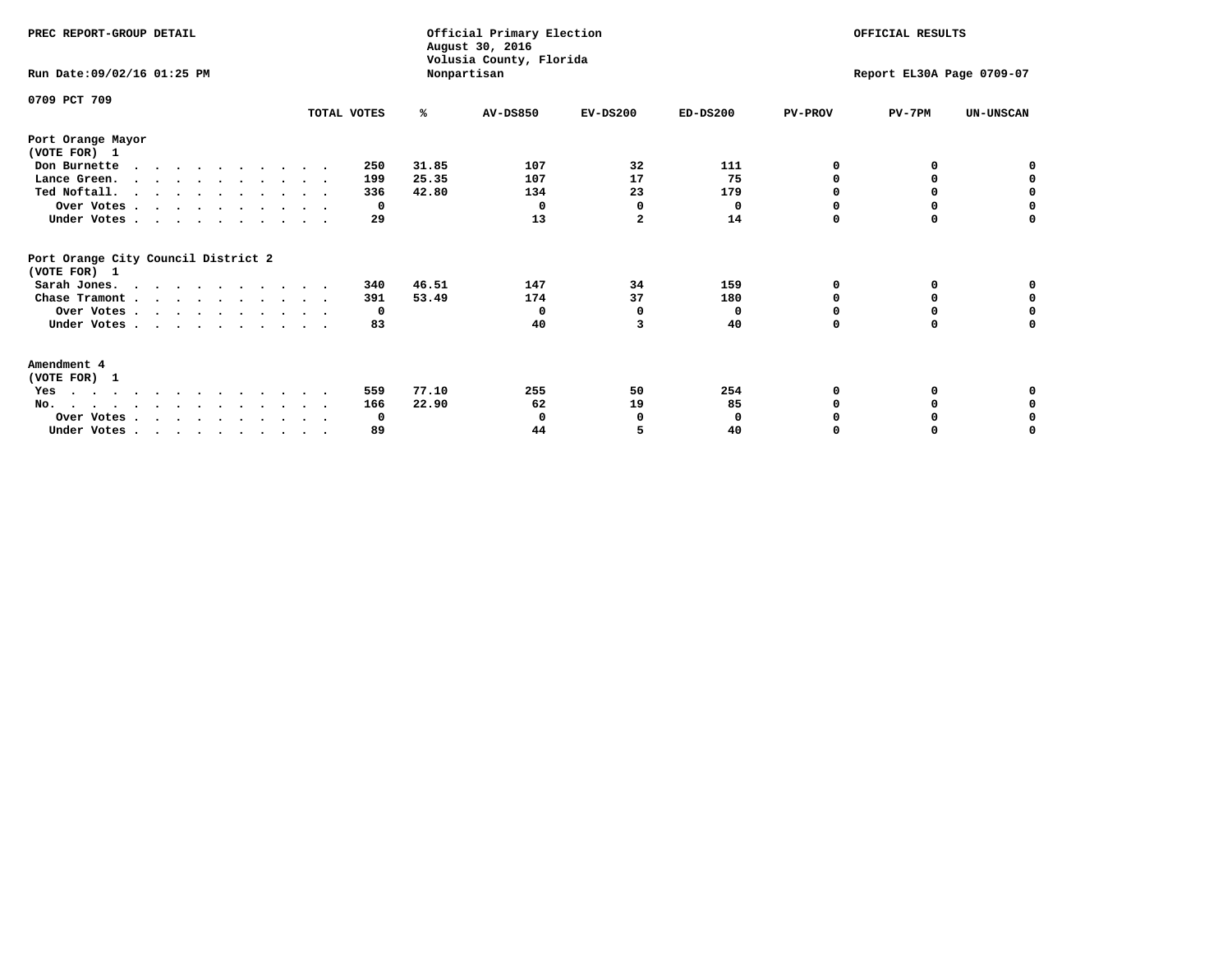| PREC REPORT-GROUP DETAIL                  |  |              |                   | Official Primary Election<br>August 30, 2016 |            |            |                | OFFICIAL RESULTS          |                  |
|-------------------------------------------|--|--------------|-------------------|----------------------------------------------|------------|------------|----------------|---------------------------|------------------|
| Run Date:09/02/16 01:25 PM                |  |              | <b>STATISTICS</b> | Volusia County, Florida                      |            |            |                | Report EL30A Page 0711-01 |                  |
| 0711 PCT 711                              |  |              |                   |                                              |            |            |                |                           |                  |
|                                           |  | TOTAL VOTES  | ℁                 | <b>AV-DS850</b>                              | $EV-DS200$ | $ED-DS200$ | <b>PV-PROV</b> | PV-7PM                    | <b>UN-UNSCAN</b> |
| REGISTERED VOTERS - TOTAL 4,123           |  |              |                   |                                              |            |            |                |                           |                  |
| REGISTERED VOTERS - Democratic<br>$\cdot$ |  | 1,433        | 34.76             |                                              |            |            |                |                           |                  |
| REGISTERED VOTERS - Republican            |  | 1,394        | 33.81             |                                              |            |            |                |                           |                  |
| REGISTERED VOTERS - Libertarian           |  | 11           | .27               |                                              |            |            |                |                           |                  |
| REGISTERED VOTERS - Nonpartisan           |  | 1,285        |                   |                                              |            |            |                |                           |                  |
| BALLOTS CAST - TOTAL.                     |  | 1,064        |                   | 494                                          | 89         | 480        |                |                           |                  |
| BALLOTS CAST - Democratic                 |  | 390          | 36.65             | 173                                          | 45         | 172        |                |                           |                  |
| BALLOTS CAST - Republican                 |  | 482          | 45.30             | 211                                          | 36         | 234        |                |                           |                  |
| BALLOTS CAST - Libertarian.               |  | $\mathbf{o}$ |                   | 0                                            | 0          | 0          |                |                           |                  |
| BALLOTS CAST - Nonpartisan.               |  | 192          | 18.05             | 110                                          |            | 74         |                |                           | 0                |
| BALLOTS CAST - BLANK.                     |  |              | .09               | $\Omega$                                     | O          |            | O              |                           |                  |
| VOTER TURNOUT - TOTAL                     |  |              | 25.81             |                                              |            |            |                |                           |                  |
| VOTER TURNOUT - Democratic.               |  |              | 27.22             |                                              |            |            |                |                           |                  |
| VOTER TURNOUT - Republican.               |  |              | 34.58             |                                              |            |            |                |                           |                  |
| VOTER TURNOUT - Libertarian               |  |              |                   |                                              |            |            |                |                           |                  |
| VOTER TURNOUT - BLANK                     |  |              | .02               |                                              |            |            |                |                           |                  |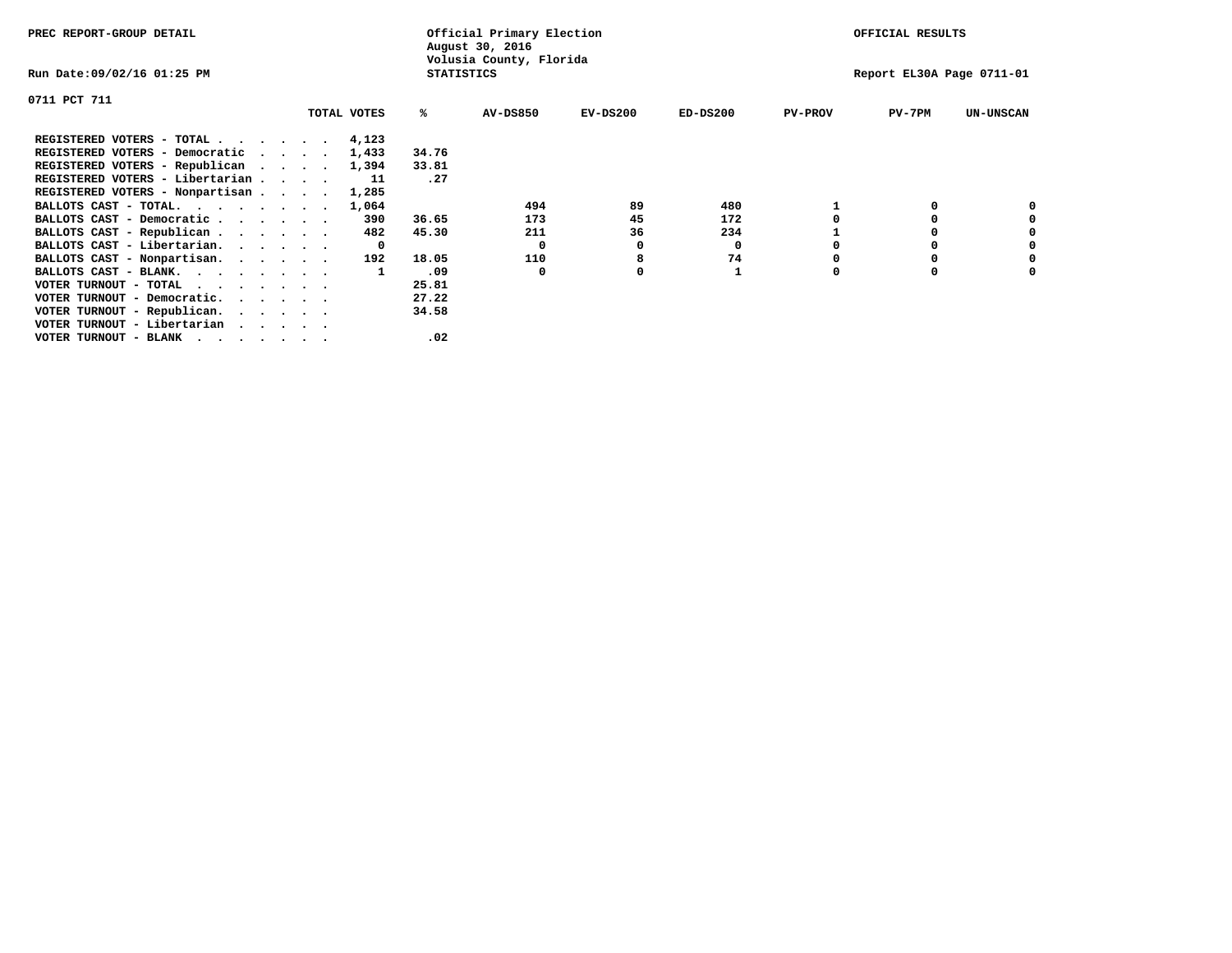| PREC REPORT-GROUP DETAIL                                               |             |     |            | Official Primary Election<br>August 30, 2016<br>Volusia County, Florida | OFFICIAL RESULTS |                           |                |          |                  |
|------------------------------------------------------------------------|-------------|-----|------------|-------------------------------------------------------------------------|------------------|---------------------------|----------------|----------|------------------|
| Run Date: 09/02/16 01:25 PM                                            |             |     | Democratic |                                                                         |                  | Report EL30A Page 0711-02 |                |          |                  |
| 0711 PCT 711                                                           |             |     |            |                                                                         |                  |                           |                |          |                  |
|                                                                        | TOTAL VOTES |     | ℁          | <b>AV-DS850</b>                                                         | $EV-DS200$       | $ED-DS200$                | <b>PV-PROV</b> | $PV-7PM$ | <b>UN-UNSCAN</b> |
| United States Senator                                                  |             |     |            |                                                                         |                  |                           |                |          |                  |
| (VOTE FOR) 1                                                           |             |     |            |                                                                         |                  |                           |                |          |                  |
| Roque "Rocky" De La Fuente.                                            |             | 10  | 2.83       |                                                                         | O                |                           |                |          |                  |
| Alan Grayson                                                           |             | 100 | 28.33      | 47                                                                      | 11               | 42                        |                |          |                  |
| Pam Keith                                                              |             | 58  | 16.43      | 24                                                                      |                  | 28                        |                |          |                  |
| Reginald Luster                                                        |             | 4   | 1.13       |                                                                         |                  |                           |                |          |                  |
| Patrick Murphy.                                                        |             | 181 | 51.27      | 76                                                                      | 22               | 83                        |                |          |                  |
| Over Votes                                                             |             |     |            |                                                                         |                  | O                         |                |          |                  |
| Under Votes                                                            |             | 36  |            | 16                                                                      |                  | 14                        |                |          |                  |
| Representative in Congress District 6                                  |             |     |            |                                                                         |                  |                           |                |          |                  |
| (VOTE FOR) 1                                                           |             |     |            |                                                                         |                  |                           |                |          |                  |
| William (Bill) McCullough                                              |             | 110 | 31.43      | 54                                                                      |                  | 48                        |                |          |                  |
| Jay McGovern                                                           |             | 65  | 18.57      | 31                                                                      |                  | 30                        |                |          |                  |
| George Pappas.                                                         |             | 68  | 19.43      | 29                                                                      |                  | 30                        |                |          |                  |
| Dwayne L. Taylor                                                       |             | 107 | 30.57      | 40                                                                      | 21               | 46                        |                |          |                  |
| Over Votes                                                             |             |     |            |                                                                         |                  |                           |                |          |                  |
| Under Votes, $\cdot$ , $\cdot$ , $\cdot$ , $\cdot$ , $\cdot$ , $\cdot$ |             | 40  |            | 19                                                                      |                  | 18                        |                |          |                  |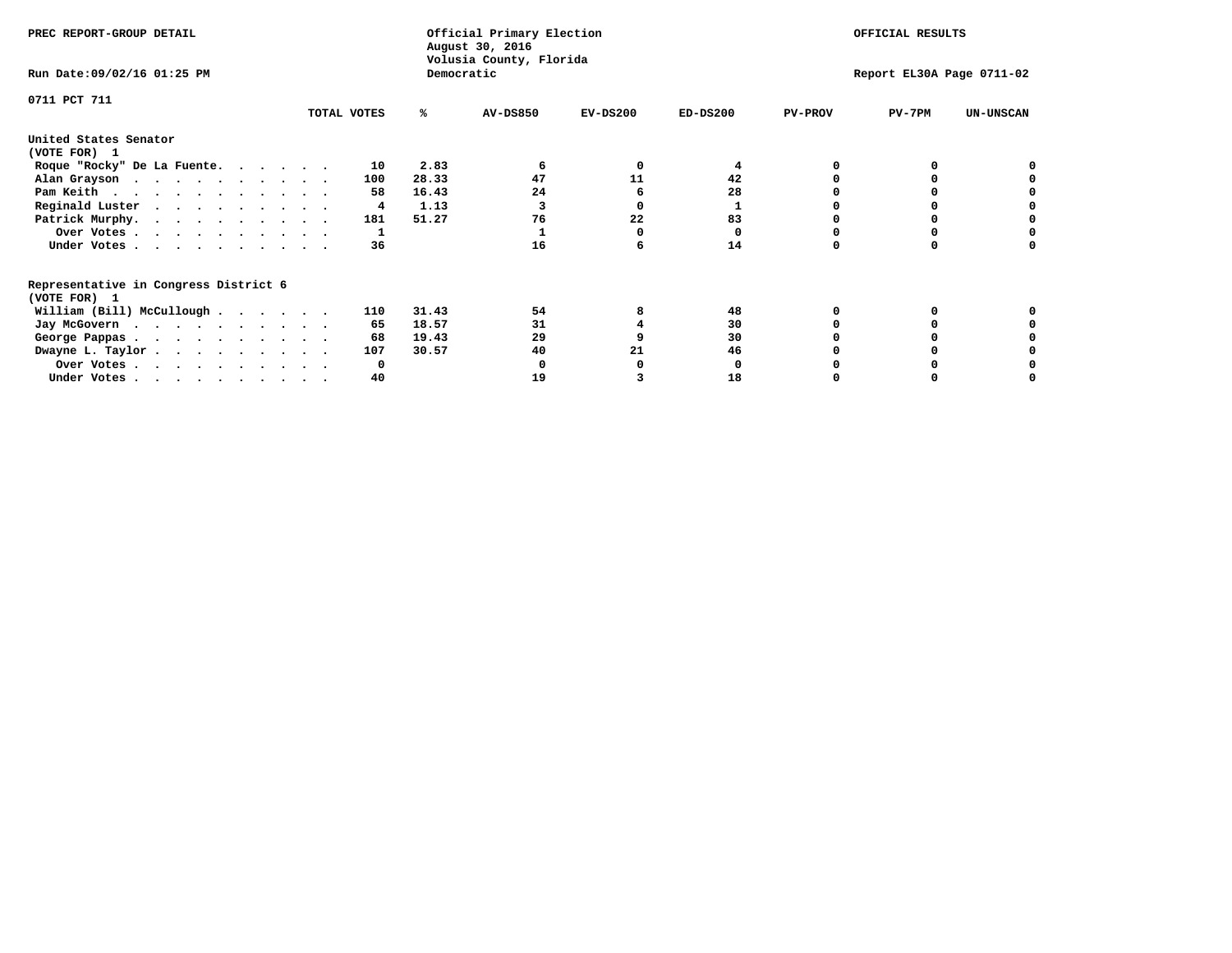| PREC REPORT-GROUP DETAIL<br>Run Date: 09/02/16 01:25 PM |             | Republican | Official Primary Election<br>August 30, 2016<br>Volusia County, Florida | OFFICIAL RESULTS<br>Report EL30A Page 0711-03 |              |                |             |                  |
|---------------------------------------------------------|-------------|------------|-------------------------------------------------------------------------|-----------------------------------------------|--------------|----------------|-------------|------------------|
| 0711 PCT 711                                            |             |            |                                                                         |                                               |              |                |             |                  |
|                                                         | TOTAL VOTES | ℁          | <b>AV-DS850</b>                                                         | $EV-DS200$                                    | $ED-DS200$   | <b>PV-PROV</b> | $PV-7PM$    | <b>UN-UNSCAN</b> |
| United States Senator<br>(VOTE FOR) 1                   |             |            |                                                                         |                                               |              |                |             |                  |
| Carlos Beruff.                                          | 131         | 27.81      | 59                                                                      | 9                                             | 63           | 0              | 0           | 0                |
| Ernie Rivera                                            | 16          | 3.40       | 11                                                                      | $\Omega$                                      | 5            | $\Omega$       | 0           | $\mathbf 0$      |
| Marco Rubio.                                            | 294         | 62.42      | 126                                                                     | 23                                            | 144          | $\mathbf{1}$   | 0           | $\mathbf 0$      |
| Dwight Mark Anthony Young                               | 30          | 6.37       | 10                                                                      | 4                                             | 16           | 0              | $\mathbf 0$ | $\pmb{0}$        |
| Over Votes                                              | 0           |            | $\mathbf{0}$                                                            | $\mathbf 0$                                   | 0            | 0              | $\mathbf 0$ | $\mathbf 0$      |
| Under Votes                                             | 11          |            | 5                                                                       | $\Omega$                                      | 6            | $\Omega$       | $\Omega$    | $\mathbf 0$      |
| Representative in Congress District 6<br>(VOTE FOR) 1   |             |            |                                                                         |                                               |              |                |             |                  |
| Fred Costello                                           | 135         | 29.09      | 70                                                                      | 7                                             | 58           | 0              | 0           | $\mathbf 0$      |
| Ron Desantis                                            | 254         | 54.74      | 97                                                                      | 24                                            | 133          | 0              | 0           | $\mathbf 0$      |
| G. G. Galloway.                                         | 75          | 16.16      | 35                                                                      | 5                                             | 34           | $\mathbf{1}$   | $\mathbf 0$ | $\mathbf 0$      |
| Over Votes                                              | 0           |            | $\Omega$                                                                | $\mathbf 0$                                   | 0            | $\mathbf 0$    | 0           | $\mathbf 0$      |
| Under Votes                                             | 18          |            | 9                                                                       | $\mathbf 0$                                   | 9            | $\mathbf 0$    | $\Omega$    | $\mathbf 0$      |
| State Committeeman                                      |             |            |                                                                         |                                               |              |                |             |                  |
| (VOTE FOR) 1                                            |             |            |                                                                         |                                               |              |                |             |                  |
| Paul W. Deering                                         | 247         | 64.32      | 109                                                                     | 21                                            | 116          | 1              | 0           | 0                |
| James Oddie.                                            | 137         | 35.68      | 61                                                                      | 9                                             | 67           | 0              | 0           | $\mathbf 0$      |
| Over Votes                                              | 0           |            | $\Omega$                                                                | $\mathbf 0$                                   | 0            | 0              | $\mathbf 0$ | $\mathbf 0$      |
| Under Votes                                             | 98          |            | 41                                                                      | 6                                             | 51           | $\mathbf 0$    | $\mathbf 0$ | $\mathbf 0$      |
| State Committeewoman<br>(VOTE FOR) 1                    |             |            |                                                                         |                                               |              |                |             |                  |
| Dana Christina Dougherty                                | 211         | 53.02      | 101                                                                     | 12                                            | 97           | 1              | 0           | 0                |
| Marilyn C. Ford                                         | 187         | 46.98      | 77                                                                      | 18                                            | 92           | 0              | 0           | 0                |
| Over Votes                                              | $\Omega$    |            | $\Omega$                                                                | 0                                             | $\mathbf{0}$ | 0              | 0           | $\mathbf 0$      |
| Under Votes, , , , , , , , , ,                          | 84          |            | 33                                                                      | 6                                             | 45           | $\Omega$       | $\Omega$    | $\Omega$         |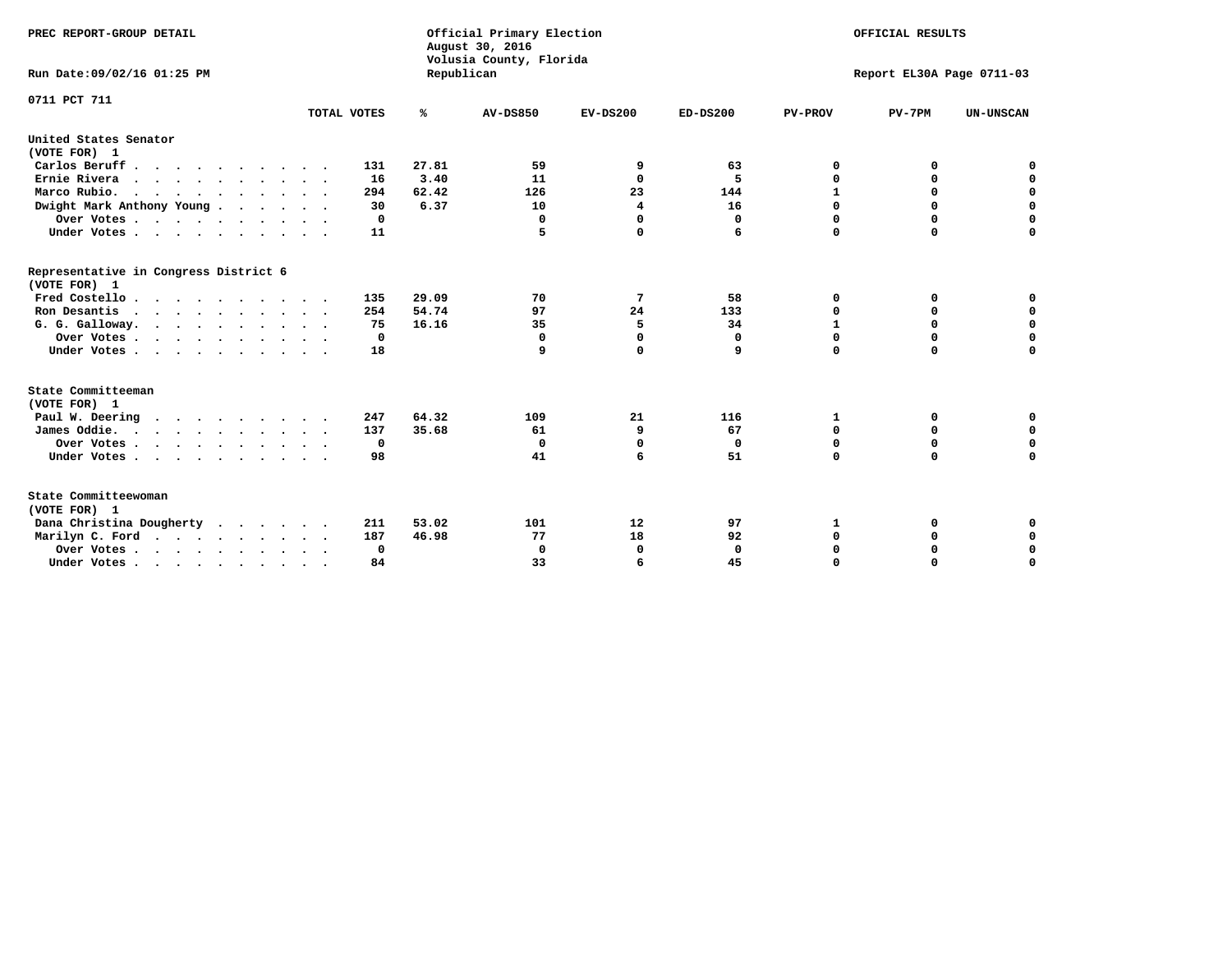| PREC REPORT-GROUP DETAIL              |  |  |  |  | Official Primary Election<br>August 30, 2016<br>Volusia County, Florida |  |             |   |             |          | OFFICIAL RESULTS |                |                           |                  |
|---------------------------------------|--|--|--|--|-------------------------------------------------------------------------|--|-------------|---|-------------|----------|------------------|----------------|---------------------------|------------------|
| Run Date: 09/02/16 01:25 PM           |  |  |  |  |                                                                         |  |             |   | Libertarian |          |                  |                | Report EL30A Page 0711-04 |                  |
| 0711 PCT 711                          |  |  |  |  |                                                                         |  |             |   |             |          |                  |                |                           |                  |
|                                       |  |  |  |  |                                                                         |  | TOTAL VOTES | ℁ | AV-DS850    | EV-DS200 | $ED-DS200$       | <b>PV-PROV</b> | $PV-7PM$                  | <b>UN-UNSCAN</b> |
| United States Senator<br>(VOTE FOR) 1 |  |  |  |  |                                                                         |  |             |   |             |          |                  |                |                           |                  |
| Augustus Invictus.                    |  |  |  |  |                                                                         |  |             |   |             | 0        |                  |                |                           | 0                |
| Paul Stanton                          |  |  |  |  |                                                                         |  | 0           |   |             | O        |                  |                |                           | 0                |
| Over Votes                            |  |  |  |  |                                                                         |  |             |   |             |          |                  |                |                           | 0                |
| Under Votes                           |  |  |  |  |                                                                         |  | 0           |   |             |          |                  |                |                           | 0                |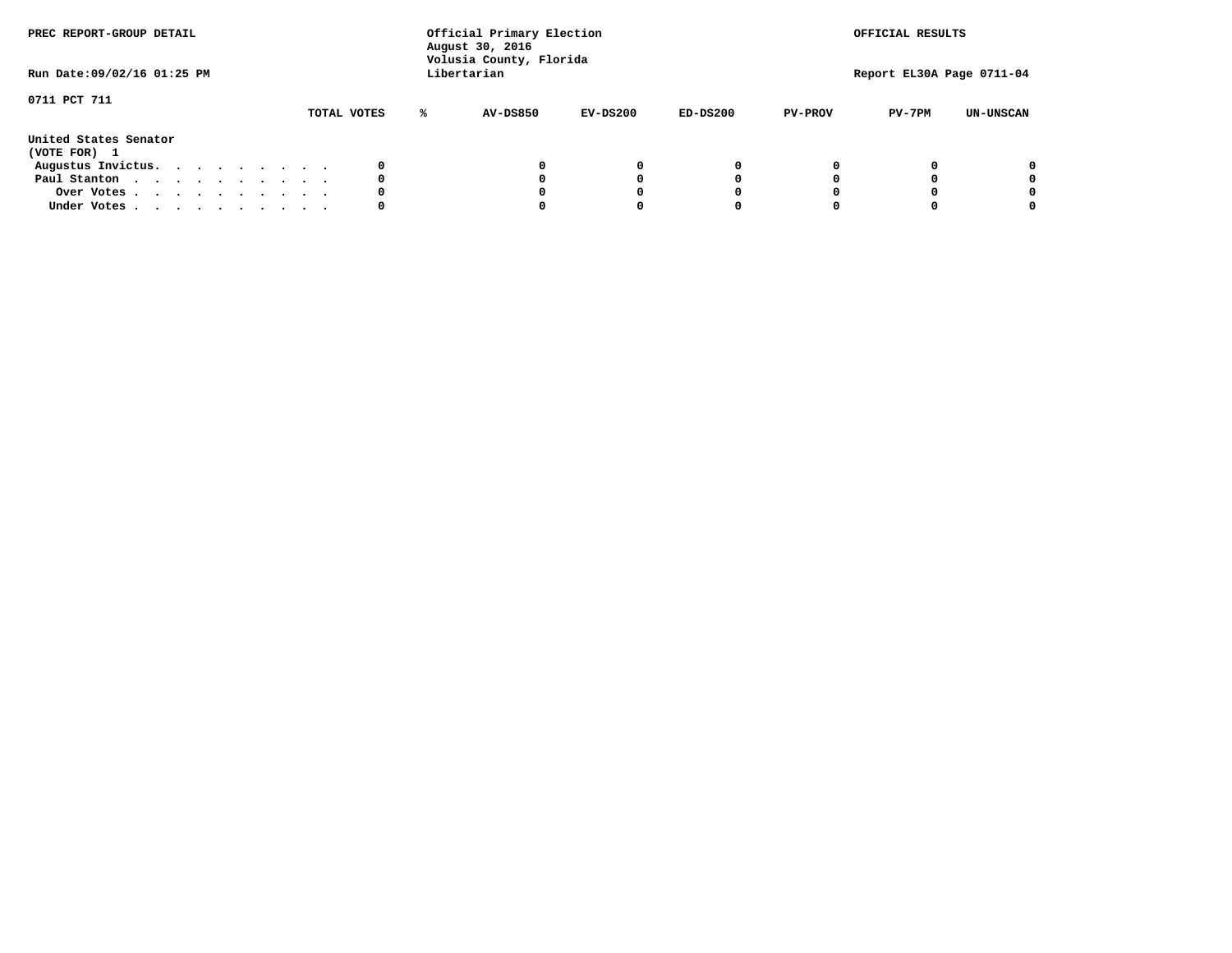| PREC REPORT-GROUP DETAIL                                                                                                                                                       |             |             | Official Primary Election<br>August 30, 2016<br>Volusia County, Florida | OFFICIAL RESULTS |                |                |                           |                  |
|--------------------------------------------------------------------------------------------------------------------------------------------------------------------------------|-------------|-------------|-------------------------------------------------------------------------|------------------|----------------|----------------|---------------------------|------------------|
| Run Date: 09/02/16 01:25 PM                                                                                                                                                    |             |             | Nonpartisan                                                             |                  |                |                | Report EL30A Page 0711-05 |                  |
| 0711 PCT 711                                                                                                                                                                   |             |             |                                                                         |                  |                |                |                           |                  |
|                                                                                                                                                                                | TOTAL VOTES | ℁           | <b>AV-DS850</b>                                                         | $EV-DS200$       | $ED-DS200$     | <b>PV-PROV</b> | $PV-7PM$                  | <b>UN-UNSCAN</b> |
| Circuit Judge 7th Circuit Group 4<br>(VOTE FOR) 1                                                                                                                              |             |             |                                                                         |                  |                |                |                           |                  |
| Chris France - WITHDRAWN                                                                                                                                                       | 150         | 16.50       | 65                                                                      | 13               | 72             | 0              | 0                         | 0                |
| Sebrina L. Slack                                                                                                                                                               | 309         | 33.99       | 154                                                                     | 24               | 130            | $\mathbf{1}$   | $\mathbf 0$               | $\mathbf 0$      |
| Stasia Warren                                                                                                                                                                  | 450         | 49.50       | 210                                                                     | 42               | 198            | $\mathbf 0$    | $\mathbf 0$               | $\mathbf 0$      |
| Over Votes                                                                                                                                                                     |             | 3           | $\mathbf{0}$                                                            | 1                | $\overline{a}$ | $\mathbf 0$    | $\mathbf 0$               | $\mathbf 0$      |
| Under Votes                                                                                                                                                                    | 152         |             | 65                                                                      | 9                | 78             | $\mathbf 0$    | $\mathbf 0$               | $\mathbf 0$      |
| Circuit Judge 7th Circuit Group 10<br>(VOTE FOR) 1                                                                                                                             |             |             |                                                                         |                  |                |                |                           |                  |
| Malcolm Anthony                                                                                                                                                                | 289         | 33.03       | 148                                                                     | 34               | 106            | 1              | 0                         | 0                |
| Scott DuPont                                                                                                                                                                   | 586         | 66.97       | 267                                                                     | 37               | 282            | $\mathbf 0$    | $\mathbf 0$               | $\mathbf 0$      |
| Over Votes<br>$\ddot{\phantom{a}}$<br>$\sim$                                                                                                                                   |             | $\mathbf 0$ | $\mathbf 0$                                                             | 0                | 0              | 0              | $\mathbf 0$               | $\mathbf 0$      |
| Under Votes                                                                                                                                                                    | 189         |             | 79                                                                      | 18               | 92             | $\mathbf 0$    | $\Omega$                  | $\mathbf 0$      |
| Circuit Judge 7th Circuit Group 13<br>(VOTE FOR) 1                                                                                                                             |             |             |                                                                         |                  |                |                |                           |                  |
| David Hood.                                                                                                                                                                    | 442         | 47.37       | 211                                                                     | 34               | 197            | $\mathbf 0$    | 0                         | $\mathbf 0$      |
| A. "Kathleen" McNeilly                                                                                                                                                         | 491         | 52.63       | 223                                                                     | 43               | 224            | $\mathbf{1}$   | $\mathbf 0$               | $\mathbf 0$      |
| Over Votes                                                                                                                                                                     |             | $\mathbf 0$ | $\mathbf{0}$                                                            | $\mathbf 0$      | 0              | 0              | $\mathbf 0$               | $\mathbf 0$      |
| Under Votes                                                                                                                                                                    | 131         |             | 60                                                                      | 12               | 59             | $\mathbf 0$    | $\mathbf 0$               | 0                |
| Circuit Judge 7th Circuit Group 17<br>(VOTE FOR) 1                                                                                                                             |             |             |                                                                         |                  |                |                |                           |                  |
| Linda L. Gaustad                                                                                                                                                               | 418         | 47.07       | 189                                                                     | 40               | 188            | 1              | 0                         | $\mathbf 0$      |
| Howard O. McGillin Jr                                                                                                                                                          | 470         | 52.93       | 233                                                                     | 35               | 202            | 0              | 0                         | $\mathbf 0$      |
| Over Votes                                                                                                                                                                     |             | $\mathbf 0$ | $\Omega$                                                                | 0                | 0              | $\mathbf 0$    | $\mathbf 0$               | 0                |
| Under Votes                                                                                                                                                                    | 176         |             | 72                                                                      | 14               | 90             | $\mathbf 0$    | $\mathbf 0$               | $\mathbf 0$      |
| County Judge 7th Circuit Group 3<br>(VOTE FOR) 1                                                                                                                               |             |             |                                                                         |                  |                |                |                           |                  |
| Heather Caeners<br>$\cdots$                                                                                                                                                    | 278         | 31.03       | 126                                                                     | 25               | 127            | 0              | 0                         | 0                |
| Shirley A. Green                                                                                                                                                               | 469         | 52.34       | 230                                                                     | 39               | 199            | $\mathbf{1}$   | $\mathbf 0$               | $\mathbf 0$      |
| Marla Rawnsley.<br>$\cdot$ $\cdot$ $\cdot$ $\cdot$ $\cdot$                                                                                                                     | 149         | 16.63       | 72                                                                      | 12               | 65             | 0              | $\mathbf 0$               | $\pmb{0}$        |
| Over Votes.<br>the contract of the contract of the contract of the contract of the contract of the contract of the contract of<br>$\ddot{\phantom{a}}$<br>$\ddot{\phantom{a}}$ |             | 1           | $\Omega$                                                                | 0                | 1              | $\mathbf 0$    | $\mathbf 0$               | $\mathbf 0$      |
| Under Votes<br>$\sim$                                                                                                                                                          | 167         |             | 66                                                                      | 13               | 88             | $\mathbf 0$    | $\mathbf 0$               | 0                |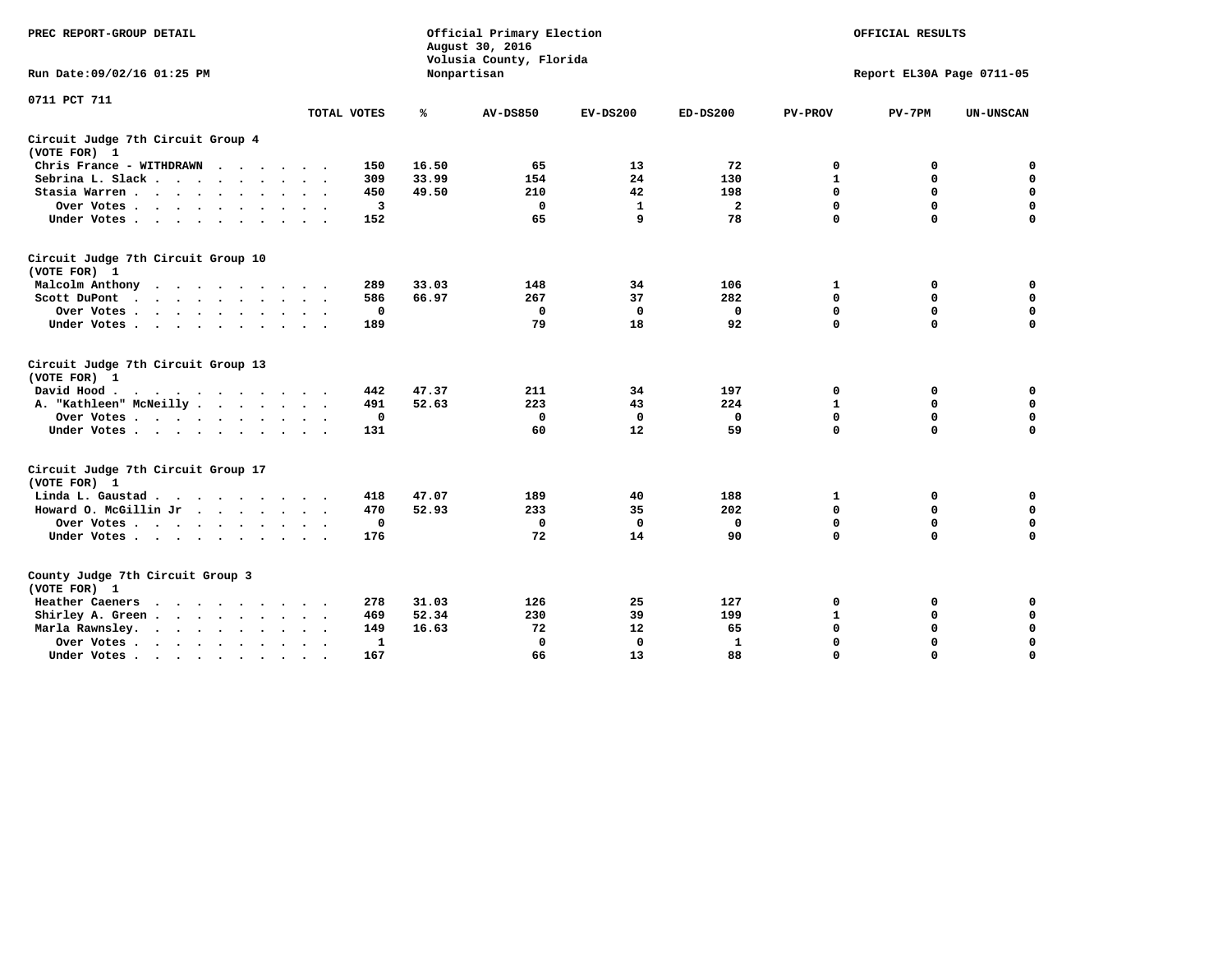| PREC REPORT-GROUP DETAIL                                                                                                                                                                                                                                                                       |                                           |       | Official Primary Election<br>August 30, 2016<br>Volusia County, Florida | OFFICIAL RESULTS |                         |                           |              |                  |  |
|------------------------------------------------------------------------------------------------------------------------------------------------------------------------------------------------------------------------------------------------------------------------------------------------|-------------------------------------------|-------|-------------------------------------------------------------------------|------------------|-------------------------|---------------------------|--------------|------------------|--|
| Run Date:09/02/16 01:25 PM                                                                                                                                                                                                                                                                     |                                           |       | Nonpartisan                                                             |                  |                         | Report EL30A Page 0711-06 |              |                  |  |
| 0711 PCT 711                                                                                                                                                                                                                                                                                   | TOTAL VOTES                               | ℁     | <b>AV-DS850</b>                                                         | $EV-DS200$       | ED-DS200                | <b>PV-PROV</b>            | $PV-7PM$     | <b>UN-UNSCAN</b> |  |
|                                                                                                                                                                                                                                                                                                |                                           |       |                                                                         |                  |                         |                           |              |                  |  |
| Sheriff                                                                                                                                                                                                                                                                                        |                                           |       |                                                                         |                  |                         |                           |              |                  |  |
| (VOTE FOR) 1                                                                                                                                                                                                                                                                                   |                                           |       |                                                                         |                  |                         |                           |              |                  |  |
| Wendell C. Bradford                                                                                                                                                                                                                                                                            | 60<br>$\cdot$ .                           | 5.75  | 24                                                                      | 8                | 28                      | $\mathbf 0$               | 0            | $\mathbf 0$      |  |
| Dave Brannon<br>$\bullet$<br>$\ddot{\phantom{a}}$                                                                                                                                                                                                                                              | 93<br>$\ddot{\phantom{a}}$                | 8.92  | 44                                                                      | 10               | 39                      | $\mathbf 0$               | $\mathbf 0$  | $\mathbf 0$      |  |
| Mike Chitwood<br>$\ddot{\phantom{a}}$<br>$\ddot{\phantom{a}}$                                                                                                                                                                                                                                  | 640<br>$\sim$<br>$\cdot$                  | 61.36 | 311                                                                     | 41               | 288                     | $\mathbf 0$               | $\mathbf 0$  | $\mathbf 0$      |  |
| Eric Dietrich                                                                                                                                                                                                                                                                                  | 236<br>$\sim$                             | 22.63 | 94                                                                      | 26               | 115                     | $\mathbf{1}$              | $\Omega$     | $\mathbf 0$      |  |
| James E. (Jim) Gillum                                                                                                                                                                                                                                                                          | 14                                        | 1.34  | 8                                                                       | $\overline{a}$   | $\overline{\mathbf{4}}$ | $\mathbf 0$               | $\mathbf 0$  | $\mathbf 0$      |  |
| Over Votes                                                                                                                                                                                                                                                                                     | $\mathbf 0$<br>$\bullet$                  |       | $\mathbf 0$                                                             | $\mathbf{0}$     | 0                       | $\Omega$                  | $\mathbf 0$  | $\mathbf 0$      |  |
| Under Votes                                                                                                                                                                                                                                                                                    | 21                                        |       | 13                                                                      | $\overline{a}$   | 6                       | $\Omega$                  | 0            | $\Omega$         |  |
| Property Appraiser                                                                                                                                                                                                                                                                             |                                           |       |                                                                         |                  |                         |                           |              |                  |  |
| (VOTE FOR) 1                                                                                                                                                                                                                                                                                   |                                           |       |                                                                         |                  |                         |                           |              |                  |  |
| Larry Bartlett.<br>.                                                                                                                                                                                                                                                                           | 401                                       | 43.87 | 183                                                                     | 33               | 184                     | $\mathbf{1}$              | 0            | $\mathbf 0$      |  |
| H. Alan Burton.                                                                                                                                                                                                                                                                                | 301<br>$\sim$                             | 32.93 | 142                                                                     | 23               | 136                     | $\mathbf 0$               | $\mathbf{0}$ | $\mathbf 0$      |  |
| Mike Swanto.<br><b><i>Charles Committee Committee States</i></b><br>$\ddot{\phantom{a}}$                                                                                                                                                                                                       | 212                                       | 23.19 | 98                                                                      | 22               | 92                      | $\mathbf 0$               | $\mathbf{0}$ | $\mathbf 0$      |  |
| Over Votes<br>$\bullet$<br>$\ddot{\phantom{1}}$                                                                                                                                                                                                                                                | $\mathbf{0}$                              |       | $\mathbf 0$                                                             | $\Omega$         | $\mathbf{0}$            | $\Omega$                  | $\mathbf 0$  | $\mathbf 0$      |  |
| Under Votes                                                                                                                                                                                                                                                                                    | 150<br>$\ddot{\phantom{1}}$               |       | 71                                                                      | 11               | 68                      | $\Omega$                  | 0            | 0                |  |
| Supervisor of Elections                                                                                                                                                                                                                                                                        |                                           |       |                                                                         |                  |                         |                           |              |                  |  |
| (VOTE FOR) 1                                                                                                                                                                                                                                                                                   |                                           |       |                                                                         |                  |                         |                           |              |                  |  |
| Teresa Apgar<br>$\cdot$ $\cdot$ $\cdot$ $\cdot$ $\cdot$ $\cdot$<br>$\sim$ $\sim$                                                                                                                                                                                                               | 130<br>$\sim$                             | 13.73 | 52                                                                      | 9                | 69                      | 0                         | 0            | $\mathbf 0$      |  |
| David Lee Davis<br>and the second control of the second second the second second second the second second second second second second second second second second second second second second second second second second second second second se<br>$\cdot$ $\cdot$                           | 134<br>$\sim$<br>$\overline{\phantom{a}}$ | 14.15 | 65                                                                      | 6                | 63                      | $\mathbf 0$               | 0            | $\mathbf 0$      |  |
| Bill Fyfe<br>$\ddot{\phantom{a}}$                                                                                                                                                                                                                                                              | 88                                        | 9.29  | 34                                                                      | 3                | 51                      | $\mathbf{0}$              | $\mathbf{0}$ | $\Omega$         |  |
| Lisa Lewis<br>$\bullet$<br>$\bullet$                                                                                                                                                                                                                                                           | 595<br>$\cdot$                            | 62.83 | 286                                                                     | 63               | 245                     | $\mathbf{1}$              | $\mathbf{0}$ | $\mathbf 0$      |  |
| Over Votes<br>$\ddot{\phantom{a}}$<br>$\bullet$                                                                                                                                                                                                                                                | 0                                         |       | $\mathbf 0$                                                             | 0                | 0                       | $\mathbf 0$               | $\mathbf 0$  | 0                |  |
| Under Votes                                                                                                                                                                                                                                                                                    | 117<br>$\sim$ $\sim$                      |       | 57                                                                      | 8                | 52                      | $\Omega$                  | $\Omega$     | $\Omega$         |  |
| County Council Chair                                                                                                                                                                                                                                                                           |                                           |       |                                                                         |                  |                         |                           |              |                  |  |
| (VOTE FOR) 1                                                                                                                                                                                                                                                                                   |                                           |       |                                                                         |                  |                         |                           |              |                  |  |
| Jason P. Davis.<br>$\sim$                                                                                                                                                                                                                                                                      | 219                                       | 23.70 | 108                                                                     | 16               | 95                      | $\mathbf 0$               | $\mathbf 0$  | $\mathbf 0$      |  |
| Greg Gimbert<br>$\cdots$<br>$\ddot{\phantom{a}}$<br>$\sim$                                                                                                                                                                                                                                     | 188<br>$\sim$ $\sim$                      | 20.35 | 90                                                                      | 17               | 81                      | $\Omega$                  | $\mathbf{0}$ | $\mathbf 0$      |  |
| Ed Kelley<br>$\mathbf{r}$ . The set of the set of the set of the set of the set of the set of the set of the set of the set of the set of the set of the set of the set of the set of the set of the set of the set of the set of the set of t<br>$\ddot{\phantom{a}}$<br>$\ddot{\phantom{a}}$ | 432                                       | 46.75 | 197                                                                     | 35               | 199                     | $\mathbf{1}$              | $\mathbf 0$  | $\pmb{0}$        |  |
| Tom Laputka.<br>$\begin{array}{cccccccccccccc} \bullet & \bullet & \bullet & \bullet & \bullet & \bullet & \bullet & \bullet & \bullet \end{array}$<br>$\bullet$<br>$\ddot{\phantom{a}}$                                                                                                       | 85<br>$\bullet$                           | 9.20  | 31                                                                      | 11               | 43                      | $\mathbf 0$               | $\mathbf{0}$ | $\mathbf 0$      |  |
| Over Votes .<br>$\cdots$<br>$\cdot$<br>$\cdot$                                                                                                                                                                                                                                                 | $\mathbf 0$                               |       | $\mathbf 0$                                                             | $\mathbf 0$      | $\mathbf 0$             | $\mathbf 0$               | 0            | 0                |  |
| Under Votes<br>$\cdot$<br>$\sim$                                                                                                                                                                                                                                                               | 140                                       |       | 68                                                                      | 10               | 62                      | $\Omega$                  | $\Omega$     | $\Omega$         |  |
|                                                                                                                                                                                                                                                                                                |                                           |       |                                                                         |                  |                         |                           |              |                  |  |
| School Board Member District 2<br>(VOTE FOR) 1                                                                                                                                                                                                                                                 |                                           |       |                                                                         |                  |                         |                           |              |                  |  |
| Boysie Mae Smith-Walden.                                                                                                                                                                                                                                                                       | 314                                       | 35.40 | 132                                                                     | 28               | 154                     | $\mathbf 0$               | 0            | 0                |  |
| Ida Duncan Wright.                                                                                                                                                                                                                                                                             | 573<br>$\sim$                             | 64.60 | 284                                                                     | 47               | 241                     | $\mathbf{1}$              | $\mathbf 0$  | $\mathbf 0$      |  |
|                                                                                                                                                                                                                                                                                                |                                           |       |                                                                         |                  | $\mathbf 0$             | $\mathbf 0$               | $\mathbf 0$  | $\pmb{0}$        |  |
| Over Votes<br>$\sim$<br>Under Votes                                                                                                                                                                                                                                                            | 0<br>177                                  |       | 0<br>78                                                                 | 0<br>14          | 85                      | $\Omega$                  | $\Omega$     | $\mathbf 0$      |  |
|                                                                                                                                                                                                                                                                                                |                                           |       |                                                                         |                  |                         |                           |              |                  |  |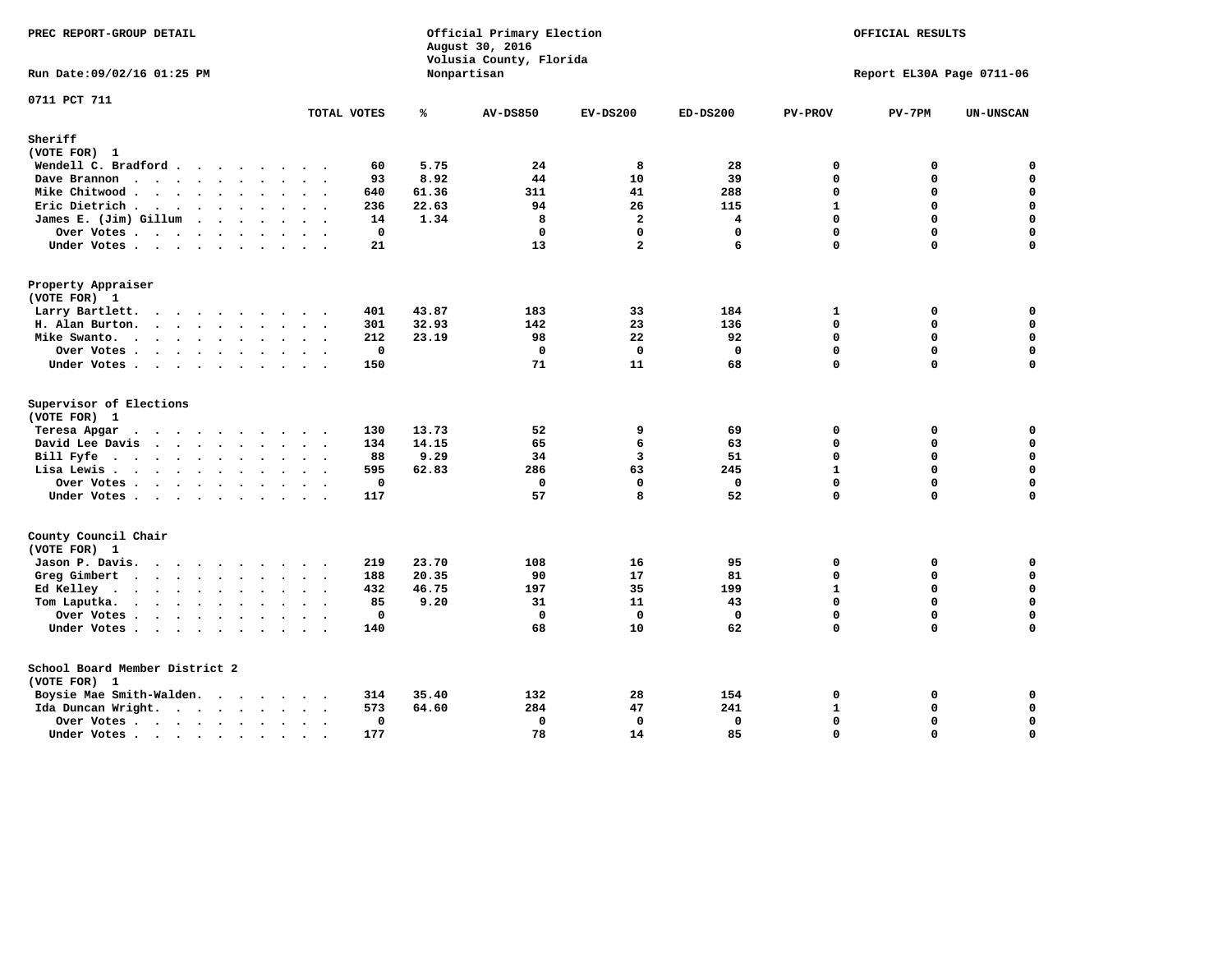| PREC REPORT-GROUP DETAIL                                                         |             |             | Official Primary Election<br>August 30, 2016<br>Volusia County, Florida |                           |            | OFFICIAL RESULTS |          |                  |
|----------------------------------------------------------------------------------|-------------|-------------|-------------------------------------------------------------------------|---------------------------|------------|------------------|----------|------------------|
| Run Date: 09/02/16 01:25 PM                                                      |             | Nonpartisan |                                                                         | Report EL30A Page 0711-07 |            |                  |          |                  |
| 0711 PCT 711                                                                     | TOTAL VOTES | ℁           | <b>AV-DS850</b>                                                         | $EV-DS200$                | $ED-DS200$ | <b>PV-PROV</b>   | $PV-7PM$ | <b>UN-UNSCAN</b> |
| Port Orange Mayor<br>(VOTE FOR) 1                                                |             |             |                                                                         |                           |            |                  |          |                  |
| Don Burnette<br>$\cdots$                                                         | 450         | 44.33       | 198                                                                     | 49                        | 203        | O                | 0        | 0                |
| Lance Green.                                                                     | 241         | 23.74       | 128                                                                     | 22                        | 91         | O                | 0        | 0                |
| Ted Noftall.                                                                     | 324         | 31.92       | 142                                                                     | 15                        | 166        |                  |          | 0                |
| Over Votes                                                                       | 0           |             | $\Omega$                                                                | <sup>0</sup>              | 0          | O                | $\Omega$ | $\mathbf 0$      |
| Under Votes                                                                      | 45          |             | 23                                                                      | 3                         | 19         | $\Omega$         | 0        | 0                |
| Port Orange City Council District 2<br>(VOTE FOR) 1                              |             |             |                                                                         |                           |            |                  |          |                  |
| Sarah Jones.                                                                     | 450         | 46.88       | 232                                                                     | 44                        | 173        | 1                | 0        | 0                |
| Chase Tramont                                                                    | 510         | 53.13       | 216                                                                     | 39                        | 255        | 0                | 0        | 0                |
| Over Votes                                                                       | $\mathbf 0$ |             | 0                                                                       | O                         | 0          | $\Omega$         | $\Omega$ | $\mathbf 0$      |
| Under Votes                                                                      | 100         |             | 43                                                                      | 6                         | 51         | $\Omega$         | 0        | 0                |
| Amendment 4<br>(VOTE FOR) 1                                                      |             |             |                                                                         |                           |            |                  |          |                  |
| Yes                                                                              | 717         | 75.79       | 324                                                                     | 62                        | 330        |                  | 0        | 0                |
| No.                                                                              | 229         | 24.21       | 110                                                                     | 20                        | 99         | O                | 0        | 0                |
| Over Votes                                                                       | 0           |             | $\mathbf 0$                                                             | $\Omega$                  | 0          |                  |          | 0                |
| Under Votes, $\cdot$ , $\cdot$ , $\cdot$ , $\cdot$ , $\cdot$ , $\cdot$ , $\cdot$ | 118         |             | 60                                                                      | 7                         | 51         | $\Omega$         |          | O                |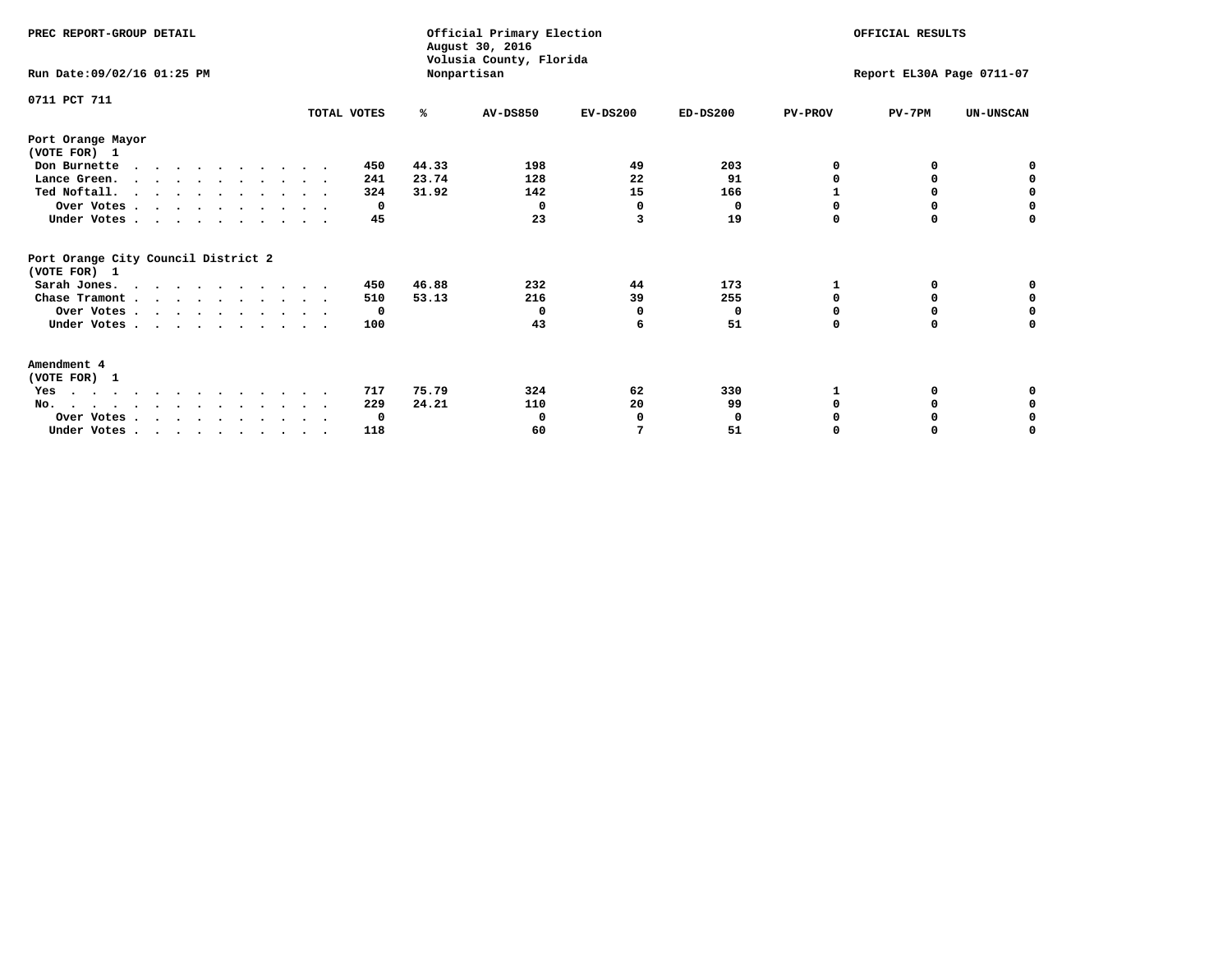| PREC REPORT-GROUP DETAIL                                               |  |             | Official Primary Election<br>August 30, 2016 |                         | OFFICIAL RESULTS          |            |                |          |                  |
|------------------------------------------------------------------------|--|-------------|----------------------------------------------|-------------------------|---------------------------|------------|----------------|----------|------------------|
| Run Date:09/02/16 01:25 PM                                             |  |             | <b>STATISTICS</b>                            | Volusia County, Florida | Report EL30A Page 0712-01 |            |                |          |                  |
| 0712 PCT 712                                                           |  |             |                                              |                         |                           |            |                |          |                  |
|                                                                        |  | TOTAL VOTES | ℁                                            | <b>AV-DS850</b>         | $EV-DS200$                | $ED-DS200$ | <b>PV-PROV</b> | $PV-7PM$ | <b>UN-UNSCAN</b> |
| REGISTERED VOTERS - TOTAL                                              |  | 2,101       |                                              |                         |                           |            |                |          |                  |
| REGISTERED VOTERS - Democratic<br>$\cdots$                             |  | 715         | 34.03                                        |                         |                           |            |                |          |                  |
| REGISTERED VOTERS - Republican                                         |  | 719         | 34.22                                        |                         |                           |            |                |          |                  |
| REGISTERED VOTERS - Libertarian                                        |  | 4           | .19                                          |                         |                           |            |                |          |                  |
| REGISTERED VOTERS - Nonpartisan                                        |  | 663         |                                              |                         |                           |            |                |          |                  |
| BALLOTS CAST - TOTAL.                                                  |  | 537         |                                              | 253                     | 37                        | 247        |                |          |                  |
| BALLOTS CAST - Democratic                                              |  | 202         | 37.62                                        | 97                      | 12                        | 93         |                |          |                  |
| BALLOTS CAST - Republican                                              |  | 244         | 45.44                                        | 105                     | 18                        | 121        |                |          |                  |
| BALLOTS CAST - Libertarian.                                            |  | 0           |                                              | 0                       | 0                         | 0          |                |          |                  |
| BALLOTS CAST - Nonpartisan.                                            |  | 91          | 16.95                                        | 51                      |                           | 33         |                |          |                  |
| BALLOTS CAST - BLANK.                                                  |  |             |                                              | 0                       | 0                         | 0          | 0              |          |                  |
| VOTER TURNOUT - TOTAL $\cdot \cdot \cdot \cdot \cdot \cdot$            |  |             | 25.56                                        |                         |                           |            |                |          |                  |
| VOTER TURNOUT - Democratic.<br>$\cdot$ $\cdot$ $\cdot$ $\cdot$ $\cdot$ |  |             | 28.25                                        |                         |                           |            |                |          |                  |
| VOTER TURNOUT - Republican.                                            |  |             | 33.94                                        |                         |                           |            |                |          |                  |
| VOTER TURNOUT - Libertarian                                            |  |             |                                              |                         |                           |            |                |          |                  |
| VOTER TURNOUT - BLANK                                                  |  |             |                                              |                         |                           |            |                |          |                  |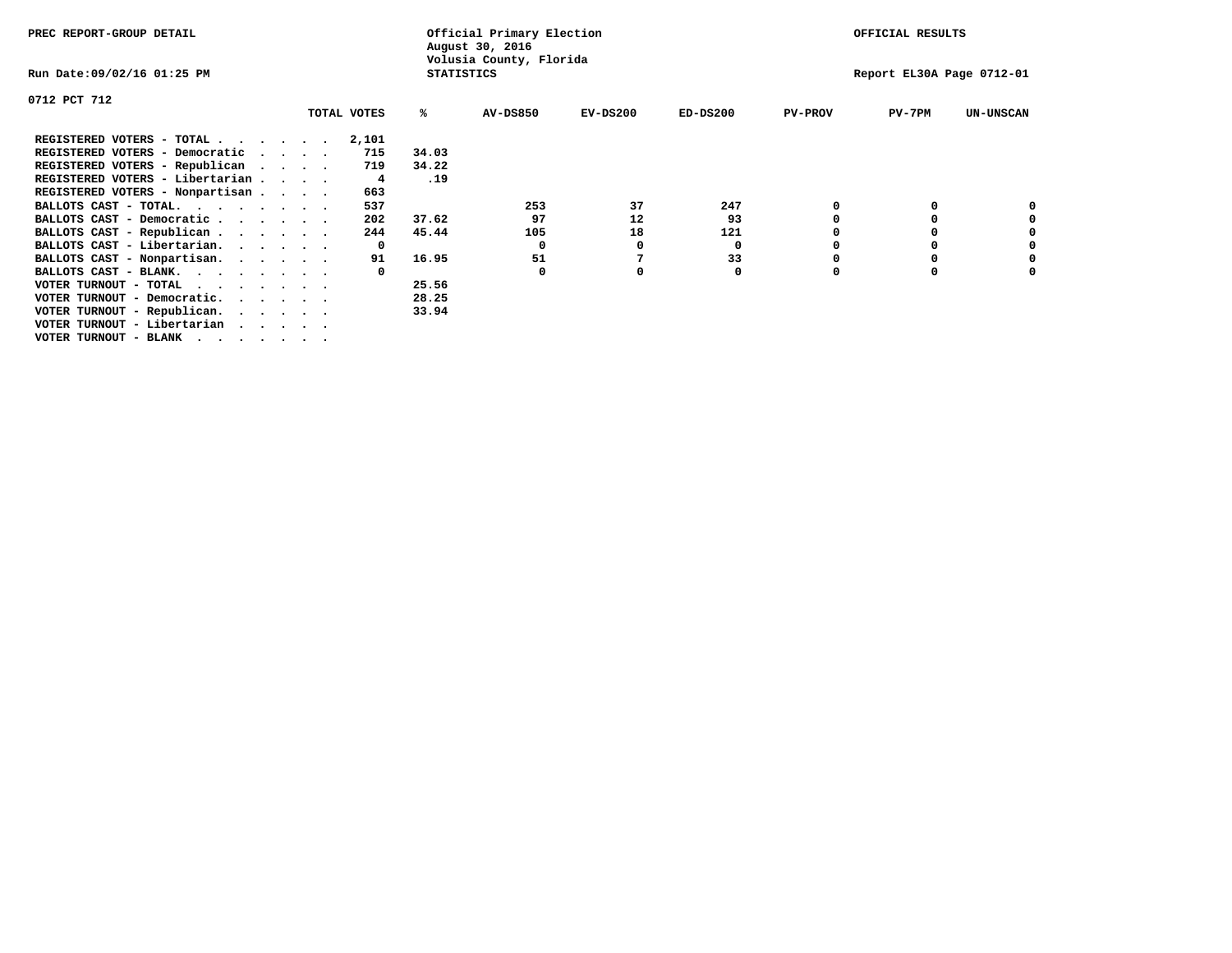| PREC REPORT-GROUP DETAIL                                               |             |       | Official Primary Election<br>August 30, 2016<br>Volusia County, Florida | OFFICIAL RESULTS |                           |                |          |                  |
|------------------------------------------------------------------------|-------------|-------|-------------------------------------------------------------------------|------------------|---------------------------|----------------|----------|------------------|
| Run Date: 09/02/16 01:25 PM                                            |             |       | Democratic                                                              |                  | Report EL30A Page 0712-02 |                |          |                  |
| 0712 PCT 712                                                           |             |       |                                                                         |                  |                           |                |          |                  |
|                                                                        | TOTAL VOTES | ℁     | <b>AV-DS850</b>                                                         | $EV-DS200$       | $ED-DS200$                | <b>PV-PROV</b> | $PV-7PM$ | <b>UN-UNSCAN</b> |
| United States Senator<br>(VOTE FOR) 1                                  |             |       |                                                                         |                  |                           |                |          |                  |
| Roque "Rocky" De La Fuente.                                            | 8           | 4.17  | 2                                                                       |                  | 5                         |                |          |                  |
| Alan Grayson                                                           | 46          | 23.96 | 24                                                                      |                  | 20                        |                |          |                  |
| Pam Keith                                                              | 40          | 20.83 | 20                                                                      |                  | 19                        |                |          |                  |
| Reginald Luster                                                        | 4           | 2.08  |                                                                         |                  |                           |                |          |                  |
| Patrick Murphy.                                                        | 94          | 48.96 | 49                                                                      |                  | 38                        |                |          |                  |
| Over Votes                                                             | 0           |       |                                                                         |                  |                           |                |          |                  |
| Under Votes                                                            | 10          |       |                                                                         |                  |                           |                |          |                  |
| Representative in Congress District 6<br>(VOTE FOR) 1                  |             |       |                                                                         |                  |                           |                |          |                  |
| William (Bill) McCullough                                              | 74          | 39.15 | 31                                                                      |                  | 38                        |                |          |                  |
|                                                                        | 39          | 20.63 | 24                                                                      |                  | 15                        |                |          |                  |
| Jay McGovern                                                           | 31          | 16.40 | 14                                                                      |                  | 14                        |                |          |                  |
| George Pappas.                                                         | 45          | 23.81 | 21                                                                      |                  | 20                        |                |          |                  |
| Dwayne L. Taylor                                                       |             |       |                                                                         |                  |                           |                |          |                  |
| Over Votes                                                             |             |       |                                                                         |                  |                           |                |          |                  |
| Under Votes, $\cdot$ , $\cdot$ , $\cdot$ , $\cdot$ , $\cdot$ , $\cdot$ | 13          |       |                                                                         |                  |                           |                |          |                  |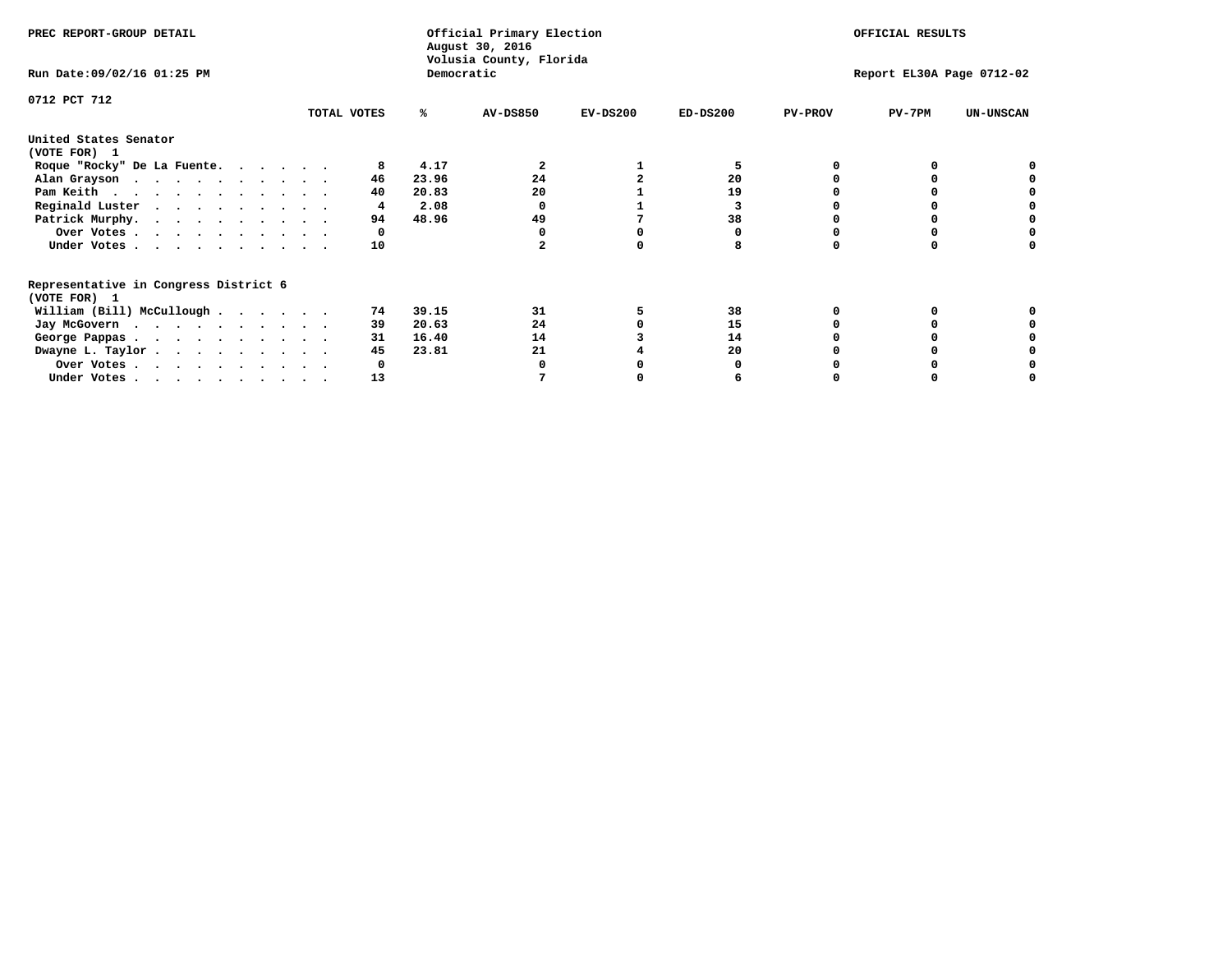| PREC REPORT-GROUP DETAIL<br>Run Date: 09/02/16 01:25 PM |             | Republican | Official Primary Election<br>August 30, 2016<br>Volusia County, Florida | OFFICIAL RESULTS<br>Report EL30A Page 0712-03 |                |                |             |                  |
|---------------------------------------------------------|-------------|------------|-------------------------------------------------------------------------|-----------------------------------------------|----------------|----------------|-------------|------------------|
|                                                         |             |            |                                                                         |                                               |                |                |             |                  |
| 0712 PCT 712                                            | TOTAL VOTES | ℁          | <b>AV-DS850</b>                                                         | $EV-DS200$                                    | $ED-DS200$     | <b>PV-PROV</b> | $PV-7PM$    | <b>UN-UNSCAN</b> |
| United States Senator<br>(VOTE FOR) 1                   |             |            |                                                                         |                                               |                |                |             |                  |
| Carlos Beruff.                                          | 38          | 16.17      | 20                                                                      | 4                                             | 14             | 0              | 0           | 0                |
| Ernie Rivera                                            | 5           | 2.13       | 0                                                                       | $\Omega$                                      | 5              | 0              | 0           | $\mathbf 0$      |
| Marco Rubio.                                            | 184         | 78.30      | 78                                                                      | 14                                            | 92             | $\mathbf 0$    | $\mathbf 0$ | $\mathbf 0$      |
| Dwight Mark Anthony Young                               | 8           | 3.40       | 1                                                                       | $\mathbf{0}$                                  | 7              | 0              | $\mathbf 0$ | $\pmb{0}$        |
| Over Votes                                              | 1           |            | 0                                                                       | $\Omega$                                      | $\mathbf{1}$   | $\mathbf 0$    | 0           | $\mathbf 0$      |
| Under Votes                                             | 8           |            |                                                                         | 0                                             | $\overline{a}$ | $\mathbf 0$    | $\Omega$    | $\mathbf 0$      |
| Representative in Congress District 6<br>(VOTE FOR) 1   |             |            |                                                                         |                                               |                |                |             |                  |
| Fred Costello                                           | 71          | 30.74      | 30                                                                      | 3                                             | 38             | 0              | 0           | 0                |
| Ron Desantis                                            | 133         | 57.58      | 56                                                                      | 12                                            | 65             | 0              | 0           | $\mathbf 0$      |
| G. G. Galloway.                                         | 27          | 11.69      | 15                                                                      | 3                                             | 9              | $\mathbf 0$    | $\Omega$    | $\mathbf 0$      |
| Over Votes                                              | $^{\circ}$  |            | 0                                                                       | $\mathbf{0}$                                  | 0              | $\mathbf 0$    | $\mathbf 0$ | $\mathbf 0$      |
| Under Votes                                             | 13          |            | 4                                                                       | 0                                             | 9              | $\mathbf 0$    | $\Omega$    | $\mathbf 0$      |
| State Committeeman                                      |             |            |                                                                         |                                               |                |                |             |                  |
| (VOTE FOR) 1                                            |             |            |                                                                         |                                               |                |                |             |                  |
| Paul W. Deering                                         | 139         | 71.28      | 63                                                                      | 11                                            | 65             | 0              | 0           | 0                |
| James Oddie.                                            | 56          | 28.72      | 21                                                                      | 3                                             | 32             | 0              | 0           | $\mathbf 0$      |
| Over Votes                                              | 0           |            | $\mathbf 0$                                                             | $\mathbf 0$                                   | $\mathbf 0$    | 0              | $\mathbf 0$ | $\mathbf 0$      |
| Under Votes                                             | 49          |            | 21                                                                      | 4                                             | 24             | $\mathbf 0$    | 0           | $\mathbf 0$      |
| State Committeewoman<br>(VOTE FOR) 1                    |             |            |                                                                         |                                               |                |                |             |                  |
| Dana Christina Dougherty                                | 100         | 50.51      | 43                                                                      | 8                                             | 49             | 0              | 0           | 0                |
| Marilyn C. Ford                                         | 98          | 49.49      | 43                                                                      | 6                                             | 49             | 0              | 0           | 0                |
| Over Votes                                              | $\Omega$    |            | $\mathbf 0$                                                             | 0                                             | 0              | 0              | 0           | $\mathbf 0$      |
| Under Votes, , , , , , , , , ,                          | 46          |            | 19                                                                      | $\overline{\mathbf{A}}$                       | 23             | $\Omega$       | $\Omega$    | $\Omega$         |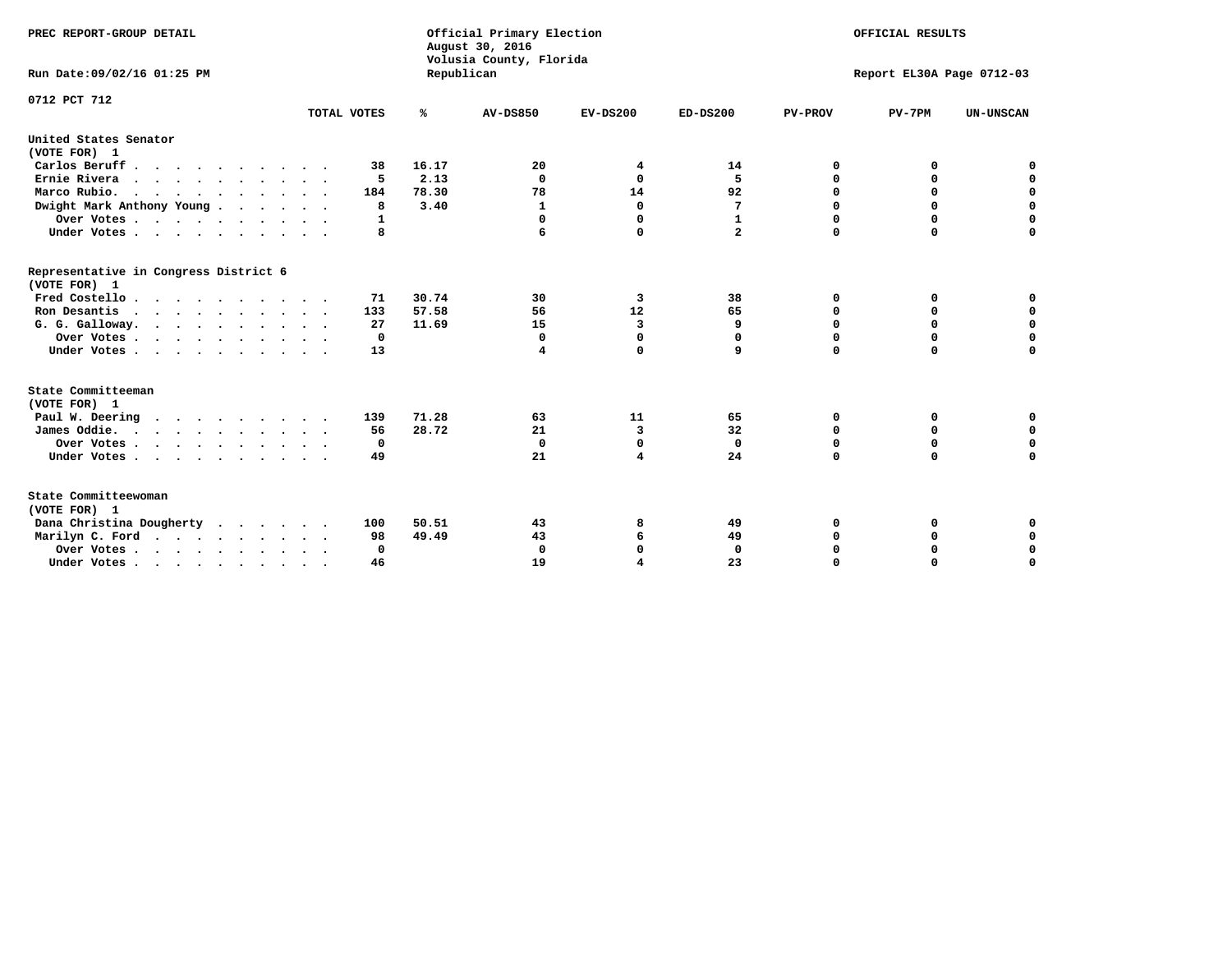| PREC REPORT-GROUP DETAIL<br>Run Date: 09/02/16 01:25 PM |  |  |  |  | Official Primary Election<br>August 30, 2016<br>Volusia County, Florida<br>Libertarian |             |   | OFFICIAL RESULTS<br>Report EL30A Page 0712-04 |            |            |                |          |                  |
|---------------------------------------------------------|--|--|--|--|----------------------------------------------------------------------------------------|-------------|---|-----------------------------------------------|------------|------------|----------------|----------|------------------|
| 0712 PCT 712                                            |  |  |  |  |                                                                                        | TOTAL VOTES | ℁ | <b>AV-DS850</b>                               | $EV-DS200$ | $ED-DS200$ | <b>PV-PROV</b> | $PV-7PM$ | <b>UN-UNSCAN</b> |
| United States Senator<br>(VOTE FOR) 1                   |  |  |  |  |                                                                                        |             |   |                                               |            |            |                |          |                  |
| Augustus Invictus.                                      |  |  |  |  |                                                                                        | 0           |   |                                               | 0          | 0          |                |          | 0                |
| Paul Stanton                                            |  |  |  |  |                                                                                        | 0           |   |                                               |            | 0          |                |          | 0                |
| Over Votes                                              |  |  |  |  |                                                                                        | 0           |   |                                               |            | 0          |                |          | 0                |
| Under Votes                                             |  |  |  |  |                                                                                        | 0           |   |                                               |            |            |                |          | 0                |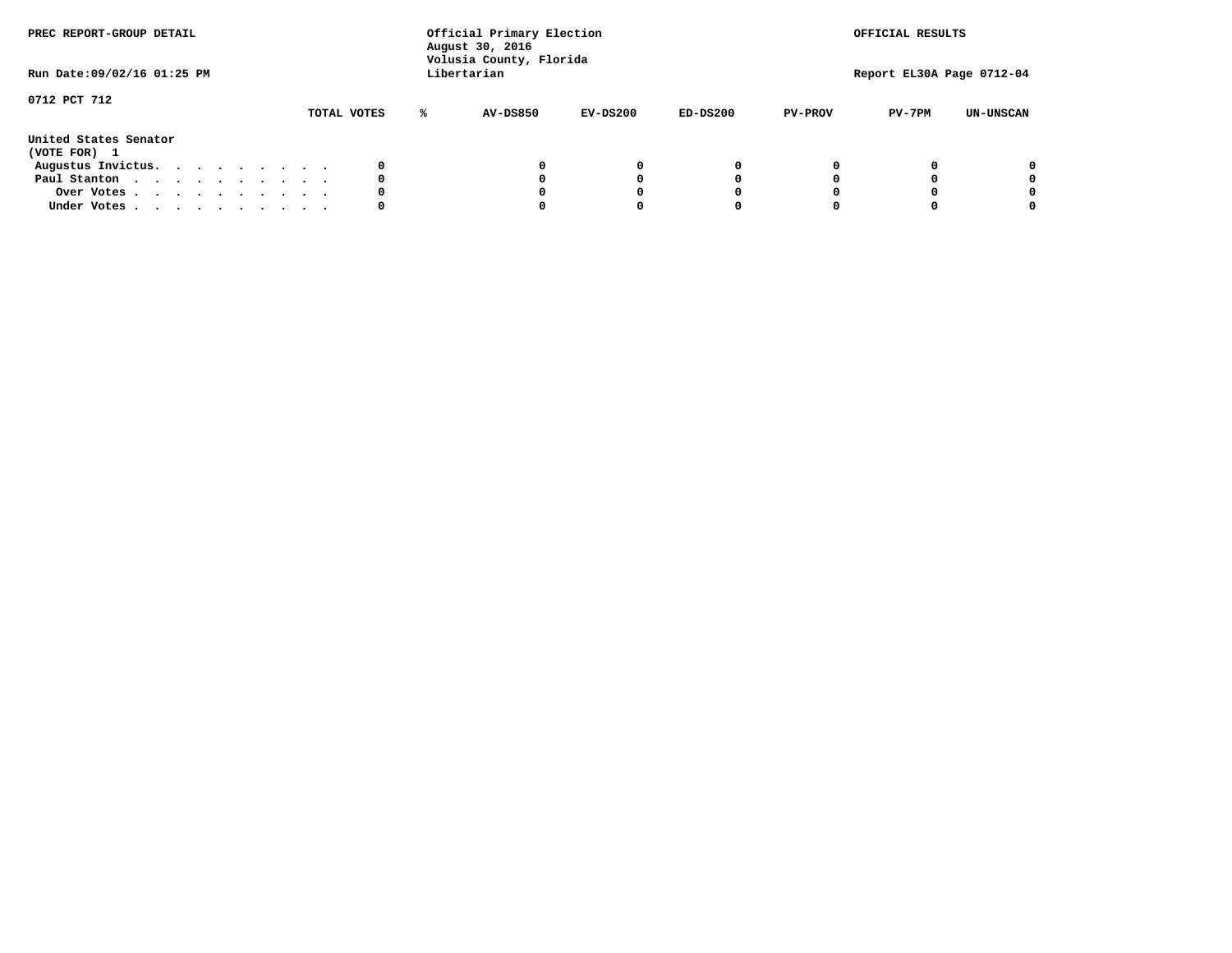| PREC REPORT-GROUP DETAIL                                               |             |       | Official Primary Election<br>August 30, 2016<br>Volusia County, Florida | OFFICIAL RESULTS |              |                |                           |                  |  |  |  |
|------------------------------------------------------------------------|-------------|-------|-------------------------------------------------------------------------|------------------|--------------|----------------|---------------------------|------------------|--|--|--|
| Run Date: 09/02/16 01:25 PM                                            |             |       | Nonpartisan                                                             |                  |              |                | Report EL30A Page 0712-05 |                  |  |  |  |
| 0712 PCT 712                                                           |             |       |                                                                         |                  |              |                |                           |                  |  |  |  |
|                                                                        | TOTAL VOTES | ℁     | <b>AV-DS850</b>                                                         | $EV-DS200$       | $ED-DS200$   | <b>PV-PROV</b> | $PV-7PM$                  | <b>UN-UNSCAN</b> |  |  |  |
| Circuit Judge 7th Circuit Group 4<br>(VOTE FOR) 1                      |             |       |                                                                         |                  |              |                |                           |                  |  |  |  |
| Chris France - WITHDRAWN<br>$\cdots$                                   | 70          | 14.86 | 34                                                                      | $\overline{2}$   | 34           | 0              | 0                         | 0                |  |  |  |
| Sebrina L. Slack                                                       | 155         | 32.91 | 80                                                                      | 11               | 64           | $\Omega$       | $\mathbf 0$               | $\mathbf 0$      |  |  |  |
| Stasia Warren                                                          | 246         | 52.23 | 112                                                                     | 18               | 116          | $\mathbf 0$    | $\mathbf 0$               | $\mathbf 0$      |  |  |  |
| Over Votes                                                             | 1           |       | $\mathbf{0}$                                                            | 0                | 1            | $\mathbf 0$    | $\mathbf 0$               | $\mathbf 0$      |  |  |  |
| Under Votes                                                            | 65          |       | 27                                                                      | 6                | 32           | $\mathbf 0$    | $\mathbf 0$               | $\mathbf 0$      |  |  |  |
| Circuit Judge 7th Circuit Group 10<br>(VOTE FOR) 1                     |             |       |                                                                         |                  |              |                |                           |                  |  |  |  |
| Malcolm Anthony                                                        | 159         | 34.95 | 81                                                                      | 11               | 67           | 0              | 0                         | 0                |  |  |  |
| Scott DuPont                                                           | 296         | 65.05 | 137                                                                     | 16               | 143          | $\mathbf 0$    | $\mathbf 0$               | $\mathbf 0$      |  |  |  |
| Over Votes<br>$\cdot$                                                  | 0           |       | $\mathbf 0$                                                             | $\mathbf 0$      | 0            | 0              | $\mathbf 0$               | $\mathbf 0$      |  |  |  |
| Under Votes                                                            | 82          |       | 35                                                                      | 10               | 37           | $\mathbf 0$    | $\Omega$                  | $\mathbf 0$      |  |  |  |
| Circuit Judge 7th Circuit Group 13<br>(VOTE FOR) 1                     |             |       |                                                                         |                  |              |                |                           |                  |  |  |  |
| David Hood.                                                            | 213         | 44.65 | 104                                                                     | 17               | 92           | $\mathbf 0$    | 0                         | $\mathbf 0$      |  |  |  |
| A. "Kathleen" McNeilly                                                 | 264         | 55.35 | 120                                                                     | 15               | 129          | $\mathbf 0$    | $\mathbf 0$               | $\mathbf 0$      |  |  |  |
| Over Votes                                                             | 0           |       | $\mathbf{0}$                                                            | $\mathbf 0$      | $\mathbf{0}$ | 0              | $\mathbf 0$               | $\mathbf 0$      |  |  |  |
| Under Votes                                                            | 60          |       | 29                                                                      | 5                | 26           | $\mathbf 0$    | $\mathbf 0$               | 0                |  |  |  |
| Circuit Judge 7th Circuit Group 17<br>(VOTE FOR) 1                     |             |       |                                                                         |                  |              |                |                           |                  |  |  |  |
| Linda L. Gaustad                                                       | 207         | 46.31 | 99                                                                      | 11               | 97           | 0              | 0                         | $\mathbf 0$      |  |  |  |
| Howard O. McGillin Jr                                                  | 240         | 53.69 | 113                                                                     | 15               | 112          | 0              | 0                         | $\mathbf 0$      |  |  |  |
| Over Votes                                                             | 0           |       | $\Omega$                                                                | 0                | 0            | $\mathbf 0$    | $\mathbf 0$               | 0                |  |  |  |
| Under Votes                                                            | 90          |       | 41                                                                      | 11               | 38           | $\mathbf 0$    | $\mathbf 0$               | $\mathbf 0$      |  |  |  |
| County Judge 7th Circuit Group 3<br>(VOTE FOR) 1                       |             |       |                                                                         |                  |              |                |                           |                  |  |  |  |
| Heather Caeners<br>$\cdots$                                            | 146         | 32.09 | 69                                                                      | 11               | 66           | 0              | 0                         | 0                |  |  |  |
| Shirley A. Green                                                       | 221         | 48.57 | 105                                                                     | 14               | 102          | $\mathbf 0$    | $\mathbf 0$               | $\mathbf 0$      |  |  |  |
| Marla Rawnsley.<br>$\cdot$                                             | 88          | 19.34 | 37                                                                      | 7                | 44           | 0              | $\mathbf 0$               | $\pmb{0}$        |  |  |  |
| Over Votes.<br>$\cdot$<br>$\ddot{\phantom{a}}$<br>$\ddot{\phantom{a}}$ | 0           |       | $\Omega$                                                                | $\mathbf 0$      | $\mathbf{0}$ | $\mathbf 0$    | $\mathbf 0$               | $\mathbf 0$      |  |  |  |
| Under Votes<br>$\sim$<br>$\sim$                                        | 82          |       | 42                                                                      | 5                | 35           | $\mathbf 0$    | $\mathbf 0$               | 0                |  |  |  |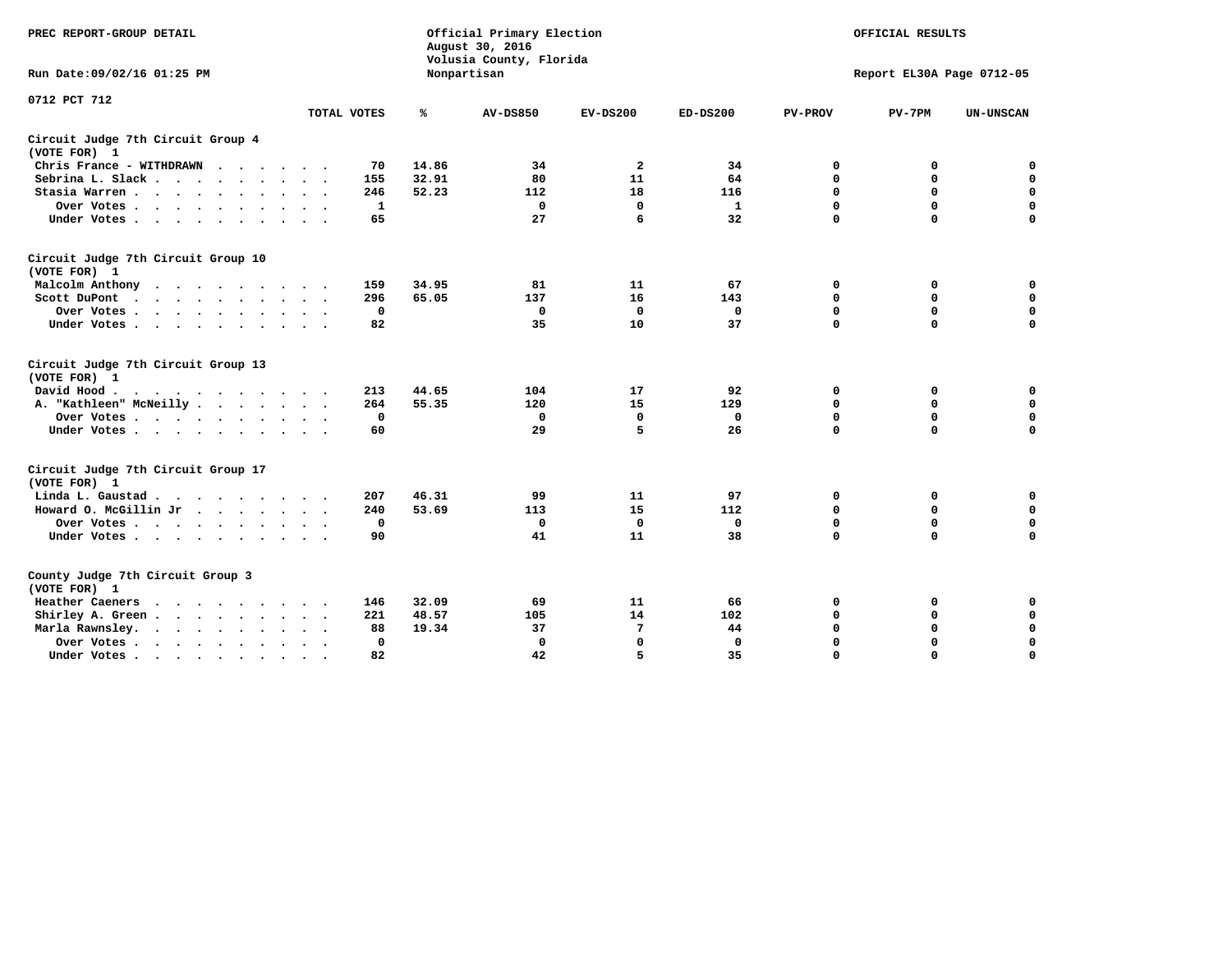| PREC REPORT-GROUP DETAIL                                                                                                                                                                                                                          |                           |               | Official Primary Election<br>August 30, 2016<br>Volusia County, Florida | OFFICIAL RESULTS<br>Report EL30A Page 0712-06 |                      |                |               |                            |
|---------------------------------------------------------------------------------------------------------------------------------------------------------------------------------------------------------------------------------------------------|---------------------------|---------------|-------------------------------------------------------------------------|-----------------------------------------------|----------------------|----------------|---------------|----------------------------|
| Run Date: 09/02/16 01:25 PM                                                                                                                                                                                                                       |                           |               | Nonpartisan                                                             |                                               |                      |                |               |                            |
| 0712 PCT 712                                                                                                                                                                                                                                      | TOTAL VOTES               | ℁             | <b>AV-DS850</b>                                                         | $EV-DS200$                                    | $ED-DS200$           | <b>PV-PROV</b> | $PV-7PM$      | <b>UN-UNSCAN</b>           |
| Sheriff                                                                                                                                                                                                                                           |                           |               |                                                                         |                                               |                      |                |               |                            |
| (VOTE FOR) 1                                                                                                                                                                                                                                      |                           |               |                                                                         |                                               |                      |                |               |                            |
| Wendell C. Bradford                                                                                                                                                                                                                               | 39                        | 7.34          | 14                                                                      | $\overline{\mathbf{3}}$                       | 22                   | $\Omega$       | 0             | $\mathbf 0$                |
| Dave Brannon                                                                                                                                                                                                                                      | 53                        | 9.98          | 29                                                                      | 10                                            | 14                   | $\Omega$<br>0  | $\Omega$      | $\mathbf 0$<br>$\pmb{0}$   |
| Mike Chitwood                                                                                                                                                                                                                                     | 297                       | 55.93         | 148                                                                     | 21<br>3                                       | 128                  | $\Omega$       | 0<br>$\Omega$ | $\mathbf 0$                |
| Eric Dietrich.                                                                                                                                                                                                                                    | 136                       | 25.61<br>1.13 | 58<br>$\overline{\mathbf{4}}$                                           | $\mathbf 0$                                   | 75<br>$\overline{a}$ | $\Omega$       | $\Omega$      | $\mathbf 0$                |
| James E. (Jim) Gillum                                                                                                                                                                                                                             | 6<br>0                    |               | $\mathbf{0}$                                                            | $\mathbf{0}$                                  | $\mathbf{0}$         | $\Omega$       | $\Omega$      | $\mathbf 0$                |
| Over Votes                                                                                                                                                                                                                                        | $\ddot{\phantom{a}}$<br>6 |               | $\mathbf 0$                                                             | $\mathbf 0$                                   | 6                    | $\Omega$       | $\Omega$      | $\mathbf 0$                |
| Under Votes                                                                                                                                                                                                                                       |                           |               |                                                                         |                                               |                      |                |               |                            |
| Property Appraiser                                                                                                                                                                                                                                |                           |               |                                                                         |                                               |                      |                |               |                            |
| (VOTE FOR) 1                                                                                                                                                                                                                                      |                           |               |                                                                         |                                               |                      |                |               |                            |
| Larry Bartlett.                                                                                                                                                                                                                                   | 173                       | 37.37         | 87                                                                      | 10                                            | 76                   | 0<br>0         | 0             | 0<br>$\mathbf 0$           |
| H. Alan Burton.                                                                                                                                                                                                                                   | 178                       | 38.44         | 79                                                                      | 11                                            | 88                   | $\Omega$       | 0             |                            |
| Mike Swanto.                                                                                                                                                                                                                                      | 112                       | 24.19         | 52<br>$\mathbf{0}$                                                      | 9<br>$\mathbf 0$                              | 51<br>$\mathbf 0$    | 0              | 0<br>$\Omega$ | 0<br>$\mathbf 0$           |
| Over Votes                                                                                                                                                                                                                                        | $\mathbf 0$               |               |                                                                         | 7                                             |                      | 0              | 0             | 0                          |
| Under Votes                                                                                                                                                                                                                                       | 74                        |               | 35                                                                      |                                               | 32                   |                |               |                            |
| Supervisor of Elections                                                                                                                                                                                                                           |                           |               |                                                                         |                                               |                      |                |               |                            |
| (VOTE FOR) 1                                                                                                                                                                                                                                      |                           |               |                                                                         |                                               |                      |                |               |                            |
| Teresa Apgar                                                                                                                                                                                                                                      | 64                        | 13.06         | 25                                                                      | 4                                             | 35                   | 0              | 0             | $\mathbf 0$                |
| David Lee Davis<br>Bill Fyfe                                                                                                                                                                                                                      | 57<br>45                  | 11.63<br>9.18 | 22<br>21                                                                | $\mathbf{1}$<br>$\mathbf{1}$                  | 34<br>23             | $\Omega$<br>0  | 0<br>$\Omega$ | $\mathbf 0$<br>$\mathbf 0$ |
| Lisa Lewis                                                                                                                                                                                                                                        | 324                       | 66.12         | 169                                                                     | 25                                            | 130                  | 0              | 0             | $\mathbf 0$                |
| Over Votes                                                                                                                                                                                                                                        | $\mathbf 0$               |               | $\mathbf{0}$                                                            | $\mathbf{0}$                                  | $\mathbf{0}$         | 0              | $\Omega$      | $\mathbf 0$                |
| Under Votes                                                                                                                                                                                                                                       | 47                        |               | 16                                                                      | 6                                             | 25                   | 0              | $\Omega$      | 0                          |
|                                                                                                                                                                                                                                                   |                           |               |                                                                         |                                               |                      |                |               |                            |
| County Council Chair<br>(VOTE FOR) 1                                                                                                                                                                                                              |                           |               |                                                                         |                                               |                      |                |               |                            |
| Jason P. Davis.                                                                                                                                                                                                                                   | 105                       | 22.11         | 51                                                                      | 9                                             | 45                   | $\mathbf{0}$   | 0             | 0                          |
| Greg Gimbert                                                                                                                                                                                                                                      | 105                       | 22.11         | 46                                                                      | 5                                             | 54                   | $\Omega$       | 0             | $\mathbf 0$                |
| Ed Kelley                                                                                                                                                                                                                                         | 214                       | 45.05         | 102                                                                     | 13                                            | 99                   | 0              | 0             | $\mathbf 0$                |
| Tom Laputka.<br>$\mathbf{r}$ . The set of the set of the set of the set of the set of the set of the set of the set of the set of the set of the set of the set of the set of the set of the set of the set of the set of the set of the set of t | 51                        | 10.74         | 24                                                                      | 4                                             | 23                   | 0              | 0             | $\mathbf 0$                |
| Over Votes                                                                                                                                                                                                                                        | $\mathbf 0$               |               | $\Omega$                                                                | $\mathbf{0}$                                  | $\mathbf 0$          | 0              | 0             | 0                          |
| Under Votes                                                                                                                                                                                                                                       | 62                        |               | 30                                                                      | 6                                             | 26                   | $\Omega$       | $\Omega$      | $\Omega$                   |
|                                                                                                                                                                                                                                                   |                           |               |                                                                         |                                               |                      |                |               |                            |
| School Board Member District 2                                                                                                                                                                                                                    |                           |               |                                                                         |                                               |                      |                |               |                            |
| (VOTE FOR) 1                                                                                                                                                                                                                                      |                           |               |                                                                         |                                               |                      |                |               |                            |
| Boysie Mae Smith-Walden.                                                                                                                                                                                                                          | 173                       | 38.88         | 80                                                                      | 20                                            | 73                   | 0              | 0             | 0                          |
| Ida Duncan Wright.                                                                                                                                                                                                                                | 272                       | 61.12         | 128                                                                     | 10                                            | 134                  | 0              | 0             | 0                          |
| Over Votes                                                                                                                                                                                                                                        | 1                         |               | 0                                                                       | $\mathbf{0}$                                  | $\mathbf{1}$         | 0              | 0             | 0                          |
| Under Votes                                                                                                                                                                                                                                       | 91                        |               | 45                                                                      | 7                                             | 39                   | $\Omega$       | $\Omega$      | $\mathbf 0$                |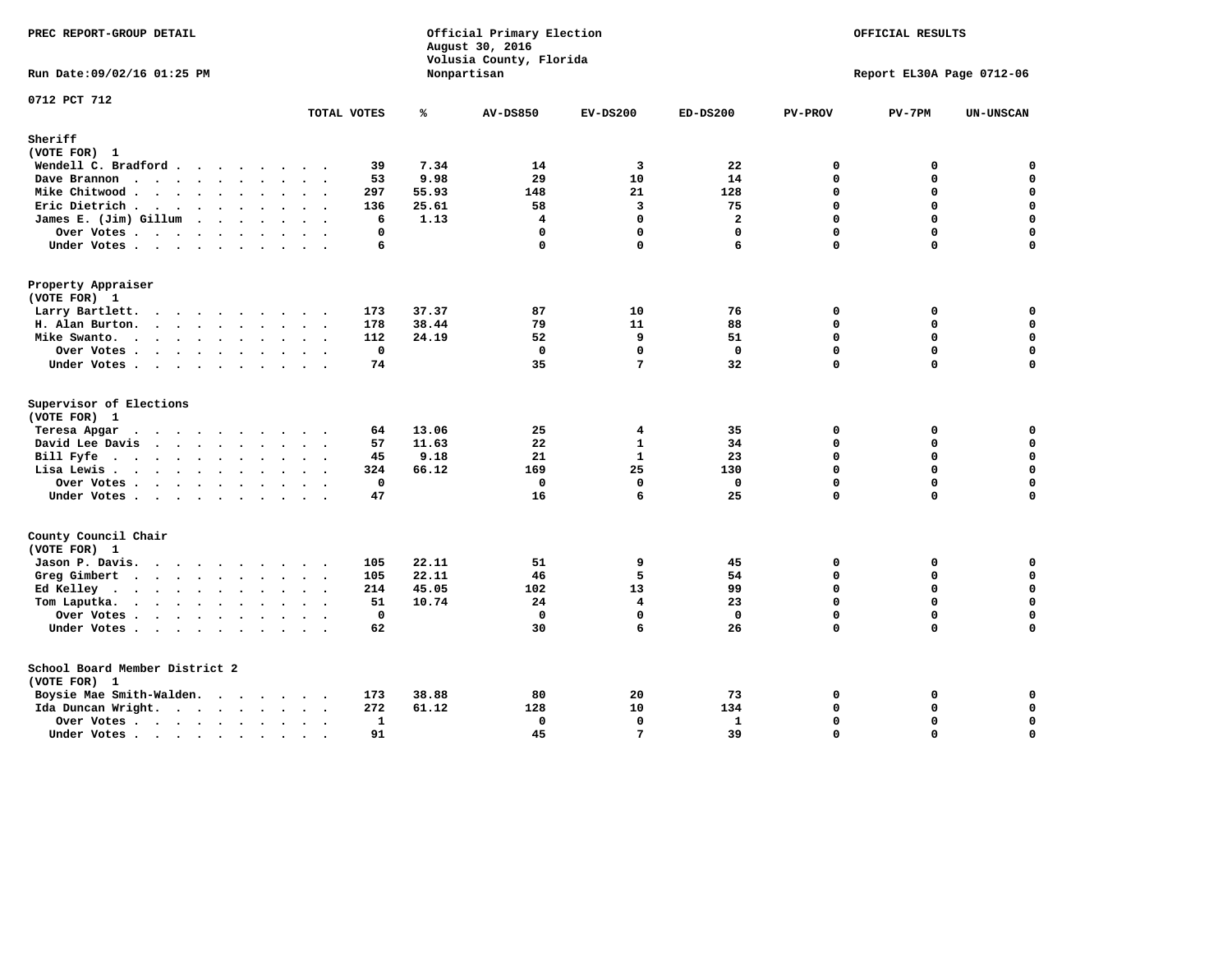| PREC REPORT-GROUP DETAIL<br>Run Date:09/02/16 01:25 PM |                                                                                  |             |       | Official Primary Election<br>August 30, 2016<br>Volusia County, Florida<br>Nonpartisan | OFFICIAL RESULTS<br>Report EL30A Page 0712-07 |            |                |          |                  |
|--------------------------------------------------------|----------------------------------------------------------------------------------|-------------|-------|----------------------------------------------------------------------------------------|-----------------------------------------------|------------|----------------|----------|------------------|
|                                                        |                                                                                  |             |       |                                                                                        |                                               |            |                |          |                  |
| 0712 PCT 712                                           |                                                                                  | TOTAL VOTES | %     | <b>AV-DS850</b>                                                                        | $EV-DS200$                                    | $ED-DS200$ | <b>PV-PROV</b> | $PV-7PM$ | <b>UN-UNSCAN</b> |
|                                                        |                                                                                  |             |       |                                                                                        |                                               |            |                |          |                  |
| Port Orange Mayor<br>(VOTE FOR) 1                      |                                                                                  |             |       |                                                                                        |                                               |            |                |          |                  |
| Don Burnette                                           | $\cdots$                                                                         | 222         | 42.94 | 94                                                                                     | 20                                            | 108        | 0              | 0        | 0                |
|                                                        | Lance Green.                                                                     | 127         | 24.56 | 74                                                                                     | 10                                            | 43         | O              | 0        | 0                |
|                                                        | Ted Noftall.                                                                     | 168         | 32.50 | 74                                                                                     | 5                                             | 89         | $\Omega$       |          | 0                |
|                                                        | Over Votes                                                                       | 0           |       | 0                                                                                      | 0                                             | 0          | O              | 0        | $\mathbf 0$      |
|                                                        | Under Votes                                                                      | 20          |       | 11                                                                                     | $\overline{a}$                                | 7          | $\Omega$       | $\Omega$ | 0                |
| (VOTE FOR) 1                                           | Port Orange City Council District 2                                              |             |       |                                                                                        |                                               |            |                |          |                  |
|                                                        | Sarah Jones.                                                                     | 209         | 42.83 | 108                                                                                    | 12                                            | 89         | 0              | 0        | 0                |
|                                                        | Chase Tramont                                                                    | 279         | 57.17 | 121                                                                                    | 23                                            | 135        | O              | 0        | 0                |
|                                                        | Over Votes                                                                       | 0           |       | 0                                                                                      | O                                             | 0          | $\Omega$       | n        | 0                |
|                                                        | Under Votes                                                                      | 49          |       | 24                                                                                     | $\mathbf{2}$                                  | 23         | 0              | 0        | 0                |
| <b>Amendment 4</b>                                     |                                                                                  |             |       |                                                                                        |                                               |            |                |          |                  |
| (VOTE FOR) 1                                           |                                                                                  |             |       |                                                                                        |                                               |            |                |          |                  |
| Yes                                                    | .                                                                                | 364         | 75.68 | 171                                                                                    | 27                                            | 166        | O              |          |                  |
| $No.$                                                  |                                                                                  | 117         | 24.32 | 51                                                                                     |                                               | 59         |                | 0        | 0                |
|                                                        | Over Votes                                                                       | 0           |       | 0                                                                                      | $\Omega$                                      | 0          |                |          | 0                |
|                                                        | Under Votes, $\cdot$ , $\cdot$ , $\cdot$ , $\cdot$ , $\cdot$ , $\cdot$ , $\cdot$ | 56          |       | 31                                                                                     | ર                                             | 22         |                |          | O                |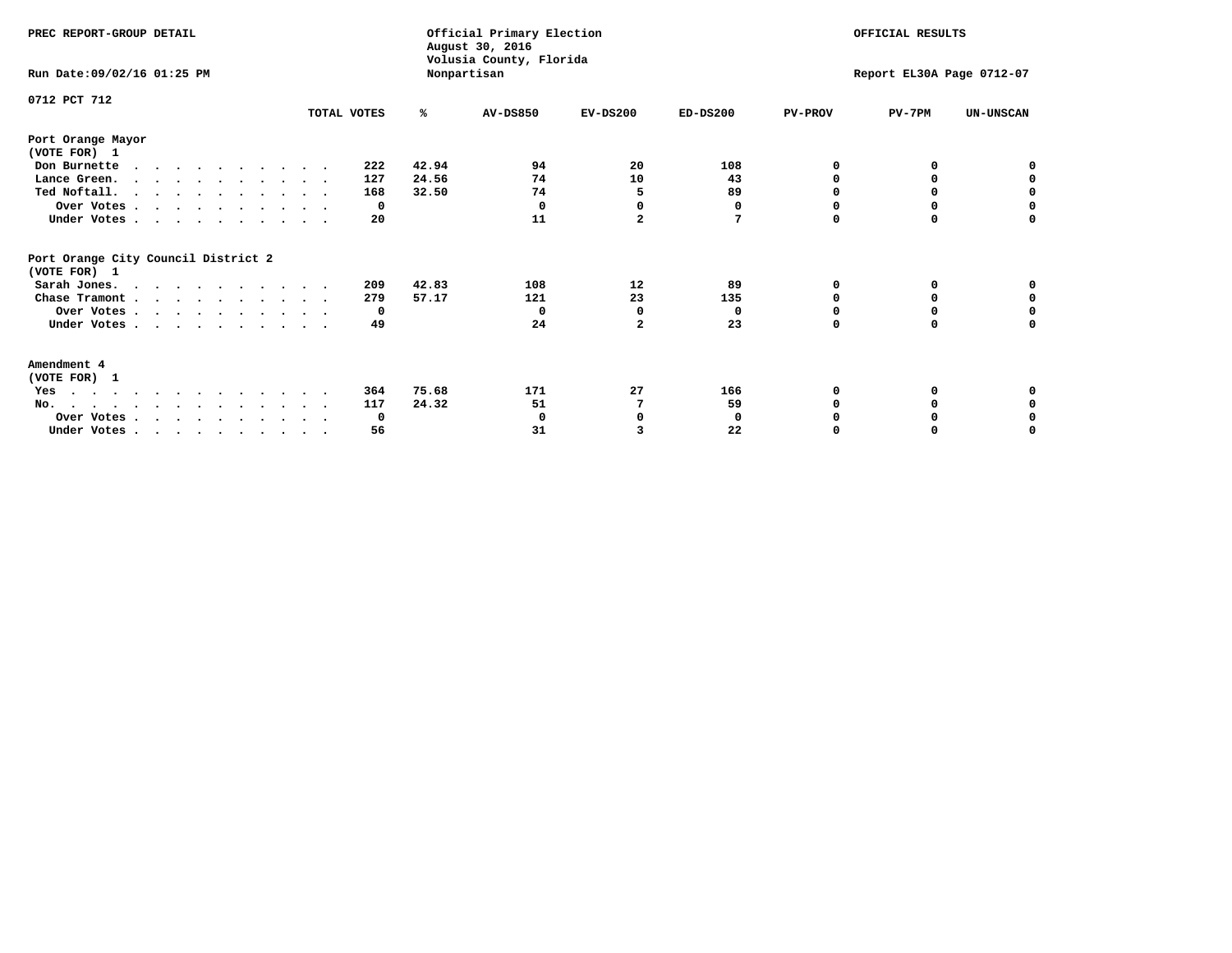| PREC REPORT-GROUP DETAIL                                               |  |             | Official Primary Election<br>August 30, 2016 |                         | OFFICIAL RESULTS |            |                |                           |                  |
|------------------------------------------------------------------------|--|-------------|----------------------------------------------|-------------------------|------------------|------------|----------------|---------------------------|------------------|
| Run Date:09/02/16 01:25 PM                                             |  |             | <b>STATISTICS</b>                            | Volusia County, Florida |                  |            |                | Report EL30A Page 0714-01 |                  |
| 0714 PCT 714                                                           |  |             |                                              |                         |                  |            |                |                           |                  |
|                                                                        |  | TOTAL VOTES | ℁                                            | <b>AV-DS850</b>         | $EV-DS200$       | $ED-DS200$ | <b>PV-PROV</b> | $PV-7PM$                  | <b>UN-UNSCAN</b> |
| REGISTERED VOTERS - TOTAL                                              |  | 3,551       |                                              |                         |                  |            |                |                           |                  |
| REGISTERED VOTERS - Democratic<br>$\cdots$                             |  | 1,188       | 33.46                                        |                         |                  |            |                |                           |                  |
| REGISTERED VOTERS - Republican                                         |  | 1,280       | 36.05                                        |                         |                  |            |                |                           |                  |
| REGISTERED VOTERS - Libertarian                                        |  |             | .23                                          |                         |                  |            |                |                           |                  |
| REGISTERED VOTERS - Nonpartisan                                        |  | 1,075       |                                              |                         |                  |            |                |                           |                  |
| BALLOTS CAST - TOTAL.                                                  |  | 1,018       |                                              | 489                     | 88               | 441        |                |                           |                  |
| BALLOTS CAST - Democratic                                              |  | 373         | 36.64                                        | 169                     | 38               | 166        |                |                           |                  |
| BALLOTS CAST - Republican                                              |  | 470         | 46.17                                        | 230                     | 39               | 201        |                |                           |                  |
| BALLOTS CAST - Libertarian.                                            |  | 0           |                                              | 0                       | 0                | 0          |                |                           |                  |
| BALLOTS CAST - Nonpartisan.                                            |  | 175         | 17.19                                        | 90                      | 11               | 74         |                |                           | 0                |
| BALLOTS CAST - BLANK.                                                  |  |             |                                              | 0                       | 0                | 0          | 0              |                           |                  |
| VOTER TURNOUT - TOTAL $\cdot \cdot \cdot \cdot \cdot \cdot$            |  |             | 28.67                                        |                         |                  |            |                |                           |                  |
| VOTER TURNOUT - Democratic.<br>$\cdot$ $\cdot$ $\cdot$ $\cdot$ $\cdot$ |  |             | 31.40                                        |                         |                  |            |                |                           |                  |
| VOTER TURNOUT - Republican.                                            |  |             | 36.72                                        |                         |                  |            |                |                           |                  |
| VOTER TURNOUT - Libertarian                                            |  |             |                                              |                         |                  |            |                |                           |                  |
| VOTER TURNOUT - BLANK                                                  |  |             |                                              |                         |                  |            |                |                           |                  |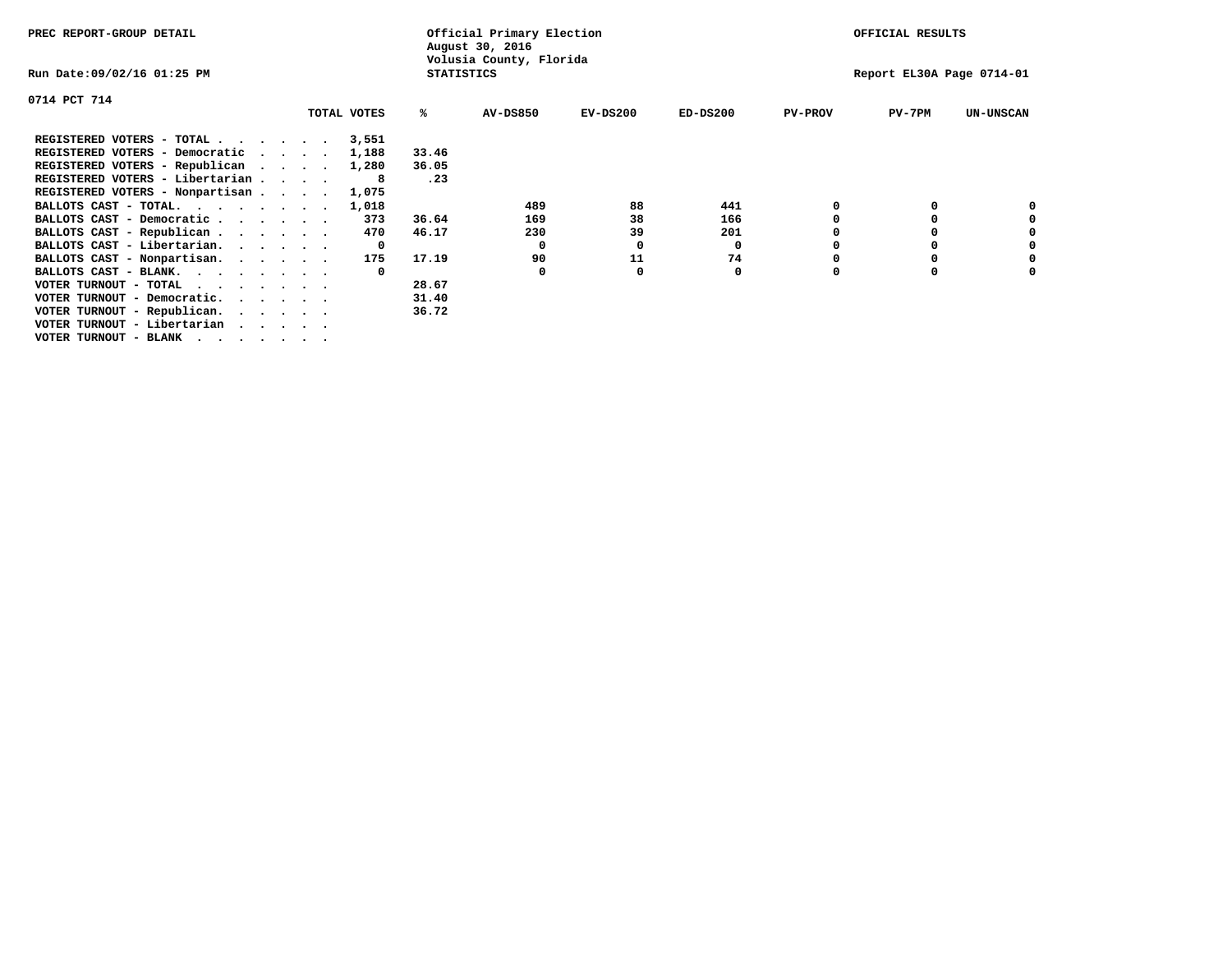| PREC REPORT-GROUP DETAIL                                                                                                                                                                                                                                                                                                                                                 |             |            | Official Primary Election<br>August 30, 2016<br>Volusia County, Florida | OFFICIAL RESULTS |                           |                |          |                  |  |
|--------------------------------------------------------------------------------------------------------------------------------------------------------------------------------------------------------------------------------------------------------------------------------------------------------------------------------------------------------------------------|-------------|------------|-------------------------------------------------------------------------|------------------|---------------------------|----------------|----------|------------------|--|
| Run Date: 09/02/16 01:25 PM                                                                                                                                                                                                                                                                                                                                              |             | Democratic |                                                                         |                  | Report EL30A Page 0714-02 |                |          |                  |  |
| 0714 PCT 714                                                                                                                                                                                                                                                                                                                                                             | TOTAL VOTES | ℁          | <b>AV-DS850</b>                                                         | $EV-DS200$       | $ED-DS200$                | <b>PV-PROV</b> | $PV-7PM$ | <b>UN-UNSCAN</b> |  |
| United States Senator<br>(VOTE FOR) 1                                                                                                                                                                                                                                                                                                                                    |             |            |                                                                         |                  |                           |                |          |                  |  |
| Roque "Rocky" De La Fuente.                                                                                                                                                                                                                                                                                                                                              | 16          | 4.57       | 4                                                                       | 3                | 9                         | O              | O        |                  |  |
| Alan Grayson                                                                                                                                                                                                                                                                                                                                                             | 94          | 26.86      | 54                                                                      |                  | 33                        |                |          |                  |  |
| Pam Keith                                                                                                                                                                                                                                                                                                                                                                | 53          | 15.14      | 26                                                                      | $\overline{2}$   | 25                        |                | 0        |                  |  |
| Reginald Luster                                                                                                                                                                                                                                                                                                                                                          | 3           | .86        | 1                                                                       | 0                | 2                         |                | 0        | $\mathbf 0$      |  |
| Patrick Murphy.                                                                                                                                                                                                                                                                                                                                                          | 184         | 52.57      | 71                                                                      | 25               | 88                        | $\Omega$       | 0        | $\mathbf 0$      |  |
| Over Votes                                                                                                                                                                                                                                                                                                                                                               | 1           |            | $\mathbf{1}$                                                            | 0                | 0                         | O              | 0        | $\Omega$         |  |
| Under Votes                                                                                                                                                                                                                                                                                                                                                              | 22          |            | 12                                                                      | 1                | 9                         | $\Omega$       | $\Omega$ | U                |  |
| Representative in Congress District 6<br>(VOTE FOR) 1                                                                                                                                                                                                                                                                                                                    |             |            |                                                                         |                  |                           |                |          |                  |  |
| William (Bill) McCullough                                                                                                                                                                                                                                                                                                                                                | 124         | 35.73      | 65                                                                      | 9                | 50                        | O              | 0        |                  |  |
| Jay McGovern                                                                                                                                                                                                                                                                                                                                                             | 54          | 15.56      | 32                                                                      | $\overline{a}$   | 20                        | O              | $\Omega$ | O                |  |
| George Pappas.                                                                                                                                                                                                                                                                                                                                                           | 61          | 17.58      | 20                                                                      |                  | 36                        |                | $\Omega$ | 0                |  |
| Dwayne L. Taylor                                                                                                                                                                                                                                                                                                                                                         | 108         | 31.12      | 36                                                                      | 22               | 50                        | $\Omega$       | 0        | $\mathbf 0$      |  |
| Over Votes                                                                                                                                                                                                                                                                                                                                                               | 0           |            | $\Omega$                                                                | $\Omega$         | 0                         | $\Omega$       | $\Omega$ | 0                |  |
| Under Votes                                                                                                                                                                                                                                                                                                                                                              | 26          |            | 16                                                                      | O                | 10                        | $\Omega$       | $\Omega$ | O                |  |
| State Representative District 26<br>(VOTE FOR) 1                                                                                                                                                                                                                                                                                                                         |             |            |                                                                         |                  |                           |                |          |                  |  |
| Patrick Henry                                                                                                                                                                                                                                                                                                                                                            | 0           |            | O                                                                       |                  | O                         | O              | 0        |                  |  |
| Steve Miller                                                                                                                                                                                                                                                                                                                                                             |             |            |                                                                         |                  |                           |                |          | 0                |  |
| Over Votes                                                                                                                                                                                                                                                                                                                                                               |             |            |                                                                         |                  |                           |                |          | 0                |  |
| Under Votes, $\cdot$ , $\cdot$ , $\cdot$ , $\cdot$ , $\cdot$ , $\cdot$ , $\cdot$ , $\cdot$ , $\cdot$ , $\cdot$ , $\cdot$ , $\cdot$ , $\cdot$ , $\cdot$ , $\cdot$ , $\cdot$ , $\cdot$ , $\cdot$ , $\cdot$ , $\cdot$ , $\cdot$ , $\cdot$ , $\cdot$ , $\cdot$ , $\cdot$ , $\cdot$ , $\cdot$ , $\cdot$ , $\cdot$ , $\cdot$ , $\cdot$ , $\cdot$ , $\cdot$ , $\cdot$ , $\cdot$ |             |            |                                                                         |                  |                           |                |          | U                |  |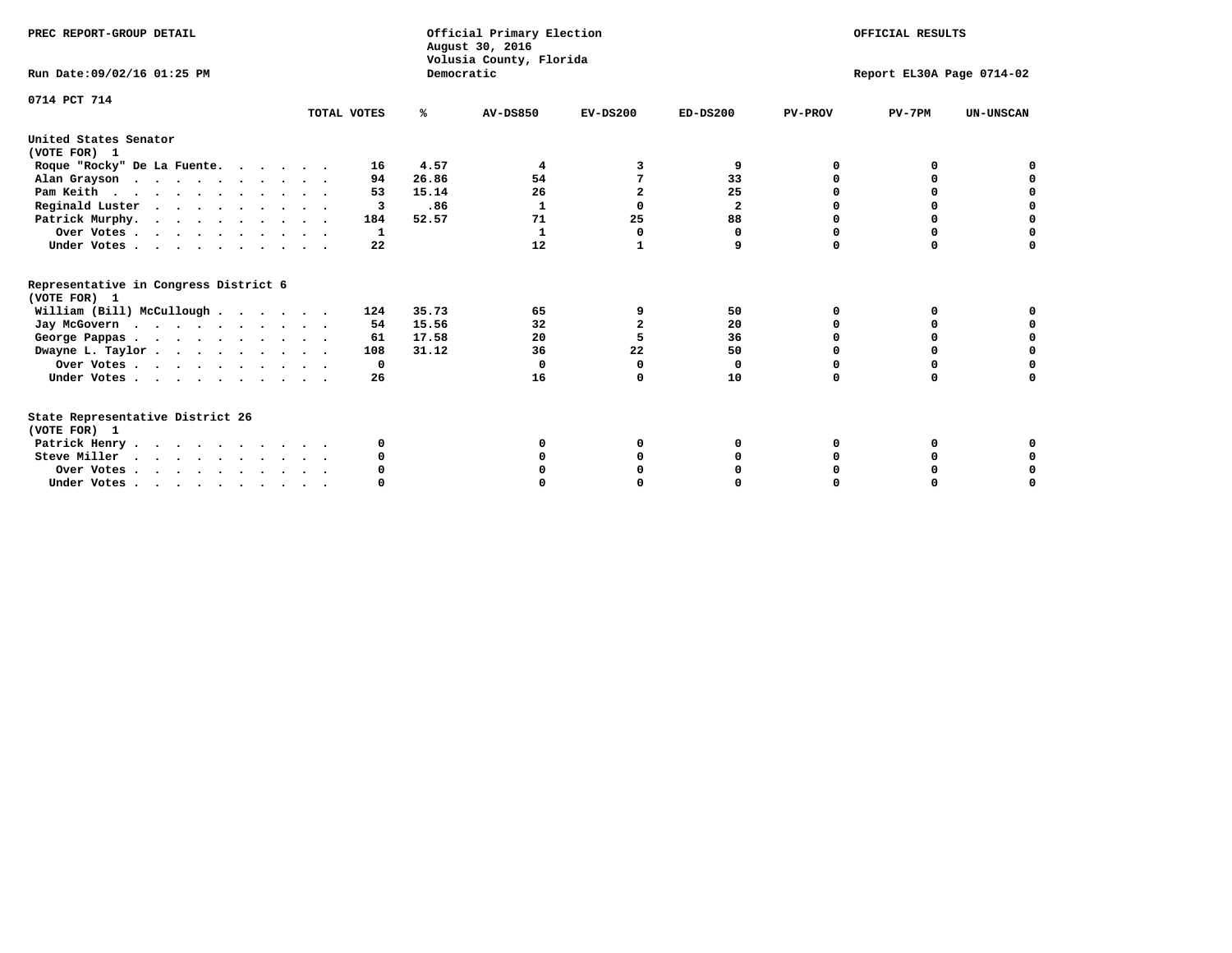| PREC REPORT-GROUP DETAIL<br>Run Date: 09/02/16 01:25 PM                          |             | Republican | Official Primary Election<br>August 30, 2016<br>Volusia County, Florida | OFFICIAL RESULTS<br>Report EL30A Page 0714-03 |              |                |             |                  |
|----------------------------------------------------------------------------------|-------------|------------|-------------------------------------------------------------------------|-----------------------------------------------|--------------|----------------|-------------|------------------|
| 0714 PCT 714                                                                     |             |            |                                                                         |                                               |              |                |             |                  |
|                                                                                  | TOTAL VOTES | ℁          | <b>AV-DS850</b>                                                         | $EV-DS200$                                    | $ED-DS200$   | <b>PV-PROV</b> | $PV-7PM$    | <b>UN-UNSCAN</b> |
| United States Senator<br>(VOTE FOR) 1                                            |             |            |                                                                         |                                               |              |                |             |                  |
| Carlos Beruff                                                                    | 110         | 23.97      | 58                                                                      | 9                                             | 43           | 0              | 0           | 0                |
| Ernie Rivera                                                                     | 16          | 3.49       | 11                                                                      | $\mathbf{1}$                                  | 4            | $\Omega$       | 0           | $\mathbf 0$      |
| Marco Rubio.                                                                     | 308         | 67.10      | 137                                                                     | 27                                            | 144          | 0              | 0           | $\mathbf 0$      |
| Dwight Mark Anthony Young                                                        | 25          | 5.45       | 15                                                                      | $\mathbf{2}$                                  | 8            | 0              | $\mathbf 0$ | $\mathbf 0$      |
| Over Votes                                                                       | 0           |            | $\mathbf{0}$                                                            | $\mathbf 0$                                   | 0            | 0              | $\mathbf 0$ | $\mathbf 0$      |
| Under Votes                                                                      | 11          |            | 9                                                                       | $\Omega$                                      | $\mathbf{2}$ | $\Omega$       | $\Omega$    | $\mathbf 0$      |
| Representative in Congress District 6<br>(VOTE FOR) 1                            |             |            |                                                                         |                                               |              |                |             |                  |
| Fred Costello                                                                    | 109         | 24.28      | 45                                                                      | 12                                            | 52           | 0              | 0           | $\mathbf 0$      |
| Ron Desantis                                                                     | 280         | 62.36      | 132                                                                     | 21                                            | 127          | 0              | 0           | $\mathbf 0$      |
| G. G. Galloway.                                                                  | 60          | 13.36      | 37                                                                      | 6                                             | 17           | $\mathbf 0$    | $\Omega$    | $\mathbf 0$      |
| Over Votes                                                                       | 0           |            | $\Omega$                                                                | 0                                             | 0            | $\mathbf 0$    | 0           | $\mathbf 0$      |
| Under Votes                                                                      | 21          |            | 16                                                                      | $\Omega$                                      | 5            | $\Omega$       | $\Omega$    | $\Omega$         |
| State Committeeman                                                               |             |            |                                                                         |                                               |              |                |             |                  |
| (VOTE FOR) 1                                                                     |             |            |                                                                         |                                               |              |                |             |                  |
| Paul W. Deering                                                                  | 246         | 65.43      | 123                                                                     | 22                                            | 101          | 0              | 0           | 0                |
| James Oddie.                                                                     | 130         | 34.57      | 52                                                                      | 13                                            | 65           | 0              | 0           | $\mathbf 0$      |
| Over Votes                                                                       | $\mathbf 0$ |            | 0                                                                       | 0                                             | 0            | 0              | $\mathbf 0$ | $\mathbf 0$      |
| Under Votes                                                                      | 94          |            | 55                                                                      | 4                                             | 35           | $\Omega$       | $\Omega$    | $\mathbf 0$      |
| State Committeewoman<br>(VOTE FOR) 1                                             |             |            |                                                                         |                                               |              |                |             |                  |
| Dana Christina Dougherty                                                         | 206         | 54.21      | 90                                                                      | 20                                            | 96           | 0              | 0           | 0                |
| Marilyn C. Ford                                                                  | 174         | 45.79      | 85                                                                      | 12                                            | 77           | 0              | 0           | 0                |
| Over Votes                                                                       | 0           |            | $\Omega$                                                                | 0                                             | $\mathbf{0}$ | 0              | 0           | $\mathbf 0$      |
| Under Votes, $\cdot$ , $\cdot$ , $\cdot$ , $\cdot$ , $\cdot$ , $\cdot$ , $\cdot$ | 90          |            | 55                                                                      | 7                                             | 28           | $\Omega$       | $\Omega$    | $\Omega$         |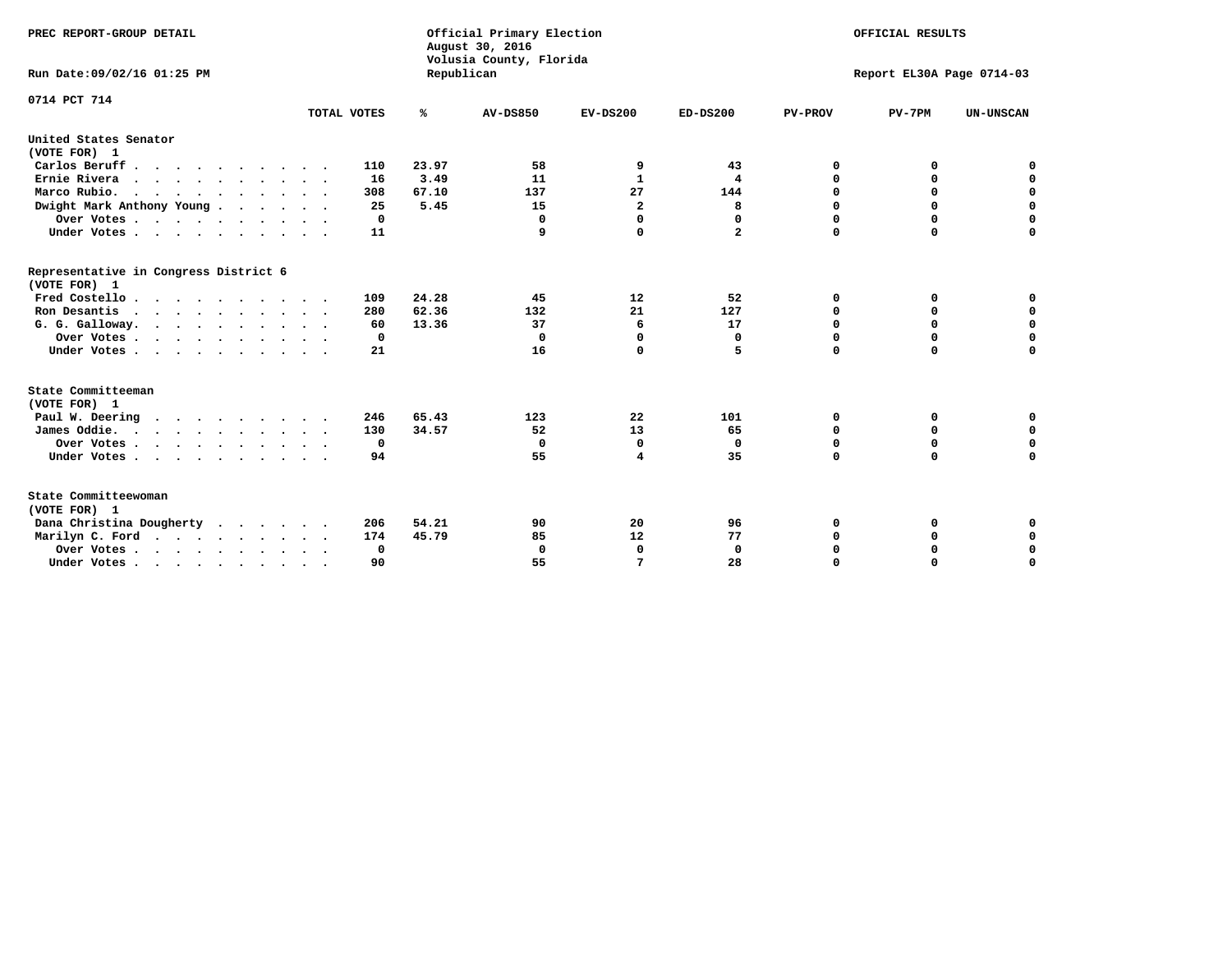| PREC REPORT-GROUP DETAIL<br>Run Date: 09/02/16 01:25 PM |  |  |  |  |  | Official Primary Election<br>August 30, 2016<br>Volusia County, Florida<br>Libertarian |   | OFFICIAL RESULTS<br>Report EL30A Page 0714-04 |            |            |                |          |                  |
|---------------------------------------------------------|--|--|--|--|--|----------------------------------------------------------------------------------------|---|-----------------------------------------------|------------|------------|----------------|----------|------------------|
| 0714 PCT 714                                            |  |  |  |  |  | TOTAL VOTES                                                                            | ℁ | <b>AV-DS850</b>                               | $EV-DS200$ | $ED-DS200$ | <b>PV-PROV</b> | $PV-7PM$ | <b>UN-UNSCAN</b> |
| United States Senator<br>(VOTE FOR) 1                   |  |  |  |  |  |                                                                                        |   |                                               |            |            |                |          |                  |
| Augustus Invictus.                                      |  |  |  |  |  | 0                                                                                      |   |                                               | 0          | 0          |                |          | 0                |
| Paul Stanton                                            |  |  |  |  |  | 0                                                                                      |   |                                               |            | 0          |                |          | 0                |
| Over Votes                                              |  |  |  |  |  | 0                                                                                      |   |                                               |            | 0          |                |          | 0                |
| Under Votes                                             |  |  |  |  |  | 0                                                                                      |   |                                               |            |            |                |          | 0                |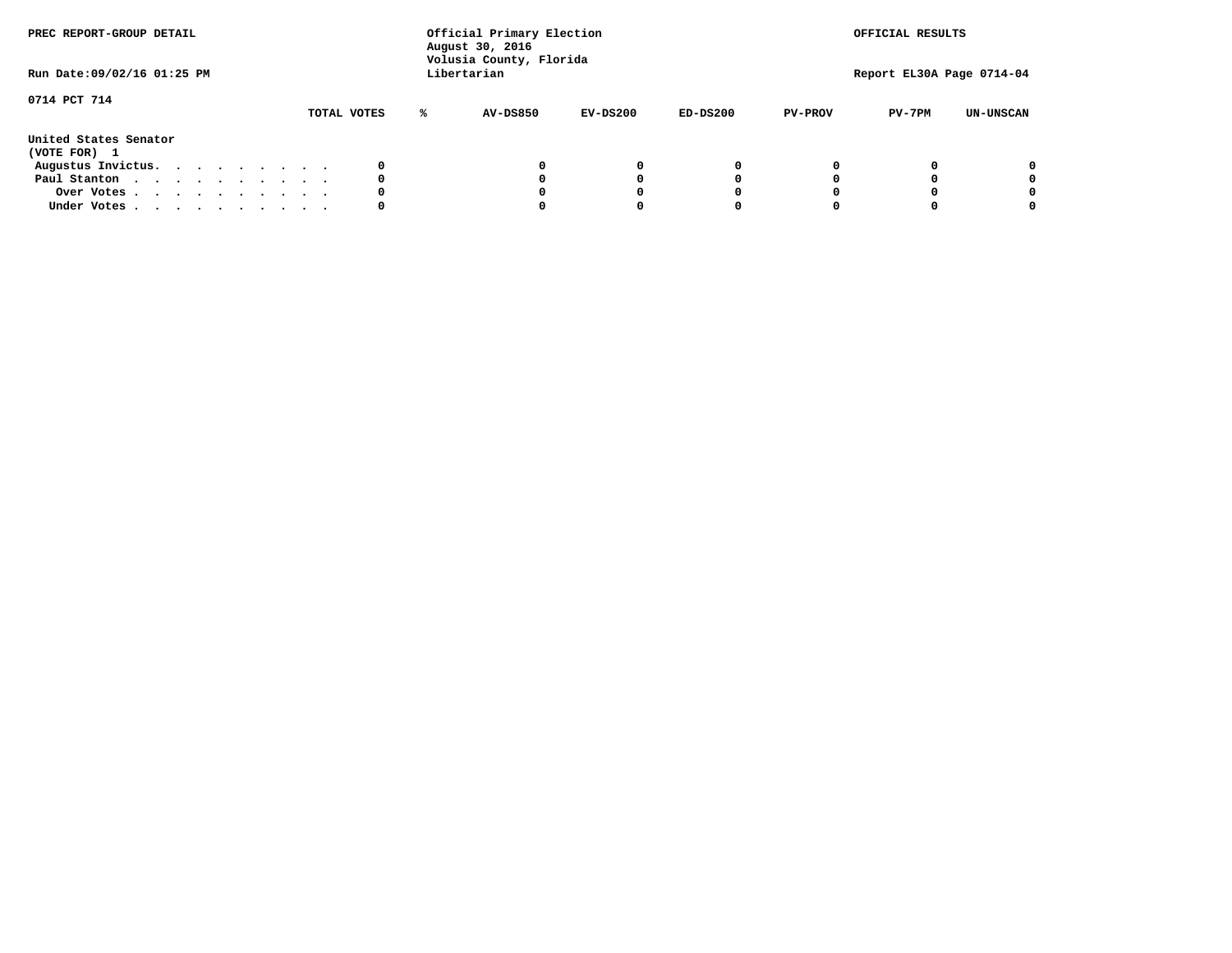| PREC REPORT-GROUP DETAIL                           |             |       | Official Primary Election<br>August 30, 2016<br>Volusia County, Florida | OFFICIAL RESULTS<br>Report EL30A Page 0714-05 |              |                |             |                  |
|----------------------------------------------------|-------------|-------|-------------------------------------------------------------------------|-----------------------------------------------|--------------|----------------|-------------|------------------|
| Run Date: 09/02/16 01:25 PM                        |             |       | Nonpartisan                                                             |                                               |              |                |             |                  |
| 0714 PCT 714                                       | TOTAL VOTES | ℁     | <b>AV-DS850</b>                                                         | $EV-DS200$                                    | $ED-DS200$   | <b>PV-PROV</b> | $PV-7PM$    | <b>UN-UNSCAN</b> |
|                                                    |             |       |                                                                         |                                               |              |                |             |                  |
| Circuit Judge 7th Circuit Group 4<br>(VOTE FOR) 1  |             |       |                                                                         |                                               |              |                |             |                  |
| Chris France - WITHDRAWN                           | 132         | 15.05 | 56                                                                      | 7                                             | 69           | 0              | 0           | 0                |
| Sebrina L. Slack                                   | 294         | 33.52 | 145                                                                     | 19                                            | 130          | 0              | 0           | $\mathbf 0$      |
| Stasia Warren                                      | 451         | 51.43 | 205                                                                     | 53                                            | 193          | $\mathbf 0$    | $\mathbf 0$ | $\mathbf 0$      |
| Over Votes                                         | $\mathbf 0$ |       | $\mathbf 0$                                                             | $\mathbf 0$                                   | $\mathbf 0$  | 0              | $\mathbf 0$ | $\pmb{0}$        |
| Under Votes                                        | 141         |       | 83                                                                      | 9                                             | 49           | $\Omega$       | $\Omega$    | $\Omega$         |
| Circuit Judge 7th Circuit Group 10<br>(VOTE FOR) 1 |             |       |                                                                         |                                               |              |                |             |                  |
| Malcolm Anthony                                    | 306         | 36.39 | 150                                                                     | 19                                            | 137          | 0              | 0           | 0                |
| Scott DuPont                                       | 535         | 63.61 | 241                                                                     | 56                                            | 238          | $\Omega$       | $\mathbf 0$ | $\mathbf 0$      |
| Over Votes                                         | $\mathbf 0$ |       | $\mathbf{0}$                                                            | $\mathbf 0$                                   | 0            | $\mathbf 0$    | $\Omega$    | $\mathbf 0$      |
| Under Votes                                        | 177         |       | 98                                                                      | 13                                            | 66           | $\mathbf 0$    | $\mathbf 0$ | $\Omega$         |
| Circuit Judge 7th Circuit Group 13<br>(VOTE FOR) 1 |             |       |                                                                         |                                               |              |                |             |                  |
| David Hood.<br>.                                   | 373         | 42.63 | 160                                                                     | 35                                            | 178          | $\mathbf 0$    | $\mathbf 0$ | $\mathbf 0$      |
| A. "Kathleen" McNeilly                             | 502         | 57.37 | 250                                                                     | 44                                            | 208          | $\mathbf 0$    | $\mathbf 0$ | $\mathbf 0$      |
| Over Votes                                         | $\mathbf 0$ |       | $\Omega$                                                                | 0                                             | $\Omega$     | $\mathbf 0$    | $\mathbf 0$ | $\mathbf 0$      |
| Under Votes                                        | 143         |       | 79                                                                      | 9                                             | 55           | $\Omega$       | $\Omega$    | 0                |
| Circuit Judge 7th Circuit Group 17<br>(VOTE FOR) 1 |             |       |                                                                         |                                               |              |                |             |                  |
| Linda L. Gaustad                                   | 373         | 44.30 | 178                                                                     | 28                                            | 167          | 0              | 0           | $\mathbf 0$      |
| Howard O. McGillin Jr                              | 469         | 55.70 | 220                                                                     | 44                                            | 205          | 0              | $\mathbf 0$ | $\mathbf 0$      |
| Over Votes                                         | $\mathbf 0$ |       | $\mathbf{0}$                                                            | $\mathbf 0$                                   | $\mathbf 0$  | $\mathbf 0$    | $\mathbf 0$ | 0                |
| Under Votes                                        | 176         |       | 91                                                                      | 16                                            | 69           | $\mathbf 0$    | $\mathbf 0$ | $\mathbf 0$      |
| County Judge 7th Circuit Group 3<br>(VOTE FOR) 1   |             |       |                                                                         |                                               |              |                |             |                  |
| Heather Caeners<br>.                               | 273         | 31.60 | 129                                                                     | 26                                            | 118          | 0              | 0           | $\mathbf 0$      |
| Shirley A. Green                                   | 441         | 51.04 | 212                                                                     | 34                                            | 195          | $\mathbf 0$    | 0           | $\mathbf 0$      |
| Marla Rawnsley.                                    | 150         | 17.36 | 70                                                                      | 18                                            | 62           | 0              | $\mathbf 0$ | $\pmb{0}$        |
| Over Votes<br>$\sim$ $\sim$                        | 0           |       | $\Omega$                                                                | $\mathbf 0$                                   | $\mathbf{0}$ | 0              | $\Omega$    | $\mathbf 0$      |
| Under Votes<br>$\bullet$                           | 154         |       | 78                                                                      | 10                                            | 66           | $\mathbf 0$    | $\Omega$    | $\Omega$         |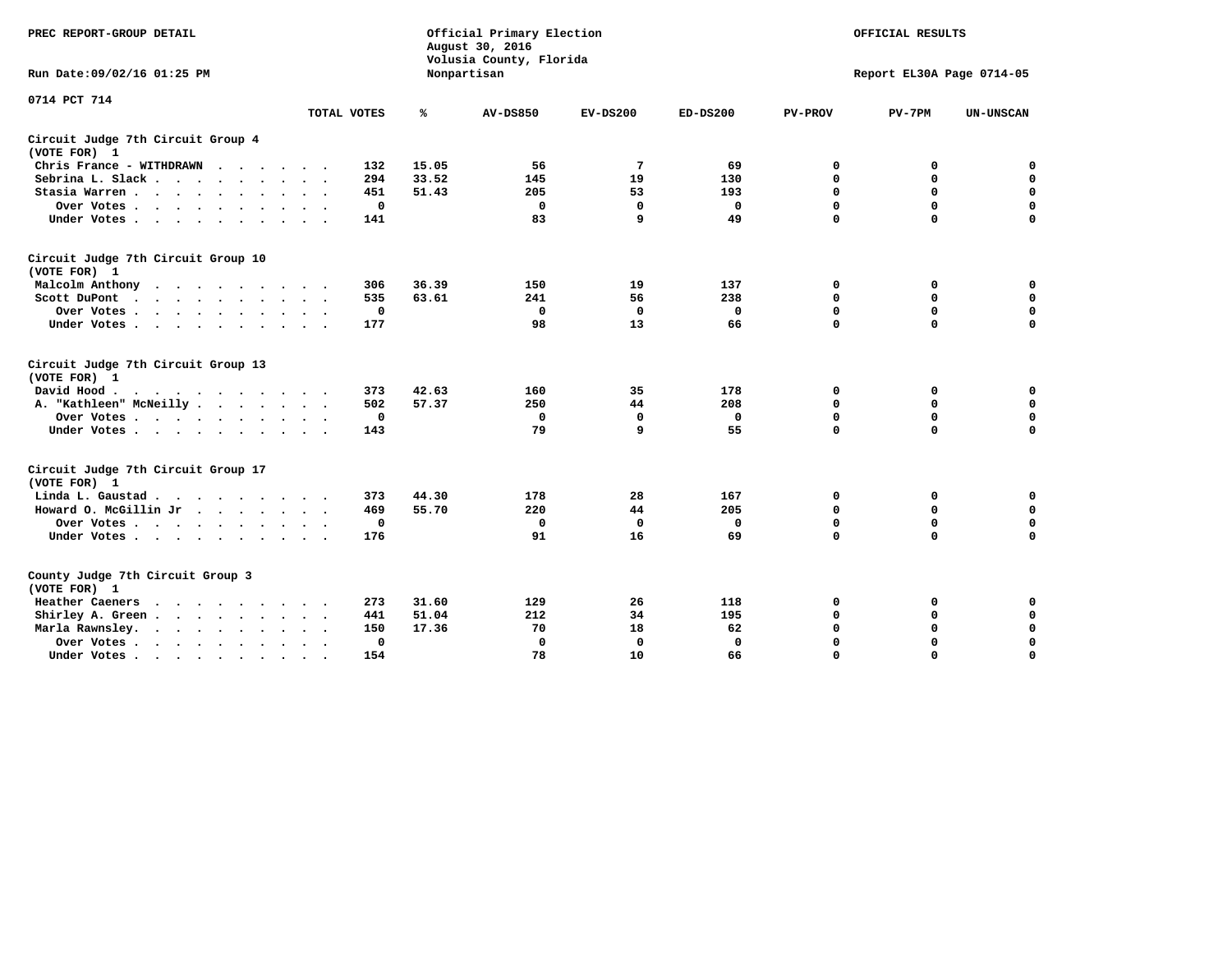| PREC REPORT-GROUP DETAIL                |         |             |       | Official Primary Election<br>August 30, 2016<br>Volusia County, Florida | OFFICIAL RESULTS |              |                |                           |                  |
|-----------------------------------------|---------|-------------|-------|-------------------------------------------------------------------------|------------------|--------------|----------------|---------------------------|------------------|
| Run Date: 09/02/16 01:25 PM             |         |             |       | Nonpartisan                                                             |                  |              |                | Report EL30A Page 0714-06 |                  |
| 0714 PCT 714                            |         | TOTAL VOTES | ℁     | <b>AV-DS850</b>                                                         | $EV-DS200$       | $ED-DS200$   | <b>PV-PROV</b> | $PV-7PM$                  | <b>UN-UNSCAN</b> |
| Sheriff                                 |         |             |       |                                                                         |                  |              |                |                           |                  |
| (VOTE FOR) 1                            |         |             |       |                                                                         |                  |              |                |                           |                  |
| Wendell C. Bradford                     |         | 62          | 6.18  | 19                                                                      | 9                | 34           | 0              | 0                         | $\mathbf 0$      |
| Dave Brannon                            |         | 95          | 9.47  | 52                                                                      | $\overline{4}$   | 39           | 0              | $\Omega$                  | $\mathbf 0$      |
| Mike Chitwood                           |         | 634         | 63.21 | 327                                                                     | 53               | 254          | 0              | 0                         | 0                |
| Eric Dietrich                           |         | 207         | 20.64 | 79                                                                      | 18               | 110          | $\Omega$       | $\Omega$                  | $\mathbf 0$      |
| James E. (Jim) Gillum                   |         | 5           | .50   | $\overline{\mathbf{3}}$                                                 | $\mathbf{1}$     | $\mathbf{1}$ | 0              | $\Omega$                  | 0                |
| Over Votes                              |         | $\mathbf 0$ |       | $\mathbf{0}$                                                            | $\mathbf 0$      | $\mathbf{0}$ | $\Omega$       | $\Omega$                  | $\mathbf 0$      |
| Under Votes                             |         | 15          |       | 9                                                                       | 3                | 3            | 0              | $\Omega$                  | $\Omega$         |
| Property Appraiser                      |         |             |       |                                                                         |                  |              |                |                           |                  |
| (VOTE FOR) 1                            |         |             |       |                                                                         |                  |              |                |                           |                  |
| Larry Bartlett.                         |         | 386         | 43.91 | 188                                                                     | 29               | 169          | 0              | 0                         | 0                |
| H. Alan Burton.                         |         | 289         | 32.88 | 134                                                                     | 22               | 133          | 0              | 0                         | $\mathbf 0$      |
| Mike Swanto.                            |         | 204         | 23.21 | 86                                                                      | 24               | 94           | $\Omega$       | $\Omega$                  | 0                |
| Over Votes                              |         | 0           |       | $\mathbf 0$                                                             | $\mathbf 0$      | $\mathbf 0$  | 0              | 0                         | 0                |
| Under Votes                             |         | 139         |       | 81                                                                      | 13               | 45           | 0              | $\Omega$                  | $\mathbf 0$      |
| Supervisor of Elections<br>(VOTE FOR) 1 |         |             |       |                                                                         |                  |              |                |                           |                  |
| Teresa Apgar                            |         | 126         | 13.83 | 65                                                                      | 7                | 54           | 0              | 0                         | 0                |
| David Lee Davis                         |         | 138         | 15.15 | 50                                                                      | 13               | 75           | $\Omega$       | 0                         | 0                |
| Bill Fyfe. $\ldots$                     |         | 82          | 9.00  | 40                                                                      | 12               | 30           | 0              | 0                         | $\mathbf 0$      |
| Lisa Lewis                              |         | 565         | 62.02 | 274                                                                     | 48               | 243          | $\Omega$       | $\Omega$                  | $\mathbf 0$      |
| Over Votes                              | $\cdot$ | 0           |       | 0                                                                       | $\mathbf 0$      | 0            | 0              | 0                         | $\mathbf 0$      |
| Under Votes                             |         | 107         |       | 60                                                                      | 8                | 39           | $\Omega$       | $\Omega$                  | $\mathbf 0$      |
| County Council Chair<br>(VOTE FOR) 1    |         |             |       |                                                                         |                  |              |                |                           |                  |
| Jason P. Davis.                         |         | 220         | 24.97 | 99                                                                      | 18               | 103          | 0              | 0                         | 0                |
| Greg Gimbert                            |         | 150         | 17.03 | 60                                                                      | 17               | 73           | $\Omega$       | 0                         | $\mathbf 0$      |
| Ed Kelley                               |         | 422         | 47.90 | 209                                                                     | 33               | 180          | 0              | 0                         | 0                |
| Tom Laputka.<br>$\cdots$                |         | 89          | 10.10 | 44                                                                      | 11               | 34           | $\Omega$       | $\Omega$                  | $\mathbf 0$      |
| Over Votes                              |         | 0           |       | 0                                                                       | $\mathbf{0}$     | $\mathbf 0$  | 0              | 0                         | 0                |
| Under Votes                             |         | 137         |       | 77                                                                      | 9                | 51           | $\Omega$       | $\Omega$                  | $\Omega$         |
| School Board Member District 2          |         |             |       |                                                                         |                  |              |                |                           |                  |
| (VOTE FOR) 1                            |         |             |       |                                                                         |                  |              |                |                           |                  |
| Boysie Mae Smith-Walden.                |         | 285         | 32.91 | 118                                                                     | 17               | 150          | 0              | 0                         | 0                |
| Ida Duncan Wright.                      |         | 581         | 67.09 | 289                                                                     | 55               | 237          | 0              | 0                         | 0                |
| Over Votes                              |         | $\mathbf 0$ |       | $\mathbf{0}$                                                            | $\mathbf 0$      | 0            | 0              | 0                         | 0                |
| Under Votes                             |         | 152         |       | 82                                                                      | 16               | 54           | $\Omega$       | $\Omega$                  | $\mathbf 0$      |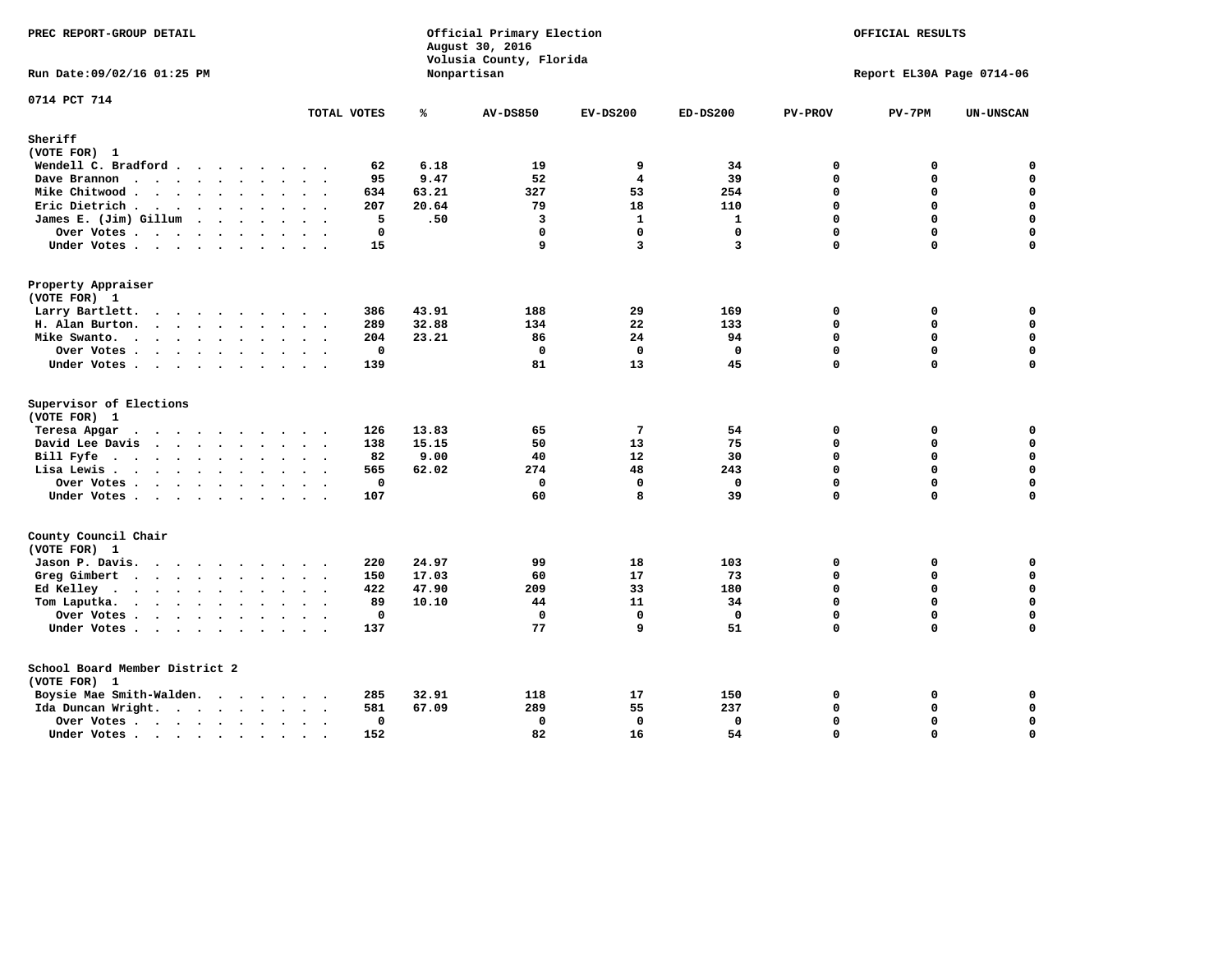| PREC REPORT-GROUP DETAIL                                                         |              |       | Official Primary Election<br>August 30, 2016<br>Volusia County, Florida |              |            | OFFICIAL RESULTS          |          |                  |
|----------------------------------------------------------------------------------|--------------|-------|-------------------------------------------------------------------------|--------------|------------|---------------------------|----------|------------------|
| Run Date: 09/02/16 01:25 PM                                                      |              |       | Nonpartisan                                                             |              |            | Report EL30A Page 0714-07 |          |                  |
| 0714 PCT 714                                                                     | TOTAL VOTES  | ℁     | <b>AV-DS850</b>                                                         | $EV-DS200$   | $ED-DS200$ | <b>PV-PROV</b>            | $PV-7PM$ | <b>UN-UNSCAN</b> |
| Port Orange Mayor<br>(VOTE FOR) 1                                                |              |       |                                                                         |              |            |                           |          |                  |
| Don Burnette<br>$\cdots$                                                         | 433          | 45.01 | 196                                                                     | 51           | 186        | 0                         | 0        | 0                |
| Lance Green.                                                                     | 206          | 21.41 | 114                                                                     | 11           | 81         | O                         | 0        | 0                |
| Ted Noftall.                                                                     | 323          | 33.58 | 145                                                                     | 21           | 157        | 0                         |          | 0                |
| Over Votes                                                                       | 1            |       | $\Omega$                                                                | <sup>0</sup> | 1          | $\Omega$                  | $\Omega$ | $\mathbf 0$      |
| Under Votes                                                                      | 55           |       | 34                                                                      | 5            | 16         | $\Omega$                  | 0        | 0                |
| Port Orange City Council District 2<br>(VOTE FOR) 1                              |              |       |                                                                         |              |            |                           |          |                  |
| Sarah Jones.                                                                     | 372          | 40.61 | 193                                                                     | 34           | 145        | 0                         | 0        | 0                |
| Chase Tramont                                                                    | 544          | 59.39 | 237                                                                     | 44           | 263        | O                         | 0        | 0                |
| Over Votes                                                                       | $\mathbf{o}$ |       | 0                                                                       | $\mathbf 0$  | 0          | $\Omega$                  | $\Omega$ | $\mathbf 0$      |
| Under Votes                                                                      | 102          |       | 59                                                                      | 10           | 33         | $\Omega$                  | 0        | 0                |
| Amendment 4<br>(VOTE FOR) 1                                                      |              |       |                                                                         |              |            |                           |          |                  |
| Yes<br>.                                                                         | 722          | 78.65 | 345                                                                     | 59           | 318        |                           | 0        | 0                |
| No.                                                                              | 196          | 21.35 | 84                                                                      | 22           | 90         | O                         | 0        | 0                |
| Over Votes                                                                       | 0            |       | 0                                                                       | $\Omega$     | 0          |                           |          | 0                |
| Under Votes, $\cdot$ , $\cdot$ , $\cdot$ , $\cdot$ , $\cdot$ , $\cdot$ , $\cdot$ | 100          |       | 60                                                                      | 7            | 33         | $\Omega$                  |          | $\Omega$         |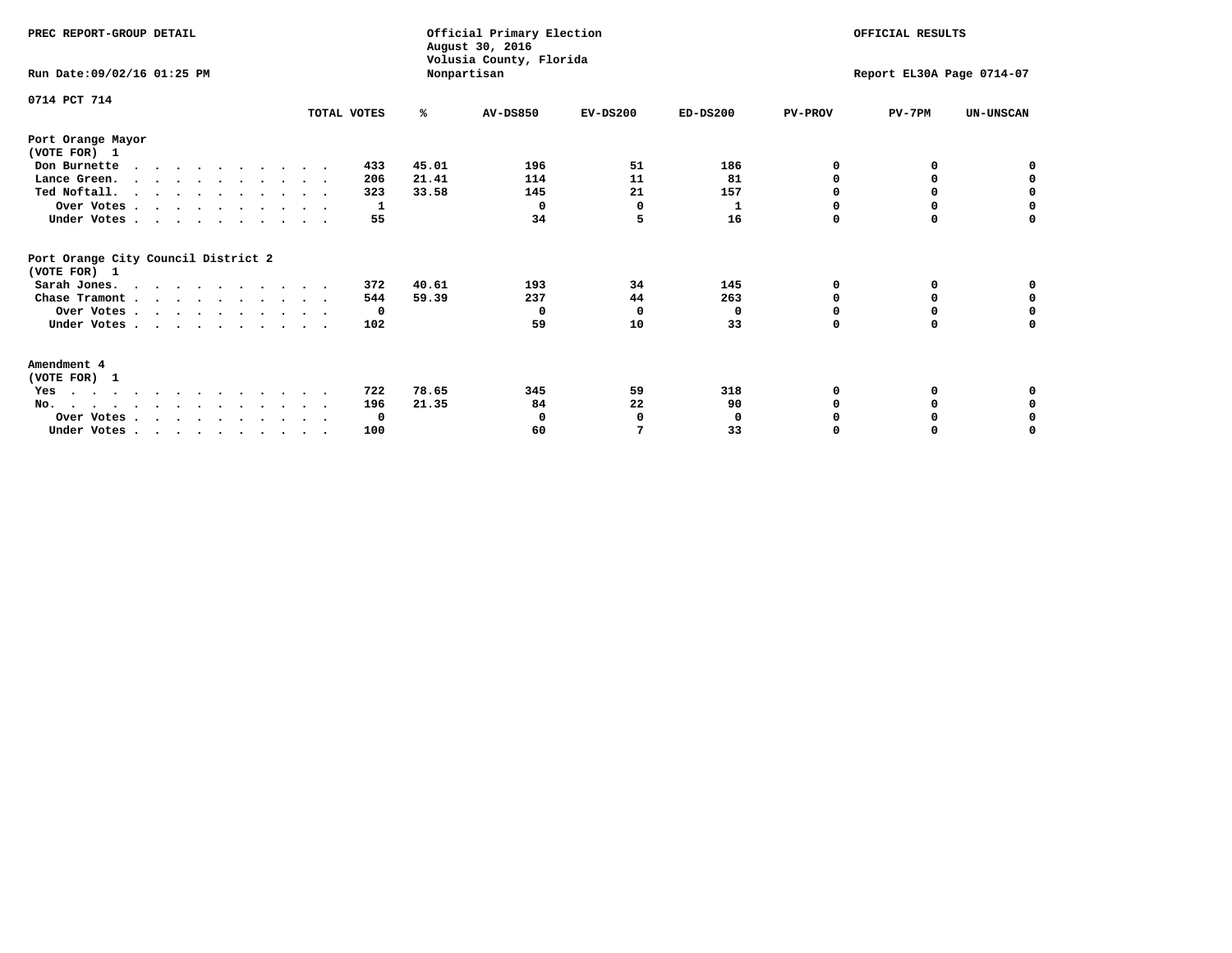| PREC REPORT-GROUP DETAIL        |  |             |                   | Official Primary Election<br>August 30, 2016 |            |              |                | OFFICIAL RESULTS          |                  |
|---------------------------------|--|-------------|-------------------|----------------------------------------------|------------|--------------|----------------|---------------------------|------------------|
| Run Date:09/02/16 01:25 PM      |  |             | <b>STATISTICS</b> | Volusia County, Florida                      |            |              |                | Report EL30A Page 0716-01 |                  |
| 0716 PCT 716                    |  |             |                   |                                              |            |              |                |                           |                  |
|                                 |  | TOTAL VOTES | ℁                 | <b>AV-DS850</b>                              | $EV-DS200$ | $ED-DS200$   | <b>PV-PROV</b> | $PV-7PM$                  | <b>UN-UNSCAN</b> |
| REGISTERED VOTERS - TOTAL 2,745 |  |             |                   |                                              |            |              |                |                           |                  |
| REGISTERED VOTERS - Democratic  |  | 539         | 19.64             |                                              |            |              |                |                           |                  |
| REGISTERED VOTERS - Republican  |  | 1,533       | 55.85             |                                              |            |              |                |                           |                  |
| REGISTERED VOTERS - Libertarian |  | 12          | .44               |                                              |            |              |                |                           |                  |
| REGISTERED VOTERS - Nonpartisan |  | 661         |                   |                                              |            |              |                |                           |                  |
| BALLOTS CAST - TOTAL.           |  | 945         |                   | 464                                          | 71         | 409          |                |                           |                  |
| BALLOTS CAST - Democratic       |  | 179         | 18.94             | 86                                           | 15         | 78           |                |                           |                  |
| BALLOTS CAST - Republican       |  | 646         | 68.36             | 319                                          | 50         | 276          |                |                           |                  |
| BALLOTS CAST - Libertarian.     |  | 5           | .53               |                                              |            | $\mathbf{2}$ |                |                           |                  |
| BALLOTS CAST - Nonpartisan.     |  | 115         | 12.17             | 56                                           | 6          | 53           |                |                           | 0                |
| BALLOTS CAST - BLANK.           |  | $\Omega$    |                   | $\Omega$                                     |            | 0            | O              |                           |                  |
| VOTER TURNOUT - TOTAL           |  |             | 34.43             |                                              |            |              |                |                           |                  |
| VOTER TURNOUT - Democratic.     |  |             | 33.21             |                                              |            |              |                |                           |                  |
| VOTER TURNOUT - Republican.     |  |             | 42.14             |                                              |            |              |                |                           |                  |
| VOTER TURNOUT - Libertarian     |  |             | 41.67             |                                              |            |              |                |                           |                  |
| VOTER TURNOUT - BLANK           |  |             |                   |                                              |            |              |                |                           |                  |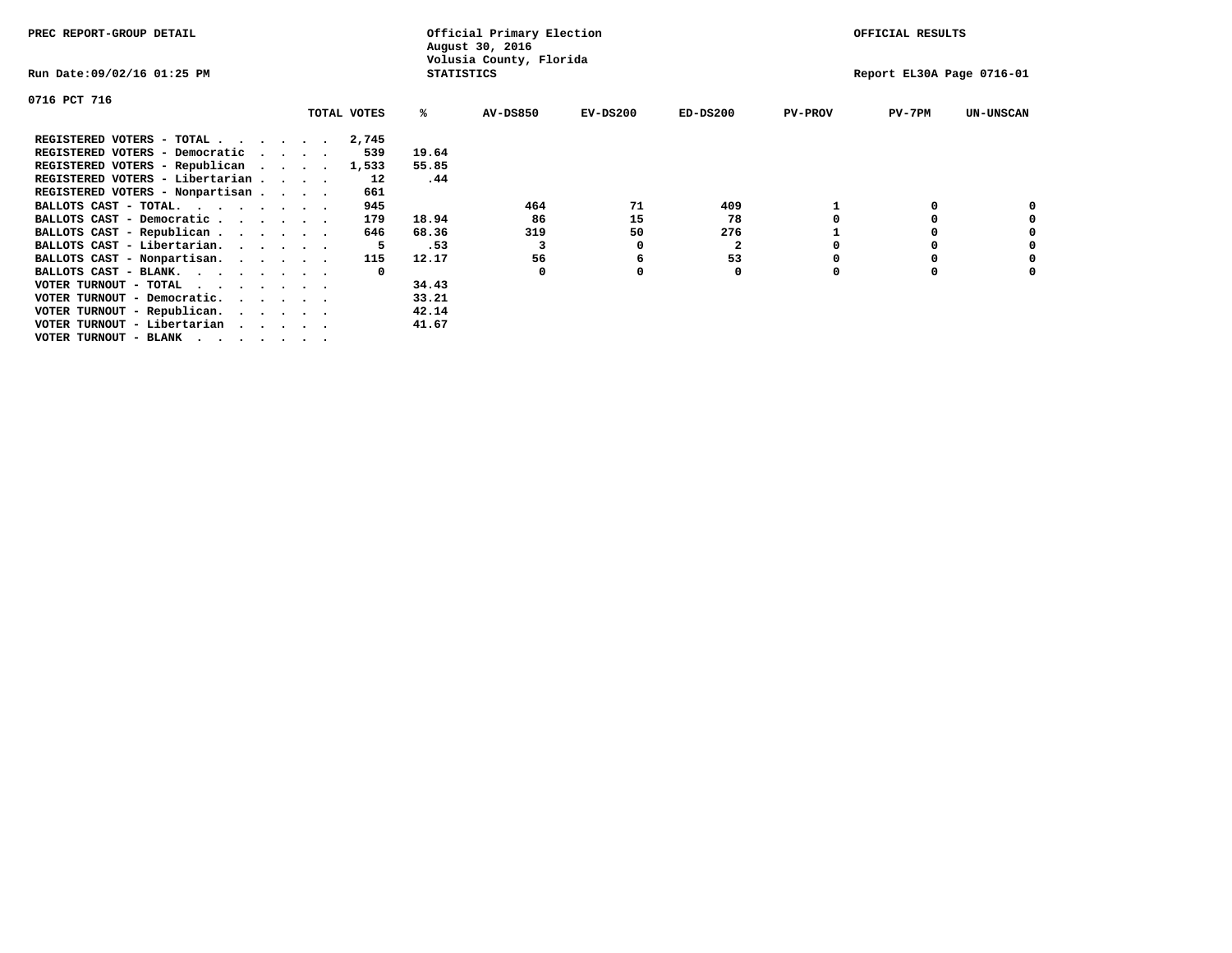| PREC REPORT-GROUP DETAIL                                               |             |       | Official Primary Election<br>August 30, 2016<br>Volusia County, Florida | OFFICIAL RESULTS |                           |                |          |                  |
|------------------------------------------------------------------------|-------------|-------|-------------------------------------------------------------------------|------------------|---------------------------|----------------|----------|------------------|
| Run Date: 09/02/16 01:25 PM                                            |             |       | Democratic                                                              |                  | Report EL30A Page 0716-02 |                |          |                  |
| 0716 PCT 716                                                           | TOTAL VOTES | ℁     | <b>AV-DS850</b>                                                         | $EV-DS200$       | $ED-DS200$                | <b>PV-PROV</b> | $PV-7PM$ | <b>UN-UNSCAN</b> |
| United States Senator                                                  |             |       |                                                                         |                  |                           |                |          |                  |
| (VOTE FOR) 1                                                           |             |       |                                                                         |                  |                           |                |          |                  |
| Roque "Rocky" De La Fuente.                                            |             | 4.88  |                                                                         |                  |                           |                |          |                  |
| Alan Grayson                                                           | 44          | 26.83 | 13                                                                      |                  | 27                        |                |          |                  |
| Pam Keith                                                              | 27          | 16.46 | 17                                                                      |                  |                           |                |          |                  |
| Reginald Luster                                                        | 0           |       |                                                                         |                  |                           |                |          |                  |
| Patrick Murphy.                                                        | 85          | 51.83 | 43                                                                      |                  | 35                        |                |          |                  |
| Over Votes                                                             | 0           |       |                                                                         |                  |                           |                |          |                  |
| Under Votes                                                            | 15          |       | 11                                                                      |                  |                           |                |          |                  |
| Representative in Congress District 6                                  |             |       |                                                                         |                  |                           |                |          |                  |
| (VOTE FOR) 1                                                           |             |       |                                                                         |                  |                           |                |          |                  |
| William (Bill) McCullough $\cdots$ $\cdots$                            | 60          | 38.96 | 28                                                                      |                  | 29                        |                |          |                  |
| Jay McGovern                                                           | 29          | 18.83 | 12                                                                      |                  | 15                        |                |          |                  |
| George Pappas.                                                         | 41          | 26.62 | 13                                                                      |                  | 20                        |                |          |                  |
| Dwayne L. Taylor                                                       | 24          | 15.58 | 12                                                                      |                  | 10                        |                |          |                  |
| Over Votes                                                             |             |       |                                                                         |                  |                           |                |          |                  |
| Under Votes, $\cdot$ , $\cdot$ , $\cdot$ , $\cdot$ , $\cdot$ , $\cdot$ | 25          |       | 21                                                                      |                  |                           |                |          |                  |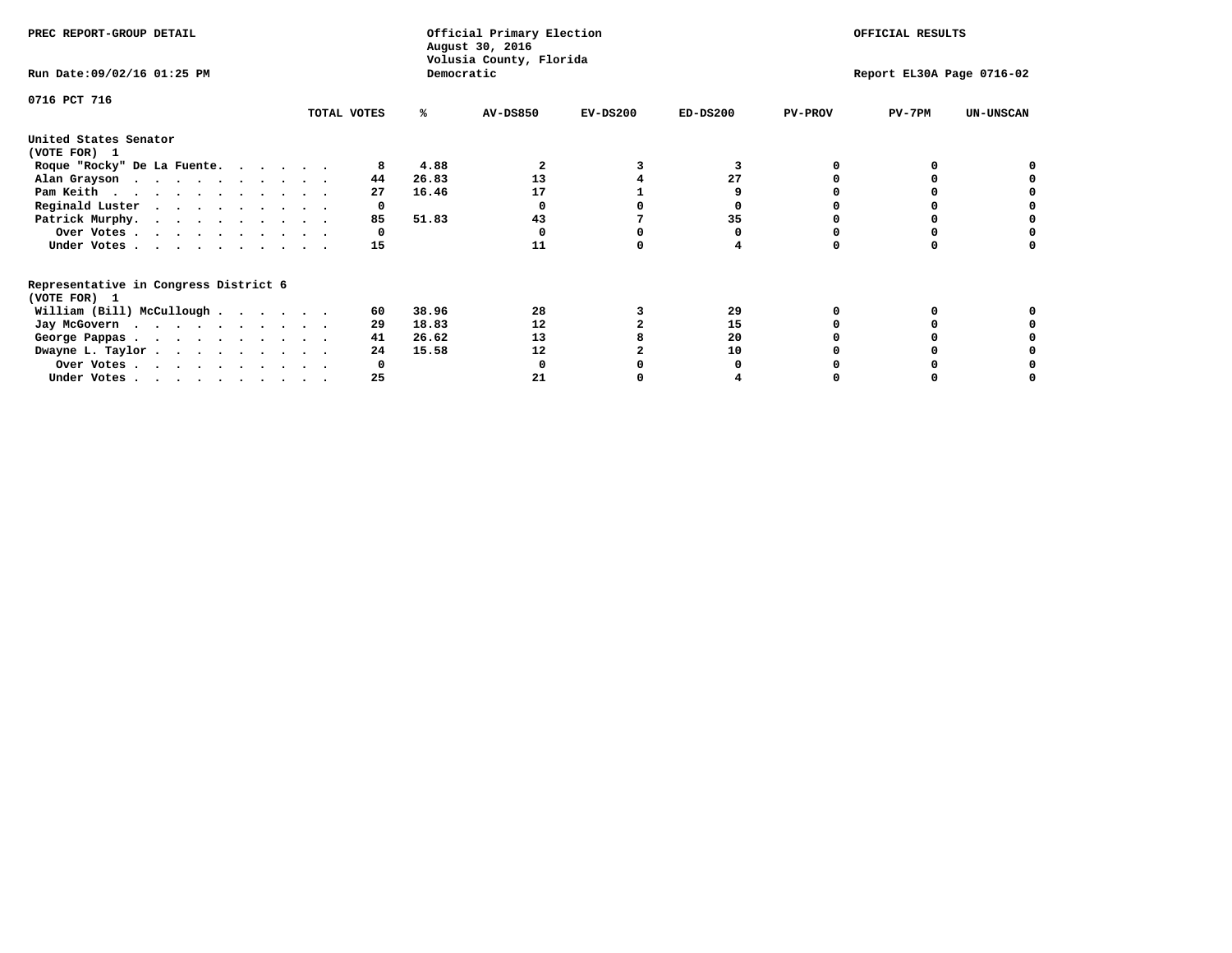| PREC REPORT-GROUP DETAIL<br>Run Date: 09/02/16 01:25 PM                          |             | Republican | Official Primary Election<br>August 30, 2016<br>Volusia County, Florida | OFFICIAL RESULTS<br>Report EL30A Page 0716-03 |             |                |             |                  |
|----------------------------------------------------------------------------------|-------------|------------|-------------------------------------------------------------------------|-----------------------------------------------|-------------|----------------|-------------|------------------|
| 0716 PCT 716                                                                     |             |            |                                                                         |                                               |             |                |             |                  |
|                                                                                  | TOTAL VOTES | ℁          | <b>AV-DS850</b>                                                         | $EV-DS200$                                    | $ED-DS200$  | <b>PV-PROV</b> | $PV-7PM$    | <b>UN-UNSCAN</b> |
| United States Senator<br>(VOTE FOR) 1                                            |             |            |                                                                         |                                               |             |                |             |                  |
| Carlos Beruff                                                                    | 156         | 24.49      | 82                                                                      | 12                                            | 62          | 0              | 0           | 0                |
| Ernie Rivera                                                                     | 5           | .78        | $\mathbf{2}$                                                            | $\Omega$                                      | 3           | $\Omega$       | 0           | $\mathbf 0$      |
| Marco Rubio.                                                                     | 452         | 70.96      | 217                                                                     | 35                                            | 199         | $\mathbf{1}$   | 0           | $\mathbf 0$      |
| Dwight Mark Anthony Young                                                        | 24          | 3.77       | 13                                                                      | $\overline{\mathbf{2}}$                       | 9           | 0              | $\mathbf 0$ | $\mathbf 0$      |
| Over Votes                                                                       | 0           |            | $\Omega$                                                                | $\mathbf 0$                                   | 0           | 0              | $\mathbf 0$ | $\mathbf 0$      |
| Under Votes                                                                      | 9           |            | 5                                                                       | 1                                             | 3           | $\Omega$       | $\Omega$    | $\mathbf 0$      |
| Representative in Congress District 6<br>(VOTE FOR) 1                            |             |            |                                                                         |                                               |             |                |             |                  |
| Fred Costello                                                                    | 106         | 17.43      | 39                                                                      | 10                                            | 57          | 0              | 0           | $\mathbf 0$      |
| Ron Desantis                                                                     | 447         | 73.52      | 235                                                                     | 29                                            | 182         | $\mathbf{1}$   | 0           | $\mathbf 0$      |
| G. G. Galloway.                                                                  | 55          | 9.05       | 24                                                                      | 6                                             | 25          | $\mathbf 0$    | $\mathbf 0$ | $\mathbf 0$      |
| Over Votes                                                                       | 0           |            | $\Omega$                                                                | $\Omega$                                      | 0           | 0              | 0           | $\mathbf 0$      |
| Under Votes                                                                      | 38          |            | 21                                                                      | 5                                             | 12          | $\mathbf 0$    | $\Omega$    | $\mathbf 0$      |
| State Committeeman                                                               |             |            |                                                                         |                                               |             |                |             |                  |
| (VOTE FOR) 1                                                                     |             |            |                                                                         |                                               |             |                |             |                  |
| Paul W. Deering                                                                  | 398         | 78.19      | 200                                                                     | 22                                            | 175         | 1              | 0           | 0                |
| James Oddie.                                                                     | 111         | 21.81      | 48                                                                      | 17                                            | 46          | 0              | 0           | $\mathbf 0$      |
| Over Votes                                                                       | 0           |            | 0                                                                       | $\mathbf 0$                                   | 0           | 0              | $\mathbf 0$ | $\mathbf 0$      |
| Under Votes                                                                      | 137         |            | 71                                                                      | 11                                            | 55          | $\mathbf 0$    | $\mathbf 0$ | $\mathbf 0$      |
| State Committeewoman<br>(VOTE FOR) 1                                             |             |            |                                                                         |                                               |             |                |             |                  |
| Dana Christina Dougherty<br>.                                                    | 183         | 35.81      | 91                                                                      | 12                                            | 80          | 0              | 0           | 0                |
| Marilyn C. Ford                                                                  | 328         | 64.19      | 157                                                                     | 26                                            | 144         | 1              | 0           | 0                |
| Over Votes                                                                       | $\Omega$    |            | $\Omega$                                                                | 0                                             | $\mathbf 0$ | 0              | 0           | $\mathbf 0$      |
| Under Votes, $\cdot$ , $\cdot$ , $\cdot$ , $\cdot$ , $\cdot$ , $\cdot$ , $\cdot$ | 135         |            | 71                                                                      | 12                                            | 52          | $\Omega$       | $\Omega$    | $\Omega$         |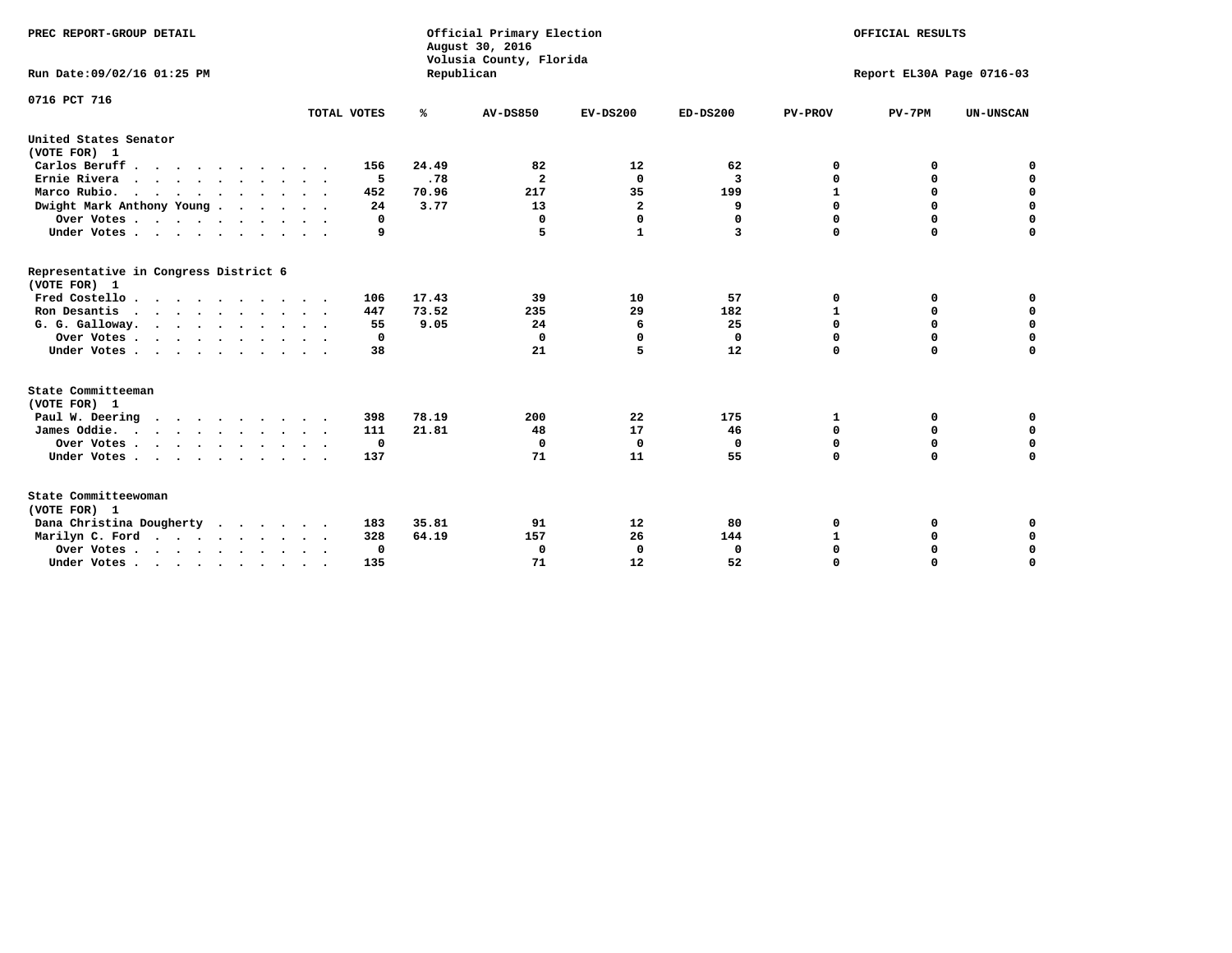| PREC REPORT-GROUP DETAIL              |  |  |  |  |  |             | Official Primary Election<br>August 30, 2016<br>Volusia County, Florida | OFFICIAL RESULTS |            |            |                |                           |                  |
|---------------------------------------|--|--|--|--|--|-------------|-------------------------------------------------------------------------|------------------|------------|------------|----------------|---------------------------|------------------|
| Run Date: 09/02/16 01:25 PM           |  |  |  |  |  |             |                                                                         | Libertarian      |            |            |                | Report EL30A Page 0716-04 |                  |
| 0716 PCT 716                          |  |  |  |  |  | TOTAL VOTES | ℁                                                                       | <b>AV-DS850</b>  | $EV-DS200$ | $ED-DS200$ | <b>PV-PROV</b> | $PV-7PM$                  | <b>UN-UNSCAN</b> |
| United States Senator<br>(VOTE FOR) 1 |  |  |  |  |  |             |                                                                         |                  |            |            |                |                           |                  |
| Augustus Invictus.                    |  |  |  |  |  |             | 40.00                                                                   |                  | 0          | 0          |                |                           | 0                |
| Paul Stanton<br>$\cdots$              |  |  |  |  |  |             | 60.00                                                                   |                  |            |            |                |                           | 0                |
| Over Votes                            |  |  |  |  |  | 0           |                                                                         |                  |            | O          |                |                           | 0                |
| Under Votes                           |  |  |  |  |  | 0           |                                                                         |                  |            |            |                |                           |                  |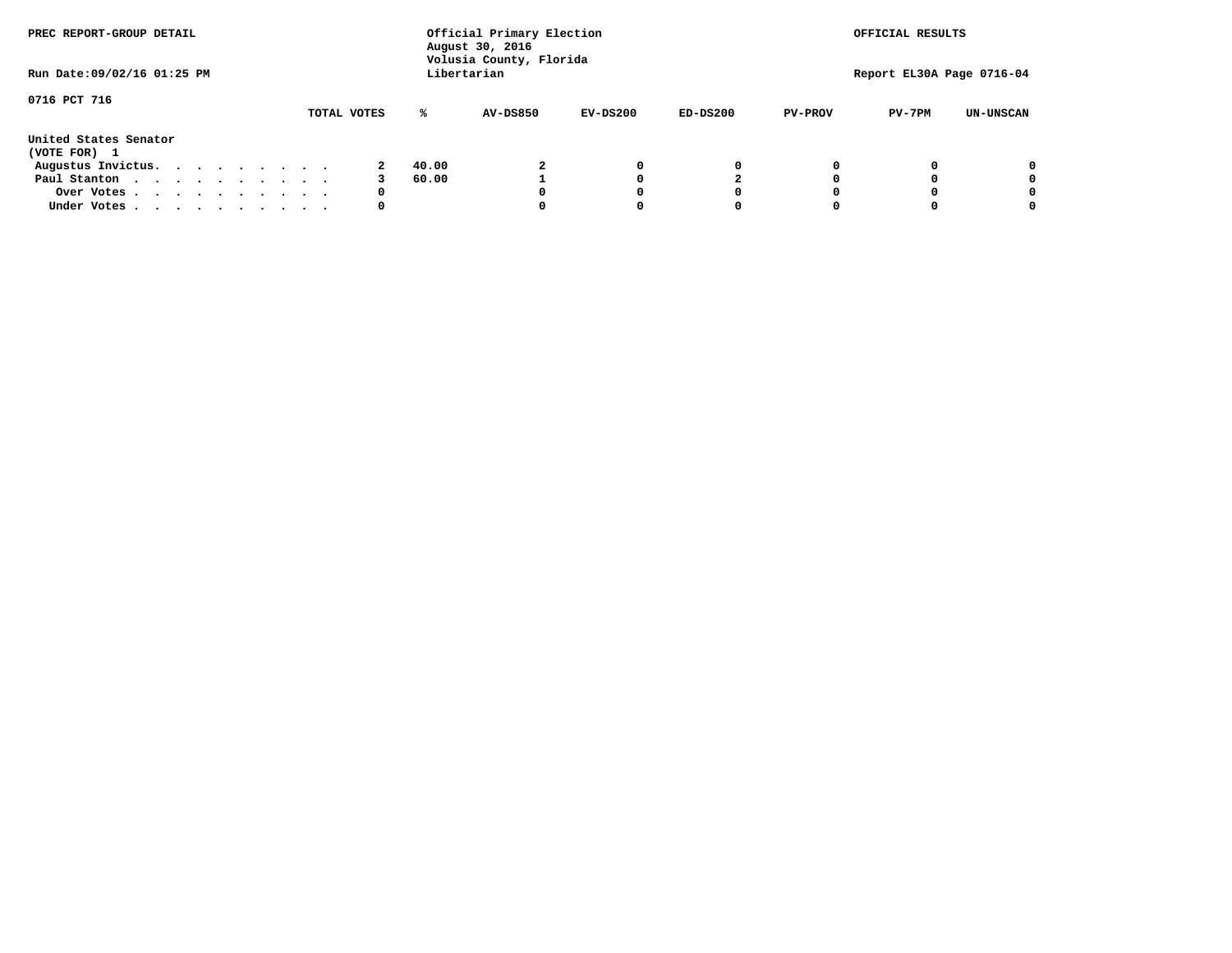| PREC REPORT-GROUP DETAIL                                                |             | Official Primary Election<br>August 30, 2016<br>Volusia County, Florida | OFFICIAL RESULTS |             |              |                |                           |                  |
|-------------------------------------------------------------------------|-------------|-------------------------------------------------------------------------|------------------|-------------|--------------|----------------|---------------------------|------------------|
| Run Date: 09/02/16 01:25 PM                                             |             |                                                                         | Nonpartisan      |             |              |                | Report EL30A Page 0716-05 |                  |
| 0716 PCT 716                                                            |             |                                                                         |                  |             |              |                |                           |                  |
|                                                                         | TOTAL VOTES | ℁                                                                       | <b>AV-DS850</b>  | $EV-DS200$  | $ED-DS200$   | <b>PV-PROV</b> | $PV-7PM$                  | <b>UN-UNSCAN</b> |
| Circuit Judge 7th Circuit Group 4<br>(VOTE FOR) 1                       |             |                                                                         |                  |             |              |                |                           |                  |
| Chris France - WITHDRAWN<br>.                                           | 102         | 12.64                                                                   | 49               | 5           | 48           | 0              | 0                         | $\mathbf 0$      |
| Sebrina L. Slack                                                        | 322         | 39.90                                                                   | 166              | 28          | 127          | 1              | 0                         | $\mathbf 0$      |
| Stasia Warren                                                           | 383         | 47.46                                                                   | 176              | 27          | 180          | $\mathbf 0$    | $\mathbf 0$               | $\pmb{0}$        |
| Over Votes                                                              |             | $\mathbf 0$                                                             | $\mathbf 0$      | 0           | 0            | $\mathbf 0$    | $\mathbf 0$               | $\mathbf 0$      |
| Under Votes                                                             | 138         |                                                                         | 73               | 11          | 54           | $\mathbf 0$    | $\Omega$                  | $\mathbf 0$      |
| Circuit Judge 7th Circuit Group 10<br>(VOTE FOR) 1                      |             |                                                                         |                  |             |              |                |                           |                  |
| Malcolm Anthony                                                         | 334         | 43.49                                                                   | 174              | 24          | 135          | 1              | 0                         | 0                |
| Scott DuPont                                                            | 434         | 56.51                                                                   | 192              | 34          | 208          | 0              | $\mathbf 0$               | $\mathbf 0$      |
| Over Votes                                                              |             | $\mathbf 0$                                                             | $\mathbf{0}$     | $\mathbf 0$ | $\mathbf{0}$ | $\mathbf 0$    | $\mathbf 0$               | 0                |
| Under Votes                                                             | 177         |                                                                         | 98               | 13          | 66           | $\mathbf 0$    | $\mathbf 0$               | 0                |
| Circuit Judge 7th Circuit Group 13<br>(VOTE FOR) 1                      |             |                                                                         |                  |             |              |                |                           |                  |
| David Hood.<br>.                                                        | 479         | 58.70                                                                   | 237              | 37          | 204          | 1              | 0                         | $\mathbf 0$      |
| A. "Kathleen" McNeilly                                                  | 337         | 41.30                                                                   | 151              | 25          | 161          | $\mathbf 0$    | $\mathbf 0$               | $\mathbf 0$      |
| Over Votes                                                              |             | 0                                                                       | 0                | 0           | $\mathbf 0$  | 0              | $\mathbf 0$               | $\pmb{0}$        |
| Under Votes.                                                            | 129         |                                                                         | 76               | 9           | 44           | $\mathbf 0$    | $\Omega$                  | 0                |
| Circuit Judge 7th Circuit Group 17<br>(VOTE FOR) 1                      |             |                                                                         |                  |             |              |                |                           |                  |
| Linda L. Gaustad                                                        | 220         | 28.61                                                                   | 100              | 13          | 107          | 0              | 0                         | $\mathbf 0$      |
| Howard O. McGillin Jr                                                   | 549         | 71.39                                                                   | 268              | 45          | 235          | $\mathbf 1$    | $\mathbf 0$               | $\mathbf 0$      |
| Over Votes                                                              |             | $\mathbf 0$                                                             | $\mathbf{0}$     | $\mathbf 0$ | $\mathbf 0$  | $\mathbf 0$    | $\mathbf 0$               | 0                |
| Under Votes                                                             | 176         |                                                                         | 96               | 13          | 67           | $\mathbf 0$    | $\mathbf 0$               | $\mathbf 0$      |
| County Judge 7th Circuit Group 3<br>(VOTE FOR) 1                        |             |                                                                         |                  |             |              |                |                           |                  |
| Heather Caeners<br>$\cdots$                                             | 405         | 52.26                                                                   | 189              | 26          | 189          | 1              | 0                         | 0                |
| Shirley A. Green                                                        | 260         | 33.55                                                                   | 121              | 26          | 113          | $\mathbf 0$    | $\mathbf 0$               | $\mathbf 0$      |
| Marla Rawnsley.                                                         | 110         | 14.19                                                                   | 58               | 6           | 46           | 0              | $\mathbf 0$               | $\pmb{0}$        |
| Over Votes.<br>$\cdots$<br>$\ddot{\phantom{a}}$<br>$\ddot{\phantom{0}}$ |             | 0                                                                       | $\Omega$         | 0           | 0            | $\mathbf 0$    | $\mathbf 0$               | $\mathbf 0$      |
| Under Votes                                                             | 170         |                                                                         | 96               | 13          | 61           | $\mathbf 0$    | $\mathbf 0$               | 0                |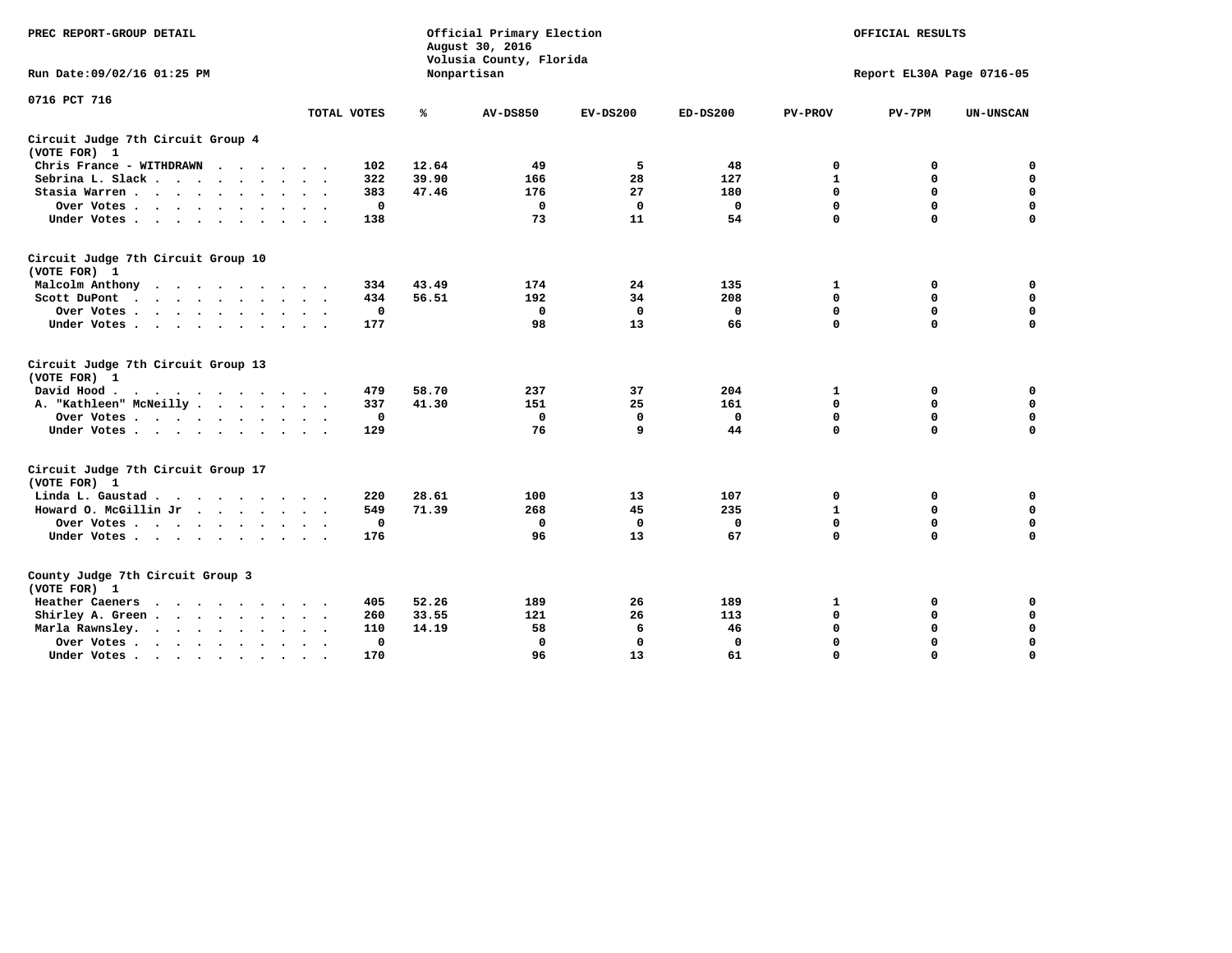| PREC REPORT-GROUP DETAIL                                                                                               | Official Primary Election<br>August 30, 2016<br>Volusia County, Florida |       |                 |                         | OFFICIAL RESULTS |                |                           |                  |
|------------------------------------------------------------------------------------------------------------------------|-------------------------------------------------------------------------|-------|-----------------|-------------------------|------------------|----------------|---------------------------|------------------|
| Run Date: 09/02/16 01:25 PM                                                                                            |                                                                         |       | Nonpartisan     |                         |                  |                | Report EL30A Page 0716-06 |                  |
| 0716 PCT 716                                                                                                           | TOTAL VOTES                                                             | ℁     | <b>AV-DS850</b> | $EV-DS200$              | $ED-DS200$       | <b>PV-PROV</b> | $PV-7PM$                  | <b>UN-UNSCAN</b> |
| Sheriff                                                                                                                |                                                                         |       |                 |                         |                  |                |                           |                  |
| (VOTE FOR) 1                                                                                                           |                                                                         |       |                 |                         |                  |                |                           |                  |
| Wendell C. Bradford                                                                                                    | 27                                                                      | 2.94  | 9               | $\overline{\mathbf{3}}$ | 15               | $\mathbf 0$    | 0                         | $\mathbf 0$      |
| Dave Brannon                                                                                                           | 155                                                                     | 16.87 | 78              | 12                      | 65               | $\Omega$       | 0                         | $\mathbf 0$      |
| Mike Chitwood                                                                                                          | 493                                                                     | 53.65 | 262             | 28                      | 202              | $\mathbf{1}$   | 0                         | 0                |
| Eric Dietrich.                                                                                                         | 231                                                                     | 25.14 | 92              | 24                      | 115              | $\Omega$       | 0                         | $\mathbf 0$      |
| James E. (Jim) Gillum                                                                                                  | 13                                                                      | 1.41  | 5               | $\overline{a}$          | 6                | $\mathbf 0$    | $\mathbf 0$               | $\mathbf 0$      |
| Over Votes                                                                                                             | $\mathbf{0}$                                                            |       | $\Omega$        | $\Omega$                | $\Omega$         | $\Omega$       | $\Omega$                  | $\mathbf 0$      |
| Under Votes                                                                                                            | 26                                                                      |       | 18              | $\overline{a}$          | 6                | $\Omega$       | 0                         | $\Omega$         |
| Property Appraiser                                                                                                     |                                                                         |       |                 |                         |                  |                |                           |                  |
| (VOTE FOR) 1                                                                                                           |                                                                         |       |                 |                         |                  |                |                           |                  |
| Larry Bartlett.<br>$\sim$                                                                                              | 213<br>$\sim$                                                           | 26.43 | 107             | 19                      | 87               | $\mathbf 0$    | 0                         | 0                |
| H. Alan Burton.                                                                                                        | 463                                                                     | 57.44 | 216             | 29                      | 217              | $\mathbf{1}$   | 0                         | $\mathbf 0$      |
| Mike Swanto.                                                                                                           | 130                                                                     | 16.13 | 54              | 13                      | 63               | $\Omega$       | 0                         | $\mathbf 0$      |
| Over Votes                                                                                                             | $\mathbf 0$                                                             |       | $\Omega$        | $\mathbf 0$             | $\Omega$         | $\mathbf{0}$   | 0                         | $\mathbf 0$      |
| Under Votes                                                                                                            | 139                                                                     |       | 87              | 10                      | 42               | $\Omega$       | $\Omega$                  | $\mathbf 0$      |
| Supervisor of Elections                                                                                                |                                                                         |       |                 |                         |                  |                |                           |                  |
| (VOTE FOR) 1                                                                                                           |                                                                         |       |                 |                         |                  |                |                           |                  |
| Teresa Apgar<br>$\cdots$                                                                                               | 67<br>$\sim$ $\sim$                                                     | 7.98  | 26              | 5                       | 36               | 0              | 0                         | 0                |
| David Lee Davis                                                                                                        | 78                                                                      | 9.29  | 36              | 3                       | 39               | $\Omega$       | 0                         | $\mathbf 0$      |
| Bill Fyfe.                                                                                                             | 52                                                                      | 6.19  | 27              | 5                       | 20               | $\Omega$       | 0                         | $\mathbf 0$      |
| Lisa Lewis                                                                                                             | 643                                                                     | 76.55 | 315             | 47                      | 280              | $\mathbf{1}$   | 0                         | $\mathbf 0$      |
| Over Votes                                                                                                             | $\mathbf 0$                                                             |       | $\mathbf 0$     | $\mathbf 0$             | $\mathbf 0$      | $\mathbf 0$    | 0                         | $\mathbf 0$      |
| Under Votes                                                                                                            | 105                                                                     |       | 60              | 11                      | 34               | $\Omega$       | $\Omega$                  | $\mathbf 0$      |
| County Council Chair<br>(VOTE FOR) 1                                                                                   |                                                                         |       |                 |                         |                  |                |                           |                  |
| Jason P. Davis.                                                                                                        | 179                                                                     | 22.43 | 94              | 15                      | 70               | 0              | 0                         | 0                |
| Greg Gimbert<br>$\cdots$                                                                                               | 117                                                                     | 14.66 | 47              | 7                       | 63               | $\Omega$       | $\Omega$                  | $\mathbf{0}$     |
| Ed Kelley $\cdots$                                                                                                     | 442                                                                     | 55.39 | 209             | 29                      | 203              | $\mathbf{1}$   | 0                         | $\mathbf 0$      |
| Tom Laputka.<br>$\mathbf{r}$ , $\mathbf{r}$ , $\mathbf{r}$ , $\mathbf{r}$ , $\mathbf{r}$ , $\mathbf{r}$ , $\mathbf{r}$ | 60                                                                      | 7.52  | 23              | 10                      | 27               | $\Omega$       | $\mathbf 0$               | $\mathbf 0$      |
| Over Votes                                                                                                             | $\mathbf 0$<br>$\ddot{\phantom{a}}$                                     |       | $\mathbf 0$     | $\Omega$                | $\mathbf{0}$     | $\mathbf{0}$   | 0                         | 0                |
| Under Votes                                                                                                            | 147                                                                     |       | 91              | 10                      | 46               | $\Omega$       | $\Omega$                  | $\mathbf 0$      |
| Amendment 4                                                                                                            |                                                                         |       |                 |                         |                  |                |                           |                  |
| (VOTE FOR) 1                                                                                                           |                                                                         |       |                 |                         |                  |                |                           |                  |
| $Yes \cdot \cdot \cdot \cdot \cdot \cdot \cdot \cdot \cdot$<br>$\bullet$                                               | 522                                                                     | 61.56 | 253             | 38                      | 231              | 0              | 0                         | 0                |
| $\cdot$ $\cdot$ $\cdot$ $\cdot$ $\cdot$<br>$No.$<br>$\ddot{\phantom{a}}$<br>$\ddot{\phantom{a}}$                       | 326<br>$\sim$ $\sim$<br>$\cdot$ $\cdot$                                 | 38.44 | 165             | 24                      | 136              | $\mathbf{1}$   | $\mathbf 0$               | $\mathbf 0$      |
| Over Votes .<br>$\cdots$<br>$\ddot{\phantom{a}}$                                                                       | $\mathbf 0$<br>$\ddot{\phantom{a}}$                                     |       | 0               | $\mathbf{0}$            | 0                | $\mathbf 0$    | 0                         | $\mathbf 0$      |
| Under Votes<br>$\sim$                                                                                                  | 97<br>$\sim$<br>$\sim$                                                  |       | 46              | 9                       | 42               | $\mathbf 0$    | 0                         | $\mathbf 0$      |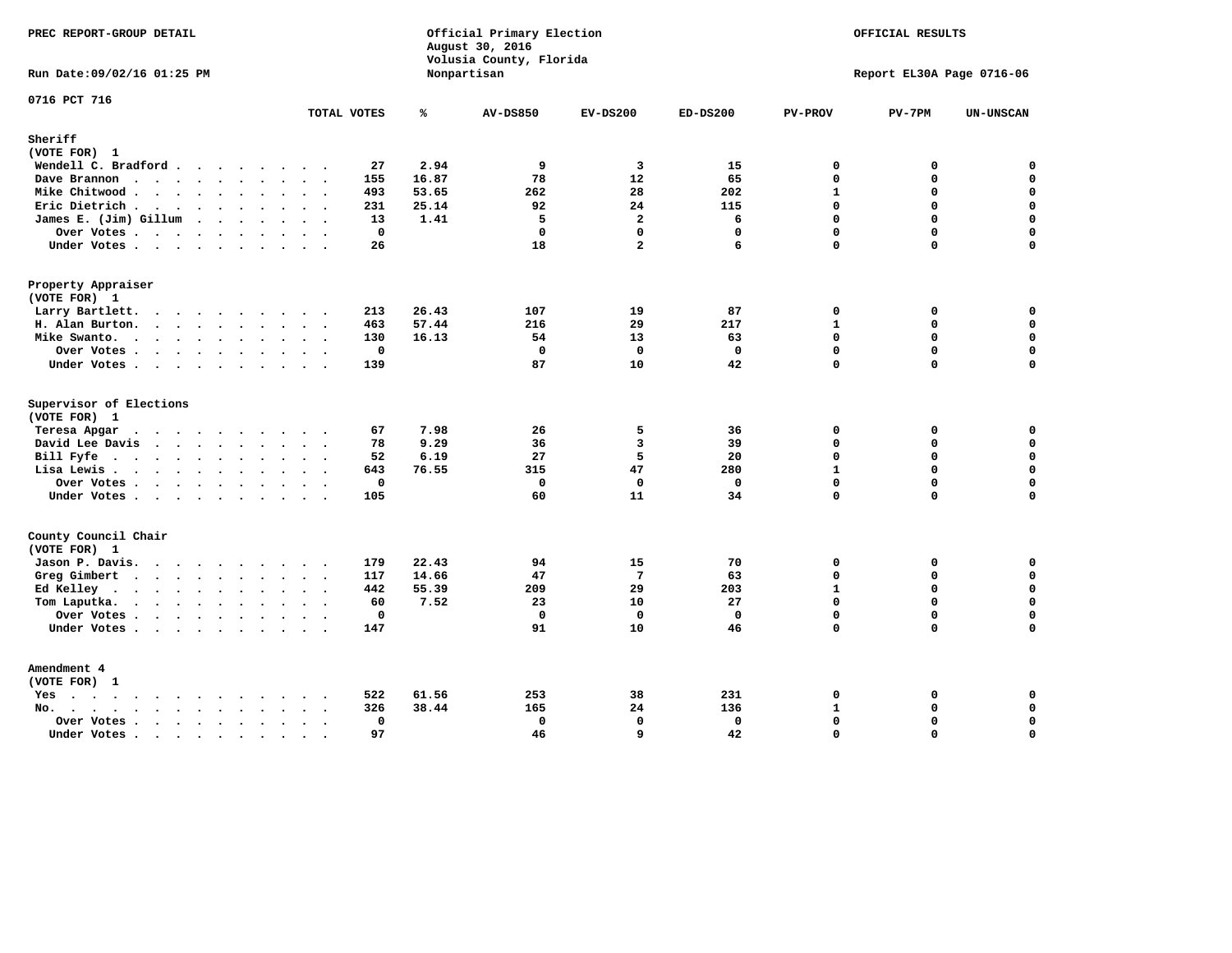| Volusia County, Florida<br>Run Date:09/02/16 01:25 PM<br><b>STATISTICS</b><br>0717 PCT 717<br>TOTAL VOTES<br><b>AV-DS850</b><br>$EV-DS200$<br>$ED-DS200$<br>%ะ<br><b>PV-PROV</b><br>$PV-7PM$<br>REGISTERED VOTERS - TOTAL<br>1,879<br>35.28<br>REGISTERED VOTERS - Democratic<br>663<br>$\sim$ $\sim$ $\sim$ $\sim$<br>REGISTERED VOTERS - Republican<br>35.44<br>666<br>REGISTERED VOTERS - Libertarian<br>.32<br>-6<br>REGISTERED VOTERS - Nonpartisan<br>544<br>513<br>179<br>39<br>295<br>BALLOTS CAST - TOTAL.<br>105<br>BALLOTS CAST - Democratic<br>193<br>37.62<br>68<br>20<br>77<br>BALLOTS CAST - Republican<br>46.00<br>14<br>145<br>236<br>BALLOTS CAST - Libertarian.<br>0<br>0<br>0<br>0<br>45<br>BALLOTS CAST - Nonpartisan.<br>16.37<br>34<br>5<br>84<br>BALLOTS CAST - BLANK.<br>0<br>27.30<br>VOTER TURNOUT - TOTAL<br>.<br>29.11<br>VOTER TURNOUT - Democratic.<br>$\cdot$<br>VOTER TURNOUT - Republican.<br>35.44<br>VOTER TURNOUT - Libertarian | PREC REPORT-GROUP DETAIL |  |  | Official Primary Election<br>August 30, 2016 |  |                           | OFFICIAL RESULTS |  |                  |
|----------------------------------------------------------------------------------------------------------------------------------------------------------------------------------------------------------------------------------------------------------------------------------------------------------------------------------------------------------------------------------------------------------------------------------------------------------------------------------------------------------------------------------------------------------------------------------------------------------------------------------------------------------------------------------------------------------------------------------------------------------------------------------------------------------------------------------------------------------------------------------------------------------------------------------------------------------------------|--------------------------|--|--|----------------------------------------------|--|---------------------------|------------------|--|------------------|
|                                                                                                                                                                                                                                                                                                                                                                                                                                                                                                                                                                                                                                                                                                                                                                                                                                                                                                                                                                      |                          |  |  |                                              |  | Report EL30A Page 0717-01 |                  |  |                  |
|                                                                                                                                                                                                                                                                                                                                                                                                                                                                                                                                                                                                                                                                                                                                                                                                                                                                                                                                                                      |                          |  |  |                                              |  |                           |                  |  |                  |
|                                                                                                                                                                                                                                                                                                                                                                                                                                                                                                                                                                                                                                                                                                                                                                                                                                                                                                                                                                      |                          |  |  |                                              |  |                           |                  |  | <b>UN-UNSCAN</b> |
|                                                                                                                                                                                                                                                                                                                                                                                                                                                                                                                                                                                                                                                                                                                                                                                                                                                                                                                                                                      |                          |  |  |                                              |  |                           |                  |  |                  |
|                                                                                                                                                                                                                                                                                                                                                                                                                                                                                                                                                                                                                                                                                                                                                                                                                                                                                                                                                                      |                          |  |  |                                              |  |                           |                  |  |                  |
|                                                                                                                                                                                                                                                                                                                                                                                                                                                                                                                                                                                                                                                                                                                                                                                                                                                                                                                                                                      |                          |  |  |                                              |  |                           |                  |  |                  |
|                                                                                                                                                                                                                                                                                                                                                                                                                                                                                                                                                                                                                                                                                                                                                                                                                                                                                                                                                                      |                          |  |  |                                              |  |                           |                  |  |                  |
|                                                                                                                                                                                                                                                                                                                                                                                                                                                                                                                                                                                                                                                                                                                                                                                                                                                                                                                                                                      |                          |  |  |                                              |  |                           |                  |  |                  |
|                                                                                                                                                                                                                                                                                                                                                                                                                                                                                                                                                                                                                                                                                                                                                                                                                                                                                                                                                                      |                          |  |  |                                              |  |                           |                  |  |                  |
|                                                                                                                                                                                                                                                                                                                                                                                                                                                                                                                                                                                                                                                                                                                                                                                                                                                                                                                                                                      |                          |  |  |                                              |  |                           |                  |  |                  |
|                                                                                                                                                                                                                                                                                                                                                                                                                                                                                                                                                                                                                                                                                                                                                                                                                                                                                                                                                                      |                          |  |  |                                              |  |                           |                  |  |                  |
|                                                                                                                                                                                                                                                                                                                                                                                                                                                                                                                                                                                                                                                                                                                                                                                                                                                                                                                                                                      |                          |  |  |                                              |  |                           |                  |  |                  |
|                                                                                                                                                                                                                                                                                                                                                                                                                                                                                                                                                                                                                                                                                                                                                                                                                                                                                                                                                                      |                          |  |  |                                              |  |                           |                  |  |                  |
|                                                                                                                                                                                                                                                                                                                                                                                                                                                                                                                                                                                                                                                                                                                                                                                                                                                                                                                                                                      |                          |  |  |                                              |  |                           |                  |  |                  |
|                                                                                                                                                                                                                                                                                                                                                                                                                                                                                                                                                                                                                                                                                                                                                                                                                                                                                                                                                                      |                          |  |  |                                              |  |                           |                  |  |                  |
|                                                                                                                                                                                                                                                                                                                                                                                                                                                                                                                                                                                                                                                                                                                                                                                                                                                                                                                                                                      |                          |  |  |                                              |  |                           |                  |  |                  |
|                                                                                                                                                                                                                                                                                                                                                                                                                                                                                                                                                                                                                                                                                                                                                                                                                                                                                                                                                                      |                          |  |  |                                              |  |                           |                  |  |                  |
|                                                                                                                                                                                                                                                                                                                                                                                                                                                                                                                                                                                                                                                                                                                                                                                                                                                                                                                                                                      |                          |  |  |                                              |  |                           |                  |  |                  |
| VOTER TURNOUT - BLANK                                                                                                                                                                                                                                                                                                                                                                                                                                                                                                                                                                                                                                                                                                                                                                                                                                                                                                                                                |                          |  |  |                                              |  |                           |                  |  |                  |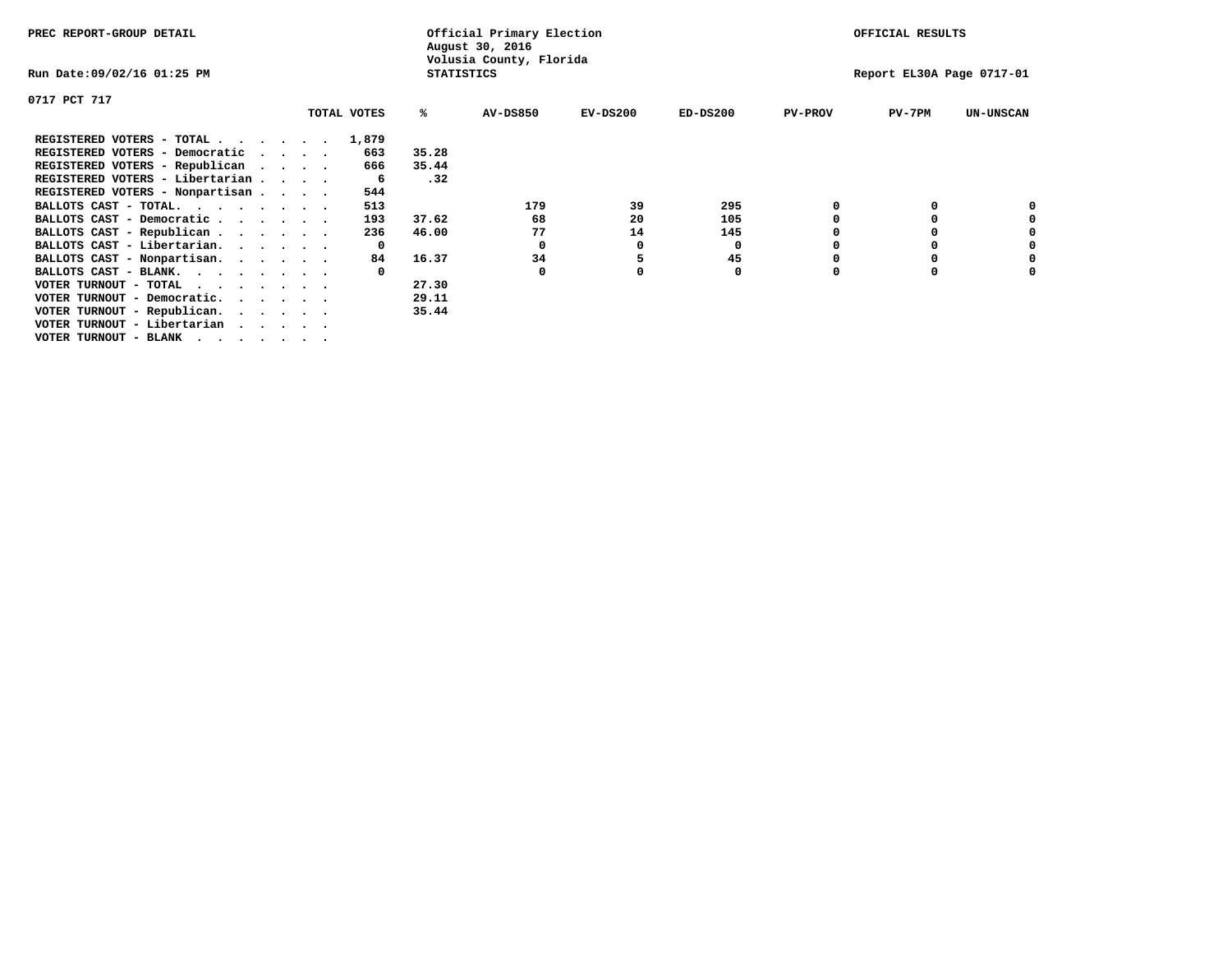| PREC REPORT-GROUP DETAIL                                               |                                       |       | Official Primary Election<br>August 30, 2016 |            | OFFICIAL RESULTS |                |                           |                  |  |  |
|------------------------------------------------------------------------|---------------------------------------|-------|----------------------------------------------|------------|------------------|----------------|---------------------------|------------------|--|--|
| Run Date: 09/02/16 01:25 PM                                            | Volusia County, Florida<br>Democratic |       |                                              |            |                  |                | Report EL30A Page 0717-02 |                  |  |  |
| 0717 PCT 717                                                           | TOTAL VOTES                           | ℁     | AV-DS850                                     | $EV-DS200$ | $ED-DS200$       | <b>PV-PROV</b> | $PV-7PM$                  | <b>UN-UNSCAN</b> |  |  |
|                                                                        |                                       |       |                                              |            |                  |                |                           |                  |  |  |
| United States Senator<br>(VOTE FOR) 1                                  |                                       |       |                                              |            |                  |                |                           |                  |  |  |
| Roque "Rocky" De La Fuente.                                            |                                       | 3.95  |                                              |            |                  |                |                           |                  |  |  |
| Alan Grayson                                                           | 41                                    | 23.16 | 24                                           |            | 14               |                |                           |                  |  |  |
| Pam Keith                                                              | 39                                    | 22.03 | 11                                           |            | 24               |                |                           |                  |  |  |
| Reginald Luster                                                        | 0                                     |       |                                              |            | O                |                |                           |                  |  |  |
| Patrick Murphy.                                                        | 90                                    | 50.85 | 27                                           |            | 54               |                |                           |                  |  |  |
| Over Votes                                                             |                                       |       |                                              |            |                  |                |                           |                  |  |  |
| Under Votes                                                            | 16                                    |       |                                              |            |                  |                |                           |                  |  |  |
| Representative in Congress District 6                                  |                                       |       |                                              |            |                  |                |                           |                  |  |  |
| (VOTE FOR) 1                                                           |                                       |       |                                              |            |                  |                |                           |                  |  |  |
| William (Bill) McCullough                                              | 65                                    | 37.57 | 25                                           |            | 36               |                |                           |                  |  |  |
| Jay McGovern                                                           | 21                                    | 12.14 |                                              |            | 12               |                |                           |                  |  |  |
| George Pappas.                                                         | 25                                    | 14.45 | 11                                           |            | 11               |                |                           |                  |  |  |
| Dwayne L. Taylor                                                       | 62                                    | 35.84 | 18                                           |            | 35               |                |                           |                  |  |  |
| Over Votes                                                             |                                       |       |                                              |            |                  |                |                           |                  |  |  |
| Under Votes, $\cdot$ , $\cdot$ , $\cdot$ , $\cdot$ , $\cdot$ , $\cdot$ | 20                                    |       |                                              |            | 11               |                |                           |                  |  |  |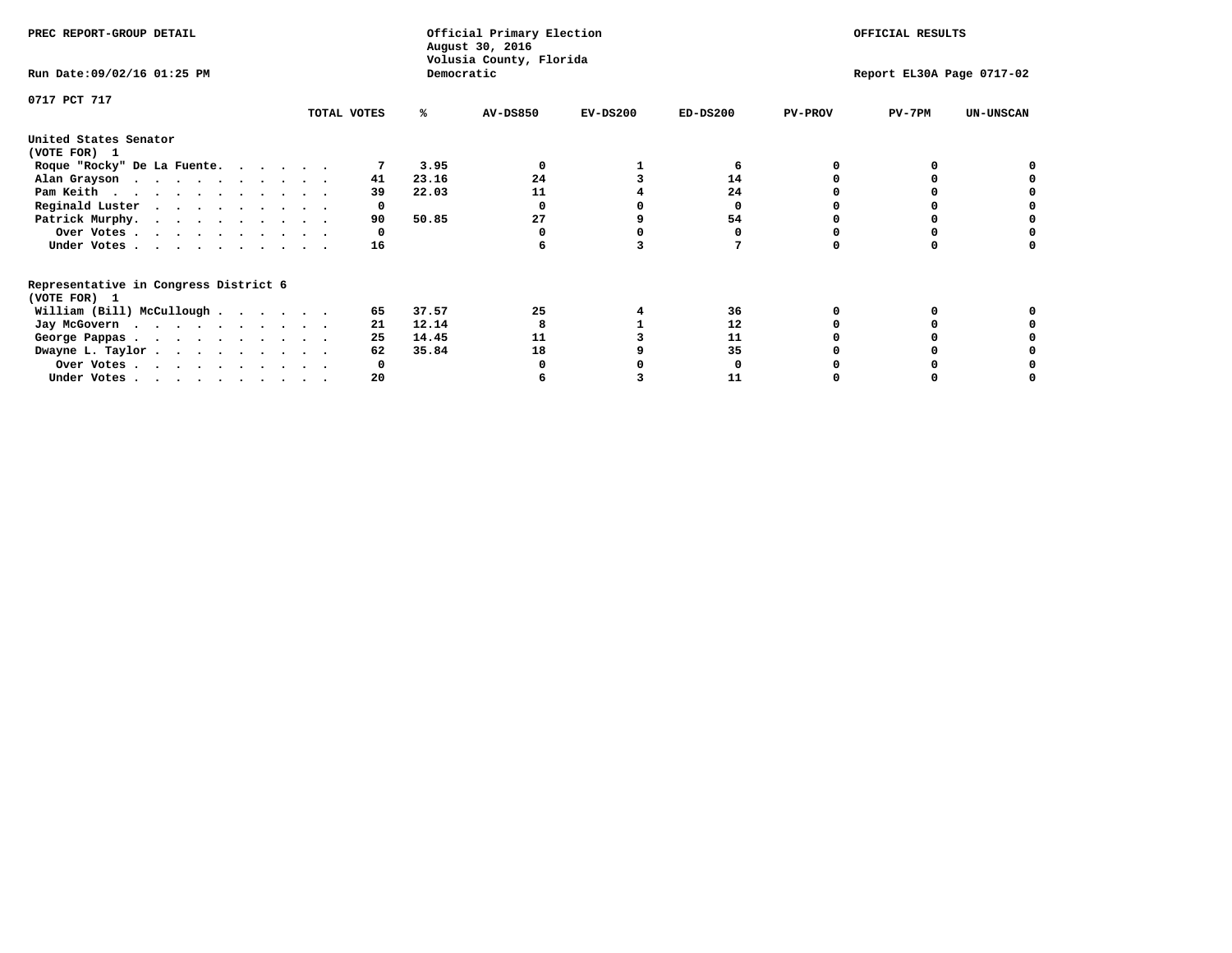| PREC REPORT-GROUP DETAIL<br>Run Date: 09/02/16 01:25 PM                                |             | Republican     | Official Primary Election<br>August 30, 2016<br>Volusia County, Florida | OFFICIAL RESULTS<br>Report EL30A Page 0717-03 |             |                  |                  |                  |
|----------------------------------------------------------------------------------------|-------------|----------------|-------------------------------------------------------------------------|-----------------------------------------------|-------------|------------------|------------------|------------------|
| 0717 PCT 717                                                                           | TOTAL VOTES | ℁              | <b>AV-DS850</b>                                                         | $EV-DS200$                                    | $ED-DS200$  | <b>PV-PROV</b>   | $PV-7PM$         | <b>UN-UNSCAN</b> |
| United States Senator                                                                  |             |                |                                                                         |                                               |             |                  |                  |                  |
| (VOTE FOR) 1                                                                           |             |                |                                                                         |                                               |             |                  |                  |                  |
| Carlos Beruff                                                                          | 55          | 24.02<br>2.62  | 20<br>$\overline{\mathbf{2}}$                                           | 3<br>$\mathbf 0$                              | 32          | 0                | 0                | 0<br>$\mathbf 0$ |
| Ernie Rivera<br>Marco Rubio.                                                           | 6<br>163    | 71.18          | 50                                                                      | 10                                            | 4<br>103    | 0<br>$\mathbf 0$ | 0<br>$\mathbf 0$ | $\mathbf 0$      |
| $\cdots$<br>Dwight Mark Anthony Young                                                  | 5           | 2.18           | 3                                                                       | 1                                             | 1           | 0                | 0                | $\mathbf 0$      |
| Over Votes                                                                             | 0           |                | 0                                                                       | $\Omega$                                      | 0           | 0                | 0                | 0                |
| Under Votes                                                                            | 7           |                | $\overline{a}$                                                          | $\mathbf 0$                                   | 5           | $\Omega$         | $\mathbf 0$      | $\mathbf 0$      |
| Representative in Congress District 6<br>(VOTE FOR) 1<br>Fred Costello<br>Ron Desantis | 67<br>128   | 30.18<br>57.66 | 22<br>45                                                                | 4<br>9                                        | 41<br>74    | 0<br>0           | 0<br>0           | 0<br>$\mathbf 0$ |
| G. G. Galloway.                                                                        | 27          | 12.16          | 8                                                                       | $\mathbf{1}$                                  | 18          | $\mathbf 0$      | $\Omega$         | $\mathbf 0$      |
| Over Votes                                                                             | $\mathbf 0$ |                | 0                                                                       | $\mathbf 0$                                   | 0           | 0                | 0                | 0                |
| Under Votes                                                                            | 14          |                | $\overline{a}$                                                          | $\mathbf 0$                                   | 12          | $\Omega$         | $\mathbf 0$      | $\mathbf 0$      |
| State Committeeman<br>(VOTE FOR) 1                                                     |             |                |                                                                         |                                               |             |                  |                  |                  |
| Paul W. Deering                                                                        | 128         | 67.37          | 41                                                                      | 6                                             | 81          | 0                | 0                | 0                |
| James Oddie.                                                                           | 62          | 32.63          | 19                                                                      | 7                                             | 36          | 0                | $\mathbf 0$      | $\mathbf 0$      |
| Over Votes                                                                             | $\mathbf 0$ |                | $\mathbf 0$                                                             | $\mathbf 0$                                   | $\mathbf 0$ | $\mathbf 0$      | $\mathbf 0$      | $\mathbf 0$      |
| Under Votes                                                                            | 46          |                | 17                                                                      | $\mathbf{1}$                                  | 28          | 0                | 0                | $\mathbf 0$      |
| State Committeewoman<br>(VOTE FOR) 1                                                   |             |                |                                                                         |                                               |             |                  |                  |                  |
| Dana Christina Dougherty                                                               | 103         | 54.50          | 35                                                                      | 8                                             | 60          | 0                | 0                | 0                |
| Marilyn C. Ford                                                                        | 86          | 45.50          | 23                                                                      | 4                                             | 59          | 0                | 0                | 0                |
| Over Votes                                                                             | $\Omega$    |                | $\Omega$                                                                | $\mathbf 0$                                   | 0           | 0                | 0                | 0                |
| Under Votes, , , , , , , , , ,                                                         | 47          |                | 19                                                                      | $\overline{a}$                                | 26          | $\Omega$         | $\Omega$         | $\Omega$         |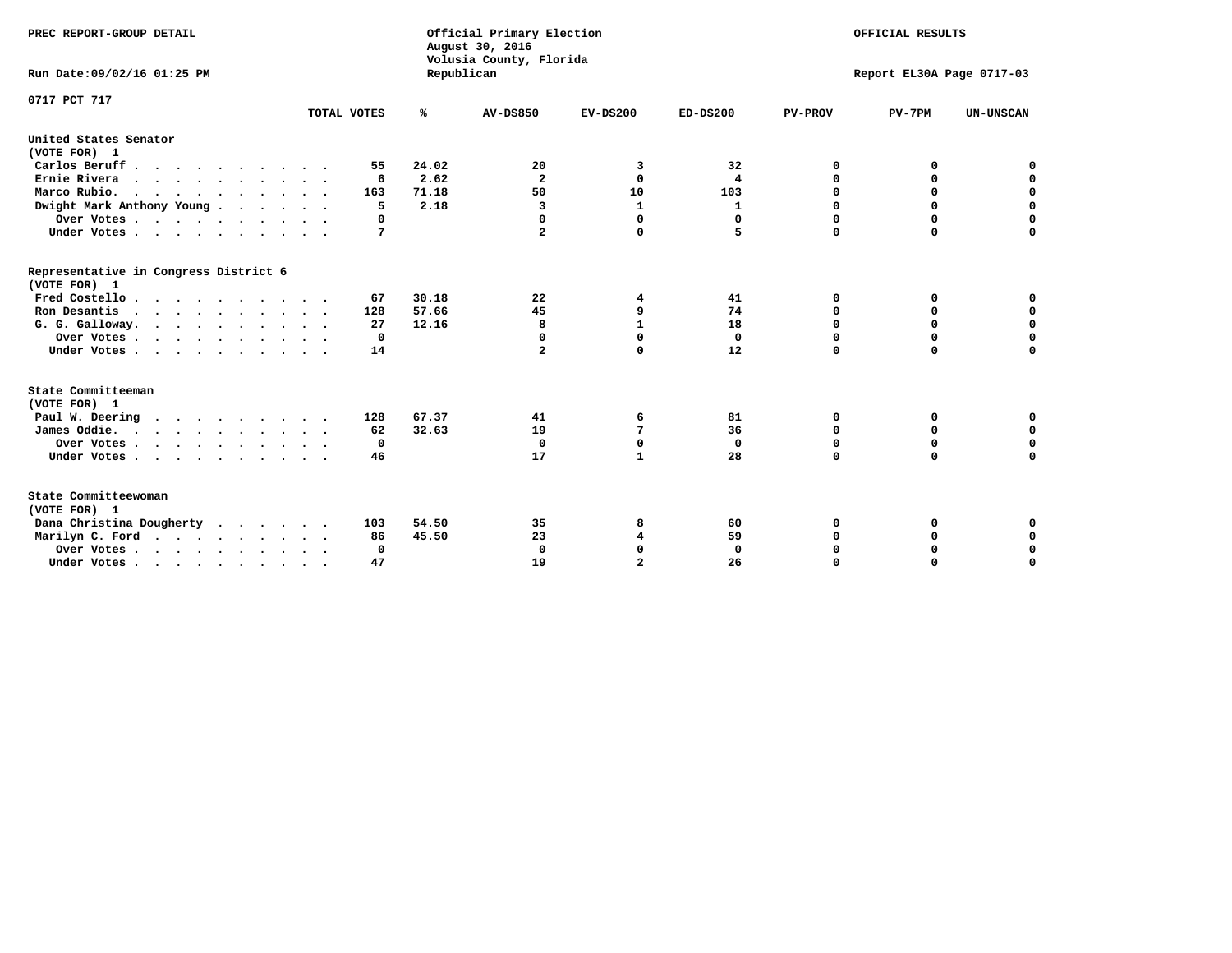| PREC REPORT-GROUP DETAIL              | Run Date: 09/02/16 01:25 PM |               |          | Official Primary Election<br>August 30, 2016<br>Volusia County, Florida<br>Libertarian |                |                           |                  |  |
|---------------------------------------|-----------------------------|---------------|----------|----------------------------------------------------------------------------------------|----------------|---------------------------|------------------|--|
|                                       |                             |               |          |                                                                                        |                | Report EL30A Page 0717-04 |                  |  |
| 0717 PCT 717                          | TOTAL VOTES                 | AV-DS850<br>℁ | EV-DS200 | $ED-DS200$                                                                             | <b>PV-PROV</b> | $PV-7PM$                  | <b>UN-UNSCAN</b> |  |
| United States Senator<br>(VOTE FOR) 1 |                             |               |          |                                                                                        |                |                           |                  |  |
| Augustus Invictus.                    |                             |               | 0        | 0                                                                                      |                |                           | 0                |  |
| Paul Stanton                          | 0                           |               | 0        |                                                                                        |                |                           | 0                |  |
| Over Votes                            |                             |               |          |                                                                                        |                |                           | 0                |  |
| Under Votes                           | 0                           |               |          |                                                                                        |                |                           | 0                |  |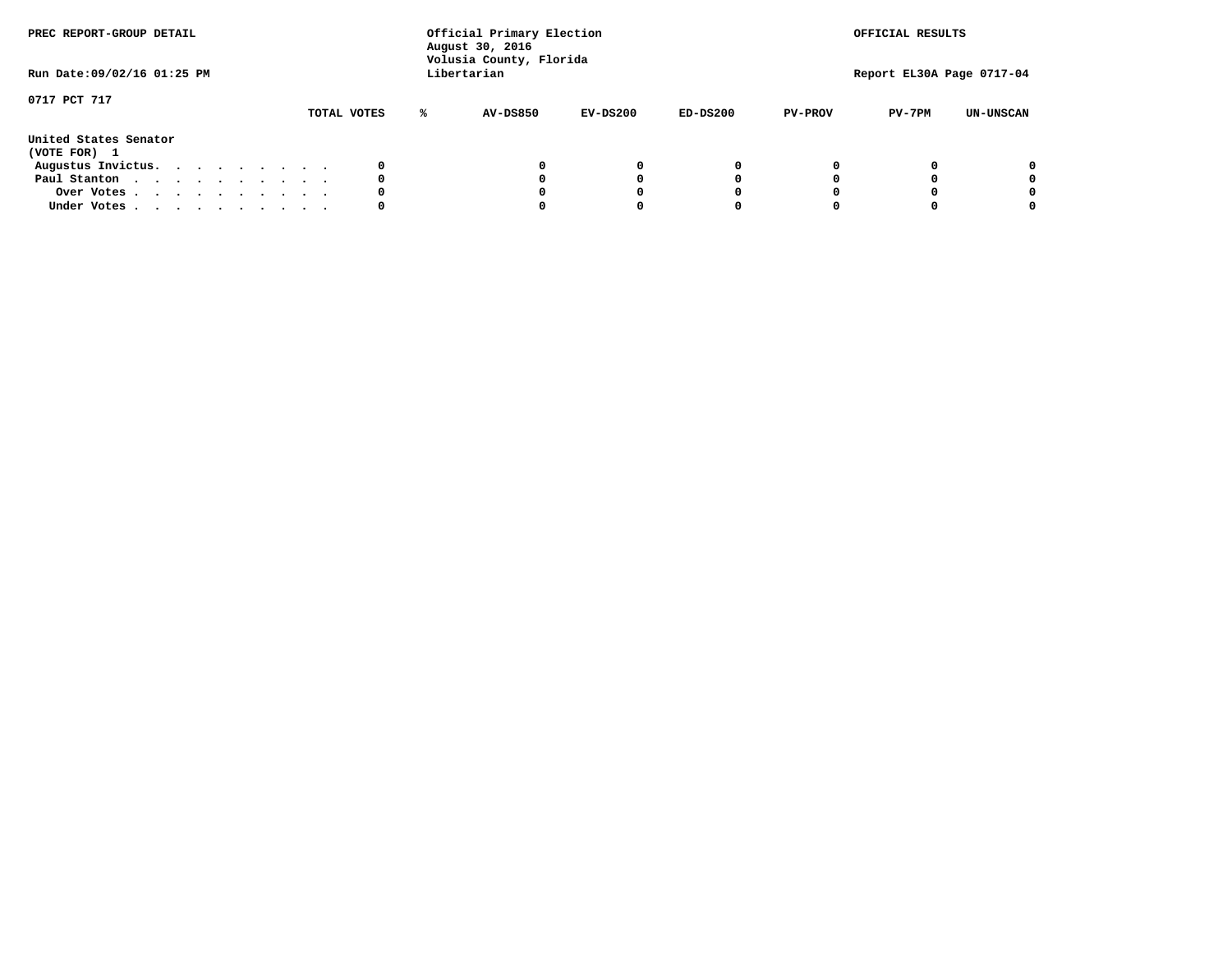| PREC REPORT-GROUP DETAIL                                                                                |              |       | Official Primary Election<br>August 30, 2016<br>Volusia County, Florida |                           | OFFICIAL RESULTS |                |             |                  |
|---------------------------------------------------------------------------------------------------------|--------------|-------|-------------------------------------------------------------------------|---------------------------|------------------|----------------|-------------|------------------|
| Run Date: 09/02/16 01:25 PM                                                                             |              |       | Nonpartisan                                                             | Report EL30A Page 0717-05 |                  |                |             |                  |
| 0717 PCT 717                                                                                            | TOTAL VOTES  | ℁     | <b>AV-DS850</b>                                                         | $EV-DS200$                | $ED-DS200$       | <b>PV-PROV</b> | $PV-7PM$    | <b>UN-UNSCAN</b> |
| Circuit Judge 7th Circuit Group 4<br>(VOTE FOR) 1                                                       |              |       |                                                                         |                           |                  |                |             |                  |
| Chris France - WITHDRAWN                                                                                | 64           | 14.68 | 18                                                                      | 3                         | 43               | 0              | 0           | $\mathbf 0$      |
| Sebrina L. Slack                                                                                        | 157          | 36.01 | 63                                                                      | 15                        | 79               | 0              | 0           | $\mathbf 0$      |
| Stasia Warren                                                                                           | 215          | 49.31 | 67                                                                      | 16                        | 132              | 0              | 0           | $\mathbf 0$      |
| Over Votes                                                                                              | $\mathbf{1}$ |       | $\mathbf{1}$                                                            | $\mathbf 0$               | $\mathbf 0$      | 0              | $\mathbf 0$ | $\pmb{0}$        |
| Under Votes                                                                                             | 76           |       | 30                                                                      | 5                         | 41               | $\Omega$       | $\Omega$    | $\Omega$         |
| Circuit Judge 7th Circuit Group 10<br>(VOTE FOR) 1                                                      |              |       |                                                                         |                           |                  |                |             |                  |
| Malcolm Anthony                                                                                         | 137          | 32.93 | 56                                                                      | 12                        | 69               | 0              | 0           | 0                |
| Scott DuPont<br>$\cdots$                                                                                | 279          | 67.07 | 86                                                                      | 22                        | 171              | $\mathbf 0$    | $\mathbf 0$ | $\mathbf 0$      |
| Over Votes                                                                                              | $\mathbf 0$  |       | $\mathbf 0$                                                             | $\mathbf 0$               | $\mathbf 0$      | $\mathbf 0$    | $\mathbf 0$ | $\mathbf 0$      |
| Under Votes                                                                                             | 97           |       | 37                                                                      | 5                         | 55               | $\Omega$       | $\mathbf 0$ | $\Omega$         |
| Circuit Judge 7th Circuit Group 13<br>(VOTE FOR) 1                                                      |              |       |                                                                         |                           |                  |                |             |                  |
| David Hood.<br>$\mathbf{r}$ , and $\mathbf{r}$ , and $\mathbf{r}$ , and $\mathbf{r}$ , and $\mathbf{r}$ | 183          | 40.85 | 57                                                                      | 14                        | 112              | 0              | 0           | 0                |
| A. "Kathleen" McNeilly                                                                                  | 265          | 59.15 | 98                                                                      | 21                        | 146              | $\mathbf 0$    | $\mathbf 0$ | $\mathbf 0$      |
| Over Votes                                                                                              | $\Omega$     |       | $\mathbf{0}$                                                            | $\mathbf 0$               | 0                | $\mathbf 0$    | $\mathbf 0$ | $\mathbf 0$      |
| Under Votes                                                                                             | 65           |       | 24                                                                      | $\overline{\mathbf{4}}$   | 37               | $\Omega$       | $\Omega$    | $\Omega$         |
| Circuit Judge 7th Circuit Group 17<br>(VOTE FOR) 1                                                      |              |       |                                                                         |                           |                  |                |             |                  |
| Linda L. Gaustad                                                                                        | 212          | 50.24 | 77                                                                      | 22                        | 113              | 0              | 0           | $\mathbf 0$      |
| Howard O. McGillin Jr                                                                                   | 210          | 49.76 | 66                                                                      | 13                        | 131              | $\mathbf 0$    | $\mathbf 0$ | $\mathbf 0$      |
| Over Votes                                                                                              | $\mathbf 0$  |       | $\mathbf{0}$                                                            | $\mathbf 0$               | $\mathbf 0$      | $\mathbf 0$    | $\Omega$    | $\mathbf 0$      |
| Under Votes                                                                                             | 91           |       | 36                                                                      | $\overline{4}$            | 51               | $\mathbf 0$    | $\mathbf 0$ | $\mathbf 0$      |
| County Judge 7th Circuit Group 3<br>(VOTE FOR) 1                                                        |              |       |                                                                         |                           |                  |                |             |                  |
| Heather Caeners                                                                                         | 163          | 38.00 | 51                                                                      | 7                         | 105              | $\mathbf 0$    | 0           | 0                |
| Shirley A. Green                                                                                        | 207          | 48.25 | 77                                                                      | 24                        | 106              | $\mathbf 0$    | 0           | $\mathbf 0$      |
| Marla Rawnsley.                                                                                         | 59           | 13.75 | 19                                                                      | 4                         | 36               | 0              | $\mathbf 0$ | $\pmb{0}$        |
| Over Votes<br>$\sim$<br>$\sim$                                                                          | 0            |       | $\Omega$                                                                | $\Omega$                  | $\mathbf{0}$     | $\Omega$       | $\Omega$    | $\mathbf 0$      |
| Under Votes<br>$\sim$                                                                                   | 84           |       | 32                                                                      | 4                         | 48               | $\mathbf 0$    | $\mathbf 0$ | 0                |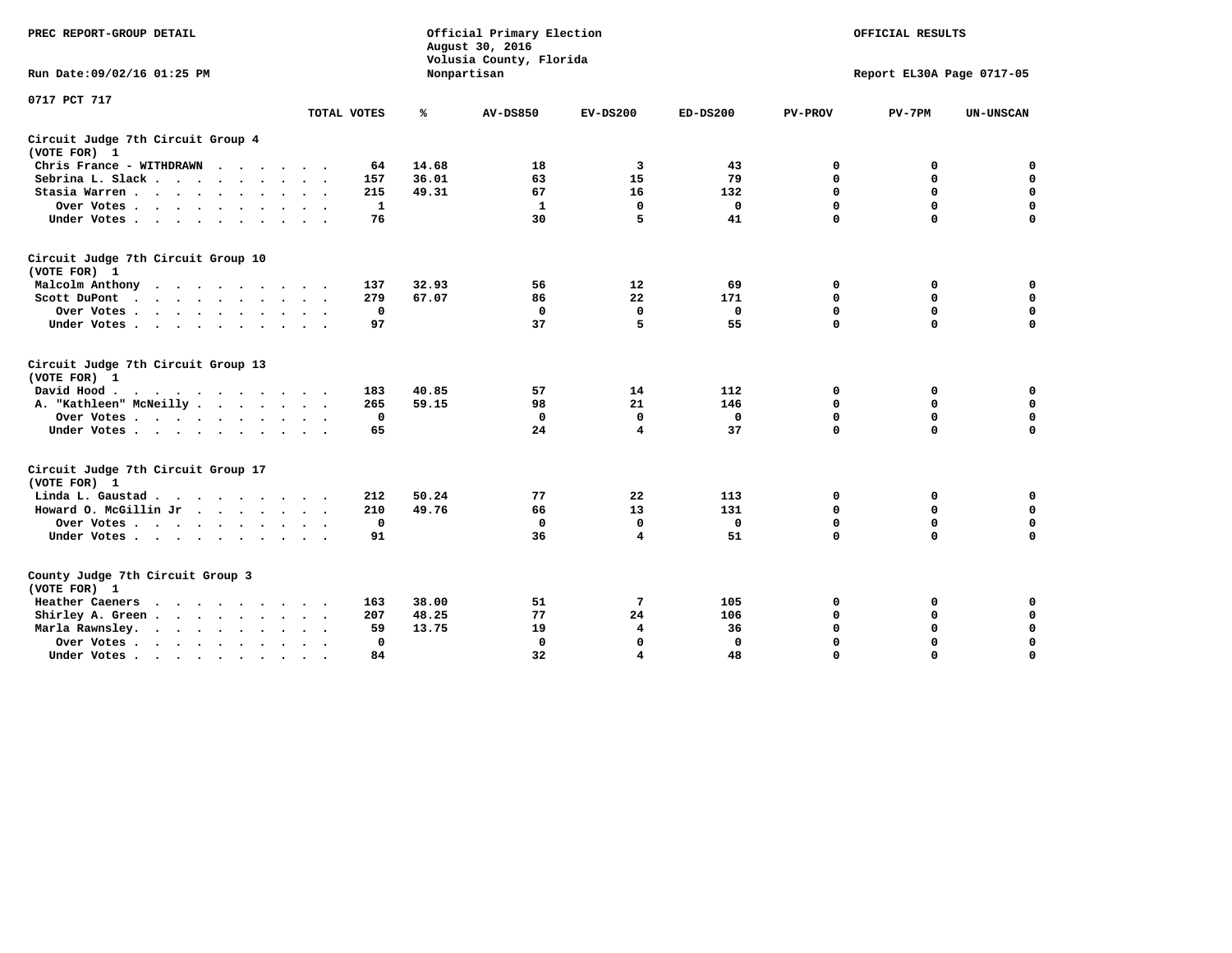| PREC REPORT-GROUP DETAIL                |                                |       | Official Primary Election<br>August 30, 2016<br>Volusia County, Florida | OFFICIAL RESULTS |                      |                |                           |                          |
|-----------------------------------------|--------------------------------|-------|-------------------------------------------------------------------------|------------------|----------------------|----------------|---------------------------|--------------------------|
| Run Date: 09/02/16 01:25 PM             |                                |       | Nonpartisan                                                             |                  |                      |                | Report EL30A Page 0717-06 |                          |
| 0717 PCT 717                            | TOTAL VOTES                    | ℁     | <b>AV-DS850</b>                                                         | $EV-DS200$       | $ED-DS200$           | <b>PV-PROV</b> | $PV-7PM$                  | <b>UN-UNSCAN</b>         |
| Sheriff                                 |                                |       |                                                                         |                  |                      |                |                           |                          |
| (VOTE FOR) 1                            |                                |       |                                                                         |                  |                      |                |                           |                          |
| Wendell C. Bradford                     | 35                             | 6.96  | 9                                                                       | 3                | 23                   | $\Omega$       | 0                         | $\mathbf 0$              |
| Dave Brannon                            | 65                             | 12.92 | 20                                                                      | 9                | 36                   | 0<br>0         | $\Omega$                  | $\mathbf 0$<br>$\pmb{0}$ |
| Mike Chitwood                           | 276                            | 54.87 | 105                                                                     | 18<br>8          | 153                  | $\Omega$       | 0<br>$\Omega$             | $\mathbf 0$              |
| Eric Dietrich.                          | 120                            | 23.86 | 36                                                                      | $\mathbf{1}$     | 76<br>$\overline{a}$ | $\Omega$       | $\Omega$                  | $\mathbf 0$              |
| James E. (Jim) Gillum                   | $7\phantom{.0}$<br>$\mathbf 0$ | 1.39  | 4<br>$\mathbf 0$                                                        | $\mathbf 0$      | $\mathbf{0}$         | $\Omega$       | $\Omega$                  | $\mathbf 0$              |
| Over Votes                              | 10                             |       | 5                                                                       | $\mathbf 0$      | 5                    | $\Omega$       | $\Omega$                  | $\mathbf 0$              |
| Under Votes                             |                                |       |                                                                         |                  |                      |                |                           |                          |
| Property Appraiser                      |                                |       |                                                                         |                  |                      |                |                           |                          |
| (VOTE FOR) 1                            |                                |       |                                                                         |                  |                      |                |                           |                          |
| Larry Bartlett.                         | 168                            | 38.27 | 61<br>59                                                                | 16               | 91                   | 0<br>0         | 0<br>0                    | 0<br>$\mathbf 0$         |
| H. Alan Burton.                         | 181                            | 41.23 |                                                                         | 13<br>7          | 109<br>51            | $\Omega$       | 0                         | 0                        |
| Mike Swanto.<br>Over Votes              | 90<br>0                        | 20.50 | 32<br>$\mathbf{0}$                                                      | $\mathbf{0}$     | $\mathbf 0$          | 0              | $\Omega$                  | $\mathbf 0$              |
|                                         | 74                             |       | 27                                                                      | 3                | 44                   | 0              | 0                         | 0                        |
| Under Votes                             |                                |       |                                                                         |                  |                      |                |                           |                          |
| Supervisor of Elections<br>(VOTE FOR) 1 |                                |       |                                                                         |                  |                      |                |                           |                          |
| Teresa Apgar                            | 79                             | 17.21 | 26                                                                      | 5                | 48                   | 0              | 0                         | $\mathbf 0$              |
| David Lee Davis                         | 58                             | 12.64 | 18                                                                      | 5                | 35                   | $\Omega$       | 0                         | $\mathbf 0$              |
| Bill Fyfe                               | 38                             | 8.28  | 8                                                                       | 4                | 26                   | 0              | $\Omega$                  | $\mathbf 0$              |
| Lisa Lewis                              | 284                            | 61.87 | 110                                                                     | 22               | 152                  | 0              | 0                         | $\mathbf 0$              |
| Over Votes                              | $\mathbf 0$                    |       | $\mathbf{0}$                                                            | $\mathbf 0$      | $\mathbf 0$          | 0              | $\Omega$                  | $\mathbf 0$              |
| Under Votes                             | 54                             |       | 17                                                                      | 3                | 34                   | 0              | $\Omega$                  | 0                        |
| County Council Chair                    |                                |       |                                                                         |                  |                      |                |                           |                          |
| (VOTE FOR) 1                            |                                |       |                                                                         |                  |                      |                |                           |                          |
| Jason P. Davis.                         | 89                             | 20.18 | 31                                                                      | 4                | 54                   | $\mathbf{0}$   | 0                         | 0                        |
| Greg Gimbert                            | 94                             | 21.32 | 35                                                                      | 12               | 47                   | $\Omega$       | 0                         | $\mathbf 0$              |
| Ed Kelley                               | 200                            | 45.35 | 67                                                                      | 19               | 114                  | 0              | 0                         | $\mathbf 0$              |
| Tom Laputka.<br>$\cdots$                | 58                             | 13.15 | 16                                                                      | 4                | 38                   | 0              | 0                         | $\mathbf 0$              |
| Over Votes                              | $\mathbf 0$                    |       | $\Omega$                                                                | $\mathbf{0}$     | $\mathbf 0$          | 0              | 0                         | 0                        |
| Under Votes                             | 72                             |       | 30                                                                      | $\Omega$         | 42                   | $\Omega$       | $\Omega$                  | $\Omega$                 |
| School Board Member District 2          |                                |       |                                                                         |                  |                      |                |                           |                          |
| (VOTE FOR) 1                            |                                |       |                                                                         |                  |                      |                |                           |                          |
| Boysie Mae Smith-Walden.                | 143                            | 33.41 | 49                                                                      | 11               | 83                   | 0              | 0                         | 0                        |
| Ida Duncan Wright.                      | 285                            | 66.59 | 100                                                                     | 22               | 163                  | 0              | 0                         | 0                        |
| Over Votes                              | 0                              |       | 0                                                                       | $\mathbf{0}$     | 0                    | 0              | 0                         | 0                        |
| Under Votes                             | 85<br>$\sim$                   |       | 30                                                                      | 6                | 49                   | $\Omega$       | $\Omega$                  | $\mathbf 0$              |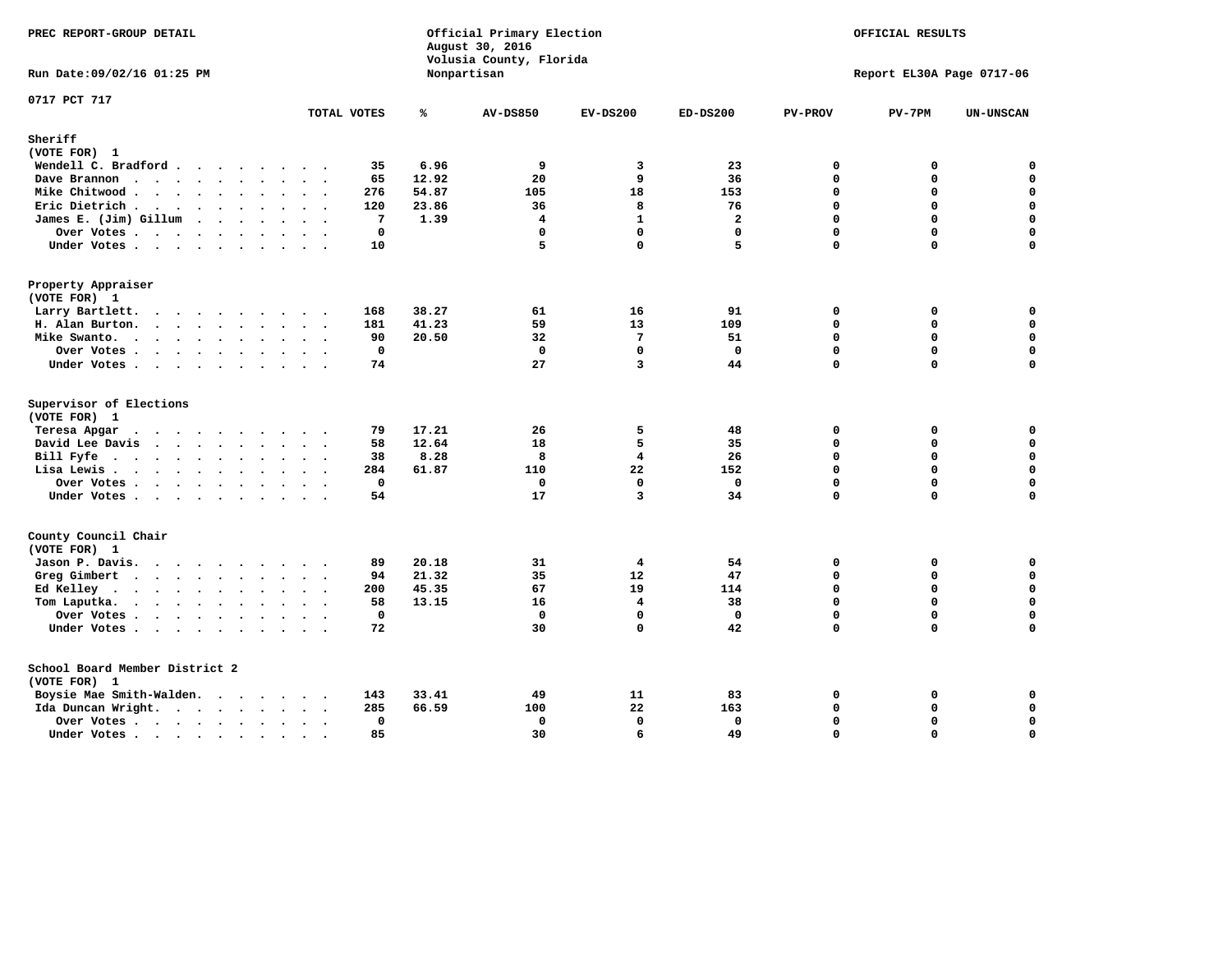| PREC REPORT-GROUP DETAIL                            |             |       | Official Primary Election<br>August 30, 2016<br>Volusia County, Florida | OFFICIAL RESULTS |                           |                |              |                  |
|-----------------------------------------------------|-------------|-------|-------------------------------------------------------------------------|------------------|---------------------------|----------------|--------------|------------------|
| Run Date: 09/02/16 01:25 PM                         |             |       | Nonpartisan                                                             |                  | Report EL30A Page 0717-07 |                |              |                  |
| 0717 PCT 717                                        | TOTAL VOTES | %     | <b>AV-DS850</b>                                                         | $EV-DS200$       | $ED-DS200$                | <b>PV-PROV</b> | $PV-7PM$     | <b>UN-UNSCAN</b> |
| Port Orange Mayor                                   |             |       |                                                                         |                  |                           |                |              |                  |
| (VOTE FOR) 1                                        |             |       |                                                                         |                  |                           |                |              |                  |
| Don Burnette<br>$\cdots$                            | 239         | 48.88 | 86                                                                      | 20               | 133                       | O              | 0            | o                |
| Lance Green.                                        | 110         | 22.49 | 44                                                                      | 6                | 60                        | O              | <sup>0</sup> | 0                |
| Ted Noftall.                                        | 140         | 28.63 | 37                                                                      | 12               | 91                        |                |              | 0                |
| Over Votes                                          | 0           |       | $\Omega$                                                                | $\Omega$         | 0                         | O              | $\Omega$     | $\mathbf 0$      |
| Under Votes                                         | 24          |       | 12                                                                      | 1                | 11                        | 0              | 0            | 0                |
| Port Orange City Council District 2<br>(VOTE FOR) 1 |             |       |                                                                         |                  |                           |                |              |                  |
| Sarah Jones.                                        | 181         | 38.59 | 67                                                                      | 17               | 97                        | 0              | 0            | 0                |
| Chase Tramont                                       | 288         | 61.41 | 92                                                                      | 19               | 177                       | O              | 0            | 0                |
| Over Votes                                          | 0           |       | 0                                                                       | O                | 0                         | O              |              | 0                |
| Under Votes                                         | 44          |       | 20                                                                      | 3                | 21                        | 0              | 0            | 0                |
| Amendment 4                                         |             |       |                                                                         |                  |                           |                |              |                  |
| (VOTE FOR) 1                                        |             |       |                                                                         |                  |                           |                |              |                  |
| Yes                                                 | 363         | 78.23 | 126                                                                     | 23               | 214                       | 0              |              |                  |
| No.                                                 | 101         | 21.77 | 35                                                                      | 13               | 53                        |                | 0            | 0                |
| Over Votes                                          | 0           |       |                                                                         | 0                | 0                         |                |              | 0                |
| Under Votes, , , , , , , , , , ,                    | 49          |       | 18                                                                      | 3                | 28                        |                |              | O                |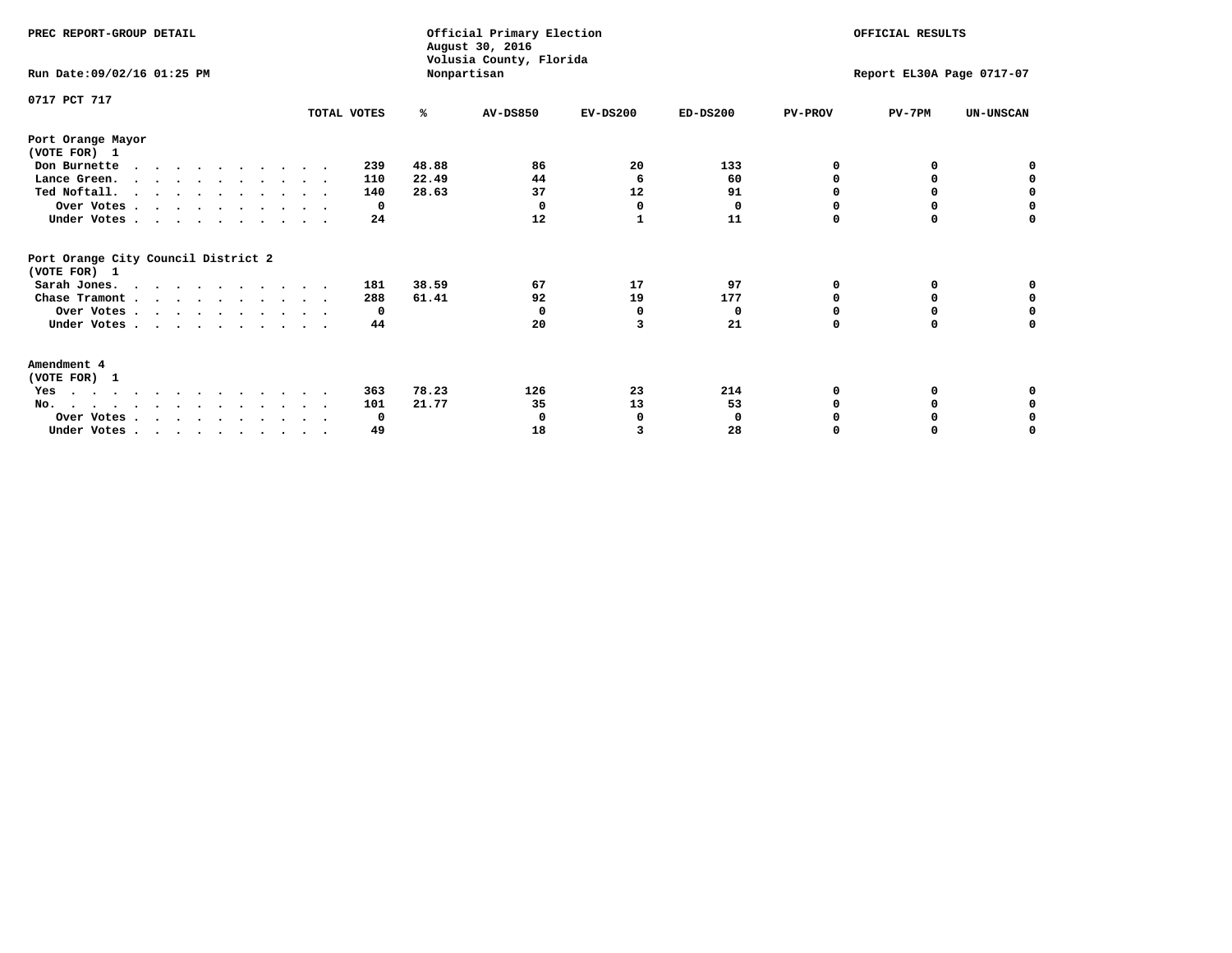| PREC REPORT-GROUP DETAIL                                               |              | Official Primary Election<br>August 30, 2016 |            |            | OFFICIAL RESULTS<br>Report EL30A Page 0718-01 |          |                  |  |
|------------------------------------------------------------------------|--------------|----------------------------------------------|------------|------------|-----------------------------------------------|----------|------------------|--|
| Run Date:09/02/16 01:25 PM                                             |              | Volusia County, Florida<br><b>STATISTICS</b> |            |            |                                               |          |                  |  |
| 0718 PCT 718                                                           |              |                                              |            |            |                                               |          |                  |  |
| TOTAL VOTES                                                            | ℁            | AV-DS850                                     | $EV-DS200$ | $ED-DS200$ | <b>PV-PROV</b>                                | $PV-7PM$ | <b>UN-UNSCAN</b> |  |
| REGISTERED VOTERS - TOTAL<br>3,759                                     |              |                                              |            |            |                                               |          |                  |  |
| REGISTERED VOTERS - Democratic<br>1,210                                | 32.19        |                                              |            |            |                                               |          |                  |  |
| REGISTERED VOTERS - Republican<br>1,417                                | 37.70        |                                              |            |            |                                               |          |                  |  |
| REGISTERED VOTERS - Libertarian                                        | .11<br>4     |                                              |            |            |                                               |          |                  |  |
| REGISTERED VOTERS - Nonpartisan<br>1,128                               |              |                                              |            |            |                                               |          |                  |  |
| BALLOTS CAST - TOTAL.<br>1,134                                         |              | 536                                          | 91         | 507        |                                               |          |                  |  |
| BALLOTS CAST - Democratic                                              | 369<br>32.54 | 188                                          | 34         | 147        |                                               |          |                  |  |
| BALLOTS CAST - Republican                                              | 47.97<br>544 | 247                                          | 41         | 256        |                                               |          |                  |  |
| BALLOTS CAST - Libertarian.                                            | .09          | 0                                            | 0          | 1          |                                               |          |                  |  |
| BALLOTS CAST - Nonpartisan.                                            | 19.40<br>220 | 101                                          | 16         | 103        |                                               |          |                  |  |
| BALLOTS CAST - BLANK.                                                  | .09          | 0                                            |            |            | $\Omega$                                      |          |                  |  |
| VOTER TURNOUT - TOTAL<br>$\cdots$                                      | 30.17        |                                              |            |            |                                               |          |                  |  |
| VOTER TURNOUT - Democratic.<br>$\cdot$ $\cdot$ $\cdot$ $\cdot$ $\cdot$ | 30.50        |                                              |            |            |                                               |          |                  |  |
| VOTER TURNOUT - Republican.                                            | 38.39        |                                              |            |            |                                               |          |                  |  |
| VOTER TURNOUT - Libertarian                                            | 25.00        |                                              |            |            |                                               |          |                  |  |
| VOTER TURNOUT - BLANK                                                  | .03          |                                              |            |            |                                               |          |                  |  |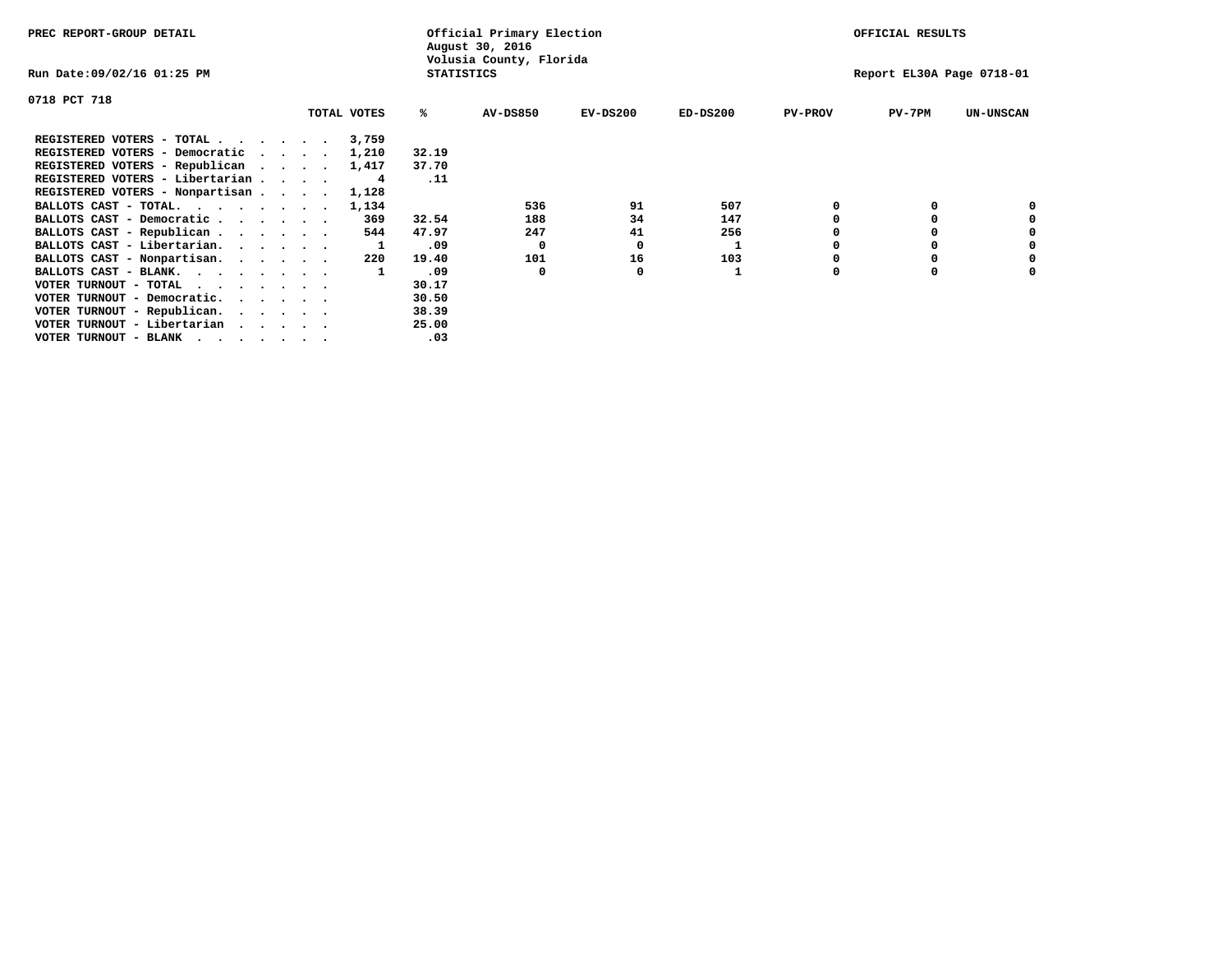| PREC REPORT-GROUP DETAIL                                               |             |              | Official Primary Election<br>August 30, 2016<br>Volusia County, Florida | OFFICIAL RESULTS |                           |                |          |                  |
|------------------------------------------------------------------------|-------------|--------------|-------------------------------------------------------------------------|------------------|---------------------------|----------------|----------|------------------|
| Run Date: 09/02/16 01:25 PM                                            |             |              | Democratic                                                              |                  | Report EL30A Page 0718-02 |                |          |                  |
| 0718 PCT 718                                                           |             |              |                                                                         |                  |                           |                |          |                  |
|                                                                        | TOTAL VOTES | ℁            | <b>AV-DS850</b>                                                         | $EV-DS200$       | $ED-DS200$                | <b>PV-PROV</b> | $PV-7PM$ | <b>UN-UNSCAN</b> |
| United States Senator<br>(VOTE FOR) 1                                  |             |              |                                                                         |                  |                           |                |          |                  |
| Roque "Rocky" De La Fuente.                                            |             | 18           | 5.25                                                                    |                  | 9                         |                |          |                  |
| Alan Grayson                                                           |             | 22.16<br>76  | 35                                                                      |                  | 32                        |                |          |                  |
| Pam Keith                                                              |             | 14.87<br>51  | 31                                                                      |                  | 18                        |                |          |                  |
| Reginald Luster                                                        |             | 1.75<br>6    |                                                                         |                  | $\mathbf{2}$              |                |          |                  |
| Patrick Murphy.                                                        |             | 55.98<br>192 | 96                                                                      | 20               | 76                        |                |          |                  |
| Over Votes                                                             |             |              |                                                                         |                  | O                         |                |          |                  |
| Under Votes                                                            |             | 25           | 13                                                                      |                  | 10                        |                |          |                  |
| Representative in Congress District 6<br>(VOTE FOR) 1                  |             |              |                                                                         |                  |                           |                |          |                  |
| William (Bill) McCullough                                              |             | 36.94<br>123 | 64                                                                      |                  | 51                        |                |          |                  |
| Jay McGovern                                                           |             | 16.22<br>54  | 34                                                                      |                  | 18                        |                |          |                  |
|                                                                        |             | 23.42<br>78  | 37                                                                      |                  | 33                        |                |          |                  |
| George Pappas.                                                         |             | 23.42<br>78  | 37                                                                      | 14               | 27                        |                |          |                  |
| Dwayne L. Taylor                                                       |             |              |                                                                         |                  |                           |                |          |                  |
| Over Votes                                                             |             |              |                                                                         |                  |                           |                |          |                  |
| Under Votes, $\cdot$ , $\cdot$ , $\cdot$ , $\cdot$ , $\cdot$ , $\cdot$ |             | 36           | 16                                                                      |                  | 18                        |                |          |                  |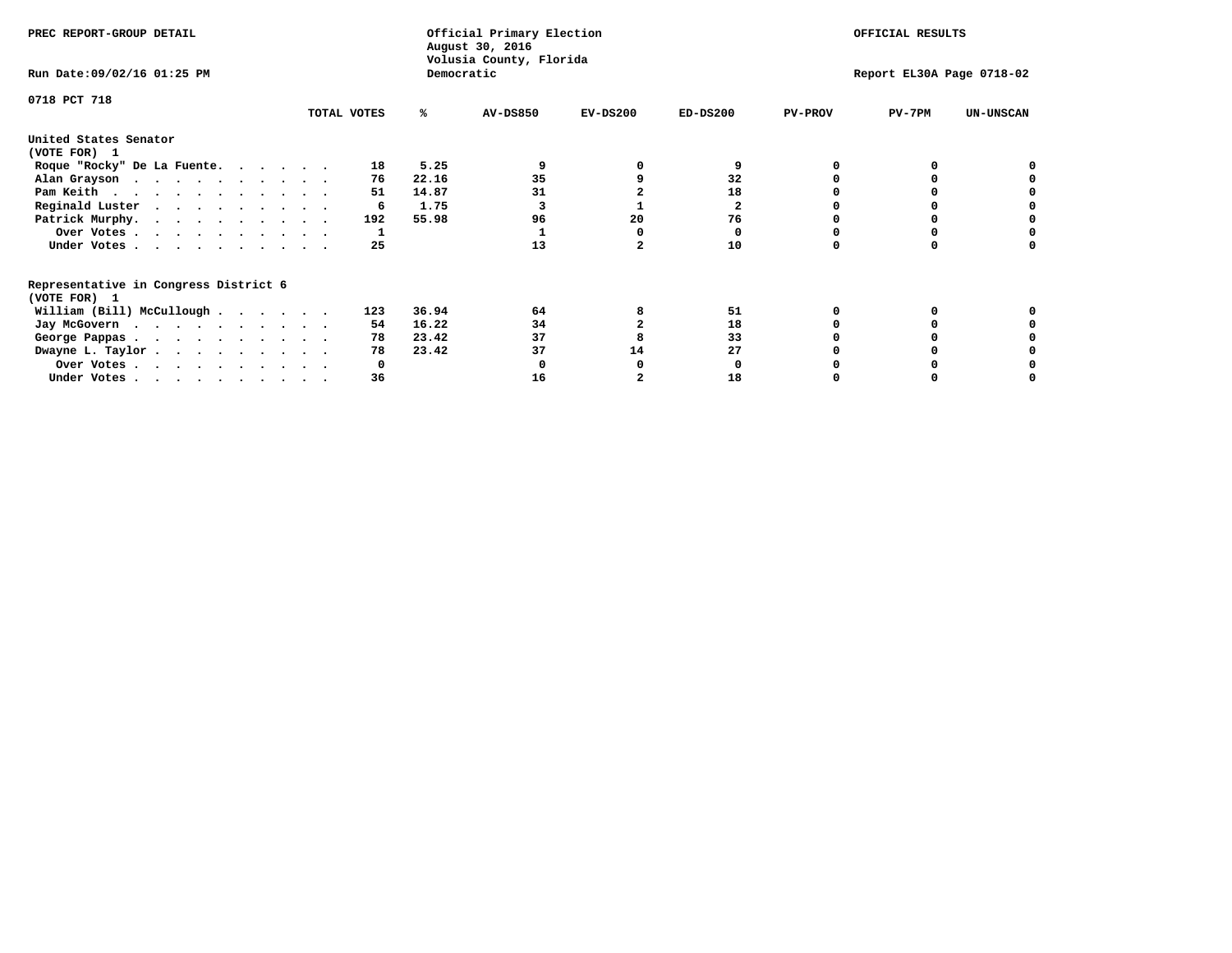| PREC REPORT-GROUP DETAIL<br>Run Date:09/02/16 01:25 PM                                |             | Republican | Official Primary Election<br>August 30, 2016<br>Volusia County, Florida | OFFICIAL RESULTS<br>Report EL30A Page 0718-03 |              |                |             |                  |
|---------------------------------------------------------------------------------------|-------------|------------|-------------------------------------------------------------------------|-----------------------------------------------|--------------|----------------|-------------|------------------|
| 0718 PCT 718                                                                          | TOTAL VOTES | ℁          | <b>AV-DS850</b>                                                         | $EV-DS200$                                    | $ED-DS200$   | <b>PV-PROV</b> | $PV-7PM$    | <b>UN-UNSCAN</b> |
| United States Senator                                                                 |             |            |                                                                         |                                               |              |                |             |                  |
| (VOTE FOR) 1                                                                          |             |            |                                                                         |                                               |              |                |             |                  |
| Carlos Beruff                                                                         | 120         | 22.51      | 65                                                                      | 8                                             | 47           | 0              | 0           | 0                |
| Ernie Rivera<br>$\mathbf{r}$ , and $\mathbf{r}$ , and $\mathbf{r}$ , and $\mathbf{r}$ | 15          | 2.81       | 6                                                                       | $\overline{\mathbf{2}}$                       | 7            | 0              | 0           | $\mathbf 0$      |
| Marco Rubio.                                                                          | 370         | 69.42      | 157                                                                     | 28                                            | 185          | 0              | 0           | $\mathbf 0$      |
| Dwight Mark Anthony Young                                                             | 28          | 5.25       | 14                                                                      | $\overline{\mathbf{2}}$                       | 12           | $\mathbf 0$    | $\mathbf 0$ | $\mathbf 0$      |
| Over Votes                                                                            | 0           |            | 0                                                                       | $\Omega$                                      | 0            | $\mathbf 0$    | $\mathbf 0$ | $\mathbf 0$      |
| Under Votes                                                                           | 11          |            | 5                                                                       | $\mathbf{1}$                                  | 5            | $\Omega$       | $\Omega$    | $\mathbf 0$      |
| Representative in Congress District 6<br>(VOTE FOR) 1                                 |             |            |                                                                         |                                               |              |                |             |                  |
| Fred Costello                                                                         | 147         | 28.32      | 70                                                                      | 5                                             | 72           | 0              | 0           | $\mathbf 0$      |
| Ron Desantis                                                                          | 292         | 56.26      | 133                                                                     | 28                                            | 131          | 0              | 0           | $\mathbf 0$      |
| G. G. Galloway.                                                                       | 80          | 15.41      | 34                                                                      | 7                                             | 39           | $\mathbf 0$    | $\mathbf 0$ | $\mathbf 0$      |
| Over Votes                                                                            | 0           |            | 0                                                                       | $\mathbf 0$                                   | 0            | $\mathbf 0$    | 0           | 0                |
| Under Votes                                                                           | 25          |            | 10                                                                      | $\mathbf{1}$                                  | 14           | $\mathbf 0$    | $\Omega$    | $\mathbf 0$      |
| State Committeeman                                                                    |             |            |                                                                         |                                               |              |                |             |                  |
| (VOTE FOR) 1                                                                          |             |            |                                                                         |                                               |              |                |             |                  |
| Paul W. Deering                                                                       | 307         | 69.93      | 139                                                                     | 23                                            | 145          | 0              | 0           | 0                |
| James Oddie.                                                                          | 132         | 30.07      | 57                                                                      | 10                                            | 65           | 0              | 0           | $\mathbf 0$      |
| Over Votes                                                                            | 1           |            | 1                                                                       | 0                                             | 0            | 0              | $\mathbf 0$ | $\mathbf 0$      |
| Under Votes                                                                           | 104         |            | 50                                                                      | 8                                             | 46           | $\Omega$       | $\Omega$    | $\mathbf 0$      |
| State Committeewoman<br>(VOTE FOR) 1                                                  |             |            |                                                                         |                                               |              |                |             |                  |
| Dana Christina Dougherty<br>$\cdot$                                                   | 234         | 51.09      | 98                                                                      | 12                                            | 124          | 0              | 0           | 0                |
| Marilyn C. Ford                                                                       | 224         | 48.91      | 108                                                                     | 24                                            | 92           | 0              | 0           | 0                |
| Over Votes                                                                            | 0           |            | 0                                                                       | 0                                             | $\mathbf{0}$ | $\mathbf 0$    | 0           | $\mathbf 0$      |
| Under Votes, , , , , , , , , ,                                                        | 86          |            | 41                                                                      | 5                                             | 40           | $\Omega$       | $\Omega$    | $\Omega$         |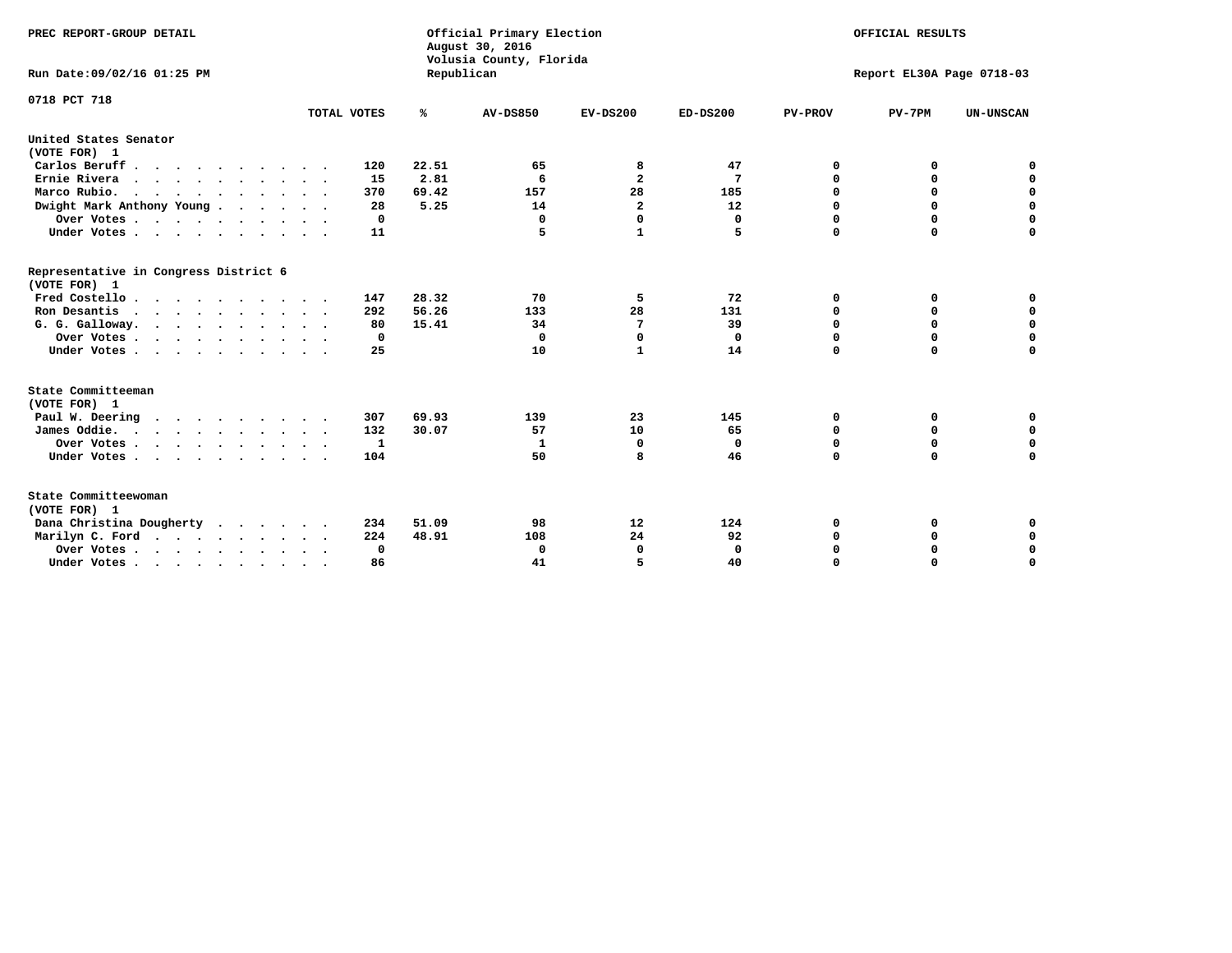| PREC REPORT-GROUP DETAIL              |             |        | Official Primary Election<br>August 30, 2016<br>Volusia County, Florida |            |            | OFFICIAL RESULTS |                           |                  |
|---------------------------------------|-------------|--------|-------------------------------------------------------------------------|------------|------------|------------------|---------------------------|------------------|
| Run Date: 09/02/16 01:25 PM           |             |        | Libertarian                                                             |            |            |                  | Report EL30A Page 0718-04 |                  |
| 0718 PCT 718                          | TOTAL VOTES | ℁      | <b>AV-DS850</b>                                                         | $EV-DS200$ | $ED-DS200$ | <b>PV-PROV</b>   | $PV-7PM$                  | <b>UN-UNSCAN</b> |
| United States Senator<br>(VOTE FOR) 1 |             |        |                                                                         |            |            |                  |                           |                  |
| Augustus Invictus.                    | 0           |        |                                                                         | 0          | 0          |                  |                           | 0                |
| Paul Stanton                          |             | 100.00 |                                                                         |            |            |                  |                           | 0                |
| Over Votes                            | 0           |        |                                                                         |            | O          |                  |                           | 0                |
| Under Votes                           | 0           |        |                                                                         |            |            |                  |                           | 0                |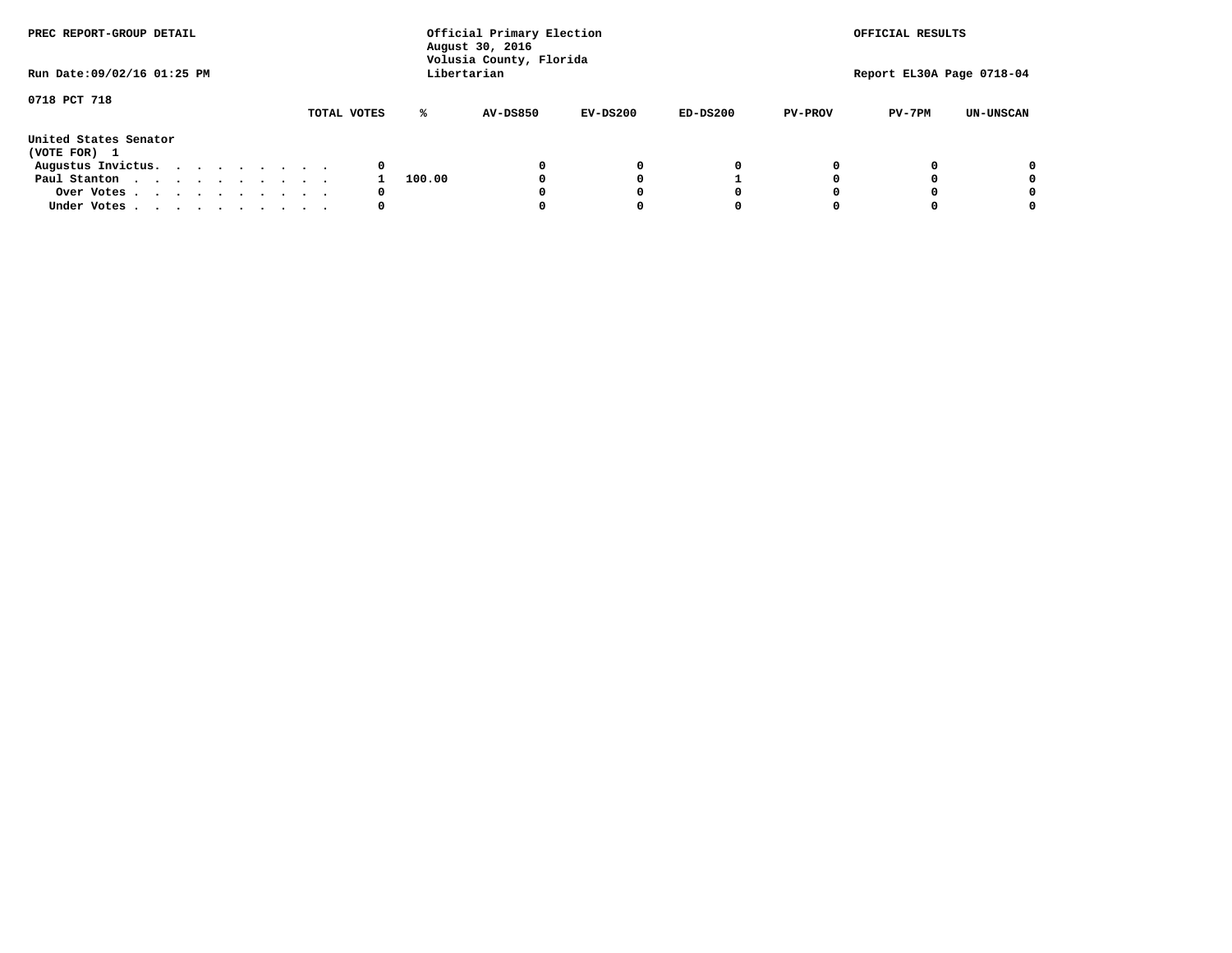| PREC REPORT-GROUP DETAIL                           |              |       | Official Primary Election<br>August 30, 2016<br>Volusia County, Florida | OFFICIAL RESULTS |             |                |                           |                  |
|----------------------------------------------------|--------------|-------|-------------------------------------------------------------------------|------------------|-------------|----------------|---------------------------|------------------|
| Run Date: 09/02/16 01:25 PM                        |              |       | Nonpartisan                                                             |                  |             |                | Report EL30A Page 0718-05 |                  |
| 0718 PCT 718                                       | TOTAL VOTES  | ℁     | <b>AV-DS850</b>                                                         | $EV-DS200$       | $ED-DS200$  | <b>PV-PROV</b> | $PV-7PM$                  | <b>UN-UNSCAN</b> |
|                                                    |              |       |                                                                         |                  |             |                |                           |                  |
| Circuit Judge 7th Circuit Group 4<br>(VOTE FOR) 1  |              |       |                                                                         |                  |             |                |                           |                  |
| Chris France - WITHDRAWN                           | 158          | 15.99 | 58                                                                      | 15               | 85          | 0              | 0                         | 0                |
| Sebrina L. Slack                                   | 356          | 36.03 | 171                                                                     | 37               | 148         | 0              | $\mathbf 0$               | $\mathbf 0$      |
| Stasia Warren                                      | 474          | 47.98 | 243                                                                     | 35               | 196         | $\mathbf 0$    | 0                         | $\mathbf 0$      |
| Over Votes                                         | $\mathbf 0$  |       | $\mathbf 0$                                                             | $\mathbf 0$      | $\mathbf 0$ | 0              | $\mathbf 0$               | $\mathbf 0$      |
| Under Votes                                        | 146          |       | 64                                                                      | 4                | 78          | $\mathbf 0$    | $\mathbf 0$               | $\mathbf 0$      |
| Circuit Judge 7th Circuit Group 10<br>(VOTE FOR) 1 |              |       |                                                                         |                  |             |                |                           |                  |
| Malcolm Anthony                                    | 342          | 36.62 | 189                                                                     | 27               | 126         | 0              | 0                         | $\mathbf 0$      |
| Scott DuPont                                       | 592          | 63.38 | 264                                                                     | 53               | 275         | 0              | $\mathbf 0$               | $\mathbf 0$      |
| Over Votes                                         | $\mathbf 0$  |       | $\mathbf{0}$                                                            | $\mathbf 0$      | 0           | $\mathbf 0$    | $\mathbf 0$               | $\mathbf 0$      |
| Under Votes                                        | 200          |       | 83                                                                      | 11               | 106         | $\mathbf 0$    | $\mathbf 0$               | $\mathbf 0$      |
| Circuit Judge 7th Circuit Group 13<br>(VOTE FOR) 1 |              |       |                                                                         |                  |             |                |                           |                  |
| David Hood.<br>$\cdots$                            | 495          | 50.25 | 234                                                                     | 46               | 215         | 0              | 0                         | $\mathbf 0$      |
| A. "Kathleen" McNeilly                             | 490          | 49.75 | 246                                                                     | 39               | 205         | $\mathbf 0$    | 0                         | $\mathbf 0$      |
| Over Votes                                         | 1            |       | $\mathbf{0}$                                                            | 0                | 1           | 0              | $\mathbf 0$               | $\pmb{0}$        |
| Under Votes                                        | 148          |       | 56                                                                      | 6                | 86          | $\mathbf 0$    | $\mathbf 0$               | 0                |
| Circuit Judge 7th Circuit Group 17<br>(VOTE FOR) 1 |              |       |                                                                         |                  |             |                |                           |                  |
| Linda L. Gaustad                                   | 417          | 44.03 | 204                                                                     | 32               | 181         | 0              | 0                         | $\mathbf 0$      |
| Howard O. McGillin Jr                              | 530          | 55.97 | 253                                                                     | 52               | 225         | 0              | $\mathbf 0$               | $\mathbf 0$      |
| Over Votes                                         | $\mathbf 0$  |       | $\mathbf 0$                                                             | $\mathbf 0$      | $\mathbf 0$ | $\mathbf 0$    | $\mathbf 0$               | 0                |
| Under Votes                                        | 187          |       | 79                                                                      | 7                | 101         | $\mathbf 0$    | $\mathbf 0$               | $\mathbf 0$      |
|                                                    |              |       |                                                                         |                  |             |                |                           |                  |
| County Judge 7th Circuit Group 3<br>(VOTE FOR) 1   |              |       |                                                                         |                  |             |                |                           |                  |
| Heather Caeners<br>.                               | 336          | 35.41 | 155                                                                     | 22               | 159         | 0              | 0                         | $\mathbf 0$      |
| Shirley A. Green                                   | 452          | 47.63 | 228                                                                     | 39               | 185         | $\mathbf 0$    | 0                         | $\mathbf 0$      |
| Marla Rawnsley.                                    | 161          | 16.97 | 76                                                                      | 19               | 66          | 0              | 0                         | $\pmb{0}$        |
| Over Votes<br>$\sim$ $\sim$                        | $\mathbf{0}$ |       | $\Omega$                                                                | $\mathbf 0$      | 0           | 0              | $\mathbf 0$               | $\mathbf 0$      |
| Under Votes<br>$\bullet$                           | 185          |       | 77                                                                      | 11               | 97          | $\mathbf 0$    | $\mathbf 0$               | $\Omega$         |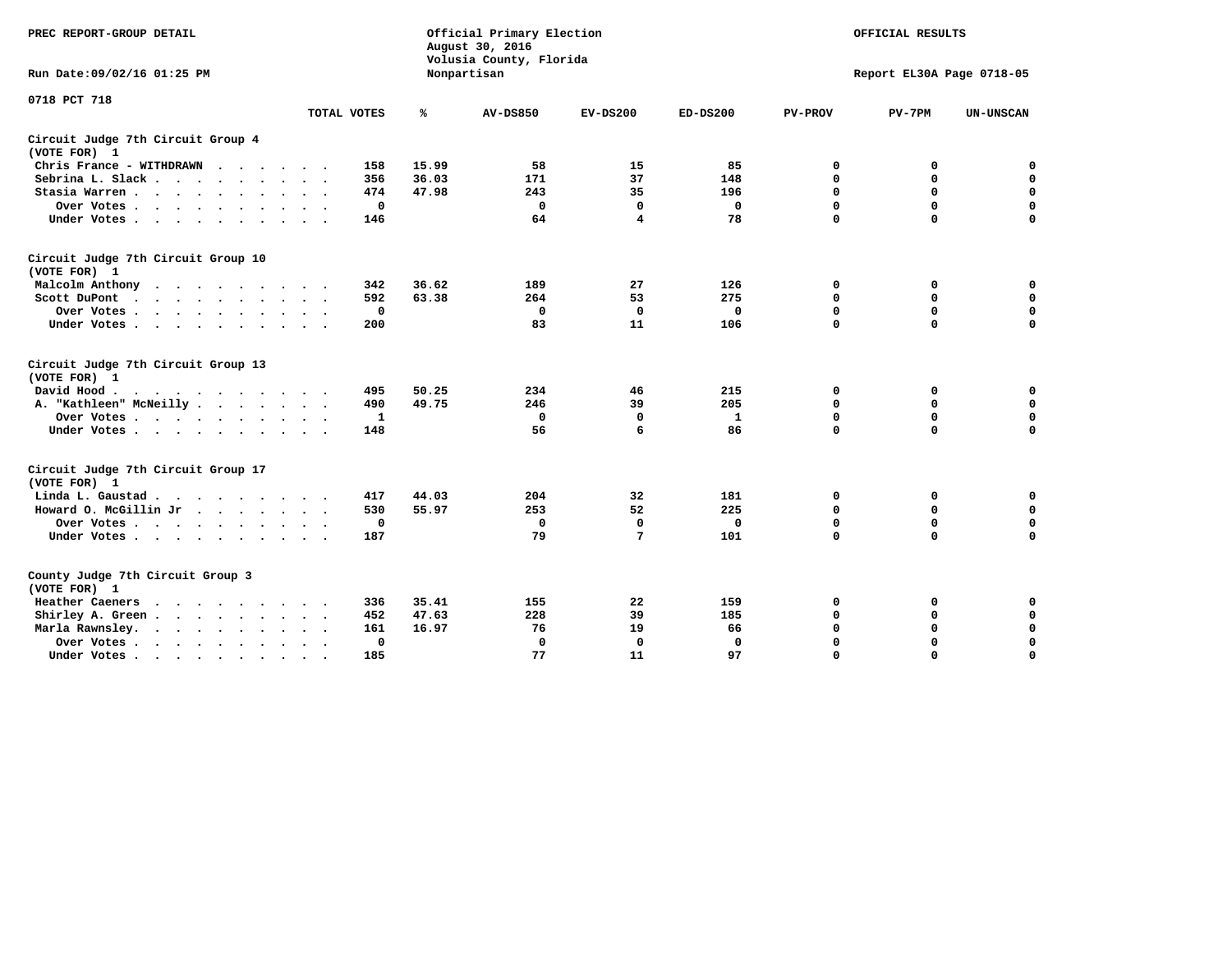| PREC REPORT-GROUP DETAIL                                                                                                        |                                     |       | Official Primary Election<br>August 30, 2016<br>Volusia County, Florida |             | OFFICIAL RESULTS |                |                           |                  |
|---------------------------------------------------------------------------------------------------------------------------------|-------------------------------------|-------|-------------------------------------------------------------------------|-------------|------------------|----------------|---------------------------|------------------|
| Run Date: 09/02/16 01:25 PM                                                                                                     |                                     |       | Nonpartisan                                                             |             |                  |                | Report EL30A Page 0718-06 |                  |
| 0718 PCT 718                                                                                                                    | TOTAL VOTES                         | ℁     | <b>AV-DS850</b>                                                         | $EV-DS200$  | $ED-DS200$       | <b>PV-PROV</b> | $PV-7PM$                  | <b>UN-UNSCAN</b> |
| Sheriff                                                                                                                         |                                     |       |                                                                         |             |                  |                |                           |                  |
| (VOTE FOR) 1                                                                                                                    |                                     |       |                                                                         |             |                  |                |                           |                  |
| Wendell C. Bradford                                                                                                             | 64                                  | 5.72  | 28                                                                      | 6           | 30               | 0              | 0                         | 0                |
| Dave Brannon<br>$\cdots$                                                                                                        | 104                                 | 9.30  | 46                                                                      | 10          | 48               | 0              | 0                         | $\pmb{0}$        |
| Mike Chitwood                                                                                                                   | 604                                 | 54.03 | 313                                                                     | 44          | 247              | $\Omega$       | $\Omega$                  | $\mathbf 0$      |
| Eric Dietrich.                                                                                                                  | 334                                 | 29.87 | 135                                                                     | 31          | 168              | $\mathbf 0$    | 0                         | $\mathbf 0$      |
| James E. (Jim) Gillum                                                                                                           | 12                                  | 1.07  | 6                                                                       | 0           | 6                | $\Omega$       | 0                         | $\mathbf 0$      |
| Over Votes                                                                                                                      | $\mathbf{1}$                        |       | $\mathbf 0$                                                             | 0           | $\mathbf{1}$     | $\mathbf{0}$   | 0                         | $\mathbf 0$      |
| Under Votes                                                                                                                     | 15                                  |       | 8                                                                       | 0           | 7                | 0              | 0                         | $\mathbf 0$      |
| Property Appraiser                                                                                                              |                                     |       |                                                                         |             |                  |                |                           |                  |
| (VOTE FOR) 1                                                                                                                    |                                     |       |                                                                         |             |                  |                |                           |                  |
| Larry Bartlett.                                                                                                                 | 381                                 | 38.88 | 188                                                                     | 36          | 157              | 0              | 0                         | 0                |
| H. Alan Burton.                                                                                                                 | 359                                 | 36.63 | 162                                                                     | 21          | 176              | $\mathbf 0$    | 0                         | $\mathbf 0$      |
| Mike Swanto.                                                                                                                    | 240                                 | 24.49 | 121                                                                     | 26          | 93               | $\mathbf 0$    | 0                         | $\mathbf 0$      |
| Over Votes                                                                                                                      | $\mathbf 0$<br>$\ddot{\phantom{1}}$ |       | $\mathbf 0$                                                             | 0           | $\mathbf 0$      | 0              | 0                         | $\mathbf 0$      |
| Under Votes                                                                                                                     | 154                                 |       | 65                                                                      | 8           | 81               | 0              | 0                         | $\mathbf 0$      |
| Supervisor of Elections<br>(VOTE FOR) 1                                                                                         |                                     |       |                                                                         |             |                  |                |                           |                  |
| Teresa Apgar                                                                                                                    | 144                                 | 14.17 | 69                                                                      | 8           | 67               | $\mathbf 0$    | 0                         | 0                |
| David Lee Davis                                                                                                                 | 158                                 | 15.55 | 72                                                                      | 20          | 66               | 0              | 0                         | $\mathbf 0$      |
| Bill Fyfe.                                                                                                                      | 84<br>$\ddot{\phantom{a}}$          | 8.27  | 31                                                                      | 7           | 46               | $\Omega$       | 0                         | $\mathbf 0$      |
| Lisa Lewis                                                                                                                      | 630                                 | 62.01 | 314                                                                     | 52          | 264              | $\mathbf 0$    | 0                         | $\mathbf 0$      |
| Over Votes                                                                                                                      | $\mathbf{0}$                        |       | $\Omega$                                                                | 0           | $\mathbf{0}$     | 0              | $\mathbf 0$               | $\mathbf 0$      |
| Under Votes                                                                                                                     | 118                                 |       | 50                                                                      | 4           | 64               | 0              | 0                         | 0                |
| County Council Chair                                                                                                            |                                     |       |                                                                         |             |                  |                |                           |                  |
| (VOTE FOR) 1                                                                                                                    |                                     |       |                                                                         |             |                  |                |                           |                  |
| Jason P. Davis.                                                                                                                 | 224                                 | 22.18 | 89                                                                      | 20          | 115              | 0              | 0                         | $\mathbf 0$      |
| Greg Gimbert                                                                                                                    | 230                                 | 22.77 | 124                                                                     | 20          | 86               | $\Omega$       | 0                         | 0                |
| Ed Kelley                                                                                                                       | 455                                 | 45.05 | 231                                                                     | 34          | 190              | $\mathbf 0$    | 0                         | $\mathbf 0$      |
| Tom Laputka.                                                                                                                    | 101                                 | 10.00 | 48                                                                      | 13          | 40               | $\Omega$       | 0                         | $\mathbf 0$      |
| Over Votes .<br>$\cdots$                                                                                                        | $\mathbf{1}$                        |       | $\mathbf 0$                                                             | $\mathbf 0$ | $\mathbf{1}$     | 0              | 0                         | $\mathbf 0$      |
| Under Votes                                                                                                                     | 123                                 |       | 44                                                                      | 4           | 75               | $\mathbf 0$    | 0                         | $\mathbf 0$      |
| Port Orange Mayor                                                                                                               |                                     |       |                                                                         |             |                  |                |                           |                  |
| (VOTE FOR) 1                                                                                                                    |                                     |       |                                                                         |             |                  |                |                           |                  |
| Don Burnette<br>$\sim$ $\sim$ $\sim$ $\sim$ $\sim$<br>$\cdot$                                                                   | 486                                 | 44.71 | 229                                                                     | 43          | 214              | 0              | 0                         | 0                |
| Lance Green.<br>$\mathbf{r}$ , $\mathbf{r}$ , $\mathbf{r}$ , $\mathbf{r}$ , $\mathbf{r}$ , $\mathbf{r}$<br>$\ddot{\phantom{a}}$ | 234                                 | 21.53 | 129                                                                     | 18          | 87               | 0              | 0                         | $\mathbf 0$      |
| Ted Noftall.<br>$\cdots$<br>$\sim$<br>$\bullet$<br>$\bullet$                                                                    | 367                                 | 33.76 | 154                                                                     | 25          | 188              | $\Omega$       | 0                         | 0                |
| Over Votes.<br>$\cdot$ $\cdot$ $\cdot$ $\cdot$ $\cdot$<br>$\ddot{\phantom{a}}$                                                  | $\mathbf{1}$                        |       | $\mathbf{1}$                                                            | $\mathbf 0$ | $\mathbf{0}$     | $\mathbf 0$    | 0                         | $\mathbf 0$      |
| $\sim$<br>Under Votes.                                                                                                          | 46                                  |       | 23                                                                      | 5           | 18               | $\Omega$       | $\Omega$                  | $\mathbf 0$      |
| $\cdots$<br>$\sim$<br>$\bullet$<br>$\bullet$                                                                                    |                                     |       |                                                                         |             |                  |                |                           |                  |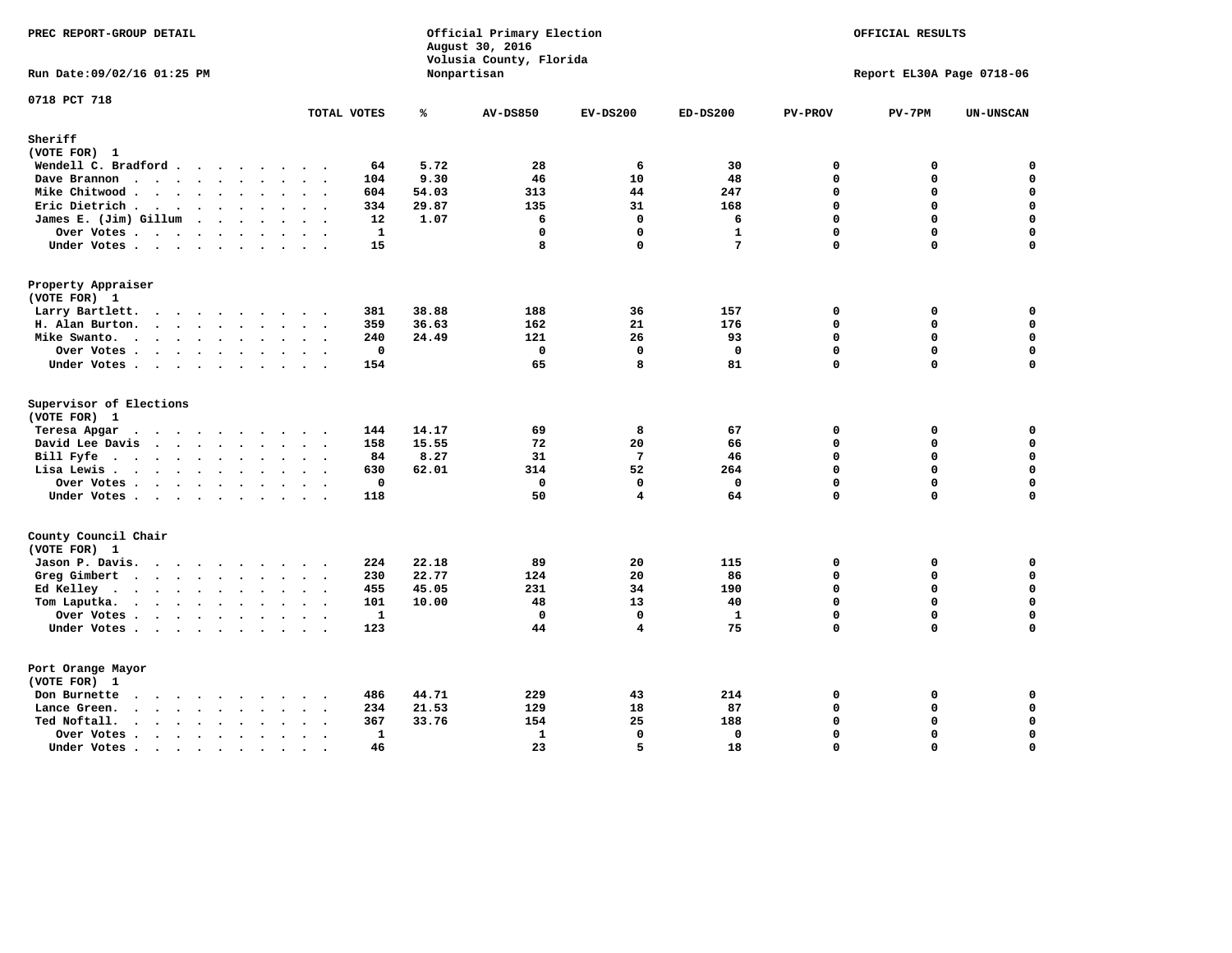| PREC REPORT-GROUP DETAIL                                                                                                                                                                                                             |             |       | Official Primary Election<br>August 30, 2016<br>Volusia County, Florida |            | OFFICIAL RESULTS |                |                           |                  |
|--------------------------------------------------------------------------------------------------------------------------------------------------------------------------------------------------------------------------------------|-------------|-------|-------------------------------------------------------------------------|------------|------------------|----------------|---------------------------|------------------|
| Run Date: 09/02/16 01:25 PM                                                                                                                                                                                                          |             |       | Nonpartisan                                                             |            |                  |                | Report EL30A Page 0718-07 |                  |
| 0718 PCT 718                                                                                                                                                                                                                         |             |       |                                                                         |            |                  |                |                           |                  |
|                                                                                                                                                                                                                                      | TOTAL VOTES | ℁     | <b>AV-DS850</b>                                                         | $EV-DS200$ | $ED-DS200$       | <b>PV-PROV</b> | $PV-7PM$                  | <b>UN-UNSCAN</b> |
| Port Orange City Council District 2<br>(VOTE FOR) 1                                                                                                                                                                                  |             |       |                                                                         |            |                  |                |                           |                  |
| Sarah Jones.                                                                                                                                                                                                                         | 403         | 39.32 | 219                                                                     | 32         | 152              |                |                           |                  |
| Chase Tramont                                                                                                                                                                                                                        | 622         | 60.68 | 269                                                                     | 49         | 304              |                |                           |                  |
| Over Votes                                                                                                                                                                                                                           | $\Omega$    |       |                                                                         | O          |                  |                |                           | 0                |
| Under Votes                                                                                                                                                                                                                          | 109         |       | 48                                                                      | 10         | 51               |                |                           | 0                |
| Amendment 4                                                                                                                                                                                                                          |             |       |                                                                         |            |                  |                |                           |                  |
| (VOTE FOR) 1                                                                                                                                                                                                                         |             |       |                                                                         |            |                  |                |                           |                  |
| Yes<br>. The contract of the contract of the contract of the contract of the contract of the contract of the contract of the contract of the contract of the contract of the contract of the contract of the contract of the contrac | 805         | 79.78 | 389                                                                     | 59         | 357              |                |                           |                  |
| No.                                                                                                                                                                                                                                  | 204         | 20.22 | 93                                                                      | 21         | 90               |                |                           |                  |
| Over Votes                                                                                                                                                                                                                           | 0           |       |                                                                         | O          |                  |                |                           |                  |
| Under Votes                                                                                                                                                                                                                          | 125         |       | 54                                                                      | 11         | 60               |                |                           |                  |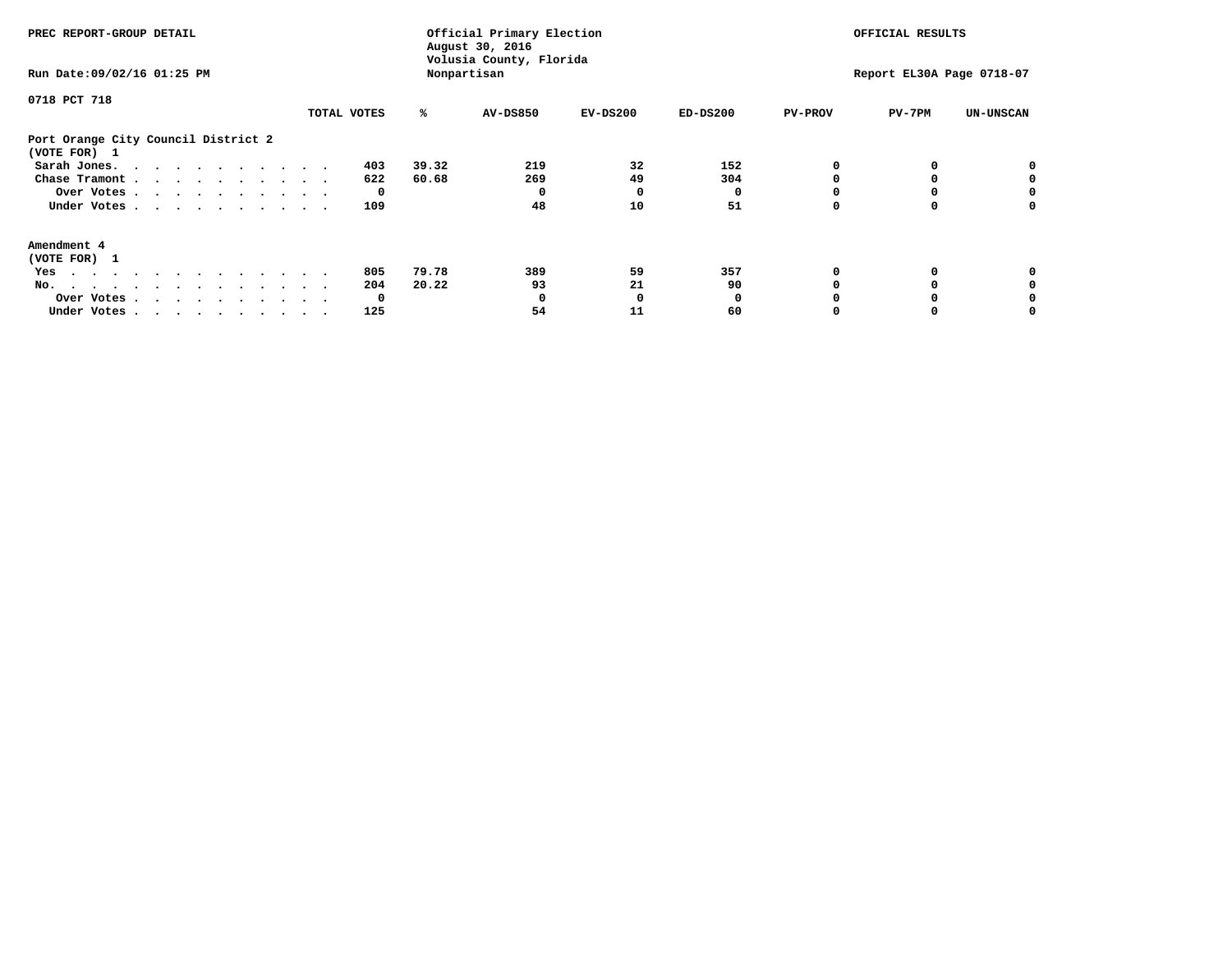| PREC REPORT-GROUP DETAIL                                               |              |                   | Official Primary Election<br>August 30, 2016 |            |            |                | OFFICIAL RESULTS          |                  |
|------------------------------------------------------------------------|--------------|-------------------|----------------------------------------------|------------|------------|----------------|---------------------------|------------------|
| Run Date:09/02/16 01:25 PM                                             |              | <b>STATISTICS</b> | Volusia County, Florida                      |            |            |                | Report EL30A Page 0719-01 |                  |
| 0719 PCT 719                                                           |              |                   |                                              |            |            |                |                           |                  |
|                                                                        | TOTAL VOTES  | ℁                 | <b>AV-DS850</b>                              | $EV-DS200$ | $ED-DS200$ | <b>PV-PROV</b> | $PV-7PM$                  | <b>UN-UNSCAN</b> |
| REGISTERED VOTERS - TOTAL                                              | 2,087        |                   |                                              |            |            |                |                           |                  |
| REGISTERED VOTERS - Democratic<br>$\cdots$                             | 705          | 33.78             |                                              |            |            |                |                           |                  |
| REGISTERED VOTERS - Republican                                         | 749          | 35.89             |                                              |            |            |                |                           |                  |
| REGISTERED VOTERS - Libertarian                                        | 4            | .19               |                                              |            |            |                |                           |                  |
| REGISTERED VOTERS - Nonpartisan                                        | 629          |                   |                                              |            |            |                |                           |                  |
| BALLOTS CAST - TOTAL.                                                  | 595          |                   | 287                                          | 55         | 253        |                |                           |                  |
| BALLOTS CAST - Democratic                                              | 202          | 33.95             | 95                                           | 24         | 83         |                |                           |                  |
| BALLOTS CAST - Republican                                              | 288          | 48.40             | 139                                          | 27         | 122        |                |                           |                  |
| BALLOTS CAST - Libertarian.                                            | 0            |                   | 0                                            | 0          | 0          |                |                           |                  |
| BALLOTS CAST - Nonpartisan.                                            | 105          | 17.65             | 53                                           |            | 48         |                |                           | 0                |
| BALLOTS CAST - BLANK.                                                  | $\mathbf{o}$ |                   | 0                                            | 0          | 0          | $\Omega$       |                           |                  |
| VOTER TURNOUT - TOTAL $\cdot \cdot \cdot \cdot \cdot \cdot$            |              | 28.51             |                                              |            |            |                |                           |                  |
| VOTER TURNOUT - Democratic.<br>$\cdot$ $\cdot$ $\cdot$ $\cdot$ $\cdot$ |              | 28.65             |                                              |            |            |                |                           |                  |
| VOTER TURNOUT - Republican.                                            |              | 38.45             |                                              |            |            |                |                           |                  |
| VOTER TURNOUT - Libertarian                                            |              |                   |                                              |            |            |                |                           |                  |
| VOTER TURNOUT - BLANK                                                  |              |                   |                                              |            |            |                |                           |                  |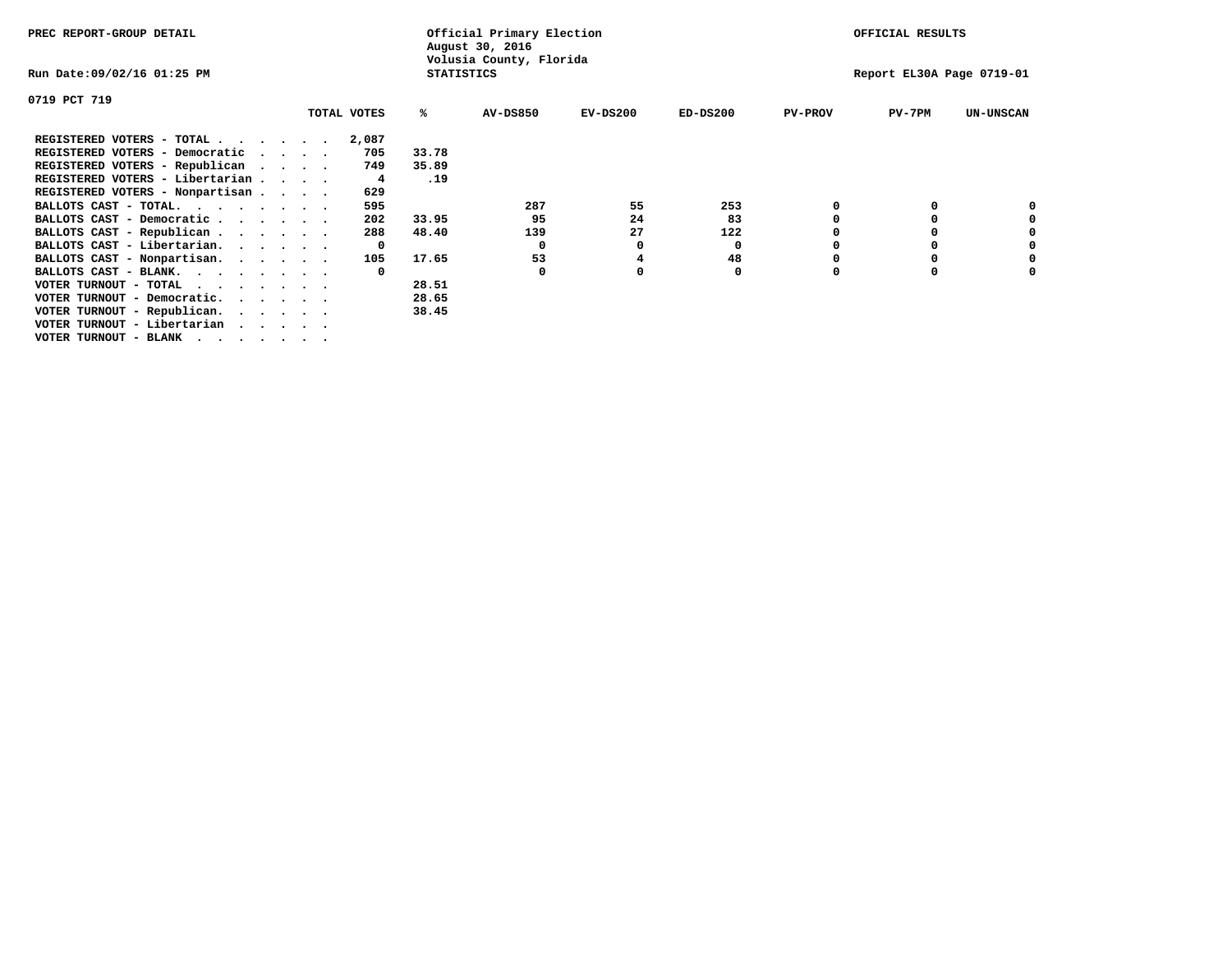| PREC REPORT-GROUP DETAIL                                               |  |             | Official Primary Election<br>August 30, 2016<br>Volusia County, Florida | OFFICIAL RESULTS |            |            |                           |          |                  |  |
|------------------------------------------------------------------------|--|-------------|-------------------------------------------------------------------------|------------------|------------|------------|---------------------------|----------|------------------|--|
| Run Date: 09/02/16 01:25 PM                                            |  |             | Democratic                                                              |                  |            |            | Report EL30A Page 0719-02 |          |                  |  |
| 0719 PCT 719                                                           |  | TOTAL VOTES | ℁                                                                       | <b>AV-DS850</b>  | $EV-DS200$ | $ED-DS200$ | <b>PV-PROV</b>            | $PV-7PM$ | <b>UN-UNSCAN</b> |  |
|                                                                        |  |             |                                                                         |                  |            |            |                           |          |                  |  |
| United States Senator<br>(VOTE FOR) 1                                  |  |             |                                                                         |                  |            |            |                           |          |                  |  |
| Roque "Rocky" De La Fuente.                                            |  |             | 1.55                                                                    |                  |            |            |                           |          |                  |  |
| Alan Grayson                                                           |  | 48          | 24.74                                                                   | 22               | 10         | 16         |                           |          |                  |  |
| Pam Keith                                                              |  | 36          | 18.56                                                                   | 21               |            | 13         |                           |          |                  |  |
| Reginald Luster                                                        |  | 4           | 2.06                                                                    |                  |            |            |                           |          |                  |  |
| Patrick Murphy.                                                        |  | 103         | 53.09                                                                   | 46               | 11         | 46         |                           |          |                  |  |
| Over Votes                                                             |  | 0           |                                                                         |                  |            |            |                           |          |                  |  |
| Under Votes                                                            |  | 8           |                                                                         |                  |            |            |                           |          |                  |  |
| Representative in Congress District 6                                  |  |             |                                                                         |                  |            |            |                           |          |                  |  |
| (VOTE FOR) 1                                                           |  |             |                                                                         |                  |            |            |                           |          |                  |  |
| William (Bill) McCullough                                              |  | 58          | 30.85                                                                   | 34               |            | 19         |                           |          |                  |  |
| Jay McGovern                                                           |  | 34          | 18.09                                                                   | 14               |            | 15         |                           |          |                  |  |
| George Pappas.                                                         |  | 51          | 27.13                                                                   | 28               |            | 18         |                           |          |                  |  |
| Dwayne L. Taylor                                                       |  | 45          | 23.94                                                                   | 14               |            | 23         |                           |          |                  |  |
| Over Votes                                                             |  |             |                                                                         |                  |            |            |                           |          |                  |  |
| Under Votes, $\cdot$ , $\cdot$ , $\cdot$ , $\cdot$ , $\cdot$ , $\cdot$ |  | 14          |                                                                         |                  |            |            |                           |          |                  |  |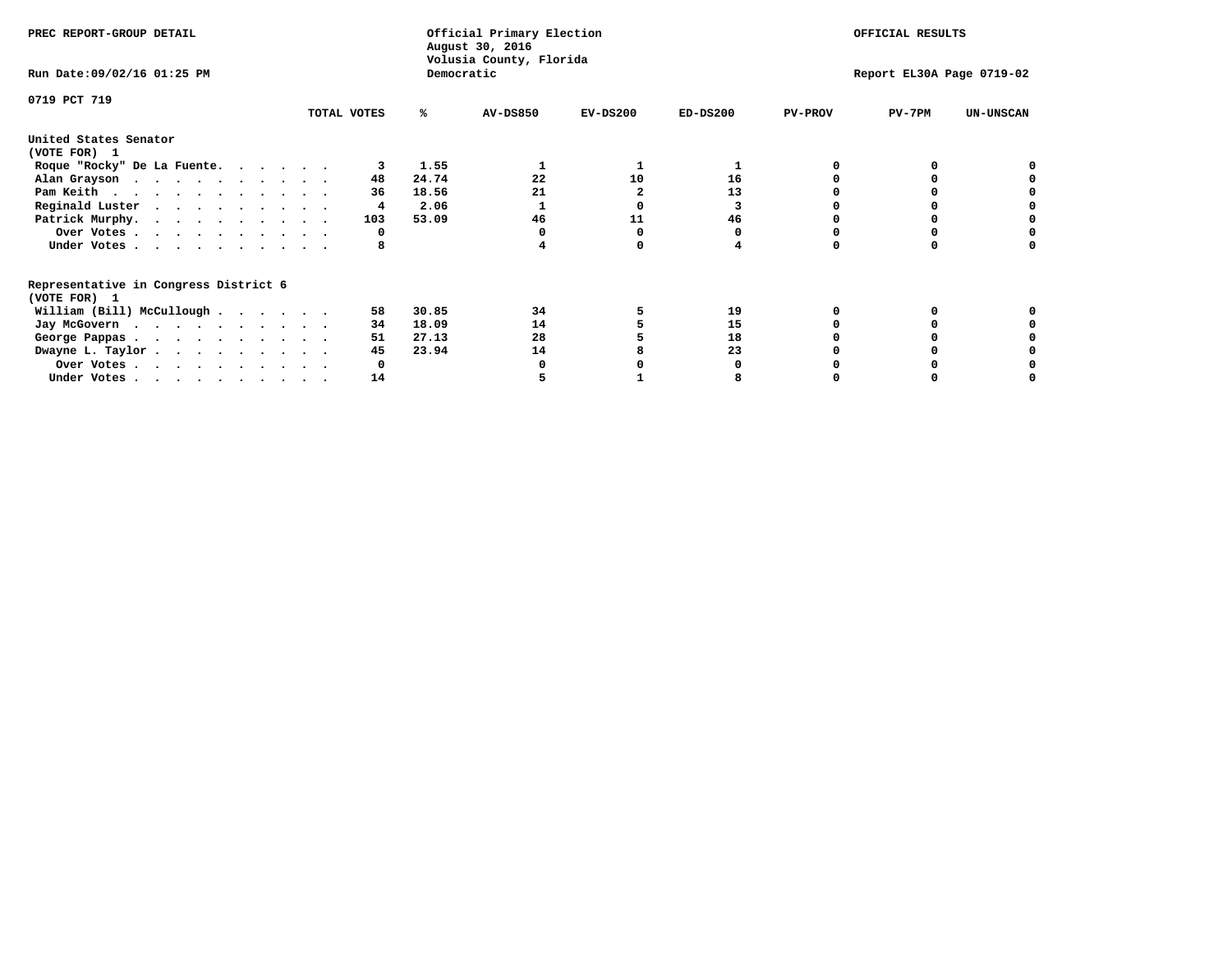| PREC REPORT-GROUP DETAIL<br>Run Date: 09/02/16 01:25 PM | Republican  | Official Primary Election<br>August 30, 2016<br>Volusia County, Florida |                         |                      | OFFICIAL RESULTS<br>Report EL30A Page 0719-03 |                         |          |                            |
|---------------------------------------------------------|-------------|-------------------------------------------------------------------------|-------------------------|----------------------|-----------------------------------------------|-------------------------|----------|----------------------------|
| 0719 PCT 719                                            | TOTAL VOTES | ℁                                                                       | <b>AV-DS850</b>         | $EV-DS200$           | $ED-DS200$                                    | <b>PV-PROV</b>          | $PV-7PM$ | <b>UN-UNSCAN</b>           |
| United States Senator                                   |             |                                                                         |                         |                      |                                               |                         |          |                            |
| (VOTE FOR) 1                                            |             |                                                                         |                         |                      |                                               |                         |          |                            |
| Carlos Beruff.                                          | 71          | 25.09                                                                   | 44                      | 0                    | 27                                            | 0                       | 0        | 0                          |
| Ernie Rivera<br>Marco Rubio.                            | 6           | 2.12                                                                    | $\overline{\mathbf{2}}$ | 1                    | $\overline{\mathbf{3}}$<br>87                 | $\mathbf 0$<br>$\Omega$ | 0        | $\mathbf 0$<br>0           |
| .                                                       | 191         | 67.49<br>5.30                                                           | 80                      | 24<br>$\overline{a}$ |                                               | $\Omega$                | 0<br>0   |                            |
| Dwight Mark Anthony Young                               | 15          |                                                                         | 10                      | $\Omega$             | 3                                             | $\Omega$                | 0        | 0                          |
| Over Votes                                              | 1           |                                                                         | 0<br>3                  | $\Omega$             | $\mathbf{1}$<br>$\mathbf{1}$                  | $\mathbf 0$             | 0        | $\mathbf 0$<br>$\mathbf 0$ |
| Under Votes                                             | 4           |                                                                         |                         |                      |                                               |                         |          |                            |
| Representative in Congress District 6<br>(VOTE FOR) 1   |             |                                                                         |                         |                      |                                               |                         |          |                            |
| Fred Costello                                           | 68          | 24.64                                                                   | 39                      | 5                    | 24                                            | 0                       | 0        | 0                          |
| Ron Desantis<br>$\cdots$                                | 171         | 61.96                                                                   | 70                      | 20                   | 81                                            | $\mathbf 0$             | 0        | $\mathbf 0$                |
| G. G. Galloway.                                         | 37          | 13.41                                                                   | 22                      | $\mathbf{2}$         | 13                                            | $\Omega$                | 0        | 0                          |
| Over Votes                                              | 1           |                                                                         | 0                       | $\Omega$             | $\mathbf{1}$                                  | $\Omega$                | 0        | 0                          |
| Under Votes                                             | 11          |                                                                         | 8                       | $\Omega$             | $\overline{3}$                                | $\Omega$                | $\Omega$ | $\mathbf 0$                |
| State Committeeman                                      |             |                                                                         |                         |                      |                                               |                         |          |                            |
| (VOTE FOR) 1                                            |             |                                                                         |                         |                      |                                               |                         |          |                            |
| Paul W. Deering                                         | 185         | 74.60                                                                   | 93                      | 18                   | 74                                            | 0                       | 0        | 0                          |
| James Oddie.<br>.                                       | 63          | 25.40                                                                   | 30                      | 6                    | 27                                            | $\mathbf 0$             | 0        | $\mathbf 0$                |
| Over Votes                                              | 0           |                                                                         | $\Omega$                | 0                    | $^{\circ}$                                    | $\mathbf 0$             | 0        | $\mathbf 0$                |
| Under Votes                                             | 40          |                                                                         | 16                      | 3                    | 21                                            | $\Omega$                | 0        | $\Omega$                   |
| State Committeewoman<br>(VOTE FOR) 1                    |             |                                                                         |                         |                      |                                               |                         |          |                            |
| Dana Christina Dougherty                                | 132         | 51.36                                                                   | 60                      | 14                   | 58                                            | $\Omega$                | 0        | 0                          |
| Marilyn C. Ford                                         | 125         | 48.64                                                                   | 67                      | 11                   | 47                                            | 0                       | 0        | 0                          |
| Over Votes                                              | $\mathbf 0$ |                                                                         | 0                       | $\mathbf 0$          | $\mathbf 0$                                   | $\Omega$                | 0        | $\mathbf 0$                |
| Under Votes                                             | 31          |                                                                         | 12                      | $\overline{a}$       | 17                                            | $\mathbf 0$             | 0        | $\mathbf 0$                |
|                                                         |             |                                                                         |                         |                      |                                               |                         |          |                            |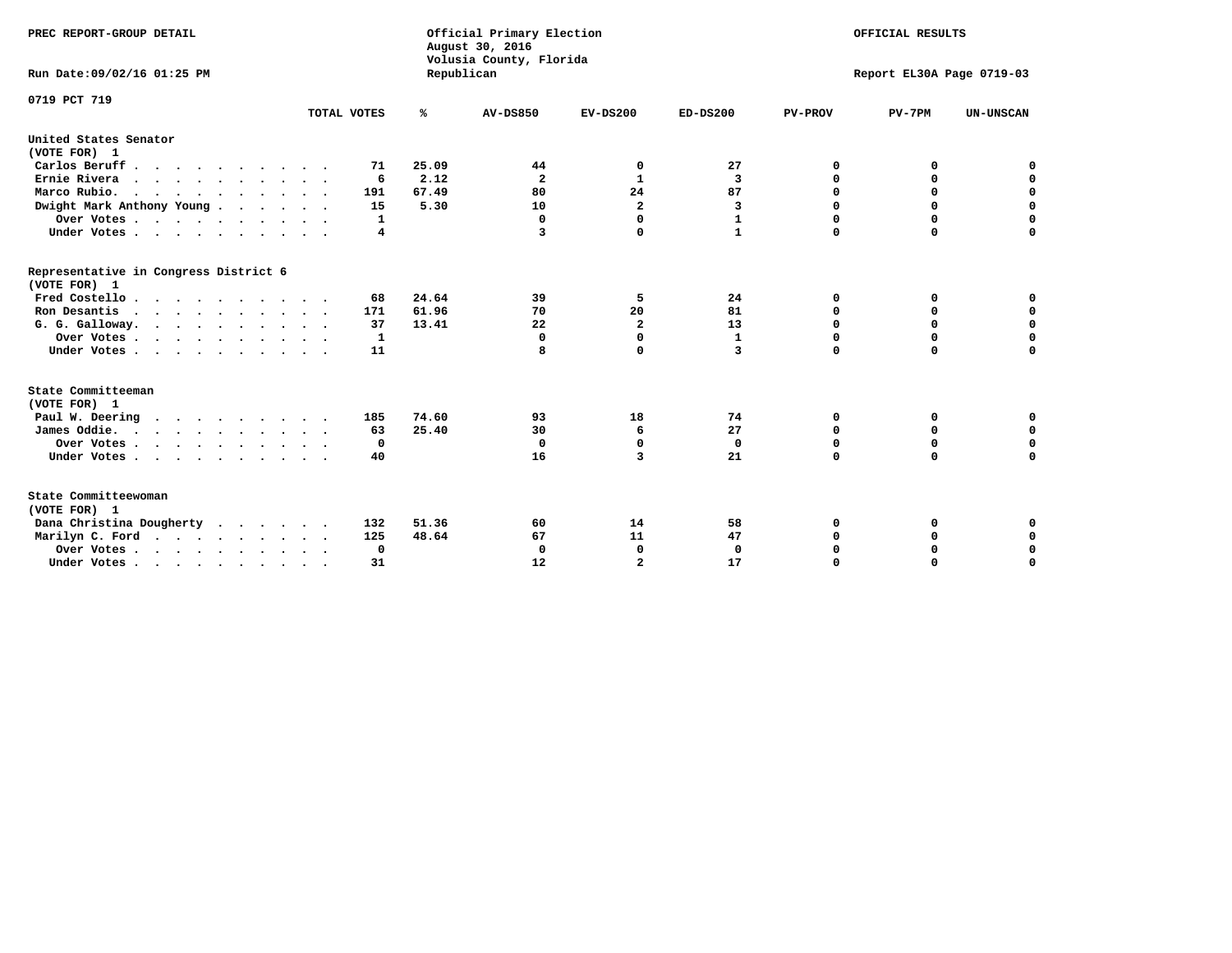| PREC REPORT-GROUP DETAIL<br>Run Date: 09/02/16 01:25 PM |  |  |  |  | Official Primary Election<br>August 30, 2016<br>Volusia County, Florida<br>Libertarian |  |             |   |                 | OFFICIAL RESULTS<br>Report EL30A Page 0719-04 |            |                |          |                  |
|---------------------------------------------------------|--|--|--|--|----------------------------------------------------------------------------------------|--|-------------|---|-----------------|-----------------------------------------------|------------|----------------|----------|------------------|
| 0719 PCT 719                                            |  |  |  |  |                                                                                        |  | TOTAL VOTES | ℁ | <b>AV-DS850</b> | $EV-DS200$                                    | $ED-DS200$ | <b>PV-PROV</b> | $PV-7PM$ | <b>UN-UNSCAN</b> |
| United States Senator<br>(VOTE FOR) 1                   |  |  |  |  |                                                                                        |  |             |   |                 |                                               |            |                |          |                  |
| Augustus Invictus.                                      |  |  |  |  |                                                                                        |  | 0           |   |                 | 0                                             | 0          |                |          | 0                |
| Paul Stanton                                            |  |  |  |  |                                                                                        |  | 0           |   |                 |                                               | 0          |                |          | 0                |
| Over Votes                                              |  |  |  |  |                                                                                        |  | 0           |   |                 |                                               | 0          |                |          | 0                |
| Under Votes                                             |  |  |  |  |                                                                                        |  | 0           |   |                 |                                               |            |                |          | 0                |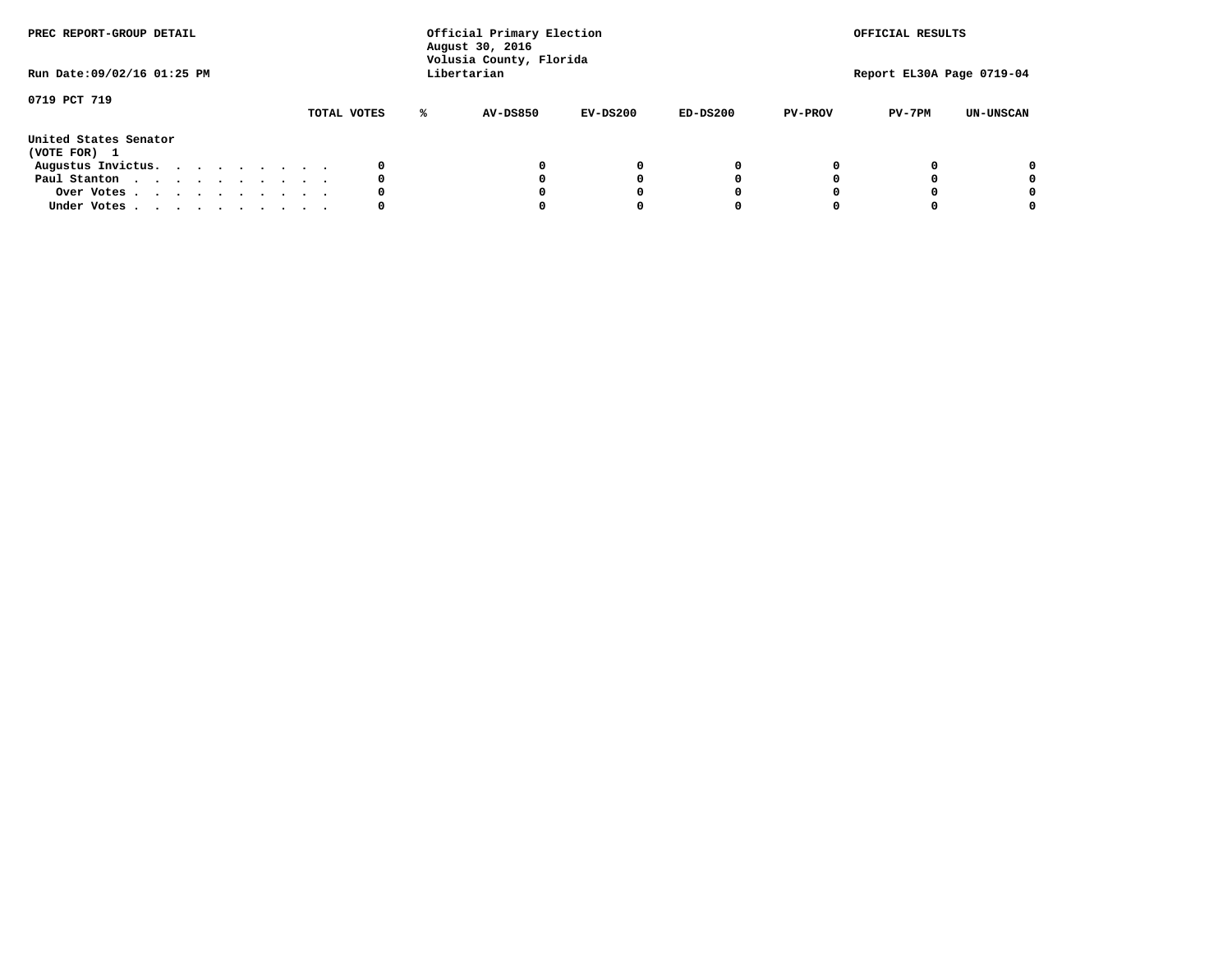| PREC REPORT-GROUP DETAIL                                                                                                           |              |       | Official Primary Election<br>August 30, 2016<br>Volusia County, Florida | OFFICIAL RESULTS<br>Report EL30A Page 0719-05 |              |                |             |                  |
|------------------------------------------------------------------------------------------------------------------------------------|--------------|-------|-------------------------------------------------------------------------|-----------------------------------------------|--------------|----------------|-------------|------------------|
| Run Date: 09/02/16 01:25 PM                                                                                                        |              |       | Nonpartisan                                                             |                                               |              |                |             |                  |
| 0719 PCT 719                                                                                                                       | TOTAL VOTES  | ℁     | <b>AV-DS850</b>                                                         | $EV-DS200$                                    | $ED-DS200$   | <b>PV-PROV</b> | $PV-7PM$    | <b>UN-UNSCAN</b> |
|                                                                                                                                    |              |       |                                                                         |                                               |              |                |             |                  |
| Circuit Judge 7th Circuit Group 4<br>(VOTE FOR) 1                                                                                  |              |       |                                                                         |                                               |              |                |             |                  |
| Chris France - WITHDRAWN<br>.                                                                                                      | 79           | 15.13 | 41                                                                      | 2                                             | 36           | 0              | 0           | 0                |
| Sebrina L. Slack                                                                                                                   | 174          | 33.33 | 92                                                                      | 17                                            | 65           | $\mathbf 0$    | $\mathbf 0$ | $\mathbf 0$      |
| Stasia Warren                                                                                                                      | 269          | 51.53 | 125                                                                     | 33                                            | 111          | $\mathbf 0$    | 0           | $\mathbf 0$      |
| Over Votes                                                                                                                         | $\mathbf 0$  |       | $\mathbf{0}$                                                            | 0                                             | $\mathbf 0$  | 0              | $\mathbf 0$ | $\mathbf 0$      |
| Under Votes                                                                                                                        | 73           |       | 29                                                                      | 3                                             | 41           | $\mathbf 0$    | $\Omega$    | $\mathbf 0$      |
| Circuit Judge 7th Circuit Group 10<br>(VOTE FOR) 1                                                                                 |              |       |                                                                         |                                               |              |                |             |                  |
| Malcolm Anthony<br>$\cdots$                                                                                                        | 175          | 34.38 | 94                                                                      | 13                                            | 68           | 0              | 0           | $\mathbf 0$      |
| Scott DuPont                                                                                                                       | 334          | 65.62 | 169                                                                     | 34                                            | 131          | 0              | $\mathbf 0$ | $\mathbf 0$      |
| Over Votes                                                                                                                         | $\mathbf 0$  |       | $\Omega$                                                                | 0                                             | $\mathbf{0}$ | $\mathbf 0$    | $\Omega$    | $\mathbf 0$      |
| Under Votes                                                                                                                        | 86           |       | 24                                                                      | 8                                             | 54           | $\mathbf 0$    | $\mathbf 0$ | $\Omega$         |
| Circuit Judge 7th Circuit Group 13<br>(VOTE FOR) 1                                                                                 |              |       |                                                                         |                                               |              |                |             |                  |
| David Hood.                                                                                                                        | 237          | 44.63 | 115                                                                     | 21                                            | 101          | 0              | 0           | $\mathbf 0$      |
| A. "Kathleen" McNeilly                                                                                                             | 294          | 55.37 | 145                                                                     | 31                                            | 118          | $\mathbf 0$    | $\mathbf 0$ | $\mathbf 0$      |
| Over Votes                                                                                                                         | $\mathbf 0$  |       | 0                                                                       | 0                                             | 0            | $\mathbf 0$    | $\mathbf 0$ | $\mathbf 0$      |
| Under Votes                                                                                                                        | 64           |       | 27                                                                      | 3                                             | 34           | $\mathbf 0$    | $\Omega$    | 0                |
| Circuit Judge 7th Circuit Group 17<br>(VOTE FOR) 1                                                                                 |              |       |                                                                         |                                               |              |                |             |                  |
| Linda L. Gaustad                                                                                                                   | 258          | 49.52 | 125                                                                     | 26                                            | 107          | 0              | 0           | 0                |
| Howard O. McGillin Jr                                                                                                              | 263          | 50.48 | 132                                                                     | 25                                            | 106          | $\mathbf 0$    | $\mathbf 0$ | $\mathbf 0$      |
| Over Votes                                                                                                                         | $\mathbf 0$  |       | $\mathbf 0$                                                             | $\mathbf 0$                                   | $\mathbf 0$  | $\mathbf 0$    | $\mathbf 0$ | $\pmb{0}$        |
| Under Votes                                                                                                                        | 74           |       | 30                                                                      | 4                                             | 40           | $\mathbf 0$    | $\mathbf 0$ | $\Omega$         |
| County Judge 7th Circuit Group 3<br>(VOTE FOR) 1                                                                                   |              |       |                                                                         |                                               |              |                |             |                  |
| Heather Caeners<br>the contract of the contract of the contract of the contract of the contract of the contract of the contract of | 181          | 34.81 | 88                                                                      | 18                                            | 75           | 0              | 0           | 0                |
| Shirley A. Green                                                                                                                   | 254          | 48.85 | 137                                                                     | 21                                            | 96           | $\mathbf 0$    | 0           | $\mathbf 0$      |
| Marla Rawnsley.                                                                                                                    | 85           | 16.35 | 31                                                                      | 11                                            | 43           | 0              | $\mathbf 0$ | $\pmb{0}$        |
| Over Votes.<br>$\cdots$<br>$\ddot{\phantom{a}}$<br>$\sim$                                                                          | $\mathbf{1}$ |       | $\Omega$                                                                | $\mathbf 0$                                   | $\mathbf{1}$ | $\mathbf 0$    | $\mathbf 0$ | $\mathbf 0$      |
| Under Votes<br>$\sim$                                                                                                              | 74           |       | 31                                                                      | 5                                             | 38           | $\mathbf 0$    | $\mathbf 0$ | 0                |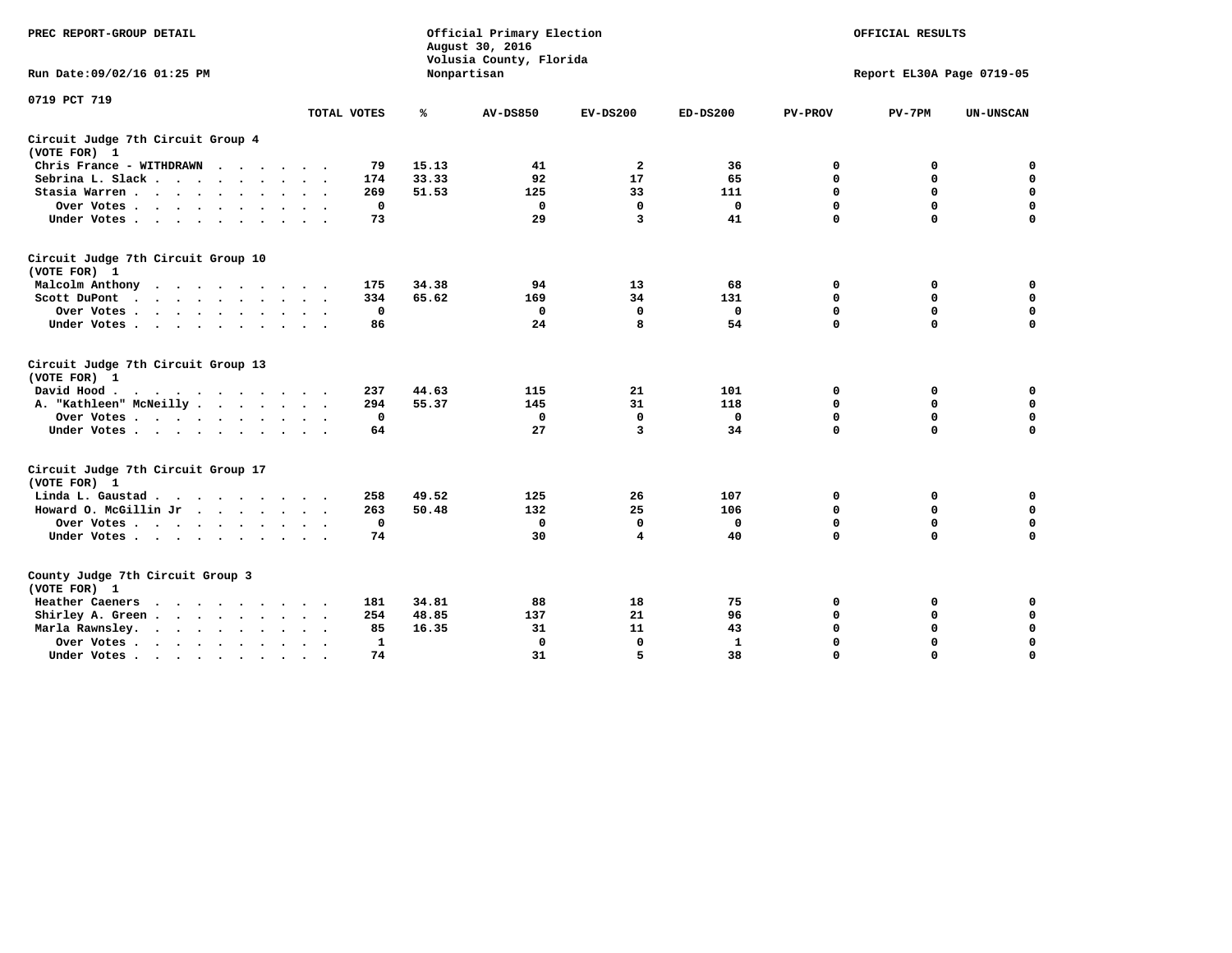| PREC REPORT-GROUP DETAIL                                                              | Official Primary Election<br>August 30, 2016<br>Volusia County, Florida |       |                 |                         | OFFICIAL RESULTS<br>Report EL30A Page 0719-06 |                         |                  |                  |
|---------------------------------------------------------------------------------------|-------------------------------------------------------------------------|-------|-----------------|-------------------------|-----------------------------------------------|-------------------------|------------------|------------------|
| Run Date: 09/02/16 01:25 PM                                                           |                                                                         |       | Nonpartisan     |                         |                                               |                         |                  |                  |
| 0719 PCT 719                                                                          | TOTAL VOTES                                                             | ℁     | <b>AV-DS850</b> | $EV-DS200$              | $ED-DS200$                                    | <b>PV-PROV</b>          | $PV-7PM$         | <b>UN-UNSCAN</b> |
| Sheriff                                                                               |                                                                         |       |                 |                         |                                               |                         |                  |                  |
| (VOTE FOR) 1                                                                          |                                                                         |       |                 |                         |                                               |                         |                  |                  |
| Wendell C. Bradford                                                                   | 22                                                                      | 3.75  | 8               | $\mathbf{2}$            | 12                                            | 0                       | 0                | 0                |
| Dave Brannon                                                                          | 48                                                                      | 8.18  | 23              | $\overline{\mathbf{4}}$ | 21                                            | 0                       | 0                | $\mathbf 0$      |
| Mike Chitwood                                                                         | 370                                                                     | 63.03 | 198             | 24                      | 148                                           | $\Omega$                | 0                | 0                |
| Eric Dietrich                                                                         | 138<br>$\cdot$                                                          | 23.51 | 49              | 25                      | 64                                            | $\mathbf 0$             | 0                | $\mathbf 0$      |
| James E. (Jim) Gillum                                                                 | 9                                                                       | 1.53  | 6               | $\mathbf 0$             | $\overline{\mathbf{3}}$                       | $\Omega$                | 0                | $\mathbf 0$      |
| Over Votes                                                                            | $\mathbf 0$                                                             |       | $\mathbf 0$     | 0                       | $\mathbf 0$                                   | 0                       | 0                | $\mathbf 0$      |
| Under Votes                                                                           | 8                                                                       |       | 3               | 0                       | 5                                             | 0                       | 0                | $\mathbf 0$      |
| Property Appraiser                                                                    |                                                                         |       |                 |                         |                                               |                         |                  |                  |
| (VOTE FOR) 1                                                                          |                                                                         |       |                 |                         |                                               |                         |                  |                  |
| Larry Bartlett.                                                                       | 201                                                                     | 37.92 | 109             | 14                      | 78                                            | 0                       | 0                | 0                |
| H. Alan Burton.                                                                       | 203                                                                     | 38.30 | 97              | 18                      | 88                                            | 0                       | 0                | $\mathbf 0$      |
| Mike Swanto.                                                                          | 126                                                                     | 23.77 | 54              | 21<br>$\mathbf 0$       | 51                                            | $\Omega$<br>$\mathbf 0$ | $\mathbf 0$<br>0 | 0<br>$\mathbf 0$ |
| Over Votes                                                                            | $\mathbf 0$                                                             |       | $\mathbf 0$     |                         | $\Omega$                                      |                         |                  |                  |
| Under Votes                                                                           | 65                                                                      |       | 27              | $\mathbf{2}$            | 36                                            | $\mathbf 0$             | 0                | $\Omega$         |
| Supervisor of Elections<br>(VOTE FOR) 1                                               |                                                                         |       |                 |                         |                                               |                         |                  |                  |
| Teresa Apgar                                                                          | 75                                                                      | 13.86 | 42              | 3                       | 30                                            | $\Omega$                | 0                | 0                |
| David Lee Davis                                                                       | 72                                                                      | 13.31 | 22              | 9                       | 41                                            | 0                       | 0                | $\mathbf 0$      |
| Bill Fyfe.                                                                            | 38                                                                      | 7.02  | 15              | $\overline{a}$          | 21                                            | $\Omega$                | 0                | $\mathbf 0$      |
| Lisa Lewis                                                                            | 356                                                                     | 65.80 | 188             | 39                      | 129                                           | $\mathbf 0$             | 0                | $\mathbf 0$      |
| Over Votes                                                                            | $\mathbf 0$                                                             |       | $\mathbf 0$     | $\mathbf 0$             | $\mathbf 0$                                   | 0                       | 0                | 0                |
| Under Votes                                                                           | 54                                                                      |       | 20              | $\overline{a}$          | 32                                            | $\mathbf 0$             | 0                | $\mathbf 0$      |
| County Council Chair                                                                  |                                                                         |       |                 |                         |                                               |                         |                  |                  |
| (VOTE FOR) 1                                                                          |                                                                         |       |                 |                         |                                               |                         |                  |                  |
| Jason P. Davis.                                                                       | 125                                                                     | 23.23 | 61              | $\overline{\mathbf{4}}$ | 60                                            | 0                       | 0                | 0                |
| Greg Gimbert                                                                          | 134                                                                     | 24.91 | 50              | 12                      | 72                                            | $\Omega$                | 0                | 0                |
| Ed Kelley $\cdots$                                                                    | 226                                                                     | 42.01 | 124             | 31                      | 71                                            | $\mathbf{0}$            | 0                | $\mathbf 0$      |
| Tom Laputka.                                                                          | 53                                                                      | 9.85  | 28              | 5                       | 20                                            | 0                       | 0                | 0                |
| Over Votes .<br>$\cdots$                                                              | $\mathbf 0$                                                             |       | $^{\circ}$      | $\mathbf 0$             | $\mathbf{0}$                                  | $\mathbf 0$             | 0                | $\mathbf 0$      |
| Under Votes                                                                           | 57                                                                      |       | 24              | $\overline{3}$          | 30                                            | $\mathbf 0$             | 0                | $\Omega$         |
| Port Orange Mayor                                                                     |                                                                         |       |                 |                         |                                               |                         |                  |                  |
| (VOTE FOR) 1                                                                          |                                                                         |       |                 |                         |                                               |                         |                  |                  |
| Don Burnette<br>.<br>$\ddot{\phantom{1}}$                                             | 198                                                                     | 34.68 | 102             | 21                      | 75                                            | 0                       | 0                | 0                |
| Lance Green.<br>$\mathbf{r}$ , and $\mathbf{r}$ , and $\mathbf{r}$ , and $\mathbf{r}$ | 156<br>$\ddot{\phantom{a}}$<br>$\sim$                                   | 27.32 | 68              | 14                      | 74                                            | 0                       | 0                | $\pmb{0}$        |
| Ted Noftall.<br>$\cdots$<br>$\ddot{\phantom{a}}$<br>$\mathbf{r}$                      | 217                                                                     | 38.00 | 102             | 19                      | 96                                            | 0                       | 0                | $\mathbf 0$      |
| Over Votes.<br>$\cdots$<br>$\bullet$                                                  | $\overline{\mathbf{2}}$                                                 |       | $\mathbf{1}$    | $\mathbf 0$             | $\mathbf{1}$                                  | 0                       | 0                | $\pmb{0}$        |
| Under Votes.<br>$\ddot{\phantom{0}}$<br>$\bullet$                                     | 22                                                                      |       | 14              | $\mathbf{1}$            | $\overline{7}$                                | $\Omega$                | $\Omega$         | $\mathbf 0$      |
|                                                                                       |                                                                         |       |                 |                         |                                               |                         |                  |                  |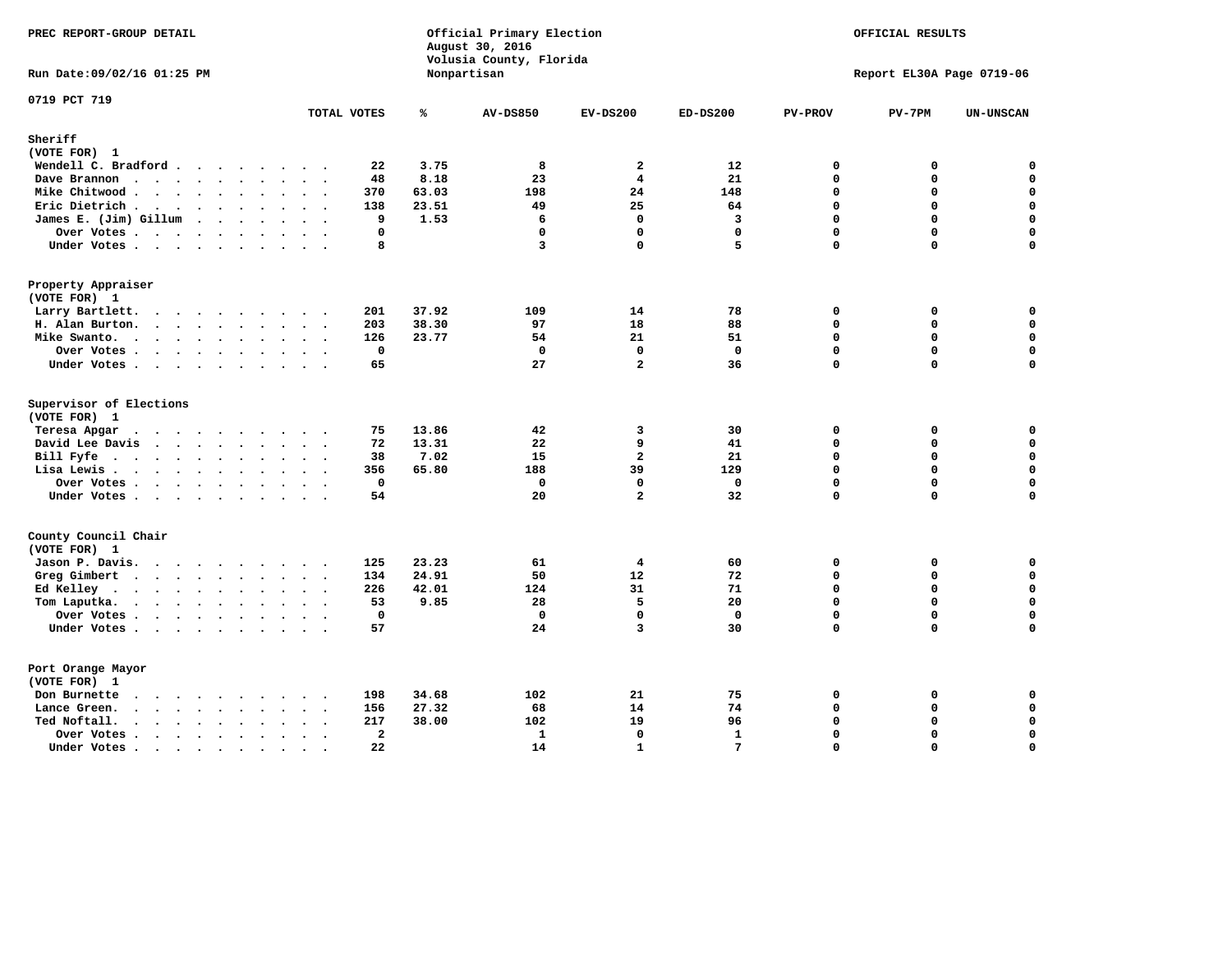| PREC REPORT-GROUP DETAIL                            |             |       | Official Primary Election<br>August 30, 2016<br>Volusia County, Florida |            | OFFICIAL RESULTS<br>Report EL30A Page 0719-07 |                |          |                  |
|-----------------------------------------------------|-------------|-------|-------------------------------------------------------------------------|------------|-----------------------------------------------|----------------|----------|------------------|
| Run Date: 09/02/16 01:25 PM                         |             |       | Nonpartisan                                                             |            |                                               |                |          |                  |
| 0719 PCT 719                                        |             |       |                                                                         |            |                                               |                |          |                  |
|                                                     | TOTAL VOTES | ℁     | <b>AV-DS850</b>                                                         | $EV-DS200$ | $ED-DS200$                                    | <b>PV-PROV</b> | $PV-7PM$ | <b>UN-UNSCAN</b> |
| Port Orange City Council District 2<br>(VOTE FOR) 1 |             |       |                                                                         |            |                                               |                |          |                  |
| Sarah Jones.                                        | 245         | 45.20 | 123                                                                     | 29         | 93                                            |                |          |                  |
| Chase Tramont                                       | 297         | 54.80 | 133                                                                     | 25         | 139                                           |                |          |                  |
| Over Votes                                          | 0           |       |                                                                         | O          |                                               |                |          |                  |
| Under Votes                                         | 53          |       | 31                                                                      |            | 21                                            |                |          | o                |
| Amendment 4                                         |             |       |                                                                         |            |                                               |                |          |                  |
| (VOTE FOR) 1                                        |             |       |                                                                         |            |                                               |                |          |                  |
| Yes                                                 | 407         | 74.95 | 191                                                                     | 40         | 176                                           |                |          |                  |
| No.<br>.                                            | 136         | 25.05 | 67                                                                      | 12         | 57                                            |                |          |                  |
| Over Votes                                          | O           |       |                                                                         |            |                                               |                |          |                  |
| Under Votes                                         | 52          |       | 29                                                                      |            | 20                                            |                |          |                  |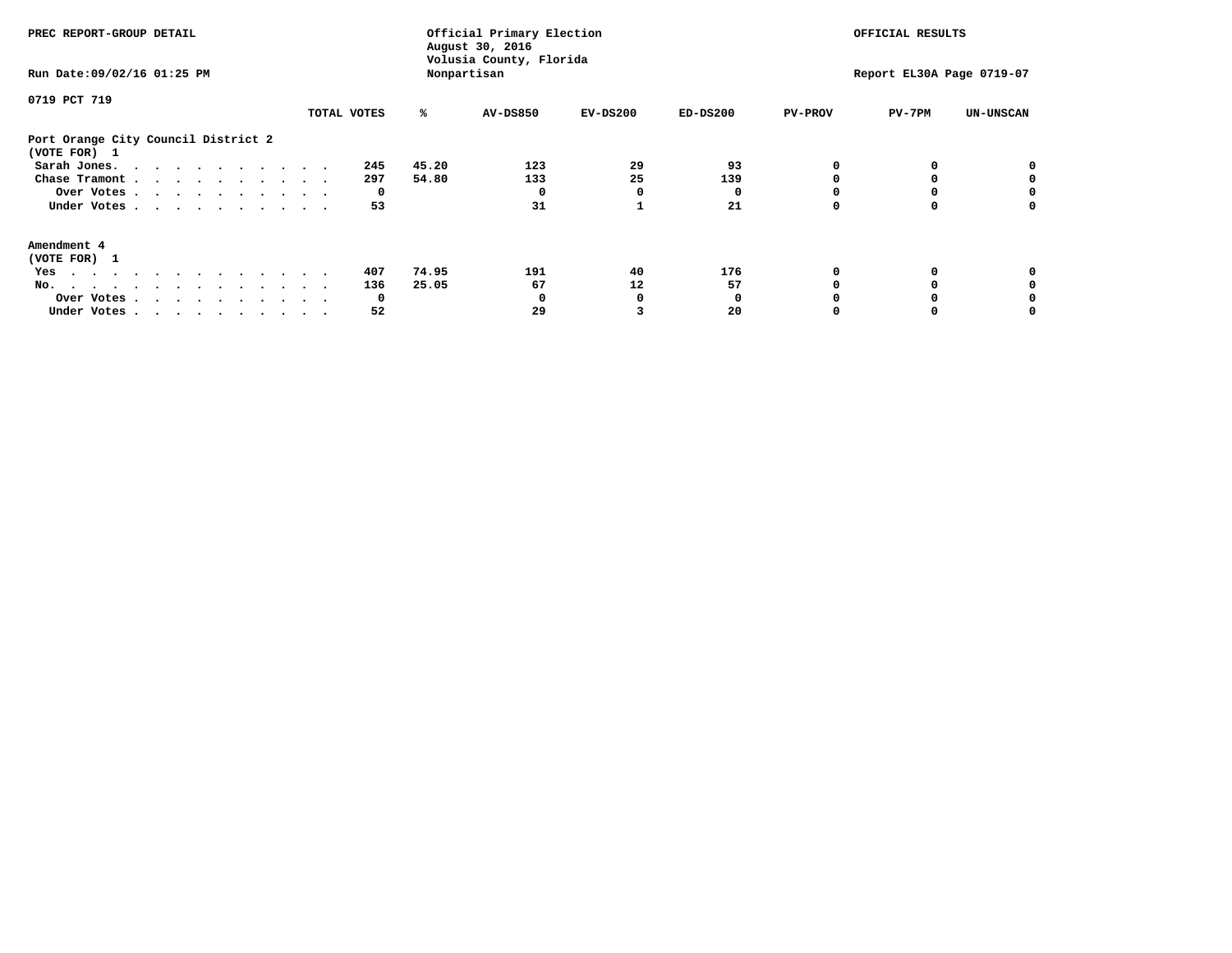| PREC REPORT-GROUP DETAIL                                                                                                                 |                             |             |                   | Official Primary Election<br>August 30, 2016 |            |            |                | OFFICIAL RESULTS          |                  |
|------------------------------------------------------------------------------------------------------------------------------------------|-----------------------------|-------------|-------------------|----------------------------------------------|------------|------------|----------------|---------------------------|------------------|
| Run Date:09/02/16 01:25 PM                                                                                                               |                             |             | <b>STATISTICS</b> | Volusia County, Florida                      |            |            |                | Report EL30A Page 0720-01 |                  |
| 0720 PCT 720                                                                                                                             |                             |             |                   |                                              |            |            |                |                           |                  |
|                                                                                                                                          |                             | TOTAL VOTES | ℁                 | <b>AV-DS850</b>                              | $EV-DS200$ | $ED-DS200$ | <b>PV-PROV</b> | $PV-7PM$                  | <b>UN-UNSCAN</b> |
| REGISTERED VOTERS - TOTAL                                                                                                                |                             | 960         |                   |                                              |            |            |                |                           |                  |
| REGISTERED VOTERS - Democratic                                                                                                           | $\sim$ $\sim$ $\sim$ $\sim$ | 301         | 31.35             |                                              |            |            |                |                           |                  |
| REGISTERED VOTERS - Republican                                                                                                           | $\cdot$                     | 315         | 32.81             |                                              |            |            |                |                           |                  |
| REGISTERED VOTERS - Libertarian                                                                                                          |                             | 3           | .31               |                                              |            |            |                |                           |                  |
| REGISTERED VOTERS - Nonpartisan                                                                                                          |                             | 341         |                   |                                              |            |            |                |                           |                  |
| BALLOTS CAST - TOTAL.                                                                                                                    |                             | 241         |                   | 115                                          | 20         | 106        |                |                           |                  |
| BALLOTS CAST - Democratic                                                                                                                |                             | 97          | 40.25             | 48                                           |            | 42         |                |                           |                  |
| BALLOTS CAST - Republican                                                                                                                |                             | 95          | 39.42             | 43                                           | 10         | 42         |                |                           |                  |
| BALLOTS CAST - Libertarian.                                                                                                              |                             |             |                   | 0                                            | o          | 0          |                |                           |                  |
| BALLOTS CAST - Nonpartisan.                                                                                                              |                             | 49          | 20.33             | 24                                           |            | 22         |                |                           |                  |
| BALLOTS CAST - BLANK.                                                                                                                    |                             |             | .41               | 0                                            | 0          |            | 0              | $\Omega$                  |                  |
| VOTER TURNOUT - TOTAL<br>$\cdots$                                                                                                        |                             |             | 25.10             |                                              |            |            |                |                           |                  |
| VOTER TURNOUT - Democratic.<br>$\cdots$                                                                                                  |                             |             | 32.23             |                                              |            |            |                |                           |                  |
| VOTER TURNOUT - Republican.                                                                                                              |                             |             | 30.16             |                                              |            |            |                |                           |                  |
| VOTER TURNOUT - Libertarian                                                                                                              |                             |             |                   |                                              |            |            |                |                           |                  |
| VOTER TURNOUT - BLANK<br>the contract of the contract of the contract of the contract of the contract of the contract of the contract of |                             |             | .10               |                                              |            |            |                |                           |                  |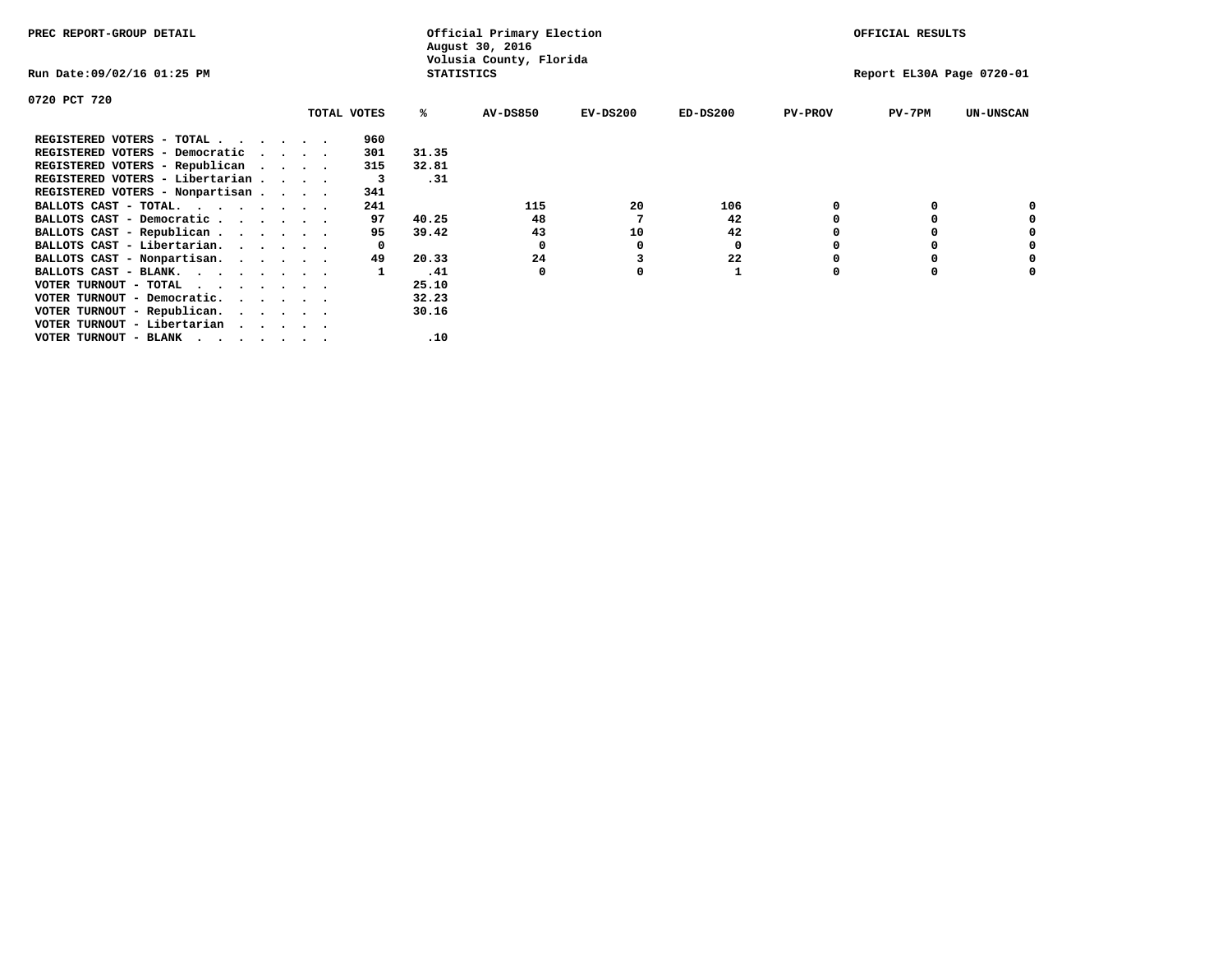| PREC REPORT-GROUP DETAIL                                               |             |       | Official Primary Election<br>August 30, 2016<br>Volusia County, Florida | OFFICIAL RESULTS |            |                           |          |                  |  |
|------------------------------------------------------------------------|-------------|-------|-------------------------------------------------------------------------|------------------|------------|---------------------------|----------|------------------|--|
| Run Date: 09/02/16 01:25 PM                                            |             |       | Democratic                                                              |                  |            | Report EL30A Page 0720-02 |          |                  |  |
| 0720 PCT 720                                                           | TOTAL VOTES | %ะ    | <b>AV-DS850</b>                                                         | $EV-DS200$       | $ED-DS200$ | <b>PV-PROV</b>            | $PV-7PM$ | <b>UN-UNSCAN</b> |  |
| United States Senator<br>(VOTE FOR) 1                                  |             |       |                                                                         |                  |            |                           |          |                  |  |
| Roque "Rocky" De La Fuente.                                            |             | 3.19  |                                                                         |                  |            |                           |          |                  |  |
| Alan Grayson                                                           | 31          | 32.98 | 19                                                                      |                  |            |                           |          |                  |  |
| Pam Keith                                                              | 17          | 18.09 |                                                                         |                  |            |                           |          |                  |  |
| Reginald Luster                                                        | 0           |       |                                                                         |                  |            |                           |          |                  |  |
| Patrick Murphy.                                                        | 43          | 45.74 | 17                                                                      |                  | 22         |                           |          |                  |  |
| Over Votes                                                             |             |       |                                                                         |                  |            |                           |          |                  |  |
| Under Votes                                                            |             |       |                                                                         |                  |            |                           |          |                  |  |
| Representative in Congress District 6<br>(VOTE FOR) 1                  |             |       |                                                                         |                  |            |                           |          |                  |  |
| William (Bill) McCullough                                              | 35          | 39.33 | 18                                                                      |                  | 14         |                           |          |                  |  |
|                                                                        | 16          | 17.98 |                                                                         |                  |            |                           |          |                  |  |
| Jay McGovern                                                           | 17          | 19.10 |                                                                         |                  |            |                           |          |                  |  |
| George Pappas.                                                         | 21          | 23.60 |                                                                         |                  |            |                           |          |                  |  |
| Dwayne L. Taylor                                                       |             |       |                                                                         |                  |            |                           |          |                  |  |
| Over Votes                                                             |             |       |                                                                         |                  |            |                           |          |                  |  |
| Under Votes, $\cdot$ , $\cdot$ , $\cdot$ , $\cdot$ , $\cdot$ , $\cdot$ |             |       |                                                                         |                  |            |                           |          |                  |  |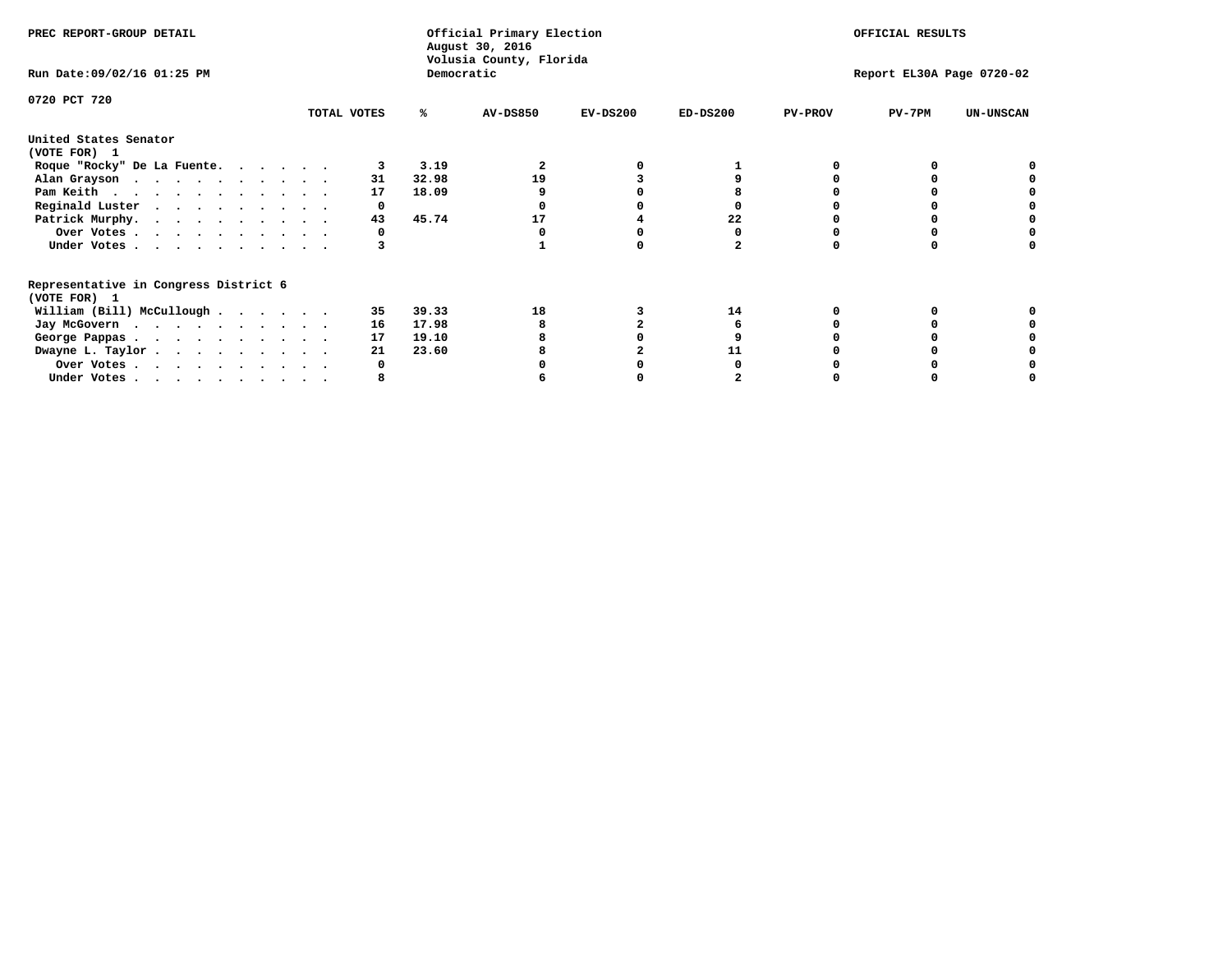| PREC REPORT-GROUP DETAIL                                               |             |                | Official Primary Election<br>August 30, 2016<br>Volusia County, Florida | OFFICIAL RESULTS |              |                           |             |                  |  |
|------------------------------------------------------------------------|-------------|----------------|-------------------------------------------------------------------------|------------------|--------------|---------------------------|-------------|------------------|--|
| Run Date:09/02/16 01:25 PM                                             |             | Republican     |                                                                         |                  |              | Report EL30A Page 0720-03 |             |                  |  |
| 0720 PCT 720                                                           |             |                |                                                                         |                  |              |                           |             |                  |  |
|                                                                        | TOTAL VOTES | %              | <b>AV-DS850</b>                                                         | $EV-DS200$       | $ED-DS200$   | <b>PV-PROV</b>            | $PV-7PM$    | <b>UN-UNSCAN</b> |  |
| United States Senator<br>(VOTE FOR) 1                                  |             |                |                                                                         |                  |              |                           |             |                  |  |
| Carlos Beruff                                                          | 28          | 29.47          | 15                                                                      | 4                | 9            | 0                         | 0           | 0                |  |
| Ernie Rivera                                                           | 3           | 3.16           | $\mathbf{2}$                                                            | 0                | 1            | 0                         | 0           | $\mathbf 0$      |  |
| Marco Rubio.<br>$\cdots$                                               | 59          | 62.11          | 23                                                                      | 6                | 30           | 0                         | $\mathbf 0$ | $\mathbf 0$      |  |
| Dwight Mark Anthony Young                                              | 5           | 5.26           | $\overline{\mathbf{3}}$                                                 | $\Omega$         | $\mathbf{2}$ | 0                         | $\mathbf 0$ | $\mathbf 0$      |  |
| Over Votes                                                             | 0           |                | $\Omega$                                                                | 0                | 0            | $\mathbf 0$               | $\mathbf 0$ | 0                |  |
| Under Votes                                                            | $\Omega$    |                | $\Omega$                                                                | $\Omega$         | 0            | $\Omega$                  | $\Omega$    | $\Omega$         |  |
| Representative in Congress District 6<br>(VOTE FOR) 1                  |             |                |                                                                         |                  |              |                           |             |                  |  |
| Fred Costello                                                          | 29          | 31.87          | 15                                                                      | 1                | 13           | 0                         | 0           | 0                |  |
| Ron Desantis                                                           | 43          | 47.25          | 15                                                                      | 8                | 20           | $\Omega$                  | 0           | $\mathbf 0$      |  |
| G. G. Galloway.                                                        | 19          | 20.88          | 12                                                                      | $\mathbf{1}$     | 6            | 0                         | $\mathbf 0$ | $\mathbf 0$      |  |
| Over Votes                                                             | 0           |                | $\mathbf 0$                                                             | $\mathbf 0$      | 0            | $\mathbf 0$               | $\mathbf 0$ | $\mathbf 0$      |  |
| Under Votes                                                            | 4           |                | 1                                                                       | 0                | 3            | $\Omega$                  | $\Omega$    | $\Omega$         |  |
| State Committeeman                                                     |             |                |                                                                         |                  |              |                           |             |                  |  |
| (VOTE FOR) 1                                                           |             |                |                                                                         |                  |              |                           |             |                  |  |
| Paul W. Deering                                                        | 51          | 68.92<br>31.08 | 24                                                                      | 7                | 20           | 0                         | 0           | 0<br>$\mathbf 0$ |  |
| James Oddie.                                                           | 23          |                | 11                                                                      | 3                | 9            | $\mathbf 0$               | $\mathbf 0$ |                  |  |
| Over Votes                                                             | 0           |                | $\mathbf 0$                                                             | 0                | $\mathbf{0}$ | $\mathbf 0$               | $\mathbf 0$ | 0                |  |
| Under Votes                                                            | 21          |                | 8                                                                       | 0                | 13           | $\mathbf 0$               | $\Omega$    | $\mathbf 0$      |  |
| State Committeewoman<br>(VOTE FOR) 1                                   |             |                |                                                                         |                  |              |                           |             |                  |  |
| Dana Christina Dougherty                                               | 47          | 61.84          | 26                                                                      | 7                | 14           | 0                         | 0           | 0                |  |
| Marilyn C. Ford                                                        | 29          | 38.16          | 11                                                                      | 3                | 15           | 0                         | 0           | $\mathbf 0$      |  |
| Over Votes                                                             | $\Omega$    |                | 0                                                                       | 0                | $\mathbf{0}$ | 0                         | 0           | 0                |  |
| Under Votes, $\cdot$ , $\cdot$ , $\cdot$ , $\cdot$ , $\cdot$ , $\cdot$ | 19          |                | 6                                                                       | $\Omega$         | 13           | $\Omega$                  | $\Omega$    | $\Omega$         |  |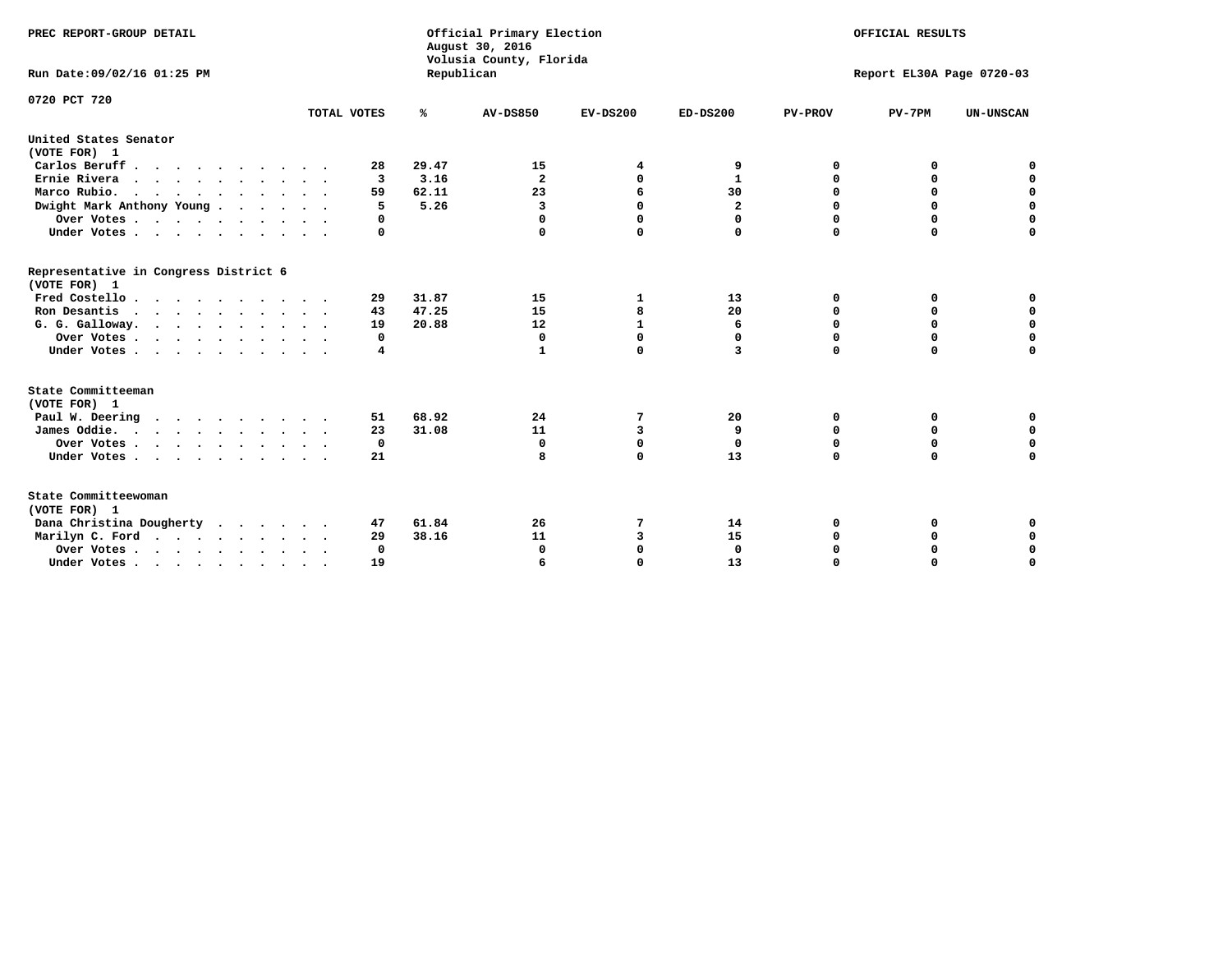| PREC REPORT-GROUP DETAIL<br>Run Date: 09/02/16 01:25 PM |  |  |  | Official Primary Election<br>August 30, 2016<br>Volusia County, Florida<br>Libertarian |  |             | OFFICIAL RESULTS<br>Report EL30A Page 0720-04 |            |            |                |          |                  |
|---------------------------------------------------------|--|--|--|----------------------------------------------------------------------------------------|--|-------------|-----------------------------------------------|------------|------------|----------------|----------|------------------|
| 0720 PCT 720                                            |  |  |  |                                                                                        |  | TOTAL VOTES | AV-DS850                                      | $EV-DS200$ | $ED-DS200$ | <b>PV-PROV</b> | $PV-7PM$ | <b>UN-UNSCAN</b> |
| United States Senator<br>(VOTE FOR) 1                   |  |  |  |                                                                                        |  |             |                                               |            |            |                |          |                  |
| Augustus Invictus.                                      |  |  |  |                                                                                        |  |             |                                               | 0          | 0          |                |          | 0                |
| Paul Stanton                                            |  |  |  |                                                                                        |  | 0           |                                               | 0          |            |                |          | 0                |
| Over Votes                                              |  |  |  |                                                                                        |  |             |                                               |            |            |                |          | 0                |
| Under Votes                                             |  |  |  |                                                                                        |  | 0           |                                               |            |            |                |          | 0                |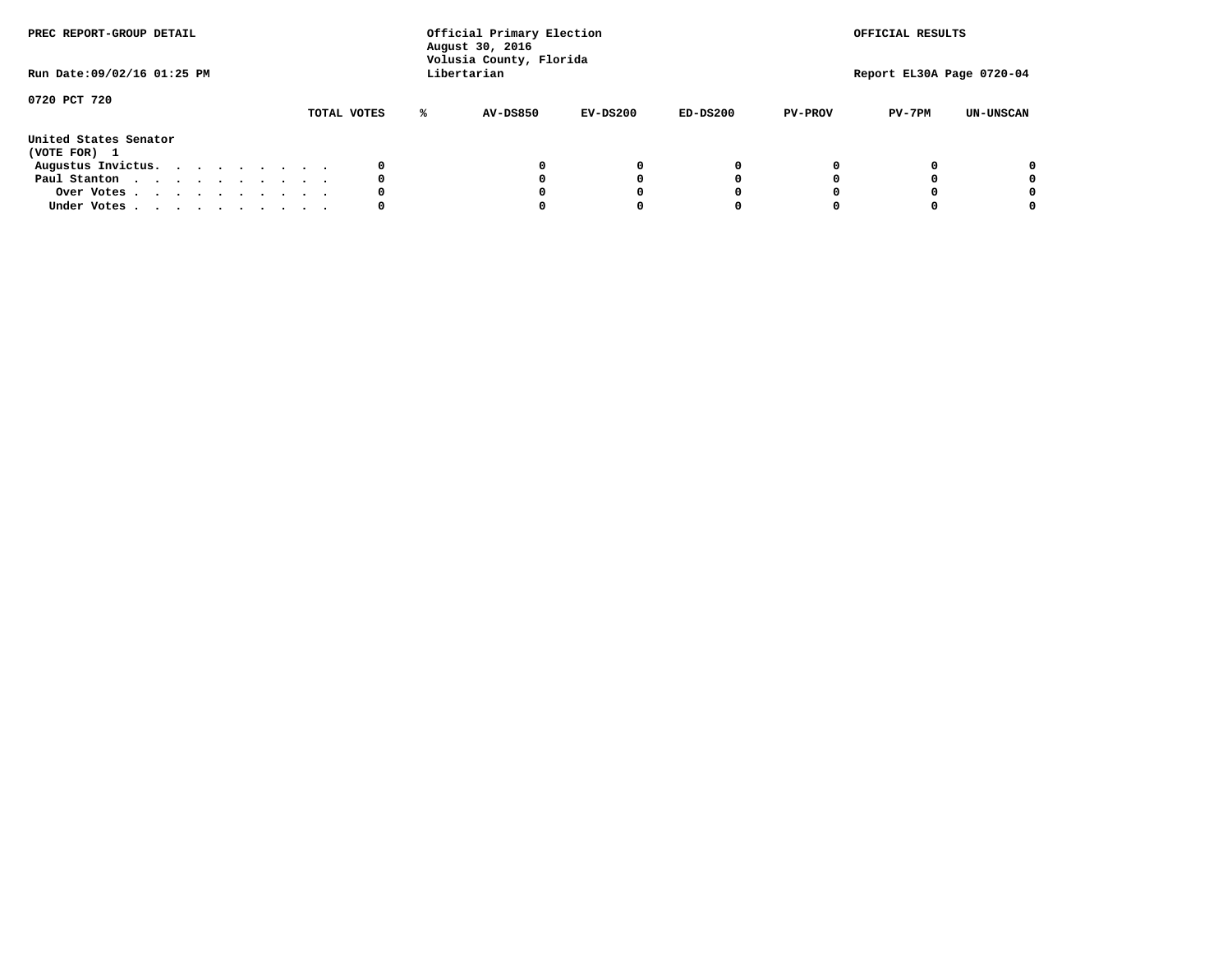| PREC REPORT-GROUP DETAIL                           |              | Official Primary Election<br>August 30, 2016<br>Volusia County, Florida | OFFICIAL RESULTS<br>Report EL30A Page 0720-05 |              |              |                |             |                  |
|----------------------------------------------------|--------------|-------------------------------------------------------------------------|-----------------------------------------------|--------------|--------------|----------------|-------------|------------------|
| Run Date: 09/02/16 01:25 PM                        |              |                                                                         | Nonpartisan                                   |              |              |                |             |                  |
| 0720 PCT 720                                       | TOTAL VOTES  | ℁                                                                       | <b>AV-DS850</b>                               | $EV-DS200$   | $ED-DS200$   | <b>PV-PROV</b> | $PV-7PM$    | <b>UN-UNSCAN</b> |
| Circuit Judge 7th Circuit Group 4<br>(VOTE FOR) 1  |              |                                                                         |                                               |              |              |                |             |                  |
| Chris France - WITHDRAWN                           | 32           | 15.31                                                                   | 17                                            | 2            | 13           | 0              | 0           | $\mathbf 0$      |
| Sebrina L. Slack.                                  | 72           | 34.45                                                                   | 36                                            | 7            | 29           | $\mathbf 0$    | $\mathbf 0$ | $\mathbf 0$      |
| Stasia Warren                                      | 105          | 50.24                                                                   | 47                                            | 11           | 47           | 0              | $\mathbf 0$ | $\mathbf 0$      |
| Over Votes                                         | $\mathbf 0$  |                                                                         | 0                                             | $\mathbf 0$  | $\mathbf 0$  | $\mathbf 0$    | $\mathbf 0$ | $\mathbf 0$      |
| Under Votes                                        | 32           |                                                                         | 15                                            | $\Omega$     | 17           | $\mathbf 0$    | $\Omega$    | $\Omega$         |
| Circuit Judge 7th Circuit Group 10<br>(VOTE FOR) 1 |              |                                                                         |                                               |              |              |                |             |                  |
| Malcolm Anthony                                    | 59           | 30.57                                                                   | 36                                            | 3            | 20           | 0              | 0           | $\mathbf 0$      |
| Scott DuPont                                       | 134          | 69.43                                                                   | 59                                            | 16           | 59           | $\mathbf 0$    | $\mathbf 0$ | $\mathbf 0$      |
| Over Votes                                         | 0            |                                                                         | $\Omega$                                      | 0            | 0            | $\mathbf 0$    | 0           | $\mathbf 0$      |
| Under Votes                                        | 48           |                                                                         | 20                                            | $\mathbf{1}$ | 27           | $\mathbf 0$    | $\mathbf 0$ | $\Omega$         |
| Circuit Judge 7th Circuit Group 13<br>(VOTE FOR) 1 |              |                                                                         |                                               |              |              |                |             |                  |
| David Hood.                                        | 102          | 48.34                                                                   | 44                                            | 13           | 45           | 0              | 0           | $\mathbf 0$      |
| A. "Kathleen" McNeilly                             | 109          | 51.66                                                                   | 57                                            | 6            | 46           | $\mathbf 0$    | 0           | $\mathbf 0$      |
| Over Votes                                         | $\mathbf 0$  |                                                                         | $\mathbf{0}$                                  | $\mathbf 0$  | $\mathbf 0$  | 0              | $\mathbf 0$ | 0                |
| Under Votes                                        | 30           |                                                                         | 14                                            | $\mathbf{1}$ | 15           | $\Omega$       | $\Omega$    | $\Omega$         |
| Circuit Judge 7th Circuit Group 17<br>(VOTE FOR) 1 |              |                                                                         |                                               |              |              |                |             |                  |
| Linda L. Gaustad                                   | 94           | 46.53                                                                   | 45                                            | 11           | 38           | 0              | 0           | 0                |
| Howard O. McGillin Jr                              | 108          | 53.47                                                                   | 51                                            | 9            | 48           | $\mathbf 0$    | $\mathbf 0$ | 0                |
| Over Votes                                         | $\Omega$     |                                                                         | $\mathbf{0}$                                  | $\Omega$     | $\mathbf{0}$ | $\mathbf 0$    | $\mathbf 0$ | $\mathbf 0$      |
| Under Votes                                        | 39           |                                                                         | 19                                            | $\Omega$     | 20           | $\mathbf 0$    | $\mathbf 0$ | $\Omega$         |
| County Judge 7th Circuit Group 3<br>(VOTE FOR) 1   |              |                                                                         |                                               |              |              |                |             |                  |
| Heather Caeners<br>$\cdots$                        | 71           | 35.15                                                                   | 39                                            | 6            | 26           | $\mathbf 0$    | 0           | 0                |
| Shirley A. Green                                   | 93           | 46.04                                                                   | 46                                            | 11           | 36           | $\mathbf 0$    | 0           | $\mathbf 0$      |
| Marla Rawnsley.                                    | 38           | 18.81                                                                   | 14                                            | 3            | 21           | 0              | $\mathbf 0$ | $\mathbf 0$      |
| Over Votes<br>$\sim$<br>$\sim$                     | $\mathbf{0}$ |                                                                         | $\Omega$                                      | $\mathbf 0$  | $\mathbf{0}$ | $\Omega$       | $\Omega$    | $\mathbf 0$      |
| Under Votes<br>$\sim$                              | 39           |                                                                         | 16                                            | $\Omega$     | 23           | $\mathbf 0$    | $\mathbf 0$ | 0                |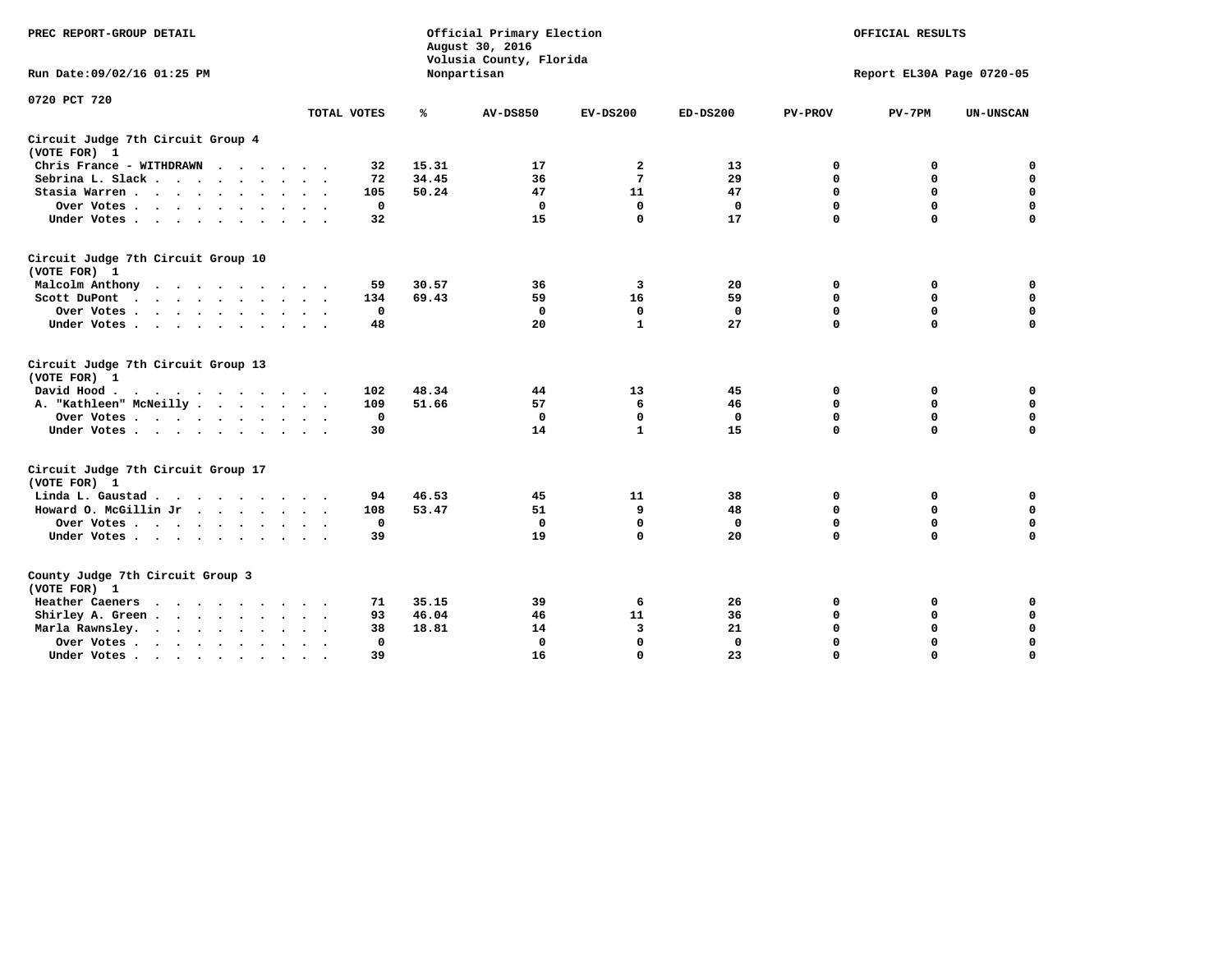| PREC REPORT-GROUP DETAIL                                                                                                                     |                                            |                                 | Official Primary Election<br>August 30, 2016<br>Volusia County, Florida |                                                                              | OFFICIAL RESULTS                         |                                          |                                                 |                                                        |
|----------------------------------------------------------------------------------------------------------------------------------------------|--------------------------------------------|---------------------------------|-------------------------------------------------------------------------|------------------------------------------------------------------------------|------------------------------------------|------------------------------------------|-------------------------------------------------|--------------------------------------------------------|
| Run Date: 09/02/16 01:25 PM                                                                                                                  |                                            |                                 | Nonpartisan                                                             |                                                                              |                                          |                                          | Report EL30A Page 0720-06                       |                                                        |
| 0720 PCT 720                                                                                                                                 | TOTAL VOTES                                | ℁                               | AV-DS850                                                                | $EV-DS200$                                                                   | $ED-DS200$                               | <b>PV-PROV</b>                           | $PV-7PM$                                        | <b>UN-UNSCAN</b>                                       |
| Sheriff                                                                                                                                      |                                            |                                 |                                                                         |                                                                              |                                          |                                          |                                                 |                                                        |
| (VOTE FOR) 1                                                                                                                                 |                                            |                                 |                                                                         |                                                                              |                                          |                                          |                                                 |                                                        |
| Wendell C. Bradford                                                                                                                          | 9                                          | 3.83                            | 2                                                                       | 1                                                                            | 6                                        | 0                                        | 0                                               | 0                                                      |
| Dave Brannon                                                                                                                                 | 17                                         | 7.23                            | 11                                                                      | $\mathbf{1}$                                                                 | 5                                        | 0                                        | 0                                               | $\mathbf 0$                                            |
| Mike Chitwood                                                                                                                                | 130                                        | 55.32                           | 66                                                                      | 8                                                                            | 56                                       | 0                                        | 0                                               | $\mathbf 0$                                            |
| Eric Dietrich.                                                                                                                               | 76                                         | 32.34                           | 31                                                                      | 10                                                                           | 35                                       | 0                                        | $\Omega$                                        | $\mathbf 0$                                            |
| James E. (Jim) Gillum                                                                                                                        | 3                                          | 1.28                            | $\overline{a}$                                                          | $\mathbf 0$                                                                  | $\mathbf{1}$                             | 0                                        | $\mathbf 0$                                     | $\mathbf 0$                                            |
| Over Votes                                                                                                                                   | 0                                          |                                 | $\mathbf{0}$                                                            | $\mathbf 0$                                                                  | $\mathbf{0}$                             | 0                                        | 0                                               | $\mathbf 0$                                            |
| Under Votes.                                                                                                                                 | 6                                          |                                 | $\overline{3}$                                                          | $\Omega$                                                                     | $\overline{3}$                           | 0                                        | $\Omega$                                        | $\mathbf 0$                                            |
| Property Appraiser                                                                                                                           |                                            |                                 |                                                                         |                                                                              |                                          |                                          |                                                 |                                                        |
| (VOTE FOR) 1                                                                                                                                 |                                            |                                 |                                                                         |                                                                              |                                          |                                          |                                                 |                                                        |
| Larry Bartlett.                                                                                                                              | 79                                         | 37.26                           | 44                                                                      | -3                                                                           | 32                                       | $\mathbf{0}$                             | 0                                               | 0                                                      |
| H. Alan Burton.                                                                                                                              | 85                                         | 40.09                           | 37                                                                      | 13                                                                           | 35                                       | 0                                        | 0                                               | $\mathbf 0$                                            |
| Mike Swanto.                                                                                                                                 | 48                                         | 22.64                           | 20                                                                      | $\overline{\mathbf{4}}$                                                      | 24                                       | 0                                        | $\Omega$                                        | $\mathbf 0$                                            |
| Over Votes                                                                                                                                   | 0                                          |                                 | $\mathbf 0$                                                             | $\mathbf 0$                                                                  | $\mathbf 0$                              | 0                                        | 0                                               | $\pmb{0}$                                              |
| Under Votes                                                                                                                                  | 29                                         |                                 | 14                                                                      | $\mathbf{0}$                                                                 | 15                                       | 0                                        | $\Omega$                                        | 0                                                      |
| Supervisor of Elections<br>(VOTE FOR) 1<br>Teresa Apgar<br>David Lee Davis<br>Bill Fyfe. $\ldots$<br>Lisa Lewis<br>Over Votes<br>Under Votes | 40<br>23<br>18<br>137<br>$\mathbf 0$<br>23 | 18.35<br>10.55<br>8.26<br>62.84 | 21<br>6<br>10<br>72<br>$\mathbf 0$<br>6                                 | 3<br>$\overline{\mathbf{2}}$<br>$\mathbf 0$<br>15<br>$\mathbf 0$<br>$\Omega$ | 16<br>15<br>8<br>50<br>$\mathbf 0$<br>17 | 0<br>$\Omega$<br>0<br>0<br>0<br>$\Omega$ | 0<br>$\Omega$<br>0<br>$\Omega$<br>0<br>$\Omega$ | 0<br>$\mathbf 0$<br>0<br>$\mathbf 0$<br>$\pmb{0}$<br>0 |
| County Council Chair<br>(VOTE FOR) 1                                                                                                         |                                            |                                 |                                                                         |                                                                              |                                          |                                          |                                                 |                                                        |
| Jason P. Davis.                                                                                                                              | 50                                         | 23.92                           | 22                                                                      | 5                                                                            | 23                                       | 0                                        | 0                                               | 0                                                      |
| Greg Gimbert                                                                                                                                 | 39                                         | 18.66                           | 17                                                                      | $\overline{3}$                                                               | 19                                       | 0                                        | $\Omega$                                        | $\mathbf 0$                                            |
| Ed Kelley                                                                                                                                    | 101                                        | 48.33                           | 51                                                                      | 11                                                                           | 39                                       | 0                                        | 0                                               | $\mathbf 0$                                            |
| Tom Laputka.                                                                                                                                 | 19                                         | 9.09                            | 9                                                                       | $\mathbf{1}$                                                                 | 9                                        | 0                                        | $\Omega$                                        | $\mathbf 0$                                            |
| Over Votes                                                                                                                                   | $\mathbf 0$                                |                                 | $\mathbf{0}$                                                            | $\mathbf 0$                                                                  | $\mathbf 0$                              | $\Omega$                                 | $\Omega$                                        | 0                                                      |
| Under Votes                                                                                                                                  | 32                                         |                                 | 16                                                                      | $\mathbf 0$                                                                  | 16                                       | 0                                        | $\Omega$                                        | $\Omega$                                               |
| School Board Member District 2<br>(VOTE FOR) 1                                                                                               |                                            |                                 |                                                                         |                                                                              |                                          |                                          |                                                 |                                                        |
| Boysie Mae Smith-Walden.                                                                                                                     | 62                                         | 31.96                           | 27                                                                      | 7                                                                            | 28                                       | 0                                        | 0                                               | 0                                                      |
| Ida Duncan Wright.                                                                                                                           | 132                                        | 68.04                           | 68                                                                      | 11                                                                           | 53                                       | 0                                        | 0                                               | $\mathbf 0$                                            |
| Over Votes.                                                                                                                                  | $\mathbf 0$                                |                                 | $\mathbf{0}$                                                            | $\mathbf{0}$                                                                 | $\mathbf 0$                              | 0                                        | 0                                               | $\pmb{0}$                                              |
| Under Votes                                                                                                                                  | 47<br>$\sim$                               |                                 | 20                                                                      | $\overline{2}$                                                               | 25                                       | $\Omega$                                 | $\Omega$                                        | $\mathbf 0$                                            |
|                                                                                                                                              |                                            |                                 |                                                                         |                                                                              |                                          |                                          |                                                 |                                                        |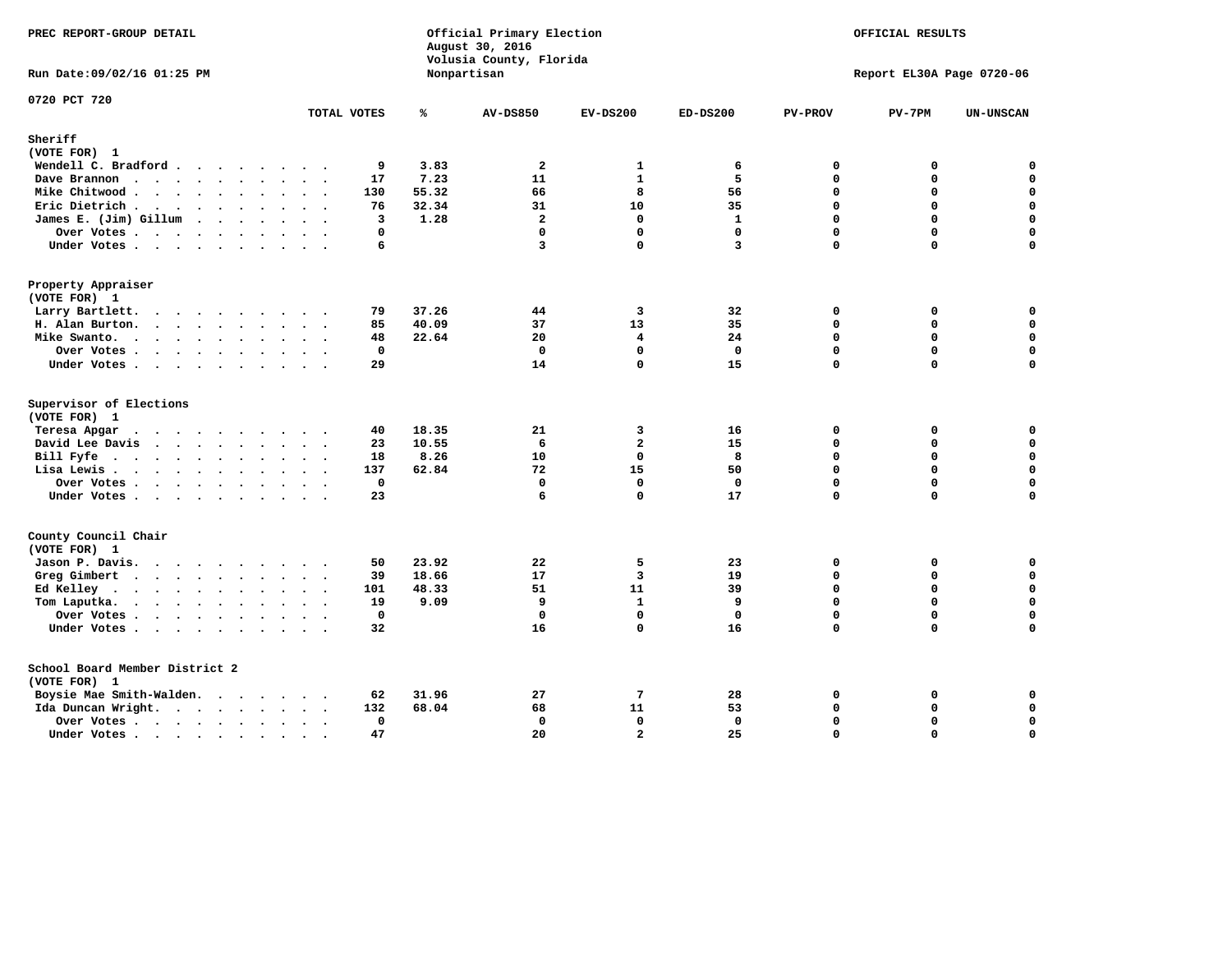| PREC REPORT-GROUP DETAIL<br>Run Date: 09/02/16 01:25 PM |             |       | Official Primary Election<br>August 30, 2016<br>Volusia County, Florida<br>Nonpartisan | OFFICIAL RESULTS<br>Report EL30A Page 0720-07 |            |                |          |                  |
|---------------------------------------------------------|-------------|-------|----------------------------------------------------------------------------------------|-----------------------------------------------|------------|----------------|----------|------------------|
| 0720 PCT 720                                            | TOTAL VOTES | ℁     | <b>AV-DS850</b>                                                                        | $EV-DS200$                                    | $ED-DS200$ | <b>PV-PROV</b> | $PV-7PM$ | <b>UN-UNSCAN</b> |
| Port Orange Mayor                                       |             |       |                                                                                        |                                               |            |                |          |                  |
| (VOTE FOR) 1                                            |             |       |                                                                                        |                                               |            |                |          |                  |
| Don Burnette                                            | 79          | 34.96 | 34                                                                                     | 5                                             | 40         | 0              | 0        | 0                |
| Lance Green.                                            | 55          | 24.34 | 27                                                                                     |                                               | 21         | O              | 0        | 0                |
| Ted Noftall.                                            | 92          | 40.71 | 46                                                                                     |                                               | 39         |                |          | 0                |
| Over Votes                                              | 0           |       | 0                                                                                      | O                                             | 0          | O              | 0        | $\Omega$         |
| Under Votes                                             | 9           |       |                                                                                        | $\Omega$                                      | 4          | $\Omega$       | 0        | 0                |
| Port Orange City Council District 2<br>(VOTE FOR) 1     |             |       |                                                                                        |                                               |            |                |          |                  |
| Sarah Jones.                                            | 97          | 45.97 | 46                                                                                     | 12                                            | 39         | O              | 0        | 0                |
| Chase Tramont                                           | 114         | 54.03 | 55                                                                                     | 7                                             | 52         | 0              | 0        | 0                |
| Over Votes                                              | 0           |       | O                                                                                      | O                                             | 0          | O              | O        | $\Omega$         |
| Under Votes                                             | 24          |       | 11                                                                                     | $\Omega$                                      | 13         | $\Omega$       | 0        | 0                |
| Amendment 4                                             |             |       |                                                                                        |                                               |            |                |          |                  |
| (VOTE FOR) 1                                            |             |       |                                                                                        |                                               |            |                |          |                  |
| Yes                                                     | 145         | 69.05 | 73                                                                                     | 14                                            | 58         |                |          |                  |
| .<br>$No.$                                              | 65          | 30.95 | 28                                                                                     | 5                                             | 32         |                | O        | 0                |
| Over Votes                                              | 0           |       |                                                                                        |                                               | 0          |                |          | 0                |
| Under Votes, , , , , , , , , ,                          | 31          |       | 14                                                                                     |                                               | 16         |                |          | O                |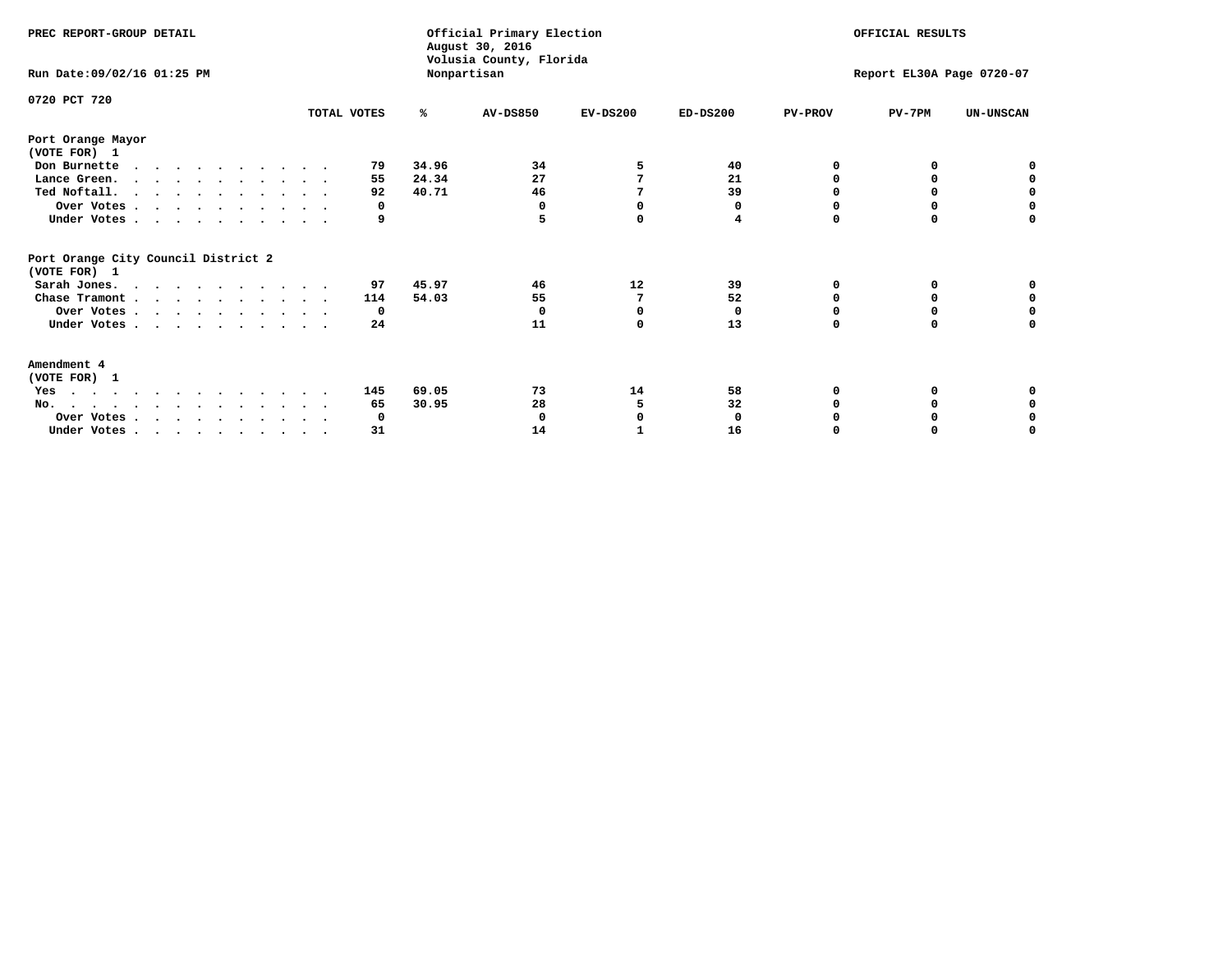| PREC REPORT-GROUP DETAIL        |             |                   | Official Primary Election<br>August 30, 2016 |            |            |                | OFFICIAL RESULTS          |                  |
|---------------------------------|-------------|-------------------|----------------------------------------------|------------|------------|----------------|---------------------------|------------------|
| Run Date:09/02/16 01:25 PM      |             | <b>STATISTICS</b> | Volusia County, Florida                      |            |            |                | Report EL30A Page 0722-01 |                  |
| 0722 PCT 722                    |             |                   |                                              |            |            |                |                           |                  |
|                                 | TOTAL VOTES | ℁                 | <b>AV-DS850</b>                              | $EV-DS200$ | $ED-DS200$ | <b>PV-PROV</b> | PV-7PM                    | <b>UN-UNSCAN</b> |
| REGISTERED VOTERS - TOTAL       | 2,801       |                   |                                              |            |            |                |                           |                  |
| REGISTERED VOTERS - Democratic  | 990         | 35.34             |                                              |            |            |                |                           |                  |
| REGISTERED VOTERS - Republican  | 795         | 28.38             |                                              |            |            |                |                           |                  |
| REGISTERED VOTERS - Libertarian | -2          | .07               |                                              |            |            |                |                           |                  |
| REGISTERED VOTERS - Nonpartisan | 1,014       |                   |                                              |            |            |                |                           |                  |
| BALLOTS CAST - TOTAL.           | 630         |                   | 268                                          | 42         | 320        |                |                           |                  |
| BALLOTS CAST - Democratic       | 224         | 35.56             | 91                                           | 11         | 122        |                |                           |                  |
| BALLOTS CAST - Republican       | 263         | 41.75             | 112                                          | 21         | 130        |                |                           |                  |
| BALLOTS CAST - Libertarian.     | 0           |                   | 0                                            | 0          | 0          |                |                           |                  |
| BALLOTS CAST - Nonpartisan.     | 143         | 22.70             | 65                                           | 10         | 68         |                |                           | 0                |
| BALLOTS CAST - BLANK.           |             | .16               | 0                                            | O          |            | O              |                           |                  |
| VOTER TURNOUT - TOTAL           |             | 22.49             |                                              |            |            |                |                           |                  |
| VOTER TURNOUT - Democratic.     |             | 22.63             |                                              |            |            |                |                           |                  |
| VOTER TURNOUT - Republican.     |             | 33.08             |                                              |            |            |                |                           |                  |
| VOTER TURNOUT - Libertarian     |             |                   |                                              |            |            |                |                           |                  |
| VOTER TURNOUT - BLANK           |             | .04               |                                              |            |            |                |                           |                  |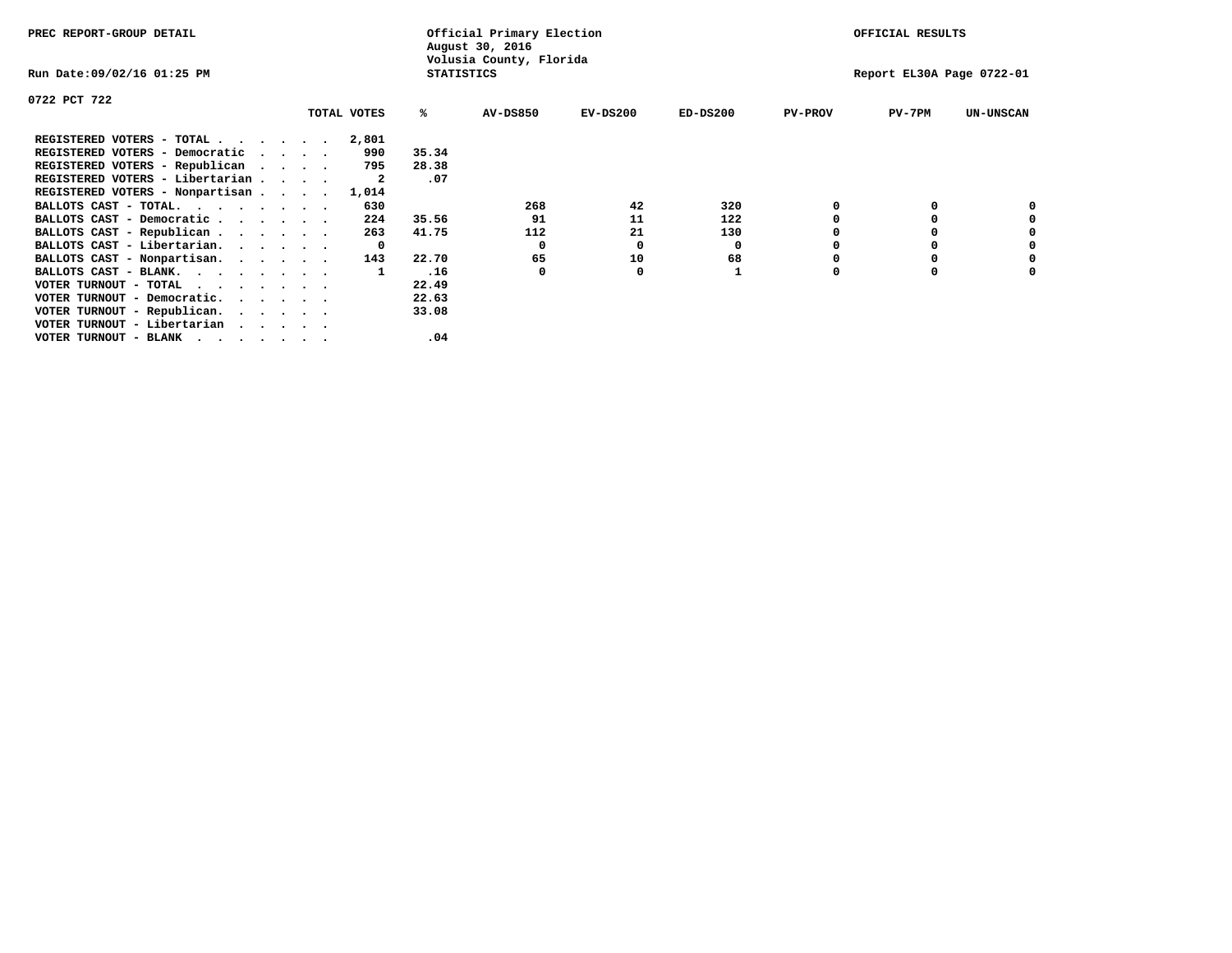| PREC REPORT-GROUP DETAIL                                               |             |            | Official Primary Election<br>August 30, 2016<br>Volusia County, Florida | OFFICIAL RESULTS |                           |                |          |                  |
|------------------------------------------------------------------------|-------------|------------|-------------------------------------------------------------------------|------------------|---------------------------|----------------|----------|------------------|
| Run Date: 09/02/16 01:25 PM                                            |             | Democratic |                                                                         |                  | Report EL30A Page 0722-02 |                |          |                  |
| 0722 PCT 722                                                           |             |            |                                                                         |                  |                           |                |          |                  |
|                                                                        | TOTAL VOTES | ℁          | <b>AV-DS850</b>                                                         | $EV-DS200$       | $ED-DS200$                | <b>PV-PROV</b> | $PV-7PM$ | <b>UN-UNSCAN</b> |
| United States Senator<br>(VOTE FOR) 1                                  |             |            |                                                                         |                  |                           |                |          |                  |
| Roque "Rocky" De La Fuente.                                            |             | 4.21       |                                                                         |                  |                           |                |          |                  |
| Alan Grayson                                                           | 56          | 26.17      | 15                                                                      |                  | 35                        |                |          |                  |
| Pam Keith                                                              | 34          | 15.89      | 16                                                                      |                  | 16                        |                |          |                  |
| Reginald Luster                                                        |             | .93        |                                                                         |                  |                           |                |          |                  |
| Patrick Murphy.                                                        | 113         | 52.80      | 51                                                                      |                  | 59                        |                |          |                  |
| Over Votes                                                             |             |            |                                                                         |                  |                           |                |          |                  |
| Under Votes                                                            |             |            |                                                                         |                  |                           |                |          |                  |
| Representative in Congress District 6<br>(VOTE FOR) 1                  |             |            |                                                                         |                  |                           |                |          |                  |
| William (Bill) McCullough                                              | 99          | 48.29      | 46                                                                      |                  | 49                        |                |          |                  |
| Jay McGovern                                                           | 36          | 17.56      | 15                                                                      |                  | 18                        |                |          |                  |
| George Pappas.                                                         | 33          | 16.10      | 11                                                                      |                  | 20                        |                |          |                  |
| Dwayne L. Taylor                                                       | 37          | 18.05      | 11                                                                      |                  | 24                        |                |          |                  |
| Over Votes                                                             |             |            |                                                                         |                  |                           |                |          |                  |
| Under Votes, $\cdot$ , $\cdot$ , $\cdot$ , $\cdot$ , $\cdot$ , $\cdot$ | 19          |            |                                                                         |                  | 11                        |                |          |                  |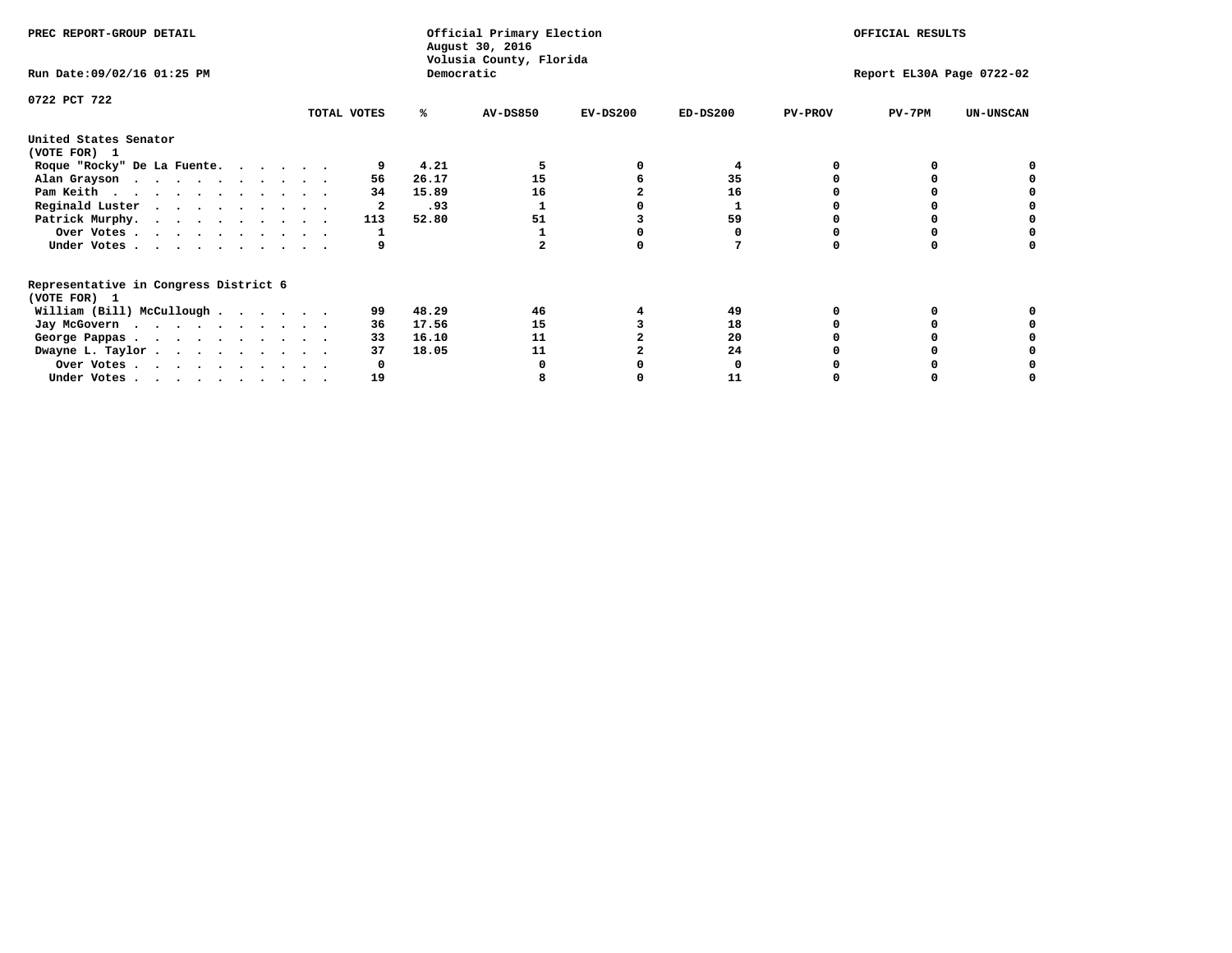| PREC REPORT-GROUP DETAIL                                                         |             |            | Official Primary Election<br>August 30, 2016<br>Volusia County, Florida | OFFICIAL RESULTS        |              |                           |             |                  |  |  |
|----------------------------------------------------------------------------------|-------------|------------|-------------------------------------------------------------------------|-------------------------|--------------|---------------------------|-------------|------------------|--|--|
| Run Date: 09/02/16 01:25 PM                                                      |             | Republican |                                                                         |                         |              | Report EL30A Page 0722-03 |             |                  |  |  |
| 0722 PCT 722                                                                     |             |            |                                                                         |                         |              |                           |             |                  |  |  |
|                                                                                  | TOTAL VOTES | ℁          | <b>AV-DS850</b>                                                         | $EV-DS200$              | $ED-DS200$   | <b>PV-PROV</b>            | $PV-7PM$    | <b>UN-UNSCAN</b> |  |  |
| United States Senator<br>(VOTE FOR) 1                                            |             |            |                                                                         |                         |              |                           |             |                  |  |  |
| Carlos Beruff                                                                    | 91          | 35.55      | 46                                                                      | 6                       | 39           | 0                         | 0           | 0                |  |  |
| Ernie Rivera                                                                     | 5           | 1.95       | $\overline{\mathbf{4}}$                                                 | $\Omega$                | 1            | $\Omega$                  | 0           | $\mathbf 0$      |  |  |
| Marco Rubio.                                                                     | 145         | 56.64      | 53                                                                      | 13                      | 79           | $\mathbf 0$               | $\mathbf 0$ | $\mathbf 0$      |  |  |
| Dwight Mark Anthony Young                                                        | 15          | 5.86       | 5                                                                       | $\overline{\mathbf{2}}$ | 8            | 0                         | $\mathbf 0$ | $\pmb{0}$        |  |  |
| Over Votes                                                                       | 0           |            | 0                                                                       | $\Omega$                | 0            | 0                         | 0           | 0                |  |  |
| Under Votes                                                                      | 7           |            | 4                                                                       | 0                       | 3            | $\Omega$                  | $\Omega$    | $\mathbf 0$      |  |  |
| Representative in Congress District 6<br>(VOTE FOR) 1                            |             |            |                                                                         |                         |              |                           |             |                  |  |  |
| Fred Costello.                                                                   | 87          | 34.12      | 44                                                                      | 7                       | 36           | 0                         | 0           | 0                |  |  |
| Ron Desantis                                                                     | 132         | 51.76      | 48                                                                      | 14                      | 70           | 0                         | 0           | $\mathbf 0$      |  |  |
| G. G. Galloway.                                                                  | 36          | 14.12      | 17                                                                      | $\Omega$                | 19           | $\Omega$                  | $\Omega$    | $\mathbf 0$      |  |  |
| Over Votes                                                                       | 0           |            | $\mathbf{0}$                                                            | 0                       | 0            | $\mathbf 0$               | $\mathbf 0$ | $\mathbf 0$      |  |  |
| Under Votes                                                                      | 8           |            | 3                                                                       | $\Omega$                | 5            | $\Omega$                  | $\Omega$    | $\mathbf 0$      |  |  |
| State Committeeman<br>(VOTE FOR) 1                                               |             |            |                                                                         |                         |              |                           |             |                  |  |  |
| Paul W. Deering<br>$\cdots$                                                      | 151         | 67.11      | 64                                                                      | 12                      | 75           | 0                         | 0           | 0                |  |  |
| James Oddie.                                                                     | 74          | 32.89      | 35                                                                      | 8                       | 31           | 0                         | 0           | $\mathbf 0$      |  |  |
| Over Votes                                                                       | 0           |            | $\mathbf{0}$                                                            | $\mathbf 0$             | $\mathbf 0$  | 0                         | $\mathbf 0$ | $\mathbf 0$      |  |  |
| Under Votes                                                                      | 38          |            | 13                                                                      | $\mathbf{1}$            | 24           | $\Omega$                  | 0           | $\mathbf 0$      |  |  |
| State Committeewoman<br>(VOTE FOR) 1                                             |             |            |                                                                         |                         |              |                           |             |                  |  |  |
| Dana Christina Dougherty                                                         | 124         | 54.63      | 51                                                                      | 9                       | 64           | 0                         | 0           | 0                |  |  |
| Marilyn C. Ford                                                                  | 103         | 45.37      | 48                                                                      | 11                      | 44           | 0                         | 0           | 0                |  |  |
| Over Votes                                                                       | $\Omega$    |            | $\Omega$                                                                | 0                       | $\mathbf{0}$ | 0                         | 0           | $\mathbf 0$      |  |  |
| Under Votes, $\cdot$ , $\cdot$ , $\cdot$ , $\cdot$ , $\cdot$ , $\cdot$ , $\cdot$ | 36          |            | 13                                                                      | $\mathbf{1}$            | 22           | $\Omega$                  | $\Omega$    | $\Omega$         |  |  |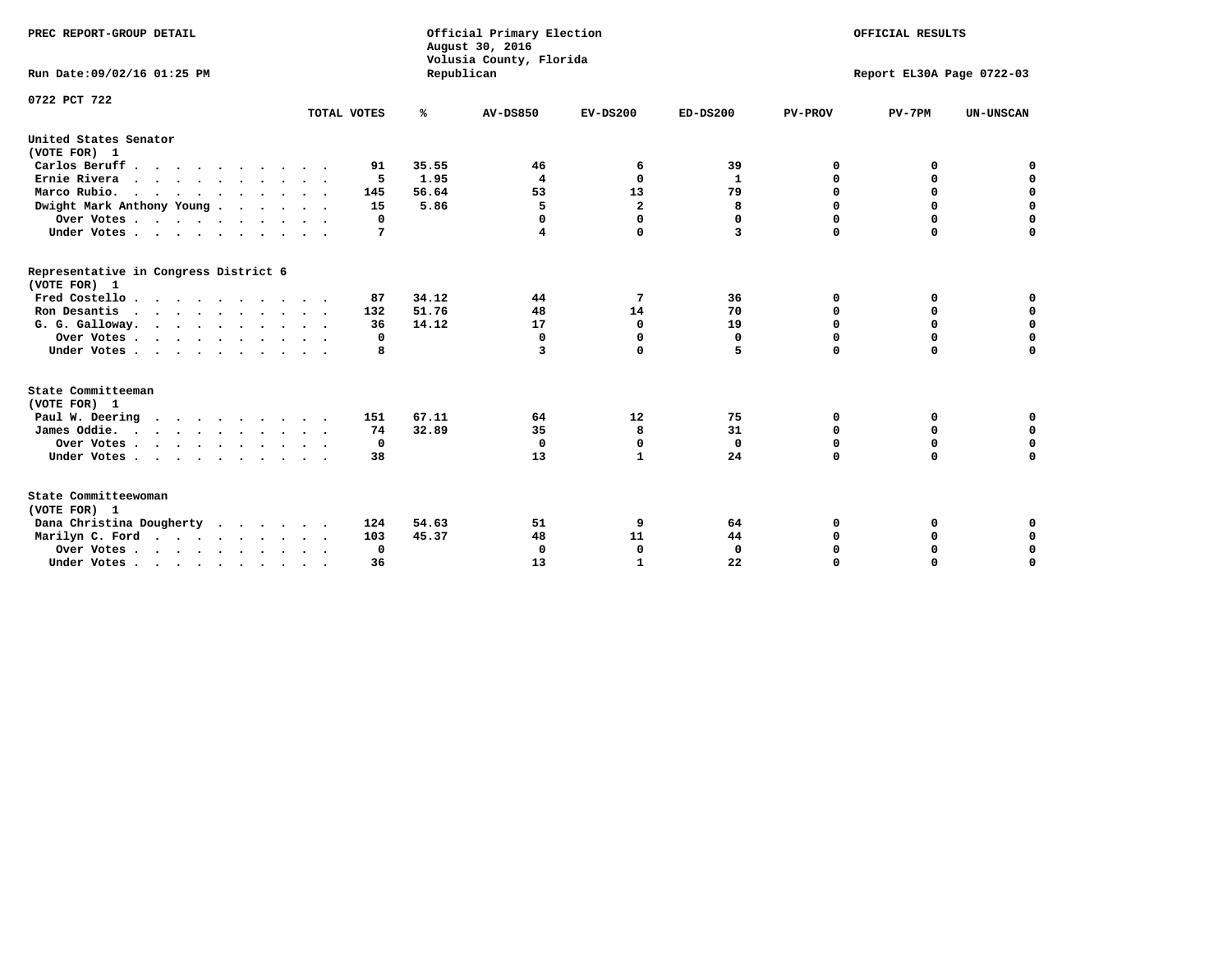| PREC REPORT-GROUP DETAIL<br>Run Date: 09/02/16 01:25 PM |  |  |  |  | Official Primary Election<br>August 30, 2016<br>Volusia County, Florida<br>Libertarian |             |   | OFFICIAL RESULTS<br>Report EL30A Page 0722-04 |            |            |                |          |                  |
|---------------------------------------------------------|--|--|--|--|----------------------------------------------------------------------------------------|-------------|---|-----------------------------------------------|------------|------------|----------------|----------|------------------|
| 0722 PCT 722                                            |  |  |  |  |                                                                                        | TOTAL VOTES | ℁ | <b>AV-DS850</b>                               | $EV-DS200$ | $ED-DS200$ | <b>PV-PROV</b> | $PV-7PM$ | <b>UN-UNSCAN</b> |
| United States Senator<br>(VOTE FOR) 1                   |  |  |  |  |                                                                                        |             |   |                                               |            |            |                |          |                  |
| Augustus Invictus.                                      |  |  |  |  |                                                                                        | 0           |   |                                               | 0          | 0          |                |          | 0                |
| Paul Stanton                                            |  |  |  |  |                                                                                        | 0           |   |                                               |            | 0          |                |          | 0                |
| Over Votes                                              |  |  |  |  |                                                                                        | 0           |   |                                               |            | 0          |                |          | 0                |
| Under Votes                                             |  |  |  |  |                                                                                        | 0           |   |                                               |            |            |                |          | 0                |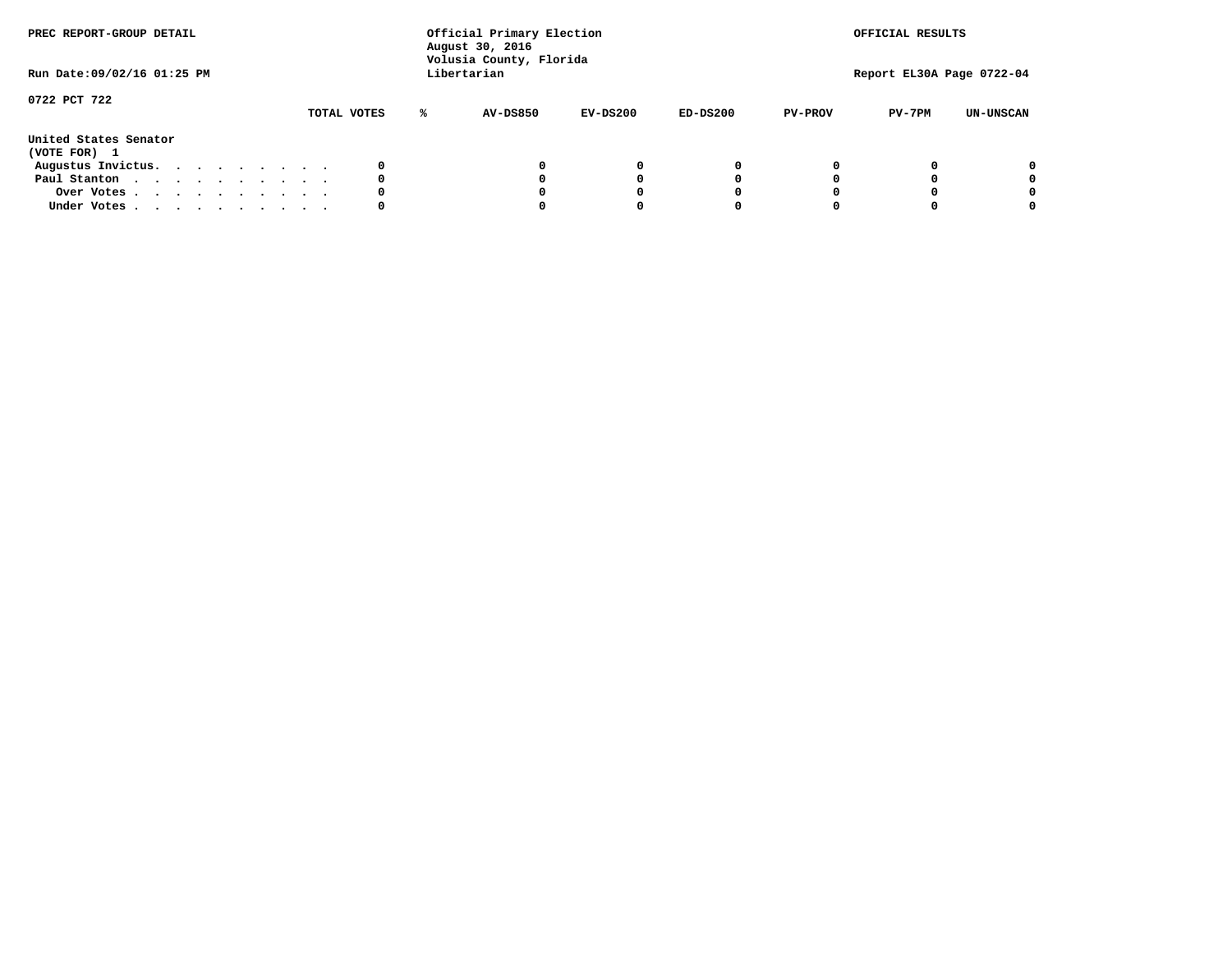| PREC REPORT-GROUP DETAIL                                   |                          |       | Official Primary Election<br>August 30, 2016<br>Volusia County, Florida | OFFICIAL RESULTS |              |                |                           |                  |
|------------------------------------------------------------|--------------------------|-------|-------------------------------------------------------------------------|------------------|--------------|----------------|---------------------------|------------------|
| Run Date: 09/02/16 01:25 PM                                |                          |       | Nonpartisan                                                             |                  |              |                | Report EL30A Page 0722-05 |                  |
| 0722 PCT 722                                               |                          |       |                                                                         |                  |              |                |                           |                  |
|                                                            | TOTAL VOTES              | ℁     | AV-DS850                                                                | $EV-DS200$       | $ED-DS200$   | <b>PV-PROV</b> | $PV-7PM$                  | <b>UN-UNSCAN</b> |
| Circuit Judge 7th Circuit Group 4<br>(VOTE FOR) 1          |                          |       |                                                                         |                  |              |                |                           |                  |
| Chris France - WITHDRAWN                                   | 115                      | 20.61 | 35                                                                      | 5                | 75           | 0              | 0                         | 0                |
| Sebrina L. Slack                                           | 191                      | 34.23 | 95                                                                      | 16               | 80           | $\mathbf 0$    | 0                         | $\mathbf 0$      |
| Stasia Warren                                              | 252                      | 45.16 | 111                                                                     | 16               | 125          | $\mathbf 0$    | $\mathbf 0$               | $\mathbf 0$      |
| Over Votes                                                 | $\Omega$                 |       | $\mathbf 0$                                                             | $\Omega$         | $\mathbf 0$  | $\mathbf 0$    | $\mathbf 0$               | $\mathbf 0$      |
| Under Votes                                                | 72                       |       | 27                                                                      | 5                | 40           | $\mathbf 0$    | $\Omega$                  | $\mathbf 0$      |
| Circuit Judge 7th Circuit Group 10<br>(VOTE FOR) 1         |                          |       |                                                                         |                  |              |                |                           |                  |
| Malcolm Anthony<br>.                                       | 187                      | 34.57 | 92                                                                      | 11               | 84           | 0              | 0                         | 0                |
| Scott DuPont                                               | 354                      | 65.43 | 146                                                                     | 23               | 185          | $\mathbf 0$    | $\mathbf 0$               | $\mathbf 0$      |
| Over Votes<br>$\ddot{\phantom{0}}$                         | $\mathbf 0$              |       | $\mathbf{0}$                                                            | $\mathbf{0}$     | $\mathbf 0$  | $\mathbf 0$    | $\mathbf 0$               | $\mathbf 0$      |
| Under Votes                                                | 89                       |       | 30                                                                      | 8                | 51           | $\mathbf 0$    | $\mathbf 0$               | 0                |
| Circuit Judge 7th Circuit Group 13<br>(VOTE FOR) 1         |                          |       |                                                                         |                  |              |                |                           |                  |
| David Hood.                                                | 264                      | 46.81 | 116                                                                     | 21               | 127          | 0              | 0                         | $\mathbf 0$      |
| A. "Kathleen" McNeilly                                     | 300                      | 53.19 | 124                                                                     | 18               | 158          | $\Omega$       | $\mathbf 0$               | $\mathbf 0$      |
| Over Votes                                                 | 0                        |       | 0                                                                       | $\mathbf 0$      | 0            | $\mathbf 0$    | $\mathbf 0$               | $\mathbf 0$      |
| Under Votes                                                | 66                       |       | 28                                                                      | 3                | 35           | $\mathbf 0$    | $\Omega$                  | 0                |
| Circuit Judge 7th Circuit Group 17<br>(VOTE FOR) 1         |                          |       |                                                                         |                  |              |                |                           |                  |
| Linda L. Gaustad                                           | 264                      | 48.09 | 128                                                                     | 14               | 122          | $\mathbf 0$    | 0                         | $\mathbf 0$      |
| Howard O. McGillin Jr                                      | 285                      | 51.91 | 111                                                                     | 22               | 152          | $\mathbf 0$    | $\mathbf 0$               | $\mathbf 0$      |
| Over Votes                                                 | 0                        |       | 0                                                                       | 0                | 0            | $\mathbf 0$    | 0                         | 0                |
| Under Votes                                                | 81                       |       | 29                                                                      | 6                | 46           | $\mathbf 0$    | $\mathbf 0$               | $\mathbf 0$      |
|                                                            |                          |       |                                                                         |                  |              |                |                           |                  |
| County Judge 7th Circuit Group 3<br>(VOTE FOR) 1           |                          |       |                                                                         |                  |              |                |                           |                  |
| Heather Caeners<br>$\cdots$                                | 199                      | 36.05 | 78                                                                      | 20               | 101          | 0              | 0                         | 0                |
| Shirley A. Green                                           | 273                      | 49.46 | 127                                                                     | 14               | 132          | 0              | 0                         | $\mathbf 0$      |
| Marla Rawnsley.<br>$\cdots$                                | 80                       | 14.49 | 32                                                                      | 3                | 45           | 0              | $\mathbf 0$               | $\mathbf 0$      |
| Over Votes<br>$\ddot{\phantom{a}}$<br>$\ddot{\phantom{a}}$ | $\mathbf 0$<br>$\bullet$ |       | $\mathbf 0$                                                             | $\mathbf 0$      | $\mathbf{0}$ | $\mathbf 0$    | $\mathbf 0$               | $\mathbf 0$      |
| Under Votes                                                | 78                       |       | 31                                                                      | 5.               | 42           | $\Omega$       | $\Omega$                  | $\Omega$         |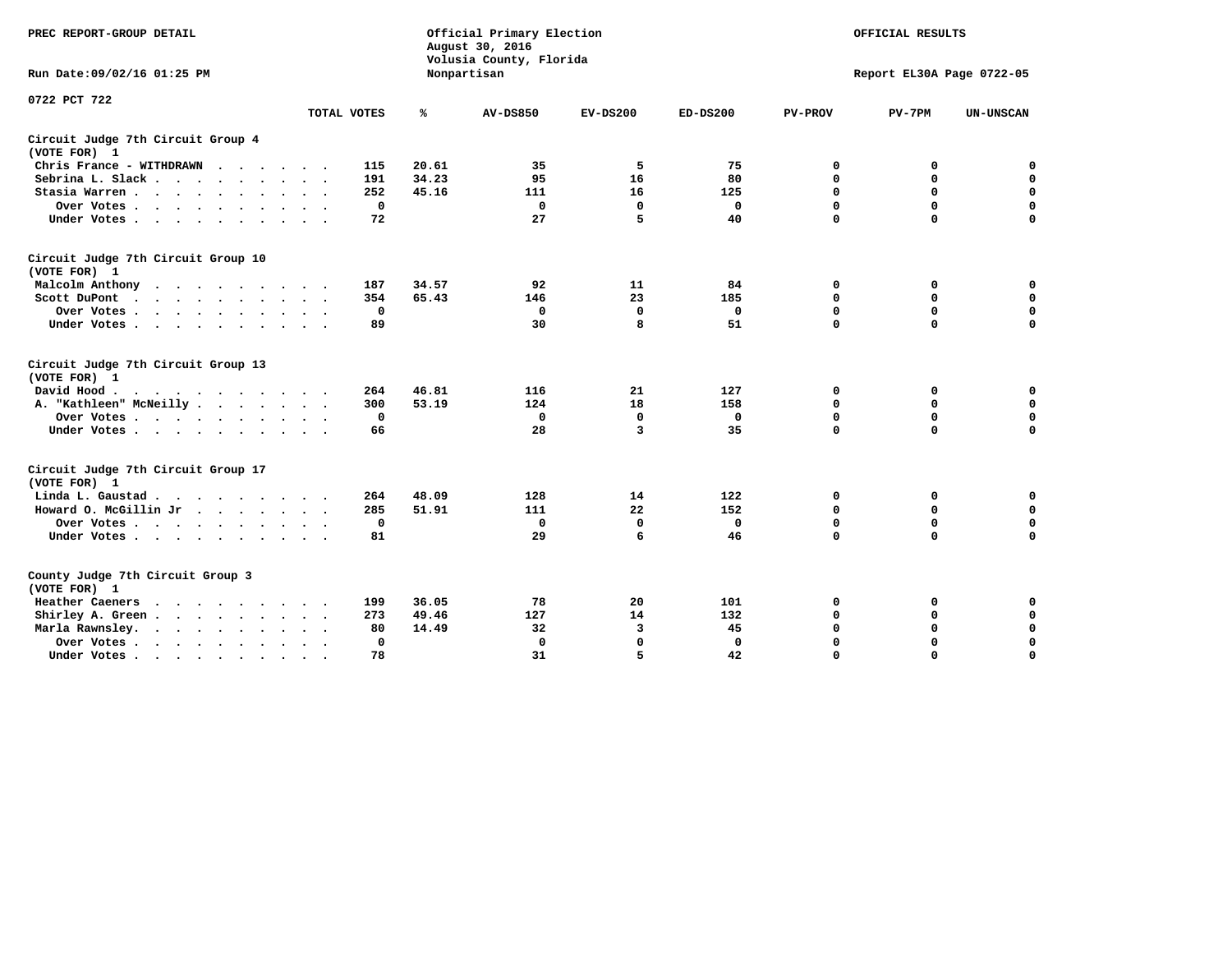| PREC REPORT-GROUP DETAIL                                                                                 |             |                | Official Primary Election<br>August 30, 2016<br>Volusia County, Florida | OFFICIAL RESULTS |              |                |                           |                  |
|----------------------------------------------------------------------------------------------------------|-------------|----------------|-------------------------------------------------------------------------|------------------|--------------|----------------|---------------------------|------------------|
| Run Date: 09/02/16 01:25 PM                                                                              |             |                | Nonpartisan                                                             |                  |              |                | Report EL30A Page 0722-06 |                  |
| 0722 PCT 722                                                                                             | TOTAL VOTES | ℁              | <b>AV-DS850</b>                                                         | $EV-DS200$       | $ED-DS200$   | <b>PV-PROV</b> | $PV-7PM$                  | <b>UN-UNSCAN</b> |
| Sheriff                                                                                                  |             |                |                                                                         |                  |              |                |                           |                  |
| (VOTE FOR) 1                                                                                             |             |                |                                                                         |                  |              |                |                           |                  |
| Wendell C. Bradford                                                                                      | 27          | 4.35           | 11                                                                      | 1                | 15           | 0              | 0                         | 0                |
| Dave Brannon<br>$\mathbf{r}$ , and $\mathbf{r}$ , and $\mathbf{r}$ , and $\mathbf{r}$ , and $\mathbf{r}$ | 63          | 10.14          | 33                                                                      | $7\phantom{.0}$  | 23           | $\mathbf 0$    | 0                         | 0                |
| Mike Chitwood                                                                                            | 375         | 60.39          | 176                                                                     | 22               | 177          | 0              | 0                         | $\mathbf 0$      |
| Eric Dietrich.                                                                                           | 146         | 23.51          | 40                                                                      | 12               | 94           | 0              | 0                         | $\mathbf 0$      |
| James E. (Jim) Gillum                                                                                    | 10          | 1.61           | 5                                                                       | $\mathbf 0$      | 5            | $\mathbf 0$    | 0                         | $\mathbf 0$      |
| Over Votes                                                                                               | $\mathbf 0$ |                | $\mathbf 0$                                                             | 0                | $\mathbf 0$  | $\mathbf 0$    | $\mathbf 0$               | 0                |
| Under Votes                                                                                              | 9           |                | 3                                                                       | $\Omega$         | 6            | 0              | 0                         | $\mathbf 0$      |
| Property Appraiser                                                                                       |             |                |                                                                         |                  |              |                |                           |                  |
| (VOTE FOR) 1                                                                                             |             |                | 106                                                                     | 10               |              |                |                           |                  |
| Larry Bartlett.<br>H. Alan Burton.                                                                       | 219<br>209  | 39.18<br>37.39 | 84                                                                      | 22               | 103<br>103   | 0<br>0         | 0<br>0                    | 0<br>$\mathbf 0$ |
|                                                                                                          | 131         | 23.43          | 49                                                                      | 8                | 74           | $\Omega$       | $\Omega$                  | $\mathbf 0$      |
| Mike Swanto.                                                                                             | $\mathbf 0$ |                | $\mathbf 0$                                                             | 0                | $\mathbf 0$  | 0              | 0                         | 0                |
| Over Votes                                                                                               |             |                |                                                                         | $\overline{a}$   |              | 0              | 0                         | $\Omega$         |
| Under Votes                                                                                              | 71          |                | 29                                                                      |                  | 40           |                |                           |                  |
| Supervisor of Elections<br>(VOTE FOR) 1                                                                  |             |                |                                                                         |                  |              |                |                           |                  |
| Teresa Apgar                                                                                             | 85          | 14.68          | 35                                                                      | 8                | 42           | 0              | 0                         | $\mathbf 0$      |
| David Lee Davis                                                                                          | 92          | 15.89          | 28                                                                      | 3                | 61           | 0              | 0                         | $\mathbf 0$      |
| Bill Fyfe.                                                                                               | 42          | 7.25           | 15                                                                      | $\overline{3}$   | 24           | $\mathbf 0$    | 0                         | $\mathbf 0$      |
| Lisa Lewis                                                                                               | 360         | 62.18          | 171                                                                     | 26               | 163          | $\mathbf 0$    | 0                         | $\mathbf 0$      |
| Over Votes                                                                                               | $\mathbf 0$ |                | $\mathbf 0$                                                             | 0                | $\mathbf 0$  | $\mathbf{0}$   | 0                         | $\mathbf 0$      |
| Under Votes                                                                                              | 51          |                | 19                                                                      | $\overline{a}$   | 30           | $\mathbf 0$    | 0                         | $\mathbf 0$      |
| County Council Chair                                                                                     |             |                |                                                                         |                  |              |                |                           |                  |
| (VOTE FOR) 1                                                                                             |             |                |                                                                         |                  |              |                |                           |                  |
| Jason P. Davis.                                                                                          | 134         | 24.19          | 57                                                                      | 6                | 71           | 0              | 0                         | 0                |
| Greg Gimbert                                                                                             | 132         | 23.83          | 52                                                                      | 10               | 70           | $\Omega$       | 0                         | 0                |
| Ed Kelley                                                                                                | 243         | 43.86          | 106                                                                     | 21               | 116          | $\mathbf 0$    | 0                         | $\mathbf 0$      |
| Tom Laputka.                                                                                             | 45          | 8.12           | 18                                                                      | 4                | 23           | 0              | 0                         | $\mathbf 0$      |
| Over Votes .                                                                                             | $\mathbf 0$ |                | $\mathbf 0$                                                             | $\mathbf 0$      | $\mathbf{0}$ | $\mathbf 0$    | 0                         | $\mathbf 0$      |
| Under Votes                                                                                              | 76          |                | 35                                                                      | $\mathbf{1}$     | 40           | $\mathbf 0$    | 0                         | $\mathbf 0$      |
|                                                                                                          |             |                |                                                                         |                  |              |                |                           |                  |
| Port Orange Mayor<br>(VOTE FOR) 1                                                                        |             |                |                                                                         |                  |              |                |                           |                  |
| Don Burnette<br>$\cdots$<br>$\ddot{\phantom{1}}$                                                         | 212         | 35.33          | 97                                                                      | 18               | 97           | 0              | 0                         | 0                |
| Lance Green.<br>$\mathbf{r}$ , and $\mathbf{r}$ , and $\mathbf{r}$ , and $\mathbf{r}$                    | 130         | 21.67          | 59                                                                      | 8                | 63           | 0              | 0                         | $\mathsf{o}\,$   |
| Ted Noftall.<br>$\cdots$<br>$\bullet$<br>$\ddot{\phantom{a}}$                                            | 258         | 43.00          | 98                                                                      | 16               | 144          | $\Omega$       | 0                         | 0                |
| Over Votes.<br>$\cdots$<br>$\bullet$                                                                     | $\mathbf 0$ |                | $\Omega$                                                                | $\mathbf 0$      | $\mathbf{0}$ | $\mathbf 0$    | 0                         | $\pmb{0}$        |
| Under Votes                                                                                              | 30          |                | 14                                                                      | $\Omega$         | 16           | $\Omega$       | $\Omega$                  | $\mathbf 0$      |
| $\sim$<br>$\bullet$<br>$\bullet$                                                                         |             |                |                                                                         |                  |              |                |                           |                  |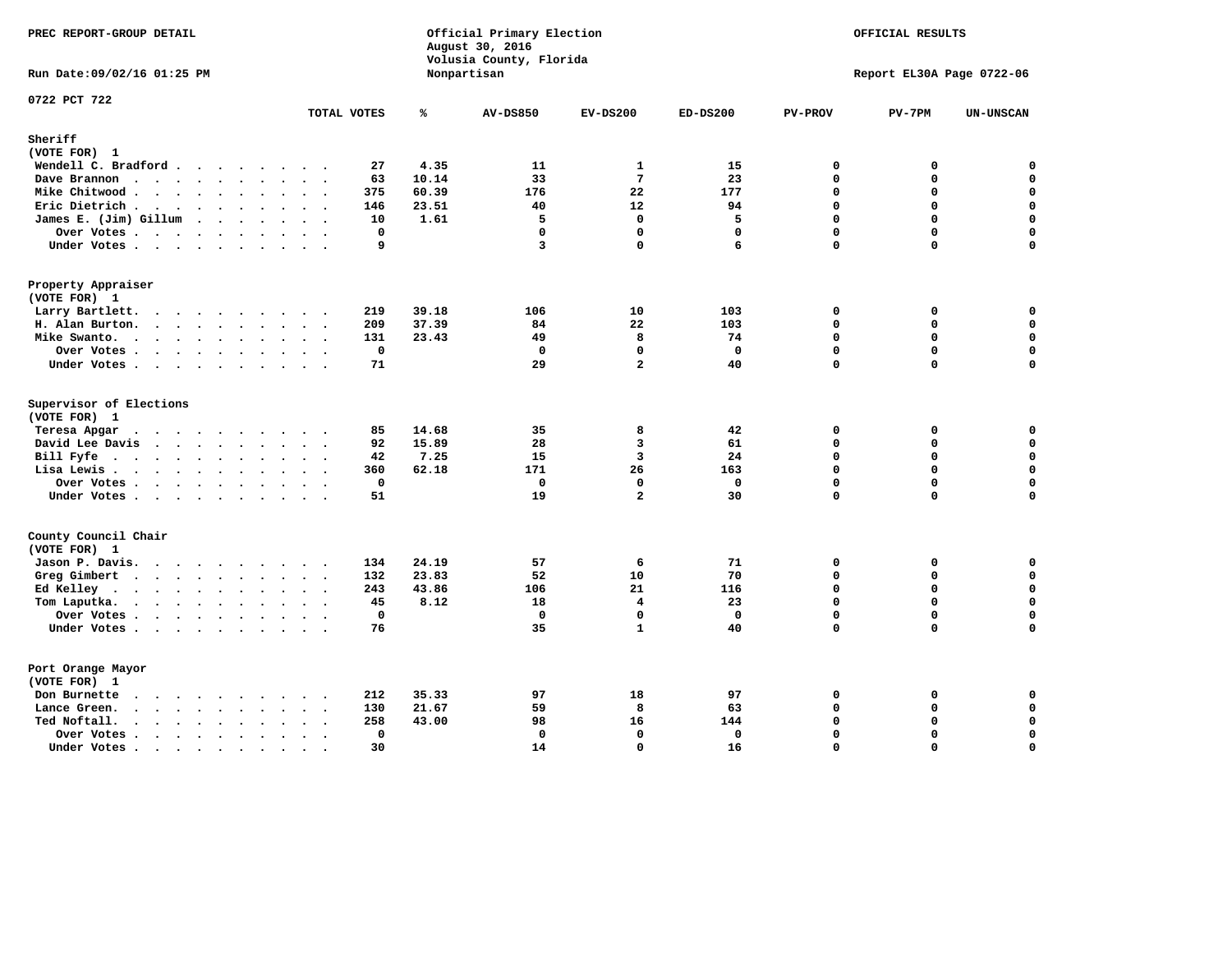| PREC REPORT-GROUP DETAIL<br>Run Date: 09/02/16 01:25 PM |             | Official Primary Election<br>August 30, 2016<br>Volusia County, Florida<br>Nonpartisan | OFFICIAL RESULTS<br>Report EL30A Page 0722-07 |            |            |                |          |                  |
|---------------------------------------------------------|-------------|----------------------------------------------------------------------------------------|-----------------------------------------------|------------|------------|----------------|----------|------------------|
|                                                         |             |                                                                                        |                                               |            |            |                |          |                  |
| 0722 PCT 722                                            | TOTAL VOTES | ℁                                                                                      | <b>AV-DS850</b>                               | $EV-DS200$ | $ED-DS200$ | <b>PV-PROV</b> | $PV-7PM$ | <b>UN-UNSCAN</b> |
| Port Orange City Council District 2<br>(VOTE FOR) 1     |             |                                                                                        |                                               |            |            |                |          |                  |
| Sarah Jones.                                            | 289         | 50.35                                                                                  | 123                                           | 23         | 143        |                |          |                  |
| Chase Tramont                                           | 285         | 49.65                                                                                  | 119                                           | 18         | 148        |                |          |                  |
| Over Votes                                              | 0           |                                                                                        |                                               | O          |            |                |          | 0                |
| Under Votes                                             | 56          |                                                                                        | 26                                            |            | 29         |                |          | o                |
| Amendment 4                                             |             |                                                                                        |                                               |            |            |                |          |                  |
| (VOTE FOR) 1                                            |             |                                                                                        |                                               |            |            |                |          |                  |
| Yes                                                     | 408         | 73.25                                                                                  | 179                                           | 29         | 200        |                |          |                  |
| No.<br>.                                                | 149         | 26.75                                                                                  | 55                                            |            | 85         |                |          |                  |
| Over Votes                                              | O           |                                                                                        |                                               |            |            |                |          |                  |
| Under Votes                                             | 73          |                                                                                        | 34                                            |            | 35         |                |          |                  |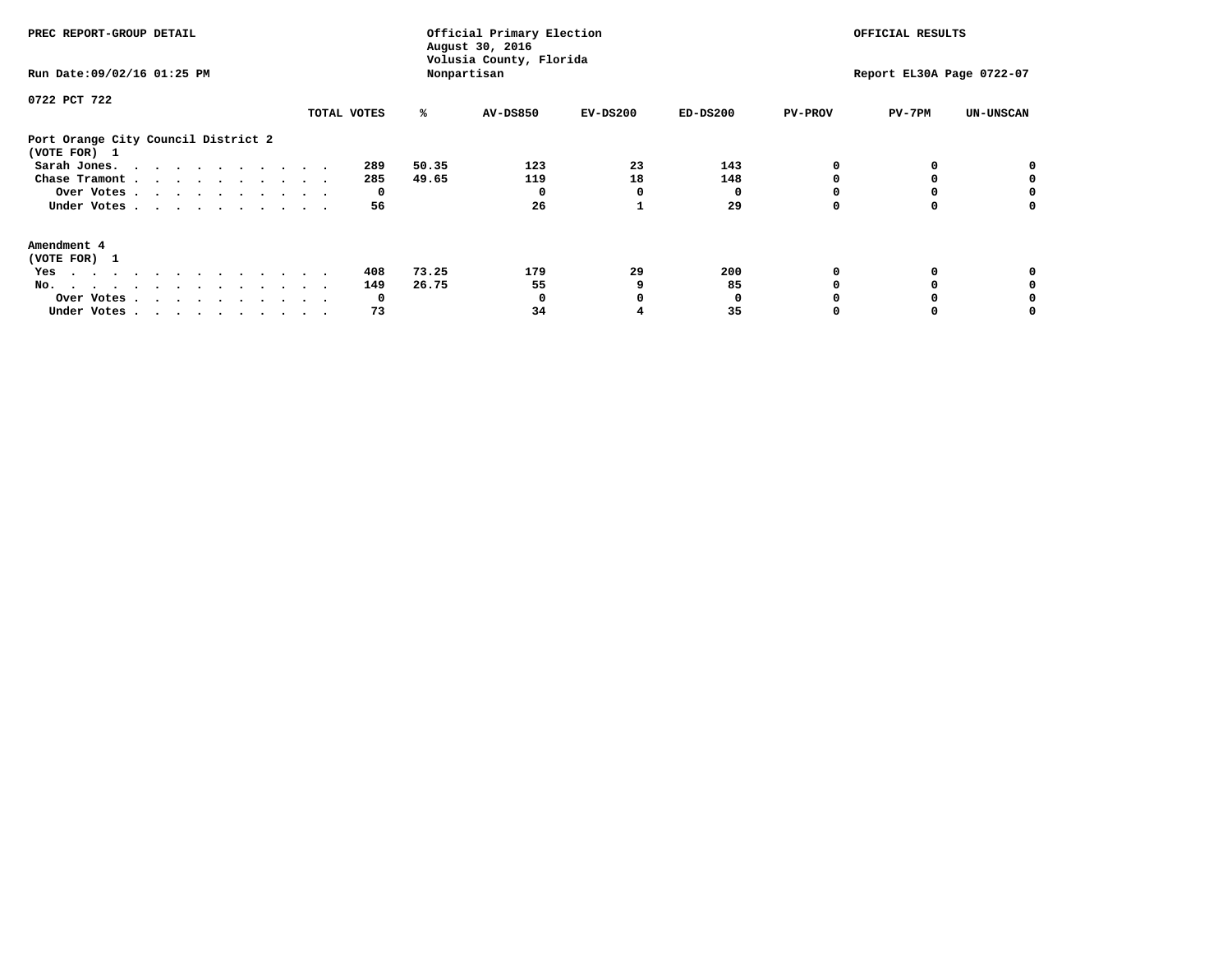| PREC REPORT-GROUP DETAIL                                                                                                                 |                                 |             |                   | Official Primary Election<br>August 30, 2016 |            |            |                | OFFICIAL RESULTS          |                  |
|------------------------------------------------------------------------------------------------------------------------------------------|---------------------------------|-------------|-------------------|----------------------------------------------|------------|------------|----------------|---------------------------|------------------|
| Run Date:09/02/16 01:25 PM                                                                                                               |                                 |             | <b>STATISTICS</b> | Volusia County, Florida                      |            |            |                | Report EL30A Page 0725-01 |                  |
| 0725 PCT 725                                                                                                                             |                                 |             |                   |                                              |            |            |                |                           |                  |
|                                                                                                                                          |                                 | TOTAL VOTES | ℁                 | <b>AV-DS850</b>                              | $EV-DS200$ | $ED-DS200$ | <b>PV-PROV</b> | $PV-7PM$                  | <b>UN-UNSCAN</b> |
| REGISTERED VOTERS - TOTAL                                                                                                                |                                 | 2,144       |                   |                                              |            |            |                |                           |                  |
| REGISTERED VOTERS - Democratic                                                                                                           | $\cdot$ $\cdot$ $\cdot$ $\cdot$ | 630         | 29.38             |                                              |            |            |                |                           |                  |
| REGISTERED VOTERS - Republican                                                                                                           |                                 | 929         | 43.33             |                                              |            |            |                |                           |                  |
| REGISTERED VOTERS - Libertarian                                                                                                          |                                 | -2          | .09               |                                              |            |            |                |                           |                  |
| REGISTERED VOTERS - Nonpartisan                                                                                                          |                                 | 583         |                   |                                              |            |            |                |                           |                  |
| BALLOTS CAST - TOTAL.                                                                                                                    |                                 | 808         |                   | 374                                          | 58         | 376        |                |                           |                  |
| BALLOTS CAST - Democratic                                                                                                                |                                 | 244         | 30.20             | 126                                          | 13         | 105        |                |                           |                  |
| BALLOTS CAST - Republican                                                                                                                |                                 | 435         | 53.84             | 183                                          | 35         | 217        |                |                           |                  |
| BALLOTS CAST - Libertarian.                                                                                                              |                                 |             | .12               | 0                                            |            | 0          |                |                           |                  |
| BALLOTS CAST - Nonpartisan.                                                                                                              |                                 | 128         | 15.84             | 65                                           |            | 54         |                |                           | 0                |
| BALLOTS CAST - BLANK.                                                                                                                    |                                 |             | .12               |                                              | O          | 0          | 0              | $\Omega$                  |                  |
| VOTER TURNOUT - TOTAL<br>the contract of the contract of the contract of the contract of the contract of the contract of the contract of |                                 |             | 37.69             |                                              |            |            |                |                           |                  |
| VOTER TURNOUT - Democratic.                                                                                                              |                                 |             | 38.73             |                                              |            |            |                |                           |                  |
| VOTER TURNOUT - Republican.                                                                                                              |                                 |             | 46.82             |                                              |            |            |                |                           |                  |
| VOTER TURNOUT - Libertarian                                                                                                              |                                 |             | 50.00             |                                              |            |            |                |                           |                  |
| VOTER TURNOUT - BLANK<br>the contract of the contract of the contract of the contract of the contract of the contract of the contract of |                                 |             | .05               |                                              |            |            |                |                           |                  |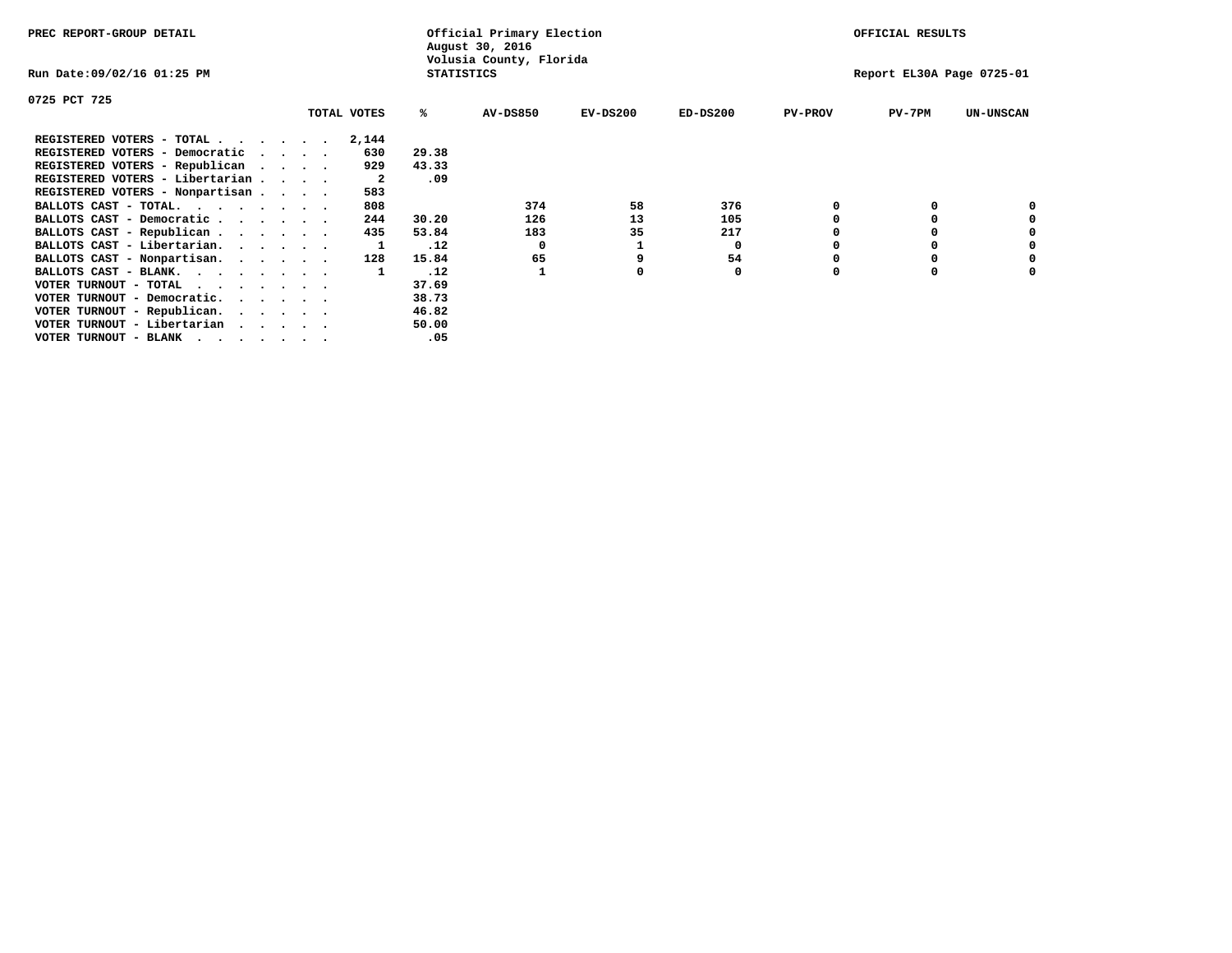| PREC REPORT-GROUP DETAIL                              |             |            | Official Primary Election<br>August 30, 2016<br>Volusia County, Florida | OFFICIAL RESULTS<br>Report EL30A Page 0725-02 |            |                |          |                  |
|-------------------------------------------------------|-------------|------------|-------------------------------------------------------------------------|-----------------------------------------------|------------|----------------|----------|------------------|
| Run Date: 09/02/16 01:25 PM                           |             | Democratic |                                                                         |                                               |            |                |          |                  |
| 0725 PCT 725                                          | TOTAL VOTES | %ะ         | <b>AV-DS850</b>                                                         | $EV-DS200$                                    | $ED-DS200$ | <b>PV-PROV</b> | $PV-7PM$ | <b>UN-UNSCAN</b> |
| United States Senator<br>(VOTE FOR) 1                 |             |            |                                                                         |                                               |            |                |          |                  |
| Roque "Rocky" De La Fuente.                           | 8           | 3.40       | 6                                                                       | 0                                             | 2          | O              | n        |                  |
| Alan Grayson                                          | 51          | 21.70      | 22                                                                      | 1                                             | 28         | O              |          |                  |
| Pam Keith                                             | 36          | 15.32      | 20                                                                      | $\overline{2}$                                | 14         |                |          |                  |
| Reginald Luster                                       | 5           | 2.13       | 4                                                                       |                                               | 0          |                | O        | O                |
| Patrick Murphy.                                       | 135         | 57.45      | 71                                                                      | 9                                             | 55         | $\Omega$       | 0        | 0                |
| Over Votes                                            | 0           |            | 0                                                                       | O                                             | 0          | O              | 0        | U                |
| Under Votes                                           | 9           |            | 3                                                                       | 0                                             | 6          | $\Omega$       | $\Omega$ | U                |
| Representative in Congress District 6<br>(VOTE FOR) 1 |             |            |                                                                         |                                               |            |                |          |                  |
| William (Bill) McCullough                             | 70          | 30.30      | 34                                                                      | 6                                             | 30         | 0              | 0        |                  |
| Jay McGovern                                          | 50          | 21.65      | 26                                                                      | 3                                             | 21         | O              | $\Omega$ |                  |
| George Pappas.                                        | 45          | 19.48      | 24                                                                      | $\Omega$                                      | 21         | O              | O        | 0                |
| Dwayne L. Taylor                                      | 66          | 28.57      | 36                                                                      |                                               | 26         | $\Omega$       | U        | $\Omega$         |
| Over Votes                                            | 0           |            | O                                                                       | $\Omega$                                      | 0          | $\Omega$       |          | $\Omega$         |
| Under Votes                                           | 13          |            |                                                                         | $\Omega$                                      | 7          | $\Omega$       | 0        | O                |
| Precinct Committeeman Pct 725<br>(VOTE FOR) 1         |             |            |                                                                         |                                               |            |                |          |                  |
| William A. Beebe.                                     | 109         | 58.60      | 57                                                                      | 8                                             | 44         | O              |          |                  |
| Cameron Totman.                                       | 77          | 41.40      | 42                                                                      |                                               | 30         |                |          | 0                |
| Over Votes                                            | 0           |            | $\mathbf 0$                                                             | O                                             | 0          |                |          | 0                |
| Under Votes.                                          | 58          |            | 27                                                                      |                                               | 31         |                |          | U                |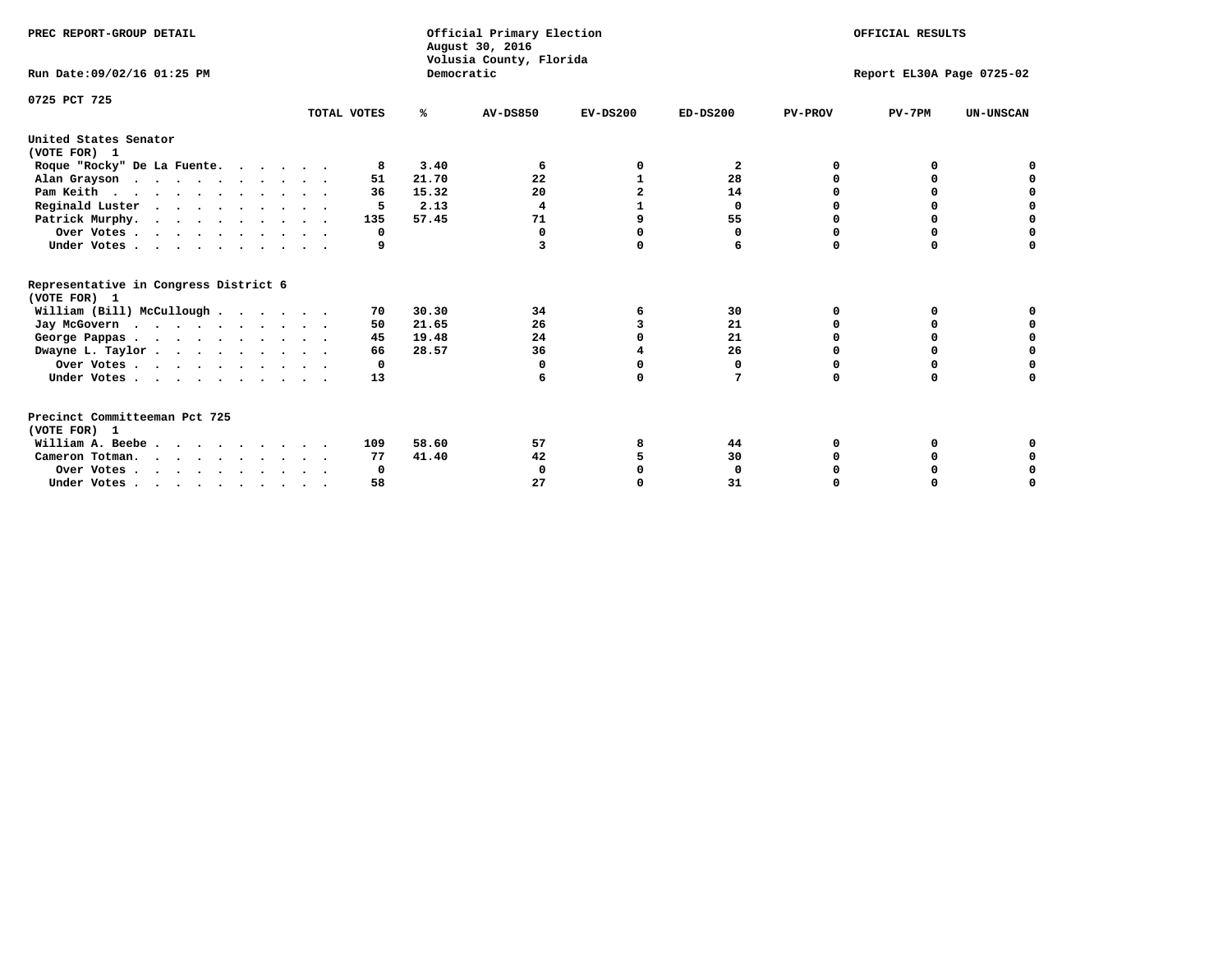| PREC REPORT-GROUP DETAIL<br>Run Date: 09/02/16 01:25 PM |             | Republican | Official Primary Election<br>August 30, 2016<br>Volusia County, Florida | OFFICIAL RESULTS<br>Report EL30A Page 0725-03 |                         |                |             |                  |
|---------------------------------------------------------|-------------|------------|-------------------------------------------------------------------------|-----------------------------------------------|-------------------------|----------------|-------------|------------------|
|                                                         |             |            |                                                                         |                                               |                         |                |             |                  |
| 0725 PCT 725                                            | TOTAL VOTES | ℁          | <b>AV-DS850</b>                                                         | $EV-DS200$                                    | $ED-DS200$              | <b>PV-PROV</b> | $PV-7PM$    | <b>UN-UNSCAN</b> |
| United States Senator<br>(VOTE FOR) 1                   |             |            |                                                                         |                                               |                         |                |             |                  |
| Carlos Beruff                                           | 100         | 23.53      | 61                                                                      | 3                                             | 36                      | 0              | 0           | 0                |
| Ernie Rivera                                            | -5          | 1.18       | $\overline{\mathbf{3}}$                                                 | $\Omega$                                      | $\overline{\mathbf{2}}$ | $\Omega$       | 0           | $\mathbf 0$      |
| Marco Rubio.                                            | 296         | 69.65      | 99                                                                      | 30                                            | 167                     | 0              | 0           | $\mathbf 0$      |
| Dwight Mark Anthony Young                               | 24          | 5.65       | 16                                                                      | 0                                             | 8                       | 0              | $\mathbf 0$ | $\pmb{0}$        |
| Over Votes                                              | 0           |            | $\Omega$                                                                | $\Omega$                                      | 0                       | 0              | $\Omega$    | $\mathbf 0$      |
| Under Votes                                             | 10          |            | 4                                                                       | $\overline{a}$                                | 4                       | $\Omega$       | $\Omega$    | $\Omega$         |
| Representative in Congress District 6<br>(VOTE FOR) 1   |             |            |                                                                         |                                               |                         |                |             |                  |
| Fred Costello                                           | 110         | 25.82      | 50                                                                      | 10                                            | 50                      | 0              | 0           | $\mathbf 0$      |
| Ron Desantis                                            | 247         | 57.98      | 96                                                                      | 21                                            | 130                     | 0              | 0           | $\mathbf 0$      |
| G. G. Galloway.                                         | 69          | 16.20      | 36                                                                      | 3                                             | 30                      | $\mathbf 0$    | $\Omega$    | $\mathbf 0$      |
| Over Votes                                              | 0           |            | $\Omega$                                                                | 0                                             | 0                       | $\mathbf 0$    | 0           | $\mathbf 0$      |
| Under Votes                                             | 9           |            | 1                                                                       | $\mathbf{1}$                                  | 7                       | $\Omega$       | $\Omega$    | $\Omega$         |
| State Committeeman                                      |             |            |                                                                         |                                               |                         |                |             |                  |
| (VOTE FOR) 1<br>Paul W. Deering                         | 230         | 67.06      | 108                                                                     | 19                                            | 103                     | 0              | 0           | 0                |
| $\cdots$<br>James Oddie.                                | 113         | 32.94      | 52                                                                      | 8                                             | 53                      | 0              | 0           | $\mathbf 0$      |
| Over Votes                                              | $\mathbf 0$ |            | 0                                                                       | $\mathbf 0$                                   | 0                       | 0              | $\mathbf 0$ | $\mathbf 0$      |
| Under Votes                                             | 92          |            | 23                                                                      | 8                                             | 61                      | $\Omega$       | $\mathbf 0$ | $\mathbf 0$      |
|                                                         |             |            |                                                                         |                                               |                         |                |             |                  |
| State Committeewoman<br>(VOTE FOR) 1                    |             |            |                                                                         |                                               |                         |                |             |                  |
| Dana Christina Dougherty                                | 169         | 47.61      | 76                                                                      | 9                                             | 84                      | 0              | 0           | 0                |
| Marilyn C. Ford                                         | 186         | 52.39      | 85                                                                      | 20                                            | 81                      | 0              | 0           | $\mathbf 0$      |
| Over Votes                                              | $\Omega$    |            | $\Omega$                                                                | 0                                             | $\mathbf{0}$            | 0              | 0           | $\mathbf 0$      |
| Under Votes, , , , , , , , , ,                          | 80          |            | 22                                                                      | 6                                             | 52                      | $\Omega$       | $\Omega$    | $\Omega$         |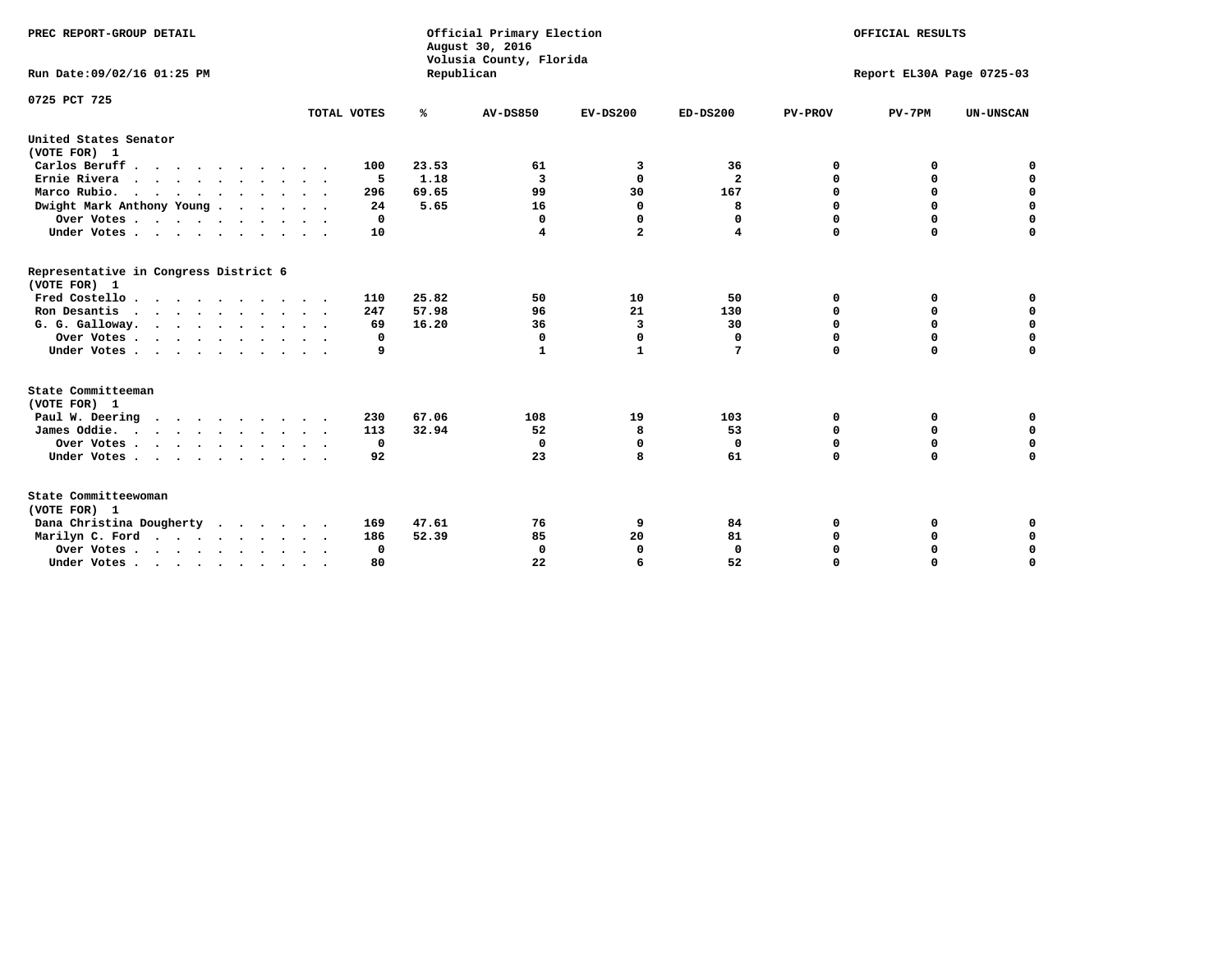| PREC REPORT-GROUP DETAIL              |  |  |  |  |  | Official Primary Election<br>August 30, 2016<br>Volusia County, Florida |             |        | OFFICIAL RESULTS<br>Report EL30A Page 0725-04 |            |            |                |          |                  |
|---------------------------------------|--|--|--|--|--|-------------------------------------------------------------------------|-------------|--------|-----------------------------------------------|------------|------------|----------------|----------|------------------|
| Run Date: 09/02/16 01:25 PM           |  |  |  |  |  |                                                                         |             |        | Libertarian                                   |            |            |                |          |                  |
| 0725 PCT 725                          |  |  |  |  |  |                                                                         | TOTAL VOTES | ℁      | <b>AV-DS850</b>                               | $EV-DS200$ | $ED-DS200$ | <b>PV-PROV</b> | $PV-7PM$ | <b>UN-UNSCAN</b> |
| United States Senator<br>(VOTE FOR) 1 |  |  |  |  |  |                                                                         |             |        |                                               |            |            |                |          |                  |
| Augustus Invictus.                    |  |  |  |  |  |                                                                         |             | 100.00 |                                               |            | 0          |                |          | 0                |
| Paul Stanton                          |  |  |  |  |  |                                                                         | 0           |        |                                               |            | 0          |                |          | 0                |
| Over Votes                            |  |  |  |  |  |                                                                         | 0           |        |                                               |            | 0          |                |          | 0                |
| Under Votes                           |  |  |  |  |  |                                                                         | 0           |        |                                               |            | 0          |                |          | 0                |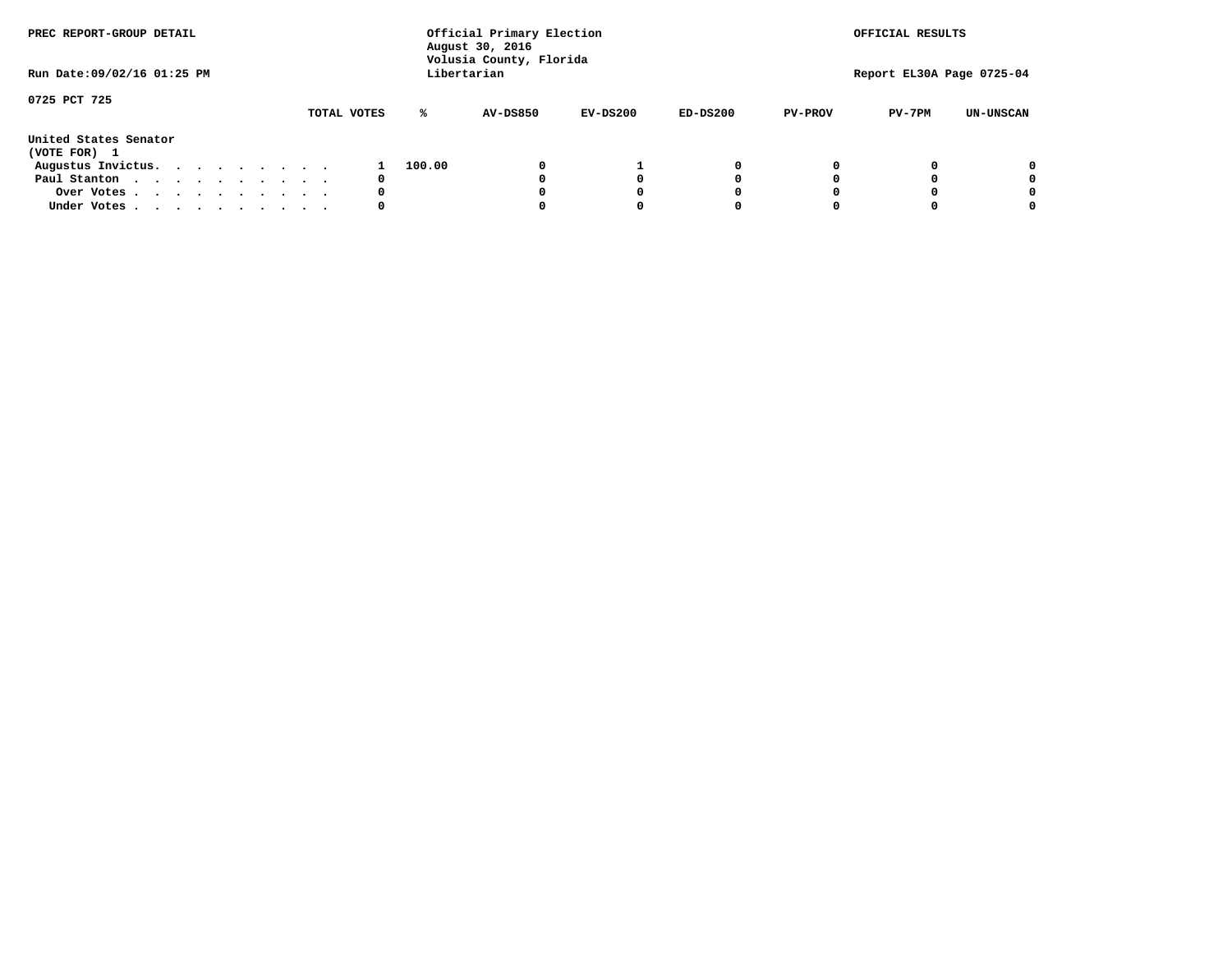| PREC REPORT-GROUP DETAIL                                                                    |                                  |       | Official Primary Election<br>August 30, 2016<br>Volusia County, Florida | OFFICIAL RESULTS<br>Report EL30A Page 0725-05 |              |                |              |                  |
|---------------------------------------------------------------------------------------------|----------------------------------|-------|-------------------------------------------------------------------------|-----------------------------------------------|--------------|----------------|--------------|------------------|
| Run Date: 09/02/16 01:25 PM                                                                 |                                  |       | Nonpartisan                                                             |                                               |              |                |              |                  |
| 0725 PCT 725                                                                                |                                  |       |                                                                         |                                               |              |                |              |                  |
|                                                                                             | TOTAL VOTES                      | ℁     | AV-DS850                                                                | $EV-DS200$                                    | $ED-DS200$   | <b>PV-PROV</b> | $PV-7PM$     | <b>UN-UNSCAN</b> |
| Circuit Judge 7th Circuit Group 4<br>(VOTE FOR) 1                                           |                                  |       |                                                                         |                                               |              |                |              |                  |
| Chris France - WITHDRAWN                                                                    | 106                              | 15.30 | 45                                                                      | 6                                             | 55           | 0              | 0            | 0                |
| Sebrina L. Slack                                                                            | 262                              | 37.81 | 130                                                                     | 21                                            | 111          | $\mathbf 0$    | $\mathbf 0$  | $\mathbf 0$      |
| Stasia Warren                                                                               | 325                              | 46.90 | 156                                                                     | 24                                            | 145          | $\mathbf 0$    | 0            | $\mathbf 0$      |
| Over Votes                                                                                  | 1                                |       | $\mathbf 0$                                                             | $\mathbf 0$                                   | $\mathbf{1}$ | 0              | $\mathbf 0$  | $\pmb{0}$        |
| Under Votes                                                                                 | 114                              |       | 43                                                                      | 7                                             | 64           | $\mathbf 0$    | $\mathbf 0$  | $\mathbf 0$      |
| Circuit Judge 7th Circuit Group 10<br>(VOTE FOR) 1                                          |                                  |       |                                                                         |                                               |              |                |              |                  |
| Malcolm Anthony<br>.                                                                        | 232                              | 35.05 | 117                                                                     | 17                                            | 98           | 0              | 0            | $\mathbf 0$      |
| Scott DuPont                                                                                | 430                              | 64.95 | 215                                                                     | 32                                            | 183          | $\mathbf 0$    | $\mathbf 0$  | $\mathbf 0$      |
| Over Votes<br>$\bullet$                                                                     | $\mathbf 0$                      |       | $\mathbf{0}$                                                            | $\mathbf{0}$                                  | 0            | $\mathbf 0$    | $\Omega$     | $\mathbf 0$      |
| Under Votes                                                                                 | 146                              |       | 42                                                                      | 9                                             | 95           | $\mathbf 0$    | $\mathbf 0$  | 0                |
| Circuit Judge 7th Circuit Group 13<br>(VOTE FOR) 1                                          |                                  |       |                                                                         |                                               |              |                |              |                  |
| David Hood.                                                                                 | 334                              | 47.85 | 147                                                                     | 26                                            | 161          | 0              | 0            | $\mathbf 0$      |
| A. "Kathleen" McNeilly                                                                      | 364                              | 52.15 | 190                                                                     | 25                                            | 149          | $\Omega$       | 0            | $\mathbf 0$      |
| Over Votes                                                                                  | 0                                |       | 0                                                                       | $\mathbf{0}$                                  | 0            | 0              | $\mathbf 0$  | $\pmb{0}$        |
| Under Votes                                                                                 | 110                              |       | 37                                                                      | 7                                             | 66           | $\mathbf 0$    | $\Omega$     | 0                |
| Circuit Judge 7th Circuit Group 17                                                          |                                  |       |                                                                         |                                               |              |                |              |                  |
| (VOTE FOR) 1                                                                                |                                  |       |                                                                         |                                               |              |                |              |                  |
| Linda L. Gaustad                                                                            | 280                              | 42.30 | 160                                                                     | 15                                            | 105          | 0              | 0            | $\mathbf 0$      |
| Howard O. McGillin Jr                                                                       | 382                              | 57.70 | 172                                                                     | 28                                            | 182          | $\mathbf 0$    | $\mathbf 0$  | $\mathbf 0$      |
| Over Votes                                                                                  | $\mathbf 0$                      |       | $\mathbf 0$                                                             | $\mathbf 0$                                   | $\mathbf 0$  | 0              | $\mathbf 0$  | 0                |
| Under Votes                                                                                 | 146                              |       | 42                                                                      | 15                                            | 89           | $\mathbf 0$    | $\mathbf{0}$ | $\Omega$         |
| County Judge 7th Circuit Group 3<br>(VOTE FOR) 1                                            |                                  |       |                                                                         |                                               |              |                |              |                  |
| Heather Caeners                                                                             | 236                              | 35.38 | 104                                                                     | 15                                            | 117          | 0              | 0            | 0                |
| Shirley A. Green                                                                            | 311                              | 46.63 | 164                                                                     | 24                                            | 123          | $\mathbf 0$    | 0            | $\mathbf 0$      |
| Marla Rawnsley.<br>$\mathbf{r}$ , $\mathbf{r}$ , $\mathbf{r}$ , $\mathbf{r}$ , $\mathbf{r}$ | 120                              | 17.99 | 63                                                                      | 7                                             | 50           | 0              | $\mathbf 0$  | $\pmb{0}$        |
| Over Votes<br>$\ddot{\phantom{a}}$<br>$\ddot{\phantom{1}}$                                  | $\Omega$<br>$\ddot{\phantom{1}}$ |       | $\mathbf 0$                                                             | $\mathbf{0}$                                  | $\Omega$     | $\mathbf 0$    | $\Omega$     | $\mathbf 0$      |
| Under Votes<br>$\bullet$                                                                    | 141                              |       | 43                                                                      | 12                                            | 86           | $\mathbf 0$    | $\mathbf 0$  | $\Omega$         |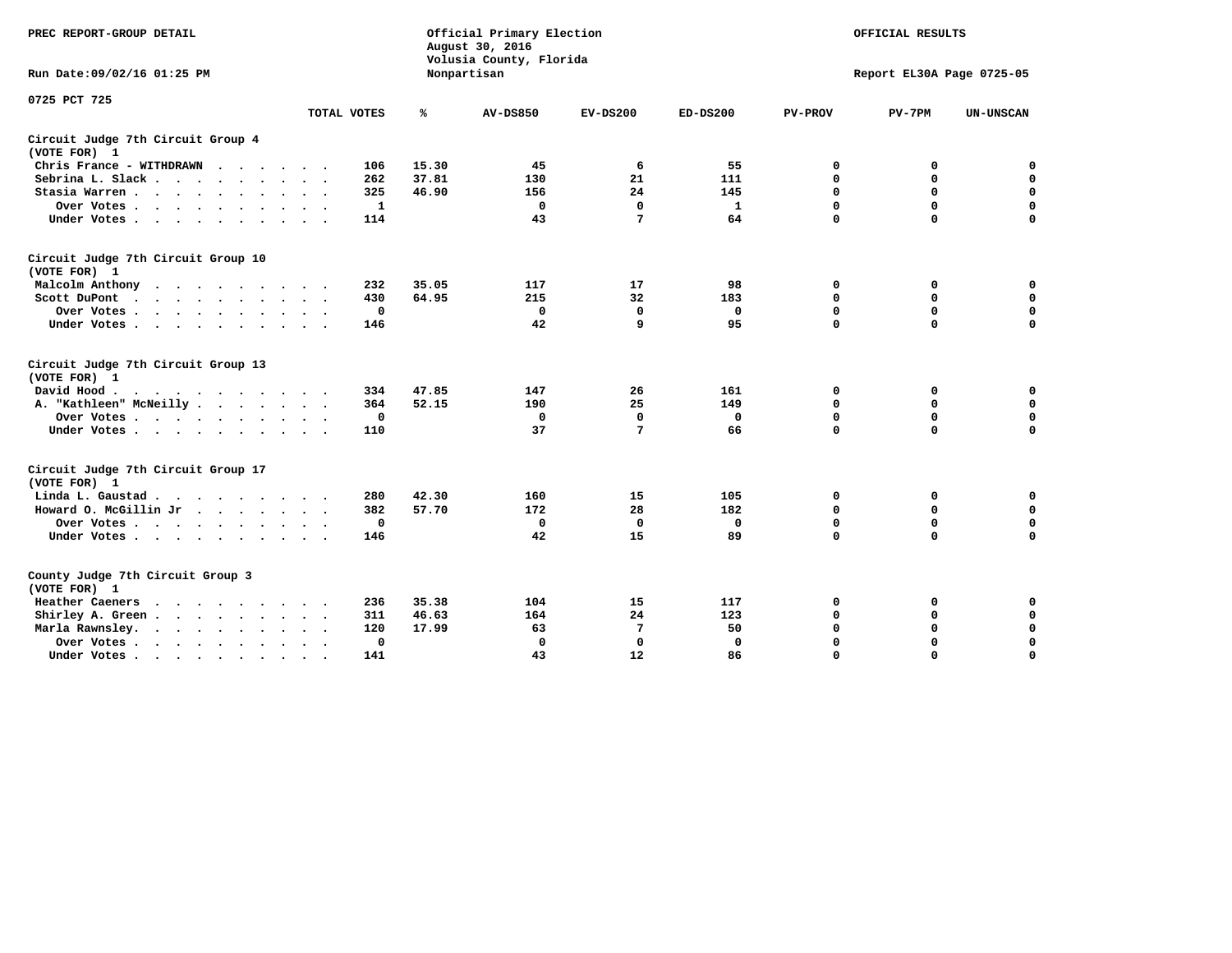| PREC REPORT-GROUP DETAIL                                                                                 | Official Primary Election<br>August 30, 2016<br>Volusia County, Florida |       |                   | OFFICIAL RESULTS<br>Report EL30A Page 0725-06 |                     |                |             |                  |
|----------------------------------------------------------------------------------------------------------|-------------------------------------------------------------------------|-------|-------------------|-----------------------------------------------|---------------------|----------------|-------------|------------------|
| Run Date: 09/02/16 01:25 PM                                                                              |                                                                         |       | Nonpartisan       |                                               |                     |                |             |                  |
| 0725 PCT 725                                                                                             | TOTAL VOTES                                                             | ℁     | <b>AV-DS850</b>   | $EV-DS200$                                    | $ED-DS200$          | <b>PV-PROV</b> | $PV-7PM$    | <b>UN-UNSCAN</b> |
| Sheriff                                                                                                  |                                                                         |       |                   |                                               |                     |                |             |                  |
| (VOTE FOR) 1                                                                                             |                                                                         |       |                   |                                               |                     |                |             |                  |
| Wendell C. Bradford                                                                                      | 33                                                                      | 4.18  | 12                | 4                                             | 17                  | 0              | 0           | 0                |
| Dave Brannon<br>$\mathbf{r}$ , and $\mathbf{r}$ , and $\mathbf{r}$ , and $\mathbf{r}$ , and $\mathbf{r}$ | 72                                                                      | 9.11  | 29                | 5                                             | 38                  | $\mathbf 0$    | 0           | 0                |
| Mike Chitwood                                                                                            | 426                                                                     | 53.92 | 248               | 22                                            | 156                 | 0              | 0           | $\mathbf 0$      |
| Eric Dietrich.                                                                                           | 248                                                                     | 31.39 | 73                | 23                                            | 152                 | 0              | 0           | $\mathbf 0$      |
| James E. (Jim) Gillum                                                                                    | 11                                                                      | 1.39  | 5                 | $\mathbf{1}$                                  | 5                   | $\mathbf 0$    | 0           | $\mathbf 0$      |
| Over Votes                                                                                               | $\mathbf 0$                                                             |       | $\mathbf 0$       | $\mathbf 0$                                   | $\Omega$            | $\mathbf 0$    | $\mathbf 0$ | 0                |
| Under Votes                                                                                              | 18                                                                      |       | 7                 | 3                                             | 8                   | 0              | 0           | $\mathbf 0$      |
| Property Appraiser                                                                                       |                                                                         |       |                   |                                               |                     |                |             |                  |
| (VOTE FOR) 1                                                                                             |                                                                         |       |                   |                                               |                     |                |             |                  |
| Larry Bartlett.                                                                                          | 260                                                                     | 37.68 | 127<br>139        | 25<br>13                                      | 108                 | 0<br>0         | 0<br>0      | 0<br>$\mathbf 0$ |
| H. Alan Burton.                                                                                          | 309                                                                     | 44.78 |                   | 13                                            | 157<br>45           | $\Omega$       | $\Omega$    | $\mathbf 0$      |
| Mike Swanto.                                                                                             | 121<br>$\mathbf 0$                                                      | 17.54 | 63<br>$\mathbf 0$ | $\mathbf 0$                                   | $\mathbf 0$         | 0              | 0           | 0                |
| Over Votes                                                                                               |                                                                         |       |                   | 7                                             |                     | 0              | 0           | $\Omega$         |
| Under Votes                                                                                              | 118                                                                     |       | 45                |                                               | 66                  |                |             |                  |
| Supervisor of Elections<br>(VOTE FOR) 1                                                                  |                                                                         |       |                   |                                               |                     |                |             |                  |
| Teresa Apgar                                                                                             | 85                                                                      | 11.72 | 40                | 3                                             | 42                  | 0              | 0           | $\mathbf 0$      |
| David Lee Davis                                                                                          | 90                                                                      | 12.41 | 36                | 6                                             | 48                  | 0              | 0           | $\mathbf 0$      |
| Bill Fyfe.                                                                                               | 45                                                                      | 6.21  | 19                | $7\phantom{.0}$                               | 19                  | $\mathbf 0$    | 0           | $\mathbf 0$      |
| Lisa Lewis                                                                                               | 505                                                                     | 69.66 | 249               | 36                                            | 220                 | $\mathbf 0$    | 0           | $\mathbf 0$      |
| Over Votes                                                                                               | $\mathbf 0$                                                             |       | $\mathbf 0$       | 0                                             | $\mathbf 0$         | $\mathbf{0}$   | 0           | $\mathbf 0$      |
| Under Votes                                                                                              | 83                                                                      |       | 30                | 6                                             | 47                  | 0              | 0           | $\mathbf 0$      |
| County Council Chair                                                                                     |                                                                         |       |                   |                                               |                     |                |             |                  |
| (VOTE FOR) 1                                                                                             |                                                                         |       |                   |                                               |                     |                |             |                  |
| Jason P. Davis.                                                                                          | 174                                                                     | 24.47 | 92                | 7                                             | 75                  | 0              | 0           | 0                |
| Greg Gimbert                                                                                             | 120                                                                     | 16.88 | 60                | 9                                             | 51                  | $\Omega$       | 0           | 0                |
| Ed Kelley                                                                                                | 339                                                                     | 47.68 | 155               | 26                                            | 158                 | $\mathbf 0$    | 0           | $\mathbf 0$      |
| Tom Laputka.                                                                                             | 78                                                                      | 10.97 | 33                | 9                                             | 36                  | $\mathbf 0$    | 0           | $\mathbf 0$      |
| Over Votes .                                                                                             | $\mathbf 0$                                                             |       | $\mathbf 0$       | $\mathbf 0$                                   | $\Omega$            | $\mathbf 0$    | 0           | $\mathbf 0$      |
| Under Votes                                                                                              | 97                                                                      |       | 34                | 7                                             | 56                  | $\mathbf 0$    | 0           | $\mathbf 0$      |
|                                                                                                          |                                                                         |       |                   |                                               |                     |                |             |                  |
| Port Orange Mayor<br>(VOTE FOR) 1                                                                        |                                                                         |       |                   |                                               |                     |                |             |                  |
| Don Burnette                                                                                             | 336                                                                     | 43.75 | 157               | 23                                            | 156                 | 0              | 0           | 0                |
| $\cdots$<br>$\ddot{\phantom{1}}$<br>Lance Green.                                                         | 207                                                                     | 26.95 | 100               | 12                                            | 95                  | 0              | 0           | $\mathsf{o}\,$   |
| $\mathbf{r}$ , and $\mathbf{r}$ , and $\mathbf{r}$ , and $\mathbf{r}$                                    |                                                                         |       |                   | 21                                            |                     | $\Omega$       | 0           |                  |
| Ted Noftall.<br>$\cdots$<br>$\bullet$<br>$\ddot{\phantom{a}}$                                            | 225<br>$\mathbf 0$                                                      | 29.30 | 100<br>$\Omega$   | $\mathbf 0$                                   | 104<br>$\mathbf{0}$ | $\mathbf 0$    | 0           | 0<br>$\pmb{0}$   |
| Over Votes.<br>$\cdots$<br>$\bullet$                                                                     |                                                                         |       |                   |                                               |                     |                |             |                  |
| Under Votes<br>$\sim$ $\sim$<br>$\bullet$<br>$\bullet$                                                   | 40                                                                      |       | 17                | $\mathbf{c}$                                  | 21                  | $\Omega$       | $\Omega$    | $\mathbf 0$      |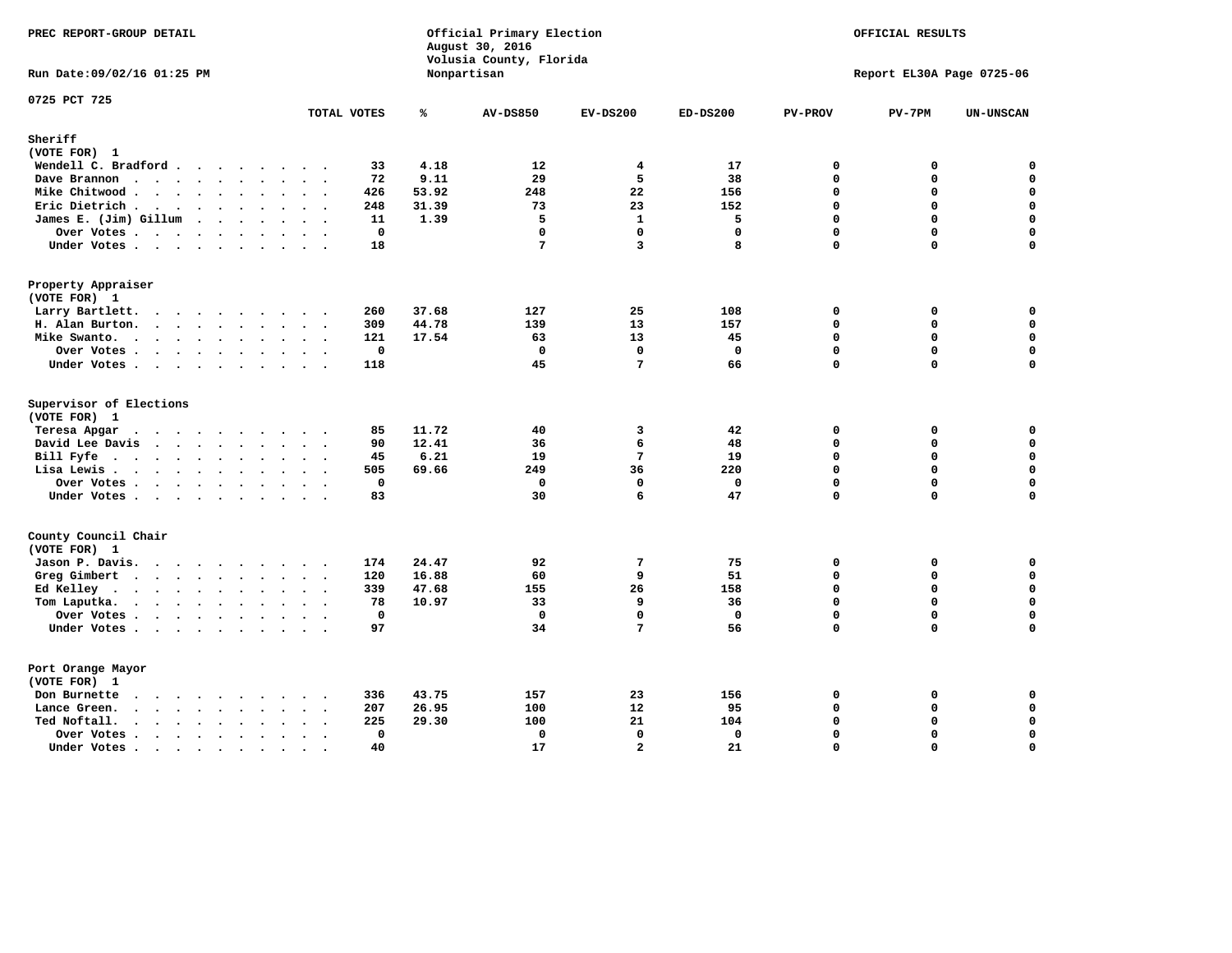| PREC REPORT-GROUP DETAIL<br>Run Date: 09/02/16 01:25 PM |             |       | Official Primary Election<br>August 30, 2016<br>Volusia County, Florida<br>Nonpartisan |            | OFFICIAL RESULTS<br>Report EL30A Page 0725-07 |                |        |                  |
|---------------------------------------------------------|-------------|-------|----------------------------------------------------------------------------------------|------------|-----------------------------------------------|----------------|--------|------------------|
| 0725 PCT 725                                            |             |       |                                                                                        |            |                                               |                |        |                  |
|                                                         | TOTAL VOTES | ℁     | <b>AV-DS850</b>                                                                        | $EV-DS200$ | $ED-DS200$                                    | <b>PV-PROV</b> | PV-7PM | <b>UN-UNSCAN</b> |
| Port Orange City Council District 2<br>(VOTE FOR) 1     |             |       |                                                                                        |            |                                               |                |        |                  |
| Sarah Jones.                                            | 298         | 42.21 | 160                                                                                    | 15         | 123                                           |                |        |                  |
| Chase Tramont                                           | 408         | 57.79 | 170                                                                                    | 37         | 201                                           |                |        |                  |
| Over Votes                                              | 0           |       |                                                                                        | 0          |                                               |                |        | 0                |
| Under Votes                                             | 102         |       | 44                                                                                     | 6          | 52                                            |                |        | o                |
| Amendment 4                                             |             |       |                                                                                        |            |                                               |                |        |                  |
| (VOTE FOR) 1                                            | 568         | 77.49 | 261                                                                                    | 44         | 263                                           |                |        |                  |
| Yes                                                     |             |       |                                                                                        |            |                                               |                |        |                  |
| No.<br>.                                                | 165         | 22.51 | 79                                                                                     |            | 77                                            |                |        |                  |
| Over Votes                                              | 2           |       |                                                                                        |            |                                               |                |        |                  |
| Under Votes                                             | 73          |       | 32                                                                                     |            | 36                                            |                |        |                  |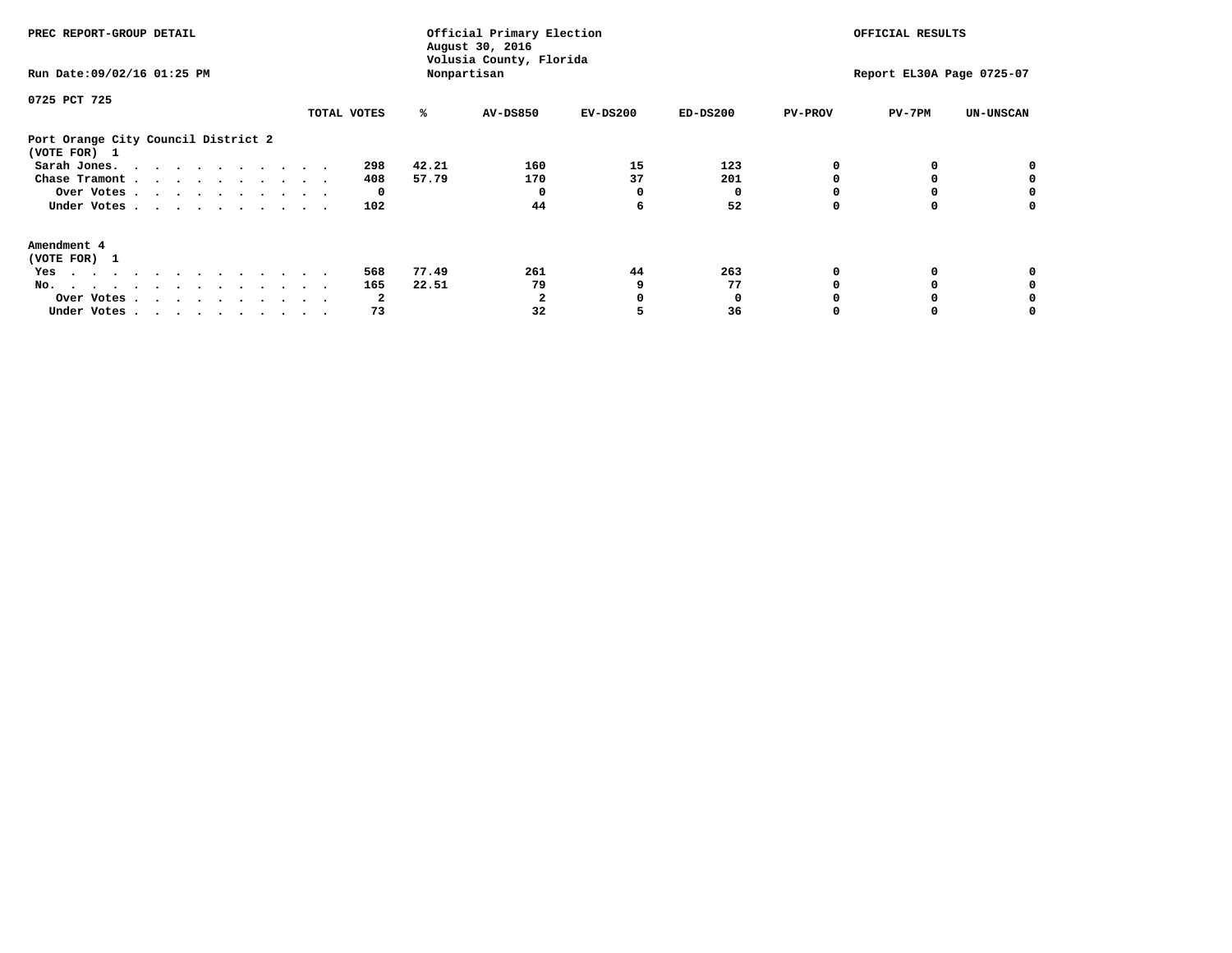| PREC REPORT-GROUP DETAIL          |  |             |                   | Official Primary Election<br>August 30, 2016 |            |            |                | OFFICIAL RESULTS          |                  |
|-----------------------------------|--|-------------|-------------------|----------------------------------------------|------------|------------|----------------|---------------------------|------------------|
| Run Date:09/02/16 01:25 PM        |  |             | <b>STATISTICS</b> | Volusia County, Florida                      |            |            |                | Report EL30A Page 0726-01 |                  |
| 0726 PCT 726                      |  |             |                   |                                              |            |            |                |                           |                  |
|                                   |  | TOTAL VOTES | ℁                 | <b>AV-DS850</b>                              | $EV-DS200$ | $ED-DS200$ | <b>PV-PROV</b> | $PV-7PM$                  | <b>UN-UNSCAN</b> |
| REGISTERED VOTERS - TOTAL 2,979   |  |             |                   |                                              |            |            |                |                           |                  |
| REGISTERED VOTERS - Democratic    |  | 696         | 23.36             |                                              |            |            |                |                           |                  |
| REGISTERED VOTERS - Republican    |  | 1,567       | 52.60             |                                              |            |            |                |                           |                  |
| REGISTERED VOTERS - Libertarian   |  | -8          | .27               |                                              |            |            |                |                           |                  |
| REGISTERED VOTERS - Nonpartisan   |  | 708         |                   |                                              |            |            |                |                           |                  |
| BALLOTS CAST - TOTAL.             |  | 1,135       |                   | 513                                          | 59         | 563        |                |                           |                  |
| BALLOTS CAST - Democratic         |  | 295         | 25.99             | 141                                          | 23         | 131        |                |                           |                  |
| BALLOTS CAST - Republican         |  | 666         | 58.68             | 290                                          | 30         | 346        |                |                           |                  |
| BALLOTS CAST - Libertarian.       |  |             | .09               | $\Omega$                                     |            |            |                |                           |                  |
| BALLOTS CAST - Nonpartisan.       |  | 173         | 15.24             | 82                                           | 6          | 85         |                |                           |                  |
| BALLOTS CAST - BLANK.             |  |             |                   | 0                                            |            | 0          | O              |                           |                  |
| VOTER TURNOUT - TOTAL<br>$\cdots$ |  |             | 38.10             |                                              |            |            |                |                           |                  |
| VOTER TURNOUT - Democratic.       |  |             | 42.39             |                                              |            |            |                |                           |                  |
| VOTER TURNOUT - Republican.       |  |             | 42.50             |                                              |            |            |                |                           |                  |
| VOTER TURNOUT - Libertarian       |  |             | 12.50             |                                              |            |            |                |                           |                  |
| VOTER TURNOUT - BLANK             |  |             |                   |                                              |            |            |                |                           |                  |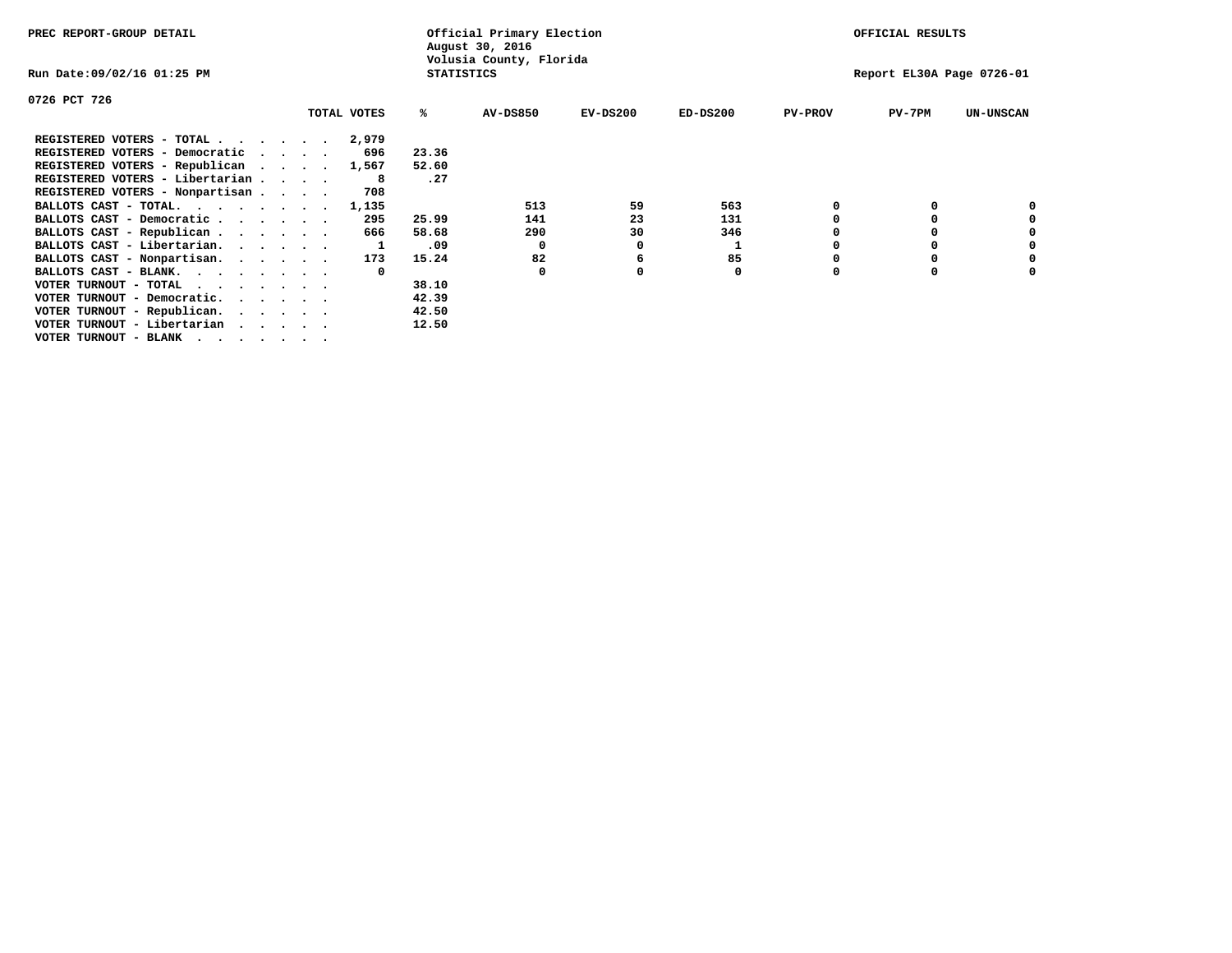| PREC REPORT-GROUP DETAIL                                               |             | Official Primary Election<br>August 30, 2016<br>Volusia County, Florida | OFFICIAL RESULTS |            |            |                           |          |                  |  |
|------------------------------------------------------------------------|-------------|-------------------------------------------------------------------------|------------------|------------|------------|---------------------------|----------|------------------|--|
| Run Date: 09/02/16 01:25 PM                                            |             | Democratic                                                              |                  |            |            | Report EL30A Page 0726-02 |          |                  |  |
| 0726 PCT 726                                                           |             |                                                                         |                  |            |            |                           |          |                  |  |
|                                                                        | TOTAL VOTES | ℁                                                                       | <b>AV-DS850</b>  | $EV-DS200$ | $ED-DS200$ | <b>PV-PROV</b>            | $PV-7PM$ | <b>UN-UNSCAN</b> |  |
| United States Senator<br>(VOTE FOR) 1                                  |             |                                                                         |                  |            |            |                           |          |                  |  |
| Roque "Rocky" De La Fuente.                                            | 14          | 5.07                                                                    | 10               |            | 3          |                           |          |                  |  |
| Alan Grayson                                                           | 64          | 23.19                                                                   | 28               |            | 33         |                           |          |                  |  |
| Pam Keith                                                              | 39          | 14.13                                                                   | 19               |            | 18         |                           |          |                  |  |
| Reginald Luster                                                        | 4           | 1.45                                                                    |                  |            | 2          |                           |          |                  |  |
| Patrick Murphy.                                                        | 155         | 56.16                                                                   | 66               | 17         | 72         |                           |          |                  |  |
| Over Votes                                                             | 0           |                                                                         |                  |            |            |                           |          |                  |  |
| Under Votes.                                                           | 19          |                                                                         | 16               |            |            |                           |          |                  |  |
| Representative in Congress District 6<br>(VOTE FOR) 1                  |             |                                                                         |                  |            |            |                           |          |                  |  |
| William (Bill) McCullough                                              | 73          | 29.20                                                                   | 28               |            | 42         |                           |          |                  |  |
| Jay McGovern                                                           | 49          | 19.60                                                                   | 24               |            | 18         |                           |          |                  |  |
| George Pappas.                                                         | 62          | 24.80                                                                   | 38               |            | 23         |                           |          |                  |  |
| Dwayne L. Taylor                                                       | 66          | 26.40                                                                   | 26               | 11         | 29         |                           |          |                  |  |
| Over Votes                                                             |             |                                                                         |                  |            |            |                           |          |                  |  |
| Under Votes, $\cdot$ , $\cdot$ , $\cdot$ , $\cdot$ , $\cdot$ , $\cdot$ | 45          |                                                                         | 25               |            | 19         |                           |          |                  |  |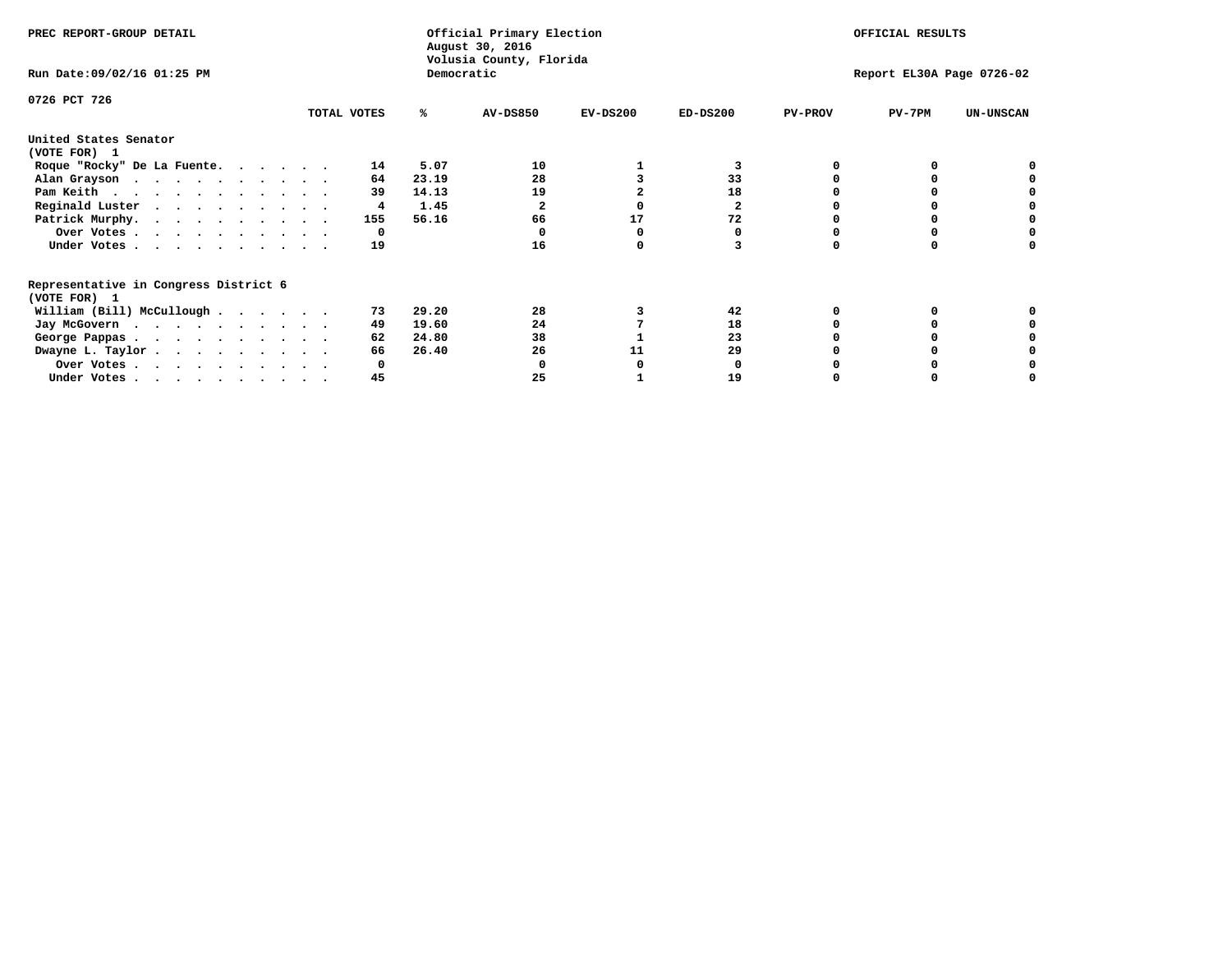| PREC REPORT-GROUP DETAIL<br>Run Date: 09/02/16 01:25 PM |             | Republican | Official Primary Election<br>August 30, 2016<br>Volusia County, Florida | OFFICIAL RESULTS<br>Report EL30A Page 0726-03 |              |                |             |                  |
|---------------------------------------------------------|-------------|------------|-------------------------------------------------------------------------|-----------------------------------------------|--------------|----------------|-------------|------------------|
| 0726 PCT 726                                            |             |            |                                                                         |                                               |              |                |             |                  |
|                                                         | TOTAL VOTES | ℁          | <b>AV-DS850</b>                                                         | $EV-DS200$                                    | $ED-DS200$   | <b>PV-PROV</b> | $PV-7PM$    | <b>UN-UNSCAN</b> |
| United States Senator<br>(VOTE FOR) 1                   |             |            |                                                                         |                                               |              |                |             |                  |
| Carlos Beruff                                           | 143         | 21.73      | 66                                                                      | 6                                             | 71           | 0              | 0           | 0                |
| Ernie Rivera                                            | 16          | 2.43       | 7                                                                       | 3                                             | 6            | $\Omega$       | 0           | $\mathbf 0$      |
| Marco Rubio.                                            | 481         | 73.10      | 202                                                                     | 20                                            | 259          | 0              | 0           | $\mathbf 0$      |
| Dwight Mark Anthony Young                               | 18          | 2.74       | 9                                                                       | 1                                             | 8            | 0              | $\mathbf 0$ | $\mathbf 0$      |
| Over Votes                                              | 0           |            | 0                                                                       | $\Omega$                                      | 0            | 0              | $\mathbf 0$ | $\mathbf 0$      |
| Under Votes                                             | 8           |            | 6                                                                       | $\Omega$                                      | $\mathbf{2}$ | $\Omega$       | $\Omega$    | $\Omega$         |
| Representative in Congress District 6<br>(VOTE FOR) 1   |             |            |                                                                         |                                               |              |                |             |                  |
| Fred Costello                                           | 145         | 22.80      | 60                                                                      | 5                                             | 80           | 0              | 0           | $\mathbf 0$      |
| Ron Desantis                                            | 429         | 67.45      | 178                                                                     | 20                                            | 231          | 0              | 0           | $\mathbf 0$      |
| G. G. Galloway.                                         | 62          | 9.75       | 31                                                                      | 3                                             | 28           | $\mathbf 0$    | $\Omega$    | $\mathbf 0$      |
| Over Votes                                              | 0           |            | $\Omega$                                                                | $\Omega$                                      | 0            | $\mathbf 0$    | 0           | $\mathbf 0$      |
| Under Votes                                             | 30          |            | 21                                                                      | $\overline{a}$                                | 7            | $\Omega$       | $\Omega$    | $\Omega$         |
| State Committeeman                                      |             |            |                                                                         |                                               |              |                |             |                  |
| (VOTE FOR) 1                                            |             |            |                                                                         |                                               |              |                |             |                  |
| Paul W. Deering                                         | 279         | 55.58      | 144                                                                     | 16                                            | 119          | 0              | 0           | 0                |
| James Oddie.                                            | 223         | 44.42      | 74                                                                      | 6                                             | 143          | 0              | 0           | $\mathbf 0$      |
| Over Votes                                              | $\mathbf 0$ |            | $\mathbf 0$                                                             | $\mathbf 0$                                   | 0            | 0              | $\mathbf 0$ | $\mathbf 0$      |
| Under Votes                                             | 164         |            | 72                                                                      | 8                                             | 84           | $\Omega$       | $\Omega$    | $\mathbf 0$      |
| State Committeewoman<br>(VOTE FOR) 1                    |             |            |                                                                         |                                               |              |                |             |                  |
| Dana Christina Dougherty<br>$\cdots$                    | 261         | 52.41      | 107                                                                     | 11                                            | 143          | 0              | 0           | 0                |
| Marilyn C. Ford                                         | 237         | 47.59      | 116                                                                     | 11                                            | 110          | 0              | 0           | 0                |
| Over Votes                                              | $\Omega$    |            | $\Omega$                                                                | 0                                             | 0            | 0              | 0           | $\mathbf 0$      |
| Under Votes, , , , , , , , , ,                          | 168         |            | 67                                                                      | я                                             | 93           | $\Omega$       | $\Omega$    | $\Omega$         |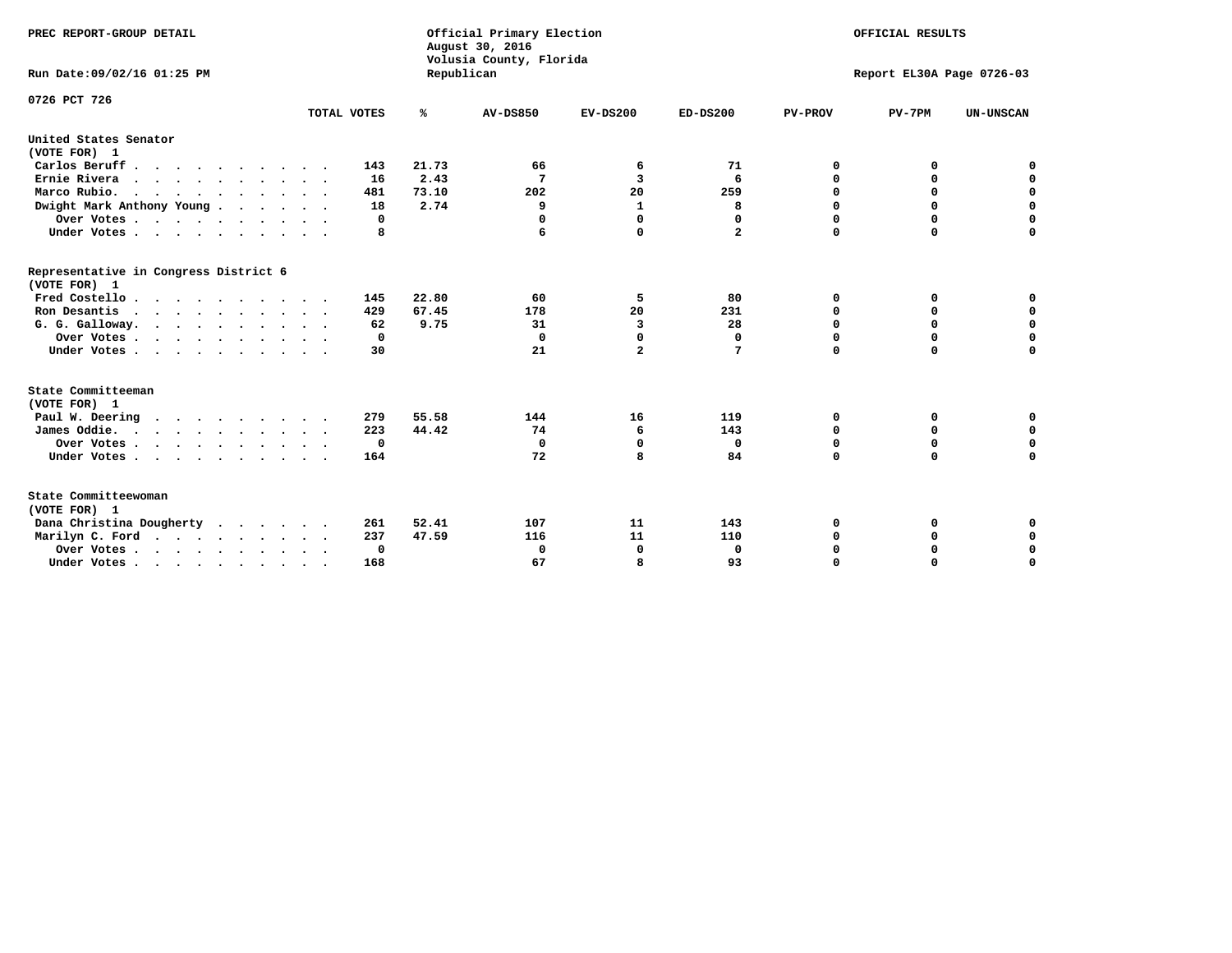| PREC REPORT-GROUP DETAIL              |             | Official Primary Election<br>August 30, 2016<br>Volusia County, Florida |             |            |            |                | OFFICIAL RESULTS          |                  |  |  |
|---------------------------------------|-------------|-------------------------------------------------------------------------|-------------|------------|------------|----------------|---------------------------|------------------|--|--|
| Run Date: 09/02/16 01:25 PM           |             |                                                                         | Libertarian |            |            |                | Report EL30A Page 0726-04 |                  |  |  |
| 0726 PCT 726                          | TOTAL VOTES | ℁                                                                       | AV-DS850    | $EV-DS200$ | $ED-DS200$ | <b>PV-PROV</b> | $PV-7PM$                  | <b>UN-UNSCAN</b> |  |  |
| United States Senator<br>(VOTE FOR) 1 |             |                                                                         |             |            |            |                |                           |                  |  |  |
| Augustus Invictus.                    | 0           |                                                                         |             | 0          | 0          |                |                           | 0                |  |  |
| Paul Stanton                          |             | 100.00                                                                  |             |            |            |                |                           | 0                |  |  |
| Over Votes                            | 0           |                                                                         |             |            | O          |                |                           | 0                |  |  |
| Under Votes                           | 0           |                                                                         |             |            |            |                |                           | 0                |  |  |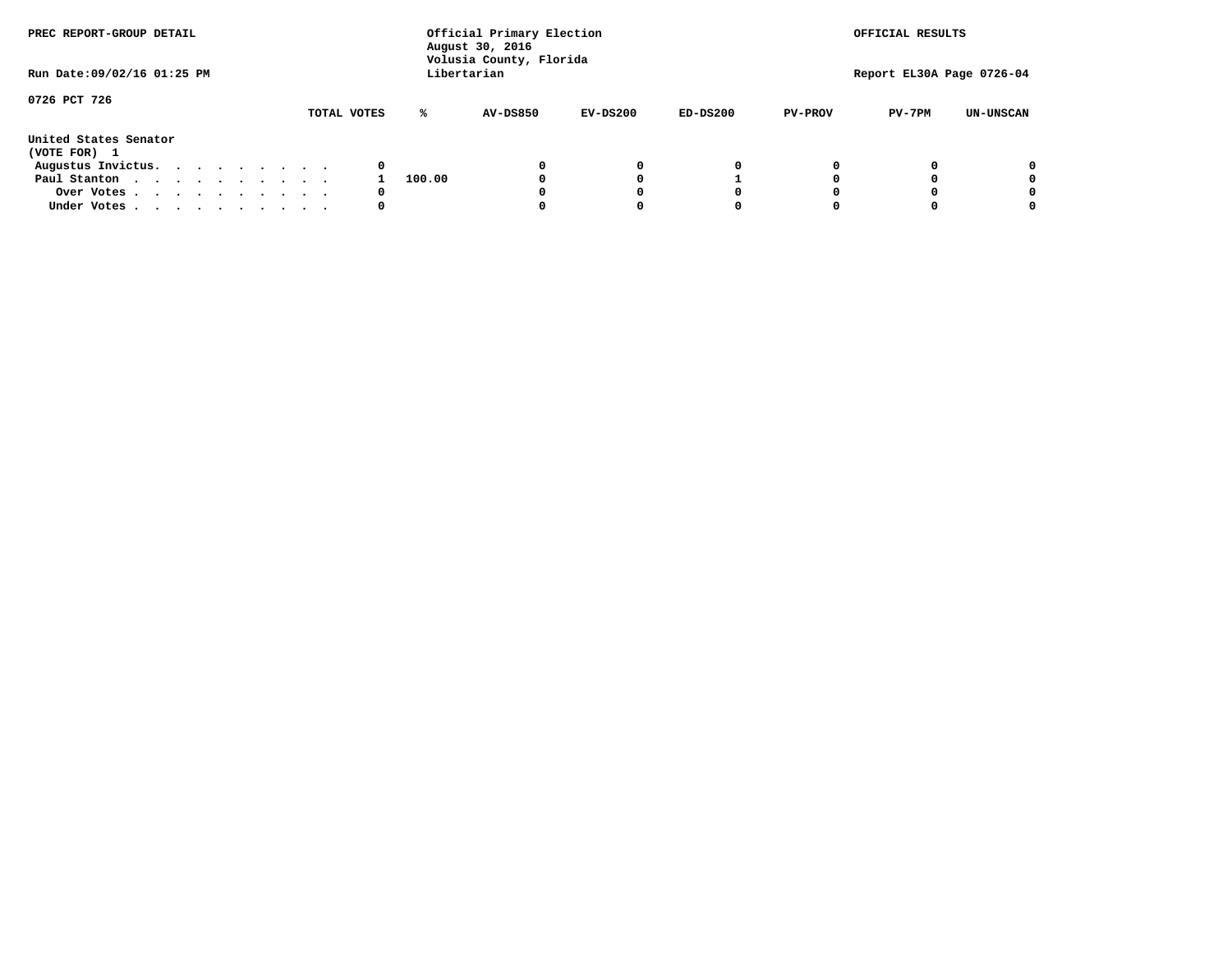| PREC REPORT-GROUP DETAIL                                                                                                           |              |       | Official Primary Election<br>August 30, 2016<br>Volusia County, Florida | OFFICIAL RESULTS<br>Report EL30A Page 0726-05 |             |                |             |                  |
|------------------------------------------------------------------------------------------------------------------------------------|--------------|-------|-------------------------------------------------------------------------|-----------------------------------------------|-------------|----------------|-------------|------------------|
| Run Date: 09/02/16 01:25 PM                                                                                                        |              |       | Nonpartisan                                                             |                                               |             |                |             |                  |
| 0726 PCT 726                                                                                                                       | TOTAL VOTES  | ℁     | <b>AV-DS850</b>                                                         | $EV-DS200$                                    | $ED-DS200$  | <b>PV-PROV</b> | $PV-7PM$    | <b>UN-UNSCAN</b> |
|                                                                                                                                    |              |       |                                                                         |                                               |             |                |             |                  |
| Circuit Judge 7th Circuit Group 4<br>(VOTE FOR) 1                                                                                  |              |       |                                                                         |                                               |             |                |             |                  |
| Chris France - WITHDRAWN<br>$\cdots$                                                                                               | 78           | 8.38  | 53                                                                      | 7                                             | 18          | 0              | 0           | 0                |
| Sebrina L. Slack                                                                                                                   | 348          | 37.38 | 159                                                                     | 17                                            | 172         | $\mathbf 0$    | $\mathbf 0$ | $\mathbf 0$      |
| Stasia Warren                                                                                                                      | 505          | 54.24 | 197                                                                     | 29                                            | 279         | $\mathbf 0$    | 0           | $\mathbf 0$      |
| Over Votes                                                                                                                         | 1            |       | $\Omega$                                                                | 0                                             | 1           | 0              | $\mathbf 0$ | $\mathbf 0$      |
| Under Votes                                                                                                                        | 203          |       | 104                                                                     | 6                                             | 93          | $\mathbf 0$    | $\Omega$    | $\mathbf 0$      |
| Circuit Judge 7th Circuit Group 10<br>(VOTE FOR) 1                                                                                 |              |       |                                                                         |                                               |             |                |             |                  |
| Malcolm Anthony<br>.                                                                                                               | 337          | 38.47 | 184                                                                     | 15                                            | 138         | 0              | 0           | $\mathbf 0$      |
| Scott DuPont                                                                                                                       | 539          | 61.53 | 210                                                                     | 32                                            | 297         | 0              | $\mathbf 0$ | $\mathbf 0$      |
| Over Votes                                                                                                                         | $\mathbf{o}$ |       | $\Omega$                                                                | $\mathbf 0$                                   | 0           | $\mathbf 0$    | $\mathbf 0$ | $\mathbf 0$      |
| Under Votes                                                                                                                        | 259          |       | 119                                                                     | 12                                            | 128         | $\mathbf 0$    | $\mathbf 0$ | $\Omega$         |
| Circuit Judge 7th Circuit Group 13<br>(VOTE FOR) 1                                                                                 |              |       |                                                                         |                                               |             |                |             |                  |
| David Hood.                                                                                                                        | 419          | 44.57 | 173                                                                     | 21                                            | 225         | 0              | 0           | 0                |
| A. "Kathleen" McNeilly                                                                                                             | 521          | 55.43 | 241                                                                     | 31                                            | 249         | $\mathbf 0$    | $\mathbf 0$ | $\mathbf 0$      |
| Over Votes                                                                                                                         | $\mathbf 0$  |       | 0                                                                       | $\mathbf 0$                                   | 0           | $\mathbf 0$    | $\mathbf 0$ | $\mathbf 0$      |
| Under Votes                                                                                                                        | 195          |       | 99                                                                      | 7                                             | 89          | $\Omega$       | $\Omega$    | $\mathbf 0$      |
| Circuit Judge 7th Circuit Group 17<br>(VOTE FOR) 1                                                                                 |              |       |                                                                         |                                               |             |                |             |                  |
| Linda L. Gaustad                                                                                                                   | 326          | 36.10 | 147                                                                     | 21                                            | 158         | 0              | 0           | 0                |
| Howard O. McGillin Jr                                                                                                              | 577          | 63.90 | 262                                                                     | 28                                            | 287         | $\mathbf 0$    | $\mathbf 0$ | $\mathbf 0$      |
| Over Votes                                                                                                                         | $\mathbf 0$  |       | $\mathbf 0$                                                             | $\mathbf 0$                                   | 0           | $\mathbf 0$    | $\mathbf 0$ | $\pmb{0}$        |
| Under Votes                                                                                                                        | 232          |       | 104                                                                     | 10                                            | 118         | $\mathbf 0$    | $\mathbf 0$ | $\Omega$         |
| County Judge 7th Circuit Group 3<br>(VOTE FOR) 1                                                                                   |              |       |                                                                         |                                               |             |                |             |                  |
| Heather Caeners<br>the contract of the contract of the contract of the contract of the contract of the contract of the contract of | 405          | 45.30 | 193                                                                     | 19                                            | 193         | 0              | 0           | 0                |
| Shirley A. Green                                                                                                                   | 333          | 37.25 | 148                                                                     | 25                                            | 160         | $\mathbf 0$    | 0           | $\mathbf 0$      |
| Marla Rawnsley.                                                                                                                    | 156          | 17.45 | 60                                                                      | 7                                             | 89          | 0              | $\mathbf 0$ | $\pmb{0}$        |
| Over Votes.<br>$\cdots$<br>$\ddot{\phantom{a}}$<br>$\ddot{\phantom{a}}$                                                            | 1            |       | 1                                                                       | $\mathbf 0$                                   | $\mathbf 0$ | $\Omega$       | $\Omega$    | $\mathbf 0$      |
| Under Votes<br>$\sim$                                                                                                              | 240          |       | 111                                                                     | 8                                             | 121         | $\mathbf 0$    | $\mathbf 0$ | 0                |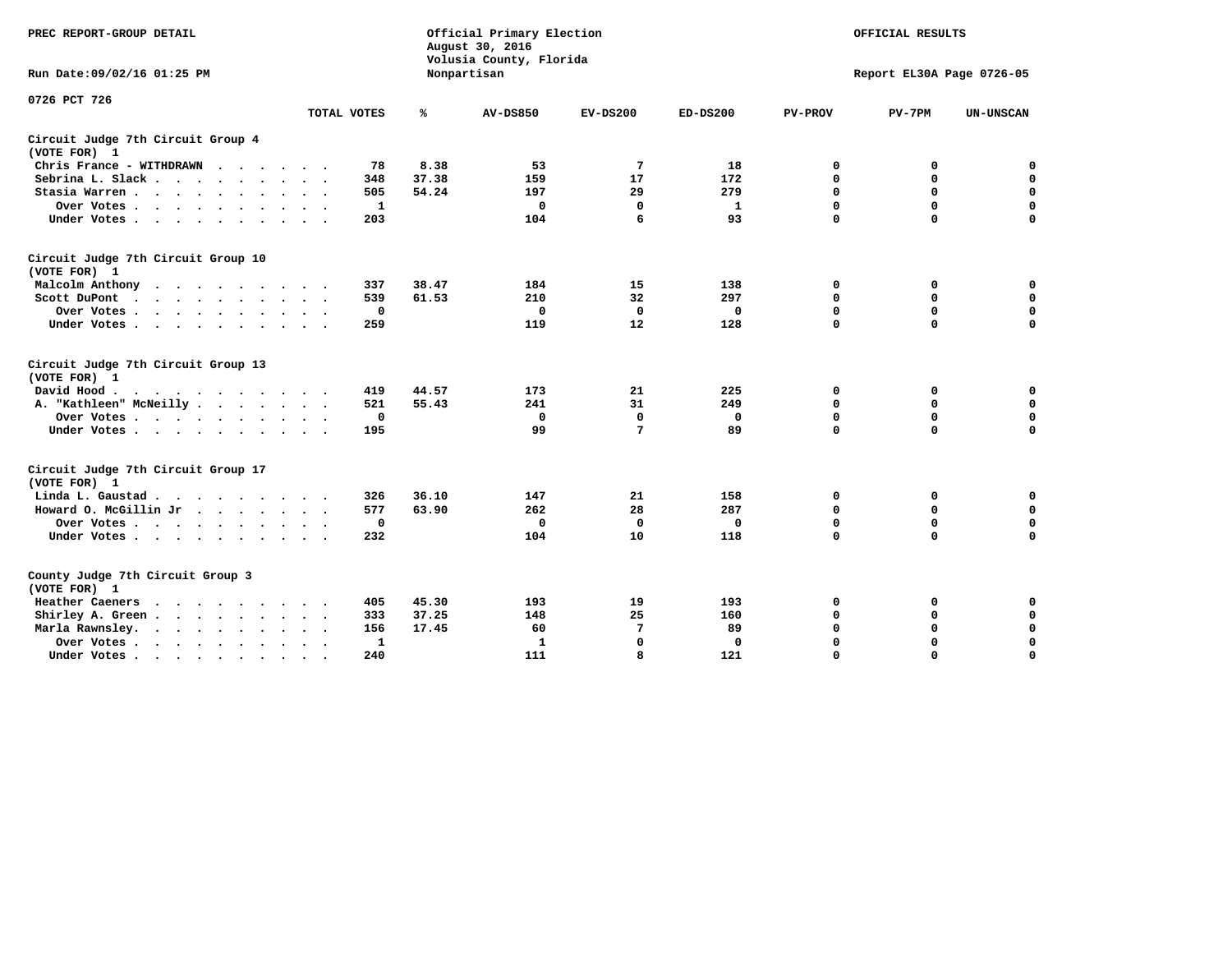| PREC REPORT-GROUP DETAIL<br>August 30, 2016<br>Volusia County, Florida                                                                                                                                                                            |                                     |       |                 | Official Primary Election<br>OFFICIAL RESULTS |             |                |                           |                  |
|---------------------------------------------------------------------------------------------------------------------------------------------------------------------------------------------------------------------------------------------------|-------------------------------------|-------|-----------------|-----------------------------------------------|-------------|----------------|---------------------------|------------------|
| Run Date: 09/02/16 01:25 PM                                                                                                                                                                                                                       |                                     |       | Nonpartisan     |                                               |             |                | Report EL30A Page 0726-06 |                  |
| 0726 PCT 726                                                                                                                                                                                                                                      | TOTAL VOTES                         | ℁     | <b>AV-DS850</b> | $EV-DS200$                                    | $ED-DS200$  | <b>PV-PROV</b> | $PV-7PM$                  | <b>UN-UNSCAN</b> |
| Sheriff                                                                                                                                                                                                                                           |                                     |       |                 |                                               |             |                |                           |                  |
| (VOTE FOR) 1                                                                                                                                                                                                                                      |                                     |       |                 |                                               |             |                |                           |                  |
| Wendell C. Bradford                                                                                                                                                                                                                               | 53                                  | 4.82  | 19              | 5                                             | 29          | $\Omega$       | 0                         | $\mathbf 0$      |
| Dave Brannon                                                                                                                                                                                                                                      | 93                                  | 8.45  | 44              | 3                                             | 46          | $\Omega$       | $\Omega$                  | $\mathbf 0$      |
| Mike Chitwood                                                                                                                                                                                                                                     | 630                                 | 57.27 | 303             | 24                                            | 303         | 0              | 0                         | $\pmb{0}$        |
| Eric Dietrich.                                                                                                                                                                                                                                    | 312                                 | 28.36 | 124             | 23                                            | 165         | $\Omega$       | $\Omega$                  | $\mathbf 0$      |
| James E. (Jim) Gillum                                                                                                                                                                                                                             | 12                                  | 1.09  | 4               | $\overline{a}$                                | 6           | $\Omega$       | $\Omega$                  | $\mathbf 0$      |
| Over Votes                                                                                                                                                                                                                                        | $\mathbf 0$<br>$\ddot{\phantom{a}}$ |       | $\mathbf{0}$    | $\mathbf{0}$                                  | $\mathbf 0$ | $\Omega$       | $\Omega$                  | $\mathbf 0$      |
| Under Votes                                                                                                                                                                                                                                       | 35                                  |       | 19              | $\overline{a}$                                | 14          | 0              | $\Omega$                  | $\mathbf 0$      |
| Property Appraiser                                                                                                                                                                                                                                |                                     |       |                 |                                               |             |                |                           |                  |
| (VOTE FOR) 1                                                                                                                                                                                                                                      |                                     |       |                 |                                               |             |                |                           |                  |
| Larry Bartlett.                                                                                                                                                                                                                                   | 310                                 | 33.12 | 148             | 13                                            | 149         | 0              | 0                         | 0                |
| H. Alan Burton.                                                                                                                                                                                                                                   | 399                                 | 42.63 | 188             | 20                                            | 191         | 0              | 0                         | $\mathbf 0$      |
| Mike Swanto.                                                                                                                                                                                                                                      | 227                                 | 24.25 | 91              | 18                                            | 118         | $\Omega$       | 0                         | 0                |
| Over Votes.                                                                                                                                                                                                                                       | $\mathbf 0$                         |       | $\Omega$        | $\mathbf{0}$                                  | $\mathbf 0$ | 0              | $\Omega$                  | $\mathbf 0$      |
| Under Votes                                                                                                                                                                                                                                       | 199                                 |       | 86              | 8                                             | 105         | 0              | 0                         | 0                |
| Supervisor of Elections<br>(VOTE FOR) 1                                                                                                                                                                                                           |                                     |       |                 |                                               |             |                |                           |                  |
| Teresa Apgar                                                                                                                                                                                                                                      | 124                                 | 12.68 | 54              | $\overline{a}$                                | 68          | 0              | 0                         | $\mathbf 0$      |
| David Lee Davis                                                                                                                                                                                                                                   | 119                                 | 12.17 | 52              | $7\phantom{.0}$                               | 60          | $\Omega$       | 0                         | $\mathbf 0$      |
| Bill Fyfe                                                                                                                                                                                                                                         | 104                                 | 10.63 | 38              | 12                                            | 54          | 0              | $\Omega$                  | $\mathbf 0$      |
| Lisa Lewis                                                                                                                                                                                                                                        | 631                                 | 64.52 | 304             | 32                                            | 295         | 0              | 0                         | $\mathbf 0$      |
| Over Votes                                                                                                                                                                                                                                        | $\mathbf 0$<br>$\cdot$              |       | $\mathbf{0}$    | $\mathbf{0}$                                  | $\mathbf 0$ | 0              | 0                         | $\mathbf 0$      |
| Under Votes                                                                                                                                                                                                                                       | 157                                 |       | 65              | 6                                             | 86          | 0              | $\Omega$                  | 0                |
| County Council Chair                                                                                                                                                                                                                              |                                     |       |                 |                                               |             |                |                           |                  |
| (VOTE FOR) 1                                                                                                                                                                                                                                      |                                     |       |                 |                                               |             |                |                           |                  |
| Jason P. Davis.                                                                                                                                                                                                                                   | 243                                 | 25.58 | 104             | 15                                            | 124         | $\mathbf{0}$   | 0                         | 0                |
| Greg Gimbert                                                                                                                                                                                                                                      | 157                                 | 16.53 | 66              | 5                                             | 86          | $\Omega$       | 0                         | $\mathbf 0$      |
| Ed Kelley                                                                                                                                                                                                                                         | 464                                 | 48.84 | 200             | 26                                            | 238         | 0              | 0                         | $\mathbf 0$      |
| Tom Laputka.<br>$\mathbf{r}$ . The set of the set of the set of the set of the set of the set of the set of the set of the set of the set of the set of the set of the set of the set of the set of the set of the set of the set of the set of t | 86                                  | 9.05  | 48              | 5                                             | 33          | 0              | 0                         | $\mathbf 0$      |
| Over Votes                                                                                                                                                                                                                                        | $\mathbf 0$                         |       | $\Omega$        | $\mathbf{0}$                                  | $\mathbf 0$ | 0              | 0                         | 0                |
| Under Votes                                                                                                                                                                                                                                       | 185                                 |       | 95              | 8                                             | 82          | $\Omega$       | $\Omega$                  | $\Omega$         |
| School Board Member District 2                                                                                                                                                                                                                    |                                     |       |                 |                                               |             |                |                           |                  |
| (VOTE FOR) 1                                                                                                                                                                                                                                      |                                     |       |                 |                                               |             |                |                           |                  |
| Boysie Mae Smith-Walden.                                                                                                                                                                                                                          | 266                                 | 32.32 | 113             | 13                                            | 140         | 0              | 0                         | 0                |
| Ida Duncan Wright.                                                                                                                                                                                                                                | 557                                 | 67.68 | 248             | 32                                            | 277         | 0              | 0                         | 0                |
| Over Votes                                                                                                                                                                                                                                        | 0                                   |       | 0               | $\mathbf{0}$                                  | 0           | 0              | 0                         | 0                |
| Under Votes                                                                                                                                                                                                                                       | 312<br>$\sim$                       |       | 152             | 14                                            | 146         | $\Omega$       | $\Omega$                  | $\mathbf 0$      |
|                                                                                                                                                                                                                                                   |                                     |       |                 |                                               |             |                |                           |                  |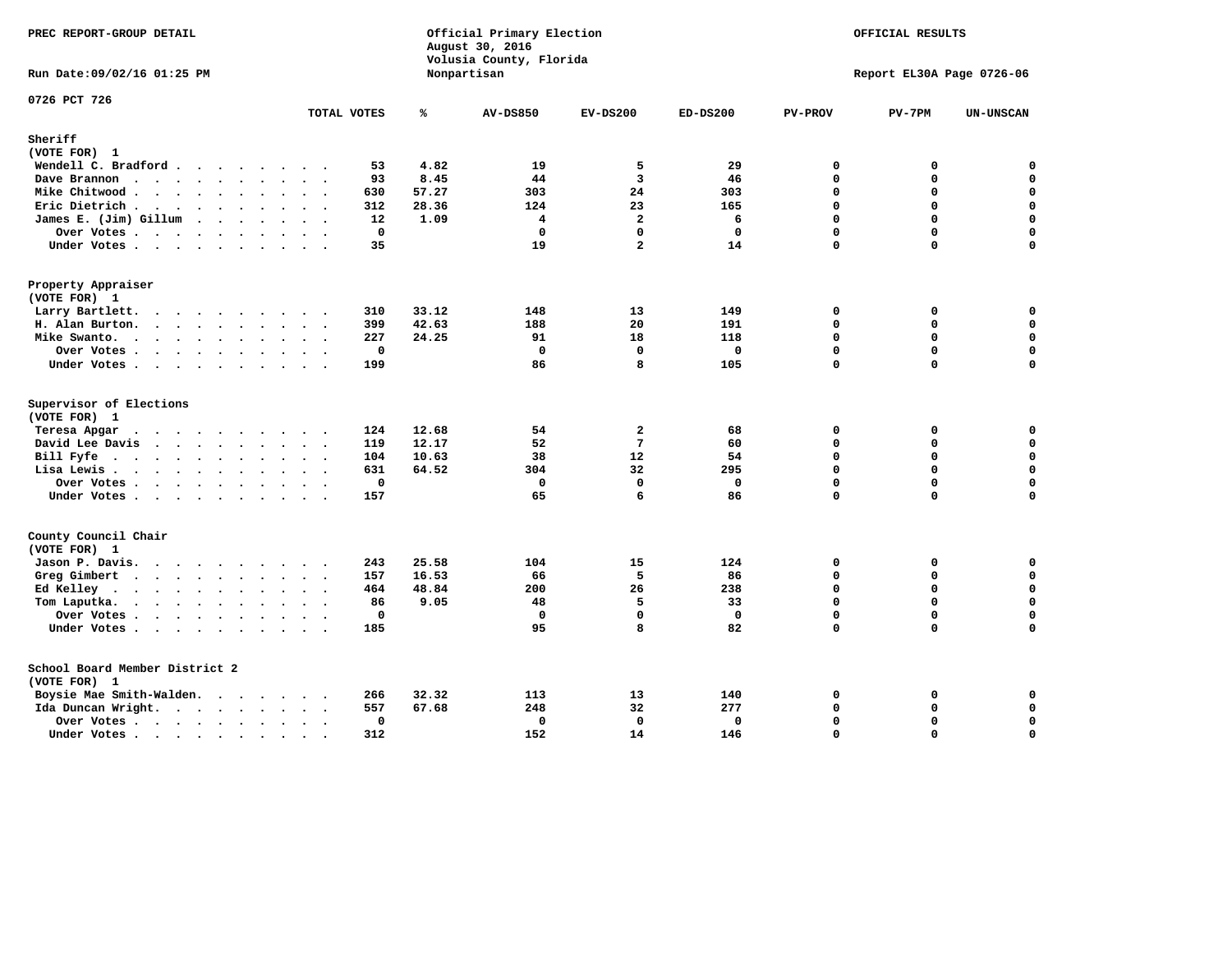| PREC REPORT-GROUP DETAIL<br>Run Date: 09/02/16 01:25 PM                                                                                        |  |  |                       |                | Official Primary Election<br>August 30, 2016<br>Volusia County, Florida<br>Nonpartisan |                            |                  | OFFICIAL RESULTS<br>Report EL30A Page 0726-07 |          |                  |  |
|------------------------------------------------------------------------------------------------------------------------------------------------|--|--|-----------------------|----------------|----------------------------------------------------------------------------------------|----------------------------|------------------|-----------------------------------------------|----------|------------------|--|
| 0726 PCT 726                                                                                                                                   |  |  | TOTAL VOTES           | ℁              | <b>AV-DS850</b>                                                                        | $EV-DS200$                 | $ED-DS200$       | <b>PV-PROV</b>                                | $PV-7PM$ | <b>UN-UNSCAN</b> |  |
| Amendment 4<br>(VOTE FOR) 1<br>Yes<br>No.<br>Over Votes<br>Under Votes                                                                         |  |  | 743<br>305<br>0<br>87 | 70.90<br>29.10 | 334<br>134<br>0<br>45                                                                  | 43<br>14<br>$\overline{a}$ | 366<br>157<br>40 |                                               |          | 0<br>0           |  |
| Ponce Inlet Question<br>(VOTE FOR) 1<br>Yes for Approval.<br>No for Rejection $\cdots$ $\cdots$ $\cdots$ $\cdots$<br>Over Votes<br>Under Votes |  |  | 507<br>586<br>0<br>42 | 46.39<br>53.61 | 228<br>261<br>O<br>24                                                                  | 28<br>31                   | 251<br>294<br>18 |                                               |          |                  |  |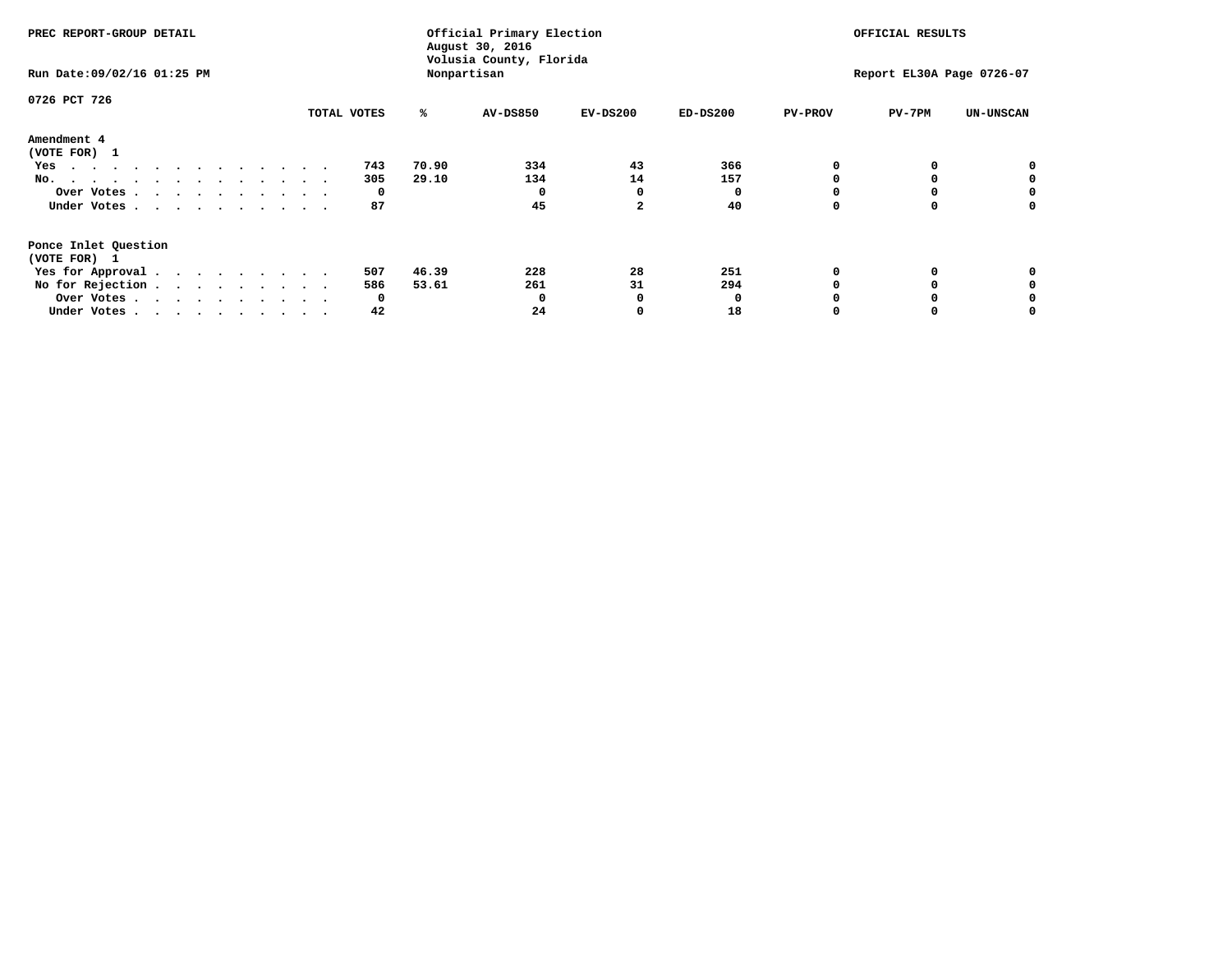| PREC REPORT-GROUP DETAIL                                                                                                                 |                                 |             |                   | Official Primary Election<br>August 30, 2016 |            |              |                | OFFICIAL RESULTS          |                  |
|------------------------------------------------------------------------------------------------------------------------------------------|---------------------------------|-------------|-------------------|----------------------------------------------|------------|--------------|----------------|---------------------------|------------------|
| Run Date:09/02/16 01:25 PM                                                                                                               |                                 |             | <b>STATISTICS</b> | Volusia County, Florida                      |            |              |                | Report EL30A Page 0728-01 |                  |
| 0728 PCT 728                                                                                                                             |                                 |             |                   |                                              |            |              |                |                           |                  |
|                                                                                                                                          |                                 | TOTAL VOTES | %ะ                | <b>AV-DS850</b>                              | $EV-DS200$ | $ED-DS200$   | <b>PV-PROV</b> | $PV-7PM$                  | <b>UN-UNSCAN</b> |
| REGISTERED VOTERS - TOTAL 4,095                                                                                                          |                                 |             |                   |                                              |            |              |                |                           |                  |
| REGISTERED VOTERS - Democratic                                                                                                           | $\cdot$ $\cdot$ $\cdot$ $\cdot$ | 1,338       | 32.67             |                                              |            |              |                |                           |                  |
| REGISTERED VOTERS - Republican                                                                                                           |                                 | 1,673       | 40.85             |                                              |            |              |                |                           |                  |
| REGISTERED VOTERS - Libertarian                                                                                                          |                                 | 11          | .27               |                                              |            |              |                |                           |                  |
| REGISTERED VOTERS - Nonpartisan                                                                                                          |                                 | 1,073       |                   |                                              |            |              |                |                           |                  |
| BALLOTS CAST - TOTAL.                                                                                                                    |                                 | 1,342       |                   | 569                                          | 111        | 662          |                |                           |                  |
| BALLOTS CAST - Democratic                                                                                                                |                                 | 442         | 32.94             | 213                                          | 37         | 192          |                |                           |                  |
| BALLOTS CAST - Republican                                                                                                                |                                 | 705         | 52.53             | 279                                          | 61         | 365          |                |                           |                  |
| BALLOTS CAST - Libertarian.                                                                                                              |                                 | 4           | .30               | 2                                            | O          | $\mathbf{2}$ |                |                           |                  |
| BALLOTS CAST - Nonpartisan.                                                                                                              |                                 | 191         | 14.23             | 75                                           | 13         | 103          |                |                           | 0                |
| BALLOTS CAST - BLANK.                                                                                                                    |                                 |             | .07               |                                              |            | 0            | O              | $\Omega$                  |                  |
| VOTER TURNOUT - TOTAL<br>the contract of the contract of the contract of the contract of the contract of the contract of the contract of |                                 |             | 32.77             |                                              |            |              |                |                           |                  |
| VOTER TURNOUT - Democratic.                                                                                                              |                                 |             | 33.03             |                                              |            |              |                |                           |                  |
| VOTER TURNOUT - Republican.                                                                                                              |                                 |             | 42.14             |                                              |            |              |                |                           |                  |
| VOTER TURNOUT - Libertarian                                                                                                              |                                 |             | 36.36             |                                              |            |              |                |                           |                  |
| VOTER TURNOUT - BLANK<br>the contract of the contract of the contract of the contract of the contract of the contract of the contract of |                                 |             | .02               |                                              |            |              |                |                           |                  |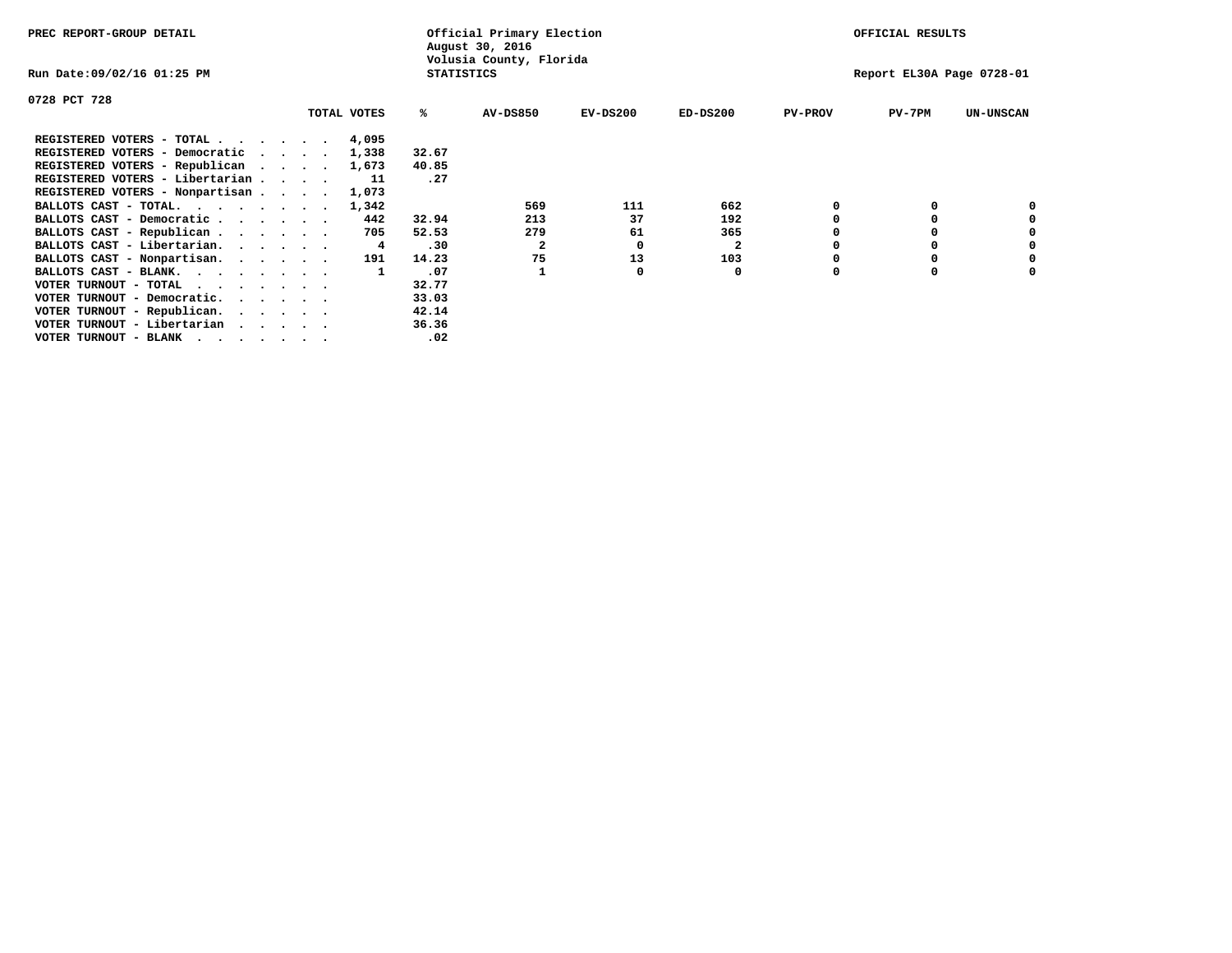| PREC REPORT-GROUP DETAIL                                               |             |              |                                       | Official Primary Election | OFFICIAL RESULTS |                |                           |                  |
|------------------------------------------------------------------------|-------------|--------------|---------------------------------------|---------------------------|------------------|----------------|---------------------------|------------------|
| Run Date: 09/02/16 01:25 PM                                            |             |              | Volusia County, Florida<br>Democratic |                           |                  |                | Report EL30A Page 0728-02 |                  |
| 0728 PCT 728                                                           |             |              |                                       |                           |                  |                |                           |                  |
|                                                                        | TOTAL VOTES | ℁            | <b>AV-DS850</b>                       | $EV-DS200$                | $ED-DS200$       | <b>PV-PROV</b> | $PV-7PM$                  | <b>UN-UNSCAN</b> |
| United States Senator                                                  |             |              |                                       |                           |                  |                |                           |                  |
| (VOTE FOR) 1                                                           |             |              |                                       |                           |                  |                |                           |                  |
| Roque "Rocky" De La Fuente.                                            |             | 4.48<br>18   |                                       |                           |                  |                |                           |                  |
| Alan Grayson                                                           |             | 25.62<br>103 | 49                                    |                           | 45               |                |                           |                  |
| Pam Keith                                                              |             | 15.42<br>62  | 37                                    |                           | 23               |                |                           |                  |
| Reginald Luster                                                        |             | 1.00<br>4    |                                       |                           |                  |                |                           |                  |
| Patrick Murphy.                                                        |             | 53.48<br>215 | 103                                   | 25                        | 87               |                |                           |                  |
| Over Votes                                                             |             | 0            |                                       |                           | 0                |                |                           |                  |
| Under Votes                                                            |             | 40           | 15                                    |                           | 25               |                |                           |                  |
| Representative in Congress District 6                                  |             |              |                                       |                           |                  |                |                           |                  |
| (VOTE FOR) 1                                                           |             |              |                                       |                           |                  |                |                           |                  |
| William (Bill) McCullough                                              |             | 38.60<br>154 | 78                                    | 12                        | 64               |                |                           |                  |
| Jay McGovern                                                           |             | 17.29<br>69  | 43                                    |                           | 23               |                |                           |                  |
| George Pappas.                                                         |             | 89<br>22.31  | 41                                    |                           | 42               |                |                           |                  |
| Dwayne L. Taylor                                                       |             | 21.80<br>87  | 33                                    | 16                        | 38               |                |                           |                  |
| Over Votes                                                             |             |              |                                       |                           |                  |                |                           |                  |
| Under Votes, $\cdot$ , $\cdot$ , $\cdot$ , $\cdot$ , $\cdot$ , $\cdot$ |             | 43           | 18                                    |                           | 25               |                |                           |                  |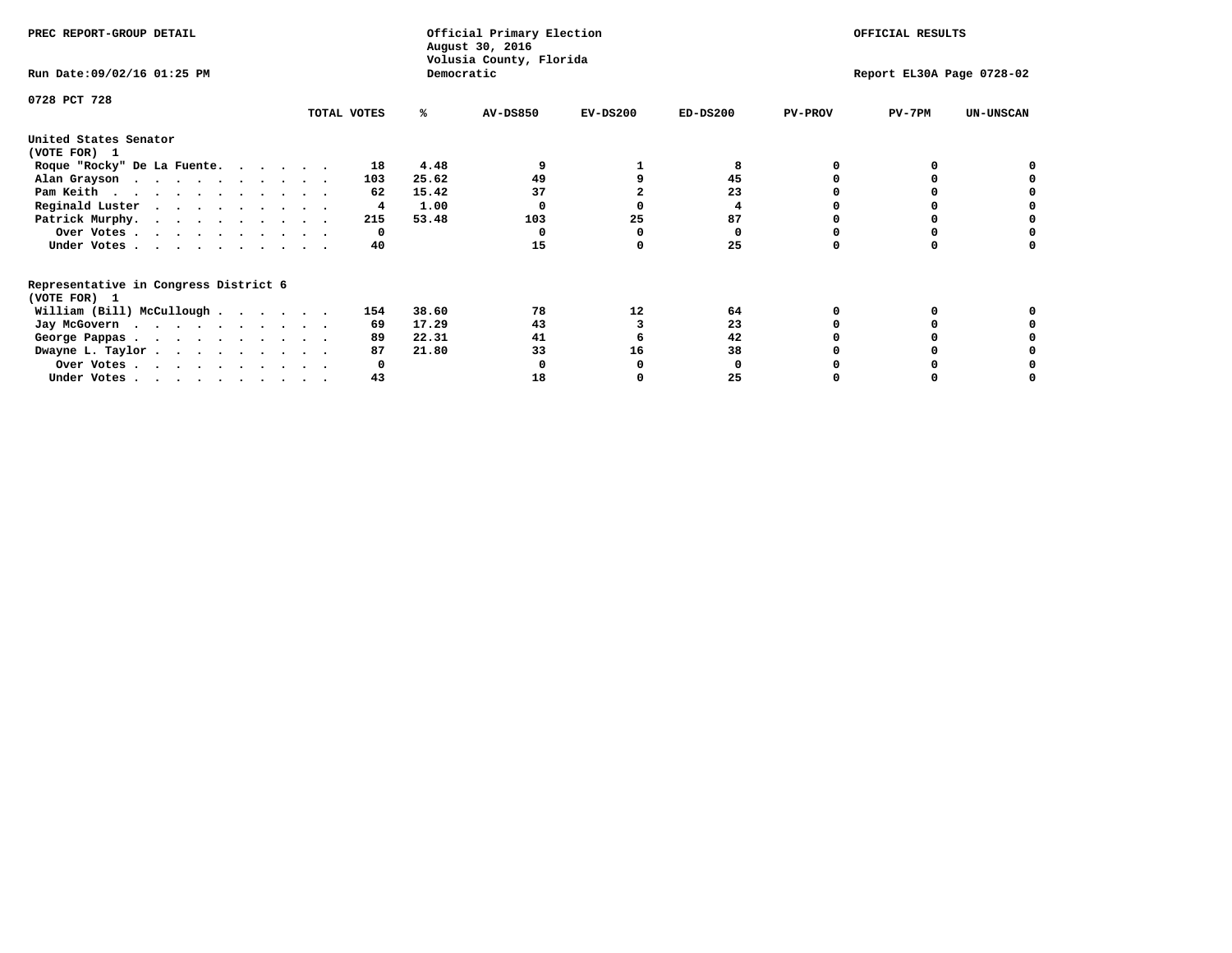| PREC REPORT-GROUP DETAIL<br>Run Date: 09/02/16 01:25 PM |                     |            | Official Primary Election<br>August 30, 2016<br>Volusia County, Florida | OFFICIAL RESULTS<br>Report EL30A Page 0728-03 |              |                |             |                  |
|---------------------------------------------------------|---------------------|------------|-------------------------------------------------------------------------|-----------------------------------------------|--------------|----------------|-------------|------------------|
|                                                         |                     | Republican |                                                                         |                                               |              |                |             |                  |
| 0728 PCT 728                                            |                     |            |                                                                         |                                               |              |                |             |                  |
|                                                         | TOTAL VOTES         | ℁          | <b>AV-DS850</b>                                                         | $EV-DS200$                                    | $ED-DS200$   | <b>PV-PROV</b> | $PV-7PM$    | <b>UN-UNSCAN</b> |
| United States Senator<br>(VOTE FOR) 1                   |                     |            |                                                                         |                                               |              |                |             |                  |
| Carlos Beruff                                           | 171                 | 24.78      | 72                                                                      | 12                                            | 87           | 0              | 0           | 0                |
| Ernie Rivera                                            | 18                  | 2.61       | 5                                                                       | $\overline{\mathbf{3}}$                       | 10           | $\Omega$       | 0           | $\mathbf 0$      |
| Marco Rubio.                                            | 462                 | 66.96      | 180                                                                     | 40                                            | 242          | $\mathbf 0$    | $\mathbf 0$ | $\mathbf 0$      |
| Dwight Mark Anthony Young                               | 39                  | 5.65       | 16                                                                      | 4                                             | 19           | 0              | $\mathbf 0$ | $\pmb{0}$        |
| Over Votes                                              | 0                   |            | $\Omega$                                                                | $\mathbf 0$                                   | 0            | 0              | 0           | $\mathbf 0$      |
| Under Votes                                             | 15<br>$\sim$ $\sim$ |            | 6                                                                       | $\mathbf{2}$                                  | 7            | $\Omega$       | $\Omega$    | $\mathbf 0$      |
| Representative in Congress District 6<br>(VOTE FOR) 1   |                     |            |                                                                         |                                               |              |                |             |                  |
| Fred Costello.                                          | 167                 | 24.67      | 66                                                                      | 13                                            | 88           | 0              | 0           | 0                |
| Ron Desantis                                            | 412                 | 60.86      | 171                                                                     | 39                                            | 202          | 0              | 0           | $\mathbf 0$      |
| G. G. Galloway.                                         | 98                  | 14.48      | 34                                                                      | 8                                             | 56           | $\mathbf 0$    | $\Omega$    | $\mathbf 0$      |
| Over Votes                                              | 0                   |            | $\Omega$                                                                | 0                                             | 0            | $\mathbf 0$    | $\mathbf 0$ | $\mathbf 0$      |
| Under Votes                                             | 28                  |            | 8                                                                       | 1                                             | 19           | $\Omega$       | $\Omega$    | $\mathbf 0$      |
| State Committeeman                                      |                     |            |                                                                         |                                               |              |                |             |                  |
| (VOTE FOR) 1                                            |                     |            |                                                                         |                                               |              |                |             |                  |
| Paul W. Deering                                         | 386                 | 67.48      | 183                                                                     | 24                                            | 179          | 0              | 0           | 0                |
| James Oddie.                                            | 186                 | 32.52      | 60                                                                      | 20                                            | 106          | 0              | 0           | $\mathbf 0$      |
| Over Votes                                              | $\mathbf 0$         |            | $\Omega$                                                                | $\mathbf 0$                                   | $\mathbf 0$  | 0              | $\mathbf 0$ | $\mathbf 0$      |
| Under Votes                                             | 133                 |            | 36                                                                      | 17                                            | 80           | $\Omega$       | 0           | $\mathbf 0$      |
| State Committeewoman<br>(VOTE FOR) 1                    |                     |            |                                                                         |                                               |              |                |             |                  |
| Dana Christina Dougherty<br>.                           | 330                 | 54.91      | 145                                                                     | 24                                            | 161          | 0              | 0           | 0                |
| Marilyn C. Ford                                         | 271                 | 45.09      | 106                                                                     | 24                                            | 141          | 0              | 0           | 0                |
| Over Votes                                              | $\Omega$            |            | $\Omega$                                                                | 0                                             | $\mathbf{0}$ | 0              | 0           | $\mathbf 0$      |
| Under Votes, , , , , , , , , ,                          | 104                 |            | 28                                                                      | 13                                            | 63           | $\Omega$       | $\Omega$    | $\Omega$         |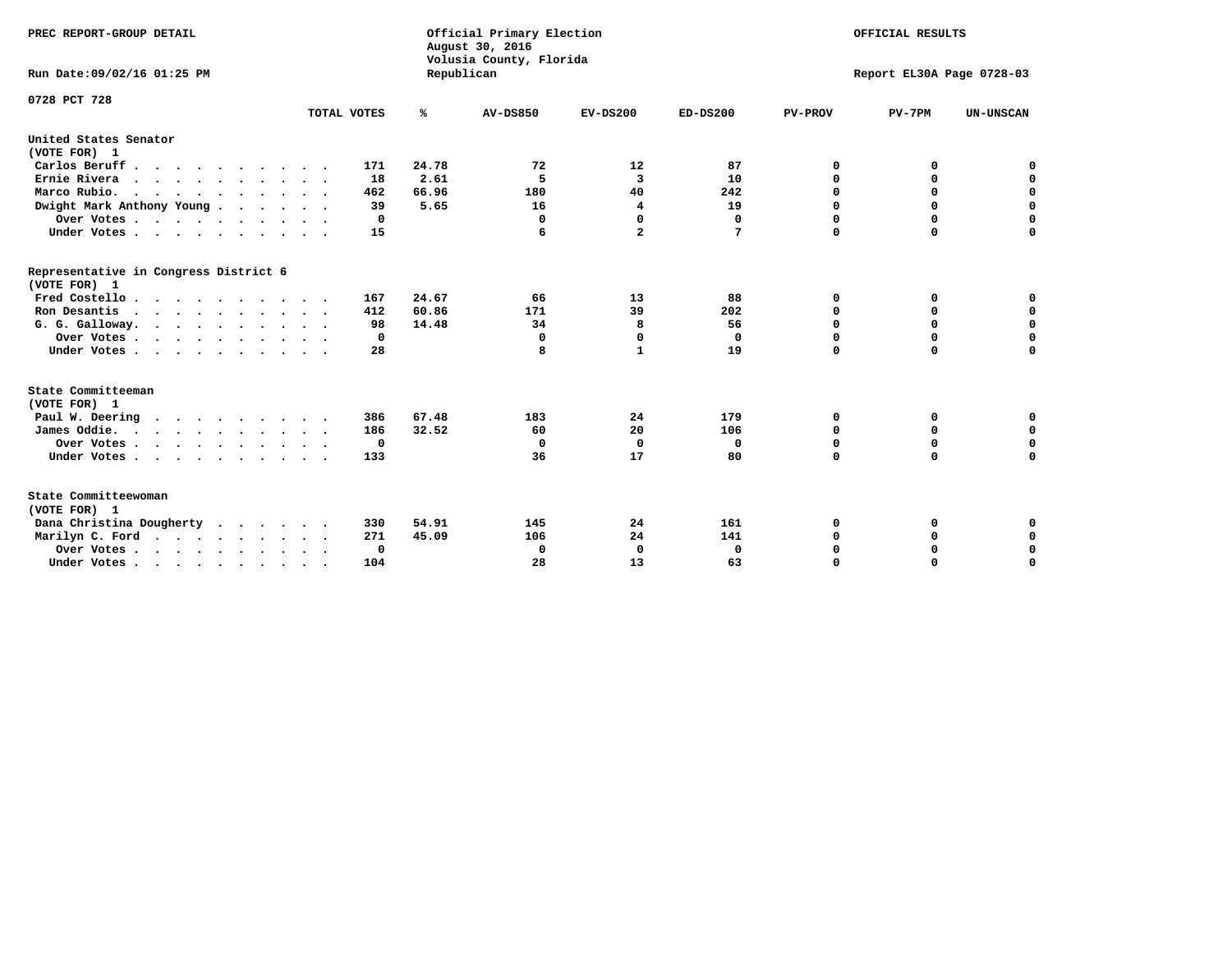| PREC REPORT-GROUP DETAIL<br>Run Date: 09/02/16 01:25 PM |  |  |  | Official Primary Election<br>August 30, 2016<br>Volusia County, Florida<br>Libertarian |  | OFFICIAL RESULTS<br>Report EL30A Page 0728-04 |        |                 |            |            |                |          |                  |
|---------------------------------------------------------|--|--|--|----------------------------------------------------------------------------------------|--|-----------------------------------------------|--------|-----------------|------------|------------|----------------|----------|------------------|
|                                                         |  |  |  |                                                                                        |  |                                               |        |                 |            |            |                |          |                  |
| 0728 PCT 728                                            |  |  |  |                                                                                        |  | TOTAL VOTES                                   | ℁      | <b>AV-DS850</b> | $EV-DS200$ | $ED-DS200$ | <b>PV-PROV</b> | $PV-7PM$ | <b>UN-UNSCAN</b> |
| United States Senator<br>(VOTE FOR) 1                   |  |  |  |                                                                                        |  |                                               |        |                 |            |            |                |          |                  |
| Augustus Invictus.                                      |  |  |  |                                                                                        |  | 0                                             |        |                 | 0          | 0          |                |          | 0                |
| Paul Stanton                                            |  |  |  |                                                                                        |  |                                               | 100.00 |                 |            |            |                |          | 0                |
| Over Votes                                              |  |  |  |                                                                                        |  | 0                                             |        |                 |            | 0          |                |          | 0                |
| Under Votes                                             |  |  |  |                                                                                        |  | 0                                             |        |                 |            | 0          |                |          | 0                |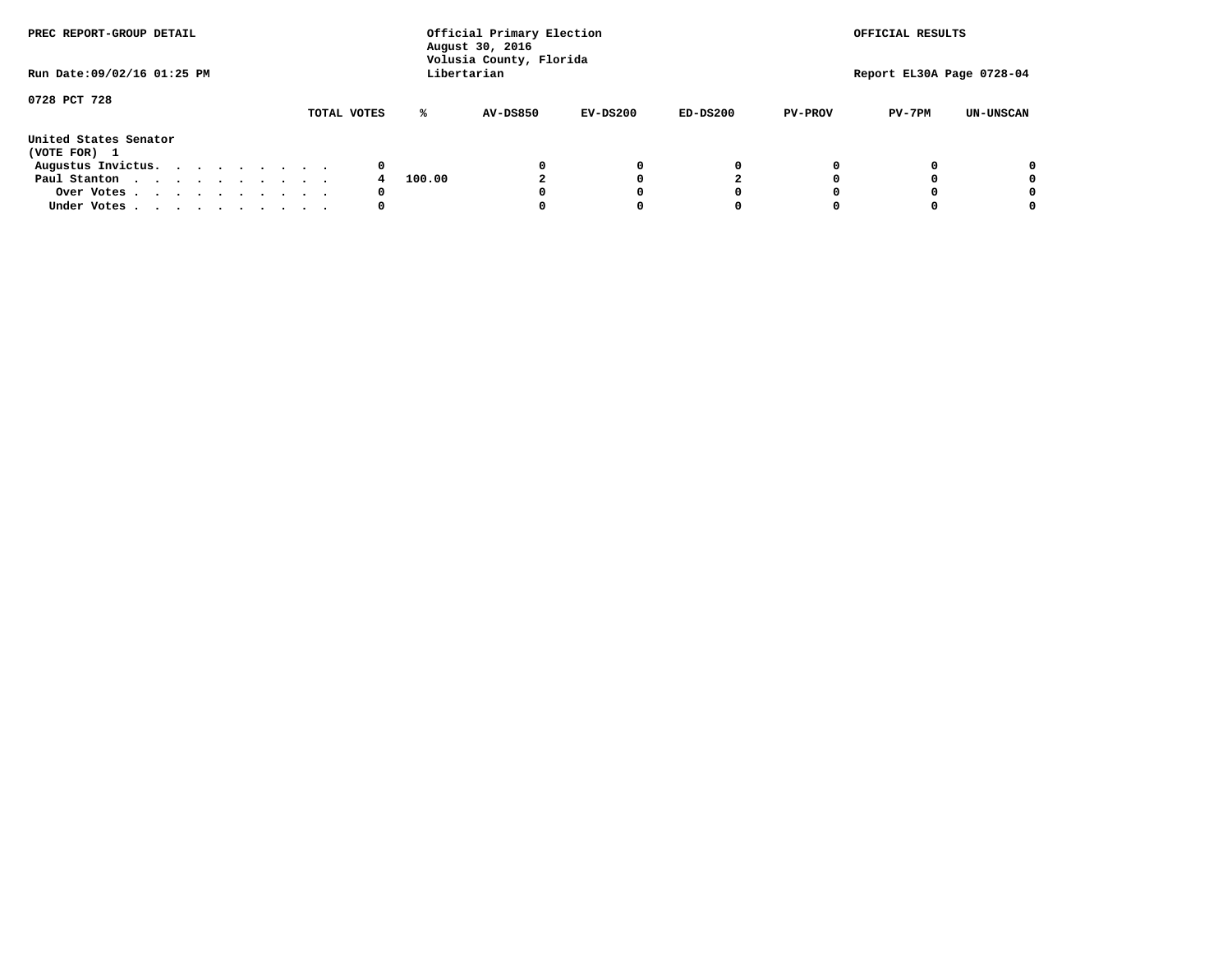| PREC REPORT-GROUP DETAIL                                                                                                                                                                                                                             |              |       | Official Primary Election<br>August 30, 2016<br>Volusia County, Florida | OFFICIAL RESULTS |              |                |                           |                  |
|------------------------------------------------------------------------------------------------------------------------------------------------------------------------------------------------------------------------------------------------------|--------------|-------|-------------------------------------------------------------------------|------------------|--------------|----------------|---------------------------|------------------|
| Run Date: 09/02/16 01:25 PM                                                                                                                                                                                                                          |              |       | Nonpartisan                                                             |                  |              |                | Report EL30A Page 0728-05 |                  |
| 0728 PCT 728                                                                                                                                                                                                                                         | TOTAL VOTES  | ℁     | <b>AV-DS850</b>                                                         | $EV-DS200$       | $ED-DS200$   | <b>PV-PROV</b> | $PV-7PM$                  | <b>UN-UNSCAN</b> |
|                                                                                                                                                                                                                                                      |              |       |                                                                         |                  |              |                |                           |                  |
| Circuit Judge 7th Circuit Group 4<br>(VOTE FOR) 1                                                                                                                                                                                                    |              |       |                                                                         |                  |              |                |                           |                  |
| Chris France - WITHDRAWN                                                                                                                                                                                                                             | 180          | 15.35 | 73                                                                      | 11               | 96           | 0              | 0                         | $\mathbf 0$      |
| Sebrina L. Slack.                                                                                                                                                                                                                                    | 395          | 33.67 | 180                                                                     | 44               | 171          | 0              | 0                         | $\mathbf 0$      |
| Stasia Warren<br>$\sim$<br>$\sim$                                                                                                                                                                                                                    | 598          | 50.98 | 253                                                                     | 44               | 301          | $\mathbf 0$    | 0                         | $\mathbf 0$      |
| Over Votes                                                                                                                                                                                                                                           | $\mathbf 0$  |       | $\mathbf 0$                                                             | $\mathbf 0$      | $\mathbf 0$  | 0              | $\mathbf 0$               | $\mathbf 0$      |
| Under Votes                                                                                                                                                                                                                                          | 169          |       | 63                                                                      | 12               | 94           | $\Omega$       | $\Omega$                  | $\mathbf 0$      |
| Circuit Judge 7th Circuit Group 10<br>(VOTE FOR) 1                                                                                                                                                                                                   |              |       |                                                                         |                  |              |                |                           |                  |
| Malcolm Anthony                                                                                                                                                                                                                                      | 350          | 31.73 | 173                                                                     | 21               | 156          | 0              | 0                         | 0                |
| Scott DuPont                                                                                                                                                                                                                                         | 753          | 68.27 | 310                                                                     | 72               | 371          | $\mathbf 0$    | 0                         | $\mathbf 0$      |
| Over Votes                                                                                                                                                                                                                                           | $\mathbf 0$  |       | $\mathbf{0}$                                                            | $\mathbf 0$      | $\mathbf{0}$ | $\mathbf 0$    | $\mathbf 0$               | $\mathbf 0$      |
| Under Votes                                                                                                                                                                                                                                          | 239          |       | 86                                                                      | 18               | 135          | $\Omega$       | $\mathbf 0$               | $\Omega$         |
| Circuit Judge 7th Circuit Group 13<br>(VOTE FOR) 1                                                                                                                                                                                                   |              |       |                                                                         |                  |              |                |                           |                  |
| David Hood.                                                                                                                                                                                                                                          | 563          | 47.79 | 227                                                                     | 48               | 288          | 0              | 0                         | $\mathbf 0$      |
| A. "Kathleen" McNeilly                                                                                                                                                                                                                               | 615          | 52.21 | 286                                                                     | 55               | 274          | $\mathbf 0$    | 0                         | $\mathbf 0$      |
| Over Votes                                                                                                                                                                                                                                           | $\mathbf 0$  |       | $\mathbf{0}$                                                            | $\Omega$         | $\mathbf{0}$ | $\mathbf 0$    | $\mathbf 0$               | $\mathbf 0$      |
| Under Votes                                                                                                                                                                                                                                          | 164          |       | 56                                                                      | 8                | 100          | $\Omega$       | $\mathbf 0$               | $\mathbf 0$      |
| Circuit Judge 7th Circuit Group 17<br>(VOTE FOR) 1                                                                                                                                                                                                   |              |       |                                                                         |                  |              |                |                           |                  |
| Linda L. Gaustad                                                                                                                                                                                                                                     | 481          | 43.06 | 224                                                                     | 35               | 222          | 0              | 0                         | $\mathbf 0$      |
| Howard O. McGillin Jr                                                                                                                                                                                                                                | 636          | 56.94 | 263                                                                     | 60               | 313          | $\mathbf 0$    | 0                         | $\mathbf 0$      |
| Over Votes                                                                                                                                                                                                                                           | $\mathbf{1}$ |       | $\mathbf{0}$                                                            | $\mathbf 0$      | $\mathbf{1}$ | $\mathbf 0$    | $\mathbf 0$               | $\mathbf 0$      |
| Under Votes                                                                                                                                                                                                                                          | 224          |       | 82                                                                      | 16               | 126          | $\mathbf 0$    | $\mathbf 0$               | $\mathbf 0$      |
| County Judge 7th Circuit Group 3<br>(VOTE FOR) 1                                                                                                                                                                                                     |              |       |                                                                         |                  |              |                |                           |                  |
| Heather Caeners<br>$\mathbf{r}$ . The set of the set of the set of the set of the set of the set of the set of the set of the set of the set of the set of the set of the set of the set of the set of the set of the set of the set of the set of t | 416          | 37.04 | 168                                                                     | 30               | 218          | 0              | 0                         | $\mathbf 0$      |
| Shirley A. Green                                                                                                                                                                                                                                     | 503          | 44.79 | 241                                                                     | 39               | 223          | $\mathbf 0$    | 0                         | $\mathbf 0$      |
| Marla Rawnsley.                                                                                                                                                                                                                                      | 204          | 18.17 | 84                                                                      | 21               | 99           | 0              | $\mathbf 0$               | $\pmb{0}$        |
| Over Votes.<br>$\ddot{\phantom{a}}$<br>$\ddot{\phantom{a}}$                                                                                                                                                                                          | 0            |       | $\Omega$                                                                | 0                | 0            | $\mathbf 0$    | $\mathbf 0$               | $\mathbf 0$      |
| Under Votes<br>$\sim$                                                                                                                                                                                                                                | 219          |       | 76                                                                      | 21               | 122          | $\mathbf 0$    | $\mathbf 0$               | 0                |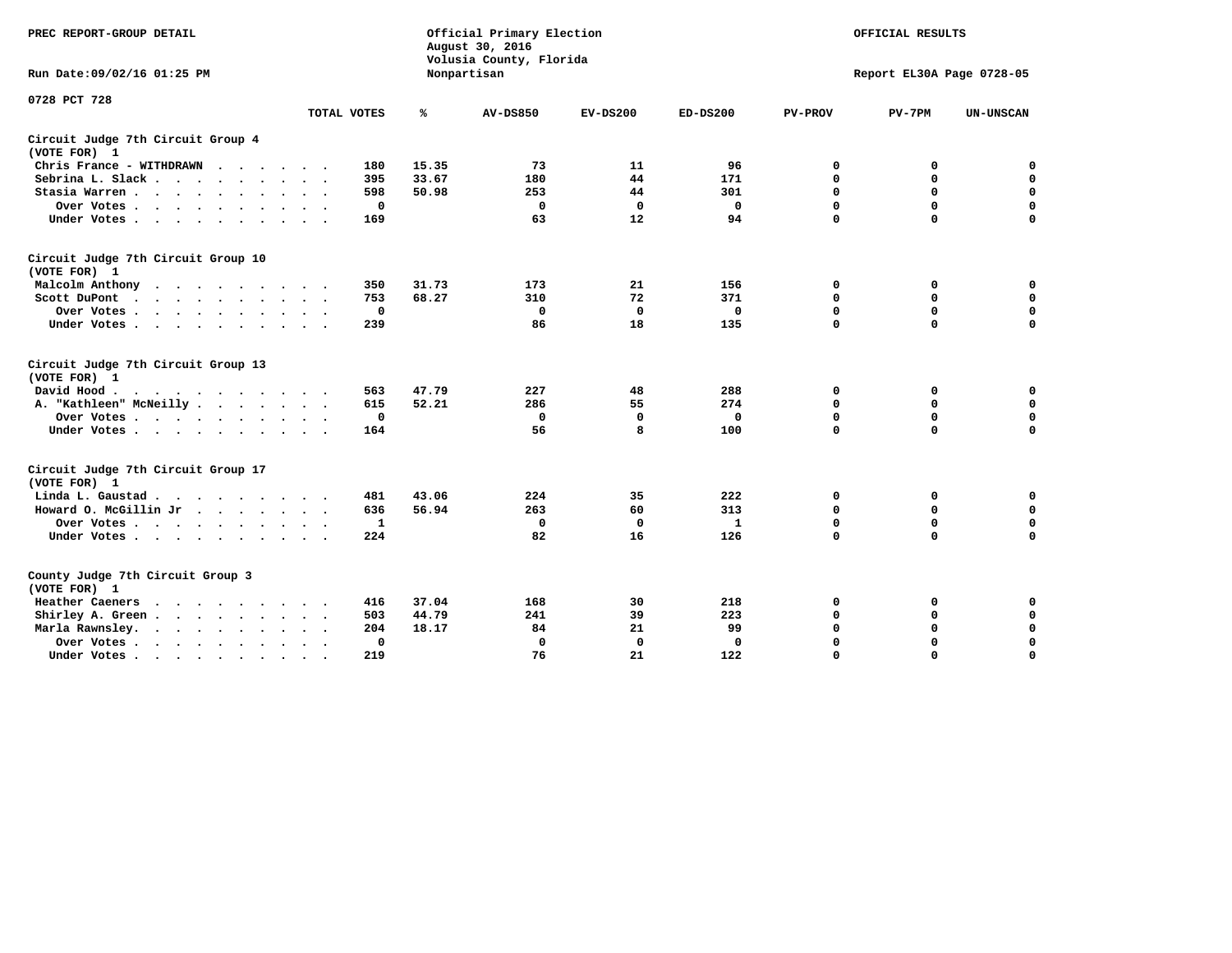| PREC REPORT-GROUP DETAIL                                                                                 | Official Primary Election<br>August 30, 2016<br>Volusia County, Florida |       |                         | OFFICIAL RESULTS  |                     |                |                           |                  |
|----------------------------------------------------------------------------------------------------------|-------------------------------------------------------------------------|-------|-------------------------|-------------------|---------------------|----------------|---------------------------|------------------|
| Run Date: 09/02/16 01:25 PM                                                                              |                                                                         |       | Nonpartisan             |                   |                     |                | Report EL30A Page 0728-06 |                  |
| 0728 PCT 728                                                                                             | TOTAL VOTES                                                             | ℁     | <b>AV-DS850</b>         | $EV-DS200$        | $ED-DS200$          | <b>PV-PROV</b> | $PV-7PM$                  | <b>UN-UNSCAN</b> |
| Sheriff                                                                                                  |                                                                         |       |                         |                   |                     |                |                           |                  |
| (VOTE FOR) 1                                                                                             |                                                                         |       |                         |                   |                     |                |                           |                  |
| Wendell C. Bradford                                                                                      | 60                                                                      | 4.54  | 24                      | 6                 | 30                  | 0              | 0                         | 0                |
| Dave Brannon<br>$\mathbf{r}$ , and $\mathbf{r}$ , and $\mathbf{r}$ , and $\mathbf{r}$ , and $\mathbf{r}$ | 119                                                                     | 9.00  | 52                      | 8                 | 59                  | $\mathbf 0$    | 0                         | 0                |
| Mike Chitwood                                                                                            | 764                                                                     | 57.79 | 344                     | 58                | 362                 | 0              | 0                         | $\mathbf 0$      |
| Eric Dietrich                                                                                            | 375                                                                     | 28.37 | 140                     | 37                | 198                 | 0              | 0                         | $\mathbf 0$      |
| James E. (Jim) Gillum                                                                                    | 4                                                                       | .30   | $\overline{\mathbf{2}}$ | $\mathbf{1}$      | $\mathbf{1}$        | $\mathbf 0$    | 0                         | $\mathbf 0$      |
| Over Votes                                                                                               | $\mathbf 0$                                                             |       | $\Omega$                | 0                 | $\Omega$            | $\mathbf 0$    | $\mathbf 0$               | 0                |
| Under Votes                                                                                              | 20                                                                      |       | 7                       | $\mathbf{1}$      | 12                  | 0              | 0                         | $\mathbf 0$      |
| Property Appraiser                                                                                       |                                                                         |       |                         |                   |                     |                |                           |                  |
| (VOTE FOR) 1                                                                                             |                                                                         |       |                         |                   |                     |                |                           |                  |
| Larry Bartlett.                                                                                          | 444                                                                     | 38.31 | 213                     | 34                | 197                 | 0              | 0                         | 0                |
| H. Alan Burton.                                                                                          | 456                                                                     | 39.34 | 191                     | 22                | 243                 | 0              | 0                         | $\mathbf 0$      |
| Mike Swanto.                                                                                             | 259                                                                     | 22.35 | 92                      | 42                | 125                 | $\Omega$       | 0                         | $\mathbf 0$      |
| Over Votes                                                                                               | $\mathbf 0$                                                             |       | $\mathbf 0$             | $\mathbf 0$       | $\mathbf 0$         | 0              | 0                         | 0                |
| Under Votes                                                                                              | 183                                                                     |       | 73                      | 13                | 97                  | 0              | 0                         | $\Omega$         |
| Supervisor of Elections<br>(VOTE FOR) 1                                                                  |                                                                         |       |                         |                   |                     |                |                           |                  |
| Teresa Apgar                                                                                             | 160                                                                     | 13.29 | 58                      | 14                | 88                  | 0              | 0                         | $\mathbf 0$      |
| David Lee Davis<br>$\mathbf{r}$ , and $\mathbf{r}$ , and $\mathbf{r}$ , and $\mathbf{r}$                 | 188                                                                     | 15.61 | 85                      | 14                | 89                  | 0              | 0                         | $\mathbf 0$      |
| Bill Fyfe.                                                                                               | 100                                                                     | 8.31  | 37                      | 18                | 45                  | $\mathbf 0$    | 0                         | $\mathbf 0$      |
| Lisa Lewis                                                                                               | 756                                                                     | 62.79 | 334                     | 53                | 369                 | $\mathbf 0$    | 0                         | $\mathbf 0$      |
| Over Votes                                                                                               | $\mathbf 0$                                                             |       | $\mathbf 0$             | $\Omega$          | $\mathbf 0$         | $\mathbf{0}$   | 0                         | $\mathbf 0$      |
| Under Votes                                                                                              | 138                                                                     |       | 55                      | 12                | 71                  | 0              | 0                         | $\mathbf 0$      |
| County Council Chair                                                                                     |                                                                         |       |                         |                   |                     |                |                           |                  |
| (VOTE FOR) 1                                                                                             |                                                                         |       |                         |                   |                     |                |                           |                  |
| Jason P. Davis.                                                                                          | 237                                                                     | 20.20 | 106                     | 21                | 110                 | 0              | 0                         | 0                |
| Greg Gimbert                                                                                             | 297                                                                     | 25.32 | 117                     | 30                | 150                 | $\Omega$       | 0                         | 0                |
| Ed Kelley $\cdots$                                                                                       | 545                                                                     | 46.46 | 233                     | 49                | 263                 | $\mathbf 0$    | 0                         | $\mathbf 0$      |
| Tom Laputka.                                                                                             | 94                                                                      | 8.01  | 50                      | 4                 | 40                  | $\mathbf 0$    | 0                         | $\mathbf 0$      |
| Over Votes .<br>$\cdots$                                                                                 | $\mathbf 0$                                                             |       | $\mathbf 0$             | $\mathbf 0$       | $\mathbf 0$         | $\mathbf 0$    | 0                         | $\mathbf 0$      |
| Under Votes                                                                                              | 169                                                                     |       | 63                      | 7                 | 99                  | $\mathbf 0$    | 0                         | $\mathbf 0$      |
|                                                                                                          |                                                                         |       |                         |                   |                     |                |                           |                  |
| Port Orange Mayor<br>(VOTE FOR) 1                                                                        |                                                                         |       |                         |                   |                     |                |                           |                  |
| Don Burnette                                                                                             | 495                                                                     | 39.38 | 192                     | 58                | 245                 | 0              | 0                         | 0                |
| $\cdots$<br>$\cdot$<br>Lance Green.                                                                      | 334                                                                     | 26.57 | 168                     | 16                | 150                 | 0              | 0                         | $\mathbf 0$      |
| $\mathbf{r}$ , $\mathbf{r}$ , $\mathbf{r}$ , $\mathbf{r}$ , $\mathbf{r}$<br>$\sim$                       |                                                                         |       |                         |                   |                     | $\Omega$       | 0                         |                  |
| Ted Noftall.<br>$\cdots$<br>$\bullet$<br>$\ddot{\phantom{a}}$                                            | 428<br>$\mathbf 0$                                                      | 34.05 | 172<br>$\Omega$         | 31<br>$\mathbf 0$ | 225<br>$\mathbf{0}$ | $\mathbf 0$    | 0                         | 0<br>$\pmb{0}$   |
| Over Votes.<br>$\cdots$<br>$\bullet$                                                                     |                                                                         |       |                         |                   |                     |                |                           |                  |
| Under Votes<br>$\sim$ $\sim$<br>$\bullet$<br>$\bullet$                                                   | 52                                                                      |       | 21                      | $\mathbf{c}$      | 29                  | $\Omega$       | $\Omega$                  | $\mathbf 0$      |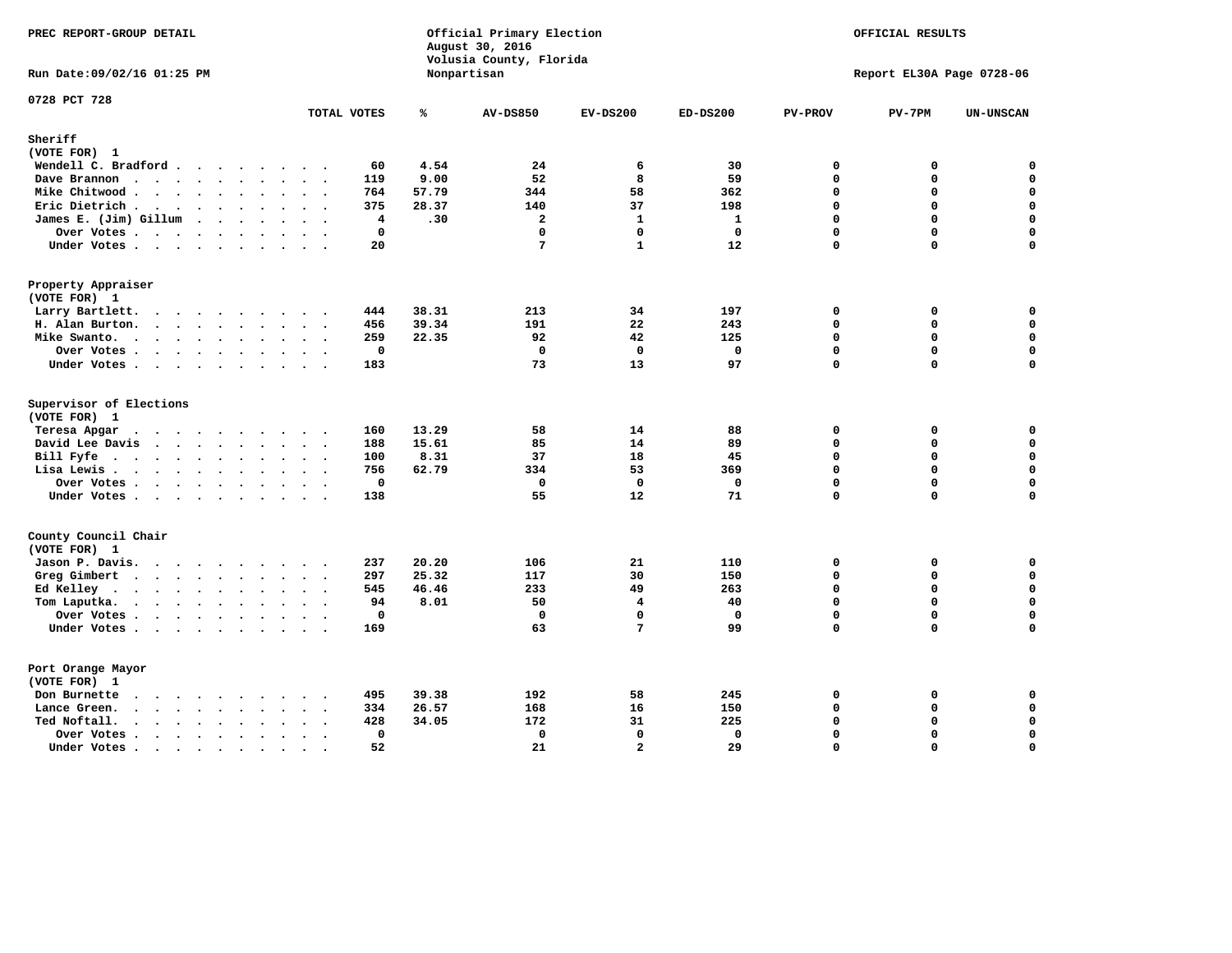| PREC REPORT-GROUP DETAIL<br>Run Date: 09/02/16 01:25 PM |             |       | Official Primary Election<br>August 30, 2016<br>Volusia County, Florida<br>Nonpartisan |            | OFFICIAL RESULTS<br>Report EL30A Page 0728-07 |                |          |                  |
|---------------------------------------------------------|-------------|-------|----------------------------------------------------------------------------------------|------------|-----------------------------------------------|----------------|----------|------------------|
|                                                         |             |       |                                                                                        |            |                                               |                |          |                  |
| 0728 PCT 728                                            |             |       |                                                                                        |            |                                               |                |          |                  |
|                                                         | TOTAL VOTES | ℁     | <b>AV-DS850</b>                                                                        | $EV-DS200$ | $ED-DS200$                                    | <b>PV-PROV</b> | $PV-7PM$ | <b>UN-UNSCAN</b> |
| Port Orange City Council District 2<br>(VOTE FOR) 1     |             |       |                                                                                        |            |                                               |                |          |                  |
| Sarah Jones.                                            | 426         | 35.21 | 214                                                                                    | 20         | 192                                           |                |          |                  |
| Chase Tramont                                           | 784         | 64.79 | 298                                                                                    | 81         | 405                                           |                |          |                  |
| Over Votes                                              | 0           |       |                                                                                        | 0          |                                               |                |          | 0                |
| Under Votes                                             | 99          |       | 41                                                                                     | 6          | 52                                            |                |          | 0                |
| Amendment 4                                             |             |       |                                                                                        |            |                                               |                |          |                  |
| (VOTE FOR) 1                                            |             |       |                                                                                        |            |                                               |                |          |                  |
| Yes                                                     | 892         | 74.58 | 384                                                                                    | 78         | 430                                           |                |          |                  |
| No.                                                     | 304         | 25.42 | 122                                                                                    | 22         | 160                                           |                |          |                  |
| Over Votes                                              | 2           |       |                                                                                        | O          |                                               |                |          |                  |
| Under Votes                                             | 144         |       | 62                                                                                     | 11         | 71                                            |                |          |                  |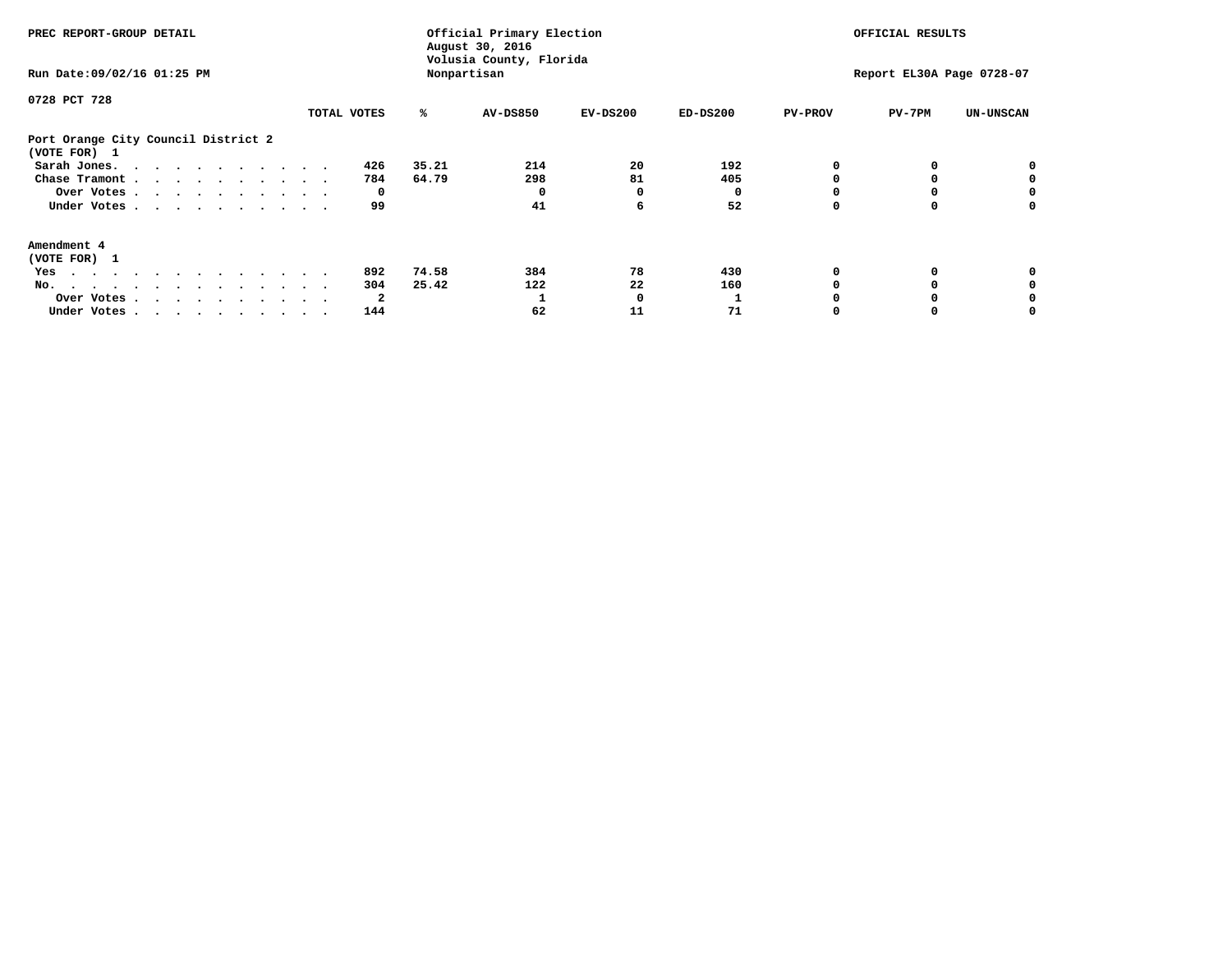| PREC REPORT-GROUP DETAIL              |  |             |                   | Official Primary Election<br>August 30, 2016 |            |              |                | OFFICIAL RESULTS          |                  |
|---------------------------------------|--|-------------|-------------------|----------------------------------------------|------------|--------------|----------------|---------------------------|------------------|
| Run Date:09/02/16 01:25 PM            |  |             | <b>STATISTICS</b> | Volusia County, Florida                      |            |              |                | Report EL30A Page 0729-01 |                  |
| 0729 PCT 729                          |  |             |                   |                                              |            |              |                |                           |                  |
|                                       |  | TOTAL VOTES | ℁                 | <b>AV-DS850</b>                              | $EV-DS200$ | $ED-DS200$   | <b>PV-PROV</b> | $PV-7PM$                  | <b>UN-UNSCAN</b> |
| REGISTERED VOTERS - TOTAL 4,314       |  |             |                   |                                              |            |              |                |                           |                  |
| REGISTERED VOTERS - Democratic        |  | 1,175       | 27.24             |                                              |            |              |                |                           |                  |
| REGISTERED VOTERS - Republican        |  | 1,897       | 43.97             |                                              |            |              |                |                           |                  |
| REGISTERED VOTERS - Libertarian       |  |             | .21               |                                              |            |              |                |                           |                  |
| REGISTERED VOTERS - Nonpartisan       |  | 1,233       |                   |                                              |            |              |                |                           |                  |
| BALLOTS CAST - TOTAL.                 |  | 1,447       |                   | 495                                          | 146        | 806          |                |                           |                  |
| BALLOTS CAST - Democratic             |  | 357         | 24.67             | 128                                          | 40         | 189          |                |                           |                  |
| BALLOTS CAST - Republican             |  | 847         | 58.53             | 281                                          | 86         | 480          |                |                           |                  |
| BALLOTS CAST - Libertarian.           |  |             | .21               |                                              | 0          | $\mathbf{2}$ |                |                           |                  |
| BALLOTS CAST - Nonpartisan.           |  | 240         | 16.59             | 85                                           | 20         | 135          |                |                           |                  |
| BALLOTS CAST - BLANK.                 |  |             |                   |                                              |            | 0            |                |                           |                  |
| VOTER TURNOUT - TOTAL<br>$\cdots$     |  |             | 33.54             |                                              |            |              |                |                           |                  |
| VOTER TURNOUT - Democratic.           |  |             | 30.38             |                                              |            |              |                |                           |                  |
| VOTER TURNOUT - Republican.           |  |             | 44.65             |                                              |            |              |                |                           |                  |
| VOTER TURNOUT - Libertarian           |  |             | 33.33             |                                              |            |              |                |                           |                  |
| VOTER TURNOUT - BLANK , , , , , , , , |  |             |                   |                                              |            |              |                |                           |                  |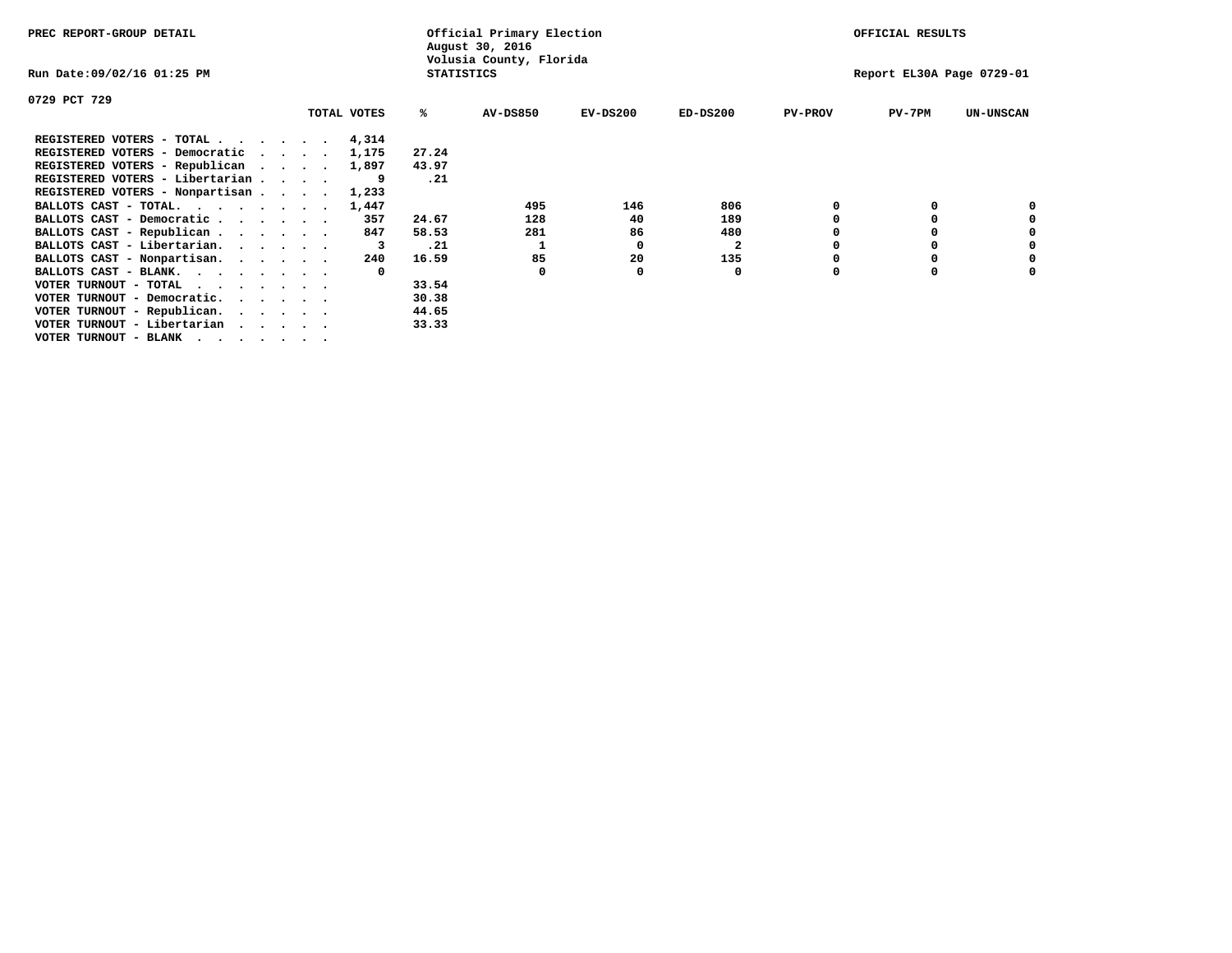| PREC REPORT-GROUP DETAIL              |             | Official Primary Election<br>August 30, 2016 | OFFICIAL RESULTS<br>Volusia County, Florida |            |                |                              |  |
|---------------------------------------|-------------|----------------------------------------------|---------------------------------------------|------------|----------------|------------------------------|--|
| Run Date: 09/02/16 01:25 PM           |             | Democratic                                   |                                             |            |                | Report EL30A Page 0729-02    |  |
| 0729 PCT 729                          |             |                                              |                                             |            |                |                              |  |
|                                       | TOTAL VOTES | <b>AV-DS850</b><br>℁                         | $EV-DS200$                                  | $ED-DS200$ | <b>PV-PROV</b> | $PV-7PM$<br><b>UN-UNSCAN</b> |  |
| United States Senator                 |             |                                              |                                             |            |                |                              |  |
| (VOTE FOR) 1                          |             |                                              |                                             |            |                |                              |  |
| Roque "Rocky" De La Fuente.           | 16          | 4.76<br>4                                    | $\Omega$                                    | 12         |                | $\Omega$                     |  |
| Alan Grayson                          | 72          | 23<br>21.43                                  | 10                                          | 39         |                | o                            |  |
| Pam Keith                             | 55          | 27<br>16.37                                  |                                             | 23         |                |                              |  |
| Reginald Luster                       | 2           | .60                                          |                                             |            |                | o                            |  |
| Patrick Murphy.                       | 191         | 56.85<br>66                                  | 24                                          | 101        |                | o                            |  |
| Over Votes                            | 1           | 0                                            |                                             |            |                | 0                            |  |
| Under Votes.                          | 20          | 7                                            |                                             | 12         | $\Omega$       | 0                            |  |
| Representative in Congress District 6 |             |                                              |                                             |            |                |                              |  |
| (VOTE FOR) 1                          |             |                                              |                                             |            |                |                              |  |
| William (Bill) McCullough             | 109         | 33.96<br>40                                  | 12                                          | 57         | 0              | 0                            |  |
| Jay McGovern                          | 64          | 19.94<br>22                                  | 6                                           | 36         |                | $\Omega$                     |  |
| George Pappas.                        | 50          | 15.58<br>22                                  |                                             | 23         |                |                              |  |
| Dwayne L. Taylor.                     | 98          | 32<br>30.53                                  | 15                                          | 51         |                | 0                            |  |
| Over Votes                            | 0           | 0                                            |                                             | 0          |                | o                            |  |
| Under Votes                           | 36          | 12                                           | 2                                           | 22         |                | 0                            |  |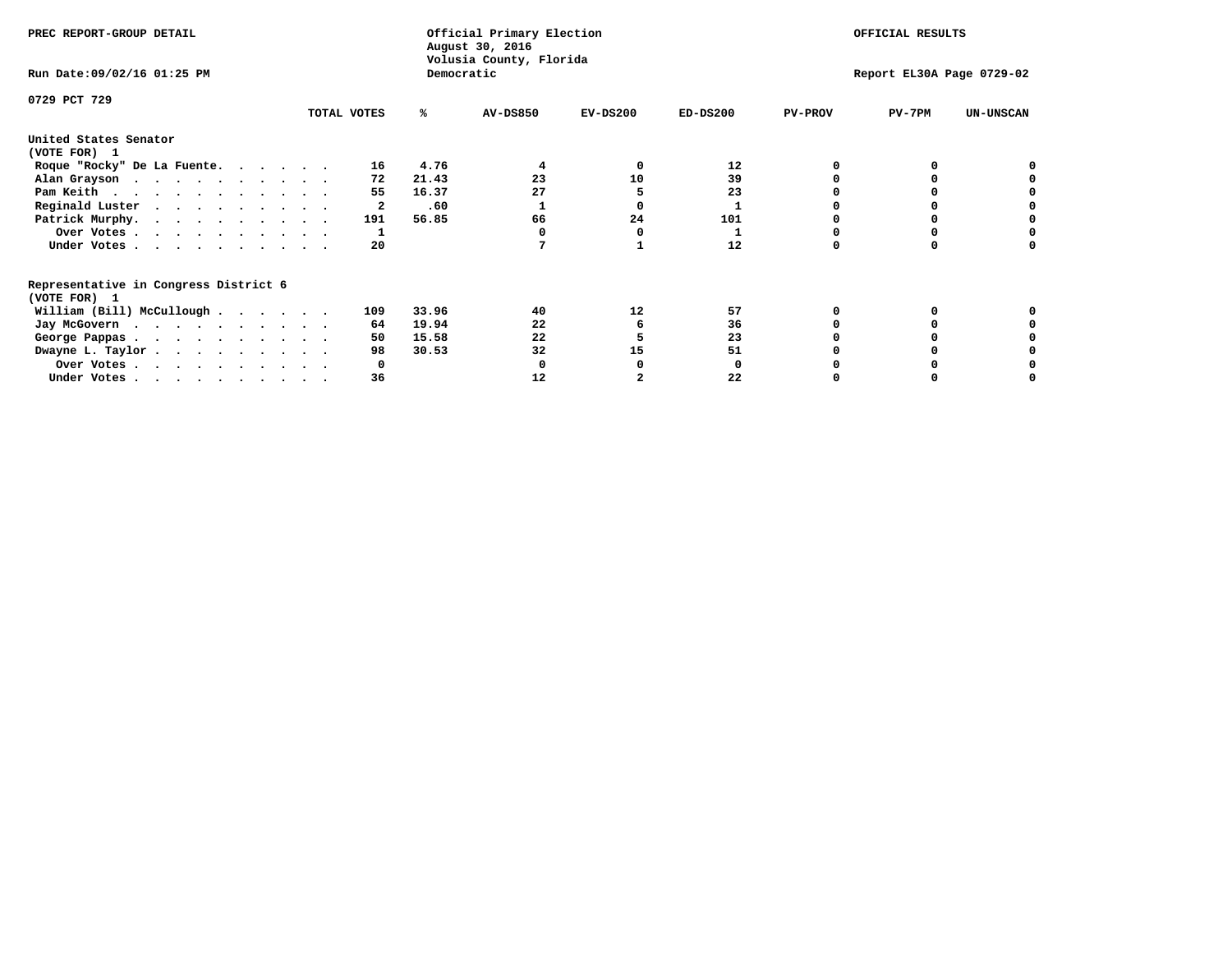| PREC REPORT-GROUP DETAIL<br>Run Date: 09/02/16 01:25 PM |             | Official Primary Election<br>August 30, 2016<br>Volusia County, Florida | OFFICIAL RESULTS<br>Report EL30A Page 0729-03 |                |            |                |             |                  |
|---------------------------------------------------------|-------------|-------------------------------------------------------------------------|-----------------------------------------------|----------------|------------|----------------|-------------|------------------|
|                                                         |             | Republican                                                              |                                               |                |            |                |             |                  |
| 0729 PCT 729                                            |             |                                                                         |                                               |                |            |                |             |                  |
|                                                         | TOTAL VOTES | ℁                                                                       | <b>AV-DS850</b>                               | $EV-DS200$     | $ED-DS200$ | <b>PV-PROV</b> | $PV-7PM$    | <b>UN-UNSCAN</b> |
| United States Senator<br>(VOTE FOR) 1                   |             |                                                                         |                                               |                |            |                |             |                  |
| Carlos Beruff                                           | 178         | 21.92                                                                   | 80                                            | 14             | 84         | 0              | 0           | 0                |
| Ernie Rivera                                            | 18          | 2.22                                                                    | 4                                             | $\overline{2}$ | 12         | $\Omega$       | 0           | $\mathbf 0$      |
| Marco Rubio.                                            | 590         | 72.66                                                                   | 182                                           | 61             | 347        | $\mathbf 0$    | $\mathbf 0$ | $\mathbf 0$      |
| Dwight Mark Anthony Young                               | 26          | 3.20                                                                    | 8                                             | 4              | 14         | 0              | $\mathbf 0$ | $\pmb{0}$        |
| Over Votes                                              | 0           |                                                                         | 0                                             | $\Omega$       | 0          | 0              | 0           | 0                |
| Under Votes                                             | 35          |                                                                         | 7                                             | 5              | 23         | $\Omega$       | $\Omega$    | $\mathbf 0$      |
| Representative in Congress District 6<br>(VOTE FOR) 1   |             |                                                                         |                                               |                |            |                |             |                  |
| Fred Costello.                                          | 219         | 27.44                                                                   | 65                                            | 26             | 128        | 0              | 0           | 0                |
| Ron Desantis                                            | 492         | 61.65                                                                   | 175                                           | 46             | 271        | 0              | 0           | $\mathbf 0$      |
| G. G. Galloway.                                         | 87          | 10.90                                                                   | 28                                            | 10             | 49         | $\mathbf 0$    | $\Omega$    | $\mathbf 0$      |
| Over Votes                                              | 0           |                                                                         | $\Omega$                                      | $\mathbf 0$    | 0          | $\mathbf 0$    | $\mathbf 0$ | $\mathbf 0$      |
| Under Votes                                             | 49          |                                                                         | 13                                            | 4              | 32         | $\mathbf 0$    | $\Omega$    | $\mathbf 0$      |
| State Committeeman                                      |             |                                                                         |                                               |                |            |                |             |                  |
| (VOTE FOR) 1                                            |             |                                                                         |                                               |                |            |                |             |                  |
| Paul W. Deering                                         | 426         | 67.73                                                                   | 131                                           | 52             | 243        | 0              | 0           | 0                |
| James Oddie.                                            | 203         | 32.27                                                                   | 68                                            | 22             | 113        | 0              | 0           | $\mathbf 0$      |
| Over Votes                                              | 0           |                                                                         | $\Omega$                                      | $\mathbf 0$    | 0          | 0              | $\mathbf 0$ | $\mathbf 0$      |
| Under Votes                                             | 218         |                                                                         | 82                                            | 12             | 124        | $\Omega$       | $\mathbf 0$ | $\mathbf 0$      |
| State Committeewoman<br>(VOTE FOR) 1                    |             |                                                                         |                                               |                |            |                |             |                  |
| Dana Christina Dougherty<br>.                           | 324         | 49.54                                                                   | 97                                            | 35             | 192        | 0              | 0           | 0                |
| Marilyn C. Ford                                         | 330         | 50.46                                                                   | 110                                           | 40             | 180        | 0              | 0           | 0                |
| Over Votes                                              | $\Omega$    |                                                                         | $\Omega$                                      | 0              | 0          | 0              | 0           | $\mathbf 0$      |
| Under Votes, , , , , , , , , ,                          | 193         |                                                                         | 74                                            | 11             | 108        | $\Omega$       | $\Omega$    | $\Omega$         |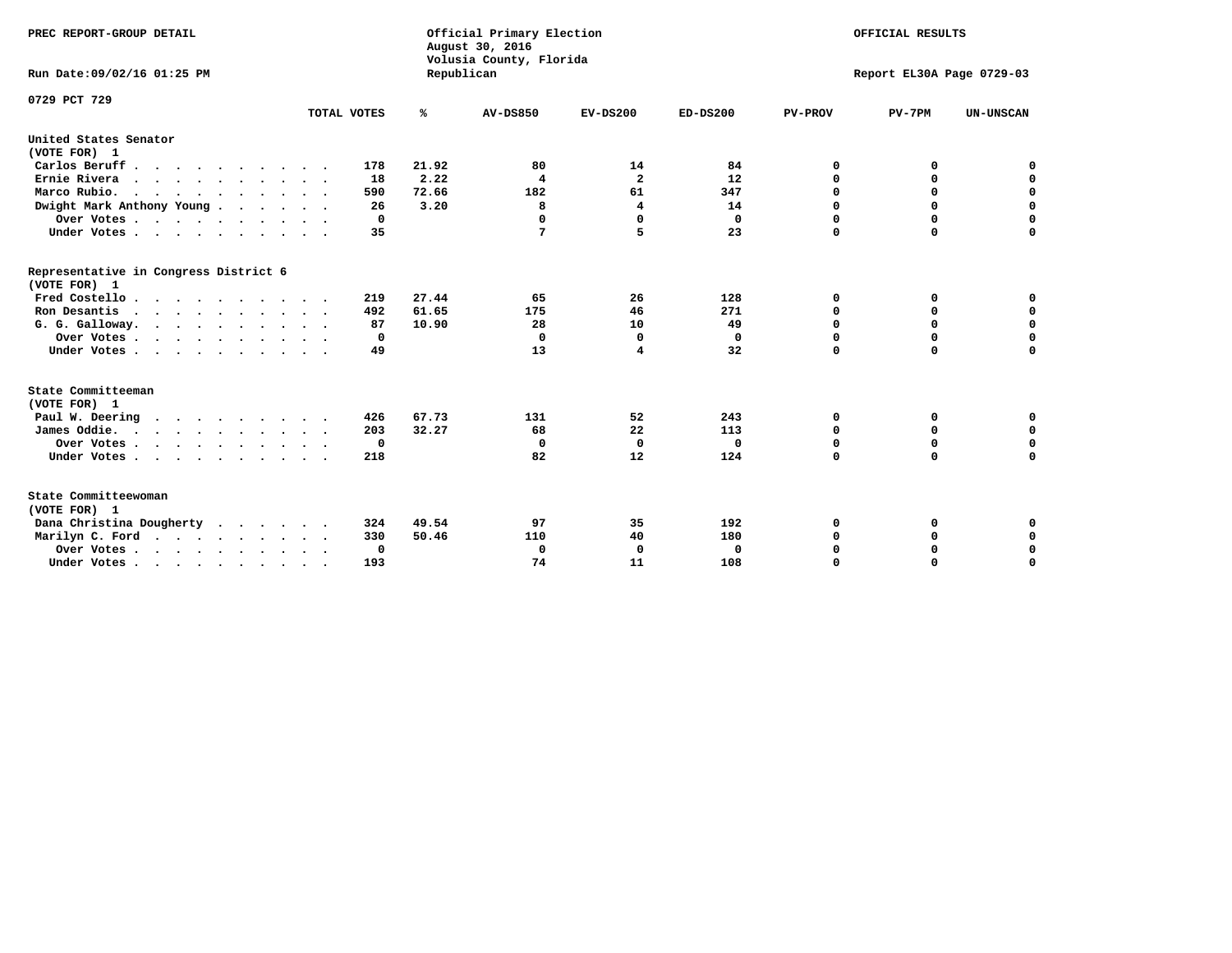| PREC REPORT-GROUP DETAIL<br>Run Date: 09/02/16 01:25 PM |  |  |  |  |             | Official Primary Election<br>August 30, 2016<br>Volusia County, Florida |             | OFFICIAL RESULTS<br>Report EL30A Page 0729-04 |            |                |          |                  |
|---------------------------------------------------------|--|--|--|--|-------------|-------------------------------------------------------------------------|-------------|-----------------------------------------------|------------|----------------|----------|------------------|
|                                                         |  |  |  |  |             |                                                                         | Libertarian |                                               |            |                |          |                  |
| 0729 PCT 729                                            |  |  |  |  | TOTAL VOTES | ℁                                                                       | AV-DS850    | $EV-DS200$                                    | $ED-DS200$ | <b>PV-PROV</b> | $PV-7PM$ | <b>UN-UNSCAN</b> |
| United States Senator<br>(VOTE FOR) 1                   |  |  |  |  |             |                                                                         |             |                                               |            |                |          |                  |
| Augustus Invictus.                                      |  |  |  |  | 0           |                                                                         |             | 0                                             | 0          |                |          | 0                |
| Paul Stanton                                            |  |  |  |  |             | 100.00                                                                  |             |                                               | 0          |                |          | 0                |
| Over Votes                                              |  |  |  |  | 0           |                                                                         |             |                                               | O          |                |          | 0                |
| Under Votes                                             |  |  |  |  |             |                                                                         |             |                                               |            |                |          |                  |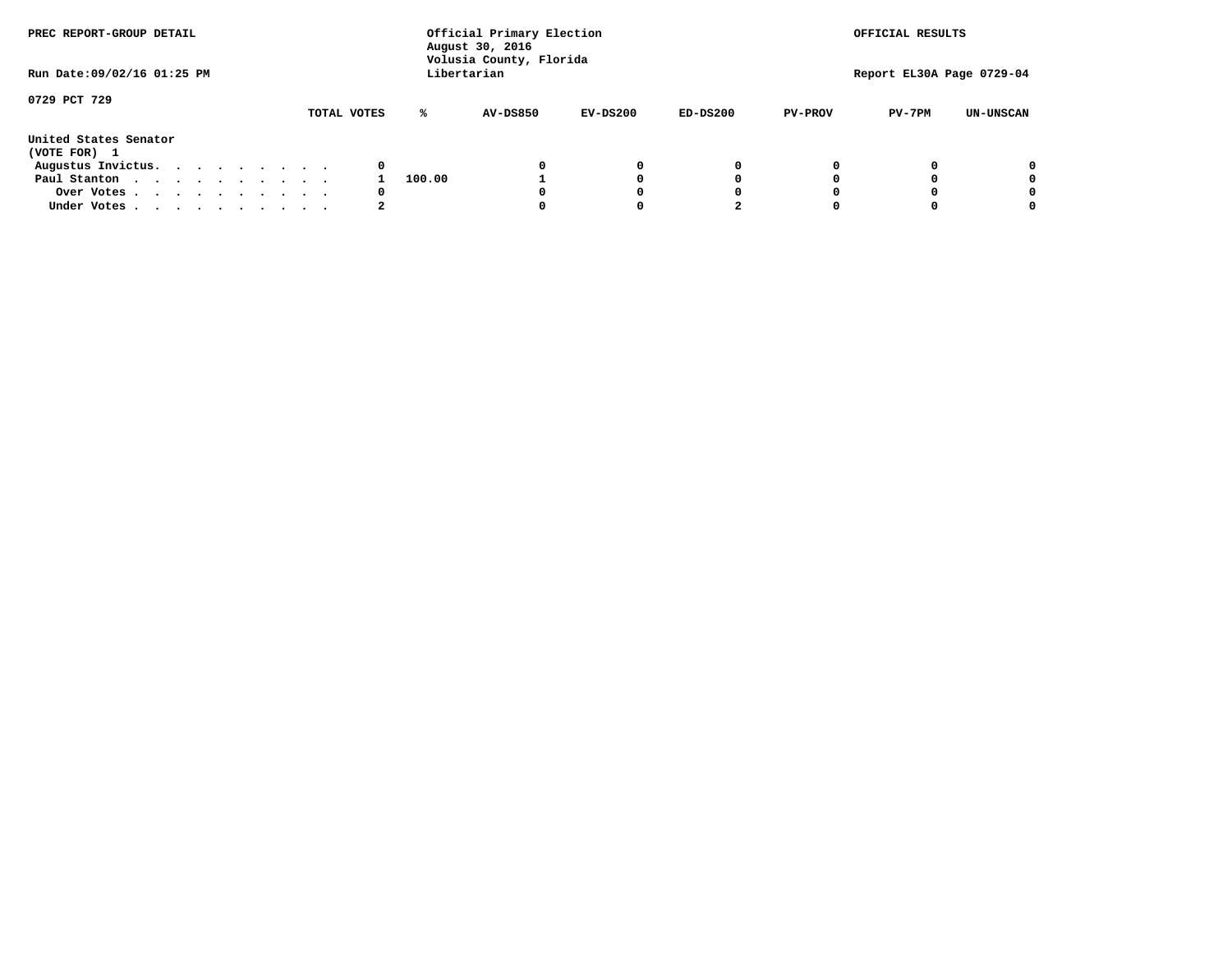| PREC REPORT-GROUP DETAIL                                    |                    | Official Primary Election<br>August 30, 2016<br>Volusia County, Florida |                 | OFFICIAL RESULTS |              |                |                           |                  |
|-------------------------------------------------------------|--------------------|-------------------------------------------------------------------------|-----------------|------------------|--------------|----------------|---------------------------|------------------|
| Run Date: 09/02/16 01:25 PM                                 |                    |                                                                         | Nonpartisan     |                  |              |                | Report EL30A Page 0729-05 |                  |
| 0729 PCT 729                                                |                    |                                                                         |                 |                  |              |                |                           |                  |
|                                                             | TOTAL VOTES        | %                                                                       | <b>AV-DS850</b> | $EV-DS200$       | $ED-DS200$   | <b>PV-PROV</b> | $PV-7PM$                  | <b>UN-UNSCAN</b> |
| Circuit Judge 7th Circuit Group 4<br>(VOTE FOR) 1           |                    |                                                                         |                 |                  |              |                |                           |                  |
| Chris France - WITHDRAWN                                    | 203                | 16.94                                                                   | 58              | 19               | 126          | 0              | 0                         | 0                |
| Sebrina L. Slack                                            | 359                | 29.97                                                                   | 139             | 34               | 186          | $\mathbf 0$    | $\mathbf 0$               | $\mathbf 0$      |
| Stasia Warren                                               | 636                | 53.09                                                                   | 197             | 81               | 358          | $\mathbf 0$    | $\mathbf 0$               | $\mathbf 0$      |
| Over Votes                                                  | 0                  |                                                                         | $\Omega$        | $\mathbf{0}$     | 0            | $\mathbf 0$    | $\mathbf 0$               | $\mathbf 0$      |
| Under Votes                                                 | 249                |                                                                         | 101             | 12               | 136          | $\mathbf 0$    | $\mathbf 0$               | $\mathbf 0$      |
| Circuit Judge 7th Circuit Group 10<br>(VOTE FOR) 1          |                    |                                                                         |                 |                  |              |                |                           |                  |
| Malcolm Anthony<br>.                                        | 390                | 34.48                                                                   | 144             | 36               | 210          | 0              | 0                         | 0                |
| Scott DuPont                                                | 741                | 65.52                                                                   | 236             | 91               | 414          | $\mathbf 0$    | $\mathbf 0$               | $\mathbf 0$      |
| Over Votes<br>$\ddot{\phantom{1}}$                          | 0                  |                                                                         | $\mathbf{0}$    | $\mathbf 0$      | $\mathbf 0$  | $\mathbf 0$    | $\mathbf 0$               | $\mathbf 0$      |
| Under Votes                                                 | 316                |                                                                         | 115             | 19               | 182          | $\mathbf 0$    | $\Omega$                  | $\mathbf 0$      |
| Circuit Judge 7th Circuit Group 13<br>(VOTE FOR) 1          |                    |                                                                         |                 |                  |              |                |                           |                  |
| David Hood.                                                 | 595                | 49.54                                                                   | 171             | 67               | 357          | 0              | 0                         | 0                |
| A. "Kathleen" McNeilly                                      | 606                | 50.46                                                                   | 218             | 64               | 324          | $\mathbf 0$    | 0                         | $\mathbf 0$      |
| Over Votes                                                  | 1                  |                                                                         | $\mathbf 0$     | $\mathbf 0$      | $\mathbf{1}$ | 0              | $\mathbf 0$               | $\mathbf 0$      |
| Under Votes                                                 | 245                |                                                                         | 106             | 15               | 124          | $\mathbf 0$    | $\mathbf 0$               | 0                |
| Circuit Judge 7th Circuit Group 17<br>(VOTE FOR) 1          |                    |                                                                         |                 |                  |              |                |                           |                  |
| Linda L. Gaustad                                            | 466                | 41.13                                                                   | 155             | 48               | 263          | 0              | 0                         | $\mathbf 0$      |
| Howard O. McGillin Jr                                       | 667                | 58.87                                                                   | 225             | 81               | 361          | 0              | $\mathbf 0$               | 0                |
| Over Votes                                                  | 0                  |                                                                         | $\Omega$        | 0                | $\mathbf{0}$ | $\mathbf 0$    | $\mathbf 0$               | $\mathbf 0$      |
| Under Votes                                                 | 314                |                                                                         | 115             | 17               | 182          | $\mathbf 0$    | $\mathbf 0$               | $\mathbf 0$      |
| County Judge 7th Circuit Group 3<br>(VOTE FOR) 1            |                    |                                                                         |                 |                  |              |                |                           |                  |
| Heather Caeners<br>$\cdots$                                 | 448                | 38.45                                                                   | 145             | 61               | 242          | 0              | 0                         | 0                |
| Shirley A. Green                                            | 527                | 45.24                                                                   | 171             | 52               | 304          | $\mathbf 0$    | $\mathbf 0$               | $\mathbf 0$      |
| Marla Rawnsley.<br>$\cdots$                                 | 190                | 16.31                                                                   | 66              | 19               | 105          | 0              | $\mathbf 0$               | $\pmb{0}$        |
| Over Votes .<br>$\cdots$<br>$\ddot{\phantom{a}}$<br>$\cdot$ | 0<br>$\sim$ $\sim$ |                                                                         | $\mathbf 0$     | 0                | 0            | $\mathbf 0$    | 0                         | $\mathbf 0$      |
| Under Votes<br>$\sim$<br>$\sim$                             | 282                |                                                                         | 113             | 14               | 155          | $\mathbf 0$    | $\mathbf 0$               | 0                |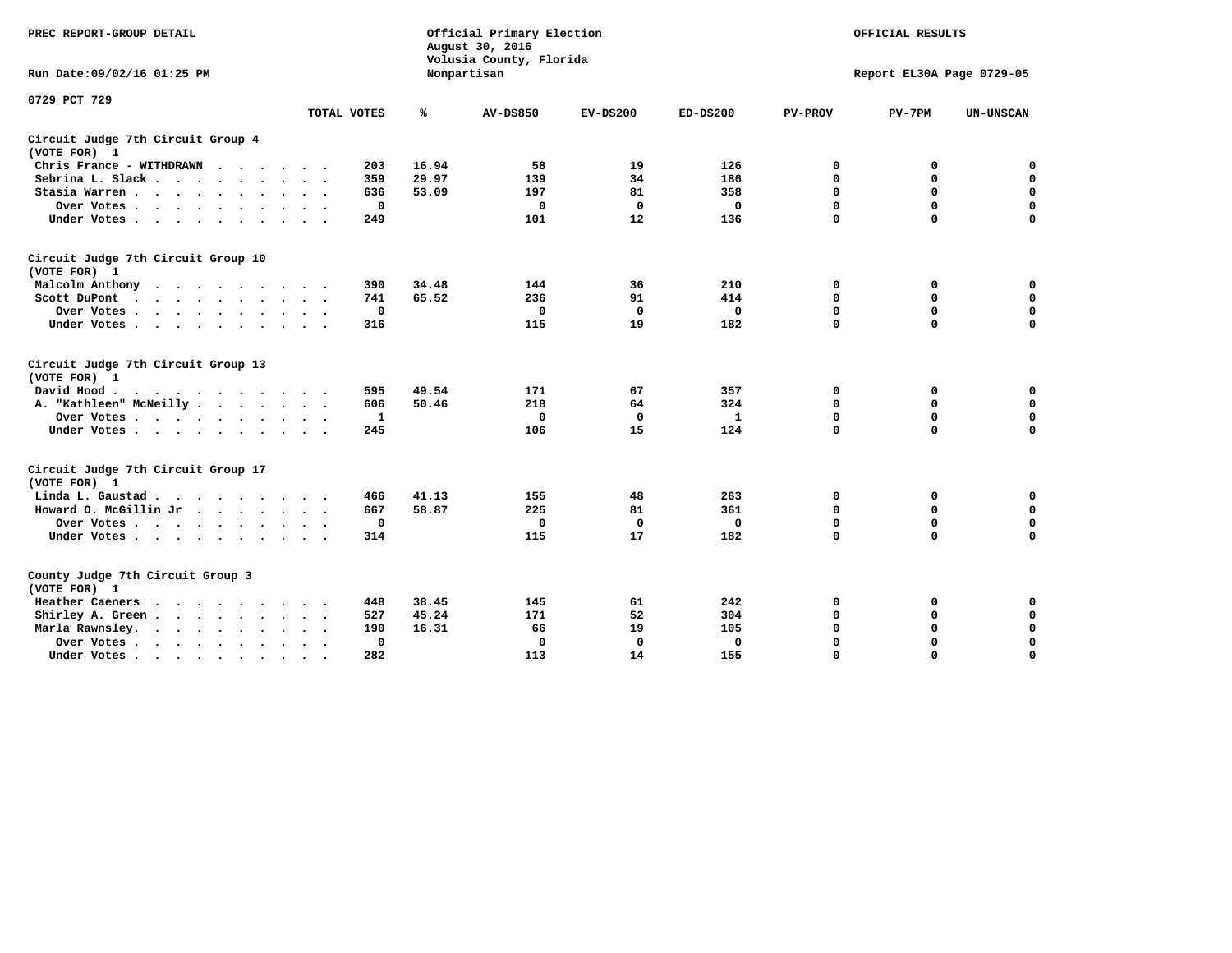| PREC REPORT-GROUP DETAIL                                                                                         |                           |       | Official Primary Election<br>August 30, 2016<br>Volusia County, Florida | OFFICIAL RESULTS |              |                |                           |                  |
|------------------------------------------------------------------------------------------------------------------|---------------------------|-------|-------------------------------------------------------------------------|------------------|--------------|----------------|---------------------------|------------------|
| Run Date: 09/02/16 01:25 PM                                                                                      |                           |       | Nonpartisan                                                             |                  |              |                | Report EL30A Page 0729-06 |                  |
| 0729 PCT 729                                                                                                     | TOTAL VOTES               | ℁     | <b>AV-DS850</b>                                                         | $EV-DS200$       | $ED-DS200$   | <b>PV-PROV</b> | $PV-7PM$                  | <b>UN-UNSCAN</b> |
| Sheriff                                                                                                          |                           |       |                                                                         |                  |              |                |                           |                  |
| (VOTE FOR) 1                                                                                                     |                           |       |                                                                         |                  |              |                |                           |                  |
| Wendell C. Bradford                                                                                              | 71                        | 5.06  | 20                                                                      | 6                | 45           | 0              | 0                         | 0                |
| Dave Brannon<br>$\mathbf{r}$ , and $\mathbf{r}$ , and $\mathbf{r}$ , and $\mathbf{r}$ , and $\mathbf{r}$         | 151                       | 10.76 | 50                                                                      | 23               | 78           | $\mathbf 0$    | 0                         | 0                |
| Mike Chitwood                                                                                                    | 707                       | 50.39 | 279                                                                     | 74               | 354          | 0              | 0                         | $\mathbf 0$      |
| Eric Dietrich                                                                                                    | 462                       | 32.93 | 117                                                                     | 41               | 304          | 0              | 0                         | $\mathbf 0$      |
| James E. (Jim) Gillum                                                                                            | 12                        | .86   | 5                                                                       | $\mathbf{1}$     | 6            | $\mathbf 0$    | 0                         | $\mathbf 0$      |
| Over Votes                                                                                                       | $\mathbf{1}$              |       | $\mathbf 0$                                                             | 0                | $\mathbf{1}$ | $\mathbf 0$    | 0                         | 0                |
| Under Votes                                                                                                      | 43                        |       | 24                                                                      | $\mathbf{1}$     | 18           | 0              | 0                         | $\mathbf 0$      |
| Property Appraiser                                                                                               |                           |       |                                                                         |                  |              |                |                           |                  |
| (VOTE FOR) 1                                                                                                     |                           |       |                                                                         |                  |              |                |                           |                  |
| Larry Bartlett.                                                                                                  | 467                       | 39.21 | 149                                                                     | 51               | 267          | 0              | 0                         | 0                |
| H. Alan Burton.<br>$\cdots$                                                                                      | 490                       | 41.14 | 159                                                                     | 47               | 284          | 0              | 0                         | $\mathbf 0$      |
| Mike Swanto.                                                                                                     | 234                       | 19.65 | 77                                                                      | 37               | 120          | $\Omega$       | 0                         | $\mathbf 0$      |
| Over Votes                                                                                                       | $\mathbf{1}$<br>$\bullet$ |       | 0                                                                       | $\mathbf 0$      | $\mathbf{1}$ | 0              | 0                         | 0                |
| Under Votes                                                                                                      | 255                       |       | 110                                                                     | 11               | 134          | 0              | 0                         | $\Omega$         |
| Supervisor of Elections<br>(VOTE FOR) 1                                                                          |                           |       |                                                                         |                  |              |                |                           |                  |
| Teresa Apgar                                                                                                     | 174                       | 13.99 | 59                                                                      | 17               | 98           | 0              | 0                         | $\mathbf 0$      |
| David Lee Davis                                                                                                  | 201                       | 16.16 | 54                                                                      | 12               | 135          | 0              | 0                         | $\mathbf 0$      |
| Bill Fyfe.                                                                                                       | 77                        | 6.19  | 18                                                                      | 15               | 44           | $\mathbf 0$    | 0                         | $\mathbf 0$      |
| Lisa Lewis                                                                                                       | 792                       | 63.67 | 295                                                                     | 89               | 408          | $\mathbf 0$    | 0                         | $\mathsf{o}\,$   |
| Over Votes                                                                                                       | $\mathbf 0$               |       | $\mathbf 0$                                                             | $\mathbf 0$      | $\mathbf{0}$ | $\mathbf 0$    | 0                         | $\mathbf 0$      |
| Under Votes                                                                                                      | 203                       |       | 69                                                                      | 13               | 121          | $\mathbf 0$    | 0                         | $\mathbf 0$      |
| County Council Chair                                                                                             |                           |       |                                                                         |                  |              |                |                           |                  |
| (VOTE FOR) 1                                                                                                     |                           |       |                                                                         |                  |              |                |                           |                  |
| Jason P. Davis.                                                                                                  | 300                       | 24.65 | 116                                                                     | 24               | 160          | 0              | 0                         | 0                |
| Greg Gimbert                                                                                                     | 210                       | 17.26 | 71                                                                      | 23               | 116          | $\Omega$       | 0                         | 0                |
| Ed Kelley                                                                                                        | 616                       | 50.62 | 188                                                                     | 73               | 355          | $\mathbf 0$    | 0                         | $\mathbf 0$      |
| Tom Laputka.                                                                                                     | 91                        | 7.48  | 21                                                                      | 15               | 55           | $\mathbf 0$    | 0                         | $\mathbf 0$      |
| Over Votes .<br>$\cdots$                                                                                         | $\mathbf{1}$              |       | $\mathbf 0$                                                             | $\mathbf 0$      | $\mathbf{1}$ | $\mathbf 0$    | 0                         | $\mathbf 0$      |
| Under Votes                                                                                                      | 229                       |       | 99                                                                      | 11               | 119          | $\mathbf 0$    | 0                         | $\mathbf 0$      |
|                                                                                                                  |                           |       |                                                                         |                  |              |                |                           |                  |
| Port Orange Mayor                                                                                                |                           |       |                                                                         |                  |              |                |                           |                  |
| (VOTE FOR) 1                                                                                                     |                           |       |                                                                         |                  |              |                |                           |                  |
| Don Burnette<br>$\cdots$<br>$\cdot$                                                                              | 594                       | 43.14 | 206                                                                     | 68               | 320          | 0              | 0                         | 0                |
| Lance Green.<br>$\mathbf{r}$ , $\mathbf{r}$ , $\mathbf{r}$ , $\mathbf{r}$ , $\mathbf{r}$<br>$\ddot{\phantom{a}}$ | 462                       | 33.55 | 154                                                                     | 40               | 268          | 0              | 0                         | $\mathsf{o}\,$   |
| Ted Noftall.<br>$\cdots$<br>$\sim$<br>$\bullet$                                                                  | 321                       | 23.31 | 103                                                                     | 35               | 183          | $\Omega$       | 0                         | 0                |
| Over Votes.<br>$\cdot$ $\cdot$ $\cdot$ $\cdot$ $\cdot$<br>$\sim$<br>$\bullet$                                    | $\mathbf{1}$              |       | $\Omega$                                                                | 0                | $\mathbf{1}$ | $\mathbf 0$    | 0                         | $\pmb{0}$        |
| Under Votes.<br>$\cdots$<br>$\sim$<br>$\bullet$<br>$\bullet$                                                     | 69                        |       | 32                                                                      | 3                | 34           | $\Omega$       | $\Omega$                  | $\mathbf 0$      |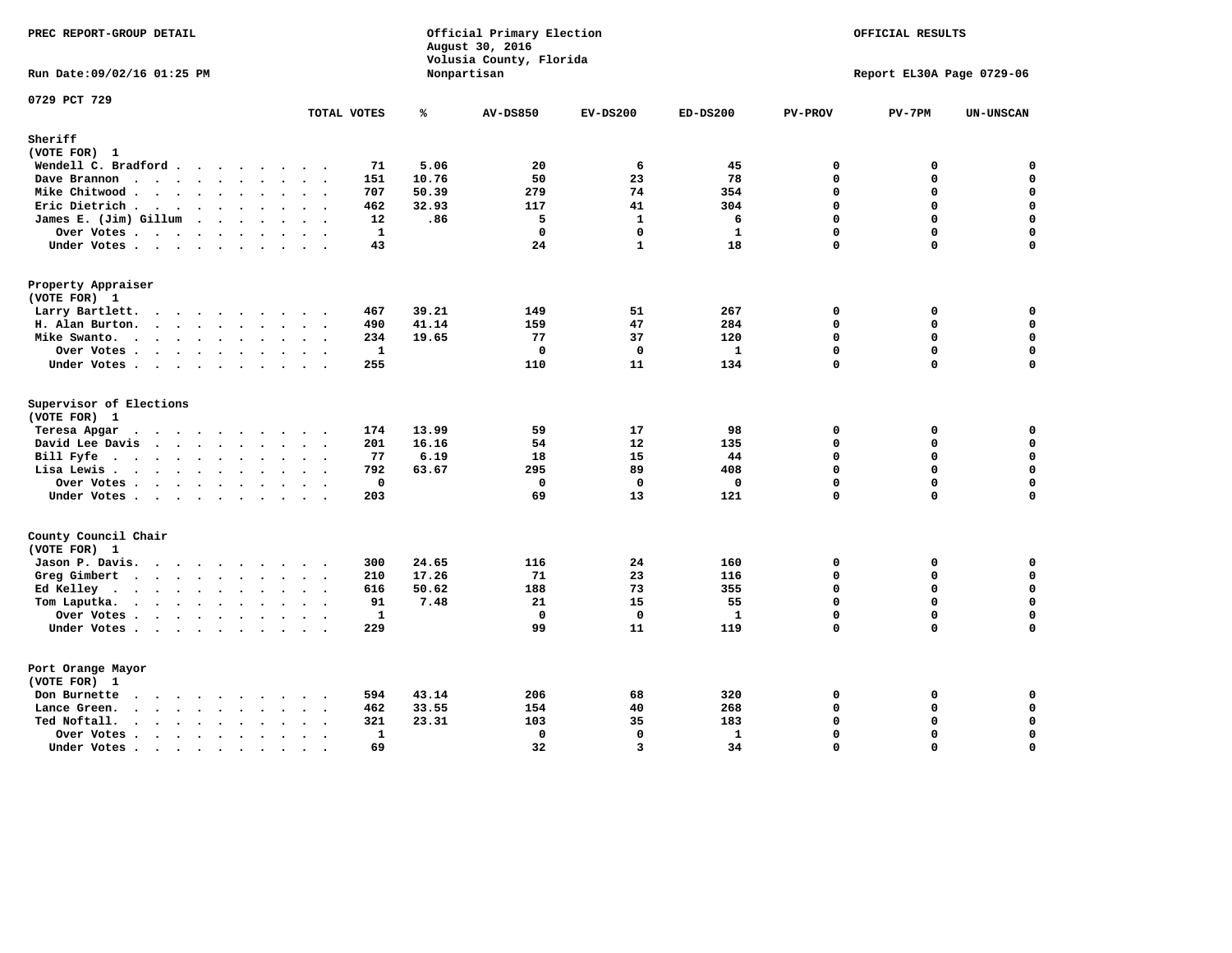| PREC REPORT-GROUP DETAIL<br>Run Date: 09/02/16 01:25 PM                                                                                                                                                                              |             |       | Official Primary Election<br>August 30, 2016<br>Volusia County, Florida<br>Nonpartisan | OFFICIAL RESULTS<br>Report EL30A Page 0729-07 |            |                |          |                  |
|--------------------------------------------------------------------------------------------------------------------------------------------------------------------------------------------------------------------------------------|-------------|-------|----------------------------------------------------------------------------------------|-----------------------------------------------|------------|----------------|----------|------------------|
|                                                                                                                                                                                                                                      |             |       |                                                                                        |                                               |            |                |          |                  |
| 0729 PCT 729                                                                                                                                                                                                                         |             |       |                                                                                        |                                               |            |                |          |                  |
|                                                                                                                                                                                                                                      | TOTAL VOTES | ℁     | <b>AV-DS850</b>                                                                        | $EV-DS200$                                    | $ED-DS200$ | <b>PV-PROV</b> | $PV-7PM$ | <b>UN-UNSCAN</b> |
| Port Orange City Council District 2<br>(VOTE FOR) 1                                                                                                                                                                                  |             |       |                                                                                        |                                               |            |                |          |                  |
| Sarah Jones.                                                                                                                                                                                                                         | 426         | 33.92 | 147                                                                                    | 47                                            | 232        |                |          |                  |
| Chase Tramont                                                                                                                                                                                                                        | 830         | 66.08 | 257                                                                                    | 87                                            | 486        |                |          |                  |
| Over Votes                                                                                                                                                                                                                           |             |       |                                                                                        | O                                             |            |                |          | 0                |
| Under Votes                                                                                                                                                                                                                          | 191         |       | 91                                                                                     | 12                                            | 88         |                |          | 0                |
| Amendment 4                                                                                                                                                                                                                          |             |       |                                                                                        |                                               |            |                |          |                  |
| (VOTE FOR) 1                                                                                                                                                                                                                         |             |       |                                                                                        |                                               |            |                |          |                  |
| Yes<br>. The contract of the contract of the contract of the contract of the contract of the contract of the contract of the contract of the contract of the contract of the contract of the contract of the contract of the contrac | 998         | 76.65 | 338                                                                                    | 99                                            | 561        |                |          |                  |
| No.                                                                                                                                                                                                                                  | 304         | 23.35 | 102                                                                                    | 37                                            | 165        |                |          |                  |
| Over Votes                                                                                                                                                                                                                           | 2           |       | O                                                                                      | n                                             |            |                |          |                  |
| Under Votes                                                                                                                                                                                                                          | 143         |       | 55                                                                                     | 10                                            | 78         |                |          |                  |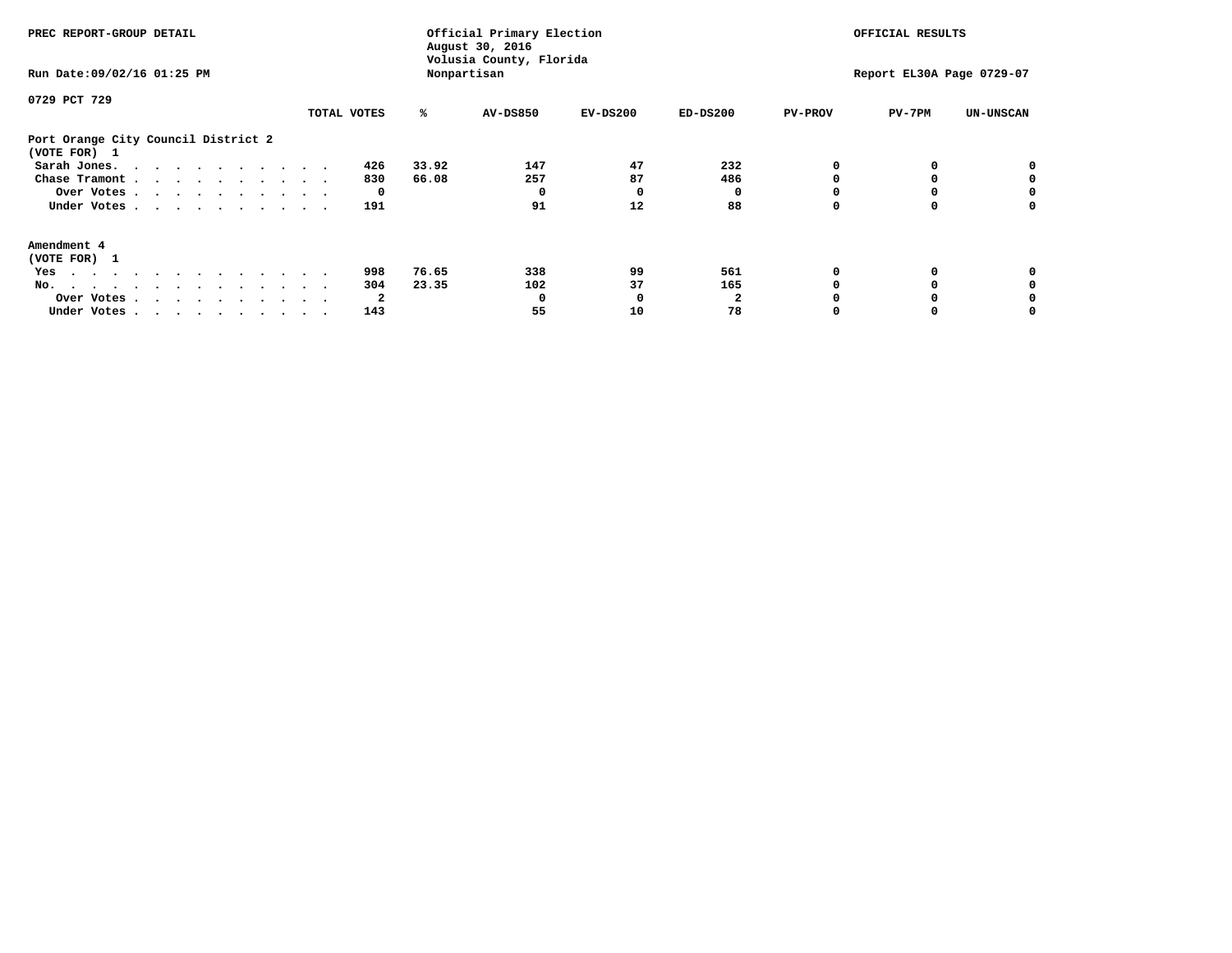| PREC REPORT-GROUP DETAIL        |  |             | Official Primary Election<br>August 30, 2016 | OFFICIAL RESULTS        |                           |            |                |          |                  |
|---------------------------------|--|-------------|----------------------------------------------|-------------------------|---------------------------|------------|----------------|----------|------------------|
| Run Date:09/02/16 01:25 PM      |  |             | <b>STATISTICS</b>                            | Volusia County, Florida | Report EL30A Page 0732-01 |            |                |          |                  |
| 0732 PCT 732                    |  |             |                                              |                         |                           |            |                |          |                  |
|                                 |  | TOTAL VOTES | %ะ                                           | <b>AV-DS850</b>         | $EV-DS200$                | $ED-DS200$ | <b>PV-PROV</b> | $PV-7PM$ | <b>UN-UNSCAN</b> |
| REGISTERED VOTERS - TOTAL 4,130 |  |             |                                              |                         |                           |            |                |          |                  |
| REGISTERED VOTERS - Democratic  |  | 1,174       | 28.43                                        |                         |                           |            |                |          |                  |
| REGISTERED VOTERS - Republican  |  | 1,761       | 42.64                                        |                         |                           |            |                |          |                  |
| REGISTERED VOTERS - Libertarian |  | 14          | .34                                          |                         |                           |            |                |          |                  |
| REGISTERED VOTERS - Nonpartisan |  | 1,181       |                                              |                         |                           |            |                |          |                  |
| BALLOTS CAST - TOTAL.           |  | 1,403       |                                              | 564                     | 112                       | 727        |                |          |                  |
| BALLOTS CAST - Democratic       |  | 439         | 31.29                                        | 178                     | 43                        | 218        |                |          |                  |
| BALLOTS CAST - Republican       |  | 765         | 54.53                                        | 280                     | 54                        | 431        |                |          |                  |
| BALLOTS CAST - Libertarian.     |  | -6          | .43                                          | 0                       | 0                         | 6          |                |          |                  |
| BALLOTS CAST - Nonpartisan.     |  | 193         | 13.76                                        | 106                     | 15                        | 72         |                |          | 0                |
| BALLOTS CAST - BLANK.           |  |             |                                              | $\Omega$                |                           | 0          |                |          |                  |
| VOTER TURNOUT - TOTAL           |  |             | 33.97                                        |                         |                           |            |                |          |                  |
| VOTER TURNOUT - Democratic.     |  |             | 37.39                                        |                         |                           |            |                |          |                  |
| VOTER TURNOUT - Republican.     |  |             | 43.44                                        |                         |                           |            |                |          |                  |
| VOTER TURNOUT - Libertarian     |  |             | 42.86                                        |                         |                           |            |                |          |                  |
| VOTER TURNOUT - BLANK           |  |             |                                              |                         |                           |            |                |          |                  |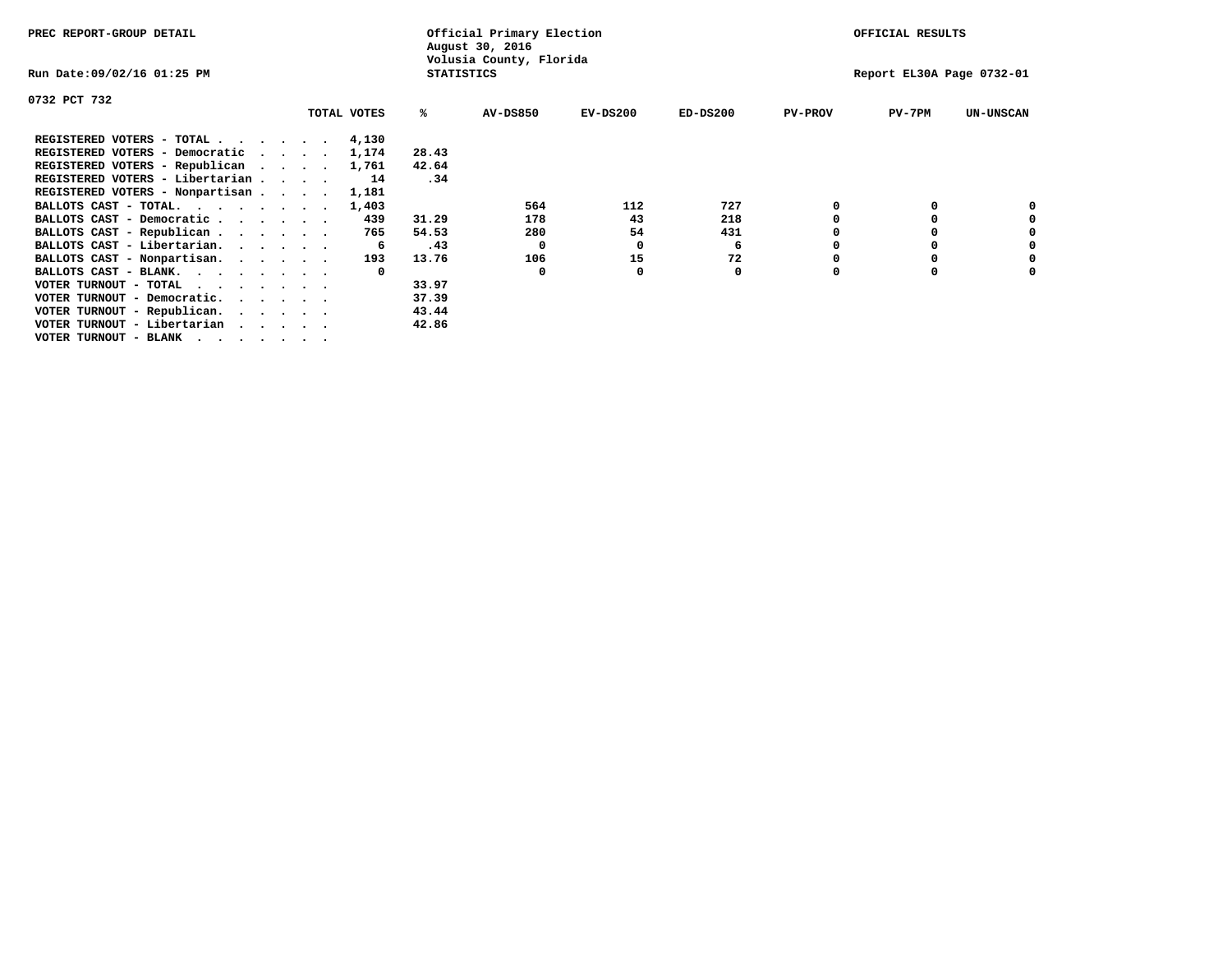| PREC REPORT-GROUP DETAIL                              |             | Official Primary Election<br>August 30, 2016<br>Volusia County, Florida |            |            | OFFICIAL RESULTS |                           |                  |  |
|-------------------------------------------------------|-------------|-------------------------------------------------------------------------|------------|------------|------------------|---------------------------|------------------|--|
| Run Date: 09/02/16 01:25 PM                           |             | Democratic                                                              |            |            |                  | Report EL30A Page 0732-02 |                  |  |
| 0732 PCT 732                                          | TOTAL VOTES | AV-DS850<br>%ะ                                                          | $EV-DS200$ | $ED-DS200$ | <b>PV-PROV</b>   | $PV-7PM$                  | <b>UN-UNSCAN</b> |  |
| United States Senator<br>(VOTE FOR) 1                 |             |                                                                         |            |            |                  |                           |                  |  |
| Roque "Rocky" De La Fuente.                           | 17          | 4.07<br>8                                                               |            |            |                  |                           |                  |  |
| Alan Grayson                                          | 97          | 23.21<br>37                                                             |            | 52         |                  |                           |                  |  |
| Pam Keith                                             | 66          | 15.79<br>22                                                             |            | 35         |                  |                           |                  |  |
| Reginald Luster                                       | 1           | .24<br>0                                                                |            | 1          |                  |                           |                  |  |
| Patrick Murphy.                                       | 237         | 56.70<br>105                                                            | 23         | 109        |                  |                           |                  |  |
| Over Votes                                            | 0           |                                                                         | 0          | 0          |                  |                           |                  |  |
| Under Votes                                           | 21          | 6                                                                       |            | 14         |                  |                           |                  |  |
| Representative in Congress District 6<br>(VOTE FOR) 1 |             |                                                                         |            |            |                  |                           |                  |  |
| William (Bill) McCullough $\cdots$ $\cdots$           | 128         | 32.16<br>56                                                             | 14         | 58         |                  | 0                         |                  |  |
| Jay McGovern                                          | 81          | 20.35<br>35                                                             | 8          | 38         |                  |                           |                  |  |
| George Pappas.                                        | 78          | 19.60<br>30                                                             | 9          | 39         |                  |                           |                  |  |
| Dwayne L. Taylor                                      | 111         | 40<br>27.89                                                             | 11         | 60         |                  |                           |                  |  |
| Over Votes                                            | 0           | 0                                                                       | o          | 0          |                  | 0                         |                  |  |
| Under Votes                                           | 41          | 17                                                                      |            | 23         | O                | 0                         |                  |  |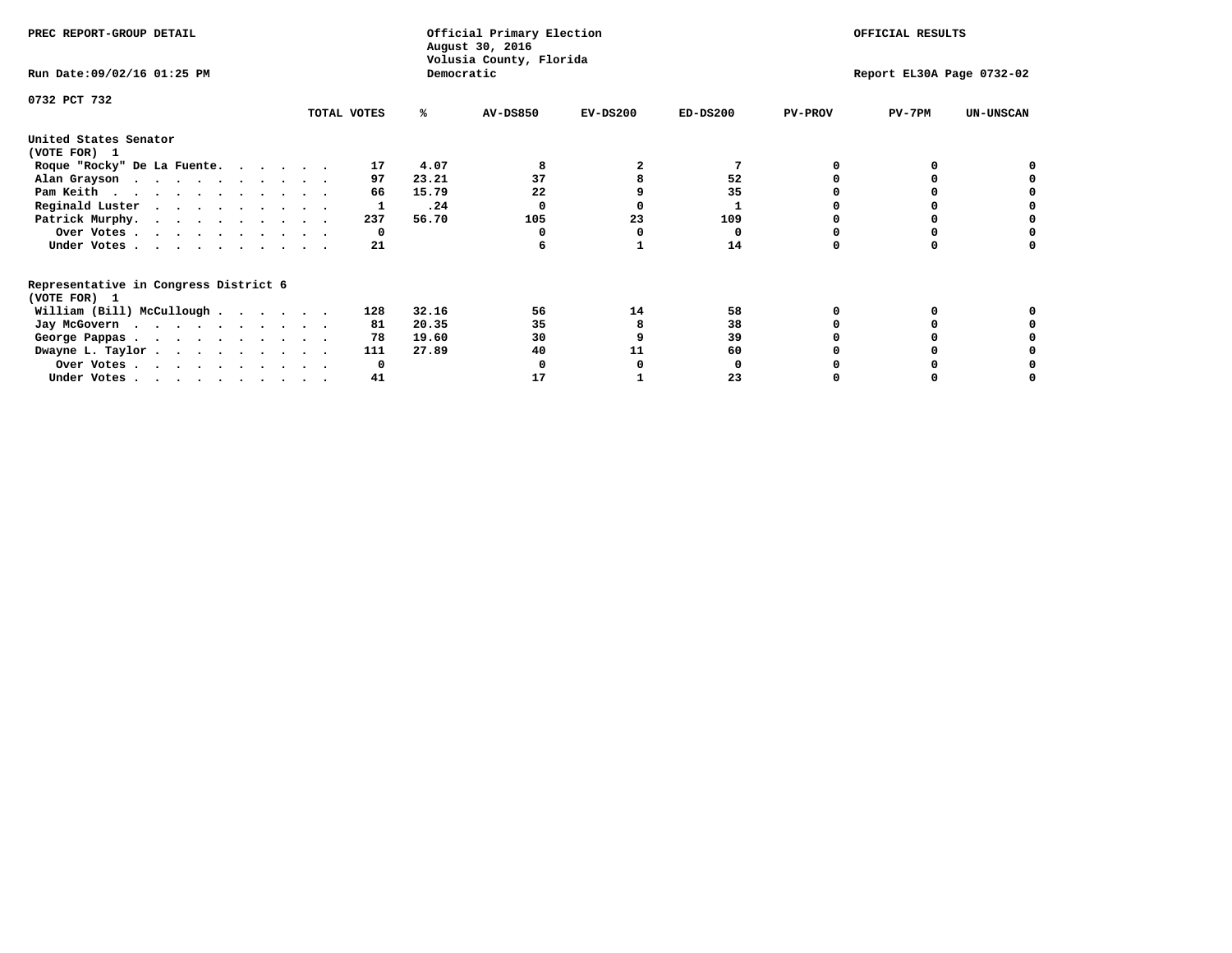| PREC REPORT-GROUP DETAIL<br>Run Date:09/02/16 01:25 PM |                            | Republican | Official Primary Election<br>August 30, 2016<br>Volusia County, Florida | OFFICIAL RESULTS<br>Report EL30A Page 0732-03 |            |                |             |                  |
|--------------------------------------------------------|----------------------------|------------|-------------------------------------------------------------------------|-----------------------------------------------|------------|----------------|-------------|------------------|
| 0732 PCT 732                                           | TOTAL VOTES                | ℁          | <b>AV-DS850</b>                                                         | $EV-DS200$                                    | $ED-DS200$ | <b>PV-PROV</b> | $PV-7PM$    | <b>UN-UNSCAN</b> |
| United States Senator                                  |                            |            |                                                                         |                                               |            |                |             |                  |
| (VOTE FOR) 1                                           |                            |            |                                                                         |                                               |            |                |             |                  |
| Carlos Beruff                                          | 199                        | 26.75      | 101                                                                     | 10                                            | 88         | 0              | 0           | 0                |
| Ernie Rivera<br>$\cdots$                               | 19                         | 2.55       | 5                                                                       | 6                                             | 8          | 0              | 0           | $\mathbf 0$      |
| Marco Rubio.                                           | 498                        | 66.94      | 154                                                                     | 38                                            | 306        | 0              | 0           | $\mathbf 0$      |
| Dwight Mark Anthony Young                              | 28                         | 3.76       | 12                                                                      | 0                                             | 16         | $\mathbf 0$    | $\mathbf 0$ | $\mathbf 0$      |
| Over Votes                                             | 0                          |            | 0                                                                       | 0                                             | 0          | $\mathbf 0$    | $\mathbf 0$ | $\mathbf 0$      |
| Under Votes                                            | 21<br>$\ddot{\phantom{1}}$ |            | 8                                                                       | 0                                             | 13         | $\Omega$       | $\Omega$    | $\mathbf 0$      |
| Representative in Congress District 6<br>(VOTE FOR) 1  |                            |            |                                                                         |                                               |            |                |             |                  |
| Fred Costello                                          | 206                        | 28.26      | 96                                                                      | 20                                            | 90         | 0              | 0           | $\mathbf 0$      |
| Ron Desantis                                           | 452                        | 62.00      | 139                                                                     | 28                                            | 285        | 0              | 0           | $\mathbf 0$      |
| G. G. Galloway.                                        | 71                         | 9.74       | 30                                                                      | 5                                             | 36         | $\mathbf 0$    | $\mathbf 0$ | $\mathbf 0$      |
| Over Votes                                             | 0                          |            | $\mathbf 0$                                                             | $\Omega$                                      | 0          | 0              | 0           | 0                |
| Under Votes                                            | 36                         |            | 15                                                                      | $\mathbf{1}$                                  | 20         | $\mathbf 0$    | $\Omega$    | $\mathbf 0$      |
| State Committeeman                                     |                            |            |                                                                         |                                               |            |                |             |                  |
| (VOTE FOR) 1                                           |                            |            |                                                                         |                                               |            |                |             |                  |
| Paul W. Deering                                        | 419                        | 70.54      | 151                                                                     | 36                                            | 232        | 0              | 0           | 0                |
| James Oddie.                                           | 175                        | 29.46      | 69                                                                      | 10                                            | 96         | 0              | 0           | $\mathbf 0$      |
| Over Votes                                             | 0                          |            | 0                                                                       | 0                                             | 0          | 0              | $\mathbf 0$ | $\mathbf 0$      |
| Under Votes                                            | 171                        |            | 60                                                                      | 8                                             | 103        | $\mathbf 0$    | $\mathbf 0$ | $\mathbf 0$      |
| State Committeewoman<br>(VOTE FOR) 1                   |                            |            |                                                                         |                                               |            |                |             |                  |
| Dana Christina Dougherty<br>.                          | 299                        | 49.75      | 100                                                                     | 28                                            | 171        | 0              | 0           | 0                |
| Marilyn C. Ford                                        | 302                        | 50.25      | 117                                                                     | 17                                            | 168        | 0              | 0           | 0                |
| Over Votes                                             | $\Omega$                   |            | $\mathbf 0$                                                             | 0                                             | 0          | 0              | 0           | $\mathbf 0$      |
| Under Votes, , , , , , , , , ,                         | 164                        |            | 63                                                                      | $\mathbf{Q}$                                  | 92         | $\Omega$       | $\Omega$    | $\Omega$         |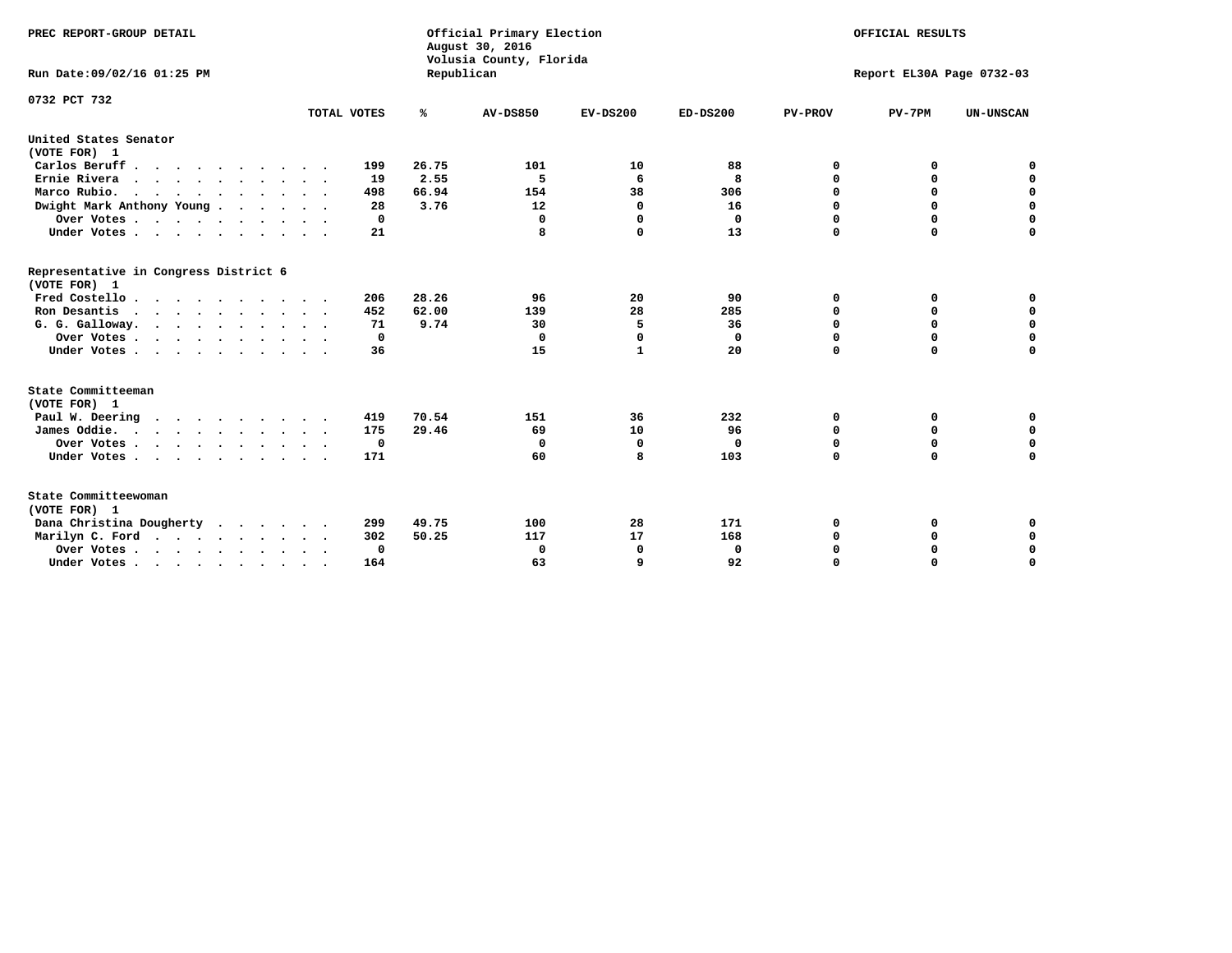| PREC REPORT-GROUP DETAIL              |  |  |  | Official Primary Election<br>August 30, 2016<br>Volusia County, Florida |  |             |       |                 |            | OFFICIAL RESULTS |                |                           |                  |
|---------------------------------------|--|--|--|-------------------------------------------------------------------------|--|-------------|-------|-----------------|------------|------------------|----------------|---------------------------|------------------|
| Run Date: 09/02/16 01:25 PM           |  |  |  |                                                                         |  |             |       | Libertarian     |            |                  |                | Report EL30A Page 0732-04 |                  |
| 0732 PCT 732                          |  |  |  |                                                                         |  | TOTAL VOTES | ℁     | <b>AV-DS850</b> | $EV-DS200$ | $ED-DS200$       | <b>PV-PROV</b> | $PV-7PM$                  | <b>UN-UNSCAN</b> |
| United States Senator<br>(VOTE FOR) 1 |  |  |  |                                                                         |  |             |       |                 |            |                  |                |                           |                  |
| Augustus Invictus.                    |  |  |  |                                                                         |  |             | 25.00 |                 | 0          |                  |                |                           | 0                |
| Paul Stanton                          |  |  |  |                                                                         |  |             | 75.00 |                 |            |                  |                |                           | 0                |
| Over Votes                            |  |  |  |                                                                         |  | 0           |       |                 |            | O                |                |                           | 0                |
| Under Votes                           |  |  |  |                                                                         |  |             |       |                 |            |                  |                |                           |                  |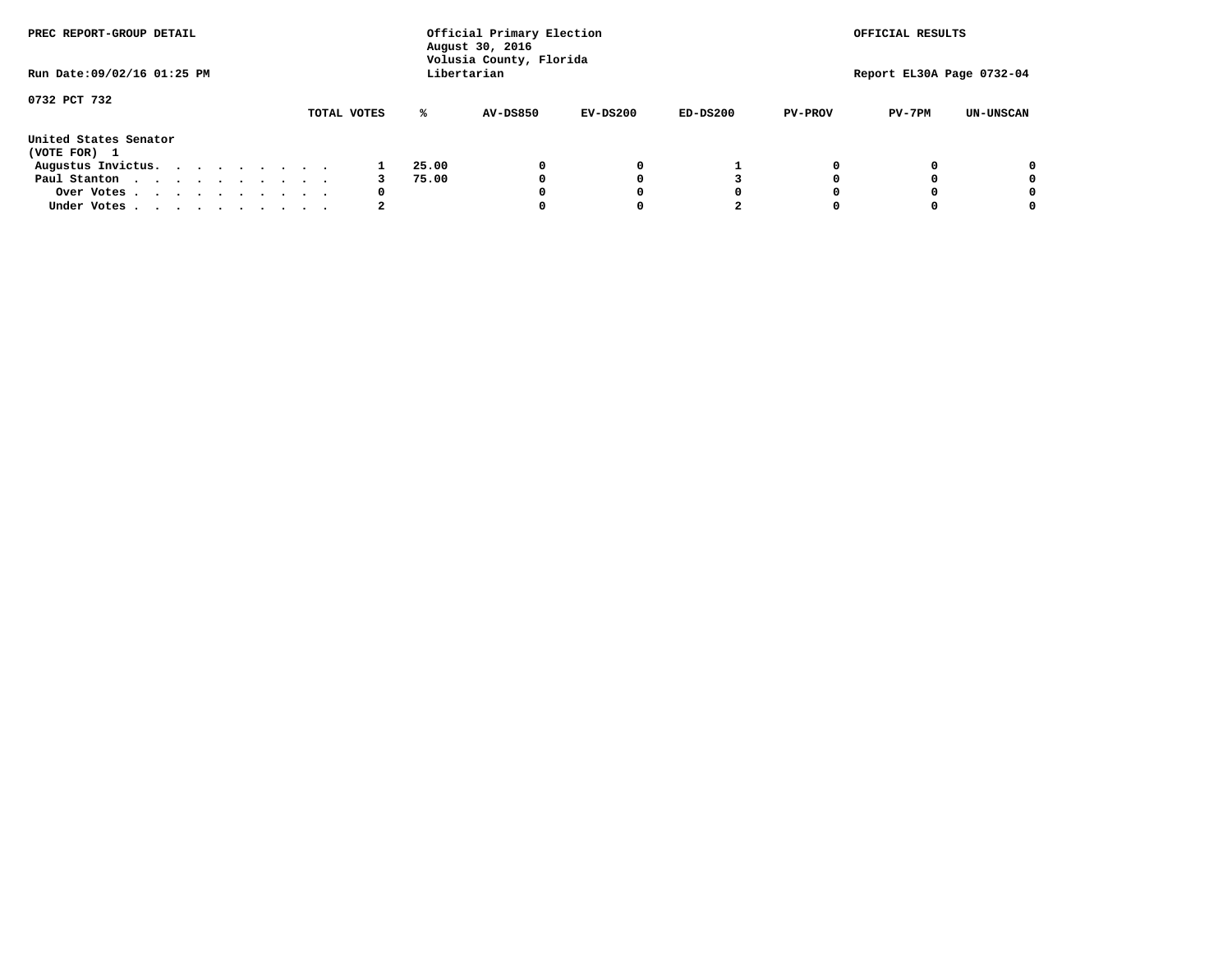| PREC REPORT-GROUP DETAIL                                               |             | Official Primary Election<br>August 30, 2016<br>Volusia County, Florida |                 | OFFICIAL RESULTS |            |                           |             |                  |  |  |
|------------------------------------------------------------------------|-------------|-------------------------------------------------------------------------|-----------------|------------------|------------|---------------------------|-------------|------------------|--|--|
| Run Date: 09/02/16 01:25 PM                                            |             |                                                                         | Nonpartisan     |                  |            | Report EL30A Page 0732-05 |             |                  |  |  |
| 0732 PCT 732                                                           |             |                                                                         |                 |                  |            |                           |             |                  |  |  |
|                                                                        | TOTAL VOTES | ℁                                                                       | <b>AV-DS850</b> | $EV-DS200$       | $ED-DS200$ | <b>PV-PROV</b>            | $PV-7PM$    | <b>UN-UNSCAN</b> |  |  |
| Circuit Judge 7th Circuit Group 4<br>(VOTE FOR) 1                      |             |                                                                         |                 |                  |            |                           |             |                  |  |  |
| Chris France - WITHDRAWN                                               | 213         | 17.97                                                                   | 79              | 12               | 122        | 0                         | 0           | 0                |  |  |
| Sebrina L. Slack.                                                      | 435         | 36.71                                                                   | 170             | 32               | 233        | $\Omega$                  | $\mathbf 0$ | $\mathbf 0$      |  |  |
| Stasia Warren                                                          | 537         | 45.32                                                                   | 213             | 55               | 269        | $\mathbf 0$               | $\mathbf 0$ | $\mathbf 0$      |  |  |
| Over Votes                                                             | $\mathbf 0$ |                                                                         | $\mathbf{0}$    | 0                | 0          | $\mathbf 0$               | $\mathbf 0$ | $\mathbf 0$      |  |  |
| Under Votes                                                            | 218         |                                                                         | 102             | 13               | 103        | $\mathbf 0$               | $\mathbf 0$ | $\mathbf 0$      |  |  |
| Circuit Judge 7th Circuit Group 10<br>(VOTE FOR) 1                     |             |                                                                         |                 |                  |            |                           |             |                  |  |  |
| Malcolm Anthony                                                        | 396         | 34.49                                                                   | 172             | 34               | 190        | 0                         | 0           | 0                |  |  |
| Scott DuPont                                                           | 752         | 65.51                                                                   | 280             | 66               | 406        | 0                         | $\mathbf 0$ | $\mathbf 0$      |  |  |
| Over Votes<br>$\ddot{\phantom{1}}$                                     | 0           |                                                                         | $\mathbf{0}$    | $\mathbf 0$      | 0          | $\mathbf 0$               | 0           | $\mathbf 0$      |  |  |
| Under Votes                                                            | 255         |                                                                         | 112             | 12               | 131        | $\mathbf 0$               | $\Omega$    | $\mathbf 0$      |  |  |
| Circuit Judge 7th Circuit Group 13<br>(VOTE FOR) 1                     |             |                                                                         |                 |                  |            |                           |             |                  |  |  |
| David Hood.                                                            | 594         | 49.25                                                                   | 221             | 52               | 321        | 0                         | 0           | $\mathbf 0$      |  |  |
| A. "Kathleen" McNeilly                                                 | 612         | 50.75                                                                   | 253             | 52               | 307        | $\mathbf 0$               | 0           | $\mathbf 0$      |  |  |
| Over Votes                                                             | $\mathbf 0$ |                                                                         | $\mathbf{0}$    | $\mathbf 0$      | 0          | 0                         | $\mathbf 0$ | $\mathbf 0$      |  |  |
| Under Votes                                                            | 197         |                                                                         | 90              | 8                | 99         | $\mathbf 0$               | $\mathbf 0$ | 0                |  |  |
| Circuit Judge 7th Circuit Group 17<br>(VOTE FOR) 1                     |             |                                                                         |                 |                  |            |                           |             |                  |  |  |
| Linda L. Gaustad                                                       | 474         | 41.54                                                                   | 199             | 44               | 231        | 0                         | 0           | $\mathbf 0$      |  |  |
| Howard O. McGillin Jr                                                  | 667         | 58.46                                                                   | 245             | 56               | 366        | 0                         | 0           | 0                |  |  |
| Over Votes                                                             | $\mathbf 0$ |                                                                         | $\Omega$        | 0                | 0          | $\mathbf 0$               | $\mathbf 0$ | 0                |  |  |
| Under Votes                                                            | 262         |                                                                         | 120             | 12               | 130        | $\mathbf 0$               | $\mathbf 0$ | $\mathbf 0$      |  |  |
| County Judge 7th Circuit Group 3<br>(VOTE FOR) 1                       |             |                                                                         |                 |                  |            |                           |             |                  |  |  |
| Heather Caeners<br>$\cdots$                                            | 426         | 36.54                                                                   | 155             | 42               | 229        | 0                         | 0           | 0                |  |  |
| Shirley A. Green                                                       | 553         | 47.43                                                                   | 236             | 51               | 266        | $\mathbf 0$               | $\mathbf 0$ | $\mathbf 0$      |  |  |
| Marla Rawnsley.                                                        | 187         | 16.04                                                                   | 70              | 10               | 107        | 0                         | $\mathbf 0$ | $\pmb{0}$        |  |  |
| Over Votes.<br>$\cdot$<br>$\ddot{\phantom{a}}$<br>$\ddot{\phantom{a}}$ |             | 0                                                                       | $\Omega$        | 0                | 0          | $\mathbf 0$               | $\mathbf 0$ | $\mathbf 0$      |  |  |
| Under Votes<br>$\sim$<br>$\sim$                                        | 237         |                                                                         | 103             | 9                | 125        | $\mathbf 0$               | $\mathbf 0$ | 0                |  |  |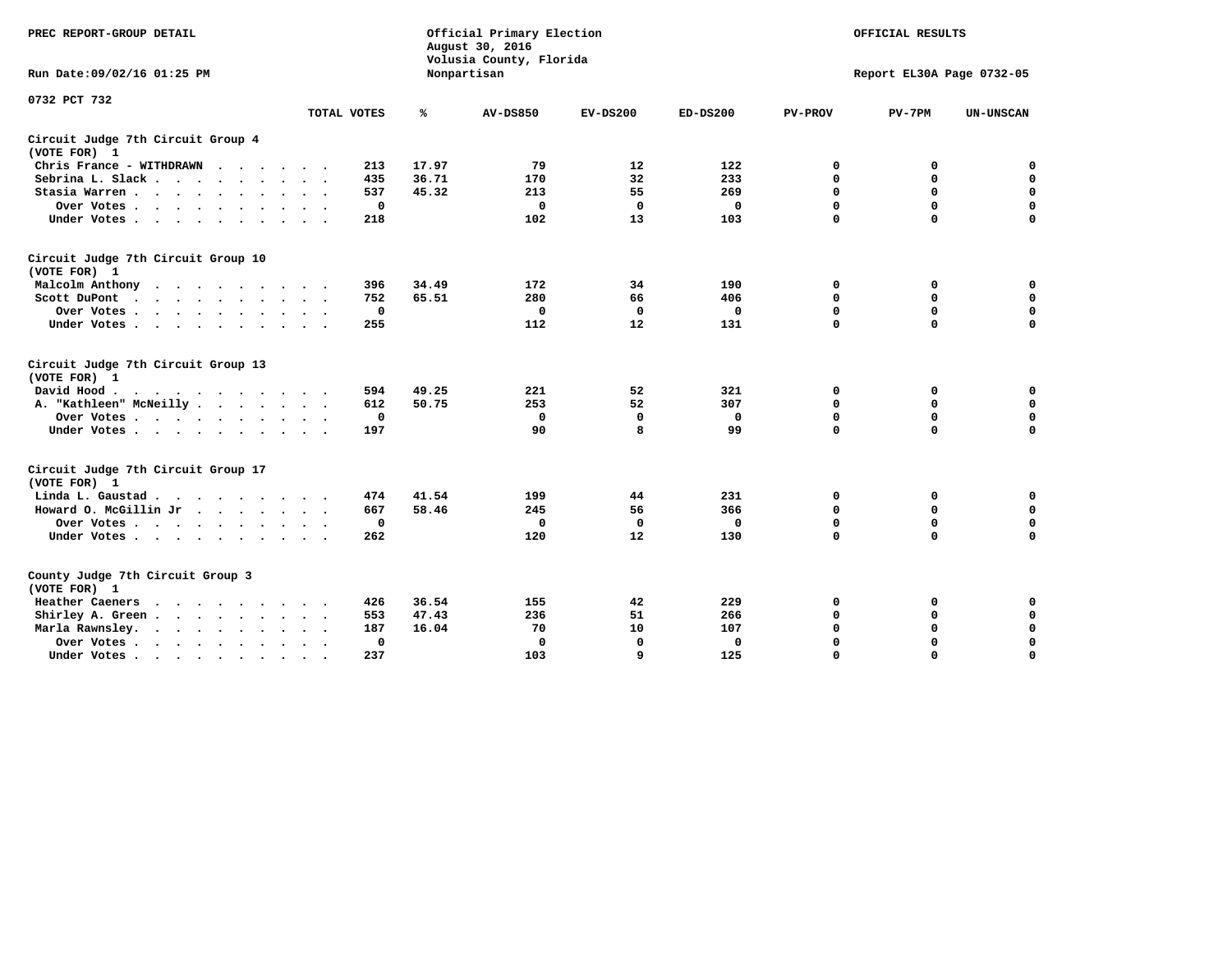| PREC REPORT-GROUP DETAIL                                                                 |                                     |       | Official Primary Election<br>August 30, 2016<br>Volusia County, Florida | OFFICIAL RESULTS |              |                |                           |                  |
|------------------------------------------------------------------------------------------|-------------------------------------|-------|-------------------------------------------------------------------------|------------------|--------------|----------------|---------------------------|------------------|
| Run Date: 09/02/16 01:25 PM                                                              |                                     |       | Nonpartisan                                                             |                  |              |                | Report EL30A Page 0732-06 |                  |
| 0732 PCT 732                                                                             | TOTAL VOTES                         | ℁     | <b>AV-DS850</b>                                                         | $EV-DS200$       | $ED-DS200$   | <b>PV-PROV</b> | $PV-7PM$                  | <b>UN-UNSCAN</b> |
| Sheriff                                                                                  |                                     |       |                                                                         |                  |              |                |                           |                  |
| (VOTE FOR) 1                                                                             |                                     |       |                                                                         |                  |              |                |                           |                  |
| Wendell C. Bradford                                                                      | 72                                  | 5.27  | 21                                                                      | 15               | 36           | 0              | 0                         | 0                |
| Dave Brannon                                                                             | 129                                 | 9.44  | 53                                                                      | 18               | 58           | $\Omega$       | 0                         | $\mathbf 0$      |
| Mike Chitwood                                                                            | 817                                 | 59.77 | 360                                                                     | 59               | 398          | $\Omega$       | 0                         | 0                |
| Eric Dietrich.                                                                           | 330                                 | 24.14 | 105                                                                     | 19               | 206          | 0              | 0                         | $\mathbf 0$      |
| James E. (Jim) Gillum                                                                    | 19                                  | 1.39  | 9                                                                       | 0                | 10           | 0              | 0                         | $\mathbf 0$      |
| Over Votes                                                                               | $\mathbf 0$                         |       | $\mathbf 0$                                                             | 0                | $\mathbf 0$  | 0              | 0                         | $\mathsf{o}\,$   |
| Under Votes                                                                              | 36                                  |       | 16                                                                      | $\mathbf{1}$     | 19           | 0              | 0                         | 0                |
| Property Appraiser                                                                       |                                     |       |                                                                         |                  |              |                |                           |                  |
| (VOTE FOR) 1                                                                             |                                     |       |                                                                         |                  |              |                |                           |                  |
| Larry Bartlett.                                                                          | 483                                 | 40.76 | 210                                                                     | 41               | 232          | $\mathbf 0$    | 0                         | 0                |
| H. Alan Burton.                                                                          | 453                                 | 38.23 | 162                                                                     | 37               | 254          | 0              | 0                         | $\mathsf{o}\,$   |
| Mike Swanto.                                                                             | 249                                 | 21.01 | 89                                                                      | 24               | 136          | $\mathbf 0$    | 0                         | $\mathbf 0$      |
| Over Votes                                                                               | 0                                   |       | $^{\circ}$                                                              | $^{\circ}$       | $\mathbf{0}$ | 0              | 0                         | $\mathbf 0$      |
| Under Votes                                                                              | 218                                 |       | 103                                                                     | 10               | 105          | 0              | 0                         | $\Omega$         |
| Supervisor of Elections<br>(VOTE FOR) 1                                                  |                                     |       |                                                                         |                  |              |                |                           |                  |
| Teresa Apgar                                                                             | 150                                 | 12.19 | 61                                                                      | 15               | 74           | 0              | 0                         | 0                |
| David Lee Davis                                                                          | 163                                 | 13.24 | 64                                                                      | 10               | 89           | 0              | 0                         | $\mathbf 0$      |
| Bill Fyfe                                                                                | 106                                 | 8.61  | 42                                                                      | 5                | 59           | 0              | 0                         | $\mathbf 0$      |
| Lisa Lewis                                                                               | 812                                 | 65.96 | 332                                                                     | 73               | 407          | $\mathbf 0$    | 0                         | $\mathbf 0$      |
| Over Votes                                                                               | $\mathbf 0$                         |       | $\mathbf 0$                                                             | 0                | $\mathbf 0$  | 0              | 0                         | $\mathbf 0$      |
| Under Votes                                                                              | 172                                 |       | 65                                                                      | 9                | 98           | 0              | 0                         | $\Omega$         |
| County Council Chair                                                                     |                                     |       |                                                                         |                  |              |                |                           |                  |
| (VOTE FOR) 1                                                                             |                                     |       |                                                                         |                  |              |                |                           |                  |
| Jason P. Davis.                                                                          | 317                                 | 26.51 | 128                                                                     | 33               | 156          | 0              | 0                         | 0                |
| Greg Gimbert<br>.                                                                        | 212                                 | 17.73 | 86                                                                      | 17               | 109          | 0              | 0                         | 0                |
| Ed Kelley                                                                                | 564                                 | 47.16 | 202                                                                     | 43               | 319          | $\Omega$       | $\Omega$                  | $\mathbf 0$      |
| Tom Laputka.                                                                             | 103                                 | 8.61  | 49                                                                      | 8                | 46           | $\mathbf 0$    | 0                         | $\mathbf 0$      |
| Over Votes .<br>$\cdots$                                                                 | 0                                   |       | $^{\circ}$                                                              | $\Omega$         | 0            | 0              | 0                         | $\mathbf 0$      |
| Under Votes                                                                              | 207                                 |       | 99                                                                      | 11               | 97           | $\mathbf 0$    | 0                         | $\mathbf 0$      |
| Port Orange Mayor                                                                        |                                     |       |                                                                         |                  |              |                |                           |                  |
| (VOTE FOR) 1                                                                             |                                     |       |                                                                         |                  |              |                |                           |                  |
| Don Burnette<br>$\cdots$                                                                 | 566                                 | 48.88 | 224                                                                     | 45               | 297          | 0              | 0                         | 0                |
| Lance Green.<br>$\mathbf{r}$ , $\mathbf{r}$ , $\mathbf{r}$ , $\mathbf{r}$ , $\mathbf{r}$ | 250<br>$\bullet$<br>$\sim$          | 21.59 | 103                                                                     | 24               | 123          | $\mathbf 0$    | 0                         | $\mathbf 0$      |
| Ted Noftall.<br>$\cdots$<br>$\ddot{\phantom{a}}$<br>$\mathbf{r}$                         | 342<br>$\sim$                       | 29.53 | 128                                                                     | 24               | 190          | 0              | 0                         | $\mathbf 0$      |
| Over Votes .<br>$\cdots$<br>$\bullet$                                                    | $\mathbf 0$<br>$\bullet$            |       | $\mathbf 0$                                                             | 0                | $\mathbf{0}$ | $\mathbf 0$    | 0                         | $\mathbf 0$      |
| Under Votes<br>.                                                                         | 102<br>$\cdot$ $\cdot$<br>$\bullet$ |       | 55                                                                      | 6                | 41           | $\Omega$       | $\Omega$                  | $\mathbf 0$      |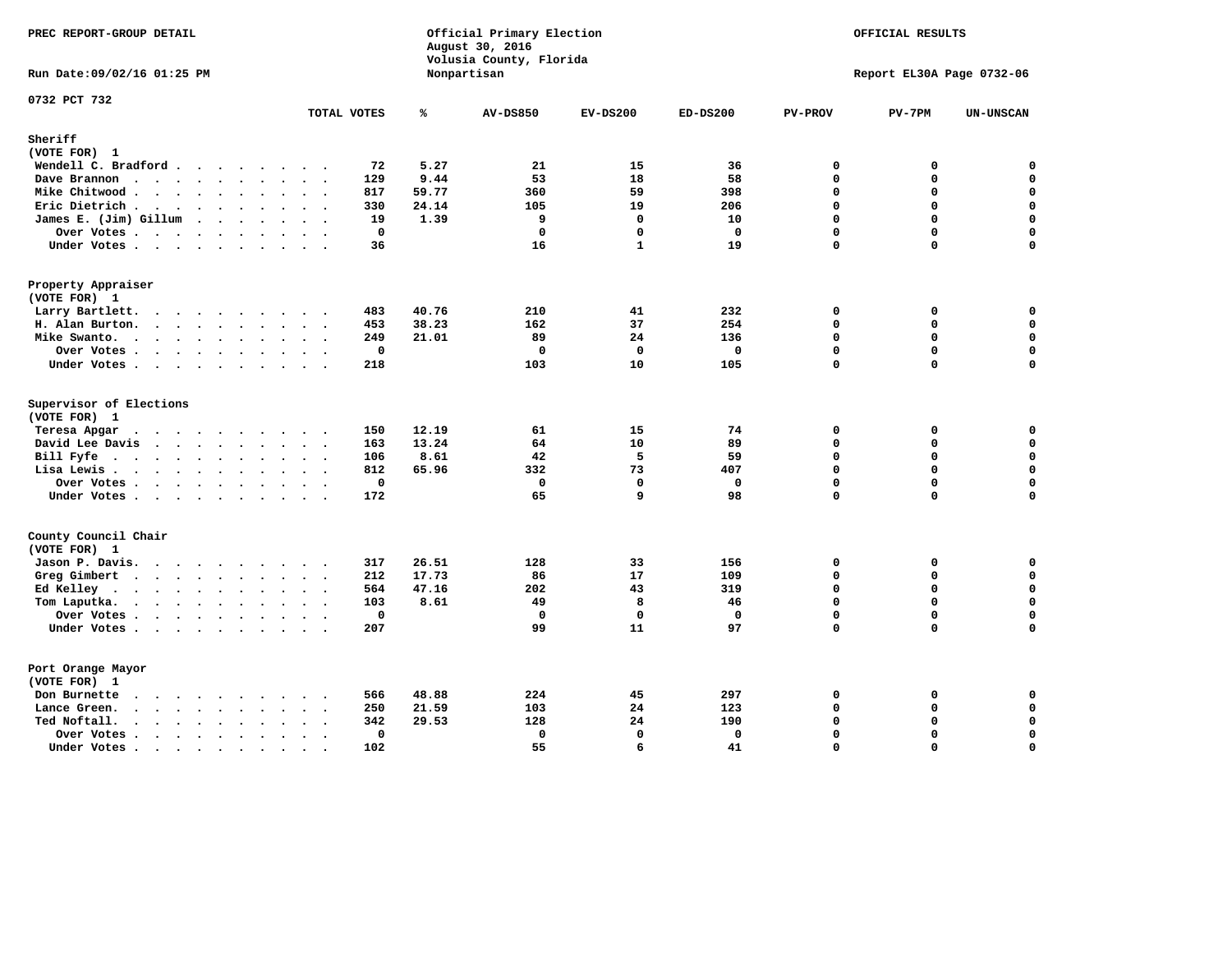| PREC REPORT-GROUP DETAIL<br>Run Date: 09/02/16 01:25 PM |              | Official Primary Election<br>August 30, 2016<br>Volusia County, Florida<br>Nonpartisan |            | OFFICIAL RESULTS<br>Report EL30A Page 0732-07 |                            |                  |
|---------------------------------------------------------|--------------|----------------------------------------------------------------------------------------|------------|-----------------------------------------------|----------------------------|------------------|
| 0732 PCT 732                                            | TOTAL VOTES  | ℁<br><b>AV-DS850</b>                                                                   | $EV-DS200$ | $ED-DS200$                                    | <b>PV-PROV</b><br>$PV-7PM$ | <b>UN-UNSCAN</b> |
| Port Orange City Council District 2<br>(VOTE FOR) 1     |              |                                                                                        |            |                                               |                            |                  |
| Sarah Jones.                                            | 435          | 40.77<br>190                                                                           | 34         | 211                                           | 0                          |                  |
| Chase Tramont                                           | 632          | 59.23<br>220                                                                           | 55         | 357                                           |                            |                  |
| Over Votes                                              | $\mathbf{o}$ | 0                                                                                      |            |                                               |                            |                  |
| Under Votes                                             | 193          | 100                                                                                    | 10         | 83                                            | 0                          | 0                |
| Amendment 4                                             |              |                                                                                        |            |                                               |                            |                  |
| (VOTE FOR) 1                                            |              |                                                                                        |            |                                               |                            |                  |
| Yes                                                     | 946          | 75.68<br>369                                                                           | 81         | 496                                           | 0                          | 0                |
| No.                                                     | 304          | 24.32<br>121                                                                           | 24         | 159                                           |                            |                  |
| Over Votes.                                             | 0            | 0                                                                                      |            |                                               |                            |                  |
| Under Votes                                             | 153          | 74                                                                                     |            | 72                                            | O                          | 0                |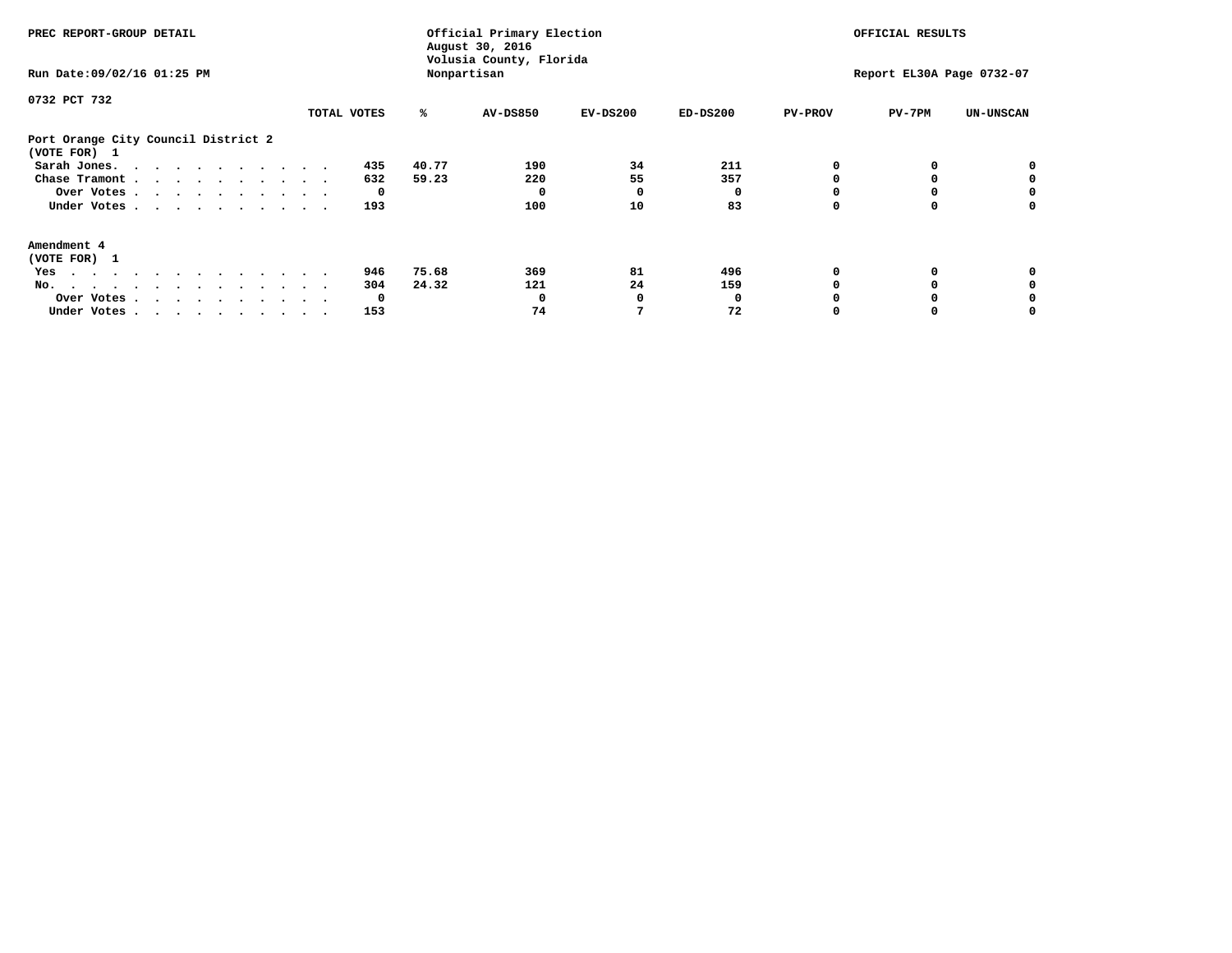| PREC REPORT-GROUP DETAIL                                                                                                                 |         |              | Official Primary Election<br>August 30, 2016 |                         | OFFICIAL RESULTS          |            |                |          |                  |
|------------------------------------------------------------------------------------------------------------------------------------------|---------|--------------|----------------------------------------------|-------------------------|---------------------------|------------|----------------|----------|------------------|
| Run Date:09/02/16 01:25 PM                                                                                                               |         |              | <b>STATISTICS</b>                            | Volusia County, Florida | Report EL30A Page 0733-01 |            |                |          |                  |
| 0733 PCT 733                                                                                                                             |         |              |                                              |                         |                           |            |                |          |                  |
|                                                                                                                                          |         | TOTAL VOTES  | %ะ                                           | <b>AV-DS850</b>         | $EV-DS200$                | $ED-DS200$ | <b>PV-PROV</b> | $PV-7PM$ | <b>UN-UNSCAN</b> |
| REGISTERED VOTERS - TOTAL                                                                                                                |         | 2,566        |                                              |                         |                           |            |                |          |                  |
| REGISTERED VOTERS - Democratic                                                                                                           | $\cdot$ | 807          | 31.45                                        |                         |                           |            |                |          |                  |
| REGISTERED VOTERS - Republican                                                                                                           |         | 1,061        | 41.35                                        |                         |                           |            |                |          |                  |
| REGISTERED VOTERS - Libertarian                                                                                                          |         | 14           | .55                                          |                         |                           |            |                |          |                  |
| REGISTERED VOTERS - Nonpartisan                                                                                                          |         | 684          |                                              |                         |                           |            |                |          |                  |
| BALLOTS CAST - TOTAL.                                                                                                                    |         | 889          |                                              | 377                     | 56                        | 455        |                |          |                  |
| BALLOTS CAST - Democratic                                                                                                                |         | 285          | 32.06                                        | 121                     | 21                        | 142        |                |          |                  |
| BALLOTS CAST - Republican                                                                                                                |         | 471          | 52.98                                        | 191                     | 32                        | 248        |                |          |                  |
| BALLOTS CAST - Libertarian.                                                                                                              |         | $\mathbf{o}$ |                                              | 0                       |                           | 0          |                |          |                  |
| BALLOTS CAST - Nonpartisan.                                                                                                              |         | 133          | 14.96                                        | 65                      |                           | 65         |                |          | 0                |
| BALLOTS CAST - BLANK.                                                                                                                    |         |              | .11                                          |                         |                           | 0          | 0              | $\Omega$ |                  |
| VOTER TURNOUT - TOTAL<br>the contract of the contract of the contract of the contract of the contract of the contract of the contract of |         |              | 34.65                                        |                         |                           |            |                |          |                  |
| VOTER TURNOUT - Democratic.                                                                                                              |         |              | 35.32                                        |                         |                           |            |                |          |                  |
| VOTER TURNOUT - Republican.                                                                                                              |         |              | 44.39                                        |                         |                           |            |                |          |                  |
| VOTER TURNOUT - Libertarian                                                                                                              |         |              |                                              |                         |                           |            |                |          |                  |
| VOTER TURNOUT - BLANK<br>. As a set of the set of the set of the set of the set of the set of the set of the $\alpha$                    |         |              | .04                                          |                         |                           |            |                |          |                  |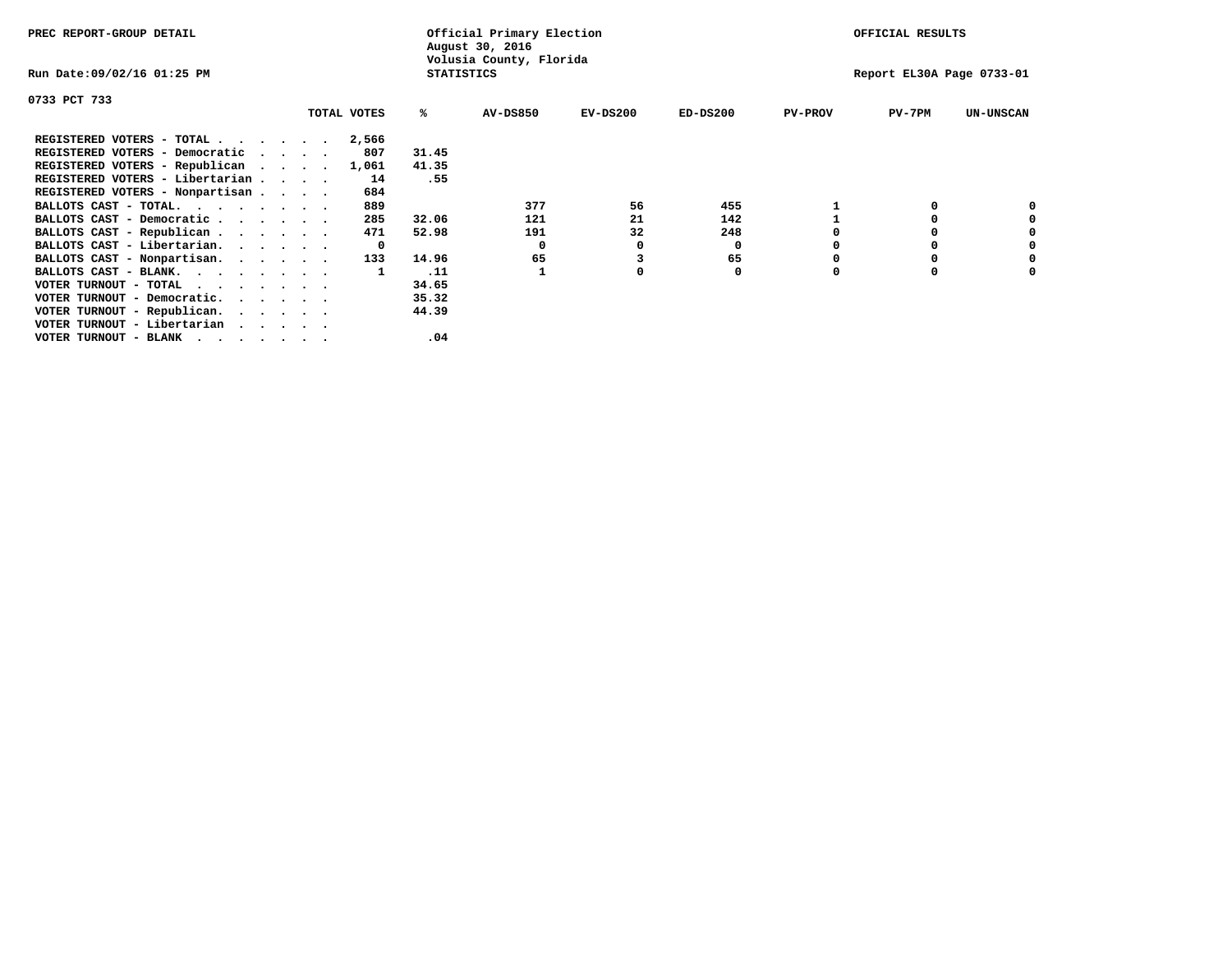| PREC REPORT-GROUP DETAIL                                               |             |            | Official Primary Election<br>August 30, 2016<br>Volusia County, Florida | OFFICIAL RESULTS          |            |                |          |                  |
|------------------------------------------------------------------------|-------------|------------|-------------------------------------------------------------------------|---------------------------|------------|----------------|----------|------------------|
| Run Date: 09/02/16 01:25 PM                                            |             | Democratic |                                                                         | Report EL30A Page 0733-02 |            |                |          |                  |
| 0733 PCT 733                                                           | TOTAL VOTES | ℁          | <b>AV-DS850</b>                                                         | $EV-DS200$                | $ED-DS200$ | <b>PV-PROV</b> | $PV-7PM$ | <b>UN-UNSCAN</b> |
| United States Senator                                                  |             |            |                                                                         |                           |            |                |          |                  |
| (VOTE FOR) 1                                                           |             |            |                                                                         |                           |            |                |          |                  |
| Roque "Rocky" De La Fuente.                                            | 11          | 4.35       |                                                                         |                           | 6          |                |          |                  |
| Alan Grayson                                                           | 58          | 22.92      | 22                                                                      |                           | 34         |                |          |                  |
| Pam Keith                                                              | 48          | 18.97      | 29                                                                      |                           | 17         |                |          |                  |
| Reginald Luster                                                        | 6           | 2.37       |                                                                         |                           |            |                |          |                  |
| Patrick Murphy.                                                        | 130         | 51.38      | 49                                                                      | 15                        | 66         |                |          |                  |
| Over Votes                                                             | 0           |            |                                                                         |                           |            |                |          |                  |
| Under Votes                                                            | 32          |            | 16                                                                      |                           | 16         |                |          |                  |
| Representative in Congress District 6                                  |             |            |                                                                         |                           |            |                |          |                  |
| (VOTE FOR) 1                                                           |             |            |                                                                         |                           |            |                |          |                  |
| William (Bill) McCullough                                              | 104         | 41.60      | 48                                                                      |                           | 50         |                |          |                  |
| Jay McGovern                                                           | 36          | 14.40      | 21                                                                      |                           | 15         |                |          |                  |
| George Pappas.                                                         | 58          | 23.20      | 23                                                                      |                           | 27         |                |          |                  |
| Dwayne L. Taylor                                                       | 52          | 20.80      | 16                                                                      |                           | 28         |                |          |                  |
| Over Votes                                                             |             |            |                                                                         |                           |            |                |          |                  |
| Under Votes, $\cdot$ , $\cdot$ , $\cdot$ , $\cdot$ , $\cdot$ , $\cdot$ | 35          |            | 13                                                                      |                           | 22         |                |          |                  |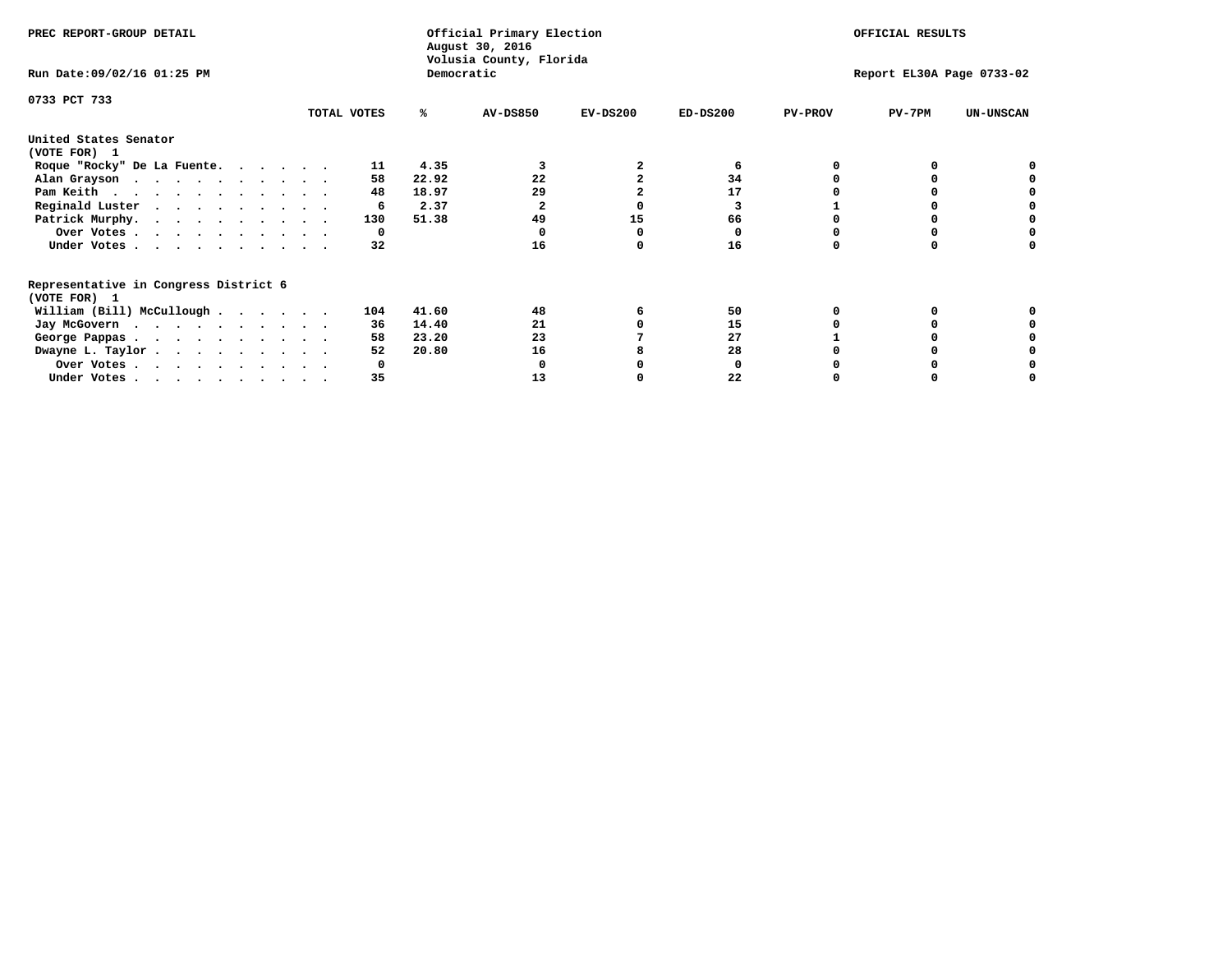| PREC REPORT-GROUP DETAIL<br>Run Date:09/02/16 01:25 PM |             |       | Official Primary Election<br>August 30, 2016<br>Volusia County, Florida<br>Republican | OFFICIAL RESULTS<br>Report EL30A Page 0733-03 |                         |                |             |                  |
|--------------------------------------------------------|-------------|-------|---------------------------------------------------------------------------------------|-----------------------------------------------|-------------------------|----------------|-------------|------------------|
| 0733 PCT 733                                           |             |       |                                                                                       |                                               |                         |                |             |                  |
|                                                        | TOTAL VOTES | ℁     | AV-DS850                                                                              | $EV-DS200$                                    | $ED-DS200$              | <b>PV-PROV</b> | $PV-7PM$    | <b>UN-UNSCAN</b> |
| United States Senator                                  |             |       |                                                                                       |                                               |                         |                |             |                  |
| (VOTE FOR) 1                                           |             |       |                                                                                       |                                               |                         |                |             |                  |
| Carlos Beruff                                          | 97          | 21.32 | 53                                                                                    | 7                                             | 37                      | 0              | 0           | 0                |
| Ernie Rivera                                           | 8           | 1.76  | 6                                                                                     | $\mathbf{0}$                                  | $\overline{\mathbf{2}}$ | $\mathbf 0$    | 0           | $\mathbf 0$      |
| Marco Rubio.                                           | 321         | 70.55 | 118                                                                                   | 22                                            | 181                     | 0              | 0           | $\mathbf 0$      |
| Dwight Mark Anthony Young                              | 29          | 6.37  | 11                                                                                    | $\mathbf{1}$                                  | 17                      | 0              | $\mathbf 0$ | 0                |
| Over Votes                                             | 0           |       | $\mathbf 0$                                                                           | $\mathbf{0}$                                  | $\mathbf 0$             | $\mathbf 0$    | $\mathbf 0$ | $\mathbf 0$      |
| Under Votes                                            | 16          |       | 3                                                                                     | $\boldsymbol{z}$                              | 11                      | $\Omega$       | $\Omega$    | $\mathbf 0$      |
| Representative in Congress District 6<br>(VOTE FOR) 1  |             |       |                                                                                       |                                               |                         |                |             |                  |
| Fred Costello                                          | 114         | 25.68 | 48                                                                                    | 6                                             | 60                      | 0              | 0           | 0                |
| Ron Desantis                                           | 262         | 59.01 | 100                                                                                   | 21                                            | 141                     | $\mathbf 0$    | $\mathbf 0$ | $\mathbf 0$      |
| G. G. Galloway.                                        | 68          | 15.32 | 32                                                                                    | 5                                             | 31                      | 0              | 0           | $\mathbf 0$      |
| Over Votes                                             | 0           |       | $\mathbf 0$                                                                           | $\Omega$                                      | $\mathbf{0}$            | $\mathbf 0$    | $\mathbf 0$ | $\mathbf 0$      |
| Under Votes                                            | 27          |       | 11                                                                                    | $\Omega$                                      | 16                      | $\mathbf 0$    | $\Omega$    | 0                |
| State Committeeman                                     |             |       |                                                                                       |                                               |                         |                |             |                  |
| (VOTE FOR) 1                                           |             |       |                                                                                       |                                               |                         |                |             |                  |
| Paul W. Deering                                        | 244         | 72.40 | 108                                                                                   | 16                                            | 120                     | 0              | 0           | 0                |
| James Oddie.                                           | 93          | 27.60 | 41                                                                                    | 6                                             | 46                      | 0              | $\mathbf 0$ | $\mathbf 0$      |
| Over Votes                                             | 0           |       | 0                                                                                     | 0                                             | 0                       | $\mathbf 0$    | $\mathbf 0$ | $\mathbf 0$      |
|                                                        | 134         |       | 42                                                                                    | 10                                            | 82                      | $\mathbf 0$    | $\mathbf 0$ | $\mathbf 0$      |
| Under Votes<br>$\sim$                                  |             |       |                                                                                       |                                               |                         |                |             |                  |
| State Committeewoman<br>(VOTE FOR) 1                   |             |       |                                                                                       |                                               |                         |                |             |                  |
| Dana Christina Dougherty                               | 186         | 52.10 | 76                                                                                    | 14                                            | 96                      | 0              | 0           | 0                |
| Marilyn C. Ford                                        | 171         | 47.90 | 78                                                                                    | 12                                            | 81                      | 0              | 0           | 0                |
| Over Votes                                             | $\Omega$    |       | $\mathbf 0$                                                                           | 0                                             | $\mathbf 0$             | 0              | 0           | $\mathbf 0$      |
| Under Votes, , , , , , , , , ,                         | 114         |       | 37                                                                                    | 6                                             | 71                      | $\Omega$       | $\Omega$    | $\Omega$         |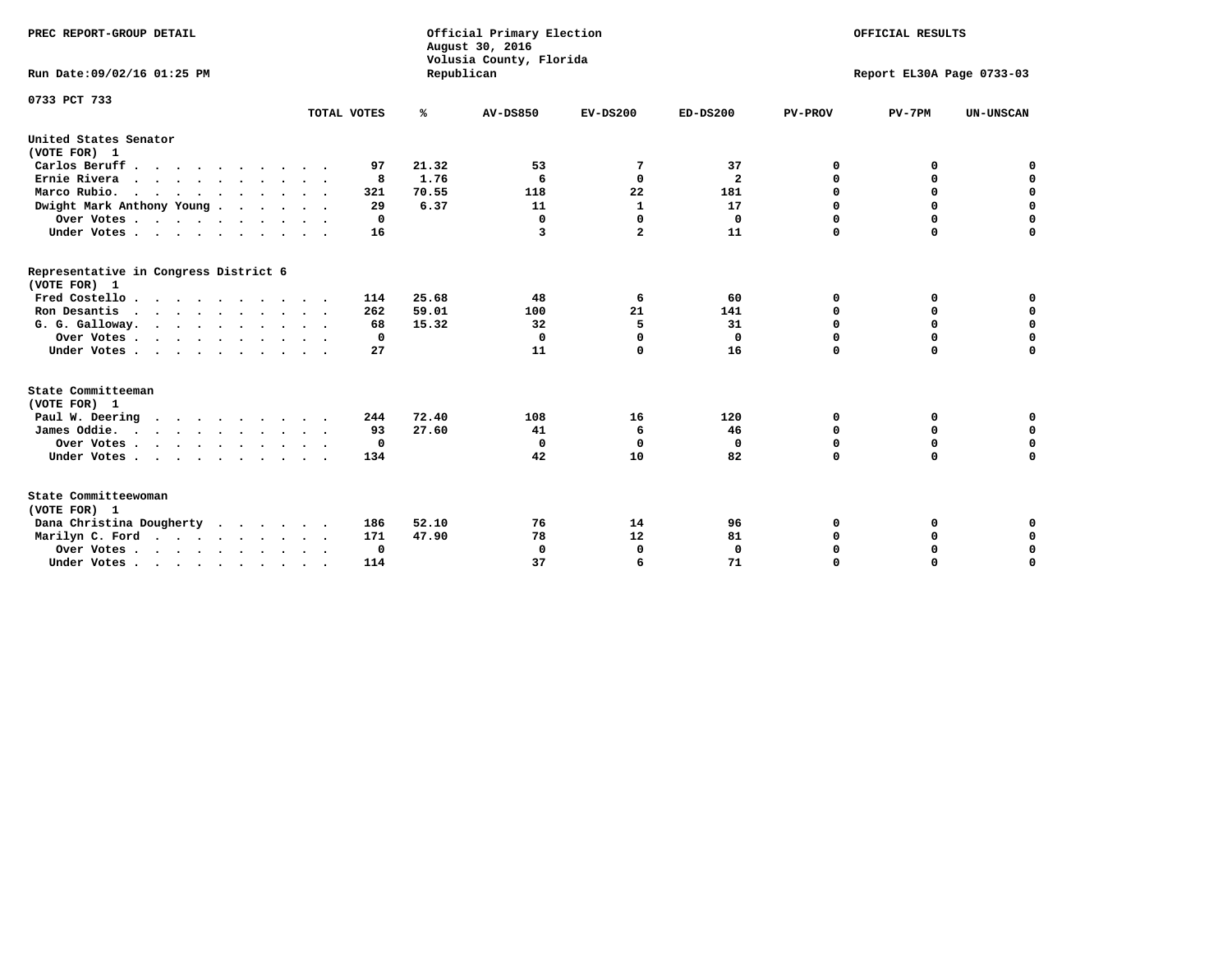| PREC REPORT-GROUP DETAIL<br>Run Date: 09/02/16 01:25 PM |  |  |  |  |  | Official Primary Election<br>August 30, 2016<br>Volusia County, Florida<br>Libertarian |             | OFFICIAL RESULTS<br>Report EL30A Page 0733-04 |                 |            |            |                |          |                  |
|---------------------------------------------------------|--|--|--|--|--|----------------------------------------------------------------------------------------|-------------|-----------------------------------------------|-----------------|------------|------------|----------------|----------|------------------|
| 0733 PCT 733                                            |  |  |  |  |  |                                                                                        | TOTAL VOTES | ℁                                             | <b>AV-DS850</b> | $EV-DS200$ | $ED-DS200$ | <b>PV-PROV</b> | $PV-7PM$ | <b>UN-UNSCAN</b> |
| United States Senator<br>(VOTE FOR) 1                   |  |  |  |  |  |                                                                                        |             |                                               |                 |            |            |                |          |                  |
| Augustus Invictus.                                      |  |  |  |  |  |                                                                                        | 0           |                                               |                 | 0          | 0          |                |          | 0                |
| Paul Stanton                                            |  |  |  |  |  |                                                                                        | 0           |                                               |                 |            | 0          |                |          | 0                |
| Over Votes                                              |  |  |  |  |  |                                                                                        | 0           |                                               |                 |            | 0          |                |          | 0                |
| Under Votes                                             |  |  |  |  |  |                                                                                        | 0           |                                               |                 |            |            |                |          | 0                |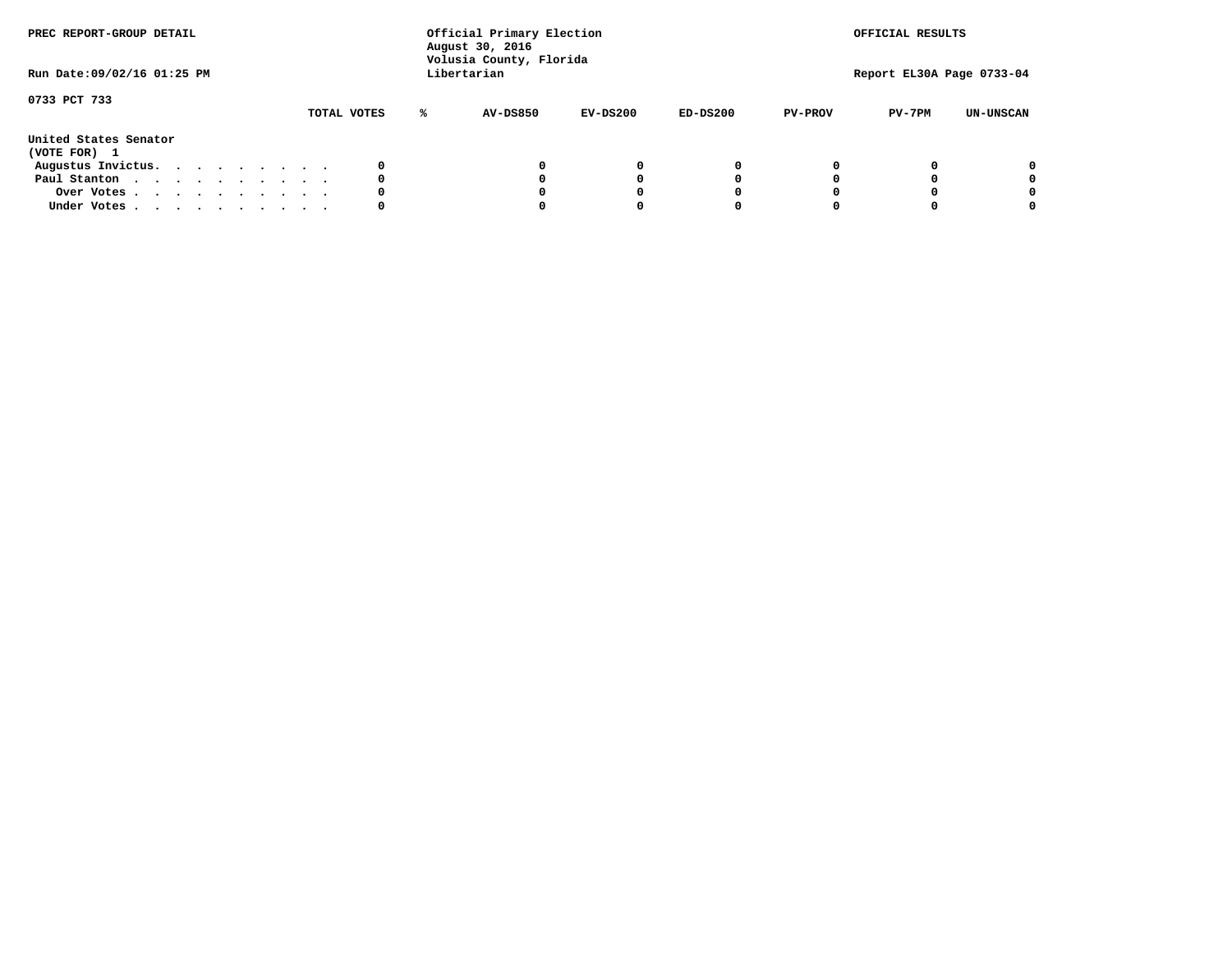| PREC REPORT-GROUP DETAIL                           |             |       | Official Primary Election<br>August 30, 2016<br>Volusia County, Florida | OFFICIAL RESULTS<br>Report EL30A Page 0733-05 |              |                |             |                  |
|----------------------------------------------------|-------------|-------|-------------------------------------------------------------------------|-----------------------------------------------|--------------|----------------|-------------|------------------|
| Run Date: 09/02/16 01:25 PM                        |             |       | Nonpartisan                                                             |                                               |              |                |             |                  |
| 0733 PCT 733                                       |             |       |                                                                         |                                               |              |                |             |                  |
|                                                    | TOTAL VOTES | ℁     | <b>AV-DS850</b>                                                         | $EV-DS200$                                    | $ED-DS200$   | <b>PV-PROV</b> | $PV-7PM$    | <b>UN-UNSCAN</b> |
| Circuit Judge 7th Circuit Group 4<br>(VOTE FOR) 1  |             |       |                                                                         |                                               |              |                |             |                  |
| Chris France - WITHDRAWN                           | 122         | 16.22 | 42                                                                      | 7                                             | 73           | 0              | 0           | 0                |
| Sebrina L. Slack                                   | 229         | 30.45 | 123                                                                     | 12                                            | 93           | $\mathbf{1}$   | $\mathbf 0$ | $\mathbf 0$      |
| Stasia Warren                                      | 401         | 53.32 | 158                                                                     | 33                                            | 210          | $\mathbf 0$    | 0           | $\mathbf 0$      |
| Over Votes                                         | $\mathbf 0$ |       | $\mathbf 0$                                                             | $\mathbf 0$                                   | $\mathbf 0$  | 0              | $\mathbf 0$ | $\mathbf 0$      |
| Under Votes                                        | 137         |       | 54                                                                      | 4                                             | 79           | $\mathbf 0$    | $\mathbf 0$ | $\mathbf 0$      |
| Circuit Judge 7th Circuit Group 10<br>(VOTE FOR) 1 |             |       |                                                                         |                                               |              |                |             |                  |
| Malcolm Anthony                                    | 225         | 32.47 | 112                                                                     | 8                                             | 104          | 1              | 0           | $\mathbf 0$      |
| Scott DuPont                                       | 468         | 67.53 | 184                                                                     | 41                                            | 243          | 0              | $\mathbf 0$ | $\mathbf 0$      |
| Over Votes                                         | $\mathbf 0$ |       | $\mathbf{0}$                                                            | $\mathbf 0$                                   | $\mathbf{0}$ | $\mathbf 0$    | $\mathbf 0$ | $\mathbf 0$      |
| Under Votes                                        | 196         |       | 81                                                                      | 7                                             | 108          | $\mathbf 0$    | $\mathbf 0$ | 0                |
| Circuit Judge 7th Circuit Group 13<br>(VOTE FOR) 1 |             |       |                                                                         |                                               |              |                |             |                  |
| David Hood.<br>$\cdots$                            | 395         | 52.32 | 176                                                                     | 31                                            | 188          | 0              | 0           | $\mathbf 0$      |
| A. "Kathleen" McNeilly                             | 360         | 47.68 | 152                                                                     | 20                                            | 187          | $\mathbf{1}$   | 0           | $\mathbf 0$      |
| Over Votes                                         | $\mathbf 0$ |       | $\mathbf 0$                                                             | 0                                             | 0            | 0              | $\mathbf 0$ | $\pmb{0}$        |
| Under Votes                                        | 134         |       | 49                                                                      | 5                                             | 80           | $\mathbf 0$    | $\mathbf 0$ | 0                |
| Circuit Judge 7th Circuit Group 17<br>(VOTE FOR) 1 |             |       |                                                                         |                                               |              |                |             |                  |
| Linda L. Gaustad                                   | 268         | 39.12 | 112                                                                     | 15                                            | 141          | 0              | 0           | $\mathbf 0$      |
| Howard O. McGillin Jr.                             | 417         | 60.88 | 189                                                                     | 31                                            | 196          | $\mathbf{1}$   | 0           | $\mathbf 0$      |
| Over Votes                                         | $\mathbf 0$ |       | $\mathbf 0$                                                             | $\mathbf 0$                                   | 0            | $\mathbf 0$    | $\mathbf 0$ | 0                |
| Under Votes                                        | 204         |       | 76                                                                      | 10                                            | 118          | $\mathbf 0$    | $\mathbf 0$ | $\mathbf 0$      |
| County Judge 7th Circuit Group 3<br>(VOTE FOR) 1   |             |       |                                                                         |                                               |              |                |             |                  |
| Heather Caeners<br>.                               | 227         | 31.93 | 92                                                                      | 23                                            | 112          | 0              | 0           | $\mathbf 0$      |
| Shirley A. Green                                   | 328         | 46.13 | 155                                                                     | 18                                            | 155          | $\mathbf 0$    | 0           | $\mathbf 0$      |
| Marla Rawnsley.                                    | 156         | 21.94 | 60                                                                      | 7                                             | 89           | 0              | 0           | $\pmb{0}$        |
| Over Votes<br>$\sim$ $\sim$                        | 0           |       | $\Omega$                                                                | $\mathbf 0$                                   | $\mathbf{0}$ | $\mathbf 0$    | $\mathbf 0$ | $\mathbf 0$      |
| Under Votes<br>$\bullet$                           | 178         |       | 70                                                                      | 8                                             | 99           | $\mathbf{1}$   | $\mathbf 0$ | $\Omega$         |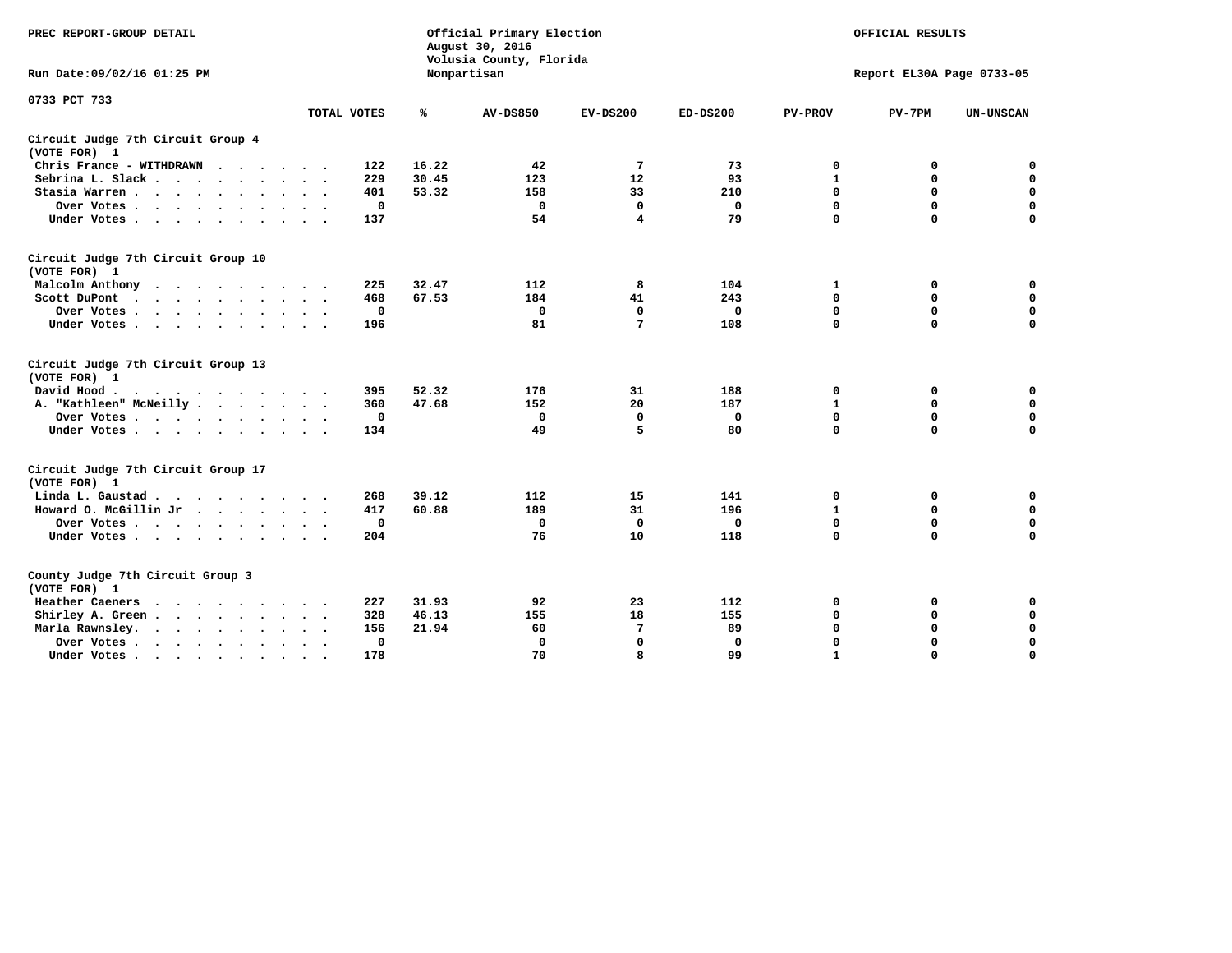| PREC REPORT-GROUP DETAIL                             |                                       |       | Official Primary Election<br>August 30, 2016<br>Volusia County, Florida |                         |                         |                | OFFICIAL RESULTS          |                  |
|------------------------------------------------------|---------------------------------------|-------|-------------------------------------------------------------------------|-------------------------|-------------------------|----------------|---------------------------|------------------|
| Run Date: 09/02/16 01:25 PM                          |                                       |       | Nonpartisan                                                             |                         |                         |                | Report EL30A Page 0733-06 |                  |
| 0733 PCT 733                                         | TOTAL VOTES                           | ℁     | <b>AV-DS850</b>                                                         | $EV-DS200$              | $ED-DS200$              | <b>PV-PROV</b> | $PV-7PM$                  | <b>UN-UNSCAN</b> |
| Sheriff                                              |                                       |       |                                                                         |                         |                         |                |                           |                  |
| (VOTE FOR) 1                                         |                                       |       |                                                                         |                         |                         |                |                           |                  |
| Wendell C. Bradford                                  | 39                                    | 4.46  | $\overline{7}$                                                          | 4                       | 28                      | $\mathbf 0$    | 0                         | 0                |
| Dave Brannon                                         | 64                                    | 7.31  | 27                                                                      | 9                       | 28                      | $\Omega$       | 0                         | 0                |
| Mike Chitwood                                        | 530                                   | 60.57 | 252                                                                     | 25                      | 253                     | $\Omega$       | 0                         | 0                |
| Eric Dietrich.                                       | 236                                   | 26.97 | 80                                                                      | 17                      | 138                     | $\mathbf{1}$   | 0                         | $\mathbf 0$      |
| James E. (Jim) Gillum                                | 6                                     | .69   | $\overline{\mathbf{3}}$                                                 | 0                       | $\overline{\mathbf{3}}$ | $\mathbf 0$    | 0                         | $\mathbf 0$      |
| Over Votes                                           | $\mathbf 0$                           |       | $\Omega$                                                                | 0                       | $\mathbf{0}$            | $\mathbf{0}$   | 0                         | $\mathbf 0$      |
| Under Votes                                          | 14                                    |       | 8                                                                       | $\mathbf{1}$            | 5                       | $\Omega$       | $\Omega$                  | $\mathbf 0$      |
| Property Appraiser                                   |                                       |       |                                                                         |                         |                         |                |                           |                  |
| (VOTE FOR) 1                                         |                                       |       |                                                                         |                         |                         |                |                           |                  |
| Larry Bartlett.                                      | 322                                   | 43.28 | 147                                                                     | 12                      | 163                     | 0              | 0                         | $\mathbf 0$      |
| H. Alan Burton.                                      | 251                                   | 33.74 | 104                                                                     | 17                      | 130                     | 0              | 0                         | $\pmb{0}$        |
| Mike Swanto.                                         | 171                                   | 22.98 | 64                                                                      | 22                      | 85                      | $\mathbf{0}$   | 0                         | $\mathbf 0$      |
| Over Votes                                           | $\mathbf 0$                           |       | $\mathbf 0$                                                             | $\mathbf 0$             | $\mathbf 0$             | 0              | 0                         | $\mathbf 0$      |
| Under Votes                                          | 145                                   |       | 62                                                                      | 5                       | 77                      | $\mathbf{1}$   | 0                         | $\mathbf 0$      |
| Supervisor of Elections<br>(VOTE FOR) 1              |                                       |       |                                                                         |                         |                         |                |                           |                  |
| Teresa Apgar<br>.                                    | 109                                   | 14.30 | 43                                                                      | 5                       | 61                      | $\mathbf 0$    | 0                         | 0                |
| David Lee Davis                                      | 112                                   | 14.70 | 42                                                                      | 5                       | 65                      | $\mathbf 0$    | 0                         | $\mathbf 0$      |
| Bill Fyfe                                            | 65                                    | 8.53  | 28                                                                      | 4                       | 33                      | 0              | 0                         | 0                |
| Lisa Lewis                                           | 476                                   | 62.47 | 207                                                                     | 36                      | 232                     | $\mathbf{1}$   | 0                         | $\mathbf 0$      |
| Over Votes                                           | $\mathbf 0$                           |       | $\mathbf 0$                                                             | $\mathbf 0$             | $\Omega$                | $\mathbf{0}$   | $\mathbf 0$               | 0                |
| Under Votes                                          | 127                                   |       | 57                                                                      | 6                       | 64                      | 0              | 0                         | 0                |
| County Council Chair                                 |                                       |       |                                                                         |                         |                         |                |                           |                  |
| (VOTE FOR) 1                                         |                                       |       |                                                                         |                         |                         |                |                           |                  |
| Jason P. Davis.                                      | 164                                   | 21.52 | 60                                                                      | 8                       | 96                      | 0              | 0                         | $\mathbf 0$      |
| Greg Gimbert<br>.                                    | 174                                   | 22.83 | 78                                                                      | 16                      | 79                      | $\mathbf{1}$   | 0                         | 0                |
| Ed Kelley $\cdots$                                   | 345                                   | 45.28 | 144                                                                     | 22                      | 179                     | $\mathbf{0}$   | 0                         | $\mathbf 0$      |
| Tom Laputka.                                         | 79                                    | 10.37 | 35                                                                      | 8                       | 36                      | 0              | 0                         | $\mathbf 0$      |
| Over Votes                                           | $\mathbf 0$                           |       | $\mathbf 0$                                                             | 0                       | $\mathbf 0$             | 0              | 0                         | $\pmb{0}$        |
| Under Votes                                          | 127                                   |       | 60                                                                      | $\overline{\mathbf{2}}$ | 65                      | $\mathbf 0$    | 0                         | 0                |
| Port Orange Mayor                                    |                                       |       |                                                                         |                         |                         |                |                           |                  |
| (VOTE FOR) 1                                         |                                       |       |                                                                         |                         |                         |                |                           |                  |
| Don Burnette<br>$\cdots$<br>$\ddot{\phantom{0}}$     | 305                                   | 36.09 | 129                                                                     | 27                      | 149                     | 0              | 0                         | 0                |
| Lance Green.                                         | 285<br>$\ddot{\phantom{a}}$<br>$\sim$ | 33.73 | 113                                                                     | 12                      | 160                     | 0              | 0                         | $\pmb{0}$        |
| Ted Noftall.<br>$\ddot{\phantom{a}}$<br>$\mathbf{r}$ | 255                                   | 30.18 | 112                                                                     | 13                      | 129                     | $\mathbf{1}$   | 0                         | $\mathsf{o}\,$   |
| Over Votes.<br>$\cdots$<br>$\bullet$                 | $\mathbf 0$                           |       | $\Omega$                                                                | 0                       | $\mathbf{0}$            | $\mathbf{0}$   | 0                         | $\pmb{0}$        |
| Under Votes.<br>$\ddot{\phantom{0}}$<br>$\bullet$    | 44                                    |       | 23                                                                      | 4                       | 17                      | $\Omega$       | $\Omega$                  | $\mathbf 0$      |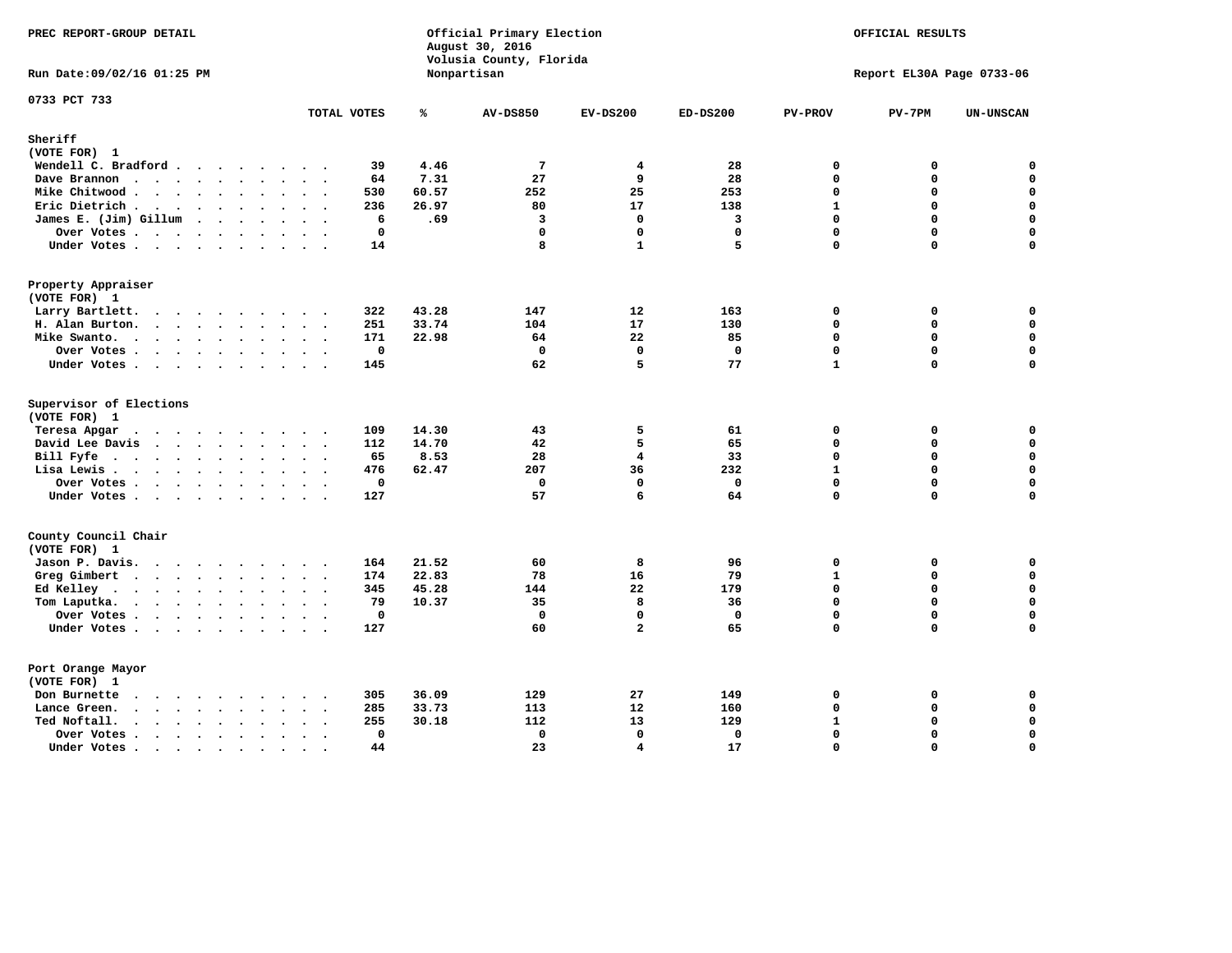| PREC REPORT-GROUP DETAIL<br>Run Date: 09/02/16 01:25 PM |             |       | Official Primary Election<br>August 30, 2016<br>Volusia County, Florida<br>Nonpartisan | OFFICIAL RESULTS<br>Report EL30A Page 0733-07 |            |                |          |                  |
|---------------------------------------------------------|-------------|-------|----------------------------------------------------------------------------------------|-----------------------------------------------|------------|----------------|----------|------------------|
|                                                         |             |       |                                                                                        |                                               |            |                |          |                  |
| 0733 PCT 733                                            |             |       |                                                                                        |                                               |            |                |          |                  |
|                                                         | TOTAL VOTES | ℁     | <b>AV-DS850</b>                                                                        | $EV-DS200$                                    | $ED-DS200$ | <b>PV-PROV</b> | $PV-7PM$ | <b>UN-UNSCAN</b> |
| Port Orange City Council District 2<br>(VOTE FOR) 1     |             |       |                                                                                        |                                               |            |                |          |                  |
| Sarah Jones.                                            | 227         | 28.63 | 104                                                                                    | 12                                            | 111        |                |          |                  |
| Chase Tramont                                           | 566         | 71.37 | 227                                                                                    | 43                                            | 295        |                |          |                  |
| Over Votes                                              | O           |       |                                                                                        | O                                             |            |                |          | 0                |
| Under Votes                                             | 96          |       | 46                                                                                     |                                               | 49         |                |          | o                |
| Amendment 4                                             |             |       |                                                                                        |                                               |            |                |          |                  |
| (VOTE FOR) 1                                            |             |       |                                                                                        |                                               |            |                |          |                  |
| Yes                                                     | 589         | 75.03 | 241                                                                                    | 41                                            | 307        |                |          |                  |
| No.<br>.                                                | 196         | 24.97 | 85                                                                                     |                                               | 101        |                |          |                  |
| Over Votes                                              | O           |       |                                                                                        |                                               |            |                |          |                  |
| Under Votes                                             | 104         |       | 51                                                                                     |                                               | 47         |                |          |                  |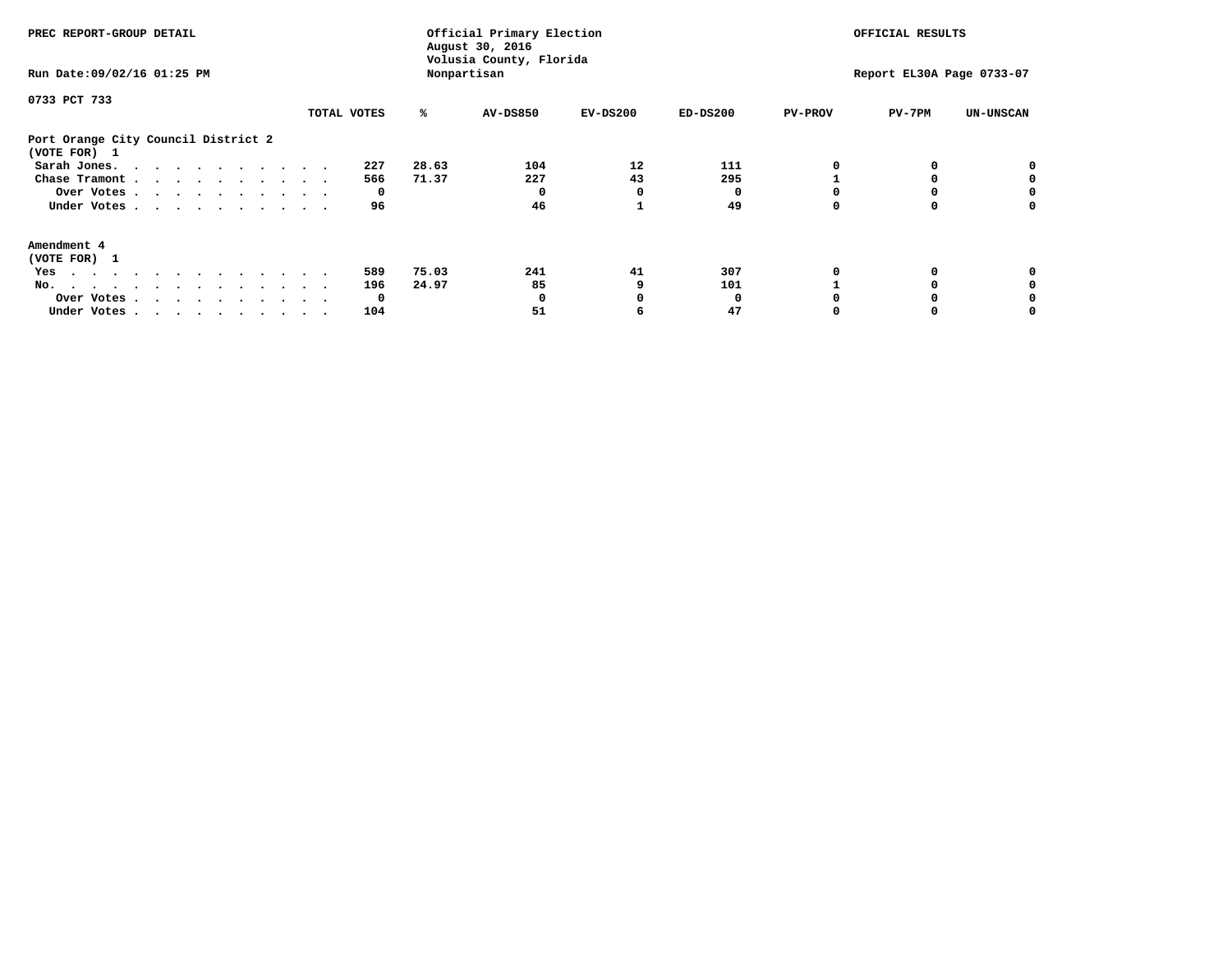| PREC REPORT-GROUP DETAIL                                                                                                                 |  |             |                   | Official Primary Election<br>August 30, 2016 |            | OFFICIAL RESULTS          |                |          |                  |  |
|------------------------------------------------------------------------------------------------------------------------------------------|--|-------------|-------------------|----------------------------------------------|------------|---------------------------|----------------|----------|------------------|--|
| Run Date:09/02/16 01:25 PM                                                                                                               |  |             | <b>STATISTICS</b> | Volusia County, Florida                      |            | Report EL30A Page 0803-01 |                |          |                  |  |
| 0803 PCT 803                                                                                                                             |  |             |                   |                                              |            |                           |                |          |                  |  |
|                                                                                                                                          |  | TOTAL VOTES | ℁                 | <b>AV-DS850</b>                              | $EV-DS200$ | $ED-DS200$                | <b>PV-PROV</b> | $PV-7PM$ | <b>UN-UNSCAN</b> |  |
| REGISTERED VOTERS - TOTAL                                                                                                                |  | 1,607       |                   |                                              |            |                           |                |          |                  |  |
| REGISTERED VOTERS - Democratic                                                                                                           |  | 369         | 22.96             |                                              |            |                           |                |          |                  |  |
| REGISTERED VOTERS - Republican                                                                                                           |  | 804         | 50.03             |                                              |            |                           |                |          |                  |  |
| REGISTERED VOTERS - Libertarian                                                                                                          |  | -5          | .31               |                                              |            |                           |                |          |                  |  |
| REGISTERED VOTERS - Nonpartisan                                                                                                          |  | 429         |                   |                                              |            |                           |                |          |                  |  |
| BALLOTS CAST - TOTAL.                                                                                                                    |  | 508         |                   | 160                                          | 115        | 233                       |                |          |                  |  |
| BALLOTS CAST - Democratic                                                                                                                |  | 121         | 23.82             | 39                                           | 32         | 50                        |                |          |                  |  |
| BALLOTS CAST - Republican                                                                                                                |  | 325         | 63.98             | 95                                           | 73         | 157                       |                |          |                  |  |
| BALLOTS CAST - Libertarian.                                                                                                              |  |             | .20               |                                              | 0          | 0                         |                |          |                  |  |
| BALLOTS CAST - Nonpartisan.                                                                                                              |  | 61          | 12.01             | 25                                           | 10         | 26                        |                |          | 0                |  |
| BALLOTS CAST - BLANK.                                                                                                                    |  |             |                   | 0                                            |            | 0                         |                |          |                  |  |
| VOTER TURNOUT - TOTAL<br>the contract of the contract of the contract of the contract of the contract of the contract of the contract of |  |             | 31.61             |                                              |            |                           |                |          |                  |  |
| VOTER TURNOUT - Democratic.                                                                                                              |  |             | 32.79             |                                              |            |                           |                |          |                  |  |
| VOTER TURNOUT - Republican.                                                                                                              |  |             | 40.42             |                                              |            |                           |                |          |                  |  |
| VOTER TURNOUT - Libertarian                                                                                                              |  |             | 20.00             |                                              |            |                           |                |          |                  |  |
| VOTER TURNOUT - BLANK                                                                                                                    |  |             |                   |                                              |            |                           |                |          |                  |  |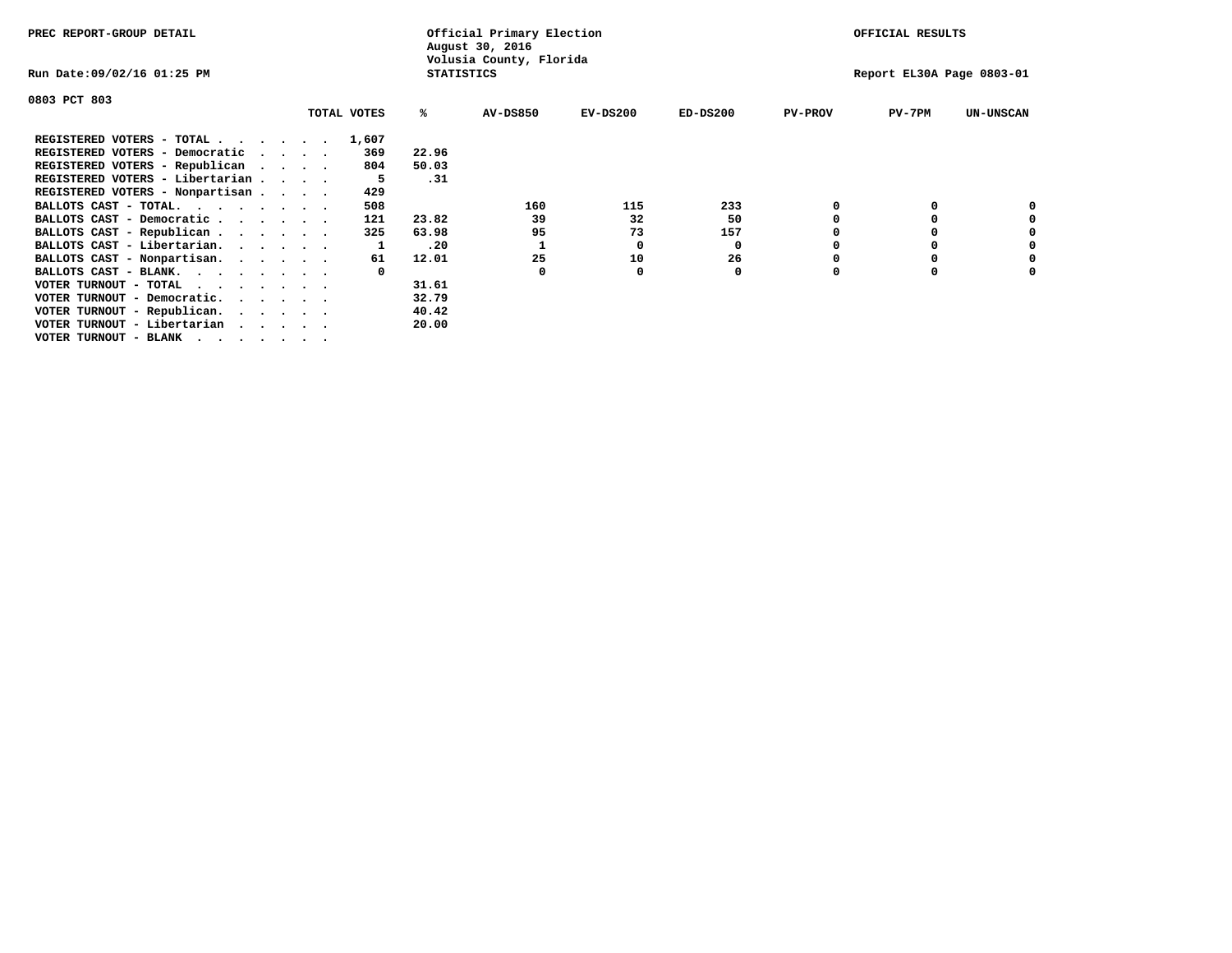| PREC REPORT-GROUP DETAIL                                               |             |       | Official Primary Election<br>August 30, 2016<br>Volusia County, Florida | OFFICIAL RESULTS          |            |                |          |                  |
|------------------------------------------------------------------------|-------------|-------|-------------------------------------------------------------------------|---------------------------|------------|----------------|----------|------------------|
| Run Date: 09/02/16 01:25 PM                                            |             |       | Democratic                                                              | Report EL30A Page 0803-02 |            |                |          |                  |
| 0803 PCT 803                                                           | TOTAL VOTES | ℁     | <b>AV-DS850</b>                                                         | $EV-DS200$                | $ED-DS200$ | <b>PV-PROV</b> | $PV-7PM$ | <b>UN-UNSCAN</b> |
|                                                                        |             |       |                                                                         |                           |            |                |          |                  |
| United States Senator<br>(VOTE FOR) 1                                  |             |       |                                                                         |                           |            |                |          |                  |
| Roque "Rocky" De La Fuente.                                            |             | 4.55  |                                                                         | O                         | 2          |                |          |                  |
| Alan Grayson                                                           | 31          | 28.18 |                                                                         | 11                        | 12         |                |          |                  |
| Pam Keith                                                              | 16          | 14.55 |                                                                         |                           |            |                |          |                  |
| Reginald Luster                                                        | 0           |       |                                                                         |                           |            |                |          |                  |
| Patrick Murphy.                                                        | 58          | 52.73 | 17                                                                      | 19                        | 22         |                |          |                  |
| Over Votes                                                             |             |       |                                                                         |                           |            |                |          |                  |
| Under Votes                                                            | 11          |       |                                                                         |                           |            |                |          |                  |
| Representative in Congress District 6                                  |             |       |                                                                         |                           |            |                |          |                  |
| (VOTE FOR) 1                                                           |             |       |                                                                         |                           |            |                |          |                  |
| William (Bill) McCullough $\cdots$ $\cdots$                            | 33          | 29.73 | 11                                                                      |                           | 17         |                |          |                  |
| Jay McGovern                                                           | 29          | 26.13 |                                                                         | 10                        | 12         |                |          |                  |
| George Pappas.                                                         | 22          | 19.82 |                                                                         |                           |            |                |          |                  |
| Dwayne L. Taylor                                                       | 27          | 24.32 |                                                                         | 13                        |            |                |          |                  |
| Over Votes                                                             |             |       |                                                                         |                           |            |                |          |                  |
| Under Votes, $\cdot$ , $\cdot$ , $\cdot$ , $\cdot$ , $\cdot$ , $\cdot$ | 10          |       |                                                                         |                           |            |                |          |                  |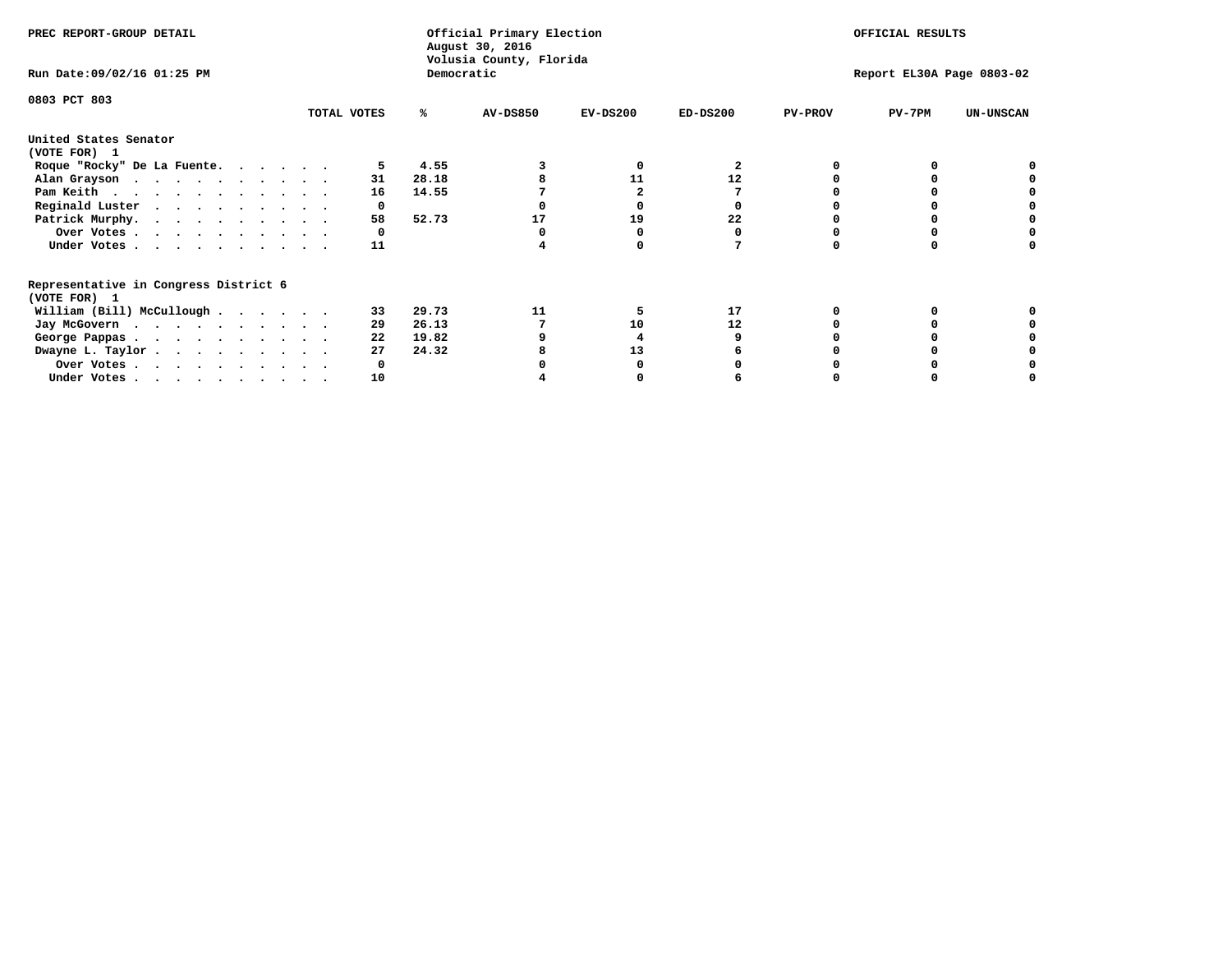| PREC REPORT-GROUP DETAIL                              |             |            | Official Primary Election<br>August 30, 2016<br>Volusia County, Florida | OFFICIAL RESULTS<br>Report EL30A Page 0803-03 |              |                |             |                  |
|-------------------------------------------------------|-------------|------------|-------------------------------------------------------------------------|-----------------------------------------------|--------------|----------------|-------------|------------------|
| Run Date: 09/02/16 01:25 PM                           |             | Republican |                                                                         |                                               |              |                |             |                  |
| 0803 PCT 803                                          |             |            |                                                                         |                                               |              |                |             |                  |
|                                                       | TOTAL VOTES | ℁          | <b>AV-DS850</b>                                                         | $EV-DS200$                                    | $ED-DS200$   | <b>PV-PROV</b> | $PV-7PM$    | <b>UN-UNSCAN</b> |
| United States Senator<br>(VOTE FOR) 1                 |             |            |                                                                         |                                               |              |                |             |                  |
| Carlos Beruff.                                        | 61          | 19.24      | 22                                                                      | 10                                            | 29           | 0              | 0           | 0                |
| Ernie Rivera                                          | 5           | 1.58       | $\overline{a}$                                                          | $\Omega$                                      | 3            | 0              | 0           | $\mathbf 0$      |
| Marco Rubio.                                          | 239         | 75.39      | 65                                                                      | 56                                            | 118          | $\mathbf 0$    | $\mathbf 0$ | $\mathbf 0$      |
| Dwight Mark Anthony Young                             | 12          | 3.79       | 4                                                                       | 4                                             | 4            | 0              | $\mathbf 0$ | $\pmb{0}$        |
| Over Votes                                            | 0           |            | 0                                                                       | $\Omega$                                      | $\Omega$     | $\mathbf 0$    | 0           | 0                |
| Under Votes                                           | 8           |            | $\mathbf{2}$                                                            | 3                                             | 3            | $\mathbf 0$    | $\Omega$    | $\mathbf 0$      |
| Representative in Congress District 6<br>(VOTE FOR) 1 |             |            |                                                                         |                                               |              |                |             |                  |
| Fred Costello                                         | 66          | 21.09      | 21                                                                      | 19                                            | 26           | 0              | 0           | 0                |
| Ron Desantis                                          | 222         | 70.93      | 56                                                                      | 48                                            | 118          | 0              | 0           | $\mathbf 0$      |
| G. G. Galloway.                                       | 25          | 7.99       | 12                                                                      | 5                                             | 8            | $\mathbf 0$    | $\Omega$    | $\mathbf 0$      |
| Over Votes                                            | $\Omega$    |            | 0                                                                       | $\mathbf{0}$                                  | 0            | $\mathbf 0$    | $\Omega$    | $\mathbf 0$      |
| Under Votes                                           | 12          |            | 6                                                                       | $\mathbf{1}$                                  | 5            | $\Omega$       | $\Omega$    | $\Omega$         |
| State Committeeman                                    |             |            |                                                                         |                                               |              |                |             |                  |
| (VOTE FOR) 1                                          |             |            |                                                                         |                                               |              |                |             |                  |
| Paul W. Deering                                       | 176         | 70.12      | 48                                                                      | 40                                            | 88           | 0              | 0           | 0                |
| James Oddie.                                          | 75          | 29.88      | 26                                                                      | 18                                            | 31           | 0              | 0           | $\mathbf 0$      |
| Over Votes                                            | 0           |            | $\mathbf 0$                                                             | $\mathbf 0$                                   | $\mathbf 0$  | 0              | $\mathbf 0$ | $\mathbf 0$      |
| Under Votes<br>$\ddot{\phantom{a}}$                   | 74          |            | 21                                                                      | 15                                            | 38           | $\Omega$       | 0           | $\mathbf 0$      |
| State Committeewoman<br>(VOTE FOR) 1                  |             |            |                                                                         |                                               |              |                |             |                  |
| Dana Christina Dougherty<br>$\cdot$                   | 119         | 47.04      | 36                                                                      | 25                                            | 58           | 0              | 0           | 0                |
| Marilyn C. Ford                                       | 134         | 52.96      | 41                                                                      | 32                                            | 61           | 0              | 0           | 0                |
| Over Votes                                            | 0           |            | $\mathbf 0$                                                             | 0                                             | $\mathbf{0}$ | 0              | 0           | $\mathbf 0$      |
| Under Votes, , , , , , , , , ,                        | 72          |            | 18                                                                      | 16                                            | 38           | $\Omega$       | $\Omega$    | $\Omega$         |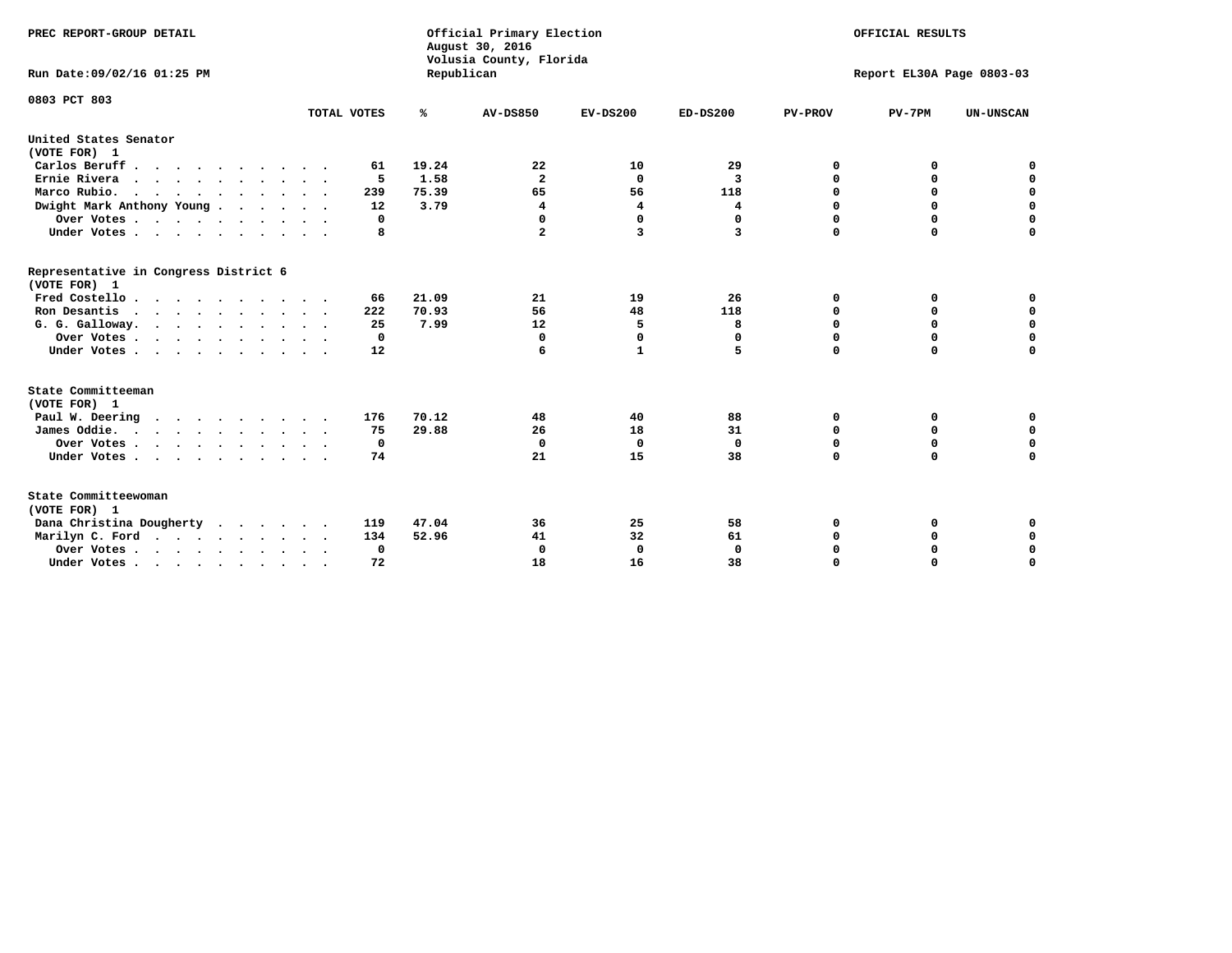| PREC REPORT-GROUP DETAIL<br>Run Date: 09/02/16 01:25 PM |  |  |  |  | Official Primary Election<br>August 30, 2016<br>Volusia County, Florida<br>Libertarian |  | OFFICIAL RESULTS<br>Report EL30A Page 0803-04 |                 |            |            |                |          |                  |
|---------------------------------------------------------|--|--|--|--|----------------------------------------------------------------------------------------|--|-----------------------------------------------|-----------------|------------|------------|----------------|----------|------------------|
| 0803 PCT 803                                            |  |  |  |  |                                                                                        |  | TOTAL VOTES                                   | <b>AV-DS850</b> | $EV-DS200$ | $ED-DS200$ | <b>PV-PROV</b> | $PV-7PM$ | <b>UN-UNSCAN</b> |
| United States Senator<br>(VOTE FOR) 1                   |  |  |  |  |                                                                                        |  |                                               |                 |            |            |                |          |                  |
| Augustus Invictus.                                      |  |  |  |  |                                                                                        |  | 0                                             |                 | 0          | 0          |                |          | 0                |
| Paul Stanton                                            |  |  |  |  |                                                                                        |  | 0                                             |                 | 0          |            |                |          | 0                |
| Over Votes                                              |  |  |  |  |                                                                                        |  |                                               |                 |            |            |                |          | 0                |
| Under Votes                                             |  |  |  |  |                                                                                        |  |                                               |                 |            |            |                |          | 0                |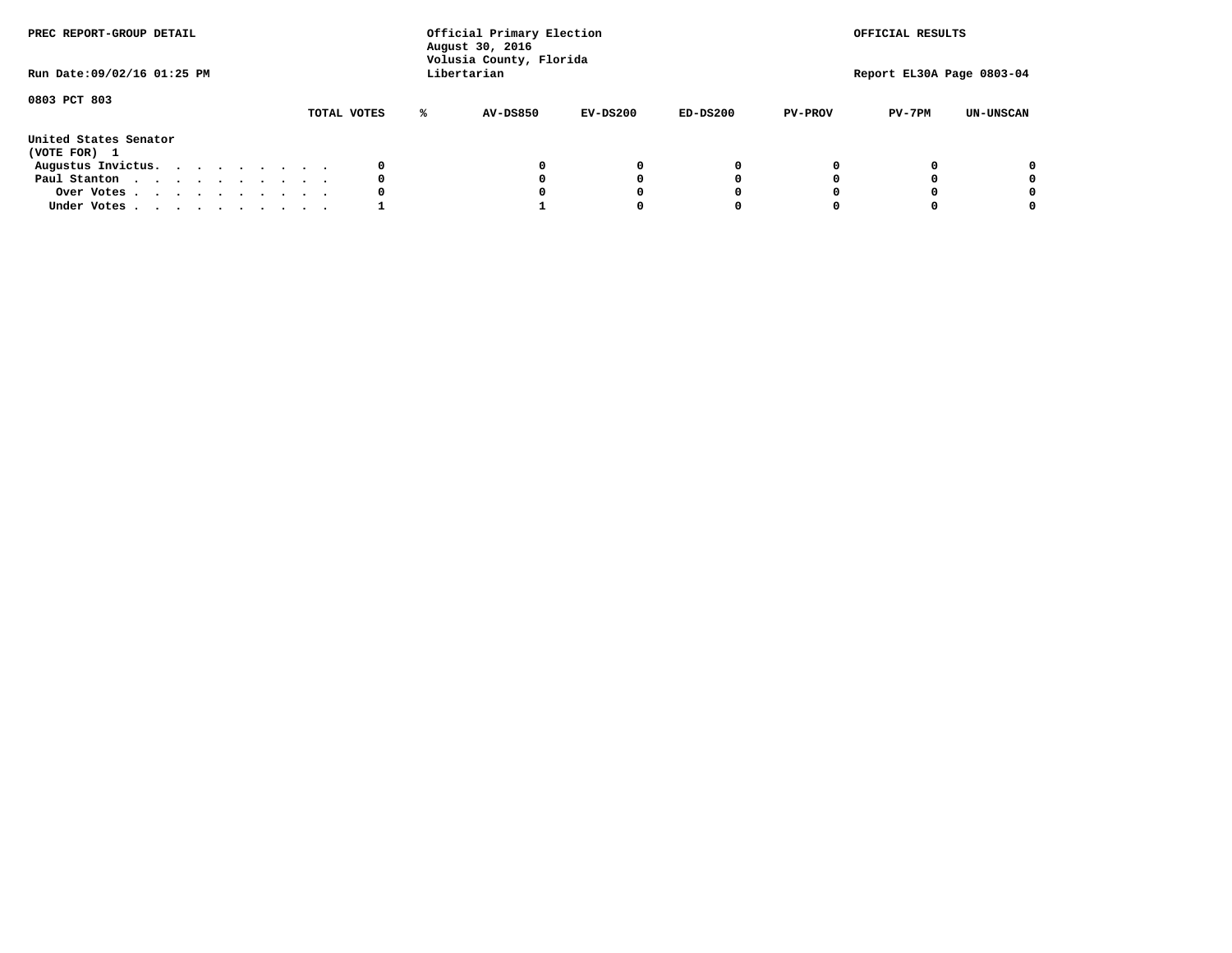| PREC REPORT-GROUP DETAIL                                           |                             | Official Primary Election<br>August 30, 2016<br>Volusia County, Florida | OFFICIAL RESULTS<br>Report EL30A Page 0803-05 |              |              |                |             |                  |
|--------------------------------------------------------------------|-----------------------------|-------------------------------------------------------------------------|-----------------------------------------------|--------------|--------------|----------------|-------------|------------------|
| Run Date:09/02/16 01:25 PM                                         |                             |                                                                         | Nonpartisan                                   |              |              |                |             |                  |
| 0803 PCT 803                                                       | TOTAL VOTES                 | ℁                                                                       | <b>AV-DS850</b>                               | $EV-DS200$   | $ED-DS200$   | <b>PV-PROV</b> | $PV-7PM$    | <b>UN-UNSCAN</b> |
| Circuit Judge 7th Circuit Group 4<br>(VOTE FOR) 1                  |                             |                                                                         |                                               |              |              |                |             |                  |
| Chris France - WITHDRAWN                                           | 86                          | 20.48                                                                   | 24                                            | 17           | 45           | 0              | 0           | $\mathbf 0$      |
| Sebrina L. Slack                                                   | 139                         | 33.10                                                                   | 50                                            | 29           | 60           | $\mathbf 0$    | 0           | $\mathbf 0$      |
| Stasia Warren                                                      | 195                         | 46.43                                                                   | 54                                            | 60           | 81           | 0              | 0           | $\mathbf 0$      |
| Over Votes                                                         | $\mathbf{1}$                |                                                                         | $\mathbf 0$                                   | $\mathbf 0$  | $\mathbf{1}$ | $\mathbf 0$    | $\mathbf 0$ | 0                |
| Under Votes                                                        | 87                          |                                                                         | 32                                            | q            | 46           | $\Omega$       | $\Omega$    | $\Omega$         |
| Circuit Judge 7th Circuit Group 10<br>(VOTE FOR) 1                 |                             |                                                                         |                                               |              |              |                |             |                  |
| Malcolm Anthony<br>.                                               | 134                         | 33.92                                                                   | 54                                            | 21           | 59           | 0              | 0           | 0                |
| Scott DuPont<br>$\sim$                                             | 261                         | 66.08                                                                   | 71                                            | 76           | 114          | $\mathbf 0$    | $\mathbf 0$ | 0                |
| Over Votes<br>$\bullet$<br>$\bullet$                               | 0                           |                                                                         | $\mathbf{0}$                                  | $\mathbf 0$  | $\mathbf 0$  | $\mathbf 0$    | $\mathbf 0$ | $\mathbf 0$      |
| Under Votes                                                        | 113                         |                                                                         | 35                                            | 18           | 60           | $\Omega$       | $\Omega$    | $\Omega$         |
| Circuit Judge 7th Circuit Group 13<br>(VOTE FOR) 1                 |                             |                                                                         |                                               |              |              |                |             |                  |
| David Hood.                                                        | 212                         | 48.85                                                                   | 66                                            | 43           | 103          | 0              | 0           | 0                |
| A. "Kathleen" McNeilly                                             | 222                         | 51.15                                                                   | 67                                            | 62           | 93           | $\mathbf 0$    | $\mathbf 0$ | $\mathbf 0$      |
| Over Votes                                                         | $^{\circ}$                  |                                                                         | $\mathbf 0$                                   | $\mathbf{0}$ | 0            | $\mathbf 0$    | $\mathbf 0$ | $\mathbf 0$      |
| Under Votes                                                        | 74                          |                                                                         | 27                                            | 10           | 37           | $\mathbf 0$    | $\Omega$    | $\Omega$         |
| Circuit Judge 7th Circuit Group 17<br>(VOTE FOR) 1                 |                             |                                                                         |                                               |              |              |                |             |                  |
| Linda L. Gaustad                                                   | 157                         | 38.11                                                                   | 49                                            | 48           | 60           | 0              | 0           | $\mathbf 0$      |
| Howard O. McGillin Jr<br>the company of the company of the company | 255                         | 61.89                                                                   | 77                                            | 56           | 122          | $\mathbf 0$    | $\mathbf 0$ | $\mathbf 0$      |
| Over Votes                                                         | $\mathbf 0$                 |                                                                         | $\mathbf{0}$                                  | $\mathbf{0}$ | $\mathbf 0$  | $\mathbf 0$    | $\mathbf 0$ | $\mathbf 0$      |
| Under Votes                                                        | 96                          |                                                                         | 34                                            | 11           | 51           | $\mathbf 0$    | $\mathbf 0$ | $\mathbf 0$      |
| County Judge 7th Circuit Group 3<br>(VOTE FOR) 1                   |                             |                                                                         |                                               |              |              |                |             |                  |
| <b>Heather Caeners</b><br>$\cdot$                                  | 171                         | 40.43                                                                   | 59                                            | 25           | 87           | 0              | 0           | 0                |
| Shirley A. Green                                                   | 181<br>$\ddot{\phantom{1}}$ | 42.79                                                                   | 51                                            | 54           | 76           | $\mathbf 0$    | 0           | $\mathbf 0$      |
| Marla Rawnsley.<br>$\cdot$                                         | 71                          | 16.78                                                                   | 21                                            | 23           | 27           | 0              | $\mathbf 0$ | $\pmb{0}$        |
| Over Votes.<br>$\cdot$<br>$\cdot$<br>$\cdot$                       | $\mathbf 0$                 |                                                                         | 0                                             | $\mathbf{0}$ | $\mathbf{0}$ | $\Omega$       | $\Omega$    | $\mathbf 0$      |
| Under Votes<br>$\sim$<br>$\sim$                                    | 85                          |                                                                         | 29                                            | 13           | 43           | $\mathbf 0$    | $\mathbf 0$ | 0                |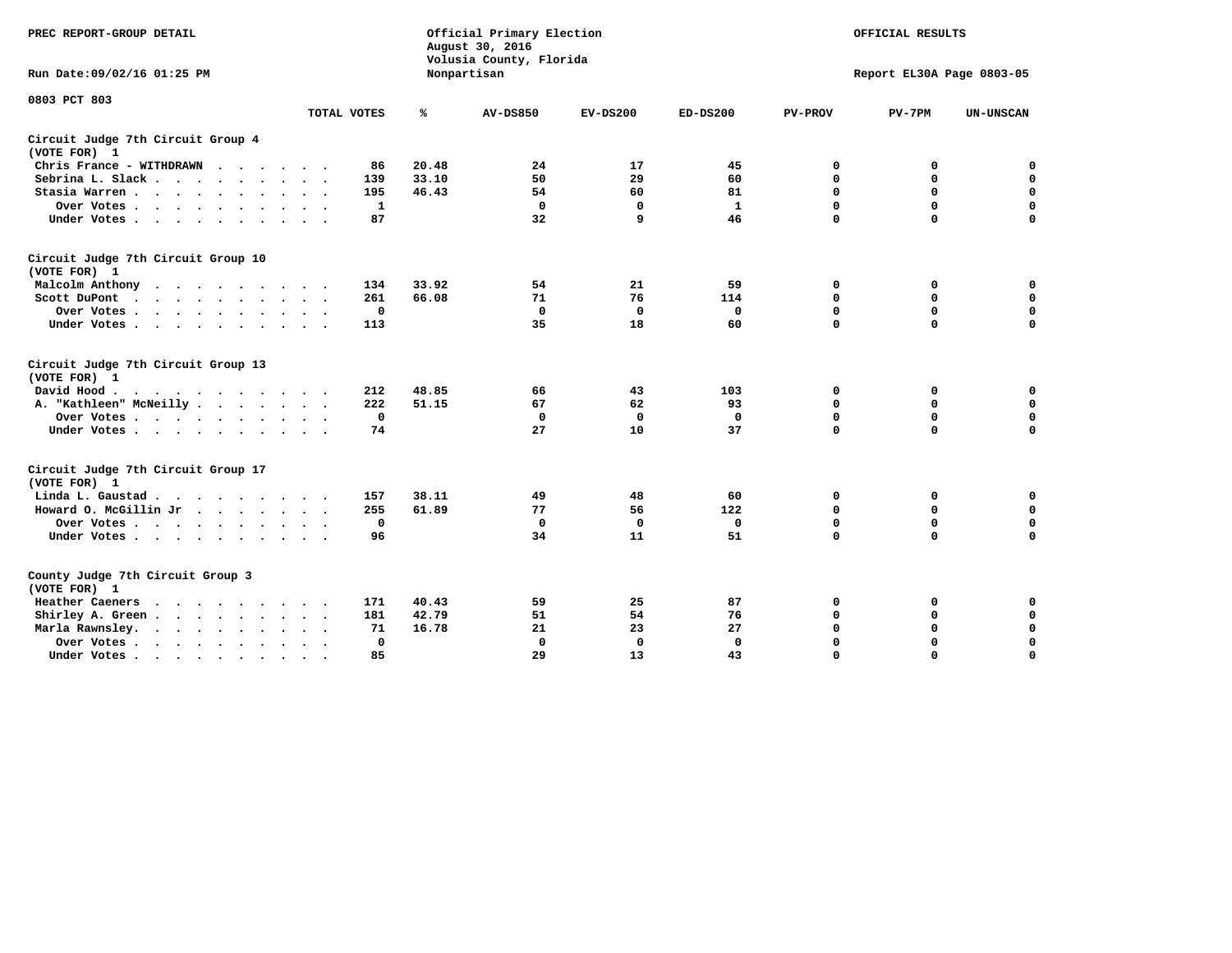| PREC REPORT-GROUP DETAIL                                                                                                                                                                                                                          |                                     |       | Official Primary Election<br>August 30, 2016<br>Volusia County, Florida | OFFICIAL RESULTS<br>Report EL30A Page 0803-06 |              |                |          |                  |
|---------------------------------------------------------------------------------------------------------------------------------------------------------------------------------------------------------------------------------------------------|-------------------------------------|-------|-------------------------------------------------------------------------|-----------------------------------------------|--------------|----------------|----------|------------------|
| Run Date: 09/02/16 01:25 PM                                                                                                                                                                                                                       |                                     |       | Nonpartisan                                                             |                                               |              |                |          |                  |
| 0803 PCT 803                                                                                                                                                                                                                                      | TOTAL VOTES                         | ℁     | <b>AV-DS850</b>                                                         | $EV-DS200$                                    | $ED-DS200$   | <b>PV-PROV</b> | $PV-7PM$ | <b>UN-UNSCAN</b> |
| Sheriff                                                                                                                                                                                                                                           |                                     |       |                                                                         |                                               |              |                |          |                  |
| (VOTE FOR) 1                                                                                                                                                                                                                                      |                                     |       |                                                                         |                                               |              |                |          |                  |
| Wendell C. Bradford                                                                                                                                                                                                                               | 27                                  | 5.50  | 5                                                                       | 10                                            | 12           | 0              | 0        | $\Omega$         |
| Dave Brannon                                                                                                                                                                                                                                      | 79                                  | 16.09 | 30                                                                      | 12                                            | 37           | $\mathbf 0$    | 0        | $\mathbf 0$      |
| Mike Chitwood                                                                                                                                                                                                                                     | 278                                 | 56.62 | 83                                                                      | 62                                            | 133          | 0              | 0        | $\mathbf 0$      |
| Eric Dietrich.                                                                                                                                                                                                                                    | 100                                 | 20.37 | 32                                                                      | 26                                            | 42           | $\mathbf 0$    | 0        | $\mathbf 0$      |
| James E. (Jim) Gillum                                                                                                                                                                                                                             | 7                                   | 1.43  | $\overline{a}$                                                          | $\overline{a}$                                | 3            | $\Omega$       | $\Omega$ | $\mathbf 0$      |
| Over Votes                                                                                                                                                                                                                                        | $\mathbf 0$                         |       | $\mathbf{0}$                                                            | $\mathbf 0$                                   | $\mathbf 0$  | $\Omega$       | 0        | $\mathbf 0$      |
| Under Votes                                                                                                                                                                                                                                       | 17                                  |       | 8                                                                       | 3                                             | 6            | $\Omega$       | $\Omega$ | $\Omega$         |
| Property Appraiser                                                                                                                                                                                                                                |                                     |       |                                                                         |                                               |              |                |          |                  |
| (VOTE FOR) 1                                                                                                                                                                                                                                      |                                     |       |                                                                         |                                               |              |                |          |                  |
| Larry Bartlett.                                                                                                                                                                                                                                   | 166                                 | 38.43 | 47                                                                      | 49                                            | 70           | 0              | 0        | 0                |
| H. Alan Burton.                                                                                                                                                                                                                                   | 177                                 | 40.97 | 57                                                                      | 26                                            | 94           | $\mathbf 0$    | 0        | $\mathbf 0$      |
| Mike Swanto.                                                                                                                                                                                                                                      | 89                                  | 20.60 | 23                                                                      | 32                                            | 34           | $\Omega$       | $\Omega$ | 0                |
| Over Votes                                                                                                                                                                                                                                        | $\mathbf{0}$                        |       | $\mathbf 0$                                                             | $\mathbf 0$                                   | $\mathbf 0$  | $\mathbf 0$    | 0        | $\mathbf 0$      |
| Under Votes                                                                                                                                                                                                                                       | 76                                  |       | 33                                                                      | 8                                             | 35           | $\Omega$       | $\Omega$ | 0                |
| Supervisor of Elections                                                                                                                                                                                                                           |                                     |       |                                                                         |                                               |              |                |          |                  |
| (VOTE FOR) 1                                                                                                                                                                                                                                      |                                     |       |                                                                         |                                               |              |                |          |                  |
| Teresa Apgar<br>$\mathbf{r}$ . The state of the state $\mathbf{r}$                                                                                                                                                                                | 63                                  | 14.09 | 15                                                                      | 13                                            | 35           | 0              | 0        | $\mathbf 0$      |
| David Lee Davis                                                                                                                                                                                                                                   | 55                                  | 12.30 | 14                                                                      | 18                                            | 23           | $\Omega$       | 0        | $\mathbf 0$      |
| Bill Fyfe.                                                                                                                                                                                                                                        | 29                                  | 6.49  | 4                                                                       | 10                                            | 15           | $\mathbf{0}$   | 0        | $\mathbf 0$      |
| Lisa Lewis                                                                                                                                                                                                                                        | 300                                 | 67.11 | 105                                                                     | 67                                            | 128          | $\Omega$       | 0        | $\mathbf 0$      |
| Over Votes                                                                                                                                                                                                                                        | $\mathbf 0$                         |       | $\mathbf 0$                                                             | $\mathbf 0$                                   | $\mathbf 0$  | $\mathbf 0$    | 0        | $\mathbf 0$      |
| Under Votes                                                                                                                                                                                                                                       | 61                                  |       | 22                                                                      | $7\phantom{.0}$                               | 32           | $\Omega$       | $\Omega$ | $\mathbf 0$      |
| County Council Chair                                                                                                                                                                                                                              |                                     |       |                                                                         |                                               |              |                |          |                  |
| (VOTE FOR) 1                                                                                                                                                                                                                                      |                                     |       |                                                                         |                                               |              |                |          |                  |
| Jason P. Davis.                                                                                                                                                                                                                                   | 116                                 | 26.54 | 42                                                                      | 27                                            | 47           | $\mathbf 0$    | 0        | 0                |
| Greg Gimbert<br>$\mathbf{r}$ . The contract of the contract of the contract of the contract of the contract of the contract of the contract of the contract of the contract of the contract of the contract of the contract of the contract of th | 72                                  | 16.48 | 29                                                                      | 23                                            | 20           | $\mathbf{0}$   | 0        | $\mathbf 0$      |
| Ed Kelley                                                                                                                                                                                                                                         | 215                                 | 49.20 | 56                                                                      | 47                                            | 112          | $\Omega$       | 0        | $\mathbf 0$      |
| Tom Laputka.                                                                                                                                                                                                                                      | 34                                  | 7.78  | 8                                                                       | 10                                            | 16           | $\mathbf 0$    | 0        | $\mathbf 0$      |
| Over Votes.                                                                                                                                                                                                                                       | $\mathbf 0$                         |       | $\mathbf 0$                                                             | $\mathbf{0}$                                  | $\mathbf{0}$ | $\Omega$       | 0        | 0                |
| Under Votes                                                                                                                                                                                                                                       | 71                                  |       | 25                                                                      | 8                                             | 38           | $\Omega$       | $\Omega$ | $\mathbf 0$      |
| Amendment 4                                                                                                                                                                                                                                       |                                     |       |                                                                         |                                               |              |                |          |                  |
| (VOTE FOR) 1                                                                                                                                                                                                                                      |                                     |       |                                                                         |                                               |              |                |          |                  |
| $Yes \cdot \cdot \cdot \cdot \cdot \cdot \cdot \cdot \cdot$<br>$\sim$ $\sim$                                                                                                                                                                      | 349                                 | 74.10 | 114                                                                     | 83                                            | 152          | 0              | 0        | 0                |
| No.<br>$\ddot{\phantom{a}}$                                                                                                                                                                                                                       | 122                                 | 25.90 | 29                                                                      | 27                                            | 66           | $\Omega$       | 0        | $\mathbf 0$      |
| Over Votes .<br>$\cdots$<br>$\ddot{\phantom{0}}$                                                                                                                                                                                                  | $\mathbf 0$<br>$\ddot{\phantom{0}}$ |       | $\mathbf 0$                                                             | $\mathbf{0}$                                  | $\mathbf 0$  | $\mathbf 0$    | 0        | $\mathbf 0$      |
| Under Votes<br>$\sim$                                                                                                                                                                                                                             | 37<br>$\sim$<br>$\sim$              |       | 17                                                                      | 5                                             | 15           | $\Omega$       | 0        | $\mathbf 0$      |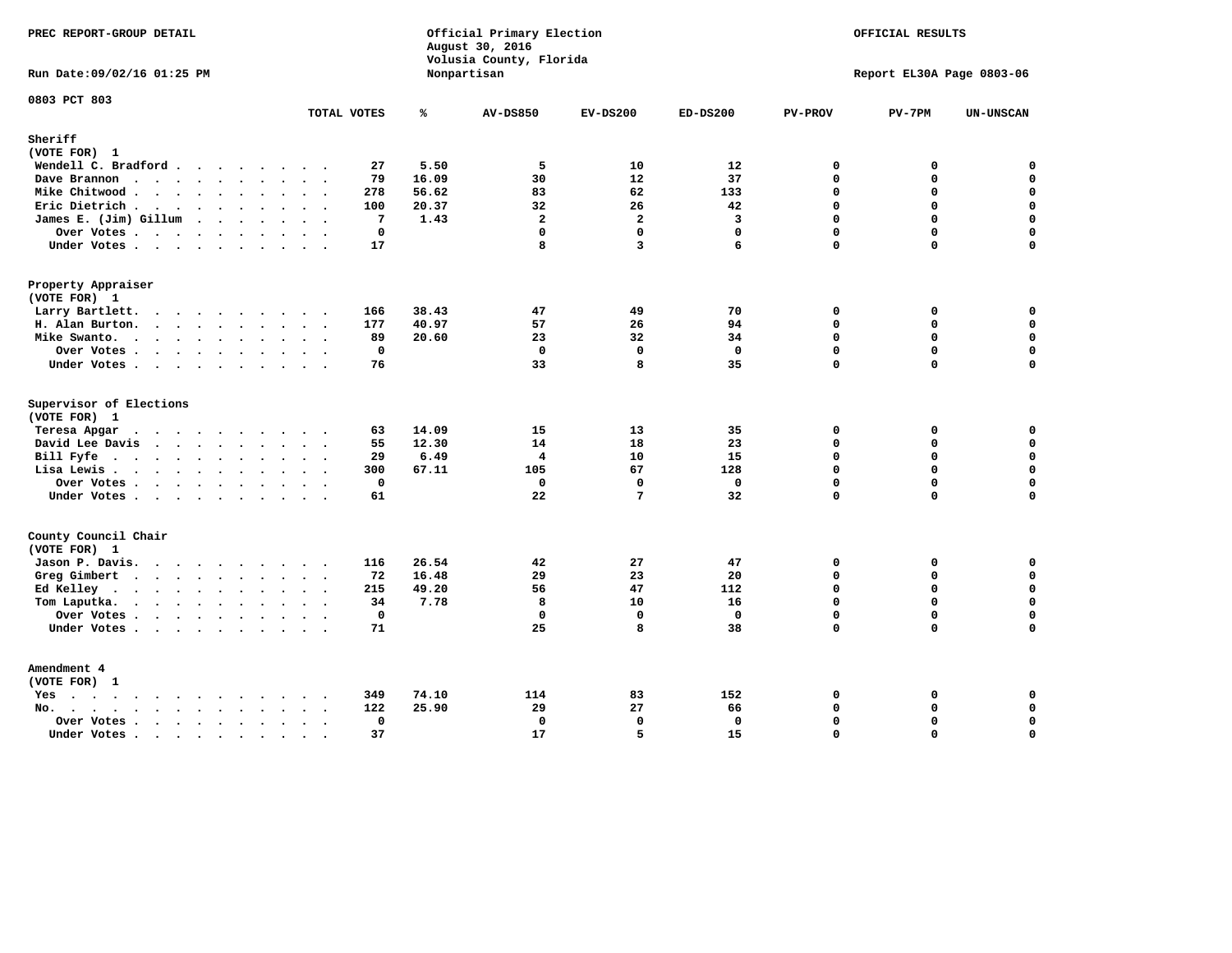| PREC REPORT-GROUP DETAIL                      |  |             |                   | Official Primary Election<br>August 30, 2016 |            |              |                | OFFICIAL RESULTS          |                  |
|-----------------------------------------------|--|-------------|-------------------|----------------------------------------------|------------|--------------|----------------|---------------------------|------------------|
| Run Date:09/02/16 01:25 PM                    |  |             | <b>STATISTICS</b> | Volusia County, Florida                      |            |              |                | Report EL30A Page 0804-01 |                  |
| 0804 PCT 804                                  |  |             |                   |                                              |            |              |                |                           |                  |
|                                               |  | TOTAL VOTES | %ร                | <b>AV-DS850</b>                              | $EV-DS200$ | $ED-DS200$   | <b>PV-PROV</b> | $PV-7PM$                  | <b>UN-UNSCAN</b> |
| REGISTERED VOTERS - TOTAL                     |  | 3,293       |                   |                                              |            |              |                |                           |                  |
| REGISTERED VOTERS - Democratic                |  | 1,003       | 30.46             |                                              |            |              |                |                           |                  |
| REGISTERED VOTERS - Republican                |  | 1,340       | 40.69             |                                              |            |              |                |                           |                  |
| REGISTERED VOTERS - Libertarian               |  |             | .27               |                                              |            |              |                |                           |                  |
| REGISTERED VOTERS - Nonpartisan               |  | 941         |                   |                                              |            |              |                |                           |                  |
| BALLOTS CAST - TOTAL.                         |  | 1,049       |                   | 398                                          | 264        | 386          |                |                           |                  |
| BALLOTS CAST - Democratic                     |  | 333         | 31.74             | 141                                          | 82         | 110          |                |                           |                  |
| BALLOTS CAST - Republican                     |  | 561         | 53.48             | 205                                          | 138        | 218          |                |                           |                  |
| BALLOTS CAST - Libertarian.                   |  | -2          | .19               | 0                                            | 0          | $\mathbf{2}$ |                |                           |                  |
| BALLOTS CAST - Nonpartisan.                   |  | 153         | 14.59             | 52                                           | 44         | 56           |                |                           |                  |
| BALLOTS CAST - BLANK.                         |  | $\Omega$    |                   |                                              |            | 0            |                |                           |                  |
| VOTER TURNOUT - TOTAL<br>.                    |  |             | 31.86             |                                              |            |              |                |                           |                  |
| VOTER TURNOUT - Democratic.                   |  |             | 33.20             |                                              |            |              |                |                           |                  |
| VOTER TURNOUT - Republican.                   |  |             | 41.87             |                                              |            |              |                |                           |                  |
| VOTER TURNOUT - Libertarian                   |  |             | 22.22             |                                              |            |              |                |                           |                  |
| VOTER TURNOUT - BLANK $\cdot$ , , , , , , , , |  |             |                   |                                              |            |              |                |                           |                  |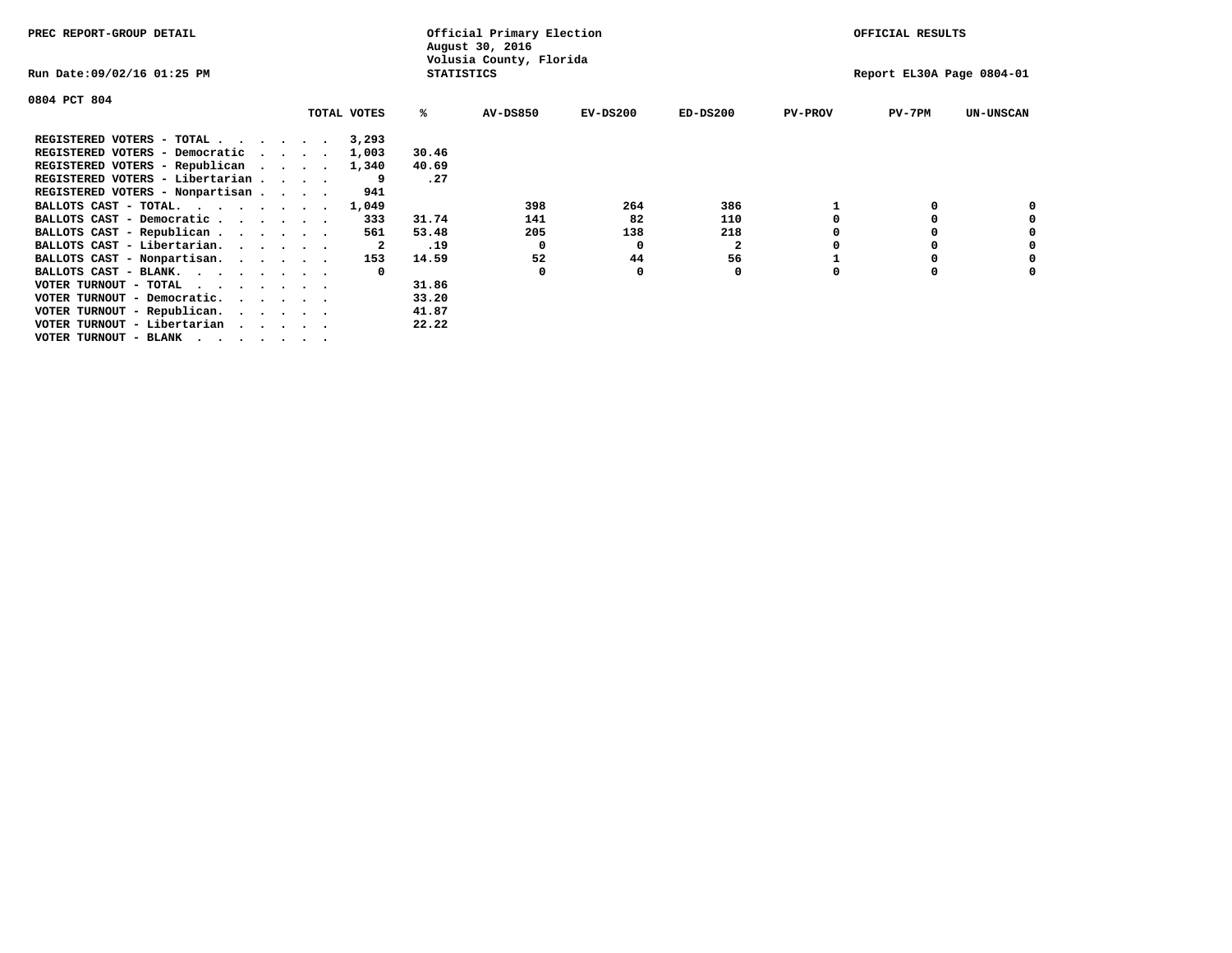| PREC REPORT-GROUP DETAIL                                               |             |            | Official Primary Election<br>August 30, 2016<br>Volusia County, Florida |            |            |                | OFFICIAL RESULTS          |                  |
|------------------------------------------------------------------------|-------------|------------|-------------------------------------------------------------------------|------------|------------|----------------|---------------------------|------------------|
| Run Date: 09/02/16 01:25 PM                                            |             | Democratic |                                                                         |            |            |                | Report EL30A Page 0804-02 |                  |
| 0804 PCT 804                                                           |             |            |                                                                         |            |            |                |                           |                  |
|                                                                        | TOTAL VOTES | ℁          | <b>AV-DS850</b>                                                         | $EV-DS200$ | $ED-DS200$ | <b>PV-PROV</b> | $PV-7PM$                  | <b>UN-UNSCAN</b> |
| United States Senator<br>(VOTE FOR) 1                                  |             |            |                                                                         |            |            |                |                           |                  |
| Roque "Rocky" De La Fuente.                                            |             | 2.48       |                                                                         | O          |            |                |                           |                  |
| Alan Grayson                                                           | 83          | 25.78      | 33                                                                      | 17         | 33         |                |                           |                  |
| Pam Keith                                                              | 56          | 17.39      | 33                                                                      |            | 14         |                |                           |                  |
| Reginald Luster                                                        | 0           |            |                                                                         |            | O          |                |                           |                  |
| Patrick Murphy.                                                        | 175         | 54.35      | 69                                                                      | 54         | 52         |                |                           |                  |
| Over Votes                                                             | 0           |            |                                                                         |            |            |                |                           |                  |
| Under Votes.                                                           | 11          |            |                                                                         |            |            |                |                           |                  |
| Representative in Congress District 6                                  |             |            |                                                                         |            |            |                |                           |                  |
| (VOTE FOR) 1                                                           | 113         | 36.93      | 54                                                                      | 24         | 35         |                |                           |                  |
| William (Bill) McCullough                                              |             | 21.57      | 24                                                                      | 14         | 28         |                |                           |                  |
| Jay McGovern                                                           | 66          |            |                                                                         |            |            |                |                           |                  |
| George Pappas.                                                         | 57          | 18.63      | 27                                                                      | 12         | 18         |                |                           |                  |
| Dwayne L. Taylor.                                                      | 70          | 22.88      | 26                                                                      | 27         | 17         |                |                           |                  |
| Over Votes                                                             |             |            |                                                                         |            |            |                |                           |                  |
| Under Votes, $\cdot$ , $\cdot$ , $\cdot$ , $\cdot$ , $\cdot$ , $\cdot$ | 27          |            | 10                                                                      |            | 12         |                |                           |                  |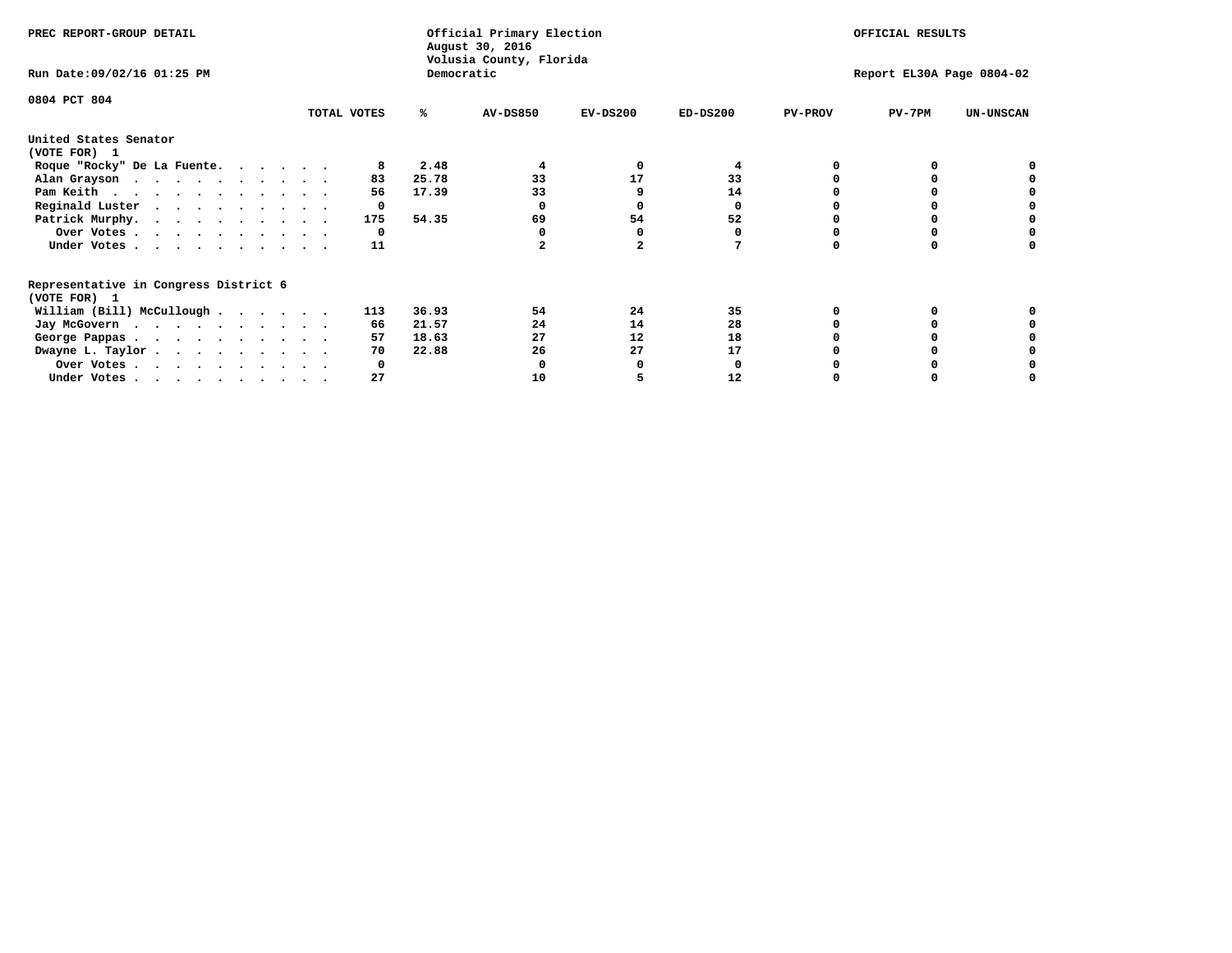| PREC REPORT-GROUP DETAIL<br>Run Date:09/02/16 01:25 PM |             | Republican | Official Primary Election<br>August 30, 2016<br>Volusia County, Florida | OFFICIAL RESULTS<br>Report EL30A Page 0804-03 |              |                |             |                  |
|--------------------------------------------------------|-------------|------------|-------------------------------------------------------------------------|-----------------------------------------------|--------------|----------------|-------------|------------------|
| 0804 PCT 804                                           | TOTAL VOTES | %          | AV-DS850                                                                | $EV-DS200$                                    | $ED-DS200$   | <b>PV-PROV</b> | $PV-7PM$    | <b>UN-UNSCAN</b> |
| United States Senator                                  |             |            |                                                                         |                                               |              |                |             |                  |
| (VOTE FOR) 1<br>Carlos Beruff                          | 132         | 23.91      | 56                                                                      | 33                                            | 43           | 0              | 0           | 0                |
| Ernie Rivera                                           | 16          | 2.90       | 5                                                                       | 3                                             | 8            | 0              | 0           | $\mathbf 0$      |
| Marco Rubio.                                           | 383         | 69.38      | 132                                                                     | 97                                            | 154          | $\mathbf 0$    | $\mathbf 0$ | $\mathbf 0$      |
| $\cdots$<br>Dwight Mark Anthony Young                  | 21          | 3.80       | 8                                                                       | 3                                             | 10           | 0              | 0           | $\mathbf 0$      |
| Over Votes                                             | $\Omega$    |            | $\Omega$                                                                | $\Omega$                                      | 0            | 0              | 0           | 0                |
| Under Votes                                            | 9           |            | 4                                                                       | $\overline{a}$                                | 3            | $\mathbf 0$    | $\mathbf 0$ | $\mathbf 0$      |
|                                                        |             |            |                                                                         |                                               |              |                |             |                  |
| Representative in Congress District 6<br>(VOTE FOR) 1  |             |            |                                                                         |                                               |              |                |             |                  |
| Fred Costello                                          | 110         | 20.26      | 44                                                                      | 36                                            | 30           | 0              | 0           | 0                |
| Ron Desantis                                           | 361         | 66.48      | 117                                                                     | 90                                            | 154          | $\mathbf 0$    | 0           | $\mathbf 0$      |
| G. G. Galloway.                                        | 72          | 13.26      | 33                                                                      | 9                                             | 30           | $\mathbf 0$    | $\Omega$    | $\mathbf 0$      |
| Over Votes                                             | 0           |            | $\Omega$                                                                | $\mathbf 0$                                   | 0            | 0              | 0           | 0                |
| Under Votes                                            | 18          |            | 11                                                                      | 3                                             | 4            | $\mathbf 0$    | $\mathbf 0$ | $\mathbf 0$      |
| State Committeeman                                     |             |            |                                                                         |                                               |              |                |             |                  |
| (VOTE FOR) 1                                           |             |            |                                                                         |                                               |              |                |             |                  |
| Paul W. Deering                                        | 323         | 72.75      | 123                                                                     | 80                                            | 120          | 0              | 0           | 0                |
| James Oddie.                                           | 121         | 27.25      | 43                                                                      | 27                                            | 51           | 0              | 0           | $\mathbf 0$      |
| Over Votes                                             | 0           |            | 0                                                                       | $\mathbf 0$                                   | 0            | $\mathbf 0$    | $\mathbf 0$ | $\mathbf 0$      |
| Under Votes                                            | 117         |            | 39                                                                      | 31                                            | 47           | $\mathbf 0$    | $\mathbf 0$ | $\mathbf 0$      |
| State Committeewoman<br>(VOTE FOR) 1                   |             |            |                                                                         |                                               |              |                |             |                  |
| Dana Christina Dougherty<br>$\cdot$                    | 224         | 49.67      | 87                                                                      | 47                                            | 90           | 0              | 0           | 0                |
| Marilyn C. Ford                                        | 227         | 50.33      | 79                                                                      | 64                                            | 84           | 0              | 0           | 0                |
| Over Votes                                             | $\Omega$    |            | $\mathbf 0$                                                             | 0                                             | $\mathbf{0}$ | 0              | 0           | 0                |
| Under Votes, , , , , , , , , ,                         | 110         |            | 39                                                                      | 27                                            | 44           | $\Omega$       | $\Omega$    | $\Omega$         |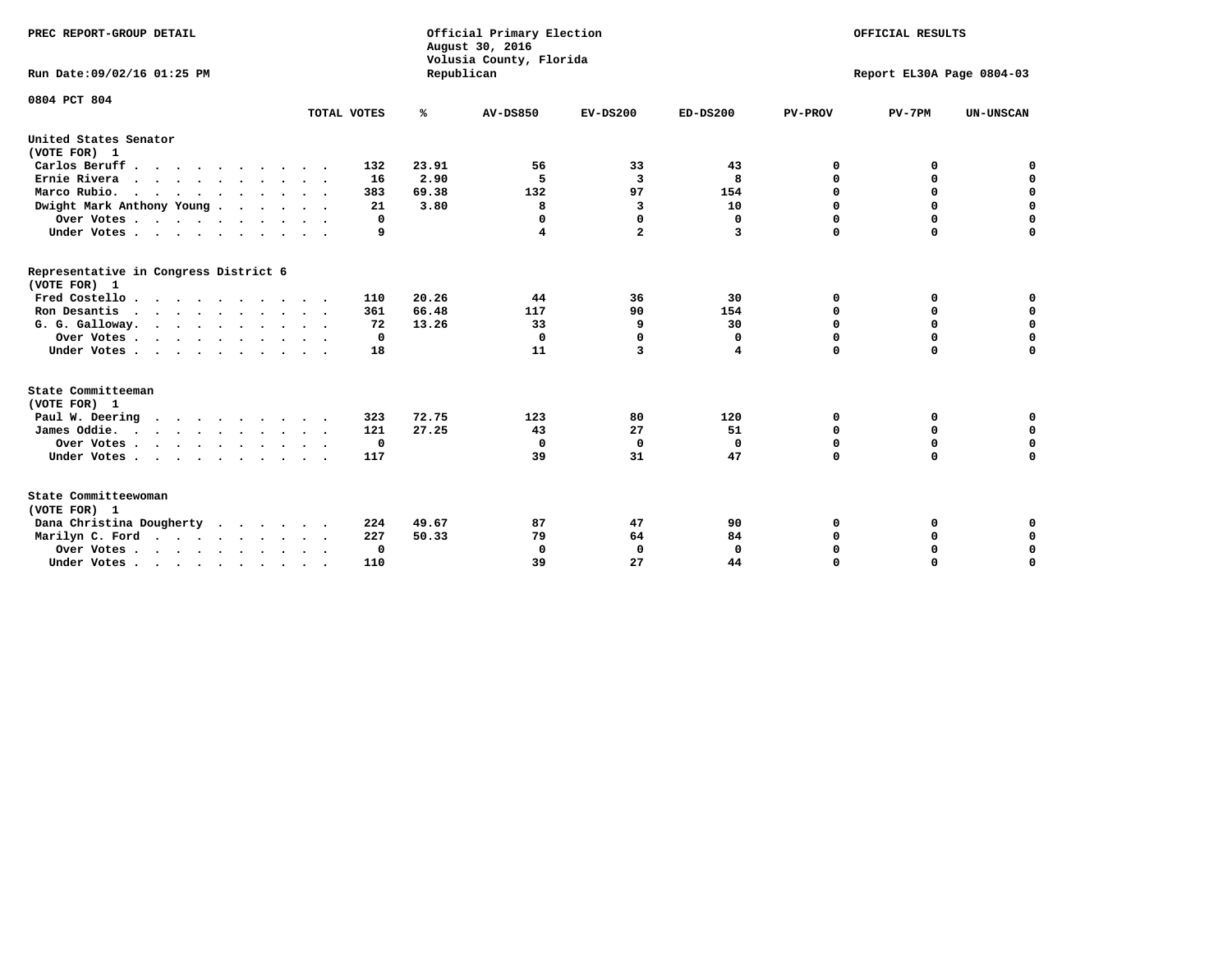| PREC REPORT-GROUP DETAIL              |  |  |  |             |       | Official Primary Election<br>August 30, 2016<br>Volusia County, Florida |            |            |                | OFFICIAL RESULTS          |                  |
|---------------------------------------|--|--|--|-------------|-------|-------------------------------------------------------------------------|------------|------------|----------------|---------------------------|------------------|
| Run Date: 09/02/16 01:25 PM           |  |  |  |             |       | Libertarian                                                             |            |            |                | Report EL30A Page 0804-04 |                  |
| 0804 PCT 804                          |  |  |  | TOTAL VOTES | ℁     | <b>AV-DS850</b>                                                         | $EV-DS200$ | $ED-DS200$ | <b>PV-PROV</b> | $PV-7PM$                  | <b>UN-UNSCAN</b> |
| United States Senator<br>(VOTE FOR) 1 |  |  |  |             |       |                                                                         |            |            |                |                           |                  |
| Augustus Invictus.                    |  |  |  |             | 50.00 |                                                                         | 0          |            |                |                           | 0                |
| Paul Stanton                          |  |  |  |             | 50.00 |                                                                         |            |            |                |                           | 0                |
| Over Votes                            |  |  |  | 0           |       |                                                                         |            | O          |                |                           | 0                |
| Under Votes                           |  |  |  | 0           |       |                                                                         |            |            |                |                           |                  |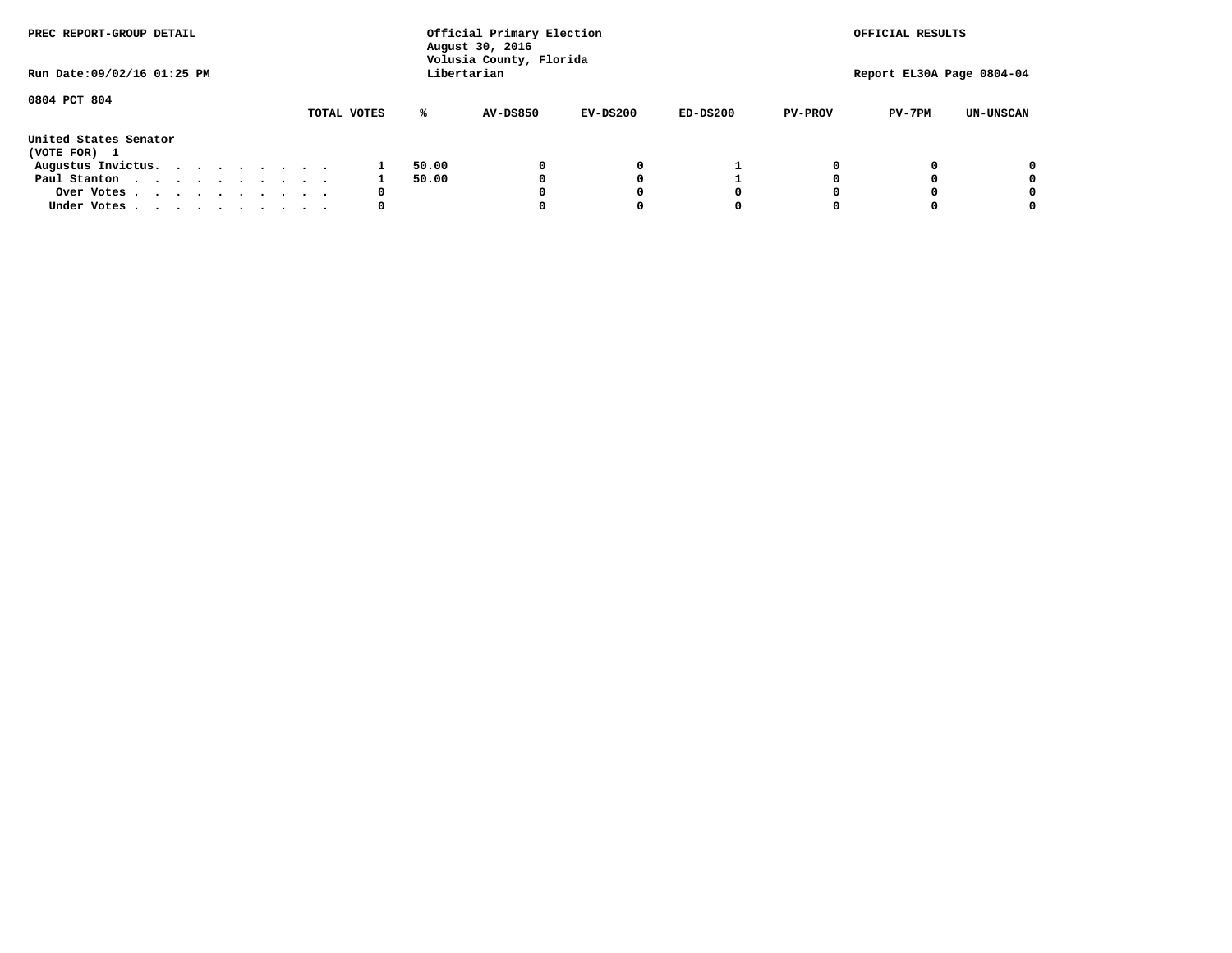| PREC REPORT-GROUP DETAIL                                                                                                                                                                                                                     |                                  |       | Official Primary Election<br>August 30, 2016<br>Volusia County, Florida |              |            |                | OFFICIAL RESULTS          |                  |
|----------------------------------------------------------------------------------------------------------------------------------------------------------------------------------------------------------------------------------------------|----------------------------------|-------|-------------------------------------------------------------------------|--------------|------------|----------------|---------------------------|------------------|
| Run Date:09/02/16 01:25 PM                                                                                                                                                                                                                   |                                  |       | Nonpartisan                                                             |              |            |                | Report EL30A Page 0804-05 |                  |
| 0804 PCT 804                                                                                                                                                                                                                                 |                                  |       |                                                                         |              |            |                |                           |                  |
|                                                                                                                                                                                                                                              | TOTAL VOTES                      | ℁     | <b>AV-DS850</b>                                                         | $EV-DS200$   | $ED-DS200$ | <b>PV-PROV</b> | $PV-7PM$                  | <b>UN-UNSCAN</b> |
| Circuit Judge 7th Circuit Group 4<br>(VOTE FOR) 1                                                                                                                                                                                            |                                  |       |                                                                         |              |            |                |                           |                  |
| Chris France - WITHDRAWN                                                                                                                                                                                                                     | 178                              | 19.43 | 56                                                                      | 42           | 80         | 0              | 0                         | 0                |
| Sebrina L. Slack                                                                                                                                                                                                                             | 286                              | 31.22 | 119                                                                     | 77           | 90         | $\mathbf 0$    | $\mathbf 0$               | $\mathbf 0$      |
| Stasia Warren<br>$\ddot{\phantom{0}}$                                                                                                                                                                                                        | 452                              | 49.34 | 172                                                                     | 112          | 167        | $\mathbf{1}$   | 0                         | $\pmb{0}$        |
| Over Votes                                                                                                                                                                                                                                   | 0                                |       | $\Omega$                                                                | 0            | 0          | $\mathbf 0$    | $\mathbf 0$               | $\mathbf 0$      |
| Under Votes                                                                                                                                                                                                                                  | 133<br>$\sim$ $\sim$             |       | 51                                                                      | 33           | 49         | $\mathbf 0$    | $\Omega$                  | $\Omega$         |
| Circuit Judge 7th Circuit Group 10<br>(VOTE FOR) 1                                                                                                                                                                                           |                                  |       |                                                                         |              |            |                |                           |                  |
| Malcolm Anthony                                                                                                                                                                                                                              | 323                              | 37.17 | 141                                                                     | 77           | 105        | 0              | 0                         | 0                |
| Scott DuPont                                                                                                                                                                                                                                 | 546                              | 62.83 | 198                                                                     | 136          | 211        | 1              | $\mathbf 0$               | $\mathbf 0$      |
| Over Votes                                                                                                                                                                                                                                   | 0                                |       | 0                                                                       | 0            | 0          | 0              | 0                         | 0                |
| Under Votes                                                                                                                                                                                                                                  | 180                              |       | 59                                                                      | 51           | 70         | $\mathbf 0$    | $\Omega$                  | $\mathbf 0$      |
| Circuit Judge 7th Circuit Group 13<br>(VOTE FOR) 1                                                                                                                                                                                           |                                  |       |                                                                         |              |            |                |                           |                  |
| David Hood.<br>. The contract of the contract of the contract of the contract of the contract of the contract of the contract of the contract of the contract of the contract of the contract of the contract of the contract of the contrac | 445                              | 48.37 | 170                                                                     | 107          | 168        | 0              | 0                         | 0                |
| A. "Kathleen" McNeilly                                                                                                                                                                                                                       | 475                              | 51.63 | 182                                                                     | 123          | 169        | $\mathbf{1}$   | 0                         | 0                |
| Over Votes                                                                                                                                                                                                                                   | 0                                |       | 0                                                                       | 0            | 0          | 0              | $\mathbf 0$               | 0                |
| Under Votes                                                                                                                                                                                                                                  | 129                              |       | 46                                                                      | 34           | 49         | $\mathbf 0$    | $\mathbf 0$               | 0                |
| Circuit Judge 7th Circuit Group 17<br>(VOTE FOR) 1                                                                                                                                                                                           |                                  |       |                                                                         |              |            |                |                           |                  |
| Linda L. Gaustad                                                                                                                                                                                                                             | 401                              | 44.65 | 155                                                                     | 101          | 144        | 1              | 0                         | $\mathbf 0$      |
| Howard O. McGillin Jr                                                                                                                                                                                                                        | 497                              | 55.35 | 188                                                                     | 130          | 179        | 0              | $\mathbf 0$               | 0                |
| Over Votes                                                                                                                                                                                                                                   | 0                                |       | 0                                                                       | $\mathbf 0$  | 0          | $\mathbf 0$    | 0                         | 0                |
| Under Votes                                                                                                                                                                                                                                  | 151                              |       | 55                                                                      | 33           | 63         | $\mathbf 0$    | $\mathbf 0$               | $\mathbf 0$      |
| County Judge 7th Circuit Group 3<br>(VOTE FOR) 1                                                                                                                                                                                             |                                  |       |                                                                         |              |            |                |                           |                  |
| Heather Caeners<br>$\cdots$                                                                                                                                                                                                                  | 348                              | 37.87 | 135                                                                     | 98           | 115        | 0              | 0                         | 0                |
| Shirley A. Green                                                                                                                                                                                                                             | 426                              | 46.35 | 168                                                                     | 96           | 161        | $\mathbf 1$    | $\mathbf 0$               | $\mathbf 0$      |
| Marla Rawnsley.<br>$\cdots$                                                                                                                                                                                                                  | 145                              | 15.78 | 45                                                                      | 41           | 59         | 0              | 0                         | 0                |
| Over Votes<br>$\ddot{\phantom{0}}$<br>$\bullet$                                                                                                                                                                                              | $\Omega$<br>$\ddot{\phantom{1}}$ |       | $\mathbf 0$                                                             | $\mathbf{0}$ | $\Omega$   | $\mathbf 0$    | $\mathbf 0$               | $\mathbf 0$      |
| Under Votes<br>$\bullet$                                                                                                                                                                                                                     | 130                              |       | 50                                                                      | 29           | 51         | $\mathbf 0$    | $\mathbf 0$               | $\Omega$         |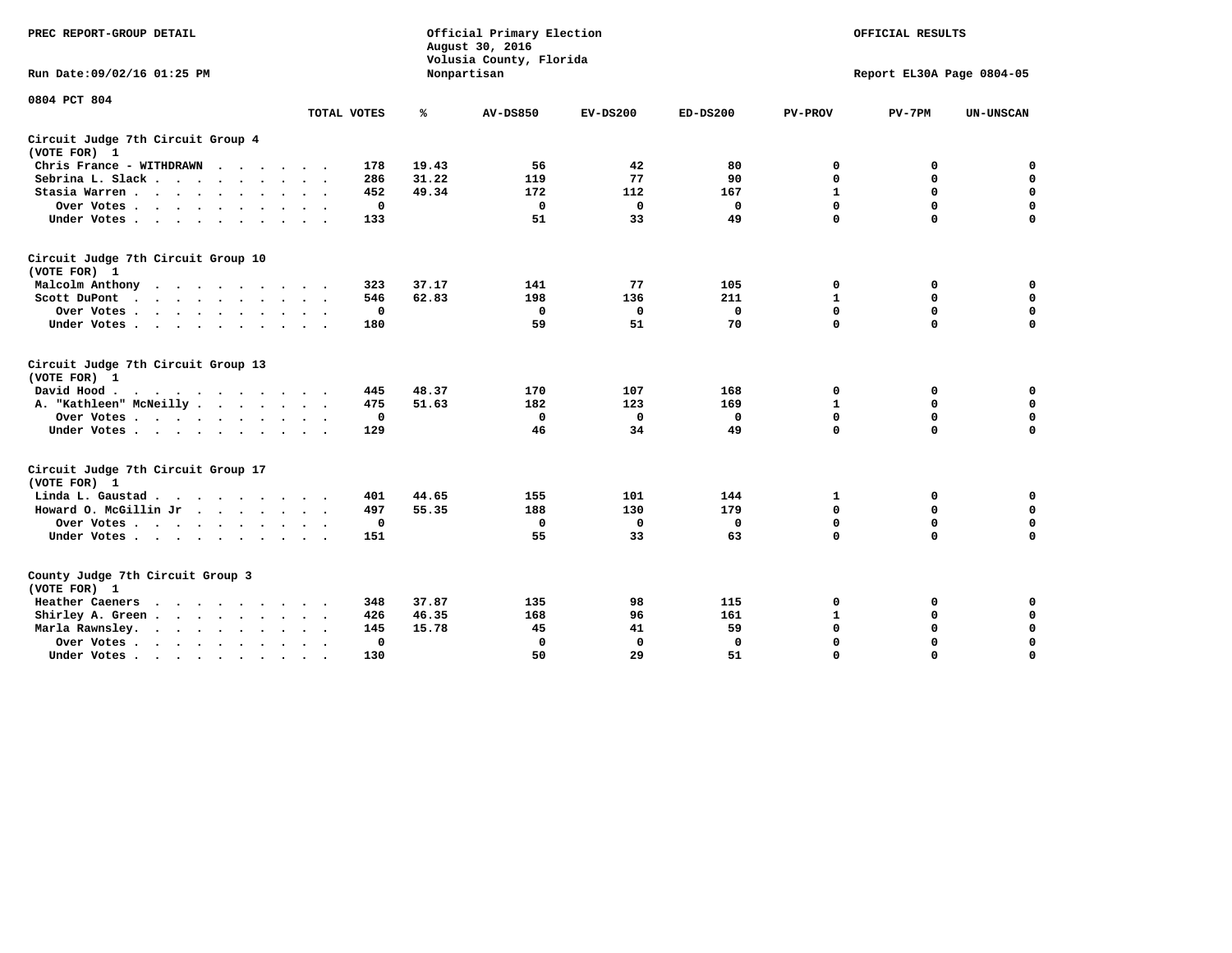| PREC REPORT-GROUP DETAIL                                                                                               |                                      |       | Official Primary Election<br>August 30, 2016<br>Volusia County, Florida |                         | OFFICIAL RESULTS<br>Report EL30A Page 0804-06 |                |             |                  |
|------------------------------------------------------------------------------------------------------------------------|--------------------------------------|-------|-------------------------------------------------------------------------|-------------------------|-----------------------------------------------|----------------|-------------|------------------|
| Run Date: 09/02/16 01:25 PM                                                                                            |                                      |       | Nonpartisan                                                             |                         |                                               |                |             |                  |
| 0804 PCT 804                                                                                                           | TOTAL VOTES                          | ℁     | <b>AV-DS850</b>                                                         | $EV-DS200$              | $ED-DS200$                                    | <b>PV-PROV</b> | $PV-7PM$    | <b>UN-UNSCAN</b> |
| Sheriff                                                                                                                |                                      |       |                                                                         |                         |                                               |                |             |                  |
| (VOTE FOR) 1                                                                                                           |                                      |       |                                                                         |                         |                                               |                |             |                  |
| Wendell C. Bradford                                                                                                    | 91                                   | 8.84  | 29                                                                      | 29                      | 33                                            | $\mathbf 0$    | 0           | $\mathbf 0$      |
| Dave Brannon                                                                                                           | 119                                  | 11.56 | 47                                                                      | 19                      | 53                                            | $\Omega$       | 0           | $\mathbf 0$      |
| Mike Chitwood                                                                                                          | 543                                  | 52.77 | 232                                                                     | 120                     | 190                                           | $\mathbf{1}$   | 0           | 0                |
| Eric Dietrich.                                                                                                         | 270                                  | 26.24 | 82                                                                      | 90                      | 98                                            | $\Omega$       | 0           | $\mathbf 0$      |
| James E. (Jim) Gillum                                                                                                  | 6                                    | .58   | $\mathbf{1}$                                                            | $\overline{\mathbf{3}}$ | $\overline{a}$                                | $\mathbf 0$    | $\mathbf 0$ | $\mathbf 0$      |
| Over Votes                                                                                                             | $\mathbf{0}$                         |       | $\Omega$                                                                | $\Omega$                | $\Omega$                                      | $\Omega$       | $\Omega$    | $\mathbf 0$      |
| Under Votes                                                                                                            | 20                                   |       | $7\phantom{.0}$                                                         | 3                       | 10                                            | $\mathbf 0$    | 0           | $\Omega$         |
| Property Appraiser                                                                                                     |                                      |       |                                                                         |                         |                                               |                |             |                  |
| (VOTE FOR) 1                                                                                                           |                                      |       |                                                                         |                         |                                               |                |             |                  |
| Larry Bartlett.<br>$\sim$                                                                                              | 300<br>$\sim$                        | 32.68 | 118                                                                     | 69                      | 112                                           | $\mathbf{1}$   | 0           | 0                |
| H. Alan Burton.                                                                                                        | 349                                  | 38.02 | 134                                                                     | 94                      | 121                                           | 0              | 0           | $\mathbf 0$      |
| Mike Swanto.                                                                                                           | 269                                  | 29.30 | 95                                                                      | 74                      | 100                                           | $\mathbf 0$    | 0           | $\mathbf 0$      |
| Over Votes                                                                                                             | 1                                    |       | $\mathbf 0$                                                             | $\mathbf 0$             | 1                                             | $\mathbf{0}$   | 0           | $\mathbf 0$      |
| Under Votes                                                                                                            | 130                                  |       | 51                                                                      | 27                      | 52                                            | $\Omega$       | $\Omega$    | $\mathbf 0$      |
| Supervisor of Elections                                                                                                |                                      |       |                                                                         |                         |                                               |                |             |                  |
| (VOTE FOR) 1                                                                                                           |                                      |       |                                                                         |                         |                                               |                |             |                  |
| Teresa Apgar                                                                                                           | 126                                  | 13.21 | 42                                                                      | 37                      | 47                                            | 0              | 0           | 0                |
| David Lee Davis                                                                                                        | 126                                  | 13.21 | 41                                                                      | 19                      | 66                                            | $\Omega$       | 0           | $\mathbf 0$      |
| Bill Fyfe                                                                                                              | 100                                  | 10.48 | 35                                                                      | 23                      | 42                                            | $\Omega$       | 0           | 0                |
| Lisa Lewis                                                                                                             | 602                                  | 63.10 | 249                                                                     | 166                     | 186                                           | $\mathbf{1}$   | 0           | $\mathbf 0$      |
| Over Votes                                                                                                             | $\mathbf 0$                          |       | $\mathbf 0$                                                             | $\mathbf 0$             | $\mathbf 0$                                   | $\mathbf 0$    | 0           | $\mathbf 0$      |
| Under Votes                                                                                                            | 95                                   |       | 31                                                                      | 19                      | 45                                            | $\Omega$       | $\Omega$    | $\mathbf 0$      |
| County Council Chair<br>(VOTE FOR) 1                                                                                   |                                      |       |                                                                         |                         |                                               |                |             |                  |
| Jason P. Davis.                                                                                                        | 246                                  | 26.83 | 86                                                                      | 70                      | 90                                            | 0              | 0           | 0                |
| Greg Gimbert<br>$\cdots$                                                                                               | 171                                  | 18.65 | 83                                                                      | 33                      | 55                                            | $\Omega$       | $\Omega$    | $\mathbf 0$      |
| Ed Kelley $\cdots$                                                                                                     | 430                                  | 46.89 | 161                                                                     | 118                     | 150                                           | $\mathbf{1}$   | 0           | $\mathbf 0$      |
| Tom Laputka.<br>$\mathbf{r}$ , $\mathbf{r}$ , $\mathbf{r}$ , $\mathbf{r}$ , $\mathbf{r}$ , $\mathbf{r}$ , $\mathbf{r}$ | 70                                   | 7.63  | 27                                                                      | 18                      | 25                                            | $\Omega$       | $\mathbf 0$ | $\mathbf 0$      |
| Over Votes                                                                                                             | $\mathbf 0$                          |       | $\mathbf{0}$                                                            | $^{\circ}$              | $\mathbf{0}$                                  | 0              | 0           | 0                |
| Under Votes                                                                                                            | 132                                  |       | 41                                                                      | 25                      | 66                                            | $\Omega$       | $\Omega$    | $\mathbf 0$      |
| Amendment 4                                                                                                            |                                      |       |                                                                         |                         |                                               |                |             |                  |
| (VOTE FOR) 1                                                                                                           |                                      |       |                                                                         |                         |                                               |                |             |                  |
| $Yes \cdot \cdot \cdot \cdot \cdot \cdot \cdot \cdot \cdot$                                                            | 716<br>$\cdots$<br>$\bullet$         | 74.97 | 263                                                                     | 197                     | 255                                           | 1              | 0           | 0                |
| $\cdots$<br>$No.$<br>$\ddot{\phantom{a}}$<br>$\ddot{\phantom{a}}$                                                      | 239<br>$\cdots$                      | 25.03 | 101                                                                     | 46                      | 92                                            | $\mathbf 0$    | 0           | $\mathbf 0$      |
| Over Votes .<br>$\cdots$<br>$\ddot{\phantom{a}}$                                                                       | $\mathbf{1}$<br>$\ddot{\phantom{0}}$ |       | 0                                                                       | $\mathbf 0$             | $\mathbf{1}$                                  | $\mathbf 0$    | 0           | $\mathsf{o}\,$   |
| Under Votes<br>$\sim$                                                                                                  | 93<br>$\sim$<br>$\sim$               |       | 34                                                                      | 21                      | 38                                            | $\mathbf 0$    | 0           | $\mathbf 0$      |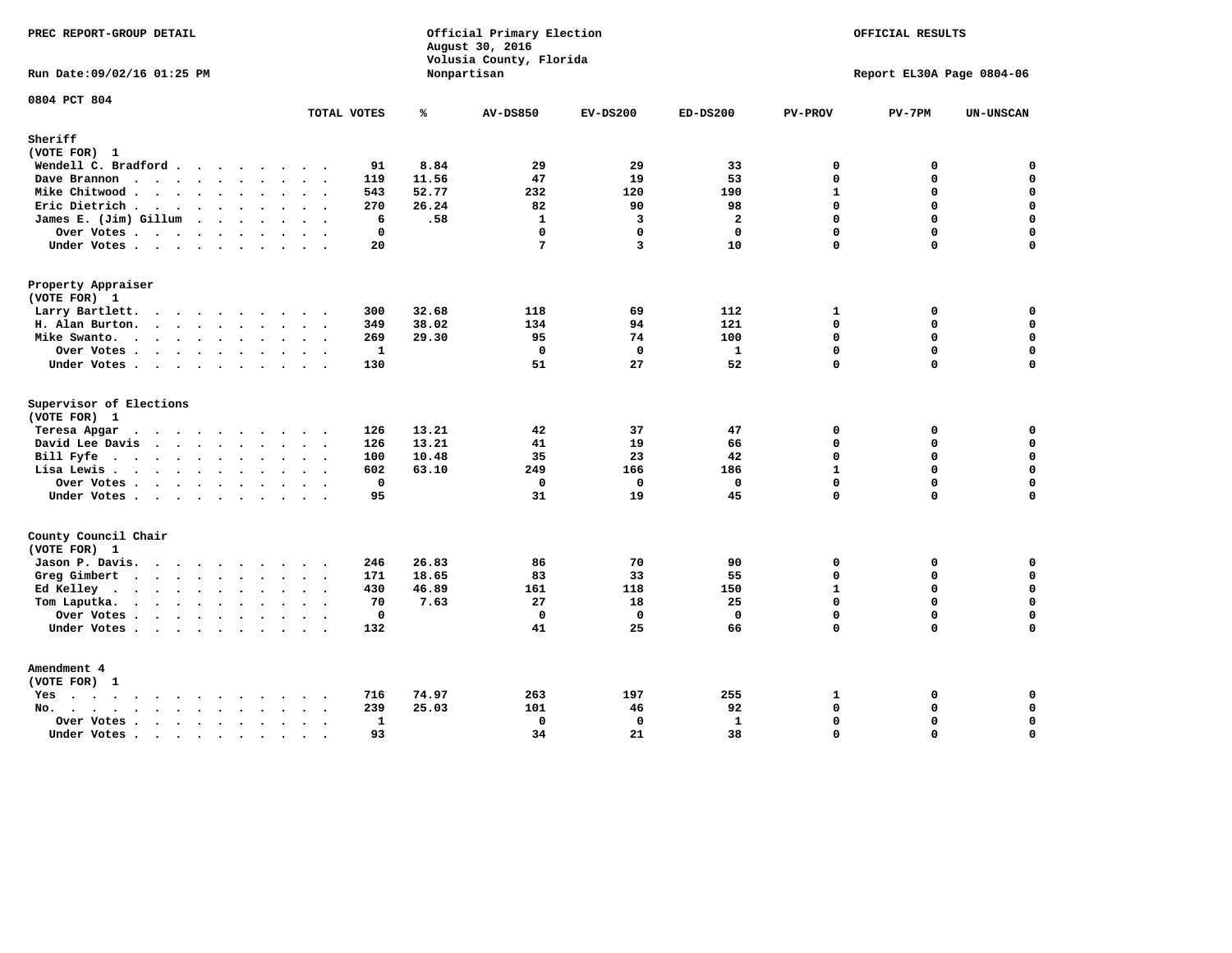| PREC REPORT-GROUP DETAIL        |  |             |                   | Official Primary Election<br>August 30, 2016 |            |            |                | OFFICIAL RESULTS          |                  |
|---------------------------------|--|-------------|-------------------|----------------------------------------------|------------|------------|----------------|---------------------------|------------------|
| Run Date:09/02/16 01:25 PM      |  |             | <b>STATISTICS</b> | Volusia County, Florida                      |            |            |                | Report EL30A Page 0805-01 |                  |
| 0805 PCT 805                    |  |             |                   |                                              |            |            |                |                           |                  |
|                                 |  | TOTAL VOTES | %ะ                | <b>AV-DS850</b>                              | $EV-DS200$ | $ED-DS200$ | <b>PV-PROV</b> | $PV-7PM$                  | <b>UN-UNSCAN</b> |
| REGISTERED VOTERS - TOTAL 4,357 |  |             |                   |                                              |            |            |                |                           |                  |
| REGISTERED VOTERS - Democratic  |  | 1,227       | 28.16             |                                              |            |            |                |                           |                  |
| REGISTERED VOTERS - Republican  |  | 2,050       | 47.05             |                                              |            |            |                |                           |                  |
| REGISTERED VOTERS - Libertarian |  | 12          | .28               |                                              |            |            |                |                           |                  |
| REGISTERED VOTERS - Nonpartisan |  | 1,068       |                   |                                              |            |            |                |                           |                  |
| BALLOTS CAST - TOTAL.           |  | 1,358       |                   | 545                                          | 315        | 498        |                |                           |                  |
| BALLOTS CAST - Democratic       |  | 431         | 31.74             | 147                                          | 126        | 158        |                |                           |                  |
| BALLOTS CAST - Republican       |  | 783         | 57.66             | 329                                          | 163        | 291        |                |                           |                  |
| BALLOTS CAST - Libertarian.     |  | 2           | .15               |                                              |            | 0          |                |                           |                  |
| BALLOTS CAST - Nonpartisan.     |  | 142         | 10.46             | 68                                           | 25         | 49         |                |                           | 0                |
| BALLOTS CAST - BLANK.           |  |             |                   | $\Omega$                                     |            | 0          | n              |                           |                  |
| VOTER TURNOUT - TOTAL           |  |             | 31.17             |                                              |            |            |                |                           |                  |
| VOTER TURNOUT - Democratic.     |  |             | 35.13             |                                              |            |            |                |                           |                  |
| VOTER TURNOUT - Republican.     |  |             | 38.20             |                                              |            |            |                |                           |                  |
| VOTER TURNOUT - Libertarian     |  |             | 16.67             |                                              |            |            |                |                           |                  |
| VOTER TURNOUT - BLANK           |  |             |                   |                                              |            |            |                |                           |                  |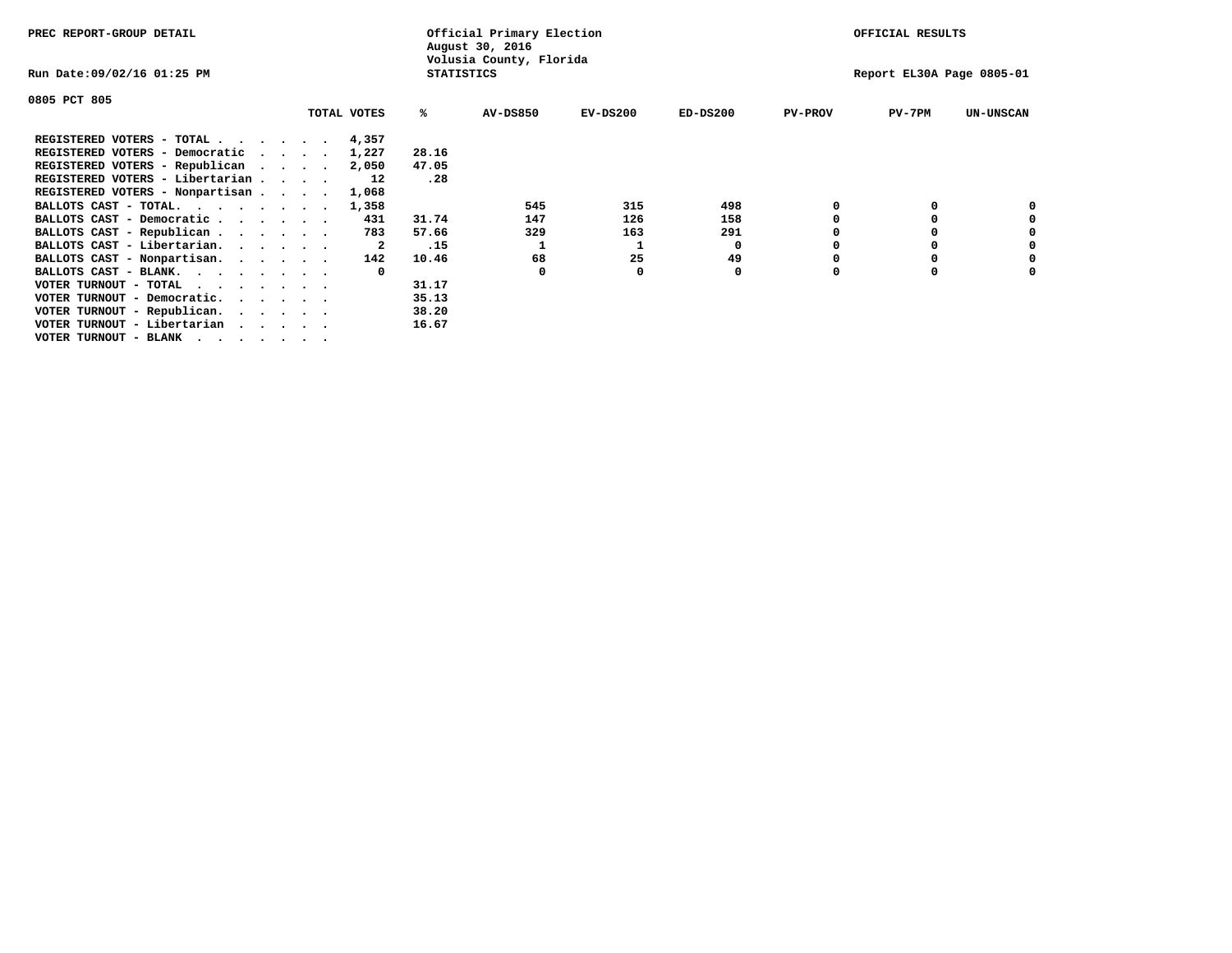| PREC REPORT-GROUP DETAIL                                               |             |            | Official Primary Election<br>August 30, 2016 |            | OFFICIAL RESULTS |                           |          |                  |  |
|------------------------------------------------------------------------|-------------|------------|----------------------------------------------|------------|------------------|---------------------------|----------|------------------|--|
| Run Date: 09/02/16 01:25 PM                                            |             | Democratic | Volusia County, Florida                      |            |                  | Report EL30A Page 0805-02 |          |                  |  |
| 0805 PCT 805                                                           | TOTAL VOTES | ℁          | <b>AV-DS850</b>                              | $EV-DS200$ | $ED-DS200$       | <b>PV-PROV</b>            | $PV-7PM$ | <b>UN-UNSCAN</b> |  |
|                                                                        |             |            |                                              |            |                  |                           |          |                  |  |
| United States Senator<br>(VOTE FOR) 1                                  |             |            |                                              |            |                  |                           |          |                  |  |
| Roque "Rocky" De La Fuente.                                            | 10          | 2.45       |                                              |            | 4                |                           |          |                  |  |
| Alan Grayson                                                           | 97          | 23.77      | 31                                           | 27         | 39               |                           |          |                  |  |
| Pam Keith                                                              | 50          | 12.25      | 23                                           |            | 18               |                           |          |                  |  |
| Reginald Luster                                                        | 0           |            |                                              |            |                  |                           |          |                  |  |
| Patrick Murphy.                                                        | 251         | 61.52      | 81                                           | 80         | 90               |                           |          |                  |  |
| Over Votes                                                             | 0           |            |                                              |            |                  |                           |          |                  |  |
| Under Votes                                                            | 23          |            | 11                                           |            |                  |                           |          |                  |  |
| Representative in Congress District 6                                  |             |            |                                              |            |                  |                           |          |                  |  |
| (VOTE FOR) 1                                                           |             |            |                                              |            |                  |                           |          |                  |  |
| William (Bill) McCullough                                              | 108         | 27.20      | 41                                           | 27         | 40               |                           |          |                  |  |
| Jay McGovern                                                           | 118         | 29.72      | 43                                           | 33         | 42               |                           |          |                  |  |
| George Pappas.                                                         | 80          | 20.15      | 32                                           | 21         | 27               |                           |          |                  |  |
| Dwayne L. Taylor                                                       | 91          | 22.92      | 19                                           | 35         | 37               |                           |          |                  |  |
| Over Votes                                                             |             |            |                                              |            |                  |                           |          |                  |  |
| Under Votes, $\cdot$ , $\cdot$ , $\cdot$ , $\cdot$ , $\cdot$ , $\cdot$ | 34          |            | 12                                           | 10         | 12               |                           |          |                  |  |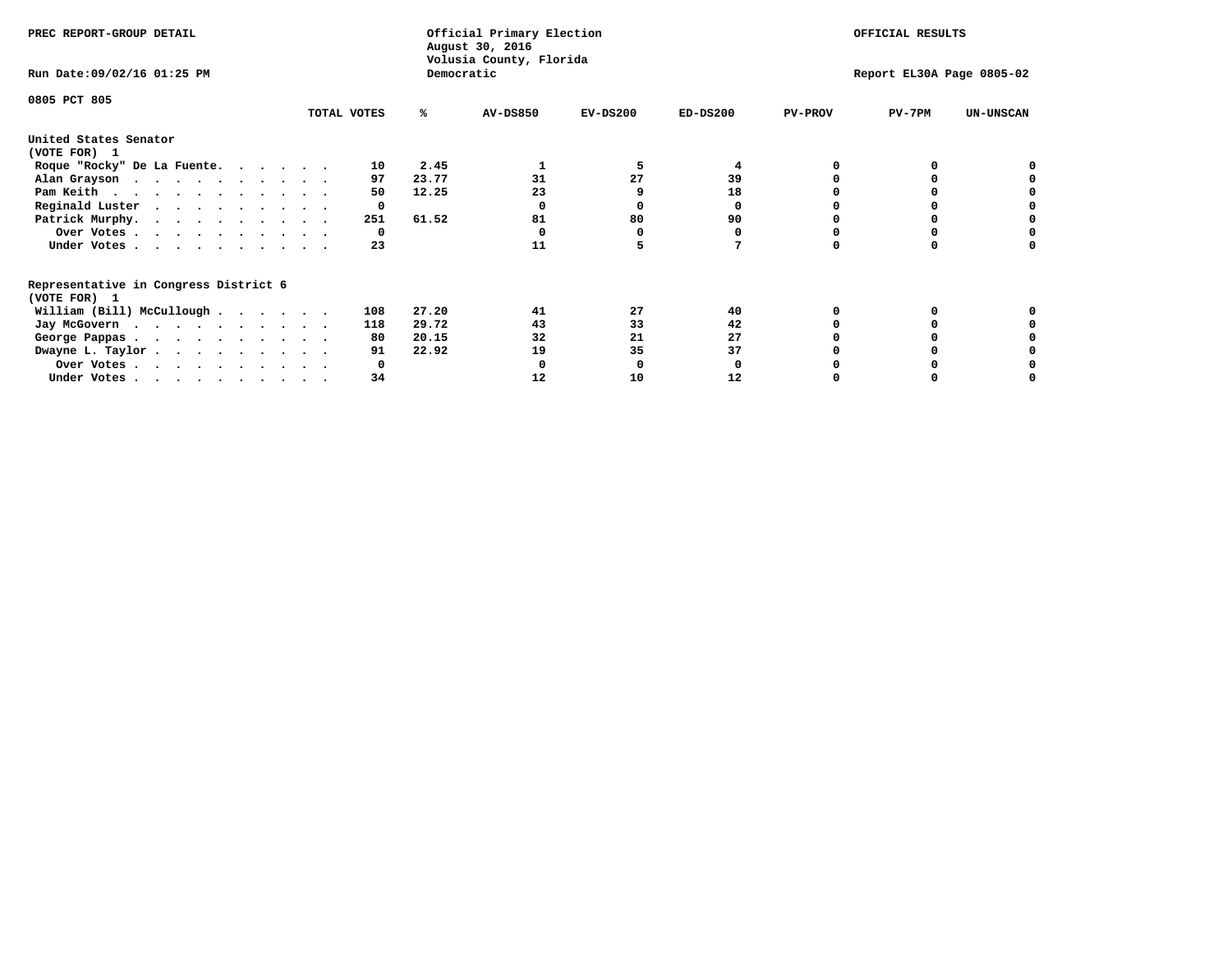| PREC REPORT-GROUP DETAIL<br>Run Date: 09/02/16 01:25 PM |              | Republican | Official Primary Election<br>August 30, 2016<br>Volusia County, Florida |                |            |                | OFFICIAL RESULTS<br>Report EL30A Page 0805-03 |                  |
|---------------------------------------------------------|--------------|------------|-------------------------------------------------------------------------|----------------|------------|----------------|-----------------------------------------------|------------------|
| 0805 PCT 805                                            |              |            |                                                                         |                |            |                |                                               |                  |
|                                                         | TOTAL VOTES  | %          | AV-DS850                                                                | $EV-DS200$     | $ED-DS200$ | <b>PV-PROV</b> | $PV-7PM$                                      | <b>UN-UNSCAN</b> |
| United States Senator                                   |              |            |                                                                         |                |            |                |                                               |                  |
| (VOTE FOR) 1                                            |              |            |                                                                         |                |            |                |                                               |                  |
| Carlos Beruff.                                          | 165          | 21.43      | 83                                                                      | 29             | 53         | 0              | 0                                             | 0                |
| Ernie Rivera                                            | 14           | 1.82       | 5                                                                       | $\overline{a}$ | 7          | 0              | 0                                             | $\mathbf 0$      |
| Marco Rubio.                                            | 556          | 72.21      | 226                                                                     | 118            | 212        | $\mathbf 0$    | $\mathbf 0$                                   | $\mathbf 0$      |
| Dwight Mark Anthony Young                               | 35           | 4.55       | 12                                                                      | 10             | 13         | 0              | $\mathbf 0$                                   | $\pmb{0}$        |
| Over Votes                                              | 0            |            | 0                                                                       | $\mathbf 0$    | 0          | $\mathbf 0$    | 0                                             | 0                |
| Under Votes                                             | 13           |            | 3                                                                       | 4              | 6          | $\mathbf 0$    | $\Omega$                                      | $\mathbf 0$      |
| Representative in Congress District 6<br>(VOTE FOR) 1   |              |            |                                                                         |                |            |                |                                               |                  |
| Fred Costello                                           | 141          | 18.65      | 56                                                                      | 36             | 49         | 0              | 0                                             | 0                |
| Ron Desantis                                            | 536          | 70.90      | 225                                                                     | 113            | 198        | 0              | 0                                             | $\mathbf 0$      |
| G. G. Galloway.                                         | 79           | 10.45      | 35                                                                      | 12             | 32         | $\mathbf 0$    | $\Omega$                                      | $\mathbf 0$      |
| Over Votes                                              | $\Omega$     |            | 0                                                                       | 0              | 0          | $\mathbf 0$    | $\mathbf 0$                                   | $\mathbf 0$      |
| Under Votes                                             | 27           |            | 13                                                                      | $\mathbf{2}$   | 12         | $\mathbf 0$    | $\Omega$                                      | $\mathbf 0$      |
| State Committeeman                                      |              |            |                                                                         |                |            |                |                                               |                  |
| (VOTE FOR) 1                                            |              |            |                                                                         |                |            |                |                                               |                  |
| Paul W. Deering                                         | 412          | 68.55      | 180                                                                     | 80             | 152        | 0              | 0                                             | 0                |
| James Oddie.                                            | 189          | 31.45      | 73                                                                      | 42             | 74         | 0              | 0                                             | $\mathbf 0$      |
| Over Votes                                              | $\mathbf{o}$ |            | 0                                                                       | $\mathbf 0$    | 0          | 0              | $\mathbf 0$                                   | $\mathbf 0$      |
| Under Votes                                             | 182          |            | 76                                                                      | 41             | 65         | $\mathbf 0$    | 0                                             | $\mathbf 0$      |
| State Committeewoman<br>(VOTE FOR) 1                    |              |            |                                                                         |                |            |                |                                               |                  |
| Dana Christina Dougherty<br>$\cdot$                     | 304          | 48.41      | 128                                                                     | 51             | 125        | 0              | 0                                             | 0                |
| Marilyn C. Ford                                         | 324          | 51.59      | 135                                                                     | 80             | 109        | 0              | 0                                             | 0                |
| Over Votes                                              | 0            |            | 0                                                                       | 0              | 0          | 0              | 0                                             | $\mathbf 0$      |
| Under Votes, , , , , , , , , ,                          | 155          |            | 66                                                                      | 32             | 57         | $\Omega$       | $\Omega$                                      | $\Omega$         |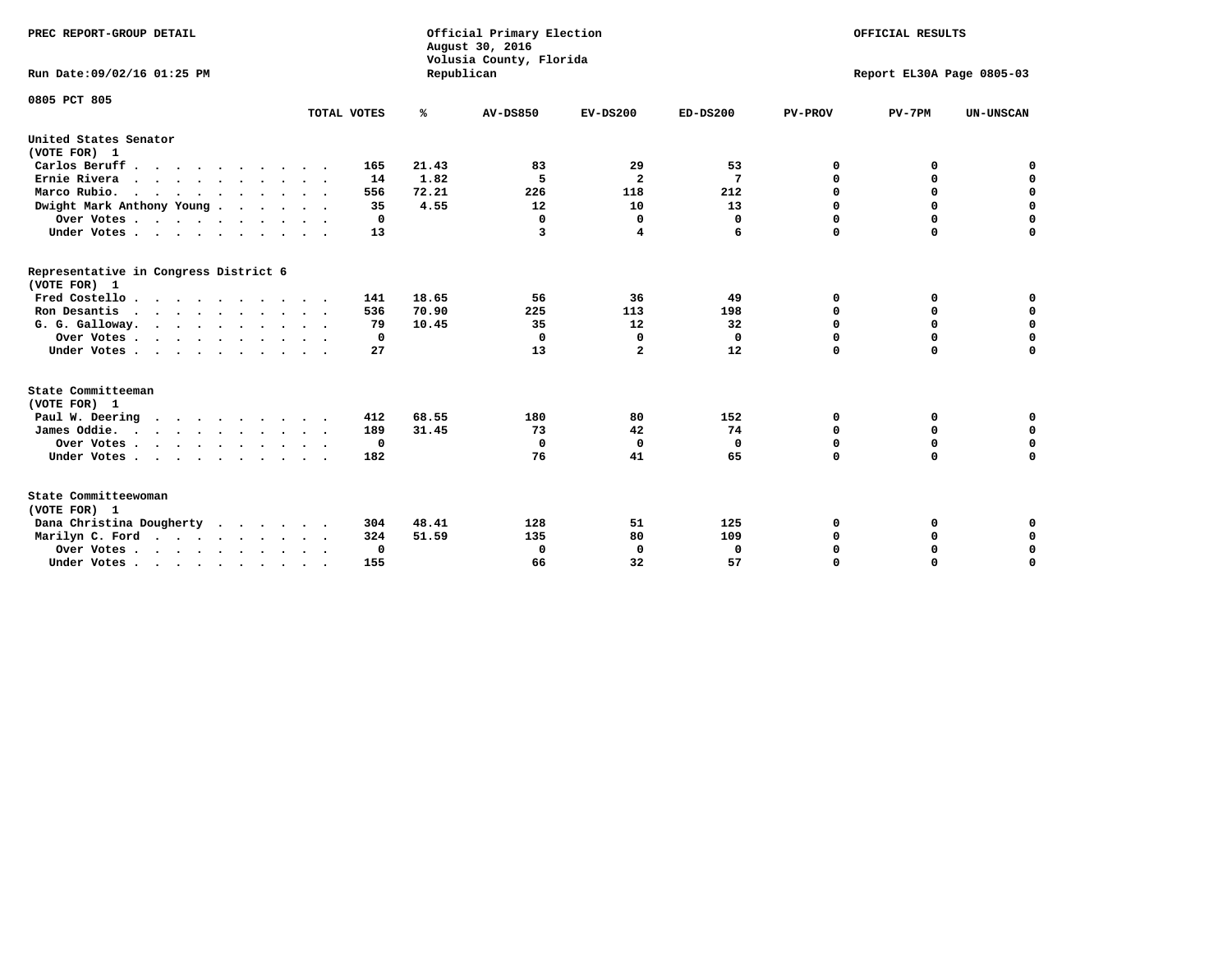| PREC REPORT-GROUP DETAIL              |  |  |  |  |             |   |        | Official Primary Election<br>August 30, 2016<br>Volusia County, Florida |            |            |   |                | OFFICIAL RESULTS |                           |
|---------------------------------------|--|--|--|--|-------------|---|--------|-------------------------------------------------------------------------|------------|------------|---|----------------|------------------|---------------------------|
| Run Date: 09/02/16 01:25 PM           |  |  |  |  |             |   |        | Libertarian                                                             |            |            |   |                |                  | Report EL30A Page 0805-04 |
| 0805 PCT 805                          |  |  |  |  | TOTAL VOTES |   | ℁      | <b>AV-DS850</b>                                                         | $EV-DS200$ | $ED-DS200$ |   | <b>PV-PROV</b> | $PV-7PM$         | <b>UN-UNSCAN</b>          |
| United States Senator<br>(VOTE FOR) 1 |  |  |  |  |             |   |        |                                                                         |            |            |   |                |                  |                           |
| Augustus Invictus.                    |  |  |  |  |             | 0 |        |                                                                         | 0          |            | 0 |                |                  | 0                         |
| Paul Stanton                          |  |  |  |  |             |   | 100.00 |                                                                         |            |            | 0 |                |                  | 0                         |
| Over Votes                            |  |  |  |  |             | 0 |        |                                                                         |            |            | 0 |                |                  | 0                         |
| Under Votes                           |  |  |  |  |             |   |        |                                                                         |            |            | 0 |                |                  | 0                         |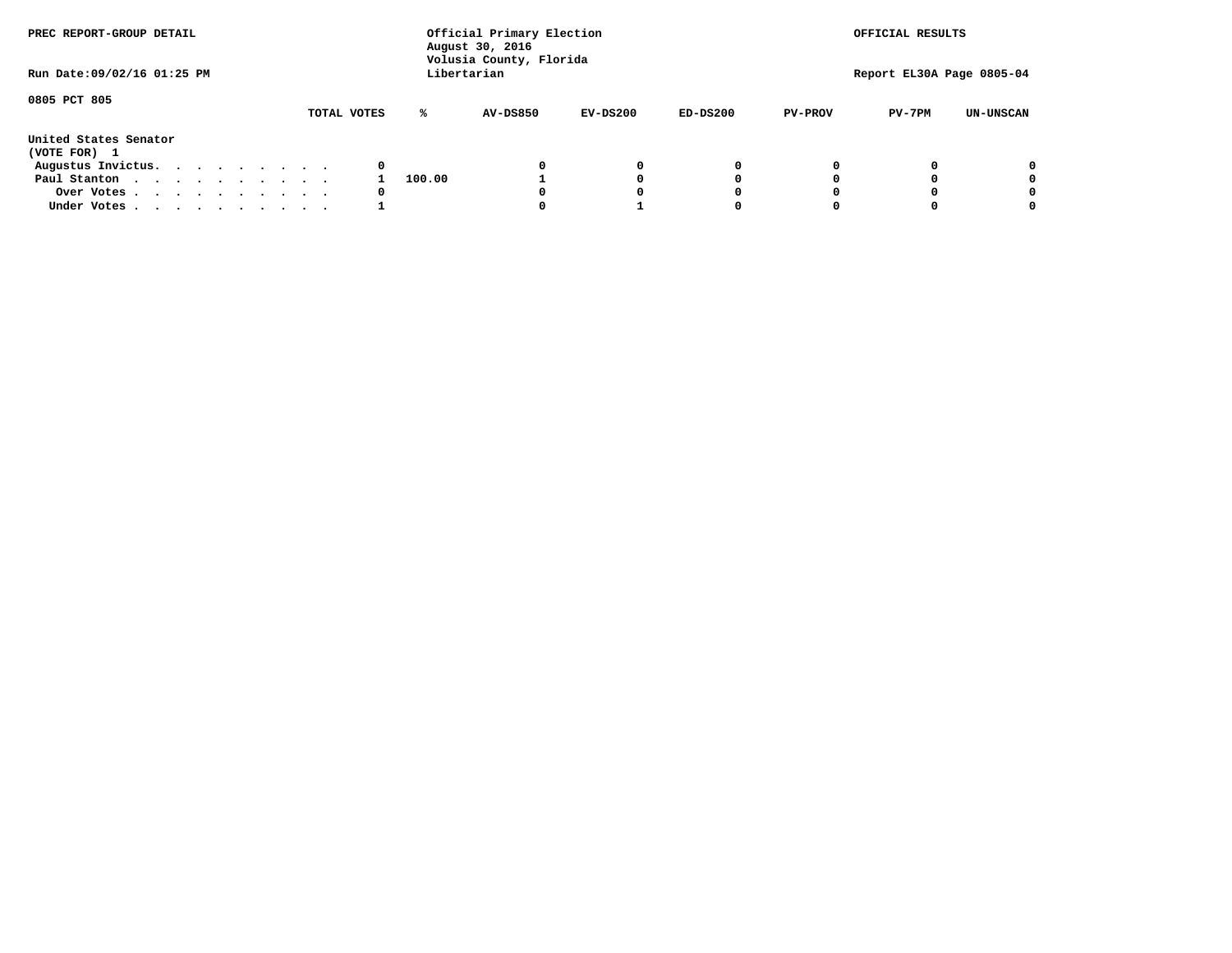| PREC REPORT-GROUP DETAIL                                                                                                           |             |       | Official Primary Election<br>August 30, 2016<br>Volusia County, Florida |             |            |                | OFFICIAL RESULTS          |                  |
|------------------------------------------------------------------------------------------------------------------------------------|-------------|-------|-------------------------------------------------------------------------|-------------|------------|----------------|---------------------------|------------------|
| Run Date: 09/02/16 01:25 PM                                                                                                        |             |       | Nonpartisan                                                             |             |            |                | Report EL30A Page 0805-05 |                  |
| 0805 PCT 805                                                                                                                       |             |       |                                                                         |             |            |                |                           |                  |
|                                                                                                                                    | TOTAL VOTES | ℁     | <b>AV-DS850</b>                                                         | $EV-DS200$  | $ED-DS200$ | <b>PV-PROV</b> | $PV-7PM$                  | <b>UN-UNSCAN</b> |
| Circuit Judge 7th Circuit Group 4<br>(VOTE FOR) 1                                                                                  |             |       |                                                                         |             |            |                |                           |                  |
| Chris France - WITHDRAWN<br>.                                                                                                      | 171         | 15.05 | 58                                                                      | 30          | 83         | 0              | 0                         | 0                |
| Sebrina L. Slack.                                                                                                                  | 383         | 33.71 | 162                                                                     | 92          | 129        | $\Omega$       | $\mathbf 0$               | $\mathbf 0$      |
| Stasia Warren                                                                                                                      | 582         | 51.23 | 237                                                                     | 144         | 201        | $\mathbf 0$    | $\mathbf 0$               | $\mathbf 0$      |
| Over Votes                                                                                                                         | 3           |       | $\mathbf{0}$                                                            | 0           | 3          | $\mathbf 0$    | $\mathbf 0$               | $\mathbf 0$      |
| Under Votes                                                                                                                        | 219         |       | 88                                                                      | 49          | 82         | $\mathbf 0$    | $\mathbf 0$               | $\mathbf 0$      |
| Circuit Judge 7th Circuit Group 10<br>(VOTE FOR) 1                                                                                 |             |       |                                                                         |             |            |                |                           |                  |
| Malcolm Anthony                                                                                                                    | 398         | 37.27 | 162                                                                     | 81          | 155        | 0              | 0                         | 0                |
| Scott DuPont                                                                                                                       | 670         | 62.73 | 272                                                                     | 168         | 230        | 0              | $\mathbf 0$               | $\mathbf 0$      |
| Over Votes<br>$\cdot$                                                                                                              | $\mathbf 0$ |       | $\mathbf 0$                                                             | 0           | 0          | $\mathbf 0$    | $\mathbf 0$               | $\mathbf 0$      |
| Under Votes                                                                                                                        | 290         |       | 111                                                                     | 66          | 113        | $\mathbf 0$    | $\Omega$                  | $\mathbf 0$      |
| Circuit Judge 7th Circuit Group 13<br>(VOTE FOR) 1                                                                                 |             |       |                                                                         |             |            |                |                           |                  |
| David Hood.                                                                                                                        | 500         | 43.25 | 211                                                                     | 118         | 171        | $\mathbf 0$    | 0                         | $\mathbf 0$      |
| A. "Kathleen" McNeilly                                                                                                             | 656         | 56.75 | 256                                                                     | 157         | 243        | $\mathbf 0$    | $\mathbf 0$               | $\mathbf 0$      |
| Over Votes                                                                                                                         | $\mathbf 0$ |       | $\mathbf{0}$                                                            | 0           | 0          | 0              | $\mathbf 0$               | $\mathbf 0$      |
| Under Votes                                                                                                                        | 202         |       | 78                                                                      | 40          | 84         | $\Omega$       | $\mathbf 0$               | 0                |
| Circuit Judge 7th Circuit Group 17<br>(VOTE FOR) 1                                                                                 |             |       |                                                                         |             |            |                |                           |                  |
| Linda L. Gaustad                                                                                                                   | 482         | 43.62 | 174                                                                     | 124         | 184        | 0              | 0                         | $\mathbf 0$      |
| Howard O. McGillin Jr                                                                                                              | 623         | 56.38 | 273                                                                     | 132         | 218        | 0              | 0                         | $\mathbf 0$      |
| Over Votes                                                                                                                         | $\mathbf 0$ |       | $\Omega$                                                                | $\mathbf 0$ | 0          | $\mathbf 0$    | $\mathbf 0$               | 0                |
| Under Votes                                                                                                                        | 253         |       | 98                                                                      | 59          | 96         | $\mathbf 0$    | $\mathbf 0$               | $\mathbf 0$      |
| County Judge 7th Circuit Group 3<br>(VOTE FOR) 1                                                                                   |             |       |                                                                         |             |            |                |                           |                  |
| Heather Caeners<br>$\cdots$                                                                                                        | 436         | 37.52 | 166                                                                     | 108         | 162        | 0              | 0                         | 0                |
| Shirley A. Green                                                                                                                   | 543         | 46.73 | 219                                                                     | 130         | 194        | $\mathbf 0$    | $\mathbf 0$               | $\mathbf 0$      |
| Marla Rawnsley.<br>the contract of the contract of the contract of the contract of the contract of the contract of the contract of | 183         | 15.75 | 63                                                                      | 42          | 78         | 0              | $\mathbf 0$               | $\pmb{0}$        |
| Over Votes.<br>$\ddot{\phantom{a}}$<br>$\ddot{\phantom{a}}$                                                                        | 0           |       | $\Omega$                                                                | 0           | 0          | $\mathbf 0$    | $\mathbf 0$               | $\mathbf 0$      |
| Under Votes<br>$\sim$<br>$\sim$                                                                                                    | 196         |       | 97                                                                      | 35          | 64         | $\mathbf 0$    | $\mathbf 0$               | 0                |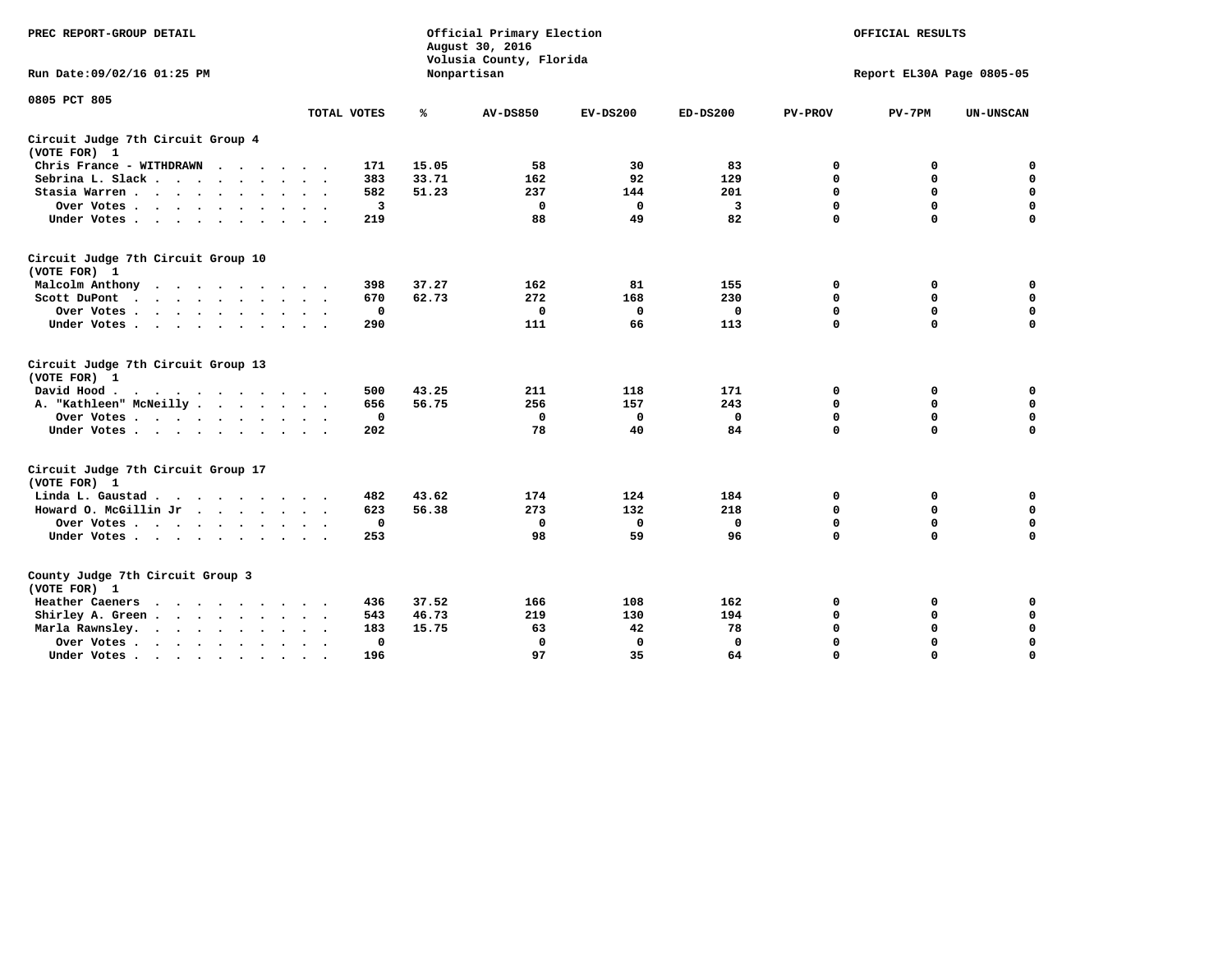| PREC REPORT-GROUP DETAIL                                                                                               |                                         |       | Official Primary Election<br>August 30, 2016<br>Volusia County, Florida |                | OFFICIAL RESULTS<br>Report EL30A Page 0805-06 |                |             |                    |
|------------------------------------------------------------------------------------------------------------------------|-----------------------------------------|-------|-------------------------------------------------------------------------|----------------|-----------------------------------------------|----------------|-------------|--------------------|
| Run Date: 09/02/16 01:25 PM                                                                                            |                                         |       | Nonpartisan                                                             |                |                                               |                |             |                    |
| 0805 PCT 805                                                                                                           | TOTAL VOTES                             | ℁     | <b>AV-DS850</b>                                                         | $EV-DS200$     | $ED-DS200$                                    | <b>PV-PROV</b> | $PV-7PM$    | UN-UNSCAN          |
| Sheriff                                                                                                                |                                         |       |                                                                         |                |                                               |                |             |                    |
| (VOTE FOR) 1                                                                                                           |                                         |       |                                                                         |                |                                               |                |             |                    |
| Wendell C. Bradford                                                                                                    | 141                                     | 10.83 | 37                                                                      | 49             | 55                                            | $\mathbf 0$    | 0           | $\mathbf 0$        |
| Dave Brannon                                                                                                           | 152                                     | 11.67 | 56                                                                      | 31             | 65                                            | $\mathbf 0$    | 0           | $\mathbf 0$        |
| Mike Chitwood                                                                                                          | 638                                     | 49.00 | 286                                                                     | 132            | 220                                           | $\Omega$       | 0           | $\mathbf 0$        |
| Eric Dietrich.                                                                                                         | 348                                     | 26.73 | 123                                                                     | 90             | 135                                           | $\Omega$       | 0           | $\mathbf 0$        |
| James E. (Jim) Gillum                                                                                                  | 23                                      | 1.77  | 13                                                                      | $\overline{a}$ | 8                                             | $\Omega$       | $\mathbf 0$ | $\mathbf 0$        |
| Over Votes                                                                                                             | $\mathbf 0$                             |       | $\mathbf 0$                                                             | $\mathbf 0$    | $\mathbf{0}$                                  | $\Omega$       | 0           | $\mathbf 0$        |
| Under Votes                                                                                                            | 56                                      |       | 30                                                                      | 11             | 15                                            | $\Omega$       | $\Omega$    | $\Omega$           |
| Property Appraiser                                                                                                     |                                         |       |                                                                         |                |                                               |                |             |                    |
| (VOTE FOR) 1                                                                                                           |                                         |       |                                                                         |                |                                               |                |             |                    |
| Larry Bartlett.                                                                                                        | 431<br>$\sim$ $\sim$                    | 36.96 | 168                                                                     | 99             | 164                                           | $\mathbf 0$    | 0           | 0                  |
| H. Alan Burton.                                                                                                        | 468                                     | 40.14 | 204                                                                     | 94             | 170                                           | $\Omega$       | 0           | $\mathbf 0$        |
| Mike Swanto.                                                                                                           | 267                                     | 22.90 | 85                                                                      | 83             | 99                                            | $\mathbf 0$    | 0           | 0                  |
| Over Votes                                                                                                             | $\mathbf{0}$                            |       | $\mathbf 0$                                                             | $\mathbf 0$    | $\mathbf{0}$                                  | $\Omega$       | $\mathbf 0$ | $\mathbf 0$        |
| Under Votes                                                                                                            | 192                                     |       | 88                                                                      | 39             | 65                                            | $\Omega$       | 0           | $\mathbf 0$        |
| Supervisor of Elections                                                                                                |                                         |       |                                                                         |                |                                               |                |             |                    |
| (VOTE FOR) 1                                                                                                           |                                         |       |                                                                         |                |                                               |                |             |                    |
| Teresa Apgar                                                                                                           | 159                                     | 13.37 | 54                                                                      | 28             | 77                                            | $\mathbf 0$    | 0           | $\mathbf 0$        |
| David Lee Davis                                                                                                        | 140                                     | 11.77 | 40                                                                      | 37             | 63                                            | $\mathbf 0$    | 0           | $\mathbf 0$        |
| Bill Fyfe.                                                                                                             | 125                                     | 10.51 | 38                                                                      | 35             | 52                                            | $\Omega$       | $\Omega$    | $\mathbf 0$        |
| Lisa Lewis                                                                                                             | 765                                     | 64.34 | 341                                                                     | 179            | 245                                           | $\mathbf 0$    | 0           | $\mathbf 0$        |
| Over Votes                                                                                                             | $\mathbf 0$                             |       | $\mathbf 0$                                                             | $\mathbf 0$    | $\mathbf 0$                                   | $\mathbf 0$    | 0           | $\pmb{0}$          |
| Under Votes                                                                                                            | 169                                     |       | 72                                                                      | 36             | 61                                            | $\mathbf 0$    | 0           | $\Omega$           |
| County Council Chair<br>(VOTE FOR) 1                                                                                   |                                         |       |                                                                         |                |                                               |                |             |                    |
| Jason P. Davis.                                                                                                        | 285                                     | 24.65 | 126                                                                     | 59             | 100                                           | $\mathbf 0$    | 0           | 0                  |
| Greg Gimbert                                                                                                           | 215                                     | 18.60 | 70                                                                      | 64             | 81                                            | $\Omega$       | $\Omega$    | 0                  |
| Ed Kelley                                                                                                              | 527                                     | 45.59 | 204                                                                     | 115            | 208                                           | $\mathbf 0$    | 0           | $\mathbf 0$        |
| Tom Laputka.<br>$\mathbf{r}$ , $\mathbf{r}$ , $\mathbf{r}$ , $\mathbf{r}$ , $\mathbf{r}$ , $\mathbf{r}$ , $\mathbf{r}$ | 129                                     | 11.16 | 54                                                                      | 36             | 39                                            | $\Omega$       | $\mathbf 0$ | 0                  |
| Over Votes                                                                                                             | $\mathbf 0$<br>$\overline{\phantom{a}}$ |       | $\mathbf 0$                                                             | $\mathbf 0$    | $\mathbf 0$                                   | $\mathbf 0$    | 0           | $\mathbf 0$        |
| Under Votes                                                                                                            | 202                                     |       | 91                                                                      | 41             | 70                                            | $\Omega$       | $\Omega$    | $\mathbf 0$        |
| Amendment 4                                                                                                            |                                         |       |                                                                         |                |                                               |                |             |                    |
| (VOTE FOR) 1                                                                                                           |                                         |       |                                                                         |                |                                               |                |             |                    |
| $Yes \cdot \cdot \cdot \cdot \cdot \cdot \cdot \cdot \cdot$<br>$\sim$                                                  | 916                                     | 73.52 | 351                                                                     | 229            | 336                                           | $\mathbf 0$    | 0           | 0                  |
| $No.$<br>$\sim$<br>$\ddot{\phantom{a}}$                                                                                | 330                                     | 26.48 | 147                                                                     | 70             | 113                                           | $\Omega$       | 0           | $\mathbf 0$        |
| Over Votes .<br>$\cdot \cdot \cdot \cdot$ $\cdot \cdot$<br>$\ddot{\phantom{a}}$                                        | 0<br>$\sim$                             |       | 0                                                                       | $\Omega$       | 0                                             | $\Omega$       | 0           | $\pmb{\mathsf{o}}$ |
| Under Votes<br>$\sim$                                                                                                  | 112<br>$\sim$<br>$\sim$                 |       | 47                                                                      | 16             | 49                                            | $\mathbf 0$    | 0           | $\mathbf 0$        |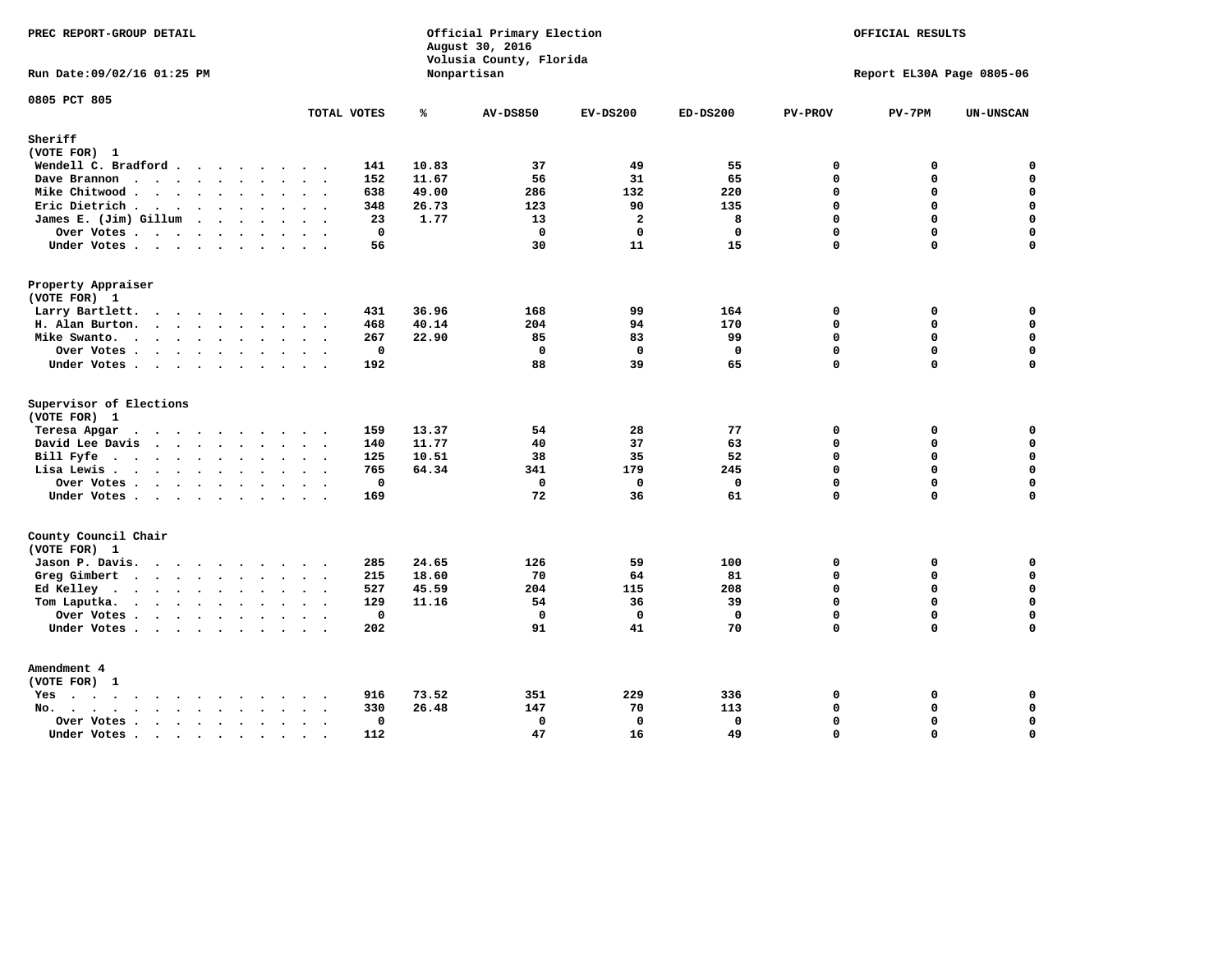| PREC REPORT-GROUP DETAIL               |                             |              |                   | Official Primary Election<br>August 30, 2016 |            |            |                | OFFICIAL RESULTS          |                  |
|----------------------------------------|-----------------------------|--------------|-------------------|----------------------------------------------|------------|------------|----------------|---------------------------|------------------|
| Run Date:09/02/16 01:25 PM             |                             |              | <b>STATISTICS</b> | Volusia County, Florida                      |            |            |                | Report EL30A Page 0807-01 |                  |
| 0807 PCT 807                           |                             |              |                   |                                              |            |            |                |                           |                  |
|                                        |                             | TOTAL VOTES  | ℁                 | <b>AV-DS850</b>                              | $EV-DS200$ | $ED-DS200$ | <b>PV-PROV</b> | $PV-7PM$                  | <b>UN-UNSCAN</b> |
| REGISTERED VOTERS - TOTAL              |                             | 1,811        |                   |                                              |            |            |                |                           |                  |
| REGISTERED VOTERS - Democratic         | $\sim$ $\sim$ $\sim$ $\sim$ | 683          | 37.71             |                                              |            |            |                |                           |                  |
| REGISTERED VOTERS - Republican         |                             | 627          | 34.62             |                                              |            |            |                |                           |                  |
| REGISTERED VOTERS - Libertarian        |                             | 3            | .17               |                                              |            |            |                |                           |                  |
| REGISTERED VOTERS - Nonpartisan        |                             | 498          |                   |                                              |            |            |                |                           |                  |
| BALLOTS CAST - TOTAL.                  |                             | 474          |                   | 177                                          | 103        | 193        |                |                           |                  |
| BALLOTS CAST - Democratic              |                             | 210          | 44.30             | 85                                           | 46         | 79         |                |                           |                  |
| BALLOTS CAST - Republican              |                             | 195          | 41.14             | 66                                           | 41         | 87         |                |                           |                  |
| BALLOTS CAST - Libertarian.            |                             | $\mathbf{o}$ |                   | 0                                            | 0          | 0          |                |                           |                  |
| BALLOTS CAST - Nonpartisan.            |                             | 69           | 14.56             | 26                                           | 16         | 27         |                |                           | 0                |
| BALLOTS CAST - BLANK.                  |                             |              |                   | 0                                            | 0          | 0          | $\Omega$       |                           |                  |
| VOTER TURNOUT - TOTAL                  |                             |              | 26.17             |                                              |            |            |                |                           |                  |
| VOTER TURNOUT - Democratic.<br>$\cdot$ |                             |              | 30.75             |                                              |            |            |                |                           |                  |
| VOTER TURNOUT - Republican.            |                             |              | 31.10             |                                              |            |            |                |                           |                  |
| VOTER TURNOUT - Libertarian            |                             |              |                   |                                              |            |            |                |                           |                  |
| VOTER TURNOUT - BLANK                  |                             |              |                   |                                              |            |            |                |                           |                  |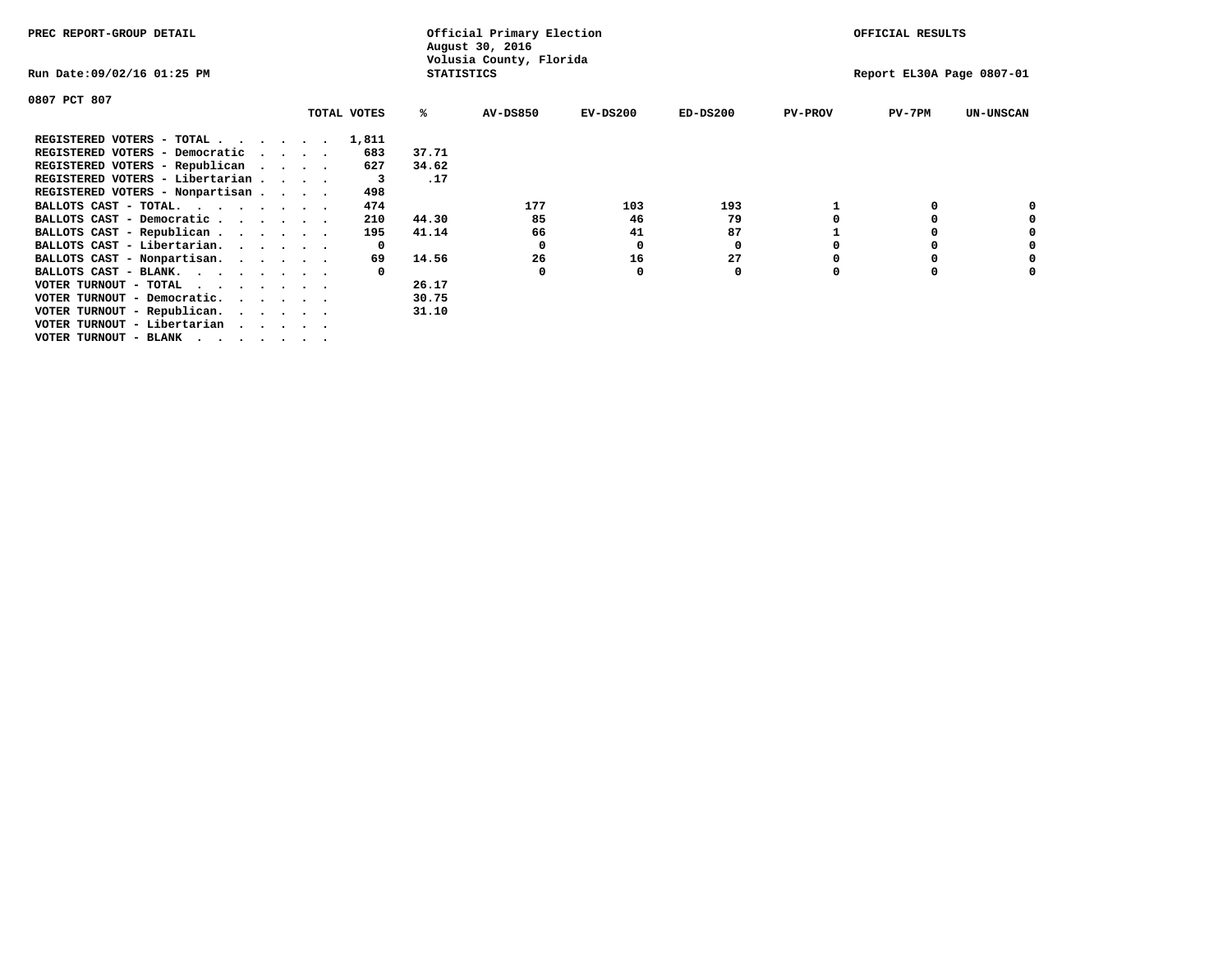| PREC REPORT-GROUP DETAIL                                               |             |       | Official Primary Election<br>August 30, 2016<br>Volusia County, Florida |            |            |                | OFFICIAL RESULTS          |                  |
|------------------------------------------------------------------------|-------------|-------|-------------------------------------------------------------------------|------------|------------|----------------|---------------------------|------------------|
| Run Date: 09/02/16 01:25 PM                                            |             |       | Democratic                                                              |            |            |                | Report EL30A Page 0807-02 |                  |
| 0807 PCT 807                                                           |             |       |                                                                         |            |            |                |                           |                  |
|                                                                        | TOTAL VOTES | ℁     | <b>AV-DS850</b>                                                         | $EV-DS200$ | $ED-DS200$ | <b>PV-PROV</b> | $PV-7PM$                  | <b>UN-UNSCAN</b> |
| United States Senator<br>(VOTE FOR) 1                                  |             |       |                                                                         |            |            |                |                           |                  |
| Roque "Rocky" De La Fuente.                                            |             | 4.62  |                                                                         | O          |            |                |                           |                  |
|                                                                        | 58          | 29.74 | 23                                                                      | 15         | 20         |                |                           |                  |
| Alan Grayson                                                           | 32          | 16.41 | 18                                                                      |            | 11         |                |                           |                  |
| Pam Keith                                                              |             |       |                                                                         |            |            |                |                           |                  |
| Reginald Luster                                                        | 0           |       |                                                                         |            | O          |                |                           |                  |
| Patrick Murphy.                                                        | 96          | 49.23 | 33                                                                      | 24         | 39         |                |                           |                  |
| Over Votes                                                             | 0           |       |                                                                         |            |            |                |                           |                  |
| Under Votes.                                                           | 15          |       |                                                                         |            |            |                |                           |                  |
| Representative in Congress District 6<br>(VOTE FOR) 1                  |             |       |                                                                         |            |            |                |                           |                  |
| William (Bill) McCullough                                              | 58          | 30.69 | 34                                                                      |            | 19         |                |                           |                  |
|                                                                        | 43          | 22.75 | 13                                                                      | 15         | 15         |                |                           |                  |
| Jay McGovern                                                           |             |       |                                                                         |            | 14         |                |                           |                  |
| George Pappas.                                                         | 34          | 17.99 | 10                                                                      | 10         |            |                |                           |                  |
| Dwayne L. Taylor.                                                      | 54          | 28.57 | 20                                                                      | 11         | 23         |                |                           |                  |
| Over Votes                                                             |             |       |                                                                         |            |            |                |                           |                  |
| Under Votes, $\cdot$ , $\cdot$ , $\cdot$ , $\cdot$ , $\cdot$ , $\cdot$ | 21          |       |                                                                         |            |            |                |                           |                  |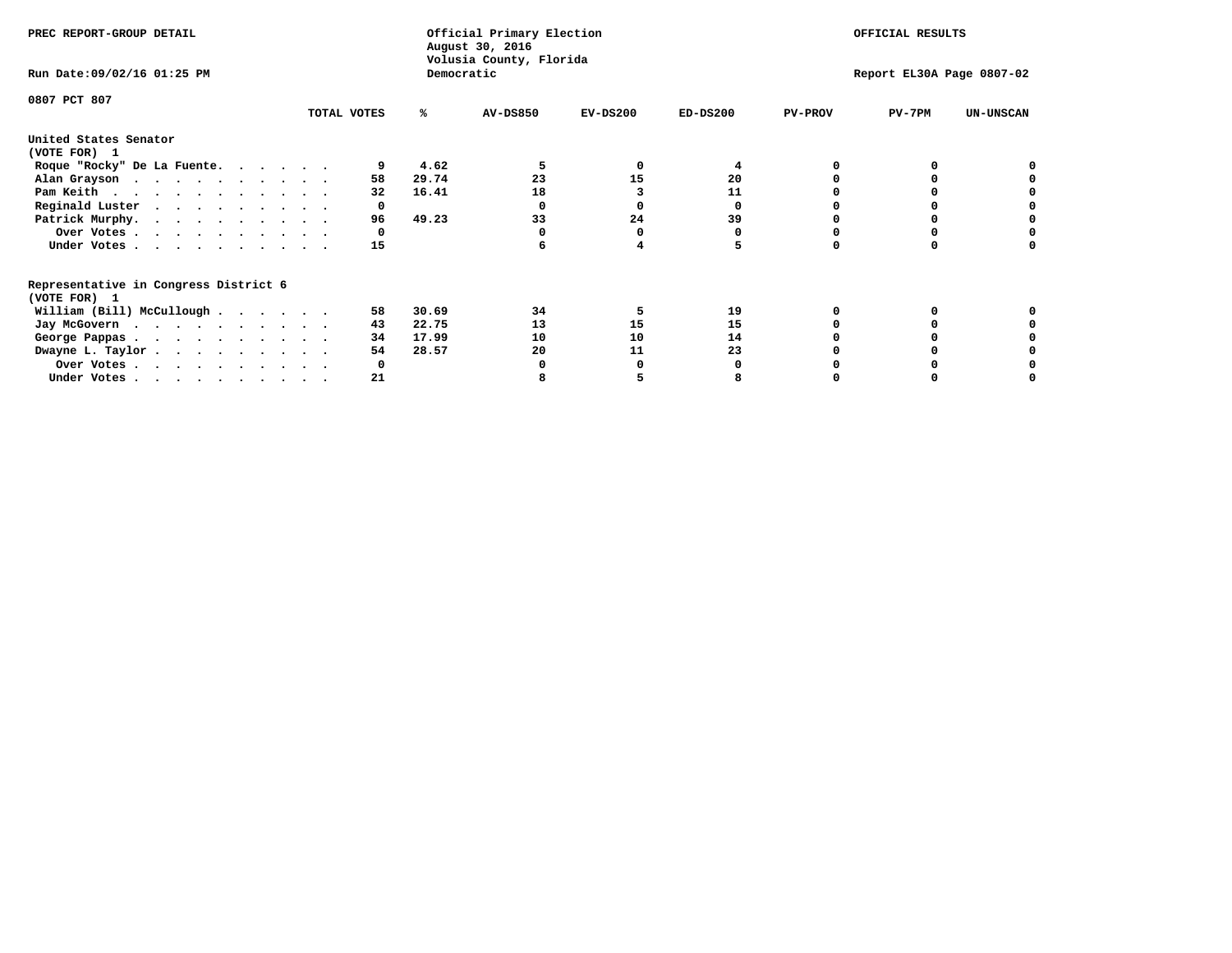| PREC REPORT-GROUP DETAIL                              |             |            | Official Primary Election<br>August 30, 2016<br>Volusia County, Florida |                |                         |                | OFFICIAL RESULTS          |                  |
|-------------------------------------------------------|-------------|------------|-------------------------------------------------------------------------|----------------|-------------------------|----------------|---------------------------|------------------|
| Run Date: 09/02/16 01:25 PM                           |             | Republican |                                                                         |                |                         |                | Report EL30A Page 0807-03 |                  |
| 0807 PCT 807                                          |             |            |                                                                         |                |                         |                |                           |                  |
|                                                       | TOTAL VOTES | ℁          | <b>AV-DS850</b>                                                         | $EV-DS200$     | $ED-DS200$              | <b>PV-PROV</b> | $PV-7PM$                  | <b>UN-UNSCAN</b> |
| United States Senator<br>(VOTE FOR) 1                 |             |            |                                                                         |                |                         |                |                           |                  |
| Carlos Beruff.                                        | 49          | 25.65      | 19                                                                      | 12             | 18                      | 0              | 0                         | 0                |
| Ernie Rivera                                          | 5           | 2.62       | 1                                                                       | $\overline{a}$ | $\overline{\mathbf{2}}$ | 0              | 0                         | $\mathbf 0$      |
| Marco Rubio.                                          | 124         | 64.92      | 37                                                                      | 22             | 64                      | $\mathbf{1}$   | $\mathbf 0$               | $\mathbf 0$      |
| Dwight Mark Anthony Young                             | 13          | 6.81       | 7                                                                       | 3              | 3                       | $\mathbf 0$    | $\mathbf 0$               | $\pmb{0}$        |
| Over Votes                                            | 0           |            | 0                                                                       | $\Omega$       | 0                       | $\mathbf 0$    | 0                         | 0                |
| Under Votes                                           | 4           |            | $\mathbf{2}$                                                            | $\overline{a}$ | 0                       | $\mathbf 0$    | $\Omega$                  | $\mathbf 0$      |
| Representative in Congress District 6<br>(VOTE FOR) 1 |             |            |                                                                         |                |                         |                |                           |                  |
| Fred Costello                                         | 54          | 29.35      | 19                                                                      | 14             | 21                      | 0              | 0                         | 0                |
| Ron Desantis                                          | 103         | 55.98      | 31                                                                      | 19             | 52                      | 1              | 0                         | $\mathbf 0$      |
| G. G. Galloway.                                       | 27          | 14.67      | 12                                                                      | 6              | 9                       | $\mathbf 0$    | $\Omega$                  | $\mathbf 0$      |
| Over Votes                                            | $\Omega$    |            | 0                                                                       | 0              | 0                       | $\mathbf 0$    | $\mathbf 0$               | $\mathbf 0$      |
| Under Votes                                           | 11          |            | 4                                                                       | $\overline{a}$ | 5                       | $\mathbf 0$    | $\Omega$                  | $\mathbf 0$      |
| State Committeeman                                    |             |            |                                                                         |                |                         |                |                           |                  |
| (VOTE FOR) 1                                          |             |            |                                                                         |                |                         |                |                           |                  |
| Paul W. Deering<br>$\cdots$                           | 89          | 60.14      | 25                                                                      | 24             | 40                      | 0              | 0                         | 0                |
| James Oddie.                                          | 59          | 39.86      | 16                                                                      | 12             | 30                      | 1              | 0                         | $\mathbf 0$      |
| Over Votes                                            | 0           |            | $\mathbf 0$                                                             | $\mathbf 0$    | $\mathbf 0$             | 0              | $\mathbf 0$               | $\mathbf 0$      |
| Under Votes<br>$\ddot{\phantom{a}}$                   | 47          |            | 25                                                                      | 5              | 17                      | $\mathbf 0$    | 0                         | $\mathbf 0$      |
| State Committeewoman<br>(VOTE FOR) 1                  |             |            |                                                                         |                |                         |                |                           |                  |
| Dana Christina Dougherty<br>.                         | 80          | 52.29      | 16                                                                      | 19             | 45                      | 0              | 0                         | 0                |
| Marilyn C. Ford                                       | 73          | 47.71      | 28                                                                      | 19             | 25                      | 1              | 0                         | 0                |
| Over Votes                                            | $\Omega$    |            | $\mathbf 0$                                                             | 0              | $\mathbf 0$             | $\mathbf 0$    | 0                         | $\mathbf 0$      |
| Under Votes, , , , , , , , , ,                        | 42          |            | 22                                                                      | 3              | 17                      | $\Omega$       | $\Omega$                  | $\Omega$         |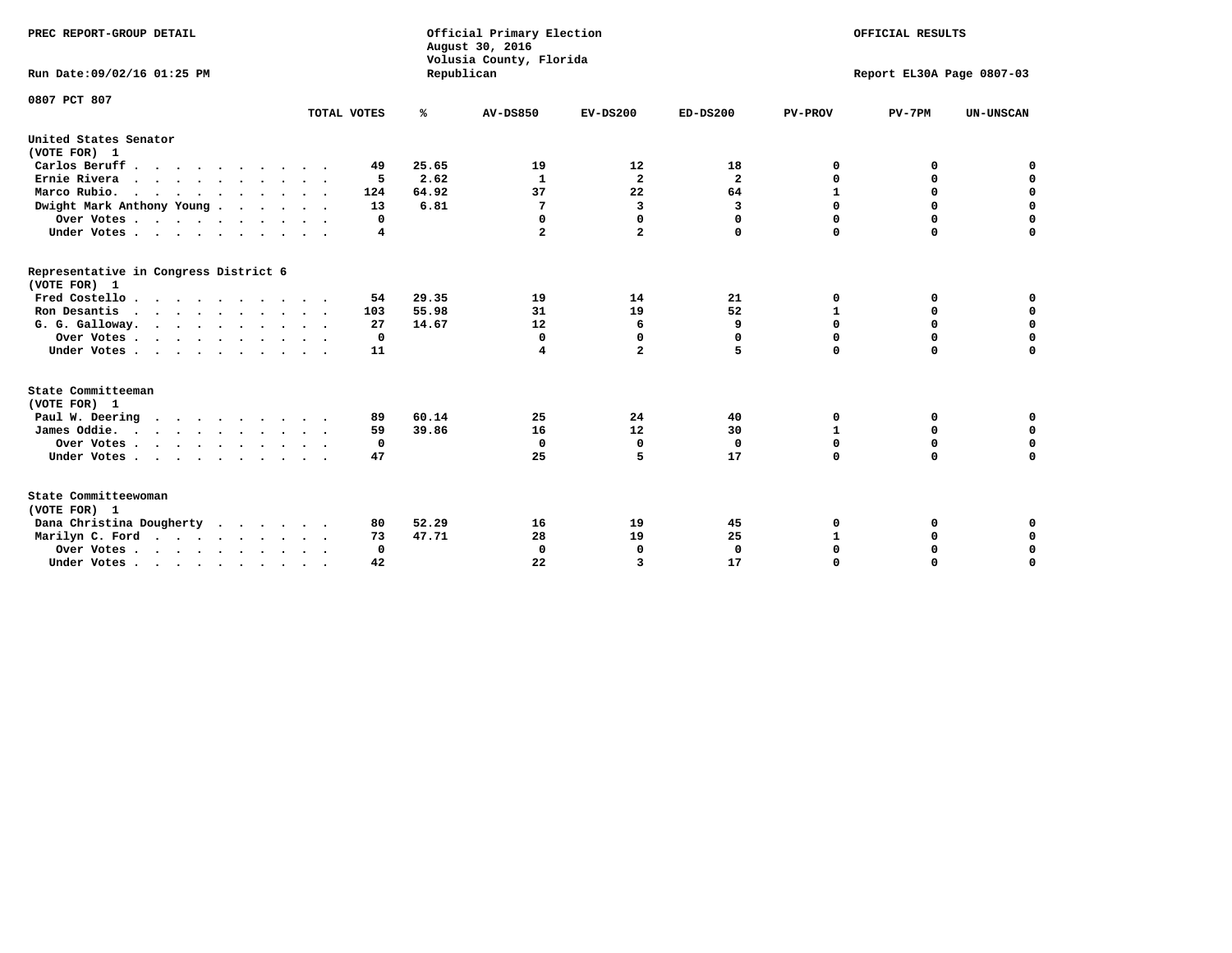| PREC REPORT-GROUP DETAIL<br>Run Date: 09/02/16 01:25 PM |  |  |  |  |  | Official Primary Election<br>August 30, 2016<br>Volusia County, Florida<br>Libertarian |   | OFFICIAL RESULTS<br>Report EL30A Page 0807-04 |            |            |                |          |                  |
|---------------------------------------------------------|--|--|--|--|--|----------------------------------------------------------------------------------------|---|-----------------------------------------------|------------|------------|----------------|----------|------------------|
|                                                         |  |  |  |  |  |                                                                                        |   |                                               |            |            |                |          |                  |
| 0807 PCT 807                                            |  |  |  |  |  | TOTAL VOTES                                                                            | ℁ | <b>AV-DS850</b>                               | $EV-DS200$ | $ED-DS200$ | <b>PV-PROV</b> | $PV-7PM$ | <b>UN-UNSCAN</b> |
| United States Senator<br>(VOTE FOR) 1                   |  |  |  |  |  |                                                                                        |   |                                               |            |            |                |          |                  |
| Augustus Invictus.                                      |  |  |  |  |  | 0                                                                                      |   |                                               | 0          | 0          |                |          | 0                |
| Paul Stanton                                            |  |  |  |  |  | 0                                                                                      |   |                                               |            | 0          |                |          | 0                |
| Over Votes                                              |  |  |  |  |  | 0                                                                                      |   |                                               |            | 0          |                |          | 0                |
| Under Votes                                             |  |  |  |  |  | 0                                                                                      |   |                                               |            |            |                |          | 0                |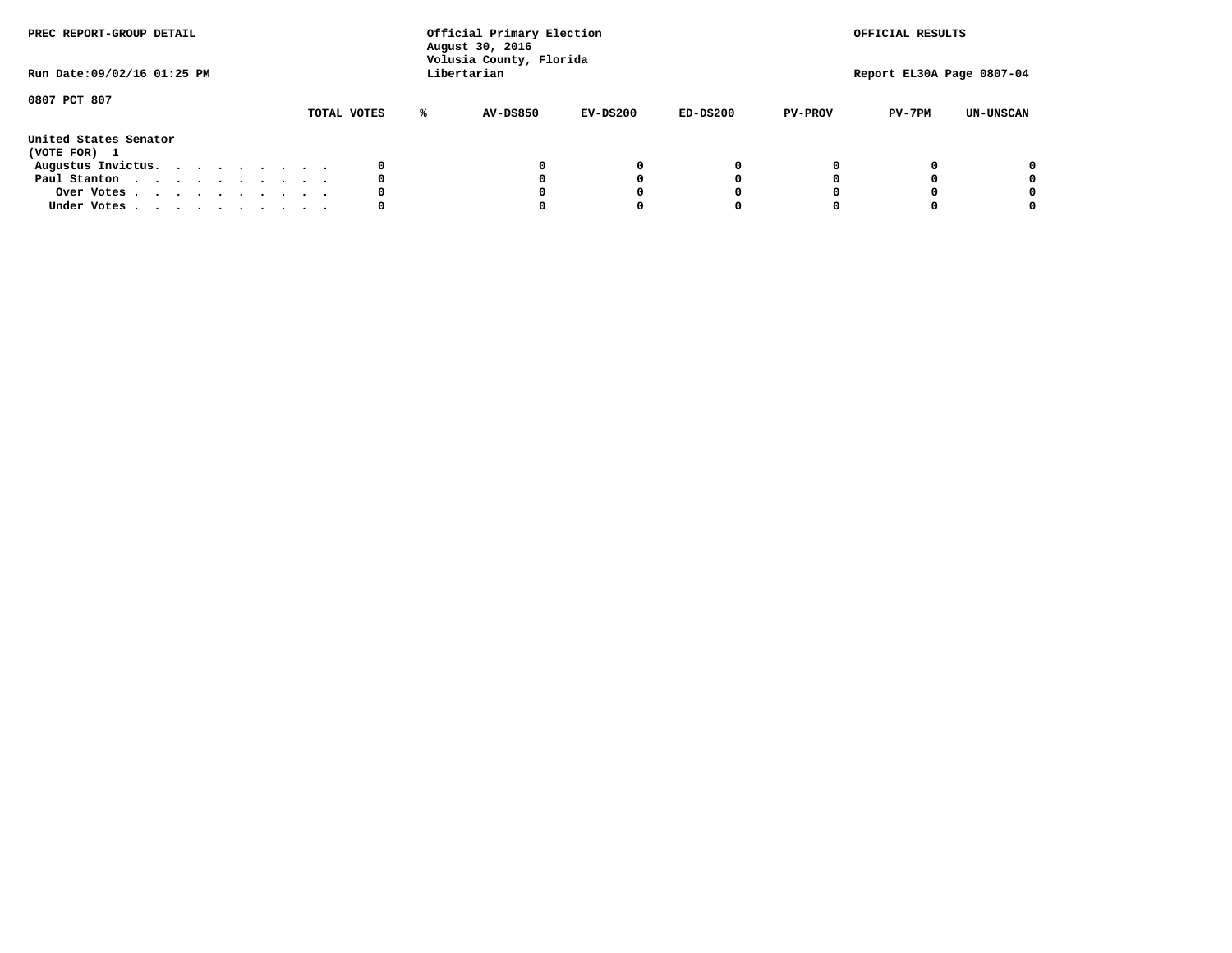| PREC REPORT-GROUP DETAIL                                                                                |             | Official Primary Election<br>August 30, 2016<br>Volusia County, Florida |                 | OFFICIAL RESULTS |              |                |                           |                  |
|---------------------------------------------------------------------------------------------------------|-------------|-------------------------------------------------------------------------|-----------------|------------------|--------------|----------------|---------------------------|------------------|
| Run Date: 09/02/16 01:25 PM                                                                             |             |                                                                         | Nonpartisan     |                  |              |                | Report EL30A Page 0807-05 |                  |
| 0807 PCT 807                                                                                            | TOTAL VOTES | ℁                                                                       | <b>AV-DS850</b> | $EV-DS200$       | $ED-DS200$   | <b>PV-PROV</b> | $PV-7PM$                  | <b>UN-UNSCAN</b> |
| Circuit Judge 7th Circuit Group 4<br>(VOTE FOR) 1                                                       |             |                                                                         |                 |                  |              |                |                           |                  |
| Chris France - WITHDRAWN                                                                                | 52          | 12.94                                                                   | 22              | 8                | 22           | 0              | 0                         | $\mathbf 0$      |
| Sebrina L. Slack                                                                                        | 153         | 38.06                                                                   | 53              | 35               | 64           | $\mathbf{1}$   | 0                         | $\mathbf 0$      |
| Stasia Warren                                                                                           | 197         | 49.00                                                                   | 70              | 49               | 78           | $\mathbf 0$    | 0                         | $\mathbf 0$      |
| Over Votes                                                                                              | $\mathbf 0$ |                                                                         | $\mathbf 0$     | $\mathbf 0$      | $\mathbf 0$  | 0              | $\mathbf 0$               | $\pmb{0}$        |
| Under Votes                                                                                             | 72          |                                                                         | 32              | 11               | 29           | $\Omega$       | $\Omega$                  | $\Omega$         |
| Circuit Judge 7th Circuit Group 10<br>(VOTE FOR) 1                                                      |             |                                                                         |                 |                  |              |                |                           |                  |
| Malcolm Anthony                                                                                         | 136         | 36.36                                                                   | 54              | 32               | 50           | 0              | 0                         | 0                |
| Scott DuPont<br>$\sim$                                                                                  | 238         | 63.64                                                                   | 83              | 49               | 105          | $\mathbf{1}$   | $\mathbf 0$               | $\mathbf 0$      |
| Over Votes                                                                                              | $\mathbf 0$ |                                                                         | $\mathbf 0$     | $\mathbf 0$      | $\mathbf 0$  | $\mathbf 0$    | $\mathbf 0$               | $\mathbf 0$      |
| Under Votes                                                                                             | 100         |                                                                         | 40              | 22               | 38           | $\Omega$       | $\mathbf 0$               | $\Omega$         |
| Circuit Judge 7th Circuit Group 13<br>(VOTE FOR) 1                                                      |             |                                                                         |                 |                  |              |                |                           |                  |
| David Hood.<br>$\mathbf{r}$ , and $\mathbf{r}$ , and $\mathbf{r}$ , and $\mathbf{r}$ , and $\mathbf{r}$ | 165         | 40.44                                                                   | 52              | 46               | 67           | 0              | 0                         | 0                |
| A. "Kathleen" McNeilly                                                                                  | 243         | 59.56                                                                   | 98              | 47               | 97           | $\mathbf{1}$   | $\mathbf 0$               | $\mathbf 0$      |
| Over Votes                                                                                              | $\Omega$    |                                                                         | $\mathbf{0}$    | 0                | 0            | $\mathbf 0$    | $\mathbf 0$               | $\mathbf 0$      |
| Under Votes                                                                                             | 66          |                                                                         | 27              | 10               | 29           | $\Omega$       | $\Omega$                  | $\Omega$         |
| Circuit Judge 7th Circuit Group 17<br>(VOTE FOR) 1                                                      |             |                                                                         |                 |                  |              |                |                           |                  |
| Linda L. Gaustad                                                                                        | 197         | 51.17                                                                   | 76              | 47               | 74           | 0              | 0                         | $\mathbf 0$      |
| Howard O. McGillin Jr                                                                                   | 188         | 48.83                                                                   | 68              | 38               | 81           | $\mathbf{1}$   | 0                         | $\mathbf 0$      |
| Over Votes                                                                                              | $\mathbf 0$ |                                                                         | $\mathbf{0}$    | $\mathbf 0$      | $\mathbf{0}$ | $\mathbf 0$    | $\Omega$                  | $\mathbf 0$      |
| Under Votes                                                                                             | 89          |                                                                         | 33              | 18               | 38           | $\mathbf 0$    | $\mathbf 0$               | $\mathbf 0$      |
| County Judge 7th Circuit Group 3<br>(VOTE FOR) 1                                                        |             |                                                                         |                 |                  |              |                |                           |                  |
| Heather Caeners                                                                                         | 124         | 30.02                                                                   | 37              | 27               | 60           | 0              | 0                         | 0                |
| Shirley A. Green                                                                                        | 239         | 57.87                                                                   | 99              | 53               | 87           | $\mathbf 0$    | 0                         | $\mathbf 0$      |
| Marla Rawnsley.                                                                                         | 50          | 12.11                                                                   | 14              | 14               | 21           | $\mathbf 1$    | $\mathbf 0$               | $\pmb{0}$        |
| Over Votes<br>$\sim$<br>$\sim$                                                                          | 0           |                                                                         | $\Omega$        | $\mathbf 0$      | $\mathbf{0}$ | $\mathbf 0$    | $\Omega$                  | $\mathbf 0$      |
| Under Votes<br>$\sim$                                                                                   | 61          |                                                                         | 27              | 9                | 25           | $\mathbf 0$    | $\mathbf 0$               | 0                |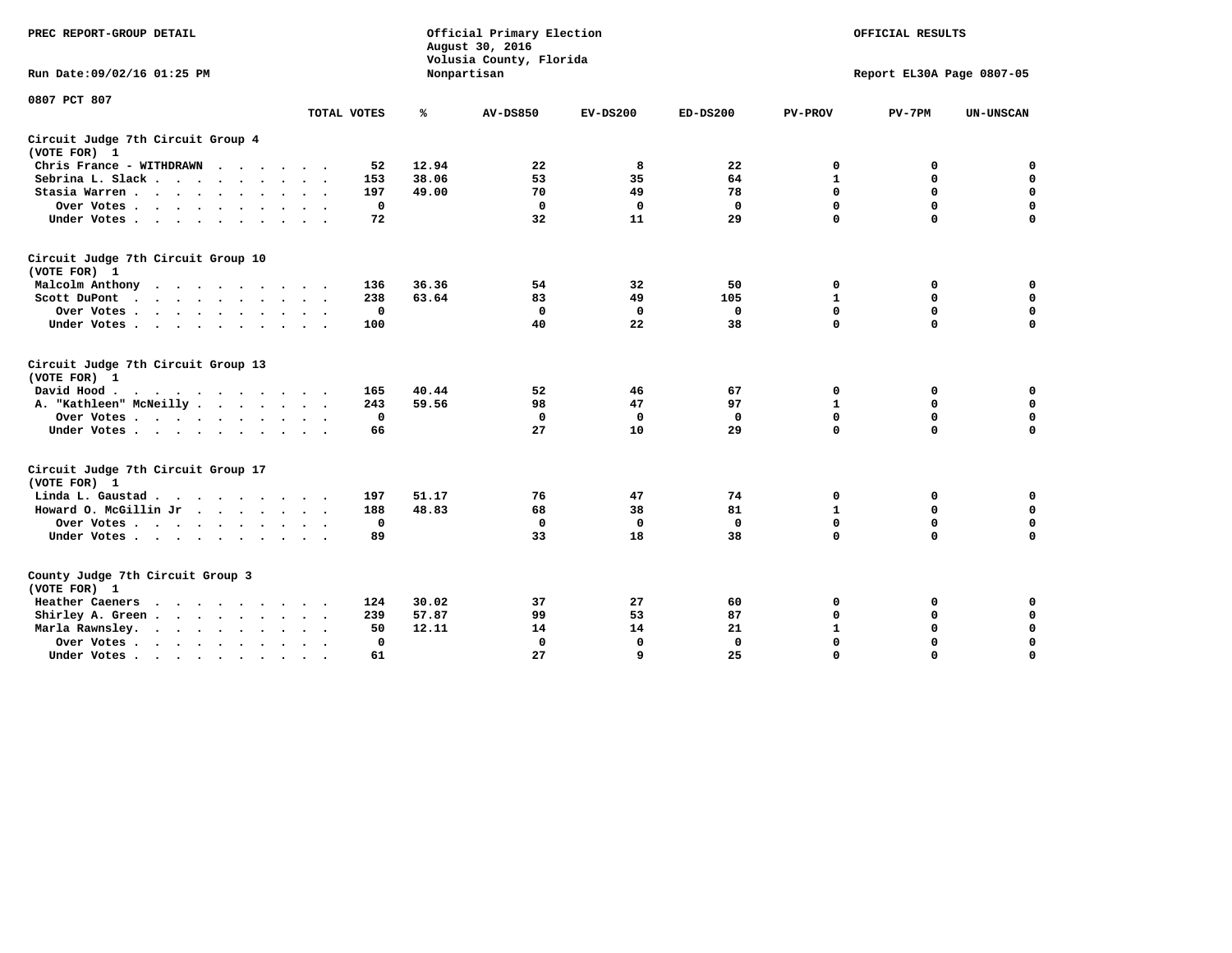| PREC REPORT-GROUP DETAIL                                                                                                                                                                                                                          |                     | August 30, 2016       | Official Primary Election<br>Volusia County, Florida |                   |                             | OFFICIAL RESULTS          |                            |  |  |
|---------------------------------------------------------------------------------------------------------------------------------------------------------------------------------------------------------------------------------------------------|---------------------|-----------------------|------------------------------------------------------|-------------------|-----------------------------|---------------------------|----------------------------|--|--|
| Run Date: 09/02/16 01:25 PM                                                                                                                                                                                                                       |                     | Nonpartisan           |                                                      |                   |                             | Report EL30A Page 0807-06 |                            |  |  |
| 0807 PCT 807                                                                                                                                                                                                                                      | TOTAL VOTES         | ℁<br><b>AV-DS850</b>  | $EV-DS200$                                           | $ED-DS200$        | <b>PV-PROV</b>              | $PV-7PM$                  | <b>UN-UNSCAN</b>           |  |  |
| Sheriff<br>(VOTE FOR) 1                                                                                                                                                                                                                           |                     |                       |                                                      |                   |                             |                           |                            |  |  |
| Wendell C. Bradford                                                                                                                                                                                                                               | 50                  | 10.73<br>13           | 21                                                   | 16                | $\Omega$                    | 0                         | $\Omega$                   |  |  |
| Dave Brannon                                                                                                                                                                                                                                      | 62                  | 13.30                 | 20<br>14                                             | 27                | $\mathbf{1}$                | 0                         | $\mathbf 0$                |  |  |
| Mike Chitwood                                                                                                                                                                                                                                     | 235                 | 50.43<br>102          | 36                                                   | 97                | $\Omega$                    | 0                         | $\mathbf 0$                |  |  |
| Eric Dietrich.                                                                                                                                                                                                                                    | 116                 | 24.89                 | 41<br>29                                             | 46                | $\mathbf 0$                 | 0                         | $\mathbf 0$                |  |  |
| James E. (Jim) Gillum                                                                                                                                                                                                                             | 3                   | .64                   | $\Omega$<br>$\overline{2}$                           | $\mathbf{1}$      | $\Omega$                    | $\Omega$                  | $\mathbf 0$                |  |  |
| Over Votes                                                                                                                                                                                                                                        | $\Omega$            |                       | $\mathbf 0$<br>$\mathbf 0$                           | $\mathbf{0}$      | $\mathbf 0$                 | 0                         | $\mathbf 0$                |  |  |
| Under Votes                                                                                                                                                                                                                                       | 8                   |                       | $\mathbf{1}$<br>$\mathbf{1}$                         | 6                 | $\Omega$                    | $\Omega$                  | $\Omega$                   |  |  |
| Property Appraiser                                                                                                                                                                                                                                |                     |                       |                                                      |                   |                             |                           |                            |  |  |
| (VOTE FOR) 1                                                                                                                                                                                                                                      |                     |                       |                                                      |                   |                             |                           |                            |  |  |
| Larry Bartlett.                                                                                                                                                                                                                                   | 146                 | 36.23                 | 57<br>32                                             | 57                | $\mathbf 0$                 | 0                         | 0                          |  |  |
| H. Alan Burton.                                                                                                                                                                                                                                   | 148                 | 36.72                 | 48<br>40                                             | 59                | $\mathbf{1}$                | 0                         | $\mathbf 0$                |  |  |
| Mike Swanto.                                                                                                                                                                                                                                      | 109                 | 27.05                 | 45<br>22                                             | 42                | $\Omega$                    | $\Omega$                  | 0                          |  |  |
| Over Votes.                                                                                                                                                                                                                                       | $\mathbf 0$         |                       | $\mathbf 0$<br>$\mathbf 0$                           | $\mathbf 0$       | $\mathbf 0$                 | 0                         | 0                          |  |  |
| Under Votes                                                                                                                                                                                                                                       | 71                  | 27                    | q                                                    | 35                | $\Omega$                    | $\Omega$                  | $\mathbf 0$                |  |  |
| Supervisor of Elections                                                                                                                                                                                                                           |                     |                       |                                                      |                   |                             |                           |                            |  |  |
| (VOTE FOR) 1                                                                                                                                                                                                                                      |                     |                       |                                                      |                   |                             |                           |                            |  |  |
| Teresa Apgar<br>$\cdots$                                                                                                                                                                                                                          | 54<br>$\sim$ $\sim$ | 12.98<br>15           | 9                                                    | 30                | $\mathbf 0$                 | 0                         | 0                          |  |  |
| David Lee Davis                                                                                                                                                                                                                                   | 61                  | 19<br>14.66           | 12                                                   | 29                | $\mathbf{1}$<br>$\mathbf 0$ | 0<br>0                    | $\mathbf 0$<br>$\mathbf 0$ |  |  |
| Bill Fyfe.                                                                                                                                                                                                                                        | 43                  | 10.34<br>11           | 17                                                   | 15                | $\mathbf 0$                 | 0                         | $\mathbf 0$                |  |  |
| Lisa Lewis                                                                                                                                                                                                                                        | 258                 | 62.02<br>112          | 56                                                   | 90                | $\mathbf 0$                 | 0                         | $\pmb{0}$                  |  |  |
| Over Votes<br>Under Votes                                                                                                                                                                                                                         | 0<br>58             |                       | $\mathbf 0$<br>$\mathbf 0$<br>20<br>9                | $\mathbf 0$<br>29 | $\mathbf 0$                 | $\Omega$                  | $\mathbf 0$                |  |  |
|                                                                                                                                                                                                                                                   |                     |                       |                                                      |                   |                             |                           |                            |  |  |
| County Council Chair<br>(VOTE FOR) 1                                                                                                                                                                                                              |                     |                       |                                                      |                   |                             |                           |                            |  |  |
| Jason P. Davis.                                                                                                                                                                                                                                   | 112                 | 27.45                 | 52<br>23                                             | 37                | $\mathbf{0}$                | 0                         | 0                          |  |  |
| Greg Gimbert<br>$\mathbf{r}$ . The contract of the contract of the contract of the contract of the contract of the contract of the contract of the contract of the contract of the contract of the contract of the contract of the contract of th | 72                  | 17.65                 | 20<br>20                                             | 31                | $\mathbf{1}$                | 0                         | $\mathbf 0$                |  |  |
| Ed Kelley                                                                                                                                                                                                                                         | 181                 | 44.36                 | 58<br>46                                             | 77                | $\mathbf 0$                 | 0                         | $\mathbf 0$                |  |  |
| Tom Laputka.                                                                                                                                                                                                                                      | 43                  | 10.54<br>18           | $7\phantom{.0}$                                      | 18                | $\Omega$                    | $\mathbf 0$               | $\mathbf 0$                |  |  |
| Over Votes                                                                                                                                                                                                                                        | $\mathbf{0}$        |                       | $\mathbf 0$<br>$\mathbf 0$                           | $\mathbf{0}$      | $\mathbf 0$                 | 0                         | 0                          |  |  |
| Under Votes                                                                                                                                                                                                                                       | 66                  |                       | 29<br>$7\phantom{.0}$                                | 30                | $\Omega$                    | $\Omega$                  | $\mathbf 0$                |  |  |
| Amendment 4                                                                                                                                                                                                                                       |                     |                       |                                                      |                   |                             |                           |                            |  |  |
| (VOTE FOR) 1                                                                                                                                                                                                                                      |                     |                       |                                                      |                   |                             |                           |                            |  |  |
| $Yes \cdot \cdot \cdot \cdot \cdot \cdot \cdot \cdot \cdot$                                                                                                                                                                                       | 325<br>$\cdot$ .    | 76.11<br>124<br>23.89 | 70<br>24                                             | 130<br>44         | 1<br>$\mathbf 0$            | 0<br>0                    | 0<br>$\mathbf 0$           |  |  |
| $No.$<br>$\ddot{\phantom{a}}$                                                                                                                                                                                                                     | 102<br>$\mathbf 0$  |                       | 34<br>$\mathbf 0$<br>$\mathbf{0}$                    | $\mathbf 0$       | $\mathbf 0$                 | 0                         | $\mathsf{o}\,$             |  |  |
| Over Votes .<br>$\cdots$<br>Under Votes                                                                                                                                                                                                           | $\sim$<br>47        | 19                    | 9                                                    | 19                | $\mathbf 0$                 | 0                         | $\mathbf 0$                |  |  |
| $\sim$                                                                                                                                                                                                                                            | $\sim$<br>$\sim$    |                       |                                                      |                   |                             |                           |                            |  |  |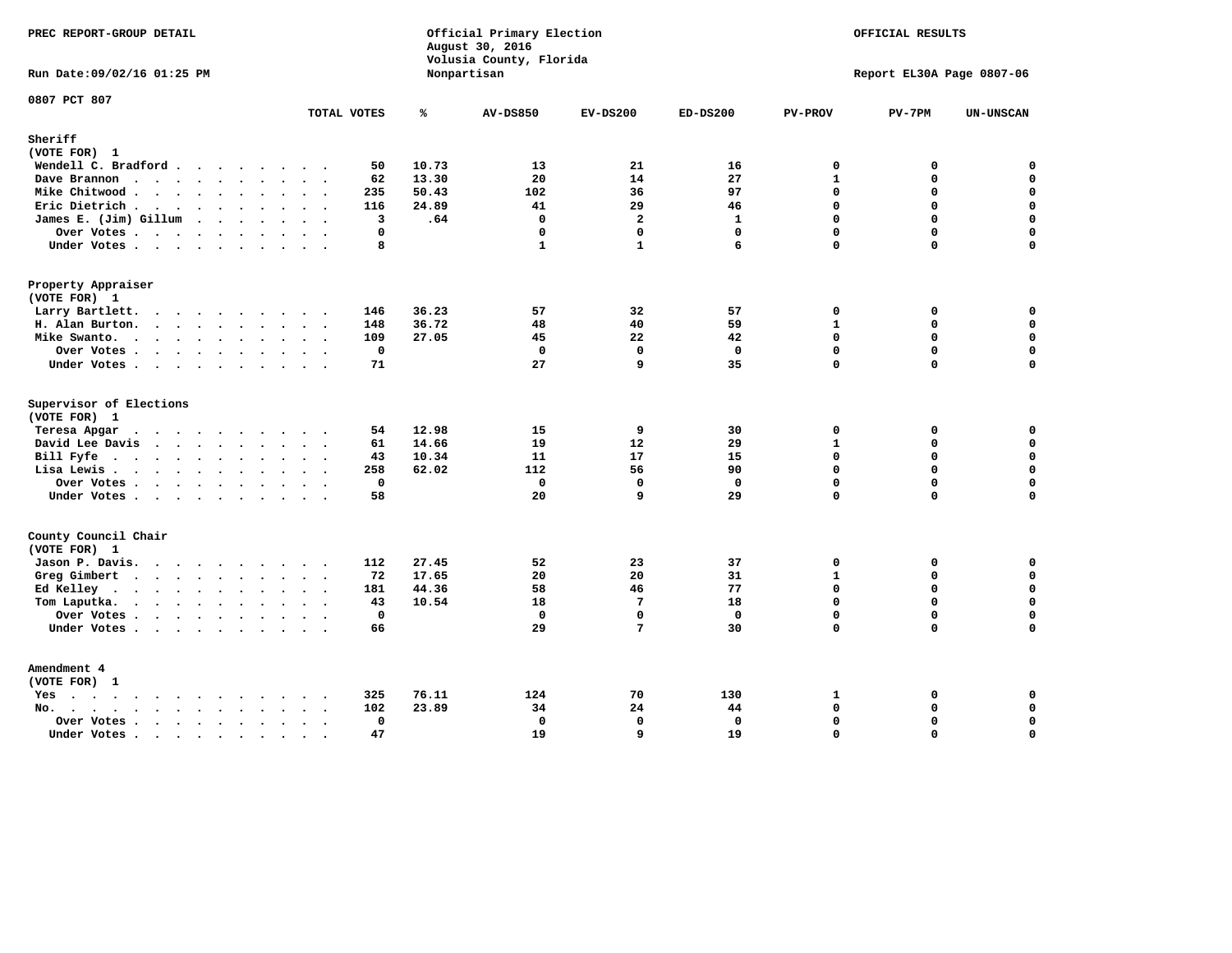| PREC REPORT-GROUP DETAIL                                                                                                                 |             |                   | Official Primary Election<br>August 30, 2016 |            | OFFICIAL RESULTS |                |                           |                  |  |
|------------------------------------------------------------------------------------------------------------------------------------------|-------------|-------------------|----------------------------------------------|------------|------------------|----------------|---------------------------|------------------|--|
| Run Date:09/02/16 01:25 PM                                                                                                               |             | <b>STATISTICS</b> | Volusia County, Florida                      |            |                  |                | Report EL30A Page 0808-01 |                  |  |
| 0808 PCT 808                                                                                                                             |             |                   |                                              |            |                  |                |                           |                  |  |
|                                                                                                                                          | TOTAL VOTES | ℁                 | <b>AV-DS850</b>                              | $EV-DS200$ | $ED-DS200$       | <b>PV-PROV</b> | $PV-7PM$                  | <b>UN-UNSCAN</b> |  |
| REGISTERED VOTERS - TOTAL $\cdot$ $\cdot$ $\cdot$ $\cdot$ $\cdot$ $\cdot$                                                                | 5,156       |                   |                                              |            |                  |                |                           |                  |  |
| REGISTERED VOTERS - Democratic                                                                                                           | 1,806       | 35.03             |                                              |            |                  |                |                           |                  |  |
| REGISTERED VOTERS - Republican                                                                                                           | 1,973       | 38.27             |                                              |            |                  |                |                           |                  |  |
| REGISTERED VOTERS - Libertarian                                                                                                          | 10          | .19               |                                              |            |                  |                |                           |                  |  |
| REGISTERED VOTERS - Nonpartisan                                                                                                          | 1,367       |                   |                                              |            |                  |                |                           |                  |  |
| BALLOTS CAST - TOTAL.                                                                                                                    | 1,531       |                   | 635                                          | 462        | 433              |                |                           |                  |  |
| BALLOTS CAST - Democratic                                                                                                                | 564         | 36.84             | 228                                          | 167        | 168              |                |                           |                  |  |
| BALLOTS CAST - Republican                                                                                                                | 753         | 49.18             | 301                                          | 241        | 211              |                |                           |                  |  |
| BALLOTS CAST - Libertarian.                                                                                                              |             | .07               |                                              | 0          | 0                |                |                           |                  |  |
| BALLOTS CAST - Nonpartisan.                                                                                                              | 213         | 13.91             | 105                                          | 54         | 54               |                |                           | 0                |  |
| BALLOTS CAST - BLANK.                                                                                                                    |             |                   | 0                                            |            | 0                | O              |                           |                  |  |
| VOTER TURNOUT - TOTAL<br>the contract of the contract of the contract of the contract of the contract of the contract of the contract of |             | 29.69             |                                              |            |                  |                |                           |                  |  |
| VOTER TURNOUT - Democratic.                                                                                                              |             | 31.23             |                                              |            |                  |                |                           |                  |  |
| VOTER TURNOUT - Republican.                                                                                                              |             | 38.17             |                                              |            |                  |                |                           |                  |  |
| VOTER TURNOUT - Libertarian                                                                                                              |             | 10.00             |                                              |            |                  |                |                           |                  |  |
| VOTER TURNOUT - BLANK                                                                                                                    |             |                   |                                              |            |                  |                |                           |                  |  |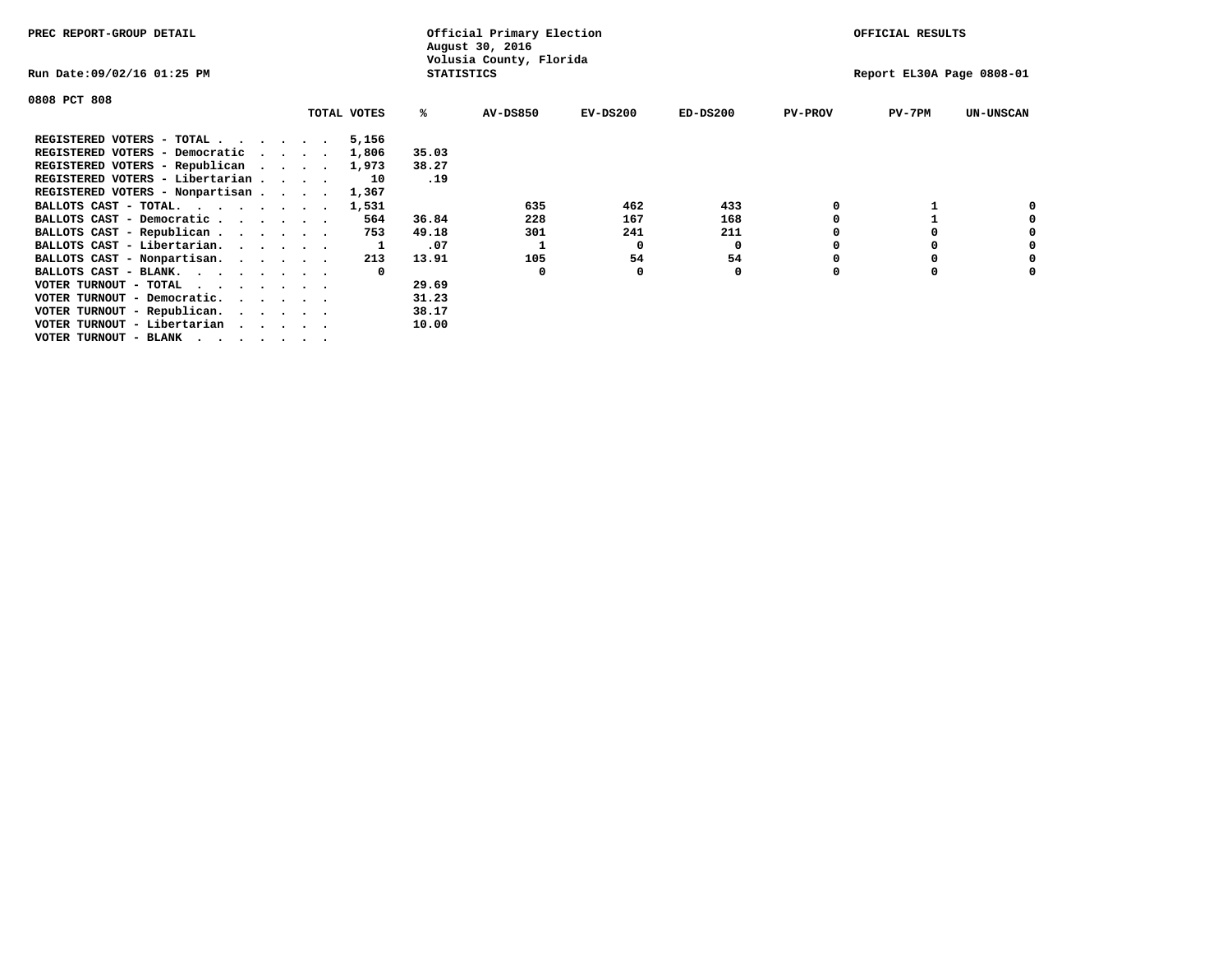| PREC REPORT-GROUP DETAIL                                               |             |            | Official Primary Election<br>August 30, 2016<br>Volusia County, Florida |            |            |                | OFFICIAL RESULTS          |                  |
|------------------------------------------------------------------------|-------------|------------|-------------------------------------------------------------------------|------------|------------|----------------|---------------------------|------------------|
| Run Date: 09/02/16 01:25 PM                                            |             | Democratic |                                                                         |            |            |                | Report EL30A Page 0808-02 |                  |
| 0808 PCT 808                                                           |             |            |                                                                         |            |            |                |                           |                  |
|                                                                        | TOTAL VOTES | ℁          | <b>AV-DS850</b>                                                         | $EV-DS200$ | $ED-DS200$ | <b>PV-PROV</b> | $PV-7PM$                  | <b>UN-UNSCAN</b> |
| United States Senator<br>(VOTE FOR) 1                                  |             |            |                                                                         |            |            |                |                           |                  |
| Roque "Rocky" De La Fuente.                                            | 17          | 3.19       |                                                                         | 5          | 6          |                |                           |                  |
| Alan Grayson                                                           | 126         | 23.64      | 50                                                                      | 40         | 36         |                |                           |                  |
| Pam Keith                                                              | 64          | 12.01      | 30                                                                      | 12         | 22         |                |                           |                  |
| Reginald Luster                                                        | 12          | 2.25       |                                                                         | 5          | 3          |                |                           |                  |
| Patrick Murphy.                                                        | 314         | 58.91      | 128                                                                     | 93         | 93         |                |                           |                  |
| Over Votes                                                             | 0           |            |                                                                         |            |            |                |                           |                  |
| Under Votes.                                                           | 31          |            | 11                                                                      | 12         |            |                |                           |                  |
| Representative in Congress District 6                                  |             |            |                                                                         |            |            |                |                           |                  |
| (VOTE FOR) 1                                                           | 167         | 32.30      | 71                                                                      | 43         | 53         |                |                           |                  |
| William (Bill) McCullough                                              |             |            |                                                                         |            |            |                |                           |                  |
| Jay McGovern                                                           | 116         | 22.44      | 35                                                                      | 41         | 40         |                |                           |                  |
| George Pappas.                                                         | 86          | 16.63      | 42                                                                      | 23         | 21         |                |                           |                  |
| Dwayne L. Taylor                                                       | 148         | 28.63      | 54                                                                      | 48         | 45         |                |                           |                  |
| Over Votes                                                             |             |            |                                                                         |            |            |                |                           |                  |
| Under Votes, $\cdot$ , $\cdot$ , $\cdot$ , $\cdot$ , $\cdot$ , $\cdot$ | 45          |            | 25                                                                      | 11         |            |                |                           |                  |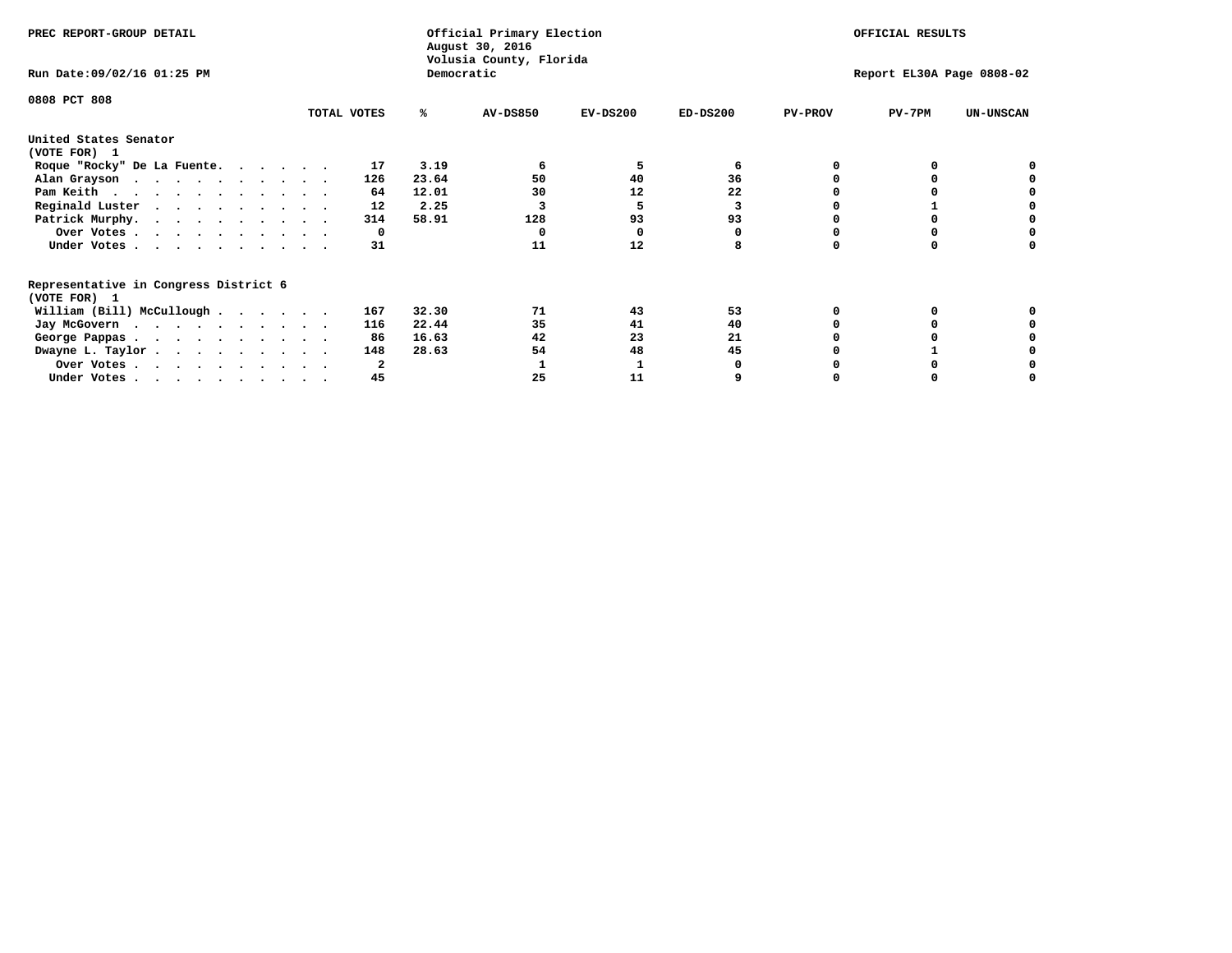| PREC REPORT-GROUP DETAIL<br>Run Date: 09/02/16 01:25 PM |             | Republican | Official Primary Election<br>August 30, 2016<br>Volusia County, Florida | OFFICIAL RESULTS<br>Report EL30A Page 0808-03 |              |                |             |                  |
|---------------------------------------------------------|-------------|------------|-------------------------------------------------------------------------|-----------------------------------------------|--------------|----------------|-------------|------------------|
|                                                         |             |            |                                                                         |                                               |              |                |             |                  |
| 0808 PCT 808                                            | TOTAL VOTES | ℁          | <b>AV-DS850</b>                                                         | $EV-DS200$                                    | $ED-DS200$   | <b>PV-PROV</b> | $PV-7PM$    | <b>UN-UNSCAN</b> |
| United States Senator<br>(VOTE FOR) 1                   |             |            |                                                                         |                                               |              |                |             |                  |
| Carlos Beruff                                           | 195         | 26.32      | 99                                                                      | 53                                            | 43           | 0              | 0           | 0                |
| Ernie Rivera                                            | 17          | 2.29       | 6                                                                       | 5                                             | 6            | $\Omega$       | 0           | $\mathbf 0$      |
| Marco Rubio.                                            | 492         | 66.40      | 171                                                                     | 166                                           | 155          | 0              | 0           | $\mathbf 0$      |
| Dwight Mark Anthony Young                               | 37          | 4.99       | 19                                                                      | 13                                            | 5            | 0              | $\mathbf 0$ | $\mathbf 0$      |
| Over Votes                                              | 1           |            | 1                                                                       | 0                                             | 0            | 0              | $\mathbf 0$ | $\mathbf 0$      |
| Under Votes                                             | 11          |            | 5                                                                       | 4                                             | $\mathbf{2}$ | $\Omega$       | $\Omega$    | $\mathbf 0$      |
| Representative in Congress District 6<br>(VOTE FOR) 1   |             |            |                                                                         |                                               |              |                |             |                  |
| Fred Costello                                           | 157         | 21.66      | 69                                                                      | 48                                            | 40           | 0              | 0           | $\mathbf 0$      |
| Ron Desantis                                            | 462         | 63.72      | 163                                                                     | 163                                           | 136          | 0              | 0           | $\mathbf 0$      |
| G. G. Galloway.                                         | 106         | 14.62      | 55                                                                      | 24                                            | 27           | $\mathbf 0$    | $\mathbf 0$ | $\mathbf 0$      |
| Over Votes                                              | 1           |            | 1                                                                       | 0                                             | 0            | $\mathbf 0$    | $\mathbf 0$ | $\mathbf 0$      |
| Under Votes                                             | 27          |            | 13                                                                      | 6                                             | 8            | $\mathbf 0$    | $\Omega$    | $\mathbf 0$      |
| State Committeeman                                      |             |            |                                                                         |                                               |              |                |             |                  |
| (VOTE FOR) 1                                            |             |            |                                                                         |                                               |              |                |             |                  |
| Paul W. Deering                                         | 415         | 69.17      | 156                                                                     | 141                                           | 118          | 0              | 0           | 0                |
| James Oddie.                                            | 185         | 30.83      | 82                                                                      | 55                                            | 48           | 0              | 0           | $\mathbf 0$      |
| Over Votes                                              | $\mathbf 0$ |            | 0                                                                       | 0                                             | 0            | 0              | $\mathbf 0$ | $\mathbf 0$      |
| Under Votes                                             | 153         |            | 63                                                                      | 45                                            | 45           | $\Omega$       | $\mathbf 0$ | $\mathbf 0$      |
| State Committeewoman<br>(VOTE FOR) 1                    |             |            |                                                                         |                                               |              |                |             |                  |
| Dana Christina Dougherty<br>.                           | 313         | 51.57      | 117                                                                     | 104                                           | 92           | 0              | 0           | 0                |
| Marilyn C. Ford                                         | 294         | 48.43      | 121                                                                     | 94                                            | 79           | 0              | 0           | 0                |
| Over Votes                                              | $\Omega$    |            | $\Omega$                                                                | 0                                             | $\mathbf{0}$ | 0              | 0           | $\mathbf 0$      |
| Under Votes, , , , , , , , , ,                          | 146         |            | 63                                                                      | 43                                            | 40           | $\Omega$       | $\Omega$    | $\Omega$         |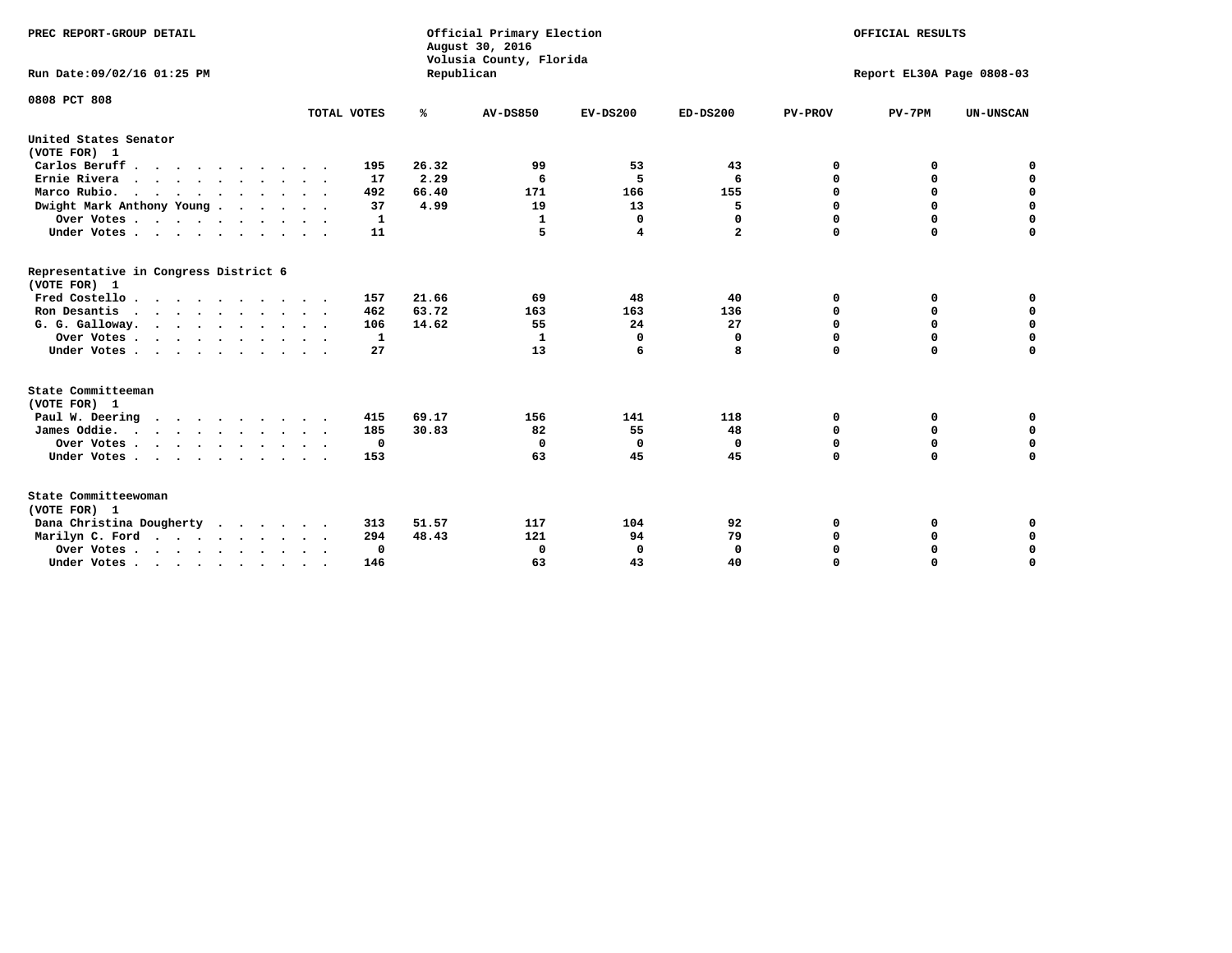| PREC REPORT-GROUP DETAIL<br>Run Date: 09/02/16 01:25 PM |  |  |  |  |             |        | Official Primary Election<br>August 30, 2016<br>Volusia County, Florida<br>Libertarian |            |            |                | OFFICIAL RESULTS<br>Report EL30A Page 0808-04 |                  |
|---------------------------------------------------------|--|--|--|--|-------------|--------|----------------------------------------------------------------------------------------|------------|------------|----------------|-----------------------------------------------|------------------|
|                                                         |  |  |  |  |             |        |                                                                                        |            |            |                |                                               |                  |
| 0808 PCT 808                                            |  |  |  |  |             |        |                                                                                        |            |            |                |                                               |                  |
|                                                         |  |  |  |  | TOTAL VOTES | ℁      | <b>AV-DS850</b>                                                                        | $EV-DS200$ | $ED-DS200$ | <b>PV-PROV</b> | $PV-7PM$                                      | <b>UN-UNSCAN</b> |
| United States Senator<br>(VOTE FOR) 1                   |  |  |  |  |             |        |                                                                                        |            |            |                |                                               |                  |
| Augustus Invictus.                                      |  |  |  |  | 0           |        |                                                                                        | 0          | 0          |                |                                               | 0                |
| Paul Stanton                                            |  |  |  |  |             | 100.00 |                                                                                        |            | 0          |                |                                               | 0                |
| Over Votes                                              |  |  |  |  | 0           |        |                                                                                        |            | 0          |                |                                               | 0                |
| Under Votes                                             |  |  |  |  | 0           |        |                                                                                        |            | 0          |                |                                               | 0                |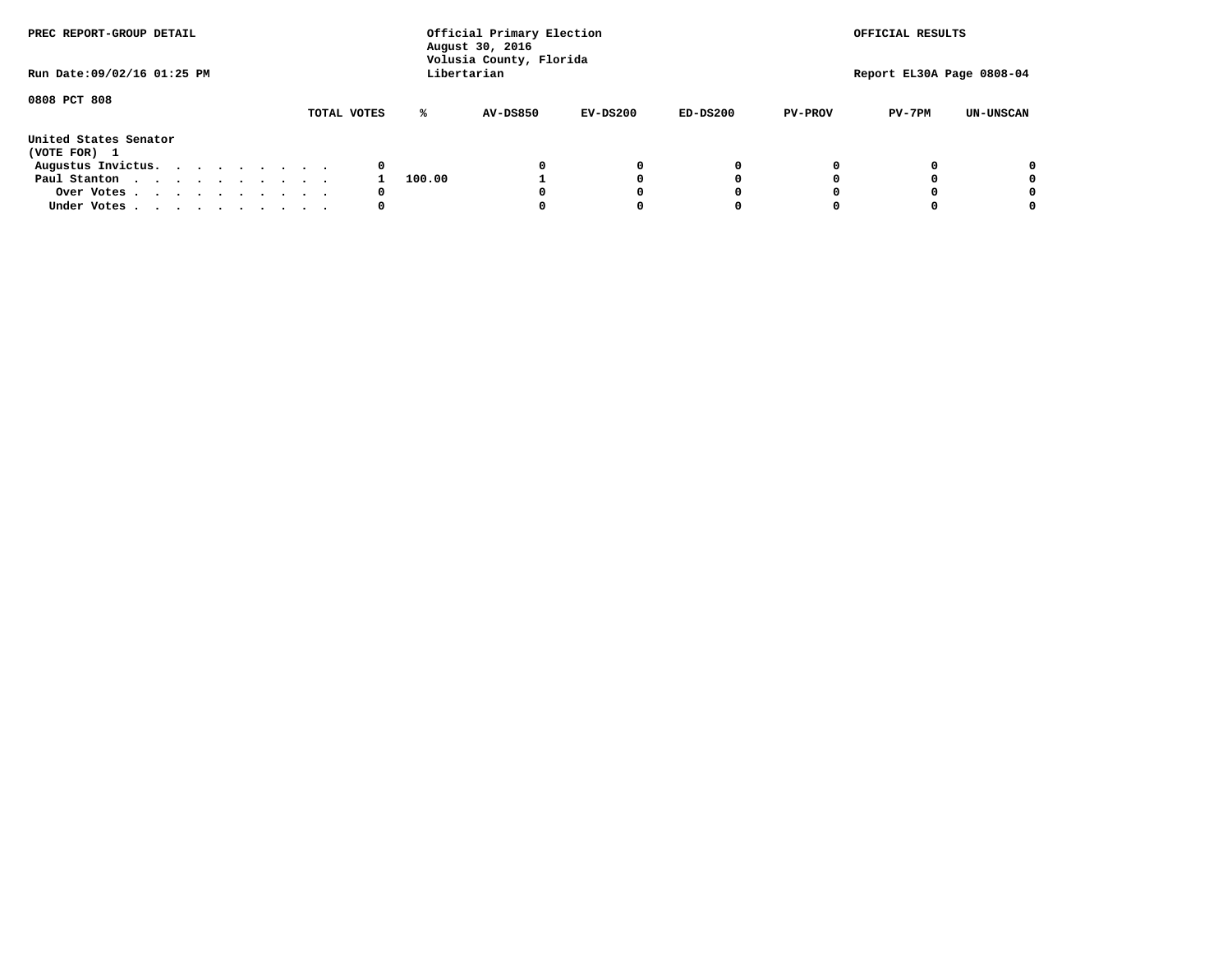| PREC REPORT-GROUP DETAIL                                   |                    | Official Primary Election<br>August 30, 2016<br>Volusia County, Florida | OFFICIAL RESULTS |             |             |                |                           |                  |
|------------------------------------------------------------|--------------------|-------------------------------------------------------------------------|------------------|-------------|-------------|----------------|---------------------------|------------------|
| Run Date:09/02/16 01:25 PM                                 |                    |                                                                         | Nonpartisan      |             |             |                | Report EL30A Page 0808-05 |                  |
| 0808 PCT 808                                               |                    |                                                                         |                  |             |             |                |                           |                  |
|                                                            | TOTAL VOTES        | ℁                                                                       | <b>AV-DS850</b>  | $EV-DS200$  | $ED-DS200$  | <b>PV-PROV</b> | $PV-7PM$                  | <b>UN-UNSCAN</b> |
| Circuit Judge 7th Circuit Group 4<br>(VOTE FOR) 1          |                    |                                                                         |                  |             |             |                |                           |                  |
| Chris France - WITHDRAWN                                   | 205                | 15.88                                                                   | 79               | 54          | 71          | 0              | 1                         | 0                |
| Sebrina L. Slack                                           | 446                | 34.55                                                                   | 192              | 141         | 113         | $\mathbf 0$    | $\mathbf 0$               | $\mathbf 0$      |
| Stasia Warren<br>$\ddot{\phantom{0}}$                      | 640                | 49.57                                                                   | 244              | 208         | 188         | $\mathbf 0$    | $\mathbf 0$               | $\pmb{0}$        |
| Over Votes                                                 | 0                  |                                                                         | 0                | 0           | 0           | $\mathbf 0$    | $\mathbf 0$               | $\mathbf 0$      |
| Under Votes                                                | 240                |                                                                         | 120              | 59          | 61          | $\mathbf 0$    | $\Omega$                  | $\mathbf 0$      |
| Circuit Judge 7th Circuit Group 10<br>(VOTE FOR) 1         |                    |                                                                         |                  |             |             |                |                           |                  |
| Malcolm Anthony<br>.                                       | 484                | 39.22                                                                   | 212              | 146         | 126         | $\mathbf 0$    | 0                         | 0                |
| Scott DuPont                                               | 750                | 60.78                                                                   | 290              | 235         | 224         | 0              | $\mathbf{1}$              | $\mathbf 0$      |
| Over Votes<br>$\bullet$<br>$\bullet$                       | $\mathbf 0$        |                                                                         | $\mathbf{0}$     | $\mathbf 0$ | $\mathbf 0$ | $\mathbf 0$    | $\mathbf 0$               | 0                |
| Under Votes                                                | 297                |                                                                         | 133              | 81          | 83          | $\mathbf 0$    | $\mathbf 0$               | $\mathbf 0$      |
| Circuit Judge 7th Circuit Group 13<br>(VOTE FOR) 1         |                    |                                                                         |                  |             |             |                |                           |                  |
| David Hood.                                                | 548                | 41.67                                                                   | 213              | 164         | 171         | 0              | 0                         | $\mathbf 0$      |
| A. "Kathleen" McNeilly.<br>$\cdots$                        | 767                | 58.33                                                                   | 321              | 238         | 207         | $\mathbf 0$    | $\mathbf{1}$              | $\mathbf 0$      |
| Over Votes                                                 | 0                  |                                                                         | 0                | 0           | 0           | 0              | 0                         | $\pmb{0}$        |
| Under Votes                                                | 216                |                                                                         | 101              | 60          | 55          | $\mathbf 0$    | $\Omega$                  | 0                |
| Circuit Judge 7th Circuit Group 17<br>(VOTE FOR) 1         |                    |                                                                         |                  |             |             |                |                           |                  |
| Linda L. Gaustad                                           | 599                | 47.28                                                                   | 245              | 184         | 169         | 0              | 1                         | 0                |
| Howard O. McGillin Jr                                      | 668                | 52.72                                                                   | 274              | 205         | 189         | $\mathbf 0$    | $\mathbf 0$               | $\mathbf 0$      |
| Over Votes                                                 | $\mathbf 0$        |                                                                         | $\mathbf{0}$     | $\mathbf 0$ | $\mathbf 0$ | $\mathbf 0$    | $\mathbf{0}$              | 0                |
| Under Votes                                                | 264                |                                                                         | 116              | 73          | 75          | $\mathbf 0$    | $\mathbf 0$               | $\mathbf 0$      |
| County Judge 7th Circuit Group 3<br>(VOTE FOR) 1           |                    |                                                                         |                  |             |             |                |                           |                  |
| Heather Caeners<br>$\cdot$                                 | 436                | 32.54                                                                   | 169              | 144         | 123         | 0              | 0                         | 0                |
| Shirley A. Green                                           | 709                | 52.91                                                                   | 293              | 204         | 211         | $\mathbf 0$    | $\mathbf{1}$              | $\mathbf 0$      |
| Marla Rawnsley.<br>$\cdot$ $\cdot$ $\cdot$ $\cdot$ $\cdot$ | 195                | 14.55                                                                   | 75               | 67          | 53          | 0              | $\mathbf 0$               | $\pmb{0}$        |
| Over Votes .<br>$\cdots$<br>$\cdot$<br>$\cdot$             | 0<br>$\sim$ $\sim$ |                                                                         | 0                | 0           | 0           | $\mathbf 0$    | $\mathbf 0$               | $\mathbf 0$      |
| Under Votes<br>$\sim$<br>$\sim$                            | 191<br>$\sim$      |                                                                         | 98               | 47          | 46          | $\mathbf 0$    | $\mathbf 0$               | 0                |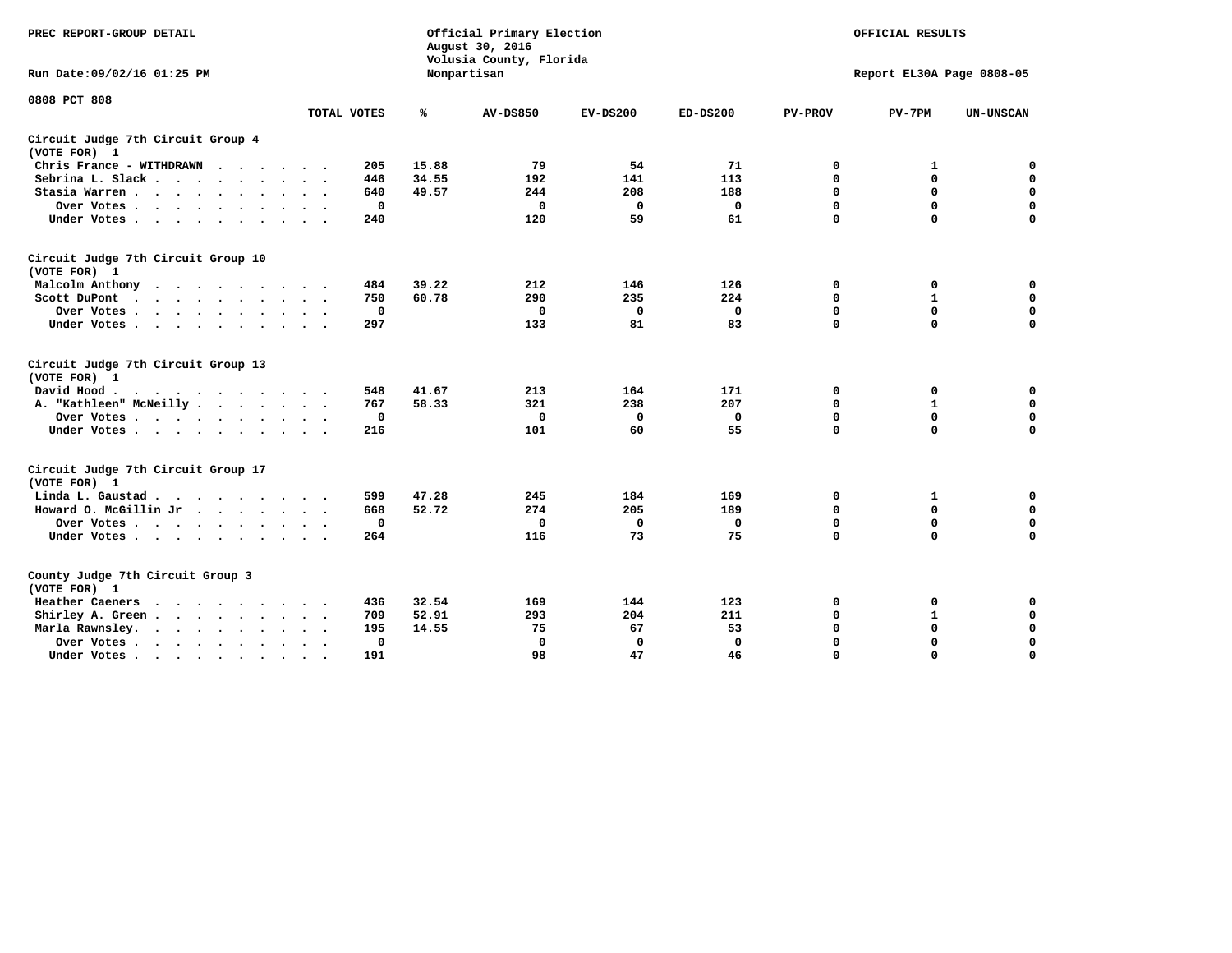| PREC REPORT-GROUP DETAIL                                                       |                                                 |       | Official Primary Election<br>August 30, 2016<br>Volusia County, Florida | OFFICIAL RESULTS<br>Report EL30A Page 0808-06 |              |                |              |                    |
|--------------------------------------------------------------------------------|-------------------------------------------------|-------|-------------------------------------------------------------------------|-----------------------------------------------|--------------|----------------|--------------|--------------------|
| Run Date: 09/02/16 01:25 PM                                                    |                                                 |       | Nonpartisan                                                             |                                               |              |                |              |                    |
| 0808 PCT 808                                                                   | TOTAL VOTES                                     | ℁     | <b>AV-DS850</b>                                                         | $EV-DS200$                                    | $ED-DS200$   | <b>PV-PROV</b> | $PV-7PM$     | UN-UNSCAN          |
| Sheriff                                                                        |                                                 |       |                                                                         |                                               |              |                |              |                    |
| (VOTE FOR) 1                                                                   |                                                 |       |                                                                         |                                               |              |                |              |                    |
| Wendell C. Bradford                                                            | 164                                             | 10.99 | 55                                                                      | 53                                            | 55           | $\mathbf 0$    | 1            | $\mathbf 0$        |
| Dave Brannon                                                                   | 177                                             | 11.86 | 74                                                                      | 50                                            | 53           | $\mathbf 0$    | 0            | $\mathbf 0$        |
| Mike Chitwood                                                                  | 786                                             | 52.68 | 347                                                                     | 230                                           | 209          | $\Omega$       | 0            | $\mathbf 0$        |
| Eric Dietrich.                                                                 | 351                                             | 23.53 | 126                                                                     | 121                                           | 104          | $\Omega$       | 0            | $\mathbf 0$        |
| James E. (Jim) Gillum                                                          | 14                                              | .94   | 6                                                                       | $\overline{3}$                                | 5            | $\mathbf 0$    | $\mathbf 0$  | $\mathbf 0$        |
| Over Votes                                                                     | $\mathbf 0$                                     |       | $\mathbf 0$                                                             | $\mathbf 0$                                   | $\Omega$     | $\Omega$       | 0            | 0                  |
| Under Votes                                                                    | 39                                              |       | 27                                                                      | 5                                             | 7            | $\Omega$       | $\Omega$     | $\Omega$           |
| Property Appraiser                                                             |                                                 |       |                                                                         |                                               |              |                |              |                    |
| (VOTE FOR) 1                                                                   |                                                 |       |                                                                         |                                               |              |                |              |                    |
| Larry Bartlett.<br>$\sim$ $\sim$                                               | 459                                             | 35.15 | 190                                                                     | 143                                           | 125          | $\mathbf 0$    | 1            | 0                  |
| H. Alan Burton.                                                                | 518                                             | 39.66 | 218                                                                     | 156                                           | 144          | $\Omega$       | 0            | $\mathbf 0$        |
| Mike Swanto.                                                                   | 329                                             | 25.19 | 102                                                                     | 121                                           | 106          | $\mathbf 0$    | 0            | 0                  |
| Over Votes                                                                     | $\mathbf{0}$                                    |       | $\mathbf{0}$                                                            | $\Omega$                                      | $\mathbf{0}$ | $\Omega$       | $\mathbf 0$  | $\mathbf 0$        |
| Under Votes                                                                    | 225                                             |       | 125                                                                     | 42                                            | 58           | $\mathbf 0$    | 0            | $\mathbf 0$        |
| Supervisor of Elections                                                        |                                                 |       |                                                                         |                                               |              |                |              |                    |
| (VOTE FOR) 1                                                                   |                                                 |       |                                                                         |                                               |              |                |              |                    |
| Teresa Apgar                                                                   | 190                                             | 14.07 | 74                                                                      | 45                                            | 71           | $\mathbf 0$    | 0            | $\mathbf 0$        |
| David Lee Davis                                                                | 172                                             | 12.74 | 59                                                                      | 50                                            | 62           | $\mathbf 0$    | $\mathbf{1}$ | $\mathbf 0$        |
| Bill Fyfe.                                                                     | 145                                             | 10.74 | 39                                                                      | 50                                            | 56           | $\Omega$       | $\Omega$     | $\mathbf 0$        |
| Lisa Lewis                                                                     | 843                                             | 62.44 | 377                                                                     | 271                                           | 195          | $\mathbf 0$    | 0            | $\mathbf 0$        |
| Over Votes                                                                     | $\mathbf 0$                                     |       | $\mathbf 0$                                                             | $\mathbf 0$                                   | $\mathbf 0$  | $\mathbf 0$    | 0            | $\pmb{0}$          |
| Under Votes                                                                    | 181                                             |       | 86                                                                      | 46                                            | 49           | $\mathbf 0$    | 0            | $\Omega$           |
| County Council Chair                                                           |                                                 |       |                                                                         |                                               |              |                |              |                    |
| (VOTE FOR) 1                                                                   |                                                 |       |                                                                         |                                               |              |                |              |                    |
| Jason P. Davis.                                                                | 339                                             | 25.70 | 160                                                                     | 89                                            | 90           | $\mathbf 0$    | 0            | 0                  |
| Greg Gimbert                                                                   | 229                                             | 17.36 | 87                                                                      | 89                                            | 53           | $\Omega$       | 0            | 0                  |
| Ed Kelley                                                                      | 624                                             | 47.31 | 227                                                                     | 185                                           | 211          | $\mathbf 0$    | $\mathbf{1}$ | $\mathbf 0$        |
| Tom Laputka.<br>.                                                              | 127                                             | 9.63  | 51                                                                      | 41                                            | 35           | $\Omega$       | $\mathbf 0$  | 0                  |
| Over Votes                                                                     | $\mathbf 0$<br>$\overline{\phantom{a}}$         |       | $\mathbf{0}$                                                            | $\mathbf 0$                                   | $\mathbf{0}$ | $\mathbf 0$    | 0            | $\mathbf 0$        |
| Under Votes                                                                    | 212                                             |       | 110                                                                     | 58                                            | 44           | $\Omega$       | $\Omega$     | $\mathbf 0$        |
| Amendment 4                                                                    |                                                 |       |                                                                         |                                               |              |                |              |                    |
| (VOTE FOR) 1                                                                   |                                                 |       |                                                                         |                                               |              |                |              |                    |
| Yes                                                                            | 1,030<br>$\bullet$                              | 74.15 | 418                                                                     | 319                                           | 293          | $\mathbf 0$    | 0            | 0                  |
| $\cdots$<br>$No.$<br>$\ddot{\phantom{a}}$<br>$\ddot{\phantom{a}}$              | 359<br>$\sim$<br>$\sim$<br>$\ddot{\phantom{a}}$ | 25.85 | 137                                                                     | 110                                           | 111          | $\Omega$       | $\mathbf{1}$ | $\mathbf 0$        |
| Over Votes.<br>$\cdot$ $\cdot$ $\cdot$ $\cdot$ $\cdot$<br>$\ddot{\phantom{a}}$ | $\overline{\mathbf{2}}$<br>$\bullet$            |       | $\mathbf{1}$                                                            | 0                                             | 1            | $\Omega$       | 0            | $\pmb{\mathsf{o}}$ |
| Under Votes<br>$\sim$                                                          | 140<br>$\sim$<br>$\sim$                         |       | 79                                                                      | 33                                            | 28           | $\mathbf 0$    | 0            | $\mathbf 0$        |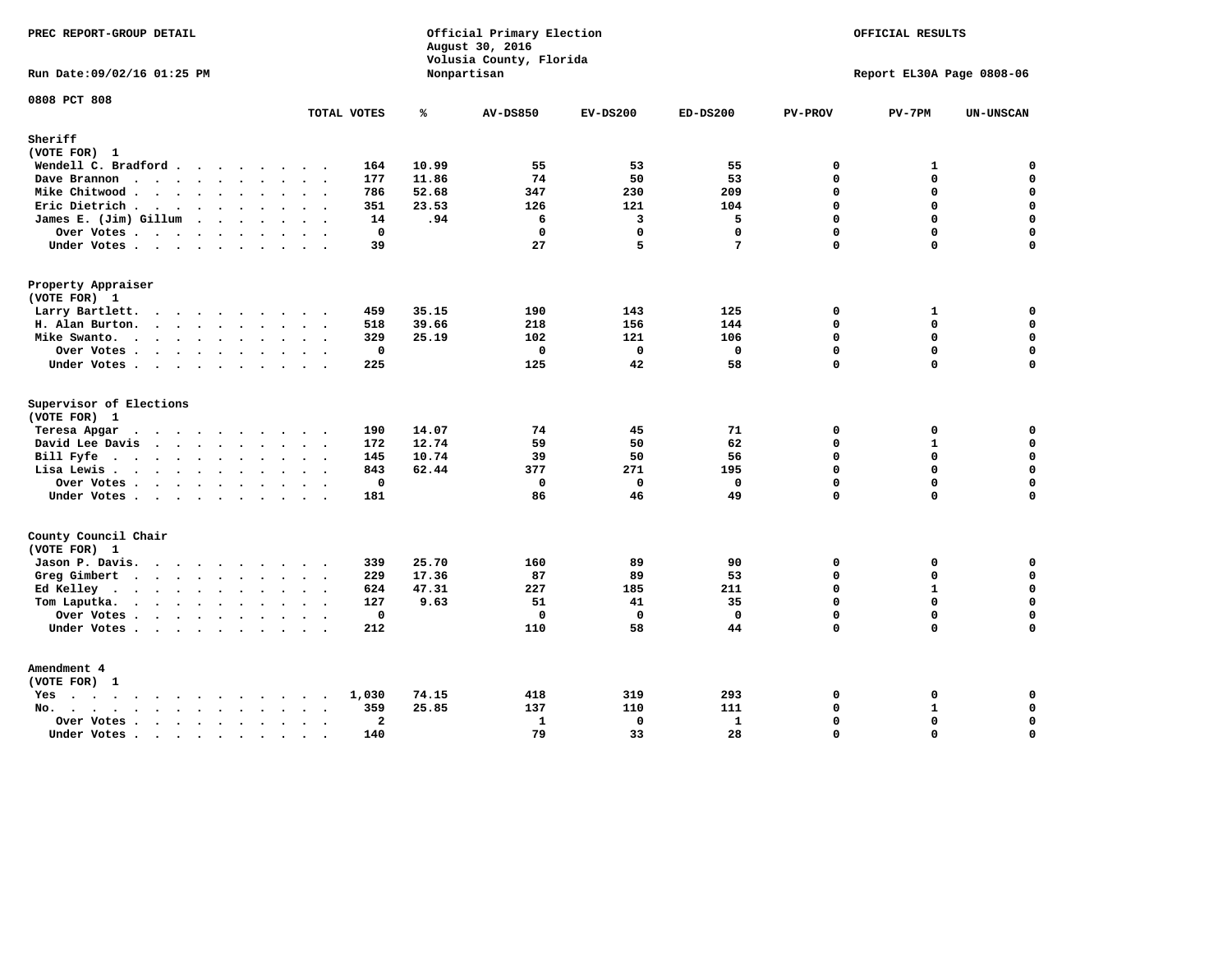| PREC REPORT-GROUP DETAIL                                                                                                                                 |                             |             |                   | Official Primary Election<br>August 30, 2016 | OFFICIAL RESULTS |             |                |                           |                  |
|----------------------------------------------------------------------------------------------------------------------------------------------------------|-----------------------------|-------------|-------------------|----------------------------------------------|------------------|-------------|----------------|---------------------------|------------------|
| Run Date:09/02/16 01:25 PM                                                                                                                               |                             |             | <b>STATISTICS</b> | Volusia County, Florida                      |                  |             |                | Report EL30A Page 0809-01 |                  |
| 0809 PCT 809                                                                                                                                             |                             |             |                   |                                              |                  |             |                |                           |                  |
|                                                                                                                                                          |                             | TOTAL VOTES | ℁                 | <b>AV-DS850</b>                              | $EV-DS200$       | $ED-DS200$  | <b>PV-PROV</b> | $PV-7PM$                  | <b>UN-UNSCAN</b> |
| REGISTERED VOTERS - TOTAL.                                                                                                                               | $\cdot$                     | 771         |                   |                                              |                  |             |                |                           |                  |
| REGISTERED VOTERS - Democratic                                                                                                                           | $\sim$ $\sim$ $\sim$ $\sim$ | 309         | 40.08             |                                              |                  |             |                |                           |                  |
| REGISTERED VOTERS - Republican<br>$\cdots$                                                                                                               |                             | 247         | 32.04             |                                              |                  |             |                |                           |                  |
| REGISTERED VOTERS - Libertarian                                                                                                                          |                             | 3           | .39               |                                              |                  |             |                |                           |                  |
| REGISTERED VOTERS - Nonpartisan                                                                                                                          |                             | 212         |                   |                                              |                  |             |                |                           |                  |
| BALLOTS CAST - TOTAL.                                                                                                                                    |                             | 193         |                   | 70                                           | 68               | 55          |                |                           |                  |
| BALLOTS CAST - Democratic                                                                                                                                |                             | 88          | 45.60             | 35                                           | 30               | 23          |                |                           |                  |
| BALLOTS CAST - Republican                                                                                                                                |                             | 83          | 43.01             | 30                                           | 27               | 26          |                |                           |                  |
| BALLOTS CAST - Libertarian.                                                                                                                              |                             |             |                   | 0                                            | 0                | 0           |                |                           |                  |
| BALLOTS CAST - Nonpartisan.                                                                                                                              |                             | 22          | 11.40             | 5                                            | 11               | 6           |                |                           |                  |
| BALLOTS CAST - BLANK.                                                                                                                                    |                             |             |                   |                                              | 0                | $\mathbf 0$ | $\Omega$       |                           |                  |
| VOTER TURNOUT - TOTAL                                                                                                                                    |                             |             | 25.03             |                                              |                  |             |                |                           |                  |
| VOTER TURNOUT - Democratic.<br>$\begin{array}{cccccccccccccc} \bullet & \bullet & \bullet & \bullet & \bullet & \bullet & \bullet & \bullet \end{array}$ |                             |             | 28.48             |                                              |                  |             |                |                           |                  |
| VOTER TURNOUT - Republican.                                                                                                                              |                             |             | 33.60             |                                              |                  |             |                |                           |                  |
| VOTER TURNOUT - Libertarian                                                                                                                              |                             |             |                   |                                              |                  |             |                |                           |                  |
| VOTER TURNOUT - BLANK                                                                                                                                    |                             |             |                   |                                              |                  |             |                |                           |                  |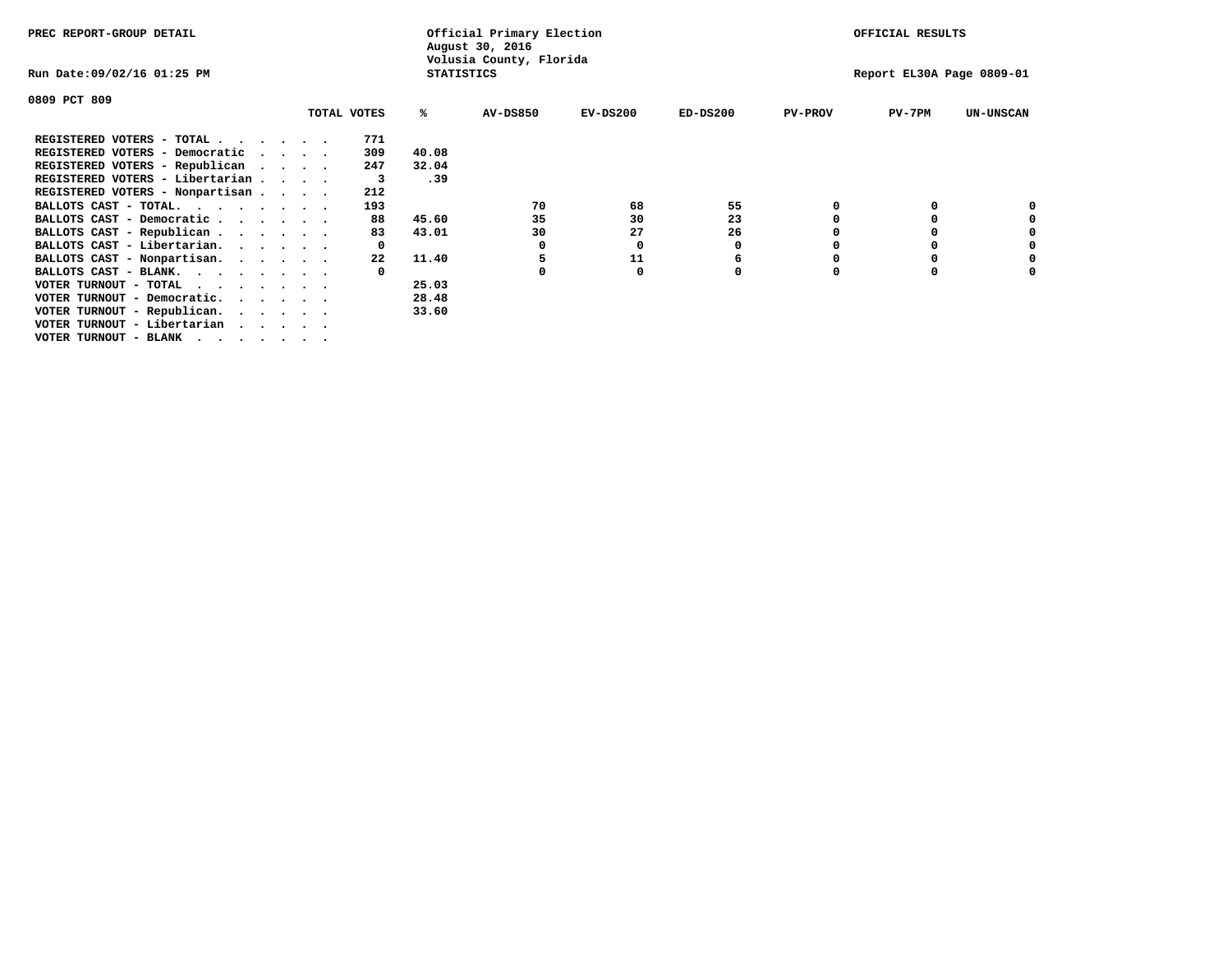| PREC REPORT-GROUP DETAIL                                               |             |    | Official Primary Election<br>August 30, 2016<br>Volusia County, Florida |            |            |                | OFFICIAL RESULTS          |                  |
|------------------------------------------------------------------------|-------------|----|-------------------------------------------------------------------------|------------|------------|----------------|---------------------------|------------------|
| Run Date: 09/02/16 01:25 PM                                            |             |    | Democratic                                                              |            |            |                | Report EL30A Page 0809-02 |                  |
| 0809 PCT 809                                                           | TOTAL VOTES | %ะ | <b>AV-DS850</b>                                                         | $EV-DS200$ | $ED-DS200$ | <b>PV-PROV</b> | $PV-7PM$                  | <b>UN-UNSCAN</b> |
|                                                                        |             |    |                                                                         |            |            |                |                           |                  |
| United States Senator<br>(VOTE FOR) 1                                  |             |    |                                                                         |            |            |                |                           |                  |
| Roque "Rocky" De La Fuente.                                            |             |    | 2.30                                                                    |            |            |                |                           |                  |
| Alan Grayson                                                           |             | 19 | 21.84                                                                   |            |            |                |                           |                  |
| Pam Keith                                                              |             |    | 8.05                                                                    |            |            |                |                           |                  |
| Reginald Luster                                                        |             |    | 2.30                                                                    |            |            |                |                           |                  |
| Patrick Murphy.                                                        |             | 57 | 65.52<br>27                                                             | 19         | 11         |                |                           |                  |
| Over Votes                                                             |             |    |                                                                         |            |            |                |                           |                  |
| Under Votes                                                            |             |    |                                                                         |            |            |                |                           |                  |
| Representative in Congress District 6                                  |             |    |                                                                         |            |            |                |                           |                  |
| (VOTE FOR) 1                                                           |             |    |                                                                         |            |            |                |                           |                  |
| William (Bill) McCullough                                              |             | 30 | 10<br>36.59                                                             | 13         |            |                |                           |                  |
| Jay McGovern                                                           |             | 18 | 21.95                                                                   |            |            |                |                           |                  |
| George Pappas.                                                         |             |    | 10.98                                                                   |            |            |                |                           |                  |
| Dwayne L. Taylor                                                       |             | 25 | 30.49<br>12                                                             |            |            |                |                           |                  |
| Over Votes                                                             |             |    |                                                                         |            |            |                |                           |                  |
| Under Votes, $\cdot$ , $\cdot$ , $\cdot$ , $\cdot$ , $\cdot$ , $\cdot$ |             |    |                                                                         |            |            |                |                           |                  |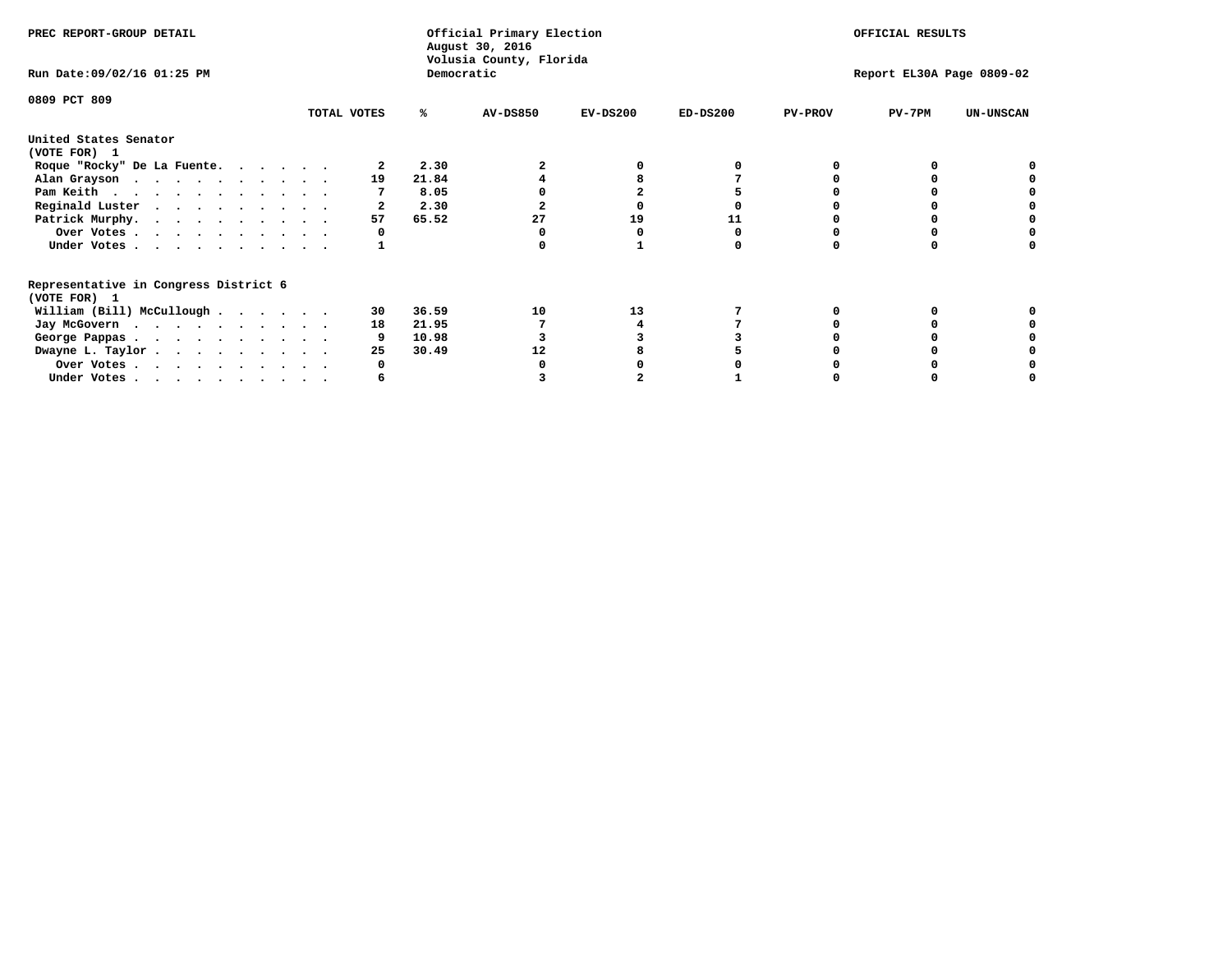| PREC REPORT-GROUP DETAIL                              |             |            | Official Primary Election<br>August 30, 2016<br>Volusia County, Florida |                         |                |                | OFFICIAL RESULTS          |                  |
|-------------------------------------------------------|-------------|------------|-------------------------------------------------------------------------|-------------------------|----------------|----------------|---------------------------|------------------|
| Run Date: 09/02/16 01:25 PM                           |             | Republican |                                                                         |                         |                |                | Report EL30A Page 0809-03 |                  |
| 0809 PCT 809                                          |             |            |                                                                         |                         |                |                |                           |                  |
|                                                       | TOTAL VOTES | ℁          | <b>AV-DS850</b>                                                         | $EV-DS200$              | $ED-DS200$     | <b>PV-PROV</b> | $PV-7PM$                  | <b>UN-UNSCAN</b> |
| United States Senator<br>(VOTE FOR) 1                 |             |            |                                                                         |                         |                |                |                           |                  |
| Carlos Beruff                                         | 21          | 25.93      | 5                                                                       | 9                       | 7              | 0              | 0                         | 0                |
| Ernie Rivera                                          | 1           | 1.23       | $\Omega$                                                                | 1                       | 0              | 0              | 0                         | $\mathbf 0$      |
| Marco Rubio.<br>$\cdots$                              | 53          | 65.43      | 20                                                                      | 16                      | 17             | 0              | $\mathbf 0$               | $\mathbf 0$      |
| Dwight Mark Anthony Young                             | 6           | 7.41       | 5                                                                       | 0                       | $\mathbf{1}$   | 0              | $\mathbf 0$               | $\mathbf 0$      |
| Over Votes                                            | 0           |            | $\Omega$                                                                | $\Omega$                | 0              | 0              | $\mathbf 0$               | $\mathbf 0$      |
| Under Votes                                           | 2           |            | $\Omega$                                                                | $\mathbf{1}$            | $\mathbf{1}$   | $\Omega$       | $\Omega$                  | $\mathbf 0$      |
| Representative in Congress District 6<br>(VOTE FOR) 1 |             |            |                                                                         |                         |                |                |                           |                  |
| Fred Costello                                         | 17          | 21.52      | 7                                                                       | 3                       | 7              | 0              | 0                         | 0                |
| Ron Desantis                                          | 51          | 64.56      | 17                                                                      | 19                      | 15             | 0              | 0                         | $\mathbf 0$      |
| G. G. Galloway.                                       | 11          | 13.92      | 5                                                                       | $\overline{3}$          | $\overline{3}$ | 0              | $\mathbf 0$               | $\mathbf 0$      |
| Over Votes                                            | 0           |            | $\mathbf 0$                                                             | $\mathbf 0$             | $\mathbf 0$    | $\mathbf 0$    | $\mathbf 0$               | $\mathbf 0$      |
| Under Votes                                           | 4           |            | $\mathbf{1}$                                                            | $\overline{\mathbf{2}}$ | $\mathbf{1}$   | $\Omega$       | $\mathbf 0$               | $\mathbf 0$      |
| State Committeeman                                    |             |            |                                                                         |                         |                |                |                           |                  |
| (VOTE FOR) 1                                          |             |            |                                                                         |                         |                |                |                           |                  |
| Paul W. Deering                                       | 41          | 57.75      | 12                                                                      | 15                      | 14             | 0              | 0                         | 0                |
| James Oddie.                                          | 30          | 42.25      | 14                                                                      | 6                       | 10             | 0              | $\mathbf 0$               | $\mathbf 0$      |
| Over Votes                                            | 0           |            | $\mathbf 0$                                                             | $\mathbf 0$             | 0              | $\mathbf 0$    | $\mathbf 0$               | 0                |
| Under Votes                                           | 12          |            | 4                                                                       | 6                       | $\overline{a}$ | 0              | $\Omega$                  | $\mathbf 0$      |
| State Committeewoman<br>(VOTE FOR) 1                  |             |            |                                                                         |                         |                |                |                           |                  |
| Dana Christina Dougherty                              | 31          | 43.66      | 16                                                                      | 9                       | 6              | 0              | 0                         | 0                |
| Marilyn C. Ford                                       | 40          | 56.34      | 10                                                                      | 13                      | 17             | 0              | 0                         | 0                |
| Over Votes                                            | $\Omega$    |            | $\Omega$                                                                | $\mathbf 0$             | $\mathbf{0}$   | 0              | 0                         | 0                |
| Under Votes, , , , , , , , , ,                        | 12          |            |                                                                         | 5                       |                | $\Omega$       | $\Omega$                  | $\Omega$         |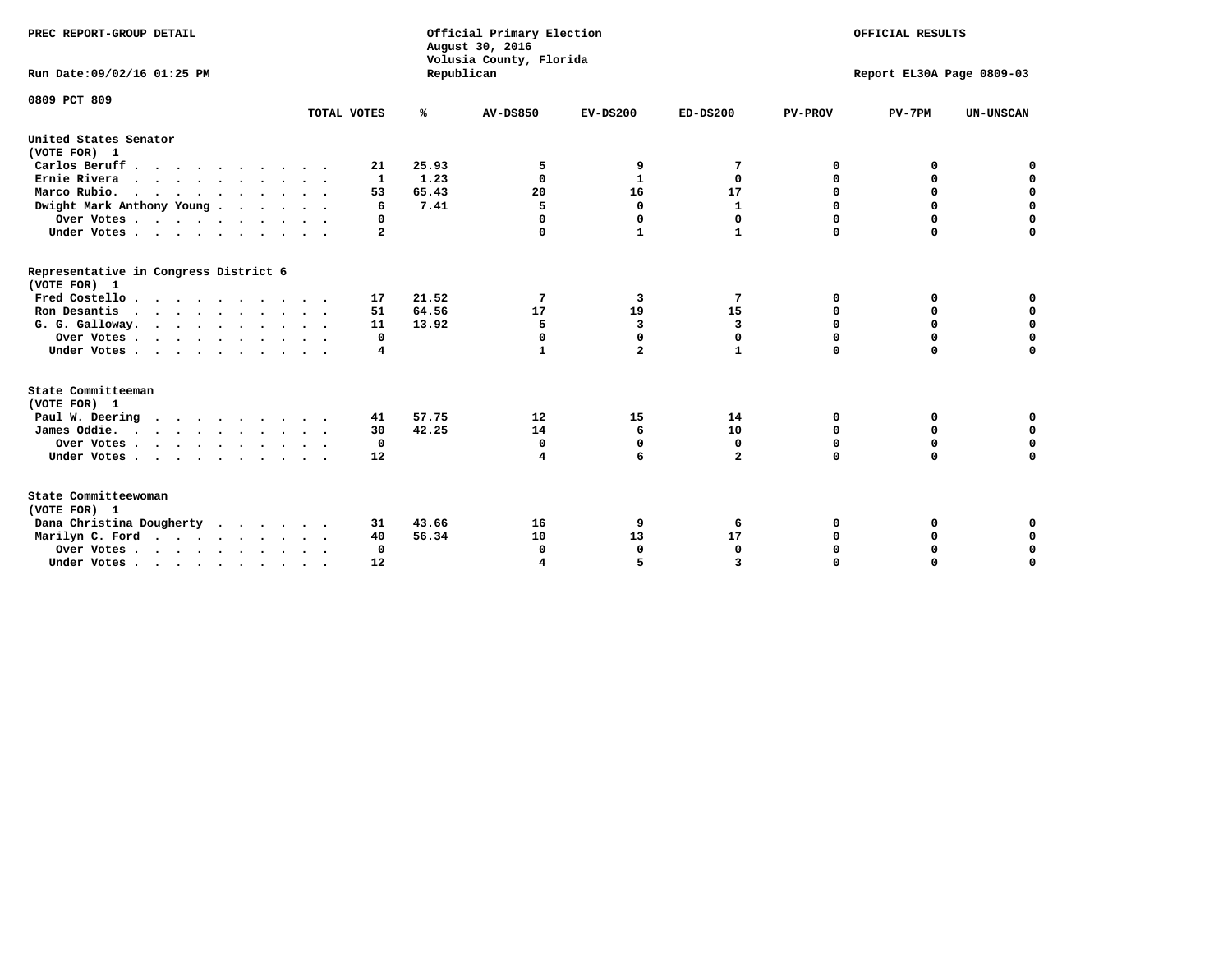| PREC REPORT-GROUP DETAIL<br>Run Date: 09/02/16 01:25 PM |  |  |  |  |             | Official Primary Election<br>August 30, 2016<br>Volusia County, Florida<br>Libertarian |            |            |                | OFFICIAL RESULTS<br>Report EL30A Page 0809-04 |                  |
|---------------------------------------------------------|--|--|--|--|-------------|----------------------------------------------------------------------------------------|------------|------------|----------------|-----------------------------------------------|------------------|
| 0809 PCT 809                                            |  |  |  |  | TOTAL VOTES | <b>AV-DS850</b>                                                                        | $EV-DS200$ | $ED-DS200$ | <b>PV-PROV</b> | $PV-7PM$                                      | <b>UN-UNSCAN</b> |
| United States Senator<br>(VOTE FOR) 1                   |  |  |  |  |             |                                                                                        |            |            |                |                                               |                  |
| Augustus Invictus.                                      |  |  |  |  |             |                                                                                        | $^{\circ}$ | 0          |                |                                               | 0                |
| Paul Stanton                                            |  |  |  |  | 0           |                                                                                        | 0          |            |                |                                               | 0                |
| Over Votes                                              |  |  |  |  |             |                                                                                        |            |            |                |                                               | 0                |
| Under Votes                                             |  |  |  |  | 0           |                                                                                        |            |            |                |                                               | 0                |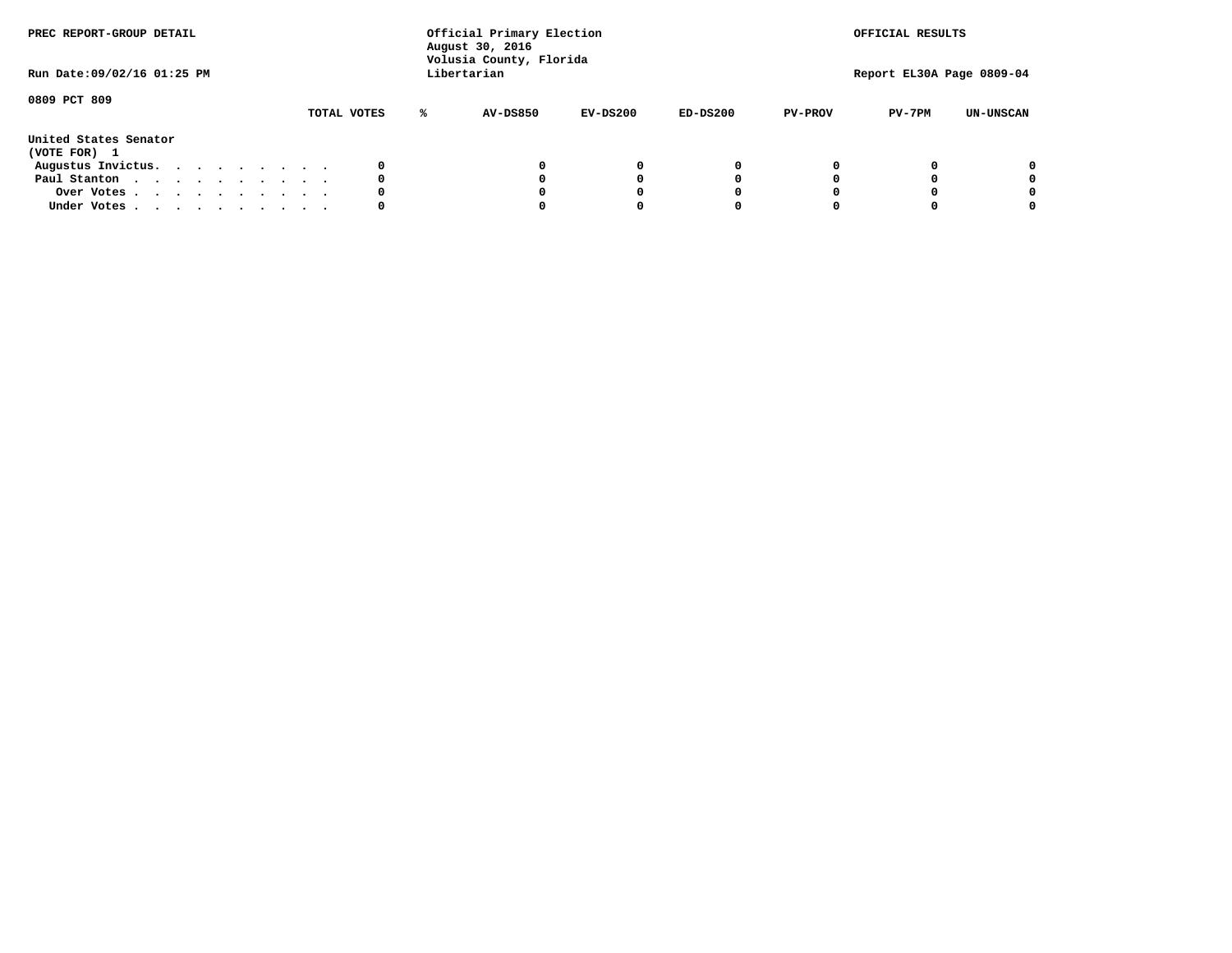| PREC REPORT-GROUP DETAIL                           |                            | Official Primary Election<br>August 30, 2016<br>Volusia County, Florida |                 | OFFICIAL RESULTS<br>Report EL30A Page 0809-05 |             |                |             |                  |
|----------------------------------------------------|----------------------------|-------------------------------------------------------------------------|-----------------|-----------------------------------------------|-------------|----------------|-------------|------------------|
| Run Date: 09/02/16 01:25 PM                        |                            |                                                                         | Nonpartisan     |                                               |             |                |             |                  |
| 0809 PCT 809                                       | TOTAL VOTES                | ℁                                                                       | <b>AV-DS850</b> | $EV-DS200$                                    | $ED-DS200$  | <b>PV-PROV</b> | $PV-7PM$    | <b>UN-UNSCAN</b> |
| Circuit Judge 7th Circuit Group 4                  |                            |                                                                         |                 |                                               |             |                |             |                  |
| (VOTE FOR) 1                                       |                            |                                                                         |                 |                                               |             |                |             |                  |
| Chris France - WITHDRAWN                           | 24                         | 15.19                                                                   | 13              | 4                                             | 7           | 0              | 0           | $\mathbf 0$      |
| Sebrina L. Slack                                   | 47<br>$\sim$ $\sim$        | 29.75                                                                   | 17              | 19                                            | 11          | $\mathbf 0$    | $\mathbf 0$ | $\mathbf 0$      |
| Stasia Warren                                      | 87<br>$\ddot{\phantom{1}}$ | 55.06                                                                   | 25              | 33                                            | 29          | 0              | $\mathbf 0$ | $\mathbf 0$      |
| Over Votes<br>$\cdot$                              | 0                          |                                                                         | $\mathbf 0$     | $\mathbf 0$                                   | 0           | $\mathbf 0$    | $\mathbf 0$ | $\mathbf 0$      |
| Under Votes                                        | 35                         |                                                                         | 15              | 12                                            | 8           | $\mathbf 0$    | $\Omega$    | $\mathbf 0$      |
| Circuit Judge 7th Circuit Group 10<br>(VOTE FOR) 1 |                            |                                                                         |                 |                                               |             |                |             |                  |
| Malcolm Anthony                                    | 59                         | 40.97                                                                   | 27              | 19                                            | 13          | 0              | 0           | $\mathbf 0$      |
| Scott DuPont                                       | 85                         | 59.03                                                                   | 25              | 32                                            | 28          | $\mathbf 0$    | $\mathbf 0$ | $\mathbf 0$      |
| Over Votes                                         | 0                          |                                                                         | $\Omega$        | 0                                             | 0           | $\mathbf 0$    | 0           | $\mathbf 0$      |
| Under Votes                                        | 49                         |                                                                         | 18              | 17                                            | 14          | $\mathbf 0$    | $\mathbf 0$ | $\Omega$         |
| Circuit Judge 7th Circuit Group 13<br>(VOTE FOR) 1 |                            |                                                                         |                 |                                               |             |                |             |                  |
| David Hood.                                        | 78                         | 47.85                                                                   | 24              | 28                                            | 26          | 0              | 0           | $\mathbf 0$      |
| A. "Kathleen" McNeilly                             | 85                         | 52.15                                                                   | 35              | 29                                            | 21          | $\mathbf 0$    | 0           | $\mathbf 0$      |
| Over Votes                                         | $\mathbf 0$                |                                                                         | $\mathbf 0$     | $\mathbf 0$                                   | $\mathbf 0$ | 0              | $\mathbf 0$ | 0                |
| Under Votes                                        | 30                         |                                                                         | 11              | 11                                            | 8           | $\Omega$       | $\Omega$    | $\Omega$         |
| Circuit Judge 7th Circuit Group 17<br>(VOTE FOR) 1 |                            |                                                                         |                 |                                               |             |                |             |                  |
| Linda L. Gaustad                                   | 72                         | 45.28                                                                   | 29              | 23                                            | 20          | 0              | 0           | 0                |
| Howard O. McGillin Jr                              | 87                         | 54.72                                                                   | 30              | 30                                            | 27          | $\mathbf 0$    | $\mathbf 0$ | 0                |
| Over Votes                                         | $\mathbf 0$                |                                                                         | $\Omega$        | $\mathbf{0}$                                  | $\mathbf 0$ | $\mathbf 0$    | $\mathbf 0$ | $\mathbf 0$      |
| Under Votes                                        | 34                         |                                                                         | 11              | 15                                            | 8           | $\mathbf 0$    | $\mathbf 0$ | $\Omega$         |
| County Judge 7th Circuit Group 3<br>(VOTE FOR) 1   |                            |                                                                         |                 |                                               |             |                |             |                  |
| <b>Heather Caeners</b><br>$\cdots$                 | 52                         | 32.30                                                                   | 16              | 19                                            | 17          | 0              | 0           | 0                |
| Shirley A. Green                                   | 81                         | 50.31                                                                   | 31              | 26                                            | 24          | $\mathbf 0$    | 0           | $\mathbf 0$      |
| Marla Rawnsley.                                    | 28                         | 17.39                                                                   | 9               | 10                                            | 9           | 0              | $\mathbf 0$ | $\mathbf 0$      |
| Over Votes.<br>$\cdots$<br>$\cdot$<br>$\cdot$      | $\mathbf{0}$               |                                                                         | $\mathbf 0$     | $\mathbf{0}$                                  | 0           | $\mathbf 0$    | $\mathbf 0$ | $\mathbf 0$      |
| Under Votes                                        | 32                         |                                                                         | 14              | 13                                            | 5           | $\mathbf 0$    | $\mathbf 0$ | 0                |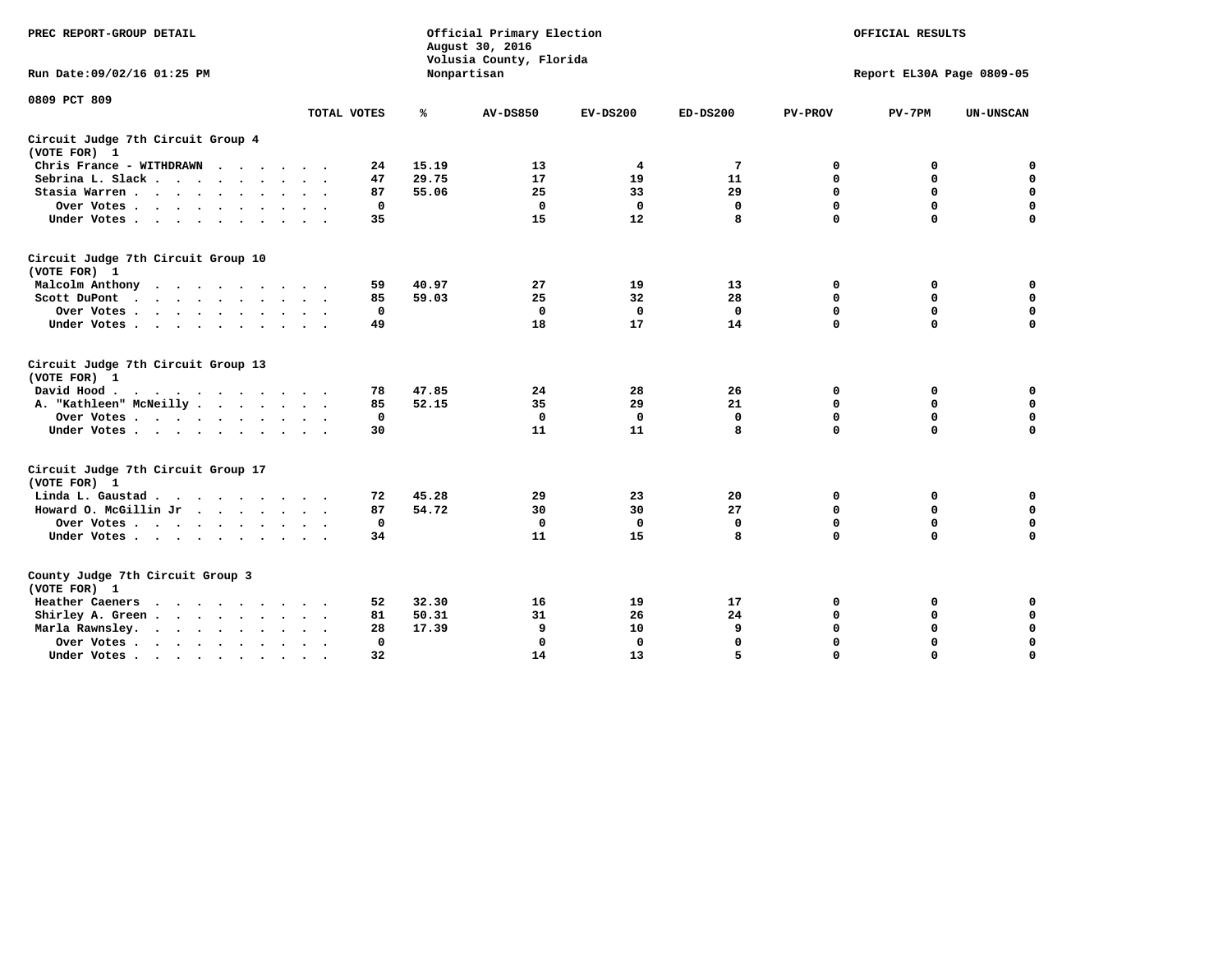| PREC REPORT-GROUP DETAIL                                                |                               |       | Official Primary Election<br>August 30, 2016<br>Volusia County, Florida |                 |                                         |                | OFFICIAL RESULTS          |             |
|-------------------------------------------------------------------------|-------------------------------|-------|-------------------------------------------------------------------------|-----------------|-----------------------------------------|----------------|---------------------------|-------------|
| Run Date: 09/02/16 01:25 PM                                             |                               |       | Nonpartisan                                                             |                 |                                         |                | Report EL30A Page 0809-06 |             |
| 0809 PCT 809                                                            | TOTAL VOTES                   | ℁     | <b>AV-DS850</b>                                                         | $EV-DS200$      | $ED-DS200$                              | <b>PV-PROV</b> | $PV-7PM$                  | UN-UNSCAN   |
| Sheriff                                                                 |                               |       |                                                                         |                 |                                         |                |                           |             |
| (VOTE FOR) 1                                                            |                               |       |                                                                         |                 |                                         |                |                           |             |
| Wendell C. Bradford                                                     | 22                            | 11.76 | $\overline{7}$                                                          | 11              | 4                                       | $\mathbf 0$    | 0                         | $\mathbf 0$ |
| Dave Brannon                                                            | 16                            | 8.56  | 5                                                                       | $\overline{7}$  | $\overline{4}$                          | $\Omega$       | 0                         | $\mathbf 0$ |
| Mike Chitwood                                                           | 91                            | 48.66 | 27                                                                      | 36              | 28                                      | $\mathbf{0}$   | 0                         | $\mathbf 0$ |
| Eric Dietrich.                                                          | 54                            | 28.88 | 26                                                                      | 11              | 17                                      | $\Omega$       | $\Omega$                  | $\mathbf 0$ |
| James E. (Jim) Gillum                                                   | 4                             | 2.14  | $\overline{a}$                                                          | $\mathbf{1}$    | $\mathbf{1}$                            | $\mathbf 0$    | 0                         | $\mathbf 0$ |
| Over Votes                                                              | $\mathbf 0$                   |       | $\mathbf 0$                                                             | $\mathbf{0}$    | $\mathbf{0}$                            | $\mathbf 0$    | 0                         | $\mathbf 0$ |
| Under Votes                                                             | 6                             |       | $\overline{\mathbf{3}}$                                                 | $\overline{a}$  | $\mathbf{1}$                            | $\mathbf 0$    | 0                         | $\mathbf 0$ |
| Property Appraiser                                                      |                               |       |                                                                         |                 |                                         |                |                           |             |
| (VOTE FOR) 1                                                            |                               |       |                                                                         |                 |                                         |                |                           |             |
| Larry Bartlett.                                                         | 67                            | 41.36 | 30                                                                      | 18              | 19                                      | $\mathbf 0$    | 0                         | 0           |
| H. Alan Burton.                                                         | 51                            | 31.48 | 13                                                                      | 24              | 14                                      | $\Omega$       | 0                         | $\mathbf 0$ |
| Mike Swanto.                                                            | 44                            | 27.16 | 13                                                                      | 17              | 14                                      | $\mathbf 0$    | $\mathbf 0$               | $\mathbf 0$ |
| Over Votes                                                              | $\mathbf 0$                   |       | $\mathbf 0$                                                             | $\mathbf 0$     | $\mathbf{0}$                            | $\mathbf 0$    | 0                         | $\mathbf 0$ |
| Under Votes                                                             | 31                            |       | 14                                                                      | 9               | 8                                       | $\Omega$       | $\Omega$                  | $\mathbf 0$ |
|                                                                         |                               |       |                                                                         |                 |                                         |                |                           |             |
| Supervisor of Elections<br>(VOTE FOR) 1                                 |                               |       |                                                                         |                 |                                         |                |                           |             |
| Teresa Apgar<br>$\mathbf{r}$ . The state of the state $\mathbf{r}$      | 24                            | 14.12 | 10                                                                      | 6               | 8                                       | $\mathbf 0$    | 0                         | 0           |
| David Lee Davis                                                         | 27                            | 15.88 | 6                                                                       | 13              | 8                                       | $\Omega$       | $\Omega$                  | 0           |
| Bill Fyfe.                                                              | 17                            | 10.00 | $\overline{\mathbf{4}}$                                                 | 8               | 5                                       | $\mathbf 0$    | 0                         | $\mathbf 0$ |
|                                                                         |                               | 60.00 | 38                                                                      | 34              | 30                                      | $\mathbf 0$    | 0                         | $\mathbf 0$ |
| Lisa Lewis                                                              | 102<br>$\mathbf 0$            |       | $\mathbf 0$                                                             | $\mathbf 0$     |                                         | $\mathbf 0$    | 0                         | $\mathbf 0$ |
| Over Votes                                                              |                               |       | 12                                                                      | $7\phantom{.0}$ | $\mathbf{0}$<br>$\overline{\mathbf{4}}$ | $\Omega$       | $\Omega$                  | $\mathbf 0$ |
| Under Votes                                                             | 23                            |       |                                                                         |                 |                                         |                |                           |             |
| County Council Chair<br>(VOTE FOR) 1                                    |                               |       |                                                                         |                 |                                         |                |                           |             |
| Jason P. Davis.                                                         | 40<br>$\sim$ $\sim$           | 24.24 | 18                                                                      | 13              | 9                                       | 0              | 0                         | 0           |
| Greg Gimbert                                                            | 27                            | 16.36 | 12                                                                      | 10              | 5                                       | $\mathbf 0$    | $\mathbf 0$               | $\mathbf 0$ |
| Ed Kelley                                                               | 75                            | 45.45 | 20                                                                      | 26              | 29                                      | $\Omega$       | 0                         | $\mathbf 0$ |
|                                                                         | 23                            | 13.94 | 6                                                                       | 11              | 6                                       | $\mathbf 0$    | 0                         | $\mathbf 0$ |
| Tom Laputka.                                                            | $\mathbf 0$                   |       | $\Omega$                                                                | $\Omega$        | $\Omega$                                | $\Omega$       | $\Omega$                  |             |
| Over Votes                                                              |                               |       |                                                                         |                 |                                         |                |                           | 0           |
| Under Votes                                                             | 28                            |       | 14                                                                      | 8               | 6                                       | $\mathbf 0$    | 0                         | $\Omega$    |
| Amendment 4<br>(VOTE FOR) 1                                             |                               |       |                                                                         |                 |                                         |                |                           |             |
| $Yes \cdot \cdot \cdot \cdot \cdot \cdot \cdot \cdot \cdot \cdot \cdot$ | 134                           | 74.44 | 47                                                                      | 50              | 37                                      | $\mathbf 0$    | 0                         | 0           |
| No.<br>$\ddot{\phantom{0}}$                                             | 46                            | 25.56 | 18                                                                      | 15              | 13                                      | $\mathbf 0$    | 0                         | $\mathbf 0$ |
| Over Votes                                                              | $\Omega$                      |       | $\mathbf{0}$                                                            | 0               | $\mathbf{0}$                            | $\mathbf 0$    | 0                         | $\pmb{0}$   |
| Under Votes                                                             | $\sim$<br>13<br>$\sim$ $\sim$ |       | 5                                                                       | $\overline{3}$  | 5                                       | $\Omega$       | $\Omega$                  | $\mathbf 0$ |
|                                                                         |                               |       |                                                                         |                 |                                         |                |                           |             |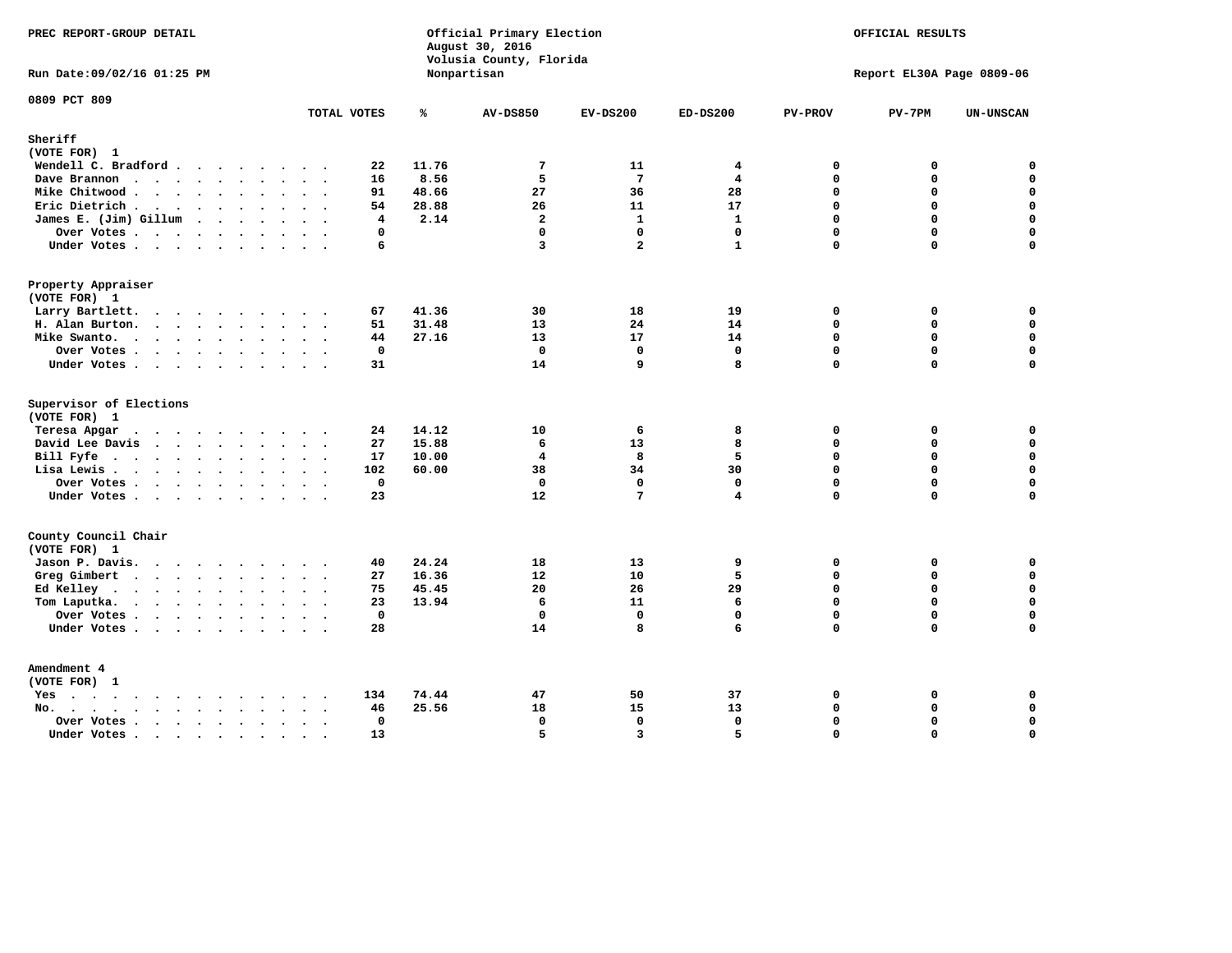| PREC REPORT-GROUP DETAIL                                                                                                                 |  |  |             | Official Primary Election<br>August 30, 2016 |                         | OFFICIAL RESULTS |            |                |                           |                  |
|------------------------------------------------------------------------------------------------------------------------------------------|--|--|-------------|----------------------------------------------|-------------------------|------------------|------------|----------------|---------------------------|------------------|
| Run Date:09/02/16 01:25 PM                                                                                                               |  |  |             | <b>STATISTICS</b>                            | Volusia County, Florida |                  |            |                | Report EL30A Page 0810-01 |                  |
| 0810 PCT 810                                                                                                                             |  |  |             |                                              |                         |                  |            |                |                           |                  |
|                                                                                                                                          |  |  | TOTAL VOTES | ℁                                            | <b>AV-DS850</b>         | $EV-DS200$       | $ED-DS200$ | <b>PV-PROV</b> | $PV-7PM$                  | <b>UN-UNSCAN</b> |
| REGISTERED VOTERS - TOTAL 1,767                                                                                                          |  |  |             |                                              |                         |                  |            |                |                           |                  |
| REGISTERED VOTERS - Democratic                                                                                                           |  |  | 636         | 35.99                                        |                         |                  |            |                |                           |                  |
| REGISTERED VOTERS - Republican                                                                                                           |  |  | 595         | 33.67                                        |                         |                  |            |                |                           |                  |
| REGISTERED VOTERS - Libertarian                                                                                                          |  |  | $_{3}$      | .17                                          |                         |                  |            |                |                           |                  |
| REGISTERED VOTERS - Nonpartisan                                                                                                          |  |  | 533         |                                              |                         |                  |            |                |                           |                  |
| BALLOTS CAST - TOTAL.                                                                                                                    |  |  | 414         |                                              | 143                     | 104              | 167        |                |                           |                  |
| BALLOTS CAST - Democratic                                                                                                                |  |  | 166         | 40.10                                        | 47                      | 60               | 59         |                |                           |                  |
| BALLOTS CAST - Republican                                                                                                                |  |  | 201         | 48.55                                        | 78                      | 34               | 89         |                |                           |                  |
| BALLOTS CAST - Libertarian.                                                                                                              |  |  |             | .24                                          |                         | 0                | 0          |                |                           |                  |
| BALLOTS CAST - Nonpartisan.                                                                                                              |  |  | 46          | 11.11                                        | 17                      | 10               | 19         |                |                           | 0                |
| BALLOTS CAST - BLANK.                                                                                                                    |  |  |             |                                              | 0                       |                  | 0          | O              |                           |                  |
| VOTER TURNOUT - TOTAL<br>the contract of the contract of the contract of the contract of the contract of the contract of the contract of |  |  |             | 23.43                                        |                         |                  |            |                |                           |                  |
| VOTER TURNOUT - Democratic.                                                                                                              |  |  |             | 26.10                                        |                         |                  |            |                |                           |                  |
| VOTER TURNOUT - Republican.                                                                                                              |  |  |             | 33.78                                        |                         |                  |            |                |                           |                  |
| VOTER TURNOUT - Libertarian                                                                                                              |  |  |             | 33.33                                        |                         |                  |            |                |                           |                  |
| VOTER TURNOUT - BLANK                                                                                                                    |  |  |             |                                              |                         |                  |            |                |                           |                  |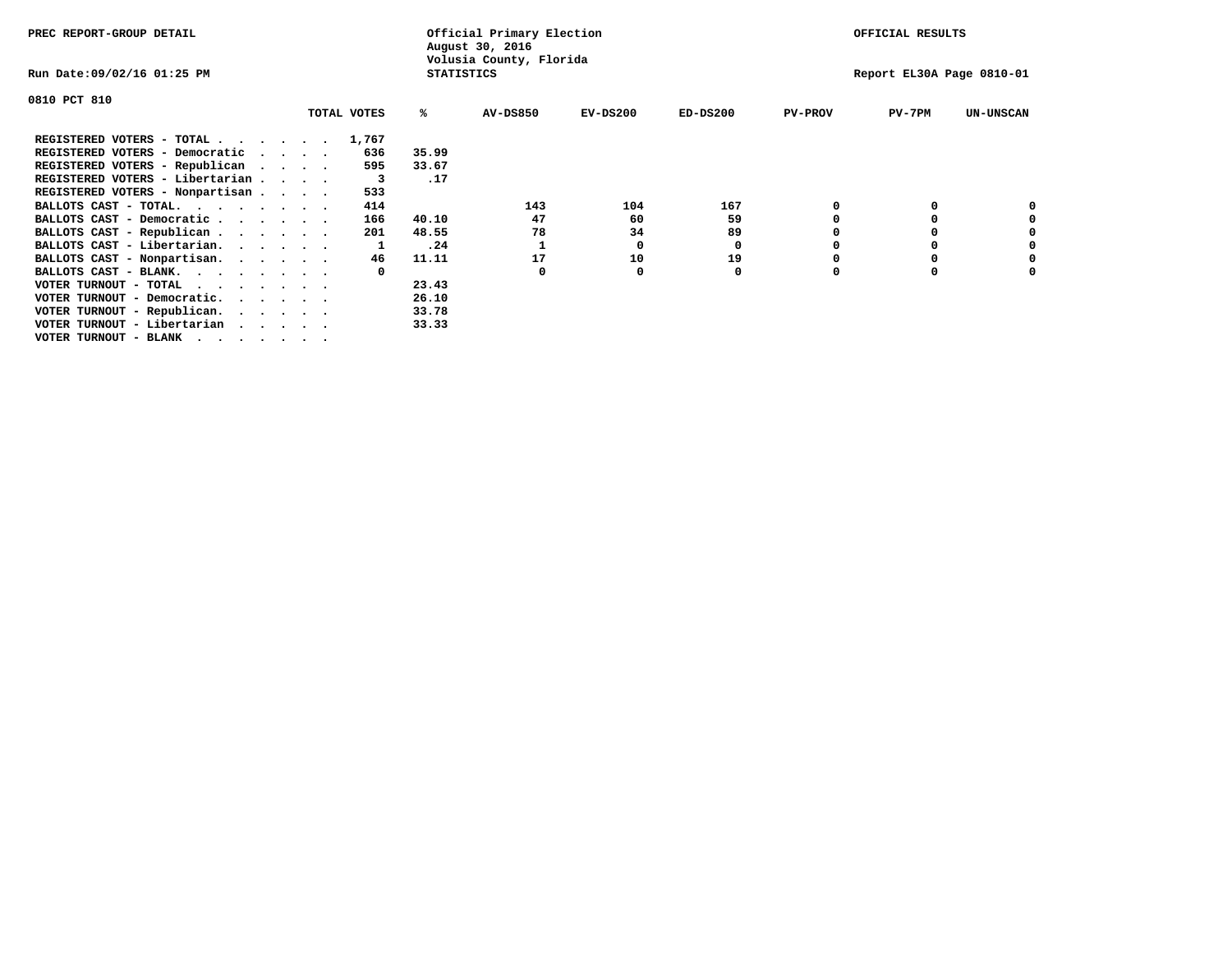| PREC REPORT-GROUP DETAIL              |             | Official Primary Election<br>August 30, 2016<br>Volusia County, Florida | OFFICIAL RESULTS |                              |                              |
|---------------------------------------|-------------|-------------------------------------------------------------------------|------------------|------------------------------|------------------------------|
| Run Date: 09/02/16 01:25 PM           |             | Democratic                                                              |                  |                              | Report EL30A Page 0810-02    |
| 0810 PCT 810                          |             |                                                                         |                  |                              |                              |
|                                       | TOTAL VOTES | AV-DS850<br>℁                                                           | $EV-DS200$       | $ED-DS200$<br><b>PV-PROV</b> | $PV-7PM$<br><b>UN-UNSCAN</b> |
| United States Senator                 |             |                                                                         |                  |                              |                              |
| (VOTE FOR) 1                          |             |                                                                         |                  |                              |                              |
| Roque "Rocky" De La Fuente.           | 2           | 1.26<br>0                                                               |                  | 0                            |                              |
| Alan Grayson                          | 51          | 32.08<br>10                                                             | 23               | 18                           |                              |
| Pam Keith                             | 26          | 16.35<br>12                                                             |                  | 9                            |                              |
| Reginald Luster                       | 0           | 0                                                                       |                  | $\Omega$                     |                              |
| Patrick Murphy.                       | 80          | 24<br>50.31                                                             | 28               | 28                           |                              |
| Over Votes                            | 0           | 0                                                                       | 0                | 0                            |                              |
| Under Votes                           |             | 1                                                                       | 2                | $\Omega$                     | O                            |
| Representative in Congress District 6 |             |                                                                         |                  |                              |                              |
| (VOTE FOR) 1                          |             |                                                                         |                  |                              |                              |
| William (Bill) McCullough             | 35          | 23.49<br>12                                                             | 10               | 13<br>0                      | 0                            |
| Jay McGovern                          | 43          | 28.86                                                                   | 24               | 12                           |                              |
| George Pappas.                        | 40          | 26.85<br>11                                                             | 14               | 15                           |                              |
| Dwayne L. Taylor                      | 31          | 20.81<br>10                                                             | 10               | 11                           |                              |
| Over Votes                            | 0           | 0                                                                       |                  | 0                            |                              |
| Under Votes                           | 17          | 7                                                                       | 2                | 8<br>O                       |                              |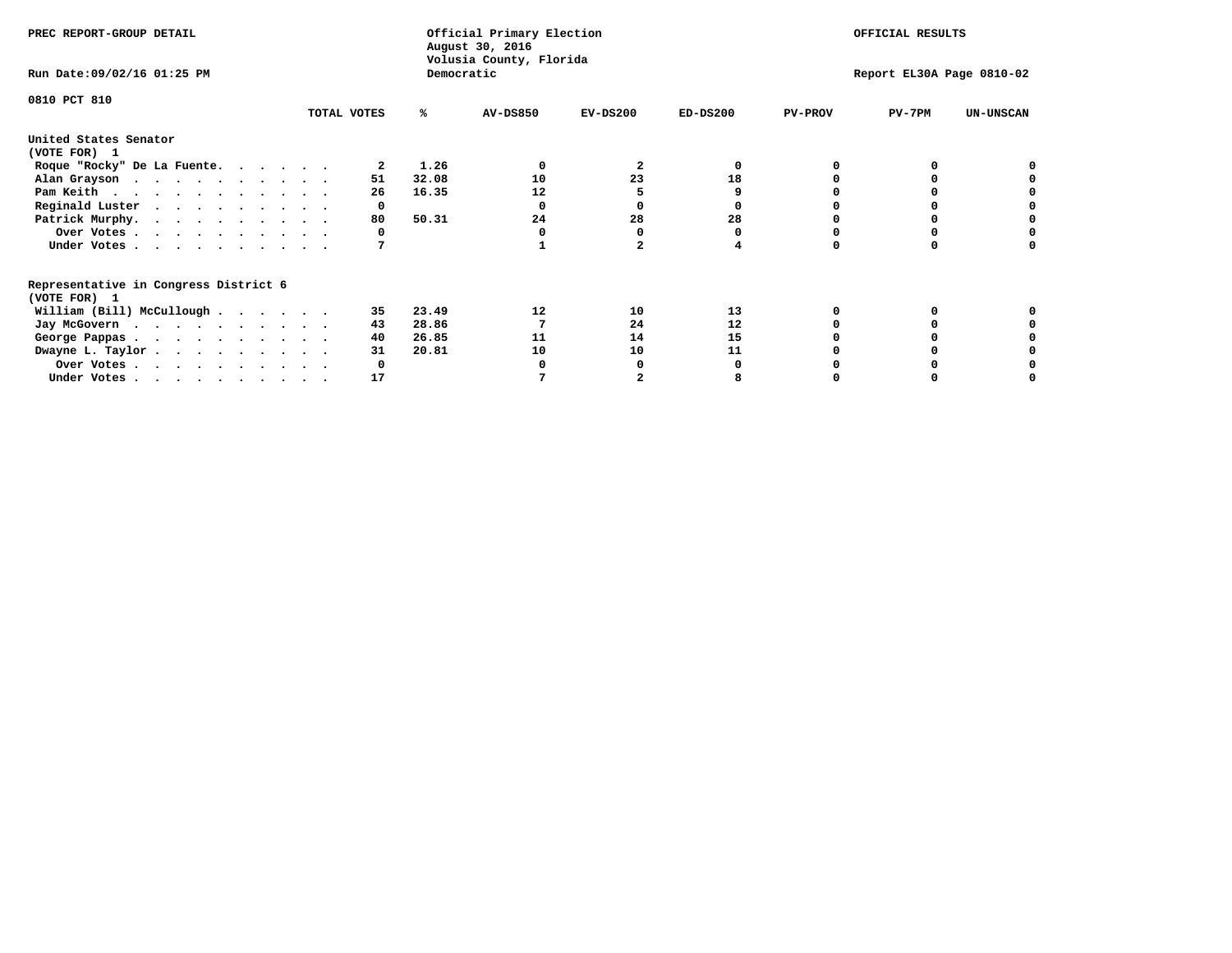| PREC REPORT-GROUP DETAIL                              |             |            | Official Primary Election<br>August 30, 2016<br>Volusia County, Florida |                |                         |                | OFFICIAL RESULTS          |                  |
|-------------------------------------------------------|-------------|------------|-------------------------------------------------------------------------|----------------|-------------------------|----------------|---------------------------|------------------|
| Run Date: 09/02/16 01:25 PM                           |             | Republican |                                                                         |                |                         |                | Report EL30A Page 0810-03 |                  |
| 0810 PCT 810                                          |             |            |                                                                         |                |                         |                |                           |                  |
|                                                       | TOTAL VOTES | ℁          | <b>AV-DS850</b>                                                         | $EV-DS200$     | $ED-DS200$              | <b>PV-PROV</b> | $PV-7PM$                  | <b>UN-UNSCAN</b> |
| United States Senator<br>(VOTE FOR) 1                 |             |            |                                                                         |                |                         |                |                           |                  |
| Carlos Beruff                                         | 46          | 23.00      | 16                                                                      | 10             | 20                      | 0              | 0                         | 0                |
| Ernie Rivera                                          | 3           | 1.50       | $\Omega$                                                                | 1              | $\overline{\mathbf{2}}$ | $\Omega$       | 0                         | $\mathbf 0$      |
| Marco Rubio.                                          | 142         | 71.00      | 59                                                                      | 20             | 63                      | $\mathbf 0$    | $\mathbf 0$               | $\mathbf 0$      |
| Dwight Mark Anthony Young                             | 9           | 4.50       | $\mathbf{2}$                                                            | з              | 4                       | 0              | $\mathbf 0$               | $\pmb{0}$        |
| Over Votes                                            | 0           |            | 0                                                                       | $\Omega$       | 0                       | 0              | 0                         | 0                |
| Under Votes                                           | 1           |            |                                                                         | 0              | $\Omega$                | $\Omega$       | $\Omega$                  | $\mathbf 0$      |
| Representative in Congress District 6<br>(VOTE FOR) 1 |             |            |                                                                         |                |                         |                |                           |                  |
| Fred Costello.                                        | 34          | 17.35      | 15                                                                      | 9              | 10                      | 0              | 0                         | 0                |
| Ron Desantis                                          | 137         | 69.90      | 51                                                                      | 22             | 64                      | 0              | 0                         | $\mathbf 0$      |
| G. G. Galloway.                                       | 25          | 12.76      | 9                                                                       | $\overline{3}$ | 13                      | $\Omega$       | $\Omega$                  | $\mathbf 0$      |
| Over Votes                                            | 0           |            | $\Omega$                                                                | $\mathbf 0$    | $\mathbf{0}$            | $\Omega$       | $\mathbf 0$               | $\mathbf 0$      |
| Under Votes                                           | 5           |            | 3                                                                       | $\Omega$       | $\mathbf{2}$            | $\Omega$       | $\Omega$                  | $\Omega$         |
| State Committeeman<br>(VOTE FOR) 1                    |             |            |                                                                         |                |                         |                |                           |                  |
| Paul W. Deering<br>$\cdots$                           | 111         | 68.94      | 46                                                                      | 14             | 51                      | 0              | 0                         | 0                |
| James Oddie.                                          | 50          | 31.06      | 17                                                                      | 15             | 18                      | 0              | 0                         | $\mathbf 0$      |
| Over Votes                                            | 0           |            | $\Omega$                                                                | $\mathbf 0$    | $\mathbf 0$             | 0              | $\mathbf 0$               | $\mathbf 0$      |
| Under Votes                                           | 40          |            | 15                                                                      | 5              | 20                      | $\Omega$       | 0                         | $\mathbf 0$      |
| State Committeewoman<br>(VOTE FOR) 1                  |             |            |                                                                         |                |                         |                |                           |                  |
| Dana Christina Dougherty<br>$\cdots$                  | 99          | 57.89      | 41                                                                      | 16             | 42                      | 0              | 0                         | 0                |
| Marilyn C. Ford                                       | 72          | 42.11      | 25                                                                      | 15             | 32                      | 0              | 0                         | 0                |
| Over Votes                                            | $\Omega$    |            | $\Omega$                                                                | 0              | $\mathbf{0}$            | 0              | 0                         | $\mathbf 0$      |
| Under Votes, , , , , , , , , ,                        | 30          |            | 12                                                                      | 3              | 15                      | $\Omega$       | $\Omega$                  | $\Omega$         |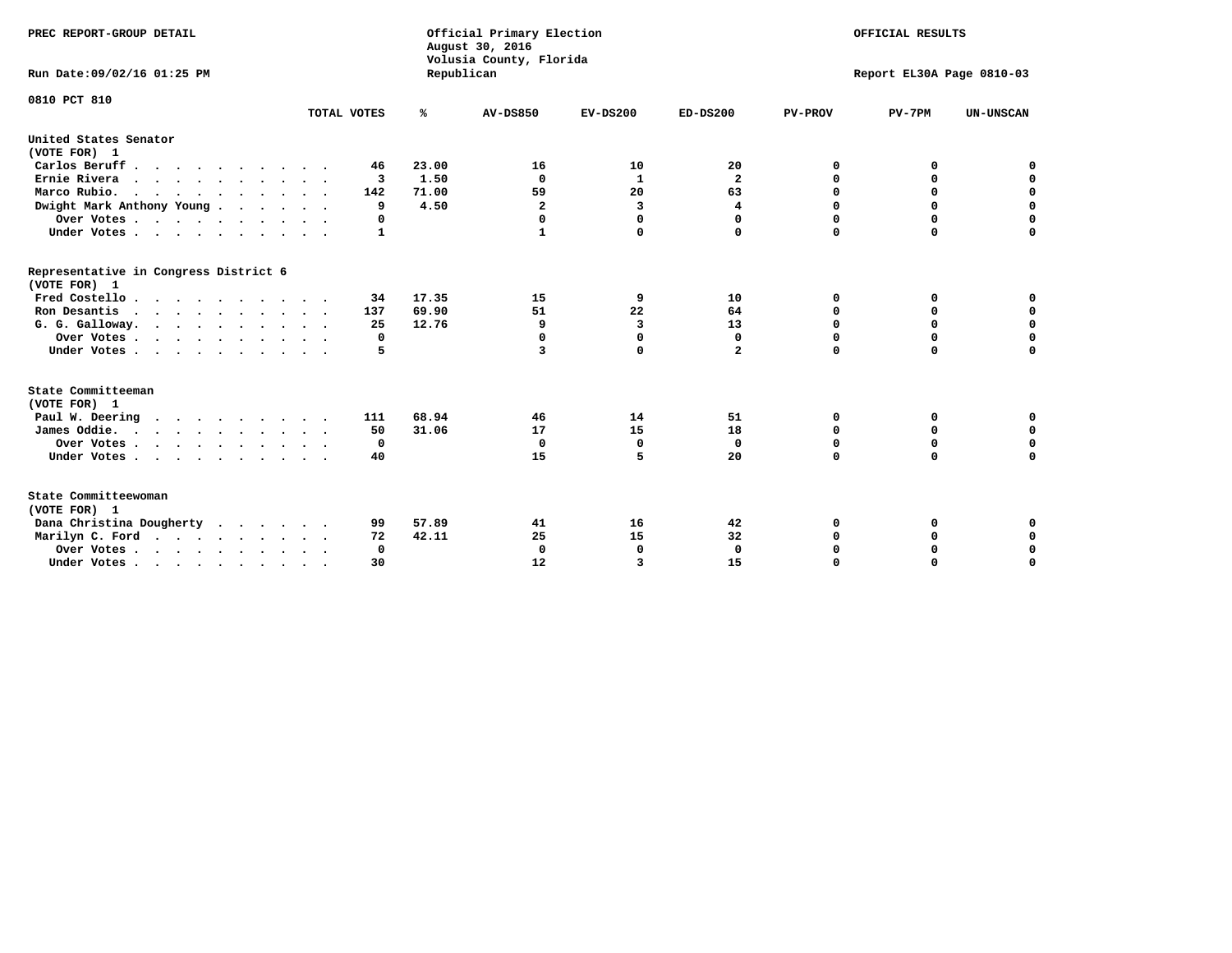| PREC REPORT-GROUP DETAIL<br>Run Date: 09/02/16 01:25 PM |  |  |  |             |   | Official Primary Election<br>August 30, 2016<br>Volusia County, Florida<br>Libertarian |          |            |                | OFFICIAL RESULTS<br>Report EL30A Page 0810-04 |                  |
|---------------------------------------------------------|--|--|--|-------------|---|----------------------------------------------------------------------------------------|----------|------------|----------------|-----------------------------------------------|------------------|
| 0810 PCT 810                                            |  |  |  | TOTAL VOTES | ℁ | AV-DS850                                                                               | EV-DS200 | $ED-DS200$ | <b>PV-PROV</b> | $PV-7PM$                                      | <b>UN-UNSCAN</b> |
| United States Senator<br>(VOTE FOR) 1                   |  |  |  |             |   |                                                                                        |          |            |                |                                               |                  |
| Augustus Invictus.                                      |  |  |  |             |   |                                                                                        | 0        | 0          |                |                                               | 0                |
| Paul Stanton                                            |  |  |  | 0           |   |                                                                                        | 0        |            |                |                                               | 0                |
| Over Votes                                              |  |  |  |             |   |                                                                                        | 0        |            |                |                                               | 0                |
| Under Votes                                             |  |  |  |             |   |                                                                                        |          |            |                |                                               | 0                |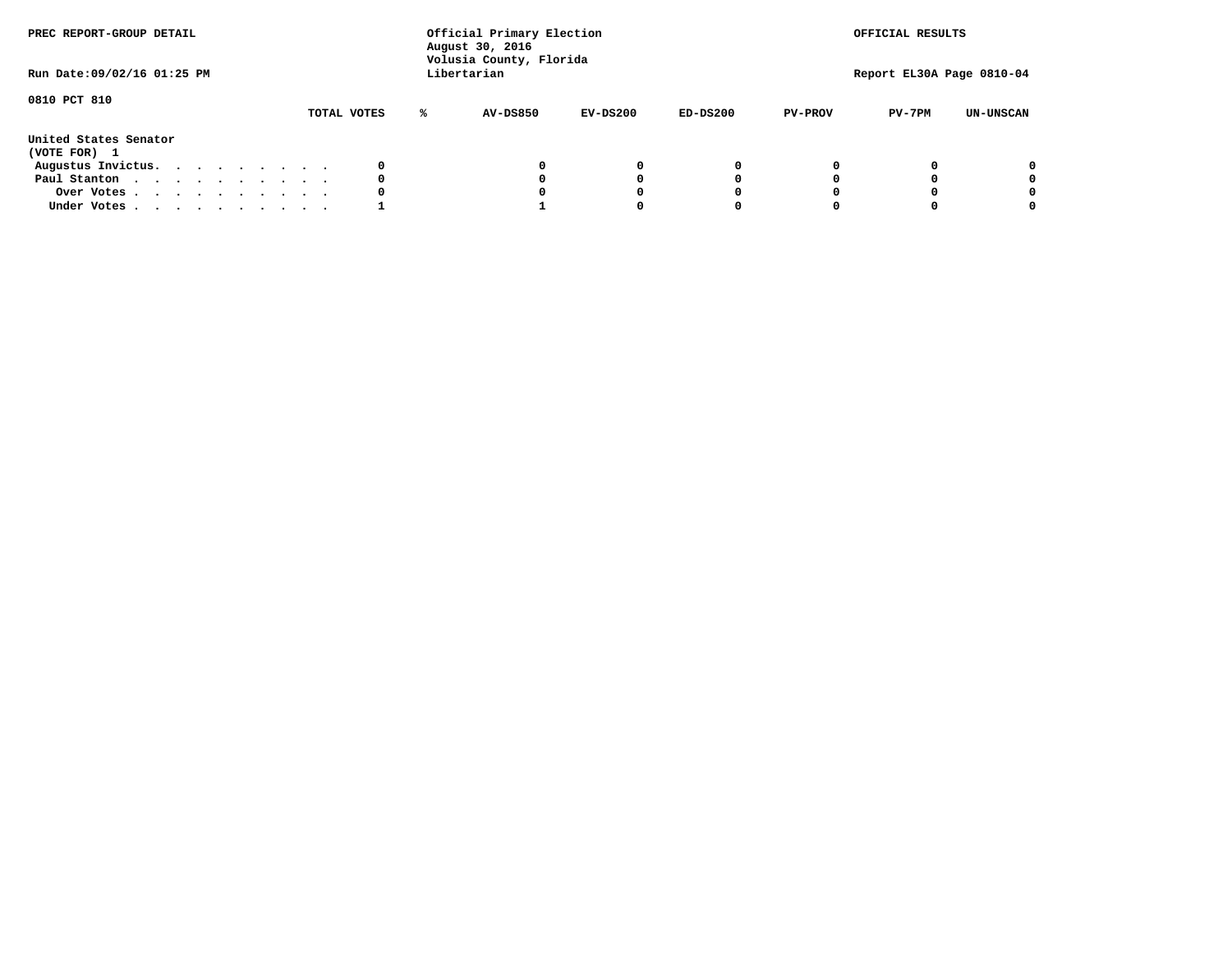| PREC REPORT-GROUP DETAIL                                                                                                                                                                                                                                |             |       | Official Primary Election<br>August 30, 2016<br>Volusia County, Florida | OFFICIAL RESULTS<br>Report EL30A Page 0810-05 |              |                |             |                  |
|---------------------------------------------------------------------------------------------------------------------------------------------------------------------------------------------------------------------------------------------------------|-------------|-------|-------------------------------------------------------------------------|-----------------------------------------------|--------------|----------------|-------------|------------------|
| Run Date: 09/02/16 01:25 PM                                                                                                                                                                                                                             |             |       | Nonpartisan                                                             |                                               |              |                |             |                  |
| 0810 PCT 810                                                                                                                                                                                                                                            | TOTAL VOTES | ℁     | <b>AV-DS850</b>                                                         | $EV-DS200$                                    | $ED-DS200$   | <b>PV-PROV</b> | $PV-7PM$    | <b>UN-UNSCAN</b> |
|                                                                                                                                                                                                                                                         |             |       |                                                                         |                                               |              |                |             |                  |
| Circuit Judge 7th Circuit Group 4<br>(VOTE FOR) 1                                                                                                                                                                                                       |             |       |                                                                         |                                               |              |                |             |                  |
| Chris France - WITHDRAWN                                                                                                                                                                                                                                | 55          | 15.67 | 14                                                                      | 17                                            | 24           | 0              | 0           | $\mathbf 0$      |
| Sebrina L. Slack.                                                                                                                                                                                                                                       | 100         | 28.49 | 41                                                                      | 24                                            | 35           | 0              | $\mathbf 0$ | $\mathbf 0$      |
| Stasia Warren<br>$\sim$ $\sim$                                                                                                                                                                                                                          | 196         | 55.84 | 63                                                                      | 54                                            | 79           | $\mathbf 0$    | 0           | $\mathbf 0$      |
| Over Votes                                                                                                                                                                                                                                              | $\mathbf 0$ |       | $\mathbf 0$                                                             | $\mathbf 0$                                   | $\mathbf 0$  | 0              | $\mathbf 0$ | $\mathbf 0$      |
| Under Votes                                                                                                                                                                                                                                             | 63          |       | 25                                                                      | 9                                             | 29           | $\Omega$       | $\Omega$    | $\mathbf 0$      |
| Circuit Judge 7th Circuit Group 10<br>(VOTE FOR) 1                                                                                                                                                                                                      |             |       |                                                                         |                                               |              |                |             |                  |
| Malcolm Anthony                                                                                                                                                                                                                                         | 119         | 36.28 | 45                                                                      | 39                                            | 35           | 0              | 0           | 0                |
| Scott DuPont                                                                                                                                                                                                                                            | 209         | 63.72 | 68                                                                      | 45                                            | 96           | $\mathbf 0$    | $\mathbf 0$ | $\mathbf 0$      |
| Over Votes                                                                                                                                                                                                                                              | $\mathbf 0$ |       | $\mathbf{0}$                                                            | $\mathbf 0$                                   | $\mathbf{0}$ | $\mathbf 0$    | $\mathbf 0$ | $\mathbf 0$      |
| Under Votes                                                                                                                                                                                                                                             | 86          |       | 30                                                                      | 20                                            | 36           | $\mathbf 0$    | $\mathbf 0$ | $\Omega$         |
| Circuit Judge 7th Circuit Group 13<br>(VOTE FOR) 1                                                                                                                                                                                                      |             |       |                                                                         |                                               |              |                |             |                  |
| David Hood.<br>$\cdot$                                                                                                                                                                                                                                  | 131         | 37.43 | 48                                                                      | 29                                            | 54           | 0              | 0           | $\mathbf 0$      |
| A. "Kathleen" McNeilly                                                                                                                                                                                                                                  | 219         | 62.57 | 70                                                                      | 64                                            | 85           | $\mathbf 0$    | 0           | $\mathbf 0$      |
| Over Votes                                                                                                                                                                                                                                              | $\mathbf 0$ |       | $\mathbf{0}$                                                            | $\mathbf 0$                                   | $\mathbf{0}$ | $\mathbf 0$    | $\mathbf 0$ | $\mathbf 0$      |
| Under Votes                                                                                                                                                                                                                                             | 64          |       | 25                                                                      | 11                                            | 28           | $\mathbf 0$    | $\mathbf 0$ | 0                |
| Circuit Judge 7th Circuit Group 17<br>(VOTE FOR) 1                                                                                                                                                                                                      |             |       |                                                                         |                                               |              |                |             |                  |
| Linda L. Gaustad                                                                                                                                                                                                                                        | 176         | 51.16 | 50                                                                      | 69                                            | 57           | 0              | 0           | $\mathbf 0$      |
| Howard O. McGillin Jr.                                                                                                                                                                                                                                  | 168         | 48.84 | 65                                                                      | 28                                            | 75           | $\mathbf 0$    | 0           | $\mathbf 0$      |
| Over Votes                                                                                                                                                                                                                                              | $\mathbf 0$ |       | $\mathbf{0}$                                                            | $\mathbf 0$                                   | $\mathbf 0$  | $\mathbf 0$    | $\mathbf 0$ | $\pmb{0}$        |
| Under Votes                                                                                                                                                                                                                                             | 70          |       | 28                                                                      | 7                                             | 35           | $\mathbf 0$    | $\mathbf 0$ | $\mathbf 0$      |
| County Judge 7th Circuit Group 3<br>(VOTE FOR) 1                                                                                                                                                                                                        |             |       |                                                                         |                                               |              |                |             |                  |
| Heather Caeners<br><u>in the contract of the contract of the contract of the contract of the contract of the contract of the contract of the contract of the contract of the contract of the contract of the contract of the contract of the contra</u> | 104         | 29.55 | 41                                                                      | 18                                            | 45           | 0              | 0           | 0                |
| Shirley A. Green                                                                                                                                                                                                                                        | 182         | 51.70 | 57                                                                      | 56                                            | 69           | $\mathbf 0$    | 0           | $\mathbf 0$      |
| Marla Rawnsley.                                                                                                                                                                                                                                         | 66          | 18.75 | 20                                                                      | 23                                            | 23           | 0              | $\mathbf 0$ | $\pmb{0}$        |
| Over Votes<br>$\ddot{\phantom{a}}$<br>$\sim$                                                                                                                                                                                                            | 0           |       | $\Omega$                                                                | $\mathbf 0$                                   | $\mathbf{0}$ | $\mathbf 0$    | $\mathbf 0$ | $\mathbf 0$      |
| Under Votes<br>$\sim$                                                                                                                                                                                                                                   | 62          |       | 25                                                                      | 7                                             | 30           | $\mathbf 0$    | $\mathbf 0$ | 0                |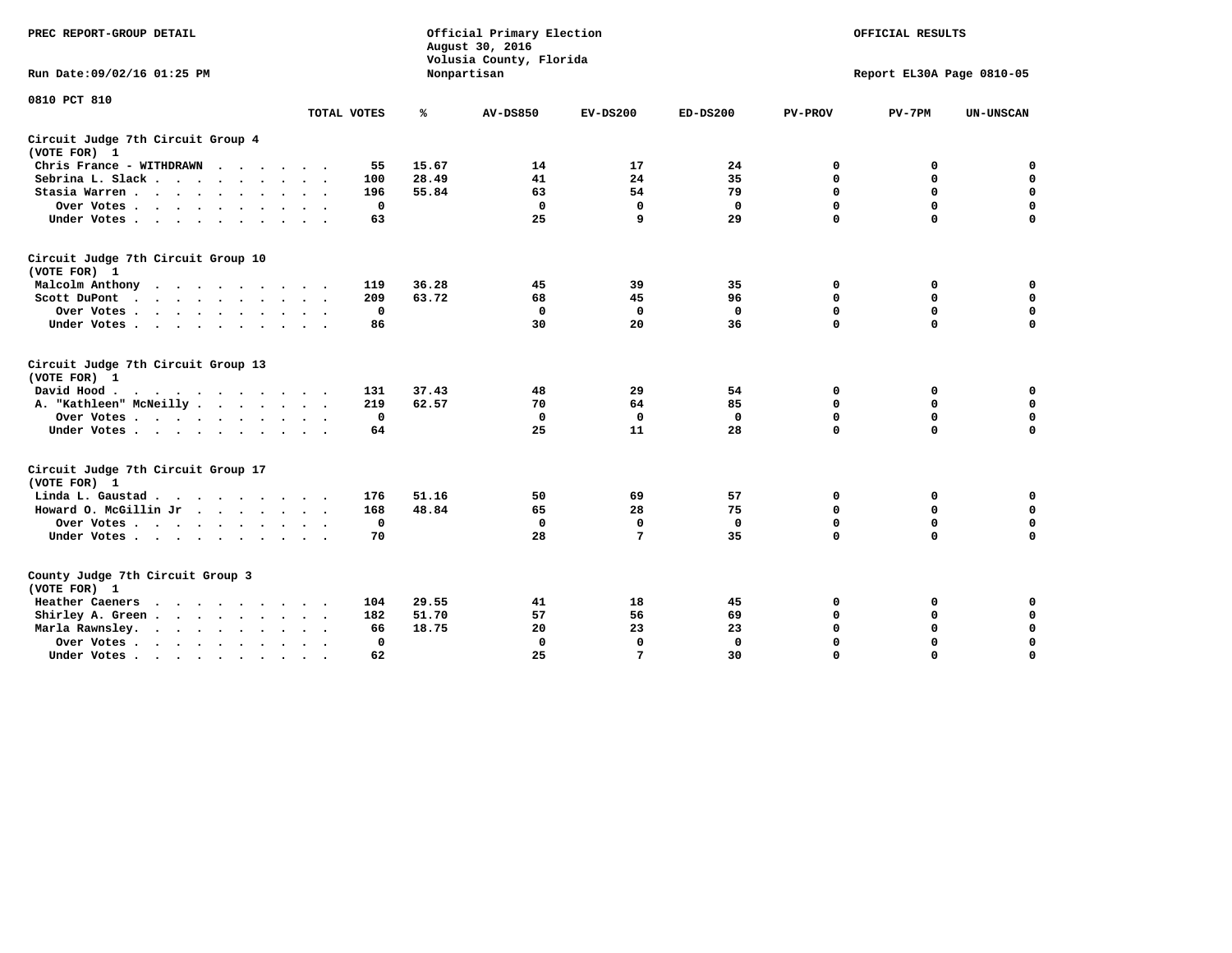| PREC REPORT-GROUP DETAIL                                                                                                                                                                                                                          |                        |       | Official Primary Election<br>August 30, 2016<br>Volusia County, Florida |                  |                   |                            | OFFICIAL RESULTS          |                          |
|---------------------------------------------------------------------------------------------------------------------------------------------------------------------------------------------------------------------------------------------------|------------------------|-------|-------------------------------------------------------------------------|------------------|-------------------|----------------------------|---------------------------|--------------------------|
| Run Date: 09/02/16 01:25 PM                                                                                                                                                                                                                       |                        |       | Nonpartisan                                                             |                  |                   |                            | Report EL30A Page 0810-06 |                          |
| 0810 PCT 810                                                                                                                                                                                                                                      | TOTAL VOTES            | ℁     | <b>AV-DS850</b>                                                         | $EV-DS200$       | $ED-DS200$        | <b>PV-PROV</b>             | $PV-7PM$                  | <b>UN-UNSCAN</b>         |
| Sheriff<br>(VOTE FOR) 1                                                                                                                                                                                                                           |                        |       |                                                                         |                  |                   |                            |                           |                          |
| Wendell C. Bradford                                                                                                                                                                                                                               | 46                     | 11.65 | 10                                                                      | 19               | 17                | $\Omega$                   | 0                         | $\mathbf 0$              |
| Dave Brannon                                                                                                                                                                                                                                      | 46                     | 11.65 | 11                                                                      | 10               | 25                | $\mathbf 0$                | 0                         | $\mathbf 0$              |
| Mike Chitwood                                                                                                                                                                                                                                     | 198                    | 50.13 | 78                                                                      | 47               | 73                | $\Omega$                   | 0                         | $\mathbf 0$              |
| Eric Dietrich.                                                                                                                                                                                                                                    | 91                     | 23.04 | 28                                                                      | 24               | 39                | $\mathbf 0$                | 0                         | $\mathbf 0$              |
| James E. (Jim) Gillum                                                                                                                                                                                                                             | 14                     | 3.54  | $7\phantom{.0}$                                                         | $\overline{3}$   | $\overline{4}$    | $\Omega$                   | $\Omega$                  | $\mathbf 0$              |
| Over Votes                                                                                                                                                                                                                                        | $\mathbf{1}$           |       | $\mathbf 0$                                                             | $\mathbf 0$      | $\mathbf{1}$      | $\mathbf 0$                | 0                         | $\mathbf 0$              |
| Under Votes                                                                                                                                                                                                                                       | 18                     |       | 9                                                                       | $\mathbf{1}$     | 8                 | $\Omega$                   | $\Omega$                  | $\Omega$                 |
| Property Appraiser                                                                                                                                                                                                                                |                        |       |                                                                         |                  |                   |                            |                           |                          |
| (VOTE FOR) 1                                                                                                                                                                                                                                      |                        |       |                                                                         |                  |                   |                            |                           |                          |
| Larry Bartlett.                                                                                                                                                                                                                                   | 126                    | 37.06 | 46                                                                      | 35               | 45                | $\mathbf 0$                | 0                         | 0                        |
| H. Alan Burton.                                                                                                                                                                                                                                   | 125                    | 36.76 | 40                                                                      | 28               | 57                | $\mathbf{0}$               | 0                         | $\mathbf 0$              |
| Mike Swanto.                                                                                                                                                                                                                                      | 89                     | 26.18 | 30                                                                      | 29               | 30                | $\Omega$                   | $\Omega$                  | 0                        |
| Over Votes.                                                                                                                                                                                                                                       | $\mathbf 0$            |       | $\mathbf 0$                                                             | $\mathbf 0$      | $\mathbf 0$       | $\mathbf 0$                | 0                         | 0                        |
| Under Votes                                                                                                                                                                                                                                       | 74                     |       | 27                                                                      | 12               | 35                | $\Omega$                   | $\Omega$                  | $\mathbf 0$              |
| Supervisor of Elections                                                                                                                                                                                                                           |                        |       |                                                                         |                  |                   |                            |                           |                          |
| (VOTE FOR) 1                                                                                                                                                                                                                                      |                        |       |                                                                         |                  |                   |                            |                           |                          |
| Teresa Apgar<br>$\mathbf{r}$ . The state of the state $\mathbf{r}$                                                                                                                                                                                | 43                     | 12.22 | 8                                                                       | $7\phantom{.0}$  | 28                | $\mathbf 0$                | 0                         | 0                        |
| David Lee Davis                                                                                                                                                                                                                                   | 43                     | 12.22 | 11                                                                      | 15               | 17                | $\Omega$                   | 0                         | $\mathbf 0$              |
| Bill Fyfe.                                                                                                                                                                                                                                        | 36                     | 10.23 | 9                                                                       | 11               | 16                | $\mathbf 0$                | 0                         | $\mathbf 0$              |
| Lisa Lewis                                                                                                                                                                                                                                        | 230                    | 65.34 | 92                                                                      | 62               | 76                | $\mathbf 0$                | 0                         | $\mathbf 0$              |
| Over Votes                                                                                                                                                                                                                                        | 0                      |       | $\mathbf 0$                                                             | $\mathbf 0$<br>9 | $\mathbf 0$<br>30 | $\mathbf 0$<br>$\mathbf 0$ | 0<br>$\Omega$             | $\pmb{0}$<br>$\mathbf 0$ |
| Under Votes                                                                                                                                                                                                                                       | 62                     |       | 23                                                                      |                  |                   |                            |                           |                          |
| County Council Chair<br>(VOTE FOR) 1                                                                                                                                                                                                              |                        |       |                                                                         |                  |                   |                            |                           |                          |
| Jason P. Davis.                                                                                                                                                                                                                                   | 109                    | 31.32 | 40                                                                      | 29               | 40                | $\mathbf 0$                | 0                         | 0                        |
| Greg Gimbert                                                                                                                                                                                                                                      | 56                     | 16.09 | 15                                                                      | 15               | 26                | $\mathbf{0}$               | 0                         | $\mathbf 0$              |
| Ed Kelley                                                                                                                                                                                                                                         | 139                    | 39.94 | 56                                                                      | 25               | 58                | $\mathbf 0$                | 0                         | $\mathbf 0$              |
| Tom Laputka.<br>$\mathbf{r}$ . The set of the set of the set of the set of the set of the set of the set of the set of the set of the set of the set of the set of the set of the set of the set of the set of the set of the set of the set of t | 44                     | 12.64 | 8                                                                       | 21               | 15                | $\Omega$                   | $\mathbf 0$               | $\mathbf 0$              |
| Over Votes                                                                                                                                                                                                                                        | $\mathbf{1}$           |       | $\mathbf 0$                                                             | $\mathbf{1}$     | $\mathbf{0}$      | $\mathbf 0$                | 0                         | 0                        |
| Under Votes                                                                                                                                                                                                                                       | 65                     |       | 24                                                                      | 13               | 28                | $\Omega$                   | $\Omega$                  | $\mathbf 0$              |
| Amendment 4                                                                                                                                                                                                                                       |                        |       |                                                                         |                  |                   |                            |                           |                          |
| (VOTE FOR) 1                                                                                                                                                                                                                                      |                        |       |                                                                         |                  |                   |                            |                           |                          |
| $Yes \cdot \cdot \cdot \cdot \cdot \cdot \cdot \cdot \cdot$                                                                                                                                                                                       | 288<br>$\cdots$        | 76.19 | 88                                                                      | 75               | 125               | 0                          | 0                         | 0                        |
| $No.$<br>$\sim$                                                                                                                                                                                                                                   | 90                     | 23.81 | 33                                                                      | 20               | 37                | $\Omega$                   | 0                         | $\mathbf 0$              |
| Over Votes .<br>$\cdots$                                                                                                                                                                                                                          | 0                      |       | $\mathbf 0$                                                             | $\mathbf{0}$     | $\mathbf 0$       | $\mathbf 0$                | 0                         | $\mathbf 0$              |
| Under Votes                                                                                                                                                                                                                                       | 36<br>$\sim$<br>$\sim$ |       | 22                                                                      | 9                | 5                 | $\mathbf 0$                | 0                         | $\mathbf 0$              |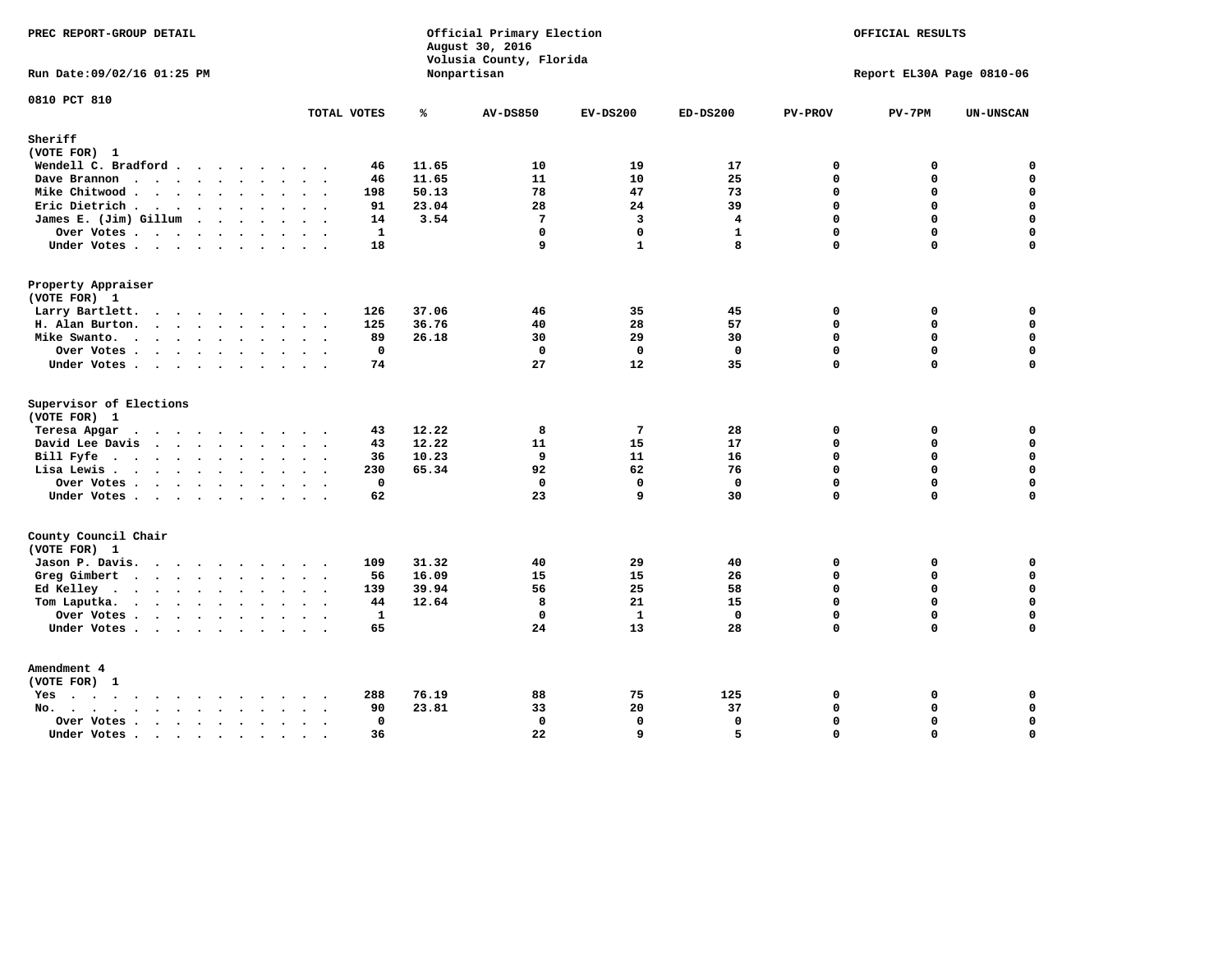| PREC REPORT-GROUP DETAIL        |  |  |  |             |                   | Official Primary Election<br>August 30, 2016 |            | OFFICIAL RESULTS |                |                           |                  |  |  |
|---------------------------------|--|--|--|-------------|-------------------|----------------------------------------------|------------|------------------|----------------|---------------------------|------------------|--|--|
| Run Date:09/02/16 01:25 PM      |  |  |  |             | <b>STATISTICS</b> | Volusia County, Florida                      |            |                  |                | Report EL30A Page 0812-01 |                  |  |  |
| 0812 PCT 812                    |  |  |  |             |                   |                                              |            |                  |                |                           |                  |  |  |
|                                 |  |  |  | TOTAL VOTES | ℁                 | <b>AV-DS850</b>                              | $EV-DS200$ | $ED-DS200$       | <b>PV-PROV</b> | $PV-7PM$                  | <b>UN-UNSCAN</b> |  |  |
| REGISTERED VOTERS - TOTAL       |  |  |  | 2,694       |                   |                                              |            |                  |                |                           |                  |  |  |
| REGISTERED VOTERS - Democratic  |  |  |  | 839         | 31.14             |                                              |            |                  |                |                           |                  |  |  |
| REGISTERED VOTERS - Republican  |  |  |  | 1,091       | 40.50             |                                              |            |                  |                |                           |                  |  |  |
| REGISTERED VOTERS - Libertarian |  |  |  |             | .26               |                                              |            |                  |                |                           |                  |  |  |
| REGISTERED VOTERS - Nonpartisan |  |  |  | 757         |                   |                                              |            |                  |                |                           |                  |  |  |
| BALLOTS CAST - TOTAL.           |  |  |  | 770         |                   | 285                                          | 164        | 320              |                |                           |                  |  |  |
| BALLOTS CAST - Democratic       |  |  |  | 283         | 36.75             | 105                                          | 64         | 113              |                |                           |                  |  |  |
| BALLOTS CAST - Republican       |  |  |  | 386         | 50.13             | 136                                          | 78         | 172              |                |                           |                  |  |  |
| BALLOTS CAST - Libertarian.     |  |  |  |             | .13               |                                              | 0          | 0                |                |                           |                  |  |  |
| BALLOTS CAST - Nonpartisan.     |  |  |  | 100         | 12.99             | 43                                           | 22         | 35               |                |                           |                  |  |  |
| BALLOTS CAST - BLANK.           |  |  |  | $\Omega$    |                   | $\Omega$                                     |            | 0                |                |                           |                  |  |  |
| VOTER TURNOUT - TOTAL           |  |  |  |             | 28.58             |                                              |            |                  |                |                           |                  |  |  |
| VOTER TURNOUT - Democratic.     |  |  |  |             | 33.73             |                                              |            |                  |                |                           |                  |  |  |
| VOTER TURNOUT - Republican.     |  |  |  |             | 35.38             |                                              |            |                  |                |                           |                  |  |  |
| VOTER TURNOUT - Libertarian     |  |  |  |             | 14.29             |                                              |            |                  |                |                           |                  |  |  |
| VOTER TURNOUT - BLANK           |  |  |  |             |                   |                                              |            |                  |                |                           |                  |  |  |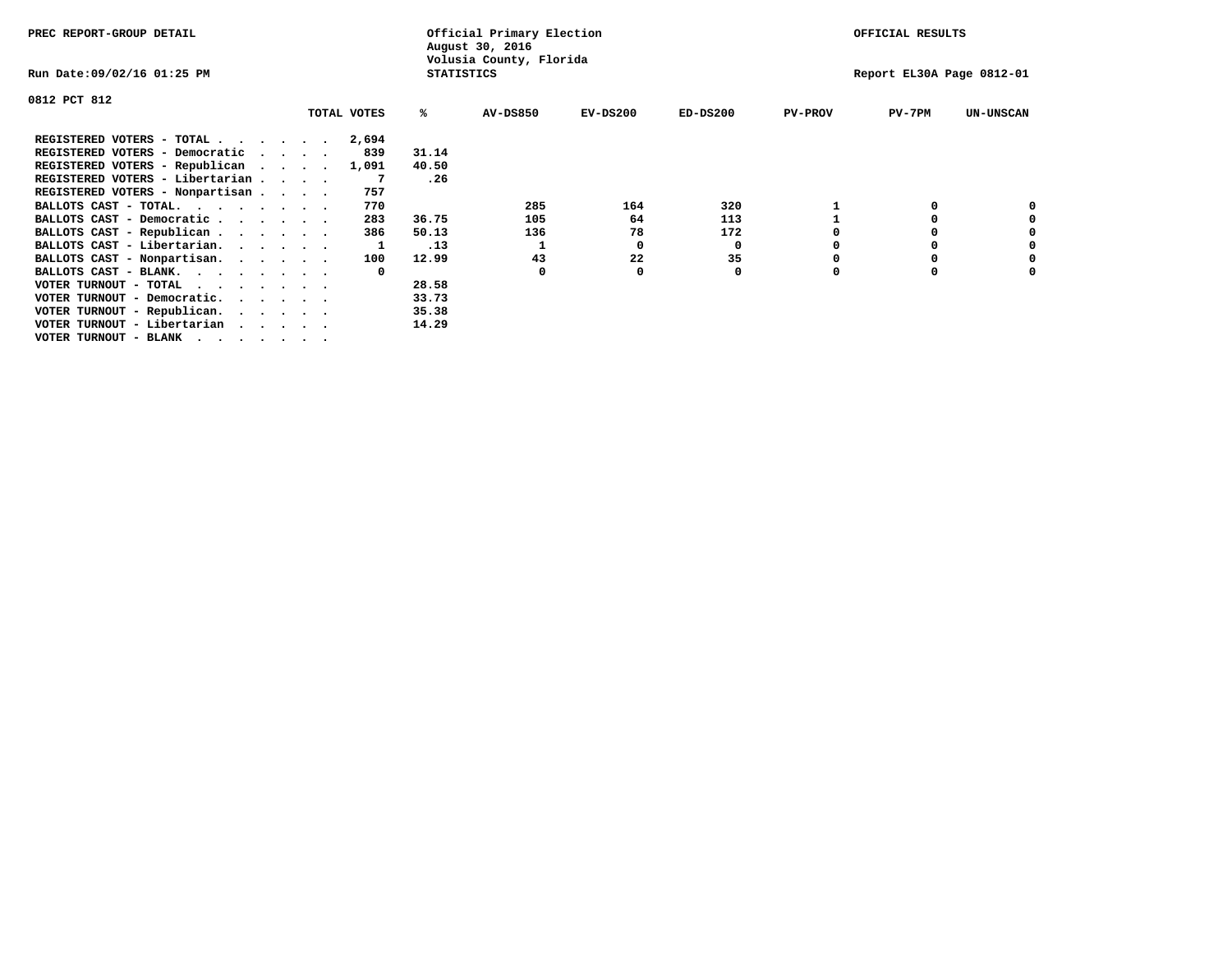|                                                                        |             |            | Official Primary Election<br>August 30, 2016<br>Volusia County, Florida |            |            |                | OFFICIAL RESULTS          |                  |
|------------------------------------------------------------------------|-------------|------------|-------------------------------------------------------------------------|------------|------------|----------------|---------------------------|------------------|
| Run Date: 09/02/16 01:25 PM                                            |             | Democratic |                                                                         |            |            |                | Report EL30A Page 0812-02 |                  |
| 0812 PCT 812                                                           |             |            |                                                                         |            |            |                |                           |                  |
|                                                                        | TOTAL VOTES | ℁          | <b>AV-DS850</b>                                                         | $EV-DS200$ | $ED-DS200$ | <b>PV-PROV</b> | $PV-7PM$                  | <b>UN-UNSCAN</b> |
| United States Senator<br>(VOTE FOR) 1                                  |             |            |                                                                         |            |            |                |                           |                  |
| Roque "Rocky" De La Fuente.                                            |             | 1.81       |                                                                         |            | 3          |                |                           |                  |
| Alan Grayson                                                           | 73          | 26.35      | 19                                                                      | 16         | 38         |                |                           |                  |
| Pam Keith                                                              | 33          | 11.91      | 14                                                                      |            | 11         |                |                           |                  |
| Reginald Luster                                                        |             | 1.08       |                                                                         |            |            |                |                           |                  |
| Patrick Murphy.                                                        | 163         | 58.84      | 70                                                                      | 36         | 56         |                |                           |                  |
| Over Votes                                                             | 0           |            |                                                                         |            |            |                |                           |                  |
| Under Votes                                                            | 6           |            |                                                                         |            |            |                |                           |                  |
| Representative in Congress District 6<br>(VOTE FOR) 1                  |             |            |                                                                         |            |            |                |                           |                  |
| William (Bill) McCullough                                              | 91          | 34.60      | 37                                                                      | 13         | 41         |                |                           |                  |
| Jay McGovern                                                           | 71          | 27.00      | 25                                                                      | 20         | 25         |                |                           |                  |
| George Pappas.                                                         | 53          | 20.15      | 18                                                                      | 13         | 22         |                |                           |                  |
| Dwayne L. Taylor                                                       | 48          | 18.25      | 15                                                                      | 16         | 17         |                |                           |                  |
| Over Votes                                                             |             |            |                                                                         |            |            |                |                           |                  |
| Under Votes, $\cdot$ , $\cdot$ , $\cdot$ , $\cdot$ , $\cdot$ , $\cdot$ | 20          |            | 10                                                                      |            |            |                |                           |                  |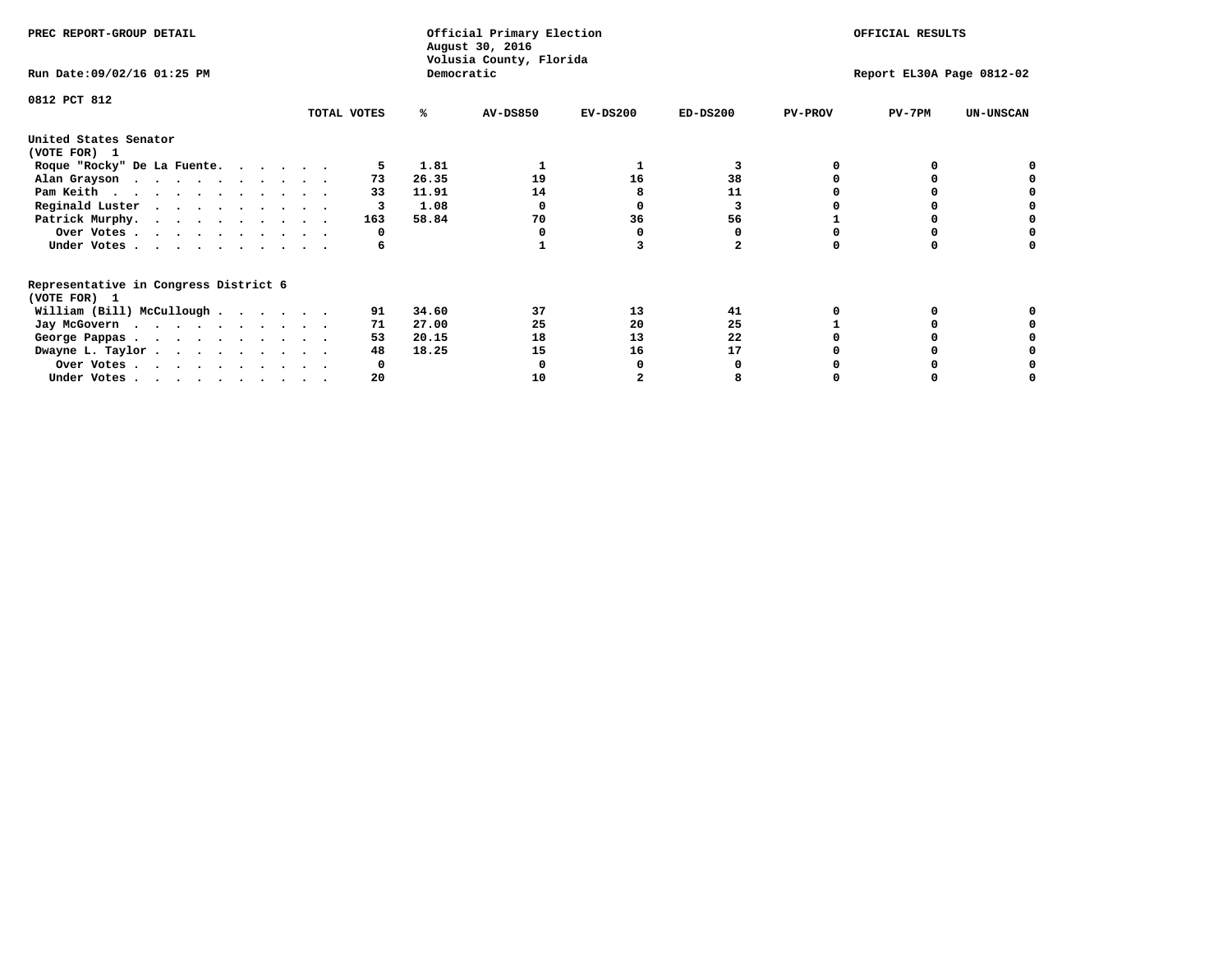| PREC REPORT-GROUP DETAIL<br>Run Date: 09/02/16 01:25 PM                |             | Republican | Official Primary Election<br>August 30, 2016<br>Volusia County, Florida | OFFICIAL RESULTS<br>Report EL30A Page 0812-03 |             |                |             |                  |
|------------------------------------------------------------------------|-------------|------------|-------------------------------------------------------------------------|-----------------------------------------------|-------------|----------------|-------------|------------------|
| 0812 PCT 812                                                           |             |            |                                                                         |                                               |             |                |             |                  |
|                                                                        | TOTAL VOTES | ℁          | <b>AV-DS850</b>                                                         | $EV-DS200$                                    | $ED-DS200$  | <b>PV-PROV</b> | $PV-7PM$    | <b>UN-UNSCAN</b> |
| United States Senator                                                  |             |            |                                                                         |                                               |             |                |             |                  |
| (VOTE FOR) 1                                                           |             |            |                                                                         |                                               |             |                |             |                  |
| Carlos Beruff.                                                         | 89          | 23.24      | 31                                                                      | 18                                            | 40          | 0              | 0           | 0                |
| Ernie Rivera                                                           | 10          | 2.61       | 3                                                                       | $\mathbf{1}$                                  | 6           | 0              | 0           | $\mathbf 0$      |
| Marco Rubio.                                                           | 266         | 69.45      | 93                                                                      | 55                                            | 118         | $\mathbf 0$    | $\mathbf 0$ | $\mathbf 0$      |
| Dwight Mark Anthony Young                                              | 18          | 4.70       | 8                                                                       | $\overline{\mathbf{2}}$                       | 8           | 0              | $\mathbf 0$ | $\pmb{0}$        |
| Over Votes                                                             | 0           |            | 0                                                                       | $\Omega$                                      | $\Omega$    | $\mathbf 0$    | 0           | 0                |
| Under Votes                                                            | 3           |            | 1                                                                       | $\overline{a}$                                | 0           | $\mathbf 0$    | $\Omega$    | $\mathbf 0$      |
| Representative in Congress District 6<br>(VOTE FOR) 1                  |             |            |                                                                         |                                               |             |                |             |                  |
| Fred Costello                                                          | 88          | 23.85      | 29                                                                      | 19                                            | 40          | 0              | 0           | 0                |
| Ron Desantis                                                           | 242         | 65.58      | 76                                                                      | 53                                            | 113         | 0              | 0           | $\mathbf 0$      |
| G. G. Galloway.                                                        | 39          | 10.57      | 20                                                                      | 4                                             | 15          | $\mathbf 0$    | $\Omega$    | $\mathbf 0$      |
| Over Votes                                                             | $^{\circ}$  |            | $\Omega$                                                                | 0                                             | 0           | $\mathbf 0$    | $\mathbf 0$ | $\mathbf 0$      |
| Under Votes                                                            | 17          |            | 11                                                                      | $\overline{a}$                                | 4           | $\mathbf 0$    | $\Omega$    | $\mathbf 0$      |
| State Committeeman                                                     |             |            |                                                                         |                                               |             |                |             |                  |
| (VOTE FOR) 1                                                           |             |            |                                                                         |                                               |             |                |             |                  |
| Paul W. Deering                                                        | 225         | 72.12      | 76                                                                      | 52                                            | 97          | 0              | 0           | 0                |
| James Oddie.                                                           | 87          | 27.88      | 36                                                                      | 9                                             | 42          | 0              | 0           | $\mathbf 0$      |
| Over Votes                                                             | 0           |            | $\mathbf 0$                                                             | $\mathbf 0$                                   | $\mathbf 0$ | 0              | $\mathbf 0$ | $\mathbf 0$      |
| Under Votes<br>$\ddot{\phantom{a}}$                                    | 74          |            | 24                                                                      | 17                                            | 33          | $\mathbf 0$    | 0           | $\mathbf 0$      |
| State Committeewoman<br>(VOTE FOR) 1                                   |             |            |                                                                         |                                               |             |                |             |                  |
| Dana Christina Dougherty<br>.                                          | 165         | 52.38      | 56                                                                      | 30                                            | 79          | 0              | 0           | 0                |
| Marilyn C. Ford                                                        | 150         | 47.62      | 56                                                                      | 32                                            | 62          | 0              | 0           | 0                |
| Over Votes                                                             | $\Omega$    |            | $\mathbf 0$                                                             | 0                                             | $\mathbf 0$ | 0              | 0           | $\mathbf 0$      |
| Under Votes, $\cdot$ , $\cdot$ , $\cdot$ , $\cdot$ , $\cdot$ , $\cdot$ | 71          |            | 24                                                                      | 16                                            | 31          | $\Omega$       | $\Omega$    | $\Omega$         |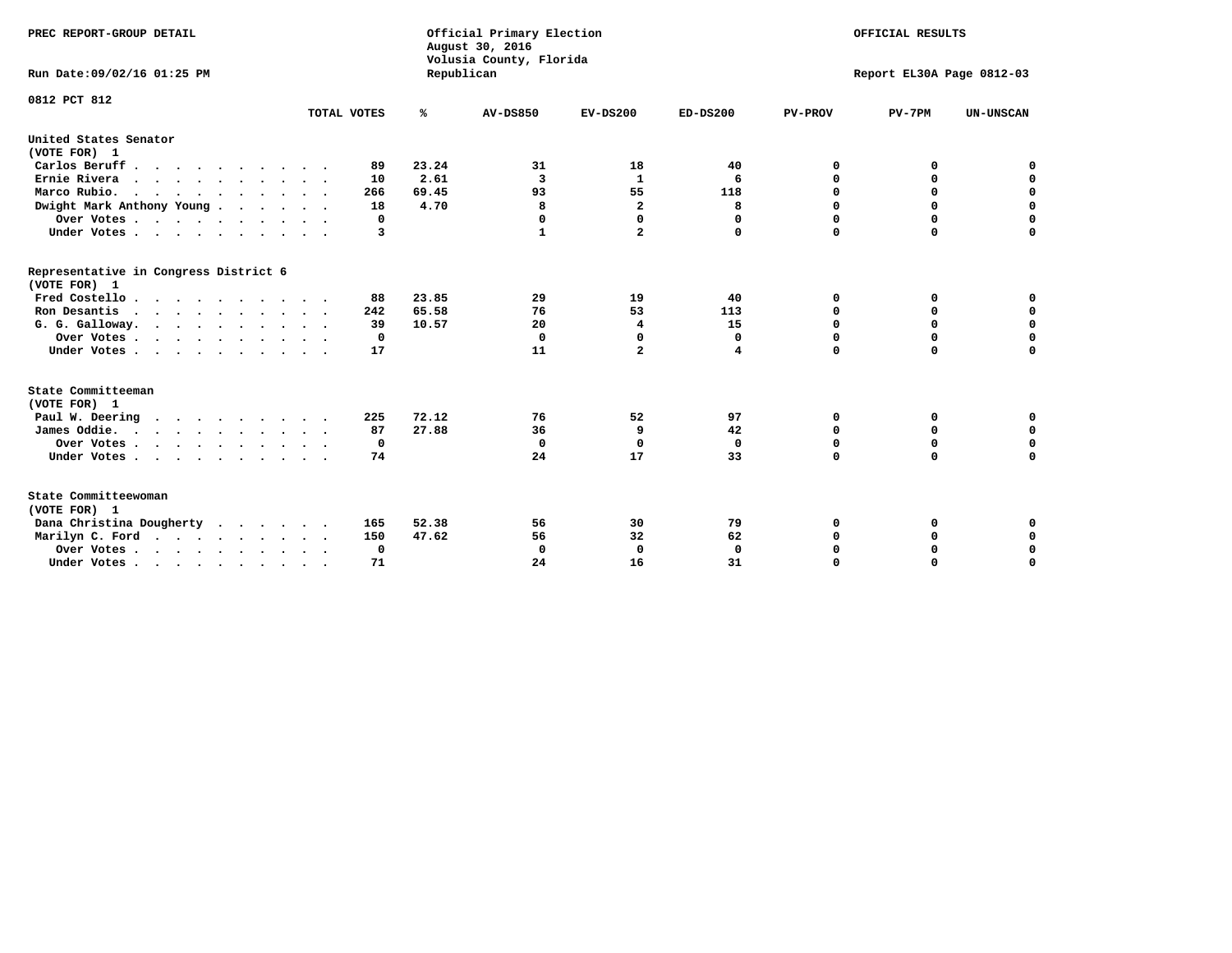| PREC REPORT-GROUP DETAIL              |             |        | Official Primary Election<br>August 30, 2016<br>Volusia County, Florida |            |            |                | OFFICIAL RESULTS          |                  |
|---------------------------------------|-------------|--------|-------------------------------------------------------------------------|------------|------------|----------------|---------------------------|------------------|
| Run Date: 09/02/16 01:25 PM           |             |        | Libertarian                                                             |            |            |                | Report EL30A Page 0812-04 |                  |
| 0812 PCT 812                          | TOTAL VOTES | ℁      | AV-DS850                                                                | $EV-DS200$ | $ED-DS200$ | <b>PV-PROV</b> | $PV-7PM$                  | <b>UN-UNSCAN</b> |
| United States Senator<br>(VOTE FOR) 1 |             |        |                                                                         |            |            |                |                           |                  |
| Augustus Invictus.                    | 0           |        |                                                                         | 0          | 0          |                |                           | 0                |
| Paul Stanton                          |             | 100.00 |                                                                         |            | 0          |                |                           | 0                |
| Over Votes                            | 0           |        |                                                                         |            | O          |                |                           | 0                |
| Under Votes                           | 0           |        |                                                                         |            |            |                |                           | 0                |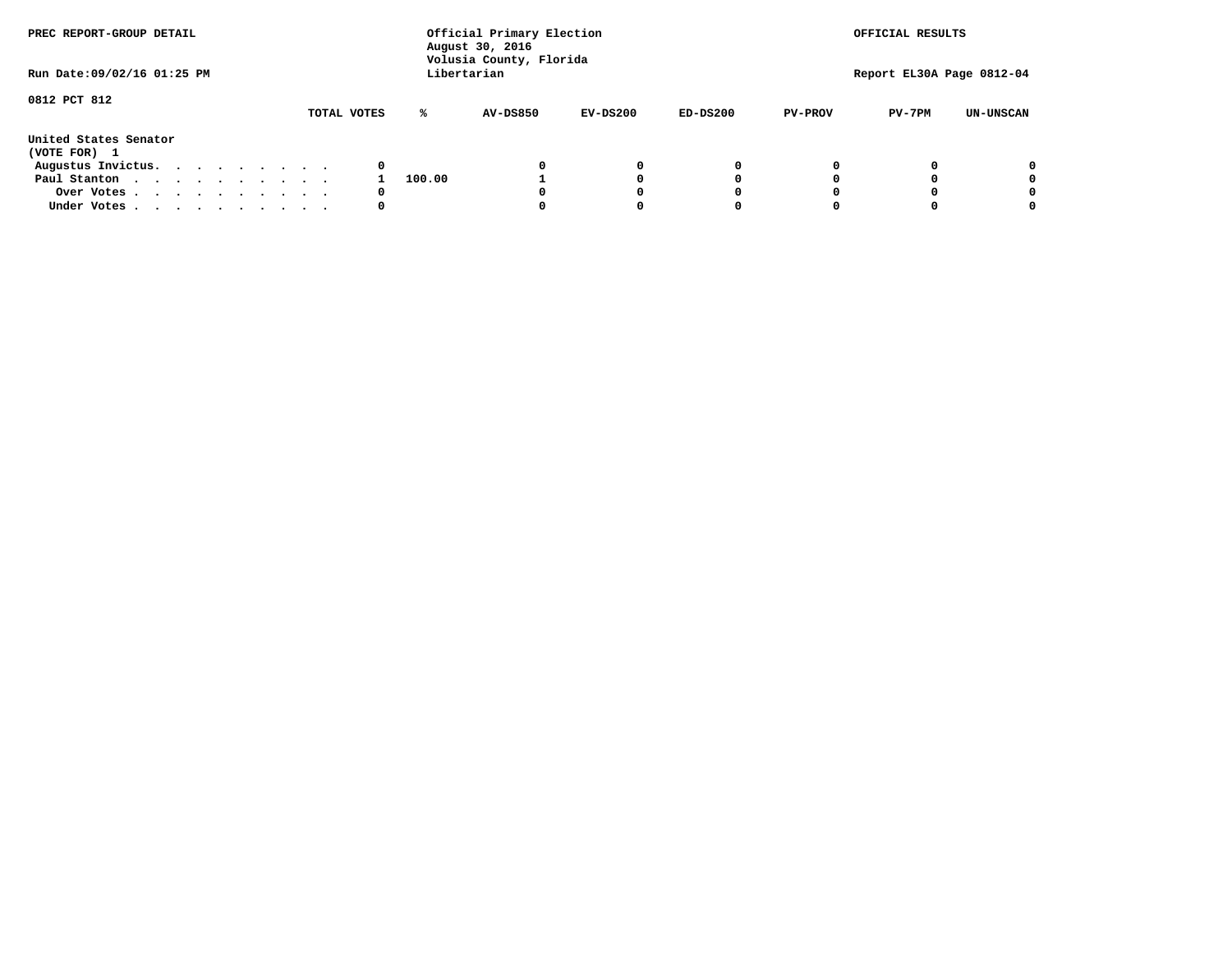| PREC REPORT-GROUP DETAIL                                                                                                                                                                                                                             |             |       | Official Primary Election<br>August 30, 2016<br>Volusia County, Florida |             |              |                | OFFICIAL RESULTS          |                  |
|------------------------------------------------------------------------------------------------------------------------------------------------------------------------------------------------------------------------------------------------------|-------------|-------|-------------------------------------------------------------------------|-------------|--------------|----------------|---------------------------|------------------|
| Run Date: 09/02/16 01:25 PM                                                                                                                                                                                                                          |             |       | Nonpartisan                                                             |             |              |                | Report EL30A Page 0812-05 |                  |
| 0812 PCT 812                                                                                                                                                                                                                                         |             |       |                                                                         |             |              |                |                           |                  |
|                                                                                                                                                                                                                                                      | TOTAL VOTES | ℁     | <b>AV-DS850</b>                                                         | $EV-DS200$  | $ED-DS200$   | <b>PV-PROV</b> | $PV-7PM$                  | <b>UN-UNSCAN</b> |
| Circuit Judge 7th Circuit Group 4<br>(VOTE FOR) 1                                                                                                                                                                                                    |             |       |                                                                         |             |              |                |                           |                  |
| Chris France - WITHDRAWN<br>$\cdots$                                                                                                                                                                                                                 | 106         | 16.26 | 32                                                                      | 20          | 54           | 0              | 0                         | 0                |
| Sebrina L. Slack                                                                                                                                                                                                                                     | 261         | 40.03 | 110                                                                     | 48          | 103          | $\mathbf 0$    | $\mathbf 0$               | $\mathbf 0$      |
| Stasia Warren<br>$\sim$ $\sim$                                                                                                                                                                                                                       | 285         | 43.71 | 104                                                                     | 74          | 107          | $\mathbf 0$    | 0                         | $\mathbf 0$      |
| Over Votes                                                                                                                                                                                                                                           | 1           |       | $\mathbf{0}$                                                            | $\mathbf 0$ | 1            | 0              | $\mathbf 0$               | $\mathbf 0$      |
| Under Votes                                                                                                                                                                                                                                          | 117         |       | 39                                                                      | 22          | 55           | $\mathbf{1}$   | $\mathbf 0$               | $\mathbf 0$      |
| Circuit Judge 7th Circuit Group 10<br>(VOTE FOR) 1                                                                                                                                                                                                   |             |       |                                                                         |             |              |                |                           |                  |
| Malcolm Anthony<br>.                                                                                                                                                                                                                                 | 246         | 40.13 | 109                                                                     | 44          | 93           | 0              | 0                         | $\mathbf 0$      |
| Scott DuPont                                                                                                                                                                                                                                         | 367         | 59.87 | 129                                                                     | 80          | 158          | 0              | $\mathbf 0$               | $\mathbf 0$      |
| Over Votes                                                                                                                                                                                                                                           | $\mathbf 0$ |       | $\Omega$                                                                | $\mathbf 0$ | 0            | $\mathbf 0$    | $\mathbf 0$               | $\mathbf 0$      |
| Under Votes                                                                                                                                                                                                                                          | 157         |       | 47                                                                      | 40          | 69           | $\mathbf{1}$   | $\mathbf 0$               | $\Omega$         |
| Circuit Judge 7th Circuit Group 13<br>(VOTE FOR) 1                                                                                                                                                                                                   |             |       |                                                                         |             |              |                |                           |                  |
| David Hood.                                                                                                                                                                                                                                          | 262         | 40.25 | 89                                                                      | 52          | 121          | 0              | 0                         | $\mathbf 0$      |
| A. "Kathleen" McNeilly                                                                                                                                                                                                                               | 389         | 59.75 | 165                                                                     | 82          | 142          | $\mathbf 0$    | $\mathbf 0$               | $\mathbf 0$      |
| Over Votes                                                                                                                                                                                                                                           | $\mathbf 0$ |       | 0                                                                       | $\mathbf 0$ | 0            | 0              | $\mathbf 0$               | $\mathbf 0$      |
| Under Votes                                                                                                                                                                                                                                          | 119         |       | 31                                                                      | 30          | 57           | $\mathbf{1}$   | $\Omega$                  | 0                |
| Circuit Judge 7th Circuit Group 17<br>(VOTE FOR) 1                                                                                                                                                                                                   |             |       |                                                                         |             |              |                |                           |                  |
| Linda L. Gaustad                                                                                                                                                                                                                                     | 327         | 50.78 | 115                                                                     | 78          | 133          | 1              | 0                         | 0                |
| Howard O. McGillin Jr                                                                                                                                                                                                                                | 317         | 49.22 | 135                                                                     | 55          | 127          | $\mathbf 0$    | $\mathbf 0$               | $\mathbf 0$      |
| Over Votes                                                                                                                                                                                                                                           | $\mathbf 0$ |       | $\mathbf 0$                                                             | $\mathbf 0$ | $\mathbf 0$  | $\mathbf 0$    | $\mathbf 0$               | $\pmb{0}$        |
| Under Votes                                                                                                                                                                                                                                          | 126         |       | 35                                                                      | 31          | 60           | $\mathbf 0$    | $\mathbf 0$               | $\Omega$         |
| County Judge 7th Circuit Group 3<br>(VOTE FOR) 1                                                                                                                                                                                                     |             |       |                                                                         |             |              |                |                           |                  |
| Heather Caeners<br>$\mathbf{r}$ . The contract of the contract of the contract of the contract of the contract of the contract of the contract of the contract of the contract of the contract of the contract of the contract of the contract of th | 230         | 34.59 | 77                                                                      | 51          | 102          | 0              | 0                         | 0                |
| Shirley A. Green                                                                                                                                                                                                                                     | 329         | 49.47 | 136                                                                     | 67          | 126          | $\mathbf 0$    | 0                         | $\mathbf 0$      |
| Marla Rawnsley.<br>$\cdot$                                                                                                                                                                                                                           | 106         | 15.94 | 36                                                                      | 27          | 42           | $\mathbf 1$    | $\mathbf 0$               | $\pmb{0}$        |
| Over Votes.<br>$\ddot{\phantom{a}}$<br>$\ddot{\phantom{a}}$                                                                                                                                                                                          | 0           |       | $\Omega$                                                                | 0           | $\mathbf{0}$ | $\mathbf 0$    | $\Omega$                  | $\mathbf 0$      |
| Under Votes<br>$\sim$                                                                                                                                                                                                                                | 105         |       | 36                                                                      | 19          | 50           | $\mathbf 0$    | $\mathbf 0$               | 0                |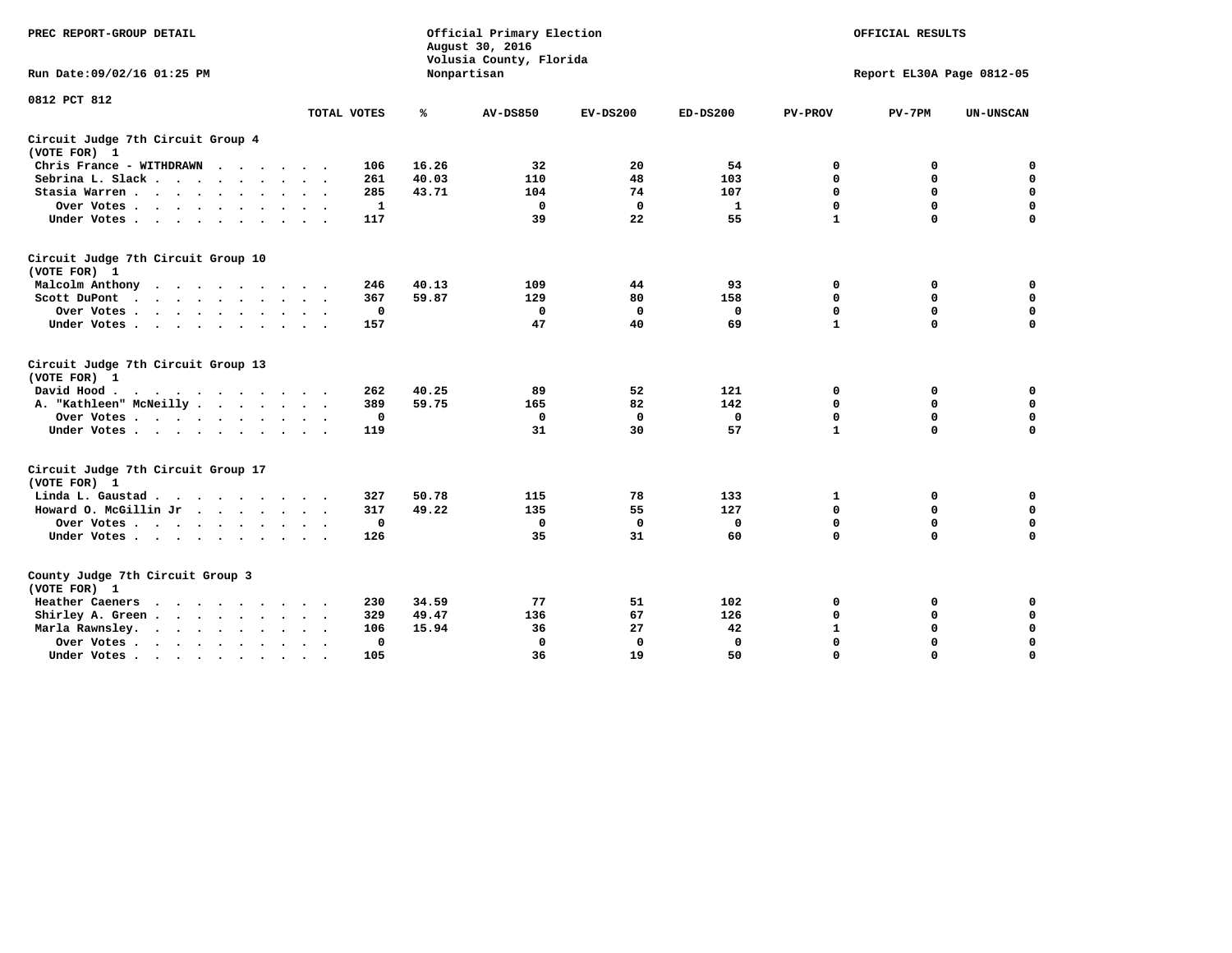| PREC REPORT-GROUP DETAIL                                    |                                      |                | Official Primary Election<br>August 30, 2016<br>Volusia County, Florida |              |              |                | OFFICIAL RESULTS          |                  |
|-------------------------------------------------------------|--------------------------------------|----------------|-------------------------------------------------------------------------|--------------|--------------|----------------|---------------------------|------------------|
| Run Date: 09/02/16 01:25 PM                                 |                                      |                | Nonpartisan                                                             |              |              |                | Report EL30A Page 0812-06 |                  |
| 0812 PCT 812                                                | TOTAL VOTES                          | ℁              | <b>AV-DS850</b>                                                         | $EV-DS200$   | $ED-DS200$   | <b>PV-PROV</b> | $PV-7PM$                  | <b>UN-UNSCAN</b> |
| Sheriff<br>(VOTE FOR) 1                                     |                                      |                |                                                                         |              |              |                |                           |                  |
| Wendell C. Bradford                                         | 114                                  | 15.41          | 36                                                                      | 28           | 49           | 1              | 0                         | $\mathbf 0$      |
| Dave Brannon                                                | 63                                   | 8.51           | 28                                                                      | 11           | 24           | $\mathbf 0$    | 0                         | $\mathbf 0$      |
| Mike Chitwood                                               | 387                                  | 52.30          | 158                                                                     | 83           | 146          | $\Omega$       | 0                         | 0                |
| Eric Dietrich.                                              | 168                                  | 22.70          | 47                                                                      | 40           | 81           | $\Omega$       | 0                         | $\mathbf 0$      |
| James E. (Jim) Gillum                                       | 8                                    | 1.08           | 3                                                                       | $\Omega$     | 5            | $\Omega$       | $\Omega$                  | 0                |
| Over Votes                                                  | $\mathbf{1}$                         |                | $\mathbf 0$                                                             | $\mathbf{1}$ | $\mathbf{0}$ | $\Omega$       | 0                         | $\mathbf 0$      |
| Under Votes                                                 | 29                                   |                | 13                                                                      | $\mathbf{1}$ | 15           | $\Omega$       | 0                         | $\Omega$         |
| Property Appraiser                                          |                                      |                |                                                                         |              |              |                |                           |                  |
| (VOTE FOR) 1                                                |                                      |                |                                                                         |              |              |                |                           |                  |
| Larry Bartlett.                                             | 245<br>$\sim$ $\sim$                 | 36.40          | 99                                                                      | 52           | 94           | $\mathbf 0$    | 0                         | 0                |
| H. Alan Burton.                                             | 264                                  | 39.23          | 97                                                                      | 57           | 110          | $\mathbf{0}$   | 0                         | $\mathbf 0$      |
| Mike Swanto.                                                | 164                                  | 24.37          | 55                                                                      | 36           | 73           | $\Omega$       | $\Omega$                  | 0                |
| Over Votes                                                  | $\mathbf 0$                          |                | $\mathbf 0$                                                             | $\mathbf 0$  | $\mathbf 0$  | $\mathbf 0$    | 0                         | 0                |
| Under Votes                                                 | 97                                   |                | 34                                                                      | 19           | 43           | $\mathbf{1}$   | $\Omega$                  | $\mathbf 0$      |
| Supervisor of Elections                                     |                                      |                |                                                                         |              |              |                |                           |                  |
| (VOTE FOR) 1                                                |                                      |                |                                                                         |              |              |                |                           |                  |
| Teresa Apgar<br>$\cdots$<br>David Lee Davis                 | 92<br>$\sim$ $\sim$<br>93            | 13.65<br>13.80 | 34<br>29                                                                | 28<br>26     | 30<br>38     | 0<br>$\Omega$  | 0<br>0                    | 0<br>$\mathbf 0$ |
| Bill Fyfe                                                   | 50                                   | 7.42           | 22                                                                      | 11           | 17           | $\mathbf{0}$   | 0                         | $\mathbf 0$      |
| Lisa Lewis                                                  | 439                                  | 65.13          | 168                                                                     | 79           | 192          | $\Omega$       | 0                         | $\mathbf 0$      |
| Over Votes                                                  | $\mathbf 0$                          |                | 0                                                                       | $^{\circ}$   | 0            | $\Omega$       | 0                         | $\mathbf 0$      |
| Under Votes                                                 | 96                                   |                | 32                                                                      | 20           | 43           | $\mathbf{1}$   | $\Omega$                  | $\mathbf 0$      |
| County Council Chair                                        |                                      |                |                                                                         |              |              |                |                           |                  |
| (VOTE FOR) 1                                                |                                      |                |                                                                         |              |              |                |                           |                  |
| Jason P. Davis.                                             | 150                                  | 23.26          | 58                                                                      | 35           | 57           | $\mathbf 0$    | 0                         | 0                |
| Greg Gimbert<br>$\cdots$                                    | 111                                  | 17.21          | 46                                                                      | 16           | 49           | $\mathbf 0$    | 0                         | $\mathbf 0$      |
| Ed Kelley                                                   | 306                                  | 47.44          | 112                                                                     | 68           | 126          | $\mathbf 0$    | 0                         | 0                |
| Tom Laputka.<br>$\cdots$                                    | 78                                   | 12.09          | 27                                                                      | 16           | 35           | $\Omega$       | $\mathbf 0$               | $\mathbf 0$      |
| Over Votes.                                                 | $\mathbf 0$                          |                | $\mathbf 0$                                                             | $\mathbf 0$  | $\mathbf{0}$ | $\mathbf 0$    | 0                         | 0                |
| Under Votes                                                 | 125                                  |                | 42                                                                      | 29           | 53           | $\mathbf{1}$   | $\Omega$                  | $\Omega$         |
| Amendment 4                                                 |                                      |                |                                                                         |              |              |                |                           |                  |
| (VOTE FOR) 1                                                |                                      |                |                                                                         |              |              |                |                           |                  |
| $Yes \cdot \cdot \cdot \cdot \cdot \cdot \cdot \cdot \cdot$ | 545                                  | 76.33          | 185                                                                     | 121          | 239          | 0              | 0                         | 0                |
| No.<br>$\ddot{\phantom{a}}$                                 | 169<br>$\ddots$ .                    | 23.67          | 65                                                                      | 38           | 66           | $\Omega$       | 0                         | 0                |
| Over Votes                                                  | $\mathbf{0}$<br>$\ddot{\phantom{0}}$ |                | $\mathbf 0$                                                             | $\mathbf{0}$ | $\mathbf 0$  | $\Omega$       | 0                         | $\mathbf 0$      |
| Under Votes<br>$\ddot{\phantom{a}}$                         | 56<br>$\cdot$ .<br>$\sim$            |                | 35                                                                      | 5            | 15           | $\mathbf{1}$   | $\Omega$                  | 0                |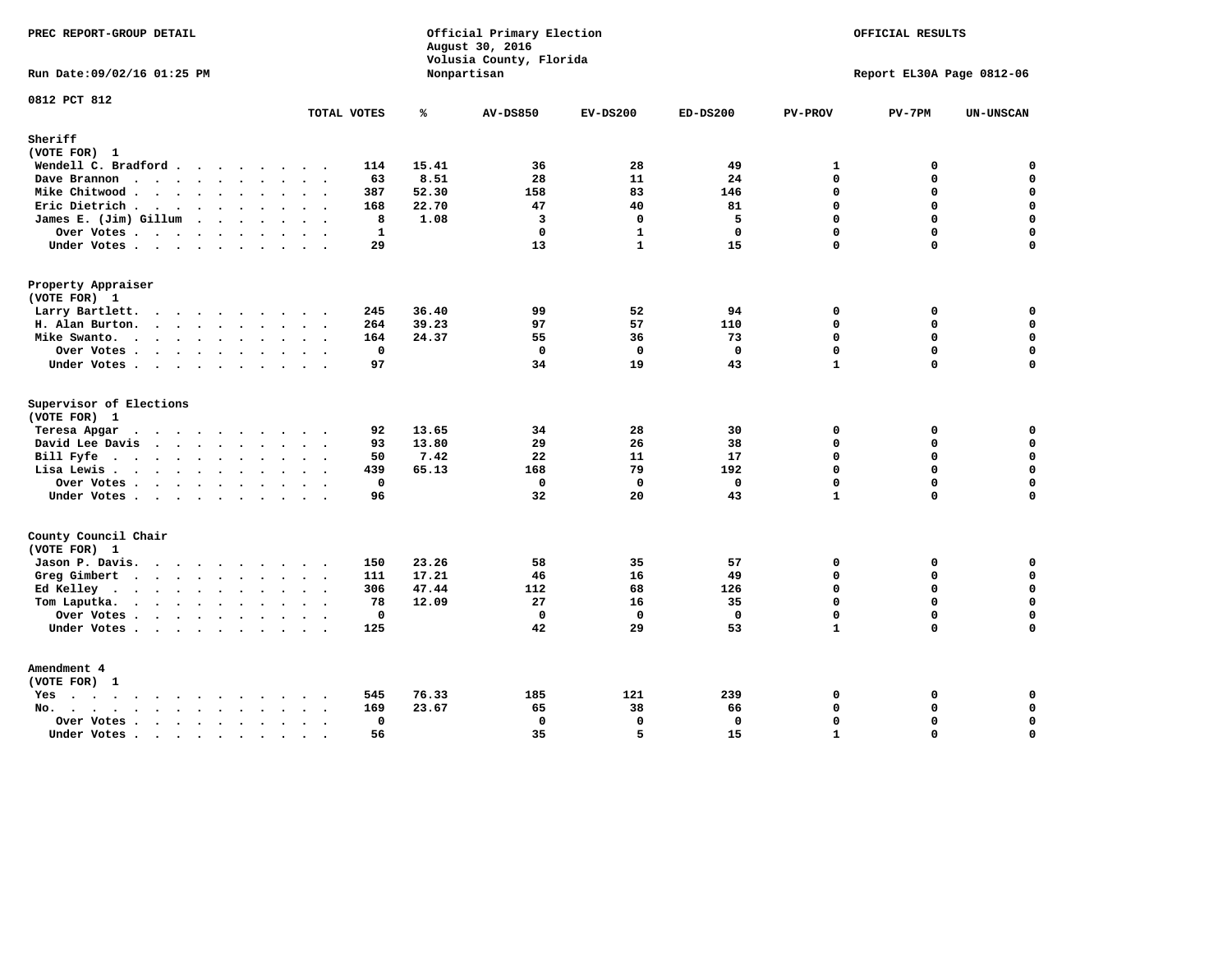| PREC REPORT-GROUP DETAIL                                      |              | Official Primary Election<br>August 30, 2016 |            |            |                | OFFICIAL RESULTS          |                  |
|---------------------------------------------------------------|--------------|----------------------------------------------|------------|------------|----------------|---------------------------|------------------|
| Run Date:09/02/16 01:25 PM                                    |              | Volusia County, Florida<br><b>STATISTICS</b> |            |            |                | Report EL30A Page 0813-01 |                  |
| 0813 PCT 813                                                  |              |                                              |            |            |                |                           |                  |
| TOTAL VOTES                                                   | ℁            | <b>AV-DS850</b>                              | $EV-DS200$ | $ED-DS200$ | <b>PV-PROV</b> | $PV-7PM$                  | <b>UN-UNSCAN</b> |
| REGISTERED VOTERS - TOTAL 1,895                               |              |                                              |            |            |                |                           |                  |
| REGISTERED VOTERS - Democratic<br>$\sim$ $\sim$ $\sim$ $\sim$ | 27.34<br>518 |                                              |            |            |                |                           |                  |
| REGISTERED VOTERS - Republican                                | 47.81<br>906 |                                              |            |            |                |                           |                  |
| REGISTERED VOTERS - Libertarian                               | .16<br>3     |                                              |            |            |                |                           |                  |
| REGISTERED VOTERS - Nonpartisan                               | 468          |                                              |            |            |                |                           |                  |
| BALLOTS CAST - TOTAL.                                         | 601          | 248                                          | 87         | 266        |                |                           |                  |
| BALLOTS CAST - Democratic                                     | 30.78<br>185 | 79                                           | 30         | 76         |                |                           |                  |
| BALLOTS CAST - Republican                                     | 56.24<br>338 | 130                                          | 54         | 154        |                |                           |                  |
| BALLOTS CAST - Libertarian.                                   | $\mathbf{o}$ | 0                                            | 0          | 0          |                |                           |                  |
| BALLOTS CAST - Nonpartisan.                                   | 12.98<br>78  | 39                                           | 3          | 36         |                |                           | 0                |
| BALLOTS CAST - BLANK.                                         |              | 0                                            |            | 0          | $\Omega$       |                           |                  |
| VOTER TURNOUT - TOTAL                                         | 31.72        |                                              |            |            |                |                           |                  |
| VOTER TURNOUT - Democratic.<br>$\cdot$                        | 35.71        |                                              |            |            |                |                           |                  |
| VOTER TURNOUT - Republican.                                   | 37.31        |                                              |            |            |                |                           |                  |
| VOTER TURNOUT - Libertarian                                   |              |                                              |            |            |                |                           |                  |
| VOTER TURNOUT - BLANK                                         |              |                                              |            |            |                |                           |                  |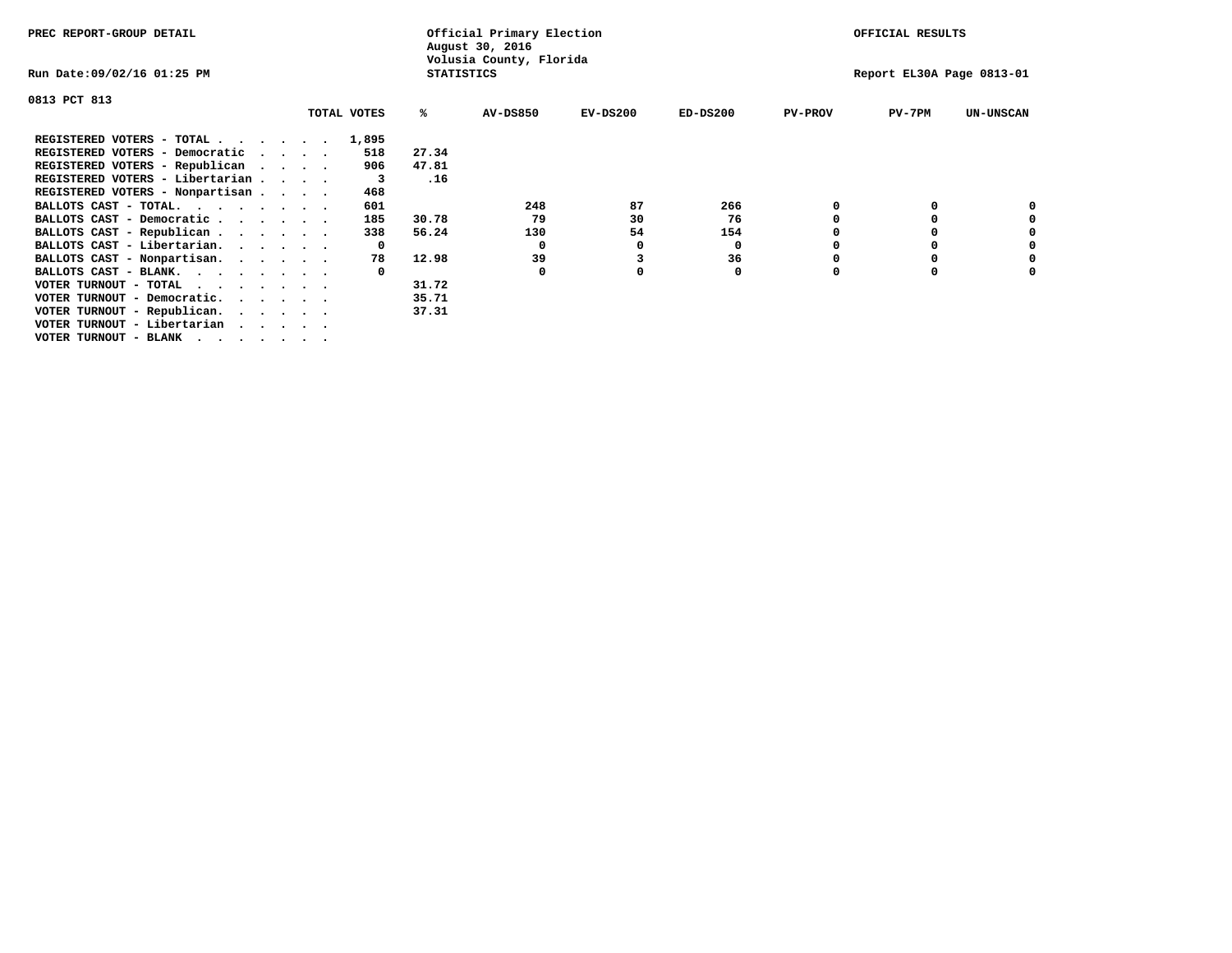| PREC REPORT-GROUP DETAIL                                               |             |            | Official Primary Election<br>August 30, 2016<br>Volusia County, Florida |            |            |                | OFFICIAL RESULTS          |                  |
|------------------------------------------------------------------------|-------------|------------|-------------------------------------------------------------------------|------------|------------|----------------|---------------------------|------------------|
| Run Date: 09/02/16 01:25 PM                                            |             | Democratic |                                                                         |            |            |                | Report EL30A Page 0813-02 |                  |
| 0813 PCT 813                                                           | TOTAL VOTES | ℁          | <b>AV-DS850</b>                                                         | $EV-DS200$ | $ED-DS200$ | <b>PV-PROV</b> | $PV-7PM$                  | <b>UN-UNSCAN</b> |
|                                                                        |             |            |                                                                         |            |            |                |                           |                  |
| United States Senator<br>(VOTE FOR) 1                                  |             |            |                                                                         |            |            |                |                           |                  |
| Roque "Rocky" De La Fuente.                                            |             | 1.68       |                                                                         |            | 2          |                |                           |                  |
| Alan Grayson                                                           | 56          | 31.28      | 25                                                                      |            | 27         |                |                           |                  |
| Pam Keith                                                              | 19          | 10.61      |                                                                         |            |            |                |                           |                  |
| Reginald Luster                                                        |             | .56        |                                                                         |            |            |                |                           |                  |
| Patrick Murphy.                                                        | 100         | 55.87      | 41                                                                      | 22         | 37         |                |                           |                  |
| Over Votes                                                             | 0           |            |                                                                         |            |            |                |                           |                  |
| Under Votes                                                            | 6           |            |                                                                         |            |            |                |                           |                  |
| Representative in Congress District 6                                  |             |            |                                                                         |            |            |                |                           |                  |
| (VOTE FOR) 1                                                           |             |            | 26                                                                      |            |            |                |                           |                  |
| William (Bill) McCullough                                              | 49          | 28.99      |                                                                         |            | 20         |                |                           |                  |
| Jay McGovern                                                           | 47          | 27.81      | 18                                                                      |            | 21         |                |                           |                  |
| George Pappas.                                                         | 26          | 15.38      |                                                                         | 11         |            |                |                           |                  |
| Dwayne L. Taylor                                                       | 47          | 27.81      | 21                                                                      |            | 18         |                |                           |                  |
| Over Votes                                                             |             |            |                                                                         |            |            |                |                           |                  |
| Under Votes, $\cdot$ , $\cdot$ , $\cdot$ , $\cdot$ , $\cdot$ , $\cdot$ | 15          |            |                                                                         |            |            |                |                           |                  |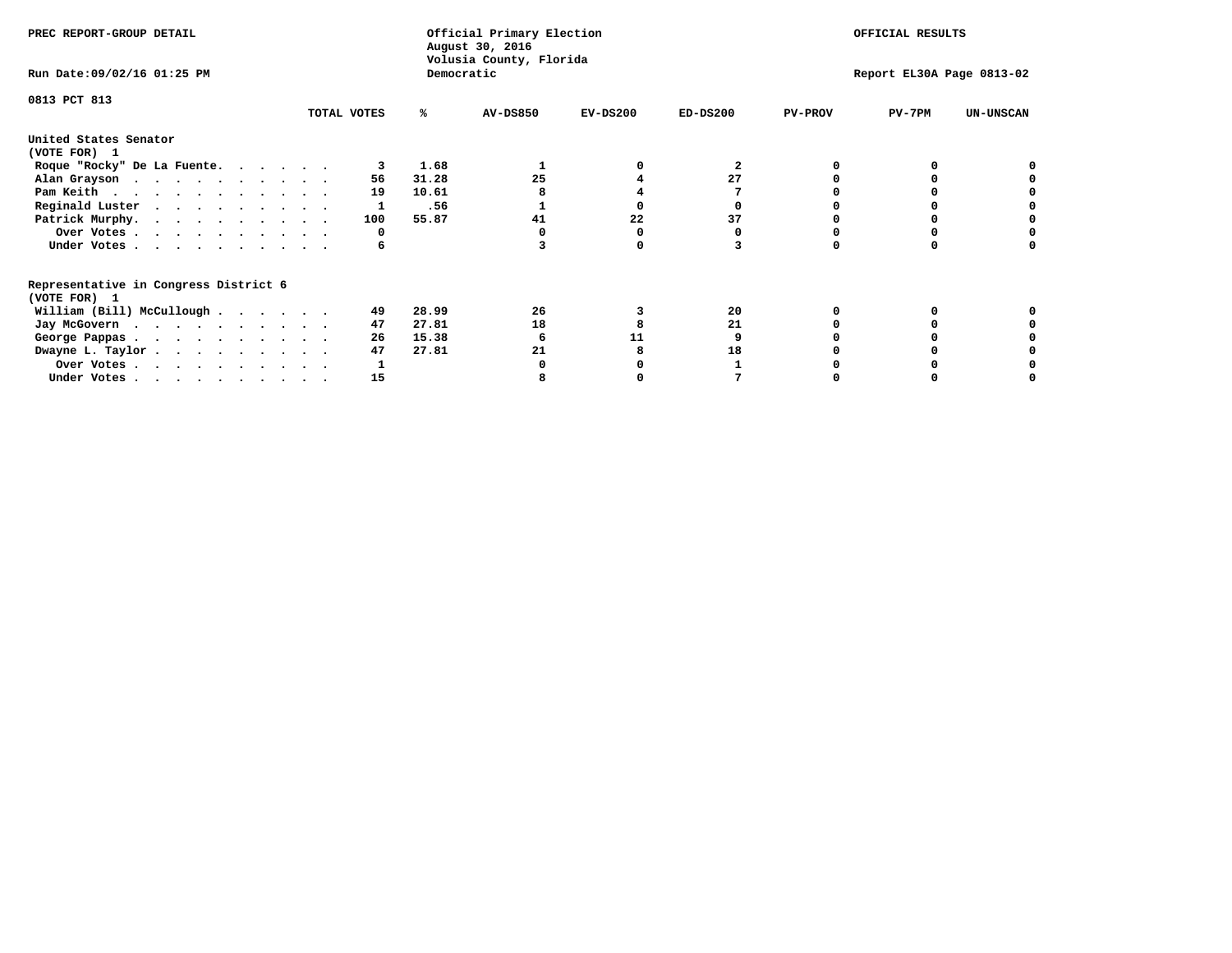| PREC REPORT-GROUP DETAIL<br>Run Date: 09/02/16 01:25 PM |                         | Republican | Official Primary Election<br>August 30, 2016<br>Volusia County, Florida |              |                |                | OFFICIAL RESULTS<br>Report EL30A Page 0813-03 |                  |
|---------------------------------------------------------|-------------------------|------------|-------------------------------------------------------------------------|--------------|----------------|----------------|-----------------------------------------------|------------------|
| 0813 PCT 813                                            |                         |            |                                                                         |              |                |                |                                               |                  |
|                                                         | TOTAL VOTES             | ℁          | <b>AV-DS850</b>                                                         | $EV-DS200$   | $ED-DS200$     | <b>PV-PROV</b> | $PV-7PM$                                      | <b>UN-UNSCAN</b> |
| United States Senator                                   |                         |            |                                                                         |              |                |                |                                               |                  |
| (VOTE FOR) 1                                            |                         |            |                                                                         |              |                |                |                                               |                  |
| Carlos Beruff.                                          | 51                      | 15.55      | 18                                                                      | 11           | 22             | 0              | 0                                             | 0                |
| Ernie Rivera                                            | $\overline{\mathbf{4}}$ | 1.22       | $\overline{\mathbf{2}}$                                                 | $\Omega$     | $\overline{a}$ | 0              | 0                                             | $\mathbf 0$      |
| Marco Rubio.                                            | 258                     | 78.66      | 104                                                                     | 38           | 116            | $\mathbf 0$    | $\mathbf 0$                                   | $\mathbf 0$      |
| Dwight Mark Anthony Young                               | 15                      | 4.57       | 4                                                                       | 5            | 6              | 0              | $\mathbf 0$                                   | $\pmb{0}$        |
| Over Votes                                              | 0                       |            | 0                                                                       | $\Omega$     | $\Omega$       | $\mathbf 0$    | 0                                             | 0                |
| Under Votes                                             | 10                      |            | $\mathbf{2}$                                                            | 0            | 8              | $\mathbf 0$    | $\Omega$                                      | $\mathbf 0$      |
| Representative in Congress District 6<br>(VOTE FOR) 1   |                         |            |                                                                         |              |                |                |                                               |                  |
| Fred Costello                                           | 55.                     | 16.92      | 19                                                                      | 12           | 24             | 0              | 0                                             | 0                |
| Ron Desantis                                            | 234                     | 72.00      | 90                                                                      | 37           | 107            | 0              | 0                                             | $\mathbf 0$      |
| G. G. Galloway.                                         | 36                      | 11.08      | 17                                                                      | 4            | 15             | $\mathbf 0$    | $\Omega$                                      | $\mathbf 0$      |
| Over Votes                                              | $^{\circ}$              |            | 0                                                                       | $\mathbf{0}$ | $\mathbf 0$    | $\mathbf 0$    | $\mathbf 0$                                   | $\mathbf 0$      |
| Under Votes                                             | 13                      |            | 4                                                                       | $\mathbf{1}$ | 8              | $\mathbf 0$    | $\Omega$                                      | $\mathbf 0$      |
| State Committeeman                                      |                         |            |                                                                         |              |                |                |                                               |                  |
| (VOTE FOR) 1                                            |                         |            |                                                                         |              |                |                |                                               |                  |
| Paul W. Deering                                         | 156                     | 64.46      | 63                                                                      | 27           | 66             | 0              | 0                                             | 0                |
| James Oddie.                                            | 86                      | 35.54      | 34                                                                      | 16           | 36             | 0              | 0                                             | $\mathbf 0$      |
| Over Votes                                              | 0                       |            | $\mathbf{0}$                                                            | $\mathbf 0$  | $\mathbf{0}$   | 0              | $\mathbf 0$                                   | $\mathbf 0$      |
| Under Votes                                             | 96                      |            | 33                                                                      | 11           | 52             | $\mathbf 0$    | 0                                             | $\mathbf 0$      |
| State Committeewoman<br>(VOTE FOR) 1                    |                         |            |                                                                         |              |                |                |                                               |                  |
| Dana Christina Dougherty<br>.                           | 120                     | 48.78      | 39                                                                      | 27           | 54             | 0              | 0                                             | 0                |
| Marilyn C. Ford                                         | 126                     | 51.22      | 58                                                                      | 18           | 50             | 0              | 0                                             | 0                |
| Over Votes                                              | $\Omega$                |            | $\mathbf 0$                                                             | 0            | $\mathbf{0}$   | 0              | 0                                             | $\mathbf 0$      |
| Under Votes, , , , , , , , , ,                          | 92                      |            | 33                                                                      | $\mathbf{Q}$ | 50             | $\Omega$       | $\Omega$                                      | $\Omega$         |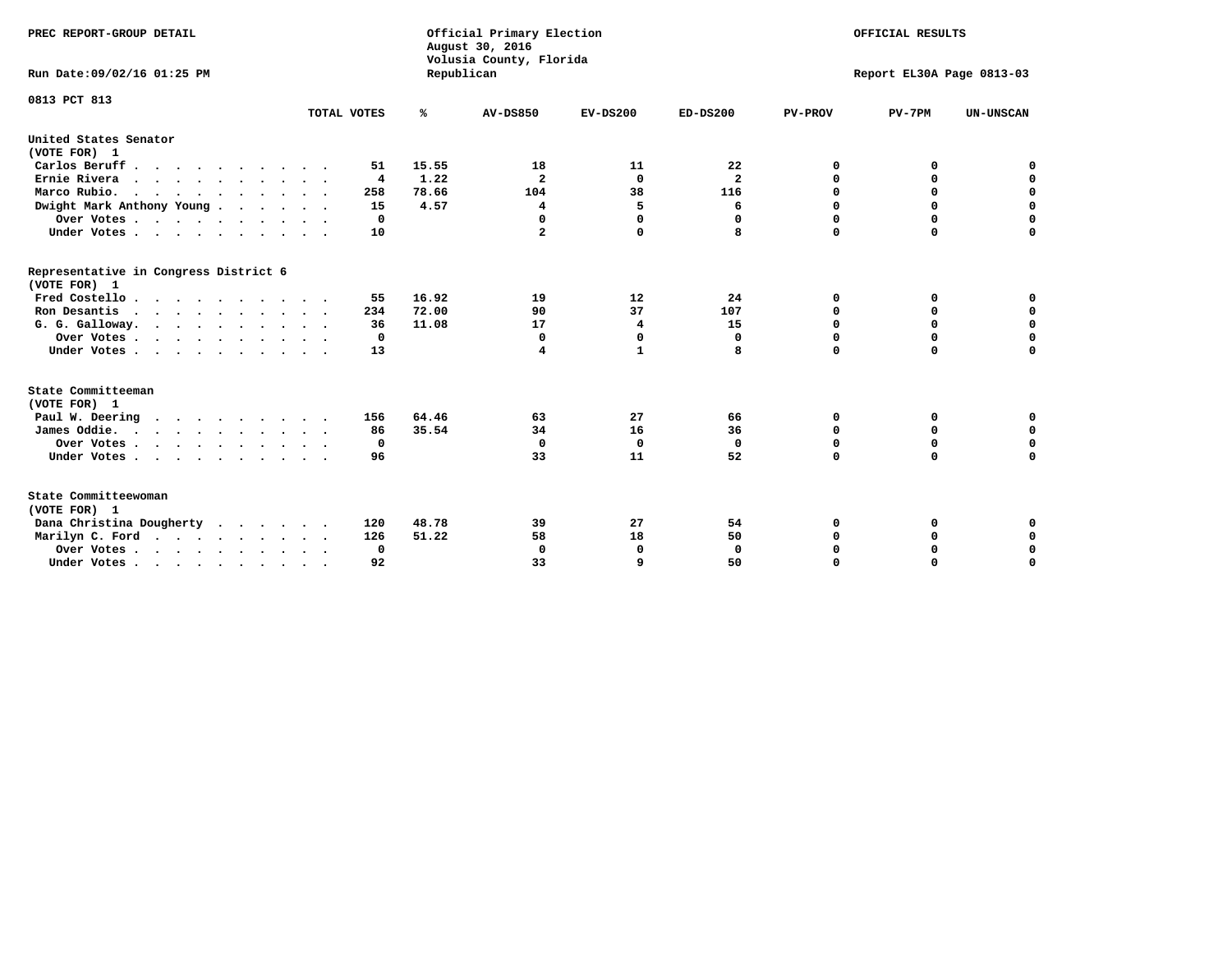| PREC REPORT-GROUP DETAIL<br>Run Date: 09/02/16 01:25 PM |  |  |  |  |             |   | Official Primary Election<br>August 30, 2016<br>Volusia County, Florida<br>Libertarian |            |            |                | OFFICIAL RESULTS<br>Report EL30A Page 0813-04 |                  |
|---------------------------------------------------------|--|--|--|--|-------------|---|----------------------------------------------------------------------------------------|------------|------------|----------------|-----------------------------------------------|------------------|
| 0813 PCT 813                                            |  |  |  |  | TOTAL VOTES | ℁ | <b>AV-DS850</b>                                                                        | $EV-DS200$ | $ED-DS200$ | <b>PV-PROV</b> | $PV-7PM$                                      | <b>UN-UNSCAN</b> |
| United States Senator<br>(VOTE FOR) 1                   |  |  |  |  |             |   |                                                                                        |            |            |                |                                               |                  |
| Augustus Invictus.                                      |  |  |  |  | 0           |   |                                                                                        | 0          | 0          |                |                                               | 0                |
| Paul Stanton                                            |  |  |  |  | 0           |   |                                                                                        |            | 0          |                |                                               | 0                |
| Over Votes                                              |  |  |  |  | 0           |   |                                                                                        |            | 0          |                |                                               | 0                |
| Under Votes                                             |  |  |  |  | 0           |   |                                                                                        |            |            |                |                                               | 0                |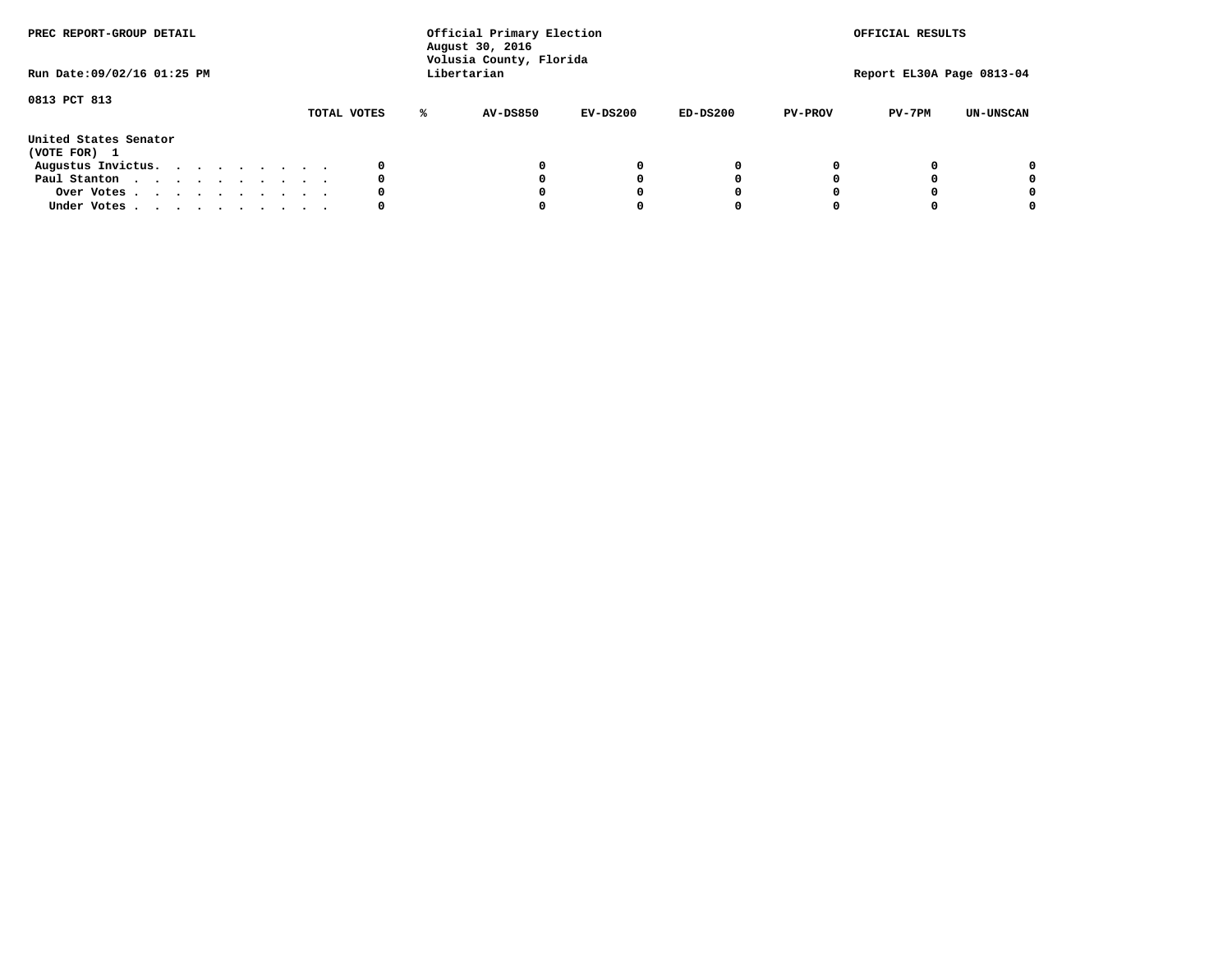| PREC REPORT-GROUP DETAIL                                                                                                           |              |       | Official Primary Election<br>August 30, 2016<br>Volusia County, Florida | OFFICIAL RESULTS |              |                |                           |                  |
|------------------------------------------------------------------------------------------------------------------------------------|--------------|-------|-------------------------------------------------------------------------|------------------|--------------|----------------|---------------------------|------------------|
| Run Date: 09/02/16 01:25 PM                                                                                                        |              |       | Nonpartisan                                                             |                  |              |                | Report EL30A Page 0813-05 |                  |
| 0813 PCT 813                                                                                                                       | TOTAL VOTES  | ℁     | <b>AV-DS850</b>                                                         | $EV-DS200$       | $ED-DS200$   | <b>PV-PROV</b> | $PV-7PM$                  | <b>UN-UNSCAN</b> |
| Circuit Judge 7th Circuit Group 4                                                                                                  |              |       |                                                                         |                  |              |                |                           |                  |
| (VOTE FOR) 1                                                                                                                       |              |       |                                                                         |                  |              |                |                           |                  |
| Chris France - WITHDRAWN                                                                                                           | 71           | 14.92 | 29                                                                      | 10               | 32           | 0              | 0                         | $\mathbf 0$      |
| Sebrina L. Slack                                                                                                                   | 164          | 34.45 | 76                                                                      | 27               | 61           | 0              | 0                         | $\mathbf 0$      |
| Stasia Warren<br>$\sim$<br>$\sim$                                                                                                  | 241          | 50.63 | 96                                                                      | 38               | 107          | $\mathbf 0$    | 0                         | $\mathbf 0$      |
| Over Votes                                                                                                                         | $\mathbf{1}$ |       | $\mathbf 0$                                                             | $\mathbf 0$      | $\mathbf{1}$ | 0              | $\mathbf 0$               | $\mathbf 0$      |
| Under Votes                                                                                                                        | 124          |       | 47                                                                      | 12               | 65           | $\Omega$       | $\Omega$                  | $\mathbf 0$      |
| Circuit Judge 7th Circuit Group 10<br>(VOTE FOR) 1                                                                                 |              |       |                                                                         |                  |              |                |                           |                  |
| Malcolm Anthony<br>.                                                                                                               | 191          | 42.54 | 86                                                                      | 30               | 75           | 0              | 0                         | 0                |
| Scott DuPont                                                                                                                       | 258          | 57.46 | 111                                                                     | 41               | 106          | $\mathbf 0$    | 0                         | $\mathbf 0$      |
| Over Votes                                                                                                                         | $\mathbf 0$  |       | $\mathbf{0}$                                                            | $\mathbf 0$      | $\mathbf 0$  | $\mathbf 0$    | $\mathbf 0$               | $\mathbf 0$      |
| Under Votes                                                                                                                        | 152          |       | 51                                                                      | 16               | 85           | $\mathbf 0$    | $\mathbf 0$               | $\Omega$         |
| Circuit Judge 7th Circuit Group 13<br>(VOTE FOR) 1                                                                                 |              |       |                                                                         |                  |              |                |                           |                  |
| David Hood.<br>$\cdot$                                                                                                             | 205          | 41.84 | 84                                                                      | 32               | 89           | 0              | 0                         | $\mathbf 0$      |
| A. "Kathleen" McNeilly                                                                                                             | 285          | 58.16 | 120                                                                     | 43               | 122          | $\mathbf 0$    | 0                         | $\mathbf 0$      |
| Over Votes                                                                                                                         | $\mathbf 0$  |       | $\mathbf{0}$                                                            | $\mathbf 0$      | $\mathbf{0}$ | 0              | $\mathbf 0$               | $\mathbf 0$      |
| Under Votes                                                                                                                        | 111          |       | 44                                                                      | 12               | 55           | $\mathbf 0$    | $\mathbf 0$               | $\mathbf 0$      |
| Circuit Judge 7th Circuit Group 17<br>(VOTE FOR) 1                                                                                 |              |       |                                                                         |                  |              |                |                           |                  |
| Linda L. Gaustad                                                                                                                   | 205          | 43.90 | 84                                                                      | 33               | 88           | 0              | 0                         | $\mathbf 0$      |
| Howard O. McGillin Jr                                                                                                              | 262          | 56.10 | 114                                                                     | 43               | 105          | $\mathbf 0$    | 0                         | $\mathbf 0$      |
| Over Votes                                                                                                                         | $\mathbf 0$  |       | $\mathbf{0}$                                                            | $\mathbf 0$      | $\mathbf 0$  | $\mathbf 0$    | $\mathbf 0$               | $\pmb{0}$        |
| Under Votes                                                                                                                        | 134          |       | 50                                                                      | 11               | 73           | $\mathbf 0$    | $\mathbf 0$               | $\mathbf 0$      |
| County Judge 7th Circuit Group 3<br>(VOTE FOR) 1                                                                                   |              |       |                                                                         |                  |              |                |                           |                  |
| Heather Caeners<br>the contract of the contract of the contract of the contract of the contract of the contract of the contract of | 177          | 36.80 | 70                                                                      | 33               | 74           | 0              | 0                         | 0                |
| Shirley A. Green                                                                                                                   | 215          | 44.70 | 96                                                                      | 27               | 92           | $\mathbf 0$    | 0                         | $\mathbf 0$      |
| Marla Rawnsley.                                                                                                                    | 89           | 18.50 | 33                                                                      | 16               | 40           | 0              | $\mathbf 0$               | $\pmb{0}$        |
| Over Votes.<br>$\ddot{\phantom{a}}$<br>$\ddot{\phantom{a}}$                                                                        | 0            |       | $\Omega$                                                                | 0                | $\mathbf{0}$ | $\mathbf 0$    | $\mathbf 0$               | $\mathbf 0$      |
| Under Votes<br>$\sim$                                                                                                              | 120          |       | 49                                                                      | 11               | 60           | $\mathbf 0$    | $\mathbf 0$               | 0                |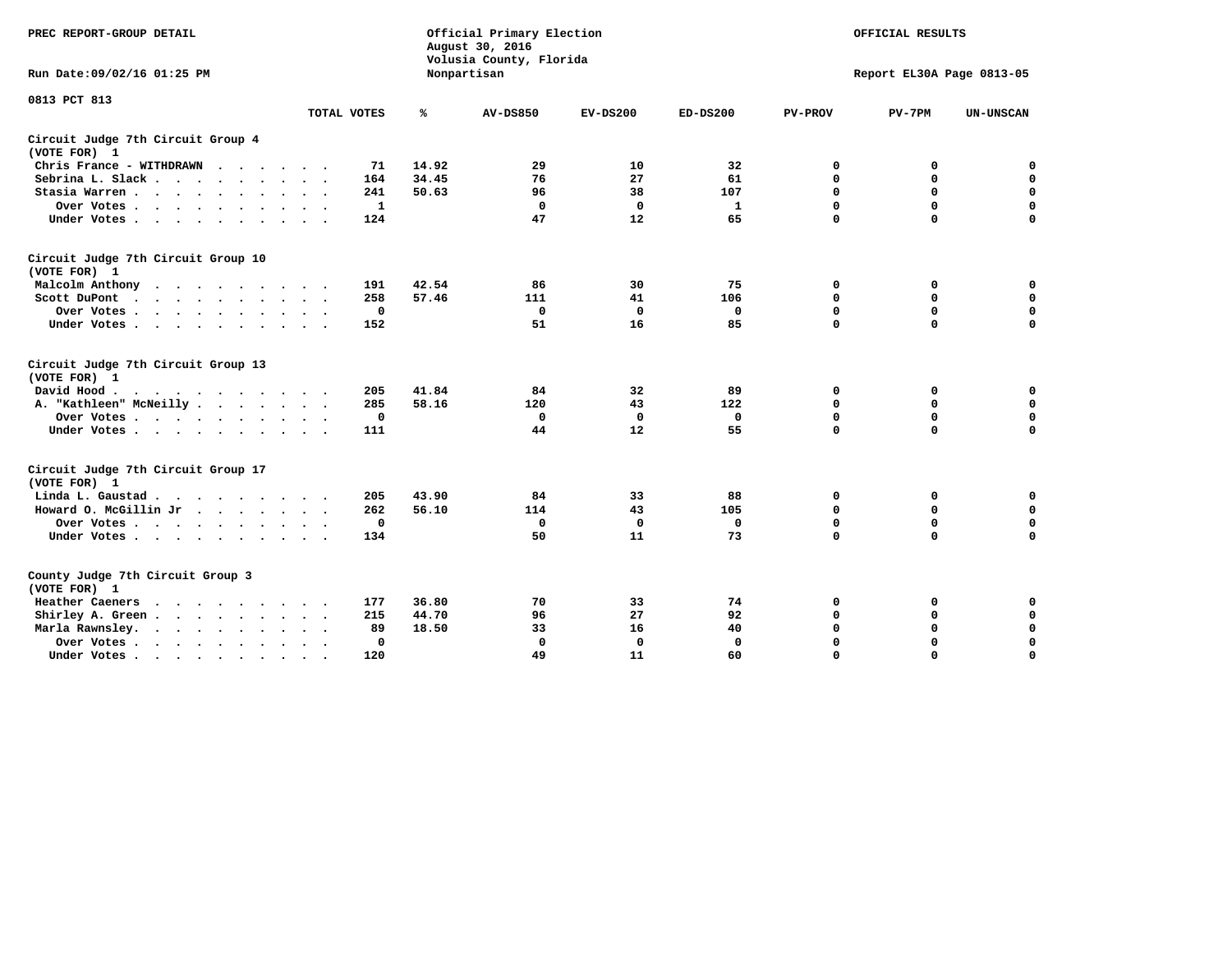| PREC REPORT-GROUP DETAIL                                    |                                               |                | Official Primary Election<br>August 30, 2016<br>Volusia County, Florida |                         |                   |                             | OFFICIAL RESULTS          |                            |
|-------------------------------------------------------------|-----------------------------------------------|----------------|-------------------------------------------------------------------------|-------------------------|-------------------|-----------------------------|---------------------------|----------------------------|
| Run Date: 09/02/16 01:25 PM                                 |                                               | Nonpartisan    |                                                                         |                         |                   |                             | Report EL30A Page 0813-06 |                            |
| 0813 PCT 813                                                | TOTAL VOTES                                   | ℁              | <b>AV-DS850</b>                                                         | $EV-DS200$              | $ED-DS200$        | <b>PV-PROV</b>              | $PV-7PM$                  | <b>UN-UNSCAN</b>           |
| Sheriff<br>(VOTE FOR) 1                                     |                                               |                |                                                                         |                         |                   |                             |                           |                            |
| Wendell C. Bradford                                         | 62                                            | 10.92          | 25                                                                      | 14                      | 23                | $\Omega$                    | 0                         | $\mathbf 0$                |
| Dave Brannon                                                | 65                                            | 11.44          | 28                                                                      | 8                       | 29                | $\mathbf 0$                 | 0                         | $\mathbf 0$                |
| Mike Chitwood                                               | 268                                           | 47.18          | 109                                                                     | 39                      | 120               | $\Omega$                    | 0                         | $\mathbf 0$                |
| Eric Dietrich.                                              | 156                                           | 27.46          | 61                                                                      | 21                      | 74                | $\mathbf 0$                 | 0                         | $\mathbf 0$                |
| James E. (Jim) Gillum                                       | 17                                            | 2.99           | 8                                                                       | $\overline{3}$          | 6                 | $\Omega$                    | $\Omega$                  | $\mathbf 0$                |
| Over Votes                                                  | $\mathbf 0$                                   |                | $\mathbf 0$                                                             | $\mathbf{0}$            | $\mathbf{0}$      | $\mathbf 0$                 | 0                         | $\mathbf 0$                |
| Under Votes                                                 | 33                                            |                | 17                                                                      | $\overline{a}$          | 14                | $\Omega$                    | 0                         | $\Omega$                   |
| Property Appraiser                                          |                                               |                |                                                                         |                         |                   |                             |                           |                            |
| (VOTE FOR) 1                                                |                                               |                |                                                                         |                         |                   |                             |                           |                            |
| Larry Bartlett.                                             | 177                                           | 35.90          | 72                                                                      | 22                      | 83                | $\mathbf 0$                 | 0                         | 0                          |
| H. Alan Burton.                                             | 160                                           | 32.45          | 66                                                                      | 29                      | 65                | $\mathbf{0}$                | 0                         | $\mathbf 0$                |
| Mike Swanto.                                                | 156                                           | 31.64          | 67                                                                      | 28                      | 61                | $\Omega$                    | $\Omega$                  | 0                          |
| Over Votes.                                                 | $\mathbf 0$                                   |                | $\mathbf 0$                                                             | $\mathbf 0$             | $\mathbf 0$       | $\mathbf 0$                 | 0                         | 0                          |
| Under Votes                                                 | 108                                           |                | 43                                                                      | 8                       | 57                | $\Omega$                    | $\Omega$                  | $\mathbf 0$                |
| Supervisor of Elections                                     |                                               |                |                                                                         |                         |                   |                             |                           |                            |
| (VOTE FOR) 1                                                |                                               |                |                                                                         |                         |                   |                             |                           |                            |
| Teresa Apgar<br>$\cdots$                                    | 89<br>$\sim$ $\sim$                           | 17.55          | 37                                                                      | 12                      | 40                | $\mathbf 0$                 | 0                         | 0                          |
| David Lee Davis                                             | 51                                            | 10.06          | 17                                                                      | 5<br>8                  | 29                | $\mathbf 0$<br>$\mathbf 0$  | 0<br>0                    | $\mathbf 0$<br>$\mathbf 0$ |
| Bill Fyfe.                                                  | 52                                            | 10.26<br>62.13 | 15<br>145                                                               | 54                      | 29                | $\mathbf 0$                 | 0                         | $\mathbf 0$                |
| Lisa Lewis                                                  | 315                                           |                |                                                                         |                         | 116               |                             |                           |                            |
| Over Votes<br>Under Votes                                   | $\mathbf 0$<br>94                             |                | $\mathbf 0$<br>34                                                       | $\mathbf 0$<br>8        | $\mathbf 0$<br>52 | $\mathbf 0$<br>$\mathbf{0}$ | 0<br>$\Omega$             | $\pmb{0}$<br>$\mathbf 0$   |
|                                                             |                                               |                |                                                                         |                         |                   |                             |                           |                            |
| County Council Chair<br>(VOTE FOR) 1                        |                                               |                |                                                                         |                         |                   |                             |                           |                            |
| Jason P. Davis.                                             | 148                                           | 30.39          | 51                                                                      | 31                      | 66                | $\mathbf 0$                 | 0                         | 0                          |
| Greg Gimbert                                                | 65                                            | 13.35          | 26                                                                      | 9                       | 30                | $\mathbf{0}$                | 0                         | $\mathbf 0$                |
| Ed Kelley                                                   | 225                                           | 46.20          | 104                                                                     | 29                      | 92                | $\mathbf 0$                 | 0                         | $\mathbf 0$                |
| Tom Laputka.                                                | 49                                            | 10.06          | 14                                                                      | 11                      | 24                | $\Omega$                    | $\mathbf 0$               | $\mathbf 0$                |
| Over Votes                                                  | $\mathbf{0}$                                  |                | $\mathbf 0$                                                             | $\mathbf{0}$            | $\mathbf{0}$      | $\mathbf 0$                 | 0                         | 0                          |
| Under Votes                                                 | 114                                           |                | 53                                                                      | $7\phantom{.0}$         | 54                | $\Omega$                    | $\Omega$                  | $\mathbf 0$                |
| Amendment 4                                                 |                                               |                |                                                                         |                         |                   |                             |                           |                            |
| (VOTE FOR) 1                                                |                                               |                |                                                                         |                         |                   |                             |                           |                            |
| $Yes \cdot \cdot \cdot \cdot \cdot \cdot \cdot \cdot \cdot$ | 402<br>$\cdot$ .                              | 75.42          | 169                                                                     | 64                      | 169               | 0                           | 0                         | 0                          |
| $No.$<br>$\ddot{\phantom{a}}$<br>$\ddot{\phantom{a}}$       | 131                                           | 24.58          | 46                                                                      | 19                      | 66                | $\Omega$                    | 0                         | $\mathbf 0$                |
| Over Votes .<br>$\cdots$                                    | $\mathbf 0$<br>$\ddot{\phantom{0}}$<br>$\sim$ |                | $\mathbf 0$                                                             | $\mathbf{0}$            | $\mathbf 0$       | $\mathbf 0$                 | 0                         | $\mathbf 0$                |
| Under Votes<br>$\sim$                                       | 68<br>$\sim$<br>$\sim$                        |                | 33                                                                      | $\overline{\mathbf{4}}$ | 31                | $\mathbf 0$                 | 0                         | $\mathbf 0$                |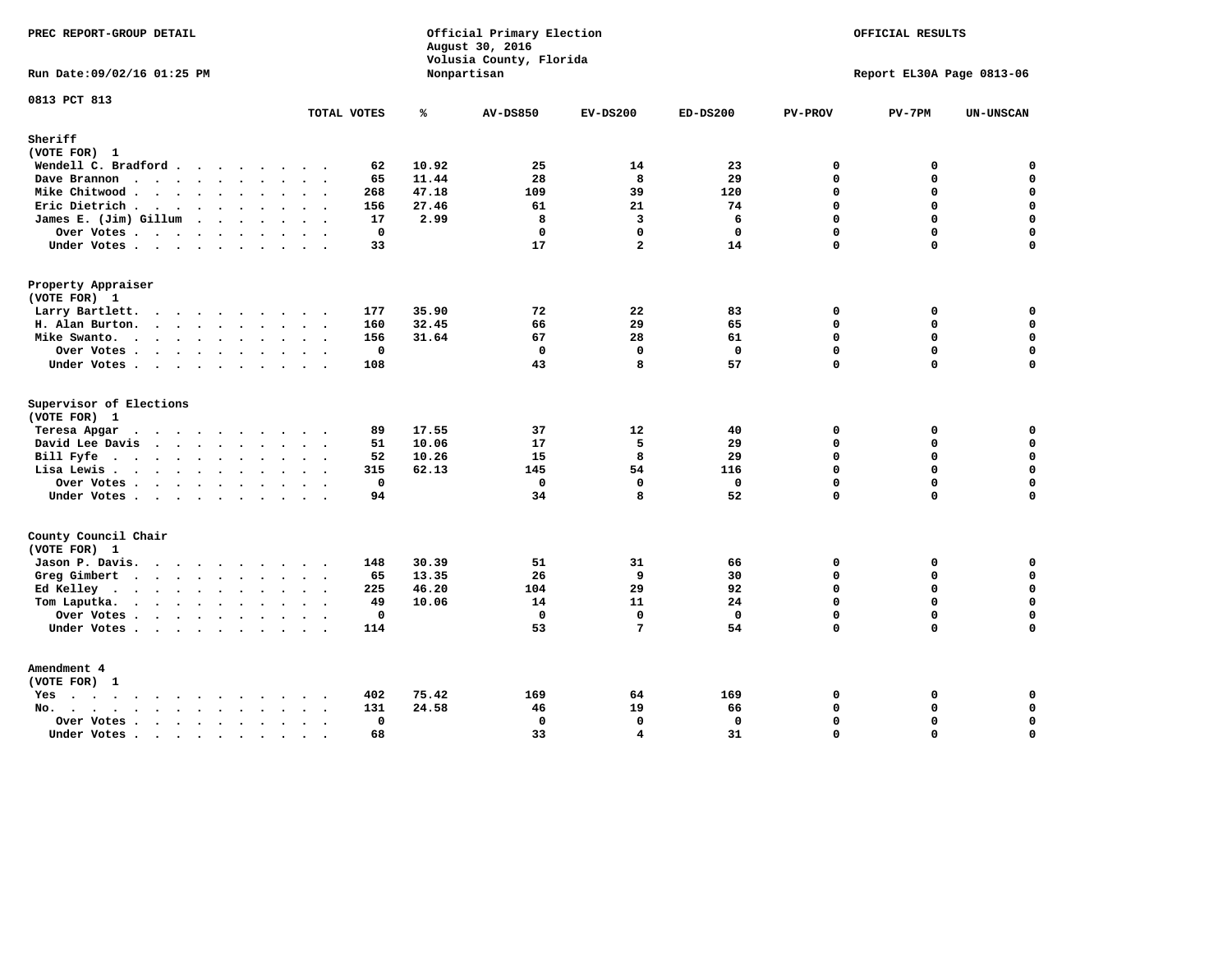| PREC REPORT-GROUP DETAIL        |  |             |                   | Official Primary Election<br>August 30, 2016 |            |            |                | OFFICIAL RESULTS          |                  |
|---------------------------------|--|-------------|-------------------|----------------------------------------------|------------|------------|----------------|---------------------------|------------------|
| Run Date:09/02/16 01:25 PM      |  |             | <b>STATISTICS</b> | Volusia County, Florida                      |            |            |                | Report EL30A Page 0814-01 |                  |
| 0814 PCT 814                    |  |             |                   |                                              |            |            |                |                           |                  |
|                                 |  | TOTAL VOTES | ℁                 | <b>AV-DS850</b>                              | $EV-DS200$ | $ED-DS200$ | <b>PV-PROV</b> | $PV-7PM$                  | <b>UN-UNSCAN</b> |
| REGISTERED VOTERS - TOTAL       |  | 2,576       |                   |                                              |            |            |                |                           |                  |
| REGISTERED VOTERS - Democratic  |  | 863         | 33.50             |                                              |            |            |                |                           |                  |
| REGISTERED VOTERS - Republican  |  | 955         | 37.07             |                                              |            |            |                |                           |                  |
| REGISTERED VOTERS - Libertarian |  | -6          | .23               |                                              |            |            |                |                           |                  |
| REGISTERED VOTERS - Nonpartisan |  | 752         |                   |                                              |            |            |                |                           |                  |
| BALLOTS CAST - TOTAL.           |  | 628         |                   | 252                                          | 84         | 292        | 0              |                           |                  |
| BALLOTS CAST - Democratic       |  | 217         | 34.55             | 84                                           | 33         | 100        |                |                           |                  |
| BALLOTS CAST - Republican       |  | 335         | 53.34             | 138                                          | 45         | 152        |                |                           |                  |
| BALLOTS CAST - Libertarian.     |  |             | .16               | 0                                            | 0          |            |                |                           |                  |
| BALLOTS CAST - Nonpartisan.     |  | 75          | 11.94             | 30                                           | 6          | 39         |                |                           | 0                |
| BALLOTS CAST - BLANK.           |  |             |                   | $\Omega$                                     |            | 0          | O              | O                         |                  |
| VOTER TURNOUT - TOTAL           |  |             | 24.38             |                                              |            |            |                |                           |                  |
| VOTER TURNOUT - Democratic.     |  |             | 25.14             |                                              |            |            |                |                           |                  |
| VOTER TURNOUT - Republican.     |  |             | 35.08             |                                              |            |            |                |                           |                  |
| VOTER TURNOUT - Libertarian     |  |             | 16.67             |                                              |            |            |                |                           |                  |
| VOTER TURNOUT - BLANK           |  |             |                   |                                              |            |            |                |                           |                  |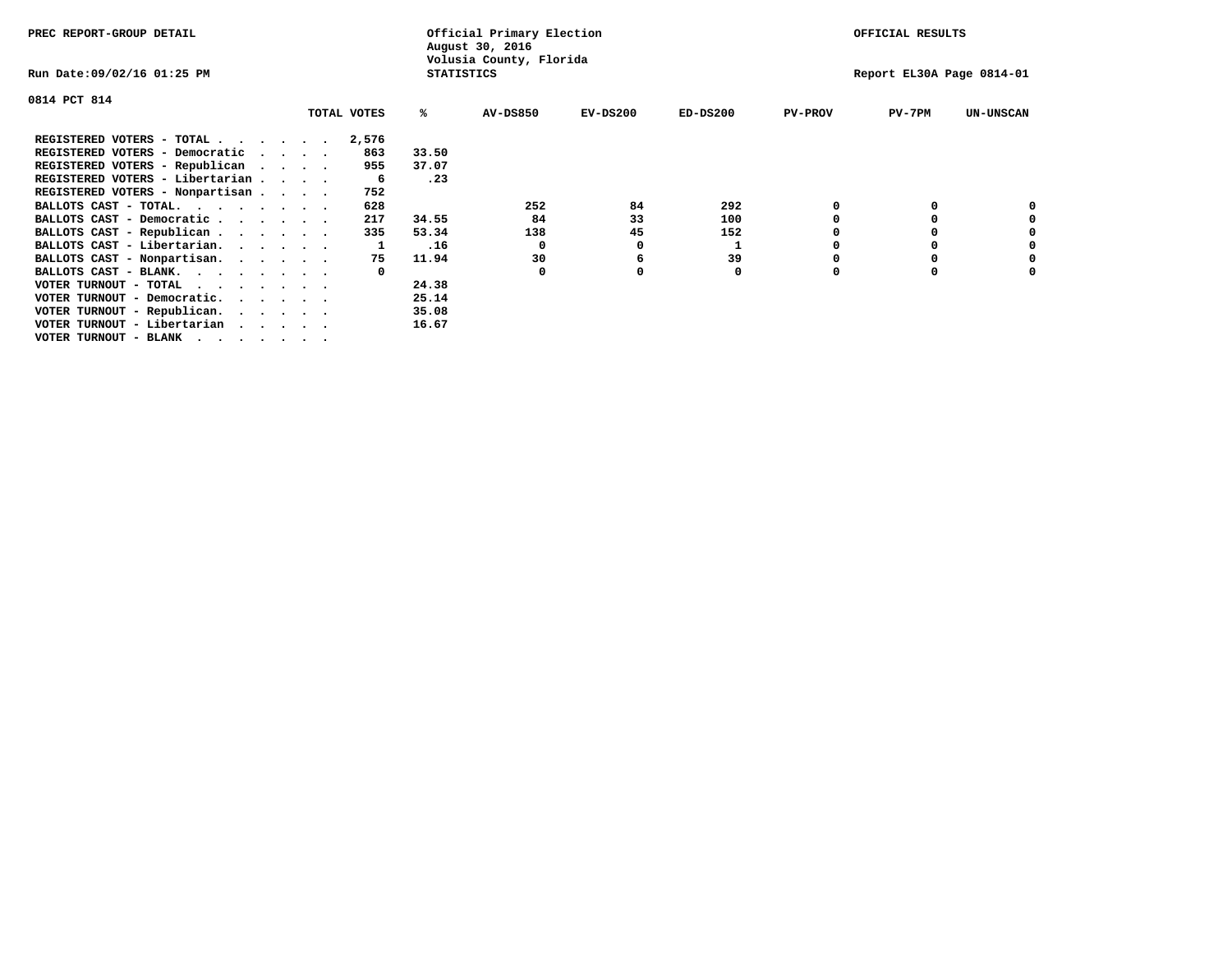| PREC REPORT-GROUP DETAIL                                               |             |            | Official Primary Election<br>August 30, 2016<br>Volusia County, Florida |            | OFFICIAL RESULTS<br>Report EL30A Page 0814-02 |                |          |                  |
|------------------------------------------------------------------------|-------------|------------|-------------------------------------------------------------------------|------------|-----------------------------------------------|----------------|----------|------------------|
| Run Date: 09/02/16 01:25 PM                                            |             | Democratic |                                                                         |            |                                               |                |          |                  |
| 0814 PCT 814                                                           | TOTAL VOTES | ℁          | <b>AV-DS850</b>                                                         | $EV-DS200$ | $ED-DS200$                                    | <b>PV-PROV</b> | $PV-7PM$ | <b>UN-UNSCAN</b> |
|                                                                        |             |            |                                                                         |            |                                               |                |          |                  |
| United States Senator<br>(VOTE FOR) 1                                  |             |            |                                                                         |            |                                               |                |          |                  |
| Roque "Rocky" De La Fuente.                                            |             | 1.48       |                                                                         |            |                                               |                |          |                  |
| Alan Grayson                                                           | 62          | 30.54      | 22                                                                      | 13         | 27                                            |                |          |                  |
| Pam Keith                                                              | 40          | 19.70      | 18                                                                      |            | 17                                            |                |          |                  |
| Reginald Luster                                                        |             | 3.45       |                                                                         |            |                                               |                |          |                  |
| Patrick Murphy.                                                        | 91          | 44.83      | 34                                                                      | 13         | 44                                            |                |          |                  |
| Over Votes                                                             | 0           |            |                                                                         |            |                                               |                |          |                  |
| Under Votes                                                            | 14          |            |                                                                         |            |                                               |                |          |                  |
| Representative in Congress District 6                                  |             |            |                                                                         |            |                                               |                |          |                  |
| (VOTE FOR) 1                                                           | 77          | 39.90      | 32                                                                      | 6          | 39                                            |                |          |                  |
| William (Bill) McCullough                                              |             |            |                                                                         |            |                                               |                |          |                  |
| Jay McGovern                                                           | 39          | 20.21      | 14                                                                      |            | 18                                            |                |          |                  |
| George Pappas.                                                         | 46          | 23.83      | 16                                                                      |            | 23                                            |                |          |                  |
| Dwayne L. Taylor                                                       | 31          | 16.06      |                                                                         | 11         | 11                                            |                |          |                  |
| Over Votes                                                             |             |            |                                                                         |            |                                               |                |          |                  |
| Under Votes, $\cdot$ , $\cdot$ , $\cdot$ , $\cdot$ , $\cdot$ , $\cdot$ | 24          |            | 13                                                                      |            |                                               |                |          |                  |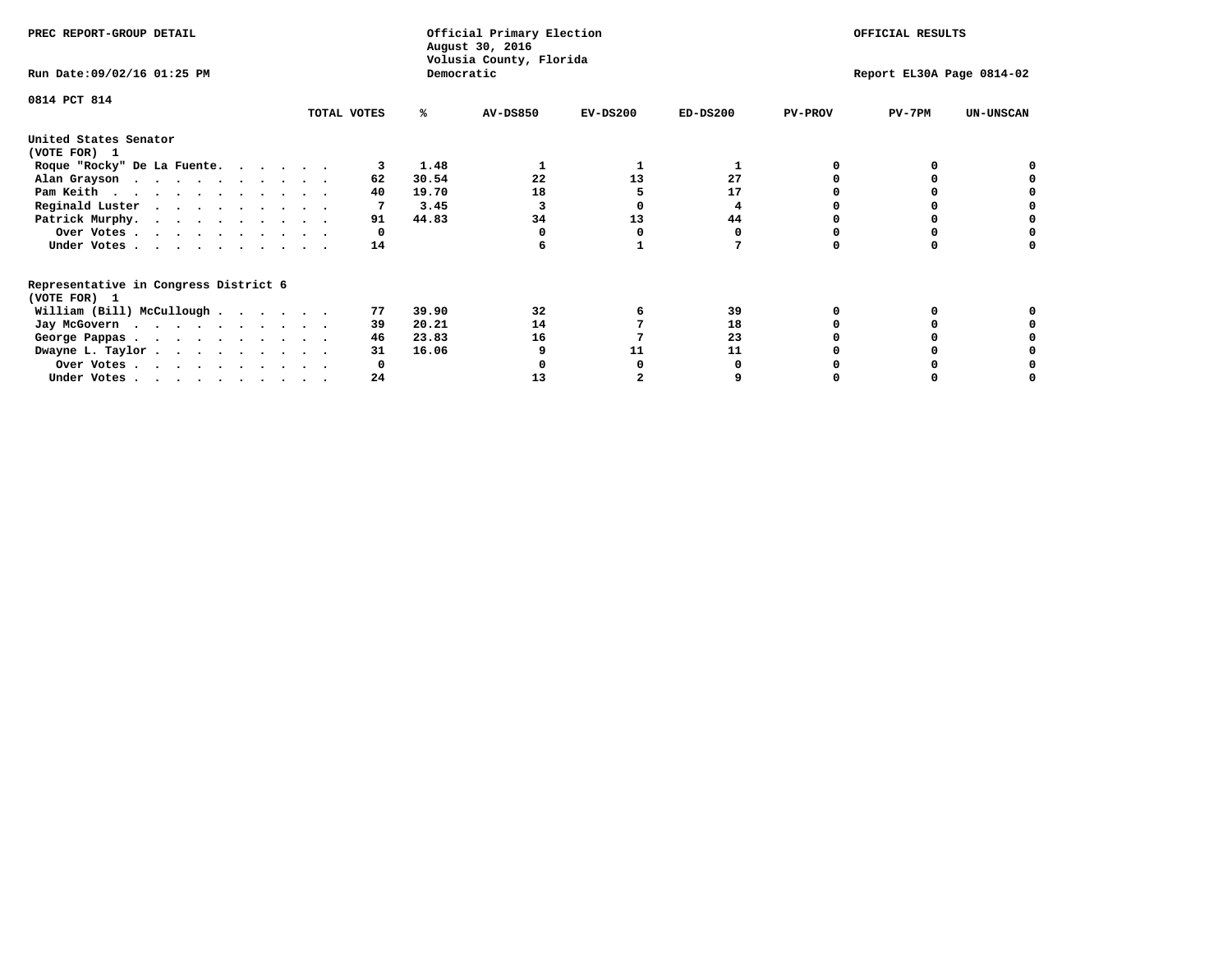| PREC REPORT-GROUP DETAIL<br>Run Date: 09/02/16 01:25 PM |             | Republican    | Official Primary Election<br>August 30, 2016<br>Volusia County, Florida |                |                    |                | OFFICIAL RESULTS<br>Report EL30A Page 0814-03 |                  |
|---------------------------------------------------------|-------------|---------------|-------------------------------------------------------------------------|----------------|--------------------|----------------|-----------------------------------------------|------------------|
| 0814 PCT 814                                            |             |               |                                                                         |                |                    |                |                                               |                  |
|                                                         | TOTAL VOTES | ℁             | <b>AV-DS850</b>                                                         | $EV-DS200$     | $ED-DS200$         | <b>PV-PROV</b> | $PV-7PM$                                      | <b>UN-UNSCAN</b> |
| United States Senator                                   |             |               |                                                                         |                |                    |                |                                               |                  |
| (VOTE FOR) 1<br>Carlos Beruff                           |             | 27.13         |                                                                         |                |                    | 0              | 0                                             |                  |
|                                                         | 89          |               | 42<br>3                                                                 | 11<br>$\Omega$ | 36<br>$\mathbf{1}$ | $\Omega$       | 0                                             | 0<br>$\mathbf 0$ |
| Ernie Rivera                                            | 4<br>217    | 1.22<br>66.16 | 82                                                                      | 28             | 107                | $\mathbf 0$    | $\mathbf 0$                                   | $\mathbf 0$      |
| Marco Rubio.                                            |             |               | 7                                                                       |                |                    | 0              | $\mathbf 0$                                   | $\pmb{0}$        |
| Dwight Mark Anthony Young                               | 18<br>0     | 5.49          | 0                                                                       | 5<br>$\Omega$  | 6<br>0             | 0              |                                               | 0                |
| Over Votes                                              | 7           |               | 4                                                                       | 1              | $\mathbf{2}$       | $\Omega$       | 0<br>$\Omega$                                 | $\mathbf 0$      |
| Under Votes                                             |             |               |                                                                         |                |                    |                |                                               |                  |
| Representative in Congress District 6<br>(VOTE FOR) 1   |             |               |                                                                         |                |                    |                |                                               |                  |
| Fred Costello.                                          | 63          | 19.44         | 36                                                                      | 10             | 17                 | 0              | 0                                             | 0                |
| Ron Desantis                                            | 225         | 69.44         | 82                                                                      | 29             | 114                | 0              | 0                                             | $\mathbf 0$      |
| G. G. Galloway.                                         | 36          | 11.11         | 15                                                                      | 4              | 17                 | $\mathbf 0$    | $\Omega$                                      | $\mathbf 0$      |
| Over Votes                                              | $^{\circ}$  |               | $\mathbf{0}$                                                            | 0              | 0                  | $\mathbf 0$    | $\mathbf 0$                                   | $\mathbf 0$      |
| Under Votes                                             | 11          |               | 5                                                                       | $\overline{a}$ | 4                  | $\mathbf 0$    | $\Omega$                                      | $\mathbf 0$      |
| State Committeeman                                      |             |               |                                                                         |                |                    |                |                                               |                  |
| (VOTE FOR) 1                                            |             |               |                                                                         |                |                    |                |                                               |                  |
| Paul W. Deering<br>$\cdots$                             | 167         | 61.85         | 67                                                                      | 27             | 73                 | 0              | 0                                             | 0                |
| James Oddie.                                            | 103         | 38.15         | 41                                                                      | 14             | 48                 | 0              | 0                                             | $\mathbf 0$      |
| Over Votes                                              | $\mathbf 0$ |               | $\mathbf{0}$                                                            | 0              | $\mathbf 0$        | 0              | $\mathbf 0$                                   | $\mathbf 0$      |
| Under Votes                                             | 65          |               | 30                                                                      | 4              | 31                 | $\Omega$       | 0                                             | $\mathbf 0$      |
| State Committeewoman<br>(VOTE FOR) 1                    |             |               |                                                                         |                |                    |                |                                               |                  |
| Dana Christina Dougherty                                | 133         | 48.90         | 65                                                                      | 19             | 49                 | 0              | 0                                             | 0                |
| Marilyn C. Ford                                         | 139         | 51.10         | 45                                                                      | 21             | 73                 | 0              | 0                                             | 0                |
| Over Votes                                              | 0           |               | $\Omega$                                                                | 0              | $\mathbf{0}$       | 0              | 0                                             | $\mathbf 0$      |
| Under Votes, , , , , , , , , ,                          | 63          |               | 28                                                                      | 5              | 30                 | $\Omega$       | $\Omega$                                      | $\Omega$         |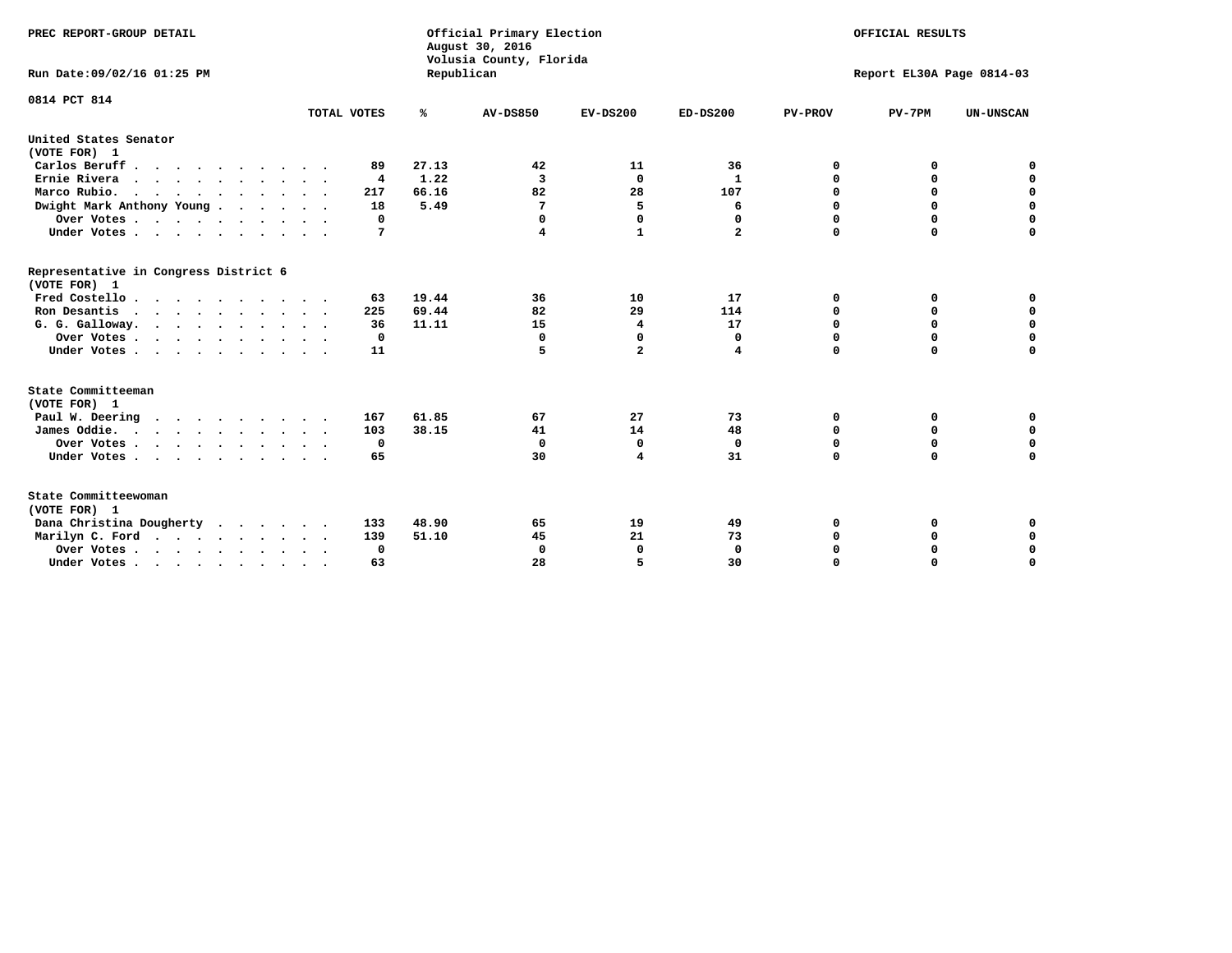| PREC REPORT-GROUP DETAIL<br>Run Date: 09/02/16 01:25 PM |  |  |  |             |        | Official Primary Election<br>August 30, 2016<br>Volusia County, Florida<br>Libertarian |            |            |                | OFFICIAL RESULTS<br>Report EL30A Page 0814-04 |                  |
|---------------------------------------------------------|--|--|--|-------------|--------|----------------------------------------------------------------------------------------|------------|------------|----------------|-----------------------------------------------|------------------|
|                                                         |  |  |  |             |        |                                                                                        |            |            |                |                                               |                  |
| 0814 PCT 814                                            |  |  |  |             |        |                                                                                        |            |            |                |                                               |                  |
|                                                         |  |  |  | TOTAL VOTES | ℁      | AV-DS850                                                                               | $EV-DS200$ | $ED-DS200$ | <b>PV-PROV</b> | $PV-7PM$                                      | <b>UN-UNSCAN</b> |
| United States Senator<br>(VOTE FOR) 1                   |  |  |  |             |        |                                                                                        |            |            |                |                                               |                  |
| Augustus Invictus.                                      |  |  |  | 0           |        |                                                                                        | 0          | 0          |                |                                               | 0                |
| Paul Stanton                                            |  |  |  |             | 100.00 |                                                                                        |            |            |                |                                               | 0                |
| Over Votes                                              |  |  |  | 0           |        |                                                                                        |            | O          |                |                                               | 0                |
| Under Votes                                             |  |  |  | 0           |        |                                                                                        |            |            |                |                                               |                  |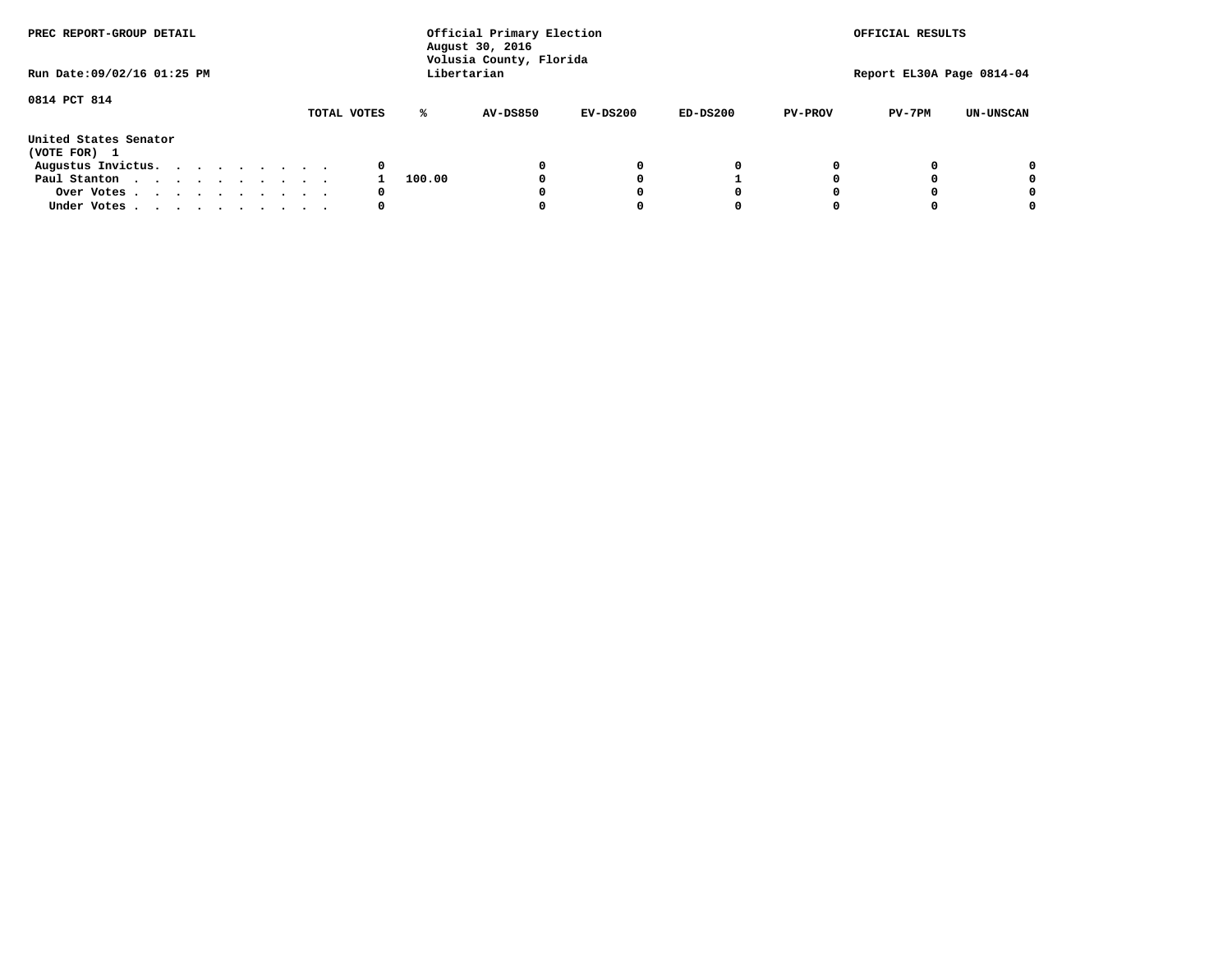| PREC REPORT-GROUP DETAIL                           |              |       | Official Primary Election<br>August 30, 2016<br>Volusia County, Florida |                 |              |                | OFFICIAL RESULTS          |                  |
|----------------------------------------------------|--------------|-------|-------------------------------------------------------------------------|-----------------|--------------|----------------|---------------------------|------------------|
| Run Date: 09/02/16 01:25 PM                        |              |       | Nonpartisan                                                             |                 |              |                | Report EL30A Page 0814-05 |                  |
| 0814 PCT 814                                       |              |       |                                                                         |                 |              |                |                           |                  |
|                                                    | TOTAL VOTES  | ℁     | <b>AV-DS850</b>                                                         | $EV-DS200$      | $ED-DS200$   | <b>PV-PROV</b> | $PV-7PM$                  | <b>UN-UNSCAN</b> |
| Circuit Judge 7th Circuit Group 4<br>(VOTE FOR) 1  |              |       |                                                                         |                 |              |                |                           |                  |
| Chris France - WITHDRAWN<br>.                      | 87           | 15.76 | 34                                                                      | 13              | 40           | 0              | 0                         | 0                |
| Sebrina L. Slack                                   | 174          | 31.52 | 82                                                                      | 22              | 70           | $\Omega$       | $\mathbf 0$               | $\mathbf 0$      |
| Stasia Warren                                      | 291          | 52.72 | 103                                                                     | 41              | 147          | $\mathbf 0$    | $\mathbf 0$               | $\mathbf 0$      |
| Over Votes                                         | 0            |       | $\mathbf{0}$                                                            | $\mathbf 0$     | 0            | $\mathbf 0$    | $\mathbf 0$               | $\mathbf 0$      |
| Under Votes                                        | 76           |       | 33                                                                      | 8               | 35           | $\mathbf 0$    | $\mathbf 0$               | $\mathbf 0$      |
| Circuit Judge 7th Circuit Group 10<br>(VOTE FOR) 1 |              |       |                                                                         |                 |              |                |                           |                  |
| Malcolm Anthony                                    | 193          | 35.87 | 78                                                                      | 21              | 94           | 0              | 0                         | 0                |
| Scott DuPont                                       | 345          | 64.13 | 138                                                                     | 52              | 155          | $\mathbf 0$    | $\mathbf 0$               | $\mathbf 0$      |
| Over Votes<br>$\cdot$                              | 0            |       | $\mathbf 0$                                                             | $\mathbf 0$     | 0            | 0              | $\mathbf 0$               | $\mathbf 0$      |
| Under Votes                                        | 90           |       | 36                                                                      | 11              | 43           | $\mathbf 0$    | $\Omega$                  | 0                |
| Circuit Judge 7th Circuit Group 13<br>(VOTE FOR) 1 |              |       |                                                                         |                 |              |                |                           |                  |
| David Hood.                                        | 229          | 41.26 | 80                                                                      | 31              | 118          | 0              | 0                         | $\mathbf 0$      |
| A. "Kathleen" McNeilly                             | 326          | 58.74 | 141                                                                     | 46              | 139          | $\mathbf 0$    | $\mathbf 0$               | $\mathbf 0$      |
| Over Votes                                         | $\mathbf 0$  |       | $\mathbf{0}$                                                            | $\mathbf 0$     | 0            | 0              | $\mathbf 0$               | $\mathbf 0$      |
| Under Votes                                        | 73           |       | 31                                                                      | $7\phantom{.0}$ | 35           | $\mathbf 0$    | $\mathbf 0$               | 0                |
| Circuit Judge 7th Circuit Group 17<br>(VOTE FOR) 1 |              |       |                                                                         |                 |              |                |                           |                  |
| Linda L. Gaustad                                   | 222          | 41.19 | 96                                                                      | 33              | 93           | 0              | 0                         | $\mathbf 0$      |
| Howard O. McGillin Jr                              | 317          | 58.81 | 118                                                                     | 41              | 158          | 0              | 0                         | $\mathbf 0$      |
| Over Votes                                         | $\mathbf 0$  |       | $\Omega$                                                                | 0               | 0            | $\mathbf 0$    | $\mathbf 0$               | 0                |
| Under Votes                                        | 89           |       | 38                                                                      | 10              | 41           | $\mathbf 0$    | $\mathbf 0$               | $\mathbf 0$      |
| County Judge 7th Circuit Group 3<br>(VOTE FOR) 1   |              |       |                                                                         |                 |              |                |                           |                  |
| Heather Caeners<br>$\cdots$                        | 213          | 38.17 | 75                                                                      | 23              | 115          | 0              | 0                         | 0                |
| Shirley A. Green                                   | 273          | 48.92 | 123                                                                     | 37              | 113          | $\mathbf 0$    | $\mathbf 0$               | $\mathbf 0$      |
| Marla Rawnsley.<br>$\cdot$                         | 72           | 12.90 | 25                                                                      | 15              | 32           | 0              | $\mathbf 0$               | $\pmb{0}$        |
| Over Votes.<br>$\ddot{\phantom{a}}$<br>$\cdot$     | $\mathbf{0}$ |       | $\Omega$                                                                | $\mathbf 0$     | $\mathbf{0}$ | $\mathbf 0$    | $\mathbf 0$               | $\mathbf 0$      |
| Under Votes<br>$\sim$<br>$\sim$                    | 70           |       | 29                                                                      | 9               | 32           | $\mathbf 0$    | $\mathbf 0$               | 0                |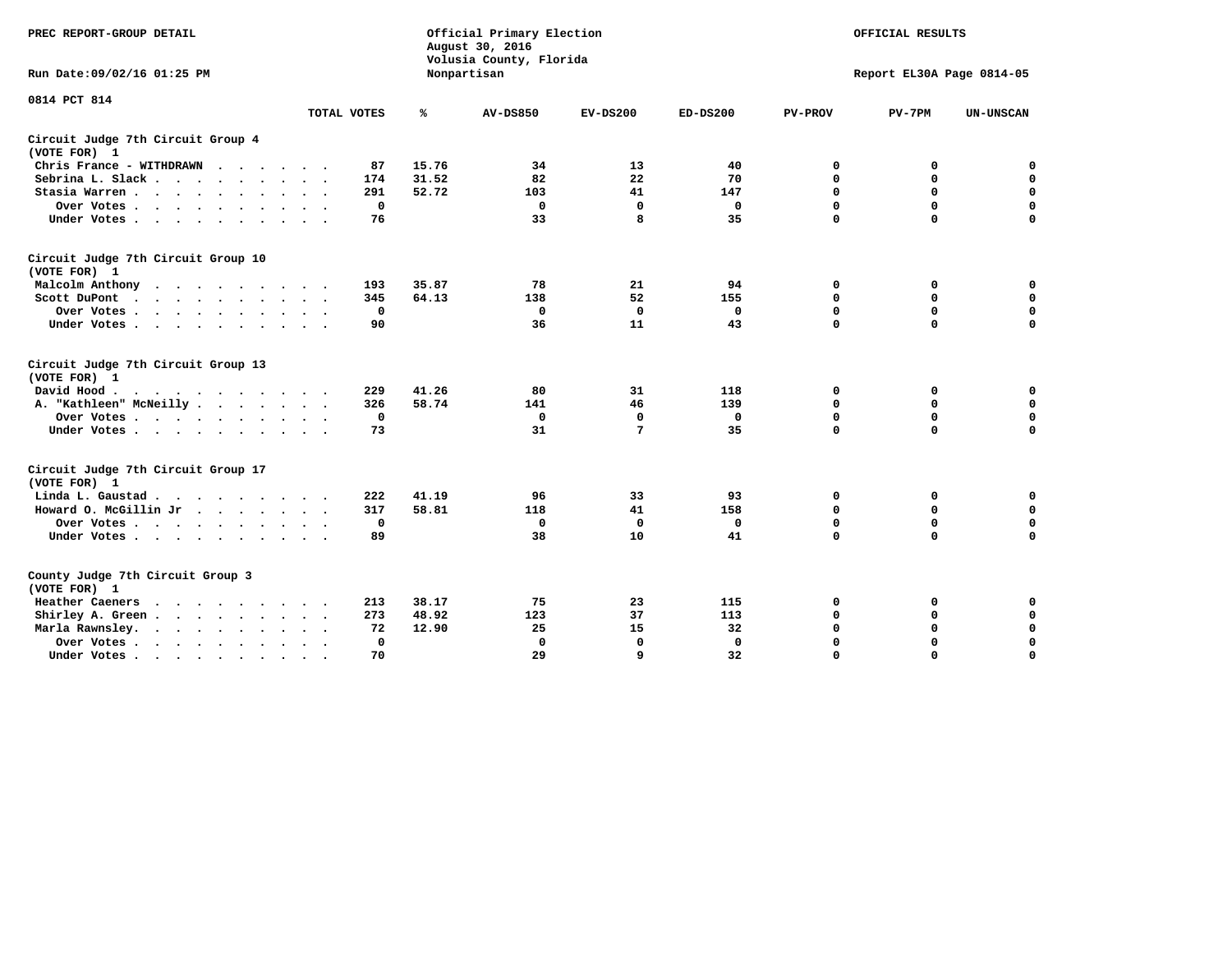| PREC REPORT-GROUP DETAIL                                                                                                                                                                                                                          |                        | August 30, 2016 | Official Primary Election<br>Volusia County, Florida |                         |              |                | OFFICIAL RESULTS          |                  |
|---------------------------------------------------------------------------------------------------------------------------------------------------------------------------------------------------------------------------------------------------|------------------------|-----------------|------------------------------------------------------|-------------------------|--------------|----------------|---------------------------|------------------|
| Run Date: 09/02/16 01:25 PM                                                                                                                                                                                                                       |                        | Nonpartisan     |                                                      |                         |              |                | Report EL30A Page 0814-06 |                  |
| 0814 PCT 814                                                                                                                                                                                                                                      | TOTAL VOTES            | ℁               | <b>AV-DS850</b>                                      | $EV-DS200$              | $ED-DS200$   | <b>PV-PROV</b> | $PV-7PM$                  | <b>UN-UNSCAN</b> |
| Sheriff<br>(VOTE FOR) 1                                                                                                                                                                                                                           |                        |                 |                                                      |                         |              |                |                           |                  |
| Wendell C. Bradford                                                                                                                                                                                                                               | 50                     | 8.01            | 21                                                   | 9                       | 20           | $\Omega$       | 0                         | $\mathbf 0$      |
| Dave Brannon                                                                                                                                                                                                                                      | 87                     | 13.94           | 26                                                   | 15                      | 46           | $\mathbf 0$    | 0                         | $\mathbf 0$      |
| Mike Chitwood                                                                                                                                                                                                                                     | 330                    | 52.88           | 151                                                  | 34                      | 145          | $\Omega$       | 0                         | $\mathbf 0$      |
| Eric Dietrich.                                                                                                                                                                                                                                    | 146                    | 23.40           | 43                                                   | 23                      | 80           | $\mathbf 0$    | 0                         | $\mathbf 0$      |
| James E. (Jim) Gillum                                                                                                                                                                                                                             | 11                     | 1.76            | 9                                                    | $\overline{a}$          | $\Omega$     | $\Omega$       | $\Omega$                  | $\mathbf 0$      |
| Over Votes                                                                                                                                                                                                                                        | $\mathbf 0$            |                 | $\mathbf 0$                                          | $\mathbf 0$             | $\mathbf{0}$ | $\Omega$       | 0                         | $\mathbf 0$      |
| Under Votes                                                                                                                                                                                                                                       | 4                      |                 | $\overline{a}$                                       | $\mathbf{1}$            | $\mathbf{1}$ | $\Omega$       | $\Omega$                  | $\Omega$         |
| Property Appraiser                                                                                                                                                                                                                                |                        |                 |                                                      |                         |              |                |                           |                  |
| (VOTE FOR) 1                                                                                                                                                                                                                                      |                        |                 |                                                      |                         |              |                |                           |                  |
| Larry Bartlett.                                                                                                                                                                                                                                   | 177                    | 31.55           | 82                                                   | 19                      | 76           | $\mathbf 0$    | 0                         | 0                |
| H. Alan Burton.                                                                                                                                                                                                                                   | 252                    | 44.92           | 88                                                   | 41                      | 123          | $\mathbf{0}$   | 0                         | $\mathbf 0$      |
| Mike Swanto.                                                                                                                                                                                                                                      | 132                    | 23.53           | 48                                                   | 19                      | 65           | $\Omega$       | $\Omega$                  | 0                |
| Over Votes.                                                                                                                                                                                                                                       | $\mathbf 0$            |                 | $\mathbf 0$                                          | $\mathbf 0$             | $\mathbf 0$  | $\mathbf 0$    | 0                         | 0                |
| Under Votes                                                                                                                                                                                                                                       | 67                     |                 | 34                                                   | 5                       | 28           | $\Omega$       | $\Omega$                  | $\mathbf 0$      |
| Supervisor of Elections                                                                                                                                                                                                                           |                        |                 |                                                      |                         |              |                |                           |                  |
| (VOTE FOR) 1                                                                                                                                                                                                                                      |                        |                 |                                                      |                         |              |                |                           |                  |
| Teresa Apgar<br>$\cdots$                                                                                                                                                                                                                          | 68<br>$\sim$ $\sim$    | 12.01           | 26                                                   | 8                       | 34           | $\mathbf 0$    | 0                         | 0                |
| David Lee Davis                                                                                                                                                                                                                                   | 81                     | 14.31           | 29                                                   | 11                      | 41           | $\mathbf 0$    | 0                         | $\mathbf 0$      |
| Bill Fyfe.                                                                                                                                                                                                                                        | 40                     | 7.07            | 15                                                   | 10                      | 15           | $\mathbf 0$    | 0                         | $\mathbf 0$      |
| Lisa Lewis                                                                                                                                                                                                                                        | 377                    | 66.61           | 155                                                  | 47                      | 175          | $\mathbf 0$    | 0                         | $\mathbf 0$      |
| Over Votes                                                                                                                                                                                                                                        | 0                      |                 | $\mathbf 0$                                          | $\mathbf 0$             | $\mathbf 0$  | $\mathbf 0$    | 0                         | $\pmb{0}$        |
| Under Votes                                                                                                                                                                                                                                       | 62                     |                 | 27                                                   | 8                       | 27           | $\mathbf 0$    | $\Omega$                  | $\mathbf 0$      |
| County Council Chair<br>(VOTE FOR) 1                                                                                                                                                                                                              |                        |                 |                                                      |                         |              |                |                           |                  |
| Jason P. Davis.                                                                                                                                                                                                                                   | 139                    | 25.05           | 58                                                   | 17                      | 64           | $\mathbf 0$    | 0                         | 0                |
| Greg Gimbert<br>$\mathbf{r}$ . The contract of the contract of the contract of the contract of the contract of the contract of the contract of the contract of the contract of the contract of the contract of the contract of the contract of th | 115                    | 20.72           | 42                                                   | 22                      | 51           | $\mathbf{0}$   | 0                         | $\mathbf 0$      |
| Ed Kelley                                                                                                                                                                                                                                         | 247                    | 44.50           | 88                                                   | 33                      | 126          | $\Omega$       | 0                         | $\mathbf 0$      |
| Tom Laputka.                                                                                                                                                                                                                                      | 54                     | 9.73            | 32                                                   | $\overline{3}$          | 19           | $\Omega$       | $\mathbf 0$               | $\mathbf 0$      |
| Over Votes                                                                                                                                                                                                                                        | $\mathbf 0$            |                 | $\mathbf 0$                                          | $\mathbf{0}$            | $\mathbf{0}$ | $\Omega$       | 0                         | 0                |
| Under Votes                                                                                                                                                                                                                                       | 73                     |                 | 32                                                   | 9                       | 32           | $\Omega$       | $\Omega$                  | $\mathbf 0$      |
| Amendment 4                                                                                                                                                                                                                                       |                        |                 |                                                      |                         |              |                |                           |                  |
| (VOTE FOR) 1                                                                                                                                                                                                                                      |                        |                 |                                                      |                         |              |                |                           |                  |
| $Yes \cdot \cdot \cdot \cdot \cdot \cdot \cdot \cdot \cdot$                                                                                                                                                                                       | 446<br>$\cdot$ .       | 75.98           | 169                                                  | 68                      | 209          | 0              | 0                         | 0                |
| $No.$<br>$\ddot{\phantom{a}}$                                                                                                                                                                                                                     | 141                    | 24.02           | 65                                                   | 12                      | 64           | $\Omega$       | 0                         | $\mathbf 0$      |
| Over Votes .<br>$\cdots$                                                                                                                                                                                                                          | $\mathbf 0$            |                 | $\mathbf 0$                                          | $\mathbf{0}$            | $\mathbf 0$  | $\mathbf 0$    | 0                         | $\mathbf 0$      |
| Under Votes<br>$\sim$                                                                                                                                                                                                                             | 41<br>$\sim$<br>$\sim$ |                 | 18                                                   | $\overline{\mathbf{4}}$ | 19           | $\mathbf 0$    | 0                         | $\mathbf 0$      |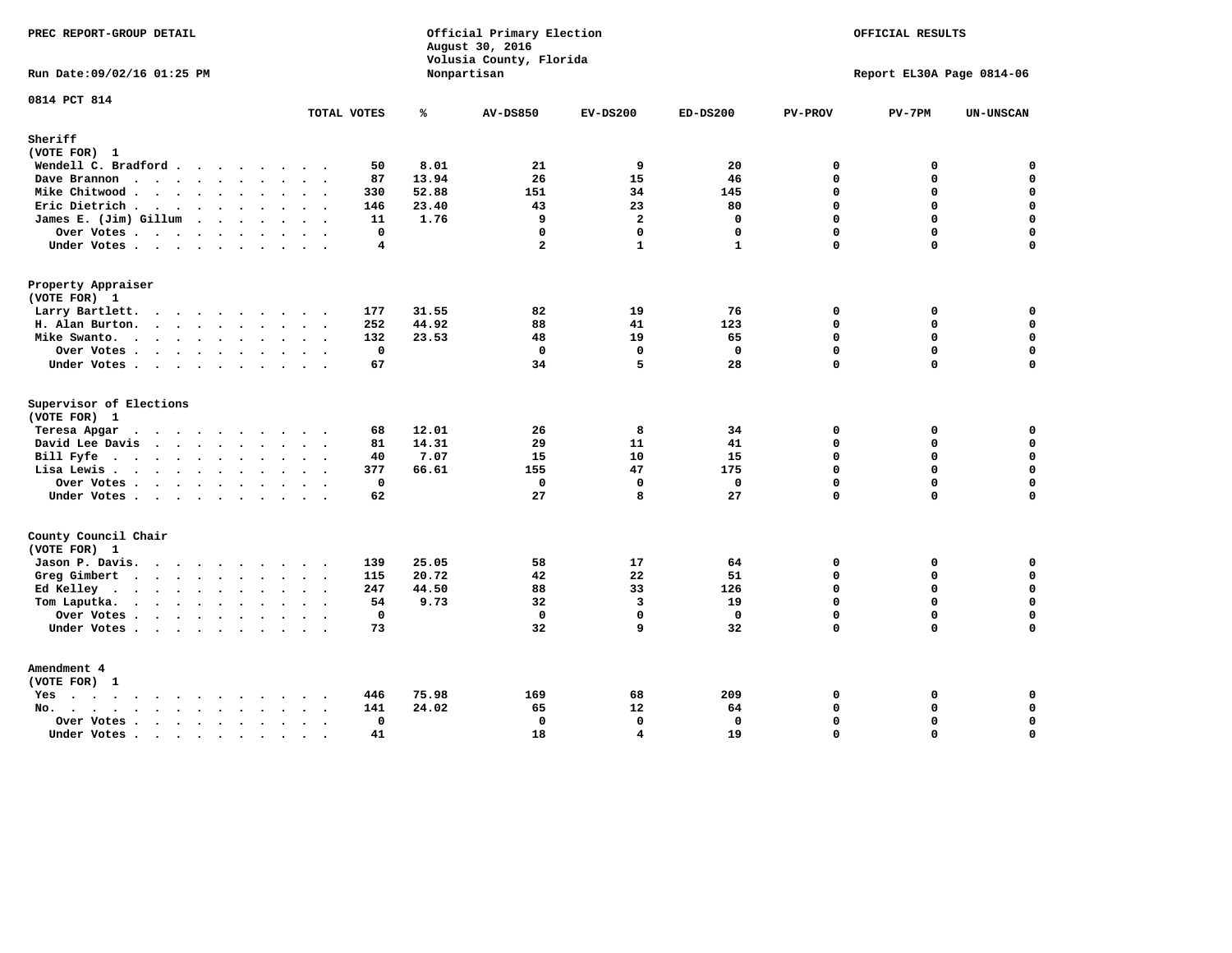| PREC REPORT-GROUP DETAIL                                    |              |                   | Official Primary Election<br>August 30, 2016 |            |            |                | OFFICIAL RESULTS          |                  |
|-------------------------------------------------------------|--------------|-------------------|----------------------------------------------|------------|------------|----------------|---------------------------|------------------|
| Run Date:09/02/16 01:25 PM                                  |              | <b>STATISTICS</b> | Volusia County, Florida                      |            |            |                | Report EL30A Page 0816-01 |                  |
| 0816 PCT 816                                                |              |                   |                                              |            |            |                |                           |                  |
|                                                             | TOTAL VOTES  | ℁                 | <b>AV-DS850</b>                              | $EV-DS200$ | $ED-DS200$ | <b>PV-PROV</b> | $PV-7PM$                  | <b>UN-UNSCAN</b> |
| REGISTERED VOTERS - TOTAL 1,917                             |              |                   |                                              |            |            |                |                           |                  |
| REGISTERED VOTERS - Democratic<br>$\cdots$                  | 528          | 27.54             |                                              |            |            |                |                           |                  |
| REGISTERED VOTERS - Republican                              | 848          | 44.24             |                                              |            |            |                |                           |                  |
| REGISTERED VOTERS - Libertarian                             | 3            | .16               |                                              |            |            |                |                           |                  |
| REGISTERED VOTERS - Nonpartisan                             | 538          |                   |                                              |            |            |                |                           |                  |
| BALLOTS CAST - TOTAL.                                       | 577          |                   | 228                                          | 58         | 291        |                |                           |                  |
| BALLOTS CAST - Democratic                                   | 175          | 30.33             | 85                                           | 21         | 69         |                |                           |                  |
| BALLOTS CAST - Republican                                   | 324          | 56.15             | 111                                          | 29         | 184        |                |                           |                  |
| BALLOTS CAST - Libertarian.                                 | $\mathbf{o}$ |                   | 0                                            | 0          | 0          |                |                           |                  |
| BALLOTS CAST - Nonpartisan.                                 | 78           | 13.52             | 32                                           | 8          | 38         |                |                           | 0                |
| BALLOTS CAST - BLANK.                                       |              |                   | 0                                            |            | 0          | $\Omega$       |                           |                  |
| VOTER TURNOUT - TOTAL $\cdot \cdot \cdot \cdot \cdot \cdot$ |              | 30.10             |                                              |            |            |                |                           |                  |
| VOTER TURNOUT - Democratic.<br>$\cdot$                      |              | 33.14             |                                              |            |            |                |                           |                  |
| VOTER TURNOUT - Republican.                                 |              | 38.21             |                                              |            |            |                |                           |                  |
| VOTER TURNOUT - Libertarian                                 |              |                   |                                              |            |            |                |                           |                  |
| VOTER TURNOUT - BLANK                                       |              |                   |                                              |            |            |                |                           |                  |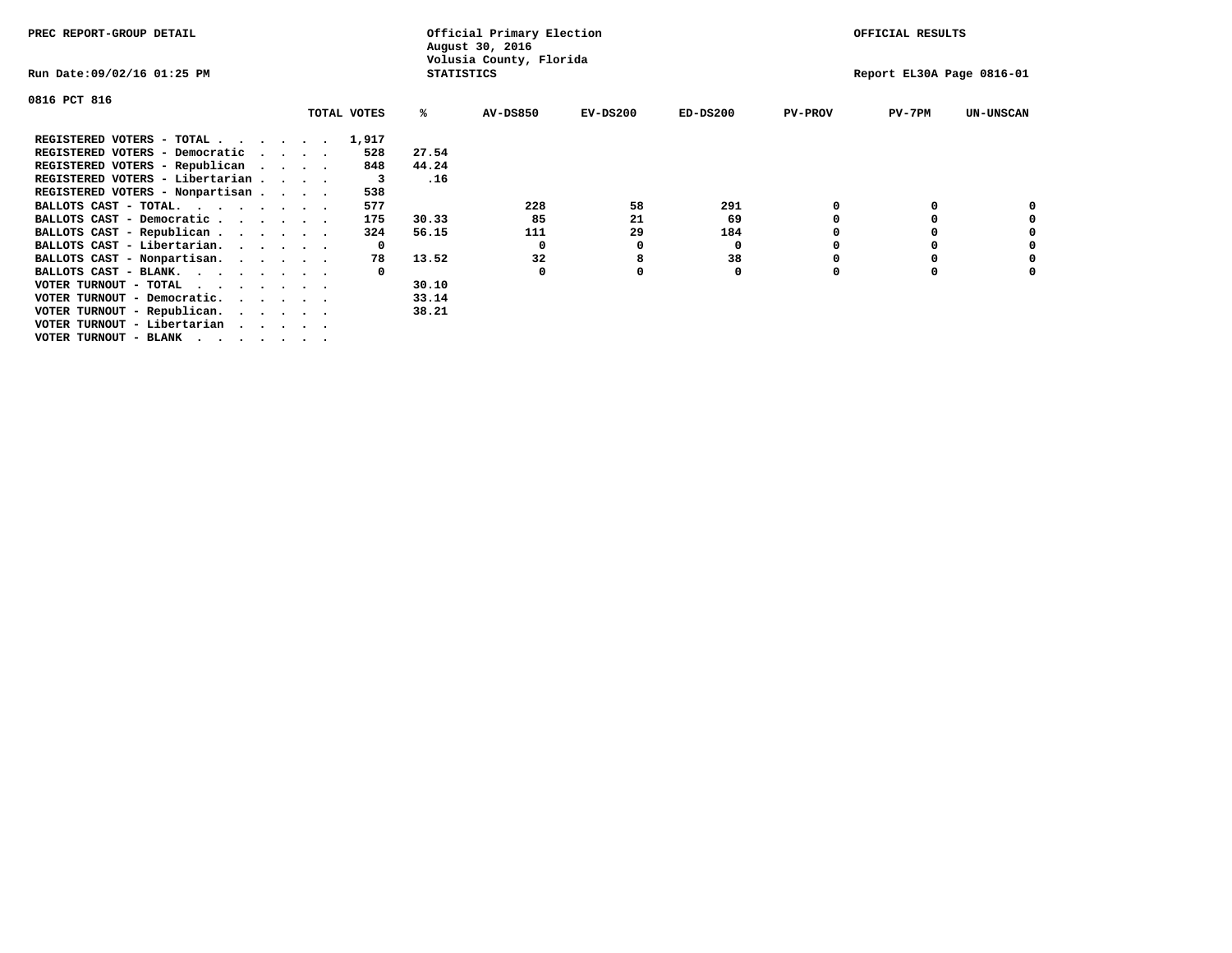| PREC REPORT-GROUP DETAIL                                                         |             |            | Official Primary Election<br>August 30, 2016<br>Volusia County, Florida |            |                |                | OFFICIAL RESULTS          |                  |
|----------------------------------------------------------------------------------|-------------|------------|-------------------------------------------------------------------------|------------|----------------|----------------|---------------------------|------------------|
| Run Date: 09/02/16 01:25 PM                                                      |             | Democratic |                                                                         |            |                |                | Report EL30A Page 0816-02 |                  |
| 0816 PCT 816                                                                     | TOTAL VOTES | ℁          | <b>AV-DS850</b>                                                         | $EV-DS200$ | $ED-DS200$     | <b>PV-PROV</b> | $PV-7PM$                  | <b>UN-UNSCAN</b> |
| United States Senator<br>(VOTE FOR) 1                                            |             |            |                                                                         |            |                |                |                           |                  |
| Roque "Rocky" De La Fuente.                                                      | 4           | 2.40       | 3                                                                       |            | 1              | O              | O                         |                  |
| Alan Grayson                                                                     | 57          | 34.13      | 27                                                                      |            | 21             |                |                           |                  |
| Pam Keith                                                                        | 27          | 16.17      | 15                                                                      | 3          | 9              |                | 0                         |                  |
| Reginald Luster                                                                  | 2           | 1.20       | $\mathbf{2}$                                                            |            | 0              |                | 0                         | $\mathbf 0$      |
| Patrick Murphy.                                                                  | 77          | 46.11      | 32                                                                      | 9          | 36             | $\Omega$       | 0                         | $\mathbf 0$      |
| Over Votes                                                                       | 0           |            | $\Omega$                                                                | O          | $\mathbf 0$    | O              | 0                         | $\Omega$         |
| Under Votes                                                                      | 8           |            |                                                                         | $\Omega$   | $\overline{a}$ | $\Omega$       | $\Omega$                  | U                |
| Representative in Congress District 6<br>(VOTE FOR) 1                            |             |            |                                                                         |            |                |                |                           |                  |
| William (Bill) McCullough                                                        | 72          | 44.17      | 35                                                                      | 10         | 27             | O              | 0                         |                  |
| Jay McGovern                                                                     | 31          | 19.02      | 15                                                                      | 4          | 12             | O              | $\Omega$                  | O                |
| George Pappas.                                                                   | 28          | 17.18      | 14                                                                      | 3          | 11             |                | $\Omega$                  | 0                |
| Dwayne L. Taylor                                                                 | 32          | 19.63      | 15                                                                      |            | 13             | $\Omega$       | 0                         | $\mathbf 0$      |
| Over Votes                                                                       | 0           |            | 0                                                                       | $\Omega$   | 0              | $\Omega$       | $\Omega$                  | 0                |
| Under Votes                                                                      | 12          |            | 6                                                                       | $\Omega$   | 6              | $\Omega$       | $\Omega$                  | O                |
| State Representative District 26<br>(VOTE FOR) 1                                 |             |            |                                                                         |            |                |                |                           |                  |
| Patrick Henry                                                                    | 57          | 59.38      | 34                                                                      | 3          | 20             | O              | 0                         |                  |
| Steve Miller                                                                     | 39          | 40.63      | 24                                                                      |            |                |                |                           | 0                |
| Over Votes                                                                       | 0           |            | 0                                                                       | O          |                |                | O                         | 0                |
| Under Votes, $\cdot$ , $\cdot$ , $\cdot$ , $\cdot$ , $\cdot$ , $\cdot$ , $\cdot$ | 12          |            |                                                                         |            |                |                |                           | U                |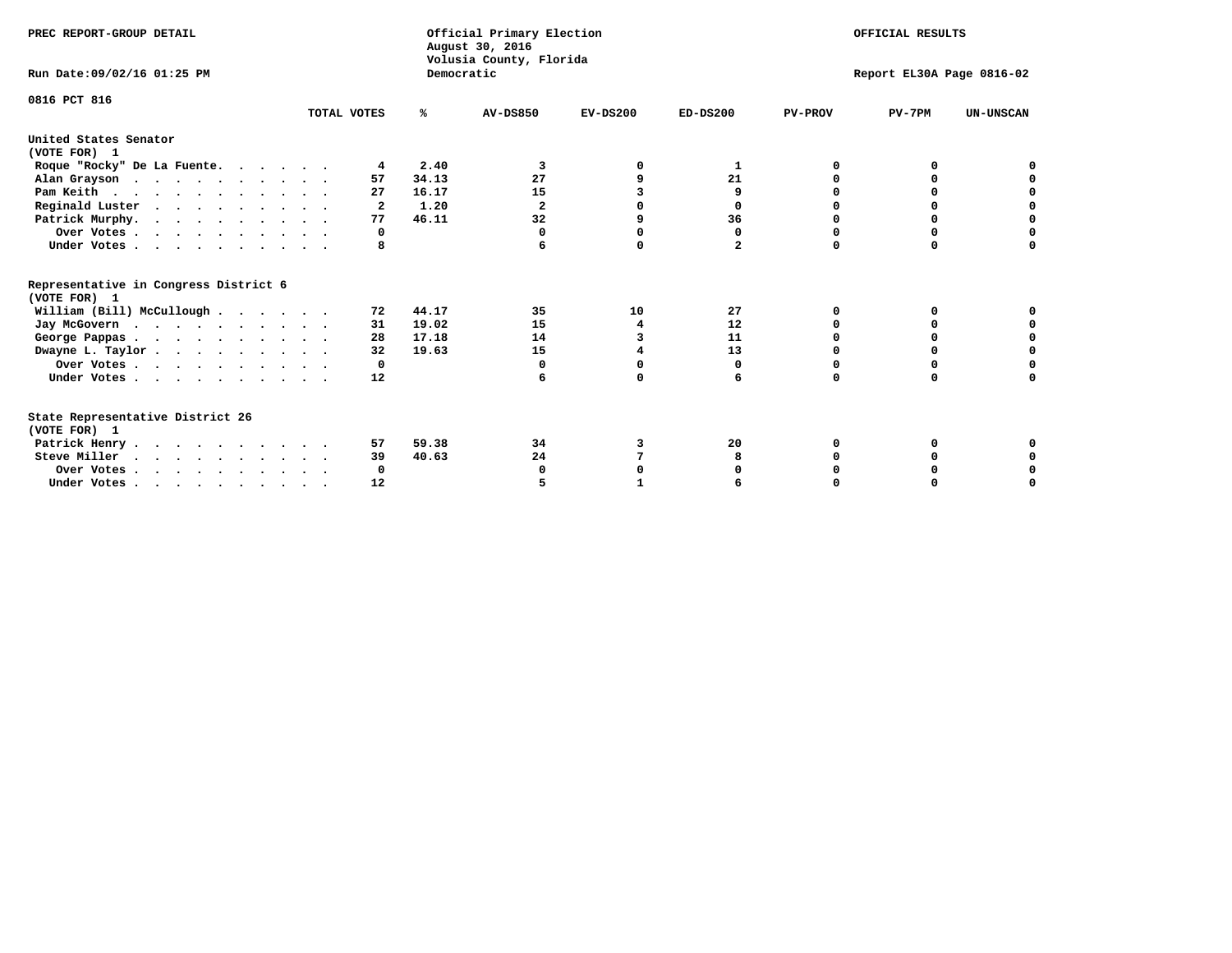| PREC REPORT-GROUP DETAIL<br>Run Date: 09/02/16 01:25 PM |             | Republican | Official Primary Election<br>August 30, 2016<br>Volusia County, Florida |                |              |                | OFFICIAL RESULTS<br>Report EL30A Page 0816-03 |                  |
|---------------------------------------------------------|-------------|------------|-------------------------------------------------------------------------|----------------|--------------|----------------|-----------------------------------------------|------------------|
|                                                         |             |            |                                                                         |                |              |                |                                               |                  |
| 0816 PCT 816                                            |             |            |                                                                         |                |              |                |                                               |                  |
|                                                         | TOTAL VOTES | ℁          | <b>AV-DS850</b>                                                         | $EV-DS200$     | $ED-DS200$   | <b>PV-PROV</b> | $PV-7PM$                                      | <b>UN-UNSCAN</b> |
| United States Senator<br>(VOTE FOR) 1                   |             |            |                                                                         |                |              |                |                                               |                  |
| Carlos Beruff                                           | 106         | 33.54      | 41                                                                      | 13             | 52           | 0              | 0                                             | 0                |
| Ernie Rivera                                            | -6          | 1.90       | $\mathbf{1}$                                                            | $\mathbf{1}$   | 4            | $\Omega$       | 0                                             | $\mathbf 0$      |
| Marco Rubio.                                            | 191         | 60.44      | 64                                                                      | 15             | 112          | $\mathbf 0$    | $\mathbf 0$                                   | $\mathbf 0$      |
| Dwight Mark Anthony Young                               | 13          | 4.11       | 4                                                                       | 0              | 9            | 0              | $\mathbf 0$                                   | $\pmb{0}$        |
| Over Votes                                              | 0           |            | 0                                                                       | $\Omega$       | 0            | 0              | 0                                             | 0                |
| Under Votes                                             | 8           |            | 1                                                                       | 0              | 7            | $\Omega$       | $\Omega$                                      | $\mathbf 0$      |
| Representative in Congress District 6<br>(VOTE FOR) 1   |             |            |                                                                         |                |              |                |                                               |                  |
| Fred Costello.                                          | 77          | 25.00      | 28                                                                      | 8              | 41           | 0              | 0                                             | 0                |
| Ron Desantis                                            | 191         | 62.01      | 62                                                                      | 19             | 110          | 0              | 0                                             | $\mathbf 0$      |
| G. G. Galloway.                                         | 40          | 12.99      | 16                                                                      | $\overline{a}$ | 22           | $\Omega$       | $\Omega$                                      | $\mathbf 0$      |
| Over Votes                                              | 0           |            | $\mathbf{0}$                                                            | $\mathbf 0$    | $\mathbf{0}$ | $\Omega$       | $\mathbf 0$                                   | $\mathbf 0$      |
| Under Votes                                             | 16          |            | 5                                                                       | 0              | 11           | $\Omega$       | $\Omega$                                      | $\Omega$         |
| State Committeeman                                      |             |            |                                                                         |                |              |                |                                               |                  |
| (VOTE FOR) 1                                            |             |            |                                                                         |                |              |                |                                               |                  |
| Paul W. Deering                                         | 159         | 64.11      | 55                                                                      | 15             | 89           | 0              | 0                                             | 0                |
| James Oddie.                                            | 89          | 35.89      | 34                                                                      | 10             | 45           | 0              | 0                                             | $\mathbf 0$      |
| Over Votes                                              | 0           |            | $\mathbf{0}$                                                            | 0              | $\mathbf 0$  | 0              | $\mathbf 0$                                   | $\mathbf 0$      |
| Under Votes                                             | 76          |            | 22                                                                      | 4              | 50           | $\Omega$       | 0                                             | $\mathbf 0$      |
| State Committeewoman<br>(VOTE FOR) 1                    |             |            |                                                                         |                |              |                |                                               |                  |
| Dana Christina Dougherty<br>.                           | 157         | 61.33      | 60                                                                      | 15             | 82           | 0              | 0                                             | 0                |
| Marilyn C. Ford                                         | 99          | 38.67      | 33                                                                      | 9              | 57           | 0              | 0                                             | 0                |
| Over Votes                                              | $\Omega$    |            | $\Omega$                                                                | $\Omega$       | $\mathbf{0}$ | 0              | 0                                             | $\mathbf 0$      |
| Under Votes, , , , , , , , , ,                          | 68          |            | 18                                                                      | 5              | 45           | $\Omega$       | $\Omega$                                      | $\Omega$         |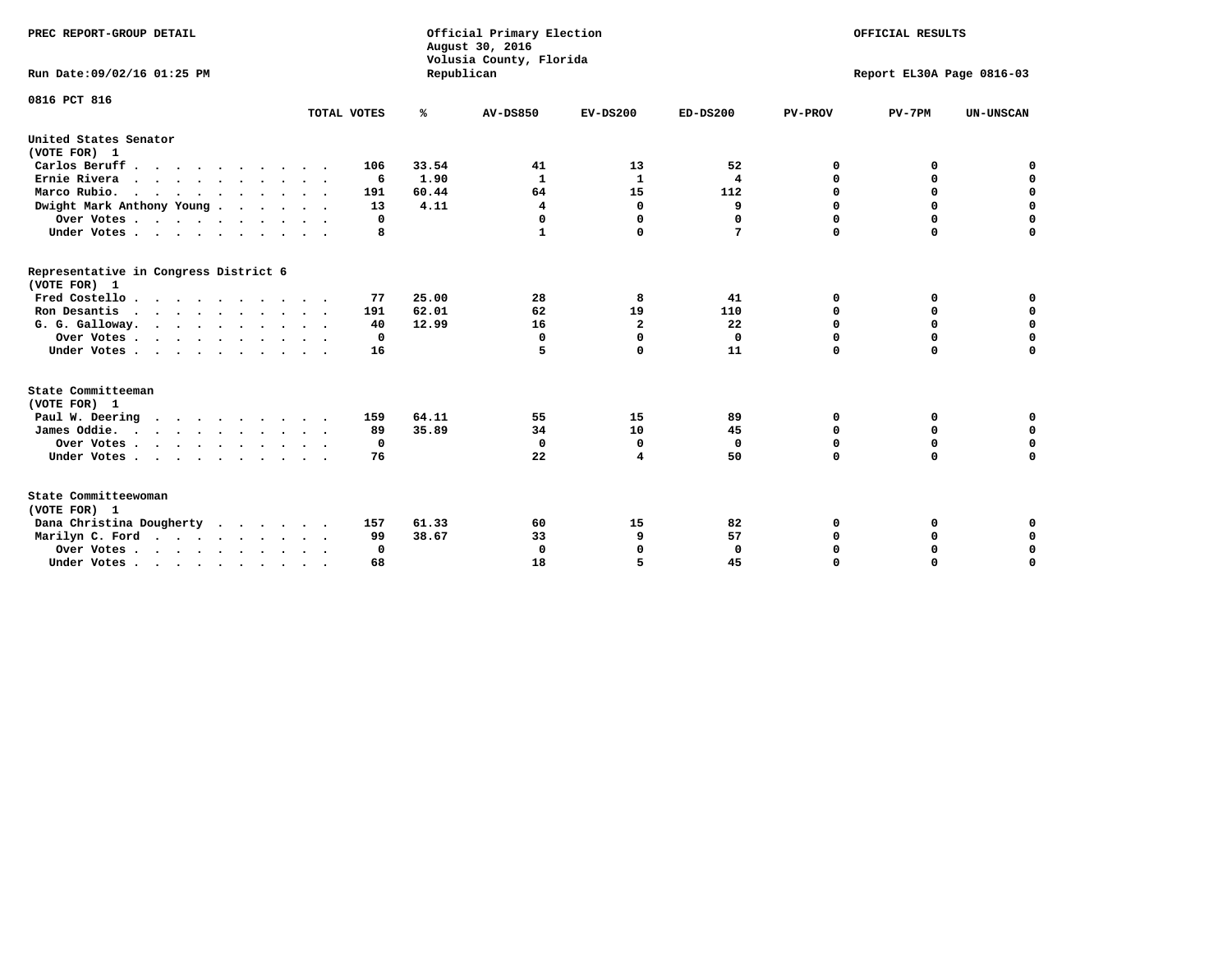| PREC REPORT-GROUP DETAIL<br>Run Date: 09/02/16 01:25 PM |  |  |  |  |             |   | Official Primary Election<br>August 30, 2016<br>Volusia County, Florida<br>Libertarian |            |            |                | OFFICIAL RESULTS<br>Report EL30A Page 0816-04 |                  |
|---------------------------------------------------------|--|--|--|--|-------------|---|----------------------------------------------------------------------------------------|------------|------------|----------------|-----------------------------------------------|------------------|
| 0816 PCT 816                                            |  |  |  |  | TOTAL VOTES | ℁ | AV-DS850                                                                               | $EV-DS200$ | $ED-DS200$ | <b>PV-PROV</b> | $PV-7PM$                                      | <b>UN-UNSCAN</b> |
| United States Senator<br>(VOTE FOR) 1                   |  |  |  |  |             |   |                                                                                        |            |            |                |                                               |                  |
| Augustus Invictus.                                      |  |  |  |  | 0           |   |                                                                                        | 0          | 0          |                |                                               | 0                |
| Paul Stanton                                            |  |  |  |  | 0           |   |                                                                                        |            | 0          |                |                                               | 0                |
| Over Votes                                              |  |  |  |  | 0           |   |                                                                                        |            | 0          |                |                                               | 0                |
| Under Votes                                             |  |  |  |  | 0           |   |                                                                                        |            |            |                |                                               | 0                |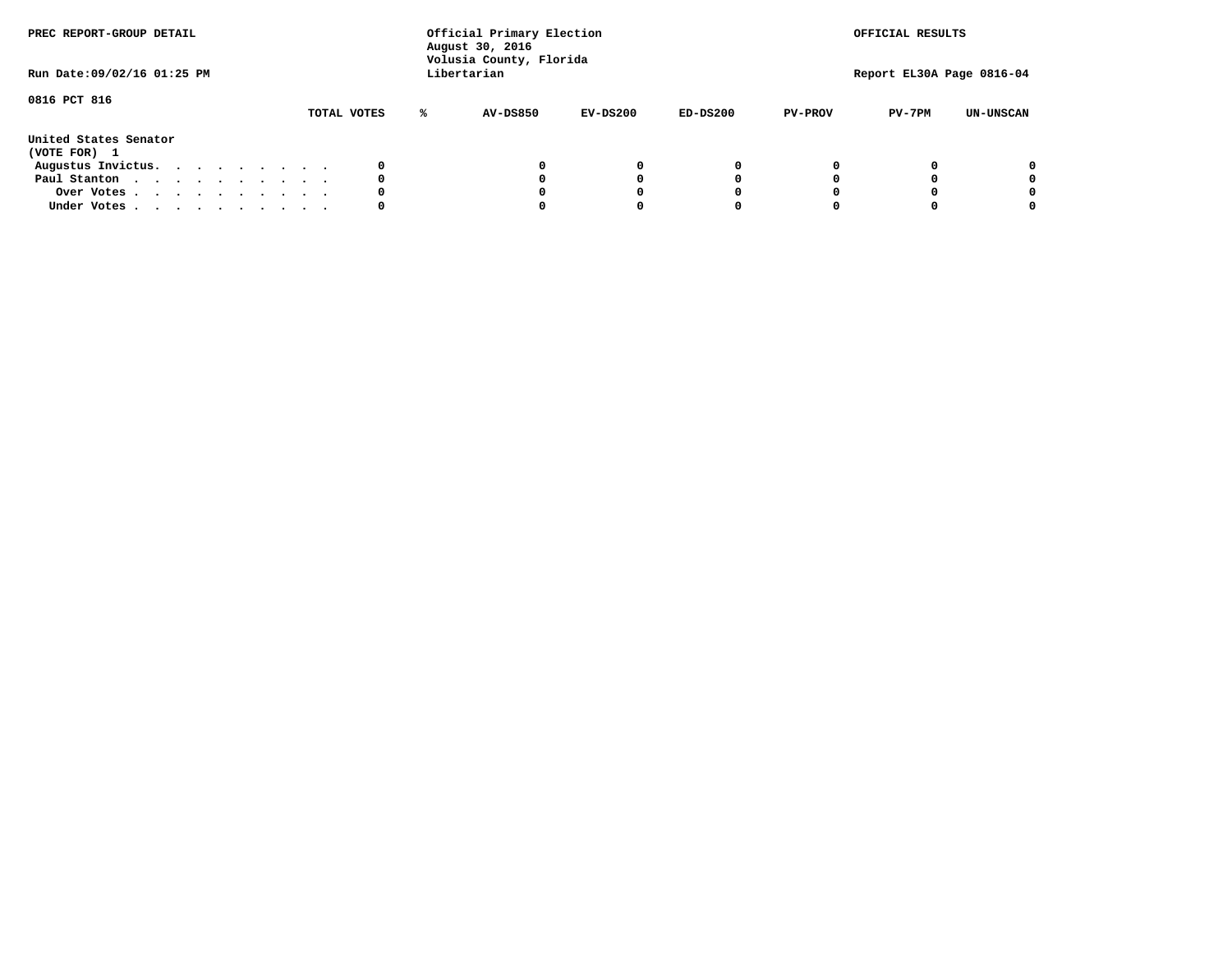| PREC REPORT-GROUP DETAIL                                                |             |             |             | Official Primary Election<br>August 30, 2016<br>Volusia County, Florida |             |              |                | OFFICIAL RESULTS          |                  |
|-------------------------------------------------------------------------|-------------|-------------|-------------|-------------------------------------------------------------------------|-------------|--------------|----------------|---------------------------|------------------|
| Run Date: 09/02/16 01:25 PM                                             |             |             | Nonpartisan |                                                                         |             |              |                | Report EL30A Page 0816-05 |                  |
| 0816 PCT 816                                                            |             |             |             |                                                                         |             |              |                |                           |                  |
|                                                                         | TOTAL VOTES |             | ℁           | <b>AV-DS850</b>                                                         | $EV-DS200$  | $ED-DS200$   | <b>PV-PROV</b> | $PV-7PM$                  | <b>UN-UNSCAN</b> |
| Circuit Judge 7th Circuit Group 4<br>(VOTE FOR) 1                       |             |             |             |                                                                         |             |              |                |                           |                  |
| Chris France - WITHDRAWN<br>$\cdots$                                    |             | 73          | 14.51       | 31                                                                      | 3           | 39           | 0              | 0                         | 0                |
| Sebrina L. Slack                                                        |             | 153         | 30.42       | 72                                                                      | 22          | 59           | $\Omega$       | $\mathbf 0$               | $\mathbf 0$      |
| Stasia Warren                                                           |             | 277         | 55.07       | 106                                                                     | 21          | 150          | $\mathbf 0$    | $\mathbf 0$               | $\mathbf 0$      |
| Over Votes                                                              |             | $\mathbf 0$ |             | $\mathbf{0}$                                                            | $\mathbf 0$ | 0            | $\mathbf 0$    | $\mathbf 0$               | $\mathbf 0$      |
| Under Votes                                                             |             | 74          |             | 19                                                                      | 12          | 43           | $\mathbf 0$    | $\mathbf 0$               | $\mathbf 0$      |
| Circuit Judge 7th Circuit Group 10<br>(VOTE FOR) 1                      |             |             |             |                                                                         |             |              |                |                           |                  |
| Malcolm Anthony                                                         |             | 147         | 29.88       | 80                                                                      | 13          | 54           | 0              | 0                         | 0                |
| Scott DuPont                                                            |             | 345         | 70.12       | 123                                                                     | 36          | 186          | $\mathbf 0$    | $\mathbf 0$               | $\mathbf 0$      |
| Over Votes<br>$\bullet$<br>$\cdot$                                      |             | 1           |             | 1                                                                       | $\mathbf 0$ | 0            | 0              | $\mathbf 0$               | $\mathbf 0$      |
| Under Votes                                                             |             | 84          |             | 24                                                                      | 9           | 51           | $\mathbf 0$    | $\Omega$                  | $\mathbf 0$      |
| Circuit Judge 7th Circuit Group 13<br>(VOTE FOR) 1                      |             |             |             |                                                                         |             |              |                |                           |                  |
| David Hood.                                                             |             | 253         | 50.00       | 107                                                                     | 22          | 124          | $\mathbf 0$    | 0                         | $\mathbf 0$      |
| A. "Kathleen" McNeilly                                                  |             | 253         | 50.00       | 101                                                                     | 28          | 124          | $\mathbf 0$    | $\mathbf 0$               | $\mathbf 0$      |
| Over Votes                                                              |             | 1           |             | $\mathbf{0}$                                                            | $\mathbf 0$ | $\mathbf{1}$ | 0              | $\mathbf 0$               | $\mathbf 0$      |
| Under Votes                                                             |             | 70          |             | 20                                                                      | 8           | 42           | $\mathbf 0$    | $\mathbf 0$               | 0                |
| Circuit Judge 7th Circuit Group 17<br>(VOTE FOR) 1                      |             |             |             |                                                                         |             |              |                |                           |                  |
| Linda L. Gaustad                                                        |             | 208         | 42.80       | 92                                                                      | 25          | 91           | 0              | 0                         | $\mathbf 0$      |
| Howard O. McGillin Jr                                                   |             | 278         | 57.20       | 112                                                                     | 23          | 143          | 0              | 0                         | $\mathbf 0$      |
| Over Votes                                                              |             | 0           |             | $\mathbf{0}$                                                            | 0           | 0            | $\mathbf 0$    | $\mathbf 0$               | 0                |
| Under Votes                                                             |             | 91          |             | 24                                                                      | 10          | 57           | $\mathbf 0$    | $\mathbf 0$               | $\mathbf 0$      |
| County Judge 7th Circuit Group 3<br>(VOTE FOR) 1                        |             |             |             |                                                                         |             |              |                |                           |                  |
| Heather Caeners<br>$\cdots$                                             |             | 171         | 34.90       | 62                                                                      | 18          | 91           | 0              | 0                         | 0                |
| Shirley A. Green                                                        |             | 240         | 48.98       | 114                                                                     | 22          | 104          | $\mathbf 0$    | $\mathbf 0$               | $\mathbf 0$      |
| Marla Rawnsley.<br>$\cdot$ $\cdot$ $\cdot$ $\cdot$ $\cdot$              |             | 79          | 16.12       | 24                                                                      | 10          | 45           | 0              | $\mathbf 0$               | $\pmb{0}$        |
| Over Votes.<br>$\cdots$<br>$\ddot{\phantom{a}}$<br>$\ddot{\phantom{a}}$ |             | 0           |             | $\Omega$                                                                | $\mathbf 0$ | 0            | $\mathbf 0$    | $\mathbf 0$               | $\mathbf 0$      |
| Under Votes<br>$\sim$<br>$\sim$                                         |             | 87          |             | 28                                                                      | 8           | 51           | $\mathbf 0$    | $\mathbf 0$               | 0                |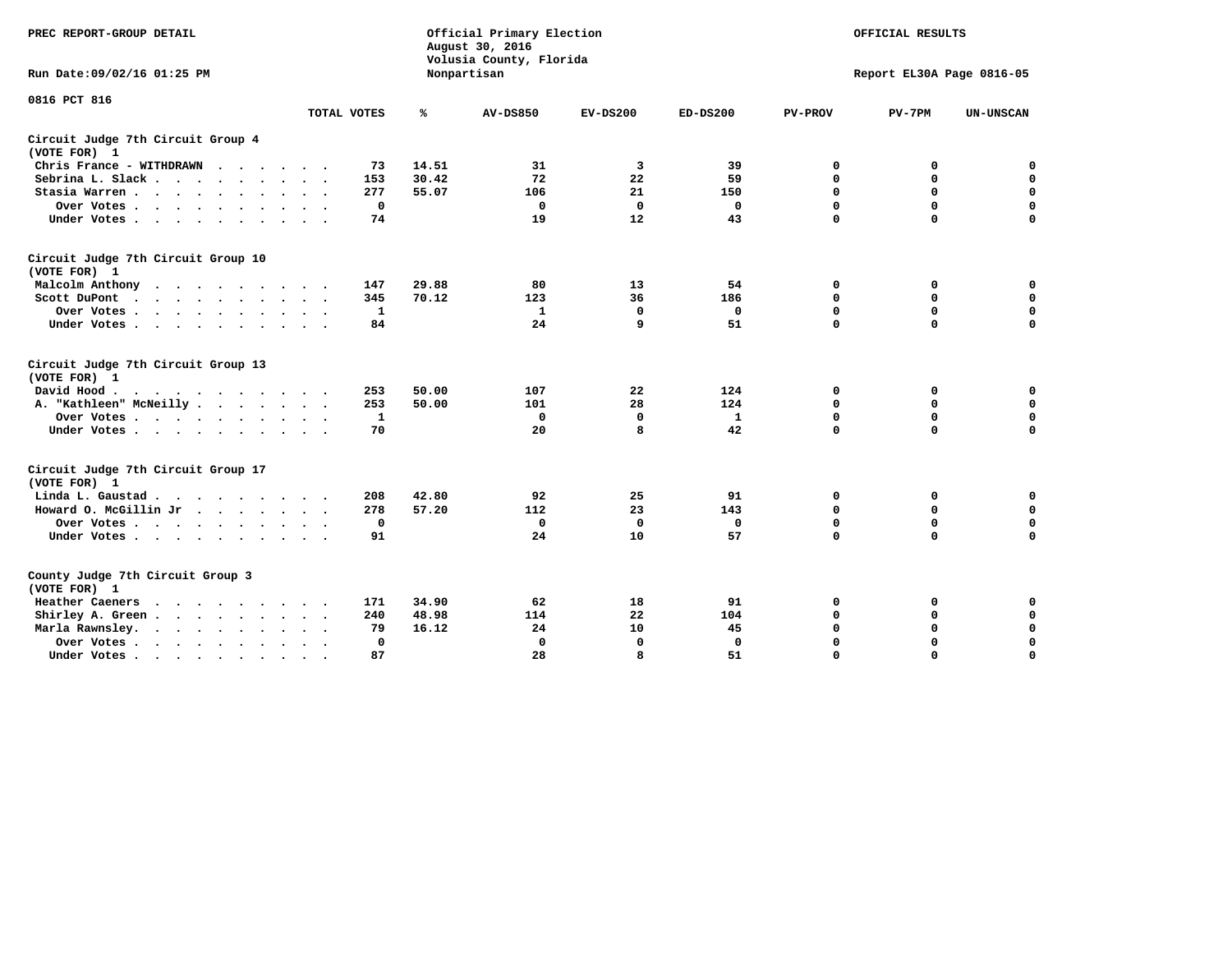| PREC REPORT-GROUP DETAIL                                                                                                                                                                                                                          |                                  |              | Official Primary Election<br>August 30, 2016<br>Volusia County, Florida |                                |                      |                             | OFFICIAL RESULTS          |                            |
|---------------------------------------------------------------------------------------------------------------------------------------------------------------------------------------------------------------------------------------------------|----------------------------------|--------------|-------------------------------------------------------------------------|--------------------------------|----------------------|-----------------------------|---------------------------|----------------------------|
| Run Date: 09/02/16 01:25 PM                                                                                                                                                                                                                       |                                  |              | Nonpartisan                                                             |                                |                      |                             | Report EL30A Page 0816-06 |                            |
| 0816 PCT 816                                                                                                                                                                                                                                      | TOTAL VOTES                      | ℁            | <b>AV-DS850</b>                                                         | $EV-DS200$                     | $ED-DS200$           | <b>PV-PROV</b>              | $PV-7PM$                  | <b>UN-UNSCAN</b>           |
| Sheriff                                                                                                                                                                                                                                           |                                  |              |                                                                         |                                |                      |                             |                           |                            |
| (VOTE FOR) 1                                                                                                                                                                                                                                      |                                  |              |                                                                         |                                |                      |                             |                           |                            |
| Wendell C. Bradford                                                                                                                                                                                                                               | 21                               | 3.70         | 10                                                                      | $\overline{\mathbf{2}}$        | 9                    | 0                           | 0                         | $\mathbf 0$                |
| Dave Brannon                                                                                                                                                                                                                                      | 75                               | 13.23        | 26                                                                      | $7\phantom{.0}$                | 42                   | $\mathbf 0$                 | 0                         | $\mathbf 0$                |
| Mike Chitwood                                                                                                                                                                                                                                     | 318                              | 56.08        | 139                                                                     | 39                             | 140                  | $\mathbf{0}$<br>$\mathbf 0$ | 0<br>0                    | $\mathbf 0$<br>$\mathbf 0$ |
| Eric Dietrich.                                                                                                                                                                                                                                    | 150<br>3                         | 26.46<br>.53 | 49                                                                      | 10<br>$\Omega$                 | 91<br>$\overline{a}$ | $\Omega$                    | $\Omega$                  | $\mathbf 0$                |
| James E. (Jim) Gillum                                                                                                                                                                                                                             | $\mathbf{1}$                     |              | $\mathbf{1}$<br>$\mathbf{0}$                                            | $\mathbf 0$                    | $\mathbf{1}$         | $\Omega$                    | 0                         | $\mathbf 0$                |
| Over Votes<br>Under Votes                                                                                                                                                                                                                         | 9                                |              | 3                                                                       | $\Omega$                       | 6                    | $\Omega$                    | $\Omega$                  | $\Omega$                   |
|                                                                                                                                                                                                                                                   |                                  |              |                                                                         |                                |                      |                             |                           |                            |
| Property Appraiser                                                                                                                                                                                                                                |                                  |              |                                                                         |                                |                      |                             |                           |                            |
| (VOTE FOR) 1                                                                                                                                                                                                                                      |                                  |              |                                                                         |                                |                      |                             |                           |                            |
| Larry Bartlett.                                                                                                                                                                                                                                   | 169                              | 33.87        | 79                                                                      | 15                             | 75                   | $\Omega$                    | 0                         | 0                          |
| H. Alan Burton.                                                                                                                                                                                                                                   | 179                              | 35.87        | 73                                                                      | 22                             | 84                   | $\mathbf 0$                 | 0                         | $\mathbf 0$                |
| Mike Swanto.                                                                                                                                                                                                                                      | 151                              | 30.26        | 53                                                                      | 16                             | 82                   | $\Omega$                    | $\Omega$                  | 0                          |
| Over Votes                                                                                                                                                                                                                                        | $\mathbf 0$                      |              | $\mathbf{0}$                                                            | $\mathbf 0$                    | $\mathbf 0$          | $\mathbf 0$                 | 0                         | $\mathbf 0$                |
| Under Votes                                                                                                                                                                                                                                       | 78                               |              | 23                                                                      | 5                              | 50                   | $\Omega$                    | $\Omega$                  | 0                          |
| Supervisor of Elections                                                                                                                                                                                                                           |                                  |              |                                                                         |                                |                      |                             |                           |                            |
| (VOTE FOR) 1                                                                                                                                                                                                                                      |                                  |              |                                                                         |                                |                      |                             |                           |                            |
| Teresa Apgar<br>$\mathbf{r}$ . The state of the state $\mathbf{r}$                                                                                                                                                                                | 66                               | 12.74        | 24                                                                      | 7                              | 35                   | 0                           | 0                         | $\mathbf 0$                |
| David Lee Davis                                                                                                                                                                                                                                   | 84                               | 16.22        | 28                                                                      | 8                              | 48                   | $\Omega$                    | 0                         | $\mathbf 0$                |
| Bill Fyfe.                                                                                                                                                                                                                                        | 44                               | 8.49         | 17                                                                      | 7                              | 20                   | $\mathbf{0}$                | 0                         | $\mathbf 0$                |
| Lisa Lewis                                                                                                                                                                                                                                        | 324                              | 62.55        | 139                                                                     | 34                             | 151                  | $\Omega$                    | 0                         | $\mathbf 0$                |
| Over Votes                                                                                                                                                                                                                                        | $\mathbf 0$<br>59                |              | 0<br>20                                                                 | $\mathbf{0}$<br>$\overline{a}$ | $\mathbf 0$<br>37    | $\mathbf 0$<br>$\Omega$     | 0<br>$\Omega$             | $\mathbf 0$<br>$\mathbf 0$ |
| Under Votes                                                                                                                                                                                                                                       |                                  |              |                                                                         |                                |                      |                             |                           |                            |
| County Council Chair                                                                                                                                                                                                                              |                                  |              |                                                                         |                                |                      |                             |                           |                            |
| (VOTE FOR) 1                                                                                                                                                                                                                                      |                                  |              |                                                                         |                                |                      |                             |                           |                            |
| Jason P. Davis.                                                                                                                                                                                                                                   | 134                              | 26.22        | 57                                                                      | 15                             | 62                   | $\mathbf 0$                 | 0                         | 0                          |
| Greg Gimbert<br>$\mathbf{r}$ . The contract of the contract of the contract of the contract of the contract of the contract of the contract of the contract of the contract of the contract of the contract of the contract of the contract of th | 103                              | 20.16        | 36                                                                      | 16                             | 51                   | $\mathbf{0}$                | 0                         | $\mathbf 0$                |
| Ed Kelley                                                                                                                                                                                                                                         | 245                              | 47.95        | 97                                                                      | 21                             | 127                  | $\Omega$                    | 0                         | $\mathbf 0$                |
| Tom Laputka.                                                                                                                                                                                                                                      | 29                               | 5.68         | 11                                                                      | $\overline{\mathbf{3}}$        | 15                   | $\mathbf 0$                 | 0                         | $\mathbf 0$                |
| Over Votes                                                                                                                                                                                                                                        | $\mathbf{0}$                     |              | $\mathbf 0$                                                             | $\mathbf 0$                    | $\mathbf{0}$         | $\mathbf 0$                 | 0                         | 0                          |
| Under Votes                                                                                                                                                                                                                                       | 66                               |              | 27                                                                      | 3                              | 36                   | $\Omega$                    | $\Omega$                  | $\mathbf 0$                |
| Amendment 4                                                                                                                                                                                                                                       |                                  |              |                                                                         |                                |                      |                             |                           |                            |
| (VOTE FOR) 1                                                                                                                                                                                                                                      |                                  |              |                                                                         |                                |                      |                             |                           |                            |
| $Yes \cdot \cdot \cdot \cdot \cdot \cdot \cdot \cdot \cdot$                                                                                                                                                                                       | 404<br>$\sim$ $\sim$ $\sim$      | 77.69        | 151                                                                     | 48                             | 205                  | 0                           | 0                         | 0                          |
| No.<br>$\ddot{\phantom{a}}$                                                                                                                                                                                                                       | 116                              | 22.31        | 53                                                                      | $7\phantom{.0}$                | 56                   | $\Omega$                    | 0                         | $\mathbf 0$                |
| Over Votes .<br>$\cdots$                                                                                                                                                                                                                          | $\mathbf 0$                      |              | $\mathbf 0$                                                             | $\mathbf{0}$                   | $\mathbf 0$          | $\mathbf 0$                 | 0                         | $\mathbf 0$                |
| Under Votes                                                                                                                                                                                                                                       | 57<br>$\sim$<br>$\sim$<br>$\sim$ |              | 24                                                                      | $\overline{3}$                 | 30                   | $\Omega$                    | 0                         | $\mathbf 0$                |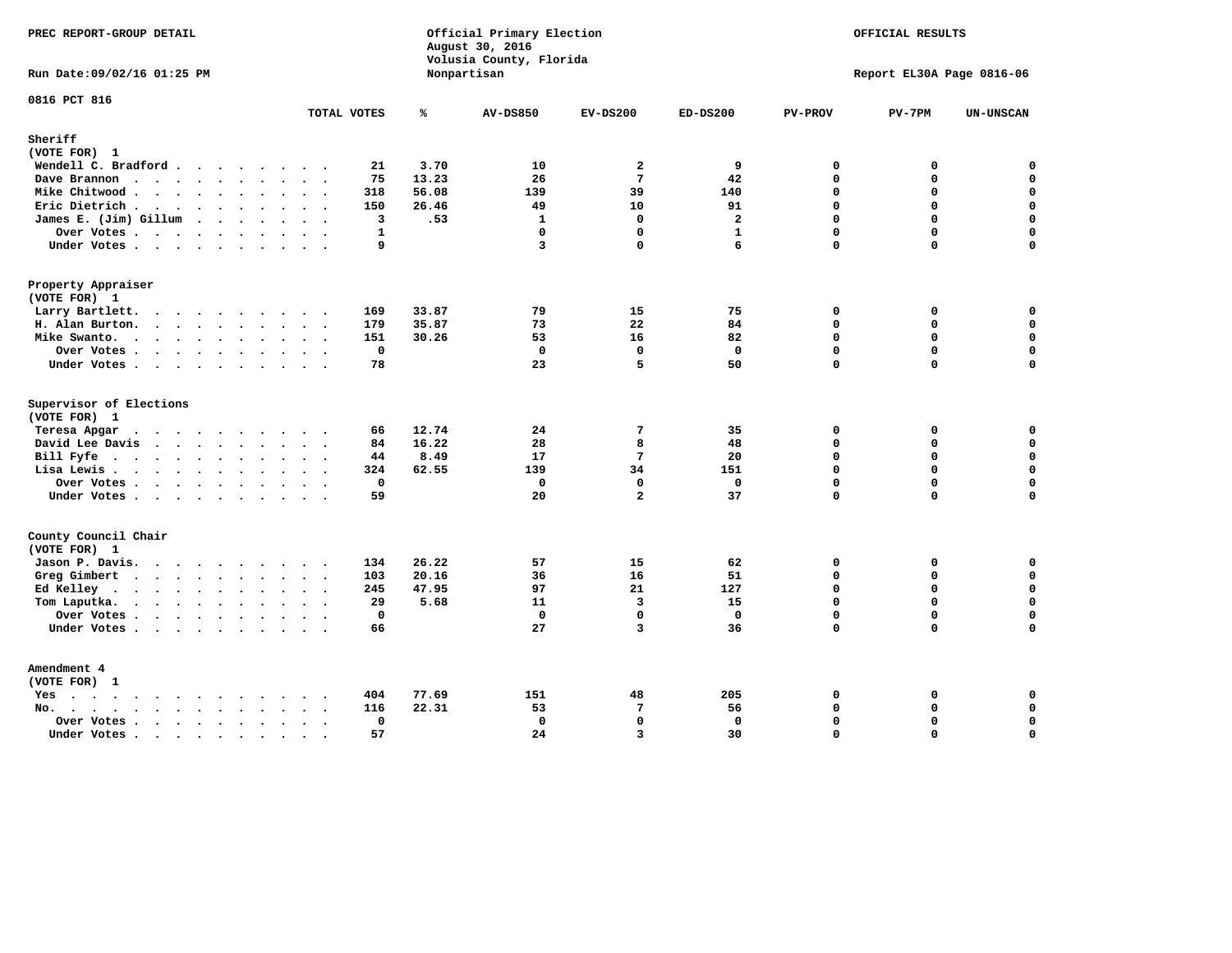| PREC REPORT-GROUP DETAIL                   |              |                   | Official Primary Election<br>August 30, 2016 |            |            | OFFICIAL RESULTS |                           |                  |
|--------------------------------------------|--------------|-------------------|----------------------------------------------|------------|------------|------------------|---------------------------|------------------|
| Run Date:09/02/16 01:25 PM                 |              | <b>STATISTICS</b> | Volusia County, Florida                      |            |            |                  | Report EL30A Page 0901-01 |                  |
| 0901 PCT 901                               |              |                   |                                              |            |            |                  |                           |                  |
|                                            | TOTAL VOTES  | ℁                 | <b>AV-DS850</b>                              | $EV-DS200$ | $ED-DS200$ | <b>PV-PROV</b>   | $PV-7PM$                  | <b>UN-UNSCAN</b> |
| REGISTERED VOTERS - TOTAL                  | 2,201        |                   |                                              |            |            |                  |                           |                  |
| REGISTERED VOTERS - Democratic<br>$\cdots$ | 816          | 37.07             |                                              |            |            |                  |                           |                  |
| REGISTERED VOTERS - Republican             | 742          | 33.71             |                                              |            |            |                  |                           |                  |
| REGISTERED VOTERS - Libertarian            |              | .32               |                                              |            |            |                  |                           |                  |
| REGISTERED VOTERS - Nonpartisan            | 636          |                   |                                              |            |            |                  |                           |                  |
| BALLOTS CAST - TOTAL.                      | 531          |                   | 211                                          | 103        | 217        |                  |                           |                  |
| BALLOTS CAST - Democratic                  | 210          | 39.55             | 87                                           | 51         | 72         |                  |                           |                  |
| BALLOTS CAST - Republican                  | 244          | 45.95             | 87                                           | 46         | 111        |                  |                           |                  |
| BALLOTS CAST - Libertarian.                | $\mathbf{o}$ |                   | 0                                            | 0          | 0          |                  |                           |                  |
| BALLOTS CAST - Nonpartisan.                | 77           | 14.50             | 37                                           | 6          | 34         |                  |                           | 0                |
| BALLOTS CAST - BLANK.                      |              |                   | 0                                            |            | 0          | $\Omega$         |                           |                  |
| VOTER TURNOUT - TOTAL                      |              | 24.13             |                                              |            |            |                  |                           |                  |
| VOTER TURNOUT - Democratic.<br>$\cdot$     |              | 25.74             |                                              |            |            |                  |                           |                  |
| VOTER TURNOUT - Republican.                |              | 32.88             |                                              |            |            |                  |                           |                  |
| VOTER TURNOUT - Libertarian                |              |                   |                                              |            |            |                  |                           |                  |
| VOTER TURNOUT - BLANK                      |              |                   |                                              |            |            |                  |                           |                  |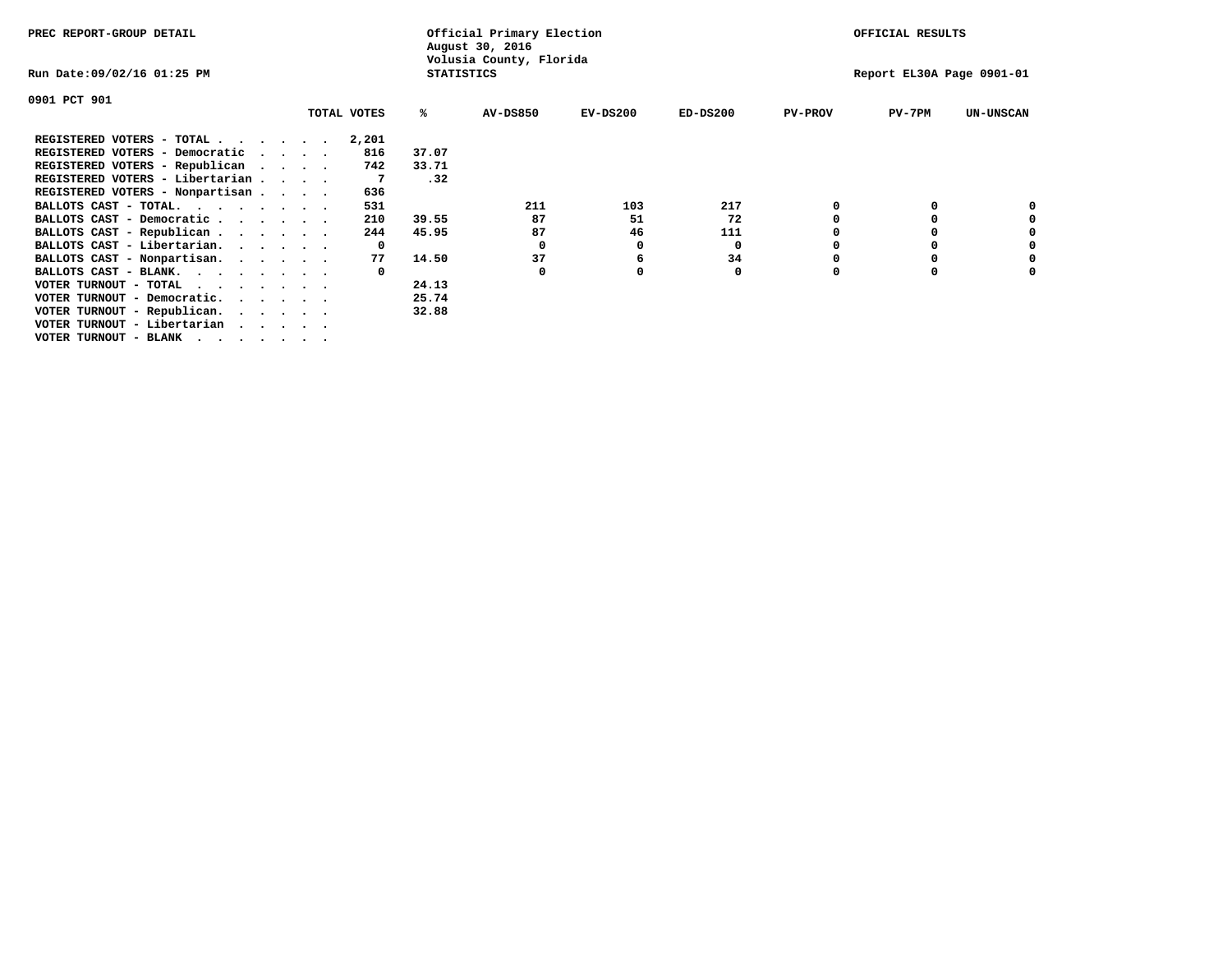| PREC REPORT-GROUP DETAIL                                               |             |    |            | Official Primary Election<br>August 30, 2016 |            |            |                | OFFICIAL RESULTS          |                  |
|------------------------------------------------------------------------|-------------|----|------------|----------------------------------------------|------------|------------|----------------|---------------------------|------------------|
| Run Date: 09/02/16 01:25 PM                                            |             |    | Democratic | Volusia County, Florida                      |            |            |                | Report EL30A Page 0901-02 |                  |
| 0901 PCT 901                                                           |             |    |            |                                              |            |            |                |                           |                  |
|                                                                        | TOTAL VOTES |    | ℁          | <b>AV-DS850</b>                              | $EV-DS200$ | $ED-DS200$ | <b>PV-PROV</b> | $PV-7PM$                  | <b>UN-UNSCAN</b> |
| United States Senator                                                  |             |    |            |                                              |            |            |                |                           |                  |
| (VOTE FOR) 1                                                           |             |    |            |                                              |            |            |                |                           |                  |
| Roque "Rocky" De La Fuente.                                            |             |    | 1.98       |                                              | O          |            |                |                           |                  |
| Alan Grayson                                                           |             | 69 | 34.16      | 24                                           | 17         | 28         |                |                           |                  |
| Pam Keith                                                              |             | 30 | 14.85      | 12                                           |            | 10         |                |                           |                  |
| Reginald Luster                                                        |             |    | 4.46       |                                              |            | o          |                |                           |                  |
| Patrick Murphy.                                                        |             | 90 | 44.55      | 39                                           | 22         | 29         |                |                           |                  |
| Over Votes                                                             |             | 0  |            |                                              |            |            |                |                           |                  |
| Under Votes                                                            |             |    |            |                                              |            |            |                |                           |                  |
| Representative in Congress District 6<br>(VOTE FOR) 1                  |             |    |            |                                              |            |            |                |                           |                  |
| William (Bill) McCullough                                              |             | 82 | 40.00      | 37                                           | 13         | 32         |                |                           |                  |
|                                                                        |             | 55 | 26.83      | 19                                           | 19         | 17         |                |                           |                  |
| Jay McGovern                                                           |             |    |            |                                              |            |            |                |                           |                  |
| George Pappas.                                                         |             | 36 | 17.56      | 15                                           | 11         | 10         |                |                           |                  |
| Dwayne L. Taylor.                                                      |             | 32 | 15.61      | 13                                           |            | 11         |                |                           |                  |
| Over Votes                                                             |             |    |            |                                              |            |            |                |                           |                  |
| Under Votes, $\cdot$ , $\cdot$ , $\cdot$ , $\cdot$ , $\cdot$ , $\cdot$ |             |    |            |                                              |            |            |                |                           |                  |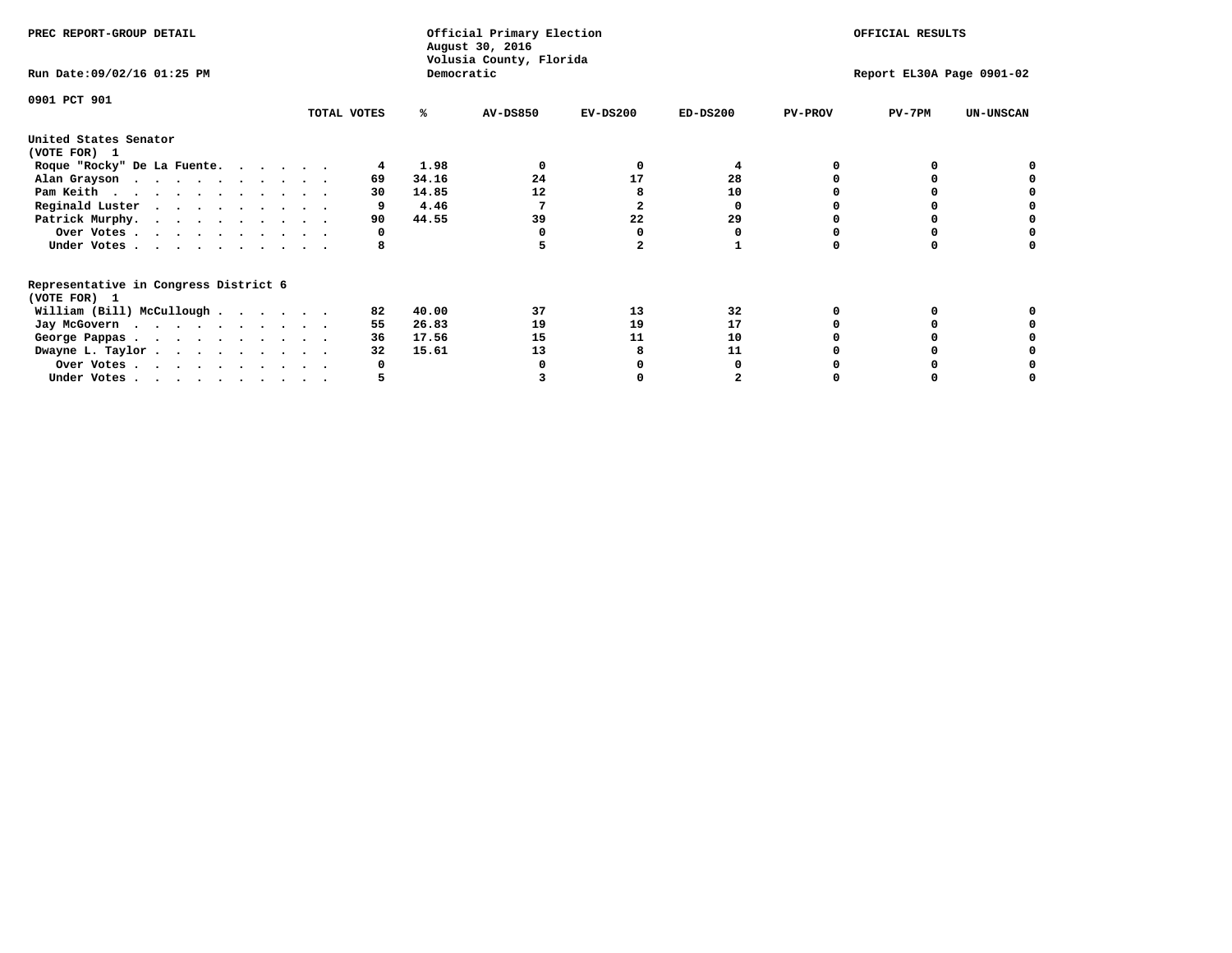| PREC REPORT-GROUP DETAIL<br>Run Date:09/02/16 01:25 PM                                |             | Republican | Official Primary Election<br>August 30, 2016<br>Volusia County, Florida |                         |                         |                | OFFICIAL RESULTS<br>Report EL30A Page 0901-03 |                  |
|---------------------------------------------------------------------------------------|-------------|------------|-------------------------------------------------------------------------|-------------------------|-------------------------|----------------|-----------------------------------------------|------------------|
| 0901 PCT 901                                                                          | TOTAL VOTES | ℁          | <b>AV-DS850</b>                                                         | $EV-DS200$              | $ED-DS200$              | <b>PV-PROV</b> | $PV-7PM$                                      | <b>UN-UNSCAN</b> |
|                                                                                       |             |            |                                                                         |                         |                         |                |                                               |                  |
| United States Senator<br>(VOTE FOR) 1                                                 |             |            |                                                                         |                         |                         |                |                                               |                  |
| Carlos Beruff                                                                         | 69          | 28.87      | 25                                                                      | 10                      | 34                      | 0              | 0                                             | 0                |
| Ernie Rivera<br>$\mathbf{r}$ , and $\mathbf{r}$ , and $\mathbf{r}$ , and $\mathbf{r}$ | 9           | 3.77       | 5                                                                       | $\overline{\mathbf{2}}$ | $\overline{\mathbf{2}}$ | 0              | 0                                             | $\mathbf 0$      |
| Marco Rubio.                                                                          | 146         | 61.09      | 49                                                                      | 30                      | 67                      | 0              | 0                                             | $\mathbf 0$      |
| Dwight Mark Anthony Young                                                             | 15          | 6.28       | 7                                                                       | $\mathbf{1}$            | 7                       | $\mathbf 0$    | $\mathbf 0$                                   | $\mathbf 0$      |
| Over Votes                                                                            | 0           |            | 0                                                                       | $\Omega$                | 0                       | $\mathbf 0$    | $\mathbf 0$                                   | $\mathbf 0$      |
| Under Votes                                                                           | 5           |            | 1                                                                       | 3                       | $\mathbf{1}$            | $\Omega$       | $\Omega$                                      | $\mathbf 0$      |
| Representative in Congress District 6<br>(VOTE FOR) 1                                 |             |            |                                                                         |                         |                         |                |                                               |                  |
| Fred Costello                                                                         | 41          | 18.39      | 19                                                                      | 8                       | 14                      | 0              | 0                                             | $\mathbf 0$      |
| Ron Desantis                                                                          | 164         | 73.54      | 50                                                                      | 32                      | 82                      | 0              | 0                                             | $\mathbf 0$      |
| G. G. Galloway.                                                                       | 18          | 8.07       | 7                                                                       | $\overline{\mathbf{2}}$ | 9                       | $\mathbf 0$    | $\mathbf 0$                                   | $\mathbf 0$      |
| Over Votes                                                                            | 0           |            | $\mathbf 0$                                                             | $\mathbf{0}$            | 0                       | $\mathbf 0$    | 0                                             | 0                |
| Under Votes                                                                           | 21          |            | 11                                                                      | $\overline{\mathbf{4}}$ | 6                       | $\mathbf 0$    | $\Omega$                                      | $\mathbf 0$      |
| State Committeeman                                                                    |             |            |                                                                         |                         |                         |                |                                               |                  |
| (VOTE FOR) 1                                                                          |             |            |                                                                         |                         |                         |                |                                               |                  |
| Paul W. Deering                                                                       | 133         | 70.00      | 53                                                                      | 22                      | 58                      | 0              | 0                                             | 0                |
| James Oddie.                                                                          | 57          | 30.00      | 17                                                                      | 13                      | 27                      | 0              | 0                                             | $\mathbf 0$      |
| Over Votes                                                                            | 0           |            | $\Omega$                                                                | $\mathbf 0$             | $\mathbf 0$             | 0              | $\mathbf 0$                                   | $\mathbf 0$      |
| Under Votes                                                                           | 54          |            | 17                                                                      | 11                      | 26                      | $\mathbf 0$    | $\mathbf 0$                                   | $\mathbf 0$      |
| State Committeewoman<br>(VOTE FOR) 1                                                  |             |            |                                                                         |                         |                         |                |                                               |                  |
| Dana Christina Dougherty                                                              | 103         | 53.37      | 46                                                                      | 17                      | 40                      | 0              | 0                                             | 0                |
| Marilyn C. Ford                                                                       | 90          | 46.63      | 25                                                                      | 20                      | 45                      | 0              | 0                                             | 0                |
| Over Votes                                                                            | $\Omega$    |            | 0                                                                       | 0                       | $\mathbf{0}$            | $\mathbf 0$    | 0                                             | $\mathbf 0$      |
| Under Votes, $\cdot$ , $\cdot$ , $\cdot$ , $\cdot$ , $\cdot$ , $\cdot$                | 51          |            | 16                                                                      | $\mathbf{Q}$            | 26                      | $\Omega$       | $\Omega$                                      | $\Omega$         |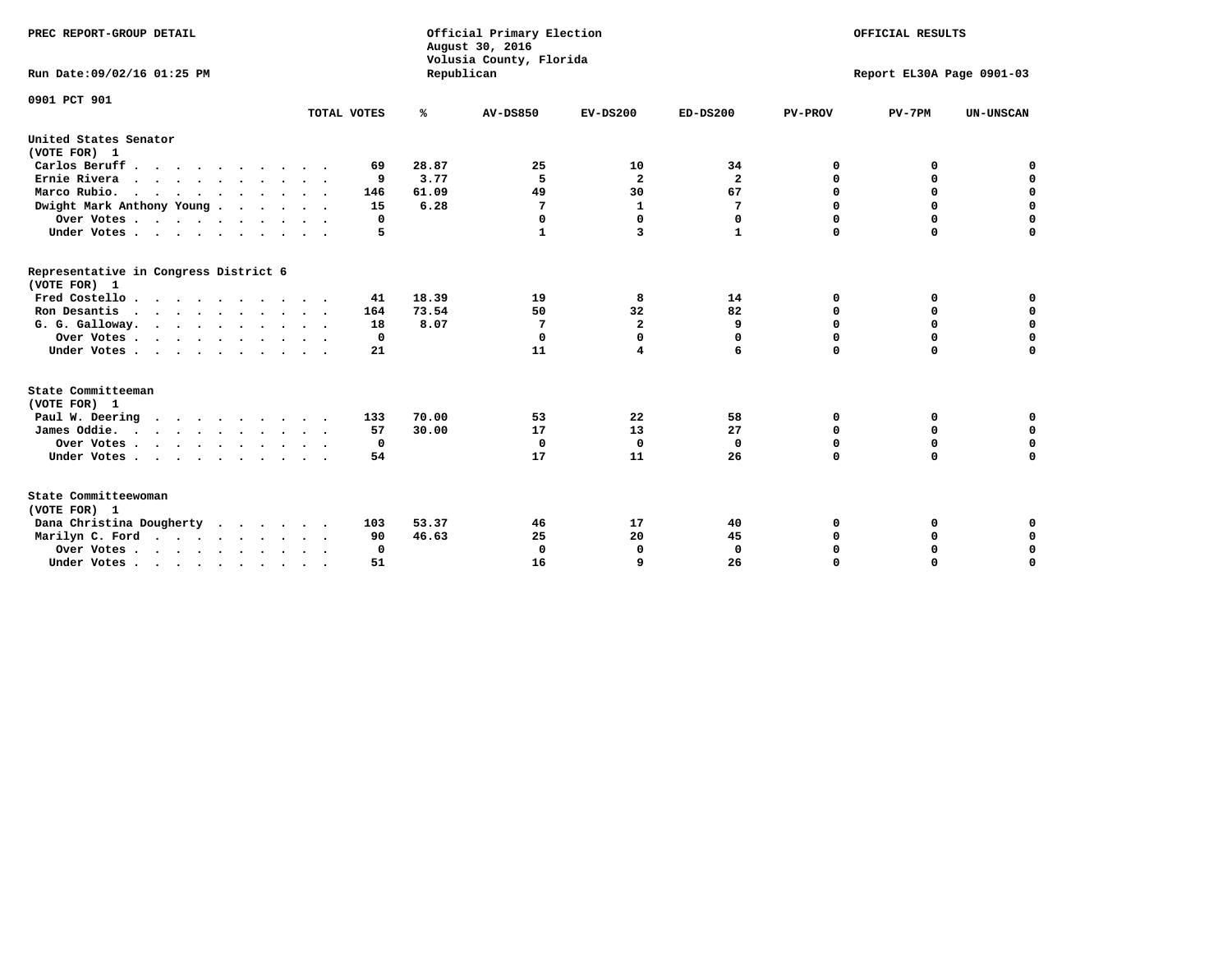| PREC REPORT-GROUP DETAIL<br>Run Date:09/02/16 01:25 PM |  |  |  |  |  | Official Primary Election<br>August 30, 2016<br>Volusia County, Florida<br>Libertarian |   | OFFICIAL RESULTS<br>Report EL30A Page 0901-04 |            |            |                |          |                  |
|--------------------------------------------------------|--|--|--|--|--|----------------------------------------------------------------------------------------|---|-----------------------------------------------|------------|------------|----------------|----------|------------------|
| 0901 PCT 901                                           |  |  |  |  |  | TOTAL VOTES                                                                            | ℁ | AV-DS850                                      | EV-DS200   | $ED-DS200$ | <b>PV-PROV</b> | $PV-7PM$ | <b>UN-UNSCAN</b> |
| United States Senator<br>(VOTE FOR) 1                  |  |  |  |  |  |                                                                                        |   |                                               |            |            |                |          |                  |
| Augustus Invictus.                                     |  |  |  |  |  |                                                                                        |   |                                               | $^{\circ}$ | 0          |                |          | 0                |
| Paul Stanton                                           |  |  |  |  |  | 0                                                                                      |   |                                               | 0          |            |                |          | 0                |
| Over Votes                                             |  |  |  |  |  |                                                                                        |   |                                               |            |            |                |          | 0                |
| Under Votes                                            |  |  |  |  |  | 0                                                                                      |   |                                               |            |            |                |          | 0                |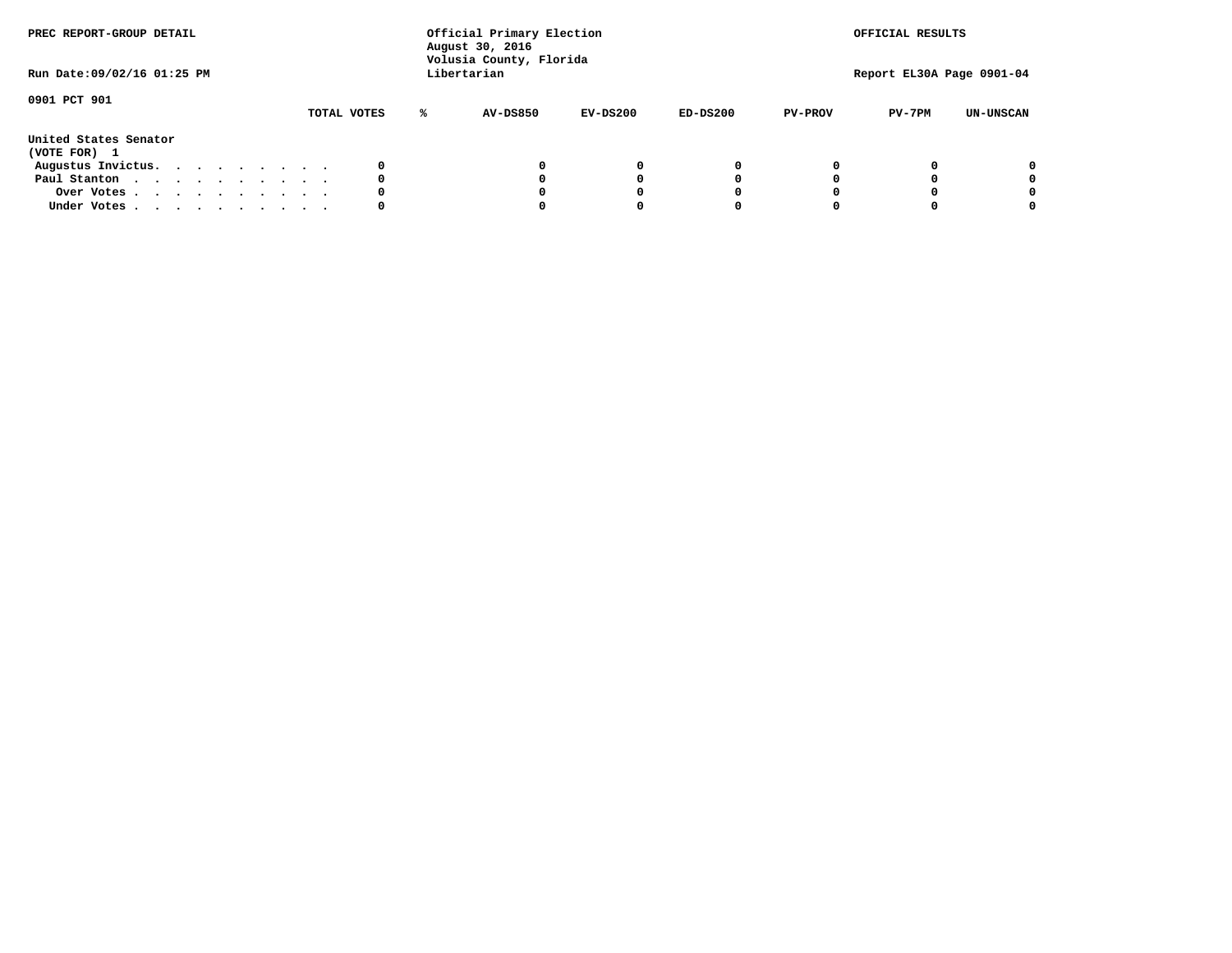| PREC REPORT-GROUP DETAIL                                                                                |              | Official Primary Election<br>August 30, 2016<br>Volusia County, Florida | OFFICIAL RESULTS<br>Report EL30A Page 0901-05 |             |              |                |             |                  |
|---------------------------------------------------------------------------------------------------------|--------------|-------------------------------------------------------------------------|-----------------------------------------------|-------------|--------------|----------------|-------------|------------------|
| Run Date: 09/02/16 01:25 PM                                                                             |              |                                                                         | Nonpartisan                                   |             |              |                |             |                  |
| 0901 PCT 901                                                                                            | TOTAL VOTES  | ℁                                                                       | <b>AV-DS850</b>                               | $EV-DS200$  | $ED-DS200$   | <b>PV-PROV</b> | $PV-7PM$    | <b>UN-UNSCAN</b> |
| Circuit Judge 7th Circuit Group 4<br>(VOTE FOR) 1                                                       |              |                                                                         |                                               |             |              |                |             |                  |
| Chris France - WITHDRAWN                                                                                | 79           | 17.25                                                                   | 21                                            | 15          | 43           | 0              | 0           | $\mathbf 0$      |
| Sebrina L. Slack                                                                                        | 150          | 32.75                                                                   | 82                                            | 29          | 39           | 0              | 0           | $\mathbf 0$      |
| Stasia Warren                                                                                           | 229          | 50.00                                                                   | 83                                            | 47          | 99           | $\mathbf 0$    | 0           | $\mathbf 0$      |
| Over Votes                                                                                              | $\mathbf 0$  |                                                                         | $\mathbf 0$                                   | $\mathbf 0$ | $\mathbf 0$  | 0              | $\mathbf 0$ | $\pmb{0}$        |
| Under Votes                                                                                             | 73           |                                                                         | 25                                            | 12          | 36           | $\Omega$       | $\Omega$    | $\Omega$         |
| Circuit Judge 7th Circuit Group 10<br>(VOTE FOR) 1                                                      |              |                                                                         |                                               |             |              |                |             |                  |
| Malcolm Anthony                                                                                         | 159          | 35.89                                                                   | 73                                            | 25          | 61           | 0              | 0           | 0                |
| Scott DuPont<br>$\sim$                                                                                  | 284          | 64.11                                                                   | 105                                           | 61          | 118          | $\mathbf 0$    | $\mathbf 0$ | $\mathbf 0$      |
| Over Votes                                                                                              | $\mathbf 0$  |                                                                         | $\mathbf 0$                                   | $\mathbf 0$ | $\mathbf 0$  | $\mathbf 0$    | $\mathbf 0$ | $\mathbf 0$      |
| Under Votes                                                                                             | 88           |                                                                         | 33                                            | 17          | 38           | $\mathbf 0$    | $\mathbf 0$ | $\mathbf 0$      |
| Circuit Judge 7th Circuit Group 13<br>(VOTE FOR) 1                                                      |              |                                                                         |                                               |             |              |                |             |                  |
| David Hood.<br>$\mathbf{r}$ , and $\mathbf{r}$ , and $\mathbf{r}$ , and $\mathbf{r}$ , and $\mathbf{r}$ | 202          | 43.35                                                                   | 76                                            | 40          | 86           | 0              | 0           | 0                |
| A. "Kathleen" McNeilly                                                                                  | 264          | 56.65                                                                   | 110                                           | 52          | 102          | $\mathbf 0$    | $\mathbf 0$ | $\mathbf 0$      |
| Over Votes                                                                                              | $^{\circ}$   |                                                                         | $\mathbf{0}$                                  | $\mathbf 0$ | 0            | $\mathbf 0$    | $\mathbf 0$ | $\mathbf 0$      |
| Under Votes                                                                                             | 65           |                                                                         | 25                                            | 11          | 29           | $\Omega$       | $\Omega$    | $\Omega$         |
| Circuit Judge 7th Circuit Group 17<br>(VOTE FOR) 1                                                      |              |                                                                         |                                               |             |              |                |             |                  |
| Linda L. Gaustad                                                                                        | 229          | 50.55                                                                   | 91                                            | 48          | 90           | 0              | 0           | $\mathbf 0$      |
| Howard O. McGillin Jr                                                                                   | 224          | 49.45                                                                   | 92                                            | 38          | 94           | $\mathbf 0$    | $\mathbf 0$ | $\mathbf 0$      |
| Over Votes                                                                                              | $\mathbf 0$  |                                                                         | $\mathbf{0}$                                  | $\mathbf 0$ | $\mathbf 0$  | $\mathbf 0$    | $\mathbf 0$ | $\mathbf 0$      |
| Under Votes                                                                                             | 78           |                                                                         | 28                                            | 17          | 33           | $\mathbf 0$    | $\mathbf 0$ | $\mathbf 0$      |
| County Judge 7th Circuit Group 3<br>(VOTE FOR) 1                                                        |              |                                                                         |                                               |             |              |                |             |                  |
| Heather Caeners                                                                                         | 138          | 29.30                                                                   | 51                                            | 31          | 56           | 0              | 0           | 0                |
| Shirley A. Green                                                                                        | 251          | 53.29                                                                   | 117                                           | 40          | 94           | $\mathbf 0$    | 0           | $\mathbf 0$      |
| Marla Rawnsley.                                                                                         | 82           | 17.41                                                                   | 23                                            | 25          | 34           | 0              | $\mathbf 0$ | $\pmb{0}$        |
| Over Votes.<br>$\cdots$<br>$\ddot{\phantom{a}}$<br>$\sim$                                               | $\mathbf{0}$ |                                                                         | $\Omega$                                      | $\mathbf 0$ | $\mathbf{0}$ | $\mathbf 0$    | $\mathbf 0$ | $\mathbf 0$      |
| Under Votes<br>$\sim$                                                                                   | 60           |                                                                         | 20                                            | 7           | 33           | $\mathbf 0$    | $\mathbf 0$ | 0                |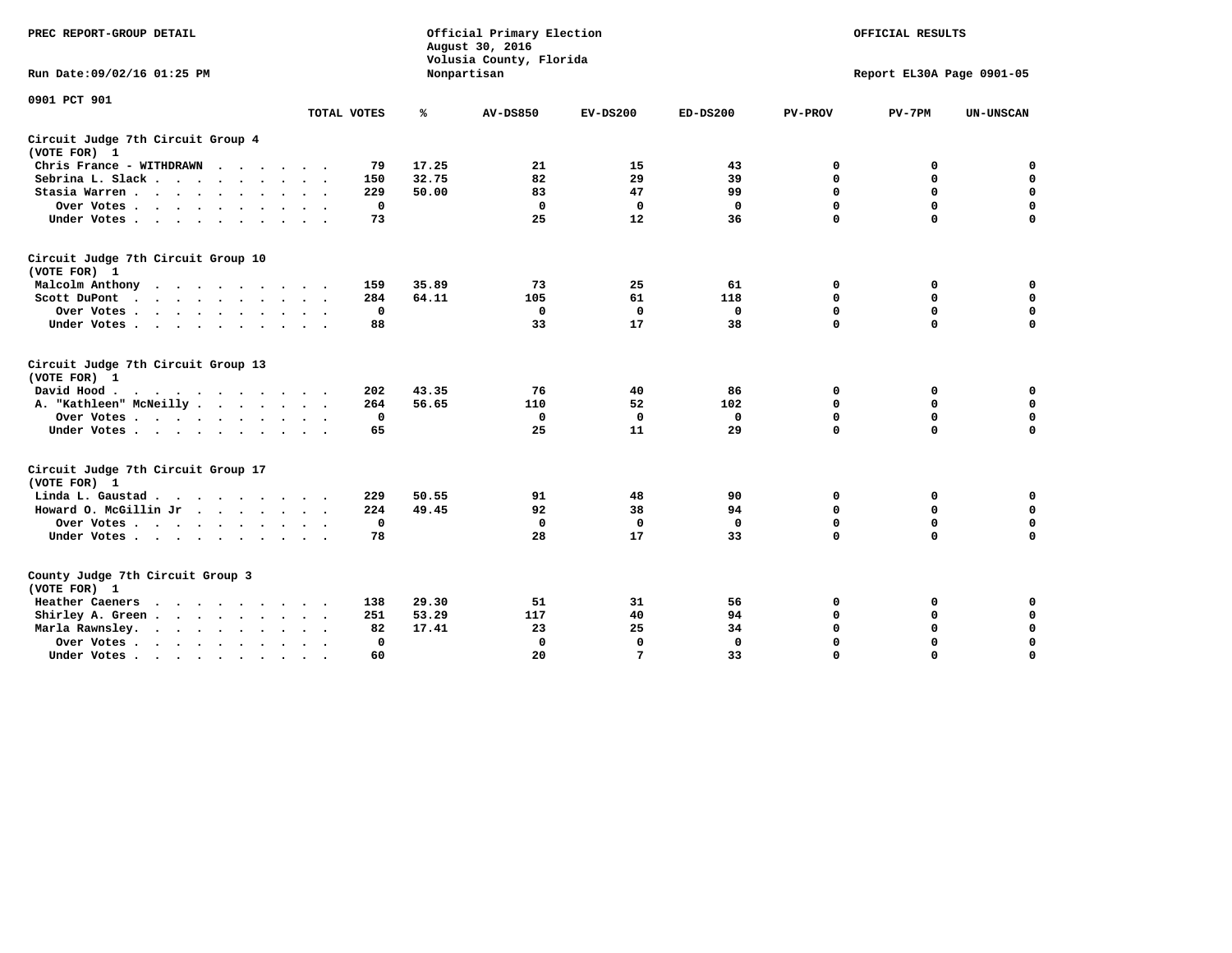| PREC REPORT-GROUP DETAIL                                             |                        |                | Official Primary Election<br>August 30, 2016<br>Volusia County, Florida | OFFICIAL RESULTS<br>Report EL30A Page 0901-06 |                         |                |             |                  |
|----------------------------------------------------------------------|------------------------|----------------|-------------------------------------------------------------------------|-----------------------------------------------|-------------------------|----------------|-------------|------------------|
| Run Date: 09/02/16 01:25 PM                                          |                        |                | Nonpartisan                                                             |                                               |                         |                |             |                  |
| 0901 PCT 901                                                         | TOTAL VOTES            | ℁              | <b>AV-DS850</b>                                                         | $EV-DS200$                                    | $ED-DS200$              | <b>PV-PROV</b> | $PV-7PM$    | UN-UNSCAN        |
| Sheriff<br>(VOTE FOR) 1                                              |                        |                |                                                                         |                                               |                         |                |             |                  |
| Wendell C. Bradford                                                  | 48                     | 9.25           | 16                                                                      | 14                                            | 18                      | $\mathbf 0$    | 0           | $\mathbf 0$      |
| Dave Brannon                                                         | 76                     | 14.64          | 28                                                                      | 18                                            | 30                      | $\mathbf 0$    | 0           | $\mathbf 0$      |
| Mike Chitwood                                                        | 289                    | 55.68          | 127                                                                     | 50                                            | 112                     | $\Omega$       | 0           | $\mathbf 0$      |
| Eric Dietrich.                                                       | 98                     | 18.88          | 31                                                                      | 19                                            | 48                      | $\mathbf 0$    | 0           | $\mathbf 0$      |
| James E. (Jim) Gillum                                                | 8                      | 1.54           | $\overline{3}$                                                          | $\mathbf{1}$                                  | $\overline{\mathbf{4}}$ | $\mathbf 0$    | 0           | $\mathbf 0$      |
| Over Votes                                                           | $\mathbf{0}$           |                | $\mathbf 0$                                                             | $\mathbf 0$                                   | $\mathbf{0}$            | $\mathbf 0$    | 0           | $\mathbf 0$      |
| Under Votes.                                                         | 12                     |                | 6                                                                       | $\mathbf{1}$                                  | 5                       | $\Omega$       | 0           | $\mathbf 0$      |
| Property Appraiser                                                   |                        |                |                                                                         |                                               |                         |                |             |                  |
| (VOTE FOR) 1                                                         |                        |                |                                                                         |                                               |                         |                |             |                  |
| Larry Bartlett.                                                      | 195                    | 41.76          | 79                                                                      | 44                                            | 72                      | $\mathbf 0$    | 0           | 0                |
| H. Alan Burton.                                                      | 161                    | 34.48          | 70                                                                      | 27                                            | 64                      | $\mathbf 0$    | 0           | $\mathbf 0$      |
| Mike Swanto.                                                         | 111                    | 23.77          | 38                                                                      | 24                                            | 49                      | $\Omega$       | $\Omega$    | 0                |
| Over Votes                                                           | $\mathbf 0$            |                | $\mathbf 0$                                                             | $\mathbf 0$                                   | $\mathbf 0$             | $\mathbf 0$    | $\mathbf 0$ | $\mathbf 0$      |
| Under Votes                                                          | 64                     |                | 24                                                                      | 8                                             | 32                      | $\mathbf 0$    | $\Omega$    | $\mathbf 0$      |
| Supervisor of Elections                                              |                        |                |                                                                         |                                               |                         |                |             |                  |
| (VOTE FOR) 1                                                         |                        |                |                                                                         |                                               |                         |                |             |                  |
| Teresa Apgar<br>$\mathbf{r}$ . The state of the state $\mathbf{r}$   | 61                     | 12.76          | 24                                                                      | 17                                            | 20                      | $\Omega$       | 0           | $\mathbf 0$      |
| David Lee Davis                                                      | 84                     | 17.57          | 31                                                                      | 14                                            | 39                      | $\mathbf 0$    | 0           | $\mathbf 0$      |
| Bill Fyfe.                                                           | 37                     | 7.74           | 6                                                                       | 10                                            | 21                      | $\Omega$       | $\Omega$    | $\mathbf 0$      |
| Lisa Lewis                                                           | 296                    | 61.92          | 131                                                                     | 58                                            | 107                     | $\mathbf 0$    | 0           | $\mathbf 0$      |
| Over Votes                                                           | $\mathbf 0$            |                | $\mathbf{0}$                                                            | $\mathbf 0$                                   | $\mathbf{0}$            | $\mathbf 0$    | 0           | $\mathbf 0$      |
| Under Votes                                                          | 53                     |                | 19                                                                      | $\overline{\mathbf{4}}$                       | 30                      | $\Omega$       | 0           | $\mathbf 0$      |
| County Council Chair<br>(VOTE FOR) 1                                 |                        |                |                                                                         |                                               |                         |                |             |                  |
| Jason P. Davis.                                                      | 136                    | 29.31          | 46                                                                      | 39                                            | 51                      | 0              | 0           | 0                |
| Greg Gimbert                                                         | 98                     | 21.12          | 39                                                                      | 28                                            | 31                      | $\mathbf{0}$   | 0           | $\mathbf 0$      |
| Ed Kelley                                                            | 181                    | 39.01          | 76                                                                      | 25                                            | 80                      | $\mathbf 0$    | 0           | $\mathbf 0$      |
| Tom Laputka.                                                         | 49                     | 10.56          | 18                                                                      | 5                                             | 26                      | $\Omega$       | $\mathbf 0$ | $\mathbf 0$      |
| Over Votes                                                           | $\mathbf 0$            |                | $\mathbf 0$                                                             | $\mathbf{0}$                                  | $\mathbf{0}$            | $\mathbf 0$    | 0           | 0                |
| Under Votes                                                          | 67                     |                | 32                                                                      | 6                                             | 29                      | $\Omega$       | $\Omega$    | $\Omega$         |
| Amendment 4                                                          |                        |                |                                                                         |                                               |                         |                |             |                  |
| (VOTE FOR) 1                                                         |                        |                |                                                                         | 84                                            |                         | 0              |             |                  |
| $Yes \cdot \cdot \cdot \cdot \cdot \cdot \cdot \cdot \cdot$<br>$No.$ | 360<br>$\cdots$<br>137 | 72.43<br>27.57 | 137<br>53                                                               | 16                                            | 139<br>68               | $\Omega$       | 0<br>0      | 0<br>$\mathbf 0$ |
| $\sim$                                                               | $\mathbf 0$            |                | $\mathbf 0$                                                             | $\mathbf{0}$                                  | $\mathbf 0$             | $\mathbf 0$    | 0           | $\mathbf 0$      |
| Over Votes .<br>$\cdots$<br>Under Votes                              | 34                     |                | 21                                                                      | $\overline{3}$                                | 10                      | $\Omega$       | 0           | $\mathbf 0$      |
|                                                                      | $\sim$<br>$\sim$       |                |                                                                         |                                               |                         |                |             |                  |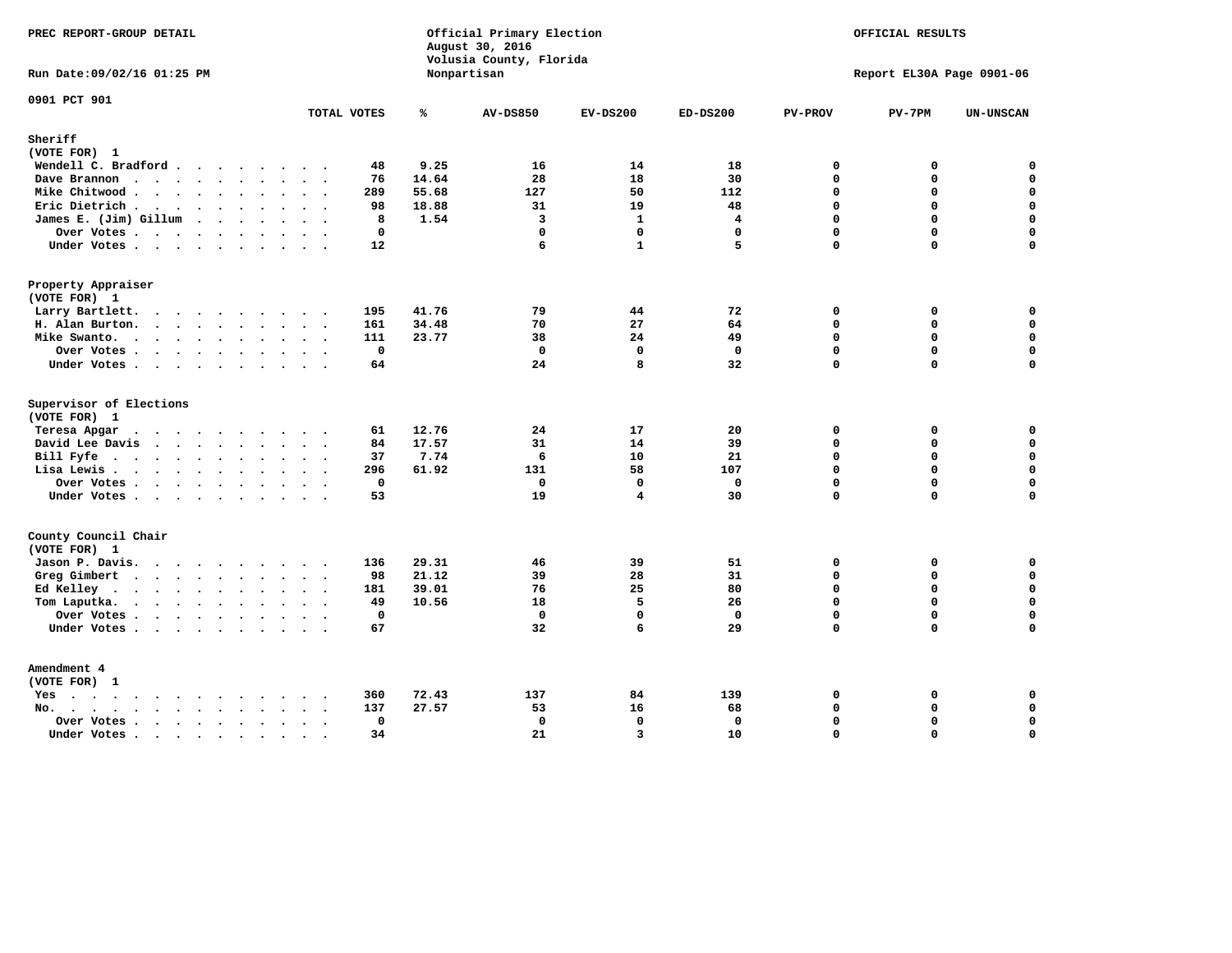| PREC REPORT-GROUP DETAIL                                                  |  |             |                   | Official Primary Election<br>August 30, 2016 |            | OFFICIAL RESULTS |                |                           |                  |  |
|---------------------------------------------------------------------------|--|-------------|-------------------|----------------------------------------------|------------|------------------|----------------|---------------------------|------------------|--|
| Run Date:09/02/16 01:25 PM                                                |  |             | <b>STATISTICS</b> | Volusia County, Florida                      |            |                  |                | Report EL30A Page 0902-01 |                  |  |
| 0902 PCT 902                                                              |  |             |                   |                                              |            |                  |                |                           |                  |  |
|                                                                           |  | TOTAL VOTES | ℁                 | <b>AV-DS850</b>                              | $EV-DS200$ | $ED-DS200$       | <b>PV-PROV</b> | $PV-7PM$                  | <b>UN-UNSCAN</b> |  |
| REGISTERED VOTERS - TOTAL $\cdot$ $\cdot$ $\cdot$ $\cdot$ $\cdot$ $\cdot$ |  | 3,859       |                   |                                              |            |                  |                |                           |                  |  |
| REGISTERED VOTERS - Democratic                                            |  | 1,264       | 32.75             |                                              |            |                  |                |                           |                  |  |
| REGISTERED VOTERS - Republican                                            |  | 1,367       | 35.42             |                                              |            |                  |                |                           |                  |  |
| REGISTERED VOTERS - Libertarian                                           |  |             | .21               |                                              |            |                  |                |                           |                  |  |
| REGISTERED VOTERS - Nonpartisan                                           |  | 1,220       |                   |                                              |            |                  |                |                           |                  |  |
| BALLOTS CAST - TOTAL.                                                     |  | 856         |                   | 355                                          | 168        | 332              |                |                           |                  |  |
| BALLOTS CAST - Democratic                                                 |  | 310         | 36.21             | 132                                          | 71         | 106              |                |                           |                  |  |
| BALLOTS CAST - Republican                                                 |  | 412         | 48.13             | 168                                          | 77         | 167              |                |                           |                  |  |
| BALLOTS CAST - Libertarian.                                               |  |             | .12               | $\Omega$                                     | 0          |                  |                |                           |                  |  |
| BALLOTS CAST - Nonpartisan.                                               |  | 133         | 15.54             | 55                                           | 20         | 58               |                |                           | 0                |  |
| BALLOTS CAST - BLANK.                                                     |  |             |                   | 0                                            |            | 0                | O              |                           |                  |  |
| VOTER TURNOUT - TOTAL<br>$\cdots$                                         |  |             | 22.18             |                                              |            |                  |                |                           |                  |  |
| VOTER TURNOUT - Democratic.                                               |  |             | 24.53             |                                              |            |                  |                |                           |                  |  |
| VOTER TURNOUT - Republican.                                               |  |             | 30.14             |                                              |            |                  |                |                           |                  |  |
| VOTER TURNOUT - Libertarian                                               |  |             | 12.50             |                                              |            |                  |                |                           |                  |  |
| VOTER TURNOUT - BLANK                                                     |  |             |                   |                                              |            |                  |                |                           |                  |  |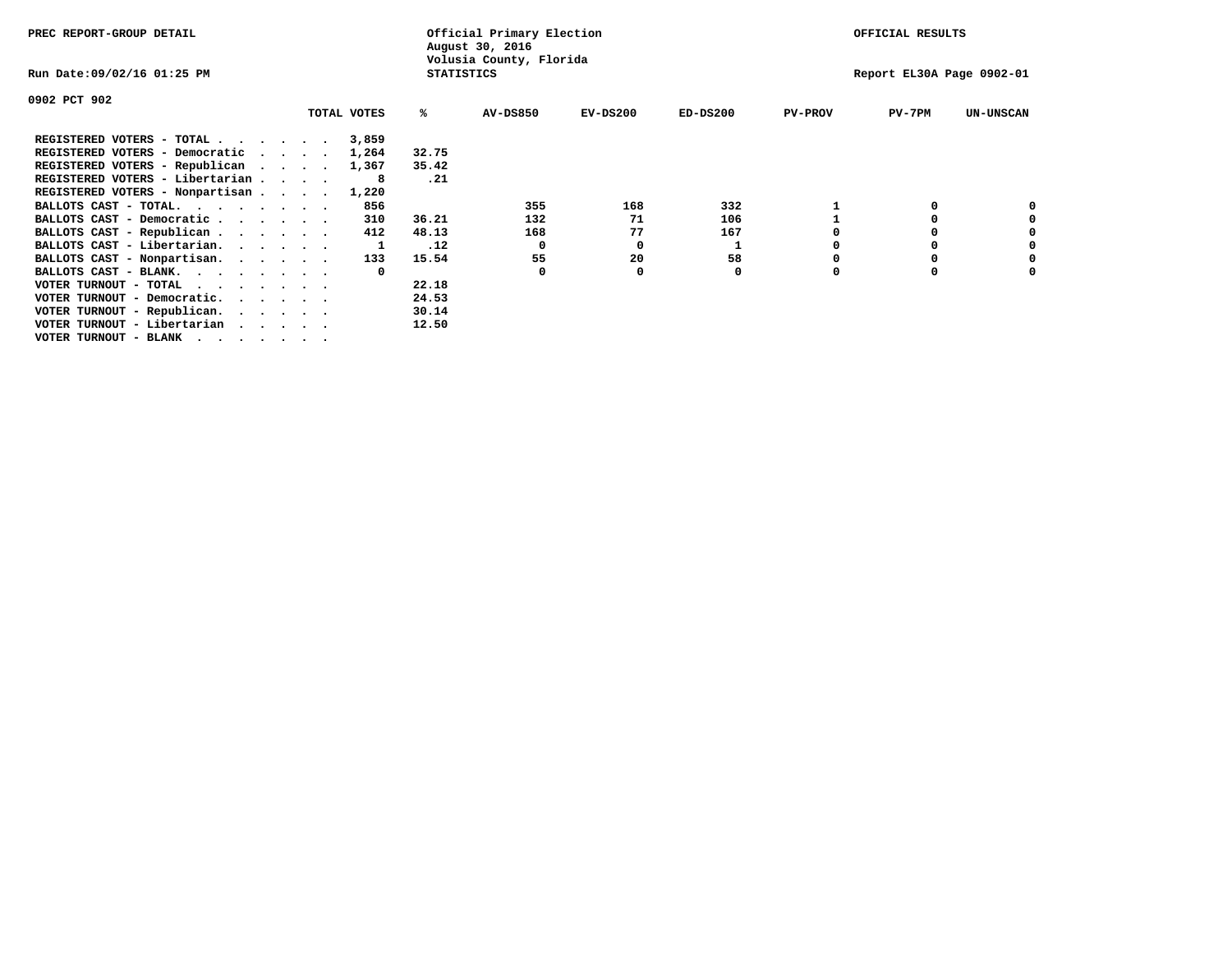| PREC REPORT-GROUP DETAIL                                               |             |       | Official Primary Election<br>August 30, 2016 | OFFICIAL RESULTS |            |                |                           |                  |
|------------------------------------------------------------------------|-------------|-------|----------------------------------------------|------------------|------------|----------------|---------------------------|------------------|
| Run Date: 09/02/16 01:25 PM                                            |             |       | Volusia County, Florida<br>Democratic        |                  |            |                | Report EL30A Page 0902-02 |                  |
| 0902 PCT 902                                                           | TOTAL VOTES | ℁     | <b>AV-DS850</b>                              | $EV-DS200$       | $ED-DS200$ | <b>PV-PROV</b> | $PV-7PM$                  | <b>UN-UNSCAN</b> |
| United States Senator                                                  |             |       |                                              |                  |            |                |                           |                  |
| (VOTE FOR) 1                                                           |             |       |                                              |                  |            |                |                           |                  |
| Roque "Rocky" De La Fuente.                                            |             | 1.71  |                                              |                  | 2          |                |                           |                  |
| Alan Grayson                                                           | 96          | 32.76 | 39                                           | 26               | 31         |                |                           |                  |
| Pam Keith                                                              | 34          | 11.60 | 20                                           |                  |            |                |                           |                  |
| Reginald Luster                                                        | 4           | 1.37  |                                              |                  |            |                |                           |                  |
| Patrick Murphy.                                                        | 154         | 52.56 | 61                                           | 35               | 57         |                |                           |                  |
| Over Votes                                                             | 0           |       |                                              |                  |            |                |                           |                  |
| Under Votes                                                            | 17          |       |                                              |                  |            |                |                           |                  |
| Representative in Congress District 6                                  |             |       |                                              |                  |            |                |                           |                  |
| (VOTE FOR) 1                                                           |             |       |                                              |                  |            |                |                           |                  |
| William (Bill) McCullough $\cdots$ $\cdots$                            | 104         | 36.49 | 47                                           | 25               | 32         |                |                           |                  |
| Jay McGovern                                                           | 74          | 25.96 | 24                                           | 19               | 31         |                |                           |                  |
| George Pappas.                                                         | 63          | 22.11 | 35                                           | 12               | 15         |                |                           |                  |
| Dwayne L. Taylor                                                       | 44          | 15.44 | 13                                           | 10               | 21         |                |                           |                  |
| Over Votes                                                             |             |       |                                              |                  |            |                |                           |                  |
| Under Votes, $\cdot$ , $\cdot$ , $\cdot$ , $\cdot$ , $\cdot$ , $\cdot$ | 25          |       | 13                                           |                  |            |                |                           |                  |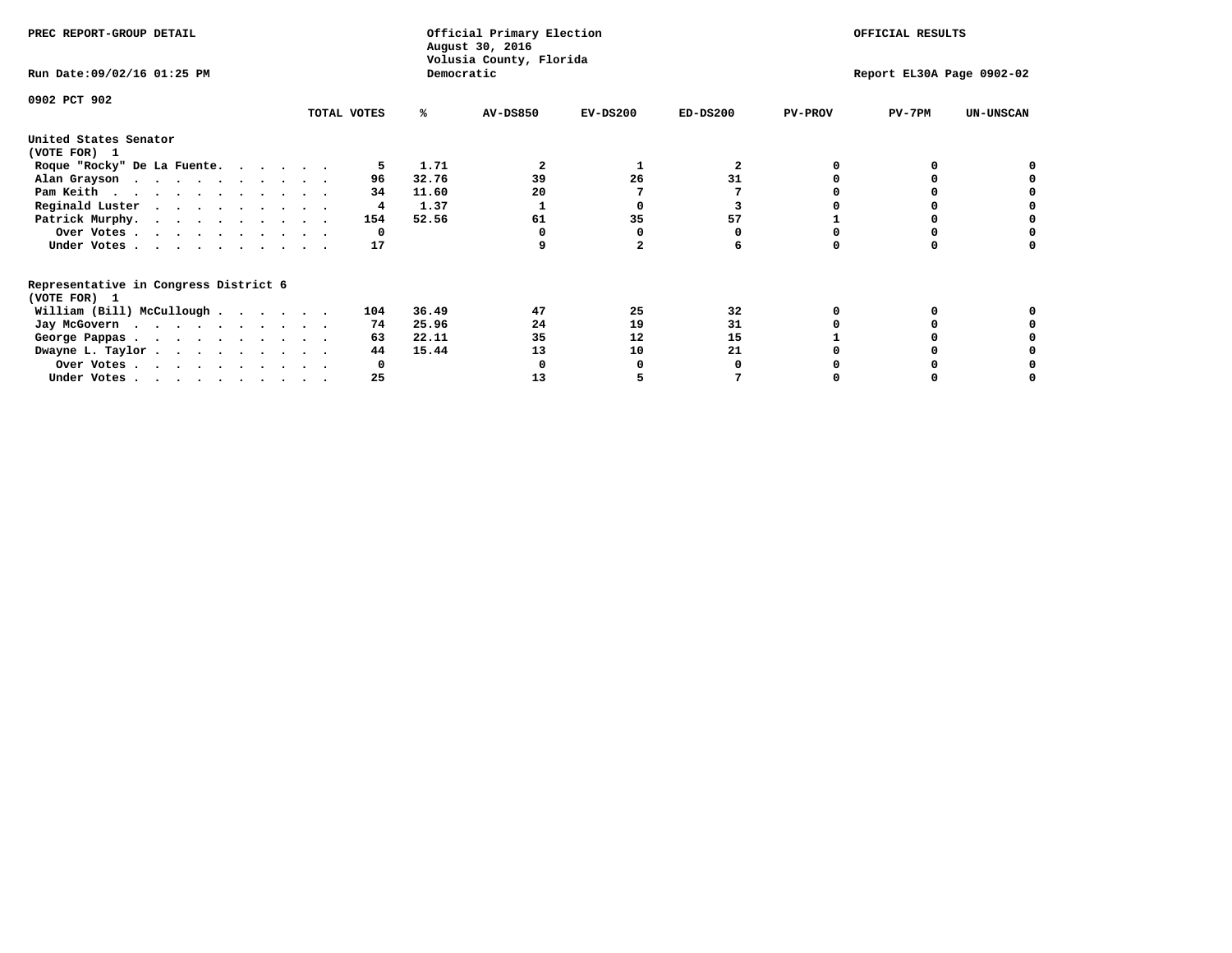| PREC REPORT-GROUP DETAIL<br>Run Date:09/02/16 01:25 PM                                |             | Republican | Official Primary Election<br>August 30, 2016<br>Volusia County, Florida | OFFICIAL RESULTS<br>Report EL30A Page 0902-03 |              |                |             |                  |
|---------------------------------------------------------------------------------------|-------------|------------|-------------------------------------------------------------------------|-----------------------------------------------|--------------|----------------|-------------|------------------|
| 0902 PCT 902                                                                          | TOTAL VOTES | ℁          | <b>AV-DS850</b>                                                         |                                               |              |                |             |                  |
|                                                                                       |             |            |                                                                         | $EV-DS200$                                    | $ED-DS200$   | <b>PV-PROV</b> | $PV-7PM$    | <b>UN-UNSCAN</b> |
| United States Senator<br>(VOTE FOR) 1                                                 |             |            |                                                                         |                                               |              |                |             |                  |
| Carlos Beruff                                                                         | 80          | 19.85      | 43                                                                      | 8                                             | 29           | 0              | 0           | 0                |
| Ernie Rivera<br>$\mathbf{r}$ , and $\mathbf{r}$ , and $\mathbf{r}$ , and $\mathbf{r}$ | 10          | 2.48       | 4                                                                       | $\mathbf{1}$                                  | 5            | 0              | 0           | $\mathbf 0$      |
| Marco Rubio.                                                                          | 294         | 72.95      | 106                                                                     | 61                                            | 127          | 0              | 0           | $\mathbf 0$      |
| Dwight Mark Anthony Young                                                             | 19          | 4.71       | 11                                                                      | 5                                             | 3            | $\mathbf 0$    | $\mathbf 0$ | $\mathbf 0$      |
| Over Votes                                                                            | 0           |            | 0                                                                       | 0                                             | 0            | $\mathbf 0$    | $\mathbf 0$ | $\mathbf 0$      |
| Under Votes                                                                           | 9           |            | 4                                                                       | $\overline{a}$                                | 3            | $\Omega$       | $\Omega$    | $\mathbf 0$      |
| Representative in Congress District 6<br>(VOTE FOR) 1                                 |             |            |                                                                         |                                               |              |                |             |                  |
| Fred Costello                                                                         | 78          | 19.50      | 37                                                                      | 16                                            | 25           | 0              | 0           | $\mathbf 0$      |
| Ron Desantis                                                                          | 277         | 69.25      | 104                                                                     | 50                                            | 123          | 0              | 0           | $\mathbf 0$      |
| G. G. Galloway.                                                                       | 45          | 11.25      | 23                                                                      | 9                                             | 13           | $\mathbf 0$    | $\mathbf 0$ | $\mathbf 0$      |
| Over Votes                                                                            | 0           |            | 0                                                                       | 0                                             | 0            | 0              | 0           | 0                |
| Under Votes                                                                           | 12          |            | 4                                                                       | $\overline{a}$                                | 6            | $\mathbf 0$    | $\Omega$    | $\mathbf 0$      |
| State Committeeman                                                                    |             |            |                                                                         |                                               |              |                |             |                  |
| (VOTE FOR) 1<br>Paul W. Deering                                                       | 226         | 64.76      | 100                                                                     | 43                                            | 83           | 0              | 0           | 0                |
| James Oddie.                                                                          | 123         | 35.24      | 44                                                                      | 23                                            | 56           | 0              | 0           | $\mathbf 0$      |
| Over Votes                                                                            | 0           |            | 0                                                                       | $\mathbf 0$                                   | 0            | 0              | $\mathbf 0$ | $\mathbf 0$      |
| Under Votes                                                                           | 63          |            | 24                                                                      | 11                                            | 28           | $\mathbf 0$    | $\mathbf 0$ | $\mathbf 0$      |
| State Committeewoman<br>(VOTE FOR) 1                                                  |             |            |                                                                         |                                               |              |                |             |                  |
| Dana Christina Dougherty                                                              | 181         | 51.13      | 63                                                                      | 34                                            | 84           | 0              | 0           | 0                |
| Marilyn C. Ford                                                                       | 173         | 48.87      | 84                                                                      | 32                                            | 57           | 0              | 0           | 0                |
| Over Votes                                                                            | 1           |            | 0                                                                       | 1                                             | $\mathbf{0}$ | $\mathbf 0$    | 0           | $\mathbf 0$      |
| Under Votes, $\cdot$ , $\cdot$ , $\cdot$ , $\cdot$ , $\cdot$ , $\cdot$                | 57          |            | 21                                                                      | 10                                            | 26           | $\Omega$       | $\Omega$    | $\Omega$         |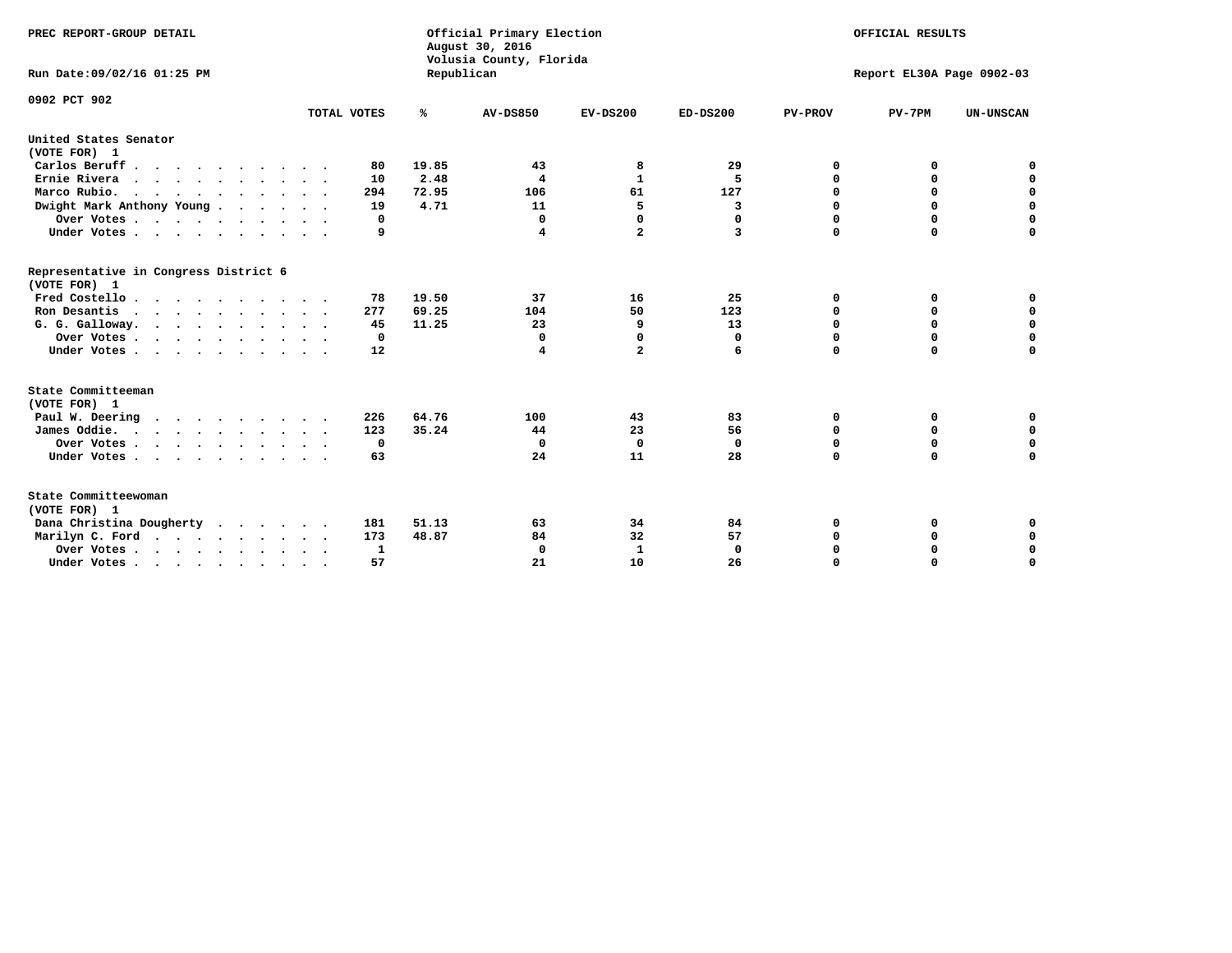| PREC REPORT-GROUP DETAIL<br>Run Date: 09/02/16 01:25 PM |  |  |  |  |             |        | Official Primary Election<br>August 30, 2016<br>Volusia County, Florida<br>Libertarian |            |            |                | OFFICIAL RESULTS<br>Report EL30A Page 0902-04 |                  |
|---------------------------------------------------------|--|--|--|--|-------------|--------|----------------------------------------------------------------------------------------|------------|------------|----------------|-----------------------------------------------|------------------|
|                                                         |  |  |  |  |             |        |                                                                                        |            |            |                |                                               |                  |
| 0902 PCT 902                                            |  |  |  |  | TOTAL VOTES | ℁      | <b>AV-DS850</b>                                                                        | $EV-DS200$ | $ED-DS200$ | <b>PV-PROV</b> | $PV-7PM$                                      | <b>UN-UNSCAN</b> |
| United States Senator<br>(VOTE FOR) 1                   |  |  |  |  |             |        |                                                                                        |            |            |                |                                               |                  |
| Augustus Invictus.                                      |  |  |  |  | 0           |        |                                                                                        | 0          | 0          |                |                                               | 0                |
| Paul Stanton                                            |  |  |  |  |             | 100.00 |                                                                                        |            |            |                |                                               | 0                |
| Over Votes                                              |  |  |  |  | 0           |        |                                                                                        |            | 0          |                |                                               | 0                |
| Under Votes                                             |  |  |  |  | 0           |        |                                                                                        |            | 0          |                |                                               | 0                |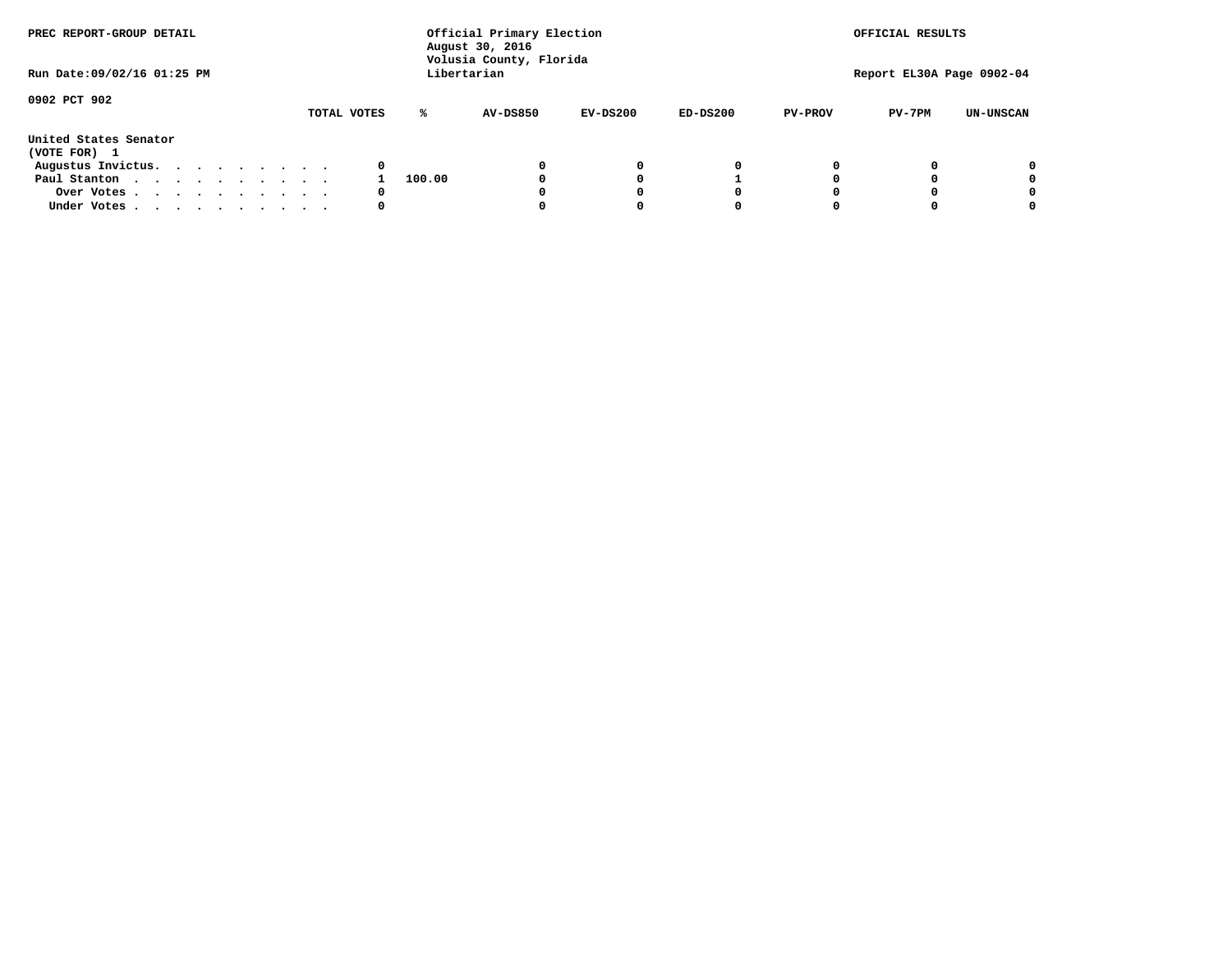| PREC REPORT-GROUP DETAIL                                                                                                                                                                                                                             |                               |       | Official Primary Election<br>August 30, 2016<br>Volusia County, Florida | OFFICIAL RESULTS<br>Report EL30A Page 0902-05 |              |                |             |                  |
|------------------------------------------------------------------------------------------------------------------------------------------------------------------------------------------------------------------------------------------------------|-------------------------------|-------|-------------------------------------------------------------------------|-----------------------------------------------|--------------|----------------|-------------|------------------|
| Run Date: 09/02/16 01:25 PM                                                                                                                                                                                                                          |                               |       | Nonpartisan                                                             |                                               |              |                |             |                  |
| 0902 PCT 902                                                                                                                                                                                                                                         | TOTAL VOTES                   | ℁     | <b>AV-DS850</b>                                                         | $EV-DS200$                                    | $ED-DS200$   | <b>PV-PROV</b> | $PV-7PM$    | <b>UN-UNSCAN</b> |
|                                                                                                                                                                                                                                                      |                               |       |                                                                         |                                               |              |                |             |                  |
| Circuit Judge 7th Circuit Group 4<br>(VOTE FOR) 1                                                                                                                                                                                                    |                               |       |                                                                         |                                               |              |                |             |                  |
| Chris France - WITHDRAWN                                                                                                                                                                                                                             | 148                           | 19.95 | 49                                                                      | 26                                            | 72           | 1              | 0           | $\mathbf 0$      |
| Sebrina L. Slack                                                                                                                                                                                                                                     | 230<br>$\sim$ $\sim$          | 31.00 | 115                                                                     | 37                                            | 78           | $\mathbf 0$    | $\mathbf 0$ | $\mathbf 0$      |
| Stasia Warren<br>$\sim$                                                                                                                                                                                                                              | 364                           | 49.06 | 146                                                                     | 78                                            | 140          | $\mathbf 0$    | 0           | $\mathbf 0$      |
| Over Votes                                                                                                                                                                                                                                           | $\mathbf{1}$                  |       | $\mathbf 0$                                                             | $\mathbf 0$                                   | $\mathbf{1}$ | $\mathbf 0$    | $\mathbf 0$ | $\mathbf 0$      |
| Under Votes                                                                                                                                                                                                                                          | 113                           |       | 45                                                                      | 27                                            | 41           | $\Omega$       | $\Omega$    | $\mathbf 0$      |
| Circuit Judge 7th Circuit Group 10<br>(VOTE FOR) 1                                                                                                                                                                                                   |                               |       |                                                                         |                                               |              |                |             |                  |
| Malcolm Anthony<br>.                                                                                                                                                                                                                                 | 302                           | 42.18 | 139                                                                     | 53                                            | 109          | 1              | 0           | 0                |
| Scott DuPont<br>$\ddot{\phantom{0}}$                                                                                                                                                                                                                 | 414                           | 57.82 | 165                                                                     | 80                                            | 169          | $\mathbf 0$    | $\mathbf 0$ | $\mathbf 0$      |
| Over Votes<br>$\ddot{\phantom{1}}$                                                                                                                                                                                                                   | $\mathbf 0$                   |       | $\mathbf{0}$                                                            | $\Omega$                                      | $\mathbf{0}$ | $\mathbf 0$    | $\Omega$    | $\mathbf 0$      |
| Under Votes                                                                                                                                                                                                                                          | 140                           |       | 51                                                                      | 35                                            | 54           | $\mathbf 0$    | $\mathbf 0$ | $\Omega$         |
| Circuit Judge 7th Circuit Group 13<br>(VOTE FOR) 1                                                                                                                                                                                                   |                               |       |                                                                         |                                               |              |                |             |                  |
| David Hood.                                                                                                                                                                                                                                          | 301                           | 39.97 | 106                                                                     | 55                                            | 139          | 1              | 0           | $\mathbf 0$      |
| A. "Kathleen" McNeilly                                                                                                                                                                                                                               | 452                           | 60.03 | 211                                                                     | 89                                            | 152          | $\mathbf 0$    | 0           | $\mathbf 0$      |
| Over Votes                                                                                                                                                                                                                                           | $\mathbf 0$                   |       | $\mathbf 0$                                                             | $\mathbf 0$                                   | $\mathbf 0$  | 0              | $\mathbf 0$ | $\mathbf 0$      |
| Under Votes                                                                                                                                                                                                                                          | 103                           |       | 38                                                                      | 24                                            | 41           | $\mathbf 0$    | $\Omega$    | $\mathbf 0$      |
| Circuit Judge 7th Circuit Group 17<br>(VOTE FOR) 1                                                                                                                                                                                                   |                               |       |                                                                         |                                               |              |                |             |                  |
| Linda L. Gaustad                                                                                                                                                                                                                                     | 362                           | 49.18 | 155                                                                     | 74                                            | 132          | 1              | 0           | $\mathbf 0$      |
| Howard O. McGillin Jr                                                                                                                                                                                                                                | 374                           | 50.82 | 154                                                                     | 64                                            | 156          | $\mathbf 0$    | $\mathbf 0$ | $\mathbf 0$      |
| Over Votes                                                                                                                                                                                                                                           | $\mathbf 0$                   |       | $\mathbf{0}$                                                            | $\mathbf{0}$                                  | $\mathbf 0$  | $\mathbf 0$    | $\Omega$    | $\mathbf 0$      |
| Under Votes                                                                                                                                                                                                                                          | 120                           |       | 46                                                                      | 30                                            | 44           | $\mathbf 0$    | $\mathbf 0$ | $\mathbf 0$      |
| County Judge 7th Circuit Group 3<br>(VOTE FOR) 1                                                                                                                                                                                                     |                               |       |                                                                         |                                               |              |                |             |                  |
| Heather Caeners<br>$\mathbf{r}$ . The contract of the contract of the contract of the contract of the contract of the contract of the contract of the contract of the contract of the contract of the contract of the contract of the contract of th | 233                           | 30.70 | 81                                                                      | 43                                            | 108          | $\mathbf{1}$   | 0           | 0                |
| Shirley A. Green                                                                                                                                                                                                                                     | 386                           | 50.86 | 179                                                                     | 78                                            | 129          | $\mathbf 0$    | 0           | $\mathbf 0$      |
| Marla Rawnsley.                                                                                                                                                                                                                                      | 140                           | 18.45 | 57                                                                      | 28                                            | 55           | 0              | $\mathbf 0$ | $\pmb{0}$        |
| Over Votes.<br>.<br>$\cdot$<br>$\cdot$                                                                                                                                                                                                               | $\mathbf{1}$<br>$\sim$ $\sim$ |       | $\mathbf 0$                                                             | $\mathbf{0}$                                  | $\mathbf{1}$ | $\mathbf 0$    | $\mathbf 0$ | $\mathbf 0$      |
| Under Votes<br>$\sim$                                                                                                                                                                                                                                | 96                            |       | 38                                                                      | 19                                            | 39           | $\mathbf 0$    | $\mathbf 0$ | 0                |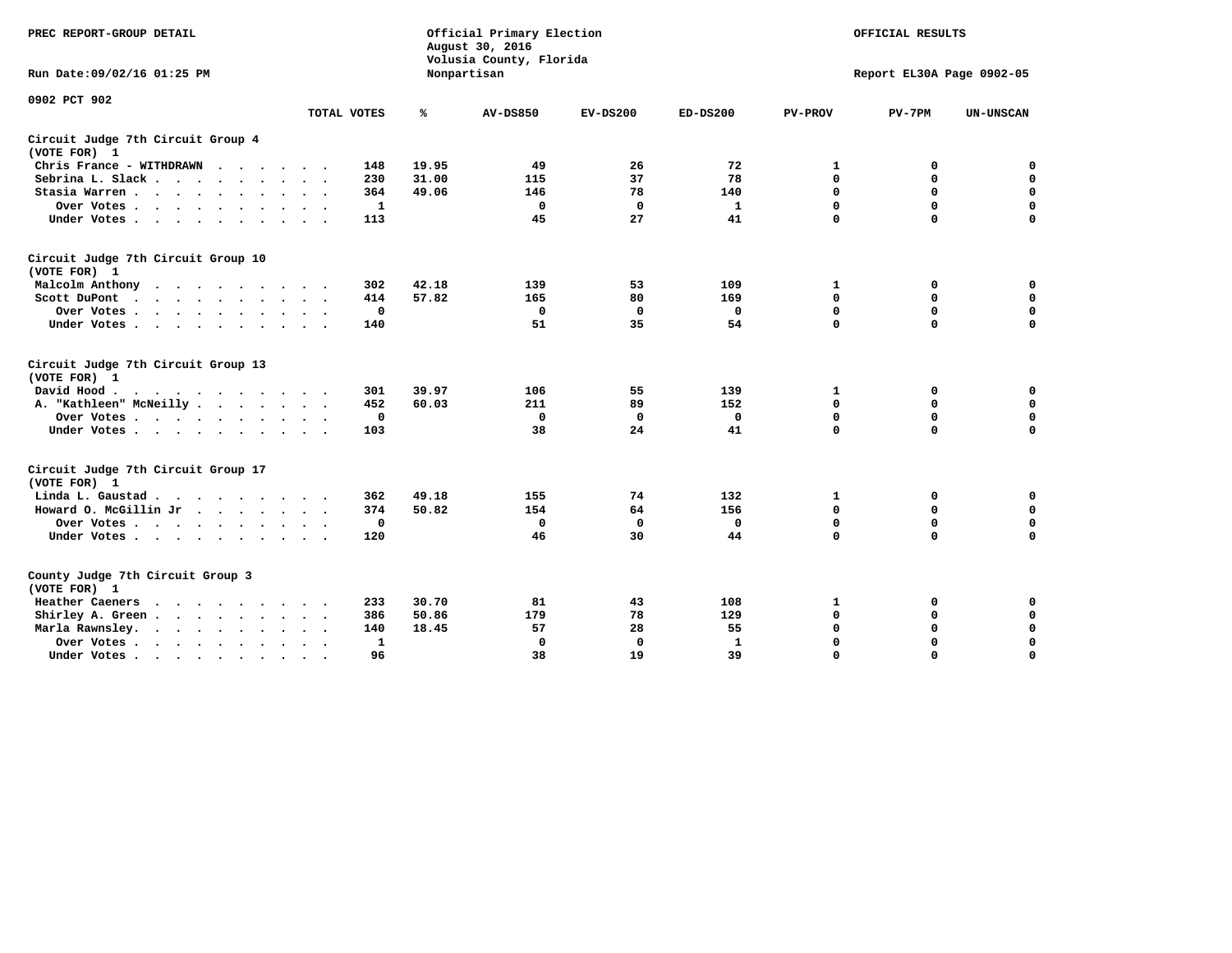| PREC REPORT-GROUP DETAIL                                    |                                                                            |       | Official Primary Election<br>August 30, 2016<br>Volusia County, Florida | OFFICIAL RESULTS<br>Report EL30A Page 0902-06 |                   |                             |               |                            |
|-------------------------------------------------------------|----------------------------------------------------------------------------|-------|-------------------------------------------------------------------------|-----------------------------------------------|-------------------|-----------------------------|---------------|----------------------------|
| Run Date: 09/02/16 01:25 PM                                 |                                                                            |       | Nonpartisan                                                             |                                               |                   |                             |               |                            |
| 0902 PCT 902                                                | TOTAL VOTES                                                                | ℁     | <b>AV-DS850</b>                                                         | $EV-DS200$                                    | $ED-DS200$        | <b>PV-PROV</b>              | $PV-7PM$      | <b>UN-UNSCAN</b>           |
| Sheriff<br>(VOTE FOR) 1                                     |                                                                            |       |                                                                         |                                               |                   |                             |               |                            |
| Wendell C. Bradford                                         | 88                                                                         | 10.53 | 35                                                                      | 26                                            | 27                | $\mathbf 0$                 | 0             | $\mathbf 0$                |
| Dave Brannon                                                | 74                                                                         | 8.85  | 32                                                                      | 10                                            | 32                | $\mathbf 0$                 | $\mathbf 0$   | $\mathbf 0$                |
| Mike Chitwood                                               | 483                                                                        | 57.78 | 212                                                                     | 99                                            | 171               | $\mathbf{1}$                | 0             | 0                          |
| Eric Dietrich.                                              | 178                                                                        | 21.29 | 57                                                                      | 29                                            | 92                | $\mathbf 0$                 | 0             | $\mathbf 0$                |
| James E. (Jim) Gillum                                       | 13                                                                         | 1.56  | 6                                                                       | $\mathbf{1}$                                  | 6                 | $\mathbf 0$                 | $\mathbf 0$   | $\mathbf 0$                |
| Over Votes                                                  | $\mathbf 0$                                                                |       | $\mathbf 0$                                                             | $\mathbf 0$                                   | $\mathbf{0}$      | $\mathbf{0}$                | 0             | $\mathbf 0$                |
| Under Votes                                                 | 20                                                                         |       | 13                                                                      | 3                                             | 4                 | $\Omega$                    | 0             | $\Omega$                   |
| Property Appraiser                                          |                                                                            |       |                                                                         |                                               |                   |                             |               |                            |
| (VOTE FOR) 1                                                |                                                                            |       |                                                                         |                                               |                   |                             |               |                            |
| Larry Bartlett.<br>$\sim$                                   | 250<br>$\sim$                                                              | 33.56 | 98                                                                      | 59                                            | 93                | $\mathbf 0$                 | 0             | 0                          |
| H. Alan Burton.                                             | 263                                                                        | 35.30 | 101                                                                     | 45                                            | 116               | $\mathbf{1}$                | 0             | $\mathbf 0$                |
| Mike Swanto.                                                | 232                                                                        | 31.14 | 104                                                                     | 44                                            | 84                | $\mathbf{0}$                | 0             | $\mathbf 0$                |
| Over Votes.                                                 | $\mathbf{1}$                                                               |       | $\mathbf 0$                                                             | $\Omega$                                      | $\mathbf{1}$      | $\mathbf 0$                 | $\mathbf 0$   | $\mathbf 0$                |
| Under Votes                                                 | 110                                                                        |       | 52                                                                      | 20                                            | 38                | $\mathbf 0$                 | 0             | 0                          |
| Supervisor of Elections                                     |                                                                            |       |                                                                         |                                               |                   |                             |               |                            |
| (VOTE FOR) 1                                                |                                                                            |       |                                                                         |                                               |                   |                             |               |                            |
| Teresa Apgar                                                | 98<br>$\sim$ $\sim$                                                        | 12.66 | 39                                                                      | 19                                            | 39                | 1                           | 0             | $\mathbf 0$                |
| David Lee Davis                                             | 116                                                                        | 14.99 | 51                                                                      | 20                                            | 45                | $\mathbf 0$                 | 0             | $\mathbf 0$<br>$\mathbf 0$ |
| Bill Fyfe.                                                  | 53                                                                         | 6.85  | 18                                                                      | 12                                            | 23                | $\Omega$                    | $\Omega$      |                            |
| Lisa Lewis                                                  | 507                                                                        | 65.50 | 213                                                                     | 103                                           | 191               | $\Omega$                    | $\mathbf 0$   | $\mathbf 0$                |
| Over Votes<br>Under Votes                                   | $\mathbf 0$<br>82                                                          |       | $\mathbf 0$<br>34                                                       | $\mathbf 0$<br>14                             | $\mathbf 0$<br>34 | $\mathbf 0$<br>$\mathbf{0}$ | 0<br>$\Omega$ | $\pmb{0}$<br>$\mathbf 0$   |
|                                                             |                                                                            |       |                                                                         |                                               |                   |                             |               |                            |
| County Council Chair<br>(VOTE FOR) 1                        |                                                                            |       |                                                                         |                                               |                   |                             |               |                            |
| Jason P. Davis.                                             | 200                                                                        | 27.55 | 85                                                                      | 35                                            | 80                | $\mathbf 0$                 | 0             | 0                          |
| Greg Gimbert                                                | 156                                                                        | 21.49 | 73                                                                      | 24                                            | 58                | $\mathbf{1}$                | 0             | $\mathbf 0$                |
| Ed Kelley                                                   | 293                                                                        | 40.36 | 105                                                                     | 63                                            | 125               | $\mathbf 0$                 | 0             | $\mathbf 0$                |
| Tom Laputka.                                                | 77                                                                         | 10.61 | 37                                                                      | 20                                            | 20                | $\mathbf 0$                 | 0             | $\mathbf 0$                |
| Over Votes.                                                 | $\mathbf 0$                                                                |       | $\mathbf 0$                                                             | $\mathbf 0$                                   | $\mathbf 0$       | $\mathbf 0$                 | 0             | $\mathbf 0$                |
| Under Votes                                                 | 130                                                                        |       | 55                                                                      | 26                                            | 49                | $\Omega$                    | $\Omega$      | $\Omega$                   |
|                                                             |                                                                            |       |                                                                         |                                               |                   |                             |               |                            |
| Amendment 4<br>(VOTE FOR) 1                                 |                                                                            |       |                                                                         |                                               |                   |                             |               |                            |
| $Yes \cdot \cdot \cdot \cdot \cdot \cdot \cdot \cdot \cdot$ | 606                                                                        | 76.71 | 256                                                                     | 113                                           | 236               | $\mathbf{1}$                | 0             | 0                          |
| No.<br>$\ddot{\phantom{a}}$                                 | 184<br>$\ddot{\phantom{1}}$                                                | 23.29 | 65                                                                      | 42                                            | 77                | $\Omega$                    | 0             | 0                          |
| Over Votes.<br>$\cdots$<br>$\ddot{\phantom{0}}$             | $\mathbf 0$<br>$\ddot{\phantom{1}}$<br>$\bullet$ .<br><br><br><br><br><br> |       | $\Omega$                                                                | $\mathbf 0$                                   | 0                 | $\Omega$                    | 0             | $\pmb{0}$                  |
| Under Votes<br>$\sim$                                       | 66<br>$\cdot$ .<br>$\sim$                                                  |       | 34                                                                      | 13                                            | 19                | $\Omega$                    | $\Omega$      | 0                          |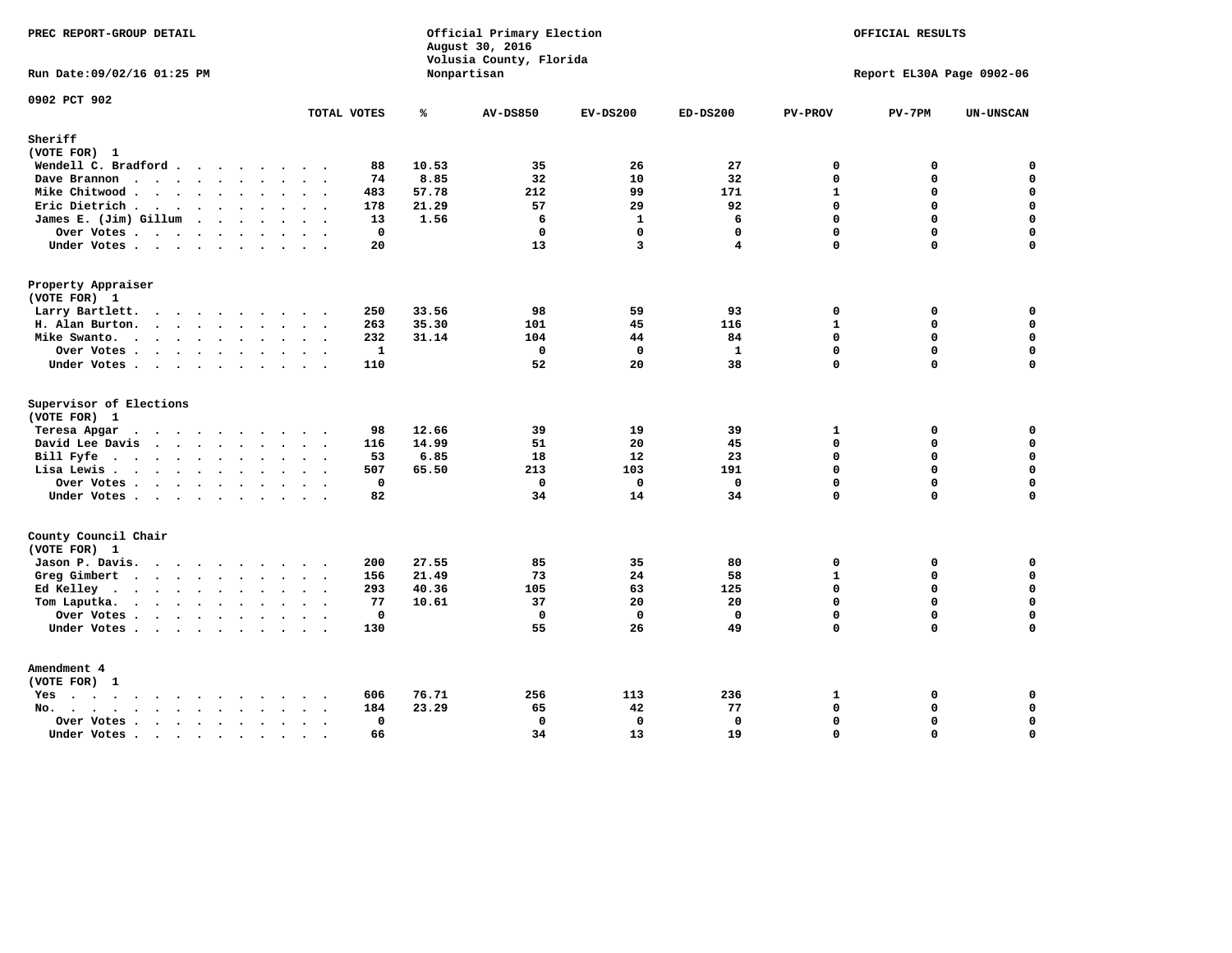| PREC REPORT-GROUP DETAIL        |             |              | Official Primary Election<br>August 30, 2016 |            | OFFICIAL RESULTS |                |                           |                  |
|---------------------------------|-------------|--------------|----------------------------------------------|------------|------------------|----------------|---------------------------|------------------|
| Run Date:09/02/16 01:25 PM      |             |              | Volusia County, Florida<br><b>STATISTICS</b> |            |                  |                | Report EL30A Page 0903-01 |                  |
| 0903 PCT 903                    |             |              |                                              |            |                  |                |                           |                  |
|                                 | TOTAL VOTES | ℁            | <b>AV-DS850</b>                              | $EV-DS200$ | $ED-DS200$       | <b>PV-PROV</b> | $PV-7PM$                  | <b>UN-UNSCAN</b> |
| REGISTERED VOTERS - TOTAL       | 3,631       |              |                                              |            |                  |                |                           |                  |
| REGISTERED VOTERS - Democratic  | 1,240       | 34.15        |                                              |            |                  |                |                           |                  |
| REGISTERED VOTERS - Republican  | 1,226       | 33.76        |                                              |            |                  |                |                           |                  |
| REGISTERED VOTERS - Libertarian |             | .17<br>-6    |                                              |            |                  |                |                           |                  |
| REGISTERED VOTERS - Nonpartisan | 1,159       |              |                                              |            |                  |                |                           |                  |
| BALLOTS CAST - TOTAL.           |             | 800          | 294                                          | 181        | 324              |                |                           |                  |
| BALLOTS CAST - Democratic       |             | 317<br>39.63 | 112                                          | 82         | 123              |                |                           |                  |
| BALLOTS CAST - Republican       |             | 47.25<br>378 | 138                                          | 78         | 161              |                |                           |                  |
| BALLOTS CAST - Libertarian.     |             | .13          | 0                                            | 0          |                  |                |                           |                  |
| BALLOTS CAST - Nonpartisan.     |             | 13.00<br>104 | 44                                           | 21         | 39               |                |                           | 0                |
| BALLOTS CAST - BLANK.           |             | $^{\circ}$   | $\Omega$                                     | O          | 0                | O              |                           |                  |
| VOTER TURNOUT - TOTAL           |             | 22.03        |                                              |            |                  |                |                           |                  |
| VOTER TURNOUT - Democratic.     |             | 25.56        |                                              |            |                  |                |                           |                  |
| VOTER TURNOUT - Republican.     |             | 30.83        |                                              |            |                  |                |                           |                  |
| VOTER TURNOUT - Libertarian     |             | 16.67        |                                              |            |                  |                |                           |                  |
| VOTER TURNOUT - BLANK           |             |              |                                              |            |                  |                |                           |                  |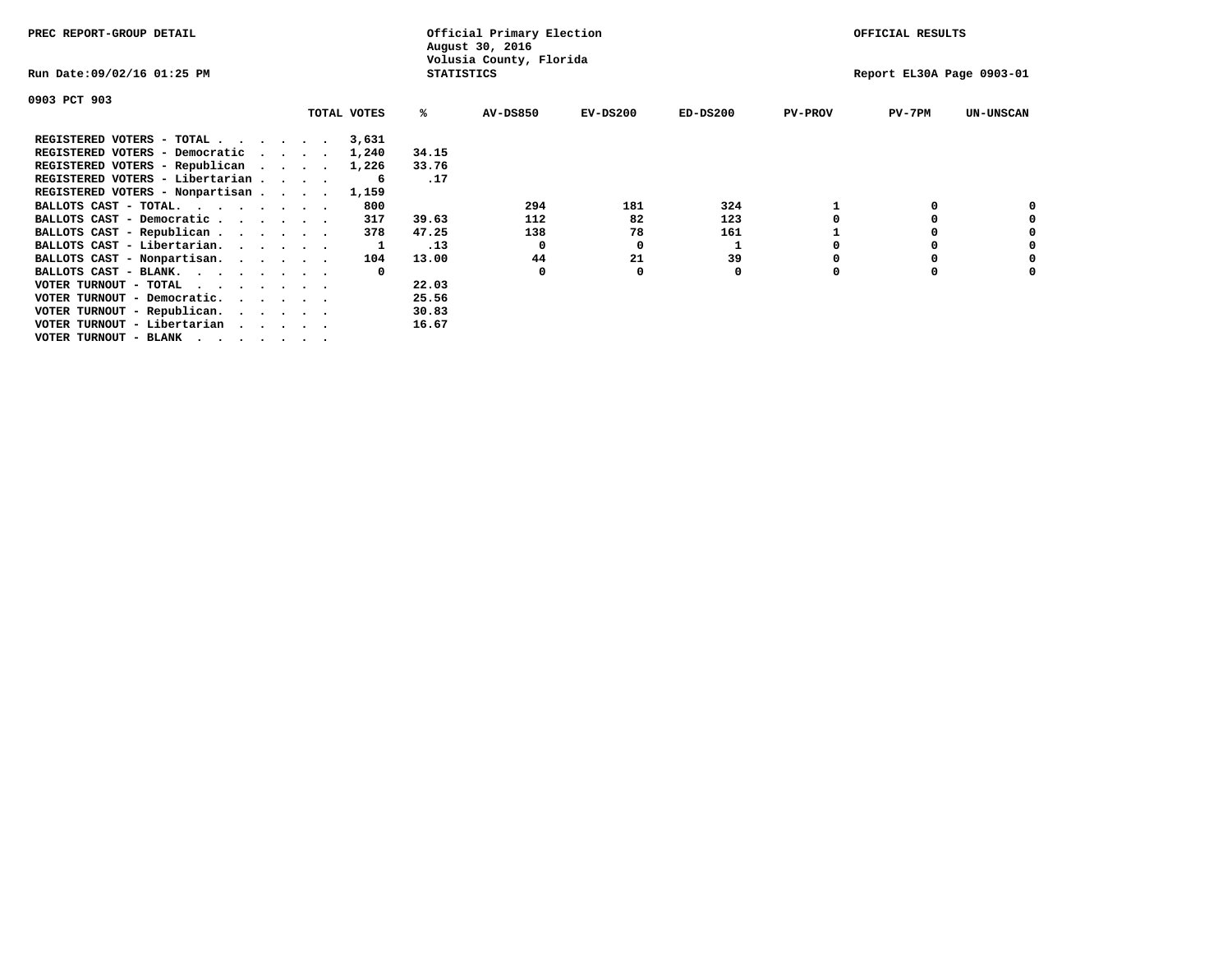| PREC REPORT-GROUP DETAIL                                               |             |                | Official Primary Election<br>August 30, 2016<br>Volusia County, Florida |            |            |                | OFFICIAL RESULTS          |                  |
|------------------------------------------------------------------------|-------------|----------------|-------------------------------------------------------------------------|------------|------------|----------------|---------------------------|------------------|
| Run Date: 09/02/16 01:25 PM                                            |             | Democratic     |                                                                         |            |            |                | Report EL30A Page 0903-02 |                  |
| 0903 PCT 903                                                           |             |                |                                                                         |            |            |                |                           |                  |
|                                                                        | TOTAL VOTES | ℁              | <b>AV-DS850</b>                                                         | $EV-DS200$ | $ED-DS200$ | <b>PV-PROV</b> | $PV-7PM$                  | <b>UN-UNSCAN</b> |
| United States Senator<br>(VOTE FOR) 1                                  |             |                |                                                                         |            |            |                |                           |                  |
| Roque "Rocky" De La Fuente.                                            | 10          | 3.32           |                                                                         | 2          | 6          |                |                           |                  |
| Alan Grayson                                                           | 95          | 31.56          | 28                                                                      | 28         | 39         |                |                           |                  |
| Pam Keith                                                              | 35          | 11.63          | 17                                                                      |            | 11         |                |                           |                  |
| Reginald Luster                                                        | 3           | 1.00           |                                                                         |            | O          |                |                           |                  |
| Patrick Murphy.                                                        | 158         | 52.49          | 57                                                                      | 39         | 62         |                |                           |                  |
| Over Votes                                                             | 0           |                |                                                                         |            |            |                |                           |                  |
| Under Votes.                                                           | 16          |                |                                                                         |            |            |                |                           |                  |
| Representative in Congress District 6<br>(VOTE FOR) 1                  |             |                |                                                                         |            |            |                |                           |                  |
| William (Bill) McCullough                                              | 119         | 40.07          | 45                                                                      | 29         | 45         |                |                           |                  |
|                                                                        | 81          | 27.27          | 34                                                                      | 18         | 29         |                |                           |                  |
| Jay McGovern                                                           |             |                |                                                                         |            |            |                |                           |                  |
| George Pappas.                                                         | 59<br>38    | 19.87<br>12.79 | 15                                                                      | 19         | 25         |                |                           |                  |
| Dwayne L. Taylor.                                                      |             |                |                                                                         | 11         | 18         |                |                           |                  |
| Over Votes                                                             |             |                |                                                                         |            |            |                |                           |                  |
| Under Votes, $\cdot$ , $\cdot$ , $\cdot$ , $\cdot$ , $\cdot$ , $\cdot$ | 20          |                |                                                                         |            |            |                |                           |                  |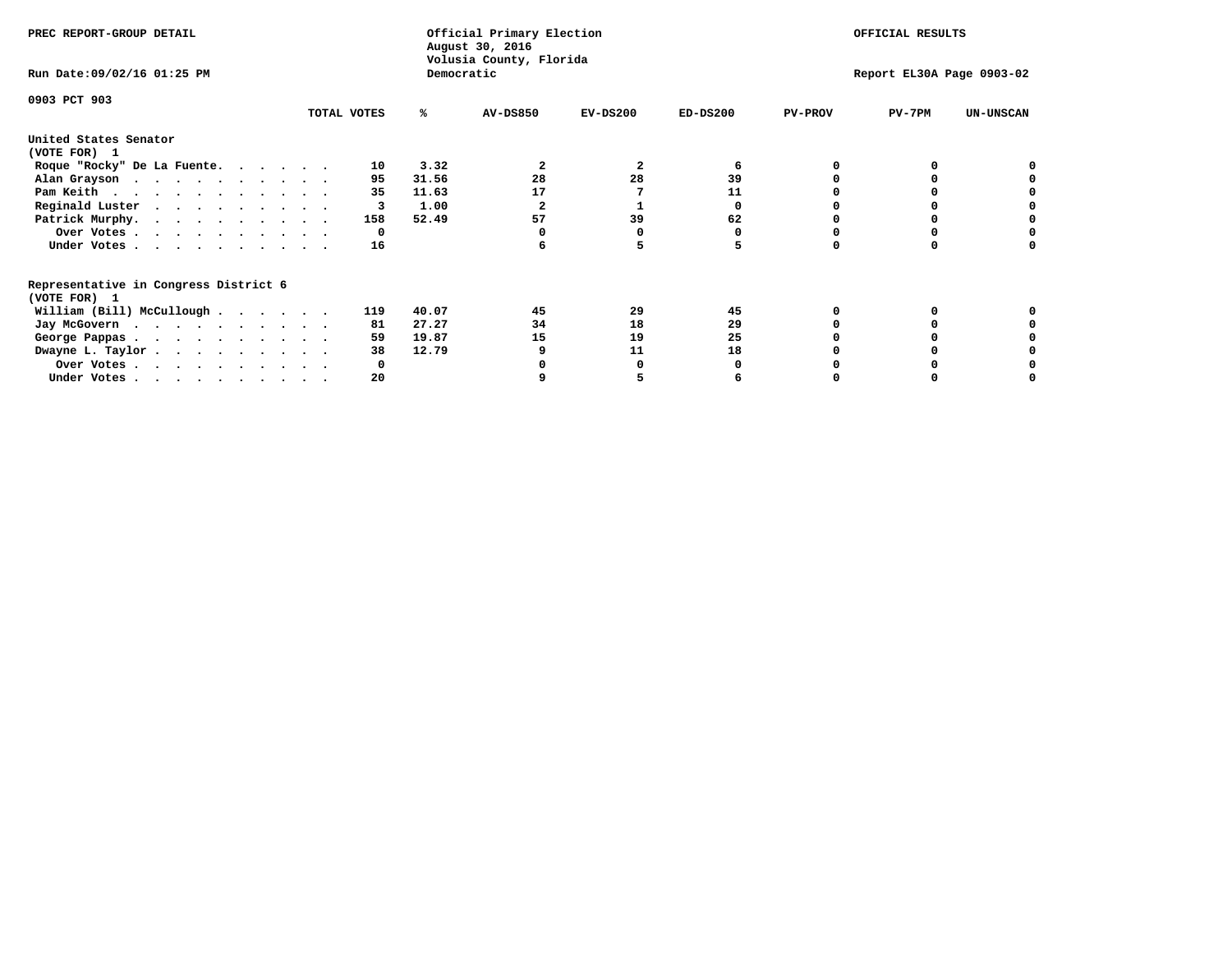| PREC REPORT-GROUP DETAIL<br>Run Date:09/02/16 01:25 PM |             | Republican | Official Primary Election<br>August 30, 2016<br>Volusia County, Florida |             |                | OFFICIAL RESULTS<br>Report EL30A Page 0903-03 |          |                  |  |
|--------------------------------------------------------|-------------|------------|-------------------------------------------------------------------------|-------------|----------------|-----------------------------------------------|----------|------------------|--|
| 0903 PCT 903                                           | TOTAL VOTES | ℁          | <b>AV-DS850</b>                                                         | $EV-DS200$  | $ED-DS200$     | <b>PV-PROV</b>                                | $PV-7PM$ | <b>UN-UNSCAN</b> |  |
|                                                        |             |            |                                                                         |             |                |                                               |          |                  |  |
| United States Senator<br>(VOTE FOR) 1                  |             |            |                                                                         |             |                |                                               |          |                  |  |
| Carlos Beruff.                                         | 120         | 31.91      | 50                                                                      | 29          | 41             | 0                                             | 0        | 0                |  |
| Ernie Rivera                                           | 7           | 1.86       | 3                                                                       | 1           | 3              | $\mathbf 0$                                   | 0        | $\mathbf 0$      |  |
| Marco Rubio.<br>.                                      | 223         | 59.31      | 76                                                                      | 39          | 107            | $\mathbf{1}$                                  | 0        | 0                |  |
| Dwight Mark Anthony Young                              | 26          | 6.91       | 9                                                                       | 8           | 9              | $\mathbf 0$                                   | 0        | 0                |  |
| Over Votes                                             | $\Omega$    |            | $\Omega$                                                                | $\Omega$    | 0              | $\Omega$                                      | 0        | $\mathbf 0$      |  |
| Under Votes                                            | 2           |            | $\Omega$                                                                | 1           | 1              | $\mathbf 0$                                   | 0        | $\mathbf 0$      |  |
| Representative in Congress District 6<br>(VOTE FOR) 1  |             |            |                                                                         |             |                |                                               |          |                  |  |
| Fred Costello                                          | 86          | 23.31      | 31                                                                      | 21          | 34             | 0                                             | 0        | 0                |  |
| Ron Desantis<br>$\cdots$                               | 230         | 62.33      | 76                                                                      | 49          | 104            | 1                                             | 0        | $\mathbf 0$      |  |
| G. G. Galloway.                                        | 53          | 14.36      | 27                                                                      | 8           | 18             | $\mathbf 0$                                   | 0        | 0                |  |
| Over Votes                                             | 1           |            | 0                                                                       | 0           | 1              | 0                                             | 0        | 0                |  |
| Under Votes                                            | 8           |            | 4                                                                       | $\Omega$    | $\overline{4}$ | $\Omega$                                      | $\Omega$ | $\mathbf 0$      |  |
| State Committeeman<br>(VOTE FOR) 1                     |             |            |                                                                         |             |                |                                               |          |                  |  |
| Paul W. Deering                                        | 213         | 65.54      | 83                                                                      | 44          | 85             | 1                                             | 0        | 0                |  |
| James Oddie.<br>$\cdots$                               | 112         | 34.46      | 34                                                                      | 28          | 50             | $\mathbf 0$                                   | 0        | $\mathbf 0$      |  |
| Over Votes                                             | 0           |            | $\Omega$                                                                | $\mathbf 0$ | $^{\circ}$     | $\mathbf 0$                                   | 0        | $\mathbf 0$      |  |
| Under Votes                                            | 53          |            | 21                                                                      | 6           | 26             | $\Omega$                                      | $\Omega$ | $\Omega$         |  |
| State Committeewoman<br>(VOTE FOR) 1                   |             |            |                                                                         |             |                |                                               |          |                  |  |
| Dana Christina Dougherty                               | 188         | 57.49      | 60                                                                      | 42          | 86             | $\Omega$                                      | 0        | 0                |  |
| Marilyn C. Ford                                        | 139         | 42.51      | 56                                                                      | 29          | 53             | 1                                             | 0        | 0                |  |
| Over Votes                                             | $\mathbf 0$ |            | $\Omega$                                                                | $\Omega$    | $\mathbf 0$    | $\mathbf 0$                                   | 0        | $\mathbf 0$      |  |
| Under Votes                                            | 51          |            | 22                                                                      | 7           | 22             | $\mathbf 0$                                   | 0        | $\mathbf 0$      |  |
|                                                        |             |            |                                                                         |             |                |                                               |          |                  |  |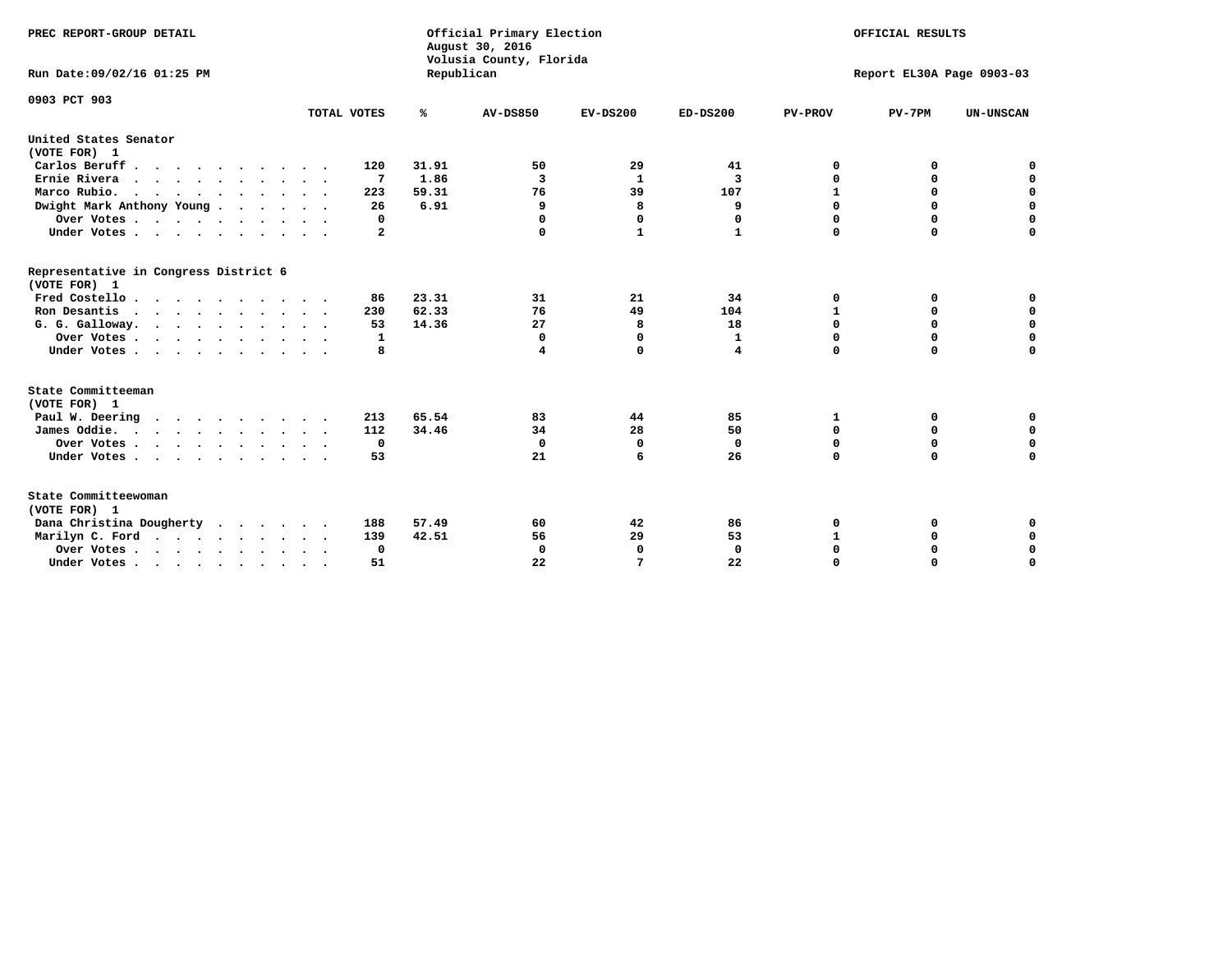| PREC REPORT-GROUP DETAIL              |  |  |  |  |             |        | Official Primary Election<br>August 30, 2016<br>Volusia County, Florida |            |            |                | OFFICIAL RESULTS          |                  |
|---------------------------------------|--|--|--|--|-------------|--------|-------------------------------------------------------------------------|------------|------------|----------------|---------------------------|------------------|
| Run Date: 09/02/16 01:25 PM           |  |  |  |  |             |        | Libertarian                                                             |            |            |                | Report EL30A Page 0903-04 |                  |
| 0903 PCT 903                          |  |  |  |  | TOTAL VOTES | ℁      | <b>AV-DS850</b>                                                         | $EV-DS200$ | $ED-DS200$ | <b>PV-PROV</b> | $PV-7PM$                  | <b>UN-UNSCAN</b> |
| United States Senator<br>(VOTE FOR) 1 |  |  |  |  |             |        |                                                                         |            |            |                |                           |                  |
| Augustus Invictus.                    |  |  |  |  |             | 100.00 |                                                                         | 0          |            |                |                           | 0                |
| Paul Stanton                          |  |  |  |  | 0           |        |                                                                         |            | 0          |                |                           | 0                |
| Over Votes                            |  |  |  |  | 0           |        |                                                                         |            | 0          |                |                           | 0                |
| Under Votes                           |  |  |  |  | 0           |        |                                                                         |            | 0          |                |                           | 0                |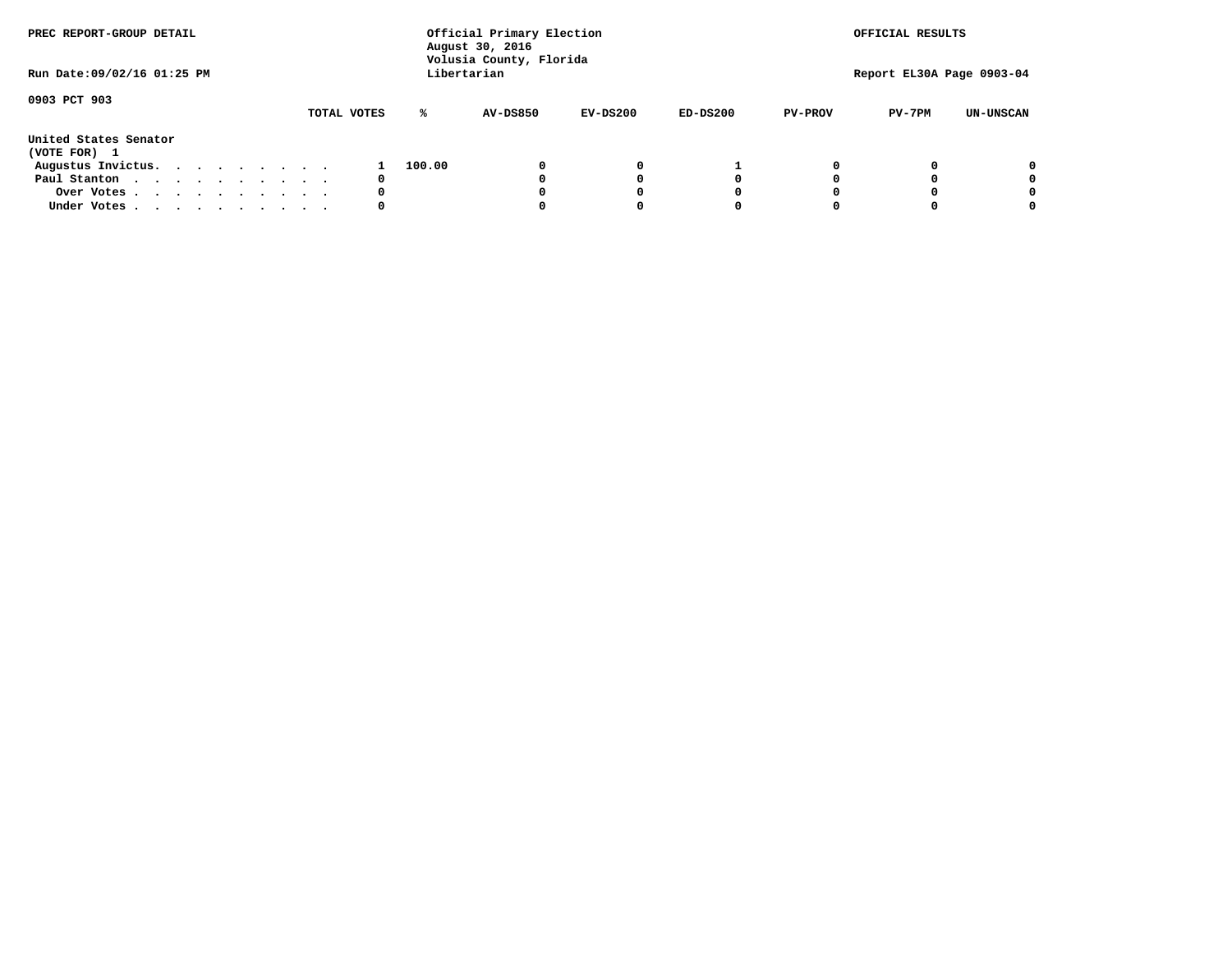| PREC REPORT-GROUP DETAIL                                                                                                                                                                                                                             |                               |       | Official Primary Election<br>August 30, 2016<br>Volusia County, Florida | OFFICIAL RESULTS<br>Report EL30A Page 0903-05 |              |                |             |                  |
|------------------------------------------------------------------------------------------------------------------------------------------------------------------------------------------------------------------------------------------------------|-------------------------------|-------|-------------------------------------------------------------------------|-----------------------------------------------|--------------|----------------|-------------|------------------|
| Run Date: 09/02/16 01:25 PM                                                                                                                                                                                                                          |                               |       | Nonpartisan                                                             |                                               |              |                |             |                  |
| 0903 PCT 903                                                                                                                                                                                                                                         |                               |       |                                                                         |                                               |              |                |             |                  |
|                                                                                                                                                                                                                                                      | TOTAL VOTES                   | ℁     | <b>AV-DS850</b>                                                         | $EV-DS200$                                    | $ED-DS200$   | <b>PV-PROV</b> | $PV-7PM$    | <b>UN-UNSCAN</b> |
| Circuit Judge 7th Circuit Group 4<br>(VOTE FOR) 1                                                                                                                                                                                                    |                               |       |                                                                         |                                               |              |                |             |                  |
| Chris France - WITHDRAWN                                                                                                                                                                                                                             | 136                           | 19.02 | 39                                                                      | 26                                            | 71           | 0              | 0           | 0                |
| Sebrina L. Slack                                                                                                                                                                                                                                     | 218                           | 30.49 | 92                                                                      | 58                                            | 68           | $\mathbf 0$    | $\mathbf 0$ | $\mathbf 0$      |
| Stasia Warren<br>$\sim$<br>$\sim$                                                                                                                                                                                                                    | 361                           | 50.49 | 124                                                                     | 81                                            | 155          | $\mathbf{1}$   | 0           | $\mathbf 0$      |
| Over Votes                                                                                                                                                                                                                                           | 1                             |       | 1                                                                       | $\mathbf 0$                                   | 0            | 0              | $\mathbf 0$ | $\mathbf 0$      |
| Under Votes                                                                                                                                                                                                                                          | 84                            |       | 38                                                                      | 16                                            | 30           | $\mathbf 0$    | $\Omega$    | $\mathbf 0$      |
| Circuit Judge 7th Circuit Group 10<br>(VOTE FOR) 1                                                                                                                                                                                                   |                               |       |                                                                         |                                               |              |                |             |                  |
| Malcolm Anthony<br>.                                                                                                                                                                                                                                 | 270                           | 38.90 | 97                                                                      | 66                                            | 107          | $\mathbf 0$    | 0           | $\mathbf 0$      |
| Scott DuPont                                                                                                                                                                                                                                         | 424                           | 61.10 | 156                                                                     | 96                                            | 171          | $\mathbf 1$    | $\mathbf 0$ | $\mathbf 0$      |
| Over Votes<br>$\sim$ $\sim$                                                                                                                                                                                                                          | 1                             |       | $\Omega$                                                                | $\mathbf{0}$                                  | $\mathbf{1}$ | $\mathbf 0$    | $\mathbf 0$ | $\mathbf 0$      |
| Under Votes                                                                                                                                                                                                                                          | 105                           |       | 41                                                                      | 19                                            | 45           | $\mathbf 0$    | $\mathbf 0$ | $\Omega$         |
| Circuit Judge 7th Circuit Group 13<br>(VOTE FOR) 1                                                                                                                                                                                                   |                               |       |                                                                         |                                               |              |                |             |                  |
| David Hood.<br>$\cdots$                                                                                                                                                                                                                              | 287                           | 40.54 | 111                                                                     | 64                                            | 111          | 1              | 0           | $\mathbf 0$      |
| A. "Kathleen" McNeilly                                                                                                                                                                                                                               | 421                           | 59.46 | 146                                                                     | 100                                           | 175          | $\mathbf 0$    | $\mathbf 0$ | $\mathbf 0$      |
| Over Votes                                                                                                                                                                                                                                           | 0                             |       | 0                                                                       | 0                                             | 0            | $\mathbf 0$    | $\mathbf 0$ | $\mathbf 0$      |
| Under Votes                                                                                                                                                                                                                                          | 92                            |       | 37                                                                      | 17                                            | 38           | $\mathbf 0$    | $\Omega$    | 0                |
| Circuit Judge 7th Circuit Group 17<br>(VOTE FOR) 1                                                                                                                                                                                                   |                               |       |                                                                         |                                               |              |                |             |                  |
| Linda L. Gaustad                                                                                                                                                                                                                                     | 315                           | 45.19 | 118                                                                     | 83                                            | 114          | 0              | 0           | 0                |
| Howard O. McGillin Jr                                                                                                                                                                                                                                | 382                           | 54.81 | 137                                                                     | 79                                            | 165          | $\mathbf 1$    | $\mathbf 0$ | $\mathbf 0$      |
| Over Votes                                                                                                                                                                                                                                           | $\mathbf 0$                   |       | $\mathbf 0$                                                             | $\mathbf 0$                                   | $\mathbf 0$  | $\mathbf 0$    | $\mathbf 0$ | $\pmb{0}$        |
| Under Votes                                                                                                                                                                                                                                          | 103                           |       | 39                                                                      | 19                                            | 45           | $\mathbf 0$    | $\mathbf 0$ | $\Omega$         |
| County Judge 7th Circuit Group 3<br>(VOTE FOR) 1                                                                                                                                                                                                     |                               |       |                                                                         |                                               |              |                |             |                  |
| Heather Caeners<br>$\mathbf{r}$ . The contract of the contract of the contract of the contract of the contract of the contract of the contract of the contract of the contract of the contract of the contract of the contract of the contract of th | 240                           | 33.06 | 80                                                                      | 56                                            | 104          | 0              | 0           | 0                |
| Shirley A. Green                                                                                                                                                                                                                                     | 370<br>$\ddot{\phantom{0}}$   | 50.96 | 149                                                                     | 74                                            | 146          | $\mathbf{1}$   | 0           | $\mathbf 0$      |
| Marla Rawnsley.<br>$\cdots$                                                                                                                                                                                                                          | 116                           | 15.98 | 30                                                                      | 35                                            | 51           | 0              | $\mathbf 0$ | $\pmb{0}$        |
| Over Votes.<br>$\cdot$<br>$\cdot$<br>$\cdot$                                                                                                                                                                                                         | $\mathbf{0}$<br>$\sim$ $\sim$ |       | $\mathbf 0$                                                             | $\mathbf{0}$                                  | $\mathbf{0}$ | $\mathbf 0$    | $\mathbf 0$ | $\mathbf 0$      |
| Under Votes<br>$\sim$<br>$\sim$                                                                                                                                                                                                                      | 74                            |       | 35                                                                      | 16                                            | 23           | $\mathbf 0$    | $\mathbf 0$ | 0                |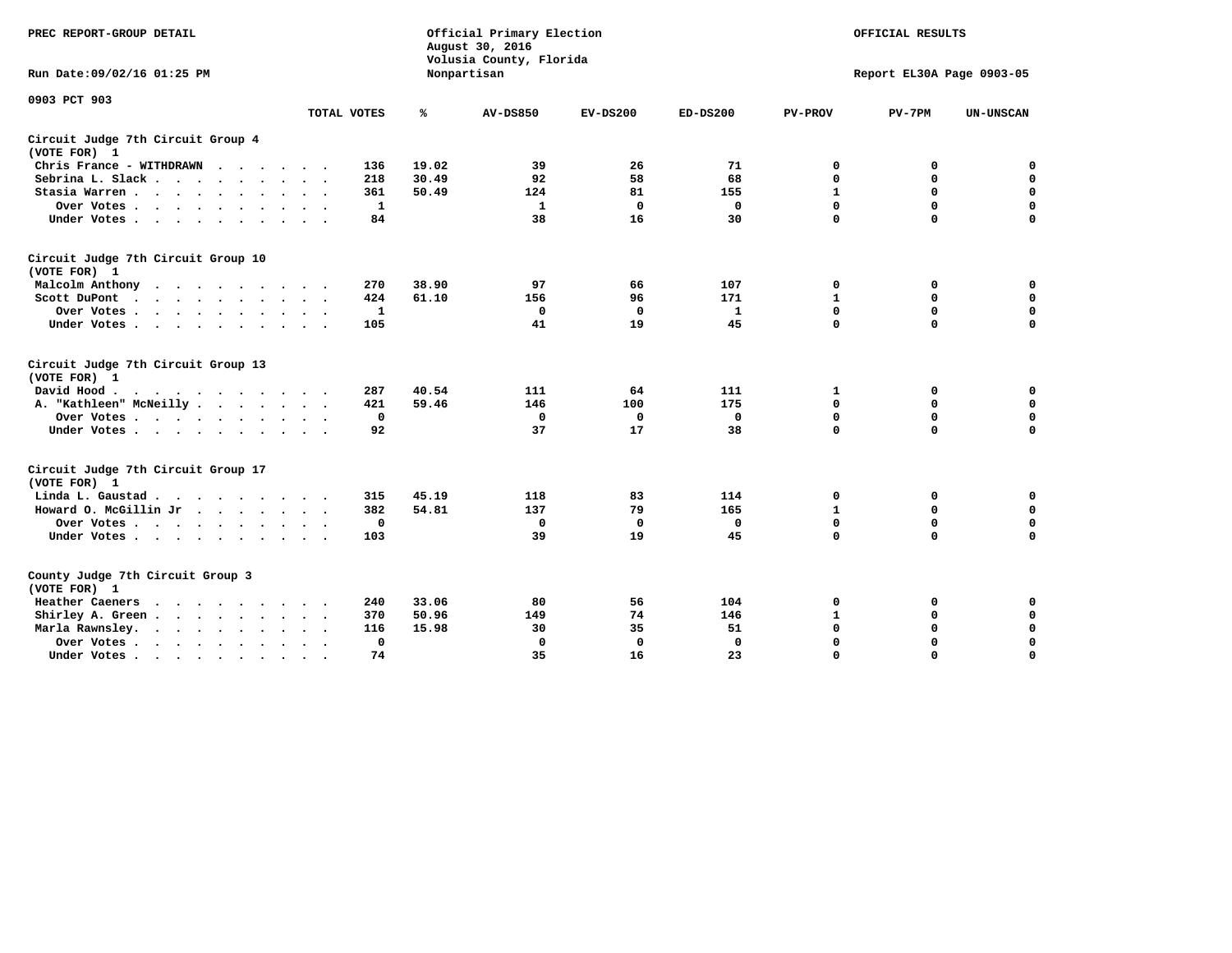| PREC REPORT-GROUP DETAIL                                    |                      |             | Official Primary Election<br>August 30, 2016<br>Volusia County, Florida |                         | OFFICIAL RESULTS<br>Report EL30A Page 0903-06 |                            |             |                            |
|-------------------------------------------------------------|----------------------|-------------|-------------------------------------------------------------------------|-------------------------|-----------------------------------------------|----------------------------|-------------|----------------------------|
| Run Date: 09/02/16 01:25 PM                                 |                      | Nonpartisan |                                                                         |                         |                                               |                            |             |                            |
| 0903 PCT 903                                                | TOTAL VOTES          | ℁           | <b>AV-DS850</b>                                                         | $EV-DS200$              | $ED-DS200$                                    | <b>PV-PROV</b>             | $PV-7PM$    | UN-UNSCAN                  |
| Sheriff<br>(VOTE FOR) 1                                     |                      |             |                                                                         |                         |                                               |                            |             |                            |
| Wendell C. Bradford                                         | 78                   | 9.87        | 19                                                                      | 26                      | 33                                            | $\mathbf 0$                | 0           | $\mathbf 0$                |
| Dave Brannon                                                | 106                  | 13.42       | 51                                                                      | 21                      | 34                                            | $\mathbf 0$                | 0           | $\mathbf 0$                |
| Mike Chitwood                                               | 427                  | 54.05       | 160                                                                     | 85                      | 181                                           | $\mathbf{1}$               | 0           | $\mathbf 0$                |
| Eric Dietrich.                                              | 168                  | 21.27       | 56                                                                      | 45                      | 67                                            | $\mathbf 0$                | 0           | $\mathbf 0$                |
| James E. (Jim) Gillum                                       | 11                   | 1.39        | $\overline{3}$                                                          | $\overline{\mathbf{4}}$ | $\overline{\mathbf{4}}$                       | $\mathbf 0$                | 0           | $\mathbf 0$                |
| Over Votes                                                  | $\mathbf{1}$         |             | $\mathbf 0$                                                             | $\mathbf{0}$            | $\mathbf{1}$                                  | $\mathbf 0$                | 0           | $\mathbf 0$                |
| Under Votes                                                 | 9                    |             | 5                                                                       | $\Omega$                | $\overline{\mathbf{4}}$                       | $\Omega$                   | 0           | $\mathbf 0$                |
| Property Appraiser                                          |                      |             |                                                                         |                         |                                               |                            |             |                            |
| (VOTE FOR) 1                                                |                      |             |                                                                         |                         |                                               |                            |             |                            |
| Larry Bartlett.                                             | 278<br>$\sim$ $\sim$ | 38.50       | 99                                                                      | 64                      | 115                                           | 0                          | 0           | 0                          |
| H. Alan Burton.                                             | 271                  | 37.53       | 97                                                                      | 58                      | 116                                           | $\mathbf 0$                | 0           | $\mathbf 0$                |
| Mike Swanto.                                                | 173                  | 23.96       | 62                                                                      | 47                      | 63                                            | $\mathbf{1}$               | 0           | 0                          |
| Over Votes                                                  | $\mathbf{0}$         |             | $\mathbf 0$                                                             | $\mathbf 0$             | $\mathbf{0}$                                  | $\mathbf 0$                | $\mathbf 0$ | $\mathbf 0$                |
| Under Votes                                                 | 78                   |             | 36                                                                      | 12                      | 30                                            | $\mathbf 0$                | $\Omega$    | $\mathbf 0$                |
| Supervisor of Elections                                     |                      |             |                                                                         |                         |                                               |                            |             |                            |
| (VOTE FOR) 1                                                |                      |             |                                                                         |                         |                                               |                            |             |                            |
| Teresa Apgar                                                | 100                  | 13.51       | 29                                                                      | 28                      | 43                                            | $\mathbf 0$                | 0           | $\mathbf 0$                |
| David Lee Davis                                             | 108                  | 14.59       | 34                                                                      | 17                      | 56                                            | $\mathbf{1}$               | 0           | $\mathbf 0$                |
| Bill Fyfe.                                                  | 60                   | 8.11        | 15                                                                      | 11                      | 34                                            | $\Omega$                   | $\Omega$    | $\mathbf 0$                |
| Lisa Lewis                                                  | 472                  | 63.78       | 192                                                                     | 113                     | 167                                           | $\mathbf 0$                | $\mathbf 0$ | $\mathbf 0$                |
| Over Votes                                                  | $\mathbf{1}$         |             | $\mathbf 0$                                                             | $\mathbf{1}$            | $\mathbf{0}$                                  | $\mathbf 0$                | 0           | $\mathbf 0$                |
| Under Votes                                                 | 59                   |             | 24                                                                      | 11                      | 24                                            | $\Omega$                   | 0           | $\mathbf 0$                |
| County Council Chair<br>(VOTE FOR) 1                        |                      |             |                                                                         |                         |                                               |                            |             |                            |
| Jason P. Davis.                                             | 210                  | 29.87       | 80                                                                      | 52                      | 77                                            | 1                          | 0           | 0                          |
| Greg Gimbert                                                | 152                  | 21.62       | 48                                                                      | 41                      | 63                                            | $\mathbf 0$                | 0           | $\mathbf 0$                |
| Ed Kelley                                                   | 281                  | 39.97       | 104                                                                     | 56                      | 121                                           | $\mathbf 0$                | 0           | $\mathbf 0$                |
| Tom Laputka.                                                | 60                   | 8.53        | 15                                                                      | 17                      | 28                                            | $\Omega$                   | $\mathbf 0$ | $\mathbf 0$                |
| Over Votes                                                  | $\mathbf 0$          |             | $\mathbf 0$                                                             | $\mathbf 0$             | $\mathbf{0}$                                  | $\mathbf 0$                | 0           | 0                          |
| Under Votes                                                 | 97                   |             | 47                                                                      | 15                      | 35                                            | $\Omega$                   | $\Omega$    | $\Omega$                   |
| Amendment 4                                                 |                      |             |                                                                         |                         |                                               |                            |             |                            |
| (VOTE FOR) 1                                                |                      |             |                                                                         |                         |                                               |                            |             |                            |
| $Yes \cdot \cdot \cdot \cdot \cdot \cdot \cdot \cdot \cdot$ | 544<br>$\cdot$ .     | 71.77       | 203                                                                     | 122                     | 218                                           | 1<br>$\mathbf 0$           | 0<br>0      | 0<br>$\mathbf 0$           |
| $No.$<br>$\ddot{\phantom{a}}$                               | 214                  | 28.23       | 68                                                                      | 54                      | 92                                            |                            |             |                            |
| Over Votes .<br>$\cdots$                                    | $\mathbf{1}$<br>41   |             | $\mathbf{1}$<br>22                                                      | $\mathbf{0}$<br>5       | $\mathbf 0$<br>14                             | $\mathbf 0$<br>$\mathbf 0$ | 0<br>0      | $\mathbf 0$<br>$\mathbf 0$ |
| Under Votes                                                 | $\sim$<br>$\sim$     |             |                                                                         |                         |                                               |                            |             |                            |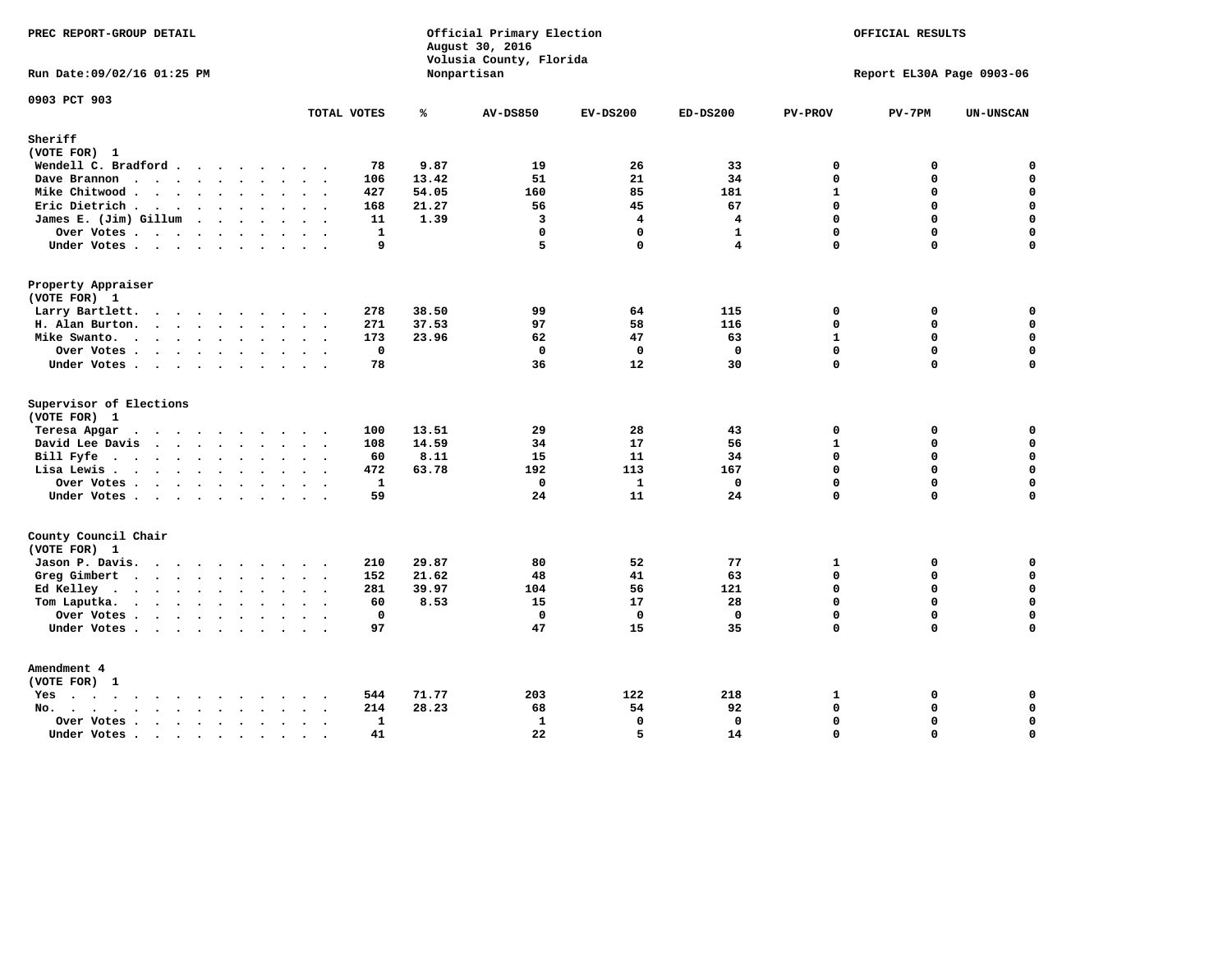| PREC REPORT-GROUP DETAIL                                                                                                                 |  |             |                   | Official Primary Election<br>August 30, 2016 |            | OFFICIAL RESULTS |                |                           |                  |
|------------------------------------------------------------------------------------------------------------------------------------------|--|-------------|-------------------|----------------------------------------------|------------|------------------|----------------|---------------------------|------------------|
| Run Date:09/02/16 01:25 PM                                                                                                               |  |             | <b>STATISTICS</b> | Volusia County, Florida                      |            |                  |                | Report EL30A Page 0904-01 |                  |
| 0904 PCT 904                                                                                                                             |  |             |                   |                                              |            |                  |                |                           |                  |
|                                                                                                                                          |  | TOTAL VOTES | ℁                 | <b>AV-DS850</b>                              | $EV-DS200$ | $ED-DS200$       | <b>PV-PROV</b> | $PV-7PM$                  | <b>UN-UNSCAN</b> |
| REGISTERED VOTERS - TOTAL $\cdot$ $\cdot$ $\cdot$ $\cdot$ $\cdot$ $\cdot$                                                                |  | 3,695       |                   |                                              |            |                  |                |                           |                  |
| REGISTERED VOTERS - Democratic                                                                                                           |  | 1,218       | 32.96             |                                              |            |                  |                |                           |                  |
| REGISTERED VOTERS - Republican                                                                                                           |  | 1,287       | 34.83             |                                              |            |                  |                |                           |                  |
| REGISTERED VOTERS - Libertarian                                                                                                          |  |             | .14               |                                              |            |                  |                |                           |                  |
| REGISTERED VOTERS - Nonpartisan                                                                                                          |  | 1,185       |                   |                                              |            |                  |                |                           |                  |
| BALLOTS CAST - TOTAL.                                                                                                                    |  | 926         |                   | 341                                          | 155        | 430              |                |                           |                  |
| BALLOTS CAST - Democratic                                                                                                                |  | 342         | 36.93             | 133                                          | 64         | 145              |                |                           |                  |
| BALLOTS CAST - Republican                                                                                                                |  | 424         | 45.79             | 137                                          | 69         | 218              |                |                           |                  |
| BALLOTS CAST - Libertarian.                                                                                                              |  |             | .11               | $^{\circ}$                                   | 0          |                  |                |                           |                  |
| BALLOTS CAST - Nonpartisan.                                                                                                              |  | 159         | 17.17             | 71                                           | 22         | 66               |                |                           | 0                |
| BALLOTS CAST - BLANK.                                                                                                                    |  |             |                   | 0                                            |            | 0                | O              |                           |                  |
| VOTER TURNOUT - TOTAL<br>the contract of the contract of the contract of the contract of the contract of the contract of the contract of |  |             | 25.06             |                                              |            |                  |                |                           |                  |
| VOTER TURNOUT - Democratic.                                                                                                              |  |             | 28.08             |                                              |            |                  |                |                           |                  |
| VOTER TURNOUT - Republican.                                                                                                              |  |             | 32.94             |                                              |            |                  |                |                           |                  |
| VOTER TURNOUT - Libertarian                                                                                                              |  |             | 20.00             |                                              |            |                  |                |                           |                  |
| VOTER TURNOUT - BLANK                                                                                                                    |  |             |                   |                                              |            |                  |                |                           |                  |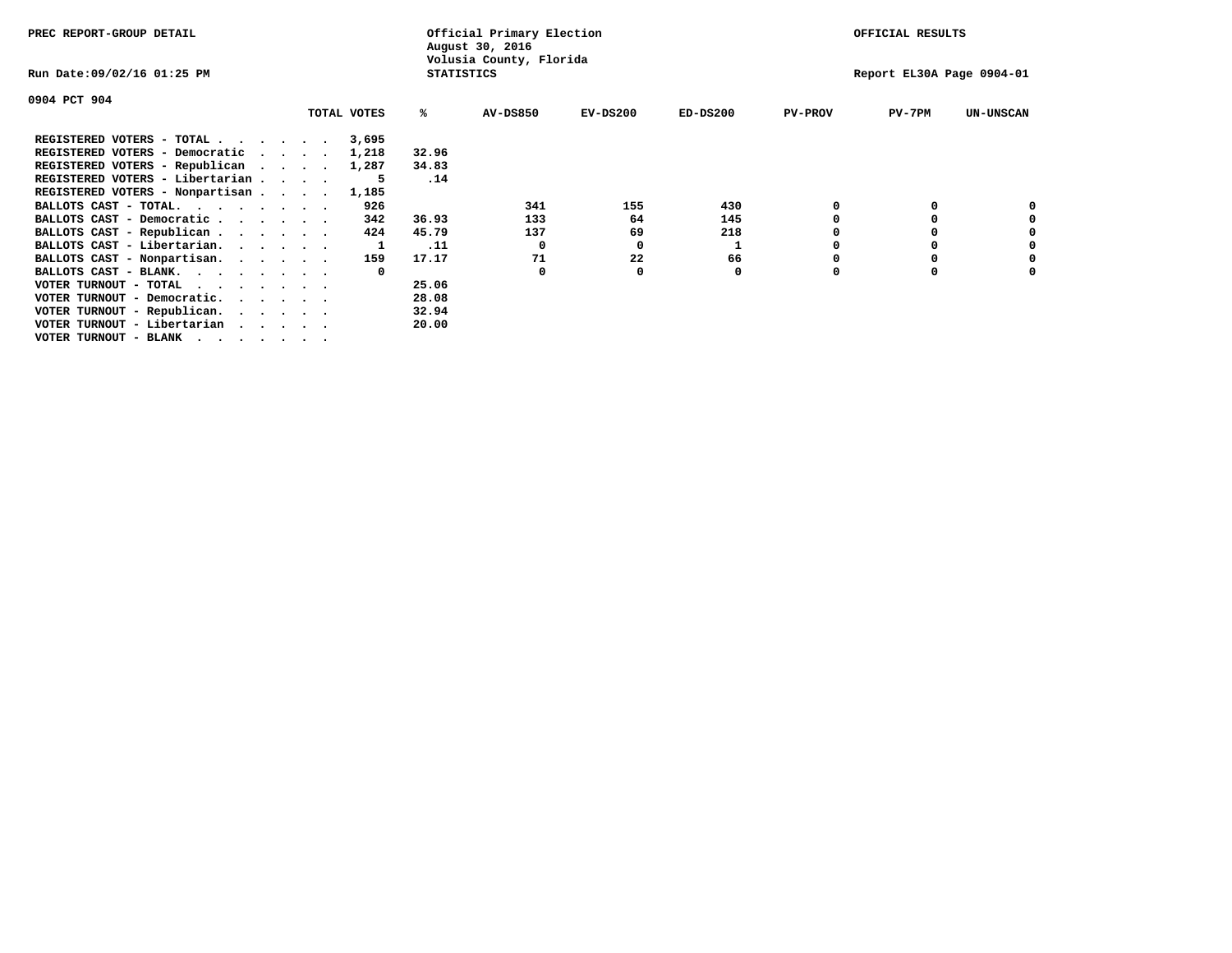| PREC REPORT-GROUP DETAIL                                               |             |            | Official Primary Election<br>August 30, 2016 |            |            |                | OFFICIAL RESULTS          |                  |
|------------------------------------------------------------------------|-------------|------------|----------------------------------------------|------------|------------|----------------|---------------------------|------------------|
| Run Date: 09/02/16 01:25 PM                                            |             | Democratic | Volusia County, Florida                      |            |            |                | Report EL30A Page 0904-02 |                  |
| 0904 PCT 904                                                           | TOTAL VOTES | ℁          | <b>AV-DS850</b>                              | $EV-DS200$ | $ED-DS200$ | <b>PV-PROV</b> | $PV-7PM$                  | <b>UN-UNSCAN</b> |
|                                                                        |             |            |                                              |            |            |                |                           |                  |
| United States Senator<br>(VOTE FOR) 1                                  |             |            |                                              |            |            |                |                           |                  |
| Roque "Rocky" De La Fuente.                                            |             | 2.14       | 2                                            |            | 4          |                |                           |                  |
| Alan Grayson                                                           | 80          | 24.46      | 30                                           | 16         | 34         |                |                           |                  |
| Pam Keith                                                              | 44          | 13.46      | 28                                           |            | 14         |                |                           |                  |
| Reginald Luster                                                        | 3           | .92        |                                              |            | 2          |                |                           |                  |
| Patrick Murphy.                                                        | 193         | 59.02      | 66                                           | 43         | 84         |                |                           |                  |
| Over Votes                                                             | 0           |            |                                              |            |            |                |                           |                  |
| Under Votes                                                            | 15          |            |                                              |            |            |                |                           |                  |
| Representative in Congress District 6                                  |             |            |                                              |            |            |                |                           |                  |
| (VOTE FOR) 1                                                           |             |            |                                              |            |            |                |                           |                  |
| William (Bill) McCullough $\cdots$ $\cdots$                            | 106         | 34.64      | 40                                           | 13         | 53         |                |                           |                  |
| Jay McGovern                                                           | 89          | 29.08      | 33                                           | 18         | 38         |                |                           |                  |
| George Pappas.                                                         | 58          | 18.95      | 22                                           | 10         | 26         |                |                           |                  |
| Dwayne L. Taylor                                                       | 53          | 17.32      | 16                                           | 20         | 17         |                |                           |                  |
| Over Votes                                                             |             |            |                                              |            |            |                |                           |                  |
| Under Votes, $\cdot$ , $\cdot$ , $\cdot$ , $\cdot$ , $\cdot$ , $\cdot$ | 35          |            | 21                                           |            | 11         |                |                           |                  |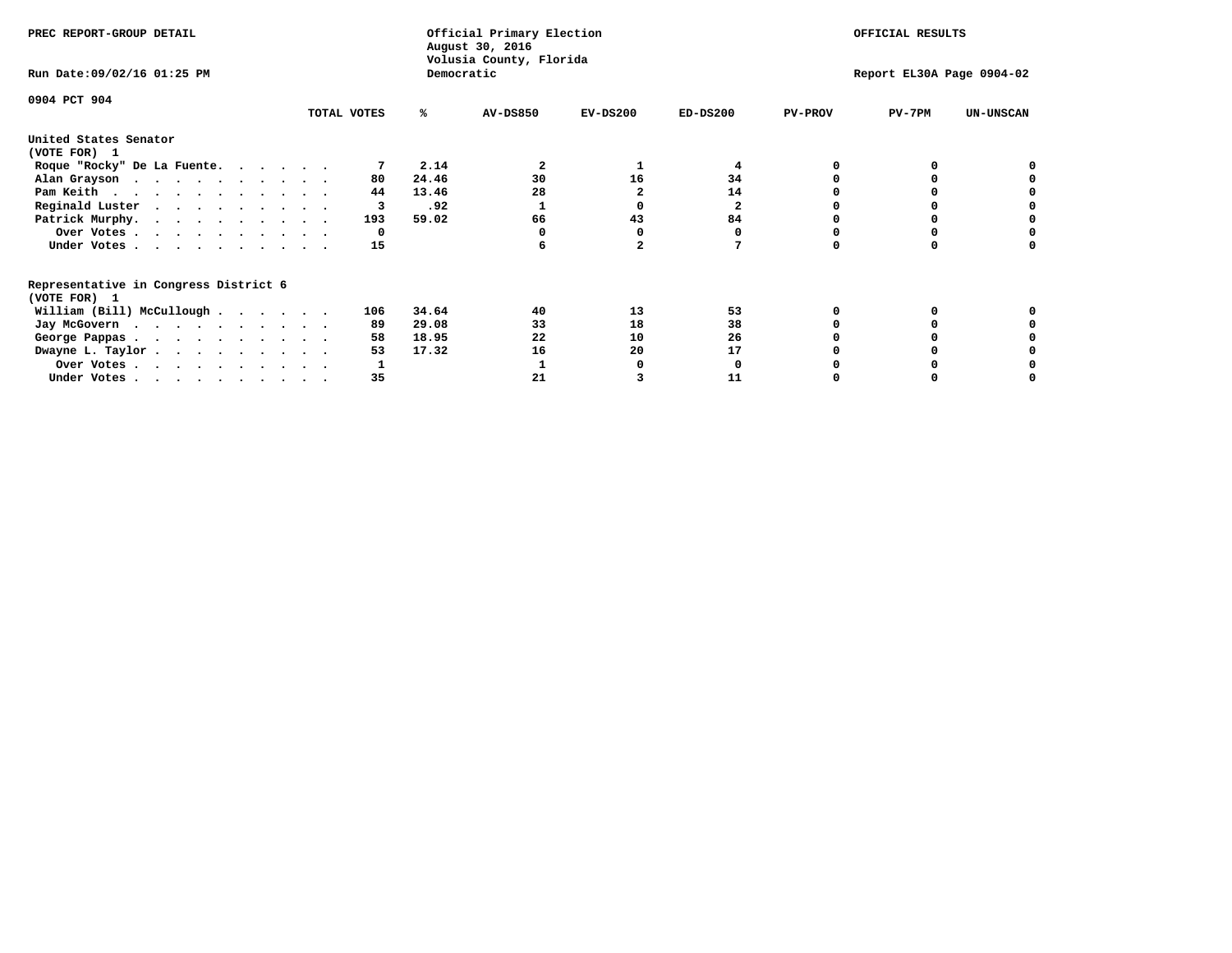| PREC REPORT-GROUP DETAIL                              |                         |            | Official Primary Election<br>August 30, 2016<br>Volusia County, Florida | OFFICIAL RESULTS<br>Report EL30A Page 0904-03 |              |                |             |                  |  |
|-------------------------------------------------------|-------------------------|------------|-------------------------------------------------------------------------|-----------------------------------------------|--------------|----------------|-------------|------------------|--|
| Run Date: 09/02/16 01:25 PM                           |                         | Republican |                                                                         |                                               |              |                |             |                  |  |
| 0904 PCT 904                                          |                         |            |                                                                         |                                               |              |                |             |                  |  |
|                                                       | TOTAL VOTES             | ℁          | <b>AV-DS850</b>                                                         | $EV-DS200$                                    | $ED-DS200$   | <b>PV-PROV</b> | $PV-7PM$    | <b>UN-UNSCAN</b> |  |
| United States Senator<br>(VOTE FOR) 1                 |                         |            |                                                                         |                                               |              |                |             |                  |  |
| Carlos Beruff.                                        | 89                      | 21.29      | 37                                                                      | 13                                            | 39           | 0              | 0           | 0                |  |
| Ernie Rivera                                          | $\overline{\mathbf{4}}$ | .96        | 0                                                                       | $\Omega$                                      | 4            | 0              | 0           | $\mathbf 0$      |  |
| Marco Rubio.                                          | 297                     | 71.05      | 91                                                                      | 51                                            | 155          | $\mathbf 0$    | $\mathbf 0$ | $\mathbf 0$      |  |
| Dwight Mark Anthony Young                             | 28                      | 6.70       | 8                                                                       | 5                                             | 15           | 0              | $\mathbf 0$ | $\pmb{0}$        |  |
| Over Votes                                            | 0                       |            | 0                                                                       | $\Omega$                                      | 0            | $\mathbf 0$    | 0           | $\mathbf 0$      |  |
| Under Votes                                           | 6                       |            | 1                                                                       | 0                                             | 5            | $\mathbf 0$    | $\Omega$    | $\mathbf 0$      |  |
| Representative in Congress District 6<br>(VOTE FOR) 1 |                         |            |                                                                         |                                               |              |                |             |                  |  |
| Fred Costello                                         | 65                      | 15.70      | 32                                                                      | 11                                            | 22           | 0              | 0           | 0                |  |
| Ron Desantis                                          | 303                     | 73.19      | 90                                                                      | 54                                            | 159          | 0              | 0           | $\mathbf 0$      |  |
| G. G. Galloway.                                       | 46                      | 11.11      | 13                                                                      | 4                                             | 29           | $\mathbf 0$    | $\Omega$    | $\mathbf 0$      |  |
| Over Votes                                            | 0                       |            | 0                                                                       | $\mathbf{0}$                                  | $\mathbf 0$  | $\mathbf 0$    | $\mathbf 0$ | $\mathbf 0$      |  |
| Under Votes                                           | 10                      |            | $\mathbf{2}$                                                            | 0                                             | 8            | $\mathbf 0$    | $\Omega$    | $\mathbf 0$      |  |
| State Committeeman<br>(VOTE FOR) 1                    |                         |            |                                                                         |                                               |              |                |             |                  |  |
| Paul W. Deering                                       | 240                     | 71.86      | 83                                                                      | 34                                            | 123          | 0              | 0           | 0                |  |
| James Oddie.                                          | 94                      | 28.14      | 28                                                                      | 19                                            | 47           | 0              | 0           | $\mathbf 0$      |  |
| Over Votes                                            | 0                       |            | $\mathbf 0$                                                             | $\mathbf 0$                                   | $\Omega$     | 0              | $\mathbf 0$ | $\mathbf 0$      |  |
| Under Votes                                           | 90                      |            | 26                                                                      | 16                                            | 48           | $\mathbf 0$    | 0           | $\mathbf 0$      |  |
| State Committeewoman<br>(VOTE FOR) 1                  |                         |            |                                                                         |                                               |              |                |             |                  |  |
| Dana Christina Dougherty<br>$\cdot$                   | 184                     | 54.12      | 56                                                                      | 30                                            | 98           | 0              | 0           | 0                |  |
| Marilyn C. Ford                                       | 156                     | 45.88      | 58                                                                      | 21                                            | 77           | 0              | 0           | 0                |  |
| Over Votes                                            | 0                       |            | $\mathbf 0$                                                             | 0                                             | $\mathbf{0}$ | $\mathbf 0$    | 0           | $\mathbf 0$      |  |
| Under Votes, , , , , , , , , ,                        | 84                      |            | 23                                                                      | 18                                            | 43           | $\Omega$       | $\Omega$    | $\Omega$         |  |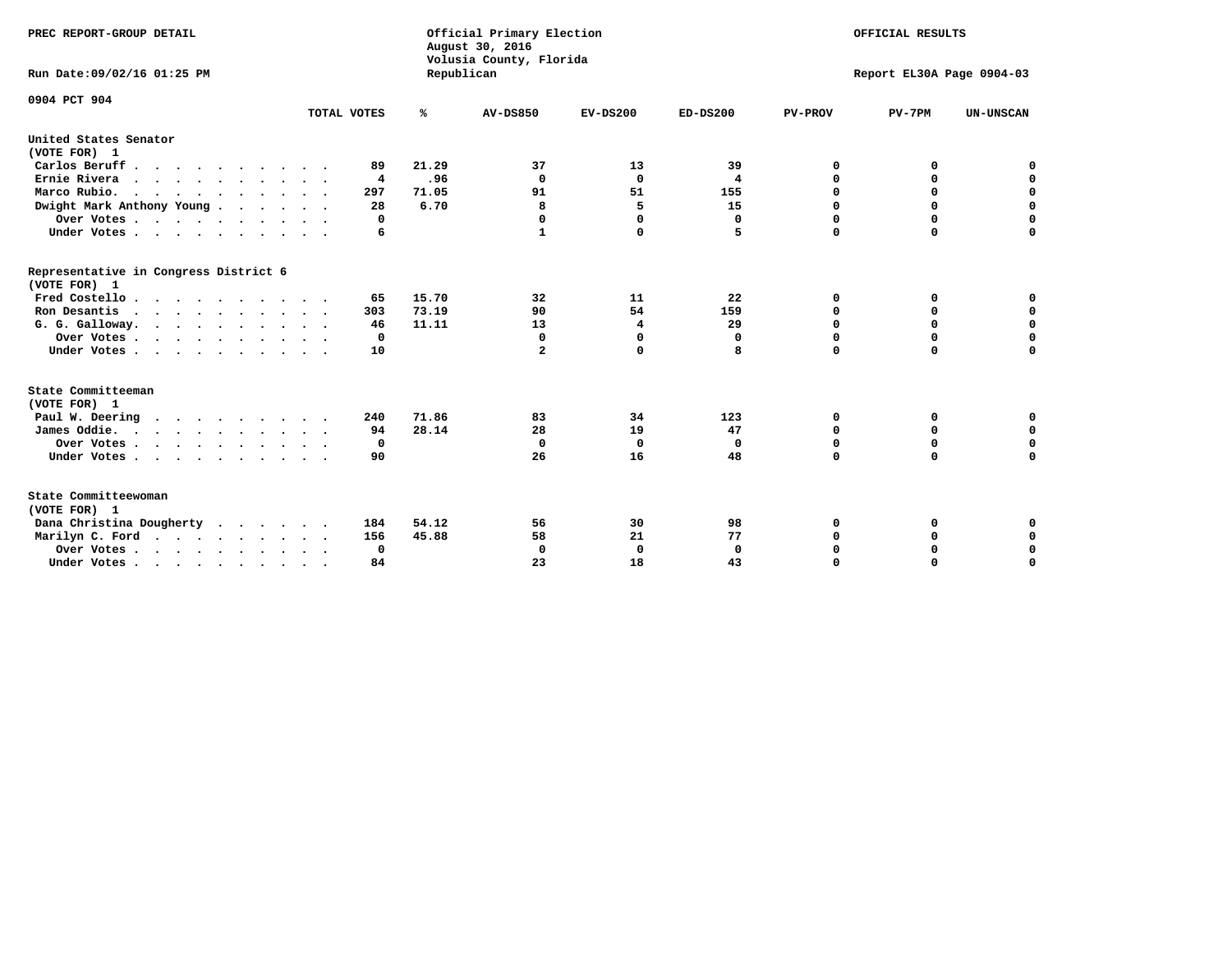| PREC REPORT-GROUP DETAIL<br>Run Date: 09/02/16 01:25 PM |  |  |  |  |  | Official Primary Election<br>August 30, 2016<br>Volusia County, Florida<br>Libertarian | OFFICIAL RESULTS<br>Report EL30A Page 0904-04 |                 |            |            |                |          |                  |
|---------------------------------------------------------|--|--|--|--|--|----------------------------------------------------------------------------------------|-----------------------------------------------|-----------------|------------|------------|----------------|----------|------------------|
|                                                         |  |  |  |  |  |                                                                                        |                                               |                 |            |            |                |          |                  |
| 0904 PCT 904                                            |  |  |  |  |  | TOTAL VOTES                                                                            | ℁                                             | <b>AV-DS850</b> | $EV-DS200$ | $ED-DS200$ | <b>PV-PROV</b> | $PV-7PM$ | <b>UN-UNSCAN</b> |
| United States Senator<br>(VOTE FOR) 1                   |  |  |  |  |  |                                                                                        |                                               |                 |            |            |                |          |                  |
| Augustus Invictus.                                      |  |  |  |  |  | 0                                                                                      |                                               |                 | 0          | 0          |                |          | 0                |
| Paul Stanton                                            |  |  |  |  |  |                                                                                        | 100.00                                        |                 |            |            |                |          | 0                |
| Over Votes                                              |  |  |  |  |  | 0                                                                                      |                                               |                 |            | 0          |                |          | 0                |
| Under Votes                                             |  |  |  |  |  | 0                                                                                      |                                               |                 |            | 0          |                |          | 0                |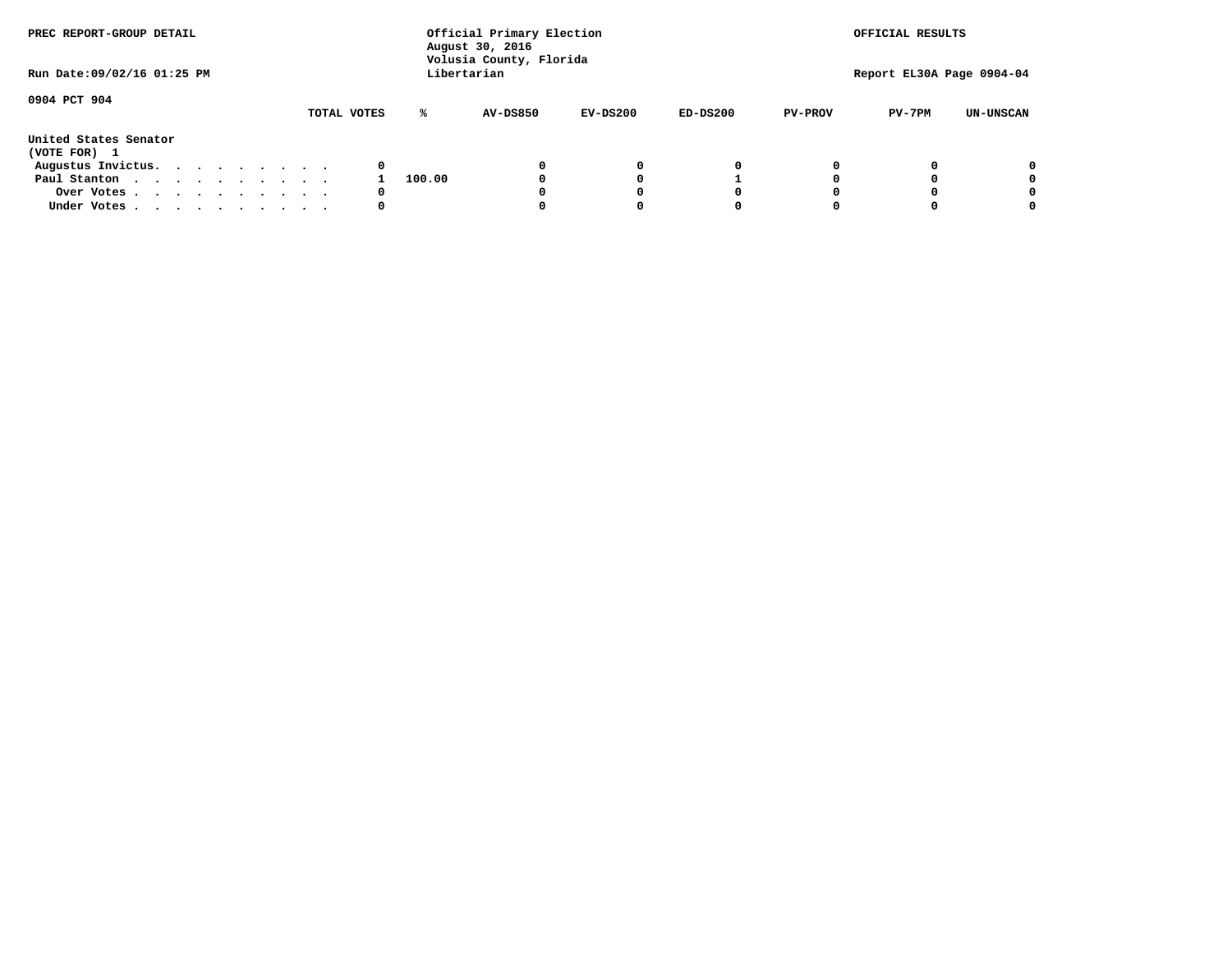| PREC REPORT-GROUP DETAIL                                    |                             | Official Primary Election<br>August 30, 2016<br>Volusia County, Florida |                 | OFFICIAL RESULTS<br>Report EL30A Page 0904-05 |             |                |             |                  |
|-------------------------------------------------------------|-----------------------------|-------------------------------------------------------------------------|-----------------|-----------------------------------------------|-------------|----------------|-------------|------------------|
| Run Date: 09/02/16 01:25 PM                                 |                             |                                                                         | Nonpartisan     |                                               |             |                |             |                  |
| 0904 PCT 904                                                |                             |                                                                         |                 |                                               |             |                |             |                  |
|                                                             | TOTAL VOTES                 | %                                                                       | <b>AV-DS850</b> | $EV-DS200$                                    | $ED-DS200$  | <b>PV-PROV</b> | $PV-7PM$    | <b>UN-UNSCAN</b> |
| Circuit Judge 7th Circuit Group 4<br>(VOTE FOR) 1           |                             |                                                                         |                 |                                               |             |                |             |                  |
| Chris France - WITHDRAWN                                    | 161                         | 20.85                                                                   | 54              | 15                                            | 92          | 0              | 0           | 0                |
| Sebrina L. Slack.                                           | 234                         | 30.31                                                                   | 91              | 47                                            | 96          | $\mathbf 0$    | $\mathbf 0$ | $\mathbf 0$      |
| Stasia Warren<br>$\sim$ $\sim$                              | 377                         | 48.83                                                                   | 130             | 72                                            | 175         | $\mathbf 0$    | $\mathbf 0$ | $\mathbf 0$      |
| Over Votes                                                  | 0                           |                                                                         | 0               | $\mathbf{0}$                                  | 0           | $\mathbf 0$    | $\mathbf 0$ | $\mathbf 0$      |
| Under Votes                                                 | 154                         |                                                                         | 66              | 21                                            | 67          | $\mathbf 0$    | $\mathbf 0$ | $\mathbf 0$      |
| Circuit Judge 7th Circuit Group 10<br>(VOTE FOR) 1          |                             |                                                                         |                 |                                               |             |                |             |                  |
| Malcolm Anthony<br>.                                        | 277                         | 37.64                                                                   | 124             | 38                                            | 115         | 0              | 0           | $\mathbf 0$      |
| Scott DuPont                                                | 459                         | 62.36                                                                   | 149             | 78                                            | 232         | $\mathbf 0$    | $\mathbf 0$ | $\mathbf 0$      |
| Over Votes<br>$\bullet$                                     | 0                           |                                                                         | $\mathbf{0}$    | $\mathbf 0$                                   | 0           | $\mathbf 0$    | $\mathbf 0$ | $\mathbf 0$      |
| Under Votes                                                 | 190                         |                                                                         | 68              | 39                                            | 83          | $\mathbf 0$    | $\Omega$    | 0                |
| Circuit Judge 7th Circuit Group 13<br>(VOTE FOR) 1          |                             |                                                                         |                 |                                               |             |                |             |                  |
| David Hood.                                                 | 324                         | 41.54                                                                   | 115             | 59                                            | 150         | 0              | 0           | 0                |
| A. "Kathleen" McNeilly                                      | 456                         | 58.46                                                                   | 172             | 74                                            | 210         | $\mathbf 0$    | 0           | $\mathbf 0$      |
| Over Votes                                                  | 0                           |                                                                         | $\mathbf 0$     | $\mathbf 0$                                   | 0           | 0              | $\mathbf 0$ | $\mathbf 0$      |
| Under Votes                                                 | 146                         |                                                                         | 54              | 22                                            | 70          | $\mathbf 0$    | $\mathbf 0$ | 0                |
| Circuit Judge 7th Circuit Group 17<br>(VOTE FOR) 1          |                             |                                                                         |                 |                                               |             |                |             |                  |
| Linda L. Gaustad                                            | 363                         | 48.08                                                                   | 137             | 57                                            | 169         | 0              | 0           | $\mathbf 0$      |
| Howard O. McGillin Jr                                       | 392                         | 51.92                                                                   | 142             | 66                                            | 184         | 0              | $\mathbf 0$ | 0                |
| Over Votes                                                  | 0                           |                                                                         | $\mathbf{0}$    | 0                                             | $\mathbf 0$ | $\mathbf 0$    | $\mathbf 0$ | $\mathbf 0$      |
| Under Votes                                                 | 171                         |                                                                         | 62              | 32                                            | 77          | $\mathbf 0$    | $\mathbf 0$ | $\mathbf 0$      |
| County Judge 7th Circuit Group 3<br>(VOTE FOR) 1            |                             |                                                                         |                 |                                               |             |                |             |                  |
| Heather Caeners<br>$\cdots$                                 | 296                         | 37.28                                                                   | 94              | 61                                            | 141         | 0              | 0           | 0                |
| Shirley A. Green                                            | 367<br>$\ddot{\phantom{1}}$ | 46.22                                                                   | 146             | 54                                            | 167         | $\mathbf 0$    | $\mathbf 0$ | $\mathbf 0$      |
| Marla Rawnsley.                                             | 131                         | 16.50                                                                   | 49              | 26                                            | 56          | 0              | $\mathbf 0$ | $\pmb{0}$        |
| Over Votes .<br>$\cdots$<br>$\cdot$<br>$\ddot{\phantom{a}}$ | 0<br>$\sim$ $\sim$          |                                                                         | 0               | $\mathbf{0}$                                  | 0           | $\mathbf 0$    | 0           | $\mathbf 0$      |
| Under Votes<br>$\sim$<br>$\sim$                             | 132                         |                                                                         | 52              | 14                                            | 66          | $\mathbf 0$    | $\mathbf 0$ | 0                |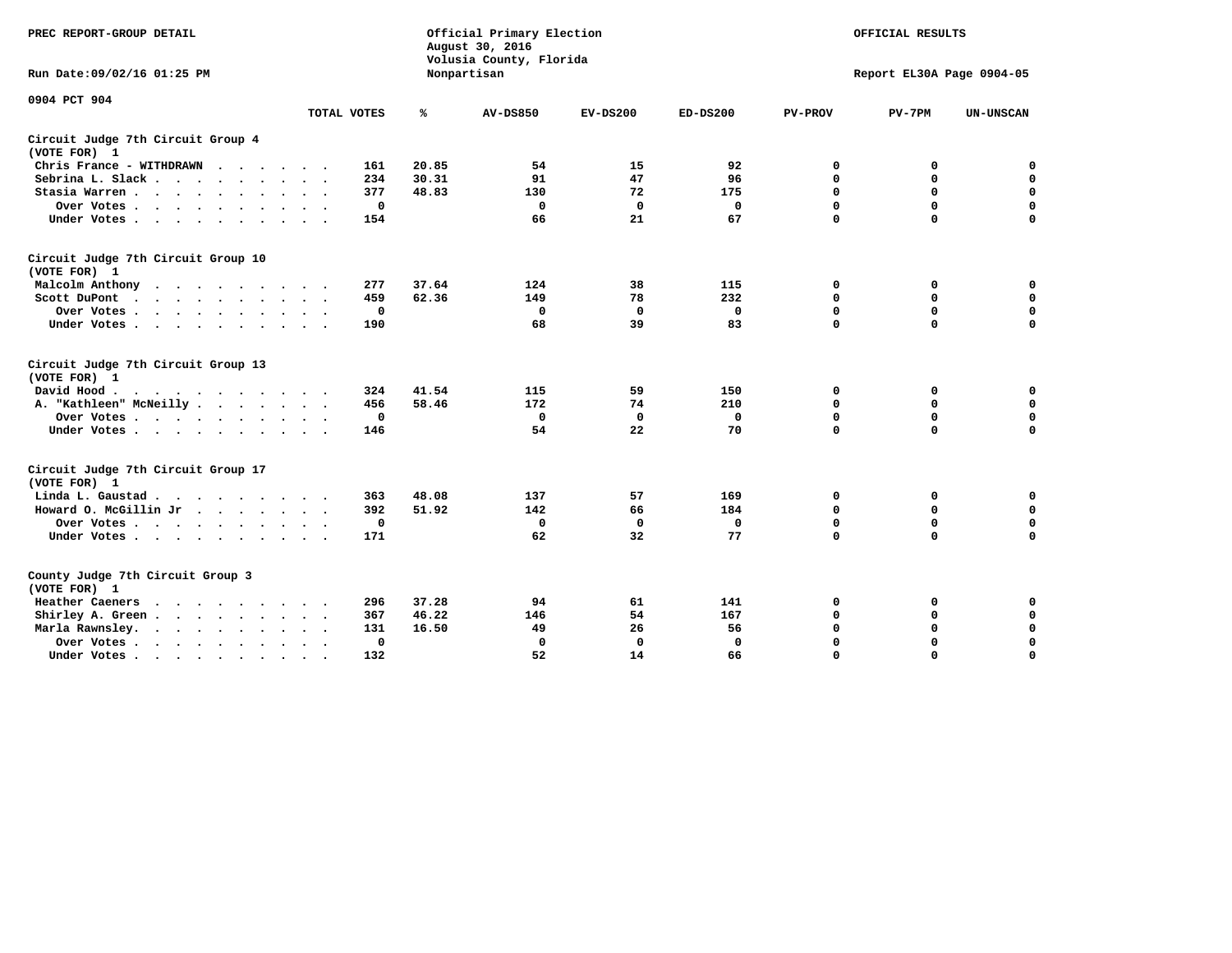| PREC REPORT-GROUP DETAIL                                                                                               |                                     |       | Official Primary Election<br>August 30, 2016<br>Volusia County, Florida | OFFICIAL RESULTS<br>Report EL30A Page 0904-06 |              |                |             |                  |
|------------------------------------------------------------------------------------------------------------------------|-------------------------------------|-------|-------------------------------------------------------------------------|-----------------------------------------------|--------------|----------------|-------------|------------------|
| Run Date: 09/02/16 01:25 PM                                                                                            |                                     |       | Nonpartisan                                                             |                                               |              |                |             |                  |
| 0904 PCT 904                                                                                                           | TOTAL VOTES                         | ℁     | <b>AV-DS850</b>                                                         | $EV-DS200$                                    | $ED-DS200$   | <b>PV-PROV</b> | $PV-7PM$    | <b>UN-UNSCAN</b> |
| Sheriff                                                                                                                |                                     |       |                                                                         |                                               |              |                |             |                  |
| (VOTE FOR) 1                                                                                                           |                                     |       |                                                                         |                                               |              |                |             |                  |
| Wendell C. Bradford                                                                                                    | 83                                  | 9.12  | 29                                                                      | 19                                            | 35           | $\mathbf 0$    | 0           | $\mathbf 0$      |
| Dave Brannon                                                                                                           | 128                                 | 14.07 | 52                                                                      | 22                                            | 54           | $\Omega$       | 0           | $\mathbf 0$      |
| Mike Chitwood                                                                                                          | 505                                 | 55.49 | 198                                                                     | 76                                            | 231          | $\mathbf 0$    | 0           | 0                |
| Eric Dietrich.                                                                                                         | 174                                 | 19.12 | 45                                                                      | 33                                            | 96           | $\Omega$       | 0           | $\mathbf 0$      |
| James E. (Jim) Gillum                                                                                                  | 20                                  | 2.20  | 11                                                                      | 3                                             | 6            | $\mathbf 0$    | $\mathbf 0$ | $\mathbf 0$      |
| Over Votes                                                                                                             | $\mathbf{0}$                        |       | $\Omega$                                                                | $\Omega$                                      | $\Omega$     | $\Omega$       | $\Omega$    | $\mathbf 0$      |
| Under Votes                                                                                                            | 16                                  |       | 6                                                                       | $\overline{a}$                                | 8            | $\Omega$       | 0           | $\Omega$         |
| Property Appraiser                                                                                                     |                                     |       |                                                                         |                                               |              |                |             |                  |
| (VOTE FOR) 1                                                                                                           |                                     |       |                                                                         |                                               |              |                |             |                  |
| Larry Bartlett.                                                                                                        | 304<br>$\cdot$ .                    | 38.10 | 122                                                                     | 55                                            | 127          | $\mathbf 0$    | 0           | 0                |
| H. Alan Burton.                                                                                                        | 322                                 | 40.35 | 100                                                                     | 48                                            | 174          | $\Omega$       | 0           | $\mathbf 0$      |
| Mike Swanto.                                                                                                           | 172                                 | 21.55 | 61                                                                      | 37                                            | 74           | $\Omega$       | 0           | $\mathbf 0$      |
| Over Votes                                                                                                             | $\mathbf 0$                         |       | $\Omega$                                                                | $\mathbf 0$                                   | $\Omega$     | $\mathbf{0}$   | 0           | $\mathbf 0$      |
| Under Votes                                                                                                            | 128                                 |       | 58                                                                      | 15                                            | 55           | $\Omega$       | $\Omega$    | $\mathbf 0$      |
| Supervisor of Elections                                                                                                |                                     |       |                                                                         |                                               |              |                |             |                  |
| (VOTE FOR) 1                                                                                                           |                                     |       |                                                                         |                                               |              |                |             |                  |
| Teresa Apgar<br>$\cdots$                                                                                               | 98<br>$\sim$ $\sim$                 | 12.04 | 49                                                                      | 8                                             | 41           | 0              | 0           | 0                |
| David Lee Davis                                                                                                        | 121                                 | 14.86 | 38                                                                      | 10                                            | 73           | $\Omega$       | 0           | $\mathbf 0$      |
| Bill Fyfe.                                                                                                             | 69                                  | 8.48  | 27                                                                      | 10                                            | 32           | $\Omega$       | 0           | $\mathbf 0$      |
| Lisa Lewis                                                                                                             | 526                                 | 64.62 | 190                                                                     | 108                                           | 228          | $\Omega$       | 0           | $\mathbf 0$      |
| Over Votes                                                                                                             | $\mathbf 0$                         |       | $\mathbf 0$                                                             | $\mathbf 0$                                   | $\mathbf 0$  | $\mathbf 0$    | 0           | $\mathbf 0$      |
| Under Votes                                                                                                            | 112                                 |       | 37                                                                      | 19                                            | 56           | $\Omega$       | $\Omega$    | $\mathbf 0$      |
| County Council Chair<br>(VOTE FOR) 1                                                                                   |                                     |       |                                                                         |                                               |              |                |             |                  |
| Jason P. Davis.                                                                                                        | 197                                 | 25.65 | 73                                                                      | 30                                            | 94           | 0              | 0           | 0                |
| Greg Gimbert<br>$\cdots$                                                                                               | 162                                 | 21.09 | 51                                                                      | 29                                            | 82           | $\Omega$       | $\Omega$    | $\mathbf 0$      |
| Ed Kelley $\cdots$                                                                                                     | 327                                 | 42.58 | 126                                                                     | 55                                            | 146          | $\mathbf 0$    | 0           | $\mathbf 0$      |
| Tom Laputka.<br>$\mathbf{r}$ , $\mathbf{r}$ , $\mathbf{r}$ , $\mathbf{r}$ , $\mathbf{r}$ , $\mathbf{r}$ , $\mathbf{r}$ | 82                                  | 10.68 | 21                                                                      | 18                                            | 43           | $\Omega$       | $\mathbf 0$ | $\mathbf 0$      |
| Over Votes                                                                                                             | $\mathbf 0$<br>$\ddot{\phantom{a}}$ |       | $\mathbf 0$                                                             | $^{\circ}$                                    | $\mathbf{0}$ | $\Omega$       | 0           | 0                |
| Under Votes                                                                                                            | 158                                 |       | 70                                                                      | 23                                            | 65           | $\Omega$       | $\Omega$    | $\mathbf 0$      |
| Amendment 4                                                                                                            |                                     |       |                                                                         |                                               |              |                |             |                  |
| (VOTE FOR) 1                                                                                                           |                                     |       |                                                                         |                                               |              |                |             |                  |
| $Yes \cdot \cdot \cdot \cdot \cdot \cdot \cdot \cdot \cdot$<br>$\bullet$                                               | 617                                 | 72.76 | 234                                                                     | 92                                            | 291          | 0              | 0           | 0                |
| $No.$<br>$\sim$<br>$\ddot{\phantom{a}}$                                                                                | 231                                 | 27.24 | 71                                                                      | 51                                            | 109          | $\Omega$       | 0           | $\mathbf 0$      |
| Over Votes .<br>$\cdots$<br>$\ddot{\phantom{a}}$                                                                       | $\mathbf 0$<br>$\sim$               |       | $\mathbf 0$                                                             | $\mathbf 0$                                   | 0            | $\Omega$       | 0           | $\mathbf 0$      |
| Under Votes<br>$\sim$                                                                                                  | 78<br>$\sim$<br>$\sim$              |       | 36                                                                      | 12                                            | 30           | $\mathbf 0$    | 0           | $\mathbf 0$      |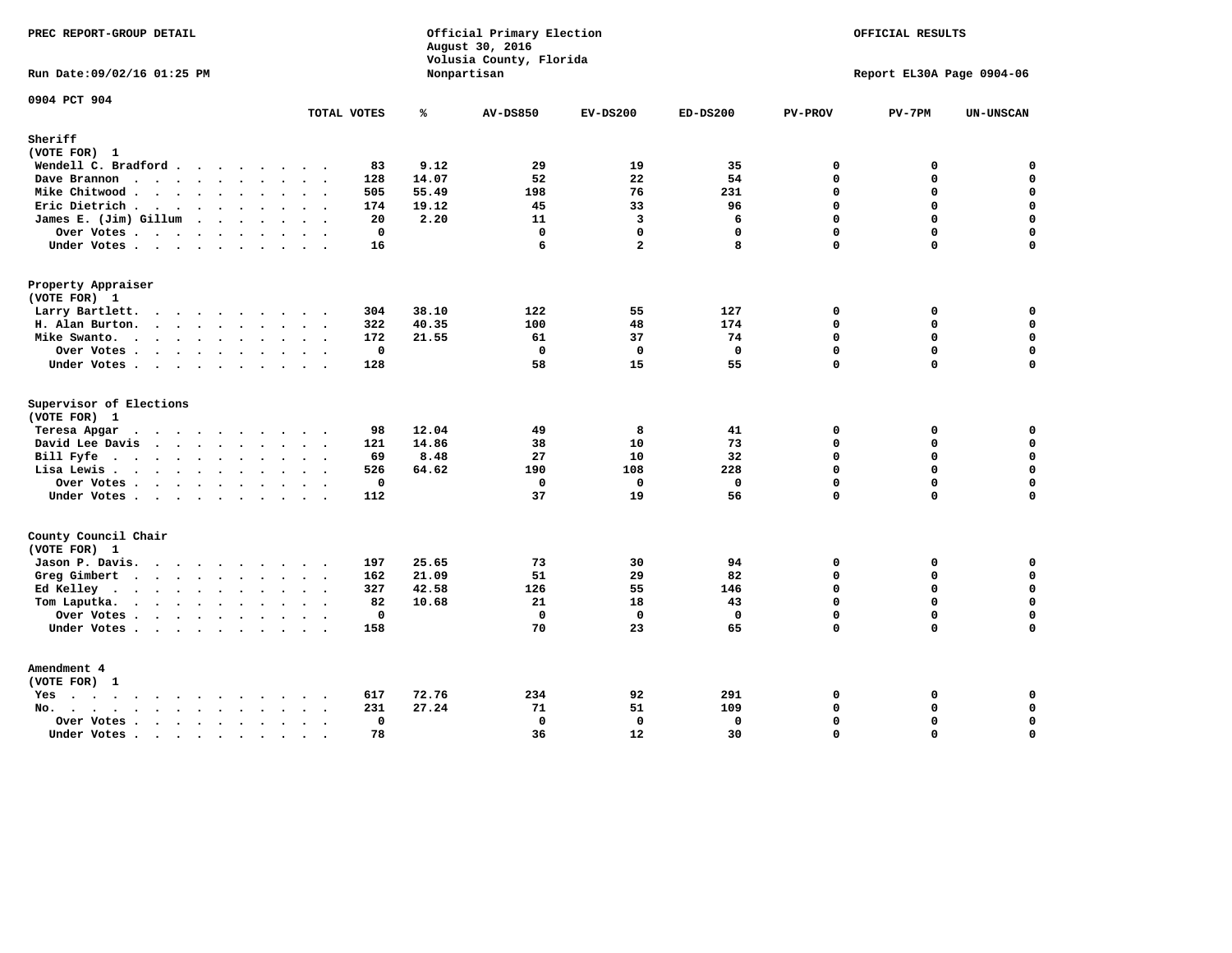| PREC REPORT-GROUP DETAIL                  |              |                   | Official Primary Election<br>August 30, 2016 |            | OFFICIAL RESULTS |                |                           |                  |
|-------------------------------------------|--------------|-------------------|----------------------------------------------|------------|------------------|----------------|---------------------------|------------------|
| Run Date:09/02/16 01:25 PM                |              | <b>STATISTICS</b> | Volusia County, Florida                      |            |                  |                | Report EL30A Page 0907-01 |                  |
| 0907 PCT 907                              |              |                   |                                              |            |                  |                |                           |                  |
|                                           | TOTAL VOTES  | ℁                 | <b>AV-DS850</b>                              | $EV-DS200$ | $ED-DS200$       | <b>PV-PROV</b> | $PV-7PM$                  | <b>UN-UNSCAN</b> |
| REGISTERED VOTERS - TOTAL                 | 3,278        |                   |                                              |            |                  |                |                           |                  |
| REGISTERED VOTERS - Democratic<br>$\cdot$ | 1,039        | 31.70             |                                              |            |                  |                |                           |                  |
| REGISTERED VOTERS - Republican            | 1,327        | 40.48             |                                              |            |                  |                |                           |                  |
| REGISTERED VOTERS - Libertarian           | 8            | .24               |                                              |            |                  |                |                           |                  |
| REGISTERED VOTERS - Nonpartisan           | 904          |                   |                                              |            |                  |                |                           |                  |
| BALLOTS CAST - TOTAL.                     | 880          |                   | 408                                          | 137        | 335              |                |                           |                  |
| BALLOTS CAST - Democratic                 | 281          | 31.93             | 130                                          | 47         | 104              |                |                           |                  |
| BALLOTS CAST - Republican                 | 468          | 53.18             | 191                                          | 81         | 196              |                |                           |                  |
| BALLOTS CAST - Libertarian.               | $\mathbf{o}$ |                   | 0                                            | 0          | 0                |                |                           |                  |
| BALLOTS CAST - Nonpartisan.               | 131          | 14.89             | 87                                           |            | 35               |                |                           | 0                |
| BALLOTS CAST - BLANK.                     |              |                   | 0                                            |            | 0                | $\Omega$       |                           |                  |
| VOTER TURNOUT - TOTAL                     |              | 26.85             |                                              |            |                  |                |                           |                  |
| VOTER TURNOUT - Democratic.<br>$\cdot$    |              | 27.05             |                                              |            |                  |                |                           |                  |
| VOTER TURNOUT - Republican.               |              | 35.27             |                                              |            |                  |                |                           |                  |
| VOTER TURNOUT - Libertarian               |              |                   |                                              |            |                  |                |                           |                  |
| VOTER TURNOUT - BLANK                     |              |                   |                                              |            |                  |                |                           |                  |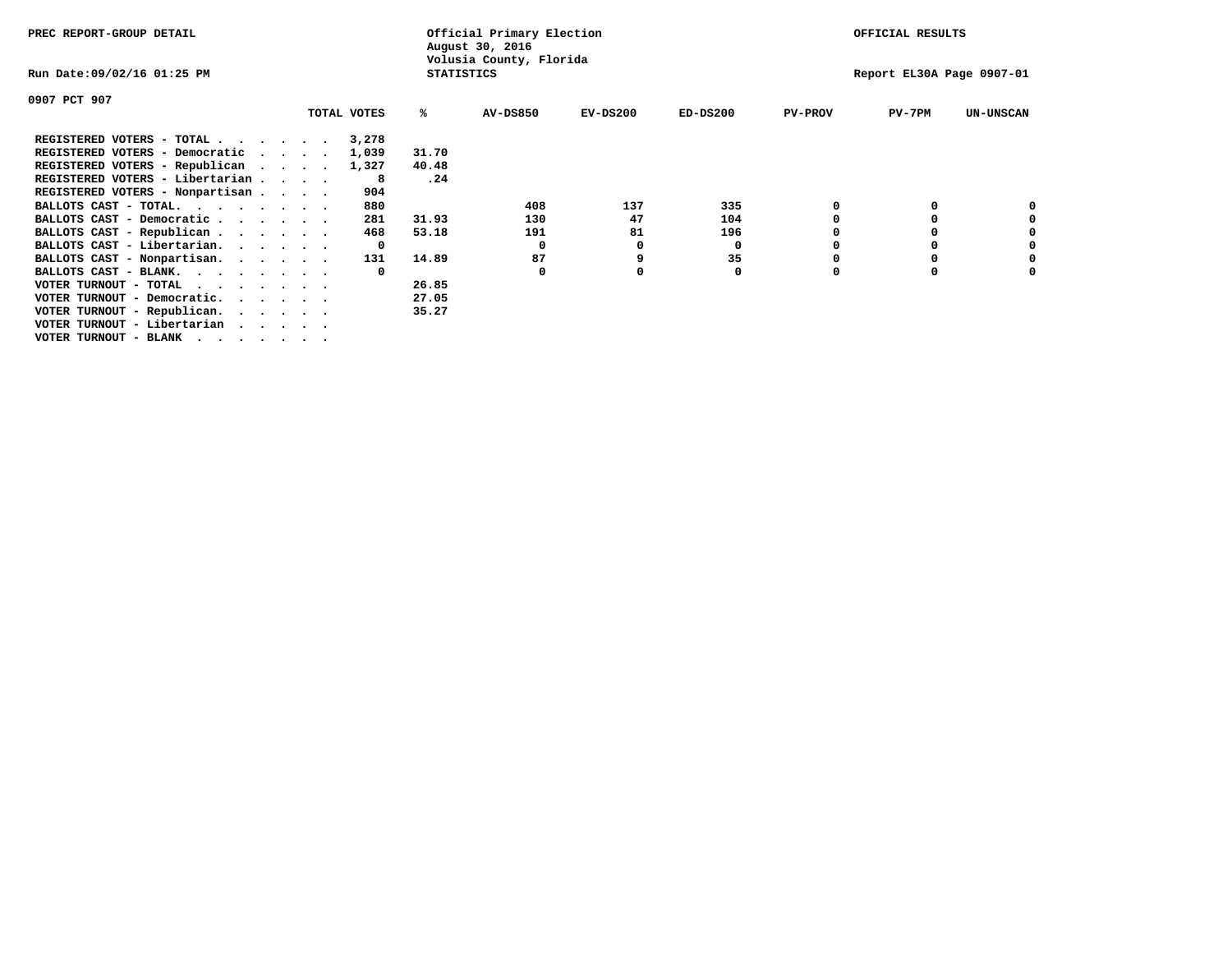| PREC REPORT-GROUP DETAIL              |             | Official Primary Election<br>August 30, 2016<br>Volusia County, Florida |                |            | OFFICIAL RESULTS |                           |                  |
|---------------------------------------|-------------|-------------------------------------------------------------------------|----------------|------------|------------------|---------------------------|------------------|
| Run Date: 09/02/16 01:25 PM           |             | Democratic                                                              |                |            |                  | Report EL30A Page 0907-02 |                  |
| 0907 PCT 907                          |             |                                                                         |                |            |                  |                           |                  |
|                                       | TOTAL VOTES | <b>AV-DS850</b><br>℁                                                    | $EV-DS200$     | $ED-DS200$ | <b>PV-PROV</b>   | $PV-7PM$                  | <b>UN-UNSCAN</b> |
| United States Senator                 |             |                                                                         |                |            |                  |                           |                  |
| (VOTE FOR) 1                          |             |                                                                         |                |            |                  |                           |                  |
| Roque "Rocky" De La Fuente.           | 3           | 1.11<br>0                                                               | $\Omega$       | 3          |                  | $\Omega$                  |                  |
| Alan Grayson                          | 75          | 28<br>27.78                                                             | 16             | 31         |                  |                           |                  |
| Pam Keith                             | 47          | 28<br>17.41                                                             |                | 13         |                  |                           |                  |
| Reginald Luster                       | 6           | 2.22<br>4                                                               |                |            |                  | o                         |                  |
| Patrick Murphy.                       | 139         | 68<br>51.48                                                             | 21             | 50         |                  | o                         |                  |
| Over Votes                            | 0           | 0                                                                       |                | 0          |                  | o                         |                  |
| Under Votes.                          | 11          | $\overline{a}$                                                          |                | 6          |                  | $\Omega$                  |                  |
| Representative in Congress District 6 |             |                                                                         |                |            |                  |                           |                  |
| (VOTE FOR) 1                          |             |                                                                         |                |            |                  |                           |                  |
| William (Bill) McCullough             | 108         | 40.75<br>42                                                             | 19             | 47         | O                | 0                         |                  |
| Jay McGovern                          | 60          | 22.64<br>29                                                             |                | 22         |                  | $\Omega$                  |                  |
| George Pappas.                        | 47          | 17.74<br>27                                                             |                | 13         |                  |                           |                  |
| Dwayne L. Taylor                      | 50          | 18.87<br>25                                                             | 10             | 15         |                  | 0                         |                  |
| Over Votes                            | 0           | 0                                                                       |                | 0          |                  |                           |                  |
| Under Votes                           | 16          | 7                                                                       | $\overline{a}$ | 7          |                  | 0                         |                  |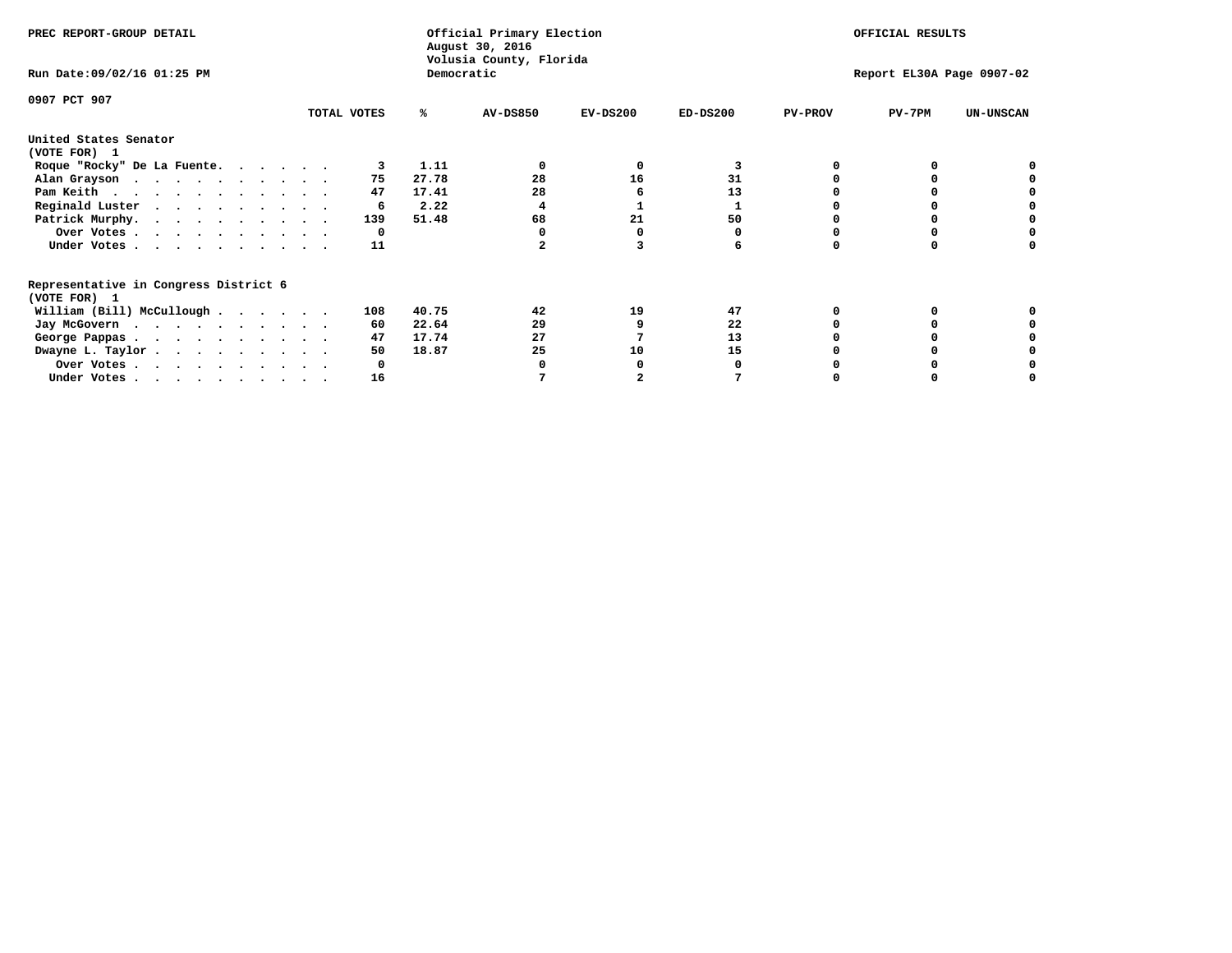| PREC REPORT-GROUP DETAIL<br>Run Date:09/02/16 01:25 PM        |             | Republican    | Official Primary Election<br>August 30, 2016<br>Volusia County, Florida |                    |                |                | OFFICIAL RESULTS<br>Report EL30A Page 0907-03 |                  |
|---------------------------------------------------------------|-------------|---------------|-------------------------------------------------------------------------|--------------------|----------------|----------------|-----------------------------------------------|------------------|
| 0907 PCT 907                                                  | TOTAL VOTES | %             | <b>AV-DS850</b>                                                         | $EV-DS200$         | $ED-DS200$     | <b>PV-PROV</b> | $PV-7PM$                                      | <b>UN-UNSCAN</b> |
| United States Senator                                         |             |               |                                                                         |                    |                |                |                                               |                  |
| (VOTE FOR) 1                                                  |             |               |                                                                         |                    |                |                |                                               |                  |
| Carlos Beruff                                                 | 117         | 25.55         | 41                                                                      | 17<br>$\mathbf{1}$ | 59             | 0              | 0                                             | 0<br>$\mathbf 0$ |
| Ernie Rivera<br>Marco Rubio.                                  | 6<br>308    | 1.31<br>67.25 | 1<br>124                                                                | 59                 | 4<br>125       | 0<br>0         | 0<br>$\mathbf 0$                              | $\mathbf 0$      |
| $\cdots$<br>Dwight Mark Anthony Young                         | 27          | 5.90          | 17                                                                      | 4                  | 6              | 0              | 0                                             | $\mathbf 0$      |
|                                                               | 0           |               | $\mathbf 0$                                                             | $\Omega$           | 0              | 0              | 0                                             | 0                |
| Over Votes $\ldots$ $\ldots$ $\ldots$ $\ldots$<br>Under Votes | 10          |               | 8                                                                       | 0                  | $\overline{a}$ | $\Omega$       | $\Omega$                                      | $\Omega$         |
|                                                               |             |               |                                                                         |                    |                |                |                                               |                  |
| Representative in Congress District 6<br>(VOTE FOR) 1         |             |               |                                                                         |                    |                |                |                                               |                  |
| Fred Costello                                                 | 82          | 18.43         | 36                                                                      | 7                  | 39             | 0              | 0                                             | 0                |
| Ron Desantis                                                  | 327         | 73.48         | 122                                                                     | 66                 | 139            | $\mathbf 0$    | 0                                             | 0                |
| G. G. Galloway.                                               | 36          | 8.09          | 19                                                                      | 5                  | 12             | $\mathbf 0$    | $\Omega$                                      | $\mathbf 0$      |
| Over Votes                                                    | 0           |               | 0                                                                       | 0                  | 0              | 0              | 0                                             | 0                |
| Under Votes                                                   | 23          |               | 14                                                                      | 3                  | 6              | $\Omega$       | $\Omega$                                      | $\Omega$         |
| State Committeeman                                            |             |               |                                                                         |                    |                |                |                                               |                  |
| (VOTE FOR) 1                                                  |             |               |                                                                         |                    |                |                |                                               |                  |
| Paul W. Deering                                               | 243         | 69.23         | 93                                                                      | 43                 | 107            | 0              | 0                                             | 0                |
| James Oddie.                                                  | 108         | 30.77         | 36                                                                      | 23                 | 49             | 0              | 0                                             | $\mathbf 0$      |
| Over Votes                                                    | 0           |               | $\mathbf 0$                                                             | $\mathbf 0$        | 0              | $\mathbf 0$    | $\mathbf 0$                                   | $\mathbf 0$      |
| Under Votes                                                   | 117         |               | 62                                                                      | 15                 | 40             | $\mathbf 0$    | $\mathbf 0$                                   | $\mathbf 0$      |
| State Committeewoman<br>(VOTE FOR) 1                          |             |               |                                                                         |                    |                |                |                                               |                  |
| Dana Christina Dougherty<br>$\cdot$                           | 184         | 50.69         | 67                                                                      | 30                 | 87             | 0              | 0                                             | 0                |
| Marilyn C. Ford                                               | 179         | 49.31         | 68                                                                      | 38                 | 73             | 0              | 0                                             | 0                |
| Over Votes                                                    | $\Omega$    |               | $\mathbf 0$                                                             | 0                  | $\mathbf 0$    | $\mathbf 0$    | 0                                             | 0                |
| Under Votes, , , , , , , , , ,                                | 105         |               | 56                                                                      | 13                 | 36             | $\Omega$       | $\Omega$                                      | $\Omega$         |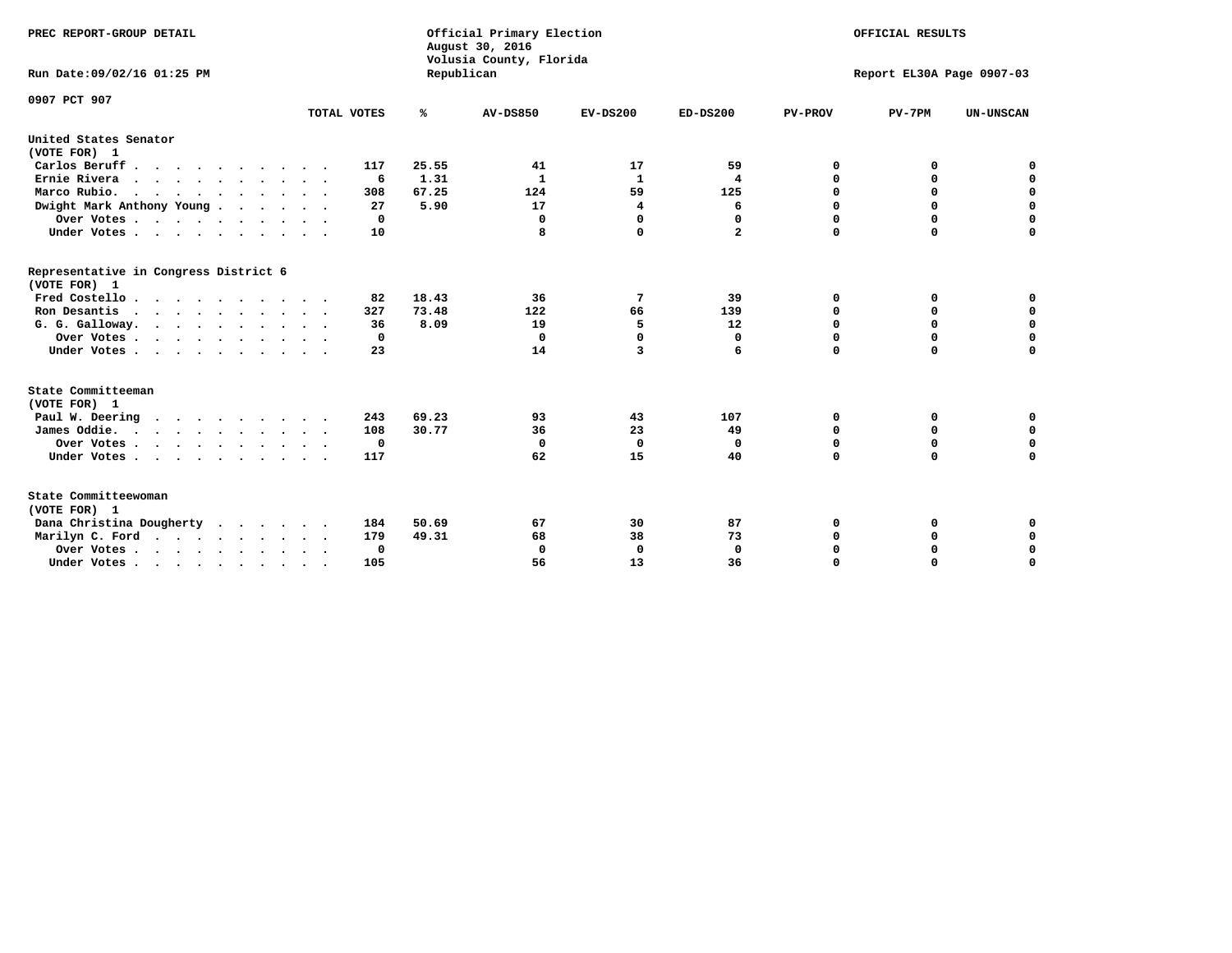| PREC REPORT-GROUP DETAIL<br>Run Date: 09/02/16 01:25 PM |  |  |  |             |   | Official Primary Election<br>August 30, 2016<br>Volusia County, Florida<br>Libertarian |            |            |                | OFFICIAL RESULTS<br>Report EL30A Page 0907-04 |                  |
|---------------------------------------------------------|--|--|--|-------------|---|----------------------------------------------------------------------------------------|------------|------------|----------------|-----------------------------------------------|------------------|
|                                                         |  |  |  |             |   |                                                                                        |            |            |                |                                               |                  |
| 0907 PCT 907                                            |  |  |  | TOTAL VOTES | ℁ | AV-DS850                                                                               | $EV-DS200$ | $ED-DS200$ | <b>PV-PROV</b> | $PV-7PM$                                      | <b>UN-UNSCAN</b> |
| United States Senator<br>(VOTE FOR) 1                   |  |  |  |             |   |                                                                                        |            |            |                |                                               |                  |
| Augustus Invictus.                                      |  |  |  | 0           |   |                                                                                        | 0          | 0          |                |                                               | 0                |
| Paul Stanton                                            |  |  |  | 0           |   |                                                                                        |            | 0          |                |                                               | 0                |
| Over Votes                                              |  |  |  | 0           |   |                                                                                        |            | 0          |                |                                               | 0                |
| Under Votes                                             |  |  |  | 0           |   |                                                                                        |            |            |                |                                               | 0                |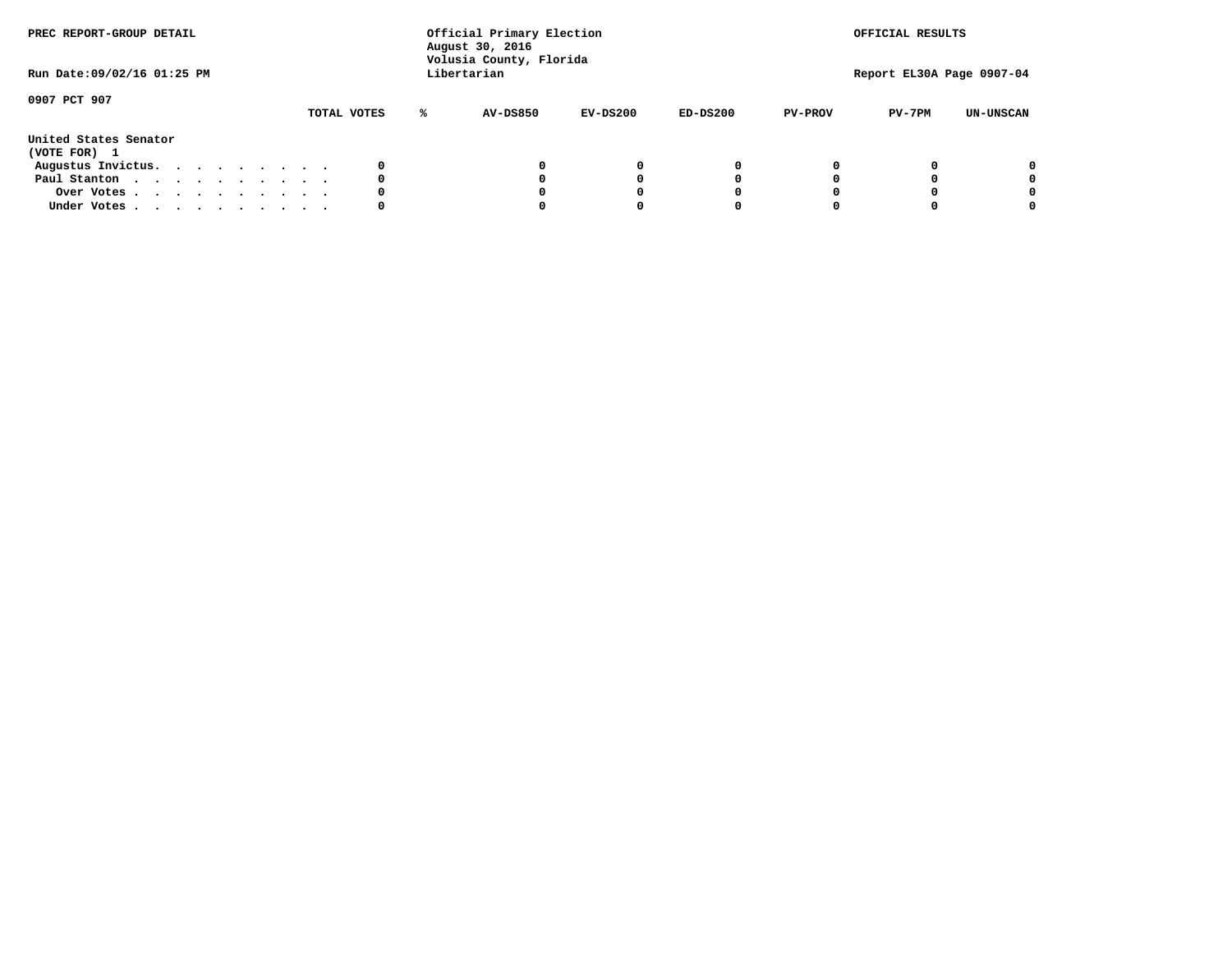| PREC REPORT-GROUP DETAIL                                                                                                           |             |       | Official Primary Election<br>August 30, 2016<br>Volusia County, Florida |             |             |                | OFFICIAL RESULTS          |                  |
|------------------------------------------------------------------------------------------------------------------------------------|-------------|-------|-------------------------------------------------------------------------|-------------|-------------|----------------|---------------------------|------------------|
| Run Date: 09/02/16 01:25 PM                                                                                                        |             |       | Nonpartisan                                                             |             |             |                | Report EL30A Page 0907-05 |                  |
| 0907 PCT 907                                                                                                                       |             |       |                                                                         |             |             |                |                           |                  |
|                                                                                                                                    | TOTAL VOTES | ℁     | <b>AV-DS850</b>                                                         | $EV-DS200$  | $ED-DS200$  | <b>PV-PROV</b> | $PV-7PM$                  | <b>UN-UNSCAN</b> |
| Circuit Judge 7th Circuit Group 4<br>(VOTE FOR) 1                                                                                  |             |       |                                                                         |             |             |                |                           |                  |
| Chris France - WITHDRAWN<br>$\cdots$                                                                                               | 139         | 18.86 | 62                                                                      | 18          | 59          | 0              | 0                         | 0                |
| Sebrina L. Slack                                                                                                                   | 243         | 32.97 | 120                                                                     | 39          | 84          | 0              | $\mathbf 0$               | $\mathbf 0$      |
| Stasia Warren<br>$\sim$ $\sim$                                                                                                     | 355         | 48.17 | 151                                                                     | 69          | 135         | $\mathbf 0$    | 0                         | $\mathbf 0$      |
| Over Votes                                                                                                                         | 1           |       | $\mathbf{0}$                                                            | 1           | 0           | 0              | $\mathbf 0$               | $\mathbf 0$      |
| Under Votes                                                                                                                        | 142         |       | 75                                                                      | 10          | 57          | $\mathbf 0$    | $\Omega$                  | $\mathbf 0$      |
| Circuit Judge 7th Circuit Group 10<br>(VOTE FOR) 1                                                                                 |             |       |                                                                         |             |             |                |                           |                  |
| Malcolm Anthony<br>.                                                                                                               | 269         | 37.31 | 138                                                                     | 43          | 88          | 0              | 0                         | $\mathbf 0$      |
| Scott DuPont                                                                                                                       | 452         | 62.69 | 188                                                                     | 80          | 184         | 0              | $\mathbf 0$               | $\mathbf 0$      |
| Over Votes                                                                                                                         | $\mathbf 0$ |       | $\mathbf{0}$                                                            | $\mathbf 0$ | 0           | $\mathbf 0$    | $\mathbf 0$               | $\mathbf 0$      |
| Under Votes                                                                                                                        | 159         |       | 82                                                                      | 14          | 63          | $\mathbf 0$    | $\mathbf 0$               | $\Omega$         |
| Circuit Judge 7th Circuit Group 13<br>(VOTE FOR) 1                                                                                 |             |       |                                                                         |             |             |                |                           |                  |
| David Hood.                                                                                                                        | 330         | 43.65 | 139                                                                     | 59          | 132         | 0              | 0                         | $\mathbf 0$      |
| A. "Kathleen" McNeilly                                                                                                             | 426         | 56.35 | 201                                                                     | 66          | 159         | $\mathbf 0$    | $\mathbf 0$               | $\mathbf 0$      |
| Over Votes                                                                                                                         | $\mathbf 0$ |       | 0                                                                       | 0           | 0           | $\mathbf 0$    | $\mathbf 0$               | $\mathbf 0$      |
| Under Votes                                                                                                                        | 124         |       | 68                                                                      | 12          | 44          | $\mathbf 0$    | $\Omega$                  | 0                |
| Circuit Judge 7th Circuit Group 17<br>(VOTE FOR) 1                                                                                 |             |       |                                                                         |             |             |                |                           |                  |
| Linda L. Gaustad                                                                                                                   | 308         | 42.08 | 153                                                                     | 49          | 106         | 0              | 0                         | 0                |
| Howard O. McGillin Jr                                                                                                              | 424         | 57.92 | 172                                                                     | 75          | 177         | $\mathbf 0$    | $\mathbf 0$               | $\mathbf 0$      |
| Over Votes                                                                                                                         | $\mathbf 0$ |       | $\mathbf 0$                                                             | $\mathbf 0$ | $\mathbf 0$ | $\mathbf 0$    | $\mathbf 0$               | $\pmb{0}$        |
| Under Votes                                                                                                                        | 148         |       | 83                                                                      | 13          | 52          | $\mathbf 0$    | $\mathbf 0$               | $\mathbf 0$      |
| County Judge 7th Circuit Group 3<br>(VOTE FOR) 1                                                                                   |             |       |                                                                         |             |             |                |                           |                  |
| Heather Caeners<br>the contract of the contract of the contract of the contract of the contract of the contract of the contract of | 262         | 35.07 | 100                                                                     | 56          | 106         | 0              | 0                         | 0                |
| Shirley A. Green                                                                                                                   | 380         | 50.87 | 175                                                                     | 55          | 150         | $\mathbf 0$    | 0                         | $\mathbf 0$      |
| Marla Rawnsley.                                                                                                                    | 105         | 14.06 | 56                                                                      | 17          | 32          | 0              | $\mathbf 0$               | $\pmb{0}$        |
| Over Votes.<br>$\ddot{\phantom{a}}$<br>$\ddot{\phantom{a}}$                                                                        | 1           |       | 1                                                                       | 0           | 0           | $\mathbf 0$    | $\mathbf 0$               | $\mathbf 0$      |
| Under Votes<br>$\sim$                                                                                                              | 132         |       | 76                                                                      | 9           | 47          | $\mathbf 0$    | $\mathbf 0$               | 0                |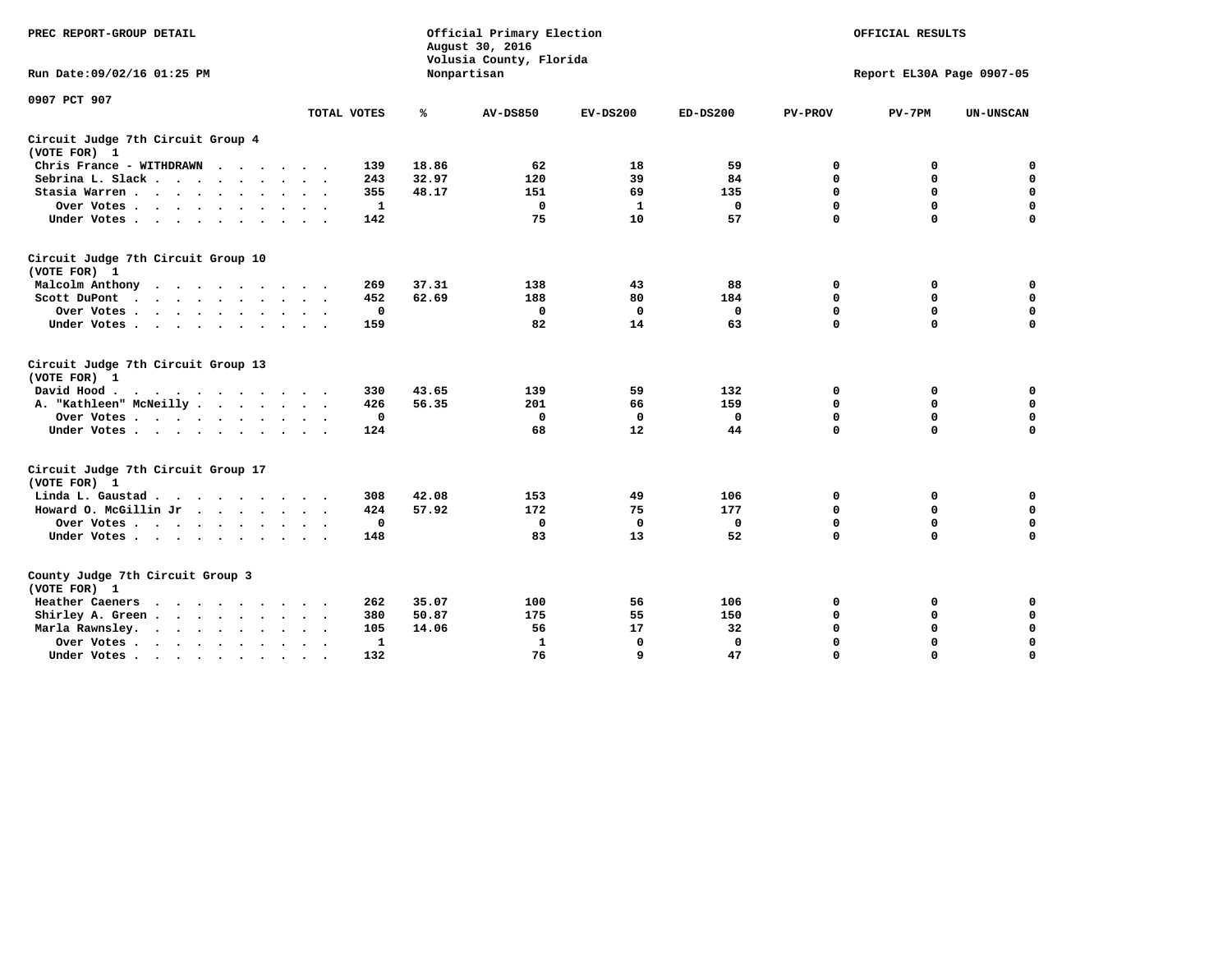| PREC REPORT-GROUP DETAIL                                                                                                                                                                                                                          |                                     | Official Primary Election<br>August 30, 2016<br>Volusia County, Florida | OFFICIAL RESULTS        |                 |              |                |                           |                  |
|---------------------------------------------------------------------------------------------------------------------------------------------------------------------------------------------------------------------------------------------------|-------------------------------------|-------------------------------------------------------------------------|-------------------------|-----------------|--------------|----------------|---------------------------|------------------|
| Run Date: 09/02/16 01:25 PM                                                                                                                                                                                                                       |                                     |                                                                         | Nonpartisan             |                 |              |                | Report EL30A Page 0907-06 |                  |
| 0907 PCT 907                                                                                                                                                                                                                                      | TOTAL VOTES                         | ℁                                                                       | <b>AV-DS850</b>         | $EV-DS200$      | $ED-DS200$   | <b>PV-PROV</b> | $PV-7PM$                  | <b>UN-UNSCAN</b> |
| Sheriff                                                                                                                                                                                                                                           |                                     |                                                                         |                         |                 |              |                |                           |                  |
| (VOTE FOR) 1                                                                                                                                                                                                                                      |                                     |                                                                         |                         |                 |              |                |                           |                  |
| Wendell C. Bradford                                                                                                                                                                                                                               | 71                                  | 8.17                                                                    | 37                      | 10              | 24           | $\mathbf 0$    | 0                         | $\mathbf 0$      |
| Dave Brannon                                                                                                                                                                                                                                      | 96                                  | 11.05                                                                   | 29                      | 27              | 40           | $\Omega$       | 0                         | $\mathbf 0$      |
| Mike Chitwood                                                                                                                                                                                                                                     | 474                                 | 54.55                                                                   | 244                     | 63              | 167          | $\mathbf 0$    | 0                         | 0                |
| Eric Dietrich.                                                                                                                                                                                                                                    | 216                                 | 24.86                                                                   | 86                      | 36              | 94           | $\Omega$       | 0                         | $\mathbf 0$      |
| James E. (Jim) Gillum                                                                                                                                                                                                                             | 12                                  | 1.38                                                                    | 9                       | $\mathbf 0$     | 3            | $\mathbf 0$    | $\mathbf 0$               | $\mathbf 0$      |
| Over Votes                                                                                                                                                                                                                                        | $\mathbf{0}$                        |                                                                         | $\Omega$                | $\Omega$        | $\Omega$     | $\Omega$       | $\Omega$                  | $\mathbf 0$      |
| Under Votes                                                                                                                                                                                                                                       | 11                                  |                                                                         | $\overline{\mathbf{3}}$ | $\mathbf{1}$    | 7            | $\Omega$       | 0                         | $\Omega$         |
| Property Appraiser                                                                                                                                                                                                                                |                                     |                                                                         |                         |                 |              |                |                           |                  |
| (VOTE FOR) 1                                                                                                                                                                                                                                      |                                     |                                                                         |                         |                 |              |                |                           |                  |
| Larry Bartlett.                                                                                                                                                                                                                                   | 279                                 | 36.95                                                                   | 154                     | 32              | 93           | $\mathbf 0$    | 0                         | 0                |
| H. Alan Burton.                                                                                                                                                                                                                                   | 311                                 | 41.19                                                                   | 116                     | 57              | 138          | 0              | 0                         | $\mathbf 0$      |
| Mike Swanto.                                                                                                                                                                                                                                      | 165                                 | 21.85                                                                   | 64                      | 38              | 63           | $\mathbf 0$    | 0                         | $\mathbf 0$      |
| Over Votes                                                                                                                                                                                                                                        | $\mathbf 0$                         |                                                                         | $\Omega$                | $\Omega$        | $\Omega$     | $\mathbf{0}$   | 0                         | $\mathbf 0$      |
| Under Votes                                                                                                                                                                                                                                       | 125                                 |                                                                         | 74                      | 10              | 41           | $\Omega$       | $\Omega$                  | $\mathbf 0$      |
| Supervisor of Elections<br>(VOTE FOR) 1                                                                                                                                                                                                           |                                     |                                                                         |                         |                 |              |                |                           |                  |
|                                                                                                                                                                                                                                                   |                                     |                                                                         |                         |                 |              |                |                           |                  |
| Teresa Apgar<br>$\mathbf{r}$ . The contract of the contract of the contract of the contract of the contract of the contract of the contract of the contract of the contract of the contract of the contract of the contract of the contract of th | 75                                  | 9.47                                                                    | 37                      | 10              | 28           | 0              | 0                         | 0                |
| David Lee Davis                                                                                                                                                                                                                                   | 108                                 | 13.64                                                                   | 43                      | 16              | 49           | $\Omega$       | 0                         | $\mathbf 0$      |
| Bill Fyfe.                                                                                                                                                                                                                                        | 65                                  | 8.21                                                                    | 34                      | $7\phantom{.0}$ | 24           | $\Omega$       | 0                         | 0                |
| Lisa Lewis                                                                                                                                                                                                                                        | 544                                 | 68.69                                                                   | 247                     | 93              | 204          | $\Omega$       | 0                         | $\mathbf 0$      |
| Over Votes                                                                                                                                                                                                                                        | $\mathbf 0$                         |                                                                         | $\mathbf 0$             | $\mathbf 0$     | $\mathbf 0$  | $\mathbf 0$    | 0                         | $\mathbf 0$      |
| Under Votes                                                                                                                                                                                                                                       | 88                                  |                                                                         | 47                      | 11              | 30           | $\Omega$       | $\Omega$                  | $\mathbf 0$      |
| County Council Chair<br>(VOTE FOR) 1                                                                                                                                                                                                              |                                     |                                                                         |                         |                 |              |                |                           |                  |
| Jason P. Davis.                                                                                                                                                                                                                                   | 216                                 | 28.61                                                                   | 97                      | 30              | 89           | 0              | 0                         | 0                |
| Greg Gimbert<br>$\cdots$                                                                                                                                                                                                                          | 167                                 | 22.12                                                                   | 72                      | 2.4             | 71           | $\Omega$       | $\Omega$                  | $\mathbf 0$      |
| Ed Kelley $\cdots$                                                                                                                                                                                                                                | 292                                 | 38.68                                                                   | 127                     | 58              | 107          | $\mathbf 0$    | 0                         | $\mathbf 0$      |
| Tom Laputka.<br>$\mathbf{r}$ , $\mathbf{r}$ , $\mathbf{r}$ , $\mathbf{r}$ , $\mathbf{r}$ , $\mathbf{r}$ , $\mathbf{r}$                                                                                                                            | 80                                  | 10.60                                                                   | 42                      | 16              | 22           | $\Omega$       | $\mathbf 0$               | $\mathbf 0$      |
| Over Votes                                                                                                                                                                                                                                        | $\mathbf 0$<br>$\ddot{\phantom{a}}$ |                                                                         | $\mathbf 0$             | $\mathbf{0}$    | $\mathbf{0}$ | $\mathbf 0$    | 0                         | 0                |
| Under Votes                                                                                                                                                                                                                                       | 125                                 |                                                                         | 70                      | q               | 46           | $\Omega$       | $\Omega$                  | $\mathbf 0$      |
| Amendment 4                                                                                                                                                                                                                                       |                                     |                                                                         |                         |                 |              |                |                           |                  |
| (VOTE FOR) 1                                                                                                                                                                                                                                      |                                     |                                                                         |                         |                 |              |                |                           |                  |
| $Yes \cdot \cdot \cdot \cdot \cdot \cdot \cdot \cdot \cdot$                                                                                                                                                                                       | 591<br>$\cdots$                     | 75.48                                                                   | 272                     | 103             | 216          | 0<br>$\Omega$  | 0<br>0                    | 0<br>$\mathbf 0$ |
| $No.$<br>$\sim$<br>$\ddot{\phantom{a}}$                                                                                                                                                                                                           | 192                                 | 24.52                                                                   | 77                      | 27              | 88           |                |                           |                  |
| Over Votes .<br>$\cdots$<br>$\ddot{\phantom{0}}$                                                                                                                                                                                                  | $\mathbf 0$<br>$\sim$               |                                                                         | $\mathbf 0$             | $\mathbf 0$     | $\mathbf 0$  | $\mathbf 0$    | 0                         | $\mathsf{o}\,$   |
| Under Votes<br>$\sim$                                                                                                                                                                                                                             | 97<br>$\sim$<br>$\sim$              |                                                                         | 59                      | $7\phantom{.0}$ | 31           | $\mathbf 0$    | 0                         | $\mathbf 0$      |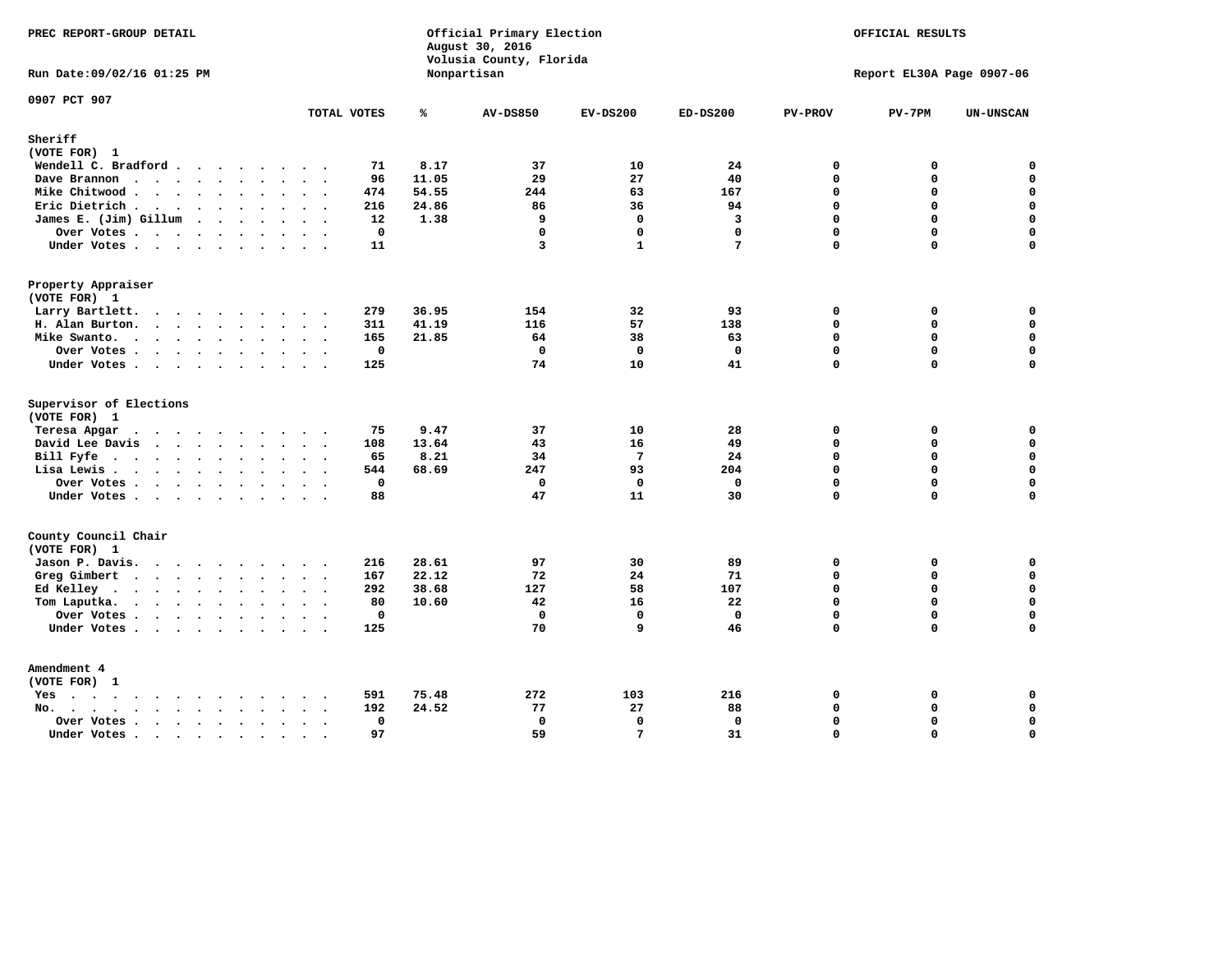| PREC REPORT-GROUP DETAIL                                             |                   | Official Primary Election<br>August 30, 2016 |            | OFFICIAL RESULTS |                |                           |                  |
|----------------------------------------------------------------------|-------------------|----------------------------------------------|------------|------------------|----------------|---------------------------|------------------|
| Run Date:09/02/16 01:25 PM                                           | <b>STATISTICS</b> | Volusia County, Florida                      |            |                  |                | Report EL30A Page 0909-01 |                  |
| 0909 PCT 909                                                         |                   |                                              |            |                  |                |                           |                  |
| TOTAL VOTES                                                          | ℁                 | <b>AV-DS850</b>                              | $EV-DS200$ | $ED-DS200$       | <b>PV-PROV</b> | $PV-7PM$                  | <b>UN-UNSCAN</b> |
| REGISTERED VOTERS - TOTAL<br>1,445                                   |                   |                                              |            |                  |                |                           |                  |
| REGISTERED VOTERS - Democratic<br>515<br>$\sim$ $\sim$ $\sim$ $\sim$ | 35.64             |                                              |            |                  |                |                           |                  |
| REGISTERED VOTERS - Republican<br>555                                | 38.41             |                                              |            |                  |                |                           |                  |
| REGISTERED VOTERS - Libertarian                                      | .07               |                                              |            |                  |                |                           |                  |
| REGISTERED VOTERS - Nonpartisan<br>374                               |                   |                                              |            |                  |                |                           |                  |
| BALLOTS CAST - TOTAL.<br>537                                         |                   | 153                                          | 39         | 341              |                |                           |                  |
| BALLOTS CAST - Democratic<br>209                                     | 38.92             | 57                                           | 17         | 133              |                |                           |                  |
| BALLOTS CAST - Republican<br>239                                     | 44.51             | 68                                           | 19         | 150              |                |                           |                  |
| BALLOTS CAST - Libertarian.<br>$\mathbf{o}$                          |                   | 0                                            | 0          | 0                |                |                           |                  |
| BALLOTS CAST - Nonpartisan.<br>89                                    | 16.57             | 28                                           |            | 58               |                |                           | 0                |
| BALLOTS CAST - BLANK.                                                |                   | 0                                            |            | 0                | $\Omega$       |                           |                  |
| VOTER TURNOUT - TOTAL                                                | 37.16             |                                              |            |                  |                |                           |                  |
| VOTER TURNOUT - Democratic.<br>$\cdot$                               | 40.58             |                                              |            |                  |                |                           |                  |
| VOTER TURNOUT - Republican.                                          | 43.06             |                                              |            |                  |                |                           |                  |
| VOTER TURNOUT - Libertarian                                          |                   |                                              |            |                  |                |                           |                  |
| VOTER TURNOUT - BLANK                                                |                   |                                              |            |                  |                |                           |                  |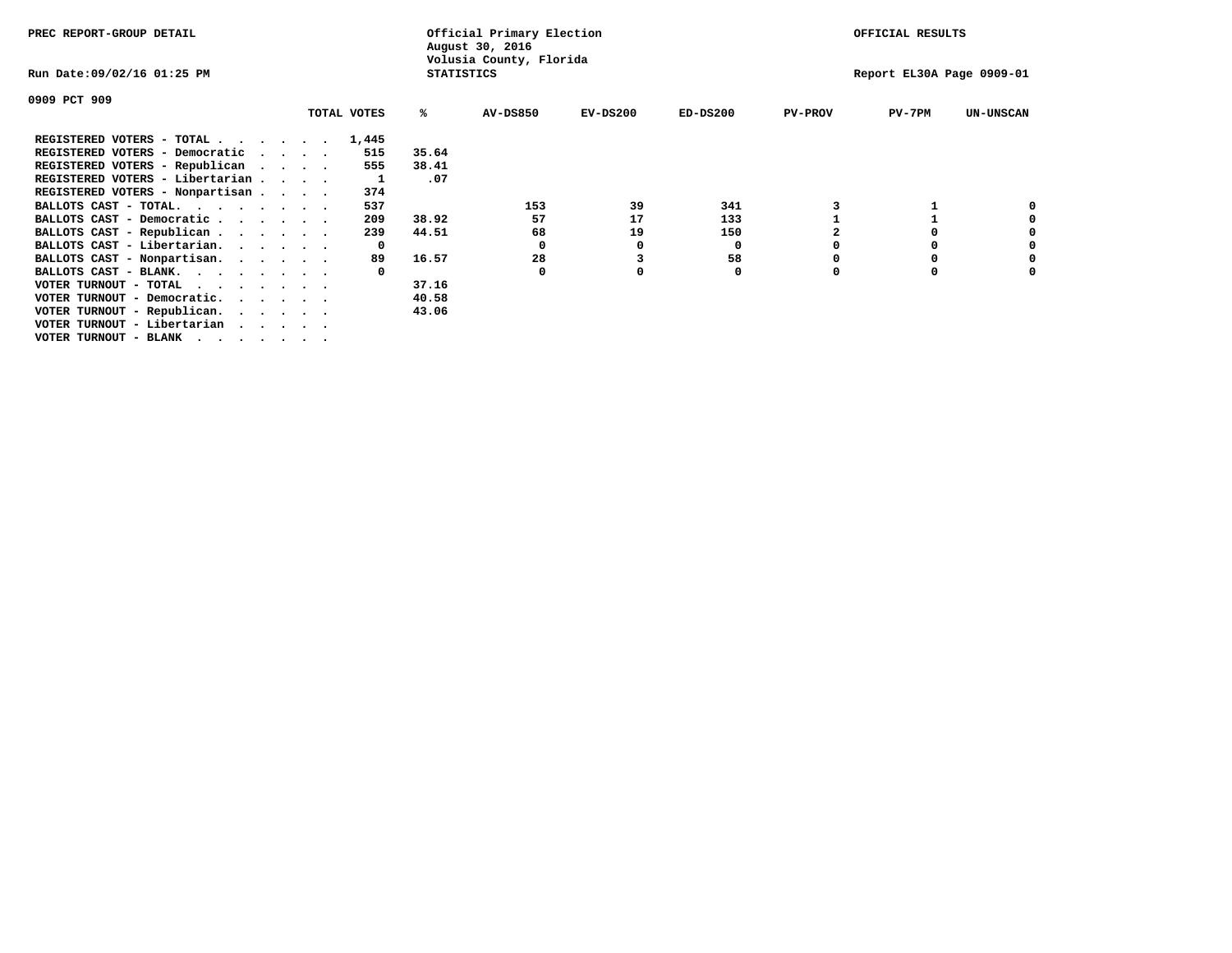| PREC REPORT-GROUP DETAIL                                               |             |            | Official Primary Election<br>August 30, 2016<br>Volusia County, Florida |            |                           |                | OFFICIAL RESULTS |                  |  |
|------------------------------------------------------------------------|-------------|------------|-------------------------------------------------------------------------|------------|---------------------------|----------------|------------------|------------------|--|
| Run Date: 09/02/16 01:25 PM                                            |             | Democratic |                                                                         |            | Report EL30A Page 0909-02 |                |                  |                  |  |
| 0909 PCT 909                                                           | TOTAL VOTES | %ะ         | <b>AV-DS850</b>                                                         | $EV-DS200$ | $ED-DS200$                | <b>PV-PROV</b> | $PV-7PM$         | <b>UN-UNSCAN</b> |  |
|                                                                        |             |            |                                                                         |            |                           |                |                  |                  |  |
| United States Senator<br>(VOTE FOR) 1                                  |             |            |                                                                         |            |                           |                |                  |                  |  |
| Roque "Rocky" De La Fuente.                                            |             | 2.99       |                                                                         |            |                           |                |                  |                  |  |
| Alan Grayson                                                           | 50          | 24.88      | 11                                                                      |            | 32                        |                |                  |                  |  |
| Pam Keith                                                              | 23          | 11.44      | 12                                                                      |            |                           |                |                  |                  |  |
| Reginald Luster                                                        | 8           | 3.98       |                                                                         |            |                           |                |                  |                  |  |
| Patrick Murphy.                                                        | 114         | 56.72      | 31                                                                      |            | 77                        |                |                  |                  |  |
| Over Votes                                                             | O           |            |                                                                         |            |                           |                |                  |                  |  |
| Under Votes                                                            |             |            |                                                                         |            |                           |                |                  |                  |  |
| Representative in Congress District 6                                  |             |            |                                                                         |            |                           |                |                  |                  |  |
| (VOTE FOR) 1                                                           |             |            |                                                                         |            |                           |                |                  |                  |  |
| William (Bill) McCullough                                              | 72          | 35.64      | 23                                                                      |            | 39                        |                |                  |                  |  |
| Jay McGovern                                                           | 41          | 20.30      | 19                                                                      |            | 21                        |                |                  |                  |  |
| George Pappas.                                                         | 23          | 11.39      |                                                                         |            | 18                        |                |                  |                  |  |
| Dwayne L. Taylor                                                       | 66          | 32.67      |                                                                         |            | 50                        |                |                  |                  |  |
| Over Votes                                                             |             |            |                                                                         |            |                           |                |                  |                  |  |
| Under Votes, $\cdot$ , $\cdot$ , $\cdot$ , $\cdot$ , $\cdot$ , $\cdot$ |             |            |                                                                         |            |                           |                |                  |                  |  |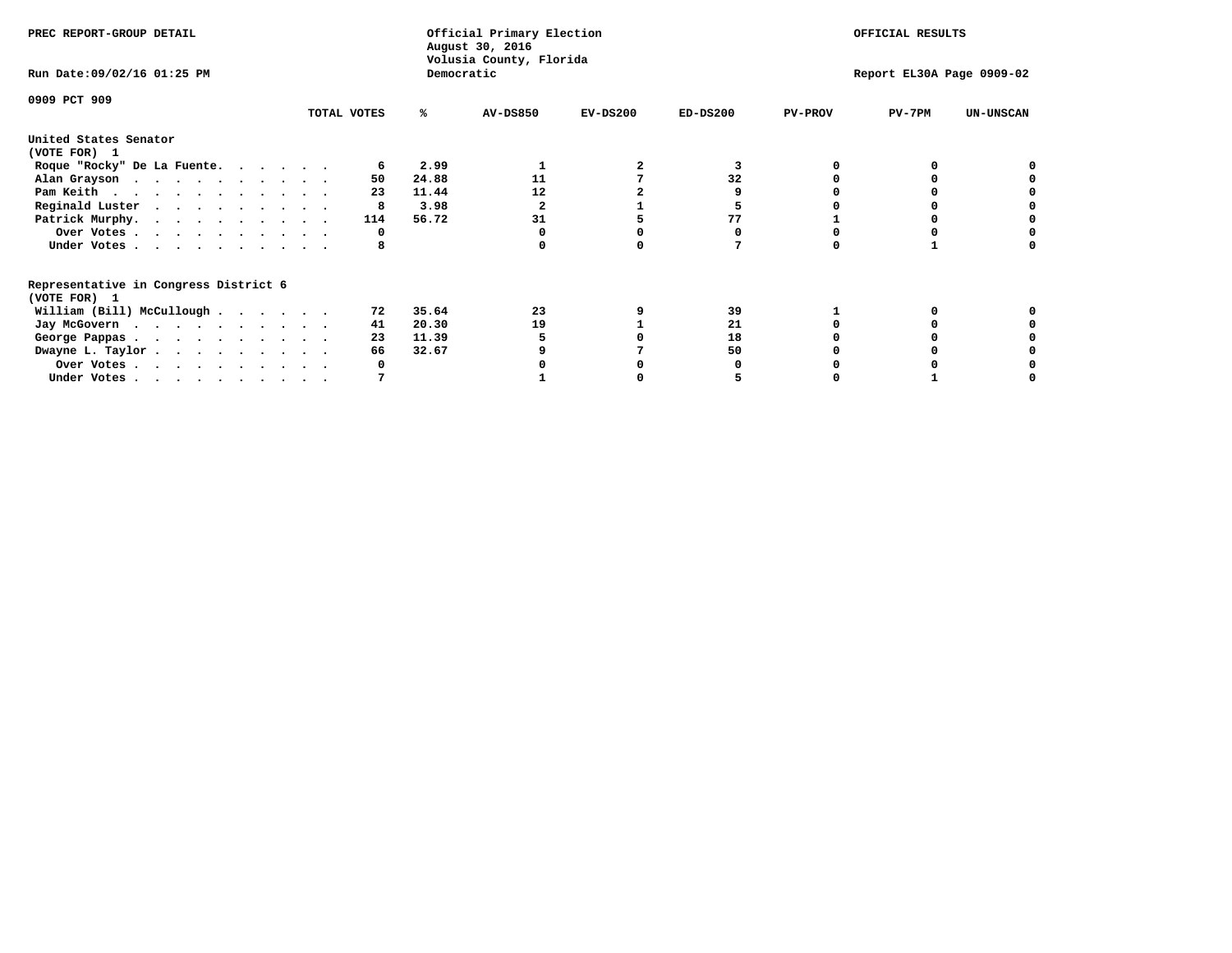| PREC REPORT-GROUP DETAIL                              |             |            | Official Primary Election<br>August 30, 2016<br>Volusia County, Florida |                         |              |                | OFFICIAL RESULTS          |                  |
|-------------------------------------------------------|-------------|------------|-------------------------------------------------------------------------|-------------------------|--------------|----------------|---------------------------|------------------|
| Run Date: 09/02/16 01:25 PM                           |             | Republican |                                                                         |                         |              |                | Report EL30A Page 0909-03 |                  |
| 0909 PCT 909                                          |             |            |                                                                         |                         |              |                |                           |                  |
|                                                       | TOTAL VOTES | ℁          | <b>AV-DS850</b>                                                         | $EV-DS200$              | $ED-DS200$   | <b>PV-PROV</b> | $PV-7PM$                  | <b>UN-UNSCAN</b> |
| United States Senator<br>(VOTE FOR) 1                 |             |            |                                                                         |                         |              |                |                           |                  |
| Carlos Beruff                                         | 50          | 21.65      | 18                                                                      | 5                       | 26           | 1              | 0                         | 0                |
| Ernie Rivera                                          | 8           | 3.46       | 3                                                                       | $\Omega$                | 5            | 0              | 0                         | $\mathbf 0$      |
| Marco Rubio.                                          | 159         | 68.83      | 40                                                                      | 14                      | 104          | $\mathbf{1}$   | $\mathbf 0$               | $\mathbf 0$      |
| Dwight Mark Anthony Young                             | 14          | 6.06       | 5                                                                       | $\mathbf 0$             | 9            | 0              | $\mathbf 0$               | $\pmb{0}$        |
| Over Votes                                            | 0           |            | 0                                                                       | $\Omega$                | 0            | 0              | 0                         | 0                |
| Under Votes                                           | 8           |            | 2                                                                       | 0                       | 6            | $\Omega$       | $\Omega$                  | $\mathbf 0$      |
| Representative in Congress District 6<br>(VOTE FOR) 1 |             |            |                                                                         |                         |              |                |                           |                  |
| Fred Costello.                                        | 49          | 21.78      | 15                                                                      | $\overline{\mathbf{2}}$ | 32           | 0              | 0                         | 0                |
| Ron Desantis                                          | 137         | 60.89      | 35                                                                      | 14                      | 86           | 2              | 0                         | $\mathbf 0$      |
| G. G. Galloway.                                       | 39          | 17.33      | 15                                                                      | $\overline{2}$          | 22           | $\mathbf 0$    | $\Omega$                  | $\mathbf 0$      |
| Over Votes                                            | $\Omega$    |            | $\mathbf{0}$                                                            | $\mathbf 0$             | $\mathbf{0}$ | $\mathbf 0$    | $\mathbf 0$               | $\mathbf 0$      |
| Under Votes                                           | 14          |            | 3                                                                       | 1                       | 10           | $\Omega$       | $\Omega$                  | $\Omega$         |
| State Committeeman<br>(VOTE FOR) 1                    |             |            |                                                                         |                         |              |                |                           |                  |
| Paul W. Deering<br>$\cdots$                           | 125         | 67.57      | 34                                                                      | 10                      | 80           | 1              | 0                         | 0                |
| James Oddie.                                          | 60          | 32.43      | 20                                                                      | 7                       | 33           | 0              | 0                         | $\mathbf 0$      |
| Over Votes                                            | $\mathbf 0$ |            | $\mathbf{0}$                                                            | $\mathbf 0$             | $\mathbf 0$  | 0              | $\mathbf 0$               | $\mathbf 0$      |
| Under Votes                                           | 54          |            | 14                                                                      | $\mathbf{2}$            | 37           | $\mathbf{1}$   | 0                         | $\mathbf 0$      |
| State Committeewoman<br>(VOTE FOR) 1                  |             |            |                                                                         |                         |              |                |                           |                  |
| Dana Christina Dougherty                              | 95          | 49.74      | 24                                                                      | 6                       | 65           | 0              | 0                         | 0                |
| Marilyn C. Ford                                       | 96          | 50.26      | 31                                                                      | 9                       | 55           | $\mathbf 1$    | 0                         | 0                |
| Over Votes                                            | $\Omega$    |            | $\Omega$                                                                | $\Omega$                | $\mathbf{0}$ | 0              | 0                         | $\mathbf 0$      |
| Under Votes, , , , , , , , , ,                        | 48          |            | 13                                                                      | 4                       | 30           | 1              | $\Omega$                  | $\Omega$         |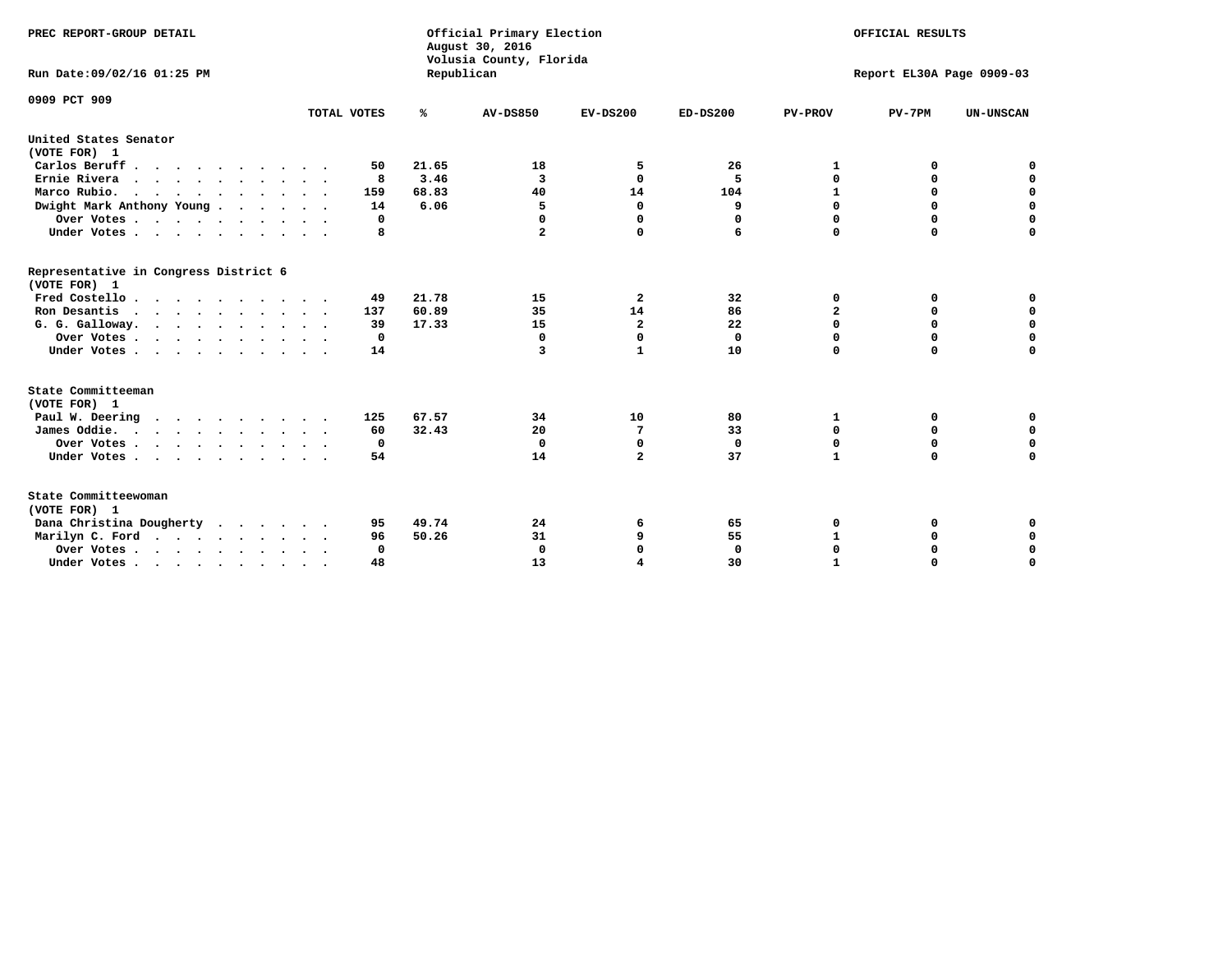| PREC REPORT-GROUP DETAIL<br>Run Date:09/02/16 01:25 PM |  |  |  |  | Official Primary Election<br>August 30, 2016<br>Volusia County, Florida<br>Libertarian |             | OFFICIAL RESULTS<br>Report EL30A Page 0909-04 |            |            |                |          |                  |
|--------------------------------------------------------|--|--|--|--|----------------------------------------------------------------------------------------|-------------|-----------------------------------------------|------------|------------|----------------|----------|------------------|
| 0909 PCT 909                                           |  |  |  |  |                                                                                        | TOTAL VOTES | AV-DS850                                      | $EV-DS200$ | $ED-DS200$ | <b>PV-PROV</b> | $PV-7PM$ | <b>UN-UNSCAN</b> |
| United States Senator<br>(VOTE FOR) 1                  |  |  |  |  |                                                                                        |             |                                               |            |            |                |          |                  |
| Augustus Invictus.                                     |  |  |  |  |                                                                                        |             |                                               | $^{\circ}$ | 0          |                |          | 0                |
| Paul Stanton                                           |  |  |  |  |                                                                                        | 0           |                                               | 0          |            |                |          | 0                |
| Over Votes                                             |  |  |  |  |                                                                                        |             |                                               |            |            |                |          | 0                |
| Under Votes                                            |  |  |  |  |                                                                                        | 0           |                                               |            |            |                |          | 0                |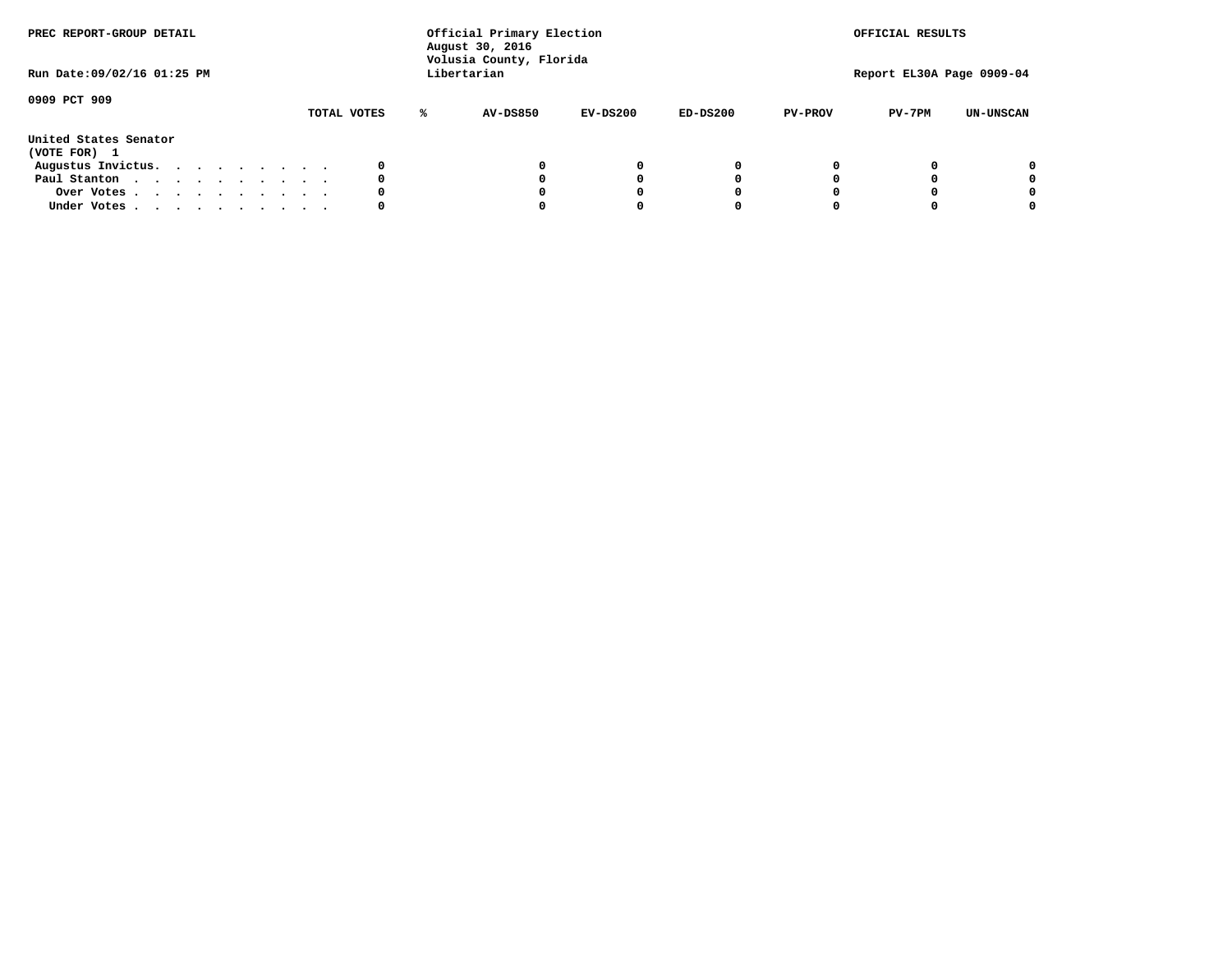| PREC REPORT-GROUP DETAIL                                                                                |                               |       | Official Primary Election<br>August 30, 2016<br>Volusia County, Florida | OFFICIAL RESULTS |              |                           |              |                  |  |  |  |
|---------------------------------------------------------------------------------------------------------|-------------------------------|-------|-------------------------------------------------------------------------|------------------|--------------|---------------------------|--------------|------------------|--|--|--|
| Run Date:09/02/16 01:25 PM                                                                              |                               |       | Nonpartisan                                                             |                  |              | Report EL30A Page 0909-05 |              |                  |  |  |  |
| 0909 PCT 909                                                                                            | TOTAL VOTES                   | ℁     | <b>AV-DS850</b>                                                         | $EV-DS200$       | $ED-DS200$   | <b>PV-PROV</b>            | $PV-7PM$     | <b>UN-UNSCAN</b> |  |  |  |
| Circuit Judge 7th Circuit Group 4<br>(VOTE FOR) 1                                                       |                               |       |                                                                         |                  |              |                           |              |                  |  |  |  |
| Chris France - WITHDRAWN                                                                                | 81                            | 17.27 | 15                                                                      | 3                | 63           | 0                         | 0            | $\mathbf 0$      |  |  |  |
| Sebrina L. Slack                                                                                        | 166                           | 35.39 | 47                                                                      | 9                | 108          | $\overline{\mathbf{2}}$   | 0            | $\mathbf 0$      |  |  |  |
| Stasia Warren                                                                                           | 222                           | 47.33 | 74                                                                      | 24               | 123          | $\mathbf{1}$              | 0            | $\mathbf 0$      |  |  |  |
| Over Votes                                                                                              | $\mathbf 0$                   |       | $\mathbf 0$                                                             | $\mathbf 0$      | $\mathbf 0$  | $\mathbf 0$               | $\mathbf 0$  | $\mathbf 0$      |  |  |  |
| Under Votes                                                                                             | 68                            |       | 17                                                                      | 3                | 47           | $\Omega$                  | $\mathbf{1}$ | $\Omega$         |  |  |  |
| Circuit Judge 7th Circuit Group 10<br>(VOTE FOR) 1                                                      |                               |       |                                                                         |                  |              |                           |              |                  |  |  |  |
| Malcolm Anthony<br>.                                                                                    | 175                           | 38.29 | 62                                                                      | 12               | 100          | 1                         | 0            | 0                |  |  |  |
| Scott DuPont<br>$\sim$                                                                                  | 282                           | 61.71 | 71                                                                      | 24               | 186          | $\mathbf{1}$              | $\mathbf 0$  | 0                |  |  |  |
| Over Votes<br>$\cdot$ $\cdot$                                                                           | $\mathbf 0$                   |       | $\mathbf{0}$                                                            | $\mathbf 0$      | $\mathbf 0$  | $\mathbf 0$               | $\mathbf 0$  | $\mathbf 0$      |  |  |  |
| Under Votes                                                                                             | 80                            |       | 20                                                                      | 3                | 55           | $\mathbf{1}$              | $\mathbf{1}$ | $\Omega$         |  |  |  |
| Circuit Judge 7th Circuit Group 13<br>(VOTE FOR) 1                                                      |                               |       |                                                                         |                  |              |                           |              |                  |  |  |  |
| David Hood.<br>$\mathbf{r}$ , and $\mathbf{r}$ , and $\mathbf{r}$ , and $\mathbf{r}$ , and $\mathbf{r}$ | 211                           | 44.89 | 47                                                                      | 10               | 153          | 1                         | 0            | 0                |  |  |  |
| A. "Kathleen" McNeilly                                                                                  | 259                           | 55.11 | 87                                                                      | 24               | 147          | $\mathbf 1$               | $\mathbf 0$  | $\mathbf 0$      |  |  |  |
| Over Votes                                                                                              | $\Omega$                      |       | 0                                                                       | $\mathbf{0}$     | 0            | $\mathbf 0$               | $\mathbf 0$  | $\mathbf 0$      |  |  |  |
| Under Votes                                                                                             | 67                            |       | 19                                                                      | 5                | 41           | $\mathbf{1}$              | $\mathbf{1}$ | $\Omega$         |  |  |  |
| Circuit Judge 7th Circuit Group 17<br>(VOTE FOR) 1                                                      |                               |       |                                                                         |                  |              |                           |              |                  |  |  |  |
| Linda L. Gaustad                                                                                        | 208                           | 45.71 | 79                                                                      | 17               | 112          | 0                         | 0            | $\mathbf 0$      |  |  |  |
| Howard O. McGillin Jr<br>the company of the company of the company                                      | 247                           | 54.29 | 56                                                                      | 17               | 172          | $\overline{\mathbf{2}}$   | $\mathbf 0$  | $\mathbf 0$      |  |  |  |
| Over Votes                                                                                              | $\mathbf 0$                   |       | $\Omega$                                                                | $\mathbf{0}$     | $\mathbf 0$  | $\mathbf 0$               | $\mathbf 0$  | $\mathbf 0$      |  |  |  |
| Under Votes                                                                                             | 82                            |       | 18                                                                      | 5                | 57           | $\mathbf{1}$              | $\mathbf{1}$ | $\mathbf 0$      |  |  |  |
| County Judge 7th Circuit Group 3<br>(VOTE FOR) 1                                                        |                               |       |                                                                         |                  |              |                           |              |                  |  |  |  |
| <b>Heather Caeners</b><br>$\cdot$                                                                       | 146                           | 31.67 | 46                                                                      | 19               | 80           | ${\bf 1}$                 | 0            | 0                |  |  |  |
| Shirley A. Green                                                                                        | 249                           | 54.01 | 66                                                                      | 13               | 169          | $\mathbf{1}$              | 0            | $\mathbf 0$      |  |  |  |
| Marla Rawnsley.                                                                                         | 66                            | 14.32 | 23                                                                      | 3                | 40           | 0                         | $\mathbf 0$  | $\pmb{0}$        |  |  |  |
| Over Votes.<br>$\cdots$<br>$\cdot$<br>$\cdot$                                                           | $\mathbf{0}$<br>$\sim$ $\sim$ |       | 0                                                                       | $\mathbf{0}$     | $\mathbf{0}$ | $\mathbf 0$               | $\Omega$     | $\mathbf 0$      |  |  |  |
| Under Votes<br>$\sim$                                                                                   | 76                            |       | 18                                                                      | 4                | 52           | $\mathbf{1}$              | $\mathbf{1}$ | 0                |  |  |  |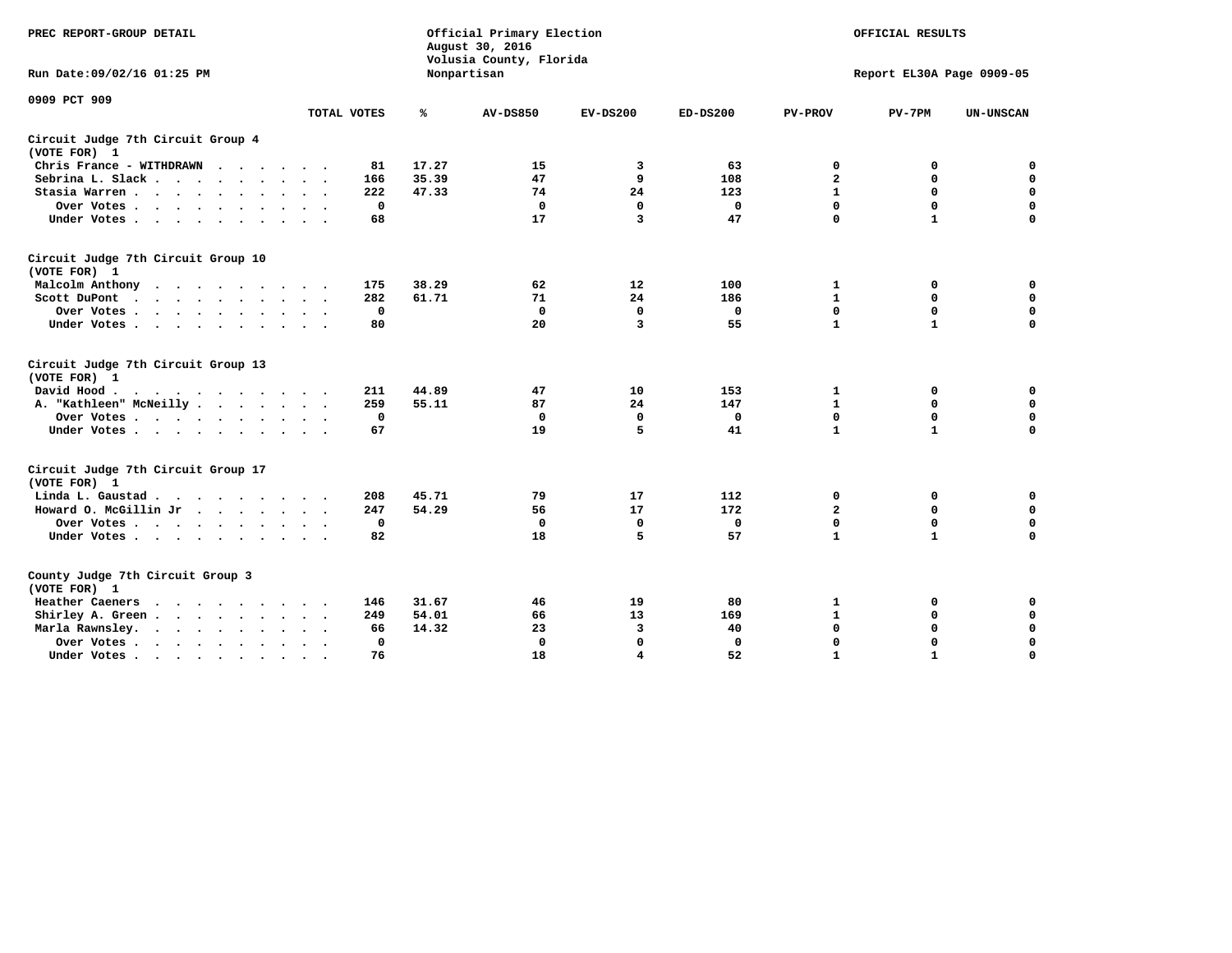| PREC REPORT-GROUP DETAIL                                                                                                                                                                                                                          |                                       |       | Official Primary Election<br>August 30, 2016<br>Volusia County, Florida | OFFICIAL RESULTS        |                 |                |                           |                  |
|---------------------------------------------------------------------------------------------------------------------------------------------------------------------------------------------------------------------------------------------------|---------------------------------------|-------|-------------------------------------------------------------------------|-------------------------|-----------------|----------------|---------------------------|------------------|
| Run Date: 09/02/16 01:25 PM                                                                                                                                                                                                                       |                                       |       | Nonpartisan                                                             |                         |                 |                | Report EL30A Page 0909-06 |                  |
| 0909 PCT 909                                                                                                                                                                                                                                      | TOTAL VOTES                           | ℁     | <b>AV-DS850</b>                                                         | $EV-DS200$              | $ED-DS200$      | <b>PV-PROV</b> | $PV-7PM$                  | <b>UN-UNSCAN</b> |
| Sheriff                                                                                                                                                                                                                                           |                                       |       |                                                                         |                         |                 |                |                           |                  |
| (VOTE FOR) 1                                                                                                                                                                                                                                      |                                       |       |                                                                         |                         |                 |                |                           |                  |
| Wendell C. Bradford                                                                                                                                                                                                                               | 73                                    | 13.90 | 15                                                                      | 4                       | 53              | 0              | 1                         | 0                |
| Dave Brannon                                                                                                                                                                                                                                      | 77                                    | 14.67 | 23                                                                      | 5                       | 48              | $\mathbf{1}$   | $\Omega$                  | 0                |
| Mike Chitwood                                                                                                                                                                                                                                     | 263                                   | 50.10 | 82                                                                      | 18                      | 161             | $\overline{a}$ | 0                         | $\mathbf 0$      |
| Eric Dietrich.                                                                                                                                                                                                                                    | 103                                   | 19.62 | 25                                                                      | 11                      | 67              | $\Omega$       | 0                         | $\mathbf 0$      |
| James E. (Jim) Gillum                                                                                                                                                                                                                             | 9                                     | 1.71  | $\overline{\mathbf{3}}$                                                 | $\mathbf{1}$            | 5               | $\mathbf 0$    | 0                         | $\pmb{0}$        |
| Over Votes                                                                                                                                                                                                                                        | $\mathbf 0$                           |       | $\mathbf 0$                                                             | $\Omega$                | $\mathbf{0}$    | $\Omega$       | $\Omega$                  | $\Omega$         |
| Under Votes                                                                                                                                                                                                                                       | 12                                    |       | 5                                                                       | $\mathbf 0$             | $7\phantom{.0}$ | $\mathbf 0$    | 0                         | $\mathbf 0$      |
| Property Appraiser                                                                                                                                                                                                                                |                                       |       |                                                                         |                         |                 |                |                           |                  |
| (VOTE FOR) 1<br>Larry Bartlett.                                                                                                                                                                                                                   | 182                                   | 38.72 | 71                                                                      | 12                      | 98              | $\mathbf{1}$   | 0                         | $\mathbf 0$      |
| H. Alan Burton.                                                                                                                                                                                                                                   | 175                                   | 37.23 | 36                                                                      | 16                      | 123             | $\Omega$       | 0                         | $\mathbf 0$      |
| Mike Swanto.                                                                                                                                                                                                                                      | 113                                   | 24.04 | 26                                                                      | 9                       | 77              | $\mathbf{1}$   | $\mathbf 0$               | $\mathbf 0$      |
| Over Votes                                                                                                                                                                                                                                        | 0                                     |       | $\mathbf 0$                                                             | $\mathbf 0$             | $\mathbf 0$     | $\Omega$       | 0                         | 0                |
| Under Votes                                                                                                                                                                                                                                       | 67                                    |       | 20                                                                      | $\overline{a}$          | 43              | $\mathbf{1}$   | $\mathbf{1}$              | 0                |
|                                                                                                                                                                                                                                                   |                                       |       |                                                                         |                         |                 |                |                           |                  |
| Supervisor of Elections<br>(VOTE FOR) 1                                                                                                                                                                                                           |                                       |       |                                                                         |                         |                 |                |                           |                  |
| Teresa Apgar<br>$\cdots$                                                                                                                                                                                                                          | 59                                    | 12.02 | 14                                                                      | 3                       | 42              | $\mathbf 0$    | 0                         | 0                |
| David Lee Davis                                                                                                                                                                                                                                   | 72                                    | 14.66 | 21                                                                      | $\overline{a}$          | 49              | $\mathbf 0$    | 0                         | $\mathbf 0$      |
| Bill Fyfe $\cdots$ $\cdots$ $\cdots$ $\cdots$                                                                                                                                                                                                     | 32                                    | 6.52  | 11                                                                      | $\mathbf{0}$            | 20              | $\mathbf{1}$   | 0                         | $\mathbf 0$      |
| Lisa Lewis                                                                                                                                                                                                                                        | 328                                   | 66.80 | 96                                                                      | 31                      | 198             | $\overline{a}$ | $\mathbf{1}$              | 0                |
| Over Votes                                                                                                                                                                                                                                        | $\mathbf 0$                           |       | $\mathbf 0$                                                             | $\mathbf 0$             | $\mathbf 0$     | $\mathbf 0$    | $\mathbf 0$               | $\mathbf 0$      |
| Under Votes                                                                                                                                                                                                                                       | 46                                    |       | 11                                                                      | 3                       | 32              | $\Omega$       | 0                         | 0                |
| County Council Chair                                                                                                                                                                                                                              |                                       |       |                                                                         |                         |                 |                |                           |                  |
| (VOTE FOR) 1                                                                                                                                                                                                                                      |                                       |       |                                                                         |                         |                 |                |                           |                  |
| Jason P. Davis.                                                                                                                                                                                                                                   | 174                                   | 36.55 | 47                                                                      | 12                      | 113             | $\overline{a}$ | 0                         | 0                |
| Greg Gimbert<br>$\mathbf{r}$ . The contract of the contract of the contract of the contract of the contract of the contract of the contract of the contract of the contract of the contract of the contract of the contract of the contract of th | 63                                    | 13.24 | 18                                                                      | $\overline{\mathbf{3}}$ | 42              | 0              | 0                         | $\mathbf 0$      |
| Ed Kelley                                                                                                                                                                                                                                         | 202                                   | 42.44 | 50                                                                      | 19                      | 131             | $\mathbf{1}$   | $\mathbf{1}$              | $\mathsf{o}\,$   |
| Tom Laputka.                                                                                                                                                                                                                                      | 37                                    | 7.77  | 17                                                                      | $\overline{\mathbf{3}}$ | 17              | 0              | 0                         | $\mathbf 0$      |
| Over Votes.                                                                                                                                                                                                                                       | $\mathbf{0}$                          |       | $\mathbf 0$                                                             | $\mathbf{0}$            | $\mathbf{0}$    | $\mathbf{0}$   | 0                         | 0                |
| Under Votes                                                                                                                                                                                                                                       | 61                                    |       | 21                                                                      | $\overline{a}$          | 38              | $\mathbf 0$    | 0                         | $\mathbf 0$      |
| Oak Hill City Commissioner Seat 4                                                                                                                                                                                                                 |                                       |       |                                                                         |                         |                 |                |                           |                  |
| (VOTE FOR) 1                                                                                                                                                                                                                                      |                                       |       |                                                                         |                         |                 |                |                           |                  |
| Jeffrey E. Bracy.                                                                                                                                                                                                                                 | 265                                   | 50.00 | 81                                                                      | 16                      | 167             | 0              | 1                         | 0                |
| Robert Livingston.                                                                                                                                                                                                                                | 126                                   | 23.77 | 28                                                                      | 15                      | 83              | $\mathbf 0$    | 0                         | $\mathbf 0$      |
| Lyn Seaward.                                                                                                                                                                                                                                      | 139                                   | 26.23 | 43                                                                      | $7\phantom{.0}$         | 86              | 3              | 0                         | 0                |
| Over Votes<br>$\ddot{\phantom{1}}$                                                                                                                                                                                                                | $\mathbf{0}$<br>$\sim$<br>$\bullet$ . |       | 0                                                                       | $\mathbf 0$             | $\mathbf{0}$    | $\mathbf 0$    | 0                         | $\pmb{0}$        |
| Under Votes<br>$\blacksquare$ .<br>$\bullet$                                                                                                                                                                                                      | $7\phantom{.0}$                       |       | $\mathbf{1}$                                                            | $\mathbf{1}$            | 5               | $\Omega$       | $\Omega$                  | $\mathbf 0$      |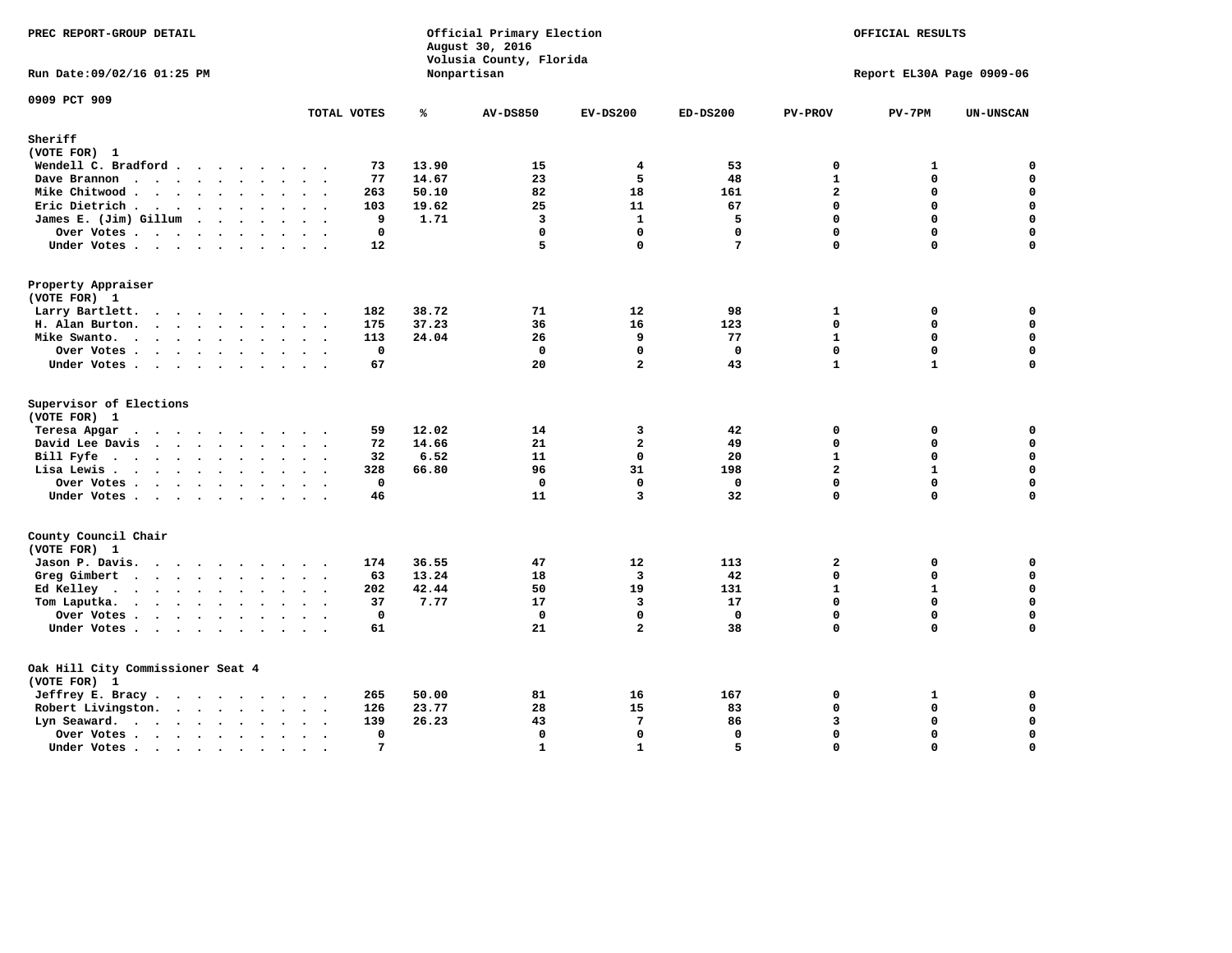| PREC REPORT-GROUP DETAIL                                                                   |  |  |  |  |             |       | Official Primary Election<br>August 30, 2016 |            |              |                | OFFICIAL RESULTS          |                  |
|--------------------------------------------------------------------------------------------|--|--|--|--|-------------|-------|----------------------------------------------|------------|--------------|----------------|---------------------------|------------------|
| Run Date: 09/02/16 01:25 PM                                                                |  |  |  |  |             |       | Volusia County, Florida<br>Nonpartisan       |            |              |                | Report EL30A Page 0909-07 |                  |
| 0909 PCT 909                                                                               |  |  |  |  | TOTAL VOTES | ℁     | <b>AV-DS850</b>                              | $EV-DS200$ | $ED-DS200$   | <b>PV-PROV</b> | $PV-7PM$                  | <b>UN-UNSCAN</b> |
| Amendment 4                                                                                |  |  |  |  |             |       |                                              |            |              |                |                           |                  |
| (VOTE FOR) 1                                                                               |  |  |  |  |             |       |                                              |            |              |                |                           |                  |
| Yes<br>.                                                                                   |  |  |  |  | 357         | 73.76 | 106                                          | 30         | 219          | 2              |                           | 0                |
| No.<br>.                                                                                   |  |  |  |  | 127         | 26.24 | 30                                           | 8          | 88           |                |                           | 0                |
| Over Votes                                                                                 |  |  |  |  | 0           |       | 0                                            |            | $\mathbf{o}$ |                |                           | 0                |
| Under Votes, $\cdot$ , $\cdot$ , $\cdot$ , $\cdot$ , $\cdot$ , $\cdot$ , $\cdot$ , $\cdot$ |  |  |  |  | 53          |       | 17                                           |            | 34           |                |                           | 0                |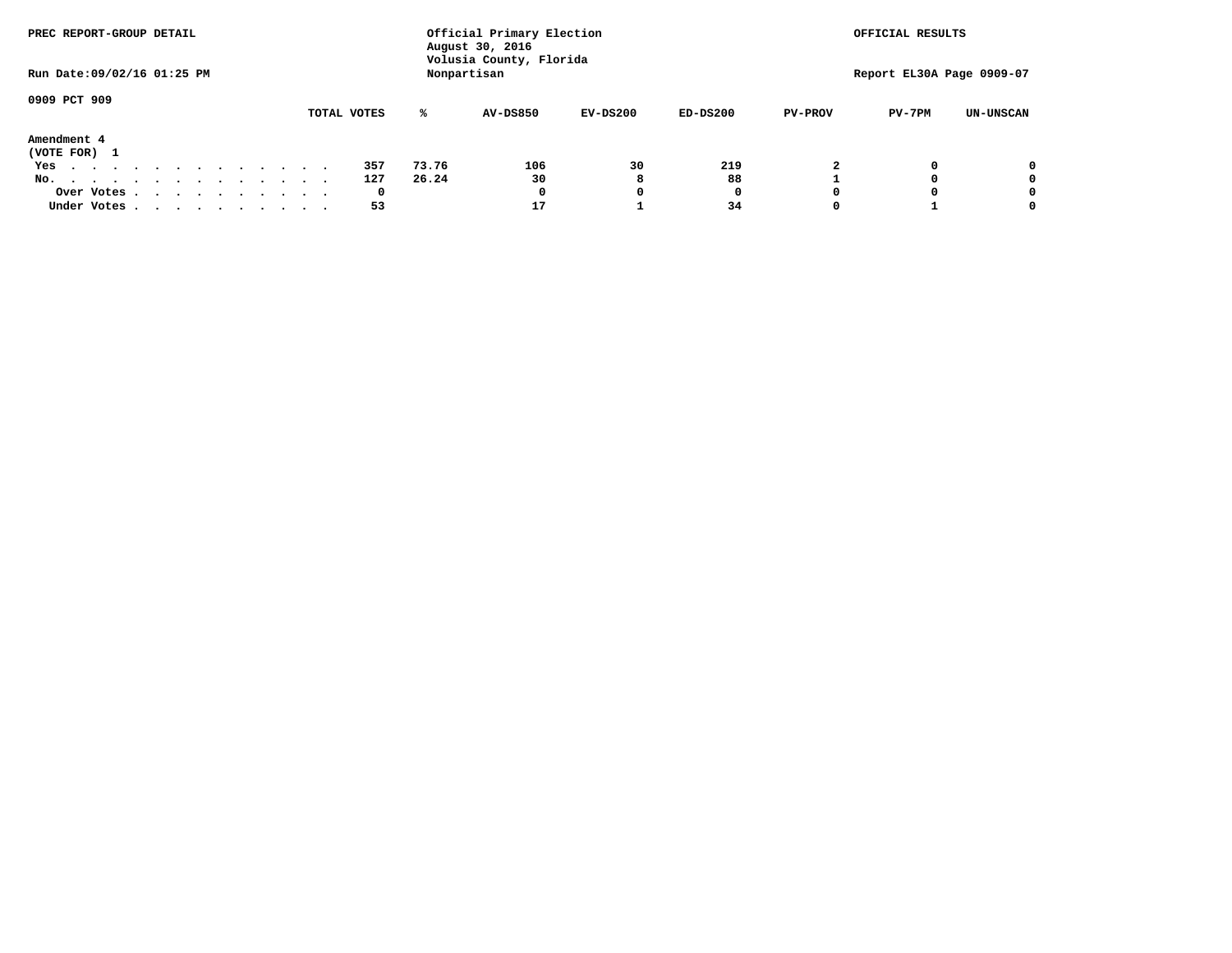| PREC REPORT-GROUP DETAIL                                               |  |             |                   | Official Primary Election<br>August 30, 2016 |            |            |                |                           | OFFICIAL RESULTS |  |  |
|------------------------------------------------------------------------|--|-------------|-------------------|----------------------------------------------|------------|------------|----------------|---------------------------|------------------|--|--|
| Run Date:09/02/16 01:25 PM                                             |  |             | <b>STATISTICS</b> | Volusia County, Florida                      |            |            |                | Report EL30A Page 0910-01 |                  |  |  |
| 0910 PCT 910                                                           |  |             |                   |                                              |            |            |                |                           |                  |  |  |
|                                                                        |  | TOTAL VOTES | %ะ                | <b>AV-DS850</b>                              | $EV-DS200$ | $ED-DS200$ | <b>PV-PROV</b> | $PV-7PM$                  | <b>UN-UNSCAN</b> |  |  |
| REGISTERED VOTERS - TOTAL                                              |  | 1,349       |                   |                                              |            |            |                |                           |                  |  |  |
| REGISTERED VOTERS - Democratic<br>$\sim$ $\sim$ $\sim$ $\sim$          |  | 458         | 33.95             |                                              |            |            |                |                           |                  |  |  |
| REGISTERED VOTERS - Republican                                         |  | 464         | 34.40             |                                              |            |            |                |                           |                  |  |  |
| REGISTERED VOTERS - Libertarian                                        |  |             | .07               |                                              |            |            |                |                           |                  |  |  |
| REGISTERED VOTERS - Nonpartisan                                        |  | 426         |                   |                                              |            |            |                |                           |                  |  |  |
| BALLOTS CAST - TOTAL.                                                  |  | 300         |                   | 124                                          | 67         | 109        |                |                           |                  |  |  |
| BALLOTS CAST - Democratic                                              |  | 105         | 35.00             | 42                                           | 26         | 37         |                |                           |                  |  |  |
| BALLOTS CAST - Republican                                              |  | 147         | 49.00             | 58                                           | 32         | 57         |                |                           |                  |  |  |
| BALLOTS CAST - Libertarian.                                            |  | 0           |                   | 0                                            | 0          | 0          |                |                           |                  |  |  |
| BALLOTS CAST - Nonpartisan.                                            |  | 48          | 16.00             | 24                                           |            | 15         |                |                           |                  |  |  |
| BALLOTS CAST - BLANK.                                                  |  |             |                   | 0                                            |            | 0          |                |                           |                  |  |  |
| VOTER TURNOUT - TOTAL<br>.                                             |  |             | 22.24             |                                              |            |            |                |                           |                  |  |  |
| VOTER TURNOUT - Democratic.<br>$\cdot$ $\cdot$ $\cdot$ $\cdot$ $\cdot$ |  |             | 22.93             |                                              |            |            |                |                           |                  |  |  |
| VOTER TURNOUT - Republican.                                            |  |             | 31.68             |                                              |            |            |                |                           |                  |  |  |
| VOTER TURNOUT - Libertarian                                            |  |             |                   |                                              |            |            |                |                           |                  |  |  |
| VOTER TURNOUT - BLANK                                                  |  |             |                   |                                              |            |            |                |                           |                  |  |  |
|                                                                        |  |             |                   |                                              |            |            |                |                           |                  |  |  |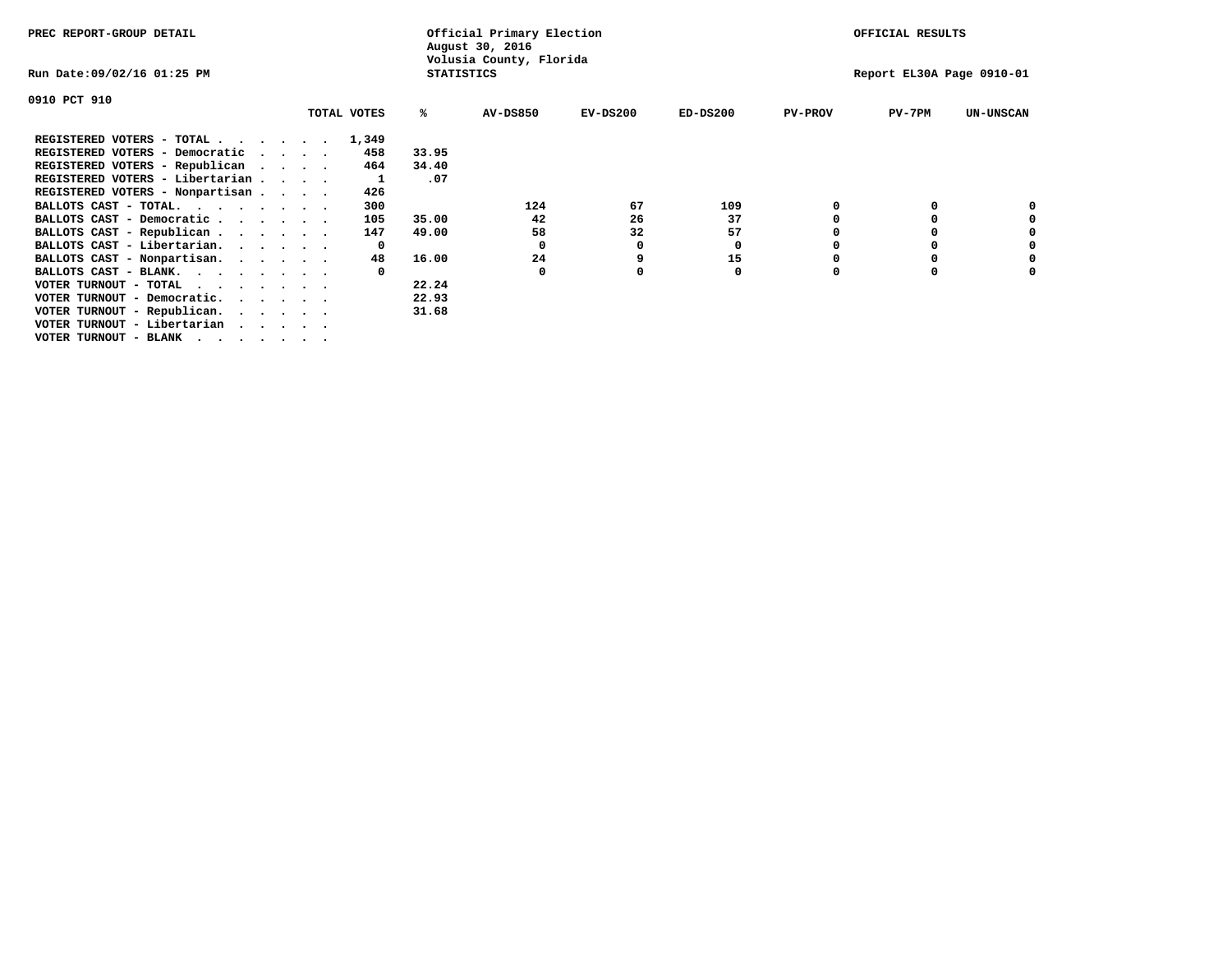| PREC REPORT-GROUP DETAIL                                               |             |            | Official Primary Election<br>August 30, 2016<br>Volusia County, Florida |            |                           |                | OFFICIAL RESULTS |                  |
|------------------------------------------------------------------------|-------------|------------|-------------------------------------------------------------------------|------------|---------------------------|----------------|------------------|------------------|
| Run Date: 09/02/16 01:25 PM                                            |             | Democratic |                                                                         |            | Report EL30A Page 0910-02 |                |                  |                  |
| 0910 PCT 910                                                           | TOTAL VOTES | %ะ         | <b>AV-DS850</b>                                                         | $EV-DS200$ | $ED-DS200$                | <b>PV-PROV</b> | $PV-7PM$         | <b>UN-UNSCAN</b> |
| United States Senator<br>(VOTE FOR) 1                                  |             |            |                                                                         |            |                           |                |                  |                  |
| Roque "Rocky" De La Fuente.                                            |             | 2.94       |                                                                         |            |                           |                |                  |                  |
| Alan Grayson                                                           | 31          | 30.39      | 11                                                                      |            | 14                        |                |                  |                  |
| Pam Keith                                                              | 14          | 13.73      |                                                                         |            |                           |                |                  |                  |
| Reginald Luster                                                        | 4           | 3.92       |                                                                         |            |                           |                |                  |                  |
| Patrick Murphy.                                                        | 50          | 49.02      | 22                                                                      | 14         | 14                        |                |                  |                  |
| Over Votes                                                             |             |            |                                                                         |            |                           |                |                  |                  |
| Under Votes                                                            |             |            |                                                                         |            |                           |                |                  |                  |
| Representative in Congress District 6<br>(VOTE FOR) 1                  |             |            |                                                                         |            |                           |                |                  |                  |
| William (Bill) McCullough                                              | 28          | 28.00      | 12                                                                      |            |                           |                |                  |                  |
| Jay McGovern                                                           | 36          | 36.00      | 16                                                                      |            | 12                        |                |                  |                  |
| George Pappas.                                                         | 16          | 16.00      |                                                                         |            |                           |                |                  |                  |
| Dwayne L. Taylor.                                                      | 20          | 20.00      |                                                                         |            |                           |                |                  |                  |
| Over Votes                                                             |             |            |                                                                         |            |                           |                |                  |                  |
| Under Votes, $\cdot$ , $\cdot$ , $\cdot$ , $\cdot$ , $\cdot$ , $\cdot$ |             |            |                                                                         |            |                           |                |                  |                  |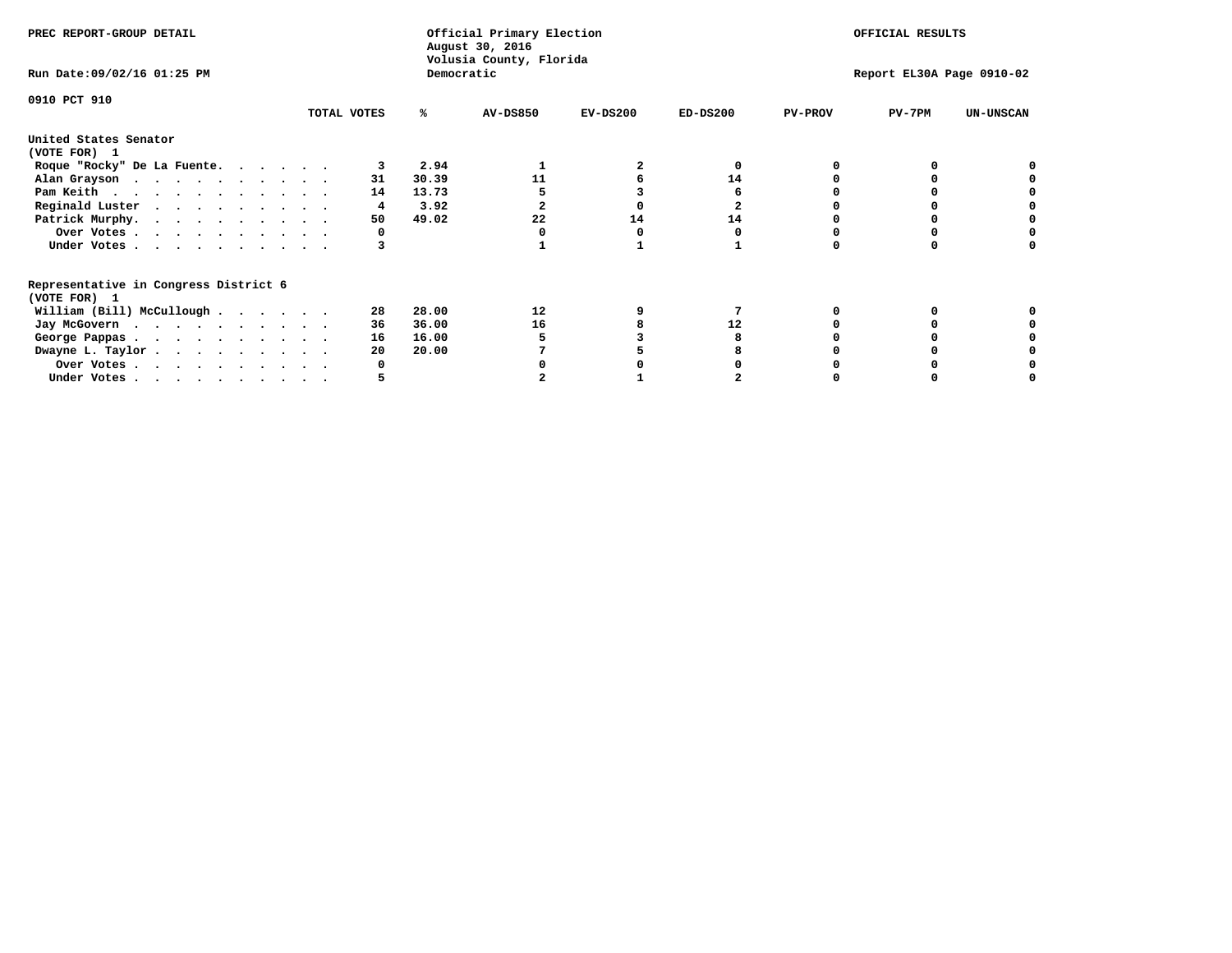| PREC REPORT-GROUP DETAIL<br>Run Date: 09/02/16 01:25 PM |                            | Republican | Official Primary Election<br>August 30, 2016<br>Volusia County, Florida |                         |                |                | OFFICIAL RESULTS<br>Report EL30A Page 0910-03 |                  |
|---------------------------------------------------------|----------------------------|------------|-------------------------------------------------------------------------|-------------------------|----------------|----------------|-----------------------------------------------|------------------|
| 0910 PCT 910                                            | TOTAL VOTES                | ℁          | <b>AV-DS850</b>                                                         | $EV-DS200$              | $ED-DS200$     | <b>PV-PROV</b> | $PV-7PM$                                      | <b>UN-UNSCAN</b> |
|                                                         |                            |            |                                                                         |                         |                |                |                                               |                  |
| United States Senator<br>(VOTE FOR) 1                   |                            |            |                                                                         |                         |                |                |                                               |                  |
| Carlos Beruff                                           | 31                         | 21.23      | 15                                                                      | 7                       | 9              | 0              | 0                                             | 0                |
| Ernie Rivera                                            | 3                          | 2.05       | $\overline{\mathbf{2}}$                                                 | 0                       | $\mathbf{1}$   | 0              | 0                                             | $\mathbf 0$      |
| Marco Rubio.<br>$\cdots$                                | 104                        | 71.23      | 37                                                                      | 24                      | 43             | 0              | $\mathbf 0$                                   | 0                |
| Dwight Mark Anthony Young                               | 8                          | 5.48       | $\overline{\mathbf{4}}$                                                 | $\mathbf{1}$            | 3              | 0              | $\mathbf 0$                                   | $\mathbf 0$      |
| Over Votes                                              | 0                          |            | 0                                                                       | $\Omega$                | 0              | 0              | 0                                             | $\mathbf 0$      |
| Under Votes                                             | $\mathbf{1}$               |            |                                                                         | $\Omega$                | $\mathbf{1}$   | $\Omega$       | $\Omega$                                      | $\Omega$         |
| Representative in Congress District 6<br>(VOTE FOR) 1   |                            |            |                                                                         |                         |                |                |                                               |                  |
| Fred Costello                                           | 33                         | 23.24      | 14                                                                      | 5                       | 14             | 0              | 0                                             | 0                |
| Ron Desantis                                            | 92                         | 64.79      | 31                                                                      | 25                      | 36             | $\Omega$       | 0                                             | $\mathbf 0$      |
| G. G. Galloway.                                         | 17                         | 11.97      | 10                                                                      | $\overline{2}$          | 5              | $\mathbf 0$    | $\mathbf 0$                                   | $\Omega$         |
| Over Votes                                              | 0                          |            | $\mathbf{0}$                                                            | $\mathbf 0$             | 0              | $\mathbf 0$    | $\mathbf 0$                                   | $\mathbf 0$      |
| Under Votes                                             | 5                          |            | 3                                                                       | $\mathbf 0$             | $\overline{a}$ | $\Omega$       | $\Omega$                                      | $\Omega$         |
| State Committeeman                                      |                            |            |                                                                         |                         |                |                |                                               |                  |
| (VOTE FOR) 1                                            |                            |            |                                                                         |                         |                |                |                                               |                  |
| Paul W. Deering                                         | 82                         | 66.67      | 34                                                                      | 20                      | 28             | 0              | 0                                             | 0                |
| James Oddie.                                            | 41                         | 33.33      | 14                                                                      | 9                       | 18             | 0              | 0                                             | $\mathbf 0$      |
| Over Votes                                              | 0                          |            | $\Omega$                                                                | 0                       | 0              | 0              | 0                                             | 0                |
| Under Votes                                             | 24<br>$\ddot{\phantom{1}}$ |            | 10                                                                      | $\overline{\mathbf{3}}$ | 11             | $\mathbf 0$    | $\mathbf 0$                                   | $\mathbf 0$      |
| State Committeewoman<br>(VOTE FOR) 1                    |                            |            |                                                                         |                         |                |                |                                               |                  |
| Dana Christina Dougherty                                | 69                         | 55.20      | 30                                                                      | 14                      | 25             | 0              | 0                                             | $\mathbf 0$      |
| Marilyn C. Ford                                         | 56                         | 44.80      | 17                                                                      | 15                      | 24             | 0              | 0                                             | $\mathbf 0$      |
| Over Votes                                              | $\Omega$                   |            | $\Omega$                                                                | $\mathbf 0$             | $\mathbf{0}$   | 0              | 0                                             | $\mathbf 0$      |
| Under Votes, , , , , , , , , ,                          | 22                         |            | 11                                                                      | 3                       |                | $\Omega$       | $\Omega$                                      | $\Omega$         |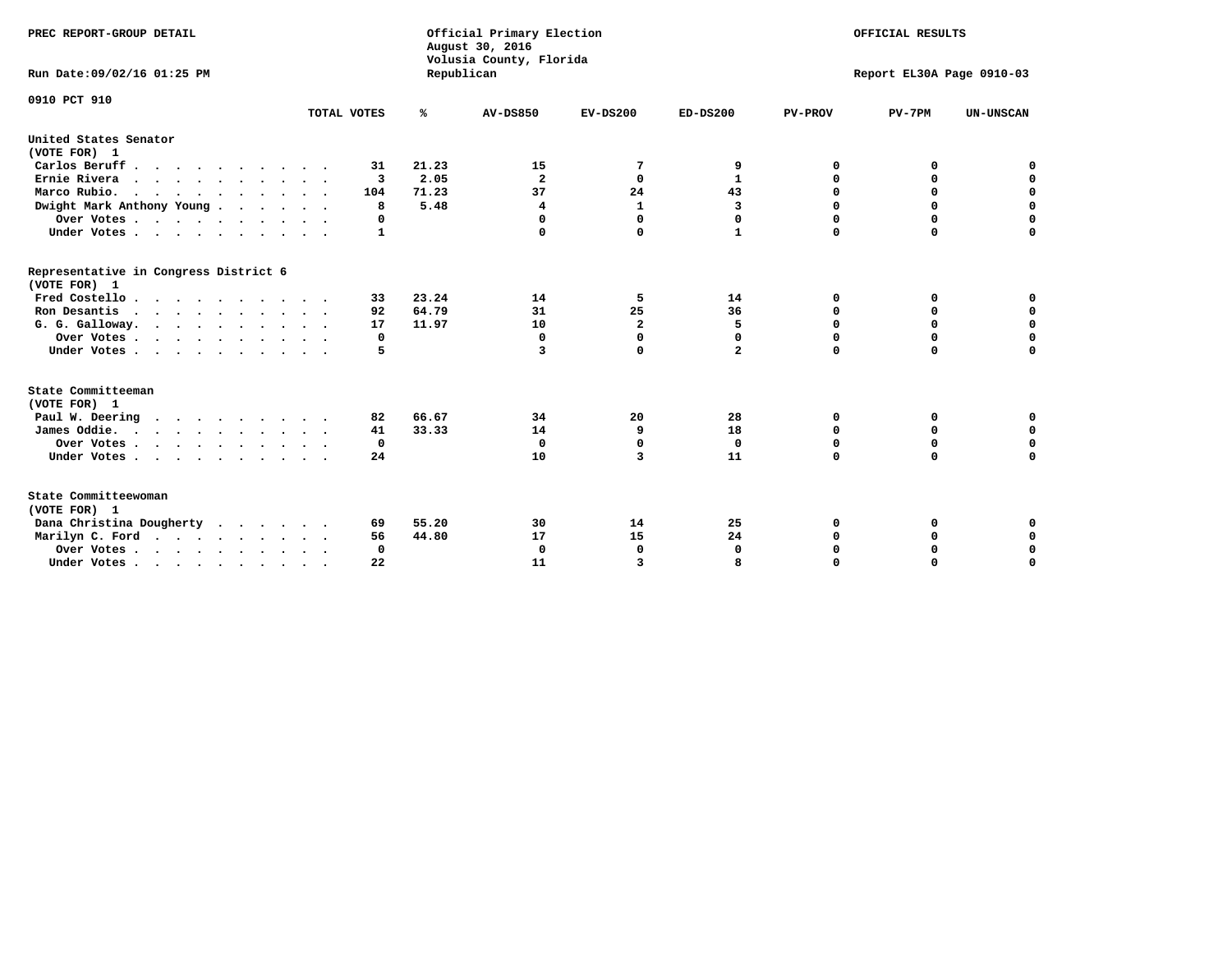| PREC REPORT-GROUP DETAIL<br>Run Date: 09/02/16 01:25 PM |  |  |  |  |             |   | Official Primary Election<br>August 30, 2016<br>Volusia County, Florida<br>Libertarian |            |            |                | OFFICIAL RESULTS<br>Report EL30A Page 0910-04 |                  |
|---------------------------------------------------------|--|--|--|--|-------------|---|----------------------------------------------------------------------------------------|------------|------------|----------------|-----------------------------------------------|------------------|
| 0910 PCT 910                                            |  |  |  |  | TOTAL VOTES | ℁ | AV-DS850                                                                               | $EV-DS200$ | $ED-DS200$ | <b>PV-PROV</b> | $PV-7PM$                                      | <b>UN-UNSCAN</b> |
| United States Senator<br>(VOTE FOR) 1                   |  |  |  |  |             |   |                                                                                        |            |            |                |                                               |                  |
| Augustus Invictus.                                      |  |  |  |  | 0           |   |                                                                                        | 0          | 0          |                |                                               | 0                |
| Paul Stanton                                            |  |  |  |  | 0           |   |                                                                                        |            | 0          |                |                                               | 0                |
| Over Votes                                              |  |  |  |  | 0           |   |                                                                                        |            | 0          |                |                                               | 0                |
| Under Votes                                             |  |  |  |  | 0           |   |                                                                                        |            |            |                |                                               | 0                |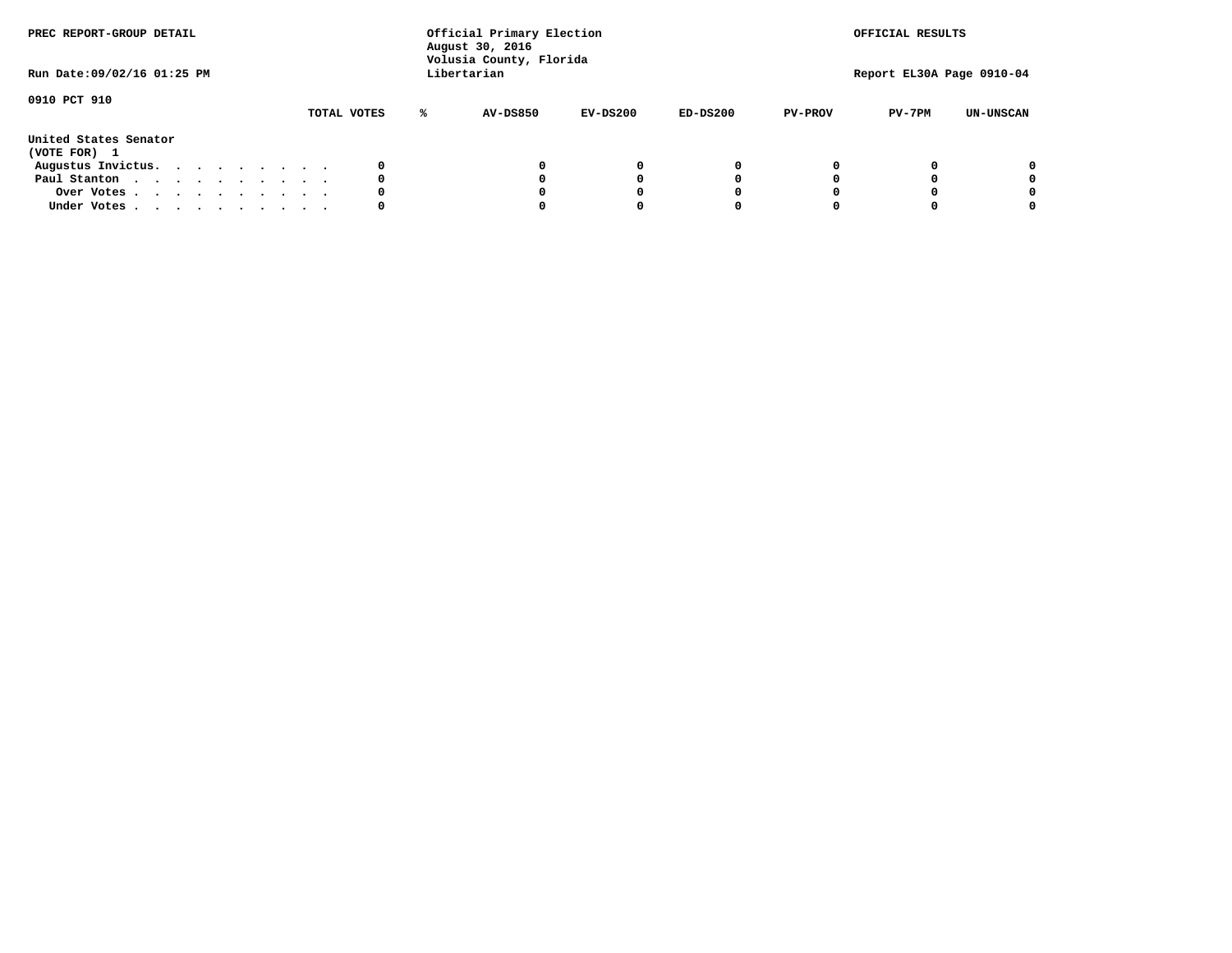| PREC REPORT-GROUP DETAIL                                                                                |              |       | Official Primary Election<br>August 30, 2016<br>Volusia County, Florida |                           |              |                | OFFICIAL RESULTS |                  |
|---------------------------------------------------------------------------------------------------------|--------------|-------|-------------------------------------------------------------------------|---------------------------|--------------|----------------|------------------|------------------|
| Run Date: 09/02/16 01:25 PM                                                                             |              |       | Nonpartisan                                                             | Report EL30A Page 0910-05 |              |                |                  |                  |
| 0910 PCT 910                                                                                            | TOTAL VOTES  | ℁     | <b>AV-DS850</b>                                                         | $EV-DS200$                | $ED-DS200$   | <b>PV-PROV</b> | $PV-7PM$         | <b>UN-UNSCAN</b> |
| Circuit Judge 7th Circuit Group 4<br>(VOTE FOR) 1                                                       |              |       |                                                                         |                           |              |                |                  |                  |
| Chris France - WITHDRAWN                                                                                | 38           | 14.34 | 15                                                                      | 5                         | 18           | 0              | 0                | $\mathbf 0$      |
| Sebrina L. Slack                                                                                        | 98           | 36.98 | 41                                                                      | 23                        | 34           | 0              | 0                | $\mathbf 0$      |
| Stasia Warren                                                                                           | 129          | 48.68 | 50                                                                      | 33                        | 46           | $\mathbf 0$    | 0                | $\mathbf 0$      |
| Over Votes                                                                                              | $\mathbf 0$  |       | $\mathbf 0$                                                             | $\mathbf 0$               | $\mathbf 0$  | 0              | $\mathbf 0$      | $\pmb{0}$        |
| Under Votes                                                                                             | 35           |       | 18                                                                      | 6                         | 11           | $\Omega$       | $\Omega$         | $\Omega$         |
| Circuit Judge 7th Circuit Group 10<br>(VOTE FOR) 1                                                      |              |       |                                                                         |                           |              |                |                  |                  |
| Malcolm Anthony                                                                                         | 96           | 37.80 | 39                                                                      | 24                        | 33           | 0              | 0                | 0                |
| Scott DuPont<br>$\cdots$                                                                                | 158          | 62.20 | 64                                                                      | 33                        | 61           | $\mathbf 0$    | $\mathbf 0$      | $\mathbf 0$      |
| Over Votes                                                                                              | 0            |       | $\mathbf 0$                                                             | $\mathbf 0$               | $\mathbf 0$  | $\mathbf 0$    | $\mathbf 0$      | $\mathbf 0$      |
| Under Votes                                                                                             | 46           |       | 21                                                                      | 10                        | 15           | $\Omega$       | $\mathbf 0$      | $\Omega$         |
| Circuit Judge 7th Circuit Group 13<br>(VOTE FOR) 1                                                      |              |       |                                                                         |                           |              |                |                  |                  |
| David Hood.<br>$\mathbf{r}$ , and $\mathbf{r}$ , and $\mathbf{r}$ , and $\mathbf{r}$ , and $\mathbf{r}$ | 119          | 45.42 | 48                                                                      | 23                        | 48           | 0              | 0                | 0                |
| A. "Kathleen" McNeilly                                                                                  | 143          | 54.58 | 58                                                                      | 35                        | 50           | $\mathbf 0$    | $\mathbf 0$      | $\mathbf 0$      |
| Over Votes                                                                                              | $\Omega$     |       | $\mathbf{0}$                                                            | $\mathbf 0$               | $\mathbf{0}$ | $\mathbf 0$    | $\mathbf 0$      | $\mathbf 0$      |
| Under Votes                                                                                             | 38           |       | 18                                                                      | 9                         | 11           | $\Omega$       | $\Omega$         | $\Omega$         |
| Circuit Judge 7th Circuit Group 17<br>(VOTE FOR) 1                                                      |              |       |                                                                         |                           |              |                |                  |                  |
| Linda L. Gaustad                                                                                        | 118          | 45.74 | 43                                                                      | 33                        | 42           | 0              | 0                | $\mathbf 0$      |
| Howard O. McGillin Jr                                                                                   | 140          | 54.26 | 61                                                                      | 27                        | 52           | $\mathbf 0$    | $\mathbf 0$      | $\mathbf 0$      |
| Over Votes                                                                                              | $\mathbf 0$  |       | $\mathbf{0}$                                                            | $\mathbf 0$               | $\mathbf 0$  | $\mathbf 0$    | $\Omega$         | $\mathbf 0$      |
| Under Votes                                                                                             | 42           |       | 20                                                                      | $7\phantom{.0}$           | 15           | $\mathbf 0$    | $\mathbf 0$      | $\mathbf 0$      |
| County Judge 7th Circuit Group 3<br>(VOTE FOR) 1                                                        |              |       |                                                                         |                           |              |                |                  |                  |
| Heather Caeners                                                                                         | 99           | 36.80 | 41                                                                      | 20                        | 38           | 0              | 0                | 0                |
| Shirley A. Green                                                                                        | 132          | 49.07 | 52                                                                      | 28                        | 52           | $\mathbf 0$    | 0                | $\mathbf 0$      |
| Marla Rawnsley.                                                                                         | 38           | 14.13 | 12                                                                      | 14                        | 12           | 0              | $\mathbf 0$      | $\pmb{0}$        |
| Over Votes<br>$\sim$<br>$\sim$                                                                          | $\mathbf{0}$ |       | $\Omega$                                                                | $\mathbf 0$               | $\mathbf{0}$ | $\mathbf 0$    | $\Omega$         | $\mathbf 0$      |
| Under Votes                                                                                             | 31           |       | 19                                                                      | 5                         | 7            | $\mathbf 0$    | $\mathbf 0$      | 0                |